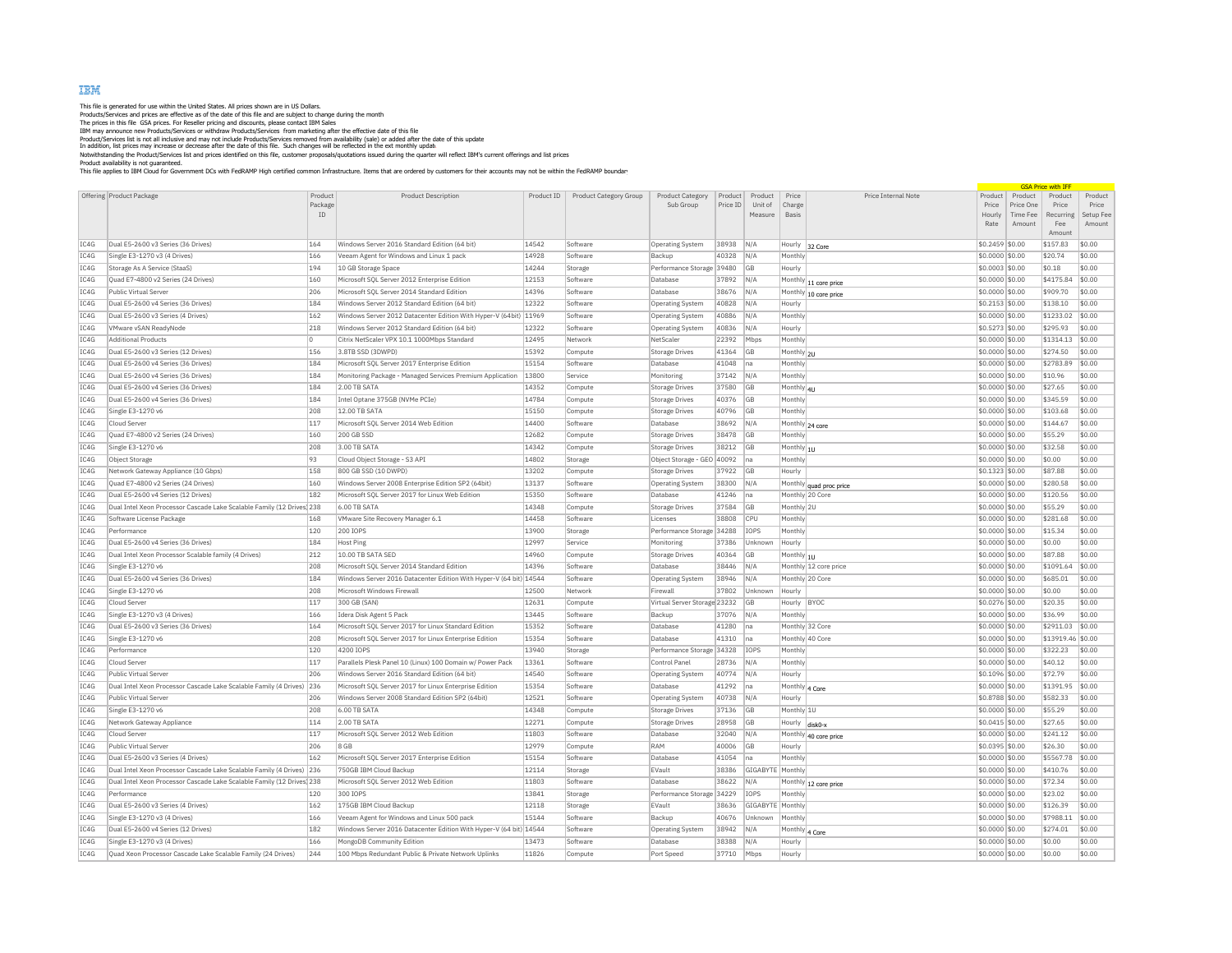| IC4G<br>IC4G |                                                                           |            | 5700 TOPS                                                               | 14179          | Storage             | Performance Storage 34567    |                | <b>TOPS</b>       | Monthly                  |                                                  | \$0,0000 \$0.00                     | \$437.31          | \$0.00           |
|--------------|---------------------------------------------------------------------------|------------|-------------------------------------------------------------------------|----------------|---------------------|------------------------------|----------------|-------------------|--------------------------|--------------------------------------------------|-------------------------------------|-------------------|------------------|
|              | Dual E5-2600 v4 Series (12 Drives)                                        | 182        | Microsoft SQL Server 2017 for Linux Enterprise Edition                  | 15354          | Software            | Database                     | 41314          | Ina               |                          | Monthly 56 Core                                  | \$0.0000 \$0.00                     | \$19487.24 \$0.00 |                  |
|              | VMware vSAN ReadvNode                                                     | 218        | Windows Server 2012 Standard Edition (64 bit)                           | 12322          | Software            | <b>Operating System</b>      | 40820          | N/A               | Hourly                   |                                                  | \$0,0612 \$0.00                     | \$39.46           | \$0.00           |
| TCAG         | Dual Intel Xeon Processor Scalable family (12 Drives)                     | 214        | 1.9TB SSD                                                               | 15412          | Compute             | Storage Drives               | 41394          | GB                | Hourly                   |                                                  | $$0.1649$ \$0.00                    | \$109.60          | \$0.00           |
| IC4G         | Dual Intel Xeon Processor Cascade Lake Scalable Family (4 Drives) 236     |            | No Operating System                                                     | 14282          | Software            | Operating System             | 38426          | <b>NA</b>         | Hourly                   |                                                  | \$0.0000 \$0.00                     | \$0.00            | \$0.00           |
| IC4G         | <b>Bare Metal Server</b>                                                  | 113        | Virtuozzo 6 - Unlimited VMs                                             | 13298          | Software            | <b>Operating System</b>      | 28143          | <b>VM</b>         | Monthly                  |                                                  | \$0.0000 \$0.00                     | \$90.75           | \$0.00           |
| IC4G         | Network Gateway Appliance                                                 | 114        | Non-RAID                                                                | 13664          | Compute             | Storage Controller           | 32036          | Unknown           | Hourly                   | generic                                          | \$0.0000 \$0.00                     | \$0.00            | \$0.00           |
| IC4G         | VMware vSAN OualifiedNode                                                 | 216        | 50GB IBM Cloud Backup                                                   | 12158          | Storage             | EVault                       | 37246          | GIGABYTE Monthly  |                          |                                                  | \$0,0000 \$0,00                     | \$43.45           | \$0.00           |
| IC4G         | Quad E7-4800 v2 Series (24 Drives)                                        | 160        | Microsoft SOL Server 2012 Standard Edition                              | 11956          | Software            | Database                     | 37064          | N/A               |                          | Monthly 1 core price                             | \$0.0000 \$0.00                     | \$181.94          | \$0.00           |
| TC4G         | Dual E5-2600 v4 Series (12 Drives)                                        | 182        | 10 Ghns Dual Private Network Unlinks (Unbonded)                         | 14296          | Compute             | Port Speed                   | 37110          | Mbps              | Monthly                  |                                                  | $$0.0000$ \$0.00                    | \$219.20          | \$0.00           |
| IC4G         | Dual E5-2600 v4 Series (12 Drives)                                        | 182        | 6.00 TB SATA                                                            | 14348          | Compute             | <b>Storage Drives</b>        | 37584          | GB                | Monthly 2U               |                                                  | \$0.0000 \$0.00                     | \$55.29           | \$0.00           |
| TCAG         | Cloud Server                                                              | 117        | 25 GB (SAN)                                                             | 13386          | Compute             | Virtual Server Storage 29033 |                | G <sub>B</sub>    |                          | Hourly   guest_disk1-x                           | \$0,0045 \$0.00                     | \$3.29            | \$0.00           |
| IC4G         | Public Virtual Server                                                     | 206        | 25 GB (SAN)                                                             | 13386          | Compute             | Virtual Server Storage 29033 |                | <b>GB</b>         |                          | Hourly guest_disk1-x                             | $$0.0045$ \$0.00                    | \$3.29            | \$0.00           |
| IC4G         | Dual E5-2600 v3 Series (12 Drives)                                        | 156        | 8.00 TR SATA                                                            | 14914          | Compute             | Storage Drives               | 40362          | <b>GB</b>         | Monthly 2U               |                                                  | \$0.0000 \$0.00                     | \$71.09           | \$0.00           |
| IC4G         | Dual E5-2600 v3 Series (4 Drives)                                         | 162        | Microsoft SQL Server 2017 for Linux Web Editior                         | 15350          | Software            | <b>Databas</b>               | 41244          | Ina               |                          | Monthly 16 Core                                  | \$0,0000 \$0.00                     | \$96.45           | \$0.00           |
| TC4G         | Dual E5-2600 v4 Series (4 Drives)                                         | 180        | Microsoft SOL Server 2017 for Linux Enterprise Edition                  | 15354          | Software            | Database                     | 41296          | lna               | Monthly 8 Core           |                                                  | \$0.0000 \$0.00                     | \$2783.89         | \$0.00           |
| IC4G         | Dual Intel Xeon Processor Cascade Lake Scalable Family (4 Drives) 236     |            | Unmetered Bandwidth (10 Mbps Uplink)                                    | 13146          | Network             | Bandwidtl                    | 37138          | Unknown           | Monthly                  |                                                  | \$0.0000 \$0.00                     | \$109.60          | \$0.00           |
| IC4G         | Software License Package                                                  | 168        | VMware NSX Base 6.3                                                     | 14604          | Software            | Licenses                     | 39030          | <b>CPU</b>        | Monthly                  |                                                  | \$0,0000 \$0.00                     | \$190.71          | \$0.00           |
| TC4G         | Quad Xeon Processor Cascade Lake Scalable Family (24 Drives)              | 244        | Microsoft SQL Server 2017 for Linux Standard Edition                    | 15352          | Software            | Database                     | 41262          | lna               |                          |                                                  | \$0.0000 \$0.00                     | \$181.94          | \$0.00           |
| IC4G         | Dual E5-2600 v3 Series (4 Drives)                                         | 162        | Veeam Backup for Office 365 100 Pack                                    | 15314          | Software            | <b>Operating System</b>      | 41190          | <b>NA</b>         | Monthly                  | Monthly 1-2 Core                                 | \$0.0000 \$0.00                     | \$554.72          | \$0.00           |
| IC4G         | Static TP Addresses                                                       | 130        | 4 Static Public IP Addresses                                            | 12018          | Network             | <b>IP Address</b>            | 31117          | Unknown           |                          |                                                  | \$0.0000 \$0.00                     | \$4.38            | \$0.00           |
|              |                                                                           |            |                                                                         |                |                     |                              |                |                   |                          | Monthly NetScaler VPX - SL                       |                                     |                   |                  |
| IC4G         | Dual Intel Xeon Processor Scalable family (4 Drives)                      | 212        | <b>Email and Ticket</b>                                                 | 13785          | Service             | Other                        | 37768          | Unknown           | Hourly                   |                                                  | \$0.0000 \$0.00                     | \$0.00            | \$0.00           |
| IC4G         | Single E3-1270 v3 (4 Drives)                                              | 166        | 500 GB Bandwidth Allotment                                              | 14318          | Network             | Bandwidth                    | 37358          | GB                | Monthly                  |                                                  | \$0,0000 \$0.00                     | \$0.00            | \$0.00           |
| IC4G         | VMware vSAN QualifiedNode                                                 | 216        | Unlimited SSL VPN Users                                                 | 13498          | Network             | VPN                          | 37404          | Unknown           | Hourly                   |                                                  | \$0,0000 \$0.00                     | \$0.00            | \$0.00           |
| TC4G         | Dual E5-2600 v4 Series (4 Drives)                                         | 180        | Veeam VM Backup for vSphere and Hyper-V 10 Pack                         | 15098          | Software            | Backun                       | 40624          | <b>VM</b>         | Monthly                  |                                                  | \$0,0000 \$0.00                     | \$166.87          | \$0.00           |
| IC4G         | Public Virtual Serve                                                      | 206        | Ubuntu Linux 12.04 LTS Precise Pangolin - LAMP Install (64 bit 13131    |                | Software            | <b>Operating System</b>      | 26863          | N/A               | Hourly                   |                                                  | \$0.0000 \$0.00                     | \$0.00            | \$0.00           |
| TCAG         | Dual E5-2600 v3 Series (12 Drives)                                        | 156        | Parallels Plesk Panel 10 (Linux) Unlimited Domain w/ Power Pa 12975     |                | Software            | Control Panel                | 38476          | N/A               | Monthly                  |                                                  | \$0,0000 \$0.00                     | \$58.20           | \$0.00           |
| IC4G         | Dual E5-2600 v3 Series (12 Drives                                         | 156        | Monitoring Package - Basic                                              | 12386          | Service             | Monitoring                   | 37234          | Unknown           | Hourly                   |                                                  | \$0.0000 \$0.00                     | \$0.00            | \$0.00           |
| IC4G         | Performance                                                               | 120        | 5400 TOPS                                                               | 14011          | Storage             | Performance Storage 34399    |                | <b>TOPS</b>       | Monthly                  |                                                  | \$0.0000 \$0.00                     | \$414.30          | \$0.00           |
| IC4G         | Single E3-1270 v6                                                         | 208        | Windows Server 2012 Standard Edition (64 bit)                           | 12322          | Software            | Operating System             | 40828          | N/A               | Hourly                   |                                                  | \$0,2153 \$0.00                     | \$138.10          | \$0.00           |
| IC4G         | <b>Dedicated Host</b>                                                     | 242        | 56 Cores X 484 RAM X 1.2 TR                                             | 15420          | Compute             | Processo                     | 41406          | CORE              | Hourly                   |                                                  | \$4,4433 \$0.00                     | \$2991.84         | \$0.00           |
| IC4G         | Single E3-1270 v6                                                         | 208        | Microsoft SOL Server 2012 Web Edition                                   | 11803          | Software            | Database                     | 37882          | N/A               |                          | Monthly 13 core price                            | \$0,0000 \$0.00                     | \$84.39           | \$0.00           |
| IC4G         | Dual E5-2600 v3 Series (12 Drives)                                        | 156        | Microsoft SOL Server 2017 for Linux Standard Edition                    | 15352          | Software            | Database                     | 41288          | Ina               | Monthly 96 Core          |                                                  | \$0,0000 \$0.00                     | \$8733.09         | \$0.00           |
| IC4G         | Dual E5-2600 v4 Series (36 Drives)                                        | 184        | Windows Server 2012 R2 Standard Edition (64 bit)                        | 12910          | Software            | <b>Operating System</b>      | 40814          | N/A               | Hourly                   |                                                  | $$0.2755$ \$0.00                    | \$177.56          | \$0.00           |
| IC4G         | Dual Intel Xeon Processor Scalable family (4 Drives)                      | 212        | FreeBSD 10.x (64 bit)                                                   | 12745          | Software            | <b>Operating System</b>      | 37938          | N/A               | Hourly                   |                                                  | \$0.0000 \$0.00                     | \$0.00            | \$0.00           |
| IC4G         | Single E3-1270 v3 (4 Drives)                                              | 166        | Windows Server 2016 Datacenter Edition With Hyper-V (64 bit) 14544      |                | Software            | Operating System             | 38954          | N/A               | Monthly 48 Core          |                                                  | \$0.0000 \$0.00                     | \$1644.03         | \$0.00           |
| IC4G         | Single E3-1270 v3 (4 Drives)                                              | 166        | Windows Server 2012 R2 Datacenter Edition (64bit)                       | 12324          | Software            | <b>Operating System</b>      | 40872          | N/A               | Monthly                  |                                                  | \$0.0000 \$0.00                     | \$2055.04         | \$0.00           |
| IC4G         | Single E3-1270 v3 (4 Drives)                                              | 166        | Microsoft SQL Server 2017 Enterprise Edition                            | 15154          | Software            | Database                     | 41070          | <b>I</b> na       | Monthly                  |                                                  | \$0,0000 \$0.00                     | \$33406.69 \$0.00 |                  |
| IC4G         | Dual Intel Xeon Processor Scalable family (4 Drives)                      | 212        | Microsoft SQL Server 2017 Standard Edition                              | 15252          | Software            | <b>Databas</b>               | 41104          | Ina               | Monthly                  |                                                  | \$0.0000 \$0.00                     | \$727.76          | \$0.00           |
| IC4G         | Dual E5-2600 v4 Series (4 Drives)                                         | 180        | Microsoft SQL Server 2017 for Linux Standard Edition                    | 15352          | Software            | Database                     | 41280          | Ina               | Monthly 32 Core          |                                                  | \$0,0000 \$0.00                     | \$2911.03         | \$0.00           |
| IC4G         | Network Gateway Appliance (10 Gbps)                                       | 158        | 300 GB SAS (15K RPM)                                                    | 12563          | Compute             | Storage Drives               | 37364          | <b>GB</b>         | Monthly disk2-x          |                                                  | \$0,0000 \$0.00                     | \$49.37           | \$0.00           |
| TCAG         | Performance                                                               | 120        | 2400 TOPS                                                               | 13882          | Storage             | Performance Storage 34270    |                | <b>TOPS</b>       | Monthly                  |                                                  | \$0,0000 \$0.00                     | \$184.13          | \$0.00           |
| IC4G         | Virtual Router Appliance                                                  | 228        | 1 Gbps Redundant Private Network Uplinks                                | 11961          |                     | Port Speed                   | 37466          | Mbps              | Monthly                  |                                                  |                                     | \$21.92           | \$0.00           |
| IC4G         | Dual Intel Xeon Processor Scalable family (12 Drives)                     | 214        | Windows Server 2012 Datacenter Edition (64bit)                          | 12964          | Compute<br>Software |                              | 40902          | N/A               | Monthly                  |                                                  | \$0.0000 \$0.00<br>\$0,0000 \$0.00  | \$1096.02         | \$0.00           |
| TC4G         |                                                                           |            |                                                                         |                |                     | <b>Operating System</b>      |                | N/A               |                          |                                                  |                                     |                   | \$0.00           |
|              | Single E3-1270 v3 (4 Drives)                                              | 166        | Windows Server 2012 R2 Datacenter Edition With Hyper-V (64t 11669       |                | Software            | Operating System             | 40852          |                   | Monthly                  |                                                  | \$0.0000 \$0.00                     | \$1644.03         |                  |
| IC4G         | Cloud Server                                                              | 117        | Microsoft SQL Server 2017 for Linux Enterprise Edition                  | 15354          | Software            | Database                     | 41306          | Ina               |                          | Monthly 28 Core                                  | \$0.0000 \$0.00                     | \$9743.62         | \$0.00           |
| TC4G         | Dual Intel Xeon Processor Scalable family (12 Drives)                     | 214        | Windows Server 2012 Datacenter Edition With Hyper-V (64bit) 11969       |                | Software            | Operating System             | 40874          | N/A               | Monthly                  |                                                  | \$0.0000 \$0.00                     | \$274.01          | \$0.00           |
| IC4G         | Dual E5-2600 v3 Series (12 Drives)                                        | 156        | Microsoft SOL Server 2017 for Linux Web Edition                         | 15350          | Software            | Database                     | 41242          | Ina               | Monthly 12 Core          |                                                  | \$0,0000 \$0.00                     | \$72.34           | \$0.00           |
| IC4G         | Dual Intel Xeon Processor Scalable family (4 Drives)                      | 212        | Unlimited SSL VPN Users                                                 | 13498          | Network             | VPN                          | 37404          | Unknown           | Hourly                   |                                                  | \$0,0000 \$0.00                     | \$0.00            | \$0.00           |
| IC4G         | Dual Intel Xeon Processor Cascade Lake Scalable Family (12 Drives) 238    |            | Red Hat Enterprise Linux 7.3 - LAMP Install (64 bit) version-loc 15170  |                | Software            | <b>Operating System</b>      | 40950          | Ina               |                          | Monthly RHEL 7.3 LAMP Verion Lock for Bare Metal | \$0.0000 \$0.00                     | \$98.74           | \$0.00           |
| TC4G         | Dual Intel Xeon Processor Cascade Lake Scalable Family (4 Drives) 236     |            | 4000GB TBM Cloud Backup                                                 | 15324          | Storage             | EVault                       | 41202          | GIGARYTE          | Monthly                  |                                                  | \$0.0000 \$0.00                     | \$1096.02         | \$0.00           |
| IC4G         | Dual E5-2600 v4 Series (12 Drives)                                        | 182        | Red Hat Enterprise Linux 7.x (64 bit) (per-processor licensing)   14412 |                | Software            | <b>Operating System</b>      | 38688          | Unknown           | Monthly                  |                                                  | \$0.0000 \$0.00                     | \$98.64           | \$0.00           |
| IC4G         | Single E3-1270 v3 (4 Drives)                                              | 166        | Microsoft SQL Server 2008 Express R2                                    | 12867          | Software            | Database                     | 37830          | Unknown           | Monthly                  |                                                  | \$0.0000 \$0.00                     | \$0.00            | \$0.00           |
| IC4G         | Dual E5-2600 v4 Series (36 Drives)                                        | 184        | 30GB IBM Cloud Backup                                                   | 12298          | Storage             | FVault                       | 38056          | GIGABYTE          | Monthly                  |                                                  | \$0.0000 \$0.00                     | \$27.65           | \$0.00           |
| IC4G         | Dual E5-2600 v4 Series (4 Drives)                                         | 180        | 1 Gbps Redundant Private Network Uplinks                                | 11961          | Compute             | Port Speed                   | 37466          | Mbps              | Monthly                  |                                                  | \$0,0000 \$0.00                     | \$21.92           | \$0.00           |
| IC4G         | Virtual Router Appliance (10 Gpbs                                         | 230        | Network Gateway Appliance - 10Gbps - Bring Your Own Appliar 15510       |                | Software            | Operating System             | 41532          | Gbps              | Monthly                  |                                                  | \$0,0000 \$0.00                     | \$208.24          | \$0.00           |
| TCAG         | Single E3-1270 v3 (4 Drives)                                              | 166        | Microsoft SOL Server 2014 Standard Edition                              | 14396          | Software            | Database                     | 38444          | N/A               |                          | Monthly 24 core price                            | $$0.0000$ \$0.00                    | \$2183.27         | \$0.00           |
| IC4G         | Public Virtual Server                                                     | 206        | Monitoring Package - Premium Application                                | 11944          | Service             | Monitoring                   | 26418          | Unknown           | Hourly                   |                                                  | \$0.0158 \$0.00                     | \$10.96           | \$0.00           |
| TC4G         | Dual E5-2600 v3 Series (36 Drives)                                        | 164        | Windows Server 2012 R2 Standard Edition (64 bit)                        | 12910          | Software            | <b>Operating System</b>      | 40806          | N/A               | Hourly                   |                                                  | \$0,1530 \$0.00                     | \$98.64           | \$0.00           |
| IC4G         | Dual E5-2600 v3 Series (4 Drives)                                         | 162        | 600 GB SAS (15K RPM)                                                    | 14332          | Compute             | <b>Storage Drives</b>        | 37974          | GB                | Hourly 1U                |                                                  | \$0.1076 \$0.00                     | \$71.09           | \$0.00           |
| TC4G         | Dual E5-2600 v3 Series (12 Drives)                                        | 156        | 4000GB TBM Cloud Backup                                                 | 15324          | Storage             | FVault                       | 41202          | GIGABYTE Monthly  |                          |                                                  | \$0,0000 \$0,00                     | \$1096.02         | \$0.00           |
|              | Dual Intel Xeon Processor Scalable family (4 Drives)                      | 212        | Windows Server 2016 Datacenter Edition With Hyper-V (64 bit) 14544      |                | Software            | Operating System             | 38942          | N/A               | Monthly 4 Core           |                                                  | \$0.0000 \$0.00                     | \$274.01          | \$0.00           |
|              |                                                                           |            | Microsoft SQL Server 2014 Web Edition                                   | 14400          | Software            | Database                     | 38694          | N/A               |                          |                                                  |                                     | \$72.34           | \$0.00           |
| IC4G         |                                                                           |            |                                                                         |                |                     |                              |                |                   | Monthly 12 core          |                                                  | \$0.0000 \$0.00                     |                   |                  |
| IC4G         | Cloud Server                                                              | 117        |                                                                         |                |                     |                              |                |                   |                          |                                                  |                                     |                   |                  |
| IC4G<br>IC4G | Network Gateway Appliance (10 Gbps)<br>Ouad E7-4800 v2 Series (24 Drives) | 158<br>160 | 400 GB SSD<br>100 Mbps Redundant Public & Private Network Uplinks       | 12281<br>11826 | Compute<br>Compute  | Storage Drives<br>Port Speed | 38232<br>37710 | <b>GB</b><br>Mbps | Hourly disk0-x<br>Hourly |                                                  | \$0.0987 \$0.00<br>$$0.0000$ \$0.00 | \$66.16<br>\$0.00 | \$0.00<br>\$0.00 |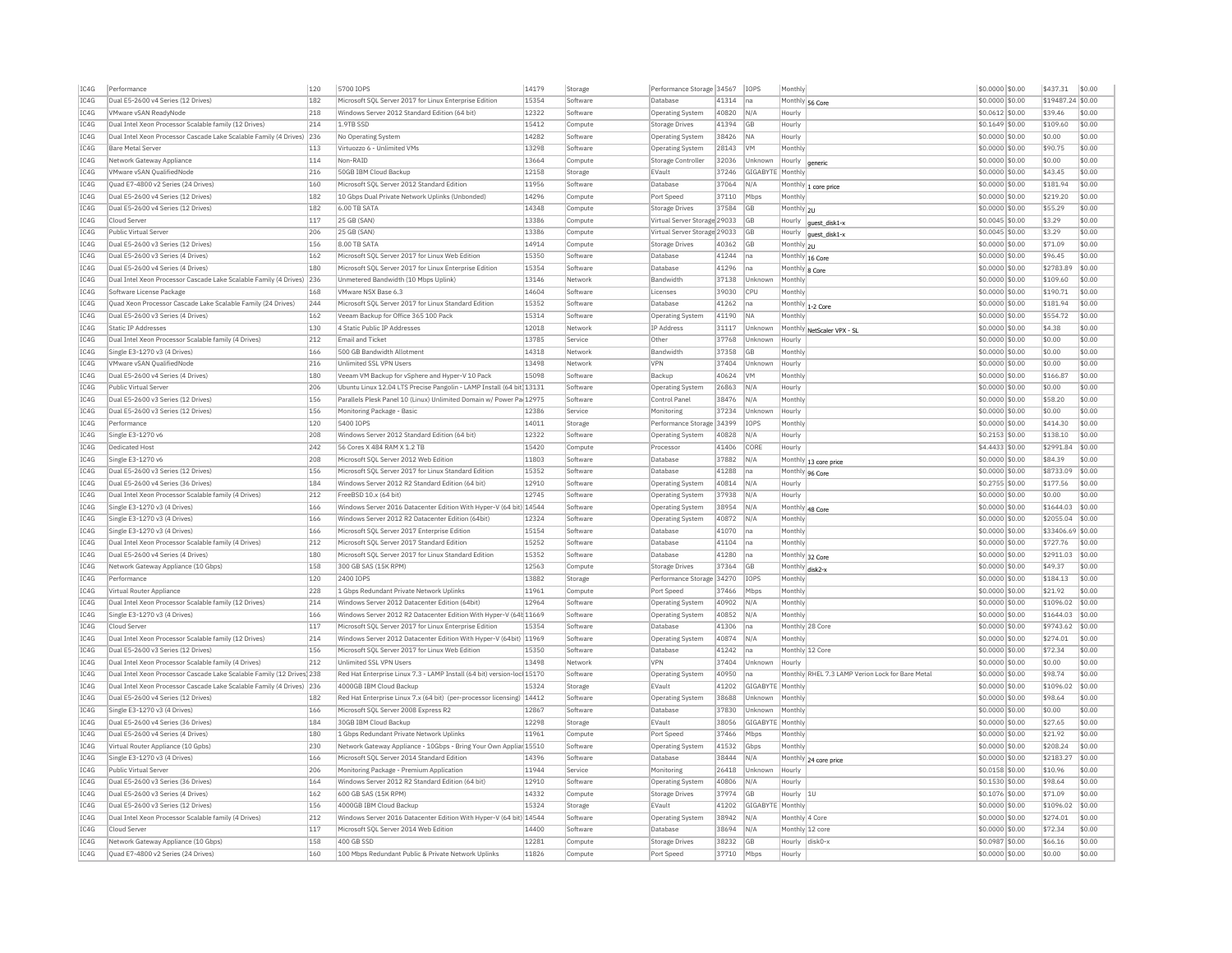| IC4G | Storage As A Service (StaaS)                                          | 194 | 2000 - 2999 GBs                                                   | 14646          | Storage            | Performance Storage 39340    |       | GBs                     | Hourly          |                                    | \$0.0002 \$0.00 | \$0.00            | \$0.00 |
|------|-----------------------------------------------------------------------|-----|-------------------------------------------------------------------|----------------|--------------------|------------------------------|-------|-------------------------|-----------------|------------------------------------|-----------------|-------------------|--------|
| TC4G | Dual E5-2600 v4 Series (36 Drives)                                    | 184 | Windows Server 2012 R2 Datacenter Edition (64bit)                 | 12324          | Software           | <b>Operating System</b>      | 40856 | N/A                     | Monthly         |                                    | \$0,0000 \$0.00 | \$274.01          | \$0.00 |
| IC4G | Dual E5-2600 v4 Series (36 Drives)                                    | 184 | Plesk Onvx Web Host Edition Unlimited (Windows)                   | 14948          | Software           | Control Pane                 | 40348 | Unknown                 | Monthly         |                                    | \$0,0000 \$0.00 | \$27.40           | \$0.00 |
| IC4G | Dual E5-2600 v3 Series (4 Drives)                                     | 162 | 1 Gbps Dual Public & Private Network Uplinks (Unbonded)           | 14300          | Compute            | Port Speed                   | 37302 | Mbps                    | Hourly          |                                    | \$0.0326 \$0.00 | \$21.92           | \$0.00 |
| IC4G | Single E3-1270 v6                                                     | 208 | Microsoft SQL Server 2017 for Linux Standard Edition              | 15352          | Software           | Database                     | 41276 | Ina                     | Monthly 24 Core |                                    | \$0,0000 \$0.00 | \$2183.27         | \$0.00 |
| IC4G | Ouad Xeon Processor Cascade Lake Scalable Family (24 Drives)          | 244 | Microsoft SQL Server 2017 for Linux Web Edition                   | 15350          | Software           | Database                     | 41252 | Ina                     | Monthly 32 Core |                                    | \$0,0000 \$0.00 | \$192.90          | \$0.00 |
| IC4G | Dual E5-2600 v4 Series (12 Drives)                                    | 182 | Windows Server 2012 R2 Standard Edition (64 bit)                  | 12910          | Software           | Operating System             | 40816 | N/A                     | Hourly          |                                    | \$0.3673 \$0.00 | \$236.74          | \$0.00 |
| IC4G | Dual E5-2600 v4 Series (36 Drives)                                    | 184 | Windows Server 2016 Datacenter Edition (64 bit)                   | 14546          | Software           | Operating System             | 38962 | N/A                     |                 | Monthly 24 Core                    | \$0.0000 \$0.00 | \$822.02          | \$0.00 |
| IC4G | Dual E5-2600 v4 Series (12 Drives)                                    | 182 | Windows Server 2016 Datacenter Edition (64 bit)                   | 14546          | Software           | <b>Operating System</b>      | 40792 | N/A                     | Monthly         |                                    | \$0.0000 \$0.00 | \$1233.02         | \$0.00 |
|      |                                                                       | 113 |                                                                   | 14528          |                    |                              |       |                         |                 |                                    |                 |                   |        |
| IC4G | <b>Bare Metal Server</b>                                              |     | None - no selection required                                      |                | Other              | Other                        | 38896 | N/A                     | Hourly          |                                    | \$0,0000 \$0.00 | \$0.00            | \$0.00 |
| IC4G | Dual Intel Xeon Processor Scalable family (12 Drives)                 | 214 | Windows Server 2012 Datacenter Edition With Hyper-V (64bit)       | 11969          | Software           | Operating System             | 40878 | N/A                     | Monthly         |                                    | \$0,0000 \$0.00 | \$685.01          | \$0.00 |
| IC4G | Endurance                                                             | 128 | 350 GB Storage Space                                              | 14254          | Storage            | Performance Storage 34980    |       | <b>GB</b>               |                 | Monthly Snapshot Space Medium Tier | \$0,0000 \$0.00 | \$38.36           | \$0.00 |
| IC4G | Single E3-1270 v3 (4 Drives)                                          | 166 | Microsoft SQL Server 2012 Enterprise Edition                      | 12153          | Software           | Database                     | 37504 | N/L                     | Monthly         | 10 core price                      | \$0.0000 \$0.00 | \$3479.86         | \$0.00 |
| IC4G | Dual E5-2600 v3 Series (12 Drives)                                    | 156 | Debian GNU/Linux 8.x jessie/Stable - Minimal Install (64 bit)     | 14406          | Software           | Operating System             | 38708 | N/f                     | Hourly          |                                    | \$0.0000 \$0.00 | \$0.00            | \$0.00 |
| TC4G | Cloud Server                                                          | 117 | 56 x 2.0 GHz or higher Cores (Dedicated Host)                     | 15440          | Compute            | Virtual Server Process 41426 |       | <b>DEDICATED Hourly</b> |                 |                                    | \$0,0000 \$0.00 | \$0.00            | \$0.00 |
| TCAG | VMware vSAN ReadyNode                                                 | 218 | Windows Server 2012 R2 Datacenter Edition With Hyper-V (64t 11669 |                | Software           | <b>Operating System</b>      | 40840 | N/A                     | Monthly         |                                    | \$0.0000 \$0.00 | \$548.01          | \$0.00 |
| IC4G | Dual Intel Xeon Processor Cascade Lake Scalable Family (4 Drives) 236 |     | 1.9TB SSD SED (5DWPD)                                             | 14912          | Compute            | <b>Storage Drives</b>        | 40290 | GB                      | Monthly         |                                    | \$0.0000 \$0.00 | \$142.19          | \$0.00 |
| IC4G | Performance                                                           | 120 | 2600 IOPS                                                         | 13884          | Storage            | Performance Storage 34272    |       | IOPS                    | Monthly         |                                    | \$0,0000 \$0.00 | \$199.48          | \$0.00 |
| IC4G | Dual E5-2600 v4 Series (36 Drives)                                    | 184 | Veeam VM Backup for vSphere and Hyper-V 5 Pack                    | 15094          | Software           | Backup                       | 40620 | <b>VM</b>               | Monthly         |                                    | \$0.0000 \$0.00 | \$83.93           | \$0.00 |
| IC4G | Quad Xeon Processor Cascade Lake Scalable Family (24 Drives)          | 244 | Reboot / KVM over IF                                              | 13180          | Compute            | Remote Management 38048      |       | Unknown                 | Hourly          |                                    | \$0.0000 \$0.00 | \$0.00            | \$0.00 |
| IC4G | Dual E5-2600 v4 Series (36 Drives)                                    | 184 | 1 Gbps Redundant Public & Private Network Uplinks                 | 11825          | Compute            | Port Speed                   | 37458 | Mbps                    | Hourly          |                                    | \$0.0326 \$0.00 | \$21.92           | \$0.00 |
| IC4G | Cloud Server                                                          | 117 | CentOS 5.x - Minimal Install (64 bit)                             | 12709          | Software           | <b>Operating System</b>      | 23673 | N/A                     | Hourly          |                                    | \$0.0000 \$0.00 | \$0.00            | \$0.00 |
| IC4G | Dual E5-2600 v3 Series (36 Drives)                                    | 164 | Vvatta 6.x Subscription Edition (64 bit                           | 13621          | Software           | Operating System             | 37308 | Unknown                 | Hourly          |                                    | \$0,0000 \$0.00 | \$240.03          | \$0.00 |
|      |                                                                       |     |                                                                   |                |                    |                              |       |                         |                 |                                    |                 |                   |        |
| IC4G | Dual E5-2600 v4 Series (12 Drives)                                    | 182 | Microsoft SOL Server 2016 Enterprise Edition                      | 14989          | Software           | Database                     | 40411 | na                      | Monthly         |                                    | \$0,0000 \$0.00 | \$2783.89         | \$0.00 |
| IC4G | Cloud Server                                                          | 117 | Veeam VM Backup for vSphere and Hyper-V 200 Pack                  | 15114          | Software           | Backup                       | 40640 | Unknown                 | Monthly         |                                    | \$0,0000 \$0.00 | \$3328.54         | \$0.00 |
| IC4G | Storage As A Service (StaaS)                                          | 194 | 500 - 999 GBs                                                     | 14638          | Storage            | Performance Storage 39324    |       | GBs                     | Hourly          |                                    | \$0.0002 \$0.00 | \$0.00            | \$0.00 |
| IC4G | Application Delivery Appliance                                        | 629 | Citrix NetScaler VPX 12 10Mbps Standard                           | 14790          | Network            | NetScaler                    | 40080 | Mbps                    | Monthly         |                                    | \$0.0000 \$0.00 | \$368.21          | \$0.00 |
| IC4G | Cloud Server                                                          | 117 | 2 GB (Dedicated Host)                                             | 15460          | Compute            | RAM                          | 41446 | GB                      | Hourly          |                                    | \$0.0000 \$0.00 | \$0.00            | \$0.00 |
| IC4G | Dual Intel Xeon Processor Cascade Lake Scalable Family (12 Drives 238 |     | Monitoring Package - Managed Services Premium Application         | 13800          | Service            | Monitoring                   | 37142 | N/A                     | Monthly         |                                    | \$0,0000 \$0.00 | \$10.96           | \$0.00 |
| IC4G | Dual Intel Xeon Processor Cascade Lake Scalable Family (4 Drives) 236 |     | Microsoft SOL Server 2017 Standard Edition                        | 15252          | Software           | Database                     | 41100 | Ina                     | Monthly         |                                    | \$0.0000 \$0.00 | \$363.88          | \$0.00 |
| IC4G | Dual E5-2600 v4 Series (36 Drives)                                    | 184 | Windows Server 2012 R2 Datacenter Edition (64bit)                 | 12324          | Software           | Operating System             | 40858 | N/A                     | Monthly         |                                    | \$0.0000 \$0.00 | \$548.01          | \$0.00 |
| IC4G | Cloud Server                                                          | 117 | 16 GB (Dedicated Host)                                            | 15470          | Compute            | RAM                          | 41456 | <b>GB</b>               | Hourly          |                                    | \$0,0000 \$0.00 | \$0.00            | \$0.00 |
| TC4G | Dual E5-2600 v4 Series (4 Drives)                                     | 180 | Cloudl inux 6.x (64 bit)                                          | 12941          | Software           | <b>Operating System</b>      | 37674 | N/A                     | Monthly         |                                    | \$0,0000 \$0.00 | \$13.15           | \$0.00 |
| IC4G | Dual E5-2600 v4 Series (36 Drives)                                    | 184 | Microsoft SOL Server 2012 Web Edition                             | 11803          | Software           | Database                     | 38618 | N/A                     |                 | Monthly 24 core price              | \$0,0000 \$0.00 | \$144.67          | \$0.00 |
| IC4G | Dual E5-2600 v3 Series (36 Drives)                                    | 164 | XenServer Enterprise for XenServer 5.6                            | 13680          | Software           | Operating System             | 38336 | N/A                     | Monthly         |                                    | \$0,0000 \$0.00 | \$109.60          | \$0.00 |
| IC4G | <b>Bare Metal Server</b>                                              | 113 | Windows Server 2012 R2 Datacenter Edition With Hyper-V (64t 11669 |                | Software           | Operating System             | 40846 | N/A                     | Monthly         |                                    | \$0.0000 \$0.00 | \$959.02          | \$0.00 |
| IC4G | Quad E7-4800 v2 Series (24 Drives)                                    | 160 | Virtuozzo 6 - 5 VMs                                               | 13712          | Software           | Operating System             | 37910 | V <sub>M</sub>          | Monthly         |                                    | \$0.0000 \$0.00 | \$22.69           | \$0.00 |
| TC4G | Dual E5-2600 v3 Series (12 Drives)                                    | 156 | Microsoft SOL Server 2014 Standard Edition                        | 14396          | Software           | Database                     | 37334 | N/A                     |                 | Monthly 20 core price              | \$0,0000 \$0.00 | \$1819.39         | \$0.00 |
| TCAG | Performance                                                           | 120 | 5900 TOPS                                                         |                |                    |                              |       | TOPS                    | Monthly         |                                    |                 |                   | \$0.00 |
|      |                                                                       |     |                                                                   | 14130<br>13389 | Storage            | Performance Storage 34518    |       |                         |                 |                                    | \$0.0000 \$0.00 | \$452.66          |        |
| IC4G | Dual E5-2600 v3 Series (4 Drives)                                     | 162 | Citrix XenServer 6.1                                              |                | Software           | Operating System             | 37518 | N/A                     | Monthly         |                                    | \$0.0000 \$0.00 | \$0.00            | \$0.00 |
| IC4G | <b>Additional Products</b>                                            | 0   | Citrix NetScaler VPX 11 10Mbps Platinum                           | 14430          | Network            | NetScaler                    | 38778 | Mbps                    | Monthly         |                                    | \$0,0000 \$0.00 | \$546.91          | \$0.00 |
| IC4G | Performance                                                           | 120 | 1800 IOPS                                                         | 13856          | Storage            | Performance Storage 34244    |       | IOPS                    | Monthly         |                                    | \$0.0000 \$0.00 | \$138.10          | \$0.00 |
| IC4G | Virtual Router Appliance (10 Gpbs)                                    | 230 | 192 GB RAM                                                        | 13594          | Compute            | RAM                          | 37262 | GB                      |                 | Monthly dual sandybridge 2000      | \$0.0000 \$0.00 | \$500.61          | \$0.00 |
| IC4G | Dual E5-2600 v3 Series (36 Drives)                                    | 164 | Citrix XenServer 6.2.1                                            | 12803          | Software           | Operating System             | 38424 | N/A                     | Monthly         |                                    | \$0.0000 \$0.00 | \$0.00            | \$0.00 |
| IC4G | Single E3-1270 v3 (4 Drives)                                          | 166 | Microsoft SQL Server 2014 Standard Edition                        | 14396          | Software           | Database                     | 38446 | N/A                     |                 | Monthly 12 core price              | \$0.0000 \$0.00 | \$1091.64         | \$0.00 |
| IC4G | Performance                                                           | 120 | 2900 TOPS                                                         | 13927          | Storage            | Performance Storage 34315    |       | IOPS                    | Monthly         |                                    | \$0,0000 \$0.00 | \$222.49          | \$0.00 |
| IC4G | Dual Intel Xeon Processor Scalable family (4 Drives)                  | 212 | Microsoft SOL Server 2017 for Linux Enterprise Edition            | 15354          | Software           | Database                     | 41298 | Ina                     | Monthly 12 Core |                                    | \$0,0000 \$0.00 | \$4175.84         | \$0.00 |
| IC4G | Single E3-1270 v3 (4 Drives)                                          | 166 | Veeam VM Backup for vSphere and Hyper-V 100 Pack                  | 15110          | Software           | Backup                       | 40636 | <b>VM</b>               | Monthly         |                                    | \$0,0000 \$0,00 | \$1664.77         | \$0.00 |
| IC4G | Network Gateway Appliance                                             | 114 | 0 GB Bandwidth Allotment                                          | 12602          | Network            | Bandwidth                    | 38270 | GB                      | Monthly         |                                    | \$0,0000 \$0.00 | \$0.00            | \$0.00 |
| IC4G | Quad Xeon Processor Cascade Lake Scalable Family (24 Drives)          | 244 | Microsoft SQL Server 2014 Enterprise Edition                      | 14394          | Software           | Database                     | 37726 | N/A                     |                 | Monthly 24 core price              | \$0.0000 \$0.00 | \$8351.67         | \$0.00 |
| IC4G | Dual E5-2600 v3 Series (36 Drives)                                    | 164 | Microsoft SQL Server 2012 Web Edition                             | 11803          | Software           | Database                     | 37490 | N/A                     |                 | Monthly 20 core price              | \$0,0000 \$0.00 | \$120.56          | \$0.00 |
| IC4G | Portable IP Addresses                                                 | 132 | 16 Portable Private IP Addresses                                  | 12900          | Network            | IP Address                   | 24903 | IPs                     | Monthly         |                                    | \$0,0000 \$0.00 | \$0.00            | \$0.00 |
| IC4G | Quad E7-4800 v2 Series (24 Drives)                                    | 160 | Microsoft SOL Server 2017 Enterprise Edition                      | 15154          | Software           | Database                     | 41044 | Ina                     | Monthly         |                                    | \$0,0000 \$0.00 | \$695.97          | \$0.00 |
| IC4G | Dual Intel Xeon Processor Scalable family (12 Drives)                 | 214 | Microsoft SQL Server 2017 Web Edition                             | 15250          | Software           | Database                     | 41078 | Ina                     | Monthly         |                                    | \$0.0000 \$0.00 | \$72.34           | \$0.00 |
| IC4G | Cloud Server                                                          | 117 | 100 GB (LOCAL SSD)                                                | 13742          | Compute            | Virtual Server Storage 33177 |       | GB                      | Hourly          |                                    | \$0.0059 \$0.00 | \$4.38            | \$0.00 |
| IC4G | Dual Intel Xeon Processor Scalable family (12 Drives)                 | 214 | 10 Gbns Public & Private Network Unlinks                          | 13735          |                    | Port Speed                   | 37456 | Mhns                    | Monthly         |                                    | \$0,0000 \$0.00 | \$109.60          | \$0.00 |
| IC4G | Cloud Server                                                          | 117 | 100 Mbps Private Network Uplink                                   | 13376          | Compute<br>Compute | Port Speed                   | 38528 | Mbps                    | Hourly          |                                    | \$0,0000 \$0.00 | \$0.00            | \$0.00 |
|      |                                                                       |     |                                                                   |                |                    |                              |       |                         |                 |                                    |                 |                   |        |
| IC4G | Quad E7-4800 v2 Series (24 Drives)                                    | 160 | Microsoft SOL Server 2014 Enterprise Edition                      | 14394          | Software           | Database                     | 37548 | N/A                     |                 | Monthly 32 core price              | \$0,0000 \$0.00 | \$11135.56 \$0.00 |        |
| IC4G | Single E3-1270 v6                                                     | 208 | Microsoft SQL Server 2017 Web Edition                             | 15250          | Software           | Database                     | 41092 | Ina                     | Monthly         |                                    | \$0.0000 \$0.00 | \$289.35          | \$0.00 |
| IC4G | Single E3-1270 v3 (4 Drives)                                          | 166 | Unmetered Bandwidth (10 Mbps Uplink)                              | 13146          | Network            | Bandwidth                    | 37138 | Unknown                 | Monthly         |                                    | \$0.0000 \$0.00 | \$109.60          | \$0.00 |
| TC4G | Dual E5-2600 v3 Series (4 Drives)                                     | 162 | 1000GB TBM Cloud Backup                                           | 12113          | Storage            | FVault                       | 37638 | GIGARYTE Monthly        |                 |                                    | \$0,0000 \$0.00 | \$455.19          | \$0.00 |
| TCAG | Dual E5-2600 v4 Series (4 Drives                                      | 180 | Microsoft SQL Server 2017 Web Edition                             | 15250          | Software           | Database                     | 41080 | na                      | Monthly         |                                    | \$0.0000 \$0.00 | \$96.45           | \$0.00 |
| IC4G | Dual E5-2600 v4 Series (4 Drives)                                     | 180 | <b>Email and Ticket</b>                                           | 13785          | Service            | Other                        | 37768 | <b>Unknown</b>          | Hourly          |                                    | \$0,0000 \$0.00 | \$0.00            | \$0.00 |
| IC4G | Dual E5-2600 v4 Series (4 Drives)                                     | 180 | Red Hat Enterprise Linux 7.x (64 bit) (per-processor licensing)   | 14412          | Software           | Operating System             | 38688 | Unknown                 | Monthly         |                                    | \$0,0000 \$0.00 | \$98.64           | \$0.00 |
| IC4G | Single E3-1270 v3 (4 Drives)                                          | 166 | Microsoft SQL Server 2017 for Linux Enterprise Edition            | 15354          | Software           | Database                     | 41312 | na                      | Monthly 48 Core |                                    | \$0.0000 \$0.00 | \$16703.35 \$0.00 |        |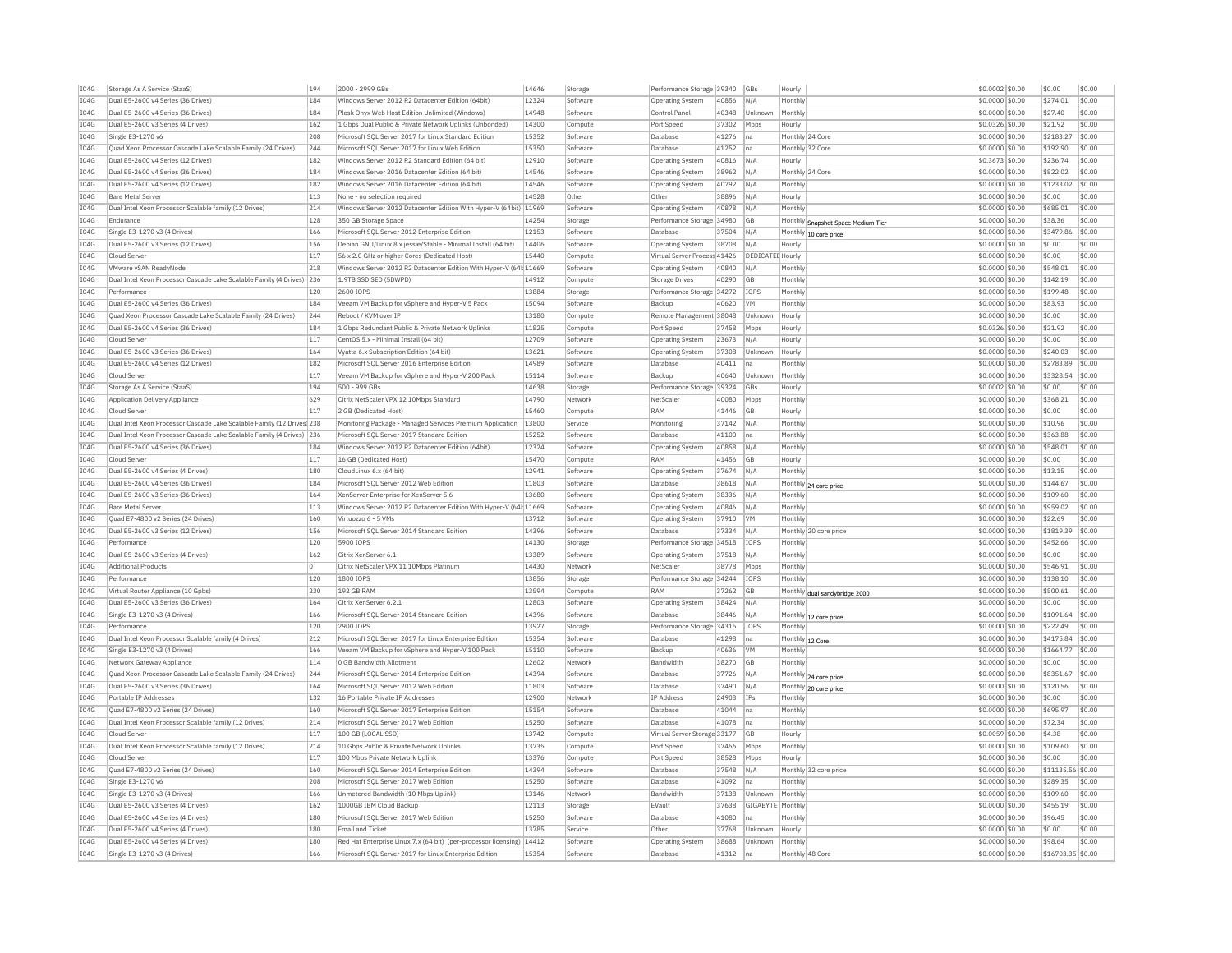| IC4G | Dual E5-2600 v4 Series (36 Drives)                                     | 184        | Veeam VM Backup for vSphere and Hyper-V 200 Pack                   | 15112          | Software | Backup                       | 40638 | Unknown          | Monthly           |                          | \$0,0000 \$0.00  | \$2440.87            | \$0.00     |
|------|------------------------------------------------------------------------|------------|--------------------------------------------------------------------|----------------|----------|------------------------------|-------|------------------|-------------------|--------------------------|------------------|----------------------|------------|
| IC4G | Dual Intel Xeon Processor Cascade Lake Scalable Family (12 Drives 238  |            | 1 Gbps Private Network Uplink                                      | 12446          | Compute  | Port Speed                   | 37628 | Mbps             | Hourly            |                          | \$0,0168 \$0,00  | \$10.96              | \$0.00     |
| IC4G | Dual E5-2600 v3 Series (36 Drives)                                     | 164        | Microsoft SQL Server 2017 for Linux Enterprise Edition             | 15354          | Software | Database                     | 41296 | na               | Monthly 8 Core    |                          | \$0.0000 \$0.00  | \$2783.89            | \$0.00     |
| IC4G | Single E3-1270 v3 (4 Drives)                                           | 166        | Microsoft SQL Server 2017 for Linux Standard Edition               | 15352          | Software | Database                     | 41268 | Ina              | Monthly 8 Core    |                          | \$0,0000 \$0.00  | \$727.76             | \$0.00     |
| TCAG | Single E3-1270 v3 (4 Drives)                                           | 166        | Windows Server 2016 Standard Edition (64 bit)                      | 14542          | Software | Operating System             | 38938 | N/A              | Hourly            | 32 Core                  | \$0.2459 \$0.00  | \$157.83             | \$0.00     |
| IC4G | Single E3-1270 v3 (4 Drives)                                           | 166        | 10 Gbns Private Network Unlink                                     | 12654          | Compute  | Port Speed                   | 38344 | Mbps             | Monthly           |                          | \$0.0000 \$0.00  | \$109.60             | \$0.00     |
| IC4G | Software License Package                                               | 168        | VMware NSX Base 6.3                                                | 14602          | Software | Licenses                     | 39028 | CPU              | Monthly           |                          | \$0,0000 \$0.00  | \$95.35              | \$0.00     |
| TCAG | Dual E5-2600 v3 Series (36 Drives)                                     | 164        | Windows Server 2016 Datacenter Edition (64 bit)                    | 14546          | Software | Operating System             | 40794 | N/A              | Monthly           |                          | $$0.0000$ \$0.00 | \$2055.04            | \$0.00     |
| IC4G | Quad E7-4800 v2 Series (24 Drives)                                     | 160        | 512 GB RAM                                                         | 12667          | Compute  | RAM                          | 37904 | GB               | Monthly           |                          | \$0.0000 \$0.00  | \$1133.54            | \$0.00     |
| IC4G | Dual E5-2600 v3 Series (4 Drives)                                      | 162        | Veeam VM Backup for vSphere and Hyper-V 1 Pack                     | 14983          | Software | Backup                       | 40385 | <b>Linknown</b>  | Monthly           |                          | \$0.0000 \$0.00  | \$12.84              | \$0.00     |
| IC4G | Storage As A Service (StaaS)                                           | 194        | Replication for tier-based performance                             | 14668          | Storage  | Performance Storage 39644    |       | GB               | Hourly            |                          | \$0.0000 \$0.00  | \$0.00               | \$0.00     |
| IC4G | Dual E5-2600 v4 Series (36 Drives)                                     | 184        | Microsoft SQL Server 2017 for Linux Enterprise Edition             | 15354          | Software | Database                     | 41302 | na               |                   | Monthly 20 Core          | \$0.0000 \$0.00  | \$6959.73            | \$0.00     |
| IC4G | Single E3-1270 v6                                                      | 208        | Vvatta 6.5 Community Edition (64 bit)                              | 13305          | Software | <b>Operating System</b>      | 38400 | N/A              | Hourly            |                          | \$0,0000 \$0.00  | \$0.00               | \$0.00     |
|      |                                                                        |            |                                                                    |                |          |                              |       |                  |                   |                          |                  |                      |            |
| IC4G | Dual E5-2600 v4 Series (36 Drives)                                     | 184<br>208 | Microsoft SOL Server 2012 Web Edition                              | 11803<br>12910 | Software | Database                     | 37490 | N/A              |                   | Monthly 20 core price    | \$0,0000 \$0.00  | \$120.56<br>\$157.83 | \$0.00     |
| IC4G | Single E3-1270 v6                                                      |            | Windows Server 2012 R2 Standard Edition (64 bit)                   |                | Software | <b>Operating System</b>      | 40812 | N/A              | Hourly            |                          | \$0,2459 \$0.00  |                      | \$0.00     |
| IC4G | Quad Xeon Processor Cascade Lake Scalable Family (24 Drives)           | 244        | Microsoft SQL Server 2014 Enterprise Edition                       | 14394          | Software | Database                     | 37328 | N/A              |                   | Monthly 12 core price    | \$0.0000 \$0.00  | \$4175.84            | \$0.00     |
| IC4G | Single E3-1270 v3 (4 Drives)                                           | 166        | Microsoft SOL Server 2017 for Linux Standard Edition               | 15352          | Software | Database                     | 41270 | na               |                   | Monthly 12 Core          | \$0,0000 \$0.00  | \$1091.64            | \$0.00     |
| TC4G | Dual Intel Xeon Processor Scalable family (12 Drives)                  | 214        | 1 Gbns Dual Public & Private Network Unlinks (Unbonded)            | 14300          | Compute  | Port Speed                   | 37302 | Mbps             | Hourly            |                          | \$0.0326 \$0.00  | \$21.92              | \$0.00     |
| IC4G | Single E3-1270 v6                                                      | 208        | Microsoft SQL Server 2012 Standard Edition                         | 11956          | Software | Database                     | 37496 | N/A              |                   | Monthly 7 core price     | \$0.0000 \$0.00  | \$727.76             | \$0.00     |
| IC4G | <b>Bare Metal Server</b>                                               | 113        | Dual Intel Xeon E5-2690 (8 Cores, 2.90 GHz)                        | 11837          | Compute  | Processor                    | 34582 | GHz              | Hourly            | a la carte               | \$0,5075 \$0.00  | \$370.28             | \$0.00     |
| IC4G | Dual E5-2600 v3 Series (4 Drives)                                      | 162        | QuantaStor 4.x (128 TB) - QuantaStor Large Tier                    | 14474          | Software | <b>Operating System</b>      | 38824 | N/A              | Monthly           |                          | \$0.0000 \$0.00  | \$765.02             | \$0.00     |
| IC4G | Public Virtual Server                                                  | 206        | 100 Mbps Public & Private Network Uplinks                          | 12643          | Compute  | Port Speed                   | 38024 | Mbps             | Hourly            |                          | \$0.0000 \$0.00  | \$0.00               | \$0.00     |
| TC4G | Dual Intel Xeon Processor Scalable family (12 Drives)                  | 214        | Microsoft SOL Server 2017 Standard Edition                         | 15252          | Software | Database                     | 41106 | na               | Monthly           |                          | $$0.0000$ \$0.00 | \$1091.64            | \$0.00     |
| IC4G | <b>Bare Metal Server</b>                                               | 113        | Windows Server 2012 Datacenter Edition With Hyper-V (64bit) 11969  |                | Software | Operating System             | 40890 | N/A              | Monthly           |                          | \$0,0000 \$0.00  | \$2055.04            | \$0.00     |
| IC4G | Ouad E7-4800 v2 Series (24 Drives)                                     | 160        | 30GB IBM Cloud Backup                                              | 12298          | Storage  | EVault                       | 38056 | GIGABYTE         | Monthly           |                          | \$0,0000 \$0,00  | \$27.65              | \$0.00     |
| IC4G | Public Virtual Server                                                  | 206        | 1 x 2.0 GHz or higher Core                                         | 15366          | Compute  | Virtual Server Process 41336 |       | CORE             | Hourly            |                          | \$0.0385 \$0.00  | \$25.04              | \$0.00     |
| IC4G | Dual Intel Xeon Processor Cascade Lake Scalable Family (12 Drives) 238 |            | Microsoft SOL Server 2017 for Linux Web Edition                    | 15350          | Software | Database                     | 41244 | na               |                   | Monthly 16 Core          | \$0.0000 \$0.00  | \$96.45              | \$0.00     |
| IC4G | Single E3-1270 v3 (4 Drives)                                           | 166        | Microsoft SQL Server 2017 for Linux Standard Edition               | 15352          | Software | Database                     | 41262 | Ina              |                   |                          | \$0,0000 \$0.00  | \$181.94             | \$0.00     |
| IC4G | Single E3-1270 v6                                                      | 208        | Ubuntu Linux 16.04 LTS Xenial Xerus Minimal Install (64 bit)       | 14902          | Software | Operating System             | 40276 | <b>NA</b>        | Hourly            | Monthly 1-2 Core         | \$0,0000 \$0.00  | \$0.00               | \$0.00     |
| IC4G | Single E3-1270 v3 (4 Drives)                                           | 166        | Veeam Backup for Office 365 10 Pack                                | 15308          | Software |                              | 41184 | <b>NA</b>        | Monthly           |                          | \$0.0000 \$0.00  | \$55.47              | \$0.00     |
|      |                                                                        |            |                                                                    |                |          | <b>Operating System</b>      |       |                  |                   |                          |                  |                      |            |
| IC4G | Dual E5-2600 v3 Series (4 Drives)                                      | 162        | Microsoft SQL Server 2016 Standard Edition                         | 14987          | Software | Database                     | 40395 | Ina              | Monthly           |                          | \$0.0000 \$0.00  | \$727.76             | \$0.00     |
| IC4G | Cloud Server                                                           | 117        | Microsoft SOL Server 2016 Standard Edition                         | 14987          | Software | Database                     | 40395 | na               | Monthly           |                          | \$0,0000 \$0.00  | \$727.76             | \$0.00     |
| TC4G | Dual E5-2600 v3 Series (12 Drives)                                     | 156        | Microsoft SOL Server 2012 Enterprise Edition                       | 12153          | Software | Database                     | 37498 | N/A              |                   | Monthly 20 core price    | \$0,0000 \$0.00  | \$6959.73            | \$0.00     |
| IC4G | Dual E5-2600 v3 Series (12 Drives)                                     | 156        | 10GB IBM Cloud Backup                                              | 15334          | Storage  | EVault                       | 41212 | GIGABYTE         | Monthly           |                          | \$0,0000 \$0.00  | \$0.00               | \$0.00     |
| TC4G | Dual E5-2600 v4 Series (12 Drives)                                     | 182        | Veeam VM Backup for vSphere and Hyper-V 100 Pack                   | 15108          | Software | Backup                       | 40634 | Unknown          | Monthly           |                          | \$0,0000 \$0.00  | \$1220.43            | \$0.00     |
| TC4G | Dual E5-2600 v3 Series (36 Drives)                                     | 164        | Microsoft SQL Server 2017 for Linux Standard Edition               | 15352          | Software | Database                     | 41270 | na               |                   | Monthly 12 Core          | \$0.0000 \$0.00  | \$1091.64            | \$0.00     |
| IC4G | Dual E5-2600 v4 Series (12 Drives)                                     | 182        | Microsoft SQL Server 2012 Standard Edition                         | 11956          | Software | Database                     | 37492 | N/A              |                   | Monthly 20 core price    | \$0.0000 \$0.00  | \$1819.39            | \$0.00     |
| TCAG | Paid Support                                                           | 188        | <b>Test Support</b>                                                | 14526          | Service  | Service                      | 38892 | lna.             | Monthly           |                          | $$0.0000$ \$0.00 | \$0.00               | \$0.00     |
| IC4G | Dual Intel Xeon Processor Scalable family (12 Drives)                  | 214        | Windows Server 2012 R2 Datacenter Edition With Hyper-V (64t 11669  |                | Software | <b>Operating System</b>      | 40854 | N/A              | Monthly           |                          | \$0.0000 \$0.00  | \$2055.04            | $ $ \$0.00 |
| IC4G | Cloud Serve                                                            | 117        | Microsoft SOL Server 2012 Enterprise Edition                       | 12153          | Software | Database                     | 25362 | N/A              |                   | Monthly 14 core price    | \$0.0000 \$0.00  | \$4871.81            | \$0.00     |
| IC4G | Dual E5-2600 v4 Series (12 Drives)                                     | 182        | 1 TP Address                                                       | 13345          | Network  | IP Address                   | 38488 | Unknown          | Hourly            |                          | \$0,0000 \$0.00  | \$0.00               | \$0.00     |
| IC4G | Cloud Serve                                                            | 117        | Microsoft SQL Server 2016 Enterprise Edition                       | 14989          | Software | Database                     | 40405 | na               | Monthly           |                          | \$0.0000 \$0.00  | \$695.97             | \$0.00     |
| IC4G | Dual E5-2600 v3 Series (4 Drives)                                      | 162        | Plesk Onvx Web Host Edition Unlimited (Windows)                    | 14948          | Software | Control Pane                 | 40348 | Unknown          | Monthly           |                          | \$0,0000 \$0,00  | \$27.40              | \$0.00     |
| IC4G | Dual E5-2600 v3 Series (4 Drives)                                      | 162        | Windows Server 2016 Datacenter Edition With Hyper-V (64 bit) 14544 |                | Software | Operating System             | 38944 | N/A              |                   | Monthly 6-16 Core        | \$0,0000 \$0.00  | \$548.01             | \$0.00     |
| IC4G | Dual E5-2600 v3 Series (4 Drives)                                      | 162        | Microsoft SOL Server 2012 Enterprise Edition                       | 12153          | Software | Database                     | 37068 | N/A              |                   | Monthly 12 core price    | \$0,0000 \$0.00  | \$4175.84            | \$0.00     |
| IC4G | Ouad E7-4800 v2 Series (24 Drives                                      | 160        | Microsoft SQL Server 2012 Enterprise Edition                       | 12153          | Software | Database                     | 37072 | N/A              |                   |                          | \$0.0000 \$0.00  | \$2783.89            | \$0.00     |
| IC4G | Dual Intel Xeon Processor Scalable family (4 Drives)                   | 212        | Windows Server 2012 Datacenter Edition (64bit)                     | 12964          | Software | Operating System             | 40894 | N/A              | Monthly           | Monthly 7 core price     | \$0,0000 \$0.00  | \$548.01             | \$0.00     |
| TCAG | <b>Public Virtual Server</b>                                           | 206        | Ubuntu Linux 14.04 LTS Trusty Tahr - Minimal Install (64 bit)      | 12310          | Software | Operating System             | 21578 | N/A              | Hourly            |                          | $$0.0000$ \$0.00 | \$0.00               | \$0.00     |
| TC4G | Performance                                                            | 120        | 2500 TOPS                                                          | 14096          |          | Performance Storage 34484    |       | <b>TOPS</b>      | Monthly           |                          |                  | \$191.80             | \$0.00     |
|      |                                                                        |            |                                                                    |                | Storage  |                              |       |                  |                   |                          | \$0.0000 \$0.00  |                      |            |
| IC4G | Public Virtual Server                                                  | 206        | Microsoft SOL Server 2016 Standard Edition                         | 14987          | Software | Database                     | 40395 | Ina              | Monthly           |                          | \$0,0000 \$0.00  | \$727.76             | \$0.00     |
| IC4G | Endurance                                                              | 128        | 2 TOPS per GB                                                      | 14234          | Storage  | Endurance                    | 34748 | N/A              | Monthly           |                          | \$0.0000 \$0.00  | \$0.00               | \$0.00     |
| IC4G | Quad Xeon Processor Cascade Lake Scalable Family (24 Drives)           | 244        | Veeam VM Backup for vSphere and Hyper-V 10 Pack                    | 15098          | Software | Backup                       | 40624 | <b>VM</b>        | Monthly           |                          | \$0.0000 \$0.00  | \$166.87             | \$0.00     |
| IC4G | VMware vSAN OualifiedNode                                              | 216        | 768 GR RAM                                                         | 14998          | Compute  | RAM                          | 40422 | <b>GB</b>        | Monthly           |                          | \$0,0000 \$0.00  | \$1640.08            | \$0.00     |
| IC4G | VMware vSAN ReadvNode                                                  | 218        | Windows Server 2012 Datacenter Edition (64bit)                     | 12964          | Software | Operating System             | 40906 | N/A              | Monthly           |                          | \$0.0000 \$0.00  | \$1644.03            | \$0.00     |
| IC4G | Dual E5-2600 v3 Series (36 Drives)                                     | 164        | Veeam VM Backup for vSphere and Hyper-V 500 pack                   | 15146          | Software | Backup                       | 40678 | Unknown          | Monthly           |                          | \$0,0000 \$0,00  | \$6657.09            | $ $ \$0.00 |
| IC4G | Dual Intel Xeon Processor Scalable family (12 Drives)                  | 214        | 8000GB IBM Cloud Backup                                            | 15328          | Storage  | FVault                       | 41206 | GIGABYTE Monthly |                   |                          | \$0,0000 \$0.00  | \$1824.73            | \$0.00     |
| IC4G | Dual E5-2600 v4 Series (36 Drives)                                     | 184        | 750GB IBM Cloud Backup                                             | 12114          | Storage  | EVault                       | 38386 | GIGABYTE Monthly |                   |                          | \$0.0000 \$0.00  | \$410.76             | \$0.00     |
| TC4G | Dual E5-2600 v4 Series (12 Drives)                                     | 182        | XenServer Advanced for XenServer 5.6                               | 12944          | Software | <b>Operating System</b>      | 37844 | N/A              | Monthly           |                          | \$0.0000 \$0.00  | \$54.80              | \$0.00     |
| IC4G | Dual E5-2600 v3 Series (36 Drives                                      | 164        | Microsoft SOL Server 2017 for Linux Standard Edition               | 15352          | Software | Database                     | 41278 | Ina              |                   | Monthly 28 Core          | \$0,0000 \$0.00  | \$2547.15            | $ $ \$0.00 |
| IC4G | Dual E5-2600 v4 Series (36 Drives)                                     | 184        | Windows Server 2008 R2 Enterprise Edition (64bit)                  | 12948          | Software | Operating System             | 38072 | N/A              |                   | Hourly single proc price | \$0.1007 \$0.00  | \$70.15              | \$0.00     |
| IC4G | Dual E5-2600 v3 Series (4 Drives)                                      | 162        | Microsoft SQL Server 2017 for Linux Web Edition                    | 15350          | Software | Database                     | 41250 | Ina              |                   | Monthly 28 Core          | \$0.0000 \$0.00  | \$168.79             | \$0.00     |
| IC4G | Dual E5-2600 v3 Series (4 Drives)                                      | 162        | Veeam Backup for Office 365 50 Pack                                | 15312          | Software | Operating System             | 41188 | NA               | Monthly           |                          | \$0.0000 \$0.00  | \$277.36             | \$0.00     |
| TC4G | <b>Additional Products</b>                                             | l n        | Hardware Firewall (High Availability)                              | 11923          | Network  | Firewall                     | 20137 | N/A              | Monthly           |                          | \$0,0000 \$0.00  | \$2189.85            | \$0.00     |
|      |                                                                        |            |                                                                    |                |          |                              |       |                  |                   |                          |                  |                      |            |
| TCAG | Dual E5-2600 v4 Series (4 Drives)                                      | 180        | MySOL 5.7 for Windows                                              | 13798          | Software | Database                     | 37540 | Unknown          |                   |                          | $$0.0000$ \$0.00 | \$0.00               | \$0.00     |
| IC4G | Performance                                                            | 120        | 1200 IOPS                                                          | 13870          | Storage  | Performance Storage 34258    |       | <b>TOPS</b>      | Hourly<br>Monthly |                          | \$0.0000 \$0.00  | \$92.07              | \$0.00     |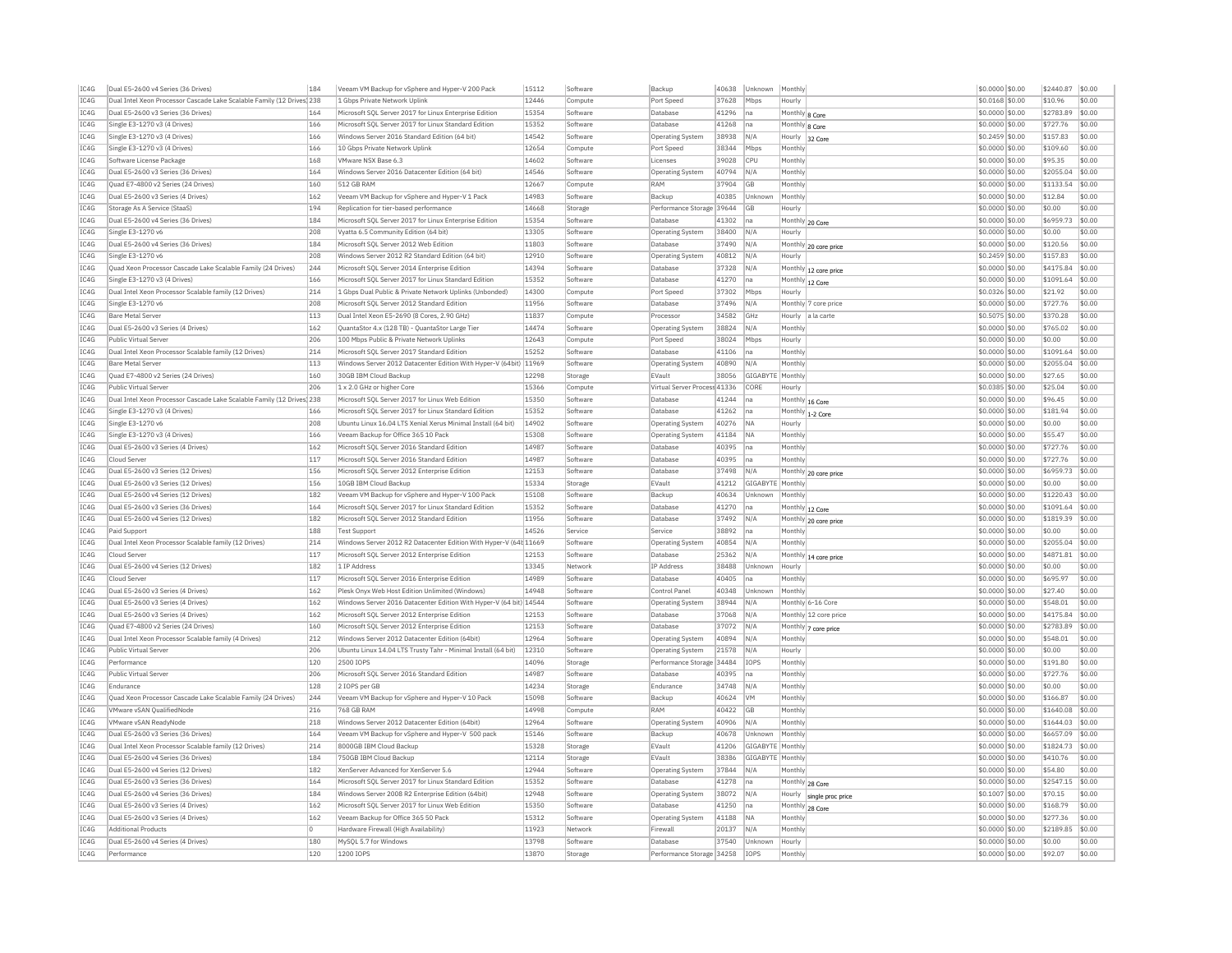| IC4G         | Dual E5-2600 v3 Series (36 Drives)                                    | 164        | QuantaStor 4.x (128 TB) - QuantaStor Large Tier                                            | 14474          | Software | <b>Operating System</b>      | 38824 | N/A              | Monthly                       | \$0.0000 \$0.00                     | \$765.02          | \$0.00           |
|--------------|-----------------------------------------------------------------------|------------|--------------------------------------------------------------------------------------------|----------------|----------|------------------------------|-------|------------------|-------------------------------|-------------------------------------|-------------------|------------------|
| IC4G         | Software License Package                                              | 168        | VMware vSAN Advanced Tier II 20 - 64 6.x                                                   | 14566          | Software | Licenses                     | 38992 | CPU              | Monthly                       | \$0,0000 \$0.00                     | \$328.81          | \$0.00           |
| IC4G         | Quad Xeon Processor Cascade Lake Scalable Family (24 Drives)          | 244        | Microsoft SOL Server 2016 Enterprise Edition                                               | 14989          | Software | Database                     | 40409 | Ina              | Monthly                       | \$0,0000 \$0,00                     | \$2087.92         | \$0.00           |
| IC4G         | Static IP Addresses                                                   | 130        | 16 Static Public IP Addresses                                                              | 12178          | Network  | IP Address                   | 20946 | Unknown          | Hourly                        | \$0.0217 \$0.00                     | \$0.00            | \$0.00           |
| IC4G         | Dual E5-2600 v4 Series (12 Drives)                                    | 182        | Microsoft SQL Server 2017 for Linux Web Edition                                            | 15350          | Software | Database                     | 41240 | na               | Monthly 8 Core                | \$0.0000 \$0.00                     | \$48.22           | \$0.00           |
| IC4G         | Endurance                                                             | 128        | 80 GB Storage Space                                                                        | 13820          | Storage  | Performance Storage 34856    |       | GB               | Monthly Replication High Tier | \$0,0000 \$0,00                     | \$21.92           | \$0.00           |
| IC4G         | Single E3-1270 v3 (4 Drives)                                          | 166        | Monitoring Package - Premium Application                                                   | 11944          | Service  | Monitoring                   | 37838 | Unknown          | Hourly                        | \$0.0158 \$0.00                     | \$10.96           | \$0.00           |
| IC4G         | Dual E5-2600 v4 Series (12 Drives)                                    | 182        | Windows Server 2016 Standard Edition (64 bit)                                              | 14542          | Software | <b>Operating System</b>      | 38928 | N/A              | Hourly 4 Core                 | \$0.0612 \$0.00                     | \$39.46           | \$0.00           |
| IC4G         | Quad E7-4800 v2 Series (24 Drives)                                    | 160        | Microsoft SQL Server 2012 Enterprise Edition                                               | 12153          | Software | Database                     | 37498 | N/A              | Monthly 20 core price         | \$0,0000 \$0.00                     | \$6959.73         | \$0.00           |
|              |                                                                       |            |                                                                                            |                |          |                              |       |                  |                               |                                     |                   |                  |
| IC4G         | Performance                                                           | 120        | 1800 IOPS                                                                                  | 13916          | Storage  | Performance Storage 34304    |       | IOPS             | Monthly                       | \$0,0000 \$0.00                     | \$138.10          | \$0.00           |
| IC4G         | Ouad E7-4800 v2 Series (24 Drives)                                    | 160        | Managed Server                                                                             | 13256          | Service  | Managed Resource             | 38716 | N/A              | Monthly                       | \$0,0000 \$0,00                     | \$327.71          | \$0.00           |
| IC4G         | Dual Intel Xeon Processor Scalable family (4 Drives)                  | 212        | Windows Server 2012 R2 Standard Edition (64 bit)                                           | 12910          | Software | <b>Operating System</b>      | 40812 | N/A              | Hourly                        | \$0,2459 \$0.00                     | \$157.83          | \$0.00           |
| IC4G         | Dual Intel Xeon Processor Scalable family (4 Drives)                  | 212        | Microsoft SQL Server 2017 Web Edition                                                      | 15250          | Software | Database                     | 41088 | na               | Monthly                       | \$0.0000 \$0.00                     | \$192.90          | \$0.00           |
| IC4G         | Dual E5-2600 v4 Series (12 Drives)                                    | 182        | Ubuntu Linux 14.04 LTS Trusty Tahr (64 bit)                                                | 12473          | Software | Operating System             | 38668 | N/A              | Hourly                        | \$0,0000 \$0,00                     | \$0.00            | \$0.00           |
| IC4G         | Dual E5-2600 v4 Series (36 Drives)                                    | 184        | Dual Intel Xeon E5-2690 v4 (28 Cores, 2.60 GHz)                                            | 14488          | Compute  | Processor                    | 38856 | GHZ              | Monthly                       | \$0.0000 \$0.00                     | \$794.61          | \$0.00           |
| IC4G         | Dual Intel Xeon Processor Cascade Lake Scalable Family (4 Drives) 236 |            | Microsoft SQL Server 2017 Web Edition                                                      | 15250          | Software | Database                     | 41078 | na               | Monthly                       | \$0,0000 \$0.00                     | \$72.34           | \$0.00           |
| IC4G         | Ouad E7-4800 v2 Series (24 Drives)                                    | 160        | Windows Server 2016 Datacenter Edition (64 bit)                                            | 14546          | Software | Operating System             | 38968 | N/A              | Monthly 48 Core               | \$0,0000 \$0.00                     | \$1644.03         | \$0.00           |
| IC4G         | Dual Intel Xeon Processor Cascade Lake Scalable Family (4 Drives) 236 |            | Ubuntu Linux 16.04 LTS Xenial Xerus (64 bit)                                               | 14908          | Software | Operating System             | 40282 | <b>NA</b>        | Hourly                        | \$0,0000 \$0.00                     | \$0.00            | \$0.00           |
| IC4G         | Performance                                                           | 120        | 1200 TOPS                                                                                  | 14027          | Storage  | Performance Storage          | 34415 | TOPS             | Monthly                       | \$0,0000 \$0,00                     | \$92.07           | \$0.00           |
| IC4G         | Dual E5-2600 v4 Series (36 Drives)                                    | 184        | Windows Server 2012 R2 Datacenter Edition (64bit)                                          | 12324          | Software | <b>Operating System</b>      | 40864 | N/A              | Monthly                       | \$0,0000 \$0.00                     | \$959.02          | \$0.00           |
| IC4G         | Public Virtual Server                                                 | 206        | Microsoft SOL Server 2017 Standard Edition                                                 | 15252          | Software | Database                     | 41112 | na               | Monthly                       | \$0.0000 \$0.00                     | \$2183.27         | \$0.00           |
| TC4G         | Control Panels for VPS                                                | 118        | cPanel for VPS with Fantastico and RVskin                                                  | 12254          | Software | Control Panel                | 23892 | Unknown          | Monthly                       | $$0.0000$ \$0.00                    | \$14.14           | \$0.00           |
| IC4G         | Quad E7-4800 v2 Series (24 Drives)                                    | 160        | Debian GNU/Linux 8.x jessie/Stable - Minimal Install (64 bit)                              | 14406          | Software | Operating System             | 38708 | N/A              | Hourly                        | \$0,0000 \$0.00                     | \$0.00            | \$0.00           |
| IC4G         | Single E3-1270 v6                                                     | 208        | Automated Notification                                                                     | 13487          | Service  | Other                        | 38496 | Unknown          | Hourly                        | \$0.0000 \$0.00                     | \$0.00            | \$0.00           |
| IC4G         | Single E3-1270 v6                                                     | 208        | Microsoft SQL Server 2017 for Linux Enterprise Edition                                     | 15354          | Software | Database                     | 41294 | na               | Monthly 6 Core                | \$0.0000 \$0.00                     | \$2087.92         | \$0.00           |
| IC4G         | Performance                                                           | 120        | 3500 IOPS                                                                                  | 13893          |          |                              |       |                  | Monthly                       | \$0,0000 \$0.00                     | \$268.52          | \$0.00           |
|              |                                                                       |            |                                                                                            |                | Storage  | Performance Storage 34281    |       | IOPS             |                               |                                     |                   |                  |
| IC4G         | Public Virtual Server                                                 | 206        | Reboot / Remote Console                                                                    | 11692          | Compute  | Remote Management 19715      |       | Unknown          | Hourly                        | \$0,0000 \$0,00                     | \$0.00            | \$0.00           |
| IC4G         | Dual Intel Xeon Processor Scalable family (12 Drives)                 | 214        | Veeam Agent for Windows and Linux 50 Pack                                                  | 15116          | Software | Backup                       | 40642 | Unknown          | Monthly                       | \$0,0000 \$0.00                     | \$999.25          | \$0.00           |
| IC4G         | Dual Intel Xeon Processor Cascade Lake Scalable Family (12 Drives 238 |            | Veeam VM Backup for vSphere and Hyper-V 10 Pack                                            | 15098          | Software | Backup                       | 40624 | VM               | Monthly                       | \$0,0000 \$0.00                     | \$166.87          | \$0.00           |
| IC4G         | Single E3-1270 v3 (4 Drives)                                          | 166        | Veeam VM Backup for vSphere and Hyper-V 50 Pack                                            | 15106          | Software | Backup                       | 40632 | <b>VM</b>        | Monthly                       | \$0,0000 \$0.00                     | \$832.38          | \$0.00           |
| IC4G         | Single E3-1270 v6                                                     | 208        | Microsoft SQL Server 2012 Web Edition                                                      | 11803          | Software | Database                     | 37684 | N/A              | Monthly 4 core price          | \$0,0000 \$0.00                     | \$24.11           | \$0.00           |
| TC4G         | Performance                                                           | 120        | 5500 TOPS                                                                                  | 14070          | Storage  | Performance Storage 34458    |       | TOP5             | Monthly                       | $$0.0000$ \$0.00                    | \$421.97          | \$0.00           |
| IC4G         | Dual Intel Xeon Processor Scalable family (12 Drives)                 | 214        | Windows Server 2012 R2 Standard Edition (64 bit)                                           | 12910          | Software | Operating System             | 40804 | N/A              | Hourly                        | \$0.1224 \$0.00                     | \$78.91           | \$0.00           |
| IC4G         | <b>Additional Products</b>                                            | $\Omega$   | 8 Portable Public IP Addresses                                                             | 13189          | Network  | IP Address                   | 27259 | IPs              | Hourly                        | $$0.0434$ \$0.00                    | \$17.54           | \$0.00           |
| TC4G         | <b>Bare Metal Server</b>                                              | 113        | Windows Server 2012 Datacenter Edition (64bit)                                             | 12964          | Software | <b>Operating System</b>      | 40902 | N/A              | Monthly                       | $$0.0000$ \$0.00                    | \$1096.02         | \$0.00           |
| IC4G         | Performance                                                           | 120        | 4000 GB Storage Space                                                                      | 13826          | Storage  | Performance Storage          | 34214 | GB               | Monthly                       | \$0,0000 \$0.00                     | \$438.41          | \$0.00           |
| IC4G         | Performance                                                           | 120        | 3400 TOPS                                                                                  | 13892          | Storage  | Performance Storage          | 34280 | IOPS             | Monthly                       | \$0,0000 \$0.00                     | \$260.85          | \$0.00           |
| IC4G         | Dual Intel Xeon Processor Scalable family (4 Drives)                  | 212        | 175GB IBM Cloud Backup                                                                     | 12118          | Storage  | EVault                       | 38636 | GIGABYTE         | Monthly                       | \$0.0000 \$0.00                     | \$126.39          | \$0.00           |
| IC4G         | Single E3-1270 v3 (4 Drives)                                          | 166        | Windows Server 2008 Web Edition SP2 (64bit)                                                | 12540          | Software | Operating System             | 37014 | N/A              | Monthly single proc           | \$0,0000 \$0.00                     | \$12.06           | \$0.00           |
| IC4G         | Network Gateway Appliance                                             | 114        | Unlimited SSL VPN Users                                                                    | 13498          | Network  | <b>VPN</b>                   | 37404 | Unknown          | Hourly                        | $$0.0000$ \$0.00                    | \$0.00            | \$0.00           |
| IC4G         | Dual Intel Xeon Processor Scalable family (12 Drives)                 | 214        | VMware vCenter 5.1 Standard                                                                | 13237          | Software | Operating System             | 38156 | N/A              | Hourly                        | \$0.0000 \$0.00                     | \$0.00            | \$0.00           |
| IC4G         | Dual E5-2600 v3 Series (36 Drives)                                    | 164        | Citrix XenServer 7.0.0                                                                     | 14766          | Software | Operating System             | 40056 | <b>NA</b>        | Monthly                       | \$0,0000 \$0.00                     | \$0.00            | \$0.00           |
| IC4G         | Quad Xeon Processor Cascade Lake Scalable Family (24 Drives)          | 244        | Veeam VM Backup for vSphere and Hyper-V 200 Pack                                           | 15112          | Software | Backun                       | 40638 | Unknown          | Monthly                       | $$0.0000$ \$0.00                    | \$2440.87         | \$0.00           |
| IC4G         | Public Virtual Server                                                 | 206        | 350GB IBM Cloud Backup                                                                     | 12116          | Storage  | EVault                       | 27928 | GIGABYTE         | Monthly                       | \$0,0000 \$0.00                     | \$225.13          | \$0.00           |
| IC4G         | Network Gateway Appliance                                             | 114        | 1 Gbps Redundant Public & Private Network Uplinks                                          | 11825          | Compute  | Port Speed                   | 37458 | Mbps             | Hourly                        | \$0,0326 \$0,00                     | \$21.92           | \$0.00           |
| IC4G         | Cloud Server                                                          | 117        | 400 GB (Local - Dedicated Host)                                                            | 15456          | Compute  | Virtual Server Storage 41442 |       | GB               | Hourly                        | \$0.0000 \$0.00                     | \$0.00            | \$0.00           |
| IC4G         | Dual E5-2600 v4 Series (36 Drives)                                    | 184        | Microsoft SQL Server 2017 for Linux Web Edition                                            | 15350          | Software | Database                     | 41256 | na               | Monthly 48 Core               | \$0.0000 \$0.00                     | \$289.35          | \$0.00           |
| IC4G         | Network Gateway Appliance                                             | 114        | <b>Email and Ticket</b>                                                                    | 13785          | Service  | Other                        | 37768 | Unknown          | Hourly                        | $$0.0000$ \$0.00                    | \$0.00            | \$0.00           |
| TC4G         | Quad Xeon Processor Cascade Lake Scalable Family (24 Drives)          | 244        | vCenter 6.5                                                                                | 14738          | Software | Operating System             | 40024 | N/A              | Monthly                       | \$0.0000 \$0.00                     | \$0.00            | \$0.00           |
| IC4G         | Public Virtual Server                                                 | 206        | 20GB IBM Cloud Backup                                                                      | 12299          | Storage  | EVault                       | 21495 | GIGABYTE Monthly |                               | \$0,0000 \$0.00                     | \$16.79           | \$0.00           |
| TCAG         | Dual E5-2600 v3 Series (4 Drives                                      | 162        | Microsoft SQL Server 2017 Web Edition                                                      | 15250          | Software | Database                     | 41092 | Ina              | Monthly                       | \$0.0000 \$0.00                     | \$289.35          | \$0.00           |
|              |                                                                       |            |                                                                                            |                | Software | Database                     |       | Ina              | Monthly                       |                                     |                   |                  |
| IC4G<br>TC4G | Dual E5-2600 v4 Series (36 Drives)<br>Single E3-1270 v3 (4 Drives)    | 184<br>166 | Microsoft SQL Server 2017 Standard Edition<br>Microsoft SOL Server 2014 Enterprise Edition | 15252<br>14394 | Software |                              | 41108 |                  |                               | \$0.0000 \$0.00<br>$$0.0000$ \$0.00 | \$1455.51         | \$0.00<br>\$0.00 |
|              |                                                                       |            |                                                                                            |                |          | Database                     | 37326 | N/A              | Monthly 15 core price         |                                     | \$5567.78         |                  |
| IC4G         | Dual E5-2600 v3 Series (36 Drives)                                    | 164        | Microsoft SQL Server 2014 Standard Edition                                                 | 14396          | Software | Database                     | 37334 | N/A              | Monthly 20 core price         | \$0.0000 \$0.00                     | \$1819.39         | \$0.00           |
| TCAG         | Single E3-1270 v3 (4 Drives)                                          | 166        | 10 Gbps Dual Private Network Uplinks (Unbonded)                                            | 14296          | Compute  | Port Speed                   | 37110 | Mbps             | Monthly                       | \$0,0000 \$0.00                     | \$219.20          | \$0.00           |
| TC4G         | Dual F5-2600 v4 Series (36 Drives                                     | 184        | Microsoft SOL Server 2014 Enterprise Edition                                               | 14394          | Software | Database                     | 37328 | N/A              | Monthly 12 core price         | $$0.0000$ \$0.00                    | \$4175.84         | \$0.00           |
| IC4G         | Dual E5-2600 v3 Series (4 Drives)                                     | 162        | Windows Server 2012 Datacenter Edition With Hyper-V (64bit) 11969                          |                | Software | Operating System             | 40890 | N/A              | Monthly                       | \$0,0000 \$0.00                     | \$2055.04         | \$0.00           |
| TCAG         | Single E3-1270 v3 (4 Drives)                                          | 166        | Unmetered Bandwidth (100 Mbps Uplink)                                                      | 13177          | Network  | <b>Bandwidth</b>             | 38504 | Unknown          | Monthly                       | $$0.0000$ \$0.00                    | \$1698.34         | \$0.00           |
| TCAG         | VMware vSAN ReadvNode                                                 | 218        | RATD                                                                                       | 13075          | Compute  | Storage Controlle            | 38416 | N/A              | Monthly                       | \$0.0000 \$0.00                     | \$54.80           | \$0.00           |
| IC4G         | Performance                                                           | 120        | 100 IOPS                                                                                   | 13899          | Storage  | Performance Storage          | 34287 | IOPS             | Monthly                       | \$0.0000 \$0.00                     | \$7.67            | \$0.00           |
| TC4G         | Cloud Server                                                          | 117        | Microsoft SOL Server 2016 Enterprise Edition                                               | 14989          | Software | Database                     | 40427 | lna              | Monthly                       | $$0.0000$ \$0.00                    | \$16703.35 \$0.00 |                  |
| IC4G         | Performance                                                           | 120        | 1900 IOPS                                                                                  | 14034          | Storage  | Performance Storage          | 34422 | IOPS             | Monthly                       | \$0,0000 \$0.00                     | \$145.77          | \$0.00           |
| TC4G         | Dual E5-2600 v4 Series (36 Drives)                                    | 184        | Red Hat Enterprise Linux 7.x (64 bit) (per-processor licensing) 14412                      |                | Software | Operating System             | 38688 | Linknown         | Monthly                       | \$0,0000 \$0.00                     | \$98.64           | \$0.00           |
| IC4G         | Dual E5-2600 v4 Series (36 Drives)                                    | 184        | RATO                                                                                       | 13075          | Compute  | Storage Controller           | 38416 | N/A              | Monthly                       | \$0,0000 \$0.00                     | \$54.80           | \$0.00           |
| IC4G         | Single E3-1270 v3 (4 Drives)                                          | 166        | Microsoft SQL Server 2012 Express Edition                                                  | 12991          | Software | Database                     | 38134 | N/A              | Hourly                        | \$0.0000 \$0.00                     | \$0.00            | \$0.00           |
|              |                                                                       |            |                                                                                            |                |          |                              |       |                  |                               |                                     |                   |                  |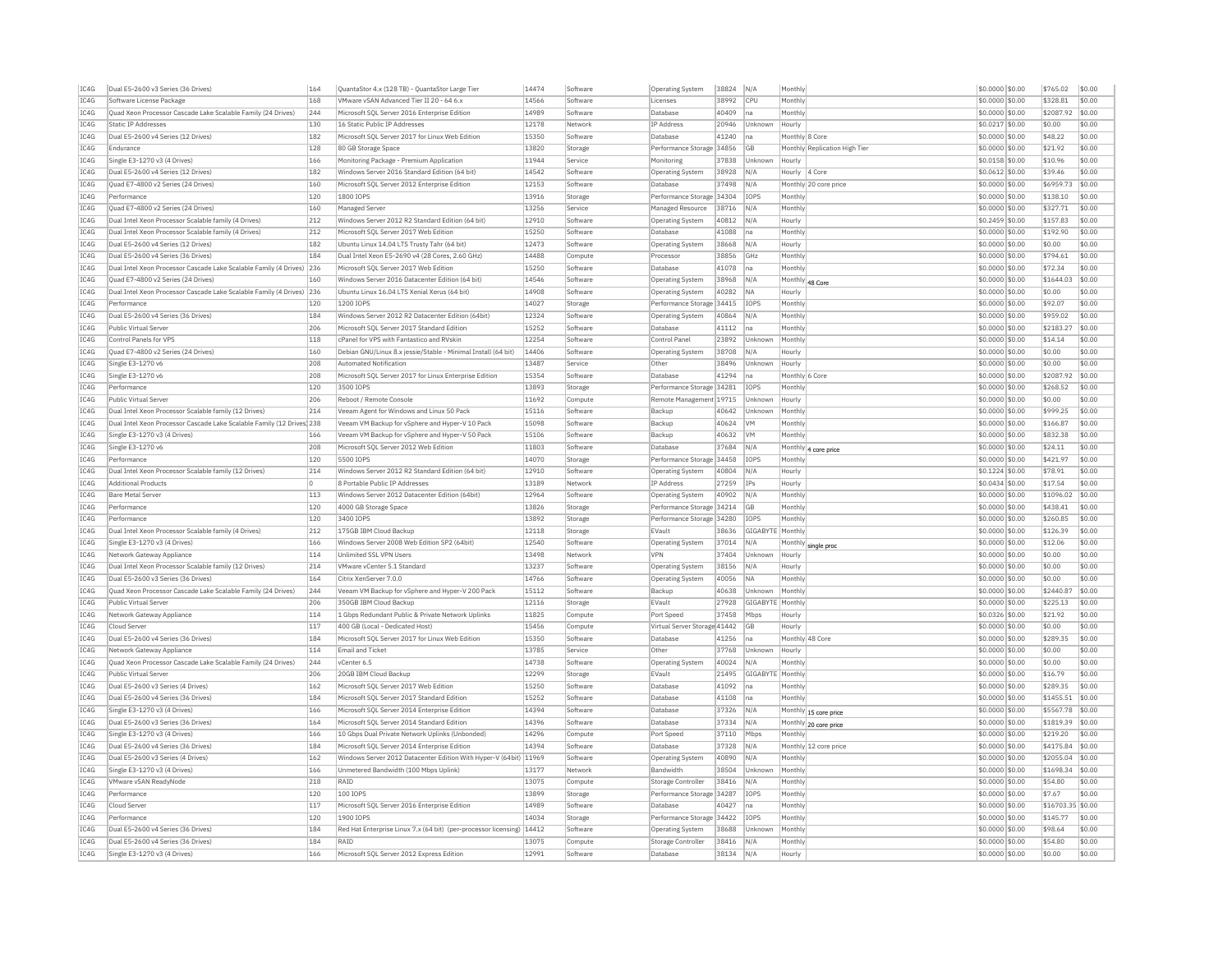| IC4G | Additional Product:                                                    |     | Phone-based authentication                                               | 13042 | Service  | Other                        | 26097 | N/A         | Monthly            |                                              | \$0.0000 \$0.00  | \$10.96           | \$0.00 |
|------|------------------------------------------------------------------------|-----|--------------------------------------------------------------------------|-------|----------|------------------------------|-------|-------------|--------------------|----------------------------------------------|------------------|-------------------|--------|
| TC4G | Application Delivery Appliance                                         | 629 | Citrix NetScaler VPX 12 1000Mbps Platinum                                | 14800 | Network  | NetScaler                    | 40090 | Mbps        | Monthly            |                                              | \$0,0000 \$0,00  | \$2461.73         | \$0.00 |
| IC4G | Quad E7-4800 v2 Series (24 Drives)                                     | 160 | Microsoft SQL Server 2012 Web Edition                                    | 11803 | Software | Database                     | 37680 | N/A         |                    | Monthly 11 core price                        | \$0,0000 \$0.00  | \$72.34           | \$0.00 |
| IC4G | Cloud Server                                                           | 117 | 100 GB (SAN)                                                             | 12788 | Compute  | Virtual Server Storage 24193 |       | GB          | Hourly             | disk 2-x                                     | \$0.0158 \$0.00  | \$11.28           | \$0.00 |
| IC4G | Dual Intel Xeon Processor Cascade Lake Scalable Family (12 Drives) 238 |     | Microsoft SQL Server 2017 Enterprise Edition                             | 15154 | Software | Database                     | 41064 | Ina         | Monthly            |                                              | \$0,0000 \$0,00  | \$13919.46 \$0.00 |        |
| IC4G | Dual E5-2600 v3 Series (4 Drives)                                      | 162 | Windows Server 2012 Datacenter Edition With Hyper-V (64bit) 11969        |       | Software | Operating System             | 40878 | N/A         | Monthly            |                                              | \$0,0000 \$0.00  | \$685.01          | \$0.00 |
| IC4G | Service Addons                                                         | 210 | yCenter Server Business Partner Bundle with NSX Base                     | 15078 | Service  | Other                        | 40598 | Unknown     | Monthly            |                                              | \$0,0000 \$0,00  | \$738.06          | \$0.00 |
| IC4G | Performance                                                            | 120 | 2000 TOPS                                                                | 13858 | Storage  | Performance Storage 34246    |       | <b>TOPS</b> | Monthly            |                                              | \$0.0000 \$0.00  | \$153.44          | \$0.00 |
| IC4G | Dual E5-2600 v4 Series (4 Drives)                                      | 180 | R1Soft Backup Agent 5 Pack                                               | 13130 | Software | Backup                       | 37918 | N/A         | Monthly            |                                              | \$0,0000 \$0,00  | \$36.99           | \$0.00 |
|      | Dual E5-2600 v3 Series (12 Drives                                      | 156 | Microsoft SQL Server 2017 Web Edition                                    | 15250 | Software | Database                     | 41086 | Ina         | Monthly            |                                              | \$0,0000 \$0.00  | \$168.79          | \$0.00 |
| IC4G |                                                                        |     |                                                                          |       |          |                              |       |             |                    |                                              |                  |                   |        |
| IC4G | Cloud Serve                                                            | 117 | 6000GB IBM Cloud Backup                                                  | 15326 | Storage  | EVault                       | 41204 | GIGABYTE    | Monthly            |                                              | \$0,0000 \$0,00  | \$1644.03         | \$0.00 |
| IC4G | Dual E5-2600 v4 Series (36 Drives)                                     | 184 | Microsoft SQL Server 2017 Enterprise Edition                             | 15154 | Software | Database                     | 41046 | lna         | Monthly            |                                              | \$0,0000 \$0,00  | \$2087.92         | \$0.00 |
| IC4G | Cloud Serve                                                            | 117 | Veeam VM Backup for vSphere and Hyper-V 500 pack                         | 15146 | Software | Backup                       | 40678 | Unknown     | Monthly            |                                              | \$0.0000 \$0.00  | \$6657.09         | \$0.00 |
| IC4G | Single E3-1270 v3 (4 Drives)                                           | 166 | McAfee VirusScan Enterprise                                              | 12607 | Software | Antivirus                    | 23114 | Unknown     | Hourly             |                                              | \$0.0000 \$0.00  | \$0.00            | \$0.00 |
| TCAG | Dual Intel Xeon Processor Cascade Lake Scalable Family (4 Drives) 236  |     | Veeam VM Backup for vSphere and Hyper-V 5 Pack                           | 15094 | Software | <b>Backup</b>                | 40620 | <b>VM</b>   | Monthly            |                                              | $$0.0000$ \$0.00 | \$83.93           | \$0.00 |
| TCAG | Dual Intel Xeon Processor Cascade Lake Scalable Family (12 Drives) 238 |     | Microsoft SQL Server 2017 for Linux Standard Edition                     | 15352 | Software | Database                     | 41264 | lna         | Monthly 4 Core     |                                              | \$0.0000 \$0.00  | \$363.88          | \$0.00 |
| IC4G | Endurance                                                              | 128 | 400 GB Storage Space                                                     | 14256 | Storage  | Performance Storage 34988    |       | GB          |                    | Monthly Snapshot Space High Tier             | \$0.0000 \$0.00  | \$65.76           | \$0.00 |
| IC4G | Dual Intel Xeon Processor Cascade Lake Scalable Family (12 Drives 238  |     | Microsoft SOL Server 2016 Enterprise Edition                             | 14989 | Software | Database                     | 40407 | Ina         | Monthly            |                                              | \$0,0000 \$0,00  | \$1391.95         | \$0.00 |
| IC4G | Dual Intel Xeon Processor Cascade Lake Scalable Family (4 Drives) 236  |     | 100 Mbps Public & Private Network Uplinks                                | 12643 | Compute  | Port Speed                   | 38024 | Mbps        | Hourly             |                                              | \$0.0000 \$0.00  | \$0.00            | \$0.00 |
| IC4G | Dual E5-2600 v4 Series (36 Drives)                                     | 184 | Reboot / KVM over IP                                                     | 13180 | Compute  | Remote Management 38048      |       | Unknown     | Hourly             |                                              | \$0.0000 \$0.00  | \$0.00            | \$0.00 |
| IC4G | Cloud Server                                                           | 117 | Red Hat Enterprise Linux 6 - LAMP Install (64 bit)                       | 12685 | Software | Operating System             | 29453 | N/A         | Hourly             | $5-100$ cores                                | $$0.1313$ \$0.00 | \$101.93          | \$0.00 |
| IC4G | Performance                                                            | 120 | 600 IOPS                                                                 | 13904 | Storage  | Performance Storage 34292    |       | IOPS        | Monthly            |                                              | \$0.0000 \$0.00  | \$46.03           | \$0.00 |
| IC4G | Dual E5-2600 v3 Series (4 Drives)                                      | 162 | Veeam Agent for Windows and Linux 25 pack                                | 14940 | Software | Backup                       | 40340 | N/A         | Monthly            |                                              | \$0,0000 \$0,00  | \$499.63          | \$0.00 |
| IC4G | Dual E5-2600 v4 Series (36 Drives)                                     | 184 | R1Soft Backup Agent 1 Pack                                               | 13135 | Software | Backup                       | 26893 | N/A         | Monthly            |                                              | \$0,0000 \$0,00  | \$7.67            | \$0.00 |
| IC4G | Single E3-1270 v3 (4 Drives)                                           | 166 | Microsoft SOL Server 2014 Enterprise Edition                             | 14394 | Software | Database                     | 37946 | N/A         |                    |                                              | \$0,0000 \$0,00  | \$4871.81         | \$0.00 |
| IC4G | Single E3-1270 v6                                                      | 208 | Microsoft SOL Server 2012 Enterprise Edition                             | 12153 | Software | Database                     | 38130 | N/A         |                    | Monthly 13 core price                        | \$0,0000 \$0.00  | \$4871.81         | \$0.00 |
| IC4G | Ouad E7-4800 v2 Series (24 Drives)                                     | 160 | 1000 GB Bandwidth Allotment                                              | 12627 | Network  | Bandwidth                    | 37406 | <b>GB</b>   | Monthly            | Monthly 13 core price                        | \$0.0000 \$0.00  | \$0.00            | \$0.00 |
| IC4G | Dual Intel Xeon Processor Cascade Lake Scalable Family (4 Drives) 236  |     | Microsoft SQL Server 2017 Web Edition                                    | 15250 | Software | Database                     | 41080 | Ina         | Monthly            |                                              | \$0.0000 \$0.00  | \$96.45           | \$0.00 |
| IC4G | Dual E5-2600 v4 Series (36 Drives)                                     | 184 | 100 Mbps Redundant Private Network Uplinks                               | 12606 | Compute  | Port Speed                   | 37916 | Mbps        | Hourly             |                                              | \$0,0000 \$0.00  | \$0.00            | \$0.00 |
| IC4G | VMware vSAN QualifiedNode                                              | 216 | Windows Server 2012 R2 Standard Edition (64 bit)                         | 12910 | Software | Operating System             | 40816 | N/A         | Hourly             |                                              | \$0,3673 \$0,00  | \$236.74          | \$0.00 |
| IC4G | Dual Intel Xeon Processor Scalable family (4 Drives)                   | 212 | Dual Intel Xeon Silver 4110 (16 Cores, 2.10 GHz)                         | 14970 | Compute  | Processor                    | 40388 | GHZ         |                    |                                              | \$0.0000 \$0.00  | \$219.20          | \$0.00 |
| IC4G | Ouad E7-4800 v2 Series (24 Drives)                                     | 160 | Microsoft SOL Server 2014 Standard Edition                               | 14396 | Software | Database                     | 38446 | N/A         | Monthly 1U         |                                              | \$0,0000 \$0.00  | \$1091.64         | \$0.00 |
| TC4G | Quad E7-4800 v2 Series (24 Drives)                                     | 160 | Veeam Backup for Office 365 25 Pack                                      | 15310 | Software | Operating System             | 41186 | <b>NA</b>   | Monthly            | Monthly 12 core price                        | \$0,0000 \$0.00  | \$138.68          | \$0.00 |
| IC4G | Dual E5-2600 v4 Series (12 Drives)                                     | 182 | Microsoft SQL Server 2014 Standard Edition                               | 14396 | Software | Database                     | 38444 | N/A         |                    |                                              | \$0,0000 \$0,00  | \$2183.27         | \$0.00 |
|      |                                                                        | 218 | 60GB TBM Cloud Backup                                                    | 12157 |          | FVault                       |       |             |                    | Monthly 24 core price                        |                  | \$55.29           |        |
| IC4G | VMware vSAN ReadvNode                                                  |     |                                                                          | 14991 | Storage  | Database                     | 37030 | GIGABYTE    | Monthly<br>Monthly |                                              | \$0,0000 \$0,00  |                   | \$0.00 |
| IC4G | Public Virtual Server                                                  | 206 | Microsoft SQL Server 2016 Web Edition                                    |       | Software |                              | 40453 | Ina         |                    |                                              | \$0.0000 \$0.00  | \$289.35          | \$0.00 |
| IC4G | Public Virtual Server                                                  | 206 | APF Software Firewall for Linux                                          | 13719 | Network  | Firewall                     | 32802 | Unknown     | Hourly             |                                              | \$0.0000 \$0.00  | \$0.00            | \$0.00 |
| TCAG | Ouad E7-4800 v2 Series (24 Drives)                                     | 160 | Windows Server 2012 R2 Standard Edition (64 bit)                         | 12910 | Software | Operating System             | 40806 | N/A         | Hourly             |                                              | \$0.1530 \$0.00  | \$98.64           | \$0.00 |
| TCAG | Single E3-1270 v3 (4 Drives)                                           | 166 | Windows Server 2012 Standard Edition (64 bit)                            | 12322 | Software | <b>Operating System</b>      | 40820 | N/A         | Hourly             |                                              | $$0.0612$ \$0.00 | \$39.46           | \$0.00 |
| IC4G | Dual Intel Xeon Processor Scalable family (12 Drives)                  | 214 | MySOL 5.7 for Windows                                                    | 13798 | Software | Database                     | 37540 | Unknown     | Hourly             |                                              | \$0.0000 \$0.00  | \$0.00            | \$0.00 |
| IC4G | Dual E5-2600 v4 Series (12 Drives)                                     | 182 | Red Hat Enterprise Linux 6.8 - Minimal Install (64 bit) version-le 15164 |       | Software | Operating System             | 40932 | Ina         |                    | Monthly RHEL 6.8 Version Lock for Bare Metal | \$0,0000 \$0.00  | \$98.74           | \$0.00 |
| IC4G | <b>Additional Products</b>                                             | ln. | 16 Portable Public IP Addresses                                          | 12122 | Network  | IP Address                   | 20744 | IPs         | Monthly            |                                              | \$0.0000 \$0.00  | \$35.07           | \$0.00 |
| IC4G | Public Virtual Server                                                  | 206 | Microsoft SQL Server 2014 Enterprise Edition                             | 14394 | Software | Database                     | 37728 | N/A         |                    | Monthly 11 core price                        | \$0.0000 \$0.00  | \$4175.84         | \$0.00 |
| IC4G | Single E3-1270 v6                                                      | 208 | R1Soft Backup Agent 25 Pack                                              | 12945 | Software | Backup                       | 38650 | N/A         | Monthly            |                                              | \$0.0000 \$0.00  | \$143.86          | \$0.00 |
| IC4G | Dual Intel Xeon Processor Scalable family (4 Drives)                   | 212 | Veeam Backup for Office 365 10 Pack                                      | 15308 | Software | <b>Operating System</b>      | 41184 | NA          | Monthly            |                                              | \$0.0000 \$0.00  | \$55.47           | \$0.00 |
| IC4G | VMware vSAN OualifiedNode                                              | 216 | Windows Server 2012 Datacenter Edition (64bit)                           | 12964 | Software | Operating System             | 40894 | N/A         | Monthly            |                                              | \$0,0000 \$0,00  | \$548.01          | \$0.00 |
| IC4G | <b>VHD Import</b>                                                      | 639 | CentOS 6.5 (64 bit) - version locked                                     | 14280 | Software | <b>Operating System</b>      | 35024 | N/A         | Monthly            |                                              | \$0,0000 \$0.00  | \$0.00            | \$0.00 |
| IC4G | Ouad E7-4800 v2 Series (24 Drives)                                     | 160 | Red Hat Enterprise Linux 7.3 (64 bit) version-locked                     | 15158 | Software | <b>Operating System</b>      | 40924 | - Ina       |                    | Monthly For version lock                     | \$0,0000 \$0,00  | \$197.48          | \$0.00 |
| IC4G | Dual Intel Xeon Processor Cascade Lake Scalable Family (4 Drives)      | 236 | Microsoft SQL Server 2016 Enterprise Edition                             | 14989 | Software | Database                     | 40411 | Ina         | Monthly            |                                              | \$0,0000 \$0,00  | \$2783.89         | \$0.00 |
| IC4G | Dual Intel Xeon Processor Cascade Lake Scalable Family (4 Drives)      | 236 | 1 Gbps Redundant Public & Private Network Uplinks                        | 11825 | Compute  | Port Speed                   | 37458 | Mbps        | Hourly             |                                              | \$0.0326 \$0.00  | \$21.92           | \$0.00 |
| IC4G | Dual Intel Xeon Processor Scalable family (12 Drives)                  | 214 | MySQL 5.0 for Windows                                                    | 13348 | Software | Database                     | 36980 | Unknown     | Hourly             |                                              | \$0,0000 \$0,00  | \$0.00            | \$0.00 |
| IC4G | Cloud Serve                                                            | 117 | Microsoft SQL Server 2014 Standard Edition                               | 14396 | Software | Database                     | 37340 | N/A         |                    | Monthly 5 core price                         | \$0,0000 \$0.00  | \$545.82          | \$0.00 |
| IC4G | Dual E5-2600 v3 Series (36 Drives)                                     | 164 | Veeam VM Backup for vSphere and Hyper-V 100 Pack                         | 15108 | Software | Backup                       | 40634 | Unknown     | Monthly            |                                              | \$0,0000 \$0,00  | \$1220.43         | \$0.00 |
| IC4G | Dual E5-2600 v3 Series (4 Drives)                                      | 162 | Microsoft SQL Server 2016 Standard Edition                               | 14987 | Software | Database                     | 40399 |             | Monthly            |                                              | \$0.0000 \$0.00  | \$1455.51         | \$0.00 |
| IC4G | Dual E5-2600 v3 Series (12 Drives                                      | 156 | 1 IP Address                                                             | 13345 | Network  | IP Address                   | 38488 | Unknown     | Hourly             |                                              | \$0,0000 \$0,00  | \$0.00            | \$0.00 |
| IC4G | Dual E5-2600 v3 Series (12 Drives                                      | 156 | VMware vCenter 5.5 Standard                                              | 13542 | Software | Operating System             | 38180 | N/A         | Hourly             |                                              | \$0,0000 \$0.00  | \$0.00            | \$0.00 |
| IC4G | Single E3-1270 v3 (4 Drives)                                           | 166 | MySOL for Linux                                                          | 13122 | Software | Database                     | 36978 | Unknown     | Hourly             |                                              | \$0,0000 \$0,00  | \$0.00            | \$0.00 |
| IC4G | Quad E7-4800 v2 Series (24 Drives)                                     | 160 | Windows Server 2012 Standard Edition (64 bit)                            | 12322 | Software | Operating System             | 40828 | N/A         | Hourly             |                                              | \$0,2153 \$0.00  | \$138.10          | \$0.00 |
| IC4G | Cloud Server                                                           | 117 | Microsoft SQL Server 2017 for Linux Web Editior                          | 15350 | Software | Database                     | 41238 | Ina         | Monthly 6 Core     |                                              | \$0.0000 \$0.00  | \$36.17           | \$0.00 |
| IC4G | Single E3-1270 v3 (4 Drives)                                           | 166 | Microsoft SQL Server 2017 Enterprise Edition                             | 15154 | Software | Database                     | 41054 | Ina         | Monthly            |                                              | \$0.0000 \$0.00  | \$5567.78         | \$0.00 |
| TCAG | Dual E5-2600 v4 Series (36 Drives)                                     | 184 | Windows Server 2016 Standard Edition (64 bit)                            | 14542 | Software | Operating System             | 38934 | N/A         | Hourly 24 Core     |                                              | \$0.1837 \$0.00  | \$118.37          | \$0.00 |
| TCAG | Single E3-1270 v6                                                      | 208 | Microsoft SQL Server 2012 Standard Edition                               | 11956 | Software | Database                     | 38370 | N/A         |                    | Monthly 6 core price                         | \$0.0000 \$0.00  | \$545.82          | \$0.00 |
| IC4G | Performance                                                            | 120 | 1800 TOPS                                                                | 14033 | Storage  | Performance Storage 34421    |       | <b>TOPS</b> | Monthly            |                                              | \$0,0000 \$0.00  | \$138.10          | \$0.00 |
| IC4G | Ouad Xeon Processor Cascade Lake Scalable Family (24 Drives)           | 244 | 4 Public IP Addresses                                                    | 12799 | Network  | IP Address                   | 37760 | Unknown     | Hourly             |                                              | \$0,0109 \$0,00  | \$4.38            | \$0.00 |
| IC4G | Dual E5-2600 v3 Series (4 Drives)                                      | 162 | vCenter 6.5                                                              | 14738 | Software | <b>Operating System</b>      | 40024 | N/A         | Monthly            |                                              | \$0.0000 \$0.00  | \$0.00            | \$0.00 |
|      |                                                                        |     |                                                                          |       |          |                              |       |             |                    |                                              |                  |                   |        |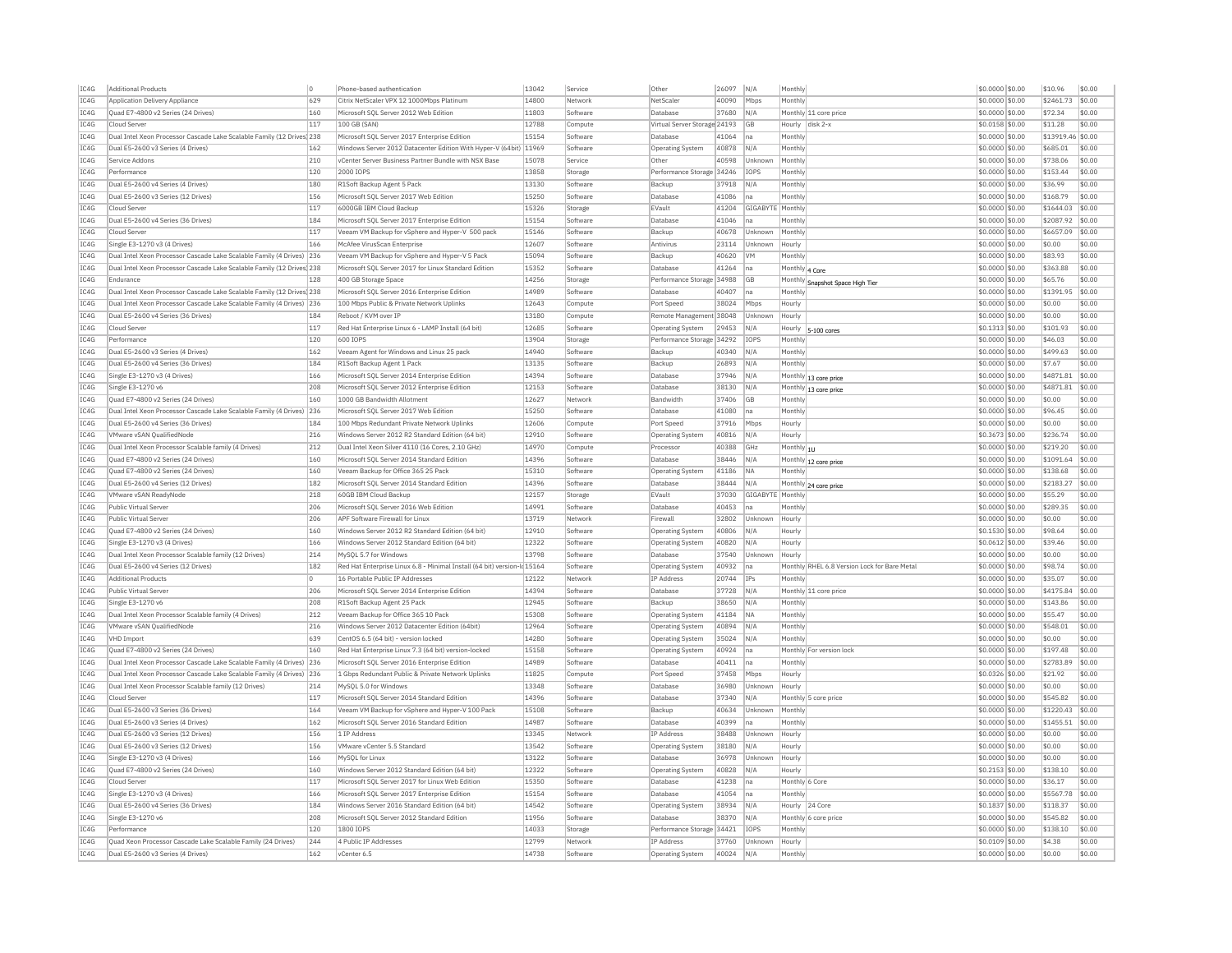| IC4G | Single E3-1270 v3 (4 Drives)                                           | 166 | 1 Gbps Public & Private Network Uplinks (Unbonded)                | 14302 | Compute  | Port Speed                | 37324 | Mbps             | Hourly  |                                      | \$0.0326 \$0.00  | \$21.92           | \$0.00 |
|------|------------------------------------------------------------------------|-----|-------------------------------------------------------------------|-------|----------|---------------------------|-------|------------------|---------|--------------------------------------|------------------|-------------------|--------|
| TC4G | Quad E7-4800 v2 Series (24 Drives)                                     | 160 | Microsoft SOL Server 2012 Enterprise Edition                      | 12153 | Software | Database                  | 37894 | N/A              |         | Monthly 4 core price                 | \$0.0000 \$0.00  | \$1391.95         | \$0.00 |
| TC4G | Dual Intel Xeon Processor Scalable family (4 Drives)                   | 212 | 8000GB TBM Cloud Backup                                           | 15328 | Storage  | FVault                    | 41206 | GIGABYTE Monthly |         |                                      | \$0,0000 \$0.00  | \$1824.73         | \$0.00 |
| IC4G | Ouad Xeon Processor Cascade Lake Scalable Family (24 Drives)           | 244 | Microsoft SOL Server 2014 Enterprise Edition                      | 14394 | Software | Database                  | 37550 | N/A              |         | Monthly 20 core price                | \$0,0000 \$0.00  | \$6959.73         | \$0.00 |
| IC4G | <b>Bare Metal Server</b>                                               | 113 | Windows Server 2008 Datacenter Edition SP2 (64bit)                | 12085 | Software | Operating System          | 20641 | N/A              | Monthl  |                                      | \$0.0000 \$0.00  | \$137.00          | \$0.00 |
|      |                                                                        |     |                                                                   |       |          |                           |       |                  |         |                                      |                  |                   |        |
| TCAG | Dual E5-2600 v3 Series (4 Drives)                                      | 162 | CentOS 7 x (64 bit)                                               | 14210 | Software | Operating System          | 38196 | N/A              | Hourly  |                                      | \$0,0000 \$0.00  | \$0.00            | \$0.00 |
| IC4G | Quad E7-4800 v2 Series (24 Drives)                                     | 160 | 10GB IBM Cloud Backup                                             | 15334 | Storage  | EVault                    | 41212 | GIGABYTE         | Monthly |                                      | \$0.0000 \$0.00  | \$0.00            | \$0.00 |
| TC4G | Dual Intel Xeon Processor Scalable family (12 Drives)                  | 214 | Microsoft SOL Server 2017 for Linux Web Edition                   | 15350 | Software | Database                  | 41260 | Ina              |         | Monthly 96 Core                      | \$0.0000 \$0.00  | \$578.70          | \$0.00 |
| IC4G | Dual E5-2600 v4 Series (4 Drives)                                      | 180 | Parallels Plesk Panel 10 (Windows) Unlimited Domain w/ Powe 13695 |       | Software | Control Pane              | 37370 | Unknown          | Monthly |                                      | \$0,0000 \$0.00  | \$58.20           | \$0.00 |
| TC4G | Dual E5-2600 v4 Series (36 Drives)                                     | 184 | Microsoft SOL Server 2012 Standard Edition                        | 11956 | Software | Database                  | 38126 | N/A              |         | Monthly 12 core price                | \$0.0000 \$0.00  | \$1091.64         | \$0.00 |
| IC4G | Dual Intel Xeon Processor Cascade Lake Scalable Family (12 Drives 238  |     | 10000 GB Bandwidth Allotment                                      | 12083 | Network  | Bandwidtl                 | 38014 | <b>GB</b>        | Monthly |                                      | \$0,0000 \$0.00  | \$0.00            | \$0.00 |
|      |                                                                        |     |                                                                   |       |          |                           |       |                  |         |                                      |                  |                   |        |
| IC4G | <b>VHD Import</b>                                                      | 639 | Ubuntu Linux 14.04 LTS Trusty Tahr - Minimal Install (64 bit)     | 12310 | Software | Operating System          | 21578 | N/A              | Hourly  |                                      | \$0.0000 \$0.00  | \$0.00            | \$0.00 |
| TC4G | Quad Xeon Processor Cascade Lake Scalable Family (24 Drives)           | 244 | Veeam VM Backup for vSphere and Hyper-V 100 Pack                  | 15108 | Software | Backup                    | 40634 | Unknown          | Monthly |                                      | \$0.0000 \$0.00  | \$1220.43         | \$0.00 |
| IC4G | Bare Metal Server                                                      | 113 | Windows Server 2012 Datacenter Edition (64bit)                    | 12964 | Software | <b>Operating System</b>   | 40894 | N/A              | Monthly |                                      | \$0.0000 \$0.00  | \$548.01          | \$0.00 |
| IC4G | Performance                                                            | 120 | 2400 TOPS                                                         | 13922 | Storage  | Performance Storage 34310 |       | <b>IOPS</b>      | Monthly |                                      | \$0,0000 \$0.00  | \$184.13          | \$0.00 |
| IC4G | Quad Xeon Processor Cascade Lake Scalable Family (24 Drives)           | 244 | Microsoft SQL Server 2017 for Linux Standard Edition              | 15352 | Software | Database                  | 41270 | Ina              |         |                                      | \$0,0000 \$0.00  | \$1091.64         | \$0.00 |
|      |                                                                        |     |                                                                   |       |          |                           |       |                  |         | Monthly 12 Core                      |                  |                   |        |
| IC4G | Public Virtual Server                                                  | 206 | Microsoft SQL Server 2016 Web Edition                             | 14991 | Software | Database                  | 40451 | Ina              | Monthly |                                      | $$0.0000$ \$0.00 | \$241.12          | \$0.00 |
| IC4G | Dual Intel Xeon Processor Scalable family (4 Drives)                   | 212 | Microsoft SOL Server 2012 Enterprise Edition                      | 12153 | Software | Database                  | 38630 | N/A              |         | Monthly 24 core price                | \$0,0000 \$0.00  | \$8351.67         | \$0.00 |
| TC4G | Quad E7-4800 v2 Series (24 Drives)                                     | 160 | Red Hat Enterprise Linux 7.7 (64 bit) - version-locked            | 15414 | Software | <b>Operating System</b>   | 41400 | Unknown          |         | Monthly Version Locked Price - 4 CPU | \$0,0000 \$0,00  | \$197.28          | \$0.00 |
| TC4G | Dual E5-2600 v3 Series (36 Drives)                                     | 164 | Microsoft SQL Server 2017 for Linux Standard Edition              | 15352 | Software | Database                  | 41288 | lna              |         | Monthly 96 Core                      | \$0.0000 \$0.00  | \$8733.09         | \$0.00 |
| IC4G | Quad Xeon Processor Cascade Lake Scalable Family (24 Drives)           | 244 | Veeam Backup for Office 365 100 Pack                              | 15314 | Software | <b>Operating System</b>   | 41190 | <b>NA</b>        | Monthly |                                      | \$0.0000 \$0.00  | \$554.72          | \$0.00 |
|      |                                                                        |     |                                                                   |       |          |                           |       |                  |         |                                      |                  |                   |        |
| IC4G | Single E3-1270 v6                                                      | 208 | Microsoft SOL Server 2017 for Linux Standard Edition              | 15352 | Software | Database                  | 41282 | Ina              |         | Monthly 40 Core                      | \$0,0000 \$0.00  | \$3638.79         | \$0.00 |
| IC4G | Cloud Server                                                           | 117 | Microsoft SQL Server 2017 for Linux Enterprise Edition            | 15354 | Software | Database                  | 41312 | Ina              |         | Monthly 48 Core                      | \$0.0000 \$0.00  | \$16703.35 \$0.00 |        |
| IC4G | Dual E5-2600 v3 Series (12 Drives)                                     | 156 | Windows Server 2012 Datacenter Edition With Hyper-V (64bit) 11969 |       | Software | Operating System          | 40888 | N/A              | Monthly |                                      | $$0.0000$ \$0.00 | \$1644.03         | \$0.00 |
| IC4G | VMware vSAN ReadyNode                                                  | 218 | 1000GB IBM Cloud Backup                                           | 12113 | Storage  | EVault                    | 37638 | GIGABYTE         | Monthly |                                      | \$0.0000 \$0.00  | \$455.19          | \$0.00 |
| IC4G | Cloud Server                                                           | 117 | Microsoft SOL Server 2016 Web Edition                             | 14991 | Software | Database                  | 40455 | Ina              | Monthly |                                      | \$0,0000 \$0.00  | \$337.57          | \$0.00 |
|      |                                                                        |     |                                                                   |       |          |                           |       |                  |         |                                      |                  |                   |        |
| IC4G | Performance                                                            | 120 | 4100 TOPS                                                         | 14112 | Storage  | Performance Storage       | 34500 | IOPS             | Monthly |                                      | \$0.0000 \$0.00  | \$314.56          | \$0.00 |
| IC4G | <b>Bare Metal Server</b>                                               | 113 | Windows Server 2016 Standard Edition (64 bit)                     | 14542 | Software | Operating System          | 38934 | N/A              |         | Hourly 24 Core                       | \$0,1837 \$0.00  | \$118.37          | \$0.00 |
| IC4G | Dual Intel Xeon Processor Cascade Lake Scalable Family (12 Drives 238  |     | 768 GB RAM                                                        | 14998 | Compute  | RAM                       | 40422 | <b>GB</b>        | Monthly |                                      | \$0.0000 \$0.00  | \$1640.08         | \$0.00 |
| TC4G | Dual Intel Xeon Processor Scalable family (4 Drives)                   | 212 | Windows Server 2012 R2 Datacenter Edition With Hyper-V (64t 11669 |       | Software | <b>Operating System</b>   | 40850 | N/A              | Monthly |                                      | \$0,0000 \$0.00  | \$1096.02         | \$0.00 |
| TC4G | Dual E5-2600 v4 Series (4 Drives)                                      | 180 | Veeam VM Backup for vSphere and Hyper-V 500 pack                  | 15148 | Software | Backun                    | 40680 | Unknown          | Monthly |                                      | \$0.0000 \$0.00  | \$4881.73         | \$0.00 |
| TC4G |                                                                        |     |                                                                   |       |          |                           |       |                  |         |                                      |                  |                   |        |
|      | Portable IP Addresses                                                  | 132 | 4 Portable Public IP Addresses                                    | 13031 | Network  | <b>IP Address</b>         | 26006 | IPs              | Hourly  |                                      | \$0.0217 \$0.00  | \$8.77            | \$0.00 |
| TC4G | Dual E5-2600 v4 Series (36 Drives)                                     | 184 | Microsoft SOL Server 2008 Enterprise                              | 12516 | Software | Database                  | 37420 | Unknown          | Monthly | sngle-proc pricing                   | \$0.0000 \$0.00  | \$1391.95         | \$0.00 |
| IC4G | Dual E5-2600 v4 Series (4 Drives)                                      | 180 | Windows Server 2012 R2 Standard Edition (64 bit)                  | 12910 | Software | Operating System          | 40804 | N/A              | Hourly  |                                      | \$0,1224 \$0.00  | \$78.91           | \$0.00 |
| IC4G | Single E3-1270 v3 (4 Drives)                                           | 166 | Windows Server 2012 R2 Standard Edition (64 bit)                  | 12910 | Software | Operating System          | 40816 | N/A              | Hourly  |                                      | \$0,3673 \$0.00  | \$236.74          | \$0.00 |
| IC4G | Dual E5-2600 v3 Series (12 Drives)                                     | 156 | Veeam VM Backup for vSphere and Hyper-V 25 Pack                   | 15100 | Software | Backup                    | 40626 | Unknown          | Monthly |                                      | \$0.0000 \$0.00  | \$305.11          | \$0.00 |
|      |                                                                        |     |                                                                   |       |          |                           |       |                  |         |                                      |                  |                   |        |
| TC4G | <b>Bare Metal Server</b>                                               | 113 | Ubuntu Linux 14.04 LTS Trusty Tahr - Minimal Install (64 bit)     | 13549 | Software | <b>Operating System</b>   | 38184 | N/A              | Hourly  |                                      | \$0,0000 \$0.00  | \$0.00            | \$0.00 |
| IC4G | Single E3-1270 v6                                                      | 208 | 1 Gbps Redundant Public & Private Network Uplinks                 | 11825 | Compute  | Port Speed                | 37458 | Mbps             | Hourly  |                                      | \$0.0326 \$0.00  | \$21.92           | \$0.00 |
| TC4G | Single E3-1270 v3 (4 Drives)                                           | 166 | Host Ping and TCP Service Monitoring                              | 12365 | Service  | Monitoring                | 37388 | Unknown          | Hourly  |                                      | \$0,0109 \$0,00  | \$5.48            | \$0.00 |
| IC4G | Dual E5-2600 v3 Series (12 Drives)                                     | 156 | Microsoft SOL Server 2017 Enterprise Edition                      | 15154 | Software | Database                  | 41058 | Ina              | Monthly |                                      | \$0,0000 \$0.00  | \$8351.67         | \$0.00 |
| TC4G | Dual E5-2600 v3 Series (12 Drives)                                     | 156 | Windows Server 2012 Datacenter Edition (64bit)                    | 12964 | Software | Operating System          | 40898 | N/A              | Monthly |                                      | \$0,0000 \$0.00  | \$822.02          | \$0.00 |
| IC4G |                                                                        | 114 | 750GB SATA II                                                     | 12191 | Compute  |                           | 21844 | GB               |         |                                      | \$0,0000 \$0,00  | \$16.29           | \$0.00 |
|      | Network Gateway Appliance                                              |     |                                                                   |       |          | <b>Storage Drives</b>     |       |                  |         | Monthly disk0 only                   |                  |                   |        |
| IC4G | Dual Intel Xeon Processor Scalable family (12 Drives)                  | 214 | Microsoft SOL Server 2017 for Linux Web Edition                   | 15350 | Software | Database                  | 41248 | Ina              |         | Monthly 24 Core                      | \$0.0000 \$0.00  | \$144.67          | \$0.00 |
| IC4G | Dual E5-2600 v4 Series (12 Drives)                                     | 182 | Microsoft SQL Server 2017 for Linux Standard Edition              | 15352 | Software | Database                  | 41280 | Ina              |         | Monthly 32 Core                      | \$0.0000 \$0.00  | \$2911.03         | \$0.00 |
| IC4G | Dual Intel Xeon Processor Scalable family (4 Drives)                   | 212 | Windows Server 2012 R2 Datacenter Edition (64bit)                 | 12324 | Software | <b>Operating System</b>   | 40868 | N/A              | Monthly |                                      | \$0.0000 \$0.00  | \$1233.02         | \$0.00 |
| IC4G | Single E3-1270 v3 (4 Drives)                                           | 166 | Microsoft SOL Server 2014 Standard Edition                        | 14396 | Software | Database                  | 38192 | N/A              |         |                                      | \$0,0000 \$0.00  | \$1455.51         | \$0.00 |
|      |                                                                        |     |                                                                   |       |          |                           |       |                  |         | Monthly 15 core price                |                  |                   |        |
| IC4G | Cloud Serve                                                            | 117 | Unlimited SSL VPN Users                                           | 13498 | Network  | <b>VPN</b>                | 30239 | Unknown          | Hourly  |                                      | \$0,0000 \$0.00  | \$0.00            | \$0.00 |
| TC4G | Dual E5-2600 v3 Series (36 Drives)                                     | 164 | Microsoft SOL Server 2016 Standard Edition                        | 14987 | Software | Database                  | 40389 | Ina              | Monthly |                                      | $$0.0000$ \$0.00 | \$181.94          | \$0.00 |
| IC4G | Single E3-1270 v6                                                      | 208 | Host Ping and TCP Service Monitoring                              | 12365 | Service  | Monitoring                | 37388 | Unknown          | Hourly  |                                      | \$0,0109 \$0.00  | \$5.48            | \$0.00 |
| TC4G | Dual E5-2600 v4 Series (4 Drives)                                      | 180 | 10 Gbos Dual Private Network Uplinks (Unbonded)                   | 14296 | Compute  | Port Speed                | 37110 | Mbps             | Monthly |                                      | \$0,0000 \$0.00  | \$219.20          | \$0.00 |
| IC4G | Ouad E7-4800 v2 Series (24 Drives)                                     | 160 | Microsoft SOL Server 2014 Enterprise Edition                      | 14394 | Software | Database                  | 37330 | N/A              |         | Monthly 10 core price                | \$0,0000 \$0.00  | \$3479.86         | \$0.00 |
| IC4G |                                                                        |     |                                                                   |       | Software | Control Panel             |       | Unknown          | Monthl  |                                      |                  | \$58.20           | \$0.00 |
|      | Dual Intel Xeon Processor Cascade Lake Scalable Family (12 Drives) 238 |     | Parallels Plesk Panel 10 (Windows) Unlimited Domain w/ Powe 13695 |       |          |                           | 37370 |                  |         |                                      | \$0.0000 \$0.00  |                   |        |
| IC4G | Storage As A Service (StaaS)                                           | 194 | 20 GB Storage Space                                               | 13818 | Storage  | Performance Storage 39588 |       | GB               | Hourly  |                                      | \$0.0016 \$0.00  | \$1.10            | \$0.00 |
| IC4G | Storage As A Service (StaaS)                                           | 194 | 40 GB Storage Space                                               | 13819 | Storage  | Performance Storage 39704 |       | <b>GB</b>        | Hourly  |                                      | \$0,0031 \$0.00  | \$2.19            | \$0.00 |
| TC4G | Public Virtual Server                                                  | 206 | <b>Email and Ticket</b>                                           | 13785 | Service  | Other                     | 37768 | Unknown          | Hourly  |                                      | \$0.0000 \$0.00  | \$0.00            | \$0.00 |
| IC4G | Dual E5-2600 v3 Series (4 Drives)                                      | 162 | CentOS 6.x (64 bit)                                               | 13195 | Software | <b>Operating System</b>   | 37854 | N/A              | Hourly  |                                      | \$0.0000 \$0.00  | \$0.00            | \$0.00 |
| IC4G | Public Virtual Server                                                  | 206 | Windows Server 2012 Standard Edition (64 bit)                     | 12322 | Software | Operating System          | 40724 | N/A              | Hourly  |                                      | \$1.7566 \$0.00  | \$1164.66         | \$0.00 |
|      |                                                                        |     |                                                                   |       |          |                           |       |                  |         |                                      |                  |                   |        |
| IC4G | Single E3-1270 v3 (4 Drives)                                           | 166 | Windows Server 2012 R2 Datacenter Edition With Hyper-V (64t 11669 |       | Software | Operating System          | 40846 | N/A              | Monthly |                                      | \$0.0000 \$0.00  | \$959.02          | \$0.00 |
| IC4G | Dual E5-2600 v3 Series (4 Drives)                                      | 162 | /64 Block Static Public IPv6 Addresses                            | 12986 | Network  | IP Address                | 37428 | N/A              | Hourly  |                                      | \$0.0109 \$0.00  | \$5.48            | \$0.00 |
|      | Dual Intel Xeon Processor Cascade Lake Scalable Family (4 Drives) 236  |     | 5000 GB Bandwidth Allotmen                                        | 12091 | Network  | Bandwidtl                 | 38506 | GB               | Monthly |                                      | \$0,0000 \$0.00  | \$0.00            | \$0.00 |
| IC4G |                                                                        | 180 | Veeam VM Backup for vSphere and Hyper-V 200 Pack                  | 15114 | Software | Backup                    | 40640 | Unknown          | Monthly |                                      | \$0,0000 \$0,00  | \$3328.54         | \$0.00 |
| TCAG | Dual E5-2600 v4 Series (4 Drives)                                      |     |                                                                   | 14542 | Software | <b>Operating System</b>   |       | N/A              |         |                                      |                  | \$78.91           | \$0.00 |
|      |                                                                        |     |                                                                   |       |          |                           | 38930 |                  |         | Hourly 6-16 Core                     | $$0.1224$ \$0.00 |                   |        |
| TC4G | <b>Bare Metal Server</b>                                               | 113 | Windows Server 2016 Standard Edition (64 bit)                     |       |          |                           |       |                  |         |                                      |                  |                   |        |
| IC4G | Single E3-1270 v6                                                      | 208 | Veeam VM Backup for vSphere and Hyper-V 10 Pack                   | 15096 | Software | Rackup                    | 40622 | Unknown          | Monthl  |                                      | \$0,0000 \$0.00  | \$122.44          | \$0.00 |
| TC4G | Dual E5-2600 v4 Series (36 Drives)                                     | 184 | Microsoft SQL Server 2005 Express                                 | 13152 | Software | Database                  | 36982 | Unknown          | Monthly |                                      | \$0.0000 \$0.00  | \$0.00            | \$0.00 |
| IC4G | Single E3-1270 v3 (4 Drives)                                           | 166 | Ubuntu Linux 14.04 LTS Trusty Tahr - Minimal Install (32 bit)     | 12706 | Software | Operating System          | 37108 | N/A              | Hourly  |                                      | $$0.0000$ \$0.00 | \$0.00            | \$0.00 |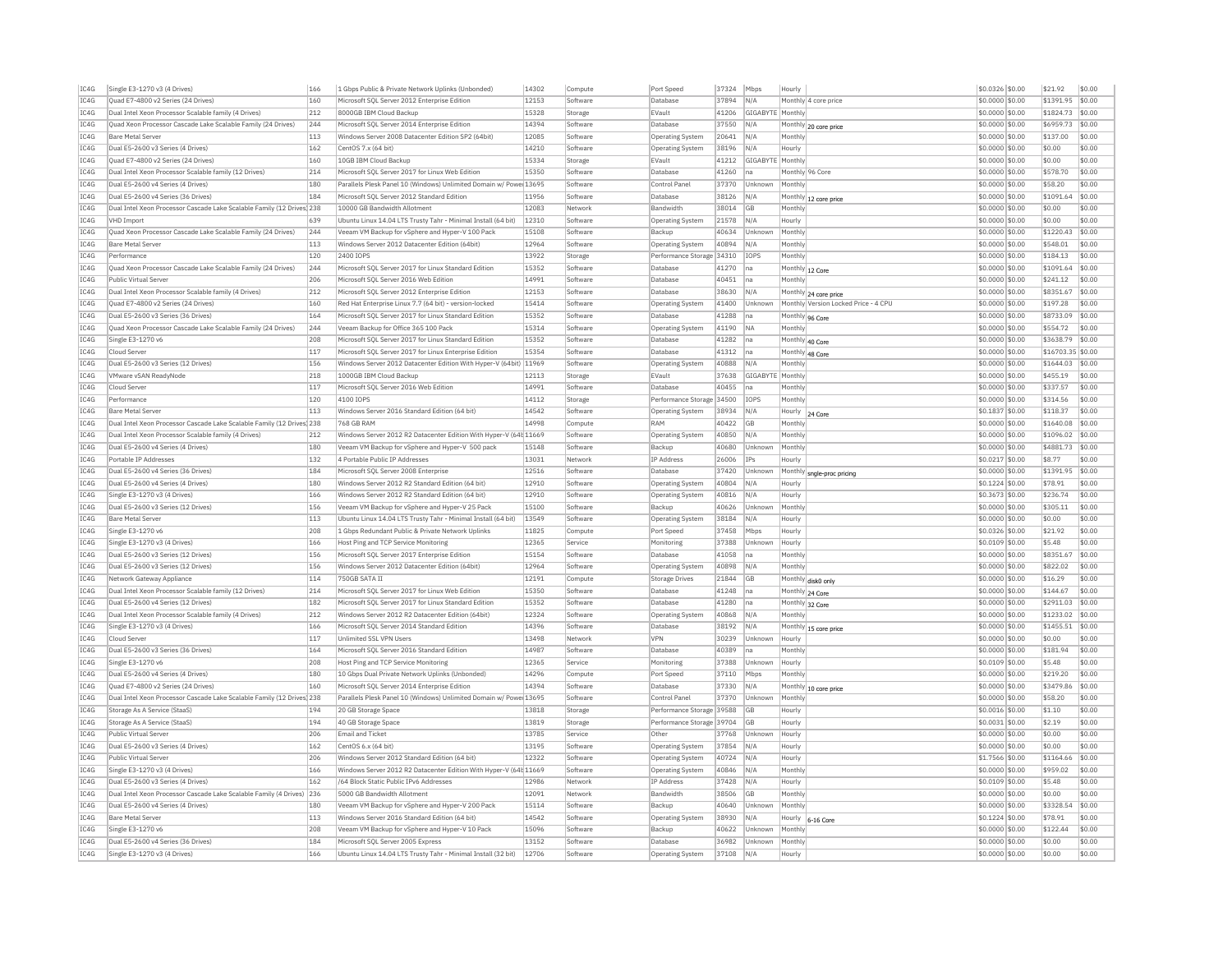| IC4G | Dual E5-2600 v3 Series (4 Drives)                                      | 162            | 100 Mbos Public & Private Network Uplinks                             | 12643          | Compute  | Port Speed                           | 38024 | Mbps           | Hourly         |                                    | \$0,0000 \$0.00  | \$0.00    | \$0.00 |
|------|------------------------------------------------------------------------|----------------|-----------------------------------------------------------------------|----------------|----------|--------------------------------------|-------|----------------|----------------|------------------------------------|------------------|-----------|--------|
| TC4G | <b>Bare Metal Server</b>                                               | 113            | Windows Server 2012 R2 Standard Edition (64 bit)                      | 12910          | Software | Operating System                     | 40804 | N/A            | Hourly         |                                    | \$0,1224 \$0.00  | \$78.91   | \$0.00 |
| IC4G | Dual Intel Xeon Processor Cascade Lake Scalable Family (4 Drives) 236  |                | 1000 GB Bandwidth Allotment                                           | 12627          | Network  | Bandwidth                            | 37406 | GB             | Monthly        |                                    | \$0.0000 \$0.00  | \$0.00    | \$0.00 |
| IC4G | Single E3-1270 v6                                                      | 208            | /64 Block Static Public IPv6 Addresses                                | 12986          | Network  | IP Address                           | 37428 | N/A            | Hourly         |                                    | \$0,0109 \$0.00  | \$5.48    | \$0.00 |
| TC4G | Endurance                                                              | 128            | 8000 GB Storage Space                                                 | 13827          | Storage  | Performance Storage 34840            |       | GB             |                | Monthly Replication Low Tier       | $$0.0000$ \$0.00 | \$175.36  | \$0.00 |
| IC4G | Dual E5-2600 v4 Series (36 Drives)                                     | 184            | Windows Server 2016 Datacenter Edition With Hyper-V (64 bit) 14544    |                | Software | Operating System                     | 38942 | N/A            | Monthly 4 Core |                                    | \$0.0000 \$0.00  | \$274.01  | \$0.00 |
| IC4G | Dual E5-2600 v4 Series (36 Drives)                                     | 184            | Virtual Router Appliance 5.x (up to 1Gbps) Subscription Edition 14744 |                | Software | Operating System                     | 40030 | Unknown        | Monthly        |                                    | \$0,0000 \$0.00  | \$240.03  | \$0.00 |
| TC4G | Dual E5-2600 v4 Series (4 Drives)                                      | 180            | Microsoft SOL Server 2017 for Linux Web Edition                       | 15350          | Software | Database                             | 41238 | lna            | Monthly 6 Core |                                    | $$0.0000$ \$0.00 | \$36.17   | \$0.00 |
| IC4G | Quad Xeon Processor Cascade Lake Scalable Family (24 Drives)           | 244            | Microsoft SQL Server 2017 Web Edition                                 | 15250          | Software | Database                             | 41072 | Ina            | Monthly        |                                    | \$0,0000 \$0.00  | \$24.11   | \$0.00 |
| IC4G | <b>Bare Metal Server</b>                                               | 113            | CentOS 6 x (64 bit)                                                   | 13195          | Software | Operating System                     | 27290 | N/A            | Hourly         |                                    | \$0,0000 \$0.00  | \$0.00    | \$0.00 |
| TCAG | Dual E5-2600 v3 Series (4 Drives)                                      | 162            | Nessus Vulnerability Assessment & Reporting                           | 13132          | Service  | Other                                | 37626 | Unknown        | Hourly         |                                    | \$0.0000 \$0.00  | \$0.00    | \$0.00 |
| IC4G | Single E3-1270 v3 (4 Drives)                                           | 166            | Debian GNU/Linux 8.x jessie/Stable (64 bit)                           | 14408          | Software | <b>Operating System</b>              | 37744 | N/A            | Hourly         |                                    | \$0.0000 \$0.00  | \$0.00    | \$0.00 |
| IC4G | Dual E5-2600 v4 Series (12 Drives)                                     | 182            | Veeam Backup for Office 365 1 Pack                                    | 15304          | Software | Operating System                     | 41180 | <b>NA</b>      | Monthly        |                                    | \$0,0000 \$0.00  | \$5.55    | \$0.00 |
| IC4G |                                                                        | 114            | 32 GB RAM                                                             | 13606          |          | RAM                                  | 31399 | GB             | Monthly        |                                    | \$0,0000 \$0.00  | \$185.63  | \$0.00 |
| IC4G | Network Gateway Appliance                                              | 128            |                                                                       | 14248          | Compute  |                                      |       |                |                |                                    |                  | \$16.44   | \$0.00 |
|      | Endurance                                                              |                | 150 GB Storage Space                                                  |                | Storage  | Performance Storage 34962            |       | <b>GB</b>      |                | Monthly Snapshot Space Medium Tier | \$0,0000 \$0,00  |           |        |
| IC4G | Dual E5-2600 v3 Series (4 Drives)                                      | 162            | Microsoft Windows Firewall                                            | 12500          | Network  | Firewall                             | 37802 | Unknown        | Hourly         |                                    | \$0,0000 \$0.00  | \$0.00    | \$0.00 |
| IC4G | Single E3-1270 v3 (4 Drives)                                           | 166            | Windows Server 2016 Datacenter Edition (64 bit)                       | 14546          | Software | Operating System                     | 38966 | N/A            |                | Monthly 32 Core                    | \$0.0000 \$0.00  | \$1096.02 | \$0.00 |
| TC4G | Endurance                                                              | 128            | 4000 GB Storage Space                                                 | 13826          | Storage  | Performance Storage 34938            |       | GB             |                | Monthly Snapshot Space Medium Tier | $$0.0000$ \$0.00 | \$438.41  | \$0.00 |
| IC4G | Dual Intel Xeon Processor Cascade Lake Scalable Family (12 Drives 238  |                | Microsoft SOL Server 2017 for Linux Standard Edition                  | 15352          | Software | Database                             | 41268 | Ina            | Monthly 8 Core |                                    | \$0,0000 \$0.00  | \$727.76  | \$0.00 |
| IC4G | Dual E5-2600 v3 Series (12 Drives)                                     | 156            | Parallels Plesk Panel 11 (Linux) 100 Domain w/ Power Pack             | 13620          | Software | Control Pane                         | 37292 | N/A            | Monthly        |                                    | \$0,0000 \$0.00  | \$40.12   | \$0.00 |
| IC4G | Dual E5-2600 v4 Series (36 Drives)                                     | 184            | Windows Server 2012 R2 Datacenter Edition (64bit)                     | 12324          | Software | Operating System                     | 40862 | N/A            | Monthly        |                                    | \$0.0000 \$0.00  | \$822.02  | \$0.00 |
| IC4G | Dual E5-2600 v4 Series (4 Drives)                                      | 180            | Windows Server 2012 Standard Edition (64 bit)                         | 12322          | Software | Operating System                     | 40822 | N/A            | Hourly         |                                    | \$0.1224 \$0.00  | \$78.91   | \$0.00 |
| IC4G | Dual E5-2600 v4 Series (4 Drives)                                      | 180            | Microsoft SQL Server 2016 Enterprise Edition                          | 14989          | Software | Database                             | 40417 | Ina            | Monthly        |                                    | $$0.0000$ \$0.00 | \$6959.73 | \$0.00 |
| IC4G | Single F3-1270 v6                                                      | 208            | Microsoft SQL Server 2017 Enterprise Edition                          | 15154          | Software | Database                             | 41048 | lna            | Monthly        |                                    | \$0.0000 \$0.00  | \$2783.89 | \$0.00 |
| TCAG | Dual E5-2600 v4 Series (4 Drives)                                      | 180            | Microsoft SOL Server 2017 Web Edition                                 | 15250          | Software | Database                             | 41052 | Ina            | Monthly        |                                    | \$0,0000 \$0.00  | \$12.06   | \$0.00 |
| IC4G | Dual Intel Xeon Processor Cascade Lake Scalable Family (4 Drives)      | 236            | 30GB TBM Cloud Backup                                                 | 12298          | Storage  | EVault                               | 38056 | GIGABYTE       | Monthly        |                                    | \$0.0000 \$0.00  | \$27.65   | \$0.00 |
| IC4G | Single E3-1270 v6                                                      | 208            | Microsoft SQL Server 2017 for Linux Standard Edition                  | 15352          | Software | Database                             | 41288 | na             |                | Monthly 96 Core                    | \$0.0000 \$0.00  | \$8733.09 | \$0.00 |
| IC4G | Cloud Server                                                           | 117            | Veeam VM Backup for vSphere and Hyper-V 50 Pack                       | 15104          | Software | Backup                               | 40630 | Unknown        | Monthly        |                                    | $$0.0000$ \$0.00 | \$610.22  | \$0.00 |
| TCAG | Single E3-1270 v3 (4 Drives)                                           | 166            | Microsoft SQL Server 2012 Enterprise Edition                          | 12153          | Software | Database                             | 38132 | N/A            |                | Monthly 6 core price               | \$0.0000 \$0.00  | \$2087.92 | \$0.00 |
| IC4G | Dual E5-2600 v3 Series (12 Drives)                                     | 156            | Windows Server 2016 Datacenter Edition With Hyper-V (64 bit) 14544    |                | Software | <b>Operating System</b>              | 38952 | N/A            |                | Monthly 32 Con                     | \$0.0000 \$0.00  | \$1096.02 | \$0.00 |
| IC4G | Dual E5-2600 v4 Series (4 Drives)                                      | 180            | /64 Block Static Public IPv6 Addresses                                | 12986          | Network  | IP Address                           | 37428 | N/A            | Hourly         |                                    | \$0,0109 \$0.00  | \$5.48    | \$0.00 |
| IC4G | Dual E5-2600 v4 Series (36 Drives)                                     | 184            | Unmetered Bandwidth (100 Mbps Uplink                                  | 13177          | Network  | Bandwidth                            | 38504 | Unknown        | Monthly        |                                    | \$0.0000 \$0.00  | \$1698.34 | \$0.00 |
| TC4G | Cloud Server                                                           | 117            | Vvatta 6.5 Community Edition (64 bit)                                 | 13288          | Software | <b>Operating System</b>              | 28025 | N/A            | Hourly         |                                    | \$0,0000 \$0,00  | \$0.00    | \$0.00 |
| IC4G | <b>Bare Metal Server</b>                                               | 113            | Windows Server 2012 R2 Standard Edition (64 bit)                      | 12910          | Software | Operating System                     | 40812 | N/A            | Hourly         |                                    | \$0,2459 \$0.00  | \$157.83  | \$0.00 |
| IC4G | Dual E5-2600 v4 Series (4 Drives)                                      | 180            | Ubuntu Linux 14.04 LTS Trusty Tahr - Minimal Install (64 bit)         | 13549          | Software | <b>Operating Systen</b>              | 38184 | N/A            | Hourly         |                                    | \$0,0000 \$0.00  | \$0.00    | \$0.00 |
| IC4G | Single E3-1270 v3 (4 Drives)                                           | 166            | Windows Server 2012 R2 Standard Edition (64 bit)                      | 12910          | Software | Operating System                     | 40814 | N/A            | Hourly         |                                    | \$0,2755 \$0.00  | \$177.56  | \$0.00 |
|      |                                                                        |                |                                                                       |                |          |                                      |       |                |                |                                    |                  |           |        |
| IC4G | VMware vSAN QualifiedNode                                              | 216            | Windows Server 2012 Datacenter Edition (64bit)                        | 12964<br>14985 | Software | Operating System                     | 40904 | N/A            | Monthly        |                                    | \$0,0000 \$0.00  | \$1233.02 | \$0.00 |
| TC4G | Dual Intel Xeon Processor Cascade Lake Scalable Family (12 Drives 238  |                | Veeam VM Backup for vSphere and Hyper-V 1 Pack                        |                | Software | Backup                               | 40387 | Unknown        | Monthly        |                                    | $$0.0000$ \$0.00 | \$16.79   | \$0.00 |
| IC4G | Dual E5-2600 v4 Series (12 Drives)                                     | 182            | Microsoft SQL Server 2014 Enterprise Edition                          | 14394          | Software | Database                             | 37726 | N/A            |                | Monthly 24 core price              | \$0,0000 \$0.00  | \$8351.67 | \$0.00 |
| IC4G | Dual Intel Xeon Processor Cascade Lake Scalable Family (12 Drives) 238 |                | Microsoft SOL Server 2017 Web Edition                                 | 15250          | Software | Database                             | 41090 | na             | Monthly        |                                    | \$0,0000 \$0.00  | \$241.12  | \$0.00 |
| IC4G | Dual E5-2600 v3 Series (36 Drives)                                     | 164            | Windows Server 2012 R2 Datacenter Edition (64bit)                     | 12324          | Software | Operating System                     | 40868 | N/A            | Monthly        |                                    | $$0.0000$ \$0.00 | \$1233.02 | \$0.00 |
| IC4G | Single E3-1270 v6                                                      | 208            | Windows Server 2008 R2 Datacenter Edition (64bit)                     | 11941          | Software | Operating System                     | 37216 | N/A            | Monthly        | single proc price                  | \$0,0000 \$0.00  | \$137.00  | \$0.00 |
| IC4G | Storage As A Service (StaaS)                                           | 194            | 60 GB Storage Space                                                   | 14246          | Storage  | Performance Storage 39632            |       | GB             | Hourly         |                                    | \$0,0046 \$0.00  | \$3.29    | \$0.00 |
| IC4G | <b>Additional Products</b>                                             | $\overline{0}$ | 12000GB TBM Cloud Backup                                              | 15332          | Storage  | FVault                               | 41210 | GIGARYTE       | Monthly        |                                    | \$0.0000 \$0.00  | \$2740.05 | \$0.00 |
| IC4G | Dual E5-2600 v3 Series (12 Drives)                                     | 156            | Windows Server 2012 R2 Datacenter Edition With Hyper-V (64t 11669     |                | Software | <b>Operating System</b>              | 40848 | N/A            | Monthly        |                                    | \$0.0000 \$0.00  | \$1233.02 | \$0.00 |
| TC4G | Dual Intel Xeon Processor Cascade Lake Scalable Family (12 Drives) 238 |                | Unmetered Bandwidth (100 Mbns Unlink)                                 | 13177          | Network  | Bandwidth                            | 38504 | Unknown        | Monthly        |                                    | \$0,0000 \$0.00  | \$1698.34 | \$0.00 |
| IC4G | Quad Xeon Processor Cascade Lake Scalable Family (24 Drives)           | 244            | 10 Gbps Dual Public & Private Network Uplinks (Unbonded)              | 14298          | Compute  | Port Speed                           | 38432 | Mbps           | Monthly        |                                    | \$0.0000 \$0.00  | \$219.20  | \$0.00 |
| IC4G | Cloud Server                                                           | 117            | R1Soft Backup Agent 1 Pack                                            | 13135          | Software | Backup                               | 26893 | N/A            | Monthly        |                                    | \$0,0000 \$0,00  | \$7.67    | \$0.00 |
| IC4G | Ouad Xeon Processor Cascade Lake Scalable Family (24 Drives)           | 244            | 1 Gbps Redundant Public & Private Network Uplinks                     | 11825          | Compute  | Port Speed                           | 37458 | Mbps           | Hourly         |                                    | \$0.0326 \$0.00  | \$21.92   | \$0.00 |
| IC4G | Bare Metal Server                                                      | 113            | RAID                                                                  | 13075          | Compute  | Storage Controlle                    | 37532 | N/A            | Hourly         |                                    | \$0.0741 \$0.00  | \$54.80   | \$0.00 |
| IC4G | Dual E5-2600 v3 Series (12 Drives)                                     | 156            | Windows Server 2012 R2 Datacenter Edition With Hyper-V (64t 11669     |                | Software | Operating System                     | 40854 | N/A            | Monthly        |                                    | \$0,0000 \$0.00  | \$2055.04 | \$0.00 |
| IC4G | Single E3-1270 v3 (4 Drives)                                           | 166            | Microsoft SOL Server 2012 Web Edition                                 | 11803          | Software | Database                             | 37278 | N/A            |                | Monthly 8 core price               | \$0,0000 \$0.00  | \$48.22   | \$0.00 |
| IC4G | Single E3-1270 v6                                                      | 208            | Windows Server 2012 R2 Standard Edition (64 bit)                      | 12910          | Software | <b>Operating System</b>              | 40816 | N/A            | Hourly         |                                    | \$0,3673 \$0,00  | \$236.74  | \$0.00 |
| IC4G | Dual E5-2600 v3 Series (4 Drives)                                      | 162            | Windows Server 2012 Datacenter Edition With Hyper-V (64bit) 11969     |                | Software | Operating System                     | 40882 | N/A            | Monthly        |                                    | \$0.0000 \$0.00  | \$959.02  | \$0.00 |
| IC4G | Single E3-1270 v6                                                      | 208            | Windows Server 2016 Standard Edition (64 bit)                         | 14542          | Software | <b>Operating System</b>              | 38934 | N/A            |                | Hourly 24 Core                     | \$0,1837 \$0.00  | \$118.37  | \$0.00 |
| IC4G | Single E3-1270 v6                                                      | 208            | Microsoft SOL Server 2012 Standard Edition                            | 11956          | Software | Database                             | 38124 | N/A            |                |                                    | \$0,0000 \$0.00  | \$1273.58 | \$0.00 |
| IC4G | Dual E5-2600 v4 Series (4 Drives)                                      | 180            | Microsoft SOL Server 2017 for Linux Enterprise Edition                | 15354          | Software | Database                             | 41292 | Ina            | Monthly 4 Core | Monthly 13 core price              | \$0,0000 \$0.00  | \$1391.95 | \$0.00 |
| IC4G | Dual E5-2600 v4 Series (12 Drives)                                     | 182            | Windows Server 2012 Datacenter Edition With Hyper-V (64bit) 11969     |                | Software |                                      | 40888 | N/A            | Monthly        |                                    | \$0,0000 \$0.00  | \$1644.03 | \$0.00 |
| IC4G | Cloud Server                                                           | 117            | Windows Server 2008 R2 Standard Edition (64bit)                       | 11887          | Software | Operating System<br>Operating System | 40768 | N/A            |                |                                    | \$1,7566 \$0.00  | \$1164.66 | \$0.00 |
|      |                                                                        |                |                                                                       |                |          |                                      |       |                | Hourly         |                                    |                  |           |        |
| IC4G | Dual Intel Xeon Processor Cascade Lake Scalable Family (12 Drives 238  |                | Microsoft SQL Server 2017 for Linux Standard Edition                  | 15352          | Software | Database                             | 41274 | Ina            |                | Monthly 20 Core                    | \$0.0000 \$0.00  | \$1819.39 | \$0.00 |
| TC4G | Dual Intel Xeon Processor Scalable family (12 Drives)                  | 214            | 600 GB SAS (15K RPM)                                                  | 14332          | Compute  | Storage Drives                       | 37356 | GB             | Monthly 2U     |                                    | $$0.0000$ \$0.00 | \$71.09   | \$0.00 |
| TCAG | Dual Intel Xeon Processor Cascade Lake Scalable Family (12 Drives) 238 |                | vCenter 6.5                                                           | 14738          | Software | Operating System                     | 40024 | N/A            | Monthly        |                                    | \$0.0000 \$0.00  | \$0.00    | \$0.00 |
| IC4G | Dual E5-2600 v3 Series (36 Drives)                                     | 164            | VMware yCenter 5 5 Standard                                           | 13542          | Software | Operating System                     | 38180 | N/A            | Hourly         |                                    | $$0.0000$ \$0.00 | \$0.00    | \$0.00 |
| IC4G | Service Addons                                                         | 210            | VMware yCenter Server Hybridity Bundle A                              | 15010          | Service  | Other                                | 40472 | <b>Unknown</b> | Monthly        |                                    | $$0.0000$ \$0.00 | \$2380.56 | \$0.00 |
| IC4G | Quad E7-4800 v2 Series (24 Drives)                                     | 160            | <b>Host Ping</b>                                                      | 12997          | Service  | Monitoring                           | 37386 | Unknown        | Hourly         |                                    | \$0.0000 \$0.00  | \$0.00    | \$0.00 |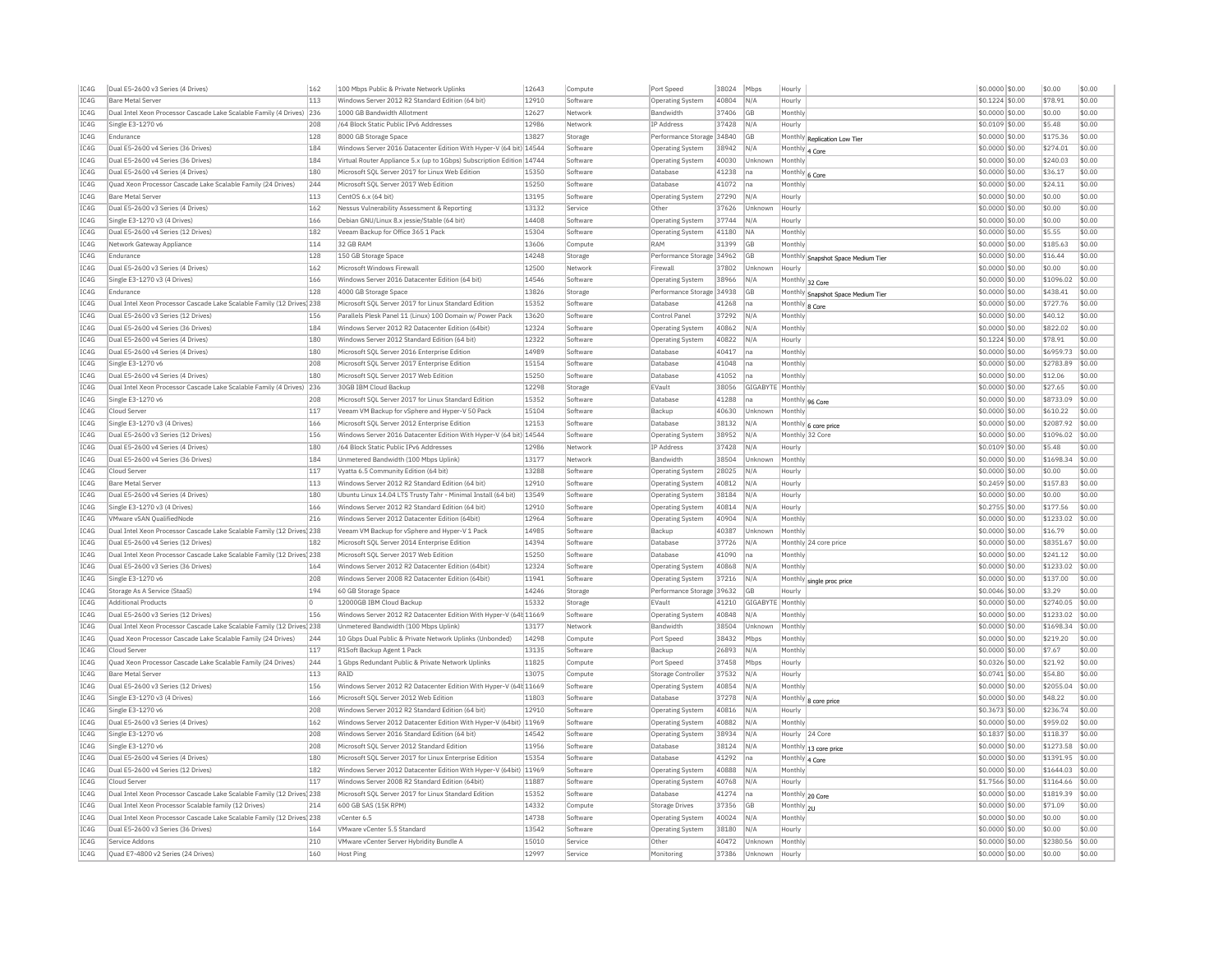| TC4G | Portable TP Addresses                                                                             | 132 | 8 Portable Private IP Addresses                                                                          | 12645          | Network             | <b>IP Address</b>            | 23306          | <b>TPs</b>       | Monthly            |                                    | \$0,0000 \$0.00                     | \$0.00                 | \$0.00           |
|------|---------------------------------------------------------------------------------------------------|-----|----------------------------------------------------------------------------------------------------------|----------------|---------------------|------------------------------|----------------|------------------|--------------------|------------------------------------|-------------------------------------|------------------------|------------------|
| IC4G | Quad E7-4800 v2 Series (24 Drives)                                                                | 160 | 2.00 TB SATA                                                                                             | 14352          | Compute             | <b>Storage Drives</b>        | 37580          | GB               | Monthly 4U         |                                    | \$0.0000 \$0.00                     | \$27.65                | \$0.00           |
| IC4G | Dual E5-2600 v4 Series (12 Drives)                                                                | 182 | Windows Server 2016 Standard Edition (64 bit)                                                            | 14542          | Software            | <b>Operating System</b>      | 40786          | N/A              | Hourly             |                                    | \$0,2755 \$0.00                     | \$177.56               | \$0.00           |
| TCAG | Network Gateway Appliance                                                                         | 114 | Single Intel Xeon E3-1270 v3 (4 Cores, 3.50 GHz)                                                         | 12604          | Compute             | Processo                     | 23078          | GHZ              | Monthly            |                                    | \$0.0000 \$0.00                     | \$81.95                | \$0.00           |
| IC4G | Public Virtual Server                                                                             | 206 | AAR GR                                                                                                   | 15238          | Compute             | RAM                          | 41032          | <b>GB</b>        | Hourly             |                                    | \$2.2197 \$0.00                     | \$1473.05              | \$0.00           |
| IC4G | Single E3-1270 v6                                                                                 | 208 | Windows Server 2008 Enterprise Edition SP2 (32bit)                                                       | 11859          | Software            | Operating System             | 38062          | N/A              |                    | Hourly single proc price           | \$0.1007 \$0.00                     | \$70.15                | \$0.00           |
| IC4G | Dual Intel Xeon Processor Cascade Lake Scalable Family (4 Drives) 236                             |     | Microsoft SOL Server 2017 for Linux Standard Edition                                                     | 15352          | Software            | Database                     | 41278          | <b>I</b> na      | Monthly 28 Core    |                                    | \$0.0000 \$0.00                     | \$2547.15              | \$0.00           |
| IC4G | Public Virtual Server                                                                             | 206 | Microsoft SOL Server 2014 Enterprise Edition                                                             | 14394          | Software            | Database                     | 37726          | N/A              |                    | Monthly 24 core price              | \$0,0000 \$0.00                     | \$8351.67              | \$0.00           |
| IC4G | Dual E5-2600 v3 Series (36 Drives)                                                                | 164 | 1 Gbps Redundant Private Network Uplinks                                                                 | 11961          | Compute             | Port Speed                   | 37466          | Mbps             | Monthly            |                                    | \$0.0000 \$0.00                     | \$21.92                | \$0.00           |
| TC4G | Dual E5-2600 v3 Series (12 Drives)                                                                | 156 | 4.00 TR SATA                                                                                             | 14344          | Compute             | Storage Drives               | 38700          | <b>GB</b>        | Monthly 2U         |                                    | \$0,0000 \$0.00                     | \$38.51                | \$0.00           |
| IC4G | Single E3-1270 v3 (4 Drives)                                                                      | 166 | Microsoft SQL Server 2012 Enterprise Edition                                                             | 12153          | Software            | <b>Databas</b>               | 37502          | N/A              |                    | Monthly 32 core price              | \$0.0000 \$0.00                     | \$11135.56             | \$0.00           |
| TCAG | Dual Intel Xeon Processor Scalable family (4 Drives)                                              | 212 | Windows Server 2016 Datacenter Edition With Hyper-V (64 bit) 14544                                       |                | Software            | Operating System             | 40790          | N/A              | Monthly            |                                    | \$0,0000 \$0.00                     | \$2055.04              | \$0.00           |
| IC4G | VMware vSAN OualifiedNode                                                                         | 216 | Windows Server 2012 R2 Datacenter Edition With Hyper-V (64t 11669                                        |                | Software            | Operating System             | 40848          | N/A              | Monthly            |                                    | \$0.0000 \$0.00                     | \$1233.02              | \$0.00           |
| TC4G | Quad Xeon Processor Cascade Lake Scalable Family (24 Drives)                                      | 244 | Microsoft SQL Server 2017 for Linux Web Edition                                                          | 15350          | Software            | Database                     | 41246 na       |                  | Monthly 20 Core    |                                    | \$0.0000 \$0.00                     | \$120.56               | \$0.00           |
| IC4G | Cloud Server                                                                                      | 117 | Microsoft SOL Server 2017 for Linux Standard Edition                                                     | 15352          | Software            | Database                     | 41262          | Ina              | Monthly 1-2 Core   |                                    | \$0,0000 \$0.00                     | \$181.94               | \$0.00           |
| TC4G | Public Virtual Server                                                                             | 206 | Windows Server 2016 Standard Edition (64 bit)                                                            | 14540          | Software            | <b>Operating System</b>      | 40772          | N/A              | Hourly             |                                    | \$0.0549 \$0.00                     | \$36.40                | \$0.00           |
| IC4G | Dual E5-2600 v3 Series (4 Drives)                                                                 | 162 | Microsoft SQL Server 2016 Standard Edition                                                               | 14987          | Software            | Database                     | 40397          | Ina              | Monthly            |                                    | \$0.0000 \$0.00                     | \$1091.64              | \$0.00           |
| IC4G | Virtual Router Appliance (10 Gpbs)                                                                | 230 | 1 IP Address                                                                                             | 13345          | Network             | IP Address                   | 28599          | Unknown          | Hourly             |                                    | \$0.0000 \$0.00                     | \$0.00                 | \$0.00           |
| TC4G | Network Gateway Appliance                                                                         | 114 | 32GB SSD                                                                                                 | 12985          | Compute             | <b>Storage Drives</b>        | 28829          | GB               |                    |                                    | \$0.0000 \$0.00                     | \$12.84                | \$0.00           |
| IC4G |                                                                                                   | 156 | 1.2 TB SSD (10 DWPD)                                                                                     |                |                     |                              |                | <b>GB</b>        |                    | Monthly disk0 only                 |                                     |                        | \$0.00           |
| IC4G | Dual E5-2600 v3 Series (12 Drives)<br>Dual E5-2600 v4 Series (36 Drives)                          | 184 | 1.7 TB SSD (3 DWPD)                                                                                      | 14336<br>14700 | Compute<br>Compute  | Storage Drives               | 38702<br>39868 | <b>GB</b>        | Monthly<br>Monthly |                                    | \$0.0000 \$0.00<br>\$0.0000 \$0.00  | \$120.46<br>\$131.32   | \$0.00           |
|      |                                                                                                   |     |                                                                                                          |                |                     | Storage Drives               |                |                  |                    |                                    |                                     |                        | \$0.00           |
| IC4G | Single E3-1270 v6                                                                                 | 208 | 8.00 TB SATA                                                                                             | 14914          | Compute             | Storage Drives               | 40292          | GB               | Monthly            |                                    | \$0.0000 \$0.00                     | \$71.09                |                  |
| IC4G | Public Virtual Server                                                                             | 206 | 500 GB (Local SSD)                                                                                       | 15246          | Compute             | Virtual Server Storage 41040 |                | <b>GB</b>        | Hourly             |                                    | \$0,1002 \$0.00                     | \$66.45                | \$0.00           |
| IC4G | Dual Intel Xeon Processor Cascade Lake Scalable Family (12 Drives) 238                            |     | /64 Block Static Public IPv6 Addresses                                                                   | 12986          | Network             | IP Addres:                   | 37428          | N/A              | Hourly             |                                    | \$0,0109 \$0.00                     | \$5.48                 | \$0.00           |
| TC4G | Dual Intel Xeon Processor Cascade Lake Scalable Family (12 Drives <sup>1</sup> 238                |     | 1000GB TBM Cloud Backup                                                                                  | 12113          | Storage             | FVault                       | 37638          | GIGARYTE         | Monthly            |                                    | \$0,0000 \$0.00                     | \$455.19               | \$0.00           |
| IC4G | Single E3-1270 v6                                                                                 | 208 | 3.8TB SSD (3DWPD)                                                                                        | 15392          | Compute             | Storage Drives               | 41362          | GB               | Monthly 1L         |                                    | \$0.0000 \$0.00                     | \$274.50               | \$0.00           |
| TCAG | Dual E5-2600 v4 Series (4 Drives)                                                                 | 180 | Microsoft SOL Server 2017 Standard Edition                                                               | 15252          | Software            | Database                     | 41098          | Ina              | Monthly            |                                    | \$0,0000 \$0.00                     | \$181.94               | \$0.00           |
| IC4G | Dual E5-2600 v3 Series (4 Drives)                                                                 | 162 | 10.00 TB SATA SED                                                                                        | 14960          | Compute             | <b>Storage Drives</b>        | 40364          | GB               | Monthly $ 10$      |                                    | \$0.0000 \$0.00                     | \$87.88                | \$0.00           |
| IC4G | Endurance                                                                                         | 128 | 250 GB Storage Space                                                                                     | 13822          | Storage             | Performance Storage 34884    |                | G <sub>B</sub>   |                    | Monthly Replication Medium Tier    | \$0.0000 \$0.00                     | \$34.25                | \$0.00           |
| IC4G | Dual E5-2600 v3 Series (12 Drives)                                                                | 156 | Microsoft SOL Server 2017 for Linux Web Edition                                                          | 15350          | Software            | Database                     | 41240          | Ina              | Monthly 8 Core     |                                    | \$0,0000 \$0.00                     | \$48.22                | \$0.00           |
| IC4G | Cloud Server                                                                                      | 117 | Microsoft SOL Server 2017 for Linux Standard Edition                                                     | 15352          | Software            | Database                     | 41274 na       |                  | Monthly 20 Core    |                                    | \$0.0000 \$0.00                     | \$1819.39              | \$0.00           |
| IC4G | Dual E5-2600 v3 Series (36 Drives)                                                                | 164 | QuantaStor 4.x (16 TB) - QuantaStor Small Tier                                                           | 14470          | Software            | <b>Operating System</b>      | 38820          | N/A              | Monthly            |                                    | \$0,0000 \$0.00                     | \$284.97               | \$0.00           |
| IC4G | <b>Additional Products</b>                                                                        | lo. | Message Queue Pay as You Go                                                                              | 12231          | Service             | Message Queue                | 21181          | COUNT            | Hourly             |                                    | \$0,0000 \$0.00                     | \$0.00                 | \$0.00           |
| IC4G | Dual E5-2600 v3 Series (36 Drives)                                                                | 164 | McAfee VirusScan Enterprise                                                                              | 12607          | Software            | Antivirus                    | 23114          | Unknown          | Hourly             |                                    | \$0.0000 \$0.00                     | \$0.00                 | \$0.00           |
| IC4G | Cloud Server                                                                                      | 117 | Microsoft SQL Server 2014 Standard Edition                                                               | 14396          | Software            | Database                     | 37334          | N/A              |                    | Monthly 20 core price              | \$0.0000 \$0.00                     | \$1819.39              | \$0.00           |
| IC4G | Public Virtual Server                                                                             | 206 | Microsoft SQL Server 2008 Standard                                                                       | 12629          | Software            | Database                     | 28484          | Unknown          |                    | Monthly single-proc pricing        | \$0.0000 \$0.00                     | \$363.88               | \$0.00           |
| IC4G | Quad E7-4800 v2 Series (24 Drives)                                                                | 160 | 800 GB SSD (10 DWPD)                                                                                     | 13202          | Compute             | Storage Drives               | 38162          | GB               | Monthly $ _{4U}$   |                                    | \$0.0000 \$0.00                     | \$87.88                | \$0.00           |
| IC4G | Public Virtual Server                                                                             | 206 | 56 x 2.0 GHz or higher Cores                                                                             | 15218          | Compute             | Virtual Server Process 41012 |                | CORE             | Hourly             |                                    | \$1,6569 \$0.00                     | \$1099.14              | \$0.00           |
| IC4G | Quad E7-4800 v2 Series (24 Drives)                                                                | 160 | Veeam Agent for Windows and Linux 25 pack                                                                | 14940          | Software            | Backur                       | 40340          | N/A              | Monthly            |                                    | \$0.0000 \$0.00                     | \$499.63               | \$0.00           |
| IC4G |                                                                                                   |     | 6.00 TB SATA                                                                                             |                |                     |                              | 37136          | <b>GB</b>        | Monthly 1U         |                                    |                                     |                        |                  |
|      | Single E3-1270 v3 (4 Drives)                                                                      | 166 |                                                                                                          | 14348          | Compute             | Storage Drives               |                |                  |                    |                                    | \$0,0000 \$0.00                     | \$55.29                | \$0.00           |
| IC4G | Dual Intel Xeon Processor Cascade Lake Scalable Family (12 Drives 238                             |     | Microsoft SOL Server 2012 Enterprise Edition                                                             | 12153          | Software            | <b>Databas</b>               | 37068          | N/A              |                    |                                    | \$0,0000 \$0.00                     | \$4175.84              | \$0.00           |
| TCAG | Quad E7-4800 v2 Series (24 Drives)                                                                | 160 | 500GB TBM Cloud Backup                                                                                   | 12115          | Storage             | FVault                       | 38532          | GIGARYTE Monthly |                    | Monthly 12 core price              | \$0,0000 \$0.00                     | \$274.50               | \$0.00           |
| IC4G |                                                                                                   | 218 | Windows Server 2012 Standard Edition (64 bit)                                                            | 12322          | Software            | <b>Operating System</b>      | 40832          | N/A              | Hourly             |                                    |                                     | \$177.56               | \$0.00           |
| IC4G | VMware vSAN ReadyNode<br>Single E3-1270 v6                                                        | 208 | Microsoft SOL Server 2017 for Linux Standard Edition                                                     | 15352          | Software            | Database                     | 41270          | Ina              |                    |                                    | $$0.2755$ \$0.00<br>\$0,0000 \$0.00 | \$1091.64              | \$0.00           |
| TC4G |                                                                                                   | 244 |                                                                                                          | 14989          |                     | Database                     |                | Ina              | Monthly 12 Core    |                                    |                                     |                        | \$0.00           |
| IC4G | Quad Xeon Processor Cascade Lake Scalable Family (24 Drives)<br>Dual E5-2600 v3 Series (4 Drives) | 162 | Microsoft SQL Server 2016 Enterprise Edition<br>10 Gbps Dual Public & Private Network Uplinks (Unbonded) | 14298          | Software<br>Compute | Port Speed                   | 40423<br>38432 | Mbps             | Monthly<br>Monthly |                                    | \$0.0000 \$0.00<br>\$0.0000 \$0.00  | \$11135.56<br>\$219.20 | \$0.00           |
| TC4G |                                                                                                   | 228 | 3.00 TR SATA                                                                                             |                | Compute             | Storage Drives               |                |                  | Monthly 1L         |                                    |                                     |                        |                  |
|      | Virtual Router Appliance                                                                          |     | 960 GB SSD (3 DWPD)                                                                                      | 12777          |                     |                              | 37254          | GB               |                    |                                    | \$0.0000 \$0.00                     | \$32.58                | \$0.00<br>\$0.00 |
| IC4G | Quad Xeon Processor Cascade Lake Scalable Family (24 Drives)                                      | 244 |                                                                                                          | 12802          | Compute             | <b>Storage Drives</b>        | 41514          | <b>GB</b>        | Monthly            |                                    | \$0,0000 \$0.00                     | \$98.74                |                  |
| IC4G | Dual E5-2600 v3 Series (4 Drives)                                                                 | 162 | Microsoft SOL Server 2017 for Linux Web Edition                                                          | 15350          | Software            | Database                     | 41252          | Ina              | Monthly 32 Core    |                                    | \$0,0000 \$0.00                     | \$192.90               | \$0.00           |
| IC4G | Dual E5-2600 v3 Series (4 Drives)                                                                 | 162 | Microsoft SOL Server 2017 Web Edition                                                                    | 15250          | Software            | Database                     | 41074          | Ina              | Monthly            |                                    | \$0.0000 \$0.00                     | \$36.17                | \$0.00           |
| IC4G | Storage As A Service (StaaS)                                                                      | 194 | 350 GB Storage Space                                                                                     | 14254          | Storage             | Performance Storage 39416    |                | GB               | Hourly             |                                    | $$0.1172$ \$0.00                    | \$76.72                | \$0.00           |
| IC4G | Performance                                                                                       | 120 | 5600 IOPS                                                                                                | 14013          | Storage             | Performance Storage 34401    |                | <b>IOPS</b>      | Monthly            |                                    | \$0.0000 \$0.00                     | \$429.64               | \$0.00           |
| IC4G | Storage As A Service (StaaS)                                                                      | 194 | 1000 - 1999 GBs                                                                                          | 14642          | Storage             | Performance Storage 39332    |                | GBs              | Hourly             |                                    | \$0.0002 \$0.00                     | \$0.00                 | \$0.00           |
| IC4G | Dual E5-2600 v4 Series (36 Drives)                                                                | 184 | Citrix XenServer 6.2.1                                                                                   | 12803          | Software            | Operating System             | 38424          | N/A              | Monthly            |                                    | \$0.0000 \$0.00                     | \$0.00                 | \$0.00           |
| IC4G | Dual E5-2600 v3 Series (12 Drives)                                                                | 156 | Windows Server 2008 R2 Web Edition (64bit)                                                               | 12840          | Software            | <b>Operating System</b>      | 38070          | N/A              | Monthly            | single proc price                  | \$0,0000 \$0.00                     | \$12.06                | \$0.00           |
| IC4G | Storage As A Service (StaaS)                                                                      | 194 | 450 GB Storage Space                                                                                     | 14258          | Storage             | Performance Storage 39616    |                | <b>GB</b>        | Hourly             |                                    | \$0,0346 \$0,00                     | \$24.67                | \$0.00           |
| TCAG | Dual Intel Xeon Processor Cascade Lake Scalable Family (4 Drives) 236                             |     | Microsoft SOL Server 2016 Enterprise Edition                                                             | 14989          | Software            | Database                     | 40405          | Ina              | Monthly            |                                    | \$0,0000 \$0.00                     | \$695.97               | \$0.00           |
| IC4G | Ouad E7-4800 v2 Series (24 Drives)                                                                | 160 | Microsoft SQL Server 2017 Web Edition                                                                    | 15250          | Software            | Database                     | 41090          | Ina              | Monthly            |                                    | \$0.0000 \$0.00                     | \$241.12               | \$0.00           |
| IC4G | Dual Intel Xeon Processor Cascade Lake Scalable Family (12 Drives 238                             |     | Microsoft SOL Server 2017 Web Edition                                                                    | 15250          | Software            | Database                     | 41092          | Ina              | Monthly            |                                    | \$0,0000 \$0.00                     | \$289.35               | \$0.00           |
| IC4G | Endurance                                                                                         | 128 | 500 GB Storage Space                                                                                     | 13823          | Storage             | Performance Storage 34920    |                | GB               |                    | Monthly Snapshot Space Medium Tier | \$0.0000 \$0.00                     | \$54.80                | \$0.00           |
| TCAG | Service Addons                                                                                    | 210 | VMware vSAN Enterprise Tier II 21 - 64 TB 6.x                                                            | 15038          | Service             | Other                        | 40558          | <b>Unknown</b>   | Monthly            |                                    | \$0.0000 \$0.00                     | \$1071.47              | \$0.00           |
| TC4G | Dual Intel Xeon Processor Scalable family (4 Drives)                                              | 212 | Windows Server 2012 Standard Edition (64 bit)                                                            | 12322          | Software            | Operating System             | 40828          | N/A              | Hourly             |                                    | \$0,2153 \$0.00                     | \$138.10               | \$0.00           |
| TC4G | Quad E7-4800 v2 Series (24 Drives)                                                                | 160 | Windows Server 2016 Datacenter Edition With Hyper-V (64 bit) 14544                                       |                | Software            | Operating System             | 38950          | N/A              | Monthly 28 Core    |                                    | \$0.0000 \$0.00                     | \$959.02               | \$0.00           |
| TC4G | Dual E5-2600 v3 Series (12 Drives)                                                                | 156 | Veeam Backup for Office 365 5 Pack                                                                       | 15306          | Software            | Operating System             | 41182          | <b>NA</b>        | Monthly            |                                    | \$0,0000 \$0.00                     | \$27.75                | \$0.00           |
| IC4G | Single E3-1270 v3 (4 Drives)                                                                      | 166 | Veeam VM Backup for vSphere and Hyper-V 10 Pack                                                          | 15098          | Software            | Backup                       | 40624          | <b>VM</b>        | Monthly            |                                    | $$0.0000$ \$0.00                    | \$166.87               | \$0.00           |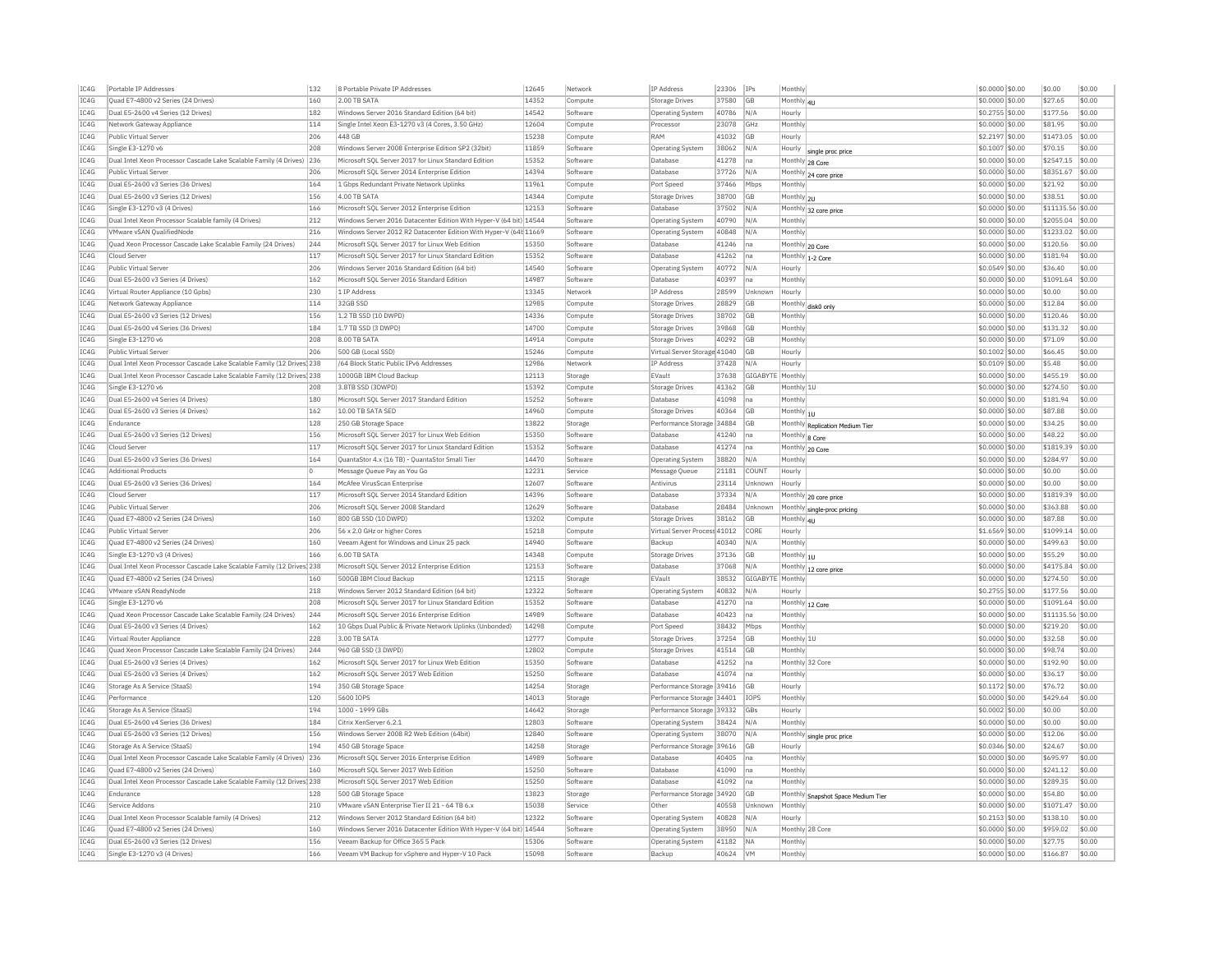| TC4G<br>Dual E5-2600 v4 Series (36 Drives)<br>184<br>Microsoft SOL Server 2017 for Linux Enterprise Edition<br>15354<br>Software<br>Database<br>41310<br>Monthly 40 Core<br>\$0,0000 \$0.00<br>\$13919.46 \$0.00<br>Ina<br>IC4G<br>Quad Xeon Processor Cascade Lake Scalable Family (24 Drives)<br>244<br>McAfee VirusScan Enterprise<br>12607<br>Software<br>Antivirus<br>23114<br>Unknown<br>\$0.0000 \$0.00<br>\$0.00<br>\$0.00<br>Hourly<br>IC4G<br>Single E3-1270 v3 (4 Drives)<br>166<br>Microsoft SQL Server 2014 Enterprise Edition<br>14394<br>Software<br>Database<br>38440<br>N/A<br>Monthly 7 core price<br>\$0.0000 \$0.00<br>\$2783.89<br>\$0.00<br>TC4G<br>Dual E5-2600 v4 Series (4 Drives)<br>180<br>Microsoft SQL Server 2017 Web Edition<br>15250<br>Database<br>41078<br>\$0.0000 \$0.00<br>\$72.34<br>\$0.00<br>Software<br>Monthly<br>Ina<br>IC4G<br>Dual E5-2600 v4 Series (4 Drives)<br>180<br>12285<br>37170<br>\$0.0109 \$0.00<br>\$5.48<br>\$0.00<br>Automated Reboot from Monitoring<br>Service<br>Other<br>Unknown<br>Hourly<br>IC4G<br>14766<br>\$0.00<br>Ouad Xeon Processor Cascade Lake Scalable Family (24 Drives)<br>244<br>Citrix XenServer 7.0.0<br>40056<br>\$0,0000 \$0.00<br>\$0.00<br>Software<br><b>NA</b><br>Monthly<br>Operating System<br>IC4G<br>13376<br>\$0.00<br>Network Gateway Appliance<br>114<br>100 Mbps Private Network Uplinl<br>Compute<br>Port Speed<br>38528<br>Mbps<br>Hourly<br>\$0,0000 \$0.00<br>\$0.00<br>IC4G<br>Single E3-1270 v3 (4 Drives)<br>Windows Server 2012 Standard Edition (64 bit)<br>12322<br>\$78.91<br>\$0.00<br>166<br>40822<br>N/A<br>\$0,1224 \$0.00<br>Software<br><b>Operating System</b><br>Hourly<br>14916<br>IC4G<br>Single E3-1270 v3 (4 Drives)<br>166<br>960GB SSD SED (5DWPD)<br>Compute<br><b>Storage Drives</b><br>40304<br><b>GB</b><br>Hourly<br>\$0,1659 \$0.00<br>\$109.60<br>\$0.00<br>14260<br>TC4G<br>194<br>\$32.88<br>\$0.00<br>Storage As A Service (StaaS)<br>600 GB Storage Space<br>Storage<br>Performance Storage 39720<br><b>GB</b><br>Hourly<br>\$0,0460 \$0.00<br>208<br>IC4G<br>Single E3-1270 v6<br>Microsoft SQL Server 2017 for Linux Web Edition<br>15350<br>Software<br>Database<br>41258<br>Monthly 56 Core<br>\$0.0000 \$0.00<br>\$337.57<br>\$0.00<br>Ina<br>TC4G<br>15250<br>162<br>Microsoft SOL Server 2017 Web Edition<br>41076<br>\$48.22<br>\$0.00<br>Dual E5-2600 v3 Series (4 Drives)<br>Software<br>Database<br>Monthly<br>\$0,0000 \$0.00<br>Ina<br>TC4G<br>Dual E5-2600 v4 Series (36 Drives)<br>184<br>175GB IBM Cloud Backup<br>12118<br>EVault<br>38636<br>GIGABYTE<br>\$0.0000 \$0.00<br>\$126.39<br>\$0.00<br>Storage<br>Monthly<br>13496<br>IC4G<br><b>Additional Products</b><br>n.<br>Hardware Firewall (Dedicated)<br>Network<br>Firewall<br>30228<br>dedicated<br>Monthly<br>\$0.0000 \$0.00<br>\$1094.92<br>\$0.00<br>IC4G<br>212<br>Red Hat Enterprise Linux 7.3 - Minimal Install (64 bit) version-k 15166<br>Monthly RHEL 7.3 Version Lock for Bare Metal<br>50.00<br>Dual Intel Xeon Processor Scalable family (4 Drives)<br>40938<br>\$0,0000 \$0.00<br>\$98.74<br>Software<br>Operating System<br><b>NA</b><br>IC4G<br>Single E3-1270 v6<br>208<br>15274<br>Software<br>41138<br><b>NA</b><br>Monthly<br>\$0.0000 \$0.00<br>\$0.00<br>\$0.00<br>Citrix XenServer 7.6.0<br><b>Operating System</b><br>TC4G<br>13498<br>37404<br>\$0.00<br>244<br><b>Unlimited SSL VPN Users</b><br>VPN<br>Unknown<br>$$0.0000$ \$0.00<br>\$0.00<br>Quad Xeon Processor Cascade Lake Scalable Family (24 Drives)<br>Network<br>Hourly<br>IC4G<br>Dual Intel Xeon Processor Cascade Lake Scalable Family (12 Drives) 238<br>R1Soft Backup Agent 10 Pack<br>13597<br>Backup<br>38648<br>\$0.0000 \$0.00<br>\$68.51<br>\$0.00<br>Software<br>N/A<br>Monthly<br>TC4G<br>\$0.00<br>180<br>Microsoft SOL Server 2012 Web Edition<br>11803<br>37490<br>$$0.0000$ \$0.00<br>\$120.56<br>Dual E5-2600 v4 Series (4 Drives)<br>Software<br>Database<br>N/A<br>Monthly 20 core price<br>IC4G<br>15332<br>\$0.0000 \$0.00<br>\$2740.05<br>\$0.00<br>Dual Intel Xeon Processor Scalable family (4 Drives)<br>212<br>12000GB IBM Cloud Backup<br>Storage<br>EVault<br>41210<br>GIGABYTE<br>Monthly<br>TC4G<br>212<br>\$0.00<br>Dual Intel Xeon Processor Scalable family (4 Drives)<br>Parallels Plesk Panel 10 (Linux) 100 Domain w/ Power Pack<br>13361<br>Software<br>Control Panel<br>37140<br>N/A<br>Monthly<br>\$0.0000 \$0.00<br>\$40.12<br>IC4G<br>162<br>15250<br>41082<br>\$0.00<br>Dual E5-2600 v3 Series (4 Drives)<br>Microsoft SOL Server 2017 Web Edition<br>Software<br><b>Databas</b><br>Monthly<br>\$0,0000 \$0.00<br>\$120.56<br>Ina<br>TC4G<br>Public Virtual Server<br>206<br>Microsoft SOL Server 2016 Standard Edition<br>14987<br>Software<br>Database<br>40401<br>Ina<br>Monthly<br>\$0,0000 \$0.00<br>\$1819.39<br>\$0.00<br>IC4G<br>Network Gateway Appliance<br>114<br>750GB SATA II<br>12191<br>25022<br><b>GB</b><br>Monthly disk1 only<br>\$0.0000 \$0.00<br>\$16.29<br>\$0.00<br>Compute<br><b>Storage Drives</b><br>IC4G<br>40844<br>\$822.02<br>\$0.00<br>Dual E5-2600 v3 Series (36 Drives)<br>164<br>Windows Server 2012 R2 Datacenter Edition With Hyper-V (64t 11669<br>Software<br><b>Operating System</b><br>N/A<br>Monthly<br>\$0,0000 \$0.00<br>TC4G<br>Dual E5-2600 v4 Series (12 Drives)<br>182<br>Windows Server 2016 Datacenter Edition (64 bit)<br>14546<br>38966<br>\$0.0000 \$0.00<br>\$1096.02<br>\$0.00<br>Software<br>N/A<br>Operating System<br>Monthly 32 Core<br>IC4G<br>\$0.00<br>Dual E5-2600 v3 Series (12 Drives)<br>156<br>Veeam Agent for Windows and Linux 100 Pack<br>15118<br>Software<br>Backup<br>40644<br>Unknown<br>Monthly<br>\$0.0000 \$0.00<br>\$1997.52<br>IC4G<br>214<br>15354<br>\$16703.35 \$0.00<br>Dual Intel Xeon Processor Scalable family (12 Drives)<br>Microsoft SOL Server 2017 for Linux Enterprise Edition<br>Software<br>41312<br>\$0,0000 \$0.00<br>Database<br>Monthly 48 Core<br>Ina<br>IC4G<br>117<br>Windows Server 2008 Standard Edition SP2 (64bit)<br>12521<br>Software<br>Operating System<br>40742<br>\$1.5374 \$0.00<br>\$1019.08<br>\$0.00<br>Cloud Serve<br>N/A<br>Hourly<br>IC4G<br>113<br>12114<br>31468<br>GIGABYTE Monthly<br>\$410.76<br>\$0.00<br><b>Bare Metal Server</b><br>750GB IBM Cloud Backup<br>\$0,0000 \$0.00<br>Storage<br>EVault<br>IC4G<br><b>Bare Metal Serve</b><br>113<br>Windows Server 2012 Standard Edition (64 bit)<br>12322<br>40830<br>$$0.2459$ \$0.00<br>\$157.83<br>\$0.00<br>Software<br><b>Operating System</b><br>N/A<br>Hourly<br>12802<br>TC4G<br>166<br>960 GB SSD (3 DWPD)<br>\$98.74<br>\$0.00<br>Single E3-1270 v3 (4 Drives)<br>Compute<br>Storage Drives<br>37102<br>G <sub>B</sub><br>Hourly 1L<br>\$0,1491 \$0.00<br>IC4G<br>Dual Intel Xeon Processor Scalable family (12 Drives)<br>214<br>Microsoft SQL Server 2014 Enterprise Edition<br>14394<br>\$6959.73<br>\$0.00<br>Software<br><b>Databas</b><br>37550<br>N/A<br>Monthly 20 core price<br>\$0.0000 \$0.00<br>206<br>TC4G<br>12170<br>40018<br>\$0.00<br>Public Virtual Server<br>4 GB<br>Compute<br>RAM<br><b>GB</b><br>Hourly<br>\$0,0197 \$0.00<br>\$13.15<br>212<br>14352<br>IC4G<br>Dual Intel Xeon Processor Scalable family (4 Drives)<br>2.00 TB SATA<br>Compute<br><b>Storage Drives</b><br>37352<br><b>GB</b><br>Monthly $ _{10}$<br>\$0.0000 \$0.00<br>\$27.65<br>\$0.00<br>214<br>IC4G<br>Dual Intel Xeon Processor Scalable family (12 Drives)<br>Microsoft SQL Server 2017 for Linux Enterprise Edition<br>15354<br>Software<br>Database<br>41300<br> na<br>\$0.0000 \$0.00<br>\$5567.78<br>\$0.00<br>Monthly 16 Core<br>IC4G<br>Ouad E7-4800 v2 Series (24 Drives)<br>160<br>Microsoft SOL Server 2017 Web Edition<br>15250<br>Software<br>Database<br>41080<br>Monthly<br>\$0.0000 \$0.00<br>\$96.45<br>\$0.00<br>Ina<br>IC4G<br>Dual E5-2600 v3 Series (36 Drives)<br>164<br>Microsoft SOL Server 2017 Web Edition<br>15250<br>Software<br>Database<br>41052<br>Monthly<br>\$0.0000 \$0.00<br>\$12.06<br>\$0.00<br>Ina<br>TC4G<br>212<br>12322<br>40834<br>N/A<br>$$0.3673$ \$0.00<br>\$236.74<br>\$0.00<br>Dual Intel Xeon Processor Scalable family (4 Drives)<br>Windows Server 2012 Standard Edition (64 bit)<br>Software<br>Operating System<br>Hourly<br>IC4G<br>Single E3-1270 v6<br>208<br>Windows Server 2012 Datacenter Edition (64bit)<br>12964<br>40894<br>Monthly<br>\$0.0000 \$0.00<br>\$548.01<br>\$0.00<br>Software<br><b>Operating System</b><br>N/A<br>IC4G<br>206<br>15254<br>\$0.72<br>\$0.00<br>Public Virtual Server<br>1 x 2.0 GHz or higher Core<br>Virtual Server Process 41114<br>CORE<br>\$0,0011 \$0.00<br>Compute<br>Hourly<br>IC4G<br>208<br>15114<br>40640<br>\$0.0000 \$0.00<br>\$3328.54<br>\$0.00<br>Single E3-1270 v6<br>Veeam VM Backup for vSphere and Hyper-V 200 Pack<br>Software<br>Backup<br>Unknown<br>Monthly<br>IC4G<br>156<br>14902<br>40276<br>\$0,0000 \$0.00<br>\$0.00<br>\$0.00<br>Dual E5-2600 v3 Series (12 Drives)<br>Ubuntu Linux 16.04 LTS Xenial Xerus Minimal Install (64 bit)<br>Software<br><b>NA</b><br><b>Operating System</b><br>Hourly<br>IC4G<br>117<br>Cloud Serve<br>Monitoring Package - Basic<br>12386<br>Monitoring<br>21847<br>Unknown<br>Hourly<br>\$0,0000 \$0.00<br>\$0.00<br>\$0.00<br>Service<br>TC4G<br>\$157.83<br>\$0.00<br>Dual Intel Xeon Processor Scalable family (12 Drives)<br>214<br>Windows Server 2012 R2 Standard Edition (64 bit)<br>12910<br>40812<br>\$0.2459 \$0.00<br>Software<br>Operating System<br>N/A<br>Hourly<br>IC4G<br>Dual E5-2600 v4 Series (4 Drives)<br>180<br>Veeam VM Backup for vSphere and Hyper-V 25 Pack<br>15102<br>Software<br>40628<br>Unknown<br>Monthly<br>\$0.0000 \$0.00<br>\$416.69<br>\$0.00<br>Backup<br>TC4G<br>117<br>12780<br>\$49.32<br>\$0.00<br>Cloud Server<br>Red Hat Enterprise Linux 6 - Minimal Install (64 bit)<br>Software<br>Operating System<br>24096<br>N/A<br>Hourly<br>\$0,0879 \$0.00<br>1-4 cores<br>TC4G<br>Dual Intel Xeon Processor Cascade Lake Scalable Family (4 Drives) 236<br>15146<br>40678<br>\$0.0000 \$0.00<br>\$6657.09<br>\$0.00<br>Veeam VM Backup for vSphere and Hyper-V 500 pack<br>Software<br>Backup<br>Unknown<br>Monthly<br>IC4G<br>12115<br>\$0.00<br>Dual Intel Xeon Processor Cascade Lake Scalable Family (12 Drives) 238<br>500GB IBM Cloud Backup<br>Storage<br>EVault<br>38532<br>GIGABYTE<br>Monthly<br>\$0.0000 \$0.00<br>\$274.50<br>IC4G<br>Dual E5-2600 v3 Series (12 Drives)<br>156<br>Microsoft SQL Server 2017 for Linux Standard Edition<br>15352<br>Software<br>Database<br>41280<br>Monthly 32 Core<br>\$0.0000 \$0.00<br>\$2911.03<br>\$0.00<br>Ina<br>IC4G<br>Dual E5-2600 v4 Series (12 Drives)<br>182<br>Windows Server 2012 R2 Datacenter Edition With Hyper-V (64t 11669<br>Software<br>Operating System<br>40852<br>N/A<br>Monthly<br>\$0.0000 \$0.00<br>\$1644.03<br>\$0.00<br>TCAG<br>Quad E7-4800 v2 Series (24 Drives)<br>160<br>13033<br><b>TP Address</b><br>37050<br>N/A<br>\$0.0000 \$0.00<br>\$0.00<br>\$0.00<br>1 TPv6 Address<br>Network<br>Hourly<br>IC4G<br>VMware vSAN QualifiedNode<br>216<br>10 Gbps Dual Public & Private Network Uplinks (Unbonded)<br>14298<br>38432<br>Monthly<br>\$0.0000 \$0.00<br>\$219.20<br>\$0.00<br>Compute<br>Port Speed<br>Mbps<br>IC4G<br>117<br>\$25.05<br>\$0.00<br>Cloud Server<br>350 GB (SAN)<br>12636<br>Virtual Server Storage 23245<br>GB<br>\$0.0336 \$0.00<br>Compute<br>Hourly<br><b>RYOC</b><br>IC4G<br>117<br>Windows Server 2008 R2 Standard Edition (64bit)<br>11887<br>40762<br>\$873.50<br>\$0.00<br>Cloud Serve<br>Software<br>Operating System<br>N/A<br>Hourly<br>\$1.3172 \$0.00<br>IC4G<br>208<br>14396<br>\$727.76<br>Single E3-1270 v6<br>Microsoft SOL Server 2014 Standard Edition<br>38678<br>\$0,0000 \$0.00<br>\$0.00<br>Software<br>N/A<br>Database<br>Monthly 8 core price<br>IC4G<br>166<br>15252<br>Single E3-1270 v3 (4 Drives)<br>Microsoft SQL Server 2017 Standard Edition<br>Software<br>Database<br>41106<br>Ina<br>Monthly<br>\$0.0000 \$0.00<br>\$1091.64<br>\$0.00<br>TC4G<br>208<br>13473<br>Single E3-1270 v6<br>38388<br>N/A<br>\$0,0000 \$0.00<br>\$0.00<br>\$0.00<br>MongoDB Community Edition<br>Software<br>Database<br>Hourly<br>182<br>IC4G<br>Dual E5-2600 v4 Series (12 Drives)<br>1 Gbps Public & Private Network Uplinks (Unbonded)<br>14302<br>Port Speed<br>37324<br>Mbps<br>\$0.0326 \$0.00<br>\$21.92<br>\$0.00<br>Compute<br>Hourly<br>TCAG<br>13824<br>\$137.00<br>\$0.00<br>Endurance<br>128<br>1000 GB Storage Space<br>Storage<br>Performance Storage 34824<br>G <sub>B</sub><br>Monthly<br>\$0,0000 \$0,00<br>Replication Medium Tier<br>TC4G<br>Dual Intel Xeon Processor Cascade Lake Scalable Family (4 Drives) 236<br>Microsoft SQL Server 2016 Enterprise Edition<br>14989<br>Database<br>40425<br>\$0.0000 \$0.00<br>\$13919.46 \$0.00<br>Software<br>Monthly<br>Ina<br>IC4G<br>Dual Intel Xeon Processor Scalable family (12 Drives)<br>214<br>Microsoft SQL Server 2016 Enterprise Edition<br>14989<br>Software<br>Database<br>40427<br>lna<br>Monthly<br>\$0.0000 \$0.00<br>\$16703.35 \$0.00<br>TC4G<br>212<br>Parallels Plesk Panel 12 (Linux) - Unlimited Domain w/ Power P 14220<br>\$0.0000 \$0.00<br>\$58.20<br>\$0.00<br>Dual Intel Xeon Processor Scalable family (4 Drives)<br>Software<br>Control Pane<br>37950<br>Monthly<br>Unknown<br>TC4G<br>244<br>Quad Xeon Processor Cascade Lake Scalable Family (24 Drives)<br>500 GB Bandwidth Allotment<br>14318<br><b>Bandwidth</b><br>37358<br><b>GB</b><br>Monthly<br>$$0.0000$ \$0.00<br>\$0.00<br>\$0.00<br>Network | IC4G | Single E3-1270 v6 | 208 | Windows Server 2012 Datacenter Edition (64bit) | 12964 | Software | <b>Operating System</b> | 40896 | N/A | Monthly | \$0,0000 \$0.00 | \$685.01 | \$0.00 |
|-----------------------------------------------------------------------------------------------------------------------------------------------------------------------------------------------------------------------------------------------------------------------------------------------------------------------------------------------------------------------------------------------------------------------------------------------------------------------------------------------------------------------------------------------------------------------------------------------------------------------------------------------------------------------------------------------------------------------------------------------------------------------------------------------------------------------------------------------------------------------------------------------------------------------------------------------------------------------------------------------------------------------------------------------------------------------------------------------------------------------------------------------------------------------------------------------------------------------------------------------------------------------------------------------------------------------------------------------------------------------------------------------------------------------------------------------------------------------------------------------------------------------------------------------------------------------------------------------------------------------------------------------------------------------------------------------------------------------------------------------------------------------------------------------------------------------------------------------------------------------------------------------------------------------------------------------------------------------------------------------------------------------------------------------------------------------------------------------------------------------------------------------------------------------------------------------------------------------------------------------------------------------------------------------------------------------------------------------------------------------------------------------------------------------------------------------------------------------------------------------------------------------------------------------------------------------------------------------------------------------------------------------------------------------------------------------------------------------------------------------------------------------------------------------------------------------------------------------------------------------------------------------------------------------------------------------------------------------------------------------------------------------------------------------------------------------------------------------------------------------------------------------------------------------------------------------------------------------------------------------------------------------------------------------------------------------------------------------------------------------------------------------------------------------------------------------------------------------------------------------------------------------------------------------------------------------------------------------------------------------------------------------------------------------------------------------------------------------------------------------------------------------------------------------------------------------------------------------------------------------------------------------------------------------------------------------------------------------------------------------------------------------------------------------------------------------------------------------------------------------------------------------------------------------------------------------------------------------------------------------------------------------------------------------------------------------------------------------------------------------------------------------------------------------------------------------------------------------------------------------------------------------------------------------------------------------------------------------------------------------------------------------------------------------------------------------------------------------------------------------------------------------------------------------------------------------------------------------------------------------------------------------------------------------------------------------------------------------------------------------------------------------------------------------------------------------------------------------------------------------------------------------------------------------------------------------------------------------------------------------------------------------------------------------------------------------------------------------------------------------------------------------------------------------------------------------------------------------------------------------------------------------------------------------------------------------------------------------------------------------------------------------------------------------------------------------------------------------------------------------------------------------------------------------------------------------------------------------------------------------------------------------------------------------------------------------------------------------------------------------------------------------------------------------------------------------------------------------------------------------------------------------------------------------------------------------------------------------------------------------------------------------------------------------------------------------------------------------------------------------------------------------------------------------------------------------------------------------------------------------------------------------------------------------------------------------------------------------------------------------------------------------------------------------------------------------------------------------------------------------------------------------------------------------------------------------------------------------------------------------------------------------------------------------------------------------------------------------------------------------------------------------------------------------------------------------------------------------------------------------------------------------------------------------------------------------------------------------------------------------------------------------------------------------------------------------------------------------------------------------------------------------------------------------------------------------------------------------------------------------------------------------------------------------------------------------------------------------------------------------------------------------------------------------------------------------------------------------------------------------------------------------------------------------------------------------------------------------------------------------------------------------------------------------------------------------------------------------------------------------------------------------------------------------------------------------------------------------------------------------------------------------------------------------------------------------------------------------------------------------------------------------------------------------------------------------------------------------------------------------------------------------------------------------------------------------------------------------------------------------------------------------------------------------------------------------------------------------------------------------------------------------------------------------------------------------------------------------------------------------------------------------------------------------------------------------------------------------------------------------------------------------------------------------------------------------------------------------------------------------------------------------------------------------------------------------------------------------------------------------------------------------------------------------------------------------------------------------------------------------------------------------------------------------------------------------------------------------------------------------------------------------------------------------------------------------------------------------------------------------------------------------------------------------------------------------------------------------------------------------------------------------------------------------------------------------------------------------------------------------------------------------------------------------------------------------------------------------------------------------------------------------------------------------------------------------------------------------------------------------------------------------------------------------------------------------------------------------------------------------------------------------------------------------------------------------------------------------------------------------------------------------------------------------------------------------------------------------------------------------------------------------------------------------------------------------------------------------------------------------------------------------------------------------------------------------------------------------------------------------------------------------------------------------------------------------------------------------------------------------------------------------------------------------------------------------------------------------------------------------------------------------------------------------------------------------------------------------------------------------------------------------------------------------------------------------------------------------------------------------------------------------------------------------------------------------------------------------------------------------------------------------------------------------------------------------------------------------------------------------------------------------------------------------------------------------------------------------------------------------------------------------------------------------------------------------------------------------------------------------------------------------------------------------------------------------------------------------------------------------------------------------------------------------------------------------------------------------------------------------------------------------------------------------------------------------------------------------------------------------------------------------------------------------------------------------------------------------------------------------------------------------------------------------------------------------------------------------------------------------------------------------------------------------------------------------------------------------------------------------------------------------------------------------------------------------------------------------------------------------------------------------------------------------------------------------------------------------------------------------------------------------------------------------------------------------------------------------------------------------------------------------------------------------------------------------------------------------------------------------------------------------------------------------------------------------------------------------------------------------------------------------------------------------------------------------------------------------------------------------------------------------------------------------------------------------------------------------------------------------------------------------------------------------------------------------------------------------------------------------------------------------------------------------------------------------------------------------------------------------------------------------------------------------------------------------------------------------------------------------------------------------|------|-------------------|-----|------------------------------------------------|-------|----------|-------------------------|-------|-----|---------|-----------------|----------|--------|
|                                                                                                                                                                                                                                                                                                                                                                                                                                                                                                                                                                                                                                                                                                                                                                                                                                                                                                                                                                                                                                                                                                                                                                                                                                                                                                                                                                                                                                                                                                                                                                                                                                                                                                                                                                                                                                                                                                                                                                                                                                                                                                                                                                                                                                                                                                                                                                                                                                                                                                                                                                                                                                                                                                                                                                                                                                                                                                                                                                                                                                                                                                                                                                                                                                                                                                                                                                                                                                                                                                                                                                                                                                                                                                                                                                                                                                                                                                                                                                                                                                                                                                                                                                                                                                                                                                                                                                                                                                                                                                                                                                                                                                                                                                                                                                                                                                                                                                                                                                                                                                                                                                                                                                                                                                                                                                                                                                                                                                                                                                                                                                                                                                                                                                                                                                                                                                                                                                                                                                                                                                                                                                                                                                                                                                                                                                                                                                                                                                                                                                                                                                                                                                                                                                                                                                                                                                                                                                                                                                                                                                                                                                                                                                                                                                                                                                                                                                                                                                                                                                                                                                                                                                                                                                                                                                                                                                                                                                                                                                                                                                                                                                                                                                                                                                                                                                                                                                                                                                                                                                                                                                                                                                                                                                                                                                                                                                                                                                                                                                                                                                                                                                                                                                                                                                                                                                                                                                                                                                                                                                                                                                                                                                                                                                                                                                                                                                                                                                                                                                                                                                                                                                                                                                                                                                                                                                                                                                                                                                                                                                                                                                                                                                                                                                                                                                                                                                                                                                                                                                                                                                                                                                                                                                                                                                                                                                                                                                                                                                                                                                                                                                                                                                                                                                                                                                                                                                                                                                                                                                                                                                                                                                                                                                                                                                                                                                                                                                                                                                                                                                                                                                                                                                                                                                                                                                                                                                                                                                                                                                                                                                                                                                                                                                                                                                                                                                                                                                                                                                                                                                                                                                                                                                               |      |                   |     |                                                |       |          |                         |       |     |         |                 |          |        |
|                                                                                                                                                                                                                                                                                                                                                                                                                                                                                                                                                                                                                                                                                                                                                                                                                                                                                                                                                                                                                                                                                                                                                                                                                                                                                                                                                                                                                                                                                                                                                                                                                                                                                                                                                                                                                                                                                                                                                                                                                                                                                                                                                                                                                                                                                                                                                                                                                                                                                                                                                                                                                                                                                                                                                                                                                                                                                                                                                                                                                                                                                                                                                                                                                                                                                                                                                                                                                                                                                                                                                                                                                                                                                                                                                                                                                                                                                                                                                                                                                                                                                                                                                                                                                                                                                                                                                                                                                                                                                                                                                                                                                                                                                                                                                                                                                                                                                                                                                                                                                                                                                                                                                                                                                                                                                                                                                                                                                                                                                                                                                                                                                                                                                                                                                                                                                                                                                                                                                                                                                                                                                                                                                                                                                                                                                                                                                                                                                                                                                                                                                                                                                                                                                                                                                                                                                                                                                                                                                                                                                                                                                                                                                                                                                                                                                                                                                                                                                                                                                                                                                                                                                                                                                                                                                                                                                                                                                                                                                                                                                                                                                                                                                                                                                                                                                                                                                                                                                                                                                                                                                                                                                                                                                                                                                                                                                                                                                                                                                                                                                                                                                                                                                                                                                                                                                                                                                                                                                                                                                                                                                                                                                                                                                                                                                                                                                                                                                                                                                                                                                                                                                                                                                                                                                                                                                                                                                                                                                                                                                                                                                                                                                                                                                                                                                                                                                                                                                                                                                                                                                                                                                                                                                                                                                                                                                                                                                                                                                                                                                                                                                                                                                                                                                                                                                                                                                                                                                                                                                                                                                                                                                                                                                                                                                                                                                                                                                                                                                                                                                                                                                                                                                                                                                                                                                                                                                                                                                                                                                                                                                                                                                                                                                                                                                                                                                                                                                                                                                                                                                                                                                                                                                                               |      |                   |     |                                                |       |          |                         |       |     |         |                 |          |        |
|                                                                                                                                                                                                                                                                                                                                                                                                                                                                                                                                                                                                                                                                                                                                                                                                                                                                                                                                                                                                                                                                                                                                                                                                                                                                                                                                                                                                                                                                                                                                                                                                                                                                                                                                                                                                                                                                                                                                                                                                                                                                                                                                                                                                                                                                                                                                                                                                                                                                                                                                                                                                                                                                                                                                                                                                                                                                                                                                                                                                                                                                                                                                                                                                                                                                                                                                                                                                                                                                                                                                                                                                                                                                                                                                                                                                                                                                                                                                                                                                                                                                                                                                                                                                                                                                                                                                                                                                                                                                                                                                                                                                                                                                                                                                                                                                                                                                                                                                                                                                                                                                                                                                                                                                                                                                                                                                                                                                                                                                                                                                                                                                                                                                                                                                                                                                                                                                                                                                                                                                                                                                                                                                                                                                                                                                                                                                                                                                                                                                                                                                                                                                                                                                                                                                                                                                                                                                                                                                                                                                                                                                                                                                                                                                                                                                                                                                                                                                                                                                                                                                                                                                                                                                                                                                                                                                                                                                                                                                                                                                                                                                                                                                                                                                                                                                                                                                                                                                                                                                                                                                                                                                                                                                                                                                                                                                                                                                                                                                                                                                                                                                                                                                                                                                                                                                                                                                                                                                                                                                                                                                                                                                                                                                                                                                                                                                                                                                                                                                                                                                                                                                                                                                                                                                                                                                                                                                                                                                                                                                                                                                                                                                                                                                                                                                                                                                                                                                                                                                                                                                                                                                                                                                                                                                                                                                                                                                                                                                                                                                                                                                                                                                                                                                                                                                                                                                                                                                                                                                                                                                                                                                                                                                                                                                                                                                                                                                                                                                                                                                                                                                                                                                                                                                                                                                                                                                                                                                                                                                                                                                                                                                                                                                                                                                                                                                                                                                                                                                                                                                                                                                                                                                                                               |      |                   |     |                                                |       |          |                         |       |     |         |                 |          |        |
|                                                                                                                                                                                                                                                                                                                                                                                                                                                                                                                                                                                                                                                                                                                                                                                                                                                                                                                                                                                                                                                                                                                                                                                                                                                                                                                                                                                                                                                                                                                                                                                                                                                                                                                                                                                                                                                                                                                                                                                                                                                                                                                                                                                                                                                                                                                                                                                                                                                                                                                                                                                                                                                                                                                                                                                                                                                                                                                                                                                                                                                                                                                                                                                                                                                                                                                                                                                                                                                                                                                                                                                                                                                                                                                                                                                                                                                                                                                                                                                                                                                                                                                                                                                                                                                                                                                                                                                                                                                                                                                                                                                                                                                                                                                                                                                                                                                                                                                                                                                                                                                                                                                                                                                                                                                                                                                                                                                                                                                                                                                                                                                                                                                                                                                                                                                                                                                                                                                                                                                                                                                                                                                                                                                                                                                                                                                                                                                                                                                                                                                                                                                                                                                                                                                                                                                                                                                                                                                                                                                                                                                                                                                                                                                                                                                                                                                                                                                                                                                                                                                                                                                                                                                                                                                                                                                                                                                                                                                                                                                                                                                                                                                                                                                                                                                                                                                                                                                                                                                                                                                                                                                                                                                                                                                                                                                                                                                                                                                                                                                                                                                                                                                                                                                                                                                                                                                                                                                                                                                                                                                                                                                                                                                                                                                                                                                                                                                                                                                                                                                                                                                                                                                                                                                                                                                                                                                                                                                                                                                                                                                                                                                                                                                                                                                                                                                                                                                                                                                                                                                                                                                                                                                                                                                                                                                                                                                                                                                                                                                                                                                                                                                                                                                                                                                                                                                                                                                                                                                                                                                                                                                                                                                                                                                                                                                                                                                                                                                                                                                                                                                                                                                                                                                                                                                                                                                                                                                                                                                                                                                                                                                                                                                                                                                                                                                                                                                                                                                                                                                                                                                                                                                                                                               |      |                   |     |                                                |       |          |                         |       |     |         |                 |          |        |
|                                                                                                                                                                                                                                                                                                                                                                                                                                                                                                                                                                                                                                                                                                                                                                                                                                                                                                                                                                                                                                                                                                                                                                                                                                                                                                                                                                                                                                                                                                                                                                                                                                                                                                                                                                                                                                                                                                                                                                                                                                                                                                                                                                                                                                                                                                                                                                                                                                                                                                                                                                                                                                                                                                                                                                                                                                                                                                                                                                                                                                                                                                                                                                                                                                                                                                                                                                                                                                                                                                                                                                                                                                                                                                                                                                                                                                                                                                                                                                                                                                                                                                                                                                                                                                                                                                                                                                                                                                                                                                                                                                                                                                                                                                                                                                                                                                                                                                                                                                                                                                                                                                                                                                                                                                                                                                                                                                                                                                                                                                                                                                                                                                                                                                                                                                                                                                                                                                                                                                                                                                                                                                                                                                                                                                                                                                                                                                                                                                                                                                                                                                                                                                                                                                                                                                                                                                                                                                                                                                                                                                                                                                                                                                                                                                                                                                                                                                                                                                                                                                                                                                                                                                                                                                                                                                                                                                                                                                                                                                                                                                                                                                                                                                                                                                                                                                                                                                                                                                                                                                                                                                                                                                                                                                                                                                                                                                                                                                                                                                                                                                                                                                                                                                                                                                                                                                                                                                                                                                                                                                                                                                                                                                                                                                                                                                                                                                                                                                                                                                                                                                                                                                                                                                                                                                                                                                                                                                                                                                                                                                                                                                                                                                                                                                                                                                                                                                                                                                                                                                                                                                                                                                                                                                                                                                                                                                                                                                                                                                                                                                                                                                                                                                                                                                                                                                                                                                                                                                                                                                                                                                                                                                                                                                                                                                                                                                                                                                                                                                                                                                                                                                                                                                                                                                                                                                                                                                                                                                                                                                                                                                                                                                                                                                                                                                                                                                                                                                                                                                                                                                                                                                                                                                               |      |                   |     |                                                |       |          |                         |       |     |         |                 |          |        |
|                                                                                                                                                                                                                                                                                                                                                                                                                                                                                                                                                                                                                                                                                                                                                                                                                                                                                                                                                                                                                                                                                                                                                                                                                                                                                                                                                                                                                                                                                                                                                                                                                                                                                                                                                                                                                                                                                                                                                                                                                                                                                                                                                                                                                                                                                                                                                                                                                                                                                                                                                                                                                                                                                                                                                                                                                                                                                                                                                                                                                                                                                                                                                                                                                                                                                                                                                                                                                                                                                                                                                                                                                                                                                                                                                                                                                                                                                                                                                                                                                                                                                                                                                                                                                                                                                                                                                                                                                                                                                                                                                                                                                                                                                                                                                                                                                                                                                                                                                                                                                                                                                                                                                                                                                                                                                                                                                                                                                                                                                                                                                                                                                                                                                                                                                                                                                                                                                                                                                                                                                                                                                                                                                                                                                                                                                                                                                                                                                                                                                                                                                                                                                                                                                                                                                                                                                                                                                                                                                                                                                                                                                                                                                                                                                                                                                                                                                                                                                                                                                                                                                                                                                                                                                                                                                                                                                                                                                                                                                                                                                                                                                                                                                                                                                                                                                                                                                                                                                                                                                                                                                                                                                                                                                                                                                                                                                                                                                                                                                                                                                                                                                                                                                                                                                                                                                                                                                                                                                                                                                                                                                                                                                                                                                                                                                                                                                                                                                                                                                                                                                                                                                                                                                                                                                                                                                                                                                                                                                                                                                                                                                                                                                                                                                                                                                                                                                                                                                                                                                                                                                                                                                                                                                                                                                                                                                                                                                                                                                                                                                                                                                                                                                                                                                                                                                                                                                                                                                                                                                                                                                                                                                                                                                                                                                                                                                                                                                                                                                                                                                                                                                                                                                                                                                                                                                                                                                                                                                                                                                                                                                                                                                                                                                                                                                                                                                                                                                                                                                                                                                                                                                                                                                                               |      |                   |     |                                                |       |          |                         |       |     |         |                 |          |        |
|                                                                                                                                                                                                                                                                                                                                                                                                                                                                                                                                                                                                                                                                                                                                                                                                                                                                                                                                                                                                                                                                                                                                                                                                                                                                                                                                                                                                                                                                                                                                                                                                                                                                                                                                                                                                                                                                                                                                                                                                                                                                                                                                                                                                                                                                                                                                                                                                                                                                                                                                                                                                                                                                                                                                                                                                                                                                                                                                                                                                                                                                                                                                                                                                                                                                                                                                                                                                                                                                                                                                                                                                                                                                                                                                                                                                                                                                                                                                                                                                                                                                                                                                                                                                                                                                                                                                                                                                                                                                                                                                                                                                                                                                                                                                                                                                                                                                                                                                                                                                                                                                                                                                                                                                                                                                                                                                                                                                                                                                                                                                                                                                                                                                                                                                                                                                                                                                                                                                                                                                                                                                                                                                                                                                                                                                                                                                                                                                                                                                                                                                                                                                                                                                                                                                                                                                                                                                                                                                                                                                                                                                                                                                                                                                                                                                                                                                                                                                                                                                                                                                                                                                                                                                                                                                                                                                                                                                                                                                                                                                                                                                                                                                                                                                                                                                                                                                                                                                                                                                                                                                                                                                                                                                                                                                                                                                                                                                                                                                                                                                                                                                                                                                                                                                                                                                                                                                                                                                                                                                                                                                                                                                                                                                                                                                                                                                                                                                                                                                                                                                                                                                                                                                                                                                                                                                                                                                                                                                                                                                                                                                                                                                                                                                                                                                                                                                                                                                                                                                                                                                                                                                                                                                                                                                                                                                                                                                                                                                                                                                                                                                                                                                                                                                                                                                                                                                                                                                                                                                                                                                                                                                                                                                                                                                                                                                                                                                                                                                                                                                                                                                                                                                                                                                                                                                                                                                                                                                                                                                                                                                                                                                                                                                                                                                                                                                                                                                                                                                                                                                                                                                                                                                                                               |      |                   |     |                                                |       |          |                         |       |     |         |                 |          |        |
|                                                                                                                                                                                                                                                                                                                                                                                                                                                                                                                                                                                                                                                                                                                                                                                                                                                                                                                                                                                                                                                                                                                                                                                                                                                                                                                                                                                                                                                                                                                                                                                                                                                                                                                                                                                                                                                                                                                                                                                                                                                                                                                                                                                                                                                                                                                                                                                                                                                                                                                                                                                                                                                                                                                                                                                                                                                                                                                                                                                                                                                                                                                                                                                                                                                                                                                                                                                                                                                                                                                                                                                                                                                                                                                                                                                                                                                                                                                                                                                                                                                                                                                                                                                                                                                                                                                                                                                                                                                                                                                                                                                                                                                                                                                                                                                                                                                                                                                                                                                                                                                                                                                                                                                                                                                                                                                                                                                                                                                                                                                                                                                                                                                                                                                                                                                                                                                                                                                                                                                                                                                                                                                                                                                                                                                                                                                                                                                                                                                                                                                                                                                                                                                                                                                                                                                                                                                                                                                                                                                                                                                                                                                                                                                                                                                                                                                                                                                                                                                                                                                                                                                                                                                                                                                                                                                                                                                                                                                                                                                                                                                                                                                                                                                                                                                                                                                                                                                                                                                                                                                                                                                                                                                                                                                                                                                                                                                                                                                                                                                                                                                                                                                                                                                                                                                                                                                                                                                                                                                                                                                                                                                                                                                                                                                                                                                                                                                                                                                                                                                                                                                                                                                                                                                                                                                                                                                                                                                                                                                                                                                                                                                                                                                                                                                                                                                                                                                                                                                                                                                                                                                                                                                                                                                                                                                                                                                                                                                                                                                                                                                                                                                                                                                                                                                                                                                                                                                                                                                                                                                                                                                                                                                                                                                                                                                                                                                                                                                                                                                                                                                                                                                                                                                                                                                                                                                                                                                                                                                                                                                                                                                                                                                                                                                                                                                                                                                                                                                                                                                                                                                                                                                                                                               |      |                   |     |                                                |       |          |                         |       |     |         |                 |          |        |
|                                                                                                                                                                                                                                                                                                                                                                                                                                                                                                                                                                                                                                                                                                                                                                                                                                                                                                                                                                                                                                                                                                                                                                                                                                                                                                                                                                                                                                                                                                                                                                                                                                                                                                                                                                                                                                                                                                                                                                                                                                                                                                                                                                                                                                                                                                                                                                                                                                                                                                                                                                                                                                                                                                                                                                                                                                                                                                                                                                                                                                                                                                                                                                                                                                                                                                                                                                                                                                                                                                                                                                                                                                                                                                                                                                                                                                                                                                                                                                                                                                                                                                                                                                                                                                                                                                                                                                                                                                                                                                                                                                                                                                                                                                                                                                                                                                                                                                                                                                                                                                                                                                                                                                                                                                                                                                                                                                                                                                                                                                                                                                                                                                                                                                                                                                                                                                                                                                                                                                                                                                                                                                                                                                                                                                                                                                                                                                                                                                                                                                                                                                                                                                                                                                                                                                                                                                                                                                                                                                                                                                                                                                                                                                                                                                                                                                                                                                                                                                                                                                                                                                                                                                                                                                                                                                                                                                                                                                                                                                                                                                                                                                                                                                                                                                                                                                                                                                                                                                                                                                                                                                                                                                                                                                                                                                                                                                                                                                                                                                                                                                                                                                                                                                                                                                                                                                                                                                                                                                                                                                                                                                                                                                                                                                                                                                                                                                                                                                                                                                                                                                                                                                                                                                                                                                                                                                                                                                                                                                                                                                                                                                                                                                                                                                                                                                                                                                                                                                                                                                                                                                                                                                                                                                                                                                                                                                                                                                                                                                                                                                                                                                                                                                                                                                                                                                                                                                                                                                                                                                                                                                                                                                                                                                                                                                                                                                                                                                                                                                                                                                                                                                                                                                                                                                                                                                                                                                                                                                                                                                                                                                                                                                                                                                                                                                                                                                                                                                                                                                                                                                                                                                                                                                               |      |                   |     |                                                |       |          |                         |       |     |         |                 |          |        |
|                                                                                                                                                                                                                                                                                                                                                                                                                                                                                                                                                                                                                                                                                                                                                                                                                                                                                                                                                                                                                                                                                                                                                                                                                                                                                                                                                                                                                                                                                                                                                                                                                                                                                                                                                                                                                                                                                                                                                                                                                                                                                                                                                                                                                                                                                                                                                                                                                                                                                                                                                                                                                                                                                                                                                                                                                                                                                                                                                                                                                                                                                                                                                                                                                                                                                                                                                                                                                                                                                                                                                                                                                                                                                                                                                                                                                                                                                                                                                                                                                                                                                                                                                                                                                                                                                                                                                                                                                                                                                                                                                                                                                                                                                                                                                                                                                                                                                                                                                                                                                                                                                                                                                                                                                                                                                                                                                                                                                                                                                                                                                                                                                                                                                                                                                                                                                                                                                                                                                                                                                                                                                                                                                                                                                                                                                                                                                                                                                                                                                                                                                                                                                                                                                                                                                                                                                                                                                                                                                                                                                                                                                                                                                                                                                                                                                                                                                                                                                                                                                                                                                                                                                                                                                                                                                                                                                                                                                                                                                                                                                                                                                                                                                                                                                                                                                                                                                                                                                                                                                                                                                                                                                                                                                                                                                                                                                                                                                                                                                                                                                                                                                                                                                                                                                                                                                                                                                                                                                                                                                                                                                                                                                                                                                                                                                                                                                                                                                                                                                                                                                                                                                                                                                                                                                                                                                                                                                                                                                                                                                                                                                                                                                                                                                                                                                                                                                                                                                                                                                                                                                                                                                                                                                                                                                                                                                                                                                                                                                                                                                                                                                                                                                                                                                                                                                                                                                                                                                                                                                                                                                                                                                                                                                                                                                                                                                                                                                                                                                                                                                                                                                                                                                                                                                                                                                                                                                                                                                                                                                                                                                                                                                                                                                                                                                                                                                                                                                                                                                                                                                                                                                                                                                                               |      |                   |     |                                                |       |          |                         |       |     |         |                 |          |        |
|                                                                                                                                                                                                                                                                                                                                                                                                                                                                                                                                                                                                                                                                                                                                                                                                                                                                                                                                                                                                                                                                                                                                                                                                                                                                                                                                                                                                                                                                                                                                                                                                                                                                                                                                                                                                                                                                                                                                                                                                                                                                                                                                                                                                                                                                                                                                                                                                                                                                                                                                                                                                                                                                                                                                                                                                                                                                                                                                                                                                                                                                                                                                                                                                                                                                                                                                                                                                                                                                                                                                                                                                                                                                                                                                                                                                                                                                                                                                                                                                                                                                                                                                                                                                                                                                                                                                                                                                                                                                                                                                                                                                                                                                                                                                                                                                                                                                                                                                                                                                                                                                                                                                                                                                                                                                                                                                                                                                                                                                                                                                                                                                                                                                                                                                                                                                                                                                                                                                                                                                                                                                                                                                                                                                                                                                                                                                                                                                                                                                                                                                                                                                                                                                                                                                                                                                                                                                                                                                                                                                                                                                                                                                                                                                                                                                                                                                                                                                                                                                                                                                                                                                                                                                                                                                                                                                                                                                                                                                                                                                                                                                                                                                                                                                                                                                                                                                                                                                                                                                                                                                                                                                                                                                                                                                                                                                                                                                                                                                                                                                                                                                                                                                                                                                                                                                                                                                                                                                                                                                                                                                                                                                                                                                                                                                                                                                                                                                                                                                                                                                                                                                                                                                                                                                                                                                                                                                                                                                                                                                                                                                                                                                                                                                                                                                                                                                                                                                                                                                                                                                                                                                                                                                                                                                                                                                                                                                                                                                                                                                                                                                                                                                                                                                                                                                                                                                                                                                                                                                                                                                                                                                                                                                                                                                                                                                                                                                                                                                                                                                                                                                                                                                                                                                                                                                                                                                                                                                                                                                                                                                                                                                                                                                                                                                                                                                                                                                                                                                                                                                                                                                                                                                                                               |      |                   |     |                                                |       |          |                         |       |     |         |                 |          |        |
|                                                                                                                                                                                                                                                                                                                                                                                                                                                                                                                                                                                                                                                                                                                                                                                                                                                                                                                                                                                                                                                                                                                                                                                                                                                                                                                                                                                                                                                                                                                                                                                                                                                                                                                                                                                                                                                                                                                                                                                                                                                                                                                                                                                                                                                                                                                                                                                                                                                                                                                                                                                                                                                                                                                                                                                                                                                                                                                                                                                                                                                                                                                                                                                                                                                                                                                                                                                                                                                                                                                                                                                                                                                                                                                                                                                                                                                                                                                                                                                                                                                                                                                                                                                                                                                                                                                                                                                                                                                                                                                                                                                                                                                                                                                                                                                                                                                                                                                                                                                                                                                                                                                                                                                                                                                                                                                                                                                                                                                                                                                                                                                                                                                                                                                                                                                                                                                                                                                                                                                                                                                                                                                                                                                                                                                                                                                                                                                                                                                                                                                                                                                                                                                                                                                                                                                                                                                                                                                                                                                                                                                                                                                                                                                                                                                                                                                                                                                                                                                                                                                                                                                                                                                                                                                                                                                                                                                                                                                                                                                                                                                                                                                                                                                                                                                                                                                                                                                                                                                                                                                                                                                                                                                                                                                                                                                                                                                                                                                                                                                                                                                                                                                                                                                                                                                                                                                                                                                                                                                                                                                                                                                                                                                                                                                                                                                                                                                                                                                                                                                                                                                                                                                                                                                                                                                                                                                                                                                                                                                                                                                                                                                                                                                                                                                                                                                                                                                                                                                                                                                                                                                                                                                                                                                                                                                                                                                                                                                                                                                                                                                                                                                                                                                                                                                                                                                                                                                                                                                                                                                                                                                                                                                                                                                                                                                                                                                                                                                                                                                                                                                                                                                                                                                                                                                                                                                                                                                                                                                                                                                                                                                                                                                                                                                                                                                                                                                                                                                                                                                                                                                                                                                                                                               |      |                   |     |                                                |       |          |                         |       |     |         |                 |          |        |
|                                                                                                                                                                                                                                                                                                                                                                                                                                                                                                                                                                                                                                                                                                                                                                                                                                                                                                                                                                                                                                                                                                                                                                                                                                                                                                                                                                                                                                                                                                                                                                                                                                                                                                                                                                                                                                                                                                                                                                                                                                                                                                                                                                                                                                                                                                                                                                                                                                                                                                                                                                                                                                                                                                                                                                                                                                                                                                                                                                                                                                                                                                                                                                                                                                                                                                                                                                                                                                                                                                                                                                                                                                                                                                                                                                                                                                                                                                                                                                                                                                                                                                                                                                                                                                                                                                                                                                                                                                                                                                                                                                                                                                                                                                                                                                                                                                                                                                                                                                                                                                                                                                                                                                                                                                                                                                                                                                                                                                                                                                                                                                                                                                                                                                                                                                                                                                                                                                                                                                                                                                                                                                                                                                                                                                                                                                                                                                                                                                                                                                                                                                                                                                                                                                                                                                                                                                                                                                                                                                                                                                                                                                                                                                                                                                                                                                                                                                                                                                                                                                                                                                                                                                                                                                                                                                                                                                                                                                                                                                                                                                                                                                                                                                                                                                                                                                                                                                                                                                                                                                                                                                                                                                                                                                                                                                                                                                                                                                                                                                                                                                                                                                                                                                                                                                                                                                                                                                                                                                                                                                                                                                                                                                                                                                                                                                                                                                                                                                                                                                                                                                                                                                                                                                                                                                                                                                                                                                                                                                                                                                                                                                                                                                                                                                                                                                                                                                                                                                                                                                                                                                                                                                                                                                                                                                                                                                                                                                                                                                                                                                                                                                                                                                                                                                                                                                                                                                                                                                                                                                                                                                                                                                                                                                                                                                                                                                                                                                                                                                                                                                                                                                                                                                                                                                                                                                                                                                                                                                                                                                                                                                                                                                                                                                                                                                                                                                                                                                                                                                                                                                                                                                                                                                               |      |                   |     |                                                |       |          |                         |       |     |         |                 |          |        |
|                                                                                                                                                                                                                                                                                                                                                                                                                                                                                                                                                                                                                                                                                                                                                                                                                                                                                                                                                                                                                                                                                                                                                                                                                                                                                                                                                                                                                                                                                                                                                                                                                                                                                                                                                                                                                                                                                                                                                                                                                                                                                                                                                                                                                                                                                                                                                                                                                                                                                                                                                                                                                                                                                                                                                                                                                                                                                                                                                                                                                                                                                                                                                                                                                                                                                                                                                                                                                                                                                                                                                                                                                                                                                                                                                                                                                                                                                                                                                                                                                                                                                                                                                                                                                                                                                                                                                                                                                                                                                                                                                                                                                                                                                                                                                                                                                                                                                                                                                                                                                                                                                                                                                                                                                                                                                                                                                                                                                                                                                                                                                                                                                                                                                                                                                                                                                                                                                                                                                                                                                                                                                                                                                                                                                                                                                                                                                                                                                                                                                                                                                                                                                                                                                                                                                                                                                                                                                                                                                                                                                                                                                                                                                                                                                                                                                                                                                                                                                                                                                                                                                                                                                                                                                                                                                                                                                                                                                                                                                                                                                                                                                                                                                                                                                                                                                                                                                                                                                                                                                                                                                                                                                                                                                                                                                                                                                                                                                                                                                                                                                                                                                                                                                                                                                                                                                                                                                                                                                                                                                                                                                                                                                                                                                                                                                                                                                                                                                                                                                                                                                                                                                                                                                                                                                                                                                                                                                                                                                                                                                                                                                                                                                                                                                                                                                                                                                                                                                                                                                                                                                                                                                                                                                                                                                                                                                                                                                                                                                                                                                                                                                                                                                                                                                                                                                                                                                                                                                                                                                                                                                                                                                                                                                                                                                                                                                                                                                                                                                                                                                                                                                                                                                                                                                                                                                                                                                                                                                                                                                                                                                                                                                                                                                                                                                                                                                                                                                                                                                                                                                                                                                                                                                                               |      |                   |     |                                                |       |          |                         |       |     |         |                 |          |        |
|                                                                                                                                                                                                                                                                                                                                                                                                                                                                                                                                                                                                                                                                                                                                                                                                                                                                                                                                                                                                                                                                                                                                                                                                                                                                                                                                                                                                                                                                                                                                                                                                                                                                                                                                                                                                                                                                                                                                                                                                                                                                                                                                                                                                                                                                                                                                                                                                                                                                                                                                                                                                                                                                                                                                                                                                                                                                                                                                                                                                                                                                                                                                                                                                                                                                                                                                                                                                                                                                                                                                                                                                                                                                                                                                                                                                                                                                                                                                                                                                                                                                                                                                                                                                                                                                                                                                                                                                                                                                                                                                                                                                                                                                                                                                                                                                                                                                                                                                                                                                                                                                                                                                                                                                                                                                                                                                                                                                                                                                                                                                                                                                                                                                                                                                                                                                                                                                                                                                                                                                                                                                                                                                                                                                                                                                                                                                                                                                                                                                                                                                                                                                                                                                                                                                                                                                                                                                                                                                                                                                                                                                                                                                                                                                                                                                                                                                                                                                                                                                                                                                                                                                                                                                                                                                                                                                                                                                                                                                                                                                                                                                                                                                                                                                                                                                                                                                                                                                                                                                                                                                                                                                                                                                                                                                                                                                                                                                                                                                                                                                                                                                                                                                                                                                                                                                                                                                                                                                                                                                                                                                                                                                                                                                                                                                                                                                                                                                                                                                                                                                                                                                                                                                                                                                                                                                                                                                                                                                                                                                                                                                                                                                                                                                                                                                                                                                                                                                                                                                                                                                                                                                                                                                                                                                                                                                                                                                                                                                                                                                                                                                                                                                                                                                                                                                                                                                                                                                                                                                                                                                                                                                                                                                                                                                                                                                                                                                                                                                                                                                                                                                                                                                                                                                                                                                                                                                                                                                                                                                                                                                                                                                                                                                                                                                                                                                                                                                                                                                                                                                                                                                                                                                                                               |      |                   |     |                                                |       |          |                         |       |     |         |                 |          |        |
|                                                                                                                                                                                                                                                                                                                                                                                                                                                                                                                                                                                                                                                                                                                                                                                                                                                                                                                                                                                                                                                                                                                                                                                                                                                                                                                                                                                                                                                                                                                                                                                                                                                                                                                                                                                                                                                                                                                                                                                                                                                                                                                                                                                                                                                                                                                                                                                                                                                                                                                                                                                                                                                                                                                                                                                                                                                                                                                                                                                                                                                                                                                                                                                                                                                                                                                                                                                                                                                                                                                                                                                                                                                                                                                                                                                                                                                                                                                                                                                                                                                                                                                                                                                                                                                                                                                                                                                                                                                                                                                                                                                                                                                                                                                                                                                                                                                                                                                                                                                                                                                                                                                                                                                                                                                                                                                                                                                                                                                                                                                                                                                                                                                                                                                                                                                                                                                                                                                                                                                                                                                                                                                                                                                                                                                                                                                                                                                                                                                                                                                                                                                                                                                                                                                                                                                                                                                                                                                                                                                                                                                                                                                                                                                                                                                                                                                                                                                                                                                                                                                                                                                                                                                                                                                                                                                                                                                                                                                                                                                                                                                                                                                                                                                                                                                                                                                                                                                                                                                                                                                                                                                                                                                                                                                                                                                                                                                                                                                                                                                                                                                                                                                                                                                                                                                                                                                                                                                                                                                                                                                                                                                                                                                                                                                                                                                                                                                                                                                                                                                                                                                                                                                                                                                                                                                                                                                                                                                                                                                                                                                                                                                                                                                                                                                                                                                                                                                                                                                                                                                                                                                                                                                                                                                                                                                                                                                                                                                                                                                                                                                                                                                                                                                                                                                                                                                                                                                                                                                                                                                                                                                                                                                                                                                                                                                                                                                                                                                                                                                                                                                                                                                                                                                                                                                                                                                                                                                                                                                                                                                                                                                                                                                                                                                                                                                                                                                                                                                                                                                                                                                                                                                                                                               |      |                   |     |                                                |       |          |                         |       |     |         |                 |          |        |
|                                                                                                                                                                                                                                                                                                                                                                                                                                                                                                                                                                                                                                                                                                                                                                                                                                                                                                                                                                                                                                                                                                                                                                                                                                                                                                                                                                                                                                                                                                                                                                                                                                                                                                                                                                                                                                                                                                                                                                                                                                                                                                                                                                                                                                                                                                                                                                                                                                                                                                                                                                                                                                                                                                                                                                                                                                                                                                                                                                                                                                                                                                                                                                                                                                                                                                                                                                                                                                                                                                                                                                                                                                                                                                                                                                                                                                                                                                                                                                                                                                                                                                                                                                                                                                                                                                                                                                                                                                                                                                                                                                                                                                                                                                                                                                                                                                                                                                                                                                                                                                                                                                                                                                                                                                                                                                                                                                                                                                                                                                                                                                                                                                                                                                                                                                                                                                                                                                                                                                                                                                                                                                                                                                                                                                                                                                                                                                                                                                                                                                                                                                                                                                                                                                                                                                                                                                                                                                                                                                                                                                                                                                                                                                                                                                                                                                                                                                                                                                                                                                                                                                                                                                                                                                                                                                                                                                                                                                                                                                                                                                                                                                                                                                                                                                                                                                                                                                                                                                                                                                                                                                                                                                                                                                                                                                                                                                                                                                                                                                                                                                                                                                                                                                                                                                                                                                                                                                                                                                                                                                                                                                                                                                                                                                                                                                                                                                                                                                                                                                                                                                                                                                                                                                                                                                                                                                                                                                                                                                                                                                                                                                                                                                                                                                                                                                                                                                                                                                                                                                                                                                                                                                                                                                                                                                                                                                                                                                                                                                                                                                                                                                                                                                                                                                                                                                                                                                                                                                                                                                                                                                                                                                                                                                                                                                                                                                                                                                                                                                                                                                                                                                                                                                                                                                                                                                                                                                                                                                                                                                                                                                                                                                                                                                                                                                                                                                                                                                                                                                                                                                                                                                                                                                               |      |                   |     |                                                |       |          |                         |       |     |         |                 |          |        |
|                                                                                                                                                                                                                                                                                                                                                                                                                                                                                                                                                                                                                                                                                                                                                                                                                                                                                                                                                                                                                                                                                                                                                                                                                                                                                                                                                                                                                                                                                                                                                                                                                                                                                                                                                                                                                                                                                                                                                                                                                                                                                                                                                                                                                                                                                                                                                                                                                                                                                                                                                                                                                                                                                                                                                                                                                                                                                                                                                                                                                                                                                                                                                                                                                                                                                                                                                                                                                                                                                                                                                                                                                                                                                                                                                                                                                                                                                                                                                                                                                                                                                                                                                                                                                                                                                                                                                                                                                                                                                                                                                                                                                                                                                                                                                                                                                                                                                                                                                                                                                                                                                                                                                                                                                                                                                                                                                                                                                                                                                                                                                                                                                                                                                                                                                                                                                                                                                                                                                                                                                                                                                                                                                                                                                                                                                                                                                                                                                                                                                                                                                                                                                                                                                                                                                                                                                                                                                                                                                                                                                                                                                                                                                                                                                                                                                                                                                                                                                                                                                                                                                                                                                                                                                                                                                                                                                                                                                                                                                                                                                                                                                                                                                                                                                                                                                                                                                                                                                                                                                                                                                                                                                                                                                                                                                                                                                                                                                                                                                                                                                                                                                                                                                                                                                                                                                                                                                                                                                                                                                                                                                                                                                                                                                                                                                                                                                                                                                                                                                                                                                                                                                                                                                                                                                                                                                                                                                                                                                                                                                                                                                                                                                                                                                                                                                                                                                                                                                                                                                                                                                                                                                                                                                                                                                                                                                                                                                                                                                                                                                                                                                                                                                                                                                                                                                                                                                                                                                                                                                                                                                                                                                                                                                                                                                                                                                                                                                                                                                                                                                                                                                                                                                                                                                                                                                                                                                                                                                                                                                                                                                                                                                                                                                                                                                                                                                                                                                                                                                                                                                                                                                                                                                                               |      |                   |     |                                                |       |          |                         |       |     |         |                 |          |        |
|                                                                                                                                                                                                                                                                                                                                                                                                                                                                                                                                                                                                                                                                                                                                                                                                                                                                                                                                                                                                                                                                                                                                                                                                                                                                                                                                                                                                                                                                                                                                                                                                                                                                                                                                                                                                                                                                                                                                                                                                                                                                                                                                                                                                                                                                                                                                                                                                                                                                                                                                                                                                                                                                                                                                                                                                                                                                                                                                                                                                                                                                                                                                                                                                                                                                                                                                                                                                                                                                                                                                                                                                                                                                                                                                                                                                                                                                                                                                                                                                                                                                                                                                                                                                                                                                                                                                                                                                                                                                                                                                                                                                                                                                                                                                                                                                                                                                                                                                                                                                                                                                                                                                                                                                                                                                                                                                                                                                                                                                                                                                                                                                                                                                                                                                                                                                                                                                                                                                                                                                                                                                                                                                                                                                                                                                                                                                                                                                                                                                                                                                                                                                                                                                                                                                                                                                                                                                                                                                                                                                                                                                                                                                                                                                                                                                                                                                                                                                                                                                                                                                                                                                                                                                                                                                                                                                                                                                                                                                                                                                                                                                                                                                                                                                                                                                                                                                                                                                                                                                                                                                                                                                                                                                                                                                                                                                                                                                                                                                                                                                                                                                                                                                                                                                                                                                                                                                                                                                                                                                                                                                                                                                                                                                                                                                                                                                                                                                                                                                                                                                                                                                                                                                                                                                                                                                                                                                                                                                                                                                                                                                                                                                                                                                                                                                                                                                                                                                                                                                                                                                                                                                                                                                                                                                                                                                                                                                                                                                                                                                                                                                                                                                                                                                                                                                                                                                                                                                                                                                                                                                                                                                                                                                                                                                                                                                                                                                                                                                                                                                                                                                                                                                                                                                                                                                                                                                                                                                                                                                                                                                                                                                                                                                                                                                                                                                                                                                                                                                                                                                                                                                                                                                                                               |      |                   |     |                                                |       |          |                         |       |     |         |                 |          |        |
|                                                                                                                                                                                                                                                                                                                                                                                                                                                                                                                                                                                                                                                                                                                                                                                                                                                                                                                                                                                                                                                                                                                                                                                                                                                                                                                                                                                                                                                                                                                                                                                                                                                                                                                                                                                                                                                                                                                                                                                                                                                                                                                                                                                                                                                                                                                                                                                                                                                                                                                                                                                                                                                                                                                                                                                                                                                                                                                                                                                                                                                                                                                                                                                                                                                                                                                                                                                                                                                                                                                                                                                                                                                                                                                                                                                                                                                                                                                                                                                                                                                                                                                                                                                                                                                                                                                                                                                                                                                                                                                                                                                                                                                                                                                                                                                                                                                                                                                                                                                                                                                                                                                                                                                                                                                                                                                                                                                                                                                                                                                                                                                                                                                                                                                                                                                                                                                                                                                                                                                                                                                                                                                                                                                                                                                                                                                                                                                                                                                                                                                                                                                                                                                                                                                                                                                                                                                                                                                                                                                                                                                                                                                                                                                                                                                                                                                                                                                                                                                                                                                                                                                                                                                                                                                                                                                                                                                                                                                                                                                                                                                                                                                                                                                                                                                                                                                                                                                                                                                                                                                                                                                                                                                                                                                                                                                                                                                                                                                                                                                                                                                                                                                                                                                                                                                                                                                                                                                                                                                                                                                                                                                                                                                                                                                                                                                                                                                                                                                                                                                                                                                                                                                                                                                                                                                                                                                                                                                                                                                                                                                                                                                                                                                                                                                                                                                                                                                                                                                                                                                                                                                                                                                                                                                                                                                                                                                                                                                                                                                                                                                                                                                                                                                                                                                                                                                                                                                                                                                                                                                                                                                                                                                                                                                                                                                                                                                                                                                                                                                                                                                                                                                                                                                                                                                                                                                                                                                                                                                                                                                                                                                                                                                                                                                                                                                                                                                                                                                                                                                                                                                                                                                                                                               |      |                   |     |                                                |       |          |                         |       |     |         |                 |          |        |
|                                                                                                                                                                                                                                                                                                                                                                                                                                                                                                                                                                                                                                                                                                                                                                                                                                                                                                                                                                                                                                                                                                                                                                                                                                                                                                                                                                                                                                                                                                                                                                                                                                                                                                                                                                                                                                                                                                                                                                                                                                                                                                                                                                                                                                                                                                                                                                                                                                                                                                                                                                                                                                                                                                                                                                                                                                                                                                                                                                                                                                                                                                                                                                                                                                                                                                                                                                                                                                                                                                                                                                                                                                                                                                                                                                                                                                                                                                                                                                                                                                                                                                                                                                                                                                                                                                                                                                                                                                                                                                                                                                                                                                                                                                                                                                                                                                                                                                                                                                                                                                                                                                                                                                                                                                                                                                                                                                                                                                                                                                                                                                                                                                                                                                                                                                                                                                                                                                                                                                                                                                                                                                                                                                                                                                                                                                                                                                                                                                                                                                                                                                                                                                                                                                                                                                                                                                                                                                                                                                                                                                                                                                                                                                                                                                                                                                                                                                                                                                                                                                                                                                                                                                                                                                                                                                                                                                                                                                                                                                                                                                                                                                                                                                                                                                                                                                                                                                                                                                                                                                                                                                                                                                                                                                                                                                                                                                                                                                                                                                                                                                                                                                                                                                                                                                                                                                                                                                                                                                                                                                                                                                                                                                                                                                                                                                                                                                                                                                                                                                                                                                                                                                                                                                                                                                                                                                                                                                                                                                                                                                                                                                                                                                                                                                                                                                                                                                                                                                                                                                                                                                                                                                                                                                                                                                                                                                                                                                                                                                                                                                                                                                                                                                                                                                                                                                                                                                                                                                                                                                                                                                                                                                                                                                                                                                                                                                                                                                                                                                                                                                                                                                                                                                                                                                                                                                                                                                                                                                                                                                                                                                                                                                                                                                                                                                                                                                                                                                                                                                                                                                                                                                                                                                               |      |                   |     |                                                |       |          |                         |       |     |         |                 |          |        |
|                                                                                                                                                                                                                                                                                                                                                                                                                                                                                                                                                                                                                                                                                                                                                                                                                                                                                                                                                                                                                                                                                                                                                                                                                                                                                                                                                                                                                                                                                                                                                                                                                                                                                                                                                                                                                                                                                                                                                                                                                                                                                                                                                                                                                                                                                                                                                                                                                                                                                                                                                                                                                                                                                                                                                                                                                                                                                                                                                                                                                                                                                                                                                                                                                                                                                                                                                                                                                                                                                                                                                                                                                                                                                                                                                                                                                                                                                                                                                                                                                                                                                                                                                                                                                                                                                                                                                                                                                                                                                                                                                                                                                                                                                                                                                                                                                                                                                                                                                                                                                                                                                                                                                                                                                                                                                                                                                                                                                                                                                                                                                                                                                                                                                                                                                                                                                                                                                                                                                                                                                                                                                                                                                                                                                                                                                                                                                                                                                                                                                                                                                                                                                                                                                                                                                                                                                                                                                                                                                                                                                                                                                                                                                                                                                                                                                                                                                                                                                                                                                                                                                                                                                                                                                                                                                                                                                                                                                                                                                                                                                                                                                                                                                                                                                                                                                                                                                                                                                                                                                                                                                                                                                                                                                                                                                                                                                                                                                                                                                                                                                                                                                                                                                                                                                                                                                                                                                                                                                                                                                                                                                                                                                                                                                                                                                                                                                                                                                                                                                                                                                                                                                                                                                                                                                                                                                                                                                                                                                                                                                                                                                                                                                                                                                                                                                                                                                                                                                                                                                                                                                                                                                                                                                                                                                                                                                                                                                                                                                                                                                                                                                                                                                                                                                                                                                                                                                                                                                                                                                                                                                                                                                                                                                                                                                                                                                                                                                                                                                                                                                                                                                                                                                                                                                                                                                                                                                                                                                                                                                                                                                                                                                                                                                                                                                                                                                                                                                                                                                                                                                                                                                                                                                                               |      |                   |     |                                                |       |          |                         |       |     |         |                 |          |        |
|                                                                                                                                                                                                                                                                                                                                                                                                                                                                                                                                                                                                                                                                                                                                                                                                                                                                                                                                                                                                                                                                                                                                                                                                                                                                                                                                                                                                                                                                                                                                                                                                                                                                                                                                                                                                                                                                                                                                                                                                                                                                                                                                                                                                                                                                                                                                                                                                                                                                                                                                                                                                                                                                                                                                                                                                                                                                                                                                                                                                                                                                                                                                                                                                                                                                                                                                                                                                                                                                                                                                                                                                                                                                                                                                                                                                                                                                                                                                                                                                                                                                                                                                                                                                                                                                                                                                                                                                                                                                                                                                                                                                                                                                                                                                                                                                                                                                                                                                                                                                                                                                                                                                                                                                                                                                                                                                                                                                                                                                                                                                                                                                                                                                                                                                                                                                                                                                                                                                                                                                                                                                                                                                                                                                                                                                                                                                                                                                                                                                                                                                                                                                                                                                                                                                                                                                                                                                                                                                                                                                                                                                                                                                                                                                                                                                                                                                                                                                                                                                                                                                                                                                                                                                                                                                                                                                                                                                                                                                                                                                                                                                                                                                                                                                                                                                                                                                                                                                                                                                                                                                                                                                                                                                                                                                                                                                                                                                                                                                                                                                                                                                                                                                                                                                                                                                                                                                                                                                                                                                                                                                                                                                                                                                                                                                                                                                                                                                                                                                                                                                                                                                                                                                                                                                                                                                                                                                                                                                                                                                                                                                                                                                                                                                                                                                                                                                                                                                                                                                                                                                                                                                                                                                                                                                                                                                                                                                                                                                                                                                                                                                                                                                                                                                                                                                                                                                                                                                                                                                                                                                                                                                                                                                                                                                                                                                                                                                                                                                                                                                                                                                                                                                                                                                                                                                                                                                                                                                                                                                                                                                                                                                                                                                                                                                                                                                                                                                                                                                                                                                                                                                                                                                                                               |      |                   |     |                                                |       |          |                         |       |     |         |                 |          |        |
|                                                                                                                                                                                                                                                                                                                                                                                                                                                                                                                                                                                                                                                                                                                                                                                                                                                                                                                                                                                                                                                                                                                                                                                                                                                                                                                                                                                                                                                                                                                                                                                                                                                                                                                                                                                                                                                                                                                                                                                                                                                                                                                                                                                                                                                                                                                                                                                                                                                                                                                                                                                                                                                                                                                                                                                                                                                                                                                                                                                                                                                                                                                                                                                                                                                                                                                                                                                                                                                                                                                                                                                                                                                                                                                                                                                                                                                                                                                                                                                                                                                                                                                                                                                                                                                                                                                                                                                                                                                                                                                                                                                                                                                                                                                                                                                                                                                                                                                                                                                                                                                                                                                                                                                                                                                                                                                                                                                                                                                                                                                                                                                                                                                                                                                                                                                                                                                                                                                                                                                                                                                                                                                                                                                                                                                                                                                                                                                                                                                                                                                                                                                                                                                                                                                                                                                                                                                                                                                                                                                                                                                                                                                                                                                                                                                                                                                                                                                                                                                                                                                                                                                                                                                                                                                                                                                                                                                                                                                                                                                                                                                                                                                                                                                                                                                                                                                                                                                                                                                                                                                                                                                                                                                                                                                                                                                                                                                                                                                                                                                                                                                                                                                                                                                                                                                                                                                                                                                                                                                                                                                                                                                                                                                                                                                                                                                                                                                                                                                                                                                                                                                                                                                                                                                                                                                                                                                                                                                                                                                                                                                                                                                                                                                                                                                                                                                                                                                                                                                                                                                                                                                                                                                                                                                                                                                                                                                                                                                                                                                                                                                                                                                                                                                                                                                                                                                                                                                                                                                                                                                                                                                                                                                                                                                                                                                                                                                                                                                                                                                                                                                                                                                                                                                                                                                                                                                                                                                                                                                                                                                                                                                                                                                                                                                                                                                                                                                                                                                                                                                                                                                                                                                                                                               |      |                   |     |                                                |       |          |                         |       |     |         |                 |          |        |
|                                                                                                                                                                                                                                                                                                                                                                                                                                                                                                                                                                                                                                                                                                                                                                                                                                                                                                                                                                                                                                                                                                                                                                                                                                                                                                                                                                                                                                                                                                                                                                                                                                                                                                                                                                                                                                                                                                                                                                                                                                                                                                                                                                                                                                                                                                                                                                                                                                                                                                                                                                                                                                                                                                                                                                                                                                                                                                                                                                                                                                                                                                                                                                                                                                                                                                                                                                                                                                                                                                                                                                                                                                                                                                                                                                                                                                                                                                                                                                                                                                                                                                                                                                                                                                                                                                                                                                                                                                                                                                                                                                                                                                                                                                                                                                                                                                                                                                                                                                                                                                                                                                                                                                                                                                                                                                                                                                                                                                                                                                                                                                                                                                                                                                                                                                                                                                                                                                                                                                                                                                                                                                                                                                                                                                                                                                                                                                                                                                                                                                                                                                                                                                                                                                                                                                                                                                                                                                                                                                                                                                                                                                                                                                                                                                                                                                                                                                                                                                                                                                                                                                                                                                                                                                                                                                                                                                                                                                                                                                                                                                                                                                                                                                                                                                                                                                                                                                                                                                                                                                                                                                                                                                                                                                                                                                                                                                                                                                                                                                                                                                                                                                                                                                                                                                                                                                                                                                                                                                                                                                                                                                                                                                                                                                                                                                                                                                                                                                                                                                                                                                                                                                                                                                                                                                                                                                                                                                                                                                                                                                                                                                                                                                                                                                                                                                                                                                                                                                                                                                                                                                                                                                                                                                                                                                                                                                                                                                                                                                                                                                                                                                                                                                                                                                                                                                                                                                                                                                                                                                                                                                                                                                                                                                                                                                                                                                                                                                                                                                                                                                                                                                                                                                                                                                                                                                                                                                                                                                                                                                                                                                                                                                                                                                                                                                                                                                                                                                                                                                                                                                                                                                                                                                               |      |                   |     |                                                |       |          |                         |       |     |         |                 |          |        |
|                                                                                                                                                                                                                                                                                                                                                                                                                                                                                                                                                                                                                                                                                                                                                                                                                                                                                                                                                                                                                                                                                                                                                                                                                                                                                                                                                                                                                                                                                                                                                                                                                                                                                                                                                                                                                                                                                                                                                                                                                                                                                                                                                                                                                                                                                                                                                                                                                                                                                                                                                                                                                                                                                                                                                                                                                                                                                                                                                                                                                                                                                                                                                                                                                                                                                                                                                                                                                                                                                                                                                                                                                                                                                                                                                                                                                                                                                                                                                                                                                                                                                                                                                                                                                                                                                                                                                                                                                                                                                                                                                                                                                                                                                                                                                                                                                                                                                                                                                                                                                                                                                                                                                                                                                                                                                                                                                                                                                                                                                                                                                                                                                                                                                                                                                                                                                                                                                                                                                                                                                                                                                                                                                                                                                                                                                                                                                                                                                                                                                                                                                                                                                                                                                                                                                                                                                                                                                                                                                                                                                                                                                                                                                                                                                                                                                                                                                                                                                                                                                                                                                                                                                                                                                                                                                                                                                                                                                                                                                                                                                                                                                                                                                                                                                                                                                                                                                                                                                                                                                                                                                                                                                                                                                                                                                                                                                                                                                                                                                                                                                                                                                                                                                                                                                                                                                                                                                                                                                                                                                                                                                                                                                                                                                                                                                                                                                                                                                                                                                                                                                                                                                                                                                                                                                                                                                                                                                                                                                                                                                                                                                                                                                                                                                                                                                                                                                                                                                                                                                                                                                                                                                                                                                                                                                                                                                                                                                                                                                                                                                                                                                                                                                                                                                                                                                                                                                                                                                                                                                                                                                                                                                                                                                                                                                                                                                                                                                                                                                                                                                                                                                                                                                                                                                                                                                                                                                                                                                                                                                                                                                                                                                                                                                                                                                                                                                                                                                                                                                                                                                                                                                                                                                                               |      |                   |     |                                                |       |          |                         |       |     |         |                 |          |        |
|                                                                                                                                                                                                                                                                                                                                                                                                                                                                                                                                                                                                                                                                                                                                                                                                                                                                                                                                                                                                                                                                                                                                                                                                                                                                                                                                                                                                                                                                                                                                                                                                                                                                                                                                                                                                                                                                                                                                                                                                                                                                                                                                                                                                                                                                                                                                                                                                                                                                                                                                                                                                                                                                                                                                                                                                                                                                                                                                                                                                                                                                                                                                                                                                                                                                                                                                                                                                                                                                                                                                                                                                                                                                                                                                                                                                                                                                                                                                                                                                                                                                                                                                                                                                                                                                                                                                                                                                                                                                                                                                                                                                                                                                                                                                                                                                                                                                                                                                                                                                                                                                                                                                                                                                                                                                                                                                                                                                                                                                                                                                                                                                                                                                                                                                                                                                                                                                                                                                                                                                                                                                                                                                                                                                                                                                                                                                                                                                                                                                                                                                                                                                                                                                                                                                                                                                                                                                                                                                                                                                                                                                                                                                                                                                                                                                                                                                                                                                                                                                                                                                                                                                                                                                                                                                                                                                                                                                                                                                                                                                                                                                                                                                                                                                                                                                                                                                                                                                                                                                                                                                                                                                                                                                                                                                                                                                                                                                                                                                                                                                                                                                                                                                                                                                                                                                                                                                                                                                                                                                                                                                                                                                                                                                                                                                                                                                                                                                                                                                                                                                                                                                                                                                                                                                                                                                                                                                                                                                                                                                                                                                                                                                                                                                                                                                                                                                                                                                                                                                                                                                                                                                                                                                                                                                                                                                                                                                                                                                                                                                                                                                                                                                                                                                                                                                                                                                                                                                                                                                                                                                                                                                                                                                                                                                                                                                                                                                                                                                                                                                                                                                                                                                                                                                                                                                                                                                                                                                                                                                                                                                                                                                                                                                                                                                                                                                                                                                                                                                                                                                                                                                                                                                                                               |      |                   |     |                                                |       |          |                         |       |     |         |                 |          |        |
|                                                                                                                                                                                                                                                                                                                                                                                                                                                                                                                                                                                                                                                                                                                                                                                                                                                                                                                                                                                                                                                                                                                                                                                                                                                                                                                                                                                                                                                                                                                                                                                                                                                                                                                                                                                                                                                                                                                                                                                                                                                                                                                                                                                                                                                                                                                                                                                                                                                                                                                                                                                                                                                                                                                                                                                                                                                                                                                                                                                                                                                                                                                                                                                                                                                                                                                                                                                                                                                                                                                                                                                                                                                                                                                                                                                                                                                                                                                                                                                                                                                                                                                                                                                                                                                                                                                                                                                                                                                                                                                                                                                                                                                                                                                                                                                                                                                                                                                                                                                                                                                                                                                                                                                                                                                                                                                                                                                                                                                                                                                                                                                                                                                                                                                                                                                                                                                                                                                                                                                                                                                                                                                                                                                                                                                                                                                                                                                                                                                                                                                                                                                                                                                                                                                                                                                                                                                                                                                                                                                                                                                                                                                                                                                                                                                                                                                                                                                                                                                                                                                                                                                                                                                                                                                                                                                                                                                                                                                                                                                                                                                                                                                                                                                                                                                                                                                                                                                                                                                                                                                                                                                                                                                                                                                                                                                                                                                                                                                                                                                                                                                                                                                                                                                                                                                                                                                                                                                                                                                                                                                                                                                                                                                                                                                                                                                                                                                                                                                                                                                                                                                                                                                                                                                                                                                                                                                                                                                                                                                                                                                                                                                                                                                                                                                                                                                                                                                                                                                                                                                                                                                                                                                                                                                                                                                                                                                                                                                                                                                                                                                                                                                                                                                                                                                                                                                                                                                                                                                                                                                                                                                                                                                                                                                                                                                                                                                                                                                                                                                                                                                                                                                                                                                                                                                                                                                                                                                                                                                                                                                                                                                                                                                                                                                                                                                                                                                                                                                                                                                                                                                                                                                                                                               |      |                   |     |                                                |       |          |                         |       |     |         |                 |          |        |
|                                                                                                                                                                                                                                                                                                                                                                                                                                                                                                                                                                                                                                                                                                                                                                                                                                                                                                                                                                                                                                                                                                                                                                                                                                                                                                                                                                                                                                                                                                                                                                                                                                                                                                                                                                                                                                                                                                                                                                                                                                                                                                                                                                                                                                                                                                                                                                                                                                                                                                                                                                                                                                                                                                                                                                                                                                                                                                                                                                                                                                                                                                                                                                                                                                                                                                                                                                                                                                                                                                                                                                                                                                                                                                                                                                                                                                                                                                                                                                                                                                                                                                                                                                                                                                                                                                                                                                                                                                                                                                                                                                                                                                                                                                                                                                                                                                                                                                                                                                                                                                                                                                                                                                                                                                                                                                                                                                                                                                                                                                                                                                                                                                                                                                                                                                                                                                                                                                                                                                                                                                                                                                                                                                                                                                                                                                                                                                                                                                                                                                                                                                                                                                                                                                                                                                                                                                                                                                                                                                                                                                                                                                                                                                                                                                                                                                                                                                                                                                                                                                                                                                                                                                                                                                                                                                                                                                                                                                                                                                                                                                                                                                                                                                                                                                                                                                                                                                                                                                                                                                                                                                                                                                                                                                                                                                                                                                                                                                                                                                                                                                                                                                                                                                                                                                                                                                                                                                                                                                                                                                                                                                                                                                                                                                                                                                                                                                                                                                                                                                                                                                                                                                                                                                                                                                                                                                                                                                                                                                                                                                                                                                                                                                                                                                                                                                                                                                                                                                                                                                                                                                                                                                                                                                                                                                                                                                                                                                                                                                                                                                                                                                                                                                                                                                                                                                                                                                                                                                                                                                                                                                                                                                                                                                                                                                                                                                                                                                                                                                                                                                                                                                                                                                                                                                                                                                                                                                                                                                                                                                                                                                                                                                                                                                                                                                                                                                                                                                                                                                                                                                                                                                                                                                               |      |                   |     |                                                |       |          |                         |       |     |         |                 |          |        |
|                                                                                                                                                                                                                                                                                                                                                                                                                                                                                                                                                                                                                                                                                                                                                                                                                                                                                                                                                                                                                                                                                                                                                                                                                                                                                                                                                                                                                                                                                                                                                                                                                                                                                                                                                                                                                                                                                                                                                                                                                                                                                                                                                                                                                                                                                                                                                                                                                                                                                                                                                                                                                                                                                                                                                                                                                                                                                                                                                                                                                                                                                                                                                                                                                                                                                                                                                                                                                                                                                                                                                                                                                                                                                                                                                                                                                                                                                                                                                                                                                                                                                                                                                                                                                                                                                                                                                                                                                                                                                                                                                                                                                                                                                                                                                                                                                                                                                                                                                                                                                                                                                                                                                                                                                                                                                                                                                                                                                                                                                                                                                                                                                                                                                                                                                                                                                                                                                                                                                                                                                                                                                                                                                                                                                                                                                                                                                                                                                                                                                                                                                                                                                                                                                                                                                                                                                                                                                                                                                                                                                                                                                                                                                                                                                                                                                                                                                                                                                                                                                                                                                                                                                                                                                                                                                                                                                                                                                                                                                                                                                                                                                                                                                                                                                                                                                                                                                                                                                                                                                                                                                                                                                                                                                                                                                                                                                                                                                                                                                                                                                                                                                                                                                                                                                                                                                                                                                                                                                                                                                                                                                                                                                                                                                                                                                                                                                                                                                                                                                                                                                                                                                                                                                                                                                                                                                                                                                                                                                                                                                                                                                                                                                                                                                                                                                                                                                                                                                                                                                                                                                                                                                                                                                                                                                                                                                                                                                                                                                                                                                                                                                                                                                                                                                                                                                                                                                                                                                                                                                                                                                                                                                                                                                                                                                                                                                                                                                                                                                                                                                                                                                                                                                                                                                                                                                                                                                                                                                                                                                                                                                                                                                                                                                                                                                                                                                                                                                                                                                                                                                                                                                                                                                                               |      |                   |     |                                                |       |          |                         |       |     |         |                 |          |        |
|                                                                                                                                                                                                                                                                                                                                                                                                                                                                                                                                                                                                                                                                                                                                                                                                                                                                                                                                                                                                                                                                                                                                                                                                                                                                                                                                                                                                                                                                                                                                                                                                                                                                                                                                                                                                                                                                                                                                                                                                                                                                                                                                                                                                                                                                                                                                                                                                                                                                                                                                                                                                                                                                                                                                                                                                                                                                                                                                                                                                                                                                                                                                                                                                                                                                                                                                                                                                                                                                                                                                                                                                                                                                                                                                                                                                                                                                                                                                                                                                                                                                                                                                                                                                                                                                                                                                                                                                                                                                                                                                                                                                                                                                                                                                                                                                                                                                                                                                                                                                                                                                                                                                                                                                                                                                                                                                                                                                                                                                                                                                                                                                                                                                                                                                                                                                                                                                                                                                                                                                                                                                                                                                                                                                                                                                                                                                                                                                                                                                                                                                                                                                                                                                                                                                                                                                                                                                                                                                                                                                                                                                                                                                                                                                                                                                                                                                                                                                                                                                                                                                                                                                                                                                                                                                                                                                                                                                                                                                                                                                                                                                                                                                                                                                                                                                                                                                                                                                                                                                                                                                                                                                                                                                                                                                                                                                                                                                                                                                                                                                                                                                                                                                                                                                                                                                                                                                                                                                                                                                                                                                                                                                                                                                                                                                                                                                                                                                                                                                                                                                                                                                                                                                                                                                                                                                                                                                                                                                                                                                                                                                                                                                                                                                                                                                                                                                                                                                                                                                                                                                                                                                                                                                                                                                                                                                                                                                                                                                                                                                                                                                                                                                                                                                                                                                                                                                                                                                                                                                                                                                                                                                                                                                                                                                                                                                                                                                                                                                                                                                                                                                                                                                                                                                                                                                                                                                                                                                                                                                                                                                                                                                                                                                                                                                                                                                                                                                                                                                                                                                                                                                                                                                                                               |      |                   |     |                                                |       |          |                         |       |     |         |                 |          |        |
|                                                                                                                                                                                                                                                                                                                                                                                                                                                                                                                                                                                                                                                                                                                                                                                                                                                                                                                                                                                                                                                                                                                                                                                                                                                                                                                                                                                                                                                                                                                                                                                                                                                                                                                                                                                                                                                                                                                                                                                                                                                                                                                                                                                                                                                                                                                                                                                                                                                                                                                                                                                                                                                                                                                                                                                                                                                                                                                                                                                                                                                                                                                                                                                                                                                                                                                                                                                                                                                                                                                                                                                                                                                                                                                                                                                                                                                                                                                                                                                                                                                                                                                                                                                                                                                                                                                                                                                                                                                                                                                                                                                                                                                                                                                                                                                                                                                                                                                                                                                                                                                                                                                                                                                                                                                                                                                                                                                                                                                                                                                                                                                                                                                                                                                                                                                                                                                                                                                                                                                                                                                                                                                                                                                                                                                                                                                                                                                                                                                                                                                                                                                                                                                                                                                                                                                                                                                                                                                                                                                                                                                                                                                                                                                                                                                                                                                                                                                                                                                                                                                                                                                                                                                                                                                                                                                                                                                                                                                                                                                                                                                                                                                                                                                                                                                                                                                                                                                                                                                                                                                                                                                                                                                                                                                                                                                                                                                                                                                                                                                                                                                                                                                                                                                                                                                                                                                                                                                                                                                                                                                                                                                                                                                                                                                                                                                                                                                                                                                                                                                                                                                                                                                                                                                                                                                                                                                                                                                                                                                                                                                                                                                                                                                                                                                                                                                                                                                                                                                                                                                                                                                                                                                                                                                                                                                                                                                                                                                                                                                                                                                                                                                                                                                                                                                                                                                                                                                                                                                                                                                                                                                                                                                                                                                                                                                                                                                                                                                                                                                                                                                                                                                                                                                                                                                                                                                                                                                                                                                                                                                                                                                                                                                                                                                                                                                                                                                                                                                                                                                                                                                                                                                                                                               |      |                   |     |                                                |       |          |                         |       |     |         |                 |          |        |
|                                                                                                                                                                                                                                                                                                                                                                                                                                                                                                                                                                                                                                                                                                                                                                                                                                                                                                                                                                                                                                                                                                                                                                                                                                                                                                                                                                                                                                                                                                                                                                                                                                                                                                                                                                                                                                                                                                                                                                                                                                                                                                                                                                                                                                                                                                                                                                                                                                                                                                                                                                                                                                                                                                                                                                                                                                                                                                                                                                                                                                                                                                                                                                                                                                                                                                                                                                                                                                                                                                                                                                                                                                                                                                                                                                                                                                                                                                                                                                                                                                                                                                                                                                                                                                                                                                                                                                                                                                                                                                                                                                                                                                                                                                                                                                                                                                                                                                                                                                                                                                                                                                                                                                                                                                                                                                                                                                                                                                                                                                                                                                                                                                                                                                                                                                                                                                                                                                                                                                                                                                                                                                                                                                                                                                                                                                                                                                                                                                                                                                                                                                                                                                                                                                                                                                                                                                                                                                                                                                                                                                                                                                                                                                                                                                                                                                                                                                                                                                                                                                                                                                                                                                                                                                                                                                                                                                                                                                                                                                                                                                                                                                                                                                                                                                                                                                                                                                                                                                                                                                                                                                                                                                                                                                                                                                                                                                                                                                                                                                                                                                                                                                                                                                                                                                                                                                                                                                                                                                                                                                                                                                                                                                                                                                                                                                                                                                                                                                                                                                                                                                                                                                                                                                                                                                                                                                                                                                                                                                                                                                                                                                                                                                                                                                                                                                                                                                                                                                                                                                                                                                                                                                                                                                                                                                                                                                                                                                                                                                                                                                                                                                                                                                                                                                                                                                                                                                                                                                                                                                                                                                                                                                                                                                                                                                                                                                                                                                                                                                                                                                                                                                                                                                                                                                                                                                                                                                                                                                                                                                                                                                                                                                                                                                                                                                                                                                                                                                                                                                                                                                                                                                                                                                               |      |                   |     |                                                |       |          |                         |       |     |         |                 |          |        |
|                                                                                                                                                                                                                                                                                                                                                                                                                                                                                                                                                                                                                                                                                                                                                                                                                                                                                                                                                                                                                                                                                                                                                                                                                                                                                                                                                                                                                                                                                                                                                                                                                                                                                                                                                                                                                                                                                                                                                                                                                                                                                                                                                                                                                                                                                                                                                                                                                                                                                                                                                                                                                                                                                                                                                                                                                                                                                                                                                                                                                                                                                                                                                                                                                                                                                                                                                                                                                                                                                                                                                                                                                                                                                                                                                                                                                                                                                                                                                                                                                                                                                                                                                                                                                                                                                                                                                                                                                                                                                                                                                                                                                                                                                                                                                                                                                                                                                                                                                                                                                                                                                                                                                                                                                                                                                                                                                                                                                                                                                                                                                                                                                                                                                                                                                                                                                                                                                                                                                                                                                                                                                                                                                                                                                                                                                                                                                                                                                                                                                                                                                                                                                                                                                                                                                                                                                                                                                                                                                                                                                                                                                                                                                                                                                                                                                                                                                                                                                                                                                                                                                                                                                                                                                                                                                                                                                                                                                                                                                                                                                                                                                                                                                                                                                                                                                                                                                                                                                                                                                                                                                                                                                                                                                                                                                                                                                                                                                                                                                                                                                                                                                                                                                                                                                                                                                                                                                                                                                                                                                                                                                                                                                                                                                                                                                                                                                                                                                                                                                                                                                                                                                                                                                                                                                                                                                                                                                                                                                                                                                                                                                                                                                                                                                                                                                                                                                                                                                                                                                                                                                                                                                                                                                                                                                                                                                                                                                                                                                                                                                                                                                                                                                                                                                                                                                                                                                                                                                                                                                                                                                                                                                                                                                                                                                                                                                                                                                                                                                                                                                                                                                                                                                                                                                                                                                                                                                                                                                                                                                                                                                                                                                                                                                                                                                                                                                                                                                                                                                                                                                                                                                                                                                                               |      |                   |     |                                                |       |          |                         |       |     |         |                 |          |        |
|                                                                                                                                                                                                                                                                                                                                                                                                                                                                                                                                                                                                                                                                                                                                                                                                                                                                                                                                                                                                                                                                                                                                                                                                                                                                                                                                                                                                                                                                                                                                                                                                                                                                                                                                                                                                                                                                                                                                                                                                                                                                                                                                                                                                                                                                                                                                                                                                                                                                                                                                                                                                                                                                                                                                                                                                                                                                                                                                                                                                                                                                                                                                                                                                                                                                                                                                                                                                                                                                                                                                                                                                                                                                                                                                                                                                                                                                                                                                                                                                                                                                                                                                                                                                                                                                                                                                                                                                                                                                                                                                                                                                                                                                                                                                                                                                                                                                                                                                                                                                                                                                                                                                                                                                                                                                                                                                                                                                                                                                                                                                                                                                                                                                                                                                                                                                                                                                                                                                                                                                                                                                                                                                                                                                                                                                                                                                                                                                                                                                                                                                                                                                                                                                                                                                                                                                                                                                                                                                                                                                                                                                                                                                                                                                                                                                                                                                                                                                                                                                                                                                                                                                                                                                                                                                                                                                                                                                                                                                                                                                                                                                                                                                                                                                                                                                                                                                                                                                                                                                                                                                                                                                                                                                                                                                                                                                                                                                                                                                                                                                                                                                                                                                                                                                                                                                                                                                                                                                                                                                                                                                                                                                                                                                                                                                                                                                                                                                                                                                                                                                                                                                                                                                                                                                                                                                                                                                                                                                                                                                                                                                                                                                                                                                                                                                                                                                                                                                                                                                                                                                                                                                                                                                                                                                                                                                                                                                                                                                                                                                                                                                                                                                                                                                                                                                                                                                                                                                                                                                                                                                                                                                                                                                                                                                                                                                                                                                                                                                                                                                                                                                                                                                                                                                                                                                                                                                                                                                                                                                                                                                                                                                                                                                                                                                                                                                                                                                                                                                                                                                                                                                                                                                                                               |      |                   |     |                                                |       |          |                         |       |     |         |                 |          |        |
|                                                                                                                                                                                                                                                                                                                                                                                                                                                                                                                                                                                                                                                                                                                                                                                                                                                                                                                                                                                                                                                                                                                                                                                                                                                                                                                                                                                                                                                                                                                                                                                                                                                                                                                                                                                                                                                                                                                                                                                                                                                                                                                                                                                                                                                                                                                                                                                                                                                                                                                                                                                                                                                                                                                                                                                                                                                                                                                                                                                                                                                                                                                                                                                                                                                                                                                                                                                                                                                                                                                                                                                                                                                                                                                                                                                                                                                                                                                                                                                                                                                                                                                                                                                                                                                                                                                                                                                                                                                                                                                                                                                                                                                                                                                                                                                                                                                                                                                                                                                                                                                                                                                                                                                                                                                                                                                                                                                                                                                                                                                                                                                                                                                                                                                                                                                                                                                                                                                                                                                                                                                                                                                                                                                                                                                                                                                                                                                                                                                                                                                                                                                                                                                                                                                                                                                                                                                                                                                                                                                                                                                                                                                                                                                                                                                                                                                                                                                                                                                                                                                                                                                                                                                                                                                                                                                                                                                                                                                                                                                                                                                                                                                                                                                                                                                                                                                                                                                                                                                                                                                                                                                                                                                                                                                                                                                                                                                                                                                                                                                                                                                                                                                                                                                                                                                                                                                                                                                                                                                                                                                                                                                                                                                                                                                                                                                                                                                                                                                                                                                                                                                                                                                                                                                                                                                                                                                                                                                                                                                                                                                                                                                                                                                                                                                                                                                                                                                                                                                                                                                                                                                                                                                                                                                                                                                                                                                                                                                                                                                                                                                                                                                                                                                                                                                                                                                                                                                                                                                                                                                                                                                                                                                                                                                                                                                                                                                                                                                                                                                                                                                                                                                                                                                                                                                                                                                                                                                                                                                                                                                                                                                                                                                                                                                                                                                                                                                                                                                                                                                                                                                                                                                                                                               |      |                   |     |                                                |       |          |                         |       |     |         |                 |          |        |
|                                                                                                                                                                                                                                                                                                                                                                                                                                                                                                                                                                                                                                                                                                                                                                                                                                                                                                                                                                                                                                                                                                                                                                                                                                                                                                                                                                                                                                                                                                                                                                                                                                                                                                                                                                                                                                                                                                                                                                                                                                                                                                                                                                                                                                                                                                                                                                                                                                                                                                                                                                                                                                                                                                                                                                                                                                                                                                                                                                                                                                                                                                                                                                                                                                                                                                                                                                                                                                                                                                                                                                                                                                                                                                                                                                                                                                                                                                                                                                                                                                                                                                                                                                                                                                                                                                                                                                                                                                                                                                                                                                                                                                                                                                                                                                                                                                                                                                                                                                                                                                                                                                                                                                                                                                                                                                                                                                                                                                                                                                                                                                                                                                                                                                                                                                                                                                                                                                                                                                                                                                                                                                                                                                                                                                                                                                                                                                                                                                                                                                                                                                                                                                                                                                                                                                                                                                                                                                                                                                                                                                                                                                                                                                                                                                                                                                                                                                                                                                                                                                                                                                                                                                                                                                                                                                                                                                                                                                                                                                                                                                                                                                                                                                                                                                                                                                                                                                                                                                                                                                                                                                                                                                                                                                                                                                                                                                                                                                                                                                                                                                                                                                                                                                                                                                                                                                                                                                                                                                                                                                                                                                                                                                                                                                                                                                                                                                                                                                                                                                                                                                                                                                                                                                                                                                                                                                                                                                                                                                                                                                                                                                                                                                                                                                                                                                                                                                                                                                                                                                                                                                                                                                                                                                                                                                                                                                                                                                                                                                                                                                                                                                                                                                                                                                                                                                                                                                                                                                                                                                                                                                                                                                                                                                                                                                                                                                                                                                                                                                                                                                                                                                                                                                                                                                                                                                                                                                                                                                                                                                                                                                                                                                                                                                                                                                                                                                                                                                                                                                                                                                                                                                                                                                               |      |                   |     |                                                |       |          |                         |       |     |         |                 |          |        |
|                                                                                                                                                                                                                                                                                                                                                                                                                                                                                                                                                                                                                                                                                                                                                                                                                                                                                                                                                                                                                                                                                                                                                                                                                                                                                                                                                                                                                                                                                                                                                                                                                                                                                                                                                                                                                                                                                                                                                                                                                                                                                                                                                                                                                                                                                                                                                                                                                                                                                                                                                                                                                                                                                                                                                                                                                                                                                                                                                                                                                                                                                                                                                                                                                                                                                                                                                                                                                                                                                                                                                                                                                                                                                                                                                                                                                                                                                                                                                                                                                                                                                                                                                                                                                                                                                                                                                                                                                                                                                                                                                                                                                                                                                                                                                                                                                                                                                                                                                                                                                                                                                                                                                                                                                                                                                                                                                                                                                                                                                                                                                                                                                                                                                                                                                                                                                                                                                                                                                                                                                                                                                                                                                                                                                                                                                                                                                                                                                                                                                                                                                                                                                                                                                                                                                                                                                                                                                                                                                                                                                                                                                                                                                                                                                                                                                                                                                                                                                                                                                                                                                                                                                                                                                                                                                                                                                                                                                                                                                                                                                                                                                                                                                                                                                                                                                                                                                                                                                                                                                                                                                                                                                                                                                                                                                                                                                                                                                                                                                                                                                                                                                                                                                                                                                                                                                                                                                                                                                                                                                                                                                                                                                                                                                                                                                                                                                                                                                                                                                                                                                                                                                                                                                                                                                                                                                                                                                                                                                                                                                                                                                                                                                                                                                                                                                                                                                                                                                                                                                                                                                                                                                                                                                                                                                                                                                                                                                                                                                                                                                                                                                                                                                                                                                                                                                                                                                                                                                                                                                                                                                                                                                                                                                                                                                                                                                                                                                                                                                                                                                                                                                                                                                                                                                                                                                                                                                                                                                                                                                                                                                                                                                                                                                                                                                                                                                                                                                                                                                                                                                                                                                                                                                                               |      |                   |     |                                                |       |          |                         |       |     |         |                 |          |        |
|                                                                                                                                                                                                                                                                                                                                                                                                                                                                                                                                                                                                                                                                                                                                                                                                                                                                                                                                                                                                                                                                                                                                                                                                                                                                                                                                                                                                                                                                                                                                                                                                                                                                                                                                                                                                                                                                                                                                                                                                                                                                                                                                                                                                                                                                                                                                                                                                                                                                                                                                                                                                                                                                                                                                                                                                                                                                                                                                                                                                                                                                                                                                                                                                                                                                                                                                                                                                                                                                                                                                                                                                                                                                                                                                                                                                                                                                                                                                                                                                                                                                                                                                                                                                                                                                                                                                                                                                                                                                                                                                                                                                                                                                                                                                                                                                                                                                                                                                                                                                                                                                                                                                                                                                                                                                                                                                                                                                                                                                                                                                                                                                                                                                                                                                                                                                                                                                                                                                                                                                                                                                                                                                                                                                                                                                                                                                                                                                                                                                                                                                                                                                                                                                                                                                                                                                                                                                                                                                                                                                                                                                                                                                                                                                                                                                                                                                                                                                                                                                                                                                                                                                                                                                                                                                                                                                                                                                                                                                                                                                                                                                                                                                                                                                                                                                                                                                                                                                                                                                                                                                                                                                                                                                                                                                                                                                                                                                                                                                                                                                                                                                                                                                                                                                                                                                                                                                                                                                                                                                                                                                                                                                                                                                                                                                                                                                                                                                                                                                                                                                                                                                                                                                                                                                                                                                                                                                                                                                                                                                                                                                                                                                                                                                                                                                                                                                                                                                                                                                                                                                                                                                                                                                                                                                                                                                                                                                                                                                                                                                                                                                                                                                                                                                                                                                                                                                                                                                                                                                                                                                                                                                                                                                                                                                                                                                                                                                                                                                                                                                                                                                                                                                                                                                                                                                                                                                                                                                                                                                                                                                                                                                                                                                                                                                                                                                                                                                                                                                                                                                                                                                                                                                                                               |      |                   |     |                                                |       |          |                         |       |     |         |                 |          |        |
|                                                                                                                                                                                                                                                                                                                                                                                                                                                                                                                                                                                                                                                                                                                                                                                                                                                                                                                                                                                                                                                                                                                                                                                                                                                                                                                                                                                                                                                                                                                                                                                                                                                                                                                                                                                                                                                                                                                                                                                                                                                                                                                                                                                                                                                                                                                                                                                                                                                                                                                                                                                                                                                                                                                                                                                                                                                                                                                                                                                                                                                                                                                                                                                                                                                                                                                                                                                                                                                                                                                                                                                                                                                                                                                                                                                                                                                                                                                                                                                                                                                                                                                                                                                                                                                                                                                                                                                                                                                                                                                                                                                                                                                                                                                                                                                                                                                                                                                                                                                                                                                                                                                                                                                                                                                                                                                                                                                                                                                                                                                                                                                                                                                                                                                                                                                                                                                                                                                                                                                                                                                                                                                                                                                                                                                                                                                                                                                                                                                                                                                                                                                                                                                                                                                                                                                                                                                                                                                                                                                                                                                                                                                                                                                                                                                                                                                                                                                                                                                                                                                                                                                                                                                                                                                                                                                                                                                                                                                                                                                                                                                                                                                                                                                                                                                                                                                                                                                                                                                                                                                                                                                                                                                                                                                                                                                                                                                                                                                                                                                                                                                                                                                                                                                                                                                                                                                                                                                                                                                                                                                                                                                                                                                                                                                                                                                                                                                                                                                                                                                                                                                                                                                                                                                                                                                                                                                                                                                                                                                                                                                                                                                                                                                                                                                                                                                                                                                                                                                                                                                                                                                                                                                                                                                                                                                                                                                                                                                                                                                                                                                                                                                                                                                                                                                                                                                                                                                                                                                                                                                                                                                                                                                                                                                                                                                                                                                                                                                                                                                                                                                                                                                                                                                                                                                                                                                                                                                                                                                                                                                                                                                                                                                                                                                                                                                                                                                                                                                                                                                                                                                                                                                                                                               |      |                   |     |                                                |       |          |                         |       |     |         |                 |          |        |
|                                                                                                                                                                                                                                                                                                                                                                                                                                                                                                                                                                                                                                                                                                                                                                                                                                                                                                                                                                                                                                                                                                                                                                                                                                                                                                                                                                                                                                                                                                                                                                                                                                                                                                                                                                                                                                                                                                                                                                                                                                                                                                                                                                                                                                                                                                                                                                                                                                                                                                                                                                                                                                                                                                                                                                                                                                                                                                                                                                                                                                                                                                                                                                                                                                                                                                                                                                                                                                                                                                                                                                                                                                                                                                                                                                                                                                                                                                                                                                                                                                                                                                                                                                                                                                                                                                                                                                                                                                                                                                                                                                                                                                                                                                                                                                                                                                                                                                                                                                                                                                                                                                                                                                                                                                                                                                                                                                                                                                                                                                                                                                                                                                                                                                                                                                                                                                                                                                                                                                                                                                                                                                                                                                                                                                                                                                                                                                                                                                                                                                                                                                                                                                                                                                                                                                                                                                                                                                                                                                                                                                                                                                                                                                                                                                                                                                                                                                                                                                                                                                                                                                                                                                                                                                                                                                                                                                                                                                                                                                                                                                                                                                                                                                                                                                                                                                                                                                                                                                                                                                                                                                                                                                                                                                                                                                                                                                                                                                                                                                                                                                                                                                                                                                                                                                                                                                                                                                                                                                                                                                                                                                                                                                                                                                                                                                                                                                                                                                                                                                                                                                                                                                                                                                                                                                                                                                                                                                                                                                                                                                                                                                                                                                                                                                                                                                                                                                                                                                                                                                                                                                                                                                                                                                                                                                                                                                                                                                                                                                                                                                                                                                                                                                                                                                                                                                                                                                                                                                                                                                                                                                                                                                                                                                                                                                                                                                                                                                                                                                                                                                                                                                                                                                                                                                                                                                                                                                                                                                                                                                                                                                                                                                                                                                                                                                                                                                                                                                                                                                                                                                                                                                                                                                               |      |                   |     |                                                |       |          |                         |       |     |         |                 |          |        |
|                                                                                                                                                                                                                                                                                                                                                                                                                                                                                                                                                                                                                                                                                                                                                                                                                                                                                                                                                                                                                                                                                                                                                                                                                                                                                                                                                                                                                                                                                                                                                                                                                                                                                                                                                                                                                                                                                                                                                                                                                                                                                                                                                                                                                                                                                                                                                                                                                                                                                                                                                                                                                                                                                                                                                                                                                                                                                                                                                                                                                                                                                                                                                                                                                                                                                                                                                                                                                                                                                                                                                                                                                                                                                                                                                                                                                                                                                                                                                                                                                                                                                                                                                                                                                                                                                                                                                                                                                                                                                                                                                                                                                                                                                                                                                                                                                                                                                                                                                                                                                                                                                                                                                                                                                                                                                                                                                                                                                                                                                                                                                                                                                                                                                                                                                                                                                                                                                                                                                                                                                                                                                                                                                                                                                                                                                                                                                                                                                                                                                                                                                                                                                                                                                                                                                                                                                                                                                                                                                                                                                                                                                                                                                                                                                                                                                                                                                                                                                                                                                                                                                                                                                                                                                                                                                                                                                                                                                                                                                                                                                                                                                                                                                                                                                                                                                                                                                                                                                                                                                                                                                                                                                                                                                                                                                                                                                                                                                                                                                                                                                                                                                                                                                                                                                                                                                                                                                                                                                                                                                                                                                                                                                                                                                                                                                                                                                                                                                                                                                                                                                                                                                                                                                                                                                                                                                                                                                                                                                                                                                                                                                                                                                                                                                                                                                                                                                                                                                                                                                                                                                                                                                                                                                                                                                                                                                                                                                                                                                                                                                                                                                                                                                                                                                                                                                                                                                                                                                                                                                                                                                                                                                                                                                                                                                                                                                                                                                                                                                                                                                                                                                                                                                                                                                                                                                                                                                                                                                                                                                                                                                                                                                                                                                                                                                                                                                                                                                                                                                                                                                                                                                                                                                                               |      |                   |     |                                                |       |          |                         |       |     |         |                 |          |        |
|                                                                                                                                                                                                                                                                                                                                                                                                                                                                                                                                                                                                                                                                                                                                                                                                                                                                                                                                                                                                                                                                                                                                                                                                                                                                                                                                                                                                                                                                                                                                                                                                                                                                                                                                                                                                                                                                                                                                                                                                                                                                                                                                                                                                                                                                                                                                                                                                                                                                                                                                                                                                                                                                                                                                                                                                                                                                                                                                                                                                                                                                                                                                                                                                                                                                                                                                                                                                                                                                                                                                                                                                                                                                                                                                                                                                                                                                                                                                                                                                                                                                                                                                                                                                                                                                                                                                                                                                                                                                                                                                                                                                                                                                                                                                                                                                                                                                                                                                                                                                                                                                                                                                                                                                                                                                                                                                                                                                                                                                                                                                                                                                                                                                                                                                                                                                                                                                                                                                                                                                                                                                                                                                                                                                                                                                                                                                                                                                                                                                                                                                                                                                                                                                                                                                                                                                                                                                                                                                                                                                                                                                                                                                                                                                                                                                                                                                                                                                                                                                                                                                                                                                                                                                                                                                                                                                                                                                                                                                                                                                                                                                                                                                                                                                                                                                                                                                                                                                                                                                                                                                                                                                                                                                                                                                                                                                                                                                                                                                                                                                                                                                                                                                                                                                                                                                                                                                                                                                                                                                                                                                                                                                                                                                                                                                                                                                                                                                                                                                                                                                                                                                                                                                                                                                                                                                                                                                                                                                                                                                                                                                                                                                                                                                                                                                                                                                                                                                                                                                                                                                                                                                                                                                                                                                                                                                                                                                                                                                                                                                                                                                                                                                                                                                                                                                                                                                                                                                                                                                                                                                                                                                                                                                                                                                                                                                                                                                                                                                                                                                                                                                                                                                                                                                                                                                                                                                                                                                                                                                                                                                                                                                                                                                                                                                                                                                                                                                                                                                                                                                                                                                                                                                                                               |      |                   |     |                                                |       |          |                         |       |     |         |                 |          |        |
|                                                                                                                                                                                                                                                                                                                                                                                                                                                                                                                                                                                                                                                                                                                                                                                                                                                                                                                                                                                                                                                                                                                                                                                                                                                                                                                                                                                                                                                                                                                                                                                                                                                                                                                                                                                                                                                                                                                                                                                                                                                                                                                                                                                                                                                                                                                                                                                                                                                                                                                                                                                                                                                                                                                                                                                                                                                                                                                                                                                                                                                                                                                                                                                                                                                                                                                                                                                                                                                                                                                                                                                                                                                                                                                                                                                                                                                                                                                                                                                                                                                                                                                                                                                                                                                                                                                                                                                                                                                                                                                                                                                                                                                                                                                                                                                                                                                                                                                                                                                                                                                                                                                                                                                                                                                                                                                                                                                                                                                                                                                                                                                                                                                                                                                                                                                                                                                                                                                                                                                                                                                                                                                                                                                                                                                                                                                                                                                                                                                                                                                                                                                                                                                                                                                                                                                                                                                                                                                                                                                                                                                                                                                                                                                                                                                                                                                                                                                                                                                                                                                                                                                                                                                                                                                                                                                                                                                                                                                                                                                                                                                                                                                                                                                                                                                                                                                                                                                                                                                                                                                                                                                                                                                                                                                                                                                                                                                                                                                                                                                                                                                                                                                                                                                                                                                                                                                                                                                                                                                                                                                                                                                                                                                                                                                                                                                                                                                                                                                                                                                                                                                                                                                                                                                                                                                                                                                                                                                                                                                                                                                                                                                                                                                                                                                                                                                                                                                                                                                                                                                                                                                                                                                                                                                                                                                                                                                                                                                                                                                                                                                                                                                                                                                                                                                                                                                                                                                                                                                                                                                                                                                                                                                                                                                                                                                                                                                                                                                                                                                                                                                                                                                                                                                                                                                                                                                                                                                                                                                                                                                                                                                                                                                                                                                                                                                                                                                                                                                                                                                                                                                                                                                                                                               |      |                   |     |                                                |       |          |                         |       |     |         |                 |          |        |
|                                                                                                                                                                                                                                                                                                                                                                                                                                                                                                                                                                                                                                                                                                                                                                                                                                                                                                                                                                                                                                                                                                                                                                                                                                                                                                                                                                                                                                                                                                                                                                                                                                                                                                                                                                                                                                                                                                                                                                                                                                                                                                                                                                                                                                                                                                                                                                                                                                                                                                                                                                                                                                                                                                                                                                                                                                                                                                                                                                                                                                                                                                                                                                                                                                                                                                                                                                                                                                                                                                                                                                                                                                                                                                                                                                                                                                                                                                                                                                                                                                                                                                                                                                                                                                                                                                                                                                                                                                                                                                                                                                                                                                                                                                                                                                                                                                                                                                                                                                                                                                                                                                                                                                                                                                                                                                                                                                                                                                                                                                                                                                                                                                                                                                                                                                                                                                                                                                                                                                                                                                                                                                                                                                                                                                                                                                                                                                                                                                                                                                                                                                                                                                                                                                                                                                                                                                                                                                                                                                                                                                                                                                                                                                                                                                                                                                                                                                                                                                                                                                                                                                                                                                                                                                                                                                                                                                                                                                                                                                                                                                                                                                                                                                                                                                                                                                                                                                                                                                                                                                                                                                                                                                                                                                                                                                                                                                                                                                                                                                                                                                                                                                                                                                                                                                                                                                                                                                                                                                                                                                                                                                                                                                                                                                                                                                                                                                                                                                                                                                                                                                                                                                                                                                                                                                                                                                                                                                                                                                                                                                                                                                                                                                                                                                                                                                                                                                                                                                                                                                                                                                                                                                                                                                                                                                                                                                                                                                                                                                                                                                                                                                                                                                                                                                                                                                                                                                                                                                                                                                                                                                                                                                                                                                                                                                                                                                                                                                                                                                                                                                                                                                                                                                                                                                                                                                                                                                                                                                                                                                                                                                                                                                                                                                                                                                                                                                                                                                                                                                                                                                                                                                                                                                               |      |                   |     |                                                |       |          |                         |       |     |         |                 |          |        |
|                                                                                                                                                                                                                                                                                                                                                                                                                                                                                                                                                                                                                                                                                                                                                                                                                                                                                                                                                                                                                                                                                                                                                                                                                                                                                                                                                                                                                                                                                                                                                                                                                                                                                                                                                                                                                                                                                                                                                                                                                                                                                                                                                                                                                                                                                                                                                                                                                                                                                                                                                                                                                                                                                                                                                                                                                                                                                                                                                                                                                                                                                                                                                                                                                                                                                                                                                                                                                                                                                                                                                                                                                                                                                                                                                                                                                                                                                                                                                                                                                                                                                                                                                                                                                                                                                                                                                                                                                                                                                                                                                                                                                                                                                                                                                                                                                                                                                                                                                                                                                                                                                                                                                                                                                                                                                                                                                                                                                                                                                                                                                                                                                                                                                                                                                                                                                                                                                                                                                                                                                                                                                                                                                                                                                                                                                                                                                                                                                                                                                                                                                                                                                                                                                                                                                                                                                                                                                                                                                                                                                                                                                                                                                                                                                                                                                                                                                                                                                                                                                                                                                                                                                                                                                                                                                                                                                                                                                                                                                                                                                                                                                                                                                                                                                                                                                                                                                                                                                                                                                                                                                                                                                                                                                                                                                                                                                                                                                                                                                                                                                                                                                                                                                                                                                                                                                                                                                                                                                                                                                                                                                                                                                                                                                                                                                                                                                                                                                                                                                                                                                                                                                                                                                                                                                                                                                                                                                                                                                                                                                                                                                                                                                                                                                                                                                                                                                                                                                                                                                                                                                                                                                                                                                                                                                                                                                                                                                                                                                                                                                                                                                                                                                                                                                                                                                                                                                                                                                                                                                                                                                                                                                                                                                                                                                                                                                                                                                                                                                                                                                                                                                                                                                                                                                                                                                                                                                                                                                                                                                                                                                                                                                                                                                                                                                                                                                                                                                                                                                                                                                                                                                                                                                                               |      |                   |     |                                                |       |          |                         |       |     |         |                 |          |        |
|                                                                                                                                                                                                                                                                                                                                                                                                                                                                                                                                                                                                                                                                                                                                                                                                                                                                                                                                                                                                                                                                                                                                                                                                                                                                                                                                                                                                                                                                                                                                                                                                                                                                                                                                                                                                                                                                                                                                                                                                                                                                                                                                                                                                                                                                                                                                                                                                                                                                                                                                                                                                                                                                                                                                                                                                                                                                                                                                                                                                                                                                                                                                                                                                                                                                                                                                                                                                                                                                                                                                                                                                                                                                                                                                                                                                                                                                                                                                                                                                                                                                                                                                                                                                                                                                                                                                                                                                                                                                                                                                                                                                                                                                                                                                                                                                                                                                                                                                                                                                                                                                                                                                                                                                                                                                                                                                                                                                                                                                                                                                                                                                                                                                                                                                                                                                                                                                                                                                                                                                                                                                                                                                                                                                                                                                                                                                                                                                                                                                                                                                                                                                                                                                                                                                                                                                                                                                                                                                                                                                                                                                                                                                                                                                                                                                                                                                                                                                                                                                                                                                                                                                                                                                                                                                                                                                                                                                                                                                                                                                                                                                                                                                                                                                                                                                                                                                                                                                                                                                                                                                                                                                                                                                                                                                                                                                                                                                                                                                                                                                                                                                                                                                                                                                                                                                                                                                                                                                                                                                                                                                                                                                                                                                                                                                                                                                                                                                                                                                                                                                                                                                                                                                                                                                                                                                                                                                                                                                                                                                                                                                                                                                                                                                                                                                                                                                                                                                                                                                                                                                                                                                                                                                                                                                                                                                                                                                                                                                                                                                                                                                                                                                                                                                                                                                                                                                                                                                                                                                                                                                                                                                                                                                                                                                                                                                                                                                                                                                                                                                                                                                                                                                                                                                                                                                                                                                                                                                                                                                                                                                                                                                                                                                                                                                                                                                                                                                                                                                                                                                                                                                                                                                                                               |      |                   |     |                                                |       |          |                         |       |     |         |                 |          |        |
|                                                                                                                                                                                                                                                                                                                                                                                                                                                                                                                                                                                                                                                                                                                                                                                                                                                                                                                                                                                                                                                                                                                                                                                                                                                                                                                                                                                                                                                                                                                                                                                                                                                                                                                                                                                                                                                                                                                                                                                                                                                                                                                                                                                                                                                                                                                                                                                                                                                                                                                                                                                                                                                                                                                                                                                                                                                                                                                                                                                                                                                                                                                                                                                                                                                                                                                                                                                                                                                                                                                                                                                                                                                                                                                                                                                                                                                                                                                                                                                                                                                                                                                                                                                                                                                                                                                                                                                                                                                                                                                                                                                                                                                                                                                                                                                                                                                                                                                                                                                                                                                                                                                                                                                                                                                                                                                                                                                                                                                                                                                                                                                                                                                                                                                                                                                                                                                                                                                                                                                                                                                                                                                                                                                                                                                                                                                                                                                                                                                                                                                                                                                                                                                                                                                                                                                                                                                                                                                                                                                                                                                                                                                                                                                                                                                                                                                                                                                                                                                                                                                                                                                                                                                                                                                                                                                                                                                                                                                                                                                                                                                                                                                                                                                                                                                                                                                                                                                                                                                                                                                                                                                                                                                                                                                                                                                                                                                                                                                                                                                                                                                                                                                                                                                                                                                                                                                                                                                                                                                                                                                                                                                                                                                                                                                                                                                                                                                                                                                                                                                                                                                                                                                                                                                                                                                                                                                                                                                                                                                                                                                                                                                                                                                                                                                                                                                                                                                                                                                                                                                                                                                                                                                                                                                                                                                                                                                                                                                                                                                                                                                                                                                                                                                                                                                                                                                                                                                                                                                                                                                                                                                                                                                                                                                                                                                                                                                                                                                                                                                                                                                                                                                                                                                                                                                                                                                                                                                                                                                                                                                                                                                                                                                                                                                                                                                                                                                                                                                                                                                                                                                                                                                                                                               |      |                   |     |                                                |       |          |                         |       |     |         |                 |          |        |
|                                                                                                                                                                                                                                                                                                                                                                                                                                                                                                                                                                                                                                                                                                                                                                                                                                                                                                                                                                                                                                                                                                                                                                                                                                                                                                                                                                                                                                                                                                                                                                                                                                                                                                                                                                                                                                                                                                                                                                                                                                                                                                                                                                                                                                                                                                                                                                                                                                                                                                                                                                                                                                                                                                                                                                                                                                                                                                                                                                                                                                                                                                                                                                                                                                                                                                                                                                                                                                                                                                                                                                                                                                                                                                                                                                                                                                                                                                                                                                                                                                                                                                                                                                                                                                                                                                                                                                                                                                                                                                                                                                                                                                                                                                                                                                                                                                                                                                                                                                                                                                                                                                                                                                                                                                                                                                                                                                                                                                                                                                                                                                                                                                                                                                                                                                                                                                                                                                                                                                                                                                                                                                                                                                                                                                                                                                                                                                                                                                                                                                                                                                                                                                                                                                                                                                                                                                                                                                                                                                                                                                                                                                                                                                                                                                                                                                                                                                                                                                                                                                                                                                                                                                                                                                                                                                                                                                                                                                                                                                                                                                                                                                                                                                                                                                                                                                                                                                                                                                                                                                                                                                                                                                                                                                                                                                                                                                                                                                                                                                                                                                                                                                                                                                                                                                                                                                                                                                                                                                                                                                                                                                                                                                                                                                                                                                                                                                                                                                                                                                                                                                                                                                                                                                                                                                                                                                                                                                                                                                                                                                                                                                                                                                                                                                                                                                                                                                                                                                                                                                                                                                                                                                                                                                                                                                                                                                                                                                                                                                                                                                                                                                                                                                                                                                                                                                                                                                                                                                                                                                                                                                                                                                                                                                                                                                                                                                                                                                                                                                                                                                                                                                                                                                                                                                                                                                                                                                                                                                                                                                                                                                                                                                                                                                                                                                                                                                                                                                                                                                                                                                                                                                                                                                               |      |                   |     |                                                |       |          |                         |       |     |         |                 |          |        |
|                                                                                                                                                                                                                                                                                                                                                                                                                                                                                                                                                                                                                                                                                                                                                                                                                                                                                                                                                                                                                                                                                                                                                                                                                                                                                                                                                                                                                                                                                                                                                                                                                                                                                                                                                                                                                                                                                                                                                                                                                                                                                                                                                                                                                                                                                                                                                                                                                                                                                                                                                                                                                                                                                                                                                                                                                                                                                                                                                                                                                                                                                                                                                                                                                                                                                                                                                                                                                                                                                                                                                                                                                                                                                                                                                                                                                                                                                                                                                                                                                                                                                                                                                                                                                                                                                                                                                                                                                                                                                                                                                                                                                                                                                                                                                                                                                                                                                                                                                                                                                                                                                                                                                                                                                                                                                                                                                                                                                                                                                                                                                                                                                                                                                                                                                                                                                                                                                                                                                                                                                                                                                                                                                                                                                                                                                                                                                                                                                                                                                                                                                                                                                                                                                                                                                                                                                                                                                                                                                                                                                                                                                                                                                                                                                                                                                                                                                                                                                                                                                                                                                                                                                                                                                                                                                                                                                                                                                                                                                                                                                                                                                                                                                                                                                                                                                                                                                                                                                                                                                                                                                                                                                                                                                                                                                                                                                                                                                                                                                                                                                                                                                                                                                                                                                                                                                                                                                                                                                                                                                                                                                                                                                                                                                                                                                                                                                                                                                                                                                                                                                                                                                                                                                                                                                                                                                                                                                                                                                                                                                                                                                                                                                                                                                                                                                                                                                                                                                                                                                                                                                                                                                                                                                                                                                                                                                                                                                                                                                                                                                                                                                                                                                                                                                                                                                                                                                                                                                                                                                                                                                                                                                                                                                                                                                                                                                                                                                                                                                                                                                                                                                                                                                                                                                                                                                                                                                                                                                                                                                                                                                                                                                                                                                                                                                                                                                                                                                                                                                                                                                                                                                                                                                                               |      |                   |     |                                                |       |          |                         |       |     |         |                 |          |        |
|                                                                                                                                                                                                                                                                                                                                                                                                                                                                                                                                                                                                                                                                                                                                                                                                                                                                                                                                                                                                                                                                                                                                                                                                                                                                                                                                                                                                                                                                                                                                                                                                                                                                                                                                                                                                                                                                                                                                                                                                                                                                                                                                                                                                                                                                                                                                                                                                                                                                                                                                                                                                                                                                                                                                                                                                                                                                                                                                                                                                                                                                                                                                                                                                                                                                                                                                                                                                                                                                                                                                                                                                                                                                                                                                                                                                                                                                                                                                                                                                                                                                                                                                                                                                                                                                                                                                                                                                                                                                                                                                                                                                                                                                                                                                                                                                                                                                                                                                                                                                                                                                                                                                                                                                                                                                                                                                                                                                                                                                                                                                                                                                                                                                                                                                                                                                                                                                                                                                                                                                                                                                                                                                                                                                                                                                                                                                                                                                                                                                                                                                                                                                                                                                                                                                                                                                                                                                                                                                                                                                                                                                                                                                                                                                                                                                                                                                                                                                                                                                                                                                                                                                                                                                                                                                                                                                                                                                                                                                                                                                                                                                                                                                                                                                                                                                                                                                                                                                                                                                                                                                                                                                                                                                                                                                                                                                                                                                                                                                                                                                                                                                                                                                                                                                                                                                                                                                                                                                                                                                                                                                                                                                                                                                                                                                                                                                                                                                                                                                                                                                                                                                                                                                                                                                                                                                                                                                                                                                                                                                                                                                                                                                                                                                                                                                                                                                                                                                                                                                                                                                                                                                                                                                                                                                                                                                                                                                                                                                                                                                                                                                                                                                                                                                                                                                                                                                                                                                                                                                                                                                                                                                                                                                                                                                                                                                                                                                                                                                                                                                                                                                                                                                                                                                                                                                                                                                                                                                                                                                                                                                                                                                                                                                                                                                                                                                                                                                                                                                                                                                                                                                                                                                                                               |      |                   |     |                                                |       |          |                         |       |     |         |                 |          |        |
|                                                                                                                                                                                                                                                                                                                                                                                                                                                                                                                                                                                                                                                                                                                                                                                                                                                                                                                                                                                                                                                                                                                                                                                                                                                                                                                                                                                                                                                                                                                                                                                                                                                                                                                                                                                                                                                                                                                                                                                                                                                                                                                                                                                                                                                                                                                                                                                                                                                                                                                                                                                                                                                                                                                                                                                                                                                                                                                                                                                                                                                                                                                                                                                                                                                                                                                                                                                                                                                                                                                                                                                                                                                                                                                                                                                                                                                                                                                                                                                                                                                                                                                                                                                                                                                                                                                                                                                                                                                                                                                                                                                                                                                                                                                                                                                                                                                                                                                                                                                                                                                                                                                                                                                                                                                                                                                                                                                                                                                                                                                                                                                                                                                                                                                                                                                                                                                                                                                                                                                                                                                                                                                                                                                                                                                                                                                                                                                                                                                                                                                                                                                                                                                                                                                                                                                                                                                                                                                                                                                                                                                                                                                                                                                                                                                                                                                                                                                                                                                                                                                                                                                                                                                                                                                                                                                                                                                                                                                                                                                                                                                                                                                                                                                                                                                                                                                                                                                                                                                                                                                                                                                                                                                                                                                                                                                                                                                                                                                                                                                                                                                                                                                                                                                                                                                                                                                                                                                                                                                                                                                                                                                                                                                                                                                                                                                                                                                                                                                                                                                                                                                                                                                                                                                                                                                                                                                                                                                                                                                                                                                                                                                                                                                                                                                                                                                                                                                                                                                                                                                                                                                                                                                                                                                                                                                                                                                                                                                                                                                                                                                                                                                                                                                                                                                                                                                                                                                                                                                                                                                                                                                                                                                                                                                                                                                                                                                                                                                                                                                                                                                                                                                                                                                                                                                                                                                                                                                                                                                                                                                                                                                                                                                                                                                                                                                                                                                                                                                                                                                                                                                                                                                                                                               |      |                   |     |                                                |       |          |                         |       |     |         |                 |          |        |
|                                                                                                                                                                                                                                                                                                                                                                                                                                                                                                                                                                                                                                                                                                                                                                                                                                                                                                                                                                                                                                                                                                                                                                                                                                                                                                                                                                                                                                                                                                                                                                                                                                                                                                                                                                                                                                                                                                                                                                                                                                                                                                                                                                                                                                                                                                                                                                                                                                                                                                                                                                                                                                                                                                                                                                                                                                                                                                                                                                                                                                                                                                                                                                                                                                                                                                                                                                                                                                                                                                                                                                                                                                                                                                                                                                                                                                                                                                                                                                                                                                                                                                                                                                                                                                                                                                                                                                                                                                                                                                                                                                                                                                                                                                                                                                                                                                                                                                                                                                                                                                                                                                                                                                                                                                                                                                                                                                                                                                                                                                                                                                                                                                                                                                                                                                                                                                                                                                                                                                                                                                                                                                                                                                                                                                                                                                                                                                                                                                                                                                                                                                                                                                                                                                                                                                                                                                                                                                                                                                                                                                                                                                                                                                                                                                                                                                                                                                                                                                                                                                                                                                                                                                                                                                                                                                                                                                                                                                                                                                                                                                                                                                                                                                                                                                                                                                                                                                                                                                                                                                                                                                                                                                                                                                                                                                                                                                                                                                                                                                                                                                                                                                                                                                                                                                                                                                                                                                                                                                                                                                                                                                                                                                                                                                                                                                                                                                                                                                                                                                                                                                                                                                                                                                                                                                                                                                                                                                                                                                                                                                                                                                                                                                                                                                                                                                                                                                                                                                                                                                                                                                                                                                                                                                                                                                                                                                                                                                                                                                                                                                                                                                                                                                                                                                                                                                                                                                                                                                                                                                                                                                                                                                                                                                                                                                                                                                                                                                                                                                                                                                                                                                                                                                                                                                                                                                                                                                                                                                                                                                                                                                                                                                                                                                                                                                                                                                                                                                                                                                                                                                                                                                                                                                               |      |                   |     |                                                |       |          |                         |       |     |         |                 |          |        |
|                                                                                                                                                                                                                                                                                                                                                                                                                                                                                                                                                                                                                                                                                                                                                                                                                                                                                                                                                                                                                                                                                                                                                                                                                                                                                                                                                                                                                                                                                                                                                                                                                                                                                                                                                                                                                                                                                                                                                                                                                                                                                                                                                                                                                                                                                                                                                                                                                                                                                                                                                                                                                                                                                                                                                                                                                                                                                                                                                                                                                                                                                                                                                                                                                                                                                                                                                                                                                                                                                                                                                                                                                                                                                                                                                                                                                                                                                                                                                                                                                                                                                                                                                                                                                                                                                                                                                                                                                                                                                                                                                                                                                                                                                                                                                                                                                                                                                                                                                                                                                                                                                                                                                                                                                                                                                                                                                                                                                                                                                                                                                                                                                                                                                                                                                                                                                                                                                                                                                                                                                                                                                                                                                                                                                                                                                                                                                                                                                                                                                                                                                                                                                                                                                                                                                                                                                                                                                                                                                                                                                                                                                                                                                                                                                                                                                                                                                                                                                                                                                                                                                                                                                                                                                                                                                                                                                                                                                                                                                                                                                                                                                                                                                                                                                                                                                                                                                                                                                                                                                                                                                                                                                                                                                                                                                                                                                                                                                                                                                                                                                                                                                                                                                                                                                                                                                                                                                                                                                                                                                                                                                                                                                                                                                                                                                                                                                                                                                                                                                                                                                                                                                                                                                                                                                                                                                                                                                                                                                                                                                                                                                                                                                                                                                                                                                                                                                                                                                                                                                                                                                                                                                                                                                                                                                                                                                                                                                                                                                                                                                                                                                                                                                                                                                                                                                                                                                                                                                                                                                                                                                                                                                                                                                                                                                                                                                                                                                                                                                                                                                                                                                                                                                                                                                                                                                                                                                                                                                                                                                                                                                                                                                                                                                                                                                                                                                                                                                                                                                                                                                                                                                                                                                                               |      |                   |     |                                                |       |          |                         |       |     |         |                 |          |        |
|                                                                                                                                                                                                                                                                                                                                                                                                                                                                                                                                                                                                                                                                                                                                                                                                                                                                                                                                                                                                                                                                                                                                                                                                                                                                                                                                                                                                                                                                                                                                                                                                                                                                                                                                                                                                                                                                                                                                                                                                                                                                                                                                                                                                                                                                                                                                                                                                                                                                                                                                                                                                                                                                                                                                                                                                                                                                                                                                                                                                                                                                                                                                                                                                                                                                                                                                                                                                                                                                                                                                                                                                                                                                                                                                                                                                                                                                                                                                                                                                                                                                                                                                                                                                                                                                                                                                                                                                                                                                                                                                                                                                                                                                                                                                                                                                                                                                                                                                                                                                                                                                                                                                                                                                                                                                                                                                                                                                                                                                                                                                                                                                                                                                                                                                                                                                                                                                                                                                                                                                                                                                                                                                                                                                                                                                                                                                                                                                                                                                                                                                                                                                                                                                                                                                                                                                                                                                                                                                                                                                                                                                                                                                                                                                                                                                                                                                                                                                                                                                                                                                                                                                                                                                                                                                                                                                                                                                                                                                                                                                                                                                                                                                                                                                                                                                                                                                                                                                                                                                                                                                                                                                                                                                                                                                                                                                                                                                                                                                                                                                                                                                                                                                                                                                                                                                                                                                                                                                                                                                                                                                                                                                                                                                                                                                                                                                                                                                                                                                                                                                                                                                                                                                                                                                                                                                                                                                                                                                                                                                                                                                                                                                                                                                                                                                                                                                                                                                                                                                                                                                                                                                                                                                                                                                                                                                                                                                                                                                                                                                                                                                                                                                                                                                                                                                                                                                                                                                                                                                                                                                                                                                                                                                                                                                                                                                                                                                                                                                                                                                                                                                                                                                                                                                                                                                                                                                                                                                                                                                                                                                                                                                                                                                                                                                                                                                                                                                                                                                                                                                                                                                                                                                                                               |      |                   |     |                                                |       |          |                         |       |     |         |                 |          |        |
|                                                                                                                                                                                                                                                                                                                                                                                                                                                                                                                                                                                                                                                                                                                                                                                                                                                                                                                                                                                                                                                                                                                                                                                                                                                                                                                                                                                                                                                                                                                                                                                                                                                                                                                                                                                                                                                                                                                                                                                                                                                                                                                                                                                                                                                                                                                                                                                                                                                                                                                                                                                                                                                                                                                                                                                                                                                                                                                                                                                                                                                                                                                                                                                                                                                                                                                                                                                                                                                                                                                                                                                                                                                                                                                                                                                                                                                                                                                                                                                                                                                                                                                                                                                                                                                                                                                                                                                                                                                                                                                                                                                                                                                                                                                                                                                                                                                                                                                                                                                                                                                                                                                                                                                                                                                                                                                                                                                                                                                                                                                                                                                                                                                                                                                                                                                                                                                                                                                                                                                                                                                                                                                                                                                                                                                                                                                                                                                                                                                                                                                                                                                                                                                                                                                                                                                                                                                                                                                                                                                                                                                                                                                                                                                                                                                                                                                                                                                                                                                                                                                                                                                                                                                                                                                                                                                                                                                                                                                                                                                                                                                                                                                                                                                                                                                                                                                                                                                                                                                                                                                                                                                                                                                                                                                                                                                                                                                                                                                                                                                                                                                                                                                                                                                                                                                                                                                                                                                                                                                                                                                                                                                                                                                                                                                                                                                                                                                                                                                                                                                                                                                                                                                                                                                                                                                                                                                                                                                                                                                                                                                                                                                                                                                                                                                                                                                                                                                                                                                                                                                                                                                                                                                                                                                                                                                                                                                                                                                                                                                                                                                                                                                                                                                                                                                                                                                                                                                                                                                                                                                                                                                                                                                                                                                                                                                                                                                                                                                                                                                                                                                                                                                                                                                                                                                                                                                                                                                                                                                                                                                                                                                                                                                                                                                                                                                                                                                                                                                                                                                                                                                                                                                                                                               |      |                   |     |                                                |       |          |                         |       |     |         |                 |          |        |
|                                                                                                                                                                                                                                                                                                                                                                                                                                                                                                                                                                                                                                                                                                                                                                                                                                                                                                                                                                                                                                                                                                                                                                                                                                                                                                                                                                                                                                                                                                                                                                                                                                                                                                                                                                                                                                                                                                                                                                                                                                                                                                                                                                                                                                                                                                                                                                                                                                                                                                                                                                                                                                                                                                                                                                                                                                                                                                                                                                                                                                                                                                                                                                                                                                                                                                                                                                                                                                                                                                                                                                                                                                                                                                                                                                                                                                                                                                                                                                                                                                                                                                                                                                                                                                                                                                                                                                                                                                                                                                                                                                                                                                                                                                                                                                                                                                                                                                                                                                                                                                                                                                                                                                                                                                                                                                                                                                                                                                                                                                                                                                                                                                                                                                                                                                                                                                                                                                                                                                                                                                                                                                                                                                                                                                                                                                                                                                                                                                                                                                                                                                                                                                                                                                                                                                                                                                                                                                                                                                                                                                                                                                                                                                                                                                                                                                                                                                                                                                                                                                                                                                                                                                                                                                                                                                                                                                                                                                                                                                                                                                                                                                                                                                                                                                                                                                                                                                                                                                                                                                                                                                                                                                                                                                                                                                                                                                                                                                                                                                                                                                                                                                                                                                                                                                                                                                                                                                                                                                                                                                                                                                                                                                                                                                                                                                                                                                                                                                                                                                                                                                                                                                                                                                                                                                                                                                                                                                                                                                                                                                                                                                                                                                                                                                                                                                                                                                                                                                                                                                                                                                                                                                                                                                                                                                                                                                                                                                                                                                                                                                                                                                                                                                                                                                                                                                                                                                                                                                                                                                                                                                                                                                                                                                                                                                                                                                                                                                                                                                                                                                                                                                                                                                                                                                                                                                                                                                                                                                                                                                                                                                                                                                                                                                                                                                                                                                                                                                                                                                                                                                                                                                                                                                               |      |                   |     |                                                |       |          |                         |       |     |         |                 |          |        |
|                                                                                                                                                                                                                                                                                                                                                                                                                                                                                                                                                                                                                                                                                                                                                                                                                                                                                                                                                                                                                                                                                                                                                                                                                                                                                                                                                                                                                                                                                                                                                                                                                                                                                                                                                                                                                                                                                                                                                                                                                                                                                                                                                                                                                                                                                                                                                                                                                                                                                                                                                                                                                                                                                                                                                                                                                                                                                                                                                                                                                                                                                                                                                                                                                                                                                                                                                                                                                                                                                                                                                                                                                                                                                                                                                                                                                                                                                                                                                                                                                                                                                                                                                                                                                                                                                                                                                                                                                                                                                                                                                                                                                                                                                                                                                                                                                                                                                                                                                                                                                                                                                                                                                                                                                                                                                                                                                                                                                                                                                                                                                                                                                                                                                                                                                                                                                                                                                                                                                                                                                                                                                                                                                                                                                                                                                                                                                                                                                                                                                                                                                                                                                                                                                                                                                                                                                                                                                                                                                                                                                                                                                                                                                                                                                                                                                                                                                                                                                                                                                                                                                                                                                                                                                                                                                                                                                                                                                                                                                                                                                                                                                                                                                                                                                                                                                                                                                                                                                                                                                                                                                                                                                                                                                                                                                                                                                                                                                                                                                                                                                                                                                                                                                                                                                                                                                                                                                                                                                                                                                                                                                                                                                                                                                                                                                                                                                                                                                                                                                                                                                                                                                                                                                                                                                                                                                                                                                                                                                                                                                                                                                                                                                                                                                                                                                                                                                                                                                                                                                                                                                                                                                                                                                                                                                                                                                                                                                                                                                                                                                                                                                                                                                                                                                                                                                                                                                                                                                                                                                                                                                                                                                                                                                                                                                                                                                                                                                                                                                                                                                                                                                                                                                                                                                                                                                                                                                                                                                                                                                                                                                                                                                                                                                                                                                                                                                                                                                                                                                                                                                                                                                                                                                                               |      |                   |     |                                                |       |          |                         |       |     |         |                 |          |        |
|                                                                                                                                                                                                                                                                                                                                                                                                                                                                                                                                                                                                                                                                                                                                                                                                                                                                                                                                                                                                                                                                                                                                                                                                                                                                                                                                                                                                                                                                                                                                                                                                                                                                                                                                                                                                                                                                                                                                                                                                                                                                                                                                                                                                                                                                                                                                                                                                                                                                                                                                                                                                                                                                                                                                                                                                                                                                                                                                                                                                                                                                                                                                                                                                                                                                                                                                                                                                                                                                                                                                                                                                                                                                                                                                                                                                                                                                                                                                                                                                                                                                                                                                                                                                                                                                                                                                                                                                                                                                                                                                                                                                                                                                                                                                                                                                                                                                                                                                                                                                                                                                                                                                                                                                                                                                                                                                                                                                                                                                                                                                                                                                                                                                                                                                                                                                                                                                                                                                                                                                                                                                                                                                                                                                                                                                                                                                                                                                                                                                                                                                                                                                                                                                                                                                                                                                                                                                                                                                                                                                                                                                                                                                                                                                                                                                                                                                                                                                                                                                                                                                                                                                                                                                                                                                                                                                                                                                                                                                                                                                                                                                                                                                                                                                                                                                                                                                                                                                                                                                                                                                                                                                                                                                                                                                                                                                                                                                                                                                                                                                                                                                                                                                                                                                                                                                                                                                                                                                                                                                                                                                                                                                                                                                                                                                                                                                                                                                                                                                                                                                                                                                                                                                                                                                                                                                                                                                                                                                                                                                                                                                                                                                                                                                                                                                                                                                                                                                                                                                                                                                                                                                                                                                                                                                                                                                                                                                                                                                                                                                                                                                                                                                                                                                                                                                                                                                                                                                                                                                                                                                                                                                                                                                                                                                                                                                                                                                                                                                                                                                                                                                                                                                                                                                                                                                                                                                                                                                                                                                                                                                                                                                                                                                                                                                                                                                                                                                                                                                                                                                                                                                                                                                                                               |      |                   |     |                                                |       |          |                         |       |     |         |                 |          |        |
|                                                                                                                                                                                                                                                                                                                                                                                                                                                                                                                                                                                                                                                                                                                                                                                                                                                                                                                                                                                                                                                                                                                                                                                                                                                                                                                                                                                                                                                                                                                                                                                                                                                                                                                                                                                                                                                                                                                                                                                                                                                                                                                                                                                                                                                                                                                                                                                                                                                                                                                                                                                                                                                                                                                                                                                                                                                                                                                                                                                                                                                                                                                                                                                                                                                                                                                                                                                                                                                                                                                                                                                                                                                                                                                                                                                                                                                                                                                                                                                                                                                                                                                                                                                                                                                                                                                                                                                                                                                                                                                                                                                                                                                                                                                                                                                                                                                                                                                                                                                                                                                                                                                                                                                                                                                                                                                                                                                                                                                                                                                                                                                                                                                                                                                                                                                                                                                                                                                                                                                                                                                                                                                                                                                                                                                                                                                                                                                                                                                                                                                                                                                                                                                                                                                                                                                                                                                                                                                                                                                                                                                                                                                                                                                                                                                                                                                                                                                                                                                                                                                                                                                                                                                                                                                                                                                                                                                                                                                                                                                                                                                                                                                                                                                                                                                                                                                                                                                                                                                                                                                                                                                                                                                                                                                                                                                                                                                                                                                                                                                                                                                                                                                                                                                                                                                                                                                                                                                                                                                                                                                                                                                                                                                                                                                                                                                                                                                                                                                                                                                                                                                                                                                                                                                                                                                                                                                                                                                                                                                                                                                                                                                                                                                                                                                                                                                                                                                                                                                                                                                                                                                                                                                                                                                                                                                                                                                                                                                                                                                                                                                                                                                                                                                                                                                                                                                                                                                                                                                                                                                                                                                                                                                                                                                                                                                                                                                                                                                                                                                                                                                                                                                                                                                                                                                                                                                                                                                                                                                                                                                                                                                                                                                                                                                                                                                                                                                                                                                                                                                                                                                                                                                                                                               |      |                   |     |                                                |       |          |                         |       |     |         |                 |          |        |
|                                                                                                                                                                                                                                                                                                                                                                                                                                                                                                                                                                                                                                                                                                                                                                                                                                                                                                                                                                                                                                                                                                                                                                                                                                                                                                                                                                                                                                                                                                                                                                                                                                                                                                                                                                                                                                                                                                                                                                                                                                                                                                                                                                                                                                                                                                                                                                                                                                                                                                                                                                                                                                                                                                                                                                                                                                                                                                                                                                                                                                                                                                                                                                                                                                                                                                                                                                                                                                                                                                                                                                                                                                                                                                                                                                                                                                                                                                                                                                                                                                                                                                                                                                                                                                                                                                                                                                                                                                                                                                                                                                                                                                                                                                                                                                                                                                                                                                                                                                                                                                                                                                                                                                                                                                                                                                                                                                                                                                                                                                                                                                                                                                                                                                                                                                                                                                                                                                                                                                                                                                                                                                                                                                                                                                                                                                                                                                                                                                                                                                                                                                                                                                                                                                                                                                                                                                                                                                                                                                                                                                                                                                                                                                                                                                                                                                                                                                                                                                                                                                                                                                                                                                                                                                                                                                                                                                                                                                                                                                                                                                                                                                                                                                                                                                                                                                                                                                                                                                                                                                                                                                                                                                                                                                                                                                                                                                                                                                                                                                                                                                                                                                                                                                                                                                                                                                                                                                                                                                                                                                                                                                                                                                                                                                                                                                                                                                                                                                                                                                                                                                                                                                                                                                                                                                                                                                                                                                                                                                                                                                                                                                                                                                                                                                                                                                                                                                                                                                                                                                                                                                                                                                                                                                                                                                                                                                                                                                                                                                                                                                                                                                                                                                                                                                                                                                                                                                                                                                                                                                                                                                                                                                                                                                                                                                                                                                                                                                                                                                                                                                                                                                                                                                                                                                                                                                                                                                                                                                                                                                                                                                                                                                                                                                                                                                                                                                                                                                                                                                                                                                                                                                                                                                               |      |                   |     |                                                |       |          |                         |       |     |         |                 |          |        |
|                                                                                                                                                                                                                                                                                                                                                                                                                                                                                                                                                                                                                                                                                                                                                                                                                                                                                                                                                                                                                                                                                                                                                                                                                                                                                                                                                                                                                                                                                                                                                                                                                                                                                                                                                                                                                                                                                                                                                                                                                                                                                                                                                                                                                                                                                                                                                                                                                                                                                                                                                                                                                                                                                                                                                                                                                                                                                                                                                                                                                                                                                                                                                                                                                                                                                                                                                                                                                                                                                                                                                                                                                                                                                                                                                                                                                                                                                                                                                                                                                                                                                                                                                                                                                                                                                                                                                                                                                                                                                                                                                                                                                                                                                                                                                                                                                                                                                                                                                                                                                                                                                                                                                                                                                                                                                                                                                                                                                                                                                                                                                                                                                                                                                                                                                                                                                                                                                                                                                                                                                                                                                                                                                                                                                                                                                                                                                                                                                                                                                                                                                                                                                                                                                                                                                                                                                                                                                                                                                                                                                                                                                                                                                                                                                                                                                                                                                                                                                                                                                                                                                                                                                                                                                                                                                                                                                                                                                                                                                                                                                                                                                                                                                                                                                                                                                                                                                                                                                                                                                                                                                                                                                                                                                                                                                                                                                                                                                                                                                                                                                                                                                                                                                                                                                                                                                                                                                                                                                                                                                                                                                                                                                                                                                                                                                                                                                                                                                                                                                                                                                                                                                                                                                                                                                                                                                                                                                                                                                                                                                                                                                                                                                                                                                                                                                                                                                                                                                                                                                                                                                                                                                                                                                                                                                                                                                                                                                                                                                                                                                                                                                                                                                                                                                                                                                                                                                                                                                                                                                                                                                                                                                                                                                                                                                                                                                                                                                                                                                                                                                                                                                                                                                                                                                                                                                                                                                                                                                                                                                                                                                                                                                                                                                                                                                                                                                                                                                                                                                                                                                                                                                                                                                                               |      |                   |     |                                                |       |          |                         |       |     |         |                 |          |        |
|                                                                                                                                                                                                                                                                                                                                                                                                                                                                                                                                                                                                                                                                                                                                                                                                                                                                                                                                                                                                                                                                                                                                                                                                                                                                                                                                                                                                                                                                                                                                                                                                                                                                                                                                                                                                                                                                                                                                                                                                                                                                                                                                                                                                                                                                                                                                                                                                                                                                                                                                                                                                                                                                                                                                                                                                                                                                                                                                                                                                                                                                                                                                                                                                                                                                                                                                                                                                                                                                                                                                                                                                                                                                                                                                                                                                                                                                                                                                                                                                                                                                                                                                                                                                                                                                                                                                                                                                                                                                                                                                                                                                                                                                                                                                                                                                                                                                                                                                                                                                                                                                                                                                                                                                                                                                                                                                                                                                                                                                                                                                                                                                                                                                                                                                                                                                                                                                                                                                                                                                                                                                                                                                                                                                                                                                                                                                                                                                                                                                                                                                                                                                                                                                                                                                                                                                                                                                                                                                                                                                                                                                                                                                                                                                                                                                                                                                                                                                                                                                                                                                                                                                                                                                                                                                                                                                                                                                                                                                                                                                                                                                                                                                                                                                                                                                                                                                                                                                                                                                                                                                                                                                                                                                                                                                                                                                                                                                                                                                                                                                                                                                                                                                                                                                                                                                                                                                                                                                                                                                                                                                                                                                                                                                                                                                                                                                                                                                                                                                                                                                                                                                                                                                                                                                                                                                                                                                                                                                                                                                                                                                                                                                                                                                                                                                                                                                                                                                                                                                                                                                                                                                                                                                                                                                                                                                                                                                                                                                                                                                                                                                                                                                                                                                                                                                                                                                                                                                                                                                                                                                                                                                                                                                                                                                                                                                                                                                                                                                                                                                                                                                                                                                                                                                                                                                                                                                                                                                                                                                                                                                                                                                                                                                                                                                                                                                                                                                                                                                                                                                                                                                                                                                                                               |      |                   |     |                                                |       |          |                         |       |     |         |                 |          |        |
|                                                                                                                                                                                                                                                                                                                                                                                                                                                                                                                                                                                                                                                                                                                                                                                                                                                                                                                                                                                                                                                                                                                                                                                                                                                                                                                                                                                                                                                                                                                                                                                                                                                                                                                                                                                                                                                                                                                                                                                                                                                                                                                                                                                                                                                                                                                                                                                                                                                                                                                                                                                                                                                                                                                                                                                                                                                                                                                                                                                                                                                                                                                                                                                                                                                                                                                                                                                                                                                                                                                                                                                                                                                                                                                                                                                                                                                                                                                                                                                                                                                                                                                                                                                                                                                                                                                                                                                                                                                                                                                                                                                                                                                                                                                                                                                                                                                                                                                                                                                                                                                                                                                                                                                                                                                                                                                                                                                                                                                                                                                                                                                                                                                                                                                                                                                                                                                                                                                                                                                                                                                                                                                                                                                                                                                                                                                                                                                                                                                                                                                                                                                                                                                                                                                                                                                                                                                                                                                                                                                                                                                                                                                                                                                                                                                                                                                                                                                                                                                                                                                                                                                                                                                                                                                                                                                                                                                                                                                                                                                                                                                                                                                                                                                                                                                                                                                                                                                                                                                                                                                                                                                                                                                                                                                                                                                                                                                                                                                                                                                                                                                                                                                                                                                                                                                                                                                                                                                                                                                                                                                                                                                                                                                                                                                                                                                                                                                                                                                                                                                                                                                                                                                                                                                                                                                                                                                                                                                                                                                                                                                                                                                                                                                                                                                                                                                                                                                                                                                                                                                                                                                                                                                                                                                                                                                                                                                                                                                                                                                                                                                                                                                                                                                                                                                                                                                                                                                                                                                                                                                                                                                                                                                                                                                                                                                                                                                                                                                                                                                                                                                                                                                                                                                                                                                                                                                                                                                                                                                                                                                                                                                                                                                                                                                                                                                                                                                                                                                                                                                                                                                                                                                                                                               |      |                   |     |                                                |       |          |                         |       |     |         |                 |          |        |
|                                                                                                                                                                                                                                                                                                                                                                                                                                                                                                                                                                                                                                                                                                                                                                                                                                                                                                                                                                                                                                                                                                                                                                                                                                                                                                                                                                                                                                                                                                                                                                                                                                                                                                                                                                                                                                                                                                                                                                                                                                                                                                                                                                                                                                                                                                                                                                                                                                                                                                                                                                                                                                                                                                                                                                                                                                                                                                                                                                                                                                                                                                                                                                                                                                                                                                                                                                                                                                                                                                                                                                                                                                                                                                                                                                                                                                                                                                                                                                                                                                                                                                                                                                                                                                                                                                                                                                                                                                                                                                                                                                                                                                                                                                                                                                                                                                                                                                                                                                                                                                                                                                                                                                                                                                                                                                                                                                                                                                                                                                                                                                                                                                                                                                                                                                                                                                                                                                                                                                                                                                                                                                                                                                                                                                                                                                                                                                                                                                                                                                                                                                                                                                                                                                                                                                                                                                                                                                                                                                                                                                                                                                                                                                                                                                                                                                                                                                                                                                                                                                                                                                                                                                                                                                                                                                                                                                                                                                                                                                                                                                                                                                                                                                                                                                                                                                                                                                                                                                                                                                                                                                                                                                                                                                                                                                                                                                                                                                                                                                                                                                                                                                                                                                                                                                                                                                                                                                                                                                                                                                                                                                                                                                                                                                                                                                                                                                                                                                                                                                                                                                                                                                                                                                                                                                                                                                                                                                                                                                                                                                                                                                                                                                                                                                                                                                                                                                                                                                                                                                                                                                                                                                                                                                                                                                                                                                                                                                                                                                                                                                                                                                                                                                                                                                                                                                                                                                                                                                                                                                                                                                                                                                                                                                                                                                                                                                                                                                                                                                                                                                                                                                                                                                                                                                                                                                                                                                                                                                                                                                                                                                                                                                                                                                                                                                                                                                                                                                                                                                                                                                                                                                                                                                               |      |                   |     |                                                |       |          |                         |       |     |         |                 |          |        |
|                                                                                                                                                                                                                                                                                                                                                                                                                                                                                                                                                                                                                                                                                                                                                                                                                                                                                                                                                                                                                                                                                                                                                                                                                                                                                                                                                                                                                                                                                                                                                                                                                                                                                                                                                                                                                                                                                                                                                                                                                                                                                                                                                                                                                                                                                                                                                                                                                                                                                                                                                                                                                                                                                                                                                                                                                                                                                                                                                                                                                                                                                                                                                                                                                                                                                                                                                                                                                                                                                                                                                                                                                                                                                                                                                                                                                                                                                                                                                                                                                                                                                                                                                                                                                                                                                                                                                                                                                                                                                                                                                                                                                                                                                                                                                                                                                                                                                                                                                                                                                                                                                                                                                                                                                                                                                                                                                                                                                                                                                                                                                                                                                                                                                                                                                                                                                                                                                                                                                                                                                                                                                                                                                                                                                                                                                                                                                                                                                                                                                                                                                                                                                                                                                                                                                                                                                                                                                                                                                                                                                                                                                                                                                                                                                                                                                                                                                                                                                                                                                                                                                                                                                                                                                                                                                                                                                                                                                                                                                                                                                                                                                                                                                                                                                                                                                                                                                                                                                                                                                                                                                                                                                                                                                                                                                                                                                                                                                                                                                                                                                                                                                                                                                                                                                                                                                                                                                                                                                                                                                                                                                                                                                                                                                                                                                                                                                                                                                                                                                                                                                                                                                                                                                                                                                                                                                                                                                                                                                                                                                                                                                                                                                                                                                                                                                                                                                                                                                                                                                                                                                                                                                                                                                                                                                                                                                                                                                                                                                                                                                                                                                                                                                                                                                                                                                                                                                                                                                                                                                                                                                                                                                                                                                                                                                                                                                                                                                                                                                                                                                                                                                                                                                                                                                                                                                                                                                                                                                                                                                                                                                                                                                                                                                                                                                                                                                                                                                                                                                                                                                                                                                                                                                                               |      |                   |     |                                                |       |          |                         |       |     |         |                 |          |        |
|                                                                                                                                                                                                                                                                                                                                                                                                                                                                                                                                                                                                                                                                                                                                                                                                                                                                                                                                                                                                                                                                                                                                                                                                                                                                                                                                                                                                                                                                                                                                                                                                                                                                                                                                                                                                                                                                                                                                                                                                                                                                                                                                                                                                                                                                                                                                                                                                                                                                                                                                                                                                                                                                                                                                                                                                                                                                                                                                                                                                                                                                                                                                                                                                                                                                                                                                                                                                                                                                                                                                                                                                                                                                                                                                                                                                                                                                                                                                                                                                                                                                                                                                                                                                                                                                                                                                                                                                                                                                                                                                                                                                                                                                                                                                                                                                                                                                                                                                                                                                                                                                                                                                                                                                                                                                                                                                                                                                                                                                                                                                                                                                                                                                                                                                                                                                                                                                                                                                                                                                                                                                                                                                                                                                                                                                                                                                                                                                                                                                                                                                                                                                                                                                                                                                                                                                                                                                                                                                                                                                                                                                                                                                                                                                                                                                                                                                                                                                                                                                                                                                                                                                                                                                                                                                                                                                                                                                                                                                                                                                                                                                                                                                                                                                                                                                                                                                                                                                                                                                                                                                                                                                                                                                                                                                                                                                                                                                                                                                                                                                                                                                                                                                                                                                                                                                                                                                                                                                                                                                                                                                                                                                                                                                                                                                                                                                                                                                                                                                                                                                                                                                                                                                                                                                                                                                                                                                                                                                                                                                                                                                                                                                                                                                                                                                                                                                                                                                                                                                                                                                                                                                                                                                                                                                                                                                                                                                                                                                                                                                                                                                                                                                                                                                                                                                                                                                                                                                                                                                                                                                                                                                                                                                                                                                                                                                                                                                                                                                                                                                                                                                                                                                                                                                                                                                                                                                                                                                                                                                                                                                                                                                                                                                                                                                                                                                                                                                                                                                                                                                                                                                                                                                                                               |      |                   |     |                                                |       |          |                         |       |     |         |                 |          |        |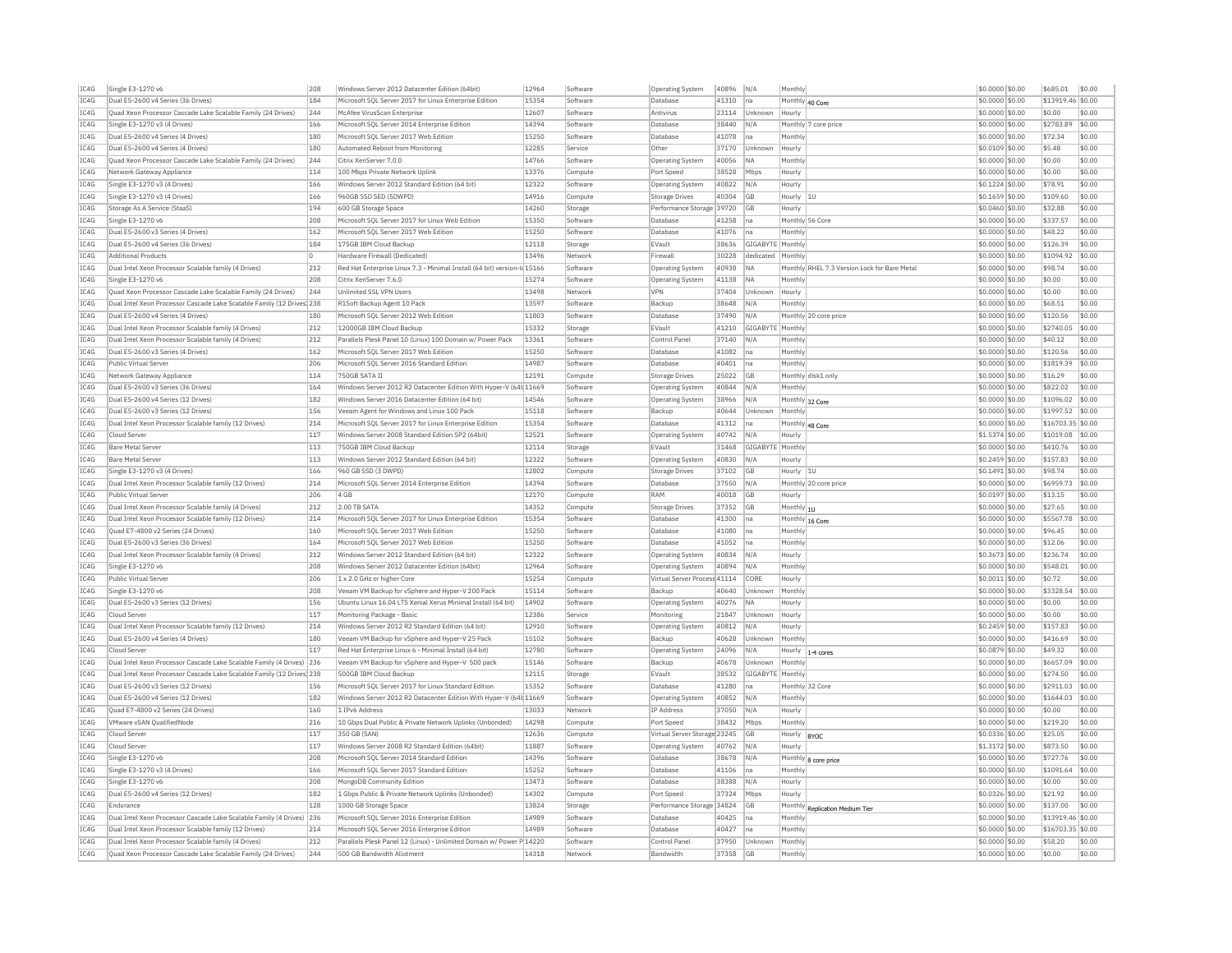| IC4G | Single E3-1270 v3 (4 Drives)                                           | 166         | Veeam Agent for Windows and Linux 10 pack                          | 14938 | Software | Backup                       | 40338 | N/A            | Monthly         |                           | \$0.0000 \$0.00  | \$200.44  | \$0.00 |
|------|------------------------------------------------------------------------|-------------|--------------------------------------------------------------------|-------|----------|------------------------------|-------|----------------|-----------------|---------------------------|------------------|-----------|--------|
| TC4G | Network VI AN                                                          | 178         | Private Network Vlan                                               | 13028 | Network  | VI AN                        | 33078 | N/A            | Hourly          |                           | $$0.0553$ \$0.00 | \$27.40   | \$0.00 |
| IC4G | Cloud Server                                                           | 117         | Microsoft SQL Server 2012 Enterprise Edition                       | 12153 | Software | Database                     | 24688 | N/A            |                 | Monthly 16 core price     | \$0.0000 \$0.00  | \$5567.78 | \$0.00 |
| IC4G | <b>Bare Metal Server</b>                                               | 113         | Windows Server 2008 Enterprise Edition SP2 (32bit)                 | 11859 | Software | <b>Operating System</b>      | 33399 | IN/A           |                 | Monthly single proc price | \$0,0000 \$0,00  | \$70.15   | \$0.00 |
| IC4G | Network Gateway Appliance (10 Gbps)                                    | 158         | 100 Mbps Private Network Uplink                                    | 13376 | Compute  | Port Speed                   | 38528 | Mbps           | Hourly          |                           | \$0.0000 \$0.00  | \$0.00    | \$0.00 |
| TC4G | Dual E5-2600 v3 Series (36 Drives)                                     | 164         | Veeam VM Backup for vSphere and Hyper-V 200 Pack                   | 15114 | Software | Backup                       | 40640 | Unknown        | Monthly         |                           | \$0.0000 \$0.00  | \$3328.54 | \$0.00 |
| IC4G | Software License Package                                               | 168         | VMware vSAN Enterprise Tier III 64 - 124 6.x                       | 14600 | Software | Licenses                     | 39026 | <b>CPU</b>     | Monthly         |                           | \$0.0000 \$0.00  | \$1863.23 | \$0.00 |
|      |                                                                        |             |                                                                    |       |          |                              |       |                |                 |                           |                  |           |        |
| IC4G | Dual E5-2600 v4 Series (4 Drives)                                      | 180         | Microsoft SOL Server 2017 Web Edition                              | 15250 | Software | Database                     | 41074 | na             | Monthly         |                           | \$0.0000 \$0.00  | \$36.17   | \$0.00 |
| TC4G | Single E3-1270 v6                                                      | 208         | Microsoft SQL Server 2014 Standard Edition                         | 14396 | Software | Database                     | 37730 | N/A            |                 | Monthly 4 core price      | \$0.0000 \$0.00  | \$363.88  | \$0.00 |
| IC4G | Quad E7-4800 v2 Series (24 Drives)                                     | 160         | Windows Server 2016 Datacenter Edition (64 bit)                    | 14546 | Software | <b>Operating System</b>      | 38964 | N/A            | Monthly 28 Core |                           | \$0.0000 \$0.00  | \$959.02  | \$0.00 |
| IC4G | Network Gateway Appliance (10 Gbps)                                    | 158         | NOC Monitoring                                                     | 12938 | Service  | Other                        | 38008 | N/A            | Hourly          |                           | \$0,1096 \$0.00  | \$54.80   | \$0.00 |
| IC4G | Performance                                                            | 120         | 1500 IOPS                                                          | 13873 | Storage  | Performance Storage          | 34261 | IOPS           | Monthly         |                           | \$0.0000 \$0.00  | \$115.08  | \$0.00 |
| IC4G | <b>Authentication Services</b>                                         | 641         | Symantec Identity Protection                                       | 12779 | Service  | Other                        | 24089 | N/A            | Monthly         |                           | \$0,0000 \$0.00  | \$3.29    | \$0.00 |
| IC4G | Dual E5-2600 v4 Series (36 Drives                                      | 184         | Microsoft SQL Server 2005 Workgroup                                | 12960 | Software | Database                     | 38254 | Unknown        | Monthly         |                           | \$0.0000 \$0.00  | \$76.72   | \$0.00 |
| TC4G | Virtual Router Appliance (10 Gpbs                                      | 230         | Automated Notification                                             | 13487 | Service  | Other                        | 38496 | Unknown        | Hourly          |                           | \$0,0000 \$0.00  | \$0.00    | \$0.00 |
| TC4G | Dual E5-2600 v4 Series (36 Drives)                                     | 184         | Microsoft SQL Server 2017 for Linux Standard Edition               | 15352 | Software | Database                     | 41280 | lna            |                 | Monthly 32 Core           | \$0.0000 \$0.00  | \$2911.03 | \$0.00 |
| IC4G | Dual Intel Xeon Processor Cascade Lake Scalable Family (4 Drives) 236  |             | Dual Intel Xeon Gold 6248 (40 Cores, 2.50 GHz)                     | 15344 | Compute  | Processor                    | 41226 | GHz            | Monthly         |                           | \$0.0000 \$0.00  | \$476.92  | \$0.00 |
| TC4G | Storage As A Service (StaaS)                                           | 194         |                                                                    | 13823 | Storage  | Performance Storage 39620    |       | GB             | Hourly          |                           | \$0.0384 \$0.00  | \$27.40   | \$0.00 |
|      |                                                                        |             | 500 GB Storage Space                                               |       |          |                              |       |                |                 |                           |                  |           |        |
| IC4G | Dual E5-2600 v3 Series (12 Drives)                                     | 156         | Citrix XenServer 7.1.0                                             | 14772 | Software | Operating System             | 40062 | <b>NA</b>      | Monthly         |                           | \$0,0000 \$0.00  | \$0.00    | \$0.00 |
| IC4G | Dual E5-2600 v4 Series (4 Drives)                                      | 180         | 3.8TB SSD SED (3DWPD)                                              | 14918 | Compute  | Storage Drives               | 40314 | <b>GB</b>      | Monthly 1U      |                           | \$0,0000 \$0.00  | \$274.50  | \$0.00 |
| IC4G | Dual Intel Xeon Processor Scalable family (12 Drives)                  | 214         | Veeam VM Backup for vSphere and Hyper-V 1 Pack                     | 14985 | Software | Backup                       | 40387 | Unknown        | Monthly         |                           | \$0.0000 \$0.00  | \$16.79   | \$0.00 |
| TC4G | Single E3-1270 v6                                                      | 208         | Veeam VM Backup for vSphere and Hyper-V 500 pack                   | 15146 | Software | Backun                       | 40678 | Unknown        | Monthly         |                           | $$0.0000$ \$0.00 | \$6657.09 | \$0.00 |
| IC4G | Dual E5-2600 v4 Series (4 Drives)                                      | 180         | 1000GB IBM Cloud Backup                                            | 12113 | Storage  | EVault                       | 37638 | GIGABYTE       | Monthly         |                           | \$0.0000 \$0.00  | \$455.19  | \$0.00 |
| TC4G | Software License Package                                               | 168         | VCS Test Only - VMware NSX Enterprise 6.3                          | 14932 | Software | Licenses                     | 40332 | CPU            | Monthly         |                           | \$0,0000 \$0,00  | \$0.00    | \$0.00 |
| IC4G | <b>Bare Metal Server</b>                                               | 113         | Windows Server 2012 R2 Datacenter Edition (64bit)                  | 12324 | Software | Operating System             | 40870 | N/A            | Monthly         |                           | \$0,0000 \$0.00  | \$1644.03 | \$0.00 |
| TC4G | Dual Intel Xeon Processor Cascade Lake Scalable Family (4 Drives) 236  |             | Windows Server 2016 Datacenter Edition With Hyper-V (64 bit) 14544 |       | Software | <b>Operating System</b>      | 38952 | N/A            |                 | Monthly 32 Core           | $$0.0000$ \$0.00 | \$1096.02 | \$0.00 |
| IC4G | <b>Additional Products</b>                                             | $\mathbf 0$ | Citrix NetScaler VPX 10.0 1000Mbps Standard                        | 12984 | Network  | NetScale                     | 25587 | Mbps           | Monthly         |                           | \$0.0000 \$0.00  | \$1314.13 | \$0.00 |
| TCAG | Dual E5-2600 v4 Series (12 Drives)                                     | 182         | Intel Ontane 750GB (NVMe PCIe)                                     | 14962 | Compute  | Storage Drives               | 41318 | G <sub>B</sub> | Monthly         |                           | \$0,0000 \$0.00  | \$657.61  | \$0.00 |
| TC4G | Network Gateway Appliance                                              |             | 300GB SA-SCST 10K RPM                                              |       | Compute  | Storage Drives               |       |                |                 |                           |                  |           | \$0.00 |
|      |                                                                        | 114         |                                                                    | 12278 |          |                              | 22224 | GB             |                 | Hourly disk1 only         | $$0.0741$ \$0.00 | \$49.37   |        |
| IC4G | Dual E5-2600 v4 Series (36 Drives)                                     | 184         | Nessus Vulnerability Assessment & Reporting                        | 13132 | Service  | Other                        | 37626 | Unknown        | Hourly          |                           | \$0.0000 \$0.00  | \$0.00    | \$0.00 |
| TC4G | Dual E5-2600 v3 Series (36 Drives)                                     | 164         | Windows Server 2012 Datacenter Edition (64bit)                     | 12964 | Software | Operating System             | 40896 | N/A            | Monthly         |                           | \$0.0000 \$0.00  | \$685.01  | \$0.00 |
| TC4G | Dual E5-2600 v4 Series (4 Drives)                                      | 180         | Microsoft SOL Server 2014 Express Edition                          | 14398 | Software | Database                     | 37948 | N/A            | Hourly          |                           | \$0,0000 \$0.00  | \$0.00    | \$0.00 |
| IC4G | Dual E5-2600 v3 Series (36 Drives)                                     | 164         | 10 Gbos Dual Public & Private Network Uplinks (Unbonded)           | 14298 | Compute  | Port Speed                   | 38432 | Mbps           | Monthly         |                           | \$0,0000 \$0.00  | \$219.20  | \$0.00 |
| IC4G | Public Virtual Server                                                  | 206         | 64 GB                                                              | 15244 | Compute  | RAM                          | 41038 | GB             | Hourly          |                           | \$0.3170 \$0.00  | \$210.44  | \$0.00 |
| TC4G | Single F3-1270 v6                                                      | 208         | Monitoring Package - Managed Services Premium Annlication          | 13800 | Service  | Monitoring                   | 37142 | N/A            | Monthly         |                           | \$0,0000 \$0.00  | \$10.96   | \$0.00 |
| IC4G | Portable Storage                                                       | 94          | 2,000 GB (SAN)                                                     | 13081 | Compute  | Virtual Server Storage 26355 |       | GB             | Hourly BYOC     |                           | \$0.1718\$0.00   | \$125.26  | \$0.00 |
| IC4G | Ouad E7-4800 v2 Series (24 Drives)                                     | 160         | Windows Server 2012 Standard Edition (64 bit)                      | 12322 | Software | <b>Operating System</b>      | 40834 | N/A            | Hourly          |                           | \$0.3673 \$0.00  | \$236.74  | \$0.00 |
| IC4G | Service Addons                                                         | 210         | HTKC-LIC-3022                                                      | 14958 | Service  | Othe                         | 40358 | Unknown        | Monthly         |                           | \$0,0000 \$0.00  | \$197.48  | \$0.00 |
| TC4G |                                                                        |             |                                                                    |       |          | RAM                          |       |                |                 |                           |                  |           | \$0.00 |
|      | Quad E7-4800 v2 Series (24 Drives)                                     | 160         | 2 TR RAM                                                           | 14366 | Compute  |                              | 37964 | GB             | Monthly         |                           | \$0.0000 \$0.00  | \$4023.68 |        |
| IC4G | Performance                                                            | 120         | 3000 IOPS                                                          | 14101 | Storage  | Performance Storage 34489    |       | IOPS           | Monthly         |                           | \$0.0000 \$0.00  | \$230.16  | \$0.00 |
| IC4G | Quad Xeon Processor Cascade Lake Scalable Family (24 Drives)           | 244         | Microsoft Windows Firewall                                         | 12500 | Network  | Firewall                     | 37802 | Unknown        | Hourly          |                           | \$0.0000 \$0.00  | \$0.00    | \$0.00 |
| TC4G | Cloud Server                                                           | 117         | Parallels Plesk Panel 11 (Windows) 100 Domain w/ Power Pack 13264  |       | Software | Control Panel                | 27901 | N/A            | Monthly         |                           | \$0.0000 \$0.00  | \$40.12   | \$0.00 |
| IC4G | Dual E5-2600 v3 Series (12 Drives)                                     | 156         | 350GB IBM Cloud Backup                                             | 12116 | Storage  | EVault                       | 38144 | GIGABYTE       | Monthly         |                           | \$0.0000 \$0.00  | \$225.13  | \$0.00 |
| IC4G | Dual E5-2600 v4 Series (36 Drives)                                     | 184         | Microsoft SOL Server 2008 Standard R2                              | 13287 | Software | Database                     | 37828 | Unknown        |                 | Monthly single proc       | \$0,0000 \$0.00  | \$363.88  | \$0.00 |
| IC4G | Dual E5-2600 v4 Series (12 Drives)                                     | 182         | Microsoft SOL Server 2005 Workgroup                                | 12960 | Software | <b>Databas</b>               | 38254 | Unknown        | Monthly         |                           | \$0.0000 \$0.00  | \$76.72   | \$0.00 |
| IC4G | Single E3-1270 v6                                                      | 208         | Windows Server 2012 Datacenter Edition (64bit)                     | 12964 | Software | <b>Operating System</b>      | 40904 | N/A            | Monthly         |                           | \$0,0000 \$0.00  | \$1233.02 | \$0.00 |
| IC4G | Performance                                                            | 120         | 1300 IOPS                                                          | 13851 | Storage  | Performance Storage          | 34239 | IOPS           | Monthly         |                           | \$0,0000 \$0.00  | \$99.74   | \$0.00 |
| TC4G | Endurance                                                              | 128         | 0.25 TOPS per GB                                                   | 14232 |          | Endurance                    | 34746 | N/A            | Monthly         |                           |                  | \$0.00    | \$0.00 |
|      |                                                                        |             |                                                                    |       | Storage  |                              |       |                |                 |                           | \$0,0000 \$0.00  |           |        |
| TC4G | Quad E7-4800 v2 Series (24 Drives)                                     | 160         | Veeam Backup for Office 365 5 Pack                                 | 15306 | Software | <b>Operating System</b>      | 41182 | <b>NA</b>      | Monthly         |                           | \$0.0000 \$0.00  | \$27.75   | \$0.00 |
| IC4G | Single E3-1270 v6                                                      | 208         | Microsoft SOL Server 2017 Standard Edition                         | 15252 | Software | Database                     | 41106 | Ina            | Monthly         |                           | \$0.0000 \$0.00  | \$1091.64 | \$0.00 |
| IC4G | Dual Intel Xeon Processor Scalable family (4 Drives)                   | 212         | Managed Server                                                     | 13256 | Service  | Managed Resource             | 38716 | N/A            | Monthly         |                           | \$0.0000 \$0.00  | \$327.71  | \$0.00 |
| IC4G | Single E3-1270 v6                                                      | 208         | Microsoft SOL Server 2008 Enterprise R2                            | 12237 | Software | Database                     | 37836 | Unknown        |                 | Monthly single proc       | \$0.0000 \$0.00  | \$1391.95 | \$0.00 |
| IC4G | Dual E5-2600 v4 Series (36 Drives)                                     | 184         | Red Hat Enterprise Linux 6.8 (64 bit) version-locked               | 15156 | Software | <b>Operating System</b>      | 40916 | Ina            |                 | Monthly For Version Lock  | \$0.0000 \$0.00  | \$98.74   | \$0.00 |
| IC4G | Cloud Server                                                           | 117         | Microsoft SQL Server 2017 for Linux Web Edition                    | 15350 | Software | Database                     | 41252 | na             |                 | Monthly 32 Core           | \$0.0000 \$0.00  | \$192.90  | \$0.00 |
| IC4G | Virtual Router Appliance                                               | 228         | Unlimited SSL VPN Users                                            | 13498 | Network  | VPN                          | 37404 | Unknown        | Hourly          |                           | \$0.0000 \$0.00  | \$0.00    | \$0.00 |
| IC4G | VMware vSAN ReadyNode                                                  | 218         | Automated Reboot from Monitoring                                   | 12285 | Service  | Othe                         | 37170 | Unknown        | Hourly          |                           | \$0.0109 \$0.00  | \$5.48    | \$0.00 |
| IC4G | Dual Intel Xeon Processor Scalable family (12 Drives)                  | 214         | XenServer Standard for XenServer 7.>                               | 14768 | Software | Operating System             | 40058 | <b>NA</b>      | Monthly         |                           | \$0,0000 \$0.00  | \$54.80   | \$0.00 |
|      |                                                                        |             |                                                                    |       |          |                              |       |                |                 |                           |                  |           |        |
| IC4G | Performance                                                            | 120         | 5300 IOPS                                                          | 14068 | Storage  | Performance Storage 34456    |       | IOPS           | Monthly         |                           | \$0.0000 \$0.00  | \$406.62  | \$0.00 |
| TC4G | Cloud Server                                                           | 117         | Windows Server 2008 R2 Standard Edition (64bit)                    | 11887 | Software | <b>Operating System</b>      | 40764 | N/A            | Hourly          |                           | \$1.5374 \$0.00  | \$1019.08 | \$0.00 |
| IC4G | Public Virtual Server                                                  | 206         | Microsoft SOL Server 2014 Web Edition                              | 14400 | Software | Database                     | 37128 | N/A            | Monthly 8 core  |                           | \$0.0000 \$0.00  | \$48.22   | \$0.00 |
| TCAG | Dual Intel Xeon Processor Cascade Lake Scalable Family (12 Drives) 238 |             | Parallels Plesk Panel 10 (Linux) 100 Domain w/ Power Pack          | 13361 | Software | Control Panel                | 37140 | N/A            | Monthly         |                           | \$0,0000 \$0,00  | \$40.12   | \$0.00 |
| TC4G | Dual E5-2600 v4 Series (12 Drives)                                     | 182         | Veeam Backup for Office 365 10 Pack                                | 15308 | Software | Operating System             | 41184 | <b>NA</b>      | Monthly         |                           | \$0.0000 \$0.00  | \$55.47   | \$0.00 |
|      |                                                                        |             | 50 GB (SAN)                                                        | 13312 | Compute  | Virtual Server Storage 28267 |       | GB             | Hourly          | RYOC                      | \$0.0090 \$0.00  | \$6.58    | \$0.00 |
| IC4G | Portable Storage                                                       | 94          |                                                                    |       |          |                              |       |                |                 |                           |                  |           |        |
| IC4G | VMware vSAN ReadvNode                                                  | 218         | 12000GB IBM Cloud Backup                                           | 15332 | Storage  | FVault                       | 41210 | GIGABYTE       | Monthly         |                           | \$0,0000 \$0.00  | \$2740.05 | \$0.00 |
| IC4G | Quad Xeon Processor Cascade Lake Scalable Family (24 Drives)           | 244         | MySQL for Linux                                                    | 13122 | Software | Database                     | 36978 | Unknown        | Hourly          |                           | $$0.0000$ \$0.00 | \$0.00    | \$0.00 |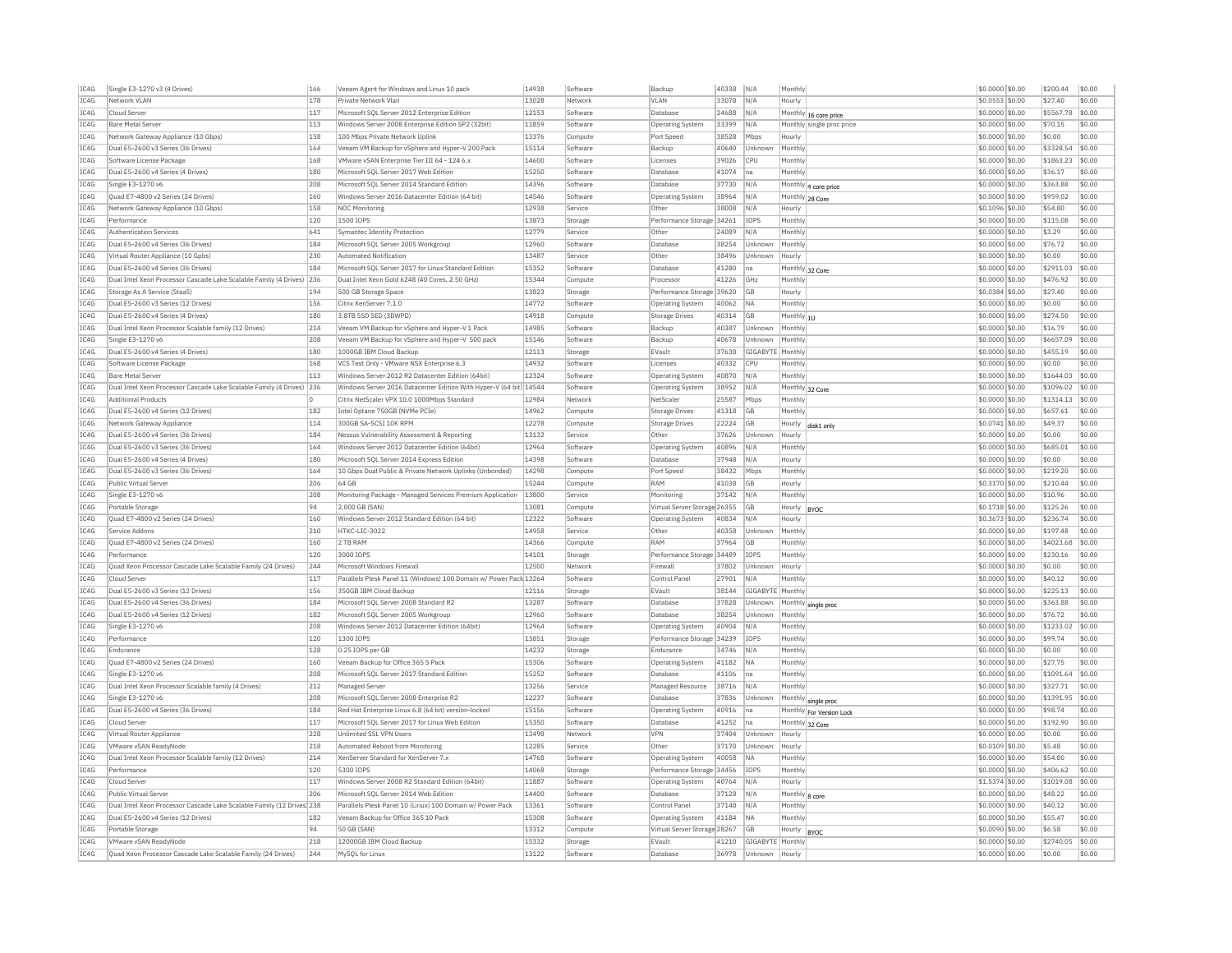| IC4G         | Dual E5-2600 v4 Series (36 Drives)                                     | 184        | Veeam Agent for Windows and Linux 1 pack                              | 14928          | Software             | Backup                                  | 40328          | N/A            | Monthly            |                                    | \$0.0000 \$0.00                     | \$20.74                       | \$0.00 |
|--------------|------------------------------------------------------------------------|------------|-----------------------------------------------------------------------|----------------|----------------------|-----------------------------------------|----------------|----------------|--------------------|------------------------------------|-------------------------------------|-------------------------------|--------|
| TC4G         | <b>Bare Metal Server</b>                                               | 113        | Vvatta 6.6 Community Edition (64 bit)                                 | 13762          | Software             | <b>Operating System</b>                 | 33446          | N/A            | Hourly             |                                    | \$0,0000 \$0,00                     | \$0.00                        | \$0.00 |
| IC4G         | Dual E5-2600 v3 Series (36 Drives)                                     | 164        | Windows Server 2012 Datacenter Edition With Hyper-V (64bit) 11969     |                | Software             | Operating System                        | 40888          | N/A            | Monthly            |                                    | \$0,0000 \$0.00                     | \$1644.03                     | \$0.00 |
| IC4G         | Single E3-1270 v3 (4 Drives)                                           | 166        | Veeam Agent for Windows and Linux 50 Pack                             | 15116          | Software             | Backup                                  | 40642          | Unknown        | Monthly            |                                    | \$0,0000 \$0,00                     | \$999.25                      | \$0.00 |
| IC4G         | Single E3-1270 v6                                                      | 208        | Microsoft SQL Server 2017 Standard Edition                            | 15252          | Software             | Database                                | 41108          | Ina            | Monthly            |                                    | $$0.0000$ \$0.00                    | \$1455.51                     | \$0.00 |
| IC4G         | Dual E5-2600 v4 Series (4 Drives)                                      | 180        | Windows Server 2012 R2 Datacenter Edition With Hyper-V (64t 11669     |                | Software             | Operating System                        | 40844          | N/A            | Monthly            |                                    | \$0,0000 \$0.00                     | \$822.02                      | \$0.00 |
| IC4G         | Single E3-1270 v6                                                      | 208        | Windows Server 2012 R2 Datacenter Edition (64bit)                     | 12324          | Software             | <b>Operating System</b>                 | 40862          | N/A            | Monthly            |                                    | \$0,0000 \$0.00                     | \$822.02                      | \$0.00 |
| IC4G         | Dual E5-2600 v3 Series (4 Drives)                                      | 162        | Windows Server 2012 Datacenter Edition With Hyper-V (64bit) 11969     |                | Software             | Operating System                        | 40880          | N/A            | Monthly            |                                    | \$0.0000 \$0.00                     | \$822.02                      | \$0.00 |
| TC4G         | Dual E5-2600 v4 Series (36 Drives)                                     | 184        | Microsoft SOL Server 2016 Enterprise Edition                          | 14989          | Software             | Database                                | 40405          | Ina            | Monthly            |                                    | \$0,0000 \$0,00                     | \$695.97                      | \$0.00 |
|              |                                                                        |            |                                                                       |                |                      |                                         |                |                |                    |                                    |                                     |                               |        |
| TC4G         | Dual Intel Xeon Processor Cascade Lake Scalable Family (12 Drives) 238 |            | Ubuntu Linux 16.04 LTS Xenial Xerus (64 bit)                          | 14908          | Software             | <b>Operating System</b>                 | 40282          | <b>NA</b>      | Hourly             |                                    | $$0.0000$ \$0.00                    | \$0.00                        | \$0.00 |
| IC4G         | Single E3-1270 v6                                                      | 208        | 3.8TB SSD SED (3DWPD)                                                 | 14918          | Compute              | <b>Storage Drives</b>                   | 40314          | GB             | Monthly $ 10$      |                                    | \$0.0000 \$0.00                     | \$274.50                      | \$0.00 |
| IC4G         | Dual Intel Xeon Processor Cascade Lake Scalable Family (12 Drives 238  |            | cPanel/WHM with Fantastico and RVskin                                 | 12663          | Software             | Control Panel                           | 37394          | <b>Unknown</b> |                    | Monthly promo code                 | \$0,0000 \$0,00                     | \$27.40                       | \$0.00 |
| IC4G         | Quad E7-4800 v2 Series (24 Drives)                                     | 160        | Microsoft SQL Server 2017 Web Edition                                 | 15250          | Software             | Database                                | 41084          | Ina            | Monthly            |                                    | \$0.0000 \$0.00                     | \$144.67                      | \$0.00 |
| IC4G         | Single E3-1270 v3 (4 Drives)                                           | 166        | IBM Cloud Backup Plugin - BMR (Bare Metal Restore)                    | 12252          | Software             | EVault                                  | 38068          | Unknown        | Monthly            |                                    | \$0.0000 \$0.00                     | \$0.00                        | \$0.00 |
| IC4G         | Dual E5-2600 v4 Series (36 Drives)                                     | 184        | Microsoft SQL Server 2016 Enterprise Edition                          | 14989          | Software             | Database                                | 40429          | na             | Monthly            |                                    | \$0,0000 \$0,00                     | \$19487.24 \$0.00             |        |
| IC4G         | Cloud Serve                                                            | 117        | Unlimited SSL VPN Users                                               | 13498          | Network              | VPN                                     | 37404          | Unknown        | Hourly             |                                    | \$0,0000 \$0.00                     | \$0.00                        | \$0.00 |
| TC4G         | Ouad E7-4800 v2 Series (24 Drives)                                     | 160        | Microsoft SOL Server 2012 Web Edition                                 | 11803          | Software             | Database                                | 38618          | N/A            | Monthly            | 24 core price                      | \$0,0000 \$0,00                     | \$144.67                      | \$0.00 |
| IC4G         | <b>VHD Import</b>                                                      | 639        | Ubuntu Linux 16.04 LTS Xenial Xerus Minimal Install (64 bit)          | 14746          | Software             | Operating System                        | 40032          | <b>NA</b>      | Hourly             |                                    | \$0.0000 \$0.00                     | \$0.00                        | \$0.00 |
| IC4G         | Single E3-1270 v3 (4 Drives)                                           | 166        | Windows Server 2008 Standard Edition SP2 (64bit)                      | 12521          | Software             | <b>Operating System</b>                 | 38296          | N/A            | Hourly             | single proc price                  | \$0.0267 \$0.00                     | \$18.63                       | \$0.00 |
| IC4G         | Application Delivery Appliance                                         | 629        | Citrix NetScaler VPX 11.1 10Mbps Platinum                             | 14892          | Network              | NetScaler                               | 40182          | Mbps           | Monthly            |                                    | \$0,0000 \$0,00                     | \$614.51                      | \$0.00 |
| IC4G         | Endurance                                                              | 128        | 80 GB Storage Space                                                   | 13820          | Storage              | Performance Storage 34772               |                | GB             |                    | Monthly Endurance High Tier        | \$0,0000 \$0,00                     | \$30.69                       | \$0.00 |
| IC4G         | Ouad E7-4800 v2 Series (24 Drives)                                     | 160        | Microsoft SOL Server 2012 Web Edition                                 | 11803          | Software             | Database                                | 37882          | N/A            |                    | Monthly 13 core price              | \$0,0000 \$0,00                     | \$84.39                       | \$0.00 |
| IC4G         | VMware vSAN QualifiedNode                                              | 216        | VMware Server Virtualization 6.5                                      | 14740          | Software             | Operating System                        | 40034          | Unknown        | Monthly 2-CPU      |                                    | \$0.0000 \$0.00                     | \$274.01                      | \$0.00 |
| IC4G         | Dual Intel Xeon Processor Scalable family (12 Drives)                  | 214        | Microsoft SQL Server 2017 for Linux Standard Edition                  | 15352          |                      |                                         | 41268          |                |                    |                                    | \$0.0000 \$0.00                     | \$727.76                      | \$0.00 |
| TCAG         | Dual E5-2600 v4 Series (4 Drives)                                      | 180        | Windows Server 2012 R2 Standard Edition (64 bit)                      | 12910          | Software             | Database                                | 40816          | na             | Monthly 8 Core     |                                    | \$0,3673 \$0.00                     | \$236.74                      | \$0.00 |
|              |                                                                        |            |                                                                       |                | Software             | Operating System                        |                | N/A            | Hourly             |                                    |                                     |                               |        |
| IC4G         | Dual E5-2600 v4 Series (36 Drives)                                     | 184        | Windows Server 2008 R2 Web Edition (64bit)                            | 12840          | Software             | <b>Operating System</b>                 | 38070          | N/A            | Monthly            | single proc price                  | \$0.0000 \$0.00                     | \$12.06                       | \$0.00 |
| IC4G         | Storage As A Service (StaaS)                                           | 194        | 20 GB Storage Space                                                   | 13818          | Storage              | Performance Storage 39680               |                | <b>GB</b>      | Hourly             |                                    | \$0.0016 \$0.00                     | \$1.10                        | \$0.00 |
| IC4G         | Quad E7-4800 v2 Series (24 Drives)                                     | 160        | Microsoft SQL Server 2012 Standard Edition                            | 11956          | Software             | Database                                | 38624          | N/A            |                    | Monthly 16 core price              | \$0.0000 \$0.00                     | \$1455.51                     | \$0.00 |
| IC4G         | Software License Package                                               | 168        | VMware NSX Enterprise 6.3                                             | 14612          | Software             | Licenses                                | 39038          | CPU            | Monthly            |                                    | \$0.0000 \$0.00                     | \$339.77                      | \$0.00 |
| IC4G         | Dual Intel Xeon Processor Scalable family (12 Drives)                  | 214        | Monitoring Package - Advanced                                         | 12931          | Service              | Monitoring                              | 37036          | Unknown        | Hourly             |                                    | \$0,0079 \$0,00                     | \$5.48                        | \$0.00 |
| IC4G         | Ouad Xeon Processor Cascade Lake Scalable Family (24 Drives)           | 244        | Microsoft SQL Server 2017 Enterprise Edition                          | 15154          | Software             | Database                                | 41064          | na             | Monthly            |                                    | \$0,0000 \$0,00                     | \$13919.46 \$0.00             |        |
| TC4G         | Service Addons                                                         | 210        | VMware yCenter Server Hybridity Bundle B                              | 15012          | Service              | Other                                   | 40480          | Unknown        | Monthly            |                                    | \$0,0000 \$0,00                     | \$2266.57                     | \$0.00 |
|              |                                                                        |            |                                                                       |                |                      |                                         |                |                |                    |                                    |                                     |                               |        |
| IC4G         | Single E3-1270 v3 (4 Drives)                                           | 166        | Windows Server 2008 Datacenter Edition SP2 (64bit)                    | 12085          | Software             | Operating System                        | 37022          | N/A            |                    |                                    | \$0.0000 \$0.00                     | \$137.00                      | \$0.00 |
| IC4G         | Single E3-1270 v6                                                      | 208        | Microsoft SOL Server 2017 Web Edition                                 | 15250          | Software             | Database                                | 41074          | Ina            | Monthly            | Monthly single proc price          | \$0,0000 \$0.00                     | \$36.17                       | \$0.00 |
| TCAG         | Dual Intel Xeon Processor Cascade Lake Scalable Family (4 Drives) 236  |            | 10 Ghns Public & Private Network Unlinks                              | 13735          | Compute              | Port Speed                              | 37456          | Mhns           | Monthly            |                                    | $$0.0000$ \$0.00                    | \$109.60                      | \$0.00 |
| IC4G         | Storage As A Service (StaaS)                                           | 194        | 10000 - 12000 GBs                                                     | 14662          |                      | Performance Storage 39372               |                | <b>GBs</b>     | Hourly             |                                    | \$0,0002 \$0.00                     | \$0.00                        | \$0.00 |
|              |                                                                        |            |                                                                       |                | Storage              |                                         |                | N/A            |                    |                                    |                                     | \$959.02                      |        |
| IC4G         | Dual Intel Xeon Processor Scalable family (12 Drives)                  | 214        | Windows Server 2016 Datacenter Edition With Hyper-V (64 bit) 14544    |                | Software             | Operating System                        | 38950          |                | Monthly 28 Core    |                                    | \$0,0000 \$0,00                     |                               | \$0.00 |
| TCAG         | Performance                                                            | 120        | 2900 TOPS                                                             | 13986          | Storage              | Performance Storage 34374               |                | <b>TOPS</b>    | Monthly            |                                    | \$0.0000 \$0.00                     | \$222.49                      | \$0.00 |
| IC4G         | Endurance                                                              | 128        | 2000 GB Storage Space                                                 | 13825          | Storage              | Performance Storage 39146               |                | GB             | Monthly            |                                    | \$0.0000 \$0.00                     | \$1096.02                     | \$0.00 |
| IC4G         | <b>VHD Import</b>                                                      | 639        | Ubuntu Linux 10.04 LTS Lucid Lynx - Minimal Install (64 bit)          | 12665          | Software             | <b>Operating System</b>                 | 23444          | N/A            | Hourly             |                                    | \$0,0000 \$0,00                     | \$0.00                        | \$0.00 |
| IC4G         | Dual E5-2600 v3 Series (12 Drives                                      | 156        | Parallels Plesk Panel 12 (Linux) - Unlimited Domain w/ Power P 14220  |                | Software             | Control Pane                            | 37950          | Unknown        | Monthly            |                                    | \$0.0000 \$0.00                     | \$58.20                       | \$0.00 |
| IC4G         | Single E3-1270 v6                                                      | 208        | 1000GB IBM Cloud Backup                                               | 12113          | Storage              | FVault                                  | 37638          | GIGABYTE       | Monthly            |                                    | \$0,0000 \$0,00                     | \$455.19                      | \$0.00 |
| IC4G         | Cloud Serve                                                            | 117        | Ubuntu Linux 12.04 LTS Precise Pangolin - LAMP Install (64 bit 13131  |                | Software             | Operating System                        | 26863          | N/A            | Hourly             |                                    | \$0,0000 \$0,00                     | \$0.00                        | \$0.00 |
| IC4G         | <b>Bare Metal Server</b>                                               | 113        | 1.00 TB SATA                                                          | 12327          | Compute              | <b>Storage Drives</b>                   | 21658          | GB             | Hourly             | disk1 only                         | \$0.0257 \$0.00                     | \$16.79                       | \$0.00 |
| IC4G         | Public Virtual Server                                                  | 206        | CentOS 6.5 (64 bit) - version locked                                  | 14280          | Software             | <b>Operating System</b>                 | 35024          | N/A            | Monthly            |                                    | \$0.0000 \$0.00                     | \$0.00                        | \$0.00 |
| IC4G         | Dual Intel Xeon Processor Cascade Lake Scalable Family (12 Drives 238  |            | Citrix XenServer 7.0.0                                                | 14766          | Software             | Operating System                        | 40056          | <b>NA</b>      | Monthly            |                                    | \$0,0000 \$0.00                     | \$0.00                        | \$0.00 |
| IC4G         | Performance                                                            | 120        | 2500 TOPS                                                             | 13982          | Storage              | Performance Storage 34370               |                | <b>IOPS</b>    | Monthly            |                                    | \$0,0000 \$0.00                     | \$191.80                      | \$0.00 |
| IC4G         | Dual Intel Xeon Processor Scalable family (4 Drives)                   | 212        | Windows Server 2012 Standard Edition (64 bit)                         | 12322          | Software             | Operating System                        | 40830          | N/A            | Hourly             |                                    | \$0.2459 \$0.00                     | \$157.83                      | \$0.00 |
| IC4G         | Quad E7-4800 v2 Series (24 Drives)                                     | 160        | Parallels Plesk Panel 12 (Linux) - Unlimited Domain w/ Power P 14220  |                | Software             | Control Pane                            | 37950          | Unknown        | Monthly            |                                    | \$0.0000 \$0.00                     | \$58.20                       | \$0.00 |
| TC4G         | Dual E5-2600 v4 Series (4 Drives)                                      | 180        | Windows Server 2012 Standard Edition (64 bit)                         | 12322          | Software             | Operating System                        | 40828          | N/A            | Hourly             |                                    | \$0,2153 \$0.00                     | \$138.10                      | \$0.00 |
| IC4G         | Public Virtual Server                                                  | 206        | Microsoft SQL Server 2017 Enterprise Edition                          | 15154          | Software             | Database                                | 41058          | na             | Monthly            |                                    | \$0.0000 \$0.00                     | \$8351.67                     | \$0.00 |
| TC4G         | Endurance                                                              | 128        | 10 GB Storage Space                                                   | 14244          |                      | Performance Storage 34950               |                | GB             |                    |                                    | \$0,0000 \$0,00                     | \$1.10                        | \$0.00 |
| TC4G         | Dual E5-2600 v3 Series (12 Drives                                      |            | 2000GB TBM Cloud Backup                                               | 12111          | Storage<br>Storage   | FVault                                  |                | GIGARYTE       |                    | Monthly Snapshot Space Medium Tier |                                     |                               | \$0.00 |
|              | Dual E5-2600 v4 Series (12 Drives)                                     | 156        |                                                                       |                |                      |                                         | 37652          |                | Monthly            |                                    | \$0.0000 \$0.00                     | \$728.71                      | \$0.00 |
| IC4G         |                                                                        | 182        | Ubuntu Linux 12.04 LTS Precise Pangolin - Minimal Install (64 t 13261 | 13361          | Software<br>Software | <b>Operating System</b><br>Control Pane | 38138<br>37140 | N/A<br>N/A     | Hourly<br>Monthly  |                                    | \$0.0000 \$0.00<br>\$0,0000 \$0,00  | \$0.00                        | \$0.00 |
| IC4G         | Quad Xeon Processor Cascade Lake Scalable Family (24 Drives)           | 244        | Parallels Plesk Panel 10 (Linux) 100 Domain w/ Power Pack             |                |                      |                                         |                |                |                    |                                    |                                     | \$40.12                       |        |
| IC4G         | Single E3-1270 v6                                                      | 208        | Windows Server 2012 R2 Standard Edition (64 bit                       | 12910          | Software             | Operating System                        | 40814          | N/A            | Hourly             |                                    | \$0,2755 \$0.00                     | \$177.56                      | \$0.00 |
| IC4G         | Cloud Server                                                           | 117        | Microsoft SOL Server 2017 for Linux Standard Edition                  | 15352          | Software             | Database                                | 41270          | Ina            | Monthly 12 Core    |                                    | \$0,0000 \$0,00                     | \$1091.64                     | \$0.00 |
| IC4G         | Public Virtual Server                                                  | 206        | Microsoft SQL Server 2012 Web Edition                                 | 11803          | Software             | Database                                | 20788          | N/A            |                    | Monthly 1 core price               | $$0.0000$ \$0.00                    | \$12.06                       | \$0.00 |
| IC4G         | Dual E5-2600 v4 Series (12 Drives)                                     | 182        | Windows Server 2016 Datacenter Edition With Hyper-V (64 bit) 14544    |                | Software             | <b>Operating System</b>                 | 40790          | N/A            | Monthly            |                                    | \$0.0000 \$0.00                     | \$2055.04                     | \$0.00 |
| IC4G         | Application Delivery Appliance                                         | 629        | Citrix NetScaler VPX 10.1 200Mbps Platinum                            | 13482          | Network              | NetScaler                               | 30058          | Mbps           | Monthly            |                                    | \$0,0000 \$0,00                     | \$1094.92                     | \$0.00 |
| IC4G         | Storage As A Service (StaaS)                                           | 194        | 600 GB Storage Space                                                  | 14260          | Storage              | Performance Storage 39628               |                | GB             | Hourly             |                                    | \$0,0460 \$0,00                     | \$32.88                       | \$0.00 |
| IC4G         | Public Virtual Server                                                  | 206        | Microsoft SOL Server 2012 Standard Edition                            | 11956          | Software             | Database                                | 32619          | N/A            | Monthly            | 10 core price                      | \$0,0000 \$0,00                     | \$909.70                      | \$0.00 |
| IC4G         | Performance                                                            | 120        | 4000 IOPS                                                             | 13938          | Storage              | Performance Storage 34326               |                | IOPS           | Monthly            |                                    | \$0.0000 \$0.00                     | \$306.89                      | \$0.00 |
| IC4G<br>TC4G | Performance<br>Ouad E7-4800 v2 Series (24 Drives)                      | 120<br>160 | 3100 IOPS<br>Microsoft SOL Server 2017 Enterprise Edition             | 14102<br>15154 | Storage<br>Software  | Performance Storage 34490<br>Database   | 41068          | IOPS<br>Ina    | Monthly<br>Monthly |                                    | \$0.0000 \$0.00<br>$$0.0000$ \$0.00 | \$237.84<br>\$19487.24 \$0.00 | \$0.00 |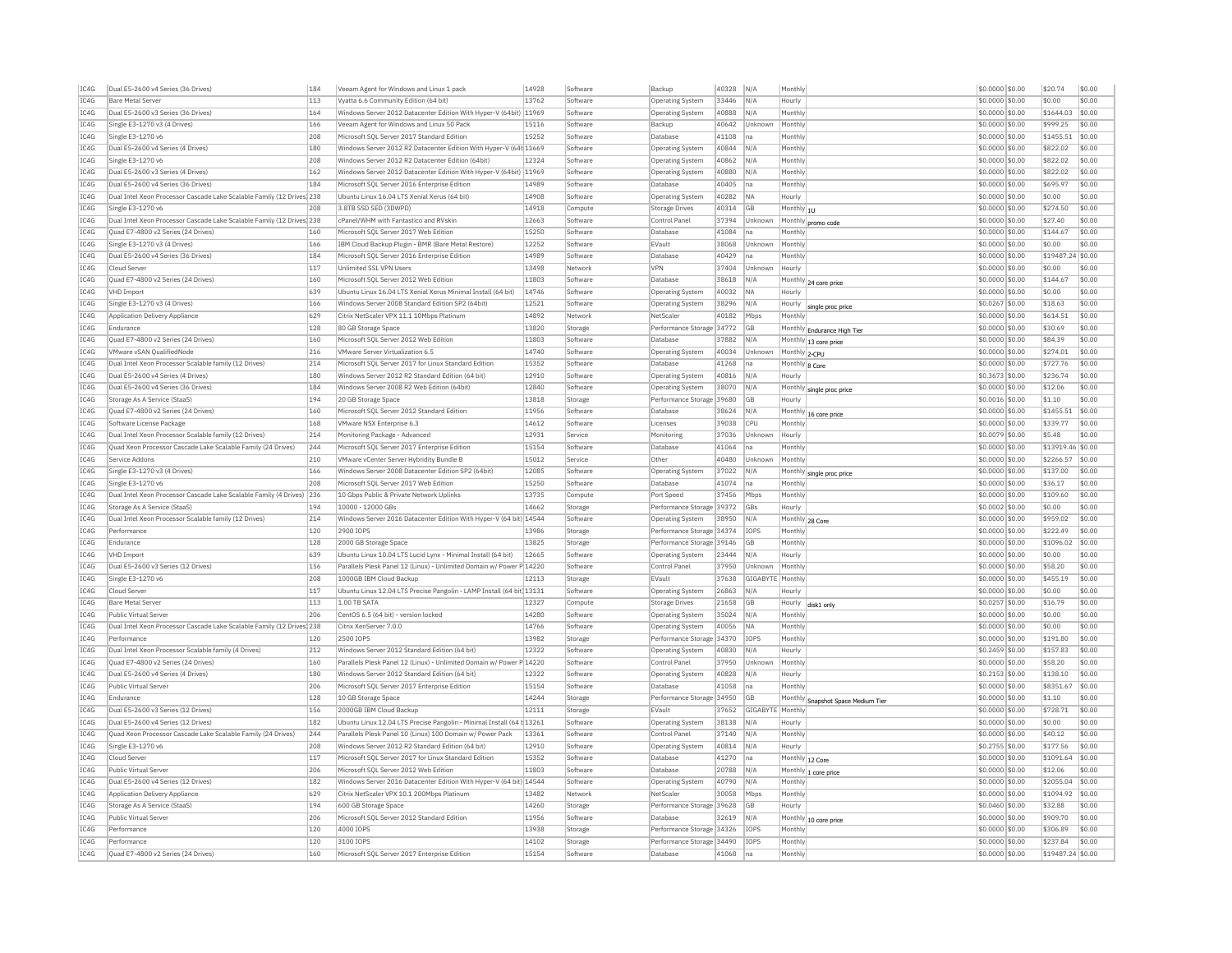| IC4G         | Dual E5-2600 v3 Series (4 Drives)                                                 | 162        | Parallels Plesk Panel 12 (Linux) - Unlimited Domain w/ Power P 14220                                              |                | Software             | Control Pane                        | 37950          | Unknown                | Monthly           |                                      | \$0.0000 \$0.00                     | \$58.20            | \$0.00           |
|--------------|-----------------------------------------------------------------------------------|------------|-------------------------------------------------------------------------------------------------------------------|----------------|----------------------|-------------------------------------|----------------|------------------------|-------------------|--------------------------------------|-------------------------------------|--------------------|------------------|
| TC4G         | Single E3-1270 v6                                                                 | 208        | 10 Gbos Dual Public & Private Network Uplinks (Unbonded)                                                          | 14298          | Compute              | Port Speed                          | 38432          | Mbps                   | Monthly           |                                      | \$0,0000 \$0.00                     | \$219.20           | \$0.00           |
| IC4G         | Single E3-1270 v6                                                                 | 208        | Microsoft SOL Server 2017 Standard Edition                                                                        | 15252          | Software             | Database                            | 41102          | na                     | Monthly           |                                      | \$0,0000 \$0.00                     | \$545.82           | \$0.00           |
| IC4G         | Ouad E7-4800 v2 Series (24 Drives)                                                | 160        | Microsoft SOL Server 2017 Standard Edition                                                                        | 15252          | Software             | Database                            | 41106          | na                     | Monthly           |                                      | \$0.0000 \$0.00                     | \$1091.64          | \$0.00           |
| IC4G         | Dual E5-2600 v4 Series (12 Drives)                                                | 182        | Veeam Backup for Office 365 5 Pack                                                                                | 15306          | Software             | Operating System                    | 41182          | <b>NA</b>              | Monthly           |                                      | \$0,0000 \$0.00                     | \$27.75            | \$0.00           |
| IC4G         | Dual E5-2600 v3 Series (4 Drives)                                                 | 162        | Veeam Agent for Windows and Linux 200 Pack                                                                        | 15120          | Software             | Backup                              | 40646          | Unknown                | Monthly           |                                      | \$0,0000 \$0.00                     | \$3994.06          | \$0.00           |
| TC4G         | Cloud Server                                                                      | 117        | Microsoft SOL Server 2012 Enterprise Edition                                                                      | 12153          | Software             | Database                            | 26131          | N/A                    |                   | Monthly 1 core price                 | \$0,0000 \$0.00                     | \$695.97           | \$0.00           |
| IC4G         | Quad E7-4800 v2 Series (24 Drives)                                                | 160        | FreeBSD 10.x (32 bit)                                                                                             | 13500          | Software             | Operating System                    | 37106          | N/A                    | Hourly            |                                      | \$0.0000 \$0.00                     | \$0.00             | \$0.00           |
| IC4G         | Public Virtual Server                                                             | 206        | 192 GB                                                                                                            | 15228          | Compute              | RAM                                 | 41022          | GB                     | Hourly            |                                      | \$0,9509 \$0.00                     | \$631.31           | \$0.00           |
| TC4G         | Cloud Server                                                                      | 117        | Windows Server 2003 Enterprise SP2 with R2 (64 bit)                                                               | 12084          | Software             | <b>Operating System</b>             | 32749          | Unknown                | Hourly            |                                      | \$0,1007 \$0.00                     | \$70.15            | \$0.00           |
| IC4G         | Endurance                                                                         | 128        | 4000 GB Storage Space                                                                                             | 13826          | Storage              | Performance Storage                 | 34808          | GB                     |                   | cloud instance price                 | \$0,0000 \$0.00                     | \$1534.43          | \$0.00           |
| IC4G         | Dual E5-2600 v4 Series (36 Drives)                                                | 184        | Microsoft SOL Server 2008 Standard                                                                                | 12629          | Software             | Database                            | 37642          | Unknown                |                   | Monthly Endurance High Tier          | \$0,0000 \$0.00                     | \$363.88           | \$0.00           |
| IC4G         | Dual Intel Xeon Processor Cascade Lake Scalable Family (12 Drives) 238            |            | Microsoft SQL Server 2014 Enterprise Edition                                                                      | 14394          | Software             | Database                            | 37550          | N/A                    |                   | Monthly single-proc pricing          | \$0.0000 \$0.00                     | \$6959.73          | \$0.00           |
| IC4G         |                                                                                   |            | No Operating System                                                                                               |                | Software             | Operating System                    |                |                        | Hourly            | Monthly 20 core price                |                                     | \$0.00             |                  |
| TCAG         | Dual Intel Xeon Processor Scalable family (12 Drives)<br>Public Virtual Server    | 214<br>206 | Microsoft SOL Server 2016 Web Edition                                                                             | 14282<br>14991 |                      | Database                            | 38426<br>40455 | <b>NA</b>              | Monthly           |                                      | \$0.0000 \$0.00<br>$$0.0000$ \$0.00 | \$337.57           | \$0.00<br>\$0.00 |
| TC4G         | Single E3-1270 v6                                                                 | 208        | Citrix XenServer 6.1                                                                                              | 13389          | Software             |                                     |                | lna.<br>N/A            | Monthly           |                                      |                                     | \$0.00             | \$0.00           |
|              |                                                                                   |            |                                                                                                                   |                | Software             | <b>Operating System</b>             | 37518          |                        |                   |                                      | \$0.0000 \$0.00                     |                    |                  |
| IC4G         | Dual E5-2600 v4 Series (4 Drives)                                                 | 180        | NOC Monitoring                                                                                                    | 12938          | Service              | Other                               | 38008          | N/A                    | Hourly            |                                      | \$0.1096 \$0.00                     | \$54.80            | \$0.00           |
| IC4G         | Virtual Router Appliance (10 Gpbs)                                                | 230        | Business Continuance Insurance                                                                                    | 11806          | Compute              | <b>Business Continuity</b>          | 38012          | Unknown                | Monthly           |                                      | \$0,0000 \$0.00                     | \$5.48             | \$0.00           |
| IC4G         | Storage As A Service (StaaS)                                                      | 194        | 100 - 499 GBs                                                                                                     | 14634          | Storage              | Performance Storage 39316           |                | <b>GBs</b>             | Hourly            |                                      | \$0.0002 \$0.00                     | \$0.00             | \$0.00           |
| IC4G         | Cloud Serve                                                                       | 117        | Debian GNU/Linux 9.x Stretch /Stable - LAMP Install (64 bit)                                                      | 15268          | Software             | Operating System                    | 41132          | Unknown                | Hourly            |                                      | \$0.0000 \$0.00                     | \$0.00             | \$0.00           |
| IC4G         | Single E3-1270 v6                                                                 | 208        | Microsoft SQL Server 2012 Enterprise Edition                                                                      | 12153          | Software             | Database                            | 38630          | N/A                    |                   | Monthly 24 core price                | \$0.0000 \$0.00                     | \$8351.67          | \$0.00           |
| IC4G         | Dual E5-2600 v3 Series (4 Drives)                                                 | 162        | Microsoft SOL Server 2017 for Linux Standard Edition                                                              | 15352          | Software             | Database                            | 41288          | na                     | Monthly 96 Core   |                                      | \$0.0000 \$0.00                     | \$8733.09          | \$0.00           |
| IC4G         | Quad E7-4800 v2 Series (24 Drives)                                                | 160        | Monitoring Package - Basic                                                                                        | 12386          | Service              | Monitoring                          | 37234          | Unknown                | Hourly            |                                      | \$0,0000 \$0.00                     | \$0.00             | \$0.00           |
| IC4G         | Virtual Router Appliance (10 Gpbs)                                                | 230        | Virtual Router Appliance 18.x (up to 20 Gbps) Subscription Edit 15162                                             |                | Software             | Operating System                    | 40928          | Unknown                | Monthly           |                                      | \$0,0000 \$0.00                     | \$437.42           | \$0.00           |
| IC4G         | Network Gateway Appliance (10 Gbps)                                               | 158        | <b>International Services</b>                                                                                     | 12547          | Service              | Other                               | 38596          | Unknown                | Hourly            |                                      | \$0.0000 \$0.00                     | \$0.00             | \$0.00           |
| IC4G         | Performance                                                                       | 120        | 2400 IOPS                                                                                                         | 14146          | Storage              | Performance Storage 34534           |                | IOPS                   | Monthly           |                                      | \$0.0000 \$0.00                     | \$184.13           | \$0.00           |
| IC4G         | Dual E5-2600 v3 Series (36 Drives)                                                | 164        | Microsoft SOL Server 2012 Enterprise Edition                                                                      | 12153          | Software             | Database                            | 38630          | N/A                    |                   | Monthly 24 core price                | \$0.0000 \$0.00                     | \$8351.67          | \$0.00           |
| IC4G         | <b>Additional Products</b>                                                        | l O        | Citrix NetScaler VPX 10.1 10Mbps Platinum                                                                         | 12943          | Network              | NetScale                            | 25247          | Mbps                   | Monthly           |                                      | \$0.0000 \$0.00                     | \$546.91           | \$0.00           |
| IC4G         | Dual E5-2600 v4 Series (12 Drives)                                                | 182        | Windows Server 2008 Standard SP1 with R2 (64 bit)                                                                 | 13696          | Software             | Operating System                    | 38146          | N/A                    | Hourly            | single proc price                    | \$0,0267 \$0,00                     | \$18.63            | \$0.00           |
| IC4G         | Single E3-1270 v3 (4 Drives)                                                      | 166        | Microsoft SOL Server 2012 Enterprise Edition                                                                      | 12153          | Software             | Database                            | 37500          | N/A                    |                   | Monthly 40 core price                | \$0.0000 \$0.00                     | \$13919.46 \$0.00  |                  |
| IC4G         | Dual E5-2600 v4 Series (12 Drives)                                                | 182        | MySOL 5.7 for Windows                                                                                             | 13798          | Software             | Database                            | 37540          | Unknown                | Hourly            |                                      | \$0.0000 \$0.00                     | \$0.00             | \$0.00           |
| IC4G         | Dual E5-2600 v3 Series (12 Drives)                                                | 156        | Microsoft SOL Server 2017 for Linux Standard Edition                                                              | 15352          | Software             | Database                            | 41270          | na                     | Monthly 12 Core   |                                      | \$0,0000 \$0.00                     | \$1091.64          | \$0.00           |
| TC4G         | Single E3-1270 v6                                                                 | 208        | Debian GNU/Linux 7.x Wheezy/Stable - Minimal Install (32 bit) 12328                                               |                | Software             | <b>Operating System</b>             | 37310          | N/A                    | Hourly            |                                      | \$0,0000 \$0.00                     | \$0.00             | \$0.00           |
| IC4G         | Dual Intel Xeon Processor Scalable family (4 Drives)                              | 212        | Microsoft SOL Server 2017 Standard Edition                                                                        | 15252          | Software             | Database                            | 41098          | Ina                    | Monthly           |                                      | \$0,0000 \$0.00                     | \$181.94           | \$0.00           |
| IC4G         | Dual E5-2600 v4 Series (12 Drives)                                                | 182        | Intel Ontane 375GB (NVMe PCIe)                                                                                    | 14784          | Compute              | Storage Drives                      | 41320          | GB                     | Monthly           |                                      | \$0,0000 \$0.00                     | \$345.59           | \$0.00           |
| IC4G         | Service Addons                                                                    | 210        | VMware NSX Advanced 6.3                                                                                           | 15044          | Service              | Other                               | 40564          | Unknown                | Monthly           |                                      | \$0.0000 \$0.00                     | \$569.93           | \$0.00           |
| IC4G         | Single E3-1270 v6                                                                 | 208        | Red Hat Enterprise Linux 7.7 (64 bit) - version-locked                                                            | 15414          | Software             | Operating System                    | 41396          | Unknown                |                   | Monthly Version Locked Price - 1 CPU | \$0.0000 \$0.00                     | \$49.32            | \$0.00           |
| TCAG         | Dual E5-2600 v4 Series (4 Drives)                                                 | 180        | Microsoft SOL Server 2014 Enterprise Edition                                                                      | 14394          | Software             | Database                            | 37726          | N/A                    |                   | Monthly 24 core price                | \$0,0000 \$0.00                     | \$8351.67          | \$0.00           |
| TC4G         | Dual Intel Xeon Processor Cascade Lake Scalable Family (4 Drives)                 | 236        | Microsoft SQL Server 2016 Enterprise Edition                                                                      | 14989          | Software             | Database                            | 40409          | lna                    | Monthly           |                                      | \$0.0000 \$0.00                     | \$2087.92          | \$0.00           |
| IC4G         | Performance                                                                       | 120        | 3600 TOPS                                                                                                         | 14107          | Storage              | Performance Storage 34495           |                | <b>TOPS</b>            | Monthly           |                                      | \$0.0000 \$0.00                     | \$276.20           | \$0.00           |
| IC4G         | Dual E5-2600 v3 Series (4 Drives)                                                 | 162        | 10 Gbps Redundant Public & Private Network Uplinks                                                                | 14288          | Compute              | Port Speed                          | 39832          | Mbps                   | Monthly           |                                      | \$0,0000 \$0.00                     | \$219.20           | \$0.00           |
| IC4G         | Public Virtual Server                                                             | 206        | Veeam Agent for Windows and Linux 10 pack                                                                         | 14938          | Software             | Backup                              | 40338          | N/A                    | Monthly           |                                      | \$0.0000 \$0.00                     | \$200.44           | \$0.00           |
|              |                                                                                   | 216        |                                                                                                                   |                |                      |                                     | 40842          | N/A                    | Monthly           |                                      |                                     | \$685.01           | \$0.00           |
| IC4G<br>IC4G | VMware vSAN QualifiedNode<br>Dual Intel Xeon Processor Scalable family (4 Drives) | 212        | Windows Server 2012 R2 Datacenter Edition With Hyper-V (64t 11669<br>Microsoft SOL Server 2014 Enterprise Edition | 14394          | Software<br>Software | <b>Operating System</b><br>Database | 37550          | N/A                    |                   |                                      | \$0.0000 \$0.00<br>\$0.0000 \$0.00  | \$6959.73          | \$0.00           |
| IC4G         | Performance                                                                       |            | 500 IOPS                                                                                                          | 13843          |                      |                                     |                | IOPS                   |                   | Monthly 20 core price                |                                     | \$38.36            | \$0.00           |
| IC4G         | Public Virtual Server                                                             | 120<br>206 | Debian GNU/Linux 5.x Lenny/Stable - LAMP Install (64 bit)                                                         | 13037          | Storage<br>Software  | Performance Storage                 | 34231<br>26057 | N/A                    | Monthly<br>Hourly |                                      | \$0.0000 \$0.00<br>\$0,0000 \$0.00  | \$0.00             | \$0.00           |
|              |                                                                                   |            |                                                                                                                   |                |                      | <b>Operating System</b>             |                |                        |                   |                                      |                                     |                    |                  |
| IC4G         | Dual E5-2600 v4 Series (36 Drives)                                                | 184        | 1500GB IBM Cloud Backup                                                                                           | 12112          | Storage              | EVault                              | 37290          | GIGABYTE               | Monthly           |                                      | \$0,0000 \$0.00                     | \$685.26           | \$0.00           |
| IC4G         | VMware vSAN OualifiedNode                                                         | 216        | 500 GB Bandwidth Allotment                                                                                        | 14318          | Network              | <b>Bandwidth</b>                    | 37358          | GB                     | Monthly           |                                      | \$0,0000 \$0,00                     | \$0.00             | \$0.00           |
| IC4G         | Cloud Server                                                                      | 117        | Microsoft SQL Server 2012 Web Edition                                                                             | 11803          | Software             | Database                            | 22628          | N/A                    |                   | Monthly 15 core price                | \$0,0000 \$0.00                     | \$96.45            | \$0.00           |
| IC4G         | <b>Bare Metal Server</b>                                                          | 113        | CloudLinux 6.x (32 bit)                                                                                           | 13027          | Software             | Operating System                    | 25976          | N/A                    | Monthly           |                                      | \$0.0000 \$0.00                     | \$13.15            | \$0.00           |
| IC4G         | Single E3-1270 v3 (4 Drives)                                                      | 166        | Windows Server 2012 Standard Edition (64 bit)                                                                     | 12322          | Software             | Operating System                    | 40828          | N/A                    | Hourly            |                                      | \$0,2153 \$0.00                     | \$138.10           | \$0.00           |
| IC4G         | Dual Intel Xeon Processor Cascade Lake Scalable Family (4 Drives)                 | 236        | Parallels Plesk Panel 12 (Linux) - Unlimited Domain w/ Power P 14220                                              |                | Software             | Control Pane                        | 37950          | Unknown                | Monthly           |                                      | \$0,0000 \$0.00                     | \$58.20            | \$0.00           |
| IC4G         | Single E3-1270 v6                                                                 | 208        | Windows Server 2012 Standard Edition (64 bit)                                                                     | 12322          | Software             | <b>Operating System</b>             | 40822          | N/A                    | Hourly            |                                      | \$0,1224 \$0.00                     | \$78.91            | \$0.00           |
| IC4G         | Single E3-1270 v6                                                                 | 208        | Windows Server 2012 Standard Edition (64 bit)                                                                     | 12322          | Software             | Operating System                    | 40832          | N/A                    | Hourly            |                                      | \$0.2755 \$0.00                     | \$177.56           | \$0.00           |
| IC4G         | VMware vSAN ReadvNode                                                             | 218        | 1 IPv6 Address                                                                                                    | 13033          | Network              | IP Address                          | 37050          | N/A                    | Hourly            |                                      | \$0,0000 \$0.00                     | \$0.00             | \$0.00           |
| TC4G         | Dual Intel Xeon Processor Scalable family (4 Drives)                              | 212        | <b>768 GB RAM</b>                                                                                                 | 14998          | Compute              | RAM                                 | 40422          | <b>GB</b>              | Monthly           |                                      | \$0,0000 \$0.00                     | \$1640.08          | \$0.00           |
| IC4G         | Dual E5-2600 v4 Series (4 Drives)                                                 | 180        | Windows Server 2012 Datacenter Edition (64bit)                                                                    | 12964          | Software             | Operating System                    | 40896          | N/A                    | Monthly           |                                      | \$0,0000 \$0.00                     | \$685.01           | \$0.00           |
| IC4G         | Dual Intel Xeon Processor Cascade Lake Scalable Family (4 Drives)                 | 236        | Microsoft SOL Server 2017 for Linux Web Edition                                                                   | 15350          | Software             | Database                            | 41238          | Ina                    | Monthly 6 Core    |                                      | \$0,0000 \$0.00                     | \$36.17            | \$0.00           |
| IC4G         | Dual E5-2600 v3 Series (4 Drives)                                                 | 162        | Windows Server 2012 Datacenter Edition (64bit)                                                                    | 12964          | Software             | Operating System                    | 40904          | N/A                    | Monthly           |                                      | \$0.0000 \$0.00                     | \$1233.02          | \$0.00           |
| IC4G         | Endurance                                                                         | 128        | 5 GB Storage Space                                                                                                | 14242          | Storage              | Performance Storage                 | 39158          | GB                     | Monthly           |                                      | \$0.0000 \$0.00                     | \$1.10             | \$0.00           |
| TCAG         | Dual Intel Xeon Processor Scalable family (4 Drives)                              | 212        | QuantaStor 4 x (128 TB) - QuantaStor Large Tier                                                                   | 14474          | Software             | Operating System                    | 38824          | N/A                    | Monthly           |                                      | \$0,0000 \$0.00                     | \$765.02           | \$0.00           |
| TC4G         | Single E3-1270 v3 (4 Drives)                                                      | 166        | Microsoft SQL Server 2017 Standard Edition                                                                        | 15252          | Software             | Database                            | 41108          | lna                    | Monthly           |                                      | \$0.0000 \$0.00                     | \$1455.51          | \$0.00           |
| IC4G         | Cloud Server                                                                      | 117        | Microsoft SOL Server 2012 Standard Edition                                                                        | 11956          | Software             | Database                            | 23610          | N/A                    |                   | Monthly 8 core price                 | \$0,0000 \$0.00                     | \$727.76           | \$0.00           |
| IC4G         |                                                                                   |            |                                                                                                                   |                |                      |                                     |                |                        |                   |                                      |                                     |                    |                  |
| IC4G         | Single E3-1270 v3 (4 Drives)<br>Endurance                                         | 166<br>128 | 175GB IBM Cloud Backup<br>80 GB Storage Space                                                                     | 12118<br>13820 | Storage<br>Storage   | EVault<br>Performance Storage 34902 | 38636          | GIGABYTE Monthly<br>GB |                   | Monthly Snapshot Space Medium Tier   | \$0,0000 \$0.00<br>\$0.0000 \$0.00  | \$126.39<br>\$8.77 | \$0.00<br>\$0.00 |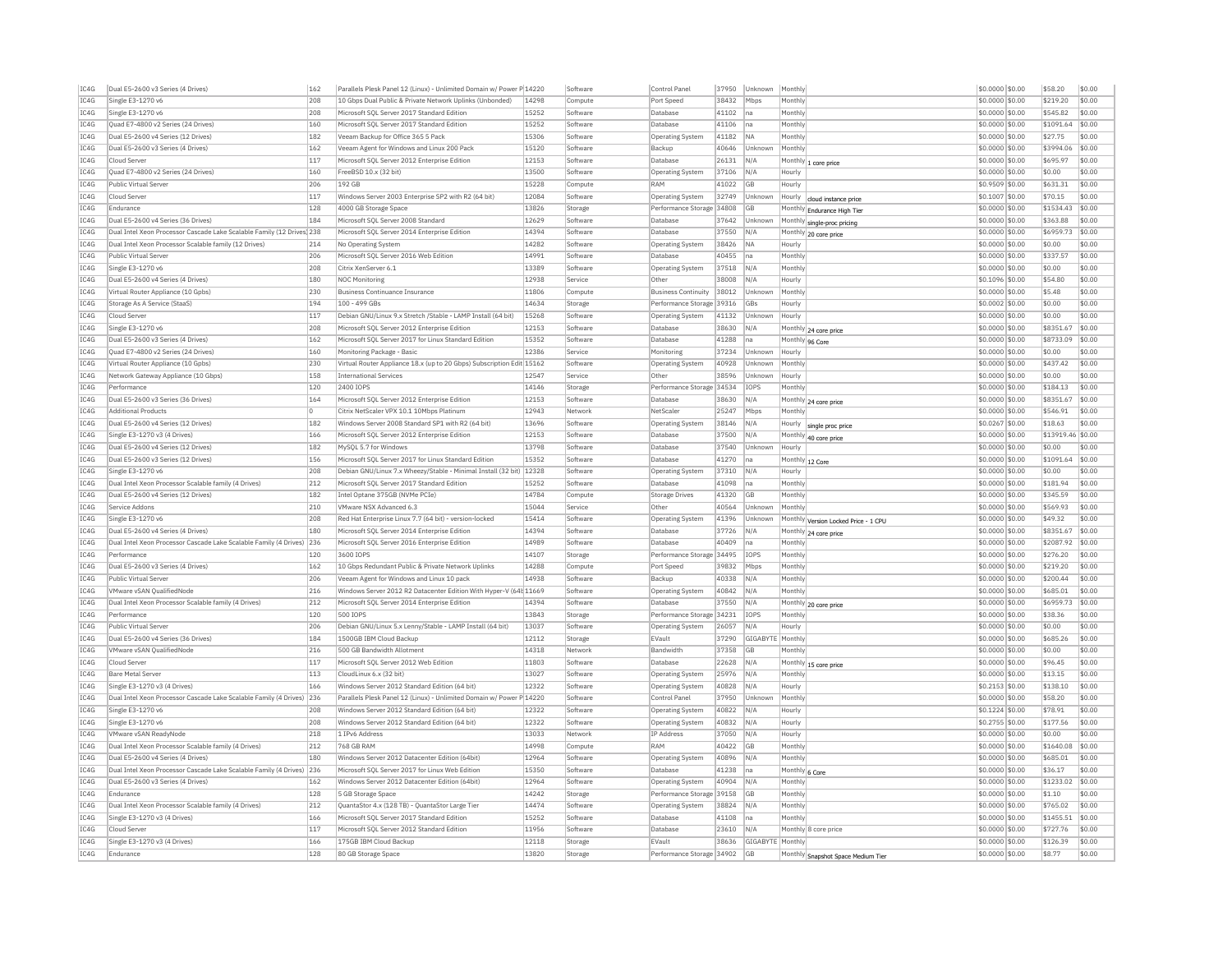| IC4G | Single E3-1270 v3 (4 Drives)                                           | 166 | Microsoft SQL Server 2017 for Linux Web Editior                        | 15350 | Software | Database                     | 41238 | na               | Monthly 6 Core                                                                      | \$0.0000 \$0.00  | \$36.17    | \$0.00     |
|------|------------------------------------------------------------------------|-----|------------------------------------------------------------------------|-------|----------|------------------------------|-------|------------------|-------------------------------------------------------------------------------------|------------------|------------|------------|
| IC4G | Single E3-1270 v6                                                      | 208 | Microsoft SOL Server 2014 Enterprise Edition                           | 14394 | Software | Database                     | 37550 | N/A              | Monthly 20 core price                                                               | \$0.0000 \$0.00  | \$6959.73  | \$0.00     |
| IC4G | Dual Intel Xeon Processor Cascade Lake Scalable Family (12 Drives) 238 |     | Dual Intel Xeon Gold 5218 (32 Cores, 2.30 GHz)                         | 15402 | Compute  | Processor                    | 41382 | GHz              | Monthly                                                                             | \$0.0000 \$0.00  | \$498.64   | \$0.00     |
| IC4G | Single E3-1270 v3 (4 Drives)                                           | 166 | Microsoft SOL Server 2014 Enterprise Edition                           | 14394 | Software | Database                     | 37328 | N/A              | Monthly 12 core price                                                               | \$0,0000 \$0,00  | \$4175.84  | $ $ \$0.00 |
| IC4G | Dual E5-2600 v4 Series (36 Drives)                                     | 184 | Microsoft SOL Server 2017 Web Edition                                  | 15250 | Software | Database                     | 41096 | na               | Monthly                                                                             | \$0.0000 \$0.00  | \$578.70   | \$0.00     |
| IC4G | Performance                                                            | 120 | 4400 IOPS                                                              | 13942 | Storage  | Performance Storage 34330    |       | IOPS             | Monthly                                                                             | \$0,0000 \$0.00  | \$337.57   | \$0.00     |
| IC4G | Performance                                                            | 120 | 2100 TOPS                                                              | 14036 | Storage  | Performance Storage 34424    |       | IOPS             | Monthly                                                                             | \$0,0000 \$0.00  | \$161.11   | \$0.00     |
| IC4G | Dual Intel Xeon Processor Scalable family (4 Drives)                   | 212 | Debian GNU/Linux 9.x Stretch /Stable (64 bit)                          | 15124 | Software |                              | 40650 | <b>NA</b>        | Debian GNU/Linux 9.x Stretch /Stable (64 bit) for Bare Me \$0.0000 \$0.00<br>Hourly |                  | \$0.00     | \$0.00     |
|      |                                                                        |     |                                                                        |       |          | Operating System             |       |                  |                                                                                     |                  |            |            |
| TC4G | Static TP Addresses                                                    | 130 | /64 Block Static Public IPv6 Addresses                                 | 12986 | Network  | IP Address                   | 25621 | N/A              | Hourly                                                                              | \$0,0109 \$0.00  | \$5.48     | \$0.00     |
| IC4G | VMware vSAN QualifiedNode                                              | 216 | 40GB IBM Cloud Backup                                                  | 12159 | Storage  | EVault                       | 37414 | GIGABYTE Monthly |                                                                                     | \$0.0000 \$0.00  | \$38.51    | \$0.00     |
| IC4G | Single E3-1270 v6                                                      | 208 | Veeam VM Backup for vSphere and Hyper-V 10 Pack                        | 15098 | Software | Backup                       | 40624 | VM               | Monthly                                                                             | \$0.0000 \$0.00  | \$166.87   | \$0.00     |
| TC4G | Dual E5-2600 v3 Series (12 Drives)                                     | 156 | OuantaStor 4.x (16 TB) - OuantaStor Small Tier                         | 14470 | Software | <b>Operating System</b>      | 38820 | N/A              | Monthly                                                                             | $$0.0000$ \$0.00 | \$284.97   | \$0.00     |
| IC4G | Cloud Serve                                                            | 117 | CentOS 7.x - Minimal Install (64 bit)                                  | 14214 | Software | <b>Operating System</b>      | 34580 | N/f              | Hourly                                                                              | \$0,0000 \$0.00  | \$0.00     | \$0.00     |
| IC4G | Cloud Serve                                                            | 117 | Microsoft SQL Server 2012 Enterprise Edition                           | 12153 | Software | Database                     | 20855 | N/A              | Monthly 10 core price                                                               | \$0,0000 \$0.00  | \$3479.86  | $ $ \$0.00 |
| IC4G | Dual Intel Xeon Processor Cascade Lake Scalable Family (12 Drives) 238 |     | 10 Gbps Private Network Uplink                                         | 12654 | Compute  | Port Speed                   | 38344 | Mbps             | Monthly                                                                             | \$0.0000 \$0.00  | \$109.60   | \$0.00     |
| IC4G | Dual E5-2600 v4 Series (4 Drives)                                      | 180 | Microsoft SQL Server 2008 Enterprise                                   | 12516 | Software | Database                     | 37420 | Unknown          | Monthly sngle-proc pricing                                                          | \$0.0000 \$0.00  | \$1391.95  | \$0.00     |
| IC4G | Single E3-1270 v6                                                      | 208 | Microsoft SQL Server 2012 Standard Edition                             | 11956 | Software | Database                     | 38128 | N/A              | Monthly 2 core price                                                                | $$0.0000$ \$0.00 | \$181.94   | \$0.00     |
| IC4G | Cloud Server                                                           | 117 | Windows Server 2008 R2 Standard Edition (64bit)                        | 11887 | Software | Operating System             | 40752 | N/A              | Hourly                                                                              | \$0.1096 \$0.00  | \$72.79    | \$0.00     |
|      |                                                                        |     |                                                                        |       |          |                              |       |                  |                                                                                     |                  |            |            |
| IC4G | Cloud Serve                                                            | 117 | Microsoft SOL Server 2017 for Linux Standard Edition                   | 15352 | Software | Database                     | 41272 | na               | Monthly 16 Core                                                                     | \$0,0000 \$0.00  | \$1455.51  | $ $ \$0.00 |
| TC4G | Dual E5-2600 v3 Series (4 Drives)                                      | 162 | CloudLinux 6.x (64 bit)                                                | 12941 | Software | <b>Operating System</b>      | 37674 | N/A              | Monthly                                                                             | $$0.0000$ \$0.00 | \$13.15    | \$0.00     |
| IC4G | VMware vSAN QualifiedNode                                              | 216 | 64 GB RAM                                                              | 14988 | Compute  | RAM                          | 40412 | GB               | Monthly                                                                             | \$0,0000 \$0.00  | \$248.83   | \$0.00     |
| IC4G | Performance                                                            | 120 | 5600 TOPS                                                              | 13954 | Storage  | Performance Storage 34342    |       | <b>IOPS</b>      | Monthly                                                                             | \$0,0000 \$0.00  | \$429.64   | \$0.00     |
| IC4G | Dual E5-2600 v3 Series (36 Drives)                                     | 164 | 1 Gbps Public & Private Network Uplinks                                | 12360 | Compute  | Port Speed                   | 37174 | Mbps             | Hourly                                                                              | \$0.0326 \$0.00  | \$21.92    | \$0.00     |
| IC4G | Dual E5-2600 v4 Series (4 Drives)                                      | 180 | Windows Server 2016 Datacenter Edition (64 bit)                        | 14546 | Software | Operating System             | 38958 | N/A              | Monthly 6-16 Core                                                                   | \$0.0000 \$0.00  | \$548.01   | \$0.00     |
| TCAG | Performance                                                            | 120 | 2500 TOPS                                                              | 13923 | Storage  | Performance Storage 34311    |       | TOP5             | Monthly                                                                             | $$0.0000$ \$0.00 | \$191.80   | \$0.00     |
| IC4G | Single E3-1270 v3 (4 Drives)                                           | 166 | Windows Server 2016 Datacenter Edition With Hyper-V (64 bit) 14544     |       | Software | Operating System             | 40788 | N/A              | Monthly                                                                             | \$0,0000 \$0.00  | \$1233.02  | \$0.00     |
| IC4G | Dual Intel Xeon Processor Scalable family (4 Drives)                   | 212 | Windows Server 2016 Datacenter Edition With Hyper-V (64 bit) 14544     |       | Software | Operating System             | 40788 | N/A              | Monthly                                                                             | \$0.0000 \$0.00  | \$1233.02  | \$0.00     |
| IC4G | Single E3-1270 v6                                                      | 208 | Microsoft SQL Server 2017 for Linux Web Edition                        | 15350 | Software | Database                     | 41236 | Ina              | Monthly 4 Core                                                                      | \$0.0000 \$0.00  | \$24.11    | \$0.00     |
|      |                                                                        |     |                                                                        | 12153 |          |                              |       |                  |                                                                                     |                  |            |            |
| IC4G | Cloud Serve                                                            | 117 | Microsoft SQL Server 2012 Enterprise Edition                           |       | Software | Database                     | 29970 | N/A              | Monthly 9 core price                                                                | \$0.0000 \$0.00  | \$3479.86  | \$0.00     |
| TC4G | Network Gateway Appliance Cluster                                      | 116 | Gateway Appliance Cluster                                              | 13674 | Compute  | Other                        | 32158 | N/A              | Monthly                                                                             | $$0.0000$ \$0.00 | \$0.00     | \$0.00     |
| IC4G | Dual E5-2600 v4 Series (36 Drives)                                     | 184 | Windows Server 2012 R2 Datacenter Edition With Hyper-V (64t 11669      |       | Software | <b>Operating System</b>      | 40842 | N/A              | Monthly                                                                             | \$0.0000 \$0.00  | \$685.01   | \$0.00     |
| IC4G | Software License Package                                               | 168 | VMware Site Recovery Manager 6.1                                       | 14462 | Software | Licenses                     | 38812 | <b>CPU</b>       | Monthly                                                                             | \$0,0000 \$0.00  | \$1126.71  | $ $ \$0.00 |
| IC4G | Ouad E7-4800 v2 Series (24 Drives                                      | 160 | Microsoft SOL Server 2012 Standard Edition                             | 11956 | Software | Database                     | 37888 | N/A              | Monthly 9 core price                                                                | \$0,0000 \$0.00  | \$909.70   | \$0.00     |
| IC4G | Quad E7-4800 v2 Series (24 Drives)                                     | 160 | Monitoring Package - Managed Services Premium Application              | 13800 | Service  | Monitoring                   | 37142 | N/A              | Monthly                                                                             | \$0.0000 \$0.00  | \$10.96    | \$0.00     |
| IC4G | Dual E5-2600 v4 Series (36 Drives)                                     | 184 | Microsoft SOL Server 2017 for Linux Standard Edition                   | 15352 | Software | Database                     | 41288 | na               | Monthly 96 Core                                                                     | \$0,0000 \$0,00  | \$8733.09  | $ $ \$0.00 |
| IC4G | Dual Intel Xeon Processor Scalable family (4 Drives)                   | 212 | Veeam VM Backup for vSphere and Hyper-V 25 Pack                        | 15100 | Software | Backup                       | 40626 | Unknown          | Monthly                                                                             | \$0.0000 \$0.00  | \$305.11   | \$0.00     |
| IC4G | Dual Intel Xeon Processor Scalable family (12 Drives)                  | 214 | Windows Server 2012 R2 Standard Edition (64 bit)                       | 12910 | Software | <b>Operating System</b>      | 40808 | N/A              | Hourly                                                                              | \$0.1837 \$0.00  | \$118.37   | \$0.00     |
| IC4G | Cloud Server                                                           | 117 | 25 GB (LOCAL SSD)                                                      | 12662 | Compute  | Virtual Server Storage 23432 |       | <b>GB</b>        | Hourly                                                                              | \$0,0000 \$0.00  | \$0.00     | \$0.00     |
| IC4G | Dual Intel Xeon Processor Scalable family (12 Drives)                  | 214 | Dual Intel Xeon Silver 4110 (16 Cores, 2.10 GHz)                       | 14970 | Compute  | Processor                    | 40390 | GHz              | Monthly 2U                                                                          | \$0,0000 \$0.00  | \$372.25   | \$0.00     |
|      |                                                                        |     |                                                                        | 14394 |          |                              |       |                  |                                                                                     |                  |            | $ $ \$0.00 |
| IC4G | Single E3-1270 v3 (4 Drives)                                           | 166 | Microsoft SQL Server 2014 Enterprise Edition                           |       | Software | Database                     | 37728 | N/A              | Monthly 11 core price                                                               | \$0,0000 \$0.00  | \$4175.84  |            |
| IC4G | Quad Xeon Processor Cascade Lake Scalable Family (24 Drives)           | 244 | Microsoft SQL Server 2017 for Linux Enterprise Edition                 | 15354 | Software | Database                     | 41294 | Ina              | Monthly 6 Core                                                                      | \$0.0000 \$0.00  | \$2087.92  | \$0.00     |
| IC4G | Dual E5-2600 v3 Series (12 Drives)                                     | 156 | 6000GB IBM Cloud Backup                                                | 15326 | Storage  | EVault                       | 41204 | GIGABYTE Monthly |                                                                                     | \$0,0000 \$0.00  | \$1644.03  | $ $ \$0.00 |
| IC4G | Public Virtual Server                                                  | 206 | 2000GB IBM Cloud Backup                                                | 12111 | Storage  | FVault                       | 33884 | GIGABYTE Monthly |                                                                                     | \$0,0000 \$0.00  | \$728.71   | $ $ \$0.00 |
| IC4G | Dual Intel Xeon Processor Cascade Lake Scalable Family (12 Drives 238  |     | Microsoft SOL Server 2017 Standard Edition                             | 15252 | Software | Database                     | 41112 | na               | Monthly                                                                             | \$0,0000 \$0.00  | \$2183.27  | \$0.00     |
| IC4G | Dual E5-2600 v3 Series (4 Drives)                                      | 162 | Microsoft SOL Server 2017 Enterprise Edition                           | 15154 | Software | Database                     | 40912 | na               | Monthly                                                                             | \$0,0000 \$0.00  | \$1391.95  | $ $ \$0.00 |
| IC4G | Quad E7-4800 v2 Series (24 Drives)                                     | 160 | R1Soft Backup Agent 1 Pack                                             | 13135 | Software | Backup                       | 26893 | N/A              | Monthly                                                                             | \$0,0000 \$0.00  | \$7.67     | \$0.00     |
| IC4G | Dual E5-2600 v4 Series (4 Drives)                                      | 180 | Microsoft SOL Server 2017 for Linux Web Edition                        | 15350 | Software | Database                     | 41242 | Ina              | Monthly 12 Core                                                                     | \$0,0000 \$0.00  | \$72.34    | \$0.00     |
| TCAG | Dual E5-2600 v4 Series (12 Drives)                                     | 182 | Red Hat Enterprise Linux 7.4 - LAMP Install (64 bit) version-loc 15192 |       | Software | <b>Operating System</b>      | 40984 | Ina              | Monthly For Version lock                                                            | $$0.0000$ \$0.00 | \$98.74    | \$0.00     |
| IC4G | Dual E5-2600 v4 Series (36 Drives)                                     | 184 | Windows Server 2008 R2 Standard Edition (64bit)                        | 11887 | Software | Operating System             | 37210 | N/A              | Monthly quad proc price                                                             | \$0.0000 \$0.00  | \$74.53    | \$0.00     |
| IC4G | Dual E5-2600 v3 Series (12 Drives)                                     | 156 | Microsoft SQL Server 2017 for Linux Standard Edition                   | 15352 | Software | Database                     | 41286 | Ina              | Monthly 56 Core                                                                     | \$0,0000 \$0.00  | \$5094.30  | \$0.00     |
| IC4G | Dual Intel Xeon Processor Cascade Lake Scalable Family (12 Drives) 238 |     | 100 Mbps Redundant Private Network Uplinks                             | 12606 | Compute  | Port Speed                   | 37916 | Mbps             | Hourly                                                                              | \$0.0000 \$0.00  | \$0.00     | \$0.00     |
|      |                                                                        |     |                                                                        |       |          |                              |       |                  |                                                                                     |                  |            |            |
| IC4G | Performance                                                            | 120 | 900 IOPS                                                               | 13847 | Storage  | Performance Storage 34235    |       | IOPS             | Monthly                                                                             | \$0.0000 \$0.00  | \$69.05    | \$0.00     |
| TC4G | Performance                                                            | 120 | 600 TOPS                                                               | 13864 | Storage  | Performance Storage 34252    |       | TOPS             | Monthly                                                                             | $$0.0000$ \$0.00 | \$46.03    | \$0.00     |
| IC4G | Dual E5-2600 v3 Series (12 Drives)                                     | 156 | 10 Gbps Redundant Public & Private Network Uplinks                     | 14288 | Compute  | Port Speed                   | 39832 | Mbps             | Monthly                                                                             | \$0.0000 \$0.00  | \$219.20   | \$0.00     |
| IC4G | Quad E7-4800 v2 Series (24 Drives)                                     | 160 | 10 Gbns Redundant Public & Private Network Unlinks                     | 14288 | Compute  | Port Speed                   | 39832 | Mbps             | Monthly                                                                             | \$0,0000 \$0.00  | \$219.20   | \$0.00     |
| IC4G | Single E3-1270 v3 (4 Drives)                                           | 166 | Windows Server 2016 Standard Edition (64 bit)                          | 14542 | Software | <b>Operating System</b>      | 38930 | N/A              | Hourly   6-16 Core                                                                  | \$0.1224 \$0.00  | \$78.91    | \$0.00     |
| IC4G | Quad E7-4800 v2 Series (24 Drives)                                     | 160 | cPanel/WHM with Softaculous and RVskin                                 | 11894 | Software | Control Pane                 | 38182 | N/A              | Monthly                                                                             | \$0.0000 \$0.00  | \$27.40    | \$0.00     |
| IC4G | Dual Intel Xeon Processor Scalable family (12 Drives)                  | 214 | McAfee Host Intrusion Protection w/Reporting                           | 12928 | Network  | Other                        | 30759 | Unknown          | Monthly                                                                             | \$0,0000 \$0.00  | \$16.16    | \$0.00     |
| IC4G | Single E3-1270 v3 (4 Drives)                                           | 166 | Microsoft SQL Server 2012 Web Edition                                  | 11803 | Software | Database                     | 37680 | N/A              | Monthly 11 core price                                                               | \$0.0000 \$0.00  | \$72.34    | \$0.00     |
| IC4G | Public Virtual Server                                                  | 206 | Microsoft SQL Server 2012 Enterprise Edition                           | 12153 | Software | Database                     | 28222 | N/A              | Monthly 32 core price                                                               | \$0.0000 \$0.00  | \$11135.56 | \$0.00     |
| TCAG | <b>Public Virtual Server</b>                                           | 206 | Microsoft SQL Server 2014 Web Edition                                  | 14400 | Software | Database                     | 38694 | N/A              | Monthly 12 core                                                                     | $$0.0000$ \$0.00 | \$72.34    | \$0.00     |
| TC4G |                                                                        | 194 |                                                                        | 14250 |          |                              |       |                  |                                                                                     |                  | \$10.96    | \$0.00     |
|      | Storage As A Service (StaaS)                                           |     | 200 GB Storage Space                                                   |       | Storage  | Performance Storage 39676    |       | GB               | Hourly                                                                              | $$0.0153$ \$0.00 |            |            |
| IC4G | Dual Intel Xeon Processor Scalable family (12 Drives)                  | 214 | Microsoft SQL Server 2016 Enterprise Edition                           | 14989 | Software | Database                     | 40407 | Ina              | Monthly                                                                             | \$0,0000 \$0.00  | \$1391.95  | \$0.00     |
| IC4G | Dual Intel Xeon Processor Scalable family (12 Drives)                  | 214 | Parallels Plesk Panel 12 (Linux) - Unlimited Domain w/ Power P 14220   |       | Software | Control Pane                 | 37950 | Unknown          | Monthly                                                                             | \$0,0000 \$0.00  | \$58.20    | \$0.00     |
| IC4G | Cloud Server                                                           | 117 | Microsoft SQL Server 2016 Standard Edition                             | 14987 | Software | Database                     | 40399 | na               | Monthly                                                                             | \$0.0000 \$0.00  | \$1455.51  | \$0.00     |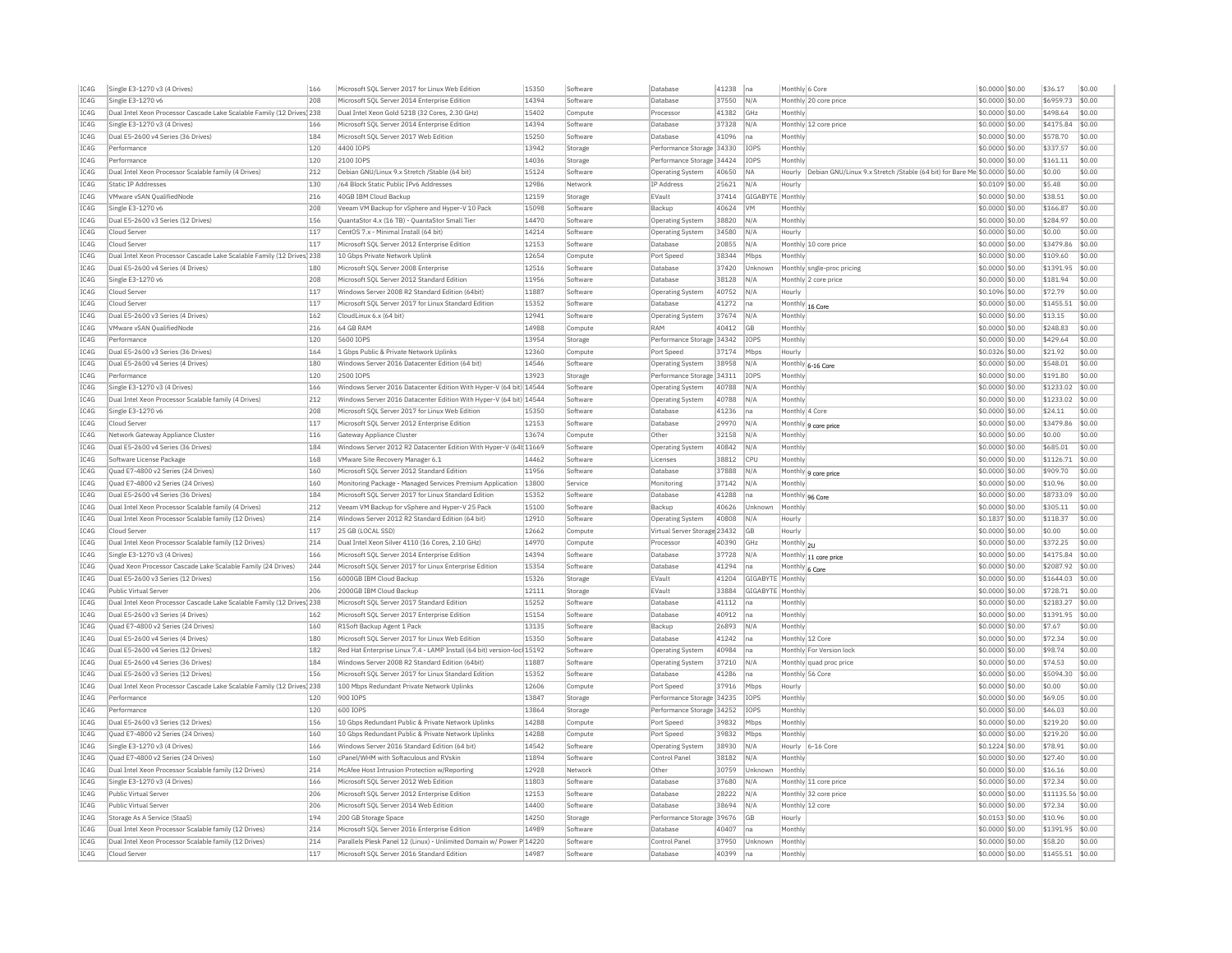| IC4G         | Ouad E7-4800 v2 Series (24 Drives)                                     | 160        | Citrix XenServer 6.1                                                    | 13389          | Software            | <b>Operating System</b>   | 37518          | IN/A                    | Monthly        |                                                      | \$0.0000 \$0.00                    | \$0.00               | \$0.00           |
|--------------|------------------------------------------------------------------------|------------|-------------------------------------------------------------------------|----------------|---------------------|---------------------------|----------------|-------------------------|----------------|------------------------------------------------------|------------------------------------|----------------------|------------------|
| IC4G         | Dual E5-2600 v4 Series (4 Drives)                                      | 180        | Windows Server 2012 R2 Standard Edition (64 bit)                        | 12910          | Software            | <b>Operating System</b>   | 40802          | N/A                     | Hourly         |                                                      | \$0,0612 \$0.00                    | \$39.46              | \$0.00           |
| TCAG         | VMware vSAN ReadyNode                                                  | 218        | Windows Server 2012 R2 Standard Edition (64 bit)                        | 12910          | Software            | Operating System          | 40812          | N/A                     | Hourly         |                                                      | \$0,2459 \$0.00                    | \$157.83             | \$0.00           |
| IC4G         | Cloud Server                                                           | 117        | 8 Public IP Addresses                                                   | 12484          | Network             | <b>IP Address</b>         | 22338          | Unknown                 | Hourly         |                                                      | $$0.0217$ \$0.00                   | \$8.77               | \$0.00           |
| IC4G         | Quad Xeon Processor Cascade Lake Scalable Family (24 Drives)           | 244        | Microsoft SOL Server 2017 Web Edition                                   | 15250          | Software            | Database                  | 41080          | Ina                     | Monthly        |                                                      | \$0,0000 \$0,00                    | \$96.45              | \$0.00           |
| TCAG         |                                                                        |            |                                                                         |                |                     |                           |                | N/A                     |                |                                                      |                                    |                      | \$0.00           |
|              | Dual Intel Xeon Processor Scalable family (4 Drives)                   | 212        | Microsoft SQL Server 2012 Web Edition                                   | 11803          | Software            | Database                  | 38622          |                         |                | Monthly 12 core price                                | \$0.0000 \$0.00                    | \$72.34              |                  |
| TC4G         | Single E3-1270 v6                                                      | 208        | Microsoft SOL Server 2012 Web Edition                                   | 11803          | Software            | Database                  | 37278          | N/A                     |                | Monthly 8 core price                                 | \$0,0000 \$0.00                    | \$48.22              | \$0.00           |
| IC4G         | Performance                                                            | 120        | 4700 IOPS                                                               | 14118          | Storage             | Performance Storage 34506 |                | <b>IOPS</b>             | Monthly        |                                                      | \$0,0000 \$0.00                    | \$360.59             | \$0.00           |
| IC4G         | Single E3-1270 v3 (4 Drives)                                           | 166        | Ubuntu Linux 14.04 LTS Trusty Tahr (64 bit)                             | 12473          | Software            | Operating System          | 38668          | N/A                     | Hourly         |                                                      | \$0.0000 \$0.00                    | \$0.00               | \$0.00           |
| TC4G         | Dual Intel Xeon Processor Scalable family (12 Drives)                  | 214        | Veeam VM Backup for vSphere and Hyper-V 100 Pack                        | 15108          | Software            | Backun                    | 40634          | Unknown                 | Monthly        |                                                      | $$0.0000$ \$0.00                   | \$1220.43            | \$0.00           |
| IC4G         | Dual E5-2600 v3 Series (4 Drives)                                      | 162        | Microsoft SQL Server 2017 for Linux Enterprise Edition                  | 15354          | Software            | Database                  | 41314          | na                      |                | Monthly 56 Core                                      | \$0.0000 \$0.00                    | \$19487.24 \$0.00    |                  |
| IC4G         |                                                                        | 244        |                                                                         | 14300          |                     | Port Speed                |                |                         |                |                                                      |                                    | \$21.92              | \$0.00           |
|              | Quad Xeon Processor Cascade Lake Scalable Family (24 Drives)           |            | 1 Gbps Dual Public & Private Network Uplinks (Unbonded)                 |                | Compute             |                           | 37302          | Mbps                    | Hourly         |                                                      | \$0.0326 \$0.00                    |                      |                  |
| IC4G         | Single E3-1270 v3 (4 Drives)                                           | 166        | Plesk Onvx Web Pro Edition 30 Domains (Windows)                         | 14950          | Software            | Control Panel             | 40350          | Unknown                 | Monthly        |                                                      | \$0,0000 \$0.00                    | \$16.44              | \$0.00           |
| TC4G         | Dual E5-2600 v4 Series (4 Drives)                                      | 180        | Microsoft SOL Server 2016 Enterprise Edition                            | 14989          | Software            | Database                  | 40423          | Ina                     | Monthly        |                                                      | \$0,0000 \$0.00                    | \$11135.56           | \$0.00           |
| IC4G         | <b>Direct Link</b>                                                     | 213        | 2 Gbps Direct Link Connect                                              | 14967          | Network             | Other                     | 40369          | Mbps                    | Monthly        |                                                      | \$0.0000 \$0.00                    | \$2230.42            | \$0.00           |
| IC4G         | Dual E5-2600 v4 Series (12 Drives)                                     | 182        | Red Hat Enterprise Linux 6.x (64 bit) (per-processor licensing)   12528 |                | Software            | Operating System          | 37304          | N/A                     |                | Monthly 2 processor price                            | \$0.0000 \$0.00                    | \$98.64              | \$0.00           |
| IC4G         | Single E3-1270 v6                                                      | 208        | Debian GNU/Linux 6.x Squeeze/Stable (64 bit)                            | 13582          | Software            | Operating System          | 37046          | N/A                     | Hourly         |                                                      | \$0.0000 \$0.00                    | \$0.00               | \$0.00           |
|              |                                                                        |            |                                                                         | 14928          |                     |                           |                |                         |                |                                                      |                                    |                      |                  |
| IC4G         | Single E3-1270 v6                                                      | 208        | Veeam Agent for Windows and Linux 1 pack                                |                | Software            | Backup                    | 40328          | N/A                     | Monthly        |                                                      | \$0.0000 \$0.00                    | \$20.74              | \$0.00           |
| IC4G         | Dual Intel Xeon Processor Scalable family (4 Drives)                   | 212        | 0 GB Bandwidth Allotment                                                | 13810          | Network             | Bandwidth                 | 37312          | <b>GB</b>               |                | Monthly monthly prices for private network only CCIs | \$0,0000 \$0.00                    | \$0.00               | \$0.00           |
| IC4G         | Single E3-1270 v3 (4 Drives)                                           | 166        | Veeam Agent for Windows and Linux 100 Pack                              | 15118          | Software            | Backup                    | 40644          | Unknown                 | Monthly        |                                                      | \$0,0000 \$0.00                    | \$1997.52            | \$0.00           |
| TC4G         | Dual Intel Xeon Processor Scalable family (4 Drives)                   | 212        | Veeam VM Backup for vSphere and Hyper-V 1 Pack                          | 14983          | Software            | Backun                    | 40385          | Unknown                 | Monthly        |                                                      | \$0,0000 \$0.00                    | \$12.84              | \$0.00           |
| IC4G         | Quad E7-4800 v2 Series (24 Drives)                                     | 160        | Veeam VM Backup for vSphere and Hyper-V 25 Pack                         | 15102          | Software            | Backup                    | 40628          | Unknown                 | <b>Monthly</b> |                                                      | \$0.0000 \$0.00                    | \$416.69             | \$0.00           |
| TC4G         | Performance                                                            | 120        | 4500 TOPS                                                               | 14002          |                     |                           |                |                         | Monthly        |                                                      |                                    |                      | \$0.00           |
|              |                                                                        |            |                                                                         |                | Storage             | Performance Storage 34390 |                | IOPS                    |                |                                                      | \$0.0000 \$0.00                    | \$345.25             |                  |
| TC4G         | Dual E5-2600 v3 Series (36 Drives)                                     | 164        | Microsoft SQL Server 2014 Standard Edition                              | 14396          | Software            | Database                  | 38444          | N/A                     |                | Monthly 24 core price                                | \$0.0000 \$0.00                    | \$2183.27            | \$0.00           |
| TC4G         | Dual E5-2600 v4 Series (12 Drives)                                     | 182        | Microsoft SOL Server 2017 Enterprise Edition                            | 15154          | Software            | Database                  | 41060          | Ina                     | Monthly        |                                                      | \$0,0000 \$0.00                    | \$9743.62            | \$0.00           |
| IC4G         | Cloud Server                                                           | 117        | Microsoft SQL Server 2012 Standard Edition                              | 11956          | Software            | Database                  | 33650          | N/A                     |                | Monthly 4 core price                                 | \$0.0000 \$0.00                    | \$363.88             | \$0.00           |
| IC4G         | Dual E5-2600 v4 Series (36 Drives)                                     | 184        | Veeam Backup for Office 365 10 Pack                                     | 15308          | Software            | Operating System          | 41184          | <b>NA</b>               | Monthly        |                                                      | \$0.0000 \$0.00                    | \$55.47              | \$0.00           |
| TCAG         | Public Virtual Server                                                  | 206        | Microsoft SQL Server 2017 for Linux Web Edition                         | 15350          | Software            | Database                  | 41242          | Ina                     |                | Monthly 12 Core                                      | \$0.0000 \$0.00                    | \$72.34              | \$0.00           |
|              |                                                                        |            |                                                                         |                |                     |                           |                |                         |                |                                                      |                                    |                      |                  |
| IC4G         | Dual Intel Xeon Processor Scalable family (12 Drives)                  | 214        | Windows Server 2012 Datacenter Edition (64bit)                          | 12964          | Software            | <b>Operating System</b>   | 40908          | N/A                     | Monthly        |                                                      | \$0.0000 \$0.00                    | \$2055.04            | \$0.00           |
| IC4G         | Dual E5-2600 v4 Series (4 Drives)                                      | 180        | Microsoft SOL Server 2017 for Linux Web Edition                         | 15350          | Software            | Database                  | 41244          | Ina                     |                | Monthly 16 Core                                      | \$0,0000 \$0.00                    | \$96.45              | \$0.00           |
| IC4G         | Ouad Xeon Processor Cascade Lake Scalable Family (24 Drives)           | 244        | Veeam VM Backup for vSphere and Hyper-V 5 Pack                          | 15092          | Software            | Backup                    | 40618          | Unknown                 | Monthly        |                                                      | \$0,0000 \$0.00                    | \$61.22              | \$0.00           |
| TC4G         | Dual E5-2600 v4 Series (12 Drives)                                     | 182        | Microsoft SOL Server 2017 for Linux Standard Edition                    | 15352          | Software            | Database                  | 41286          | lna                     |                | Monthly 56 Core                                      | \$0,0000 \$0.00                    | \$5094.30            | \$0.00           |
| IC4G         | Storage As A Service (StaaS)                                           | 194        | 100 GB Storage Space                                                    | 13821          | Storage             | Performance Storage 39476 |                | <b>GB</b>               | Hourly         |                                                      | $$0.0028$$ \$0.00                  | \$1.83               | \$0.00           |
|              |                                                                        |            |                                                                         |                |                     |                           |                |                         |                |                                                      |                                    |                      |                  |
| TC4G         | Dual E5-2600 v3 Series (4 Drives)                                      | 162        | Windows Server 2016 Datacenter Edition With Hyper-V (64 bit) 14544      |                | Software            | <b>Operating System</b>   | 38946          | N/A                     |                | Monthly 20 Core                                      | \$0,0000 \$0.00                    | \$685.01             | \$0.00           |
| TC4G         | Single E3-1270 v6                                                      | 208        | 250GB IBM Cloud Backup                                                  | 12117          | Storage             | FVault                    | 37192          | GIGARYTE                | Monthly        |                                                      | \$0.0000 \$0.00                    | \$158.97             | \$0.00           |
| TC4G         | Dual E5-2600 v3 Series (36 Drives)                                     | 164        | Veeam Agent for Windows and Linux 100 Pack                              | 15118          | Software            | Backup                    | 40644          | Unknown                 | Monthly        |                                                      | \$0,0000 \$0.00                    | \$1997.52            | \$0.00           |
| IC4G         | Single E3-1270 v6                                                      | 208        | Microsoft SOL Server 2017 Web Edition                                   | 15250          | Software            | Database                  | 41072          | Ina                     | Monthly        |                                                      | \$0,0000 \$0.00                    | \$24.11              | \$0.00           |
| IC4G         | Service Addons                                                         | 210        | VMware Cloud Foundation Hybridity Bundle B                              | 15004          | Service             | Other                     | 40442          | Unknown                 | Monthly        |                                                      | \$0.0000 \$0.00                    | \$32.88              | \$0.00           |
|              |                                                                        |            |                                                                         |                |                     |                           |                |                         |                |                                                      |                                    |                      |                  |
| TC4G         | Public Virtual Server                                                  | 206        | Red Hat Enterprise Linux 5 - Minimal Install (64 bit)                   | 12995          | Software            | Operating System          | 30479          | N/A                     |                | Hourly $ 1-4$ cores                                  | \$0.0879 \$0.00                    | \$49.32              | \$0.00           |
| IC4G         | Dual Intel Xeon Processor Scalable family (4 Drives)                   | 212        | Microsoft SQL Server 2017 for Linux Enterprise Edition                  | 15354          | Software            | <b>Databas</b>            | 41290          | na                      |                | Monthly 1-2 Core                                     | \$0.0000 \$0.00                    | \$695.97             | \$0.00           |
| TC4G         | Dual E5-2600 v4 Series (12 Drives)                                     | 182        | Windows Server 2012 R2 Datacenter Edition With Hyper-V (64t 11669       |                | Software            | <b>Operating System</b>   | 40842          | N/A                     | Monthly        |                                                      | \$0,0000 \$0,00                    | \$685.01             | \$0.00           |
| IC4G         | Public Virtual Server                                                  | 206        | Microsoft SOL Server 2016 Standard Edition                              | 14987          | Software            | <b>Databas</b>            | 40403          | Ina                     | Monthly        |                                                      | \$0,0000 \$0.00                    | \$2183.27            | \$0.00           |
| IC4G         | Single E3-1270 v6                                                      | 208        | Veeam VM Backup for vSphere and Hyper-V 50 Pack                         | 15104          | Software            | Backun                    | 40630          | Unknown                 | Monthly        |                                                      | \$0,0000 \$0.00                    | \$610.22             | \$0.00           |
|              |                                                                        |            |                                                                         |                |                     |                           |                |                         |                |                                                      |                                    |                      |                  |
| IC4G         | Quad Xeon Processor Cascade Lake Scalable Family (24 Drives)           | 244        | XenServer Enterprise for XenServer 7.x                                  | 14770          | Software            | <b>Operating System</b>   | 40060          | <b>NA</b>               | Monthly        |                                                      | \$0.0000 \$0.00                    | \$109.60             | \$0.00           |
| IC4G         | Quad E7-4800 v2 Series (24 Drives)                                     | 160        | Windows Server 2012 R2 Datacenter Edition (64bit)                       | 12324          | Software            | <b>Operating System</b>   | 40856          | N/A                     | Monthly        |                                                      | \$0.0000 \$0.00                    | \$274.01             | \$0.00           |
| IC4G         | Single E3-1270 v3 (4 Drives)                                           | 166        | Windows Server 2012 R2 Standard Edition (64 bit)                        | 12910          | Software            | Operating System          | 40812          | N/A                     | Hourly         |                                                      | \$0.2459 \$0.00                    | \$157.83             | \$0.00           |
| IC4G         | Single E3-1270 v6                                                      | 208        | Microsoft SQL Server 2012 Standard Edition                              | 11956          | Software            | <b>Databas</b>            | 38626          | N/A                     |                | Monthly 11 core price                                | \$0.0000 \$0.00                    | \$1091.64            | \$0.00           |
| IC4G         | Single E3-1270 v3 (4 Drives)                                           | 166        | Microsoft SOL Server 2014 Standard Edition                              | 14396          | Software            | Database                  | 37342          | N/A                     |                |                                                      | \$0,0000 \$0.00                    | \$545.82             | \$0.00           |
|              |                                                                        |            |                                                                         |                |                     |                           |                |                         |                | Monthly 6 core price                                 |                                    |                      |                  |
| IC4G         | Dual E5-2600 v4 Series (12 Drives)                                     | 182        | 750GB IBM Cloud Backup                                                  | 12114          | Storage             | EVault                    | 38386          | GIGABYTE                | Monthly        |                                                      | \$0,0000 \$0.00                    | \$410.76             | \$0.00           |
| TC4G         | Quad E7-4800 v2 Series (24 Drives)                                     | 160        | 750GB TBM Cloud Backup                                                  | 12114          | Storage             | FVault                    | 38386          | GIGARYTE                | Monthly        |                                                      | \$0,0000 \$0.00                    | \$410.76             | \$0.00           |
| IC4G         | Dual Intel Xeon Processor Cascade Lake Scalable Family (12 Drives) 238 |            | 100 Mbps Public & Private Network Uplinks                               | 12643          | Compute             | Port Speed                | 38024          | Mbps                    | Hourly         |                                                      | \$0.0000 \$0.00                    | \$0.00               | \$0.00           |
| TC4G         | <b>Additional Products</b>                                             | n          | 8 Static Public TP Addresses                                            | 12499          | Network             | <b>TP Address</b>         | 22422          | Unknown                 |                | Monthly NetScaler VPX - SL                           | \$0.0000 \$0.00                    | \$8.77               | \$0.00           |
| IC4G         | Service Addons                                                         | 210        | vCenter Server Business Partner Bundle with NSX Advanced                | 15062          | Service             | Other                     | 40582          | Unknown                 | Monthly        |                                                      | \$0,0000 \$0.00                    | \$677.34             | \$0.00           |
| TC4G         |                                                                        |            |                                                                         | 11941          |                     |                           |                |                         |                |                                                      |                                    |                      | \$0.00           |
|              | Single E3-1270 v3 (4 Drives)                                           | 166        | Windows Server 2008 R2 Datacenter Edition (64bit)                       |                | Software            | Operating System          | 37216          | N/A                     |                | Monthly single proc price                            | \$0,0000 \$0.00                    | \$137.00             |                  |
| IC4G         | Dual Intel Xeon Processor Cascade Lake Scalable Family (12 Drives) 238 |            | 250GB IBM Cloud Backup                                                  | 12117          | Storage             | EVault                    | 37192          | <b>GIGABYTE</b>         | Monthly        |                                                      | \$0.0000 \$0.00                    | \$158.97             | \$0.00           |
| IC4G         | Dual Intel Xeon Processor Cascade Lake Scalable Family (12 Drives) 238 |            | Parallels Plesk Panel 10 (Linux) Unlimited Domain w/ Power Pa 12975     |                | Software            | Control Panel             | 38476          | N/A                     | Monthl         |                                                      | \$0.0000 \$0.00                    | \$58.20              | \$0.00           |
| TCAG         | <b>Bare Metal Server</b>                                               | 113        | Windows Server 2012 R2 Datacenter Edition (64bit)                       | 12324          | Software            | Operating System          | 40866          | N/A                     | Monthly        |                                                      | \$0.0000 \$0.00                    | \$1096.02            | \$0.00           |
| IC4G         | Dual Intel Xeon Processor Scalable family (12 Drives)                  | 214        | Microsoft SQL Server 2016 Enterprise Edition                            | 14989          | Software            | <b>Databas</b>            | 40429          | na                      | Monthly        |                                                      | \$0.0000 \$0.00                    | \$19487.24 \$0.00    |                  |
| IC4G         |                                                                        |            |                                                                         |                |                     |                           |                |                         |                |                                                      | \$0,0000 \$0.00                    |                      |                  |
|              | Cloud Server                                                           | 117        | Microsoft SOL Server 2017 for Linux Standard Edition                    | 15352          | Software            | Database                  | 41278          | Ina                     |                | Monthly 28 Core                                      |                                    | \$2547.15            | \$0.00           |
| IC4G         | Dual E5-2600 v4 Series (36 Drives)                                     | 184        | vCenter 6.0                                                             | 14402          | Software            | <b>Operating System</b>   | 37360          | Ina                     | Monthly        |                                                      | \$0,0000 \$0.00                    | \$0.00               | \$0.00           |
| TCAG         | Dual Intel Xeon Processor Scalable family (12 Drives)                  | 214        | Red Hat Enterprise Linux 6.5 (64 bit) version-locked                    | 15086          | Software            | Operating System          | 40610          | CPI                     | Monthly        |                                                      | \$0,0000 \$0.00                    | \$98.64              | \$0.00           |
|              | Network Gateway Appliance (10 Gbps)                                    | 158        | Nessus Vulnerability Assessment & Reporting                             | 13132          | Service             | Other                     | 37626          | Unknown                 | Hourly         |                                                      | \$0.0000 \$0.00                    | \$0.00               | \$0.00           |
| IC4G         |                                                                        |            | Citrix XenServer 7.1.0                                                  | 14772          | Software            | Operating System          | 40062          | <b>NA</b>               | Monthly        |                                                      | \$0,0000 \$0.00                    | \$0.00               | \$0.00           |
|              |                                                                        |            |                                                                         |                |                     |                           |                |                         |                |                                                      |                                    |                      |                  |
| IC4G         | Dual Intel Xeon Processor Scalable family (4 Drives)                   | 212        |                                                                         |                |                     |                           |                |                         |                |                                                      |                                    |                      |                  |
| TCAG<br>IC4G | Software License Package<br>Single E3-1270 v6                          | 168<br>208 | VMware NSX Advanced 6.3<br>2000GB TBM Cloud Backup                      | 14606<br>12111 | Software<br>Storage | Licenses<br>FVault        | 39032<br>37652 | CPI<br>GIGABYTE Monthly | Monthly        |                                                      | \$0.0000 \$0.00<br>\$0,0000 \$0.00 | \$219.20<br>\$728.71 | \$0.00<br>\$0.00 |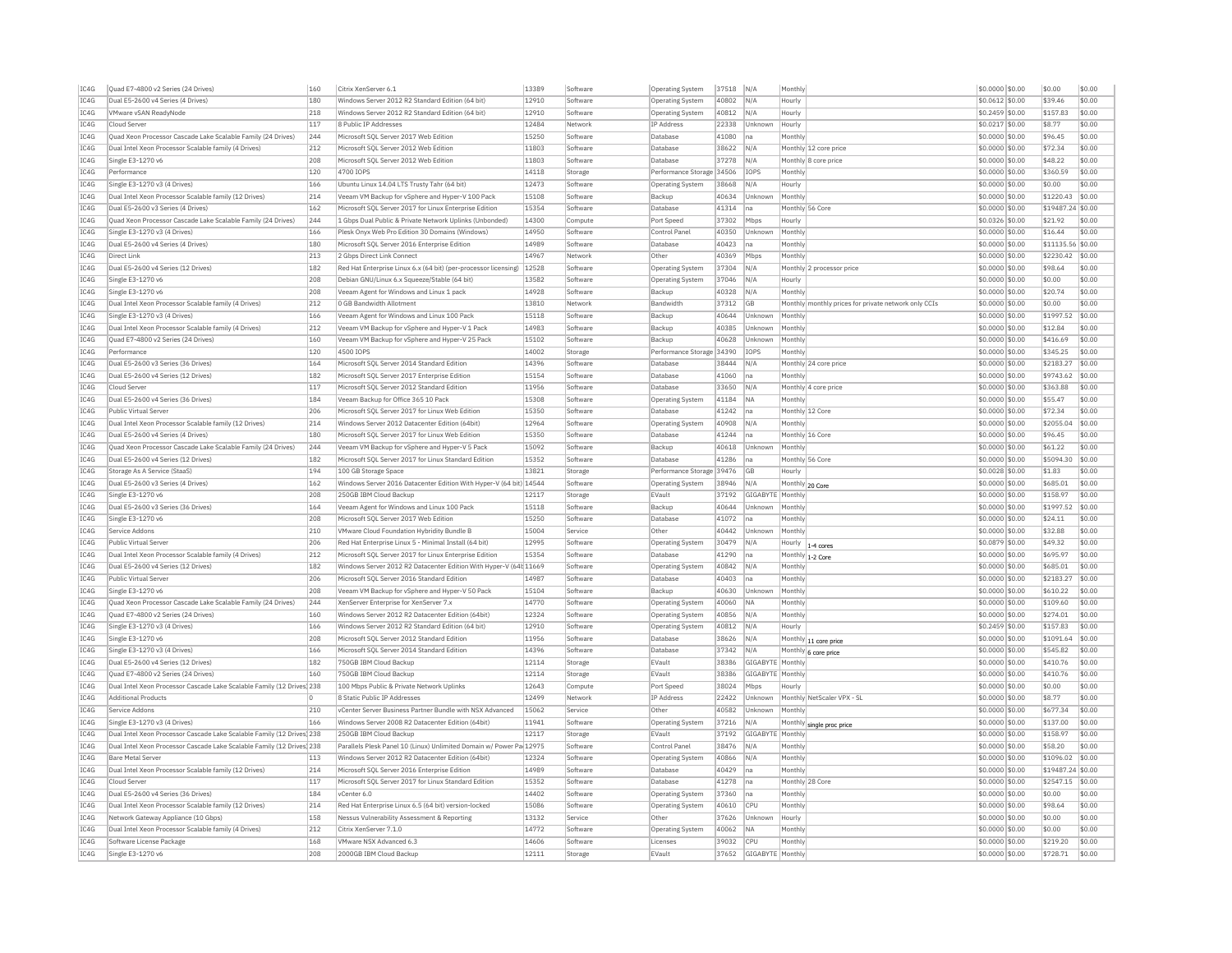| TCAG         | Cloud Server                                                           | 117 | Veeam Agent for Windows and Linux 10 pack                             | 14938 | Software | Backup                            | 40338 N/A |                        | Monthly                           | \$0.0000 \$0.00  | \$200.44          | \$0.00  |
|--------------|------------------------------------------------------------------------|-----|-----------------------------------------------------------------------|-------|----------|-----------------------------------|-----------|------------------------|-----------------------------------|------------------|-------------------|---------|
| TC4G         | Dual E5-2600 v3 Series (12 Drives)                                     | 156 | Windows Server 2012 Datacenter Edition (64bit)                        | 12964 | Software | <b>Operating System</b>           | 40900     | N/A                    | Monthly                           | \$0,0000 \$0.00  | \$959.02          | \$0.00  |
| TC4G         | Single E3-1270 v6                                                      | 208 | Windows Server 2016 Standard Edition (64 bit)                         | 14542 | Software | <b>Operating System</b>           | 38940     | N/A                    | Hourly 48 Core                    | \$0.3673 \$0.00  | \$236.74          | \$0.00  |
| IC4G         | Dual E5-2600 v4 Series (36 Drives)                                     | 184 | Automated Notification                                                | 13487 | Service  | <b>Other</b>                      | 38496     | Unknown                | Hourly                            | \$0,0000 \$0.00  | \$0.00            | \$0.00  |
| TC4G         | Dual Intel Xeon Processor Scalable family (4 Drives)                   | 212 | Windows Server 2016 Datacenter Edition With Hyper-V (64 bit) 14544    |       | Softwan  | <b>Operating System</b>           | 38952     | N/A                    |                                   | \$0.0000 \$0.00  | \$1096.02 \$0.00  |         |
| IC4G         | Single E3-1270 v6                                                      | 208 | 500GB IBM Cloud Backup                                                | 12115 | Storage  | EVault                            |           | 38532 GIGABYTE Monthly | Monthly 32 Core                   | \$0.0000 \$0.00  | \$274.50          | \$0.00  |
| IC4G         | <b>Bare Metal Server</b>                                               | 113 | 3.00 TB SATA                                                          | 12777 | Compute  | <b>Storage Drives</b>             | 29887     | GE                     |                                   | \$0.0494 \$0.00  | \$32.58           | \$0.00  |
| TC4G         | Dual E5-2600 v3 Series (12 Drives)                                     | 156 |                                                                       |       |          |                                   |           |                        | Hourly<br>disk0 only              |                  | \$0.00            | \$0.00  |
| IC4G         |                                                                        |     | Ubuntu Linux 12.04 LTS Precise Pangolin - Minimal Install (64 t 13261 | 15444 | Software | Operating System                  | 38138 N/A |                        | Hourly                            | \$0,0000 \$0,00  |                   |         |
|              | Cloud Serve                                                            | 117 | 100 GB (Local - Dedicated Host)                                       |       | Compute  | Virtual Server Storage 41430      |           | GE                     | Hourly                            | \$0.0000 \$0.00  | \$0.00            | \$0.00  |
| TC4G         | Dual E5-2600 v4 Series (36 Drives)                                     | 184 | Windows Server 2012 Standard Edition (64 bit)                         | 12322 | Software | <b>Operating System</b>           | 40836     | N/A                    | Hourly                            | \$0.5273 \$0.00  | \$295.93          | \$0.00  |
| IC4G         | Storage As A Service (StaaS)                                           | 194 | 700 GB Storage Space                                                  | 14262 | Storage  | Performance Storage 39636         |           | GB                     | Hourly                            | \$0.0537 \$0.00  | \$38.36           | \$0.00  |
| TC4G         | Dual E5-2600 v4 Series (36 Drives)                                     | 184 | R1Soft Server Backup Manager 5.0 Enterprise (Linux)                   | 12634 | Software | <b>Operating System</b>           | 37528 N/A |                        | Monthly                           | \$0.0000 \$0.00  | \$0.00            | \$0.00  |
| TC4G         | Dual Intel Xeon Processor Cascade Lake Scalable Family (4 Drives)      | 236 | RAID                                                                  | 13075 | Compute  | Storage Controller                | 38416     | N/A                    | Monthly                           | \$0.0000 \$0.00  | \$54.80           | \$0.00  |
| TC4G         | Dual E5-2600 v3 Series (36 Drives                                      | 164 | Microsoft SQL Server 2014 Enterprise Edition                          | 14394 | Software | Database                          | 37726     | N/A                    | Monthly 24 core price             | $$0.0000$ \$0.00 | \$8351.67         | \$0.00  |
| IC4G         | Quad E7-4800 v2 Series (24 Drives)                                     | 160 | 100 Mbps Private Network Uplink                                       | 13376 | Compute  | Port Speed                        | 38528     | Mbps                   | Hourly                            | \$0.0000 \$0.00  | \$0.00            | \$0.00  |
| IC4G         | Performance                                                            | 120 | 5100 IOPS                                                             | 14173 | Storage  | Performance Storage 34561         |           | IOPS                   | Monthly                           | \$0.0000 \$0.00  | \$391.28          | \$0.00  |
| IC4G         | Dual Intel Xeon Processor Scalable family (4 Drives)                   | 212 | 1 Gbps Dual Public & Private Network Uplinks (Unbonded)               | 14300 | Compute  | Port Speed                        | 37302     | Mbps                   | Hourly                            | \$0.0326 \$0.00  | \$21.92           | \$0.00  |
| TC4G         | Dual E5-2600 v3 Series (36 Drives)                                     | 164 | Windows Server 2016 Datacenter Edition With Hyper-V (64 bit) 14544    |       | Software | Operating System                  | 40788     | N/A                    | Monthly                           | \$0.0000 \$0.00  | \$1233.02         | \$0.00  |
| IC4G         | Dual E5-2600 v3 Series (36 Drives)                                     | 164 | Windows Server 2012 Datacenter Edition (64bit)                        | 12964 | Software | <b>Operating System</b>           | 40892     | N/A                    | Monthly                           | \$0.0000 \$0.00  | \$274.01          | \$0.00  |
| TC4G         | Cloud Server                                                           | 117 | CloudLinux 5.x (64 bit)                                               | 13553 | Software | <b>Operating System</b>           | 30843 N/A |                        | Monthly                           | \$0.0000 \$0.00  | \$13.15           | \$0.00  |
| TCAG         | Dual Intel Xeon Processor Scalable family (4 Drives)                   | 212 | QuantaStor 4.x (16 TB) - QuantaStor Small Tier                        | 14470 | Software | Operating System                  | 38820     | N/A                    | Monthly                           | \$0.0000 \$0.00  | \$284.97          | \$0.00  |
| IC4G         | Dual E5-2600 v3 Series (12 Drives                                      | 156 | Unmetered Bandwidth (100 Mbps Uplink)                                 | 13177 | Network  | Bandwidth                         | 38504     | Unknown                | Monthly                           | \$0.0000 \$0.00  | \$1698.34 \$0.00  |         |
| TCAG         | Dual Intel Xeon Processor Cascade Lake Scalable Family (4 Drives) 236  |     | Microsoft SOL Server 2017 Enterprise Edition                          | 15154 | Software | Database                          | 41062     | n <sub>z</sub>         | Monthly                           | \$0.0000 \$0.00  | \$11135.56 \$0.00 |         |
| IC4G         | VMware vSAN ReadyNode                                                  | 218 | Windows Server 2012 R2 Datacenter Edition With Hyper-V (64t 11669     |       | Software | <b>Operating System</b>           | 40852     | N/A                    | Monthly                           | \$0.0000 \$0.00  | \$1644.03 \$0.00  |         |
| IC4G         | Dual Intel Xeon Processor Cascade Lake Scalable Family (12 Drives 238  |     | Microsoft SOL Server 2017 for Linux Web Edition                       | 15350 | Software | Database                          | 41260     | Ina                    |                                   | \$0,0000 \$0.00  | \$578.70          | \$0.00  |
| TC4G         | Dual E5-2600 v4 Series (12 Drives)                                     | 182 | Microsoft SQL Server 2017 for Linux Standard Edition                  | 15352 | Software | Database                          | 41266     | lηε                    | Monthly 96 Core<br>Monthly 6 Core | $$0.0000$ \$0.00 | \$545.82          | \$0.00  |
| IC4G         | Dual Intel Xeon Processor Scalable family (4 Drives)                   | 212 | Microsoft SOL Server 2017 for Linux Standard Edition                  | 15352 |          |                                   | 41270     |                        |                                   | \$0,0000 \$0.00  | \$1091.64         | \$0.00  |
| TC4G         |                                                                        |     |                                                                       |       | Software | Database                          |           | Ina                    | Monthly 12 Core                   |                  |                   |         |
|              | Performance                                                            | 120 | 200 IOPS                                                              | 13840 | Storage  | Performance Storage 34228   IOPS  |           |                        | Monthly                           | \$0.0000 \$0.00  | \$15.34           | \$0.00  |
| IC4G         | Single E3-1270 v6                                                      | 208 | Windows Server 2008 Standard SP1 with R2 (64 bit)                     | 13696 | Software | <b>Operating System</b>           | 38146 N/A |                        | Hourly single proc price          | \$0.0267 \$0.00  | \$18.63           | \$0.00  |
| IC4G         | Cloud Serve                                                            | 117 | <b>150 GB (SAN</b>                                                    | 12810 | Compute  | Virtual Server Storage 24335      |           | <b>GB</b>              | Hourly  BYOC                      | \$0.0178 \$0.00  | \$12.53           | \$0.00  |
| TC4G         | Public Virtual Server                                                  | 206 | Vyatta 6.5 Community Edition (64 bit)                                 | 13288 | Software | <b>Operating System</b>           | 28025 N/A |                        | Hourly                            | $$0.0000$ \$0.00 | \$0.00            | \$0.00  |
| IC4G         | Quad Xeon Processor Cascade Lake Scalable Family (24 Drives)           | 244 | Veeam VM Backup for vSphere and Hyper-V 100 Pack                      | 15110 | Software | Backup                            | 40636     | <b>VM</b>              | Monthl                            | \$0.0000 \$0.00  | \$1664.77 \$0.00  |         |
| TCAG         | Ouad E7-4800 v2 Series (24 Drives)                                     | 160 | Red Hat Enterprise Linux 7.x (64 bit) (per-processor licensing) 14412 |       | Software | Operating System                  | 37348     | <b>Unknown</b>         | Monthly 4 Procs                   | \$0.0000 \$0.00  | \$197.28          | \$0.00  |
| IC4G         | Single E3-1270 v6                                                      | 208 | 600 GB SAS (15K RPM)                                                  | 14332 | Compute  | <b>Storage Drives</b>             | 37974     | GB                     | Hourly<br>hu                      | \$0.1076 \$0.00  | \$71.09           | \$0.00  |
| TC4G         | Cloud Server                                                           | 117 | 350GB IBM Cloud Backup                                                | 12116 | Storage  | FVault                            | 27928     | GIGABYTE Monthly       |                                   | \$0.0000 \$0.00  | \$225.13          | \$0.00  |
| IC4G         | <b>SSL Certificate</b>                                                 | 121 | RapidSSL - 1 vea                                                      | 13520 | Service  | <b>SSL</b>                        | 31822     | IDV                    | Monthly                           | \$0.0000 \$0.00  | \$0.00            | \$20.82 |
| TC4G         | Dual E5-2600 v4 Series (4 Drives)                                      | 180 | Microsoft SQL Server 2016 Enterprise Edition                          | 14989 | Software | Database                          | 40419     | Ina                    | Monthly                           | \$0.0000 \$0.00  | \$8351.67 \$0.00  |         |
| IC4G         | Dual E5-2600 v4 Series (36 Drives)                                     | 184 | Unmetered Bandwidth (10 Mbps Uplink)                                  | 13146 | Network  | Bandwidth                         | 37138     | Unknown                | Monthly                           | \$0.0000 \$0.00  | \$109.60          | \$0.00  |
| TCAG         | Performance                                                            | 120 | 2100 IOPS                                                             | 14092 | Storage  | Performance Storage 34480         |           | <b>TOPS</b>            | Monthly                           | \$0.0000 \$0.00  | \$161.11          | \$0.00  |
| IC4G         | Dual E5-2600 v4 Series (36 Drives)                                     | 184 | 8.00 TB SATA                                                          | 14914 | Compute  | Storage Drives                    | 40360     | GB                     | Monthly 4U                        | \$0.0000 \$0.00  | \$71.09           | \$0.00  |
| TC4G         | VMware vSAN ReadyNode                                                  | 218 | <b>768 GB RAM</b>                                                     | 14998 | Compute  | RAM                               | 40422     | GB                     | Monthly                           | $$0.0000$ \$0.00 | \$1640.08 \$0.00  |         |
| IC4G         | Dual E5-2600 v3 Series (12 Drives)                                     | 156 | Microsoft SQL Server 2016 Standard Edition                            | 14987 | Software | Database                          | 40403     | Ina                    | Monthly                           | \$0.0000 \$0.00  | \$2183.27         | \$0.00  |
| TC4G         | Single E3-1270 v3 (4 Drives)                                           | 166 | Idera Disk Agent 1 Pack                                               | 12527 | Software | Backup                            | 37506     | N/A                    | Monthly                           | \$0.0000 \$0.00  | \$7.67            | \$0.00  |
| IC4G         | Storage As A Service (StaaS)                                           | 194 | 20 - 39 GBs                                                           | 14622 | Storage  | Performance Storage 39292 GBs     |           |                        |                                   | $$0.0002$ \$0.00 | \$0.00            | \$0.00  |
|              |                                                                        |     |                                                                       |       |          |                                   |           |                        | Hourly                            |                  |                   |         |
| IC4G<br>TCAG | Dual E5-2600 v3 Series (36 Drives)                                     | 164 | Citrix XenServer 7.1.0<br>1700 TOPS                                   | 14772 | Software | <b>Operating System</b>           | 40062     | <b>NA</b>              | Monthly                           | \$0.0000 \$0.00  | \$0.00            | \$0.00  |
|              | Performance                                                            | 120 |                                                                       | 14032 | Storage  | Performance Storage 34420         |           | <b>TOPS</b>            | Monthly                           | \$0.0000 \$0.00  | \$130.43          | \$0.00  |
| IC4G         | Single E3-1270 v6                                                      | 208 | Windows Server 2012 Datacenter Edition With Hyper-V (64bit) 11969     |       | Software | <b>Operating System</b>           | 40880     | N/A                    | Monthly                           | \$0.0000 \$0.00  | \$822.02          | \$0.00  |
| TCAG         | Dual E5-2600 v3 Series (36 Drives)                                     | 164 | Citrix XenServer 6.1                                                  | 13389 | Software | <b>Operating System</b>           | 37518     | N/A                    | Monthly                           | \$0,0000 \$0.00  | \$0.00            | \$0.00  |
| IC4G         | Single E3-1270 v3 (4 Drives)                                           | 166 | Windows Server 2012 Datacenter Edition With Hyper-V (64bit) 11969     |       | Software | <b>Operating System</b>           | 40882     | N/A                    | Monthly                           | \$0.0000 \$0.00  | \$959.02          | \$0.00  |
| IC4G         | Quad E7-4800 v2 Series (24 Drives)                                     | 160 | FreeBSD 9.x (64 bit)                                                  | 12981 | Software | <b>Operating System</b>           | 37488     | N/A                    | Hourly                            | \$0,0000 \$0.00  | \$0.00            | \$0.00  |
| TC4G         | Endurance                                                              | 128 | 250 GB Storage Space                                                  | 13822 | Storage  | Performance Storage 39128 GB      |           |                        | Monthly                           | \$0.0000 \$0.00  | \$137.00          | \$0.00  |
| IC4G         | Public Virtual Server                                                  | 206 | 4 x 2.0 GHz or higher Cores                                           | 15372 | Compute  | Virtual Server Process 41342 CORE |           |                        | Hourly                            | \$0,1175 \$0.00  | \$77.45           | \$0.00  |
| IC4G         | Dual E5-2600 v4 Series (36 Drives)                                     | 184 | Microsoft SQL Server 2017 Web Edition                                 | 15250 | Software | Database                          | 41092     | 'nε                    | Monthly                           | \$0.0000 \$0.00  | \$289.35          | \$0.00  |
| IC4G         | Ouad E7-4800 v2 Series (24 Drives)                                     | 160 | Windows Server 2012 R2 Datacenter Edition (64bit)                     | 12324 | Software | <b>Operating System</b>           | 40866     | IN/A                   | Monthly                           | \$0,0000 \$0.00  | \$1096.02 \$0.00  |         |
| TC4G         | VMware vSAN ReadyNode                                                  | 218 | 7.68TB SSD SED                                                        | 15266 | Compute  | Storage Drives                    | 41128     | <b>GB</b>              | Monthly 2U                        | \$0.0000 \$0.00  | \$493.70          | \$0.00  |
| TCAG         | Single E3-1270 v3 (4 Drives)                                           | 166 | Microsoft SOL Server 2017 for Linux Web Edition                       | 15350 | Software | Database                          | 41236     | Ina                    | Monthly 4 Core                    | \$0,0000 \$0.00  | \$24.11           | \$0.00  |
| IC4G         | Dual E5-2600 v4 Series (12 Drives)                                     | 182 | 8.00 TB SATA                                                          | 14914 | Compute  | <b>Storage Drives</b>             | 40362     | GB                     | Monthly 2U                        | \$0.0000 \$0.00  | \$71.09           | \$0.00  |
| TC4G         | Cloud Server                                                           | 117 | Microsoft SOL Server 2012 Standard Edition                            | 11956 | Software | Database                          | 28464 N/A |                        | Monthly 20 core price             | \$0,0000 \$0.00  | \$1819.39 \$0.00  |         |
| TC4G         | Quad E7-4800 v2 Series (24 Drives)                                     | 160 | 7.68TB SSD SED                                                        | 15266 | Compute  | <b>Storage Drives</b>             | 41130     | GB                     | Monthly 4U                        | \$0.0000 \$0.00  | \$493.70          | \$0.00  |
| TC4G         | Dual Intel Xeon Processor Cascade Lake Scalable Family (12 Drives) 238 |     | 12000GB IBM Cloud Backup                                              | 15332 | Storage  | EVault                            | 41210     | GIGABYTE   Monthly     |                                   | $$0.0000$ \$0.00 | \$2740.05 \$0.00  |         |
| IC4G         | Public Virtual Server                                                  | 206 | Windows Server 2012 R2 Standard Edition (64 bit)                      | 12910 | Software | Operating System                  | 40688     | N/A                    | Hourly                            | \$0.2192 \$0.00  | \$145.58          | \$0.00  |
| TC4G         |                                                                        |     |                                                                       |       |          |                                   |           |                        |                                   |                  |                   |         |
|              | Cloud Server                                                           | 117 | Windows Server 2016 Standard Edition (64 bit)                         | 14540 | Software | Operating System                  | 40774 N/A |                        | Hourly                            | $$0.1096$ \$0.00 | \$72.79           | \$0.00  |
| IC4G         | Dual Intel Xeon Processor Cascade Lake Scalable Family (12 Drives) 238 |     | Microsoft SQL Server 2017 for Linux Enterprise Edition                | 15354 | Software | Database                          | 41292     | 'nε                    | Monthly 4 Core                    | \$0.0000 \$0.00  | \$1391.95         | \$0.00  |
| TC4G         | Dual E5-2600 v4 Series (12 Drives)                                     | 182 | 4.00 TB SATA                                                          | 14344 | Compute  | <b>Storage Drives</b>             | 38700     | GB                     | Monthly 2U                        | $$0.0000$ \$0.00 | \$38.51           | \$0.00  |
|              | VMware vSAN QualifiedNode                                              | 216 | 1000GB IBM Cloud Backup                                               | 12113 | Storage  | EVault                            |           | 37638 GIGABYTE Monthly |                                   | \$0.0000 \$0.00  | \$455.19          | \$0.00  |
| IC4G         |                                                                        |     |                                                                       |       |          |                                   |           |                        |                                   |                  |                   |         |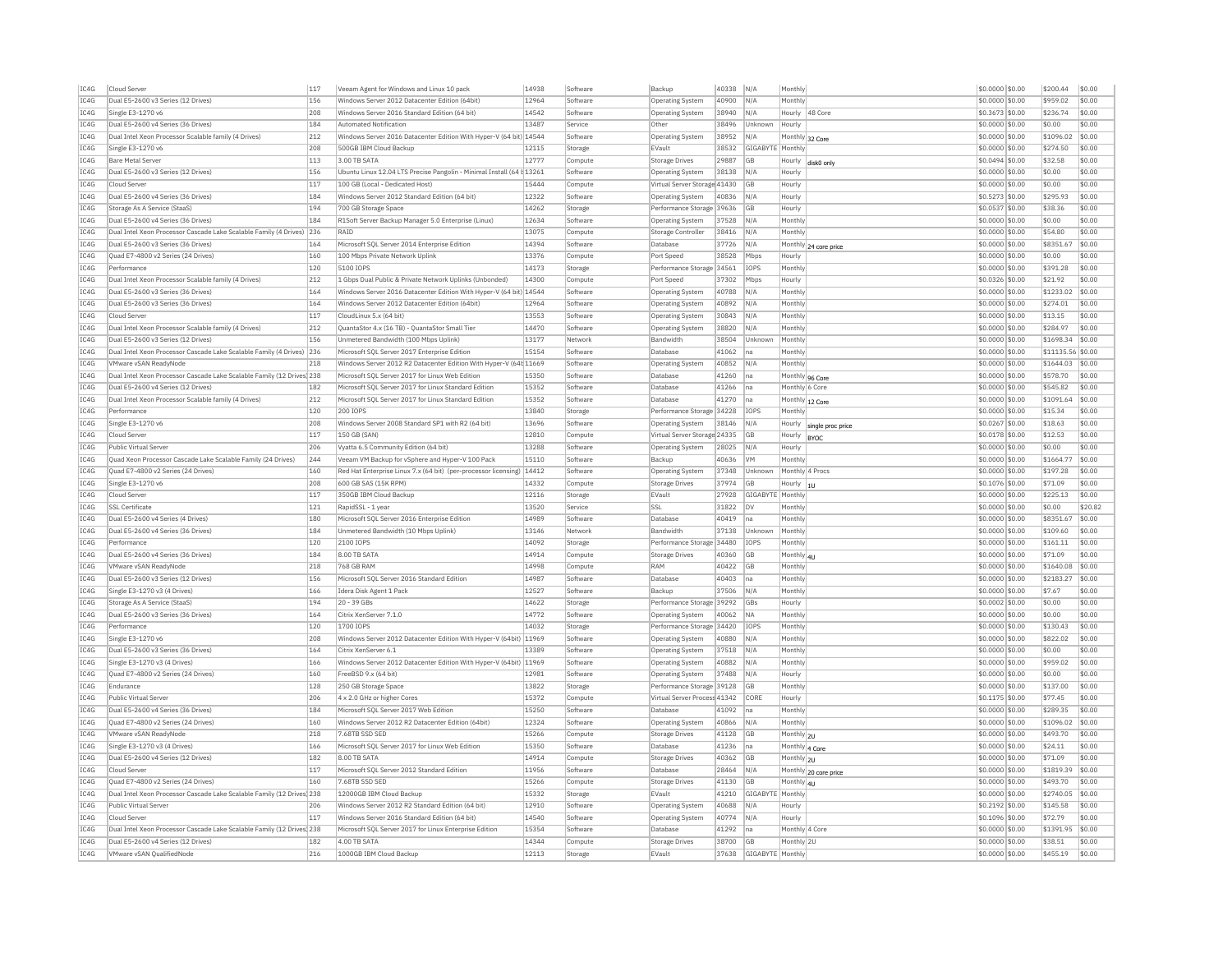| IC4G | Quad Xeon Processor Cascade Lake Scalable Family (24 Drives)           | 244 | Microsoft SQL Server 2017 Standard Edition                               | 15252 | Software | Database                     | 41098 | na          | Monthly         |                                                    | \$0.0000 \$0.00  | \$181.94          | \$0.00 |
|------|------------------------------------------------------------------------|-----|--------------------------------------------------------------------------|-------|----------|------------------------------|-------|-------------|-----------------|----------------------------------------------------|------------------|-------------------|--------|
| IC4G | Dual E5-2600 v4 Series (4 Drives)                                      | 180 | 8.00 TB SATA                                                             | 14914 | Compute  | <b>Storage Drives</b>        | 40292 | GB          | Monthly         |                                                    | \$0.0000 \$0.00  | \$71.09           | \$0.00 |
| IC4G | Dual E5-2600 v3 Series (36 Drives)                                     | 164 | RAID                                                                     | 13075 | Compute  | Storage Controller           | 38416 | N/A         | Monthly         |                                                    | \$0.0000 \$0.00  | \$54.80           | \$0.00 |
| IC4G | Storage As A Service (StaaS)                                           | 194 | 10 GB Storage Space                                                      | 14244 | Storage  | Performance Storage 39572    |       | <b>GB</b>   | Hourly          |                                                    | \$0,0008 \$0,00  | \$0.55            | \$0.00 |
| IC4G | Dual E5-2600 v3 Series (36 Drives)                                     | 164 | 8.00 TB SATA                                                             | 14914 | Compute  | <b>Storage Drives</b>        | 40360 | GB          | Monthly 4U      |                                                    | \$0.0000 \$0.00  | \$71.09           | \$0.00 |
| IC4G | Cloud Server                                                           | 117 | CentOS 6.5 - Minimal Install (64 bit) - version-locked                   | 14278 | Software | Operating System             | 35022 | N/A         | Monthly         |                                                    | \$0.0000 \$0.00  | \$0.00            | \$0.00 |
| IC4G | <b>Bare Metal Server</b>                                               | 113 | CentOS 6.5 (64 bit) - version locked                                     | 14280 | Software | <b>Operating System</b>      | 35024 | N/A         | Monthly         |                                                    | \$0.0000 \$0.00  | \$0.00            | \$0.00 |
| IC4G | Quad E7-4800 v2 Series (24 Drives)                                     | 160 | Microsoft SQL Server 2014 Enterprise Edition                             | 14394 | Software | Database                     | 37552 | N/A         |                 |                                                    | \$0.0000 \$0.00  | \$5567.78         | \$0.00 |
| TC4G | Dual E5-2600 v4 Series (36 Drives)                                     | 184 | Windows Server 2016 Datacenter Edition With Hyper-V (64 bit) 14544       |       | Software |                              | 38952 | N/A         |                 | Monthly 16 core price                              | \$0,0000 \$0.00  | \$1096.02         | 50.00  |
|      |                                                                        |     |                                                                          |       |          | Operating System             |       |             | Monthly 32 Core |                                                    |                  |                   |        |
| IC4G | Cloud Server                                                           | 117 | Windows Server 2008 Standard Edition SP2 (64bit)                         | 12521 | Software | Operating System             | 40734 | N/A         | Hourly          |                                                    | \$0.4394 \$0.00  | \$291.17          | \$0.00 |
| IC4G | Virtual Router Appliance                                               | 228 | 20000 GB Bandwidth Allotment                                             | 12082 | Network  | <b>Bandwidth</b>             | 26678 | GB          | Monthly         |                                                    | \$0,0000 \$0.00  | \$0.00            | \$0.00 |
| TCAG | Performance                                                            | 120 | 2400 TOPS                                                                | 14039 | Storage  | Performance Storage 34427    |       | <b>TOPS</b> | Monthly         |                                                    | \$0,0000 \$0.00  | \$184.13          | \$0.00 |
| IC4G | Dual Intel Xeon Processor Scalable family (4 Drives)                   | 212 | cPanel/WHM with Fantastico and RVskir                                    | 12663 | Software | Control Pane                 | 37394 | Unknowr     |                 | Monthly promo code                                 | \$0.0000 \$0.00  | \$27.40           | \$0.00 |
| IC4G | Virtual Router Appliance (10 Gpbs)                                     | 230 | <b>Unlimited SSL VPN Users</b>                                           | 13498 | Network  | <b>VPN</b>                   | 37404 | Unknown     | Hourly          |                                                    | \$0.0000 \$0.00  | \$0.00            | \$0.00 |
| IC4G | Dual E5-2600 v4 Series (12 Drives)                                     | 182 | 1.9TB SSD                                                                | 15412 | Compute  | <b>Storage Drives</b>        | 41394 | GB          | Hourly          |                                                    | \$0.1649 \$0.00  | \$109.60          | \$0.00 |
| IC4G | Dual Intel Xeon Processor Scalable family (4 Drives)                   | 212 | 1.2 TB SSD (10 DWPD)                                                     | 14336 | Compute  | Storage Drive:               | 38706 | GB          | Monthly         |                                                    | \$0.0000 \$0.00  | \$120.46          | \$0.00 |
| IC4G | Performance                                                            | 120 | 900 IOPS                                                                 | 13867 | Storage  | Performance Storage 34255    |       | IOPS        | Monthly         |                                                    | \$0,0000 \$0.00  | \$69.05           | \$0.00 |
| IC4G | Endurance                                                              | 128 | 4000 GB Storage Space                                                    | 13826 | Storage  | Performance Storage 39272    |       | GB          | Monthly         |                                                    | \$0.0000 \$0.00  | \$876.82          | \$0.00 |
| IC4G | Virtual Router Appliance (10 Gpbs)                                     | 230 | SRTOV Enabled                                                            | 15020 | Compute  | Other                        | 40512 | Unknown     | Monthly         |                                                    | \$0,0000 \$0,00  | \$0.00            | \$0.00 |
| IC4G | Public Virtual Server                                                  | 206 | Microsoft SOL Server 2014 Enterprise Edition                             | 14394 | Software | Database                     | 37330 | N/A         |                 |                                                    | \$0,0000 \$0.00  | \$3479.86         | \$0.00 |
| IC4G | Dual E5-2600 v3 Series (4 Drives)                                      | 162 | Microsoft SQL Server 2017 for Linux Enterprise Edition                   | 15354 | Software | Database                     | 41306 | na          |                 | Monthly 10 core price                              | \$0.0000 \$0.00  | \$9743.62         | \$0.00 |
|      |                                                                        |     |                                                                          |       |          |                              |       |             | Monthly 28 Core |                                                    |                  |                   |        |
| TC4G | Dual Intel Xeon Processor Scalable family (12 Drives)                  | 214 | Microsoft SOL Server 2014 Enterprise Edition                             | 14394 | Software | Database                     | 37328 | N/A         |                 | Monthly 12 core price                              | \$0,0000 \$0.00  | \$4175.84         | \$0.00 |
| IC4G | Single E3-1270 v6                                                      | 208 | Windows Server 2008 Web Edition SP2 (32bit)                              | 12509 | Software | Operating System             | 38292 | N/A         |                 | Monthly single proc price                          | \$0,0000 \$0.00  | \$12.06           | \$0.00 |
| IC4G | <b>Additional Products</b>                                             | lo. | 64 Portable Private IP Addresses                                         | 12812 | Network  | IP Address                   | 24346 | IPs         | Monthly         |                                                    | \$0.0000 \$0.00  | \$0.00            | \$0.00 |
| IC4G | Single E3-1270 v3 (4 Drives)                                           | 166 | Microsoft SQL Server 2014 Standard Edition                               | 14396 | Software | Database                     | 37562 | N/L         |                 | Monthly 1 core price                               | \$0.0000 \$0.00  | \$181.94          | \$0.00 |
| IC4G | Portable Storage                                                       | 94  | 1.500 GB (SAN)                                                           | 13437 | Compute  | Virtual Server Storage 29645 |       | GB          | Hourly  BYOC    |                                                    | \$0.1284 \$0.00  | \$93.94           | \$0.00 |
| IC4G | Single E3-1270 v6                                                      | 208 | VMware Server Virtualization 6.5                                         | 14740 | Software | Operating System             | 40026 | Unknown     | Monthly         |                                                    | \$0,0000 \$0.00  | \$137.00          | \$0.00 |
| IC4G | Public Virtual Server                                                  | 206 | 200 GB (SAN)                                                             | 13204 | Compute  | Virtual Server Storage 27377 |       | GB          | Hourly          | <b>BYOC</b>                                        | \$0,0197 \$0,00  | \$13.77           | \$0.00 |
| TCAG | Quad E7-4800 v2 Series (24 Drives)                                     | 160 | Intel TXT (Trusted Execution Technology)                                 | 14208 | Compute  | Other                        | 37116 | Unknown     | Monthly         |                                                    | \$0,0000 \$0.00  | \$2.19            | \$0.00 |
| IC4G | Single E3-1270 v3 (4 Drives)                                           | 166 | Parallels Plesk Panel 11 (Linux) Unlimited Domain w/ Power Pa 12541      |       | Software | Control Panel                | 37694 | N/A         | Monthly         |                                                    | \$0.0000 \$0.00  | \$58.20           | \$0.00 |
| IC4G | Performance                                                            | 120 | 2300 IOPS                                                                | 14038 | Storage  | Performance Storage 34426    |       | <b>IOPS</b> | Monthly         |                                                    | \$0.0000 \$0.00  | \$176.46          | \$0.00 |
| IC4G | Dual Intel Xeon Processor Scalable family (4 Drives)                   | 212 | 1 TPv6 Address                                                           | 13033 | Network  | <b>TP Address</b>            | 37050 | N/A         | Hourly          |                                                    | $$0.0000$ \$0.00 | \$0.00            | \$0.00 |
| IC4G | Dual E5-2600 v4 Series (12 Drives)                                     | 182 | Veeam VM Backup for vSphere and Hyper-V 100 Pack                         | 15110 | Software | Backup                       | 40636 | <b>VM</b>   | Monthly         |                                                    | \$0.0000 \$0.00  | \$1664.77         | \$0.00 |
|      |                                                                        | 117 |                                                                          | 15446 |          |                              |       |             |                 |                                                    |                  |                   |        |
| IC4G | Cloud Server                                                           |     | 25 GB (Local - Dedicated Host)                                           |       | Compute  | Virtual Server Storage 41432 |       | <b>GB</b>   | Hourly          |                                                    | \$0.0000 \$0.00  | \$0.00            | \$0.00 |
| IC4G | Dual E5-2600 v3 Series (12 Drives)                                     | 156 | 1.9TB SSD SED (5DWPD)                                                    | 14912 | Compute  | Storage Drives               | 40310 | <b>GB</b>   | Monthly 2U      |                                                    | \$0,0000 \$0.00  | \$142.19          | \$0.00 |
| IC4G | Single E3-1270 v3 (4 Drives)                                           | 166 | 1 Gbps Private Network Uplink                                            | 12446 | Compute  | Port Speed                   | 37628 | Mbps        | Hourly          |                                                    | \$0.0168 \$0.00  | \$10.96           | \$0.00 |
| IC4G | Public Virtual Server                                                  | 206 | Microsoft SOL Server 2008 Express R2                                     | 12867 | Software | Database                     | 24671 | Unknown     | Monthly         |                                                    | \$0,0000 \$0,00  | \$0.00            | \$0.00 |
| IC4G | Dual E5-2600 v4 Series (12 Drives)                                     | 182 | Microsoft SOL Server 2012 Web Edition                                    | 11803 | Software | Database                     | 38622 | N/A         |                 | Monthly 12 core price                              | \$0.0000 \$0.00  | \$72.34           | \$0.00 |
| IC4G | Service Addons                                                         | 210 | VMware Cloud Foundation Hybridity Bundle A                               | 15002 | Service  | Other                        | 40430 | Unknown     | Monthly         |                                                    | \$0.0000 \$0.00  | \$21.92           | \$0.00 |
| IC4G | Dual E5-2600 v4 Series (12 Drives)                                     | 182 | Microsoft SOL Server 2012 Web Edition                                    | 11803 | Software | Database                     | 38618 | N/A         |                 | Monthly 24 core price                              | \$0,0000 \$0.00  | \$144.67          | \$0.00 |
| IC4G | Storage As A Service (StaaS)                                           | 194 | 4000 GB Storage Space                                                    | 13826 | Storage  | Performance Storage 39788    |       | GB          | Hourly          |                                                    | \$0,3071 \$0.00  | \$219.20          | \$0.00 |
| TC4G | Dual Intel Xeon Processor Scalable family (12 Drives)                  | 214 | VMware Server Virtualization 6.5                                         | 15024 | Software | Operating System             | 40544 | Unknown     | Monthly         |                                                    | \$0,0000 \$0.00  | \$356.21          | \$0.00 |
| IC4G | Single E3-1270 v3 (4 Drives)                                           | 166 | Microsoft SQL Server 2014 Standard Edition                               | 14396 | Software | Database                     | 37560 | N/A         |                 | Monthly 9 core price                               | \$0.0000 \$0.00  | \$909.70          | \$0.00 |
| IC4G | Dual E5-2600 v4 Series (4 Drives)                                      | 180 | Windows Server 2012 R2 Datacenter Edition With Hyper-V (64t 11669        |       | Software | Operating System             | 40854 | N/A         | Monthl          |                                                    | \$0,0000 \$0.00  | \$2055.04         | \$0.00 |
| TC4G | VMware vSAN QualifiedNode                                              | 216 | <b>Email and Ticket</b>                                                  | 13785 | Service  | Other                        | 37768 | Unknown     | Hourly          |                                                    | \$0,0000 \$0.00  | \$0.00            | \$0.00 |
| IC4G | Dual Intel Xeon Processor Cascade Lake Scalable Family (12 Drives 238  |     | Veeam Agent for Windows and Linux 1 pack                                 | 14928 | Software | Backup                       | 40328 | N/A         | Monthly         |                                                    | \$0.0000 \$0.00  | \$20.74           | \$0.00 |
|      |                                                                        |     |                                                                          | 13787 |          |                              |       |             |                 |                                                    |                  |                   |        |
| IC4G | Public Virtual Server                                                  | 206 | 25 GB (SAN)                                                              |       | Compute  | Virtual Server Storage 33807 |       | GB          | Hourly  BYOC    |                                                    | \$0,0000 \$0.00  | \$0.00            | \$0.00 |
| IC4G | <b>Bare Metal Server</b>                                               | 113 | Windows Server 2012 R2 Datacenter Edition With Hyper-V (64t 11669        |       | Software | Operating System             | 40842 | N/A         | Monthly         |                                                    | \$0.0000 \$0.00  | \$685.01          | \$0.00 |
| TC4G | Performance                                                            | 120 | 3600 TOPS                                                                | 13894 | Storage  | Performance Storage 34282    |       | <b>TOPS</b> | Monthly         |                                                    | \$0.0000 \$0.00  | \$276.20          | \$0.00 |
| TC4G | Dual E5-2600 v4 Series (12 Drives)                                     | 182 | Microsoft SOL Server 2017 for Linux Web Edition                          | 15350 | Software | Database                     | 41252 | na          | Monthly 32 Core |                                                    | $$0.0000$ \$0.00 | \$192.90          | \$0.00 |
| IC4G | Dual Intel Xeon Processor Scalable family (12 Drives)                  | 214 | Microsoft SQL Server 2017 for Linux Enterprise Edition                   | 15354 | Software | Database                     | 41306 | na          | Monthly 28 Core |                                                    | \$0.0000 \$0.00  | \$9743.62         | \$0.00 |
| IC4G | Dual Intel Xeon Processor Cascade Lake Scalable Family (12 Drives 238  |     | 20GB IBM Cloud Backup                                                    | 12299 | Storage  | EVault                       | 37008 | GIGABYTE    | Monthly         |                                                    | \$0,0000 \$0,00  | \$16.79           | \$0.00 |
| IC4G | Dual Intel Xeon Processor Cascade Lake Scalable Family (12 Drives) 238 |     | 1 Gbps Public & Private Network Uplinks (Unbonded)                       | 14302 | Compute  | Port Speed                   | 37324 | Mbps        | Hourly          |                                                    | \$0.0326 \$0.00  | \$21.92           | \$0.00 |
| IC4G | Dual E5-2600 v3 Series (4 Drives)                                      | 162 | Veeam VM Backup for vSphere and Hyper-V 200 Pack                         | 15114 | Software | Backup                       | 40640 | Unknown     | Monthly         |                                                    | \$0.0000 \$0.00  | \$3328.54         | \$0.00 |
| IC4G | Performance                                                            | 120 | 4300 IOPS                                                                | 14114 | Storage  | Performance Storage 34502    |       | <b>TOPS</b> | Monthly         |                                                    | \$0,0000 \$0.00  | \$329.90          | \$0.00 |
| IC4G | Public Virtual Server                                                  | 206 | Microsoft SOL Server 2017 Web Edition                                    | 15250 | Software | Database                     | 41052 | na          | Monthly         |                                                    | \$0,0000 \$0.00  | \$12.06           | \$0.00 |
| TC4G | Dual E5-2600 v4 Series (4 Drives)                                      | 180 | Red Hat Enterprise Linux 6.8 - Minimal Install (64 bit) version-Id 15164 |       | Software | Operating System             | 40932 | Ina         |                 |                                                    | \$0,0000 \$0,00  | \$98.74           | \$0.00 |
| IC4G | Dual Intel Xeon Processor Scalable family (12 Drives)                  | 214 | Microsoft SQL Server 2017 for Linux Enterprise Edition                   | 15354 | Software | Database                     | 41310 | na          |                 | Monthly RHEL 6.8 Version Lock for Bare Metal       | \$0.0000 \$0.00  | \$13919.46 \$0.00 |        |
| IC4G |                                                                        |     | 4.00 TB SATA                                                             | 14344 |          |                              | 38700 | GB          | Monthly 40 Core |                                                    |                  | \$38.51           | \$0.00 |
|      | Dual Intel Xeon Processor Cascade Lake Scalable Family (12 Drives) 238 |     |                                                                          |       | Compute  | <b>Storage Drives</b>        |       |             | Monthly 2U      |                                                    | \$0.0000 \$0.00  |                   |        |
| IC4G | Ouad Xeon Processor Cascade Lake Scalable Family (24 Drives)           | 244 | Managed Server                                                           | 13256 | Service  | Managed Resource             | 38716 | N/A         | Monthly         |                                                    | \$0.0000 \$0.00  | \$327.71          | \$0.00 |
| IC4G | Service Addons                                                         | 210 | VMware Cloud Foundation Hybridity Bundle D                               | 15008 | Service  | Other                        | 40458 | Unknown     | Monthly         |                                                    | \$0,0000 \$0.00  | \$10.96           | \$0.00 |
| IC4G | Storage As A Service (StaaS)                                           | 194 | 60 GB Storage Space                                                      | 14246 | Storage  | Performance Storage 39724    |       | GB          | Hourly          |                                                    | \$0,0046 \$0,00  | \$3.29            | \$0.00 |
| IC4G | Endurance                                                              | 128 | 100 GB Storage Space                                                     | 13821 | Storage  | Performance Storage 34908    |       | GB          |                 | Monthly Snapshot Space Medium Tier                 | \$0.0000 \$0.00  | \$10.96           | \$0.00 |
| IC4G | Dual Intel Xeon Processor Scalable family (12 Drives)                  | 214 | R1Soft Backup Agent 1 Pack                                               | 13135 | Software | Backup                       | 26893 | N/A         | Monthly         |                                                    | \$0.0000 \$0.00  | \$7.67            | \$0.00 |
| IC4G | Single E3-1270 v3 (4 Drives)                                           | 166 | Red Hat Enterprise Linux 6.8 - Minimal Install (64 bit) version-Id 15164 |       | Software | Operating System             | 40930 | Ina         |                 | Monthly Only for Bare Metal RHEL 6.8 Version locks | $$0.0000$ \$0.00 | \$49.32           | \$0.00 |
|      |                                                                        |     |                                                                          |       |          |                              |       |             |                 |                                                    |                  |                   |        |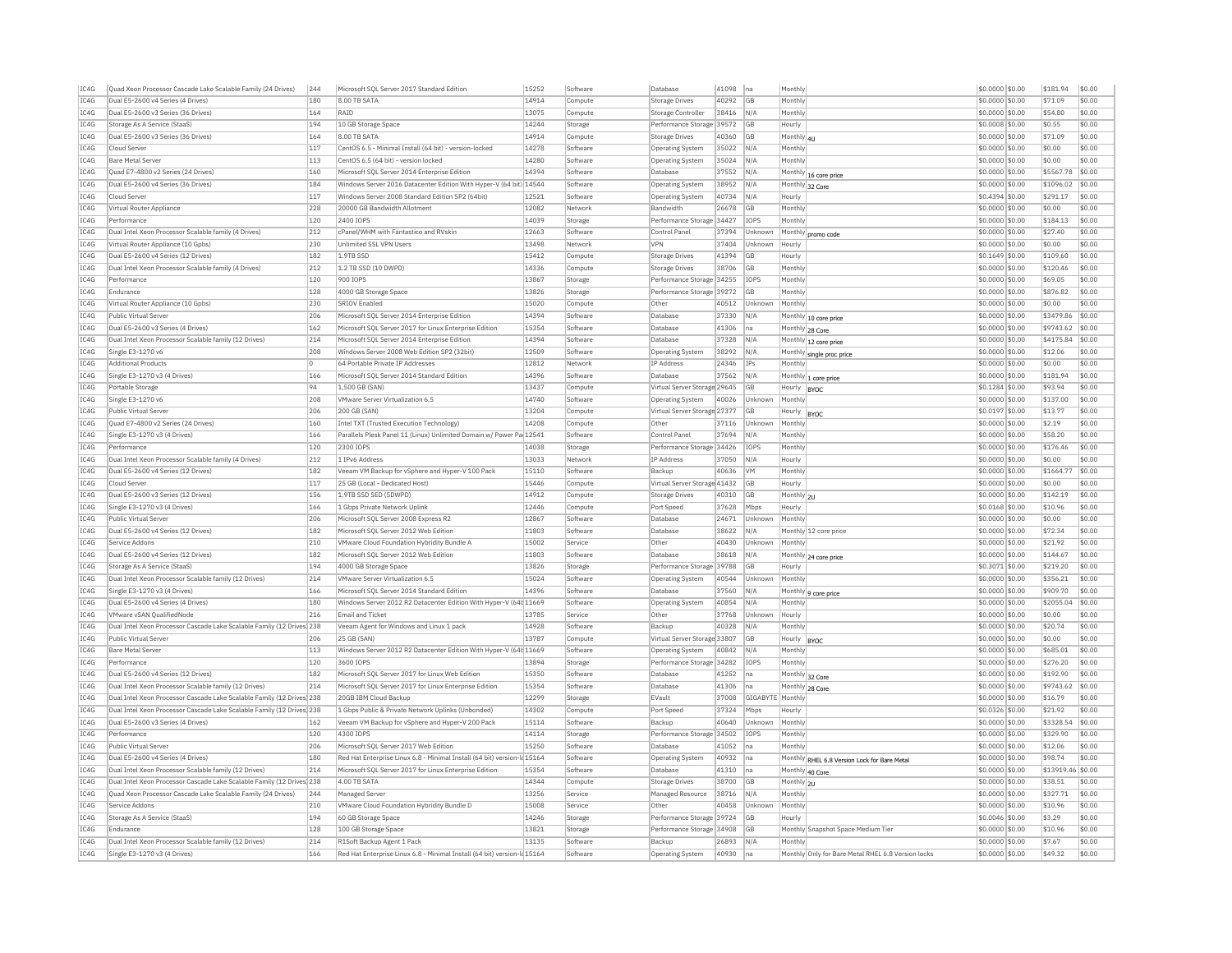| TC4G | Dual E5-2600 v3 Series (36 Drives)                                     | 164 | Microsoft SOL Server 2012 Standard Edition                               | 11956 | Software | Database                     | 37492 N/A |                  |                                                   | \$0,0000 \$0.00                    | \$1819.39 \$0.00  |        |
|------|------------------------------------------------------------------------|-----|--------------------------------------------------------------------------|-------|----------|------------------------------|-----------|------------------|---------------------------------------------------|------------------------------------|-------------------|--------|
| TC4G | Endurance                                                              | 128 | 1000 GB Storage Space                                                    | 13824 | Storage  | Performance Storage 34924    |           | <b>GB</b>        | Monthly 20 core price                             | \$0.0000 \$0.00                    | \$54.80           | \$0.00 |
| TC4G | Dual Intel Xeon Processor Cascade Lake Scalable Family (12 Drives 238  |     | Microsoft SOL Server 2017 for Linux Enterprise Edition                   | 15354 | Software | Database                     | 41308     |                  | Monthly Snapshot Space Low Tier                   |                                    | \$11135.56 \$0.00 |        |
| TCAG | Single E3-1270 v3 (4 Drives)                                           | 166 | Windows Server 2012 Datacenter Edition (64bit)                           | 12964 | Software |                              | 40908 N/A | $n\varepsilon$   | Monthly 32 Core<br>Monthly                        | \$0.0000 \$0.00<br>\$0,0000 \$0.00 | \$2055.04 \$0.00  |        |
|      |                                                                        |     |                                                                          |       |          | Operating System             |           |                  |                                                   |                                    |                   |        |
| IC4G | Quad E7-4800 v2 Series (24 Drives)                                     | 160 | CentOS 6.x (64 bit)                                                      | 13195 | Softwar  | <b>Operating System</b>      | 37854 N/A |                  | Hourly                                            | \$0.0000 \$0.00                    | \$0.00            | \$0.00 |
| TCAG | Dual E5-2600 v3 Series (36 Drives)                                     | 164 | Microsoft SOL Server 2012 Enterprise Edition                             | 12153 | Software | Database                     | 37068 N/A |                  | Monthly 12 core price                             | \$0.0000 \$0.00                    | \$4175.84 \$0.00  |        |
| IC4G | Single E3-1270 v3 (4 Drives)                                           | 166 | Windows Server 2016 Datacenter Edition (64 bit)                          | 14546 | Software | <b>Operating System</b>      | 38968     | N/A              | Monthly 48 Core                                   | \$0.0000 \$0.00                    | \$1644.03 \$0.00  |        |
| TCAG | Single E3-1270 v6                                                      | 208 | Red Hat Enterprise Linux 6.5 (64 bit) version-locked                     | 15086 | Software | Operating System             | 40608     | CPIJ             | Monthly                                           | \$0,0000 \$0,00                    | \$49.32           | \$0.00 |
| IC4G | Dual Intel Xeon Processor Scalable family (4 Drives)                   | 212 | Microsoft SOL Server 2012 Web Edition                                    | 11803 | Software | Database                     | 38618     | N/A              | Monthly 24 core price                             | \$0,0000 \$0,00                    | \$144.67          | \$0.00 |
| TC4G | Dual Intel Xeon Processor Cascade Lake Scalable Family (12 Drives) 238 |     | Parallels Plesk Panel 12 (Linux) - 30 Domain w/ Power Pack               | 14216 | Software | Control Panel                | 37120     | <b>Illnknown</b> | Monthly                                           | \$0.0000 \$0.00                    | \$40.12           | \$0.00 |
| IC4G | Cloud Server                                                           | 117 | Microsoft SOL Server 2014 Web Edition                                    | 14400 | Software | Database                     | 37130     | N/A              | Monthly 5 cores                                   | \$0.0000 \$0.00                    | \$36.17           | \$0.00 |
| TC4G | Dual E5-2600 v4 Series (4 Drives)                                      | 180 | Red Hat Enterprise Linux 6.8 - LAMP Install (64 bit) version-loc 15168   |       | Software | Operating System             | 40944 na  |                  | Monthly RHEL LAMP 6.8 Version Lock for Bare Metal | \$0.0000 \$0.00                    | \$98.74           | \$0.00 |
| IC4G | Single E3-1270 v3 (4 Drives)                                           | 166 | Microsoft SQL Server 2017 Web Edition                                    | 15250 | Software | Database                     | 41092 na  |                  | Monthly                                           | \$0.0000 \$0.00                    | \$289.35          | \$0.00 |
| IC4G | Ouad E7-4800 v2 Series (24 Drives)                                     | 160 | Microsoft SOL Server 2012 Standard Edition                               | 11956 | Software | Database                     | 37890     | N/A              | Monthly 8 core price                              | \$0.0000 \$0.00                    | \$727.76          | \$0.00 |
| TCAG | Dual Intel Xeon Processor Cascade Lake Scalable Family (4 Drives) 236  |     | Veeam Backup and Replication Enterprise Plus                             | 14979 | Software | Operating System             | 40381     | <b>VM</b>        | Monthly                                           | \$0.0000 \$0.00                    | \$0.00            | \$0.00 |
| IC4G | Dual E5-2600 v4 Series (12 Drives)                                     | 182 | Microsoft SQL Server 2017 Standard Edition                               | 15252 | Softwar  | Database                     | 41108     | $n\varepsilon$   | Monthly                                           | \$0.0000 \$0.00                    | \$1455.51 \$0.00  |        |
| TCAG | Dual Intel Xeon Processor Scalable family (4 Drives)                   | 212 | 10 Gbps Redundant Public & Private Network Uplinks                       | 14288 | Compute  | Port Speed                   | 39832     | Mbps             | Monthly                                           | \$0,0000 \$0.00                    | \$219.20          | \$0.00 |
| IC4G | Single E3-1270 v3 (4 Drives)                                           | 166 | Veeam Backup for Office 365 100 Pack                                     | 15314 | Software | Operating System             | 41190     | <b>NA</b>        | Monthly                                           | \$0.0000 \$0.00                    | \$554.72          | \$0.00 |
| TC4G | Ouad E7-4800 v2 Series (24 Drives)                                     | 160 | Microsoft SOL Server 2014 Standard Edition                               | 14396 | Software | Database                     | 38192     | N/A              |                                                   | \$0,0000 \$0,00                    | \$1455.51         | \$0.00 |
|      |                                                                        |     |                                                                          |       |          |                              |           |                  | Monthly 15 core price                             |                                    |                   |        |
| TC4G | Dual Intel Xeon Processor Scalable family (4 Drives                    | 212 | 8.00 TB SATA                                                             | 14914 | Compute  | <b>Storage Drives</b>        | 40292     | <b>GB</b>        | Monthly                                           | \$0,0000 \$0,00                    | \$71.09           | \$0.00 |
| TCAG | Single E3-1270 v6                                                      | 208 | Microsoft SOL Server 2017 for Linux Web Edition                          | 15350 | Software | Database                     | 41238 na  |                  | Monthly 6 Core                                    | \$0,0000 \$0.00                    | \$36.17           | \$0.00 |
| IC4G | Dual E5-2600 v4 Series (12 Drives)                                     | 182 | OuantaStor 4.x (512 TB) - OuantaStor XXX Large Tier                      | 14480 | Software | Operating System             | 38830     | N/A              | Monthly                                           | \$0.0000 \$0.00                    | \$2734.57         | \$0.00 |
| TCAG | Single E3-1270 v6                                                      | 208 | Microsoft SOL Server 2017 for Linux Web Edition                          | 15350 | Software | Database                     | 41240     | Ina              | Monthly 8 Core                                    | \$0,0000 \$0,00                    | \$48.22           | \$0.00 |
| TCAG | Dual E5-2600 v4 Series (4 Drives)                                      | 180 | Microsoft SQL Server 2017 for Linux Enterprise Edition                   | 15354 | Software | Database                     | 41312     | Ina              | Monthly 48 Core                                   | \$0.0000 \$0.00                    | \$16703.35 \$0.00 |        |
| TC4G | Single E3-1270 v6                                                      | 208 | Windows Server 2012 R2 Datacenter Edition (64bit)                        | 12324 | Software | Operating System             | 40866     | N/A              | Monthly                                           | \$0.0000 \$0.00                    | \$1096.02 \$0.00  |        |
| IC4G | Dual E5-2600 v4 Series (36 Drives)                                     | 184 | Windows Server 2012 Datacenter Edition With Hyper-V (64bit) 11969        |       | Software | Operating System             | 40884     | N/A              | Monthly                                           | \$0,0000 \$0,00                    | \$1096.02         | \$0.00 |
| TC4G | Cloud Server                                                           | 117 | Ubuntu Linux 18.04 LTS Bionic Beaver Minimal Install (64 bit)            | 15084 | Software | Operating System             | 40604 NA  |                  | Hourly                                            | \$0.0000 \$0.00                    | \$0.00            | \$0.00 |
| IC4G | Ouad E7-4800 v2 Series (24 Drives)                                     | 160 | vCenter 6.0                                                              | 14402 | Software | <b>Operating System</b>      | 37360     | Ina              | Monthly                                           | \$0.0000 \$0.00                    | \$0.00            | \$0.00 |
| IC4G | Single E3-1270 v6                                                      | 208 | Microsoft SOL Server 2017 Standard Edition                               | 15252 | Software | Database                     | 41110     | na               | Monthly                                           | \$0.0000 \$0.00                    | \$1819.39         | \$0.00 |
| TCAG | Single E3-1270 v6                                                      | 208 | Ubuntu Linux 12.04 LTS Precise Pangolin - Minimal Install (32 t 13641    |       | Software | Operating System             | 38382     | N/A              | Hourly                                            | \$0.0000 \$0.00                    | \$0.00            | \$0.00 |
| IC4G | Cloud Server                                                           | 117 | 1000 GB Bandwidth Allotment                                              | 12627 | Network  | Bandwidth                    | 37794     | <b>GB</b>        | Monthly                                           | \$0.0000 \$0.00                    | \$49.32           | \$0.00 |
| TCAG | Ouad Xeon Processor Cascade Lake Scalable Family (24 Drives)           | 244 | 2000GB IBM Cloud Backup                                                  | 12111 | Storage  | EVault                       | 37652     | GIGABYTE Monthly |                                                   | \$0,0000 \$0.00                    | \$728.71          | \$0.00 |
| TCAG |                                                                        |     |                                                                          |       |          |                              |           | N/A              |                                                   |                                    |                   |        |
| TCAG | Single E3-1270 v3 (4 Drives)                                           | 166 | Microsoft SQL Server 2014 Enterprise Edition                             | 14394 | Software | Database                     | 37724     |                  | Monthly 40 core price                             | \$0.0000 \$0.00                    | \$13919.46 \$0.00 |        |
|      | Quad E7-4800 v2 Series (24 Drives)                                     | 160 | Debian GNU/Linux 8.x iessie/Stable (64 bit)                              | 14408 | Software | Operating System             | 37744     | N/A              | Hourly                                            | \$0,0000 \$0.00                    | \$0.00            | \$0.00 |
| TCAG | Quad E7-4800 v2 Series (24 Drives)                                     | 160 | Microsoft SOL Server 2014 Enterprise Edition                             | 14394 | Software | Database                     | 38436     | N/A              | Monthly 14 core price                             | \$0.0000 \$0.00                    | \$4871.81         | \$0.00 |
| TCAG | Public Virtual Server                                                  | 206 | Microsoft SOL Server 2017 Web Edition                                    | 15250 | Software | Database                     | 41092     | Ina              | Monthly                                           | \$0.0000 \$0.00                    | \$289.35          | \$0.00 |
| IC4G | Dual E5-2600 v4 Series (12 Drives                                      | 182 | Ubuntu Linux 14.04 LTS Trusty Tahr - Minimal Install (64 bit)            | 13549 | Software | Operating System             | 38184     | N/A              | Hourly                                            | \$0.0000 \$0.00                    | \$0.00            | \$0.00 |
| TCAG | Quad E7-4800 v2 Series (24 Drives)                                     | 160 | Microsoft SOL Server 2014 Standard Edition                               | 14396 | Software | Database                     | 37334 N/A |                  | Monthly 20 core price                             | \$0,0000 \$0,00                    | \$1819.39 \$0.00  |        |
| IC4G | Dual E5-2600 v3 Series (12 Drives)                                     | 156 | Windows Server 2012 R2 Datacenter Edition (64bit)                        | 12324 | Software | <b>Operating System</b>      | 40872     | N/A              | Monthly                                           | \$0.0000 \$0.00                    | \$2055.04         | \$0.00 |
| TCAG | Public Virtual Server                                                  | 206 | 300 GB (LOCAL SSD)                                                       | 12413 | Compute  | Virtual Server Storage 39998 |           | <b>GB</b>        | Hourly                                            | \$0.0197 \$0.00                    | \$13.09           | \$0.00 |
| TCAG | Public Virtual Server                                                  | 206 | Microsoft SQL Server 2012 Enterprise Edition                             | 12153 | Software | Database                     | 27083     | N/A              | Monthly 20 core price                             | \$0.0000 \$0.00                    | \$6959.73         | \$0.00 |
| TC4G | Dual Intel Xeon Processor Scalable family (4 Drives)                   | 212 | Microsoft SQL Server 2017 for Linux Enterprise Edition                   | 15354 | Software | Database                     | 41306 na  |                  | Monthly 28 Core                                   | \$0.0000 \$0.00                    | \$9743.62 \$0.00  |        |
| TC4G | Cloud Server                                                           | 117 | Red Hat Enterprise Linux 7.x - LAMP Install (64 bit)                     | 14420 | Software | Operating System             | 38790     | <b>NA</b>        | Hourly                                            | \$0,1313 \$0.00                    | \$101.93          | \$0.00 |
| IC4G | Public Virtual Server                                                  | 206 | Unmetered Bandwidth (100 Mbps Uplink)                                    | 13177 | Network  | Bandwidth                    | 27159     | Unknown          | Monthly                                           | \$0.0000 \$0.00                    | \$2192.04 \$0.00  |        |
| IC4G | Storage As A Service (StaaS)                                           | 194 | 40 GB Storage Space                                                      | 13819 | Storage  | Performance Storage 39428    |           | <b>GB</b>        | Hourly                                            | \$0,0134 \$0,00                    | \$8.77            | \$0.00 |
| TC4G | Dual E5-2600 v4 Series (4 Drives)                                      | 180 | XenServer Advanced for XenServer 5.6                                     | 12944 | Software | Operating System             | 37844 N/A |                  | Monthly                                           | \$0.0000 \$0.00                    | \$54.80           | \$0.00 |
| TC4G | Dual E5-2600 v3 Series (12 Drives)                                     | 156 | Red Hat Enterprise Linux 7.3 - Minimal Install (64 bit) version-Id 15166 |       | Software |                              | 40938     | <b>NA</b>        |                                                   | \$0,0000 \$0.00                    | \$98.74           | \$0.00 |
|      |                                                                        |     |                                                                          |       |          | <b>Operating System</b>      |           |                  | Monthly RHEL 7.3 Version Lock for Bare Metal      |                                    |                   |        |
| IC4G | Endurance                                                              | 128 | 500 GB Storage Space                                                     | 13823 | Storage  | Performance Storage 34858    |           | GB               | Monthly Replication Low Tier                      | \$0.0000 \$0.00                    | \$10.96           | \$0.00 |
| TC4G | Public Virtual Server                                                  | 206 | 40 GB (SAN)                                                              | 11685 | Compute  | Virtual Server Storage 19707 |           | $G$ <sub>B</sub> | Hourly BYOC                                       | \$0,0072 \$0.00                    | \$5.26            | \$0.00 |
| TC4G | Ouad E7-4800 v2 Series (24 Drives)                                     | 160 | Windows Server 2016 Datacenter Edition (64 bit)                          | 14546 | Software | Operating System             | 38962 N/A |                  | Monthly 24 Core                                   | \$0.0000 \$0.00                    | \$822.02          | \$0.00 |
| IC4G | Dual E5-2600 v3 Series (12 Drives)                                     | 156 | Microsoft SOL Server 2017 for Linux Standard Edition                     | 15352 | Software | Database                     | 41274 na  |                  | Monthly 20 Core                                   | \$0.0000 \$0.00                    | \$1819.39 \$0.00  |        |
| IC4G | Dual E5-2600 v3 Series (12 Drives)                                     | 156 | Microsoft SOL Server 2017 for Linux Enterprise Edition                   | 15354 | Software | Database                     | 41316     | Ina              | Monthly 96 Core                                   | \$0,0000 \$0.00                    | \$33406.69 \$0.00 |        |
| TCAG | Cloud Server                                                           | 117 | Microsoft SOL Server 2014 Web Edition                                    | 14400 | Software | Database                     | 37960 N/A |                  | Monthly 9 core                                    | $$0.0000$ \$0.00                   | \$60.28           | \$0.00 |
| IC4G | Dual Intel Xeon Processor Scalable family (4 Drives)                   | 212 | Microsoft SQL Server 2016 Enterprise Edition                             | 14989 | Software | Database                     | 40421     | Ina              | Monthly                                           | \$0.0000 \$0.00                    | \$9743.62         | \$0.00 |
| TCAG | Service Addons                                                         | 210 | VMware vCenter Server Hybridity Bundle B                                 | 15012 | Service  | Other                        | 40478     | Unknown          | Monthly                                           | \$0,0000 \$0,00                    | \$1547.58 \$0.00  |        |
| TCAG | Single E3-1270 v6                                                      | 208 | Veeam Agent for Windows and Linux 10 pack                                | 14938 | Software | Backup                       | 40338     | N/A              | Monthly                                           | \$0.0000 \$0.00                    | \$200.44          | \$0.00 |
| TC4G | <b>Bare Metal Server</b>                                               | 113 | Non-RATD                                                                 | 13664 | Compute  | Storage Controller           | 38276     | Unknown          | Hourly generic                                    | \$0.0000 \$0.00                    | \$0.00            | \$0.00 |
| TCAG | Dual E5-2600 v4 Series (36 Drives)                                     | 184 | 10000 GB Bandwidth Allotment                                             | 12083 | Network  | Bandwidth                    | 38014     | <b>GR</b>        | Monthly                                           | \$0.0000 \$0.00                    | \$0.00            | \$0.00 |
| TC4G | Network Gateway Appliance (10 Gbps)                                    | 158 | 100 Mbos Redundant Private Network Uplinks                               | 12606 |          | Port Speed                   |           |                  |                                                   |                                    | \$0.00            | \$0.00 |
|      |                                                                        |     |                                                                          |       | Compute  |                              | 37916     | Mbps             | Hourly                                            | \$0.0000 \$0.00                    |                   |        |
| IC4G | Dual Intel Xeon Processor Cascade Lake Scalable Family (12 Drives) 238 |     | Microsoft SQL Server 2017 Enterprise Edition                             | 15154 | Software | Database                     | 41062     | Ina              | Monthly                                           | \$0,0000 \$0.00                    | \$11135.56 \$0.00 |        |
| TC4G | Dual E5-2600 v3 Series (36 Drives)                                     | 164 | 512 GB RAM                                                               | 12667 | Compute  | RAM                          | 37904     | <b>GB</b>        | Monthly                                           | \$0.0000 \$0.00                    | \$1133.54 \$0.00  |        |
| TCAG | Single E3-1270 v6                                                      | 208 | Microsoft SOL Server 2017 Web Edition                                    | 15250 | Software | Database                     | 41096     | Ina              | Monthly                                           | \$0,0000 \$0.00                    | \$578.70          | \$0.00 |
| IC4G | Dual Intel Xeon Processor Cascade Lake Scalable Family (12 Drives) 238 |     | 50GB IBM Cloud Backup                                                    | 12158 | Storage  | EVault                       | 37246     | GIGABYTE Monthl  |                                                   | \$0.0000 \$0.00                    | \$43.45           | \$0.00 |
| TCAG | <b>Additional Products</b>                                             | l O | 16 Static Public TP Addresses                                            | 12178 | Network  | <b>IP Address</b>            | 20946     | <b>Unknown</b>   | Hourly                                            | \$0.0217 \$0.00                    | \$0.00            | \$0.00 |
|      |                                                                        |     |                                                                          |       |          |                              |           |                  |                                                   |                                    |                   |        |
| IC4G | Quad E7-4800 v2 Series (24 Drives)                                     | 160 | Microsoft SQL Server 2017 Web Edition                                    | 15250 | Software | Database                     | 41086     | 'nε              | Monthly                                           | \$0.0000 \$0.00                    | \$168.79          | \$0.00 |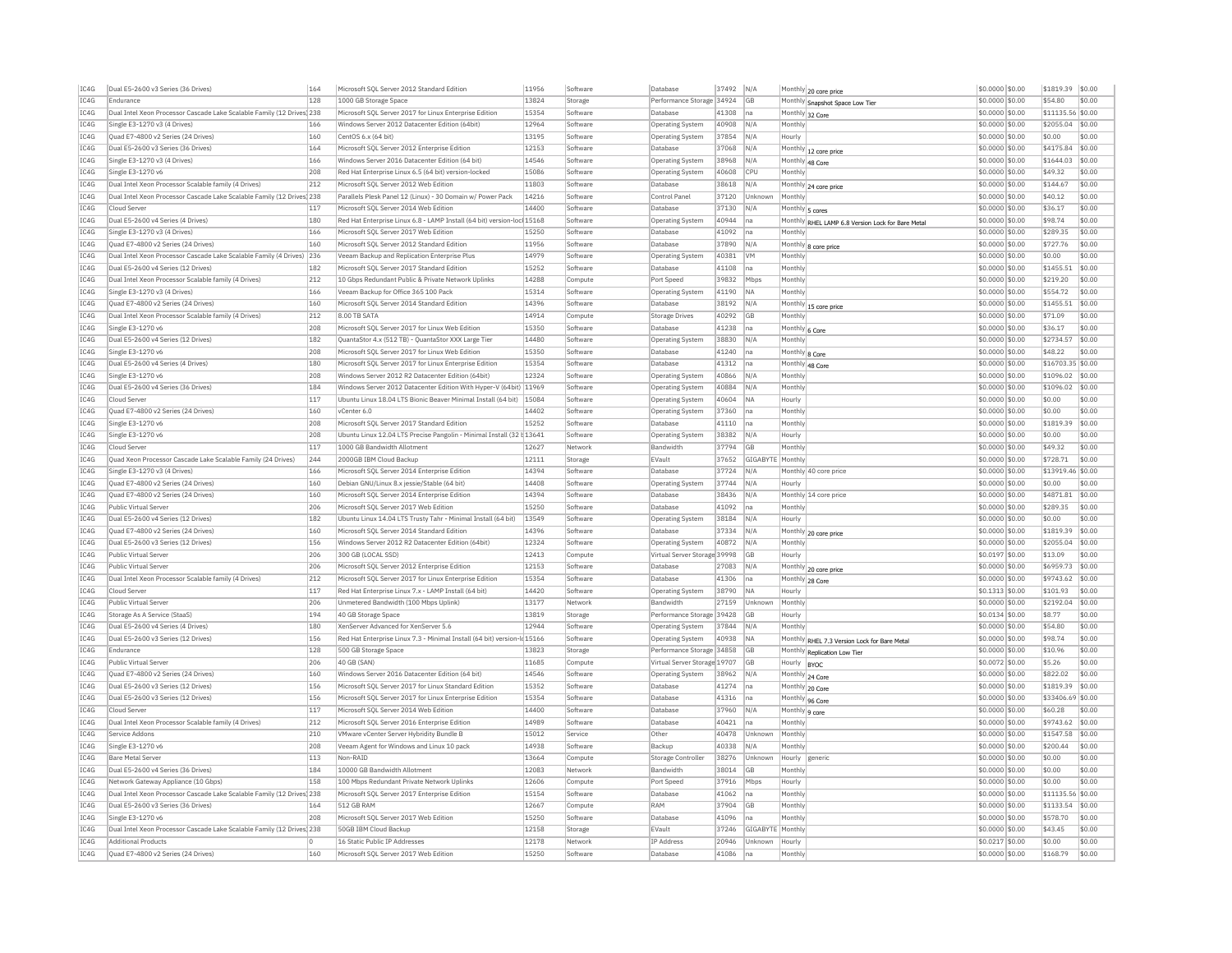| IC4G | Network Gateway Appliance                                              | 114 | 750GB SATA IT                                                                                                              | 12191 | Compute  | <b>Storage Drives</b>                       | 29542          | <b>GB</b>          | Monthly disk2-x            |                           | \$0,0000 \$0.00 | \$16.29             | s0.00            |
|------|------------------------------------------------------------------------|-----|----------------------------------------------------------------------------------------------------------------------------|-------|----------|---------------------------------------------|----------------|--------------------|----------------------------|---------------------------|-----------------|---------------------|------------------|
| TC4G | Dual E5-2600 v3 Series (36 Drives)                                     | 164 | MySQL for Linux                                                                                                            | 13122 | Software | Database                                    | 36978          | Unknown            | Hourly                     |                           | \$0.0000 \$0.00 | \$0.00              | \$0.00           |
| IC4G | Public Virtual Server                                                  | 206 | /64 Block Static Public IPv6 Addresses                                                                                     | 12986 | Network  | <b>TP Address</b>                           | 25621          | N/A                | Hourly                     |                           | \$0,0109 \$0.00 | \$5.48              | \$0.00           |
| TCAG | Storage As A Service (StaaS)                                           | 194 | Replication for tier-based performance                                                                                     | 14668 | Storage  | Performance Storage 39736                   |                | <b>GB</b>          | Hourly                     |                           | \$0,0000 \$0.00 | \$0.00              | \$0.00           |
| IC4G | Dual E5-2600 v3 Series (36 Drives)                                     | 164 | Redundant Power Supply                                                                                                     | 12891 | Compute  | Power Supply                                | 38036          | Unknown            | Hourly                     |                           | \$0,0168 \$0,00 | \$10.96             | \$0.00           |
| IC4G | Dual E5-2600 v3 Series (4 Drives)                                      | 162 | Microsoft SOL Server 2017 Standard Edition                                                                                 | 15252 | Software | Database                                    | 41106          | na                 | Monthly                    |                           | \$0,0000 \$0.00 | \$1091.64           | \$0.00           |
| IC4G | Dual E5-2600 v4 Series (36 Drives)                                     | 184 | 10GB IBM Cloud Backup                                                                                                      | 15334 | Storage  | FVault                                      | 41212          | GIGABYTE   Monthly |                            |                           | \$0.0000 \$0.00 | \$0.00              | \$0.00           |
| IC4G | Cloud Serve                                                            | 117 | 4 Public IP Addresses                                                                                                      | 12799 | Network  | <b>TP Address</b>                           | 31844          | Unknowr            | Hourly                     |                           | \$0.0109 \$0.00 | \$4.38              | \$0.00           |
| TC4G | Dual E5-2600 v3 Series (12 Drives)                                     | 156 | MySOL 5.7 for Windows                                                                                                      | 13798 | Software | Database                                    | 37540          | Unknown            | Hourly                     |                           | \$0,0000 \$0.00 | \$0.00              | \$0.00           |
| IC4G | Dual Intel Xeon Processor Scalable family (4 Drives)                   | 212 | Windows Server 2012 R2 Datacenter Edition With Hyper-V (64t 11669                                                          |       | Software | Operating System                            | 40844          | N/A                | Monthly                    |                           | \$0.0000 \$0.00 | \$822.02            | \$0.00           |
| IC4G | Storage As A Service (StaaS)                                           | 194 | Replication for tier-based performance                                                                                     | 14668 | Storage  | Performance Storage 39552                   |                | GR                 | Hourly                     |                           | \$0,0000 \$0,00 | \$0.00              | \$0.00           |
| IC4G | Dual E5-2600 v3 Series (36 Drives)                                     | 164 | 175GB IBM Cloud Backup                                                                                                     | 12118 | Storage  | EVault                                      | 38636          | GIGABYTE Monthly   |                            |                           | \$0,0000 \$0.00 | \$126.39            | \$0.00           |
| IC4G | <b>SSL Certificate</b>                                                 | 121 | GeoTrust True BusinessID with EV - 1 year                                                                                  | 12226 | Service  | SSL                                         | 21151          | IE۱                | Monthly                    |                           | \$0.0000 \$0.00 | \$0.00              | \$656.52         |
| IC4G | Performance                                                            | 120 | 20 GB Storage Space                                                                                                        | 13818 | Storage  | Performance Storage 34206                   |                | <b>GB</b>          | Monthly                    |                           | \$0,0000 \$0,00 | \$2.19              | \$0.00           |
| IC4G | Cloud Serve                                                            | 117 | Microsoft SQL Server 2014 Web Edition                                                                                      | 14400 | Software | Database                                    | 37124          | N/A                | Monthly 20 core            |                           | \$0,0000 \$0.00 | \$120.56            | \$0.00           |
| IC4G | Public Virtual Server                                                  | 206 | Microsoft SQL Server 2017 Standard Edition                                                                                 | 15252 | Software | Database                                    | 41100          | na                 | Monthly                    |                           | \$0.0000 \$0.00 | \$363.88            | \$0.00           |
| IC4G | Dual Intel Xeon Processor Scalable family (12 Drives)                  | 214 | McAfee VirusScan Enterprise                                                                                                | 12607 | Software | Antivirus                                   | 23114          | Unknown            | Hourly                     |                           | \$0.0000 \$0.00 | \$0.00              | \$0.00           |
| IC4G | VMware vSAN ReadvNode                                                  | 218 | Windows Server 2012 R2 Datacenter Edition With Hyper-V (64t 11669                                                          |       | Software | Operating System                            | 40842          | N/A                | Monthly                    |                           | \$0,0000 \$0.00 | \$685.01            | \$0.00           |
| IC4G | VMware vSAN OualifiedNode                                              | 216 | Windows Server 2012 R2 Datacenter Edition (64bit)                                                                          | 12324 | Software | <b>Operating System</b>                     | 40856          | N/A                | Monthly                    |                           | \$0,0000 \$0.00 | \$274.01            | \$0.00           |
| IC4G | VHD Import                                                             | 639 | CentOS 6.x - Minimal Install (32 bit)                                                                                      | 12903 | Software | Operating System                            | 24921          | N/A                | Hourly                     |                           | \$0.0000 \$0.00 | \$0.00              | \$0.00           |
| IC4G | Dual E5-2600 v4 Series (36 Drives)                                     | 184 | Windows Server 2016 Datacenter Edition (64 bit)                                                                            | 14546 | Software | <b>Operating System</b>                     | 38958          | N/A                |                            | Monthly 6-16 Core         | \$0,0000 \$0.00 | \$548.01            | \$0.00           |
| TC4G | Dual Intel Xeon Processor Cascade Lake Scalable Family (12 Drives) 238 |     | Veeam VM Backup for vSphere and Hyper-V 5 Pack                                                                             | 15092 | Software | Backup                                      | 40618          | Unknown            | Monthly                    |                           | \$0,0000 \$0.00 | \$61.22             | \$0.00           |
| IC4G | <b>Bare Metal Server</b>                                               | 113 | 32 GB RAM                                                                                                                  | 12699 | Compute  | RAM                                         | 37258          | GB                 | Hourly                     |                           | \$0,2705 \$0.00 | \$185.63            | \$0.00           |
| IC4G | Dual E5-2600 v3 Series (12 Drives)                                     | 156 | Reboot / KVM over TP                                                                                                       | 13180 | Compute  | Remote Management 38048                     |                | Unknown            | Hourly                     | a la carte                | \$0.0000 \$0.00 | \$0.00              | \$0.00           |
| IC4G | Single E3-1270 v6                                                      | 208 | Windows Server 2008 R2 Datacenter Edition With Hyper-V (64t 12626                                                          |       | Software | <b>Operating System</b>                     | 37656          | N/A                |                            | Monthly single proc price | \$0.0000 \$0.00 | \$137.00            | \$0.00           |
| IC4G | Single E3-1270 v6                                                      | 208 | Microsoft SQL Server 2017 Enterprise Edition                                                                               | 15154 | Software | Database                                    | 41044          | Ina                | Monthly                    |                           | \$0.0000 \$0.00 | \$695.97            | \$0.00           |
| IC4G | Dual E5-2600 v4 Series (12 Drives)                                     | 182 | 1000GB IBM Cloud Backup                                                                                                    | 12113 | Storage  | EVault                                      | 37638          | GIGABYTE Monthly   |                            |                           | \$0,0000 \$0.00 | \$455.19            | \$0.00           |
| IC4G | Single E3-1270 v6                                                      | 208 | Microsoft SQL Server 2017 Enterprise Edition                                                                               | 15154 | Software | Database                                    | 41050          | na                 | Monthly                    |                           | \$0.0000 \$0.00 | \$4175.84           | \$0.00           |
| IC4G | Dual E5-2600 v3 Series (12 Drives)                                     | 156 | Microsoft SQL Server 2017 for Linux Enterprise Edition                                                                     | 15354 | Software | Database                                    | 41308          | Ina                |                            |                           | \$0,0000 \$0,00 | \$11135.56 \$0.00   |                  |
| IC4G | Dual E5-2600 v4 Series (4 Drives)                                      | 180 | Microsoft SQL Server 2014 Enterprise Edition                                                                               | 14394 | Software | Database                                    | 40506          | N/A                | Monthly 32 Core<br>Monthly |                           | \$0.0000 \$0.00 | \$9862.96           | \$0.00           |
| IC4G | Dual E5-2600 v4 Series (36 Drives)                                     | 184 | Microsoft SQL Server 2017 Web Edition                                                                                      | 15250 | Software | Database                                    | 41052          | na                 | Monthly                    |                           | \$0.0000 \$0.00 | \$12.06             | \$0.00           |
| IC4G | Dual Intel Xeon Processor Cascade Lake Scalable Family (12 Drives 238  |     | Windows Server 2016 Datacenter Edition With Hyper-V (64 bit) 14544                                                         |       | Software | <b>Operating System</b>                     | 38954          | N/A                |                            |                           | \$0,0000 \$0.00 | \$1644.03           | \$0.00           |
| IC4G | Single E3-1270 v3 (4 Drives)                                           | 166 |                                                                                                                            | 12634 | Software |                                             | 37528          | N/A                | Monthly 48 Core<br>Monthly |                           | \$0,0000 \$0,00 | \$0.00              | \$0.00           |
| IC4G | Cloud Server                                                           | 117 | R1Soft Server Backup Manager 5.0 Enterprise (Linux)<br>Debian GNU/Linux 7.x Wheezy/Stable - Minimal Install (64 bit) 12952 |       | Software | Operating System<br><b>Operating System</b> | 25327          | N/A                | Hourly                     |                           | \$0,0000 \$0.00 | \$0.00              | \$0.00           |
|      |                                                                        | 168 |                                                                                                                            | 14584 |          |                                             |                |                    |                            |                           |                 |                     |                  |
| IC4G | Software License Package                                               |     | VMware vSAN Enterprise Tier I 0 - 20 TB 6.x                                                                                | 13130 | Software | Licenses                                    | 39010          | CPU<br>N/A         | <b>Monthly</b><br>Monthly  |                           | \$0.0000 \$0.00 | \$323.33<br>\$36.99 | \$0.00<br>\$0.00 |
| IC4G | Dual Intel Xeon Processor Cascade Lake Scalable Family (4 Drives) 236  | 121 | R1Soft Backup Agent 5 Pack                                                                                                 |       | Software | Backup                                      | 37918<br>27617 |                    |                            |                           | \$0.0000 \$0.00 |                     | \$437.31         |
| TC4G | SSL Certificate                                                        |     | Symantec Secure Site - 1 year                                                                                              | 13234 | Service  | SSI                                         |                | $\sim$             | Monthly                    |                           | \$0,0000 \$0.00 | \$0.00              |                  |
| IC4G | <b>Bare Metal Serve</b>                                                | 113 | Redhat 6.5 (64 bit) - version-locked                                                                                       | 14450 | Software | Operating System                            | 38800          | N/A                |                            | Monthly 2 processor price | \$0,0000 \$0.00 | \$98.64             | \$0.00           |
| IC4G | Dual Intel Xeon Processor Cascade Lake Scalable Family (4 Drives) 236  |     | <b>Business Continuance Insurance</b>                                                                                      | 11806 | Compute  | <b>Business Continuity</b>                  | 38012          | Unknown            | Monthly                    |                           | \$0,0000 \$0.00 | \$5.48              | \$0.00           |
| IC4G | Dual Intel Xeon Processor Cascade Lake Scalable Family (12 Drives 238  |     | Microsoft SQL Server 2016 Enterprise Edition                                                                               | 14989 | Software | Database                                    | 40427          | na                 | Monthly                    |                           | \$0.0000 \$0.00 | \$16703.35 \$0.00   |                  |
| IC4G | Cloud Serve                                                            | 117 | Microsoft SQL Server 2016 Web Edition                                                                                      | 14991 | Software | Database                                    | 40451          | na                 | Monthly                    |                           | \$0.0000 \$0.00 | \$241.12            | \$0.00           |
| TC4G | Dual E5-2600 v4 Series (4 Drives)                                      | 180 | FreeBSD 10 x (64 bit)                                                                                                      | 12745 | Software | Operating System                            | 37938          | N/A                | Hourly                     |                           | \$0,0000 \$0.00 | \$0.00              | \$0.00           |
| TCAG | Dual Intel Xeon Processor Scalable family (4 Drives)                   | 212 | Microsoft SQL Server 2017 for Linux Enterprise Edition                                                                     | 15354 | Software | Database                                    | 41308          | na                 |                            | Monthly 32 Core           | \$0.0000 \$0.00 | \$11135.56 \$0.00   |                  |
| IC4G | Ouad E7-4800 v2 Series (24 Drives)                                     | 160 | vCenter 6.5                                                                                                                | 14738 | Software | <b>Operating System</b>                     | 40024          | N/A                | Monthly                    |                           | \$0.0000 \$0.00 | \$0.00              | \$0.00           |
| IC4G | Ouad E7-4800 v2 Series (24 Drives)                                     | 160 | Microsoft SOL Server 2012 Web Edition                                                                                      | 11803 | Software | Database                                    | 37280          | N/A                |                            | Monthly 7 core price      | \$0,0000 \$0.00 | \$48.22             | \$0.00           |
| IC4G | Dual E5-2600 v3 Series (12 Drives)                                     | 156 | Dual Intel Xeon E5-2620 v3 (12 Cores, 2.40 GHz)                                                                            | 14382 | Compute  | Processo                                    | 37734          | GHz                | Monthly 2U                 |                           | \$0.0000 \$0.00 | \$334.73            | \$0.00           |
| IC4G | Cloud Server                                                           | 117 | Debian GNU/Linux 6.x Squeeze/Stable - LAMP Install (64 bit)                                                                | 13739 | Software | <b>Operating System</b>                     | 33118          | N/A                | Hourly                     |                           | \$0,0000 \$0,00 | \$0.00              | \$0.00           |
| IC4G | Dual Intel Xeon Processor Scalable family (4 Drives)                   | 212 | Microsoft SQL Server 2014 Standard Edition                                                                                 | 14396 | Software | Database                                    | 38444          | N/f                |                            | Monthly 24 core price     | \$0,0000 \$0.00 | \$2183.27           | \$0.00           |
| IC4G | VMware vSAN ReadyNode                                                  | 218 | Windows Server 2012 Datacenter Edition (64bit)                                                                             | 12964 | Software | Operating System                            | 40908          | N/A                | Monthly                    |                           | \$0.0000 \$0.00 | \$2055.04           | \$0.00           |
| IC4G | <b>Bare Metal Server</b>                                               | 113 | 128 GB RAM                                                                                                                 | 12004 | Compute  | RAM                                         | 37846          | <b>GB</b>          | Hourly                     | a la carte                | \$0.5480 \$0.00 | \$375.21            | \$0.00           |
| IC4G | Dual Intel Xeon Processor Scalable family (12 Drives)                  | 214 | 10 Gbps Dual Public & Private Network Uplinks (Unbonded)                                                                   | 14298 | Compute  | Port Speed                                  | 38432          | Mbps               | Monthly                    |                           | \$0.0000 \$0.00 | \$219.20            | \$0.00           |
| IC4G | Dual E5-2600 v4 Series (12 Drives)                                     | 182 | VMware Server Virtualization 6.0                                                                                           | 14414 | Software | <b>Operating System</b>                     | 38470          | Unknown            | Monthly 2 Proc             |                           | \$0,0000 \$0.00 | \$274.01            | \$0.00           |
| IC4G | Ouad Xeon Processor Cascade Lake Scalable Family (24 Drives)           | 244 | Microsoft SOL Server 2017 Web Edition                                                                                      | 15250 | Software | Database                                    | 41076          | na                 | Monthly                    |                           | \$0,0000 \$0.00 | \$48.22             | \$0.00           |
| IC4G | Dual E5-2600 v4 Series (36 Drives)                                     | 184 | Citrix XenServer 7.1.0                                                                                                     | 14772 | Software | Operating System                            | 40062          | <b>NA</b>          | Monthly                    |                           | \$0.0000 \$0.00 | \$0.00              | \$0.00           |
| IC4G | Public Virtual Server                                                  | 206 | R1Soft Backup Agent 1 Pack                                                                                                 | 13135 | Software | Backup                                      | 26893          | N/A                | Monthly                    |                           | \$0.0000 \$0.00 | \$7.67              | \$0.00           |
| IC4G | Dual E5-2600 v4 Series (36 Drives)                                     | 184 | Microsoft SQL Server 2017 Web Edition                                                                                      | 15250 | Software | Database                                    | 41080          | Ina                | Monthly                    |                           | \$0,0000 \$0.00 | \$96.45             | \$0.00           |
| TCAG | Dual E5-2600 v3 Series (12 Drives)                                     | 156 | Dual Intel Xeon E5-2690 v3 (24 Cores, 2.60 GHz)                                                                            | 14386 | Compute  | Processor                                   | 38456          | GHZ                | Monthly 2U                 |                           | \$0,0000 \$0.00 | \$520.36            | \$0.00           |
| TC4G | Dual Intel Xeon Processor Cascade Lake Scalable Family (4 Drives)      | 236 | Veeam VM Backup for vSphere and Hyper-V 10 Pack                                                                            | 15096 | Software | Backup                                      | 40622          | Unknown            | Monthly                    |                           | \$0.0000 \$0.00 | \$122.44            | \$0.00           |
| IC4G | Dual E5-2600 v3 Series (4 Drives)                                      | 162 | 3.00 TB SATA                                                                                                               | 14342 | Compute  | <b>Storage Drives</b>                       | 38212          | <b>GB</b>          | Monthly 1U                 |                           | \$0,0000 \$0.00 | \$32.58             | \$0.00           |
| TCAG | Dual E5-2600 v4 Series (4 Drives)                                      | 180 | 128 GB RAM                                                                                                                 | 12004 | Compute  | RAM                                         | 37462          | GB                 | Monthly                    |                           | \$0,0000 \$0.00 | \$375.21            | \$0.00           |
| IC4G | Quad E7-4800 v2 Series (24 Drives)                                     | 160 | 100 Mbps Redundant Private Network Uplinks                                                                                 | 12606 | Compute  | Port Speed                                  | 37916          | Mbps               | Hourly                     |                           | \$0.0000 \$0.00 | \$0.00              | \$0.00           |
| IC4G | Network Gateway Appliance (10 Gbps)                                    | 158 | 1 Gbps Redundant Private Network Uplinks                                                                                   | 11961 | Compute  | Port Speed                                  | 37466          | Mbps               | Monthly                    |                           | \$0,0000 \$0,00 | \$21.92             | \$0.00           |
| IC4G | Cloud Serve                                                            | 117 | Microsoft SOL Server 2012 Standard Edition                                                                                 | 11956 | Software | Database                                    | 28572          | N/A                |                            | Monthly 40 core price     | \$0,0000 \$0.00 | \$3638.79           | \$0.00           |
| IC4G | Dual E5-2600 v4 Series (36 Drives)                                     | 184 | Microsoft SOL Server 2017 for Linux Standard Edition                                                                       | 15352 | Software | Database                                    | 41268          | na                 | Monthly 8 Core             |                           | \$0.0000 \$0.00 | \$727.76            | \$0.00           |
| IC4G | Network Gateway Appliance                                              | 114 | Virtual Router Appliance 5.x (up to 1Gbps) Subscription Edition 14744                                                      |       | Software | Operating System                            | 40030          | Unknown            | Monthly                    |                           | \$0.0000 \$0.00 | \$240.03            | \$0.00           |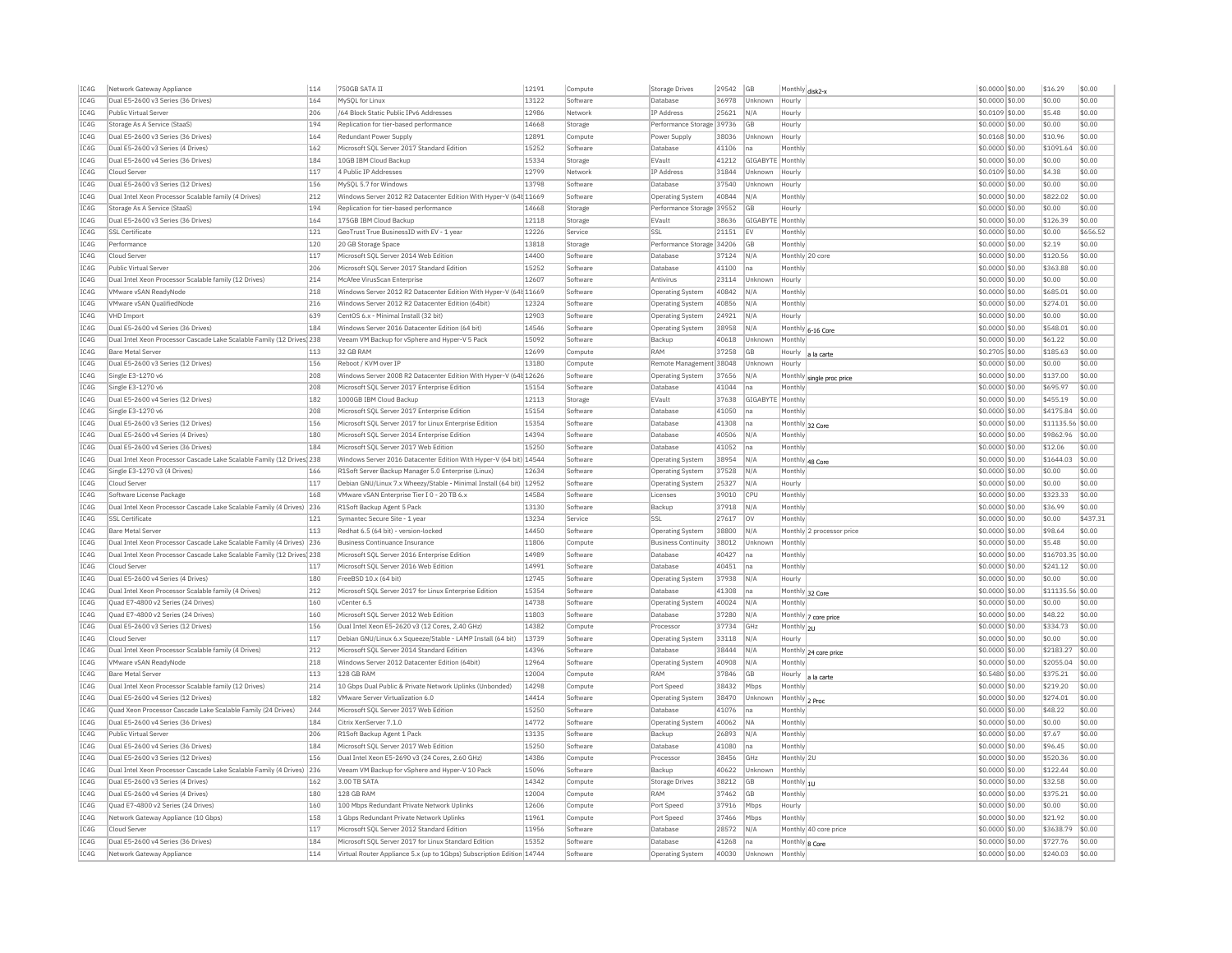| IC4G | Dual E5-2600 v4 Series (4 Drives)                                      | 180 | QuantaStor 4.x (384 TB) - QuantaStor XX Large Tier                     | 14478 | Software             | Operating System             | 38828 | N/A        | Monthly                   |                                                     | \$0.0000 \$0.00  | \$2126.28         | \$0.00   |
|------|------------------------------------------------------------------------|-----|------------------------------------------------------------------------|-------|----------------------|------------------------------|-------|------------|---------------------------|-----------------------------------------------------|------------------|-------------------|----------|
| IC4G | Single E3-1270 v3 (4 Drives)                                           | 166 | RHEL VERSION x TEST ONLY LAMP for Bare Metal                           | 15196 | Software             | Operating System             | 40990 | <b>NA</b>  |                           | Monthly For Internal RHEL Provisioning testing only | \$0.0000 \$0.00  | \$0.00            | \$0.00   |
| IC4G | <b>Static IP Addresses</b>                                             | 130 | 2 Static Public IP Addresses                                           | 12608 | Network              | IP Address                   | 33688 | Unknown    |                           | Monthly NetScaler VPX - SL                          | \$0.0000 \$0.00  | \$2.19            | \$0.00   |
| IC4G | Cloud Server                                                           | 117 | Microsoft SOL Server 2012 Standard Edition                             | 11956 | Software             | Database                     | 20844 | N/A        |                           | $ \text{Monthly} _{11}$ core price                  | \$0,0000 \$0,00  | \$1091.64         | \$0.00   |
| IC4G | Ouad Xeon Processor Cascade Lake Scalable Family (24 Drives)           | 244 | Microsoft SOL Server 2012 Standard Edition                             | 11956 | Software             | Database                     | 38126 | N/A        |                           | Monthly 12 core price                               | \$0.0000 \$0.00  | \$1091.64         | \$0.00   |
| IC4G | Dual Intel Xeon Processor Cascade Lake Scalable Family (4 Drives)      | 236 | Microsoft Windows Firewall                                             | 12500 | Network              | Firewall                     | 37802 | Unknown    | Hourly                    |                                                     | \$0.0000 \$0.00  | \$0.00            | \$0.00   |
| IC4G | Dual E5-2600 v3 Series (12 Drives)                                     | 156 | Monitoring Package - Managed Services Premium Application              | 13800 | Service              | Monitoring                   | 37142 | N/A        | Monthly                   |                                                     | \$0,0000 \$0.00  | \$10.96           | \$0.00   |
| IC4G | Cloud Serve                                                            | 117 | Microsoft SOL Server 2016 Enterprise Edition                           | 14989 | Software             | Database                     | 40409 | na         | Monthly                   |                                                     | \$0,0000 \$0.00  | \$2087.92         | \$0.00   |
| IC4G | Dual E5-2600 v4 Series (4 Drives)                                      | 180 | Microsoft SOL Server 2017 Enterprise Edition                           | 15154 | Software             | Database                     | 41068 | Ina        | Monthly                   |                                                     | \$0,0000 \$0,00  | \$19487.24 \$0.00 |          |
| IC4G | <b>Bare Metal Server</b>                                               | 113 | Windows Server 2012 R2 Datacenter Edition With Hyper-V (64t 11669      |       | Software             | Operating System             | 40838 | N/A        | Monthly                   |                                                     | \$0.0000 \$0.00  | \$274.01          | \$0.00   |
| IC4G | VMware vSAN ReadyNode                                                  | 218 | 512 GB M.2 SATA SSD                                                    | 15122 | Compute              | <b>Storage Drives</b>        | 40648 | GB         | Monthly                   |                                                     | \$0.0000 \$0.00  | \$33.57           | \$0.00   |
| TC4G | Dual Intel Xeon Processor Scalable family (12 Drives)                  | 214 | Red Hat Enterprise Linux 7.3 (64 bit) version-locked                   | 15158 | Software             | <b>Operating System</b>      | 40922 | Ina        |                           | Monthly For version lock                            | \$0,0000 \$0.00  | \$98.74           | \$0.00   |
| IC4G | Public Virtual Serve                                                   | 206 | 1 GB                                                                   | 13668 | Compute              | RAM                          | 40008 | GB         | Hourly                    |                                                     | \$0,0049 \$0.00  | \$3.29            | \$0.00   |
| IC4G | VMware vSAN ReadvNode                                                  | 218 | 96 GB RAM                                                              | 14990 | Compute              | RAM                          | 40414 | <b>GB</b>  | Monthly                   |                                                     | \$0.0000 \$0.00  | \$311.03          | \$0.00   |
| IC4G | Service Addons                                                         | 210 | VMware vCenter Server Hybridity Bundle C                               | 15014 | Service              | Othe                         | 40490 | Unknown    | Monthly                   |                                                     | \$0.0000 \$0.00  | \$2398.09         | \$0.00   |
| IC4G | Public Virtual Server                                                  | 206 | 4 GB                                                                   | 14714 | Compute              | RAM                          | 39980 | GB         | Hourly                    |                                                     | \$0.0197 \$0.00  | \$13.15           | \$0.00   |
| IC4G | Dual Intel Xeon Processor Cascade Lake Scalable Family (4 Drives) 236  |     | Microsoft SOL Server 2017 Web Edition                                  | 15250 | Software             | Database                     | 41074 | Ina        | Monthly                   |                                                     | \$0,0000 \$0.00  | \$36.17           | \$0.00   |
| TC4G | Public Virtual Server                                                  | 206 | Microsoft SQL Server 2014 Enterprise Edition                           | 14394 | Software             | Database                     | 37328 | N/A        |                           |                                                     | \$0.0000 \$0.00  | \$4175.84         | s0.00    |
| IC4G | <b>Bare Metal Server</b>                                               | 113 | 800 GB SSD (10 DWPD)                                                   | 13202 | Compute              | <b>Storage Drives</b>        | 38164 | GB         |                           | Monthly 12 core price                               | \$0.1323 \$0.00  | \$87.88           | \$0.00   |
| TC4G | Dual E5-2600 v4 Series (36 Drives)                                     | 184 |                                                                        | 13621 | Software             |                              | 37308 | Unknown    | Hourly $ _{11}$<br>Hourly |                                                     | \$0,0000 \$0.00  | \$240.03          | \$0.00   |
|      |                                                                        |     | Vyatta 6.x Subscription Edition (64 bit)                               |       |                      | <b>Operating System</b>      |       |            |                           |                                                     |                  |                   |          |
| IC4G | Dual E5-2600 v4 Series (4 Drives)                                      | 180 | 20000 GB Bandwidth Allotment                                           | 12082 | Network              | Bandwidth                    | 26678 | GB         | Monthly                   |                                                     | \$0.0000 \$0.00  | \$0.00            | \$0.00   |
| IC4G | Single E3-1270 v3 (4 Drives)                                           | 166 | Windows Server 2012 R2 Datacenter Edition With Hyper-V (64t 11669      |       | Software             | Operating System             | 40842 | N/A        | Monthly                   |                                                     | \$0,0000 \$0.00  | \$685.01          | s0.00    |
| IC4G | <b>Bare Metal Server</b>                                               | 113 | Dual Intel Xeon E5-2650 (16 Cores, 2.00 GHz)                           | 12043 | Compute              | Processo                     | 34202 | GHz        | Hourly                    | a la carte                                          | \$0.4345 \$0.00  | \$301.41          | \$0.00   |
| IC4G | Performance                                                            | 120 | 1200 TOPS                                                              | 13850 | Storage              | Performance Storage          | 34238 | IOPS       | Monthly                   |                                                     | \$0.0000 \$0.00  | \$92.07           | \$0.00   |
| TCAG | Ouad E7-4800 v2 Series (24 Drives)                                     | 160 | Windows Server 2016 Standard Edition (64 bit)                          | 14542 | Software             | Operating System             | 38936 | N/A        | Hourly                    | 28 Core                                             | \$0.2153 \$0.00  | \$138.10          | \$0.00   |
| IC4G | Single E3-1270 v6                                                      | 208 | Parallels Server Bare Metal 5.0 Service Provider Edition - Unlim 13066 |       | Software             | Operating System             | 38482 | <b>VM</b>  | Monthly                   |                                                     | \$0.0000 \$0.00  | \$90.75           | \$0.00   |
| IC4G | Dual E5-2600 v4 Series (4 Drives)                                      | 180 | Monitoring Package - Advanced                                          | 12931 | Service              | Monitoring                   | 37036 | Unknown    | Hourly                    |                                                     | \$0.0079 \$0.00  | \$5.48            | \$0.00   |
| IC4G | Dual Intel Xeon Processor Scalable family (4 Drives)                   | 212 | VMware vCenter 5.1 Standard                                            | 13237 | Software             | Operating System             | 38156 | N/A        | Hourly                    |                                                     | \$0.0000 \$0.00  | \$0.00            | \$0.00   |
| IC4G | VMware vSAN ReadyNode                                                  | 218 | Windows Server 2012 R2 Datacenter Edition (64bit)                      | 12324 | Software             | <b>Operating System</b>      | 40858 | N/A        | Monthly                   |                                                     | \$0.0000 \$0.00  | \$548.01          | \$0.00   |
| TC4G | Storage As A Service (StaaS)                                           | 194 | 2000 GB Storage Space                                                  | 13825 | Storage              | Performance Storage 39580    |       | <b>GB</b>  | Hourly                    |                                                     | \$0.1530 \$0.00  | \$109.60          | \$0.00   |
| IC4G | Cloud Server                                                           | 117 | Debian GNU/Linux 7.x Wheezy/Stable - LAMP Install (64 bit)             | 12702 | Software             | Operating System             | 23644 | N/A        | Hourly                    |                                                     | \$0.0000 \$0.00  | \$0.00            | \$0.00   |
| IC4G | Public Virtual Server                                                  | 206 | 32 x 2.0 GHz or higher Cores                                           | 15214 | Compute              | Virtual Server Process 41008 |       | CORE       | Hourly                    |                                                     | \$1,1296 \$0,00  | \$749.32          | \$0.00   |
| IC4G | Ouad Xeon Processor Cascade Lake Scalable Family (24 Drives)           | 244 | Microsoft SQL Server 2017 Web Edition                                  | 15250 | Software             | Database                     | 41094 | Ina        | Monthly                   |                                                     | \$0,0000 \$0.00  | \$337.57          | \$0.00   |
| IC4G | <b>Additional Products</b>                                             |     | GeoTrust True BusinessID - 1 year                                      | 12970 | Service              | SSL                          | 25468 | <b>OV</b>  | Monthly                   |                                                     | \$0.0000 \$0.00  | \$0.00            | \$108.51 |
| IC4G | Network Gateway Appliance (10 Gbps)                                    | 158 | Dual Intel Xeon E5-2620 v3 (12 Cores, 2.40 GHz)                        | 14382 | Compute              | Processor                    | 38198 | GHz        |                           | Monthly 4 U Package Price                           | \$0,0000 \$0,00  | \$766.12          | \$0.00   |
| IC4G | Public Virtual Serve                                                   | 206 | Microsoft SQL Server 2017 for Linux Standard Edition                   | 15352 | Software             | Database                     | 41272 | Ina        |                           | Monthly 16 Core                                     | \$0.0000 \$0.00  | \$1455.51         | \$0.00   |
| IC4G | Dual E5-2600 v3 Series (12 Drives)                                     | 156 | Citrix XenServer 6.1                                                   | 13389 | Software             | Operating System             | 37518 | N/A        | Monthly                   |                                                     | \$0.0000 \$0.00  | \$0.00            | \$0.00   |
| IC4G | Quad E7-4800 v2 Series (24 Drives)                                     | 160 | Ubuntu Linux 12.04 LTS Precise Pangolin (64 bit)                       | 12349 | Software             | <b>Operating System</b>      | 37898 | N/A        | Hourly                    |                                                     | \$0,0000 \$0.00  | \$0.00            | \$0.00   |
| IC4G | Single E3-1270 v6                                                      | 208 | Windows Server 2008 R2 Web Edition (64bit)                             | 12840 | Software             | Operating System             | 38070 | N/A        |                           | Monthly single proc price                           | \$0,0000 \$0.00  | \$12.06           | \$0.00   |
| IC4G | Dual E5-2600 v3 Series (4 Drives)                                      | 162 | Microsoft SOL Server 2017 for Linux Standard Edition                   | 15352 | Software             | Database                     | 41280 | Ina        |                           | Monthly 32 Core                                     | \$0.0000 \$0.00  | \$2911.03         | \$0.00   |
| IC4G | Dual Intel Xeon Processor Scalable family (12 Drives)                  | 214 | APF Software Firewall for Linux                                        | 13719 | Network              | Firewall                     | 38032 | Unknown    | Hourly                    |                                                     | \$0.0000 \$0.00  | \$0.00            | \$0.00   |
| IC4G | Dual E5-2600 v3 Series (4 Drives)                                      | 162 | Microsoft SQL Server 2017 Enterprise Edition                           | 15154 | Software             | Database                     | 41058 | na         | Monthly                   |                                                     | \$0.0000 \$0.00  | \$8351.67         | \$0.00   |
| IC4G | Performance                                                            | 120 | 4200 TOPS                                                              | 14057 | Storage              | Performance Storage 34445    |       | TOPS       | Monthly                   |                                                     | \$0,0000 \$0.00  | \$322.23          | \$0.00   |
| IC4G | Performance                                                            | 120 | 1800 IOPS                                                              | 14089 | Storage              | Performance Storage          | 34477 | IOPS       | Monthly                   |                                                     | \$0,0000 \$0.00  | \$138.10          | \$0.00   |
| IC4G | Software License Package                                               | 168 | VMware vSAN Enterprise Tier III 64 - 124 6.x                           | 14596 | Software             | Licenses                     | 39022 | CPU        | Monthly                   |                                                     | \$0,0000 \$0.00  | \$465.81          | \$0.00   |
| IC4G | Public Virtual Server                                                  | 206 | cPanel/WHM with Fantastico and RVskin                                  | 12026 | Software             | Control Pane                 | 20456 | N/A        | Monthly                   |                                                     | \$0.0000 \$0.00  | \$27.40           | \$0.00   |
| IC4G | Dual E5-2600 v3 Series (12 Drives)                                     | 156 | R1Soft Backup Agent 10 Pack                                            | 13597 | Software             | Backup                       | 38648 | N/A        | Monthly                   |                                                     | \$0.0000 \$0.00  | \$68.51           | \$0.00   |
| TCAG | Control Panels for VPS                                                 | 118 | Parallels Plesk Panel 12 for VPS - 30 Domain w/ Power Pack             | 14218 | Software             | Control Pane                 | 34586 | Unknown    | Monthly                   |                                                     | \$0,0000 \$0.00  | \$36.14           | \$0.00   |
| IC4G | Single E3-1270 v6                                                      | 208 | Microsoft SQL Server 2012 Enterprise Edition                           | 12153 | Software             | Database                     | 37500 | N/A        |                           | Monthly 40 core price                               | \$0.0000 \$0.00  | \$13919.46 \$0.00 |          |
| IC4G | Service Addons                                                         | 210 | vCenter Server Business Partner Bundle with NSX Base                   | 15060 | Service              | Other                        | 40580 | Unknown    | Monthly                   |                                                     | \$0,0000 \$0.00  | \$567.74          | \$0.00   |
| IC4G | Dual E5-2600 v3 Series (4 Drives)                                      | 162 | Microsoft SQL Server 2008 Workgroup R2                                 | 11918 | Software             | Database                     | 37228 | Unknown    |                           | Monthly single proc                                 | \$0.0000 \$0.00  | \$76.72           | \$0.00   |
| IC4G | Cloud Serve                                                            | 117 | Microsoft SQL Server 2014 Web Edition                                  | 14400 | Software             | Database                     | 37132 | N/A        |                           | Monthly 1 core price                                | \$0.0000 \$0.00  | \$12.06           | \$0.00   |
| TC4G | Dual Intel Xeon Processor Scalable family (12 Drives)                  | 214 | Windows Server 2012 R2 Standard Edition (64 bit)                       | 12910 | Software             | <b>Operating System</b>      | 40810 | N/A        | Hourly                    |                                                     | \$0,2153 \$0.00  | \$138.10          | \$0.00   |
| IC4G | Dual E5-2600 v3 Series (36 Drives)                                     | 164 | 128 GB RAM                                                             | 12004 | Compute              | RAM                          | 37462 | GB         | Monthly                   |                                                     | \$0.0000 \$0.00  | \$375.21          | \$0.00   |
| IC4G | Dual E5-2600 v4 Series (36 Drives)                                     | 184 | cPanel/WHM with Fantastico and RVskin                                  | 12663 | Software             | Control Pane                 | 37394 | Unknown    | Monthly                   |                                                     | \$0,0000 \$0.00  | \$27.40           | \$0.00   |
| TC4G | Dual Intel Xeon Processor Cascade Lake Scalable Family (12 Drives) 238 |     | 10 Ghns Dual Private Network Unlinks (Unbonded)                        | 14296 | Compute              | Port Speed                   | 37110 | Mhns       | Monthly                   | promo code                                          | \$0,0000 \$0.00  | \$219.20          | \$0.00   |
| IC4G | Dual E5-2600 v3 Series (36 Drives)                                     | 164 | Red Hat Enterprise Linux 7.4 - LAMP Install (64 bit) version-loc 15192 |       | Software             | Operating System             | 40984 | na         |                           |                                                     | \$0,0000 \$0.00  | \$98.74           | \$0.00   |
| IC4G | Dual Intel Xeon Processor Scalable family (12 Drives)                  | 214 | Microsoft SOL Server 2017 Web Edition                                  | 15250 | Software             | Database                     | 41086 | na         | Monthly                   | Monthly For Version lock                            | \$0,0000 \$0.00  | \$168.79          | \$0.00   |
| IC4G | Dual Intel Xeon Processor Scalable family (12 Drives)                  | 214 | Veeam VM Backup for vSphere and Hyper-V 500 pack                       | 15146 | Software             | Backup                       | 40678 | Unknown    | Monthly                   |                                                     | \$0.0000 \$0.00  | \$6657.09         | \$0.00   |
| IC4G | Dual E5-2600 v3 Series (4 Drives)                                      | 162 | Windows Server 2016 Datacenter Edition With Hyper-V (64 bit) 14544     |       |                      |                              | 38948 |            |                           |                                                     | \$0.0000 \$0.00  | \$822.02          | \$0.00   |
| TCAG | Single E3-1270 v3 (4 Drives)                                           | 166 | Debian GNU/Linux 7 x Wheezy/Stable - Minimal Install (64 bit) 13467    |       | Software<br>Software | <b>Operating System</b>      | 37100 | N/A<br>N/A |                           | Monthly 24 Core                                     | $$0.0000$ \$0.00 | \$0.00            | \$0.00   |
| TC4G |                                                                        | 166 |                                                                        | 12859 |                      | Operating System<br>Database | 38054 | Unknown    | Hourly                    |                                                     |                  | \$23.02           | \$0.00   |
|      | Single E3-1270 v3 (4 Drives)                                           |     | Microsoft SQL Server 2008 Web                                          |       | Software             |                              |       |            |                           | Monthly single-proc pricing stub                    | \$0.0000 \$0.00  |                   | sin n    |
| IC4G | Dual E5-2600 v3 Series (12 Drives)                                     | 156 | 100 Mbos Redundant Private Network Unlinks                             | 12606 | Compute              | Port Speed                   | 37916 | Mbps       | Hourly                    |                                                     | \$0,0000 \$0.00  | \$0.00            |          |
| IC4G | Dual Intel Xeon Processor Cascade Lake Scalable Family (12 Drives 238  |     | Microsoft SQL Server 2017 for Linux Enterprise Edition                 | 15354 | Software             | Database                     | 41314 | na         |                           | Monthly 56 Core                                     | \$0,0000 \$0.00  | \$19487.24 \$0.00 |          |
| IC4G | Single E3-1270 v3 (4 Drives)                                           | 166 | Microsoft SQL Server 2017 for Linux Web Edition                        | 15350 | Software             | Database                     | 41256 | na         |                           | Monthly 48 Core                                     | \$0.0000 \$0.00  | \$289.35          | \$0.00   |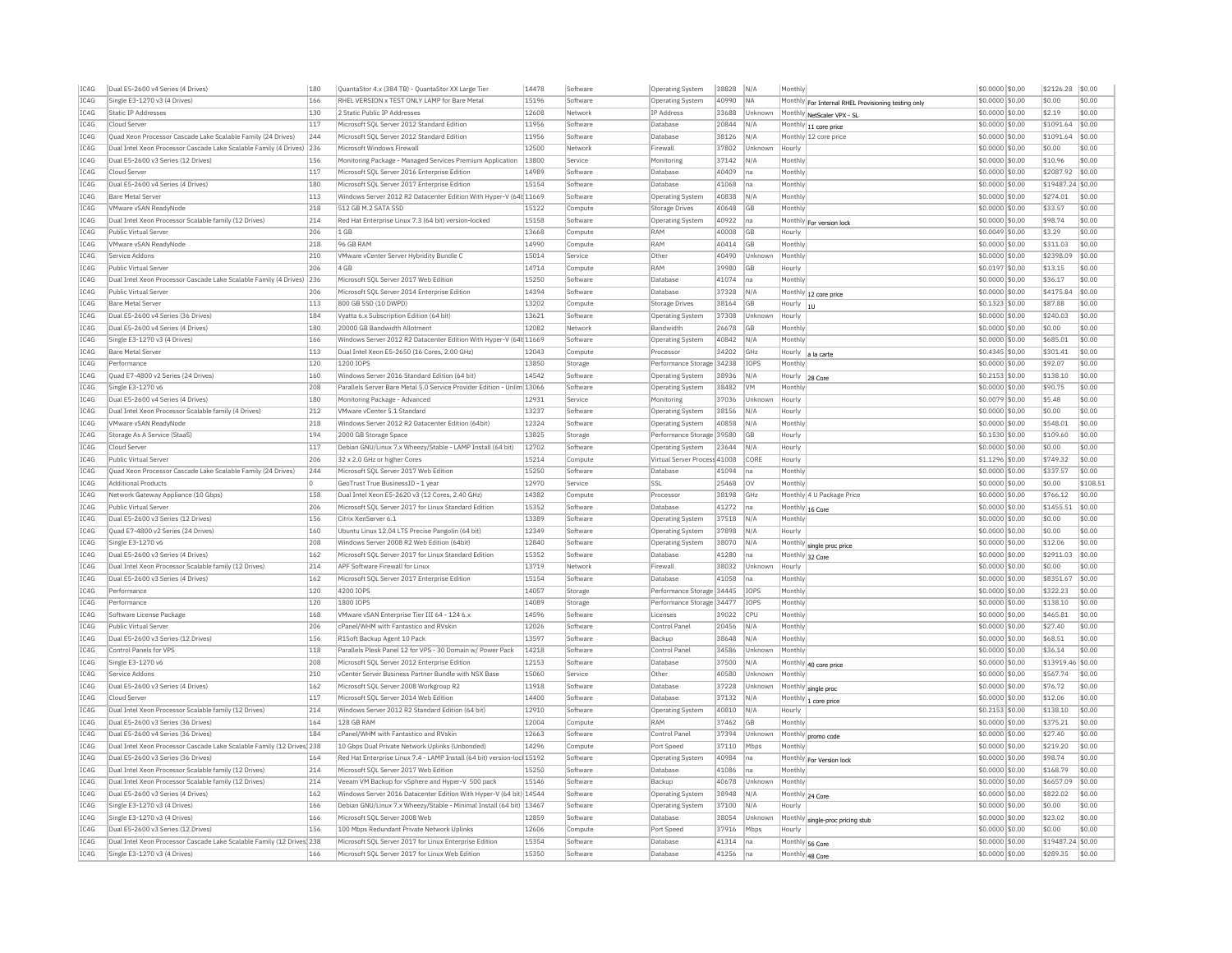| IC4G | <b>Bare Metal Server</b>                                              | 113      | Ubuntu Linux 12.04 LTS Precise Pangolin (32 bit)                        | 12717 | Software           | <b>Operating System</b>            | 23740 | N/A                  | Hourly                            |                                    | \$0.0000 \$0.00  | \$0.00    | \$0.00 |
|------|-----------------------------------------------------------------------|----------|-------------------------------------------------------------------------|-------|--------------------|------------------------------------|-------|----------------------|-----------------------------------|------------------------------------|------------------|-----------|--------|
| TC4G | Single E3-1270 v3 (4 Drives)                                          | 166      | Red Hat Enterprise Linux 6.x (32 bit) (per-processor licensing)   13001 |       | Software           | Operating System                   | 37526 | N/A                  |                                   | Monthly $1$ processor price        | \$0,0000 \$0.00  | \$49.32   | \$0.00 |
| IC4G | Dual E5-2600 v3 Series (4 Drives)                                     | 162      | Veeam VM Backup for vSphere and Hyper-V 5 Pack                          | 15092 | Software           | Backup                             | 40618 | Unknown              | Monthly                           |                                    | \$0.0000 \$0.00  | \$61.22   | \$0.00 |
| IC4G | VMware vSAN OualifiedNode                                             | 216      | <b>SRIOV</b> Enabled                                                    | 15020 | Compute            | Other                              | 40512 | Unknown              | Monthly                           |                                    | \$0.0000 \$0.00  | \$0.00    | \$0.00 |
| TC4G | <b>Additional Products</b>                                            | $\Omega$ | Citrix NetScaler VPX 9 200Mbps Standard                                 | 13702 | Network            | NetScale                           | 32585 | Mbps                 | Monthly                           |                                    | \$0.0000 \$0.00  | \$656.52  | \$0.00 |
| IC4G | VMware vSAN ReadyNode                                                 | 218      | 384 GB RAM                                                              | 14996 | Compute            | RAM                                | 40420 | GB                   | Monthly                           |                                    | \$0.0000 \$0.00  | \$879.78  | \$0.00 |
| IC4G | Dual Intel Xeon Processor Cascade Lake Scalable Family (4 Drives) 236 |          | Windows Server 2016 Standard Edition (64 bit)                           | 14542 | Software           | Operating System                   | 38938 | N/A                  | Hourly 32 Core                    |                                    | \$0,2459 \$0.00  | \$157.83  | \$0.00 |
| IC4G | Single E3-1270 v6                                                     | 208      | 10 Gbps Dual Private Network Uplinks (Unbonded)                         | 14296 | Compute            | Port Speer                         | 37110 | Mbps                 | Monthly                           |                                    | \$0,0000 \$0.00  | \$219.20  | \$0.00 |
| IC4G | Dual E5-2600 v4 Series (12 Drives)                                    | 182      | Microsoft SOL Server 2017 for Linux Enterprise Edition                  | 15354 | Software           | Database                           | 41294 | <b>I</b> na          | Monthly 6 Core                    |                                    | \$0,0000 \$0.00  | \$2087.92 | \$0.00 |
| IC4G | Quad E7-4800 v2 Series (24 Drives)                                    | 160      | Microsoft SQL Server 2014 Enterprise Edition                            | 14394 | Software           | <b>Databas</b>                     | 37328 | N/A                  |                                   | Monthly 12 core price              | \$0.0000 \$0.00  | \$4175.84 | \$0.00 |
| TC4G | Dual E5-2600 v4 Series (4 Drives)                                     | 180      | APF Software Firewall for Linux                                         | 13719 | Network            | Firewall                           | 38032 | Unknown              | Hourly                            |                                    | \$0,0000 \$0.00  | \$0.00    | \$0.00 |
| IC4G | Service Addons                                                        | 210      | VMware Cloud Foundation Hybridity Bundle C                              | 15006 | Service            | Other                              | 40448 | Unknown              | Monthly                           |                                    | \$0.0000 \$0.00  | \$10.96   | \$0.00 |
| TCAG | Single E3-1270 v6                                                     | 208      | Microsoft SOL Server 2012 Standard Edition                              | 11956 | Software           | Database                           | 37686 | N/A                  |                                   | Monthly 10 core price              | \$0,0000 \$0.00  | \$909.70  | \$0.00 |
| IC4G | Single E3-1270 v3 (4 Drives)                                          | 166      | Microsoft SOL Server 2014 Standard Edition                              | 14396 | Software           | Database                           | 37340 | N/A                  |                                   | Monthly 5 core price               | \$0.0000 \$0.00  | \$545.82  | \$0.00 |
| IC4G | Performance                                                           | 120      | 1400 TOPS                                                               | 13852 | Storage            | Performance Storage 34240          |       | <b>TOPS</b>          | Monthly                           |                                    | \$0.0000 \$0.00  | \$107.41  | \$0.00 |
| IC4G | Service Addons                                                        | 210      | VMware HCX on IBM Cloud Per Site                                        | 14944 | Service            | Other                              | 40344 | N/A                  | Monthly                           |                                    | \$0,0000 \$0.00  | \$5918.51 | \$0.00 |
| IC4G | Dual E5-2600 v4 Series (12 Drives)                                    | 182      | Microsoft SOL Server 2017 for Linux Standard Edition                    | 15352 | Software           | Database                           | 41282 | na                   | Monthly 40 Core                   |                                    | \$0.0000 \$0.00  | \$3638.79 | \$0.00 |
| TC4G | Dual E5-2600 v3 Series (12 Drives)                                    | 156      | Microsoft SOL Server 2012 Web Edition                                   | 11803 | Software           | Database                           | 38622 | N/A                  |                                   |                                    | $$0.0000$ \$0.00 | \$72.34   | \$0.00 |
| IC4G | Performance                                                           | 120      | 3800 IOPS                                                               | 14053 | Storage            | Performance Storage 34441          |       | IOPS                 | Monthly                           | Monthly 12 core price              | \$0.0000 \$0.00  | \$291.54  | \$0.00 |
| TC4G |                                                                       | 128      |                                                                         | 13820 |                    |                                    |       |                      |                                   |                                    |                  | \$4.38    | \$0.00 |
|      | Endurance<br>Single E3-1270 v3 (4 Drives)                             | 166      | 80 GB Storage Space<br>Nessus Vulnerability Assessment & Reporting      |       | Storage<br>Service | Performance Storage 34900<br>Other | 37626 | <b>GB</b><br>Unknown | Hourly                            | Monthly Snapshot Space Low Tier    | \$0,0000 \$0.00  | \$0.00    |        |
| IC4G |                                                                       |          |                                                                         | 13132 |                    |                                    |       |                      |                                   |                                    | \$0.0000 \$0.00  |           | \$0.00 |
| TC4G | Dual E5-2600 v3 Series (36 Drives)                                    | 164      | 8 Public IP Addresses                                                   | 12484 | Network            | IP Address                         | 38000 | Unknown              | Hourly                            |                                    | \$0.0217 \$0.00  | \$8.77    | \$0.00 |
| IC4G | Public Virtual Server                                                 | 206      | 128 GB                                                                  | 15226 | Compute            | RAM                                | 41020 | GB                   | Hourly                            |                                    | \$0,6339 \$0.00  | \$420.87  | \$0.00 |
| TC4G | Dual E5-2600 v4 Series (36 Drives)                                    | 184      | Redundant Power Supply                                                  | 12891 | Compute            | Power Supply                       | 38036 | Unknown              | Hourly                            |                                    | $$0.0168$ \$0.00 | \$10.96   | \$0.00 |
| IC4G | Dual E5-2600 v3 Series (4 Drives)                                     | 162      | Windows Server 2012 Datacenter Edition With Hyper-V (64bit)             | 11969 | Software           | <b>Operating System</b>            | 40876 | N/A                  | Monthly                           |                                    | \$0.0000 \$0.00  | \$548.01  | \$0.00 |
| IC4G | Single E3-1270 v6                                                     | 208      | Windows Server 2016 Standard Edition (64 bit)                           | 14542 | Software           | Operating System                   | 40784 | N/A                  | Hourly                            |                                    | \$0.5273 \$0.00  | \$295.93  | \$0.00 |
| TC4G | Dual Intel Xeon Processor Scalable family (12 Drives)                 | 214      | Windows Server 2012 R2 Datacenter Edition (64bit)                       | 12324 | Software           | Operating System                   | 40862 | N/A                  | Monthly                           |                                    | \$0.0000 \$0.00  | \$822.02  | \$0.00 |
| IC4G | Dual E5-2600 v4 Series (4 Drives)                                     | 180      | Windows Server 2012 Datacenter Edition With Hyper-V (64bit) 11969       |       | Software           | Operating System                   | 40886 | N/A                  | Monthly                           |                                    | \$0.0000 \$0.00  | \$1233.02 | \$0.00 |
| IC4G | Endurance                                                             | 128      | 60 GB Storage Space                                                     | 14246 | Storage            | Performance Storage 34956          |       | <b>GB</b>            |                                   | Monthly Snapshot Space Medium Tier | \$0,0000 \$0.00  | \$6.58    | \$0.00 |
| IC4G | Single E3-1270 v6                                                     | 208      | CentOS 6.x (64 bit)                                                     | 13195 | Software           | <b>Operating System</b>            | 37854 | N/A                  | Hourly                            |                                    | \$0.0000 \$0.00  | \$0.00    | \$0.00 |
| IC4G | Dual E5-2600 v3 Series (36 Drives)                                    | 164      | QuantaStor 4.x (512 TB) - QuantaStor XXX Large Tier                     | 14480 | Software           | <b>Operating System</b>            | 38830 | N/A                  | Monthly                           |                                    | \$0,0000 \$0.00  | \$2734.57 | \$0.00 |
| IC4G | Performance                                                           | 120      | 2800 IOPS                                                               | 14150 | Storage            | Performance Storage 34538          |       | <b>IOPS</b>          | Monthly                           |                                    | \$0.0000 \$0.00  | \$214.82  | \$0.00 |
| TC4G | Storage As A Service (StaaS)                                          | 194      | 600 GB Storage Space                                                    | 14260 | Storage            | Performance Storage 39536          |       | G <sub>B</sub>       | Hourly                            |                                    | \$0,0167 \$0.00  | \$10.96   | \$0.00 |
| IC4G | <b>Additional Products</b>                                            | $\circ$  | EVault Plugin - VMWare ESX                                              | 11687 | Software           | EVault                             | 19709 | Unknown              | Monthly                           |                                    | \$0.0000 \$0.00  | \$10.96   | \$0.00 |
| TC4G | Dual E5-2600 v4 Series (36 Drives)                                    | 184      | Windows Server 2012 Standard Edition (64 bit)                           | 12322 | Software           | <b>Operating System</b>            | 40830 | N/A                  | Hourly                            |                                    | \$0,2459 \$0.00  | \$157.83  | \$0.00 |
| IC4G | Dual E5-2600 v4 Series (4 Drives)                                     | 180      | Microsoft SOL Server 2017 for Linux Web Edition                         | 15350 | Software           | <b>Databas</b>                     | 41260 | Ina                  | Monthly 96 Core                   |                                    | \$0.0000 \$0.00  | \$578.70  | \$0.00 |
| IC4G | Single E3-1270 v6                                                     | 208      | CloudLinux 6.x (64 bit)                                                 | 12941 | Software           | Operating System                   | 37674 | N/A                  | Monthl                            |                                    | \$0.0000 \$0.00  | \$13.15   | \$0.00 |
| IC4G | VMware vSAN ReadvNode                                                 | 218      | Windows Server 2012 R2 Datacenter Edition With Hyper-V (64t 11669       |       | Software           | <b>Operating System</b>            | 40844 | N/A                  | Monthly                           |                                    | \$0.0000 \$0.00  | \$822.02  | \$0.00 |
| IC4G | Dual E5-2600 v3 Series (36 Drives)                                    | 164      | Windows Server 2012 R2 Datacenter Edition With Hyper-V (64t 11669       |       | Software           | <b>Operating System</b>            | 40848 | N/A                  | Monthly                           |                                    | \$0.0000 \$0.00  | \$1233.02 | \$0.00 |
| TC4G | Dual E5-2600 v3 Series (4 Drives)                                     | 162      | Citrix Essentials for XenServer 5.5 (Billed per VM)                     | 11960 | Software           | Operating System                   | 38324 | N/A                  | Hourly                            |                                    | \$0.0000 \$0.00  | \$0.00    | \$0.00 |
| IC4G | Quad E7-4800 v2 Series (24 Drives)                                    | 160      | Windows Server 2008 R2 Standard Edition (64bit)                         | 11887 | Software           | <b>Operating System</b>            | 37210 | N/A                  |                                   | Monthly quad proc price            | \$0.0000 \$0.00  | \$74.53   | \$0.00 |
| IC4G | Dual Intel Xeon Processor Scalable family (12 Drives)                 | 214      | Veeam VM Backup for vSphere and Hyper-V 200 Pack                        | 15114 | Software           | Backup                             | 40640 | Unknown              | Monthly                           |                                    | \$0.0000 \$0.00  | \$3328.54 | \$0.00 |
| IC4G | Single E3-1270 v6                                                     | 208      | Riak 1.x                                                                | 12432 | Software           | <b>Databas</b>                     | 38408 | N/A                  | Hourly                            |                                    | \$0.0000 \$0.00  | \$0.00    | \$0.00 |
| IC4G | Single E3-1270 v6                                                     | 208      | 5000 GB Bandwidth Allotment                                             | 12091 | Network            | Bandwidtl                          | 38506 | <b>GB</b>            | Monthly                           |                                    | \$0,0000 \$0.00  | \$0.00    | \$0.00 |
| IC4G | Ouad E7-4800 v2 Series (24 Drives)                                    | 160      | Veeam VM Backup for vSphere and Hyper-V 500 pack                        | 15146 | Software           | Backup                             | 40678 | Unknown              | Monthly                           |                                    | \$0,0000 \$0.00  | \$6657.09 | \$0.00 |
| TC4G | Public Virtual Server                                                 | 206      | Veeam Backup and Replication Enterprise Plus                            | 14979 | Software           | Operating System                   | 40381 | <b>VM</b>            | Monthly                           |                                    | $$0.0000$ \$0.00 | \$0.00    | \$0.00 |
|      |                                                                       |          |                                                                         |       |                    |                                    |       |                      |                                   |                                    |                  |           | \$0.00 |
|      |                                                                       |          |                                                                         |       |                    |                                    |       |                      |                                   |                                    |                  |           |        |
| IC4G | Dual E5-2600 v4 Series (36 Drives)                                    | 184      | R1Soft Backup Agent 5 Pack                                              | 13130 | Software           | Backup<br>Database                 | 37918 | N/A                  | Monthly                           |                                    | \$0.0000 \$0.00  | \$36.99   | \$0.00 |
| IC4G | Dual E5-2600 v3 Series (4 Drives)                                     | 162      | Microsoft SQL Server 2008 Enterprise                                    | 12516 | Software           |                                    | 37420 | Unknown              |                                   | Monthly sngle-proc pricing         | \$0.0000 \$0.00  | \$1391.95 |        |
| TC4G | Quad E7-4800 v2 Series (24 Drives)                                    | 160      | 4000GB TBM Cloud Backup                                                 | 15324 | Storage            | EVault                             | 41202 | <b>GIGARYTE</b>      | Monthly                           |                                    | \$0.0000 \$0.00  | \$1096.02 | \$0.00 |
| IC4G | Dual Intel Xeon Processor Cascade Lake Scalable Family (4 Drives) 236 |          | Microsoft SQL Server 2017 for Linux Web Edition                         | 15350 | Software           | Database                           | 41254 | Ina                  | Monthly 40 Core                   |                                    | \$0.0000 \$0.00  | \$241.12  | \$0.00 |
| IC4G | Dual Intel Xeon Processor Scalable family (4 Drives)                  | 212      | Dual Intel Xeon Gold 6140 (36 Cores, 2.30 GHz)                          | 14978 | Compute            | Processo                           | 40400 | GHz                  | $\overline{\text{Monthly}} _{10}$ |                                    | \$0.0000 \$0.00  | \$476.92  | \$0.00 |
| IC4G | Dual E5-2600 v4 Series (4 Drives)                                     | 180      | Microsoft SOL Server 2017 Web Edition                                   | 15250 | Software           | Database                           | 41086 | Ina                  | Monthly                           |                                    | \$0.0000 \$0.00  | \$168.79  | \$0.00 |
| TCAG | Dual E5-2600 v3 Series (4 Drives)                                     | 162      | Windows Server 2012 Datacenter Edition (64bit)                          | 12964 | Software           | <b>Operating System</b>            | 40894 | N/A                  | Monthly                           |                                    | \$0.0000 \$0.00  | \$548.01  | \$0.00 |
| IC4G | Software License Package                                              | 168      | VMware NSX Enterprise 6.3                                               | 14614 | Software           | License:                           | 39040 | <b>CPU</b>           | Monthly                           |                                    | \$0.0000 \$0.00  | \$679.53  | \$0.00 |
| IC4G | Direct Link                                                           | 213      | 100 Mbps Direct Link Connect                                            | 14961 | Network            | Other                              | 40363 | Mbps                 | Monthly                           |                                    | \$0,0000 \$0.00  | \$167.37  | \$0.00 |
| IC4G | Dual Intel Xeon Processor Scalable family (4 Drives)                  | 212      | Microsoft SQL Server 2017 Web Edition                                   | 15250 | Software           | <b>Databas</b>                     | 41082 | na                   | Monthly                           |                                    | \$0.0000 \$0.00  | \$120.56  | \$0.00 |
| IC4G | Single E3-1270 v3 (4 Drives)                                          | 166      | Microsoft SOL Server 2017 Web Edition                                   | 15250 | Software           | Database                           | 41088 | Ina                  | Monthly                           |                                    | \$0,0000 \$0.00  | \$192.90  | \$0.00 |
| IC4G | <b>Additional Products</b>                                            | $\Omega$ | IPSEC - Standard                                                        | 11650 | Network            | Other                              | 19758 | N/A                  | Monthly                           |                                    | \$0.0000 \$0.00  | \$108.51  | \$0.00 |
| TC4G | Cloud Server                                                          | 117      | Windows Server 2008 R2 Enterprise Edition (64bit)                       | 12948 | Software           | Operating System                   | 25420 | N/A                  |                                   |                                    | \$0,1007 \$0.00  | \$70.15   | \$0.00 |
| IC4G | Dual E5-2600 v4 Series (12 Drives)                                    | 182      | Windows Server 2016 Datacenter Edition With Hyper-V (64 bit) 14544      |       | Software           | <b>Operating System</b>            | 38948 | N/A                  | Monthly 24 Core                   | Hourly single proc price           | \$0.0000 \$0.00  | \$822.02  | \$0.00 |
| TC4G | Quad E7-4800 v2 Series (24 Drives)                                    | 160      | Windows Server 2008 Web Edition SP2 (64bit                              | 12540 | Software           | <b>Operating System</b>            | 37432 | N/A                  | Monthly                           | quad proc price                    | \$0,0000 \$0,00  | \$48.22   | \$0.00 |
| TC4G | Dual Intel Xeon Processor Scalable family (12 Drives)                 | 214      | Windows Server 2012 R2 Datacenter Edition (64bit)                       | 12324 | Software           | Operating System                   | 40864 | N/A                  | Monthly                           |                                    | \$0.0000 \$0.00  | \$959.02  | \$0.00 |
| IC4G | Dual E5-2600 v3 Series (36 Drives)                                    | 164      | Intel TXT (Trusted Execution Technology)                                | 14208 | Compute            | <b>Othe</b>                        | 37116 | Unknown              | Monthly                           |                                    | \$0.0000 \$0.00  | \$2.19    | \$0.00 |
| TC4G | Dual E5-2600 v4 Series (12 Drives)                                    | 182      | CentOS 6.x (64 bit)                                                     | 13195 | Software           | <b>Operating System</b>            | 37854 | N/A                  | Hourly                            |                                    | \$0.0000 \$0.00  | \$0.00    | \$0.00 |
| TCAG | Dual Intel Xeon Processor Scalable family (12 Drives)                 | 214      | Microsoft SOL Server 2012 Web Edition                                   | 11803 | Software           | Database                           | 37490 | N/A                  |                                   | Monthly 20 core price              | $$0.0000$ \$0.00 | \$120.56  | \$0.00 |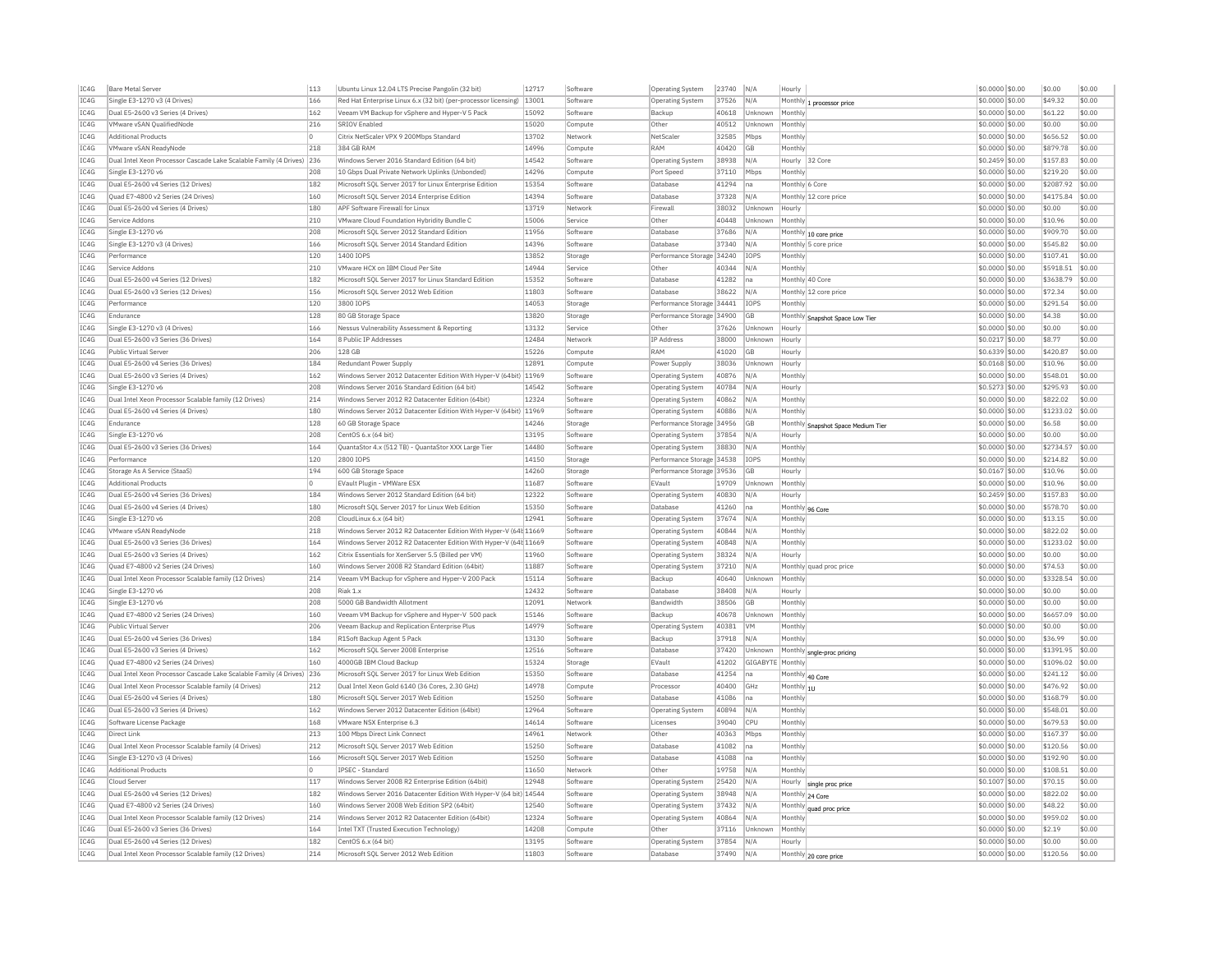|              | Dual Intel Xeon Processor Scalable family (12 Drives)                  | 214        | Microsoft Windows Firewall                                                                                               | 12500 | Network              | Firewall                     | 37802          | Unknown               | Hourly                     |                                                      | \$0,0000 \$0.00                    | \$0.00              | \$0.00           |
|--------------|------------------------------------------------------------------------|------------|--------------------------------------------------------------------------------------------------------------------------|-------|----------------------|------------------------------|----------------|-----------------------|----------------------------|------------------------------------------------------|------------------------------------|---------------------|------------------|
| TC4G         | Dual E5-2600 v3 Series (12 Drives)                                     | 156        | Microsoft SQL Server 2017 for Linux Standard Edition                                                                     | 15352 | Software             | Database                     | 41284          | na                    |                            | Monthly 48 Core                                      | \$0.0000 \$0.00                    | \$4366.54           | \$0.00           |
| IC4G         | Public Virtual Server                                                  | 206        | 64 x 2.0 GHz or higher Cores                                                                                             | 15222 | Compute              | Virtual Server Process 41016 |                | CORE                  | Hourly                     |                                                      | \$1,8830 \$0.00                    | \$1249.11           | \$0.00           |
| IC4G         | Dual E5-2600 v4 Series (12 Drives)                                     | 182        | Microsoft SOL Server 2016 Enterprise Edition                                                                             | 14989 | Software             | Database                     | 40405          | na                    | Monthly                    |                                                      | \$0,0000 \$0.00                    | \$695.97            | \$0.00           |
| TC4G         | Dual Intel Xeon Processor Scalable family (4 Drives)                   | 212        | Windows Server 2012 R2 Datacenter Edition With Hyper-V (64t 11669                                                        |       | Software             | Operating System             | 40842          | N/A                   | Monthly                    |                                                      | \$0,0000 \$0.00                    | \$685.01            | \$0.00           |
| IC4G         | Storage As A Service (StaaS                                            | 194        | 1000 - 48000 IOPS                                                                                                        | 14664 | Storage              | Performance Storage 39376    |                | IOPS                  | Hourly                     |                                                      | \$0.0001 \$0.00                    | \$0.00              | \$0.00           |
| TC4G         | Dual E5-2600 v4 Series (36 Drives)                                     | 184        | Windows Server 2012 R2 Datacenter Edition With Hyper-V (64t 11669                                                        |       | Software             | <b>Operating System</b>      | 40846          | N/A                   | Monthly                    |                                                      | \$0,0000 \$0.00                    | \$959.02            | \$0.00           |
| TC4G         | Public Virtual Server                                                  | 206        | Windows Server 2016 Standard Edition (64 bit)                                                                            | 14540 | Software             | <b>Operating System</b>      | 40770          | N/A                   | Hourly                     |                                                      | \$0.0274 \$0.00                    | \$18.20             | \$0.00           |
| TC4G         | Cloud Server                                                           | 117        | Nessus Vulnerability Assessment & Reporting                                                                              | 13132 | Service              | Other                        | 26869          | Unknown               | Hourly                     |                                                      | \$0,0000 \$0,00                    | \$0.00              | \$0.00           |
| IC4G         | Single E3-1270 v6                                                      | 208        | Microsoft SOL Server 2014 Enterprise Edition                                                                             | 14394 | Software             | Database                     | 37552          | N/A                   |                            | Monthly 16 core price                                | \$0.0000 \$0.00                    | \$5567.78           | \$0.00           |
| IC4G         | Endurance                                                              | 128        | 2000 GB Storage Space                                                                                                    | 13825 | Storage              | Performance Storage 39092    |                | GB                    | Monthly                    |                                                      | \$0.0000 \$0.00                    | \$1271.38           | \$0.00           |
| IC4G         | Quad E7-4800 v2 Series (24 Drives)                                     | 160        | Windows Server 2016 Datacenter Edition With Hyper-V (64 bit) 14544                                                       |       | Software             | Operating System             | 38952          | N/A                   |                            | Monthly 32 Core                                      | \$0,0000 \$0.00                    | \$1096.02           | \$0.00           |
| IC4G         | Ouad E7-4800 v2 Series (24 Drives)                                     | 160        | 40GB IBM Cloud Backup                                                                                                    | 12159 | Storage              | EVault                       | 37414          | GIGABYTE              | Monthly                    |                                                      | \$0.0000 \$0.00                    | \$38.51             | \$0.00           |
| TC4G         | <b>Additional Products</b>                                             | $\Omega$   | 1000GB TBM Cloud Backup                                                                                                  | 12113 | Storage              | FVault                       | 24011          | GIGARYTE              | Monthly                    |                                                      | $$0.0000$ \$0.00                   | \$455.19            | \$0.00           |
| IC4G         | Dual Intel Xeon Processor Scalable family (4 Drives)                   | 212        | Windows Server 2012 R2 Datacenter Edition (64bit)                                                                        | 12324 | Software             | <b>Operating System</b>      | 40858          | N/A                   | Monthly                    |                                                      | \$0.0000 \$0.00                    | \$548.01            | \$0.00           |
| TC4G         | VMware vSAN ReadyNode                                                  | 218        | Windows Server 2012 Datacenter Edition With Hyper-V (64bit) 11969                                                        |       | Software             | Operating System             | 40882          | N/A                   | Monthly                    |                                                      | \$0,0000 \$0.00                    | \$959.02            | \$0.00           |
| IC4G         | Dual E5-2600 v3 Series (4 Drives)                                      | 162        | Microsoft SQL Server 2017 for Linux Standard Editior                                                                     | 15352 | Software             | <b>Databas</b>               | 41270          | na                    | Monthly 12 Core            |                                                      | \$0.0000 \$0.00                    | \$1091.64           | \$0.00           |
| TC4G         | VMware vSAN OualifiedNode                                              | 216        | 0 GB Bandwidth Allotment                                                                                                 | 13810 | Network              | <b>Bandwidth</b>             | 37312          | G <sub>B</sub>        |                            |                                                      | \$0,0000 \$0.00                    | \$0.00              | \$0.00           |
| IC4G         | Performance                                                            | 120        | 3100 IOPS                                                                                                                | 13929 |                      | Performance Storage          | 34317          | IOPS                  | Monthly                    | Monthly monthly prices for private network only CCIs | \$0,0000 \$0.00                    | \$237.84            | \$0.00           |
|              |                                                                        |            |                                                                                                                          |       | Storage              |                              |                |                       |                            |                                                      |                                    |                     | sin nn           |
| TC4G         | Cloud Server                                                           | 117        | Veeam VM Backup for vSphere and Hyper-V 50 Pack                                                                          | 15106 | Software             | Backup                       | 40632          | <b>VM</b>             | Monthly                    |                                                      | \$0.0000 \$0.00                    | \$832.38            |                  |
| IC4G         | Dual Intel Xeon Processor Cascade Lake Scalable Family (4 Drives)      | 236        | Microsoft SOL Server 2017 for Linux Web Edition                                                                          | 15350 | Software             | Database                     | 41234          | Ina                   |                            | Monthly 1-2 Core                                     | \$0.0000 \$0.00                    | \$12.06             | \$0.00           |
| IC4G         | Performance                                                            | 120        | 700 TOPS                                                                                                                 | 14078 | Storage              | Performance Storage 34466    |                | <b>TOPS</b>           | Monthly                    |                                                      | \$0.0000 \$0.00                    | \$53.70             | \$0.00           |
| TC4G         | Dual Intel Xeon Processor Scalable family (4 Drives)                   | 212        | Windows Server 2016 Datacenter Edition (64 bit)                                                                          | 14546 | Software             | <b>Operating System</b>      | 38958          | N/A                   |                            | Monthly 6-16 Core                                    | \$0.0000 \$0.00                    | \$548.01            | \$0.00           |
| IC4G         | Cloud Server                                                           | 117        | Microsoft SQL Server 2017 for Linux Enterprise Edition                                                                   | 15354 | Software             | <b>Databas</b>               | 41292          | na                    | Monthly 4 Core             |                                                      | \$0.0000 \$0.00                    | \$1391.95           | \$0.00           |
| IC4G         | Dual Intel Xeon Processor Scalable family (4 Drives)                   | 212        | MySOL for Linux                                                                                                          | 13122 | Software             | Database                     | 36978          | Unknown               | Hourly                     |                                                      | \$0,0000 \$0.00                    | \$0.00              | \$0.00           |
| IC4G         | Dual E5-2600 v3 Series (4 Drives)                                      | 162        | Microsoft SQL Server 2008 Workgroup                                                                                      | 12698 | Software             | Database                     | 37010          | Unknown               | Monthly                    | single-proc pricing                                  | \$0,0000 \$0.00                    | \$76.72             | \$0.00           |
| IC4G         | <b>Bare Metal Server</b>                                               | 113        | Windows Server 2008 R2 Datacenter Edition With Hyper-V (64t 12626                                                        |       | Software             | Operating System             | 23205          | N/A                   | Monthly                    |                                                      | \$0,0000 \$0.00                    | \$137.00            | \$0.00           |
| IC4G         | Firewall Appliance                                                     | 196        | Private VLAN Connectivity                                                                                                | 14682 | Network              | Firewal                      | 39838          | N/A                   | Monthly                    |                                                      | \$0.0000 \$0.00                    | \$27.65             | \$0.00           |
| TC4G         | VMware vSAN QualifiedNode                                              | 216        | 2000GB TBM Cloud Backup                                                                                                  | 12111 | Storage              | FVault                       | 37652          | GIGARYTE              | Monthly                    |                                                      | $$0.0000$ \$0.00                   | \$728.71            | \$0.00           |
| IC4G         | Dual E5-2600 v3 Series (36 Drives)                                     | 164        | 2000GB IBM Cloud Backup                                                                                                  | 12111 | Storage              | EVault                       | 37652          | GIGABYTE              | Monthly                    |                                                      | \$0.0000 \$0.00                    | \$728.71            | \$0.00           |
| TC4G         | <b>Additional Products</b>                                             | $\Omega$   | 250GB TBM Cloud Backup                                                                                                   | 12117 | Storage              | FVault                       | 26534          | GIGARYTE Monthly      |                            |                                                      | \$0,0000 \$0.00                    | \$158.97            | \$0.00           |
| IC4G         | Public Virtual Serve                                                   | 206        | vCenter 6.5                                                                                                              | 14738 | Software             | Operating System             | 40024          | N/A                   | Monthly                    |                                                      | \$0,0000 \$0.00                    | \$0.00              | \$0.00           |
| IC4G         | Public Virtual Server                                                  | 206        | Microsoft SOL Server 2017 for Linux Standard Edition                                                                     | 15352 | Software             | Database                     | 41274          | Ina                   |                            | Monthly 20 Core                                      | \$0,0000 \$0.00                    | \$1819.39           | \$0.00           |
| IC4G         | Dual E5-2600 v3 Series (12 Drives)                                     | 156        | Windows Server 2016 Datacenter Edition (64 bit)                                                                          | 14546 | Software             | Operating System             | 38968          | N/A                   |                            | Monthly 48 Core                                      | \$0,0000 \$0.00                    | \$1644.03           | \$0.00           |
| TC4G         | Ouad Xeon Processor Cascade Lake Scalable Family (24 Drives)           | 244        | 350GB TBM Cloud Backup                                                                                                   | 12116 | Storage              | FVault                       | 38144          | GIGABYTE Monthly      |                            |                                                      | \$0,0000 \$0.00                    | \$225.13            | \$0.00           |
| IC4G         | Dual E5-2600 v3 Series (12 Drives)                                     | 156        | 500 GB Bandwidth Allotment                                                                                               | 14318 | Network              | Bandwidth                    | 37358          | <b>GB</b>             | Monthly                    |                                                      | \$0.0000 \$0.00                    | \$0.00              | \$0.00           |
| IC4G         | Single E3-1270 v6                                                      | 208        | Windows Server 2016 Datacenter Edition With Hyper-V (64 bit) 14544                                                       |       | Software             | Operating System             | 38946          | N/A                   | Monthly 20 Core            |                                                      | \$0.0000 \$0.00                    | \$685.01            | \$0.00           |
| TC4G         | Quad Xeon Processor Cascade Lake Scalable Family (24 Drives)           | 244        | Veeam Backup for Office 365.5 Pack                                                                                       | 15306 | Software             | Operating System             | 41182          | <b>NA</b>             | Monthly                    |                                                      | \$0.0000 \$0.00                    | \$27.75             | \$0.00           |
| IC4G         | Quad Xeon Processor Cascade Lake Scalable Family (24 Drives)           | 244        | cPanel/WHM with Softaculous and RVskin                                                                                   | 11894 | Software             | Control Panel                | 38182          | N/A                   | Monthly                    |                                                      | \$0.0000 \$0.00                    | \$27.40             | \$0.00           |
| IC4G         | Service Addons                                                         | 210        | VMware vCenter Server Hybridity Bundle B                                                                                 | 15012 | Service              | Other                        | 40476          | Unknown               | Monthly                    |                                                      | \$0,0000 \$0.00                    | \$0.00              | \$0.00           |
| IC4G         |                                                                        |            | Microsoft SQL Server 2017 Enterprise Edition                                                                             | 15154 | Software             | <b>Databas</b>               | 41050          | na                    | Monthly                    |                                                      | \$0.0000 \$0.00                    |                     | \$0.00           |
|              |                                                                        |            |                                                                                                                          |       |                      |                              |                |                       |                            |                                                      |                                    |                     |                  |
|              | Dual E5-2600 v4 Series (12 Drives)                                     | 182        | Ubuntu Linux 10.04 LTS Lucid Lynx - Minimal Install (64 bit)                                                             | 12665 | Software             | Operating System             | 23444          | N/A                   | Hourly                     |                                                      | \$0,0000 \$0,00                    | \$4175.84<br>\$0.00 | \$0.00           |
| IC4G         | Public Virtual Server                                                  | 206        |                                                                                                                          |       |                      |                              |                |                       |                            |                                                      |                                    |                     |                  |
| IC4G<br>TC4G | Dual E5-2600 v3 Series (12 Drives<br>Dual E5-2600 v3 Series (4 Drives) | 156<br>162 | Microsoft SOL Server 2017 for Linux Web Edition<br>Red Hat Enterprise Linux 7.x (64 bit) (per-processor licensing) 14412 | 15350 | Software<br>Software | Database                     | 41254<br>38688 | Ina<br><b>Unknown</b> | Monthly 40 Core<br>Monthly |                                                      | \$0,0000 \$0.00<br>\$0,0000 \$0.00 | \$241.12<br>\$98.64 | \$0.00<br>\$0.00 |
|              |                                                                        |            |                                                                                                                          |       |                      | Operating System             |                |                       |                            |                                                      |                                    |                     |                  |
| IC4G<br>TC4G | Dual E5-2600 v3 Series (4 Drives)<br>VMware vSAN QualifiedNode         | 162<br>216 | Windows Server 2016 Standard Edition (64 bit)                                                                            | 14542 | Software<br>Software | <b>Operating System</b>      | 38930<br>40882 | N/A<br>N/A            | Monthly                    | Hourly 6-16 Core                                     | \$0,1224 \$0.00                    | \$78.91<br>\$959.02 | \$0.00<br>\$0.00 |
|              |                                                                        |            | Windows Server 2012 Datacenter Edition With Hyper-V (64bit) 11969                                                        |       |                      | <b>Operating System</b>      |                |                       |                            |                                                      | \$0,0000 \$0,00                    |                     |                  |
| TC4G         | Dual E5-2600 v4 Series (36 Drives)                                     | 184        | 500GB IBM Cloud Backup                                                                                                   | 12115 | Storage              | FVault                       | 38532          | GIGARYTE              | Monthly                    |                                                      | \$0.0000 \$0.00                    | \$274.50            | \$0.00           |
| IC4G         | Quad E7-4800 v2 Series (24 Drives)                                     | 160        | CentOS 5.x (32 bit)                                                                                                      | 12811 | Software             | Operating System             | 37796          | N/A                   | Hourly                     |                                                      | \$0.0000 \$0.00                    | \$0.00              | \$0.00           |
| TC4G         | Public Virtual Server                                                  | 206        | 2 x 2.0 GHz or higher Cores                                                                                              | 13567 | Compute              | Virtual Server Process 39950 |                | CORE                  | Hourly                     |                                                      | \$0,0731 \$0.00                    | \$48.07             | \$0.00           |
| TC4G         | Ouad E7-4800 v2 Series (24 Drives)                                     | 160        | Microsoft SOL Server 2012 Standard Edition                                                                               | 11956 | Software             | Database                     | 37286          | N/A                   |                            | Monthly 24 core price                                | $$0.0000$ \$0.00                   | \$2183.27           | \$0.00           |
| IC4G         | Quad Xeon Processor Cascade Lake Scalable Family (24 Drives)           | 244        | Microsoft SQL Server 2012 Enterprise Edition                                                                             | 12153 | Software             | Database                     | 37498          | N/A                   |                            | Monthly 20 core price                                | \$0.0000 \$0.00                    | \$6959.73           | \$0.00           |
| IC4G         | Single E3-1270 v3 (4 Drives)                                           | 166        | Citrix XenServer 6.1                                                                                                     | 13389 | Software             | Operating System             | 37518          | N/A                   | Monthl                     |                                                      | \$0.0000 \$0.00                    | \$0.00              | \$0.00           |
| TCAG         | Dual E5-2600 v4 Series (12 Drives)                                     | 182        | Microsoft SQL Server 2017 Web Edition                                                                                    | 15250 | Software             | Database                     | 41074          | Ina                   | Monthly                    |                                                      | \$0.0000 \$0.00                    | \$36.17             | \$0.00           |
| IC4G         | Software License Package                                               | 168        | VMware vSAN Standard Tier III 64 - 124 6.x                                                                               | 14572 | Software             | Licenses                     | 38998          | <b>CPU</b>            | Monthly                    |                                                      | \$0.0000 \$0.00                    | \$1104.79           | \$0.00           |
| IC4G         | Dual E5-2600 v3 Series (12 Drives)                                     | 156        | /64 Block Static Public IPv6 Addresses                                                                                   | 12986 | Network              | IP Address                   | 37428          | N/A                   | Hourly                     |                                                      | \$0,0109 \$0.00                    | \$5.48              | \$0.00           |
| IC4G         | Dual E5-2600 v3 Series (36 Drives)                                     | 164        | OuantaStor 4.x (256 TB) - OuantaStor Extra Large Tie                                                                     | 14476 | Software             | Operating System             | 38826          | N/A                   | Monthly                    |                                                      | \$0.0000 \$0.00                    | \$1496.07           | \$0.00           |
| IC4G         | Dual E5-2600 v3 Series (4 Drives)                                      | 162        | Microsoft SOL Server 2017 for Linux Enterprise Edition                                                                   | 15354 | Software             | Database                     | 41292          | <b>I</b> na           | Monthly 4 Core             |                                                      | \$0,0000 \$0.00                    | \$1391.95           | \$0.00           |
| IC4G         | Dual E5-2600 v4 Series (12 Drives                                      | 182        | Windows Server 2012 Datacenter Edition (64bit)                                                                           | 12964 | Software             | Operating System             | 40902          | N/A                   | Monthly                    |                                                      | \$0.0000 \$0.00                    | \$1096.02           | \$0.00           |
| TC4G         | Single E3-1270 v6                                                      | 208        | Parallels Server Bare Metal 4.5 Service Provider Edition - 10 VM 12999                                                   |       | Software             | <b>Operating System</b>      | 37984          | <b>VM</b>             | Monthly                    |                                                      | \$0,0000 \$0.00                    | \$45.37             | \$0.00           |
| IC4G         | Dual E5-2600 v3 Series (4 Drives)                                      | 162        | Microsoft SQL Server 2017 Enterprise Edition                                                                             | 15154 | Software             | Database                     | 41048          | Ina                   | Monthly                    |                                                      | \$0.0000 \$0.00                    | \$2783.89           | \$0.00           |
| TC4G         | Dual E5-2600 v3 Series (36 Drives)                                     | 164        | Microsoft SOL Server 2017 Web Edition                                                                                    | 15250 | Software             | Database                     | 41094          | Ina                   | Monthly                    |                                                      | \$0,0000 \$0,00                    | \$337.57            | \$0.00           |
| TC4G         | Dual E5-2600 v4 Series (4 Drives)                                      | 180        | 100 Mbps Redundant Private Network Uplinks                                                                               | 12606 | Compute              | Port Speed                   | 37916          | Mbps                  | Hourly                     |                                                      | \$0.0000 \$0.00                    | \$0.00              | \$0.00           |
| IC4G         | Service Addons                                                         | 210        | VMware vCenter Server Hybridity Bundle C                                                                                 | 15014 | Service              | nther                        | 40492          | <b>Ilnknown</b>       | Monthly                    |                                                      | \$0,0000 \$0.00                    | \$2779.51           | \$0.00           |
| TC4G         | Dual Intel Xeon Processor Scalable family (12 Drives)                  | 214        | Veeam Agent for Windows and Linux 5 pack                                                                                 | 14936 | Software             | Backun                       | 40336          | N/A                   | Monthly                    |                                                      | \$0,0000 \$0.00                    | \$100.72            | \$0.00           |
| TCAG         | Dual E5-2600 v4 Series (12 Drives)                                     | 182        | Windows Server 2016 Datacenter Edition (64 bit)                                                                          | 14546 | Software             | Operating System             | 38962          | N/A                   |                            | Monthly 24 Core                                      | $$0.0000$ \$0.00                   | \$822.02            | \$0.00           |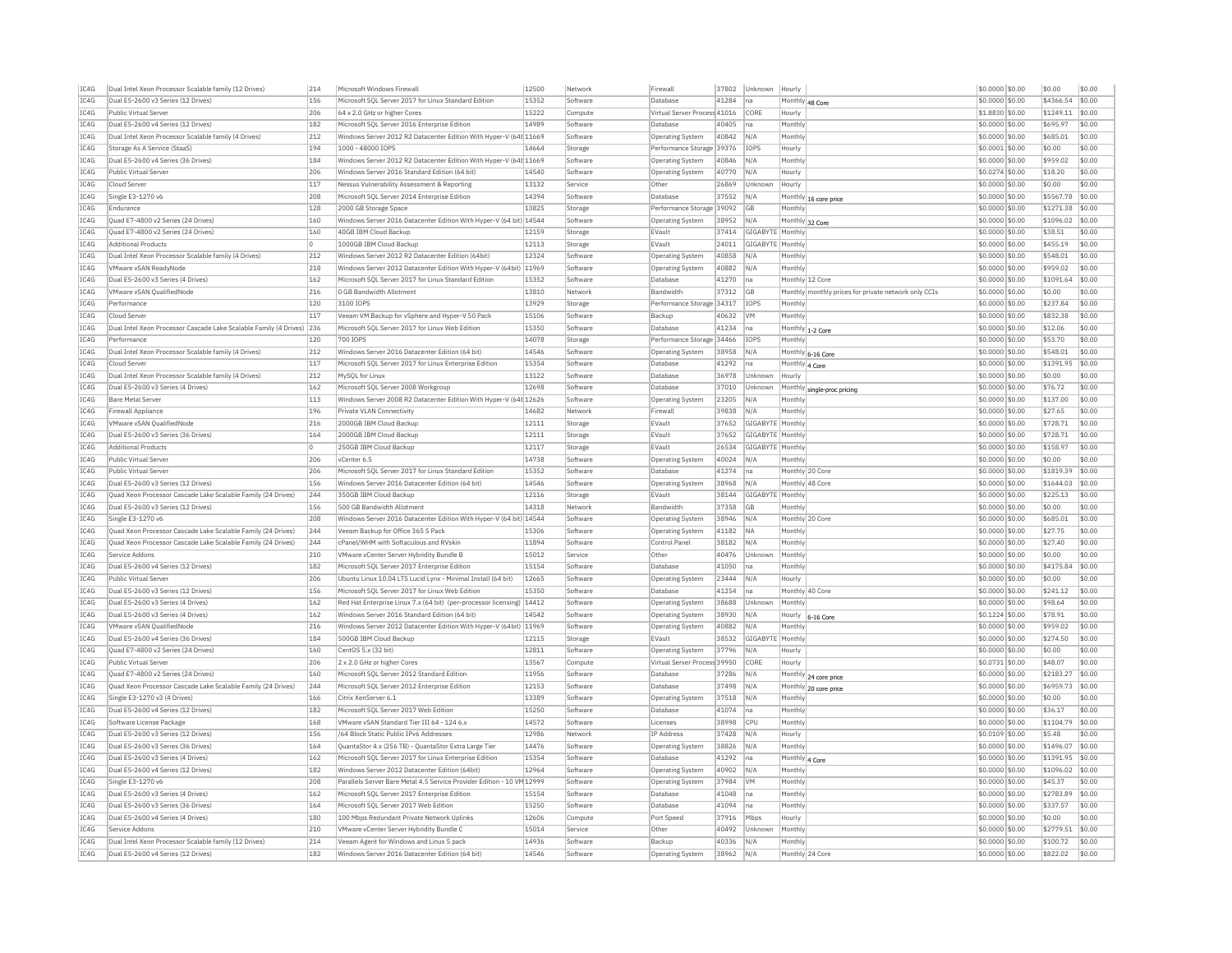| TC4G<br>IC4G<br>IC4G<br>IC4G<br>IC4G<br>IC4G<br>TC4G<br>TC4G<br>IC4G<br>IC4G<br>IC4G<br>IC4G<br>TC4G<br>IC4G<br>TC4G<br>IC4G<br>TC4G<br>IC4G<br>TC4G<br>IC4G<br>IC4G<br>TC4G<br>IC4G | Dual E5-2600 v3 Series (36 Drives)<br>Public Virtual Server<br>Ouad Xeon Processor Cascade Lake Scalable Family (24 Drives)<br>Cloud Server<br>Single E3-1270 v6<br>Ouad E7-4800 v2 Series (24 Drives)<br>Dual E5-2600 v3 Series (12 Drives)<br>Single E3-1270 v3 (4 Drives)<br>Public Virtual Server<br>Dual E5-2600 v3 Series (12 Drives)<br>Dual Intel Xeon Processor Scalable family (4 Drives)<br>Dual E5-2600 v4 Series (4 Drives)<br>Single E3-1270 v6<br>Dual E5-2600 v4 Series (36 Drives)<br>Quad E7-4800 v2 Series (24 Drives)<br>Quad Xeon Processor Cascade Lake Scalable Family (24 Drives)<br>Dual E5-2600 v3 Series (12 Drives)<br>Cloud Server<br>Dual Intel Xeon Processor Cascade Lake Scalable Family (12 Drives) 238<br>Quad Xeon Processor Cascade Lake Scalable Family (24 Drives) | 164<br>206<br>244<br>117<br>208<br>160<br>156<br>166<br>206<br>156<br>212<br>180<br>208<br>184<br>160<br>244<br>156<br>117 | Ubuntu Linux 16.04 LTS Xenial Xerus Minimal Install (64 bit)<br>Windows Server 2008 Standard Edition SP2 (64bit)<br>MySOL 5.0 for Windows<br>Microsoft SOL Server 2017 for Linux Web Edition<br>Microsoft SOL Server 2017 for Linux Enterprise Edition<br>Microsoft SOL Server 2012 Standard Edition<br>100 Mbns Private Network Unlink<br>Microsoft SOL Server 2012 Web Edition<br>Microsoft SQL Server 2012 Standard Edition<br>Parallels Plesk Panel 11 (Linux) Unlimited Domain w/ Power Pa 12541<br>Microsoft SOL Server 2016 Enterprise Edition<br>1 Gbps Redundant Public & Private Network Uplinks<br>Veeam Backup for Office 365 100 Pack<br>Veeam VM Backup for vSphere and Hyper-V 10 Pack<br>Reboot / KVM over TP | 14902<br>12521<br>13348<br>15350<br>15354<br>11956<br>13376<br>11803<br>11956<br>14989<br>11825<br>15314 | Software<br>Software<br>Software<br>Software<br>Software<br>Software<br>Compute<br>Software<br>Software<br>Software<br>Software<br>Compute | <b>Operating System</b><br>Operating System<br>Database<br>Database<br>Database<br>Database<br>Port Speed<br>Database<br>Database<br>Control Pane<br>Database | 40276<br>40728<br>36980<br>41246<br>41292<br>37686<br>38528<br>38618<br>33650<br>37694 | NA<br>N/A<br>Unknown<br>Ina<br>Ina<br>N/A<br>Mhns<br>N/A<br>N/A<br>N/A | Hourly<br>Hourly<br>Hourly<br>Monthly 20 Core<br>Monthly 4 Core<br>Hourly | Monthly 10 core price<br>Monthly 24 core price<br>Monthly 4 core price | \$0.0000 \$0.00<br>\$0,0549 \$0.00<br>\$0,0000 \$0.00<br>\$0,0000 \$0.00<br>\$0.0000 \$0.00<br>\$0,0000 \$0.00<br>\$0.0000 \$0.00<br>\$0.0000 \$0.00<br>\$0.0000 \$0.00<br>\$0.0000 \$0.00 | \$0.00<br>\$36.40<br>\$0.00<br>\$120.56<br>\$1391.95<br>\$909.70<br>\$0.00<br>\$144.67<br>\$363.88<br>\$58.20 | \$0.00<br>\$0.00<br>\$0.00<br>\$0.00<br>\$0.00<br>\$0.00<br>\$0.00<br>\$0.00<br>\$0.00<br>\$0.00 |
|--------------------------------------------------------------------------------------------------------------------------------------------------------------------------------------|-----------------------------------------------------------------------------------------------------------------------------------------------------------------------------------------------------------------------------------------------------------------------------------------------------------------------------------------------------------------------------------------------------------------------------------------------------------------------------------------------------------------------------------------------------------------------------------------------------------------------------------------------------------------------------------------------------------------------------------------------------------------------------------------------------------|----------------------------------------------------------------------------------------------------------------------------|-------------------------------------------------------------------------------------------------------------------------------------------------------------------------------------------------------------------------------------------------------------------------------------------------------------------------------------------------------------------------------------------------------------------------------------------------------------------------------------------------------------------------------------------------------------------------------------------------------------------------------------------------------------------------------------------------------------------------------|----------------------------------------------------------------------------------------------------------|--------------------------------------------------------------------------------------------------------------------------------------------|---------------------------------------------------------------------------------------------------------------------------------------------------------------|----------------------------------------------------------------------------------------|------------------------------------------------------------------------|---------------------------------------------------------------------------|------------------------------------------------------------------------|--------------------------------------------------------------------------------------------------------------------------------------------------------------------------------------------|---------------------------------------------------------------------------------------------------------------|--------------------------------------------------------------------------------------------------|
|                                                                                                                                                                                      |                                                                                                                                                                                                                                                                                                                                                                                                                                                                                                                                                                                                                                                                                                                                                                                                           |                                                                                                                            |                                                                                                                                                                                                                                                                                                                                                                                                                                                                                                                                                                                                                                                                                                                               |                                                                                                          |                                                                                                                                            |                                                                                                                                                               |                                                                                        |                                                                        |                                                                           |                                                                        |                                                                                                                                                                                            |                                                                                                               |                                                                                                  |
|                                                                                                                                                                                      |                                                                                                                                                                                                                                                                                                                                                                                                                                                                                                                                                                                                                                                                                                                                                                                                           |                                                                                                                            |                                                                                                                                                                                                                                                                                                                                                                                                                                                                                                                                                                                                                                                                                                                               |                                                                                                          |                                                                                                                                            |                                                                                                                                                               |                                                                                        |                                                                        |                                                                           |                                                                        |                                                                                                                                                                                            |                                                                                                               |                                                                                                  |
|                                                                                                                                                                                      |                                                                                                                                                                                                                                                                                                                                                                                                                                                                                                                                                                                                                                                                                                                                                                                                           |                                                                                                                            |                                                                                                                                                                                                                                                                                                                                                                                                                                                                                                                                                                                                                                                                                                                               |                                                                                                          |                                                                                                                                            |                                                                                                                                                               |                                                                                        |                                                                        |                                                                           |                                                                        |                                                                                                                                                                                            |                                                                                                               |                                                                                                  |
|                                                                                                                                                                                      |                                                                                                                                                                                                                                                                                                                                                                                                                                                                                                                                                                                                                                                                                                                                                                                                           |                                                                                                                            |                                                                                                                                                                                                                                                                                                                                                                                                                                                                                                                                                                                                                                                                                                                               |                                                                                                          |                                                                                                                                            |                                                                                                                                                               |                                                                                        |                                                                        |                                                                           |                                                                        |                                                                                                                                                                                            |                                                                                                               |                                                                                                  |
|                                                                                                                                                                                      |                                                                                                                                                                                                                                                                                                                                                                                                                                                                                                                                                                                                                                                                                                                                                                                                           |                                                                                                                            |                                                                                                                                                                                                                                                                                                                                                                                                                                                                                                                                                                                                                                                                                                                               |                                                                                                          |                                                                                                                                            |                                                                                                                                                               |                                                                                        |                                                                        |                                                                           |                                                                        |                                                                                                                                                                                            |                                                                                                               |                                                                                                  |
|                                                                                                                                                                                      |                                                                                                                                                                                                                                                                                                                                                                                                                                                                                                                                                                                                                                                                                                                                                                                                           |                                                                                                                            |                                                                                                                                                                                                                                                                                                                                                                                                                                                                                                                                                                                                                                                                                                                               |                                                                                                          |                                                                                                                                            |                                                                                                                                                               |                                                                                        |                                                                        |                                                                           |                                                                        |                                                                                                                                                                                            |                                                                                                               |                                                                                                  |
|                                                                                                                                                                                      |                                                                                                                                                                                                                                                                                                                                                                                                                                                                                                                                                                                                                                                                                                                                                                                                           |                                                                                                                            |                                                                                                                                                                                                                                                                                                                                                                                                                                                                                                                                                                                                                                                                                                                               |                                                                                                          |                                                                                                                                            |                                                                                                                                                               |                                                                                        |                                                                        |                                                                           |                                                                        |                                                                                                                                                                                            |                                                                                                               |                                                                                                  |
|                                                                                                                                                                                      |                                                                                                                                                                                                                                                                                                                                                                                                                                                                                                                                                                                                                                                                                                                                                                                                           |                                                                                                                            |                                                                                                                                                                                                                                                                                                                                                                                                                                                                                                                                                                                                                                                                                                                               |                                                                                                          |                                                                                                                                            |                                                                                                                                                               |                                                                                        |                                                                        |                                                                           |                                                                        |                                                                                                                                                                                            |                                                                                                               |                                                                                                  |
|                                                                                                                                                                                      |                                                                                                                                                                                                                                                                                                                                                                                                                                                                                                                                                                                                                                                                                                                                                                                                           |                                                                                                                            |                                                                                                                                                                                                                                                                                                                                                                                                                                                                                                                                                                                                                                                                                                                               |                                                                                                          |                                                                                                                                            |                                                                                                                                                               |                                                                                        |                                                                        |                                                                           |                                                                        |                                                                                                                                                                                            |                                                                                                               |                                                                                                  |
|                                                                                                                                                                                      |                                                                                                                                                                                                                                                                                                                                                                                                                                                                                                                                                                                                                                                                                                                                                                                                           |                                                                                                                            |                                                                                                                                                                                                                                                                                                                                                                                                                                                                                                                                                                                                                                                                                                                               |                                                                                                          |                                                                                                                                            |                                                                                                                                                               |                                                                                        |                                                                        |                                                                           |                                                                        |                                                                                                                                                                                            |                                                                                                               |                                                                                                  |
|                                                                                                                                                                                      |                                                                                                                                                                                                                                                                                                                                                                                                                                                                                                                                                                                                                                                                                                                                                                                                           |                                                                                                                            |                                                                                                                                                                                                                                                                                                                                                                                                                                                                                                                                                                                                                                                                                                                               |                                                                                                          |                                                                                                                                            |                                                                                                                                                               |                                                                                        |                                                                        | Monthly                                                                   |                                                                        |                                                                                                                                                                                            |                                                                                                               |                                                                                                  |
|                                                                                                                                                                                      |                                                                                                                                                                                                                                                                                                                                                                                                                                                                                                                                                                                                                                                                                                                                                                                                           |                                                                                                                            |                                                                                                                                                                                                                                                                                                                                                                                                                                                                                                                                                                                                                                                                                                                               |                                                                                                          |                                                                                                                                            |                                                                                                                                                               | 40427                                                                                  | Ina                                                                    | Monthly                                                                   |                                                                        | \$0.0000 \$0.00                                                                                                                                                                            | \$16703.35 \$0.00                                                                                             |                                                                                                  |
|                                                                                                                                                                                      |                                                                                                                                                                                                                                                                                                                                                                                                                                                                                                                                                                                                                                                                                                                                                                                                           |                                                                                                                            |                                                                                                                                                                                                                                                                                                                                                                                                                                                                                                                                                                                                                                                                                                                               |                                                                                                          |                                                                                                                                            | Port Speed                                                                                                                                                    | 37458                                                                                  | Mbps                                                                   | Hourly                                                                    |                                                                        | \$0.0326 \$0.00                                                                                                                                                                            | \$21.92                                                                                                       | \$0.00                                                                                           |
|                                                                                                                                                                                      |                                                                                                                                                                                                                                                                                                                                                                                                                                                                                                                                                                                                                                                                                                                                                                                                           |                                                                                                                            |                                                                                                                                                                                                                                                                                                                                                                                                                                                                                                                                                                                                                                                                                                                               |                                                                                                          | Software                                                                                                                                   | Operating System                                                                                                                                              | 41190                                                                                  | <b>NA</b>                                                              | Monthly                                                                   |                                                                        | $$0.0000$ \$0.00                                                                                                                                                                           | \$554.72                                                                                                      | \$0.00                                                                                           |
|                                                                                                                                                                                      |                                                                                                                                                                                                                                                                                                                                                                                                                                                                                                                                                                                                                                                                                                                                                                                                           |                                                                                                                            |                                                                                                                                                                                                                                                                                                                                                                                                                                                                                                                                                                                                                                                                                                                               | 15098                                                                                                    | Software                                                                                                                                   | Backup                                                                                                                                                        | 40624                                                                                  | <b>VM</b>                                                              | Monthly                                                                   |                                                                        | \$0.0000 \$0.00                                                                                                                                                                            | \$166.87                                                                                                      | \$0.00                                                                                           |
|                                                                                                                                                                                      |                                                                                                                                                                                                                                                                                                                                                                                                                                                                                                                                                                                                                                                                                                                                                                                                           |                                                                                                                            |                                                                                                                                                                                                                                                                                                                                                                                                                                                                                                                                                                                                                                                                                                                               | 13180                                                                                                    | Compute                                                                                                                                    | Remote Management 38048                                                                                                                                       |                                                                                        | Unknown                                                                | Hourly                                                                    |                                                                        | $$0.0000$ \$0.00                                                                                                                                                                           | \$0.00                                                                                                        | \$0.00                                                                                           |
|                                                                                                                                                                                      |                                                                                                                                                                                                                                                                                                                                                                                                                                                                                                                                                                                                                                                                                                                                                                                                           |                                                                                                                            | Microsoft SQL Server 2017 for Linux Enterprise Edition                                                                                                                                                                                                                                                                                                                                                                                                                                                                                                                                                                                                                                                                        | 15354                                                                                                    | Software                                                                                                                                   | <b>Databas</b>                                                                                                                                                | 41298                                                                                  | na                                                                     | Monthly 12 Core                                                           |                                                                        | \$0.0000 \$0.00                                                                                                                                                                            | \$4175.84                                                                                                     | \$0.00                                                                                           |
|                                                                                                                                                                                      |                                                                                                                                                                                                                                                                                                                                                                                                                                                                                                                                                                                                                                                                                                                                                                                                           |                                                                                                                            | Microsoft SOL Server 2017 for Linux Enterprise Edition                                                                                                                                                                                                                                                                                                                                                                                                                                                                                                                                                                                                                                                                        | 15354                                                                                                    | Software                                                                                                                                   | Database                                                                                                                                                      | 41304                                                                                  | Ina                                                                    | Monthly 24 Core                                                           |                                                                        | \$0,0000 \$0.00                                                                                                                                                                            | \$8351.67                                                                                                     | \$0.00                                                                                           |
|                                                                                                                                                                                      |                                                                                                                                                                                                                                                                                                                                                                                                                                                                                                                                                                                                                                                                                                                                                                                                           |                                                                                                                            | Debian GNU/Linux 9.x Stretch/Stable - Minimal Install (64 bit)                                                                                                                                                                                                                                                                                                                                                                                                                                                                                                                                                                                                                                                                | 14952                                                                                                    | Software                                                                                                                                   | <b>Operating System</b>                                                                                                                                       | 40352                                                                                  | N/A                                                                    | Hourly                                                                    |                                                                        | \$0,0000 \$0.00                                                                                                                                                                            | \$0.00                                                                                                        | \$0.00                                                                                           |
|                                                                                                                                                                                      |                                                                                                                                                                                                                                                                                                                                                                                                                                                                                                                                                                                                                                                                                                                                                                                                           |                                                                                                                            | Veeam Backup and Replication Enterprise Plus                                                                                                                                                                                                                                                                                                                                                                                                                                                                                                                                                                                                                                                                                  | 14979                                                                                                    | Software                                                                                                                                   |                                                                                                                                                               | 40381                                                                                  | <b>VM</b>                                                              | Monthly                                                                   |                                                                        | \$0.0000 \$0.00                                                                                                                                                                            | \$0.00                                                                                                        | \$0.00                                                                                           |
|                                                                                                                                                                                      |                                                                                                                                                                                                                                                                                                                                                                                                                                                                                                                                                                                                                                                                                                                                                                                                           | 244                                                                                                                        | VMware vCenter 5.1 Standard                                                                                                                                                                                                                                                                                                                                                                                                                                                                                                                                                                                                                                                                                                   | 13237                                                                                                    | Software                                                                                                                                   | Operating System                                                                                                                                              |                                                                                        | N/A                                                                    |                                                                           |                                                                        |                                                                                                                                                                                            | \$0.00                                                                                                        | \$0.00                                                                                           |
|                                                                                                                                                                                      |                                                                                                                                                                                                                                                                                                                                                                                                                                                                                                                                                                                                                                                                                                                                                                                                           |                                                                                                                            |                                                                                                                                                                                                                                                                                                                                                                                                                                                                                                                                                                                                                                                                                                                               |                                                                                                          |                                                                                                                                            | <b>Operating System</b>                                                                                                                                       | 38156                                                                                  |                                                                        | Hourly                                                                    |                                                                        | \$0.0000 \$0.00                                                                                                                                                                            |                                                                                                               |                                                                                                  |
|                                                                                                                                                                                      | Dual E5-2600 v4 Series (36 Drives)                                                                                                                                                                                                                                                                                                                                                                                                                                                                                                                                                                                                                                                                                                                                                                        | 184                                                                                                                        | Monitoring Package - Advanced                                                                                                                                                                                                                                                                                                                                                                                                                                                                                                                                                                                                                                                                                                 | 12931                                                                                                    | Service                                                                                                                                    | Monitoring                                                                                                                                                    | 37036                                                                                  | Unknown                                                                | Hourly                                                                    |                                                                        | \$0.0079 \$0.00                                                                                                                                                                            | \$5.48                                                                                                        | \$0.00                                                                                           |
|                                                                                                                                                                                      | VMware vSAN ReadyNode                                                                                                                                                                                                                                                                                                                                                                                                                                                                                                                                                                                                                                                                                                                                                                                     | 218                                                                                                                        | 32 GB RAM                                                                                                                                                                                                                                                                                                                                                                                                                                                                                                                                                                                                                                                                                                                     | 14986                                                                                                    | Compute                                                                                                                                    | RAM                                                                                                                                                           | 40410                                                                                  | GB                                                                     | Monthly                                                                   |                                                                        | \$0.0000 \$0.00                                                                                                                                                                            | \$185.63                                                                                                      | \$0.00                                                                                           |
|                                                                                                                                                                                      | Single E3-1270 v6                                                                                                                                                                                                                                                                                                                                                                                                                                                                                                                                                                                                                                                                                                                                                                                         | 208                                                                                                                        | MySQL for Linux                                                                                                                                                                                                                                                                                                                                                                                                                                                                                                                                                                                                                                                                                                               | 13122                                                                                                    | Software                                                                                                                                   | Database                                                                                                                                                      | 36978                                                                                  | Unknown                                                                | Hourly                                                                    |                                                                        | \$0.0000 \$0.00                                                                                                                                                                            | \$0.00                                                                                                        | \$0.00                                                                                           |
| TC4G                                                                                                                                                                                 | <b>Bare Metal Server</b>                                                                                                                                                                                                                                                                                                                                                                                                                                                                                                                                                                                                                                                                                                                                                                                  | 113                                                                                                                        | 4.00 TR SATA                                                                                                                                                                                                                                                                                                                                                                                                                                                                                                                                                                                                                                                                                                                  | 11897                                                                                                    | Compute                                                                                                                                    | Storage Drives                                                                                                                                                | 24576                                                                                  | <b>GB</b>                                                              |                                                                           | Hourly disk0 only                                                      | \$0.0583 \$0.00                                                                                                                                                                            | \$38.51                                                                                                       | \$0.00                                                                                           |
| IC4G                                                                                                                                                                                 | Dual E5-2600 v4 Series (12 Drives)                                                                                                                                                                                                                                                                                                                                                                                                                                                                                                                                                                                                                                                                                                                                                                        | 182                                                                                                                        | Microsoft SOL Server 2017 for Linux Enterprise Edition                                                                                                                                                                                                                                                                                                                                                                                                                                                                                                                                                                                                                                                                        | 15354                                                                                                    | Software                                                                                                                                   | Database                                                                                                                                                      | 41290                                                                                  | Ina                                                                    | Monthly 1-2 Core                                                          |                                                                        | \$0,0000 \$0.00                                                                                                                                                                            | \$695.97                                                                                                      | \$0.00                                                                                           |
| IC4G                                                                                                                                                                                 | VMware vSAN OualifiedNode                                                                                                                                                                                                                                                                                                                                                                                                                                                                                                                                                                                                                                                                                                                                                                                 | 216                                                                                                                        | Windows Server 2012 Datacenter Edition With Hyper-V (64bit) 11969                                                                                                                                                                                                                                                                                                                                                                                                                                                                                                                                                                                                                                                             |                                                                                                          | Software                                                                                                                                   | Operating System                                                                                                                                              | 40878                                                                                  | N/A                                                                    | Monthly                                                                   |                                                                        | \$0,0000 \$0.00                                                                                                                                                                            | \$685.01                                                                                                      | \$0.00                                                                                           |
| IC4G                                                                                                                                                                                 | Public Virtual Server                                                                                                                                                                                                                                                                                                                                                                                                                                                                                                                                                                                                                                                                                                                                                                                     | 206                                                                                                                        | 2 GB                                                                                                                                                                                                                                                                                                                                                                                                                                                                                                                                                                                                                                                                                                                          | 13507                                                                                                    | Compute                                                                                                                                    | RAM                                                                                                                                                           | 39958                                                                                  | <b>GB</b>                                                              | Hourly                                                                    |                                                                        | \$0.0099 \$0.00                                                                                                                                                                            | \$6.58                                                                                                        | \$0.00                                                                                           |
| TC4G                                                                                                                                                                                 | Cloud Server                                                                                                                                                                                                                                                                                                                                                                                                                                                                                                                                                                                                                                                                                                                                                                                              | 117                                                                                                                        | Microsoft SOL Server 2014 Standard Edition                                                                                                                                                                                                                                                                                                                                                                                                                                                                                                                                                                                                                                                                                    | 14396                                                                                                    | Software                                                                                                                                   | Database                                                                                                                                                      | 38444                                                                                  | N/A                                                                    |                                                                           | Monthly 24 core price                                                  | $$0.0000$ \$0.00                                                                                                                                                                           | \$2183.27                                                                                                     | \$0.00                                                                                           |
| IC4G                                                                                                                                                                                 | Dual E5-2600 v4 Series (4 Drives)                                                                                                                                                                                                                                                                                                                                                                                                                                                                                                                                                                                                                                                                                                                                                                         | 180                                                                                                                        | Windows Server 2016 Datacenter Edition (64 bit)                                                                                                                                                                                                                                                                                                                                                                                                                                                                                                                                                                                                                                                                               | 14546                                                                                                    | Software                                                                                                                                   | <b>Operating System</b>                                                                                                                                       | 40792                                                                                  | N/A                                                                    | Monthly                                                                   |                                                                        | \$0.0000 \$0.00                                                                                                                                                                            | \$1233.02                                                                                                     | \$0.00                                                                                           |
| TC4G                                                                                                                                                                                 | Public Virtual Server                                                                                                                                                                                                                                                                                                                                                                                                                                                                                                                                                                                                                                                                                                                                                                                     | 206                                                                                                                        | 32 GB                                                                                                                                                                                                                                                                                                                                                                                                                                                                                                                                                                                                                                                                                                                         | 12351                                                                                                    | Compute                                                                                                                                    | RAM                                                                                                                                                           | 39964                                                                                  | G <sub>B</sub>                                                         | Hourly                                                                    |                                                                        | \$0,1590 \$0.00                                                                                                                                                                            | \$105.22                                                                                                      | \$0.00                                                                                           |
| IC4G                                                                                                                                                                                 | Dual E5-2600 v3 Series (12 Drives)                                                                                                                                                                                                                                                                                                                                                                                                                                                                                                                                                                                                                                                                                                                                                                        | 156                                                                                                                        | Microsoft SOL Server 2017 Enterprise Edition                                                                                                                                                                                                                                                                                                                                                                                                                                                                                                                                                                                                                                                                                  | 15154                                                                                                    | Software                                                                                                                                   | <b>Databas</b>                                                                                                                                                | 40912                                                                                  | Ina                                                                    | Monthly                                                                   |                                                                        | \$0,0000 \$0.00                                                                                                                                                                            | \$1391.95                                                                                                     | \$0.00                                                                                           |
|                                                                                                                                                                                      |                                                                                                                                                                                                                                                                                                                                                                                                                                                                                                                                                                                                                                                                                                                                                                                                           |                                                                                                                            |                                                                                                                                                                                                                                                                                                                                                                                                                                                                                                                                                                                                                                                                                                                               |                                                                                                          |                                                                                                                                            |                                                                                                                                                               |                                                                                        |                                                                        |                                                                           |                                                                        |                                                                                                                                                                                            |                                                                                                               |                                                                                                  |
| IC4G                                                                                                                                                                                 | Single E3-1270 v3 (4 Drives)                                                                                                                                                                                                                                                                                                                                                                                                                                                                                                                                                                                                                                                                                                                                                                              | 166                                                                                                                        | 100 Mbps Private Network Uplink                                                                                                                                                                                                                                                                                                                                                                                                                                                                                                                                                                                                                                                                                               | 13376                                                                                                    | Compute                                                                                                                                    | Port Speed                                                                                                                                                    | 38528                                                                                  | Mbps                                                                   | Hourly                                                                    |                                                                        | \$0,0000 \$0.00                                                                                                                                                                            | \$0.00                                                                                                        | \$0.00                                                                                           |
| IC4G                                                                                                                                                                                 | Portable Storage                                                                                                                                                                                                                                                                                                                                                                                                                                                                                                                                                                                                                                                                                                                                                                                          | 94                                                                                                                         | 1.000 GB (SAN)                                                                                                                                                                                                                                                                                                                                                                                                                                                                                                                                                                                                                                                                                                                | 13544                                                                                                    | Compute                                                                                                                                    | Virtual Server Storage 30730                                                                                                                                  |                                                                                        | GB                                                                     | Hourly  BYOC                                                              |                                                                        | \$0,0859 \$0.00                                                                                                                                                                            | \$62.63                                                                                                       | \$0.00                                                                                           |
| TC4G                                                                                                                                                                                 | Ouad E7-4800 v2 Series (24 Drives)                                                                                                                                                                                                                                                                                                                                                                                                                                                                                                                                                                                                                                                                                                                                                                        | 160                                                                                                                        | Parallels Plesk Panel 12 (Linux) - 30 Domain w/ Power Pack                                                                                                                                                                                                                                                                                                                                                                                                                                                                                                                                                                                                                                                                    | 14216                                                                                                    | Software                                                                                                                                   | Control Panel                                                                                                                                                 | 37120                                                                                  | Unknown                                                                | Monthly                                                                   |                                                                        | \$0,0000 \$0.00                                                                                                                                                                            | \$40.12                                                                                                       | \$0.00                                                                                           |
| IC4G                                                                                                                                                                                 | Dual E5-2600 v3 Series (4 Drives)                                                                                                                                                                                                                                                                                                                                                                                                                                                                                                                                                                                                                                                                                                                                                                         | 162                                                                                                                        | Red Hat Enterprise Linux 7.4 (64 bit) version-locked                                                                                                                                                                                                                                                                                                                                                                                                                                                                                                                                                                                                                                                                          | 15188                                                                                                    | Software                                                                                                                                   | <b>Operating System</b>                                                                                                                                       | 40972                                                                                  | <b>NA</b>                                                              |                                                                           | Monthly For version lock                                               | \$0.0000 \$0.00                                                                                                                                                                            | \$98.74                                                                                                       | \$0.00                                                                                           |
| IC4G                                                                                                                                                                                 | Public Virtual Server                                                                                                                                                                                                                                                                                                                                                                                                                                                                                                                                                                                                                                                                                                                                                                                     | 206                                                                                                                        | Microsoft SOL Server 2012 Web Edition                                                                                                                                                                                                                                                                                                                                                                                                                                                                                                                                                                                                                                                                                         | 11803                                                                                                    | Software                                                                                                                                   | Database                                                                                                                                                      | 19908                                                                                  | N/A                                                                    |                                                                           | Monthly 14 core price                                                  | \$0.0000 \$0.00                                                                                                                                                                            | \$84.39                                                                                                       | \$0.00                                                                                           |
| TC4G                                                                                                                                                                                 | VMware vSAN QualifiedNode                                                                                                                                                                                                                                                                                                                                                                                                                                                                                                                                                                                                                                                                                                                                                                                 | 216                                                                                                                        | Windows Server 2012 Standard Edition (64 bit)                                                                                                                                                                                                                                                                                                                                                                                                                                                                                                                                                                                                                                                                                 | 12322                                                                                                    | Software                                                                                                                                   | Operating System                                                                                                                                              | 40820                                                                                  | N/A                                                                    | Hourly                                                                    |                                                                        | $$0.0612$ \$0.00                                                                                                                                                                           | \$39.46                                                                                                       | \$0.00                                                                                           |
| IC4G                                                                                                                                                                                 | Dual E5-2600 v3 Series (4 Drives)                                                                                                                                                                                                                                                                                                                                                                                                                                                                                                                                                                                                                                                                                                                                                                         | 162                                                                                                                        | Microsoft SQL Server 2017 Enterprise Edition                                                                                                                                                                                                                                                                                                                                                                                                                                                                                                                                                                                                                                                                                  | 15154                                                                                                    | Software                                                                                                                                   | <b>Databas</b>                                                                                                                                                | 41060                                                                                  | na                                                                     | Monthly                                                                   |                                                                        | \$0.0000 \$0.00                                                                                                                                                                            | \$9743.62                                                                                                     | \$0.00                                                                                           |
| IC4G                                                                                                                                                                                 | Ouad Xeon Processor Cascade Lake Scalable Family (24 Drives)                                                                                                                                                                                                                                                                                                                                                                                                                                                                                                                                                                                                                                                                                                                                              | 244                                                                                                                        | 100 Mbps Private Network Uplink                                                                                                                                                                                                                                                                                                                                                                                                                                                                                                                                                                                                                                                                                               | 13376                                                                                                    | Compute                                                                                                                                    | Port Speed                                                                                                                                                    | 38528                                                                                  | Mbps                                                                   | Hourly                                                                    |                                                                        | \$0,0000 \$0.00                                                                                                                                                                            | \$0.00                                                                                                        | \$0.00                                                                                           |
| IC4G                                                                                                                                                                                 | Cloud Serve                                                                                                                                                                                                                                                                                                                                                                                                                                                                                                                                                                                                                                                                                                                                                                                               | 117                                                                                                                        | Reboot / Remote Console                                                                                                                                                                                                                                                                                                                                                                                                                                                                                                                                                                                                                                                                                                       | 11692                                                                                                    | Compute                                                                                                                                    | Remote Management 19715                                                                                                                                       |                                                                                        | Unknown                                                                | Hourly                                                                    |                                                                        | \$0.0000 \$0.00                                                                                                                                                                            | \$0.00                                                                                                        | \$0.00                                                                                           |
| IC4G                                                                                                                                                                                 | Dual Intel Xeon Processor Scalable family (4 Drives)                                                                                                                                                                                                                                                                                                                                                                                                                                                                                                                                                                                                                                                                                                                                                      | 212                                                                                                                        | Microsoft SOL Server 2017 Web Edition                                                                                                                                                                                                                                                                                                                                                                                                                                                                                                                                                                                                                                                                                         | 15250                                                                                                    | Software                                                                                                                                   | Database                                                                                                                                                      | 41094                                                                                  | Ina                                                                    | Monthly                                                                   |                                                                        | \$0,0000 \$0,00                                                                                                                                                                            | \$337.57                                                                                                      | \$0.00                                                                                           |
| IC4G                                                                                                                                                                                 | Dual Intel Xeon Processor Cascade Lake Scalable Family (4 Drives)                                                                                                                                                                                                                                                                                                                                                                                                                                                                                                                                                                                                                                                                                                                                         | 236                                                                                                                        | VMware vCenter 5.5 Standard                                                                                                                                                                                                                                                                                                                                                                                                                                                                                                                                                                                                                                                                                                   | 13542                                                                                                    | Software                                                                                                                                   | <b>Operating System</b>                                                                                                                                       | 38180                                                                                  | N/A                                                                    | Hourly                                                                    |                                                                        | \$0,0000 \$0.00                                                                                                                                                                            | \$0.00                                                                                                        | \$0.00                                                                                           |
| TC4G                                                                                                                                                                                 | Performance                                                                                                                                                                                                                                                                                                                                                                                                                                                                                                                                                                                                                                                                                                                                                                                               | 120                                                                                                                        | 5800 TOPS                                                                                                                                                                                                                                                                                                                                                                                                                                                                                                                                                                                                                                                                                                                     | 14180                                                                                                    | Storage                                                                                                                                    | Performance Storage 34568                                                                                                                                     |                                                                                        | <b>TOPS</b>                                                            | Monthly                                                                   |                                                                        | \$0,0000 \$0.00                                                                                                                                                                            | \$444.98                                                                                                      | \$0.00                                                                                           |
|                                                                                                                                                                                      |                                                                                                                                                                                                                                                                                                                                                                                                                                                                                                                                                                                                                                                                                                                                                                                                           |                                                                                                                            |                                                                                                                                                                                                                                                                                                                                                                                                                                                                                                                                                                                                                                                                                                                               |                                                                                                          |                                                                                                                                            |                                                                                                                                                               |                                                                                        |                                                                        |                                                                           |                                                                        |                                                                                                                                                                                            |                                                                                                               |                                                                                                  |
| IC4G                                                                                                                                                                                 | Dual E5-2600 v4 Series (12 Drives)                                                                                                                                                                                                                                                                                                                                                                                                                                                                                                                                                                                                                                                                                                                                                                        | 182                                                                                                                        | Redhat 6.5 (64 bit) - version-locked                                                                                                                                                                                                                                                                                                                                                                                                                                                                                                                                                                                                                                                                                          | 14450                                                                                                    | Software                                                                                                                                   | Operating System                                                                                                                                              | 38800                                                                                  | N/A                                                                    |                                                                           | Monthly 2 processor price                                              | \$0,0000 \$0.00                                                                                                                                                                            | \$98.64                                                                                                       | \$0.00                                                                                           |
| TC4G                                                                                                                                                                                 | Public Virtual Server                                                                                                                                                                                                                                                                                                                                                                                                                                                                                                                                                                                                                                                                                                                                                                                     | 206                                                                                                                        | Microsoft WebMatrix                                                                                                                                                                                                                                                                                                                                                                                                                                                                                                                                                                                                                                                                                                           | 13569                                                                                                    | Software                                                                                                                                   | <b>Operating System</b>                                                                                                                                       | 31016                                                                                  | N/A                                                                    | Monthly                                                                   |                                                                        | \$0,0000 \$0,00                                                                                                                                                                            | \$0.00                                                                                                        | \$0.00                                                                                           |
| TC4G                                                                                                                                                                                 | Single E3-1270 v3 (4 Drives)                                                                                                                                                                                                                                                                                                                                                                                                                                                                                                                                                                                                                                                                                                                                                                              | 166                                                                                                                        | McAfee Host Intrusion Protection w/Reporting                                                                                                                                                                                                                                                                                                                                                                                                                                                                                                                                                                                                                                                                                  | 12928                                                                                                    | Network                                                                                                                                    | Other                                                                                                                                                         | 30759                                                                                  | Unknown                                                                | Monthly                                                                   |                                                                        | \$0.0000 \$0.00                                                                                                                                                                            | \$16.16                                                                                                       | \$0.00                                                                                           |
| IC4G                                                                                                                                                                                 | Dual E5-2600 v4 Series (12 Drives)                                                                                                                                                                                                                                                                                                                                                                                                                                                                                                                                                                                                                                                                                                                                                                        | 182                                                                                                                        | Microsoft SOL Server 2016 Enterprise Edition                                                                                                                                                                                                                                                                                                                                                                                                                                                                                                                                                                                                                                                                                  | 14989                                                                                                    | Software                                                                                                                                   | Database                                                                                                                                                      | 40407                                                                                  | Ina                                                                    | Monthly                                                                   |                                                                        | \$0.0000 \$0.00                                                                                                                                                                            | \$1391.95                                                                                                     | \$0.00                                                                                           |
| TC4G                                                                                                                                                                                 | Dual E5-2600 v3 Series (4 Drives)                                                                                                                                                                                                                                                                                                                                                                                                                                                                                                                                                                                                                                                                                                                                                                         | 162                                                                                                                        | Veeam VM Backup for vSphere and Hyper-V 10 Pack                                                                                                                                                                                                                                                                                                                                                                                                                                                                                                                                                                                                                                                                               | 15098                                                                                                    | Software                                                                                                                                   | Backup                                                                                                                                                        | 40624                                                                                  | <b>VM</b>                                                              | Monthly                                                                   |                                                                        | \$0.0000 \$0.00                                                                                                                                                                            | \$166.87                                                                                                      | \$0.00                                                                                           |
| TC4G                                                                                                                                                                                 | Dual E5-2600 v4 Series (12 Drives)                                                                                                                                                                                                                                                                                                                                                                                                                                                                                                                                                                                                                                                                                                                                                                        | 182                                                                                                                        | Microsoft SOL Server 2016 Enterprise Edition                                                                                                                                                                                                                                                                                                                                                                                                                                                                                                                                                                                                                                                                                  | 14989                                                                                                    | Software                                                                                                                                   | Database                                                                                                                                                      | 40425                                                                                  | Ina                                                                    | Monthly                                                                   |                                                                        | $$0.0000$ \$0.00                                                                                                                                                                           | \$13919.46                                                                                                    | \$0.00                                                                                           |
| IC4G                                                                                                                                                                                 | Dual E5-2600 v4 Series (4 Drives)                                                                                                                                                                                                                                                                                                                                                                                                                                                                                                                                                                                                                                                                                                                                                                         | 180                                                                                                                        | Microsoft SQL Server 2008 Express R2                                                                                                                                                                                                                                                                                                                                                                                                                                                                                                                                                                                                                                                                                          | 12867                                                                                                    | Software                                                                                                                                   | Database                                                                                                                                                      | 37830                                                                                  | Unknown                                                                | Monthly                                                                   |                                                                        | \$0.0000 \$0.00                                                                                                                                                                            | \$0.00                                                                                                        | \$0.00                                                                                           |
| IC4G                                                                                                                                                                                 | Ouad E7-4800 v2 Series (24 Drives)                                                                                                                                                                                                                                                                                                                                                                                                                                                                                                                                                                                                                                                                                                                                                                        | 160                                                                                                                        | 20000 GB Bandwidth Allotment                                                                                                                                                                                                                                                                                                                                                                                                                                                                                                                                                                                                                                                                                                  | 12082                                                                                                    | Network                                                                                                                                    | <b>Bandwidth</b>                                                                                                                                              | 26678                                                                                  | <b>GB</b>                                                              | Monthly                                                                   |                                                                        | \$0.0000 \$0.00                                                                                                                                                                            | \$0.00                                                                                                        | \$0.00                                                                                           |
| TCAG                                                                                                                                                                                 | Dual E5-2600 v4 Series (36 Drives)                                                                                                                                                                                                                                                                                                                                                                                                                                                                                                                                                                                                                                                                                                                                                                        | 184                                                                                                                        | R1Soft Backup Agent 10 Pack                                                                                                                                                                                                                                                                                                                                                                                                                                                                                                                                                                                                                                                                                                   | 13597                                                                                                    | Software                                                                                                                                   | Backup                                                                                                                                                        | 38648                                                                                  | N/A                                                                    | Monthly                                                                   |                                                                        | \$0.0000 \$0.00                                                                                                                                                                            | \$68.51                                                                                                       | \$0.00                                                                                           |
| IC4G                                                                                                                                                                                 | Endurance                                                                                                                                                                                                                                                                                                                                                                                                                                                                                                                                                                                                                                                                                                                                                                                                 | 128                                                                                                                        | 400 GB Storage Space                                                                                                                                                                                                                                                                                                                                                                                                                                                                                                                                                                                                                                                                                                          | 14256                                                                                                    | Storage                                                                                                                                    | Performance Storage 34986                                                                                                                                     |                                                                                        | GB                                                                     |                                                                           |                                                                        | \$0.0000 \$0.00                                                                                                                                                                            | \$43.84                                                                                                       | \$0.00                                                                                           |
| IC4G                                                                                                                                                                                 | Dual E5-2600 v3 Series (4 Drives)                                                                                                                                                                                                                                                                                                                                                                                                                                                                                                                                                                                                                                                                                                                                                                         | 162                                                                                                                        | Windows Server 2012 R2 Datacenter Edition (64bit)                                                                                                                                                                                                                                                                                                                                                                                                                                                                                                                                                                                                                                                                             | 12324                                                                                                    | Software                                                                                                                                   | <b>Operating System</b>                                                                                                                                       | 40872                                                                                  | N/A                                                                    | Monthly                                                                   | Monthly Snapshot Space Medium Tier                                     | \$0,0000 \$0.00                                                                                                                                                                            | \$2055.04                                                                                                     | \$0.00                                                                                           |
|                                                                                                                                                                                      |                                                                                                                                                                                                                                                                                                                                                                                                                                                                                                                                                                                                                                                                                                                                                                                                           |                                                                                                                            |                                                                                                                                                                                                                                                                                                                                                                                                                                                                                                                                                                                                                                                                                                                               |                                                                                                          |                                                                                                                                            |                                                                                                                                                               |                                                                                        |                                                                        |                                                                           |                                                                        |                                                                                                                                                                                            |                                                                                                               |                                                                                                  |
| IC4G                                                                                                                                                                                 | Storage As A Service (StaaS                                                                                                                                                                                                                                                                                                                                                                                                                                                                                                                                                                                                                                                                                                                                                                               | 194                                                                                                                        | 350 GB Storage Space                                                                                                                                                                                                                                                                                                                                                                                                                                                                                                                                                                                                                                                                                                          | 14254                                                                                                    | Storage                                                                                                                                    | Performance Storage                                                                                                                                           | 39600                                                                                  | <b>GB</b>                                                              | Hourly                                                                    |                                                                        | \$0,0269 \$0.00                                                                                                                                                                            | \$19.19                                                                                                       | \$0.00                                                                                           |
| IC4G                                                                                                                                                                                 | Dual E5-2600 v3 Series (36 Drives                                                                                                                                                                                                                                                                                                                                                                                                                                                                                                                                                                                                                                                                                                                                                                         | 164                                                                                                                        | Ubuntu Linux 14.04 LTS Trusty Tahr (64 bit)                                                                                                                                                                                                                                                                                                                                                                                                                                                                                                                                                                                                                                                                                   | 12473                                                                                                    | Software                                                                                                                                   | <b>Operating System</b>                                                                                                                                       | 38668                                                                                  | N/A                                                                    | Hourly                                                                    |                                                                        | \$0,0000 \$0,00                                                                                                                                                                            | \$0.00                                                                                                        | \$0.00                                                                                           |
| IC4G                                                                                                                                                                                 | Dual E5-2600 v4 Series (4 Drives)                                                                                                                                                                                                                                                                                                                                                                                                                                                                                                                                                                                                                                                                                                                                                                         | 180                                                                                                                        | Windows Server 2012 Standard Edition (64 bit)                                                                                                                                                                                                                                                                                                                                                                                                                                                                                                                                                                                                                                                                                 | 12322                                                                                                    | Software                                                                                                                                   | <b>Operating System</b>                                                                                                                                       | 40820                                                                                  | N/A                                                                    | Hourly                                                                    |                                                                        | \$0.0612 \$0.00                                                                                                                                                                            | \$39.46                                                                                                       | \$0.00                                                                                           |
| IC4G                                                                                                                                                                                 | Single E3-1270 v6                                                                                                                                                                                                                                                                                                                                                                                                                                                                                                                                                                                                                                                                                                                                                                                         | 208                                                                                                                        | Ubuntu Linux 14.04 LTS Trusty Tahr (64 bit)                                                                                                                                                                                                                                                                                                                                                                                                                                                                                                                                                                                                                                                                                   | 12473                                                                                                    | Software                                                                                                                                   | <b>Operating System</b>                                                                                                                                       | 38668                                                                                  | N/A                                                                    | Hourly                                                                    |                                                                        | \$0,0000 \$0.00                                                                                                                                                                            | \$0.00                                                                                                        | \$0.00                                                                                           |
| IC4G                                                                                                                                                                                 | Endurance                                                                                                                                                                                                                                                                                                                                                                                                                                                                                                                                                                                                                                                                                                                                                                                                 | 128                                                                                                                        | 1000 GB Storage Space                                                                                                                                                                                                                                                                                                                                                                                                                                                                                                                                                                                                                                                                                                         | 13824                                                                                                    | Storage                                                                                                                                    | Performance Storage 34926                                                                                                                                     |                                                                                        | GB                                                                     |                                                                           | Monthly Snapshot Space Medium Tier                                     | \$0.0000 \$0.00                                                                                                                                                                            | \$109.60                                                                                                      | \$0.00                                                                                           |
| TC4G                                                                                                                                                                                 | Ouad E7-4800 v2 Series (24 Drives)                                                                                                                                                                                                                                                                                                                                                                                                                                                                                                                                                                                                                                                                                                                                                                        | 160                                                                                                                        | McAfee Host Intrusion Protection w/Reporting                                                                                                                                                                                                                                                                                                                                                                                                                                                                                                                                                                                                                                                                                  | 12928                                                                                                    | Network                                                                                                                                    | Other                                                                                                                                                         | 30759                                                                                  | <b>Unknown</b>                                                         | Monthly                                                                   |                                                                        | \$0,0000 \$0,00                                                                                                                                                                            | \$16.16                                                                                                       | \$0.00                                                                                           |
| TC4G                                                                                                                                                                                 | Single E3-1270 v3 (4 Drives)                                                                                                                                                                                                                                                                                                                                                                                                                                                                                                                                                                                                                                                                                                                                                                              | 166                                                                                                                        | Veeam Backup and Replication Enterprise Plus                                                                                                                                                                                                                                                                                                                                                                                                                                                                                                                                                                                                                                                                                  | 14979                                                                                                    | Software                                                                                                                                   | Operating System                                                                                                                                              | 40381                                                                                  | <b>VM</b>                                                              | Monthly                                                                   |                                                                        | \$0.0000 \$0.00                                                                                                                                                                            | \$0.00                                                                                                        | \$0.00                                                                                           |
| IC4G                                                                                                                                                                                 | Dual Intel Xeon Processor Cascade Lake Scalable Family (12 Drives) 238                                                                                                                                                                                                                                                                                                                                                                                                                                                                                                                                                                                                                                                                                                                                    |                                                                                                                            | Host Ping and TCP Service Monitoring                                                                                                                                                                                                                                                                                                                                                                                                                                                                                                                                                                                                                                                                                          | 12365                                                                                                    | Service                                                                                                                                    | Monitoring                                                                                                                                                    | 37388                                                                                  | Unknown                                                                | Hourly                                                                    |                                                                        | \$0.0109 \$0.00                                                                                                                                                                            | \$5.48                                                                                                        | \$0.00                                                                                           |
| IC4G                                                                                                                                                                                 | Single E3-1270 v3 (4 Drives)                                                                                                                                                                                                                                                                                                                                                                                                                                                                                                                                                                                                                                                                                                                                                                              | 166                                                                                                                        | Microsoft SQL Server 2017 Enterprise Edition                                                                                                                                                                                                                                                                                                                                                                                                                                                                                                                                                                                                                                                                                  | 15154                                                                                                    | Software                                                                                                                                   | Database                                                                                                                                                      | 41058                                                                                  | na                                                                     | Monthly                                                                   |                                                                        | \$0.0000 \$0.00                                                                                                                                                                            | \$8351.67                                                                                                     | \$0.00                                                                                           |
| IC4G                                                                                                                                                                                 | <b>Bare Metal Server</b>                                                                                                                                                                                                                                                                                                                                                                                                                                                                                                                                                                                                                                                                                                                                                                                  | 113                                                                                                                        | Windows Server 2008 R2 Datacenter Edition (64bit)                                                                                                                                                                                                                                                                                                                                                                                                                                                                                                                                                                                                                                                                             | 11941                                                                                                    | Software                                                                                                                                   | Operating System                                                                                                                                              | 26219                                                                                  | N/A                                                                    |                                                                           |                                                                        | \$0.0000 \$0.00                                                                                                                                                                            | \$137.00                                                                                                      | \$0.00                                                                                           |
|                                                                                                                                                                                      |                                                                                                                                                                                                                                                                                                                                                                                                                                                                                                                                                                                                                                                                                                                                                                                                           |                                                                                                                            |                                                                                                                                                                                                                                                                                                                                                                                                                                                                                                                                                                                                                                                                                                                               |                                                                                                          |                                                                                                                                            |                                                                                                                                                               |                                                                                        |                                                                        |                                                                           | Monthly single proc price                                              |                                                                                                                                                                                            |                                                                                                               |                                                                                                  |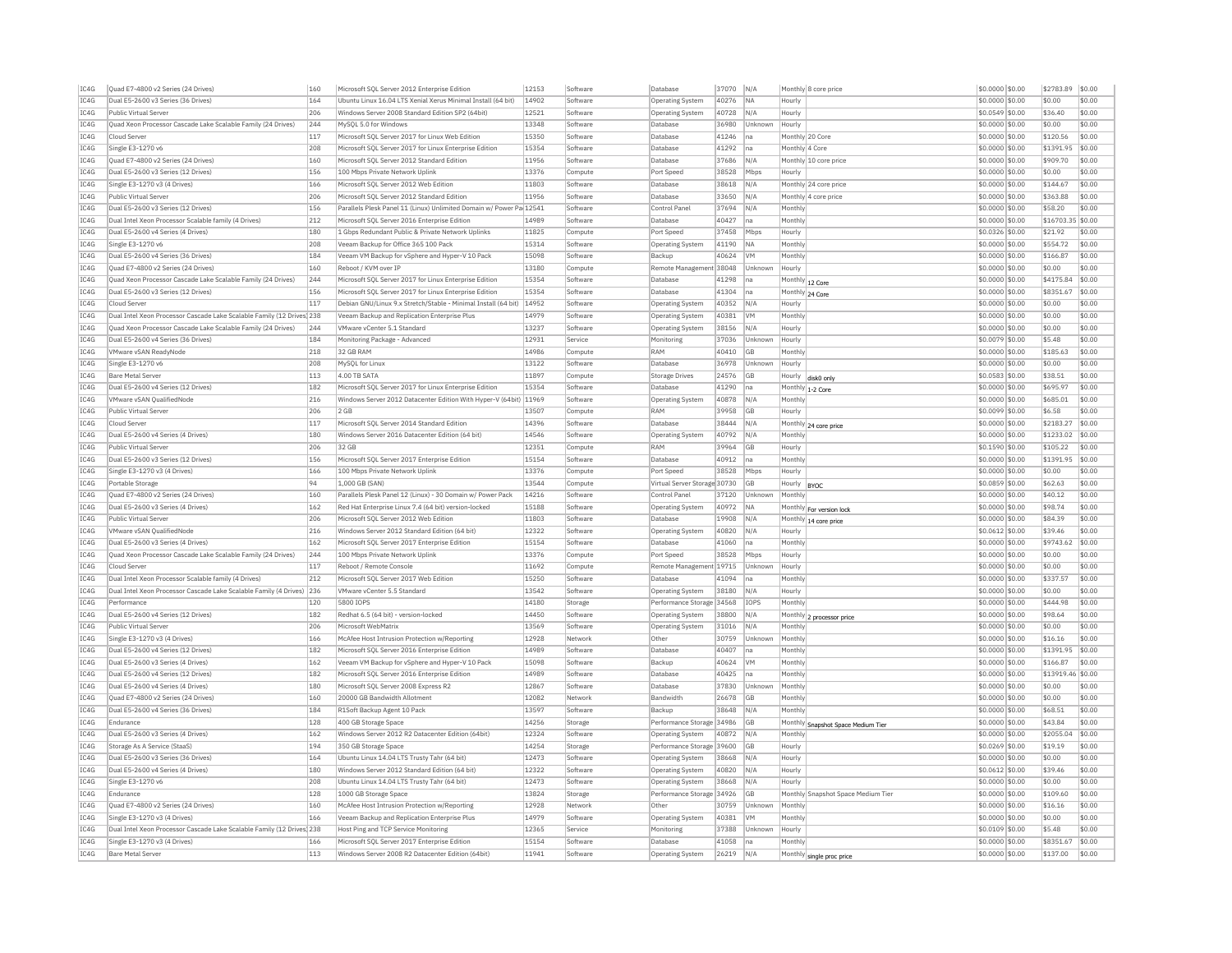| IC4G | Dual E5-2600 v4 Series (4 Drives)                                 | 180 | Plesk Onvx Web Pro Edition 30 Domains (Windows)                         | 14950 | Software | Control Pane              | 40350 | Unknown    | Monthly         |                                 | \$0,0000 \$0.00   | \$16.44           | \$0.00 |
|------|-------------------------------------------------------------------|-----|-------------------------------------------------------------------------|-------|----------|---------------------------|-------|------------|-----------------|---------------------------------|-------------------|-------------------|--------|
| IC4G | Ouad E7-4800 v2 Series (24 Drives)                                | 160 | Microsoft SOL Server 2014 Enterprise Edition                            | 14394 | Software | Database                  | 37728 | N/A        |                 | Monthly 11 core price           | \$0,0000 \$0.00   | \$4175.84         | \$0.00 |
| IC4G | Dual Intel Xeon Processor Scalable family (12 Drives)             | 214 | Microsoft SQL Server 2016 Enterprise Edition                            | 14989 | Software | Database                  | 40411 | Ina        | Monthly         |                                 | \$0,0000 \$0.00   | \$2783.89         | \$0.00 |
| IC4G | Dual E5-2600 v3 Series (36 Drives)                                | 164 | Windows Server 2012 Standard Edition (64 bit)                           | 12322 | Software | Operating System          | 40834 | N/A        | Hourly          |                                 | \$0,3673 \$0.00   | \$236.74          | \$0.00 |
| TC4G | Cloud Server                                                      | 117 | Windows Server 2008 Standard Edition SP2 (64bit)                        | 12521 | Software | Operating System          | 40744 | N/A        | Hourly          |                                 | \$1,7023 \$0.00   | \$1128.27         | \$0.00 |
| IC4G | Dual E5-2600 v4 Series (12 Drives)                                | 182 | Parallels Plesk Panel 10 (Windows) 100 Domain w/ Power Pack 13308       |       | Software | Control Pane              | 37598 | Unknown    | Monthly         |                                 | \$0.0000 \$0.00   | \$40.12           | \$0.00 |
| IC4G | <b>Bare Metal Server</b>                                          | 113 | Red Hat Enterprise Linux 6.x (32 bit) (per-processor licensing)   13001 |       | Software | Operating System          | 37706 | N/A        |                 | Monthly 2 processor price       | \$0.0000 \$0.00   | \$98.64           | \$0.00 |
| TC4G | Quad Xeon Processor Cascade Lake Scalable Family (24 Drives)      | 244 | 1 Gbns Private Network Unlink                                           | 12446 | Compute  | Port Speed                | 37628 | Mhns       | Hourly          |                                 | \$0.0168 \$0.00   | \$10.96           | \$0.00 |
| IC4G | Dual E5-2600 v3 Series (36 Drives)                                | 164 | Microsoft SQL Server 2017 Web Edition                                   | 15250 | Software | Database                  | 41088 | na         | Monthly         |                                 | \$0,0000 \$0.00   | \$192.90          | \$0.00 |
| IC4G | Control Panels for VPS                                            | 118 | cPanel for VPS                                                          | 12968 | Software | Control Panel             | 25761 | Unknown    | Monthly         |                                 | \$0,0000 \$0.00   | \$12.06           | \$0.00 |
| TCAG | Dual E5-2600 v3 Series (36 Drives)                                | 164 | Debian GNU/Linux 7.x Wheezy/Stable - Minimal Install (64 bit)           | 13467 | Software | <b>Operating System</b>   | 37100 | N/A        | Hourly          |                                 | \$0.0000 \$0.00   | \$0.00            | \$0.00 |
| IC4G | Network Gateway Appliance (10 Gbps)                               | 158 | 10 Gbps Redundant Public & Private Network Uplinks                      | 14288 | Compute  | Port Speed                | 39832 | Mbps       | Monthly         |                                 | \$0.0000 \$0.00   | \$219.20          | \$0.00 |
| IC4G | Dual Intel Xeon Processor Scalable family (12 Drives)             | 214 | Monitoring Package - Managed Services Premium Application               | 13800 | Service  | Monitoring                | 37142 | N/A        | Monthly         |                                 | \$0,0000 \$0.00   | \$10.96           | \$0.00 |
|      | Single E3-1270 v6                                                 | 208 | Windows Server 2008 Standard Edition SP2 (32bit)                        | 12460 | Software |                           |       | N/A        |                 |                                 |                   | \$18.63           | \$0.00 |
| IC4G |                                                                   | 244 |                                                                         | 14290 |          | Operating System          | 37198 |            |                 | Hourly single proc price        | \$0.0267 \$0.00   |                   |        |
| IC4G | Quad Xeon Processor Cascade Lake Scalable Family (24 Drives)      |     | 10 Gbps Redundant Private Network Uplinks                               |       | Compute  | Port Speed                | 37098 | Mbps       | Monthly         |                                 | \$0.0000 \$0.00   | \$219.20          | \$0.00 |
| IC4G | Cloud Server                                                      | 117 | Microsoft SOL Server 2016 Standard Edition                              | 14987 | Software | Database                  | 40401 | Ina        | Monthly         |                                 | \$0,0000 \$0.00   | \$1819.39         | \$0.00 |
| IC4G | Dual Intel Xeon Processor Scalable family (12 Drives)             | 214 | Microsoft SQL Server 2017 for Linux Standard Edition                    | 15352 | Software | Database                  | 41266 | na         | Monthly 6 Core  |                                 | \$0.0000 \$0.00   | \$545.82          | \$0.00 |
| TC4G | Endurance                                                         | 128 | 200 GB Storage Space                                                    | 14250 | Storage  | Performance Storage 34966 |       | GB         |                 | Monthly Snapshot Space Low Tier | \$0,0000 \$0,00   | \$10.96           | \$0.00 |
| IC4G | Dual Intel Xeon Processor Scalable family (4 Drives)              | 212 | 10000GB IBM Cloud Backup                                                | 15330 | Storage  | EVault                    | 41208 | GIGABYTE   | Monthly         |                                 | \$0,0000 \$0.00   | \$2284.86         | \$0.00 |
| IC4G | Single E3-1270 v6                                                 | 208 | Microsoft SOL Server 2014 Enterprise Edition                            | 14394 | Software | Database                  | 37554 | N/A        |                 | Monthly 4 core price            | \$0.0000 \$0.00   | \$1391.95         | \$0.00 |
| IC4G | Software License Package                                          | 168 | VMware vRealize Operations Enterprise Edition 6.x                       | 14760 | Software | Licenses                  | 40050 | CPU        | Monthly         |                                 | \$0.0000 \$0.00   | \$126.04          | \$0.00 |
| IC4G | Storage As A Service (StaaS)                                      | 194 | 700 GB Storage Space                                                    | 14262 | Storage  | Performance Storage       | 39452 | GB         | Hourly          |                                 | \$0,2344 \$0,00   | \$153.44          | \$0.00 |
| IC4G | Public Virtual Server                                             | 206 | Ubuntu Linux 10.04 LTS Lucid Lynx - LAMP Install (64 bit)               | 13700 | Software | <b>Operating System</b>   | 32573 | N/A        | Hourly          |                                 | \$0,0000 \$0.00   | \$0.00            | \$0.00 |
| IC4G | Dual E5-2600 v4 Series (4 Drives)                                 | 180 | Windows Server 2012 Standard Edition (64 bit)                           | 12322 | Software | Operating System          | 40826 | N/A        | Hourly          |                                 | \$0.1837 \$0.00   | \$118.37          | \$0.00 |
| IC4G | Dual Intel Xeon Processor Cascade Lake Scalable Family (4 Drives) | 236 | vCenter 6.5                                                             | 14738 | Software | Operating System          | 40024 | N/A        | Monthly         |                                 | \$0,0000 \$0.00   | \$0.00            | \$0.00 |
| IC4G | Public Virtual Server                                             | 206 | Microsoft SQL Server 2017 for Linux Standard Edition                    | 15352 | Software | Database                  | 41266 | Ina        | Monthly 6 Core  |                                 | \$0.0000 \$0.00   | \$545.82          | \$0.00 |
| IC4G | Dual E5-2600 v3 Series (12 Drives)                                | 156 | Automated Notification                                                  | 13487 | Service  | Other                     | 38496 | Unknown    | Hourly          |                                 | \$0.0000 \$0.00   | \$0.00            | \$0.00 |
| TC4G | Dual Intel Xeon Processor Scalable family (12 Drives)             | 214 | R1Soft Backup Agent 10 Pack                                             | 13597 | Software | Backun                    | 38648 | N/A        | Monthly         |                                 | \$0,0000 \$0.00   | \$68.51           | \$0.00 |
| TC4G | Dual E5-2600 v3 Series (12 Drives)                                | 156 | 800 GB SSD (10 DWPD)                                                    | 13202 | Compute  | <b>Storage Drives</b>     | 38652 | GB         | Monthly 2U      |                                 | \$0.0000 \$0.00   | \$87.88           | \$0.00 |
| IC4G | Dual Intel Xeon Processor Scalable family (12 Drives)             | 214 | Microsoft SQL Server 2017 Standard Edition                              | 15252 | Software | Database                  | 41098 | Ina        | Monthly         |                                 | $$0.0000$ $$0.00$ | \$181.94          | \$0.00 |
| IC4G | Dual Intel Xeon Processor Scalable family (12 Drives)             | 214 | Windows Server 2012 R2 Datacenter Edition (64bit)                       | 12324 | Software |                           | 40860 | N/A        | Monthly         |                                 | \$0,0000 \$0.00   | \$685.01          | \$0.00 |
|      |                                                                   | 168 |                                                                         | 14554 |          | Operating System          |       | <b>CPU</b> |                 |                                 |                   |                   |        |
| IC4G | Software License Package                                          |     | VMware vSAN Standard Tier II 20 - 64 6.x                                |       | Software | Licenses                  | 38980 |            | Monthly         |                                 | \$0.0000 \$0.00   | \$206.05          | \$0.00 |
| IC4G | Cloud Server                                                      | 117 | Unmetered Bandwidth (10 Mbps Uplink)                                    | 13146 | Network  | <b>Bandwidth</b>          | 26937 | Unknown    | Monthly         |                                 | \$0,0000 \$0,00   | \$109.60          | \$0.00 |
| IC4G | Network Gateway Appliance (10 Gbps)                               | 158 | 20000 GB Bandwidth Allotment                                            | 12082 | Network  | Bandwidth                 | 26678 | GB         | Monthly         |                                 | \$0,0000 \$0.00   | \$0.00            | \$0.00 |
| IC4G | Dual Intel Xeon Processor Scalable family (4 Drives)              | 212 | Microsoft SOL Server 2017 for Linux Web Edition                         | 15350 | Software | Database                  | 41236 | na         | Monthly 4 Core  |                                 | \$0.0000 \$0.00   | \$24.11           | \$0.00 |
| IC4G | Dual Intel Xeon Processor Scalable family (12 Drives)             | 214 | Microsoft SQL Server 2017 for Linux Web Edition                         | 15350 | Software | Database                  | 41250 | Ina        | Monthly 28 Core |                                 | \$0,0000 \$0.00   | \$168.79          | \$0.00 |
| IC4G | Performance                                                       | 120 | 1000 GB Storage Space                                                   | 13824 | Storage  | Performance Storage       | 34212 | <b>GB</b>  | Monthly         |                                 | \$0,0000 \$0.00   | \$109.60          | \$0.00 |
| TC4G | Dual E5-2600 v4 Series (12 Drives)                                | 182 | Windows Server 2016 Datacenter Edition (64 bit)                         | 14546 | Software | Operating System          | 38958 | N/A        |                 | Monthly 6-16 Core               | \$0,0000 \$0.00   | \$548.01          | \$0.00 |
| IC4G | Dual E5-2600 v4 Series (12 Drives)                                | 182 | Plesk Onvx Web Host Edition Unlimited (Windows)                         | 14948 | Software | Control Panel             | 40348 | Unknown    | Monthly         |                                 | \$0.0000 \$0.00   | \$27.40           | \$0.00 |
| IC4G | Cloud Server                                                      | 117 | Windows Server 2012 Standard Edition (64 bit)                           | 12322 | Software | Operating System          | 40714 | N/A        | Hourly          |                                 | \$0.8235 \$0.00   | \$545.94          | \$0.00 |
| TC4G | Dual Intel Xeon Processor Scalable family (12 Drives)             | 214 | 7.68TB SSD SED                                                          | 15266 | Compute  | Storage Drives            | 41128 | GB         | Monthly 2U      |                                 | \$0,0000 \$0.00   | \$493.70          | \$0.00 |
| IC4G | Dual E5-2600 v4 Series (4 Drives)                                 | 180 | 400 GB SSE                                                              | 12281 | Compute  | Storage Drives            | 38722 | <b>GB</b>  | Hourly 1U       |                                 | \$0.0987 \$0.00   | \$66.16           | \$0.00 |
| IC4G | VMware vSAN ReadvNode                                             | 218 | Windows Server 2012 Datacenter Edition (64bit)                          | 12964 | Software | Operating System          | 40900 | N/A        | Monthly         |                                 | \$0,0000 \$0.00   | \$959.02          | \$0.00 |
| IC4G | Dual Intel Xeon Processor Scalable family (12 Drives)             | 214 | 800 GB SSD (10 DWPD)                                                    | 13202 | Compute  | <b>Storage Drives</b>     | 38652 | GB         | Monthly 2U      |                                 | \$0.0000 \$0.00   | \$87.88           | \$0.00 |
| IC4G | Dual E5-2600 v4 Series (4 Drives)                                 | 180 | Windows Server 2012 Datacenter Edition (64bit)                          | 12964 | Software | <b>Operating System</b>   | 40906 | N/A        | Monthly         |                                 | \$0.0000 \$0.00   | \$1644.03         | \$0.00 |
| TC4G | Dual Intel Xeon Processor Scalable family (12 Drives)             | 214 | Intel Ontane 375GB (NVMe PCIe)                                          | 14784 | Compute  | Storage Drives            | 41320 | <b>GB</b>  | Monthly         |                                 | \$0,0000 \$0.00   | \$345.59          | \$0.00 |
| IC4G | Dual E5-2600 v3 Series (4 Drives)                                 | 162 | Windows Server 2012 R2 Standard Edition (64 bit)                        | 12910 | Software | <b>Operating System</b>   | 40804 | N/A        | Hourly          |                                 | \$0,1224 \$0.00   | \$78.91           | \$0.00 |
| IC4G | Dual E5-2600 v4 Series (36 Drives)                                | 184 | Microsoft SOL Server 2017 Web Edition                                   | 15250 | Software | Database                  | 41084 | na         | Monthly         |                                 | \$0.0000 \$0.00   | \$144.67          | \$0.00 |
| IC4G | Dual E5-2600 v3 Series (12 Drives)                                | 156 | 6.00 TR SATA                                                            | 14348 | Compute  | Storage Drives            | 37584 | <b>GB</b>  | Monthly 2U      |                                 | \$0,0000 \$0.00   | \$55.29           | \$0.00 |
| IC4G | Dual E5-2600 v3 Series (36 Drives)                                | 164 | Microsoft SQL Server 2017 for Linux Web Edition                         | 15350 | Software | Database                  | 41258 | na         | Monthly 56 Core |                                 | \$0.0000 \$0.00   | \$337.57          | \$0.00 |
| IC4G | VMware vSAN OualifiedNode                                         | 216 | Windows Server 2012 R2 Datacenter Edition (64bit)                       | 12324 | Software | Operating System          | 40862 | N/A        | Monthly         |                                 | \$0,0000 \$0.00   | \$822.02          | \$0.00 |
| IC4G | Dual E5-2600 v4 Series (12 Drives)                                | 182 | 1.9TB SSD SED (5DWPD)                                                   | 14912 | Compute  |                           | 40310 | <b>GB</b>  |                 |                                 | \$0,0000 \$0.00   | \$142.19          | \$0.00 |
| TC4G | Cloud Server                                                      | 117 | Windows Server 2003 Standard SP2 with R2 (64 bit)                       | 12030 |          | Storage Drives            |       |            | Monthly 2U      |                                 |                   |                   | \$0.00 |
|      |                                                                   |     |                                                                         |       | Software | <b>Operating System</b>   | 20467 | Unknown    | Hourly          | cloud instance price            | \$0.0267 \$0.00   | \$18.63           |        |
| IC4G | Public Virtual Server                                             | 206 | Microsoft SQL Server 2016 Standard Edition                              | 14987 | Software | Database                  | 40397 | na         | Monthly         |                                 | \$0.0000 \$0.00   | \$1091.64         | \$0.00 |
| IC4G | Dual Intel Xeon Processor Scalable family (12 Drives)             | 214 | MySOL 5.0.51 for Windows                                                | 13661 | Software | Database                  | 37934 | N/A        | Hourly          |                                 | \$0.0000 \$0.00   | \$0.00            | \$0.00 |
| IC4G | <b>Bare Metal Server</b>                                          | 113 | Windows Server 2012 Standard Edition (64 bit)                           | 12322 | Software | <b>Operating System</b>   | 40828 | N/A        | Hourly          |                                 | \$0.2153 \$0.00   | \$138.10          | \$0.00 |
| IC4G | Dual E5-2600 v4 Series (4 Drives)                                 | 180 | Red Hat Enterprise Linux 7.4 (64 bit) version-locked                    | 15188 | Software | Operating System          | 40972 | <b>NA</b>  |                 | Monthly For version lock        | \$0,0000 \$0.00   | \$98.74           | \$0.00 |
| IC4G | Dual Intel Xeon Processor Cascade Lake Scalable Family (4 Drives) | 236 | Microsoft SOL Server 2017 Enterprise Edition                            | 15154 | Software | Database                  | 41064 | Ina        | Monthly         |                                 | \$0,0000 \$0.00   | \$13919.46 \$0.00 |        |
| IC4G | VMware vSAN QualifiedNode                                         | 216 | R1Soft Backup Agent 1 Pack                                              | 13135 | Software | Backup                    | 26893 | N/A        | Monthly         |                                 | \$0.0000 \$0.00   | \$7.67            | \$0.00 |
| IC4G | Public Virtual Server                                             | 206 | Microsoft SQL Server 2017 for Linux Web Edition                         | 15350 | Software | Database                  | 41254 | Ina        | Monthly 40 Core |                                 | \$0.0000 \$0.00   | \$241.12          | \$0.00 |
| TC4G | Single E3-1270 v3 (4 Drives)                                      | 166 | Microsoft SQL Server 2017 Enterprise Edition                            | 15154 | Software | Database                  | 41062 | Ina        | Monthly         |                                 | \$0,0000 \$0.00   | \$11135.56 \$0.00 |        |
| TCAG | Performance                                                       | 120 | 2300 TOPS                                                               | 13980 | Storage  | Performance Storage 34368 |       | TOPS       | Monthly         |                                 | \$0.0000 \$0.00   | \$176.46          | \$0.00 |
| IC4G | <b>Bare Metal Server</b>                                          | 113 | Windows Server 2012 R2 Standard Edition (64 bit                         | 12910 | Software | Operating System          | 40808 | N/A        | Hourly          |                                 | \$0.1837 \$0.00   | \$118.37          | \$0.00 |
| IC4G | Storage As A Service (StaaS)                                      | 194 | 300 GB Storage Space                                                    | 14252 | Storage  | Performance Storage 39596 |       | GB         | Hourly          |                                 | \$0,0230 \$0.00   | \$16.44           | \$0.00 |
| IC4G | Dual E5-2600 v4 Series (4 Drives)                                 | 180 | 1.9TB SSD                                                               | 15412 | Compute  | <b>Storage Drives</b>     | 41392 | GB         | Monthly         |                                 | \$0.0000 \$0.00   | \$109.60          | \$0.00 |
|      |                                                                   |     |                                                                         |       |          |                           |       |            |                 |                                 |                   |                   |        |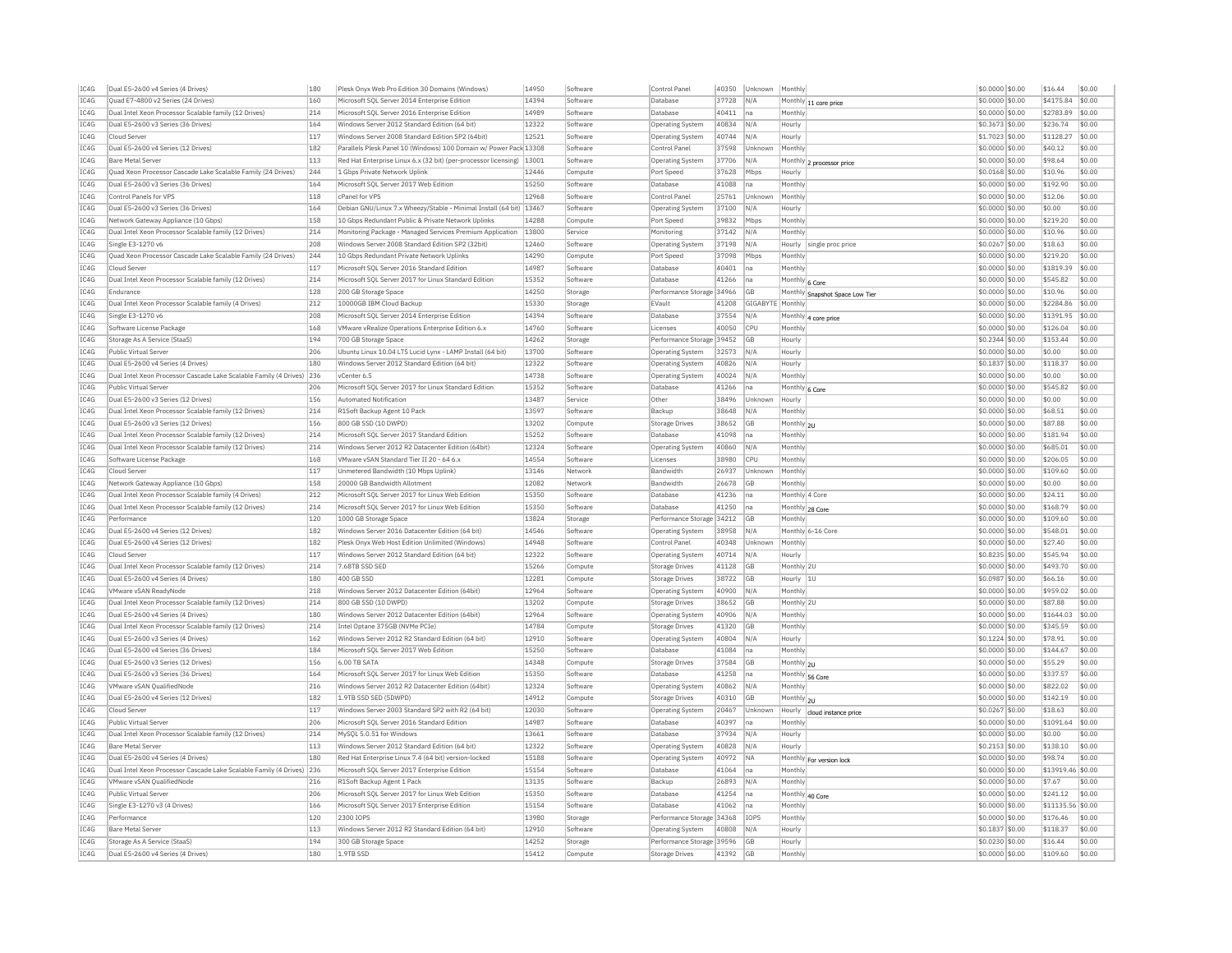| IC4G         | Dual E5-2600 v3 Series (4 Drives)                                      | 162        | MySQL 5.7 for Windows                                                    | 13798          | Software           | Database                                                      | 37540 | Unknown          | Hourly            |                                                      | \$0,0000 \$0.00                     | \$0.00             | \$0.00           |
|--------------|------------------------------------------------------------------------|------------|--------------------------------------------------------------------------|----------------|--------------------|---------------------------------------------------------------|-------|------------------|-------------------|------------------------------------------------------|-------------------------------------|--------------------|------------------|
| TC4G         | Ouad Xeon Processor Cascade Lake Scalable Family (24 Drives)           | 244        | 384 GB RAM                                                               | 14996          | Compute            | RAM                                                           | 40420 | <b>GB</b>        | Monthly           |                                                      | \$0,0000 \$0.00                     | \$879.78           | \$0.00           |
| IC4G         | Performance                                                            | 120        | 5500 IOPS                                                                | 13953          | Storage            | Performance Storage 34341                                     |       | IOPS             | Monthly           |                                                      | \$0.0000 \$0.00                     | \$421.97           | \$0.00           |
| IC4G         | Single E3-1270 v3 (4 Drives)                                           | 166        | Ubuntu Linux 14.04 LTS Trusty Tahr - Minimal Install (64 bit)            | 13549          | Software           | Operating System                                              | 38184 | N/A              | Hourly            |                                                      | \$0,0000 \$0.00                     | \$0.00             | \$0.00           |
| TC4G         | Dual E5-2600 v4 Series (4 Drives)                                      | 180        | Microsoft SQL Server 2017 Enterprise Edition                             | 15154          | Software           | Database                                                      | 41046 | Ina              | Monthly           |                                                      | \$0.0000 \$0.00                     | \$2087.92          | \$0.00           |
| IC4G         | Cloud Server                                                           | 117        | Microsoft SQL Server 2012 Express Edition                                | 12991          | Software           | Database                                                      | 25692 | N/A              | Hourly            |                                                      | \$0.0000 \$0.00                     | \$0.00             | \$0.00           |
| IC4G         | Endurance                                                              | 128        | 40 GB Storage Space                                                      | 13819          | Storage            | Performance Storage 39176                                     |       | <b>GB</b>        | Monthly           |                                                      | \$0,0000 \$0.00                     | \$8.77             | \$0.00           |
|              |                                                                        |            |                                                                          |                |                    |                                                               |       |                  |                   |                                                      |                                     |                    |                  |
| IC4G         | Dual E5-2600 v4 Series (36 Drives)                                     | 184        | Veeam VM Backup for vSphere and Hyper-V 500 pack                         | 15146          | Software           | Backup                                                        | 40678 | Unknown          | Monthly           |                                                      | \$0.0000 \$0.00                     | \$6657.09          | \$0.00           |
| IC4G         | Dual Intel Xeon Processor Scalable family (4 Drives)                   | 212        | 1.00 TB SATA                                                             | 14354          | Compute            | Storage Drives                                                | 38698 | GB               | Hourly  1U        |                                                      | \$0,0257 \$0,00                     | \$16.79            | \$0.00           |
| IC4G         | Dual E5-2600 v4 Series (12 Drives)                                     | 182        | 3.8TB SSD (3DWPD)                                                        | 15392          | Compute            | <b>Storage Drives</b>                                         | 41364 | GB               | Monthly 2U        |                                                      | \$0.0000 \$0.00                     | \$274.50           | \$0.00           |
| TC4G         | Dual E5-2600 v3 Series (4 Drives)                                      | 162        | APF Software Firewall for Linux                                          | 13719          | Network            | Firewall                                                      | 38032 | Unknown          | Hourly            |                                                      | \$0,0000 \$0.00                     | \$0.00             | \$0.00           |
| IC4G         | Single E3-1270 v6                                                      | 208        | Windows Server 2016 Datacenter Edition With Hyper-V (64 bit) 14544       |                | Software           | <b>Operating System</b>                                       | 38948 | N/A              |                   | Monthly 24 Core                                      | \$0,0000 \$0,00                     | \$822.02           | \$0.00           |
| TCAG         | Quad E7-4800 v2 Series (24 Drives)                                     | 160        | Microsoft SOL Server 2014 Standard Edition                               | 14396          | Software           | Database                                                      | 38442 | N/A              |                   | Monthly 32 core price                                | \$0,0000 \$0.00                     | \$2911.03          | \$0.00           |
| TC4G         | Quad E7-4800 v2 Series (24 Drives)                                     | 160        | Microsoft SQL Server 2017 Web Edition                                    | 15250          | Software           | Database                                                      | 41072 | Ina              | Monthly           |                                                      | \$0.0000 \$0.00                     | \$24.11            | \$0.00           |
| IC4G         | Network Gateway Appliance (10 Gbps)                                    | 158        | 1 00 TR SATA                                                             | 12327          | Compute            | Storage Drives                                                | 38524 | <b>GB</b>        | Hourly            |                                                      | \$0.0257 \$0.00                     | \$16.79            | \$0.00           |
| IC4G         | Dual Intel Xeon Processor Scalable family (4 Drives)                   | 212        | XenServer Standard for XenServer 7.x                                     | 14768          | Software           | Operating System                                              | 40058 | <b>NA</b>        | Monthly           | disk <sub>2-v</sub>                                  | \$0.0000 \$0.00                     | \$54.80            | \$0.00           |
|              |                                                                        |            |                                                                          |                |                    |                                                               |       |                  |                   |                                                      |                                     | \$1664.77          |                  |
| IC4G         | Dual Intel Xeon Processor Cascade Lake Scalable Family (12 Drives) 238 |            | Veeam VM Backup for vSphere and Hyper-V 100 Pack                         | 15110          | Software           | Backup                                                        | 40636 | <b>VM</b>        | Monthly           |                                                      | \$0,0000 \$0.00                     |                    | \$0.00           |
| TC4G         | Dual Intel Xeon Processor Cascade Lake Scalable Family (4 Drives) 236  |            | Managed Server                                                           | 13256          | Service            | Managed Resource                                              | 38716 | N/A              | Monthly           |                                                      | $$0.0000$ \$0.00                    | \$327.71           | \$0.00           |
| IC4G         | Quad E7-4800 v2 Series (24 Drives)                                     | 160        | Nessus Vulnerability Assessment & Reporting                              | 13132          | Service            | Othe                                                          | 37626 | Unknow           | Hourly            |                                                      | \$0.0000 \$0.00                     | \$0.00             | \$0.00           |
| TC4G         | <b>Additional Products</b>                                             | lo.        | Citrix NetScaler VPX 9 10Mbns Standard                                   | 12210          | Network            | NetScale                                                      | 21096 | Mhns             | Monthly           |                                                      | $$0.0000$ \$0.00                    | \$327.71           | \$0.00           |
| IC4G         | Dual E5-2600 v3 Series (4 Drives)                                      | 162        | Veeam VM Backup for vSphere and Hyper-V 1 Pack                           | 14985          | Software           | Backup                                                        | 40387 | Unknown          | Monthly           |                                                      | \$0.0000 \$0.00                     | \$16.79            | \$0.00           |
| IC4G         | Ouad E7-4800 v2 Series (24 Drives)                                     | 160        | Microsoft SOL Server 2017 Web Edition                                    | 15250          | Software           | Database                                                      | 41096 | Ina              | Monthly           |                                                      | \$0.0000 \$0.00                     | \$578.70           | \$0.00           |
| IC4G         | Single E3-1270 v3 (4 Drives)                                           | 166        | 400 GB SSD                                                               | 12281          | Compute            | <b>Storage Drives</b>                                         | 38722 | <b>GB</b>        | Hourly $ _{10}$   |                                                      | \$0,0987 \$0.00                     | \$66.16            | \$0.00           |
| TC4G         | Dual Intel Xeon Processor Scalable family (4 Drives)                   | 212        | Veeam VM Backup for vSphere and Hyper-V 25 Pack                          | 15102          | Software           | Backup                                                        | 40628 | Unknown          | Monthly           |                                                      | \$0,0000 \$0.00                     | \$416.69           | \$0.00           |
| IC4G         | Cloud Server                                                           | 117        | CentOS 6.x - Minimal Install (64 bit)                                    | 13306          | Software           |                                                               | 28200 | N/A              |                   |                                                      |                                     | \$0.00             | \$0.00           |
|              |                                                                        |            |                                                                          |                |                    | <b>Operating System</b>                                       |       |                  | Hourly            |                                                      | \$0.0000 \$0.00                     |                    |                  |
| IC4G         | Dual Intel Xeon Processor Cascade Lake Scalable Family (12 Drives) 238 |            | Red Hat Enterprise Linux 7.3 - Minimal Install (64 bit) version-Id 15166 |                | Software           | <b>Operating System</b>                                       | 40938 | <b>NA</b>        |                   | Monthly RHEL 7.3 Version Lock for Bare Metal         | \$0,0000 \$0,00                     | \$98.74            | \$0.00           |
| TC4G         | Dual E5-2600 v3 Series (4 Drives)                                      | 162        | Ubuntu Linux 12.04 LTS Precise Pangolin - Minimal Install (64 t 13261    |                | Software           | Operating System                                              | 38138 | N/A              | Hourly            |                                                      | \$0.0000 \$0.00                     | \$0.00             | \$0.00           |
| TC4G         | Public Virtual Server                                                  | 206        | Ubuntu Linux 8 LTS Hardy Heron - LAMP Install (64 bit)                   | 13626          | Software           | Operating System                                              | 31534 | N/A              | Hourly            |                                                      | \$0.0000 \$0.00                     | \$0.00             | \$0.00           |
| IC4G         | Dual E5-2600 v4 Series (4 Drives)                                      | 180        | CentOS 7 x (64 bit)                                                      | 14210          | Software           | Operating System                                              | 38196 | N/A              | Hourly            |                                                      | \$0.0000 \$0.00                     | \$0.00             | \$0.00           |
| IC4G         | Dual E5-2600 v4 Series (36 Drives)                                     | 184        | Windows Server 2016 Standard Edition (64 bit)                            | 14542          | Software           | Operating System                                              | 38930 | N/A              |                   | Hourly 6-16 Core                                     | \$0.1224 \$0.00                     | \$78.91            | \$0.00           |
| IC4G         | Dual Intel Xeon Processor Cascade Lake Scalable Family (4 Drives) 236  |            | Microsoft SOL Server 2017 for Linux Enterprise Edition                   | 15354          | Software           | Database                                                      | 41302 | <b>I</b> na      | Monthly 20 Core   |                                                      | \$0,0000 \$0,00                     | \$6959.73          | \$0.00           |
| IC4G         | Dual Intel Xeon Processor Scalable family (4 Drives)                   | 212        | Microsoft SQL Server 2016 Enterprise Edition                             | 14989          | Software           | Database                                                      | 40413 | na               | Monthly           |                                                      | \$0.0000 \$0.00                     | \$4175.84          | \$0.00           |
| TC4G         | Control Panels for VPS                                                 | 118        | Parallels Plesk Panel 10 (Linux Virtuozzo) Unlimited Domain w/ 12947     |                | Software           | Control Panel                                                 | 25285 | Unknown          | Monthly           |                                                      | $$0.0000$ \$0.00                    | \$16.44            | \$0.00           |
|              |                                                                        |            |                                                                          |                |                    |                                                               |       |                  |                   |                                                      |                                     |                    |                  |
| IC4G         | Dual E5-2600 v4 Series (36 Drives)                                     | 184        | Veeam VM Backup for vSphere and Hyper-V 100 Pack                         | 15108          | Software           | Backup                                                        | 40634 | Unknown          | Monthly           |                                                      | \$0.0000 \$0.00                     | \$1220.43          | \$0.00           |
| TC4G         | Virtual Router Annliance                                               | 228        | Nessus Vulnerability Assessment & Reporting                              | 13132          | Service            | Other                                                         | 37626 | Unknown          | Hourly            |                                                      | \$0,0000 \$0.00                     | \$0.00             | \$0.00           |
| IC4G         | Dual E5-2600 v3 Series (36 Drives)                                     | 164        | Plesk Onvx Web Host Edition Unlimited (Windows)                          | 14948          | Software           | Control Panel                                                 | 40348 | Unknown          | Monthly           |                                                      | \$0,0000 \$0.00                     | \$27.40            | \$0.00           |
| IC4G         | Single E3-1270 v6                                                      | 208        | Veeam VM Backup for vSphere and Hyper-V 25 Pack                          | 15102          | Software           | Backup                                                        | 40628 | Unknown          | Monthly           |                                                      | \$0.0000 \$0.00                     | \$416.69           | \$0.00           |
| IC4G         | Dual Intel Xeon Processor Scalable family (12 Drives)                  | 214        | 2000GB IBM Cloud Backup                                                  | 12111          | Storage            | EVault                                                        | 37652 | GIGABYTE         | Monthly           |                                                      | \$0,0000 \$0.00                     | \$728.71           | \$0.00           |
| IC4G         | Public Virtual Server                                                  | 206        | Microsoft SOL Server 2012 Enterprise Edition                             | 12153          | Software           | Database                                                      | 26547 | N/A              |                   | Monthly 40 core price                                | \$0,0000 \$0.00                     | \$13919.46 \$0.00  |                  |
| TC4G         | Dual E5-2600 v3 Series (4 Drives)                                      | 162        | Microsoft SQL Server 2012 Standard Edition                               | 11956          | Software           | Database                                                      | 38126 | N/A              |                   |                                                      | \$0.0000 \$0.00                     | \$1091.64          | \$0.00           |
| IC4G         | Dual E5-2600 v4 Series (4 Drives)                                      |            |                                                                          |                | Software           | Database                                                      | 41282 |                  | Monthly 40 Core   | Monthly 12 core price                                |                                     | \$3638.79          | \$0.00           |
|              |                                                                        | 180        | Microsoft SQL Server 2017 for Linux Standard Edition                     | 15352          |                    |                                                               |       | Ina              |                   |                                                      | \$0.0000 \$0.00                     |                    |                  |
| TC4G         | Dual E5-2600 v4 Series (36 Drives)                                     | 184        | Veeam VM Backup for vSphere and Hyper-V 1 Pack                           | 14983          | Software           | Backup                                                        | 40385 | Unknown          | Monthly           |                                                      | \$0.0000 \$0.00                     | \$12.84            | \$0.00           |
| IC4G         | Cloud Server                                                           | 117        | Microsoft SQL Server 2017 for Linux Web Edition                          | 15350          | Software           | <b>Databas</b>                                                | 41256 | Ina              |                   | Monthly 48 Core                                      | \$0.0000 \$0.00                     | \$289.35           | \$0.00           |
| IC4G         | Single E3-1270 v6                                                      | 208        | 60GB IBM Cloud Backup                                                    | 12157          | Storage            | EVault                                                        | 37030 | GIGABYTE Monthly |                   |                                                      | \$0,0000 \$0.00                     | \$55.29            | \$0.00           |
| IC4G         | Dual E5-2600 v4 Series (4 Drives)                                      | 180        | Parallels Plesk Panel 12 (Linux) - 30 Domain w/ Power Pack               | 14216          | Software           | Control Panel                                                 | 37120 | Unknown          | Monthly           |                                                      | \$0,0000 \$0.00                     | \$40.12            | \$0.00           |
| TCAG         | Software License Package                                               | 168        | VMware vSAN Standard Tier II 20 - 64 6 x 4                               | 14558          | Software           | Licenses                                                      | 38984 | CPU              | Monthly           |                                                      | $$0.0000$ \$0.00                    | \$824.21           | \$0.00           |
| IC4G         | Quad Xeon Processor Cascade Lake Scalable Family (24 Drives)           | 244        | McAfee Host Intrusion Protection w/Reporting                             | 12928          | Network            | Other                                                         | 30759 | Unknown          | Monthly           |                                                      | \$0,0000 \$0.00                     | \$16.16            | \$0.00           |
| IC4G         | Dual Intel Xeon Processor Scalable family (12 Drives)                  | 214        | 3.8TB SSD (3DWPD)                                                        | 15392          | Compute            | Storage Drives                                                | 41364 | <b>GB</b>        | Monthly 2U        |                                                      | \$0,0000 \$0.00                     | \$274.50           | \$0.00           |
| TCAG         | Cloud Server                                                           | 117        | 10 GB (SAN)                                                              |                |                    |                                                               |       | GB               |                   |                                                      |                                     | \$1.31             | \$0.00           |
|              |                                                                        |            |                                                                          | 12615          | Compute            | Virtual Server Storage 23150                                  |       |                  | Hourly BYOC       |                                                      | \$0.0018 \$0.00                     |                    |                  |
| IC4G         | Dual E5-2600 v4 Series (12 Drives)                                     | 182        | Microsoft SOL Server 2017 for Linux Web Edition                          | 15350          | Software           | Database                                                      | 41238 | Ina              | Monthly 6 Core    |                                                      | \$0.0000 \$0.00                     | \$36.17            | \$0.00           |
| IC4G         | Dual E5-2600 v4 Series (4 Drives)                                      | 180        | 1.7 TB SSD (3 DWPD)                                                      | 14700          | Compute            | <b>Storage Drives</b>                                         | 40288 | <b>GB</b>        | Monthly           |                                                      | \$0.0000 \$0.00                     | \$131.32           | \$0.00           |
| IC4G         | Ouad E7-4800 v2 Series (24 Drives)                                     | 160        | 0 GB Bandwidth Allotment                                                 | 13810          | Network            | <b>Bandwidth</b>                                              | 37312 | <b>GB</b>        |                   | Monthly monthly prices for private network only CCIs | \$0.0000 \$0.00                     | \$0.00             | \$0.00           |
| TC4G         | Quad E7-4800 v2 Series (24 Drives)                                     | 160        | Windows Server 2012 R2 Standard Edition (64 bit)                         | 12910          | Software           | Operating System                                              | 40810 | N/A              | Hourly            |                                                      | $$0.2153$ \$0.00                    | \$138.10           | \$0.00           |
| IC4G         | Dual E5-2600 v3 Series (12 Drives)                                     | 156        | 1.9TB SSD                                                                | 15412          | Compute            | Storage Drives                                                | 41394 | <b>GB</b>        | Hourly            |                                                      | \$0.1649 \$0.00                     | \$109.60           | \$0.00           |
| IC4G         | Public Virtual Server                                                  | 206        | 16 GB                                                                    | 14718          | Compute            | RAM                                                           | 39984 | <b>GB</b>        | Hourly            |                                                      | \$0.0790 \$0.00                     | \$52.61            | \$0.00           |
| IC4G         | Public Virtual Server                                                  | 206        | 8 x 2.0 GHz or higher Cores                                              | 12824          | Compute            | Virtual Server Process 39954                                  |       | CORI             | Hourly            |                                                      | $$0.2863$ \$0.00                    | \$189.31           | \$0.00           |
| IC4G         | Dual E5-2600 v4 Series (12 Drives)                                     | 182        | Windows Server 2012 Datacenter Edition With Hyper-V (64bit) 11969        |                | Software           | Operating System                                              | 40884 | N/A              | Monthly           |                                                      | \$0,0000 \$0.00                     | \$1096.02          | \$0.00           |
|              |                                                                        |            |                                                                          |                |                    |                                                               |       |                  |                   |                                                      |                                     |                    |                  |
| IC4G         | Dual E5-2600 v4 Series (36 Drives)                                     | 184        | Windows Server 2012 Datacenter Edition (64bit)                           | 12964          | Software           | <b>Operating System</b>                                       | 40906 | N/A              | Monthly           |                                                      | \$0.0000 \$0.00                     | \$1644.03          | \$0.00           |
| TC4G         | Dual E5-2600 v4 Series (4 Drives)                                      | 180        | Microsoft SOL Server 2017 for Linux Web Edition                          | 15350          | Software           | Database                                                      | 41234 | Ina              |                   | Monthly 1-2 Core                                     | \$0.0000 \$0.00                     | \$12.06            | \$0.00           |
| IC4G         | Dual E5-2600 v3 Series (12 Drives)                                     | 156        | Windows Server 2012 Datacenter Edition With Hyper-V (64bit) 11969        |                | Software           | Operating System                                              | 40878 | N/A              | Monthly           |                                                      | \$0,0000 \$0.00                     | \$685.01           | \$0.00           |
|              |                                                                        | 164        | Microsoft SOL Server 2017 for Linux Web Edition                          | 15350          | Software           | Database                                                      | 41252 | Ina              |                   | Monthly 32 Core                                      | \$0,0000 \$0,00                     | \$192.90           | \$0.00           |
| TC4G         | Dual E5-2600 v3 Series (36 Drives)                                     |            |                                                                          |                |                    |                                                               |       |                  | Monthly 24 Core   |                                                      | \$0.0000 \$0.00                     | \$8351.67          | \$0.00           |
| TC4G         |                                                                        |            |                                                                          |                |                    | Database                                                      |       | Ina              |                   |                                                      |                                     |                    |                  |
|              | Dual Intel Xeon Processor Cascade Lake Scalable Family (4 Drives) 236  |            | Microsoft SQL Server 2017 for Linux Enterprise Edition                   | 15354          | Software           | Database                                                      | 41304 | Ina              |                   |                                                      |                                     |                    |                  |
| IC4G         | Dual E5-2600 v3 Series (12 Drives)                                     | 156        | Microsoft SQL Server 2017 Enterprise Edition                             | 15154          | Software           |                                                               | 41048 |                  | Monthly           |                                                      | \$0,0000 \$0.00                     | \$2783.89          | \$0.00           |
| TCAG<br>IC4G | Storage As A Service (StaaS)<br>Performance                            | 194<br>120 | 350 GB Storage Space<br>2900 IOPS                                        | 14254<br>14100 | Storage<br>Storage | Performance Storage 39508<br>Performance Storage 34488   IOPS |       | <b>GB</b>        | Hourly<br>Monthly |                                                      | \$0.0098 \$0.00<br>$$0.0000$ \$0.00 | \$6.39<br>\$222.49 | \$0.00<br>\$0.00 |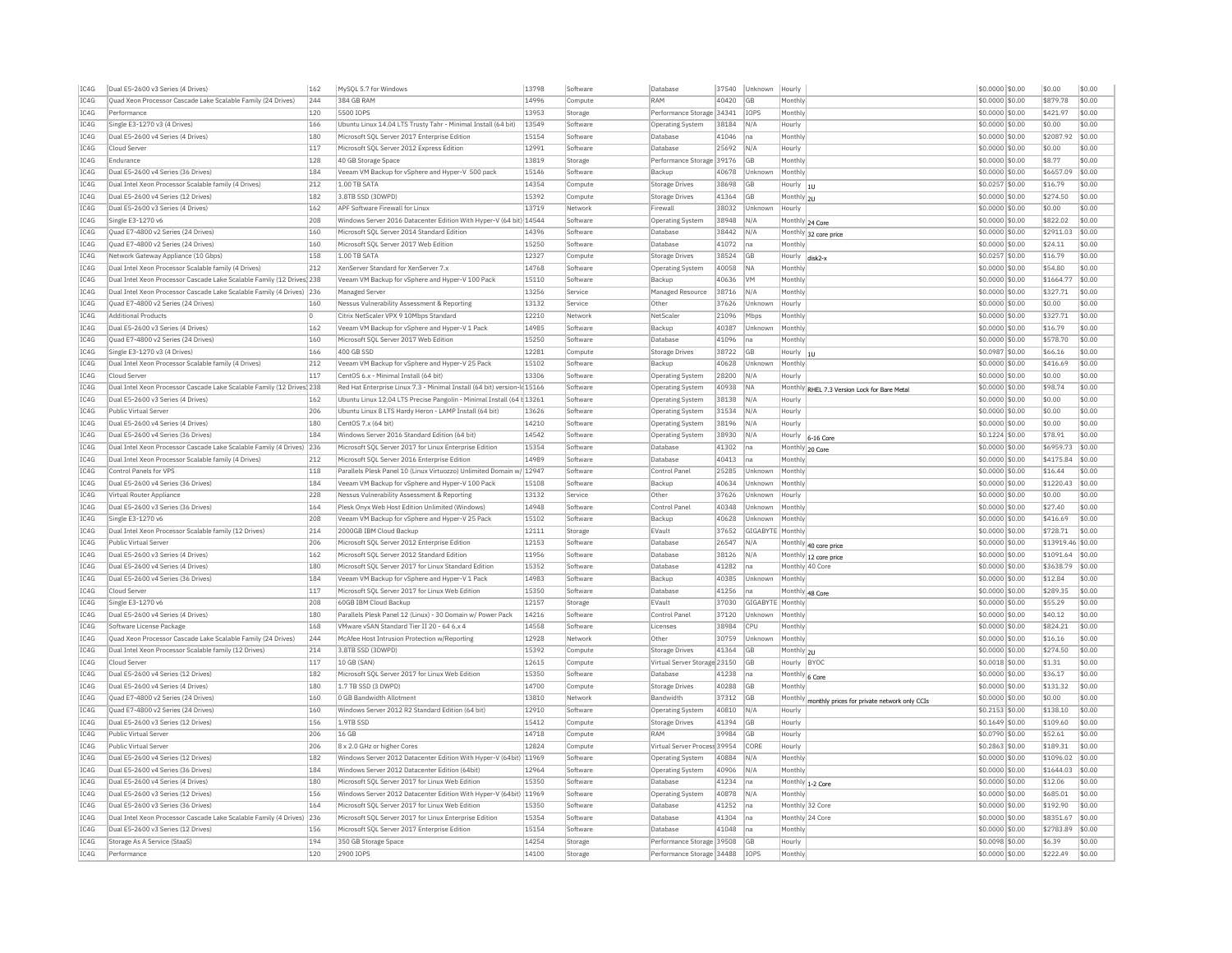| IC4G         | Dual E5-2600 v4 Series (12 Drives)                                      | 182        | R1Soft Backup Agent 10 Pack                                                          | 13597          | Software             | Backup                        | 38648          | N/A                      | Monthly                   |                                         | \$0.0000 \$0.00                     | \$68.51              | \$0.00           |
|--------------|-------------------------------------------------------------------------|------------|--------------------------------------------------------------------------------------|----------------|----------------------|-------------------------------|----------------|--------------------------|---------------------------|-----------------------------------------|-------------------------------------|----------------------|------------------|
| TCAG         | Dual E5-2600 v4 Series (4 Drives)                                       | 180        | 60GB IBM Cloud Backup                                                                | 12157          | Storage              | FVault                        | 37030          | GIGABYTE Monthly         |                           |                                         | \$0,0000 \$0.00                     | \$55.29              | \$0.00           |
| IC4G         | Single E3-1270 v6                                                       | 208        | Microsoft SOL Server 2017 for Linux Standard Edition                                 | 15352          | Software             | Database                      | 41264          | na                       | Monthly 4 Core            |                                         | \$0,0000 \$0.00                     | \$363.88             | \$0.00           |
| IC4G         | Dual E5-2600 v4 Series (36 Drives)                                      | 184        | Windows Server 2012 R2 Datacenter Edition With Hyper-V (64t 11669                    |                | Software             | Operating System              | 40840          | N/A                      | Monthly                   |                                         | \$0,0000 \$0.00                     | \$548.01             | \$0.00           |
| IC4G         | Dual Intel Xeon Processor Cascade Lake Scalable Family (4 Drives) 236   |            | Microsoft SQL Server 2017 Standard Edition                                           | 15252          | Software             | Database                      | 41112          | na.                      | Monthly                   |                                         | \$0,0000 \$0.00                     | \$2183.27            | \$0.00           |
| IC4G         | Service Addons                                                          | 210        | VMware vCenter Server Hybridity Bundle D                                             | 15016          | Service              | Other                         | 40500          | Unknown                  | Monthly                   |                                         | \$0,0000 \$0.00                     | \$2582.22            | \$0.00           |
| IC4G         | <b>Firewall Appliance</b>                                               | 196        | FortiGate Security Appliance - Add-on bundle (NGFW, Web, AV) 14690                   |                | Network              | Firewall                      | 39852          | N/A                      | Monthly                   |                                         | \$0,0000 \$0.00                     | \$327.82             | \$0.00           |
| IC4G         | Cloud Server                                                            | 117        | Red Hat Enterprise Linux 7.x - LAMP Install (64 bit)                                 | 14420          | Software             | Operating System              | 38758          | <b>NA</b>                | Hourly                    |                                         | \$0.0879 \$0.00                     | \$49.02              | \$0.00           |
| TCAG         | Dual Intel Xeon Processor Cascade Lake Scalable Family (12 Drives 238   |            | Windows Server 2016 Datacenter Edition With Hyper-V (64 bit) 14544                   |                | Software             | Operating System              | 38946          | N/A                      |                           | Monthly 20 Core                         | \$0,0000 \$0.00                     | \$685.01             | \$0.00           |
| TC4G         | Storage As A Service (StaaS)                                            | 194        | 200 - 48000 TOPS                                                                     | 14652          |                      | Performance Storage 39352     |                | TOP5                     | Hourly                    |                                         | \$0,0001 \$0.00                     | \$0.00               | \$0.00           |
|              |                                                                         |            |                                                                                      |                | Storage              |                               |                |                          |                           |                                         |                                     |                      |                  |
| IC4G         | Dual E5-2600 v4 Series (4 Drives)                                       | 180        | Microsoft SQL Server 2017 Web Edition                                                | 15250          | Software             | Database                      | 41084          | na                       | Monthly                   |                                         | \$0.0000 \$0.00                     | \$144.67             | \$0.00           |
| IC4G         | Ouad Xeon Processor Cascade Lake Scalable Family (24 Drives)            | 244        | Microsoft SOL Server 2017 Standard Edition                                           | 15252          | Software             | Database                      | 41102          | na                       | Monthly                   |                                         | \$0,0000 \$0,00                     | \$545.82             | sin nn           |
| IC4G         | <b>Bare Metal Server</b>                                                | 113        | 1500GB IBM Cloud Backup                                                              | 12112          | Storage              | EVault                        | 23118          | GIGABYTE                 | Monthly                   |                                         | \$0.0000 \$0.00                     | \$685.26             | \$0.00           |
| IC4G         | Dual E5-2600 v3 Series (12 Drives)                                      | 156        | Windows Server 2016 Standard Edition (64 bit)                                        | 14542          | Software             | Operating System              | 38934          | N/A                      |                           | Hourly 24 Core                          | \$0.1837 \$0.00                     | \$118.37             | \$0.00           |
| IC4G         | Virtual Router Appliance                                                | 228        | No Operating System                                                                  | 14282          | Software             | Operating System              | 41330          | <b>NA</b>                | Hourly                    |                                         | \$0,0000 \$0.00                     | \$0.00               | \$0.00           |
| IC4G         | Cloud Server                                                            | 117        | Windows Server 2016 Standard Edition (64 bit)                                        | 14540          | Software             | <b>Operating System</b>       | 40770          | N/A                      | Hourly                    |                                         | \$0,0274 \$0,00                     | \$18.20              | \$0.00           |
| TC4G         | VMware vSAN OualifiedNode                                               | 216        | Managed Server                                                                       | 13256          | Service              | Managed Resource              | 38716          | N/A                      | Monthly                   |                                         | \$0.0000 \$0.00                     | \$327.71             | \$0.00           |
| IC4G         | Single E3-1270 v3 (4 Drives)                                            | 166        | Windows Server 2012 Datacenter Edition With Hyper-V (64bit) 11969                    |                | Software             | Operating System              | 40884          | N/A                      | Monthly                   |                                         | \$0.0000 \$0.00                     | \$1096.02            | \$0.00           |
| IC4G         | Single E3-1270 v6                                                       | 208        | Microsoft SOL Server 2017 for Linux Enterprise Edition                               | 15354          | Software             | Database                      | 41306          | na                       | Monthly 28 Core           |                                         | \$0,0000 \$0.00                     | \$9743.62            | \$0.00           |
| IC4G         | Dual Intel Xeon Processor Scalable family (12 Drives)                   | 214        | Microsoft SOL Server 2017 for Linux Enterprise Edition                               | 15354          | Software             | Database                      | 41314          | Ina                      | Monthly 56 Core           |                                         | \$0,0000 \$0.00                     | \$19487.24 \$0.00    |                  |
| IC4G         | Performance                                                             | 120        | 800 IOPS                                                                             | 13866          | Storage              | Performance Storage 34254     |                | IOP:                     | Monthly                   |                                         | \$0.0000 \$0.00                     | \$61.38              | \$0.00           |
| TC4G         | Dual E5-2600 v4 Series (12 Drives)                                      | 182        | Windows Server 2016 Standard Edition (64 bit)                                        | 14542          | Software             | Operating System              | 38940          | N/A                      | Hourly                    | 48 Core                                 | \$0,3673 \$0.00                     | \$236.74             | \$0.00           |
| IC4G         | Dual E5-2600 v3 Series (12 Drives)                                      | 156        | 10 Gbps Dual Public & Private Network Uplinks (Unbonded)                             | 14298          | Compute              | Port Speed                    | 38432          | Mbps                     | Monthly                   |                                         | \$0.0000 \$0.00                     | \$219.20             | \$0.00           |
| IC4G         | Cloud Server                                                            | 117        | Microsoft SQL Server 2014 Enterprise Edition                                         | 14394          | Software             | Database                      | 38438          | N/A                      |                           | Monthly 9 core price                    | \$0.0000 \$0.00                     | \$3479.86            | \$0.00           |
| TC4G         | Quad Xeon Processor Cascade Lake Scalable Family (24 Drives)            | 244        | VMware vCenter 5.5 Standard                                                          | 13542          | Software             | Operating System              | 38180          | N/A                      | Hourly                    |                                         | $$0.0000$ \$0.00                    | \$0.00               | \$0.00           |
| IC4G         | Dual Intel Xeon Processor Scalable family (4 Drives)                    | 212        | 4.00 TR SATA                                                                         | 14344          | Compute              | <b>Storage Drives</b>         | 37354          | GB                       | Monthly 1U                |                                         | \$0.0000 \$0.00                     | \$38.51              | \$0.00           |
|              |                                                                         | 208        | Windows Server 2012 Standard Edition (64 bit)                                        | 12322          |                      |                               | 40826          | N/A                      |                           |                                         |                                     | \$118.37             | \$0.00           |
| IC4G<br>IC4G | Single E3-1270 v6<br>Dual E5-2600 v3 Series (4 Drives)                  | 162        | Microsoft SOL Server 2017 for Linux Web Edition                                      | 15350          | Software<br>Software | Operating System<br>Database  | 41258          |                          | Hourly                    |                                         | \$0.1837 \$0.00                     | \$337.57             | \$0.00           |
|              |                                                                         |            |                                                                                      |                |                      |                               |                | na                       | Monthly 56 Core           |                                         | \$0.0000 \$0.00                     |                      |                  |
| IC4G         | Ouad E7-4800 v2 Series (24 Drives)                                      | 160        | Windows Server 2016 Datacenter Edition With Hyper-V (64 bit) 14544                   |                | Software             | <b>Operating System</b>       | 38948          | N/A                      | Monthly 24 Core           |                                         | \$0.0000 \$0.00                     | \$822.02             | \$0.00           |
| IC4G         | Dual E5-2600 v3 Series (4 Drives)                                       | 162        | McAfee VirusScan Enterprise                                                          | 12607          | Software             | Antivirus                     | 23114          | Unknown                  | Hourly                    |                                         | \$0,0000 \$0.00                     | \$0.00               | \$0.00           |
| IC4G         | Ouad Xeon Processor Cascade Lake Scalable Family (24 Drives)            | 244        | Veeam Agent for Windows and Linux 1 pack                                             | 14928          | Software             | Backup                        | 40328          | N/A                      | Monthly                   |                                         | \$0,0000 \$0.00                     | \$20.74              | \$0.00           |
| TCAG         | Single E3-1270 v6                                                       | 208        | Red Hat Enterprise Linux 7.4 (64 bit) version-locked                                 | 15188          | Software             | <b>Operating System</b>       | 40970          | <b>NA</b>                |                           | Monthly For Version Lock                | \$0.0000 \$0.00                     | \$49.32              | \$0.00           |
| IC4G         | Performance                                                             | 120        | 100 GB Storage Space                                                                 | 13821          | Storage              | Performance Storage 34209     |                | GB                       | Monthly                   |                                         | \$0.0000 \$0.00                     | \$10.96              | \$0.00           |
|              |                                                                         |            |                                                                                      |                |                      |                               |                |                          |                           |                                         |                                     |                      |                  |
| IC4G         | Dual E5-2600 v3 Series (36 Drives)                                      | 164        | Veeam VM Backup for vSphere and Hyper-V 25 Pack                                      | 15102          | Software             | Backup                        | 40628          | Unknown                  | Monthly                   |                                         | \$0.0000 \$0.00                     | \$416.69             | \$0.00           |
| TC4G         | Single E3-1270 v3 (4 Drives)                                            | 166        | Microsoft SOL Server 2012 Standard Edition                                           | 11956          | Software             | Database                      | 37686          | N/A                      |                           | Monthly 10 core price                   | $$0.0000$ \$0.00                    | \$909.70             | \$0.00           |
| IC4G         | Dual Intel Xeon Processor Scalable family (4 Drives)                    | 212        | Microsoft Windows Firewall                                                           | 12500          | Network              | Firewall                      | 37802          | Unknown                  | Hourly                    |                                         | \$0.0000 \$0.00                     | \$0.00               | \$0.00           |
| IC4G         | Public Virtual Server                                                   | 206        | Windows Server 2003 Datacenter SP2 with R2 (64 bit)                                  | 13761          | Software             | Operating System              | 33445          | Unknown                  | Hourly                    |                                         | \$0,1975 \$0.00                     | \$137.00             | \$0.00           |
| IC4G         | Single E3-1270 v6                                                       | 208        | Windows Server 2012 R2 Datacenter Edition (64bit)                                    | 12324          | Software             | Operating System              | 40872          | N/A                      | Monthly                   |                                         | \$0.0000 \$0.00                     | \$2055.04            | \$0.00           |
| TCAG         | Dual Intel Xeon Processor Scalable family (4 Drives)                    | 212        | Windows Server 2012 Datacenter Edition With Hyper-V (64bit) 11969                    |                | Software             | <b>Operating System</b>       | 40878          | N/A                      | Monthly                   |                                         | \$0.0000 \$0.00                     | \$685.01             | \$0.00           |
| IC4G         | Dual E5-2600 v4 Series (36 Drives)                                      | 184        | 4000GB IBM Cloud Backup                                                              | 15324          | Storage              | EVault                        | 41202          | GIGABYTE Monthly         |                           |                                         | \$0,0000 \$0.00                     | \$1096.02            | \$0.00           |
| IC4G         | Dual Intel Xeon Processor Scalable family (12 Drives)                   | 214        | cPanel/WHM with Fantastico and RVskin                                                | 12663          | Software             | Control Pane                  | 37394          | Unknown                  |                           |                                         | \$0.0000 \$0.00                     | \$27.40              | \$0.00           |
| IC4G         | Network Gateway Appliance (10 Gbps)                                     | 158        | 1.00 TR SATA                                                                         | 12327          | Compute              | <b>Storage Drives</b>         | 38522          | GB                       |                           | Monthly promo code<br>Hourly disk1 only | \$0,0257 \$0,00                     | \$16.79              | \$0.00           |
| IC4G         | Ouad Xeon Processor Cascade Lake Scalable Family (24 Drives)            | 244        | Veeam VM Backup for vSphere and Hyper-V 10 Pack                                      | 15096          | Software             | Backup                        | 40622          | Unknown                  | Monthly                   |                                         | \$0,0000 \$0.00                     | \$122.44             | \$0.00           |
| IC4G         | Single E3-1270 v3 (4 Drives)                                            | 166        | Microsoft SQL Server 2014 Enterprise Edition                                         | 14394          | Software             | Database                      | 37550          | N/A                      |                           | Monthly 20 core price                   | \$0.0000 \$0.00                     | \$6959.73            | \$0.00           |
| TC4G         | Dual Intel Xeon Processor Scalable family (12 Drives)                   | 214        | Windows Server 2012 R2 Datacenter Edition (64bit)                                    | 12324          | Software             | Operating System              | 40856          | N/L                      | Monthly                   |                                         | \$0.0000 \$0.00                     | \$274.01             | \$0.00           |
| IC4G         | Cloud Server                                                            | 117        | Ubuntu Linux 16.04 LTS Xenial Xerus LAMP Install (64 bit)                            | 14904          | Software             | Operating System              | 40278          | <b>NA</b>                | Hourly                    |                                         | \$0,0000 \$0.00                     | \$0.00               | \$0.00           |
| IC4G         | Dual E5-2600 v3 Series (4 Drives)                                       | 162        | 1 Gbps Public & Private Network Uplinks (Unbonded)                                   | 14302          | Compute              | Port Speed                    | 37324          | Mbps                     | Hourly                    |                                         | \$0.0326 \$0.00                     | \$21.92              | \$0.00           |
| IC4G         | Single E3-1270 v3 (4 Drives)                                            | 166        | R1Soft Backup Agent 25 Pack                                                          | 12945          | Software             | Backup                        | 38650          | N/A                      | Monthly                   |                                         | \$0.0000 \$0.00                     | \$143.86             | \$0.00           |
| IC4G         | Dual E5-2600 v3 Series (36 Drives)                                      | 164        | Microsoft SQL Server 2016 Standard Edition                                           | 14987          | Software             | Database                      | 40403          | na                       | Monthly                   |                                         | \$0.0000 \$0.00                     | \$2183.27            | \$0.00           |
| TC4G         | Cloud Server                                                            | 117        |                                                                                      | 12310          | Software             | Operating System              | 21578          | N/A                      | Hourly                    |                                         | \$0,0000 \$0.00                     | \$0.00               | \$0.00           |
| IC4G         | Endurance                                                               | 128        | Ubuntu Linux 14.04 LTS Trusty Tahr - Minimal Install (64 bit)<br>20 GB Storage Space | 13818          | Storage              | Performance Storage           | 34870          | GB                       |                           |                                         | \$0,0000 \$0.00                     | \$0.43               | \$0.00           |
| TCAG         | VHD Import                                                              |            | Windows Server 2016 Standard Edition (64 bit)                                        | 14540          | Software             | Operating System              | 38926          | N/A                      |                           | Monthly Replication Low Tier            | \$1,5374 \$0.00                     | \$1019.08            | 50.00            |
| TCAG         | Single E3-1270 v6                                                       | 639<br>208 |                                                                                      | 14396          |                      | Database                      |                | N/A                      | Hourly 56 Core<br>Monthly |                                         |                                     |                      | 50.00            |
|              |                                                                         |            | Microsoft SQL Server 2014 Standard Edition                                           | 14480          | Software<br>Software | <b>Operating System</b>       | 37336          |                          |                           | 13 core price                           | \$0.0000 \$0.00                     | \$1273.58            |                  |
| IC4G         | Dual E5-2600 v4 Series (4 Drives)                                       | 180        | QuantaStor 4.x (512 TB) - QuantaStor XXX Large Tier                                  |                |                      |                               | 38830          | N/A                      | Monthly                   |                                         | \$0.0000 \$0.00                     | \$2734.57            | \$0.00           |
| IC4G         | Endurance                                                               | 128        | 700 GB Storage Space                                                                 | 14262          | Storage              | Performance Storage 35006     |                | GB                       |                           | Monthly Snapshot Space High Tier        | \$0,0000 \$0.00                     | \$115.08             | \$0.00           |
| IC4G         | Dual E5-2600 v3 Series (4 Drives)<br>Dual E5-2600 v3 Series (12 Drives) | 162<br>156 | MySOL for Linux                                                                      | 13122<br>13696 | Software             | Database                      | 36978          | Unknown<br>N/A           | Hourly                    |                                         | \$0,0000 \$0.00                     | \$0.00               | \$0.00<br>\$0.00 |
| TC4G         |                                                                         |            | Windows Server 2008 Standard SP1 with R2 (64 bit)                                    |                | Software             | <b>Operating System</b>       | 38146          |                          | Hourly                    | single proc price                       | \$0,0267 \$0,00                     | \$18.63              |                  |
| IC4G         | Quad E7-4800 v2 Series (24 Drives)                                      | 160        | XenServer Advanced for XenServer 5.6                                                 | 12944          | Software             | Operating System              | 37844          | N/A                      | Monthly                   |                                         | \$0,0000 \$0.00                     | \$54.80              | \$0.00           |
| IC4G         | Dual Intel Xeon Processor Scalable family (12 Drives)                   | 214        | Windows Server 2012 Standard Edition (64 bit)                                        | 12322          | Software             | <b>Operating Systen</b>       | 40820          | N/A                      | Hourly                    |                                         | \$0.0612 \$0.00                     | \$39.46              | \$0.00           |
| IC4G         | Public Virtual Server                                                   | 206        | Ubuntu Linux 14.04 LTS Trusty Tahr - LAMP Install (64 bit)                           | 13248          | Software             | <b>Operating System</b>       | 27700          | N/A                      | Hourly                    |                                         | \$0,0000 \$0,00                     | \$0.00               | \$0.00           |
| IC4G         | <b>Additional Products</b>                                              | O          | 32 Static Public IP Addresses                                                        | 12844          | Network              | IP Address                    | 31452          | Unknown                  | Monthly                   |                                         | \$0,0000 \$0.00                     | \$35.07              | \$0.00           |
| IC4G         | Single E3-1270 v3 (4 Drives)                                            | 166        | 1.2 TB SSD (10 DWPD)                                                                 | 14336          | Compute              | Storage Drives                | 38706          | GB                       | Monthly                   |                                         | \$0,0000 \$0.00                     | \$120.46             | \$0.00           |
| IC4G         | Network Gateway Appliance                                               | 114        | 12 GB RAM                                                                            | 12651          | Compute              | RAM                           | 23344          | GB                       | Monthly                   |                                         | \$0.0000 \$0.00                     | \$116.51             | \$0.00           |
| IC4G<br>IC4G | Performance<br>Dual E5-2600 v3 Series (4 Drives)                        | 120<br>162 | 2200 IOPS<br>1500GB TBM Cloud Backup                                                 | 14037<br>12112 | Storage<br>Storage   | Performance Storage<br>FVault | 34425<br>37290 | IOP:<br>GIGARYTE Monthly | Monthly                   |                                         | \$0.0000 \$0.00<br>$$0.0000$ \$0.00 | \$168.79<br>\$685.26 | \$0.00<br>\$0.00 |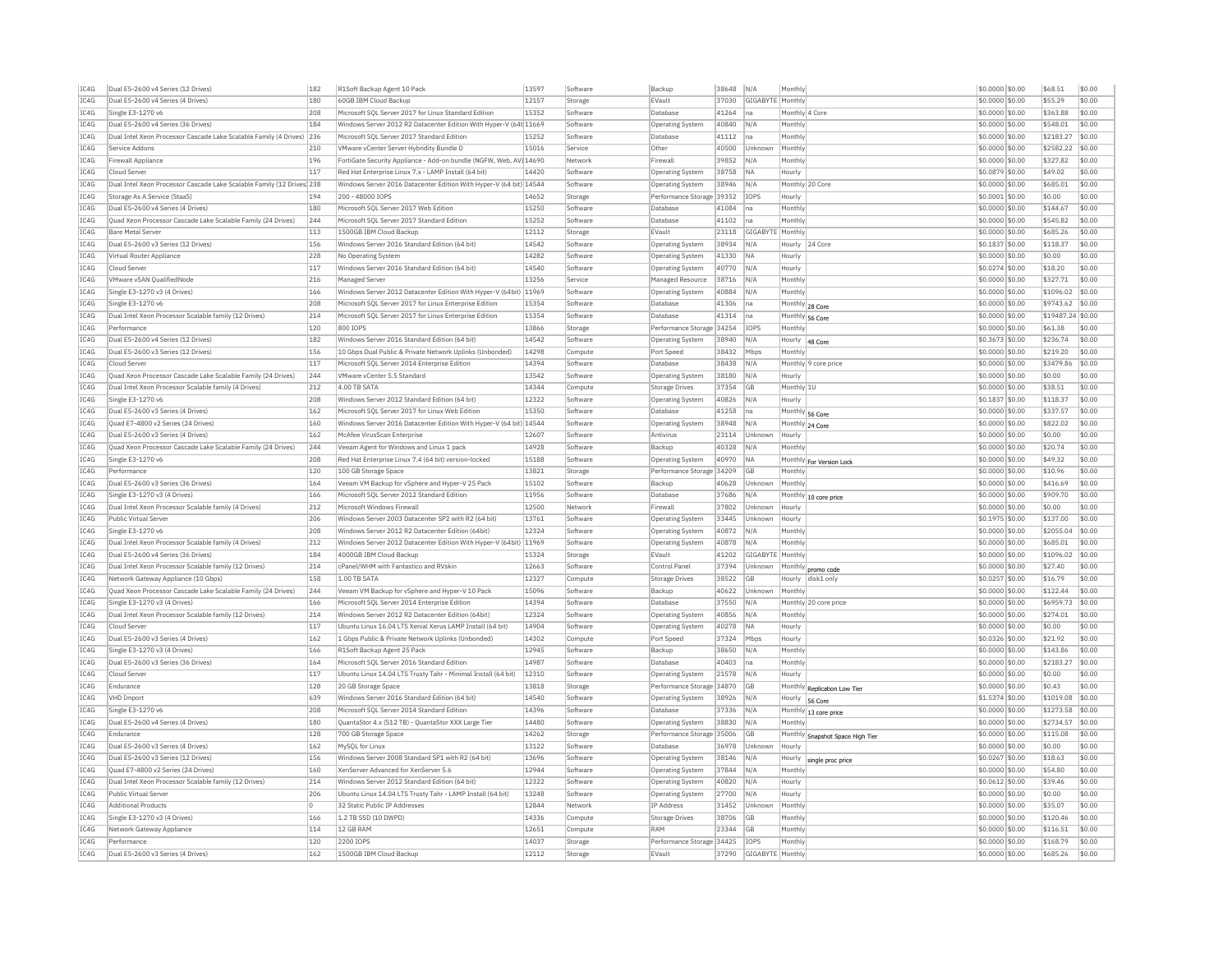| IC4G         | Dual E5-2600 v4 Series (12 Drives)                                                 | 182        | 1 Gbps Dual Public & Private Network Uplinks (Unbonded)                                                          | 14300          | Compute             | Port Speed                     | 37302          | Mbps               | Hourly                     |                                                    | \$0.0326 \$0.00                    | \$21.92            | \$0.00           |
|--------------|------------------------------------------------------------------------------------|------------|------------------------------------------------------------------------------------------------------------------|----------------|---------------------|--------------------------------|----------------|--------------------|----------------------------|----------------------------------------------------|------------------------------------|--------------------|------------------|
| IC4G         | Dual Intel Xeon Processor Cascade Lake Scalable Family (12 Drives) 238             |            | Microsoft SQL Server 2012 Standard Edition                                                                       | 11956          | Software            | <b>Databas</b>                 | 37492          | N/A                |                            | Monthly 20 core price                              | \$0.0000 \$0.00                    | \$1819.39          | \$0.00           |
| IC4G         | Ouad Xeon Processor Cascade Lake Scalable Family (24 Drives)                       | 244        | 1 Gbps Redundant Private Network Uplinks                                                                         | 11961          | Compute             | Port Speed                     | 37466          | Mbps               | Monthly                    |                                                    | \$0,0000 \$0.00                    | \$21.92            | \$0.00           |
| IC4G         | Performance                                                                        | 120        | 5000 IOPS                                                                                                        | 14121          | Storage             | Performance Storage            | 34509          | <b>IOPS</b>        | Monthly                    |                                                    | \$0,0000 \$0.00                    | \$383.61           | \$0.00           |
| TCAG         | Dual Intel Xeon Processor Cascade Lake Scalable Family (12 Drives <sup>1</sup> 238 |            | APF Software Firewall for Linux                                                                                  | 13719          | Network             | Firewall                       | 38032          | <b>Unknown</b>     | Hourly                     |                                                    | \$0,0000 \$0.00                    | \$0.00             | \$0.00           |
| IC4G         | Public Virtual Serve                                                               | 206        | 240 GB                                                                                                           | 15230          | Compute             | RAM                            | 41024          | <b>GB</b>          | Hourly                     |                                                    | \$1.1888 \$0.00                    | \$789.13           | \$0.00           |
| TC4G         | Endurance                                                                          | 128        | 20 GB Storage Space                                                                                              | 13818          | Storage             | Performance Storage 39050      |                | G <sub>B</sub>     | Monthly                    |                                                    | \$0,0000 \$0.00                    | \$12.72            | \$0.00           |
| TC4G         | VMware vSAN QualifiedNode                                                          | 216        | Windows Server 2012 Datacenter Edition With Hyper-V (64bit) 11969                                                |                | Software            | <b>Operating System</b>        | 40880          | N/A                | Monthly                    |                                                    | \$0.0000 \$0.00                    | \$822.02           | \$0.00           |
| TC4G         | <b>Bare Metal Server</b>                                                           | 113        | Windows Server 2012 Datacenter Edition With Hyper-V (64bit) 11969                                                |                | Software            | <b>Operating System</b>        | 40882          | N/A                | Monthly                    |                                                    | \$0.0000 \$0.00                    | \$959.02           | \$0.00           |
| IC4G         | VMware vSAN OualifiedNode                                                          | 216        | Windows Server 2012 Datacenter Edition (64bit)                                                                   | 12964          | Software            | Operating System               | 40902          | N/A                | Monthly                    |                                                    | \$0.0000 \$0.00                    | \$1096.02          | \$0.00           |
| IC4G         | <b>Bare Metal Server</b>                                                           | 113        | Windows Server 2012 Datacenter Edition (64bit)                                                                   | 12964          | Software            | Operating System               | 40908          | N/A                | Monthly                    |                                                    | \$0.0000 \$0.00                    | \$2055.04          | \$0.00           |
| IC4G         | Quad E7-4800 v2 Series (24 Drives)                                                 | 160        | 10000 GB Bandwidth Allotment                                                                                     | 12083          | Network             | Bandwidth                      | 38014          | <b>GB</b>          | Monthly                    |                                                    | \$0,0000 \$0.00                    | \$0.00             | \$0.00           |
| IC4G         | Dual Intel Xeon Processor Cascade Lake Scalable Family (4 Drives)                  | 236        | Dual Intel Xeon Platinum 8260 (48 Cores, 2.4 GHz)                                                                | 15406          | Compute             | Processo                       | 41386          | GHz                | Monthly                    |                                                    | \$0.0000 \$0.00                    | \$531.72           | \$0.00           |
| TC4G         | Dual E5-2600 v3 Series (4 Drives)                                                  | 162        | 1 Gbns Public & Private Network Unlinks                                                                          | 12360          | Compute             | Port Speed                     | 37174          | <b>Mhns</b>        | Hourly                     |                                                    | \$0.0326 \$0.00                    | \$21.92            | \$0.00           |
| IC4G         | Performance                                                                        | 120        | 1400 IOPS                                                                                                        | 14029          | Storage             | Performance Storage 34417      |                | <b>IOPS</b>        | Monthly                    |                                                    | \$0.0000 \$0.00                    | \$107.41           | \$0.00           |
| TC4G         | Public Virtual Server                                                              | 206        | RightLink                                                                                                        | 12326          | Software            | Operating System               | 21653          | Unknown            |                            |                                                    | \$0,0000 \$0.00                    | \$0.00             | \$0.00           |
| IC4G         | Quad Xeon Processor Cascade Lake Scalable Family (24 Drives)                       | 244        | Microsoft SQL Server 2017 for Linux Web Editior                                                                  | 15350          | Software            | Databas                        | 41248          | na                 |                            | Hourly  for rightscale users                       | \$0.0000 \$0.00                    | \$144.67           | \$0.00           |
| IC4G         | Dual E5-2600 v4 Series (12 Drives)                                                 | 182        | 100GB IBM Cloud Backup                                                                                           | 12156          |                     | EVault                         | 37190          | GIGABYTE           | Monthly 24 Core<br>Monthly |                                                    |                                    | \$71.09            | \$0.00           |
| IC4G         | Dual E5-2600 v3 Series (4 Drives)                                                  | 162        | Red Hat Enterprise Linux 6.8 - LAMP Install (64 bit) version-loc 15168                                           |                | Storage<br>Software |                                | 40944          |                    |                            |                                                    | \$0.0000 \$0.00<br>\$0,0000 \$0.00 | \$98.74            | \$0.00           |
| TC4G         |                                                                                    |            | 48 GR                                                                                                            |                |                     | <b>Operating System</b><br>RAM |                | na                 |                            | Monthly RHEL LAMP 6.8 Version Lock for Bare Metal  |                                    |                    | \$0.00           |
|              | Public Virtual Server                                                              | 206        |                                                                                                                  | 13647          | Compute             |                                | 31842          | GB                 | Hourly  BYOC               |                                                    | \$0.2380 \$0.00                    | \$157.83           |                  |
| IC4G         | Dual Intel Xeon Processor Cascade Lake Scalable Family (4 Drives)                  | 236        | 12000GB IBM Cloud Backup                                                                                         | 15332          | Storage             | EVault                         | 41210          | GIGABYTE           | Monthly                    |                                                    | \$0.0000 \$0.00                    | \$2740.05          | \$0.00           |
| IC4G         | Cloud Serve                                                                        | 117        | Microsoft SQL Server 2014 Enterprise Edition                                                                     | 14394          | Software            | Database                       | 37548          | N/A                |                            | Monthly 32 core price                              | \$0.0000 \$0.00                    | \$11135.56         | \$0.00           |
| TC4G         | Dual Intel Xeon Processor Cascade Lake Scalable Family (4 Drives) 236              |            | Citrix XenServer 7.0.0                                                                                           | 14766          | Software            | <b>Operating System</b>        | 40056          | <b>NA</b>          | Monthly                    |                                                    | \$0.0000 \$0.00                    | \$0.00             | \$0.00           |
| IC4G         | Dual E5-2600 v3 Series (4 Drives)                                                  | 162        | Windows Server 2012 Datacenter Edition (64bit)                                                                   | 12964          | Software            | <b>Operating System</b>        | 40892          | N/A                | Monthly                    |                                                    | \$0.0000 \$0.00                    | \$274.01           | \$0.00           |
| IC4G         | VMware vSAN ReadvNode                                                              | 218        | Windows Server 2012 Datacenter Edition (64bit)                                                                   | 12964          | Software            | Operating System               | 40902          | N/A                | Monthly                    |                                                    | \$0,0000 \$0.00                    | \$1096.02          | \$0.00           |
| IC4G         | Endurance                                                                          | 128        | 250 GB Storage Space                                                                                             | 13822          | Storage             | Performance Storage            | 34784          | <b>GB</b>          |                            | Monthly Endurance High Tier                        | \$0,0000 \$0.00                    | \$95.91            | \$0.00           |
| IC4G         | Public Virtual Server                                                              | 206        | Unlimited SSL VPN Users                                                                                          | 13498          | Network             | <b>VPN</b>                     | 37404          | Unknown            | Hourly                     |                                                    | \$0,0000 \$0.00                    | \$0.00             | \$0.00           |
| IC4G         | Cloud Server                                                                       | 117        | 200 GB (LOCAL SSD)                                                                                               | 12417          | Compute             | Virtual Server Storage 22008   |                | <b>GB</b>          | Hourly                     |                                                    | \$0.0118 \$0.00                    | \$8.77             | \$0.00           |
| TC4G         | Dual E5-2600 v3 Series (36 Drives)                                                 | 164        | Windows Server 2012 R2 Standard Edition (64 bit)                                                                 | 12910          | Software            | Operating System               | 40814          | N/A                | Hourly                     |                                                    | \$0.2755 \$0.00                    | \$177.56           | \$0.00           |
| IC4G         | Dual E5-2600 v3 Series (12 Drives)                                                 | 156        | Windows Server 2012 R2 Standard Edition (64 bit)                                                                 | 12910          | Software            | <b>Operating System</b>        | 40818          | N/A                | Hourly                     |                                                    | \$0.5273 \$0.00                    | \$295.93           | \$0.00           |
| TC4G         | Single E3-1270 v6                                                                  | 208        | Red Hat Enterprise Linux 6.8 - Minimal Install (64 bit) version-ld 15164                                         |                | Software            | <b>Operating System</b>        | 40930          | Ina                |                            | Monthly Only for Bare Metal RHEL 6.8 Version locks | \$0,0000 \$0,00                    | \$49.32            | \$0.00           |
| IC4G         | Endurance                                                                          | 128        | 450 GB Storage Space                                                                                             | 14258          | Storage             | Performance Storage            | 39236          | <b>GB</b>          | Monthly                    |                                                    | \$0,0000 \$0.00                    | \$98.64            | \$0.00           |
| IC4G         | <b>Bare Metal Server</b>                                                           | 113        | 960GB SSD SED (5DWPD)                                                                                            | 14916          | Compute             | Storage Drives                 | 40304          | G <sub>B</sub>     | Hourly                     | 111                                                | \$0.1659 \$0.00                    | \$109.60           | \$0.00           |
|              |                                                                                    |            |                                                                                                                  |                |                     |                                |                |                    |                            |                                                    |                                    |                    |                  |
| IC4G         | Dual E5-2600 v4 Series (12 Drives)                                                 | 182        | 1500GB IBM Cloud Backup                                                                                          | 12112          | Storage             | EVault                         | 37290          | GIGABYTE           | Monthly                    |                                                    | \$0.0000 \$0.00                    | \$685.26           | \$0.00           |
| TC4G         | Quad E7-4800 v2 Series (24 Drives)                                                 | 160        | 100 Mbos Public & Private Network Uplinks                                                                        | 12643          | Compute             | Port Speed                     | 38024          | Mbps               | Hourly                     |                                                    | \$0,0000 \$0.00                    | \$0.00             | \$0.00           |
| IC4G         | Quad E7-4800 v2 Series (24 Drives)                                                 | 160        | CloudLinux 6.x (32 bit)                                                                                          | 13027          | Software            | Operating System               | 38604          | N/A                | Monthly                    |                                                    | \$0.0000 \$0.00                    | \$13.15            | \$0.00           |
| IC4G         | Performance                                                                        | 120        | 3100 TOPS                                                                                                        | 13988          | Storage             | Performance Storage 34376      |                | <b>IOPS</b>        | Monthly                    |                                                    | \$0.0000 \$0.00                    | \$237.84           | \$0.00           |
| TCAG         | Single E3-1270 v6                                                                  | 208        | Windows Server 2008 Web Edition SP2 (64bit)                                                                      | 12540          | Software            | Operating System               | 37014          | N/A                |                            |                                                    | \$0.0000 \$0.00                    | \$12.06            | \$0.00           |
| IC4G         | Single E3-1270 v3 (4 Drives)                                                       | 166        | 8000GB IBM Cloud Backup                                                                                          | 15328          | Storage             | EVault                         | 41206          | GIGABYTE           | Monthly                    | Monthly single proc                                | \$0.0000 \$0.00                    | \$1824.73          | \$0.00           |
| IC4G         | Single E3-1270 v3 (4 Drives)                                                       | 166        | XenServer Enterprise for XenServer 6.x                                                                           | 13440          | Software            | Operating System               | 37862          | N/A                | Monthly                    |                                                    | \$0,0000 \$0.00                    | \$109.60           | \$0.00           |
|              |                                                                                    |            |                                                                                                                  |                | Software            | <b>Databas</b>                 |                | Ina                |                            |                                                    |                                    |                    |                  |
| IC4G         | Dual E5-2600 v4 Series (36 Drives)<br><b>VHD Import</b>                            | 184<br>639 | Microsoft SQL Server 2017 for Linux Web Edition<br>Debian GNU/Linux 8.x iessie/Stable - Minimal Install (64 bit) | 15350<br>14406 | Software            | Operating System               | 41260<br>38708 | N/A                | Monthly 96 Core<br>Hourly  |                                                    | \$0.0000 \$0.00<br>\$0,0000 \$0,00 | \$578.70<br>\$0.00 | \$0.00<br>\$0.00 |
| IC4G<br>IC4G | Performance                                                                        | 120        | 1800 IOPS                                                                                                        | 14140          |                     | Performance Storage 34528      |                | IOPS               | Monthly                    |                                                    | \$0,0000 \$0.00                    | \$138.10           | \$0.00           |
| TC4G         | Dual Intel Xeon Processor Scalable family (4 Drives)                               | 212        | Veeam VM Backup for vSphere and Hyper-V 500 pack                                                                 | 15148          | Storage<br>Software | Backun                         | 40680          | Unknown            | Monthly                    |                                                    | \$0,0000 \$0.00                    | \$4881.73          | \$0.00           |
|              |                                                                                    |            |                                                                                                                  |                |                     |                                |                |                    |                            |                                                    |                                    |                    |                  |
| IC4G<br>TC4G | Single E3-1270 v6                                                                  | 208        | Veeam Agent for Windows and Linux 50 Pack<br>8 Public TP Addresses                                               | 15116<br>12484 | Software<br>Network | Backup<br><b>IP Address</b>    | 40642<br>38000 | Unknown<br>Unknown | Monthly                    |                                                    | \$0,0000 \$0.00                    | \$999.25<br>\$8.77 | \$0.00<br>\$0.00 |
|              | Dual E5-2600 v3 Series (4 Drives)                                                  | 162        |                                                                                                                  |                |                     |                                |                |                    | Hourly                     |                                                    | \$0,0217 \$0,00                    |                    |                  |
| TC4G         | Public Virtual Server                                                              | 206        | 8 Public TP Addresses                                                                                            | 12484          | Network             | <b>TP Address</b>              | 22338          | Unknown            | Hourly                     |                                                    | \$0.0217 \$0.00                    | \$8.77             | \$0.00           |
| IC4G         | Dual Intel Xeon Processor Cascade Lake Scalable Family (4 Drives) 236              |            | Microsoft SQL Server 2017 for Linux Standard Edition                                                             | 15352          | Software            | Database                       | 41272          | Ina                | Monthly 16 Core            |                                                    | \$0.0000 \$0.00                    | \$1455.51          | \$0.00           |
| TC4G         | Static IP Addresses                                                                | 130        | 8 Static Public IP Addresses                                                                                     | 12499          | Network             | <b>IP Address</b>              | 22422          | Unknown            |                            | Monthly NetScaler VPX - SL                         | \$0,0000 \$0.00                    | \$8.77             | \$0.00           |
| IC4G         | Dual Intel Xeon Processor Scalable family (12 Drives)                              | 214        | Microsoft SOL Server 2017 for Linux Enterprise Edition                                                           | 15354          | Software            | Database                       | 41294          | Ina                | Monthly 6 Core             |                                                    | $$0.0000$ \$0.00                   | \$2087.92          | \$0.00           |
| IC4G         | Single E3-1270 v3 (4 Drives)                                                       | 166        | Windows Server 2012 Datacenter Edition (64bit)                                                                   | 12964          | Software            | Operating System               | 40906          | N/A                | Monthly                    |                                                    | \$0.0000 \$0.00                    | \$1644.03          | \$0.00           |
| IC4G         | Dual Intel Xeon Processor Scalable family (12 Drives)                              | 214        | Windows Server 2012 Standard Edition (64 bit)                                                                    | 12322          | Software            | <b>Operating System</b>        | 40832          | N/A                | Hourly                     |                                                    | \$0.2755 \$0.00                    | \$177.56           | \$0.00           |
| TCAG         | Public Virtual Server                                                              | 206        | 48 x 2.0 GHz or higher Cores                                                                                     | 15388          | Compute             | Virtual Server Process 41358   |                | CORE               | Hourly                     |                                                    | \$1,4120 \$0.00                    | \$937.32           | \$0.00           |
| IC4G         | Single E3-1270 v3 (4 Drives)                                                       | 166        | Veeam VM Backup for vSphere and Hyper-V 5 Pack                                                                   | 15094          | Software            | Backup                         | 40620          | <b>VM</b>          | Monthly                    |                                                    | \$0.0000 \$0.00                    | \$83.93            | \$0.00           |
| IC4G         | <b>Bare Metal Server</b>                                                           | 113        | Parallels Server Bare Metal 5.0 Service Provider Edition - Unlim 13066                                           |                | Software            | Operating System               | 26251          | <b>VM</b>          | Monthly                    |                                                    | \$0,0000 \$0.00                    | \$90.75            | \$0.00           |
| IC4G         | Quad E7-4800 v2 Series (24 Drives)                                                 | 160        | Microsoft SQL Server 2012 Web Edition                                                                            | 11803          | Software            | <b>Databas</b>                 | 37284          | N/A                |                            | Monthly 1 core price                               | \$0,0000 \$0.00                    | \$12.06            | \$0.00           |
| IC4G         | Dual E5-2600 v3 Series (4 Drives)                                                  | 162        | Ubuntu Linux 16.04 LTS Xenial Xerus (64 bit)                                                                     | 14908          | Software            | Operating System               | 40282          | <b>INA</b>         | Hourly                     |                                                    | \$0,0000 \$0,00                    | \$0.00             | \$0.00           |
| IC4G         | Dual E5-2600 v3 Series (12 Drives)                                                 | 156        | Red Hat Enterprise Linux 7.4 - Minimal Install (64 bit) version                                                  | d 15190        | Software            | <b>Operating System</b>        | 40978          | <b>NA</b>          |                            | Monthly For Version Lock                           | \$0.0000 \$0.00                    | \$98.74            | \$0.00           |
| TC4G         | Portable Storage                                                                   | 94         | 75 GB (SAN)                                                                                                      | 12172          | Compute             | Virtual Server Storage 20916   |                | <b>GB</b>          | Hourly BYOC                |                                                    | \$0.0135 \$0.00                    | \$9.86             | \$0.00           |
| IC4G         | Cloud Server                                                                       | 117        | R1Soft Backup Agent 10 Pack                                                                                      | 13597          | Software            | Backup                         | 38648          | N/A                | Monthly                    |                                                    | \$0.0000 \$0.00                    | \$68.51            | \$0.00           |
| TCAG         | Dual E5-2600 v4 Series (4 Drives)                                                  | 180        | Windows Server 2016 Standard Edition (64 bit)                                                                    | 14542          | Software            | <b>Operating System</b>        | 40786          | N/A                | Hourly                     |                                                    | \$0,2755 \$0,00                    | \$177.56           | \$0.00           |
| TC4G         | Cloud Server                                                                       | 117        | Ubuntu Linux 8 LTS Hardy Heron - LAMP Install (64 bit)                                                           | 13626          | Software            | Operating System               | 31534          | N/A                | Hourly                     |                                                    | \$0.0000 \$0.00                    | \$0.00             | \$0.00           |
| IC4G         | Dual E5-2600 v4 Series (36 Drives)                                                 | 184        | 8 Public IP Addresses                                                                                            | 12484          | Network             | IP Address                     | 38000          | Unknown            | Hourly                     |                                                    | \$0.0217 \$0.00                    | \$8.77             | \$0.00           |
| TC4G         | Quad Xeon Processor Cascade Lake Scalable Family (24 Drives)                       | 244        | Windows Server 2016 Datacenter Edition With Hyper-V (64 bit) 14544                                               |                | Software            | Operating System               | 41526          | N/A                | Monthly                    |                                                    | \$0,0000 \$0.00                    | \$2740.05          | \$0.00           |
| IC4G         | Single E3-1270 v6                                                                  | 208        | Windows Server 2012 Datacenter Edition (64bit)                                                                   | 12964          | Software            | <b>Operating System</b>        | 40898          | N/A                | Monthly                    |                                                    | $$0.0000$ \$0.00                   | \$822.02           | \$0.00           |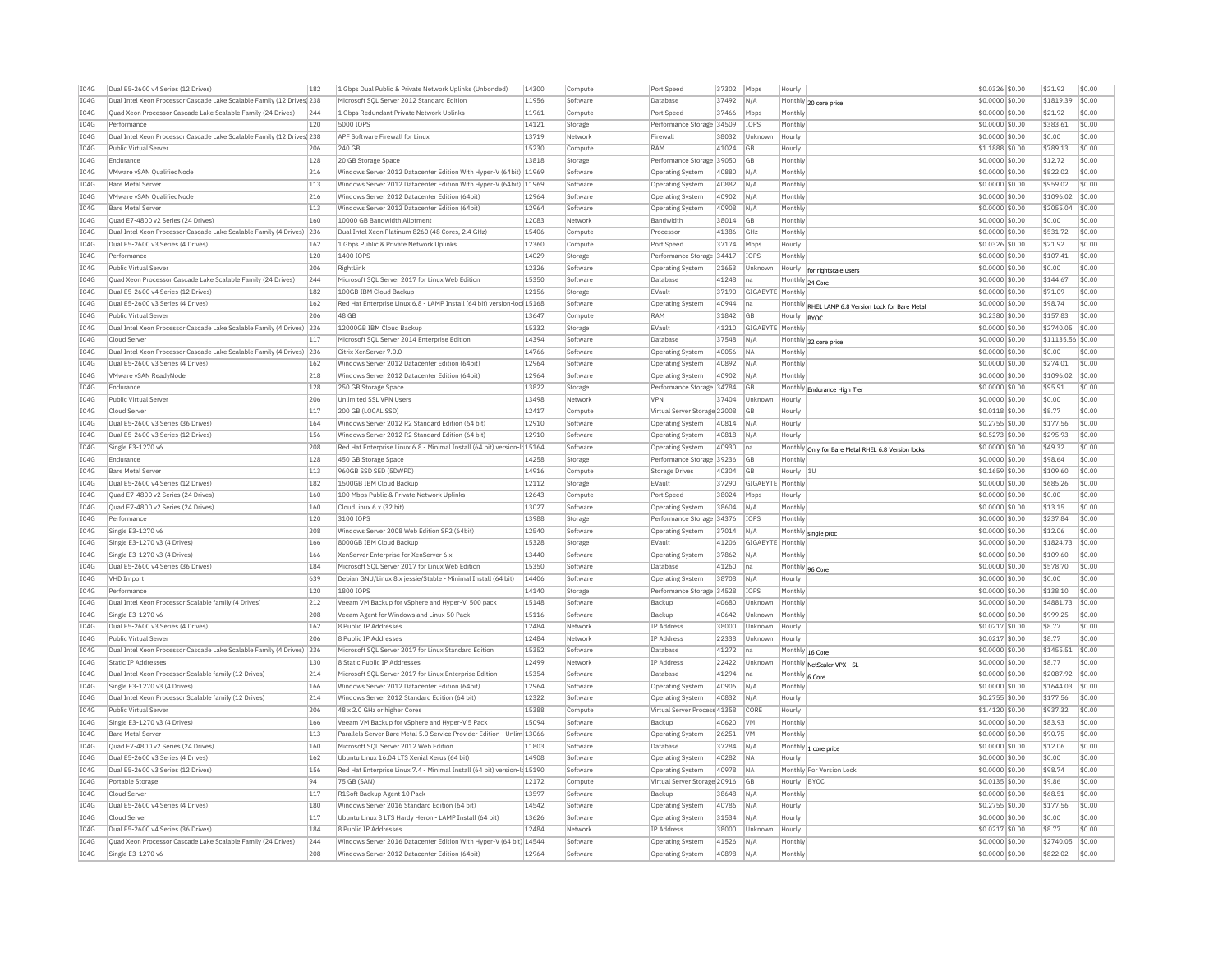| IC4G         | Single E3-1270 v6                                                                  | 208       | Citrix XenServer 6.0.2                                                           | 13459          | Software           | Operating System                                             | 38366 N/A |                  | Monthly                 | \$0.0000 \$0.00                    | \$0.00            | \$0.00           |
|--------------|------------------------------------------------------------------------------------|-----------|----------------------------------------------------------------------------------|----------------|--------------------|--------------------------------------------------------------|-----------|------------------|-------------------------|------------------------------------|-------------------|------------------|
| IC4G         | Dual E5-2600 v3 Series (12 Drives)                                                 | 156       | R1Soft Backup Agent 1 Pack                                                       | 13135          | Software           | Backup                                                       | 26893     | N/A              | Monthly                 | \$0.0000 \$0.00                    | \$7.67            | \$0.00           |
| IC4G         | Dual E5-2600 v4 Series (4 Drives)                                                  | 180       | Windows Server 2012 Datacenter Edition (64bit)                                   | 12964          | Software           | Operating System                                             | 40904     | N/A              | Monthly                 | \$0.0000 \$0.00                    | \$1233.02         | \$0.00           |
| IC4G         | Dual E5-2600 v3 Series (4 Drives)                                                  | 162       | Microsoft SQL Server 2017 Web Edition                                            | 15250          | Software           | Database                                                     | 41090     | Ina              | Monthly                 | \$0.0000 \$0.00                    | \$241.12          | \$0.00           |
| IC4G         | Dual Intel Xeon Processor Scalable family (4 Drives)                               | 212       | R1Soft Server Backup Manager 5.0 Enterprise (Linux)                              | 12634          | Software           | Operating System                                             | 37528     | N/A              | Monthly                 | \$0,0000 \$0.00                    | \$0.00            | \$0.00           |
| IC4G         | <b>Additional Products</b>                                                         | I٥        | Citrix NetScaler VPX 10.1 10Mbps Standard                                        | 13123          | Network            | NetScale                                                     | 26825     | Mbps             | Monthly                 | \$0.0000 \$0.00                    | \$327.71          | \$0.00           |
| TC4G         | Public Virtual Server                                                              | 206       | Windows Server 2008 R2 Standard Edition (64bit)                                  | 11887          | Software           | <b>Operating System</b>                                      | 40754     | N/A              | Hourly                  | \$0.2192 \$0.00                    | \$145.58          | \$0.00           |
| IC4G         | Cloud Server                                                                       | 117       | Microsoft SQL Server 2012 Web Edition                                            | 11803          | Software           | Database                                                     | 26595     | N/A              |                         | \$0.0000 \$0.00                    | \$36.17           | \$0.00           |
| TC4G         | Dual E5-2600 v3 Series (12 Drives)                                                 | 156       | Windows Server 2012 R2 Standard Edition (64 bit)                                 | 12910          | Software           |                                                              |           | N/A              | Monthly 6 core price    |                                    | \$236.74          | \$0.00           |
| TC4G         | Endurance                                                                          | 128       |                                                                                  |                |                    | <b>Operating System</b>                                      | 40816     |                  | Hourly                  | \$0.3673 \$0.00                    |                   |                  |
|              |                                                                                    |           | 100 GB Storage Space                                                             | 13821          | Storage            | Performance Storage 39194                                    |           | <b>GB</b>        | Monthly                 | \$0.0000 \$0.00                    | \$21.92           | \$0.00           |
| IC4G         | Dual E5-2600 v3 Series (4 Drives)                                                  | 162       | Windows Server 2016 Datacenter Edition (64 bit)                                  | 14546          | Software           | Operating System                                             | 38966     | N/A              | Monthly 32 Core         | \$0.0000 \$0.00                    | \$1096.02         | \$0.00           |
| IC4G         | Cloud Server                                                                       | 117       | Microsoft SQL Server 2008 Enterprise R2                                          | 12237          | Software           | Database                                                     | 27987     | Unknown          | Monthly single proc     | \$0.0000 \$0.00                    | \$1391.95         | \$0.00           |
| IC4G         | Dual Intel Xeon Processor Cascade Lake Scalable Family (4 Drives) 236              |           | Veeam Agent for Windows and Linux 500 pack                                       | 15144          | Software           | Backup                                                       | 40676     | Unknown          | Monthly                 | \$0.0000 \$0.00                    | \$7988.11         | \$0.00           |
| IC4G         | Dual E5-2600 v4 Series (12 Drives)                                                 | 182       | Windows Server 2012 Datacenter Edition (64bit)                                   | 12964          | Software           | Operating System                                             | 40892     | IN/A             | Monthly                 | \$0,0000 \$0,00                    | \$274.01          | \$0.00           |
| IC4G         | Single E3-1270 v6                                                                  | 208       | Debian GNU/Linux 7.x Wheezy/Stable - Minimal Install (64 bit) 13467              |                | Software           | Operating System                                             | 37100     | N/A              | Hourly                  | \$0.0000 \$0.00                    | \$0.00            | \$0.00           |
| TC4G         | Dual E5-2600 v4 Series (36 Drives)                                                 | 184       | Microsoft SOL Server 2014 Standard Edition                                       | 14396          | Software           | Database                                                     | 38444     | N/A              | Monthly 24 core price   | \$0.0000 \$0.00                    | \$2183.27         | \$0.00           |
| IC4G         | Dual E5-2600 v4 Series (12 Drives)                                                 | 182       | Veeam VM Backup for vSphere and Hyper-V 10 Pack                                  | 15096          | Software           | Backup                                                       | 40622     | Unknown          | Monthly                 | \$0.0000 \$0.00                    | \$122.44          | \$0.00           |
| TC4G         | Dual E5-2600 v4 Series (36 Drives)                                                 | 184       | Windows Server 2012 Datacenter Edition (64bit)                                   | 12964          | Software           | <b>Operating System</b>                                      | 40904     | N/A              | Monthly                 | \$0.0000 \$0.00                    | \$1233.02         | \$0.00           |
| IC4G         | Dual Intel Xeon Processor Scalable family (4 Drives)                               | 212       | Microsoft SQL Server 2016 Enterprise Edition                                     | 14989          | Software           | Database                                                     | 40415     | Ina              | Monthly                 | \$0.0000 \$0.00                    | \$5567.78         | \$0.00           |
| TC4G         | <b>Additional Products</b>                                                         | IO.       | Windows 2008 Datacenter w/ Unlimited Virtuals (4 Proc Licens 13331               |                | Software           | <b>Operating System</b>                                      | 28476 N/A |                  | Monthly                 | \$0.0000 \$0.00                    | \$328.81          | \$0.00           |
| IC4G         | Single E3-1270 v6                                                                  | 208       | Windows Server 2012 R2 Datacenter Edition (64bit)                                | 12324          | Software           | Operating System                                             | 40864     | N/A              | Monthly                 | \$0.0000 \$0.00                    | \$959.02          | \$0.00           |
| IC4G         | Dual Intel Xeon Processor Scalable family (4 Drives)                               | 212       | Microsoft SOL Server 2017 for Linux Standard Edition                             | 15352          | Software           | Database                                                     | 41262     | Ina              | Monthly 1-2 Core        | \$0,0000 \$0.00                    | \$181.94          | \$0.00           |
| TC4G         | Single E3-1270 v6                                                                  | 208       | 8000GB TBM Cloud Backup                                                          | 15328          | Storage            | FVault                                                       | 41206     | GIGABYTE Monthly |                         | \$0.0000 \$0.00                    | \$1824.73         | \$0.00           |
|              |                                                                                    |           |                                                                                  |                |                    |                                                              |           |                  |                         |                                    |                   |                  |
| IC4G         | Dual E5-2600 v3 Series (12 Drives)                                                 | 156       | Windows Server 2012 R2 Datacenter Edition With Hyper-V (64t 11669                |                | Software           | <b>Operating System</b>                                      | 40850     | N/A              | Monthly                 | \$0.0000 \$0.00                    | \$1096.02         | \$0.00           |
| TC4G         | Single E3-1270 v3 (4 Drives)                                                       | 166       | Vyatta 6.6 Community Edition (64 bit)                                            | 13762          | Software           | Operating System                                             | 38418     | N/A              | Hourly                  | \$0.0000 \$0.00                    | \$0.00            | \$0.00           |
| IC4G         | Dual E5-2600 v4 Series (36 Drives)                                                 | 184       | Plesk Onvx Web Pro Edition 30 Domains (Windows)                                  | 14950          | Software           | Control Panel                                                | 40350     | Unknown          | Monthly                 | \$0,0000 \$0.00                    | \$16.44           | \$0.00           |
| IC4G         | Cloud Server                                                                       | 117       | 20GB IBM Cloud Backup                                                            | 12299          | Storage            | EVault                                                       | 21495     | GIGABYTE Monthly |                         | \$0.0000 \$0.00                    | \$16.79           | \$0.00           |
| IC4G         | Dual E5-2600 v3 Series (12 Drives)                                                 | 156       | Veeam VM Backup for vSphere and Hyper-V 25 Pack                                  | 15102          | Software           | Backup                                                       | 40628     | Unknown          | Monthly                 | \$0.0000 \$0.00                    | \$416.69          | \$0.00           |
| TCAG         | Dual Intel Xeon Processor Cascade Lake Scalable Family (12 Drives <sup>1</sup> 238 |           | Microsoft SQL Server 2017 for Linux Web Edition                                  | 15350          | Software           | Database                                                     | 41246     | Ina              | Monthly 20 Core         | \$0,0000 \$0.00                    | \$120.56          | \$0.00           |
| IC4G         | Dual Intel Xeon Processor Scalable family (12 Drives)                              | 214       | Microsoft SQL Server 2017 for Linux Enterprise Edition                           | 15354          | Software           | Database                                                     | 41298     | na               | Monthly 12 Core         | \$0.0000 \$0.00                    | \$4175.84         | \$0.00           |
| TCAG         | Single E3-1270 v3 (4 Drives)                                                       | 166       | Microsoft SOL Server 2012 Enterprise Edition                                     | 12153          | Software           | Database                                                     | 38130     | N/A              | Monthly 13 core price   | \$0.0000 \$0.00                    | \$4871.81         | \$0.00           |
| IC4G         | <b>Additional Products</b>                                                         | I٥        | IBM Cloud Backup Plugin - MSSQL                                                  | 12424          | Software           | EVault                                                       | 29641     | Unknown          | Monthly                 | \$0.0000 \$0.00                    | \$0.00            | \$0.00           |
| IC4G         | Dual E5-2600 v3 Series (36 Drives)                                                 | 164       | Microsoft SOL Server 2017 Web Edition                                            | 15250          | Software           | Database                                                     | 41084     | Ina              | Monthly                 | $50.0000$ \$0.00                   | \$144.67          | \$0.00           |
| IC4G         | Dual Intel Xeon Processor Scalable family (4 Drives)                               | 212       | McAfee Host Intrusion Protection w/Reporting                                     | 12928          | Network            | Othe                                                         | 30759     | Unknown          | Monthly                 | \$0,0000 \$0.00                    | \$16.16           | \$0.00           |
| TCAG         | Quad E7-4800 v2 Series (24 Drives)                                                 | 160       | Microsoft SOL Server 2014 Standard Edition                                       | 14396          | Software           | Database                                                     | 37340     | N/A              | Monthly 5 core price    | \$0.0000 \$0.00                    | \$545.82          | sin nn           |
| IC4G         | Quad E7-4800 v2 Series (24 Drives)                                                 | 160       | Windows Server 2012 R2 Datacenter Edition With Hyper-V (64t 11669                |                | Software           | Operating System                                             | 40842     | N/A              | Monthly                 | \$0.0000 \$0.00                    | \$685.01          | \$0.00           |
| IC4G         | <b>Bare Metal Server</b>                                                           | 113       | Windows Server 2012 R2 Datacenter Edition With Hyper-V (64t 11669                |                | Software           | Operating System                                             | 40854 N/A |                  | Monthly                 | \$0.0000 \$0.00                    | \$2055.04         | \$0.00           |
| TC4G         | Quad Xeon Processor Cascade Lake Scalable Family (24 Drives)                       | 244       | Ubuntu Linux 16.04 LTS Xenial Xerus (64 bit)                                     | 14908          | Software           | <b>Operating System</b>                                      | 40282     | <b>NA</b>        | Hourly                  | \$0.0000 \$0.00                    | \$0.00            | \$0.00           |
| IC4G         | Single E3-1270 v6                                                                  | 208       |                                                                                  |                | Software           |                                                              |           |                  |                         |                                    | \$1096.02         | \$0.00           |
|              |                                                                                    |           | Windows Server 2016 Datacenter Edition With Hyper-V (64 bit) 14544<br>384 GB RAM |                |                    | <b>Operating System</b><br>RAM                               | 38952     | N/A              | Monthly 32 Core         | \$0.0000 \$0.00                    |                   |                  |
| IC4G         | Dual Intel Xeon Processor Cascade Lake Scalable Family (4 Drives) 236              |           |                                                                                  | 14996          | Compute            |                                                              | 40420     | <b>GB</b>        | Monthly                 | \$0.0000 \$0.00                    | \$879.78          | \$0.00           |
| IC4G         | Dual E5-2600 v4 Series (36 Drives)                                                 | 184       | Microsoft SQL Server 2017 Web Edition                                            | 15250          | Software           | Database                                                     | 41094     | na               | Monthly                 | \$0.0000 \$0.00                    | \$337.57          | \$0.00           |
| IC4G         | Cloud Server                                                                       | 117       | Microsoft SQL Server 2014 Enterprise Edition                                     | 14394          | Software           | Database                                                     | 38186     | N/A              | Monthly 5 core price    | \$0.0000 \$0.00                    | \$2087.92         | \$0.00           |
| IC4G         | Network Gateway Appliance                                                          | 114       | 10 Gbps Private Network Uplink                                                   | 12654          | Compute            | Port Speed                                                   | 38344     | Mbps             | Monthly                 | \$0.0000 \$0.00                    | \$109.60          | \$0.00           |
| TC4G         | Storage As A Service (StaaS)                                                       | 194       | 5 GB Storage Space                                                               | 14242          | Storage            | Performance Storage 39532                                    |           | <b>GR</b>        | Hourly                  | \$0,0001 \$0.00                    | \$0.09            | \$0.00           |
| IC4G         | <b>VMware vSAN ReadvNode</b>                                                       | 218       | VMware Server Virtualization 6.5                                                 | 14740          | Software           | Operating System                                             | 40034     | Unknown          | Monthly 2-CPU           | \$0,0000 \$0.00                    | \$274.01          | \$0.00           |
| TC4G         | Dual E5-2600 v3 Series (36 Drives)                                                 | 164       | Windows Server 2008 R2 Standard Edition (64bit)                                  | 11887          | Software           | <b>Operating System</b>                                      | 37210     | N/A              | Monthly quad proc price | \$0.0000 \$0.00                    | \$74.53           | \$0.00           |
| TC4G         | Single E3-1270 v3 (4 Drives)                                                       | 166       | 4.00 TR SATA                                                                     | 14344          | Compute            | Storage Drives                                               | 37354     | GB               | Monthly $ _{10}$        | \$0.0000 \$0.00                    | \$38.51           | \$0.00           |
| IC4G         | Public Virtual Server                                                              | 206       | Windows Server 2012 Standard Edition (64 bit)                                    | 12322          | Software           | <b>Operating System</b>                                      | 40712     | N/A              | Hourly                  | \$0.4394 \$0.00                    | \$291.17          | \$0.00           |
| IC4G         | Single E3-1270 v3 (4 Drives)                                                       | 166       | Microsoft SQL Server 2014 Standard Edition                                       | 14396          | Software           | Database                                                     | 38194     | N/A              | Monthly 2 core price    | \$0.0000 \$0.00                    | \$181.94          | \$0.00           |
| IC4G         | Single E3-1270 v6                                                                  | 208       | Microsoft SOL Server 2017 Standard Edition                                       | 15252          | Software           | Database                                                     | 41100     | Ina              | Monthly                 | \$0,0000 \$0.00                    | \$363.88          | \$0.00           |
| IC4G         | Dual E5-2600 v4 Series (12 Drives)                                                 | 182       | 1 Gbps Redundant Private Network Uplinks                                         | 11961          | Compute            | Port Speed                                                   | 37466     | Mbps             | Monthly                 | \$0.0000 \$0.00                    | \$21.92           | \$0.00           |
| IC4G         | Performance                                                                        | 120       | 1300 IOPS                                                                        | 13911          | Storage            | Performance Storage 34299                                    |           | <b>IOPS</b>      | Monthly                 | \$0.0000 \$0.00                    | \$99.74           | \$0.00           |
| IC4G         | Dual Intel Xeon Processor Scalable family (4 Drives)                               | 212       | 32 GB RAM                                                                        | 14986          | Compute            | RAM                                                          | 40410     | GB               | Monthly                 | \$0.0000 \$0.00                    | \$185.63          | \$0.00           |
|              |                                                                                    |           |                                                                                  |                |                    |                                                              |           |                  |                         |                                    |                   |                  |
| IC4G         | Quad E7-4800 v2 Series (24 Drives)                                                 | 160       | Monitoring Package - Advanced                                                    | 12931          | Service            | Monitoring                                                   | 37036     | Unknown          | Hourly                  | \$0.0079 \$0.00                    | \$5.48            | \$0.00           |
| IC4G         | Cloud Server                                                                       | 117       | Red Hat Enterprise Linux 5 - Minimal Install (64 bit)                            | 12995          | Software           | Operating System                                             | 30479     | N/A              | Hourly<br>1-4 cores     | \$0.0879 \$0.00                    | \$49.32           | \$0.00           |
| IC4G         | Dual E5-2600 v4 Series (4 Drives)                                                  | 180       | Microsoft SQL Server 2017 for Linux Standard Edition                             | 15352          | Software           | Database                                                     | 41266     | Ina              | Monthly 6 Core          | \$0.0000 \$0.00                    | \$545.82          | \$0.00           |
| IC4G         | VMware vSAN QualifiedNode                                                          | 216       | Windows Server 2012 Datacenter Edition (64bit)                                   | 12964          | Software           | Operating System                                             | 40906     | N/A              | Monthly                 | \$0,0000 \$0,00                    | \$1644.03         | \$0.00           |
| IC4G         | Single E3-1270 v3 (4 Drives)                                                       | 166       | Microsoft SQL Server 2012 Enterprise Edition                                     | 12153          | Software           | Database                                                     | 37498     | N/A              | Monthly 20 core price   | \$0.0000 \$0.00                    | \$6959.73         | \$0.00           |
| TC4G         | Public Virtual Server                                                              | 206       | CentOS 5 x - LAMP Tnstall (64 bit)                                               | 12971          | Software           | Operating System                                             | 25497     | N/A              | Hourly                  | \$0.0000 \$0.00                    | \$0.00            | \$0.00           |
| IC4G         | <b>VMware vSAN ReadvNode</b>                                                       | 218       | /64 Block Static Public IPv6 Addresses                                           | 12986          | Network            | IP Address                                                   | 37428     | N/A              | Hourly                  | \$0.0109 \$0.00                    | \$5.48            | \$0.00           |
| TCAG         | Dual Intel Xeon Processor Cascade Lake Scalable Family (4 Drives) 236              |           | Microsoft SOL Server 2017 for Linux Web Edition                                  | 15350          | Software           | Database                                                     | 41258     | Ina              | Monthly 56 Core         | \$0.0000 \$0.00                    | \$337.57          | \$0.00           |
| TC4G         | Performance                                                                        | 120       | 2000 TOPS                                                                        | 14035          | Storage            | Performance Storage 34423                                    |           | <b>IOPS</b>      | Monthly                 | \$0.0000 \$0.00                    | \$153.44          | \$0.00           |
|              |                                                                                    | 212       | Veeam VM Backup for vSphere and Hyper-V 1 Pack                                   | 14985          | Software           | Backup                                                       | 40387     | <b>Ilnknown</b>  | Monthly                 | \$0.0000 \$0.00                    | \$16.79           | \$0.00           |
| IC4G         |                                                                                    |           |                                                                                  |                |                    |                                                              |           |                  |                         |                                    |                   |                  |
|              | Dual Intel Xeon Processor Scalable family (4 Drives)                               |           |                                                                                  |                |                    |                                                              |           |                  |                         |                                    |                   |                  |
| IC4G<br>IC4G | Storage As A Service (StaaS)<br>Portable Storage                                   | 194<br>94 | 100 GB Storage Space<br>175 GB (SAN)                                             | 13821<br>13147 | Storage<br>Compute | Performance Storage 39752<br>Virtual Server Storage 26942 GB |           | <b>GB</b>        | Hourly<br>Hourly  BYOC  | \$0.0077 \$0.00<br>\$0.0188 \$0.00 | \$5.48<br>\$13.15 | \$0.00<br>\$0.00 |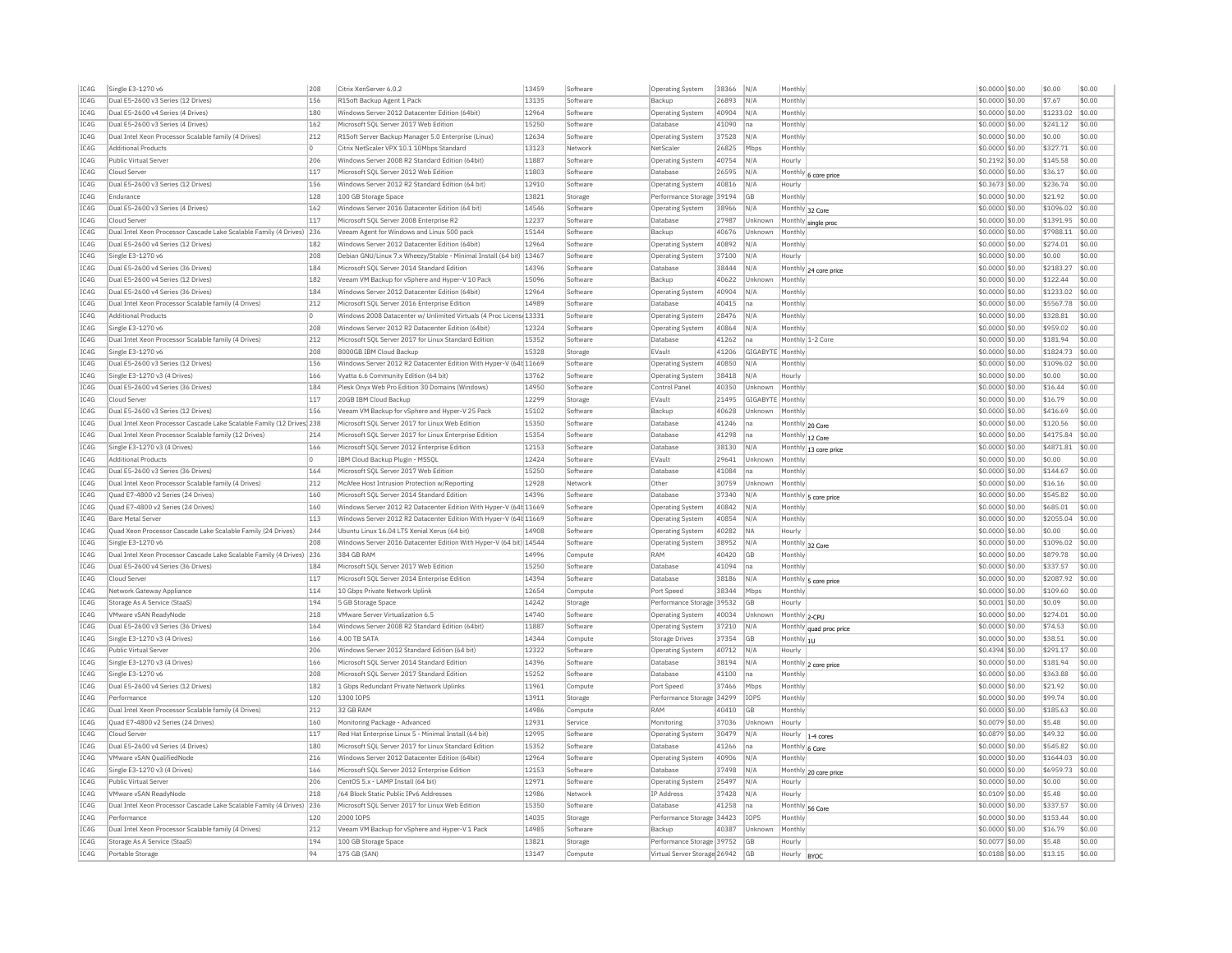| IC4G | Ouad E7-4800 v2 Series (24 Drives)                                     | 160        | Windows Server 2016 Datacenter Edition (64 bit)                      | 14546 | Software | <b>Operating System</b>      | 40794 | N/A                | Monthly                   |                                 | \$0,0000 \$0.00  | \$2055.04         | \$0.00     |
|------|------------------------------------------------------------------------|------------|----------------------------------------------------------------------|-------|----------|------------------------------|-------|--------------------|---------------------------|---------------------------------|------------------|-------------------|------------|
| IC4G | Dual E5-2600 v3 Series (36 Drives)                                     | 164        | Windows Server 2016 Standard Edition (64 bit)                        | 14542 | Software | <b>Operating System</b>      | 38928 | N/A                | Hourly                    | 4 Core                          | \$0.0612 \$0.00  | \$39.46           | \$0.00     |
| IC4G | Dual E5-2600 v3 Series (12 Drives)                                     | 156        | Windows Server 2016 Datacenter Edition With Hyper-V (64 bit) 14544   |       | Software | <b>Operating System</b>      | 38944 | N/A                |                           | Monthly 6-16 Core               | \$0.0000 \$0.00  | \$548.01          | \$0.00     |
| IC4G | Network Gateway Appliance                                              | 114        | RATD                                                                 | 13075 | Compute  | Storage Controlle            | 37532 | N/A                | Hourly                    |                                 | \$0.0741 \$0.00  | \$54.80           | \$0.00     |
| TC4G | Dual Intel Xeon Processor Scalable family (4 Drives)                   | 212        | Microsoft SOL Server 2017 Standard Edition                           | 15252 | Software | Database                     | 41106 | lna.               | Monthly                   |                                 | $$0.0000$ \$0.00 | \$1091.64         | \$0.00     |
| TC4G | VHD Import                                                             | 639        | Windows Server 2016 Standard Edition (64 bit)                        | 14540 | Software | <b>Operating System</b>      | 38922 | N/A                | Hourly                    | 16 Core                         | \$0.4394 \$0.00  | \$291.17          | \$0.00     |
| IC4G | Performance                                                            | 120        | 4400 TOPS                                                            | 14115 | Storage  | Performance Storage 34503    |       | <b>IOPS</b>        | Monthly                   |                                 | \$0.0000 \$0.00  | \$337.57          | \$0.00     |
| IC4G | Dual Intel Xeon Processor Scalable family (12 Drives)                  | 214        | Microsoft SQL Server 2017 Web Edition                                | 15250 | Software | Database                     | 41072 | na                 | Monthly                   |                                 | \$0,0000 \$0.00  | \$24.11           | \$0.00     |
| IC4G | Dual E5-2600 v4 Series (12 Drives)                                     | 182        | 175GB IBM Cloud Backup                                               | 12118 | Storage  | EVault                       | 38636 | GIGABYTE Monthly   |                           |                                 | \$0.0000 \$0.00  | \$126.39          | \$0.00     |
| TC4G | Dual E5-2600 v4 Series (36 Drives)                                     | 184        | Intel Optane 750GB (NVMe PCIe)                                       | 14962 | Compute  | Storage Drives               | 40380 | GB                 | Monthly                   |                                 | \$0.0000 \$0.00  | \$657.61          | \$0.00     |
| IC4G | Dual E5-2600 v4 Series (4 Drives)                                      | 180        | Vyatta 6.x Subscription Edition (64 bit)                             | 13621 | Software | Operating System             | 37308 | Unknown            | Hourly                    |                                 | \$0,0000 \$0.00  | \$240.03          | \$0.00     |
| TC4G | VMware vSAN ReadvNode                                                  | 218        | Intel TXT (Trusted Execution Technology)                             | 14208 | Compute  | Other                        | 37116 | Unknown            | Monthly                   |                                 | \$0,0000 \$0.00  | \$2.19            | \$0.00     |
| IC4G | Dual E5-2600 v4 Series (4 Drives)                                      | 180        | Windows Server 2016 Datacenter Edition With Hyper-V (64 bit) 14544   |       | Software | Operating System             | 38942 | N/A                |                           |                                 | \$0.0000 \$0.00  | \$274.01          | \$0.00     |
| IC4G | Cloud Serve                                                            | 117        | 2000GB IBM Cloud Backup                                              | 12111 | Storage  |                              | 33884 | GIGABYTE           | Monthly 4 Core<br>Monthly |                                 | \$0.0000 \$0.00  | \$728.71          | \$0.00     |
| TC4G | Dual Intel Xeon Processor Scalable family (12 Drives)                  | 214        | XenServer Enternrise for XenServer 6 x                               | 13440 | Software | EVault                       | 37862 | N/A                | Monthly                   |                                 | $$0.0000$ \$0.00 | \$109.60          | \$0.00     |
|      |                                                                        |            |                                                                      |       |          | <b>Operating System</b>      |       |                    |                           |                                 |                  |                   |            |
| IC4G | Dual E5-2600 v3 Series (36 Drives)                                     | 164        | Windows Server 2016 Standard Edition (64 bit)                        | 14542 | Software | <b>Operating System</b>      | 38932 | N/A                | Hourly                    | 20 Core                         | \$0.1530 \$0.00  | \$98.64           | \$0.00     |
| IC4G | VMware vSAN OualifiedNode                                              | 216        | Windows Server 2012 Datacenter Edition With Hyper-V (64bit) 11969    |       | Software | Operating System             | 40884 | N/A                | Monthly                   |                                 | \$0,0000 \$0,00  | \$1096.02         | \$0.00     |
| IC4G | Dual E5-2600 v4 Series (4 Drives)                                      | 180        | Microsoft SQL Server 2017 Enterprise Edition                         | 15154 | Software | Database                     | 41048 | Ina                | Monthly                   |                                 | \$0.0000 \$0.00  | \$2783.89         | s0.00      |
| IC4G | Dual E5-2600 v4 Series (12 Drives                                      | 182        | Microsoft SQL Server 2017 for Linux Enterprise Edition               | 15354 | Software | Database                     | 41300 | na                 | Monthly 16 Core           |                                 | \$0.0000 \$0.00  | \$5567.78         | \$0.00     |
| TC4G | Dual E5-2600 v4 Series (4 Drives)                                      | 180        | 500GB IBM Cloud Backup                                               | 12115 | Storage  | FVault                       | 38532 | GIGARYTE Monthly   |                           |                                 | \$0,0000 \$0.00  | \$274.50          | \$0.00     |
| IC4G | Performance                                                            | 120        | 2700 IOPS                                                            | 13984 | Storage  | Performance Storage 34372    |       | <b>IOPS</b>        | Monthly                   |                                 | \$0,0000 \$0.00  | \$207.15          | \$0.00     |
| TC4G | <b>Bare Metal Server</b>                                               | 113        | 2000GB TBM Cloud Backup                                              | 12111 | Storage  | FVault                       | 33884 | GIGARYTE Monthly   |                           |                                 | \$0,0000 \$0.00  | \$728.71          | \$0.00     |
| IC4G | Quad Xeon Processor Cascade Lake Scalable Family (24 Drives)           | 244        | Unmetered Bandwidth (10 Mbps Uplink)                                 | 13146 | Network  | <b>Bandwidth</b>             | 37138 | Unknown            | Monthly                   |                                 | \$0.0000 \$0.00  | \$109.60          | \$0.00     |
| IC4G | Public Virtual Server                                                  | 206        | Microsoft SQL Server 2014 Standard Edition                           | 14396 | Software | Database                     | 37556 | N/A                |                           | Monthly 40 core price           | \$0.0000 \$0.00  | \$3638.79         | \$0.00     |
| IC4G | Dual E5-2600 v3 Series (36 Drives)                                     | 164        | 4000GB IBM Cloud Backup                                              | 15324 | Storage  | FVault                       | 41202 | GIGABYTE Monthly   |                           |                                 | \$0,0000 \$0.00  | \$1096.02         | \$0.00     |
| IC4G | Dual E5-2600 v4 Series (12 Drives)                                     | 182        | 12000GB IBM Cloud Backup                                             | 15332 | Storage  | EVault                       | 41210 | GIGABYTE   Monthly |                           |                                 | \$0.0000 \$0.00  | \$2740.05         | \$0.00     |
| IC4G | Single E3-1270 v3 (4 Drives)                                           | 166        | Ubuntu Linux 12.04 LTS Precise Pangolin (64 bit)                     | 12349 | Software | <b>Operating System</b>      | 37898 | N/A                | Hourly                    |                                 | \$0,0000 \$0,00  | \$0.00            | \$0.00     |
| IC4G | Single E3-1270 v6                                                      | 208        | Windows Server 2012 R2 Standard Edition (64 bit)                     | 12910 | Software | <b>Operating System</b>      | 40804 | N/A                | Hourly                    |                                 | \$0,1224 \$0.00  | \$78.91           | \$0.00     |
| IC4G | Dual E5-2600 v3 Series (36 Drives)                                     | 164        | Windows Server 2012 Standard Edition (64 bit)                        | 12322 | Software | <b>Operating System</b>      | 40820 | N/A                | Hourly                    |                                 | \$0.0612 \$0.00  | \$39.46           | \$0.00     |
| IC4G | Dual E5-2600 v3 Series (12 Drives)                                     | 156        | Windows Server 2012 R2 Datacenter Edition (64bit)                    | 12324 | Software | Operating System             | 40866 | N/A                | Monthly                   |                                 | \$0.0000 \$0.00  | \$1096.02         | \$0.00     |
| IC4G | Quad Xeon Processor Cascade Lake Scalable Family (24 Drives)           | 244        | 6000GB IBM Cloud Backup                                              | 15326 | Storage  | EVault                       | 41204 | GIGABYTE           | Monthly                   |                                 | \$0.0000 \$0.00  | \$1644.03         | \$0.00     |
| TC4G | Dual E5-2600 v3 Series (36 Drives)                                     | 164        | Veeam VM Backup for vSphere and Hyper-V 500 pack                     | 15148 | Software | Backun                       | 40680 | Unknown            | Monthly                   |                                 | \$0,0000 \$0.00  | \$4881.73         | \$0.00     |
| IC4G |                                                                        |            |                                                                      | 14989 | Software | Database                     |       |                    | Monthly                   |                                 |                  |                   | \$0.00     |
|      | Dual Intel Xeon Processor Scalable family (4 Drives)                   | 212<br>194 | Microsoft SQL Server 2016 Enterprise Edition                         |       |          |                              | 40409 | Ina                |                           |                                 | \$0.0000 \$0.00  | \$2087.92         |            |
| IC4G | Storage As A Service (StaaS                                            |            | 500 GB Storage Space                                                 | 13823 | Storage  | Performance Storage 39436    |       | <b>GB</b>          | Hourly                    |                                 | \$0.1674 \$0.00  | \$109.60          | \$0.00     |
| IC4G | Dual E5-2600 v3 Series (36 Drives)                                     | 164        | No Operating System                                                  | 14282 | Software | Operating System             | 38426 | <b>NA</b>          | Hourly                    |                                 | \$0.0000 \$0.00  | \$0.00            | \$0.00     |
| IC4G | Dual E5-2600 v4 Series (36 Drives)                                     | 184        | Windows Server 2012 R2 Datacenter Edition (64bit)                    | 12324 | Software | <b>Operating System</b>      | 40868 | N/A                | Monthly                   |                                 | \$0.0000 \$0.00  | \$1233.02         | \$0.00     |
| TC4G | Dual E5-2600 v3 Series (4 Drives)                                      | 162        | Microsoft SQL Server 2014 Enterprise Edition                         | 14394 | Software | Database                     | 37328 | N/A                |                           | Monthly 12 core price           | \$0.0000 \$0.00  | \$4175.84         | \$0.00     |
| IC4G | Dual E5-2600 v3 Series (4 Drives)                                      | 162        | Unmetered Bandwidth (100 Mbps Uplink)                                | 13177 | Network  | Bandwidth                    | 38504 | Unknown            | Monthly                   |                                 | \$0,0000 \$0,00  | \$1698.34         | $ $ \$0.00 |
| TC4G | Dual F5-2600 v4 Series (12 Drives)                                     | 182        | Windows Server 2016 Standard Edition (64 bit)                        | 14542 | Software | Operating System             | 38932 | N/A                | Hourly 20 Core            |                                 | \$0,1530 \$0.00  | \$98.64           | \$0.00     |
| IC4G | Single E3-1270 v3 (4 Drives)                                           | 166        | Microsoft SQL Server 2014 Enterprise Edition                         | 14394 | Software | Database                     | 37330 | N/A                |                           | Monthly 10 core price           | \$0.0000 \$0.00  | \$3479.86         | \$0.00     |
| IC4G | Single E3-1270 v3 (4 Drives)                                           | 166        | <b>Host Ping</b>                                                     | 12997 | Service  | Monitoring                   | 37386 | Unknown            | Hourly                    |                                 | \$0.0000 \$0.00  | \$0.00            | \$0.00     |
| TC4G | Dual Intel Xeon Processor Cascade Lake Scalable Family (4 Drives) 236  |            | Monitoring Package - Premium Application                             | 11944 | Service  | Monitoring                   | 37838 | Unknown            | Hourly                    |                                 | \$0.0158 \$0.00  | \$10.96           | \$0.00     |
| IC4G | Network Gateway Appliance (10 Gbps)                                    | 158        | Dual Intel Xeon E5-2650 v3 (20 Cores, 2.30 GHz)                      | 14384 | Compute  | Processor                    | 38454 | GHz                |                           | Monthly 4 U Package             | \$0.0000 \$0.00  | \$853.80          | \$0.00     |
| IC4G | Portable IP Addresses                                                  | 132        | 256 Portable Public IP Addresses                                     | 15248 | Network  | <b>IP Address</b>            | 41042 | IPs                | Monthly                   |                                 | \$0,0000 \$0,00  | \$561.16          | \$0.00     |
| IC4G | Dual Intel Xeon Processor Scalable family (4 Drives)                   | 212        | MySQL 5.7 for Windows                                                | 13798 | Software | Database                     | 37540 | Unknown            | Hourly                    |                                 | \$0,0000 \$0,00  | \$0.00            | \$0.00     |
| IC4G | <b>Bare Metal Server</b>                                               | 113        | Windows Server 2012 Standard Edition (64 bit)                        | 12322 | Software | <b>Operating System</b>      | 40822 | N/A                | Hourly                    |                                 | \$0.1224 \$0.00  | \$78.91           | \$0.00     |
| TC4G | Public Virtual Server                                                  | 206        | Windows Server 2016 Standard Edition (64 bit)                        | 14540 | Software | <b>Operating System</b>      | 38918 | N/A                | Hourly $ _8$ Core         |                                 | \$0,2192 \$0.00  | \$145.58          | \$0.00     |
| IC4G | VMware vSAN ReadvNode                                                  | 218        | <b>Business Continuance Insurance</b>                                | 11806 | Compute  | <b>Business Continuity</b>   | 38012 | Unknown            | Monthly                   |                                 | \$0.0000 \$0.00  | \$5.48            | \$0.00     |
| TC4G | Dual Intel Xeon Processor Scalable family (12 Drives)                  | 214        | Windows Server 2012 Standard Edition (64 bit)                        | 12322 | Software | Operating System             | 40822 | N/A                | Hourly                    |                                 | \$0,1224 \$0.00  | \$78.91           | \$0.00     |
| IC4G | Cloud Server                                                           | 117        | Microsoft SQL Server 2014 Standard Edition                           | 14396 | Software | Database                     | 38192 | N/A                |                           | Monthly 15 core price           | \$0.0000 \$0.00  | \$1455.51         | \$0.00     |
| IC4G | Dual E5-2600 v3 Series (4 Drives)                                      | 162        | Windows Server 2012 Datacenter Edition With Hyper-V (64bit) 11969    |       | Software | Operating System             | 40874 | N/A                | Monthly                   |                                 | \$0.0000 \$0.00  | \$274.01          | \$0.00     |
| IC4G | Performance                                                            | 120        | 5200 IOPS                                                            | 14009 | Storage  | Performance Storage 34397    |       | <b>TOPS</b>        | Monthly                   |                                 | \$0,0000 \$0,00  | \$398.95          | \$0.00     |
| IC4G |                                                                        |            | Windows Server 2008 Standard SP1 with R2 (64 bit)                    | 13696 |          |                              |       |                    |                           |                                 |                  |                   |            |
|      | Dual E5-2600 v4 Series (4 Drives)                                      | 180        |                                                                      |       | Software | <b>Operating System</b>      | 38146 | N/A                | Hourly                    | single proc price               | \$0.0267 \$0.00  | \$18.63           | \$0.00     |
| IC4G | Dual E5-2600 v3 Series (12 Drives)                                     | 156        | Non-RAID                                                             | 13664 | Compute  | Storage Controller           | 38276 | Unknown            | Hourly generic            |                                 | \$0,0000 \$0,00  | \$0.00            | \$0.00     |
| IC4G | Endurance                                                              | 128        | 4000 GB Storage Space                                                | 13826 | Storage  | Performance Storage 34830    |       | GB                 |                           | Monthly Replication Medium Tier | \$0,0000 \$0,00  | \$548.01          | \$0.00     |
| IC4G | Control Panels for VPS                                                 | 118        | Parallels Plesk Panel 10 for VPS (Linux) 100 Domain w/ Power #13047  |       | Software | Control Panel                | 26137 | Unknown            | Monthly                   |                                 | \$0,0000 \$0,00  | \$32.88           | \$0.00     |
| IC4G | Single E3-1270 v3 (4 Drives)                                           | 166        | Veeam Agent for Windows and Linux 200 Pack                           | 15120 | Software | Backup                       | 40646 | Unknown            | Monthly                   |                                 | \$0.0000 \$0.00  | \$3994.06         | \$0.00     |
| IC4G | Single E3-1270 v6                                                      | 208        | Microsoft SQL Server 2012 Enterprise Edition                         | 12153 | Software | Database                     | 37502 | N/A                |                           | Monthly 32 core price           | \$0.0000 \$0.00  | \$11135.56 \$0.00 |            |
| TC4G | Public Virtual Server                                                  | 206        | 8 x 2.0 GHz or higher Cores                                          | 15376 | Compute  | Virtual Server Process 41346 |       | CORE               | Hourly                    |                                 | \$0,2350 \$0.00  | \$155.89          | \$0.00     |
| IC4G | Dual Intel Xeon Processor Cascade Lake Scalable Family (12 Drives) 238 |            | Microsoft SQL Server 2016 Enterprise Edition                         | 14989 | Software | Database                     | 40405 | Ina                | Monthly                   |                                 | \$0.0000 \$0.00  | \$695.97          | \$0.00     |
| IC4G | Ouad E7-4800 v2 Series (24 Drives)                                     | 160        | Windows Server 2012 Standard Edition (64 bit)                        | 12322 | Software | Operating System             | 40832 | N/A                | Hourly                    |                                 | \$0.2755 \$0.00  | \$177.56          | \$0.00     |
| IC4G | Dual E5-2600 v3 Series (4 Drives)                                      | 162        | Windows Server 2012 R2 Datacenter Edition (64bit)                    | 12324 | Software | Operating System             | 40860 | N/A                | Monthly                   |                                 | \$0,0000 \$0,00  | \$685.01          | \$0.00     |
| IC4G | Dual Intel Xeon Processor Cascade Lake Scalable Family (12 Drives) 238 |            | Parallels Plesk Panel 12 (Linux) - Unlimited Domain w/ Power P 14220 |       | Software | Control Pane                 | 37950 | Unknown            | Monthly                   |                                 | \$0,0000 \$0.00  | \$58.20           | \$0.00     |
| IC4G | Dual E5-2600 v4 Series (36 Drives)                                     | 184        | Microsoft SOL Server 2008 Express R2                                 | 12867 | Software | Database                     | 37830 | Unknown            | Monthly                   |                                 | \$0.0000 \$0.00  | \$0.00            | \$0.00     |
| IC4G | Quad E7-4800 v2 Series (24 Drives)                                     | 160        | 50GB IBM Cloud Backup                                                | 12158 | Storage  | EVault                       | 37246 | GIGABYTE Monthly   |                           |                                 | \$0.0000 \$0.00  | \$43.45           | \$0.00     |
|      |                                                                        |            |                                                                      |       |          |                              |       |                    |                           |                                 |                  |                   |            |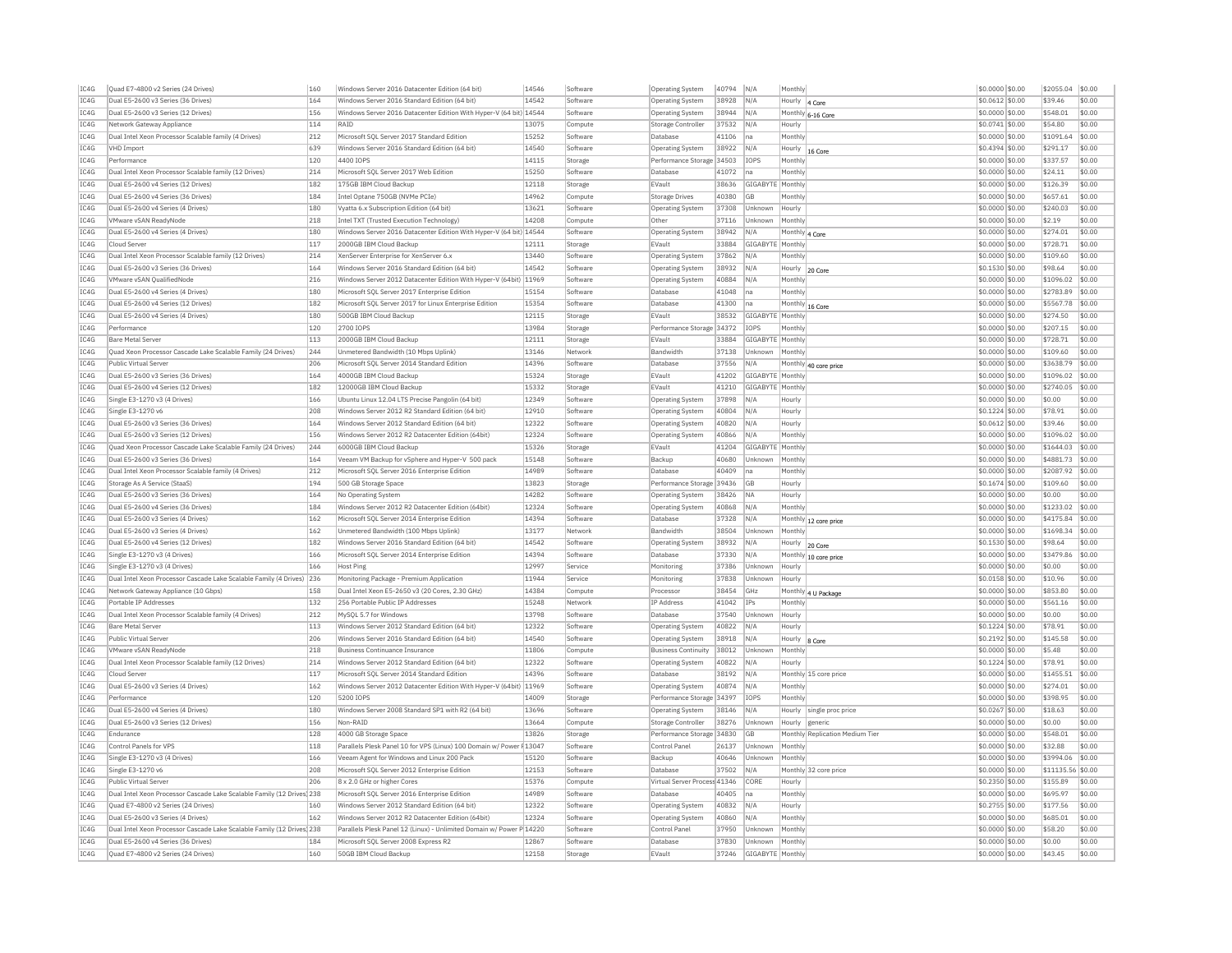| IC4G         | Endurance                                                                                  | 128        | 80 GB Storage Space                                                                                                                    | 13820 | Storage              | Performance Storage 39062                   |                | <b>GB</b>        | Monthly                    |                                                  | \$0,0000 \$0.00                    | \$50.85               | \$0.00           |
|--------------|--------------------------------------------------------------------------------------------|------------|----------------------------------------------------------------------------------------------------------------------------------------|-------|----------------------|---------------------------------------------|----------------|------------------|----------------------------|--------------------------------------------------|------------------------------------|-----------------------|------------------|
| IC4G         | Single E3-1270 v6                                                                          | 208        | Microsoft SQL Server 2017 for Linux Standard Edition                                                                                   | 15352 | Software             | Database                                    | 41286          | Ina              | Monthly 56 Core            |                                                  | \$0,0000 \$0,00                    | \$5094.30             | \$0.00           |
| IC4G         | Quad Xeon Processor Cascade Lake Scalable Family (24 Drives)                               | 244        | Microsoft SOL Server 2017 for Linux Web Edition                                                                                        | 15350 | Software             | Database                                    | 41240          | Ina              | Monthly 8 Core             |                                                  | \$0,0000 \$0.00                    | \$48.22               | \$0.00           |
| TCAG         | Dual E5-2600 v3 Series (12 Drives)                                                         | 156        | Veeam VM Backup for vSphere and Hyper-V 500 pack                                                                                       | 15146 | Software             | Backup                                      | 40678          | Unknown Monthly  |                            |                                                  | \$0,0000 \$0,00                    | \$6657.09             | \$0.00           |
| IC4G         | Dual E5-2600 v4 Series (12 Drives)                                                         | 182        | Microsoft SQL Server 2017 for Linux Web Edition                                                                                        | 15350 | Software             | Databas                                     | 41236          | na               | Monthly 4 Core             |                                                  | \$0.0000 \$0.00                    | \$24.11               | \$0.00           |
| TC4G         | Quad E7-4800 v2 Series (24 Drives)                                                         | 160        | Veeam VM Backup for vSphere and Hyper-V 100 Pack                                                                                       | 15108 | Software             | Backun                                      | 40634          | Unknown          | Monthly                    |                                                  | \$0.0000 \$0.00                    | \$1220.43             | \$0.00           |
| IC4G         | Dual E5-2600 v4 Series (36 Drives)                                                         | 184        | Microsoft SQL Server 2008 Web R2                                                                                                       | 12150 | Software             | Database                                    | 37452          | Unknown          |                            | Monthly dual proc                                | \$0.0000 \$0.00                    | \$46.03               | \$0.00           |
| IC4G         | Dual Intel Xeon Processor Cascade Lake Scalable Family (4 Drives) 236                      |            | MongoDB Community Edition                                                                                                              | 13473 | Software             | Database                                    | 38388          | N/A              | Hourly                     |                                                  | \$0,0000 \$0,00                    | \$0.00                | \$0.00           |
| TCAG         | Performance                                                                                | 120        | 3000 TOPS                                                                                                                              | 14045 | Storage              | Performance Storage 34433                   |                | IOPS             | Monthly                    |                                                  | \$0.0000 \$0.00                    | \$230.16              | \$0.00           |
| IC4G         | Network Gateway Appliance                                                                  | 114        | 100 Mbps Public & Private Network Uplinks                                                                                              | 12643 | Compute              | Port Speed                                  | 38024          | Mbps             | Hourly                     |                                                  | \$0,0000 \$0,00                    | \$0.00                | \$0.00           |
| TCAG         | Single E3-1270 v3 (4 Drives)                                                               | 166        | Windows Server 2012 R2 Datacenter Edition With Hyper-V (64t 11669                                                                      |       | Software             | Operating System                            | 40840          | N/A              | Monthly                    |                                                  | \$0,0000 \$0.00                    | \$548.01              | \$0.00           |
| TCAG         | Dual E5-2600 v3 Series (36 Drives)                                                         | 164        | Windows Server 2012 R2 Datacenter Edition With Hyper-V (64t 11669                                                                      |       | Software             | Operating System                            | 40846          | N/A              | Monthly                    |                                                  | \$0,0000 \$0.00                    | \$959.02              | \$0.00           |
| TC4G         | Dual E5-2600 v4 Series (4 Drives)                                                          | 180        | Ubuntu Linux 16.04 LTS Xenial Xerus (64 bit)                                                                                           | 14908 | Software             | Operating System                            | 40282          | <b>NA</b>        | Hourly                     |                                                  | \$0.0000 \$0.00                    | \$0.00                | \$0.00           |
| TCAG         | Dual E5-2600 v4 Series (36 Drives)                                                         | 184        | Microsoft SOL Server 2017 Standard Edition                                                                                             | 15252 | Software             | Database                                    | 41112          | Ina              | Monthly                    |                                                  | \$0,0000 \$0.00                    | \$2183.27             | \$0.00           |
| IC4G         | Single E3-1270 v3 (4 Drives)                                                               | 166        | Veeam Agent for Windows and Linux 5 pack                                                                                               | 14936 | Software             | Backup                                      | 40336          | N/A              | Monthly                    |                                                  | \$0.0000 \$0.00                    | \$100.72              | \$0.00           |
| IC4G         | Quad E7-4800 v2 Series (24 Drives)                                                         | 160        | Veeam Backup for Office 365 100 Pack                                                                                                   | 15314 | Software             | Operating System                            | 41190          | <b>NA</b>        | Monthly                    |                                                  | \$0.0000 \$0.00                    | \$554.72              | \$0.00           |
| TCAG         | Dual E5-2600 v3 Series (4 Drives)                                                          | 162        | 500 GB Bandwidth Allotment                                                                                                             | 14318 | Network              | <b>Bandwidth</b>                            | 37358          | GB               | Monthly                    |                                                  | \$0,0000 \$0.00                    | \$0.00                | \$0.00           |
| IC4G         | Dual E5-2600 v4 Series (12 Drives)                                                         | 182        | Microsoft SQL Server 2017 for Linux Standard Edition                                                                                   | 15352 | Software             | Database                                    | 41274          | lna              | Monthly 20 Core            |                                                  | \$0,0000 \$0.00                    | \$1819.39             | \$0.00           |
| TCAG         | Dual E5-2600 v4 Series (36 Drives)                                                         | 184        | 8000GB TBM Cloud Backup                                                                                                                | 15328 | Storage              | FVault                                      | 41206          | GIGARYTE Monthly |                            |                                                  | $$0.0000$ \$0.00                   | \$1824.73             | \$0.00           |
| IC4G         | Public Virtual Server                                                                      | 206        | Microsoft SOL Server 2017 for Linux Enterprise Edition                                                                                 | 15354 | Software             | Database                                    | 41298          | Ina              |                            |                                                  | \$0,0000 \$0.00                    | \$4175.84             | \$0.00           |
| IC4G         | Performance                                                                                | 120        | 400 IOPS                                                                                                                               | 14019 | Storage              | Performance Storage 34407                   |                | <b>IOPS</b>      | Monthly 12 Core<br>Monthly |                                                  | \$0,0000 \$0,00                    | \$30.69               | \$0.00           |
| IC4G         | VMware vSAN OualifiedNode                                                                  | 216        | 10000GB IBM Cloud Backup                                                                                                               | 15330 | Storage              | EVault                                      | 41208          | GIGABYTE Monthly |                            |                                                  | \$0,0000 \$0.00                    | \$2284.86             | \$0.00           |
| IC4G         | Ouad Xeon Processor Cascade Lake Scalable Family (24 Drives)                               | 244        | Microsoft SOL Server 2017 for Linux Standard Edition                                                                                   | 15352 | Software             |                                             | 41278          |                  |                            |                                                  | \$0,0000 \$0.00                    | \$2547.15             | \$0.00           |
|              |                                                                                            |            |                                                                                                                                        |       |                      | Database                                    |                | Ina              | Monthly 28 Core            |                                                  |                                    |                       |                  |
| IC4G         | Dual Intel Xeon Processor Cascade Lake Scalable Family (12 Drives) 238                     |            | Microsoft SQL Server 2014 Standard Edition                                                                                             | 14396 | Software             | Database                                    | 38444          | N/A              |                            | Monthly 24 core price                            | \$0.0000 \$0.00                    | \$2183.27             | \$0.00           |
| TCAG         | Dual Intel Xeon Processor Cascade Lake Scalable Family (12 Drives 238                      |            | Veeam VM Backup for vSphere and Hyper-V 200 Pack                                                                                       | 15114 | Software             | Backup                                      | 40640          | Unknown          | Monthly                    |                                                  | \$0.0000 \$0.00                    | \$3328.54             | \$0.00           |
| TC4G         | <b>Bare Metal Server</b>                                                                   | 113        | Windows Server 2008 R2 Web Edition (64bit)                                                                                             | 12840 | Software             | Operating System                            | 24501          | N/A              | Monthly                    |                                                  | \$0.0000 \$0.00                    | \$12.06               | \$0.00           |
| TCAG         | Dual Intel Xeon Processor Cascade Lake Scalable Family (4 Drives) 236                      |            | Monitoring Package - Basic                                                                                                             | 12386 | Service              | Monitorins                                  | 37234          | Unknown          | Hourly                     |                                                  | \$0.0000 \$0.00                    | \$0.00                | \$0.00           |
| TC4G         | Public Virtual Server                                                                      | 206        | Microsoft SQL Server 2008 Workgroup                                                                                                    | 12698 | Software             | Database                                    | 23630          | Unknown          |                            | Monthly single-proc pricing                      | \$0.0000 \$0.00                    | \$76.72               | \$0.00           |
| IC4G         | Virtual Router Appliance (10 Gpbs)                                                         | 230        | 128 GB RAM                                                                                                                             | 12004 | Compute              | <b>RAM</b>                                  | 37848          | GB               |                            | Monthly dual sandybridge 2000                    | \$0.0000 \$0.00                    | \$375.21              | \$0.00           |
| TCAG         | Dual Intel Xeon Processor Scalable family (12 Drives)                                      | 214        | 10GB TBM Cloud Backup                                                                                                                  | 15334 | Storage              | FVault                                      | 41212          | GIGARYTE Monthly |                            |                                                  | \$0,0000 \$0,00                    | \$0.00                | \$0.00           |
| IC4G         | Dual Intel Xeon Processor Cascade Lake Scalable Family (12 Drives) 238                     |            | Microsoft SQL Server 2016 Enterprise Edition                                                                                           | 14989 | Software             | Database                                    | 40421          | lna              | Monthly                    |                                                  | \$0.0000 \$0.00                    | \$9743.62             | \$0.00           |
| TC4G         | Dual E5-2600 v4 Series (4 Drives)                                                          | 180        | 1 Gbps Public & Private Network Uplinks                                                                                                | 12360 | Compute              | Port Speed                                  | 37174          | Mbps             | Hourly                     |                                                  | \$0,0326 \$0,00                    | \$21.92               | \$0.00           |
| IC4G         | Dual Intel Xeon Processor Scalable family (4 Drives)                                       | 212        | Microsoft SQL Server 2016 Enterprise Edition                                                                                           | 14989 | Software             | Database                                    | 40425          | na               | Monthly                    |                                                  | \$0,0000 \$0.00                    | \$13919.46 \$0.00     |                  |
| IC4G         | Dual Intel Xeon Processor Scalable family (12 Drives)                                      | 214        | 5000 GB Bandwidth Allotment                                                                                                            | 12091 | Network              | Bandwidth                                   | 38506          | <b>GB</b>        | Monthly                    |                                                  | \$0,0000 \$0,00                    | \$0.00                | \$0.00           |
| IC4G         | Single E3-1270 v3 (4 Drives)                                                               | 166        | Microsoft SOL Server 2012 Web Edition                                                                                                  | 11803 | Software             | Database                                    | 37882          | N/A              |                            | Monthly 13 core price                            | \$0,0000 \$0.00                    | \$84.39               | \$0.00           |
| IC4G         | Performance                                                                                | 120        | 100 IOPS                                                                                                                               | 13829 | Storage              | Performance Storage 34217                   |                | IOPS             | Monthly                    |                                                  | \$0,0000 \$0.00                    | \$7.67                | \$0.00           |
| IC4G         | Dual E5-2600 v3 Series (12 Drives)                                                         | 156        | CloudLinux 6.x (64 bit)                                                                                                                | 12941 | Software             | <b>Operating System</b>                     | 37674          | N/A              | Monthly                    |                                                  | \$0.0000 \$0.00                    | \$13.15               | \$0.00           |
| TCAG         | Dual Intel Xeon Processor Scalable family (12 Drives)                                      | 214        | 6000GB IBM Cloud Backup                                                                                                                | 15326 | Storage              | EVault                                      | 41204          | GIGABYTE Monthly |                            |                                                  | \$0,0000 \$0.00                    | \$1644.03             | \$0.00           |
| IC4G         | Performance                                                                                | 120        | 2000 IOPS                                                                                                                              | 14142 | Storage              | Performance Storage 34530                   |                | IOPS             | Monthly                    |                                                  | \$0.0000 \$0.00                    | \$153.44              | \$0.00           |
| IC4G         | Public Virtual Server                                                                      | 206        | 2 x 2.0 GHz or higher Cores                                                                                                            | 15368 | Compute              | Virtual Server Process 41338                |                | CORE             | Hourly                     |                                                  | \$0.0592 \$0.00                    | \$39.22               | \$0.00           |
| IC4G         | Single E3-1270 v3 (4 Drives)                                                               | 166        | Microsoft SQL Server 2017 for Linux Standard Edition                                                                                   | 15352 | Software             | Database                                    | 41286          | na               | Monthly 56 Core            |                                                  | \$0.0000 \$0.00                    | \$5094.30             | \$0.00           |
| IC4G         | Single E3-1270 v3 (4 Drives)                                                               | 166        | Microsoft SQL Server 2017 Enterprise Edition                                                                                           | 15154 | Software             | Database                                    | 41060          |                  | Monthly                    |                                                  | \$0.0000 \$0.00                    | \$9743.62             | \$0.00           |
|              |                                                                                            |            |                                                                                                                                        |       |                      |                                             |                | na               |                            |                                                  |                                    |                       |                  |
| TCAG         | Dual Intel Xeon Processor Scalable family (4 Drives)                                       | 212        | <b>Business Continuance Insurance</b>                                                                                                  | 11806 | Compute              | <b>Business Continuity</b>                  | 38012          | Unknown          | Monthly                    |                                                  | \$0,0000 \$0.00                    | \$5.48                | \$0.00           |
| IC4G         | Dual Intel Xeon Processor Cascade Lake Scalable Family (12 Drives) 238                     |            | 192 GB RAM                                                                                                                             | 14994 | Compute              | RAM                                         | 40418          | GB               | Monthly                    |                                                  | \$0.0000 \$0.00                    | \$500.61              | \$0.00           |
| TC4G         | Dual E5-2600 v4 Series (12 Drives)                                                         | 182        | 5000 GB Bandwidth Allotment                                                                                                            | 12091 | Network              | Randwidth                                   | 38506          | GB               | Monthly                    |                                                  | \$0.0000 \$0.00                    | \$0.00                | \$0.00           |
| IC4G         | Dual E5-2600 v3 Series (36 Drives                                                          | 164        | Windows Server 2016 Datacenter Edition With Hyper-V (64 bit) 14544                                                                     |       | Software             | Operating System                            | 38950          | N/A              | Monthly 28 Core            |                                                  | \$0,0000 \$0.00                    | \$959.02              | \$0.00           |
| TC4G         | Dual E5-2600 v4 Series (12 Drives)                                                         | 182        | Microsoft SOL Server 2016 Enterprise Edition                                                                                           | 14989 | Software             | Database                                    | 40429          | Ina              | Monthly                    |                                                  | \$0,0000 \$0,00                    | \$19487.24 \$0.00     |                  |
| IC4G         | Performance                                                                                | 120        | 500 IOPS                                                                                                                               | 14020 | Storage              | Performance Storage 34408                   |                | IOPS             | Monthly                    |                                                  | \$0,0000 \$0.00                    | \$38.36               | \$0.00           |
| TC4G         | VMware vSAN OualifiedNode                                                                  | 216        | Windows Server 2012 R2 Standard Edition (64 bit)                                                                                       | 12910 | Software             | Operating System                            | 40812          | N/A              | Hourly                     |                                                  | \$0.2459 \$0.00                    | \$157.83              | \$0.00           |
| IC4G         | Dual E5-2600 v4 Series (4 Drives)                                                          | 180        | Windows Server 2016 Standard Edition (64 bit)                                                                                          | 14542 | Software             | <b>Operating System</b>                     | 38938          | N/A              | Hourly 32 Core             |                                                  | \$0.2459 \$0.00                    | \$157.83              | \$0.00           |
| TCAG         | Dual E5-2600 v4 Series (4 Drives)                                                          | 180        | Red Hat Enterprise Linux 6.8 (64 bit) version-locked                                                                                   | 15156 | Software             | Operating System                            | 40916          | Ina              |                            | Monthly For Version Lock                         | \$0.0000 \$0.00                    | \$98.74               | \$0.00           |
| IC4G         | Cloud Serve                                                                                | 117        | 100 Mbps Private Network Uplinks (Dedicated Host)                                                                                      | 15484 | Compute              | Port Speed                                  | 41470          | Mbps             |                            | Hourly Dedicated Host                            | \$0.0000 \$0.00                    | \$0.00                | \$0.00           |
| TCAG         | Single E3-1270 v6                                                                          | 208        | CloudLinux 5.x (64 bit)                                                                                                                | 13300 | Software             | Operating System                            | 38602          | N/A              | Monthly                    |                                                  | \$0.0000 \$0.00                    | \$13.15               | \$0.00           |
| IC4G         | Dual E5-2600 v3 Series (4 Drives)                                                          | 162        | Microsoft SQL Server 2012 Standard Edition                                                                                             | 11956 | Software             | Database                                    | 37492          | N/A              |                            | Monthly 20 core price                            | \$0.0000 \$0.00                    | \$1819.39             | \$0.00           |
| IC4G         | Single E3-1270 v6                                                                          | 208        | Citrix XenServer 6.5.1                                                                                                                 | 14404 | Software             | Operating System                            | 38214          | N/A              | Monthly                    |                                                  | \$0.0000 \$0.00                    | \$0.00                | \$0.00           |
| TCAG         | Ouad E7-4800 v2 Series (24 Drives)                                                         | 160        | Microsoft SQL Server 2005 Workgroup                                                                                                    | 12960 | Software             | Database                                    | 38252          | Unknown          | Monthly                    |                                                  | \$0,0000 \$0.00                    | \$306.89              | \$0.00           |
| IC4G         | Cloud Server                                                                               | 117        | 16 GB                                                                                                                                  | 14426 | Compute              | RAM                                         | 38774          | GB               | Hourly BYOC                |                                                  | \$0.0790 \$0.00                    | \$52.61               | \$0.00           |
| IC4G         | Dual E5-2600 v3 Series (36 Drives)                                                         | 164        | Veeam Backup and Replication Enterprise Plus                                                                                           | 14979 | Software             | Operating System                            | 40381          | <b>VM</b>        | Monthly                    |                                                  | \$0.0000 \$0.00                    | \$0.00                | \$0.00           |
| IC4G         | Dual Intel Xeon Processor Cascade Lake Scalable Family (12 Drives 238                      |            | Microsoft SOL Server 2017 for Linux Web Edition                                                                                        | 15350 | Software             | Database                                    | 41252          | Ina              | Monthly 32 Core            |                                                  | \$0,0000 \$0.00                    | \$192.90              | \$0.00           |
| TC4G         | Public Virtual Server                                                                      | 206        | Microsoft SOL Server 2017 for Linux Enterprise Edition                                                                                 | 15354 | Software             | Database                                    | 41302          | Ina              | Monthly 20 Core            |                                                  | \$0,0000 \$0,00                    | \$6959.73             | \$0.00           |
| TCAG         | Dual Intel Xeon Processor Scalable family (12 Drives)                                      | 214        | Windows Server 2012 R2 Datacenter Edition (64bit)                                                                                      | 12324 | Software             |                                             | 40858          | N/A              | Monthly                    |                                                  | \$0,0000 \$0.00                    | \$548.01              | \$0.00           |
|              |                                                                                            |            |                                                                                                                                        |       |                      | Operating System                            |                |                  |                            |                                                  |                                    |                       |                  |
| TCAG         | Dual E5-2600 v3 Series (4 Drives)                                                          | 162        | Veeam Backup and Replication Enterprise Plus                                                                                           | 14979 | Software             | Operating System                            | 40381          | <b>VM</b>        | Monthly                    |                                                  | \$0.0000 \$0.00                    | \$0.00                | \$0.00           |
|              |                                                                                            | 182        | Red Hat Enterprise Linux 7.3 - LAMP Install (64 bit) version-loc 15170                                                                 |       | Software             | <b>Operating System</b>                     | 40950          | na               |                            | Monthly RHEL 7.3 LAMP Verion Lock for Bare Metal | \$0.0000 \$0.00                    | \$98.74               | \$0.00           |
| IC4G         | Dual E5-2600 v4 Series (12 Drives)                                                         |            |                                                                                                                                        |       |                      |                                             |                |                  |                            |                                                  |                                    |                       |                  |
| TCAG<br>IC4G | Dual E5-2600 v4 Series (12 Drives)<br>Dual Intel Xeon Processor Scalable family (4 Drives) | 182<br>212 | Windows Server 2012 Datacenter Edition With Hyper-V (64bit) 11969<br>Windows Server 2012 R2 Datacenter Edition With Hyper-V (64t 11669 |       | Software<br>Software | <b>Operating System</b><br>Operating System | 40878<br>40852 | N/A<br>N/A       | Monthly<br>Monthly         |                                                  | \$0,0000 \$0.00<br>\$0.0000 \$0.00 | \$685.01<br>\$1644.03 | \$0.00<br>\$0.00 |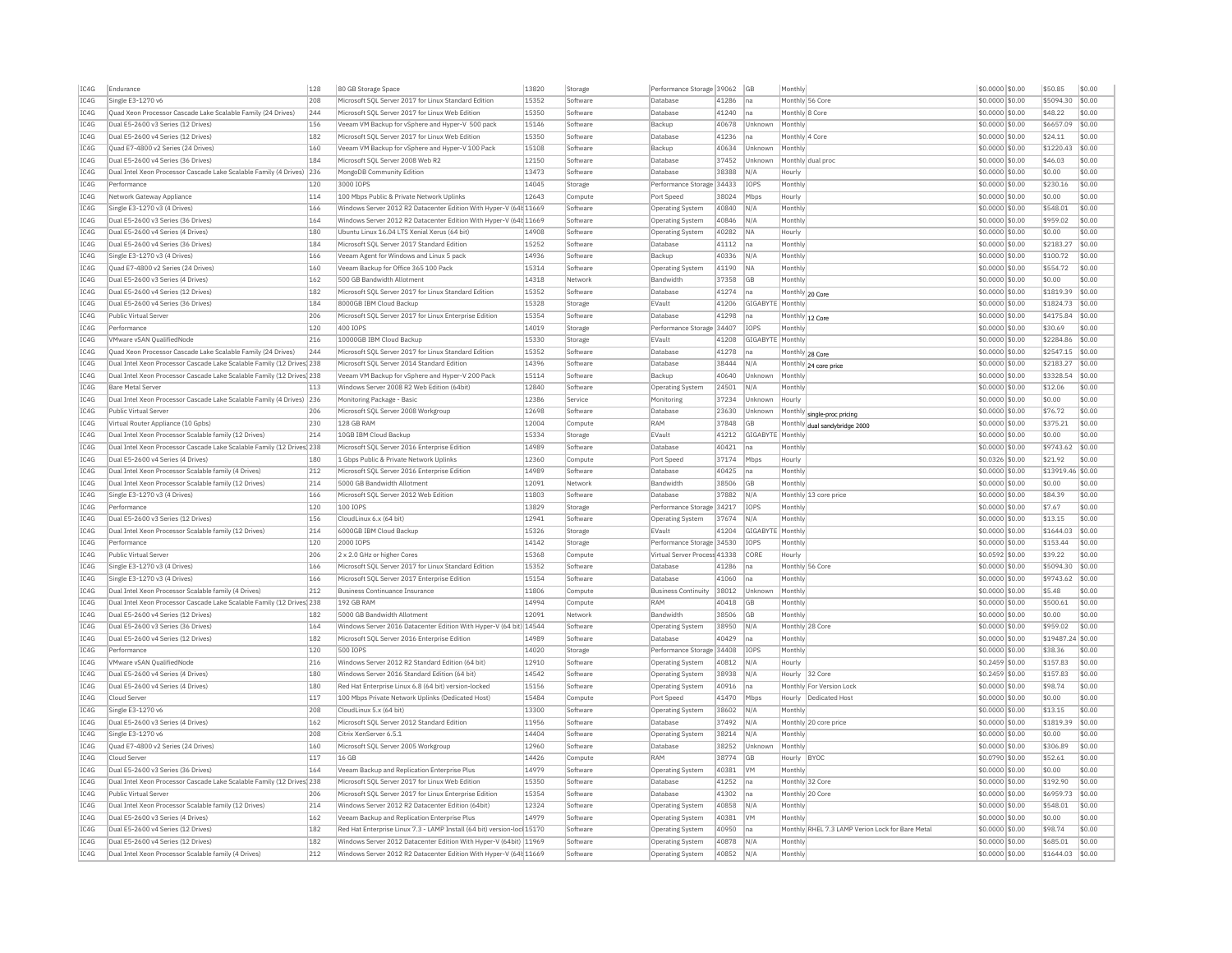| IC4G<br>Quad E7-4800 v2 Series (24 Drives)<br>160<br>Quad Intel Xeon E7-4850 v2 (48 Cores, 2.30 GHz)<br>14390<br>Compute<br>38448<br>GHz<br>Monthly<br>\$0,0000 \$0.00<br>\$1146.44<br>\$0.00<br>Processo<br>\$241.12<br>\$0.00<br>IC4G<br>Single E3-1270 v3 (4 Drives)<br>166<br>Microsoft SOL Server 2017 for Linux Web Edition<br>15350<br>Software<br>Database<br>41254<br>Ina<br>Monthly 40 Core<br>\$0,0000 \$0.00<br>TCAG<br>Quad Xeon Processor Cascade Lake Scalable Family (24 Drives)<br>244<br>12891<br>38036<br>$$0.0168$ \$0.00<br>\$10.96<br>\$0.00<br>Redundant Power Supply<br>Power Supply<br>Unknown<br>Compute<br>Hourly<br>IC4G<br>12157<br>\$0.00<br>Dual E5-2600 v3 Series (36 Drives)<br>164<br>60GB IBM Cloud Backup<br>Storage<br>EVault<br>37030<br>GIGABYTE<br>Monthly<br>\$0.0000 \$0.00<br>\$55.29<br>IC4G<br>13798<br>37540<br>\$0.00<br>Dual E5-2600 v3 Series (36 Drives)<br>164<br>MySOL 5.7 for Windows<br>Software<br>Database<br>Unknown<br>\$0,0000 \$0.00<br>\$0.00<br>Hourly<br>IC4G<br>Dual E5-2600 v4 Series (36 Drives)<br>184<br>Microsoft SOL Server 2017 Enterprise Edition<br>15154<br>Software<br>Database<br>41064<br>Monthly<br>\$0.0000 \$0.00<br>\$13919.46 \$0.00<br>Ina<br>IC4G<br>Dual Intel Xeon Processor Cascade Lake Scalable Family (12 Drives) 238<br>1.5 TB RAM<br>15000<br>50.00<br>RAM<br>40424<br>\$0,0000 \$0.00<br>\$3156.74<br><b>GB</b><br>Compute<br>Monthly<br>IC4G<br>Public Virtual Server<br>Microsoft SOL Server 2014 Web Edition<br>14400<br>Database<br>37578<br>N/A<br>Monthly 6 core<br>\$0.0000 \$0.00<br>\$36.17<br>\$0.00<br>206<br>Software<br>TC4G<br>128 Static Public IP Addresses<br>12992<br><b>IP Address</b><br>\$140.29<br>\$0.00<br><b>Additional Products</b><br>n.<br>33113<br>Unknown<br>$$0.0000$ \$0.00<br>Network<br>Monthly<br>IC4G<br>Dual E5-2600 v3 Series (12 Drives)<br>156<br>Microsoft SQL Server 2016 Standard Edition<br>14987<br>Database<br>40391<br>\$0.0000 \$0.00<br>\$363.88<br>\$0.00<br>Software<br>na<br>Monthly<br>TC4G<br>\$0.00<br>Dual Intel Xeon Processor Scalable family (4 Drives)<br>212<br>Microsoft SOL Server 2017 for Linux Web Edition<br>15350<br>41240<br>\$0,0000 \$0.00<br>\$48.22<br>Software<br>Database<br>Ina<br>Monthly 8 Core<br>IC4G<br>113<br>Windows Server 2008 Web Edition SP2 (64bit)<br>12540<br>31429<br>\$0.0000 \$0.00<br>\$0.00<br><b>Bare Metal Server</b><br>Software<br>Operating System<br>N/A<br>Monthly single prod<br>\$12.06<br>IC4G<br>114<br>\$0.00<br>Network Gateway Appliance<br>73GB SA-SCST 15K RPM<br>12149<br>Compute<br>Storage Drives<br>29414<br><b>GB</b><br>Monthly disk0<br>\$0.0000 \$0.00<br>\$27.40<br>IC4G<br>206<br>Public Virtual Server<br>1 x 2.0 GHz or higher Cores<br>15202<br>Compute<br>Virtual Server Process 40996<br>CORE<br>Hourly<br>\$0,0365 \$0.00<br>\$24.36<br>\$0.00<br>TC4G<br>Dual E5-2600 v4 Series (12 Drives)<br>182<br>R1Soft Backup Agent 5 Pack<br>13130<br>Software<br>Backup<br>37918<br>N/A<br>Monthly<br>\$0.0000 \$0.00<br>\$36.99<br>\$0.00<br>IC4G<br>Dual E5-2600 v3 Series (36 Drives)<br>164<br>12000GB IBM Cloud Backup<br>15332<br>Storage<br>EVault<br>41210<br>GIGABYTE<br>Monthly<br>\$0.0000 \$0.00<br>\$2740.05<br>\$0.00<br>IC4G<br>Quad Xeon Processor Cascade Lake Scalable Family (24 Drives)<br>244<br>Nessus Vulnerability Assessment & Reporting<br>13132<br>Other<br>37626<br>Unknown<br>\$0,0000 \$0.00<br>\$0.00<br>\$0.00<br>Service<br>Hourly<br>TC4G<br>VMware vSAN QualifiedNode<br>216<br>Windows Server 2012 R2 Standard Edition (64 bit)<br>12910<br>Software<br>40806<br>$$0.1530$ \$0.00<br>\$98.64<br>\$0.00<br><b>Operating System</b><br>N/A<br>Hourly<br>IC4G<br>Public Virtual Server<br>206<br>13122<br>Software<br>Database<br>26822<br>Unknown<br>\$0.0000 \$0.00<br>\$0.00<br>\$0.00<br>MySQL for Linux<br>Hourly<br>IC4G<br>208<br>Microsoft SQL Server 2017 for Linux Standard Edition<br>15352<br>41262<br>\$0.0000 \$0.00<br>\$181.94<br>\$0.00<br>Single E3-1270 v6<br>Software<br>Database<br>Monthly 1-2 Core<br>Ina<br>IC4G<br>Dual Intel Xeon Processor Cascade Lake Scalable Family (12 Drives) 238<br>14772<br>40062<br>\$0.0000 \$0.00<br>\$0.00<br>\$0.00<br>Citrix XenServer 7.1.0<br>Software<br><b>Operating System</b><br><b>NA</b><br>Monthly<br>IC4G<br>Windows Server 2016 Datacenter Edition With Hyper-V (64 bit) 14544<br>\$1233.02<br>\$0.00<br>Dual E5-2600 v4 Series (36 Drives)<br>184<br>40788<br>N/A<br>\$0,0000 \$0.00<br>Software<br>Operating System<br>Monthly<br>IC4G<br>\$0.00<br>Single E3-1270 v6<br>208<br>R1Soft Backup Agent 5 Pack<br>13130<br>Software<br>Backup<br>37918<br>N/A<br>Monthly<br>\$0,0000 \$0.00<br>\$36.99<br>TC4G<br>Windows Server 2016 Standard Edition (64 bit)<br>14542<br>38940<br>\$236.74<br>\$0.00<br>Dual Intel Xeon Processor Cascade Lake Scalable Family (4 Drives) 236<br>Software<br>N/A<br>\$0,3673 \$0.00<br><b>Operating System</b><br>Hourly<br>48 Core<br>IC4G<br>228<br>12997<br>37386<br>\$0.0000 \$0.00<br>\$0.00<br>\$0.00<br>Virtual Router Appliance<br>Host Ping<br>Service<br>Monitoring<br>Unknown<br>Hourly<br>TCAG<br>15086<br>\$0.00<br>Dual E5-2600 v4 Series (36 Drives)<br>184<br>Red Hat Enterprise Linux 6.5 (64 bit) version-locked<br>\$0,0000 \$0.00<br>\$98.64<br>Software<br>Operating System<br>40610<br>CPIJ<br>Monthly<br>IC4G<br>206<br>Microsoft SQL Server 2017 Enterprise Edition<br>15154<br>41062<br>\$0.0000 \$0.00<br>\$11135.56<br>\$0.00<br>Public Virtual Server<br>Software<br><b>Databas</b><br> na<br>Monthly<br>IC4G<br>VMware vSAN Standard Tier III 64 - 124 6.x<br>14568<br>\$0.00<br>Software License Package<br>168<br>Software<br>Licenses<br>38994<br>CPI<br>Monthly<br>\$0,0000 \$0.00<br>\$276.20<br>IC4G<br>180<br>15352<br>\$0.00<br>Dual E5-2600 v4 Series (4 Drives)<br>Microsoft SOL Server 2017 for Linux Standard Edition<br>Software<br>Database<br>41262<br>Ina<br>Monthly 1-2 Core<br>\$0,0000 \$0.00<br>\$181.94<br>IC4G<br>Single E3-1270 v6<br>208<br>\$8351.67<br>\$0.00<br>Microsoft SOL Server 2017 for Linux Enterprise Edition<br>15354<br>Software<br>Database<br>41304<br>- Ina<br>Monthly 24 Core<br>\$0.0000 \$0.00<br>IC4G<br>Dual E5-2600 v4 Series (4 Drives)<br>180<br>Microsoft SOL Server 2017 Enterprise Edition<br>15154<br>Software<br>Database<br>40912<br>Ina<br>Monthly<br>\$0,0000 \$0.00<br>\$1391.95<br>\$0.00<br>IC4G<br>Dual Intel Xeon Processor Scalable family (12 Drives)<br> 214<br>Veeam Backup for Office 365 25 Pack<br>15310<br>Software<br>Operating System<br>41186<br><b>NA</b><br>Monthly<br>\$0,0000 \$0.00<br>\$138.68<br>\$0.00<br>IC4G<br>Dual Intel Xeon Processor Scalable family (4 Drives)<br>212<br>QuantaStor 4.x (48 TB) - QuantaStor Medium Tier<br>14472<br>Software<br>38822<br>N/A<br>Monthly<br>\$0.0000 \$0.00<br>\$511.84<br>\$0.00<br><b>Operating System</b><br>IC4G<br>Performance<br>120<br>4600 IOPS<br>14117<br>34505<br><b>IOPS</b><br>Monthly<br>\$0.0000 \$0.00<br>\$352.92<br>\$0.00<br>Storage<br>Performance Storage<br>IC4G<br>208<br>Windows Server 2012 Datacenter Edition (64bit)<br>12964<br>Monthly<br>\$0.0000 \$0.00<br>\$1644.03<br>\$0.00<br>Single E3-1270 v6<br>Software<br>40906<br>N/A<br>Operating System<br>IC4G<br>Dual Intel Xeon Processor Cascade Lake Scalable Family (12 Drives) 238<br>4 Public IP Addresses<br>12799<br>IP Address<br>\$0.0109 \$0.00<br>\$4.38<br>\$0.00<br>Network<br>37760<br>Unknown<br>Hourly<br>IC4G<br>Dual E5-2600 v3 Series (12 Drives)<br>Windows Server 2008 R2 Standard Edition (64bit)<br>11887<br>\$37.26<br>\$0.00<br>156<br>37654<br>\$0.0523 \$0.00<br>Software<br>N/A<br>Operating System<br>Hourly dual proc price<br>IC4G<br>Microsoft SQL Server 2012 Web Edition<br>11803<br>23695<br>\$0.0000 \$0.00<br>\$192.90<br>\$0.00<br>Cloud Serve<br>117<br>Software<br><b>Databas</b><br>N/A<br>Monthly 32 core price<br>IC4G<br>Windows Server 2012 Datacenter Edition (64bit)<br>12964<br>40900<br>\$959.02<br>\$0.00<br>Dual Intel Xeon Processor Scalable family (4 Drives)<br>212<br>Software<br>N/A<br>\$0,0000 \$0.00<br><b>Operating System</b><br>Monthl<br>VMware vSAN QualifiedNode<br>216<br>IC4G<br>Windows Server 2012 R2 Standard Edition (64 bit<br>12910<br>Software<br><b>Operating System</b><br>40802<br>N/A<br>\$0,0612 \$0.00<br>\$39.46<br>\$0.00<br>Hourly<br>TCAG<br>Dual E5-2600 v3 Series (12 Drives)<br>156<br>Microsoft SOL Server 2017 for Linux Web Edition<br>15350<br>\$289.35<br>\$0.00<br>41256<br>\$0,0000 \$0.00<br>Software<br>Database<br>Ina<br>Monthly 48 Core<br>IC4G<br>Single E3-1270 v6<br>208<br>Microsoft SQL Server 2014 Standard Edition<br>14396<br>Software<br>38190<br>N/A<br>\$0.0000 \$0.00<br>\$1455.51<br>\$0.00<br>Database<br>Monthly 16 core price<br>IC4G<br>13565<br>\$0.00<br>Single E3-1270 v3 (4 Drives)<br>166<br>CloudLinux 5.x (32 bit)<br>Software<br><b>Operating System</b><br>38350<br>N/A<br>Monthly<br>\$0,0000 \$0.00<br>\$13.15<br>TC4G<br>206<br>Microsoft SQL Server 2016 Web Edition<br>14991<br>Database<br>40443<br>Monthly<br>\$0.0000 \$0.00<br>\$120.56<br>\$0.00<br>Public Virtual Server<br>Software<br>Ina<br>IC4G<br>206<br>14991<br>40441<br>\$0.00<br>Public Virtual Server<br>Microsoft SOL Server 2016 Web Edition<br>Software<br>Database<br>Ina<br>Monthly<br>\$0.0000 \$0.00<br>\$96.45<br>TC4G<br>206<br>Windows Server 2012 R2 Standard Edition (64 bit)<br>12910<br>40682<br>N/A<br>\$0.0274 \$0.00<br>\$18.20<br>\$0.00<br>Public Virtual Server<br>Software<br>Operating System<br>Hourly<br>IC4G<br>Dual E5-2600 v4 Series (12 Drives)<br>182<br>VMware vCenter 5.5 Standard<br>13542<br>Software<br>Operating System<br>38180<br>N/A<br>\$0,0000 \$0.00<br>\$0.00<br>\$0.00<br>Hourly<br>IC4G<br>117<br>Windows Server 2008 Standard Edition SP2 (64bit)<br>12521<br>\$0.00<br>Software<br>40728<br>\$0,0549 \$0.00<br>\$36.40<br>Cloud Server<br>Operating System<br>N/A<br>Hourly<br>IC4G<br>Dual Intel Xeon Processor Scalable family (4 Drives)<br>212<br>Microsoft SQL Server 2017 for Linux Standard Edition<br>15352<br>Software<br>Database<br>41264<br>Monthly 4 Core<br>\$0.0000 \$0.00<br>\$363.88<br>\$0.00<br>na<br>TC4G<br>Dual Intel Xeon Processor Scalable family (12 Drives)<br>214<br>Microsoft SQL Server 2017 for Linux Enterprise Edition<br>15354<br>41296<br>Monthly 8 Core<br>\$0.0000 \$0.00<br>\$2783.89<br>\$0.00<br>Software<br>Database<br>Ina<br>IC4G<br>Dual E5-2600 v3 Series (4 Drives)<br>162<br>Windows Server 2016 Datacenter Edition (64 bit)<br>14546<br>Software<br>38956<br>\$0.0000 \$0.00<br>\$274.01<br>\$0.00<br><b>Operating System</b><br>N/A<br>Monthly 4 Core<br>TC4G<br>214<br>Windows Server 2012 Datacenter Edition With Hyper-V (64bit) 11969<br>40886<br>\$0.0000 \$0.00<br>\$1233.02<br>\$0.00<br>Dual Intel Xeon Processor Scalable family (12 Drives)<br>Software<br>N/A<br>Operating System<br>Monthly<br>IC4G<br>Dual E5-2600 v3 Series (36 Drives)<br>164<br>Veeam Backup for Office 365 50 Pack<br>15312<br>41188<br>Monthly<br>\$0.0000 \$0.00<br>\$277.36<br>\$0.00<br>Software<br><b>Operating System</b><br>NA<br>IC4G<br>Dual E5-2600 v3 Series (36 Drives)<br>164<br>OuantaStor 4.x (4 TB) - OuantaStor Extra Small Tier<br>14468<br>Software<br>38818<br>\$0,0000 \$0.00<br>\$170.98<br>\$0.00<br>N/A<br>Monthly<br><b>Operating System</b><br>113<br>12324<br>\$0.00<br>IC4G<br><b>Bare Metal Server</b><br>Windows Server 2012 R2 Datacenter Edition (64bit)<br>Software<br>Operating System<br>40862<br>N/A<br>Monthly<br>\$0,0000 \$0.00<br>\$822.02<br>TCAG<br>182<br>Veeam VM Backup for vSphere and Hyper-V 25 Pack<br>15100<br>\$305.11<br>\$0.00<br>Dual E5-2600 v4 Series (12 Drives)<br>Backun<br>40626<br>\$0,0000 \$0.00<br>Software<br><b>Unknown</b><br>Monthly<br>14992<br>IC4G<br>Dual Intel Xeon Processor Scalable family (12 Drives)<br>214<br>128 GB RAM<br>Compute<br>RAM<br>40416<br><b>GB</b><br>Monthly<br>\$0.0000 \$0.00<br>\$375.21<br>\$0.00<br>14288<br>TC4G<br>182<br>39832<br>\$0,0000 \$0.00<br>\$0.00<br>Dual E5-2600 v4 Series (12 Drives)<br>10 Ghns Redundant Public & Private Network Unlinks<br>Compute<br>Port Speed<br>Mbps<br>Monthly<br>\$219.20<br>IC4G<br>Single E3-1270 v3 (4 Drives)<br>166<br>Parallels Plesk Panel 11 (Windows) Unlimited Domain w/ Powe 12860<br>Software<br>Control Pane<br>37084<br>N/A<br>Monthly<br>\$0.0000 \$0.00<br>\$58.20<br>\$0.00<br>TC4G<br>14987<br>40401<br>\$1819.39<br>\$0.00<br>Dual E5-2600 v3 Series (36 Drives)<br>164<br>Microsoft SOL Server 2016 Standard Edition<br>Software<br>Database<br>Ina<br>Monthly<br>\$0,0000 \$0,00<br>TC4G<br>Single E3-1270 v3 (4 Drives)<br>166<br>Microsoft SQL Server 2017 for Linux Web Edition<br>15350<br>41234<br>\$0.0000 \$0.00<br>\$12.06<br>\$0.00<br>Software<br>Database<br>Monthly 1-2 Core<br>Ina<br>TC4G<br>Dual E5-2600 v3 Series (36 Drives)<br>164<br>Veeam VM Backup for vSphere and Hyper-V 200 Pack<br>15112<br>Software<br>Backun<br>40638<br>Unknown<br>Monthly<br>\$0.0000 \$0.00<br>\$2440.87<br>\$0.00<br>TC4G<br>Dual E5-2600 v4 Series (4 Drives)<br>180<br>Veeam Backup for Office 365 1 Pack<br>15304<br>\$0.00<br>Software<br>41180<br>\$0,0000 \$0.00<br>\$5.55<br>Operating System<br>Monthly<br><b>NA</b><br>IC4G<br>Dual Intel Xeon Processor Scalable family (12 Drives)<br>214<br>Intel TXT (Trusted Execution Technology<br>14208<br>Other<br>37116 Unknown<br>Monthly<br>$$0.0000$ \$0.00<br>\$2.19<br>\$0.00<br>Compute | TC4G | Performance | 120 | 5000 TOPS | 14065 | Storage | Performance Storage 34453 | <b>TOPS</b> | Monthly | \$0,0000 \$0.00 | \$383.61 | \$0.00 |
|----------------------------------------------------------------------------------------------------------------------------------------------------------------------------------------------------------------------------------------------------------------------------------------------------------------------------------------------------------------------------------------------------------------------------------------------------------------------------------------------------------------------------------------------------------------------------------------------------------------------------------------------------------------------------------------------------------------------------------------------------------------------------------------------------------------------------------------------------------------------------------------------------------------------------------------------------------------------------------------------------------------------------------------------------------------------------------------------------------------------------------------------------------------------------------------------------------------------------------------------------------------------------------------------------------------------------------------------------------------------------------------------------------------------------------------------------------------------------------------------------------------------------------------------------------------------------------------------------------------------------------------------------------------------------------------------------------------------------------------------------------------------------------------------------------------------------------------------------------------------------------------------------------------------------------------------------------------------------------------------------------------------------------------------------------------------------------------------------------------------------------------------------------------------------------------------------------------------------------------------------------------------------------------------------------------------------------------------------------------------------------------------------------------------------------------------------------------------------------------------------------------------------------------------------------------------------------------------------------------------------------------------------------------------------------------------------------------------------------------------------------------------------------------------------------------------------------------------------------------------------------------------------------------------------------------------------------------------------------------------------------------------------------------------------------------------------------------------------------------------------------------------------------------------------------------------------------------------------------------------------------------------------------------------------------------------------------------------------------------------------------------------------------------------------------------------------------------------------------------------------------------------------------------------------------------------------------------------------------------------------------------------------------------------------------------------------------------------------------------------------------------------------------------------------------------------------------------------------------------------------------------------------------------------------------------------------------------------------------------------------------------------------------------------------------------------------------------------------------------------------------------------------------------------------------------------------------------------------------------------------------------------------------------------------------------------------------------------------------------------------------------------------------------------------------------------------------------------------------------------------------------------------------------------------------------------------------------------------------------------------------------------------------------------------------------------------------------------------------------------------------------------------------------------------------------------------------------------------------------------------------------------------------------------------------------------------------------------------------------------------------------------------------------------------------------------------------------------------------------------------------------------------------------------------------------------------------------------------------------------------------------------------------------------------------------------------------------------------------------------------------------------------------------------------------------------------------------------------------------------------------------------------------------------------------------------------------------------------------------------------------------------------------------------------------------------------------------------------------------------------------------------------------------------------------------------------------------------------------------------------------------------------------------------------------------------------------------------------------------------------------------------------------------------------------------------------------------------------------------------------------------------------------------------------------------------------------------------------------------------------------------------------------------------------------------------------------------------------------------------------------------------------------------------------------------------------------------------------------------------------------------------------------------------------------------------------------------------------------------------------------------------------------------------------------------------------------------------------------------------------------------------------------------------------------------------------------------------------------------------------------------------------------------------------------------------------------------------------------------------------------------------------------------------------------------------------------------------------------------------------------------------------------------------------------------------------------------------------------------------------------------------------------------------------------------------------------------------------------------------------------------------------------------------------------------------------------------------------------------------------------------------------------------------------------------------------------------------------------------------------------------------------------------------------------------------------------------------------------------------------------------------------------------------------------------------------------------------------------------------------------------------------------------------------------------------------------------------------------------------------------------------------------------------------------------------------------------------------------------------------------------------------------------------------------------------------------------------------------------------------------------------------------------------------------------------------------------------------------------------------------------------------------------------------------------------------------------------------------------------------------------------------------------------------------------------------------------------------------------------------------------------------------------------------------------------------------------------------------------------------------------------------------------------------------------------------------------------------------------------------------------------------------------------------------------------------------------------------------------------------------------------------------------------------------------------------------------------------------------------------------------------------------------------------------------------------------------------------------------------------------------------------------------------------------------------------------------------------------------------------------------------------------------------------------------------------------------------------------------------------------------------------------------------------------------------------------------------------------------------------------------------------------------------------------------------------------------------------------------------------------------------------------------------------------------------------------------------------------------------------------------------------------------------------------------------------------------------------------------------------------------------------------------------------------------------------------------------------------------------------------------------------------------------------------------------------------------------------------------------------------------------------------------------------------------------------------------------------------------------------------------------------------------------------------------------------------------------------------------------------------------------------------------------------------------------------------------------------------------------------------------------------------------------------------------------------------------------------------------------------------------------------------------------------------------------------------------------------------------------------------------------------------------------------------------------------------------------------------------------------------------------------------------------------------------------------------------------------------------------------------------------------------------------------------------------------------------------------------------------------------------------------------------------------------------------------------------------------------------------------------------------------------------------------------------------------------------------------------------------------------------------------------------------------------------------------------------------------------------------------------------------------------------------------------------------------------------------------------------------------------------------------------------------------------------------------------------------------------------------------------------------------------------------------------------------------------------------------------------------------------------------------------------------------------------------------------------------------------------------------------------------------------------------------------------------------------------------------------------------------------------------------------------------------------------------------------------------------------------------------------------------------------------------------------------------------------------------------------------------------------------------------------------------------------------------------------------------------------------------------------------------------------------------------------------------------------------------------------------------------------------------------------------------------------------------------------------------------------------------------------------------------------------------------------------------------------------------------------------------------------------------------------------------------------------------------------------------------------------------------------------------------------------------------------------------------------------------------------------------------------------------------------------------------------------------------------------------------------------------------------------------------------------------------------------------------------------------------------------------------------------------------------------------------------------------------------------------------|------|-------------|-----|-----------|-------|---------|---------------------------|-------------|---------|-----------------|----------|--------|
|                                                                                                                                                                                                                                                                                                                                                                                                                                                                                                                                                                                                                                                                                                                                                                                                                                                                                                                                                                                                                                                                                                                                                                                                                                                                                                                                                                                                                                                                                                                                                                                                                                                                                                                                                                                                                                                                                                                                                                                                                                                                                                                                                                                                                                                                                                                                                                                                                                                                                                                                                                                                                                                                                                                                                                                                                                                                                                                                                                                                                                                                                                                                                                                                                                                                                                                                                                                                                                                                                                                                                                                                                                                                                                                                                                                                                                                                                                                                                                                                                                                                                                                                                                                                                                                                                                                                                                                                                                                                                                                                                                                                                                                                                                                                                                                                                                                                                                                                                                                                                                                                                                                                                                                                                                                                                                                                                                                                                                                                                                                                                                                                                                                                                                                                                                                                                                                                                                                                                                                                                                                                                                                                                                                                                                                                                                                                                                                                                                                                                                                                                                                                                                                                                                                                                                                                                                                                                                                                                                                                                                                                                                                                                                                                                                                                                                                                                                                                                                                                                                                                                                                                                                                                                                                                                                                                                                                                                                                                                                                                                                                                                                                                                                                                                                                                                                                                                                                                                                                                                                                                                                                                                                                                                                                                                                                                                                                                                                                                                                                                                                                                                                                                                                                                                                                                                                                                                                                                                                                                                                                                                                                                                                                                                                                                                                                                                                                                                                                                                                                                                                                                                                                                                                                                                                                                                                                                                                                                                                                                                                                                                                                                                                                                                                                                                                                                                                                                                                                                                                                                                                                                                                                                                                                                                                                                                                                                                                                                                                                                                                                                                                                                                                                                                                                                                                                                                                                                                                                                                                                                                                                                                                                                                                                                                                                                                                                                                                                                                                                                                                                                                                                                                                                                                                                                                                                                                                                                                                                                                                                                                                                                                                                                                                                                                                                                                                                                                                                                                                                                                                                                                                                                    |      |             |     |           |       |         |                           |             |         |                 |          |        |
|                                                                                                                                                                                                                                                                                                                                                                                                                                                                                                                                                                                                                                                                                                                                                                                                                                                                                                                                                                                                                                                                                                                                                                                                                                                                                                                                                                                                                                                                                                                                                                                                                                                                                                                                                                                                                                                                                                                                                                                                                                                                                                                                                                                                                                                                                                                                                                                                                                                                                                                                                                                                                                                                                                                                                                                                                                                                                                                                                                                                                                                                                                                                                                                                                                                                                                                                                                                                                                                                                                                                                                                                                                                                                                                                                                                                                                                                                                                                                                                                                                                                                                                                                                                                                                                                                                                                                                                                                                                                                                                                                                                                                                                                                                                                                                                                                                                                                                                                                                                                                                                                                                                                                                                                                                                                                                                                                                                                                                                                                                                                                                                                                                                                                                                                                                                                                                                                                                                                                                                                                                                                                                                                                                                                                                                                                                                                                                                                                                                                                                                                                                                                                                                                                                                                                                                                                                                                                                                                                                                                                                                                                                                                                                                                                                                                                                                                                                                                                                                                                                                                                                                                                                                                                                                                                                                                                                                                                                                                                                                                                                                                                                                                                                                                                                                                                                                                                                                                                                                                                                                                                                                                                                                                                                                                                                                                                                                                                                                                                                                                                                                                                                                                                                                                                                                                                                                                                                                                                                                                                                                                                                                                                                                                                                                                                                                                                                                                                                                                                                                                                                                                                                                                                                                                                                                                                                                                                                                                                                                                                                                                                                                                                                                                                                                                                                                                                                                                                                                                                                                                                                                                                                                                                                                                                                                                                                                                                                                                                                                                                                                                                                                                                                                                                                                                                                                                                                                                                                                                                                                                                                                                                                                                                                                                                                                                                                                                                                                                                                                                                                                                                                                                                                                                                                                                                                                                                                                                                                                                                                                                                                                                                                                                                                                                                                                                                                                                                                                                                                                                                                                                                                                                    |      |             |     |           |       |         |                           |             |         |                 |          |        |
|                                                                                                                                                                                                                                                                                                                                                                                                                                                                                                                                                                                                                                                                                                                                                                                                                                                                                                                                                                                                                                                                                                                                                                                                                                                                                                                                                                                                                                                                                                                                                                                                                                                                                                                                                                                                                                                                                                                                                                                                                                                                                                                                                                                                                                                                                                                                                                                                                                                                                                                                                                                                                                                                                                                                                                                                                                                                                                                                                                                                                                                                                                                                                                                                                                                                                                                                                                                                                                                                                                                                                                                                                                                                                                                                                                                                                                                                                                                                                                                                                                                                                                                                                                                                                                                                                                                                                                                                                                                                                                                                                                                                                                                                                                                                                                                                                                                                                                                                                                                                                                                                                                                                                                                                                                                                                                                                                                                                                                                                                                                                                                                                                                                                                                                                                                                                                                                                                                                                                                                                                                                                                                                                                                                                                                                                                                                                                                                                                                                                                                                                                                                                                                                                                                                                                                                                                                                                                                                                                                                                                                                                                                                                                                                                                                                                                                                                                                                                                                                                                                                                                                                                                                                                                                                                                                                                                                                                                                                                                                                                                                                                                                                                                                                                                                                                                                                                                                                                                                                                                                                                                                                                                                                                                                                                                                                                                                                                                                                                                                                                                                                                                                                                                                                                                                                                                                                                                                                                                                                                                                                                                                                                                                                                                                                                                                                                                                                                                                                                                                                                                                                                                                                                                                                                                                                                                                                                                                                                                                                                                                                                                                                                                                                                                                                                                                                                                                                                                                                                                                                                                                                                                                                                                                                                                                                                                                                                                                                                                                                                                                                                                                                                                                                                                                                                                                                                                                                                                                                                                                                                                                                                                                                                                                                                                                                                                                                                                                                                                                                                                                                                                                                                                                                                                                                                                                                                                                                                                                                                                                                                                                                                                                                                                                                                                                                                                                                                                                                                                                                                                                                                                                                                    |      |             |     |           |       |         |                           |             |         |                 |          |        |
|                                                                                                                                                                                                                                                                                                                                                                                                                                                                                                                                                                                                                                                                                                                                                                                                                                                                                                                                                                                                                                                                                                                                                                                                                                                                                                                                                                                                                                                                                                                                                                                                                                                                                                                                                                                                                                                                                                                                                                                                                                                                                                                                                                                                                                                                                                                                                                                                                                                                                                                                                                                                                                                                                                                                                                                                                                                                                                                                                                                                                                                                                                                                                                                                                                                                                                                                                                                                                                                                                                                                                                                                                                                                                                                                                                                                                                                                                                                                                                                                                                                                                                                                                                                                                                                                                                                                                                                                                                                                                                                                                                                                                                                                                                                                                                                                                                                                                                                                                                                                                                                                                                                                                                                                                                                                                                                                                                                                                                                                                                                                                                                                                                                                                                                                                                                                                                                                                                                                                                                                                                                                                                                                                                                                                                                                                                                                                                                                                                                                                                                                                                                                                                                                                                                                                                                                                                                                                                                                                                                                                                                                                                                                                                                                                                                                                                                                                                                                                                                                                                                                                                                                                                                                                                                                                                                                                                                                                                                                                                                                                                                                                                                                                                                                                                                                                                                                                                                                                                                                                                                                                                                                                                                                                                                                                                                                                                                                                                                                                                                                                                                                                                                                                                                                                                                                                                                                                                                                                                                                                                                                                                                                                                                                                                                                                                                                                                                                                                                                                                                                                                                                                                                                                                                                                                                                                                                                                                                                                                                                                                                                                                                                                                                                                                                                                                                                                                                                                                                                                                                                                                                                                                                                                                                                                                                                                                                                                                                                                                                                                                                                                                                                                                                                                                                                                                                                                                                                                                                                                                                                                                                                                                                                                                                                                                                                                                                                                                                                                                                                                                                                                                                                                                                                                                                                                                                                                                                                                                                                                                                                                                                                                                                                                                                                                                                                                                                                                                                                                                                                                                                                                                                                    |      |             |     |           |       |         |                           |             |         |                 |          |        |
|                                                                                                                                                                                                                                                                                                                                                                                                                                                                                                                                                                                                                                                                                                                                                                                                                                                                                                                                                                                                                                                                                                                                                                                                                                                                                                                                                                                                                                                                                                                                                                                                                                                                                                                                                                                                                                                                                                                                                                                                                                                                                                                                                                                                                                                                                                                                                                                                                                                                                                                                                                                                                                                                                                                                                                                                                                                                                                                                                                                                                                                                                                                                                                                                                                                                                                                                                                                                                                                                                                                                                                                                                                                                                                                                                                                                                                                                                                                                                                                                                                                                                                                                                                                                                                                                                                                                                                                                                                                                                                                                                                                                                                                                                                                                                                                                                                                                                                                                                                                                                                                                                                                                                                                                                                                                                                                                                                                                                                                                                                                                                                                                                                                                                                                                                                                                                                                                                                                                                                                                                                                                                                                                                                                                                                                                                                                                                                                                                                                                                                                                                                                                                                                                                                                                                                                                                                                                                                                                                                                                                                                                                                                                                                                                                                                                                                                                                                                                                                                                                                                                                                                                                                                                                                                                                                                                                                                                                                                                                                                                                                                                                                                                                                                                                                                                                                                                                                                                                                                                                                                                                                                                                                                                                                                                                                                                                                                                                                                                                                                                                                                                                                                                                                                                                                                                                                                                                                                                                                                                                                                                                                                                                                                                                                                                                                                                                                                                                                                                                                                                                                                                                                                                                                                                                                                                                                                                                                                                                                                                                                                                                                                                                                                                                                                                                                                                                                                                                                                                                                                                                                                                                                                                                                                                                                                                                                                                                                                                                                                                                                                                                                                                                                                                                                                                                                                                                                                                                                                                                                                                                                                                                                                                                                                                                                                                                                                                                                                                                                                                                                                                                                                                                                                                                                                                                                                                                                                                                                                                                                                                                                                                                                                                                                                                                                                                                                                                                                                                                                                                                                                                                                                                    |      |             |     |           |       |         |                           |             |         |                 |          |        |
|                                                                                                                                                                                                                                                                                                                                                                                                                                                                                                                                                                                                                                                                                                                                                                                                                                                                                                                                                                                                                                                                                                                                                                                                                                                                                                                                                                                                                                                                                                                                                                                                                                                                                                                                                                                                                                                                                                                                                                                                                                                                                                                                                                                                                                                                                                                                                                                                                                                                                                                                                                                                                                                                                                                                                                                                                                                                                                                                                                                                                                                                                                                                                                                                                                                                                                                                                                                                                                                                                                                                                                                                                                                                                                                                                                                                                                                                                                                                                                                                                                                                                                                                                                                                                                                                                                                                                                                                                                                                                                                                                                                                                                                                                                                                                                                                                                                                                                                                                                                                                                                                                                                                                                                                                                                                                                                                                                                                                                                                                                                                                                                                                                                                                                                                                                                                                                                                                                                                                                                                                                                                                                                                                                                                                                                                                                                                                                                                                                                                                                                                                                                                                                                                                                                                                                                                                                                                                                                                                                                                                                                                                                                                                                                                                                                                                                                                                                                                                                                                                                                                                                                                                                                                                                                                                                                                                                                                                                                                                                                                                                                                                                                                                                                                                                                                                                                                                                                                                                                                                                                                                                                                                                                                                                                                                                                                                                                                                                                                                                                                                                                                                                                                                                                                                                                                                                                                                                                                                                                                                                                                                                                                                                                                                                                                                                                                                                                                                                                                                                                                                                                                                                                                                                                                                                                                                                                                                                                                                                                                                                                                                                                                                                                                                                                                                                                                                                                                                                                                                                                                                                                                                                                                                                                                                                                                                                                                                                                                                                                                                                                                                                                                                                                                                                                                                                                                                                                                                                                                                                                                                                                                                                                                                                                                                                                                                                                                                                                                                                                                                                                                                                                                                                                                                                                                                                                                                                                                                                                                                                                                                                                                                                                                                                                                                                                                                                                                                                                                                                                                                                                                                                                                    |      |             |     |           |       |         |                           |             |         |                 |          |        |
|                                                                                                                                                                                                                                                                                                                                                                                                                                                                                                                                                                                                                                                                                                                                                                                                                                                                                                                                                                                                                                                                                                                                                                                                                                                                                                                                                                                                                                                                                                                                                                                                                                                                                                                                                                                                                                                                                                                                                                                                                                                                                                                                                                                                                                                                                                                                                                                                                                                                                                                                                                                                                                                                                                                                                                                                                                                                                                                                                                                                                                                                                                                                                                                                                                                                                                                                                                                                                                                                                                                                                                                                                                                                                                                                                                                                                                                                                                                                                                                                                                                                                                                                                                                                                                                                                                                                                                                                                                                                                                                                                                                                                                                                                                                                                                                                                                                                                                                                                                                                                                                                                                                                                                                                                                                                                                                                                                                                                                                                                                                                                                                                                                                                                                                                                                                                                                                                                                                                                                                                                                                                                                                                                                                                                                                                                                                                                                                                                                                                                                                                                                                                                                                                                                                                                                                                                                                                                                                                                                                                                                                                                                                                                                                                                                                                                                                                                                                                                                                                                                                                                                                                                                                                                                                                                                                                                                                                                                                                                                                                                                                                                                                                                                                                                                                                                                                                                                                                                                                                                                                                                                                                                                                                                                                                                                                                                                                                                                                                                                                                                                                                                                                                                                                                                                                                                                                                                                                                                                                                                                                                                                                                                                                                                                                                                                                                                                                                                                                                                                                                                                                                                                                                                                                                                                                                                                                                                                                                                                                                                                                                                                                                                                                                                                                                                                                                                                                                                                                                                                                                                                                                                                                                                                                                                                                                                                                                                                                                                                                                                                                                                                                                                                                                                                                                                                                                                                                                                                                                                                                                                                                                                                                                                                                                                                                                                                                                                                                                                                                                                                                                                                                                                                                                                                                                                                                                                                                                                                                                                                                                                                                                                                                                                                                                                                                                                                                                                                                                                                                                                                                                                                                                    |      |             |     |           |       |         |                           |             |         |                 |          |        |
|                                                                                                                                                                                                                                                                                                                                                                                                                                                                                                                                                                                                                                                                                                                                                                                                                                                                                                                                                                                                                                                                                                                                                                                                                                                                                                                                                                                                                                                                                                                                                                                                                                                                                                                                                                                                                                                                                                                                                                                                                                                                                                                                                                                                                                                                                                                                                                                                                                                                                                                                                                                                                                                                                                                                                                                                                                                                                                                                                                                                                                                                                                                                                                                                                                                                                                                                                                                                                                                                                                                                                                                                                                                                                                                                                                                                                                                                                                                                                                                                                                                                                                                                                                                                                                                                                                                                                                                                                                                                                                                                                                                                                                                                                                                                                                                                                                                                                                                                                                                                                                                                                                                                                                                                                                                                                                                                                                                                                                                                                                                                                                                                                                                                                                                                                                                                                                                                                                                                                                                                                                                                                                                                                                                                                                                                                                                                                                                                                                                                                                                                                                                                                                                                                                                                                                                                                                                                                                                                                                                                                                                                                                                                                                                                                                                                                                                                                                                                                                                                                                                                                                                                                                                                                                                                                                                                                                                                                                                                                                                                                                                                                                                                                                                                                                                                                                                                                                                                                                                                                                                                                                                                                                                                                                                                                                                                                                                                                                                                                                                                                                                                                                                                                                                                                                                                                                                                                                                                                                                                                                                                                                                                                                                                                                                                                                                                                                                                                                                                                                                                                                                                                                                                                                                                                                                                                                                                                                                                                                                                                                                                                                                                                                                                                                                                                                                                                                                                                                                                                                                                                                                                                                                                                                                                                                                                                                                                                                                                                                                                                                                                                                                                                                                                                                                                                                                                                                                                                                                                                                                                                                                                                                                                                                                                                                                                                                                                                                                                                                                                                                                                                                                                                                                                                                                                                                                                                                                                                                                                                                                                                                                                                                                                                                                                                                                                                                                                                                                                                                                                                                                                                                                                    |      |             |     |           |       |         |                           |             |         |                 |          |        |
|                                                                                                                                                                                                                                                                                                                                                                                                                                                                                                                                                                                                                                                                                                                                                                                                                                                                                                                                                                                                                                                                                                                                                                                                                                                                                                                                                                                                                                                                                                                                                                                                                                                                                                                                                                                                                                                                                                                                                                                                                                                                                                                                                                                                                                                                                                                                                                                                                                                                                                                                                                                                                                                                                                                                                                                                                                                                                                                                                                                                                                                                                                                                                                                                                                                                                                                                                                                                                                                                                                                                                                                                                                                                                                                                                                                                                                                                                                                                                                                                                                                                                                                                                                                                                                                                                                                                                                                                                                                                                                                                                                                                                                                                                                                                                                                                                                                                                                                                                                                                                                                                                                                                                                                                                                                                                                                                                                                                                                                                                                                                                                                                                                                                                                                                                                                                                                                                                                                                                                                                                                                                                                                                                                                                                                                                                                                                                                                                                                                                                                                                                                                                                                                                                                                                                                                                                                                                                                                                                                                                                                                                                                                                                                                                                                                                                                                                                                                                                                                                                                                                                                                                                                                                                                                                                                                                                                                                                                                                                                                                                                                                                                                                                                                                                                                                                                                                                                                                                                                                                                                                                                                                                                                                                                                                                                                                                                                                                                                                                                                                                                                                                                                                                                                                                                                                                                                                                                                                                                                                                                                                                                                                                                                                                                                                                                                                                                                                                                                                                                                                                                                                                                                                                                                                                                                                                                                                                                                                                                                                                                                                                                                                                                                                                                                                                                                                                                                                                                                                                                                                                                                                                                                                                                                                                                                                                                                                                                                                                                                                                                                                                                                                                                                                                                                                                                                                                                                                                                                                                                                                                                                                                                                                                                                                                                                                                                                                                                                                                                                                                                                                                                                                                                                                                                                                                                                                                                                                                                                                                                                                                                                                                                                                                                                                                                                                                                                                                                                                                                                                                                                                                                                                    |      |             |     |           |       |         |                           |             |         |                 |          |        |
|                                                                                                                                                                                                                                                                                                                                                                                                                                                                                                                                                                                                                                                                                                                                                                                                                                                                                                                                                                                                                                                                                                                                                                                                                                                                                                                                                                                                                                                                                                                                                                                                                                                                                                                                                                                                                                                                                                                                                                                                                                                                                                                                                                                                                                                                                                                                                                                                                                                                                                                                                                                                                                                                                                                                                                                                                                                                                                                                                                                                                                                                                                                                                                                                                                                                                                                                                                                                                                                                                                                                                                                                                                                                                                                                                                                                                                                                                                                                                                                                                                                                                                                                                                                                                                                                                                                                                                                                                                                                                                                                                                                                                                                                                                                                                                                                                                                                                                                                                                                                                                                                                                                                                                                                                                                                                                                                                                                                                                                                                                                                                                                                                                                                                                                                                                                                                                                                                                                                                                                                                                                                                                                                                                                                                                                                                                                                                                                                                                                                                                                                                                                                                                                                                                                                                                                                                                                                                                                                                                                                                                                                                                                                                                                                                                                                                                                                                                                                                                                                                                                                                                                                                                                                                                                                                                                                                                                                                                                                                                                                                                                                                                                                                                                                                                                                                                                                                                                                                                                                                                                                                                                                                                                                                                                                                                                                                                                                                                                                                                                                                                                                                                                                                                                                                                                                                                                                                                                                                                                                                                                                                                                                                                                                                                                                                                                                                                                                                                                                                                                                                                                                                                                                                                                                                                                                                                                                                                                                                                                                                                                                                                                                                                                                                                                                                                                                                                                                                                                                                                                                                                                                                                                                                                                                                                                                                                                                                                                                                                                                                                                                                                                                                                                                                                                                                                                                                                                                                                                                                                                                                                                                                                                                                                                                                                                                                                                                                                                                                                                                                                                                                                                                                                                                                                                                                                                                                                                                                                                                                                                                                                                                                                                                                                                                                                                                                                                                                                                                                                                                                                                                                                                                    |      |             |     |           |       |         |                           |             |         |                 |          |        |
|                                                                                                                                                                                                                                                                                                                                                                                                                                                                                                                                                                                                                                                                                                                                                                                                                                                                                                                                                                                                                                                                                                                                                                                                                                                                                                                                                                                                                                                                                                                                                                                                                                                                                                                                                                                                                                                                                                                                                                                                                                                                                                                                                                                                                                                                                                                                                                                                                                                                                                                                                                                                                                                                                                                                                                                                                                                                                                                                                                                                                                                                                                                                                                                                                                                                                                                                                                                                                                                                                                                                                                                                                                                                                                                                                                                                                                                                                                                                                                                                                                                                                                                                                                                                                                                                                                                                                                                                                                                                                                                                                                                                                                                                                                                                                                                                                                                                                                                                                                                                                                                                                                                                                                                                                                                                                                                                                                                                                                                                                                                                                                                                                                                                                                                                                                                                                                                                                                                                                                                                                                                                                                                                                                                                                                                                                                                                                                                                                                                                                                                                                                                                                                                                                                                                                                                                                                                                                                                                                                                                                                                                                                                                                                                                                                                                                                                                                                                                                                                                                                                                                                                                                                                                                                                                                                                                                                                                                                                                                                                                                                                                                                                                                                                                                                                                                                                                                                                                                                                                                                                                                                                                                                                                                                                                                                                                                                                                                                                                                                                                                                                                                                                                                                                                                                                                                                                                                                                                                                                                                                                                                                                                                                                                                                                                                                                                                                                                                                                                                                                                                                                                                                                                                                                                                                                                                                                                                                                                                                                                                                                                                                                                                                                                                                                                                                                                                                                                                                                                                                                                                                                                                                                                                                                                                                                                                                                                                                                                                                                                                                                                                                                                                                                                                                                                                                                                                                                                                                                                                                                                                                                                                                                                                                                                                                                                                                                                                                                                                                                                                                                                                                                                                                                                                                                                                                                                                                                                                                                                                                                                                                                                                                                                                                                                                                                                                                                                                                                                                                                                                                                                                                                                    |      |             |     |           |       |         |                           |             |         |                 |          |        |
|                                                                                                                                                                                                                                                                                                                                                                                                                                                                                                                                                                                                                                                                                                                                                                                                                                                                                                                                                                                                                                                                                                                                                                                                                                                                                                                                                                                                                                                                                                                                                                                                                                                                                                                                                                                                                                                                                                                                                                                                                                                                                                                                                                                                                                                                                                                                                                                                                                                                                                                                                                                                                                                                                                                                                                                                                                                                                                                                                                                                                                                                                                                                                                                                                                                                                                                                                                                                                                                                                                                                                                                                                                                                                                                                                                                                                                                                                                                                                                                                                                                                                                                                                                                                                                                                                                                                                                                                                                                                                                                                                                                                                                                                                                                                                                                                                                                                                                                                                                                                                                                                                                                                                                                                                                                                                                                                                                                                                                                                                                                                                                                                                                                                                                                                                                                                                                                                                                                                                                                                                                                                                                                                                                                                                                                                                                                                                                                                                                                                                                                                                                                                                                                                                                                                                                                                                                                                                                                                                                                                                                                                                                                                                                                                                                                                                                                                                                                                                                                                                                                                                                                                                                                                                                                                                                                                                                                                                                                                                                                                                                                                                                                                                                                                                                                                                                                                                                                                                                                                                                                                                                                                                                                                                                                                                                                                                                                                                                                                                                                                                                                                                                                                                                                                                                                                                                                                                                                                                                                                                                                                                                                                                                                                                                                                                                                                                                                                                                                                                                                                                                                                                                                                                                                                                                                                                                                                                                                                                                                                                                                                                                                                                                                                                                                                                                                                                                                                                                                                                                                                                                                                                                                                                                                                                                                                                                                                                                                                                                                                                                                                                                                                                                                                                                                                                                                                                                                                                                                                                                                                                                                                                                                                                                                                                                                                                                                                                                                                                                                                                                                                                                                                                                                                                                                                                                                                                                                                                                                                                                                                                                                                                                                                                                                                                                                                                                                                                                                                                                                                                                                                                                                                    |      |             |     |           |       |         |                           |             |         |                 |          |        |
|                                                                                                                                                                                                                                                                                                                                                                                                                                                                                                                                                                                                                                                                                                                                                                                                                                                                                                                                                                                                                                                                                                                                                                                                                                                                                                                                                                                                                                                                                                                                                                                                                                                                                                                                                                                                                                                                                                                                                                                                                                                                                                                                                                                                                                                                                                                                                                                                                                                                                                                                                                                                                                                                                                                                                                                                                                                                                                                                                                                                                                                                                                                                                                                                                                                                                                                                                                                                                                                                                                                                                                                                                                                                                                                                                                                                                                                                                                                                                                                                                                                                                                                                                                                                                                                                                                                                                                                                                                                                                                                                                                                                                                                                                                                                                                                                                                                                                                                                                                                                                                                                                                                                                                                                                                                                                                                                                                                                                                                                                                                                                                                                                                                                                                                                                                                                                                                                                                                                                                                                                                                                                                                                                                                                                                                                                                                                                                                                                                                                                                                                                                                                                                                                                                                                                                                                                                                                                                                                                                                                                                                                                                                                                                                                                                                                                                                                                                                                                                                                                                                                                                                                                                                                                                                                                                                                                                                                                                                                                                                                                                                                                                                                                                                                                                                                                                                                                                                                                                                                                                                                                                                                                                                                                                                                                                                                                                                                                                                                                                                                                                                                                                                                                                                                                                                                                                                                                                                                                                                                                                                                                                                                                                                                                                                                                                                                                                                                                                                                                                                                                                                                                                                                                                                                                                                                                                                                                                                                                                                                                                                                                                                                                                                                                                                                                                                                                                                                                                                                                                                                                                                                                                                                                                                                                                                                                                                                                                                                                                                                                                                                                                                                                                                                                                                                                                                                                                                                                                                                                                                                                                                                                                                                                                                                                                                                                                                                                                                                                                                                                                                                                                                                                                                                                                                                                                                                                                                                                                                                                                                                                                                                                                                                                                                                                                                                                                                                                                                                                                                                                                                                                                                                    |      |             |     |           |       |         |                           |             |         |                 |          |        |
|                                                                                                                                                                                                                                                                                                                                                                                                                                                                                                                                                                                                                                                                                                                                                                                                                                                                                                                                                                                                                                                                                                                                                                                                                                                                                                                                                                                                                                                                                                                                                                                                                                                                                                                                                                                                                                                                                                                                                                                                                                                                                                                                                                                                                                                                                                                                                                                                                                                                                                                                                                                                                                                                                                                                                                                                                                                                                                                                                                                                                                                                                                                                                                                                                                                                                                                                                                                                                                                                                                                                                                                                                                                                                                                                                                                                                                                                                                                                                                                                                                                                                                                                                                                                                                                                                                                                                                                                                                                                                                                                                                                                                                                                                                                                                                                                                                                                                                                                                                                                                                                                                                                                                                                                                                                                                                                                                                                                                                                                                                                                                                                                                                                                                                                                                                                                                                                                                                                                                                                                                                                                                                                                                                                                                                                                                                                                                                                                                                                                                                                                                                                                                                                                                                                                                                                                                                                                                                                                                                                                                                                                                                                                                                                                                                                                                                                                                                                                                                                                                                                                                                                                                                                                                                                                                                                                                                                                                                                                                                                                                                                                                                                                                                                                                                                                                                                                                                                                                                                                                                                                                                                                                                                                                                                                                                                                                                                                                                                                                                                                                                                                                                                                                                                                                                                                                                                                                                                                                                                                                                                                                                                                                                                                                                                                                                                                                                                                                                                                                                                                                                                                                                                                                                                                                                                                                                                                                                                                                                                                                                                                                                                                                                                                                                                                                                                                                                                                                                                                                                                                                                                                                                                                                                                                                                                                                                                                                                                                                                                                                                                                                                                                                                                                                                                                                                                                                                                                                                                                                                                                                                                                                                                                                                                                                                                                                                                                                                                                                                                                                                                                                                                                                                                                                                                                                                                                                                                                                                                                                                                                                                                                                                                                                                                                                                                                                                                                                                                                                                                                                                                                                                                                    |      |             |     |           |       |         |                           |             |         |                 |          |        |
|                                                                                                                                                                                                                                                                                                                                                                                                                                                                                                                                                                                                                                                                                                                                                                                                                                                                                                                                                                                                                                                                                                                                                                                                                                                                                                                                                                                                                                                                                                                                                                                                                                                                                                                                                                                                                                                                                                                                                                                                                                                                                                                                                                                                                                                                                                                                                                                                                                                                                                                                                                                                                                                                                                                                                                                                                                                                                                                                                                                                                                                                                                                                                                                                                                                                                                                                                                                                                                                                                                                                                                                                                                                                                                                                                                                                                                                                                                                                                                                                                                                                                                                                                                                                                                                                                                                                                                                                                                                                                                                                                                                                                                                                                                                                                                                                                                                                                                                                                                                                                                                                                                                                                                                                                                                                                                                                                                                                                                                                                                                                                                                                                                                                                                                                                                                                                                                                                                                                                                                                                                                                                                                                                                                                                                                                                                                                                                                                                                                                                                                                                                                                                                                                                                                                                                                                                                                                                                                                                                                                                                                                                                                                                                                                                                                                                                                                                                                                                                                                                                                                                                                                                                                                                                                                                                                                                                                                                                                                                                                                                                                                                                                                                                                                                                                                                                                                                                                                                                                                                                                                                                                                                                                                                                                                                                                                                                                                                                                                                                                                                                                                                                                                                                                                                                                                                                                                                                                                                                                                                                                                                                                                                                                                                                                                                                                                                                                                                                                                                                                                                                                                                                                                                                                                                                                                                                                                                                                                                                                                                                                                                                                                                                                                                                                                                                                                                                                                                                                                                                                                                                                                                                                                                                                                                                                                                                                                                                                                                                                                                                                                                                                                                                                                                                                                                                                                                                                                                                                                                                                                                                                                                                                                                                                                                                                                                                                                                                                                                                                                                                                                                                                                                                                                                                                                                                                                                                                                                                                                                                                                                                                                                                                                                                                                                                                                                                                                                                                                                                                                                                                                                                                                    |      |             |     |           |       |         |                           |             |         |                 |          |        |
|                                                                                                                                                                                                                                                                                                                                                                                                                                                                                                                                                                                                                                                                                                                                                                                                                                                                                                                                                                                                                                                                                                                                                                                                                                                                                                                                                                                                                                                                                                                                                                                                                                                                                                                                                                                                                                                                                                                                                                                                                                                                                                                                                                                                                                                                                                                                                                                                                                                                                                                                                                                                                                                                                                                                                                                                                                                                                                                                                                                                                                                                                                                                                                                                                                                                                                                                                                                                                                                                                                                                                                                                                                                                                                                                                                                                                                                                                                                                                                                                                                                                                                                                                                                                                                                                                                                                                                                                                                                                                                                                                                                                                                                                                                                                                                                                                                                                                                                                                                                                                                                                                                                                                                                                                                                                                                                                                                                                                                                                                                                                                                                                                                                                                                                                                                                                                                                                                                                                                                                                                                                                                                                                                                                                                                                                                                                                                                                                                                                                                                                                                                                                                                                                                                                                                                                                                                                                                                                                                                                                                                                                                                                                                                                                                                                                                                                                                                                                                                                                                                                                                                                                                                                                                                                                                                                                                                                                                                                                                                                                                                                                                                                                                                                                                                                                                                                                                                                                                                                                                                                                                                                                                                                                                                                                                                                                                                                                                                                                                                                                                                                                                                                                                                                                                                                                                                                                                                                                                                                                                                                                                                                                                                                                                                                                                                                                                                                                                                                                                                                                                                                                                                                                                                                                                                                                                                                                                                                                                                                                                                                                                                                                                                                                                                                                                                                                                                                                                                                                                                                                                                                                                                                                                                                                                                                                                                                                                                                                                                                                                                                                                                                                                                                                                                                                                                                                                                                                                                                                                                                                                                                                                                                                                                                                                                                                                                                                                                                                                                                                                                                                                                                                                                                                                                                                                                                                                                                                                                                                                                                                                                                                                                                                                                                                                                                                                                                                                                                                                                                                                                                                                                                                    |      |             |     |           |       |         |                           |             |         |                 |          |        |
|                                                                                                                                                                                                                                                                                                                                                                                                                                                                                                                                                                                                                                                                                                                                                                                                                                                                                                                                                                                                                                                                                                                                                                                                                                                                                                                                                                                                                                                                                                                                                                                                                                                                                                                                                                                                                                                                                                                                                                                                                                                                                                                                                                                                                                                                                                                                                                                                                                                                                                                                                                                                                                                                                                                                                                                                                                                                                                                                                                                                                                                                                                                                                                                                                                                                                                                                                                                                                                                                                                                                                                                                                                                                                                                                                                                                                                                                                                                                                                                                                                                                                                                                                                                                                                                                                                                                                                                                                                                                                                                                                                                                                                                                                                                                                                                                                                                                                                                                                                                                                                                                                                                                                                                                                                                                                                                                                                                                                                                                                                                                                                                                                                                                                                                                                                                                                                                                                                                                                                                                                                                                                                                                                                                                                                                                                                                                                                                                                                                                                                                                                                                                                                                                                                                                                                                                                                                                                                                                                                                                                                                                                                                                                                                                                                                                                                                                                                                                                                                                                                                                                                                                                                                                                                                                                                                                                                                                                                                                                                                                                                                                                                                                                                                                                                                                                                                                                                                                                                                                                                                                                                                                                                                                                                                                                                                                                                                                                                                                                                                                                                                                                                                                                                                                                                                                                                                                                                                                                                                                                                                                                                                                                                                                                                                                                                                                                                                                                                                                                                                                                                                                                                                                                                                                                                                                                                                                                                                                                                                                                                                                                                                                                                                                                                                                                                                                                                                                                                                                                                                                                                                                                                                                                                                                                                                                                                                                                                                                                                                                                                                                                                                                                                                                                                                                                                                                                                                                                                                                                                                                                                                                                                                                                                                                                                                                                                                                                                                                                                                                                                                                                                                                                                                                                                                                                                                                                                                                                                                                                                                                                                                                                                                                                                                                                                                                                                                                                                                                                                                                                                                                                                                                    |      |             |     |           |       |         |                           |             |         |                 |          |        |
|                                                                                                                                                                                                                                                                                                                                                                                                                                                                                                                                                                                                                                                                                                                                                                                                                                                                                                                                                                                                                                                                                                                                                                                                                                                                                                                                                                                                                                                                                                                                                                                                                                                                                                                                                                                                                                                                                                                                                                                                                                                                                                                                                                                                                                                                                                                                                                                                                                                                                                                                                                                                                                                                                                                                                                                                                                                                                                                                                                                                                                                                                                                                                                                                                                                                                                                                                                                                                                                                                                                                                                                                                                                                                                                                                                                                                                                                                                                                                                                                                                                                                                                                                                                                                                                                                                                                                                                                                                                                                                                                                                                                                                                                                                                                                                                                                                                                                                                                                                                                                                                                                                                                                                                                                                                                                                                                                                                                                                                                                                                                                                                                                                                                                                                                                                                                                                                                                                                                                                                                                                                                                                                                                                                                                                                                                                                                                                                                                                                                                                                                                                                                                                                                                                                                                                                                                                                                                                                                                                                                                                                                                                                                                                                                                                                                                                                                                                                                                                                                                                                                                                                                                                                                                                                                                                                                                                                                                                                                                                                                                                                                                                                                                                                                                                                                                                                                                                                                                                                                                                                                                                                                                                                                                                                                                                                                                                                                                                                                                                                                                                                                                                                                                                                                                                                                                                                                                                                                                                                                                                                                                                                                                                                                                                                                                                                                                                                                                                                                                                                                                                                                                                                                                                                                                                                                                                                                                                                                                                                                                                                                                                                                                                                                                                                                                                                                                                                                                                                                                                                                                                                                                                                                                                                                                                                                                                                                                                                                                                                                                                                                                                                                                                                                                                                                                                                                                                                                                                                                                                                                                                                                                                                                                                                                                                                                                                                                                                                                                                                                                                                                                                                                                                                                                                                                                                                                                                                                                                                                                                                                                                                                                                                                                                                                                                                                                                                                                                                                                                                                                                                                                                                                    |      |             |     |           |       |         |                           |             |         |                 |          |        |
|                                                                                                                                                                                                                                                                                                                                                                                                                                                                                                                                                                                                                                                                                                                                                                                                                                                                                                                                                                                                                                                                                                                                                                                                                                                                                                                                                                                                                                                                                                                                                                                                                                                                                                                                                                                                                                                                                                                                                                                                                                                                                                                                                                                                                                                                                                                                                                                                                                                                                                                                                                                                                                                                                                                                                                                                                                                                                                                                                                                                                                                                                                                                                                                                                                                                                                                                                                                                                                                                                                                                                                                                                                                                                                                                                                                                                                                                                                                                                                                                                                                                                                                                                                                                                                                                                                                                                                                                                                                                                                                                                                                                                                                                                                                                                                                                                                                                                                                                                                                                                                                                                                                                                                                                                                                                                                                                                                                                                                                                                                                                                                                                                                                                                                                                                                                                                                                                                                                                                                                                                                                                                                                                                                                                                                                                                                                                                                                                                                                                                                                                                                                                                                                                                                                                                                                                                                                                                                                                                                                                                                                                                                                                                                                                                                                                                                                                                                                                                                                                                                                                                                                                                                                                                                                                                                                                                                                                                                                                                                                                                                                                                                                                                                                                                                                                                                                                                                                                                                                                                                                                                                                                                                                                                                                                                                                                                                                                                                                                                                                                                                                                                                                                                                                                                                                                                                                                                                                                                                                                                                                                                                                                                                                                                                                                                                                                                                                                                                                                                                                                                                                                                                                                                                                                                                                                                                                                                                                                                                                                                                                                                                                                                                                                                                                                                                                                                                                                                                                                                                                                                                                                                                                                                                                                                                                                                                                                                                                                                                                                                                                                                                                                                                                                                                                                                                                                                                                                                                                                                                                                                                                                                                                                                                                                                                                                                                                                                                                                                                                                                                                                                                                                                                                                                                                                                                                                                                                                                                                                                                                                                                                                                                                                                                                                                                                                                                                                                                                                                                                                                                                                                                                                    |      |             |     |           |       |         |                           |             |         |                 |          |        |
|                                                                                                                                                                                                                                                                                                                                                                                                                                                                                                                                                                                                                                                                                                                                                                                                                                                                                                                                                                                                                                                                                                                                                                                                                                                                                                                                                                                                                                                                                                                                                                                                                                                                                                                                                                                                                                                                                                                                                                                                                                                                                                                                                                                                                                                                                                                                                                                                                                                                                                                                                                                                                                                                                                                                                                                                                                                                                                                                                                                                                                                                                                                                                                                                                                                                                                                                                                                                                                                                                                                                                                                                                                                                                                                                                                                                                                                                                                                                                                                                                                                                                                                                                                                                                                                                                                                                                                                                                                                                                                                                                                                                                                                                                                                                                                                                                                                                                                                                                                                                                                                                                                                                                                                                                                                                                                                                                                                                                                                                                                                                                                                                                                                                                                                                                                                                                                                                                                                                                                                                                                                                                                                                                                                                                                                                                                                                                                                                                                                                                                                                                                                                                                                                                                                                                                                                                                                                                                                                                                                                                                                                                                                                                                                                                                                                                                                                                                                                                                                                                                                                                                                                                                                                                                                                                                                                                                                                                                                                                                                                                                                                                                                                                                                                                                                                                                                                                                                                                                                                                                                                                                                                                                                                                                                                                                                                                                                                                                                                                                                                                                                                                                                                                                                                                                                                                                                                                                                                                                                                                                                                                                                                                                                                                                                                                                                                                                                                                                                                                                                                                                                                                                                                                                                                                                                                                                                                                                                                                                                                                                                                                                                                                                                                                                                                                                                                                                                                                                                                                                                                                                                                                                                                                                                                                                                                                                                                                                                                                                                                                                                                                                                                                                                                                                                                                                                                                                                                                                                                                                                                                                                                                                                                                                                                                                                                                                                                                                                                                                                                                                                                                                                                                                                                                                                                                                                                                                                                                                                                                                                                                                                                                                                                                                                                                                                                                                                                                                                                                                                                                                                                                                                                    |      |             |     |           |       |         |                           |             |         |                 |          |        |
|                                                                                                                                                                                                                                                                                                                                                                                                                                                                                                                                                                                                                                                                                                                                                                                                                                                                                                                                                                                                                                                                                                                                                                                                                                                                                                                                                                                                                                                                                                                                                                                                                                                                                                                                                                                                                                                                                                                                                                                                                                                                                                                                                                                                                                                                                                                                                                                                                                                                                                                                                                                                                                                                                                                                                                                                                                                                                                                                                                                                                                                                                                                                                                                                                                                                                                                                                                                                                                                                                                                                                                                                                                                                                                                                                                                                                                                                                                                                                                                                                                                                                                                                                                                                                                                                                                                                                                                                                                                                                                                                                                                                                                                                                                                                                                                                                                                                                                                                                                                                                                                                                                                                                                                                                                                                                                                                                                                                                                                                                                                                                                                                                                                                                                                                                                                                                                                                                                                                                                                                                                                                                                                                                                                                                                                                                                                                                                                                                                                                                                                                                                                                                                                                                                                                                                                                                                                                                                                                                                                                                                                                                                                                                                                                                                                                                                                                                                                                                                                                                                                                                                                                                                                                                                                                                                                                                                                                                                                                                                                                                                                                                                                                                                                                                                                                                                                                                                                                                                                                                                                                                                                                                                                                                                                                                                                                                                                                                                                                                                                                                                                                                                                                                                                                                                                                                                                                                                                                                                                                                                                                                                                                                                                                                                                                                                                                                                                                                                                                                                                                                                                                                                                                                                                                                                                                                                                                                                                                                                                                                                                                                                                                                                                                                                                                                                                                                                                                                                                                                                                                                                                                                                                                                                                                                                                                                                                                                                                                                                                                                                                                                                                                                                                                                                                                                                                                                                                                                                                                                                                                                                                                                                                                                                                                                                                                                                                                                                                                                                                                                                                                                                                                                                                                                                                                                                                                                                                                                                                                                                                                                                                                                                                                                                                                                                                                                                                                                                                                                                                                                                                                                                                                    |      |             |     |           |       |         |                           |             |         |                 |          |        |
|                                                                                                                                                                                                                                                                                                                                                                                                                                                                                                                                                                                                                                                                                                                                                                                                                                                                                                                                                                                                                                                                                                                                                                                                                                                                                                                                                                                                                                                                                                                                                                                                                                                                                                                                                                                                                                                                                                                                                                                                                                                                                                                                                                                                                                                                                                                                                                                                                                                                                                                                                                                                                                                                                                                                                                                                                                                                                                                                                                                                                                                                                                                                                                                                                                                                                                                                                                                                                                                                                                                                                                                                                                                                                                                                                                                                                                                                                                                                                                                                                                                                                                                                                                                                                                                                                                                                                                                                                                                                                                                                                                                                                                                                                                                                                                                                                                                                                                                                                                                                                                                                                                                                                                                                                                                                                                                                                                                                                                                                                                                                                                                                                                                                                                                                                                                                                                                                                                                                                                                                                                                                                                                                                                                                                                                                                                                                                                                                                                                                                                                                                                                                                                                                                                                                                                                                                                                                                                                                                                                                                                                                                                                                                                                                                                                                                                                                                                                                                                                                                                                                                                                                                                                                                                                                                                                                                                                                                                                                                                                                                                                                                                                                                                                                                                                                                                                                                                                                                                                                                                                                                                                                                                                                                                                                                                                                                                                                                                                                                                                                                                                                                                                                                                                                                                                                                                                                                                                                                                                                                                                                                                                                                                                                                                                                                                                                                                                                                                                                                                                                                                                                                                                                                                                                                                                                                                                                                                                                                                                                                                                                                                                                                                                                                                                                                                                                                                                                                                                                                                                                                                                                                                                                                                                                                                                                                                                                                                                                                                                                                                                                                                                                                                                                                                                                                                                                                                                                                                                                                                                                                                                                                                                                                                                                                                                                                                                                                                                                                                                                                                                                                                                                                                                                                                                                                                                                                                                                                                                                                                                                                                                                                                                                                                                                                                                                                                                                                                                                                                                                                                                                                                                                    |      |             |     |           |       |         |                           |             |         |                 |          |        |
|                                                                                                                                                                                                                                                                                                                                                                                                                                                                                                                                                                                                                                                                                                                                                                                                                                                                                                                                                                                                                                                                                                                                                                                                                                                                                                                                                                                                                                                                                                                                                                                                                                                                                                                                                                                                                                                                                                                                                                                                                                                                                                                                                                                                                                                                                                                                                                                                                                                                                                                                                                                                                                                                                                                                                                                                                                                                                                                                                                                                                                                                                                                                                                                                                                                                                                                                                                                                                                                                                                                                                                                                                                                                                                                                                                                                                                                                                                                                                                                                                                                                                                                                                                                                                                                                                                                                                                                                                                                                                                                                                                                                                                                                                                                                                                                                                                                                                                                                                                                                                                                                                                                                                                                                                                                                                                                                                                                                                                                                                                                                                                                                                                                                                                                                                                                                                                                                                                                                                                                                                                                                                                                                                                                                                                                                                                                                                                                                                                                                                                                                                                                                                                                                                                                                                                                                                                                                                                                                                                                                                                                                                                                                                                                                                                                                                                                                                                                                                                                                                                                                                                                                                                                                                                                                                                                                                                                                                                                                                                                                                                                                                                                                                                                                                                                                                                                                                                                                                                                                                                                                                                                                                                                                                                                                                                                                                                                                                                                                                                                                                                                                                                                                                                                                                                                                                                                                                                                                                                                                                                                                                                                                                                                                                                                                                                                                                                                                                                                                                                                                                                                                                                                                                                                                                                                                                                                                                                                                                                                                                                                                                                                                                                                                                                                                                                                                                                                                                                                                                                                                                                                                                                                                                                                                                                                                                                                                                                                                                                                                                                                                                                                                                                                                                                                                                                                                                                                                                                                                                                                                                                                                                                                                                                                                                                                                                                                                                                                                                                                                                                                                                                                                                                                                                                                                                                                                                                                                                                                                                                                                                                                                                                                                                                                                                                                                                                                                                                                                                                                                                                                                                                                                    |      |             |     |           |       |         |                           |             |         |                 |          |        |
|                                                                                                                                                                                                                                                                                                                                                                                                                                                                                                                                                                                                                                                                                                                                                                                                                                                                                                                                                                                                                                                                                                                                                                                                                                                                                                                                                                                                                                                                                                                                                                                                                                                                                                                                                                                                                                                                                                                                                                                                                                                                                                                                                                                                                                                                                                                                                                                                                                                                                                                                                                                                                                                                                                                                                                                                                                                                                                                                                                                                                                                                                                                                                                                                                                                                                                                                                                                                                                                                                                                                                                                                                                                                                                                                                                                                                                                                                                                                                                                                                                                                                                                                                                                                                                                                                                                                                                                                                                                                                                                                                                                                                                                                                                                                                                                                                                                                                                                                                                                                                                                                                                                                                                                                                                                                                                                                                                                                                                                                                                                                                                                                                                                                                                                                                                                                                                                                                                                                                                                                                                                                                                                                                                                                                                                                                                                                                                                                                                                                                                                                                                                                                                                                                                                                                                                                                                                                                                                                                                                                                                                                                                                                                                                                                                                                                                                                                                                                                                                                                                                                                                                                                                                                                                                                                                                                                                                                                                                                                                                                                                                                                                                                                                                                                                                                                                                                                                                                                                                                                                                                                                                                                                                                                                                                                                                                                                                                                                                                                                                                                                                                                                                                                                                                                                                                                                                                                                                                                                                                                                                                                                                                                                                                                                                                                                                                                                                                                                                                                                                                                                                                                                                                                                                                                                                                                                                                                                                                                                                                                                                                                                                                                                                                                                                                                                                                                                                                                                                                                                                                                                                                                                                                                                                                                                                                                                                                                                                                                                                                                                                                                                                                                                                                                                                                                                                                                                                                                                                                                                                                                                                                                                                                                                                                                                                                                                                                                                                                                                                                                                                                                                                                                                                                                                                                                                                                                                                                                                                                                                                                                                                                                                                                                                                                                                                                                                                                                                                                                                                                                                                                                                                                    |      |             |     |           |       |         |                           |             |         |                 |          |        |
|                                                                                                                                                                                                                                                                                                                                                                                                                                                                                                                                                                                                                                                                                                                                                                                                                                                                                                                                                                                                                                                                                                                                                                                                                                                                                                                                                                                                                                                                                                                                                                                                                                                                                                                                                                                                                                                                                                                                                                                                                                                                                                                                                                                                                                                                                                                                                                                                                                                                                                                                                                                                                                                                                                                                                                                                                                                                                                                                                                                                                                                                                                                                                                                                                                                                                                                                                                                                                                                                                                                                                                                                                                                                                                                                                                                                                                                                                                                                                                                                                                                                                                                                                                                                                                                                                                                                                                                                                                                                                                                                                                                                                                                                                                                                                                                                                                                                                                                                                                                                                                                                                                                                                                                                                                                                                                                                                                                                                                                                                                                                                                                                                                                                                                                                                                                                                                                                                                                                                                                                                                                                                                                                                                                                                                                                                                                                                                                                                                                                                                                                                                                                                                                                                                                                                                                                                                                                                                                                                                                                                                                                                                                                                                                                                                                                                                                                                                                                                                                                                                                                                                                                                                                                                                                                                                                                                                                                                                                                                                                                                                                                                                                                                                                                                                                                                                                                                                                                                                                                                                                                                                                                                                                                                                                                                                                                                                                                                                                                                                                                                                                                                                                                                                                                                                                                                                                                                                                                                                                                                                                                                                                                                                                                                                                                                                                                                                                                                                                                                                                                                                                                                                                                                                                                                                                                                                                                                                                                                                                                                                                                                                                                                                                                                                                                                                                                                                                                                                                                                                                                                                                                                                                                                                                                                                                                                                                                                                                                                                                                                                                                                                                                                                                                                                                                                                                                                                                                                                                                                                                                                                                                                                                                                                                                                                                                                                                                                                                                                                                                                                                                                                                                                                                                                                                                                                                                                                                                                                                                                                                                                                                                                                                                                                                                                                                                                                                                                                                                                                                                                                                                                                                                    |      |             |     |           |       |         |                           |             |         |                 |          |        |
|                                                                                                                                                                                                                                                                                                                                                                                                                                                                                                                                                                                                                                                                                                                                                                                                                                                                                                                                                                                                                                                                                                                                                                                                                                                                                                                                                                                                                                                                                                                                                                                                                                                                                                                                                                                                                                                                                                                                                                                                                                                                                                                                                                                                                                                                                                                                                                                                                                                                                                                                                                                                                                                                                                                                                                                                                                                                                                                                                                                                                                                                                                                                                                                                                                                                                                                                                                                                                                                                                                                                                                                                                                                                                                                                                                                                                                                                                                                                                                                                                                                                                                                                                                                                                                                                                                                                                                                                                                                                                                                                                                                                                                                                                                                                                                                                                                                                                                                                                                                                                                                                                                                                                                                                                                                                                                                                                                                                                                                                                                                                                                                                                                                                                                                                                                                                                                                                                                                                                                                                                                                                                                                                                                                                                                                                                                                                                                                                                                                                                                                                                                                                                                                                                                                                                                                                                                                                                                                                                                                                                                                                                                                                                                                                                                                                                                                                                                                                                                                                                                                                                                                                                                                                                                                                                                                                                                                                                                                                                                                                                                                                                                                                                                                                                                                                                                                                                                                                                                                                                                                                                                                                                                                                                                                                                                                                                                                                                                                                                                                                                                                                                                                                                                                                                                                                                                                                                                                                                                                                                                                                                                                                                                                                                                                                                                                                                                                                                                                                                                                                                                                                                                                                                                                                                                                                                                                                                                                                                                                                                                                                                                                                                                                                                                                                                                                                                                                                                                                                                                                                                                                                                                                                                                                                                                                                                                                                                                                                                                                                                                                                                                                                                                                                                                                                                                                                                                                                                                                                                                                                                                                                                                                                                                                                                                                                                                                                                                                                                                                                                                                                                                                                                                                                                                                                                                                                                                                                                                                                                                                                                                                                                                                                                                                                                                                                                                                                                                                                                                                                                                                                                                                                    |      |             |     |           |       |         |                           |             |         |                 |          |        |
|                                                                                                                                                                                                                                                                                                                                                                                                                                                                                                                                                                                                                                                                                                                                                                                                                                                                                                                                                                                                                                                                                                                                                                                                                                                                                                                                                                                                                                                                                                                                                                                                                                                                                                                                                                                                                                                                                                                                                                                                                                                                                                                                                                                                                                                                                                                                                                                                                                                                                                                                                                                                                                                                                                                                                                                                                                                                                                                                                                                                                                                                                                                                                                                                                                                                                                                                                                                                                                                                                                                                                                                                                                                                                                                                                                                                                                                                                                                                                                                                                                                                                                                                                                                                                                                                                                                                                                                                                                                                                                                                                                                                                                                                                                                                                                                                                                                                                                                                                                                                                                                                                                                                                                                                                                                                                                                                                                                                                                                                                                                                                                                                                                                                                                                                                                                                                                                                                                                                                                                                                                                                                                                                                                                                                                                                                                                                                                                                                                                                                                                                                                                                                                                                                                                                                                                                                                                                                                                                                                                                                                                                                                                                                                                                                                                                                                                                                                                                                                                                                                                                                                                                                                                                                                                                                                                                                                                                                                                                                                                                                                                                                                                                                                                                                                                                                                                                                                                                                                                                                                                                                                                                                                                                                                                                                                                                                                                                                                                                                                                                                                                                                                                                                                                                                                                                                                                                                                                                                                                                                                                                                                                                                                                                                                                                                                                                                                                                                                                                                                                                                                                                                                                                                                                                                                                                                                                                                                                                                                                                                                                                                                                                                                                                                                                                                                                                                                                                                                                                                                                                                                                                                                                                                                                                                                                                                                                                                                                                                                                                                                                                                                                                                                                                                                                                                                                                                                                                                                                                                                                                                                                                                                                                                                                                                                                                                                                                                                                                                                                                                                                                                                                                                                                                                                                                                                                                                                                                                                                                                                                                                                                                                                                                                                                                                                                                                                                                                                                                                                                                                                                                                                                                    |      |             |     |           |       |         |                           |             |         |                 |          |        |
|                                                                                                                                                                                                                                                                                                                                                                                                                                                                                                                                                                                                                                                                                                                                                                                                                                                                                                                                                                                                                                                                                                                                                                                                                                                                                                                                                                                                                                                                                                                                                                                                                                                                                                                                                                                                                                                                                                                                                                                                                                                                                                                                                                                                                                                                                                                                                                                                                                                                                                                                                                                                                                                                                                                                                                                                                                                                                                                                                                                                                                                                                                                                                                                                                                                                                                                                                                                                                                                                                                                                                                                                                                                                                                                                                                                                                                                                                                                                                                                                                                                                                                                                                                                                                                                                                                                                                                                                                                                                                                                                                                                                                                                                                                                                                                                                                                                                                                                                                                                                                                                                                                                                                                                                                                                                                                                                                                                                                                                                                                                                                                                                                                                                                                                                                                                                                                                                                                                                                                                                                                                                                                                                                                                                                                                                                                                                                                                                                                                                                                                                                                                                                                                                                                                                                                                                                                                                                                                                                                                                                                                                                                                                                                                                                                                                                                                                                                                                                                                                                                                                                                                                                                                                                                                                                                                                                                                                                                                                                                                                                                                                                                                                                                                                                                                                                                                                                                                                                                                                                                                                                                                                                                                                                                                                                                                                                                                                                                                                                                                                                                                                                                                                                                                                                                                                                                                                                                                                                                                                                                                                                                                                                                                                                                                                                                                                                                                                                                                                                                                                                                                                                                                                                                                                                                                                                                                                                                                                                                                                                                                                                                                                                                                                                                                                                                                                                                                                                                                                                                                                                                                                                                                                                                                                                                                                                                                                                                                                                                                                                                                                                                                                                                                                                                                                                                                                                                                                                                                                                                                                                                                                                                                                                                                                                                                                                                                                                                                                                                                                                                                                                                                                                                                                                                                                                                                                                                                                                                                                                                                                                                                                                                                                                                                                                                                                                                                                                                                                                                                                                                                                                                                                    |      |             |     |           |       |         |                           |             |         |                 |          |        |
|                                                                                                                                                                                                                                                                                                                                                                                                                                                                                                                                                                                                                                                                                                                                                                                                                                                                                                                                                                                                                                                                                                                                                                                                                                                                                                                                                                                                                                                                                                                                                                                                                                                                                                                                                                                                                                                                                                                                                                                                                                                                                                                                                                                                                                                                                                                                                                                                                                                                                                                                                                                                                                                                                                                                                                                                                                                                                                                                                                                                                                                                                                                                                                                                                                                                                                                                                                                                                                                                                                                                                                                                                                                                                                                                                                                                                                                                                                                                                                                                                                                                                                                                                                                                                                                                                                                                                                                                                                                                                                                                                                                                                                                                                                                                                                                                                                                                                                                                                                                                                                                                                                                                                                                                                                                                                                                                                                                                                                                                                                                                                                                                                                                                                                                                                                                                                                                                                                                                                                                                                                                                                                                                                                                                                                                                                                                                                                                                                                                                                                                                                                                                                                                                                                                                                                                                                                                                                                                                                                                                                                                                                                                                                                                                                                                                                                                                                                                                                                                                                                                                                                                                                                                                                                                                                                                                                                                                                                                                                                                                                                                                                                                                                                                                                                                                                                                                                                                                                                                                                                                                                                                                                                                                                                                                                                                                                                                                                                                                                                                                                                                                                                                                                                                                                                                                                                                                                                                                                                                                                                                                                                                                                                                                                                                                                                                                                                                                                                                                                                                                                                                                                                                                                                                                                                                                                                                                                                                                                                                                                                                                                                                                                                                                                                                                                                                                                                                                                                                                                                                                                                                                                                                                                                                                                                                                                                                                                                                                                                                                                                                                                                                                                                                                                                                                                                                                                                                                                                                                                                                                                                                                                                                                                                                                                                                                                                                                                                                                                                                                                                                                                                                                                                                                                                                                                                                                                                                                                                                                                                                                                                                                                                                                                                                                                                                                                                                                                                                                                                                                                                                                                                                                    |      |             |     |           |       |         |                           |             |         |                 |          |        |
|                                                                                                                                                                                                                                                                                                                                                                                                                                                                                                                                                                                                                                                                                                                                                                                                                                                                                                                                                                                                                                                                                                                                                                                                                                                                                                                                                                                                                                                                                                                                                                                                                                                                                                                                                                                                                                                                                                                                                                                                                                                                                                                                                                                                                                                                                                                                                                                                                                                                                                                                                                                                                                                                                                                                                                                                                                                                                                                                                                                                                                                                                                                                                                                                                                                                                                                                                                                                                                                                                                                                                                                                                                                                                                                                                                                                                                                                                                                                                                                                                                                                                                                                                                                                                                                                                                                                                                                                                                                                                                                                                                                                                                                                                                                                                                                                                                                                                                                                                                                                                                                                                                                                                                                                                                                                                                                                                                                                                                                                                                                                                                                                                                                                                                                                                                                                                                                                                                                                                                                                                                                                                                                                                                                                                                                                                                                                                                                                                                                                                                                                                                                                                                                                                                                                                                                                                                                                                                                                                                                                                                                                                                                                                                                                                                                                                                                                                                                                                                                                                                                                                                                                                                                                                                                                                                                                                                                                                                                                                                                                                                                                                                                                                                                                                                                                                                                                                                                                                                                                                                                                                                                                                                                                                                                                                                                                                                                                                                                                                                                                                                                                                                                                                                                                                                                                                                                                                                                                                                                                                                                                                                                                                                                                                                                                                                                                                                                                                                                                                                                                                                                                                                                                                                                                                                                                                                                                                                                                                                                                                                                                                                                                                                                                                                                                                                                                                                                                                                                                                                                                                                                                                                                                                                                                                                                                                                                                                                                                                                                                                                                                                                                                                                                                                                                                                                                                                                                                                                                                                                                                                                                                                                                                                                                                                                                                                                                                                                                                                                                                                                                                                                                                                                                                                                                                                                                                                                                                                                                                                                                                                                                                                                                                                                                                                                                                                                                                                                                                                                                                                                                                                                                                    |      |             |     |           |       |         |                           |             |         |                 |          |        |
|                                                                                                                                                                                                                                                                                                                                                                                                                                                                                                                                                                                                                                                                                                                                                                                                                                                                                                                                                                                                                                                                                                                                                                                                                                                                                                                                                                                                                                                                                                                                                                                                                                                                                                                                                                                                                                                                                                                                                                                                                                                                                                                                                                                                                                                                                                                                                                                                                                                                                                                                                                                                                                                                                                                                                                                                                                                                                                                                                                                                                                                                                                                                                                                                                                                                                                                                                                                                                                                                                                                                                                                                                                                                                                                                                                                                                                                                                                                                                                                                                                                                                                                                                                                                                                                                                                                                                                                                                                                                                                                                                                                                                                                                                                                                                                                                                                                                                                                                                                                                                                                                                                                                                                                                                                                                                                                                                                                                                                                                                                                                                                                                                                                                                                                                                                                                                                                                                                                                                                                                                                                                                                                                                                                                                                                                                                                                                                                                                                                                                                                                                                                                                                                                                                                                                                                                                                                                                                                                                                                                                                                                                                                                                                                                                                                                                                                                                                                                                                                                                                                                                                                                                                                                                                                                                                                                                                                                                                                                                                                                                                                                                                                                                                                                                                                                                                                                                                                                                                                                                                                                                                                                                                                                                                                                                                                                                                                                                                                                                                                                                                                                                                                                                                                                                                                                                                                                                                                                                                                                                                                                                                                                                                                                                                                                                                                                                                                                                                                                                                                                                                                                                                                                                                                                                                                                                                                                                                                                                                                                                                                                                                                                                                                                                                                                                                                                                                                                                                                                                                                                                                                                                                                                                                                                                                                                                                                                                                                                                                                                                                                                                                                                                                                                                                                                                                                                                                                                                                                                                                                                                                                                                                                                                                                                                                                                                                                                                                                                                                                                                                                                                                                                                                                                                                                                                                                                                                                                                                                                                                                                                                                                                                                                                                                                                                                                                                                                                                                                                                                                                                                                                                                                    |      |             |     |           |       |         |                           |             |         |                 |          |        |
|                                                                                                                                                                                                                                                                                                                                                                                                                                                                                                                                                                                                                                                                                                                                                                                                                                                                                                                                                                                                                                                                                                                                                                                                                                                                                                                                                                                                                                                                                                                                                                                                                                                                                                                                                                                                                                                                                                                                                                                                                                                                                                                                                                                                                                                                                                                                                                                                                                                                                                                                                                                                                                                                                                                                                                                                                                                                                                                                                                                                                                                                                                                                                                                                                                                                                                                                                                                                                                                                                                                                                                                                                                                                                                                                                                                                                                                                                                                                                                                                                                                                                                                                                                                                                                                                                                                                                                                                                                                                                                                                                                                                                                                                                                                                                                                                                                                                                                                                                                                                                                                                                                                                                                                                                                                                                                                                                                                                                                                                                                                                                                                                                                                                                                                                                                                                                                                                                                                                                                                                                                                                                                                                                                                                                                                                                                                                                                                                                                                                                                                                                                                                                                                                                                                                                                                                                                                                                                                                                                                                                                                                                                                                                                                                                                                                                                                                                                                                                                                                                                                                                                                                                                                                                                                                                                                                                                                                                                                                                                                                                                                                                                                                                                                                                                                                                                                                                                                                                                                                                                                                                                                                                                                                                                                                                                                                                                                                                                                                                                                                                                                                                                                                                                                                                                                                                                                                                                                                                                                                                                                                                                                                                                                                                                                                                                                                                                                                                                                                                                                                                                                                                                                                                                                                                                                                                                                                                                                                                                                                                                                                                                                                                                                                                                                                                                                                                                                                                                                                                                                                                                                                                                                                                                                                                                                                                                                                                                                                                                                                                                                                                                                                                                                                                                                                                                                                                                                                                                                                                                                                                                                                                                                                                                                                                                                                                                                                                                                                                                                                                                                                                                                                                                                                                                                                                                                                                                                                                                                                                                                                                                                                                                                                                                                                                                                                                                                                                                                                                                                                                                                                                                                                    |      |             |     |           |       |         |                           |             |         |                 |          |        |
|                                                                                                                                                                                                                                                                                                                                                                                                                                                                                                                                                                                                                                                                                                                                                                                                                                                                                                                                                                                                                                                                                                                                                                                                                                                                                                                                                                                                                                                                                                                                                                                                                                                                                                                                                                                                                                                                                                                                                                                                                                                                                                                                                                                                                                                                                                                                                                                                                                                                                                                                                                                                                                                                                                                                                                                                                                                                                                                                                                                                                                                                                                                                                                                                                                                                                                                                                                                                                                                                                                                                                                                                                                                                                                                                                                                                                                                                                                                                                                                                                                                                                                                                                                                                                                                                                                                                                                                                                                                                                                                                                                                                                                                                                                                                                                                                                                                                                                                                                                                                                                                                                                                                                                                                                                                                                                                                                                                                                                                                                                                                                                                                                                                                                                                                                                                                                                                                                                                                                                                                                                                                                                                                                                                                                                                                                                                                                                                                                                                                                                                                                                                                                                                                                                                                                                                                                                                                                                                                                                                                                                                                                                                                                                                                                                                                                                                                                                                                                                                                                                                                                                                                                                                                                                                                                                                                                                                                                                                                                                                                                                                                                                                                                                                                                                                                                                                                                                                                                                                                                                                                                                                                                                                                                                                                                                                                                                                                                                                                                                                                                                                                                                                                                                                                                                                                                                                                                                                                                                                                                                                                                                                                                                                                                                                                                                                                                                                                                                                                                                                                                                                                                                                                                                                                                                                                                                                                                                                                                                                                                                                                                                                                                                                                                                                                                                                                                                                                                                                                                                                                                                                                                                                                                                                                                                                                                                                                                                                                                                                                                                                                                                                                                                                                                                                                                                                                                                                                                                                                                                                                                                                                                                                                                                                                                                                                                                                                                                                                                                                                                                                                                                                                                                                                                                                                                                                                                                                                                                                                                                                                                                                                                                                                                                                                                                                                                                                                                                                                                                                                                                                                                                                                    |      |             |     |           |       |         |                           |             |         |                 |          |        |
|                                                                                                                                                                                                                                                                                                                                                                                                                                                                                                                                                                                                                                                                                                                                                                                                                                                                                                                                                                                                                                                                                                                                                                                                                                                                                                                                                                                                                                                                                                                                                                                                                                                                                                                                                                                                                                                                                                                                                                                                                                                                                                                                                                                                                                                                                                                                                                                                                                                                                                                                                                                                                                                                                                                                                                                                                                                                                                                                                                                                                                                                                                                                                                                                                                                                                                                                                                                                                                                                                                                                                                                                                                                                                                                                                                                                                                                                                                                                                                                                                                                                                                                                                                                                                                                                                                                                                                                                                                                                                                                                                                                                                                                                                                                                                                                                                                                                                                                                                                                                                                                                                                                                                                                                                                                                                                                                                                                                                                                                                                                                                                                                                                                                                                                                                                                                                                                                                                                                                                                                                                                                                                                                                                                                                                                                                                                                                                                                                                                                                                                                                                                                                                                                                                                                                                                                                                                                                                                                                                                                                                                                                                                                                                                                                                                                                                                                                                                                                                                                                                                                                                                                                                                                                                                                                                                                                                                                                                                                                                                                                                                                                                                                                                                                                                                                                                                                                                                                                                                                                                                                                                                                                                                                                                                                                                                                                                                                                                                                                                                                                                                                                                                                                                                                                                                                                                                                                                                                                                                                                                                                                                                                                                                                                                                                                                                                                                                                                                                                                                                                                                                                                                                                                                                                                                                                                                                                                                                                                                                                                                                                                                                                                                                                                                                                                                                                                                                                                                                                                                                                                                                                                                                                                                                                                                                                                                                                                                                                                                                                                                                                                                                                                                                                                                                                                                                                                                                                                                                                                                                                                                                                                                                                                                                                                                                                                                                                                                                                                                                                                                                                                                                                                                                                                                                                                                                                                                                                                                                                                                                                                                                                                                                                                                                                                                                                                                                                                                                                                                                                                                                                                                                                    |      |             |     |           |       |         |                           |             |         |                 |          |        |
|                                                                                                                                                                                                                                                                                                                                                                                                                                                                                                                                                                                                                                                                                                                                                                                                                                                                                                                                                                                                                                                                                                                                                                                                                                                                                                                                                                                                                                                                                                                                                                                                                                                                                                                                                                                                                                                                                                                                                                                                                                                                                                                                                                                                                                                                                                                                                                                                                                                                                                                                                                                                                                                                                                                                                                                                                                                                                                                                                                                                                                                                                                                                                                                                                                                                                                                                                                                                                                                                                                                                                                                                                                                                                                                                                                                                                                                                                                                                                                                                                                                                                                                                                                                                                                                                                                                                                                                                                                                                                                                                                                                                                                                                                                                                                                                                                                                                                                                                                                                                                                                                                                                                                                                                                                                                                                                                                                                                                                                                                                                                                                                                                                                                                                                                                                                                                                                                                                                                                                                                                                                                                                                                                                                                                                                                                                                                                                                                                                                                                                                                                                                                                                                                                                                                                                                                                                                                                                                                                                                                                                                                                                                                                                                                                                                                                                                                                                                                                                                                                                                                                                                                                                                                                                                                                                                                                                                                                                                                                                                                                                                                                                                                                                                                                                                                                                                                                                                                                                                                                                                                                                                                                                                                                                                                                                                                                                                                                                                                                                                                                                                                                                                                                                                                                                                                                                                                                                                                                                                                                                                                                                                                                                                                                                                                                                                                                                                                                                                                                                                                                                                                                                                                                                                                                                                                                                                                                                                                                                                                                                                                                                                                                                                                                                                                                                                                                                                                                                                                                                                                                                                                                                                                                                                                                                                                                                                                                                                                                                                                                                                                                                                                                                                                                                                                                                                                                                                                                                                                                                                                                                                                                                                                                                                                                                                                                                                                                                                                                                                                                                                                                                                                                                                                                                                                                                                                                                                                                                                                                                                                                                                                                                                                                                                                                                                                                                                                                                                                                                                                                                                                                                                                    |      |             |     |           |       |         |                           |             |         |                 |          |        |
|                                                                                                                                                                                                                                                                                                                                                                                                                                                                                                                                                                                                                                                                                                                                                                                                                                                                                                                                                                                                                                                                                                                                                                                                                                                                                                                                                                                                                                                                                                                                                                                                                                                                                                                                                                                                                                                                                                                                                                                                                                                                                                                                                                                                                                                                                                                                                                                                                                                                                                                                                                                                                                                                                                                                                                                                                                                                                                                                                                                                                                                                                                                                                                                                                                                                                                                                                                                                                                                                                                                                                                                                                                                                                                                                                                                                                                                                                                                                                                                                                                                                                                                                                                                                                                                                                                                                                                                                                                                                                                                                                                                                                                                                                                                                                                                                                                                                                                                                                                                                                                                                                                                                                                                                                                                                                                                                                                                                                                                                                                                                                                                                                                                                                                                                                                                                                                                                                                                                                                                                                                                                                                                                                                                                                                                                                                                                                                                                                                                                                                                                                                                                                                                                                                                                                                                                                                                                                                                                                                                                                                                                                                                                                                                                                                                                                                                                                                                                                                                                                                                                                                                                                                                                                                                                                                                                                                                                                                                                                                                                                                                                                                                                                                                                                                                                                                                                                                                                                                                                                                                                                                                                                                                                                                                                                                                                                                                                                                                                                                                                                                                                                                                                                                                                                                                                                                                                                                                                                                                                                                                                                                                                                                                                                                                                                                                                                                                                                                                                                                                                                                                                                                                                                                                                                                                                                                                                                                                                                                                                                                                                                                                                                                                                                                                                                                                                                                                                                                                                                                                                                                                                                                                                                                                                                                                                                                                                                                                                                                                                                                                                                                                                                                                                                                                                                                                                                                                                                                                                                                                                                                                                                                                                                                                                                                                                                                                                                                                                                                                                                                                                                                                                                                                                                                                                                                                                                                                                                                                                                                                                                                                                                                                                                                                                                                                                                                                                                                                                                                                                                                                                                                                                    |      |             |     |           |       |         |                           |             |         |                 |          |        |
|                                                                                                                                                                                                                                                                                                                                                                                                                                                                                                                                                                                                                                                                                                                                                                                                                                                                                                                                                                                                                                                                                                                                                                                                                                                                                                                                                                                                                                                                                                                                                                                                                                                                                                                                                                                                                                                                                                                                                                                                                                                                                                                                                                                                                                                                                                                                                                                                                                                                                                                                                                                                                                                                                                                                                                                                                                                                                                                                                                                                                                                                                                                                                                                                                                                                                                                                                                                                                                                                                                                                                                                                                                                                                                                                                                                                                                                                                                                                                                                                                                                                                                                                                                                                                                                                                                                                                                                                                                                                                                                                                                                                                                                                                                                                                                                                                                                                                                                                                                                                                                                                                                                                                                                                                                                                                                                                                                                                                                                                                                                                                                                                                                                                                                                                                                                                                                                                                                                                                                                                                                                                                                                                                                                                                                                                                                                                                                                                                                                                                                                                                                                                                                                                                                                                                                                                                                                                                                                                                                                                                                                                                                                                                                                                                                                                                                                                                                                                                                                                                                                                                                                                                                                                                                                                                                                                                                                                                                                                                                                                                                                                                                                                                                                                                                                                                                                                                                                                                                                                                                                                                                                                                                                                                                                                                                                                                                                                                                                                                                                                                                                                                                                                                                                                                                                                                                                                                                                                                                                                                                                                                                                                                                                                                                                                                                                                                                                                                                                                                                                                                                                                                                                                                                                                                                                                                                                                                                                                                                                                                                                                                                                                                                                                                                                                                                                                                                                                                                                                                                                                                                                                                                                                                                                                                                                                                                                                                                                                                                                                                                                                                                                                                                                                                                                                                                                                                                                                                                                                                                                                                                                                                                                                                                                                                                                                                                                                                                                                                                                                                                                                                                                                                                                                                                                                                                                                                                                                                                                                                                                                                                                                                                                                                                                                                                                                                                                                                                                                                                                                                                                                                                                                    |      |             |     |           |       |         |                           |             |         |                 |          |        |
|                                                                                                                                                                                                                                                                                                                                                                                                                                                                                                                                                                                                                                                                                                                                                                                                                                                                                                                                                                                                                                                                                                                                                                                                                                                                                                                                                                                                                                                                                                                                                                                                                                                                                                                                                                                                                                                                                                                                                                                                                                                                                                                                                                                                                                                                                                                                                                                                                                                                                                                                                                                                                                                                                                                                                                                                                                                                                                                                                                                                                                                                                                                                                                                                                                                                                                                                                                                                                                                                                                                                                                                                                                                                                                                                                                                                                                                                                                                                                                                                                                                                                                                                                                                                                                                                                                                                                                                                                                                                                                                                                                                                                                                                                                                                                                                                                                                                                                                                                                                                                                                                                                                                                                                                                                                                                                                                                                                                                                                                                                                                                                                                                                                                                                                                                                                                                                                                                                                                                                                                                                                                                                                                                                                                                                                                                                                                                                                                                                                                                                                                                                                                                                                                                                                                                                                                                                                                                                                                                                                                                                                                                                                                                                                                                                                                                                                                                                                                                                                                                                                                                                                                                                                                                                                                                                                                                                                                                                                                                                                                                                                                                                                                                                                                                                                                                                                                                                                                                                                                                                                                                                                                                                                                                                                                                                                                                                                                                                                                                                                                                                                                                                                                                                                                                                                                                                                                                                                                                                                                                                                                                                                                                                                                                                                                                                                                                                                                                                                                                                                                                                                                                                                                                                                                                                                                                                                                                                                                                                                                                                                                                                                                                                                                                                                                                                                                                                                                                                                                                                                                                                                                                                                                                                                                                                                                                                                                                                                                                                                                                                                                                                                                                                                                                                                                                                                                                                                                                                                                                                                                                                                                                                                                                                                                                                                                                                                                                                                                                                                                                                                                                                                                                                                                                                                                                                                                                                                                                                                                                                                                                                                                                                                                                                                                                                                                                                                                                                                                                                                                                                                                                                                                    |      |             |     |           |       |         |                           |             |         |                 |          |        |
|                                                                                                                                                                                                                                                                                                                                                                                                                                                                                                                                                                                                                                                                                                                                                                                                                                                                                                                                                                                                                                                                                                                                                                                                                                                                                                                                                                                                                                                                                                                                                                                                                                                                                                                                                                                                                                                                                                                                                                                                                                                                                                                                                                                                                                                                                                                                                                                                                                                                                                                                                                                                                                                                                                                                                                                                                                                                                                                                                                                                                                                                                                                                                                                                                                                                                                                                                                                                                                                                                                                                                                                                                                                                                                                                                                                                                                                                                                                                                                                                                                                                                                                                                                                                                                                                                                                                                                                                                                                                                                                                                                                                                                                                                                                                                                                                                                                                                                                                                                                                                                                                                                                                                                                                                                                                                                                                                                                                                                                                                                                                                                                                                                                                                                                                                                                                                                                                                                                                                                                                                                                                                                                                                                                                                                                                                                                                                                                                                                                                                                                                                                                                                                                                                                                                                                                                                                                                                                                                                                                                                                                                                                                                                                                                                                                                                                                                                                                                                                                                                                                                                                                                                                                                                                                                                                                                                                                                                                                                                                                                                                                                                                                                                                                                                                                                                                                                                                                                                                                                                                                                                                                                                                                                                                                                                                                                                                                                                                                                                                                                                                                                                                                                                                                                                                                                                                                                                                                                                                                                                                                                                                                                                                                                                                                                                                                                                                                                                                                                                                                                                                                                                                                                                                                                                                                                                                                                                                                                                                                                                                                                                                                                                                                                                                                                                                                                                                                                                                                                                                                                                                                                                                                                                                                                                                                                                                                                                                                                                                                                                                                                                                                                                                                                                                                                                                                                                                                                                                                                                                                                                                                                                                                                                                                                                                                                                                                                                                                                                                                                                                                                                                                                                                                                                                                                                                                                                                                                                                                                                                                                                                                                                                                                                                                                                                                                                                                                                                                                                                                                                                                                                                                                    |      |             |     |           |       |         |                           |             |         |                 |          |        |
|                                                                                                                                                                                                                                                                                                                                                                                                                                                                                                                                                                                                                                                                                                                                                                                                                                                                                                                                                                                                                                                                                                                                                                                                                                                                                                                                                                                                                                                                                                                                                                                                                                                                                                                                                                                                                                                                                                                                                                                                                                                                                                                                                                                                                                                                                                                                                                                                                                                                                                                                                                                                                                                                                                                                                                                                                                                                                                                                                                                                                                                                                                                                                                                                                                                                                                                                                                                                                                                                                                                                                                                                                                                                                                                                                                                                                                                                                                                                                                                                                                                                                                                                                                                                                                                                                                                                                                                                                                                                                                                                                                                                                                                                                                                                                                                                                                                                                                                                                                                                                                                                                                                                                                                                                                                                                                                                                                                                                                                                                                                                                                                                                                                                                                                                                                                                                                                                                                                                                                                                                                                                                                                                                                                                                                                                                                                                                                                                                                                                                                                                                                                                                                                                                                                                                                                                                                                                                                                                                                                                                                                                                                                                                                                                                                                                                                                                                                                                                                                                                                                                                                                                                                                                                                                                                                                                                                                                                                                                                                                                                                                                                                                                                                                                                                                                                                                                                                                                                                                                                                                                                                                                                                                                                                                                                                                                                                                                                                                                                                                                                                                                                                                                                                                                                                                                                                                                                                                                                                                                                                                                                                                                                                                                                                                                                                                                                                                                                                                                                                                                                                                                                                                                                                                                                                                                                                                                                                                                                                                                                                                                                                                                                                                                                                                                                                                                                                                                                                                                                                                                                                                                                                                                                                                                                                                                                                                                                                                                                                                                                                                                                                                                                                                                                                                                                                                                                                                                                                                                                                                                                                                                                                                                                                                                                                                                                                                                                                                                                                                                                                                                                                                                                                                                                                                                                                                                                                                                                                                                                                                                                                                                                                                                                                                                                                                                                                                                                                                                                                                                                                                                                                                                    |      |             |     |           |       |         |                           |             |         |                 |          |        |
|                                                                                                                                                                                                                                                                                                                                                                                                                                                                                                                                                                                                                                                                                                                                                                                                                                                                                                                                                                                                                                                                                                                                                                                                                                                                                                                                                                                                                                                                                                                                                                                                                                                                                                                                                                                                                                                                                                                                                                                                                                                                                                                                                                                                                                                                                                                                                                                                                                                                                                                                                                                                                                                                                                                                                                                                                                                                                                                                                                                                                                                                                                                                                                                                                                                                                                                                                                                                                                                                                                                                                                                                                                                                                                                                                                                                                                                                                                                                                                                                                                                                                                                                                                                                                                                                                                                                                                                                                                                                                                                                                                                                                                                                                                                                                                                                                                                                                                                                                                                                                                                                                                                                                                                                                                                                                                                                                                                                                                                                                                                                                                                                                                                                                                                                                                                                                                                                                                                                                                                                                                                                                                                                                                                                                                                                                                                                                                                                                                                                                                                                                                                                                                                                                                                                                                                                                                                                                                                                                                                                                                                                                                                                                                                                                                                                                                                                                                                                                                                                                                                                                                                                                                                                                                                                                                                                                                                                                                                                                                                                                                                                                                                                                                                                                                                                                                                                                                                                                                                                                                                                                                                                                                                                                                                                                                                                                                                                                                                                                                                                                                                                                                                                                                                                                                                                                                                                                                                                                                                                                                                                                                                                                                                                                                                                                                                                                                                                                                                                                                                                                                                                                                                                                                                                                                                                                                                                                                                                                                                                                                                                                                                                                                                                                                                                                                                                                                                                                                                                                                                                                                                                                                                                                                                                                                                                                                                                                                                                                                                                                                                                                                                                                                                                                                                                                                                                                                                                                                                                                                                                                                                                                                                                                                                                                                                                                                                                                                                                                                                                                                                                                                                                                                                                                                                                                                                                                                                                                                                                                                                                                                                                                                                                                                                                                                                                                                                                                                                                                                                                                                                                                                                                    |      |             |     |           |       |         |                           |             |         |                 |          |        |
|                                                                                                                                                                                                                                                                                                                                                                                                                                                                                                                                                                                                                                                                                                                                                                                                                                                                                                                                                                                                                                                                                                                                                                                                                                                                                                                                                                                                                                                                                                                                                                                                                                                                                                                                                                                                                                                                                                                                                                                                                                                                                                                                                                                                                                                                                                                                                                                                                                                                                                                                                                                                                                                                                                                                                                                                                                                                                                                                                                                                                                                                                                                                                                                                                                                                                                                                                                                                                                                                                                                                                                                                                                                                                                                                                                                                                                                                                                                                                                                                                                                                                                                                                                                                                                                                                                                                                                                                                                                                                                                                                                                                                                                                                                                                                                                                                                                                                                                                                                                                                                                                                                                                                                                                                                                                                                                                                                                                                                                                                                                                                                                                                                                                                                                                                                                                                                                                                                                                                                                                                                                                                                                                                                                                                                                                                                                                                                                                                                                                                                                                                                                                                                                                                                                                                                                                                                                                                                                                                                                                                                                                                                                                                                                                                                                                                                                                                                                                                                                                                                                                                                                                                                                                                                                                                                                                                                                                                                                                                                                                                                                                                                                                                                                                                                                                                                                                                                                                                                                                                                                                                                                                                                                                                                                                                                                                                                                                                                                                                                                                                                                                                                                                                                                                                                                                                                                                                                                                                                                                                                                                                                                                                                                                                                                                                                                                                                                                                                                                                                                                                                                                                                                                                                                                                                                                                                                                                                                                                                                                                                                                                                                                                                                                                                                                                                                                                                                                                                                                                                                                                                                                                                                                                                                                                                                                                                                                                                                                                                                                                                                                                                                                                                                                                                                                                                                                                                                                                                                                                                                                                                                                                                                                                                                                                                                                                                                                                                                                                                                                                                                                                                                                                                                                                                                                                                                                                                                                                                                                                                                                                                                                                                                                                                                                                                                                                                                                                                                                                                                                                                                                                                                                    |      |             |     |           |       |         |                           |             |         |                 |          |        |
|                                                                                                                                                                                                                                                                                                                                                                                                                                                                                                                                                                                                                                                                                                                                                                                                                                                                                                                                                                                                                                                                                                                                                                                                                                                                                                                                                                                                                                                                                                                                                                                                                                                                                                                                                                                                                                                                                                                                                                                                                                                                                                                                                                                                                                                                                                                                                                                                                                                                                                                                                                                                                                                                                                                                                                                                                                                                                                                                                                                                                                                                                                                                                                                                                                                                                                                                                                                                                                                                                                                                                                                                                                                                                                                                                                                                                                                                                                                                                                                                                                                                                                                                                                                                                                                                                                                                                                                                                                                                                                                                                                                                                                                                                                                                                                                                                                                                                                                                                                                                                                                                                                                                                                                                                                                                                                                                                                                                                                                                                                                                                                                                                                                                                                                                                                                                                                                                                                                                                                                                                                                                                                                                                                                                                                                                                                                                                                                                                                                                                                                                                                                                                                                                                                                                                                                                                                                                                                                                                                                                                                                                                                                                                                                                                                                                                                                                                                                                                                                                                                                                                                                                                                                                                                                                                                                                                                                                                                                                                                                                                                                                                                                                                                                                                                                                                                                                                                                                                                                                                                                                                                                                                                                                                                                                                                                                                                                                                                                                                                                                                                                                                                                                                                                                                                                                                                                                                                                                                                                                                                                                                                                                                                                                                                                                                                                                                                                                                                                                                                                                                                                                                                                                                                                                                                                                                                                                                                                                                                                                                                                                                                                                                                                                                                                                                                                                                                                                                                                                                                                                                                                                                                                                                                                                                                                                                                                                                                                                                                                                                                                                                                                                                                                                                                                                                                                                                                                                                                                                                                                                                                                                                                                                                                                                                                                                                                                                                                                                                                                                                                                                                                                                                                                                                                                                                                                                                                                                                                                                                                                                                                                                                                                                                                                                                                                                                                                                                                                                                                                                                                                                                                                                    |      |             |     |           |       |         |                           |             |         |                 |          |        |
|                                                                                                                                                                                                                                                                                                                                                                                                                                                                                                                                                                                                                                                                                                                                                                                                                                                                                                                                                                                                                                                                                                                                                                                                                                                                                                                                                                                                                                                                                                                                                                                                                                                                                                                                                                                                                                                                                                                                                                                                                                                                                                                                                                                                                                                                                                                                                                                                                                                                                                                                                                                                                                                                                                                                                                                                                                                                                                                                                                                                                                                                                                                                                                                                                                                                                                                                                                                                                                                                                                                                                                                                                                                                                                                                                                                                                                                                                                                                                                                                                                                                                                                                                                                                                                                                                                                                                                                                                                                                                                                                                                                                                                                                                                                                                                                                                                                                                                                                                                                                                                                                                                                                                                                                                                                                                                                                                                                                                                                                                                                                                                                                                                                                                                                                                                                                                                                                                                                                                                                                                                                                                                                                                                                                                                                                                                                                                                                                                                                                                                                                                                                                                                                                                                                                                                                                                                                                                                                                                                                                                                                                                                                                                                                                                                                                                                                                                                                                                                                                                                                                                                                                                                                                                                                                                                                                                                                                                                                                                                                                                                                                                                                                                                                                                                                                                                                                                                                                                                                                                                                                                                                                                                                                                                                                                                                                                                                                                                                                                                                                                                                                                                                                                                                                                                                                                                                                                                                                                                                                                                                                                                                                                                                                                                                                                                                                                                                                                                                                                                                                                                                                                                                                                                                                                                                                                                                                                                                                                                                                                                                                                                                                                                                                                                                                                                                                                                                                                                                                                                                                                                                                                                                                                                                                                                                                                                                                                                                                                                                                                                                                                                                                                                                                                                                                                                                                                                                                                                                                                                                                                                                                                                                                                                                                                                                                                                                                                                                                                                                                                                                                                                                                                                                                                                                                                                                                                                                                                                                                                                                                                                                                                                                                                                                                                                                                                                                                                                                                                                                                                                                                                                                                    |      |             |     |           |       |         |                           |             |         |                 |          |        |
|                                                                                                                                                                                                                                                                                                                                                                                                                                                                                                                                                                                                                                                                                                                                                                                                                                                                                                                                                                                                                                                                                                                                                                                                                                                                                                                                                                                                                                                                                                                                                                                                                                                                                                                                                                                                                                                                                                                                                                                                                                                                                                                                                                                                                                                                                                                                                                                                                                                                                                                                                                                                                                                                                                                                                                                                                                                                                                                                                                                                                                                                                                                                                                                                                                                                                                                                                                                                                                                                                                                                                                                                                                                                                                                                                                                                                                                                                                                                                                                                                                                                                                                                                                                                                                                                                                                                                                                                                                                                                                                                                                                                                                                                                                                                                                                                                                                                                                                                                                                                                                                                                                                                                                                                                                                                                                                                                                                                                                                                                                                                                                                                                                                                                                                                                                                                                                                                                                                                                                                                                                                                                                                                                                                                                                                                                                                                                                                                                                                                                                                                                                                                                                                                                                                                                                                                                                                                                                                                                                                                                                                                                                                                                                                                                                                                                                                                                                                                                                                                                                                                                                                                                                                                                                                                                                                                                                                                                                                                                                                                                                                                                                                                                                                                                                                                                                                                                                                                                                                                                                                                                                                                                                                                                                                                                                                                                                                                                                                                                                                                                                                                                                                                                                                                                                                                                                                                                                                                                                                                                                                                                                                                                                                                                                                                                                                                                                                                                                                                                                                                                                                                                                                                                                                                                                                                                                                                                                                                                                                                                                                                                                                                                                                                                                                                                                                                                                                                                                                                                                                                                                                                                                                                                                                                                                                                                                                                                                                                                                                                                                                                                                                                                                                                                                                                                                                                                                                                                                                                                                                                                                                                                                                                                                                                                                                                                                                                                                                                                                                                                                                                                                                                                                                                                                                                                                                                                                                                                                                                                                                                                                                                                                                                                                                                                                                                                                                                                                                                                                                                                                                                                                                                    |      |             |     |           |       |         |                           |             |         |                 |          |        |
|                                                                                                                                                                                                                                                                                                                                                                                                                                                                                                                                                                                                                                                                                                                                                                                                                                                                                                                                                                                                                                                                                                                                                                                                                                                                                                                                                                                                                                                                                                                                                                                                                                                                                                                                                                                                                                                                                                                                                                                                                                                                                                                                                                                                                                                                                                                                                                                                                                                                                                                                                                                                                                                                                                                                                                                                                                                                                                                                                                                                                                                                                                                                                                                                                                                                                                                                                                                                                                                                                                                                                                                                                                                                                                                                                                                                                                                                                                                                                                                                                                                                                                                                                                                                                                                                                                                                                                                                                                                                                                                                                                                                                                                                                                                                                                                                                                                                                                                                                                                                                                                                                                                                                                                                                                                                                                                                                                                                                                                                                                                                                                                                                                                                                                                                                                                                                                                                                                                                                                                                                                                                                                                                                                                                                                                                                                                                                                                                                                                                                                                                                                                                                                                                                                                                                                                                                                                                                                                                                                                                                                                                                                                                                                                                                                                                                                                                                                                                                                                                                                                                                                                                                                                                                                                                                                                                                                                                                                                                                                                                                                                                                                                                                                                                                                                                                                                                                                                                                                                                                                                                                                                                                                                                                                                                                                                                                                                                                                                                                                                                                                                                                                                                                                                                                                                                                                                                                                                                                                                                                                                                                                                                                                                                                                                                                                                                                                                                                                                                                                                                                                                                                                                                                                                                                                                                                                                                                                                                                                                                                                                                                                                                                                                                                                                                                                                                                                                                                                                                                                                                                                                                                                                                                                                                                                                                                                                                                                                                                                                                                                                                                                                                                                                                                                                                                                                                                                                                                                                                                                                                                                                                                                                                                                                                                                                                                                                                                                                                                                                                                                                                                                                                                                                                                                                                                                                                                                                                                                                                                                                                                                                                                                                                                                                                                                                                                                                                                                                                                                                                                                                                                                                                    |      |             |     |           |       |         |                           |             |         |                 |          |        |
|                                                                                                                                                                                                                                                                                                                                                                                                                                                                                                                                                                                                                                                                                                                                                                                                                                                                                                                                                                                                                                                                                                                                                                                                                                                                                                                                                                                                                                                                                                                                                                                                                                                                                                                                                                                                                                                                                                                                                                                                                                                                                                                                                                                                                                                                                                                                                                                                                                                                                                                                                                                                                                                                                                                                                                                                                                                                                                                                                                                                                                                                                                                                                                                                                                                                                                                                                                                                                                                                                                                                                                                                                                                                                                                                                                                                                                                                                                                                                                                                                                                                                                                                                                                                                                                                                                                                                                                                                                                                                                                                                                                                                                                                                                                                                                                                                                                                                                                                                                                                                                                                                                                                                                                                                                                                                                                                                                                                                                                                                                                                                                                                                                                                                                                                                                                                                                                                                                                                                                                                                                                                                                                                                                                                                                                                                                                                                                                                                                                                                                                                                                                                                                                                                                                                                                                                                                                                                                                                                                                                                                                                                                                                                                                                                                                                                                                                                                                                                                                                                                                                                                                                                                                                                                                                                                                                                                                                                                                                                                                                                                                                                                                                                                                                                                                                                                                                                                                                                                                                                                                                                                                                                                                                                                                                                                                                                                                                                                                                                                                                                                                                                                                                                                                                                                                                                                                                                                                                                                                                                                                                                                                                                                                                                                                                                                                                                                                                                                                                                                                                                                                                                                                                                                                                                                                                                                                                                                                                                                                                                                                                                                                                                                                                                                                                                                                                                                                                                                                                                                                                                                                                                                                                                                                                                                                                                                                                                                                                                                                                                                                                                                                                                                                                                                                                                                                                                                                                                                                                                                                                                                                                                                                                                                                                                                                                                                                                                                                                                                                                                                                                                                                                                                                                                                                                                                                                                                                                                                                                                                                                                                                                                                                                                                                                                                                                                                                                                                                                                                                                                                                                                                                                    |      |             |     |           |       |         |                           |             |         |                 |          |        |
|                                                                                                                                                                                                                                                                                                                                                                                                                                                                                                                                                                                                                                                                                                                                                                                                                                                                                                                                                                                                                                                                                                                                                                                                                                                                                                                                                                                                                                                                                                                                                                                                                                                                                                                                                                                                                                                                                                                                                                                                                                                                                                                                                                                                                                                                                                                                                                                                                                                                                                                                                                                                                                                                                                                                                                                                                                                                                                                                                                                                                                                                                                                                                                                                                                                                                                                                                                                                                                                                                                                                                                                                                                                                                                                                                                                                                                                                                                                                                                                                                                                                                                                                                                                                                                                                                                                                                                                                                                                                                                                                                                                                                                                                                                                                                                                                                                                                                                                                                                                                                                                                                                                                                                                                                                                                                                                                                                                                                                                                                                                                                                                                                                                                                                                                                                                                                                                                                                                                                                                                                                                                                                                                                                                                                                                                                                                                                                                                                                                                                                                                                                                                                                                                                                                                                                                                                                                                                                                                                                                                                                                                                                                                                                                                                                                                                                                                                                                                                                                                                                                                                                                                                                                                                                                                                                                                                                                                                                                                                                                                                                                                                                                                                                                                                                                                                                                                                                                                                                                                                                                                                                                                                                                                                                                                                                                                                                                                                                                                                                                                                                                                                                                                                                                                                                                                                                                                                                                                                                                                                                                                                                                                                                                                                                                                                                                                                                                                                                                                                                                                                                                                                                                                                                                                                                                                                                                                                                                                                                                                                                                                                                                                                                                                                                                                                                                                                                                                                                                                                                                                                                                                                                                                                                                                                                                                                                                                                                                                                                                                                                                                                                                                                                                                                                                                                                                                                                                                                                                                                                                                                                                                                                                                                                                                                                                                                                                                                                                                                                                                                                                                                                                                                                                                                                                                                                                                                                                                                                                                                                                                                                                                                                                                                                                                                                                                                                                                                                                                                                                                                                                                                                                                    |      |             |     |           |       |         |                           |             |         |                 |          |        |
|                                                                                                                                                                                                                                                                                                                                                                                                                                                                                                                                                                                                                                                                                                                                                                                                                                                                                                                                                                                                                                                                                                                                                                                                                                                                                                                                                                                                                                                                                                                                                                                                                                                                                                                                                                                                                                                                                                                                                                                                                                                                                                                                                                                                                                                                                                                                                                                                                                                                                                                                                                                                                                                                                                                                                                                                                                                                                                                                                                                                                                                                                                                                                                                                                                                                                                                                                                                                                                                                                                                                                                                                                                                                                                                                                                                                                                                                                                                                                                                                                                                                                                                                                                                                                                                                                                                                                                                                                                                                                                                                                                                                                                                                                                                                                                                                                                                                                                                                                                                                                                                                                                                                                                                                                                                                                                                                                                                                                                                                                                                                                                                                                                                                                                                                                                                                                                                                                                                                                                                                                                                                                                                                                                                                                                                                                                                                                                                                                                                                                                                                                                                                                                                                                                                                                                                                                                                                                                                                                                                                                                                                                                                                                                                                                                                                                                                                                                                                                                                                                                                                                                                                                                                                                                                                                                                                                                                                                                                                                                                                                                                                                                                                                                                                                                                                                                                                                                                                                                                                                                                                                                                                                                                                                                                                                                                                                                                                                                                                                                                                                                                                                                                                                                                                                                                                                                                                                                                                                                                                                                                                                                                                                                                                                                                                                                                                                                                                                                                                                                                                                                                                                                                                                                                                                                                                                                                                                                                                                                                                                                                                                                                                                                                                                                                                                                                                                                                                                                                                                                                                                                                                                                                                                                                                                                                                                                                                                                                                                                                                                                                                                                                                                                                                                                                                                                                                                                                                                                                                                                                                                                                                                                                                                                                                                                                                                                                                                                                                                                                                                                                                                                                                                                                                                                                                                                                                                                                                                                                                                                                                                                                                                                                                                                                                                                                                                                                                                                                                                                                                                                                                                                                                    |      |             |     |           |       |         |                           |             |         |                 |          |        |
|                                                                                                                                                                                                                                                                                                                                                                                                                                                                                                                                                                                                                                                                                                                                                                                                                                                                                                                                                                                                                                                                                                                                                                                                                                                                                                                                                                                                                                                                                                                                                                                                                                                                                                                                                                                                                                                                                                                                                                                                                                                                                                                                                                                                                                                                                                                                                                                                                                                                                                                                                                                                                                                                                                                                                                                                                                                                                                                                                                                                                                                                                                                                                                                                                                                                                                                                                                                                                                                                                                                                                                                                                                                                                                                                                                                                                                                                                                                                                                                                                                                                                                                                                                                                                                                                                                                                                                                                                                                                                                                                                                                                                                                                                                                                                                                                                                                                                                                                                                                                                                                                                                                                                                                                                                                                                                                                                                                                                                                                                                                                                                                                                                                                                                                                                                                                                                                                                                                                                                                                                                                                                                                                                                                                                                                                                                                                                                                                                                                                                                                                                                                                                                                                                                                                                                                                                                                                                                                                                                                                                                                                                                                                                                                                                                                                                                                                                                                                                                                                                                                                                                                                                                                                                                                                                                                                                                                                                                                                                                                                                                                                                                                                                                                                                                                                                                                                                                                                                                                                                                                                                                                                                                                                                                                                                                                                                                                                                                                                                                                                                                                                                                                                                                                                                                                                                                                                                                                                                                                                                                                                                                                                                                                                                                                                                                                                                                                                                                                                                                                                                                                                                                                                                                                                                                                                                                                                                                                                                                                                                                                                                                                                                                                                                                                                                                                                                                                                                                                                                                                                                                                                                                                                                                                                                                                                                                                                                                                                                                                                                                                                                                                                                                                                                                                                                                                                                                                                                                                                                                                                                                                                                                                                                                                                                                                                                                                                                                                                                                                                                                                                                                                                                                                                                                                                                                                                                                                                                                                                                                                                                                                                                                                                                                                                                                                                                                                                                                                                                                                                                                                                                                                                    |      |             |     |           |       |         |                           |             |         |                 |          |        |
|                                                                                                                                                                                                                                                                                                                                                                                                                                                                                                                                                                                                                                                                                                                                                                                                                                                                                                                                                                                                                                                                                                                                                                                                                                                                                                                                                                                                                                                                                                                                                                                                                                                                                                                                                                                                                                                                                                                                                                                                                                                                                                                                                                                                                                                                                                                                                                                                                                                                                                                                                                                                                                                                                                                                                                                                                                                                                                                                                                                                                                                                                                                                                                                                                                                                                                                                                                                                                                                                                                                                                                                                                                                                                                                                                                                                                                                                                                                                                                                                                                                                                                                                                                                                                                                                                                                                                                                                                                                                                                                                                                                                                                                                                                                                                                                                                                                                                                                                                                                                                                                                                                                                                                                                                                                                                                                                                                                                                                                                                                                                                                                                                                                                                                                                                                                                                                                                                                                                                                                                                                                                                                                                                                                                                                                                                                                                                                                                                                                                                                                                                                                                                                                                                                                                                                                                                                                                                                                                                                                                                                                                                                                                                                                                                                                                                                                                                                                                                                                                                                                                                                                                                                                                                                                                                                                                                                                                                                                                                                                                                                                                                                                                                                                                                                                                                                                                                                                                                                                                                                                                                                                                                                                                                                                                                                                                                                                                                                                                                                                                                                                                                                                                                                                                                                                                                                                                                                                                                                                                                                                                                                                                                                                                                                                                                                                                                                                                                                                                                                                                                                                                                                                                                                                                                                                                                                                                                                                                                                                                                                                                                                                                                                                                                                                                                                                                                                                                                                                                                                                                                                                                                                                                                                                                                                                                                                                                                                                                                                                                                                                                                                                                                                                                                                                                                                                                                                                                                                                                                                                                                                                                                                                                                                                                                                                                                                                                                                                                                                                                                                                                                                                                                                                                                                                                                                                                                                                                                                                                                                                                                                                                                                                                                                                                                                                                                                                                                                                                                                                                                                                                                                                                    |      |             |     |           |       |         |                           |             |         |                 |          |        |
|                                                                                                                                                                                                                                                                                                                                                                                                                                                                                                                                                                                                                                                                                                                                                                                                                                                                                                                                                                                                                                                                                                                                                                                                                                                                                                                                                                                                                                                                                                                                                                                                                                                                                                                                                                                                                                                                                                                                                                                                                                                                                                                                                                                                                                                                                                                                                                                                                                                                                                                                                                                                                                                                                                                                                                                                                                                                                                                                                                                                                                                                                                                                                                                                                                                                                                                                                                                                                                                                                                                                                                                                                                                                                                                                                                                                                                                                                                                                                                                                                                                                                                                                                                                                                                                                                                                                                                                                                                                                                                                                                                                                                                                                                                                                                                                                                                                                                                                                                                                                                                                                                                                                                                                                                                                                                                                                                                                                                                                                                                                                                                                                                                                                                                                                                                                                                                                                                                                                                                                                                                                                                                                                                                                                                                                                                                                                                                                                                                                                                                                                                                                                                                                                                                                                                                                                                                                                                                                                                                                                                                                                                                                                                                                                                                                                                                                                                                                                                                                                                                                                                                                                                                                                                                                                                                                                                                                                                                                                                                                                                                                                                                                                                                                                                                                                                                                                                                                                                                                                                                                                                                                                                                                                                                                                                                                                                                                                                                                                                                                                                                                                                                                                                                                                                                                                                                                                                                                                                                                                                                                                                                                                                                                                                                                                                                                                                                                                                                                                                                                                                                                                                                                                                                                                                                                                                                                                                                                                                                                                                                                                                                                                                                                                                                                                                                                                                                                                                                                                                                                                                                                                                                                                                                                                                                                                                                                                                                                                                                                                                                                                                                                                                                                                                                                                                                                                                                                                                                                                                                                                                                                                                                                                                                                                                                                                                                                                                                                                                                                                                                                                                                                                                                                                                                                                                                                                                                                                                                                                                                                                                                                                                                                                                                                                                                                                                                                                                                                                                                                                                                                                                                                                    |      |             |     |           |       |         |                           |             |         |                 |          |        |
|                                                                                                                                                                                                                                                                                                                                                                                                                                                                                                                                                                                                                                                                                                                                                                                                                                                                                                                                                                                                                                                                                                                                                                                                                                                                                                                                                                                                                                                                                                                                                                                                                                                                                                                                                                                                                                                                                                                                                                                                                                                                                                                                                                                                                                                                                                                                                                                                                                                                                                                                                                                                                                                                                                                                                                                                                                                                                                                                                                                                                                                                                                                                                                                                                                                                                                                                                                                                                                                                                                                                                                                                                                                                                                                                                                                                                                                                                                                                                                                                                                                                                                                                                                                                                                                                                                                                                                                                                                                                                                                                                                                                                                                                                                                                                                                                                                                                                                                                                                                                                                                                                                                                                                                                                                                                                                                                                                                                                                                                                                                                                                                                                                                                                                                                                                                                                                                                                                                                                                                                                                                                                                                                                                                                                                                                                                                                                                                                                                                                                                                                                                                                                                                                                                                                                                                                                                                                                                                                                                                                                                                                                                                                                                                                                                                                                                                                                                                                                                                                                                                                                                                                                                                                                                                                                                                                                                                                                                                                                                                                                                                                                                                                                                                                                                                                                                                                                                                                                                                                                                                                                                                                                                                                                                                                                                                                                                                                                                                                                                                                                                                                                                                                                                                                                                                                                                                                                                                                                                                                                                                                                                                                                                                                                                                                                                                                                                                                                                                                                                                                                                                                                                                                                                                                                                                                                                                                                                                                                                                                                                                                                                                                                                                                                                                                                                                                                                                                                                                                                                                                                                                                                                                                                                                                                                                                                                                                                                                                                                                                                                                                                                                                                                                                                                                                                                                                                                                                                                                                                                                                                                                                                                                                                                                                                                                                                                                                                                                                                                                                                                                                                                                                                                                                                                                                                                                                                                                                                                                                                                                                                                                                                                                                                                                                                                                                                                                                                                                                                                                                                                                                                                                                    |      |             |     |           |       |         |                           |             |         |                 |          |        |
|                                                                                                                                                                                                                                                                                                                                                                                                                                                                                                                                                                                                                                                                                                                                                                                                                                                                                                                                                                                                                                                                                                                                                                                                                                                                                                                                                                                                                                                                                                                                                                                                                                                                                                                                                                                                                                                                                                                                                                                                                                                                                                                                                                                                                                                                                                                                                                                                                                                                                                                                                                                                                                                                                                                                                                                                                                                                                                                                                                                                                                                                                                                                                                                                                                                                                                                                                                                                                                                                                                                                                                                                                                                                                                                                                                                                                                                                                                                                                                                                                                                                                                                                                                                                                                                                                                                                                                                                                                                                                                                                                                                                                                                                                                                                                                                                                                                                                                                                                                                                                                                                                                                                                                                                                                                                                                                                                                                                                                                                                                                                                                                                                                                                                                                                                                                                                                                                                                                                                                                                                                                                                                                                                                                                                                                                                                                                                                                                                                                                                                                                                                                                                                                                                                                                                                                                                                                                                                                                                                                                                                                                                                                                                                                                                                                                                                                                                                                                                                                                                                                                                                                                                                                                                                                                                                                                                                                                                                                                                                                                                                                                                                                                                                                                                                                                                                                                                                                                                                                                                                                                                                                                                                                                                                                                                                                                                                                                                                                                                                                                                                                                                                                                                                                                                                                                                                                                                                                                                                                                                                                                                                                                                                                                                                                                                                                                                                                                                                                                                                                                                                                                                                                                                                                                                                                                                                                                                                                                                                                                                                                                                                                                                                                                                                                                                                                                                                                                                                                                                                                                                                                                                                                                                                                                                                                                                                                                                                                                                                                                                                                                                                                                                                                                                                                                                                                                                                                                                                                                                                                                                                                                                                                                                                                                                                                                                                                                                                                                                                                                                                                                                                                                                                                                                                                                                                                                                                                                                                                                                                                                                                                                                                                                                                                                                                                                                                                                                                                                                                                                                                                                                                                                    |      |             |     |           |       |         |                           |             |         |                 |          |        |
|                                                                                                                                                                                                                                                                                                                                                                                                                                                                                                                                                                                                                                                                                                                                                                                                                                                                                                                                                                                                                                                                                                                                                                                                                                                                                                                                                                                                                                                                                                                                                                                                                                                                                                                                                                                                                                                                                                                                                                                                                                                                                                                                                                                                                                                                                                                                                                                                                                                                                                                                                                                                                                                                                                                                                                                                                                                                                                                                                                                                                                                                                                                                                                                                                                                                                                                                                                                                                                                                                                                                                                                                                                                                                                                                                                                                                                                                                                                                                                                                                                                                                                                                                                                                                                                                                                                                                                                                                                                                                                                                                                                                                                                                                                                                                                                                                                                                                                                                                                                                                                                                                                                                                                                                                                                                                                                                                                                                                                                                                                                                                                                                                                                                                                                                                                                                                                                                                                                                                                                                                                                                                                                                                                                                                                                                                                                                                                                                                                                                                                                                                                                                                                                                                                                                                                                                                                                                                                                                                                                                                                                                                                                                                                                                                                                                                                                                                                                                                                                                                                                                                                                                                                                                                                                                                                                                                                                                                                                                                                                                                                                                                                                                                                                                                                                                                                                                                                                                                                                                                                                                                                                                                                                                                                                                                                                                                                                                                                                                                                                                                                                                                                                                                                                                                                                                                                                                                                                                                                                                                                                                                                                                                                                                                                                                                                                                                                                                                                                                                                                                                                                                                                                                                                                                                                                                                                                                                                                                                                                                                                                                                                                                                                                                                                                                                                                                                                                                                                                                                                                                                                                                                                                                                                                                                                                                                                                                                                                                                                                                                                                                                                                                                                                                                                                                                                                                                                                                                                                                                                                                                                                                                                                                                                                                                                                                                                                                                                                                                                                                                                                                                                                                                                                                                                                                                                                                                                                                                                                                                                                                                                                                                                                                                                                                                                                                                                                                                                                                                                                                                                                                                                                                    |      |             |     |           |       |         |                           |             |         |                 |          |        |
|                                                                                                                                                                                                                                                                                                                                                                                                                                                                                                                                                                                                                                                                                                                                                                                                                                                                                                                                                                                                                                                                                                                                                                                                                                                                                                                                                                                                                                                                                                                                                                                                                                                                                                                                                                                                                                                                                                                                                                                                                                                                                                                                                                                                                                                                                                                                                                                                                                                                                                                                                                                                                                                                                                                                                                                                                                                                                                                                                                                                                                                                                                                                                                                                                                                                                                                                                                                                                                                                                                                                                                                                                                                                                                                                                                                                                                                                                                                                                                                                                                                                                                                                                                                                                                                                                                                                                                                                                                                                                                                                                                                                                                                                                                                                                                                                                                                                                                                                                                                                                                                                                                                                                                                                                                                                                                                                                                                                                                                                                                                                                                                                                                                                                                                                                                                                                                                                                                                                                                                                                                                                                                                                                                                                                                                                                                                                                                                                                                                                                                                                                                                                                                                                                                                                                                                                                                                                                                                                                                                                                                                                                                                                                                                                                                                                                                                                                                                                                                                                                                                                                                                                                                                                                                                                                                                                                                                                                                                                                                                                                                                                                                                                                                                                                                                                                                                                                                                                                                                                                                                                                                                                                                                                                                                                                                                                                                                                                                                                                                                                                                                                                                                                                                                                                                                                                                                                                                                                                                                                                                                                                                                                                                                                                                                                                                                                                                                                                                                                                                                                                                                                                                                                                                                                                                                                                                                                                                                                                                                                                                                                                                                                                                                                                                                                                                                                                                                                                                                                                                                                                                                                                                                                                                                                                                                                                                                                                                                                                                                                                                                                                                                                                                                                                                                                                                                                                                                                                                                                                                                                                                                                                                                                                                                                                                                                                                                                                                                                                                                                                                                                                                                                                                                                                                                                                                                                                                                                                                                                                                                                                                                                                                                                                                                                                                                                                                                                                                                                                                                                                                                                                                                                    |      |             |     |           |       |         |                           |             |         |                 |          |        |
|                                                                                                                                                                                                                                                                                                                                                                                                                                                                                                                                                                                                                                                                                                                                                                                                                                                                                                                                                                                                                                                                                                                                                                                                                                                                                                                                                                                                                                                                                                                                                                                                                                                                                                                                                                                                                                                                                                                                                                                                                                                                                                                                                                                                                                                                                                                                                                                                                                                                                                                                                                                                                                                                                                                                                                                                                                                                                                                                                                                                                                                                                                                                                                                                                                                                                                                                                                                                                                                                                                                                                                                                                                                                                                                                                                                                                                                                                                                                                                                                                                                                                                                                                                                                                                                                                                                                                                                                                                                                                                                                                                                                                                                                                                                                                                                                                                                                                                                                                                                                                                                                                                                                                                                                                                                                                                                                                                                                                                                                                                                                                                                                                                                                                                                                                                                                                                                                                                                                                                                                                                                                                                                                                                                                                                                                                                                                                                                                                                                                                                                                                                                                                                                                                                                                                                                                                                                                                                                                                                                                                                                                                                                                                                                                                                                                                                                                                                                                                                                                                                                                                                                                                                                                                                                                                                                                                                                                                                                                                                                                                                                                                                                                                                                                                                                                                                                                                                                                                                                                                                                                                                                                                                                                                                                                                                                                                                                                                                                                                                                                                                                                                                                                                                                                                                                                                                                                                                                                                                                                                                                                                                                                                                                                                                                                                                                                                                                                                                                                                                                                                                                                                                                                                                                                                                                                                                                                                                                                                                                                                                                                                                                                                                                                                                                                                                                                                                                                                                                                                                                                                                                                                                                                                                                                                                                                                                                                                                                                                                                                                                                                                                                                                                                                                                                                                                                                                                                                                                                                                                                                                                                                                                                                                                                                                                                                                                                                                                                                                                                                                                                                                                                                                                                                                                                                                                                                                                                                                                                                                                                                                                                                                                                                                                                                                                                                                                                                                                                                                                                                                                                                                                                                    |      |             |     |           |       |         |                           |             |         |                 |          |        |
|                                                                                                                                                                                                                                                                                                                                                                                                                                                                                                                                                                                                                                                                                                                                                                                                                                                                                                                                                                                                                                                                                                                                                                                                                                                                                                                                                                                                                                                                                                                                                                                                                                                                                                                                                                                                                                                                                                                                                                                                                                                                                                                                                                                                                                                                                                                                                                                                                                                                                                                                                                                                                                                                                                                                                                                                                                                                                                                                                                                                                                                                                                                                                                                                                                                                                                                                                                                                                                                                                                                                                                                                                                                                                                                                                                                                                                                                                                                                                                                                                                                                                                                                                                                                                                                                                                                                                                                                                                                                                                                                                                                                                                                                                                                                                                                                                                                                                                                                                                                                                                                                                                                                                                                                                                                                                                                                                                                                                                                                                                                                                                                                                                                                                                                                                                                                                                                                                                                                                                                                                                                                                                                                                                                                                                                                                                                                                                                                                                                                                                                                                                                                                                                                                                                                                                                                                                                                                                                                                                                                                                                                                                                                                                                                                                                                                                                                                                                                                                                                                                                                                                                                                                                                                                                                                                                                                                                                                                                                                                                                                                                                                                                                                                                                                                                                                                                                                                                                                                                                                                                                                                                                                                                                                                                                                                                                                                                                                                                                                                                                                                                                                                                                                                                                                                                                                                                                                                                                                                                                                                                                                                                                                                                                                                                                                                                                                                                                                                                                                                                                                                                                                                                                                                                                                                                                                                                                                                                                                                                                                                                                                                                                                                                                                                                                                                                                                                                                                                                                                                                                                                                                                                                                                                                                                                                                                                                                                                                                                                                                                                                                                                                                                                                                                                                                                                                                                                                                                                                                                                                                                                                                                                                                                                                                                                                                                                                                                                                                                                                                                                                                                                                                                                                                                                                                                                                                                                                                                                                                                                                                                                                                                                                                                                                                                                                                                                                                                                                                                                                                                                                                                                                                    |      |             |     |           |       |         |                           |             |         |                 |          |        |
|                                                                                                                                                                                                                                                                                                                                                                                                                                                                                                                                                                                                                                                                                                                                                                                                                                                                                                                                                                                                                                                                                                                                                                                                                                                                                                                                                                                                                                                                                                                                                                                                                                                                                                                                                                                                                                                                                                                                                                                                                                                                                                                                                                                                                                                                                                                                                                                                                                                                                                                                                                                                                                                                                                                                                                                                                                                                                                                                                                                                                                                                                                                                                                                                                                                                                                                                                                                                                                                                                                                                                                                                                                                                                                                                                                                                                                                                                                                                                                                                                                                                                                                                                                                                                                                                                                                                                                                                                                                                                                                                                                                                                                                                                                                                                                                                                                                                                                                                                                                                                                                                                                                                                                                                                                                                                                                                                                                                                                                                                                                                                                                                                                                                                                                                                                                                                                                                                                                                                                                                                                                                                                                                                                                                                                                                                                                                                                                                                                                                                                                                                                                                                                                                                                                                                                                                                                                                                                                                                                                                                                                                                                                                                                                                                                                                                                                                                                                                                                                                                                                                                                                                                                                                                                                                                                                                                                                                                                                                                                                                                                                                                                                                                                                                                                                                                                                                                                                                                                                                                                                                                                                                                                                                                                                                                                                                                                                                                                                                                                                                                                                                                                                                                                                                                                                                                                                                                                                                                                                                                                                                                                                                                                                                                                                                                                                                                                                                                                                                                                                                                                                                                                                                                                                                                                                                                                                                                                                                                                                                                                                                                                                                                                                                                                                                                                                                                                                                                                                                                                                                                                                                                                                                                                                                                                                                                                                                                                                                                                                                                                                                                                                                                                                                                                                                                                                                                                                                                                                                                                                                                                                                                                                                                                                                                                                                                                                                                                                                                                                                                                                                                                                                                                                                                                                                                                                                                                                                                                                                                                                                                                                                                                                                                                                                                                                                                                                                                                                                                                                                                                                                                                                                    |      |             |     |           |       |         |                           |             |         |                 |          |        |
|                                                                                                                                                                                                                                                                                                                                                                                                                                                                                                                                                                                                                                                                                                                                                                                                                                                                                                                                                                                                                                                                                                                                                                                                                                                                                                                                                                                                                                                                                                                                                                                                                                                                                                                                                                                                                                                                                                                                                                                                                                                                                                                                                                                                                                                                                                                                                                                                                                                                                                                                                                                                                                                                                                                                                                                                                                                                                                                                                                                                                                                                                                                                                                                                                                                                                                                                                                                                                                                                                                                                                                                                                                                                                                                                                                                                                                                                                                                                                                                                                                                                                                                                                                                                                                                                                                                                                                                                                                                                                                                                                                                                                                                                                                                                                                                                                                                                                                                                                                                                                                                                                                                                                                                                                                                                                                                                                                                                                                                                                                                                                                                                                                                                                                                                                                                                                                                                                                                                                                                                                                                                                                                                                                                                                                                                                                                                                                                                                                                                                                                                                                                                                                                                                                                                                                                                                                                                                                                                                                                                                                                                                                                                                                                                                                                                                                                                                                                                                                                                                                                                                                                                                                                                                                                                                                                                                                                                                                                                                                                                                                                                                                                                                                                                                                                                                                                                                                                                                                                                                                                                                                                                                                                                                                                                                                                                                                                                                                                                                                                                                                                                                                                                                                                                                                                                                                                                                                                                                                                                                                                                                                                                                                                                                                                                                                                                                                                                                                                                                                                                                                                                                                                                                                                                                                                                                                                                                                                                                                                                                                                                                                                                                                                                                                                                                                                                                                                                                                                                                                                                                                                                                                                                                                                                                                                                                                                                                                                                                                                                                                                                                                                                                                                                                                                                                                                                                                                                                                                                                                                                                                                                                                                                                                                                                                                                                                                                                                                                                                                                                                                                                                                                                                                                                                                                                                                                                                                                                                                                                                                                                                                                                                                                                                                                                                                                                                                                                                                                                                                                                                                                                                                                    |      |             |     |           |       |         |                           |             |         |                 |          |        |
|                                                                                                                                                                                                                                                                                                                                                                                                                                                                                                                                                                                                                                                                                                                                                                                                                                                                                                                                                                                                                                                                                                                                                                                                                                                                                                                                                                                                                                                                                                                                                                                                                                                                                                                                                                                                                                                                                                                                                                                                                                                                                                                                                                                                                                                                                                                                                                                                                                                                                                                                                                                                                                                                                                                                                                                                                                                                                                                                                                                                                                                                                                                                                                                                                                                                                                                                                                                                                                                                                                                                                                                                                                                                                                                                                                                                                                                                                                                                                                                                                                                                                                                                                                                                                                                                                                                                                                                                                                                                                                                                                                                                                                                                                                                                                                                                                                                                                                                                                                                                                                                                                                                                                                                                                                                                                                                                                                                                                                                                                                                                                                                                                                                                                                                                                                                                                                                                                                                                                                                                                                                                                                                                                                                                                                                                                                                                                                                                                                                                                                                                                                                                                                                                                                                                                                                                                                                                                                                                                                                                                                                                                                                                                                                                                                                                                                                                                                                                                                                                                                                                                                                                                                                                                                                                                                                                                                                                                                                                                                                                                                                                                                                                                                                                                                                                                                                                                                                                                                                                                                                                                                                                                                                                                                                                                                                                                                                                                                                                                                                                                                                                                                                                                                                                                                                                                                                                                                                                                                                                                                                                                                                                                                                                                                                                                                                                                                                                                                                                                                                                                                                                                                                                                                                                                                                                                                                                                                                                                                                                                                                                                                                                                                                                                                                                                                                                                                                                                                                                                                                                                                                                                                                                                                                                                                                                                                                                                                                                                                                                                                                                                                                                                                                                                                                                                                                                                                                                                                                                                                                                                                                                                                                                                                                                                                                                                                                                                                                                                                                                                                                                                                                                                                                                                                                                                                                                                                                                                                                                                                                                                                                                                                                                                                                                                                                                                                                                                                                                                                                                                                                                                                                                    |      |             |     |           |       |         |                           |             |         |                 |          |        |
|                                                                                                                                                                                                                                                                                                                                                                                                                                                                                                                                                                                                                                                                                                                                                                                                                                                                                                                                                                                                                                                                                                                                                                                                                                                                                                                                                                                                                                                                                                                                                                                                                                                                                                                                                                                                                                                                                                                                                                                                                                                                                                                                                                                                                                                                                                                                                                                                                                                                                                                                                                                                                                                                                                                                                                                                                                                                                                                                                                                                                                                                                                                                                                                                                                                                                                                                                                                                                                                                                                                                                                                                                                                                                                                                                                                                                                                                                                                                                                                                                                                                                                                                                                                                                                                                                                                                                                                                                                                                                                                                                                                                                                                                                                                                                                                                                                                                                                                                                                                                                                                                                                                                                                                                                                                                                                                                                                                                                                                                                                                                                                                                                                                                                                                                                                                                                                                                                                                                                                                                                                                                                                                                                                                                                                                                                                                                                                                                                                                                                                                                                                                                                                                                                                                                                                                                                                                                                                                                                                                                                                                                                                                                                                                                                                                                                                                                                                                                                                                                                                                                                                                                                                                                                                                                                                                                                                                                                                                                                                                                                                                                                                                                                                                                                                                                                                                                                                                                                                                                                                                                                                                                                                                                                                                                                                                                                                                                                                                                                                                                                                                                                                                                                                                                                                                                                                                                                                                                                                                                                                                                                                                                                                                                                                                                                                                                                                                                                                                                                                                                                                                                                                                                                                                                                                                                                                                                                                                                                                                                                                                                                                                                                                                                                                                                                                                                                                                                                                                                                                                                                                                                                                                                                                                                                                                                                                                                                                                                                                                                                                                                                                                                                                                                                                                                                                                                                                                                                                                                                                                                                                                                                                                                                                                                                                                                                                                                                                                                                                                                                                                                                                                                                                                                                                                                                                                                                                                                                                                                                                                                                                                                                                                                                                                                                                                                                                                                                                                                                                                                                                                                                                                                    |      |             |     |           |       |         |                           |             |         |                 |          |        |
|                                                                                                                                                                                                                                                                                                                                                                                                                                                                                                                                                                                                                                                                                                                                                                                                                                                                                                                                                                                                                                                                                                                                                                                                                                                                                                                                                                                                                                                                                                                                                                                                                                                                                                                                                                                                                                                                                                                                                                                                                                                                                                                                                                                                                                                                                                                                                                                                                                                                                                                                                                                                                                                                                                                                                                                                                                                                                                                                                                                                                                                                                                                                                                                                                                                                                                                                                                                                                                                                                                                                                                                                                                                                                                                                                                                                                                                                                                                                                                                                                                                                                                                                                                                                                                                                                                                                                                                                                                                                                                                                                                                                                                                                                                                                                                                                                                                                                                                                                                                                                                                                                                                                                                                                                                                                                                                                                                                                                                                                                                                                                                                                                                                                                                                                                                                                                                                                                                                                                                                                                                                                                                                                                                                                                                                                                                                                                                                                                                                                                                                                                                                                                                                                                                                                                                                                                                                                                                                                                                                                                                                                                                                                                                                                                                                                                                                                                                                                                                                                                                                                                                                                                                                                                                                                                                                                                                                                                                                                                                                                                                                                                                                                                                                                                                                                                                                                                                                                                                                                                                                                                                                                                                                                                                                                                                                                                                                                                                                                                                                                                                                                                                                                                                                                                                                                                                                                                                                                                                                                                                                                                                                                                                                                                                                                                                                                                                                                                                                                                                                                                                                                                                                                                                                                                                                                                                                                                                                                                                                                                                                                                                                                                                                                                                                                                                                                                                                                                                                                                                                                                                                                                                                                                                                                                                                                                                                                                                                                                                                                                                                                                                                                                                                                                                                                                                                                                                                                                                                                                                                                                                                                                                                                                                                                                                                                                                                                                                                                                                                                                                                                                                                                                                                                                                                                                                                                                                                                                                                                                                                                                                                                                                                                                                                                                                                                                                                                                                                                                                                                                                                                                                                                    |      |             |     |           |       |         |                           |             |         |                 |          |        |
|                                                                                                                                                                                                                                                                                                                                                                                                                                                                                                                                                                                                                                                                                                                                                                                                                                                                                                                                                                                                                                                                                                                                                                                                                                                                                                                                                                                                                                                                                                                                                                                                                                                                                                                                                                                                                                                                                                                                                                                                                                                                                                                                                                                                                                                                                                                                                                                                                                                                                                                                                                                                                                                                                                                                                                                                                                                                                                                                                                                                                                                                                                                                                                                                                                                                                                                                                                                                                                                                                                                                                                                                                                                                                                                                                                                                                                                                                                                                                                                                                                                                                                                                                                                                                                                                                                                                                                                                                                                                                                                                                                                                                                                                                                                                                                                                                                                                                                                                                                                                                                                                                                                                                                                                                                                                                                                                                                                                                                                                                                                                                                                                                                                                                                                                                                                                                                                                                                                                                                                                                                                                                                                                                                                                                                                                                                                                                                                                                                                                                                                                                                                                                                                                                                                                                                                                                                                                                                                                                                                                                                                                                                                                                                                                                                                                                                                                                                                                                                                                                                                                                                                                                                                                                                                                                                                                                                                                                                                                                                                                                                                                                                                                                                                                                                                                                                                                                                                                                                                                                                                                                                                                                                                                                                                                                                                                                                                                                                                                                                                                                                                                                                                                                                                                                                                                                                                                                                                                                                                                                                                                                                                                                                                                                                                                                                                                                                                                                                                                                                                                                                                                                                                                                                                                                                                                                                                                                                                                                                                                                                                                                                                                                                                                                                                                                                                                                                                                                                                                                                                                                                                                                                                                                                                                                                                                                                                                                                                                                                                                                                                                                                                                                                                                                                                                                                                                                                                                                                                                                                                                                                                                                                                                                                                                                                                                                                                                                                                                                                                                                                                                                                                                                                                                                                                                                                                                                                                                                                                                                                                                                                                                                                                                                                                                                                                                                                                                                                                                                                                                                                                                                                                                    |      |             |     |           |       |         |                           |             |         |                 |          |        |
|                                                                                                                                                                                                                                                                                                                                                                                                                                                                                                                                                                                                                                                                                                                                                                                                                                                                                                                                                                                                                                                                                                                                                                                                                                                                                                                                                                                                                                                                                                                                                                                                                                                                                                                                                                                                                                                                                                                                                                                                                                                                                                                                                                                                                                                                                                                                                                                                                                                                                                                                                                                                                                                                                                                                                                                                                                                                                                                                                                                                                                                                                                                                                                                                                                                                                                                                                                                                                                                                                                                                                                                                                                                                                                                                                                                                                                                                                                                                                                                                                                                                                                                                                                                                                                                                                                                                                                                                                                                                                                                                                                                                                                                                                                                                                                                                                                                                                                                                                                                                                                                                                                                                                                                                                                                                                                                                                                                                                                                                                                                                                                                                                                                                                                                                                                                                                                                                                                                                                                                                                                                                                                                                                                                                                                                                                                                                                                                                                                                                                                                                                                                                                                                                                                                                                                                                                                                                                                                                                                                                                                                                                                                                                                                                                                                                                                                                                                                                                                                                                                                                                                                                                                                                                                                                                                                                                                                                                                                                                                                                                                                                                                                                                                                                                                                                                                                                                                                                                                                                                                                                                                                                                                                                                                                                                                                                                                                                                                                                                                                                                                                                                                                                                                                                                                                                                                                                                                                                                                                                                                                                                                                                                                                                                                                                                                                                                                                                                                                                                                                                                                                                                                                                                                                                                                                                                                                                                                                                                                                                                                                                                                                                                                                                                                                                                                                                                                                                                                                                                                                                                                                                                                                                                                                                                                                                                                                                                                                                                                                                                                                                                                                                                                                                                                                                                                                                                                                                                                                                                                                                                                                                                                                                                                                                                                                                                                                                                                                                                                                                                                                                                                                                                                                                                                                                                                                                                                                                                                                                                                                                                                                                                                                                                                                                                                                                                                                                                                                                                                                                                                                                                                                                    |      |             |     |           |       |         |                           |             |         |                 |          |        |
|                                                                                                                                                                                                                                                                                                                                                                                                                                                                                                                                                                                                                                                                                                                                                                                                                                                                                                                                                                                                                                                                                                                                                                                                                                                                                                                                                                                                                                                                                                                                                                                                                                                                                                                                                                                                                                                                                                                                                                                                                                                                                                                                                                                                                                                                                                                                                                                                                                                                                                                                                                                                                                                                                                                                                                                                                                                                                                                                                                                                                                                                                                                                                                                                                                                                                                                                                                                                                                                                                                                                                                                                                                                                                                                                                                                                                                                                                                                                                                                                                                                                                                                                                                                                                                                                                                                                                                                                                                                                                                                                                                                                                                                                                                                                                                                                                                                                                                                                                                                                                                                                                                                                                                                                                                                                                                                                                                                                                                                                                                                                                                                                                                                                                                                                                                                                                                                                                                                                                                                                                                                                                                                                                                                                                                                                                                                                                                                                                                                                                                                                                                                                                                                                                                                                                                                                                                                                                                                                                                                                                                                                                                                                                                                                                                                                                                                                                                                                                                                                                                                                                                                                                                                                                                                                                                                                                                                                                                                                                                                                                                                                                                                                                                                                                                                                                                                                                                                                                                                                                                                                                                                                                                                                                                                                                                                                                                                                                                                                                                                                                                                                                                                                                                                                                                                                                                                                                                                                                                                                                                                                                                                                                                                                                                                                                                                                                                                                                                                                                                                                                                                                                                                                                                                                                                                                                                                                                                                                                                                                                                                                                                                                                                                                                                                                                                                                                                                                                                                                                                                                                                                                                                                                                                                                                                                                                                                                                                                                                                                                                                                                                                                                                                                                                                                                                                                                                                                                                                                                                                                                                                                                                                                                                                                                                                                                                                                                                                                                                                                                                                                                                                                                                                                                                                                                                                                                                                                                                                                                                                                                                                                                                                                                                                                                                                                                                                                                                                                                                                                                                                                                                                                                    |      |             |     |           |       |         |                           |             |         |                 |          |        |
|                                                                                                                                                                                                                                                                                                                                                                                                                                                                                                                                                                                                                                                                                                                                                                                                                                                                                                                                                                                                                                                                                                                                                                                                                                                                                                                                                                                                                                                                                                                                                                                                                                                                                                                                                                                                                                                                                                                                                                                                                                                                                                                                                                                                                                                                                                                                                                                                                                                                                                                                                                                                                                                                                                                                                                                                                                                                                                                                                                                                                                                                                                                                                                                                                                                                                                                                                                                                                                                                                                                                                                                                                                                                                                                                                                                                                                                                                                                                                                                                                                                                                                                                                                                                                                                                                                                                                                                                                                                                                                                                                                                                                                                                                                                                                                                                                                                                                                                                                                                                                                                                                                                                                                                                                                                                                                                                                                                                                                                                                                                                                                                                                                                                                                                                                                                                                                                                                                                                                                                                                                                                                                                                                                                                                                                                                                                                                                                                                                                                                                                                                                                                                                                                                                                                                                                                                                                                                                                                                                                                                                                                                                                                                                                                                                                                                                                                                                                                                                                                                                                                                                                                                                                                                                                                                                                                                                                                                                                                                                                                                                                                                                                                                                                                                                                                                                                                                                                                                                                                                                                                                                                                                                                                                                                                                                                                                                                                                                                                                                                                                                                                                                                                                                                                                                                                                                                                                                                                                                                                                                                                                                                                                                                                                                                                                                                                                                                                                                                                                                                                                                                                                                                                                                                                                                                                                                                                                                                                                                                                                                                                                                                                                                                                                                                                                                                                                                                                                                                                                                                                                                                                                                                                                                                                                                                                                                                                                                                                                                                                                                                                                                                                                                                                                                                                                                                                                                                                                                                                                                                                                                                                                                                                                                                                                                                                                                                                                                                                                                                                                                                                                                                                                                                                                                                                                                                                                                                                                                                                                                                                                                                                                                                                                                                                                                                                                                                                                                                                                                                                                                                                                                                                    |      |             |     |           |       |         |                           |             |         |                 |          |        |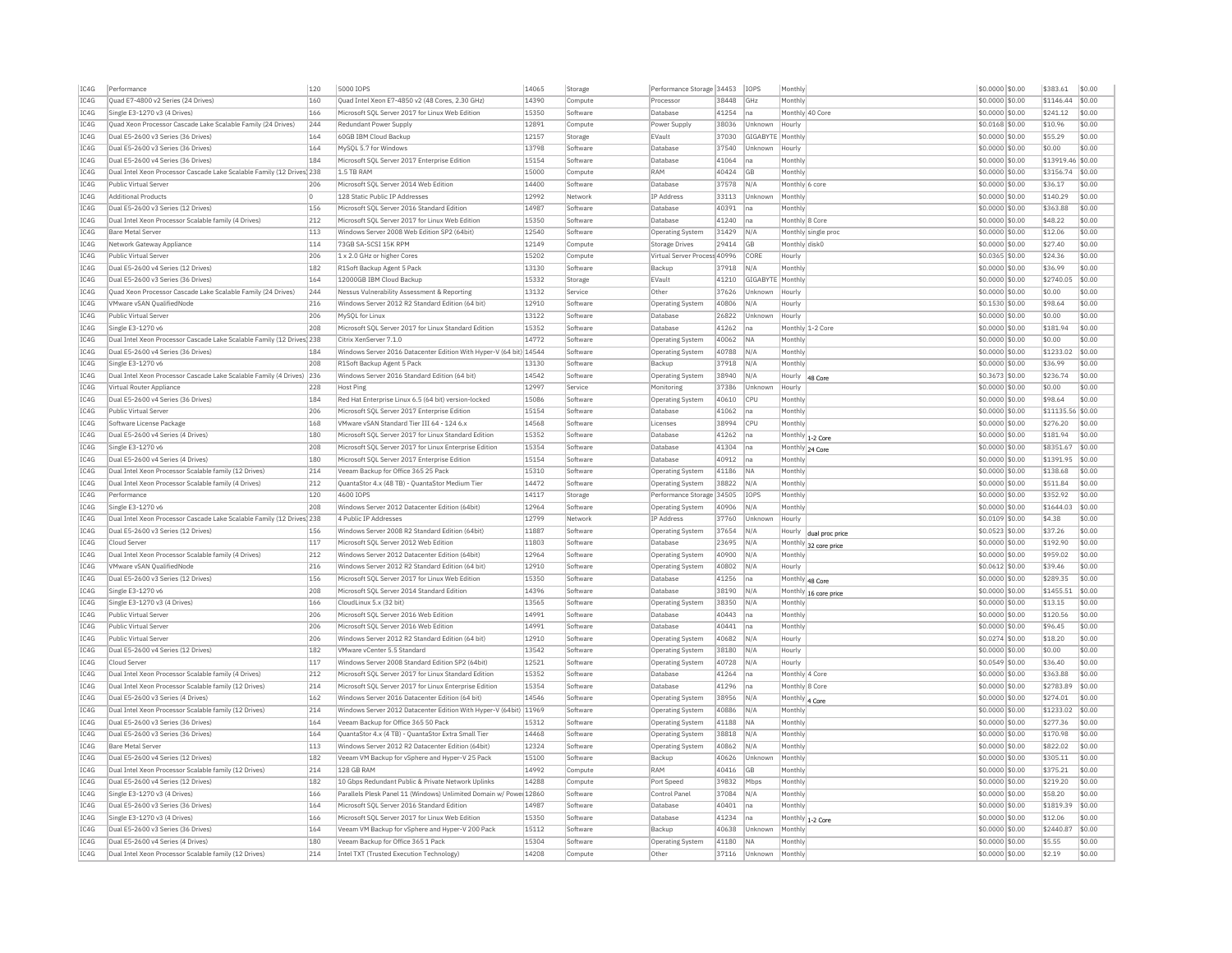| IC4G         | Dual E5-2600 v3 Series (12 Drives)                                     | 156        | Parallels Plesk Panel 10 (Windows) 100 Domain w/ Power Pack 13308 |                | Software            | Control Pane                 | 37598          | Unknown     | Monthly      |                             | \$0.0000 \$0.00                     | \$40.12             | \$0.00           |
|--------------|------------------------------------------------------------------------|------------|-------------------------------------------------------------------|----------------|---------------------|------------------------------|----------------|-------------|--------------|-----------------------------|-------------------------------------|---------------------|------------------|
| IC4G         | Portable Storage                                                       | 94         | 40 GB (SAN)                                                       | 11685          | Compute             | Virtual Server Storage 19707 |                | GB          | Hourly  BYOC |                             | \$0.0072 \$0.00                     | \$5.26              | \$0.00           |
| IC4G         | Dual E5-2600 v4 Series (36 Drives)                                     | 184        | Microsoft SOL Server 2017 for Linux Standard Edition              | 15352          | Software            | Database                     | 41278          | na          |              | Monthly 28 Core             | \$0.0000 \$0.00                     | \$2547.15           | \$0.00           |
| IC4G         | VMware vSAN QualifiedNode                                              | 216        | VMware Server Virtualization 6.7u1                                | 15360          | Software            | <b>Operating System</b>      | 41328          | Unknown     | Monthly      |                             | \$0,0000 \$0,00                     | \$356.21            | $ $ \$0.00       |
| IC4G         | Public Virtual Server                                                  | 206        | Microsoft SQL Server 2012 Standard Edition                        | 11956          | Software            | Database                     | 28464          | N/A         |              | Monthly 20 core price       | \$0,0000 \$0.00                     | \$1819.39           | \$0.00           |
| IC4G         | VMware vSAN OualifiedNode                                              | 216        | 10000 GB Bandwidth Allotment                                      | 12083          | Network             | <b>Bandwidth</b>             | 38014          | GB          | Monthly      |                             | \$0,0000 \$0.00                     | \$0.00              | \$0.00           |
| IC4G         | Dual E5-2600 v3 Series (4 Drives)                                      | 162        | 512 GB RAM                                                        | 12667          | Compute             | RAM                          | 37904          | GB          | Monthly      |                             | \$0,0000 \$0.00                     | \$1133.54           | \$0.00           |
| IC4G         | Quad Xeon Processor Cascade Lake Scalable Family (24 Drives)           | 244        | Citrix XenServer 7.6.0                                            | 15274          | Software            |                              | 41138          | <b>NA</b>   | Monthly      |                             | \$0,0000 \$0.00                     | \$0.00              | \$0.00           |
|              |                                                                        |            |                                                                   |                |                     | Operating System             |                |             |              |                             |                                     |                     |                  |
| TC4G         | Dual E5-2600 v4 Series (12 Drives)                                     | 182        | Dual Intel Xeon E5-2620 v4 (16 Cores, 2.10 GHz)                   | 14484          | Compute             | Processor                    | 38846          | GHZ         | Monthly 2U   |                             | $$0.0000$ \$0.00                    | \$372.25            | \$0.00           |
| IC4G         | Single E3-1270 v3 (4 Drives)                                           | 166        | Windows Server 2012 Datacenter Edition (64bit)                    | 12964          | Software            | Operating System             | 40898          | N/A         | Monthly      |                             | \$0.0000 \$0.00                     | \$822.02            | \$0.00           |
| IC4G         | Dual E5-2600 v4 Series (12 Drives)                                     | 182        | Veeam Agent for Windows and Linux 25 pack                         | 14940          | Software            | Backup                       | 40340          | N/A         | Monthly      |                             | \$0,0000 \$0.00                     | \$499.63            | \$0.00           |
| TC4G         | <b>Public Virtual Server</b>                                           | 206        | MySOL 5.7 for Windows                                             | 13798          | Software            | Database                     | 33974          | Unknown     | Hourly       |                             | $$0.0000$ \$0.00                    | \$0.00              | \$0.00           |
| IC4G         | Dual E5-2600 v3 Series (4 Drives)                                      | 162        | QuantaStor 4.x (256 TB) - QuantaStor Extra Large Tie              | 14476          | Software            | Operating System             | 38826          | N/A         | Monthly      |                             | \$0.0000 \$0.00                     | \$1496.07           | \$0.00           |
| IC4G         | Dual E5-2600 v4 Series (12 Drives)                                     | 182        | Microsoft SQL Server 2017 for Linux Web Edition                   | 15350          | Software            | Database                     | 41258          | Ina         |              | Monthly 56 Core             | \$0.0000 \$0.00                     | \$337.57            | \$0.00           |
| IC4G         | Performance                                                            | 120        | 1600 TOPS                                                         | 13874          | Storage             | Performance Storage 34262    |                | TOP5        | Monthly      |                             | \$0.0000 \$0.00                     | \$122.75            | \$0.00           |
| IC4G         | Dual E5-2600 v4 Series (36 Drives)                                     | 184        | Microsoft SQL Server 2012 Enterprise Edition                      | 12153          | Software            | Database                     | 37068          | N/A         |              |                             | \$0.0000 \$0.00                     | \$4175.84           | \$0.00           |
| IC4G         | Public Virtual Server                                                  | 206        | Windows Server 2008 R2 Standard Edition (64bit)                   | 11887          | Software            |                              | 40758          | N/A         |              | Monthly 12 core price       | \$0,8235 \$0.00                     | \$545.94            | \$0.00           |
|              |                                                                        |            |                                                                   |                |                     | <b>Operating System</b>      |                |             | Hourly       |                             |                                     |                     |                  |
| IC4G         | Ouad E7-4800 v2 Series (24 Drives)                                     | 160        | 1.00 TB SATA                                                      | 14354          | Compute             | <b>Storage Drives</b>        | 38464          | GB          | Monthly 4U   |                             | \$0,0000 \$0.00                     | \$16.79             | \$0.00           |
| TC4G         | Ouad Xeon Processor Cascade Lake Scalable Family (24 Drives)           | 244        | Parallels Plesk Panel 10 (Windows) 100 Domain w/ Power Pack 13308 |                | Software            | Control Pane                 | 37598          | Unknown     | Monthly      |                             | \$0,0000 \$0.00                     | \$40.12             | \$0.00           |
| IC4G         | Dual E5-2600 v4 Series (12 Drives)                                     | 182        | 20GB IBM Cloud Backup                                             | 12299          | Storage             | EVault                       | 37008          | GIGABYTE    | Monthly      |                             | \$0,0000 \$0.00                     | \$16.79             | \$0.00           |
| IC4G         | Quad Xeon Processor Cascade Lake Scalable Family (24 Drives)           | 244        | 7.68TB SSD SED                                                    | 15266          | Compute             | <b>Storage Drives</b>        | 41510          | GB          | Monthly      |                             | \$0.0000 \$0.00                     | \$493.70            | \$0.00           |
| TC4G         | Dual E5-2600 v3 Series (36 Drives)                                     | 164        | 3.8TB SSD SED (3DWPD)                                             | 14918          | Compute             | <b>Storage Drives</b>        | 40318          | GB          | Monthly 4U   |                             | $$0.0000$ \$0.00                    | \$274.50            | \$0.00           |
| IC4G         | Ouad E7-4800 v2 Series (24 Drives)                                     | 160        | 300 GB SAS (15K RPM)                                              | 14330          | Compute             | <b>Storage Drives</b>        | 37994          | GB          | Monthly 4U   |                             | \$0,0000 \$0.00                     | \$49.37             | \$0.00           |
| IC4G         | Dual E5-2600 v3 Series (4 Drives)                                      | 162        | Windows Server 2012 R2 Datacenter Edition With Hyper-V (64t 11669 |                | Software            | Operating System             | 40848          | N/A         | Monthly      |                             | \$0,0000 \$0.00                     | \$1233.02           | \$0.00           |
| IC4G         | Dual E5-2600 v3 Series (36 Drives)                                     | 164        | Microsoft SQL Server 2017 for Linux Web Edition                   | 15350          | Software            | Database                     | 41254          | na          |              |                             | \$0.0000 \$0.00                     | \$241.12            | \$0.00           |
| IC4G         | Dual E5-2600 v4 Series (4 Drives)                                      | 180        | OuantaStor 4.x (16 TB) - OuantaStor Small Tier                    | 14470          | Software            |                              |                | N/A         | Monthly      | Monthly 40 Core             | \$0,0000 \$0.00                     | \$284.97            | \$0.00           |
|              |                                                                        |            |                                                                   |                |                     | <b>Operating System</b>      | 38820          |             |              |                             |                                     |                     |                  |
| TC4G         | Dual E5-2600 v3 Series (36 Drives)                                     | 164        | 10 Gbns Redundant Private Network Unlinks                         | 14290          | Compute             | Port Speed                   | 37098          | Mbps        | Monthly      |                             | \$0,0000 \$0.00                     | \$219.20            | \$0.00           |
| IC4G         | Network Gateway Appliance (10 Gbps)                                    | 158        | Host Ping                                                         | 12997          | Service             | Monitoring                   | 37386          | Unknown     | Hourly       |                             | \$0,0000 \$0.00                     | \$0.00              | \$0.00           |
| TC4G         | Endurance                                                              | 128        | 2000 GB Storage Space                                             | 13825          | Storage             | Performance Storage 34802    |                | GB          |              | Monthly Endurance High Tier | \$0,0000 \$0.00                     | \$767.21            | \$0.00           |
| IC4G         | Quad E7-4800 v2 Series (24 Drives)                                     | 160        | Windows Server 2016 Standard Edition (64 bit)                     | 14542          | Software            | Operating System             | 38928          | N/A         | Hourly       | 4 Core                      | \$0.0612 \$0.00                     | \$39.46             | \$0.00           |
| IC4G         | Dual Intel Xeon Processor Scalable family (4 Drives)                   | 212        | Windows Server 2016 Standard Edition (64 bit)                     | 14542          | Software            | Operating System             | 38932          | N/A         | Hourly       | 20 Core                     | \$0.1530 \$0.00                     | \$98.64             | \$0.00           |
| IC4G         | <b>Public Virtual Server</b>                                           | 206        | Microsoft SOL Server 2014 Enterprise Edition                      | 14394          | Software            | Database                     | 38188          | N/A         |              | Monthly 2 core price        | $$0.0000$ \$0.00                    | \$695.97            | \$0.00           |
| IC4G         | Dual E5-2600 v3 Series (36 Drives)                                     | 164        | Windows Server 2016 Datacenter Edition (64 bit)                   | 14546          | Software            | <b>Operating System</b>      | 38958          | N/A         |              | Monthly 6-16 Core           | \$0.0000 \$0.00                     | \$548.01            | \$0.00           |
| IC4G         | Single E3-1270 v6                                                      | 208        | 400 GR SSD                                                        | 12281          | Compute             | <b>Storage Drives</b>        | 38722          | <b>GB</b>   | Hourly       |                             | \$0.0987 \$0.00                     | \$66.16             | \$0.00           |
| IC4G         | Public Virtual Server                                                  | 206        | Windows Server 2016 Standard Edition (64 bit)                     | 14540          | Software            | <b>Operating System</b>      | 38926          | N/A         |              | $\frac{1}{1}$               | \$1,5374 \$0.00                     | \$1019.08           | \$0.00           |
|              |                                                                        |            |                                                                   |                |                     |                              |                |             |              | Hourly 56 Core              |                                     |                     |                  |
| IC4G         | Dual E5-2600 v3 Series (12 Drives)                                     | 156        | Microsoft SQL Server 2017 Enterprise Edition                      | 15154          | Software            | Database                     | 41068          | na          | Monthly      |                             | \$0.0000 \$0.00                     | \$19487.24 \$0.00   |                  |
| IC4G         | Public Virtual Server                                                  | 206        | 512 GB                                                            | 15242          | Compute             | RAM                          | 41036          | <b>GB</b>   | Hourly       |                             | \$2.5366 \$0.00                     | \$1683.49           | \$0.00           |
| IC4G         | Performance                                                            | 120        | 500 IOPS                                                          | 13833          | Storage             | Performance Storage 34221    |                | IOPS        | Monthly      |                             | \$0.0000 \$0.00                     | \$38.36             | \$0.00           |
| IC4G         | Single E3-1270 v6                                                      | 208        | Microsoft SOL Server 2014 Standard Edition                        | 14396          | Software            | Database                     | 38194          | N/A         |              | Monthly 2 core price        | \$0,0000 \$0.00                     | \$181.94            | \$0.00           |
| IC4G         | VMware vSAN OualifiedNode                                              | 216        | Windows Server 2012 R2 Datacenter Edition (64bit)                 | 12324          | Software            | Operating System             | 40858          | N/A         | Monthly      |                             | \$0,0000 \$0.00                     | \$548.01            | \$0.00           |
| IC4G         | Dual E5-2600 v3 Series (4 Drives)                                      | 162        | Microsoft SQL Server 2014 Standard Edition                        | 14396          | Software            | Database                     | 38444          | N/A         |              | Monthly 24 core price       | \$0,0000 \$0.00                     | \$2183.27           | \$0.00           |
| TC4G         | Quad E7-4800 v2 Series (24 Drives)                                     | 160        | Windows Server 2012 Datacenter Edition (64bit)                    | 12964          | Software            | <b>Operating System</b>      | 40898          | N/A         | Monthly      |                             | \$0,0000 \$0.00                     | \$822.02            | \$0.00           |
| IC4G         | Dual Intel Xeon Processor Cascade Lake Scalable Family (12 Drives) 238 |            | R1Soft Server Backup Manager 5.0 Enterprise (Linux)               | 12634          | Software            | Operating System             | 37528          | N/A         | Monthly      |                             | \$0.0000 \$0.00                     | \$0.00              | \$0.00           |
| IC4G         | Public Virtual Server                                                  | 206        | 1.500 GB (SAN)                                                    | 13437          | Compute             | Virtual Server Storage 29645 |                | GB          | Hourly       | <b>BYOC</b>                 | \$0,1284 \$0.00                     | \$93.94             | \$0.00           |
| TC4G         | Dual E5-2600 v3 Series (12 Drives)                                     | 156        | 1500GB TBM Cloud Backup                                           | 12112          | Storage             | FVault                       | 37290          | GIGARYTE    | Monthly      |                             | $$0.0000$ \$0.00                    | \$685.26            | \$0.00           |
|              |                                                                        |            |                                                                   |                |                     |                              |                |             |              |                             |                                     |                     |                  |
| IC4G         | VMware vSAN OualifiedNode                                              | 216        | 1 IP Address                                                      | 13345          | Networl             | <b>IP Address</b>            | 38488          | Unknown     | Hourly       |                             | \$0.0000 \$0.00                     | \$0.00              | \$0.00           |
| IC4G         | Dual Intel Xeon Processor Scalable family (12 Drives                   | 214        | Microsoft SOL Server 2017 Web Edition                             | 15250          | Software            | Database                     | 41074          | Ina         | Monthly      |                             | \$0,0000 \$0.00                     | \$36.17             | \$0.00           |
| IC4G         | Quad Xeon Processor Cascade Lake Scalable Family (24 Drives)           | 244        | 10 Gbps Dual Private Network Uplinks (Unbonded)                   | 14296          | Compute             | Port Speed                   | 37110          | Mbps        | Monthly      |                             | \$0.0000 \$0.00                     | \$219.20            | \$0.00           |
| IC4G         | Quad E7-4800 v2 Series (24 Drives)                                     | 160        | Veeam VM Backup for vSphere and Hyper-V 500 pack                  | 15148          | Software            | Backup                       | 40680          | Unknown     | Monthly      |                             | \$0.0000 \$0.00                     | \$4881.73           | \$0.00           |
| TC4G         | Cloud Server                                                           | 117        | Microsoft SOL Server 2017 for Linux Web Edition                   | 15350          | Software            | Database                     | 41258          | na          |              | Monthly 56 Core             | $$0.0000$ \$0.00                    | \$337.57            | \$0.00           |
| IC4G         | Cloud Server                                                           | 117        | Microsoft SQL Server 2014 Enterprise Edition                      | 14394          | Software            | Database                     | 37112          | N/A         |              | Monthly 6 core price        | \$0.0000 \$0.00                     | \$2087.92           | \$0.00           |
| IC4G         | Dual E5-2600 v3 Series (36 Drives)                                     | 164        | 10.00 TB SATA SED                                                 | 14960          | Compute             | <b>Storage Drives</b>        | 40368          | GB          | Monthly 41   |                             | \$0,0000 \$0.00                     | \$87.88             | \$0.00           |
| IC4G         | Single E3-1270 v6                                                      | 208        | Windows Server 2016 Datacenter Edition (64 bit)                   | 14546          | Software            | Operating System             | 38958          | N/A         |              | Monthly 6-16 Core           | \$0.0000 \$0.00                     | \$548.01            | \$0.00           |
| IC4G         | Dual E5-2600 v3 Series (36 Drives)                                     | 164        | Microsoft SQL Server 2017 for Linux Standard Edition              | 15352          | Software            | Database                     | 41262          | Ina         |              |                             | \$0.0000 \$0.00                     | \$181.94            | \$0.00           |
|              |                                                                        |            |                                                                   |                |                     |                              |                |             |              | Monthly 1-2 Core            |                                     |                     |                  |
| IC4G         | Quad Xeon Processor Cascade Lake Scalable Family (24 Drives)           | 244        | Microsoft SQL Server 2017 for Linux Standard Edition              | 15352          | Software            | Database                     | 41280          | Ina         |              | Monthly 32 Core             | \$0,0000 \$0.00                     | \$2911.03           | \$0.00           |
| IC4G         | Dual E5-2600 v4 Series (4 Drives)                                      | 180        | Windows Server 2012 R2 Standard Edition (64 bit)                  | 12910          | Software            | Operating System             | 40806          | N/A         | Hourly       |                             | \$0,1530 \$0.00                     | \$98.64             | \$0.00           |
| IC4G         | Ouad E7-4800 v2 Series (24 Drives)                                     | 160        | Windows Server 2012 R2 Datacenter Edition (64bit)                 | 12324          | Software            | <b>Operating System</b>      | 40860          | N/A         | Monthly      |                             | \$0,0000 \$0.00                     | \$685.01            | \$0.00           |
| IC4G         | Public Virtual Server                                                  | 206        | Microsoft SQL Server 2014 Enterprise Edition                      | 14394          | Software            | Database                     | 37552          | N/A         |              | Monthly 16 core price       | \$0.0000 \$0.00                     | \$5567.78           | \$0.00           |
| IC4G         | Quad Xeon Processor Cascade Lake Scalable Family (24 Drives)           | 244        | Microsoft SQL Server 2014 Express Edition                         | 14398          | Software            | Database                     | 37948          | N/A         | Hourly       |                             | \$0.0000 \$0.00                     | \$0.00              | \$0.00           |
| TC4G         | VMware vSAN ReadvNode                                                  | 218        | 500 GB Bandwidth Allotment                                        | 14318          | Network             | Bandwidth                    | 37358          | GB          | Monthly      |                             | \$0,0000 \$0,00                     | \$0.00              | \$0.00           |
| IC4G         | Single E3-1270 v3 (4 Drives)                                           | 166        | 8 Public IP Addresses                                             | 12484          | Network             | IP Address                   | 38000          | Unknown     | Hourly       |                             | \$0.0217 \$0.00                     | \$8.77              | \$0.00           |
| IC4G         |                                                                        |            |                                                                   |                |                     | Control Panel                | 37598          | Unknown     | Monthly      |                             | \$0,0000 \$0.00                     | \$40.12             | \$0.00           |
|              |                                                                        | 214        |                                                                   |                | Software            |                              |                |             |              |                             |                                     |                     |                  |
|              | Dual Intel Xeon Processor Scalable family (12 Drives)                  |            | Parallels Plesk Panel 10 (Windows) 100 Domain w/ Power Pack 13308 |                |                     |                              |                |             |              |                             |                                     |                     |                  |
| IC4G         | Performance                                                            | 120        | 800 TOPS                                                          | 13836          | Storage             | Performance Storage 34224    |                | <b>TOPS</b> | Monthly      |                             | \$0.0000 \$0.00                     | \$61.38             | \$0.00           |
| IC4G<br>IC4G | Dual E5-2600 v4 Series (12 Drives)<br>Public Virtual Server            | 182<br>206 | 960 GB SSD (3 DWPD)<br>Microsoft SOL Server 2012 Standard Edition | 12802<br>11956 | Compute<br>Software | Storage Drives<br>Database   | 37314<br>24104 | GB<br>N/A   | Monthly 2U   | Monthly 2 core price        | \$0.0000 \$0.00<br>$$0.0000$ \$0.00 | \$98.74<br>\$181.94 | \$0.00<br>\$0.00 |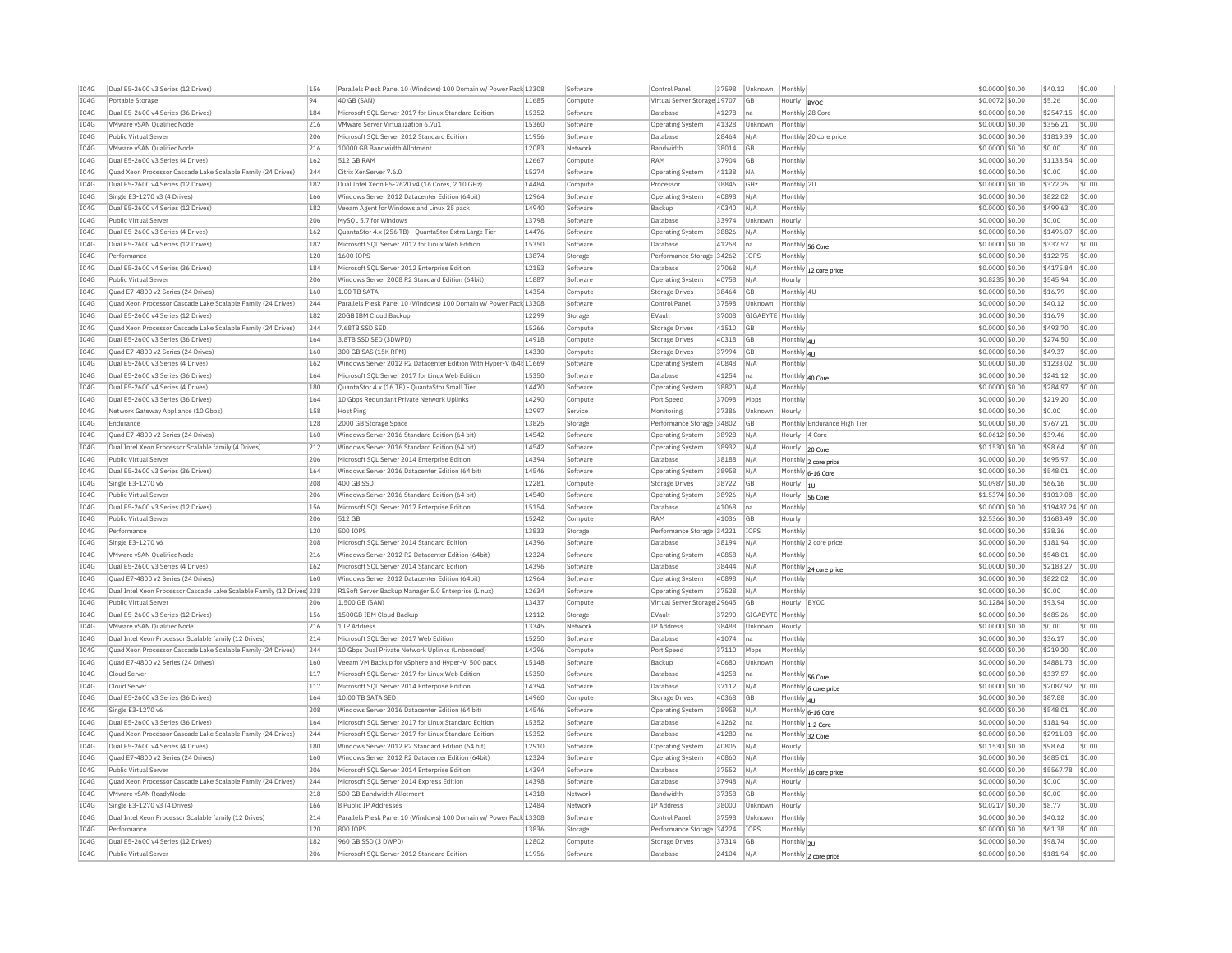| Dual E5-2600 v3 Series (36 Drives)<br>164<br>Microsoft SOL Server 2017 Web Edition<br>15250<br>Software<br>Database<br>41080<br>Ina<br>Monthly<br>\$0,0000 \$0.00<br>\$96.45<br>VMware vSAN ReadvNode<br>218<br>Windows Server 2012 Datacenter Edition With Hyper-V (64bit)<br>11969<br>Software<br>Operating System<br>40874<br>N/A<br>Monthly<br>\$0.0000 \$0.00<br>\$274.01<br>\$0.00<br>Public Virtual Server<br>206<br>Microsoft SOL Server 2012 Enterprise Edition<br>12153<br>Software<br>Database<br>25362<br>N/A<br>\$0,0000 \$0.00<br>\$4871.81<br>\$0.00<br>Monthly 14 core price<br>Public Virtual Server<br>206<br>Windows Server 2016 Standard Edition (64 bit)<br>14540<br>Software<br>38922<br>\$0.4394 \$0.00<br>\$291.17<br>\$0.00<br>Operating System<br>N/A<br>Hourly<br>16 Core<br>VMware vSAN OualifiedNode<br>216<br><b>VMware vSAN Node</b><br>15022<br>40514<br>Monthly<br>\$0.0000 \$0.00<br>\$0.00<br>\$0.00<br>Compute<br>Other<br>Unknown<br>IC4G<br>156<br>12156<br>\$0.0000 \$0.00<br>\$71.09<br>\$0.00<br>Dual E5-2600 v3 Series (12 Drives)<br>100GB IBM Cloud Backup<br>EVault<br>37190<br>GIGABYTE<br>Monthly<br>Storage<br>IC4G<br>Dual Intel Xeon Processor Scalable family (12 Drives)<br>214<br>Windows Server 2012 Standard Edition (64 bit)<br>12322<br>40836<br>\$0.5273 \$0.00<br>\$295.93<br>\$0.00<br>Software<br>Operating System<br>N/A<br>Hourly<br>IC4G<br>Ouad E7-4800 v2 Series (24 Drives)<br>160<br>10 Gbps Private Network Uplink<br>12654<br>38344<br>\$0,0000 \$0,00<br>\$109.60<br>\$0.00<br>Port Speed<br>Mbps<br>Monthly<br>Compute<br>206<br>Debian GNU/Linux 7.x Wheezy/Stable - LAMP Install (64 bit)<br>12702<br>IC4G<br>Public Virtual Server<br>Software<br><b>Operating System</b><br>23644<br>N/A<br>Hourly<br>\$0,0000 \$0.00<br>\$0.00<br>\$0.00<br>\$0.00<br>TC4G<br>Dual Intel Xeon Processor Scalable family (4 Drives)<br>212<br>12997<br>\$0,0000 \$0.00<br>\$0.00<br>Host Ping<br>Service<br>Monitorins<br>37386<br>Unknown<br>Hourly<br>214<br>IC4G<br>Dual Intel Xeon Processor Scalable family (12 Drives)<br>750GB IBM Cloud Backup<br>12114<br>Storage<br>EVault<br>38386<br>GIGABYTE<br>Monthly<br>\$0,0000 \$0,00<br>\$410.76<br>\$0.00<br>TC4G<br>Dual E5-2600 v3 Series (12 Drives)<br>156<br>Ubuntu Linux 14.04 LTS Trusty Tahr - Minimal Install (64 bit)<br>13549<br>38184<br>\$0,0000 \$0.00<br>\$0.00<br>\$0.00<br>Software<br><b>Operating System</b><br>N/A<br>Hourly<br>TC4G<br>Quad E7-4800 v2 Series (24 Drives)<br>160<br>MySQL 5.0 for Windows<br>13348<br>36980<br>\$0.0000 \$0.00<br>\$0.00<br>\$0.00<br>Software<br>Database<br>Unknown<br>Hourly<br>IC4G<br>Dual E5-2600 v4 Series (36 Drives)<br>184<br>960GB SSD SED (5DWPD)<br>14916<br>Compute<br><b>Storage Drives</b><br>40308<br>GB<br>Monthly 4U<br>\$0.0000 \$0.00<br>\$109.60<br>\$0.00<br>IC4G<br>Dual Intel Xeon Processor Scalable family (12 Drives)<br>214<br>12116<br>\$0.0000 \$0.00<br>\$225.13<br>\$0.00<br>350GB IBM Cloud Backup<br>EVault<br>38144<br>GIGABYTE   Monthly<br>Storage<br>Dual Intel Xeon Processor Scalable family (12 Drives)<br>214<br>Parallels Plesk Panel 12 (Linux) - 30 Domain w/ Power Pack<br>14216<br>Software<br>Control Panel<br>37120<br>Unknown<br>Monthly<br>\$0,0000 \$0.00<br>\$40.12<br>\$0.00<br>208<br>12285<br>37170<br>\$5.48<br>\$0.00<br>Single E3-1270 v6<br>Automated Reboot from Monitoring<br>Service<br>Other<br>Unknown<br>\$0.0109 \$0.00<br>Hourly<br>120<br>3400 IOPS<br>14105<br>Storage<br>Performance Storage 34493<br>\$0.0000 \$0.00<br>\$260.85<br>\$0.00<br>Performance<br>IOPS<br>Monthl<br>\$0.00<br>Dual E5-2600 v3 Series (4 Drives)<br>162<br>Windows Server 2012 Standard Edition (64 bit)<br>12322<br>40830<br>N/A<br>\$0.2459 \$0.00<br>\$157.83<br>Software<br>Operating System<br>Hourly<br>Dual E5-2600 v3 Series (4 Drives)<br>162<br>Windows Server 2012 R2 Datacenter Edition (64bit)<br>12324<br>40864<br>\$0.0000 \$0.00<br>\$959.02<br>\$0.00<br>Software<br>Operating System<br>N/A<br>Monthly<br>160<br>Windows Server 2012 Datacenter Edition (64bit<br>12964<br>\$0.00<br>Ouad E7-4800 v2 Series (24 Drives)<br>Software<br>Operating System<br>40896<br>N/A<br>Monthly<br>\$0.0000 \$0.00<br>\$685.01<br>166<br>12153<br>\$0.00<br>Single E3-1270 v3 (4 Drives)<br>Microsoft SOL Server 2012 Enterprise Edition<br>Software<br>Database<br>37894<br>N/A<br>$\overline{\text{Monthly}}$ 4 core price<br>\$0,0000 \$0.00<br>\$1391.95<br>TC4G<br>Windows Server 2012 R2 Datacenter Edition (64bit)<br>sin nn<br><b>Bare Metal Server</b><br>113<br>12324<br>Software<br>Operating System<br>40872<br>N/A<br>Monthly<br>\$0,0000 \$0.00<br>\$2055.04<br>IC4G<br>Dual Intel Xeon Processor Scalable family (4 Drives)<br>212<br>30GB IBM Cloud Backup<br>12298<br>Storage<br>EVault<br>38056<br>GIGABYTE<br>Monthly<br>\$0.0000 \$0.00<br>\$27.65<br>\$0.00<br>TC4G<br>206<br>400 GB (Local SSD)<br>14724<br>\$50.91<br>\$0.00<br>Public Virtual Server<br>Compute<br>Virtual Server Storage 40002<br>GB<br>Hourly<br>\$0,0770 \$0.00<br>TC4G<br>Dual E5-2600 v3 Series (12 Drives)<br>156<br>Microsoft SQL Server 2017 for Linux Standard Edition<br>15352<br>Software<br>Database<br>41272<br>\$0.0000 \$0.00<br>\$1455.51<br>\$0.00<br>Monthly 16 Core<br>lna<br>TC4G<br>Dual E5-2600 v4 Series (36 Drives)<br>15330<br>\$0.00<br>184<br>10000GB IBM Cloud Backup<br>Storage<br><b>EVault</b><br>41208<br>GIGABYTE<br>Monthly<br>\$0.0000 \$0.00<br>\$2284.86<br>IC4G<br>Dual E5-2600 v3 Series (4 Drives)<br>162<br>13348<br>36980<br>\$0.0000 \$0.00<br>\$0.00<br>\$0.00<br>MySOL 5.0 for Windows<br>Software<br>Database<br>Unknown<br>Hourly<br>IC4G<br><b>Bare Metal Server</b><br>113<br>Virtuozzo 6 - 5 VMs<br>13712<br>Software<br>Operating System<br>32671<br><b>VM</b><br>Monthly<br>\$0.0000 \$0.00<br>\$22.69<br>\$0.00<br>IC4G<br>206<br>12859<br>\$0.00<br>Microsoft SOL Server 2008 Web<br>32189<br>\$0,0000 \$0,00<br>\$23.02<br>Public Virtual Server<br>Software<br>Database<br>Unknown<br>Monthly single-proc pricing stub<br>VMware vSAN OualifiedNode<br>216<br>10 Gbos Dual Private Network Uplinks (Unbonded)<br>14296<br>Port Speed<br>37110<br>\$0.0000 \$0.00<br>\$219.20<br>\$0.00<br>Compute<br>Mbps<br>Monthly<br>Dual Intel Xeon Processor Scalable family (4 Drives)<br>Microsoft SOL Server 2017 for Linux Web Edition<br>15350<br>\$241.12<br>\$0.00<br>212<br>Software<br>41254<br>$$0.0000$ \$0.00<br>Database<br>Ina<br>Monthly 40 Core<br>Dual E5-2600 v4 Series (12 Drives)<br>182<br>Windows Server 2012 R2 Standard Edition (64 bit)<br>12910<br>Software<br>40808<br>$$0.1837$ \$0.00<br>\$118.37<br>\$0.00<br><b>Operating System</b><br>N/A<br>Hourly<br>Dual Intel Xeon Processor Scalable family (12 Drives)<br>214<br>Microsoft SOL Server 2017 for Linux Enterprise Edition<br>15354<br>41304<br>\$0,0000 \$0.00<br>\$8351.67<br>\$0.00<br>Software<br>Database<br>Ina<br>Monthly 24 Core<br>117<br>12577<br>Cloud Server<br>750 GB (SAN)<br>Compute<br>Virtual Server Storage 22926<br><b>GB</b><br>\$0.0642 \$0.00<br>\$46.97<br>\$0.00<br>Hourly  BYOC<br>IC4G<br>Endurance<br>128<br>40 GB Storage Space<br>13819<br>Storage<br>Performance Storage 34880<br>GB<br>\$0.0000 \$0.00<br>\$10.96<br>\$0.00<br>Monthly Replication High Tier<br>208<br>Single E3-1270 v6<br>Windows Server 2008 Standard Edition SP2 (64bit)<br>12521<br>Software<br>Operating System<br>38296<br>N/A<br>\$0,0267 \$0.00<br>\$18.63<br>\$0.00<br>Hourly<br>single proc price<br>IC4G<br>Application Delivery Appliance<br>629<br>Citrix NetScaler VPX 10.1 10Mbps Standard<br>13123<br>Network<br>NetScale<br>26825<br>Mbps<br>Monthly<br>\$0,0000 \$0.00<br>\$327.71<br>\$0.00<br>TC4G<br>Dual E5-2600 v4 Series (36 Drives)<br>184<br>Windows Server 2016 Standard Edition (64 bit)<br>14542<br>Software<br>38928<br>N/A<br>$$0.0612$ \$0.00<br>\$39.46<br>\$0.00<br>Operating System<br>Hourly<br>4 Core<br>IC4G<br>Dual E5-2600 v3 Series (12 Drives)<br>156<br>VMware vCenter 5.1 Standard<br>13237<br>Software<br>38156<br>N/A<br>\$0.0000 \$0.00<br>\$0.00<br>\$0.00<br><b>Operating System</b><br>Hourly<br>TC4G<br>Dual E5-2600 v4 Series (4 Drives)<br>180<br>12446<br>$$0.0168$ \$0.00<br>\$10.96<br>\$0.00<br>1 Gbps Private Network Uplink<br>Port Speed<br>37628<br>Mbps<br>Compute<br>Hourly<br>IC4G<br>Dual E5-2600 v3 Series (36 Drives)<br>164<br>Windows Server 2012 Datacenter Edition (64bit)<br>12964<br>40908<br>\$0.0000 \$0.00<br>\$2055.04<br>\$0.00<br>Software<br>Operating System<br>N/A<br>Monthly<br>IC4G<br>182<br>15352<br>Dual E5-2600 v4 Series (12 Drives)<br>Microsoft SOL Server 2017 for Linux Standard Edition<br>Software<br>41284<br>\$0,0000 \$0.00<br>\$4366.54<br>\$0.00<br>Database<br>Ina<br>Monthly 48 Core<br>IC4G<br>Dual Intel Xeon Processor Scalable family (4 Drives)<br>212<br>Windows Server 2012 R2 Datacenter Edition With Hyper-V (64t 11669<br>Software<br>Operating System<br>40846<br>N/A<br>Monthly<br>\$0,0000 \$0.00<br>\$959.02<br>\$0.00<br>IC4G<br>117<br>Windows Server 2012 Standard Edition (64 bit)<br>12322<br>\$1019.08<br>\$0.00<br>Cloud Server<br>40720<br>N/A<br>\$1,5374 \$0.00<br>Software<br>Operating System<br>Hourly<br>Network Gateway Appliance (10 Gbps)<br>158<br>10 Gbps Private Network Uplink<br>12654<br>Compute<br>Port Speed<br>38344<br>Mbps<br>Monthly<br>\$0,0000 \$0.00<br>\$109.60<br>\$0.00<br>Single E3-1270 v6<br>208<br>4.00 TR SATA<br>14344<br>\$38.51<br>\$0.00<br>Compute<br><b>Storage Drives</b><br>37354<br><b>GB</b><br>Monthly 1U<br>\$0,0000 \$0.00<br>Dual E5-2600 v3 Series (36 Drives)<br>164<br>Windows Server 2016 Datacenter Edition With Hyper-V (64 bit) 14544<br>Software<br>38944<br>N/A<br>\$0.0000 \$0.00<br>\$548.01<br>\$0.00<br>Operating System<br>Monthly 6-16 Core<br>12484<br>\$8.77<br>\$0.00<br>Dual E5-2600 v4 Series (4 Drives)<br>180<br>8 Public IP Addresses<br>Network<br>IP Address<br>38000<br>Unknown<br>Hourly<br>\$0.0217 \$0.00<br>Dual Intel Xeon Processor Scalable family (12 Drives)<br>214<br>2.00 TB SATA<br>14352<br>Compute<br><b>Storage Drives</b><br>37966<br>GB<br>$\overline{\text{Monthly}}$ <sub>2U</sub><br>\$0.0000 \$0.00<br>\$27.65<br>\$0.00<br><b>VHD Import</b><br>639<br>Windows Server 2003 Standard SP2 with R2 (32 bit)<br>11936<br>Software<br>Operating System<br>27542<br>Unknown<br>\$0.0267 \$0.00<br>\$18.63<br>\$0.00<br>Hourly cloud instance price<br><b>Bare Metal Server</b><br>113<br>0 GB Bandwidth Allotment<br>13810<br>37312<br>G <sub>B</sub><br>\$0.0000 \$0.00<br>\$0.00<br>\$0.00<br>Network<br><b>Bandwidth</b><br>Monthly monthly prices for private network only CCIs<br>Dual E5-2600 v3 Series (36 Drives)<br>164<br>CloudLinux 6.x (64 bit)<br>12941<br>Software<br>37674<br>N/A<br>\$0.0000 \$0.00<br>\$13.15<br>\$0.00<br><b>Operating System</b><br>Monthly<br>IC4G<br>117<br>Microsoft SQL Server 2012 Enterprise Edition<br>12153<br>26886<br>\$1391.95<br>\$0.00<br>Cloud Server<br>Software<br>Database<br>N/A<br>\$0,0000 \$0.00<br>Monthly 4 core price<br>IC4G<br>Dual E5-2600 v4 Series (36 Drives)<br>184<br>Microsoft SQL Server 2017 for Linux Web Edition<br>15350<br>Software<br>Database<br>41252<br>\$0.0000 \$0.00<br>\$192.90<br>\$0.00<br> na<br>Monthly 32 Core<br>IC4G<br>Dual Intel Xeon Processor Cascade Lake Scalable Family (12 Drives) 238<br>NVIDIA Tesla M60 GPU Accelerator - Software may be required 14424<br>38772<br>\$712.41<br>\$0.00<br>\$0,0000 \$0.00<br>Compute<br>Cuda Core Monthly<br>Processor<br>IC4G<br>14902<br>\$0.0000 \$0.00<br>\$0.00<br>Dual E5-2600 v3 Series (4 Drives)<br>162<br>Ubuntu Linux 16.04 LTS Xenial Xerus Minimal Install (64 bit)<br>Software<br><b>Operating System</b><br>40276<br><b>NA</b><br>Hourly<br>\$0.00<br>TC4G<br>Dual Intel Xeon Processor Cascade Lake Scalable Family (4 Drives) 236<br>41294<br>\$0.0000 \$0.00<br>\$2087.92<br>\$0.00<br>Microsoft SOL Server 2017 for Linux Enterprise Edition<br>15354<br>Software<br>Database<br>Ina<br>Monthly 6 Core<br>IC4G<br>\$0.00<br>Dual E5-2600 v3 Series (36 Drives)<br>164<br>OuantaStor 4.x (48 TB) - OuantaStor Medium Tier<br>14472<br>Software<br>Operating System<br>38822<br>N/A<br>Monthly<br>\$0.0000 \$0.00<br>\$511.84<br>15250<br>\$0.00<br>Dual E5-2600 v4 Series (12 Drives)<br>182<br>Microsoft SOL Server 2017 Web Edition<br>41092<br>\$289.35<br>Software<br>Database<br>Ina<br>Monthly<br>\$0,0000 \$0,00<br>Dual Intel Xeon Processor Scalable family (12 Drives)<br>214<br>Microsoft SQL Server 2017 Web Edition<br>15250<br>Software<br>Database<br>41092<br>\$0.0000 \$0.00<br>\$289.35<br>\$0.00<br>Ina<br>Monthly<br>Dual Intel Xeon Processor Scalable family (4 Drives)<br>212<br>Microsoft SOL Server 2014 Standard Edition<br>14396<br>Software<br>Database<br>38446<br>$N/\Delta$<br>Monthly 12 core price<br>\$0,0000 \$0.00<br>\$1091.64<br>\$0.00<br>IC4G<br>Performance<br>120<br>2200 TOPS<br>14144<br>\$0.0000 \$0.00<br>\$168.79<br>\$0.00<br>Performance Storage 34532<br>TOP5<br>Monthly<br>Storage<br>Single E3-1270 v3 (4 Drives)<br>166<br>CloudLinux 6.x (32 bit)<br>13027<br>Software<br>Operating System<br>38604<br>N/A<br>Monthly<br>\$0.0000 \$0.00<br>\$13.15<br>\$0.00 | IC4G | Public Virtual Server | 206 | Microsoft SOL Server 2017 for Linux Enterprise Edition | 15354 | Software | Database | 41306 | Ina | Monthly 28 Core | \$0,0000 \$0.00 | \$9743.62 | \$0.00 |
|------------------------------------------------------------------------------------------------------------------------------------------------------------------------------------------------------------------------------------------------------------------------------------------------------------------------------------------------------------------------------------------------------------------------------------------------------------------------------------------------------------------------------------------------------------------------------------------------------------------------------------------------------------------------------------------------------------------------------------------------------------------------------------------------------------------------------------------------------------------------------------------------------------------------------------------------------------------------------------------------------------------------------------------------------------------------------------------------------------------------------------------------------------------------------------------------------------------------------------------------------------------------------------------------------------------------------------------------------------------------------------------------------------------------------------------------------------------------------------------------------------------------------------------------------------------------------------------------------------------------------------------------------------------------------------------------------------------------------------------------------------------------------------------------------------------------------------------------------------------------------------------------------------------------------------------------------------------------------------------------------------------------------------------------------------------------------------------------------------------------------------------------------------------------------------------------------------------------------------------------------------------------------------------------------------------------------------------------------------------------------------------------------------------------------------------------------------------------------------------------------------------------------------------------------------------------------------------------------------------------------------------------------------------------------------------------------------------------------------------------------------------------------------------------------------------------------------------------------------------------------------------------------------------------------------------------------------------------------------------------------------------------------------------------------------------------------------------------------------------------------------------------------------------------------------------------------------------------------------------------------------------------------------------------------------------------------------------------------------------------------------------------------------------------------------------------------------------------------------------------------------------------------------------------------------------------------------------------------------------------------------------------------------------------------------------------------------------------------------------------------------------------------------------------------------------------------------------------------------------------------------------------------------------------------------------------------------------------------------------------------------------------------------------------------------------------------------------------------------------------------------------------------------------------------------------------------------------------------------------------------------------------------------------------------------------------------------------------------------------------------------------------------------------------------------------------------------------------------------------------------------------------------------------------------------------------------------------------------------------------------------------------------------------------------------------------------------------------------------------------------------------------------------------------------------------------------------------------------------------------------------------------------------------------------------------------------------------------------------------------------------------------------------------------------------------------------------------------------------------------------------------------------------------------------------------------------------------------------------------------------------------------------------------------------------------------------------------------------------------------------------------------------------------------------------------------------------------------------------------------------------------------------------------------------------------------------------------------------------------------------------------------------------------------------------------------------------------------------------------------------------------------------------------------------------------------------------------------------------------------------------------------------------------------------------------------------------------------------------------------------------------------------------------------------------------------------------------------------------------------------------------------------------------------------------------------------------------------------------------------------------------------------------------------------------------------------------------------------------------------------------------------------------------------------------------------------------------------------------------------------------------------------------------------------------------------------------------------------------------------------------------------------------------------------------------------------------------------------------------------------------------------------------------------------------------------------------------------------------------------------------------------------------------------------------------------------------------------------------------------------------------------------------------------------------------------------------------------------------------------------------------------------------------------------------------------------------------------------------------------------------------------------------------------------------------------------------------------------------------------------------------------------------------------------------------------------------------------------------------------------------------------------------------------------------------------------------------------------------------------------------------------------------------------------------------------------------------------------------------------------------------------------------------------------------------------------------------------------------------------------------------------------------------------------------------------------------------------------------------------------------------------------------------------------------------------------------------------------------------------------------------------------------------------------------------------------------------------------------------------------------------------------------------------------------------------------------------------------------------------------------------------------------------------------------------------------------------------------------------------------------------------------------------------------------------------------------------------------------------------------------------------------------------------------------------------------------------------------------------------------------------------------------------------------------------------------------------------------------------------------------------------------------------------------------------------------------------------------------------------------------------------------------------------------------------------------------------------------------------------------------------------------------------------------------------------------------------------------------------------------------------------------------------------------------------------------------------------------------------------------------------------------------------------------------------------------------------------------------------------------------------------------------------------------------------------------------------------------------------------------------------------------------------------------------------------------------------------------------------------------------------------------------------------------------------------------------------------------------------------------------------------------------------------------------------------------------------------------------------------------------------------------------------------------------------------------------------------------------------------------------------------------------------------------------------------------------------------------------------------------------------------------------------------------------------------------------------------------------------------------------------------------------------------------------------------------------------------------------------------------------------------------------------------------------------------------------------------------------------------------------------------------------------------------------------------------------------------------------------------------------------------------------------------------------------------------------------------------------------------------------------------------------------------------------------------------------------------------------------------------------------------------------------------------------------------------------------------------------------------------------------------------------------------------------------------------------------------------------------------------------------------------------------------------------------------------------------------------------------------------------------------------------------------------------------------------------------------------------------------------------------------------------------------------------------------------------------------------------------------------------------------------------------------------------------------------------------------------------------------------------------------------------------------------------------------------------------------------------------------------------------------------------------------------------------------------------------------------------------------------------------------------------------------------------------------------------------------------------------------------------------------------------------------------------------------------------------------------------------------------------------------------------------------------------------------------------------------------------------------------------------------------------------------------------------------------------------------------------------------------------------------------------------------------------------------------------------------------------------------------------------------------------------------------------------------------------------------------------------------------------------------------------------------------------------------------------------------------------------------------------------------------------------------------------------------------------------------------------------------------------------------------------------------------------------------------------------------------------------------------------------------------------------------------------------------------------------------------------------------------------------------------------------------------------------------------------------------------|------|-----------------------|-----|--------------------------------------------------------|-------|----------|----------|-------|-----|-----------------|-----------------|-----------|--------|
|                                                                                                                                                                                                                                                                                                                                                                                                                                                                                                                                                                                                                                                                                                                                                                                                                                                                                                                                                                                                                                                                                                                                                                                                                                                                                                                                                                                                                                                                                                                                                                                                                                                                                                                                                                                                                                                                                                                                                                                                                                                                                                                                                                                                                                                                                                                                                                                                                                                                                                                                                                                                                                                                                                                                                                                                                                                                                                                                                                                                                                                                                                                                                                                                                                                                                                                                                                                                                                                                                                                                                                                                                                                                                                                                                                                                                                                                                                                                                                                                                                                                                                                                                                                                                                                                                                                                                                                                                                                                                                                                                                                                                                                                                                                                                                                                                                                                                                                                                                                                                                                                                                                                                                                                                                                                                                                                                                                                                                                                                                                                                                                                                                                                                                                                                                                                                                                                                                                                                                                                                                                                                                                                                                                                                                                                                                                                                                                                                                                                                                                                                                                                                                                                                                                                                                                                                                                                                                                                                                                                                                                                                                                                                                                                                                                                                                                                                                                                                                                                                                                                                                                                                                                                                                                                                                                                                                                                                                                                                                                                                                                                                                                                                                                                                                                                                                                                                                                                                                                                                                                                                                                                                                                                                                                                                                                                                                                                                                                                                                                                                                                                                                                                                                                                                                                                                                                                                                                                                                                                                                                                                                                                                                                                                                                                                                                                                                                                                                                                                                                                                                                                                                                                                                                                                                                                                                                                                                                                                                                                                                                                                                                                                                                                                                                                                                                                                                                                                                                                                                                                                                                                                                                                                                                                                                                                                                                                                                                                                                                                                                                                                                                                                                                                                                                                                                                                                                                                                                                                                                                                                                                                                                                                                                                                                                                                                                                                                                                                                                                                                                                                                                                                                                                                                                                                                                                                                                                                                                                                                                                                                                                                                                                                                                                                                                                                                                                                                      | TC4G |                       |     |                                                        |       |          |          |       |     |                 |                 |           | \$0.00 |
|                                                                                                                                                                                                                                                                                                                                                                                                                                                                                                                                                                                                                                                                                                                                                                                                                                                                                                                                                                                                                                                                                                                                                                                                                                                                                                                                                                                                                                                                                                                                                                                                                                                                                                                                                                                                                                                                                                                                                                                                                                                                                                                                                                                                                                                                                                                                                                                                                                                                                                                                                                                                                                                                                                                                                                                                                                                                                                                                                                                                                                                                                                                                                                                                                                                                                                                                                                                                                                                                                                                                                                                                                                                                                                                                                                                                                                                                                                                                                                                                                                                                                                                                                                                                                                                                                                                                                                                                                                                                                                                                                                                                                                                                                                                                                                                                                                                                                                                                                                                                                                                                                                                                                                                                                                                                                                                                                                                                                                                                                                                                                                                                                                                                                                                                                                                                                                                                                                                                                                                                                                                                                                                                                                                                                                                                                                                                                                                                                                                                                                                                                                                                                                                                                                                                                                                                                                                                                                                                                                                                                                                                                                                                                                                                                                                                                                                                                                                                                                                                                                                                                                                                                                                                                                                                                                                                                                                                                                                                                                                                                                                                                                                                                                                                                                                                                                                                                                                                                                                                                                                                                                                                                                                                                                                                                                                                                                                                                                                                                                                                                                                                                                                                                                                                                                                                                                                                                                                                                                                                                                                                                                                                                                                                                                                                                                                                                                                                                                                                                                                                                                                                                                                                                                                                                                                                                                                                                                                                                                                                                                                                                                                                                                                                                                                                                                                                                                                                                                                                                                                                                                                                                                                                                                                                                                                                                                                                                                                                                                                                                                                                                                                                                                                                                                                                                                                                                                                                                                                                                                                                                                                                                                                                                                                                                                                                                                                                                                                                                                                                                                                                                                                                                                                                                                                                                                                                                                                                                                                                                                                                                                                                                                                                                                                                                                                                                                                                                      | IC4G |                       |     |                                                        |       |          |          |       |     |                 |                 |           |        |
|                                                                                                                                                                                                                                                                                                                                                                                                                                                                                                                                                                                                                                                                                                                                                                                                                                                                                                                                                                                                                                                                                                                                                                                                                                                                                                                                                                                                                                                                                                                                                                                                                                                                                                                                                                                                                                                                                                                                                                                                                                                                                                                                                                                                                                                                                                                                                                                                                                                                                                                                                                                                                                                                                                                                                                                                                                                                                                                                                                                                                                                                                                                                                                                                                                                                                                                                                                                                                                                                                                                                                                                                                                                                                                                                                                                                                                                                                                                                                                                                                                                                                                                                                                                                                                                                                                                                                                                                                                                                                                                                                                                                                                                                                                                                                                                                                                                                                                                                                                                                                                                                                                                                                                                                                                                                                                                                                                                                                                                                                                                                                                                                                                                                                                                                                                                                                                                                                                                                                                                                                                                                                                                                                                                                                                                                                                                                                                                                                                                                                                                                                                                                                                                                                                                                                                                                                                                                                                                                                                                                                                                                                                                                                                                                                                                                                                                                                                                                                                                                                                                                                                                                                                                                                                                                                                                                                                                                                                                                                                                                                                                                                                                                                                                                                                                                                                                                                                                                                                                                                                                                                                                                                                                                                                                                                                                                                                                                                                                                                                                                                                                                                                                                                                                                                                                                                                                                                                                                                                                                                                                                                                                                                                                                                                                                                                                                                                                                                                                                                                                                                                                                                                                                                                                                                                                                                                                                                                                                                                                                                                                                                                                                                                                                                                                                                                                                                                                                                                                                                                                                                                                                                                                                                                                                                                                                                                                                                                                                                                                                                                                                                                                                                                                                                                                                                                                                                                                                                                                                                                                                                                                                                                                                                                                                                                                                                                                                                                                                                                                                                                                                                                                                                                                                                                                                                                                                                                                                                                                                                                                                                                                                                                                                                                                                                                                                                                                                                      | IC4G |                       |     |                                                        |       |          |          |       |     |                 |                 |           |        |
|                                                                                                                                                                                                                                                                                                                                                                                                                                                                                                                                                                                                                                                                                                                                                                                                                                                                                                                                                                                                                                                                                                                                                                                                                                                                                                                                                                                                                                                                                                                                                                                                                                                                                                                                                                                                                                                                                                                                                                                                                                                                                                                                                                                                                                                                                                                                                                                                                                                                                                                                                                                                                                                                                                                                                                                                                                                                                                                                                                                                                                                                                                                                                                                                                                                                                                                                                                                                                                                                                                                                                                                                                                                                                                                                                                                                                                                                                                                                                                                                                                                                                                                                                                                                                                                                                                                                                                                                                                                                                                                                                                                                                                                                                                                                                                                                                                                                                                                                                                                                                                                                                                                                                                                                                                                                                                                                                                                                                                                                                                                                                                                                                                                                                                                                                                                                                                                                                                                                                                                                                                                                                                                                                                                                                                                                                                                                                                                                                                                                                                                                                                                                                                                                                                                                                                                                                                                                                                                                                                                                                                                                                                                                                                                                                                                                                                                                                                                                                                                                                                                                                                                                                                                                                                                                                                                                                                                                                                                                                                                                                                                                                                                                                                                                                                                                                                                                                                                                                                                                                                                                                                                                                                                                                                                                                                                                                                                                                                                                                                                                                                                                                                                                                                                                                                                                                                                                                                                                                                                                                                                                                                                                                                                                                                                                                                                                                                                                                                                                                                                                                                                                                                                                                                                                                                                                                                                                                                                                                                                                                                                                                                                                                                                                                                                                                                                                                                                                                                                                                                                                                                                                                                                                                                                                                                                                                                                                                                                                                                                                                                                                                                                                                                                                                                                                                                                                                                                                                                                                                                                                                                                                                                                                                                                                                                                                                                                                                                                                                                                                                                                                                                                                                                                                                                                                                                                                                                                                                                                                                                                                                                                                                                                                                                                                                                                                                                                                                      | TCAG |                       |     |                                                        |       |          |          |       |     |                 |                 |           |        |
|                                                                                                                                                                                                                                                                                                                                                                                                                                                                                                                                                                                                                                                                                                                                                                                                                                                                                                                                                                                                                                                                                                                                                                                                                                                                                                                                                                                                                                                                                                                                                                                                                                                                                                                                                                                                                                                                                                                                                                                                                                                                                                                                                                                                                                                                                                                                                                                                                                                                                                                                                                                                                                                                                                                                                                                                                                                                                                                                                                                                                                                                                                                                                                                                                                                                                                                                                                                                                                                                                                                                                                                                                                                                                                                                                                                                                                                                                                                                                                                                                                                                                                                                                                                                                                                                                                                                                                                                                                                                                                                                                                                                                                                                                                                                                                                                                                                                                                                                                                                                                                                                                                                                                                                                                                                                                                                                                                                                                                                                                                                                                                                                                                                                                                                                                                                                                                                                                                                                                                                                                                                                                                                                                                                                                                                                                                                                                                                                                                                                                                                                                                                                                                                                                                                                                                                                                                                                                                                                                                                                                                                                                                                                                                                                                                                                                                                                                                                                                                                                                                                                                                                                                                                                                                                                                                                                                                                                                                                                                                                                                                                                                                                                                                                                                                                                                                                                                                                                                                                                                                                                                                                                                                                                                                                                                                                                                                                                                                                                                                                                                                                                                                                                                                                                                                                                                                                                                                                                                                                                                                                                                                                                                                                                                                                                                                                                                                                                                                                                                                                                                                                                                                                                                                                                                                                                                                                                                                                                                                                                                                                                                                                                                                                                                                                                                                                                                                                                                                                                                                                                                                                                                                                                                                                                                                                                                                                                                                                                                                                                                                                                                                                                                                                                                                                                                                                                                                                                                                                                                                                                                                                                                                                                                                                                                                                                                                                                                                                                                                                                                                                                                                                                                                                                                                                                                                                                                                                                                                                                                                                                                                                                                                                                                                                                                                                                                                                                                      | IC4G |                       |     |                                                        |       |          |          |       |     |                 |                 |           |        |
|                                                                                                                                                                                                                                                                                                                                                                                                                                                                                                                                                                                                                                                                                                                                                                                                                                                                                                                                                                                                                                                                                                                                                                                                                                                                                                                                                                                                                                                                                                                                                                                                                                                                                                                                                                                                                                                                                                                                                                                                                                                                                                                                                                                                                                                                                                                                                                                                                                                                                                                                                                                                                                                                                                                                                                                                                                                                                                                                                                                                                                                                                                                                                                                                                                                                                                                                                                                                                                                                                                                                                                                                                                                                                                                                                                                                                                                                                                                                                                                                                                                                                                                                                                                                                                                                                                                                                                                                                                                                                                                                                                                                                                                                                                                                                                                                                                                                                                                                                                                                                                                                                                                                                                                                                                                                                                                                                                                                                                                                                                                                                                                                                                                                                                                                                                                                                                                                                                                                                                                                                                                                                                                                                                                                                                                                                                                                                                                                                                                                                                                                                                                                                                                                                                                                                                                                                                                                                                                                                                                                                                                                                                                                                                                                                                                                                                                                                                                                                                                                                                                                                                                                                                                                                                                                                                                                                                                                                                                                                                                                                                                                                                                                                                                                                                                                                                                                                                                                                                                                                                                                                                                                                                                                                                                                                                                                                                                                                                                                                                                                                                                                                                                                                                                                                                                                                                                                                                                                                                                                                                                                                                                                                                                                                                                                                                                                                                                                                                                                                                                                                                                                                                                                                                                                                                                                                                                                                                                                                                                                                                                                                                                                                                                                                                                                                                                                                                                                                                                                                                                                                                                                                                                                                                                                                                                                                                                                                                                                                                                                                                                                                                                                                                                                                                                                                                                                                                                                                                                                                                                                                                                                                                                                                                                                                                                                                                                                                                                                                                                                                                                                                                                                                                                                                                                                                                                                                                                                                                                                                                                                                                                                                                                                                                                                                                                                                                                                                      |      |                       |     |                                                        |       |          |          |       |     |                 |                 |           |        |
|                                                                                                                                                                                                                                                                                                                                                                                                                                                                                                                                                                                                                                                                                                                                                                                                                                                                                                                                                                                                                                                                                                                                                                                                                                                                                                                                                                                                                                                                                                                                                                                                                                                                                                                                                                                                                                                                                                                                                                                                                                                                                                                                                                                                                                                                                                                                                                                                                                                                                                                                                                                                                                                                                                                                                                                                                                                                                                                                                                                                                                                                                                                                                                                                                                                                                                                                                                                                                                                                                                                                                                                                                                                                                                                                                                                                                                                                                                                                                                                                                                                                                                                                                                                                                                                                                                                                                                                                                                                                                                                                                                                                                                                                                                                                                                                                                                                                                                                                                                                                                                                                                                                                                                                                                                                                                                                                                                                                                                                                                                                                                                                                                                                                                                                                                                                                                                                                                                                                                                                                                                                                                                                                                                                                                                                                                                                                                                                                                                                                                                                                                                                                                                                                                                                                                                                                                                                                                                                                                                                                                                                                                                                                                                                                                                                                                                                                                                                                                                                                                                                                                                                                                                                                                                                                                                                                                                                                                                                                                                                                                                                                                                                                                                                                                                                                                                                                                                                                                                                                                                                                                                                                                                                                                                                                                                                                                                                                                                                                                                                                                                                                                                                                                                                                                                                                                                                                                                                                                                                                                                                                                                                                                                                                                                                                                                                                                                                                                                                                                                                                                                                                                                                                                                                                                                                                                                                                                                                                                                                                                                                                                                                                                                                                                                                                                                                                                                                                                                                                                                                                                                                                                                                                                                                                                                                                                                                                                                                                                                                                                                                                                                                                                                                                                                                                                                                                                                                                                                                                                                                                                                                                                                                                                                                                                                                                                                                                                                                                                                                                                                                                                                                                                                                                                                                                                                                                                                                                                                                                                                                                                                                                                                                                                                                                                                                                                                                                                      |      |                       |     |                                                        |       |          |          |       |     |                 |                 |           |        |
|                                                                                                                                                                                                                                                                                                                                                                                                                                                                                                                                                                                                                                                                                                                                                                                                                                                                                                                                                                                                                                                                                                                                                                                                                                                                                                                                                                                                                                                                                                                                                                                                                                                                                                                                                                                                                                                                                                                                                                                                                                                                                                                                                                                                                                                                                                                                                                                                                                                                                                                                                                                                                                                                                                                                                                                                                                                                                                                                                                                                                                                                                                                                                                                                                                                                                                                                                                                                                                                                                                                                                                                                                                                                                                                                                                                                                                                                                                                                                                                                                                                                                                                                                                                                                                                                                                                                                                                                                                                                                                                                                                                                                                                                                                                                                                                                                                                                                                                                                                                                                                                                                                                                                                                                                                                                                                                                                                                                                                                                                                                                                                                                                                                                                                                                                                                                                                                                                                                                                                                                                                                                                                                                                                                                                                                                                                                                                                                                                                                                                                                                                                                                                                                                                                                                                                                                                                                                                                                                                                                                                                                                                                                                                                                                                                                                                                                                                                                                                                                                                                                                                                                                                                                                                                                                                                                                                                                                                                                                                                                                                                                                                                                                                                                                                                                                                                                                                                                                                                                                                                                                                                                                                                                                                                                                                                                                                                                                                                                                                                                                                                                                                                                                                                                                                                                                                                                                                                                                                                                                                                                                                                                                                                                                                                                                                                                                                                                                                                                                                                                                                                                                                                                                                                                                                                                                                                                                                                                                                                                                                                                                                                                                                                                                                                                                                                                                                                                                                                                                                                                                                                                                                                                                                                                                                                                                                                                                                                                                                                                                                                                                                                                                                                                                                                                                                                                                                                                                                                                                                                                                                                                                                                                                                                                                                                                                                                                                                                                                                                                                                                                                                                                                                                                                                                                                                                                                                                                                                                                                                                                                                                                                                                                                                                                                                                                                                                                                                      |      |                       |     |                                                        |       |          |          |       |     |                 |                 |           |        |
|                                                                                                                                                                                                                                                                                                                                                                                                                                                                                                                                                                                                                                                                                                                                                                                                                                                                                                                                                                                                                                                                                                                                                                                                                                                                                                                                                                                                                                                                                                                                                                                                                                                                                                                                                                                                                                                                                                                                                                                                                                                                                                                                                                                                                                                                                                                                                                                                                                                                                                                                                                                                                                                                                                                                                                                                                                                                                                                                                                                                                                                                                                                                                                                                                                                                                                                                                                                                                                                                                                                                                                                                                                                                                                                                                                                                                                                                                                                                                                                                                                                                                                                                                                                                                                                                                                                                                                                                                                                                                                                                                                                                                                                                                                                                                                                                                                                                                                                                                                                                                                                                                                                                                                                                                                                                                                                                                                                                                                                                                                                                                                                                                                                                                                                                                                                                                                                                                                                                                                                                                                                                                                                                                                                                                                                                                                                                                                                                                                                                                                                                                                                                                                                                                                                                                                                                                                                                                                                                                                                                                                                                                                                                                                                                                                                                                                                                                                                                                                                                                                                                                                                                                                                                                                                                                                                                                                                                                                                                                                                                                                                                                                                                                                                                                                                                                                                                                                                                                                                                                                                                                                                                                                                                                                                                                                                                                                                                                                                                                                                                                                                                                                                                                                                                                                                                                                                                                                                                                                                                                                                                                                                                                                                                                                                                                                                                                                                                                                                                                                                                                                                                                                                                                                                                                                                                                                                                                                                                                                                                                                                                                                                                                                                                                                                                                                                                                                                                                                                                                                                                                                                                                                                                                                                                                                                                                                                                                                                                                                                                                                                                                                                                                                                                                                                                                                                                                                                                                                                                                                                                                                                                                                                                                                                                                                                                                                                                                                                                                                                                                                                                                                                                                                                                                                                                                                                                                                                                                                                                                                                                                                                                                                                                                                                                                                                                                                                                                      |      |                       |     |                                                        |       |          |          |       |     |                 |                 |           |        |
|                                                                                                                                                                                                                                                                                                                                                                                                                                                                                                                                                                                                                                                                                                                                                                                                                                                                                                                                                                                                                                                                                                                                                                                                                                                                                                                                                                                                                                                                                                                                                                                                                                                                                                                                                                                                                                                                                                                                                                                                                                                                                                                                                                                                                                                                                                                                                                                                                                                                                                                                                                                                                                                                                                                                                                                                                                                                                                                                                                                                                                                                                                                                                                                                                                                                                                                                                                                                                                                                                                                                                                                                                                                                                                                                                                                                                                                                                                                                                                                                                                                                                                                                                                                                                                                                                                                                                                                                                                                                                                                                                                                                                                                                                                                                                                                                                                                                                                                                                                                                                                                                                                                                                                                                                                                                                                                                                                                                                                                                                                                                                                                                                                                                                                                                                                                                                                                                                                                                                                                                                                                                                                                                                                                                                                                                                                                                                                                                                                                                                                                                                                                                                                                                                                                                                                                                                                                                                                                                                                                                                                                                                                                                                                                                                                                                                                                                                                                                                                                                                                                                                                                                                                                                                                                                                                                                                                                                                                                                                                                                                                                                                                                                                                                                                                                                                                                                                                                                                                                                                                                                                                                                                                                                                                                                                                                                                                                                                                                                                                                                                                                                                                                                                                                                                                                                                                                                                                                                                                                                                                                                                                                                                                                                                                                                                                                                                                                                                                                                                                                                                                                                                                                                                                                                                                                                                                                                                                                                                                                                                                                                                                                                                                                                                                                                                                                                                                                                                                                                                                                                                                                                                                                                                                                                                                                                                                                                                                                                                                                                                                                                                                                                                                                                                                                                                                                                                                                                                                                                                                                                                                                                                                                                                                                                                                                                                                                                                                                                                                                                                                                                                                                                                                                                                                                                                                                                                                                                                                                                                                                                                                                                                                                                                                                                                                                                                                                                                      |      |                       |     |                                                        |       |          |          |       |     |                 |                 |           |        |
|                                                                                                                                                                                                                                                                                                                                                                                                                                                                                                                                                                                                                                                                                                                                                                                                                                                                                                                                                                                                                                                                                                                                                                                                                                                                                                                                                                                                                                                                                                                                                                                                                                                                                                                                                                                                                                                                                                                                                                                                                                                                                                                                                                                                                                                                                                                                                                                                                                                                                                                                                                                                                                                                                                                                                                                                                                                                                                                                                                                                                                                                                                                                                                                                                                                                                                                                                                                                                                                                                                                                                                                                                                                                                                                                                                                                                                                                                                                                                                                                                                                                                                                                                                                                                                                                                                                                                                                                                                                                                                                                                                                                                                                                                                                                                                                                                                                                                                                                                                                                                                                                                                                                                                                                                                                                                                                                                                                                                                                                                                                                                                                                                                                                                                                                                                                                                                                                                                                                                                                                                                                                                                                                                                                                                                                                                                                                                                                                                                                                                                                                                                                                                                                                                                                                                                                                                                                                                                                                                                                                                                                                                                                                                                                                                                                                                                                                                                                                                                                                                                                                                                                                                                                                                                                                                                                                                                                                                                                                                                                                                                                                                                                                                                                                                                                                                                                                                                                                                                                                                                                                                                                                                                                                                                                                                                                                                                                                                                                                                                                                                                                                                                                                                                                                                                                                                                                                                                                                                                                                                                                                                                                                                                                                                                                                                                                                                                                                                                                                                                                                                                                                                                                                                                                                                                                                                                                                                                                                                                                                                                                                                                                                                                                                                                                                                                                                                                                                                                                                                                                                                                                                                                                                                                                                                                                                                                                                                                                                                                                                                                                                                                                                                                                                                                                                                                                                                                                                                                                                                                                                                                                                                                                                                                                                                                                                                                                                                                                                                                                                                                                                                                                                                                                                                                                                                                                                                                                                                                                                                                                                                                                                                                                                                                                                                                                                                                                                                      |      |                       |     |                                                        |       |          |          |       |     |                 |                 |           |        |
|                                                                                                                                                                                                                                                                                                                                                                                                                                                                                                                                                                                                                                                                                                                                                                                                                                                                                                                                                                                                                                                                                                                                                                                                                                                                                                                                                                                                                                                                                                                                                                                                                                                                                                                                                                                                                                                                                                                                                                                                                                                                                                                                                                                                                                                                                                                                                                                                                                                                                                                                                                                                                                                                                                                                                                                                                                                                                                                                                                                                                                                                                                                                                                                                                                                                                                                                                                                                                                                                                                                                                                                                                                                                                                                                                                                                                                                                                                                                                                                                                                                                                                                                                                                                                                                                                                                                                                                                                                                                                                                                                                                                                                                                                                                                                                                                                                                                                                                                                                                                                                                                                                                                                                                                                                                                                                                                                                                                                                                                                                                                                                                                                                                                                                                                                                                                                                                                                                                                                                                                                                                                                                                                                                                                                                                                                                                                                                                                                                                                                                                                                                                                                                                                                                                                                                                                                                                                                                                                                                                                                                                                                                                                                                                                                                                                                                                                                                                                                                                                                                                                                                                                                                                                                                                                                                                                                                                                                                                                                                                                                                                                                                                                                                                                                                                                                                                                                                                                                                                                                                                                                                                                                                                                                                                                                                                                                                                                                                                                                                                                                                                                                                                                                                                                                                                                                                                                                                                                                                                                                                                                                                                                                                                                                                                                                                                                                                                                                                                                                                                                                                                                                                                                                                                                                                                                                                                                                                                                                                                                                                                                                                                                                                                                                                                                                                                                                                                                                                                                                                                                                                                                                                                                                                                                                                                                                                                                                                                                                                                                                                                                                                                                                                                                                                                                                                                                                                                                                                                                                                                                                                                                                                                                                                                                                                                                                                                                                                                                                                                                                                                                                                                                                                                                                                                                                                                                                                                                                                                                                                                                                                                                                                                                                                                                                                                                                                                                                      |      |                       |     |                                                        |       |          |          |       |     |                 |                 |           |        |
|                                                                                                                                                                                                                                                                                                                                                                                                                                                                                                                                                                                                                                                                                                                                                                                                                                                                                                                                                                                                                                                                                                                                                                                                                                                                                                                                                                                                                                                                                                                                                                                                                                                                                                                                                                                                                                                                                                                                                                                                                                                                                                                                                                                                                                                                                                                                                                                                                                                                                                                                                                                                                                                                                                                                                                                                                                                                                                                                                                                                                                                                                                                                                                                                                                                                                                                                                                                                                                                                                                                                                                                                                                                                                                                                                                                                                                                                                                                                                                                                                                                                                                                                                                                                                                                                                                                                                                                                                                                                                                                                                                                                                                                                                                                                                                                                                                                                                                                                                                                                                                                                                                                                                                                                                                                                                                                                                                                                                                                                                                                                                                                                                                                                                                                                                                                                                                                                                                                                                                                                                                                                                                                                                                                                                                                                                                                                                                                                                                                                                                                                                                                                                                                                                                                                                                                                                                                                                                                                                                                                                                                                                                                                                                                                                                                                                                                                                                                                                                                                                                                                                                                                                                                                                                                                                                                                                                                                                                                                                                                                                                                                                                                                                                                                                                                                                                                                                                                                                                                                                                                                                                                                                                                                                                                                                                                                                                                                                                                                                                                                                                                                                                                                                                                                                                                                                                                                                                                                                                                                                                                                                                                                                                                                                                                                                                                                                                                                                                                                                                                                                                                                                                                                                                                                                                                                                                                                                                                                                                                                                                                                                                                                                                                                                                                                                                                                                                                                                                                                                                                                                                                                                                                                                                                                                                                                                                                                                                                                                                                                                                                                                                                                                                                                                                                                                                                                                                                                                                                                                                                                                                                                                                                                                                                                                                                                                                                                                                                                                                                                                                                                                                                                                                                                                                                                                                                                                                                                                                                                                                                                                                                                                                                                                                                                                                                                                                                                                      |      |                       |     |                                                        |       |          |          |       |     |                 |                 |           |        |
|                                                                                                                                                                                                                                                                                                                                                                                                                                                                                                                                                                                                                                                                                                                                                                                                                                                                                                                                                                                                                                                                                                                                                                                                                                                                                                                                                                                                                                                                                                                                                                                                                                                                                                                                                                                                                                                                                                                                                                                                                                                                                                                                                                                                                                                                                                                                                                                                                                                                                                                                                                                                                                                                                                                                                                                                                                                                                                                                                                                                                                                                                                                                                                                                                                                                                                                                                                                                                                                                                                                                                                                                                                                                                                                                                                                                                                                                                                                                                                                                                                                                                                                                                                                                                                                                                                                                                                                                                                                                                                                                                                                                                                                                                                                                                                                                                                                                                                                                                                                                                                                                                                                                                                                                                                                                                                                                                                                                                                                                                                                                                                                                                                                                                                                                                                                                                                                                                                                                                                                                                                                                                                                                                                                                                                                                                                                                                                                                                                                                                                                                                                                                                                                                                                                                                                                                                                                                                                                                                                                                                                                                                                                                                                                                                                                                                                                                                                                                                                                                                                                                                                                                                                                                                                                                                                                                                                                                                                                                                                                                                                                                                                                                                                                                                                                                                                                                                                                                                                                                                                                                                                                                                                                                                                                                                                                                                                                                                                                                                                                                                                                                                                                                                                                                                                                                                                                                                                                                                                                                                                                                                                                                                                                                                                                                                                                                                                                                                                                                                                                                                                                                                                                                                                                                                                                                                                                                                                                                                                                                                                                                                                                                                                                                                                                                                                                                                                                                                                                                                                                                                                                                                                                                                                                                                                                                                                                                                                                                                                                                                                                                                                                                                                                                                                                                                                                                                                                                                                                                                                                                                                                                                                                                                                                                                                                                                                                                                                                                                                                                                                                                                                                                                                                                                                                                                                                                                                                                                                                                                                                                                                                                                                                                                                                                                                                                                                                                                      |      |                       |     |                                                        |       |          |          |       |     |                 |                 |           |        |
|                                                                                                                                                                                                                                                                                                                                                                                                                                                                                                                                                                                                                                                                                                                                                                                                                                                                                                                                                                                                                                                                                                                                                                                                                                                                                                                                                                                                                                                                                                                                                                                                                                                                                                                                                                                                                                                                                                                                                                                                                                                                                                                                                                                                                                                                                                                                                                                                                                                                                                                                                                                                                                                                                                                                                                                                                                                                                                                                                                                                                                                                                                                                                                                                                                                                                                                                                                                                                                                                                                                                                                                                                                                                                                                                                                                                                                                                                                                                                                                                                                                                                                                                                                                                                                                                                                                                                                                                                                                                                                                                                                                                                                                                                                                                                                                                                                                                                                                                                                                                                                                                                                                                                                                                                                                                                                                                                                                                                                                                                                                                                                                                                                                                                                                                                                                                                                                                                                                                                                                                                                                                                                                                                                                                                                                                                                                                                                                                                                                                                                                                                                                                                                                                                                                                                                                                                                                                                                                                                                                                                                                                                                                                                                                                                                                                                                                                                                                                                                                                                                                                                                                                                                                                                                                                                                                                                                                                                                                                                                                                                                                                                                                                                                                                                                                                                                                                                                                                                                                                                                                                                                                                                                                                                                                                                                                                                                                                                                                                                                                                                                                                                                                                                                                                                                                                                                                                                                                                                                                                                                                                                                                                                                                                                                                                                                                                                                                                                                                                                                                                                                                                                                                                                                                                                                                                                                                                                                                                                                                                                                                                                                                                                                                                                                                                                                                                                                                                                                                                                                                                                                                                                                                                                                                                                                                                                                                                                                                                                                                                                                                                                                                                                                                                                                                                                                                                                                                                                                                                                                                                                                                                                                                                                                                                                                                                                                                                                                                                                                                                                                                                                                                                                                                                                                                                                                                                                                                                                                                                                                                                                                                                                                                                                                                                                                                                                                                                                      |      |                       |     |                                                        |       |          |          |       |     |                 |                 |           |        |
|                                                                                                                                                                                                                                                                                                                                                                                                                                                                                                                                                                                                                                                                                                                                                                                                                                                                                                                                                                                                                                                                                                                                                                                                                                                                                                                                                                                                                                                                                                                                                                                                                                                                                                                                                                                                                                                                                                                                                                                                                                                                                                                                                                                                                                                                                                                                                                                                                                                                                                                                                                                                                                                                                                                                                                                                                                                                                                                                                                                                                                                                                                                                                                                                                                                                                                                                                                                                                                                                                                                                                                                                                                                                                                                                                                                                                                                                                                                                                                                                                                                                                                                                                                                                                                                                                                                                                                                                                                                                                                                                                                                                                                                                                                                                                                                                                                                                                                                                                                                                                                                                                                                                                                                                                                                                                                                                                                                                                                                                                                                                                                                                                                                                                                                                                                                                                                                                                                                                                                                                                                                                                                                                                                                                                                                                                                                                                                                                                                                                                                                                                                                                                                                                                                                                                                                                                                                                                                                                                                                                                                                                                                                                                                                                                                                                                                                                                                                                                                                                                                                                                                                                                                                                                                                                                                                                                                                                                                                                                                                                                                                                                                                                                                                                                                                                                                                                                                                                                                                                                                                                                                                                                                                                                                                                                                                                                                                                                                                                                                                                                                                                                                                                                                                                                                                                                                                                                                                                                                                                                                                                                                                                                                                                                                                                                                                                                                                                                                                                                                                                                                                                                                                                                                                                                                                                                                                                                                                                                                                                                                                                                                                                                                                                                                                                                                                                                                                                                                                                                                                                                                                                                                                                                                                                                                                                                                                                                                                                                                                                                                                                                                                                                                                                                                                                                                                                                                                                                                                                                                                                                                                                                                                                                                                                                                                                                                                                                                                                                                                                                                                                                                                                                                                                                                                                                                                                                                                                                                                                                                                                                                                                                                                                                                                                                                                                                                                                                      |      |                       |     |                                                        |       |          |          |       |     |                 |                 |           |        |
|                                                                                                                                                                                                                                                                                                                                                                                                                                                                                                                                                                                                                                                                                                                                                                                                                                                                                                                                                                                                                                                                                                                                                                                                                                                                                                                                                                                                                                                                                                                                                                                                                                                                                                                                                                                                                                                                                                                                                                                                                                                                                                                                                                                                                                                                                                                                                                                                                                                                                                                                                                                                                                                                                                                                                                                                                                                                                                                                                                                                                                                                                                                                                                                                                                                                                                                                                                                                                                                                                                                                                                                                                                                                                                                                                                                                                                                                                                                                                                                                                                                                                                                                                                                                                                                                                                                                                                                                                                                                                                                                                                                                                                                                                                                                                                                                                                                                                                                                                                                                                                                                                                                                                                                                                                                                                                                                                                                                                                                                                                                                                                                                                                                                                                                                                                                                                                                                                                                                                                                                                                                                                                                                                                                                                                                                                                                                                                                                                                                                                                                                                                                                                                                                                                                                                                                                                                                                                                                                                                                                                                                                                                                                                                                                                                                                                                                                                                                                                                                                                                                                                                                                                                                                                                                                                                                                                                                                                                                                                                                                                                                                                                                                                                                                                                                                                                                                                                                                                                                                                                                                                                                                                                                                                                                                                                                                                                                                                                                                                                                                                                                                                                                                                                                                                                                                                                                                                                                                                                                                                                                                                                                                                                                                                                                                                                                                                                                                                                                                                                                                                                                                                                                                                                                                                                                                                                                                                                                                                                                                                                                                                                                                                                                                                                                                                                                                                                                                                                                                                                                                                                                                                                                                                                                                                                                                                                                                                                                                                                                                                                                                                                                                                                                                                                                                                                                                                                                                                                                                                                                                                                                                                                                                                                                                                                                                                                                                                                                                                                                                                                                                                                                                                                                                                                                                                                                                                                                                                                                                                                                                                                                                                                                                                                                                                                                                                                                                                      | IC4G |                       |     |                                                        |       |          |          |       |     |                 |                 |           |        |
|                                                                                                                                                                                                                                                                                                                                                                                                                                                                                                                                                                                                                                                                                                                                                                                                                                                                                                                                                                                                                                                                                                                                                                                                                                                                                                                                                                                                                                                                                                                                                                                                                                                                                                                                                                                                                                                                                                                                                                                                                                                                                                                                                                                                                                                                                                                                                                                                                                                                                                                                                                                                                                                                                                                                                                                                                                                                                                                                                                                                                                                                                                                                                                                                                                                                                                                                                                                                                                                                                                                                                                                                                                                                                                                                                                                                                                                                                                                                                                                                                                                                                                                                                                                                                                                                                                                                                                                                                                                                                                                                                                                                                                                                                                                                                                                                                                                                                                                                                                                                                                                                                                                                                                                                                                                                                                                                                                                                                                                                                                                                                                                                                                                                                                                                                                                                                                                                                                                                                                                                                                                                                                                                                                                                                                                                                                                                                                                                                                                                                                                                                                                                                                                                                                                                                                                                                                                                                                                                                                                                                                                                                                                                                                                                                                                                                                                                                                                                                                                                                                                                                                                                                                                                                                                                                                                                                                                                                                                                                                                                                                                                                                                                                                                                                                                                                                                                                                                                                                                                                                                                                                                                                                                                                                                                                                                                                                                                                                                                                                                                                                                                                                                                                                                                                                                                                                                                                                                                                                                                                                                                                                                                                                                                                                                                                                                                                                                                                                                                                                                                                                                                                                                                                                                                                                                                                                                                                                                                                                                                                                                                                                                                                                                                                                                                                                                                                                                                                                                                                                                                                                                                                                                                                                                                                                                                                                                                                                                                                                                                                                                                                                                                                                                                                                                                                                                                                                                                                                                                                                                                                                                                                                                                                                                                                                                                                                                                                                                                                                                                                                                                                                                                                                                                                                                                                                                                                                                                                                                                                                                                                                                                                                                                                                                                                                                                                                                                                      | TC4G |                       |     |                                                        |       |          |          |       |     |                 |                 |           |        |
|                                                                                                                                                                                                                                                                                                                                                                                                                                                                                                                                                                                                                                                                                                                                                                                                                                                                                                                                                                                                                                                                                                                                                                                                                                                                                                                                                                                                                                                                                                                                                                                                                                                                                                                                                                                                                                                                                                                                                                                                                                                                                                                                                                                                                                                                                                                                                                                                                                                                                                                                                                                                                                                                                                                                                                                                                                                                                                                                                                                                                                                                                                                                                                                                                                                                                                                                                                                                                                                                                                                                                                                                                                                                                                                                                                                                                                                                                                                                                                                                                                                                                                                                                                                                                                                                                                                                                                                                                                                                                                                                                                                                                                                                                                                                                                                                                                                                                                                                                                                                                                                                                                                                                                                                                                                                                                                                                                                                                                                                                                                                                                                                                                                                                                                                                                                                                                                                                                                                                                                                                                                                                                                                                                                                                                                                                                                                                                                                                                                                                                                                                                                                                                                                                                                                                                                                                                                                                                                                                                                                                                                                                                                                                                                                                                                                                                                                                                                                                                                                                                                                                                                                                                                                                                                                                                                                                                                                                                                                                                                                                                                                                                                                                                                                                                                                                                                                                                                                                                                                                                                                                                                                                                                                                                                                                                                                                                                                                                                                                                                                                                                                                                                                                                                                                                                                                                                                                                                                                                                                                                                                                                                                                                                                                                                                                                                                                                                                                                                                                                                                                                                                                                                                                                                                                                                                                                                                                                                                                                                                                                                                                                                                                                                                                                                                                                                                                                                                                                                                                                                                                                                                                                                                                                                                                                                                                                                                                                                                                                                                                                                                                                                                                                                                                                                                                                                                                                                                                                                                                                                                                                                                                                                                                                                                                                                                                                                                                                                                                                                                                                                                                                                                                                                                                                                                                                                                                                                                                                                                                                                                                                                                                                                                                                                                                                                                                                                                                      | IC4G |                       |     |                                                        |       |          |          |       |     |                 |                 |           |        |
|                                                                                                                                                                                                                                                                                                                                                                                                                                                                                                                                                                                                                                                                                                                                                                                                                                                                                                                                                                                                                                                                                                                                                                                                                                                                                                                                                                                                                                                                                                                                                                                                                                                                                                                                                                                                                                                                                                                                                                                                                                                                                                                                                                                                                                                                                                                                                                                                                                                                                                                                                                                                                                                                                                                                                                                                                                                                                                                                                                                                                                                                                                                                                                                                                                                                                                                                                                                                                                                                                                                                                                                                                                                                                                                                                                                                                                                                                                                                                                                                                                                                                                                                                                                                                                                                                                                                                                                                                                                                                                                                                                                                                                                                                                                                                                                                                                                                                                                                                                                                                                                                                                                                                                                                                                                                                                                                                                                                                                                                                                                                                                                                                                                                                                                                                                                                                                                                                                                                                                                                                                                                                                                                                                                                                                                                                                                                                                                                                                                                                                                                                                                                                                                                                                                                                                                                                                                                                                                                                                                                                                                                                                                                                                                                                                                                                                                                                                                                                                                                                                                                                                                                                                                                                                                                                                                                                                                                                                                                                                                                                                                                                                                                                                                                                                                                                                                                                                                                                                                                                                                                                                                                                                                                                                                                                                                                                                                                                                                                                                                                                                                                                                                                                                                                                                                                                                                                                                                                                                                                                                                                                                                                                                                                                                                                                                                                                                                                                                                                                                                                                                                                                                                                                                                                                                                                                                                                                                                                                                                                                                                                                                                                                                                                                                                                                                                                                                                                                                                                                                                                                                                                                                                                                                                                                                                                                                                                                                                                                                                                                                                                                                                                                                                                                                                                                                                                                                                                                                                                                                                                                                                                                                                                                                                                                                                                                                                                                                                                                                                                                                                                                                                                                                                                                                                                                                                                                                                                                                                                                                                                                                                                                                                                                                                                                                                                                                                                                      | TC4G |                       |     |                                                        |       |          |          |       |     |                 |                 |           |        |
|                                                                                                                                                                                                                                                                                                                                                                                                                                                                                                                                                                                                                                                                                                                                                                                                                                                                                                                                                                                                                                                                                                                                                                                                                                                                                                                                                                                                                                                                                                                                                                                                                                                                                                                                                                                                                                                                                                                                                                                                                                                                                                                                                                                                                                                                                                                                                                                                                                                                                                                                                                                                                                                                                                                                                                                                                                                                                                                                                                                                                                                                                                                                                                                                                                                                                                                                                                                                                                                                                                                                                                                                                                                                                                                                                                                                                                                                                                                                                                                                                                                                                                                                                                                                                                                                                                                                                                                                                                                                                                                                                                                                                                                                                                                                                                                                                                                                                                                                                                                                                                                                                                                                                                                                                                                                                                                                                                                                                                                                                                                                                                                                                                                                                                                                                                                                                                                                                                                                                                                                                                                                                                                                                                                                                                                                                                                                                                                                                                                                                                                                                                                                                                                                                                                                                                                                                                                                                                                                                                                                                                                                                                                                                                                                                                                                                                                                                                                                                                                                                                                                                                                                                                                                                                                                                                                                                                                                                                                                                                                                                                                                                                                                                                                                                                                                                                                                                                                                                                                                                                                                                                                                                                                                                                                                                                                                                                                                                                                                                                                                                                                                                                                                                                                                                                                                                                                                                                                                                                                                                                                                                                                                                                                                                                                                                                                                                                                                                                                                                                                                                                                                                                                                                                                                                                                                                                                                                                                                                                                                                                                                                                                                                                                                                                                                                                                                                                                                                                                                                                                                                                                                                                                                                                                                                                                                                                                                                                                                                                                                                                                                                                                                                                                                                                                                                                                                                                                                                                                                                                                                                                                                                                                                                                                                                                                                                                                                                                                                                                                                                                                                                                                                                                                                                                                                                                                                                                                                                                                                                                                                                                                                                                                                                                                                                                                                                                                                                      | IC4G |                       |     |                                                        |       |          |          |       |     |                 |                 |           |        |
|                                                                                                                                                                                                                                                                                                                                                                                                                                                                                                                                                                                                                                                                                                                                                                                                                                                                                                                                                                                                                                                                                                                                                                                                                                                                                                                                                                                                                                                                                                                                                                                                                                                                                                                                                                                                                                                                                                                                                                                                                                                                                                                                                                                                                                                                                                                                                                                                                                                                                                                                                                                                                                                                                                                                                                                                                                                                                                                                                                                                                                                                                                                                                                                                                                                                                                                                                                                                                                                                                                                                                                                                                                                                                                                                                                                                                                                                                                                                                                                                                                                                                                                                                                                                                                                                                                                                                                                                                                                                                                                                                                                                                                                                                                                                                                                                                                                                                                                                                                                                                                                                                                                                                                                                                                                                                                                                                                                                                                                                                                                                                                                                                                                                                                                                                                                                                                                                                                                                                                                                                                                                                                                                                                                                                                                                                                                                                                                                                                                                                                                                                                                                                                                                                                                                                                                                                                                                                                                                                                                                                                                                                                                                                                                                                                                                                                                                                                                                                                                                                                                                                                                                                                                                                                                                                                                                                                                                                                                                                                                                                                                                                                                                                                                                                                                                                                                                                                                                                                                                                                                                                                                                                                                                                                                                                                                                                                                                                                                                                                                                                                                                                                                                                                                                                                                                                                                                                                                                                                                                                                                                                                                                                                                                                                                                                                                                                                                                                                                                                                                                                                                                                                                                                                                                                                                                                                                                                                                                                                                                                                                                                                                                                                                                                                                                                                                                                                                                                                                                                                                                                                                                                                                                                                                                                                                                                                                                                                                                                                                                                                                                                                                                                                                                                                                                                                                                                                                                                                                                                                                                                                                                                                                                                                                                                                                                                                                                                                                                                                                                                                                                                                                                                                                                                                                                                                                                                                                                                                                                                                                                                                                                                                                                                                                                                                                                                                                                                      | IC4G |                       |     |                                                        |       |          |          |       |     |                 |                 |           |        |
|                                                                                                                                                                                                                                                                                                                                                                                                                                                                                                                                                                                                                                                                                                                                                                                                                                                                                                                                                                                                                                                                                                                                                                                                                                                                                                                                                                                                                                                                                                                                                                                                                                                                                                                                                                                                                                                                                                                                                                                                                                                                                                                                                                                                                                                                                                                                                                                                                                                                                                                                                                                                                                                                                                                                                                                                                                                                                                                                                                                                                                                                                                                                                                                                                                                                                                                                                                                                                                                                                                                                                                                                                                                                                                                                                                                                                                                                                                                                                                                                                                                                                                                                                                                                                                                                                                                                                                                                                                                                                                                                                                                                                                                                                                                                                                                                                                                                                                                                                                                                                                                                                                                                                                                                                                                                                                                                                                                                                                                                                                                                                                                                                                                                                                                                                                                                                                                                                                                                                                                                                                                                                                                                                                                                                                                                                                                                                                                                                                                                                                                                                                                                                                                                                                                                                                                                                                                                                                                                                                                                                                                                                                                                                                                                                                                                                                                                                                                                                                                                                                                                                                                                                                                                                                                                                                                                                                                                                                                                                                                                                                                                                                                                                                                                                                                                                                                                                                                                                                                                                                                                                                                                                                                                                                                                                                                                                                                                                                                                                                                                                                                                                                                                                                                                                                                                                                                                                                                                                                                                                                                                                                                                                                                                                                                                                                                                                                                                                                                                                                                                                                                                                                                                                                                                                                                                                                                                                                                                                                                                                                                                                                                                                                                                                                                                                                                                                                                                                                                                                                                                                                                                                                                                                                                                                                                                                                                                                                                                                                                                                                                                                                                                                                                                                                                                                                                                                                                                                                                                                                                                                                                                                                                                                                                                                                                                                                                                                                                                                                                                                                                                                                                                                                                                                                                                                                                                                                                                                                                                                                                                                                                                                                                                                                                                                                                                                                                                                      | IC4G |                       |     |                                                        |       |          |          |       |     |                 |                 |           |        |
|                                                                                                                                                                                                                                                                                                                                                                                                                                                                                                                                                                                                                                                                                                                                                                                                                                                                                                                                                                                                                                                                                                                                                                                                                                                                                                                                                                                                                                                                                                                                                                                                                                                                                                                                                                                                                                                                                                                                                                                                                                                                                                                                                                                                                                                                                                                                                                                                                                                                                                                                                                                                                                                                                                                                                                                                                                                                                                                                                                                                                                                                                                                                                                                                                                                                                                                                                                                                                                                                                                                                                                                                                                                                                                                                                                                                                                                                                                                                                                                                                                                                                                                                                                                                                                                                                                                                                                                                                                                                                                                                                                                                                                                                                                                                                                                                                                                                                                                                                                                                                                                                                                                                                                                                                                                                                                                                                                                                                                                                                                                                                                                                                                                                                                                                                                                                                                                                                                                                                                                                                                                                                                                                                                                                                                                                                                                                                                                                                                                                                                                                                                                                                                                                                                                                                                                                                                                                                                                                                                                                                                                                                                                                                                                                                                                                                                                                                                                                                                                                                                                                                                                                                                                                                                                                                                                                                                                                                                                                                                                                                                                                                                                                                                                                                                                                                                                                                                                                                                                                                                                                                                                                                                                                                                                                                                                                                                                                                                                                                                                                                                                                                                                                                                                                                                                                                                                                                                                                                                                                                                                                                                                                                                                                                                                                                                                                                                                                                                                                                                                                                                                                                                                                                                                                                                                                                                                                                                                                                                                                                                                                                                                                                                                                                                                                                                                                                                                                                                                                                                                                                                                                                                                                                                                                                                                                                                                                                                                                                                                                                                                                                                                                                                                                                                                                                                                                                                                                                                                                                                                                                                                                                                                                                                                                                                                                                                                                                                                                                                                                                                                                                                                                                                                                                                                                                                                                                                                                                                                                                                                                                                                                                                                                                                                                                                                                                                                                                      |      |                       |     |                                                        |       |          |          |       |     |                 |                 |           |        |
|                                                                                                                                                                                                                                                                                                                                                                                                                                                                                                                                                                                                                                                                                                                                                                                                                                                                                                                                                                                                                                                                                                                                                                                                                                                                                                                                                                                                                                                                                                                                                                                                                                                                                                                                                                                                                                                                                                                                                                                                                                                                                                                                                                                                                                                                                                                                                                                                                                                                                                                                                                                                                                                                                                                                                                                                                                                                                                                                                                                                                                                                                                                                                                                                                                                                                                                                                                                                                                                                                                                                                                                                                                                                                                                                                                                                                                                                                                                                                                                                                                                                                                                                                                                                                                                                                                                                                                                                                                                                                                                                                                                                                                                                                                                                                                                                                                                                                                                                                                                                                                                                                                                                                                                                                                                                                                                                                                                                                                                                                                                                                                                                                                                                                                                                                                                                                                                                                                                                                                                                                                                                                                                                                                                                                                                                                                                                                                                                                                                                                                                                                                                                                                                                                                                                                                                                                                                                                                                                                                                                                                                                                                                                                                                                                                                                                                                                                                                                                                                                                                                                                                                                                                                                                                                                                                                                                                                                                                                                                                                                                                                                                                                                                                                                                                                                                                                                                                                                                                                                                                                                                                                                                                                                                                                                                                                                                                                                                                                                                                                                                                                                                                                                                                                                                                                                                                                                                                                                                                                                                                                                                                                                                                                                                                                                                                                                                                                                                                                                                                                                                                                                                                                                                                                                                                                                                                                                                                                                                                                                                                                                                                                                                                                                                                                                                                                                                                                                                                                                                                                                                                                                                                                                                                                                                                                                                                                                                                                                                                                                                                                                                                                                                                                                                                                                                                                                                                                                                                                                                                                                                                                                                                                                                                                                                                                                                                                                                                                                                                                                                                                                                                                                                                                                                                                                                                                                                                                                                                                                                                                                                                                                                                                                                                                                                                                                                                                                                      |      |                       |     |                                                        |       |          |          |       |     |                 |                 |           |        |
|                                                                                                                                                                                                                                                                                                                                                                                                                                                                                                                                                                                                                                                                                                                                                                                                                                                                                                                                                                                                                                                                                                                                                                                                                                                                                                                                                                                                                                                                                                                                                                                                                                                                                                                                                                                                                                                                                                                                                                                                                                                                                                                                                                                                                                                                                                                                                                                                                                                                                                                                                                                                                                                                                                                                                                                                                                                                                                                                                                                                                                                                                                                                                                                                                                                                                                                                                                                                                                                                                                                                                                                                                                                                                                                                                                                                                                                                                                                                                                                                                                                                                                                                                                                                                                                                                                                                                                                                                                                                                                                                                                                                                                                                                                                                                                                                                                                                                                                                                                                                                                                                                                                                                                                                                                                                                                                                                                                                                                                                                                                                                                                                                                                                                                                                                                                                                                                                                                                                                                                                                                                                                                                                                                                                                                                                                                                                                                                                                                                                                                                                                                                                                                                                                                                                                                                                                                                                                                                                                                                                                                                                                                                                                                                                                                                                                                                                                                                                                                                                                                                                                                                                                                                                                                                                                                                                                                                                                                                                                                                                                                                                                                                                                                                                                                                                                                                                                                                                                                                                                                                                                                                                                                                                                                                                                                                                                                                                                                                                                                                                                                                                                                                                                                                                                                                                                                                                                                                                                                                                                                                                                                                                                                                                                                                                                                                                                                                                                                                                                                                                                                                                                                                                                                                                                                                                                                                                                                                                                                                                                                                                                                                                                                                                                                                                                                                                                                                                                                                                                                                                                                                                                                                                                                                                                                                                                                                                                                                                                                                                                                                                                                                                                                                                                                                                                                                                                                                                                                                                                                                                                                                                                                                                                                                                                                                                                                                                                                                                                                                                                                                                                                                                                                                                                                                                                                                                                                                                                                                                                                                                                                                                                                                                                                                                                                                                                                                                                      |      |                       |     |                                                        |       |          |          |       |     |                 |                 |           |        |
|                                                                                                                                                                                                                                                                                                                                                                                                                                                                                                                                                                                                                                                                                                                                                                                                                                                                                                                                                                                                                                                                                                                                                                                                                                                                                                                                                                                                                                                                                                                                                                                                                                                                                                                                                                                                                                                                                                                                                                                                                                                                                                                                                                                                                                                                                                                                                                                                                                                                                                                                                                                                                                                                                                                                                                                                                                                                                                                                                                                                                                                                                                                                                                                                                                                                                                                                                                                                                                                                                                                                                                                                                                                                                                                                                                                                                                                                                                                                                                                                                                                                                                                                                                                                                                                                                                                                                                                                                                                                                                                                                                                                                                                                                                                                                                                                                                                                                                                                                                                                                                                                                                                                                                                                                                                                                                                                                                                                                                                                                                                                                                                                                                                                                                                                                                                                                                                                                                                                                                                                                                                                                                                                                                                                                                                                                                                                                                                                                                                                                                                                                                                                                                                                                                                                                                                                                                                                                                                                                                                                                                                                                                                                                                                                                                                                                                                                                                                                                                                                                                                                                                                                                                                                                                                                                                                                                                                                                                                                                                                                                                                                                                                                                                                                                                                                                                                                                                                                                                                                                                                                                                                                                                                                                                                                                                                                                                                                                                                                                                                                                                                                                                                                                                                                                                                                                                                                                                                                                                                                                                                                                                                                                                                                                                                                                                                                                                                                                                                                                                                                                                                                                                                                                                                                                                                                                                                                                                                                                                                                                                                                                                                                                                                                                                                                                                                                                                                                                                                                                                                                                                                                                                                                                                                                                                                                                                                                                                                                                                                                                                                                                                                                                                                                                                                                                                                                                                                                                                                                                                                                                                                                                                                                                                                                                                                                                                                                                                                                                                                                                                                                                                                                                                                                                                                                                                                                                                                                                                                                                                                                                                                                                                                                                                                                                                                                                                                                                      |      |                       |     |                                                        |       |          |          |       |     |                 |                 |           |        |
|                                                                                                                                                                                                                                                                                                                                                                                                                                                                                                                                                                                                                                                                                                                                                                                                                                                                                                                                                                                                                                                                                                                                                                                                                                                                                                                                                                                                                                                                                                                                                                                                                                                                                                                                                                                                                                                                                                                                                                                                                                                                                                                                                                                                                                                                                                                                                                                                                                                                                                                                                                                                                                                                                                                                                                                                                                                                                                                                                                                                                                                                                                                                                                                                                                                                                                                                                                                                                                                                                                                                                                                                                                                                                                                                                                                                                                                                                                                                                                                                                                                                                                                                                                                                                                                                                                                                                                                                                                                                                                                                                                                                                                                                                                                                                                                                                                                                                                                                                                                                                                                                                                                                                                                                                                                                                                                                                                                                                                                                                                                                                                                                                                                                                                                                                                                                                                                                                                                                                                                                                                                                                                                                                                                                                                                                                                                                                                                                                                                                                                                                                                                                                                                                                                                                                                                                                                                                                                                                                                                                                                                                                                                                                                                                                                                                                                                                                                                                                                                                                                                                                                                                                                                                                                                                                                                                                                                                                                                                                                                                                                                                                                                                                                                                                                                                                                                                                                                                                                                                                                                                                                                                                                                                                                                                                                                                                                                                                                                                                                                                                                                                                                                                                                                                                                                                                                                                                                                                                                                                                                                                                                                                                                                                                                                                                                                                                                                                                                                                                                                                                                                                                                                                                                                                                                                                                                                                                                                                                                                                                                                                                                                                                                                                                                                                                                                                                                                                                                                                                                                                                                                                                                                                                                                                                                                                                                                                                                                                                                                                                                                                                                                                                                                                                                                                                                                                                                                                                                                                                                                                                                                                                                                                                                                                                                                                                                                                                                                                                                                                                                                                                                                                                                                                                                                                                                                                                                                                                                                                                                                                                                                                                                                                                                                                                                                                                                                                                      |      |                       |     |                                                        |       |          |          |       |     |                 |                 |           |        |
|                                                                                                                                                                                                                                                                                                                                                                                                                                                                                                                                                                                                                                                                                                                                                                                                                                                                                                                                                                                                                                                                                                                                                                                                                                                                                                                                                                                                                                                                                                                                                                                                                                                                                                                                                                                                                                                                                                                                                                                                                                                                                                                                                                                                                                                                                                                                                                                                                                                                                                                                                                                                                                                                                                                                                                                                                                                                                                                                                                                                                                                                                                                                                                                                                                                                                                                                                                                                                                                                                                                                                                                                                                                                                                                                                                                                                                                                                                                                                                                                                                                                                                                                                                                                                                                                                                                                                                                                                                                                                                                                                                                                                                                                                                                                                                                                                                                                                                                                                                                                                                                                                                                                                                                                                                                                                                                                                                                                                                                                                                                                                                                                                                                                                                                                                                                                                                                                                                                                                                                                                                                                                                                                                                                                                                                                                                                                                                                                                                                                                                                                                                                                                                                                                                                                                                                                                                                                                                                                                                                                                                                                                                                                                                                                                                                                                                                                                                                                                                                                                                                                                                                                                                                                                                                                                                                                                                                                                                                                                                                                                                                                                                                                                                                                                                                                                                                                                                                                                                                                                                                                                                                                                                                                                                                                                                                                                                                                                                                                                                                                                                                                                                                                                                                                                                                                                                                                                                                                                                                                                                                                                                                                                                                                                                                                                                                                                                                                                                                                                                                                                                                                                                                                                                                                                                                                                                                                                                                                                                                                                                                                                                                                                                                                                                                                                                                                                                                                                                                                                                                                                                                                                                                                                                                                                                                                                                                                                                                                                                                                                                                                                                                                                                                                                                                                                                                                                                                                                                                                                                                                                                                                                                                                                                                                                                                                                                                                                                                                                                                                                                                                                                                                                                                                                                                                                                                                                                                                                                                                                                                                                                                                                                                                                                                                                                                                                                                                                      |      |                       |     |                                                        |       |          |          |       |     |                 |                 |           |        |
|                                                                                                                                                                                                                                                                                                                                                                                                                                                                                                                                                                                                                                                                                                                                                                                                                                                                                                                                                                                                                                                                                                                                                                                                                                                                                                                                                                                                                                                                                                                                                                                                                                                                                                                                                                                                                                                                                                                                                                                                                                                                                                                                                                                                                                                                                                                                                                                                                                                                                                                                                                                                                                                                                                                                                                                                                                                                                                                                                                                                                                                                                                                                                                                                                                                                                                                                                                                                                                                                                                                                                                                                                                                                                                                                                                                                                                                                                                                                                                                                                                                                                                                                                                                                                                                                                                                                                                                                                                                                                                                                                                                                                                                                                                                                                                                                                                                                                                                                                                                                                                                                                                                                                                                                                                                                                                                                                                                                                                                                                                                                                                                                                                                                                                                                                                                                                                                                                                                                                                                                                                                                                                                                                                                                                                                                                                                                                                                                                                                                                                                                                                                                                                                                                                                                                                                                                                                                                                                                                                                                                                                                                                                                                                                                                                                                                                                                                                                                                                                                                                                                                                                                                                                                                                                                                                                                                                                                                                                                                                                                                                                                                                                                                                                                                                                                                                                                                                                                                                                                                                                                                                                                                                                                                                                                                                                                                                                                                                                                                                                                                                                                                                                                                                                                                                                                                                                                                                                                                                                                                                                                                                                                                                                                                                                                                                                                                                                                                                                                                                                                                                                                                                                                                                                                                                                                                                                                                                                                                                                                                                                                                                                                                                                                                                                                                                                                                                                                                                                                                                                                                                                                                                                                                                                                                                                                                                                                                                                                                                                                                                                                                                                                                                                                                                                                                                                                                                                                                                                                                                                                                                                                                                                                                                                                                                                                                                                                                                                                                                                                                                                                                                                                                                                                                                                                                                                                                                                                                                                                                                                                                                                                                                                                                                                                                                                                                                                                                      |      |                       |     |                                                        |       |          |          |       |     |                 |                 |           |        |
|                                                                                                                                                                                                                                                                                                                                                                                                                                                                                                                                                                                                                                                                                                                                                                                                                                                                                                                                                                                                                                                                                                                                                                                                                                                                                                                                                                                                                                                                                                                                                                                                                                                                                                                                                                                                                                                                                                                                                                                                                                                                                                                                                                                                                                                                                                                                                                                                                                                                                                                                                                                                                                                                                                                                                                                                                                                                                                                                                                                                                                                                                                                                                                                                                                                                                                                                                                                                                                                                                                                                                                                                                                                                                                                                                                                                                                                                                                                                                                                                                                                                                                                                                                                                                                                                                                                                                                                                                                                                                                                                                                                                                                                                                                                                                                                                                                                                                                                                                                                                                                                                                                                                                                                                                                                                                                                                                                                                                                                                                                                                                                                                                                                                                                                                                                                                                                                                                                                                                                                                                                                                                                                                                                                                                                                                                                                                                                                                                                                                                                                                                                                                                                                                                                                                                                                                                                                                                                                                                                                                                                                                                                                                                                                                                                                                                                                                                                                                                                                                                                                                                                                                                                                                                                                                                                                                                                                                                                                                                                                                                                                                                                                                                                                                                                                                                                                                                                                                                                                                                                                                                                                                                                                                                                                                                                                                                                                                                                                                                                                                                                                                                                                                                                                                                                                                                                                                                                                                                                                                                                                                                                                                                                                                                                                                                                                                                                                                                                                                                                                                                                                                                                                                                                                                                                                                                                                                                                                                                                                                                                                                                                                                                                                                                                                                                                                                                                                                                                                                                                                                                                                                                                                                                                                                                                                                                                                                                                                                                                                                                                                                                                                                                                                                                                                                                                                                                                                                                                                                                                                                                                                                                                                                                                                                                                                                                                                                                                                                                                                                                                                                                                                                                                                                                                                                                                                                                                                                                                                                                                                                                                                                                                                                                                                                                                                                                                                                                      |      |                       |     |                                                        |       |          |          |       |     |                 |                 |           |        |
|                                                                                                                                                                                                                                                                                                                                                                                                                                                                                                                                                                                                                                                                                                                                                                                                                                                                                                                                                                                                                                                                                                                                                                                                                                                                                                                                                                                                                                                                                                                                                                                                                                                                                                                                                                                                                                                                                                                                                                                                                                                                                                                                                                                                                                                                                                                                                                                                                                                                                                                                                                                                                                                                                                                                                                                                                                                                                                                                                                                                                                                                                                                                                                                                                                                                                                                                                                                                                                                                                                                                                                                                                                                                                                                                                                                                                                                                                                                                                                                                                                                                                                                                                                                                                                                                                                                                                                                                                                                                                                                                                                                                                                                                                                                                                                                                                                                                                                                                                                                                                                                                                                                                                                                                                                                                                                                                                                                                                                                                                                                                                                                                                                                                                                                                                                                                                                                                                                                                                                                                                                                                                                                                                                                                                                                                                                                                                                                                                                                                                                                                                                                                                                                                                                                                                                                                                                                                                                                                                                                                                                                                                                                                                                                                                                                                                                                                                                                                                                                                                                                                                                                                                                                                                                                                                                                                                                                                                                                                                                                                                                                                                                                                                                                                                                                                                                                                                                                                                                                                                                                                                                                                                                                                                                                                                                                                                                                                                                                                                                                                                                                                                                                                                                                                                                                                                                                                                                                                                                                                                                                                                                                                                                                                                                                                                                                                                                                                                                                                                                                                                                                                                                                                                                                                                                                                                                                                                                                                                                                                                                                                                                                                                                                                                                                                                                                                                                                                                                                                                                                                                                                                                                                                                                                                                                                                                                                                                                                                                                                                                                                                                                                                                                                                                                                                                                                                                                                                                                                                                                                                                                                                                                                                                                                                                                                                                                                                                                                                                                                                                                                                                                                                                                                                                                                                                                                                                                                                                                                                                                                                                                                                                                                                                                                                                                                                                                                                                      |      |                       |     |                                                        |       |          |          |       |     |                 |                 |           |        |
|                                                                                                                                                                                                                                                                                                                                                                                                                                                                                                                                                                                                                                                                                                                                                                                                                                                                                                                                                                                                                                                                                                                                                                                                                                                                                                                                                                                                                                                                                                                                                                                                                                                                                                                                                                                                                                                                                                                                                                                                                                                                                                                                                                                                                                                                                                                                                                                                                                                                                                                                                                                                                                                                                                                                                                                                                                                                                                                                                                                                                                                                                                                                                                                                                                                                                                                                                                                                                                                                                                                                                                                                                                                                                                                                                                                                                                                                                                                                                                                                                                                                                                                                                                                                                                                                                                                                                                                                                                                                                                                                                                                                                                                                                                                                                                                                                                                                                                                                                                                                                                                                                                                                                                                                                                                                                                                                                                                                                                                                                                                                                                                                                                                                                                                                                                                                                                                                                                                                                                                                                                                                                                                                                                                                                                                                                                                                                                                                                                                                                                                                                                                                                                                                                                                                                                                                                                                                                                                                                                                                                                                                                                                                                                                                                                                                                                                                                                                                                                                                                                                                                                                                                                                                                                                                                                                                                                                                                                                                                                                                                                                                                                                                                                                                                                                                                                                                                                                                                                                                                                                                                                                                                                                                                                                                                                                                                                                                                                                                                                                                                                                                                                                                                                                                                                                                                                                                                                                                                                                                                                                                                                                                                                                                                                                                                                                                                                                                                                                                                                                                                                                                                                                                                                                                                                                                                                                                                                                                                                                                                                                                                                                                                                                                                                                                                                                                                                                                                                                                                                                                                                                                                                                                                                                                                                                                                                                                                                                                                                                                                                                                                                                                                                                                                                                                                                                                                                                                                                                                                                                                                                                                                                                                                                                                                                                                                                                                                                                                                                                                                                                                                                                                                                                                                                                                                                                                                                                                                                                                                                                                                                                                                                                                                                                                                                                                                                                                                      | IC4G |                       |     |                                                        |       |          |          |       |     |                 |                 |           |        |
|                                                                                                                                                                                                                                                                                                                                                                                                                                                                                                                                                                                                                                                                                                                                                                                                                                                                                                                                                                                                                                                                                                                                                                                                                                                                                                                                                                                                                                                                                                                                                                                                                                                                                                                                                                                                                                                                                                                                                                                                                                                                                                                                                                                                                                                                                                                                                                                                                                                                                                                                                                                                                                                                                                                                                                                                                                                                                                                                                                                                                                                                                                                                                                                                                                                                                                                                                                                                                                                                                                                                                                                                                                                                                                                                                                                                                                                                                                                                                                                                                                                                                                                                                                                                                                                                                                                                                                                                                                                                                                                                                                                                                                                                                                                                                                                                                                                                                                                                                                                                                                                                                                                                                                                                                                                                                                                                                                                                                                                                                                                                                                                                                                                                                                                                                                                                                                                                                                                                                                                                                                                                                                                                                                                                                                                                                                                                                                                                                                                                                                                                                                                                                                                                                                                                                                                                                                                                                                                                                                                                                                                                                                                                                                                                                                                                                                                                                                                                                                                                                                                                                                                                                                                                                                                                                                                                                                                                                                                                                                                                                                                                                                                                                                                                                                                                                                                                                                                                                                                                                                                                                                                                                                                                                                                                                                                                                                                                                                                                                                                                                                                                                                                                                                                                                                                                                                                                                                                                                                                                                                                                                                                                                                                                                                                                                                                                                                                                                                                                                                                                                                                                                                                                                                                                                                                                                                                                                                                                                                                                                                                                                                                                                                                                                                                                                                                                                                                                                                                                                                                                                                                                                                                                                                                                                                                                                                                                                                                                                                                                                                                                                                                                                                                                                                                                                                                                                                                                                                                                                                                                                                                                                                                                                                                                                                                                                                                                                                                                                                                                                                                                                                                                                                                                                                                                                                                                                                                                                                                                                                                                                                                                                                                                                                                                                                                                                                                                                      | TC4G |                       |     |                                                        |       |          |          |       |     |                 |                 |           |        |
|                                                                                                                                                                                                                                                                                                                                                                                                                                                                                                                                                                                                                                                                                                                                                                                                                                                                                                                                                                                                                                                                                                                                                                                                                                                                                                                                                                                                                                                                                                                                                                                                                                                                                                                                                                                                                                                                                                                                                                                                                                                                                                                                                                                                                                                                                                                                                                                                                                                                                                                                                                                                                                                                                                                                                                                                                                                                                                                                                                                                                                                                                                                                                                                                                                                                                                                                                                                                                                                                                                                                                                                                                                                                                                                                                                                                                                                                                                                                                                                                                                                                                                                                                                                                                                                                                                                                                                                                                                                                                                                                                                                                                                                                                                                                                                                                                                                                                                                                                                                                                                                                                                                                                                                                                                                                                                                                                                                                                                                                                                                                                                                                                                                                                                                                                                                                                                                                                                                                                                                                                                                                                                                                                                                                                                                                                                                                                                                                                                                                                                                                                                                                                                                                                                                                                                                                                                                                                                                                                                                                                                                                                                                                                                                                                                                                                                                                                                                                                                                                                                                                                                                                                                                                                                                                                                                                                                                                                                                                                                                                                                                                                                                                                                                                                                                                                                                                                                                                                                                                                                                                                                                                                                                                                                                                                                                                                                                                                                                                                                                                                                                                                                                                                                                                                                                                                                                                                                                                                                                                                                                                                                                                                                                                                                                                                                                                                                                                                                                                                                                                                                                                                                                                                                                                                                                                                                                                                                                                                                                                                                                                                                                                                                                                                                                                                                                                                                                                                                                                                                                                                                                                                                                                                                                                                                                                                                                                                                                                                                                                                                                                                                                                                                                                                                                                                                                                                                                                                                                                                                                                                                                                                                                                                                                                                                                                                                                                                                                                                                                                                                                                                                                                                                                                                                                                                                                                                                                                                                                                                                                                                                                                                                                                                                                                                                                                                                                                                      | IC4G |                       |     |                                                        |       |          |          |       |     |                 |                 |           |        |
|                                                                                                                                                                                                                                                                                                                                                                                                                                                                                                                                                                                                                                                                                                                                                                                                                                                                                                                                                                                                                                                                                                                                                                                                                                                                                                                                                                                                                                                                                                                                                                                                                                                                                                                                                                                                                                                                                                                                                                                                                                                                                                                                                                                                                                                                                                                                                                                                                                                                                                                                                                                                                                                                                                                                                                                                                                                                                                                                                                                                                                                                                                                                                                                                                                                                                                                                                                                                                                                                                                                                                                                                                                                                                                                                                                                                                                                                                                                                                                                                                                                                                                                                                                                                                                                                                                                                                                                                                                                                                                                                                                                                                                                                                                                                                                                                                                                                                                                                                                                                                                                                                                                                                                                                                                                                                                                                                                                                                                                                                                                                                                                                                                                                                                                                                                                                                                                                                                                                                                                                                                                                                                                                                                                                                                                                                                                                                                                                                                                                                                                                                                                                                                                                                                                                                                                                                                                                                                                                                                                                                                                                                                                                                                                                                                                                                                                                                                                                                                                                                                                                                                                                                                                                                                                                                                                                                                                                                                                                                                                                                                                                                                                                                                                                                                                                                                                                                                                                                                                                                                                                                                                                                                                                                                                                                                                                                                                                                                                                                                                                                                                                                                                                                                                                                                                                                                                                                                                                                                                                                                                                                                                                                                                                                                                                                                                                                                                                                                                                                                                                                                                                                                                                                                                                                                                                                                                                                                                                                                                                                                                                                                                                                                                                                                                                                                                                                                                                                                                                                                                                                                                                                                                                                                                                                                                                                                                                                                                                                                                                                                                                                                                                                                                                                                                                                                                                                                                                                                                                                                                                                                                                                                                                                                                                                                                                                                                                                                                                                                                                                                                                                                                                                                                                                                                                                                                                                                                                                                                                                                                                                                                                                                                                                                                                                                                                                                                                                      | TCAG |                       |     |                                                        |       |          |          |       |     |                 |                 |           |        |
|                                                                                                                                                                                                                                                                                                                                                                                                                                                                                                                                                                                                                                                                                                                                                                                                                                                                                                                                                                                                                                                                                                                                                                                                                                                                                                                                                                                                                                                                                                                                                                                                                                                                                                                                                                                                                                                                                                                                                                                                                                                                                                                                                                                                                                                                                                                                                                                                                                                                                                                                                                                                                                                                                                                                                                                                                                                                                                                                                                                                                                                                                                                                                                                                                                                                                                                                                                                                                                                                                                                                                                                                                                                                                                                                                                                                                                                                                                                                                                                                                                                                                                                                                                                                                                                                                                                                                                                                                                                                                                                                                                                                                                                                                                                                                                                                                                                                                                                                                                                                                                                                                                                                                                                                                                                                                                                                                                                                                                                                                                                                                                                                                                                                                                                                                                                                                                                                                                                                                                                                                                                                                                                                                                                                                                                                                                                                                                                                                                                                                                                                                                                                                                                                                                                                                                                                                                                                                                                                                                                                                                                                                                                                                                                                                                                                                                                                                                                                                                                                                                                                                                                                                                                                                                                                                                                                                                                                                                                                                                                                                                                                                                                                                                                                                                                                                                                                                                                                                                                                                                                                                                                                                                                                                                                                                                                                                                                                                                                                                                                                                                                                                                                                                                                                                                                                                                                                                                                                                                                                                                                                                                                                                                                                                                                                                                                                                                                                                                                                                                                                                                                                                                                                                                                                                                                                                                                                                                                                                                                                                                                                                                                                                                                                                                                                                                                                                                                                                                                                                                                                                                                                                                                                                                                                                                                                                                                                                                                                                                                                                                                                                                                                                                                                                                                                                                                                                                                                                                                                                                                                                                                                                                                                                                                                                                                                                                                                                                                                                                                                                                                                                                                                                                                                                                                                                                                                                                                                                                                                                                                                                                                                                                                                                                                                                                                                                                                                                      | IC4G |                       |     |                                                        |       |          |          |       |     |                 |                 |           |        |
|                                                                                                                                                                                                                                                                                                                                                                                                                                                                                                                                                                                                                                                                                                                                                                                                                                                                                                                                                                                                                                                                                                                                                                                                                                                                                                                                                                                                                                                                                                                                                                                                                                                                                                                                                                                                                                                                                                                                                                                                                                                                                                                                                                                                                                                                                                                                                                                                                                                                                                                                                                                                                                                                                                                                                                                                                                                                                                                                                                                                                                                                                                                                                                                                                                                                                                                                                                                                                                                                                                                                                                                                                                                                                                                                                                                                                                                                                                                                                                                                                                                                                                                                                                                                                                                                                                                                                                                                                                                                                                                                                                                                                                                                                                                                                                                                                                                                                                                                                                                                                                                                                                                                                                                                                                                                                                                                                                                                                                                                                                                                                                                                                                                                                                                                                                                                                                                                                                                                                                                                                                                                                                                                                                                                                                                                                                                                                                                                                                                                                                                                                                                                                                                                                                                                                                                                                                                                                                                                                                                                                                                                                                                                                                                                                                                                                                                                                                                                                                                                                                                                                                                                                                                                                                                                                                                                                                                                                                                                                                                                                                                                                                                                                                                                                                                                                                                                                                                                                                                                                                                                                                                                                                                                                                                                                                                                                                                                                                                                                                                                                                                                                                                                                                                                                                                                                                                                                                                                                                                                                                                                                                                                                                                                                                                                                                                                                                                                                                                                                                                                                                                                                                                                                                                                                                                                                                                                                                                                                                                                                                                                                                                                                                                                                                                                                                                                                                                                                                                                                                                                                                                                                                                                                                                                                                                                                                                                                                                                                                                                                                                                                                                                                                                                                                                                                                                                                                                                                                                                                                                                                                                                                                                                                                                                                                                                                                                                                                                                                                                                                                                                                                                                                                                                                                                                                                                                                                                                                                                                                                                                                                                                                                                                                                                                                                                                                                                                                      |      |                       |     |                                                        |       |          |          |       |     |                 |                 |           |        |
|                                                                                                                                                                                                                                                                                                                                                                                                                                                                                                                                                                                                                                                                                                                                                                                                                                                                                                                                                                                                                                                                                                                                                                                                                                                                                                                                                                                                                                                                                                                                                                                                                                                                                                                                                                                                                                                                                                                                                                                                                                                                                                                                                                                                                                                                                                                                                                                                                                                                                                                                                                                                                                                                                                                                                                                                                                                                                                                                                                                                                                                                                                                                                                                                                                                                                                                                                                                                                                                                                                                                                                                                                                                                                                                                                                                                                                                                                                                                                                                                                                                                                                                                                                                                                                                                                                                                                                                                                                                                                                                                                                                                                                                                                                                                                                                                                                                                                                                                                                                                                                                                                                                                                                                                                                                                                                                                                                                                                                                                                                                                                                                                                                                                                                                                                                                                                                                                                                                                                                                                                                                                                                                                                                                                                                                                                                                                                                                                                                                                                                                                                                                                                                                                                                                                                                                                                                                                                                                                                                                                                                                                                                                                                                                                                                                                                                                                                                                                                                                                                                                                                                                                                                                                                                                                                                                                                                                                                                                                                                                                                                                                                                                                                                                                                                                                                                                                                                                                                                                                                                                                                                                                                                                                                                                                                                                                                                                                                                                                                                                                                                                                                                                                                                                                                                                                                                                                                                                                                                                                                                                                                                                                                                                                                                                                                                                                                                                                                                                                                                                                                                                                                                                                                                                                                                                                                                                                                                                                                                                                                                                                                                                                                                                                                                                                                                                                                                                                                                                                                                                                                                                                                                                                                                                                                                                                                                                                                                                                                                                                                                                                                                                                                                                                                                                                                                                                                                                                                                                                                                                                                                                                                                                                                                                                                                                                                                                                                                                                                                                                                                                                                                                                                                                                                                                                                                                                                                                                                                                                                                                                                                                                                                                                                                                                                                                                                                                                                      | IC4G |                       |     |                                                        |       |          |          |       |     |                 |                 |           |        |
|                                                                                                                                                                                                                                                                                                                                                                                                                                                                                                                                                                                                                                                                                                                                                                                                                                                                                                                                                                                                                                                                                                                                                                                                                                                                                                                                                                                                                                                                                                                                                                                                                                                                                                                                                                                                                                                                                                                                                                                                                                                                                                                                                                                                                                                                                                                                                                                                                                                                                                                                                                                                                                                                                                                                                                                                                                                                                                                                                                                                                                                                                                                                                                                                                                                                                                                                                                                                                                                                                                                                                                                                                                                                                                                                                                                                                                                                                                                                                                                                                                                                                                                                                                                                                                                                                                                                                                                                                                                                                                                                                                                                                                                                                                                                                                                                                                                                                                                                                                                                                                                                                                                                                                                                                                                                                                                                                                                                                                                                                                                                                                                                                                                                                                                                                                                                                                                                                                                                                                                                                                                                                                                                                                                                                                                                                                                                                                                                                                                                                                                                                                                                                                                                                                                                                                                                                                                                                                                                                                                                                                                                                                                                                                                                                                                                                                                                                                                                                                                                                                                                                                                                                                                                                                                                                                                                                                                                                                                                                                                                                                                                                                                                                                                                                                                                                                                                                                                                                                                                                                                                                                                                                                                                                                                                                                                                                                                                                                                                                                                                                                                                                                                                                                                                                                                                                                                                                                                                                                                                                                                                                                                                                                                                                                                                                                                                                                                                                                                                                                                                                                                                                                                                                                                                                                                                                                                                                                                                                                                                                                                                                                                                                                                                                                                                                                                                                                                                                                                                                                                                                                                                                                                                                                                                                                                                                                                                                                                                                                                                                                                                                                                                                                                                                                                                                                                                                                                                                                                                                                                                                                                                                                                                                                                                                                                                                                                                                                                                                                                                                                                                                                                                                                                                                                                                                                                                                                                                                                                                                                                                                                                                                                                                                                                                                                                                                                                                                      |      |                       |     |                                                        |       |          |          |       |     |                 |                 |           |        |
|                                                                                                                                                                                                                                                                                                                                                                                                                                                                                                                                                                                                                                                                                                                                                                                                                                                                                                                                                                                                                                                                                                                                                                                                                                                                                                                                                                                                                                                                                                                                                                                                                                                                                                                                                                                                                                                                                                                                                                                                                                                                                                                                                                                                                                                                                                                                                                                                                                                                                                                                                                                                                                                                                                                                                                                                                                                                                                                                                                                                                                                                                                                                                                                                                                                                                                                                                                                                                                                                                                                                                                                                                                                                                                                                                                                                                                                                                                                                                                                                                                                                                                                                                                                                                                                                                                                                                                                                                                                                                                                                                                                                                                                                                                                                                                                                                                                                                                                                                                                                                                                                                                                                                                                                                                                                                                                                                                                                                                                                                                                                                                                                                                                                                                                                                                                                                                                                                                                                                                                                                                                                                                                                                                                                                                                                                                                                                                                                                                                                                                                                                                                                                                                                                                                                                                                                                                                                                                                                                                                                                                                                                                                                                                                                                                                                                                                                                                                                                                                                                                                                                                                                                                                                                                                                                                                                                                                                                                                                                                                                                                                                                                                                                                                                                                                                                                                                                                                                                                                                                                                                                                                                                                                                                                                                                                                                                                                                                                                                                                                                                                                                                                                                                                                                                                                                                                                                                                                                                                                                                                                                                                                                                                                                                                                                                                                                                                                                                                                                                                                                                                                                                                                                                                                                                                                                                                                                                                                                                                                                                                                                                                                                                                                                                                                                                                                                                                                                                                                                                                                                                                                                                                                                                                                                                                                                                                                                                                                                                                                                                                                                                                                                                                                                                                                                                                                                                                                                                                                                                                                                                                                                                                                                                                                                                                                                                                                                                                                                                                                                                                                                                                                                                                                                                                                                                                                                                                                                                                                                                                                                                                                                                                                                                                                                                                                                                                                                                      |      |                       |     |                                                        |       |          |          |       |     |                 |                 |           |        |
|                                                                                                                                                                                                                                                                                                                                                                                                                                                                                                                                                                                                                                                                                                                                                                                                                                                                                                                                                                                                                                                                                                                                                                                                                                                                                                                                                                                                                                                                                                                                                                                                                                                                                                                                                                                                                                                                                                                                                                                                                                                                                                                                                                                                                                                                                                                                                                                                                                                                                                                                                                                                                                                                                                                                                                                                                                                                                                                                                                                                                                                                                                                                                                                                                                                                                                                                                                                                                                                                                                                                                                                                                                                                                                                                                                                                                                                                                                                                                                                                                                                                                                                                                                                                                                                                                                                                                                                                                                                                                                                                                                                                                                                                                                                                                                                                                                                                                                                                                                                                                                                                                                                                                                                                                                                                                                                                                                                                                                                                                                                                                                                                                                                                                                                                                                                                                                                                                                                                                                                                                                                                                                                                                                                                                                                                                                                                                                                                                                                                                                                                                                                                                                                                                                                                                                                                                                                                                                                                                                                                                                                                                                                                                                                                                                                                                                                                                                                                                                                                                                                                                                                                                                                                                                                                                                                                                                                                                                                                                                                                                                                                                                                                                                                                                                                                                                                                                                                                                                                                                                                                                                                                                                                                                                                                                                                                                                                                                                                                                                                                                                                                                                                                                                                                                                                                                                                                                                                                                                                                                                                                                                                                                                                                                                                                                                                                                                                                                                                                                                                                                                                                                                                                                                                                                                                                                                                                                                                                                                                                                                                                                                                                                                                                                                                                                                                                                                                                                                                                                                                                                                                                                                                                                                                                                                                                                                                                                                                                                                                                                                                                                                                                                                                                                                                                                                                                                                                                                                                                                                                                                                                                                                                                                                                                                                                                                                                                                                                                                                                                                                                                                                                                                                                                                                                                                                                                                                                                                                                                                                                                                                                                                                                                                                                                                                                                                                                                                      |      |                       |     |                                                        |       |          |          |       |     |                 |                 |           |        |
|                                                                                                                                                                                                                                                                                                                                                                                                                                                                                                                                                                                                                                                                                                                                                                                                                                                                                                                                                                                                                                                                                                                                                                                                                                                                                                                                                                                                                                                                                                                                                                                                                                                                                                                                                                                                                                                                                                                                                                                                                                                                                                                                                                                                                                                                                                                                                                                                                                                                                                                                                                                                                                                                                                                                                                                                                                                                                                                                                                                                                                                                                                                                                                                                                                                                                                                                                                                                                                                                                                                                                                                                                                                                                                                                                                                                                                                                                                                                                                                                                                                                                                                                                                                                                                                                                                                                                                                                                                                                                                                                                                                                                                                                                                                                                                                                                                                                                                                                                                                                                                                                                                                                                                                                                                                                                                                                                                                                                                                                                                                                                                                                                                                                                                                                                                                                                                                                                                                                                                                                                                                                                                                                                                                                                                                                                                                                                                                                                                                                                                                                                                                                                                                                                                                                                                                                                                                                                                                                                                                                                                                                                                                                                                                                                                                                                                                                                                                                                                                                                                                                                                                                                                                                                                                                                                                                                                                                                                                                                                                                                                                                                                                                                                                                                                                                                                                                                                                                                                                                                                                                                                                                                                                                                                                                                                                                                                                                                                                                                                                                                                                                                                                                                                                                                                                                                                                                                                                                                                                                                                                                                                                                                                                                                                                                                                                                                                                                                                                                                                                                                                                                                                                                                                                                                                                                                                                                                                                                                                                                                                                                                                                                                                                                                                                                                                                                                                                                                                                                                                                                                                                                                                                                                                                                                                                                                                                                                                                                                                                                                                                                                                                                                                                                                                                                                                                                                                                                                                                                                                                                                                                                                                                                                                                                                                                                                                                                                                                                                                                                                                                                                                                                                                                                                                                                                                                                                                                                                                                                                                                                                                                                                                                                                                                                                                                                                                                                                      |      |                       |     |                                                        |       |          |          |       |     |                 |                 |           |        |
|                                                                                                                                                                                                                                                                                                                                                                                                                                                                                                                                                                                                                                                                                                                                                                                                                                                                                                                                                                                                                                                                                                                                                                                                                                                                                                                                                                                                                                                                                                                                                                                                                                                                                                                                                                                                                                                                                                                                                                                                                                                                                                                                                                                                                                                                                                                                                                                                                                                                                                                                                                                                                                                                                                                                                                                                                                                                                                                                                                                                                                                                                                                                                                                                                                                                                                                                                                                                                                                                                                                                                                                                                                                                                                                                                                                                                                                                                                                                                                                                                                                                                                                                                                                                                                                                                                                                                                                                                                                                                                                                                                                                                                                                                                                                                                                                                                                                                                                                                                                                                                                                                                                                                                                                                                                                                                                                                                                                                                                                                                                                                                                                                                                                                                                                                                                                                                                                                                                                                                                                                                                                                                                                                                                                                                                                                                                                                                                                                                                                                                                                                                                                                                                                                                                                                                                                                                                                                                                                                                                                                                                                                                                                                                                                                                                                                                                                                                                                                                                                                                                                                                                                                                                                                                                                                                                                                                                                                                                                                                                                                                                                                                                                                                                                                                                                                                                                                                                                                                                                                                                                                                                                                                                                                                                                                                                                                                                                                                                                                                                                                                                                                                                                                                                                                                                                                                                                                                                                                                                                                                                                                                                                                                                                                                                                                                                                                                                                                                                                                                                                                                                                                                                                                                                                                                                                                                                                                                                                                                                                                                                                                                                                                                                                                                                                                                                                                                                                                                                                                                                                                                                                                                                                                                                                                                                                                                                                                                                                                                                                                                                                                                                                                                                                                                                                                                                                                                                                                                                                                                                                                                                                                                                                                                                                                                                                                                                                                                                                                                                                                                                                                                                                                                                                                                                                                                                                                                                                                                                                                                                                                                                                                                                                                                                                                                                                                                                                                      |      |                       |     |                                                        |       |          |          |       |     |                 |                 |           |        |
|                                                                                                                                                                                                                                                                                                                                                                                                                                                                                                                                                                                                                                                                                                                                                                                                                                                                                                                                                                                                                                                                                                                                                                                                                                                                                                                                                                                                                                                                                                                                                                                                                                                                                                                                                                                                                                                                                                                                                                                                                                                                                                                                                                                                                                                                                                                                                                                                                                                                                                                                                                                                                                                                                                                                                                                                                                                                                                                                                                                                                                                                                                                                                                                                                                                                                                                                                                                                                                                                                                                                                                                                                                                                                                                                                                                                                                                                                                                                                                                                                                                                                                                                                                                                                                                                                                                                                                                                                                                                                                                                                                                                                                                                                                                                                                                                                                                                                                                                                                                                                                                                                                                                                                                                                                                                                                                                                                                                                                                                                                                                                                                                                                                                                                                                                                                                                                                                                                                                                                                                                                                                                                                                                                                                                                                                                                                                                                                                                                                                                                                                                                                                                                                                                                                                                                                                                                                                                                                                                                                                                                                                                                                                                                                                                                                                                                                                                                                                                                                                                                                                                                                                                                                                                                                                                                                                                                                                                                                                                                                                                                                                                                                                                                                                                                                                                                                                                                                                                                                                                                                                                                                                                                                                                                                                                                                                                                                                                                                                                                                                                                                                                                                                                                                                                                                                                                                                                                                                                                                                                                                                                                                                                                                                                                                                                                                                                                                                                                                                                                                                                                                                                                                                                                                                                                                                                                                                                                                                                                                                                                                                                                                                                                                                                                                                                                                                                                                                                                                                                                                                                                                                                                                                                                                                                                                                                                                                                                                                                                                                                                                                                                                                                                                                                                                                                                                                                                                                                                                                                                                                                                                                                                                                                                                                                                                                                                                                                                                                                                                                                                                                                                                                                                                                                                                                                                                                                                                                                                                                                                                                                                                                                                                                                                                                                                                                                                                                                      |      |                       |     |                                                        |       |          |          |       |     |                 |                 |           |        |
|                                                                                                                                                                                                                                                                                                                                                                                                                                                                                                                                                                                                                                                                                                                                                                                                                                                                                                                                                                                                                                                                                                                                                                                                                                                                                                                                                                                                                                                                                                                                                                                                                                                                                                                                                                                                                                                                                                                                                                                                                                                                                                                                                                                                                                                                                                                                                                                                                                                                                                                                                                                                                                                                                                                                                                                                                                                                                                                                                                                                                                                                                                                                                                                                                                                                                                                                                                                                                                                                                                                                                                                                                                                                                                                                                                                                                                                                                                                                                                                                                                                                                                                                                                                                                                                                                                                                                                                                                                                                                                                                                                                                                                                                                                                                                                                                                                                                                                                                                                                                                                                                                                                                                                                                                                                                                                                                                                                                                                                                                                                                                                                                                                                                                                                                                                                                                                                                                                                                                                                                                                                                                                                                                                                                                                                                                                                                                                                                                                                                                                                                                                                                                                                                                                                                                                                                                                                                                                                                                                                                                                                                                                                                                                                                                                                                                                                                                                                                                                                                                                                                                                                                                                                                                                                                                                                                                                                                                                                                                                                                                                                                                                                                                                                                                                                                                                                                                                                                                                                                                                                                                                                                                                                                                                                                                                                                                                                                                                                                                                                                                                                                                                                                                                                                                                                                                                                                                                                                                                                                                                                                                                                                                                                                                                                                                                                                                                                                                                                                                                                                                                                                                                                                                                                                                                                                                                                                                                                                                                                                                                                                                                                                                                                                                                                                                                                                                                                                                                                                                                                                                                                                                                                                                                                                                                                                                                                                                                                                                                                                                                                                                                                                                                                                                                                                                                                                                                                                                                                                                                                                                                                                                                                                                                                                                                                                                                                                                                                                                                                                                                                                                                                                                                                                                                                                                                                                                                                                                                                                                                                                                                                                                                                                                                                                                                                                                                                                                      |      |                       |     |                                                        |       |          |          |       |     |                 |                 |           |        |
|                                                                                                                                                                                                                                                                                                                                                                                                                                                                                                                                                                                                                                                                                                                                                                                                                                                                                                                                                                                                                                                                                                                                                                                                                                                                                                                                                                                                                                                                                                                                                                                                                                                                                                                                                                                                                                                                                                                                                                                                                                                                                                                                                                                                                                                                                                                                                                                                                                                                                                                                                                                                                                                                                                                                                                                                                                                                                                                                                                                                                                                                                                                                                                                                                                                                                                                                                                                                                                                                                                                                                                                                                                                                                                                                                                                                                                                                                                                                                                                                                                                                                                                                                                                                                                                                                                                                                                                                                                                                                                                                                                                                                                                                                                                                                                                                                                                                                                                                                                                                                                                                                                                                                                                                                                                                                                                                                                                                                                                                                                                                                                                                                                                                                                                                                                                                                                                                                                                                                                                                                                                                                                                                                                                                                                                                                                                                                                                                                                                                                                                                                                                                                                                                                                                                                                                                                                                                                                                                                                                                                                                                                                                                                                                                                                                                                                                                                                                                                                                                                                                                                                                                                                                                                                                                                                                                                                                                                                                                                                                                                                                                                                                                                                                                                                                                                                                                                                                                                                                                                                                                                                                                                                                                                                                                                                                                                                                                                                                                                                                                                                                                                                                                                                                                                                                                                                                                                                                                                                                                                                                                                                                                                                                                                                                                                                                                                                                                                                                                                                                                                                                                                                                                                                                                                                                                                                                                                                                                                                                                                                                                                                                                                                                                                                                                                                                                                                                                                                                                                                                                                                                                                                                                                                                                                                                                                                                                                                                                                                                                                                                                                                                                                                                                                                                                                                                                                                                                                                                                                                                                                                                                                                                                                                                                                                                                                                                                                                                                                                                                                                                                                                                                                                                                                                                                                                                                                                                                                                                                                                                                                                                                                                                                                                                                                                                                                                                                                      |      |                       |     |                                                        |       |          |          |       |     |                 |                 |           |        |
|                                                                                                                                                                                                                                                                                                                                                                                                                                                                                                                                                                                                                                                                                                                                                                                                                                                                                                                                                                                                                                                                                                                                                                                                                                                                                                                                                                                                                                                                                                                                                                                                                                                                                                                                                                                                                                                                                                                                                                                                                                                                                                                                                                                                                                                                                                                                                                                                                                                                                                                                                                                                                                                                                                                                                                                                                                                                                                                                                                                                                                                                                                                                                                                                                                                                                                                                                                                                                                                                                                                                                                                                                                                                                                                                                                                                                                                                                                                                                                                                                                                                                                                                                                                                                                                                                                                                                                                                                                                                                                                                                                                                                                                                                                                                                                                                                                                                                                                                                                                                                                                                                                                                                                                                                                                                                                                                                                                                                                                                                                                                                                                                                                                                                                                                                                                                                                                                                                                                                                                                                                                                                                                                                                                                                                                                                                                                                                                                                                                                                                                                                                                                                                                                                                                                                                                                                                                                                                                                                                                                                                                                                                                                                                                                                                                                                                                                                                                                                                                                                                                                                                                                                                                                                                                                                                                                                                                                                                                                                                                                                                                                                                                                                                                                                                                                                                                                                                                                                                                                                                                                                                                                                                                                                                                                                                                                                                                                                                                                                                                                                                                                                                                                                                                                                                                                                                                                                                                                                                                                                                                                                                                                                                                                                                                                                                                                                                                                                                                                                                                                                                                                                                                                                                                                                                                                                                                                                                                                                                                                                                                                                                                                                                                                                                                                                                                                                                                                                                                                                                                                                                                                                                                                                                                                                                                                                                                                                                                                                                                                                                                                                                                                                                                                                                                                                                                                                                                                                                                                                                                                                                                                                                                                                                                                                                                                                                                                                                                                                                                                                                                                                                                                                                                                                                                                                                                                                                                                                                                                                                                                                                                                                                                                                                                                                                                                                                                                                      |      |                       |     |                                                        |       |          |          |       |     |                 |                 |           |        |
|                                                                                                                                                                                                                                                                                                                                                                                                                                                                                                                                                                                                                                                                                                                                                                                                                                                                                                                                                                                                                                                                                                                                                                                                                                                                                                                                                                                                                                                                                                                                                                                                                                                                                                                                                                                                                                                                                                                                                                                                                                                                                                                                                                                                                                                                                                                                                                                                                                                                                                                                                                                                                                                                                                                                                                                                                                                                                                                                                                                                                                                                                                                                                                                                                                                                                                                                                                                                                                                                                                                                                                                                                                                                                                                                                                                                                                                                                                                                                                                                                                                                                                                                                                                                                                                                                                                                                                                                                                                                                                                                                                                                                                                                                                                                                                                                                                                                                                                                                                                                                                                                                                                                                                                                                                                                                                                                                                                                                                                                                                                                                                                                                                                                                                                                                                                                                                                                                                                                                                                                                                                                                                                                                                                                                                                                                                                                                                                                                                                                                                                                                                                                                                                                                                                                                                                                                                                                                                                                                                                                                                                                                                                                                                                                                                                                                                                                                                                                                                                                                                                                                                                                                                                                                                                                                                                                                                                                                                                                                                                                                                                                                                                                                                                                                                                                                                                                                                                                                                                                                                                                                                                                                                                                                                                                                                                                                                                                                                                                                                                                                                                                                                                                                                                                                                                                                                                                                                                                                                                                                                                                                                                                                                                                                                                                                                                                                                                                                                                                                                                                                                                                                                                                                                                                                                                                                                                                                                                                                                                                                                                                                                                                                                                                                                                                                                                                                                                                                                                                                                                                                                                                                                                                                                                                                                                                                                                                                                                                                                                                                                                                                                                                                                                                                                                                                                                                                                                                                                                                                                                                                                                                                                                                                                                                                                                                                                                                                                                                                                                                                                                                                                                                                                                                                                                                                                                                                                                                                                                                                                                                                                                                                                                                                                                                                                                                                                                                                      | IC4G |                       |     |                                                        |       |          |          |       |     |                 |                 |           |        |
|                                                                                                                                                                                                                                                                                                                                                                                                                                                                                                                                                                                                                                                                                                                                                                                                                                                                                                                                                                                                                                                                                                                                                                                                                                                                                                                                                                                                                                                                                                                                                                                                                                                                                                                                                                                                                                                                                                                                                                                                                                                                                                                                                                                                                                                                                                                                                                                                                                                                                                                                                                                                                                                                                                                                                                                                                                                                                                                                                                                                                                                                                                                                                                                                                                                                                                                                                                                                                                                                                                                                                                                                                                                                                                                                                                                                                                                                                                                                                                                                                                                                                                                                                                                                                                                                                                                                                                                                                                                                                                                                                                                                                                                                                                                                                                                                                                                                                                                                                                                                                                                                                                                                                                                                                                                                                                                                                                                                                                                                                                                                                                                                                                                                                                                                                                                                                                                                                                                                                                                                                                                                                                                                                                                                                                                                                                                                                                                                                                                                                                                                                                                                                                                                                                                                                                                                                                                                                                                                                                                                                                                                                                                                                                                                                                                                                                                                                                                                                                                                                                                                                                                                                                                                                                                                                                                                                                                                                                                                                                                                                                                                                                                                                                                                                                                                                                                                                                                                                                                                                                                                                                                                                                                                                                                                                                                                                                                                                                                                                                                                                                                                                                                                                                                                                                                                                                                                                                                                                                                                                                                                                                                                                                                                                                                                                                                                                                                                                                                                                                                                                                                                                                                                                                                                                                                                                                                                                                                                                                                                                                                                                                                                                                                                                                                                                                                                                                                                                                                                                                                                                                                                                                                                                                                                                                                                                                                                                                                                                                                                                                                                                                                                                                                                                                                                                                                                                                                                                                                                                                                                                                                                                                                                                                                                                                                                                                                                                                                                                                                                                                                                                                                                                                                                                                                                                                                                                                                                                                                                                                                                                                                                                                                                                                                                                                                                                                                                                      | IC4G |                       |     |                                                        |       |          |          |       |     |                 |                 |           |        |
|                                                                                                                                                                                                                                                                                                                                                                                                                                                                                                                                                                                                                                                                                                                                                                                                                                                                                                                                                                                                                                                                                                                                                                                                                                                                                                                                                                                                                                                                                                                                                                                                                                                                                                                                                                                                                                                                                                                                                                                                                                                                                                                                                                                                                                                                                                                                                                                                                                                                                                                                                                                                                                                                                                                                                                                                                                                                                                                                                                                                                                                                                                                                                                                                                                                                                                                                                                                                                                                                                                                                                                                                                                                                                                                                                                                                                                                                                                                                                                                                                                                                                                                                                                                                                                                                                                                                                                                                                                                                                                                                                                                                                                                                                                                                                                                                                                                                                                                                                                                                                                                                                                                                                                                                                                                                                                                                                                                                                                                                                                                                                                                                                                                                                                                                                                                                                                                                                                                                                                                                                                                                                                                                                                                                                                                                                                                                                                                                                                                                                                                                                                                                                                                                                                                                                                                                                                                                                                                                                                                                                                                                                                                                                                                                                                                                                                                                                                                                                                                                                                                                                                                                                                                                                                                                                                                                                                                                                                                                                                                                                                                                                                                                                                                                                                                                                                                                                                                                                                                                                                                                                                                                                                                                                                                                                                                                                                                                                                                                                                                                                                                                                                                                                                                                                                                                                                                                                                                                                                                                                                                                                                                                                                                                                                                                                                                                                                                                                                                                                                                                                                                                                                                                                                                                                                                                                                                                                                                                                                                                                                                                                                                                                                                                                                                                                                                                                                                                                                                                                                                                                                                                                                                                                                                                                                                                                                                                                                                                                                                                                                                                                                                                                                                                                                                                                                                                                                                                                                                                                                                                                                                                                                                                                                                                                                                                                                                                                                                                                                                                                                                                                                                                                                                                                                                                                                                                                                                                                                                                                                                                                                                                                                                                                                                                                                                                                                                                                      | TC4G |                       |     |                                                        |       |          |          |       |     |                 |                 |           |        |
|                                                                                                                                                                                                                                                                                                                                                                                                                                                                                                                                                                                                                                                                                                                                                                                                                                                                                                                                                                                                                                                                                                                                                                                                                                                                                                                                                                                                                                                                                                                                                                                                                                                                                                                                                                                                                                                                                                                                                                                                                                                                                                                                                                                                                                                                                                                                                                                                                                                                                                                                                                                                                                                                                                                                                                                                                                                                                                                                                                                                                                                                                                                                                                                                                                                                                                                                                                                                                                                                                                                                                                                                                                                                                                                                                                                                                                                                                                                                                                                                                                                                                                                                                                                                                                                                                                                                                                                                                                                                                                                                                                                                                                                                                                                                                                                                                                                                                                                                                                                                                                                                                                                                                                                                                                                                                                                                                                                                                                                                                                                                                                                                                                                                                                                                                                                                                                                                                                                                                                                                                                                                                                                                                                                                                                                                                                                                                                                                                                                                                                                                                                                                                                                                                                                                                                                                                                                                                                                                                                                                                                                                                                                                                                                                                                                                                                                                                                                                                                                                                                                                                                                                                                                                                                                                                                                                                                                                                                                                                                                                                                                                                                                                                                                                                                                                                                                                                                                                                                                                                                                                                                                                                                                                                                                                                                                                                                                                                                                                                                                                                                                                                                                                                                                                                                                                                                                                                                                                                                                                                                                                                                                                                                                                                                                                                                                                                                                                                                                                                                                                                                                                                                                                                                                                                                                                                                                                                                                                                                                                                                                                                                                                                                                                                                                                                                                                                                                                                                                                                                                                                                                                                                                                                                                                                                                                                                                                                                                                                                                                                                                                                                                                                                                                                                                                                                                                                                                                                                                                                                                                                                                                                                                                                                                                                                                                                                                                                                                                                                                                                                                                                                                                                                                                                                                                                                                                                                                                                                                                                                                                                                                                                                                                                                                                                                                                                                                                                      | IC4G |                       |     |                                                        |       |          |          |       |     |                 |                 |           |        |
|                                                                                                                                                                                                                                                                                                                                                                                                                                                                                                                                                                                                                                                                                                                                                                                                                                                                                                                                                                                                                                                                                                                                                                                                                                                                                                                                                                                                                                                                                                                                                                                                                                                                                                                                                                                                                                                                                                                                                                                                                                                                                                                                                                                                                                                                                                                                                                                                                                                                                                                                                                                                                                                                                                                                                                                                                                                                                                                                                                                                                                                                                                                                                                                                                                                                                                                                                                                                                                                                                                                                                                                                                                                                                                                                                                                                                                                                                                                                                                                                                                                                                                                                                                                                                                                                                                                                                                                                                                                                                                                                                                                                                                                                                                                                                                                                                                                                                                                                                                                                                                                                                                                                                                                                                                                                                                                                                                                                                                                                                                                                                                                                                                                                                                                                                                                                                                                                                                                                                                                                                                                                                                                                                                                                                                                                                                                                                                                                                                                                                                                                                                                                                                                                                                                                                                                                                                                                                                                                                                                                                                                                                                                                                                                                                                                                                                                                                                                                                                                                                                                                                                                                                                                                                                                                                                                                                                                                                                                                                                                                                                                                                                                                                                                                                                                                                                                                                                                                                                                                                                                                                                                                                                                                                                                                                                                                                                                                                                                                                                                                                                                                                                                                                                                                                                                                                                                                                                                                                                                                                                                                                                                                                                                                                                                                                                                                                                                                                                                                                                                                                                                                                                                                                                                                                                                                                                                                                                                                                                                                                                                                                                                                                                                                                                                                                                                                                                                                                                                                                                                                                                                                                                                                                                                                                                                                                                                                                                                                                                                                                                                                                                                                                                                                                                                                                                                                                                                                                                                                                                                                                                                                                                                                                                                                                                                                                                                                                                                                                                                                                                                                                                                                                                                                                                                                                                                                                                                                                                                                                                                                                                                                                                                                                                                                                                                                                                                                                      | IC4G |                       |     |                                                        |       |          |          |       |     |                 |                 |           |        |
|                                                                                                                                                                                                                                                                                                                                                                                                                                                                                                                                                                                                                                                                                                                                                                                                                                                                                                                                                                                                                                                                                                                                                                                                                                                                                                                                                                                                                                                                                                                                                                                                                                                                                                                                                                                                                                                                                                                                                                                                                                                                                                                                                                                                                                                                                                                                                                                                                                                                                                                                                                                                                                                                                                                                                                                                                                                                                                                                                                                                                                                                                                                                                                                                                                                                                                                                                                                                                                                                                                                                                                                                                                                                                                                                                                                                                                                                                                                                                                                                                                                                                                                                                                                                                                                                                                                                                                                                                                                                                                                                                                                                                                                                                                                                                                                                                                                                                                                                                                                                                                                                                                                                                                                                                                                                                                                                                                                                                                                                                                                                                                                                                                                                                                                                                                                                                                                                                                                                                                                                                                                                                                                                                                                                                                                                                                                                                                                                                                                                                                                                                                                                                                                                                                                                                                                                                                                                                                                                                                                                                                                                                                                                                                                                                                                                                                                                                                                                                                                                                                                                                                                                                                                                                                                                                                                                                                                                                                                                                                                                                                                                                                                                                                                                                                                                                                                                                                                                                                                                                                                                                                                                                                                                                                                                                                                                                                                                                                                                                                                                                                                                                                                                                                                                                                                                                                                                                                                                                                                                                                                                                                                                                                                                                                                                                                                                                                                                                                                                                                                                                                                                                                                                                                                                                                                                                                                                                                                                                                                                                                                                                                                                                                                                                                                                                                                                                                                                                                                                                                                                                                                                                                                                                                                                                                                                                                                                                                                                                                                                                                                                                                                                                                                                                                                                                                                                                                                                                                                                                                                                                                                                                                                                                                                                                                                                                                                                                                                                                                                                                                                                                                                                                                                                                                                                                                                                                                                                                                                                                                                                                                                                                                                                                                                                                                                                                                                                                      | IC4G |                       |     |                                                        |       |          |          |       |     |                 |                 |           |        |
|                                                                                                                                                                                                                                                                                                                                                                                                                                                                                                                                                                                                                                                                                                                                                                                                                                                                                                                                                                                                                                                                                                                                                                                                                                                                                                                                                                                                                                                                                                                                                                                                                                                                                                                                                                                                                                                                                                                                                                                                                                                                                                                                                                                                                                                                                                                                                                                                                                                                                                                                                                                                                                                                                                                                                                                                                                                                                                                                                                                                                                                                                                                                                                                                                                                                                                                                                                                                                                                                                                                                                                                                                                                                                                                                                                                                                                                                                                                                                                                                                                                                                                                                                                                                                                                                                                                                                                                                                                                                                                                                                                                                                                                                                                                                                                                                                                                                                                                                                                                                                                                                                                                                                                                                                                                                                                                                                                                                                                                                                                                                                                                                                                                                                                                                                                                                                                                                                                                                                                                                                                                                                                                                                                                                                                                                                                                                                                                                                                                                                                                                                                                                                                                                                                                                                                                                                                                                                                                                                                                                                                                                                                                                                                                                                                                                                                                                                                                                                                                                                                                                                                                                                                                                                                                                                                                                                                                                                                                                                                                                                                                                                                                                                                                                                                                                                                                                                                                                                                                                                                                                                                                                                                                                                                                                                                                                                                                                                                                                                                                                                                                                                                                                                                                                                                                                                                                                                                                                                                                                                                                                                                                                                                                                                                                                                                                                                                                                                                                                                                                                                                                                                                                                                                                                                                                                                                                                                                                                                                                                                                                                                                                                                                                                                                                                                                                                                                                                                                                                                                                                                                                                                                                                                                                                                                                                                                                                                                                                                                                                                                                                                                                                                                                                                                                                                                                                                                                                                                                                                                                                                                                                                                                                                                                                                                                                                                                                                                                                                                                                                                                                                                                                                                                                                                                                                                                                                                                                                                                                                                                                                                                                                                                                                                                                                                                                                                                                                      | TCAG |                       |     |                                                        |       |          |          |       |     |                 |                 |           |        |
|                                                                                                                                                                                                                                                                                                                                                                                                                                                                                                                                                                                                                                                                                                                                                                                                                                                                                                                                                                                                                                                                                                                                                                                                                                                                                                                                                                                                                                                                                                                                                                                                                                                                                                                                                                                                                                                                                                                                                                                                                                                                                                                                                                                                                                                                                                                                                                                                                                                                                                                                                                                                                                                                                                                                                                                                                                                                                                                                                                                                                                                                                                                                                                                                                                                                                                                                                                                                                                                                                                                                                                                                                                                                                                                                                                                                                                                                                                                                                                                                                                                                                                                                                                                                                                                                                                                                                                                                                                                                                                                                                                                                                                                                                                                                                                                                                                                                                                                                                                                                                                                                                                                                                                                                                                                                                                                                                                                                                                                                                                                                                                                                                                                                                                                                                                                                                                                                                                                                                                                                                                                                                                                                                                                                                                                                                                                                                                                                                                                                                                                                                                                                                                                                                                                                                                                                                                                                                                                                                                                                                                                                                                                                                                                                                                                                                                                                                                                                                                                                                                                                                                                                                                                                                                                                                                                                                                                                                                                                                                                                                                                                                                                                                                                                                                                                                                                                                                                                                                                                                                                                                                                                                                                                                                                                                                                                                                                                                                                                                                                                                                                                                                                                                                                                                                                                                                                                                                                                                                                                                                                                                                                                                                                                                                                                                                                                                                                                                                                                                                                                                                                                                                                                                                                                                                                                                                                                                                                                                                                                                                                                                                                                                                                                                                                                                                                                                                                                                                                                                                                                                                                                                                                                                                                                                                                                                                                                                                                                                                                                                                                                                                                                                                                                                                                                                                                                                                                                                                                                                                                                                                                                                                                                                                                                                                                                                                                                                                                                                                                                                                                                                                                                                                                                                                                                                                                                                                                                                                                                                                                                                                                                                                                                                                                                                                                                                                                                                      | IC4G |                       |     |                                                        |       |          |          |       |     |                 |                 |           |        |
|                                                                                                                                                                                                                                                                                                                                                                                                                                                                                                                                                                                                                                                                                                                                                                                                                                                                                                                                                                                                                                                                                                                                                                                                                                                                                                                                                                                                                                                                                                                                                                                                                                                                                                                                                                                                                                                                                                                                                                                                                                                                                                                                                                                                                                                                                                                                                                                                                                                                                                                                                                                                                                                                                                                                                                                                                                                                                                                                                                                                                                                                                                                                                                                                                                                                                                                                                                                                                                                                                                                                                                                                                                                                                                                                                                                                                                                                                                                                                                                                                                                                                                                                                                                                                                                                                                                                                                                                                                                                                                                                                                                                                                                                                                                                                                                                                                                                                                                                                                                                                                                                                                                                                                                                                                                                                                                                                                                                                                                                                                                                                                                                                                                                                                                                                                                                                                                                                                                                                                                                                                                                                                                                                                                                                                                                                                                                                                                                                                                                                                                                                                                                                                                                                                                                                                                                                                                                                                                                                                                                                                                                                                                                                                                                                                                                                                                                                                                                                                                                                                                                                                                                                                                                                                                                                                                                                                                                                                                                                                                                                                                                                                                                                                                                                                                                                                                                                                                                                                                                                                                                                                                                                                                                                                                                                                                                                                                                                                                                                                                                                                                                                                                                                                                                                                                                                                                                                                                                                                                                                                                                                                                                                                                                                                                                                                                                                                                                                                                                                                                                                                                                                                                                                                                                                                                                                                                                                                                                                                                                                                                                                                                                                                                                                                                                                                                                                                                                                                                                                                                                                                                                                                                                                                                                                                                                                                                                                                                                                                                                                                                                                                                                                                                                                                                                                                                                                                                                                                                                                                                                                                                                                                                                                                                                                                                                                                                                                                                                                                                                                                                                                                                                                                                                                                                                                                                                                                                                                                                                                                                                                                                                                                                                                                                                                                                                                                                                                      |      |                       |     |                                                        |       |          |          |       |     |                 |                 |           |        |
|                                                                                                                                                                                                                                                                                                                                                                                                                                                                                                                                                                                                                                                                                                                                                                                                                                                                                                                                                                                                                                                                                                                                                                                                                                                                                                                                                                                                                                                                                                                                                                                                                                                                                                                                                                                                                                                                                                                                                                                                                                                                                                                                                                                                                                                                                                                                                                                                                                                                                                                                                                                                                                                                                                                                                                                                                                                                                                                                                                                                                                                                                                                                                                                                                                                                                                                                                                                                                                                                                                                                                                                                                                                                                                                                                                                                                                                                                                                                                                                                                                                                                                                                                                                                                                                                                                                                                                                                                                                                                                                                                                                                                                                                                                                                                                                                                                                                                                                                                                                                                                                                                                                                                                                                                                                                                                                                                                                                                                                                                                                                                                                                                                                                                                                                                                                                                                                                                                                                                                                                                                                                                                                                                                                                                                                                                                                                                                                                                                                                                                                                                                                                                                                                                                                                                                                                                                                                                                                                                                                                                                                                                                                                                                                                                                                                                                                                                                                                                                                                                                                                                                                                                                                                                                                                                                                                                                                                                                                                                                                                                                                                                                                                                                                                                                                                                                                                                                                                                                                                                                                                                                                                                                                                                                                                                                                                                                                                                                                                                                                                                                                                                                                                                                                                                                                                                                                                                                                                                                                                                                                                                                                                                                                                                                                                                                                                                                                                                                                                                                                                                                                                                                                                                                                                                                                                                                                                                                                                                                                                                                                                                                                                                                                                                                                                                                                                                                                                                                                                                                                                                                                                                                                                                                                                                                                                                                                                                                                                                                                                                                                                                                                                                                                                                                                                                                                                                                                                                                                                                                                                                                                                                                                                                                                                                                                                                                                                                                                                                                                                                                                                                                                                                                                                                                                                                                                                                                                                                                                                                                                                                                                                                                                                                                                                                                                                                                                                                      |      |                       |     |                                                        |       |          |          |       |     |                 |                 |           |        |
|                                                                                                                                                                                                                                                                                                                                                                                                                                                                                                                                                                                                                                                                                                                                                                                                                                                                                                                                                                                                                                                                                                                                                                                                                                                                                                                                                                                                                                                                                                                                                                                                                                                                                                                                                                                                                                                                                                                                                                                                                                                                                                                                                                                                                                                                                                                                                                                                                                                                                                                                                                                                                                                                                                                                                                                                                                                                                                                                                                                                                                                                                                                                                                                                                                                                                                                                                                                                                                                                                                                                                                                                                                                                                                                                                                                                                                                                                                                                                                                                                                                                                                                                                                                                                                                                                                                                                                                                                                                                                                                                                                                                                                                                                                                                                                                                                                                                                                                                                                                                                                                                                                                                                                                                                                                                                                                                                                                                                                                                                                                                                                                                                                                                                                                                                                                                                                                                                                                                                                                                                                                                                                                                                                                                                                                                                                                                                                                                                                                                                                                                                                                                                                                                                                                                                                                                                                                                                                                                                                                                                                                                                                                                                                                                                                                                                                                                                                                                                                                                                                                                                                                                                                                                                                                                                                                                                                                                                                                                                                                                                                                                                                                                                                                                                                                                                                                                                                                                                                                                                                                                                                                                                                                                                                                                                                                                                                                                                                                                                                                                                                                                                                                                                                                                                                                                                                                                                                                                                                                                                                                                                                                                                                                                                                                                                                                                                                                                                                                                                                                                                                                                                                                                                                                                                                                                                                                                                                                                                                                                                                                                                                                                                                                                                                                                                                                                                                                                                                                                                                                                                                                                                                                                                                                                                                                                                                                                                                                                                                                                                                                                                                                                                                                                                                                                                                                                                                                                                                                                                                                                                                                                                                                                                                                                                                                                                                                                                                                                                                                                                                                                                                                                                                                                                                                                                                                                                                                                                                                                                                                                                                                                                                                                                                                                                                                                                                                                                      |      |                       |     |                                                        |       |          |          |       |     |                 |                 |           |        |
|                                                                                                                                                                                                                                                                                                                                                                                                                                                                                                                                                                                                                                                                                                                                                                                                                                                                                                                                                                                                                                                                                                                                                                                                                                                                                                                                                                                                                                                                                                                                                                                                                                                                                                                                                                                                                                                                                                                                                                                                                                                                                                                                                                                                                                                                                                                                                                                                                                                                                                                                                                                                                                                                                                                                                                                                                                                                                                                                                                                                                                                                                                                                                                                                                                                                                                                                                                                                                                                                                                                                                                                                                                                                                                                                                                                                                                                                                                                                                                                                                                                                                                                                                                                                                                                                                                                                                                                                                                                                                                                                                                                                                                                                                                                                                                                                                                                                                                                                                                                                                                                                                                                                                                                                                                                                                                                                                                                                                                                                                                                                                                                                                                                                                                                                                                                                                                                                                                                                                                                                                                                                                                                                                                                                                                                                                                                                                                                                                                                                                                                                                                                                                                                                                                                                                                                                                                                                                                                                                                                                                                                                                                                                                                                                                                                                                                                                                                                                                                                                                                                                                                                                                                                                                                                                                                                                                                                                                                                                                                                                                                                                                                                                                                                                                                                                                                                                                                                                                                                                                                                                                                                                                                                                                                                                                                                                                                                                                                                                                                                                                                                                                                                                                                                                                                                                                                                                                                                                                                                                                                                                                                                                                                                                                                                                                                                                                                                                                                                                                                                                                                                                                                                                                                                                                                                                                                                                                                                                                                                                                                                                                                                                                                                                                                                                                                                                                                                                                                                                                                                                                                                                                                                                                                                                                                                                                                                                                                                                                                                                                                                                                                                                                                                                                                                                                                                                                                                                                                                                                                                                                                                                                                                                                                                                                                                                                                                                                                                                                                                                                                                                                                                                                                                                                                                                                                                                                                                                                                                                                                                                                                                                                                                                                                                                                                                                                                                                                      |      |                       |     |                                                        |       |          |          |       |     |                 |                 |           |        |
|                                                                                                                                                                                                                                                                                                                                                                                                                                                                                                                                                                                                                                                                                                                                                                                                                                                                                                                                                                                                                                                                                                                                                                                                                                                                                                                                                                                                                                                                                                                                                                                                                                                                                                                                                                                                                                                                                                                                                                                                                                                                                                                                                                                                                                                                                                                                                                                                                                                                                                                                                                                                                                                                                                                                                                                                                                                                                                                                                                                                                                                                                                                                                                                                                                                                                                                                                                                                                                                                                                                                                                                                                                                                                                                                                                                                                                                                                                                                                                                                                                                                                                                                                                                                                                                                                                                                                                                                                                                                                                                                                                                                                                                                                                                                                                                                                                                                                                                                                                                                                                                                                                                                                                                                                                                                                                                                                                                                                                                                                                                                                                                                                                                                                                                                                                                                                                                                                                                                                                                                                                                                                                                                                                                                                                                                                                                                                                                                                                                                                                                                                                                                                                                                                                                                                                                                                                                                                                                                                                                                                                                                                                                                                                                                                                                                                                                                                                                                                                                                                                                                                                                                                                                                                                                                                                                                                                                                                                                                                                                                                                                                                                                                                                                                                                                                                                                                                                                                                                                                                                                                                                                                                                                                                                                                                                                                                                                                                                                                                                                                                                                                                                                                                                                                                                                                                                                                                                                                                                                                                                                                                                                                                                                                                                                                                                                                                                                                                                                                                                                                                                                                                                                                                                                                                                                                                                                                                                                                                                                                                                                                                                                                                                                                                                                                                                                                                                                                                                                                                                                                                                                                                                                                                                                                                                                                                                                                                                                                                                                                                                                                                                                                                                                                                                                                                                                                                                                                                                                                                                                                                                                                                                                                                                                                                                                                                                                                                                                                                                                                                                                                                                                                                                                                                                                                                                                                                                                                                                                                                                                                                                                                                                                                                                                                                                                                                                                                                      |      |                       |     |                                                        |       |          |          |       |     |                 |                 |           |        |
|                                                                                                                                                                                                                                                                                                                                                                                                                                                                                                                                                                                                                                                                                                                                                                                                                                                                                                                                                                                                                                                                                                                                                                                                                                                                                                                                                                                                                                                                                                                                                                                                                                                                                                                                                                                                                                                                                                                                                                                                                                                                                                                                                                                                                                                                                                                                                                                                                                                                                                                                                                                                                                                                                                                                                                                                                                                                                                                                                                                                                                                                                                                                                                                                                                                                                                                                                                                                                                                                                                                                                                                                                                                                                                                                                                                                                                                                                                                                                                                                                                                                                                                                                                                                                                                                                                                                                                                                                                                                                                                                                                                                                                                                                                                                                                                                                                                                                                                                                                                                                                                                                                                                                                                                                                                                                                                                                                                                                                                                                                                                                                                                                                                                                                                                                                                                                                                                                                                                                                                                                                                                                                                                                                                                                                                                                                                                                                                                                                                                                                                                                                                                                                                                                                                                                                                                                                                                                                                                                                                                                                                                                                                                                                                                                                                                                                                                                                                                                                                                                                                                                                                                                                                                                                                                                                                                                                                                                                                                                                                                                                                                                                                                                                                                                                                                                                                                                                                                                                                                                                                                                                                                                                                                                                                                                                                                                                                                                                                                                                                                                                                                                                                                                                                                                                                                                                                                                                                                                                                                                                                                                                                                                                                                                                                                                                                                                                                                                                                                                                                                                                                                                                                                                                                                                                                                                                                                                                                                                                                                                                                                                                                                                                                                                                                                                                                                                                                                                                                                                                                                                                                                                                                                                                                                                                                                                                                                                                                                                                                                                                                                                                                                                                                                                                                                                                                                                                                                                                                                                                                                                                                                                                                                                                                                                                                                                                                                                                                                                                                                                                                                                                                                                                                                                                                                                                                                                                                                                                                                                                                                                                                                                                                                                                                                                                                                                                                                                      |      |                       |     |                                                        |       |          |          |       |     |                 |                 |           |        |
|                                                                                                                                                                                                                                                                                                                                                                                                                                                                                                                                                                                                                                                                                                                                                                                                                                                                                                                                                                                                                                                                                                                                                                                                                                                                                                                                                                                                                                                                                                                                                                                                                                                                                                                                                                                                                                                                                                                                                                                                                                                                                                                                                                                                                                                                                                                                                                                                                                                                                                                                                                                                                                                                                                                                                                                                                                                                                                                                                                                                                                                                                                                                                                                                                                                                                                                                                                                                                                                                                                                                                                                                                                                                                                                                                                                                                                                                                                                                                                                                                                                                                                                                                                                                                                                                                                                                                                                                                                                                                                                                                                                                                                                                                                                                                                                                                                                                                                                                                                                                                                                                                                                                                                                                                                                                                                                                                                                                                                                                                                                                                                                                                                                                                                                                                                                                                                                                                                                                                                                                                                                                                                                                                                                                                                                                                                                                                                                                                                                                                                                                                                                                                                                                                                                                                                                                                                                                                                                                                                                                                                                                                                                                                                                                                                                                                                                                                                                                                                                                                                                                                                                                                                                                                                                                                                                                                                                                                                                                                                                                                                                                                                                                                                                                                                                                                                                                                                                                                                                                                                                                                                                                                                                                                                                                                                                                                                                                                                                                                                                                                                                                                                                                                                                                                                                                                                                                                                                                                                                                                                                                                                                                                                                                                                                                                                                                                                                                                                                                                                                                                                                                                                                                                                                                                                                                                                                                                                                                                                                                                                                                                                                                                                                                                                                                                                                                                                                                                                                                                                                                                                                                                                                                                                                                                                                                                                                                                                                                                                                                                                                                                                                                                                                                                                                                                                                                                                                                                                                                                                                                                                                                                                                                                                                                                                                                                                                                                                                                                                                                                                                                                                                                                                                                                                                                                                                                                                                                                                                                                                                                                                                                                                                                                                                                                                                                                                                                                      |      |                       |     |                                                        |       |          |          |       |     |                 |                 |           |        |
|                                                                                                                                                                                                                                                                                                                                                                                                                                                                                                                                                                                                                                                                                                                                                                                                                                                                                                                                                                                                                                                                                                                                                                                                                                                                                                                                                                                                                                                                                                                                                                                                                                                                                                                                                                                                                                                                                                                                                                                                                                                                                                                                                                                                                                                                                                                                                                                                                                                                                                                                                                                                                                                                                                                                                                                                                                                                                                                                                                                                                                                                                                                                                                                                                                                                                                                                                                                                                                                                                                                                                                                                                                                                                                                                                                                                                                                                                                                                                                                                                                                                                                                                                                                                                                                                                                                                                                                                                                                                                                                                                                                                                                                                                                                                                                                                                                                                                                                                                                                                                                                                                                                                                                                                                                                                                                                                                                                                                                                                                                                                                                                                                                                                                                                                                                                                                                                                                                                                                                                                                                                                                                                                                                                                                                                                                                                                                                                                                                                                                                                                                                                                                                                                                                                                                                                                                                                                                                                                                                                                                                                                                                                                                                                                                                                                                                                                                                                                                                                                                                                                                                                                                                                                                                                                                                                                                                                                                                                                                                                                                                                                                                                                                                                                                                                                                                                                                                                                                                                                                                                                                                                                                                                                                                                                                                                                                                                                                                                                                                                                                                                                                                                                                                                                                                                                                                                                                                                                                                                                                                                                                                                                                                                                                                                                                                                                                                                                                                                                                                                                                                                                                                                                                                                                                                                                                                                                                                                                                                                                                                                                                                                                                                                                                                                                                                                                                                                                                                                                                                                                                                                                                                                                                                                                                                                                                                                                                                                                                                                                                                                                                                                                                                                                                                                                                                                                                                                                                                                                                                                                                                                                                                                                                                                                                                                                                                                                                                                                                                                                                                                                                                                                                                                                                                                                                                                                                                                                                                                                                                                                                                                                                                                                                                                                                                                                                                                                                      | TC4G |                       |     |                                                        |       |          |          |       |     |                 |                 |           |        |
|                                                                                                                                                                                                                                                                                                                                                                                                                                                                                                                                                                                                                                                                                                                                                                                                                                                                                                                                                                                                                                                                                                                                                                                                                                                                                                                                                                                                                                                                                                                                                                                                                                                                                                                                                                                                                                                                                                                                                                                                                                                                                                                                                                                                                                                                                                                                                                                                                                                                                                                                                                                                                                                                                                                                                                                                                                                                                                                                                                                                                                                                                                                                                                                                                                                                                                                                                                                                                                                                                                                                                                                                                                                                                                                                                                                                                                                                                                                                                                                                                                                                                                                                                                                                                                                                                                                                                                                                                                                                                                                                                                                                                                                                                                                                                                                                                                                                                                                                                                                                                                                                                                                                                                                                                                                                                                                                                                                                                                                                                                                                                                                                                                                                                                                                                                                                                                                                                                                                                                                                                                                                                                                                                                                                                                                                                                                                                                                                                                                                                                                                                                                                                                                                                                                                                                                                                                                                                                                                                                                                                                                                                                                                                                                                                                                                                                                                                                                                                                                                                                                                                                                                                                                                                                                                                                                                                                                                                                                                                                                                                                                                                                                                                                                                                                                                                                                                                                                                                                                                                                                                                                                                                                                                                                                                                                                                                                                                                                                                                                                                                                                                                                                                                                                                                                                                                                                                                                                                                                                                                                                                                                                                                                                                                                                                                                                                                                                                                                                                                                                                                                                                                                                                                                                                                                                                                                                                                                                                                                                                                                                                                                                                                                                                                                                                                                                                                                                                                                                                                                                                                                                                                                                                                                                                                                                                                                                                                                                                                                                                                                                                                                                                                                                                                                                                                                                                                                                                                                                                                                                                                                                                                                                                                                                                                                                                                                                                                                                                                                                                                                                                                                                                                                                                                                                                                                                                                                                                                                                                                                                                                                                                                                                                                                                                                                                                                                                                                      | TC4G |                       |     |                                                        |       |          |          |       |     |                 |                 |           |        |
|                                                                                                                                                                                                                                                                                                                                                                                                                                                                                                                                                                                                                                                                                                                                                                                                                                                                                                                                                                                                                                                                                                                                                                                                                                                                                                                                                                                                                                                                                                                                                                                                                                                                                                                                                                                                                                                                                                                                                                                                                                                                                                                                                                                                                                                                                                                                                                                                                                                                                                                                                                                                                                                                                                                                                                                                                                                                                                                                                                                                                                                                                                                                                                                                                                                                                                                                                                                                                                                                                                                                                                                                                                                                                                                                                                                                                                                                                                                                                                                                                                                                                                                                                                                                                                                                                                                                                                                                                                                                                                                                                                                                                                                                                                                                                                                                                                                                                                                                                                                                                                                                                                                                                                                                                                                                                                                                                                                                                                                                                                                                                                                                                                                                                                                                                                                                                                                                                                                                                                                                                                                                                                                                                                                                                                                                                                                                                                                                                                                                                                                                                                                                                                                                                                                                                                                                                                                                                                                                                                                                                                                                                                                                                                                                                                                                                                                                                                                                                                                                                                                                                                                                                                                                                                                                                                                                                                                                                                                                                                                                                                                                                                                                                                                                                                                                                                                                                                                                                                                                                                                                                                                                                                                                                                                                                                                                                                                                                                                                                                                                                                                                                                                                                                                                                                                                                                                                                                                                                                                                                                                                                                                                                                                                                                                                                                                                                                                                                                                                                                                                                                                                                                                                                                                                                                                                                                                                                                                                                                                                                                                                                                                                                                                                                                                                                                                                                                                                                                                                                                                                                                                                                                                                                                                                                                                                                                                                                                                                                                                                                                                                                                                                                                                                                                                                                                                                                                                                                                                                                                                                                                                                                                                                                                                                                                                                                                                                                                                                                                                                                                                                                                                                                                                                                                                                                                                                                                                                                                                                                                                                                                                                                                                                                                                                                                                                                                                                                      | IC4G |                       |     |                                                        |       |          |          |       |     |                 |                 |           |        |
|                                                                                                                                                                                                                                                                                                                                                                                                                                                                                                                                                                                                                                                                                                                                                                                                                                                                                                                                                                                                                                                                                                                                                                                                                                                                                                                                                                                                                                                                                                                                                                                                                                                                                                                                                                                                                                                                                                                                                                                                                                                                                                                                                                                                                                                                                                                                                                                                                                                                                                                                                                                                                                                                                                                                                                                                                                                                                                                                                                                                                                                                                                                                                                                                                                                                                                                                                                                                                                                                                                                                                                                                                                                                                                                                                                                                                                                                                                                                                                                                                                                                                                                                                                                                                                                                                                                                                                                                                                                                                                                                                                                                                                                                                                                                                                                                                                                                                                                                                                                                                                                                                                                                                                                                                                                                                                                                                                                                                                                                                                                                                                                                                                                                                                                                                                                                                                                                                                                                                                                                                                                                                                                                                                                                                                                                                                                                                                                                                                                                                                                                                                                                                                                                                                                                                                                                                                                                                                                                                                                                                                                                                                                                                                                                                                                                                                                                                                                                                                                                                                                                                                                                                                                                                                                                                                                                                                                                                                                                                                                                                                                                                                                                                                                                                                                                                                                                                                                                                                                                                                                                                                                                                                                                                                                                                                                                                                                                                                                                                                                                                                                                                                                                                                                                                                                                                                                                                                                                                                                                                                                                                                                                                                                                                                                                                                                                                                                                                                                                                                                                                                                                                                                                                                                                                                                                                                                                                                                                                                                                                                                                                                                                                                                                                                                                                                                                                                                                                                                                                                                                                                                                                                                                                                                                                                                                                                                                                                                                                                                                                                                                                                                                                                                                                                                                                                                                                                                                                                                                                                                                                                                                                                                                                                                                                                                                                                                                                                                                                                                                                                                                                                                                                                                                                                                                                                                                                                                                                                                                                                                                                                                                                                                                                                                                                                                                                                                                                      |      |                       |     |                                                        |       |          |          |       |     |                 |                 |           |        |
|                                                                                                                                                                                                                                                                                                                                                                                                                                                                                                                                                                                                                                                                                                                                                                                                                                                                                                                                                                                                                                                                                                                                                                                                                                                                                                                                                                                                                                                                                                                                                                                                                                                                                                                                                                                                                                                                                                                                                                                                                                                                                                                                                                                                                                                                                                                                                                                                                                                                                                                                                                                                                                                                                                                                                                                                                                                                                                                                                                                                                                                                                                                                                                                                                                                                                                                                                                                                                                                                                                                                                                                                                                                                                                                                                                                                                                                                                                                                                                                                                                                                                                                                                                                                                                                                                                                                                                                                                                                                                                                                                                                                                                                                                                                                                                                                                                                                                                                                                                                                                                                                                                                                                                                                                                                                                                                                                                                                                                                                                                                                                                                                                                                                                                                                                                                                                                                                                                                                                                                                                                                                                                                                                                                                                                                                                                                                                                                                                                                                                                                                                                                                                                                                                                                                                                                                                                                                                                                                                                                                                                                                                                                                                                                                                                                                                                                                                                                                                                                                                                                                                                                                                                                                                                                                                                                                                                                                                                                                                                                                                                                                                                                                                                                                                                                                                                                                                                                                                                                                                                                                                                                                                                                                                                                                                                                                                                                                                                                                                                                                                                                                                                                                                                                                                                                                                                                                                                                                                                                                                                                                                                                                                                                                                                                                                                                                                                                                                                                                                                                                                                                                                                                                                                                                                                                                                                                                                                                                                                                                                                                                                                                                                                                                                                                                                                                                                                                                                                                                                                                                                                                                                                                                                                                                                                                                                                                                                                                                                                                                                                                                                                                                                                                                                                                                                                                                                                                                                                                                                                                                                                                                                                                                                                                                                                                                                                                                                                                                                                                                                                                                                                                                                                                                                                                                                                                                                                                                                                                                                                                                                                                                                                                                                                                                                                                                                                                                                      |      |                       |     |                                                        |       |          |          |       |     |                 |                 |           |        |
|                                                                                                                                                                                                                                                                                                                                                                                                                                                                                                                                                                                                                                                                                                                                                                                                                                                                                                                                                                                                                                                                                                                                                                                                                                                                                                                                                                                                                                                                                                                                                                                                                                                                                                                                                                                                                                                                                                                                                                                                                                                                                                                                                                                                                                                                                                                                                                                                                                                                                                                                                                                                                                                                                                                                                                                                                                                                                                                                                                                                                                                                                                                                                                                                                                                                                                                                                                                                                                                                                                                                                                                                                                                                                                                                                                                                                                                                                                                                                                                                                                                                                                                                                                                                                                                                                                                                                                                                                                                                                                                                                                                                                                                                                                                                                                                                                                                                                                                                                                                                                                                                                                                                                                                                                                                                                                                                                                                                                                                                                                                                                                                                                                                                                                                                                                                                                                                                                                                                                                                                                                                                                                                                                                                                                                                                                                                                                                                                                                                                                                                                                                                                                                                                                                                                                                                                                                                                                                                                                                                                                                                                                                                                                                                                                                                                                                                                                                                                                                                                                                                                                                                                                                                                                                                                                                                                                                                                                                                                                                                                                                                                                                                                                                                                                                                                                                                                                                                                                                                                                                                                                                                                                                                                                                                                                                                                                                                                                                                                                                                                                                                                                                                                                                                                                                                                                                                                                                                                                                                                                                                                                                                                                                                                                                                                                                                                                                                                                                                                                                                                                                                                                                                                                                                                                                                                                                                                                                                                                                                                                                                                                                                                                                                                                                                                                                                                                                                                                                                                                                                                                                                                                                                                                                                                                                                                                                                                                                                                                                                                                                                                                                                                                                                                                                                                                                                                                                                                                                                                                                                                                                                                                                                                                                                                                                                                                                                                                                                                                                                                                                                                                                                                                                                                                                                                                                                                                                                                                                                                                                                                                                                                                                                                                                                                                                                                                                                                                      | IC4G |                       |     |                                                        |       |          |          |       |     |                 |                 |           |        |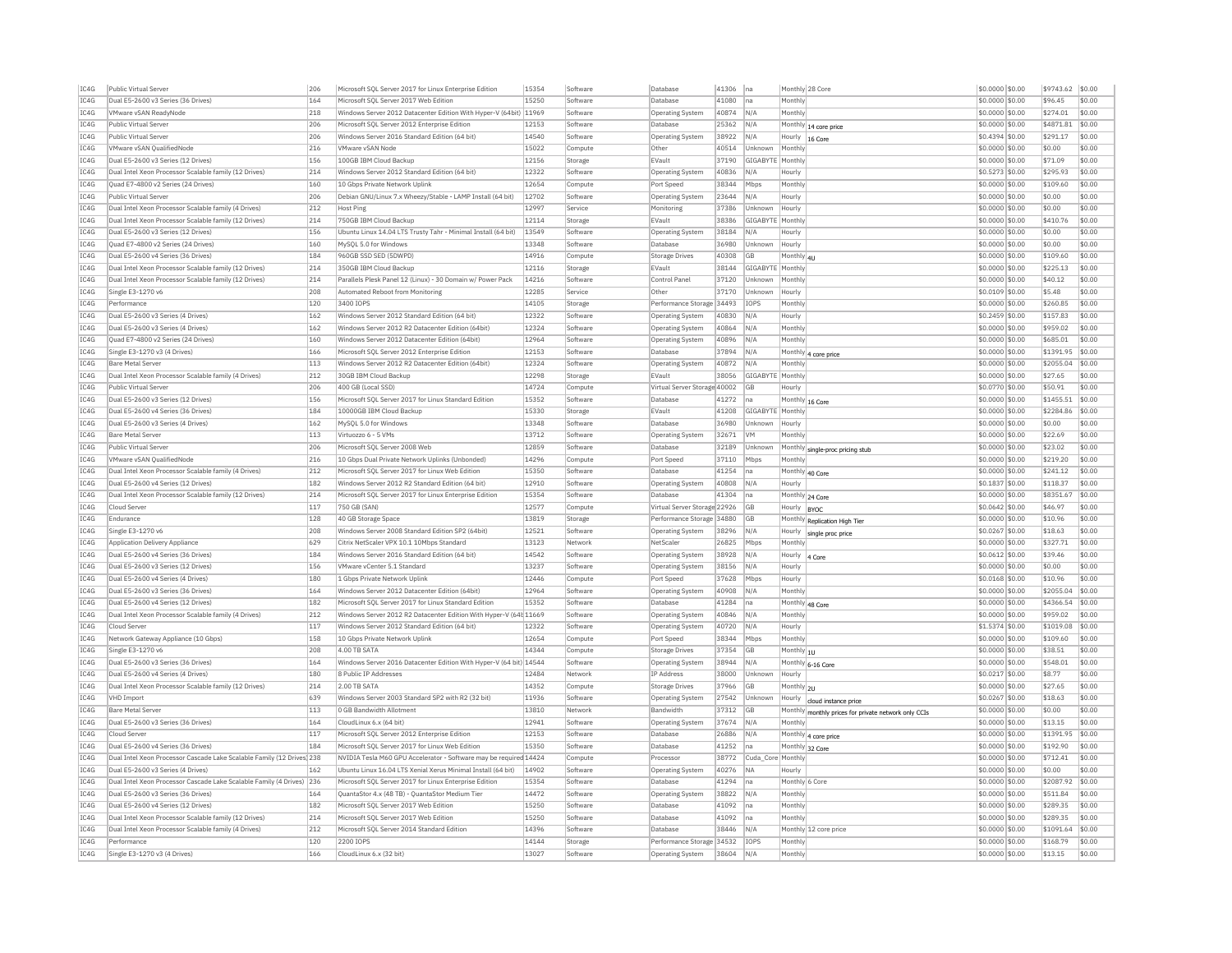| TC4G         | Dual E5-2600 v4 Series (36 Drives)                                    | 184     | Ubuntu Linux 14.04 LTS Trusty Tahr (64 bit)                       | 12473 | Software | <b>Operating System</b>      | 38668          | N/A            | Hourly                |                                      | \$0,0000 \$0.00                     | \$0.00             | \$0.00  |
|--------------|-----------------------------------------------------------------------|---------|-------------------------------------------------------------------|-------|----------|------------------------------|----------------|----------------|-----------------------|--------------------------------------|-------------------------------------|--------------------|---------|
| IC4G         | Dual E5-2600 v4 Series (12 Drives)                                    | 182     | 800 GB SSD (10 DWPD)                                              | 13202 | Compute  | <b>Storage Drives</b>        | 38652          | GB             | Monthly 2L            |                                      | \$0.0000 \$0.00                     | \$87.88            | \$0.00  |
| TC4G         | Cloud Server                                                          | 117     | 1.000 GB (SAN)                                                    | 13544 | Compute  | Virtual Server Storage 30730 |                | <b>GB</b>      | Hourly BYOC           |                                      | \$0,0859 \$0.00                     | \$62.63            | \$0.00  |
| TCAG         | Virtual Router Appliance                                              | 228     | Reboot / KVM over TP                                              | 13180 | Compute  | Remote Management 27192      |                | Unknown        | Hourly                |                                      | \$0.0000 \$0.00                     | \$0.00             | \$0.00  |
| IC4G         | SSL Certificate                                                       | 121     | OuickSSL Premium - 1 year                                         | 13339 | Service  | S2                           | 31006          | Inv            | Monthly               |                                      | \$0.0000 \$0.00                     | Isn nn             | \$86.59 |
| IC4G         | <b>Bare Metal Server</b>                                              | 113     | Red Hat Enterprise Linux 6.5 (64 bit) version-locked              | 15086 | Software | Operating System             | 40608          | <b>CPU</b>     | Monthly               |                                      | \$0.0000 \$0.00                     | \$49.32            | \$0.00  |
| IC4G         | Performance                                                           | 120     | 3000 TOPS                                                         | 13888 | Storage  | Performance Storage 34276    |                | <b>TOPS</b>    | Monthly               |                                      | \$0.0000 \$0.00                     | \$230.16           | \$0.00  |
| IC4G         | Cloud Server                                                          | 117     | Ubuntu Linux 14.04 LTS Trusty Tahr - LAMP Install (64 bit)        | 13248 | Software | Operating System             | 27700          | N/A            | Hourly                |                                      | \$0,0000 \$0.00                     | \$0.00             | \$0.00  |
| IC4G         | Dual E5-2600 v4 Series (4 Drives)                                     | 180     | IBM Cloud Backup Plugin - BMR (Bare Metal Restore)                | 12252 | Software | FVault                       | 38068          | Unknown        | Monthly               |                                      | \$0,0000 \$0.00                     | \$0.00             | \$0.00  |
| TC4G         | Application Delivery Appliance                                        | 629     | Citrix NetScaler VPX 11.1 200Mbns Standard                        | 14894 | Network  | NetScale                     | 40184          | Mnhs           | Monthly               |                                      | $$0.0000$ \$0.00                    | \$737.56           | \$0.00  |
| IC4G         | Dual E5-2600 v3 Series (4 Drives)                                     | 162     | FreeBSD 9.x (64 bit)                                              | 12981 | Software | <b>Operating System</b>      | 37488          | N/A            | Hourly                |                                      | \$0.0000 \$0.00                     | \$0.00             | \$0.00  |
| TCAG         | <b>Bare Metal Server</b>                                              | 113     | Dual Intel Xeon E5-2620 v3 (12 Cores, 2.40 GHz)                   | 14382 | Compute  | Processor                    | 38750          | GHz            | Hourly                |                                      | \$0.2725 \$0.00                     | \$180.70           | \$0.00  |
| IC4G         | Dual E5-2600 v4 Series (4 Drives)                                     | 180     | Microsoft SOL Server 2012 Enterprise Edition                      | 12153 | Software | Database                     | 37068          | N/A            |                       | Monthly 12 core price                | \$0.0000 \$0.00                     | \$4175.84          | \$0.00  |
| IC4G         | Portable Storage                                                      | 94      | 500 GB (SAN)                                                      | 12714 | Compute  | Virtual Server Storage 26533 |                | <b>GB</b>      | Hourly BYOC           |                                      | \$0.0425 \$0.00                     | \$31.31            | \$0.00  |
| IC4G         | Dual E5-2600 v3 Series (36 Drives)                                    | 164     | Riak 1.x                                                          | 12432 | Software | <b>Databas</b>               | 38408          | N/A            | Hourly                |                                      | \$0,0000 \$0.00                     | \$0.00             | \$0.00  |
| TC4G         | Single E3-1270 v3 (4 Drives)                                          | 166     | 2.00 TR SATA                                                      | 14352 | Compute  | Storage Drives               | 37352          | GB             | Monthly $ _{10}$      |                                      | \$0.0000 \$0.00                     | \$27.65            | \$0.00  |
| IC4G         | <b>Additional Products</b>                                            | $\circ$ | EVault Plugin - Exchange                                          | 11690 | Software | EVault                       | 19712          | Unknown        | Monthly               |                                      | \$0,0000 \$0.00                     | \$10.96            | \$0.00  |
| IC4G         | Dual E5-2600 v3 Series (36 Drives)                                    | 164     | Microsoft SOL Server 2017 for Linux Web Edition                   | 15350 | Software | Database                     | 41250          | Ina            |                       |                                      | \$0,0000 \$0.00                     | \$168.79           | \$0.00  |
| TC4G         | Dual Intel Xeon Processor Scalable family (4 Drives)                  | 212     | 960GB SSD SED (5DWPD)                                             | 14916 | Compute  | Storage Drives               | 40304          | GB             |                       | Monthly 28 Core                      | $$0.1659$ \$0.00                    | \$109.60           | \$0.00  |
| IC4G         | Dual E5-2600 v4 Series (12 Drives)                                    | 182     | Veeam VM Backup for vSphere and Hyper-V 10 Pack                   | 15098 | Software | Backup                       | 40624          | <b>VM</b>      | Hourly  1U<br>Monthly |                                      | \$0.0000 \$0.00                     | \$166.87           | \$0.00  |
| IC4G         | Dual E5-2600 v4 Series (4 Drives)                                     | 180     | Microsoft SQL Server 2016 Enterprise Edition                      | 14989 | Software | Database                     | 40411          | Ina            | Monthly               |                                      | \$0.0000 \$0.00                     | \$2783.89          | \$0.00  |
|              |                                                                       |         |                                                                   | 14394 |          | Database                     |                |                |                       |                                      |                                     |                    | \$0.00  |
| IC4G         | Dual E5-2600 v3 Series (4 Drives)                                     | 162     | Microsoft SQL Server 2014 Enterprise Edition                      |       | Software |                              | 37550          | N/A            |                       | Monthly 20 core price                | \$0.0000 \$0.00                     | \$6959.73          |         |
| IC4G         | Single E3-1270 v3 (4 Drives)                                          | 166     | Windows Server 2012 R2 Datacenter Edition With Hyper-V (64t 11669 |       | Software | Operating System             | 40850          | N/A            | Monthly               |                                      | \$0,0000 \$0.00                     | \$1096.02          | \$0.00  |
| IC4G         | Ouad Xeon Processor Cascade Lake Scalable Family (24 Drives)          | 244     | Microsoft SOL Server 2016 Enterprise Edition                      | 14989 | Software | <b>Databas</b>               | 40411          | Ina            | Monthly               |                                      | \$0.0000 \$0.00                     | \$2783.89          | \$0.00  |
| TC4G         | Single E3-1270 v3 (4 Drives)                                          | 166     | 1 IP Address                                                      | 13345 | Network  | <b>IP Address</b>            | 38488          | Unknown        | Hourly                |                                      | \$0,0000 \$0.00                     | \$0.00             | \$0.00  |
| IC4G         | Public Virtual Server                                                 | 206     | 20000 GB Bandwidth Allotment                                      | 12082 | Network  | Bandwidth                    | 37624          | GB             | Monthly               |                                      | \$0.0000 \$0.00                     | \$1095.03          | \$0.00  |
| TCAG         | Performance                                                           | 120     | 3200 TOPS                                                         | 13989 | Storage  | Performance Storage 34377    |                | <b>TOPS</b>    | Monthly               |                                      | $$0.0000$ \$0.00                    | \$245.51           | \$0.00  |
| IC4G         | Dual E5-2600 v4 Series (36 Drives)                                    | 184     | Microsoft SQL Server 2005 Standard                                | 12846 | Software | Database                     | 38250          | Unknow         | Monthly               |                                      | \$0.0000 \$0.00                     | \$363.88           | \$0.00  |
| TC4G         | Dual E5-2600 v4 Series (4 Drives)                                     | 180     | Veeam Backup for Office 365.50 Pack                               | 15312 | Software | <b>Operating System</b>      | 41188          | <b>NA</b>      | Monthly               |                                      | \$0,0000 \$0.00                     | \$277.36           | \$0.00  |
| IC4G         | Dual E5-2600 v4 Series (36 Drives)                                    | 184     | 10 Gbos Redundant Public & Private Network Uplinks                | 14288 | Compute  | Port Speed                   | 39832          | Mbps           | Monthly               |                                      | \$0,0000 \$0.00                     | \$219.20           | \$0.00  |
| TC4G         | Endurance                                                             | 128     | 1000 GB Storage Space                                             | 13824 | Storage  | Performance Storage 34796    |                | <b>GB</b>      |                       | Monthly Endurance High Tier          | \$0.0000 \$0.00                     | \$383.61           | sin nn  |
| IC4G         | Dual Intel Xeon Processor Cascade Lake Scalable Family (4 Drives)     | 236     | Microsoft SOL Server 2017 Web Edition                             | 15250 | Software | <b>Databas</b>               | 41088          | Ina            | Monthly               |                                      | \$0,0000 \$0.00                     | \$192.90           | \$0.00  |
| IC4G         | Dual E5-2600 v4 Series (4 Drives)                                     | 180     | 10000GB IBM Cloud Backup                                          | 15330 | Storage  | FVault                       | 41208          | GIGABYTE       | Monthly               |                                      | \$0,0000 \$0.00                     | \$2284.86          | \$0.00  |
| IC4G         | Dual E5-2600 v3 Series (4 Drives)                                     | 162     | Parallels Plesk Panel 10 (Windows) 100 Domain w/ Power Pack 13308 |       | Software | Control Panel                | 37598          | Unknown        | Monthly               |                                      | \$0.0000 \$0.00                     | \$40.12            | \$0.00  |
| IC4G         | Dual Intel Xeon Processor Cascade Lake Scalable Family (4 Drives) 236 |         | 10GB IBM Cloud Backup                                             | 15334 | Storage  | EVault                       | 41212          | GIGABYTE       | Monthly               |                                      | \$0.0000 \$0.00                     | \$0.00             | \$0.00  |
| IC4G         | Cloud Server                                                          | 117     | Microsoft SQL Server 2017 for Linux Enterprise Edition            | 15354 | Software | Database                     | 41296          | Ina            | Monthly 8 Core        |                                      | \$0.0000 \$0.00                     | \$2783.89          | \$0.00  |
| IC4G         | Quad E7-4800 v2 Series (24 Drives)                                    | 160     | Windows Server 2012 R2 Datacenter Edition (64bit)                 | 12324 | Software | <b>Operating System</b>      | 40858          | N/A            | Monthly               |                                      | \$0.0000 \$0.00                     | \$548.01           | \$0.00  |
| TC4G         | Single E3-1270 v3 (4 Drives)                                          | 166     | Red Hat Enterprise Linux 7.7 (64 bit) - version-locked            | 15414 | Software | Operating System             | 41396          | Unknown        |                       | Monthly Version Locked Price - 1 CPU | \$0,0000 \$0.00                     | \$49.32            | \$0.00  |
| IC4G         | Dual E5-2600 v4 Series (4 Drives)                                     | 180     | Microsoft SQL Server 2016 Enterprise Edition                      | 14989 | Software | <b>Databas</b>               | 40415          | Ina            | Monthly               |                                      | \$0.0000 \$0.00                     | \$5567.78          | \$0.00  |
| IC4G         | Dual E5-2600 v3 Series (4 Drives)                                     | 162     | Windows Server 2008 R2 Standard Edition (64bit)                   | 11887 | Software | <b>Operating System</b>      | 37654          | N/A            | Hourly                | dual proc price                      | \$0,0523 \$0.00                     | \$37.26            | \$0.00  |
| IC4G         | Single E3-1270 v6                                                     | 208     | CloudLinux 6.x (32 bit)                                           | 13027 | Software | <b>Operating System</b>      | 38604          | N/A            | Monthly               |                                      | \$0,0000 \$0.00                     | \$13.15            | \$0.00  |
| TCAG         | Dual E5-2600 v4 Series (12 Drives)                                    | 182     | Parallels Plesk Panel 10 (Linux) 100 Domain w/ Power Pack         | 13361 | Software | Control Panel                | 37140          | N/A            | Monthly               |                                      | \$0,0000 \$0.00                     | \$40.12            | \$0.00  |
| IC4G         | Dual E5-2600 v3 Series (36 Drives                                     | 164     | Microsoft SOL Server 2012 Standard Edition                        | 11956 | Software | Database                     | 37286          | N/A            |                       | Monthly 24 core price                | \$0.0000 \$0.00                     | \$2183.27          | \$0.00  |
| IC4G         | Dual E5-2600 v4 Series (12 Drives)                                    | 182     | Windows Server 2012 Standard Edition (64 bit)                     | 12322 | Software | <b>Operating System</b>      | 40830          | N/A            | Hourly                |                                      | \$0,2459 \$0.00                     | \$157.83           | \$0.00  |
| TC4G         | Public Virtual Server                                                 | 206     | 1 x 2.0 GHz or higher Cores                                       | 13405 | Compute  | Virtual Server Process 39948 |                | CORE           | Hourly                |                                      | \$0.0296 \$0.00                     | \$19.59            | \$0.00  |
| TC4G         | Single E3-1270 v3 (4 Drives)                                          | 166     | MySQL 5.0.51 for Windows                                          | 13661 | Software | Database                     | 37934          | N/A            | Hourly                |                                      | \$0,0000 \$0,00                     | \$0.00             | \$0.00  |
| TC4G         | Cloud Server                                                          | 117     | 30 GB (SAN)                                                       | 12625 | Compute  | Virtual Server Storage 23197 |                | GB             | Hourly                | BYOC                                 | \$0.0054 \$0.00                     | \$3.95             | \$0.00  |
| IC4G         | Ouad E7-4800 v2 Series (24 Drives)                                    | 160     | Microsoft SOL Server 2012 Enterprise Edition                      | 12153 | Software | Database                     | 38634          | N/A            |                       |                                      | \$0,0000 \$0.00                     | \$3479.86          | \$0.00  |
| TC4G         | Dual E5-2600 v3 Series (4 Drives)                                     | 162     | Veeam VM Backup for vSphere and Hyper-V 5 Pack                    | 15094 | Software | Backup                       | 40620          | <b>VM</b>      | Monthly               | Monthly 9 core price                 | \$0,0000 \$0.00                     | \$83.93            | \$0.00  |
| IC4G         | Dual E5-2600 v4 Series (12 Drives                                     | 182     | Microsoft SQL Server 2014 Enterprise Edition                      | 14394 | Software | Database                     | 37328          | N/A            |                       |                                      | \$0.0000 \$0.00                     | \$4175.84          | \$0.00  |
| TC4G         | Dual E5-2600 v3 Series (36 Drives)                                    | 164     | Windows Server 2012 Datacenter Edition (64bit)                    | 12964 | Software | Operating System             | 40898          | N/A            | Monthly               | Monthly 12 core price                | \$0.0000 \$0.00                     | \$822.02           | \$0.00  |
|              |                                                                       |         |                                                                   |       |          |                              |                |                |                       |                                      |                                     |                    |         |
| IC4G<br>TCAG | <b>Additional Products</b>                                            | ١o      | 60GB IBM Cloud Backup<br>6.00 TR SATA                             | 12157 | Storage  | EVault                       | 28116          | GIGABYTE       | Monthly               |                                      | \$0.0000 \$0.00                     | \$55.29            | \$0.00  |
|              | Dual E5-2600 v4 Series (4 Drives)                                     | 180     |                                                                   | 14348 | Compute  | Storage Drives               | 37136          | GB             | Monthly 1U            |                                      | \$0.0000 \$0.00                     | \$55.29            | \$0.00  |
| IC4G         |                                                                       |         | 1 Gbps Public & Private Network Uplinks                           | 12360 | Compute  | Port Speer                   | 37174<br>38622 | Mbps           | Hourly                |                                      | $$0.0326$ \$0.00<br>\$0,0000 \$0.00 | \$21.92<br>\$72.34 | \$0.00  |
| IC4G         | Cloud Serve                                                           | 117     |                                                                   |       |          |                              |                |                |                       |                                      |                                     |                    | \$0.00  |
|              | Ouad Xeon Processor Cascade Lake Scalable Family (24 Drives)          | 244     | Microsoft SOL Server 2012 Web Edition                             | 11803 | Software | Database                     |                | N/A            |                       | Monthly 12 core price                |                                     |                    |         |
| IC4G         | Endurance                                                             | 128     | 8000 GB Storage Space                                             | 13827 | Storage  | Performance Storage 34844    |                | GB             |                       | Monthly Replication High Tier        | \$0,0000 \$0.00                     | \$2192.04          | \$0.00  |
| TCAG         | Quad Xeon Processor Cascade Lake Scalable Family (24 Drives)          | 244     | MySOL 5.7 for Windows                                             | 13798 | Software | Database                     | 37540          | <b>Unknown</b> | Hourly                |                                      | $$0.0000$ \$0.00                    | \$0.00             | \$0.00  |
| IC4G         | Dual E5-2600 v3 Series (4 Drives)                                     | 162     | Veeam VM Backup for vSphere and Hyper-V 25 Pack                   | 15102 | Software | Backup                       | 40628          | Unknown        | Monthly               |                                      | \$0.0000 \$0.00                     | \$416.69           | \$0.00  |
| TC4G         | Dual E5-2600 v4 Series (36 Drives)                                    | 184     | <b>Business Continuance Insurance</b>                             | 11806 | Compute  | <b>Business Continuity</b>   | 38012          | Unknown        | Monthly               |                                      | \$0,0000 \$0.00                     | \$5.48             | \$0.00  |
| IC4G         | Performance                                                           | 120     | 800 IOPS                                                          | 14079 | Storage  | Performance Storage          | 34467          | <b>TOPS</b>    | Monthly               |                                      | \$0.0000 \$0.00                     | \$61.38            | \$0.00  |
| TCAG         | Dual E5-2600 v4 Series (36 Drives)                                    | 184     | Windows Server 2016 Datacenter Edition (64 bit)                   | 14546 | Software | <b>Operating System</b>      | 40794          | N/A            | Monthly               |                                      | \$0,0000 \$0,00                     | \$2055.04          | \$0.00  |
| IC4G         | Cloud Server                                                          | 117     | 500 GB (SAN)                                                      | 12714 | Compute  | Virtual Server Storage 26533 |                | <b>GB</b>      | Hourly BYOC           |                                      | $$0.0425$ \$0.00                    | \$31.31            | \$0.00  |
| IC4G         | Cloud Server                                                          | 117     | Red Hat Enterprise Linux 6 - LAMP Install (64 bit)                | 12685 | Software | <b>Operating System</b>      | 23565          | N/A            |                       | Hourly 1-4 cores                     | \$0.0879 \$0.00                     | \$49.32            | \$0.00  |
| TC4G         | Public Virtual Server                                                 | 206     | Microsoft SQL Server 2012 Enterprise Edition                      | 12153 | Software | Database                     | 29970          | N/A            |                       | Monthly 9 core price                 | \$0,0000 \$0.00                     | \$3479.86          | \$0.00  |
| TCAG         | Dual E5-2600 v4 Series (36 Drives)                                    | 184     | 1 Gbps Public & Private Network Uplinks (Unbonded)                | 14302 | Compute  | Port Speed                   | 37324 Mbps     |                | Hourly                |                                      | \$0.0326 \$0.00                     | \$21.92            | \$0.00  |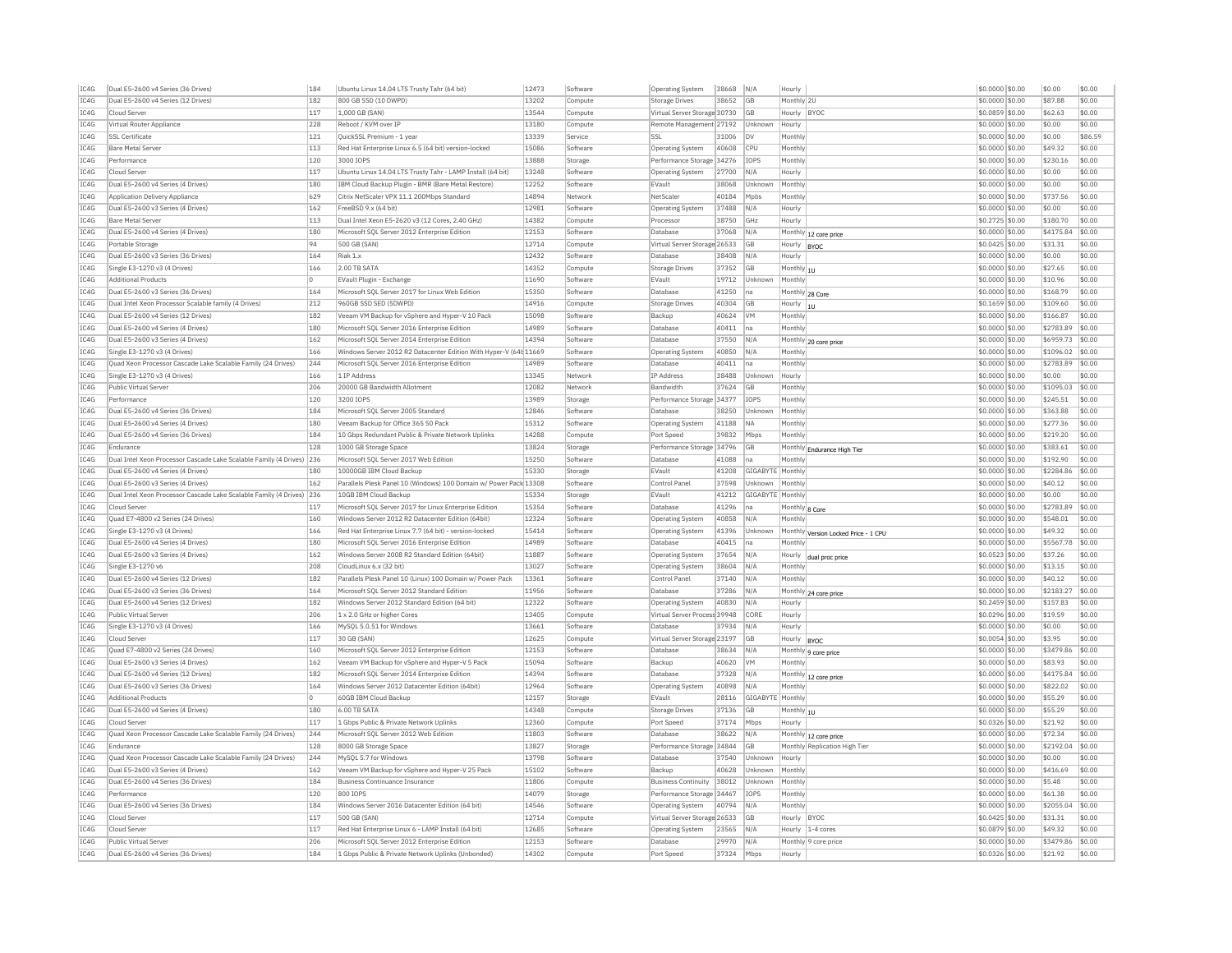| IC4G         | <b>Bare Metal Server</b>                                               | 113        | Virtuozzo 6 - 15 VMs                                                                              | 13692          | Software             | Operating System                      | 32426          | <b>VM</b>        | Monthly           |                                                                                      | \$0,0000 \$0.00                     | \$68.06              | \$0.00           |
|--------------|------------------------------------------------------------------------|------------|---------------------------------------------------------------------------------------------------|----------------|----------------------|---------------------------------------|----------------|------------------|-------------------|--------------------------------------------------------------------------------------|-------------------------------------|----------------------|------------------|
| IC4G         | Dual Intel Xeon Processor Cascade Lake Scalable Family (4 Drives) 236  |            | Microsoft SOL Server 2017 Standard Edition                                                        | 15252          | Software             | Database                              | 41098          | na               | Monthly           |                                                                                      | \$0,0000 \$0.00                     | \$181.94             | \$0.00           |
| IC4G         | Public Virtual Server                                                  | 206        | Microsoft SQL Server 2014 Web Edition                                                             | 14400          | Software             | Database                              | 37124          | N/A              |                   | Monthly 20 core                                                                      | \$0,0000 \$0.00                     | \$120.56             | \$0.00           |
| IC4G         | Public Virtual Server                                                  | 206        | Parallels Plesk Panel 12 (Linux) - 30 Domain w/ Power Pack                                        | 14216          | Software             | Control Pane                          | 34584          | Unknown          | Monthly           |                                                                                      | \$0,0000 \$0.00                     | \$36.14              | \$0.00           |
| TC4G         | <b>Bare Metal Server</b>                                               | 113        | Windows Server 2016 Standard Edition (64 bit)                                                     | 14542          | Software             | Operating System                      | 38940          | N/A              | Hourly            | 48 Core                                                                              | \$0.3673 \$0.00                     | \$236.74             | \$0.00           |
| IC4G         | Dual Intel Xeon Processor Scalable family (4 Drives)                   | 212        | Automated Reboot from Monitoring                                                                  | 12285          | Service              | Other                                 | 37170          | Unknown          | Hourly            |                                                                                      | \$0.0109 \$0.00                     | \$5.48               | \$0.00           |
| IC4G         | Dual Intel Xeon Processor Scalable family (12 Drives)                  | 214        | Microsoft SOL Server 2014 Standard Edition                                                        | 14396          | Software             | Database                              | 38446          | N/A              |                   | Monthly 12 core price                                                                | \$0.0000 \$0.00                     | \$1091.64            | \$0.00           |
| TC4G         | Performance                                                            | 120        | 2600 TOPS                                                                                         | 13924          | Storage              | Performance Storage 34312             |                | TOPS             | Monthly           |                                                                                      | $$0.0000$ \$0.00                    | \$199.48             | \$0.00           |
| IC4G         | Single E3-1270 v3 (4 Drives)                                           | 166        | Debian GNU/Linux 7.x Wheezy/Stable - Minimal Install (32 bit) 12328                               |                | Software             | Operating System                      | 37310          | N/A              | Hourly            |                                                                                      | \$0.0000 \$0.00                     | \$0.00               | \$0.00           |
| IC4G         | Single E3-1270 v6                                                      | 208        | Microsoft SQL Server 2017 for Linux Standard Edition                                              | 15352          | Software             | Database                              | 41274          | Ina              |                   | Monthly 20 Core                                                                      | \$0,0000 \$0.00                     | \$1819.39            | \$0.00           |
| TCAG         | Dual E5-2600 v4 Series (36 Drives)                                     | 184        | Microsoft SQL Server 2017 for Linux Enterprise Edition                                            | 15354          | Software             | Database                              | 41292          | lna              | Monthly 4 Core    |                                                                                      | \$0.0000 \$0.00                     | \$1391.95            | \$0.00           |
| IC4G         | Single E3-1270 v3 (4 Drives)                                           | 166        | Microsoft SQL Server 2014 Enterprise Edition                                                      | 14394          | Software             | Database                              | 38438          | N/A              |                   | Monthly 9 core price                                                                 | \$0.0000 \$0.00                     | \$3479.86            | \$0.00           |
| IC4G         | Public Virtual Server                                                  | 206        | Microsoft SOL Server 2017 for Linux Web Edition                                                   | 15350          | Software             | Database                              | 41260          | Ina              |                   | Monthly 96 Core                                                                      | \$0,0000 \$0.00                     | \$578.70             | \$0.00           |
| IC4G         | Dual Intel Xeon Processor Scalable family (12 Drives)                  | 214        |                                                                                                   | 14928          | Software             | Backup                                | 40328          | N/A              | Monthly           |                                                                                      |                                     | \$20.74              | \$0.00           |
|              |                                                                        |            | Veeam Agent for Windows and Linux 1 pack                                                          | 14912          |                      |                                       |                |                  |                   |                                                                                      | \$0.0000 \$0.00                     |                      |                  |
| IC4G         | Dual Intel Xeon Processor Scalable family (4 Drives)                   | 212        | 1.9TB SSD SED (5DWPD)                                                                             |                | Compute              | <b>Storage Drives</b>                 | 40290          | GB               | Monthly           |                                                                                      | \$0.0000 \$0.00                     | \$142.19             | \$0.00           |
| IC4G         | Dual Intel Xeon Processor Cascade Lake Scalable Family (4 Drives) 236  |            | Veeam Agent for Windows and Linux 200 Pack                                                        | 15120          | Software             | Backup                                | 40646          | Unknown          | Monthly           |                                                                                      | \$0,0000 \$0.00                     | \$3994.06            | \$0.00           |
| IC4G         | Dual E5-2600 v3 Series (36 Drives)                                     | 164        | XenServer Standard for XenServer 7.x                                                              | 14768          | Software             | <b>Operating System</b>               | 40058          | <b>NA</b>        | Monthly           |                                                                                      | \$0.0000 \$0.00                     | \$54.80              | \$0.00           |
| TC4G         | Dual E5-2600 v4 Series (12 Drives)                                     | 182        | Windows Server 2012 R2 Datacenter Edition (64bit)                                                 | 12324          | Software             | <b>Operating System</b>               | 40862          | N/A              | Monthly           |                                                                                      | \$0,0000 \$0.00                     | \$822.02             | \$0.00           |
| IC4G         | Public Virtual Server                                                  | 206        | Microsoft SOL Server 2014 Standard Edition                                                        | 14396          | Software             | Database                              | 37558          | $N/\beta$        |                   | Monthly 11 core price                                                                | \$0,0000 \$0.00                     | \$1091.64            | \$0.00           |
| IC4G         | Ouad E7-4800 v2 Series (24 Drives)                                     | 160        | Virtuozzo 6 - 1 VM                                                                                | 12100          | Software             | Operating System                      | 38398          | <b>VM</b>        | Monthly           |                                                                                      | \$0.0000 \$0.00                     | \$4.60               | \$0.00           |
| IC4G         | Dual E5-2600 v4 Series (12 Drives)                                     | 182        | Veeam VM Backup for vSphere and Hyper-V 200 Pack                                                  | 15114          | Software             | Backup                                | 40640          | Unknown          | Monthly           |                                                                                      | \$0.0000 \$0.00                     | \$3328.54            | \$0.00           |
| IC4G         | Dual Intel Xeon Processor Scalable family (4 Drives)                   | 212        | Veeam Agent for Windows and Linux 200 Pack                                                        | 15120          | Software             | Backup                                | 40646          | Jnknown          | Monthly           |                                                                                      | \$0.0000 \$0.00                     | \$3994.06            | \$0.00           |
| IC4G         | Software License Package                                               | 168        | VMware NSX Base 6.3                                                                               | 14782          | Software             | Other                                 | 40072          | CPU              | Monthly           |                                                                                      | \$0,0000 \$0.00                     | \$381.42             | 50.00            |
| IC4G         | <b>Bare Metal Server</b>                                               | 113        | Windows Server 2012 Datacenter Edition (64bit)                                                    | 12964          | Software             | Operating System                      | 40892          | N/A              | Monthly           |                                                                                      | \$0.0000 \$0.00                     | \$274.01             | \$0.00           |
| IC4G         | Dual Intel Xeon Processor Cascade Lake Scalable Family (4 Drives)      | 236        | Microsoft SOL Server 2017 for Linux Enterprise Edition                                            | 15354          | Software             | Database                              | 41314          | na               |                   | Monthly 56 Core                                                                      | \$0,0000 \$0.00                     | \$19487.24 \$0.00    |                  |
| IC4G         | Single E3-1270 v6                                                      | 208        | Veeam Agent for Windows and Linux 5 pack                                                          | 14936          | Software             | Backup                                | 40336          | N/A              | Monthly           |                                                                                      | \$0.0000 \$0.00                     | \$100.72             | \$0.00           |
| IC4G         | <b>Static IP Addresses</b>                                             | 130        | 1 Static Public IP Address                                                                        | 13004          | Network              | <b>IP Address</b>                     | 25794          | IPs              |                   | Monthly NetScaler VPX - SL                                                           | \$0.0000 \$0.00                     | \$0.00               | \$0.00           |
| TC4G         | Dual Intel Xeon Processor Scalable family (4 Drives)                   | 212        | Windows Server 2012 R2 Standard Edition (64 bit)                                                  | 12910          | Software             | Operating System                      | 40818          | N/A              | Hourly            |                                                                                      | \$0,5273 \$0.00                     | \$295.93             | \$0.00           |
| TCAG         | Public Virtual Server                                                  | 206        | 1500GB TBM Cloud Backup                                                                           | 12112          | Storage              | <b>FVault</b>                         | 23118          | GIGARYTE Monthly |                   |                                                                                      | \$0.0000 \$0.00                     | \$685.26             | \$0.00           |
| IC4G         | Dual Intel Xeon Processor Scalable family (4 Drives)                   | 212        | Windows Server 2012 Standard Edition (64 bit)                                                     | 12322          | Software             | <b>Operating System</b>               | 40824          | $N/\Delta$       | Hourly            |                                                                                      | \$0.1530 \$0.00                     | \$98.64              | \$0.00           |
| IC4G         | Single E3-1270 v6                                                      | 208        |                                                                                                   | 12606          |                      |                                       |                |                  |                   |                                                                                      |                                     |                      | \$0.00           |
|              |                                                                        |            | 100 Mbps Redundant Private Network Uplinks                                                        |                | Compute              | Port Speed                            | 37916          | Mbps             | Hourly            |                                                                                      | \$0,0000 \$0,00                     | \$0.00               |                  |
| IC4G         | Service Addons                                                         | 210        | vCenter Server Business Partner Bundle with NSX Enterprise                                        | 15064          | Service              | Other                                 | 40584          | Unknowr          | Monthly           |                                                                                      | \$0.0000 \$0.00                     | \$1435.79            | \$0.00           |
|              |                                                                        |            |                                                                                                   |                |                      |                                       |                |                  |                   |                                                                                      |                                     |                      |                  |
| IC4G         | Dual E5-2600 v4 Series (4 Drives)                                      | 180        | Plesk Onyx Web Host Edition Unlimited (Windows)                                                   | 14948          | Software             | Control Pane                          | 40348          | Unknown          | Monthly           |                                                                                      | \$0.0000 \$0.00                     | \$27.40              | \$0.00           |
| IC4G         | Ouad Xeon Processor Cascade Lake Scalable Family (24 Drives)           | 244        | 0 GB Bandwidth Allotment                                                                          | 13810          | Network              | Bandwidth                             | 37312          | GB               |                   | Monthly monthly prices for private network only CCIs                                 | \$0.0000 \$0.00                     | \$0.00               | \$0.00           |
| IC4G         | Dual E5-2600 v4 Series (4 Drives)                                      | 180        | 1.9TB SSD SED (5DWPD)                                                                             | 14912          | Compute              | <b>Storage Drives</b>                 | 40290          | GB               | Monthly           |                                                                                      | \$0.0000 \$0.00                     | \$142.19             | \$0.00           |
| IC4G         | Dual E5-2600 v4 Series (4 Drives)                                      | 180        | Microsoft SQL Server 2017 Standard Edition                                                        | 15252          | Software             | Database                              | 41112          | na               | Monthly           |                                                                                      | \$0,0000 \$0,00                     | \$2183.27            | \$0.00           |
| IC4G         | Dual E5-2600 v4 Series (4 Drives)                                      | 180        | Veeam VM Backup for vSphere and Hyper-V 1 Pack                                                    | 14983          | Software             | Backup                                | 40385          | Unknown          | Monthly           |                                                                                      | \$0,0000 \$0,00                     | \$12.84              | \$0.00           |
| TC4G         | Dual E5-2600 v4 Series (12 Drives)                                     | 182        | Red Hat Enterprise Linux 6.8 - LAMP Install (64 bit) version-loc 15168                            |                | Software             | Operating System                      | 40944          | Ina              |                   |                                                                                      | \$0,0000 \$0.00                     | \$98.74              | \$0.00           |
| IC4G         | Endurance                                                              | 128        | 5 GB Storage Space                                                                                | 14242          | Storage              | Performance Storage 34942             |                | GB               |                   | Monthly RHEL LAMP 6.8 Version Lock for Bare Metal<br>Monthly Snapshot Space Low Tier | \$0.0000 \$0.00                     | \$0.28               | \$0.00           |
| IC4G         | Single E3-1270 v6                                                      | 208        | Microsoft SQL Server 2012 Standard Edition                                                        | 11956          | Software             | Database                              | 37060          | N/A              |                   | Monthly 14 core price                                                                | \$0.0000 \$0.00                     | \$1273.58            | \$0.00           |
| TC4G         | Dual E5-2600 v4 Series (4 Drives)                                      | 180        | Microsoft SOL Server 2017 Enterprise Edition                                                      | 15154          | Software             | Database                              | 41062          | lna.             | Monthly           |                                                                                      | \$0,0000 \$0.00                     | \$11135.56 \$0.00    |                  |
| IC4G         | Storage As A Service (StaaS)                                           | 194        | 4000 - 7999 GBs                                                                                   | 14654          | Storage              | Performance Storage 39356             |                | GBs              | Hourly            |                                                                                      | \$0.0002 \$0.00                     | \$0.00               | \$0.00           |
| IC4G         | Performance                                                            | 120        | 8000 GB Storage Space                                                                             | 13827          |                      | Performance Storage 34215             |                | <b>GB</b>        | Monthly           |                                                                                      | \$0,0000 \$0,00                     | \$876.82             | \$0.00           |
|              | Single E3-1270 v3 (4 Drives)                                           | 166        |                                                                                                   | 11956          | Storage              | Database                              |                | N/A              |                   |                                                                                      |                                     | \$545.82             | \$0.00           |
| IC4G         |                                                                        |            | Microsoft SQL Server 2012 Standard Edition                                                        |                | Software             |                                       | 38628          |                  |                   | Monthly 5 core price                                                                 | \$0.0000 \$0.00                     |                      |                  |
| IC4G         | Dual Intel Xeon Processor Cascade Lake Scalable Family (12 Drives) 238 |            | Windows Server 2016 Standard Edition (64 bit)                                                     | 14542          | Software             | <b>Operating System</b>               | 38932          | N/A              |                   | Hourly 20 Core                                                                       | \$0.1530 \$0.00                     | \$98.64              | \$0.00           |
| TC4G         | Performance                                                            | 120        | 300 TOPS                                                                                          | 13960          | Storage              | Performance Storage 34348             |                | TOP5             | Monthly           |                                                                                      | $$0.0000$ \$0.00                    | \$23.02              | \$0.00           |
| IC4G         | Public Virtual Server                                                  | 206        | Microsoft SOL Server 2012 Web Edition                                                             | 11803          | Software             | Database                              | 22750          | N/A              |                   | Monthly 11 core price                                                                | \$0.0000 \$0.00                     | \$72.34              | \$0.00           |
| IC4G         | Public Virtual Server                                                  | 206        | Microsoft SOL Server 2017 for Linux Web Edition                                                   | 15350          | Software             | Database                              | 41250          | na               | Monthly 28 Core   |                                                                                      | \$0.0000 \$0.00                     | \$168.79             | \$0.00           |
| IC4G         | VMware vSAN ReadvNode                                                  | 218        | Monitoring Package - Managed Services Premium Application                                         | 13800          | Service              | Monitoring                            | 37142          | N/f              | Monthly           |                                                                                      | \$0,0000 \$0,00                     | \$10.96              | \$0.00           |
| IC4G         | Dual Intel Xeon Processor Scalable family (4 Drives)                   | 212        | R1Soft Backup Agent 1 Pack                                                                        | 13135          | Software             | Backup                                | 26893          | N/A              | Monthly           |                                                                                      | \$0.0000 \$0.00                     | \$7.67               | \$0.00           |
| IC4G         | Dual E5-2600 v3 Series (4 Drives)                                      | 162        | Windows Server 2012 R2 Datacenter Edition With Hyper-V (64t 11669                                 |                | Software             | Operating System                      | 40850          | N/A              | Monthly           |                                                                                      | \$0,0000 \$0,00                     | \$1096.02            | \$0.00           |
| IC4G         | Dual Intel Xeon Processor Scalable family (12 Drives)                  | 214        | Microsoft SOL Server 2017 for Linux Web Edition                                                   | 15350          | Software             | Database                              | 41246          | Ina              |                   | Monthly 20 Core                                                                      | \$0.0000 \$0.00                     | \$120.56             | \$0.00           |
| TC4G         | Dual E5-2600 v3 Series (36 Drives)                                     | 164        | Microsoft SOL Server 2017 Enterprise Edition                                                      | 15154          | Software             | Database                              | 41058          | Ina              | Monthly           |                                                                                      | \$0,0000 \$0,00                     | \$8351.67            | \$0.00           |
| IC4G         | VMware vSAN QualifiedNode                                              | 216        | Dual Intel Xeon Silver 4110 (16 Cores, 2.10 GHz)                                                  | 14970          | Compute              | Processor                             | 40390          | GHz              | Monthly 2U        |                                                                                      | \$0.0000 \$0.00                     | \$372.25             | \$0.00           |
| IC4G         | Dual Intel Xeon Processor Cascade Lake Scalable Family (4 Drives) 236  |            | 32 GB RAM                                                                                         | 14986          | Compute              | RAM                                   | 40410          | GB               | Monthly           |                                                                                      | \$0.0000 \$0.00                     | \$185.63             | \$0.00           |
| IC4G         | Portable Storage                                                       | 94         | 300 GB (SAN)                                                                                      | 12631          | Compute              | Virtual Server Storage 23232          |                | <b>GB</b>        | Hourly            | <b>BYOC</b>                                                                          | \$0,0276 \$0,00                     | \$20.35              | \$0.00           |
| IC4G         | Endurance                                                              | 128        | 400 GB Storage Space                                                                              | 14256          | Storage              | Performance Storage 39230             |                | GB               | Monthly           |                                                                                      | \$0,0000 \$0,00                     | \$87.68              | \$0.00           |
| IC4G         | Dual Intel Xeon Processor Scalable family (4 Drives)                   | 212        | Windows Server 2016 Datacenter Edition (64 bit)                                                   | 14546          | Software             |                                       | 40792          | N/A              | Monthly           |                                                                                      | \$0,0000 \$0,00                     | \$1233.02            | \$0.00           |
| IC4G         | Quad E7-4800 v2 Series (24 Drives)                                     | 160        | Debian GNU/Linux 7.x Wheezy/Stable - Minimal Install (64 bit) 13467                               |                | Software             | Operating System<br>Operating System  | 37100          | N/A              | Hourly            |                                                                                      | \$0.0000 \$0.00                     | \$0.00               | \$0.00           |
|              |                                                                        |            |                                                                                                   |                |                      |                                       |                |                  |                   |                                                                                      |                                     |                      |                  |
| IC4G<br>TC4G | Dual E5-2600 v4 Series (4 Drives)<br>Public Virtual Server             | 180<br>206 | Microsoft SQL Server 2017 for Linux Web Edition<br>Veeam VM Backup for vSphere and Hyper-V 1 Pack | 15350<br>14985 | Software<br>Software | Database<br>Backup                    | 41248<br>40387 | Ina<br>Unknown   | Monthly           | Monthly 24 Core                                                                      | \$0.0000 \$0.00<br>\$0,0000 \$0.00  | \$144.67<br>\$16.79  | \$0.00<br>\$0.00 |
|              |                                                                        |            |                                                                                                   |                |                      |                                       |                |                  |                   |                                                                                      |                                     |                      |                  |
| TCAG         | Single E3-1270 v6                                                      | 208        | Windows Server 2016 Standard Edition (64 bit)                                                     | 14542          | Software             | Operating System                      | 38932          | N/A              | Hourly            | 20 Core                                                                              | \$0.1530 \$0.00                     | \$98.64              | \$0.00           |
| IC4G         | Dual E5-2600 v4 Series (12 Drives)                                     | 182        | 10 Gbns Private Network Unlink                                                                    | 12654          | Compute              | Port Speed                            | 38344          | Mbps             | Monthly           |                                                                                      | \$0,0000 \$0.00                     | \$109.60             | \$0.00           |
| IC4G<br>IC4G | Single E3-1270 v3 (4 Drives)<br>Single E3-1270 v6                      | 166<br>208 | Windows Server 2016 Datacenter Edition With Hyper-V (64 bit) 14544<br>RATD                        | 13075          | Software<br>Compute  | Operating System<br>Storage Controlle | 40790<br>37532 | N/L<br>N/A       | Monthly<br>Hourly |                                                                                      | $$0.0000$ \$0.00<br>\$0.0741 \$0.00 | \$2055.04<br>\$54.80 | \$0.00<br>\$0.00 |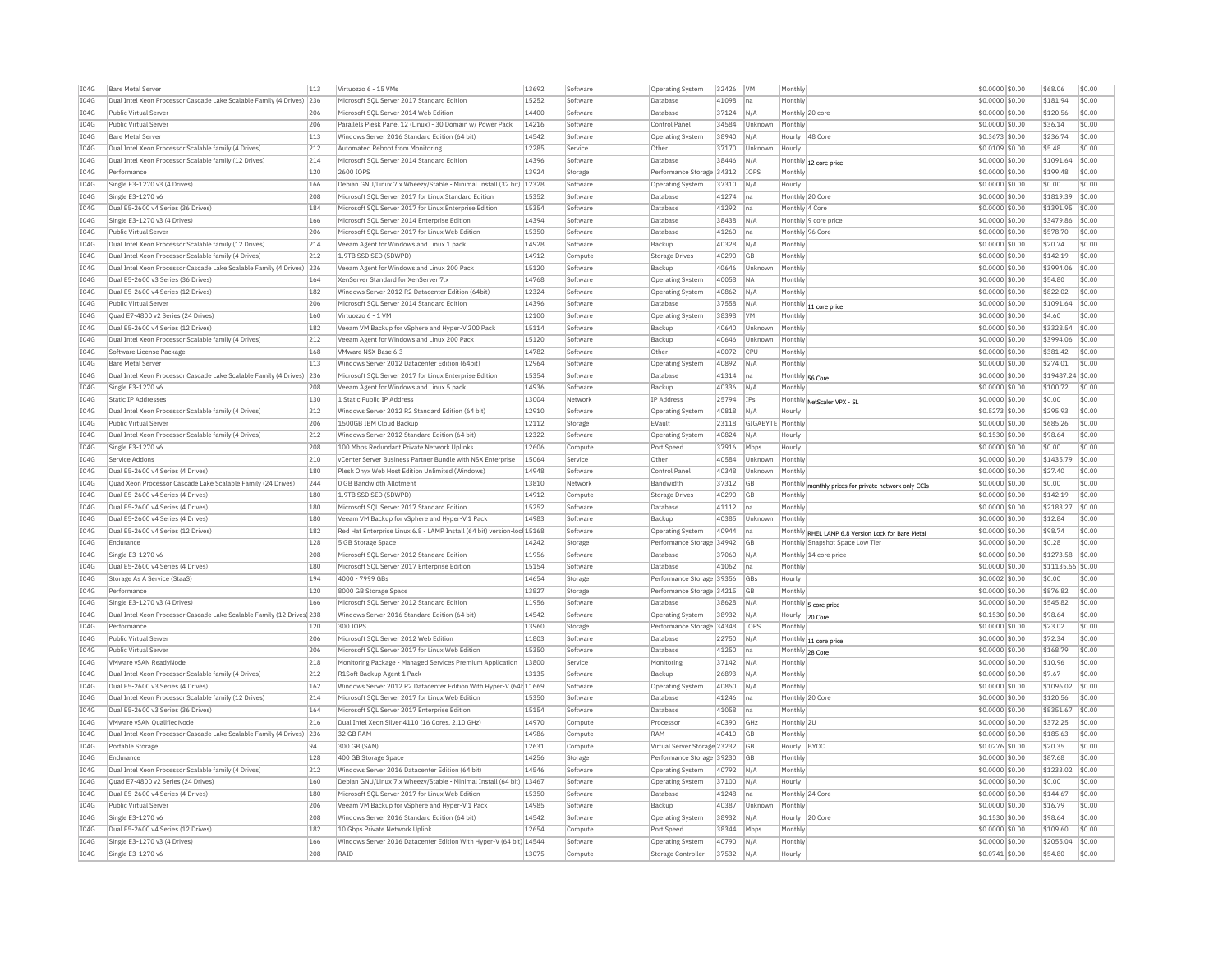| IC4G | Dual E5-2600 v4 Series (4 Drives)                                                  | 180 | Microsoft SQL Server 2008 Workgroup                                    | 12698 | Software | Database                     | 37010 | Unknown     |                            | $\big \mathsf{Monthly}\big \mathsf{single\text{-}proc\, pricing}\big $ | \$0,0000 \$0.00   | \$76.72   | \$0.00 |
|------|------------------------------------------------------------------------------------|-----|------------------------------------------------------------------------|-------|----------|------------------------------|-------|-------------|----------------------------|------------------------------------------------------------------------|-------------------|-----------|--------|
| IC4G | <b>Bare Metal Server</b>                                                           | 113 | Unmetered Bandwidth (100 Mbps Uplink)                                  | 13177 | Network  | <b>Bandwidth</b>             | 38504 | Unknown     | Monthly                    |                                                                        | \$0,0000 \$0.00   | \$1698.34 | \$0.00 |
| IC4G | Dual E5-2600 v3 Series (4 Drives)                                                  | 162 | Microsoft SOL Server 2017 for Linux Enterprise Edition                 | 15354 | Software | Database                     | 41296 | na          | Monthly 8 Core             |                                                                        | \$0,0000 \$0.00   | \$2783.89 | \$0.00 |
| IC4G | Portable Storage                                                                   | 94  | 125 GB (SAN)                                                           | 13174 | Compute  | Virtual Server Storage 27124 |       | <b>GB</b>   | Hourly                     | <b>BYOC</b>                                                            | \$0,0168 \$0,00   | \$11.90   | \$0.00 |
| TC4G | Dual Intel Xeon Processor Cascade Lake Scalable Family (12 Drives 238              |     | 8 Public IP Addresses                                                  | 12484 | Network  | <b>TP Address</b>            | 38000 | Unknown     | Hourly                     |                                                                        | \$0.0217 \$0.00   | \$8.77    | \$0.00 |
| IC4G | Cloud Serve                                                                        | 117 | Microsoft SQL Server 2016 Standard Edition                             | 14987 | Software | Database                     | 40393 | na          | Monthly                    |                                                                        | \$0.0000 \$0.00   | \$545.82  | \$0.00 |
| IC4G | Cloud Serve                                                                        | 117 | Veeam Agent for Windows and Linux 500 pack                             | 15144 | Software | Backup                       | 40676 | Unknown     | Monthly                    |                                                                        | \$0.0000 \$0.00   | \$7988.11 | \$0.00 |
| TCAG | Dual E5-2600 v4 Series (36 Drives)                                                 | 184 | Veeam VM Backup for vSphere and Hyper-V 500 pack                       | 15148 | Software | Backup                       | 40680 | Unknown     | Monthly                    |                                                                        | \$0,0000 \$0.00   | \$4881.73 | \$0.00 |
| IC4G | Dual E5-2600 v3 Series (12 Drives)                                                 | 156 | Microsoft SQL Server 2017 for Linux Web Edition                        | 15350 | Software | Database                     | 41246 | ha          |                            | Monthly 20 Core                                                        | \$0,0000 \$0.00   | \$120.56  | \$0.00 |
| IC4G | Network Gateway Appliance                                                          | 114 | 32GR SSD                                                               | 12985 | Compute  | Storage Drives               | 25590 | <b>GB</b>   | Monthly disk1-x            |                                                                        | \$0,0000 \$0.00   | \$12.84   | \$0.00 |
| TCAG | Dual E5-2600 v4 Series (36 Drives)                                                 | 184 | Windows Server 2012 Standard Edition (64 bit)                          | 12322 | Software | <b>Operating System</b>      | 40820 | N/A         | Hourly                     |                                                                        | \$0.0612 \$0.00   | \$39.46   | \$0.00 |
| IC4G | Dual E5-2600 v3 Series (36 Drives                                                  | 164 | MySQL 5.0 for Windows                                                  | 13348 | Software | Database                     | 36980 | Unknown     | Hourly                     |                                                                        | \$0.0000 \$0.00   | \$0.00    | \$0.00 |
| IC4G | Endurance                                                                          | 128 | 2000 GB Storage Space                                                  | 13825 | Storage  | Performance Storage 34798    |       | <b>GB</b>   |                            | Monthly Endurance Low Tier                                             | \$0,0000 \$0.00   | \$219.20  | \$0.00 |
| IC4G | Dual E5-2600 v4 Series (36 Drives)                                                 | 184 | Microsoft SOL Server 2017 for Linux Standard Edition                   | 15352 | Software | Database                     | 41284 | na          |                            | Monthly 48 Core                                                        | \$0.0000 \$0.00   | \$4366.54 | \$0.00 |
| IC4G | Single E3-1270 v3 (4 Drives)                                                       | 166 | Windows Server 2012 Datacenter Edition (64bit)                         | 12964 | Software | <b>Operating System</b>      | 40894 | N/A         | Monthly                    |                                                                        | \$0.0000 \$0.00   | \$548.01  | \$0.00 |
| IC4G | Dual Intel Xeon Processor Cascade Lake Scalable Family (12 Drives 238              |     | Microsoft SQL Server 2017 Web Edition                                  | 15250 | Software | Database                     | 41052 | Ina         | Monthly                    |                                                                        | \$0,0000 \$0.00   | \$12.06   | \$0.00 |
|      | <b>Additional Products</b>                                                         |     |                                                                        | 13519 |          |                              |       | N/A         |                            |                                                                        |                   |           | \$0.00 |
| IC4G |                                                                                    |     | Free Package                                                           |       | Service  | Service                      | 30505 |             | Monthly                    |                                                                        | \$0.0000 \$0.00   | \$0.00    |        |
| IC4G | Dual E5-2600 v3 Series (36 Drives)                                                 | 164 | Microsoft SOL Server 2008 Workgroud                                    | 12698 | Software | Database                     | 37010 | Unknown     |                            | Monthly single-proc pricing                                            | \$0.0000 \$0.00   | \$76.72   | \$0.00 |
| IC4G | Dual E5-2600 v3 Series (36 Drives)                                                 | 164 | Microsoft SOL Server 2017 for Linux Web Edition                        | 15350 | Software | Database                     | 41246 | na          |                            | Monthly 20 Core                                                        | \$0,0000 \$0.00   | \$120.56  | \$0.00 |
| IC4G | Single E3-1270 v6                                                                  | 208 | Microsoft SQL Server 2008 Workgroup                                    | 12698 | Software | Database                     | 37010 | Unknown     |                            | Monthly single-proc pricing                                            | \$0,0000 \$0.00   | \$76.72   | \$0.00 |
| IC4G | Network Gateway Appliance (10 Gbps)                                                | 158 | 1 TPv6 Address                                                         | 13033 | Network  | <b>IP Address</b>            | 37050 | N/A         | Hourly                     |                                                                        | \$0.0000 \$0.00   | \$0.00    | \$0.00 |
| IC4G | Dual Intel Xeon Processor Cascade Lake Scalable Family (4 Drives)                  | 236 | Microsoft SQL Server 2017 for Linux Web Edition                        | 15350 | Software | Database                     | 41246 | na          |                            | Monthly 20 Core                                                        | \$0,0000 \$0.00   | \$120.56  | \$0.00 |
| IC4G | Application Delivery Appliance                                                     | 629 | Citrix NetScaler VPX 11 10Mbns Platinum                                | 14430 | Network  | NetScale                     | 38778 | Mbps        | Monthly                    |                                                                        | \$0,0000 \$0.00   | \$546.91  | \$0.00 |
| TC4G | Dual Intel Xeon Processor Scalable family (12 Drives)                              | 214 | Veeam Agent for Windows and Linux 100 Pack                             | 15118 | Software | Backup                       | 40644 | Unknown     | Monthly                    |                                                                        | \$0.0000 \$0.00   | \$1997.52 | \$0.00 |
| IC4G | Dual E5-2600 v4 Series (12 Drives)                                                 | 182 | Microsoft SOL Server 2012 Standard Edition                             | 11956 | Software | Database                     | 37286 | N/A         |                            | Monthly 24 core price                                                  | \$0,0000 \$0.00   | \$2183.27 | \$0.00 |
| IC4G | Cloud Serve                                                                        | 117 | Veeam Agent for Windows and Linux 1 pack                               | 14928 | Software | Backup                       | 40328 | N/A         | Monthly                    |                                                                        | \$0.0000 \$0.00   | \$20.74   | \$0.00 |
| IC4G | Dual E5-2600 v3 Series (4 Drives)                                                  | 162 | Windows Server 2012 R2 Datacenter Edition With Hyper-V (64t 11669      |       | Software | Operating System             | 40852 | N/A         | Monthly                    |                                                                        | \$0.0000 \$0.00   | \$1644.03 | \$0.00 |
| TCAG | Cloud Serve                                                                        | 117 | Microsoft SOL Server 2014 Enterprise Edition                           | 14394 | Software | Database                     | 38440 | N/A         |                            | Monthly 7 core price                                                   | \$0,0000 \$0.00   | \$2783.89 | \$0.00 |
| TCAG | Dual Intel Xeon Processor Cascade Lake Scalable Family (4 Drives)                  | 236 | Veeam VM Backup for vSphere and Hyper-V 200 Pack                       | 15114 | Software | Backup                       | 40640 | Unknown     | Monthly                    |                                                                        | \$0.0000 \$0.00   | \$3328.54 | \$0.00 |
| IC4G | Quad E7-4800 v2 Series (24 Drives)                                                 | 160 | 128 GB RAM                                                             | 12004 | Compute  | RAM                          | 37462 | GB          | Monthly                    |                                                                        | $$0.0000$ $$0.00$ | \$375.21  | \$0.00 |
| IC4G | Endurance                                                                          | 128 | 40 GB Storage Space                                                    | 13819 | Storage  | Performance Storage 39056    |       | <b>GB</b>   | Monthly                    |                                                                        | \$0,0000 \$0.00   | \$25.43   | \$0.00 |
| IC4G | Single E3-1270 v3 (4 Drives)                                                       | 166 | Microsoft SQL Server 2012 Standard Edition                             | 11956 | Software | Database                     | 37492 | N/A         |                            | Monthly 20 core price                                                  | \$0.0000 \$0.00   | \$1819.39 | \$0.00 |
| IC4G | Dual E5-2600 v3 Series (12 Drives)                                                 | 156 | Citrix XenServer 6.2.1                                                 | 12803 | Software | <b>Operating System</b>      | 38424 | N/A         | Monthly                    |                                                                        | \$0,0000 \$0,00   | \$0.00    | \$0.00 |
| IC4G | Dual E5-2600 v4 Series (12 Drives)                                                 | 182 | Veeam Backup for Office 365 25 Pack                                    | 15310 | Software | Operating System             | 41186 | <b>NA</b>   | Monthly                    |                                                                        | \$0.0000 \$0.00   | \$138.68  | \$0.00 |
| IC4G | Dual E5-2600 v4 Series (12 Drives)                                                 | 182 | Windows Server 2016 Datacenter Edition (64 bit)                        | 14546 | Software | <b>Operating System</b>      | 38960 | N/A         |                            |                                                                        | \$0.0000 \$0.00   | \$685.01  | \$0.00 |
| IC4G | Dual E5-2600 v4 Series (36 Drives)                                                 | 184 | vCenter 6.5                                                            | 14738 | Software | <b>Operating System</b>      | 40024 | N/A         | Monthly 20 Core<br>Monthly |                                                                        | \$0,0000 \$0.00   | \$0.00    | \$0.00 |
| IC4G | Network Gateway Appliance                                                          | 114 | 500 GB Bandwidth Allotment                                             | 14318 | Network  | Bandwidth                    | 37358 | <b>GB</b>   | Monthly                    |                                                                        | \$0,0000 \$0,00   | \$0.00    | \$0.00 |
| IC4G | Dual E5-2600 v4 Series (36 Drives)                                                 | 184 | 500 GB Bandwidth Allotment                                             | 14318 | Network  | <b>Bandwidth</b>             | 37358 | <b>GB</b>   | Monthly                    |                                                                        | \$0.0000 \$0.00   | \$0.00    | \$0.00 |
|      |                                                                                    |     |                                                                        |       |          |                              |       |             |                            |                                                                        |                   |           |        |
| IC4G | Single E3-1270 v6                                                                  | 208 | 10 Gbps Redundant Private Network Uplinks                              | 14290 | Compute  | Port Speed                   | 37098 | Mbps        | Monthly                    |                                                                        | \$0.0000 \$0.00   | \$219.20  | \$0.00 |
| IC4G | Single E3-1270 v3 (4 Drives)                                                       | 166 | Windows Server 2008 Enterprise Edition SP2 (64bit)                     | 13137 | Software | Operating System             | 37436 | N/A         | Hourly                     | single proc price                                                      | \$0.1007 \$0.00   | \$70.15   | \$0.00 |
| TCAG | VHD Import                                                                         | 639 | CentOS 7 x - Minimal Install (64 hit)                                  | 14214 | Software | Operating System             | 34580 | N/A         | Hourly                     |                                                                        | \$0,0000 \$0.00   | \$0.00    | \$0.00 |
| IC4G | VMware vSAN ReadyNode                                                              | 218 | 1000 GB Bandwidth Allotment                                            | 12627 | Network  | Bandwidth                    | 37406 | GB          | Monthly                    |                                                                        | \$0,0000 \$0.00   | \$0.00    | \$0.00 |
| IC4G | Storage As A Service (StaaS)                                                       | 194 | 400 GB Storage Space                                                   | 14256 | Storage  | Performance Storage 39792    |       | <b>GB</b>   | Hourly                     |                                                                        | \$0,0307 \$0.00   | \$21.92   | \$0.00 |
| TCAG | Performance                                                                        | 120 | 1400 TOPS                                                              | 14085 | Storage  | Performance Storage 34473    |       | <b>TOPS</b> | Monthly                    |                                                                        | \$0.0000 \$0.00   | \$107.41  | \$0.00 |
| IC4G | Cloud Serve                                                                        | 117 | Windows Server 2012 Standard Edition (64 bit)                          | 12322 | Software | <b>Operating System</b>      | 40712 | N/A         | Hourly                     |                                                                        | \$0.4394 \$0.00   | \$291.17  | \$0.00 |
| TC4G | Quad E7-4800 v2 Series (24 Drives)                                                 | 160 | Windows Server 2012 R2 Standard Edition (64 bit)                       | 12910 | Software | <b>Operating System</b>      | 40808 | N/A         | Hourly                     |                                                                        | \$0.1837 \$0.00   | \$118.37  | \$0.00 |
| IC4G | Single E3-1270 v6                                                                  | 208 | Red Hat Enterprise Linux 6.10 (64 bit) - version-locked (per-prc 15398 |       | Software | <b>Operating System</b>      | 41372 | Unknown     | Monthly                    |                                                                        | \$0,0000 \$0.00   | \$49.32   | \$0.00 |
| IC4G | Quad Xeon Processor Cascade Lake Scalable Family (24 Drives)                       | 244 | Windows Server 2016 Datacenter Edition With Hyper-V (64 bit) 14544     |       | Software | Operating System             | 38952 | N/A         | Monthly 32 Core            |                                                                        | \$0.0000 \$0.00   | \$1096.02 | \$0.00 |
| IC4G | Dual Intel Xeon Processor Scalable family (12 Drives)                              | 214 | Microsoft SOL Server 2016 Enterprise Edition                           | 14989 | Software | Database                     | 40419 | na          | Monthly                    |                                                                        | \$0,0000 \$0.00   | \$8351.67 | \$0.00 |
| IC4G | Dual Intel Xeon Processor Scalable family (12 Drives)                              | 214 | 1000 GB Bandwidth Allotment                                            | 12627 | Network  | Bandwidth                    | 37406 | <b>GB</b>   | Monthly                    |                                                                        | \$0.0000 \$0.00   | \$0.00    | \$0.00 |
| IC4G | Single E3-1270 v6                                                                  | 208 | Microsoft SOL Server 2017 for Linux Enterprise Edition                 | 15354 | Software | Database                     | 41302 | Ina         | Monthly 20 Core            |                                                                        | \$0,0000 \$0.00   | \$6959.73 | \$0.00 |
| IC4G | Cloud Serve                                                                        | 117 | Microsoft SQL Server 2014 Standard Edition                             | 14396 | Software | Database                     | 38676 | N/A         |                            | Monthly 10 core price                                                  | \$0,0000 \$0.00   | \$909.70  | \$0.00 |
| IC4G | Performance                                                                        | 120 | 1100 TOPS                                                              | 14082 | Storage  | Performance Storage 34470    |       | <b>TOPS</b> | Monthly                    |                                                                        | \$0,0000 \$0,00   | \$84.39   | \$0.00 |
| IC4G | Dual Intel Xeon Processor Scalable family (12 Drives)                              | 214 | 4 Public TP Addresses                                                  | 12799 | Network  | <b>IP Address</b>            | 37760 | Unknown     | Hourly                     |                                                                        | \$0.0109 \$0.00   | \$4.38    | \$0.00 |
| IC4G | Virtual Router Appliance (10 Gpbs)                                                 | 230 | Dual Intel Xeon Gold 5120 (28 Cores, 2.20 GHz)                         | 14974 | Compute  | Processor                    | 40394 | GHZ         | Monthly 1U                 |                                                                        | \$0.0000 \$0.00   | \$345.59  | \$0.00 |
| IC4G | Quad E7-4800 v2 Series (24 Drives)                                                 | 160 | Parallels Server Bare Metal 4.5 Service Provider Edition - 10 VM 12999 |       | Software | <b>Operating System</b>      | 37984 | <b>VM</b>   | Monthly                    |                                                                        | \$0,0000 \$0.00   | \$45.37   | \$0.00 |
| IC4G | <b>VMware vSAN ReadvNode</b>                                                       | 218 | Windows Server 2012 Datacenter Edition With Hyper-V (64bit) 11969      |       | Software | Operating System             | 40884 | N/A         | Monthly                    |                                                                        | \$0,0000 \$0.00   | \$1096.02 | \$0.00 |
| IC4G | Dual E5-2600 v3 Series (36 Drives)                                                 | 164 | Microsoft SOL Server 2017 for Linux Web Edition                        | 15350 | Software | Database                     | 41260 | Ina         |                            |                                                                        | \$0,0000 \$0.00   | \$578.70  | \$0.00 |
|      |                                                                                    |     |                                                                        |       |          |                              |       |             |                            | Monthly 96 Core                                                        |                   |           |        |
| IC4G | Quad E7-4800 v2 Series (24 Drives)                                                 | 160 | Windows Server 2016 Datacenter Edition With Hyper-V (64 bit) 14544     |       | Software | Operating System             | 40790 | N/A         | Monthly                    |                                                                        | \$0.0000 \$0.00   | \$2055.04 | \$0.00 |
| IC4G | Dual E5-2600 v4 Series (4 Drives)                                                  | 180 | 10 Gbps Redundant Public & Private Network Uplinks                     | 14288 | Compute  | Port Speed                   | 39832 | Mbps        | Monthly                    |                                                                        | \$0.0000 \$0.00   | \$219.20  | \$0.00 |
| TCAG | Dual Intel Xeon Processor Cascade Lake Scalable Family (12 Drives <sup>1</sup> 238 |     | Microsoft SOL Server 2012 Standard Edition                             | 11956 | Software | Database                     | 37286 | N/A         |                            | Monthly 24 core price                                                  | \$0,0000 \$0.00   | \$2183.27 | \$0.00 |
| TCAG | Dual E5-2600 v3 Series (36 Drives)                                                 | 164 | Windows Server 2016 Standard Edition (64 bit)                          | 14542 | Software | Operating System             | 38934 | N/A         | Hourly                     | 24 Core                                                                | \$0.1837 \$0.00   | \$118.37  | \$0.00 |
| IC4G | Ouad Xeon Processor Cascade Lake Scalable Family (24 Drives)                       | 244 | Veeam VM Backup for vSphere and Hyper-V 500 pack                       | 15148 | Software | Backup                       | 40680 | Unknown     | Monthly                    |                                                                        | \$0,0000 \$0.00   | \$4881.73 | \$0.00 |
| TCAG | Software License Package                                                           | 168 | VMware NSX Enterprise 6.3                                              | 14616 | Software | Licenses                     | 39042 | CPU         | Monthly                    |                                                                        | \$0,0000 \$0.00   | \$1359.06 | \$0.00 |
| IC4G | Network Gateway Appliance                                                          | 114 | 73GB SA-SCSI 15K RPM                                                   | 12149 | Compute  | <b>Storage Drives</b>        | 25958 | GB          | Monthly disk2-             |                                                                        | \$0.0000 \$0.00   | \$27.40   | \$0.00 |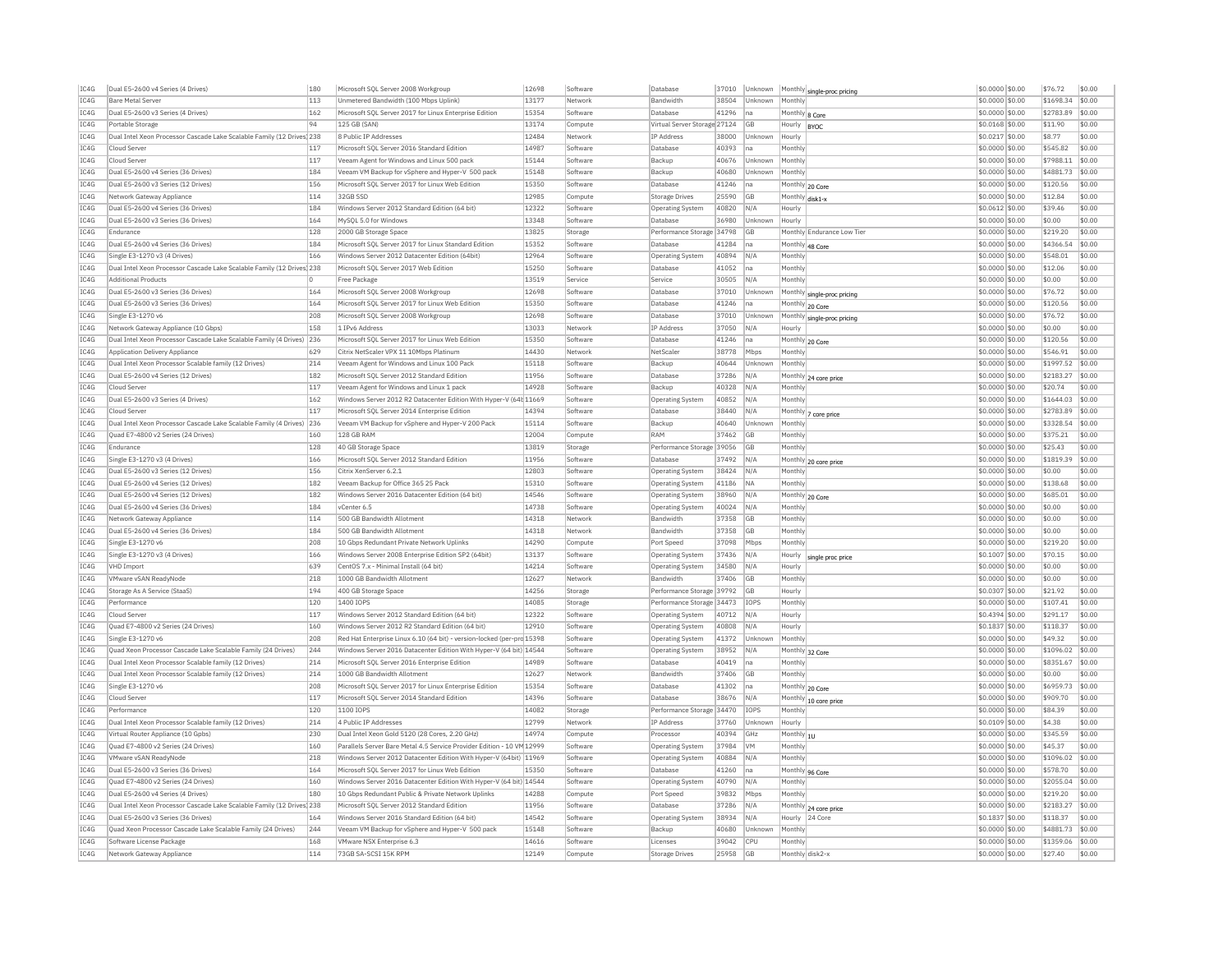| IC4G | Dual E5-2600 v4 Series (36 Drives)                                     | 184 | Windows Server 2012 Standard Edition (64 bit)                            | 12322 | Software | <b>Operating System</b>   | 40832 | N/A               | Hourly          |                                 | \$0.2755 \$0.00   | \$177.56  | \$0.00 |
|------|------------------------------------------------------------------------|-----|--------------------------------------------------------------------------|-------|----------|---------------------------|-------|-------------------|-----------------|---------------------------------|-------------------|-----------|--------|
| TC4G | Cloud Server                                                           | 117 | Windows Server 2008 Enterprise Edition SP2 (64bit)                       | 13137 | Software | <b>Operating System</b>   | 31269 | N/A               | Hourly          | cloud instance price            | \$0,1007 \$0.00   | \$70.15   | \$0.00 |
| IC4G | Network Gateway Appliance                                              | 114 | Nessus Vulnerability Assessment & Reporting                              | 13132 | Service  | Othe                      | 37626 | Unknown           | Hourly          |                                 | \$0,0000 \$0.00   | \$0.00    | \$0.00 |
| IC4G | Dual Intel Xeon Processor Cascade Lake Scalable Family (12 Drives) 238 |     | 20000 GB Bandwidth Allotment                                             | 12082 | Network  | Bandwidth                 | 26678 | <b>GB</b>         | Monthl          |                                 | \$0.0000 \$0.00   | \$0.00    | \$0.00 |
| IC4G | Dual E5-2600 v4 Series (12 Drives)                                     | 182 | Windows Server 2012 R2 Standard Edition (64 bit)                         | 12910 | Software | Operating System          | 40802 | N/A               | Hourly          |                                 | \$0.0612 \$0.00   | \$39.46   | \$0.00 |
| IC4G | Single E3-1270 v3 (4 Drives)                                           | 166 | Veeam Backup for Office 365 25 Pack                                      | 15310 | Software | <b>Operating System</b>   | 41186 | <b>NA</b>         | Monthly         |                                 | \$0,0000 \$0.00   | \$138.68  | \$0.00 |
| IC4G | Ouad E7-4800 v2 Series (24 Drives)                                     | 160 | Red Hat Enterprise Linux 7.4 - Minimal Install (64 bit) version-Id 15190 |       | Software | <b>Operating System</b>   | 40980 | <b>NA</b>         |                 | Monthly For Version Lock        | \$0,0000 \$0.00   | \$197.48  | \$0.00 |
| IC4G | Storage As A Service (StaaS)                                           | 194 | 250 GB Storage Space                                                     | 13822 | Storage  | Performance Storage 39592 |       | <b>GB</b>         | Hourly          |                                 | \$0.0192 \$0.00   | \$13.71   | \$0.00 |
| IC4G | Performance                                                            | 120 | 100 TOPS                                                                 | 13839 | Storage  | Performance Storage 34227 |       | IOPS              | Monthly         |                                 | \$0,0000 \$0.00   | \$7.67    | \$0.00 |
| TC4G | Dual E5-2600 v3 Series (12 Drives)                                     | 156 | Windows Server 2012 R2 Standard Edition (64 bit)                         | 12910 | Software |                           | 40808 | N/A               |                 |                                 | \$0,1837 \$0.00   | \$118.37  | \$0.00 |
|      |                                                                        |     |                                                                          |       |          | <b>Operating System</b>   |       |                   | Hourly          |                                 |                   |           |        |
| IC4G | Dual Intel Xeon Processor Scalable family (4 Drives)                   | 212 | Microsoft SQL Server 2017 for Linux Standard Edition                     | 15352 | Software | Database                  | 41282 | Ina               | Monthly 40 Core |                                 | \$0,0000 \$0.00   | \$3638.79 | \$0.00 |
| TCAG | Quad E7-4800 v2 Series (24 Drives)                                     | 160 | Microsoft SOL Server 2005 Express                                        | 13152 | Software | Database                  | 36982 | <b>Unknown</b>    | Monthly         |                                 | \$0,0000 \$0.00   | \$0.00    | \$0.00 |
| IC4G | Dual Intel Xeon Processor Cascade Lake Scalable Family (12 Drives 238  |     | Microsoft SQL Server 2017 for Linux Standard Edition                     | 15352 | Software | Database                  | 41272 | Ina               | Monthly 16 Core |                                 | \$0.0000 \$0.00   | \$1455.51 | \$0.00 |
| IC4G | Dual E5-2600 v4 Series (36 Drives)                                     | 184 | Microsoft SQL Server 2017 for Linux Standard Edition                     | 15352 | Software | Database                  | 41276 | Ina               | Monthly 24 Core |                                 | \$0.0000 \$0.00   | \$2183.27 | \$0.00 |
| TC4G | Single E3-1270 v6                                                      | 208 | Microsoft SOL Server 2017 for Linux Web Edition                          | 15350 | Software | Database                  | 41252 | Ina               | Monthly 32 Core |                                 | $$0.0000$ \$0.00  | \$192.90  | \$0.00 |
| TC4G | Quad E7-4800 v2 Series (24 Drives)                                     | 160 | Ubuntu Linux 14.04 LTS Trusty Tahr - Minimal Install (64 bit)            | 13549 | Software | <b>Operating System</b>   | 38184 | N/A               | Hourly          |                                 | \$0.0000 \$0.00   | \$0.00    | \$0.00 |
| IC4G | Dual E5-2600 v3 Series (4 Drives                                       | 162 | 10 Gbps Redundant Private Network Uplinks                                | 14290 | Compute  | Port Speed                | 37098 | Mbps              | Monthly         |                                 | $$0.0000$ $$0.00$ | \$219.20  | \$0.00 |
| IC4G | Dual E5-2600 v4 Series (36 Drives)                                     | 184 | Veeam VM Backup for vSphere and Hyper-V 50 Pack                          | 15104 | Software | Backup                    | 40630 | Unknown           | Monthly         |                                 | \$0,0000 \$0.00   | \$610.22  | \$0.00 |
| IC4G | Public Virtual Server                                                  | 206 | Microsoft SQL Server 2014 Standard Edition                               | 14396 | Software | Database                  | 37342 | N/A               |                 | Monthly 6 core price            | \$0.0000 \$0.00   | \$545.82  | \$0.00 |
| IC4G | Public Virtual Server                                                  | 206 | Windows Server 2012 Standard Edition (64 bit)                            | 12322 | Software | <b>Operating System</b>   | 40714 | N/A               | Hourly          |                                 | \$0.8235 \$0.00   | \$545.94  | \$0.00 |
| IC4G | Single E3-1270 v3 (4 Drives)                                           | 166 | Parallels Server Bare Metal 4.5 Service Provider Edition - 10 VM 12999   |       | Software | <b>Operating System</b>   | 37984 | VM                | Monthly         |                                 | \$0.0000 \$0.00   | \$45.37   | \$0.00 |
| IC4G | Dual Intel Xeon Processor Scalable family (4 Drives)                   | 212 | Windows Server 2012 Datacenter Edition With Hyper-V (64bit) 11969        |       | Software | <b>Operating System</b>   | 40882 | N/A               | Monthly         |                                 | \$0.0000 \$0.00   | \$959.02  | \$0.00 |
| IC4G | Dual E5-2600 v3 Series (4 Drives)                                      | 162 | 5000 GB Bandwidth Allotment                                              | 12091 | Network  | Bandwidth                 | 38506 | <b>GB</b>         | Monthly         |                                 | \$0,0000 \$0.00   | \$0.00    | \$0.00 |
| IC4G | Dual E5-2600 v4 Series (36 Drives)                                     | 184 | Microsoft SOL Server 2017 Web Edition                                    | 15250 | Software | Database                  | 41072 | na                | Monthly         |                                 | \$0,0000 \$0.00   | \$24.11   | \$0.00 |
| TC4G | Single E3-1270 v3 (4 Drives)                                           | 166 | 2000GB TBM Cloud Backup                                                  | 12111 | Storage  | FVault                    | 37652 | GIGARYTE          | Monthly         |                                 | \$0.0000 \$0.00   | \$728.71  | \$0.00 |
| IC4G | Cloud Server                                                           | 117 | Microsoft SOL Server 2012 Enterprise Edition                             | 12153 | Software | Database                  | 31921 | N/f               |                 |                                 | \$0,0000 \$0.00   | \$2087.92 | \$0.00 |
|      | Cloud Server                                                           | 117 | Microsoft SOL Server 2012 Standard Edition                               | 11956 |          | Database                  | 22398 |                   |                 | Monthly 5 core price            |                   |           | \$0.00 |
| IC4G |                                                                        |     |                                                                          | 14546 | Software |                           |       | N/A               |                 | Monthly 14 core price           | \$0.0000 \$0.00   | \$1273.58 |        |
| IC4G | Quad E7-4800 v2 Series (24 Drives)                                     | 160 | Windows Server 2016 Datacenter Edition (64 bit)                          |       | Software | Operating System          | 38966 | N/A               | Monthly 32 Core |                                 | \$0.0000 \$0.00   | \$1096.02 | \$0.00 |
| IC4G | Quad E7-4800 v2 Series (24 Drives)                                     | 160 | Parallels Server Bare Metal 5.0 Service Provider Edition - 1 VM          | 13431 | Software | Operating System          | 38724 | <b>VM</b>         | Monthly         |                                 | \$0,0000 \$0.00   | \$4.60    | \$0.00 |
| IC4G | Global TP Addresses                                                    | 176 | Global TPv6                                                              | 13563 | Network  | IP Address                | 30931 | N/A               | Monthly         |                                 | \$0,0000 \$0,00   | \$21.92   | \$0.00 |
| IC4G | Dual Intel Xeon Processor Cascade Lake Scalable Family (4 Drives) 236  |     | cPanel/WHM with Fantastico and RVskin                                    | 12663 | Software | Control Panel             | 37394 | Unknown           |                 | Monthly promo code              | \$0.0000 \$0.00   | \$27.40   | \$0.00 |
| IC4G | Single E3-1270 v3 (4 Drives)                                           | 166 | 10 Gbps Public & Private Network Uplinks                                 | 13735 | Compute  | Port Speed                | 37456 | Mbps              | Monthly         |                                 | \$0,0000 \$0.00   | \$109.60  | \$0.00 |
| TC4G | Quad Xeon Processor Cascade Lake Scalable Family (24 Drives)           | 244 | Microsoft SOL Server 2012 Standard Edition                               | 11956 | Software | Database                  | 37492 | N/A               |                 | Monthly 20 core price           | $$0.0000$ \$0.00  | \$1819.39 | \$0.00 |
| IC4G | <b>Additional Products</b>                                             |     | Citrix NetScaler VPX 10.0 200Mbps Standard                               | 13134 | Network  | NetScaler                 | 26890 | Mbps              | Monthly         |                                 | \$0,0000 \$0.00   | \$656.52  | \$0.00 |
| TCAG | Cloud Server                                                           | 117 | Windows Server 2008 Standard Edition SP2 (64bit)                         | 12521 | Software | Operating System          | 40738 | N/A               | Hourly          |                                 | \$0,8788 \$0,00   | \$582.33  | \$0.00 |
| IC4G | Dual E5-2600 v3 Series (12 Drives)                                     | 156 | Microsoft SQL Server 2008 Workgroup                                      | 12698 | Software | Database                  | 37010 | Unknown           | Monthly         | single-proc pricing             | \$0.0000 \$0.00   | \$76.72   | \$0.00 |
| IC4G | Single E3-1270 v6                                                      | 208 | Microsoft SQL Server 2017 Web Edition                                    | 15250 | Software | Database                  | 41084 | <b>n</b> a        | Monthly         |                                 | \$0.0000 \$0.00   | \$144.67  | \$0.00 |
| TC4G | Dual E5-2600 v4 Series (4 Drives)                                      | 180 | Microsoft SOL Server 2017 for Linux Web Edition                          | 15350 | Software | Database                  | 41250 | na                | Monthly 28 Core |                                 | $$0.0000$ \$0.00  | \$168.79  | \$0.00 |
| TC4G | Single E3-1270 v3 (4 Drives)                                           | 166 | Windows Server 2016 Datacenter Edition (64 bit)                          | 14546 | Software | Operating System          | 40792 | N/A               | Monthly         |                                 | \$0.0000 \$0.00   | \$1233.02 | \$0.00 |
| IC4G | Cloud Server                                                           | 117 | Microsoft SOL Server 2012 Web Edition                                    | 11803 | Software | Database                  | 21993 | N/A               |                 | Monthly 2 core price            | $$0.0000$ $$0.00$ | \$12.06   | \$0.00 |
| IC4G | VMware vSAN ReadvNode                                                  | 218 | Windows Server 2012 R2 Standard Edition (64 bit)                         | 12910 | Software | <b>Operating System</b>   | 40806 | N/A               | Hourly          |                                 | \$0,1530 \$0.00   | \$98.64   | \$0.00 |
| IC4G | Dual Intel Xeon Processor Scalable family (12 Drives)                  | 214 | Microsoft SQL Server 2017 Web Edition                                    | 15250 | Software | Database                  | 41088 | na                | Monthly         |                                 | \$0.0000 \$0.00   | \$192.90  | \$0.00 |
| IC4G | Cloud Server                                                           | 117 | Microsoft SQL Server 2017 for Linux Standard Edition                     | 15352 | Software | Database                  | 41266 | na                | Monthly 6 Core  |                                 | \$0.0000 \$0.00   | \$545.82  | \$0.00 |
| IC4G | Dual E5-2600 v3 Series (4 Drives)                                      | 162 | Virtual Router Appliance 5.x (up to 20Gbps) Subscription Editio 14742    |       | Software | Operating System          | 40028 | Unknown           | Monthly 20Gbps  |                                 | \$0.0000 \$0.00   | \$437.31  | \$0.00 |
| IC4G | Dual Intel Xeon Processor Scalable family (12 Drives)                  | 214 | 100 Mbps Redundant Private Network Uplinks                               | 12606 | Compute  | Port Speed                | 37916 | Mbps              | Hourly          |                                 | \$0,0000 \$0.00   | \$0.00    | \$0.00 |
| IC4G | Dual Intel Xeon Processor Scalable family (12 Drives)                  | 214 | NVIDIA Tesla K80 Graphic Card                                            | 14358 | Compute  | Processor                 | 38450 | Cuda Core Monthly |                 |                                 | \$0,0000 \$0.00   | \$548.01  | \$0.00 |
| IC4G | Public Virtual Server                                                  | 206 | Windows Server 2008 R2 Standard Edition (64bit)                          | 11887 | Software | Operating System          | 40756 | N/A               | Hourly          |                                 | \$0,4394 \$0.00   | \$291.17  | \$0.00 |
| IC4G | Single E3-1270 v6                                                      | 208 | R1Soft Backup Agent 1 Pack                                               | 13135 | Software | Backup                    | 26893 | N/A               | Monthly         |                                 | \$0,0000 \$0,00   | \$7.67    | \$0.00 |
| IC4G | Single E3-1270 v3 (4 Drives)                                           | 166 | Microsoft SQL Server 2012 Standard Edition                               | 11956 | Software | Database                  | 38624 | N/A               |                 | Monthly 16 core price           | \$0.0000 \$0.00   | \$1455.51 | \$0.00 |
| IC4G | Ouad E7-4800 v2 Series (24 Drives)                                     | 160 | CloudLinux 5.x (32 bit)                                                  | 13565 | Software | Operating System          | 38350 | N/A               | Monthly         |                                 | \$0.0000 \$0.00   | \$13.15   | \$0.00 |
| IC4G | Dual Intel Xeon Processor Cascade Lake Scalable Family (4 Drives) 236  |     | 1.5 TB RAM                                                               | 15000 | Compute  | RAM                       | 40424 | GB                | Monthly         |                                 | $$0.0000$ \$0.00  | \$3156.74 | \$0.00 |
| IC4G | Dual Intel Xeon Processor Scalable family (4 Drives)                   | 212 | 10 Gbps Dual Private Network Uplinks (Unbonded                           | 14296 | Compute  | Port Speed                | 37110 | Mbps              | Monthly         |                                 | \$0,0000 \$0.00   | \$219.20  | \$0.00 |
| IC4G | Ouad Xeon Processor Cascade Lake Scalable Family (24 Drives)           | 244 | 500GB TBM Cloud Backup                                                   | 12115 | Storage  | FVault                    | 38532 | GIGABYTE          | Monthly         |                                 | \$0,0000 \$0.00   | \$274.50  | \$0.00 |
| IC4G | Dual E5-2600 v4 Series (12 Drives)                                     | 182 | Microsoft SQL Server 2012 Enterprise Edition                             | 12153 | Software | Database                  | 38630 | N/A               |                 | Monthly 24 core price           | \$0.0000 \$0.00   | \$8351.67 | \$0.00 |
| TC4G | Dual E5-2600 v3 Series (12 Drives)                                     | 156 | Windows Server 2008 R2 Standard Edition (64bit)                          | 11887 | Software | Operating System          | 37442 | N/A               | Hourly          | single proc price               | \$0,0267 \$0,00   | \$18.63   | \$0.00 |
| TC4G | Dual E5-2600 v3 Series (36 Drives)                                     | 164 | Microsoft SOL Server 2017 for Linux Standard Edition                     | 15352 | Software | Database                  | 41272 | Ina               | Monthly 16 Core |                                 | $$0.0000$ \$0.00  | \$1455.51 | \$0.00 |
| IC4G | Dual E5-2600 v3 Series (36 Drives)                                     | 164 | Microsoft SQL Server 2017 for Linux Enterprise Edition                   | 15354 | Software | Database                  | 41294 | <b>n</b> a        | Monthly 6 Core  |                                 | \$0,0000 \$0.00   | \$2087.92 | \$0.00 |
| IC4G | Virtual Router Appliance (10 Gobs)                                     | 230 | 1 TPv6 Address                                                           | 13033 | Network  | <b>IP Address</b>         | 26033 | N/A               | Hourly          |                                 | \$0,0000 \$0.00   | \$0.00    | \$0.00 |
| IC4G | Single E3-1270 v3 (4 Drives)                                           | 166 | Ubuntu Linux 16.04 LTS Xenial Xerus (64 bit)                             | 14908 | Software | Operating System          | 40282 | <b>NA</b>         | Hourly          |                                 | \$0.0000 \$0.00   | \$0.00    | \$0.00 |
| IC4G | VMware vSAN QualifiedNode                                              | 216 | Non-RATO                                                                 | 13664 | Compute  | Storage Controlle         | 38276 | Unknown           | Hourly          | generic                         | \$0.0000 \$0.00   | \$0.00    | \$0.00 |
| TC4G | Public Virtual Server                                                  | 206 | Microsoft SOL Server 2017 Web Edition                                    | 15250 | Software | Database                  | 41082 | na                | Monthly         |                                 | $$0.0000$ \$0.00  | \$120.56  | \$0.00 |
| TCAG | Dual E5-2600 v3 Series (12 Drives)                                     | 156 | Microsoft SQL Server 2008 Standard                                       | 12629 | Software | Database                  | 37642 | Unknown           |                 | Monthly single-proc pricing     | $$0.0000$ \$0.00  | \$363.88  | \$0.00 |
| IC4G | Quad Xeon Processor Cascade Lake Scalable Family (24 Drives)           | 244 | R1Soft Backup Agent 10 Pack                                              | 13597 | Software | Backup                    | 38648 | N/A               | Monthly         |                                 | $$0.0000$ $$0.00$ | \$68.51   | \$0.00 |
| IC4G | Endurance                                                              | 128 | 350 GB Storage Space                                                     | 14254 | Storage  | Performance Storage 34978 |       | GB                |                 | Monthly Snapshot Space Low Tier | \$0,0000 \$0.00   | \$19.19   | \$0.00 |
|      |                                                                        |     |                                                                          | 13237 | Software | <b>Operating System</b>   | 38156 | N/A               | Hourly          |                                 | \$0.0000 \$0.00   | \$0.00    | \$0.00 |
| IC4G | Dual E5-2600 v3 Series (4 Drives)                                      | 162 | VMware vCenter 5.1 Standard                                              |       |          |                           |       |                   |                 |                                 |                   |           |        |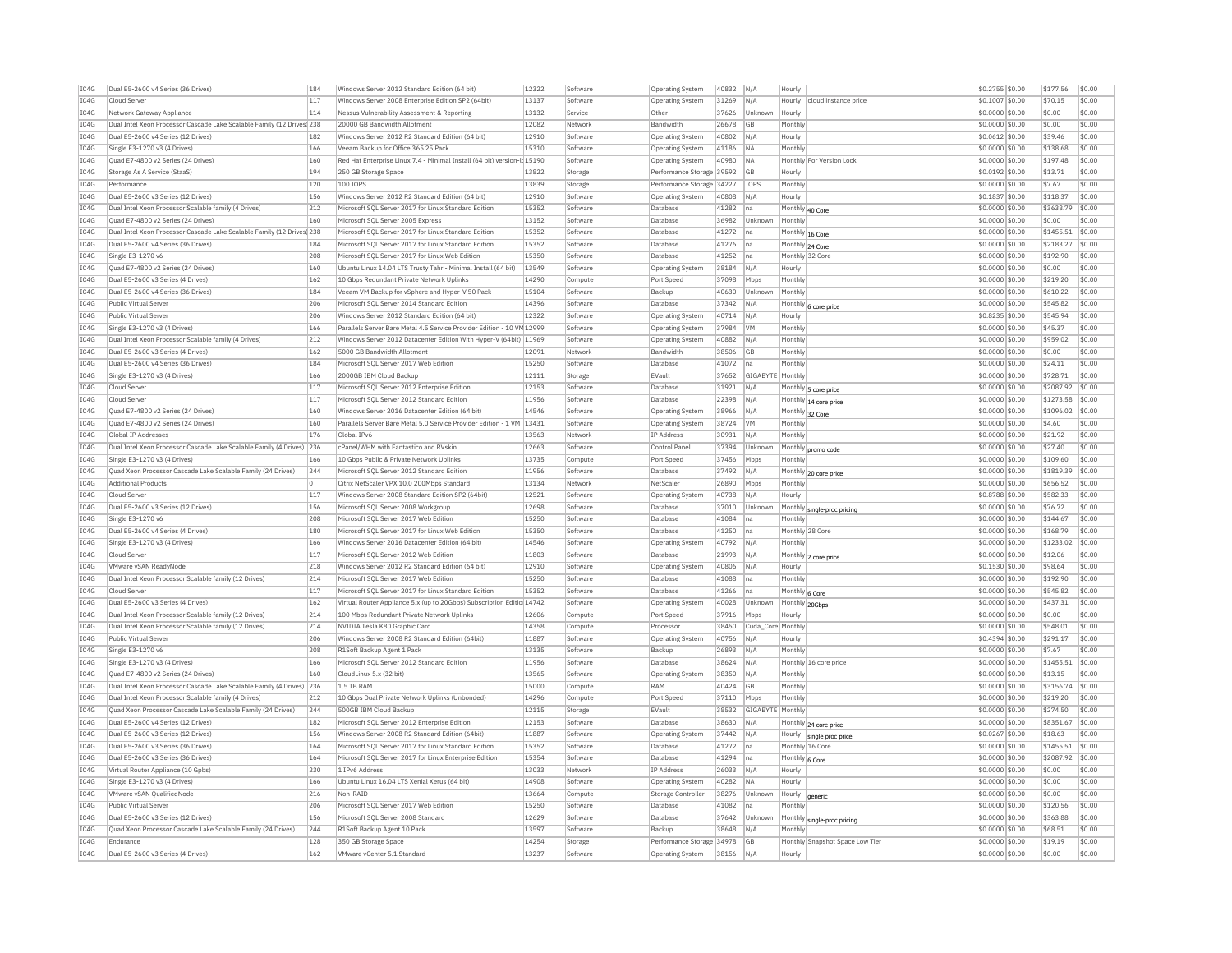| Public Virtual Server<br>206<br>2 x 2.0 GHz or higher Core<br>15256<br>Compute<br>Virtual Server Process 41116<br>CORE<br>\$0,0022 \$0.00<br>\$1.46<br>\$0.00<br>Hourly<br>Dual E5-2600 v4 Series (4 Drives)<br>180<br>Windows Server 2008 R2 Standard Edition (64bit)<br>11887<br>Software<br>37442<br>N/A<br>$$0.0267$ \$0.00<br>\$18.63<br>\$0.00<br><b>Operating System</b><br>Hourly<br>single proc price<br>Public Virtual Server<br>206<br>Windows Server 2012 R2 Standard Edition (64 bit)<br>12910<br>Software<br>Operating System<br>40686<br>\$0.1096 \$0.00<br>\$72.79<br>\$0.00<br>N/A<br>Hourly<br>Performance<br>120<br>5700 TOPS<br>14128<br>Performance Storage 34516<br>TOPS<br>\$0.0000 \$0.00<br>\$437.31<br>\$0.00<br>Monthly<br>Storage<br>IC4G<br>Dual E5-2600 v3 Series (36 Drives)<br>164<br>Microsoft SQL Server 2017 Enterprise Edition<br>15154<br>41048<br>Monthly<br>\$0.0000 \$0.00<br>\$2783.89<br>\$0.00<br>Software<br>Database<br>na<br>IC4G<br>214<br>15252<br>Dual Intel Xeon Processor Scalable family (12 Drives)<br>Microsoft SOL Server 2017 Standard Edition<br>Software<br>41108<br>\$0,0000 \$0.00<br>\$1455.51<br>\$0.00<br>Database<br>Monthly<br><b>I</b> na<br>IC4G<br>Dual Intel Xeon Processor Cascade Lake Scalable Family (4 Drives) 236<br>12484<br>IP Address<br>\$0.00<br>8 Public IP Addresses<br>Network<br>38000<br>Unknown<br>Hourly<br>\$0,0217 \$0.00<br>\$8.77<br>IC4G<br>Dual Intel Xeon Processor Scalable family (4 Drives)<br>14282<br>\$0.00<br>212<br>38426<br>\$0,0000 \$0.00<br>\$0.00<br>No Operating System<br>Software<br>Operating System<br><b>INA</b><br>Hourly<br>Parallels Server Bare Metal 5.0 Service Provider Edition - 5 VMs 13807<br><b>Bare Metal Server</b><br>113<br>Software<br>Operating System<br>34091<br><b>VM</b><br>Monthly<br>\$0,0000 \$0.00<br>\$22.69<br>\$0.00<br>VMware vSAN QualifiedNode<br>216<br>40826<br>\$118.37<br>\$0.00<br>Windows Server 2012 Standard Edition (64 bit)<br>12322<br>Software<br><b>Operating System</b><br>N/A<br>Hourly<br>\$0,1837 \$0.00<br>Cloud Server<br>117<br>8 GB<br>12979<br><b>RAM</b><br>33790<br>BYOC<br>\$0.0395 \$0.00<br>\$26.30<br>\$0.00<br>Compute<br><b>GB</b><br>Hourly<br>120<br>13844<br>\$46.03<br>\$0.00<br>Performance<br>600 TOPS<br>Storage<br>Performance Storage 34232<br><b>TOPS</b><br>Monthly<br>\$0,0000 \$0.00<br>166<br>12547<br>38596<br>\$0.0000 \$0.00<br>\$0.00<br>\$0.00<br>Single E3-1270 v3 (4 Drives)<br><b>International Services</b><br>Other<br>Unknown<br>Service<br>Hourly<br>Dual E5-2600 v4 Series (4 Drives)<br>180<br>XenServer Advanced for XenServer 6.x<br>12474<br>Software<br>Operating System<br>38606<br>N/A<br>Monthly<br>\$0.0000 \$0.00<br>\$54.80<br>\$0.00<br>128<br>13824<br>\$0.00<br>Performance Storage 34794<br>\$0,0000 \$0.00<br>\$219.20<br>Endurance<br>1000 GB Storage Space<br><b>GB</b><br>Storage<br>Monthly Endurance Medium Tier<br>Single E3-1270 v3 (4 Drives)<br>166<br>Windows Server 2012 Datacenter Edition With Hyper-V (64bit) 11969<br>40888<br>N/A<br>Monthly<br>\$0.0000 \$0.00<br>\$1644.03<br>\$0.00<br>Software<br><b>Operating System</b><br>TC4G<br>Dual Intel Xeon Processor Scalable family (12 Drives)<br>\$822.02<br>\$0.00<br>214<br>Windows Server 2012 R2 Datacenter Edition With Hyper-V (64t 11669<br>Software<br>40844<br>N/A<br>$$0.0000$ \$0.00<br><b>Operating System</b><br>Monthly<br>IC4G<br>Dual E5-2600 v4 Series (12 Drives)<br>182<br>Windows Server 2012 R2 Datacenter Edition With Hyper-V (64t 11669<br>40848<br>Monthly<br>\$0.0000 \$0.00<br>\$1233.02<br>\$0.00<br>Software<br><b>Operating System</b><br>N/A<br>TC4G<br>Dual E5-2600 v4 Series (4 Drives)<br>180<br>12799<br><b>IP Address</b><br>\$0.0109 \$0.00<br>\$4.38<br>\$0.00<br>4 Public IP Addresses<br>Network<br>37760<br>Unknown<br>Hourly<br>IC4G<br>40644<br>\$0.0000 \$0.00<br>\$1997.52<br>\$0.00<br>Dual Intel Xeon Processor Cascade Lake Scalable Family (4 Drives)<br>236<br>Veeam Agent for Windows and Linux 100 Pack<br>15118<br>Software<br>Backup<br>Unknow<br>Monthly<br>12606<br>\$0.00<br>Dual Intel Xeon Processor Cascade Lake Scalable Family (4 Drives) 236<br>100 Mbps Redundant Private Network Uplinks<br>Compute<br>Port Speed<br>37916<br>Mbps<br>Hourly<br>\$0.0000 \$0.00<br>\$0.00<br>15010<br>\$2056.13<br>\$0.00<br>Service Addons<br>210<br>VMware vCenter Server Hybridity Bundle A<br>Service<br>Othe<br>40470<br>Unknown<br>Monthly<br>\$0,0000 \$0.00<br>Single E3-1270 v3 (4 Drives)<br>166<br>Red Hat Enterprise Linux 6.5 (64 bit) version-locked<br>15086<br>Software<br>40608<br>CPU<br>Monthly<br>\$0,0000 \$0.00<br>\$49.32<br>\$0.00<br>Operating System<br>Single E3-1270 v3 (4 Drives)<br>166<br>Microsoft SQL Server 2017 for Linux Web Edition<br>15350<br>Software<br>Database<br>41252<br>Monthly 32 Core<br>\$0.0000 \$0.00<br>\$192.90<br>\$0.00<br>Ina<br>\$0.00<br>Dual Intel Xeon Processor Scalable family (4 Drives)<br>212<br>Microsoft SQL Server 2017 for Linux Enterprise Edition<br>15354<br>Software<br>Database<br>41304<br>Ina<br>Monthly 24 Core<br>\$0,0000 \$0.00<br>\$8351.67<br>Dual E5-2600 v3 Series (4 Drives)<br>162<br>13376<br>38528<br>Mhns<br>\$0.0000 \$0.00<br>\$0.00<br>\$0.00<br>100 Mbps Private Network Uplink<br>Port Speed<br>Compute<br>Hourly<br>IC4G<br>Quad Xeon Processor Cascade Lake Scalable Family (24 Drives)<br>244<br>100 Mbos Public & Private Network Uplinks<br>12643<br>Compute<br>Port Speed<br>38024<br>Mbps<br>Hourly<br>\$0.0000 \$0.00<br>\$0.00<br>\$0.00<br>IC4G<br>12324<br>40860<br>\$685.01<br>VMware vSAN OualifiedNode<br>216<br>Windows Server 2012 R2 Datacenter Edition (64bit)<br>Software<br>N/A<br>\$0,0000 \$0.00<br>\$0.00<br>Operating System<br>Monthly<br>IC4G<br><b>Bare Metal Serve</b><br>113<br>Windows Server 2008 R2 Enterprise Edition (64bit)<br>12948<br>Software<br>Operating System<br>37024<br>\$0.2014 \$0.00<br>\$140.29<br>\$0.00<br>N/A<br>Hourly<br>dual proc price<br>IC4G<br>15250<br>212<br>Microsoft SOL Server 2017 Web Edition<br>41076<br>\$0,0000 \$0,00<br>\$48.22<br>\$0.00<br>Dual Intel Xeon Processor Scalable family (4 Drives)<br>Monthly<br>Software<br>Database<br><b>I</b> na<br>Dual Intel Xeon Processor Cascade Lake Scalable Family (12 Drives) 238<br>XenServer Enterprise for XenServer 7.x<br>14770<br>40060<br><b>NA</b><br>\$0.0000 \$0.00<br>\$109.60<br>\$0.00<br>Software<br><b>Operating System</b><br>Monthly<br>Ouad Xeon Processor Cascade Lake Scalable Family (24 Drives)<br>244<br>Microsoft SOL Server 2017 for Linux Standard Edition<br>15352<br>$$0.0000$ \$0.00<br>\$363.88<br>\$0.00<br>Software<br>Database<br>41264<br>Ina<br>Monthly 4 Core<br>15324<br>\$1096.02<br>\$0.00<br>Cloud Server<br>117<br>4000GB IBM Cloud Backup<br>Storage<br>EVault<br>41202<br>GIGABYTE<br>Monthly<br>\$0.0000 \$0.00<br>206<br>12685<br>\$49.32<br>\$0.00<br>Public Virtual Server<br>Red Hat Enterprise Linux 6 - LAMP Install (64 bit)<br>Software<br><b>Operating System</b><br>23565<br>N/A<br>Hourly 1-4 cores<br>\$0,0879 \$0,00<br>14988<br>Dual Intel Xeon Processor Scalable family (12 Drives)<br>214<br>64 GB RAM<br>Compute<br>RAM<br>40412<br><b>GB</b><br>Monthly<br>\$0.0000 \$0.00<br>\$248.83<br>\$0.00<br>Endurance<br>128<br>2000 GB Storage Space<br>13825<br>Storage<br>Performance Storage 34834<br>G <sub>B</sub><br>Monthly Replication Low Tier<br>\$0.0000 \$0.00<br>\$43.84<br>\$0.00<br>IC4G<br>Ouad E7-4800 v2 Series (24 Drives)<br>160<br>Microsoft SOL Server 2014 Standard Edition<br>14396<br>Software<br>Database<br>37560<br>N/A<br>Monthly 9 core price<br>\$0,0000 \$0.00<br>\$909.70<br>\$0.00<br>IC4G<br>Dual Intel Xeon Processor Cascade Lake Scalable Family (12 Drives) 238<br>Microsoft SOL Server 2017 for Linux Enterprise Edition<br>15354<br>Software<br>Database<br>41300<br>Monthly 16 Core<br>\$0.0000 \$0.00<br>\$5567.78<br>\$0.00<br>Ina<br>TC4G<br>156<br>14740<br>40034<br>Monthly 2-CPU<br>\$0.0000 \$0.00<br>\$274.01<br>\$0.00<br>Dual E5-2600 v3 Series (12 Drives)<br>VMware Server Virtualization 6.5<br>Software<br>Operating System<br>Unknown<br>IC4G<br>Single E3-1270 v3 (4 Drives)<br>166<br>12931<br>37036<br>\$0.0079 \$0.00<br>\$5.48<br>\$0.00<br>Monitoring Package - Advanced<br>Service<br>Monitoring<br>Unknown<br>Hourly<br>IC4G<br>117<br>13033<br>IP Address<br>\$0.00<br>\$0.00<br>Cloud Server<br>1 TPv6 Address<br>26033<br>\$0,0000 \$0.00<br>Network<br>N/A<br>Hourly<br>132<br>12812<br>IP Address<br>24346<br>\$0.0000 \$0.00<br>\$0.00<br>\$0.00<br>Portable IP Addresses<br>64 Portable Private IP Addresses<br>Network<br>IPs<br>Monthly<br>14928<br>Dual Intel Xeon Processor Scalable family (4 Drives)<br>212<br>40328<br>\$0,0000 \$0.00<br>\$20.74<br>\$0.00<br>Veeam Agent for Windows and Linux 1 pack<br>Software<br>Backup<br>N/A<br>Monthly<br>117<br>15350<br>Cloud Server<br>Microsoft SOL Server 2017 for Linux Web Edition<br>Software<br>Database<br>41234<br>Ina<br>Monthly 1-2 Core<br>\$0,0000 \$0.00<br>\$12.06<br>\$0.00<br>14706<br>39970<br>\$52.61<br>\$0.00<br>206<br>RAM<br>\$0.0790 \$0.00<br>Public Virtual Server<br>16 GB<br>Compute<br><b>GB</b><br>Hourly<br>Quad E7-4800 v2 Series (24 Drives)<br>160<br>Veeam VM Backup for vSphere and Hyper-V 10 Pack<br>15098<br>Software<br>40624<br><b>VM</b><br>Monthly<br>\$0,0000 \$0.00<br>\$166.87<br>\$0.00<br>Backup<br>IC4G<br>12157<br>\$55.29<br>\$0.00<br>Ouad E7-4800 v2 Series (24 Drives)<br>160<br>60GB TBM Cloud Backup<br>Storage<br>FVault<br>37030<br>GIGARYTE<br>Monthly<br>\$0,0000 \$0.00<br>TC4G<br>Quad E7-4800 v2 Series (24 Drives)<br>160<br>100 Mbps Dual Public & Private Network Uplinks (Unbonded)<br>14304<br>Port Speed<br>37944<br>\$0.0000 \$0.00<br>\$0.00<br>\$0.00<br>Mbps<br>Compute<br>Hourly<br>IC4G<br>14989<br>\$0.00<br>Dual E5-2600 v4 Series (36 Drives)<br>184<br>Microsoft SQL Server 2016 Enterprise Edition<br>Software<br>Database<br>40411<br>Ina<br>Monthly<br>\$0.0000 \$0.00<br>\$2783.89<br>Dual Intel Xeon Processor Scalable family (12 Drives<br>214<br>Unlimited SSL VPN Users<br>13498<br>Network<br>VPN<br>37404<br>Unknown<br>\$0.0000 \$0.00<br>\$0.00<br>\$0.00<br>Hourly<br>Public Virtual Server<br>206<br>Red Hat Enterprise Linux 5 - LAMP Install (64 bit)<br>13745<br>Software<br>Operating System<br>33211<br>N/A<br>\$0.0879 \$0.00<br>\$49.32<br>\$0.00<br>Hourly 1-4 cores<br>Dual E5-2600 v4 Series (4 Drives)<br>180<br>Veeam VM Backup for vSphere and Hyper-V 50 Pack<br>15106<br>40632<br><b>VM</b><br>Monthly<br>\$0.0000 \$0.00<br>\$832.38<br>\$0.00<br>Software<br>Backup<br>Dual Intel Xeon Processor Cascade Lake Scalable Family (12 Drives) 238<br>1 Gbps Redundant Private Network Uplinks<br>11961<br>Port Speed<br>37466<br>Monthly<br>\$0.0000 \$0.00<br>\$21.92<br>\$0.00<br>Compute<br>Mbps<br>14989<br>40405<br>\$0.00<br>Dual Intel Xeon Processor Scalable family (4 Drives)<br>212<br>Microsoft SOL Server 2016 Enterprise Edition<br>Software<br>Database<br>\$0,0000 \$0.00<br>\$695.97<br>Monthly<br>Ina<br>206<br>Microsoft SQL Server 2014 Enterprise Edition<br>14394<br>38440<br>\$0.0000 \$0.00<br>\$2783.89<br>\$0.00<br>Public Virtual Serve<br>Software<br>Database<br>N/A<br>Monthly 7 core price<br>Ouad E7-4800 v2 Series (24 Drives)<br>160<br>Windows Server 2012 R2 Standard Edition (64 bit)<br>12910<br>40802<br>\$0,0612 \$0.00<br>\$39.46<br>\$0.00<br>N/A<br>Software<br>Operating System<br>Hourly<br>IC4G<br>244<br>14979<br>\$0.0000 \$0.00<br>Ouad Xeon Processor Cascade Lake Scalable Family (24 Drives)<br>Veeam Backup and Replication Enterprise Plus<br>Software<br>Operating System<br>40381<br><b>VM</b><br>Monthly<br>\$0.00<br>\$0.00<br>TC4G<br>Dual E5-2600 v4 Series (12 Drives)<br>182<br>15104<br>40630<br>\$0,0000 \$0.00<br>\$610.22<br>\$0.00<br>Veeam VM Backup for vSphere and Hyper-V 50 Pack<br>Software<br>Backun<br>Unknown<br>Monthly<br>Storage As A Service (StaaS)<br>194<br>1000 GB Storage Space<br>13824<br>Performance Storage 39656<br>GB<br>\$0,0770 \$0,00<br>\$54.80<br>\$0.00<br>Storage<br>Hourly<br>244<br>15352<br>\$5094.30<br>\$0.00<br>Ouad Xeon Processor Cascade Lake Scalable Family (24 Drives)<br>Microsoft SOL Server 2017 for Linux Standard Edition<br>Software<br>Database<br>41286<br>Ina<br>Monthly 56 Core<br>\$0,0000 \$0,00<br>206<br><b>16 GB</b><br>14426<br>RAM<br>39962<br>GB<br>\$0.0790 \$0.00<br>\$52.61<br>\$0.00<br>Public Virtual Server<br>Compute<br>Hourly<br><b>Bare Metal Server</b><br>113<br>500 GB Bandwidth Allotment<br>14318<br>Network<br>Randwidth<br>37358<br><b>GB</b><br>Monthly<br>\$0.0000 \$0.00<br>\$0.00<br>\$0.00<br>206<br>14540<br>\$1128.27<br>\$0.00<br>Public Virtual Server<br>Windows Server 2016 Standard Edition (64 bit)<br>Software<br>40780<br>N/A<br>\$1,7023 \$0.00<br>Operating System<br>Hourly<br>Dual E5-2600 v3 Series (36 Drives)<br>164<br>Windows Server 2012 R2 Datacenter Edition With Hyper-V (64t 11669<br>Software<br>Operating System<br>40852<br>N/A<br>Monthly<br>$$0.0000$ \$0.00<br>\$1644.03<br> \$0.00 | IC4G | Dual E5-2600 v3 Series (36 Drives) | 164 | Microsoft SQL Server 2017 Enterprise Edition | 15154 | Software | Database | 40912 | Ina | Monthly | \$0,0000 \$0.00 | \$1391.95 | \$0.00 |
|---------------------------------------------------------------------------------------------------------------------------------------------------------------------------------------------------------------------------------------------------------------------------------------------------------------------------------------------------------------------------------------------------------------------------------------------------------------------------------------------------------------------------------------------------------------------------------------------------------------------------------------------------------------------------------------------------------------------------------------------------------------------------------------------------------------------------------------------------------------------------------------------------------------------------------------------------------------------------------------------------------------------------------------------------------------------------------------------------------------------------------------------------------------------------------------------------------------------------------------------------------------------------------------------------------------------------------------------------------------------------------------------------------------------------------------------------------------------------------------------------------------------------------------------------------------------------------------------------------------------------------------------------------------------------------------------------------------------------------------------------------------------------------------------------------------------------------------------------------------------------------------------------------------------------------------------------------------------------------------------------------------------------------------------------------------------------------------------------------------------------------------------------------------------------------------------------------------------------------------------------------------------------------------------------------------------------------------------------------------------------------------------------------------------------------------------------------------------------------------------------------------------------------------------------------------------------------------------------------------------------------------------------------------------------------------------------------------------------------------------------------------------------------------------------------------------------------------------------------------------------------------------------------------------------------------------------------------------------------------------------------------------------------------------------------------------------------------------------------------------------------------------------------------------------------------------------------------------------------------------------------------------------------------------------------------------------------------------------------------------------------------------------------------------------------------------------------------------------------------------------------------------------------------------------------------------------------------------------------------------------------------------------------------------------------------------------------------------------------------------------------------------------------------------------------------------------------------------------------------------------------------------------------------------------------------------------------------------------------------------------------------------------------------------------------------------------------------------------------------------------------------------------------------------------------------------------------------------------------------------------------------------------------------------------------------------------------------------------------------------------------------------------------------------------------------------------------------------------------------------------------------------------------------------------------------------------------------------------------------------------------------------------------------------------------------------------------------------------------------------------------------------------------------------------------------------------------------------------------------------------------------------------------------------------------------------------------------------------------------------------------------------------------------------------------------------------------------------------------------------------------------------------------------------------------------------------------------------------------------------------------------------------------------------------------------------------------------------------------------------------------------------------------------------------------------------------------------------------------------------------------------------------------------------------------------------------------------------------------------------------------------------------------------------------------------------------------------------------------------------------------------------------------------------------------------------------------------------------------------------------------------------------------------------------------------------------------------------------------------------------------------------------------------------------------------------------------------------------------------------------------------------------------------------------------------------------------------------------------------------------------------------------------------------------------------------------------------------------------------------------------------------------------------------------------------------------------------------------------------------------------------------------------------------------------------------------------------------------------------------------------------------------------------------------------------------------------------------------------------------------------------------------------------------------------------------------------------------------------------------------------------------------------------------------------------------------------------------------------------------------------------------------------------------------------------------------------------------------------------------------------------------------------------------------------------------------------------------------------------------------------------------------------------------------------------------------------------------------------------------------------------------------------------------------------------------------------------------------------------------------------------------------------------------------------------------------------------------------------------------------------------------------------------------------------------------------------------------------------------------------------------------------------------------------------------------------------------------------------------------------------------------------------------------------------------------------------------------------------------------------------------------------------------------------------------------------------------------------------------------------------------------------------------------------------------------------------------------------------------------------------------------------------------------------------------------------------------------------------------------------------------------------------------------------------------------------------------------------------------------------------------------------------------------------------------------------------------------------------------------------------------------------------------------------------------------------------------------------------------------------------------------------------------------------------------------------------------------------------------------------------------------------------------------------------------------------------------------------------------------------------------------------------------------------------------------------------------------------------------------------------------------------------------------------------------------------------------------------------------------------------------------------------------------------------------------------------------------------------------------------------------------------------------------------------------------------------------------------------------------------------------------------------------------------------------------------------------------------------------------------------------------------------------------------------------------------------------------------------------------------------------------------------------------------------------------------------------------------------------------------------------------------------------------------------------------------------------------------------------------------------------------------------------------------------------------------------------------------------------------------------------------------------------------------------------------------------------------------------------------------------------------------------------------------------------------------------------------------------------------------------------------------------------------------------------------------------------------------------------------------------------------------------------------------------------------------------------------------------------------------------------------------------------------------------------------------------------------------------------------------------------------------------------------------------------------------------------------------------------------------------------------------------------------------------------------------------------------------------------------------------------------------------------------------------------------------------------------------------------------------------------------------------------------------------------------------------------------------------------------------------------------------------------------------------------------------------------------------------------------------------------------------------------------------------------------------------------------------------------------------------------------------------------------------------------------------------------------------------------------------------------------------------------------------------------------------------------------------------------------------------------------------------------------------------------------------------------------------------------------------------------------------------------------------------------------------------------------------------------------------------------------------------------------------------------------------------------------------------------------------------------------------------------------------------------------------------------------------------------------------------------------------------------------------------------------------------------------------------------------------------------------------------------------------------------------------------------------------------------------------------------------------------------------------------------------------------------------------------------------------------------------------------------------------------------------------------------------------------------------------------------------------------------------------------------------------------------------------------------------------------------------------------------------------------------------------------------------------------------------------------------------------------------------------------------------------------------------------------------------------------------------------------------------------------------------------------------------------------|------|------------------------------------|-----|----------------------------------------------|-------|----------|----------|-------|-----|---------|-----------------|-----------|--------|
|                                                                                                                                                                                                                                                                                                                                                                                                                                                                                                                                                                                                                                                                                                                                                                                                                                                                                                                                                                                                                                                                                                                                                                                                                                                                                                                                                                                                                                                                                                                                                                                                                                                                                                                                                                                                                                                                                                                                                                                                                                                                                                                                                                                                                                                                                                                                                                                                                                                                                                                                                                                                                                                                                                                                                                                                                                                                                                                                                                                                                                                                                                                                                                                                                                                                                                                                                                                                                                                                                                                                                                                                                                                                                                                                                                                                                                                                                                                                                                                                                                                                                                                                                                                                                                                                                                                                                                                                                                                                                                                                                                                                                                                                                                                                                                                                                                                                                                                                                                                                                                                                                                                                                                                                                                                                                                                                                                                                                                                                                                                                                                                                                                                                                                                                                                                                                                                                                                                                                                                                                                                                                                                                                                                                                                                                                                                                                                                                                                                                                                                                                                                                                                                                                                                                                                                                                                                                                                                                                                                                                                                                                                                                                                                                                                                                                                                                                                                                                                                                                                                                                                                                                                                                                                                                                                                                                                                                                                                                                                                                                                                                                                                                                                                                                                                                                                                                                                                                                                                                                                                                                                                                                                                                                                                                                                                                                                                                                                                                                                                                                                                                                                                                                                                                                                                                                                                                                                                                                                                                                                                                                                                                                                                                                                                                                                                                                                                                                                                                                                                                                                                                                                                                                                                                                                                                                                                                                                                                                                                                                                                                                                                                                                                                                                                                                                                                                                                                                                                                                                                                                                                                                                                                                                                                                                                                                                                                                                                                                                                                                                                                                                                                                                                                                                                                                                                                                                                                                                                                                                                                                                                                                                                                                                                                                                                                                                                                                                                                                                                                                                                                                                                                                                                                                                                                                                                                                                                                                                                                                                                                                                                                                                                                                                                                                                 | TC4G |                                    |     |                                              |       |          |          |       |     |         |                 |           |        |
|                                                                                                                                                                                                                                                                                                                                                                                                                                                                                                                                                                                                                                                                                                                                                                                                                                                                                                                                                                                                                                                                                                                                                                                                                                                                                                                                                                                                                                                                                                                                                                                                                                                                                                                                                                                                                                                                                                                                                                                                                                                                                                                                                                                                                                                                                                                                                                                                                                                                                                                                                                                                                                                                                                                                                                                                                                                                                                                                                                                                                                                                                                                                                                                                                                                                                                                                                                                                                                                                                                                                                                                                                                                                                                                                                                                                                                                                                                                                                                                                                                                                                                                                                                                                                                                                                                                                                                                                                                                                                                                                                                                                                                                                                                                                                                                                                                                                                                                                                                                                                                                                                                                                                                                                                                                                                                                                                                                                                                                                                                                                                                                                                                                                                                                                                                                                                                                                                                                                                                                                                                                                                                                                                                                                                                                                                                                                                                                                                                                                                                                                                                                                                                                                                                                                                                                                                                                                                                                                                                                                                                                                                                                                                                                                                                                                                                                                                                                                                                                                                                                                                                                                                                                                                                                                                                                                                                                                                                                                                                                                                                                                                                                                                                                                                                                                                                                                                                                                                                                                                                                                                                                                                                                                                                                                                                                                                                                                                                                                                                                                                                                                                                                                                                                                                                                                                                                                                                                                                                                                                                                                                                                                                                                                                                                                                                                                                                                                                                                                                                                                                                                                                                                                                                                                                                                                                                                                                                                                                                                                                                                                                                                                                                                                                                                                                                                                                                                                                                                                                                                                                                                                                                                                                                                                                                                                                                                                                                                                                                                                                                                                                                                                                                                                                                                                                                                                                                                                                                                                                                                                                                                                                                                                                                                                                                                                                                                                                                                                                                                                                                                                                                                                                                                                                                                                                                                                                                                                                                                                                                                                                                                                                                                                                                                                                                 | IC4G |                                    |     |                                              |       |          |          |       |     |         |                 |           |        |
|                                                                                                                                                                                                                                                                                                                                                                                                                                                                                                                                                                                                                                                                                                                                                                                                                                                                                                                                                                                                                                                                                                                                                                                                                                                                                                                                                                                                                                                                                                                                                                                                                                                                                                                                                                                                                                                                                                                                                                                                                                                                                                                                                                                                                                                                                                                                                                                                                                                                                                                                                                                                                                                                                                                                                                                                                                                                                                                                                                                                                                                                                                                                                                                                                                                                                                                                                                                                                                                                                                                                                                                                                                                                                                                                                                                                                                                                                                                                                                                                                                                                                                                                                                                                                                                                                                                                                                                                                                                                                                                                                                                                                                                                                                                                                                                                                                                                                                                                                                                                                                                                                                                                                                                                                                                                                                                                                                                                                                                                                                                                                                                                                                                                                                                                                                                                                                                                                                                                                                                                                                                                                                                                                                                                                                                                                                                                                                                                                                                                                                                                                                                                                                                                                                                                                                                                                                                                                                                                                                                                                                                                                                                                                                                                                                                                                                                                                                                                                                                                                                                                                                                                                                                                                                                                                                                                                                                                                                                                                                                                                                                                                                                                                                                                                                                                                                                                                                                                                                                                                                                                                                                                                                                                                                                                                                                                                                                                                                                                                                                                                                                                                                                                                                                                                                                                                                                                                                                                                                                                                                                                                                                                                                                                                                                                                                                                                                                                                                                                                                                                                                                                                                                                                                                                                                                                                                                                                                                                                                                                                                                                                                                                                                                                                                                                                                                                                                                                                                                                                                                                                                                                                                                                                                                                                                                                                                                                                                                                                                                                                                                                                                                                                                                                                                                                                                                                                                                                                                                                                                                                                                                                                                                                                                                                                                                                                                                                                                                                                                                                                                                                                                                                                                                                                                                                                                                                                                                                                                                                                                                                                                                                                                                                                                                                                                 | IC4G |                                    |     |                                              |       |          |          |       |     |         |                 |           |        |
|                                                                                                                                                                                                                                                                                                                                                                                                                                                                                                                                                                                                                                                                                                                                                                                                                                                                                                                                                                                                                                                                                                                                                                                                                                                                                                                                                                                                                                                                                                                                                                                                                                                                                                                                                                                                                                                                                                                                                                                                                                                                                                                                                                                                                                                                                                                                                                                                                                                                                                                                                                                                                                                                                                                                                                                                                                                                                                                                                                                                                                                                                                                                                                                                                                                                                                                                                                                                                                                                                                                                                                                                                                                                                                                                                                                                                                                                                                                                                                                                                                                                                                                                                                                                                                                                                                                                                                                                                                                                                                                                                                                                                                                                                                                                                                                                                                                                                                                                                                                                                                                                                                                                                                                                                                                                                                                                                                                                                                                                                                                                                                                                                                                                                                                                                                                                                                                                                                                                                                                                                                                                                                                                                                                                                                                                                                                                                                                                                                                                                                                                                                                                                                                                                                                                                                                                                                                                                                                                                                                                                                                                                                                                                                                                                                                                                                                                                                                                                                                                                                                                                                                                                                                                                                                                                                                                                                                                                                                                                                                                                                                                                                                                                                                                                                                                                                                                                                                                                                                                                                                                                                                                                                                                                                                                                                                                                                                                                                                                                                                                                                                                                                                                                                                                                                                                                                                                                                                                                                                                                                                                                                                                                                                                                                                                                                                                                                                                                                                                                                                                                                                                                                                                                                                                                                                                                                                                                                                                                                                                                                                                                                                                                                                                                                                                                                                                                                                                                                                                                                                                                                                                                                                                                                                                                                                                                                                                                                                                                                                                                                                                                                                                                                                                                                                                                                                                                                                                                                                                                                                                                                                                                                                                                                                                                                                                                                                                                                                                                                                                                                                                                                                                                                                                                                                                                                                                                                                                                                                                                                                                                                                                                                                                                                                                                                 | TCAG |                                    |     |                                              |       |          |          |       |     |         |                 |           |        |
|                                                                                                                                                                                                                                                                                                                                                                                                                                                                                                                                                                                                                                                                                                                                                                                                                                                                                                                                                                                                                                                                                                                                                                                                                                                                                                                                                                                                                                                                                                                                                                                                                                                                                                                                                                                                                                                                                                                                                                                                                                                                                                                                                                                                                                                                                                                                                                                                                                                                                                                                                                                                                                                                                                                                                                                                                                                                                                                                                                                                                                                                                                                                                                                                                                                                                                                                                                                                                                                                                                                                                                                                                                                                                                                                                                                                                                                                                                                                                                                                                                                                                                                                                                                                                                                                                                                                                                                                                                                                                                                                                                                                                                                                                                                                                                                                                                                                                                                                                                                                                                                                                                                                                                                                                                                                                                                                                                                                                                                                                                                                                                                                                                                                                                                                                                                                                                                                                                                                                                                                                                                                                                                                                                                                                                                                                                                                                                                                                                                                                                                                                                                                                                                                                                                                                                                                                                                                                                                                                                                                                                                                                                                                                                                                                                                                                                                                                                                                                                                                                                                                                                                                                                                                                                                                                                                                                                                                                                                                                                                                                                                                                                                                                                                                                                                                                                                                                                                                                                                                                                                                                                                                                                                                                                                                                                                                                                                                                                                                                                                                                                                                                                                                                                                                                                                                                                                                                                                                                                                                                                                                                                                                                                                                                                                                                                                                                                                                                                                                                                                                                                                                                                                                                                                                                                                                                                                                                                                                                                                                                                                                                                                                                                                                                                                                                                                                                                                                                                                                                                                                                                                                                                                                                                                                                                                                                                                                                                                                                                                                                                                                                                                                                                                                                                                                                                                                                                                                                                                                                                                                                                                                                                                                                                                                                                                                                                                                                                                                                                                                                                                                                                                                                                                                                                                                                                                                                                                                                                                                                                                                                                                                                                                                                                                                                                 |      |                                    |     |                                              |       |          |          |       |     |         |                 |           |        |
|                                                                                                                                                                                                                                                                                                                                                                                                                                                                                                                                                                                                                                                                                                                                                                                                                                                                                                                                                                                                                                                                                                                                                                                                                                                                                                                                                                                                                                                                                                                                                                                                                                                                                                                                                                                                                                                                                                                                                                                                                                                                                                                                                                                                                                                                                                                                                                                                                                                                                                                                                                                                                                                                                                                                                                                                                                                                                                                                                                                                                                                                                                                                                                                                                                                                                                                                                                                                                                                                                                                                                                                                                                                                                                                                                                                                                                                                                                                                                                                                                                                                                                                                                                                                                                                                                                                                                                                                                                                                                                                                                                                                                                                                                                                                                                                                                                                                                                                                                                                                                                                                                                                                                                                                                                                                                                                                                                                                                                                                                                                                                                                                                                                                                                                                                                                                                                                                                                                                                                                                                                                                                                                                                                                                                                                                                                                                                                                                                                                                                                                                                                                                                                                                                                                                                                                                                                                                                                                                                                                                                                                                                                                                                                                                                                                                                                                                                                                                                                                                                                                                                                                                                                                                                                                                                                                                                                                                                                                                                                                                                                                                                                                                                                                                                                                                                                                                                                                                                                                                                                                                                                                                                                                                                                                                                                                                                                                                                                                                                                                                                                                                                                                                                                                                                                                                                                                                                                                                                                                                                                                                                                                                                                                                                                                                                                                                                                                                                                                                                                                                                                                                                                                                                                                                                                                                                                                                                                                                                                                                                                                                                                                                                                                                                                                                                                                                                                                                                                                                                                                                                                                                                                                                                                                                                                                                                                                                                                                                                                                                                                                                                                                                                                                                                                                                                                                                                                                                                                                                                                                                                                                                                                                                                                                                                                                                                                                                                                                                                                                                                                                                                                                                                                                                                                                                                                                                                                                                                                                                                                                                                                                                                                                                                                                                                                 |      |                                    |     |                                              |       |          |          |       |     |         |                 |           |        |
|                                                                                                                                                                                                                                                                                                                                                                                                                                                                                                                                                                                                                                                                                                                                                                                                                                                                                                                                                                                                                                                                                                                                                                                                                                                                                                                                                                                                                                                                                                                                                                                                                                                                                                                                                                                                                                                                                                                                                                                                                                                                                                                                                                                                                                                                                                                                                                                                                                                                                                                                                                                                                                                                                                                                                                                                                                                                                                                                                                                                                                                                                                                                                                                                                                                                                                                                                                                                                                                                                                                                                                                                                                                                                                                                                                                                                                                                                                                                                                                                                                                                                                                                                                                                                                                                                                                                                                                                                                                                                                                                                                                                                                                                                                                                                                                                                                                                                                                                                                                                                                                                                                                                                                                                                                                                                                                                                                                                                                                                                                                                                                                                                                                                                                                                                                                                                                                                                                                                                                                                                                                                                                                                                                                                                                                                                                                                                                                                                                                                                                                                                                                                                                                                                                                                                                                                                                                                                                                                                                                                                                                                                                                                                                                                                                                                                                                                                                                                                                                                                                                                                                                                                                                                                                                                                                                                                                                                                                                                                                                                                                                                                                                                                                                                                                                                                                                                                                                                                                                                                                                                                                                                                                                                                                                                                                                                                                                                                                                                                                                                                                                                                                                                                                                                                                                                                                                                                                                                                                                                                                                                                                                                                                                                                                                                                                                                                                                                                                                                                                                                                                                                                                                                                                                                                                                                                                                                                                                                                                                                                                                                                                                                                                                                                                                                                                                                                                                                                                                                                                                                                                                                                                                                                                                                                                                                                                                                                                                                                                                                                                                                                                                                                                                                                                                                                                                                                                                                                                                                                                                                                                                                                                                                                                                                                                                                                                                                                                                                                                                                                                                                                                                                                                                                                                                                                                                                                                                                                                                                                                                                                                                                                                                                                                                                                                 |      |                                    |     |                                              |       |          |          |       |     |         |                 |           |        |
|                                                                                                                                                                                                                                                                                                                                                                                                                                                                                                                                                                                                                                                                                                                                                                                                                                                                                                                                                                                                                                                                                                                                                                                                                                                                                                                                                                                                                                                                                                                                                                                                                                                                                                                                                                                                                                                                                                                                                                                                                                                                                                                                                                                                                                                                                                                                                                                                                                                                                                                                                                                                                                                                                                                                                                                                                                                                                                                                                                                                                                                                                                                                                                                                                                                                                                                                                                                                                                                                                                                                                                                                                                                                                                                                                                                                                                                                                                                                                                                                                                                                                                                                                                                                                                                                                                                                                                                                                                                                                                                                                                                                                                                                                                                                                                                                                                                                                                                                                                                                                                                                                                                                                                                                                                                                                                                                                                                                                                                                                                                                                                                                                                                                                                                                                                                                                                                                                                                                                                                                                                                                                                                                                                                                                                                                                                                                                                                                                                                                                                                                                                                                                                                                                                                                                                                                                                                                                                                                                                                                                                                                                                                                                                                                                                                                                                                                                                                                                                                                                                                                                                                                                                                                                                                                                                                                                                                                                                                                                                                                                                                                                                                                                                                                                                                                                                                                                                                                                                                                                                                                                                                                                                                                                                                                                                                                                                                                                                                                                                                                                                                                                                                                                                                                                                                                                                                                                                                                                                                                                                                                                                                                                                                                                                                                                                                                                                                                                                                                                                                                                                                                                                                                                                                                                                                                                                                                                                                                                                                                                                                                                                                                                                                                                                                                                                                                                                                                                                                                                                                                                                                                                                                                                                                                                                                                                                                                                                                                                                                                                                                                                                                                                                                                                                                                                                                                                                                                                                                                                                                                                                                                                                                                                                                                                                                                                                                                                                                                                                                                                                                                                                                                                                                                                                                                                                                                                                                                                                                                                                                                                                                                                                                                                                                                                                 |      |                                    |     |                                              |       |          |          |       |     |         |                 |           |        |
|                                                                                                                                                                                                                                                                                                                                                                                                                                                                                                                                                                                                                                                                                                                                                                                                                                                                                                                                                                                                                                                                                                                                                                                                                                                                                                                                                                                                                                                                                                                                                                                                                                                                                                                                                                                                                                                                                                                                                                                                                                                                                                                                                                                                                                                                                                                                                                                                                                                                                                                                                                                                                                                                                                                                                                                                                                                                                                                                                                                                                                                                                                                                                                                                                                                                                                                                                                                                                                                                                                                                                                                                                                                                                                                                                                                                                                                                                                                                                                                                                                                                                                                                                                                                                                                                                                                                                                                                                                                                                                                                                                                                                                                                                                                                                                                                                                                                                                                                                                                                                                                                                                                                                                                                                                                                                                                                                                                                                                                                                                                                                                                                                                                                                                                                                                                                                                                                                                                                                                                                                                                                                                                                                                                                                                                                                                                                                                                                                                                                                                                                                                                                                                                                                                                                                                                                                                                                                                                                                                                                                                                                                                                                                                                                                                                                                                                                                                                                                                                                                                                                                                                                                                                                                                                                                                                                                                                                                                                                                                                                                                                                                                                                                                                                                                                                                                                                                                                                                                                                                                                                                                                                                                                                                                                                                                                                                                                                                                                                                                                                                                                                                                                                                                                                                                                                                                                                                                                                                                                                                                                                                                                                                                                                                                                                                                                                                                                                                                                                                                                                                                                                                                                                                                                                                                                                                                                                                                                                                                                                                                                                                                                                                                                                                                                                                                                                                                                                                                                                                                                                                                                                                                                                                                                                                                                                                                                                                                                                                                                                                                                                                                                                                                                                                                                                                                                                                                                                                                                                                                                                                                                                                                                                                                                                                                                                                                                                                                                                                                                                                                                                                                                                                                                                                                                                                                                                                                                                                                                                                                                                                                                                                                                                                                                                                                 |      |                                    |     |                                              |       |          |          |       |     |         |                 |           |        |
|                                                                                                                                                                                                                                                                                                                                                                                                                                                                                                                                                                                                                                                                                                                                                                                                                                                                                                                                                                                                                                                                                                                                                                                                                                                                                                                                                                                                                                                                                                                                                                                                                                                                                                                                                                                                                                                                                                                                                                                                                                                                                                                                                                                                                                                                                                                                                                                                                                                                                                                                                                                                                                                                                                                                                                                                                                                                                                                                                                                                                                                                                                                                                                                                                                                                                                                                                                                                                                                                                                                                                                                                                                                                                                                                                                                                                                                                                                                                                                                                                                                                                                                                                                                                                                                                                                                                                                                                                                                                                                                                                                                                                                                                                                                                                                                                                                                                                                                                                                                                                                                                                                                                                                                                                                                                                                                                                                                                                                                                                                                                                                                                                                                                                                                                                                                                                                                                                                                                                                                                                                                                                                                                                                                                                                                                                                                                                                                                                                                                                                                                                                                                                                                                                                                                                                                                                                                                                                                                                                                                                                                                                                                                                                                                                                                                                                                                                                                                                                                                                                                                                                                                                                                                                                                                                                                                                                                                                                                                                                                                                                                                                                                                                                                                                                                                                                                                                                                                                                                                                                                                                                                                                                                                                                                                                                                                                                                                                                                                                                                                                                                                                                                                                                                                                                                                                                                                                                                                                                                                                                                                                                                                                                                                                                                                                                                                                                                                                                                                                                                                                                                                                                                                                                                                                                                                                                                                                                                                                                                                                                                                                                                                                                                                                                                                                                                                                                                                                                                                                                                                                                                                                                                                                                                                                                                                                                                                                                                                                                                                                                                                                                                                                                                                                                                                                                                                                                                                                                                                                                                                                                                                                                                                                                                                                                                                                                                                                                                                                                                                                                                                                                                                                                                                                                                                                                                                                                                                                                                                                                                                                                                                                                                                                                                                                                 | IC4G |                                    |     |                                              |       |          |          |       |     |         |                 |           |        |
|                                                                                                                                                                                                                                                                                                                                                                                                                                                                                                                                                                                                                                                                                                                                                                                                                                                                                                                                                                                                                                                                                                                                                                                                                                                                                                                                                                                                                                                                                                                                                                                                                                                                                                                                                                                                                                                                                                                                                                                                                                                                                                                                                                                                                                                                                                                                                                                                                                                                                                                                                                                                                                                                                                                                                                                                                                                                                                                                                                                                                                                                                                                                                                                                                                                                                                                                                                                                                                                                                                                                                                                                                                                                                                                                                                                                                                                                                                                                                                                                                                                                                                                                                                                                                                                                                                                                                                                                                                                                                                                                                                                                                                                                                                                                                                                                                                                                                                                                                                                                                                                                                                                                                                                                                                                                                                                                                                                                                                                                                                                                                                                                                                                                                                                                                                                                                                                                                                                                                                                                                                                                                                                                                                                                                                                                                                                                                                                                                                                                                                                                                                                                                                                                                                                                                                                                                                                                                                                                                                                                                                                                                                                                                                                                                                                                                                                                                                                                                                                                                                                                                                                                                                                                                                                                                                                                                                                                                                                                                                                                                                                                                                                                                                                                                                                                                                                                                                                                                                                                                                                                                                                                                                                                                                                                                                                                                                                                                                                                                                                                                                                                                                                                                                                                                                                                                                                                                                                                                                                                                                                                                                                                                                                                                                                                                                                                                                                                                                                                                                                                                                                                                                                                                                                                                                                                                                                                                                                                                                                                                                                                                                                                                                                                                                                                                                                                                                                                                                                                                                                                                                                                                                                                                                                                                                                                                                                                                                                                                                                                                                                                                                                                                                                                                                                                                                                                                                                                                                                                                                                                                                                                                                                                                                                                                                                                                                                                                                                                                                                                                                                                                                                                                                                                                                                                                                                                                                                                                                                                                                                                                                                                                                                                                                                                                                 | TC4G |                                    |     |                                              |       |          |          |       |     |         |                 |           |        |
|                                                                                                                                                                                                                                                                                                                                                                                                                                                                                                                                                                                                                                                                                                                                                                                                                                                                                                                                                                                                                                                                                                                                                                                                                                                                                                                                                                                                                                                                                                                                                                                                                                                                                                                                                                                                                                                                                                                                                                                                                                                                                                                                                                                                                                                                                                                                                                                                                                                                                                                                                                                                                                                                                                                                                                                                                                                                                                                                                                                                                                                                                                                                                                                                                                                                                                                                                                                                                                                                                                                                                                                                                                                                                                                                                                                                                                                                                                                                                                                                                                                                                                                                                                                                                                                                                                                                                                                                                                                                                                                                                                                                                                                                                                                                                                                                                                                                                                                                                                                                                                                                                                                                                                                                                                                                                                                                                                                                                                                                                                                                                                                                                                                                                                                                                                                                                                                                                                                                                                                                                                                                                                                                                                                                                                                                                                                                                                                                                                                                                                                                                                                                                                                                                                                                                                                                                                                                                                                                                                                                                                                                                                                                                                                                                                                                                                                                                                                                                                                                                                                                                                                                                                                                                                                                                                                                                                                                                                                                                                                                                                                                                                                                                                                                                                                                                                                                                                                                                                                                                                                                                                                                                                                                                                                                                                                                                                                                                                                                                                                                                                                                                                                                                                                                                                                                                                                                                                                                                                                                                                                                                                                                                                                                                                                                                                                                                                                                                                                                                                                                                                                                                                                                                                                                                                                                                                                                                                                                                                                                                                                                                                                                                                                                                                                                                                                                                                                                                                                                                                                                                                                                                                                                                                                                                                                                                                                                                                                                                                                                                                                                                                                                                                                                                                                                                                                                                                                                                                                                                                                                                                                                                                                                                                                                                                                                                                                                                                                                                                                                                                                                                                                                                                                                                                                                                                                                                                                                                                                                                                                                                                                                                                                                                                                                                                 | IC4G |                                    |     |                                              |       |          |          |       |     |         |                 |           |        |
|                                                                                                                                                                                                                                                                                                                                                                                                                                                                                                                                                                                                                                                                                                                                                                                                                                                                                                                                                                                                                                                                                                                                                                                                                                                                                                                                                                                                                                                                                                                                                                                                                                                                                                                                                                                                                                                                                                                                                                                                                                                                                                                                                                                                                                                                                                                                                                                                                                                                                                                                                                                                                                                                                                                                                                                                                                                                                                                                                                                                                                                                                                                                                                                                                                                                                                                                                                                                                                                                                                                                                                                                                                                                                                                                                                                                                                                                                                                                                                                                                                                                                                                                                                                                                                                                                                                                                                                                                                                                                                                                                                                                                                                                                                                                                                                                                                                                                                                                                                                                                                                                                                                                                                                                                                                                                                                                                                                                                                                                                                                                                                                                                                                                                                                                                                                                                                                                                                                                                                                                                                                                                                                                                                                                                                                                                                                                                                                                                                                                                                                                                                                                                                                                                                                                                                                                                                                                                                                                                                                                                                                                                                                                                                                                                                                                                                                                                                                                                                                                                                                                                                                                                                                                                                                                                                                                                                                                                                                                                                                                                                                                                                                                                                                                                                                                                                                                                                                                                                                                                                                                                                                                                                                                                                                                                                                                                                                                                                                                                                                                                                                                                                                                                                                                                                                                                                                                                                                                                                                                                                                                                                                                                                                                                                                                                                                                                                                                                                                                                                                                                                                                                                                                                                                                                                                                                                                                                                                                                                                                                                                                                                                                                                                                                                                                                                                                                                                                                                                                                                                                                                                                                                                                                                                                                                                                                                                                                                                                                                                                                                                                                                                                                                                                                                                                                                                                                                                                                                                                                                                                                                                                                                                                                                                                                                                                                                                                                                                                                                                                                                                                                                                                                                                                                                                                                                                                                                                                                                                                                                                                                                                                                                                                                                                                                                 | TCAG |                                    |     |                                              |       |          |          |       |     |         |                 |           |        |
|                                                                                                                                                                                                                                                                                                                                                                                                                                                                                                                                                                                                                                                                                                                                                                                                                                                                                                                                                                                                                                                                                                                                                                                                                                                                                                                                                                                                                                                                                                                                                                                                                                                                                                                                                                                                                                                                                                                                                                                                                                                                                                                                                                                                                                                                                                                                                                                                                                                                                                                                                                                                                                                                                                                                                                                                                                                                                                                                                                                                                                                                                                                                                                                                                                                                                                                                                                                                                                                                                                                                                                                                                                                                                                                                                                                                                                                                                                                                                                                                                                                                                                                                                                                                                                                                                                                                                                                                                                                                                                                                                                                                                                                                                                                                                                                                                                                                                                                                                                                                                                                                                                                                                                                                                                                                                                                                                                                                                                                                                                                                                                                                                                                                                                                                                                                                                                                                                                                                                                                                                                                                                                                                                                                                                                                                                                                                                                                                                                                                                                                                                                                                                                                                                                                                                                                                                                                                                                                                                                                                                                                                                                                                                                                                                                                                                                                                                                                                                                                                                                                                                                                                                                                                                                                                                                                                                                                                                                                                                                                                                                                                                                                                                                                                                                                                                                                                                                                                                                                                                                                                                                                                                                                                                                                                                                                                                                                                                                                                                                                                                                                                                                                                                                                                                                                                                                                                                                                                                                                                                                                                                                                                                                                                                                                                                                                                                                                                                                                                                                                                                                                                                                                                                                                                                                                                                                                                                                                                                                                                                                                                                                                                                                                                                                                                                                                                                                                                                                                                                                                                                                                                                                                                                                                                                                                                                                                                                                                                                                                                                                                                                                                                                                                                                                                                                                                                                                                                                                                                                                                                                                                                                                                                                                                                                                                                                                                                                                                                                                                                                                                                                                                                                                                                                                                                                                                                                                                                                                                                                                                                                                                                                                                                                                                                                                 | IC4G |                                    |     |                                              |       |          |          |       |     |         |                 |           |        |
|                                                                                                                                                                                                                                                                                                                                                                                                                                                                                                                                                                                                                                                                                                                                                                                                                                                                                                                                                                                                                                                                                                                                                                                                                                                                                                                                                                                                                                                                                                                                                                                                                                                                                                                                                                                                                                                                                                                                                                                                                                                                                                                                                                                                                                                                                                                                                                                                                                                                                                                                                                                                                                                                                                                                                                                                                                                                                                                                                                                                                                                                                                                                                                                                                                                                                                                                                                                                                                                                                                                                                                                                                                                                                                                                                                                                                                                                                                                                                                                                                                                                                                                                                                                                                                                                                                                                                                                                                                                                                                                                                                                                                                                                                                                                                                                                                                                                                                                                                                                                                                                                                                                                                                                                                                                                                                                                                                                                                                                                                                                                                                                                                                                                                                                                                                                                                                                                                                                                                                                                                                                                                                                                                                                                                                                                                                                                                                                                                                                                                                                                                                                                                                                                                                                                                                                                                                                                                                                                                                                                                                                                                                                                                                                                                                                                                                                                                                                                                                                                                                                                                                                                                                                                                                                                                                                                                                                                                                                                                                                                                                                                                                                                                                                                                                                                                                                                                                                                                                                                                                                                                                                                                                                                                                                                                                                                                                                                                                                                                                                                                                                                                                                                                                                                                                                                                                                                                                                                                                                                                                                                                                                                                                                                                                                                                                                                                                                                                                                                                                                                                                                                                                                                                                                                                                                                                                                                                                                                                                                                                                                                                                                                                                                                                                                                                                                                                                                                                                                                                                                                                                                                                                                                                                                                                                                                                                                                                                                                                                                                                                                                                                                                                                                                                                                                                                                                                                                                                                                                                                                                                                                                                                                                                                                                                                                                                                                                                                                                                                                                                                                                                                                                                                                                                                                                                                                                                                                                                                                                                                                                                                                                                                                                                                                                                                 | IC4G |                                    |     |                                              |       |          |          |       |     |         |                 |           |        |
|                                                                                                                                                                                                                                                                                                                                                                                                                                                                                                                                                                                                                                                                                                                                                                                                                                                                                                                                                                                                                                                                                                                                                                                                                                                                                                                                                                                                                                                                                                                                                                                                                                                                                                                                                                                                                                                                                                                                                                                                                                                                                                                                                                                                                                                                                                                                                                                                                                                                                                                                                                                                                                                                                                                                                                                                                                                                                                                                                                                                                                                                                                                                                                                                                                                                                                                                                                                                                                                                                                                                                                                                                                                                                                                                                                                                                                                                                                                                                                                                                                                                                                                                                                                                                                                                                                                                                                                                                                                                                                                                                                                                                                                                                                                                                                                                                                                                                                                                                                                                                                                                                                                                                                                                                                                                                                                                                                                                                                                                                                                                                                                                                                                                                                                                                                                                                                                                                                                                                                                                                                                                                                                                                                                                                                                                                                                                                                                                                                                                                                                                                                                                                                                                                                                                                                                                                                                                                                                                                                                                                                                                                                                                                                                                                                                                                                                                                                                                                                                                                                                                                                                                                                                                                                                                                                                                                                                                                                                                                                                                                                                                                                                                                                                                                                                                                                                                                                                                                                                                                                                                                                                                                                                                                                                                                                                                                                                                                                                                                                                                                                                                                                                                                                                                                                                                                                                                                                                                                                                                                                                                                                                                                                                                                                                                                                                                                                                                                                                                                                                                                                                                                                                                                                                                                                                                                                                                                                                                                                                                                                                                                                                                                                                                                                                                                                                                                                                                                                                                                                                                                                                                                                                                                                                                                                                                                                                                                                                                                                                                                                                                                                                                                                                                                                                                                                                                                                                                                                                                                                                                                                                                                                                                                                                                                                                                                                                                                                                                                                                                                                                                                                                                                                                                                                                                                                                                                                                                                                                                                                                                                                                                                                                                                                                                                                 | IC4G |                                    |     |                                              |       |          |          |       |     |         |                 |           |        |
|                                                                                                                                                                                                                                                                                                                                                                                                                                                                                                                                                                                                                                                                                                                                                                                                                                                                                                                                                                                                                                                                                                                                                                                                                                                                                                                                                                                                                                                                                                                                                                                                                                                                                                                                                                                                                                                                                                                                                                                                                                                                                                                                                                                                                                                                                                                                                                                                                                                                                                                                                                                                                                                                                                                                                                                                                                                                                                                                                                                                                                                                                                                                                                                                                                                                                                                                                                                                                                                                                                                                                                                                                                                                                                                                                                                                                                                                                                                                                                                                                                                                                                                                                                                                                                                                                                                                                                                                                                                                                                                                                                                                                                                                                                                                                                                                                                                                                                                                                                                                                                                                                                                                                                                                                                                                                                                                                                                                                                                                                                                                                                                                                                                                                                                                                                                                                                                                                                                                                                                                                                                                                                                                                                                                                                                                                                                                                                                                                                                                                                                                                                                                                                                                                                                                                                                                                                                                                                                                                                                                                                                                                                                                                                                                                                                                                                                                                                                                                                                                                                                                                                                                                                                                                                                                                                                                                                                                                                                                                                                                                                                                                                                                                                                                                                                                                                                                                                                                                                                                                                                                                                                                                                                                                                                                                                                                                                                                                                                                                                                                                                                                                                                                                                                                                                                                                                                                                                                                                                                                                                                                                                                                                                                                                                                                                                                                                                                                                                                                                                                                                                                                                                                                                                                                                                                                                                                                                                                                                                                                                                                                                                                                                                                                                                                                                                                                                                                                                                                                                                                                                                                                                                                                                                                                                                                                                                                                                                                                                                                                                                                                                                                                                                                                                                                                                                                                                                                                                                                                                                                                                                                                                                                                                                                                                                                                                                                                                                                                                                                                                                                                                                                                                                                                                                                                                                                                                                                                                                                                                                                                                                                                                                                                                                                                                                 | IC4G |                                    |     |                                              |       |          |          |       |     |         |                 |           |        |
|                                                                                                                                                                                                                                                                                                                                                                                                                                                                                                                                                                                                                                                                                                                                                                                                                                                                                                                                                                                                                                                                                                                                                                                                                                                                                                                                                                                                                                                                                                                                                                                                                                                                                                                                                                                                                                                                                                                                                                                                                                                                                                                                                                                                                                                                                                                                                                                                                                                                                                                                                                                                                                                                                                                                                                                                                                                                                                                                                                                                                                                                                                                                                                                                                                                                                                                                                                                                                                                                                                                                                                                                                                                                                                                                                                                                                                                                                                                                                                                                                                                                                                                                                                                                                                                                                                                                                                                                                                                                                                                                                                                                                                                                                                                                                                                                                                                                                                                                                                                                                                                                                                                                                                                                                                                                                                                                                                                                                                                                                                                                                                                                                                                                                                                                                                                                                                                                                                                                                                                                                                                                                                                                                                                                                                                                                                                                                                                                                                                                                                                                                                                                                                                                                                                                                                                                                                                                                                                                                                                                                                                                                                                                                                                                                                                                                                                                                                                                                                                                                                                                                                                                                                                                                                                                                                                                                                                                                                                                                                                                                                                                                                                                                                                                                                                                                                                                                                                                                                                                                                                                                                                                                                                                                                                                                                                                                                                                                                                                                                                                                                                                                                                                                                                                                                                                                                                                                                                                                                                                                                                                                                                                                                                                                                                                                                                                                                                                                                                                                                                                                                                                                                                                                                                                                                                                                                                                                                                                                                                                                                                                                                                                                                                                                                                                                                                                                                                                                                                                                                                                                                                                                                                                                                                                                                                                                                                                                                                                                                                                                                                                                                                                                                                                                                                                                                                                                                                                                                                                                                                                                                                                                                                                                                                                                                                                                                                                                                                                                                                                                                                                                                                                                                                                                                                                                                                                                                                                                                                                                                                                                                                                                                                                                                                                                                 |      |                                    |     |                                              |       |          |          |       |     |         |                 |           |        |
|                                                                                                                                                                                                                                                                                                                                                                                                                                                                                                                                                                                                                                                                                                                                                                                                                                                                                                                                                                                                                                                                                                                                                                                                                                                                                                                                                                                                                                                                                                                                                                                                                                                                                                                                                                                                                                                                                                                                                                                                                                                                                                                                                                                                                                                                                                                                                                                                                                                                                                                                                                                                                                                                                                                                                                                                                                                                                                                                                                                                                                                                                                                                                                                                                                                                                                                                                                                                                                                                                                                                                                                                                                                                                                                                                                                                                                                                                                                                                                                                                                                                                                                                                                                                                                                                                                                                                                                                                                                                                                                                                                                                                                                                                                                                                                                                                                                                                                                                                                                                                                                                                                                                                                                                                                                                                                                                                                                                                                                                                                                                                                                                                                                                                                                                                                                                                                                                                                                                                                                                                                                                                                                                                                                                                                                                                                                                                                                                                                                                                                                                                                                                                                                                                                                                                                                                                                                                                                                                                                                                                                                                                                                                                                                                                                                                                                                                                                                                                                                                                                                                                                                                                                                                                                                                                                                                                                                                                                                                                                                                                                                                                                                                                                                                                                                                                                                                                                                                                                                                                                                                                                                                                                                                                                                                                                                                                                                                                                                                                                                                                                                                                                                                                                                                                                                                                                                                                                                                                                                                                                                                                                                                                                                                                                                                                                                                                                                                                                                                                                                                                                                                                                                                                                                                                                                                                                                                                                                                                                                                                                                                                                                                                                                                                                                                                                                                                                                                                                                                                                                                                                                                                                                                                                                                                                                                                                                                                                                                                                                                                                                                                                                                                                                                                                                                                                                                                                                                                                                                                                                                                                                                                                                                                                                                                                                                                                                                                                                                                                                                                                                                                                                                                                                                                                                                                                                                                                                                                                                                                                                                                                                                                                                                                                                                                                 |      |                                    |     |                                              |       |          |          |       |     |         |                 |           |        |
|                                                                                                                                                                                                                                                                                                                                                                                                                                                                                                                                                                                                                                                                                                                                                                                                                                                                                                                                                                                                                                                                                                                                                                                                                                                                                                                                                                                                                                                                                                                                                                                                                                                                                                                                                                                                                                                                                                                                                                                                                                                                                                                                                                                                                                                                                                                                                                                                                                                                                                                                                                                                                                                                                                                                                                                                                                                                                                                                                                                                                                                                                                                                                                                                                                                                                                                                                                                                                                                                                                                                                                                                                                                                                                                                                                                                                                                                                                                                                                                                                                                                                                                                                                                                                                                                                                                                                                                                                                                                                                                                                                                                                                                                                                                                                                                                                                                                                                                                                                                                                                                                                                                                                                                                                                                                                                                                                                                                                                                                                                                                                                                                                                                                                                                                                                                                                                                                                                                                                                                                                                                                                                                                                                                                                                                                                                                                                                                                                                                                                                                                                                                                                                                                                                                                                                                                                                                                                                                                                                                                                                                                                                                                                                                                                                                                                                                                                                                                                                                                                                                                                                                                                                                                                                                                                                                                                                                                                                                                                                                                                                                                                                                                                                                                                                                                                                                                                                                                                                                                                                                                                                                                                                                                                                                                                                                                                                                                                                                                                                                                                                                                                                                                                                                                                                                                                                                                                                                                                                                                                                                                                                                                                                                                                                                                                                                                                                                                                                                                                                                                                                                                                                                                                                                                                                                                                                                                                                                                                                                                                                                                                                                                                                                                                                                                                                                                                                                                                                                                                                                                                                                                                                                                                                                                                                                                                                                                                                                                                                                                                                                                                                                                                                                                                                                                                                                                                                                                                                                                                                                                                                                                                                                                                                                                                                                                                                                                                                                                                                                                                                                                                                                                                                                                                                                                                                                                                                                                                                                                                                                                                                                                                                                                                                                                                                 |      |                                    |     |                                              |       |          |          |       |     |         |                 |           |        |
|                                                                                                                                                                                                                                                                                                                                                                                                                                                                                                                                                                                                                                                                                                                                                                                                                                                                                                                                                                                                                                                                                                                                                                                                                                                                                                                                                                                                                                                                                                                                                                                                                                                                                                                                                                                                                                                                                                                                                                                                                                                                                                                                                                                                                                                                                                                                                                                                                                                                                                                                                                                                                                                                                                                                                                                                                                                                                                                                                                                                                                                                                                                                                                                                                                                                                                                                                                                                                                                                                                                                                                                                                                                                                                                                                                                                                                                                                                                                                                                                                                                                                                                                                                                                                                                                                                                                                                                                                                                                                                                                                                                                                                                                                                                                                                                                                                                                                                                                                                                                                                                                                                                                                                                                                                                                                                                                                                                                                                                                                                                                                                                                                                                                                                                                                                                                                                                                                                                                                                                                                                                                                                                                                                                                                                                                                                                                                                                                                                                                                                                                                                                                                                                                                                                                                                                                                                                                                                                                                                                                                                                                                                                                                                                                                                                                                                                                                                                                                                                                                                                                                                                                                                                                                                                                                                                                                                                                                                                                                                                                                                                                                                                                                                                                                                                                                                                                                                                                                                                                                                                                                                                                                                                                                                                                                                                                                                                                                                                                                                                                                                                                                                                                                                                                                                                                                                                                                                                                                                                                                                                                                                                                                                                                                                                                                                                                                                                                                                                                                                                                                                                                                                                                                                                                                                                                                                                                                                                                                                                                                                                                                                                                                                                                                                                                                                                                                                                                                                                                                                                                                                                                                                                                                                                                                                                                                                                                                                                                                                                                                                                                                                                                                                                                                                                                                                                                                                                                                                                                                                                                                                                                                                                                                                                                                                                                                                                                                                                                                                                                                                                                                                                                                                                                                                                                                                                                                                                                                                                                                                                                                                                                                                                                                                                                                                 |      |                                    |     |                                              |       |          |          |       |     |         |                 |           |        |
|                                                                                                                                                                                                                                                                                                                                                                                                                                                                                                                                                                                                                                                                                                                                                                                                                                                                                                                                                                                                                                                                                                                                                                                                                                                                                                                                                                                                                                                                                                                                                                                                                                                                                                                                                                                                                                                                                                                                                                                                                                                                                                                                                                                                                                                                                                                                                                                                                                                                                                                                                                                                                                                                                                                                                                                                                                                                                                                                                                                                                                                                                                                                                                                                                                                                                                                                                                                                                                                                                                                                                                                                                                                                                                                                                                                                                                                                                                                                                                                                                                                                                                                                                                                                                                                                                                                                                                                                                                                                                                                                                                                                                                                                                                                                                                                                                                                                                                                                                                                                                                                                                                                                                                                                                                                                                                                                                                                                                                                                                                                                                                                                                                                                                                                                                                                                                                                                                                                                                                                                                                                                                                                                                                                                                                                                                                                                                                                                                                                                                                                                                                                                                                                                                                                                                                                                                                                                                                                                                                                                                                                                                                                                                                                                                                                                                                                                                                                                                                                                                                                                                                                                                                                                                                                                                                                                                                                                                                                                                                                                                                                                                                                                                                                                                                                                                                                                                                                                                                                                                                                                                                                                                                                                                                                                                                                                                                                                                                                                                                                                                                                                                                                                                                                                                                                                                                                                                                                                                                                                                                                                                                                                                                                                                                                                                                                                                                                                                                                                                                                                                                                                                                                                                                                                                                                                                                                                                                                                                                                                                                                                                                                                                                                                                                                                                                                                                                                                                                                                                                                                                                                                                                                                                                                                                                                                                                                                                                                                                                                                                                                                                                                                                                                                                                                                                                                                                                                                                                                                                                                                                                                                                                                                                                                                                                                                                                                                                                                                                                                                                                                                                                                                                                                                                                                                                                                                                                                                                                                                                                                                                                                                                                                                                                                                                                 |      |                                    |     |                                              |       |          |          |       |     |         |                 |           |        |
|                                                                                                                                                                                                                                                                                                                                                                                                                                                                                                                                                                                                                                                                                                                                                                                                                                                                                                                                                                                                                                                                                                                                                                                                                                                                                                                                                                                                                                                                                                                                                                                                                                                                                                                                                                                                                                                                                                                                                                                                                                                                                                                                                                                                                                                                                                                                                                                                                                                                                                                                                                                                                                                                                                                                                                                                                                                                                                                                                                                                                                                                                                                                                                                                                                                                                                                                                                                                                                                                                                                                                                                                                                                                                                                                                                                                                                                                                                                                                                                                                                                                                                                                                                                                                                                                                                                                                                                                                                                                                                                                                                                                                                                                                                                                                                                                                                                                                                                                                                                                                                                                                                                                                                                                                                                                                                                                                                                                                                                                                                                                                                                                                                                                                                                                                                                                                                                                                                                                                                                                                                                                                                                                                                                                                                                                                                                                                                                                                                                                                                                                                                                                                                                                                                                                                                                                                                                                                                                                                                                                                                                                                                                                                                                                                                                                                                                                                                                                                                                                                                                                                                                                                                                                                                                                                                                                                                                                                                                                                                                                                                                                                                                                                                                                                                                                                                                                                                                                                                                                                                                                                                                                                                                                                                                                                                                                                                                                                                                                                                                                                                                                                                                                                                                                                                                                                                                                                                                                                                                                                                                                                                                                                                                                                                                                                                                                                                                                                                                                                                                                                                                                                                                                                                                                                                                                                                                                                                                                                                                                                                                                                                                                                                                                                                                                                                                                                                                                                                                                                                                                                                                                                                                                                                                                                                                                                                                                                                                                                                                                                                                                                                                                                                                                                                                                                                                                                                                                                                                                                                                                                                                                                                                                                                                                                                                                                                                                                                                                                                                                                                                                                                                                                                                                                                                                                                                                                                                                                                                                                                                                                                                                                                                                                                                                                                 | IC4G |                                    |     |                                              |       |          |          |       |     |         |                 |           |        |
|                                                                                                                                                                                                                                                                                                                                                                                                                                                                                                                                                                                                                                                                                                                                                                                                                                                                                                                                                                                                                                                                                                                                                                                                                                                                                                                                                                                                                                                                                                                                                                                                                                                                                                                                                                                                                                                                                                                                                                                                                                                                                                                                                                                                                                                                                                                                                                                                                                                                                                                                                                                                                                                                                                                                                                                                                                                                                                                                                                                                                                                                                                                                                                                                                                                                                                                                                                                                                                                                                                                                                                                                                                                                                                                                                                                                                                                                                                                                                                                                                                                                                                                                                                                                                                                                                                                                                                                                                                                                                                                                                                                                                                                                                                                                                                                                                                                                                                                                                                                                                                                                                                                                                                                                                                                                                                                                                                                                                                                                                                                                                                                                                                                                                                                                                                                                                                                                                                                                                                                                                                                                                                                                                                                                                                                                                                                                                                                                                                                                                                                                                                                                                                                                                                                                                                                                                                                                                                                                                                                                                                                                                                                                                                                                                                                                                                                                                                                                                                                                                                                                                                                                                                                                                                                                                                                                                                                                                                                                                                                                                                                                                                                                                                                                                                                                                                                                                                                                                                                                                                                                                                                                                                                                                                                                                                                                                                                                                                                                                                                                                                                                                                                                                                                                                                                                                                                                                                                                                                                                                                                                                                                                                                                                                                                                                                                                                                                                                                                                                                                                                                                                                                                                                                                                                                                                                                                                                                                                                                                                                                                                                                                                                                                                                                                                                                                                                                                                                                                                                                                                                                                                                                                                                                                                                                                                                                                                                                                                                                                                                                                                                                                                                                                                                                                                                                                                                                                                                                                                                                                                                                                                                                                                                                                                                                                                                                                                                                                                                                                                                                                                                                                                                                                                                                                                                                                                                                                                                                                                                                                                                                                                                                                                                                                                                                 | IC4G |                                    |     |                                              |       |          |          |       |     |         |                 |           |        |
|                                                                                                                                                                                                                                                                                                                                                                                                                                                                                                                                                                                                                                                                                                                                                                                                                                                                                                                                                                                                                                                                                                                                                                                                                                                                                                                                                                                                                                                                                                                                                                                                                                                                                                                                                                                                                                                                                                                                                                                                                                                                                                                                                                                                                                                                                                                                                                                                                                                                                                                                                                                                                                                                                                                                                                                                                                                                                                                                                                                                                                                                                                                                                                                                                                                                                                                                                                                                                                                                                                                                                                                                                                                                                                                                                                                                                                                                                                                                                                                                                                                                                                                                                                                                                                                                                                                                                                                                                                                                                                                                                                                                                                                                                                                                                                                                                                                                                                                                                                                                                                                                                                                                                                                                                                                                                                                                                                                                                                                                                                                                                                                                                                                                                                                                                                                                                                                                                                                                                                                                                                                                                                                                                                                                                                                                                                                                                                                                                                                                                                                                                                                                                                                                                                                                                                                                                                                                                                                                                                                                                                                                                                                                                                                                                                                                                                                                                                                                                                                                                                                                                                                                                                                                                                                                                                                                                                                                                                                                                                                                                                                                                                                                                                                                                                                                                                                                                                                                                                                                                                                                                                                                                                                                                                                                                                                                                                                                                                                                                                                                                                                                                                                                                                                                                                                                                                                                                                                                                                                                                                                                                                                                                                                                                                                                                                                                                                                                                                                                                                                                                                                                                                                                                                                                                                                                                                                                                                                                                                                                                                                                                                                                                                                                                                                                                                                                                                                                                                                                                                                                                                                                                                                                                                                                                                                                                                                                                                                                                                                                                                                                                                                                                                                                                                                                                                                                                                                                                                                                                                                                                                                                                                                                                                                                                                                                                                                                                                                                                                                                                                                                                                                                                                                                                                                                                                                                                                                                                                                                                                                                                                                                                                                                                                                                                                 | TC4G |                                    |     |                                              |       |          |          |       |     |         |                 |           |        |
|                                                                                                                                                                                                                                                                                                                                                                                                                                                                                                                                                                                                                                                                                                                                                                                                                                                                                                                                                                                                                                                                                                                                                                                                                                                                                                                                                                                                                                                                                                                                                                                                                                                                                                                                                                                                                                                                                                                                                                                                                                                                                                                                                                                                                                                                                                                                                                                                                                                                                                                                                                                                                                                                                                                                                                                                                                                                                                                                                                                                                                                                                                                                                                                                                                                                                                                                                                                                                                                                                                                                                                                                                                                                                                                                                                                                                                                                                                                                                                                                                                                                                                                                                                                                                                                                                                                                                                                                                                                                                                                                                                                                                                                                                                                                                                                                                                                                                                                                                                                                                                                                                                                                                                                                                                                                                                                                                                                                                                                                                                                                                                                                                                                                                                                                                                                                                                                                                                                                                                                                                                                                                                                                                                                                                                                                                                                                                                                                                                                                                                                                                                                                                                                                                                                                                                                                                                                                                                                                                                                                                                                                                                                                                                                                                                                                                                                                                                                                                                                                                                                                                                                                                                                                                                                                                                                                                                                                                                                                                                                                                                                                                                                                                                                                                                                                                                                                                                                                                                                                                                                                                                                                                                                                                                                                                                                                                                                                                                                                                                                                                                                                                                                                                                                                                                                                                                                                                                                                                                                                                                                                                                                                                                                                                                                                                                                                                                                                                                                                                                                                                                                                                                                                                                                                                                                                                                                                                                                                                                                                                                                                                                                                                                                                                                                                                                                                                                                                                                                                                                                                                                                                                                                                                                                                                                                                                                                                                                                                                                                                                                                                                                                                                                                                                                                                                                                                                                                                                                                                                                                                                                                                                                                                                                                                                                                                                                                                                                                                                                                                                                                                                                                                                                                                                                                                                                                                                                                                                                                                                                                                                                                                                                                                                                                                                                 | IC4G |                                    |     |                                              |       |          |          |       |     |         |                 |           |        |
|                                                                                                                                                                                                                                                                                                                                                                                                                                                                                                                                                                                                                                                                                                                                                                                                                                                                                                                                                                                                                                                                                                                                                                                                                                                                                                                                                                                                                                                                                                                                                                                                                                                                                                                                                                                                                                                                                                                                                                                                                                                                                                                                                                                                                                                                                                                                                                                                                                                                                                                                                                                                                                                                                                                                                                                                                                                                                                                                                                                                                                                                                                                                                                                                                                                                                                                                                                                                                                                                                                                                                                                                                                                                                                                                                                                                                                                                                                                                                                                                                                                                                                                                                                                                                                                                                                                                                                                                                                                                                                                                                                                                                                                                                                                                                                                                                                                                                                                                                                                                                                                                                                                                                                                                                                                                                                                                                                                                                                                                                                                                                                                                                                                                                                                                                                                                                                                                                                                                                                                                                                                                                                                                                                                                                                                                                                                                                                                                                                                                                                                                                                                                                                                                                                                                                                                                                                                                                                                                                                                                                                                                                                                                                                                                                                                                                                                                                                                                                                                                                                                                                                                                                                                                                                                                                                                                                                                                                                                                                                                                                                                                                                                                                                                                                                                                                                                                                                                                                                                                                                                                                                                                                                                                                                                                                                                                                                                                                                                                                                                                                                                                                                                                                                                                                                                                                                                                                                                                                                                                                                                                                                                                                                                                                                                                                                                                                                                                                                                                                                                                                                                                                                                                                                                                                                                                                                                                                                                                                                                                                                                                                                                                                                                                                                                                                                                                                                                                                                                                                                                                                                                                                                                                                                                                                                                                                                                                                                                                                                                                                                                                                                                                                                                                                                                                                                                                                                                                                                                                                                                                                                                                                                                                                                                                                                                                                                                                                                                                                                                                                                                                                                                                                                                                                                                                                                                                                                                                                                                                                                                                                                                                                                                                                                                                                                 | IC4G |                                    |     |                                              |       |          |          |       |     |         |                 |           |        |
|                                                                                                                                                                                                                                                                                                                                                                                                                                                                                                                                                                                                                                                                                                                                                                                                                                                                                                                                                                                                                                                                                                                                                                                                                                                                                                                                                                                                                                                                                                                                                                                                                                                                                                                                                                                                                                                                                                                                                                                                                                                                                                                                                                                                                                                                                                                                                                                                                                                                                                                                                                                                                                                                                                                                                                                                                                                                                                                                                                                                                                                                                                                                                                                                                                                                                                                                                                                                                                                                                                                                                                                                                                                                                                                                                                                                                                                                                                                                                                                                                                                                                                                                                                                                                                                                                                                                                                                                                                                                                                                                                                                                                                                                                                                                                                                                                                                                                                                                                                                                                                                                                                                                                                                                                                                                                                                                                                                                                                                                                                                                                                                                                                                                                                                                                                                                                                                                                                                                                                                                                                                                                                                                                                                                                                                                                                                                                                                                                                                                                                                                                                                                                                                                                                                                                                                                                                                                                                                                                                                                                                                                                                                                                                                                                                                                                                                                                                                                                                                                                                                                                                                                                                                                                                                                                                                                                                                                                                                                                                                                                                                                                                                                                                                                                                                                                                                                                                                                                                                                                                                                                                                                                                                                                                                                                                                                                                                                                                                                                                                                                                                                                                                                                                                                                                                                                                                                                                                                                                                                                                                                                                                                                                                                                                                                                                                                                                                                                                                                                                                                                                                                                                                                                                                                                                                                                                                                                                                                                                                                                                                                                                                                                                                                                                                                                                                                                                                                                                                                                                                                                                                                                                                                                                                                                                                                                                                                                                                                                                                                                                                                                                                                                                                                                                                                                                                                                                                                                                                                                                                                                                                                                                                                                                                                                                                                                                                                                                                                                                                                                                                                                                                                                                                                                                                                                                                                                                                                                                                                                                                                                                                                                                                                                                                                                                 | TC4G |                                    |     |                                              |       |          |          |       |     |         |                 |           |        |
|                                                                                                                                                                                                                                                                                                                                                                                                                                                                                                                                                                                                                                                                                                                                                                                                                                                                                                                                                                                                                                                                                                                                                                                                                                                                                                                                                                                                                                                                                                                                                                                                                                                                                                                                                                                                                                                                                                                                                                                                                                                                                                                                                                                                                                                                                                                                                                                                                                                                                                                                                                                                                                                                                                                                                                                                                                                                                                                                                                                                                                                                                                                                                                                                                                                                                                                                                                                                                                                                                                                                                                                                                                                                                                                                                                                                                                                                                                                                                                                                                                                                                                                                                                                                                                                                                                                                                                                                                                                                                                                                                                                                                                                                                                                                                                                                                                                                                                                                                                                                                                                                                                                                                                                                                                                                                                                                                                                                                                                                                                                                                                                                                                                                                                                                                                                                                                                                                                                                                                                                                                                                                                                                                                                                                                                                                                                                                                                                                                                                                                                                                                                                                                                                                                                                                                                                                                                                                                                                                                                                                                                                                                                                                                                                                                                                                                                                                                                                                                                                                                                                                                                                                                                                                                                                                                                                                                                                                                                                                                                                                                                                                                                                                                                                                                                                                                                                                                                                                                                                                                                                                                                                                                                                                                                                                                                                                                                                                                                                                                                                                                                                                                                                                                                                                                                                                                                                                                                                                                                                                                                                                                                                                                                                                                                                                                                                                                                                                                                                                                                                                                                                                                                                                                                                                                                                                                                                                                                                                                                                                                                                                                                                                                                                                                                                                                                                                                                                                                                                                                                                                                                                                                                                                                                                                                                                                                                                                                                                                                                                                                                                                                                                                                                                                                                                                                                                                                                                                                                                                                                                                                                                                                                                                                                                                                                                                                                                                                                                                                                                                                                                                                                                                                                                                                                                                                                                                                                                                                                                                                                                                                                                                                                                                                                                                                 |      |                                    |     |                                              |       |          |          |       |     |         |                 |           |        |
|                                                                                                                                                                                                                                                                                                                                                                                                                                                                                                                                                                                                                                                                                                                                                                                                                                                                                                                                                                                                                                                                                                                                                                                                                                                                                                                                                                                                                                                                                                                                                                                                                                                                                                                                                                                                                                                                                                                                                                                                                                                                                                                                                                                                                                                                                                                                                                                                                                                                                                                                                                                                                                                                                                                                                                                                                                                                                                                                                                                                                                                                                                                                                                                                                                                                                                                                                                                                                                                                                                                                                                                                                                                                                                                                                                                                                                                                                                                                                                                                                                                                                                                                                                                                                                                                                                                                                                                                                                                                                                                                                                                                                                                                                                                                                                                                                                                                                                                                                                                                                                                                                                                                                                                                                                                                                                                                                                                                                                                                                                                                                                                                                                                                                                                                                                                                                                                                                                                                                                                                                                                                                                                                                                                                                                                                                                                                                                                                                                                                                                                                                                                                                                                                                                                                                                                                                                                                                                                                                                                                                                                                                                                                                                                                                                                                                                                                                                                                                                                                                                                                                                                                                                                                                                                                                                                                                                                                                                                                                                                                                                                                                                                                                                                                                                                                                                                                                                                                                                                                                                                                                                                                                                                                                                                                                                                                                                                                                                                                                                                                                                                                                                                                                                                                                                                                                                                                                                                                                                                                                                                                                                                                                                                                                                                                                                                                                                                                                                                                                                                                                                                                                                                                                                                                                                                                                                                                                                                                                                                                                                                                                                                                                                                                                                                                                                                                                                                                                                                                                                                                                                                                                                                                                                                                                                                                                                                                                                                                                                                                                                                                                                                                                                                                                                                                                                                                                                                                                                                                                                                                                                                                                                                                                                                                                                                                                                                                                                                                                                                                                                                                                                                                                                                                                                                                                                                                                                                                                                                                                                                                                                                                                                                                                                                                                                 |      |                                    |     |                                              |       |          |          |       |     |         |                 |           |        |
|                                                                                                                                                                                                                                                                                                                                                                                                                                                                                                                                                                                                                                                                                                                                                                                                                                                                                                                                                                                                                                                                                                                                                                                                                                                                                                                                                                                                                                                                                                                                                                                                                                                                                                                                                                                                                                                                                                                                                                                                                                                                                                                                                                                                                                                                                                                                                                                                                                                                                                                                                                                                                                                                                                                                                                                                                                                                                                                                                                                                                                                                                                                                                                                                                                                                                                                                                                                                                                                                                                                                                                                                                                                                                                                                                                                                                                                                                                                                                                                                                                                                                                                                                                                                                                                                                                                                                                                                                                                                                                                                                                                                                                                                                                                                                                                                                                                                                                                                                                                                                                                                                                                                                                                                                                                                                                                                                                                                                                                                                                                                                                                                                                                                                                                                                                                                                                                                                                                                                                                                                                                                                                                                                                                                                                                                                                                                                                                                                                                                                                                                                                                                                                                                                                                                                                                                                                                                                                                                                                                                                                                                                                                                                                                                                                                                                                                                                                                                                                                                                                                                                                                                                                                                                                                                                                                                                                                                                                                                                                                                                                                                                                                                                                                                                                                                                                                                                                                                                                                                                                                                                                                                                                                                                                                                                                                                                                                                                                                                                                                                                                                                                                                                                                                                                                                                                                                                                                                                                                                                                                                                                                                                                                                                                                                                                                                                                                                                                                                                                                                                                                                                                                                                                                                                                                                                                                                                                                                                                                                                                                                                                                                                                                                                                                                                                                                                                                                                                                                                                                                                                                                                                                                                                                                                                                                                                                                                                                                                                                                                                                                                                                                                                                                                                                                                                                                                                                                                                                                                                                                                                                                                                                                                                                                                                                                                                                                                                                                                                                                                                                                                                                                                                                                                                                                                                                                                                                                                                                                                                                                                                                                                                                                                                                                                                                 |      |                                    |     |                                              |       |          |          |       |     |         |                 |           |        |
|                                                                                                                                                                                                                                                                                                                                                                                                                                                                                                                                                                                                                                                                                                                                                                                                                                                                                                                                                                                                                                                                                                                                                                                                                                                                                                                                                                                                                                                                                                                                                                                                                                                                                                                                                                                                                                                                                                                                                                                                                                                                                                                                                                                                                                                                                                                                                                                                                                                                                                                                                                                                                                                                                                                                                                                                                                                                                                                                                                                                                                                                                                                                                                                                                                                                                                                                                                                                                                                                                                                                                                                                                                                                                                                                                                                                                                                                                                                                                                                                                                                                                                                                                                                                                                                                                                                                                                                                                                                                                                                                                                                                                                                                                                                                                                                                                                                                                                                                                                                                                                                                                                                                                                                                                                                                                                                                                                                                                                                                                                                                                                                                                                                                                                                                                                                                                                                                                                                                                                                                                                                                                                                                                                                                                                                                                                                                                                                                                                                                                                                                                                                                                                                                                                                                                                                                                                                                                                                                                                                                                                                                                                                                                                                                                                                                                                                                                                                                                                                                                                                                                                                                                                                                                                                                                                                                                                                                                                                                                                                                                                                                                                                                                                                                                                                                                                                                                                                                                                                                                                                                                                                                                                                                                                                                                                                                                                                                                                                                                                                                                                                                                                                                                                                                                                                                                                                                                                                                                                                                                                                                                                                                                                                                                                                                                                                                                                                                                                                                                                                                                                                                                                                                                                                                                                                                                                                                                                                                                                                                                                                                                                                                                                                                                                                                                                                                                                                                                                                                                                                                                                                                                                                                                                                                                                                                                                                                                                                                                                                                                                                                                                                                                                                                                                                                                                                                                                                                                                                                                                                                                                                                                                                                                                                                                                                                                                                                                                                                                                                                                                                                                                                                                                                                                                                                                                                                                                                                                                                                                                                                                                                                                                                                                                                                                                 |      |                                    |     |                                              |       |          |          |       |     |         |                 |           |        |
|                                                                                                                                                                                                                                                                                                                                                                                                                                                                                                                                                                                                                                                                                                                                                                                                                                                                                                                                                                                                                                                                                                                                                                                                                                                                                                                                                                                                                                                                                                                                                                                                                                                                                                                                                                                                                                                                                                                                                                                                                                                                                                                                                                                                                                                                                                                                                                                                                                                                                                                                                                                                                                                                                                                                                                                                                                                                                                                                                                                                                                                                                                                                                                                                                                                                                                                                                                                                                                                                                                                                                                                                                                                                                                                                                                                                                                                                                                                                                                                                                                                                                                                                                                                                                                                                                                                                                                                                                                                                                                                                                                                                                                                                                                                                                                                                                                                                                                                                                                                                                                                                                                                                                                                                                                                                                                                                                                                                                                                                                                                                                                                                                                                                                                                                                                                                                                                                                                                                                                                                                                                                                                                                                                                                                                                                                                                                                                                                                                                                                                                                                                                                                                                                                                                                                                                                                                                                                                                                                                                                                                                                                                                                                                                                                                                                                                                                                                                                                                                                                                                                                                                                                                                                                                                                                                                                                                                                                                                                                                                                                                                                                                                                                                                                                                                                                                                                                                                                                                                                                                                                                                                                                                                                                                                                                                                                                                                                                                                                                                                                                                                                                                                                                                                                                                                                                                                                                                                                                                                                                                                                                                                                                                                                                                                                                                                                                                                                                                                                                                                                                                                                                                                                                                                                                                                                                                                                                                                                                                                                                                                                                                                                                                                                                                                                                                                                                                                                                                                                                                                                                                                                                                                                                                                                                                                                                                                                                                                                                                                                                                                                                                                                                                                                                                                                                                                                                                                                                                                                                                                                                                                                                                                                                                                                                                                                                                                                                                                                                                                                                                                                                                                                                                                                                                                                                                                                                                                                                                                                                                                                                                                                                                                                                                                                                                 |      |                                    |     |                                              |       |          |          |       |     |         |                 |           |        |
|                                                                                                                                                                                                                                                                                                                                                                                                                                                                                                                                                                                                                                                                                                                                                                                                                                                                                                                                                                                                                                                                                                                                                                                                                                                                                                                                                                                                                                                                                                                                                                                                                                                                                                                                                                                                                                                                                                                                                                                                                                                                                                                                                                                                                                                                                                                                                                                                                                                                                                                                                                                                                                                                                                                                                                                                                                                                                                                                                                                                                                                                                                                                                                                                                                                                                                                                                                                                                                                                                                                                                                                                                                                                                                                                                                                                                                                                                                                                                                                                                                                                                                                                                                                                                                                                                                                                                                                                                                                                                                                                                                                                                                                                                                                                                                                                                                                                                                                                                                                                                                                                                                                                                                                                                                                                                                                                                                                                                                                                                                                                                                                                                                                                                                                                                                                                                                                                                                                                                                                                                                                                                                                                                                                                                                                                                                                                                                                                                                                                                                                                                                                                                                                                                                                                                                                                                                                                                                                                                                                                                                                                                                                                                                                                                                                                                                                                                                                                                                                                                                                                                                                                                                                                                                                                                                                                                                                                                                                                                                                                                                                                                                                                                                                                                                                                                                                                                                                                                                                                                                                                                                                                                                                                                                                                                                                                                                                                                                                                                                                                                                                                                                                                                                                                                                                                                                                                                                                                                                                                                                                                                                                                                                                                                                                                                                                                                                                                                                                                                                                                                                                                                                                                                                                                                                                                                                                                                                                                                                                                                                                                                                                                                                                                                                                                                                                                                                                                                                                                                                                                                                                                                                                                                                                                                                                                                                                                                                                                                                                                                                                                                                                                                                                                                                                                                                                                                                                                                                                                                                                                                                                                                                                                                                                                                                                                                                                                                                                                                                                                                                                                                                                                                                                                                                                                                                                                                                                                                                                                                                                                                                                                                                                                                                                                                                 | IC4G |                                    |     |                                              |       |          |          |       |     |         |                 |           |        |
|                                                                                                                                                                                                                                                                                                                                                                                                                                                                                                                                                                                                                                                                                                                                                                                                                                                                                                                                                                                                                                                                                                                                                                                                                                                                                                                                                                                                                                                                                                                                                                                                                                                                                                                                                                                                                                                                                                                                                                                                                                                                                                                                                                                                                                                                                                                                                                                                                                                                                                                                                                                                                                                                                                                                                                                                                                                                                                                                                                                                                                                                                                                                                                                                                                                                                                                                                                                                                                                                                                                                                                                                                                                                                                                                                                                                                                                                                                                                                                                                                                                                                                                                                                                                                                                                                                                                                                                                                                                                                                                                                                                                                                                                                                                                                                                                                                                                                                                                                                                                                                                                                                                                                                                                                                                                                                                                                                                                                                                                                                                                                                                                                                                                                                                                                                                                                                                                                                                                                                                                                                                                                                                                                                                                                                                                                                                                                                                                                                                                                                                                                                                                                                                                                                                                                                                                                                                                                                                                                                                                                                                                                                                                                                                                                                                                                                                                                                                                                                                                                                                                                                                                                                                                                                                                                                                                                                                                                                                                                                                                                                                                                                                                                                                                                                                                                                                                                                                                                                                                                                                                                                                                                                                                                                                                                                                                                                                                                                                                                                                                                                                                                                                                                                                                                                                                                                                                                                                                                                                                                                                                                                                                                                                                                                                                                                                                                                                                                                                                                                                                                                                                                                                                                                                                                                                                                                                                                                                                                                                                                                                                                                                                                                                                                                                                                                                                                                                                                                                                                                                                                                                                                                                                                                                                                                                                                                                                                                                                                                                                                                                                                                                                                                                                                                                                                                                                                                                                                                                                                                                                                                                                                                                                                                                                                                                                                                                                                                                                                                                                                                                                                                                                                                                                                                                                                                                                                                                                                                                                                                                                                                                                                                                                                                                                                                 | TC4G |                                    |     |                                              |       |          |          |       |     |         |                 |           |        |
|                                                                                                                                                                                                                                                                                                                                                                                                                                                                                                                                                                                                                                                                                                                                                                                                                                                                                                                                                                                                                                                                                                                                                                                                                                                                                                                                                                                                                                                                                                                                                                                                                                                                                                                                                                                                                                                                                                                                                                                                                                                                                                                                                                                                                                                                                                                                                                                                                                                                                                                                                                                                                                                                                                                                                                                                                                                                                                                                                                                                                                                                                                                                                                                                                                                                                                                                                                                                                                                                                                                                                                                                                                                                                                                                                                                                                                                                                                                                                                                                                                                                                                                                                                                                                                                                                                                                                                                                                                                                                                                                                                                                                                                                                                                                                                                                                                                                                                                                                                                                                                                                                                                                                                                                                                                                                                                                                                                                                                                                                                                                                                                                                                                                                                                                                                                                                                                                                                                                                                                                                                                                                                                                                                                                                                                                                                                                                                                                                                                                                                                                                                                                                                                                                                                                                                                                                                                                                                                                                                                                                                                                                                                                                                                                                                                                                                                                                                                                                                                                                                                                                                                                                                                                                                                                                                                                                                                                                                                                                                                                                                                                                                                                                                                                                                                                                                                                                                                                                                                                                                                                                                                                                                                                                                                                                                                                                                                                                                                                                                                                                                                                                                                                                                                                                                                                                                                                                                                                                                                                                                                                                                                                                                                                                                                                                                                                                                                                                                                                                                                                                                                                                                                                                                                                                                                                                                                                                                                                                                                                                                                                                                                                                                                                                                                                                                                                                                                                                                                                                                                                                                                                                                                                                                                                                                                                                                                                                                                                                                                                                                                                                                                                                                                                                                                                                                                                                                                                                                                                                                                                                                                                                                                                                                                                                                                                                                                                                                                                                                                                                                                                                                                                                                                                                                                                                                                                                                                                                                                                                                                                                                                                                                                                                                                                                                 | IC4G |                                    |     |                                              |       |          |          |       |     |         |                 |           |        |
|                                                                                                                                                                                                                                                                                                                                                                                                                                                                                                                                                                                                                                                                                                                                                                                                                                                                                                                                                                                                                                                                                                                                                                                                                                                                                                                                                                                                                                                                                                                                                                                                                                                                                                                                                                                                                                                                                                                                                                                                                                                                                                                                                                                                                                                                                                                                                                                                                                                                                                                                                                                                                                                                                                                                                                                                                                                                                                                                                                                                                                                                                                                                                                                                                                                                                                                                                                                                                                                                                                                                                                                                                                                                                                                                                                                                                                                                                                                                                                                                                                                                                                                                                                                                                                                                                                                                                                                                                                                                                                                                                                                                                                                                                                                                                                                                                                                                                                                                                                                                                                                                                                                                                                                                                                                                                                                                                                                                                                                                                                                                                                                                                                                                                                                                                                                                                                                                                                                                                                                                                                                                                                                                                                                                                                                                                                                                                                                                                                                                                                                                                                                                                                                                                                                                                                                                                                                                                                                                                                                                                                                                                                                                                                                                                                                                                                                                                                                                                                                                                                                                                                                                                                                                                                                                                                                                                                                                                                                                                                                                                                                                                                                                                                                                                                                                                                                                                                                                                                                                                                                                                                                                                                                                                                                                                                                                                                                                                                                                                                                                                                                                                                                                                                                                                                                                                                                                                                                                                                                                                                                                                                                                                                                                                                                                                                                                                                                                                                                                                                                                                                                                                                                                                                                                                                                                                                                                                                                                                                                                                                                                                                                                                                                                                                                                                                                                                                                                                                                                                                                                                                                                                                                                                                                                                                                                                                                                                                                                                                                                                                                                                                                                                                                                                                                                                                                                                                                                                                                                                                                                                                                                                                                                                                                                                                                                                                                                                                                                                                                                                                                                                                                                                                                                                                                                                                                                                                                                                                                                                                                                                                                                                                                                                                                                                                 | TCAG |                                    |     |                                              |       |          |          |       |     |         |                 |           |        |
|                                                                                                                                                                                                                                                                                                                                                                                                                                                                                                                                                                                                                                                                                                                                                                                                                                                                                                                                                                                                                                                                                                                                                                                                                                                                                                                                                                                                                                                                                                                                                                                                                                                                                                                                                                                                                                                                                                                                                                                                                                                                                                                                                                                                                                                                                                                                                                                                                                                                                                                                                                                                                                                                                                                                                                                                                                                                                                                                                                                                                                                                                                                                                                                                                                                                                                                                                                                                                                                                                                                                                                                                                                                                                                                                                                                                                                                                                                                                                                                                                                                                                                                                                                                                                                                                                                                                                                                                                                                                                                                                                                                                                                                                                                                                                                                                                                                                                                                                                                                                                                                                                                                                                                                                                                                                                                                                                                                                                                                                                                                                                                                                                                                                                                                                                                                                                                                                                                                                                                                                                                                                                                                                                                                                                                                                                                                                                                                                                                                                                                                                                                                                                                                                                                                                                                                                                                                                                                                                                                                                                                                                                                                                                                                                                                                                                                                                                                                                                                                                                                                                                                                                                                                                                                                                                                                                                                                                                                                                                                                                                                                                                                                                                                                                                                                                                                                                                                                                                                                                                                                                                                                                                                                                                                                                                                                                                                                                                                                                                                                                                                                                                                                                                                                                                                                                                                                                                                                                                                                                                                                                                                                                                                                                                                                                                                                                                                                                                                                                                                                                                                                                                                                                                                                                                                                                                                                                                                                                                                                                                                                                                                                                                                                                                                                                                                                                                                                                                                                                                                                                                                                                                                                                                                                                                                                                                                                                                                                                                                                                                                                                                                                                                                                                                                                                                                                                                                                                                                                                                                                                                                                                                                                                                                                                                                                                                                                                                                                                                                                                                                                                                                                                                                                                                                                                                                                                                                                                                                                                                                                                                                                                                                                                                                                                                                 | IC4G |                                    |     |                                              |       |          |          |       |     |         |                 |           |        |
|                                                                                                                                                                                                                                                                                                                                                                                                                                                                                                                                                                                                                                                                                                                                                                                                                                                                                                                                                                                                                                                                                                                                                                                                                                                                                                                                                                                                                                                                                                                                                                                                                                                                                                                                                                                                                                                                                                                                                                                                                                                                                                                                                                                                                                                                                                                                                                                                                                                                                                                                                                                                                                                                                                                                                                                                                                                                                                                                                                                                                                                                                                                                                                                                                                                                                                                                                                                                                                                                                                                                                                                                                                                                                                                                                                                                                                                                                                                                                                                                                                                                                                                                                                                                                                                                                                                                                                                                                                                                                                                                                                                                                                                                                                                                                                                                                                                                                                                                                                                                                                                                                                                                                                                                                                                                                                                                                                                                                                                                                                                                                                                                                                                                                                                                                                                                                                                                                                                                                                                                                                                                                                                                                                                                                                                                                                                                                                                                                                                                                                                                                                                                                                                                                                                                                                                                                                                                                                                                                                                                                                                                                                                                                                                                                                                                                                                                                                                                                                                                                                                                                                                                                                                                                                                                                                                                                                                                                                                                                                                                                                                                                                                                                                                                                                                                                                                                                                                                                                                                                                                                                                                                                                                                                                                                                                                                                                                                                                                                                                                                                                                                                                                                                                                                                                                                                                                                                                                                                                                                                                                                                                                                                                                                                                                                                                                                                                                                                                                                                                                                                                                                                                                                                                                                                                                                                                                                                                                                                                                                                                                                                                                                                                                                                                                                                                                                                                                                                                                                                                                                                                                                                                                                                                                                                                                                                                                                                                                                                                                                                                                                                                                                                                                                                                                                                                                                                                                                                                                                                                                                                                                                                                                                                                                                                                                                                                                                                                                                                                                                                                                                                                                                                                                                                                                                                                                                                                                                                                                                                                                                                                                                                                                                                                                                                                 | IC4G |                                    |     |                                              |       |          |          |       |     |         |                 |           |        |
|                                                                                                                                                                                                                                                                                                                                                                                                                                                                                                                                                                                                                                                                                                                                                                                                                                                                                                                                                                                                                                                                                                                                                                                                                                                                                                                                                                                                                                                                                                                                                                                                                                                                                                                                                                                                                                                                                                                                                                                                                                                                                                                                                                                                                                                                                                                                                                                                                                                                                                                                                                                                                                                                                                                                                                                                                                                                                                                                                                                                                                                                                                                                                                                                                                                                                                                                                                                                                                                                                                                                                                                                                                                                                                                                                                                                                                                                                                                                                                                                                                                                                                                                                                                                                                                                                                                                                                                                                                                                                                                                                                                                                                                                                                                                                                                                                                                                                                                                                                                                                                                                                                                                                                                                                                                                                                                                                                                                                                                                                                                                                                                                                                                                                                                                                                                                                                                                                                                                                                                                                                                                                                                                                                                                                                                                                                                                                                                                                                                                                                                                                                                                                                                                                                                                                                                                                                                                                                                                                                                                                                                                                                                                                                                                                                                                                                                                                                                                                                                                                                                                                                                                                                                                                                                                                                                                                                                                                                                                                                                                                                                                                                                                                                                                                                                                                                                                                                                                                                                                                                                                                                                                                                                                                                                                                                                                                                                                                                                                                                                                                                                                                                                                                                                                                                                                                                                                                                                                                                                                                                                                                                                                                                                                                                                                                                                                                                                                                                                                                                                                                                                                                                                                                                                                                                                                                                                                                                                                                                                                                                                                                                                                                                                                                                                                                                                                                                                                                                                                                                                                                                                                                                                                                                                                                                                                                                                                                                                                                                                                                                                                                                                                                                                                                                                                                                                                                                                                                                                                                                                                                                                                                                                                                                                                                                                                                                                                                                                                                                                                                                                                                                                                                                                                                                                                                                                                                                                                                                                                                                                                                                                                                                                                                                                                                                 |      |                                    |     |                                              |       |          |          |       |     |         |                 |           |        |
|                                                                                                                                                                                                                                                                                                                                                                                                                                                                                                                                                                                                                                                                                                                                                                                                                                                                                                                                                                                                                                                                                                                                                                                                                                                                                                                                                                                                                                                                                                                                                                                                                                                                                                                                                                                                                                                                                                                                                                                                                                                                                                                                                                                                                                                                                                                                                                                                                                                                                                                                                                                                                                                                                                                                                                                                                                                                                                                                                                                                                                                                                                                                                                                                                                                                                                                                                                                                                                                                                                                                                                                                                                                                                                                                                                                                                                                                                                                                                                                                                                                                                                                                                                                                                                                                                                                                                                                                                                                                                                                                                                                                                                                                                                                                                                                                                                                                                                                                                                                                                                                                                                                                                                                                                                                                                                                                                                                                                                                                                                                                                                                                                                                                                                                                                                                                                                                                                                                                                                                                                                                                                                                                                                                                                                                                                                                                                                                                                                                                                                                                                                                                                                                                                                                                                                                                                                                                                                                                                                                                                                                                                                                                                                                                                                                                                                                                                                                                                                                                                                                                                                                                                                                                                                                                                                                                                                                                                                                                                                                                                                                                                                                                                                                                                                                                                                                                                                                                                                                                                                                                                                                                                                                                                                                                                                                                                                                                                                                                                                                                                                                                                                                                                                                                                                                                                                                                                                                                                                                                                                                                                                                                                                                                                                                                                                                                                                                                                                                                                                                                                                                                                                                                                                                                                                                                                                                                                                                                                                                                                                                                                                                                                                                                                                                                                                                                                                                                                                                                                                                                                                                                                                                                                                                                                                                                                                                                                                                                                                                                                                                                                                                                                                                                                                                                                                                                                                                                                                                                                                                                                                                                                                                                                                                                                                                                                                                                                                                                                                                                                                                                                                                                                                                                                                                                                                                                                                                                                                                                                                                                                                                                                                                                                                                                                                 |      |                                    |     |                                              |       |          |          |       |     |         |                 |           |        |
|                                                                                                                                                                                                                                                                                                                                                                                                                                                                                                                                                                                                                                                                                                                                                                                                                                                                                                                                                                                                                                                                                                                                                                                                                                                                                                                                                                                                                                                                                                                                                                                                                                                                                                                                                                                                                                                                                                                                                                                                                                                                                                                                                                                                                                                                                                                                                                                                                                                                                                                                                                                                                                                                                                                                                                                                                                                                                                                                                                                                                                                                                                                                                                                                                                                                                                                                                                                                                                                                                                                                                                                                                                                                                                                                                                                                                                                                                                                                                                                                                                                                                                                                                                                                                                                                                                                                                                                                                                                                                                                                                                                                                                                                                                                                                                                                                                                                                                                                                                                                                                                                                                                                                                                                                                                                                                                                                                                                                                                                                                                                                                                                                                                                                                                                                                                                                                                                                                                                                                                                                                                                                                                                                                                                                                                                                                                                                                                                                                                                                                                                                                                                                                                                                                                                                                                                                                                                                                                                                                                                                                                                                                                                                                                                                                                                                                                                                                                                                                                                                                                                                                                                                                                                                                                                                                                                                                                                                                                                                                                                                                                                                                                                                                                                                                                                                                                                                                                                                                                                                                                                                                                                                                                                                                                                                                                                                                                                                                                                                                                                                                                                                                                                                                                                                                                                                                                                                                                                                                                                                                                                                                                                                                                                                                                                                                                                                                                                                                                                                                                                                                                                                                                                                                                                                                                                                                                                                                                                                                                                                                                                                                                                                                                                                                                                                                                                                                                                                                                                                                                                                                                                                                                                                                                                                                                                                                                                                                                                                                                                                                                                                                                                                                                                                                                                                                                                                                                                                                                                                                                                                                                                                                                                                                                                                                                                                                                                                                                                                                                                                                                                                                                                                                                                                                                                                                                                                                                                                                                                                                                                                                                                                                                                                                                                                                 |      |                                    |     |                                              |       |          |          |       |     |         |                 |           |        |
|                                                                                                                                                                                                                                                                                                                                                                                                                                                                                                                                                                                                                                                                                                                                                                                                                                                                                                                                                                                                                                                                                                                                                                                                                                                                                                                                                                                                                                                                                                                                                                                                                                                                                                                                                                                                                                                                                                                                                                                                                                                                                                                                                                                                                                                                                                                                                                                                                                                                                                                                                                                                                                                                                                                                                                                                                                                                                                                                                                                                                                                                                                                                                                                                                                                                                                                                                                                                                                                                                                                                                                                                                                                                                                                                                                                                                                                                                                                                                                                                                                                                                                                                                                                                                                                                                                                                                                                                                                                                                                                                                                                                                                                                                                                                                                                                                                                                                                                                                                                                                                                                                                                                                                                                                                                                                                                                                                                                                                                                                                                                                                                                                                                                                                                                                                                                                                                                                                                                                                                                                                                                                                                                                                                                                                                                                                                                                                                                                                                                                                                                                                                                                                                                                                                                                                                                                                                                                                                                                                                                                                                                                                                                                                                                                                                                                                                                                                                                                                                                                                                                                                                                                                                                                                                                                                                                                                                                                                                                                                                                                                                                                                                                                                                                                                                                                                                                                                                                                                                                                                                                                                                                                                                                                                                                                                                                                                                                                                                                                                                                                                                                                                                                                                                                                                                                                                                                                                                                                                                                                                                                                                                                                                                                                                                                                                                                                                                                                                                                                                                                                                                                                                                                                                                                                                                                                                                                                                                                                                                                                                                                                                                                                                                                                                                                                                                                                                                                                                                                                                                                                                                                                                                                                                                                                                                                                                                                                                                                                                                                                                                                                                                                                                                                                                                                                                                                                                                                                                                                                                                                                                                                                                                                                                                                                                                                                                                                                                                                                                                                                                                                                                                                                                                                                                                                                                                                                                                                                                                                                                                                                                                                                                                                                                                                                                 |      |                                    |     |                                              |       |          |          |       |     |         |                 |           |        |
|                                                                                                                                                                                                                                                                                                                                                                                                                                                                                                                                                                                                                                                                                                                                                                                                                                                                                                                                                                                                                                                                                                                                                                                                                                                                                                                                                                                                                                                                                                                                                                                                                                                                                                                                                                                                                                                                                                                                                                                                                                                                                                                                                                                                                                                                                                                                                                                                                                                                                                                                                                                                                                                                                                                                                                                                                                                                                                                                                                                                                                                                                                                                                                                                                                                                                                                                                                                                                                                                                                                                                                                                                                                                                                                                                                                                                                                                                                                                                                                                                                                                                                                                                                                                                                                                                                                                                                                                                                                                                                                                                                                                                                                                                                                                                                                                                                                                                                                                                                                                                                                                                                                                                                                                                                                                                                                                                                                                                                                                                                                                                                                                                                                                                                                                                                                                                                                                                                                                                                                                                                                                                                                                                                                                                                                                                                                                                                                                                                                                                                                                                                                                                                                                                                                                                                                                                                                                                                                                                                                                                                                                                                                                                                                                                                                                                                                                                                                                                                                                                                                                                                                                                                                                                                                                                                                                                                                                                                                                                                                                                                                                                                                                                                                                                                                                                                                                                                                                                                                                                                                                                                                                                                                                                                                                                                                                                                                                                                                                                                                                                                                                                                                                                                                                                                                                                                                                                                                                                                                                                                                                                                                                                                                                                                                                                                                                                                                                                                                                                                                                                                                                                                                                                                                                                                                                                                                                                                                                                                                                                                                                                                                                                                                                                                                                                                                                                                                                                                                                                                                                                                                                                                                                                                                                                                                                                                                                                                                                                                                                                                                                                                                                                                                                                                                                                                                                                                                                                                                                                                                                                                                                                                                                                                                                                                                                                                                                                                                                                                                                                                                                                                                                                                                                                                                                                                                                                                                                                                                                                                                                                                                                                                                                                                                                                                 |      |                                    |     |                                              |       |          |          |       |     |         |                 |           |        |
|                                                                                                                                                                                                                                                                                                                                                                                                                                                                                                                                                                                                                                                                                                                                                                                                                                                                                                                                                                                                                                                                                                                                                                                                                                                                                                                                                                                                                                                                                                                                                                                                                                                                                                                                                                                                                                                                                                                                                                                                                                                                                                                                                                                                                                                                                                                                                                                                                                                                                                                                                                                                                                                                                                                                                                                                                                                                                                                                                                                                                                                                                                                                                                                                                                                                                                                                                                                                                                                                                                                                                                                                                                                                                                                                                                                                                                                                                                                                                                                                                                                                                                                                                                                                                                                                                                                                                                                                                                                                                                                                                                                                                                                                                                                                                                                                                                                                                                                                                                                                                                                                                                                                                                                                                                                                                                                                                                                                                                                                                                                                                                                                                                                                                                                                                                                                                                                                                                                                                                                                                                                                                                                                                                                                                                                                                                                                                                                                                                                                                                                                                                                                                                                                                                                                                                                                                                                                                                                                                                                                                                                                                                                                                                                                                                                                                                                                                                                                                                                                                                                                                                                                                                                                                                                                                                                                                                                                                                                                                                                                                                                                                                                                                                                                                                                                                                                                                                                                                                                                                                                                                                                                                                                                                                                                                                                                                                                                                                                                                                                                                                                                                                                                                                                                                                                                                                                                                                                                                                                                                                                                                                                                                                                                                                                                                                                                                                                                                                                                                                                                                                                                                                                                                                                                                                                                                                                                                                                                                                                                                                                                                                                                                                                                                                                                                                                                                                                                                                                                                                                                                                                                                                                                                                                                                                                                                                                                                                                                                                                                                                                                                                                                                                                                                                                                                                                                                                                                                                                                                                                                                                                                                                                                                                                                                                                                                                                                                                                                                                                                                                                                                                                                                                                                                                                                                                                                                                                                                                                                                                                                                                                                                                                                                                                                                                 |      |                                    |     |                                              |       |          |          |       |     |         |                 |           |        |
|                                                                                                                                                                                                                                                                                                                                                                                                                                                                                                                                                                                                                                                                                                                                                                                                                                                                                                                                                                                                                                                                                                                                                                                                                                                                                                                                                                                                                                                                                                                                                                                                                                                                                                                                                                                                                                                                                                                                                                                                                                                                                                                                                                                                                                                                                                                                                                                                                                                                                                                                                                                                                                                                                                                                                                                                                                                                                                                                                                                                                                                                                                                                                                                                                                                                                                                                                                                                                                                                                                                                                                                                                                                                                                                                                                                                                                                                                                                                                                                                                                                                                                                                                                                                                                                                                                                                                                                                                                                                                                                                                                                                                                                                                                                                                                                                                                                                                                                                                                                                                                                                                                                                                                                                                                                                                                                                                                                                                                                                                                                                                                                                                                                                                                                                                                                                                                                                                                                                                                                                                                                                                                                                                                                                                                                                                                                                                                                                                                                                                                                                                                                                                                                                                                                                                                                                                                                                                                                                                                                                                                                                                                                                                                                                                                                                                                                                                                                                                                                                                                                                                                                                                                                                                                                                                                                                                                                                                                                                                                                                                                                                                                                                                                                                                                                                                                                                                                                                                                                                                                                                                                                                                                                                                                                                                                                                                                                                                                                                                                                                                                                                                                                                                                                                                                                                                                                                                                                                                                                                                                                                                                                                                                                                                                                                                                                                                                                                                                                                                                                                                                                                                                                                                                                                                                                                                                                                                                                                                                                                                                                                                                                                                                                                                                                                                                                                                                                                                                                                                                                                                                                                                                                                                                                                                                                                                                                                                                                                                                                                                                                                                                                                                                                                                                                                                                                                                                                                                                                                                                                                                                                                                                                                                                                                                                                                                                                                                                                                                                                                                                                                                                                                                                                                                                                                                                                                                                                                                                                                                                                                                                                                                                                                                                                                                                 | IC4G |                                    |     |                                              |       |          |          |       |     |         |                 |           |        |
|                                                                                                                                                                                                                                                                                                                                                                                                                                                                                                                                                                                                                                                                                                                                                                                                                                                                                                                                                                                                                                                                                                                                                                                                                                                                                                                                                                                                                                                                                                                                                                                                                                                                                                                                                                                                                                                                                                                                                                                                                                                                                                                                                                                                                                                                                                                                                                                                                                                                                                                                                                                                                                                                                                                                                                                                                                                                                                                                                                                                                                                                                                                                                                                                                                                                                                                                                                                                                                                                                                                                                                                                                                                                                                                                                                                                                                                                                                                                                                                                                                                                                                                                                                                                                                                                                                                                                                                                                                                                                                                                                                                                                                                                                                                                                                                                                                                                                                                                                                                                                                                                                                                                                                                                                                                                                                                                                                                                                                                                                                                                                                                                                                                                                                                                                                                                                                                                                                                                                                                                                                                                                                                                                                                                                                                                                                                                                                                                                                                                                                                                                                                                                                                                                                                                                                                                                                                                                                                                                                                                                                                                                                                                                                                                                                                                                                                                                                                                                                                                                                                                                                                                                                                                                                                                                                                                                                                                                                                                                                                                                                                                                                                                                                                                                                                                                                                                                                                                                                                                                                                                                                                                                                                                                                                                                                                                                                                                                                                                                                                                                                                                                                                                                                                                                                                                                                                                                                                                                                                                                                                                                                                                                                                                                                                                                                                                                                                                                                                                                                                                                                                                                                                                                                                                                                                                                                                                                                                                                                                                                                                                                                                                                                                                                                                                                                                                                                                                                                                                                                                                                                                                                                                                                                                                                                                                                                                                                                                                                                                                                                                                                                                                                                                                                                                                                                                                                                                                                                                                                                                                                                                                                                                                                                                                                                                                                                                                                                                                                                                                                                                                                                                                                                                                                                                                                                                                                                                                                                                                                                                                                                                                                                                                                                                                                                 | IC4G |                                    |     |                                              |       |          |          |       |     |         |                 |           |        |
|                                                                                                                                                                                                                                                                                                                                                                                                                                                                                                                                                                                                                                                                                                                                                                                                                                                                                                                                                                                                                                                                                                                                                                                                                                                                                                                                                                                                                                                                                                                                                                                                                                                                                                                                                                                                                                                                                                                                                                                                                                                                                                                                                                                                                                                                                                                                                                                                                                                                                                                                                                                                                                                                                                                                                                                                                                                                                                                                                                                                                                                                                                                                                                                                                                                                                                                                                                                                                                                                                                                                                                                                                                                                                                                                                                                                                                                                                                                                                                                                                                                                                                                                                                                                                                                                                                                                                                                                                                                                                                                                                                                                                                                                                                                                                                                                                                                                                                                                                                                                                                                                                                                                                                                                                                                                                                                                                                                                                                                                                                                                                                                                                                                                                                                                                                                                                                                                                                                                                                                                                                                                                                                                                                                                                                                                                                                                                                                                                                                                                                                                                                                                                                                                                                                                                                                                                                                                                                                                                                                                                                                                                                                                                                                                                                                                                                                                                                                                                                                                                                                                                                                                                                                                                                                                                                                                                                                                                                                                                                                                                                                                                                                                                                                                                                                                                                                                                                                                                                                                                                                                                                                                                                                                                                                                                                                                                                                                                                                                                                                                                                                                                                                                                                                                                                                                                                                                                                                                                                                                                                                                                                                                                                                                                                                                                                                                                                                                                                                                                                                                                                                                                                                                                                                                                                                                                                                                                                                                                                                                                                                                                                                                                                                                                                                                                                                                                                                                                                                                                                                                                                                                                                                                                                                                                                                                                                                                                                                                                                                                                                                                                                                                                                                                                                                                                                                                                                                                                                                                                                                                                                                                                                                                                                                                                                                                                                                                                                                                                                                                                                                                                                                                                                                                                                                                                                                                                                                                                                                                                                                                                                                                                                                                                                                                                                 | IC4G |                                    |     |                                              |       |          |          |       |     |         |                 |           |        |
|                                                                                                                                                                                                                                                                                                                                                                                                                                                                                                                                                                                                                                                                                                                                                                                                                                                                                                                                                                                                                                                                                                                                                                                                                                                                                                                                                                                                                                                                                                                                                                                                                                                                                                                                                                                                                                                                                                                                                                                                                                                                                                                                                                                                                                                                                                                                                                                                                                                                                                                                                                                                                                                                                                                                                                                                                                                                                                                                                                                                                                                                                                                                                                                                                                                                                                                                                                                                                                                                                                                                                                                                                                                                                                                                                                                                                                                                                                                                                                                                                                                                                                                                                                                                                                                                                                                                                                                                                                                                                                                                                                                                                                                                                                                                                                                                                                                                                                                                                                                                                                                                                                                                                                                                                                                                                                                                                                                                                                                                                                                                                                                                                                                                                                                                                                                                                                                                                                                                                                                                                                                                                                                                                                                                                                                                                                                                                                                                                                                                                                                                                                                                                                                                                                                                                                                                                                                                                                                                                                                                                                                                                                                                                                                                                                                                                                                                                                                                                                                                                                                                                                                                                                                                                                                                                                                                                                                                                                                                                                                                                                                                                                                                                                                                                                                                                                                                                                                                                                                                                                                                                                                                                                                                                                                                                                                                                                                                                                                                                                                                                                                                                                                                                                                                                                                                                                                                                                                                                                                                                                                                                                                                                                                                                                                                                                                                                                                                                                                                                                                                                                                                                                                                                                                                                                                                                                                                                                                                                                                                                                                                                                                                                                                                                                                                                                                                                                                                                                                                                                                                                                                                                                                                                                                                                                                                                                                                                                                                                                                                                                                                                                                                                                                                                                                                                                                                                                                                                                                                                                                                                                                                                                                                                                                                                                                                                                                                                                                                                                                                                                                                                                                                                                                                                                                                                                                                                                                                                                                                                                                                                                                                                                                                                                                                                                 | TCAG |                                    |     |                                              |       |          |          |       |     |         |                 |           |        |
|                                                                                                                                                                                                                                                                                                                                                                                                                                                                                                                                                                                                                                                                                                                                                                                                                                                                                                                                                                                                                                                                                                                                                                                                                                                                                                                                                                                                                                                                                                                                                                                                                                                                                                                                                                                                                                                                                                                                                                                                                                                                                                                                                                                                                                                                                                                                                                                                                                                                                                                                                                                                                                                                                                                                                                                                                                                                                                                                                                                                                                                                                                                                                                                                                                                                                                                                                                                                                                                                                                                                                                                                                                                                                                                                                                                                                                                                                                                                                                                                                                                                                                                                                                                                                                                                                                                                                                                                                                                                                                                                                                                                                                                                                                                                                                                                                                                                                                                                                                                                                                                                                                                                                                                                                                                                                                                                                                                                                                                                                                                                                                                                                                                                                                                                                                                                                                                                                                                                                                                                                                                                                                                                                                                                                                                                                                                                                                                                                                                                                                                                                                                                                                                                                                                                                                                                                                                                                                                                                                                                                                                                                                                                                                                                                                                                                                                                                                                                                                                                                                                                                                                                                                                                                                                                                                                                                                                                                                                                                                                                                                                                                                                                                                                                                                                                                                                                                                                                                                                                                                                                                                                                                                                                                                                                                                                                                                                                                                                                                                                                                                                                                                                                                                                                                                                                                                                                                                                                                                                                                                                                                                                                                                                                                                                                                                                                                                                                                                                                                                                                                                                                                                                                                                                                                                                                                                                                                                                                                                                                                                                                                                                                                                                                                                                                                                                                                                                                                                                                                                                                                                                                                                                                                                                                                                                                                                                                                                                                                                                                                                                                                                                                                                                                                                                                                                                                                                                                                                                                                                                                                                                                                                                                                                                                                                                                                                                                                                                                                                                                                                                                                                                                                                                                                                                                                                                                                                                                                                                                                                                                                                                                                                                                                                                                                                 | IC4G |                                    |     |                                              |       |          |          |       |     |         |                 |           |        |
|                                                                                                                                                                                                                                                                                                                                                                                                                                                                                                                                                                                                                                                                                                                                                                                                                                                                                                                                                                                                                                                                                                                                                                                                                                                                                                                                                                                                                                                                                                                                                                                                                                                                                                                                                                                                                                                                                                                                                                                                                                                                                                                                                                                                                                                                                                                                                                                                                                                                                                                                                                                                                                                                                                                                                                                                                                                                                                                                                                                                                                                                                                                                                                                                                                                                                                                                                                                                                                                                                                                                                                                                                                                                                                                                                                                                                                                                                                                                                                                                                                                                                                                                                                                                                                                                                                                                                                                                                                                                                                                                                                                                                                                                                                                                                                                                                                                                                                                                                                                                                                                                                                                                                                                                                                                                                                                                                                                                                                                                                                                                                                                                                                                                                                                                                                                                                                                                                                                                                                                                                                                                                                                                                                                                                                                                                                                                                                                                                                                                                                                                                                                                                                                                                                                                                                                                                                                                                                                                                                                                                                                                                                                                                                                                                                                                                                                                                                                                                                                                                                                                                                                                                                                                                                                                                                                                                                                                                                                                                                                                                                                                                                                                                                                                                                                                                                                                                                                                                                                                                                                                                                                                                                                                                                                                                                                                                                                                                                                                                                                                                                                                                                                                                                                                                                                                                                                                                                                                                                                                                                                                                                                                                                                                                                                                                                                                                                                                                                                                                                                                                                                                                                                                                                                                                                                                                                                                                                                                                                                                                                                                                                                                                                                                                                                                                                                                                                                                                                                                                                                                                                                                                                                                                                                                                                                                                                                                                                                                                                                                                                                                                                                                                                                                                                                                                                                                                                                                                                                                                                                                                                                                                                                                                                                                                                                                                                                                                                                                                                                                                                                                                                                                                                                                                                                                                                                                                                                                                                                                                                                                                                                                                                                                                                                                                                 |      |                                    |     |                                              |       |          |          |       |     |         |                 |           |        |
|                                                                                                                                                                                                                                                                                                                                                                                                                                                                                                                                                                                                                                                                                                                                                                                                                                                                                                                                                                                                                                                                                                                                                                                                                                                                                                                                                                                                                                                                                                                                                                                                                                                                                                                                                                                                                                                                                                                                                                                                                                                                                                                                                                                                                                                                                                                                                                                                                                                                                                                                                                                                                                                                                                                                                                                                                                                                                                                                                                                                                                                                                                                                                                                                                                                                                                                                                                                                                                                                                                                                                                                                                                                                                                                                                                                                                                                                                                                                                                                                                                                                                                                                                                                                                                                                                                                                                                                                                                                                                                                                                                                                                                                                                                                                                                                                                                                                                                                                                                                                                                                                                                                                                                                                                                                                                                                                                                                                                                                                                                                                                                                                                                                                                                                                                                                                                                                                                                                                                                                                                                                                                                                                                                                                                                                                                                                                                                                                                                                                                                                                                                                                                                                                                                                                                                                                                                                                                                                                                                                                                                                                                                                                                                                                                                                                                                                                                                                                                                                                                                                                                                                                                                                                                                                                                                                                                                                                                                                                                                                                                                                                                                                                                                                                                                                                                                                                                                                                                                                                                                                                                                                                                                                                                                                                                                                                                                                                                                                                                                                                                                                                                                                                                                                                                                                                                                                                                                                                                                                                                                                                                                                                                                                                                                                                                                                                                                                                                                                                                                                                                                                                                                                                                                                                                                                                                                                                                                                                                                                                                                                                                                                                                                                                                                                                                                                                                                                                                                                                                                                                                                                                                                                                                                                                                                                                                                                                                                                                                                                                                                                                                                                                                                                                                                                                                                                                                                                                                                                                                                                                                                                                                                                                                                                                                                                                                                                                                                                                                                                                                                                                                                                                                                                                                                                                                                                                                                                                                                                                                                                                                                                                                                                                                                                                                                 |      |                                    |     |                                              |       |          |          |       |     |         |                 |           |        |
|                                                                                                                                                                                                                                                                                                                                                                                                                                                                                                                                                                                                                                                                                                                                                                                                                                                                                                                                                                                                                                                                                                                                                                                                                                                                                                                                                                                                                                                                                                                                                                                                                                                                                                                                                                                                                                                                                                                                                                                                                                                                                                                                                                                                                                                                                                                                                                                                                                                                                                                                                                                                                                                                                                                                                                                                                                                                                                                                                                                                                                                                                                                                                                                                                                                                                                                                                                                                                                                                                                                                                                                                                                                                                                                                                                                                                                                                                                                                                                                                                                                                                                                                                                                                                                                                                                                                                                                                                                                                                                                                                                                                                                                                                                                                                                                                                                                                                                                                                                                                                                                                                                                                                                                                                                                                                                                                                                                                                                                                                                                                                                                                                                                                                                                                                                                                                                                                                                                                                                                                                                                                                                                                                                                                                                                                                                                                                                                                                                                                                                                                                                                                                                                                                                                                                                                                                                                                                                                                                                                                                                                                                                                                                                                                                                                                                                                                                                                                                                                                                                                                                                                                                                                                                                                                                                                                                                                                                                                                                                                                                                                                                                                                                                                                                                                                                                                                                                                                                                                                                                                                                                                                                                                                                                                                                                                                                                                                                                                                                                                                                                                                                                                                                                                                                                                                                                                                                                                                                                                                                                                                                                                                                                                                                                                                                                                                                                                                                                                                                                                                                                                                                                                                                                                                                                                                                                                                                                                                                                                                                                                                                                                                                                                                                                                                                                                                                                                                                                                                                                                                                                                                                                                                                                                                                                                                                                                                                                                                                                                                                                                                                                                                                                                                                                                                                                                                                                                                                                                                                                                                                                                                                                                                                                                                                                                                                                                                                                                                                                                                                                                                                                                                                                                                                                                                                                                                                                                                                                                                                                                                                                                                                                                                                                                                                                 |      |                                    |     |                                              |       |          |          |       |     |         |                 |           |        |
|                                                                                                                                                                                                                                                                                                                                                                                                                                                                                                                                                                                                                                                                                                                                                                                                                                                                                                                                                                                                                                                                                                                                                                                                                                                                                                                                                                                                                                                                                                                                                                                                                                                                                                                                                                                                                                                                                                                                                                                                                                                                                                                                                                                                                                                                                                                                                                                                                                                                                                                                                                                                                                                                                                                                                                                                                                                                                                                                                                                                                                                                                                                                                                                                                                                                                                                                                                                                                                                                                                                                                                                                                                                                                                                                                                                                                                                                                                                                                                                                                                                                                                                                                                                                                                                                                                                                                                                                                                                                                                                                                                                                                                                                                                                                                                                                                                                                                                                                                                                                                                                                                                                                                                                                                                                                                                                                                                                                                                                                                                                                                                                                                                                                                                                                                                                                                                                                                                                                                                                                                                                                                                                                                                                                                                                                                                                                                                                                                                                                                                                                                                                                                                                                                                                                                                                                                                                                                                                                                                                                                                                                                                                                                                                                                                                                                                                                                                                                                                                                                                                                                                                                                                                                                                                                                                                                                                                                                                                                                                                                                                                                                                                                                                                                                                                                                                                                                                                                                                                                                                                                                                                                                                                                                                                                                                                                                                                                                                                                                                                                                                                                                                                                                                                                                                                                                                                                                                                                                                                                                                                                                                                                                                                                                                                                                                                                                                                                                                                                                                                                                                                                                                                                                                                                                                                                                                                                                                                                                                                                                                                                                                                                                                                                                                                                                                                                                                                                                                                                                                                                                                                                                                                                                                                                                                                                                                                                                                                                                                                                                                                                                                                                                                                                                                                                                                                                                                                                                                                                                                                                                                                                                                                                                                                                                                                                                                                                                                                                                                                                                                                                                                                                                                                                                                                                                                                                                                                                                                                                                                                                                                                                                                                                                                                                                                 |      |                                    |     |                                              |       |          |          |       |     |         |                 |           |        |
|                                                                                                                                                                                                                                                                                                                                                                                                                                                                                                                                                                                                                                                                                                                                                                                                                                                                                                                                                                                                                                                                                                                                                                                                                                                                                                                                                                                                                                                                                                                                                                                                                                                                                                                                                                                                                                                                                                                                                                                                                                                                                                                                                                                                                                                                                                                                                                                                                                                                                                                                                                                                                                                                                                                                                                                                                                                                                                                                                                                                                                                                                                                                                                                                                                                                                                                                                                                                                                                                                                                                                                                                                                                                                                                                                                                                                                                                                                                                                                                                                                                                                                                                                                                                                                                                                                                                                                                                                                                                                                                                                                                                                                                                                                                                                                                                                                                                                                                                                                                                                                                                                                                                                                                                                                                                                                                                                                                                                                                                                                                                                                                                                                                                                                                                                                                                                                                                                                                                                                                                                                                                                                                                                                                                                                                                                                                                                                                                                                                                                                                                                                                                                                                                                                                                                                                                                                                                                                                                                                                                                                                                                                                                                                                                                                                                                                                                                                                                                                                                                                                                                                                                                                                                                                                                                                                                                                                                                                                                                                                                                                                                                                                                                                                                                                                                                                                                                                                                                                                                                                                                                                                                                                                                                                                                                                                                                                                                                                                                                                                                                                                                                                                                                                                                                                                                                                                                                                                                                                                                                                                                                                                                                                                                                                                                                                                                                                                                                                                                                                                                                                                                                                                                                                                                                                                                                                                                                                                                                                                                                                                                                                                                                                                                                                                                                                                                                                                                                                                                                                                                                                                                                                                                                                                                                                                                                                                                                                                                                                                                                                                                                                                                                                                                                                                                                                                                                                                                                                                                                                                                                                                                                                                                                                                                                                                                                                                                                                                                                                                                                                                                                                                                                                                                                                                                                                                                                                                                                                                                                                                                                                                                                                                                                                                                                                 | IC4G |                                    |     |                                              |       |          |          |       |     |         |                 |           |        |
|                                                                                                                                                                                                                                                                                                                                                                                                                                                                                                                                                                                                                                                                                                                                                                                                                                                                                                                                                                                                                                                                                                                                                                                                                                                                                                                                                                                                                                                                                                                                                                                                                                                                                                                                                                                                                                                                                                                                                                                                                                                                                                                                                                                                                                                                                                                                                                                                                                                                                                                                                                                                                                                                                                                                                                                                                                                                                                                                                                                                                                                                                                                                                                                                                                                                                                                                                                                                                                                                                                                                                                                                                                                                                                                                                                                                                                                                                                                                                                                                                                                                                                                                                                                                                                                                                                                                                                                                                                                                                                                                                                                                                                                                                                                                                                                                                                                                                                                                                                                                                                                                                                                                                                                                                                                                                                                                                                                                                                                                                                                                                                                                                                                                                                                                                                                                                                                                                                                                                                                                                                                                                                                                                                                                                                                                                                                                                                                                                                                                                                                                                                                                                                                                                                                                                                                                                                                                                                                                                                                                                                                                                                                                                                                                                                                                                                                                                                                                                                                                                                                                                                                                                                                                                                                                                                                                                                                                                                                                                                                                                                                                                                                                                                                                                                                                                                                                                                                                                                                                                                                                                                                                                                                                                                                                                                                                                                                                                                                                                                                                                                                                                                                                                                                                                                                                                                                                                                                                                                                                                                                                                                                                                                                                                                                                                                                                                                                                                                                                                                                                                                                                                                                                                                                                                                                                                                                                                                                                                                                                                                                                                                                                                                                                                                                                                                                                                                                                                                                                                                                                                                                                                                                                                                                                                                                                                                                                                                                                                                                                                                                                                                                                                                                                                                                                                                                                                                                                                                                                                                                                                                                                                                                                                                                                                                                                                                                                                                                                                                                                                                                                                                                                                                                                                                                                                                                                                                                                                                                                                                                                                                                                                                                                                                                                                                 | IC4G |                                    |     |                                              |       |          |          |       |     |         |                 |           |        |
|                                                                                                                                                                                                                                                                                                                                                                                                                                                                                                                                                                                                                                                                                                                                                                                                                                                                                                                                                                                                                                                                                                                                                                                                                                                                                                                                                                                                                                                                                                                                                                                                                                                                                                                                                                                                                                                                                                                                                                                                                                                                                                                                                                                                                                                                                                                                                                                                                                                                                                                                                                                                                                                                                                                                                                                                                                                                                                                                                                                                                                                                                                                                                                                                                                                                                                                                                                                                                                                                                                                                                                                                                                                                                                                                                                                                                                                                                                                                                                                                                                                                                                                                                                                                                                                                                                                                                                                                                                                                                                                                                                                                                                                                                                                                                                                                                                                                                                                                                                                                                                                                                                                                                                                                                                                                                                                                                                                                                                                                                                                                                                                                                                                                                                                                                                                                                                                                                                                                                                                                                                                                                                                                                                                                                                                                                                                                                                                                                                                                                                                                                                                                                                                                                                                                                                                                                                                                                                                                                                                                                                                                                                                                                                                                                                                                                                                                                                                                                                                                                                                                                                                                                                                                                                                                                                                                                                                                                                                                                                                                                                                                                                                                                                                                                                                                                                                                                                                                                                                                                                                                                                                                                                                                                                                                                                                                                                                                                                                                                                                                                                                                                                                                                                                                                                                                                                                                                                                                                                                                                                                                                                                                                                                                                                                                                                                                                                                                                                                                                                                                                                                                                                                                                                                                                                                                                                                                                                                                                                                                                                                                                                                                                                                                                                                                                                                                                                                                                                                                                                                                                                                                                                                                                                                                                                                                                                                                                                                                                                                                                                                                                                                                                                                                                                                                                                                                                                                                                                                                                                                                                                                                                                                                                                                                                                                                                                                                                                                                                                                                                                                                                                                                                                                                                                                                                                                                                                                                                                                                                                                                                                                                                                                                                                                                                                 | TC4G |                                    |     |                                              |       |          |          |       |     |         |                 |           |        |
|                                                                                                                                                                                                                                                                                                                                                                                                                                                                                                                                                                                                                                                                                                                                                                                                                                                                                                                                                                                                                                                                                                                                                                                                                                                                                                                                                                                                                                                                                                                                                                                                                                                                                                                                                                                                                                                                                                                                                                                                                                                                                                                                                                                                                                                                                                                                                                                                                                                                                                                                                                                                                                                                                                                                                                                                                                                                                                                                                                                                                                                                                                                                                                                                                                                                                                                                                                                                                                                                                                                                                                                                                                                                                                                                                                                                                                                                                                                                                                                                                                                                                                                                                                                                                                                                                                                                                                                                                                                                                                                                                                                                                                                                                                                                                                                                                                                                                                                                                                                                                                                                                                                                                                                                                                                                                                                                                                                                                                                                                                                                                                                                                                                                                                                                                                                                                                                                                                                                                                                                                                                                                                                                                                                                                                                                                                                                                                                                                                                                                                                                                                                                                                                                                                                                                                                                                                                                                                                                                                                                                                                                                                                                                                                                                                                                                                                                                                                                                                                                                                                                                                                                                                                                                                                                                                                                                                                                                                                                                                                                                                                                                                                                                                                                                                                                                                                                                                                                                                                                                                                                                                                                                                                                                                                                                                                                                                                                                                                                                                                                                                                                                                                                                                                                                                                                                                                                                                                                                                                                                                                                                                                                                                                                                                                                                                                                                                                                                                                                                                                                                                                                                                                                                                                                                                                                                                                                                                                                                                                                                                                                                                                                                                                                                                                                                                                                                                                                                                                                                                                                                                                                                                                                                                                                                                                                                                                                                                                                                                                                                                                                                                                                                                                                                                                                                                                                                                                                                                                                                                                                                                                                                                                                                                                                                                                                                                                                                                                                                                                                                                                                                                                                                                                                                                                                                                                                                                                                                                                                                                                                                                                                                                                                                                                                                                 | IC4G |                                    |     |                                              |       |          |          |       |     |         |                 |           |        |
|                                                                                                                                                                                                                                                                                                                                                                                                                                                                                                                                                                                                                                                                                                                                                                                                                                                                                                                                                                                                                                                                                                                                                                                                                                                                                                                                                                                                                                                                                                                                                                                                                                                                                                                                                                                                                                                                                                                                                                                                                                                                                                                                                                                                                                                                                                                                                                                                                                                                                                                                                                                                                                                                                                                                                                                                                                                                                                                                                                                                                                                                                                                                                                                                                                                                                                                                                                                                                                                                                                                                                                                                                                                                                                                                                                                                                                                                                                                                                                                                                                                                                                                                                                                                                                                                                                                                                                                                                                                                                                                                                                                                                                                                                                                                                                                                                                                                                                                                                                                                                                                                                                                                                                                                                                                                                                                                                                                                                                                                                                                                                                                                                                                                                                                                                                                                                                                                                                                                                                                                                                                                                                                                                                                                                                                                                                                                                                                                                                                                                                                                                                                                                                                                                                                                                                                                                                                                                                                                                                                                                                                                                                                                                                                                                                                                                                                                                                                                                                                                                                                                                                                                                                                                                                                                                                                                                                                                                                                                                                                                                                                                                                                                                                                                                                                                                                                                                                                                                                                                                                                                                                                                                                                                                                                                                                                                                                                                                                                                                                                                                                                                                                                                                                                                                                                                                                                                                                                                                                                                                                                                                                                                                                                                                                                                                                                                                                                                                                                                                                                                                                                                                                                                                                                                                                                                                                                                                                                                                                                                                                                                                                                                                                                                                                                                                                                                                                                                                                                                                                                                                                                                                                                                                                                                                                                                                                                                                                                                                                                                                                                                                                                                                                                                                                                                                                                                                                                                                                                                                                                                                                                                                                                                                                                                                                                                                                                                                                                                                                                                                                                                                                                                                                                                                                                                                                                                                                                                                                                                                                                                                                                                                                                                                                                                                                 | IC4G |                                    |     |                                              |       |          |          |       |     |         |                 |           |        |
|                                                                                                                                                                                                                                                                                                                                                                                                                                                                                                                                                                                                                                                                                                                                                                                                                                                                                                                                                                                                                                                                                                                                                                                                                                                                                                                                                                                                                                                                                                                                                                                                                                                                                                                                                                                                                                                                                                                                                                                                                                                                                                                                                                                                                                                                                                                                                                                                                                                                                                                                                                                                                                                                                                                                                                                                                                                                                                                                                                                                                                                                                                                                                                                                                                                                                                                                                                                                                                                                                                                                                                                                                                                                                                                                                                                                                                                                                                                                                                                                                                                                                                                                                                                                                                                                                                                                                                                                                                                                                                                                                                                                                                                                                                                                                                                                                                                                                                                                                                                                                                                                                                                                                                                                                                                                                                                                                                                                                                                                                                                                                                                                                                                                                                                                                                                                                                                                                                                                                                                                                                                                                                                                                                                                                                                                                                                                                                                                                                                                                                                                                                                                                                                                                                                                                                                                                                                                                                                                                                                                                                                                                                                                                                                                                                                                                                                                                                                                                                                                                                                                                                                                                                                                                                                                                                                                                                                                                                                                                                                                                                                                                                                                                                                                                                                                                                                                                                                                                                                                                                                                                                                                                                                                                                                                                                                                                                                                                                                                                                                                                                                                                                                                                                                                                                                                                                                                                                                                                                                                                                                                                                                                                                                                                                                                                                                                                                                                                                                                                                                                                                                                                                                                                                                                                                                                                                                                                                                                                                                                                                                                                                                                                                                                                                                                                                                                                                                                                                                                                                                                                                                                                                                                                                                                                                                                                                                                                                                                                                                                                                                                                                                                                                                                                                                                                                                                                                                                                                                                                                                                                                                                                                                                                                                                                                                                                                                                                                                                                                                                                                                                                                                                                                                                                                                                                                                                                                                                                                                                                                                                                                                                                                                                                                                                                                 | IC4G |                                    |     |                                              |       |          |          |       |     |         |                 |           |        |
|                                                                                                                                                                                                                                                                                                                                                                                                                                                                                                                                                                                                                                                                                                                                                                                                                                                                                                                                                                                                                                                                                                                                                                                                                                                                                                                                                                                                                                                                                                                                                                                                                                                                                                                                                                                                                                                                                                                                                                                                                                                                                                                                                                                                                                                                                                                                                                                                                                                                                                                                                                                                                                                                                                                                                                                                                                                                                                                                                                                                                                                                                                                                                                                                                                                                                                                                                                                                                                                                                                                                                                                                                                                                                                                                                                                                                                                                                                                                                                                                                                                                                                                                                                                                                                                                                                                                                                                                                                                                                                                                                                                                                                                                                                                                                                                                                                                                                                                                                                                                                                                                                                                                                                                                                                                                                                                                                                                                                                                                                                                                                                                                                                                                                                                                                                                                                                                                                                                                                                                                                                                                                                                                                                                                                                                                                                                                                                                                                                                                                                                                                                                                                                                                                                                                                                                                                                                                                                                                                                                                                                                                                                                                                                                                                                                                                                                                                                                                                                                                                                                                                                                                                                                                                                                                                                                                                                                                                                                                                                                                                                                                                                                                                                                                                                                                                                                                                                                                                                                                                                                                                                                                                                                                                                                                                                                                                                                                                                                                                                                                                                                                                                                                                                                                                                                                                                                                                                                                                                                                                                                                                                                                                                                                                                                                                                                                                                                                                                                                                                                                                                                                                                                                                                                                                                                                                                                                                                                                                                                                                                                                                                                                                                                                                                                                                                                                                                                                                                                                                                                                                                                                                                                                                                                                                                                                                                                                                                                                                                                                                                                                                                                                                                                                                                                                                                                                                                                                                                                                                                                                                                                                                                                                                                                                                                                                                                                                                                                                                                                                                                                                                                                                                                                                                                                                                                                                                                                                                                                                                                                                                                                                                                                                                                                                                                 | IC4G |                                    |     |                                              |       |          |          |       |     |         |                 |           |        |
|                                                                                                                                                                                                                                                                                                                                                                                                                                                                                                                                                                                                                                                                                                                                                                                                                                                                                                                                                                                                                                                                                                                                                                                                                                                                                                                                                                                                                                                                                                                                                                                                                                                                                                                                                                                                                                                                                                                                                                                                                                                                                                                                                                                                                                                                                                                                                                                                                                                                                                                                                                                                                                                                                                                                                                                                                                                                                                                                                                                                                                                                                                                                                                                                                                                                                                                                                                                                                                                                                                                                                                                                                                                                                                                                                                                                                                                                                                                                                                                                                                                                                                                                                                                                                                                                                                                                                                                                                                                                                                                                                                                                                                                                                                                                                                                                                                                                                                                                                                                                                                                                                                                                                                                                                                                                                                                                                                                                                                                                                                                                                                                                                                                                                                                                                                                                                                                                                                                                                                                                                                                                                                                                                                                                                                                                                                                                                                                                                                                                                                                                                                                                                                                                                                                                                                                                                                                                                                                                                                                                                                                                                                                                                                                                                                                                                                                                                                                                                                                                                                                                                                                                                                                                                                                                                                                                                                                                                                                                                                                                                                                                                                                                                                                                                                                                                                                                                                                                                                                                                                                                                                                                                                                                                                                                                                                                                                                                                                                                                                                                                                                                                                                                                                                                                                                                                                                                                                                                                                                                                                                                                                                                                                                                                                                                                                                                                                                                                                                                                                                                                                                                                                                                                                                                                                                                                                                                                                                                                                                                                                                                                                                                                                                                                                                                                                                                                                                                                                                                                                                                                                                                                                                                                                                                                                                                                                                                                                                                                                                                                                                                                                                                                                                                                                                                                                                                                                                                                                                                                                                                                                                                                                                                                                                                                                                                                                                                                                                                                                                                                                                                                                                                                                                                                                                                                                                                                                                                                                                                                                                                                                                                                                                                                                                                                                 |      |                                    |     |                                              |       |          |          |       |     |         |                 |           |        |
|                                                                                                                                                                                                                                                                                                                                                                                                                                                                                                                                                                                                                                                                                                                                                                                                                                                                                                                                                                                                                                                                                                                                                                                                                                                                                                                                                                                                                                                                                                                                                                                                                                                                                                                                                                                                                                                                                                                                                                                                                                                                                                                                                                                                                                                                                                                                                                                                                                                                                                                                                                                                                                                                                                                                                                                                                                                                                                                                                                                                                                                                                                                                                                                                                                                                                                                                                                                                                                                                                                                                                                                                                                                                                                                                                                                                                                                                                                                                                                                                                                                                                                                                                                                                                                                                                                                                                                                                                                                                                                                                                                                                                                                                                                                                                                                                                                                                                                                                                                                                                                                                                                                                                                                                                                                                                                                                                                                                                                                                                                                                                                                                                                                                                                                                                                                                                                                                                                                                                                                                                                                                                                                                                                                                                                                                                                                                                                                                                                                                                                                                                                                                                                                                                                                                                                                                                                                                                                                                                                                                                                                                                                                                                                                                                                                                                                                                                                                                                                                                                                                                                                                                                                                                                                                                                                                                                                                                                                                                                                                                                                                                                                                                                                                                                                                                                                                                                                                                                                                                                                                                                                                                                                                                                                                                                                                                                                                                                                                                                                                                                                                                                                                                                                                                                                                                                                                                                                                                                                                                                                                                                                                                                                                                                                                                                                                                                                                                                                                                                                                                                                                                                                                                                                                                                                                                                                                                                                                                                                                                                                                                                                                                                                                                                                                                                                                                                                                                                                                                                                                                                                                                                                                                                                                                                                                                                                                                                                                                                                                                                                                                                                                                                                                                                                                                                                                                                                                                                                                                                                                                                                                                                                                                                                                                                                                                                                                                                                                                                                                                                                                                                                                                                                                                                                                                                                                                                                                                                                                                                                                                                                                                                                                                                                                                                                 |      |                                    |     |                                              |       |          |          |       |     |         |                 |           |        |
|                                                                                                                                                                                                                                                                                                                                                                                                                                                                                                                                                                                                                                                                                                                                                                                                                                                                                                                                                                                                                                                                                                                                                                                                                                                                                                                                                                                                                                                                                                                                                                                                                                                                                                                                                                                                                                                                                                                                                                                                                                                                                                                                                                                                                                                                                                                                                                                                                                                                                                                                                                                                                                                                                                                                                                                                                                                                                                                                                                                                                                                                                                                                                                                                                                                                                                                                                                                                                                                                                                                                                                                                                                                                                                                                                                                                                                                                                                                                                                                                                                                                                                                                                                                                                                                                                                                                                                                                                                                                                                                                                                                                                                                                                                                                                                                                                                                                                                                                                                                                                                                                                                                                                                                                                                                                                                                                                                                                                                                                                                                                                                                                                                                                                                                                                                                                                                                                                                                                                                                                                                                                                                                                                                                                                                                                                                                                                                                                                                                                                                                                                                                                                                                                                                                                                                                                                                                                                                                                                                                                                                                                                                                                                                                                                                                                                                                                                                                                                                                                                                                                                                                                                                                                                                                                                                                                                                                                                                                                                                                                                                                                                                                                                                                                                                                                                                                                                                                                                                                                                                                                                                                                                                                                                                                                                                                                                                                                                                                                                                                                                                                                                                                                                                                                                                                                                                                                                                                                                                                                                                                                                                                                                                                                                                                                                                                                                                                                                                                                                                                                                                                                                                                                                                                                                                                                                                                                                                                                                                                                                                                                                                                                                                                                                                                                                                                                                                                                                                                                                                                                                                                                                                                                                                                                                                                                                                                                                                                                                                                                                                                                                                                                                                                                                                                                                                                                                                                                                                                                                                                                                                                                                                                                                                                                                                                                                                                                                                                                                                                                                                                                                                                                                                                                                                                                                                                                                                                                                                                                                                                                                                                                                                                                                                                                                                 |      |                                    |     |                                              |       |          |          |       |     |         |                 |           |        |
|                                                                                                                                                                                                                                                                                                                                                                                                                                                                                                                                                                                                                                                                                                                                                                                                                                                                                                                                                                                                                                                                                                                                                                                                                                                                                                                                                                                                                                                                                                                                                                                                                                                                                                                                                                                                                                                                                                                                                                                                                                                                                                                                                                                                                                                                                                                                                                                                                                                                                                                                                                                                                                                                                                                                                                                                                                                                                                                                                                                                                                                                                                                                                                                                                                                                                                                                                                                                                                                                                                                                                                                                                                                                                                                                                                                                                                                                                                                                                                                                                                                                                                                                                                                                                                                                                                                                                                                                                                                                                                                                                                                                                                                                                                                                                                                                                                                                                                                                                                                                                                                                                                                                                                                                                                                                                                                                                                                                                                                                                                                                                                                                                                                                                                                                                                                                                                                                                                                                                                                                                                                                                                                                                                                                                                                                                                                                                                                                                                                                                                                                                                                                                                                                                                                                                                                                                                                                                                                                                                                                                                                                                                                                                                                                                                                                                                                                                                                                                                                                                                                                                                                                                                                                                                                                                                                                                                                                                                                                                                                                                                                                                                                                                                                                                                                                                                                                                                                                                                                                                                                                                                                                                                                                                                                                                                                                                                                                                                                                                                                                                                                                                                                                                                                                                                                                                                                                                                                                                                                                                                                                                                                                                                                                                                                                                                                                                                                                                                                                                                                                                                                                                                                                                                                                                                                                                                                                                                                                                                                                                                                                                                                                                                                                                                                                                                                                                                                                                                                                                                                                                                                                                                                                                                                                                                                                                                                                                                                                                                                                                                                                                                                                                                                                                                                                                                                                                                                                                                                                                                                                                                                                                                                                                                                                                                                                                                                                                                                                                                                                                                                                                                                                                                                                                                                                                                                                                                                                                                                                                                                                                                                                                                                                                                                                                                 | IC4G |                                    |     |                                              |       |          |          |       |     |         |                 |           |        |
|                                                                                                                                                                                                                                                                                                                                                                                                                                                                                                                                                                                                                                                                                                                                                                                                                                                                                                                                                                                                                                                                                                                                                                                                                                                                                                                                                                                                                                                                                                                                                                                                                                                                                                                                                                                                                                                                                                                                                                                                                                                                                                                                                                                                                                                                                                                                                                                                                                                                                                                                                                                                                                                                                                                                                                                                                                                                                                                                                                                                                                                                                                                                                                                                                                                                                                                                                                                                                                                                                                                                                                                                                                                                                                                                                                                                                                                                                                                                                                                                                                                                                                                                                                                                                                                                                                                                                                                                                                                                                                                                                                                                                                                                                                                                                                                                                                                                                                                                                                                                                                                                                                                                                                                                                                                                                                                                                                                                                                                                                                                                                                                                                                                                                                                                                                                                                                                                                                                                                                                                                                                                                                                                                                                                                                                                                                                                                                                                                                                                                                                                                                                                                                                                                                                                                                                                                                                                                                                                                                                                                                                                                                                                                                                                                                                                                                                                                                                                                                                                                                                                                                                                                                                                                                                                                                                                                                                                                                                                                                                                                                                                                                                                                                                                                                                                                                                                                                                                                                                                                                                                                                                                                                                                                                                                                                                                                                                                                                                                                                                                                                                                                                                                                                                                                                                                                                                                                                                                                                                                                                                                                                                                                                                                                                                                                                                                                                                                                                                                                                                                                                                                                                                                                                                                                                                                                                                                                                                                                                                                                                                                                                                                                                                                                                                                                                                                                                                                                                                                                                                                                                                                                                                                                                                                                                                                                                                                                                                                                                                                                                                                                                                                                                                                                                                                                                                                                                                                                                                                                                                                                                                                                                                                                                                                                                                                                                                                                                                                                                                                                                                                                                                                                                                                                                                                                                                                                                                                                                                                                                                                                                                                                                                                                                                                                                 | TC4G |                                    |     |                                              |       |          |          |       |     |         |                 |           |        |
|                                                                                                                                                                                                                                                                                                                                                                                                                                                                                                                                                                                                                                                                                                                                                                                                                                                                                                                                                                                                                                                                                                                                                                                                                                                                                                                                                                                                                                                                                                                                                                                                                                                                                                                                                                                                                                                                                                                                                                                                                                                                                                                                                                                                                                                                                                                                                                                                                                                                                                                                                                                                                                                                                                                                                                                                                                                                                                                                                                                                                                                                                                                                                                                                                                                                                                                                                                                                                                                                                                                                                                                                                                                                                                                                                                                                                                                                                                                                                                                                                                                                                                                                                                                                                                                                                                                                                                                                                                                                                                                                                                                                                                                                                                                                                                                                                                                                                                                                                                                                                                                                                                                                                                                                                                                                                                                                                                                                                                                                                                                                                                                                                                                                                                                                                                                                                                                                                                                                                                                                                                                                                                                                                                                                                                                                                                                                                                                                                                                                                                                                                                                                                                                                                                                                                                                                                                                                                                                                                                                                                                                                                                                                                                                                                                                                                                                                                                                                                                                                                                                                                                                                                                                                                                                                                                                                                                                                                                                                                                                                                                                                                                                                                                                                                                                                                                                                                                                                                                                                                                                                                                                                                                                                                                                                                                                                                                                                                                                                                                                                                                                                                                                                                                                                                                                                                                                                                                                                                                                                                                                                                                                                                                                                                                                                                                                                                                                                                                                                                                                                                                                                                                                                                                                                                                                                                                                                                                                                                                                                                                                                                                                                                                                                                                                                                                                                                                                                                                                                                                                                                                                                                                                                                                                                                                                                                                                                                                                                                                                                                                                                                                                                                                                                                                                                                                                                                                                                                                                                                                                                                                                                                                                                                                                                                                                                                                                                                                                                                                                                                                                                                                                                                                                                                                                                                                                                                                                                                                                                                                                                                                                                                                                                                                                                                                 | TC4G |                                    |     |                                              |       |          |          |       |     |         |                 |           |        |
|                                                                                                                                                                                                                                                                                                                                                                                                                                                                                                                                                                                                                                                                                                                                                                                                                                                                                                                                                                                                                                                                                                                                                                                                                                                                                                                                                                                                                                                                                                                                                                                                                                                                                                                                                                                                                                                                                                                                                                                                                                                                                                                                                                                                                                                                                                                                                                                                                                                                                                                                                                                                                                                                                                                                                                                                                                                                                                                                                                                                                                                                                                                                                                                                                                                                                                                                                                                                                                                                                                                                                                                                                                                                                                                                                                                                                                                                                                                                                                                                                                                                                                                                                                                                                                                                                                                                                                                                                                                                                                                                                                                                                                                                                                                                                                                                                                                                                                                                                                                                                                                                                                                                                                                                                                                                                                                                                                                                                                                                                                                                                                                                                                                                                                                                                                                                                                                                                                                                                                                                                                                                                                                                                                                                                                                                                                                                                                                                                                                                                                                                                                                                                                                                                                                                                                                                                                                                                                                                                                                                                                                                                                                                                                                                                                                                                                                                                                                                                                                                                                                                                                                                                                                                                                                                                                                                                                                                                                                                                                                                                                                                                                                                                                                                                                                                                                                                                                                                                                                                                                                                                                                                                                                                                                                                                                                                                                                                                                                                                                                                                                                                                                                                                                                                                                                                                                                                                                                                                                                                                                                                                                                                                                                                                                                                                                                                                                                                                                                                                                                                                                                                                                                                                                                                                                                                                                                                                                                                                                                                                                                                                                                                                                                                                                                                                                                                                                                                                                                                                                                                                                                                                                                                                                                                                                                                                                                                                                                                                                                                                                                                                                                                                                                                                                                                                                                                                                                                                                                                                                                                                                                                                                                                                                                                                                                                                                                                                                                                                                                                                                                                                                                                                                                                                                                                                                                                                                                                                                                                                                                                                                                                                                                                                                                                                                 | IC4G |                                    |     |                                              |       |          |          |       |     |         |                 |           |        |
|                                                                                                                                                                                                                                                                                                                                                                                                                                                                                                                                                                                                                                                                                                                                                                                                                                                                                                                                                                                                                                                                                                                                                                                                                                                                                                                                                                                                                                                                                                                                                                                                                                                                                                                                                                                                                                                                                                                                                                                                                                                                                                                                                                                                                                                                                                                                                                                                                                                                                                                                                                                                                                                                                                                                                                                                                                                                                                                                                                                                                                                                                                                                                                                                                                                                                                                                                                                                                                                                                                                                                                                                                                                                                                                                                                                                                                                                                                                                                                                                                                                                                                                                                                                                                                                                                                                                                                                                                                                                                                                                                                                                                                                                                                                                                                                                                                                                                                                                                                                                                                                                                                                                                                                                                                                                                                                                                                                                                                                                                                                                                                                                                                                                                                                                                                                                                                                                                                                                                                                                                                                                                                                                                                                                                                                                                                                                                                                                                                                                                                                                                                                                                                                                                                                                                                                                                                                                                                                                                                                                                                                                                                                                                                                                                                                                                                                                                                                                                                                                                                                                                                                                                                                                                                                                                                                                                                                                                                                                                                                                                                                                                                                                                                                                                                                                                                                                                                                                                                                                                                                                                                                                                                                                                                                                                                                                                                                                                                                                                                                                                                                                                                                                                                                                                                                                                                                                                                                                                                                                                                                                                                                                                                                                                                                                                                                                                                                                                                                                                                                                                                                                                                                                                                                                                                                                                                                                                                                                                                                                                                                                                                                                                                                                                                                                                                                                                                                                                                                                                                                                                                                                                                                                                                                                                                                                                                                                                                                                                                                                                                                                                                                                                                                                                                                                                                                                                                                                                                                                                                                                                                                                                                                                                                                                                                                                                                                                                                                                                                                                                                                                                                                                                                                                                                                                                                                                                                                                                                                                                                                                                                                                                                                                                                                                                                 | TC4G |                                    |     |                                              |       |          |          |       |     |         |                 |           |        |
|                                                                                                                                                                                                                                                                                                                                                                                                                                                                                                                                                                                                                                                                                                                                                                                                                                                                                                                                                                                                                                                                                                                                                                                                                                                                                                                                                                                                                                                                                                                                                                                                                                                                                                                                                                                                                                                                                                                                                                                                                                                                                                                                                                                                                                                                                                                                                                                                                                                                                                                                                                                                                                                                                                                                                                                                                                                                                                                                                                                                                                                                                                                                                                                                                                                                                                                                                                                                                                                                                                                                                                                                                                                                                                                                                                                                                                                                                                                                                                                                                                                                                                                                                                                                                                                                                                                                                                                                                                                                                                                                                                                                                                                                                                                                                                                                                                                                                                                                                                                                                                                                                                                                                                                                                                                                                                                                                                                                                                                                                                                                                                                                                                                                                                                                                                                                                                                                                                                                                                                                                                                                                                                                                                                                                                                                                                                                                                                                                                                                                                                                                                                                                                                                                                                                                                                                                                                                                                                                                                                                                                                                                                                                                                                                                                                                                                                                                                                                                                                                                                                                                                                                                                                                                                                                                                                                                                                                                                                                                                                                                                                                                                                                                                                                                                                                                                                                                                                                                                                                                                                                                                                                                                                                                                                                                                                                                                                                                                                                                                                                                                                                                                                                                                                                                                                                                                                                                                                                                                                                                                                                                                                                                                                                                                                                                                                                                                                                                                                                                                                                                                                                                                                                                                                                                                                                                                                                                                                                                                                                                                                                                                                                                                                                                                                                                                                                                                                                                                                                                                                                                                                                                                                                                                                                                                                                                                                                                                                                                                                                                                                                                                                                                                                                                                                                                                                                                                                                                                                                                                                                                                                                                                                                                                                                                                                                                                                                                                                                                                                                                                                                                                                                                                                                                                                                                                                                                                                                                                                                                                                                                                                                                                                                                                                                                                 | TCAG |                                    |     |                                              |       |          |          |       |     |         |                 |           |        |
|                                                                                                                                                                                                                                                                                                                                                                                                                                                                                                                                                                                                                                                                                                                                                                                                                                                                                                                                                                                                                                                                                                                                                                                                                                                                                                                                                                                                                                                                                                                                                                                                                                                                                                                                                                                                                                                                                                                                                                                                                                                                                                                                                                                                                                                                                                                                                                                                                                                                                                                                                                                                                                                                                                                                                                                                                                                                                                                                                                                                                                                                                                                                                                                                                                                                                                                                                                                                                                                                                                                                                                                                                                                                                                                                                                                                                                                                                                                                                                                                                                                                                                                                                                                                                                                                                                                                                                                                                                                                                                                                                                                                                                                                                                                                                                                                                                                                                                                                                                                                                                                                                                                                                                                                                                                                                                                                                                                                                                                                                                                                                                                                                                                                                                                                                                                                                                                                                                                                                                                                                                                                                                                                                                                                                                                                                                                                                                                                                                                                                                                                                                                                                                                                                                                                                                                                                                                                                                                                                                                                                                                                                                                                                                                                                                                                                                                                                                                                                                                                                                                                                                                                                                                                                                                                                                                                                                                                                                                                                                                                                                                                                                                                                                                                                                                                                                                                                                                                                                                                                                                                                                                                                                                                                                                                                                                                                                                                                                                                                                                                                                                                                                                                                                                                                                                                                                                                                                                                                                                                                                                                                                                                                                                                                                                                                                                                                                                                                                                                                                                                                                                                                                                                                                                                                                                                                                                                                                                                                                                                                                                                                                                                                                                                                                                                                                                                                                                                                                                                                                                                                                                                                                                                                                                                                                                                                                                                                                                                                                                                                                                                                                                                                                                                                                                                                                                                                                                                                                                                                                                                                                                                                                                                                                                                                                                                                                                                                                                                                                                                                                                                                                                                                                                                                                                                                                                                                                                                                                                                                                                                                                                                                                                                                                                                                                 |      |                                    |     |                                              |       |          |          |       |     |         |                 |           |        |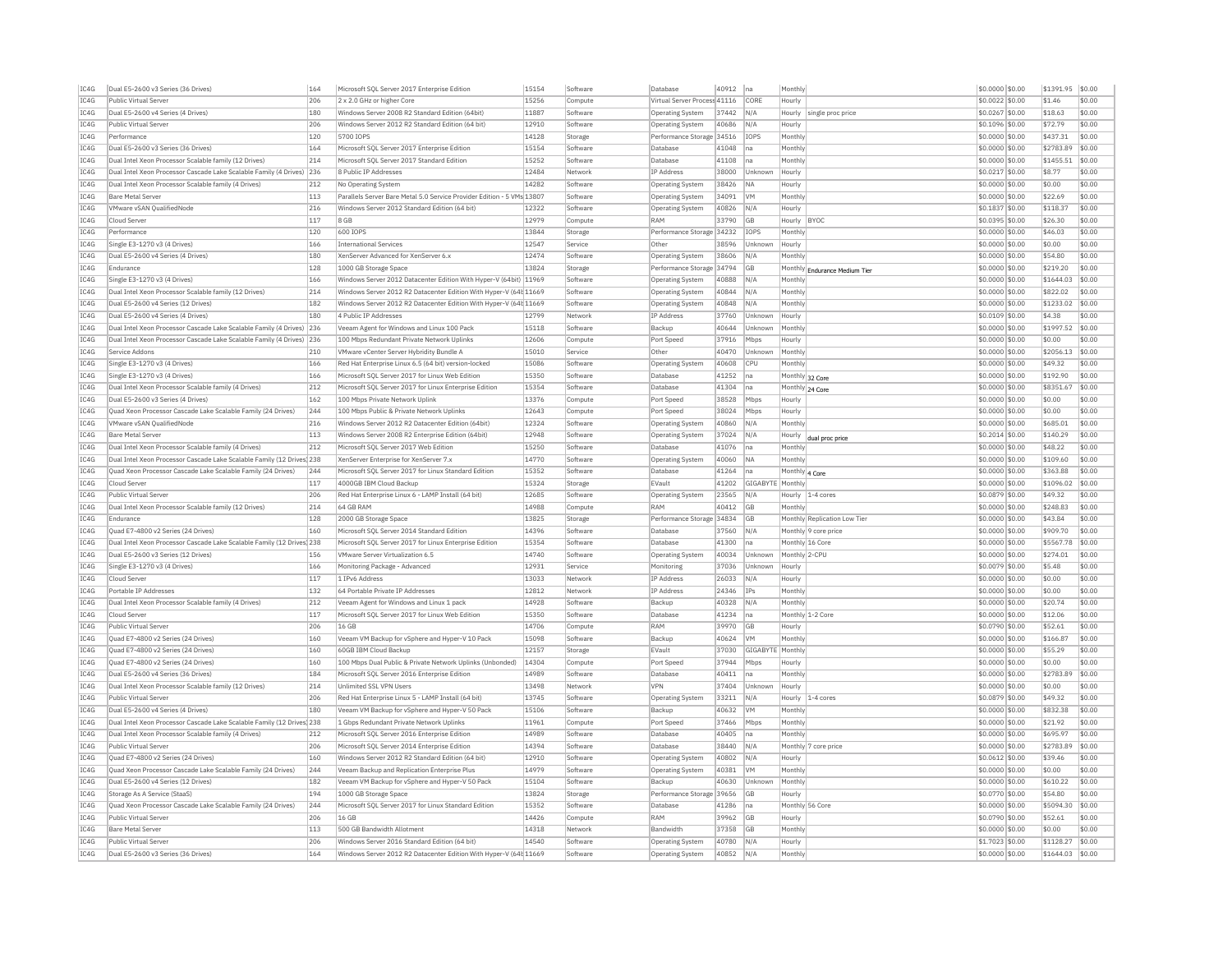| IC4G | Dual E5-2600 v4 Series (12 Drives)                                     | 182 | VMware vCenter 5.1 Standard                                            | 13237 | Software | Operating System          | 38156 | N/A         | Hourly                          | \$0.0000 \$0.00  | \$0.00            | \$0.00 |
|------|------------------------------------------------------------------------|-----|------------------------------------------------------------------------|-------|----------|---------------------------|-------|-------------|---------------------------------|------------------|-------------------|--------|
| IC4G | <b>Bare Metal Server</b>                                               | 113 | Windows Server 2012 Standard Edition (64 bit)                          | 12322 | Software | Operating System          | 40836 | N/A         | Hourly                          | \$0.5273 \$0.00  | \$295.93          | \$0.00 |
| TC4G | Performance                                                            | 120 | 5800 TOPS                                                              | 14015 | Storage  | Performance Storage 34403 |       | IOPS        | Monthly                         | $$0.0000$ \$0.00 | \$444.98          | \$0.00 |
| IC4G | Quad E7-4800 v2 Series (24 Drives)                                     | 160 | Microsoft SQL Server 2012 Web Edition                                  | 11803 | Software | Database                  | 38120 | N/A         | Monthly 16 core price           | \$0.0000 \$0.00  | \$96.45           | \$0.00 |
| IC4G | Single E3-1270 v3 (4 Drives)                                           | 166 | Veeam VM Backup for vSphere and Hyper-V 25 Pack                        | 15102 | Software | Backup                    | 40628 | Unknown     | Monthly                         | \$0,0000 \$0.00  | \$416.69          | \$0.00 |
| TC4G | Quad Xeon Processor Cascade Lake Scalable Family (24 Drives)           | 244 | Microsoft SOL Server 2017 Web Edition                                  | 15250 | Software | Database                  | 41084 | Ina         | Monthly                         | $$0.0000$ \$0.00 | \$144.67          | \$0.00 |
| IC4G | Dual E5-2600 v4 Series (12 Drives)                                     | 182 | Windows Server 2016 Datacenter Edition With Hyper-V (64 bit) 14544     |       | Software | Operating System          | 38954 | N/A         | Monthly 48 Core                 | \$0.0000 \$0.00  | \$1644.03         | \$0.00 |
| TCAG | Dual E5-2600 v4 Series (36 Drives)                                     | 184 | Windows Server 2012 Datacenter Edition (64bit)                         | 12964 | Software | Operating System          | 40902 | N/A         | Monthly                         | \$0.0000 \$0.00  | \$1096.02         | \$0.00 |
| IC4G | Dual E5-2600 v3 Series (12 Drives)                                     | 156 | 1 Gbps Redundant Public & Private Network Uplinks                      | 11825 | Compute  | Port Speed                | 37458 | Mbps        | Hourly                          | $$0.0326$ \$0.00 | \$21.92           | \$0.00 |
|      |                                                                        |     |                                                                        |       |          |                           |       |             |                                 |                  |                   |        |
| IC4G | Cloud Serve                                                            | 117 | Microsoft SQL Server 2012 Standard Edition                             | 11956 | Software | Database                  | 24104 | N/A         | Monthly 2 core price            | \$0.0000 \$0.00  | \$181.94          | \$0.00 |
| IC4G | Dual E5-2600 v3 Series (36 Drives)                                     | 164 | Veeam VM Backup for vSphere and Hyper-V 50 Pack                        | 15104 | Software | Backup                    | 40630 | Unknown     | Monthly                         | \$0,0000 \$0.00  | \$610.22          | \$0.00 |
| IC4G | Dual Intel Xeon Processor Cascade Lake Scalable Family (12 Drives 238  |     | Microsoft SOL Server 2017 Web Edition                                  | 15250 | Software | Database                  | 41082 | na          | Monthly                         | \$0.0000 \$0.00  | \$120.56          | \$0.00 |
| TC4G | Dual E5-2600 v4 Series (12 Drives)                                     | 182 | Windows Server 2012 Datacenter Edition With Hyper-V (64bit) 11969      |       | Software | <b>Operating System</b>   | 40874 | N/A         | Monthly                         | $50.0000$ \$0.00 | \$274.01          | \$0.00 |
| IC4G | Performance                                                            | 120 | 1000 TOPS                                                              | 13868 | Storage  | Performance Storage 34256 |       | <b>TOPS</b> | Monthly                         | \$0.0000 \$0.00  | \$76.72           | \$0.00 |
| IC4G | Dual Intel Xeon Processor Scalable family (4 Drives)                   | 212 | 40GB IBM Cloud Backup                                                  | 12159 | Storage  | EVault                    | 37414 | GIGABYTE    | Monthly                         | \$0.0000 \$0.00  | \$38.51           | \$0.00 |
| IC4G | Single E3-1270 v3 (4 Drives)                                           | 166 | Windows Server 2016 Datacenter Edition With Hyper-V (64 bit) 14544     |       | Software | <b>Operating System</b>   | 38944 | N/A         | Monthly 6-16 Core               | \$0,0000 \$0.00  | \$548.01          | \$0.00 |
| IC4G | Performance                                                            | 120 | 2900 IOPS                                                              | 14044 | Storage  | Performance Storage       | 34432 | IOPS        | Monthly                         | \$0,0000 \$0.00  | \$222.49          | \$0.00 |
| IC4G | VMware vSAN ReadvNode                                                  | 218 | Windows Server 2012 Standard Edition (64 bit)                          | 12322 | Software | Operating System          | 40828 | N/A         | Hourly                          | \$0,2153 \$0.00  | \$138.10          | \$0.00 |
| IC4G | Public Virtual Server                                                  | 206 | 250GB TBM Cloud Backup                                                 | 12117 | Storage  | EVault                    | 26534 | GIGABYTE    | Monthly                         | \$0.0000 \$0.00  | \$158.97          | \$0.00 |
| IC4G | Single E3-1270 v6                                                      | 208 | Parallels Server Bare Metal 4.5 Service Provider Edition - Unlim 12456 |       | Software | Operating System          | 37986 | <b>VM</b>   | Monthly                         | \$0.0000 \$0.00  | \$90.75           | \$0.00 |
| IC4G | Dual Intel Xeon Processor Cascade Lake Scalable Family (12 Drives 238  |     | Microsoft SOL Server 2017 Web Edition                                  | 15250 | Software | Database                  | 41086 | na.         | Monthly                         | $$0.0000$ \$0.00 | \$168.79          | \$0.00 |
| IC4G | <b>Bare Metal Server</b>                                               | 113 | Windows Server 2008 Standard Edition SP2 (32bit)                       | 12460 | Software | <b>Operating System</b>   | 24281 | N/A         | Monthly                         | \$0.0000 \$0.00  | \$18.63           | \$0.00 |
| IC4G | Single E3-1270 v6                                                      | 208 | Microsoft SQL Server 2017 for Linux Enterprise Edition                 | 15354 | Software | Database                  | 41312 | Ina         | Monthly 48 Core                 | \$0.0000 \$0.00  | \$16703.35 \$0.00 |        |
| IC4G | Virtual Router Appliance                                               | 228 | <b>Email and Ticket</b>                                                | 13785 |          |                           | 37768 |             |                                 | \$0,0000 \$0.00  | \$0.00            | \$0.00 |
|      |                                                                        |     |                                                                        |       | Service  | Other                     |       | Unknown     | Hourly                          |                  |                   |        |
| IC4G | Network Gateway Appliance                                              | 114 | <b>NOC Monitoring</b>                                                  | 12938 | Service  | Other                     | 25185 | N/A         | Hourly                          | \$0.1096 \$0.00  | \$54.80           | \$0.00 |
| IC4G | Dual E5-2600 v3 Series (12 Drives)                                     | 156 | Redhat 6.5 (64 bit) - version-locked                                   | 14450 | Software | <b>Operating System</b>   | 38800 | N/A         | Monthly 2 processor price       | \$0,0000 \$0.00  | \$98.64           | \$0.00 |
| IC4G | Dual E5-2600 v4 Series (12 Drives)                                     | 182 | Windows Server 2012 R2 Standard Edition (64 bit)                       | 12910 | Software | Operating System          | 40818 | N/A         | Hourly                          | \$0.5273 \$0.00  | \$295.93          | \$0.00 |
| TC4G | Single E3-1270 v3 (4 Drives)                                           | 166 | Windows Server 2012 R2 Standard Edition (64 bit)                       | 12910 | Software | <b>Operating System</b>   | 40818 | N/A         | Hourly                          | \$0,5273 \$0.00  | \$295.93          | \$0.00 |
| IC4G | Dual E5-2600 v3 Series (36 Drives)                                     | 164 | Veeam VM Backup for vSphere and Hyper-V 25 Pack                        | 15100 | Software | Backup                    | 40626 | Unknown     | Monthly                         | \$0.0000 \$0.00  | \$305.11          | \$0.00 |
| IC4G | Ouad E7-4800 v2 Series (24 Drives)                                     | 160 | Veeam VM Backup for vSphere and Hyper-V 50 Pack                        | 15104 | Software | Backup                    | 40630 | Unknown     | Monthly                         | \$0.0000 \$0.00  | \$610.22          | \$0.00 |
| TC4G | Virtual Router Appliance                                               | 228 | Virtual Router Appliance 18.x (up to 2 Gbps) Subscription Editic 15160 |       | Software | Operating System          | 40926 | Unknown     | Monthly                         | \$0,0000 \$0.00  | \$239.94          | \$0.00 |
| IC4G | Ouad E7-4800 v2 Series (24 Drives)                                     | 160 | 8000GB IBM Cloud Backup                                                | 15328 | Storage  | EVault                    | 41206 | GIGABYTE    | Monthly                         | \$0,0000 \$0.00  | \$1824.73         | \$0.00 |
| IC4G | Dual E5-2600 v4 Series (4 Drives)                                      | 180 | Microsoft SOL Server 2017 for Linux Web Edition                        | 15350 | Software | Database                  | 41252 | Ina         | Monthly 32 Core                 | \$0,0000 \$0.00  | \$192.90          | \$0.00 |
| IC4G | Dual Intel Xeon Processor Scalable family (4 Drives)                   | 212 | Microsoft SQL Server 2017 for Linux Web Edition                        | 15350 | Software | Database                  | 41252 | Ina         | Monthly 32 Core                 | \$0.0000 \$0.00  | \$192.90          | \$0.00 |
| IC4G | Dual E5-2600 v3 Series (4 Drives)                                      | 162 | Veeam VM Backup for vSphere and Hyper-V 200 Pack                       | 15112 | Software | Backup                    | 40638 | Unknown     | Monthly                         | \$0.0000 \$0.00  | \$2440.87         | \$0.00 |
| TC4G | Public Virtual Server                                                  | 206 | Riak 1.x                                                               | 12432 | Software | Database                  | 22104 | N/A         | Hourly                          | $$0.0000$ \$0.00 | \$0.00            | \$0.00 |
| IC4G | Dual E5-2600 v4 Series (4 Drives)                                      | 180 | 6000GB IBM Cloud Backup                                                | 15326 | Storage  | EVault                    | 41204 | GIGABYTE    | Monthly                         | \$0.0000 \$0.00  | \$1644.03         | \$0.00 |
| IC4G | Control Panels for VPS                                                 | 118 | Parallels Plesk Panel 11 for VPS (Windows) 100 Domain w/ Pov 13403     |       | Software | Control Pane              | 29197 | N/A         | Monthly                         | \$0.0000 \$0.00  | \$32.88           | \$0.00 |
| IC4G | Cloud Server                                                           | 117 | Microsoft SOL Server 2014 Enterprise Edition                           | 14394 | Software | Database                  | 37326 | N/A         |                                 | \$0.0000 \$0.00  | \$5567.78         | \$0.00 |
|      |                                                                        |     |                                                                        |       |          |                           |       |             | Monthly 15 core price           |                  |                   | \$0.00 |
| IC4G | Dual E5-2600 v3 Series (12 Drives)                                     | 156 | Microsoft SQL Server 2017 Standard Edition                             | 15252 | Software | Database                  | 41100 | na          | Monthly                         | \$0.0000 \$0.00  | \$363.88          |        |
| TC4G | Public Virtual Server                                                  | 206 | Idera Disk Agent 10 Pack                                               | 13653 | Software | Backup                    | 33786 | N/A         | Monthly                         | \$0,0000 \$0.00  | \$68.51           | \$0.00 |
| IC4G | Single E3-1270 v6                                                      | 208 | Microsoft SOL Server 2014 Standard Edition                             | 14396 | Software | Database                  | 37558 | N/A         | Monthly 11 core price           | \$0,0000 \$0.00  | \$1091.64         | \$0.00 |
| IC4G | Quad E7-4800 v2 Series (24 Drives)                                     | 160 | Windows Server 2012 Datacenter Edition With Hyper-V (64bit)            | 11969 | Software | Operating System          | 40890 | N/A         | Monthl                          | \$0,0000 \$0.00  | \$2055.04         | \$0.00 |
| IC4G | Quad E7-4800 v2 Series (24 Drives)                                     | 160 | Microsoft SQL Server 2012 Web Edition                                  | 11803 | Software | Database                  | 37490 | N/A         | Monthly 20 core price           | \$0.0000 \$0.00  | \$120.56          | \$0.00 |
| IC4G | <b>VHD Import</b>                                                      | 639 | CentOS 6.x - Minimal Install (64 bit)                                  | 13306 | Software | Operating System          | 28200 | N/A         | Hourly                          | \$0,0000 \$0.00  | \$0.00            | \$0.00 |
| IC4G | VMware vSAN ReadvNode                                                  | 218 | 175GB TBM Cloud Backup                                                 | 12118 | Storage  | FVault                    | 38636 | GIGARYTE    | Monthly                         | \$0.0000 \$0.00  | \$126.39          | \$0.00 |
| IC4G | Dual Intel Xeon Processor Cascade Lake Scalable Family (12 Drives) 238 |     | Microsoft SQL Server 2017 for Linux Enterprise Edition                 | 15354 | Software | Database                  | 41296 | na          | Monthly 8 Core                  | \$0.0000 \$0.00  | \$2783.89         | \$0.00 |
| IC4G | Dual Intel Xeon Processor Scalable family (12 Drives)                  | 214 | Windows Server 2012 Datacenter Edition (64bit)                         | 12964 | Software | Operating System          | 40896 | N/A         | Monthly                         | \$0,0000 \$0.00  | \$685.01          | \$0.00 |
| TC4G | Dual E5-2600 v4 Series (36 Drives)                                     | 184 | Microsoft SOL Server 2014 Enterprise Edition                           | 14394 | Software | Database                  | 37726 | N/A         | Monthly 24 core price           | $$0.0000$ \$0.00 | \$8351.67         | \$0.00 |
| IC4G | Single E3-1270 v6                                                      | 208 | XenServer Enterprise for XenServer 7.x                                 | 14770 | Software | <b>Operating System</b>   | 40060 | <b>NA</b>   | Monthly                         | \$0.0000 \$0.00  | \$109.60          | \$0.00 |
| TC4G | Dual Intel Xeon Processor Scalable family (12 Drives)                  | 214 | 10 Ghns Dual Private Network Unlinks (Unbonded                         | 14296 | Compute  | Port Speed                | 37110 | Mhns        | Monthly                         | $$0.0000$ \$0.00 | \$219.20          | \$0.00 |
| IC4G | VMware vSAN ReadyNode                                                  | 218 | Windows Server 2012 R2 Datacenter Edition (64bit)                      | 12324 | Software | <b>Operating System</b>   | 40856 | N/A         | Monthly                         | \$0.0000 \$0.00  | \$274.01          | \$0.00 |
| IC4G | Cloud Server                                                           | 117 | Veeam VM Backup for vSphere and Hyper-V 5 Pack                         | 15094 | Software | Backup                    | 40620 | <b>VM</b>   | Monthly                         | \$0.0000 \$0.00  | \$83.93           | \$0.00 |
| IC4G | Quad Xeon Processor Cascade Lake Scalable Family (24 Drives)           | 244 | Microsoft SQL Server 2017 for Linux Enterprise Edition                 | 15354 | Software | Database                  | 41304 | Ina         | Monthly 24 Core                 | \$0.0000 \$0.00  | \$8351.67         | \$0.00 |
| IC4G | Performance                                                            | 120 | 700 IOPS                                                               | 13835 | Storage  | Performance Storage 34223 |       | IOPS        | Monthly                         | \$0.0000 \$0.00  | \$53.70           | \$0.00 |
|      |                                                                        |     |                                                                        |       |          |                           |       |             |                                 |                  |                   |        |
| IC4G | Dual E5-2600 v3 Series (12 Drives)                                     | 156 | Microsoft SQL Server 2017 for Linux Enterprise Edition                 | 15354 | Software | Database                  | 41314 | lna.        | Monthly 56 Core                 | \$0,0000 \$0.00  | \$19487.24 \$0.00 |        |
| IC4G | Virtual Router Appliance (10 Gpbs)                                     | 230 | <b>Email and Ticket</b>                                                | 13785 | Service  | Other                     | 37768 | Unknown     | Hourly                          | \$0,0000 \$0.00  | \$0.00            | \$0.00 |
| IC4G | Ouad E7-4800 v2 Series (24 Drives)                                     | 160 | CloudLinux 5.x (64 bit)                                                | 13300 | Software | <b>Operating System</b>   | 38602 | N/A         | Monthly                         | \$0,0000 \$0.00  | \$13.15           | \$0.00 |
| IC4G | Single E3-1270 v3 (4 Drives)                                           | 166 | Ubuntu Linux 12.04 LTS Precise Pangolin - Minimal Install (64 l 13261  |       | Software | Operating System          | 38138 | N/A         | Hourly                          | \$0.0000 \$0.00  | \$0.00            | \$0.00 |
| IC4G | Endurance                                                              | 128 | 60 GB Storage Space                                                    | 14246 | Storage  | Performance Storage 34954 |       | GB          | Monthly Snapshot Space Low Tier | \$0.0000 \$0.00  | \$3.29            | \$0.00 |
| TC4G | Dual E5-2600 v4 Series (36 Drives)                                     | 184 | Citrix XenServer 7.6.0                                                 | 15274 | Software | Operating System          | 41138 | <b>NA</b>   | Monthly                         | $$0.0000$ \$0.00 | \$0.00            | \$0.00 |
| TCAG | Single E3-1270 v3 (4 Drives)                                           | 166 | Windows Server 2012 Datacenter Edition With Hyper-V (64bit)            | 11969 | Software | Operating System          | 40876 | N/A         | Monthly                         | \$0.0000 \$0.00  | \$548.01          | \$0.00 |
| IC4G | Public Virtual Server                                                  | 206 | Veeam VM Backup for vSphere and Hyper-V 25 Pack                        | 15100 | Software | Backur                    | 40626 | Unknown     | Monthly                         | $$0.0000$ \$0.00 | \$305.11          | \$0.00 |
| IC4G | Cloud Server                                                           | 117 | Microsoft SQL Server 2016 Web Edition                                  | 14991 | Software | Database                  | 40437 | lna         | Monthly                         | $$0.0000$ \$0.00 | \$48.22           | \$0.00 |
| IC4G | Dual E5-2600 v3 Series (4 Drives)                                      | 162 | Windows Server 2012 R2 Standard Edition (64 bit)                       | 12910 | Software | <b>Operating System</b>   | 40808 | N/A         | Hourly                          | \$0.1837 \$0.00  | \$118.37          | \$0.00 |
|      |                                                                        |     |                                                                        |       |          |                           |       |             |                                 |                  |                   |        |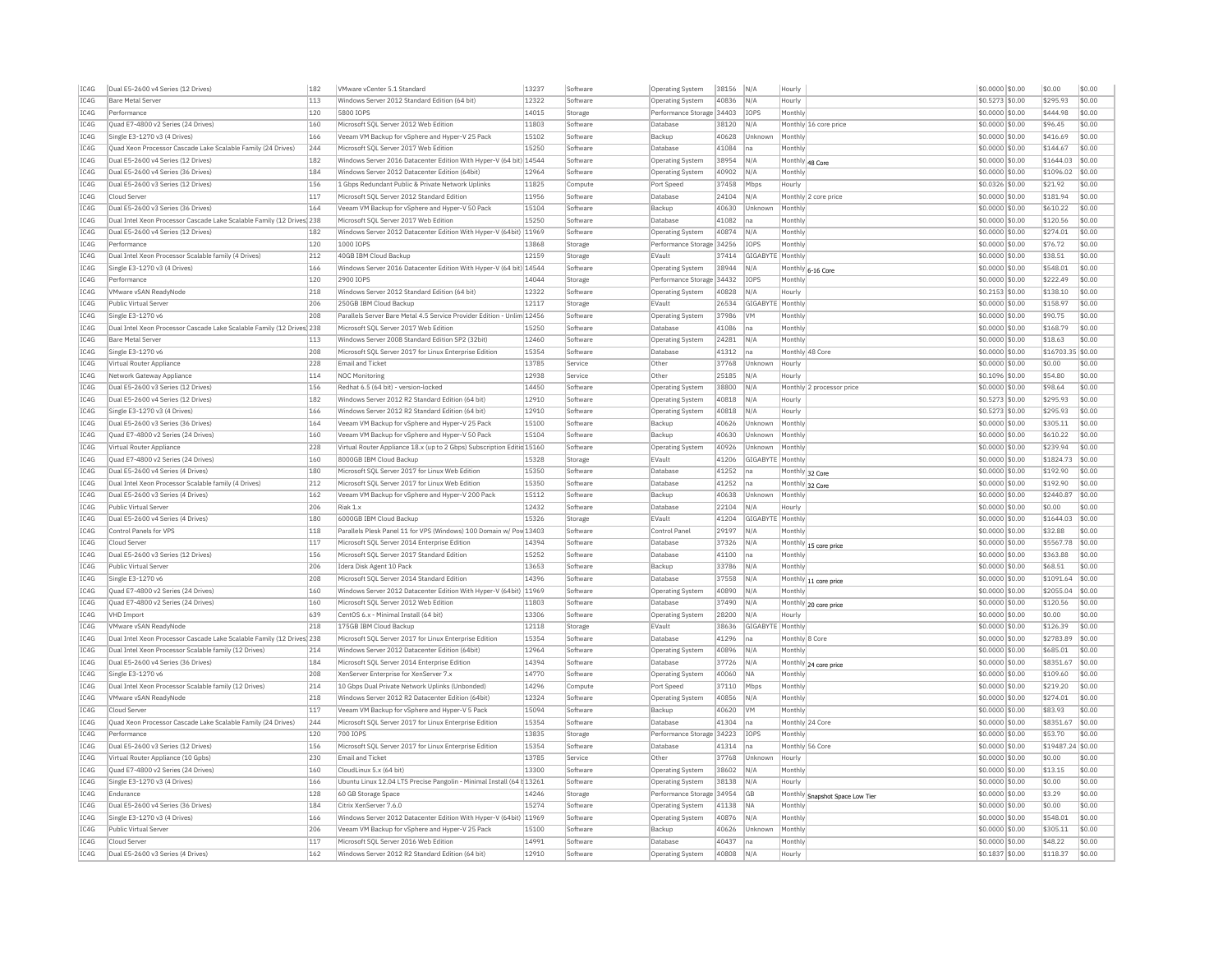| IC4G | Quad E7-4800 v2 Series (24 Drives)                                                 | 160 | Veeam VM Backup for vSphere and Hyper-V 5 Pack                         | 15094 | Software | Backun                    | 40620 | <b>VM</b>        | Monthly                                                                | \$0.0000 \$0.00     | \$83.93    | \$0.00 |
|------|------------------------------------------------------------------------------------|-----|------------------------------------------------------------------------|-------|----------|---------------------------|-------|------------------|------------------------------------------------------------------------|---------------------|------------|--------|
| IC4G | Dual Intel Xeon Processor Cascade Lake Scalable Family (12 Drives) 238             |     | Veeam VM Backup for vSphere and Hyper-V 10 Pack                        | 15096 | Software | Backur                    | 40622 | Unknown          | Monthly                                                                | \$0.0000 \$0.00     | \$122.44   | \$0.00 |
| IC4G | Dual E5-2600 v4 Series (12 Drives)                                                 | 182 | Parallels Plesk Panel 10 (Linux) Unlimited Domain w/ Power Pa 12975    |       | Software | Control Panel             | 38476 | N/A              | Monthly                                                                | \$0,0000 \$0.00     | \$58.20    | \$0.00 |
| TC4G | Single E3-1270 v6                                                                  | 208 | Windows Server 2012 R2 Datacenter Edition With Hyper-V (64t 11669      |       | Software | Operating System          | 40848 | N/A              | Monthly                                                                | \$0,0000 \$0.00     | \$1233.02  | \$0.00 |
| IC4G | VMware vSAN QualifiedNode                                                          | 216 | Windows Server 2012 Datacenter Edition With Hyper-V (64bit)            | 11969 | Software | Operating System          | 40888 | N/A              | Monthly                                                                | \$0.0000 \$0.00     | \$1644.03  | \$0.00 |
| IC4G | Cloud Server                                                                       | 117 | Microsoft SOL Server 2012 Web Edition                                  | 11803 | Software | Database                  | 19908 | N/A              | Monthly 14 core price                                                  | \$0.0000 \$0.00     | \$84.39    | \$0.00 |
| IC4G | Quad Xeon Processor Cascade Lake Scalable Family (24 Drives)                       | 244 | Microsoft SQL Server 2017 for Linux Web Edition                        | 15350 | Software | Database                  | 41250 | na               | Monthly 28 Core                                                        | \$0.0000 \$0.00     | \$168.79   | \$0.00 |
| IC4G | Dual E5-2600 v3 Series (12 Drives)                                                 | 156 | Microsoft SQL Server 2008 Enterprise                                   | 12516 | Software | Database                  | 37420 | Unknown          | Monthly sngle-proc pricing                                             | \$0.0000 \$0.00     | \$1391.95  | \$0.00 |
| IC4G | Dual E5-2600 v3 Series (4 Drives)                                                  | 162 | XenServer Enterprise for XenServer 5.6                                 | 13680 | Software | Operating System          | 38336 | N/A              | Monthly                                                                | \$0,0000 \$0.00     | \$109.60   | \$0.00 |
| IC4G | Dual E5-2600 v3 Series (36 Drives)                                                 | 164 | Windows Server 2012 Standard Edition (64 bit)                          | 12322 | Software | Operating System          | 40828 | N/A              | Hourly                                                                 | \$0,2153 \$0.00     | \$138.10   | \$0.00 |
| TC4G | Performance                                                                        | 120 | 2700 TOPS                                                              | 14098 | Storage  | Performance Storage 34486 |       | <b>TOPS</b>      | Monthly                                                                | \$0,0000 \$0.00     | \$207.15   | \$0.00 |
| IC4G | Network Gateway Appliance                                                          | 114 | 73GB SA-SCST 15K RPM                                                   | 12149 | Compute  | Storage Drives            | 29774 | GB               | Monthly disk1                                                          | \$0.0000 \$0.00     | \$27.40    | \$0.00 |
| IC4G | Dual Intel Xeon Processor Cascade Lake Scalable Family (4 Drives) 236              |     | Veeam VM Backup for vSphere and Hyper-V 50 Pack                        | 15106 | Software | Backup                    | 40632 | <b>VM</b>        | Monthly                                                                | \$0.0000 \$0.00     | \$832.38   | \$0.00 |
| TC4G | Dual E5-2600 v3 Series (4 Drives)                                                  | 162 | Microsoft SOL Server 2012 Web Edition                                  | 11803 | Software | Database                  | 38618 | N/A              | Monthly 24 core price                                                  | $$0.0000$ \$0.00    | \$144.67   | \$0.00 |
| IC4G | Endurance                                                                          | 128 | 100 GB Storage Space                                                   | 13821 | Storage  | Performance Storage 34866 |       | GB               | Monthly Replication Medium Tier                                        | \$0,0000 \$0.00     | \$13.71    | \$0.00 |
| IC4G | Network Gateway Appliance                                                          | 114 | 100 Mbps Redundant Public & Private Network Uplinks                    | 11826 | Compute  | Port Speed                | 37710 | Mbps             | Hourly                                                                 | \$0,0000 \$0.00     | \$0.00     | \$0.00 |
| IC4G | Dual E5-2600 v3 Series (4 Drives)                                                  | 162 | Host Ping and TCP Service Monitoring                                   | 12365 | Service  | Monitoring                | 37388 | Unknown          | Hourly                                                                 | \$0.0109 \$0.00     | \$5.48     | \$0.00 |
| IC4G | Ouad E7-4800 v2 Series (24 Drives)                                                 | 160 | Microsoft SQL Server 2017 Enterprise Edition                           | 15154 | Software | Database                  | 41070 | na               | Monthly                                                                | \$0.0000 \$0.00     | \$33406.69 | \$0.00 |
| IC4G | Ouad E7-4800 v2 Series (24 Drives)                                                 | 160 | Microsoft SOL Server 2017 Web Edition                                  | 15250 | Software | Database                  | 41094 | Ina              | Monthly                                                                | \$0,0000 \$0.00     | \$337.57   | \$0.00 |
| IC4G | Dual E5-2600 v3 Series (36 Drives)                                                 | 164 |                                                                        | 13597 | Software | Backup                    | 38648 | N/A              | Monthly                                                                | \$0,0000 \$0.00     | \$68.51    | \$0.00 |
|      |                                                                                    |     | R1Soft Backup Agent 10 Pack                                            | 11887 |          |                           |       |                  |                                                                        |                     | \$18.63    | \$0.00 |
| IC4G | Single E3-1270 v3 (4 Drives)                                                       | 166 | Windows Server 2008 R2 Standard Edition (64bit)                        |       | Software | <b>Operating System</b>   | 37442 | N/A              | Hourly<br>single proc price                                            | \$0.0267 \$0.00     |            |        |
| IC4G | Performance                                                                        | 120 | 2200 TOPS                                                              | 13979 | Storage  | Performance Storage 34367 |       | IOPS             | Monthly                                                                | \$0.0000 \$0.00     | \$168.79   | \$0.00 |
| IC4G | Dual E5-2600 v3 Series (12 Drives)                                                 | 156 | Microsoft SOL Server 2012 Standard Edition                             | 11956 | Software | Database                  | 37286 | N/A              | Monthly 24 core price                                                  | \$0,0000 \$0.00     | \$2183.27  | \$0.00 |
| TC4G | Dual Intel Xeon Processor Cascade Lake Scalable Family (12 Drives <sup>1</sup> 238 |     | 6000GB TBM Cloud Backup                                                | 15326 | Storage  | FVault                    | 41204 | GIGARYTE Monthly |                                                                        | $$0.0000$ \$0.00    | \$1644.03  | \$0.00 |
| IC4G | Dual E5-2600 v4 Series (12 Drives)                                                 | 182 | Microsoft SQL Server 2017 Web Edition                                  | 15250 | Software | Database                  | 41052 | na               | Monthly                                                                | \$0.0000 \$0.00     | \$12.06    | \$0.00 |
| TC4G | Quad E7-4800 v2 Series (24 Drives)                                                 | 160 | Windows Server 2016 Standard Edition (64 bit)                          | 14542 | Software | Operating System          | 38930 | N/A              | Hourly<br>6-16 Core                                                    | \$0,1224 \$0.00     | \$78.91    | \$0.00 |
| IC4G | Dual Intel Xeon Processor Cascade Lake Scalable Family (12 Drives) 238             |     | VMware vCenter 5.1 Standard                                            | 13237 | Software | Operating System          | 38156 | N/A              | Hourly                                                                 | \$0.0000 \$0.00     | \$0.00     | \$0.00 |
| TC4G | Network Gateway Appliance                                                          | 114 | 10000 GB Bandwidth Allotment                                           | 12083 | Network  | <b>Bandwidth</b>          | 38014 | GB               | Monthly                                                                | \$0,0000 \$0.00     | \$0.00     | \$0.00 |
| TC4G | Public Virtual Server                                                              | 206 | Host Ping and TCP Service Monitoring                                   | 12365 | Service  | Monitoring                | 34044 | Unknown          | Hourly                                                                 | \$0,0109 \$0.00     | \$5.48     | \$0.00 |
| IC4G | Cloud Server                                                                       | 117 | Microsoft SQL Server 2012 Web Edition                                  | 11803 | Software | Database                  | 32034 | N/A              | Monthly 13 core price                                                  | \$0.0000 \$0.00     | \$84.39    | \$0.00 |
| IC4G | Network Gateway Appliance                                                          | 114 | 300 GB SAS (15K RPM)                                                   | 12563 | Compute  | Storage Drives            | 32500 | GB               | Monthly disk0 only                                                     | \$0,0000 \$0,00     | \$49.37    | \$0.00 |
| IC4G | Dual Intel Xeon Processor Scalable family (12 Drives)                              | 214 | Red Hat Enterprise Linux 7.3 - LAMP Install (64 bit) version-loc 15170 |       | Software | <b>Operating System</b>   | 40950 | Ina              | Monthly RHEL 7.3 LAMP Verion Lock for Bare Meta                        | \$0.0000 \$0.00     | \$98.74    | \$0.00 |
| IC4G | Software License Package                                                           | 168 | VCS Test Only - VMware NSX Base 6.3                                    | 14930 | Software | Licenses                  | 40330 | <b>CPU</b>       | Monthly                                                                | \$0.0000 \$0.00     | \$0.00     | \$0.00 |
| IC4G | Dual E5-2600 v4 Series (4 Drives)                                                  | 180 | Microsoft SQL Server 2012 Web Edition                                  | 11803 | Software | Database                  | 38622 | N/A              | Monthly 12 core price                                                  | \$0,0000 \$0.00     | \$72.34    | \$0.00 |
| IC4G | Public Virtual Server                                                              | 206 | Microsoft SQL Server 2012 Web Edition                                  | 11803 | Software | Database                  | 23695 | N/A              | Monthly 32 core price                                                  | \$0,0000 \$0.00     | \$192.90   | \$0.00 |
| IC4G | Dual E5-2600 v3 Series (4 Drives)                                                  | 162 | Windows Server 2012 Standard Edition (64 bit)                          | 12322 | Software | Operating System          | 40826 | N/A              | Hourly                                                                 | $ $0.1837$ $ $0.00$ | \$118.37   | \$0.00 |
| IC4G | Dual Intel Xeon Processor Scalable family (12 Drives)                              | 214 | 1 Gbps Redundant Public & Private Network Uplinks                      | 11825 | Compute  | Port Speed                | 37458 | Mbps             | Hourly                                                                 | \$0.0326 \$0.00     | \$21.92    | \$0.00 |
| IC4G | Dual Intel Xeon Processor Scalable family (4 Drives)                               | 212 | Windows Server 2012 Datacenter Edition (64bit)                         | 12964 | Software | Operating System          | 40898 | N/A              | Monthly                                                                | \$0,0000 \$0.00     | \$822.02   | \$0.00 |
| TC4G | Public Virtual Server                                                              | 206 | Microsoft SOL Server 2014 Enterprise Edition                           | 14394 | Software | Database                  | 38674 | N/A              |                                                                        | $$0.0000$ \$0.00    | \$2783.89  | \$0.00 |
| IC4G | Single E3-1270 v6                                                                  | 208 | Microsoft SQL Server 2014 Standard Edition                             | 14396 | Software | Database                  | 38192 | N/A              | Monthly 8 core price                                                   | \$0.0000 \$0.00     | \$1455.51  | \$0.00 |
| IC4G | VMware vSAN OualifiedNode                                                          | 216 | VMware Server Virtualization 6.5                                       | 15024 | Software | <b>Operating System</b>   | 40544 | Unknown          | Monthly 15 core price<br>Monthly                                       | \$0.0000 \$0.00     | \$356.21   | \$0.00 |
| IC4G | Dual Intel Xeon Processor Cascade Lake Scalable Family (12 Drives) 238             |     | Microsoft SQL Server 2017 Standard Edition                             | 15252 | Software | Database                  | 41106 | na               | Monthly                                                                | \$0.0000 \$0.00     | \$1091.64  | \$0.00 |
|      |                                                                                    |     | 700 TOPS                                                               |       |          |                           |       |                  |                                                                        |                     |            |        |
| IC4G | Performance                                                                        | 120 |                                                                        | 13905 | Storage  | Performance Storage 34293 |       | IOPS             | Monthly                                                                | \$0.0000 \$0.00     | \$53.70    | \$0.00 |
| IC4G | Dual E5-2600 v4 Series (4 Drives)                                                  | 180 | Windows Server 2008 R2 Datacenter Edition With Hyper-V (64t 12626      |       | Software | Operating System          | 37656 | N/A              | Monthly single proc price                                              | \$0,0000 \$0.00     | \$137.00   | \$0.00 |
| IC4G | Dual Intel Xeon Processor Scalable family (12 Drives)                              | 214 | Microsoft SOL Server 2017 for Linux Enterprise Edition                 | 15354 | Software | Database                  | 41308 | Ina              | Monthly 32 Core                                                        | \$0,0000 \$0.00     | \$11135.56 | \$0.00 |
| TC4G | Dual E5-2600 v4 Series (36 Drives)                                                 | 184 | 960 GB SSD (3 DWPD)                                                    | 12802 | Compute  | <b>Storage Drives</b>     | 38420 | <b>GB</b>        | Monthly 4U                                                             | \$0,0000 \$0,00     | \$98.74    | \$0.00 |
| IC4G | Public Virtual Server                                                              | 206 | Microsoft SQL Server 2014 Standard Edition                             | 14396 | Software | Database                  | 38442 | N/A              | Monthly 32 core price                                                  | \$0.0000 \$0.00     | \$2911.03  | \$0.00 |
| IC4G | Dual Intel Xeon Processor Scalable family (4 Drives)                               | 212 | 100 Mbps Redundant Private Network Uplinks                             | 12606 | Compute  | Port Speed                | 37916 | Mbps             | Hourly                                                                 | \$0,0000 \$0.00     | \$0.00     | \$0.00 |
| IC4G | Single E3-1270 v3 (4 Drives)                                                       | 166 | Microsoft SOL Server 2017 for Linux Enterprise Edition                 | 15354 | Software | Database                  | 41300 | Ina              | Monthly 16 Core                                                        | $$0.0000$ \$0.00    | \$5567.78  | \$0.00 |
| IC4G | Dual E5-2600 v4 Series (36 Drives)                                                 | 184 | 3.00 TR SATA                                                           | 14342 | Compute  | Storage Drives            | 37968 | GB               | Monthly 4U                                                             | \$0,0000 \$0.00     | \$32.58    | \$0.00 |
| TC4G | Quad E7-4800 v2 Series (24 Drives)                                                 | 160 | 960 GB SSD (3 DWPD)                                                    | 12802 | Compute  | Storage Drives            | 38420 | GB               | Monthly 4U                                                             | $$0.0000$ \$0.00    | \$98.74    | \$0.00 |
| TC4G | <b>Bare Metal Server</b>                                                           | 113 | Windows Server 2012 Standard Edition (64 bit)                          | 12322 | Software | <b>Operating System</b>   | 40820 | N/A              | Hourly                                                                 | $$0.0612$ \$0.00    | \$39.46    | \$0.00 |
| IC4G | Performance                                                                        | 120 | 4300 TOPS                                                              | 14000 | Storage  | Performance Storage 34388 |       | <b>TOPS</b>      | Monthly                                                                | \$0.0000 \$0.00     | \$329.90   | \$0.00 |
| IC4G | Cloud Server                                                                       | 117 | Windows Server 2012 R2 Standard Edition (64 bit)                       | 12910 | Software | Operating System          | 40694 | N/A              | Hourly                                                                 | \$0.8788 \$0.00     | \$582.33   | \$0.00 |
| IC4G | Dual E5-2600 v3 Series (12 Drives)                                                 | 156 | Debian GNU/Linux 9.x Stretch / Stable (64 bit)                         | 15124 | Software | <b>Operating System</b>   | 40650 | <b>NA</b>        | Hourly<br>Debian GNU/Linux 9.x Stretch /Stable (64 bit) for Bare Metal | \$0.0000 \$0.00     | \$0.00     | \$0.00 |
| IC4G | Dual E5-2600 v4 Series (36 Drives)                                                 | 184 | 3.8TB SSD SED (3DWPD)                                                  | 14918 | Compute  | Storage Drives            | 40318 | <b>GB</b>        | Monthly 4U                                                             | \$0,0000 \$0,00     | \$274.50   | \$0.00 |
| IC4G | Public Virtual Server                                                              | 206 | Microsoft SOL Server 2014 Web Edition                                  | 14400 | Software | Database                  | 37962 | N/A              | $\overline{\text{Monthly}}$ 2 cores                                    | \$0.0000 \$0.00     | \$12.06    | \$0.00 |
| IC4G | Dual Intel Xeon Processor Cascade Lake Scalable Family (12 Drives) 238             |     | Veeam Backup for Office 365 100 Pack                                   | 15314 | Software | <b>Operating System</b>   | 41190 | <b>NA</b>        | Monthly                                                                | \$0.0000 \$0.00     | \$554.72   | \$0.00 |
| IC4G | Portable IP Addresses                                                              | 132 | 128 Portable Private IP Addresses                                      | 12973 | Network  | IP Address                | 40361 | IPs              | Monthly                                                                | \$0.0000 \$0.00     | \$0.00     | \$0.00 |
| IC4G | Quad Xeon Processor Cascade Lake Scalable Family (24 Drives)                       | 244 | Microsoft SQL Server 2017 Web Edition                                  | 15250 | Software | Database                  | 41074 | Ina              | Monthly                                                                | \$0.0000 \$0.00     | \$36.17    | \$0.00 |
| TC4G | Network Gateway Appliance (10 Gbps)                                                | 158 | 3.00 TR SATA                                                           | 12777 | Compute  | Storage Drives            | 37672 | GB               | Hourly                                                                 | \$0.0494 \$0.00     | \$32.58    | \$0.00 |
| IC4G | Dual E5-2600 v4 Series (4 Drives)                                                  | 180 | Microsoft Windows Firewall                                             | 12500 | Network  | Firewall                  | 37802 | Unknown          | disk1-x<br>Hourly                                                      | \$0.0000 \$0.00     | \$0.00     | \$0.00 |
| IC4G | Dual Intel Xeon Processor Scalable family (4 Drives)                               | 212 | Windows Server 2012 R2 Datacenter Edition With Hyper-V (64t 11669      |       | Software | Operating System          | 40854 | $N/\Delta$       | Monthly                                                                | $$0.0000$ \$0.00    | \$2055.04  | \$0.00 |
| IC4G | Dual E5-2600 v4 Series (12 Drives)                                                 | 182 | Microsoft SQL Server 2008 Standard                                     | 12629 | Software | Database                  | 37642 | Unknown          |                                                                        | $$0.0000$ \$0.00    | \$363.88   | \$0.00 |
| IC4G | Dual E5-2600 v3 Series (36 Drives)                                                 | 164 | 1.2 TB SSD (10 DWPD)                                                   | 14336 | Compute  | Storage Drives            | 38704 | GB               | Monthly single-proc pricing<br>Monthly                                 | \$0.0000 \$0.00     | \$120.46   | \$0.00 |
|      |                                                                                    |     |                                                                        |       |          |                           |       |                  |                                                                        |                     |            |        |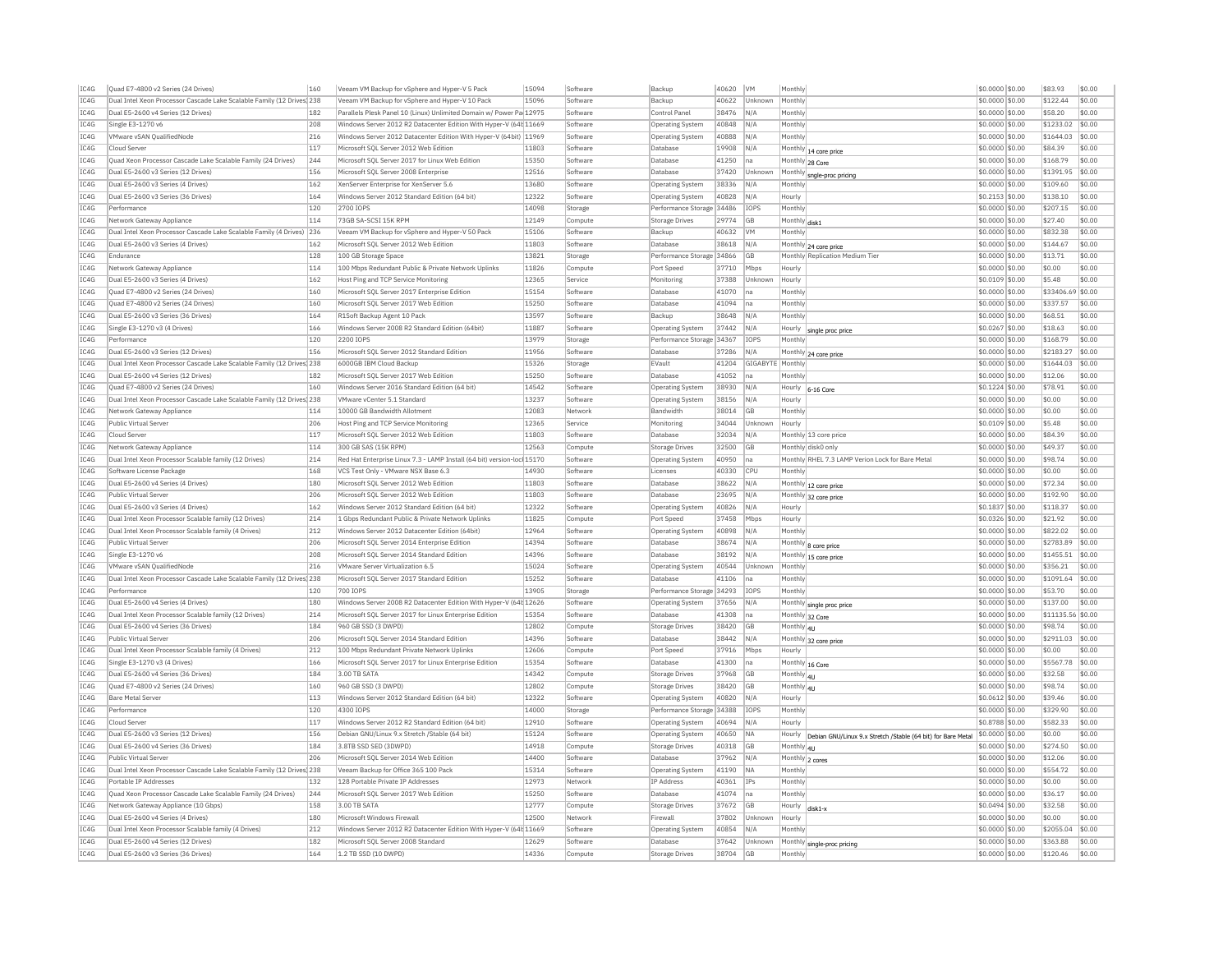| IC4G | Dual E5-2600 v4 Series (36 Drives)                                     | 184            | Citrix XenServer 6.1                                                | 13389 | Software | <b>Operating System</b>      | 37518    | N/A              | Monthly               |                                    | \$0.0000 \$0.00  | \$0.00    | \$0.00 |
|------|------------------------------------------------------------------------|----------------|---------------------------------------------------------------------|-------|----------|------------------------------|----------|------------------|-----------------------|------------------------------------|------------------|-----------|--------|
| TC4G | Cloud Server                                                           | 117            | 12 GB                                                               | 13417 | Compute  | RAM                          | 29332    | G <sub>B</sub>   | Hourly                | <b>BYOC</b>                        | \$0,0592 \$0.00  | \$39.46   | \$0.00 |
| IC4G | Storage As A Service (StaaS)                                           | 194            | 2000 GB Storage Space                                               | 13825 | Storage  | Performance Storage 39672    |          | GB               | Hourly                |                                    | $$0.1530$ \$0.00 | \$109.60  | \$0.00 |
| IC4G | Dual E5-2600 v4 Series (4 Drives)                                      | 180            | MySQL for Linux                                                     | 13122 | Software | Database                     | 36978    | Unknown          | Hourly                |                                    | \$0,0000 \$0.00  | \$0.00    | \$0.00 |
| IC4G | Endurance                                                              | 128            | 20 GB Storage Space                                                 | 13818 | Storage  | Performance Storage 34890    |          | GB               |                       |                                    | \$0.0000 \$0.00  | \$2.19    | \$0.00 |
| TC4G | Dual E5-2600 v3 Series (4 Drives)                                      | 162            | Microsoft SQL Server 2017 for Linux Web Edition                     | 15350 | Software | Database                     | 41248    | Ina              |                       | Monthly Snapshot Space Medium Tier | \$0.0000 \$0.00  | \$144.67  | \$0.00 |
|      |                                                                        |                |                                                                     |       |          |                              |          |                  |                       | Monthly 24 Core                    |                  |           |        |
| IC4G | Dual Intel Xeon Processor Cascade Lake Scalable Family (12 Drives 238  |                | 960GB SSD SED (5DWPD)                                               | 14916 | Compute  | <b>Storage Drives</b>        | 40306    | <b>GB</b>        | Monthly 2U            |                                    | \$0.0000 \$0.00  | \$109.60  | \$0.00 |
| IC4G | Dual E5-2600 v4 Series (12 Drives)                                     | 182            | 7.68TB SSD SED                                                      | 15266 | Compute  | Storage Drives               | 41128 GB |                  | Monthly <sub>2U</sub> |                                    | \$0.0000 \$0.00  | \$493.70  | \$0.00 |
| TC4G | Dual E5-2600 v4 Series (12 Drives)                                     | 182            | Windows Server 2012 R2 Datacenter Edition (64bit)                   | 12324 | Software | Operating System             | 40866    | N/A              | Monthly               |                                    | \$0.0000 \$0.00  | \$1096.02 | \$0.00 |
| IC4G | Dual E5-2600 v3 Series (12 Drives)                                     | 156            | Microsoft SQL Server 2017 Web Edition                               | 15250 | Software | <b>Databas</b>               | 41072    | na               | Monthly               |                                    | \$0.0000 \$0.00  | \$24.11   | \$0.00 |
| IC4G | Dual E5-2600 v4 Series (36 Drives)                                     | 184            | Windows Server 2012 Datacenter Edition With Hyper-V (64bit) 11969   |       | Software | Operating System             | 40880    | N/A              | Monthly               |                                    | \$0,0000 \$0.00  | \$822.02  | \$0.00 |
| IC4G | Dual E5-2600 v3 Series (12 Drives)                                     | 156            | Veeam VM Backup for vSphere and Hyper-V 50 Pack                     | 15106 | Software | Backup                       | 40632    | <b>VM</b>        | Monthly               |                                    | \$0.0000 \$0.00  | \$832.38  | \$0.00 |
| IC4G | Dual E5-2600 v3 Series (12 Drives)                                     | 156            | Monitoring Package - Premium Application                            | 11944 | Service  | Monitoring                   | 37838    | Unknown          | Hourly                |                                    | \$0,0158 \$0.00  | \$10.96   | \$0.00 |
| IC4G | Dual E5-2600 v4 Series (4 Drives)                                      | 180            | Microsoft SOL Server 2017 for Linux Standard Edition                | 15352 | Software | Database                     | 41288    | Ina              |                       | Monthly 96 Core                    | \$0.0000 \$0.00  | \$8733.09 | \$0.00 |
| TC4G | Dual E5-2600 v4 Series (36 Drives)                                     | 184            | Parallels Plesk Panel 10 (Windows) Unlimited Domain w/ Powe 13695   |       | Software | Control Panel                | 37370    | Unknown          | Monthly               |                                    | \$0,0000 \$0.00  | \$58.20   | \$0.00 |
| TC4G |                                                                        | 218            | 30GB TBM Cloud Backup                                               | 12298 |          | FVault                       |          | GIGARYTE         | Monthly               |                                    |                  |           | \$0.00 |
|      | VMware vSAN ReadyNode                                                  |                |                                                                     |       | Storage  |                              | 38056    |                  |                       |                                    | \$0.0000 \$0.00  | \$27.65   |        |
| IC4G | <b>Bare Metal Server</b>                                               | 113            | Windows Server 2012 R2 Standard Edition (64 bit)                    | 12910 | Software | Operating System             | 40816    | N/A              | Hourly                |                                    | \$0.3673 \$0.00  | \$236.74  | \$0.00 |
| TC4G | Dual Intel Xeon Processor Cascade Lake Scalable Family (4 Drives) 236  |                | 20GB TBM Cloud Backup                                               | 12299 | Storage  | FVault                       | 37008    | GIGABYTE Monthly |                       |                                    | \$0.0000 \$0.00  | \$16.79   | \$0.00 |
| IC4G | Dual E5-2600 v3 Series (36 Drives)                                     | 164            | Windows Server 2016 Datacenter Edition (64 bit)                     | 14546 | Software | Operating System             | 38968    | N/A              |                       | Monthly 48 Core                    | \$0,0000 \$0.00  | \$1644.03 | \$0.00 |
| IC4G | VMware vSAN ReadvNode                                                  | 218            | Windows Server 2012 R2 Standard Edition (64 bit)                    | 12910 | Software | Operating System             | 40802    | N/A              | Hourly                |                                    | \$0.0612 \$0.00  | \$39.46   | \$0.00 |
| IC4G | Dual E5-2600 v4 Series (4 Drives)                                      | 180            | Microsoft SOL Server 2008 Standard                                  | 12629 | Software | Database                     | 37642    | Unknown          |                       | Monthly single-proc pricing        | \$0.0000 \$0.00  | \$363.88  | \$0.00 |
| TC4G | Dual E5-2600 v3 Series (4 Drives)                                      | 162            | 1.7 TB SSD (3 DWPD)                                                 | 14700 | Compute  | Storage Drives               | 40288    | <b>GB</b>        | Monthly               |                                    | $$0.0000$ \$0.00 | \$131.32  | \$0.00 |
| IC4G | Storage As A Service (StaaS                                            | 194            | 700 GB Storage Space                                                | 14262 | Storage  | Performance Storage 39728    |          | GB               | Hourly                |                                    | \$0.0537 \$0.00  | \$38.36   | \$0.00 |
| TC4G | Dual Intel Xeon Processor Scalable family (12 Drives)                  | 214            | Microsoft SOL Server 2012 Enterprise Edition                        | 12153 | Software | Database                     | 38630    | N/A              |                       |                                    | \$0,0000 \$0.00  | \$8351.67 | \$0.00 |
| IC4G | Dual E5-2600 v4 Series (36 Drives)                                     | 184            | Microsoft SQL Server 2017 for Linux Enterprise Edition              | 15354 | Software | Database                     | 41306    | Ina              |                       | Monthly 24 core price              | \$0,0000 \$0.00  | \$9743.62 | \$0.00 |
| TC4G | <b>Additional Products</b>                                             | $\overline{0}$ | 256 Static Public TP Addresses                                      | 12560 | Network  | <b>IP Address</b>            | 28883    | Unknown          |                       | Monthly 28 Core                    | \$0,0000 \$0.00  | \$280.58  | \$0.00 |
|      |                                                                        |                |                                                                     |       |          |                              |          |                  | Monthly               |                                    |                  |           |        |
| IC4G | Dual E5-2600 v4 Series (4 Drives)                                      | 180            | Microsoft SOL Server 2017 for Linux Standard Edition                | 15352 | Software | Database                     | 41278    | Ina              |                       | Monthly 28 Core                    | \$0.0000 \$0.00  | \$2547.15 | \$0.00 |
| TCAG | Single E3-1270 v3 (4 Drives)                                           | 166            | cPanel/WHM with Softaculous and RVskin                              | 11894 | Software | Control Panel                | 38182    | N/A              | Monthly               |                                    | \$0,0000 \$0.00  | \$27.40   | \$0.00 |
| TC4G | Quad E7-4800 v2 Series (24 Drives)                                     | 160            | Parallels Plesk Panel 11 (Linux) Unlimited Domain w/ Power Pa 12541 |       | Software | Control Panel                | 37694    | N/A              | Monthly               |                                    | \$0.0000 \$0.00  | \$58.20   | \$0.00 |
| IC4G | Dual E5-2600 v3 Series (4 Drives)                                      | 162            | Windows Server 2012 Standard Edition (64 bit)                       | 12322 | Software | <b>Operating System</b>      | 40828    | N/A              | Hourly                |                                    | \$0.2153 \$0.00  | \$138.10  | \$0.00 |
| IC4G | Single E3-1270 v3 (4 Drives)                                           | 166            | Microsoft SQL Server 2017 Standard Edition                          | 15252 | Software | Database                     | 41104    | Ina              | Monthly               |                                    | \$0.0000 \$0.00  | \$727.76  | \$0.00 |
| TC4G | VMware vSAN ReadvNode                                                  | 218            | Host Ping                                                           | 12997 | Service  | Monitoring                   | 37386    | Unknown          | Hourly                |                                    | \$0,0000 \$0.00  | \$0.00    | \$0.00 |
| IC4G | VMware vSAN ReadvNode                                                  | 218            | vCenter 6.5                                                         | 14738 | Software | Operating System             | 40024    | N/A              | Monthly               |                                    | \$0,0000 \$0.00  | \$0.00    | \$0.00 |
| IC4G | Dual E5-2600 v3 Series (4 Drives)                                      | 162            | Microsoft SOL Server 2017 Web Edition                               | 15250 | Software | Database                     | 41072    | Ina              | Monthly               |                                    | \$0.0000 \$0.00  | \$24.11   | \$0.00 |
| TC4G |                                                                        | 120            | 1700 TOPS                                                           | 13875 |          | Performance Storage 34263    |          |                  |                       |                                    | \$0,0000 \$0.00  | \$130.43  | \$0.00 |
|      | Performance                                                            |                |                                                                     |       | Storage  |                              |          | <b>TOPS</b>      | Monthly               |                                    |                  |           |        |
| IC4G | Performance                                                            | 120            | 3400 IOPS                                                           | 13932 | Storage  | Performance Storage 34320    |          | IOPS             | Monthly               |                                    | \$0.0000 \$0.00  | \$260.85  | \$0.00 |
| IC4G | Dual E5-2600 v4 Series (4 Drives)                                      | 180            | <b>Automated Notification</b>                                       | 13487 | Service  | Other                        | 38496    | Unknown          | Hourly                |                                    | \$0.0000 \$0.00  | \$0.00    | \$0.00 |
| IC4G | Dual E5-2600 v3 Series (12 Drives)                                     | 156            | XenServer Standard for XenServer 7.>                                | 14768 | Software | Operating System             | 40058    | <b>NA</b>        | Monthly               |                                    | \$0,0000 \$0.00  | \$54.80   | \$0.00 |
| TC4G | Public Virtual Server                                                  | 206            | Windows Server 2008 Standard Edition SP2 (64bit)                    | 12521 | Software | Operating System             | 40732    | N/A              | Hourly                |                                    | \$0.2192 \$0.00  | \$145.58  | \$0.00 |
| IC4G | VMware vSAN QualifiedNode                                              | 216            | Windows Server 2012 R2 Standard Edition (64 bit)                    | 12910 | Software | <b>Operating System</b>      | 40814    | N/A              | Hourly                |                                    | $$0.2755$ \$0.00 | \$177.56  | \$0.00 |
| IC4G | Dual E5-2600 v3 Series (36 Drives)                                     | 164            | Microsoft SOL Server 2017 for Linux Web Edition                     | 15350 | Software | Database                     | 41242    | Ina              |                       | Monthly 12 Core                    | \$0.0000 \$0.00  | \$72.34   | \$0.00 |
| TC4G | Dual E5-2600 v3 Series (36 Drives)                                     | 164            | 800 GB SSD (10 DWPD)                                                | 13202 | Compute  | Storage Drives               | 38162    | <b>GB</b>        | Monthly 4U            |                                    | \$0.0000 \$0.00  | \$87.88   | \$0.00 |
| IC4G | Performance                                                            | 120            | 700 IOPS                                                            | 14022 | Storage  | Performance Storage 34410    |          | IOPS             | Monthly               |                                    | \$0.0000 \$0.00  | \$53.70   | \$0.00 |
|      |                                                                        |                |                                                                     |       |          |                              |          |                  |                       |                                    |                  |           |        |
| IC4G | VMware vSAN OualifiedNode                                              | 216            | Automated Notification                                              | 13487 | Service  | Other                        | 38496    | Unknown          | Hourly                |                                    | \$0.0000 \$0.00  | \$0.00    | \$0.00 |
| IC4G | Network Gateway Appliance (10 Gbps)                                    | 158            | 3.00 TB SATA                                                        | 12777 | Compute  | <b>Storage Drives</b>        | 37468    | <b>GB</b>        |                       | Hourly disk0 only                  | \$0.0494 \$0.00  | \$32.58   | \$0.00 |
| IC4G | Storage As A Service (StaaS)                                           | 194            | 250 GB Storage Space                                                | 13822 | Storage  | Performance Storage 39684    |          | <b>GB</b>        | Hourly                |                                    | \$0,0192 \$0,00  | \$13.71   | \$0.00 |
| IC4G | <b>Bare Metal Server</b>                                               | 113            | 350GB IBM Cloud Backup                                              | 12116 | Storage  | EVault                       | 27928    | GIGABYTE         | Monthly               |                                    | \$0,0000 \$0.00  | \$225.13  | \$0.00 |
| TC4G | Dual Intel Xeon Processor Cascade Lake Scalable Family (12 Drives) 238 |                | Microsoft SOL Server 2016 Enterprise Edition                        | 14989 | Software | Database                     | 40417    | Ina              | Monthly               |                                    | $$0.0000$ \$0.00 | \$6959.73 | \$0.00 |
| TC4G | Dual Intel Xeon Processor Cascade Lake Scalable Family (12 Drives) 238 |                | 2.00 TR SATA                                                        | 14352 | Compute  | <b>Storage Drives</b>        | 37966    | GB               | Monthly 2U            |                                    | \$0.0000 \$0.00  | \$27.65   | \$0.00 |
| IC4G | Single E3-1270 v3 (4 Drives)                                           | 166            | Vyatta 6.5 Community Edition (64 bit)                               | 13305 | Software | <b>Operating System</b>      | 38400    | N/A              | Hourly                |                                    | \$0.0000 \$0.00  | \$0.00    | \$0.00 |
| IC4G | Dual E5-2600 v3 Series (36 Drives)                                     | 164            | Host Ping and TCP Service Monitoring                                | 12365 | Service  | Monitoring                   | 37388    | Unknown          | Hourly                |                                    | \$0.0109 \$0.00  | \$5.48    | \$0.00 |
| IC4G | Dual Intel Xeon Processor Cascade Lake Scalable Family (12 Drives 238  |                | Microsoft SOL Server 2017 for Linux Web Edition                     | 15350 | Software | Database                     | 41234    | Ina              |                       | Monthly 1-2 Core                   | $$0.0000$ \$0.00 | \$12.06   | \$0.00 |
| IC4G | Dual E5-2600 v4 Series (4 Drives)                                      | 180            | RAID                                                                | 13075 |          |                              | 38416    | N/A              | Monthly               |                                    | \$0.0000 \$0.00  | \$54.80   | \$0.00 |
|      |                                                                        |                |                                                                     |       | Compute  | Storage Controller           |          |                  |                       |                                    |                  |           |        |
| IC4G | Performance                                                            | 120            | 3100 IOPS                                                           | 13889 | Storage  | Performance Storage 34277    |          | <b>IOPS</b>      | Monthly               |                                    | \$0.0000 \$0.00  | \$237.84  | \$0.00 |
| IC4G | Single E3-1270 v6                                                      | 208            | Veeam VM Backup for vSphere and Hyper-V 25 Pack                     | 15100 | Software | Backup                       | 40626    | Unknown          | Monthly               |                                    | \$0.0000 \$0.00  | \$305.11  | \$0.00 |
|      |                                                                        | 166            | 3.8TB SSD (3DWPD)                                                   | 15392 | Compute  | Storage Drives               | 41362    | GB               | Monthly 1L            |                                    | \$0.0000 \$0.00  | \$274.50  | \$0.00 |
| IC4G | Single E3-1270 v3 (4 Drives)                                           |                |                                                                     | 15392 | Compute  | Storage Drives               | 41362    | <b>GB</b>        | Monthly 1L            |                                    | \$0,0000 \$0.00  | \$274.50  | \$0.00 |
| IC4G | Dual E5-2600 v4 Series (4 Drives)                                      | 180            | 3.8TB SSD (3DWPD)                                                   |       |          |                              | 41186    | <b>NA</b>        | Monthly               |                                    | \$0.0000 \$0.00  | \$138.68  | \$0.00 |
| IC4G | Dual Intel Xeon Processor Cascade Lake Scalable Family (4 Drives)      | 236            | Veeam Backup for Office 365 25 Pack                                 | 15310 | Software | Operating System             |          |                  |                       |                                    |                  |           |        |
| TC4G | Cloud Server                                                           | 117            | Microsoft SOL Server 2017 for Linux Web Edition                     | 15350 | Software | Database                     | 41242    | Ina              |                       | Monthly 12 Core                    | \$0.0000 \$0.00  | \$72.34   | \$0.00 |
|      |                                                                        |                |                                                                     |       |          |                              |          |                  |                       |                                    |                  |           |        |
| IC4G | Public Virtual Server                                                  | 206            | 8 GB                                                                | 15264 | Compute  | RAM                          | 41124    | <b>GB</b>        | Hourly                |                                    | \$0,0877 \$0,00  | \$58.19   | \$0.00 |
| TCAG | Ouad E7-4800 v2 Series (24 Drives)                                     | 160            | Microsoft SOL Server 2008 Web R2                                    | 12150 | Software | Database                     | 37226    | <b>Unknown</b>   |                       | Monthly quad proc                  | \$0,0000 \$0,00  | \$92.07   | \$0.00 |
| TC4G | Single E3-1270 v3 (4 Drives)                                           | 166            | Microsoft SQL Server 2014 Enterprise Edition                        | 14394 | Software | Database                     | 38186    | N/A              |                       | Monthly 5 core price               | \$0.0000 \$0.00  | \$2087.92 | \$0.00 |
| IC4G | Dual Intel Xeon Processor Scalable family (4 Drives)                   | 212            | Windows Server 2012 Datacenter Edition (64bit)                      | 12964 | Software | <b>Operating System</b>      | 40892    | N/A              | Monthly               |                                    | \$0,0000 \$0.00  | \$274.01  | \$0.00 |
| TC4G | Dual E5-2600 v3 Series (4 Drives)                                      | 162            | Windows Server 2016 Datacenter Edition (64 bit)                     | 14546 | Software | Operating System             | 38958    | N/A              |                       | Monthly 6-16 Core                  | \$0.0000 \$0.00  | \$548.01  | \$0.00 |
| TCAG | Cloud Server                                                           | 117            | 250 GB (SAN)                                                        | 11908 | Compute  | Virtual Server Storage 20105 |          | <b>GB</b>        | Hourly BYOC           |                                    | \$0.0217 \$0.00  | \$15.66   | \$0.00 |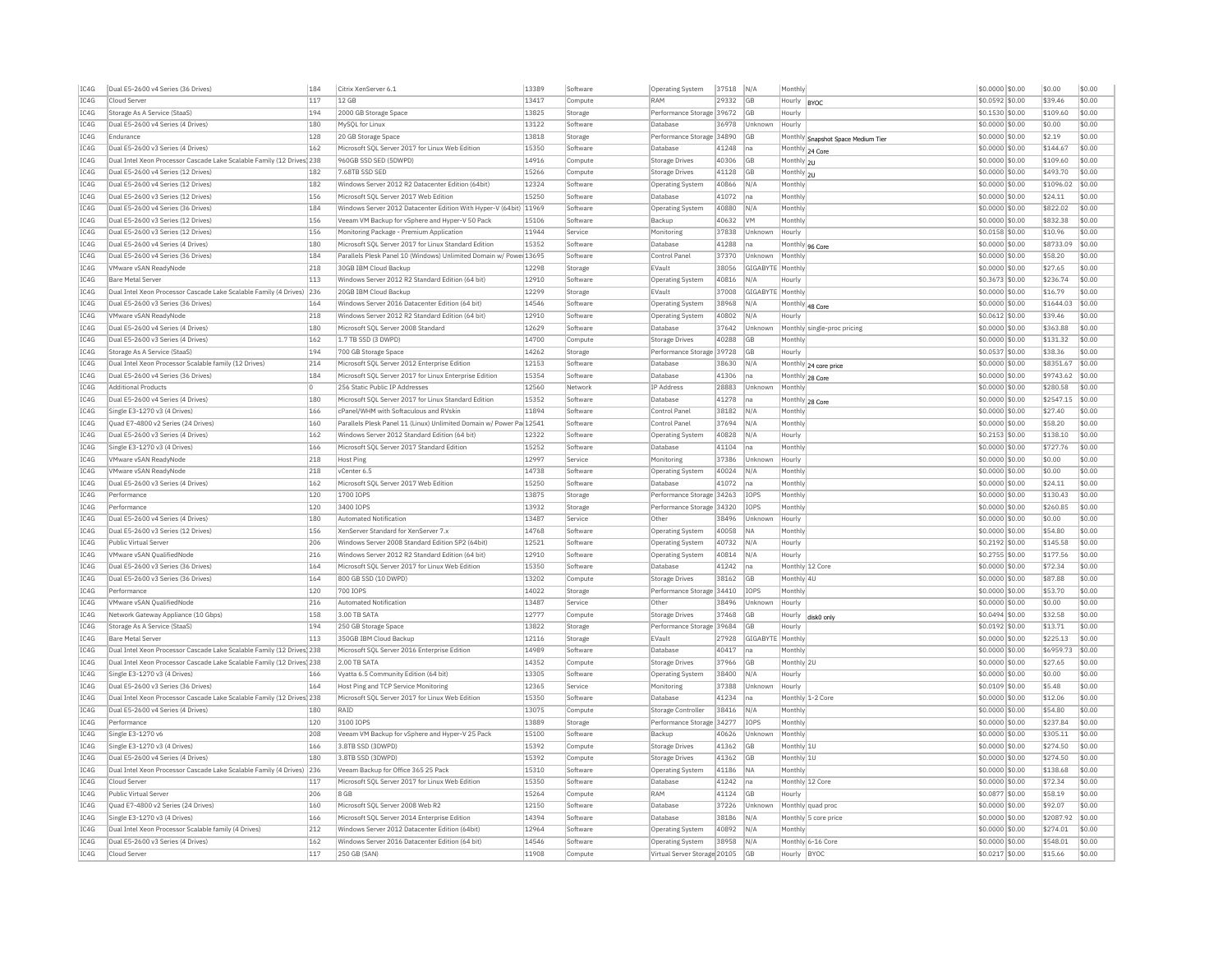| IC4G         | Dual E5-2600 v4 Series (4 Drives)                                                    | 180      | 7.68TB SSD SED                                                         | 15266          | Compute  | <b>Storage Drives</b>        | 41126          | GB                | Monthly 1U                                         | \$0,0000 \$0.00                     | \$493.70          | \$0.00           |
|--------------|--------------------------------------------------------------------------------------|----------|------------------------------------------------------------------------|----------------|----------|------------------------------|----------------|-------------------|----------------------------------------------------|-------------------------------------|-------------------|------------------|
| IC4G         | Dual E5-2600 v3 Series (12 Drives)                                                   | 156      | 1000GB IBM Cloud Backup                                                | 12113          | Storage  | EVault                       | 37638          | GIGABYTE Monthly  |                                                    | \$0,0000 \$0.00                     | \$455.19          | \$0.00           |
| IC4G         | Single E3-1270 v3 (4 Drives)                                                         | 166      | Citrix Essentials for XenServer 5.5 (Billed per VM)                    | 11960          | Software | Operating System             | 38324          | N/A               | Hourly                                             | \$0,0000 \$0.00                     | \$0.00            | \$0.00           |
| IC4G         | Dual Intel Xeon Processor Cascade Lake Scalable Family (12 Drives 238                |          | 1.00 TB SATA                                                           | 14354          | Compute  | <b>Storage Drives</b>        | 38466          | GB                | Monthly 2U                                         | \$0,0000 \$0.00                     | \$16.79           | \$0.00           |
| TC4G         | Dual E5-2600 v3 Series (36 Drives)                                                   | 164      | CentOS 7 x (64 bit)                                                    | 14210          | Software | Operating System             | 38196          | N/A               | Hourly                                             | \$0,0000 \$0.00                     | \$0.00            | \$0.00           |
| IC4G         | Dual Intel Xeon Processor Cascade Lake Scalable Family (4 Drives) 236                |          | 500GB IBM Cloud Backup                                                 | 12115          | Storage  | EVault                       | 38532          | GIGABYTE          | Monthly                                            | \$0.0000 \$0.00                     | \$274.50          | \$0.00           |
| IC4G         | Cloud Server                                                                         | 117      | Microsoft SOL Server 2014 Standard Edition                             | 14396          | Software | Database                     | 37556          | N/A               | Monthly 40 core price                              | \$0.0000 \$0.00                     | \$3638.79         | \$0.00           |
| TC4G         | VMware vSAN ReadvNode                                                                | 218      | Windows Server 2012 R2 Standard Edition (64 bit                        | 12910          | Software | Operating System             | 40804          | N/A               | Hourly                                             | \$0.1224 \$0.00                     | \$78.91           | \$0.00           |
| IC4G         | Dual Intel Xeon Processor Scalable family (12 Drives)                                | 214      | 3.00 TR SATA                                                           | 14342          | Compute  | Storage Drives               | 37134          | GB                | Monthly 2U                                         | \$0,0000 \$0.00                     | \$32.58           | \$0.00           |
| IC4G         | Ouad E7-4800 v2 Series (24 Drives)                                                   | 160      | Parallels Server Bare Metal 4.5 Service Provider Edition - 5 VMs 13136 |                | Software | Operating System             | 37596          | <b>VM</b>         | Monthly                                            | \$0,0000 \$0.00                     | \$22.69           | \$0.00           |
| IC4G         | Public Virtual Server                                                                | 206      | 150 GB (LOCAL SSD)                                                     | 12019          | Compute  | Virtual Server Storage 39996 |                | GB                | Hourly                                             | \$0.0099 \$0.00                     | \$6.55            | \$0.00           |
| IC4G         | Dual E5-2600 v4 Series (4 Drives)                                                    | 180      | Veeam Agent for Windows and Linux 5 pack                               | 14936          | Software | Backup                       | 40336          | N/A               | Monthly                                            | \$0.0000 \$0.00                     | \$100.72          | \$0.00           |
| TC4G         | Dual E5-2600 v3 Series (4 Drives)                                                    | 162      | Microsoft SOL Server 2017 Standard Edition                             | 15252          | Software | Database                     | 41100          | Ina               | Monthly                                            | $$0.0000$ \$0.00                    | \$363.88          | \$0.00           |
|              | Dual E5-2600 v3 Series (12 Drives)                                                   | 156      |                                                                        | 15350          | Software | Database                     |                |                   |                                                    |                                     | \$578.70          | \$0.00           |
| IC4G<br>TCAG | Dual E5-2600 v4 Series (12 Drives)                                                   | 182      | Microsoft SQL Server 2017 for Linux Web Edition                        | 14318          |          |                              | 41260<br>37358 | na<br><b>GB</b>   | Monthly 96 Core                                    | \$0.0000 \$0.00                     |                   | \$0.00           |
|              |                                                                                      |          | 500 GB Bandwidth Allotment                                             |                | Network  | Randwidth                    |                |                   | Monthly                                            | \$0.0000 \$0.00                     | \$0.00            |                  |
| IC4G         | Dual E5-2600 v3 Series (36 Drives)                                                   | 164      | Veeam Backup for Office 365 5 Pack                                     | 15306          | Software | Operating System             | 41182          | <b>NA</b>         | Monthly                                            | \$0,0000 \$0.00                     | \$27.75           | \$0.00           |
| IC4G         | Cloud Serve                                                                          | 117      | Microsoft SQL Server 2014 Web Edition                                  | 14400          | Software | Database                     | 37962          | N/A               | Monthly 2 cores                                    | \$0.0000 \$0.00                     | \$12.06           | \$0.00           |
| IC4G         | Storage As A Service (StaaS)                                                         | 194      | 0.25 IOPS per GB                                                       | 14232          | Storage  | Endurance                    | 39464          | N/A               | Hourly                                             | \$0,0000 \$0,00                     | \$0.00            | \$0.00           |
| IC4G         | Dual Intel Xeon Processor Scalable family (12 Drives)                                | 214      | 40GB IBM Cloud Backup                                                  | 12159          | Storage  | EVault                       | 37414          | GIGABYT           | Monthly                                            | \$0.0000 \$0.00                     | \$38.51           | \$0.00           |
| IC4G         | Dual E5-2600 v4 Series (36 Drives)                                                   | 184      | Veeam VM Backup for vSphere and Hyper-V 5 Pack                         | 15092          | Software | Backup                       | 40618          | Unknown           | Monthly                                            | \$0.0000 \$0.00                     | \$61.22           | \$0.00           |
| IC4G         | Dual E5-2600 v3 Series (12 Drives)                                                   | 156      | Microsoft SQL Server 2017 Standard Edition                             | 15252          | Software | Database                     | 41110          | na                | Monthly                                            | \$0,0000 \$0.00                     | \$1819.39         | \$0.00           |
| IC4G         | Dual E5-2600 v3 Series (12 Drives                                                    | 156      | Microsoft SQL Server 2017 Enterprise Edition                           | 15154          | Software | Database                     | 41066          | na                | Monthly                                            | \$0,0000 \$0.00                     | \$16703.35        | \$0.00           |
| IC4G         | Dual E5-2600 v3 Series (4 Drives)                                                    | 162      | Microsoft SOL Server 2017 Web Edition                                  | 15250          | Software | Database                     | 41096          | lna.              | Monthly                                            | \$0,0000 \$0,00                     | \$578.70          | \$0.00           |
| IC4G         | Dual E5-2600 v3 Series (4 Drives)                                                    | 162      | 1 Gbps Private Network Uplink                                          | 12446          | Compute  | Port Speed                   | 37628          | Mbps              | Hourly                                             | \$0,0168 \$0.00                     | \$10.96           | \$0.00           |
| IC4G         | Storage As A Service (StaaS)                                                         | 194      | Replication for tier-based performance                                 | 14668          | Storage  | Performance Storage 39828    |                | GB                | Hourly                                             | \$0.0000 \$0.00                     | \$0.00            | \$0.00           |
| IC4G         | Ouad Xeon Processor Cascade Lake Scalable Family (24 Drives)                         | 244      | Citrix XenServer 7.1.0                                                 | 14772          | Software | Operating System             | 40062          | <b>NA</b>         | Monthly                                            | \$0.0000 \$0.00                     | \$0.00            | \$0.00           |
| IC4G         | Cloud Serve                                                                          | 117      | McAfee VirusScan Enterprise                                            | 12607          | Software | Antivirus                    | 23114          | Unknown           | Hourly                                             | \$0,0000 \$0.00                     | \$0.00            | \$0.00           |
| TC4G         | Dual E5-2600 v3 Series (12 Drives)                                                   | 156      | Microsoft SQL Server 2017 Standard Edition                             | 15252          | Software | Database                     | 41104          | Ina               | Monthly                                            | \$0,0000 \$0.00                     | \$727.76          | \$0.00           |
| IC4G         | Network Gateway Appliance                                                            | 114      | 64GB SSD                                                               | 12481          | Compute  | Storage Drives               | 22875          | GB                | Monthly                                            | \$0.0000 \$0.00                     | \$25.67           | \$0.00           |
| IC4G         | Dual Intel Xeon Processor Cascade Lake Scalable Family (12 Drives) 238               |          | 8000GB IBM Cloud Backup                                                | 15328          | Storage  | EVault                       | 41206          | GIGABYTE Monthly  |                                                    | \$0,0000 \$0.00                     | \$1824.73         | \$0.00           |
| TC4G         | Single E3-1270 v3 (4 Drives)                                                         | 166      | Microsoft SOL Server 2012 Standard Edition                             | 11956          | Software | Database                     | 38370          | N/A               |                                                    | \$0,0000 \$0.00                     | \$545.82          | \$0.00           |
| IC4G         | Dual E5-2600 v4 Series (12 Drives)                                                   | 182      | NVIDIA Tesla 16GB V100 Graphics Card                                   | 15318          | Compute  | Processo                     | 41196          | Cuda Core Monthly | Monthly 6 core price                               | \$0,0000 \$0.00                     | \$1087.73         | \$0.00           |
| IC4G         | Dual E5-2600 v4 Series (36 Drives)                                                   | 184      | Microsoft SOL Server 2017 for Linux Web Edition                        | 15350          | Software | Database                     | 41238          | Ina               |                                                    | \$0,0000 \$0.00                     | \$36.17           | \$0.00           |
| IC4G         | <b>Additional Products</b>                                                           | $\Omega$ | Monitoring Package - Advanced                                          | 12931          | Service  | Monitoring                   | 25536          | Unknown           | Monthly 6 Core<br>Hourly                           | \$0.0079 \$0.00                     | \$5.48            | \$0.00           |
|              |                                                                                      |          |                                                                        |                |          |                              |                |                   |                                                    |                                     |                   |                  |
| IC4G<br>TC4G | Performance<br>Dual Intel Xeon Processor Cascade Lake Scalable Family (12 Drives 238 | 120      | 300 IOPS<br><b>Automated Notification</b>                              | 13831<br>13487 | Storage  | Performance Storage 34219    | 38496          | <b>IOPS</b>       | Monthly                                            | \$0.0000 \$0.00<br>$$0.0000$ \$0.00 | \$23.02<br>\$0.00 | \$0.00<br>\$0.00 |
|              |                                                                                      |          |                                                                        |                | Service  | Other                        |                | Unknown           | Hourly                                             |                                     |                   |                  |
| IC4G         | Dual E5-2600 v4 Series (4 Drives)                                                    | 180      | Microsoft SOL Server 2017 Web Edition                                  | 15250          | Software | Database                     | 41096          | na                | Monthly                                            | \$0.0000 \$0.00                     | \$578.70          | \$0.00           |
| TCAG         | Single E3-1270 v3 (4 Drives)                                                         | 166      | Windows Server 2012 Datacenter Edition (64bit)                         | 12964          | Software | <b>Operating System</b>      | 40902          | N/A               | Monthly                                            | \$0.0000 \$0.00                     | \$1096.02         | \$0.00           |
| IC4G         | Ouad Xeon Processor Cascade Lake Scalable Family (24 Drives)                         | 244      | 1 IP Address                                                           | 13345          | Network  | IP Address                   | 38488          | Unknown           | Hourly                                             | \$0,0000 \$0.00                     | \$0.00            | \$0.00           |
| IC4G         | Dual Intel Xeon Processor Cascade Lake Scalable Family (4 Drives) 236                |          | 2.00 TB SATA                                                           | 14352          | Compute  | Storage Drives               | 37352          | GB                | Monthly 1U                                         | \$0.0000 \$0.00                     | \$27.65           | \$0.00           |
| IC4G         | Dual E5-2600 v3 Series (12 Drives)                                                   | 156      | Microsoft SOL Server 2017 Web Edition                                  | 15250          | Software | Database                     | 41078          | Ina               | Monthly                                            | \$0,0000 \$0,00                     | \$72.34           | \$0.00           |
| IC4G         | Quad E7-4800 v2 Series (24 Drives)                                                   | 160      | Microsoft SQL Server 2012 Standard Edition                             | 11956          | Software | Database                     | 38626          | N/A               | Monthly 11 core price                              | \$0.0000 \$0.00                     | \$1091.64         | \$0.00           |
| IC4G         | Endurance                                                                            | 128      | 450 GB Storage Space                                                   | 14258          | Storage  | Performance Storage 34992    |                | GB                | Monthly Snapshot Space Medium Tier                 | \$0.0000 \$0.00                     | \$49.32           | \$0.00           |
| IC4G         | Dual E5-2600 v4 Series (36 Drives)                                                   | 184      | VMware Server Virtualization 6.0                                       | 14414          | Software | Operating System             | 38470          | Unknown           | Monthly 2 Proc                                     | \$0,0000 \$0.00                     | \$274.01          | \$0.00           |
| IC4G         | Dual Intel Xeon Processor Cascade Lake Scalable Family (12 Drives 238                |          | Windows Server 2016 Datacenter Edition (64 bit)                        | 14546          | Software | <b>Operating System</b>      | 38960          | N/A               | Monthly 20 Core                                    | \$0,0000 \$0.00                     | \$685.01          | \$0.00           |
| IC4G         | Dual Intel Xeon Processor Scalable family (4 Drives)                                 | 212      | 60GB IBM Cloud Backup                                                  | 12157          | Storage  | EVault                       | 37030          | GIGABYTE Monthly  |                                                    | \$0.0000 \$0.00                     | \$55.29           | \$0.00           |
| IC4G         | Cloud Server                                                                         | 117      | Windows Server 2012 R2 Standard Edition (64 bit)                       | 12910          | Software | Operating System             | 40686          | N/A               | Hourly                                             | \$0.1096 \$0.00                     | \$72.79           | \$0.00           |
| IC4G         | Single E3-1270 v3 (4 Drives)                                                         | 166      | 8.00 TB SATA                                                           | 14914          | Compute  | Storage Drives               | 40292          | GB                | Monthly                                            | \$0.0000 \$0.00                     | \$71.09           | \$0.00           |
| IC4G         | Single E3-1270 v3 (4 Drives)                                                         | 166      | APF Software Firewall for Linux                                        | 13719          | Network  | Firewal                      | 38032          | Unknown           | Hourly                                             | \$0,0000 \$0.00                     | \$0.00            | \$0.00           |
| IC4G         | Virtual Router Appliance (10 Gpbs)                                                   | 230      | 32 GB RAM                                                              | 12699          | Compute  | RAM                          | 37258          | GB                | Hourly                                             | \$0,2705 \$0.00                     | \$185.63          | \$0.00           |
| TC4G         | Single E3-1270 v6                                                                    | 208      | Microsoft SOL Server 2012 Web Edition                                  | 11803          | Software | Database                     | 38620          | N/A               | a la carte                                         | \$0,0000 \$0.00                     | \$96.45           | \$0.00           |
| IC4G         | Service Addons                                                                       | 210      | VMware Cloud Foundation Hybridity Bundle D                             | 15008          | Service  | Other                        | 40464          | Unknown           | Monthly 15 core price<br>Monthly                   | \$0.0000 \$0.00                     | \$43.84           | \$0.00           |
| IC4G         | Single E3-1270 v6                                                                    | 208      | Microsoft SOL Server 2014 Enterprise Edition                           | 14394          | Software | Database                     | 37728          | N/A               |                                                    | \$0.0000 \$0.00                     | \$4175.84         | \$0.00           |
| TC4G         | Dual E5-2600 v4 Series (4 Drives)                                                    | 180      | Windows Server 2012 Datacenter Edition With Hyper-V (64bit) 11969      |                |          |                              | 40876          | N/A               | Monthly 11 core price<br>Monthly                   | $$0.0000$ \$0.00                    | \$548.01          | \$0.00           |
|              |                                                                                      |          |                                                                        |                | Software | Operating System             |                |                   |                                                    |                                     |                   |                  |
| IC4G         | Dual E5-2600 v3 Series (12 Drives)                                                   | 156      | Windows Server 2016 Standard Edition (64 bit)                          | 14542          | Software | Operating System             | 38936          | N/A               | Hourly<br>28 Core                                  | \$0,2153 \$0.00                     | \$138.10          | \$0.00           |
| IC4G         | Ouad E7-4800 v2 Series (24 Drives)                                                   | 160      | OuantaStor 4.x (48 TB) - OuantaStor Medium Tie                         | 14472          | Software | Operating System             | 38822          | N/A               | Monthly                                            | \$0,0000 \$0.00                     | \$511.84          | \$0.00           |
| IC4G         | Virtual Router Appliance                                                             | 228      | Host Ping and TCP Service Monitoring                                   | 12365          | Service  | Monitoring                   | 37388          | Unknown           | Hourly                                             | \$0.0109 \$0.00                     | \$5.48            | \$0.00           |
| IC4G         |                                                                                      |          | 80 GB Storage Space                                                    | 13820          | Storage  | Performance Storage 39116    |                | GB                | Monthly                                            | \$0.0000 \$0.00                     | \$43.84           | \$0.00           |
| TC4G         | Endurance                                                                            | 128      |                                                                        |                |          |                              |                |                   |                                                    |                                     |                   |                  |
|              | Performance                                                                          | 120      | 200 TOPS                                                               | 13830          | Storage  | Performance Storage 34218    |                | <b>TOPS</b>       | Monthly                                            | \$0.0000 \$0.00                     | \$15.34           | \$0.00           |
| IC4G         | Public Virtual Server                                                                | 206      | Microsoft SQL Server 2012 Enterprise Edition                           | 12153          | Software | Database                     | 27964          | N/A               |                                                    | \$0.0000 \$0.00                     | \$5567.78         | \$0.00           |
| TCAG         | <b>Bare Metal Server</b>                                                             | 113      | Windows Server 2008 Web Edition SP2 (32bit)                            | 12509          | Software | Operating System             | 32438          | N/A               | Monthly 15 core price                              | \$0.0000 \$0.00                     | \$12.06           | \$0.00           |
| IC4G         | Public Virtual Server                                                                | 206      | 2.000 GB (SAN)                                                         | 13081          | Compute  | Virtual Server Storage 26355 |                | <b>GB</b>         | Monthly single proc price<br>Hourly<br><b>BYOC</b> | \$0,1718 \$0.00                     | \$125.26          | \$0.00           |
| IC4G         | Dual E5-2600 v3 Series (4 Drives)                                                    | 162      | 3.8TB SSD (3DWPD)                                                      | 15392          | Compute  | Storage Drives               | 41362          | GB                |                                                    | \$0.0000 \$0.00                     | \$274.50          | \$0.00           |
| IC4G         | Dual E5-2600 v3 Series (4 Drives)                                                    | 162      | Microsoft SOL Server 2017 for Linux Enterprise Edition                 | 15354          | Software | Database                     | 41310          | Ina               | $\overline{\text{Monthly}} _{10}$                  | \$0.0000 \$0.00                     | \$13919.46 \$0.00 |                  |
| IC4G         | Public Virtual Server                                                                | 206      | Red Hat Enterprise Linux 5 - LAMP Install (64 bit)                     | 13745          | Software | <b>Operating System</b>      | 33497          | N/A               | Monthly 40 Core<br>Hourly 5-100 cores              | $$0.1313$ \$0.00                    | \$101.93          | \$0.00           |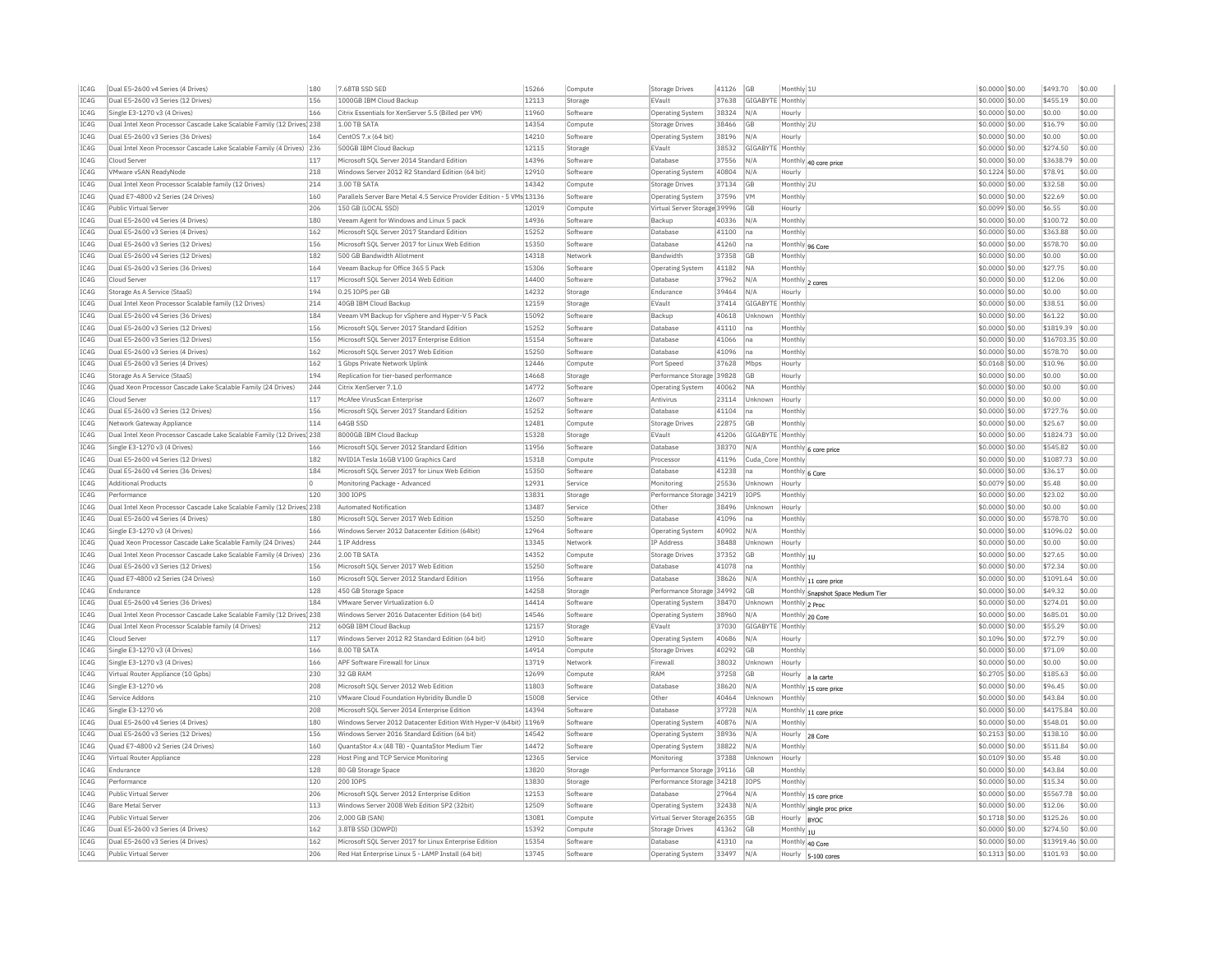| TC4G<br>IC4G |                                                                                      |     |                                                                        | 11616          | Compute            | Storage Drives                        | 22562 | <b>GB</b>        | Monthly disk2-x    |                                                  | \$0,0000 \$0.00                     | \$29.62              | \$0.00           |
|--------------|--------------------------------------------------------------------------------------|-----|------------------------------------------------------------------------|----------------|--------------------|---------------------------------------|-------|------------------|--------------------|--------------------------------------------------|-------------------------------------|----------------------|------------------|
|              | Dual E5-2600 v3 Series (4 Drives)                                                    | 162 | Microsoft SOL Server 2016 Standard Edition                             | 14987          | Software           | Database                              | 40391 | lna              | Monthly            |                                                  | \$0,0000 \$0.00                     | \$363.88             | \$0.00           |
|              | Dual E5-2600 v4 Series (12 Drives)                                                   | 182 | Nessus Vulnerability Assessment & Reporting                            | 13132          | Service            | Other                                 | 37626 | Unknown          | Hourly             |                                                  | $$0.0000$ \$0.00                    | \$0.00               | \$0.00           |
| IC4G         | Dual Intel Xeon Processor Scalable family (4 Drives)                                 | 212 | Microsoft SOL Server 2017 Web Edition                                  | 15250          | Software           | Database                              | 41078 | Ina              | Monthly            |                                                  | \$0.0000 \$0.00                     | \$72.34              | \$0.00           |
| TCAG         | Application Delivery Appliance                                                       | 629 | 8 Static Public TP Addresses                                           | 12499          | Network            | <b>TP Address</b>                     | 22422 | Unknown          |                    | Monthly NetScaler VPX - SL                       | \$0.0000 \$0.00                     | \$8.77               | \$0.00           |
| IC4G         | Single E3-1270 v3 (4 Drives)                                                         | 166 | 40GB IBM Cloud Backup                                                  | 12159          | Storage            | EVault                                | 37414 | GIGABYTE         | Monthly            |                                                  | \$0.0000 \$0.00                     | \$38.51              | \$0.00           |
| IC4G         | Dual Intel Xeon Processor Cascade Lake Scalable Family (12 Drives 238                |     | cPanel/WHM with Softaculous and RVskin                                 | 11894          | Software           | Control Panel                         | 38182 | N/A              | Monthly            |                                                  | \$0,0000 \$0.00                     | \$27.40              | \$0.00           |
| IC4G         | Public Virtual Serve                                                                 | 206 | Microsoft SQL Server 2014 Web Edition                                  | 14400          | Software           | Database                              | 38458 | N/A              |                    |                                                  | \$0.0000 \$0.00                     | \$96.45              | \$0.00           |
|              |                                                                                      |     |                                                                        |                |                    |                                       |       |                  | Monthly 15 core    |                                                  |                                     |                      |                  |
| IC4G         | Single E3-1270 v3 (4 Drives)                                                         | 166 | Microsoft SOL Server 2012 Web Edition                                  | 11803          | Software           | Database                              | 37880 | N/A              |                    | Monthly 40 core price                            | \$0,0000 \$0,00                     | \$241.12             | \$0.00           |
| IC4G         | Dual E5-2600 v3 Series (36 Drives)                                                   | 164 | Windows Server 2012 R2 Datacenter Edition (64bit)                      | 12324          | Software           | <b>Operating System</b>               | 40866 | N/A              | Monthly            |                                                  | \$0,0000 \$0.00                     | \$1096.02            | \$0.00           |
| TC4G         | Public Virtual Server                                                                | 206 | Microsoft SOL Server 2012 Enterprise Edition                           | 12153          | Software           | Database                              | 25408 | N/A              |                    | Monthly 6 core price                             | \$0,0000 \$0.00                     | \$2087.92            | \$0.00           |
| IC4G         | Dual E5-2600 v3 Series (4 Drives)                                                    | 162 | Plesk Onyx Web Pro Edition 30 Domains (Windows)                        | 14950          | Software           | Control Panel                         | 40350 | Unknown          | Monthly            |                                                  | \$0,0000 \$0,00                     | \$16.44              | \$0.00           |
| TCAG         | Dual E5-2600 v3 Series (4 Drives)                                                    | 162 | Microsoft SOL Server 2017 for Linux Standard Edition                   | 15352          | Software           | Database                              | 41282 | Ina              | Monthly 40 Core    |                                                  | \$0,0000 \$0.00                     | \$3638.79            | \$0.00           |
| TC4G         | Single E3-1270 v3 (4 Drives)                                                         | 166 | 6000GB IBM Cloud Backup                                                | 15326          | Storage            | EVault                                | 41204 | GIGABYTE         | Monthly            |                                                  | \$0.0000 \$0.00                     | \$1644.03            | \$0.00           |
| IC4G         | Cloud Server                                                                         | 117 | Parallels Plesk Panel 10 (Linux) Unlimited Domain w/ Power Pa 12975    |                | Software           | Control Panel                         | 25532 | N/A              | Monthly            |                                                  | \$0.0000 \$0.00                     | \$58.20              | \$0.00           |
| IC4G         | Single E3-1270 v6                                                                    | 208 | Microsoft SQL Server 2012 Web Edition                                  | 11803          | Software           | Database                              | 37280 | N/A              |                    |                                                  | \$0,0000 \$0.00                     | \$48.22              | \$0.00           |
| IC4G         | Dual Intel Xeon Processor Scalable family (4 Drives)                                 | 212 | 4 Public TP Addresses                                                  | 12799          | Network            | <b>IP Address</b>                     | 37760 | Unknown          | Hourly             | Monthly 7 core price                             | \$0.0109 \$0.00                     | \$4.38               | \$0.00           |
| TC4G         |                                                                                      | 210 | HTCC-I TC-3032                                                         | 14956          |                    | Other                                 | 40356 | Unknown          | Monthly            |                                                  | $$0.0000$ \$0.00                    | \$394.96             | \$0.00           |
|              | Service Addons                                                                       |     |                                                                        |                | Service            |                                       |       |                  |                    |                                                  |                                     |                      |                  |
| IC4G         | Dual Intel Xeon Processor Cascade Lake Scalable Family (4 Drives) 236                |     | Veeam VM Backup for vSphere and Hyper-V 1 Pack                         | 14983          | Software           | Backup                                | 40385 | Unknown          | Monthly            |                                                  | \$0.0000 \$0.00                     | \$12.84              | \$0.00           |
| TC4G         | Network Gateway Appliance (10 Gbps)                                                  | 158 | Non-RAID                                                               | 13664          | Compute            | Storage Controller                    | 38276 | Unknown          | Hourly generic     |                                                  | $$0.0000$ \$0.00                    | \$0.00               | \$0.00           |
| IC4G         | Single E3-1270 v3 (4 Drives)                                                         | 166 | Microsoft SQL Server 2012 Web Edition                                  | 11803          | Software           | <b>Databas</b>                        | 37682 | N/A              |                    | Monthly 6 core price                             | \$0.0000 \$0.00                     | \$36.17              | \$0.00           |
| IC4G         | Dual E5-2600 v3 Series (36 Drives)                                                   | 164 | XenServer Advanced for XenServer 5.6                                   | 12944          | Software           | <b>Operating System</b>               | 37844 | N/A              | Monthly            |                                                  | \$0.0000 \$0.00                     | \$54.80              | \$0.00           |
| IC4G         | Single E3-1270 v6                                                                    | 208 | Windows Server 2012 Datacenter Edition With Hyper-V (64bit) 11969      |                | Software           | Operating System                      | 40882 | N/A              | Monthly            |                                                  | \$0,0000 \$0.00                     | \$959.02             | \$0.00           |
| TC4G         | Dual E5-2600 v3 Series (36 Drives)                                                   | 164 | Windows Server 2012 R2 Standard Edition (64 bit)                       | 12910          | Software           | Operating System                      | 40808 | N/A              | Hourly             |                                                  | \$0,1837 \$0.00                     | \$118.37             | \$0.00           |
| IC4G         | Dual Intel Xeon Processor Cascade Lake Scalable Family (4 Drives)                    | 236 | 3.8TB SSD SED (3DWPD)                                                  | 14918          | Compute            | <b>Storage Drives</b>                 | 40314 | <b>GB</b>        | Monthly $ 10$      |                                                  | \$0.0000 \$0.00                     | \$274.50             | \$0.00           |
| IC4G         | Ouad Xeon Processor Cascade Lake Scalable Family (24 Drives)                         | 244 | Microsoft SOL Server 2017 for Linux Web Edition                        | 15350          | Software           | Database                              | 41236 | Ina              | Monthly 4 Core     |                                                  | \$0,0000 \$0.00                     | \$24.11              | \$0.00           |
| TCAG         | Single E3-1270 v6                                                                    | 208 | Veeam VM Backup for vSphere and Hyper-V 50 Pack                        | 15106          | Software           | Backun                                | 40632 | <b>VM</b>        | Monthly            |                                                  | \$0.0000 \$0.00                     | \$832.38             | \$0.00           |
|              |                                                                                      |     |                                                                        |                |                    |                                       |       |                  |                    |                                                  |                                     |                      | \$0.00           |
| IC4G         | Dual E5-2600 v4 Series (12 Drives)                                                   | 182 | 500GB IBM Cloud Backup                                                 | 12115          | Storage            | <b>EVault</b>                         | 38532 | GIGABYTE         | Monthly            |                                                  | \$0.0000 \$0.00                     | \$274.50             |                  |
| IC4G         | Public Virtual Server                                                                | 206 | Microsoft SQL Server 2014 Web Edition                                  | 14400          | Software           | Database                              | 37126 | N/A              | Monthly 13 core    |                                                  | \$0,0000 \$0.00                     | \$84.39              | \$0.00           |
| IC4G         | Dual Intel Xeon Processor Scalable family (4 Drives)                                 | 212 | 250GB IBM Cloud Backup                                                 | 12117          | Storage            | EVault                                | 37192 | GIGABYTE Monthly |                    |                                                  | \$0.0000 \$0.00                     | \$158.97             | \$0.00           |
| IC4G         | Dual E5-2600 v3 Series (36 Drives)                                                   | 164 | VMware ESXi 5.5                                                        | 13196          | Software           | Operating System                      | 38422 | Unknown          | Hourly             |                                                  | \$0,0000 \$0,00                     | \$0.00               | \$0.00           |
| IC4G         | Quad Xeon Processor Cascade Lake Scalable Family (24 Drives)                         | 244 | Microsoft SQL Server 2016 Enterprise Edition                           | 14989          | Software           | <b>Databas</b>                        | 40417 | Ina              | Monthly            |                                                  | \$0.0000 \$0.00                     | \$6959.73            | \$0.00           |
| TC4G         | Software License Package                                                             | 168 | VMware vSAN Advanced Tier III 64 - 124 6 x                             | 14578          | Software           | Licenses                              | 39004 | CPU              | Monthly            |                                                  | $$0.0000$ \$0.00                    | \$441.70             | \$0.00           |
| IC4G         | Storage As A Service (StaaS)                                                         | 194 | 40 GB Storage Space                                                    | 13819          | Storage            | Performance Storage 39520             |       | GB               | Hourly             |                                                  | \$0.0011 \$0.00                     | \$0.73               | \$0.00           |
| TCAG         | Portable Storage                                                                     | 94  | 200 GB (SAN)                                                           | 13204          | Compute            | Virtual Server Storage 27377          |       | G <sub>B</sub>   | Hourly  BYOC       |                                                  | \$0,0197 \$0.00                     | \$13.77              | \$0.00           |
| IC4G         | Dual E5-2600 v3 Series (12 Drives)                                                   | 156 | Windows Server 2012 Datacenter Edition (64bit)                         | 12964          | Software           | <b>Operating System</b>               | 40896 | N/A              | Monthly            |                                                  | \$0.0000 \$0.00                     | \$685.01             | \$0.00           |
|              | Dual Intel Xeon Processor Cascade Lake Scalable Family (4 Drives) 236                |     |                                                                        |                | Software           |                                       |       |                  |                    |                                                  |                                     | \$98.74              | \$0.00           |
| IC4G         |                                                                                      |     | Red Hat Enterprise Linux 7.3 - LAMP Install (64 bit) version-loc 15170 |                |                    | Operating System                      | 40950 | na               |                    | Monthly RHEL 7.3 LAMP Verion Lock for Bare Metal | \$0.0000 \$0.00                     |                      |                  |
| IC4G         | Dual E5-2600 v3 Series (12 Drives)                                                   | 156 | Microsoft SOL Server 2017 for Linux Enterprise Edition                 | 15354          | Software           | Database                              | 41296 | Ina              | Monthly 8 Core     |                                                  | \$0,0000 \$0.00                     | \$2783.89            | \$0.00           |
| IC4G         | Single E3-1270 v6                                                                    | 208 | Microsoft SOL Server 2014 Web Edition                                  | 14400          | Software           | Database                              | 37350 | N/A              | Monthly 4 cores    |                                                  | \$0.0000 \$0.00                     | \$24.11              | \$0.00           |
| TC4G         | Dual Intel Xeon Processor Cascade Lake Scalable Family (12 Drives) 238               |     | Veeam VM Backup for vSphere and Hyper-V 50 Pack                        | 15104          | Software           | Backun                                | 40630 | Unknown          | Monthly            |                                                  | \$0.0000 \$0.00                     | \$610.22             | \$0.00           |
| IC4G         | Public Virtual Server                                                                | 206 | Veeam Agent for Windows and Linux 200 Pack                             | 15120          | Software           | Backup                                | 40646 | Unknown          | Monthl             |                                                  | \$0.0000 \$0.00                     | \$3994.06            | \$0.00           |
| TCAG         | Network Gateway Appliance                                                            | 114 | 1.00 TR SATA                                                           | 12327          | Compute            | Storage Drives                        | 21658 | GB               |                    | Hourly disk1 only                                | \$0.0257 \$0.00                     | \$16.79              | \$0.00           |
| IC4G         | Dual E5-2600 v4 Series (36 Drives)                                                   | 184 | Windows Server 2016 Datacenter Edition (64 bit)                        | 14546          | Software           | Operating System                      | 38964 | N/A              | Monthly 28 Core    |                                                  | \$0.0000 \$0.00                     | \$959.02             | \$0.00           |
| IC4G         | Public Virtual Server                                                                | 206 | 4 x 2.0 GHz or higher Cores                                            | 15374          | Compute            | Virtual Server Process 41344          |       | CORE             | Hourly             |                                                  | \$0,1313 \$0.00                     | \$86.62              | \$0.00           |
| IC4G         | Dual E5-2600 v4 Series (12 Drives)                                                   | 182 | Microsoft SOL Server 2017 Web Edition                                  | 15250          | Software           | Database                              | 41076 | Ina              | Monthly            |                                                  | \$0,0000 \$0.00                     | \$48.22              | \$0.00           |
| TC4G         | Dual E5-2600 v4 Series (36 Drives)                                                   | 184 | 4 Public TP Addresses                                                  | 12799          | Network            | <b>IP Address</b>                     | 37760 | <b>Unknown</b>   | Hourly             |                                                  | \$0.0109 \$0.00                     | \$4.38               | \$0.00           |
|              |                                                                                      |     |                                                                        |                |                    |                                       |       |                  |                    |                                                  |                                     |                      |                  |
| IC4G         | <b>Application Delivery Appliance</b>                                                | 629 | Citrix NetScaler VPX 12 1000Mbps Standard                              | 14798          | Network            | NetScale                              | 40088 | Mbps             | Monthly            |                                                  | \$0,0000 \$0.00                     | \$1476.55            | \$0.00           |
| IC4G         | Quad Xeon Processor Cascade Lake Scalable Family (24 Drives)                         | 244 | /64 Block Static Public IPv6 Addresses                                 | 12986          | Network            | <b>IP Address</b>                     | 37428 | N/A              | Hourly             |                                                  | \$0.0109 \$0.00                     | \$5.48               | \$0.00           |
| TC4G         | Dual E5-2600 v4 Series (12 Drives)                                                   | 182 | Microsoft SQL Server 2017 Enterprise Edition                           | 15154          | Software           | Database                              | 41064 | Ina              | Monthly            |                                                  | \$0.0000 \$0.00                     | \$13919.46 \$0.00    |                  |
| IC4G         | Dual E5-2600 v3 Series (36 Drives)                                                   | 164 | Microsoft SOL Server 2017 Web Edition                                  | 15250          | Software           | Database                              | 41096 | Ina              | Monthly            |                                                  | \$0.0000 \$0.00                     | \$578.70             | \$0.00           |
| IC4G         | Dual Intel Xeon Processor Scalable family (4 Drives)                                 | 212 | <b>Automated Notification</b>                                          | 13487          | Service            | Other                                 | 38496 | Unknown          | Hourly             |                                                  | \$0.0000 \$0.00                     | \$0.00               | \$0.00           |
| IC4G         | Single E3-1270 v3 (4 Drives)                                                         | 166 | Citrix XenServer 6.2.1                                                 | 12803          | Software           | Operating System                      | 38424 | N/A              | Monthly            |                                                  | \$0.0000 \$0.00                     | \$0.00               | \$0.00           |
| TCAG         | Performance                                                                          | 120 | 4900 TOPS                                                              | 13947          | Storage            | Performance Storage 34335             |       | <b>TOPS</b>      | Monthly            |                                                  | \$0.0000 \$0.00                     | \$375.93             | \$0.00           |
| IC4G         | Single E3-1270 v3 (4 Drives)                                                         | 166 | Microsoft SQL Server 2014 Enterprise Edition                           | 14394          | Software           | Database                              | 37554 | N/A              |                    |                                                  | \$0.0000 \$0.00                     | \$1391.95            | \$0.00           |
| IC4G         | Storage As A Service (StaaS)                                                         | 194 | 80 GB Storage Space                                                    | 13820          | Storage            | Performance Storage 39548             |       | <b>GB</b>        | Hourly             | Monthly 4 core price                             | \$0,0022 \$0.00                     | \$1.46               | \$0.00           |
|              |                                                                                      |     |                                                                        |                |                    |                                       |       |                  |                    |                                                  |                                     |                      |                  |
| IC4G         | <b>Bare Metal Serve</b>                                                              | 113 | Windows Server 2008 Datacenter Edition SP2 (32bit)                     | 12504          | Software           | <b>Operating System</b>               | 25040 | N/A              |                    | Monthly single proc price                        | \$0.0000 \$0.00                     | \$137.00             | \$0.00           |
| IC4G         | Dual E5-2600 v4 Series (36 Drives)                                                   | 184 | Microsoft SQL Server 2017 for Linux Web Edition                        | 15350          | Software           | Database                              | 41242 | <b>I</b> na      | Monthly 12 Core    |                                                  | \$0,0000 \$0.00                     | \$72.34              | \$0.00           |
| IC4G         | Dual E5-2600 v4 Series (12 Drives                                                    | 182 | 50GB IBM Cloud Backup                                                  | 12158          | Storage            | EVault                                | 37246 | GIGABYTE         | Monthly            |                                                  | \$0.0000 \$0.00                     | \$43.45              | \$0.00           |
| TC4G         | Dual E5-2600 v4 Series (36 Drives)                                                   | 184 | 100 Mbps Redundant Public & Private Network Uplinks                    | 11826          | Compute            | Port Speed                            | 37710 | Mbps             | Hourly             |                                                  | \$0.0000 \$0.00                     | \$0.00               | \$0.00           |
| IC4G         | Quad Xeon Processor Cascade Lake Scalable Family (24 Drives)                         | 244 | 3.8TB SSD SED (3DWPD)                                                  | 14918          | Compute            | <b>Storage Drives</b>                 | 41506 | GB               | Monthly            |                                                  | \$0,0000 \$0.00                     | \$274.50             | \$0.00           |
| TC4G         | Storage As A Service (StaaS)                                                         | 194 | 500 GB Storage Space                                                   | 13823          | Storage            | Performance Storage 39804             |       | G <sub>B</sub>   | Hourly             |                                                  | \$0,0384 \$0,00                     | \$27.40              | \$0.00           |
|              | Quad E7-4800 v2 Series (24 Drives)                                                   | 160 | MySOL 5.7 for Windows                                                  | 13798          | Software           | Database                              | 37540 | Unknown          | Hourly             |                                                  | \$0.0000 \$0.00                     | \$0.00               | \$0.00           |
| TC4G         |                                                                                      | 184 | Microsoft SQL Server 2017 Standard Edition                             | 15252          | Software           | Database                              | 41102 | lna              | Monthly            |                                                  | \$0,0000 \$0.00                     | \$545.82             | \$0.00           |
| IC4G         | Dual E5-2600 v4 Series (36 Drives)                                                   |     |                                                                        |                |                    |                                       |       |                  |                    |                                                  |                                     |                      |                  |
|              |                                                                                      |     |                                                                        |                |                    |                                       |       |                  |                    |                                                  |                                     |                      |                  |
| TC4G<br>TC4G | Dual Intel Xeon Processor Cascade Lake Scalable Family (12 Drives 238<br>Performance | 120 | 384 GB RAM<br>2200 IOPS                                                | 14996<br>13880 | Compute<br>Storage | RAM<br>Performance Storage 34268 IOPS | 40420 | <b>GB</b>        | Monthly<br>Monthly |                                                  | \$0.0000 \$0.00<br>$$0.0000$ \$0.00 | \$879.78<br>\$168.79 | \$0.00<br>\$0.00 |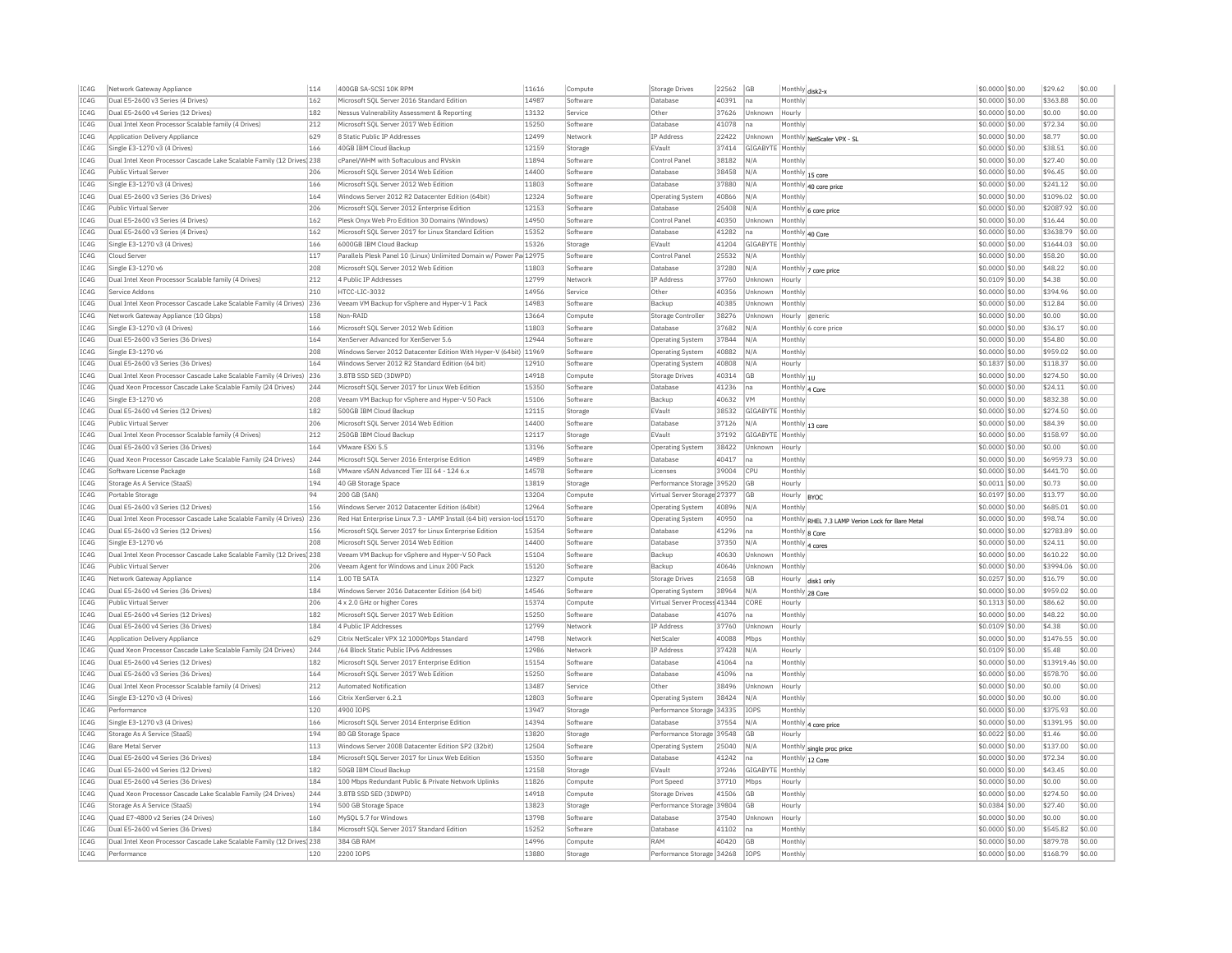| TC4G<br>Dual Intel Xeon Processor Cascade Lake Scalable Family (12 Drives 238<br>vCenter 6.0<br>14402<br>Software<br>Operating System<br>37360<br>Ina<br>Monthly<br>IC4G<br><b>Bare Metal Server</b><br>113<br>300GB SA-SCSI 10K RPM<br>12278<br>Compute<br>22224<br> GB<br>Storage Drives<br>Hourly disk1 only<br>IC4G<br>117<br>Microsoft SOL Server 2014 Web Edition<br>14400<br>Software<br>Database<br>37126<br>N/A<br>Cloud Serve<br>Monthly 13 core<br>TCAG<br>Dual Intel Xeon Processor Scalable family (12 Drives)<br>214<br>1 TPv6 Address<br>13033<br><b>TP Address</b><br>37050<br>N/A<br>Network<br>Hourly<br>IC4G<br>Dual Intel Xeon Processor Cascade Lake Scalable Family (12 Drives) 238<br>13130<br>37918<br>N/A<br>Monthly<br>R1Soft Backup Agent 5 Pack<br>Software<br>Backup<br>IC4G<br>Parallels Plesk Panel 10 for VPS (Windows) 100 Domain w/ Pov 12961<br>118<br>Software<br>25388<br>Unknown<br>Control Panels for VPS<br>Control Panel<br>Monthly<br>IC4G<br>Dual Intel Xeon Processor Cascade Lake Scalable Family (4 Drives) 236<br>40288<br>1.7 TB SSD (3 DWPD)<br>14700<br>Compute<br>Storage Drives<br>GB<br>Monthly<br>IC4G<br>Single E3-1270 v6<br>208<br>11806<br><b>Business Continuance Insurance</b><br>38012<br>Compute<br><b>Business Continuity</b><br>Unknown<br>Monthly<br>IC4G<br>Dual E5-2600 v3 Series (12 Drives)<br>156<br>Red Hat Enterprise Linux 6.10 (64 bit) - version-locked (per-prc 15398<br>Software<br>Operating System<br>41374<br>Unknown<br>Monthly<br>TC4G<br>Single E3-1270 v6<br>208<br>Microsoft SOL Server 2017 Web Edition<br>15250<br>41094<br>Software<br>Database<br>Ina<br>Monthly<br>IC4G<br>Performance<br>120<br>100 IOPS<br>13859<br>Performance Storage 34247<br>IOPS<br>Monthly<br>Storage<br>TCAG<br>120<br>14174<br>Performance<br>5200 TOPS<br>Storage<br>Performance Storage 34562<br><b>TOPS</b><br>Monthly<br>IC4G<br>208<br>Windows Server 2016 Datacenter Edition (64 bit)<br>14546<br>38966<br>Single E3-1270 v6<br>Software<br>Operating System<br>N/A<br>Monthly 32 Core<br>IC4G<br>Dual E5-2600 v4 Series (36 Drives)<br>184<br>Microsoft SQL Server 2017 for Linux Enterprise Edition<br>15354<br>Software<br>Database<br>41316<br>Ina<br>Monthly 96 Core<br>\$0.0000 \$0.00<br>IC4G<br>206<br>Debian GNU/Linux 9.x Stretch/Stable - Minimal Install (64 bit)<br>14952<br>Public Virtual Server<br>40352<br>N/A<br>\$0,0000 \$0,00<br>Software<br>Operating System<br>Hourly<br>IC4G<br>Ouad Xeon Processor Cascade Lake Scalable Family (24 Drives)<br>244<br>10000 GB Bandwidth Allotment<br>12083<br><b>Bandwidth</b><br>38014<br><b>GB</b><br>Monthly<br>\$0.0000 \$0.00<br>Network<br>TC4G<br>117<br>Microsoft SOL Server 2016 Enterprise Edition<br>14989<br>40421<br>Cloud Server<br>Software<br>Monthly<br>$$0.0000$ \$0.00<br>Database<br>Ina<br>IC4G<br>Dual Intel Xeon Processor Scalable family (12 Drives)<br>214<br>VMware vCenter 5.5 Standard<br>13542<br>Software<br>38180<br><b>Operating System</b><br>N/A<br>Hourly<br>TC4G<br>629<br>Citrix NetScaler VPX 10.1 1000Mbps Standard<br>12495<br>NetScale<br>22392<br>Application Delivery Appliance<br>Network<br>Mhns<br>Monthly<br>IC4G<br>214<br>13122<br>Dual Intel Xeon Processor Scalable family (12 Drives)<br>MySOL for Linux<br>Software<br><b>Databas</b><br>36978<br>Unknown<br>Hourly<br>IC4G<br>206<br>15352<br>Public Virtual Server<br>Microsoft SOL Server 2017 for Linux Standard Edition<br>Software<br>Database<br>41280<br>Ina<br>Monthly 32 Core<br>IC4G<br>162<br>15158<br>Dual E5-2600 v3 Series (4 Drives)<br>Red Hat Enterprise Linux 7.3 (64 bit) version-locked<br>Software<br>Operating System<br>40922<br>Ina<br>Monthly For version lock<br>TC4G<br>Storage As A Service (StaaS)<br>194<br>File Storage<br>14240<br>Storage<br>Endurance<br>39288<br>N/A<br>Hourly<br>IC4G<br>Dual E5-2600 v4 Series (36 Drives)<br>184<br>Microsoft SQL Server 2008 Enterprise R2<br>12237<br>Software<br>Database<br>37836<br>Unknown<br>Monthly single proc<br>TC4G<br>14989<br>40421<br>Dual E5-2600 v4 Series (4 Drives)<br>180<br>Microsoft SOL Server 2016 Enterprise Edition<br>Software<br>Database<br>Ina<br>Monthly<br>TC4G<br>Dual E5-2600 v4 Series (4 Drives)<br>180<br>Windows Server 2012 R2 Datacenter Edition (64bit)<br>12324<br>40858<br>Software<br>Operating System<br>N/A<br>Monthly<br>TC4G<br>15114<br>Ouad E7-4800 v2 Series (24 Drives)<br>160<br>Veeam VM Backup for vSphere and Hyper-V 200 Pack<br>Software<br>Backup<br>40640<br>Unknown<br>Monthly<br>IC4G<br>160<br>14396<br>38444<br>Ouad E7-4800 v2 Series (24 Drives)<br>Microsoft SOL Server 2014 Standard Edition<br>Software<br>Database<br>N/A<br>Monthly 24 core price<br>IC4G<br>Dual E5-2600 v3 Series (12 Drives)<br>156<br>R1Soft Backup Agent 5 Pack<br>13130<br>Software<br>Backup<br>37918<br>N/A<br>Monthl<br>IC4G<br>12386<br>Dual Intel Xeon Processor Scalable family (12 Drives)<br>214<br>Monitoring Package - Basic<br>Monitoring<br>37234<br>Service<br>Unknown<br>Hourly<br>IC4G<br>Dual E5-2600 v4 Series (12 Drives)<br>182<br>Unlimited SSL VPN Users<br>13498<br><b>VPN</b><br>37404<br>Network<br>Unknown<br>Hourly<br>12324<br>TC4G<br>VMware vSAN ReadvNode<br>218<br>Windows Server 2012 R2 Datacenter Edition (64bit)<br>40870<br>Software<br><b>Operating System</b><br>N/A<br>Monthly<br>IC4G<br>184<br>Red Hat Enterprise Linux 6.8 - LAMP Install (64 bit) version-loc 15168<br>40944<br>Dual E5-2600 v4 Series (36 Drives)<br>Software<br><b>Operating System</b><br> na<br>Monthly RHEL LAMP 6.8 Version Lock for Bare Metal | \$0,0000 \$0.00<br>\$0.00<br>$$0.0741$ \$0.00<br>\$49.37<br>\$0.0000 \$0.00<br>\$84.39<br>\$0.0000 \$0.00<br>\$0.00<br>\$0.0000 \$0.00<br>\$36.99<br>\$0,0000 \$0.00<br>\$32.88<br>\$131.32<br>\$0,0000 \$0.00<br>\$5.48<br>\$0,0000 \$0.00<br>\$0,0000 \$0.00<br>\$98.64<br>\$337.57<br>\$0,0000 \$0.00<br>\$0.0000 \$0.00<br>\$7.67<br>\$398.95<br>\$0,0000 \$0.00<br>\$0.0000 \$0.00<br>\$1096.02<br>\$33406.69 \$0.00 | \$0.00<br>\$0.00<br>\$0.00<br>\$0.00<br>\$0.00<br>\$0.00<br>\$0.00<br>\$0.00<br>\$0.00<br>\$0.00<br>\$0.00 |
|--------------------------------------------------------------------------------------------------------------------------------------------------------------------------------------------------------------------------------------------------------------------------------------------------------------------------------------------------------------------------------------------------------------------------------------------------------------------------------------------------------------------------------------------------------------------------------------------------------------------------------------------------------------------------------------------------------------------------------------------------------------------------------------------------------------------------------------------------------------------------------------------------------------------------------------------------------------------------------------------------------------------------------------------------------------------------------------------------------------------------------------------------------------------------------------------------------------------------------------------------------------------------------------------------------------------------------------------------------------------------------------------------------------------------------------------------------------------------------------------------------------------------------------------------------------------------------------------------------------------------------------------------------------------------------------------------------------------------------------------------------------------------------------------------------------------------------------------------------------------------------------------------------------------------------------------------------------------------------------------------------------------------------------------------------------------------------------------------------------------------------------------------------------------------------------------------------------------------------------------------------------------------------------------------------------------------------------------------------------------------------------------------------------------------------------------------------------------------------------------------------------------------------------------------------------------------------------------------------------------------------------------------------------------------------------------------------------------------------------------------------------------------------------------------------------------------------------------------------------------------------------------------------------------------------------------------------------------------------------------------------------------------------------------------------------------------------------------------------------------------------------------------------------------------------------------------------------------------------------------------------------------------------------------------------------------------------------------------------------------------------------------------------------------------------------------------------------------------------------------------------------------------------------------------------------------------------------------------------------------------------------------------------------------------------------------------------------------------------------------------------------------------------------------------------------------------------------------------------------------------------------------------------------------------------------------------------------------------------------------------------------------------------------------------------------------------------------------------------------------------------------------------------------------------------------------------------------------------------------------------------------------------------------------------------------------------------------------------------------------------------------------------------------------------------------------------------------------------------------------------------------------------------------------------------------------------------------------------------------------------------------------------------------------------------------------------------------------------------------------------------------------------------------------------------------------------------------------------------------------------------------------------------------------------------------------------------------------------------------------------------------------------------------------------------------------------------------------------------------------------------------------------------------------------------------------------------------------------------------------------------------------------------------------------------------------------------------------------------------------------------------------------------------------------------------------------------------------------------------------------------------------------------------------------------------------------------------------------------------------------------|---------------------------------------------------------------------------------------------------------------------------------------------------------------------------------------------------------------------------------------------------------------------------------------------------------------------------------------------------------------------------------------------------------------------------|------------------------------------------------------------------------------------------------------------|
|                                                                                                                                                                                                                                                                                                                                                                                                                                                                                                                                                                                                                                                                                                                                                                                                                                                                                                                                                                                                                                                                                                                                                                                                                                                                                                                                                                                                                                                                                                                                                                                                                                                                                                                                                                                                                                                                                                                                                                                                                                                                                                                                                                                                                                                                                                                                                                                                                                                                                                                                                                                                                                                                                                                                                                                                                                                                                                                                                                                                                                                                                                                                                                                                                                                                                                                                                                                                                                                                                                                                                                                                                                                                                                                                                                                                                                                                                                                                                                                                                                                                                                                                                                                                                                                                                                                                                                                                                                                                                                                                                                                                                                                                                                                                                                                                                                                                                                                                                                                                                                                                                                                                                                                                                                                                                                                                                                                                                                                                                                                                                                                                                                |                                                                                                                                                                                                                                                                                                                                                                                                                           |                                                                                                            |
|                                                                                                                                                                                                                                                                                                                                                                                                                                                                                                                                                                                                                                                                                                                                                                                                                                                                                                                                                                                                                                                                                                                                                                                                                                                                                                                                                                                                                                                                                                                                                                                                                                                                                                                                                                                                                                                                                                                                                                                                                                                                                                                                                                                                                                                                                                                                                                                                                                                                                                                                                                                                                                                                                                                                                                                                                                                                                                                                                                                                                                                                                                                                                                                                                                                                                                                                                                                                                                                                                                                                                                                                                                                                                                                                                                                                                                                                                                                                                                                                                                                                                                                                                                                                                                                                                                                                                                                                                                                                                                                                                                                                                                                                                                                                                                                                                                                                                                                                                                                                                                                                                                                                                                                                                                                                                                                                                                                                                                                                                                                                                                                                                                |                                                                                                                                                                                                                                                                                                                                                                                                                           |                                                                                                            |
|                                                                                                                                                                                                                                                                                                                                                                                                                                                                                                                                                                                                                                                                                                                                                                                                                                                                                                                                                                                                                                                                                                                                                                                                                                                                                                                                                                                                                                                                                                                                                                                                                                                                                                                                                                                                                                                                                                                                                                                                                                                                                                                                                                                                                                                                                                                                                                                                                                                                                                                                                                                                                                                                                                                                                                                                                                                                                                                                                                                                                                                                                                                                                                                                                                                                                                                                                                                                                                                                                                                                                                                                                                                                                                                                                                                                                                                                                                                                                                                                                                                                                                                                                                                                                                                                                                                                                                                                                                                                                                                                                                                                                                                                                                                                                                                                                                                                                                                                                                                                                                                                                                                                                                                                                                                                                                                                                                                                                                                                                                                                                                                                                                |                                                                                                                                                                                                                                                                                                                                                                                                                           |                                                                                                            |
|                                                                                                                                                                                                                                                                                                                                                                                                                                                                                                                                                                                                                                                                                                                                                                                                                                                                                                                                                                                                                                                                                                                                                                                                                                                                                                                                                                                                                                                                                                                                                                                                                                                                                                                                                                                                                                                                                                                                                                                                                                                                                                                                                                                                                                                                                                                                                                                                                                                                                                                                                                                                                                                                                                                                                                                                                                                                                                                                                                                                                                                                                                                                                                                                                                                                                                                                                                                                                                                                                                                                                                                                                                                                                                                                                                                                                                                                                                                                                                                                                                                                                                                                                                                                                                                                                                                                                                                                                                                                                                                                                                                                                                                                                                                                                                                                                                                                                                                                                                                                                                                                                                                                                                                                                                                                                                                                                                                                                                                                                                                                                                                                                                |                                                                                                                                                                                                                                                                                                                                                                                                                           |                                                                                                            |
|                                                                                                                                                                                                                                                                                                                                                                                                                                                                                                                                                                                                                                                                                                                                                                                                                                                                                                                                                                                                                                                                                                                                                                                                                                                                                                                                                                                                                                                                                                                                                                                                                                                                                                                                                                                                                                                                                                                                                                                                                                                                                                                                                                                                                                                                                                                                                                                                                                                                                                                                                                                                                                                                                                                                                                                                                                                                                                                                                                                                                                                                                                                                                                                                                                                                                                                                                                                                                                                                                                                                                                                                                                                                                                                                                                                                                                                                                                                                                                                                                                                                                                                                                                                                                                                                                                                                                                                                                                                                                                                                                                                                                                                                                                                                                                                                                                                                                                                                                                                                                                                                                                                                                                                                                                                                                                                                                                                                                                                                                                                                                                                                                                |                                                                                                                                                                                                                                                                                                                                                                                                                           |                                                                                                            |
|                                                                                                                                                                                                                                                                                                                                                                                                                                                                                                                                                                                                                                                                                                                                                                                                                                                                                                                                                                                                                                                                                                                                                                                                                                                                                                                                                                                                                                                                                                                                                                                                                                                                                                                                                                                                                                                                                                                                                                                                                                                                                                                                                                                                                                                                                                                                                                                                                                                                                                                                                                                                                                                                                                                                                                                                                                                                                                                                                                                                                                                                                                                                                                                                                                                                                                                                                                                                                                                                                                                                                                                                                                                                                                                                                                                                                                                                                                                                                                                                                                                                                                                                                                                                                                                                                                                                                                                                                                                                                                                                                                                                                                                                                                                                                                                                                                                                                                                                                                                                                                                                                                                                                                                                                                                                                                                                                                                                                                                                                                                                                                                                                                |                                                                                                                                                                                                                                                                                                                                                                                                                           |                                                                                                            |
|                                                                                                                                                                                                                                                                                                                                                                                                                                                                                                                                                                                                                                                                                                                                                                                                                                                                                                                                                                                                                                                                                                                                                                                                                                                                                                                                                                                                                                                                                                                                                                                                                                                                                                                                                                                                                                                                                                                                                                                                                                                                                                                                                                                                                                                                                                                                                                                                                                                                                                                                                                                                                                                                                                                                                                                                                                                                                                                                                                                                                                                                                                                                                                                                                                                                                                                                                                                                                                                                                                                                                                                                                                                                                                                                                                                                                                                                                                                                                                                                                                                                                                                                                                                                                                                                                                                                                                                                                                                                                                                                                                                                                                                                                                                                                                                                                                                                                                                                                                                                                                                                                                                                                                                                                                                                                                                                                                                                                                                                                                                                                                                                                                |                                                                                                                                                                                                                                                                                                                                                                                                                           |                                                                                                            |
|                                                                                                                                                                                                                                                                                                                                                                                                                                                                                                                                                                                                                                                                                                                                                                                                                                                                                                                                                                                                                                                                                                                                                                                                                                                                                                                                                                                                                                                                                                                                                                                                                                                                                                                                                                                                                                                                                                                                                                                                                                                                                                                                                                                                                                                                                                                                                                                                                                                                                                                                                                                                                                                                                                                                                                                                                                                                                                                                                                                                                                                                                                                                                                                                                                                                                                                                                                                                                                                                                                                                                                                                                                                                                                                                                                                                                                                                                                                                                                                                                                                                                                                                                                                                                                                                                                                                                                                                                                                                                                                                                                                                                                                                                                                                                                                                                                                                                                                                                                                                                                                                                                                                                                                                                                                                                                                                                                                                                                                                                                                                                                                                                                |                                                                                                                                                                                                                                                                                                                                                                                                                           |                                                                                                            |
|                                                                                                                                                                                                                                                                                                                                                                                                                                                                                                                                                                                                                                                                                                                                                                                                                                                                                                                                                                                                                                                                                                                                                                                                                                                                                                                                                                                                                                                                                                                                                                                                                                                                                                                                                                                                                                                                                                                                                                                                                                                                                                                                                                                                                                                                                                                                                                                                                                                                                                                                                                                                                                                                                                                                                                                                                                                                                                                                                                                                                                                                                                                                                                                                                                                                                                                                                                                                                                                                                                                                                                                                                                                                                                                                                                                                                                                                                                                                                                                                                                                                                                                                                                                                                                                                                                                                                                                                                                                                                                                                                                                                                                                                                                                                                                                                                                                                                                                                                                                                                                                                                                                                                                                                                                                                                                                                                                                                                                                                                                                                                                                                                                |                                                                                                                                                                                                                                                                                                                                                                                                                           |                                                                                                            |
|                                                                                                                                                                                                                                                                                                                                                                                                                                                                                                                                                                                                                                                                                                                                                                                                                                                                                                                                                                                                                                                                                                                                                                                                                                                                                                                                                                                                                                                                                                                                                                                                                                                                                                                                                                                                                                                                                                                                                                                                                                                                                                                                                                                                                                                                                                                                                                                                                                                                                                                                                                                                                                                                                                                                                                                                                                                                                                                                                                                                                                                                                                                                                                                                                                                                                                                                                                                                                                                                                                                                                                                                                                                                                                                                                                                                                                                                                                                                                                                                                                                                                                                                                                                                                                                                                                                                                                                                                                                                                                                                                                                                                                                                                                                                                                                                                                                                                                                                                                                                                                                                                                                                                                                                                                                                                                                                                                                                                                                                                                                                                                                                                                |                                                                                                                                                                                                                                                                                                                                                                                                                           |                                                                                                            |
|                                                                                                                                                                                                                                                                                                                                                                                                                                                                                                                                                                                                                                                                                                                                                                                                                                                                                                                                                                                                                                                                                                                                                                                                                                                                                                                                                                                                                                                                                                                                                                                                                                                                                                                                                                                                                                                                                                                                                                                                                                                                                                                                                                                                                                                                                                                                                                                                                                                                                                                                                                                                                                                                                                                                                                                                                                                                                                                                                                                                                                                                                                                                                                                                                                                                                                                                                                                                                                                                                                                                                                                                                                                                                                                                                                                                                                                                                                                                                                                                                                                                                                                                                                                                                                                                                                                                                                                                                                                                                                                                                                                                                                                                                                                                                                                                                                                                                                                                                                                                                                                                                                                                                                                                                                                                                                                                                                                                                                                                                                                                                                                                                                |                                                                                                                                                                                                                                                                                                                                                                                                                           |                                                                                                            |
|                                                                                                                                                                                                                                                                                                                                                                                                                                                                                                                                                                                                                                                                                                                                                                                                                                                                                                                                                                                                                                                                                                                                                                                                                                                                                                                                                                                                                                                                                                                                                                                                                                                                                                                                                                                                                                                                                                                                                                                                                                                                                                                                                                                                                                                                                                                                                                                                                                                                                                                                                                                                                                                                                                                                                                                                                                                                                                                                                                                                                                                                                                                                                                                                                                                                                                                                                                                                                                                                                                                                                                                                                                                                                                                                                                                                                                                                                                                                                                                                                                                                                                                                                                                                                                                                                                                                                                                                                                                                                                                                                                                                                                                                                                                                                                                                                                                                                                                                                                                                                                                                                                                                                                                                                                                                                                                                                                                                                                                                                                                                                                                                                                |                                                                                                                                                                                                                                                                                                                                                                                                                           | \$0.00                                                                                                     |
|                                                                                                                                                                                                                                                                                                                                                                                                                                                                                                                                                                                                                                                                                                                                                                                                                                                                                                                                                                                                                                                                                                                                                                                                                                                                                                                                                                                                                                                                                                                                                                                                                                                                                                                                                                                                                                                                                                                                                                                                                                                                                                                                                                                                                                                                                                                                                                                                                                                                                                                                                                                                                                                                                                                                                                                                                                                                                                                                                                                                                                                                                                                                                                                                                                                                                                                                                                                                                                                                                                                                                                                                                                                                                                                                                                                                                                                                                                                                                                                                                                                                                                                                                                                                                                                                                                                                                                                                                                                                                                                                                                                                                                                                                                                                                                                                                                                                                                                                                                                                                                                                                                                                                                                                                                                                                                                                                                                                                                                                                                                                                                                                                                |                                                                                                                                                                                                                                                                                                                                                                                                                           | \$0.00                                                                                                     |
|                                                                                                                                                                                                                                                                                                                                                                                                                                                                                                                                                                                                                                                                                                                                                                                                                                                                                                                                                                                                                                                                                                                                                                                                                                                                                                                                                                                                                                                                                                                                                                                                                                                                                                                                                                                                                                                                                                                                                                                                                                                                                                                                                                                                                                                                                                                                                                                                                                                                                                                                                                                                                                                                                                                                                                                                                                                                                                                                                                                                                                                                                                                                                                                                                                                                                                                                                                                                                                                                                                                                                                                                                                                                                                                                                                                                                                                                                                                                                                                                                                                                                                                                                                                                                                                                                                                                                                                                                                                                                                                                                                                                                                                                                                                                                                                                                                                                                                                                                                                                                                                                                                                                                                                                                                                                                                                                                                                                                                                                                                                                                                                                                                |                                                                                                                                                                                                                                                                                                                                                                                                                           |                                                                                                            |
|                                                                                                                                                                                                                                                                                                                                                                                                                                                                                                                                                                                                                                                                                                                                                                                                                                                                                                                                                                                                                                                                                                                                                                                                                                                                                                                                                                                                                                                                                                                                                                                                                                                                                                                                                                                                                                                                                                                                                                                                                                                                                                                                                                                                                                                                                                                                                                                                                                                                                                                                                                                                                                                                                                                                                                                                                                                                                                                                                                                                                                                                                                                                                                                                                                                                                                                                                                                                                                                                                                                                                                                                                                                                                                                                                                                                                                                                                                                                                                                                                                                                                                                                                                                                                                                                                                                                                                                                                                                                                                                                                                                                                                                                                                                                                                                                                                                                                                                                                                                                                                                                                                                                                                                                                                                                                                                                                                                                                                                                                                                                                                                                                                | \$0.00                                                                                                                                                                                                                                                                                                                                                                                                                    | \$0.00                                                                                                     |
|                                                                                                                                                                                                                                                                                                                                                                                                                                                                                                                                                                                                                                                                                                                                                                                                                                                                                                                                                                                                                                                                                                                                                                                                                                                                                                                                                                                                                                                                                                                                                                                                                                                                                                                                                                                                                                                                                                                                                                                                                                                                                                                                                                                                                                                                                                                                                                                                                                                                                                                                                                                                                                                                                                                                                                                                                                                                                                                                                                                                                                                                                                                                                                                                                                                                                                                                                                                                                                                                                                                                                                                                                                                                                                                                                                                                                                                                                                                                                                                                                                                                                                                                                                                                                                                                                                                                                                                                                                                                                                                                                                                                                                                                                                                                                                                                                                                                                                                                                                                                                                                                                                                                                                                                                                                                                                                                                                                                                                                                                                                                                                                                                                | \$0.00                                                                                                                                                                                                                                                                                                                                                                                                                    |                                                                                                            |
|                                                                                                                                                                                                                                                                                                                                                                                                                                                                                                                                                                                                                                                                                                                                                                                                                                                                                                                                                                                                                                                                                                                                                                                                                                                                                                                                                                                                                                                                                                                                                                                                                                                                                                                                                                                                                                                                                                                                                                                                                                                                                                                                                                                                                                                                                                                                                                                                                                                                                                                                                                                                                                                                                                                                                                                                                                                                                                                                                                                                                                                                                                                                                                                                                                                                                                                                                                                                                                                                                                                                                                                                                                                                                                                                                                                                                                                                                                                                                                                                                                                                                                                                                                                                                                                                                                                                                                                                                                                                                                                                                                                                                                                                                                                                                                                                                                                                                                                                                                                                                                                                                                                                                                                                                                                                                                                                                                                                                                                                                                                                                                                                                                |                                                                                                                                                                                                                                                                                                                                                                                                                           | \$0.00                                                                                                     |
|                                                                                                                                                                                                                                                                                                                                                                                                                                                                                                                                                                                                                                                                                                                                                                                                                                                                                                                                                                                                                                                                                                                                                                                                                                                                                                                                                                                                                                                                                                                                                                                                                                                                                                                                                                                                                                                                                                                                                                                                                                                                                                                                                                                                                                                                                                                                                                                                                                                                                                                                                                                                                                                                                                                                                                                                                                                                                                                                                                                                                                                                                                                                                                                                                                                                                                                                                                                                                                                                                                                                                                                                                                                                                                                                                                                                                                                                                                                                                                                                                                                                                                                                                                                                                                                                                                                                                                                                                                                                                                                                                                                                                                                                                                                                                                                                                                                                                                                                                                                                                                                                                                                                                                                                                                                                                                                                                                                                                                                                                                                                                                                                                                | \$9743.62                                                                                                                                                                                                                                                                                                                                                                                                                 | \$0.00                                                                                                     |
|                                                                                                                                                                                                                                                                                                                                                                                                                                                                                                                                                                                                                                                                                                                                                                                                                                                                                                                                                                                                                                                                                                                                                                                                                                                                                                                                                                                                                                                                                                                                                                                                                                                                                                                                                                                                                                                                                                                                                                                                                                                                                                                                                                                                                                                                                                                                                                                                                                                                                                                                                                                                                                                                                                                                                                                                                                                                                                                                                                                                                                                                                                                                                                                                                                                                                                                                                                                                                                                                                                                                                                                                                                                                                                                                                                                                                                                                                                                                                                                                                                                                                                                                                                                                                                                                                                                                                                                                                                                                                                                                                                                                                                                                                                                                                                                                                                                                                                                                                                                                                                                                                                                                                                                                                                                                                                                                                                                                                                                                                                                                                                                                                                | \$0.0000 \$0.00<br>\$0.00                                                                                                                                                                                                                                                                                                                                                                                                 | \$0.00                                                                                                     |
|                                                                                                                                                                                                                                                                                                                                                                                                                                                                                                                                                                                                                                                                                                                                                                                                                                                                                                                                                                                                                                                                                                                                                                                                                                                                                                                                                                                                                                                                                                                                                                                                                                                                                                                                                                                                                                                                                                                                                                                                                                                                                                                                                                                                                                                                                                                                                                                                                                                                                                                                                                                                                                                                                                                                                                                                                                                                                                                                                                                                                                                                                                                                                                                                                                                                                                                                                                                                                                                                                                                                                                                                                                                                                                                                                                                                                                                                                                                                                                                                                                                                                                                                                                                                                                                                                                                                                                                                                                                                                                                                                                                                                                                                                                                                                                                                                                                                                                                                                                                                                                                                                                                                                                                                                                                                                                                                                                                                                                                                                                                                                                                                                                | $$0.0000$ \$0.00<br>\$1314.13                                                                                                                                                                                                                                                                                                                                                                                             | \$0.00                                                                                                     |
|                                                                                                                                                                                                                                                                                                                                                                                                                                                                                                                                                                                                                                                                                                                                                                                                                                                                                                                                                                                                                                                                                                                                                                                                                                                                                                                                                                                                                                                                                                                                                                                                                                                                                                                                                                                                                                                                                                                                                                                                                                                                                                                                                                                                                                                                                                                                                                                                                                                                                                                                                                                                                                                                                                                                                                                                                                                                                                                                                                                                                                                                                                                                                                                                                                                                                                                                                                                                                                                                                                                                                                                                                                                                                                                                                                                                                                                                                                                                                                                                                                                                                                                                                                                                                                                                                                                                                                                                                                                                                                                                                                                                                                                                                                                                                                                                                                                                                                                                                                                                                                                                                                                                                                                                                                                                                                                                                                                                                                                                                                                                                                                                                                | \$0.0000 \$0.00<br>\$0.00                                                                                                                                                                                                                                                                                                                                                                                                 | \$0.00                                                                                                     |
|                                                                                                                                                                                                                                                                                                                                                                                                                                                                                                                                                                                                                                                                                                                                                                                                                                                                                                                                                                                                                                                                                                                                                                                                                                                                                                                                                                                                                                                                                                                                                                                                                                                                                                                                                                                                                                                                                                                                                                                                                                                                                                                                                                                                                                                                                                                                                                                                                                                                                                                                                                                                                                                                                                                                                                                                                                                                                                                                                                                                                                                                                                                                                                                                                                                                                                                                                                                                                                                                                                                                                                                                                                                                                                                                                                                                                                                                                                                                                                                                                                                                                                                                                                                                                                                                                                                                                                                                                                                                                                                                                                                                                                                                                                                                                                                                                                                                                                                                                                                                                                                                                                                                                                                                                                                                                                                                                                                                                                                                                                                                                                                                                                | \$0.0000 \$0.00<br>\$2911.03                                                                                                                                                                                                                                                                                                                                                                                              | \$0.00                                                                                                     |
|                                                                                                                                                                                                                                                                                                                                                                                                                                                                                                                                                                                                                                                                                                                                                                                                                                                                                                                                                                                                                                                                                                                                                                                                                                                                                                                                                                                                                                                                                                                                                                                                                                                                                                                                                                                                                                                                                                                                                                                                                                                                                                                                                                                                                                                                                                                                                                                                                                                                                                                                                                                                                                                                                                                                                                                                                                                                                                                                                                                                                                                                                                                                                                                                                                                                                                                                                                                                                                                                                                                                                                                                                                                                                                                                                                                                                                                                                                                                                                                                                                                                                                                                                                                                                                                                                                                                                                                                                                                                                                                                                                                                                                                                                                                                                                                                                                                                                                                                                                                                                                                                                                                                                                                                                                                                                                                                                                                                                                                                                                                                                                                                                                | \$0,0000 \$0.00<br>\$98.74                                                                                                                                                                                                                                                                                                                                                                                                | \$0.00                                                                                                     |
|                                                                                                                                                                                                                                                                                                                                                                                                                                                                                                                                                                                                                                                                                                                                                                                                                                                                                                                                                                                                                                                                                                                                                                                                                                                                                                                                                                                                                                                                                                                                                                                                                                                                                                                                                                                                                                                                                                                                                                                                                                                                                                                                                                                                                                                                                                                                                                                                                                                                                                                                                                                                                                                                                                                                                                                                                                                                                                                                                                                                                                                                                                                                                                                                                                                                                                                                                                                                                                                                                                                                                                                                                                                                                                                                                                                                                                                                                                                                                                                                                                                                                                                                                                                                                                                                                                                                                                                                                                                                                                                                                                                                                                                                                                                                                                                                                                                                                                                                                                                                                                                                                                                                                                                                                                                                                                                                                                                                                                                                                                                                                                                                                                | \$0,0000 \$0.00<br>\$0.00                                                                                                                                                                                                                                                                                                                                                                                                 | \$0.00                                                                                                     |
|                                                                                                                                                                                                                                                                                                                                                                                                                                                                                                                                                                                                                                                                                                                                                                                                                                                                                                                                                                                                                                                                                                                                                                                                                                                                                                                                                                                                                                                                                                                                                                                                                                                                                                                                                                                                                                                                                                                                                                                                                                                                                                                                                                                                                                                                                                                                                                                                                                                                                                                                                                                                                                                                                                                                                                                                                                                                                                                                                                                                                                                                                                                                                                                                                                                                                                                                                                                                                                                                                                                                                                                                                                                                                                                                                                                                                                                                                                                                                                                                                                                                                                                                                                                                                                                                                                                                                                                                                                                                                                                                                                                                                                                                                                                                                                                                                                                                                                                                                                                                                                                                                                                                                                                                                                                                                                                                                                                                                                                                                                                                                                                                                                | \$0.0000 \$0.00<br>\$1391.95                                                                                                                                                                                                                                                                                                                                                                                              | \$0.00                                                                                                     |
|                                                                                                                                                                                                                                                                                                                                                                                                                                                                                                                                                                                                                                                                                                                                                                                                                                                                                                                                                                                                                                                                                                                                                                                                                                                                                                                                                                                                                                                                                                                                                                                                                                                                                                                                                                                                                                                                                                                                                                                                                                                                                                                                                                                                                                                                                                                                                                                                                                                                                                                                                                                                                                                                                                                                                                                                                                                                                                                                                                                                                                                                                                                                                                                                                                                                                                                                                                                                                                                                                                                                                                                                                                                                                                                                                                                                                                                                                                                                                                                                                                                                                                                                                                                                                                                                                                                                                                                                                                                                                                                                                                                                                                                                                                                                                                                                                                                                                                                                                                                                                                                                                                                                                                                                                                                                                                                                                                                                                                                                                                                                                                                                                                | \$9743.62<br>\$0,0000 \$0.00                                                                                                                                                                                                                                                                                                                                                                                              | \$0.00                                                                                                     |
|                                                                                                                                                                                                                                                                                                                                                                                                                                                                                                                                                                                                                                                                                                                                                                                                                                                                                                                                                                                                                                                                                                                                                                                                                                                                                                                                                                                                                                                                                                                                                                                                                                                                                                                                                                                                                                                                                                                                                                                                                                                                                                                                                                                                                                                                                                                                                                                                                                                                                                                                                                                                                                                                                                                                                                                                                                                                                                                                                                                                                                                                                                                                                                                                                                                                                                                                                                                                                                                                                                                                                                                                                                                                                                                                                                                                                                                                                                                                                                                                                                                                                                                                                                                                                                                                                                                                                                                                                                                                                                                                                                                                                                                                                                                                                                                                                                                                                                                                                                                                                                                                                                                                                                                                                                                                                                                                                                                                                                                                                                                                                                                                                                | \$0.0000 \$0.00<br>\$548.01                                                                                                                                                                                                                                                                                                                                                                                               | \$0.00                                                                                                     |
|                                                                                                                                                                                                                                                                                                                                                                                                                                                                                                                                                                                                                                                                                                                                                                                                                                                                                                                                                                                                                                                                                                                                                                                                                                                                                                                                                                                                                                                                                                                                                                                                                                                                                                                                                                                                                                                                                                                                                                                                                                                                                                                                                                                                                                                                                                                                                                                                                                                                                                                                                                                                                                                                                                                                                                                                                                                                                                                                                                                                                                                                                                                                                                                                                                                                                                                                                                                                                                                                                                                                                                                                                                                                                                                                                                                                                                                                                                                                                                                                                                                                                                                                                                                                                                                                                                                                                                                                                                                                                                                                                                                                                                                                                                                                                                                                                                                                                                                                                                                                                                                                                                                                                                                                                                                                                                                                                                                                                                                                                                                                                                                                                                | \$0.0000 \$0.00<br>\$3328.54                                                                                                                                                                                                                                                                                                                                                                                              | \$0.00                                                                                                     |
|                                                                                                                                                                                                                                                                                                                                                                                                                                                                                                                                                                                                                                                                                                                                                                                                                                                                                                                                                                                                                                                                                                                                                                                                                                                                                                                                                                                                                                                                                                                                                                                                                                                                                                                                                                                                                                                                                                                                                                                                                                                                                                                                                                                                                                                                                                                                                                                                                                                                                                                                                                                                                                                                                                                                                                                                                                                                                                                                                                                                                                                                                                                                                                                                                                                                                                                                                                                                                                                                                                                                                                                                                                                                                                                                                                                                                                                                                                                                                                                                                                                                                                                                                                                                                                                                                                                                                                                                                                                                                                                                                                                                                                                                                                                                                                                                                                                                                                                                                                                                                                                                                                                                                                                                                                                                                                                                                                                                                                                                                                                                                                                                                                | \$2183.27<br>\$0,0000 \$0.00                                                                                                                                                                                                                                                                                                                                                                                              | \$0.00                                                                                                     |
|                                                                                                                                                                                                                                                                                                                                                                                                                                                                                                                                                                                                                                                                                                                                                                                                                                                                                                                                                                                                                                                                                                                                                                                                                                                                                                                                                                                                                                                                                                                                                                                                                                                                                                                                                                                                                                                                                                                                                                                                                                                                                                                                                                                                                                                                                                                                                                                                                                                                                                                                                                                                                                                                                                                                                                                                                                                                                                                                                                                                                                                                                                                                                                                                                                                                                                                                                                                                                                                                                                                                                                                                                                                                                                                                                                                                                                                                                                                                                                                                                                                                                                                                                                                                                                                                                                                                                                                                                                                                                                                                                                                                                                                                                                                                                                                                                                                                                                                                                                                                                                                                                                                                                                                                                                                                                                                                                                                                                                                                                                                                                                                                                                | \$0.0000 \$0.00<br>\$36.99                                                                                                                                                                                                                                                                                                                                                                                                | \$0.00                                                                                                     |
|                                                                                                                                                                                                                                                                                                                                                                                                                                                                                                                                                                                                                                                                                                                                                                                                                                                                                                                                                                                                                                                                                                                                                                                                                                                                                                                                                                                                                                                                                                                                                                                                                                                                                                                                                                                                                                                                                                                                                                                                                                                                                                                                                                                                                                                                                                                                                                                                                                                                                                                                                                                                                                                                                                                                                                                                                                                                                                                                                                                                                                                                                                                                                                                                                                                                                                                                                                                                                                                                                                                                                                                                                                                                                                                                                                                                                                                                                                                                                                                                                                                                                                                                                                                                                                                                                                                                                                                                                                                                                                                                                                                                                                                                                                                                                                                                                                                                                                                                                                                                                                                                                                                                                                                                                                                                                                                                                                                                                                                                                                                                                                                                                                | \$0,0000 \$0,00<br>\$0.00                                                                                                                                                                                                                                                                                                                                                                                                 | \$0.00                                                                                                     |
|                                                                                                                                                                                                                                                                                                                                                                                                                                                                                                                                                                                                                                                                                                                                                                                                                                                                                                                                                                                                                                                                                                                                                                                                                                                                                                                                                                                                                                                                                                                                                                                                                                                                                                                                                                                                                                                                                                                                                                                                                                                                                                                                                                                                                                                                                                                                                                                                                                                                                                                                                                                                                                                                                                                                                                                                                                                                                                                                                                                                                                                                                                                                                                                                                                                                                                                                                                                                                                                                                                                                                                                                                                                                                                                                                                                                                                                                                                                                                                                                                                                                                                                                                                                                                                                                                                                                                                                                                                                                                                                                                                                                                                                                                                                                                                                                                                                                                                                                                                                                                                                                                                                                                                                                                                                                                                                                                                                                                                                                                                                                                                                                                                | \$0.0000 \$0.00<br>\$0.00                                                                                                                                                                                                                                                                                                                                                                                                 | \$0.00                                                                                                     |
|                                                                                                                                                                                                                                                                                                                                                                                                                                                                                                                                                                                                                                                                                                                                                                                                                                                                                                                                                                                                                                                                                                                                                                                                                                                                                                                                                                                                                                                                                                                                                                                                                                                                                                                                                                                                                                                                                                                                                                                                                                                                                                                                                                                                                                                                                                                                                                                                                                                                                                                                                                                                                                                                                                                                                                                                                                                                                                                                                                                                                                                                                                                                                                                                                                                                                                                                                                                                                                                                                                                                                                                                                                                                                                                                                                                                                                                                                                                                                                                                                                                                                                                                                                                                                                                                                                                                                                                                                                                                                                                                                                                                                                                                                                                                                                                                                                                                                                                                                                                                                                                                                                                                                                                                                                                                                                                                                                                                                                                                                                                                                                                                                                | $$0.0000$ \$0.00<br>\$1644.03                                                                                                                                                                                                                                                                                                                                                                                             | \$0.00                                                                                                     |
|                                                                                                                                                                                                                                                                                                                                                                                                                                                                                                                                                                                                                                                                                                                                                                                                                                                                                                                                                                                                                                                                                                                                                                                                                                                                                                                                                                                                                                                                                                                                                                                                                                                                                                                                                                                                                                                                                                                                                                                                                                                                                                                                                                                                                                                                                                                                                                                                                                                                                                                                                                                                                                                                                                                                                                                                                                                                                                                                                                                                                                                                                                                                                                                                                                                                                                                                                                                                                                                                                                                                                                                                                                                                                                                                                                                                                                                                                                                                                                                                                                                                                                                                                                                                                                                                                                                                                                                                                                                                                                                                                                                                                                                                                                                                                                                                                                                                                                                                                                                                                                                                                                                                                                                                                                                                                                                                                                                                                                                                                                                                                                                                                                | \$98.74<br>\$0.0000 \$0.00                                                                                                                                                                                                                                                                                                                                                                                                | \$0.00                                                                                                     |
| TC4G<br>212<br>12484<br>Dual Intel Xeon Processor Scalable family (4 Drives)<br>8 Public IP Addresses<br>Network<br>IP Address<br>38000<br><b>Unknown</b><br>Hourly                                                                                                                                                                                                                                                                                                                                                                                                                                                                                                                                                                                                                                                                                                                                                                                                                                                                                                                                                                                                                                                                                                                                                                                                                                                                                                                                                                                                                                                                                                                                                                                                                                                                                                                                                                                                                                                                                                                                                                                                                                                                                                                                                                                                                                                                                                                                                                                                                                                                                                                                                                                                                                                                                                                                                                                                                                                                                                                                                                                                                                                                                                                                                                                                                                                                                                                                                                                                                                                                                                                                                                                                                                                                                                                                                                                                                                                                                                                                                                                                                                                                                                                                                                                                                                                                                                                                                                                                                                                                                                                                                                                                                                                                                                                                                                                                                                                                                                                                                                                                                                                                                                                                                                                                                                                                                                                                                                                                                                                            | \$0.0217 \$0.00<br>\$8.77                                                                                                                                                                                                                                                                                                                                                                                                 | \$0.00                                                                                                     |
| 14546<br>IC4G<br>Dual E5-2600 v3 Series (36 Drives)<br>164<br>Windows Server 2016 Datacenter Edition (64 bit)<br>Software<br>Operating System<br>38962<br>N/A<br>Monthly 24 Core                                                                                                                                                                                                                                                                                                                                                                                                                                                                                                                                                                                                                                                                                                                                                                                                                                                                                                                                                                                                                                                                                                                                                                                                                                                                                                                                                                                                                                                                                                                                                                                                                                                                                                                                                                                                                                                                                                                                                                                                                                                                                                                                                                                                                                                                                                                                                                                                                                                                                                                                                                                                                                                                                                                                                                                                                                                                                                                                                                                                                                                                                                                                                                                                                                                                                                                                                                                                                                                                                                                                                                                                                                                                                                                                                                                                                                                                                                                                                                                                                                                                                                                                                                                                                                                                                                                                                                                                                                                                                                                                                                                                                                                                                                                                                                                                                                                                                                                                                                                                                                                                                                                                                                                                                                                                                                                                                                                                                                               | \$0,0000 \$0.00<br>\$822.02                                                                                                                                                                                                                                                                                                                                                                                               | \$0.00                                                                                                     |
| 206<br>IC4G<br>Public Virtual Server<br>Windows Server 2008 R2 Standard Edition (64bit)<br>11887<br>Software<br>Operating System<br>40752<br>N/A<br>Hourly                                                                                                                                                                                                                                                                                                                                                                                                                                                                                                                                                                                                                                                                                                                                                                                                                                                                                                                                                                                                                                                                                                                                                                                                                                                                                                                                                                                                                                                                                                                                                                                                                                                                                                                                                                                                                                                                                                                                                                                                                                                                                                                                                                                                                                                                                                                                                                                                                                                                                                                                                                                                                                                                                                                                                                                                                                                                                                                                                                                                                                                                                                                                                                                                                                                                                                                                                                                                                                                                                                                                                                                                                                                                                                                                                                                                                                                                                                                                                                                                                                                                                                                                                                                                                                                                                                                                                                                                                                                                                                                                                                                                                                                                                                                                                                                                                                                                                                                                                                                                                                                                                                                                                                                                                                                                                                                                                                                                                                                                     | \$0.1096 \$0.00<br>\$72.79                                                                                                                                                                                                                                                                                                                                                                                                | \$0.00                                                                                                     |
| IC4G<br>Dual Intel Xeon Processor Cascade Lake Scalable Family (4 Drives) 236<br>20000 GB Bandwidth Allotment<br>12082<br>Network<br>Bandwidth<br>26678<br><b>GB</b><br>Monthly                                                                                                                                                                                                                                                                                                                                                                                                                                                                                                                                                                                                                                                                                                                                                                                                                                                                                                                                                                                                                                                                                                                                                                                                                                                                                                                                                                                                                                                                                                                                                                                                                                                                                                                                                                                                                                                                                                                                                                                                                                                                                                                                                                                                                                                                                                                                                                                                                                                                                                                                                                                                                                                                                                                                                                                                                                                                                                                                                                                                                                                                                                                                                                                                                                                                                                                                                                                                                                                                                                                                                                                                                                                                                                                                                                                                                                                                                                                                                                                                                                                                                                                                                                                                                                                                                                                                                                                                                                                                                                                                                                                                                                                                                                                                                                                                                                                                                                                                                                                                                                                                                                                                                                                                                                                                                                                                                                                                                                                | \$0,0000 \$0.00<br>\$0.00                                                                                                                                                                                                                                                                                                                                                                                                 | \$0.00                                                                                                     |
| IC4G<br>Dual E5-2600 v4 Series (4 Drives)<br>180<br>OuantaStor 4.x (48 TB) - OuantaStor Medium Tier<br>14472<br>Software<br>38822<br>N/A<br>Monthly<br><b>Operating System</b>                                                                                                                                                                                                                                                                                                                                                                                                                                                                                                                                                                                                                                                                                                                                                                                                                                                                                                                                                                                                                                                                                                                                                                                                                                                                                                                                                                                                                                                                                                                                                                                                                                                                                                                                                                                                                                                                                                                                                                                                                                                                                                                                                                                                                                                                                                                                                                                                                                                                                                                                                                                                                                                                                                                                                                                                                                                                                                                                                                                                                                                                                                                                                                                                                                                                                                                                                                                                                                                                                                                                                                                                                                                                                                                                                                                                                                                                                                                                                                                                                                                                                                                                                                                                                                                                                                                                                                                                                                                                                                                                                                                                                                                                                                                                                                                                                                                                                                                                                                                                                                                                                                                                                                                                                                                                                                                                                                                                                                                 | \$0.0000 \$0.00<br>\$511.84                                                                                                                                                                                                                                                                                                                                                                                               | \$0.00                                                                                                     |
| TC4G<br>Public Virtual Server<br>206<br>CentOS 6.x - Minimal Install (64 bit)<br>13306<br>Software<br>28200<br>N/A<br>Operating System<br>Hourly                                                                                                                                                                                                                                                                                                                                                                                                                                                                                                                                                                                                                                                                                                                                                                                                                                                                                                                                                                                                                                                                                                                                                                                                                                                                                                                                                                                                                                                                                                                                                                                                                                                                                                                                                                                                                                                                                                                                                                                                                                                                                                                                                                                                                                                                                                                                                                                                                                                                                                                                                                                                                                                                                                                                                                                                                                                                                                                                                                                                                                                                                                                                                                                                                                                                                                                                                                                                                                                                                                                                                                                                                                                                                                                                                                                                                                                                                                                                                                                                                                                                                                                                                                                                                                                                                                                                                                                                                                                                                                                                                                                                                                                                                                                                                                                                                                                                                                                                                                                                                                                                                                                                                                                                                                                                                                                                                                                                                                                                               | \$0.0000 \$0.00<br>\$0.00                                                                                                                                                                                                                                                                                                                                                                                                 | \$0.00                                                                                                     |
| IC4G<br>Single E3-1270 v3 (4 Drives)<br>166<br>Microsoft SQL Server 2008 Express<br>12796<br>Software<br>Database<br>38538<br>Unknown<br>Monthly                                                                                                                                                                                                                                                                                                                                                                                                                                                                                                                                                                                                                                                                                                                                                                                                                                                                                                                                                                                                                                                                                                                                                                                                                                                                                                                                                                                                                                                                                                                                                                                                                                                                                                                                                                                                                                                                                                                                                                                                                                                                                                                                                                                                                                                                                                                                                                                                                                                                                                                                                                                                                                                                                                                                                                                                                                                                                                                                                                                                                                                                                                                                                                                                                                                                                                                                                                                                                                                                                                                                                                                                                                                                                                                                                                                                                                                                                                                                                                                                                                                                                                                                                                                                                                                                                                                                                                                                                                                                                                                                                                                                                                                                                                                                                                                                                                                                                                                                                                                                                                                                                                                                                                                                                                                                                                                                                                                                                                                                               | \$0.0000 \$0.00<br>\$0.00                                                                                                                                                                                                                                                                                                                                                                                                 | \$0.00                                                                                                     |
| TCAG<br>Dual Intel Xeon Processor Scalable family (4 Drives)<br>212<br>15352<br>41274<br>Microsoft SOL Server 2017 for Linux Standard Edition<br>Software<br>Database<br>Ina                                                                                                                                                                                                                                                                                                                                                                                                                                                                                                                                                                                                                                                                                                                                                                                                                                                                                                                                                                                                                                                                                                                                                                                                                                                                                                                                                                                                                                                                                                                                                                                                                                                                                                                                                                                                                                                                                                                                                                                                                                                                                                                                                                                                                                                                                                                                                                                                                                                                                                                                                                                                                                                                                                                                                                                                                                                                                                                                                                                                                                                                                                                                                                                                                                                                                                                                                                                                                                                                                                                                                                                                                                                                                                                                                                                                                                                                                                                                                                                                                                                                                                                                                                                                                                                                                                                                                                                                                                                                                                                                                                                                                                                                                                                                                                                                                                                                                                                                                                                                                                                                                                                                                                                                                                                                                                                                                                                                                                                   | \$0.0000 \$0.00<br>\$1819.39                                                                                                                                                                                                                                                                                                                                                                                              | \$0.00                                                                                                     |
| Monthly 20 Core<br>Software<br>Database<br>Ina                                                                                                                                                                                                                                                                                                                                                                                                                                                                                                                                                                                                                                                                                                                                                                                                                                                                                                                                                                                                                                                                                                                                                                                                                                                                                                                                                                                                                                                                                                                                                                                                                                                                                                                                                                                                                                                                                                                                                                                                                                                                                                                                                                                                                                                                                                                                                                                                                                                                                                                                                                                                                                                                                                                                                                                                                                                                                                                                                                                                                                                                                                                                                                                                                                                                                                                                                                                                                                                                                                                                                                                                                                                                                                                                                                                                                                                                                                                                                                                                                                                                                                                                                                                                                                                                                                                                                                                                                                                                                                                                                                                                                                                                                                                                                                                                                                                                                                                                                                                                                                                                                                                                                                                                                                                                                                                                                                                                                                                                                                                                                                                 |                                                                                                                                                                                                                                                                                                                                                                                                                           | \$0.00                                                                                                     |
| IC4G<br>Dual E5-2600 v3 Series (12 Drives)<br>156<br>Microsoft SQL Server 2017 for Linux Web Edition<br>15350<br>41248<br>Monthly 24 Core<br>IC4G<br>114<br>250GR SATA IT<br>12287<br>28689<br> GB                                                                                                                                                                                                                                                                                                                                                                                                                                                                                                                                                                                                                                                                                                                                                                                                                                                                                                                                                                                                                                                                                                                                                                                                                                                                                                                                                                                                                                                                                                                                                                                                                                                                                                                                                                                                                                                                                                                                                                                                                                                                                                                                                                                                                                                                                                                                                                                                                                                                                                                                                                                                                                                                                                                                                                                                                                                                                                                                                                                                                                                                                                                                                                                                                                                                                                                                                                                                                                                                                                                                                                                                                                                                                                                                                                                                                                                                                                                                                                                                                                                                                                                                                                                                                                                                                                                                                                                                                                                                                                                                                                                                                                                                                                                                                                                                                                                                                                                                                                                                                                                                                                                                                                                                                                                                                                                                                                                                                             | \$0.0000 \$0.00<br>\$144.67<br>\$0,0000 \$0.00<br>\$11.85                                                                                                                                                                                                                                                                                                                                                                 | \$0.00                                                                                                     |
| Network Gateway Appliance<br>Compute<br>Storage Drives<br>Monthly disk2-x                                                                                                                                                                                                                                                                                                                                                                                                                                                                                                                                                                                                                                                                                                                                                                                                                                                                                                                                                                                                                                                                                                                                                                                                                                                                                                                                                                                                                                                                                                                                                                                                                                                                                                                                                                                                                                                                                                                                                                                                                                                                                                                                                                                                                                                                                                                                                                                                                                                                                                                                                                                                                                                                                                                                                                                                                                                                                                                                                                                                                                                                                                                                                                                                                                                                                                                                                                                                                                                                                                                                                                                                                                                                                                                                                                                                                                                                                                                                                                                                                                                                                                                                                                                                                                                                                                                                                                                                                                                                                                                                                                                                                                                                                                                                                                                                                                                                                                                                                                                                                                                                                                                                                                                                                                                                                                                                                                                                                                                                                                                                                      |                                                                                                                                                                                                                                                                                                                                                                                                                           |                                                                                                            |
| IC4G<br>132<br>Portable IP Addresses<br>32 Portable Public IP Addresses<br>12689<br>Network<br>IP Address<br>23578<br>IPs<br>Monthly                                                                                                                                                                                                                                                                                                                                                                                                                                                                                                                                                                                                                                                                                                                                                                                                                                                                                                                                                                                                                                                                                                                                                                                                                                                                                                                                                                                                                                                                                                                                                                                                                                                                                                                                                                                                                                                                                                                                                                                                                                                                                                                                                                                                                                                                                                                                                                                                                                                                                                                                                                                                                                                                                                                                                                                                                                                                                                                                                                                                                                                                                                                                                                                                                                                                                                                                                                                                                                                                                                                                                                                                                                                                                                                                                                                                                                                                                                                                                                                                                                                                                                                                                                                                                                                                                                                                                                                                                                                                                                                                                                                                                                                                                                                                                                                                                                                                                                                                                                                                                                                                                                                                                                                                                                                                                                                                                                                                                                                                                           | \$0,0000 \$0.00<br>\$70.15                                                                                                                                                                                                                                                                                                                                                                                                | \$0.00                                                                                                     |
| TC4G<br>13387<br>Quad E7-4800 v2 Series (24 Drives)<br>160<br>37252<br>N/A<br>Citrix XenServer 6.0.0<br>Software<br>Operating System<br>Hourly                                                                                                                                                                                                                                                                                                                                                                                                                                                                                                                                                                                                                                                                                                                                                                                                                                                                                                                                                                                                                                                                                                                                                                                                                                                                                                                                                                                                                                                                                                                                                                                                                                                                                                                                                                                                                                                                                                                                                                                                                                                                                                                                                                                                                                                                                                                                                                                                                                                                                                                                                                                                                                                                                                                                                                                                                                                                                                                                                                                                                                                                                                                                                                                                                                                                                                                                                                                                                                                                                                                                                                                                                                                                                                                                                                                                                                                                                                                                                                                                                                                                                                                                                                                                                                                                                                                                                                                                                                                                                                                                                                                                                                                                                                                                                                                                                                                                                                                                                                                                                                                                                                                                                                                                                                                                                                                                                                                                                                                                                 | $$0.0000$ \$0.00<br>\$0.00                                                                                                                                                                                                                                                                                                                                                                                                | \$0.00                                                                                                     |
| IC4G<br>Single E3-1270 v3 (4 Drives)<br>166<br>Microsoft SQL Server 2017 for Linux Web Edition<br>15350<br>Software<br>Database<br>41246<br>Ina<br>Monthly 20 Core                                                                                                                                                                                                                                                                                                                                                                                                                                                                                                                                                                                                                                                                                                                                                                                                                                                                                                                                                                                                                                                                                                                                                                                                                                                                                                                                                                                                                                                                                                                                                                                                                                                                                                                                                                                                                                                                                                                                                                                                                                                                                                                                                                                                                                                                                                                                                                                                                                                                                                                                                                                                                                                                                                                                                                                                                                                                                                                                                                                                                                                                                                                                                                                                                                                                                                                                                                                                                                                                                                                                                                                                                                                                                                                                                                                                                                                                                                                                                                                                                                                                                                                                                                                                                                                                                                                                                                                                                                                                                                                                                                                                                                                                                                                                                                                                                                                                                                                                                                                                                                                                                                                                                                                                                                                                                                                                                                                                                                                             | \$0,0000 \$0.00<br>\$120.56                                                                                                                                                                                                                                                                                                                                                                                               | \$0.00                                                                                                     |
| IC4G<br>12153<br>Ouad E7-4800 v2 Series (24 Drives)<br>160<br>Microsoft SOL Server 2012 Enterprise Edition<br>Software<br>Database<br>38374<br>N/A<br>Monthly 5 core price                                                                                                                                                                                                                                                                                                                                                                                                                                                                                                                                                                                                                                                                                                                                                                                                                                                                                                                                                                                                                                                                                                                                                                                                                                                                                                                                                                                                                                                                                                                                                                                                                                                                                                                                                                                                                                                                                                                                                                                                                                                                                                                                                                                                                                                                                                                                                                                                                                                                                                                                                                                                                                                                                                                                                                                                                                                                                                                                                                                                                                                                                                                                                                                                                                                                                                                                                                                                                                                                                                                                                                                                                                                                                                                                                                                                                                                                                                                                                                                                                                                                                                                                                                                                                                                                                                                                                                                                                                                                                                                                                                                                                                                                                                                                                                                                                                                                                                                                                                                                                                                                                                                                                                                                                                                                                                                                                                                                                                                     | \$2087.92<br>\$0,0000 \$0.00                                                                                                                                                                                                                                                                                                                                                                                              | \$0.00                                                                                                     |
| TC4G<br>210<br>VMware Cloud Foundation Hybridity Bundle D<br>15008<br>Other<br>40460<br>Unknown<br>Service Addons<br>Monthly<br>Service                                                                                                                                                                                                                                                                                                                                                                                                                                                                                                                                                                                                                                                                                                                                                                                                                                                                                                                                                                                                                                                                                                                                                                                                                                                                                                                                                                                                                                                                                                                                                                                                                                                                                                                                                                                                                                                                                                                                                                                                                                                                                                                                                                                                                                                                                                                                                                                                                                                                                                                                                                                                                                                                                                                                                                                                                                                                                                                                                                                                                                                                                                                                                                                                                                                                                                                                                                                                                                                                                                                                                                                                                                                                                                                                                                                                                                                                                                                                                                                                                                                                                                                                                                                                                                                                                                                                                                                                                                                                                                                                                                                                                                                                                                                                                                                                                                                                                                                                                                                                                                                                                                                                                                                                                                                                                                                                                                                                                                                                                        | \$0.0000 \$0.00<br>\$21.92                                                                                                                                                                                                                                                                                                                                                                                                | \$0.00                                                                                                     |
| IC4G<br>180<br>14394<br>Dual E5-2600 v4 Series (4 Drives)<br>Microsoft SQL Server 2014 Enterprise Edition<br>Software<br>Database<br>37550<br>N/A<br>Monthly 20 core price                                                                                                                                                                                                                                                                                                                                                                                                                                                                                                                                                                                                                                                                                                                                                                                                                                                                                                                                                                                                                                                                                                                                                                                                                                                                                                                                                                                                                                                                                                                                                                                                                                                                                                                                                                                                                                                                                                                                                                                                                                                                                                                                                                                                                                                                                                                                                                                                                                                                                                                                                                                                                                                                                                                                                                                                                                                                                                                                                                                                                                                                                                                                                                                                                                                                                                                                                                                                                                                                                                                                                                                                                                                                                                                                                                                                                                                                                                                                                                                                                                                                                                                                                                                                                                                                                                                                                                                                                                                                                                                                                                                                                                                                                                                                                                                                                                                                                                                                                                                                                                                                                                                                                                                                                                                                                                                                                                                                                                                     | \$0.0000 \$0.00<br>\$6959.73                                                                                                                                                                                                                                                                                                                                                                                              | \$0.00                                                                                                     |
| IC4G<br>Dual Intel Xeon Processor Cascade Lake Scalable Family (4 Drives)<br>236<br>Microsoft SOL Server 2017 Web Edition<br>15250<br>Software<br>Database<br>41092<br>Ina<br>Monthly                                                                                                                                                                                                                                                                                                                                                                                                                                                                                                                                                                                                                                                                                                                                                                                                                                                                                                                                                                                                                                                                                                                                                                                                                                                                                                                                                                                                                                                                                                                                                                                                                                                                                                                                                                                                                                                                                                                                                                                                                                                                                                                                                                                                                                                                                                                                                                                                                                                                                                                                                                                                                                                                                                                                                                                                                                                                                                                                                                                                                                                                                                                                                                                                                                                                                                                                                                                                                                                                                                                                                                                                                                                                                                                                                                                                                                                                                                                                                                                                                                                                                                                                                                                                                                                                                                                                                                                                                                                                                                                                                                                                                                                                                                                                                                                                                                                                                                                                                                                                                                                                                                                                                                                                                                                                                                                                                                                                                                          | \$0.0000 \$0.00<br>\$289.35                                                                                                                                                                                                                                                                                                                                                                                               | \$0.00                                                                                                     |
| IC4G<br>Dual E5-2600 v4 Series (4 Drives)<br>180<br>VMware vCenter 5.5 Standard<br>13542<br>Software<br>Operating System<br>38180<br>N/A<br>Hourly                                                                                                                                                                                                                                                                                                                                                                                                                                                                                                                                                                                                                                                                                                                                                                                                                                                                                                                                                                                                                                                                                                                                                                                                                                                                                                                                                                                                                                                                                                                                                                                                                                                                                                                                                                                                                                                                                                                                                                                                                                                                                                                                                                                                                                                                                                                                                                                                                                                                                                                                                                                                                                                                                                                                                                                                                                                                                                                                                                                                                                                                                                                                                                                                                                                                                                                                                                                                                                                                                                                                                                                                                                                                                                                                                                                                                                                                                                                                                                                                                                                                                                                                                                                                                                                                                                                                                                                                                                                                                                                                                                                                                                                                                                                                                                                                                                                                                                                                                                                                                                                                                                                                                                                                                                                                                                                                                                                                                                                                             | \$0.0000 \$0.00<br>\$0.00                                                                                                                                                                                                                                                                                                                                                                                                 | \$0.00                                                                                                     |
| TC4G<br>Dual E5-2600 v3 Series (36 Drives)<br>164<br>Veeam Agent for Windows and Linux 1 pack<br>14928<br>Backun<br>40328<br>N/A<br>Monthly<br>Software                                                                                                                                                                                                                                                                                                                                                                                                                                                                                                                                                                                                                                                                                                                                                                                                                                                                                                                                                                                                                                                                                                                                                                                                                                                                                                                                                                                                                                                                                                                                                                                                                                                                                                                                                                                                                                                                                                                                                                                                                                                                                                                                                                                                                                                                                                                                                                                                                                                                                                                                                                                                                                                                                                                                                                                                                                                                                                                                                                                                                                                                                                                                                                                                                                                                                                                                                                                                                                                                                                                                                                                                                                                                                                                                                                                                                                                                                                                                                                                                                                                                                                                                                                                                                                                                                                                                                                                                                                                                                                                                                                                                                                                                                                                                                                                                                                                                                                                                                                                                                                                                                                                                                                                                                                                                                                                                                                                                                                                                        | \$0.0000 \$0.00<br>\$20.74                                                                                                                                                                                                                                                                                                                                                                                                | \$0.00                                                                                                     |
| IC4G<br>Dual Intel Xeon Processor Scalable family (12 Drives)<br>214<br>Microsoft SQL Server 2017 for Linux Enterprise Edition<br>15354<br>Database<br>41302<br>Software<br>na<br>Monthly 20 Core                                                                                                                                                                                                                                                                                                                                                                                                                                                                                                                                                                                                                                                                                                                                                                                                                                                                                                                                                                                                                                                                                                                                                                                                                                                                                                                                                                                                                                                                                                                                                                                                                                                                                                                                                                                                                                                                                                                                                                                                                                                                                                                                                                                                                                                                                                                                                                                                                                                                                                                                                                                                                                                                                                                                                                                                                                                                                                                                                                                                                                                                                                                                                                                                                                                                                                                                                                                                                                                                                                                                                                                                                                                                                                                                                                                                                                                                                                                                                                                                                                                                                                                                                                                                                                                                                                                                                                                                                                                                                                                                                                                                                                                                                                                                                                                                                                                                                                                                                                                                                                                                                                                                                                                                                                                                                                                                                                                                                              | \$0.0000 \$0.00<br>\$6959.73                                                                                                                                                                                                                                                                                                                                                                                              | \$0.00                                                                                                     |
| IC4G<br>11956<br>38122<br>Single E3-1270 v3 (4 Drives)<br>166<br>Microsoft SOL Server 2012 Standard Edition<br>Software<br>Database<br>N/A<br>Monthly 40 core price                                                                                                                                                                                                                                                                                                                                                                                                                                                                                                                                                                                                                                                                                                                                                                                                                                                                                                                                                                                                                                                                                                                                                                                                                                                                                                                                                                                                                                                                                                                                                                                                                                                                                                                                                                                                                                                                                                                                                                                                                                                                                                                                                                                                                                                                                                                                                                                                                                                                                                                                                                                                                                                                                                                                                                                                                                                                                                                                                                                                                                                                                                                                                                                                                                                                                                                                                                                                                                                                                                                                                                                                                                                                                                                                                                                                                                                                                                                                                                                                                                                                                                                                                                                                                                                                                                                                                                                                                                                                                                                                                                                                                                                                                                                                                                                                                                                                                                                                                                                                                                                                                                                                                                                                                                                                                                                                                                                                                                                            | \$3638.79<br>\$0,0000 \$0.00                                                                                                                                                                                                                                                                                                                                                                                              | \$0.00                                                                                                     |
| IC4G<br>Dual E5-2600 v3 Series (4 Drives)<br>162<br>Windows Server 2008 Standard SP1 with R2 (64 bit)<br>13696<br>38146<br>Software<br><b>Operating System</b><br>N/A<br>Hourly single proc price                                                                                                                                                                                                                                                                                                                                                                                                                                                                                                                                                                                                                                                                                                                                                                                                                                                                                                                                                                                                                                                                                                                                                                                                                                                                                                                                                                                                                                                                                                                                                                                                                                                                                                                                                                                                                                                                                                                                                                                                                                                                                                                                                                                                                                                                                                                                                                                                                                                                                                                                                                                                                                                                                                                                                                                                                                                                                                                                                                                                                                                                                                                                                                                                                                                                                                                                                                                                                                                                                                                                                                                                                                                                                                                                                                                                                                                                                                                                                                                                                                                                                                                                                                                                                                                                                                                                                                                                                                                                                                                                                                                                                                                                                                                                                                                                                                                                                                                                                                                                                                                                                                                                                                                                                                                                                                                                                                                                                              | $$0.0267$ \$0.00<br>\$18.63                                                                                                                                                                                                                                                                                                                                                                                               | \$0.00                                                                                                     |
| IC4G<br>117<br>13435<br>25 GB (LOCAL SSD)<br>Virtual Server Storage 29627<br><b>GB</b><br>Cloud Server<br>Compute<br>Hourly   guest_disk1-x                                                                                                                                                                                                                                                                                                                                                                                                                                                                                                                                                                                                                                                                                                                                                                                                                                                                                                                                                                                                                                                                                                                                                                                                                                                                                                                                                                                                                                                                                                                                                                                                                                                                                                                                                                                                                                                                                                                                                                                                                                                                                                                                                                                                                                                                                                                                                                                                                                                                                                                                                                                                                                                                                                                                                                                                                                                                                                                                                                                                                                                                                                                                                                                                                                                                                                                                                                                                                                                                                                                                                                                                                                                                                                                                                                                                                                                                                                                                                                                                                                                                                                                                                                                                                                                                                                                                                                                                                                                                                                                                                                                                                                                                                                                                                                                                                                                                                                                                                                                                                                                                                                                                                                                                                                                                                                                                                                                                                                                                                    | \$0,0020 \$0.00<br>\$1.10                                                                                                                                                                                                                                                                                                                                                                                                 | \$0.00                                                                                                     |
| IC4G<br>184<br>15414<br>Dual E5-2600 v4 Series (36 Drives)<br>Red Hat Enterprise Linux 7.7 (64 bit) - version-locked<br>Software<br><b>Operating System</b><br>41398<br>Unknown<br>Monthly Version Locked Price - 2 CPU                                                                                                                                                                                                                                                                                                                                                                                                                                                                                                                                                                                                                                                                                                                                                                                                                                                                                                                                                                                                                                                                                                                                                                                                                                                                                                                                                                                                                                                                                                                                                                                                                                                                                                                                                                                                                                                                                                                                                                                                                                                                                                                                                                                                                                                                                                                                                                                                                                                                                                                                                                                                                                                                                                                                                                                                                                                                                                                                                                                                                                                                                                                                                                                                                                                                                                                                                                                                                                                                                                                                                                                                                                                                                                                                                                                                                                                                                                                                                                                                                                                                                                                                                                                                                                                                                                                                                                                                                                                                                                                                                                                                                                                                                                                                                                                                                                                                                                                                                                                                                                                                                                                                                                                                                                                                                                                                                                                                        | \$0.0000 \$0.00<br>\$98.64                                                                                                                                                                                                                                                                                                                                                                                                | \$0.00                                                                                                     |
| TC4G<br>214<br>Dual Intel Xeon Processor Scalable family (12 Drives)<br>Windows Server 2012 R2 Datacenter Edition With Hyper-V (64t 11669<br>40852<br>N/A<br>Software<br>Operating System<br>Monthly                                                                                                                                                                                                                                                                                                                                                                                                                                                                                                                                                                                                                                                                                                                                                                                                                                                                                                                                                                                                                                                                                                                                                                                                                                                                                                                                                                                                                                                                                                                                                                                                                                                                                                                                                                                                                                                                                                                                                                                                                                                                                                                                                                                                                                                                                                                                                                                                                                                                                                                                                                                                                                                                                                                                                                                                                                                                                                                                                                                                                                                                                                                                                                                                                                                                                                                                                                                                                                                                                                                                                                                                                                                                                                                                                                                                                                                                                                                                                                                                                                                                                                                                                                                                                                                                                                                                                                                                                                                                                                                                                                                                                                                                                                                                                                                                                                                                                                                                                                                                                                                                                                                                                                                                                                                                                                                                                                                                                           | \$0,0000 \$0.00<br>\$1644.03                                                                                                                                                                                                                                                                                                                                                                                              | \$0.00                                                                                                     |
| IC4G<br>244<br>Ouad Xeon Processor Cascade Lake Scalable Family (24 Drives)<br>Microsoft SOL Server 2016 Enterprise Edition<br>14989<br>Software<br>Database<br>40407<br>Monthly<br>Ina                                                                                                                                                                                                                                                                                                                                                                                                                                                                                                                                                                                                                                                                                                                                                                                                                                                                                                                                                                                                                                                                                                                                                                                                                                                                                                                                                                                                                                                                                                                                                                                                                                                                                                                                                                                                                                                                                                                                                                                                                                                                                                                                                                                                                                                                                                                                                                                                                                                                                                                                                                                                                                                                                                                                                                                                                                                                                                                                                                                                                                                                                                                                                                                                                                                                                                                                                                                                                                                                                                                                                                                                                                                                                                                                                                                                                                                                                                                                                                                                                                                                                                                                                                                                                                                                                                                                                                                                                                                                                                                                                                                                                                                                                                                                                                                                                                                                                                                                                                                                                                                                                                                                                                                                                                                                                                                                                                                                                                        |                                                                                                                                                                                                                                                                                                                                                                                                                           | \$0.00                                                                                                     |
| TC4G<br>Microsoft SOL Server 2017 for Linux Web Edition<br>15350<br>Dual Intel Xeon Processor Cascade Lake Scalable Family (12 Drives) 238<br>Software<br>Database<br>41240<br>Ina<br>Monthly 8 Core                                                                                                                                                                                                                                                                                                                                                                                                                                                                                                                                                                                                                                                                                                                                                                                                                                                                                                                                                                                                                                                                                                                                                                                                                                                                                                                                                                                                                                                                                                                                                                                                                                                                                                                                                                                                                                                                                                                                                                                                                                                                                                                                                                                                                                                                                                                                                                                                                                                                                                                                                                                                                                                                                                                                                                                                                                                                                                                                                                                                                                                                                                                                                                                                                                                                                                                                                                                                                                                                                                                                                                                                                                                                                                                                                                                                                                                                                                                                                                                                                                                                                                                                                                                                                                                                                                                                                                                                                                                                                                                                                                                                                                                                                                                                                                                                                                                                                                                                                                                                                                                                                                                                                                                                                                                                                                                                                                                                                           | \$0,0000 \$0.00<br>\$1391.95                                                                                                                                                                                                                                                                                                                                                                                              | \$0.00                                                                                                     |
| TC4G<br>Dual Intel Xeon Processor Cascade Lake Scalable Family (4 Drives) 236<br>15116<br>Software<br>40642<br>Veeam Agent for Windows and Linux 50 Pack<br>Backun<br>Unknown<br>Monthly                                                                                                                                                                                                                                                                                                                                                                                                                                                                                                                                                                                                                                                                                                                                                                                                                                                                                                                                                                                                                                                                                                                                                                                                                                                                                                                                                                                                                                                                                                                                                                                                                                                                                                                                                                                                                                                                                                                                                                                                                                                                                                                                                                                                                                                                                                                                                                                                                                                                                                                                                                                                                                                                                                                                                                                                                                                                                                                                                                                                                                                                                                                                                                                                                                                                                                                                                                                                                                                                                                                                                                                                                                                                                                                                                                                                                                                                                                                                                                                                                                                                                                                                                                                                                                                                                                                                                                                                                                                                                                                                                                                                                                                                                                                                                                                                                                                                                                                                                                                                                                                                                                                                                                                                                                                                                                                                                                                                                                       | \$48.22<br>\$0,0000 \$0,00                                                                                                                                                                                                                                                                                                                                                                                                |                                                                                                            |
| IC4G<br>Single E3-1270 v6<br>208<br>Microsoft SQL Server 2012 Enterprise Edition<br>12153<br>Software<br>Database<br>38376<br>N/A<br>Monthly 2 core price                                                                                                                                                                                                                                                                                                                                                                                                                                                                                                                                                                                                                                                                                                                                                                                                                                                                                                                                                                                                                                                                                                                                                                                                                                                                                                                                                                                                                                                                                                                                                                                                                                                                                                                                                                                                                                                                                                                                                                                                                                                                                                                                                                                                                                                                                                                                                                                                                                                                                                                                                                                                                                                                                                                                                                                                                                                                                                                                                                                                                                                                                                                                                                                                                                                                                                                                                                                                                                                                                                                                                                                                                                                                                                                                                                                                                                                                                                                                                                                                                                                                                                                                                                                                                                                                                                                                                                                                                                                                                                                                                                                                                                                                                                                                                                                                                                                                                                                                                                                                                                                                                                                                                                                                                                                                                                                                                                                                                                                                      | \$0.0000 \$0.00<br>\$999.25                                                                                                                                                                                                                                                                                                                                                                                               | \$0.00                                                                                                     |
| TCAG<br>168<br>VMware vRealize Automation Enterprise 7.x<br>14758<br>CPI<br>Software License Package<br>Software<br>40048<br>Licenses<br>Monthly                                                                                                                                                                                                                                                                                                                                                                                                                                                                                                                                                                                                                                                                                                                                                                                                                                                                                                                                                                                                                                                                                                                                                                                                                                                                                                                                                                                                                                                                                                                                                                                                                                                                                                                                                                                                                                                                                                                                                                                                                                                                                                                                                                                                                                                                                                                                                                                                                                                                                                                                                                                                                                                                                                                                                                                                                                                                                                                                                                                                                                                                                                                                                                                                                                                                                                                                                                                                                                                                                                                                                                                                                                                                                                                                                                                                                                                                                                                                                                                                                                                                                                                                                                                                                                                                                                                                                                                                                                                                                                                                                                                                                                                                                                                                                                                                                                                                                                                                                                                                                                                                                                                                                                                                                                                                                                                                                                                                                                                                               | \$0,0000 \$0.00<br>\$695.97                                                                                                                                                                                                                                                                                                                                                                                               | \$0.00                                                                                                     |
| IC4G<br>Single E3-1270 v3 (4 Drives)<br>166<br><b>Business Continuance Insurance</b><br>11806<br>Compute<br>Business Continuity 38012 Unknown<br>Monthly                                                                                                                                                                                                                                                                                                                                                                                                                                                                                                                                                                                                                                                                                                                                                                                                                                                                                                                                                                                                                                                                                                                                                                                                                                                                                                                                                                                                                                                                                                                                                                                                                                                                                                                                                                                                                                                                                                                                                                                                                                                                                                                                                                                                                                                                                                                                                                                                                                                                                                                                                                                                                                                                                                                                                                                                                                                                                                                                                                                                                                                                                                                                                                                                                                                                                                                                                                                                                                                                                                                                                                                                                                                                                                                                                                                                                                                                                                                                                                                                                                                                                                                                                                                                                                                                                                                                                                                                                                                                                                                                                                                                                                                                                                                                                                                                                                                                                                                                                                                                                                                                                                                                                                                                                                                                                                                                                                                                                                                                       | \$0.0000 \$0.00<br>\$925.04                                                                                                                                                                                                                                                                                                                                                                                               | \$0.00                                                                                                     |
|                                                                                                                                                                                                                                                                                                                                                                                                                                                                                                                                                                                                                                                                                                                                                                                                                                                                                                                                                                                                                                                                                                                                                                                                                                                                                                                                                                                                                                                                                                                                                                                                                                                                                                                                                                                                                                                                                                                                                                                                                                                                                                                                                                                                                                                                                                                                                                                                                                                                                                                                                                                                                                                                                                                                                                                                                                                                                                                                                                                                                                                                                                                                                                                                                                                                                                                                                                                                                                                                                                                                                                                                                                                                                                                                                                                                                                                                                                                                                                                                                                                                                                                                                                                                                                                                                                                                                                                                                                                                                                                                                                                                                                                                                                                                                                                                                                                                                                                                                                                                                                                                                                                                                                                                                                                                                                                                                                                                                                                                                                                                                                                                                                | \$0.0000 \$0.00<br>\$5.48                                                                                                                                                                                                                                                                                                                                                                                                 | \$0.00                                                                                                     |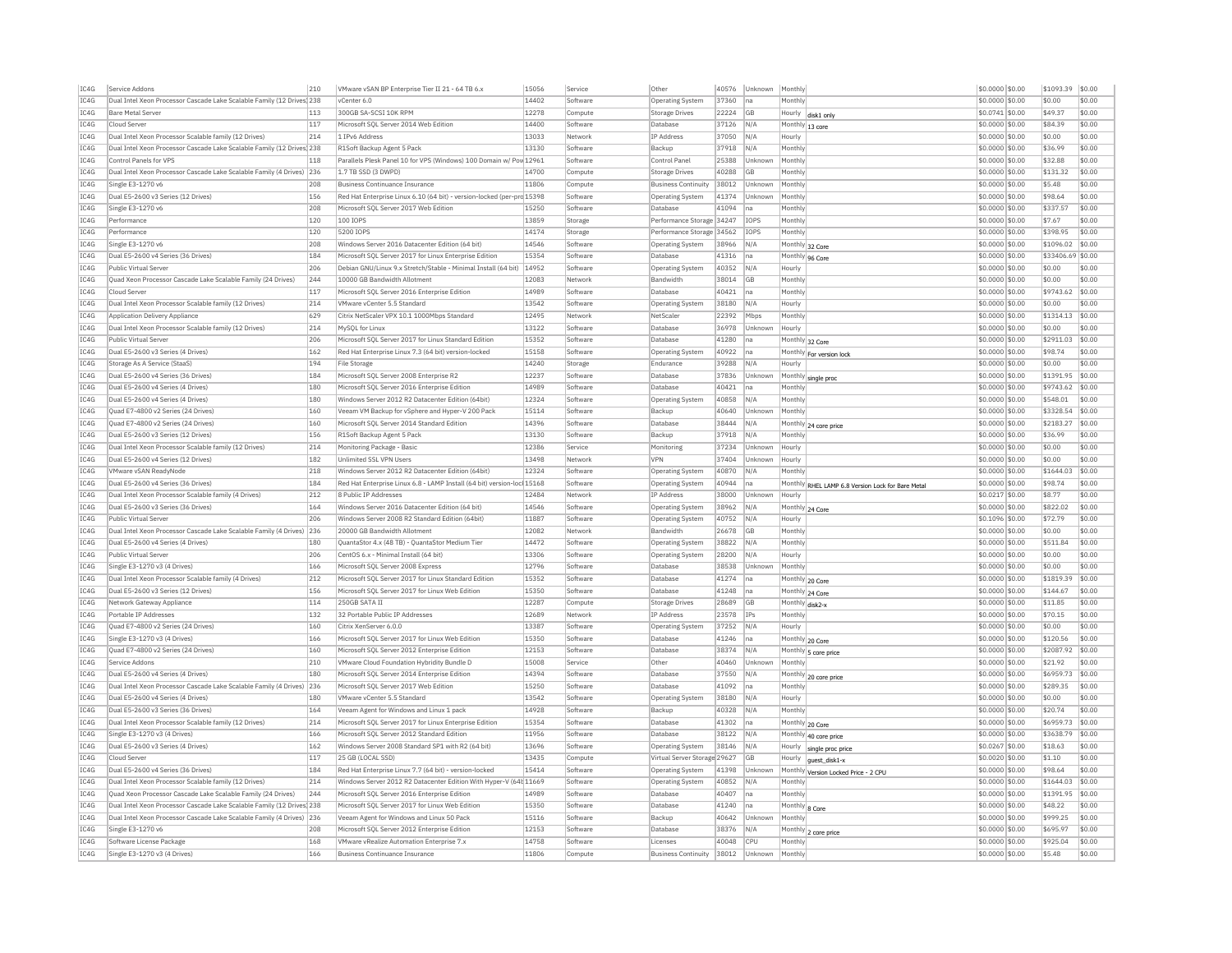| IC4G | Dual E5-2600 v4 Series (4 Drives)                                     | 180 | 30GB IBM Cloud Backup                                             | 12298 | Storage  | EVault                       | 38056 | GIGABYTE Monthly        |                                                                                     | \$0.0000 \$0.00   | \$27.65           | \$0.00 |
|------|-----------------------------------------------------------------------|-----|-------------------------------------------------------------------|-------|----------|------------------------------|-------|-------------------------|-------------------------------------------------------------------------------------|-------------------|-------------------|--------|
| IC4G | Dual E5-2600 v4 Series (36 Drives)                                    | 184 | Veeam Backup and Replication Enterprise Plus                      | 14979 | Software | Operating System             | 40381 | <b>VM</b>               | Monthly                                                                             | \$0.0000 \$0.00   | \$0.00            | \$0.00 |
| IC4G | Single E3-1270 v6                                                     | 208 | Host Ping                                                         | 12997 | Service  | Monitoring                   | 37386 | Unknown                 | Hourly                                                                              | \$0,0000 \$0.00   | \$0.00            | \$0.00 |
| IC4G | Portable Storage                                                      | 94  | 10 GB (SAN)                                                       | 12615 | Compute  | Virtual Server Storage 23150 |       | GB                      | Hourly<br>BYOC                                                                      | \$0.0018 \$0.00   | \$1.31            | \$0.00 |
| IC4G | Dual Intel Xeon Processor Cascade Lake Scalable Family (4 Drives) 236 |     | Red Hat Enterprise Linux 7.4 (64 bit) version-locked              | 15188 | Software | Operating System             | 40972 | <b>NA</b>               | Monthly<br>For version lock                                                         | \$0,0000 \$0.00   | \$98.74           | \$0.00 |
| TC4G | Dual E5-2600 v4 Series (12 Drives)                                    | 182 | Citrix XenServer 7.0.0                                            | 14766 | Software | Operating System             | 40056 | <b>NA</b>               | Monthly                                                                             | $$0.0000$ \$0.00  | \$0.00            | \$0.00 |
| IC4G | Dual Intel Xeon Processor Cascade Lake Scalable Family (4 Drives) 236 |     | 500 GB Bandwidth Allotment                                        | 14318 | Network  | Bandwidth                    | 37358 | GB                      | Monthly                                                                             | \$0.0000 \$0.00   | \$0.00            | \$0.00 |
| TCAG | Quad E7-4800 v2 Series (24 Drives)                                    | 160 | NOC Monitoring                                                    | 12938 | Service  | Other                        | 38008 | N/A                     | Hourly                                                                              | \$0.1096 \$0.00   | \$54.80           | \$0.00 |
| IC4G | Endurance                                                             | 128 | 100 GB Storage Space                                              | 13821 | Storage  | Performance Storage 34864    |       | GB                      | Monthly Replication Low Tier                                                        | \$0.0000 \$0.00   | \$2.19            | \$0.00 |
| IC4G | Dual E5-2600 v4 Series (12 Drives)                                    | 182 | Microsoft SQL Server 2017 for Linux Enterprise Edition            | 15354 | Software | Database                     | 41312 | Ina                     | Monthly 48 Core                                                                     | \$0.0000 \$0.00   | \$16703.35 \$0.00 |        |
| IC4G | Single E3-1270 v6                                                     | 208 | Microsoft SQL Server 2017 Enterprise Edition                      | 15154 | Software | Database                     | 41064 | Ina                     | Monthly                                                                             | \$0,0000 \$0.00   | \$13919.46 \$0.00 |        |
| IC4G | Dual E5-2600 v4 Series (36 Drives)                                    | 184 | Windows Server 2012 Standard Edition (64 bit)                     | 12322 | Software | <b>Operating System</b>      | 40834 | N/A                     | Hourly                                                                              | \$0,3673 \$0.00   | \$236.74          | \$0.00 |
| TC4G | Service Addons                                                        | 210 | yCenter Server Business Partner Bundle with NSX Advanced          | 15080 | Service  | Other                        | 40600 | Unknown                 | Monthly                                                                             |                   | \$880.54          | \$0.00 |
|      |                                                                       |     |                                                                   | 12157 |          |                              |       |                         |                                                                                     | \$0.0000 \$0.00   |                   |        |
| IC4G | Dual E5-2600 v3 Series (12 Drives)                                    | 156 | 60GB IBM Cloud Backup                                             |       | Storage  | EVault                       | 37030 | GIGABYTE Monthly        |                                                                                     | \$0.0000 \$0.00   | \$55.29           | \$0.00 |
| IC4G | Single E3-1270 v6                                                     | 208 | <b>International Services</b>                                     | 12547 | Service  | Other                        | 38596 | Unknown                 | Hourly                                                                              | \$0.0000 \$0.00   | \$0.00            | \$0.00 |
| IC4G | VMware vSAN QualifiedNode                                             | 216 | 175GB TBM Cloud Backup                                            | 12118 | Storage  | FVault                       | 38636 | <b>GIGARYTE</b> Monthly |                                                                                     | \$0,0000 \$0.00   | \$126.39          | \$0.00 |
| IC4G | Single E3-1270 v6                                                     | 208 | R1Soft Backup Agent 10 Pack                                       | 13597 | Software | Backup                       | 38648 | N/A                     | Monthly                                                                             | \$0,0000 \$0.00   | \$68.51           | \$0.00 |
| IC4G | Dual E5-2600 v4 Series (12 Drives)                                    | 182 | /64 Block Static Public IPv6 Addresses                            | 12986 | Network  | <b>IP Address</b>            | 37428 | N/A                     | Hourly                                                                              | \$0,0109 \$0.00   | \$5.48            | \$0.00 |
| IC4G | <b>Bare Metal Server</b>                                              | 113 | Windows Server 2012 R2 Datacenter Edition With Hyper-V (64t 11669 |       | Software | Operating System             | 40840 | N/A                     | Monthly                                                                             | \$0.0000 \$0.00   | \$548.01          | \$0.00 |
| IC4G | <b>Bare Metal Server</b>                                              | 113 | CloudLinux 5.x (64 bit)                                           | 13300 | Software | Operating System             | 28152 | N/A                     | Monthly                                                                             | \$0.0000 \$0.00   | \$13.15           | \$0.00 |
| IC4G | <b>Bare Metal Server</b>                                              | 113 | Windows Server 2016 Standard Edition (64 bit)                     | 14542 | Software | Operating System             | 38936 | N/A                     | Hourly<br>28 Core                                                                   | $$0.2153$ \$0.00  | \$138.10          | \$0.00 |
| IC4G | Dual E5-2600 v4 Series (4 Drives)                                     | 180 | Nessus Vulnerability Assessment & Reporting                       | 13132 | Service  | Other                        | 37626 | Unknown                 | Hourly                                                                              | \$0.0000 \$0.00   | \$0.00            | \$0.00 |
| IC4G | Dual E5-2600 v3 Series (36 Drives)                                    | 164 | <b>Automated Notification</b>                                     | 13487 | Service  | Other                        | 38496 | Unknown                 | Hourly                                                                              | \$0.0000 \$0.00   | \$0.00            | \$0.00 |
| IC4G | Single E3-1270 v6                                                     | 208 | Microsoft SQL Server 2012 Enterprise Edition                      | 12153 | Software | Database                     | 37504 | N/A                     | Monthly 10 core price                                                               | \$0,0000 \$0.00   | \$3479.86         | \$0.00 |
| IC4G | Public Virtual Server                                                 | 206 | Microsoft SQL Server 2014 Enterprise Edition                      | 14394 | Software | Database                     | 37724 | N/A                     | Monthly 40 core price                                                               | \$0.0000 \$0.00   | \$13919.46        | \$0.00 |
| IC4G | <b>Bare Metal Server</b>                                              | 113 | Windows Server 2016 Standard Edition (64 bit)                     | 14542 | Software | Operating System             | 40786 | N/A                     | Hourly                                                                              | \$0.2755 \$0.00   | \$177.56          | \$0.00 |
| IC4G | Cloud Server                                                          | 117 | MySOL for Linux                                                   | 13122 | Software | Database                     | 26822 | Unknown                 | Hourly                                                                              | \$0.0000 \$0.00   | \$0.00            | \$0.00 |
| TC4G | Storage As A Service (StaaS)                                          | 194 | 450 GB Storage Space                                              | 14258 | Storage  | Performance Storage 39524    |       | GB                      | Hourly                                                                              | \$0,0126 \$0.00   | \$8.22            | \$0.00 |
| IC4G | Cloud Server                                                          | 117 | 4 GB                                                              | 12170 | Compute  | RAM                          | 23246 | <b>GB</b>               | Hourly                                                                              | \$0.0197 \$0.00   | \$13.15           | \$0.00 |
| IC4G | Dual E5-2600 v4 Series (4 Drives)                                     | 180 | Windows Server 2012 R2 Standard Edition (64 bit                   | 12910 | Software | Operating System             | 40812 | N/A                     | <b>BYOC</b><br>Hourly                                                               | \$0.2459 \$0.00   | \$157.83          | \$0.00 |
| TC4G | Dual E5-2600 v4 Series (12 Drives)                                    | 182 | Microsoft SOL Server 2012 Standard Edition                        | 11956 | Software | Database                     | 38126 | N/A                     | Monthly 12 core price                                                               | \$0,0000 \$0.00   | \$1091.64         | \$0.00 |
| IC4G | Endurance                                                             | 128 | 10 GB Storage Space                                               | 14244 |          | Performance Storage 39164    |       | GB                      | Monthly                                                                             | \$0,0000 \$0.00   | \$2.19            | \$0.00 |
|      |                                                                       |     |                                                                   |       | Storage  |                              |       |                         |                                                                                     |                   |                   |        |
| IC4G | Public Virtual Server                                                 | 206 | Microsoft SOL Server 2017 Standard Edition                        | 15252 | Software | Database                     | 41098 | Ina                     | Monthly                                                                             | \$0,0000 \$0.00   | \$181.94          | \$0.00 |
| IC4G | Cloud Server                                                          | 117 | 10000 GB Bandwidth Allotment                                      | 12083 | Network  | Bandwidth                    | 33143 | GB                      | Monthly                                                                             | \$0.0000 \$0.00   | \$747.47          | \$0.00 |
| IC4G | <b>Bare Metal Server</b>                                              | 113 | 20GB IBM Cloud Backup                                             | 12299 | Storage  | EVault                       | 21495 | GIGABYTE                | Monthly                                                                             | \$0.0000 \$0.00   | \$16.79           | \$0.00 |
| TC4G | Dual E5-2600 v3 Series (4 Drives)                                     | 162 | Dual Intel Xeon E5-2650 v3 (20 Cores, 2.30 GHz)                   | 14384 | Compute  | Processor                    | 38200 | GHz                     | Monthly 1U                                                                          | $$0.0000$ \$0.00  | \$268.57          | \$0.00 |
| IC4G | Network Gateway Appliance (10 Gbps)                                   | 158 | 10000 GB Bandwidth Allotment                                      | 12083 | Network  | Bandwidth                    | 38014 | GB                      | Monthly                                                                             | \$0.0000 \$0.00   | \$0.00            | \$0.00 |
| IC4G | Single E3-1270 v6                                                     | 208 | Microsoft SOL Server 2014 Standard Edition                        | 14396 | Software | Database                     | 38676 | N/A                     | Monthly 10 core price                                                               | \$0.0000 \$0.00   | \$909.70          | \$0.00 |
| IC4G | Dual E5-2600 v3 Series (4 Drives)                                     | 162 | Windows Server 2012 R2 Standard Edition (64 bit)                  | 12910 | Software | Operating System             | 40818 | N/A                     | Hourly                                                                              | \$0.5273 \$0.00   | \$295.93          | \$0.00 |
| IC4G | Dual E5-2600 v4 Series (4 Drives)                                     | 180 | Microsoft SQL Server 2012 Enterprise Edition                      | 12153 | Software | Database                     | 38630 | N/A                     | Monthly 24 core price                                                               | \$0.0000 \$0.00   | \$8351.67         | \$0.00 |
| TC4G | Dual Intel Xeon Processor Scalable family (12 Drives)                 | 214 | OuantaStor 4.x (128 TB) - OuantaStor Large Tier                   | 14474 | Software | <b>Operating System</b>      | 38824 | N/A                     | Monthly                                                                             | \$0,0000 \$0.00   | \$765.02          | \$0.00 |
| IC4G | Dual E5-2600 v3 Series (4 Drives                                      | 162 | 60GB IBM Cloud Backup                                             | 12157 | Storage  | EVault                       | 37030 | GIGABYTI                | Monthly                                                                             | \$0,0000 \$0.00   | \$55.29           | \$0.00 |
| IC4G | Bare Metal Server                                                     | 113 | Windows Server 2008 Standard SP1 with R2 (64 bit)                 | 13696 | Software | Operating System             | 32499 | N/A                     | Hourly                                                                              | \$0,0267 \$0,00   | \$18.63           | \$0.00 |
| IC4G | Dual E5-2600 v4 Series (4 Drives)                                     | 180 | Microsoft SQL Server 2017 Web Edition                             | 15250 | Software | Database                     | 41072 | na                      | Monthly                                                                             | \$0.0000 \$0.00   | \$24.11           | \$0.00 |
| IC4G | <b>Additional Products</b>                                            | O   | Monitoring Package - Premium Application                          | 11944 | Service  | Monitoring                   | 26418 | Unknown                 | Hourly                                                                              | \$0,0158 \$0.00   | \$10.96           | \$0.00 |
| TC4G | Cloud Server                                                          | 117 | Microsoft SOL Server 2014 Standard Edition                        | 14396 | Software | Database                     | 37342 | N/A                     | Monthly 6 core price                                                                | \$0.0000 \$0.00   | \$545.82          | \$0.00 |
| IC4G | Network Gateway Appliance (10 Gbps)                                   | 158 | 4.00 TR SATA                                                      | 11897 | Compute  | Storage Drives               | 38646 | GB                      | disk0 only<br>Hourly                                                                | $$0.0583$ \$0.00  | \$38.51           | \$0.00 |
| IC4G | Single E3-1270 v3 (4 Drives)                                          | 166 | Debian GNU/Linux 9.x Stretch /Stable (64 bit)                     | 15124 | Software | Operating System             | 40650 | <b>NA</b>               | Hourly<br>Debian GNU/Linux 9.x Stretch /Stable (64 bit) for Bare Me \$0,0000 \$0.00 |                   | \$0.00            | \$0.00 |
| TC4G | Quad E7-4800 v2 Series (24 Drives)                                    | 160 | Ubuntu Linux 14.04 LTS Trusty Tahr (64 bit)                       | 12473 | Software | <b>Operating System</b>      | 38668 | N/A                     | Hourly                                                                              | $$0.0000$ \$0.00  | \$0.00            | \$0.00 |
| IC4G | Cloud Server                                                          | 117 | Veeam Backup and Replication Enterprise Plus                      | 14979 | Software | <b>Operating System</b>      | 40381 | VM                      | Monthly                                                                             | \$0.0000 \$0.00   | \$0.00            | \$0.00 |
| TC4G | Dual Intel Xeon Processor Scalable family (4 Drives)                  | 212 | Microsoft SQL Server 2017 Web Edition                             | 15250 | Software | Database                     | 41080 | lna.                    | Monthly                                                                             | $$0.0000$ \$0.00  | \$96.45           | \$0.00 |
| IC4G | Public Virtual Server                                                 | 206 | NOC Monitoring                                                    | 12938 | Service  | Other                        | 25185 | N/A                     |                                                                                     |                   | \$54.80           | \$0.00 |
|      | Performance                                                           | 120 |                                                                   | 13819 |          |                              |       | <b>GB</b>               | Hourly                                                                              | \$0.1096 \$0.00   |                   | \$0.00 |
| IC4G |                                                                       |     | 40 GB Storage Space                                               |       | Storage  | Performance Storage 34207    |       |                         | Monthly                                                                             | \$0.0000 \$0.00   | \$4.38            |        |
| IC4G | Dual Intel Xeon Processor Scalable family (12 Drives)                 | 214 | Citrix XenServer 7.0.0                                            | 14766 | Software | Operating System             | 40056 | <b>NA</b>               | Monthly                                                                             | \$0.0000 \$0.00   | \$0.00            | \$0.00 |
| IC4G | Dual Intel Xeon Processor Scalable family (12 Drives)                 | 214 | Windows Server 2016 Standard Edition (64 bit)                     | 14542 | Software | <b>Operating System</b>      | 40786 | N/A                     | Hourly                                                                              | \$0.2755 \$0.00   | \$177.56          | \$0.00 |
| IC4G | Single E3-1270 v3 (4 Drives)                                          | 166 | Microsoft SOL Server 2012 Standard Edition                        | 11956 | Software | Database                     | 37060 | N/A                     | Monthly 14 core price                                                               | \$0,0000 \$0.00   | \$1273.58         | \$0.00 |
| IC4G | <b>Bare Metal Server</b>                                              | 113 | Red Hat Enterprise Linux 5.x (32 bit) (per-processor licensing)   | 13046 | Software | Operating System             | 37704 | Unknown                 | Monthly 2 processor price                                                           | \$0,0000 \$0.00   | \$98.64           | \$0.00 |
| IC4G | VMware vSAN OualifiedNode                                             | 216 | Intel TXT (Trusted Execution Technology)                          | 14208 | Compute  | Other                        | 37116 | Unknown                 | Monthly                                                                             | \$0,0000 \$0.00   | \$2.19            | \$0.00 |
| IC4G | Single E3-1270 v3 (4 Drives)                                          | 166 | 1 Gbps Public & Private Network Uplinks                           | 12360 | Compute  | Port Speed                   | 37174 | Mbps                    | Hourly                                                                              | \$0.0326 \$0.00   | \$21.92           | \$0.00 |
| IC4G | Dual E5-2600 v4 Series (12 Drives)                                    | 182 | 4000GB IBM Cloud Backup                                           | 15324 | Storage  | EVault                       | 41202 | GIGABYTE                | Monthly                                                                             | \$0.0000 \$0.00   | \$1096.02         | \$0.00 |
| TC4G | Public Virtual Server                                                 | 206 | Microsoft SOL Server 2017 for Linux Standard Edition              | 15352 | Software | Database                     | 41276 | na.                     | Monthly 24 Core                                                                     | $$0.0000$ \$0.00  | \$2183.27         | \$0.00 |
| TCAG | Dual E5-2600 v4 Series (36 Drives)                                    | 184 | Microsoft SQL Server 2016 Enterprise Edition                      | 14989 | Software | Database                     | 40417 | Ina                     | Monthly                                                                             | \$0.0000 \$0.00   | \$6959.73         | \$0.00 |
| IC4G | Dual E5-2600 v4 Series (12 Drives)                                    | 182 | R1Soft Backup Agent 1 Pack                                        | 13135 | Software | Backun                       | 26893 | N/A                     | Monthly                                                                             | $$0.0000$ \$0.00  | \$7.67            | \$0.00 |
| IC4G | Public Virtual Server                                                 | 206 | Microsoft SQL Server 2016 Standard Edition                        | 14987 | Software | Database                     | 40399 | lna                     | Monthly                                                                             | $$0.0000$ \$0.00  | \$1455.51         | \$0.00 |
| IC4G | Storage As A Service (StaaS)                                          | 194 | 5 GB Storage Space                                                | 14242 | Storage  | Performance Storage 39624    |       | GB                      | Hourly                                                                              | $$0.0004$$ \$0.00 | \$0.28            | \$0.00 |
|      |                                                                       |     |                                                                   |       |          |                              |       |                         |                                                                                     |                   |                   |        |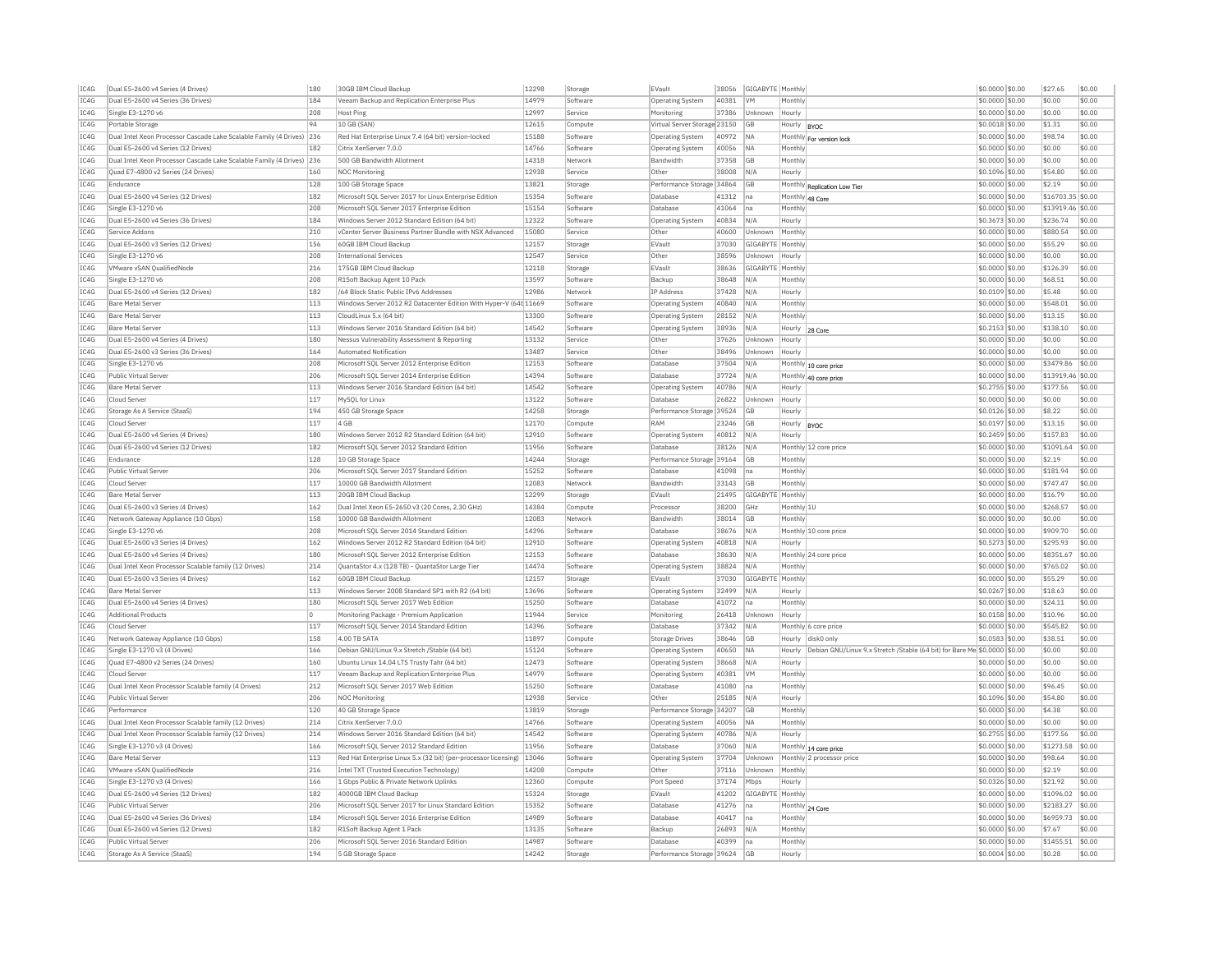| IC4G | Quad Xeon Processor Cascade Lake Scalable Family (24 Drives)           | 244 | Veeam VM Backup for vSphere and Hyper-V 200 Pack                       | 15114 | Software | Backup                     | 40640 | Unknown<br>Monthly        |                                 | \$0.0000 \$0.00  | \$3328.54         | \$0.00 |
|------|------------------------------------------------------------------------|-----|------------------------------------------------------------------------|-------|----------|----------------------------|-------|---------------------------|---------------------------------|------------------|-------------------|--------|
| IC4G | Dual E5-2600 v3 Series (12 Drives)                                     | 156 | Microsoft SOL Server 2017 for Linux Standard Edition                   | 15352 | Software | Database                   | 41266 | na                        | Monthly 6 Core                  | \$0.0000 \$0.00  | \$545.82          | \$0.00 |
| IC4G | Ouad E7-4800 v2 Series (24 Drives)                                     | 160 | Microsoft SQL Server 2014 Enterprise Edition                           | 14394 | Software | Database                   | 38186 | N/A                       | Monthly 5 core price            | \$0.0000 \$0.00  | \$2087.92         | \$0.00 |
| IC4G | VMware vSAN ReadvNode                                                  | 218 | Monitoring Package - Advanced                                          | 12931 | Service  | Monitoring                 | 37036 | Unknown<br>Hourly         |                                 | \$0,0079 \$0,00  | \$5.48            | \$0.00 |
| IC4G | Dual Intel Xeon Processor Cascade Lake Scalable Family (12 Drives) 238 |     | Microsoft SQL Server 2014 Standard Edition                             | 14396 | Software | Database                   | 38446 | $N/\beta$                 | Monthly 12 core price           | \$0.0000 \$0.00  | \$1091.64         | \$0.00 |
| IC4G | Dual Intel Xeon Processor Scalable family (12 Drives)                  | 214 | Windows Server 2012 R2 Datacenter Edition With Hyper-V (64t 11669      |       | Software | <b>Operating System</b>    | 40842 | N/A<br>Monthly            |                                 | \$0.0000 \$0.00  | \$685.01          | \$0.00 |
| IC4G | Dual E5-2600 v4 Series (36 Drives)                                     | 184 | Windows Server 2012 R2 Datacenter Edition With Hyper-V (64t 11669      |       | Software | Operating System           | 40854 | N/A<br>Monthly            |                                 | \$0,0000 \$0.00  | \$2055.04         | \$0.00 |
| IC4G | Single E3-1270 v3 (4 Drives)                                           | 166 | /64 Block Static Public IPv6 Addresses                                 | 12986 | Network  | IP Address                 | 37428 | N/A<br>Hourly             |                                 | \$0,0109 \$0.00  | \$5.48            | \$0.00 |
| TC4G |                                                                        | 244 | Microsoft SOL Server 2017 for Linux Enterprise Edition                 | 15354 |          |                            | 41316 |                           |                                 |                  | \$33406.69 \$0.00 |        |
|      | Ouad Xeon Processor Cascade Lake Scalable Family (24 Drives)           |     |                                                                        |       | Software | Database                   |       | na                        | Monthly 96 Core                 | \$0,0000 \$0,00  |                   |        |
| IC4G | Dual E5-2600 v4 Series (12 Drives)                                     | 182 | Windows Server 2012 Datacenter Edition With Hyper-V (64bit) 11969      |       | Software | Operating System           | 40886 | Monthly<br>N/A            |                                 | \$0.0000 \$0.00  | \$1233.02         | \$0.00 |
| IC4G | Dual E5-2600 v3 Series (4 Drives)                                      | 162 | Veeam VM Backup for vSphere and Hyper-V 500 pack                       | 15148 | Software | Backup                     | 40680 | Unknown<br>Monthly        |                                 | \$0.0000 \$0.00  | \$4881.73         | \$0.00 |
| TCAG | Dual E5-2600 v3 Series (4 Drives)                                      | 162 | Windows Server 2012 Standard Edition (64 bit)                          | 12322 | Software | Operating System           | 40824 | N/A<br>Hourly             |                                 | \$0.1530 \$0.00  | \$98.64           | \$0.00 |
| IC4G | Dual E5-2600 v4 Series (4 Drives                                       | 180 | Citrix Essentials for XenServer 5.5 (Billed per VM                     | 11960 | Software | Operating System           | 38324 | $N/\beta$<br>Hourly       |                                 | \$0,0000 \$0.00  | \$0.00            | \$0.00 |
| IC4G | Dual E5-2600 v4 Series (4 Drives)                                      | 180 | MySOL 5.0 for Windows                                                  | 13348 | Software | Database                   | 36980 | Unknown<br>Hourly         |                                 | \$0.0000 \$0.00  | \$0.00            | \$0.00 |
| IC4G | Single E3-1270 v6                                                      | 208 | Microsoft SQL Server 2014 Standard Edition                             | 14396 | Software | Database                   | 37334 | N/A                       | Monthly 20 core price           | \$0.0000 \$0.00  | \$1819.39         | \$0.00 |
| IC4G | Dual E5-2600 v4 Series (36 Drives)                                     | 184 | Microsoft SQL Server 2017 Web Edition                                  | 15250 | Software | Database                   | 41074 | Monthly<br>na             |                                 | \$0,0000 \$0.00  | \$36.17           | \$0.00 |
| IC4G | Portable IP Addresses                                                  | 132 | 128 Portable Private IP Addresses                                      | 12973 | Network  | <b>TP Address</b>          | 25500 | <b>IPs</b><br>Monthly     |                                 | \$0,0000 \$0.00  | \$0.00            | 50.00  |
| IC4G | Single E3-1270 v3 (4 Drives)                                           | 166 | Microsoft SQL Server 2012 Web Edition                                  | 11803 | Software | Database                   | 37884 | N/A                       | Monthly 2 core price            | \$0.0000 \$0.00  | \$12.06           | \$0.00 |
| IC4G | Cloud Server                                                           | 117 | Windows Server 2012 Standard Edition (64 bit)                          | 12322 | Software | Operating System           | 40704 | N/A<br>Hourly             |                                 | \$0,0274 \$0,00  | \$18.20           | \$0.00 |
| TC4G | Dual E5-2600 v4 Series (36 Drives)                                     | 184 | <b>Unlimited SSL VPN Users</b>                                         | 13498 | Network  | VPN                        | 37404 | Unknown<br>Hourly         |                                 | \$0,0000 \$0.00  | \$0.00            | \$0.00 |
| IC4G | Dual E5-2600 v4 Series (36 Drives)                                     | 184 | QuantaStor 4.x (48 TB) - QuantaStor Medium Tier                        | 14472 | Software | Operating System           | 38822 | N/A<br>Monthly            |                                 | \$0.0000 \$0.00  | \$511.84          | \$0.00 |
|      |                                                                        |     |                                                                        |       |          |                            |       |                           |                                 |                  |                   |        |
| IC4G | Dual Intel Xeon Processor Scalable family (4 Drives)                   | 212 | Microsoft SOL Server 2017 Standard Edition                             | 15252 | Software | Database                   | 41112 | Ina<br>Monthly            |                                 | \$0,0000 \$0.00  | \$2183.27         | \$0.00 |
| IC4G | Cloud Server                                                           | 117 | Microsoft SQL Server 2014 Web Edition                                  | 14400 | Software | Database                   | 37576 | N/A                       | Monthly 7 core                  | \$0.0000 \$0.00  | \$48.22           | \$0.00 |
| IC4G | Endurance                                                              | 128 | 500 GB Storage Space                                                   | 13823 | Storage  | Performance Storage 34860  |       | GB                        | Monthly Replication Medium Tier | \$0.0000 \$0.00  | \$68.51           | \$0.00 |
| TCAG | Storage As A Service (StaaS)                                           | 194 | 20 GB Storage Space                                                    | 13818 | Storage  | Performance Storage 39404  |       | GB<br>Hourly              |                                 | $$0.0067$ \$0.00 | \$4.38            | \$0.00 |
| IC4G | Performance                                                            | 120 | 1100 IOPS                                                              | 13968 | Storage  | Performance Storage 34356  |       | <b>IOPS</b><br>Monthly    |                                 | \$0,0000 \$0.00  | \$84.39           | \$0.00 |
| IC4G | Dual Intel Xeon Processor Scalable family (4 Drives)                   | 212 | Microsoft SOL Server 2017 for Linux Standard Edition                   | 15352 | Software | Database                   | 41276 | na                        | Monthly 24 Core                 | \$0.0000 \$0.00  | \$2183.27         | \$0.00 |
| IC4G | Dual Intel Xeon Processor Cascade Lake Scalable Family (12 Drives) 238 |     | Microsoft SQL Server 2017 for Linux Standard Edition                   | 15352 | Software | Database                   | 41286 | na                        | Monthly 56 Core                 | \$0.0000 \$0.00  | \$5094.30         | \$0.00 |
| IC4G | Dual E5-2600 v3 Series (12 Drives)                                     | 156 | Windows Server 2012 Datacenter Edition With Hyper-V (64bit) 11969      |       | Software | <b>Operating System</b>    | 40876 | N/A<br>Monthly            |                                 | \$0.0000 \$0.00  | \$548.01          | \$0.00 |
| TC4G | Dual Intel Xeon Processor Scalable family (4 Drives)                   | 212 | Microsoft SOL Server 2017 Web Edition                                  | 15250 | Software | Database                   | 41092 | Monthly<br>na             |                                 | $$0.0000$ \$0.00 | \$289.35          | \$0.00 |
| IC4G | Ouad E7-4800 v2 Series (24 Drives)                                     | 160 | Microsoft SOL Server 2017 Standard Edition                             | 15252 | Software | Database                   | 41104 | Monthly<br>na             |                                 | \$0.0000 \$0.00  | \$727.76          | \$0.00 |
| IC4G | Dual E5-2600 v4 Series (4 Drives)                                      | 180 | <b>Business Continuance Insurance</b>                                  | 11806 | Compute  | <b>Business Continuity</b> | 38012 | Unknown<br>Monthly        |                                 | \$0.0000 \$0.00  | \$5.48            | \$0.00 |
| IC4G |                                                                        | 120 | 3900 IOPS                                                              | 14161 | Storage  | Performance Storage 34549  |       | IOPS                      |                                 | \$0,0000 \$0.00  | \$299.21          | \$0.00 |
|      | Performance                                                            |     |                                                                        |       |          |                            |       | Monthly                   |                                 |                  |                   |        |
| IC4G | VMware vSAN QualifiedNode                                              | 216 | vCenter 6.7                                                            | 15356 | Software | <b>Operating System</b>    | 41322 | Monthly<br>N/A            |                                 | \$0.0000 \$0.00  | \$0.00            | \$0.00 |
| IC4G | Performance                                                            | 120 | 1600 TOPS                                                              | 14138 | Storage  | Performance Storage 34526  |       | <b>TOPS</b><br>Monthly    |                                 | \$0,0000 \$0,00  | \$122.75          | \$0.00 |
| IC4G | Quad Xeon Processor Cascade Lake Scalable Family (24 Drives)           | 244 | Windows Server 2016 Datacenter Edition With Hyper-V (64 bit) 14544     |       | Software | <b>Operating System</b>    | 41528 | N/A<br>Monthly            |                                 | \$0.0000 \$0.00  | \$3288.06         | \$0.00 |
| IC4G | Ouad E7-4800 v2 Series (24 Drives)                                     | 160 | Microsoft SOL Server 2012 Enterprise Edition                           | 12153 | Software | Database                   | 37500 | N/A                       | Monthly 40 core price           | \$0.0000 \$0.00  | \$13919.46 \$0.00 |        |
| IC4G | Dual E5-2600 v3 Series (4 Drives)                                      | 162 | Microsoft SOL Server 2014 Express Edition                              | 14398 | Software | Database                   | 37948 | N/A<br>Hourly             |                                 | \$0,0000 \$0.00  | \$0.00            | \$0.00 |
| IC4G | Single E3-1270 v3 (4 Drives)                                           | 166 | Windows Server 2012 R2 Datacenter Edition With Hyper-V (64t 11669      |       | Software | <b>Operating System</b>    | 40854 | N/A<br>Monthly            |                                 | \$0.0000 \$0.00  | \$2055.04         | \$0.00 |
| IC4G | Dual E5-2600 v4 Series (12 Drives                                      | 182 | Automated Notification                                                 | 13487 | Service  | Other                      | 38496 | Unknown<br>Hourly         |                                 | \$0,0000 \$0,00  | \$0.00            | \$0.00 |
| IC4G | Dual E5-2600 v3 Series (12 Drives)                                     | 156 | Veeam Backup for Office 365 100 Pack                                   | 15314 | Software | Operating System           | 41190 | Monthly<br><b>NA</b>      |                                 | \$0.0000 \$0.00  | \$554.72          | \$0.00 |
| IC4G | Single E3-1270 v3 (4 Drives)                                           | 166 | 100 Mbps Redundant Public & Private Network Uplinks                    | 11826 | Compute  | Port Speed                 | 37710 | Mbps<br>Hourly            |                                 | \$0.0000 \$0.00  | \$0.00            | \$0.00 |
| IC4G | Service Addons                                                         | 210 | VMware vSAN Advanced Tier II 20 - 64 TB 6.x                            | 15032 | Service  | Other                      | 40552 | Unknown<br>Monthly        |                                 | \$0,0000 \$0,00  | \$854.90          | \$0.00 |
| IC4G | Storage As A Service (StaaS)                                           | 194 | 150 GB Storage Space                                                   | 14248 | Storage  | Performance Storage 39484  |       | GB<br>Hourly              |                                 | \$0,0042 \$0,00  | \$2.74            | \$0.00 |
| IC4G | Dual E5-2600 v4 Series (12 Drives)                                     | 182 |                                                                        | 12349 | Software |                            | 37898 | N/A                       |                                 | \$0,0000 \$0.00  | \$0.00            | \$0.00 |
|      |                                                                        |     | Ubuntu Linux 12.04 LTS Precise Pangolin (64 bit)                       |       |          | Operating System           |       | Hourly                    |                                 |                  |                   |        |
| IC4G | Dual E5-2600 v4 Series (12 Drives)                                     | 182 | Veeam Agent for Windows and Linux 500 pack                             | 15144 | Software | Backup                     | 40676 | Monthly<br>Unknown        |                                 | \$0,0000 \$0.00  | \$7988.11         | \$0.00 |
| IC4G | Ouad Xeon Processor Cascade Lake Scalable Family (24 Drives)           | 244 | Automated Reboot from Monitoring                                       | 12285 | Service  | Other                      | 37170 | Jnknown<br>Hourly         |                                 | \$0,0109 \$0,00  | \$5.48            | \$0.00 |
| TC4G | Dual E5-2600 v3 Series (4 Drives)                                      | 162 | 4 Public IP Addresses                                                  | 12799 | Network  | <b>TP Address</b>          | 37760 | Unknown<br>Hourly         |                                 | \$0,0109 \$0,00  | \$4.38            | \$0.00 |
| IC4G | Service Addons                                                         | 210 | VMware SDDC Manager 1.x                                                | 15026 | Service  | Other                      | 40546 | Unknown<br>Monthly        |                                 | \$0.0000 \$0.00  | \$256.47          | \$0.00 |
| IC4G | Ouad E7-4800 v2 Series (24 Drives)                                     | 160 | Microsoft SOL Server 2005 Standard                                     | 12846 | Software | Database                   | 37770 | Unknown<br>Monthly        |                                 | \$0,0000 \$0.00  | \$727.76          | \$0.00 |
| IC4G | <b>Bare Metal Server</b>                                               | 113 | 250GB IBM Cloud Backup                                                 | 12117 | Storage  | FVault                     | 26534 | GIGABYTE Monthly          |                                 | \$0.0000 \$0.00  | \$158.97          | \$0.00 |
| IC4G | Ouad Xeon Processor Cascade Lake Scalable Family (24 Drives)           | 244 | 100GB IBM Cloud Backup                                                 | 12156 | Storage  | EVault                     | 37190 | GIGABYTE Monthly          |                                 | \$0,0000 \$0.00  | \$71.09           | \$0.00 |
| TC4G | Cloud Server                                                           | 117 | 20000 GB Bandwidth Allotment                                           | 12082 | Network  | <b>Bandwidth</b>           | 37624 | GB<br>Monthly             |                                 | \$0,0000 \$0.00  | \$1095.03         | \$0.00 |
| IC4G | Storage As A Service (StaaS)                                           | 194 | 20 GB Storage Space                                                    | 13818 | Storage  | Performance Storage 39496  |       | GB<br>Hourly              |                                 | \$0.0006 \$0.00  | \$0.37            | \$0.00 |
| IC4G | Dual Intel Xeon Processor Scalable family (4 Drives)                   | 212 | Microsoft SOL Server 2016 Enterprise Edition                           | 14989 | Software | Database                   | 40411 | Monthly<br>Ina            |                                 | \$0,0000 \$0.00  | \$2783.89         | \$0.00 |
| IC4G | Dual Intel Xeon Processor Cascade Lake Scalable Family (4 Drives) 236  |     | Microsoft SOL Server 2017 Web Edition                                  | 15250 | Software | Database                   | 41052 | Monthly<br>Ina            |                                 | \$0,0000 \$0.00  | \$12.06           | \$0.00 |
| IC4G | Quad E7-4800 v2 Series (24 Drives)                                     | 160 | Red Hat Enterprise Linux 6.10 (64 bit) - version-locked (per-prc 15398 |       | Software | Operating System           | 41376 | Unknown<br>Monthly        |                                 | \$0,0000 \$0.00  | \$197.28          | \$0.00 |
|      |                                                                        | 208 |                                                                        |       |          |                            |       |                           |                                 |                  |                   | \$0.00 |
| IC4G | Single E3-1270 v6                                                      |     | Managed Server                                                         | 13256 | Service  | Managed Resource           | 38716 | N/A<br>Monthly            |                                 | \$0,0000 \$0.00  | \$327.71          |        |
| IC4G | Performance                                                            | 120 | 3600 TOPS                                                              | 13993 | Storage  | Performance Storage 34381  |       | TOPS<br>Monthly           |                                 | \$0.0000 \$0.00  | \$276.20          | \$0.00 |
| IC4G | Dual E5-2600 v4 Series (4 Drives)                                      | 180 | R1Soft Backup Agent 10 Pack                                            | 13597 | Software | Backup                     | 38648 | Monthly<br>N/A            |                                 | \$0.0000 \$0.00  | \$68.51           | \$0.00 |
| TC4G | Dual Intel Xeon Processor Scalable family (4 Drives)                   | 212 | Veeam Agent for Windows and Linux 50 Pack                              | 15116 | Software | <b>Backup</b>              | 40642 | Unknown<br>Monthly        |                                 | $$0.0000$ \$0.00 | \$999.25          | \$0.00 |
| TCAG | Quad E7-4800 v2 Series (24 Drives)                                     | 160 | 20GB IBM Cloud Backup                                                  | 12299 | Storage  | FVault                     | 37008 | GIGARYTE<br>Monthly       |                                 | \$0.0000 \$0.00  | \$16.79           | \$0.00 |
| IC4G | Public Virtual Server                                                  | 206 | MySQL 5.0 for Windows                                                  | 13348 | Software | Database                   | 28616 | <b>Linknown</b><br>Hourly |                                 | \$0,0000 \$0.00  | \$0.00            | sin nn |
| IC4G | Public Virtual Server                                                  | 206 | Microsoft SOL Server 2008 Workgroup R2                                 | 11918 | Software | Database                   | 29159 | Unknown                   | Monthly single proc             | \$0,0000 \$0,00  | \$76.72           | \$0.00 |
| IC4G | Dual E5-2600 v4 Series (4 Drives)                                      | 180 | Windows Server 2012 R2 Datacenter Edition With Hyper-V (64t 11669      |       | Software | <b>Operating System</b>    | 40850 | N/A<br>Monthly            |                                 | \$0.0000 \$0.00  | \$1096.02         | \$0.00 |
|      |                                                                        |     |                                                                        |       |          |                            |       |                           |                                 |                  |                   |        |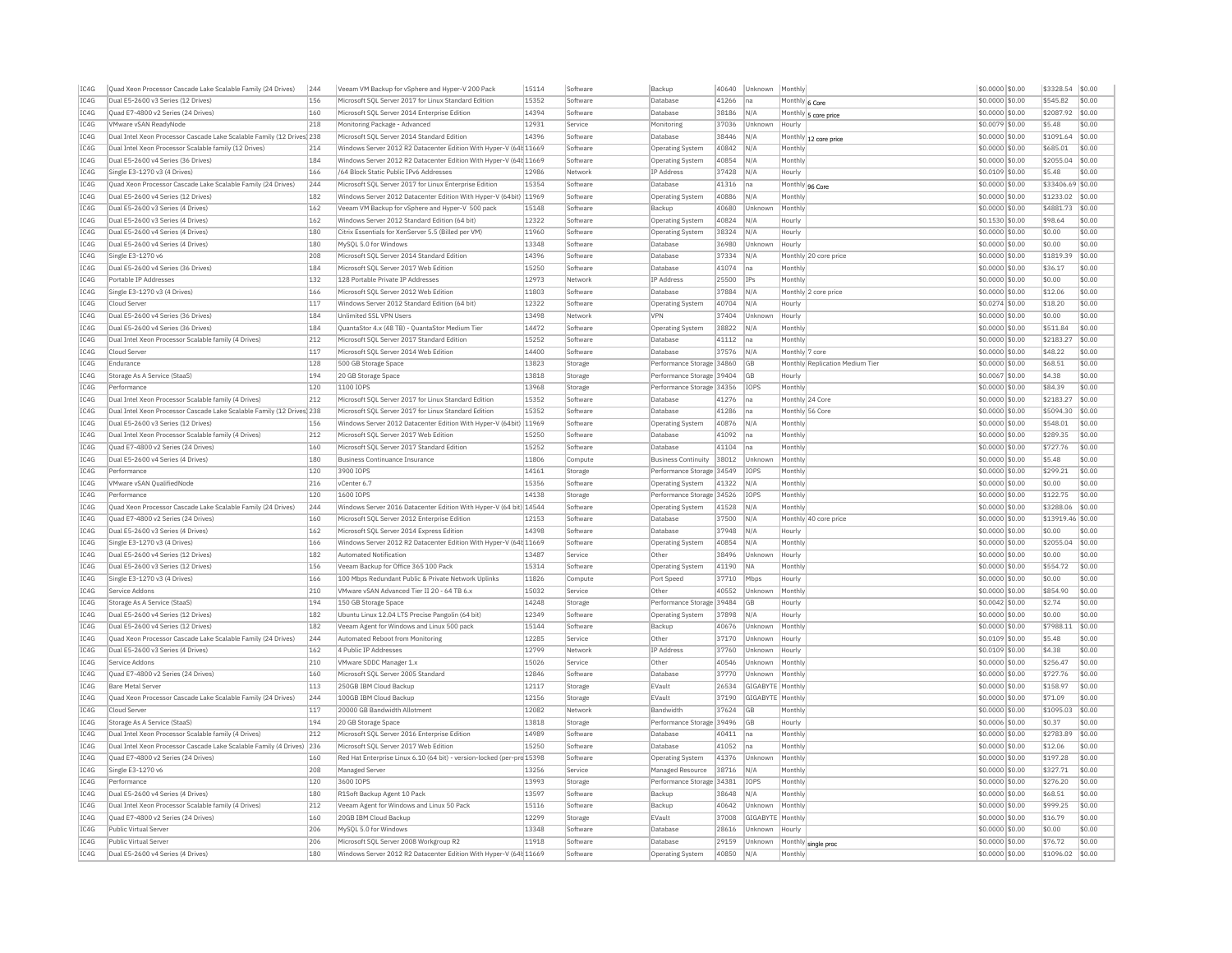| IC4G         | Dual E5-2600 v3 Series (4 Drives)                                     | 162        | Windows Server 2008 R2 Datacenter Edition With Hyper-V (64t 12626  |       | Software             | <b>Operating System</b>   | 37656 | N/A                             |                 | Monthly single proc price | \$0.0000 \$0.00  | \$137.00  | \$0.00     |
|--------------|-----------------------------------------------------------------------|------------|--------------------------------------------------------------------|-------|----------------------|---------------------------|-------|---------------------------------|-----------------|---------------------------|------------------|-----------|------------|
| TC4G         | Public Virtual Server                                                 | 206        | 4000GB IBM Cloud Backup                                            | 15324 | Storage              | FVault                    | 41202 | GIGABYTE Monthly                |                 |                           | \$0,0000 \$0,00  | \$1096.02 | \$0.00     |
| IC4G         | Dual E5-2600 v4 Series (36 Drives)                                    | 184        | QuantaStor 4.x (256 TB) - QuantaStor Extra Large Tier              | 14476 | Software             | Operating System          | 38826 | N/A                             | Monthly         |                           | \$0,0000 \$0,00  | \$1496.07 | $ $ \$0.00 |
| IC4G         | Bare Metal Server                                                     | 113        | Windows Server 2012 Datacenter Edition (64bit)                     | 12964 | Software             | Operating System          | 40900 | N/A                             | Monthly         |                           | \$0,0000 \$0,00  | \$959.02  | \$0.00     |
| IC4G         | Single E3-1270 v3 (4 Drives)                                          | 166        | Windows Server 2012 R2 Datacenter Edition (64bit)                  | 12324 | Software             | <b>Operating System</b>   | 40856 | N/A                             | Monthly         |                           | \$0,0000 \$0,00  | \$274.01  | \$0.00     |
| IC4G         | Dual E5-2600 v3 Series (12 Drives)                                    | 156        | Windows Server 2012 R2 Datacenter Edition (64bit)                  | 12324 | Software             | Operating System          | 40856 | N/A                             | Monthly         |                           | \$0,0000 \$0.00  | \$274.01  | \$0.00     |
| IC4G         | Dual E5-2600 v3 Series (4 Drives)                                     | 162        | Windows Server 2012 R2 Datacenter Edition (64bit)                  | 12324 | Software             | <b>Operating System</b>   | 40868 | N/A                             | Monthly         |                           | \$0,0000 \$0,00  | \$1233.02 | \$0.00     |
| IC4G         | VMware vSAN QualifiedNode                                             | 216        | 512 GB M.2 SATA SSD                                                | 15122 | Compute              | Storage Drives            | 40648 | GB                              | Monthly         |                           | \$0.0000 \$0.00  | \$33.57   | \$0.00     |
| IC4G         | Dual Intel Xeon Processor Cascade Lake Scalable Family (4 Drives) 236 |            | Microsoft SQL Server 2017 for Linux Standard Edition               | 15352 | Software             | Database                  | 41286 | na                              |                 | Monthly 56 Core           | \$0,0000 \$0,00  | \$5094.30 | \$0.00     |
| TC4G         | <b>Additional Products</b>                                            | l n        | Basic Package                                                      | 12097 | Service              | Service                   | 20671 | N/A                             | Monthly         |                           | \$0,0000 \$0.00  | \$21.92   | \$0.00     |
| IC4G         | Dual E5-2600 v4 Series (4 Drives)                                     | 180        | Windows Server 2016 Datacenter Edition (64 bit)                    | 14546 | Software             | Operating System          | 38968 | N/A                             |                 |                           | \$0,0000 \$0,00  | \$1644.03 | \$0.00     |
| IC4G         | <b>Static IP Addresses</b>                                            | 130        | 1 Static Public IP Address                                         | 13004 | Network              | <b>TP Address</b>         | 27798 | <b>TPs</b>                      | Monthly         | Monthly 48 Core           | \$0,0000 \$0,00  | \$1.10    | \$0.00     |
| IC4G         | Storage As A Service (StaaS)                                          | 194        | 10 GB Storage Space                                                | 14244 | Storage              | Performance Storage 39388 |       | GB                              | Hourly          |                           | \$0.0033 \$0.00  | \$2.19    | \$0.00     |
| IC4G         | Dual E5-2600 v3 Series (36 Drives)                                    | 164        | XenServer Advanced for XenServer 6.x                               | 12474 | Software             | Operating System          | 38606 | N/A                             | Monthly         |                           | \$0.0000 \$0.00  | \$54.80   | \$0.00     |
| TCAG         | Dual Intel Xeon Processor Scalable family (4 Drives)                  | 212        | Microsoft SOL Server 2017 for Linux Standard Edition               | 15352 | Software             | Database                  | 41268 | lna.                            |                 |                           | $$0.0000$ \$0.00 | \$727.76  | \$0.00     |
| TC4G         |                                                                       | 218        | 750GB TBM Cloud Backup                                             | 12114 |                      | FVault                    |       |                                 | Monthly 8 Core  |                           |                  | \$410.76  | \$0.00     |
|              | VMware vSAN ReadyNode<br>Performance                                  |            | 1400 TOPS                                                          | 13912 | Storage              |                           | 38386 | GIGABYTE Monthly<br><b>TOPS</b> | Monthly         |                           | \$0.0000 \$0.00  |           | \$0.00     |
| IC4G         |                                                                       | 120        |                                                                    |       | Storage              | Performance Storage 34300 |       |                                 |                 |                           | \$0.0000 \$0.00  | \$107.41  |            |
| IC4G         | Dual Intel Xeon Processor Cascade Lake Scalable Family (4 Drives) 236 |            | Microsoft SQL Server 2017 Web Edition                              | 15250 | Software             | Database                  | 41086 | Ina                             | Monthly         |                           | \$0,0000 \$0,00  | \$168.79  | \$0.00     |
| IC4G         | Dual E5-2600 v4 Series (36 Drives)                                    | 184        | Microsoft SQL Server 2017 for Linux Enterprise Edition             | 15354 | Software             | Database                  | 41296 | na                              | Monthly 8 Core  |                           | \$0.0000 \$0.00  | \$2783.89 | \$0.00     |
| IC4G         | Dual Intel Xeon Processor Cascade Lake Scalable Family (4 Drives) 236 |            | Veeam Agent for Windows and Linux 5 pack                           | 14936 | Software             | Backup                    | 40336 | N/A                             | Monthly         |                           | \$0.0000 \$0.00  | \$100.72  | \$0.00     |
| IC4G         | Ouad E7-4800 v2 Series (24 Drives)                                    | 160        | VMware vCenter 5.5 Standard                                        | 13542 | Software             | Operating System          | 38180 | N/A                             | Hourly          |                           | \$0.0000 \$0.00  | \$0.00    | \$0.00     |
| IC4G         | Dual E5-2600 v4 Series (12 Drives)                                    | 182        | Windows Server 2012 Datacenter Edition (64bit)                     | 12964 | Software             | <b>Operating System</b>   | 40904 | N/A                             | Monthly         |                           | \$0.0000 \$0.00  | \$1233.02 | \$0.00     |
| IC4G         | Dual E5-2600 v3 Series (4 Drives)                                     | 162        | 20GB IBM Cloud Backup                                              | 12299 | Storage              | EVault                    | 37008 | GIGABYTE Monthly                |                 |                           | \$0,0000 \$0,00  | \$16.79   | \$0.00     |
| IC4G         | Single E3-1270 v3 (4 Drives)                                          | 166        | Microsoft SQL Server 2017 for Linux Standard Edition               | 15352 | Software             | Database                  | 41274 | na                              |                 | Monthly 20 Core           | \$0,0000 \$0,00  | \$1819.39 | \$0.00     |
| IC4G         | Public Virtual Server                                                 | 206        | Microsoft SOL Server 2017 for Linux Web Edition                    | 15350 | Software             | Database                  | 41238 | Ina                             | Monthly 6 Core  |                           | \$0.0000 \$0.00  | \$36.17   | \$0.00     |
| IC4G         | Public Virtual Server                                                 | 206        | Microsoft SOL Server 2012 Web Edition                              | 11803 | Software             | Database                  | 30269 | N/A                             |                 | Monthly 10 core price     | \$0.0000 \$0.00  | \$60.28   | \$0.00     |
| IC4G         | Quad E7-4800 v2 Series (24 Drives)                                    | 160        | Automated Reboot from Monitoring                                   | 12285 | Service              | Other                     | 37170 | Unknown                         | Hourly          |                           | \$0.0109 \$0.00  | \$5.48    | \$0.00     |
| IC4G         | Single E3-1270 v6                                                     | 208        | Windows Server 2012 R2 Datacenter Edition (64bit)                  | 12324 | Software             | Operating System          | 40858 | N/A                             | Monthly         |                           | \$0.0000 \$0.00  | \$548.01  | \$0.00     |
| IC4G         | Cloud Serve                                                           | 117        | Windows Server 2016 Standard Edition (64 bit)                      | 14540 | Software             | Operating System          | 40782 | N/A                             | Hourly          |                           | \$1,7566 \$0.00  | \$1164.66 | \$0.00     |
| IC4G         | Dual Intel Xeon Processor Cascade Lake Scalable Family (4 Drives) 236 |            | Microsoft SOL Server 2017 for Linux Web Edition                    | 15350 | Software             | Database                  | 41260 | Ina                             |                 | Monthly 96 Core           | \$0.0000 \$0.00  | \$578.70  | \$0.00     |
| IC4G         | Single E3-1270 v6                                                     | 208        | Parallels Server Bare Metal 5.0 Service Provider Edition - 1 VM    | 13431 | Software             | Operating System          | 38724 | <b>VM</b>                       | Monthly         |                           | \$0.0000 \$0.00  | \$4.60    | \$0.00     |
| IC4G         | Cloud Server                                                          | 117        | Red Hat Enterprise Linux 6 - Minimal Install (64 bit)              | 12780 | Software             | Operating System          | 28564 | N/A                             | Hourly          | 5-100 cores               | \$0.1313 \$0.00  | \$101.93  | \$0.00     |
| TC4G         | Dual E5-2600 v4 Series (12 Drives)                                    | 182        | Windows Server 2016 Datacenter Edition With Hyper-V (64 bit) 14544 |       | Software             | <b>Operating System</b>   | 40788 | N/A                             | Monthly         |                           | \$0,0000 \$0.00  | \$1233.02 | \$0.00     |
| IC4G         | Dual Intel Xeon Processor Cascade Lake Scalable Family (4 Drives) 236 |            | 1 Gbps Dual Public & Private Network Uplinks (Unbonded)            | 14300 | Compute              | Port Speed                | 37302 | Mbps                            | Hourly          |                           | \$0.0326 \$0.00  | \$21.92   | \$0.00     |
| IC4G         | Cloud Server                                                          | 117        | Microsoft SOL Server 2014 Enterprise Edition                       | 14394 | Software             | Database                  | 37550 | N/A                             |                 | Monthly 20 core price     | \$0,0000 \$0.00  | \$6959.73 | \$0.00     |
| IC4G         | Dual E5-2600 v3 Series (4 Drives)                                     | 162        | Microsoft SQL Server 2014 Standard Edition                         | 14396 | Software             | Database                  | 38446 | N/A                             |                 | Monthly 12 core price     | \$0.0000 \$0.00  | \$1091.64 | \$0.00     |
| IC4G         | Quad E7-4800 v2 Series (24 Drives)                                    | 160        | 6000GB IBM Cloud Backup                                            | 15326 | Storage              | EVault                    | 41204 | GIGABYTE Monthly                |                 |                           | \$0.0000 \$0.00  | \$1644.03 | \$0.00     |
| TCAG         | Dual Intel Xeon Processor Scalable family (12 Drives)                 | 214        | Veeam Backup for Office 365 5 Pack                                 | 15306 | Software             | Operating System          | 41182 | <b>NA</b>                       | Monthly         |                           | \$0,0000 \$0.00  | \$27.75   | \$0.00     |
| TC4G         | Performance                                                           | 120        | 1500 TOPS                                                          | 13972 | Storage              | Performance Storage 34360 |       | <b>TOPS</b>                     | Monthly         |                           | \$0.0000 \$0.00  | \$115.08  | \$0.00     |
| IC4G         | Static IP Addresses                                                   | 130        | 8 Static Public IP Addresses                                       | 12499 | Network              | IP Address                | 32523 | Unknown                         | Hourly          |                           | \$0.0109 \$0.00  | \$0.00    | \$0.00     |
| IC4G         | Service Addons                                                        | 210        | VMware Cloud Foundation Hybridity Bundle D                         | 15008 | Service              | Other                     | 40462 | Unknown                         | Monthly         |                           | \$0,0000 \$0.00  | \$32.88   | \$0.00     |
| IC4G         | Single E3-1270 v6                                                     | 208        | Microsoft SQL Server 2012 Web Edition                              | 11803 | Software             | Database                  | 37058 | N/A                             |                 |                           | \$0.0000 \$0.00  | \$84.39   | \$0.00     |
|              | Dual E5-2600 v3 Series (12 Drives)                                    |            |                                                                    | 14940 |                      |                           | 40340 |                                 | Monthly         | Monthly 14 core price     |                  | \$499.63  | \$0.00     |
| IC4G<br>IC4G | Dual E5-2600 v4 Series (12 Drives)                                    | 156<br>182 | Veeam Agent for Windows and Linux 25 pack                          | 14983 | Software<br>Software | Backup<br>Backup          |       | N/A<br>Unknown                  | Monthly         |                           | \$0.0000 \$0.00  | \$12.84   | \$0.00     |
|              |                                                                       |            | Veeam VM Backup for vSphere and Hyper-V 1 Pack                     |       |                      |                           | 40385 |                                 |                 |                           | \$0.0000 \$0.00  |           |            |
| IC4G         | Dual E5-2600 v4 Series (12 Drives)                                    | 182        | NVIDIA Tesla K80 Graphic Card                                      | 14358 | Compute              | Processo                  | 37952 | Cuda_Core Monthly               |                 |                           | \$0.0000 \$0.00  | \$548.01  | \$0.00     |
| IC4G         | Ouad E7-4800 v2 Series (24 Drives)                                    | 160        | Microsoft SOL Server 2017 Standard Edition                         | 15252 | Software             | Database                  | 41100 | Ina                             | Monthly         |                           | \$0,0000 \$0.00  | \$363.88  | \$0.00     |
| IC4G         | Dual E5-2600 v3 Series (12 Drives)                                    | 156        | Veeam VM Backup for vSphere and Hyper-V 100 Pack                   | 15110 | Software             | Backup                    | 40636 | <b>VM</b>                       | Monthly         |                           | \$0,0000 \$0.00  | \$1664.77 | \$0.00     |
| IC4G         | Dual E5-2600 v4 Series (4 Drives)                                     | 180        | Veeam Backup for Office 365 100 Pack                               | 15314 | Software             | <b>Operating System</b>   | 41190 | <b>NA</b>                       | Monthly         |                           | \$0,0000 \$0,00  | \$554.72  | \$0.00     |
| IC4G         | Dual E5-2600 v4 Series (36 Drives)                                    | 184        | Red Hat Enterprise Linux 7.4 (64 bit) version-locked               | 15188 | Software             | Operating System          | 40972 | <b>NA</b>                       |                 | Monthly For version lock  | \$0,0000 \$0.00  | \$98.74   | \$0.00     |
| IC4G         | Single E3-1270 v6                                                     | 208        | Microsoft SQL Server 2017 for Linux Standard Edition               | 15352 | Software             | Database                  | 41278 | na                              | Monthly 28 Core |                           | \$0.0000 \$0.00  | \$2547.15 | \$0.00     |
| IC4G         | Dual E5-2600 v4 Series (4 Drives)                                     | 180        | 100 Mbps Redundant Public & Private Network Uplinks                | 11826 | Compute              | Port Speed                | 37710 | Mbps                            | Hourly          |                           | \$0,0000 \$0.00  | \$0.00    | \$0.00     |
| IC4G         | Dual Intel Xeon Processor Scalable family (12 Drives)                 | 214        | 384 GB RAM                                                         | 14996 | Compute              | RAM                       | 40420 | GB                              | Monthly         |                           | \$0,0000 \$0.00  | \$879.78  | \$0.00     |
| IC4G         | Cloud Server                                                          | 117        | Windows Server 2016 Standard Edition (64 bit)                      | 14540 | Software             | <b>Operating System</b>   | 38926 | N/A                             |                 | Hourly 56 Core            | \$1,5374 \$0.00  | \$1019.08 | \$0.00     |
| IC4G         | Dual E5-2600 v4 Series (4 Drives)                                     | 180        | Windows Server 2016 Datacenter Edition (64 bit)                    | 14546 | Software             | Operating System          | 38960 | N/A                             |                 | Monthly 20 Core           | \$0.0000 \$0.00  | \$685.01  | \$0.00     |
| IC4G         | Cloud Serve                                                           | 117        | 64 GB                                                              | 12047 | Compute              | RAM                       | 25077 | GB                              | Hourly          | <b>BYOC</b>               | \$0,3170 \$0.00  | \$210.44  | \$0.00     |
| TC4G         | Cloud Server                                                          | 117        | Windows Server 2008 Standard Edition SP2 (64bit)                   | 12521 | Software             | <b>Operating System</b>   | 40736 | N/A                             | Hourly          |                           | \$0.8235 \$0.00  | \$545.94  | \$0.00     |
| IC4G         | Dual E5-2600 v3 Series (36 Drives)                                    | 164        | R1Soft Backup Agent 1 Pack                                         | 13135 | Software             | Backup                    | 26893 | N/A                             | Monthly         |                           | \$0,0000 \$0.00  | \$7.67    | \$0.00     |
| IC4G         | Network Gateway Appliance                                             | 114        | <b>International Services</b>                                      | 12547 | Service              | Other                     | 38596 | Unknown                         | Hourly          |                           | \$0,0000 \$0.00  | \$0.00    | \$0.00     |
| IC4G         | Performance                                                           | 120        | 2900 TOPS                                                          | 14151 | Storage              | Performance Storage 34539 |       | <b>TOPS</b>                     | Monthly         |                           | \$0.0000 \$0.00  | \$222.49  | \$0.00     |
| IC4G         | Dual E5-2600 v4 Series (4 Drives)                                     | 180        | 175GB IBM Cloud Backup                                             | 12118 | Storage              | EVault                    | 38636 | GIGABYTE                        | Monthly         |                           | \$0.0000 \$0.00  | \$126.39  | \$0.00     |
| TCAG         | Network Gateway Appliance (10 Gbps)                                   | 158        | RATO                                                               | 13075 | Compute              | Storage Controller        | 38416 | N/A                             | Monthly         |                           | \$0,0000 \$0.00  | \$54.80   | \$0.00     |
| TC4G         | Dual E5-2600 v4 Series (12 Drives)                                    | 182        | Windows Server 2012 R2 Standard Edition (64 bit)                   | 12910 | Software             | <b>Operating System</b>   | 40804 | N/A                             | Hourly          |                           | \$0.1224 \$0.00  | \$78.91   | \$0.00     |
| IC4G         | Dual E5-2600 v3 Series (12 Drives)                                    | 156        | Microsoft SOL Server 2017 Web Edition                              | 15250 | Software             | Database                  | 41082 | Ina                             | Monthly         |                           | \$0.0000 \$0.00  | \$120.56  | \$0.00     |
| IC4G         | Dual E5-2600 v4 Series (36 Drives)                                    | 184        | Ubuntu Linux 16.04 LTS Xenial Xerus Minimal Install (64 bit)       | 14902 | Software             | Operating System          | 40276 | <b>NA</b>                       | Hourly          |                           | \$0,0000 \$0.00  | \$0.00    | \$0.00     |
| IC4G         | Quad E7-4800 v2 Series (24 Drives)                                    | 160        | Microsoft SQL Server 2012 Web Edition                              | 11803 | Software             | Database                  | 37684 | N/A                             |                 | Monthly 4 core price      | \$0.0000 \$0.00  | \$24.11   | \$0.00     |
|              |                                                                       |            |                                                                    |       |                      |                           |       |                                 |                 |                           |                  |           |            |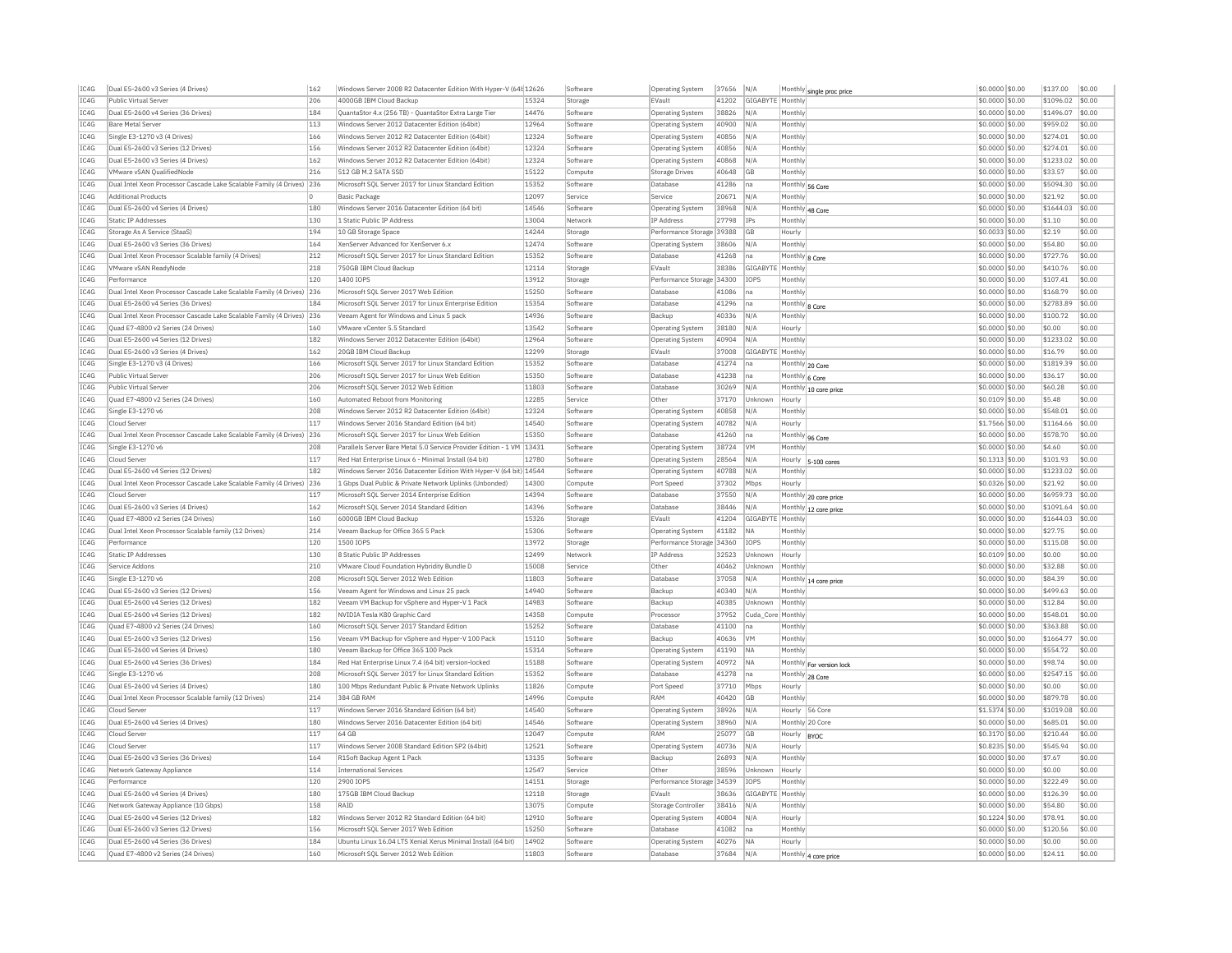| IC4G | Dual E5-2600 v4 Series (4 Drives)                                     | 180 | Microsoft SQL Server 2014 Enterprise Edition                      | 14394 | Software | Database                     | 37328 | N/A              |                  | Monthly 12 core price              | \$0,0000 \$0.00  | \$4175.84         | \$0.00 |
|------|-----------------------------------------------------------------------|-----|-------------------------------------------------------------------|-------|----------|------------------------------|-------|------------------|------------------|------------------------------------|------------------|-------------------|--------|
| IC4G | Dual Intel Xeon Processor Scalable family (4 Drives)                  | 212 | Windows Server 2012 Datacenter Edition With Hyper-V (64bit) 11969 |       | Software | <b>Operating System</b>      | 40876 | N/A              | Monthly          |                                    | \$0,0000 \$0.00  | \$548.01          | \$0.00 |
| IC4G | Dual Intel Xeon Processor Cascade Lake Scalable Family (4 Drives) 236 |     | CentOS 7.x (64 bit)                                               | 14210 | Software | Operating System             | 38196 | N/A              | Hourly           |                                    | \$0.0000 \$0.00  | \$0.00            | \$0.00 |
| IC4G | Dual E5-2600 v4 Series (36 Drives)                                    | 184 | Microsoft SQL Server 2017 Web Edition                             | 15250 | Software | Database                     | 41086 | na               | Monthly          |                                    | \$0,0000 \$0.00  | \$168.79          | \$0.00 |
| TCAG | Portable Storage                                                      | 94  | 20 GB (SAN)                                                       | 13188 | Compute  | Virtual Server Storage 27248 |       | GB               | Hourly           | <b>RYOC</b>                        | \$0,0036 \$0.00  | \$2.63            | \$0.00 |
| IC4G | Dual E5-2600 v3 Series (12 Drives)                                    | 156 | Ubuntu Linux 14.04 LTS Trusty Tahr (64 bit)                       | 12473 | Software | Operating System             | 38668 | N/A              | Hourly           |                                    | \$0.0000 \$0.00  | \$0.00            | \$0.00 |
| IC4G | Dual E5-2600 v4 Series (36 Drives)                                    | 184 | 40GB TBM Cloud Backup                                             | 12159 | Storage  | EVault                       | 37414 | GIGABYTE Monthl  |                  |                                    | \$0.0000 \$0.00  | \$38.51           | \$0.00 |
| TCAG | Quad E7-4800 v2 Series (24 Drives)                                    | 160 | Monitoring Package - Premium Application                          | 11944 | Service  | Monitoring                   | 37838 | Unknown          | Hourly           |                                    | \$0.0158 \$0.00  | \$10.96           | \$0.00 |
| IC4G | Dual E5-2600 v4 Series (36 Drives)                                    | 184 | Windows Server 2016 Standard Edition (64 bit)                     | 14542 | Software | Operating System             | 40784 | N/A              | Hourly           |                                    | \$0.5273 \$0.00  | \$295.93          | \$0.00 |
| IC4G | <b>Bare Metal Server</b>                                              | 113 | Virtuozzo 6 - 10 VMs                                              | 13144 | Software | Operating System             | 26930 | <b>VM</b>        | Monthly          |                                    | \$0,0000 \$0,00  | \$45.37           | \$0.00 |
| TCAG | Single E3-1270 v3 (4 Drives)                                          | 166 | 10 Gbns Redundant Private Network Unlinks                         | 14290 | Compute  | Port Speed                   | 37098 | Mbps             | Monthly          |                                    | \$0.0000 \$0.00  | \$219.20          | \$0.00 |
| IC4G | Dual E5-2600 v4 Series (12 Drives)                                    | 182 | Microsoft SQL Server 2017 for Linux Standard Edition              | 15352 | Software | Database                     | 41278 | na               | Monthly 28 Core  |                                    | \$0.0000 \$0.00  | \$2547.15         | \$0.00 |
| IC4G | Cloud Server                                                          | 117 | Veeam VM Backup for vSphere and Hyper-V 100 Pack                  | 15110 | Software | Backup                       | 40636 | <b>IVM</b>       | Monthly          |                                    | \$0,0000 \$0,00  | \$1664.77         | \$0.00 |
| IC4G | Software License Package                                              | 168 | VMware vSAN Standard Tier I 0 - 20 TB 6.x                         | 14548 | Software | Licenses                     | 38974 | <b>CPU</b>       | Monthly          |                                    |                  | \$146.87          | \$0.00 |
|      |                                                                       | 184 |                                                                   |       |          |                              |       |                  |                  |                                    | \$0.0000 \$0.00  |                   |        |
| IC4G | Dual E5-2600 v4 Series (36 Drives)                                    |     | Windows Server 2012 R2 Datacenter Edition (64bit)                 | 12324 | Software | <b>Operating System</b>      | 40860 | N/A              | Monthly          |                                    | \$0.0000 \$0.00  | \$685.01          | \$0.00 |
| IC4G | Dual E5-2600 v4 Series (12 Drives)                                    | 182 | Microsoft SQL Server 2017 Enterprise Edition                      | 15154 | Software | Database                     | 41062 | Ina              | Monthly          |                                    | \$0.0000 \$0.00  | \$11135.56 \$0.00 |        |
| IC4G | Public Virtual Server                                                 | 206 | Microsoft SQL Server 2005 Workgroup                               | 12960 | Software | Database                     | 26444 | Unknown          | Monthly          |                                    | \$0.0000 \$0.00  | \$76.72           | \$0.00 |
| IC4G | Cloud Server                                                          | 117 | Microsoft SOL Server 2016 Standard Edition                        | 14987 | Software | Database                     | 40391 | Ina              | Monthly          |                                    | \$0,0000 \$0,00  | \$363.88          | \$0.00 |
| IC4G | Single E3-1270 v3 (4 Drives)                                          | 166 | Microsoft SOL Server 2017 Enterprise Edition                      | 15154 | Software | Database                     | 40912 | Ina              | Monthly          |                                    | \$0,0000 \$0.00  | \$1391.95         | \$0.00 |
| IC4G | Dual E5-2600 v3 Series (4 Drives                                      | 162 | Microsoft SOL Server 2016 Standard Edition                        | 14987 | Software | Database                     | 40401 | na               | Monthly          |                                    | \$0,0000 \$0,00  | \$1819.39         | \$0.00 |
| IC4G | Dual Intel Xeon Processor Cascade Lake Scalable Family (4 Drives) 236 |     | Microsoft SQL Server 2016 Enterprise Edition                      | 14989 | Software | Database                     | 40413 | lna              | Monthly          |                                    | \$0.0000 \$0.00  | \$4175.84         | \$0.00 |
| IC4G | Endurance                                                             | 128 | 100 GB Storage Space                                              | 13821 | Storage  | Performance Storage 39068    |       | GB               | Monthly          |                                    | \$0.0000 \$0.00  | \$63.57           | \$0.00 |
| TC4G | Cloud Server                                                          | 117 | 100GB TBM Cloud Backup                                            | 12156 | Storage  | FVault                       | 30686 | GIGARYTE Monthly |                  |                                    | \$0,0000 \$0.00  | \$71.09           | \$0.00 |
| TCAG | <b>Public Virtual Server</b>                                          | 206 | Microsoft SQL Server 2012 Web Edition                             | 11803 | Software | Database                     | 20265 | N/A              |                  | Monthly 4 core price               | \$0.0000 \$0.00  | \$24.11           | \$0.00 |
| IC4G | Dual Intel Xeon Processor Cascade Lake Scalable Family (12 Drives 238 |     | <b>Business Continuance Insurance</b>                             | 11806 | Compute  | <b>Business Continuity</b>   | 38012 | Unknown          | Monthly          |                                    | \$0,0000 \$0.00  | \$5.48            | \$0.00 |
| IC4G | Public Virtual Server                                                 | 206 | Red Hat Enterprise Linux 5 - Minimal Install (64 bit)             | 12995 | Software | Operating System             | 25712 | N/A              | Hourly           | 5-100 cores                        | \$0.1313 \$0.00  | \$101.93          | \$0.00 |
| IC4G | Dual E5-2600 v3 Series (4 Drives)                                     | 162 | Windows Server 2016 Standard Edition (64 bit)                     | 14542 | Software | Operating System             | 38938 | N/A              | Hourly           | 32 Core                            | $$0.2459$ \$0.00 | \$157.83          | \$0.00 |
| TCAG | VMware vSAN ReadyNode                                                 | 218 | 1.5 TR RAM                                                        | 15000 | Compute  | RAM                          | 40424 | GB               | Monthly          |                                    | $$0.0000$ \$0.00 | \$3156.74         | \$0.00 |
| TC4G | Network Gateway Appliance (10 Gbps)                                   | 158 | 1.00 TR SATA                                                      | 12327 | Compute  | <b>Storage Drives</b>        | 38038 | GB               | Hourly           |                                    | $$0.0257$ \$0.00 | \$16.79           | \$0.00 |
| IC4G | Storage As A Service (StaaS)                                          | 194 | 200 GB Storage Space                                              | 14250 | Storage  | Performance Storage 39492    |       | <b>GB</b>        | Hourly           | disk0 only                         | \$0.0056 \$0.00  | \$3.65            | \$0.00 |
| IC4G | Storage As A Service (StaaS)                                          | 194 | 150 GB Storage Space                                              | 14248 | Storage  | Performance Storage 39668    |       | <b>GB</b>        | Hourly           |                                    | \$0,0116 \$0.00  | \$8.23            | \$0.00 |
|      | Public Virtual Server                                                 |     |                                                                   |       |          | Database                     |       |                  |                  |                                    |                  |                   |        |
| IC4G |                                                                       | 206 | Microsoft SQL Server 2017 for Linux Enterprise Edition            | 15354 | Software |                              | 41290 | na               | Monthly 1-2 Core |                                    | \$0.0000 \$0.00  | \$695.97          | \$0.00 |
| IC4G | Dual E5-2600 v4 Series (4 Drives                                      | 180 | Windows Server 2016 Standard Edition (64 bit)                     | 14542 | Software | <b>Operating System</b>      | 38936 | N/A              | Hourly           | 28 Core                            | \$0.2153 \$0.00  | \$138.10          | \$0.00 |
| IC4G | Dual E5-2600 v3 Series (12 Drives)                                    | 156 | Citrix XenServer 6.5.1                                            | 14404 | Software | Operating System             | 38214 | N/A              | Monthly          |                                    | \$0.0000 \$0.00  | \$0.00            | \$0.00 |
| IC4G | Public Virtual Server                                                 | 206 | McAfee VirusScan Enterprise                                       | 12607 | Software | Antivirus                    | 23114 | Unknown          | Hourly           |                                    | \$0.0000 \$0.00  | \$0.00            | \$0.00 |
| IC4G | Dual E5-2600 v4 Series (12 Drives)                                    | 182 | Windows Server 2012 Datacenter Edition With Hyper-V (64bit) 11969 |       | Software | <b>Operating System</b>      | 40876 | N/A              | Monthly          |                                    | \$0,0000 \$0.00  | \$548.01          | \$0.00 |
| IC4G | Dual E5-2600 v3 Series (4 Drives)                                     | 162 | Citrix XenServer 7.6.0                                            | 15274 | Software | Operating System             | 41138 | <b>NA</b>        | Monthly          |                                    | \$0,0000 \$0.00  | \$0.00            | \$0.00 |
| IC4G | Single E3-1270 v3 (4 Drives)                                          | 166 | Red Hat Enterprise Linux 7.3 (64 bit) version-locked              | 15158 | Software | <b>Operating System</b>      | 40920 | lna.             |                  | Monthly For versin lock            | \$0,0000 \$0.00  | \$49.32           | \$0.00 |
| IC4G | Dual Intel Xeon Processor Scalable family (4 Drives)                  | 212 | 10 Gbps Dual Public & Private Network Uplinks (Unbonded)          | 14298 | Compute  | Port Speed                   | 38432 | Mbps             | Monthly          |                                    | \$0.0000 \$0.00  | \$219.20          | \$0.00 |
| IC4G | Endurance                                                             | 128 | 100 GB Storage Space                                              | 13821 | Storage  | Performance Storage 34778    |       | <b>GB</b>        |                  | Monthly Endurance High Tier        | \$0.0000 \$0.00  | \$38.36           | \$0.00 |
| TC4G | Single E3-1270 v3 (4 Drives)                                          | 166 | VMware vCenter 5.1 Standard                                       | 13237 | Software | Operating System             | 38156 | N/A              | Hourly           |                                    | $$0.0000$ \$0.00 | \$0.00            | \$0.00 |
| IC4G | Dual E5-2600 v4 Series (36 Drives)                                    | 184 | VMware vCenter 5.5 Standard                                       | 13542 | Software | Operating System             | 38180 | N/A              | Hourly           |                                    | \$0.0000 \$0.00  | \$0.00            | \$0.00 |
| IC4G | Public Virtual Server                                                 | 206 | Microsoft SOL Server 2017 Standard Edition                        | 15252 | Software | Database                     | 41104 | Ina              | Monthly          |                                    | \$0,0000 \$0.00  | \$727.76          | \$0.00 |
| IC4G | Dual Intel Xeon Processor Scalable family (4 Drives)                  | 212 | Windows Server 2012 Datacenter Edition With Hyper-V (64bit) 11969 |       | Software | Operating System             | 40884 | N/A              | Monthly          |                                    | \$0.0000 \$0.00  | \$1096.02         | \$0.00 |
| IC4G | Network Gateway Appliance                                             | 114 | Host Ping and TCP Service Monitoring                              | 12365 | Service  | Monitoring                   | 34044 | Unknown          | Hourly           |                                    | \$0.0109 \$0.00  | \$5.48            | \$0.00 |
| TC4G | Dual Intel Xeon Processor Scalable family (12 Drives)                 | 214 | Windows Server 2012 Datacenter Edition With Hyper-V (64bit) 11969 |       | Software | <b>Operating System</b>      | 40884 | N/A              | Monthly          |                                    | $$0.0000$ \$0.00 | \$1096.02         | \$0.00 |
| IC4G | Dual E5-2600 v3 Series (36 Drives)                                    | 164 | Microsoft SOL Server 2017 for Linux Enterprise Edition            | 15354 | Software | Database                     | 41298 | Ina              |                  | Monthly 12 Core                    | \$0.0000 \$0.00  | \$4175.84         | \$0.00 |
| IC4G | Performance                                                           | 120 | 3200 IOPS                                                         | 13930 | Storage  | Performance Storage 34318    |       | IOPS             | Monthly          |                                    | \$0.0000 \$0.00  | \$245.51          | \$0.00 |
| IC4G | Endurance                                                             | 128 | 5 GB Storage Space                                                | 14242 | Storage  | Performance Storage 34944    |       | <b>GB</b>        |                  |                                    | \$0,0000 \$0.00  | \$0.55            | \$0.00 |
| IC4G | Quad Xeon Processor Cascade Lake Scalable Family (24 Drives)          | 244 | 1.9TB SSD SED (5DWPD)                                             | 14912 | Compute  | <b>Storage Drives</b>        | 41502 | GB               | Monthly          | Monthly Snapshot Space Medium Tier | \$0.0000 \$0.00  | \$142.19          | \$0.00 |
| IC4G | Ouad Xeon Processor Cascade Lake Scalable Family (24 Drives)          | 244 | 1.9TB SSD                                                         | 15412 | Compute  | Storage Drives               | 41504 | GB               | Hourly           |                                    | \$0,1649 \$0.00  | \$109.60          | \$0.00 |
|      |                                                                       |     |                                                                   |       |          |                              |       |                  |                  |                                    |                  |                   |        |
| IC4G | Dual Intel Xeon Processor Scalable family (12 Drives)                 | 214 | Microsoft SQL Server 2017 for Linux Enterprise Edition            | 15354 | Software | Database                     | 41290 | Ina              | Monthly 1-2 Core |                                    | \$0.0000 \$0.00  | \$695.97          | \$0.00 |
| IC4G | Dual E5-2600 v3 Series (36 Drives)                                    | 164 | Veeam Agent for Windows and Linux 500 pack                        | 15144 | Software | Backup                       | 40676 | Unknown          | Monthly          |                                    | \$0,0000 \$0,00  | \$7988.11         | \$0.00 |
| IC4G | Dual E5-2600 v4 Series (4 Drives)                                     | 180 | 100 Mbps Public & Private Network Uplinks                         | 12643 | Compute  | Port Speed                   | 38024 | Mbps             | Hourly           |                                    | \$0.0000 \$0.00  | \$0.00            | \$0.00 |
| IC4G | Dual E5-2600 v3 Series (36 Drives)                                    | 164 | 960 GB SSD (3 DWPD)                                               | 12802 | Compute  | <b>Storage Drives</b>        | 38420 | GВ               | Monthly 4U       |                                    | \$0.0000 \$0.00  | \$98.74           | \$0.00 |
| IC4G | Cloud Server                                                          | 117 | <b>Email and Ticket</b>                                           | 13785 | Service  | Other                        | 33797 | Unknown          | Hourly           |                                    | \$0,0000 \$0.00  | \$0.00            | \$0.00 |
| IC4G | VMware vSAN QualifiedNode                                             | 216 | R1Soft Backup Agent 5 Pack                                        | 13130 | Software | Backup                       | 37918 | N/A              | Monthly          |                                    | \$0,0000 \$0.00  | \$36.99           | \$0.00 |
| IC4G | Public Virtual Server                                                 | 206 | Veeam Agent for Windows and Linux 5 pack                          | 14936 | Software | Backup                       | 40336 | N/A              | Monthly          |                                    | \$0,0000 \$0.00  | \$100.72          | \$0.00 |
| IC4G | Dual Intel Xeon Processor Scalable family (12 Drives)                 | 214 | Veeam Backup and Replication Enterprise Plus                      | 14979 | Software | Operating System             | 40381 | <b>VM</b>        | Monthly          |                                    | \$0.0000 \$0.00  | \$0.00            | \$0.00 |
| IC4G | Dual E5-2600 v4 Series (36 Drives)                                    | 184 | 3.8TB SSD (3DWPD)                                                 | 15392 | Compute  | Storage Drives               | 41366 | GB               | Monthly 4U       |                                    | \$0.0000 \$0.00  | \$274.50          | \$0.00 |
| TCAG | Quad E7-4800 v2 Series (24 Drives)                                    | 160 | Microsoft SOL Server 2005 Enterprise                              | 12610 | Software | Database                     | 38256 | Unknown          | Monthly          |                                    | $$0.0000$ \$0.00 | \$2783.89         | \$0.00 |
| TC4G | Dual E5-2600 v3 Series (36 Drives)                                    | 164 | 4.00 TR SATA                                                      | 14344 | Compute  | Storage Drives               | 37582 | GB               | Monthly 4U       |                                    | \$0.0000 \$0.00  | \$38.51           | \$0.00 |
| IC4G | Quad E7-4800 v2 Series (24 Drives)                                    | 160 | 350GB IBM Cloud Backup                                            | 12116 | Storage  | FVault                       | 38144 | GIGARYTE Monthl  |                  |                                    | $$0.0000$ \$0.00 | \$225.13          | \$0.00 |
| TCAG | VMware vSAN QualifiedNode                                             | 216 | 3.8TB SSD SED (3DWPD)                                             | 14918 | Compute  | Storage Drives               | 40530 | <b>GR</b>        | Monthly          |                                    | $$0.0000$ \$0.00 | \$274.50          | \$0.00 |
| IC4G | Dual E5-2600 v4 Series (4 Drives                                      | 180 | Microsoft SQL Server 2005 Enterprise                              | 12610 | Software | Database                     | 38498 | Unknown          | Monthl           |                                    | \$0.0000 \$0.00  | \$1391.95         | \$0.00 |
|      |                                                                       |     |                                                                   |       |          |                              |       |                  |                  |                                    |                  |                   |        |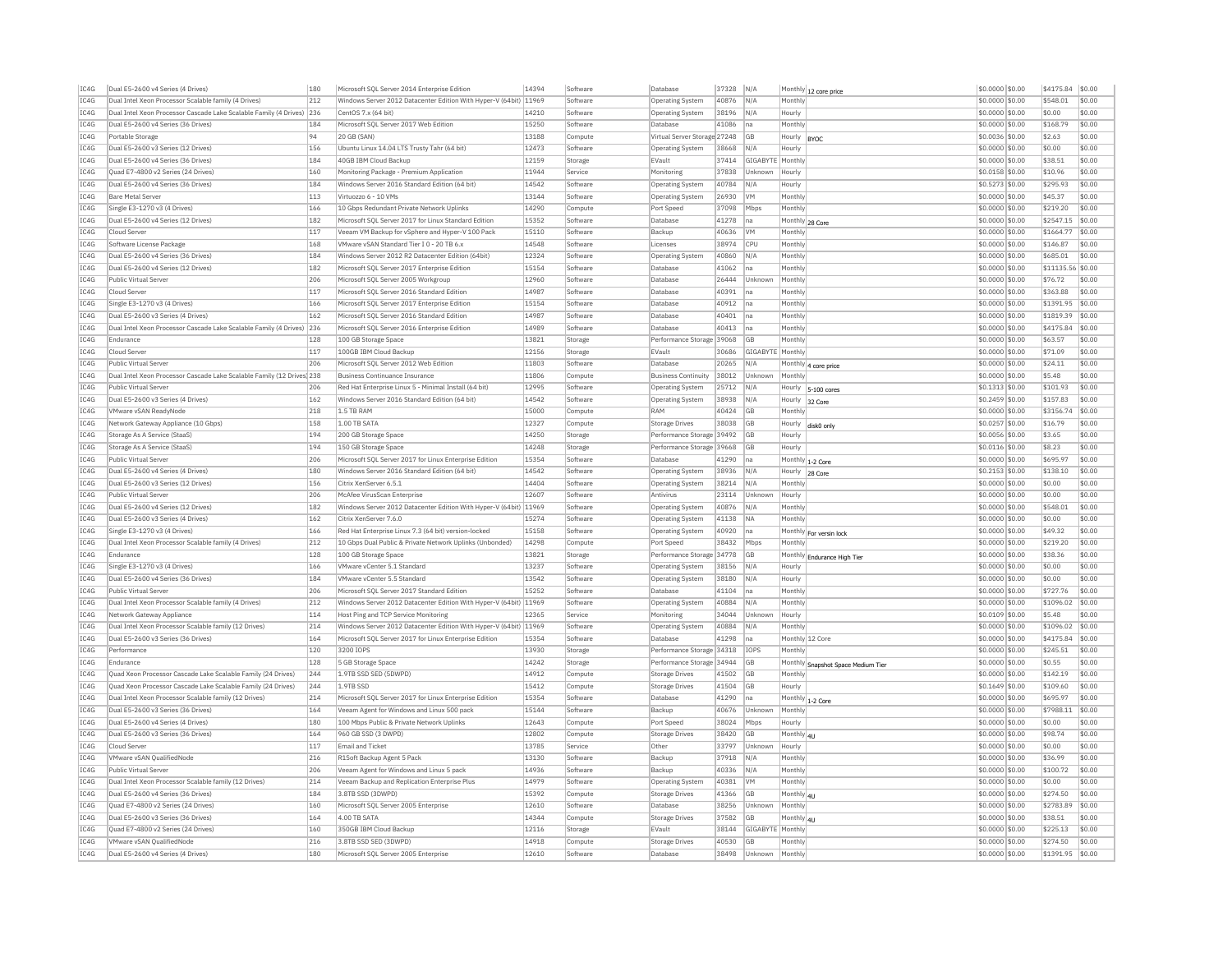| IC4G | Ouad E7-4800 v2 Series (24 Drives)                                    | 160 | 10.00 TB SATA SED                                                      | 14960 | Compute  | Storage Drives               | 40368     | <b>GB</b>        | Monthly 4U     |                                                      | \$0,0000 \$0.00  | \$87.88           | \$0.00 |
|------|-----------------------------------------------------------------------|-----|------------------------------------------------------------------------|-------|----------|------------------------------|-----------|------------------|----------------|------------------------------------------------------|------------------|-------------------|--------|
| IC4G | Dual E5-2600 v4 Series (36 Drives)                                    | 184 | 1.9TB SSD SED (5DWPD)                                                  | 14912 | Compute  | <b>Storage Drives</b>        | 40312     | GB               | Monthly 4U     |                                                      | \$0.0000 \$0.00  | \$142.19          | \$0.00 |
| IC4G | Dual Intel Xeon Processor Scalable family (12 Drives)                 | 214 | Windows Server 2012 R2 Standard Edition (64 bit)                       | 12910 | Software | <b>Operating System</b>      | 40802     | N/A              | Hourly         |                                                      | \$0,0612 \$0.00  | \$39.46           | \$0.00 |
| IC4G | Dual E5-2600 v3 Series (4 Drives)                                     | 162 | Windows Server 2016 Datacenter Edition (64 bit)                        | 14546 | Software | <b>Operating System</b>      | 38964     | N/A              |                | Monthly 28 Core                                      | \$0,0000 \$0.00  | \$959.02          | \$0.00 |
| TC4G | Dual E5-2600 v3 Series (36 Drives)                                    | 164 | Windows Server 2012 R2 Standard Edition (64 bit)                       | 12910 | Software | <b>Operating System</b>      | 40816     | N/A              | Hourly         |                                                      | \$0.3673 \$0.00  | \$236.74          | \$0.00 |
| IC4G | Dual E5-2600 v3 Series (36 Drives)                                    | 164 | 1 Gbps Dual Public & Private Network Uplinks (Unbonded)                | 14300 | Compute  | Port Speed                   | 37302     | Mbps             | Hourly         |                                                      | \$0.0326 \$0.00  | \$21.92           | \$0.00 |
| TC4G | Dual Intel Xeon Processor Scalable family (4 Drives)                  | 212 | Microsoft SOL Server 2017 Web Edition                                  | 15250 | Software | Database                     | 41086     | Ina              | Monthly        |                                                      | \$0,0000 \$0.00  | \$168.79          | \$0.00 |
| TC4G |                                                                       | 184 |                                                                        | 14396 |          | Database                     |           | N/A              |                |                                                      |                  | \$1819.39         | \$0.00 |
|      | Dual E5-2600 v4 Series (36 Drives)                                    |     | Microsoft SQL Server 2014 Standard Edition                             |       | Software |                              | 37334     |                  |                | Monthly 20 core price                                | \$0.0000 \$0.00  |                   |        |
| TC4G | Dual E5-2600 v3 Series (36 Drives)                                    | 164 | 600 GB SAS (15K RPM)                                                   | 14332 | Compute  | Storage Drives               | 37972     | <b>GB</b>        | Monthly 4U     |                                                      | \$0.0000 \$0.00  | \$71.09           | \$0.00 |
| IC4G | Performance                                                           | 120 | 3100 TOPS                                                              | 14153 | Storage  | Performance Storage 34541    |           | <b>IOPS</b>      | Monthly        |                                                      | \$0.0000 \$0.00  | \$237.84          | \$0.00 |
| IC4G | Dual Intel Xeon Processor Cascade Lake Scalable Family (4 Drives) 236 |     | Windows Server 2016 Datacenter Edition With Hyper-V (64 bit) 14544     |       | Software | Operating System             | 38954     | N/A              |                | Monthly 48 Core                                      | \$0.0000 \$0.00  | \$1644.03         | \$0.00 |
| IC4G | Bare Metal Server                                                     | 113 | Parallels Server Bare Metal 4.5 Service Provider Edition - 10 VM 12999 |       | Software | Operating System             | 25747     | <b>VM</b>        | Monthly        |                                                      | \$0,0000 \$0.00  | \$45.37           | \$0.00 |
| IC4G | Performance                                                           | 120 | 2200 IOPS                                                              | 13920 | Storage  | Performance Storage          | 34308     | <b>IOPS</b>      | Monthly        |                                                      | \$0.0000 \$0.00  | \$168.79          | \$0.00 |
| TC4G | Quad E7-4800 v2 Series (24 Drives)                                    | 160 | 3.8TB SSD SED (3DWPD)                                                  | 14918 | Compute  | Storage Drives               | 40318     | G <sub>B</sub>   | Monthly 4U     |                                                      | $$0.0000$ \$0.00 | \$274.50          | \$0.00 |
| IC4G | Service Addons                                                        | 210 | VMware vSAN BP Enterprise Tier II 21 - 64 TB 6.x                       | 15074 | Service  | Other                        | 40594     | Unknown          | Monthly        |                                                      | \$0.0000 \$0.00  | \$824.21          | \$0.00 |
| TC4G | Quad E7-4800 v2 Series (24 Drives)                                    | 160 | Microsoft SOL Server 2008 Express R2                                   | 12867 | Software | Database                     | 37830     | Unknown          | Monthly        |                                                      | $$0.0000$ \$0.00 | \$0.00            | \$0.00 |
|      |                                                                       |     |                                                                        |       |          |                              |           |                  |                |                                                      |                  |                   |        |
| IC4G | Dual E5-2600 v3 Series (4 Drives)                                     | 162 | Ubuntu Linux 12.04 LTS Precise Pangolin (64 bit)                       | 12349 | Software | Operating System             | 37898     | N/A              | Hourly         |                                                      | \$0.0000 \$0.00  | \$0.00            | \$0.00 |
| TC4G | Dual E5-2600 v3 Series (12 Drives                                     | 156 | <b>256 GB RAM</b>                                                      | 11707 | Compute  | RAM                          | 38616     | <b>GB</b>        | Monthly        |                                                      | \$0.0000 \$0.00  | \$627.99          | \$0.00 |
| IC4G | Dual E5-2600 v4 Series (36 Drives)                                    | 184 | Microsoft SOL Server 2017 for Linux Web Edition                        | 15350 | Software | <b>Databas</b>               | 41248     | Ina              |                | Monthly 24 Core                                      | \$0,0000 \$0.00  | \$144.67          | \$0.00 |
| TC4G | Quad Xeon Processor Cascade Lake Scalable Family (24 Drives)          | 244 | Microsoft SOL Server 2017 for Linux Standard Edition                   | 15352 | Software | Database                     | 41288     | Ina              |                | Monthly 96 Core                                      | \$0.0000 \$0.00  | \$8733.09         | sin nn |
| IC4G | <b>Bare Metal Server</b>                                              | 113 | 175GB IBM Cloud Backup                                                 | 12118 | Storage  | EVault                       | 20727     | GIGABYTE         | Monthly        |                                                      | \$0.0000 \$0.00  | \$126.39          | \$0.00 |
| IC4G | Dual E5-2600 v3 Series (12 Drives)                                    | 156 | Microsoft SQL Server 2017 for Linux Standard Edition                   | 15352 | Software | Database                     | 41268     | Ina              | Monthly 8 Core |                                                      | \$0.0000 \$0.00  | \$727.76          | \$0.00 |
| TC4G | Dual Intel Xeon Processor Scalable family (12 Drives)                 | 214 | Red Hat Enterprise Linux 7.7 (64 bit) - version-locked                 | 15414 | Software | <b>Operating System</b>      | 41398     | Unknown          |                | Monthly Version Locked Price - 2 CPU                 | \$0.0000 \$0.00  | \$98.64           | \$0.00 |
| IC4G | Cloud Serve                                                           | 117 | 100 GB (LOCAL SSD)                                                     | 13411 | Compute  | Virtual Server Storage 29281 |           | GB               | Hourly         |                                                      | \$0.0059 \$0.00  | \$4.38            | \$0.00 |
| TC4G | Ouad E7-4800 v2 Series (24 Drives)                                    | 160 | Windows Server 2012 R2 Standard Edition (64 bit)                       | 12910 | Software |                              | 40818     | N/A              | Hourly         |                                                      | \$0,5273 \$0.00  | \$295.93          | \$0.00 |
|      |                                                                       | 162 |                                                                        |       |          | Operating System             |           | N/A              |                |                                                      |                  |                   | \$0.00 |
| IC4G | Dual E5-2600 v3 Series (4 Drives)                                     |     | Windows Server 2012 Standard Edition (64 bit)                          | 12322 | Software | Operating System             | 40832     |                  | Hourly         |                                                      | \$0,2755 \$0.00  | \$177.56          |        |
| IC4G | Dual Intel Xeon Processor Cascade Lake Scalable Family (12 Drives 238 |     | 60GB IBM Cloud Backup                                                  | 12157 | Storage  | EVault                       | 37030     | GIGABYTE Monthly |                |                                                      | \$0,0000 \$0.00  | \$55.29           | \$0.00 |
| IC4G | Quad Xeon Processor Cascade Lake Scalable Family (24 Drives)          | 244 | 960GB SSD SED (5DWPD                                                   | 14916 | Compute  | <b>Storage Drives</b>        | 41516     | <b>GB</b>        | Monthly        |                                                      | \$0.0000 \$0.00  | \$109.60          | \$0.00 |
| TC4G | Network Gateway Appliance (10 Gbps)                                   | 158 | 600 GB SAS (15K RPM)                                                   | 14332 | Compute  | <b>Storage Drives</b>        | 37356     | <b>GB</b>        | Monthly 2U     |                                                      | $$0.0000$ \$0.00 | \$71.09           | \$0.00 |
| IC4G | Dual Intel Xeon Processor Cascade Lake Scalable Family (4 Drives) 236 |     | 64 GB RAM                                                              | 14988 | Compute  | <b>RAM</b>                   | 40412     | GB               | Monthly        |                                                      | \$0.0000 \$0.00  | \$248.83          | \$0.00 |
| TC4G | Dual E5-2600 v4 Series (4 Drives)                                     | 180 | Parallels Plesk Panel 10 (Linux) 100 Domain w/ Power Pack              | 13361 | Software | Control Panel                | 37140     | N/A              | Monthly        |                                                      | \$0,0000 \$0,00  | \$40.12           | \$0.00 |
| IC4G | VMware vSAN ReadvNode                                                 | 218 | 1.9TB SSD SED (5DWPD)                                                  | 14912 | Compute  | <b>Storage Drives</b>        | 40310     | <b>GB</b>        | Monthly 2U     |                                                      | \$0,0000 \$0.00  | \$142.19          | \$0.00 |
| IC4G | Dual E5-2600 v3 Series (36 Drives)                                    | 164 | 400 GB SSD                                                             | 12281 | Compute  | <b>Storage Drives</b>        | 38230     | <b>GB</b>        | Monthly        |                                                      | \$0.0000 \$0.00  | \$66.16           | \$0.00 |
| IC4G | Dual Intel Xeon Processor Cascade Lake Scalable Family (4 Drives) 236 |     | Microsoft SOL Server 2017 for Linux Enterprise Edition                 | 15354 | Software | Database                     | 41310     | Ina              |                |                                                      | \$0.0000 \$0.00  | \$13919.46        | \$0.00 |
| TC4G |                                                                       | 160 |                                                                        | 13721 | Software |                              | 38598     | N/A              |                | Monthly 40 Core                                      |                  | \$0.00            | \$0.00 |
|      | Ouad E7-4800 v2 Series (24 Drives)                                    |     | Debian GNU/Linux 6.x Squeeze/Stable (32 bit)                           |       |          | Operating System             |           |                  | Hourly         |                                                      | \$0,0000 \$0.00  |                   |        |
| IC4G | Quad Xeon Processor Cascade Lake Scalable Family (24 Drives)          | 244 | Quad Intel Xeon Platinum 8260 (96 Cores, 2.4 GHz)                      | 15498 | Compute  | Processo                     | 41494     | GHz              | Monthly        |                                                      | \$0.0000 \$0.00  | \$1639.09         | \$0.00 |
| IC4G | Service Addons                                                        | 210 | VMware vSAN Enterprise Tier III 65 - 124 TB 6.x                        | 15040 | Service  | <b>Other</b>                 | 40560     | Unknown          | Monthly        |                                                      | \$0.0000 \$0.00  | \$1211.10         | \$0.00 |
| TCAG | Dual E5-2600 v3 Series (4 Drives)                                     | 162 | 960GB SSD SED (5DWPD)                                                  | 14916 | Compute  | Storage Drives               | 40304     | GB               | Hourly  1U     |                                                      | $$0.1659$ \$0.00 | \$109.60          | \$0.00 |
| IC4G | Single E3-1270 v6                                                     | 208 | Microsoft SQL Server 2014 Enterprise Edition                           | 14394 | Software | <b>Databas</b>               | 38438     | N/A              |                | Monthly 9 core price                                 | \$0.0000 \$0.00  | \$3479.86         | \$0.00 |
| IC4G | Dual Intel Xeon Processor Cascade Lake Scalable Family (12 Drives 238 |     | Host Ping                                                              | 12997 | Service  | Monitoring                   | 37386     | Unknown          | Hourly         |                                                      | \$0,0000 \$0.00  | \$0.00            | \$0.00 |
| IC4G | Single E3-1270 v6                                                     | 208 | Reboot / KVM over IP                                                   | 13180 | Compute  | Remote Management 38048      |           | Unknown          | Hourly         |                                                      | \$0,0000 \$0.00  | \$0.00            | \$0.00 |
| IC4G | Ouad Xeon Processor Cascade Lake Scalable Family (24 Drives)          | 244 | <b>Email and Ticket</b>                                                | 13785 | Service  | Other                        | 37768     | Unknown          | Hourly         |                                                      | \$0,0000 \$0,00  | \$0.00            | \$0.00 |
| IC4G | Dual E5-2600 v4 Series (4 Drives)                                     | 180 | Microsoft SOL Server 2017 for Linux Standard Editio                    | 15352 | Software | Database                     | 41284     | Ina              |                |                                                      | \$0,0000 \$0.00  | \$4366.54         | \$0.00 |
| TC4G |                                                                       |     |                                                                        | 14740 |          |                              |           |                  |                | Monthly 48 Core                                      |                  |                   |        |
|      | Dual Intel Xeon Processor Scalable family (4 Drives)                  | 212 | VMware Server Virtualization 6.5                                       |       | Software | Operating System             | 40034     | <b>Unknown</b>   | Monthly 2-CPU  |                                                      | \$0,0000 \$0.00  | \$274.01          | \$0.00 |
| IC4G | Single E3-1270 v6                                                     | 208 | Parallels Server Bare Metal 4.5 Service Provider Edition - 15 VM 13404 |       | Software | <b>Operating System</b>      | 37366     | <b>VM</b>        | Monthly        |                                                      | \$0,0000 \$0.00  | \$68.06           | \$0.00 |
| TC4G | Dual Intel Xeon Processor Scalable family (12 Drives)                 | 214 | 8.00 TR SATA                                                           | 14914 | Compute  | Storage Drives               | 40362     | <b>GB</b>        | Monthly 2U     |                                                      | \$0,0000 \$0,00  | \$71.09           | \$0.00 |
| TC4G | Dual E5-2600 v3 Series (36 Drives)                                    | 164 | Windows Server 2012 Datacenter Edition With Hyper-V (64bit) 11969      |       | Software | Operating System             | 40880     | N/A              | Monthly        |                                                      | \$0.0000 \$0.00  | \$822.02          | \$0.00 |
| IC4G | Dual E5-2600 v4 Series (36 Drives)                                    | 184 | Microsoft SQL Server 2017 Enterprise Edition                           | 15154 | Software | Database                     | 41044     | Ina              | Monthly        |                                                      | \$0.0000 \$0.00  | \$695.97          | \$0.00 |
| IC4G | Single E3-1270 v6                                                     | 208 | Microsoft SOL Server 2014 Enterprise Edition                           | 14394 | Software | Database                     | 38188     | N/A              |                | Monthly 2 core price                                 | \$0,0000 \$0.00  | \$695.97          | \$0.00 |
| IC4G | VMware vSAN ReadvNode                                                 | 218 | Monitoring Package - Basic                                             | 12386 | Service  | Monitoring                   | 37234     | <b>Unknown</b>   | Hourly         |                                                      | $$0.0000$ \$0.00 | \$0.00            | \$0.00 |
| IC4G | Cloud Server                                                          | 117 | Microsoft SQL Server 2017 for Linux Standard Edition                   | 15352 | Software | Database                     | 41282     | Ina              |                |                                                      | \$0.0000 \$0.00  | \$3638.79         | \$0.00 |
|      |                                                                       |     |                                                                        |       |          |                              |           |                  |                | Monthly 40 Core                                      |                  |                   |        |
| IC4G | Dual E5-2600 v4 Series (4 Drives)                                     | 180 | Windows Server 2012 R2 Datacenter Edition (64bit)                      | 12324 | Software | <b>Operating System</b>      | 40868     | N/A              | Monthly        |                                                      | \$0.0000 \$0.00  | \$1233.02         | \$0.00 |
| TC4G | Dual E5-2600 v4 Series (4 Drives)                                     | 180 | Microsoft SQL Server 2017 for Linux Enterprise Edition                 | 15354 | Software | Database                     | 41308     | Ina              |                | Monthly 32 Core                                      | \$0.0000 \$0.00  | \$11135.56 \$0.00 |        |
| IC4G |                                                                       |     | Managed Serve                                                          | 13256 | Service  | Managed Resource             | 38716     | N/A              | Monthly        |                                                      | \$0.0000 \$0.00  | \$327.71          | \$0.00 |
|      | VMware vSAN ReadyNode                                                 | 218 |                                                                        |       |          | IP Address                   | 37428     | N/A              | Hourly         |                                                      | \$0,0109 \$0.00  | \$5.48            | \$0.00 |
| IC4G | VMware vSAN OualifiedNode                                             | 216 | /64 Block Static Public IPv6 Addresses                                 | 12986 | Network  |                              |           |                  |                |                                                      |                  |                   | \$0.00 |
| IC4G | Single E3-1270 v6                                                     | 208 | 0 GB Bandwidth Allotmen                                                | 13810 | Network  | <b>Bandwidth</b>             | 37312     | <b>GB</b>        |                |                                                      | \$0,0000 \$0.00  | \$0.00            |        |
| IC4G | Dual E5-2600 v3 Series (12 Drives)                                    | 156 | Parallels Plesk Panel 10 (Windows) Unlimited Domain w/ Powe 13695      |       | Software | Control Panel                | 37370     | Unknown          | Monthly        | Monthly monthly prices for private network only CCIs | \$0,0000 \$0,00  | \$58.20           | \$0.00 |
| IC4G |                                                                       | 212 | Microsoft SOL Server 2017 Web Edition                                  | 15250 | Software | Database                     | 41052     | Ina              | Monthly        |                                                      | \$0.0000 \$0.00  | \$12.06           | \$0.00 |
|      | Dual Intel Xeon Processor Scalable family (4 Drives)                  |     |                                                                        |       |          |                              |           |                  |                |                                                      |                  |                   |        |
| TC4G | Dual Intel Xeon Processor Scalable family (12 Drives)                 | 214 | Windows Server 2016 Standard Edition (64 bit)                          | 14542 | Software | <b>Operating System</b>      | 38930     | N/A              |                | Hourly 6-16 Core                                     | \$0,1224 \$0.00  | \$78.91           | \$0.00 |
| IC4G | Service Addons                                                        | 210 | VMware vCenter Server Hybridity Bundle C                               | 15014 | Service  | Other                        | 40494     | Unknown          | Monthly        |                                                      | \$0.0000 \$0.00  | \$3460.14         | \$0.00 |
| TCAG | Network Gateway Appliance                                             | 114 | 400GB SA-SCSI 10K RPM                                                  | 11616 | Compute  | Storage Drives               | 26073     | <b>GB</b>        |                | Monthly disk1 only                                   | \$0,0000 \$0,00  | \$29.62           | \$0.00 |
| TC4G | Cloud Server                                                          | 117 | Private 8 x 2.0 GHz or higher Cores                                    | 13083 | Compute  | Virtual Server Process 26358 |           | PRIVATE C Hourly |                |                                                      | \$0.3298 \$0.00  | \$229.07          | \$0.00 |
| IC4G | Dual Intel Xeon Processor Scalable family (12 Drives)                 | 214 | Veeam VM Backup for vSphere and Hyper-V 10 Pack                        | 15098 | Software | Backup                       | 40624     | <b>VM</b>        | Monthly        |                                                      | \$0.0000 \$0.00  | \$166.87          | \$0.00 |
| IC4G | Single E3-1270 v3 (4 Drives)                                          | 166 | Microsoft SQL Server 2012 Web Edition                                  | 11803 | Software | Database                     | 38620     | N/A              |                | Monthly 15 core price                                | \$0,0000 \$0.00  | \$96.45           | \$0.00 |
| TCAG | Dual E5-2600 v4 Series (12 Drives)                                    | 182 | Citrix Essentials for XenServer 5.5 (Billed per VM)                    | 11960 | Software | Operating System             | 38324 N/A |                  | Hourly         |                                                      | $$0.0000$ \$0.00 | \$0.00            | \$0.00 |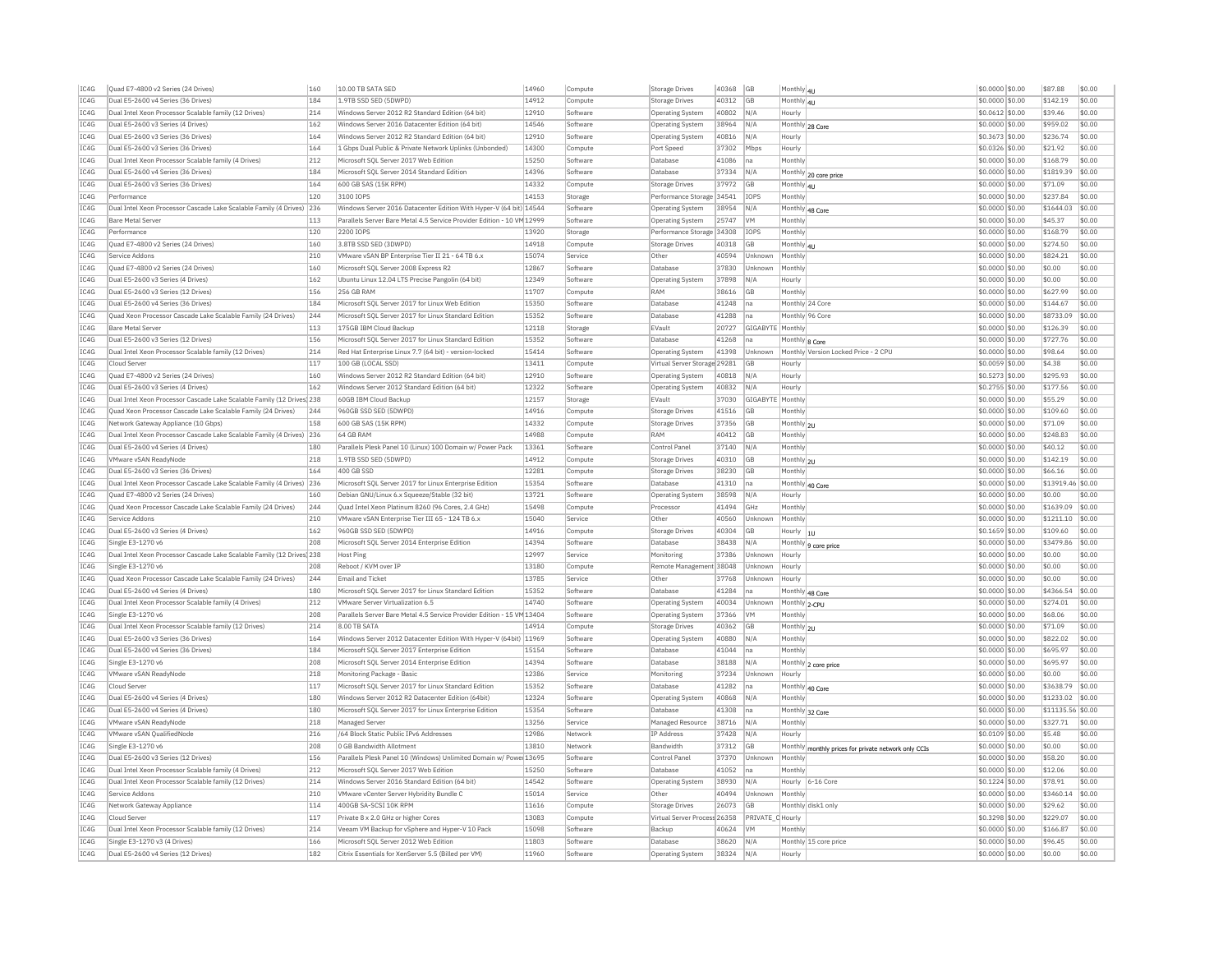| TCAG<br>TC4G<br>TC4G<br>TC4G         | Single E3-1270 v6<br>Dual E5-2600 v3 Series (4 Drives)<br>Ouad E7-4800 v2 Series (24 Drives)<br>Public Virtual Server | 208<br>162<br>160 | 20GB TBM Cloud Backup<br>100GB IBM Cloud Backup<br>Microsoft SQL Server 2008 Enterprise R2 | 12299<br>12156 | Storage<br>Storage   | FVault<br>EVault                              | 37008<br>37190 | GIGABYTE Monthly<br>GIGABYTE Monthly |                                  | \$0.0000 \$0.00<br>\$0,0000 \$0.00 | \$16.79<br>\$71.09  | \$0.00<br>\$0.00 |
|--------------------------------------|-----------------------------------------------------------------------------------------------------------------------|-------------------|--------------------------------------------------------------------------------------------|----------------|----------------------|-----------------------------------------------|----------------|--------------------------------------|----------------------------------|------------------------------------|---------------------|------------------|
|                                      |                                                                                                                       |                   |                                                                                            |                |                      |                                               |                |                                      |                                  |                                    |                     |                  |
|                                      |                                                                                                                       |                   |                                                                                            | 12237          | Software             | Database                                      | 37454          | Unknown                              | Monthly quad proc                | $$0.0000$ \$0.00                   | \$5567.78           | \$0.00           |
| TC4G<br>TCAG                         |                                                                                                                       | 206               | Microsoft SOL Server 2012 Standard Edition                                                 | 11956          | Software             | Database                                      | 29745          | $N/\Delta$                           | Monthly 16 core price            | \$0,0000 \$0,00                    | \$1455.51           | \$0.00           |
|                                      | Single E3-1270 v3 (4 Drives)                                                                                          | 166               | FreeBSD 8.x (32 bit)                                                                       | 13531          | Software             | <b>Operating System</b>                       | 38574          | N/A                                  | Hourly                           | \$0.0000 \$0.00                    | \$0.00              | \$0.00           |
|                                      | Single E3-1270 v6                                                                                                     | 208               | Ubuntu Linux 16.04 LTS Xenial Xerus (64 bit)                                               | 14908          | Software             | Operating System                              | 40282          | <b>NA</b>                            | Hourly                           | \$0,0000 \$0.00                    | \$0.00              | \$0.00           |
| IC4G                                 | Public Virtual Server                                                                                                 | 206               | Automated Reboot from Monitoring                                                           | 12285          | Service              | Other                                         | 21409          | Unknown                              | Hourly                           | \$0.0109 \$0.00                    | \$5.48              | \$0.00           |
| TCAG                                 | Dual E5-2600 v3 Series (36 Drives)                                                                                    | 164               | Ubuntu Linux 14.04 LTS Trusty Tahr - Minimal Install (64 bit)                              | 13549          | Software             | <b>Operating System</b>                       | 38184          | N/A                                  | Hourly                           | \$0,0000 \$0.00                    | \$0.00              | \$0.00           |
| TC4G                                 | Dual Intel Xeon Processor Scalable family (12 Drives)                                                                 | 214               | Veeam VM Backup for vSphere and Hyper-V 200 Pac                                            | 15112          | Software             | Backup                                        | 40638          | Jnknown                              | Monthl                           | \$0.0000 \$0.00                    | \$2440.87           | \$0.00           |
| TC4G                                 | Dual E5-2600 v4 Series (12 Drives)                                                                                    | 182               | 100 Mbps Private Network Uplink                                                            | 13376          | Compute              | Port Speed                                    | 38528          | Mbps                                 | Hourly                           | \$0.0000 \$0.00                    | \$0.00              | \$0.00           |
| IC4G                                 | Bare Metal Server                                                                                                     | 113               | 60GB IBM Cloud Backup                                                                      | 12157          | Storage              | EVault                                        | 28116          | GIGABYTE                             | Monthly                          | \$0.0000 \$0.00                    | \$55.29             | \$0.00           |
| TC4G                                 | Dual E5-2600 v3 Series (12 Drives)                                                                                    | 156               | 960GB SSD SED (5DWPD)                                                                      | 14916          | Compute              | Storage Drives                                | 40306          | <b>GR</b>                            | Monthly 2U                       | \$0.0000 \$0.00                    | \$109.60            | sin on           |
| IC4G                                 | Dual Intel Xeon Processor Scalable family (4 Drives)                                                                  | 212               | Windows Server 2016 Standard Edition (64 bit)                                              | 14542          | Software             | <b>Operating System</b>                       | 38934          | N/A                                  |                                  | \$0.1837 \$0.00                    | \$118.37            | \$0.00           |
| TC4G                                 | Cloud Serve                                                                                                           | 117               | Microsoft SOL Server 2017 for Linux Web Edition                                            | 15350          | Software             | Database                                      | 41254 na       |                                      | Hourly 24 Core                   |                                    | \$241.12            | \$0.00           |
| IC4G                                 | Dual Intel Xeon Processor Cascade Lake Scalable Family (12 Drives) 238                                                |                   | 1.9TB SSD SED (5DWPD)                                                                      | 14912          | Compute              | <b>Storage Drives</b>                         | 40310          | <b>GB</b>                            | Monthly 40 Core                  | \$0.0000 \$0.00<br>\$0.0000 \$0.00 | \$142.19            | \$0.00           |
| TC4G                                 | Portable IP Addresses                                                                                                 | 132               | 128 Portable Public IP Addresses                                                           | 13446          |                      | IP Address                                    | 29691 IPs      |                                      | Monthly 2U<br>Monthly            |                                    | \$280.58            | \$0.00           |
| TCAG                                 | Performance                                                                                                           |                   | 4600 TOPS                                                                                  | 14003          | Network              |                                               |                | <b>TOPS</b>                          | Monthly                          | \$0.0000 \$0.00                    |                     |                  |
|                                      |                                                                                                                       | 120               |                                                                                            |                | Storage              | Performance Storage 34391                     |                |                                      |                                  | \$0.0000 \$0.00                    | \$352.92            | \$0.00           |
| IC4G<br>TCAG                         | Dual E5-2600 v4 Series (4 Drives)                                                                                     | 180               | Parallels Plesk Panel 10 (Linux) Unlimited Domain w/ Power Pa 12975                        | 14989          | Software<br>Software | Control Panel                                 | 38476          | N/A                                  | Monthly                          | \$0.0000 \$0.00                    | \$58.20             | \$0.00           |
|                                      | Dual E5-2600 v4 Series (4 Drives)                                                                                     | 180               | Microsoft SQL Server 2016 Enterprise Edition                                               |                |                      | Database                                      | 40425          | Ina                                  | Monthly                          | \$0.0000 \$0.00                    | \$13919.46 \$0.00   |                  |
| IC4G                                 | Performance                                                                                                           | 120               | 4700 IOPS                                                                                  | 14062          | Storage              | Performance Storage 34450                     |                | <b>IOPS</b>                          | Monthly                          | \$0.0000 \$0.00                    | \$360.59            | \$0.00           |
| IC4G                                 | Performance                                                                                                           | 120               | 5800 IOPS                                                                                  | 14129          | Storage              | Performance Storage 34517                     |                | <b>IOPS</b>                          | Monthly                          | \$0,0000 \$0.00                    | \$444.98            | \$0.00           |
| IC4G                                 | Single E3-1270 v6                                                                                                     | 208               | Microsoft SOL Server 2012 Enterprise Edition                                               | 12153<br>13064 | Software             | Database                                      | 37070          | N/A                                  | Monthly 8 core price             | \$0,0000 \$0.00                    | \$2783.89           | \$0.00           |
| IC4G                                 | Application Delivery Appliance                                                                                        | 629               | Citrix NetScaler VPX 10.1 200Mbps Standard                                                 |                | Network              | NetScale                                      | 26241          | Mbps                                 | Monthly                          | \$0,0000 \$0,00                    | \$656.52            | \$0.00           |
| TC4G                                 | Public Virtual Server                                                                                                 | 206               | Monitoring Package - Managed Services Premium Application                                  | 13800          | Service              | Monitoring                                    | 34021          | N/A                                  | Monthly                          | \$0,0000 \$0,00                    | \$10.96             | \$0.00           |
| TCAG                                 | Dual E5-2600 v3 Series (4 Drives)                                                                                     | 162               | Vyatta 6.x Subscription Edition (64 bit)                                                   | 13621          | Software             | Operating System                              | 37308          | Unknown                              | Hourly                           | \$0,0000 \$0.00                    | \$240.03            | \$0.00           |
| TC4G                                 | Dual E5-2600 v3 Series (36 Drives)                                                                                    | 164               | Windows Server 2012 Datacenter Edition With Hyper-V (64bit) 11969                          |                | Software             | <b>Operating System</b>                       | 40890          | N/A                                  | Monthl                           | \$0.0000 \$0.00                    | \$2055.04           | \$0.00           |
| TC4G                                 | Quad Xeon Processor Cascade Lake Scalable Family (24 Drives)                                                          | 244               | Monitoring Package - Premium Application                                                   | 11944          | Service              | Monitoring                                    | 37838          | Unknown                              | Hourly                           | \$0.0158 \$0.00                    | \$10.96             | \$0.00           |
| TC4G                                 | Network Gateway Appliance                                                                                             | 114               | Single Processor Quad Core Xeon 1270 - 3.40GHz (Sandy Brid) 13232                          |                | Comput               | Processor                                     | 27608          | GHZ                                  | Monthly                          | \$0.0000 \$0.00                    | \$218.11            | \$0.00           |
| TC4G                                 | Performance                                                                                                           | 120               | 1500 TOPS                                                                                  | 14086          | Storage              | Performance Storage 34474                     |                | <b>TOPS</b>                          | Monthly                          | \$0.0000 \$0.00                    | \$115.08            | \$0.00           |
| IC4G                                 | Dual Intel Xeon Processor Scalable family (4 Drives)                                                                  | 212               | Windows Server 2012 Standard Edition (64 bit)                                              | 12322          | Software             | Operating System                              | 40820          | N/A                                  | Hourly                           | \$0.0612 \$0.00                    | \$39.46             | \$0.00           |
| TC4G                                 | VMware vSAN QualifiedNode                                                                                             | 216               | vCenter 6.5                                                                                | 14738          | Software             | Operating System                              | 40024 N/A      |                                      | Monthly                          | \$0.0000 \$0.00                    | \$0.00              | \$0.00           |
| IC4G                                 | Public Virtual Server                                                                                                 | 206               | Microsoft SOL Server 2014 Enterprise Edition                                               | 14394          | Software             | Database                                      | 38436          | N/A                                  | Monthly 14 core price            | \$0.0000 \$0.00                    | \$4871.81           | \$0.00           |
| TC4G                                 | Ouad E7-4800 v2 Series (24 Drives)                                                                                    | 160               | Windows Server 2012 R2 Datacenter Edition (64bit)                                          | 12324          | Software             | Operating System                              | 40864          | N/A                                  | Monthly                          | $$0.0000$ \$0.00                   | \$959.02            | \$0.00           |
| IC4G                                 | Dual E5-2600 v4 Series (36 Drives)                                                                                    | 184               | Windows Server 2016 Datacenter Edition With Hyper-V (64 bit) 14544                         |                | Software             | <b>Operating System</b>                       | 38954          | N/A                                  | Monthly 48 Core                  | \$0.0000 \$0.00                    | \$1644.03           | \$0.00           |
| TC4G                                 | Storage As A Service (StaaS)                                                                                          | 194               | 5 GB Storage Space                                                                         | 14242          | Storage              | Performance Storage 39716                     |                | <b>GB</b>                            | Hourly                           | \$0.0004 \$0.00                    | \$0.28              | \$0.00           |
| TCAG                                 | Public Virtual Server                                                                                                 | 206               | 16 x 2.0 GHz or higher Cores                                                               | 15210          | Compute              | Virtual Server Process 41004                  |                | CORE                                 | Hourly                           | \$0.5490 \$0.00                    | \$364.08            | \$0.00           |
| IC4G                                 | Dual E5-2600 v3 Series (36 Drives)                                                                                    | 164               | 500 GB Bandwidth Allotmen                                                                  | 14318          | Network              | Bandwidth                                     | 37358          | GB                                   | Monthly                          | \$0.0000 \$0.00                    | \$0.00              | \$0.00           |
| TCAG                                 | Ouad E7-4800 v2 Series (24 Drives)                                                                                    | 160               | Microsoft SOL Server 2012 Web Edition                                                      | 11803          | Software             | Database                                      | 38368          | N/A                                  | Monthly 10 core price            | \$0,0000 \$0.00                    | \$60.28             | \$0.00           |
| IC4G                                 | Network Gateway Appliance                                                                                             | 114               | 4 GB RAM                                                                                   | 11853          | Comput               | RAM                                           | 25517          | <b>GB</b>                            | Hourly                           | \$0.0000 \$0.00                    | \$0.00              | \$0.00           |
| IC4G                                 | Ouad Xeon Processor Cascade Lake Scalable Family (24 Drives)                                                          | 244               | Veeam Backup for Office 365 10 Pack                                                        | 15308          | Software             | <b>Operating System</b>                       | 41184          | <b>NA</b>                            | Monthly                          | \$0,0000 \$0.00                    | \$55.47             | \$0.00           |
| IC4G                                 | Dual E5-2600 v4 Series (12 Drives)                                                                                    | 182               | Microsoft SOL Server 2017 for Linux Enterprise Edition                                     | 15354          | Software             | Database                                      | 41298          | Ina                                  | Monthly 12 Core                  | \$0.0000 \$0.00                    | \$4175.84           | \$0.00           |
| IC4G                                 | VMware vSAN OualifiedNode                                                                                             | 216               | 192 GB RAM                                                                                 | 14994          | Compute              | RAM                                           | 40418          | <b>GB</b>                            | Monthly                          | \$0,0000 \$0,00                    | \$500.61            | \$0.00           |
| IC4G                                 | Storage As A Service (StaaS)                                                                                          | 194               | 80 GB Storage Space                                                                        | 13820          | Storage              | Performance Storage 39824                     |                | <b>GB</b>                            | Hourly                           | \$0.0061 \$0.00                    | \$4.38              | \$0.00           |
| TCAG                                 | Single E3-1270 v6                                                                                                     | 208               | VMware Server Virtualization 6.0                                                           | 14414          | Software             | Operating System                              |                | 38710 Unknown                        | Monthly 1 Proc                   | \$0,0000 \$0.00                    | \$137.00            | \$0.00           |
| IC4G                                 | Cloud Server                                                                                                          | 117               | Microsoft SOL Server 2012 Enterprise Edition                                               | 12153          | Software             | Database                                      | 32600          | N/A                                  | Monthly 2 core price             | \$0.0000 \$0.00                    | \$695.97            | \$0.00           |
| TCAG                                 | Dual E5-2600 v4 Series (12 Drives)                                                                                    | 182               | Windows Server 2012 R2 Datacenter Edition With Hyper-V (64t 11669                          |                | Software             | Operating System                              | 40850          | N/A                                  | Monthly                          | $$0.0000$ \$0.00                   | $$1096.02$ \$0.00   |                  |
| IC4G                                 | Single E3-1270 v3 (4 Drives)                                                                                          | 166               | Idera Disk Agent 25 Pack                                                                   | 13639          | Software             | Backup                                        | 37896          | N/A                                  | Monthly                          | \$0.0000 \$0.00                    | \$143.86            | \$0.00           |
| TC4G                                 | Public Virtual Server                                                                                                 | 206               | Microsoft SQL Server 2017 for Linux Standard Edition                                       | 15352          | Software             | Database                                      | 41286          | Ina                                  | Monthly 56 Core                  | \$0.0000 \$0.00                    | \$5094.30 \$0.00    |                  |
| C.4G                                 | Dual E5-2600 v3 Series (36 Drives)                                                                                    | 164               | Windows Server 2012 Datacenter Edition With Hyper-V (64bit) 11969                          |                | Software             | Operating System                              | 40884          | N/A                                  | Monthly                          | \$0.0000 \$0.00                    | \$1096.02           | s0.00            |
| TC4G                                 | Dual Intel Xeon Processor Cascade Lake Scalable Family (4 Drives) 236                                                 |                   | Red Hat Enterprise Linux 7.3 (64 bit) version-locked                                       | 15158          | Software             | Operating System                              | 40922 na       |                                      | Monthly For version lock         | \$0.0000 \$0.00                    | \$98.74             | \$0.00           |
| IC4G                                 | Dual Intel Xeon Processor Cascade Lake Scalable Family (4 Drives) 236                                                 |                   | Monitoring Package - Managed Services Premium Application                                  | 13800          | Service              | Monitoring                                    | 37142          | N/A                                  | Monthly                          | \$0.0000 \$0.00                    | \$10.96             | \$0.00           |
| TC4G                                 | Endurance                                                                                                             | 128               | 350 GB Storage Space                                                                       | 14254          | Storage              | Performance Storage 34982                     |                | GB                                   | Monthly Snapshot Space High Tier | \$0.0000 \$0.00                    | \$57.55             | \$0.00           |
| IC4G                                 | Cloud Server                                                                                                          | 117               | Microsoft SQL Server 2016 Web Edition                                                      | 14991          | Software             | Database                                      | 40431          | Ina                                  | Monthly                          | \$0.0000 \$0.00                    | \$12.06             | \$0.00           |
| TC4G                                 | Dual E5-2600 v4 Series (4 Drives)                                                                                     | 180               | Microsoft SQL Server 2017 Enterprise Edition                                               | 15154          | Software             | Database                                      | 41044 na       |                                      | Monthly                          | \$0.0000 \$0.00                    | \$695.97            | \$0.00           |
| TCAG                                 | Network Gateway Appliance                                                                                             | 114               | 5000 GB Bandwidth Allotment                                                                | 12091          | Network              | Bandwidth                                     | 38506          | GF                                   | Monthly                          | \$0.0000 \$0.00                    | \$0.00              | \$0.00           |
| IC4G                                 | Single E3-1270 v3 (4 Drives)                                                                                          | 166               | CloudLinux 6.x (64 bit)                                                                    | 12941          | Software             | <b>Operating System</b>                       | 37674          | N/A                                  | Monthly                          | \$0.0000 \$0.00                    | \$13.15             | \$0.00           |
| TCAG                                 | <b>Additional Products</b>                                                                                            | $\Omega$          | Monitoring Package - Basic                                                                 | 12386          | Service              | Monitoring                                    | 21847          | Unknown                              | Hourly                           | \$0.0000 \$0.00                    | \$0.00              | \$0.00           |
| IC4G                                 | Performance                                                                                                           | 120               | 80 GB Storage Space                                                                        | 13820          | Storage              | Performance Storage 34208                     |                | GB                                   | Monthly                          | \$0.0000 \$0.00                    | \$8.77              | \$0.00           |
| IC4G                                 | Endurance                                                                                                             | 128               | 300 GB Storage Space                                                                       | 14252          | Storage              | Performance Storage 34976                     |                | GE                                   | Monthly Snapshot Space High Tier | \$0,0000 \$0.00                    | \$49.32             | \$0.00           |
| IC4G                                 | Dual E5-2600 v3 Series (36 Drives)                                                                                    | 164               | Windows Server 2012 Datacenter Edition (64bit)                                             | 12964          | Software             |                                               | 40900          | N/A                                  | Monthly                          | \$0.0000 \$0.00                    | \$959.02            | \$0.00           |
|                                      | Performance                                                                                                           | 120               | 3600 IOPS                                                                                  | 13934          |                      | Operating System<br>Performance Storage 34322 |                | <b>TOPS</b>                          | Monthly                          | \$0,0000 \$0,00                    | \$276.20            | \$0.00           |
|                                      | Dual Intel Xeon Processor Scalable family (4 Drives)                                                                  | 212               | Red Hat Enterprise Linux 7.4 - LAMP Install (64 bit) version-loc 15192                     |                | Storage<br>Software  |                                               | 40984          |                                      | Monthly For Version lock         | \$0,0000 \$0,00                    | \$98.74             | \$0.00           |
|                                      |                                                                                                                       |                   |                                                                                            |                |                      | Operating System                              |                | lηε                                  |                                  |                                    |                     |                  |
|                                      |                                                                                                                       |                   |                                                                                            |                |                      |                                               |                |                                      |                                  |                                    |                     |                  |
|                                      | Public Virtual Server                                                                                                 | 206               | Microsoft SOL Server 2014 Enterprise Edition                                               | 14394          | Software             | Database                                      | 37554          | N/A                                  | Monthly 4 core price             | \$0,0000 \$0.00                    | \$1391.95           | \$0.00           |
| IC4G<br>IC4G<br>TCAG<br>IC4G<br>TCAG | Ouad E7-4800 v2 Series (24 Drives)<br>Dual E5-2600 v4 Series (4 Drives)                                               | 160<br>180        | 250GB IBM Cloud Backup<br>2.00 TB SATA                                                     | 12117<br>14352 | Storage<br>Compute   | EVault<br>Storage Drives                      | 37192<br>37352 | GIGABYTE Monthly<br><b>GB</b>        | Monthly 1L                       | \$0.0000 \$0.00<br>\$0,0000 \$0.00 | \$158.97<br>\$27.65 | \$0.00<br>\$0.00 |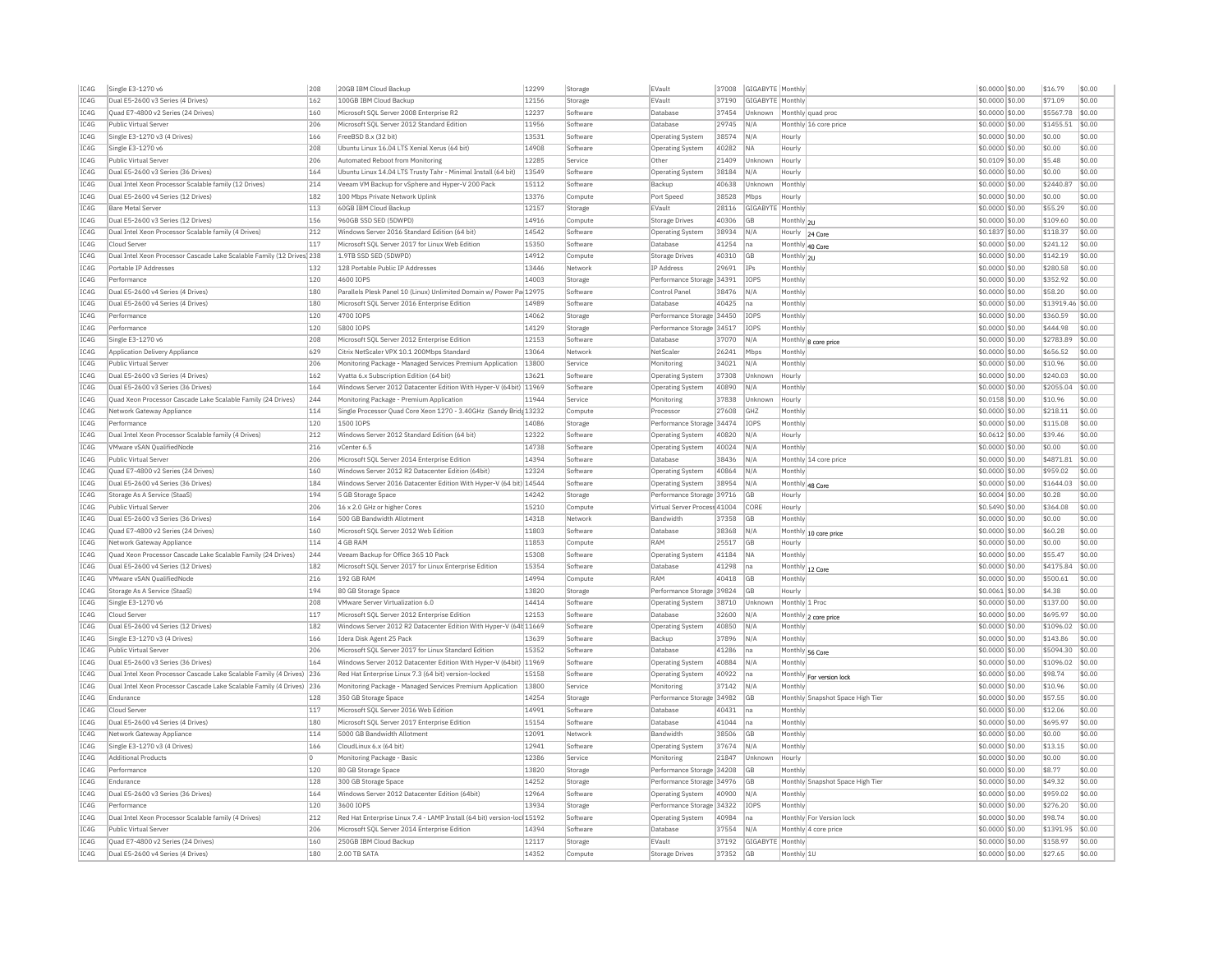| IC4G | Single E3-1270 v6                                                     | 208 | Microsoft SQL Server 2012 Web Edition                                 | 11803 | Software | Database                     | 37284 | N/A                     | Monthly 1 core price          | \$0.0000 \$0.00  | \$12.06   | \$0.00 |
|------|-----------------------------------------------------------------------|-----|-----------------------------------------------------------------------|-------|----------|------------------------------|-------|-------------------------|-------------------------------|------------------|-----------|--------|
| IC4G | Ouad Xeon Processor Cascade Lake Scalable Family (24 Drives)          | 244 | Ouad Intel Xeon Gold 6248 (80 Cores, 2.50 GHz)                        | 15490 | Compute  | Processor                    | 41486 | GHz                     | Monthly                       | \$0.0000 \$0.00  | \$1535.42 | \$0.00 |
| IC4G | Dual Intel Xeon Processor Scalable family (12 Drives)                 | 214 | Windows Server 2012 Datacenter Edition (64bit)                        | 12964 | Software | <b>Operating System</b>      | 40904 | N/A                     | Monthly                       | \$0.0000 \$0.00  | \$1233.02 | \$0.00 |
| IC4G | <b>Bare Metal Server</b>                                              | 113 | Vvatta 6.x Subscription Edition (64 bit)                              | 13621 | Software | Operating System             | 31505 | Unknown                 | Hourly                        | \$0,0000 \$0,00  | \$240.03  | \$0.00 |
| IC4G | Dual E5-2600 v4 Series (12 Drives)                                    | 182 | QuantaStor 4.x (384 TB) - QuantaStor XX Large Tier                    | 14478 | Software | Operating System             | 38828 | N/A                     | Monthly                       | \$0.0000 \$0.00  | \$2126.28 | \$0.00 |
| IC4G | Cloud Server                                                          | 117 | Microsoft SQL Server 2012 Standard Edition                            | 11956 | Software | Database                     | 24689 | N/A                     | Monthly 32 core price         | \$0.0000 \$0.00  | \$2911.03 | \$0.00 |
| IC4G | Control Panels for VPS                                                | 118 | Parallels Plesk Panel 10 (Linux Virtuozzo) 100 Domain w/ Powe 12304   |       | Software | Control Panel                | 21530 | Unknown                 | Monthly                       | \$0,0000 \$0.00  | \$10.96   | \$0.00 |
| IC4G | Software License Package                                              | 168 | VCS Test Only - VMware VSAN Standard Tier I 0 - 20 TB 6.x             | 14934 | Software | Licenses                     | 40334 | CPU                     | Monthly                       |                  | \$0.00    | \$0.00 |
|      |                                                                       |     |                                                                       |       |          |                              |       |                         |                               | \$0.0000 \$0.00  |           |        |
| IC4G | Cloud Server                                                          | 117 | 150 GB (LOCAL SSD)                                                    | 12019 | Compute  | Virtual Server Storage 20429 |       | GB                      | Hourly                        | \$0,0089 \$0,00  | \$6.58    | \$0.00 |
| IC4G | Dual E5-2600 v4 Series (12 Drives)                                    | 182 | 1 Gbps Redundant Public & Private Network Uplinks                     | 11825 | Compute  | Port Speed                   | 37458 | Mbps                    | Hourly                        | \$0.0326 \$0.00  | \$21.92   | \$0.00 |
| IC4G | Single E3-1270 v6                                                     | 208 | 175GB IBM Cloud Backup                                                | 12118 | Storage  | EVault                       | 38636 | GIGABYTE                | Monthly                       | \$0.0000 \$0.00  | \$126.39  | \$0.00 |
| TC4G | Virtual Router Appliance (10 Gpbs)                                    | 230 | Non-RAID                                                              | 13664 | Compute  | Storage Controlle            | 32036 | Unknown                 | Hourly<br>generic             | \$0,0000 \$0,00  | \$0.00    | \$0.00 |
| IC4G | Dual E5-2600 v4 Series (4 Drives)                                     | 180 | Windows Server 2016 Datacenter Edition (64 bit)                       | 14546 | Software | <b>Operating System</b>      | 38964 | N/A                     | Monthly 28 Core               | \$0,0000 \$0.00  | \$959.02  | \$0.00 |
| IC4G | Public Virtual Server                                                 | 206 | Parallels Plesk Panel 10 (Linux) 100 Domain w/ Power Pack             | 13361 | Software | Control Panel                | 28736 | N/A                     | Monthly                       | \$0.0000 \$0.00  | \$40.12   | \$0.00 |
| IC4G | Dual E5-2600 v3 Series (4 Drives)                                     | 162 | Veeam Agent for Windows and Linux 5 pack                              | 14936 | Software | Backup                       | 40336 | N/A                     | Monthly                       | \$0.0000 \$0.00  | \$100.72  | \$0.00 |
| IC4G | Public Virtual Server                                                 | 206 | Microsoft SOL Server 2014 Enterprise Edition                          | 14394 | Software | Database                     | 37326 | N/A                     | Monthly 15 core price         | \$0,0000 \$0.00  | \$5567.78 | \$0.00 |
| IC4G | Dual Intel Xeon Processor Scalable family (12 Drives)                 | 214 | Business Continuance Insurance                                        | 11806 | Compute  | <b>Business Continuity</b>   | 38012 | Unknown                 | Monthly                       | \$0,0000 \$0.00  | \$5.48    | \$0.00 |
|      |                                                                       |     | Host Ping                                                             |       |          |                              |       |                         |                               |                  |           | \$0.00 |
| IC4G | Dual E5-2600 v4 Series (12 Drives)                                    | 182 |                                                                       | 12997 | Service  | Monitoring                   | 37386 | Unknown                 | Hourly                        | \$0.0000 \$0.00  | \$0.00    |        |
| IC4G | Public Virtual Server                                                 | 206 | 2 x 2.0 GHz or higher Cores                                           | 15370 | Compute  | Virtual Server Process 41340 |       | CORE                    | Hourly                        | \$0.0662 \$0.00  | \$43.80   | \$0.00 |
| IC4G | Public Virtual Server                                                 | 206 | Microsoft SQL Server 2017 Web Edition                                 | 15250 | Software | Database                     | 41072 | Ina                     | Monthly                       | \$0,0000 \$0.00  | \$24.11   | \$0.00 |
| IC4G | Direct Link                                                           | 213 | 2 Gbps Direct Link Dedicated                                          | 14975 | Network  | Other                        | 40377 | Gbps                    | Monthly                       | \$0,0000 \$0.00  | \$2230.42 | \$0.00 |
| IC4G | Dual Intel Xeon Processor Scalable family (12 Drives)                 | 214 | Microsoft SOL Server 2012 Web Edition                                 | 11803 | Software | Database                     | 38618 | N/A                     | Monthly 24 core price         | \$0,0000 \$0.00  | \$144.67  | \$0.00 |
| IC4G | Dual Intel Xeon Processor Scalable family (4 Drives)                  | 212 | Parallels Plesk Panel 10 (Windows) Unlimited Domain w/ Powe 13695     |       | Software | Control Panel                | 37370 | Unknown                 | Monthly                       | \$0.0000 \$0.00  | \$58.20   | \$0.00 |
| IC4G | Storage As A Service (StaaS)                                          | 194 | 300 GB Storage Space                                                  | 14252 | Storage  | Performance Storage 39688    |       | GB                      | Hourly                        | \$0,0230 \$0.00  | \$16.44   | \$0.00 |
| TCAG | Dual E5-2600 v3 Series (12 Drives)                                    | 156 | Microsoft SOL Server 2017 Enterprise Edition                          | 15154 | Software | Database                     | 41056 | na.                     | Monthly                       | \$0,0000 \$0.00  | \$6959.73 | \$0.00 |
| IC4G | Dual Intel Xeon Processor Cascade Lake Scalable Family (12 Drives 238 |     | <b>Email and Ticket</b>                                               | 13785 | Service  | Other                        | 37768 | Unknowr                 | Hourly                        | \$0,0000 \$0.00  | \$0.00    | \$0.00 |
| IC4G | Dual Intel Xeon Processor Scalable family (12 Drives)                 | 214 | Automated Reboot from Monitoring                                      | 12285 | Service  | Other                        | 37170 | Unknown                 | Hourly                        | \$0.0109 \$0.00  | \$5.48    | \$0.00 |
| IC4G | Public Virtual Server                                                 | 206 | Microsoft SQL Server 2012 Web Edition                                 | 11803 | Software | Database                     | 28915 | N/A                     | Monthly 20 core price         | \$0.0000 \$0.00  | \$120.56  | \$0.00 |
|      |                                                                       |     |                                                                       |       |          |                              |       |                         |                               |                  |           |        |
| IC4G | Software License Package                                              | 168 | VMware vRealize Automation Enterprise 7.x                             | 14756 | Software | Licenses                     | 40046 | CPU                     | Monthly                       | \$0.0000 \$0.00  | \$462.52  | \$0.00 |
| IC4G | Dual E5-2600 v3 Series (36 Drives)                                    | 164 | 1 Gbns Private Network Unlink                                         | 12446 | Compute  | Port Speed                   | 37628 | Mhns                    | Hourly                        | \$0,0168 \$0.00  | \$10.96   | \$0.00 |
| IC4G | Dual Intel Xeon Processor Cascade Lake Scalable Family (4 Drives) 236 |     | 2000GB TBM Cloud Backup                                               | 12111 | Storage  | FVault                       | 37652 | GIGARYTE Monthly        |                               | \$0.0000 \$0.00  | \$728.71  | \$0.00 |
| IC4G | Dual E5-2600 v4 Series (12 Drives)                                    | 182 | Windows Server 2016 Datacenter Edition (64 bit)                       | 14546 | Software | <b>Operating System</b>      | 38964 | N/A                     | Monthly 28 Core               | \$0,0000 \$0.00  | \$959.02  | \$0.00 |
| TC4G | Dual Intel Xeon Processor Scalable family (12 Drives)                 | 214 | NVIDIA Tesla M60 GPU Accelerator - Software may be required 14424     |       | Compute  | Processo                     | 40606 | Cuda Core Monthly       |                               | \$0.0000 \$0.00  | \$712.41  | \$0.00 |
| IC4G | Single E3-1270 v3 (4 Drives)                                          | 166 | Microsoft WebMatrix                                                   | 13569 | Software | Operating System             | 38342 | N/A                     | Monthly                       | \$0,0000 \$0.00  | \$0.00    | \$0.00 |
| IC4G | Single E3-1270 v3 (4 Drives)                                          | 166 | Windows Server 2016 Datacenter Edition (64 bit)                       | 14546 | Software | Operating System             | 38956 | N/A                     | Monthly 4 Core                | \$0,0000 \$0.00  | \$274.01  | \$0.00 |
| IC4G | Dual Intel Xeon Processor Cascade Lake Scalable Family (4 Drives) 236 |     | Microsoft SQL Server 2017 Standard Edition                            | 15252 | Software | Database                     | 41102 | Ina                     | Monthly                       | \$0.0000 \$0.00  | \$545.82  | \$0.00 |
| IC4G | Quad Xeon Processor Cascade Lake Scalable Family (24 Drives)          | 244 | 1.5 TR RAM                                                            | 15000 | Compute  | RAM                          | 40424 | GB                      | Monthly                       | \$0.0000 \$0.00  | \$3156.74 | \$0.00 |
| TC4G | Single E3-1270 v3 (4 Drives)                                          | 166 | 350GB TBM Cloud Backup                                                | 12116 | Storage  | FVault                       | 38144 | <b>GIGARYTE</b> Monthly |                               | \$0,0000 \$0.00  | \$225.13  | \$0.00 |
| IC4G | Dual Intel Xeon Processor Cascade Lake Scalable Family (4 Drives) 236 |     | 1000GB IBM Cloud Backup                                               | 12113 | Storage  | EVault                       | 37638 | GIGARYTE                | Monthly                       | \$0.0000 \$0.00  | \$455.19  | \$0.00 |
| IC4G | Dual E5-2600 v3 Series (36 Drives)                                    | 164 | Monitoring Package - Advanced                                         | 12931 |          | Monitoring                   | 37036 | Unknown                 |                               | \$0,0079 \$0,00  | \$5.48    | \$0.00 |
|      |                                                                       |     |                                                                       |       | Service  |                              |       |                         | Hourly                        |                  |           |        |
| IC4G | Dual E5-2600 v3 Series (4 Drives)                                     | 162 | Microsoft SOL Server 2008 Express R2                                  | 12867 | Software | Database                     | 37830 | Unknown                 | Monthly                       | $$0.0000$ \$0.00 | \$0.00    | \$0.00 |
| IC4G | Quad E7-4800 v2 Series (24 Drives)                                    | 160 | 10 Gbps Dual Public & Private Network Uplinks (Unbonded)              | 14298 | Compute  | Port Speed                   | 38432 | Mbps                    | Monthly                       | \$0.0000 \$0.00  | \$219.20  | \$0.00 |
| IC4G | Performance                                                           | 120 | 4100 TOPS                                                             | 13998 | Storage  | Performance Storage 34386    |       | <b>TOPS</b>             | Monthly                       | \$0,0000 \$0.00  | \$314.56  | \$0.00 |
| IC4G | Dual Intel Xeon Processor Scalable family (4 Drives)                  | 212 | Veeam Backup and Replication Enterprise Plus                          | 14979 | Software | Operating System             | 40381 | <b>VM</b>               | Monthly                       | \$0.0000 \$0.00  | \$0.00    | \$0.00 |
| IC4G | Dual E5-2600 v3 Series (4 Drives)                                     | 162 | Windows Server 2012 Standard Edition (64 bit)                         | 12322 | Software | Operating System             | 40836 | N/A                     | Hourly                        | \$0.5273 \$0.00  | \$295.93  | \$0.00 |
| TC4G | Endurance                                                             | 128 | 250 GB Storage Space                                                  | 13822 | Storage  | Performance Storage 34886    |       | <b>GB</b>               | Monthly Replication High Tier | $$0.0000$ \$0.00 | \$68.51   | \$0.00 |
| IC4G | <b>Bare Metal Server</b>                                              | 113 | 4 Public IP Addresses                                                 | 12799 | Network  | IP Address                   | 31844 | Unknown                 | Hourly                        | \$0.0109 \$0.00  | \$4.38    | \$0.00 |
| TC4G | <b>Bare Metal Server</b>                                              | 113 | Red Hat Enterprise Linux 6.x (32 bit) (per-processor licensing) 13001 |       | Software | Operating System             | 32161 | N/A                     | Monthly<br>processor price    | \$0,0000 \$0.00  | \$49.32   | \$0.00 |
| TC4G | Application Delivery Appliance                                        | 629 | Citrix NetScaler VPX 11 200Mbns Platinum                              | 14446 | Network  | NetScale                     | 38796 | Mhns                    | Monthly                       | $$0.0000$ \$0.00 | \$1094.92 | \$0.00 |
| IC4G | <b>Additional Products</b>                                            | lo  | Public Network Vlan                                                   | 12077 | Network  | VI AN                        | 20616 | N/A                     | Hourly                        | $$0.0553$ \$0.00 | \$27.40   | \$0.00 |
| IC4G | <b>Bare Metal Server</b>                                              | 113 | RATD                                                                  | 13075 | Compute  | Storage Controller           | 26316 | N/A                     | Hourly                        | \$0.0741 \$0.00  | \$54.80   | \$0.00 |
|      |                                                                       |     |                                                                       |       |          |                              |       |                         |                               |                  |           |        |
| TCAG | <b>Bare Metal Server</b>                                              | 113 | FreeBSD 9 x (32 bit)                                                  | 12752 | Software | <b>Operating System</b>      | 23929 | N/A                     | Hourly                        | \$0.0000 \$0.00  | \$0.00    | \$0.00 |
| IC4G | Dual E5-2600 v3 Series (36 Drives)                                    | 164 | Red Hat Enterprise Linux 7.4 (64 bit) version-locked                  | 15188 | Software | Operating System             | 40972 | <b>NA</b>               | Monthly For version lock      | \$0.0000 \$0.00  | \$98.74   | \$0.00 |
| IC4G | Dual E5-2600 v3 Series (12 Drives)                                    | 156 | QuantaStor 4.x (128 TB) - QuantaStor Large Tier                       | 14474 | Software | Operating System             | 38824 | N/A                     | Monthly                       | $$0.0000$ \$0.00 | \$765.02  | \$0.00 |
| TC4G | Cloud Server                                                          | 117 | Microsoft SQL Server 2012 Standard Edition                            | 11956 | Software | Database                     | 25223 | N/A                     | Monthly<br>13 core price      | \$0.0000 \$0.00  | \$1273.58 | \$0.00 |
| IC4G | Dual E5-2600 v4 Series (12 Drives)                                    | 182 | Intel TXT (Trusted Execution Technology)                              | 14208 | Compute  | Other                        | 37116 | Unknown                 | Monthly                       | \$0.0000 \$0.00  | \$2.19    | \$0.00 |
| TCAG | Dual Intel Xeon Processor Scalable family (4 Drives)                  | 212 | 6.00 TR SATA                                                          | 14348 | Compute  | <b>Storage Drives</b>        | 37136 | GB                      | Monthly 1U                    | \$0.0000 \$0.00  | \$55.29   | \$0.00 |
| IC4G | Quad E7-4800 v2 Series (24 Drives)                                    | 160 | Citrix XenServer 7.0.0                                                | 14766 | Software | <b>Operating System</b>      | 40056 | <b>NA</b>               | Monthly                       | \$0.0000 \$0.00  | \$0.00    | \$0.00 |
| IC4G | Dual E5-2600 v4 Series (12 Drives)                                    | 182 | XenServer Standard for XenServer 7.x                                  | 14768 | Software | <b>Operating System</b>      | 40058 | <b>NA</b>               | Monthly                       | \$0,0000 \$0.00  | \$54.80   | \$0.00 |
| IC4G | Public Virtual Server                                                 | 206 | Debian GNU/Linux 7.x Wheezy/Stable - Minimal Install (64 bit)         | 12952 | Software | Operating System             | 25327 | N/A                     | Hourly                        | \$0.0000 \$0.00  | \$0.00    | \$0.00 |
| IC4G | Dual E5-2600 v3 Series (36 Drives)                                    | 164 | Microsoft SOL Server 2017 Web Edition                                 | 15250 | Software | Database                     | 41092 | Ina                     | Monthly                       | \$0,0000 \$0,00  | \$289.35  | \$0.00 |
| IC4G | Service Addons                                                        | 210 | VMware vCenter Server Hybridity Bundle A                              | 15010 | Service  |                              | 40474 |                         | Monthly                       | \$0,0000 \$0.00  | \$2947.20 | \$0.00 |
|      |                                                                       |     |                                                                       |       |          | Other                        |       | Unknown                 |                               |                  |           |        |
| IC4G | Cloud Server                                                          | 117 | Microsoft SQL Server 2012 Standard Edition                            | 11956 | Software | Database                     | 29745 | N/A                     | Monthly 16 core price         | \$0.0000 \$0.00  | \$1455.51 | \$0.00 |
| IC4G | Single E3-1270 v6                                                     | 208 | Microsoft SOL Server 2012 Enterprise Edition                          | 12153 | Software | Database                     | 38372 | N/A                     | Monthly 16 core price         | \$0,0000 \$0,00  | \$5567.78 | \$0.00 |
| IC4G | <b>Bare Metal Server</b>                                              | 113 | FreeBSD 8.x (32 bit)                                                  | 13531 | Software | <b>Operating System</b>      | 30589 | N/A                     | Hourly                        | \$0,0000 \$0.00  | \$0.00    | \$0.00 |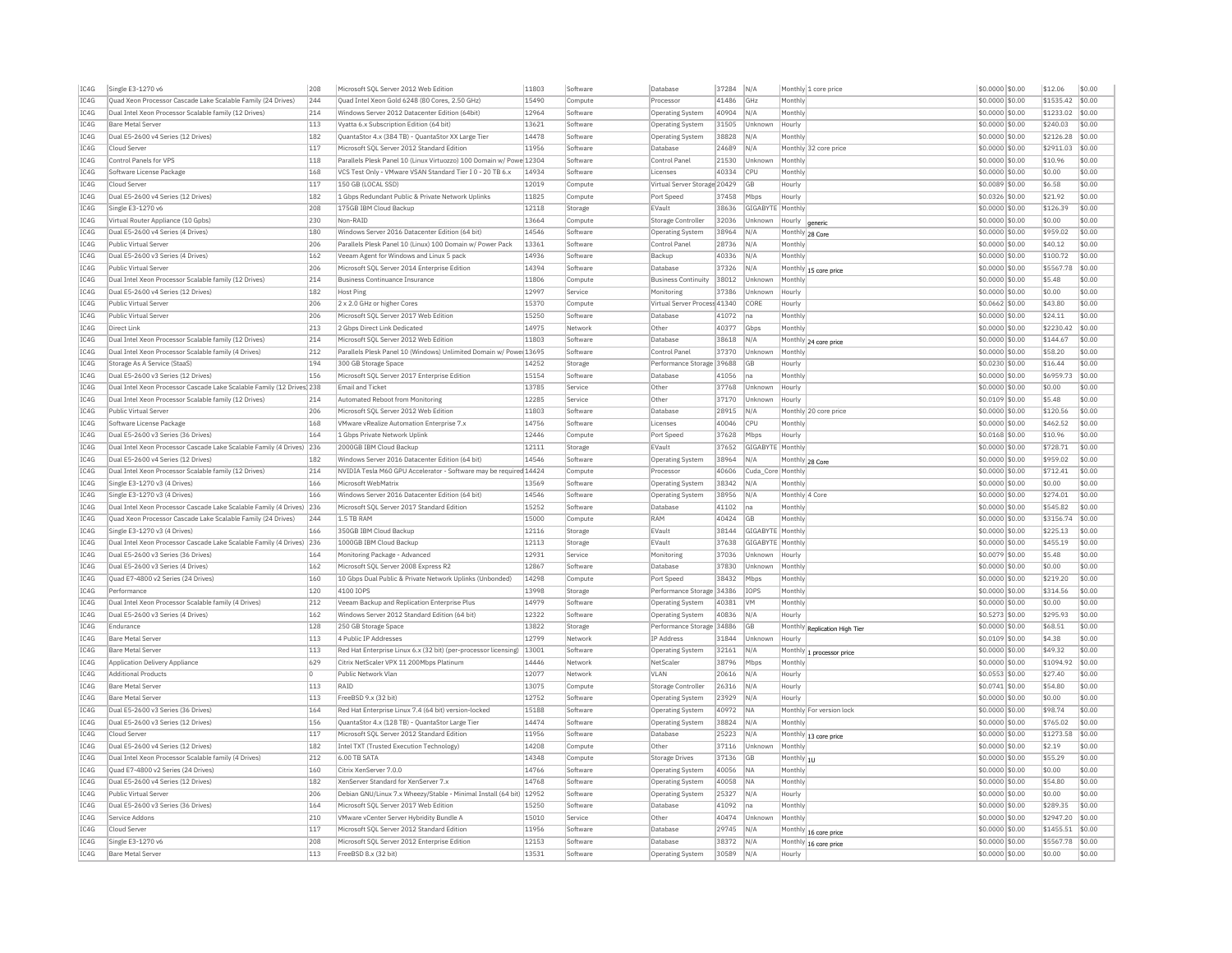| IC4G | Single E3-1270 v6                                                     | 208            | 7.68TB SSD SED                                                     | 15266 | Compute  | Storage Drives               | 41126 | <b>GB</b>   | Monthly 1U                      | \$0.0000 \$0.00  | \$493.70  | \$0.00 |
|------|-----------------------------------------------------------------------|----------------|--------------------------------------------------------------------|-------|----------|------------------------------|-------|-------------|---------------------------------|------------------|-----------|--------|
| IC4G | Cloud Server                                                          | 117            | Microsoft SQL Server 2014 Standard Edition                         | 14396 | Software | Database                     | 37730 | N/A         | Monthly 4 core price            | \$0.0000 \$0.00  | \$363.88  | \$0.00 |
| IC4G | Single E3-1270 v6                                                     | 208            | Debian GNU/Linux 7.x Wheezy/Stable (32 bit)                        | 13624 | Software | Operating System             | 38168 | N/A         | Hourly                          | \$0,0000 \$0.00  | \$0.00    | \$0.00 |
| TCAG | Single E3-1270 v6                                                     | 208            | Windows Server 2008 R2 Enterprise Edition (64bit)                  | 12948 | Software | Operating System             | 38072 | N/A         | Hourly<br>single proc price     | $$0.1007$ \$0.00 | \$70.15   | \$0.00 |
| IC4G | Cloud Serve                                                           | 117            | Veeam Backup for Office 365 100 Pack                               | 15314 | Software | Operating System             | 41190 | NA          | Monthly                         | \$0,0000 \$0.00  | \$554.72  | \$0.00 |
| IC4G | Cloud Server                                                          | 117            | Automated Reboot from Monitoring                                   | 12285 | Service  | Other                        | 21409 | Unknown     | Hourly                          | \$0.0109 \$0.00  | \$5.48    | \$0.00 |
| IC4G | Public Virtual Server                                                 | 206            | Microsoft SQL Server 2012 Standard Edition                         | 11956 | Software | Database                     | 20227 | N/A         | Monthly 7 core price            | \$0.0000 \$0.00  | \$727.76  | \$0.00 |
| IC4G | Network Gateway Appliance                                             | 114            | 300 GB SAS (15K RPM)                                               | 12563 | Compute  | <b>Storage Drives</b>        | 27966 | GB          | Monthly disk1 only              | \$0.0000 \$0.00  | \$49.37   | \$0.00 |
| IC4G | Dual E5-2600 v3 Series (4 Drives)                                     | 162            | R1Soft Server Backup Manager 5.0 Enterprise (Linux)                | 12634 | Software | Operating System             | 37528 | N/A         | Monthly                         | \$0,0000 \$0.00  | \$0.00    | \$0.00 |
| IC4G | Dual E5-2600 v3 Series (12 Drives)                                    | 156            | Microsoft SQL Server 2017 Enterprise Edition                       | 15154 | Software | Database                     | 41050 | na          | Monthly                         | \$0.0000 \$0.00  | \$4175.84 | \$0.00 |
| TC4G | Endurance                                                             | 128            |                                                                    | 13820 |          | Performance Storage 39188    |       | GB          | Monthly                         |                  | \$17.54   | \$0.00 |
|      |                                                                       |                | 80 GB Storage Space                                                |       | Storage  |                              |       |             |                                 | \$0,0000 \$0,00  |           |        |
| IC4G | Single E3-1270 v6                                                     | 208            | Microsoft SQL Server 2012 Web Edition                              | 11803 | Software | Database                     | 38120 | N/A         | Monthly 16 core price           | \$0.0000 \$0.00  | \$96.45   | \$0.00 |
| IC4G | <b>Bare Metal Server</b>                                              | 113            | 50GB IBM Cloud Backup                                              | 12158 | Storage  | EVault                       | 33938 | GIGABYTE    | Monthly                         | \$0.0000 \$0.00  | \$43.45   | \$0.00 |
| TC4G | VMware vSAN QualifiedNode                                             | 216            | Windows Server 2012 R2 Datacenter Edition (64bit)                  | 12324 | Software | <b>Operating System</b>      | 40872 | N/A         | Monthly                         | \$0,0000 \$0.00  | \$2055.04 | \$0.00 |
| IC4G | VMware vSAN ReadvNode                                                 | 218            | Windows Server 2012 Datacenter Edition With Hyper-V (64bit)        | 11969 | Software | Operating System             | 40890 | N/A         | Monthly                         | \$0,0000 \$0.00  | \$2055.04 | \$0.00 |
| IC4G | Bare Metal Server                                                     | 113            | Dual Intel Xeon E5-2690 v4 (28 Cores, 2.60 GHz)                    | 14532 | Compute  | Processo                     | 38908 | GHz         | Hourly<br>2LIESE                | \$0,9499 \$0.00  | \$630.21  | \$0.00 |
| IC4G | Public Virtual Server                                                 | 206            | Parallels Plesk Panel 11 (Windows) Unlimited Domain w/ Powe 12860  |       | Software | Control Panel                | 24639 | N/A         | Monthly                         | \$0.0000 \$0.00  | \$58.20   | \$0.00 |
| IC4G | Cloud Server                                                          | 117            | Windows Server 2008 R2 Standard Edition (64bit)                    | 11887 | Software | Operating System             | 40748 | N/A         | Hourly                          | \$0.0274 \$0.00  | \$18.20   | \$0.00 |
| TC4G | Dual E5-2600 v3 Series (4 Drives)                                     | 162            | Windows Server 2012 Standard Edition (64 bit)                      | 12322 | Software | <b>Operating System</b>      | 40822 | N/A         | Hourly                          | \$0.1224 \$0.00  | \$78.91   | \$0.00 |
| IC4G | Single E3-1270 v6                                                     | 208            | Windows Server 2012 R2 Datacenter Edition With Hyper-V (64t 11669  |       | Software | <b>Operating System</b>      | 40852 | N/A         | Monthly                         | \$0.0000 \$0.00  | \$1644.03 | \$0.00 |
| TCAG | Dual E5-2600 v3 Series (4 Drives)                                     | 162            | McAfee Host Intrusion Protection w/Reporting                       | 12928 | Network  | Other                        | 30759 | Unknown     | Monthly                         | \$0.0000 \$0.00  | \$16.16   | \$0.00 |
| IC4G | Dual Intel Xeon Processor Scalable family (4 Drives)                  | 212            | Veeam Agent for Windows and Linux 5 pack                           | 14936 | Software | Backup                       | 40336 | N/A         | Monthly                         | \$0,0000 \$0.00  | \$100.72  | \$0.00 |
| IC4G | Dual E5-2600 v4 Series (36 Drives)                                    | 184            | Windows Server 2012 R2 Datacenter Edition With Hyper-V (64t 11669  |       | Software | <b>Operating System</b>      | 40844 | N/A         | Monthly                         | \$0.0000 \$0.00  | \$822.02  | \$0.00 |
| IC4G | Dual Intel Xeon Processor Cascade Lake Scalable Family (4 Drives) 236 |                | Veeam VM Backup for vSphere and Hyper-V 25 Pack                    | 15102 | Software | Backup                       | 40628 | Unknown     | Monthly                         | \$0,0000 \$0,00  | \$416.69  | \$0.00 |
|      |                                                                       |                |                                                                    |       |          |                              |       |             |                                 |                  |           |        |
| IC4G | Storage As A Service (StaaS)                                          | 194            | 300 GB Storage Space                                               | 14252 | Storage  | Performance Storage 39504    |       | GB          | Hourly                          | \$0.0084 \$0.00  | \$5.48    | \$0.00 |
| TC4G | Public Virtual Server                                                 | 206            | Microsoft SQL Server 2012 Enterprise Edition                       | 12153 | Software | Database                     | 26886 | N/A         | Monthly 4 core price            | $50.0000$ \$0.00 | \$1391.95 | \$0.00 |
| IC4G | Dual E5-2600 v3 Series (4 Drives)                                     | 162            | Windows Server 2012 R2 Standard Edition (64 bit)                   | 12910 | Software | Operating System             | 40816 | N/A         | Hourly                          | \$0.3673 \$0.00  | \$236.74  | \$0.00 |
| IC4G | Dual E5-2600 v3 Series (36 Drives                                     | 164            | 100 Mbps Redundant Private Network Uplinks                         | 12606 | Compute  | Port Speed                   | 37916 | Mbps        | Hourly                          | \$0.0000 \$0.00  | \$0.00    | \$0.00 |
| IC4G | <b>Bare Metal Server</b>                                              | 113            | 4000GB TBM Cloud Backup                                            | 15324 | Storage  | FVault                       | 41202 | GIGARYTE    | Monthly                         | \$0,0000 \$0.00  | \$1096.02 | \$0.00 |
| IC4G | Public Virtual Server                                                 | 206            | Parallels Plesk Panel 10 (Windows) Unlimited Domain w/ Powe 13695  |       | Software | Control Pane                 | 32458 | Unknown     | Monthly                         | \$0,0000 \$0.00  | \$58.20   | \$0.00 |
| IC4G | Ouad E7-4800 v2 Series (24 Drives)                                    | 160            | Microsoft SOL Server 2017 Web Edition                              | 15250 | Software | Database                     | 41082 | Ina         | Monthly                         | \$0,0000 \$0.00  | \$120.56  | \$0.00 |
| IC4G | Dual Intel Xeon Processor Scalable family (12 Drives)                 | 214            | Microsoft SQL Server 2017 for Linux Web Edition                    | 15350 | Software | Database                     | 41254 | Ina         | Monthly 40 Core                 | \$0.0000 \$0.00  | \$241.12  | \$0.00 |
| IC4G | Dual E5-2600 v3 Series (4 Drives)                                     | 162            | Windows Server 2008 R2 Standard Edition (64bit)                    | 11887 | Software | Operating System             | 37442 | N/A         | Hourly<br>single proc price     | \$0.0267 \$0.00  | \$18.63   | \$0.00 |
| TC4G | Dual E5-2600 v3 Series (4 Drives)                                     | 162            | 1.9TR SSD                                                          | 15412 | Compute  | Storage Drives               | 41392 | GB          | Monthly                         | $$0.0000$ \$0.00 | \$109.60  | \$0.00 |
| IC4G | Single E3-1270 v6                                                     | 208            | Microsoft SQL Server 2017 Enterprise Edition                       | 15154 | Software | Database                     | 41054 | na          | Monthly                         | \$0.0000 \$0.00  | \$5567.78 | \$0.00 |
| IC4G | Performance                                                           | 120            | 3200 IOPS                                                          | 13890 | Storage  | Performance Storage 34278    |       | <b>IOPS</b> | Monthly                         | \$0.0000 \$0.00  | \$245.51  | \$0.00 |
| IC4G | Dual E5-2600 v4 Series (12 Drives)                                    | 182            | Veeam Agent for Windows and Linux 100 Pack                         | 15118 | Software | Backup                       | 40644 | Unknown     | Monthly                         | \$0,0000 \$0.00  | \$1997.52 | \$0.00 |
| IC4G | Cloud Server                                                          | 117            | R1Soft Backup Agent 5 Pack                                         | 13130 | Software | Backup                       | 37918 | N/A         | Monthly                         | \$0.0000 \$0.00  | \$36.99   | \$0.00 |
|      |                                                                       |                |                                                                    |       |          |                              |       |             |                                 |                  |           |        |
| IC4G | Dual Intel Xeon Processor Scalable family (12 Drives)                 | 214            | 1 Gbps Public & Private Network Uplinks (Unbonded)                 | 14302 | Compute  | Port Speed                   | 37324 | Mbps        | Hourly                          | \$0.0326 \$0.00  | \$21.92   | \$0.00 |
| IC4G | Dual E5-2600 v3 Series (36 Drives)                                    | 164            | Windows Server 2012 Datacenter Edition (64bit)                     | 12964 | Software | Operating System             | 40904 | N/A         | Monthly                         | \$0,0000 \$0.00  | \$1233.02 | \$0.00 |
| IC4G | Dual E5-2600 v3 Series (36 Drives)                                    | 164            | Windows Server 2012 Standard Edition (64 bit)                      | 12322 | Software | <b>Operating System</b>      | 40832 | N/A         | Hourly                          | \$0.2755 \$0.00  | \$177.56  | \$0.00 |
| IC4G | Single E3-1270 v3 (4 Drives)                                          | 166            | Microsoft SQL Server 2005 Express                                  | 13152 | Software | Database                     | 36982 | Unknown     | Monthly                         | \$0.0000 \$0.00  | \$0.00    | \$0.00 |
| IC4G | VMware vSAN QualifiedNode                                             | 216            | 8000GB IBM Cloud Backup                                            | 15328 | Storage  | EVault                       | 41206 | GIGABYTE    | Monthly                         | \$0,0000 \$0.00  | \$1824.73 | \$0.00 |
| TC4G | Cloud Server                                                          | 117            | Microsoft SOL Server 2014 Web Edition                              | 14400 | Software | Database                     | 37578 | N/A         | Monthly 6 core                  | \$0,0000 \$0.00  | \$36.17   | \$0.00 |
| IC4G | Single E3-1270 v3 (4 Drives)                                          | 166            | Windows Server 2016 Datacenter Edition (64 bit)                    | 14546 | Software | Operating System             | 38964 | N/A         | Monthly 28 Core                 | \$0.0000 \$0.00  | \$959.02  | \$0.00 |
| IC4G | Public Virtual Server                                                 | 206            | 250 GB Bandwidth Allotment                                         | 14286 | Network  | <b>Bandwidth</b>             | 37742 | <b>GB</b>   | Monthly                         | \$0,0000 \$0.00  | \$0.00    | \$0.00 |
| TC4G | Dual E5-2600 v3 Series (4 Drives)                                     | 162            | Red Hat Enterprise Linux 6.8 (64 bit) version-locked               | 15156 | Software | Operating System             | 40916 | l na        | Monthly For Version Lock        | $$0.0000$ \$0.00 | \$98.74   | \$0.00 |
| IC4G | Dual E5-2600 v3 Series (36 Drives)                                    | 164            | Microsoft SQL Server 2014 Express Edition                          | 14398 | Software | Database                     | 37948 | N/A         | Hourly                          | \$0.0000 \$0.00  | \$0.00    | \$0.00 |
| IC4G | Cloud Server                                                          | 117            | 1 Gbps Private Network Uplink                                      | 12446 | Compute  | Port Speed                   | 37628 | Mbps        | Hourly                          | \$0.0168 \$0.00  | \$10.96   | \$0.00 |
| IC4G | Dual Intel Xeon Processor Cascade Lake Scalable Family (4 Drives)     | 236            | MvSOL 5.0 for Windows                                              | 13348 | Software | Database                     | 36980 | Unknowr     | Hourly                          | \$0.0000 \$0.00  | \$0.00    | \$0.00 |
| IC4G | Quad Xeon Processor Cascade Lake Scalable Family (24 Drives)          | 244            | Microsoft SOL Server 2017 Web Edition                              | 15250 | Software | Database                     | 41096 | na          | Monthly                         | \$0.0000 \$0.00  | \$578.70  | \$0.00 |
| IC4G | Dual Intel Xeon Processor Cascade Lake Scalable Family (12 Drives 238 |                | Microsoft SOL Server 2012 Web Edition                              | 11803 | Software | Database                     | 37490 | N/A         |                                 | \$0,0000 \$0.00  | \$120.56  | \$0.00 |
| IC4G | Storage As A Service (StaaS)                                          | 194            | 100 - 2000 IOPS                                                    | 14628 | Storage  | Performance Storage 39304    |       | IOPS        | Monthly 20 core price<br>Hourly | \$0.0001 \$0.00  | \$0.00    | \$0.00 |
| IC4G | Public Virtual Server                                                 | 206            | Windows Server 2008 R2 Enterprise Edition (64bit)                  | 12948 | Software |                              | 25420 | N/A         |                                 | \$0,1007 \$0.00  | \$70.15   | \$0.00 |
|      |                                                                       |                |                                                                    |       |          | <b>Operating System</b>      |       |             | Hourly<br>single proc price     |                  |           |        |
| IC4G | Ouad Xeon Processor Cascade Lake Scalable Family (24 Drives)          | 244            | Veeam Backup for Office 365 1 Pack                                 | 15304 | Software | <b>Operating System</b>      | 41180 | <b>NA</b>   | Monthly                         | \$0,0000 \$0.00  | \$5.55    | \$0.00 |
| IC4G | Dual E5-2600 v4 Series (12 Drives)                                    | 182            | Intel Optane 375GB (NVMe PCIe)                                     | 14784 | Compute  | <b>Storage Drives</b>        | 40284 | <b>GB</b>   | Monthly                         | \$0,0000 \$0.00  | \$345.59  | \$0.00 |
| IC4G | Dual Intel Xeon Processor Scalable family (4 Drives)                  | 212            | Windows Server 2016 Datacenter Edition (64 bit)                    | 14546 | Software | Operating System             | 38956 | N/A         | Monthly 4 Core                  | \$0.0000 \$0.00  | \$274.01  | \$0.00 |
| IC4G | Single E3-1270 v6                                                     | 208            | Windows Server 2016 Datacenter Edition (64 bit)                    | 14546 | Software | Operating System             | 38960 | N/A         | Monthly 20 Core                 | \$0.0000 \$0.00  | \$685.01  | \$0.00 |
| IC4G | Dual E5-2600 v3 Series (36 Drives)                                    | 164            | Microsoft SOL Server 2017 for Linux Standard Edition               | 15352 | Software | Database                     | 41286 | Ina         | Monthly 56 Core                 | \$0.0000 \$0.00  | \$5094.30 | \$0.00 |
| IC4G | Public Virtual Server                                                 | 206            | 32 x 2.0 GHz or higher Cores                                       | 15386 | Compute  | Virtual Server Process 41356 |       | CORE        | Hourly                          | \$1.0496 \$0.00  | \$695.88  | \$0.00 |
| TCAG | Network Gateway Appliance (10 Gbps)                                   | 158            | Business Continuance Insurance                                     | 11806 | Compute  | <b>Business Continuity</b>   | 38012 | Unknown     | Monthly                         | \$0,0000 \$0.00  | \$5.48    | \$0.00 |
| TC4G | Dual E5-2600 v3 Series (36 Drives)                                    | 164            | Windows Server 2012 R2 Datacenter Edition With Hyper-V (64t 11669  |       | Software | <b>Operating System</b>      | 40854 | N/A         | Monthly                         | $$0.0000$ \$0.00 | \$2055.04 | \$0.00 |
| IC4G | <b>Additional Products</b>                                            | $\overline{0}$ | Citrix NetScaler VPX 9 1000Mbps Standard                           | 13625 | Network  | NetScale                     | 31530 | Mbps        | Monthly                         | \$0.0000 \$0.00  | \$1314.13 | \$0.00 |
| IC4G | Public Virtual Server                                                 | 206            | Idera Server Backup 3.0 Enterprise (Linux)                         | 12593 | Software | <b>Operating System</b>      | 23008 | N/A         | Monthly                         | \$0.0000 \$0.00  | \$0.00    | \$0.00 |
| IC4G | Ouad E7-4800 v2 Series (24 Drives)                                    | 160            | Windows Server 2016 Datacenter Edition With Hyper-V (64 bit) 14544 |       | Software | <b>Operating System</b>      | 38944 | N/A         | Monthly 6-16 Core               | \$0.0000 \$0.00  | \$548.01  | \$0.00 |
|      |                                                                       |                |                                                                    |       |          |                              |       |             |                                 |                  |           |        |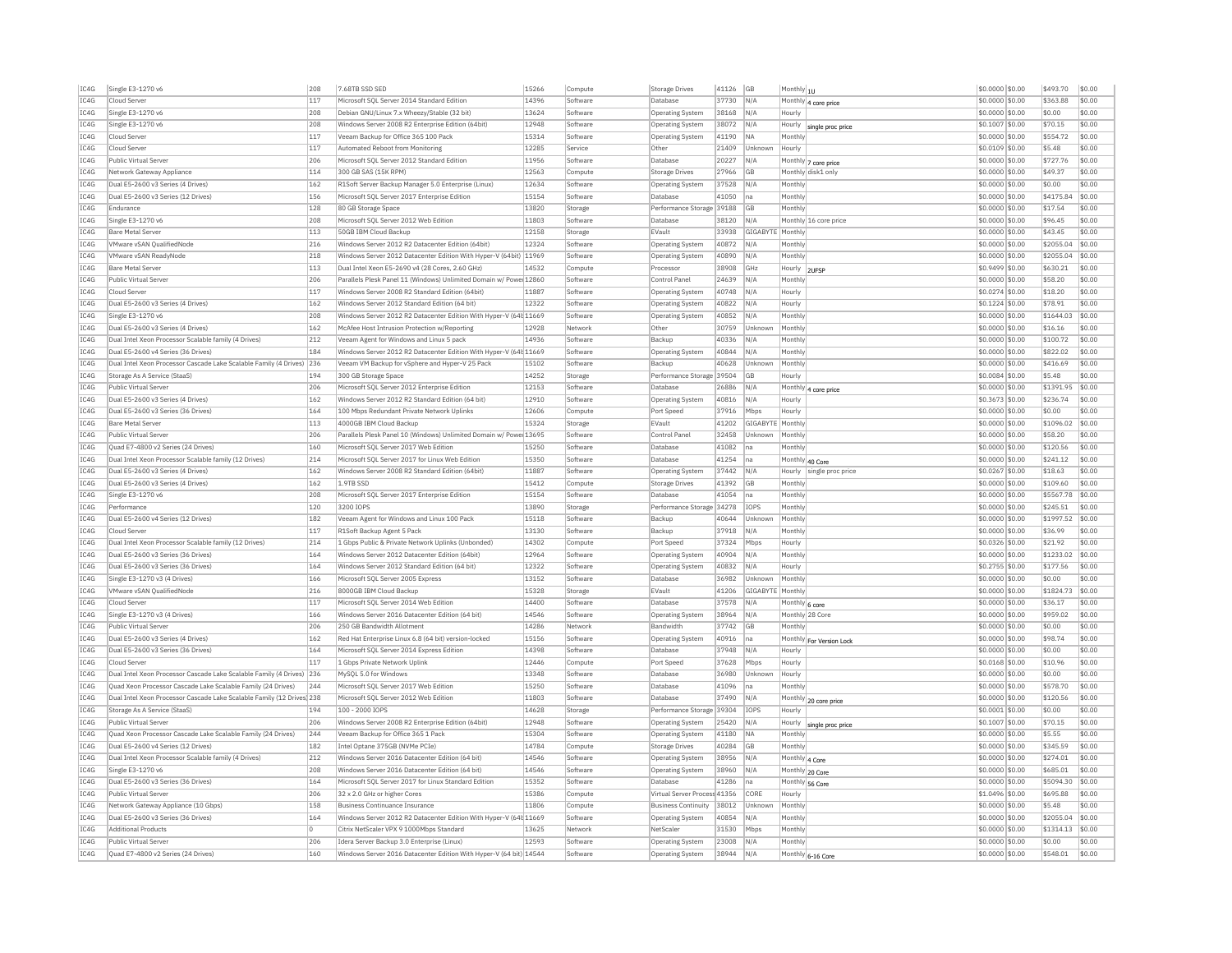| IC4G | Dual E5-2600 v3 Series (4 Drives)                                      | 162 | Veeam Agent for Windows and Linux 500 pack                              | 15144 | Software | Backup                       | 40676 | Unknown          | Monthly           |                                  | \$0.0000 \$0.00 | \$7988.11         | \$0.00     |
|------|------------------------------------------------------------------------|-----|-------------------------------------------------------------------------|-------|----------|------------------------------|-------|------------------|-------------------|----------------------------------|-----------------|-------------------|------------|
| IC4G | Cloud Server                                                           | 117 | Veeam Backup for Office 365 10 Pack                                     | 15308 | Software | Operating System             | 41184 | <b>NA</b>        | Monthly           |                                  | \$0.0000 \$0.00 | \$55.47           | \$0.00     |
| IC4G | Public Virtual Server                                                  | 206 | Windows Server 2008 Standard Edition SP2 (64bit)                        | 12521 | Software | <b>Operating System</b>      | 40740 | N/A              | Hourly            |                                  | \$1.3172 \$0.00 | \$873.50          | \$0.00     |
| IC4G | Dual E5-2600 v4 Series (12 Drives)                                     | 182 | OuantaStor 4.x (16 TB) - OuantaStor Small Tier                          | 14470 | Software | Operating System             | 38820 | N/A              | Monthly           |                                  | \$0,0000 \$0.00 | \$284.97          | \$0.00     |
| IC4G | Storage As A Service (StaaS)                                           | 194 | Storage space for 2 IOPS per GB                                         | 14672 | Storage  | Performance Storage          | 39560 | GBs              | Hourly            |                                  | \$0.0002 \$0.00 | \$0.00            | \$0.00     |
| IC4G | Dual E5-2600 v4 Series (36 Drives)                                     | 184 | Windows Server 2012 Datacenter Edition (64bit)                          | 12964 | Software | Operating System             | 40896 | N/A              | Monthly           |                                  | \$0.0000 \$0.00 | \$685.01          | \$0.00     |
| IC4G | Dual E5-2600 v4 Series (4 Drives)                                      | 180 | Microsoft SQL Server 2017 for Linux Enterprise Edition                  | 15354 | Software | Database                     | 41316 | Ina              |                   | Monthly 96 Core                  | \$0,0000 \$0.00 | \$33406.69 \$0.00 |            |
| IC4G | Dual E5-2600 v3 Series (4 Drives)                                      | 162 | Ubuntu Linux 14.04 LTS Trusty Tahr (64 bit)                             | 12473 | Software | Operating System             | 38668 | N/A              | Hourly            |                                  | \$0,0000 \$0.00 | \$0.00            | \$0.00     |
| IC4G | Quad Xeon Processor Cascade Lake Scalable Family (24 Drives)           | 244 | Microsoft SQL Server 2017 for Linux Enterprise Edition                  | 15354 | Software | Database                     | 41292 | Ina              | Monthly 4 Core    |                                  | \$0,0000 \$0.00 | \$1391.95         | \$0.00     |
| IC4G | Single E3-1270 v6                                                      | 208 | 64 GB RAM                                                               | 14988 | Compute  | RAM                          | 40412 | GB               | Monthly           |                                  | \$0.0000 \$0.00 | \$248.83          | \$0.00     |
| IC4G | Dual E5-2600 v3 Series (36 Drives)                                     | 164 | Microsoft SOL Server 2017 for Linux Standard Edition                    | 15352 | Software | Database                     | 41266 | na               | Monthly 6 Core    |                                  | \$0.0000 \$0.00 | \$545.82          | \$0.00     |
| TC4G | Cloud Server                                                           | 117 | Microsoft SOL Server 2012 Standard Edition                              | 11956 | Software | Database                     | 33204 | N/A              |                   | Monthly 24 core price            | \$0,0000 \$0.00 | \$2183.27         | \$0.00     |
| IC4G | Dual E5-2600 v3 Series (36 Drives)                                     | 164 | Windows Server 2012 R2 Standard Edition (64 bit)                        | 12910 | Software | Operating System             | 40804 | N/A              | Hourly            |                                  | \$0,1224 \$0.00 | \$78.91           | \$0.00     |
| IC4G | Direct Link                                                            | 213 | 200 Mbps Direct Link Connect                                            | 14965 | Network  | Other                        | 40367 | Mbps             | Monthly           |                                  | \$0,0000 \$0.00 | \$334.73          | \$0.00     |
| IC4G | Performance                                                            | 120 | 400 TOPS                                                                | 13961 | Storage  | Performance Storage 34349    |       | TOPS             | Monthly           |                                  | \$0.0000 \$0.00 | \$30.69           | \$0.00     |
| IC4G | Single E3-1270 v3 (4 Drives)                                           | 166 | Microsoft SQL Server 2012 Standard Edition                              | 11956 | Software | Database                     | 38124 | N/A              |                   |                                  | \$0.0000 \$0.00 | \$1273.58         | \$0.00     |
| TC4G | Dual E5-2600 v3 Series (4 Drives)                                      | 162 | Microsoft SOL Server 2017 for Linux Enterprise Edition                  | 15354 | Software |                              | 41294 |                  |                   | Monthly 13 core price            | \$0,0000 \$0.00 | \$2087.92         | \$0.00     |
|      |                                                                        |     |                                                                         |       |          | Database                     |       | Ina              | Monthly 6 Core    |                                  |                 |                   |            |
| TCAG | Single E3-1270 v6                                                      | 208 | Microsoft SOL Server 2017 Web Edition                                   | 15250 | Software | Database                     | 41088 | lna              | Monthly           |                                  | \$0.0000 \$0.00 | \$192.90          | \$0.00     |
| IC4G | Quad Xeon Processor Cascade Lake Scalable Family (24 Drives)           | 244 | Microsoft SQL Server 2017 for Linux Standard Edition                    | 15352 | Software | Database                     | 41272 | na               |                   | Monthly 16 Core                  | \$0.0000 \$0.00 | \$1455.51         | \$0.00     |
| IC4G | Dual E5-2600 v3 Series (4 Drives)                                      | 162 | Microsoft SOL Server 2017 Standard Edition                              | 15252 | Software | Database                     | 41112 | Ina              | Monthly           |                                  | \$0,0000 \$0.00 | \$2183.27         | \$0.00     |
| IC4G | Dual Intel Xeon Processor Cascade Lake Scalable Family (4 Drives) 236  |     | Red Hat Enterprise Linux 7.x (64 bit) (per-processor licensing)   14412 |       | Software | <b>Operating System</b>      | 38688 | Unknown          | Monthly           |                                  | \$0.0000 \$0.00 | \$98.64           | \$0.00     |
| IC4G | Dual Intel Xeon Processor Cascade Lake Scalable Family (12 Drives 238  |     | 1 Gbps Dual Public & Private Network Uplinks (Unbonded)                 | 14300 | Compute  | Port Speed                   | 37302 | Mbps             | Hourly            |                                  | \$0.0326 \$0.00 | \$21.92           | \$0.00     |
| IC4G | Dual E5-2600 v3 Series (36 Drives)                                     | 164 | Microsoft SQL Server 2017 for Linux Web Edition                         | 15350 | Software | Database                     | 41238 | na               | Monthly 6 Core    |                                  | \$0.0000 \$0.00 | \$36.17           | \$0.00     |
| IC4G | <b>Bare Metal Server</b>                                               | 113 | Windows Server 2012 R2 Datacenter Edition With Hyper-V (64t 11669       |       | Software | <b>Operating System</b>      | 40848 | N/A              | Monthly           |                                  | \$0.0000 \$0.00 | \$1233.02         | \$0.00     |
| IC4G | Dual E5-2600 v4 Series (12 Drives)                                     | 182 | Windows Server 2012 R2 Datacenter Edition With Hyper-V (64t 11669       |       | Software | <b>Operating System</b>      | 40844 | N/A              | Monthly           |                                  | \$0,0000 \$0.00 | \$822.02          | \$0.00     |
| IC4G | Dual E5-2600 v3 Series (36 Drives)                                     | 164 | Windows Server 2012 R2 Datacenter Edition (64bit)                       | 12324 | Software | <b>Operating Systen</b>      | 40872 | N/A              | Monthly           |                                  | \$0.0000 \$0.00 | \$2055.04         | \$0.00     |
| IC4G | Dual E5-2600 v4 Series (36 Drives)                                     | 184 | Microsoft SOL Server 2017 for Linux Web Edition                         | 15350 | Software | Database                     | 41254 | Ina              |                   | Monthly 40 Core                  | \$0.0000 \$0.00 | \$241.12          | \$0.00     |
| IC4G | Dual Intel Xeon Processor Cascade Lake Scalable Family (12 Drives 238  |     | Microsoft SOL Server 2017 for Linux Standard Edition                    | 15352 | Software | Database                     | 41284 | Ina              |                   | Monthly 48 Core                  | \$0,0000 \$0.00 | \$4366.54         | \$0.00     |
| IC4G | Ouad E7-4800 v2 Series (24 Drives)                                     | 160 | XenServer Enterprise for XenServer 5.6                                  | 13680 | Software | <b>Operating System</b>      | 38336 | N/A              | Monthly           |                                  | \$0.0000 \$0.00 | \$109.60          | \$0.00     |
| IC4G | Quad E7-4800 v2 Series (24 Drives)                                     | 160 | Debian GNU/Linux 6.x Squeeze/Stable (64 bit)                            | 13582 | Software | <b>Operating System</b>      | 37046 | N/A              | Hourly            |                                  | \$0,0000 \$0.00 | \$0.00            | \$0.00     |
| IC4G | Single E3-1270 v3 (4 Drives)                                           | 166 | 1 Gbps Redundant Public & Private Network Uplinks                       | 11825 | Compute  | Port Speed                   | 37458 | Mbps             | Hourly            |                                  | \$0.0326 \$0.00 | \$21.92           | \$0.00     |
| TC4G | Dual E5-2600 v3 Series (12 Drives)                                     | 156 | Microsoft SQL Server 2017 Web Edition                                   | 15250 | Software | Database                     | 41084 | Ina              | Monthly           |                                  | \$0,0000 \$0.00 | \$144.67          | \$0.00     |
| IC4G | Public Virtual Server                                                  | 206 | $2$ GB                                                                  | 15260 | Compute  | RAM                          | 41120 | <b>GB</b>        | Hourly            |                                  | \$0.0219 \$0.00 | \$14.54           | \$0.00     |
| IC4G | Dual Intel Xeon Processor Scalable family (4 Drives)                   | 212 | Veeam VM Backup for vSphere and Hyper-V 200 Pack                        | 15112 | Software | Backup                       | 40638 | Unknown          | Monthly           |                                  | \$0.0000 \$0.00 | \$2440.87         | \$0.00     |
| TCAG | Dual E5-2600 v3 Series (4 Drives)                                      | 162 | Debian GNU/Linux 8.x jessie/Stable - Minimal Install (64 bit)           | 14406 | Software | Operating System             | 38708 | N/A              | Hourly            |                                  | \$0,0000 \$0.00 | \$0.00            | \$0.00     |
| IC4G | <b>Bare Metal Server</b>                                               | 113 | Debian GNU/Linux 6.x Squeeze/Stable (64 bit)                            | 13582 | Software | Operating System             | 31139 | N/A              | Hourly            |                                  | \$0,0000 \$0.00 | \$0.00            | \$0.00     |
| IC4G | Dual E5-2600 v3 Series (36 Drives)                                     | 164 | Windows Server 2012 Standard Edition (64 bit)                           | 12322 | Software |                              | 40836 | N/A              |                   |                                  | \$0,5273 \$0.00 | \$295.93          | \$0.00     |
| IC4G | Dual Intel Xeon Processor Cascade Lake Scalable Family (12 Drives) 238 |     | Microsoft SQL Server 2017 Standard Edition                              | 15252 | Software | Operating System<br>Database | 41108 |                  | Hourly<br>Monthly |                                  | \$0.0000 \$0.00 | \$1455.51         | \$0.00     |
|      |                                                                        |     |                                                                         | 14626 |          |                              |       | Ina              |                   |                                  |                 |                   |            |
| IC4G | Storage As A Service (StaaS)                                           | 194 | 40 - 79 GBs                                                             |       | Storage  | Performance Storage          | 39300 | GBs              | Hourly            |                                  | \$0.0002 \$0.00 | \$0.00            | \$0.00     |
| TC4G | Cloud Server                                                           | 117 | Windows Server 2012 R2 Standard Edition (64 bit)                        | 12910 | Software | <b>Operating System</b>      | 40684 | N/A              | Hourly            |                                  | \$0,0549 \$0.00 | \$36.40           | \$0.00     |
| TCAG | Cloud Server                                                           | 117 | Windows Server 2008 R2 Standard Edition (64bit)                         | 11887 | Software | <b>Operating System</b>      | 40750 | N/A              | Hourly            |                                  | \$0.0549 \$0.00 | \$36.40           | \$0.00     |
| TC4G | Quad E7-4800 v2 Series (24 Drives)                                     | 160 | Microsoft SQL Server 2012 Enterprise Edition                            | 12153 | Software | Database                     | 38630 | N/A              |                   | Monthly 24 core price            | \$0.0000 \$0.00 | \$8351.67         | \$0.00     |
| IC4G | Quad E7-4800 v2 Series (24 Drives)                                     | 160 | Windows Server 2012 Datacenter Edition (64bit)                          | 12964 | Software | <b>Operating System</b>      | 40906 | N/A              | Monthly           |                                  | \$0,0000 \$0.00 | \$1644.03         | $ $ \$0.00 |
| IC4G | Network Gateway Appliance                                              | 114 | 400 GB SSD                                                              | 12281 | Compute  | <b>Storage Drives</b>        | 23279 | GB               | Hourly            | disk0-                           | \$0.0987 \$0.00 | \$66.16           | \$0.00     |
| IC4G | Service Addons                                                         | 210 | yCenter Server Business Partner Bundle with NSX Enterprise              | 15082 | Service  | Other                        | 40602 | Unknown          | Monthly           |                                  | \$0,0000 \$0,00 | \$1866.52         | $ $ \$0.00 |
| IC4G | Dual E5-2600 v3 Series (36 Drives)                                     | 164 | 8000GB IBM Cloud Backup                                                 | 15328 | Storage  | EVault                       | 41206 | GIGABYTE Monthly |                   |                                  | \$0.0000 \$0.00 | \$1824.73         | $ $ \$0.00 |
| IC4G | Public Virtual Server                                                  | 206 | Microsoft SQL Server 2012 Enterprise Edition                            | 12153 | Software | Database                     | 31921 | N/A              |                   | Monthly 5 core price             | \$0.0000 \$0.00 | \$2087.92         | \$0.00     |
| IC4G | Network Gateway Appliance                                              | 114 | 1.00 TB SATA                                                            | 12327 | Compute  | Storage Drives               | 26917 | <b>GB</b>        | Hourly            | disk0 only                       | \$0,0257 \$0,00 | \$16.79           | \$0.00     |
| IC4G | Dual E5-2600 v4 Series (12 Drives                                      | 182 | XenServer Enterprise for XenServer 7.x                                  | 14770 | Software | Operating System             | 40060 | <b>NA</b>        | Monthly           |                                  | \$0,0000 \$0.00 | \$109.60          | \$0.00     |
| IC4G | Public Virtual Server                                                  | 206 | Microsoft SOL Server 2014 Web Edition                                   | 14400 | Software | Database                     | 37960 | N/A              | Monthly   9 core  |                                  | \$0,0000 \$0,00 | \$60.28           | \$0.00     |
| IC4G | Endurance                                                              | 128 | 200 GB Storage Space                                                    | 14250 | Storage  | Performance Storage 34970    |       | GB               |                   | Monthly Snapshot Space High Tier | \$0.0000 \$0.00 | \$32.88           | \$0.00     |
| IC4G | Dual E5-2600 v4 Series (12 Drives)                                     | 182 | Microsoft SQL Server 2016 Enterprise Edition                            | 14989 | Software | Database                     | 40415 | na               | Monthly           |                                  | \$0.0000 \$0.00 | \$5567.78         | \$0.00     |
| IC4G | Dual E5-2600 v4 Series (36 Drives)                                     | 184 | Windows Server 2012 Datacenter Edition (64bit)                          | 12964 | Software | <b>Operating System</b>      | 40908 | N/A              | Monthly           |                                  | \$0,0000 \$0.00 | \$2055.04         | \$0.00     |
| IC4G | Dual E5-2600 v3 Series (36 Drives)                                     | 164 | Microsoft SOL Server 2017 for Linux Enterprise Edition                  | 15354 | Software | Database                     | 41314 | Ina              |                   | Monthly 56 Core                  | \$0,0000 \$0.00 | \$19487.24 \$0.00 |            |
| TC4G | Dual Intel Xeon Processor Cascade Lake Scalable Family (4 Drives) 236  |     | Microsoft SQL Server 2017 for Linux Enterprise Edition                  | 15354 | Software | Database                     | 41306 | Ina              |                   | Monthly 28 Core                  | \$0,0000 \$0.00 | \$9743.62         | \$0.00     |
| IC4G | Performance                                                            | 120 | 1300 TOPS                                                               | 13871 | Storage  | Performance Storage 34259    |       | <b>TOPS</b>      | Monthly           |                                  | \$0.0000 \$0.00 | \$99.74           | \$0.00     |
|      | Dual E5-2600 v3 Series (4 Drives)                                      |     | 350GB IBM Cloud Backup                                                  | 12116 |          | EVault                       |       |                  | Monthly           |                                  |                 |                   |            |
| IC4G |                                                                        | 162 |                                                                         |       | Storage  |                              | 38144 | GIGABYTE         |                   |                                  | \$0.0000 \$0.00 | \$225.13          | \$0.00     |
| TCAG | Virtual Router Appliance                                               | 228 | 1 Gbns Redundant Public & Private Network Unlinks                       | 11825 | Compute  | Port Speed                   | 37458 | Mbps             | Hourly            |                                  | \$0.0326 \$0.00 | \$21.92           | \$0.00     |
| IC4G | Public Virtual Server                                                  | 206 | 4 GB                                                                    | 15262 | Compute  | RAM                          | 41122 | GB               | Hourly            |                                  | \$0.0438 \$0.00 | \$29.10           | \$0.00     |
| IC4G | Single E3-1270 v3 (4 Drives)                                           | 166 | Microsoft SOL Server 2014 Enterprise Edition                            | 14394 | Software | Database                     | 37552 | N/A              |                   | Monthly 16 core price            | \$0,0000 \$0.00 | \$5567.78         | \$0.00     |
| IC4G | Dual Intel Xeon Processor Scalable family (4 Drives)                   | 212 | Windows Server 2012 R2 Standard Edition (64 bit)                        | 12910 | Software | Operating System             | 40814 | N/A              | Hourly            |                                  | \$0.2755 \$0.00 | \$177.56          | \$0.00     |
| IC4G | Dual E5-2600 v3 Series (4 Drives)                                      | 162 | Windows Server 2012 R2 Datacenter Edition With Hyper-V (64t 11669       |       | Software | Operating System             | 40844 | N/A              | Monthly           |                                  | \$0.0000 \$0.00 | \$822.02          | \$0.00     |
| TC4G | Quad Xeon Processor Cascade Lake Scalable Family (24 Drives)           | 244 | Veeam VM Backup for vSphere and Hyper-V 50 Pack                         | 15104 | Software | Backun                       | 40630 | Unknown          | Monthly           |                                  | \$0,0000 \$0.00 | \$610.22          | \$0.00     |
| TCAG | Single E3-1270 v3 (4 Drives)                                           | 166 | Windows Server 2016 Standard Edition (64 bit)                           | 14542 | Software | Operating System             | 40786 | N/A              | Hourly            |                                  | \$0.2755 \$0.00 | \$177.56          | \$0.00     |
| IC4G | Dual Intel Xeon Processor Cascade Lake Scalable Family (12 Drives) 238 |     | Veeam Agent for Windows and Linux 50 Pack                               | 15116 | Software | <b>Backup</b>                | 40642 | Unknown          | Monthly           |                                  | \$0.0000 \$0.00 | \$999.25          | \$0.00     |
|      |                                                                        |     |                                                                         |       |          |                              |       |                  |                   |                                  |                 |                   |            |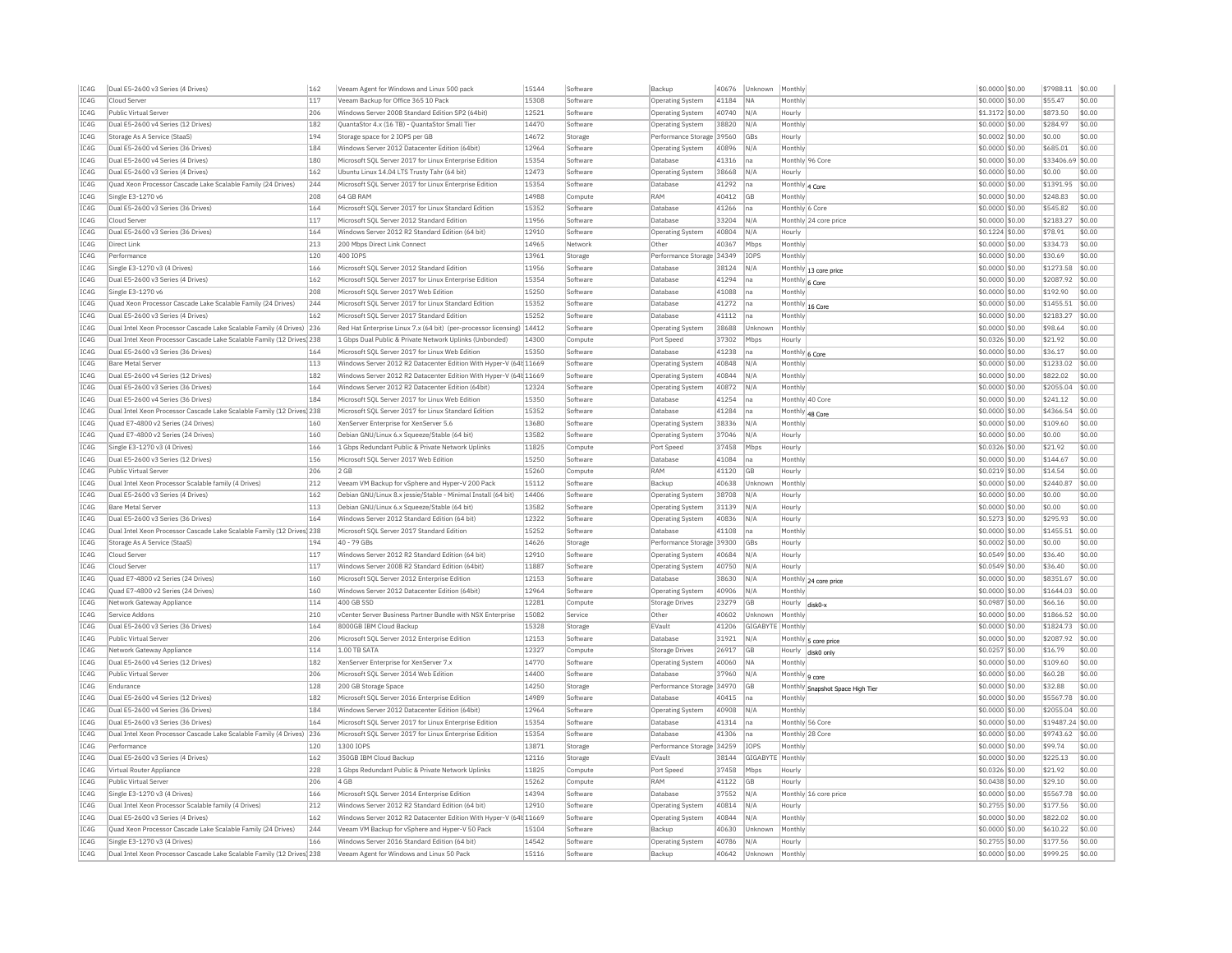| IC4G | Performance                                                           | 120            | 600 TOPS                                                               | 13963 | Storage  | Performance Storage 34351 |       | <b>IOPS</b>      | Monthly         |                                                 | \$0,0000 \$0.00  | \$46.03           | \$0.00 |
|------|-----------------------------------------------------------------------|----------------|------------------------------------------------------------------------|-------|----------|---------------------------|-------|------------------|-----------------|-------------------------------------------------|------------------|-------------------|--------|
| IC4G | Dual E5-2600 v3 Series (12 Drives)                                    | 156            | cPanel/WHM with Fantastico and RVskir                                  | 12663 | Software | Control Panel             | 37394 | Unknown          |                 | Monthly promo code                              | \$0.0000 \$0.00  | \$27.40           | \$0.00 |
| IC4G | <b>Bare Metal Server</b>                                              | 113            | Vyatta 6.5 Community Edition (64 bit)                                  | 13305 | Software | <b>Operating System</b>   | 28193 | N/A              | Hourly          |                                                 | \$0,0000 \$0.00  | \$0.00            | \$0.00 |
| IC4G | Dual Intel Xeon Processor Cascade Lake Scalable Family (12 Drives 238 |                | Microsoft SOL Server 2017 for Linux Standard Editio                    | 15352 | Software | Database                  | 41266 | Ina              | Monthly 6 Core  |                                                 | \$0.0000 \$0.00  | \$545.82          | \$0.00 |
| TC4G | Dual E5-2600 v4 Series (36 Drives)                                    | 184            | Red Hat Enterprise Linux 6.10 (64 bit) - version-locked (per-pro 15398 |       | Software | Operating System          | 41374 | <b>Unknown</b>   | Monthly         |                                                 | \$0,0000 \$0.00  | \$98.64           | \$0.00 |
| IC4G | Dual Intel Xeon Processor Cascade Lake Scalable Family (4 Drives) 236 |                | 10 Gbps Redundant Private Network Uplinks                              | 14290 | Compute  | Port Speed                | 37098 | Mbps             | Monthly         |                                                 | \$0.0000 \$0.00  | \$219.20          | \$0.00 |
| TC4G | Dual Intel Xeon Processor Cascade Lake Scalable Family (4 Drives) 236 |                | 6000GB TBM Cloud Backup                                                | 15326 | Storage  | FVault                    | 41204 | GIGARYTE         | Monthly         |                                                 | \$0,0000 \$0.00  | \$1644.03         | \$0.00 |
| TC4G | Cloud Server                                                          | 117            | Veeam VM Backup for vSphere and Hyper-V 10 Pack                        | 15096 | Software | Backun                    | 40622 | Unknown          | Monthly         |                                                 | \$0.0000 \$0.00  | \$122.44          | \$0.00 |
| TC4G | Public Virtual Server                                                 | 206            | Windows Server 2012 R2 Standard Edition (64 bit)                       | 12910 | Software | <b>Operating System</b>   | 40702 | N/A              | Hourly          |                                                 | \$1.7566 \$0.00  | \$1164.66         | \$0.00 |
| TC4G |                                                                       |                |                                                                        |       |          |                           |       |                  |                 |                                                 |                  |                   |        |
|      | Dual E5-2600 v3 Series (4 Drives)                                     | 162            | R1Soft Backup Agent 25 Pack                                            | 12945 | Software | Backup                    | 38650 | N/A              | Monthly         |                                                 | \$0.0000 \$0.00  | \$143.86          | \$0.00 |
| TC4G | Dual Intel Xeon Processor Scalable family (12 Drives)                 | 214            | Veeam VM Backup for vSphere and Hyper-V 500 pack                       | 15148 | Software | Backup                    | 40680 | Unknown          | Monthly         |                                                 | \$0.0000 \$0.00  | \$4881.73         | \$0.00 |
| IC4G | Dual E5-2600 v3 Series (36 Drives)                                    | 164            | Windows Server 2012 Datacenter Edition (64bit)                         | 12964 | Software | Operating System          | 40894 | N/A              | Monthly         |                                                 | \$0,0000 \$0.00  | \$548.01          | \$0.00 |
| IC4G | Dual E5-2600 v4 Series (4 Drives)                                     | 180            | Veeam Backup and Replication Enterprise Plus                           | 14979 | Software | <b>Operating System</b>   | 40381 | <b>VM</b>        | Monthly         |                                                 | \$0.0000 \$0.00  | \$0.00            | \$0.00 |
| TC4G | <b>Bare Metal Server</b>                                              | 113            | FreeBSD 10 x (64 bit)                                                  | 12745 | Software | <b>Operating System</b>   | 23861 | N/A              | Hourly          |                                                 | $$0.0000$ \$0.00 | \$0.00            | \$0.00 |
| IC4G | Dual E5-2600 v4 Series (12 Drives)                                    | 182            | Microsoft SQL Server 2017 Standard Edition                             | 15252 | Software | Databas                   | 41104 | na               | Monthly         |                                                 | \$0.0000 \$0.00  | \$727.76          | \$0.00 |
| TC4G | Static TP Addresses                                                   | 130            | 4 Static Public IP Addresses                                           | 12018 | Network  | <b>IP Address</b>         | 20427 | Unknown          | Monthly         |                                                 | \$0,0000 \$0.00  | \$4.38            | \$0.00 |
| IC4G | Dual Intel Xeon Processor Cascade Lake Scalable Family (4 Drives)     | 236            | Microsoft SQL Server 2017 for Linux Web Edition                        | 15350 | Software | Database                  | 41248 | na               | Monthly 24 Core |                                                 | \$0.0000 \$0.00  | \$144.67          | \$0.00 |
| IC4G | Single E3-1270 v3 (4 Drives)                                          | 166            | Intel TXT (Trusted Execution Technology)                               | 14208 | Compute  | Other                     | 37116 | Unknown          | Monthly         |                                                 | \$0.0000 \$0.00  | \$2.19            | \$0.00 |
| IC4G | Single E3-1270 v6                                                     | 208            | 4 Public IP Addresses                                                  | 12799 | Network  | IP Address                | 37760 | Unknown          | Hourly          |                                                 | \$0.0109 \$0.00  | \$4.38            | \$0.00 |
| TC4G | Dual E5-2600 v3 Series (36 Drives)                                    | 164            | Parallels Plesk Panel 10 (Windows) 100 Domain w/ Power Pack 13308      |       | Software | Control Panel             | 37598 | Unknown          | Monthly         |                                                 | \$0.0000 \$0.00  | \$40.12           | sin nn |
| IC4G | <b>Additional Products</b>                                            | $\circ$        | 32 Portable Private IP Addresses                                       | 13338 | Network  | <b>IP Address</b>         | 28499 | IPs              | Monthly         |                                                 | \$0.0000 \$0.00  | \$0.00            | \$0.00 |
| IC4G | Cloud Server                                                          | 117            | Microsoft SQL Server 2012 Enterprise Edition                           | 12153 | Software | Database                  | 22771 | N/A              |                 | Monthly 12 core price                           | \$0.0000 \$0.00  | \$4175.84         | \$0.00 |
| TC4G | Dual E5-2600 v4 Series (12 Drives)                                    | 182            | Microsoft SQL Server 2017 Standard Edition                             | 15252 | Software | Database                  | 41106 | Ina              | Monthly         |                                                 | \$0.0000 \$0.00  | \$1091.64         | \$0.00 |
|      |                                                                       |                |                                                                        |       |          |                           |       |                  |                 |                                                 |                  |                   |        |
| IC4G | Dual Intel Xeon Processor Scalable family (4 Drives)                  | 212            | 100 Mbps Public & Private Network Uplinks                              | 12643 | Compute  | Port Speed                | 38024 | Mbps             | Hourly          |                                                 | \$0.0000 \$0.00  | \$0.00            | \$0.00 |
| TC4G | Dual E5-2600 v3 Series (4 Drives)                                     | 162            | Veeam VM Backup for vSphere and Hyper-V 50 Pack                        | 15104 | Software | Backup                    | 40630 | Unknown          | Monthly         |                                                 | \$0,0000 \$0.00  | \$610.22          | \$0.00 |
| IC4G | Dual Intel Xeon Processor Cascade Lake Scalable Family (12 Drives 238 |                | Microsoft SOL Server 2014 Enterprise Edition                           | 14394 | Software | Database                  | 37328 | N/A              |                 | Monthly 12 core price                           | \$0,0000 \$0.00  | \$4175.84         | \$0.00 |
| TC4G | Dual E5-2600 v3 Series (36 Drives)                                    | 164            | cPanel/WHM with Softaculous and RVskin                                 | 11894 | Software | Control Panel             | 38182 | N/A              | Monthly         |                                                 | \$0,0000 \$0.00  | \$27.40           | \$0.00 |
| IC4G | Ouad E7-4800 v2 Series (24 Drives)                                    | 160            | Microsoft SQL Server 2014 Standard Edition                             | 14396 | Software | Database                  | 38194 | N/A              |                 | Monthly 2 core price                            | \$0.0000 \$0.00  | \$181.94          | \$0.00 |
| TC4G | Dual E5-2600 v4 Series (12 Drives)                                    | 182            | Microsoft SOL Server 2014 Express Edition                              | 14398 | Software | Database                  | 37948 | N/A              | Hourly          |                                                 | $$0.0000$ \$0.00 | \$0.00            | \$0.00 |
| IC4G | Dual Intel Xeon Processor Cascade Lake Scalable Family (4 Drives) 236 |                | 50GB IBM Cloud Backup                                                  | 12158 | Storage  | EVault                    | 37246 | GIGABYTI         | Monthly         |                                                 | \$0.0000 \$0.00  | \$43.45           | \$0.00 |
| TC4G | Endurance                                                             | 128            | 150 GB Storage Space                                                   | 14248 | Storage  | Performance Storage 39200 |       | GB               | Monthly         |                                                 | \$0,0000 \$0,00  | \$32.88           | \$0.00 |
| IC4G | VMware vSAN OualifiedNode                                             | 216            | 1 IPv6 Address                                                         | 13033 | Network  | IP Address                | 37050 | N/A              | Hourly          |                                                 | \$0,0000 \$0.00  | \$0.00            | \$0.00 |
| IC4G | Dual Intel Xeon Processor Scalable family (12 Drives)                 | 214            | 10 Gbps Redundant Private Network Uplinks                              | 14290 | Compute  | Port Speed                | 37098 | Mbps             | Monthly         |                                                 | \$0.0000 \$0.00  | \$219.20          | \$0.00 |
| IC4G | Performance                                                           | 120            | 5000 IOPS                                                              | 14172 | Storage  | Performance Storage 34560 |       | IOPS             | Monthly         |                                                 | \$0.0000 \$0.00  | \$383.61          | \$0.00 |
| TC4G | Dual Intel Xeon Processor Cascade Lake Scalable Family (4 Drives) 236 |                | vCenter 6.0                                                            | 14402 | Software | Operating System          | 37360 | Ina              | Monthly         |                                                 | \$0,0000 \$0.00  | \$0.00            | \$0.00 |
| IC4G | Quad E7-4800 v2 Series (24 Drives)                                    | 160            | APF Software Firewall for Linux                                        | 13719 | Network  | Firewal                   | 38032 | Unknown          | Hourly          |                                                 | \$0.0000 \$0.00  | \$0.00            | \$0.00 |
| IC4G | Single E3-1270 v3 (4 Drives)                                          | 166            | Ubuntu Linux 12.04 LTS Precise Pangolin - Minimal Install (32 l 13641  |       | Software | Operating System          | 38382 | N/A              | Hourly          |                                                 | \$0.0000 \$0.00  | \$0.00            | \$0.00 |
| TC4G | VMware vSAN OualifiedNode                                             | 216            | 20GB TBM Cloud Backup                                                  | 12299 | Storage  | EVault                    | 37008 | GIGABYTE         | Monthly         |                                                 | \$0.0000 \$0.00  | \$16.79           | \$0.00 |
|      |                                                                       |                |                                                                        |       |          |                           |       |                  |                 |                                                 |                  |                   |        |
| IC4G | Single E3-1270 v3 (4 Drives)                                          | 166            | 100 Mbps Redundant Private Network Uplinks                             | 12606 | Compute  | Port Speed                | 37916 | Mbps             | Hourly          |                                                 | \$0.0000 \$0.00  | \$0.00            | \$0.00 |
| IC4G | Cloud Server                                                          | 117            | RightLink                                                              | 12326 | Software | Operating System          | 21653 | Unknown          | Hourly          | for rightscale users                            | \$0,0000 \$0.00  | \$0.00            | \$0.00 |
| IC4G | Dual Intel Xeon Processor Cascade Lake Scalable Family (12 Drives 238 |                | Microsoft SQL Server 2017 Enterprise Edition                           | 15154 | Software | Databas                   | 41056 | na               | Monthl          |                                                 | \$0.0000 \$0.00  | \$6959.73         | \$0.00 |
| IC4G | Single E3-1270 v6                                                     | 208            | Veeam VM Backup for vSphere and Hyper-V 100 Pack                       | 15110 | Software | Backup                    | 40636 | <b>VM</b>        | Monthly         |                                                 | \$0,0000 \$0,00  | \$1664.77         | \$0.00 |
| IC4G | Dual Intel Xeon Processor Scalable family (12 Drives)                 | 214            | Veeam Agent for Windows and Linux 200 Pack                             | 15120 | Software | Backup                    | 40646 | Unknown          | Monthly         |                                                 | \$0,0000 \$0.00  | \$3994.06         | \$0.00 |
| TC4G | Single E3-1270 v3 (4 Drives)                                          | 166            | Microsoft SOL Server 2017 Standard Edition                             | 15252 | Software | Database                  | 41098 | Ina              | Monthly         |                                                 | \$0,0000 \$0.00  | \$181.94          | \$0.00 |
| IC4G | Dual Intel Xeon Processor Scalable family (4 Drives)                  | 212            | Windows Server 2012 R2 Standard Edition (64 bit)                       | 12910 | Software | <b>Operating System</b>   | 40810 | N/A              | Hourly          |                                                 | $$0.2153$ \$0.00 | \$138.10          | \$0.00 |
| TC4G | <b>Bare Metal Server</b>                                              | 113            | 6000GB TBM Cloud Backup                                                | 15326 | Storage  | FVault                    | 41204 | GIGARYTE Monthly |                 |                                                 | \$0,0000 \$0,00  | \$1644.03         | \$0.00 |
| TC4G | Dual E5-2600 v4 Series (12 Drives)                                    | 182            | Windows Server 2016 Standard Edition (64 bit)                          | 14542 | Software | Operating System          | 38938 | N/A              | Hourly          | 32 Core                                         | \$0.2459 \$0.00  | \$157.83          | \$0.00 |
| IC4G | Dual E5-2600 v3 Series (4 Drives)                                     | 162            | Microsoft SOL Server 2017 Standard Edition                             | 15252 | Software | Database                  | 41104 | Ina              | Monthly         |                                                 | \$0.0000 \$0.00  | \$727.76          | \$0.00 |
| TC4G | Dual Intel Xeon Processor Cascade Lake Scalable Family (4 Drives) 236 |                | Microsoft SOL Server 2017 for Linux Enterprise Edition                 | 15354 | Software | Database                  | 41312 | Ina              |                 | Monthly 48 Core                                 | \$0,0000 \$0.00  | \$16703.35 \$0.00 |        |
| TC4G |                                                                       |                | Veeam Agent for Windows and Linux 25 pack                              | 14940 | Software | Backup                    | 40340 | N/A              | Monthly         |                                                 | $$0.0000$ \$0.00 | \$499.63          | \$0.00 |
| IC4G | Dual E5-2600 v4 Series (4 Drives)                                     | 180            |                                                                        |       |          |                           |       |                  |                 | Monthly 12 core price                           | \$0.0000 \$0.00  | \$1091.64         | \$0.00 |
|      |                                                                       | 156            |                                                                        | 14396 | Software | Database                  | 38446 | N/A              |                 |                                                 |                  |                   | \$0.00 |
|      | Dual E5-2600 v3 Series (12 Drives)                                    |                | Microsoft SQL Server 2014 Standard Edition                             |       |          |                           |       |                  |                 |                                                 |                  |                   |        |
| IC4G | Dual E5-2600 v3 Series (36 Drives)                                    | 164            | FreeBSD 9 x (64 bit)                                                   | 12981 | Software | <b>Operating System</b>   | 37488 | N/A              | Hourly          |                                                 | \$0.0000 \$0.00  | \$0.00            |        |
| TC4G | Dual E5-2600 v3 Series (12 Drives)                                    | 156            | Windows Server 2012 R2 Datacenter Edition (64bit)                      | 12324 | Software | Operating System          | 40858 | N/A              | Monthly         |                                                 | \$0.0000 \$0.00  | \$548.01          | \$0.00 |
| IC4G | Dual E5-2600 v3 Series (4 Drives)                                     | 162            | 30GB IBM Cloud Backup                                                  | 12298 | Storage  | EVault                    | 38056 | GIGABYTE Monthly |                 |                                                 | \$0.0000 \$0.00  | \$27.65           | \$0.00 |
| IC4G | Endurance                                                             | 128            | 80 GB Storage Space                                                    | 13820 | Storage  | Performance Storage 34768 |       | GB               |                 | Monthly Endurance Low Tier                      | \$0,0000 \$0.00  | \$8.77            | \$0.00 |
| IC4G | <b>Additional Products</b>                                            | $\overline{0}$ | 50GB IBM Cloud Backup                                                  | 12158 | Storage  | EVault                    | 33938 | GIGABYTE         | Monthly         |                                                 | \$0,0000 \$0.00  | \$43.45           | \$0.00 |
| IC4G | VMware vSAN OualifiedNode                                             | 216            | 250GB IBM Cloud Backup                                                 | 12117 | Storage  | EVault                    | 37192 | GIGABYTE Monthly |                 |                                                 | \$0,0000 \$0.00  | \$158.97          | \$0.00 |
| IC4G | Dual E5-2600 v3 Series (4 Drives)                                     | 162            | Red Hat Enterprise Linux 7.3 - LAMP Install (64 bit) version-loc 15170 |       | Software | <b>Operating System</b>   | 40950 | Ina              |                 | Monthly RHEL 7.3 LAMP Verion Lock for Bare Meta | \$0.0000 \$0.00  | \$98.74           | \$0.00 |
| TC4G | Dual Intel Xeon Processor Scalable family (4 Drives)                  | 212            | Veeam VM Backup for vSphere and Hyper-V 5 Pack                         | 15094 | Software | Backun                    | 40620 | <b>VM</b>        | Monthly         |                                                 | \$0,0000 \$0.00  | \$83.93           | \$0.00 |
| IC4G | Quad Xeon Processor Cascade Lake Scalable Family (24 Drives)          | 244            | Veeam VM Backup for vSphere and Hyper-V 50 Pack                        | 15106 | Software | Backup                    | 40632 | <b>VM</b>        | Monthly         |                                                 | \$0.0000 \$0.00  | \$832.38          | \$0.00 |
| TC4G | Dual E5-2600 v4 Series (36 Drives)                                    | 184            | Veeam VM Backup for vSphere and Hyper-V 200 Pack                       | 15114 | Software | Backup                    | 40640 | Unknown          | Monthly         |                                                 | \$0,0000 \$0,00  | \$3328.54         | \$0.00 |
| TC4G | Dual Intel Xeon Processor Scalable family (12 Drives)                 | 214            | Red Hat Enterprise Linux 6.x (64 bit) (per-processor licensing)        | 12528 | Software | Operating System          | 37304 | N/A              |                 | Monthly 2 processor price                       | \$0.0000 \$0.00  | \$98.64           | \$0.00 |
| IC4G | Cloud Server                                                          | 117            | Microsoft SQL Server 2017 for Linux Enterprise Edition                 | 15354 | Software | Database                  | 41298 | Ina              | Monthly 12 Core |                                                 | \$0.0000 \$0.00  | \$4175.84         | \$0.00 |
| IC4G | Single E3-1270 v6                                                     | 208            | vCenter 6.0                                                            | 14402 | Software | Operating System          | 37360 | Ina              | Monthly         |                                                 | \$0.0000 \$0.00  |                   | \$0.00 |
| IC4G | Dual Intel Xeon Processor Scalable family (12 Drives)                 | 214            | 10000 GB Bandwidth Allotment                                           | 12083 | Network  | <b>Bandwidth</b>          | 38014 | <b>GB</b>        | Monthly         |                                                 | $$0.0000$ \$0.00 | \$0.00<br>\$0.00  | \$0.00 |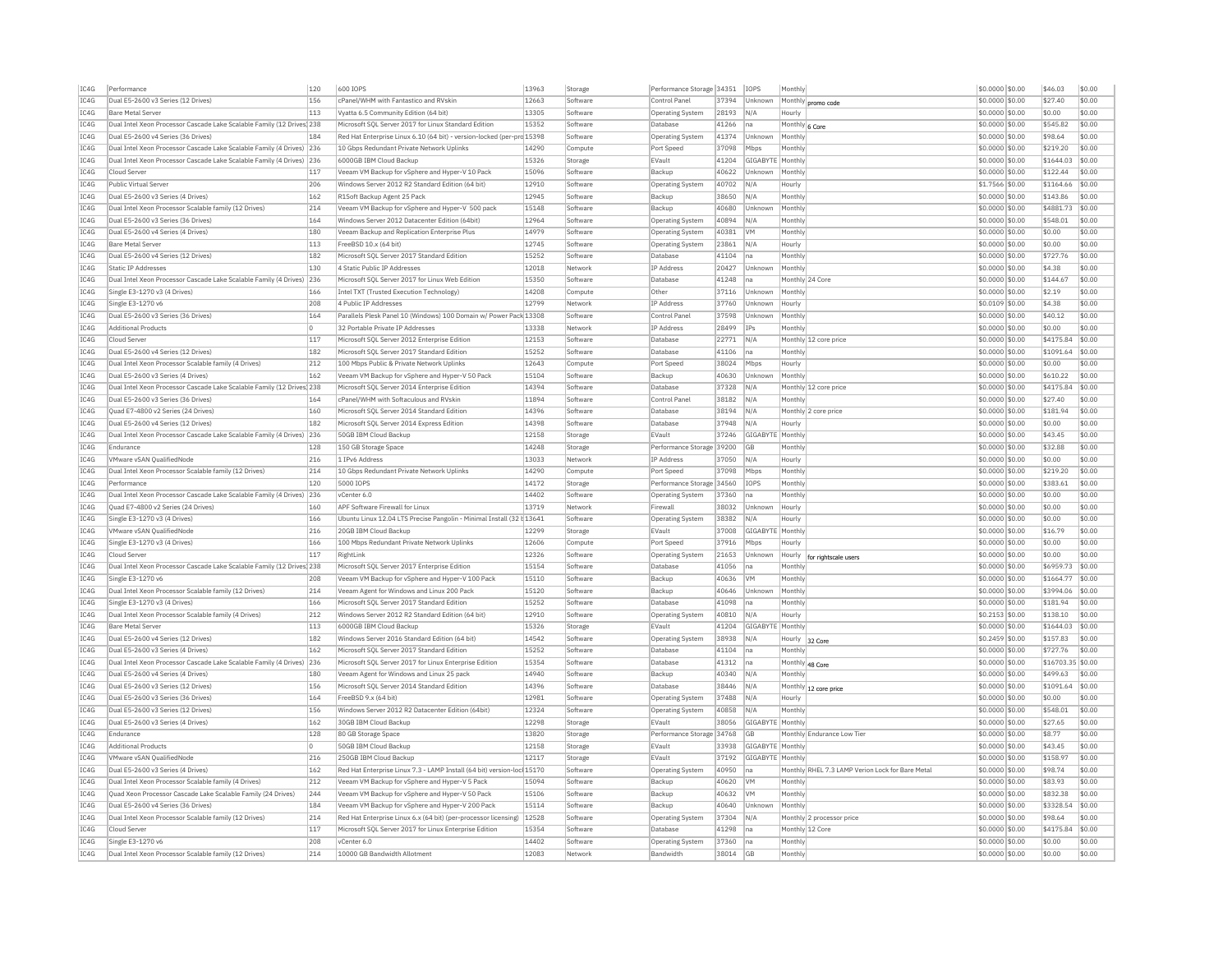| Cloud Server<br>Quad E7-4800 v2 Series (24 Drives)<br>Dual Intel Xeon Processor Cascade Lake Scalable Family (12 Drives 238<br>Ouad E7-4800 v2 Series (24 Drives)<br>Dual E5-2600 v3 Series (4 Drives)<br>Dual E5-2600 v4 Series (12 Drives)<br>Dual E5-2600 v4 Series (12 Drives)<br>Ouad E7-4800 v2 Series (24 Drives)<br>Network Gateway Appliance<br>Dual E5-2600 v3 Series (4 Drives)<br>Single E3-1270 v3 (4 Drives)<br>Dual E5-2600 v3 Series (12 Drives)<br>Cloud Server<br>Public Virtual Server<br>Dual Intel Xeon Processor Scalable family (12 Drives<br>Dual Intel Xeon Processor Scalable family (12 Drives)<br>Performance<br>Dual E5-2600 v4 Series (36 Drives)<br>Single E3-1270 v3 (4 Drives)<br>Single E3-1270 v6<br>Dual Intel Xeon Processor Scalable family (12 Drives) | 117<br>160<br>160<br>162<br>182<br>182<br>160<br>114<br>162<br>166<br>156<br>117<br>206<br>214<br>214<br>120<br>184 | cPanel/WHM with Fantastico and RVskin<br>Windows Server 2012 Standard Edition (64 bit)<br>Microsoft SOL Server 2017 for Linux Standard Edition<br>Red Hat Enterprise Linux 5.x (64 bit) (per-processor licensing)<br>Microsoft SOL Server 2017 for Linux Standard Edition<br>Parallels Plesk Panel 11 (Linux) Unlimited Domain w/ Power Pa 12541<br>Microsoft SOL Server 2017 Standard Edition<br>Red Hat Enterprise Linux 6.x (32 bit) (per-processor licensing)   13001<br>1 TP Address<br>cPanel/WHM with Softaculous and RVskin<br>Microsoft SOL Server 2017 for Linux Enterprise Edition<br>Windows Server 2012 Datacenter Edition With Hyper-V (64bit)<br>Red Hat Enterprise Linux 5 - Minimal Install (64 bit)<br>Microsoft SOL Server 2017 Enterprise Edition | 12026<br>12322<br>15352<br>11640<br>15352<br>15252<br>13345<br>11894<br>15354<br>11969                 | Software<br>Software<br>Software<br>Software<br>Software<br>Software<br>Software<br>Software<br>Network<br>Software | Control Panel<br>Operating System<br>Database<br><b>Operating System</b><br>Database<br>Control Pane<br>Database<br>Operating System<br><b>IP Address</b><br>Control Panel | 20456<br>40822<br>41280<br>37524<br>41264<br>37694<br>41110<br>38406<br>28599                                                                                 | N/A<br>N/A<br>Ina<br>Unknown<br>Ina<br>N/A<br>Ina<br>N/A                      | Monthly<br>Hourly<br>Monthly 4 Core<br>Monthly<br>Monthly                  | Monthly 32 Core<br>Monthly 4 processor price       | \$0.0000 \$0.00<br>\$0,1224 \$0.00<br>\$0,0000 \$0.00<br>\$0.0000 \$0.00<br>\$0,0000 \$0.00<br>\$0.0000 \$0.00<br>\$0.0000 \$0.00<br>\$0,0000 \$0.00 | \$27.40<br>\$78.91<br>\$2911.03<br>\$197.28<br>\$363.88<br>\$58.20<br>\$1819.39<br>\$197.28 | \$0.00<br>\$0.00<br>\$0.00<br>\$0.00<br>\$0.00<br>\$0.00<br>\$0.00                                |
|-----------------------------------------------------------------------------------------------------------------------------------------------------------------------------------------------------------------------------------------------------------------------------------------------------------------------------------------------------------------------------------------------------------------------------------------------------------------------------------------------------------------------------------------------------------------------------------------------------------------------------------------------------------------------------------------------------------------------------------------------------------------------------------------------|---------------------------------------------------------------------------------------------------------------------|-----------------------------------------------------------------------------------------------------------------------------------------------------------------------------------------------------------------------------------------------------------------------------------------------------------------------------------------------------------------------------------------------------------------------------------------------------------------------------------------------------------------------------------------------------------------------------------------------------------------------------------------------------------------------------------------------------------------------------------------------------------------------|--------------------------------------------------------------------------------------------------------|---------------------------------------------------------------------------------------------------------------------|----------------------------------------------------------------------------------------------------------------------------------------------------------------------------|---------------------------------------------------------------------------------------------------------------------------------------------------------------|-------------------------------------------------------------------------------|----------------------------------------------------------------------------|----------------------------------------------------|------------------------------------------------------------------------------------------------------------------------------------------------------|---------------------------------------------------------------------------------------------|---------------------------------------------------------------------------------------------------|
|                                                                                                                                                                                                                                                                                                                                                                                                                                                                                                                                                                                                                                                                                                                                                                                               |                                                                                                                     |                                                                                                                                                                                                                                                                                                                                                                                                                                                                                                                                                                                                                                                                                                                                                                       |                                                                                                        |                                                                                                                     |                                                                                                                                                                            |                                                                                                                                                               |                                                                               |                                                                            |                                                    |                                                                                                                                                      |                                                                                             |                                                                                                   |
|                                                                                                                                                                                                                                                                                                                                                                                                                                                                                                                                                                                                                                                                                                                                                                                               |                                                                                                                     |                                                                                                                                                                                                                                                                                                                                                                                                                                                                                                                                                                                                                                                                                                                                                                       |                                                                                                        |                                                                                                                     |                                                                                                                                                                            |                                                                                                                                                               |                                                                               |                                                                            |                                                    |                                                                                                                                                      |                                                                                             |                                                                                                   |
|                                                                                                                                                                                                                                                                                                                                                                                                                                                                                                                                                                                                                                                                                                                                                                                               |                                                                                                                     |                                                                                                                                                                                                                                                                                                                                                                                                                                                                                                                                                                                                                                                                                                                                                                       |                                                                                                        |                                                                                                                     |                                                                                                                                                                            |                                                                                                                                                               |                                                                               |                                                                            |                                                    |                                                                                                                                                      |                                                                                             |                                                                                                   |
|                                                                                                                                                                                                                                                                                                                                                                                                                                                                                                                                                                                                                                                                                                                                                                                               |                                                                                                                     |                                                                                                                                                                                                                                                                                                                                                                                                                                                                                                                                                                                                                                                                                                                                                                       |                                                                                                        |                                                                                                                     |                                                                                                                                                                            |                                                                                                                                                               |                                                                               |                                                                            |                                                    |                                                                                                                                                      |                                                                                             |                                                                                                   |
|                                                                                                                                                                                                                                                                                                                                                                                                                                                                                                                                                                                                                                                                                                                                                                                               |                                                                                                                     |                                                                                                                                                                                                                                                                                                                                                                                                                                                                                                                                                                                                                                                                                                                                                                       |                                                                                                        |                                                                                                                     |                                                                                                                                                                            |                                                                                                                                                               |                                                                               |                                                                            |                                                    |                                                                                                                                                      |                                                                                             |                                                                                                   |
|                                                                                                                                                                                                                                                                                                                                                                                                                                                                                                                                                                                                                                                                                                                                                                                               |                                                                                                                     |                                                                                                                                                                                                                                                                                                                                                                                                                                                                                                                                                                                                                                                                                                                                                                       |                                                                                                        |                                                                                                                     |                                                                                                                                                                            |                                                                                                                                                               |                                                                               |                                                                            |                                                    |                                                                                                                                                      |                                                                                             |                                                                                                   |
|                                                                                                                                                                                                                                                                                                                                                                                                                                                                                                                                                                                                                                                                                                                                                                                               |                                                                                                                     |                                                                                                                                                                                                                                                                                                                                                                                                                                                                                                                                                                                                                                                                                                                                                                       |                                                                                                        |                                                                                                                     |                                                                                                                                                                            |                                                                                                                                                               |                                                                               |                                                                            |                                                    |                                                                                                                                                      |                                                                                             |                                                                                                   |
|                                                                                                                                                                                                                                                                                                                                                                                                                                                                                                                                                                                                                                                                                                                                                                                               |                                                                                                                     |                                                                                                                                                                                                                                                                                                                                                                                                                                                                                                                                                                                                                                                                                                                                                                       |                                                                                                        |                                                                                                                     |                                                                                                                                                                            |                                                                                                                                                               |                                                                               |                                                                            |                                                    |                                                                                                                                                      |                                                                                             |                                                                                                   |
|                                                                                                                                                                                                                                                                                                                                                                                                                                                                                                                                                                                                                                                                                                                                                                                               |                                                                                                                     |                                                                                                                                                                                                                                                                                                                                                                                                                                                                                                                                                                                                                                                                                                                                                                       |                                                                                                        |                                                                                                                     |                                                                                                                                                                            |                                                                                                                                                               |                                                                               |                                                                            | Monthly 4 processor price                          |                                                                                                                                                      |                                                                                             | \$0.00                                                                                            |
|                                                                                                                                                                                                                                                                                                                                                                                                                                                                                                                                                                                                                                                                                                                                                                                               |                                                                                                                     |                                                                                                                                                                                                                                                                                                                                                                                                                                                                                                                                                                                                                                                                                                                                                                       |                                                                                                        |                                                                                                                     |                                                                                                                                                                            |                                                                                                                                                               | Unknown                                                                       | Hourly                                                                     |                                                    | \$0.0000 \$0.00                                                                                                                                      | \$0.00                                                                                      | \$0.00                                                                                            |
|                                                                                                                                                                                                                                                                                                                                                                                                                                                                                                                                                                                                                                                                                                                                                                                               |                                                                                                                     |                                                                                                                                                                                                                                                                                                                                                                                                                                                                                                                                                                                                                                                                                                                                                                       |                                                                                                        |                                                                                                                     |                                                                                                                                                                            | 38182                                                                                                                                                         | N/A                                                                           | Monthly                                                                    |                                                    | \$0.0000 \$0.00                                                                                                                                      | \$27.40                                                                                     | \$0.00                                                                                            |
|                                                                                                                                                                                                                                                                                                                                                                                                                                                                                                                                                                                                                                                                                                                                                                                               |                                                                                                                     |                                                                                                                                                                                                                                                                                                                                                                                                                                                                                                                                                                                                                                                                                                                                                                       |                                                                                                        | Software                                                                                                            | Database                                                                                                                                                                   | 41302                                                                                                                                                         | na                                                                            | Monthly 20 Core                                                            |                                                    | \$0.0000 \$0.00                                                                                                                                      | \$6959.73                                                                                   | \$0.00                                                                                            |
|                                                                                                                                                                                                                                                                                                                                                                                                                                                                                                                                                                                                                                                                                                                                                                                               |                                                                                                                     |                                                                                                                                                                                                                                                                                                                                                                                                                                                                                                                                                                                                                                                                                                                                                                       |                                                                                                        | Software                                                                                                            | Operating System                                                                                                                                                           | 40880                                                                                                                                                         | N/A                                                                           | Monthly                                                                    |                                                    | \$0.0000 \$0.00                                                                                                                                      | \$822.02                                                                                    | \$0.00                                                                                            |
|                                                                                                                                                                                                                                                                                                                                                                                                                                                                                                                                                                                                                                                                                                                                                                                               |                                                                                                                     |                                                                                                                                                                                                                                                                                                                                                                                                                                                                                                                                                                                                                                                                                                                                                                       | 12995                                                                                                  | Software                                                                                                            | <b>Operating System</b>                                                                                                                                                    | 25712                                                                                                                                                         | N/A                                                                           | Hourly                                                                     | 5-100 cores                                        | $$0.1313$ \$0.00                                                                                                                                     | \$101.93                                                                                    | \$0.00                                                                                            |
|                                                                                                                                                                                                                                                                                                                                                                                                                                                                                                                                                                                                                                                                                                                                                                                               |                                                                                                                     |                                                                                                                                                                                                                                                                                                                                                                                                                                                                                                                                                                                                                                                                                                                                                                       | 15154                                                                                                  | Software                                                                                                            | Database                                                                                                                                                                   | 41048                                                                                                                                                         | Ina                                                                           | Monthly                                                                    |                                                    | \$0,0000 \$0.00                                                                                                                                      | \$2783.89                                                                                   | \$0.00                                                                                            |
|                                                                                                                                                                                                                                                                                                                                                                                                                                                                                                                                                                                                                                                                                                                                                                                               |                                                                                                                     |                                                                                                                                                                                                                                                                                                                                                                                                                                                                                                                                                                                                                                                                                                                                                                       |                                                                                                        |                                                                                                                     |                                                                                                                                                                            |                                                                                                                                                               |                                                                               |                                                                            |                                                    |                                                                                                                                                      |                                                                                             |                                                                                                   |
|                                                                                                                                                                                                                                                                                                                                                                                                                                                                                                                                                                                                                                                                                                                                                                                               |                                                                                                                     | Windows Server 2012 R2 Datacenter Edition With Hyper-V (64t 11669                                                                                                                                                                                                                                                                                                                                                                                                                                                                                                                                                                                                                                                                                                     |                                                                                                        | Software                                                                                                            | Operating System                                                                                                                                                           | 40850                                                                                                                                                         | N/A                                                                           | Monthly                                                                    |                                                    | \$0,0000 \$0.00                                                                                                                                      | \$1096.02                                                                                   | \$0.00                                                                                            |
|                                                                                                                                                                                                                                                                                                                                                                                                                                                                                                                                                                                                                                                                                                                                                                                               |                                                                                                                     | 32 GB RAM                                                                                                                                                                                                                                                                                                                                                                                                                                                                                                                                                                                                                                                                                                                                                             | 14986                                                                                                  | Compute                                                                                                             | RAM                                                                                                                                                                        | 40410                                                                                                                                                         | G <sub>B</sub>                                                                | Monthly                                                                    |                                                    | $$0.0000$ \$0.00                                                                                                                                     | \$185.63                                                                                    | \$0.00                                                                                            |
|                                                                                                                                                                                                                                                                                                                                                                                                                                                                                                                                                                                                                                                                                                                                                                                               |                                                                                                                     | 2500 IOPS                                                                                                                                                                                                                                                                                                                                                                                                                                                                                                                                                                                                                                                                                                                                                             | 14147                                                                                                  | Storage                                                                                                             | Performance Storage 34535                                                                                                                                                  |                                                                                                                                                               | IOPS                                                                          | Monthly                                                                    |                                                    | \$0,0000 \$0.00                                                                                                                                      | \$191.80                                                                                    | \$0.00                                                                                            |
|                                                                                                                                                                                                                                                                                                                                                                                                                                                                                                                                                                                                                                                                                                                                                                                               |                                                                                                                     | Microsoft SOL Server 2017 for Linux Web Edition                                                                                                                                                                                                                                                                                                                                                                                                                                                                                                                                                                                                                                                                                                                       | 15350                                                                                                  | Software                                                                                                            | Database                                                                                                                                                                   | 41240                                                                                                                                                         | Ina                                                                           | Monthly 8 Core                                                             |                                                    | \$0,0000 \$0,00                                                                                                                                      | \$48.22                                                                                     | \$0.00                                                                                            |
|                                                                                                                                                                                                                                                                                                                                                                                                                                                                                                                                                                                                                                                                                                                                                                                               | 166                                                                                                                 | Microsoft SQL Server 2017 for Linux Standard Edition                                                                                                                                                                                                                                                                                                                                                                                                                                                                                                                                                                                                                                                                                                                  | 15352                                                                                                  | Software                                                                                                            | Database                                                                                                                                                                   | 41288                                                                                                                                                         | Ina                                                                           | Monthly 96 Core                                                            |                                                    | \$0.0000 \$0.00                                                                                                                                      | \$8733.09                                                                                   | \$0.00                                                                                            |
|                                                                                                                                                                                                                                                                                                                                                                                                                                                                                                                                                                                                                                                                                                                                                                                               | 208                                                                                                                 | Windows Server 2016 Standard Edition (64 bit)                                                                                                                                                                                                                                                                                                                                                                                                                                                                                                                                                                                                                                                                                                                         | 14542                                                                                                  | Software                                                                                                            | <b>Operating System</b>                                                                                                                                                    | 40786                                                                                                                                                         | N/A                                                                           | Hourly                                                                     |                                                    | \$0.2755 \$0.00                                                                                                                                      | \$177.56                                                                                    | \$0.00                                                                                            |
|                                                                                                                                                                                                                                                                                                                                                                                                                                                                                                                                                                                                                                                                                                                                                                                               | 214                                                                                                                 | OuantaStor 4.x (16 TB) - OuantaStor Small Tier                                                                                                                                                                                                                                                                                                                                                                                                                                                                                                                                                                                                                                                                                                                        | 14470                                                                                                  | Software                                                                                                            | <b>Operating System</b>                                                                                                                                                    | 38820                                                                                                                                                         | N/A                                                                           | Monthly                                                                    |                                                    | \$0,0000 \$0.00                                                                                                                                      | \$284.97                                                                                    | \$0.00                                                                                            |
| Single E3-1270 v6                                                                                                                                                                                                                                                                                                                                                                                                                                                                                                                                                                                                                                                                                                                                                                             | 208                                                                                                                 | Microsoft SOL Server 2012 Web Edition                                                                                                                                                                                                                                                                                                                                                                                                                                                                                                                                                                                                                                                                                                                                 | 11803                                                                                                  | Software                                                                                                            | Database                                                                                                                                                                   | 37682                                                                                                                                                         | N/A                                                                           |                                                                            |                                                    | \$0.0000 \$0.00                                                                                                                                      | \$36.17                                                                                     | \$0.00                                                                                            |
| Dual Intel Xeon Processor Scalable family (4 Drives)                                                                                                                                                                                                                                                                                                                                                                                                                                                                                                                                                                                                                                                                                                                                          | 212                                                                                                                 | Windows Server 2016 Standard Edition (64 bit)                                                                                                                                                                                                                                                                                                                                                                                                                                                                                                                                                                                                                                                                                                                         | 14542                                                                                                  |                                                                                                                     |                                                                                                                                                                            | 38938                                                                                                                                                         | N/A                                                                           |                                                                            | Monthly 6 core price                               | \$0.2459 \$0.00                                                                                                                                      | \$157.83                                                                                    | \$0.00                                                                                            |
|                                                                                                                                                                                                                                                                                                                                                                                                                                                                                                                                                                                                                                                                                                                                                                                               |                                                                                                                     |                                                                                                                                                                                                                                                                                                                                                                                                                                                                                                                                                                                                                                                                                                                                                                       |                                                                                                        | Software                                                                                                            | Operating System                                                                                                                                                           |                                                                                                                                                               |                                                                               | Hourly 32 Core                                                             |                                                    |                                                                                                                                                      |                                                                                             |                                                                                                   |
| Dual Intel Xeon Processor Cascade Lake Scalable Family (4 Drives) 236                                                                                                                                                                                                                                                                                                                                                                                                                                                                                                                                                                                                                                                                                                                         |                                                                                                                     | Microsoft SQL Server 2017 Standard Edition                                                                                                                                                                                                                                                                                                                                                                                                                                                                                                                                                                                                                                                                                                                            | 15252                                                                                                  | Software                                                                                                            | <b>Databas</b>                                                                                                                                                             | 41104                                                                                                                                                         | na                                                                            | Monthly                                                                    |                                                    | \$0.0000 \$0.00                                                                                                                                      | \$727.76                                                                                    | \$0.00                                                                                            |
| Ouad E7-4800 v2 Series (24 Drives)                                                                                                                                                                                                                                                                                                                                                                                                                                                                                                                                                                                                                                                                                                                                                            | 160                                                                                                                 | Windows Server 2012 Datacenter Edition With Hyper-V (64bit) 11969                                                                                                                                                                                                                                                                                                                                                                                                                                                                                                                                                                                                                                                                                                     |                                                                                                        | Software                                                                                                            | Operating System                                                                                                                                                           | 40888                                                                                                                                                         | N/A                                                                           | Monthly                                                                    |                                                    | \$0,0000 \$0.00                                                                                                                                      | \$1644.03                                                                                   | \$0.00                                                                                            |
| Dual E5-2600 v3 Series (12 Drives)                                                                                                                                                                                                                                                                                                                                                                                                                                                                                                                                                                                                                                                                                                                                                            | 156                                                                                                                 | Microsoft SQL Server 2017 for Linux Enterprise Edition                                                                                                                                                                                                                                                                                                                                                                                                                                                                                                                                                                                                                                                                                                                | 15354                                                                                                  | Software                                                                                                            | Database                                                                                                                                                                   | 41300                                                                                                                                                         | Ina                                                                           | Monthly 16 Core                                                            |                                                    | \$0.0000 \$0.00                                                                                                                                      | \$5567.78                                                                                   | \$0.00                                                                                            |
| Dual Intel Xeon Processor Scalable family (12 Drives)                                                                                                                                                                                                                                                                                                                                                                                                                                                                                                                                                                                                                                                                                                                                         | 214                                                                                                                 | Intel Optane 375GB (NVMe PCIe)                                                                                                                                                                                                                                                                                                                                                                                                                                                                                                                                                                                                                                                                                                                                        | 14784                                                                                                  | Compute                                                                                                             | Storage Drives                                                                                                                                                             | 40284                                                                                                                                                         | <b>GB</b>                                                                     | Monthly                                                                    |                                                    | \$0,0000 \$0.00                                                                                                                                      | \$345.59                                                                                    | \$0.00                                                                                            |
| Public Virtual Server                                                                                                                                                                                                                                                                                                                                                                                                                                                                                                                                                                                                                                                                                                                                                                         | 206                                                                                                                 | 384 GB                                                                                                                                                                                                                                                                                                                                                                                                                                                                                                                                                                                                                                                                                                                                                                | 15236                                                                                                  | Compute                                                                                                             | RAM                                                                                                                                                                        | 41030                                                                                                                                                         | <b>GB</b>                                                                     | Hourly                                                                     |                                                    | \$1,9027 \$0.00                                                                                                                                      | \$1262.62                                                                                   | \$0.00                                                                                            |
| Dual E5-2600 v3 Series (36 Drives)                                                                                                                                                                                                                                                                                                                                                                                                                                                                                                                                                                                                                                                                                                                                                            | 164                                                                                                                 | Microsoft SOL Server 2017 Standard Edition                                                                                                                                                                                                                                                                                                                                                                                                                                                                                                                                                                                                                                                                                                                            | 15252                                                                                                  | Software                                                                                                            | Database                                                                                                                                                                   | 41098                                                                                                                                                         | Ina                                                                           | Monthly                                                                    |                                                    | \$0,0000 \$0.00                                                                                                                                      | \$181.94                                                                                    | \$0.00                                                                                            |
| Dual E5-2600 v4 Series (36 Drives)                                                                                                                                                                                                                                                                                                                                                                                                                                                                                                                                                                                                                                                                                                                                                            | 184                                                                                                                 | Parallels Plesk Panel 11 (Linux) Unlimited Domain w/ Power Pa 12541                                                                                                                                                                                                                                                                                                                                                                                                                                                                                                                                                                                                                                                                                                   |                                                                                                        | Software                                                                                                            | Control Panel                                                                                                                                                              | 37694                                                                                                                                                         | N/A                                                                           | Monthly                                                                    |                                                    | \$0.0000 \$0.00                                                                                                                                      | \$58.20                                                                                     | \$0.00                                                                                            |
| Dual E5-2600 v3 Series (4 Drives)                                                                                                                                                                                                                                                                                                                                                                                                                                                                                                                                                                                                                                                                                                                                                             | 162                                                                                                                 | Microsoft SOL Server 2017 for Linux Standard Edition                                                                                                                                                                                                                                                                                                                                                                                                                                                                                                                                                                                                                                                                                                                  | 15352                                                                                                  | Software                                                                                                            | Database                                                                                                                                                                   | 41266                                                                                                                                                         | Ina                                                                           | Monthly 6 Core                                                             |                                                    | \$0.0000 \$0.00                                                                                                                                      | \$545.82                                                                                    | \$0.00                                                                                            |
| Ouad Xeon Processor Cascade Lake Scalable Family (24 Drives)                                                                                                                                                                                                                                                                                                                                                                                                                                                                                                                                                                                                                                                                                                                                  | 244                                                                                                                 | Microsoft SOL Server 2017 for Linux Enterprise Edition                                                                                                                                                                                                                                                                                                                                                                                                                                                                                                                                                                                                                                                                                                                | 15354                                                                                                  | Software                                                                                                            | Database                                                                                                                                                                   | 41306                                                                                                                                                         | Ina                                                                           |                                                                            |                                                    | \$0,0000 \$0.00                                                                                                                                      | \$9743.62                                                                                   | \$0.00                                                                                            |
|                                                                                                                                                                                                                                                                                                                                                                                                                                                                                                                                                                                                                                                                                                                                                                                               |                                                                                                                     |                                                                                                                                                                                                                                                                                                                                                                                                                                                                                                                                                                                                                                                                                                                                                                       |                                                                                                        | Software                                                                                                            |                                                                                                                                                                            |                                                                                                                                                               | <b>NA</b>                                                                     | Monthly 28 Core                                                            |                                                    |                                                                                                                                                      | \$98.74                                                                                     | \$0.00                                                                                            |
| Dual E5-2600 v4 Series (4 Drives)                                                                                                                                                                                                                                                                                                                                                                                                                                                                                                                                                                                                                                                                                                                                                             | 180                                                                                                                 | Red Hat Enterprise Linux 7.4 - Minimal Install (64 bit) version-Id 15190                                                                                                                                                                                                                                                                                                                                                                                                                                                                                                                                                                                                                                                                                              |                                                                                                        |                                                                                                                     | Operating System                                                                                                                                                           | 40978                                                                                                                                                         |                                                                               |                                                                            | Monthly For Version Lock                           | \$0,0000 \$0.00                                                                                                                                      |                                                                                             |                                                                                                   |
| Cloud Server                                                                                                                                                                                                                                                                                                                                                                                                                                                                                                                                                                                                                                                                                                                                                                                  | 117                                                                                                                 | Idera Disk Agent 10 Pack                                                                                                                                                                                                                                                                                                                                                                                                                                                                                                                                                                                                                                                                                                                                              | 13653                                                                                                  | Software                                                                                                            | Backup                                                                                                                                                                     | 33786                                                                                                                                                         | N/A                                                                           | Monthly                                                                    |                                                    | \$0,0000 \$0.00                                                                                                                                      | \$68.51                                                                                     | \$0.00                                                                                            |
| Dual E5-2600 v4 Series (4 Drives)                                                                                                                                                                                                                                                                                                                                                                                                                                                                                                                                                                                                                                                                                                                                                             | 180                                                                                                                 | Red Hat Enterprise Linux 7.7 (64 bit) - version-locked                                                                                                                                                                                                                                                                                                                                                                                                                                                                                                                                                                                                                                                                                                                | 15414                                                                                                  | Software                                                                                                            | <b>Operating System</b>                                                                                                                                                    | 41398                                                                                                                                                         | Unknown                                                                       |                                                                            | Monthly Version Locked Price - 2 CPU               | \$0.0000 \$0.00                                                                                                                                      | \$98.64                                                                                     | \$0.00                                                                                            |
| Single E3-1270 v3 (4 Drives)                                                                                                                                                                                                                                                                                                                                                                                                                                                                                                                                                                                                                                                                                                                                                                  | 166                                                                                                                 | Microsoft SOL Server 2017 for Linux Web Edition                                                                                                                                                                                                                                                                                                                                                                                                                                                                                                                                                                                                                                                                                                                       | 15350                                                                                                  | Software                                                                                                            | Database                                                                                                                                                                   | 41242                                                                                                                                                         | Ina                                                                           | Monthly 12 Core                                                            |                                                    | \$0,0000 \$0.00                                                                                                                                      | \$72.34                                                                                     | \$0.00                                                                                            |
| Public Virtual Server                                                                                                                                                                                                                                                                                                                                                                                                                                                                                                                                                                                                                                                                                                                                                                         | 206                                                                                                                 | Microsoft SQL Server 2017 for Linux Web Edition                                                                                                                                                                                                                                                                                                                                                                                                                                                                                                                                                                                                                                                                                                                       | 15350                                                                                                  | Software                                                                                                            | Database                                                                                                                                                                   | 41246                                                                                                                                                         | na                                                                            | Monthly 20 Core                                                            |                                                    | \$0.0000 \$0.00                                                                                                                                      | \$120.56                                                                                    | \$0.00                                                                                            |
| Dual E5-2600 v4 Series (36 Drives)                                                                                                                                                                                                                                                                                                                                                                                                                                                                                                                                                                                                                                                                                                                                                            | 184                                                                                                                 | 10 Gbos Private Network Uplink                                                                                                                                                                                                                                                                                                                                                                                                                                                                                                                                                                                                                                                                                                                                        | 12654                                                                                                  | Compute                                                                                                             | Port Speed                                                                                                                                                                 | 38344                                                                                                                                                         | Mbps                                                                          | Monthly                                                                    |                                                    | \$0,0000 \$0,00                                                                                                                                      | \$109.60                                                                                    | \$0.00                                                                                            |
| Cloud Serve                                                                                                                                                                                                                                                                                                                                                                                                                                                                                                                                                                                                                                                                                                                                                                                   | 117                                                                                                                 | Nessus Vulnerability Assessment & Reporting                                                                                                                                                                                                                                                                                                                                                                                                                                                                                                                                                                                                                                                                                                                           | 13132                                                                                                  | Service                                                                                                             | Othe                                                                                                                                                                       | 37626                                                                                                                                                         | Unknown                                                                       | Hourly                                                                     |                                                    | \$0,0000 \$0.00                                                                                                                                      | \$0.00                                                                                      | \$0.00                                                                                            |
| Firewall Appliance                                                                                                                                                                                                                                                                                                                                                                                                                                                                                                                                                                                                                                                                                                                                                                            | 196                                                                                                                 | FortiGate Security Appliance - NGFW Add-on (High Availability) 14694                                                                                                                                                                                                                                                                                                                                                                                                                                                                                                                                                                                                                                                                                                  |                                                                                                        | Network                                                                                                             | Firewall                                                                                                                                                                   | 39858                                                                                                                                                         | N/A                                                                           | Monthly                                                                    |                                                    | \$0,0000 \$0.00                                                                                                                                      | \$272.52                                                                                    | \$0.00                                                                                            |
| Cloud Server                                                                                                                                                                                                                                                                                                                                                                                                                                                                                                                                                                                                                                                                                                                                                                                  | 117                                                                                                                 | Microsoft SQL Server 2016 Enterprise Edition                                                                                                                                                                                                                                                                                                                                                                                                                                                                                                                                                                                                                                                                                                                          | 14989                                                                                                  | Software                                                                                                            | Database                                                                                                                                                                   | 40419                                                                                                                                                         | Ina                                                                           | Monthly                                                                    |                                                    | \$0.0000 \$0.00                                                                                                                                      | \$8351.67                                                                                   | \$0.00                                                                                            |
|                                                                                                                                                                                                                                                                                                                                                                                                                                                                                                                                                                                                                                                                                                                                                                                               |                                                                                                                     |                                                                                                                                                                                                                                                                                                                                                                                                                                                                                                                                                                                                                                                                                                                                                                       |                                                                                                        |                                                                                                                     |                                                                                                                                                                            |                                                                                                                                                               |                                                                               |                                                                            |                                                    |                                                                                                                                                      |                                                                                             |                                                                                                   |
| Ouad E7-4800 v2 Series (24 Drives)                                                                                                                                                                                                                                                                                                                                                                                                                                                                                                                                                                                                                                                                                                                                                            | 160                                                                                                                 | Microsoft SOL Server 2014 Enterprise Edition                                                                                                                                                                                                                                                                                                                                                                                                                                                                                                                                                                                                                                                                                                                          | 14394                                                                                                  | Software                                                                                                            | Database                                                                                                                                                                   | 38440                                                                                                                                                         | N/A                                                                           |                                                                            | Monthly 7 core price                               | \$0.0000 \$0.00                                                                                                                                      | \$2783.89                                                                                   | \$0.00                                                                                            |
| Quad E7-4800 v2 Series (24 Drives)                                                                                                                                                                                                                                                                                                                                                                                                                                                                                                                                                                                                                                                                                                                                                            | 160                                                                                                                 | Windows Server 2008 R2 Web Edition (64bit)                                                                                                                                                                                                                                                                                                                                                                                                                                                                                                                                                                                                                                                                                                                            | 12840                                                                                                  | Software                                                                                                            | Operating System                                                                                                                                                           | 37208                                                                                                                                                         | N/A                                                                           |                                                                            | Monthly quad proc price                            | \$0.0000 \$0.00                                                                                                                                      | \$48.22                                                                                     | \$0.00                                                                                            |
| Dual E5-2600 v3 Series (12 Drives)                                                                                                                                                                                                                                                                                                                                                                                                                                                                                                                                                                                                                                                                                                                                                            | 156                                                                                                                 | Microsoft SQL Server 2008 Workgroup R2                                                                                                                                                                                                                                                                                                                                                                                                                                                                                                                                                                                                                                                                                                                                | 11918                                                                                                  | Software                                                                                                            | Database                                                                                                                                                                   | 37228                                                                                                                                                         | Unknown                                                                       |                                                                            | Monthly single proc                                | \$0.0000 \$0.00                                                                                                                                      | \$76.72                                                                                     | \$0.00                                                                                            |
| Ouad Xeon Processor Cascade Lake Scalable Family (24 Drives)                                                                                                                                                                                                                                                                                                                                                                                                                                                                                                                                                                                                                                                                                                                                  | 244                                                                                                                 | Microsoft SOL Server 2012 Web Edition                                                                                                                                                                                                                                                                                                                                                                                                                                                                                                                                                                                                                                                                                                                                 | 11803                                                                                                  | Software                                                                                                            | Database                                                                                                                                                                   | 37490                                                                                                                                                         | N/A                                                                           |                                                                            | Monthly 20 core price                              | \$0,0000 \$0.00                                                                                                                                      | \$120.56                                                                                    | \$0.00                                                                                            |
| Storage As A Service (StaaS                                                                                                                                                                                                                                                                                                                                                                                                                                                                                                                                                                                                                                                                                                                                                                   | 194                                                                                                                 | 500 GB Storage Space                                                                                                                                                                                                                                                                                                                                                                                                                                                                                                                                                                                                                                                                                                                                                  | 13823                                                                                                  | Storage                                                                                                             | Performance Storage 39528                                                                                                                                                  |                                                                                                                                                               | <b>GB</b>                                                                     | Hourly                                                                     |                                                    | \$0,0140 \$0.00                                                                                                                                      | \$9.13                                                                                      | \$0.00                                                                                            |
| Single E3-1270 v6                                                                                                                                                                                                                                                                                                                                                                                                                                                                                                                                                                                                                                                                                                                                                                             | 208                                                                                                                 | Microsoft SQL Server 2014 Enterprise Edition                                                                                                                                                                                                                                                                                                                                                                                                                                                                                                                                                                                                                                                                                                                          | 14394                                                                                                  | Software                                                                                                            | Database                                                                                                                                                                   | 37328                                                                                                                                                         | N/A                                                                           |                                                                            | Monthly 12 core price                              | \$0,0000 \$0.00                                                                                                                                      | \$4175.84                                                                                   | \$0.00                                                                                            |
| Public Virtual Server                                                                                                                                                                                                                                                                                                                                                                                                                                                                                                                                                                                                                                                                                                                                                                         | 206                                                                                                                 | Microsoft SQL Server 2017 for Linux Standard Edition                                                                                                                                                                                                                                                                                                                                                                                                                                                                                                                                                                                                                                                                                                                  | 15352                                                                                                  | Software                                                                                                            | Database                                                                                                                                                                   | 41268                                                                                                                                                         | Ina                                                                           | Monthly 8 Core                                                             |                                                    | \$0,0000 \$0.00                                                                                                                                      | \$727.76                                                                                    | \$0.00                                                                                            |
|                                                                                                                                                                                                                                                                                                                                                                                                                                                                                                                                                                                                                                                                                                                                                                                               | 184                                                                                                                 | FreeBSD 10.x (64 bit)                                                                                                                                                                                                                                                                                                                                                                                                                                                                                                                                                                                                                                                                                                                                                 | 12745                                                                                                  | Software                                                                                                            | Operating System                                                                                                                                                           | 37938                                                                                                                                                         | N/A                                                                           | Hourly                                                                     |                                                    | \$0,0000 \$0.00                                                                                                                                      | \$0.00                                                                                      | \$0.00                                                                                            |
| Dual E5-2600 v4 Series (36 Drives)                                                                                                                                                                                                                                                                                                                                                                                                                                                                                                                                                                                                                                                                                                                                                            |                                                                                                                     |                                                                                                                                                                                                                                                                                                                                                                                                                                                                                                                                                                                                                                                                                                                                                                       |                                                                                                        |                                                                                                                     |                                                                                                                                                                            |                                                                                                                                                               |                                                                               |                                                                            |                                                    |                                                                                                                                                      |                                                                                             | \$0.00                                                                                            |
|                                                                                                                                                                                                                                                                                                                                                                                                                                                                                                                                                                                                                                                                                                                                                                                               |                                                                                                                     |                                                                                                                                                                                                                                                                                                                                                                                                                                                                                                                                                                                                                                                                                                                                                                       |                                                                                                        |                                                                                                                     |                                                                                                                                                                            |                                                                                                                                                               |                                                                               |                                                                            |                                                    |                                                                                                                                                      |                                                                                             |                                                                                                   |
| Ouad Xeon Processor Cascade Lake Scalable Family (24 Drives)                                                                                                                                                                                                                                                                                                                                                                                                                                                                                                                                                                                                                                                                                                                                  |                                                                                                                     |                                                                                                                                                                                                                                                                                                                                                                                                                                                                                                                                                                                                                                                                                                                                                                       |                                                                                                        |                                                                                                                     |                                                                                                                                                                            |                                                                                                                                                               |                                                                               |                                                                            |                                                    |                                                                                                                                                      |                                                                                             | \$0.00                                                                                            |
| Dual E5-2600 v4 Series (36 Drives)                                                                                                                                                                                                                                                                                                                                                                                                                                                                                                                                                                                                                                                                                                                                                            |                                                                                                                     |                                                                                                                                                                                                                                                                                                                                                                                                                                                                                                                                                                                                                                                                                                                                                                       |                                                                                                        |                                                                                                                     |                                                                                                                                                                            |                                                                                                                                                               |                                                                               |                                                                            |                                                    |                                                                                                                                                      |                                                                                             | \$0.00                                                                                            |
| Dual Intel Xeon Processor Scalable family (12 Drives)                                                                                                                                                                                                                                                                                                                                                                                                                                                                                                                                                                                                                                                                                                                                         |                                                                                                                     | Microsoft SOL Server 2017 for Linux Web Edition                                                                                                                                                                                                                                                                                                                                                                                                                                                                                                                                                                                                                                                                                                                       | 15350                                                                                                  | Software                                                                                                            |                                                                                                                                                                            |                                                                                                                                                               |                                                                               |                                                                            |                                                    | \$0.0000 \$0.00                                                                                                                                      | \$120.56                                                                                    | \$0.00                                                                                            |
| Dual E5-2600 v4 Series (36 Drives)                                                                                                                                                                                                                                                                                                                                                                                                                                                                                                                                                                                                                                                                                                                                                            | 184                                                                                                                 | Microsoft SQL Server 2016 Enterprise Edition                                                                                                                                                                                                                                                                                                                                                                                                                                                                                                                                                                                                                                                                                                                          | 14989                                                                                                  | Software                                                                                                            | Database                                                                                                                                                                   |                                                                                                                                                               |                                                                               |                                                                            |                                                    | \$0.0000 \$0.00                                                                                                                                      | \$6959.73                                                                                   | \$0.00                                                                                            |
|                                                                                                                                                                                                                                                                                                                                                                                                                                                                                                                                                                                                                                                                                                                                                                                               |                                                                                                                     | Windows Server 2016 Datacenter Edition (64 bit)                                                                                                                                                                                                                                                                                                                                                                                                                                                                                                                                                                                                                                                                                                                       | 14546                                                                                                  | Software                                                                                                            |                                                                                                                                                                            |                                                                                                                                                               |                                                                               |                                                                            |                                                    | \$0.0000 \$0.00                                                                                                                                      | \$274.01                                                                                    | \$0.00                                                                                            |
| Dual E5-2600 v3 Series (36 Drives)                                                                                                                                                                                                                                                                                                                                                                                                                                                                                                                                                                                                                                                                                                                                                            | 164                                                                                                                 |                                                                                                                                                                                                                                                                                                                                                                                                                                                                                                                                                                                                                                                                                                                                                                       | 13487                                                                                                  | Service                                                                                                             |                                                                                                                                                                            |                                                                                                                                                               |                                                                               |                                                                            |                                                    | \$0,0000 \$0.00                                                                                                                                      | \$0.00                                                                                      | \$0.00                                                                                            |
| Dual E5-2600 v3 Series (4 Drives)                                                                                                                                                                                                                                                                                                                                                                                                                                                                                                                                                                                                                                                                                                                                                             | 162                                                                                                                 |                                                                                                                                                                                                                                                                                                                                                                                                                                                                                                                                                                                                                                                                                                                                                                       |                                                                                                        | Software                                                                                                            | Operating System                                                                                                                                                           |                                                                                                                                                               |                                                                               |                                                                            |                                                    | \$0.0000 \$0.00                                                                                                                                      | \$1096.02                                                                                   | \$0.00                                                                                            |
| Single E3-1270 v3 (4 Drives)                                                                                                                                                                                                                                                                                                                                                                                                                                                                                                                                                                                                                                                                                                                                                                  | 166                                                                                                                 |                                                                                                                                                                                                                                                                                                                                                                                                                                                                                                                                                                                                                                                                                                                                                                       |                                                                                                        |                                                                                                                     |                                                                                                                                                                            |                                                                                                                                                               |                                                                               |                                                                            |                                                    |                                                                                                                                                      | \$289.35                                                                                    | \$0.00                                                                                            |
|                                                                                                                                                                                                                                                                                                                                                                                                                                                                                                                                                                                                                                                                                                                                                                                               |                                                                                                                     | Microsoft SOL Server 2017 for Linux Web Edition                                                                                                                                                                                                                                                                                                                                                                                                                                                                                                                                                                                                                                                                                                                       | 15350                                                                                                  | Software                                                                                                            |                                                                                                                                                                            |                                                                                                                                                               |                                                                               |                                                                            |                                                    |                                                                                                                                                      |                                                                                             | \$0.00                                                                                            |
|                                                                                                                                                                                                                                                                                                                                                                                                                                                                                                                                                                                                                                                                                                                                                                                               |                                                                                                                     |                                                                                                                                                                                                                                                                                                                                                                                                                                                                                                                                                                                                                                                                                                                                                                       |                                                                                                        |                                                                                                                     |                                                                                                                                                                            |                                                                                                                                                               |                                                                               |                                                                            |                                                    |                                                                                                                                                      |                                                                                             |                                                                                                   |
| Dual E5-2600 v3 Series (36 Drives)                                                                                                                                                                                                                                                                                                                                                                                                                                                                                                                                                                                                                                                                                                                                                            | 164                                                                                                                 | Microsoft SOL Server 2017 for Linux Standard Editio                                                                                                                                                                                                                                                                                                                                                                                                                                                                                                                                                                                                                                                                                                                   | 15352                                                                                                  | Software                                                                                                            | Database                                                                                                                                                                   |                                                                                                                                                               |                                                                               |                                                                            |                                                    |                                                                                                                                                      |                                                                                             |                                                                                                   |
| Dual Intel Xeon Processor Scalable family (12 Drives)                                                                                                                                                                                                                                                                                                                                                                                                                                                                                                                                                                                                                                                                                                                                         | 214                                                                                                                 | Windows Server 2016 Datacenter Edition With Hyper-V (64 bit) 14544                                                                                                                                                                                                                                                                                                                                                                                                                                                                                                                                                                                                                                                                                                    |                                                                                                        | Software                                                                                                            | Operating System                                                                                                                                                           | 38942                                                                                                                                                         | N/A                                                                           | Monthly 4 Core                                                             |                                                    | \$0,0000 \$0,00                                                                                                                                      | \$274.01                                                                                    | \$0.00                                                                                            |
| Performance                                                                                                                                                                                                                                                                                                                                                                                                                                                                                                                                                                                                                                                                                                                                                                                   | 120                                                                                                                 | 4900 TOPS                                                                                                                                                                                                                                                                                                                                                                                                                                                                                                                                                                                                                                                                                                                                                             | 14171                                                                                                  | Storage                                                                                                             | Performance Storage 34559                                                                                                                                                  |                                                                                                                                                               | <b>TOPS</b>                                                                   | Monthly                                                                    |                                                    | \$0.0000 \$0.00                                                                                                                                      | \$375.93                                                                                    | \$0.00                                                                                            |
| Dual E5-2600 v4 Series (36 Drives)                                                                                                                                                                                                                                                                                                                                                                                                                                                                                                                                                                                                                                                                                                                                                            | 184                                                                                                                 | Microsoft SQL Server 2017 Enterprise Edition                                                                                                                                                                                                                                                                                                                                                                                                                                                                                                                                                                                                                                                                                                                          | 15154                                                                                                  | Software                                                                                                            | Database                                                                                                                                                                   | 41068                                                                                                                                                         | Ina                                                                           | Monthly                                                                    |                                                    | \$0,0000 \$0.00                                                                                                                                      | \$19487.24 \$0.00                                                                           |                                                                                                   |
| Dual E5-2600 v4 Series (36 Drives)                                                                                                                                                                                                                                                                                                                                                                                                                                                                                                                                                                                                                                                                                                                                                            | 184                                                                                                                 | Windows Server 2016 Standard Edition (64 bit)                                                                                                                                                                                                                                                                                                                                                                                                                                                                                                                                                                                                                                                                                                                         | 14542                                                                                                  | Software                                                                                                            | Operating System                                                                                                                                                           | 38938                                                                                                                                                         | N/A                                                                           | Hourly 32 Core                                                             |                                                    | $$0.2459$ \$0.00                                                                                                                                     | \$157.83                                                                                    | \$0.00                                                                                            |
|                                                                                                                                                                                                                                                                                                                                                                                                                                                                                                                                                                                                                                                                                                                                                                                               |                                                                                                                     | 244<br>184<br>214<br>Dual Intel Xeon Processor Cascade Lake Scalable Family (4 Drives) 236                                                                                                                                                                                                                                                                                                                                                                                                                                                                                                                                                                                                                                                                            | Microsoft SOL Server 2017 Web Edition<br>512 GR RAM<br>50GB IBM Cloud Backup<br>Automated Notification | 15250<br>12667<br>12158<br>Windows Server 2016 Datacenter Edition With Hyper-V (64 bit) 14544                       | Software<br>Compute<br>Storage                                                                                                                                             | Databas<br>RAM<br>EVault<br>Database<br><b>Operating System</b><br>Other<br>Dual Intel Xeon Processor Cascade Lake Scalable Family (4 Drives) 236<br>Database | 41082<br>37904<br>37246<br>41246<br>40417<br>38956<br>38496<br>38952<br>41256 | Ina<br><b>GB</b><br>GIGABYTE<br>Ina<br>Ina<br>N/A<br>Unknown<br>N/A<br>Ina | Monthly<br>Monthly<br>Monthly<br>Monthly<br>Hourly | Monthly 20 Core<br>Monthly 4 Core<br>Monthly 32 Core<br>Monthly 48 Core                                                                              | \$0,0000 \$0.00<br>\$0.0000 \$0.00<br>\$0,0000 \$0.00<br>\$0.0000 \$0.00                    | \$120.56<br>\$1133.54<br>\$43.45<br>41264<br>Ina<br>Monthly 4 Core<br>\$0,0000 \$0.00<br>\$363.88 |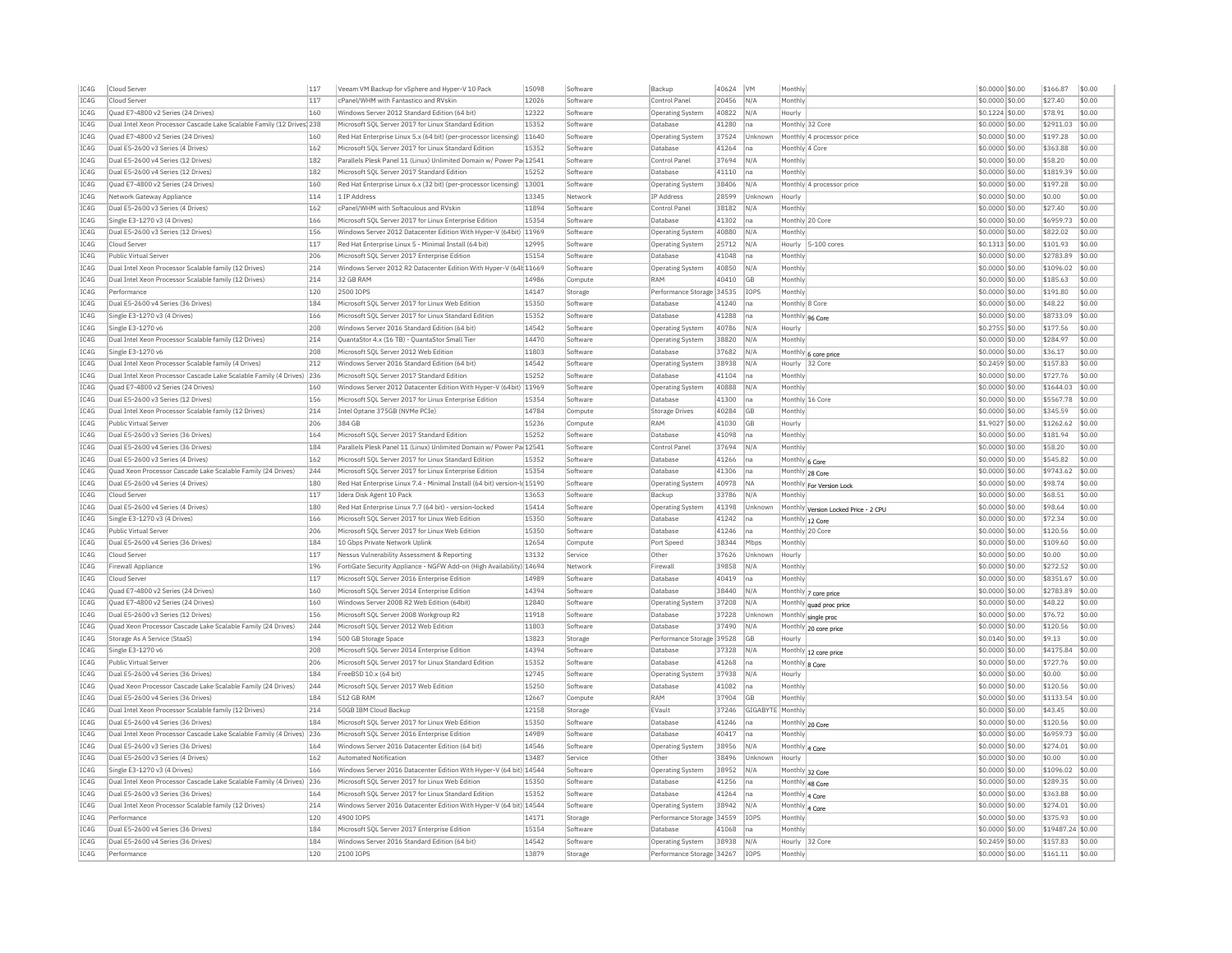| IC4G         | Virtual Router Appliance                                                                    | 228        | 1 IPv6 Address                                                                        | 13033          | Network              | IP Address                           | 26033          | N/A              | Hourly             |                                           | \$0.0000 \$0.00                    | \$0.00               | \$0.00                      |
|--------------|---------------------------------------------------------------------------------------------|------------|---------------------------------------------------------------------------------------|----------------|----------------------|--------------------------------------|----------------|------------------|--------------------|-------------------------------------------|------------------------------------|----------------------|-----------------------------|
| IC4G         | <b>Additional Products</b>                                                                  | $\Omega$   | 4 Portable Public IP Addresses                                                        | 13031          | Network              | IP Address                           | 26006          | IPs              | Hourly             |                                           | \$0.0217 \$0.00                    | \$8.77               | \$0.00                      |
| IC4G         | Single E3-1270 v6                                                                           | 208        | 8 Public IP Addresses                                                                 | 12484          | Network              | <b>IP Address</b>                    | 38000          | Unknown          | Hourly             |                                           | \$0.0217 \$0.00                    | \$8.77               | \$0.00                      |
| IC4G         | Public Virtual Server                                                                       | 206        | Windows Server 2012 R2 Standard Edition (64 bit)                                      | 12910          | Software             | Operating System                     | 40684          | N/A              | Hourly             |                                           | \$0,0549 \$0,00                    | \$36.40              | \$0.00                      |
| TC4G         | Dual Intel Xeon Processor Scalable family (4 Drives)                                        | 212        | Windows Server 2012 R2 Standard Edition (64 bit)                                      | 12910          | Software             | Operating System                     | 40804          | N/A              | Hourly             |                                           | \$0,1224 \$0.00                    | \$78.91              | \$0.00                      |
| IC4G         | Single E3-1270 v3 (4 Drives)                                                                | 166        | VMware FSXi 5.5                                                                       | 13196          | Software             | Operating System                     | 38422          | Unknown          | Hourly             |                                           | \$0.0000 \$0.00                    | \$0.00               | \$0.00                      |
| IC4G         | <b>Additional Products</b>                                                                  | $\circ$    | Global TPv4                                                                           | 13091          | Network              | IP Address                           | 26489          | N/A              | Monthly            |                                           | \$0.0000 \$0.00                    | \$21.92              | \$0.00                      |
| TC4G         | Public Virtual Server                                                                       | 206        | Windows Server 2016 Standard Edition (64 bit)                                         | 14540          | Software             | Operating System                     | 40776          | N/A              | Hourly             |                                           | \$0,8235 \$0.00                    | \$545.94             | \$0.00                      |
| IC4G         | Cloud Server                                                                                | 117        | Microsoft SQL Server 2014 Standard Edition                                            | 14396          | Software             | Database                             | 37558          | N/A              | Monthl             | 11 core price                             | \$0,0000 \$0.00                    | \$1091.64            | \$0.00                      |
| IC4G         | Dual E5-2600 v3 Series (12 Drives)                                                          | 156        | RATO                                                                                  | 13075          | Compute              | Storage Controller                   | 38416          | N/A              | Monthl             |                                           | \$0,0000 \$0.00                    | \$54.80              | \$0.00                      |
| TCAG         | Endurance                                                                                   | 128        | 20 GB Storage Space                                                                   | 13818          | Storage              | Performance Storage 39170            |                | GB               | Monthly            |                                           | \$0.0000 \$0.00                    | \$4.38               | \$0.00                      |
| IC4G         | Performance                                                                                 | 120        | 3700 IOPS                                                                             | 13994          | Storage              | Performance Storage                  | 34382          | IOPS             | Monthly            |                                           | \$0.0000 \$0.00                    | \$283.87             | \$0.00                      |
| IC4G         | Single E3-1270 v6                                                                           | 208        | Microsoft SOL Server 2014 Enterprise Edition                                          | 14394          | Software             | Database                             | 37330          | N/A              |                    |                                           | \$0,0000 \$0.00                    | \$3479.86            | \$0.00                      |
|              | Dual E5-2600 v3 Series (12 Drives)                                                          | 156        | Microsoft SOL Server 2017 Standard Edition                                            | 15252          | Software             | Database                             | 41112          |                  | Monthly            | Monthly 10 core price                     |                                    | \$2183.27            | \$0.00                      |
| IC4G         |                                                                                             |            |                                                                                       | 14987          |                      |                                      |                | Ina              |                    |                                           | \$0.0000 \$0.00                    |                      |                             |
| IC4G         | Dual E5-2600 v3 Series (36 Drives)                                                          | 164        | Microsoft SOL Server 2016 Standard Edition                                            |                | Software             | Database                             | 40393          | na               | Monthly            |                                           | \$0.0000 \$0.00                    | \$545.82             | \$0.00                      |
| IC4G         | <b>Bare Metal Server</b>                                                                    | 113        | Ubuntu Linux 12.04 LTS Precise Pangolin (64 bit)                                      | 12349          | Software             | Operating System                     | 21670          | N/A              | Hourly             |                                           | \$0,0000 \$0.00                    | \$0.00               | \$0.00                      |
| IC4G         | Dual E5-2600 v4 Series (4 Drives)                                                           | 180        | Windows Server 2012 Datacenter Edition With Hyper-V (64bit)                           | 11969          | Software             | <b>Operating System</b>              | 40878          | N/A              | Monthly            |                                           | \$0.0000 \$0.00                    | \$685.01             | \$0.00                      |
| TC4G         | Dual E5-2600 v4 Series (12 Drives)                                                          | 182        | Parallels Plesk Panel 11 (Windows) Unlimited Domain w/ Powe 12860                     |                | Software             | Control Panel                        | 37084          | N/A              | Monthly            |                                           | \$0,0000 \$0,00                    | \$58.20              | \$0.00                      |
| IC4G         | Single E3-1270 v3 (4 Drives)                                                                | 166        | Microsoft SOL Server 2014 Standard Edition                                            | 14396          | Software             | Database                             | 38678          | N/A              |                    | Monthly 8 core price                      | \$0,0000 \$0.00                    | \$727.76             | \$0.00                      |
| IC4G         | Dual Intel Xeon Processor Cascade Lake Scalable Family (12 Drives) 238                      |            | R1Soft Backup Agent 25 Pack                                                           | 12945          | Software             | Backup                               | 38650          | N/A              | Monthly            |                                           | \$0.0000 \$0.00                    | \$143.86             | \$0.00                      |
| IC4G         | VMware vSAN ReadyNode                                                                       | 218        | Windows Server 2012 R2 Standard Edition (64 bit)                                      | 12910          | Software             | Operating System                     | 40810          | N/A              | Hourly             |                                           | \$0.2153 \$0.00                    | \$138.10             | \$0.00                      |
| IC4G         | Single E3-1270 v3 (4 Drives)                                                                | 166        | Microsoft SQL Server 2017 for Linux Web Edition                                       | 15350          | Software             | Database                             | 41250          | na               | Monthly 28 Core    |                                           | \$0,0000 \$0.00                    | \$168.79             | \$0.00                      |
| IC4G         | Dual Intel Xeon Processor Cascade Lake Scalable Family (4 Drives) 236                       |            | Veeam VM Backup for vSphere and Hyper-V 25 Pack                                       | 15100          | Software             | Backun                               | 40626          | Unknown          | Monthly            |                                           | \$0,0000 \$0.00                    | \$305.11             | \$0.00                      |
| IC4G         | Dual Intel Xeon Processor Scalable family (12 Drives)                                       | 214        | Windows Server 2016 Standard Edition (64 bit)                                         | 14542          | Software             | Operating System                     | 38938          | N/A              | Hourly             | 32 Core                                   | \$0.2459 \$0.00                    | \$157.83             | \$0.00                      |
| IC4G         | Dual Intel Xeon Processor Cascade Lake Scalable Family (4 Drives) 236                       |            | VMware vCenter 5.1 Standard                                                           | 13237          | Software             | Operating System                     | 38156          | N/A              | Hourly             |                                           | \$0,0000 \$0.00                    | \$0.00               | \$0.00                      |
| IC4G         | Single E3-1270 v3 (4 Drives)                                                                | 166        | No Operating System                                                                   | 14282          | Software             | Operating System                     | 38426          | <b>NA</b>        | Hourly             |                                           | \$0.0000 \$0.00                    | \$0.00               | \$0.00                      |
| IC4G         | Dual E5-2600 v4 Series (12 Drives)                                                          | 182        | Windows Server 2008 R2 Datacenter Edition With Hyper-V (64t 12626                     |                | Software             | Operating System                     | 37656          | N/A              |                    | Monthly single proc price                 | \$0.0000 \$0.00                    | \$137.00             | \$0.00                      |
| TC4G         | Single E3-1270 v3 (4 Drives)                                                                | 166        | RHFL VERSION x TEST ONLY                                                              | 15194          | Software             | Operating System                     | 40988          | <b>NA</b>        |                    | Monthly For internal Provisioning Testing | \$0,0000 \$0.00                    | \$0.00               | \$0.00                      |
| TCAG         | <b>Bare Metal Server</b>                                                                    | 113        | 10000GB IBM Cloud Backup                                                              | 15330          | Storage              | FVault                               | 41208          | GIGABYTE Monthly |                    |                                           | \$0.0000 \$0.00                    | \$2284.86            | \$0.00                      |
| IC4G         | Dual E5-2600 v4 Series (12 Drives)                                                          | 182        | Microsoft SQL Server 2016 Enterprise Edition                                          | 14989          | Software             | Database                             | 40423          | lna              | Monthl             |                                           | $$0.0000$ $$0.00$                  |                      | \$11135.56 \$0.00           |
| IC4G         | Quad E7-4800 v2 Series (24 Drives)                                                          | 160        | Veeam VM Backup for vSphere and Hyper-V 200 Pack                                      | 15112          | Software             | Backup                               | 40638          | Unknown          | Monthly            |                                           | \$0,0000 \$0.00                    | \$2440.87            | \$0.00                      |
| IC4G         | Network Gateway Appliance (10 Gbps)                                                         | 158        | 128 GB RAM                                                                            | 12004          | Compute              | RAM                                  | 37848          | GB               |                    |                                           | \$0.0000 \$0.00                    | \$375.21             | \$0.00                      |
|              |                                                                                             |            |                                                                                       |                |                      |                                      |                |                  |                    | Monthly dual sandybridge 2000             |                                    |                      |                             |
|              |                                                                                             |            |                                                                                       |                |                      |                                      |                |                  |                    |                                           |                                    |                      |                             |
| IC4G         | Single E3-1270 v6                                                                           | 208        | Unmetered Bandwidth (100 Mbps Uplink)                                                 | 13177          | Network              | <b>Bandwidth</b>                     | 38504          | Unknown          | Monthly            |                                           | \$0.0000 \$0.00                    | \$1698.34            | \$0.00                      |
| IC4G         | Cloud Server                                                                                | 117        | Microsoft SOL Server 2012 Enterprise Edition                                          | 12153          | Software             | Database                             | 25408          | N/f              |                    | Monthly 6 core price                      | \$0,0000 \$0.00                    | \$2087.92            | \$0.00                      |
| IC4G         | Quad Xeon Processor Cascade Lake Scalable Family (24 Drives)                                | 244        | Non-RAID                                                                              | 13664          | Compute              | Storage Controller                   | 38276          | Unknown          | Hourly             |                                           | \$0.0000 \$0.00                    | \$0.00               | \$0.00                      |
| IC4G         | Dual Intel Xeon Processor Cascade Lake Scalable Family (12 Drives 238                       |            | Dual Intel Xeon Silver 4210 (20 Cores, 2.20 GHz)                                      | 15400          | Compute              | Processor                            | 41380          | GHz              | Monthly            |                                           | \$0,0000 \$0.00                    | \$372.25             | \$0.00                      |
| IC4G         | Dual E5-2600 v4 Series (4 Drives)                                                           | 180        | Microsoft SQL Server 2008 Standard R2                                                 | 13287          | Software             | Database                             | 37828          | Unknown          |                    |                                           | \$0,0000 \$0.00                    | \$363.88             | \$0.00                      |
| TC4G         | Dual E5-2600 v4 Series (12 Drives)                                                          | 182        | Windows Server 2012 Datacenter Edition (64bit)                                        | 12964          | Software             | Operating System                     | 40896          | N/A              | Monthly            | Monthly single proc                       | \$0,0000 \$0.00                    | \$685.01             | \$0.00                      |
| IC4G         | Cloud Server                                                                                | 117        | 48 GB                                                                                 | 13647          | Compute              | RAM                                  | 31842          | GB               | Hourly             | <b>BYOC</b>                               | \$0.2380 \$0.00                    | \$157.83             | \$0.00                      |
| IC4G         | Dual E5-2600 v4 Series (12 Drives)                                                          | 182        | Windows Server 2008 R2 Standard Edition (64bit)                                       | 11887          | Software             | Operating System                     | 37654          | N/A              | Hourly             |                                           | \$0.0523 \$0.00                    | \$37.26              | \$0.00                      |
| TC4G         | Single E3-1270 v3 (4 Drives)                                                                | 166        | Microsoft SOL Server 2017 Standard Edition                                            | 15252          | Software             | Database                             | 41110          | Ina              | Monthly            | dual proc price                           | \$0,0000 \$0.00                    | \$1819.39            | \$0.00                      |
| IC4G         | Dual E5-2600 v4 Series (36 Drives)                                                          | 184        | 1000 GB Bandwidth Allotment                                                           | 12627          | Network              | Bandwidth                            | 37406          | <b>GB</b>        | Monthly            |                                           | \$0,0000 \$0.00                    | \$0.00               | \$0.00                      |
| IC4G         | Ouad E7-4800 v2 Series (24 Drives)                                                          | 160        | Red Hat Enterprise Linux 6.8 (64 bit) version-locked                                  | 15156          | Software             |                                      | 40918          | Ina              |                    |                                           | \$0,0000 \$0.00                    | \$197.48             | \$0.00                      |
|              |                                                                                             |            |                                                                                       | 15024          |                      | Operating System<br>Operating System |                | Unknown          | Monthly            | Monthly For version locks                 |                                    |                      | \$0.00                      |
| IC4G         | Dual Intel Xeon Processor Scalable family (4 Drives)                                        | 212        | VMware Server Virtualization 6.5                                                      |                | Software             |                                      | 40544          |                  |                    |                                           | \$0.0000 \$0.00                    | \$356.21             |                             |
| IC4G         | Firewall Appliance                                                                          | 196        | FortiGate Security Appliance - AV Add-on                                              | 14684          | Network              | Firewall                             | 39840          | N/A              | Monthly            |                                           | \$0.0000 \$0.00                    | \$4384.08            | \$0.00                      |
| TC4G         | Dual Intel Xeon Processor Scalable family (12 Drives)                                       | 214        | VMware Server Virtualization 6.5                                                      | 14740          | Software             | <b>Operating System</b>              | 40034          | Unknown          | Monthly 2-CPL      |                                           | \$0,0000 \$0.00                    | \$274.01             | \$0.00                      |
| IC4G         | Single E3-1270 v3 (4 Drives)                                                                | 166        | Microsoft SOL Server 2008 Standard R2                                                 | 13287          | Software             | Database                             | 37828          | Unknown          |                    | Monthly single proc                       | \$0.0000 \$0.00                    | \$363.88             | \$0.00                      |
| IC4G         | Quad E7-4800 v2 Series (24 Drives)                                                          | 160        | Windows Server 2012 Standard Edition (64 bit)                                         | 12322          | Software             | Operating System                     | 40836          | $N/\Delta$       | Hourly             |                                           | \$0.5273 \$0.00                    | \$295.93             | \$0.00                      |
| IC4G         | Cloud Server                                                                                | 117        | Windows Server 2016 Standard Edition (64 bit)                                         | 14540          | Software             | <b>Operating System</b>              | 40776          | N/A              | Hourly             |                                           | \$0,8235 \$0.00                    | \$545.94             | \$0.00                      |
| IC4G         | Dual Intel Xeon Processor Scalable family (12 Drives)                                       | 214        | Redundant Power Supply                                                                | 12891          | Compute              | Power Supply                         | 38036          | Unknown          | Hourly             |                                           | \$0.0168 \$0.00                    | \$10.96              | \$0.00                      |
| IC4G         | Single E3-1270 v3 (4 Drives)                                                                | 166        | Microsoft SOL Server 2017 Enterprise Edition                                          | 15154          | Software             | Database                             | 41068          | na               | Monthly            |                                           | \$0,0000 \$0.00                    |                      | \$19487.24 \$0.00           |
| IC4G         | <b>Bare Metal Server</b>                                                                    | 113        | Red Hat Enterprise Linux 5.x (64 bit) (per-processor licensing)                       | 11640          | Software             | Operating System                     | 33330          | Unknown          |                    | Monthly 1 processor price                 | \$0,0000 \$0.00                    | \$49.32              | \$0.00                      |
| TC4G         | <b>Public Virtual Server</b>                                                                | 206        | $2$ GB                                                                                | 14712          | Compute              | RAM                                  | 39978          | GB               | Hourly             |                                           | \$0,0099 \$0,00                    | \$6.58               | \$0.00                      |
| IC4G         | Performance                                                                                 | 120        | 2500 TOPS                                                                             | 14040          | Storage              | Performance Storage 34428            |                | IOPS             | Monthly            |                                           | \$0,0000 \$0.00                    | \$191.80             | \$0.00                      |
| IC4G         | Dual E5-2600 v4 Series (36 Drives)                                                          | 184        | Red Hat Enterprise Linux 6.x (64 bit) (per-processor licensing)                       | 12528          | Software             | Operating System                     | 37304          | N/A              |                    | Monthly 2 processor price                 | \$0.0000 \$0.00                    | \$98.64              | \$0.00                      |
| IC4G         | Storage As A Service (StaaS)                                                                | 194        | 200 - 40000 TOPS                                                                      | 14648          | Storage              | Performance Storage 39344            |                | <b>TOPS</b>      | Hourly             |                                           | \$0,0001 \$0.00                    | \$0.00               | \$0.00                      |
| IC4G         | Storage As A Service (StaaS)                                                                | 194        | 100 - 20000 IOPS                                                                      | 14644          | Storage              | Performance Storage 39336            |                | IOPS             | Hourly             |                                           | \$0,0001 \$0.00                    | \$0.00               | \$0.00                      |
| IC4G         | Performance                                                                                 | 120        | 1400 IOPS                                                                             | 14136          | Storage              | Performance Storage 34524            |                | IOPS             | Monthly            |                                           | \$0,0000 \$0.00                    | \$107.41             | \$0.00                      |
| IC4G         | Single E3-1270 v3 (4 Drives)                                                                | 166        | Virtual Router Appliance 5.x (up to 20Gbps) Subscription Editio 14742                 |                | Software             | Operating System                     | 40028          | Unknown          |                    | Monthly 20Gbps                            | \$0.0000 \$0.00                    | \$437.31             | \$0.00                      |
| IC4G         | Single E3-1270 v6                                                                           | 208        | Windows Server 2016 Datacenter Edition With Hyper-V (64 bit) 14544                    |                | Software             | Operating System                     | 40788          | N/f              | <b>Monthly</b>     |                                           | \$0.0000 \$0.00                    | \$1233.02            | \$0.00                      |
| TC4G         | Public Virtual Server                                                                       | 206        | 10000GB TBM Cloud Backup                                                              | 15330          | Storage              | FVault                               | 41208          | GIGARYTE Monthly |                    |                                           | \$0,0000 \$0.00                    | \$2284.86            | \$0.00                      |
| TCAG         |                                                                                             | 212        |                                                                                       | 12153          | Software             | Database                             |                | N/A              |                    |                                           |                                    |                      | \$0.00                      |
|              | Dual Intel Xeon Processor Scalable family (4 Drives)<br>Cloud Server                        | 117        | Microsoft SQL Server 2012 Enterprise Edition<br>Microsoft SOL Server 2016 Web Edition | 14991          |                      | Database                             | 37068<br>40435 | lna              | Monthl             | Monthly 12 core price                     | \$0.0000 \$0.00<br>\$0,0000 \$0.00 | \$4175.84<br>\$36.17 | \$0.00                      |
| IC4G         |                                                                                             |            |                                                                                       |                | Software             |                                      |                |                  |                    |                                           |                                    |                      |                             |
| IC4G<br>IC4G | Dual Intel Xeon Processor Scalable family (12 Drives)<br>Dual E5-2600 v4 Series (12 Drives) | 214<br>182 | Microsoft SQL Server 2016 Enterprise Edition<br>Microsoft SQL Server 2017 Web Edition | 14989<br>15250 | Software<br>Software | Database<br>Database                 | 40423<br>41080 | Ina<br> na       | Monthly<br>Monthly |                                           | \$0,0000 \$0.00<br>\$0.0000 \$0.00 | \$96.45              | \$11135.56 \$0.00<br>\$0.00 |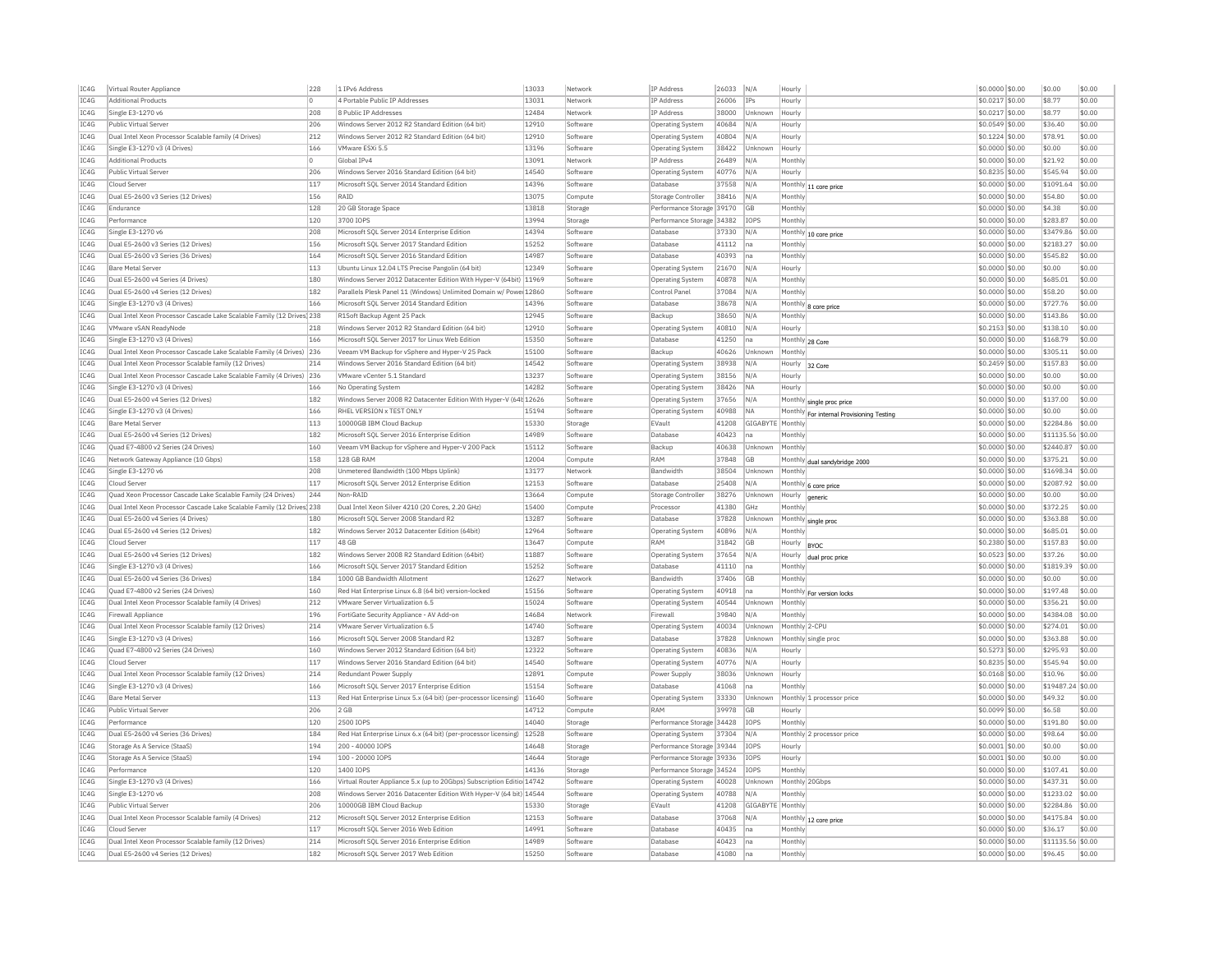| IC4G | Dual E5-2600 v3 Series (4 Drives)                                      | 162 | Microsoft SQL Server 2012 Web Edition                                   | 11803 | Software | Database                     | 38622 | N/A                |            | Monthly 12 core price       | \$0.0000 \$0.00  | \$72.34   | \$0.00 |
|------|------------------------------------------------------------------------|-----|-------------------------------------------------------------------------|-------|----------|------------------------------|-------|--------------------|------------|-----------------------------|------------------|-----------|--------|
| TC4G | Single E3-1270 v3 (4 Drives)                                           | 166 | Windows Server 2012 Datacenter Edition With Hyper-V (64bit) 11969       |       | Software | <b>Operating System</b>      | 40890 | N/A                | Monthly    |                             | \$0,0000 \$0,00  | \$2055.04 | \$0.00 |
| IC4G | Public Virtual Server                                                  | 206 | Ubuntu Linux 18.04 LTS Bionic Beaver LAMP Install (64 bit)              | 15088 | Software | <b>Operating System</b>      | 40614 | <b>NA</b>          | Hourly     |                             | \$0,0000 \$0.00  | \$0.00    | \$0.00 |
| IC4G | Ouad E7-4800 v2 Series (24 Drives)                                     | 160 | Windows Server 2012 R2 Datacenter Edition (64bit)                       | 12324 | Software | Operating System             | 40870 | N/A                | Monthly    |                             | \$0.0000 \$0.00  | \$1644.03 | \$0.00 |
| IC4G | Dual E5-2600 v3 Series (12 Drives)                                     | 156 | Microsoft SQL Server 2017 for Linux Web Edition                         | 15350 | Software | Database                     | 41238 | na                 |            | Monthly 6 Core              | \$0,0000 \$0,00  | \$36.17   | \$0.00 |
| IC4G | Endurance                                                              | 128 | 500 GB Storage Space                                                    | 13823 | Storage  | Performance Storage 39242    |       | GB                 | Monthly    |                             | \$0,0000 \$0.00  | \$109.60  | \$0.00 |
| IC4G | VMware vSAN ReadvNode                                                  | 218 | 20GB TBM Cloud Backup                                                   | 12299 | Storage  | EVault                       | 37008 | GIGABYTE   Monthly |            |                             | \$0,0000 \$0,00  | \$16.79   | \$0.00 |
| IC4G | Single E3-1270 v6                                                      | 208 | Windows Server 2012 Datacenter Edition (64bit)                          | 12964 | Software | Operating System             | 40908 | N/A                | Monthly    |                             | \$0.0000 \$0.00  | \$2055.04 | \$0.00 |
| IC4G | Dual Intel Xeon Processor Cascade Lake Scalable Family (12 Drives) 238 |     | Microsoft SOL Server 2016 Enterprise Edition                            | 14989 | Software | Database                     | 40419 | na                 | Monthly    |                             | \$0,0000 \$0,00  | \$8351.67 | \$0.00 |
| IC4G | Direct Link                                                            | 213 | 5 Gbns Direct Link Connect                                              | 14973 | Network  | Other                        | 40375 |                    | Monthly    |                             | \$0,0000 \$0.00  | \$4184.13 | \$0.00 |
|      |                                                                        |     |                                                                         |       |          |                              |       | Mbps               |            |                             |                  |           |        |
| IC4G | <b>Bare Metal Server</b>                                               | 113 | Windows Server 2008 R2 Standard Edition (64bit)                         | 11887 | Software | Operating System             | 37654 | N/A                | Hourly     | dual proc price             | \$0.0523 \$0.00  | \$37.26   | \$0.00 |
| IC4G | Performance                                                            | 120 | 5100 TOPS                                                               | 14008 | Storage  | Performance Storage 34396    |       | <b>TOPS</b>        | Monthly    |                             | \$0,0000 \$0,00  | \$391.28  | \$0.00 |
| IC4G | Dual Intel Xeon Processor Scalable family (4 Drives)                   | 212 | 10 Gbps Redundant Private Network Uplinks                               | 14290 | Compute  | Port Speed                   | 37098 | Mbps               | Monthly    |                             | \$0.0000 \$0.00  | \$219.20  | \$0.00 |
| IC4G | Dual Intel Xeon Processor Scalable family (4 Drives)                   | 212 | Riak 1.x                                                                | 12432 | Software | Database                     | 38408 | N/A                | Hourly     |                             | \$0.0000 \$0.00  | \$0.00    | \$0.00 |
| IC4G | Cloud Server                                                           | 117 | <b>Email and Ticket</b>                                                 | 13785 | Service  | Other                        | 37768 | Unknown            | Hourly     |                             | $$0.0000$ \$0.00 | \$0.00    | \$0.00 |
| TCAG | Cloud Server                                                           | 117 | 300 GB (LOCAL SSD)                                                      | 12413 | Compute  | Virtual Server Storage 21983 |       | <b>GB</b>          | Hourly     |                             | \$0.0178 \$0.00  | \$13.15   | \$0.00 |
| IC4G | Network Gateway Appliance                                              | 114 | 250GB SATA IT                                                           | 12287 | Compute  | <b>Storage Drives</b>        | 33377 | GB                 | Hourly     | disk0 only                  | \$0.0000 \$0.00  | \$0.00    | \$0.00 |
| IC4G | Ouad Xeon Processor Cascade Lake Scalable Family (24 Drives)           | 244 | R1Soft Backup Agent 1 Pack                                              | 13135 | Software | Backup                       | 26893 | N/A                | Monthly    |                             | \$0,0000 \$0,00  | \$7.67    | \$0.00 |
| IC4G | Public Virtual Server                                                  | 206 | 64 GB                                                                   | 14736 | Compute  | RAM                          | 40022 | GB                 | Hourly     |                             | \$0.3170 \$0.00  | \$210.44  | \$0.00 |
| IC4G | Performance                                                            | 120 | 3300 TOPS                                                               | 13891 | Storage  | Performance Storage 34279    |       | TOPS               | Monthly    |                             | \$0.0000 \$0.00  | \$253.18  | \$0.00 |
| IC4G | Software License Package                                               | 168 | VMware vRealize Log Insight 3.0                                         | 14776 | Software | Licenses                     | 40066 | CPU                | Monthly    |                             | \$0.0000 \$0.00  | \$149.10  | \$0.00 |
| IC4G | Cloud Server                                                           | 117 | Microsoft SQL Server 2012 Web Edition                                   | 11803 | Software | Database                     | 28915 | N/A                |            | Monthly 20 core price       | \$0.0000 \$0.00  | \$120.56  | \$0.00 |
| IC4G | Ouad Xeon Processor Cascade Lake Scalable Family (24 Drives)           | 244 | 5000 GB Bandwidth Allotment                                             | 12091 | Network  | Bandwidth                    | 38506 | GB                 | Monthly    |                             | \$0,0000 \$0,00  | \$0.00    | \$0.00 |
| IC4G | Dual E5-2600 v3 Series (36 Drives)                                     | 164 | Windows Server 2016 Standard Edition (64 bit)                           | 14542 | Software | Operating System             | 38936 | N/A                | Hourly     |                             | \$0,2153 \$0.00  | \$138.10  | \$0.00 |
| IC4G | Dual E5-2600 v4 Series (12 Drives)                                     | 182 | 6000GB IBM Cloud Backup                                                 | 15326 | Storage  | EVault                       | 41204 | GIGABYTE Monthly   |            | 28 Core                     | \$0,0000 \$0.00  | \$1644.03 | \$0.00 |
| IC4G | Endurance                                                              | 128 | 4000 GB Storage Space                                                   | 13826 | Storage  | Performance Storage 39152    |       | GB                 | Monthly    |                             | \$0.0000 \$0.00  | \$2192.04 | \$0.00 |
|      | Performance                                                            | 120 | 400 IOPS                                                                | 13862 |          |                              |       | IOPS               | Monthly    |                             |                  |           | \$0.00 |
| IC4G |                                                                        |     |                                                                         |       | Storage  | Performance Storage 34250    |       |                    |            |                             | \$0.0000 \$0.00  | \$30.69   |        |
| IC4G | Dual E5-2600 v3 Series (4 Drives)                                      | 162 | MongoDB Community Edition                                               | 13473 | Software | Database                     | 38388 | N/A                | Hourly     |                             | \$0,0000 \$0.00  | \$0.00    | \$0.00 |
| IC4G | VMware vSAN ReadyNode                                                  | 218 | 350GB IBM Cloud Backup                                                  | 12116 | Storage  | EVault                       | 38144 | GIGABYTE           | Monthly    |                             | \$0,0000 \$0.00  | \$225.13  | \$0.00 |
| IC4G | Single E3-1270 v6                                                      | 208 | Microsoft SOL Server 2012 Enterprise Edition                            | 12153 | Software | Database                     | 38634 | N/A                |            | Monthly 9 core price        | \$0,0000 \$0.00  | \$3479.86 | \$0.00 |
| IC4G | Quad Xeon Processor Cascade Lake Scalable Family (24 Drives)           | 244 | <b>768 GB RAM</b>                                                       | 14998 | Compute  | RAM                          | 40422 | GB                 | Monthly    |                             | \$0.0000 \$0.00  | \$1640.08 | \$0.00 |
| IC4G | Ouad E7-4800 v2 Series (24 Drives)                                     | 160 | Virtuozzo 6 - 10 VMs                                                    | 13144 | Software | <b>Operating System</b>      | 37094 | VM                 | Monthly    |                             | \$0.0000 \$0.00  | \$45.37   | \$0.00 |
| IC4G | Single E3-1270 v3 (4 Drives)                                           | 166 | Parallels Server Bare Metal 5.0 Service Provider Edition - 5 VMs 13807  |       | Software | <b>Operating System</b>      | 37990 | <b>VM</b>          | Monthly    |                             | \$0,0000 \$0.00  | \$22.69   | \$0.00 |
| IC4G | Dual E5-2600 v4 Series (12 Drives)                                     | 182 | Citrix XenServer 6.2.1                                                  | 12803 | Software | Operating System             | 38424 | N/A                | Monthly    |                             | \$0,0000 \$0.00  | \$0.00    | \$0.00 |
| TCAG | Dual E5-2600 v4 Series (12 Drives)                                     | 182 | Windows Server 2012 Datacenter Edition (64bit)                          | 12964 | Software | Operating System             | 40898 | N/A                | Monthly    |                             | \$0,0000 \$0.00  | \$822.02  | \$0.00 |
| IC4G | Dual E5-2600 v4 Series (36 Drives)                                     | 184 | Windows Server 2012 Datacenter Edition With Hyper-V (64bit) 11969       |       | Software | Operating System             | 40890 | N/A                | Monthly    |                             | \$0.0000 \$0.00  | \$2055.04 | \$0.00 |
| IC4G | Dual Intel Xeon Processor Scalable family (4 Drives)                   | 212 | Microsoft SQL Server 2017 for Linux Web Edition                         | 15350 | Software | Database                     | 41246 | Ina                |            | Monthly 20 Core             | \$0.0000 \$0.00  | \$120.56  | \$0.00 |
| TC4G | Cloud Server                                                           | 117 | Microsoft SOL Server 2012 Enterprise Edition                            | 12153 | Software | Database                     | 24004 | N/A                |            | Monthly 24 core price       | $$0.0000$ \$0.00 | \$8351.67 | \$0.00 |
| TC4G | Dual E5-2600 v4 Series (4 Drives)                                      | 180 | 64 GB RAM                                                               | 12135 | Compute  | RAM                          | 37052 | GB                 | Monthly    |                             | \$0.0000 \$0.00  | \$248.83  | \$0.00 |
| IC4G | Dual E5-2600 v4 Series (12 Drives)                                     | 182 | Microsoft SQL Server 2005 Express                                       | 13152 | Software | Database                     | 36982 | Unknown            | Monthly    |                             | \$0.0000 \$0.00  | \$0.00    | \$0.00 |
| IC4G | Cloud Server                                                           | 117 | Veeam Backup for Office 365 25 Pack                                     | 15310 | Software | Operating System             | 41186 | <b>NA</b>          | Monthly    |                             | \$0,0000 \$0.00  | \$138.68  | \$0.00 |
| IC4G | Dual E5-2600 v4 Series (4 Drives)                                      | 180 | Windows Server 2012 Datacenter Edition With Hyper-V (64bit) 11969       |       | Software | <b>Operating Systen</b>      | 40890 | N/A                | Monthly    |                             | \$0.0000 \$0.00  | \$2055.04 | \$0.00 |
| IC4G | Dual E5-2600 v3 Series (12 Drives)                                     | 156 | Veeam Backup and Replication Enterprise Plus                            | 14979 | Software | Operating System             | 40381 | <b>VM</b>          | Monthly    |                             | \$0.0000 \$0.00  | \$0.00    | \$0.00 |
| IC4G | Quad Xeon Processor Cascade Lake Scalable Family (24 Drives)           | 244 | Microsoft SQL Server 2017 for Linux Standard Edition                    | 15352 | Software | Database                     | 41276 | na                 |            | Monthly 24 Core             | \$0.0000 \$0.00  | \$2183.27 | \$0.00 |
| IC4G | Dual E5-2600 v4 Series (36 Drives)                                     | 184 | Microsoft SQL Server 2017 for Linux Enterprise Edition                  | 15354 | Software | Database                     | 41304 | na                 |            | Monthly 24 Core             | \$0.0000 \$0.00  | \$8351.67 | \$0.00 |
| IC4G | Dual E5-2600 v3 Series (36 Drives)                                     | 164 | 3.8TB SSD (3DWPD)                                                       | 15392 | Compute  | Storage Drives               | 41366 | GB                 | Monthly 4U |                             | \$0,0000 \$0.00  | \$274.50  | \$0.00 |
| IC4G | Dual E5-2600 v3 Series (4 Drives)                                      | 162 | Host Ping                                                               | 12997 | Service  | Monitoring                   | 37386 | Unknown            | Hourly     |                             | \$0.0000 \$0.00  | \$0.00    | \$0.00 |
| IC4G | Dual E5-2600 v3 Series (36 Drives)                                     | 164 | 6.00 TB SATA                                                            | 14348 | Compute  | <b>Storage Drives</b>        | 37970 | GB                 | Monthly 4U |                             | \$0,0000 \$0,00  | \$55.29   | \$0.00 |
| IC4G | Public Virtual Server                                                  | 206 | Microsoft SQL Server 2014 Standard Edition                              | 14396 | Software | Database                     | 38190 | N/A                |            | Monthly 16 core price       | \$0,0000 \$0.00  | \$1455.51 | \$0.00 |
| IC4G | Dual Intel Xeon Processor Scalable family (4 Drives)                   | 212 | Red Hat Enterprise Linux 7.x (64 bit) (per-processor licensing)   14412 |       | Software | Operating System             | 38688 | Unknown            | Monthly    |                             | \$0.0000 \$0.00  | \$98.64   | \$0.00 |
| IC4G | <b>Bare Metal Server</b>                                               | 113 | 12.00 TB SATA                                                           | 15150 | Compute  | Storage Drives               | 40796 | GB                 | Monthly    |                             | \$0,0000 \$0.00  | \$103.68  | \$0.00 |
| IC4G | Single E3-1270 v6                                                      | 208 | Virtual Router Appliance 5.x (up to 1Gbps) Subscription Edition 14744   |       | Software |                              | 40030 | Unknown            | Monthly    |                             | \$0,0000 \$0.00  | \$240.03  | \$0.00 |
| IC4G |                                                                        | 164 |                                                                         |       |          | Operating System             | 38952 | N/A                |            |                             | \$0,0000 \$0.00  | \$1096.02 | \$0.00 |
|      | Dual E5-2600 v3 Series (36 Drives)                                     |     | Windows Server 2016 Datacenter Edition With Hyper-V (64 bit) 14544      | 15250 | Software | <b>Operating System</b>      |       |                    |            | Monthly 32 Core             |                  |           | \$0.00 |
| IC4G | Quad E7-4800 v2 Series (24 Drives)                                     | 160 | Microsoft SQL Server 2017 Web Edition                                   |       | Software | Database                     | 41078 | na                 | Monthly    |                             | \$0.0000 \$0.00  | \$72.34   |        |
| IC4G | Dual E5-2600 v3 Series (36 Drives)                                     | 164 | 10000GB IBM Cloud Backup                                                | 15330 | Storage  | FVault                       | 41208 | GIGABYTE Monthly   |            |                             | \$0,0000 \$0.00  | \$2284.86 | \$0.00 |
| IC4G | Cloud Server                                                           | 117 | 40 GB (SAN)                                                             | 11685 | Compute  | Virtual Server Storage 19707 |       | GB                 | Hourly     | <b>RYOC</b>                 | \$0,0072 \$0.00  | \$5.26    | \$0.00 |
| IC4G | Dual Intel Xeon Processor Scalable family (4 Drives)                   | 212 | Windows Server 2012 R2 Standard Edition (64 bit)                        | 12910 | Software | Operating System             | 40806 | $N/\beta$          | Hourly     |                             | \$0,1530 \$0.00  | \$98.64   | \$0.00 |
| IC4G | Dual Intel Xeon Processor Cascade Lake Scalable Family (12 Drives 238  |     | 1.2 TB SSD (10 DWPD)                                                    | 14336 | Compute  | Storage Drives               | 38702 | GB                 | Monthly    |                             | \$0,0000 \$0.00  | \$120.46  | \$0.00 |
| IC4G | Performance                                                            | 120 | 4500 TOPS                                                               | 14116 | Storage  | Performance Storage 34504    |       | TOP5               | Monthly    |                             | \$0.0000 \$0.00  | \$345.25  | \$0.00 |
| IC4G | Single E3-1270 v3 (4 Drives)                                           | 166 | Windows Server 2012 R2 Datacenter Edition (64bit)                       | 12324 | Software | Operating System             | 40860 | N/A                | Monthly    |                             | \$0.0000 \$0.00  | \$685.01  | \$0.00 |
| TC4G | Quad E7-4800 v2 Series (24 Drives)                                     | 160 | 3.00 TR SATA                                                            | 14342 | Compute  | <b>Storage Drives</b>        | 37968 | GB                 | Monthly 4U |                             | \$0,0000 \$0.00  | \$32.58   | \$0.00 |
| TCAG | Single E3-1270 v6                                                      | 208 | Veeam VM Backup for vSphere and Hyper-V 100 Pack                        | 15108 | Software | Backun                       | 40634 | Unknown            | Monthly    |                             | \$0.0000 \$0.00  | \$1220.43 | \$0.00 |
| IC4G | Dual E5-2600 v4 Series (12 Drives)                                     | 182 | Microsoft SQL Server 2008 Workgroup                                     | 12698 | Software | Database                     | 37010 | Unknown            |            | Monthly single-proc pricing | \$0,0000 \$0.00  | \$76.72   | \$0.00 |
| IC4G | Single E3-1270 v3 (4 Drives)                                           | 166 | Windows Server 2012 Standard Edition (64 bit)                           | 12322 | Software | Operating System             | 40830 | N/f                | Hourly     |                             | \$0,2459 \$0.00  | \$157.83  | \$0.00 |
| IC4G | Quad E7-4800 v2 Series (24 Drives)                                     | 160 | Windows Server 2012 R2 Datacenter Edition With Hyper-V (64t 11669       |       | Software | <b>Operating System</b>      | 40846 | N/f                | Monthly    |                             | \$0.0000 \$0.00  | \$959.02  | \$0.00 |
|      |                                                                        |     |                                                                         |       |          |                              |       |                    |            |                             |                  |           |        |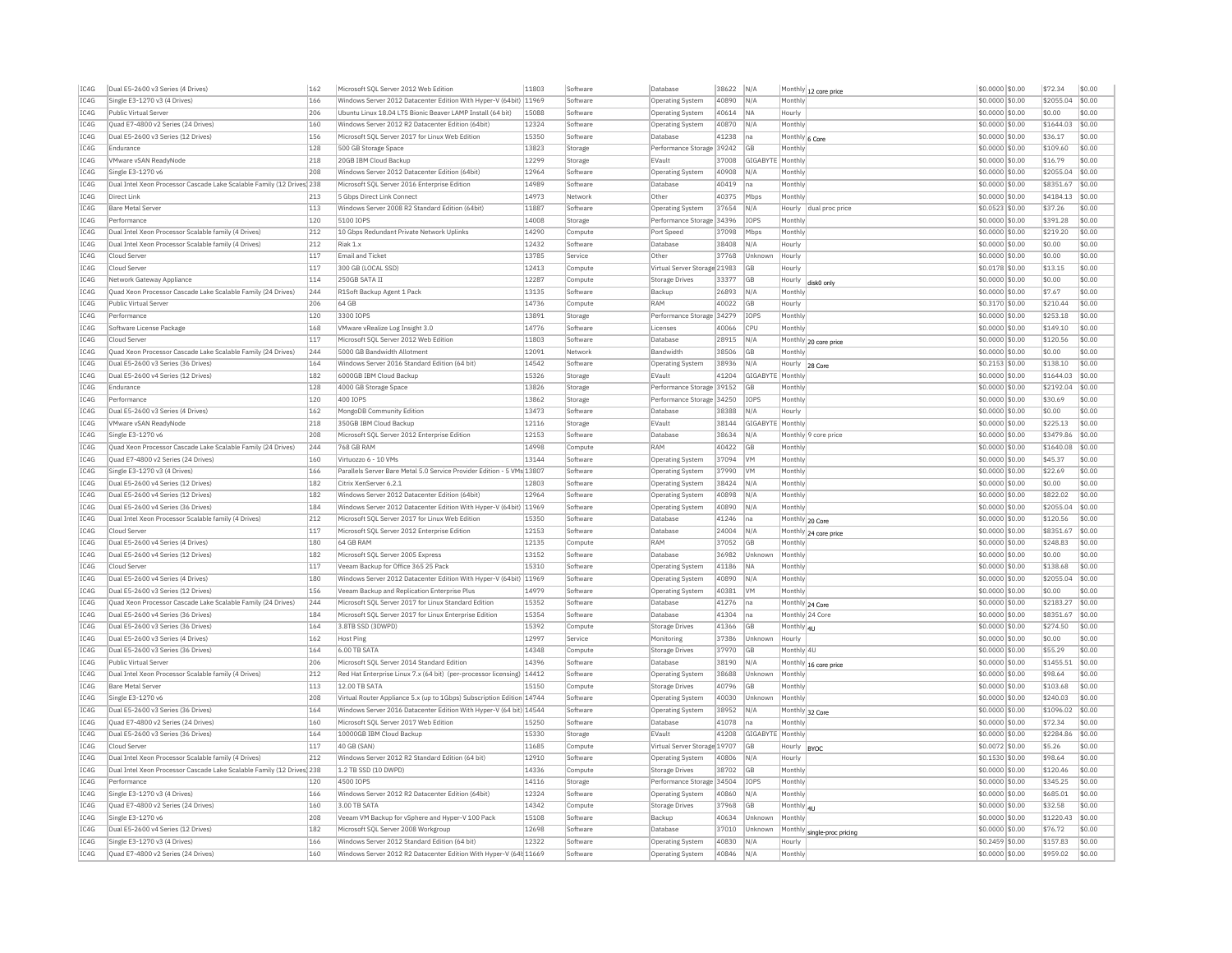| IC4G<br>Dual Intel Xeon Processor Cascade Lake Scalable Family (12 Drives) 238<br>3.00 TB SATA<br>14342<br>37134<br><b>GB</b><br>Monthly 2U<br>\$0.0000 \$0.00<br>\$32.58<br>\$0.00<br>Compute<br><b>Storage Drives</b><br>IC4G<br>14546<br>\$548.01<br>\$0.00<br>Single E3-1270 v3 (4 Drives)<br>166<br>Windows Server 2016 Datacenter Edition (64 bit)<br>Software<br><b>Operating System</b><br>38958<br>N/A<br>Monthly 6-16 Core<br>\$0,0000 \$0.00<br>TC4G<br>Dual Intel Xeon Processor Scalable family (4 Drives)<br>212<br>Microsoft SQL Server 2017 for Linux Web Edition<br>15350<br>41242<br>\$0.0000 \$0.00<br>\$72.34<br>\$0.00<br>Software<br>Database<br>Ina<br>Monthly 12 Core<br>IC4G<br>Red Hat Enterprise Linux 7.x (64 bit) (per-processor licensing)   14412<br>\$0.00<br>Dual Intel Xeon Processor Cascade Lake Scalable Family (12 Drives) 238<br>Software<br><b>Operating System</b><br>38688<br>Unknown<br>Monthly<br>\$0.0000 \$0.00<br>\$98.64<br>IC4G<br>Windows Server 2012 R2 Datacenter Edition (64bit)<br>12324<br>40858<br>\$548.01<br>\$0.00<br>Dual E5-2600 v3 Series (36 Drives)<br>164<br>Software<br>N/A<br>\$0,0000 \$0.00<br>Operating System<br>Monthly<br>IC4G<br>Single E3-1270 v6<br>208<br>Microsoft SOL Server 2014 Enterprise Edition<br>14394<br>Software<br>Database<br>37326<br>N/A<br>\$0.0000 \$0.00<br>\$5567.78<br>\$0.00<br>Monthly 15 core price<br>IC4G<br>14396<br>Single E3-1270 v3 (4 Drives)<br>166<br>Microsoft SOL Server 2014 Standard Edition<br>37556<br>\$0,0000 \$0.00<br>\$3638.79<br>\$0.00<br>N/A<br>Software<br>Database<br>Monthly 40 core price<br>IC4G<br>Cloud Serve<br>117<br>/64 Block Static Public IPv6 Addresses<br>12986<br><b>IP Address</b><br>25621<br>N/A<br>\$0.0109 \$0.00<br>\$5.48<br>\$0.00<br>Network<br>Hourly<br>TC4G<br>113<br>12083<br>\$0.00<br>10000 GB Bandwidth Allotment<br><b>Bandwidth</b><br>38014<br>G <sub>B</sub><br>$$0.0000$ \$0.00<br>\$0.00<br><b>Bare Metal Server</b><br>Network<br>Monthly<br>IC4G<br>Dual E5-2600 v3 Series (4 Drives)<br>162<br>12114<br>38386<br>Monthly<br>\$410.76<br>\$0.00<br>750GB IBM Cloud Backup<br>Storage<br>EVault<br>GIGABYTE<br>\$0.0000 \$0.00<br>TCAG<br>\$0.00<br>120<br>13846<br>\$0,0000 \$0.00<br>\$61.38<br>Performance<br>800 TOPS<br>Storage<br>Performance Storage 34234<br><b>TOPS</b><br>Monthly<br>IC4G<br>4.00 TB SATA<br>14344<br>\$38.51<br>\$0.00<br>Dual Intel Xeon Processor Scalable family (12 Drives)<br>214<br>Compute<br><b>Storage Drives</b><br>38700<br><b>GB</b><br>Monthly 2L<br>\$0,0000 \$0.00<br>IC4G<br>\$0.00<br>Cloud Server<br>117<br>6 GB<br>13646<br>Compute<br>RAM<br>31826<br><b>GB</b><br>Hourly BYOO<br>\$0.0296 \$0.00<br>\$19.73<br>IC4G<br>228<br>\$0.00<br>Virtual Router Appliance<br>16 GB RAM<br>13040<br>Compute<br>RAM<br>38314<br><b>GB</b><br>Hourly BYOC<br>\$0.2251 \$0.00<br>\$153.05<br>\$0.00<br>TC4G<br>Single E3-1270 v3 (4 Drives)<br>166<br>Microsoft SQL Server 2017 Enterprise Edition<br>15154<br>Software<br>Database<br>41050<br>Monthly<br>\$0.0000 \$0.00<br>\$4175.84<br>Ina<br>IC4G<br>Dual Intel Xeon Processor Cascade Lake Scalable Family (4 Drives) 236<br>Veeam VM Backup for vSphere and Hyper-V 1 Pack<br>14985<br>Software<br>Backup<br>40387<br>Unknown<br>Monthly<br>\$0.0000 \$0.00<br>\$16.79<br>\$0.00<br>IC4G<br>Dual Intel Xeon Processor Cascade Lake Scalable Family (12 Drives 238<br>Microsoft SOL Server 2014 Express Edition<br>14398<br>Software<br>Database<br>37948<br>N/A<br>\$0.0000 \$0.00<br>\$0.00<br>\$0.00<br>Hourly<br>TC4G<br>Dual Intel Xeon Processor Cascade Lake Scalable Family (12 Drives) 238<br>NVIDIA Tesla K80 Graphic Card<br>14358<br>37952<br>\$0.0000 \$0.00<br>\$548.01<br>\$0.00<br>Processor<br>Cuda Core Monthly<br>Compute<br>IC4G<br>Dual Intel Xeon Processor Cascade Lake Scalable Family (12 Drives) 238<br>8.00 TB SATA<br>14914<br>40362<br>\$0.0000 \$0.00<br>\$71.09<br>\$0.00<br>Compute<br><b>Storage Drives</b><br>GB<br>Monthly 2L<br>IC4G<br>5800 IOPS<br>14073<br>Performance Storage 34461<br>\$0.0000 \$0.00<br>\$444.98<br>\$0.00<br>Performance<br>120<br><b>IOPS</b><br>Monthly<br>Storage<br>IC4G<br>14076<br>Performance Storage 34464<br>\$0.0000 \$0.00<br>\$38.36<br>\$0.00<br>Performance<br>120<br>500 IOPS<br>Storage<br>IOPS<br>Monthly<br>IC4G<br>\$0.00<br>117<br>175 GB (SAN)<br>13147<br>Virtual Server Storage 26942<br><b>GB</b><br>\$0,0188 \$0.00<br>\$13.15<br>Cloud Server<br>Hourly BYOC<br>Compute<br>12322<br>40834<br>\$236.74<br>\$0.00<br>IC4G<br><b>VMware vSAN ReadvNode</b><br>218<br>Windows Server 2012 Standard Edition (64 bit)<br>Software<br>Operating System<br>N/A<br>Hourly<br>\$0,3673 \$0.00<br>TC4G<br>180<br>14768<br>\$54.80<br>\$0.00<br>Dual E5-2600 v4 Series (4 Drives)<br>XenServer Standard for XenServer 7.><br>Software<br>40058<br><b>NA</b><br>$$0.0000$ \$0.00<br><b>Operating System</b><br>Monthly<br>IC4G<br>Single E3-1270 v3 (4 Drives)<br>166<br>Windows Server 2012 R2 Standard Edition (64 bit)<br>12910<br>40808<br>\$0.1837 \$0.00<br>\$118.37<br>\$0.00<br>Software<br><b>Operating System</b><br>N/A<br>Hourly<br>TCAG<br>15354<br>\$0.00<br>Dual Intel Xeon Processor Cascade Lake Scalable Family (12 Drives) 238<br>Microsoft SOL Server 2017 for Linux Enterprise Edition<br>41290<br>\$0,0000 \$0.00<br>\$695.97<br>Software<br>Database<br>Ina<br>Monthly 1-2 Core<br>IC4G<br>Windows Server 2016 Datacenter Edition With Hyper-V (64 bit) 14544<br>\$0.0000 \$0.00<br>\$0.00<br>Dual Intel Xeon Processor Scalable family (4 Drives)<br>212<br>Software<br><b>Operating System</b><br>38950<br>N/A<br>Monthly 28 Core<br>\$959.02<br>IC4G<br>\$0.00<br>Dual E5-2600 v3 Series (36 Drives)<br>164<br>Ubuntu Linux 12.04 LTS Precise Pangolin - Minimal Install (64 t 13261<br>Software<br>Operating System<br>38138<br>N/A<br>Hourly<br>\$0.0000 \$0.00<br>\$0.00<br>IC4G<br>194<br>\$0.00<br>Storage As A Service (StaaS<br>20 GB Storage Space<br>13818<br>Storage<br>Performance Storage 39772<br><b>GB</b><br>Hourly<br>\$0,0016 \$0.00<br>\$1.10<br>IC4G<br>\$61.22<br>sin nn<br>Dual E5-2600 v4 Series (12 Drives)<br>182<br>Veeam VM Backup for vSphere and Hyper-V 5 Pack<br>15092<br>Software<br>Backup<br>40618<br>Unknown<br>Monthly<br>\$0.0000 \$0.00<br>IC4G<br>Dual Intel Xeon Processor Cascade Lake Scalable Family (4 Drives) 236<br>800 GB SSD (10 DWPD)<br>13202<br>Compute<br>38164<br>GB<br>$$0.1323$ \$0.00<br>\$87.88<br>\$0.00<br><b>Storage Drives</b><br>Hourly<br>IC4G<br>Dual Intel Xeon Processor Cascade Lake Scalable Family (4 Drives) 236<br>10 Gbps Redundant Public & Private Network Uplinks<br>14288<br>Port Speed<br>39832<br>Mbps<br>Monthl<br>$$0.0000$ \$0.00<br>\$219.20<br>\$0.00<br>Compute<br>IC4G<br>Single E3-1270 v6<br>208<br>1 Gbps Public & Private Network Uplinks<br>12360<br>37174<br>Mbps<br>\$0.0326 \$0.00<br>\$21.92<br>\$0.00<br>Compute<br>Port Speed<br>Hourly<br>IC4G<br>Single E3-1270 v6<br>208<br>13569<br>38342<br>N/A<br>Monthly<br>\$0.0000 \$0.00<br>\$0.00<br>\$0.00<br>Microsoft WebMatrix<br>Software<br><b>Operating System</b><br>IC4G<br>212<br>15158<br>40922<br>\$0.0000 \$0.00<br>\$98.74<br>\$0.00<br>Dual Intel Xeon Processor Scalable family (4 Drives)<br>Red Hat Enterprise Linux 7.3 (64 bit) version-locked<br>Software<br>Operating System<br>Ina<br>Monthly For version lock<br>IC4G<br>113<br>Windows Server 2012 R2 Datacenter Edition With Hyper-V (64t 11669<br>40844<br>\$0.0000 \$0.00<br>\$822.02<br>\$0.00<br><b>Bare Metal Serve</b><br>Software<br><b>Operating System</b><br>N/A<br>Monthly<br>IC4G<br>162<br>\$0.00<br>Dual E5-2600 v3 Series (4 Drives)<br>10GB IBM Cloud Backup<br>15334<br>41212<br>GIGABYTE Monthly<br>\$0,0000 \$0.00<br>\$0.00<br>EVault<br>Storage<br>IC4G<br>Dual E5-2600 v3 Series (36 Drives)<br>14406<br>\$0.0000 \$0.00<br>\$0.00<br>\$0.00<br>164<br>Debian GNU/Linux 8.x iessie/Stable - Minimal Install (64 bit)<br>Software<br>Operating System<br>38708<br>N/A<br>Hourly<br>IC4G<br>214<br>12.00 TB SATA<br>15150<br>\$103.68<br>\$0.00<br>Dual Intel Xeon Processor Scalable family (12 Drives)<br>40798<br><b>GB</b><br>Monthly<br>\$0,0000 \$0.00<br>Compute<br>Storage Drives<br>\$0.00<br>IC4G<br>Dual E5-2600 v4 Series (36 Drives)<br>184<br>Parallels Plesk Panel 10 (Windows) 100 Domain w/ Power Pack 13308<br>Software<br>Control Panel<br>37598<br>Unknown<br>Monthly<br>\$0.0000 \$0.00<br>\$40.12<br>TC4G<br>14994<br>\$500.61<br>\$0.00<br>Dual Intel Xeon Processor Cascade Lake Scalable Family (4 Drives) 236<br>192 GB RAM<br>RAM<br>40418<br>\$0,0000 \$0.00<br>Compute<br><b>GB</b><br>Monthly<br>IC4G<br>Dual E5-2600 v3 Series (36 Drives)<br>164<br>250GB IBM Cloud Backup<br>12117<br>EVault<br>37192<br>GIGABYTE<br>Monthly<br>\$0.0000 \$0.00<br>\$158.97<br>\$0.00<br>Storage<br>IC4G<br>14936<br>\$0.00<br>Dual E5-2600 v4 Series (36 Drives)<br>184<br>Veeam Agent for Windows and Linux 5 pack<br>Software<br>Backup<br>40336<br>N/A<br>Monthly<br>\$0,0000 \$0.00<br>\$100.72<br>TC4G<br>Dual E5-2600 v3 Series (12 Drives)<br>156<br>Microsoft SQL Server 2017 for Linux Standard Edition<br>15352<br>Database<br>41264<br>\$0.0000 \$0.00<br>\$363.88<br>\$0.00<br>Software<br>Monthly 4 Core<br>Ina<br>TC4G<br>15154<br>\$11135.56 \$0.00<br>Quad Xeon Processor Cascade Lake Scalable Family (24 Drives)<br>244<br>Microsoft SQL Server 2017 Enterprise Edition<br>Software<br>Database<br>41062<br>Ina<br>Monthly<br>\$0.0000 \$0.00<br>TC4G<br>236<br>Riak 1.x<br>12432<br>38408<br>\$0.0000 \$0.00<br>\$0.00<br>\$0.00<br>Dual Intel Xeon Processor Cascade Lake Scalable Family (4 Drives)<br>Software<br>Database<br>N/A<br>Hourly<br>IC4G<br>Ouad E7-4800 v2 Series (24 Drives)<br>160<br>FreeBSD 8.x (32 bit)<br>13531<br>Software<br>Operating System<br>38574<br>N/A<br>\$0,0000 \$0.00<br>\$0.00<br>\$0.00<br>Hourly<br>IC4G<br>14974<br>\$498.64<br>\$0.00<br>VMware vSAN ReadvNode<br>218<br>Dual Intel Xeon Gold 5120 (28 Cores, 2.20 GHz)<br>40396<br>Monthly 2L<br>\$0,0000 \$0.00<br>GHz<br>Compute<br>Processor<br>IC4G<br>120<br>4100 IOPS<br>13939<br>Performance Storage 34327<br><b>IOPS</b><br>Monthly<br>\$0.0000 \$0.00<br>\$314.56<br>\$0.00<br>Performance<br>Storage<br>TC4G<br>244<br>1 Gbps Public & Private Network Uplinks<br>12360<br>37174<br>Mbps<br>$$0.0326$ \$0.00<br>\$21.92<br>\$0.00<br>Ouad Xeon Processor Cascade Lake Scalable Family (24 Drives)<br>Compute<br>Port Speed<br>Hourly<br>IC4G<br>Dual E5-2600 v3 Series (4 Drives)<br>162<br>Windows Server 2012 R2 Standard Edition (64 bit)<br>12910<br>40810<br>\$0.2153 \$0.00<br>\$138.10<br>\$0.00<br>Software<br><b>Operating System</b><br>N/A<br>Hourly<br>IC4G<br>Quad Xeon Processor Cascade Lake Scalable Family (24 Drives)<br>244<br>14358<br>37952<br>\$548.01<br>\$0.00<br>NVIDIA Tesla K80 Graphic Card<br>Cuda Core Monthly<br>\$0,0000 \$0.00<br>Compute<br>Processo<br>IC4G<br><b>Bare Metal Server</b><br>113<br>Windows Server 2012 R2 Datacenter Edition (64bit)<br>12324<br>40856<br>\$0.0000 \$0.00<br>\$274.01<br>\$0.00<br>Software<br><b>Operating System</b><br>N/A<br>Monthly<br>IC4G<br>11803<br>Single E3-1270 v3 (4 Drives)<br>166<br>Microsoft SOL Server 2012 Web Edition<br>\$48.22<br>\$0.00<br>Software<br>Database<br>37280<br>N/A<br>\$0,0000 \$0.00<br>Monthly 7 core price<br>214<br>15350<br>\$0.00<br>IC4G<br>Dual Intel Xeon Processor Scalable family (12 Drives)<br>Microsoft SOL Server 2017 for Linux Web Edition<br>Software<br>Database<br>41236<br>Ina<br>Monthly 4 Core<br>\$0,0000 \$0.00<br>\$24.11<br>TCAG<br>Dual E5-2600 v4 Series (4 Drives)<br>180<br>Microsoft SOL Server 2017 for Linux Standard Edition<br>15352<br>41268<br>\$727.76<br>\$0.00<br>\$0,0000 \$0.00<br>Software<br>Database<br>Ina<br>Monthly 8 Core<br>194<br>13819<br>IC4G<br>Storage As A Service (StaaS)<br>40 GB Storage Space<br>Performance Storage 39796<br><b>GB</b><br>\$0.0031 \$0.00<br>\$2.19<br>\$0.00<br>Storage<br>Hourly<br>TC4G<br>164<br>14542<br>40784<br>\$0.00<br>Dual E5-2600 v3 Series (36 Drives)<br>Windows Server 2016 Standard Edition (64 bit)<br>Software<br><b>Operating System</b><br>N/A<br>Hourly<br>\$0.5273 \$0.00<br>\$295.93<br>IC4G<br>Dual E5-2600 v4 Series (12 Drives)<br>182<br>Microsoft SQL Server 2016 Enterprise Edition<br>14989<br>Database<br>40427<br>\$0.0000 \$0.00<br>\$16703.35<br>\$0.00<br>Software<br>Ina<br>Monthly<br>TC4G<br>11956<br>\$2183.27<br>\$0.00<br>Dual Intel Xeon Processor Scalable family (4 Drives)<br>212<br>Microsoft SOL Server 2012 Standard Edition<br>Software<br>Database<br>37286<br>N/A<br>Monthly 24 core price<br>\$0.0000 \$0.00<br>TC4G<br>160<br>14542<br>40786<br>$$0.2755$ \$0.00<br>\$177.56<br>\$0.00<br>Ouad E7-4800 v2 Series (24 Drives)<br>Windows Server 2016 Standard Edition (64 bit)<br>Software<br>N/A<br>Operating System<br>Hourly<br>IC4G<br>VMware vSAN QualifiedNode<br>216<br>Windows Server 2012 R2 Standard Edition (64 bit)<br>12910<br>Software<br><b>Operating System</b><br>40808<br>N/A<br>\$0.1837 \$0.00<br>\$118.37<br>\$0.00<br>Hourly<br>IC4G<br>15002<br>\$0.00<br>210<br>VMware Cloud Foundation Hybridity Bundle A<br>Other<br>40428<br>Monthly<br>\$0,0000 \$0.00<br>\$10.96<br>Service Addons<br>Unknown<br>Service<br>IC4G<br>Dual Intel Xeon Processor Cascade Lake Scalable Family (12 Drives 238<br>Dual Intel Xeon Platinum 8260 (48 Cores, 2.4 GHz)<br>15408<br>Processo<br>41388<br>GHz<br>Monthly<br>$$0.0000$ \$0.00<br>\$712.41<br>\$0.00<br>Compute | TC4G | Dual Intel Xeon Processor Scalable family (4 Drives) | 212 | Microsoft SOL Server 2017 for Linux Standard Edition | 15352 | Software | Database | 41280 | Ina | Monthly 32 Core | \$0,0000 \$0.00 | \$2911.03 | \$0.00 |
|----------------------------------------------------------------------------------------------------------------------------------------------------------------------------------------------------------------------------------------------------------------------------------------------------------------------------------------------------------------------------------------------------------------------------------------------------------------------------------------------------------------------------------------------------------------------------------------------------------------------------------------------------------------------------------------------------------------------------------------------------------------------------------------------------------------------------------------------------------------------------------------------------------------------------------------------------------------------------------------------------------------------------------------------------------------------------------------------------------------------------------------------------------------------------------------------------------------------------------------------------------------------------------------------------------------------------------------------------------------------------------------------------------------------------------------------------------------------------------------------------------------------------------------------------------------------------------------------------------------------------------------------------------------------------------------------------------------------------------------------------------------------------------------------------------------------------------------------------------------------------------------------------------------------------------------------------------------------------------------------------------------------------------------------------------------------------------------------------------------------------------------------------------------------------------------------------------------------------------------------------------------------------------------------------------------------------------------------------------------------------------------------------------------------------------------------------------------------------------------------------------------------------------------------------------------------------------------------------------------------------------------------------------------------------------------------------------------------------------------------------------------------------------------------------------------------------------------------------------------------------------------------------------------------------------------------------------------------------------------------------------------------------------------------------------------------------------------------------------------------------------------------------------------------------------------------------------------------------------------------------------------------------------------------------------------------------------------------------------------------------------------------------------------------------------------------------------------------------------------------------------------------------------------------------------------------------------------------------------------------------------------------------------------------------------------------------------------------------------------------------------------------------------------------------------------------------------------------------------------------------------------------------------------------------------------------------------------------------------------------------------------------------------------------------------------------------------------------------------------------------------------------------------------------------------------------------------------------------------------------------------------------------------------------------------------------------------------------------------------------------------------------------------------------------------------------------------------------------------------------------------------------------------------------------------------------------------------------------------------------------------------------------------------------------------------------------------------------------------------------------------------------------------------------------------------------------------------------------------------------------------------------------------------------------------------------------------------------------------------------------------------------------------------------------------------------------------------------------------------------------------------------------------------------------------------------------------------------------------------------------------------------------------------------------------------------------------------------------------------------------------------------------------------------------------------------------------------------------------------------------------------------------------------------------------------------------------------------------------------------------------------------------------------------------------------------------------------------------------------------------------------------------------------------------------------------------------------------------------------------------------------------------------------------------------------------------------------------------------------------------------------------------------------------------------------------------------------------------------------------------------------------------------------------------------------------------------------------------------------------------------------------------------------------------------------------------------------------------------------------------------------------------------------------------------------------------------------------------------------------------------------------------------------------------------------------------------------------------------------------------------------------------------------------------------------------------------------------------------------------------------------------------------------------------------------------------------------------------------------------------------------------------------------------------------------------------------------------------------------------------------------------------------------------------------------------------------------------------------------------------------------------------------------------------------------------------------------------------------------------------------------------------------------------------------------------------------------------------------------------------------------------------------------------------------------------------------------------------------------------------------------------------------------------------------------------------------------------------------------------------------------------------------------------------------------------------------------------------------------------------------------------------------------------------------------------------------------------------------------------------------------------------------------------------------------------------------------------------------------------------------------------------------------------------------------------------------------------------------------------------------------------------------------------------------------------------------------------------------------------------------------------------------------------------------------------------------------------------------------------------------------------------------------------------------------------------------------------------------------------------------------------------------------------------------------------------------------------------------------------------------------------------------------------------------------------------------------------------------------------------------------------------------------------------------------------------------------------------------------------------------------------------------------------------------------------------------------------------------------------------------------------------------------------------------------------------------------------------------------------------------------------------------------------------------------------------------------------------------------------------------------------------------------------------------------------------------------------------------------------------------------------------------------------------------------------------------------------------------------------------------------------------------------------------------------------------------------------------------------------------------------------------------------------------------------------------------------------------------------------------------------------------------------------------------------------------------------------------------------------------------------------------------------------------------------------------------------------------------------------------------------------------------------------------------------------------------------------------------------------------------------------------------------------------------------------------------------------------------------------------------------------------------------------------------------------------------------------------------------------------------------------------------------------------------------------------------------------------------------------------------------------------------------------------------------------------------------------------------------------------------------------------------------------------------------------------------------------------------------------------------------------------------------------------------------------------------------------------------------------------------------------------------------------------------------------------------------------------------------------------------------------------------------------------------------------------------------------------------------------------------------------------------------------------------------------------------------------------------------------------------------------------------------------------------------------------------------------------------------------------------------------------------------------------------------------------------------------------------------------------------------------------------------------------------------------------------------------------------------------------------------------------------------------------------------------------------------------------------------------------------------------------------------------------------------------------------------------------------------------------------------------------------------------------------------------------------------------------------------------------------------------------------------------------------------------------------------------------------------------------------------------------------------------------------------------------------------------------------------------------------------------------------------------------------------------------------------------------------------------------------------------------------------------------------------------------------------------------------------------------------------------------------------------------------------------------------------------------------------------------------------------------------------------------------------------------------------------------------------------------------------------------------------------------------------------------------------------------------------------------------------------------------------------------------------------------------------------------------------------------------------------------------------------------------------------------------------------------------------------------------------------------------------------------------------------------------------------------------------------------------------------------------------------------------------------------------------------------------------------------------------------------------------------------------------------------------------------------------------------------------------------------------------------------------------------------------------------------------------------------------------------------------------------|------|------------------------------------------------------|-----|------------------------------------------------------|-------|----------|----------|-------|-----|-----------------|-----------------|-----------|--------|
|                                                                                                                                                                                                                                                                                                                                                                                                                                                                                                                                                                                                                                                                                                                                                                                                                                                                                                                                                                                                                                                                                                                                                                                                                                                                                                                                                                                                                                                                                                                                                                                                                                                                                                                                                                                                                                                                                                                                                                                                                                                                                                                                                                                                                                                                                                                                                                                                                                                                                                                                                                                                                                                                                                                                                                                                                                                                                                                                                                                                                                                                                                                                                                                                                                                                                                                                                                                                                                                                                                                                                                                                                                                                                                                                                                                                                                                                                                                                                                                                                                                                                                                                                                                                                                                                                                                                                                                                                                                                                                                                                                                                                                                                                                                                                                                                                                                                                                                                                                                                                                                                                                                                                                                                                                                                                                                                                                                                                                                                                                                                                                                                                                                                                                                                                                                                                                                                                                                                                                                                                                                                                                                                                                                                                                                                                                                                                                                                                                                                                                                                                                                                                                                                                                                                                                                                                                                                                                                                                                                                                                                                                                                                                                                                                                                                                                                                                                                                                                                                                                                                                                                                                                                                                                                                                                                                                                                                                                                                                                                                                                                                                                                                                                                                                                                                                                                                                                                                                                                                                                                                                                                                                                                                                                                                                                                                                                                                                                                                                                                                                                                                                                                                                                                                                                                                                                                                                                                                                                                                                                                                                                                                                                                                                                                                                                                                                                                                                                                                                                                                                                                                                                                                                                                                                                                                                                                                                                                                                                                                                                                                                                                                                                                                                                                                                                                                                                                                                                                                                                                                                                                                                                                                                                                                                                                                                                                                                                                                                                                                                                                                                                                                                                                                                                                                                                                                                                                                                                                                                                                                                                                                                                                                                                                                                                                                                                                                                                                                                                                                                                                                                                                                                                                                                                                                                                                                                                                                                                                                                                                                                                                                                                                                                                                                                                                                                                                                                                                                                                                                                                                                                                                                                                                                      |      |                                                      |     |                                                      |       |          |          |       |     |                 |                 |           |        |
|                                                                                                                                                                                                                                                                                                                                                                                                                                                                                                                                                                                                                                                                                                                                                                                                                                                                                                                                                                                                                                                                                                                                                                                                                                                                                                                                                                                                                                                                                                                                                                                                                                                                                                                                                                                                                                                                                                                                                                                                                                                                                                                                                                                                                                                                                                                                                                                                                                                                                                                                                                                                                                                                                                                                                                                                                                                                                                                                                                                                                                                                                                                                                                                                                                                                                                                                                                                                                                                                                                                                                                                                                                                                                                                                                                                                                                                                                                                                                                                                                                                                                                                                                                                                                                                                                                                                                                                                                                                                                                                                                                                                                                                                                                                                                                                                                                                                                                                                                                                                                                                                                                                                                                                                                                                                                                                                                                                                                                                                                                                                                                                                                                                                                                                                                                                                                                                                                                                                                                                                                                                                                                                                                                                                                                                                                                                                                                                                                                                                                                                                                                                                                                                                                                                                                                                                                                                                                                                                                                                                                                                                                                                                                                                                                                                                                                                                                                                                                                                                                                                                                                                                                                                                                                                                                                                                                                                                                                                                                                                                                                                                                                                                                                                                                                                                                                                                                                                                                                                                                                                                                                                                                                                                                                                                                                                                                                                                                                                                                                                                                                                                                                                                                                                                                                                                                                                                                                                                                                                                                                                                                                                                                                                                                                                                                                                                                                                                                                                                                                                                                                                                                                                                                                                                                                                                                                                                                                                                                                                                                                                                                                                                                                                                                                                                                                                                                                                                                                                                                                                                                                                                                                                                                                                                                                                                                                                                                                                                                                                                                                                                                                                                                                                                                                                                                                                                                                                                                                                                                                                                                                                                                                                                                                                                                                                                                                                                                                                                                                                                                                                                                                                                                                                                                                                                                                                                                                                                                                                                                                                                                                                                                                                                                                                                                                                                                                                                                                                                                                                                                                                                                                                                                                                                      |      |                                                      |     |                                                      |       |          |          |       |     |                 |                 |           |        |
|                                                                                                                                                                                                                                                                                                                                                                                                                                                                                                                                                                                                                                                                                                                                                                                                                                                                                                                                                                                                                                                                                                                                                                                                                                                                                                                                                                                                                                                                                                                                                                                                                                                                                                                                                                                                                                                                                                                                                                                                                                                                                                                                                                                                                                                                                                                                                                                                                                                                                                                                                                                                                                                                                                                                                                                                                                                                                                                                                                                                                                                                                                                                                                                                                                                                                                                                                                                                                                                                                                                                                                                                                                                                                                                                                                                                                                                                                                                                                                                                                                                                                                                                                                                                                                                                                                                                                                                                                                                                                                                                                                                                                                                                                                                                                                                                                                                                                                                                                                                                                                                                                                                                                                                                                                                                                                                                                                                                                                                                                                                                                                                                                                                                                                                                                                                                                                                                                                                                                                                                                                                                                                                                                                                                                                                                                                                                                                                                                                                                                                                                                                                                                                                                                                                                                                                                                                                                                                                                                                                                                                                                                                                                                                                                                                                                                                                                                                                                                                                                                                                                                                                                                                                                                                                                                                                                                                                                                                                                                                                                                                                                                                                                                                                                                                                                                                                                                                                                                                                                                                                                                                                                                                                                                                                                                                                                                                                                                                                                                                                                                                                                                                                                                                                                                                                                                                                                                                                                                                                                                                                                                                                                                                                                                                                                                                                                                                                                                                                                                                                                                                                                                                                                                                                                                                                                                                                                                                                                                                                                                                                                                                                                                                                                                                                                                                                                                                                                                                                                                                                                                                                                                                                                                                                                                                                                                                                                                                                                                                                                                                                                                                                                                                                                                                                                                                                                                                                                                                                                                                                                                                                                                                                                                                                                                                                                                                                                                                                                                                                                                                                                                                                                                                                                                                                                                                                                                                                                                                                                                                                                                                                                                                                                                                                                                                                                                                                                                                                                                                                                                                                                                                                                                                                                      |      |                                                      |     |                                                      |       |          |          |       |     |                 |                 |           |        |
|                                                                                                                                                                                                                                                                                                                                                                                                                                                                                                                                                                                                                                                                                                                                                                                                                                                                                                                                                                                                                                                                                                                                                                                                                                                                                                                                                                                                                                                                                                                                                                                                                                                                                                                                                                                                                                                                                                                                                                                                                                                                                                                                                                                                                                                                                                                                                                                                                                                                                                                                                                                                                                                                                                                                                                                                                                                                                                                                                                                                                                                                                                                                                                                                                                                                                                                                                                                                                                                                                                                                                                                                                                                                                                                                                                                                                                                                                                                                                                                                                                                                                                                                                                                                                                                                                                                                                                                                                                                                                                                                                                                                                                                                                                                                                                                                                                                                                                                                                                                                                                                                                                                                                                                                                                                                                                                                                                                                                                                                                                                                                                                                                                                                                                                                                                                                                                                                                                                                                                                                                                                                                                                                                                                                                                                                                                                                                                                                                                                                                                                                                                                                                                                                                                                                                                                                                                                                                                                                                                                                                                                                                                                                                                                                                                                                                                                                                                                                                                                                                                                                                                                                                                                                                                                                                                                                                                                                                                                                                                                                                                                                                                                                                                                                                                                                                                                                                                                                                                                                                                                                                                                                                                                                                                                                                                                                                                                                                                                                                                                                                                                                                                                                                                                                                                                                                                                                                                                                                                                                                                                                                                                                                                                                                                                                                                                                                                                                                                                                                                                                                                                                                                                                                                                                                                                                                                                                                                                                                                                                                                                                                                                                                                                                                                                                                                                                                                                                                                                                                                                                                                                                                                                                                                                                                                                                                                                                                                                                                                                                                                                                                                                                                                                                                                                                                                                                                                                                                                                                                                                                                                                                                                                                                                                                                                                                                                                                                                                                                                                                                                                                                                                                                                                                                                                                                                                                                                                                                                                                                                                                                                                                                                                                                                                                                                                                                                                                                                                                                                                                                                                                                                                                                                                                      |      |                                                      |     |                                                      |       |          |          |       |     |                 |                 |           |        |
|                                                                                                                                                                                                                                                                                                                                                                                                                                                                                                                                                                                                                                                                                                                                                                                                                                                                                                                                                                                                                                                                                                                                                                                                                                                                                                                                                                                                                                                                                                                                                                                                                                                                                                                                                                                                                                                                                                                                                                                                                                                                                                                                                                                                                                                                                                                                                                                                                                                                                                                                                                                                                                                                                                                                                                                                                                                                                                                                                                                                                                                                                                                                                                                                                                                                                                                                                                                                                                                                                                                                                                                                                                                                                                                                                                                                                                                                                                                                                                                                                                                                                                                                                                                                                                                                                                                                                                                                                                                                                                                                                                                                                                                                                                                                                                                                                                                                                                                                                                                                                                                                                                                                                                                                                                                                                                                                                                                                                                                                                                                                                                                                                                                                                                                                                                                                                                                                                                                                                                                                                                                                                                                                                                                                                                                                                                                                                                                                                                                                                                                                                                                                                                                                                                                                                                                                                                                                                                                                                                                                                                                                                                                                                                                                                                                                                                                                                                                                                                                                                                                                                                                                                                                                                                                                                                                                                                                                                                                                                                                                                                                                                                                                                                                                                                                                                                                                                                                                                                                                                                                                                                                                                                                                                                                                                                                                                                                                                                                                                                                                                                                                                                                                                                                                                                                                                                                                                                                                                                                                                                                                                                                                                                                                                                                                                                                                                                                                                                                                                                                                                                                                                                                                                                                                                                                                                                                                                                                                                                                                                                                                                                                                                                                                                                                                                                                                                                                                                                                                                                                                                                                                                                                                                                                                                                                                                                                                                                                                                                                                                                                                                                                                                                                                                                                                                                                                                                                                                                                                                                                                                                                                                                                                                                                                                                                                                                                                                                                                                                                                                                                                                                                                                                                                                                                                                                                                                                                                                                                                                                                                                                                                                                                                                                                                                                                                                                                                                                                                                                                                                                                                                                                                                                                                      |      |                                                      |     |                                                      |       |          |          |       |     |                 |                 |           |        |
|                                                                                                                                                                                                                                                                                                                                                                                                                                                                                                                                                                                                                                                                                                                                                                                                                                                                                                                                                                                                                                                                                                                                                                                                                                                                                                                                                                                                                                                                                                                                                                                                                                                                                                                                                                                                                                                                                                                                                                                                                                                                                                                                                                                                                                                                                                                                                                                                                                                                                                                                                                                                                                                                                                                                                                                                                                                                                                                                                                                                                                                                                                                                                                                                                                                                                                                                                                                                                                                                                                                                                                                                                                                                                                                                                                                                                                                                                                                                                                                                                                                                                                                                                                                                                                                                                                                                                                                                                                                                                                                                                                                                                                                                                                                                                                                                                                                                                                                                                                                                                                                                                                                                                                                                                                                                                                                                                                                                                                                                                                                                                                                                                                                                                                                                                                                                                                                                                                                                                                                                                                                                                                                                                                                                                                                                                                                                                                                                                                                                                                                                                                                                                                                                                                                                                                                                                                                                                                                                                                                                                                                                                                                                                                                                                                                                                                                                                                                                                                                                                                                                                                                                                                                                                                                                                                                                                                                                                                                                                                                                                                                                                                                                                                                                                                                                                                                                                                                                                                                                                                                                                                                                                                                                                                                                                                                                                                                                                                                                                                                                                                                                                                                                                                                                                                                                                                                                                                                                                                                                                                                                                                                                                                                                                                                                                                                                                                                                                                                                                                                                                                                                                                                                                                                                                                                                                                                                                                                                                                                                                                                                                                                                                                                                                                                                                                                                                                                                                                                                                                                                                                                                                                                                                                                                                                                                                                                                                                                                                                                                                                                                                                                                                                                                                                                                                                                                                                                                                                                                                                                                                                                                                                                                                                                                                                                                                                                                                                                                                                                                                                                                                                                                                                                                                                                                                                                                                                                                                                                                                                                                                                                                                                                                                                                                                                                                                                                                                                                                                                                                                                                                                                                                                                                                      |      |                                                      |     |                                                      |       |          |          |       |     |                 |                 |           |        |
|                                                                                                                                                                                                                                                                                                                                                                                                                                                                                                                                                                                                                                                                                                                                                                                                                                                                                                                                                                                                                                                                                                                                                                                                                                                                                                                                                                                                                                                                                                                                                                                                                                                                                                                                                                                                                                                                                                                                                                                                                                                                                                                                                                                                                                                                                                                                                                                                                                                                                                                                                                                                                                                                                                                                                                                                                                                                                                                                                                                                                                                                                                                                                                                                                                                                                                                                                                                                                                                                                                                                                                                                                                                                                                                                                                                                                                                                                                                                                                                                                                                                                                                                                                                                                                                                                                                                                                                                                                                                                                                                                                                                                                                                                                                                                                                                                                                                                                                                                                                                                                                                                                                                                                                                                                                                                                                                                                                                                                                                                                                                                                                                                                                                                                                                                                                                                                                                                                                                                                                                                                                                                                                                                                                                                                                                                                                                                                                                                                                                                                                                                                                                                                                                                                                                                                                                                                                                                                                                                                                                                                                                                                                                                                                                                                                                                                                                                                                                                                                                                                                                                                                                                                                                                                                                                                                                                                                                                                                                                                                                                                                                                                                                                                                                                                                                                                                                                                                                                                                                                                                                                                                                                                                                                                                                                                                                                                                                                                                                                                                                                                                                                                                                                                                                                                                                                                                                                                                                                                                                                                                                                                                                                                                                                                                                                                                                                                                                                                                                                                                                                                                                                                                                                                                                                                                                                                                                                                                                                                                                                                                                                                                                                                                                                                                                                                                                                                                                                                                                                                                                                                                                                                                                                                                                                                                                                                                                                                                                                                                                                                                                                                                                                                                                                                                                                                                                                                                                                                                                                                                                                                                                                                                                                                                                                                                                                                                                                                                                                                                                                                                                                                                                                                                                                                                                                                                                                                                                                                                                                                                                                                                                                                                                                                                                                                                                                                                                                                                                                                                                                                                                                                                                                                                                      |      |                                                      |     |                                                      |       |          |          |       |     |                 |                 |           |        |
|                                                                                                                                                                                                                                                                                                                                                                                                                                                                                                                                                                                                                                                                                                                                                                                                                                                                                                                                                                                                                                                                                                                                                                                                                                                                                                                                                                                                                                                                                                                                                                                                                                                                                                                                                                                                                                                                                                                                                                                                                                                                                                                                                                                                                                                                                                                                                                                                                                                                                                                                                                                                                                                                                                                                                                                                                                                                                                                                                                                                                                                                                                                                                                                                                                                                                                                                                                                                                                                                                                                                                                                                                                                                                                                                                                                                                                                                                                                                                                                                                                                                                                                                                                                                                                                                                                                                                                                                                                                                                                                                                                                                                                                                                                                                                                                                                                                                                                                                                                                                                                                                                                                                                                                                                                                                                                                                                                                                                                                                                                                                                                                                                                                                                                                                                                                                                                                                                                                                                                                                                                                                                                                                                                                                                                                                                                                                                                                                                                                                                                                                                                                                                                                                                                                                                                                                                                                                                                                                                                                                                                                                                                                                                                                                                                                                                                                                                                                                                                                                                                                                                                                                                                                                                                                                                                                                                                                                                                                                                                                                                                                                                                                                                                                                                                                                                                                                                                                                                                                                                                                                                                                                                                                                                                                                                                                                                                                                                                                                                                                                                                                                                                                                                                                                                                                                                                                                                                                                                                                                                                                                                                                                                                                                                                                                                                                                                                                                                                                                                                                                                                                                                                                                                                                                                                                                                                                                                                                                                                                                                                                                                                                                                                                                                                                                                                                                                                                                                                                                                                                                                                                                                                                                                                                                                                                                                                                                                                                                                                                                                                                                                                                                                                                                                                                                                                                                                                                                                                                                                                                                                                                                                                                                                                                                                                                                                                                                                                                                                                                                                                                                                                                                                                                                                                                                                                                                                                                                                                                                                                                                                                                                                                                                                                                                                                                                                                                                                                                                                                                                                                                                                                                                                                                                      |      |                                                      |     |                                                      |       |          |          |       |     |                 |                 |           |        |
|                                                                                                                                                                                                                                                                                                                                                                                                                                                                                                                                                                                                                                                                                                                                                                                                                                                                                                                                                                                                                                                                                                                                                                                                                                                                                                                                                                                                                                                                                                                                                                                                                                                                                                                                                                                                                                                                                                                                                                                                                                                                                                                                                                                                                                                                                                                                                                                                                                                                                                                                                                                                                                                                                                                                                                                                                                                                                                                                                                                                                                                                                                                                                                                                                                                                                                                                                                                                                                                                                                                                                                                                                                                                                                                                                                                                                                                                                                                                                                                                                                                                                                                                                                                                                                                                                                                                                                                                                                                                                                                                                                                                                                                                                                                                                                                                                                                                                                                                                                                                                                                                                                                                                                                                                                                                                                                                                                                                                                                                                                                                                                                                                                                                                                                                                                                                                                                                                                                                                                                                                                                                                                                                                                                                                                                                                                                                                                                                                                                                                                                                                                                                                                                                                                                                                                                                                                                                                                                                                                                                                                                                                                                                                                                                                                                                                                                                                                                                                                                                                                                                                                                                                                                                                                                                                                                                                                                                                                                                                                                                                                                                                                                                                                                                                                                                                                                                                                                                                                                                                                                                                                                                                                                                                                                                                                                                                                                                                                                                                                                                                                                                                                                                                                                                                                                                                                                                                                                                                                                                                                                                                                                                                                                                                                                                                                                                                                                                                                                                                                                                                                                                                                                                                                                                                                                                                                                                                                                                                                                                                                                                                                                                                                                                                                                                                                                                                                                                                                                                                                                                                                                                                                                                                                                                                                                                                                                                                                                                                                                                                                                                                                                                                                                                                                                                                                                                                                                                                                                                                                                                                                                                                                                                                                                                                                                                                                                                                                                                                                                                                                                                                                                                                                                                                                                                                                                                                                                                                                                                                                                                                                                                                                                                                                                                                                                                                                                                                                                                                                                                                                                                                                                                                                                                      |      |                                                      |     |                                                      |       |          |          |       |     |                 |                 |           |        |
|                                                                                                                                                                                                                                                                                                                                                                                                                                                                                                                                                                                                                                                                                                                                                                                                                                                                                                                                                                                                                                                                                                                                                                                                                                                                                                                                                                                                                                                                                                                                                                                                                                                                                                                                                                                                                                                                                                                                                                                                                                                                                                                                                                                                                                                                                                                                                                                                                                                                                                                                                                                                                                                                                                                                                                                                                                                                                                                                                                                                                                                                                                                                                                                                                                                                                                                                                                                                                                                                                                                                                                                                                                                                                                                                                                                                                                                                                                                                                                                                                                                                                                                                                                                                                                                                                                                                                                                                                                                                                                                                                                                                                                                                                                                                                                                                                                                                                                                                                                                                                                                                                                                                                                                                                                                                                                                                                                                                                                                                                                                                                                                                                                                                                                                                                                                                                                                                                                                                                                                                                                                                                                                                                                                                                                                                                                                                                                                                                                                                                                                                                                                                                                                                                                                                                                                                                                                                                                                                                                                                                                                                                                                                                                                                                                                                                                                                                                                                                                                                                                                                                                                                                                                                                                                                                                                                                                                                                                                                                                                                                                                                                                                                                                                                                                                                                                                                                                                                                                                                                                                                                                                                                                                                                                                                                                                                                                                                                                                                                                                                                                                                                                                                                                                                                                                                                                                                                                                                                                                                                                                                                                                                                                                                                                                                                                                                                                                                                                                                                                                                                                                                                                                                                                                                                                                                                                                                                                                                                                                                                                                                                                                                                                                                                                                                                                                                                                                                                                                                                                                                                                                                                                                                                                                                                                                                                                                                                                                                                                                                                                                                                                                                                                                                                                                                                                                                                                                                                                                                                                                                                                                                                                                                                                                                                                                                                                                                                                                                                                                                                                                                                                                                                                                                                                                                                                                                                                                                                                                                                                                                                                                                                                                                                                                                                                                                                                                                                                                                                                                                                                                                                                                                                                                                      |      |                                                      |     |                                                      |       |          |          |       |     |                 |                 |           |        |
|                                                                                                                                                                                                                                                                                                                                                                                                                                                                                                                                                                                                                                                                                                                                                                                                                                                                                                                                                                                                                                                                                                                                                                                                                                                                                                                                                                                                                                                                                                                                                                                                                                                                                                                                                                                                                                                                                                                                                                                                                                                                                                                                                                                                                                                                                                                                                                                                                                                                                                                                                                                                                                                                                                                                                                                                                                                                                                                                                                                                                                                                                                                                                                                                                                                                                                                                                                                                                                                                                                                                                                                                                                                                                                                                                                                                                                                                                                                                                                                                                                                                                                                                                                                                                                                                                                                                                                                                                                                                                                                                                                                                                                                                                                                                                                                                                                                                                                                                                                                                                                                                                                                                                                                                                                                                                                                                                                                                                                                                                                                                                                                                                                                                                                                                                                                                                                                                                                                                                                                                                                                                                                                                                                                                                                                                                                                                                                                                                                                                                                                                                                                                                                                                                                                                                                                                                                                                                                                                                                                                                                                                                                                                                                                                                                                                                                                                                                                                                                                                                                                                                                                                                                                                                                                                                                                                                                                                                                                                                                                                                                                                                                                                                                                                                                                                                                                                                                                                                                                                                                                                                                                                                                                                                                                                                                                                                                                                                                                                                                                                                                                                                                                                                                                                                                                                                                                                                                                                                                                                                                                                                                                                                                                                                                                                                                                                                                                                                                                                                                                                                                                                                                                                                                                                                                                                                                                                                                                                                                                                                                                                                                                                                                                                                                                                                                                                                                                                                                                                                                                                                                                                                                                                                                                                                                                                                                                                                                                                                                                                                                                                                                                                                                                                                                                                                                                                                                                                                                                                                                                                                                                                                                                                                                                                                                                                                                                                                                                                                                                                                                                                                                                                                                                                                                                                                                                                                                                                                                                                                                                                                                                                                                                                                                                                                                                                                                                                                                                                                                                                                                                                                                                                                                                                      |      |                                                      |     |                                                      |       |          |          |       |     |                 |                 |           |        |
|                                                                                                                                                                                                                                                                                                                                                                                                                                                                                                                                                                                                                                                                                                                                                                                                                                                                                                                                                                                                                                                                                                                                                                                                                                                                                                                                                                                                                                                                                                                                                                                                                                                                                                                                                                                                                                                                                                                                                                                                                                                                                                                                                                                                                                                                                                                                                                                                                                                                                                                                                                                                                                                                                                                                                                                                                                                                                                                                                                                                                                                                                                                                                                                                                                                                                                                                                                                                                                                                                                                                                                                                                                                                                                                                                                                                                                                                                                                                                                                                                                                                                                                                                                                                                                                                                                                                                                                                                                                                                                                                                                                                                                                                                                                                                                                                                                                                                                                                                                                                                                                                                                                                                                                                                                                                                                                                                                                                                                                                                                                                                                                                                                                                                                                                                                                                                                                                                                                                                                                                                                                                                                                                                                                                                                                                                                                                                                                                                                                                                                                                                                                                                                                                                                                                                                                                                                                                                                                                                                                                                                                                                                                                                                                                                                                                                                                                                                                                                                                                                                                                                                                                                                                                                                                                                                                                                                                                                                                                                                                                                                                                                                                                                                                                                                                                                                                                                                                                                                                                                                                                                                                                                                                                                                                                                                                                                                                                                                                                                                                                                                                                                                                                                                                                                                                                                                                                                                                                                                                                                                                                                                                                                                                                                                                                                                                                                                                                                                                                                                                                                                                                                                                                                                                                                                                                                                                                                                                                                                                                                                                                                                                                                                                                                                                                                                                                                                                                                                                                                                                                                                                                                                                                                                                                                                                                                                                                                                                                                                                                                                                                                                                                                                                                                                                                                                                                                                                                                                                                                                                                                                                                                                                                                                                                                                                                                                                                                                                                                                                                                                                                                                                                                                                                                                                                                                                                                                                                                                                                                                                                                                                                                                                                                                                                                                                                                                                                                                                                                                                                                                                                                                                                                                                                      |      |                                                      |     |                                                      |       |          |          |       |     |                 |                 |           |        |
|                                                                                                                                                                                                                                                                                                                                                                                                                                                                                                                                                                                                                                                                                                                                                                                                                                                                                                                                                                                                                                                                                                                                                                                                                                                                                                                                                                                                                                                                                                                                                                                                                                                                                                                                                                                                                                                                                                                                                                                                                                                                                                                                                                                                                                                                                                                                                                                                                                                                                                                                                                                                                                                                                                                                                                                                                                                                                                                                                                                                                                                                                                                                                                                                                                                                                                                                                                                                                                                                                                                                                                                                                                                                                                                                                                                                                                                                                                                                                                                                                                                                                                                                                                                                                                                                                                                                                                                                                                                                                                                                                                                                                                                                                                                                                                                                                                                                                                                                                                                                                                                                                                                                                                                                                                                                                                                                                                                                                                                                                                                                                                                                                                                                                                                                                                                                                                                                                                                                                                                                                                                                                                                                                                                                                                                                                                                                                                                                                                                                                                                                                                                                                                                                                                                                                                                                                                                                                                                                                                                                                                                                                                                                                                                                                                                                                                                                                                                                                                                                                                                                                                                                                                                                                                                                                                                                                                                                                                                                                                                                                                                                                                                                                                                                                                                                                                                                                                                                                                                                                                                                                                                                                                                                                                                                                                                                                                                                                                                                                                                                                                                                                                                                                                                                                                                                                                                                                                                                                                                                                                                                                                                                                                                                                                                                                                                                                                                                                                                                                                                                                                                                                                                                                                                                                                                                                                                                                                                                                                                                                                                                                                                                                                                                                                                                                                                                                                                                                                                                                                                                                                                                                                                                                                                                                                                                                                                                                                                                                                                                                                                                                                                                                                                                                                                                                                                                                                                                                                                                                                                                                                                                                                                                                                                                                                                                                                                                                                                                                                                                                                                                                                                                                                                                                                                                                                                                                                                                                                                                                                                                                                                                                                                                                                                                                                                                                                                                                                                                                                                                                                                                                                                                                                                                      |      |                                                      |     |                                                      |       |          |          |       |     |                 |                 |           |        |
|                                                                                                                                                                                                                                                                                                                                                                                                                                                                                                                                                                                                                                                                                                                                                                                                                                                                                                                                                                                                                                                                                                                                                                                                                                                                                                                                                                                                                                                                                                                                                                                                                                                                                                                                                                                                                                                                                                                                                                                                                                                                                                                                                                                                                                                                                                                                                                                                                                                                                                                                                                                                                                                                                                                                                                                                                                                                                                                                                                                                                                                                                                                                                                                                                                                                                                                                                                                                                                                                                                                                                                                                                                                                                                                                                                                                                                                                                                                                                                                                                                                                                                                                                                                                                                                                                                                                                                                                                                                                                                                                                                                                                                                                                                                                                                                                                                                                                                                                                                                                                                                                                                                                                                                                                                                                                                                                                                                                                                                                                                                                                                                                                                                                                                                                                                                                                                                                                                                                                                                                                                                                                                                                                                                                                                                                                                                                                                                                                                                                                                                                                                                                                                                                                                                                                                                                                                                                                                                                                                                                                                                                                                                                                                                                                                                                                                                                                                                                                                                                                                                                                                                                                                                                                                                                                                                                                                                                                                                                                                                                                                                                                                                                                                                                                                                                                                                                                                                                                                                                                                                                                                                                                                                                                                                                                                                                                                                                                                                                                                                                                                                                                                                                                                                                                                                                                                                                                                                                                                                                                                                                                                                                                                                                                                                                                                                                                                                                                                                                                                                                                                                                                                                                                                                                                                                                                                                                                                                                                                                                                                                                                                                                                                                                                                                                                                                                                                                                                                                                                                                                                                                                                                                                                                                                                                                                                                                                                                                                                                                                                                                                                                                                                                                                                                                                                                                                                                                                                                                                                                                                                                                                                                                                                                                                                                                                                                                                                                                                                                                                                                                                                                                                                                                                                                                                                                                                                                                                                                                                                                                                                                                                                                                                                                                                                                                                                                                                                                                                                                                                                                                                                                                                                                                                      |      |                                                      |     |                                                      |       |          |          |       |     |                 |                 |           |        |
|                                                                                                                                                                                                                                                                                                                                                                                                                                                                                                                                                                                                                                                                                                                                                                                                                                                                                                                                                                                                                                                                                                                                                                                                                                                                                                                                                                                                                                                                                                                                                                                                                                                                                                                                                                                                                                                                                                                                                                                                                                                                                                                                                                                                                                                                                                                                                                                                                                                                                                                                                                                                                                                                                                                                                                                                                                                                                                                                                                                                                                                                                                                                                                                                                                                                                                                                                                                                                                                                                                                                                                                                                                                                                                                                                                                                                                                                                                                                                                                                                                                                                                                                                                                                                                                                                                                                                                                                                                                                                                                                                                                                                                                                                                                                                                                                                                                                                                                                                                                                                                                                                                                                                                                                                                                                                                                                                                                                                                                                                                                                                                                                                                                                                                                                                                                                                                                                                                                                                                                                                                                                                                                                                                                                                                                                                                                                                                                                                                                                                                                                                                                                                                                                                                                                                                                                                                                                                                                                                                                                                                                                                                                                                                                                                                                                                                                                                                                                                                                                                                                                                                                                                                                                                                                                                                                                                                                                                                                                                                                                                                                                                                                                                                                                                                                                                                                                                                                                                                                                                                                                                                                                                                                                                                                                                                                                                                                                                                                                                                                                                                                                                                                                                                                                                                                                                                                                                                                                                                                                                                                                                                                                                                                                                                                                                                                                                                                                                                                                                                                                                                                                                                                                                                                                                                                                                                                                                                                                                                                                                                                                                                                                                                                                                                                                                                                                                                                                                                                                                                                                                                                                                                                                                                                                                                                                                                                                                                                                                                                                                                                                                                                                                                                                                                                                                                                                                                                                                                                                                                                                                                                                                                                                                                                                                                                                                                                                                                                                                                                                                                                                                                                                                                                                                                                                                                                                                                                                                                                                                                                                                                                                                                                                                                                                                                                                                                                                                                                                                                                                                                                                                                                                                                                                      |      |                                                      |     |                                                      |       |          |          |       |     |                 |                 |           |        |
|                                                                                                                                                                                                                                                                                                                                                                                                                                                                                                                                                                                                                                                                                                                                                                                                                                                                                                                                                                                                                                                                                                                                                                                                                                                                                                                                                                                                                                                                                                                                                                                                                                                                                                                                                                                                                                                                                                                                                                                                                                                                                                                                                                                                                                                                                                                                                                                                                                                                                                                                                                                                                                                                                                                                                                                                                                                                                                                                                                                                                                                                                                                                                                                                                                                                                                                                                                                                                                                                                                                                                                                                                                                                                                                                                                                                                                                                                                                                                                                                                                                                                                                                                                                                                                                                                                                                                                                                                                                                                                                                                                                                                                                                                                                                                                                                                                                                                                                                                                                                                                                                                                                                                                                                                                                                                                                                                                                                                                                                                                                                                                                                                                                                                                                                                                                                                                                                                                                                                                                                                                                                                                                                                                                                                                                                                                                                                                                                                                                                                                                                                                                                                                                                                                                                                                                                                                                                                                                                                                                                                                                                                                                                                                                                                                                                                                                                                                                                                                                                                                                                                                                                                                                                                                                                                                                                                                                                                                                                                                                                                                                                                                                                                                                                                                                                                                                                                                                                                                                                                                                                                                                                                                                                                                                                                                                                                                                                                                                                                                                                                                                                                                                                                                                                                                                                                                                                                                                                                                                                                                                                                                                                                                                                                                                                                                                                                                                                                                                                                                                                                                                                                                                                                                                                                                                                                                                                                                                                                                                                                                                                                                                                                                                                                                                                                                                                                                                                                                                                                                                                                                                                                                                                                                                                                                                                                                                                                                                                                                                                                                                                                                                                                                                                                                                                                                                                                                                                                                                                                                                                                                                                                                                                                                                                                                                                                                                                                                                                                                                                                                                                                                                                                                                                                                                                                                                                                                                                                                                                                                                                                                                                                                                                                                                                                                                                                                                                                                                                                                                                                                                                                                                                                                                                      |      |                                                      |     |                                                      |       |          |          |       |     |                 |                 |           |        |
|                                                                                                                                                                                                                                                                                                                                                                                                                                                                                                                                                                                                                                                                                                                                                                                                                                                                                                                                                                                                                                                                                                                                                                                                                                                                                                                                                                                                                                                                                                                                                                                                                                                                                                                                                                                                                                                                                                                                                                                                                                                                                                                                                                                                                                                                                                                                                                                                                                                                                                                                                                                                                                                                                                                                                                                                                                                                                                                                                                                                                                                                                                                                                                                                                                                                                                                                                                                                                                                                                                                                                                                                                                                                                                                                                                                                                                                                                                                                                                                                                                                                                                                                                                                                                                                                                                                                                                                                                                                                                                                                                                                                                                                                                                                                                                                                                                                                                                                                                                                                                                                                                                                                                                                                                                                                                                                                                                                                                                                                                                                                                                                                                                                                                                                                                                                                                                                                                                                                                                                                                                                                                                                                                                                                                                                                                                                                                                                                                                                                                                                                                                                                                                                                                                                                                                                                                                                                                                                                                                                                                                                                                                                                                                                                                                                                                                                                                                                                                                                                                                                                                                                                                                                                                                                                                                                                                                                                                                                                                                                                                                                                                                                                                                                                                                                                                                                                                                                                                                                                                                                                                                                                                                                                                                                                                                                                                                                                                                                                                                                                                                                                                                                                                                                                                                                                                                                                                                                                                                                                                                                                                                                                                                                                                                                                                                                                                                                                                                                                                                                                                                                                                                                                                                                                                                                                                                                                                                                                                                                                                                                                                                                                                                                                                                                                                                                                                                                                                                                                                                                                                                                                                                                                                                                                                                                                                                                                                                                                                                                                                                                                                                                                                                                                                                                                                                                                                                                                                                                                                                                                                                                                                                                                                                                                                                                                                                                                                                                                                                                                                                                                                                                                                                                                                                                                                                                                                                                                                                                                                                                                                                                                                                                                                                                                                                                                                                                                                                                                                                                                                                                                                                                                                                                                      |      |                                                      |     |                                                      |       |          |          |       |     |                 |                 |           |        |
|                                                                                                                                                                                                                                                                                                                                                                                                                                                                                                                                                                                                                                                                                                                                                                                                                                                                                                                                                                                                                                                                                                                                                                                                                                                                                                                                                                                                                                                                                                                                                                                                                                                                                                                                                                                                                                                                                                                                                                                                                                                                                                                                                                                                                                                                                                                                                                                                                                                                                                                                                                                                                                                                                                                                                                                                                                                                                                                                                                                                                                                                                                                                                                                                                                                                                                                                                                                                                                                                                                                                                                                                                                                                                                                                                                                                                                                                                                                                                                                                                                                                                                                                                                                                                                                                                                                                                                                                                                                                                                                                                                                                                                                                                                                                                                                                                                                                                                                                                                                                                                                                                                                                                                                                                                                                                                                                                                                                                                                                                                                                                                                                                                                                                                                                                                                                                                                                                                                                                                                                                                                                                                                                                                                                                                                                                                                                                                                                                                                                                                                                                                                                                                                                                                                                                                                                                                                                                                                                                                                                                                                                                                                                                                                                                                                                                                                                                                                                                                                                                                                                                                                                                                                                                                                                                                                                                                                                                                                                                                                                                                                                                                                                                                                                                                                                                                                                                                                                                                                                                                                                                                                                                                                                                                                                                                                                                                                                                                                                                                                                                                                                                                                                                                                                                                                                                                                                                                                                                                                                                                                                                                                                                                                                                                                                                                                                                                                                                                                                                                                                                                                                                                                                                                                                                                                                                                                                                                                                                                                                                                                                                                                                                                                                                                                                                                                                                                                                                                                                                                                                                                                                                                                                                                                                                                                                                                                                                                                                                                                                                                                                                                                                                                                                                                                                                                                                                                                                                                                                                                                                                                                                                                                                                                                                                                                                                                                                                                                                                                                                                                                                                                                                                                                                                                                                                                                                                                                                                                                                                                                                                                                                                                                                                                                                                                                                                                                                                                                                                                                                                                                                                                                                                                                                      |      |                                                      |     |                                                      |       |          |          |       |     |                 |                 |           |        |
|                                                                                                                                                                                                                                                                                                                                                                                                                                                                                                                                                                                                                                                                                                                                                                                                                                                                                                                                                                                                                                                                                                                                                                                                                                                                                                                                                                                                                                                                                                                                                                                                                                                                                                                                                                                                                                                                                                                                                                                                                                                                                                                                                                                                                                                                                                                                                                                                                                                                                                                                                                                                                                                                                                                                                                                                                                                                                                                                                                                                                                                                                                                                                                                                                                                                                                                                                                                                                                                                                                                                                                                                                                                                                                                                                                                                                                                                                                                                                                                                                                                                                                                                                                                                                                                                                                                                                                                                                                                                                                                                                                                                                                                                                                                                                                                                                                                                                                                                                                                                                                                                                                                                                                                                                                                                                                                                                                                                                                                                                                                                                                                                                                                                                                                                                                                                                                                                                                                                                                                                                                                                                                                                                                                                                                                                                                                                                                                                                                                                                                                                                                                                                                                                                                                                                                                                                                                                                                                                                                                                                                                                                                                                                                                                                                                                                                                                                                                                                                                                                                                                                                                                                                                                                                                                                                                                                                                                                                                                                                                                                                                                                                                                                                                                                                                                                                                                                                                                                                                                                                                                                                                                                                                                                                                                                                                                                                                                                                                                                                                                                                                                                                                                                                                                                                                                                                                                                                                                                                                                                                                                                                                                                                                                                                                                                                                                                                                                                                                                                                                                                                                                                                                                                                                                                                                                                                                                                                                                                                                                                                                                                                                                                                                                                                                                                                                                                                                                                                                                                                                                                                                                                                                                                                                                                                                                                                                                                                                                                                                                                                                                                                                                                                                                                                                                                                                                                                                                                                                                                                                                                                                                                                                                                                                                                                                                                                                                                                                                                                                                                                                                                                                                                                                                                                                                                                                                                                                                                                                                                                                                                                                                                                                                                                                                                                                                                                                                                                                                                                                                                                                                                                                                                                                                      |      |                                                      |     |                                                      |       |          |          |       |     |                 |                 |           |        |
|                                                                                                                                                                                                                                                                                                                                                                                                                                                                                                                                                                                                                                                                                                                                                                                                                                                                                                                                                                                                                                                                                                                                                                                                                                                                                                                                                                                                                                                                                                                                                                                                                                                                                                                                                                                                                                                                                                                                                                                                                                                                                                                                                                                                                                                                                                                                                                                                                                                                                                                                                                                                                                                                                                                                                                                                                                                                                                                                                                                                                                                                                                                                                                                                                                                                                                                                                                                                                                                                                                                                                                                                                                                                                                                                                                                                                                                                                                                                                                                                                                                                                                                                                                                                                                                                                                                                                                                                                                                                                                                                                                                                                                                                                                                                                                                                                                                                                                                                                                                                                                                                                                                                                                                                                                                                                                                                                                                                                                                                                                                                                                                                                                                                                                                                                                                                                                                                                                                                                                                                                                                                                                                                                                                                                                                                                                                                                                                                                                                                                                                                                                                                                                                                                                                                                                                                                                                                                                                                                                                                                                                                                                                                                                                                                                                                                                                                                                                                                                                                                                                                                                                                                                                                                                                                                                                                                                                                                                                                                                                                                                                                                                                                                                                                                                                                                                                                                                                                                                                                                                                                                                                                                                                                                                                                                                                                                                                                                                                                                                                                                                                                                                                                                                                                                                                                                                                                                                                                                                                                                                                                                                                                                                                                                                                                                                                                                                                                                                                                                                                                                                                                                                                                                                                                                                                                                                                                                                                                                                                                                                                                                                                                                                                                                                                                                                                                                                                                                                                                                                                                                                                                                                                                                                                                                                                                                                                                                                                                                                                                                                                                                                                                                                                                                                                                                                                                                                                                                                                                                                                                                                                                                                                                                                                                                                                                                                                                                                                                                                                                                                                                                                                                                                                                                                                                                                                                                                                                                                                                                                                                                                                                                                                                                                                                                                                                                                                                                                                                                                                                                                                                                                                                                                                                      |      |                                                      |     |                                                      |       |          |          |       |     |                 |                 |           |        |
|                                                                                                                                                                                                                                                                                                                                                                                                                                                                                                                                                                                                                                                                                                                                                                                                                                                                                                                                                                                                                                                                                                                                                                                                                                                                                                                                                                                                                                                                                                                                                                                                                                                                                                                                                                                                                                                                                                                                                                                                                                                                                                                                                                                                                                                                                                                                                                                                                                                                                                                                                                                                                                                                                                                                                                                                                                                                                                                                                                                                                                                                                                                                                                                                                                                                                                                                                                                                                                                                                                                                                                                                                                                                                                                                                                                                                                                                                                                                                                                                                                                                                                                                                                                                                                                                                                                                                                                                                                                                                                                                                                                                                                                                                                                                                                                                                                                                                                                                                                                                                                                                                                                                                                                                                                                                                                                                                                                                                                                                                                                                                                                                                                                                                                                                                                                                                                                                                                                                                                                                                                                                                                                                                                                                                                                                                                                                                                                                                                                                                                                                                                                                                                                                                                                                                                                                                                                                                                                                                                                                                                                                                                                                                                                                                                                                                                                                                                                                                                                                                                                                                                                                                                                                                                                                                                                                                                                                                                                                                                                                                                                                                                                                                                                                                                                                                                                                                                                                                                                                                                                                                                                                                                                                                                                                                                                                                                                                                                                                                                                                                                                                                                                                                                                                                                                                                                                                                                                                                                                                                                                                                                                                                                                                                                                                                                                                                                                                                                                                                                                                                                                                                                                                                                                                                                                                                                                                                                                                                                                                                                                                                                                                                                                                                                                                                                                                                                                                                                                                                                                                                                                                                                                                                                                                                                                                                                                                                                                                                                                                                                                                                                                                                                                                                                                                                                                                                                                                                                                                                                                                                                                                                                                                                                                                                                                                                                                                                                                                                                                                                                                                                                                                                                                                                                                                                                                                                                                                                                                                                                                                                                                                                                                                                                                                                                                                                                                                                                                                                                                                                                                                                                                                                                                                      |      |                                                      |     |                                                      |       |          |          |       |     |                 |                 |           |        |
|                                                                                                                                                                                                                                                                                                                                                                                                                                                                                                                                                                                                                                                                                                                                                                                                                                                                                                                                                                                                                                                                                                                                                                                                                                                                                                                                                                                                                                                                                                                                                                                                                                                                                                                                                                                                                                                                                                                                                                                                                                                                                                                                                                                                                                                                                                                                                                                                                                                                                                                                                                                                                                                                                                                                                                                                                                                                                                                                                                                                                                                                                                                                                                                                                                                                                                                                                                                                                                                                                                                                                                                                                                                                                                                                                                                                                                                                                                                                                                                                                                                                                                                                                                                                                                                                                                                                                                                                                                                                                                                                                                                                                                                                                                                                                                                                                                                                                                                                                                                                                                                                                                                                                                                                                                                                                                                                                                                                                                                                                                                                                                                                                                                                                                                                                                                                                                                                                                                                                                                                                                                                                                                                                                                                                                                                                                                                                                                                                                                                                                                                                                                                                                                                                                                                                                                                                                                                                                                                                                                                                                                                                                                                                                                                                                                                                                                                                                                                                                                                                                                                                                                                                                                                                                                                                                                                                                                                                                                                                                                                                                                                                                                                                                                                                                                                                                                                                                                                                                                                                                                                                                                                                                                                                                                                                                                                                                                                                                                                                                                                                                                                                                                                                                                                                                                                                                                                                                                                                                                                                                                                                                                                                                                                                                                                                                                                                                                                                                                                                                                                                                                                                                                                                                                                                                                                                                                                                                                                                                                                                                                                                                                                                                                                                                                                                                                                                                                                                                                                                                                                                                                                                                                                                                                                                                                                                                                                                                                                                                                                                                                                                                                                                                                                                                                                                                                                                                                                                                                                                                                                                                                                                                                                                                                                                                                                                                                                                                                                                                                                                                                                                                                                                                                                                                                                                                                                                                                                                                                                                                                                                                                                                                                                                                                                                                                                                                                                                                                                                                                                                                                                                                                                                                                                      |      |                                                      |     |                                                      |       |          |          |       |     |                 |                 |           |        |
|                                                                                                                                                                                                                                                                                                                                                                                                                                                                                                                                                                                                                                                                                                                                                                                                                                                                                                                                                                                                                                                                                                                                                                                                                                                                                                                                                                                                                                                                                                                                                                                                                                                                                                                                                                                                                                                                                                                                                                                                                                                                                                                                                                                                                                                                                                                                                                                                                                                                                                                                                                                                                                                                                                                                                                                                                                                                                                                                                                                                                                                                                                                                                                                                                                                                                                                                                                                                                                                                                                                                                                                                                                                                                                                                                                                                                                                                                                                                                                                                                                                                                                                                                                                                                                                                                                                                                                                                                                                                                                                                                                                                                                                                                                                                                                                                                                                                                                                                                                                                                                                                                                                                                                                                                                                                                                                                                                                                                                                                                                                                                                                                                                                                                                                                                                                                                                                                                                                                                                                                                                                                                                                                                                                                                                                                                                                                                                                                                                                                                                                                                                                                                                                                                                                                                                                                                                                                                                                                                                                                                                                                                                                                                                                                                                                                                                                                                                                                                                                                                                                                                                                                                                                                                                                                                                                                                                                                                                                                                                                                                                                                                                                                                                                                                                                                                                                                                                                                                                                                                                                                                                                                                                                                                                                                                                                                                                                                                                                                                                                                                                                                                                                                                                                                                                                                                                                                                                                                                                                                                                                                                                                                                                                                                                                                                                                                                                                                                                                                                                                                                                                                                                                                                                                                                                                                                                                                                                                                                                                                                                                                                                                                                                                                                                                                                                                                                                                                                                                                                                                                                                                                                                                                                                                                                                                                                                                                                                                                                                                                                                                                                                                                                                                                                                                                                                                                                                                                                                                                                                                                                                                                                                                                                                                                                                                                                                                                                                                                                                                                                                                                                                                                                                                                                                                                                                                                                                                                                                                                                                                                                                                                                                                                                                                                                                                                                                                                                                                                                                                                                                                                                                                                                                                                      |      |                                                      |     |                                                      |       |          |          |       |     |                 |                 |           |        |
|                                                                                                                                                                                                                                                                                                                                                                                                                                                                                                                                                                                                                                                                                                                                                                                                                                                                                                                                                                                                                                                                                                                                                                                                                                                                                                                                                                                                                                                                                                                                                                                                                                                                                                                                                                                                                                                                                                                                                                                                                                                                                                                                                                                                                                                                                                                                                                                                                                                                                                                                                                                                                                                                                                                                                                                                                                                                                                                                                                                                                                                                                                                                                                                                                                                                                                                                                                                                                                                                                                                                                                                                                                                                                                                                                                                                                                                                                                                                                                                                                                                                                                                                                                                                                                                                                                                                                                                                                                                                                                                                                                                                                                                                                                                                                                                                                                                                                                                                                                                                                                                                                                                                                                                                                                                                                                                                                                                                                                                                                                                                                                                                                                                                                                                                                                                                                                                                                                                                                                                                                                                                                                                                                                                                                                                                                                                                                                                                                                                                                                                                                                                                                                                                                                                                                                                                                                                                                                                                                                                                                                                                                                                                                                                                                                                                                                                                                                                                                                                                                                                                                                                                                                                                                                                                                                                                                                                                                                                                                                                                                                                                                                                                                                                                                                                                                                                                                                                                                                                                                                                                                                                                                                                                                                                                                                                                                                                                                                                                                                                                                                                                                                                                                                                                                                                                                                                                                                                                                                                                                                                                                                                                                                                                                                                                                                                                                                                                                                                                                                                                                                                                                                                                                                                                                                                                                                                                                                                                                                                                                                                                                                                                                                                                                                                                                                                                                                                                                                                                                                                                                                                                                                                                                                                                                                                                                                                                                                                                                                                                                                                                                                                                                                                                                                                                                                                                                                                                                                                                                                                                                                                                                                                                                                                                                                                                                                                                                                                                                                                                                                                                                                                                                                                                                                                                                                                                                                                                                                                                                                                                                                                                                                                                                                                                                                                                                                                                                                                                                                                                                                                                                                                                                                                                      |      |                                                      |     |                                                      |       |          |          |       |     |                 |                 |           |        |
|                                                                                                                                                                                                                                                                                                                                                                                                                                                                                                                                                                                                                                                                                                                                                                                                                                                                                                                                                                                                                                                                                                                                                                                                                                                                                                                                                                                                                                                                                                                                                                                                                                                                                                                                                                                                                                                                                                                                                                                                                                                                                                                                                                                                                                                                                                                                                                                                                                                                                                                                                                                                                                                                                                                                                                                                                                                                                                                                                                                                                                                                                                                                                                                                                                                                                                                                                                                                                                                                                                                                                                                                                                                                                                                                                                                                                                                                                                                                                                                                                                                                                                                                                                                                                                                                                                                                                                                                                                                                                                                                                                                                                                                                                                                                                                                                                                                                                                                                                                                                                                                                                                                                                                                                                                                                                                                                                                                                                                                                                                                                                                                                                                                                                                                                                                                                                                                                                                                                                                                                                                                                                                                                                                                                                                                                                                                                                                                                                                                                                                                                                                                                                                                                                                                                                                                                                                                                                                                                                                                                                                                                                                                                                                                                                                                                                                                                                                                                                                                                                                                                                                                                                                                                                                                                                                                                                                                                                                                                                                                                                                                                                                                                                                                                                                                                                                                                                                                                                                                                                                                                                                                                                                                                                                                                                                                                                                                                                                                                                                                                                                                                                                                                                                                                                                                                                                                                                                                                                                                                                                                                                                                                                                                                                                                                                                                                                                                                                                                                                                                                                                                                                                                                                                                                                                                                                                                                                                                                                                                                                                                                                                                                                                                                                                                                                                                                                                                                                                                                                                                                                                                                                                                                                                                                                                                                                                                                                                                                                                                                                                                                                                                                                                                                                                                                                                                                                                                                                                                                                                                                                                                                                                                                                                                                                                                                                                                                                                                                                                                                                                                                                                                                                                                                                                                                                                                                                                                                                                                                                                                                                                                                                                                                                                                                                                                                                                                                                                                                                                                                                                                                                                                                                                                                      |      |                                                      |     |                                                      |       |          |          |       |     |                 |                 |           |        |
|                                                                                                                                                                                                                                                                                                                                                                                                                                                                                                                                                                                                                                                                                                                                                                                                                                                                                                                                                                                                                                                                                                                                                                                                                                                                                                                                                                                                                                                                                                                                                                                                                                                                                                                                                                                                                                                                                                                                                                                                                                                                                                                                                                                                                                                                                                                                                                                                                                                                                                                                                                                                                                                                                                                                                                                                                                                                                                                                                                                                                                                                                                                                                                                                                                                                                                                                                                                                                                                                                                                                                                                                                                                                                                                                                                                                                                                                                                                                                                                                                                                                                                                                                                                                                                                                                                                                                                                                                                                                                                                                                                                                                                                                                                                                                                                                                                                                                                                                                                                                                                                                                                                                                                                                                                                                                                                                                                                                                                                                                                                                                                                                                                                                                                                                                                                                                                                                                                                                                                                                                                                                                                                                                                                                                                                                                                                                                                                                                                                                                                                                                                                                                                                                                                                                                                                                                                                                                                                                                                                                                                                                                                                                                                                                                                                                                                                                                                                                                                                                                                                                                                                                                                                                                                                                                                                                                                                                                                                                                                                                                                                                                                                                                                                                                                                                                                                                                                                                                                                                                                                                                                                                                                                                                                                                                                                                                                                                                                                                                                                                                                                                                                                                                                                                                                                                                                                                                                                                                                                                                                                                                                                                                                                                                                                                                                                                                                                                                                                                                                                                                                                                                                                                                                                                                                                                                                                                                                                                                                                                                                                                                                                                                                                                                                                                                                                                                                                                                                                                                                                                                                                                                                                                                                                                                                                                                                                                                                                                                                                                                                                                                                                                                                                                                                                                                                                                                                                                                                                                                                                                                                                                                                                                                                                                                                                                                                                                                                                                                                                                                                                                                                                                                                                                                                                                                                                                                                                                                                                                                                                                                                                                                                                                                                                                                                                                                                                                                                                                                                                                                                                                                                                                                                                                      |      |                                                      |     |                                                      |       |          |          |       |     |                 |                 |           |        |
|                                                                                                                                                                                                                                                                                                                                                                                                                                                                                                                                                                                                                                                                                                                                                                                                                                                                                                                                                                                                                                                                                                                                                                                                                                                                                                                                                                                                                                                                                                                                                                                                                                                                                                                                                                                                                                                                                                                                                                                                                                                                                                                                                                                                                                                                                                                                                                                                                                                                                                                                                                                                                                                                                                                                                                                                                                                                                                                                                                                                                                                                                                                                                                                                                                                                                                                                                                                                                                                                                                                                                                                                                                                                                                                                                                                                                                                                                                                                                                                                                                                                                                                                                                                                                                                                                                                                                                                                                                                                                                                                                                                                                                                                                                                                                                                                                                                                                                                                                                                                                                                                                                                                                                                                                                                                                                                                                                                                                                                                                                                                                                                                                                                                                                                                                                                                                                                                                                                                                                                                                                                                                                                                                                                                                                                                                                                                                                                                                                                                                                                                                                                                                                                                                                                                                                                                                                                                                                                                                                                                                                                                                                                                                                                                                                                                                                                                                                                                                                                                                                                                                                                                                                                                                                                                                                                                                                                                                                                                                                                                                                                                                                                                                                                                                                                                                                                                                                                                                                                                                                                                                                                                                                                                                                                                                                                                                                                                                                                                                                                                                                                                                                                                                                                                                                                                                                                                                                                                                                                                                                                                                                                                                                                                                                                                                                                                                                                                                                                                                                                                                                                                                                                                                                                                                                                                                                                                                                                                                                                                                                                                                                                                                                                                                                                                                                                                                                                                                                                                                                                                                                                                                                                                                                                                                                                                                                                                                                                                                                                                                                                                                                                                                                                                                                                                                                                                                                                                                                                                                                                                                                                                                                                                                                                                                                                                                                                                                                                                                                                                                                                                                                                                                                                                                                                                                                                                                                                                                                                                                                                                                                                                                                                                                                                                                                                                                                                                                                                                                                                                                                                                                                                                                                                                      |      |                                                      |     |                                                      |       |          |          |       |     |                 |                 |           |        |
|                                                                                                                                                                                                                                                                                                                                                                                                                                                                                                                                                                                                                                                                                                                                                                                                                                                                                                                                                                                                                                                                                                                                                                                                                                                                                                                                                                                                                                                                                                                                                                                                                                                                                                                                                                                                                                                                                                                                                                                                                                                                                                                                                                                                                                                                                                                                                                                                                                                                                                                                                                                                                                                                                                                                                                                                                                                                                                                                                                                                                                                                                                                                                                                                                                                                                                                                                                                                                                                                                                                                                                                                                                                                                                                                                                                                                                                                                                                                                                                                                                                                                                                                                                                                                                                                                                                                                                                                                                                                                                                                                                                                                                                                                                                                                                                                                                                                                                                                                                                                                                                                                                                                                                                                                                                                                                                                                                                                                                                                                                                                                                                                                                                                                                                                                                                                                                                                                                                                                                                                                                                                                                                                                                                                                                                                                                                                                                                                                                                                                                                                                                                                                                                                                                                                                                                                                                                                                                                                                                                                                                                                                                                                                                                                                                                                                                                                                                                                                                                                                                                                                                                                                                                                                                                                                                                                                                                                                                                                                                                                                                                                                                                                                                                                                                                                                                                                                                                                                                                                                                                                                                                                                                                                                                                                                                                                                                                                                                                                                                                                                                                                                                                                                                                                                                                                                                                                                                                                                                                                                                                                                                                                                                                                                                                                                                                                                                                                                                                                                                                                                                                                                                                                                                                                                                                                                                                                                                                                                                                                                                                                                                                                                                                                                                                                                                                                                                                                                                                                                                                                                                                                                                                                                                                                                                                                                                                                                                                                                                                                                                                                                                                                                                                                                                                                                                                                                                                                                                                                                                                                                                                                                                                                                                                                                                                                                                                                                                                                                                                                                                                                                                                                                                                                                                                                                                                                                                                                                                                                                                                                                                                                                                                                                                                                                                                                                                                                                                                                                                                                                                                                                                                                                                                                      |      |                                                      |     |                                                      |       |          |          |       |     |                 |                 |           |        |
|                                                                                                                                                                                                                                                                                                                                                                                                                                                                                                                                                                                                                                                                                                                                                                                                                                                                                                                                                                                                                                                                                                                                                                                                                                                                                                                                                                                                                                                                                                                                                                                                                                                                                                                                                                                                                                                                                                                                                                                                                                                                                                                                                                                                                                                                                                                                                                                                                                                                                                                                                                                                                                                                                                                                                                                                                                                                                                                                                                                                                                                                                                                                                                                                                                                                                                                                                                                                                                                                                                                                                                                                                                                                                                                                                                                                                                                                                                                                                                                                                                                                                                                                                                                                                                                                                                                                                                                                                                                                                                                                                                                                                                                                                                                                                                                                                                                                                                                                                                                                                                                                                                                                                                                                                                                                                                                                                                                                                                                                                                                                                                                                                                                                                                                                                                                                                                                                                                                                                                                                                                                                                                                                                                                                                                                                                                                                                                                                                                                                                                                                                                                                                                                                                                                                                                                                                                                                                                                                                                                                                                                                                                                                                                                                                                                                                                                                                                                                                                                                                                                                                                                                                                                                                                                                                                                                                                                                                                                                                                                                                                                                                                                                                                                                                                                                                                                                                                                                                                                                                                                                                                                                                                                                                                                                                                                                                                                                                                                                                                                                                                                                                                                                                                                                                                                                                                                                                                                                                                                                                                                                                                                                                                                                                                                                                                                                                                                                                                                                                                                                                                                                                                                                                                                                                                                                                                                                                                                                                                                                                                                                                                                                                                                                                                                                                                                                                                                                                                                                                                                                                                                                                                                                                                                                                                                                                                                                                                                                                                                                                                                                                                                                                                                                                                                                                                                                                                                                                                                                                                                                                                                                                                                                                                                                                                                                                                                                                                                                                                                                                                                                                                                                                                                                                                                                                                                                                                                                                                                                                                                                                                                                                                                                                                                                                                                                                                                                                                                                                                                                                                                                                                                                                                                                      |      |                                                      |     |                                                      |       |          |          |       |     |                 |                 |           |        |
|                                                                                                                                                                                                                                                                                                                                                                                                                                                                                                                                                                                                                                                                                                                                                                                                                                                                                                                                                                                                                                                                                                                                                                                                                                                                                                                                                                                                                                                                                                                                                                                                                                                                                                                                                                                                                                                                                                                                                                                                                                                                                                                                                                                                                                                                                                                                                                                                                                                                                                                                                                                                                                                                                                                                                                                                                                                                                                                                                                                                                                                                                                                                                                                                                                                                                                                                                                                                                                                                                                                                                                                                                                                                                                                                                                                                                                                                                                                                                                                                                                                                                                                                                                                                                                                                                                                                                                                                                                                                                                                                                                                                                                                                                                                                                                                                                                                                                                                                                                                                                                                                                                                                                                                                                                                                                                                                                                                                                                                                                                                                                                                                                                                                                                                                                                                                                                                                                                                                                                                                                                                                                                                                                                                                                                                                                                                                                                                                                                                                                                                                                                                                                                                                                                                                                                                                                                                                                                                                                                                                                                                                                                                                                                                                                                                                                                                                                                                                                                                                                                                                                                                                                                                                                                                                                                                                                                                                                                                                                                                                                                                                                                                                                                                                                                                                                                                                                                                                                                                                                                                                                                                                                                                                                                                                                                                                                                                                                                                                                                                                                                                                                                                                                                                                                                                                                                                                                                                                                                                                                                                                                                                                                                                                                                                                                                                                                                                                                                                                                                                                                                                                                                                                                                                                                                                                                                                                                                                                                                                                                                                                                                                                                                                                                                                                                                                                                                                                                                                                                                                                                                                                                                                                                                                                                                                                                                                                                                                                                                                                                                                                                                                                                                                                                                                                                                                                                                                                                                                                                                                                                                                                                                                                                                                                                                                                                                                                                                                                                                                                                                                                                                                                                                                                                                                                                                                                                                                                                                                                                                                                                                                                                                                                                                                                                                                                                                                                                                                                                                                                                                                                                                                                                                                                      |      |                                                      |     |                                                      |       |          |          |       |     |                 |                 |           |        |
|                                                                                                                                                                                                                                                                                                                                                                                                                                                                                                                                                                                                                                                                                                                                                                                                                                                                                                                                                                                                                                                                                                                                                                                                                                                                                                                                                                                                                                                                                                                                                                                                                                                                                                                                                                                                                                                                                                                                                                                                                                                                                                                                                                                                                                                                                                                                                                                                                                                                                                                                                                                                                                                                                                                                                                                                                                                                                                                                                                                                                                                                                                                                                                                                                                                                                                                                                                                                                                                                                                                                                                                                                                                                                                                                                                                                                                                                                                                                                                                                                                                                                                                                                                                                                                                                                                                                                                                                                                                                                                                                                                                                                                                                                                                                                                                                                                                                                                                                                                                                                                                                                                                                                                                                                                                                                                                                                                                                                                                                                                                                                                                                                                                                                                                                                                                                                                                                                                                                                                                                                                                                                                                                                                                                                                                                                                                                                                                                                                                                                                                                                                                                                                                                                                                                                                                                                                                                                                                                                                                                                                                                                                                                                                                                                                                                                                                                                                                                                                                                                                                                                                                                                                                                                                                                                                                                                                                                                                                                                                                                                                                                                                                                                                                                                                                                                                                                                                                                                                                                                                                                                                                                                                                                                                                                                                                                                                                                                                                                                                                                                                                                                                                                                                                                                                                                                                                                                                                                                                                                                                                                                                                                                                                                                                                                                                                                                                                                                                                                                                                                                                                                                                                                                                                                                                                                                                                                                                                                                                                                                                                                                                                                                                                                                                                                                                                                                                                                                                                                                                                                                                                                                                                                                                                                                                                                                                                                                                                                                                                                                                                                                                                                                                                                                                                                                                                                                                                                                                                                                                                                                                                                                                                                                                                                                                                                                                                                                                                                                                                                                                                                                                                                                                                                                                                                                                                                                                                                                                                                                                                                                                                                                                                                                                                                                                                                                                                                                                                                                                                                                                                                                                                                                                                                      |      |                                                      |     |                                                      |       |          |          |       |     |                 |                 |           |        |
|                                                                                                                                                                                                                                                                                                                                                                                                                                                                                                                                                                                                                                                                                                                                                                                                                                                                                                                                                                                                                                                                                                                                                                                                                                                                                                                                                                                                                                                                                                                                                                                                                                                                                                                                                                                                                                                                                                                                                                                                                                                                                                                                                                                                                                                                                                                                                                                                                                                                                                                                                                                                                                                                                                                                                                                                                                                                                                                                                                                                                                                                                                                                                                                                                                                                                                                                                                                                                                                                                                                                                                                                                                                                                                                                                                                                                                                                                                                                                                                                                                                                                                                                                                                                                                                                                                                                                                                                                                                                                                                                                                                                                                                                                                                                                                                                                                                                                                                                                                                                                                                                                                                                                                                                                                                                                                                                                                                                                                                                                                                                                                                                                                                                                                                                                                                                                                                                                                                                                                                                                                                                                                                                                                                                                                                                                                                                                                                                                                                                                                                                                                                                                                                                                                                                                                                                                                                                                                                                                                                                                                                                                                                                                                                                                                                                                                                                                                                                                                                                                                                                                                                                                                                                                                                                                                                                                                                                                                                                                                                                                                                                                                                                                                                                                                                                                                                                                                                                                                                                                                                                                                                                                                                                                                                                                                                                                                                                                                                                                                                                                                                                                                                                                                                                                                                                                                                                                                                                                                                                                                                                                                                                                                                                                                                                                                                                                                                                                                                                                                                                                                                                                                                                                                                                                                                                                                                                                                                                                                                                                                                                                                                                                                                                                                                                                                                                                                                                                                                                                                                                                                                                                                                                                                                                                                                                                                                                                                                                                                                                                                                                                                                                                                                                                                                                                                                                                                                                                                                                                                                                                                                                                                                                                                                                                                                                                                                                                                                                                                                                                                                                                                                                                                                                                                                                                                                                                                                                                                                                                                                                                                                                                                                                                                                                                                                                                                                                                                                                                                                                                                                                                                                                                                                                      |      |                                                      |     |                                                      |       |          |          |       |     |                 |                 |           |        |
|                                                                                                                                                                                                                                                                                                                                                                                                                                                                                                                                                                                                                                                                                                                                                                                                                                                                                                                                                                                                                                                                                                                                                                                                                                                                                                                                                                                                                                                                                                                                                                                                                                                                                                                                                                                                                                                                                                                                                                                                                                                                                                                                                                                                                                                                                                                                                                                                                                                                                                                                                                                                                                                                                                                                                                                                                                                                                                                                                                                                                                                                                                                                                                                                                                                                                                                                                                                                                                                                                                                                                                                                                                                                                                                                                                                                                                                                                                                                                                                                                                                                                                                                                                                                                                                                                                                                                                                                                                                                                                                                                                                                                                                                                                                                                                                                                                                                                                                                                                                                                                                                                                                                                                                                                                                                                                                                                                                                                                                                                                                                                                                                                                                                                                                                                                                                                                                                                                                                                                                                                                                                                                                                                                                                                                                                                                                                                                                                                                                                                                                                                                                                                                                                                                                                                                                                                                                                                                                                                                                                                                                                                                                                                                                                                                                                                                                                                                                                                                                                                                                                                                                                                                                                                                                                                                                                                                                                                                                                                                                                                                                                                                                                                                                                                                                                                                                                                                                                                                                                                                                                                                                                                                                                                                                                                                                                                                                                                                                                                                                                                                                                                                                                                                                                                                                                                                                                                                                                                                                                                                                                                                                                                                                                                                                                                                                                                                                                                                                                                                                                                                                                                                                                                                                                                                                                                                                                                                                                                                                                                                                                                                                                                                                                                                                                                                                                                                                                                                                                                                                                                                                                                                                                                                                                                                                                                                                                                                                                                                                                                                                                                                                                                                                                                                                                                                                                                                                                                                                                                                                                                                                                                                                                                                                                                                                                                                                                                                                                                                                                                                                                                                                                                                                                                                                                                                                                                                                                                                                                                                                                                                                                                                                                                                                                                                                                                                                                                                                                                                                                                                                                                                                                                                                                      |      |                                                      |     |                                                      |       |          |          |       |     |                 |                 |           |        |
|                                                                                                                                                                                                                                                                                                                                                                                                                                                                                                                                                                                                                                                                                                                                                                                                                                                                                                                                                                                                                                                                                                                                                                                                                                                                                                                                                                                                                                                                                                                                                                                                                                                                                                                                                                                                                                                                                                                                                                                                                                                                                                                                                                                                                                                                                                                                                                                                                                                                                                                                                                                                                                                                                                                                                                                                                                                                                                                                                                                                                                                                                                                                                                                                                                                                                                                                                                                                                                                                                                                                                                                                                                                                                                                                                                                                                                                                                                                                                                                                                                                                                                                                                                                                                                                                                                                                                                                                                                                                                                                                                                                                                                                                                                                                                                                                                                                                                                                                                                                                                                                                                                                                                                                                                                                                                                                                                                                                                                                                                                                                                                                                                                                                                                                                                                                                                                                                                                                                                                                                                                                                                                                                                                                                                                                                                                                                                                                                                                                                                                                                                                                                                                                                                                                                                                                                                                                                                                                                                                                                                                                                                                                                                                                                                                                                                                                                                                                                                                                                                                                                                                                                                                                                                                                                                                                                                                                                                                                                                                                                                                                                                                                                                                                                                                                                                                                                                                                                                                                                                                                                                                                                                                                                                                                                                                                                                                                                                                                                                                                                                                                                                                                                                                                                                                                                                                                                                                                                                                                                                                                                                                                                                                                                                                                                                                                                                                                                                                                                                                                                                                                                                                                                                                                                                                                                                                                                                                                                                                                                                                                                                                                                                                                                                                                                                                                                                                                                                                                                                                                                                                                                                                                                                                                                                                                                                                                                                                                                                                                                                                                                                                                                                                                                                                                                                                                                                                                                                                                                                                                                                                                                                                                                                                                                                                                                                                                                                                                                                                                                                                                                                                                                                                                                                                                                                                                                                                                                                                                                                                                                                                                                                                                                                                                                                                                                                                                                                                                                                                                                                                                                                                                                                                                                      |      |                                                      |     |                                                      |       |          |          |       |     |                 |                 |           |        |
|                                                                                                                                                                                                                                                                                                                                                                                                                                                                                                                                                                                                                                                                                                                                                                                                                                                                                                                                                                                                                                                                                                                                                                                                                                                                                                                                                                                                                                                                                                                                                                                                                                                                                                                                                                                                                                                                                                                                                                                                                                                                                                                                                                                                                                                                                                                                                                                                                                                                                                                                                                                                                                                                                                                                                                                                                                                                                                                                                                                                                                                                                                                                                                                                                                                                                                                                                                                                                                                                                                                                                                                                                                                                                                                                                                                                                                                                                                                                                                                                                                                                                                                                                                                                                                                                                                                                                                                                                                                                                                                                                                                                                                                                                                                                                                                                                                                                                                                                                                                                                                                                                                                                                                                                                                                                                                                                                                                                                                                                                                                                                                                                                                                                                                                                                                                                                                                                                                                                                                                                                                                                                                                                                                                                                                                                                                                                                                                                                                                                                                                                                                                                                                                                                                                                                                                                                                                                                                                                                                                                                                                                                                                                                                                                                                                                                                                                                                                                                                                                                                                                                                                                                                                                                                                                                                                                                                                                                                                                                                                                                                                                                                                                                                                                                                                                                                                                                                                                                                                                                                                                                                                                                                                                                                                                                                                                                                                                                                                                                                                                                                                                                                                                                                                                                                                                                                                                                                                                                                                                                                                                                                                                                                                                                                                                                                                                                                                                                                                                                                                                                                                                                                                                                                                                                                                                                                                                                                                                                                                                                                                                                                                                                                                                                                                                                                                                                                                                                                                                                                                                                                                                                                                                                                                                                                                                                                                                                                                                                                                                                                                                                                                                                                                                                                                                                                                                                                                                                                                                                                                                                                                                                                                                                                                                                                                                                                                                                                                                                                                                                                                                                                                                                                                                                                                                                                                                                                                                                                                                                                                                                                                                                                                                                                                                                                                                                                                                                                                                                                                                                                                                                                                                                                                                      |      |                                                      |     |                                                      |       |          |          |       |     |                 |                 |           |        |
|                                                                                                                                                                                                                                                                                                                                                                                                                                                                                                                                                                                                                                                                                                                                                                                                                                                                                                                                                                                                                                                                                                                                                                                                                                                                                                                                                                                                                                                                                                                                                                                                                                                                                                                                                                                                                                                                                                                                                                                                                                                                                                                                                                                                                                                                                                                                                                                                                                                                                                                                                                                                                                                                                                                                                                                                                                                                                                                                                                                                                                                                                                                                                                                                                                                                                                                                                                                                                                                                                                                                                                                                                                                                                                                                                                                                                                                                                                                                                                                                                                                                                                                                                                                                                                                                                                                                                                                                                                                                                                                                                                                                                                                                                                                                                                                                                                                                                                                                                                                                                                                                                                                                                                                                                                                                                                                                                                                                                                                                                                                                                                                                                                                                                                                                                                                                                                                                                                                                                                                                                                                                                                                                                                                                                                                                                                                                                                                                                                                                                                                                                                                                                                                                                                                                                                                                                                                                                                                                                                                                                                                                                                                                                                                                                                                                                                                                                                                                                                                                                                                                                                                                                                                                                                                                                                                                                                                                                                                                                                                                                                                                                                                                                                                                                                                                                                                                                                                                                                                                                                                                                                                                                                                                                                                                                                                                                                                                                                                                                                                                                                                                                                                                                                                                                                                                                                                                                                                                                                                                                                                                                                                                                                                                                                                                                                                                                                                                                                                                                                                                                                                                                                                                                                                                                                                                                                                                                                                                                                                                                                                                                                                                                                                                                                                                                                                                                                                                                                                                                                                                                                                                                                                                                                                                                                                                                                                                                                                                                                                                                                                                                                                                                                                                                                                                                                                                                                                                                                                                                                                                                                                                                                                                                                                                                                                                                                                                                                                                                                                                                                                                                                                                                                                                                                                                                                                                                                                                                                                                                                                                                                                                                                                                                                                                                                                                                                                                                                                                                                                                                                                                                                                                                                                                      |      |                                                      |     |                                                      |       |          |          |       |     |                 |                 |           |        |
|                                                                                                                                                                                                                                                                                                                                                                                                                                                                                                                                                                                                                                                                                                                                                                                                                                                                                                                                                                                                                                                                                                                                                                                                                                                                                                                                                                                                                                                                                                                                                                                                                                                                                                                                                                                                                                                                                                                                                                                                                                                                                                                                                                                                                                                                                                                                                                                                                                                                                                                                                                                                                                                                                                                                                                                                                                                                                                                                                                                                                                                                                                                                                                                                                                                                                                                                                                                                                                                                                                                                                                                                                                                                                                                                                                                                                                                                                                                                                                                                                                                                                                                                                                                                                                                                                                                                                                                                                                                                                                                                                                                                                                                                                                                                                                                                                                                                                                                                                                                                                                                                                                                                                                                                                                                                                                                                                                                                                                                                                                                                                                                                                                                                                                                                                                                                                                                                                                                                                                                                                                                                                                                                                                                                                                                                                                                                                                                                                                                                                                                                                                                                                                                                                                                                                                                                                                                                                                                                                                                                                                                                                                                                                                                                                                                                                                                                                                                                                                                                                                                                                                                                                                                                                                                                                                                                                                                                                                                                                                                                                                                                                                                                                                                                                                                                                                                                                                                                                                                                                                                                                                                                                                                                                                                                                                                                                                                                                                                                                                                                                                                                                                                                                                                                                                                                                                                                                                                                                                                                                                                                                                                                                                                                                                                                                                                                                                                                                                                                                                                                                                                                                                                                                                                                                                                                                                                                                                                                                                                                                                                                                                                                                                                                                                                                                                                                                                                                                                                                                                                                                                                                                                                                                                                                                                                                                                                                                                                                                                                                                                                                                                                                                                                                                                                                                                                                                                                                                                                                                                                                                                                                                                                                                                                                                                                                                                                                                                                                                                                                                                                                                                                                                                                                                                                                                                                                                                                                                                                                                                                                                                                                                                                                                                                                                                                                                                                                                                                                                                                                                                                                                                                                                                                                      |      |                                                      |     |                                                      |       |          |          |       |     |                 |                 |           |        |
|                                                                                                                                                                                                                                                                                                                                                                                                                                                                                                                                                                                                                                                                                                                                                                                                                                                                                                                                                                                                                                                                                                                                                                                                                                                                                                                                                                                                                                                                                                                                                                                                                                                                                                                                                                                                                                                                                                                                                                                                                                                                                                                                                                                                                                                                                                                                                                                                                                                                                                                                                                                                                                                                                                                                                                                                                                                                                                                                                                                                                                                                                                                                                                                                                                                                                                                                                                                                                                                                                                                                                                                                                                                                                                                                                                                                                                                                                                                                                                                                                                                                                                                                                                                                                                                                                                                                                                                                                                                                                                                                                                                                                                                                                                                                                                                                                                                                                                                                                                                                                                                                                                                                                                                                                                                                                                                                                                                                                                                                                                                                                                                                                                                                                                                                                                                                                                                                                                                                                                                                                                                                                                                                                                                                                                                                                                                                                                                                                                                                                                                                                                                                                                                                                                                                                                                                                                                                                                                                                                                                                                                                                                                                                                                                                                                                                                                                                                                                                                                                                                                                                                                                                                                                                                                                                                                                                                                                                                                                                                                                                                                                                                                                                                                                                                                                                                                                                                                                                                                                                                                                                                                                                                                                                                                                                                                                                                                                                                                                                                                                                                                                                                                                                                                                                                                                                                                                                                                                                                                                                                                                                                                                                                                                                                                                                                                                                                                                                                                                                                                                                                                                                                                                                                                                                                                                                                                                                                                                                                                                                                                                                                                                                                                                                                                                                                                                                                                                                                                                                                                                                                                                                                                                                                                                                                                                                                                                                                                                                                                                                                                                                                                                                                                                                                                                                                                                                                                                                                                                                                                                                                                                                                                                                                                                                                                                                                                                                                                                                                                                                                                                                                                                                                                                                                                                                                                                                                                                                                                                                                                                                                                                                                                                                                                                                                                                                                                                                                                                                                                                                                                                                                                                                                                                      |      |                                                      |     |                                                      |       |          |          |       |     |                 |                 |           |        |
|                                                                                                                                                                                                                                                                                                                                                                                                                                                                                                                                                                                                                                                                                                                                                                                                                                                                                                                                                                                                                                                                                                                                                                                                                                                                                                                                                                                                                                                                                                                                                                                                                                                                                                                                                                                                                                                                                                                                                                                                                                                                                                                                                                                                                                                                                                                                                                                                                                                                                                                                                                                                                                                                                                                                                                                                                                                                                                                                                                                                                                                                                                                                                                                                                                                                                                                                                                                                                                                                                                                                                                                                                                                                                                                                                                                                                                                                                                                                                                                                                                                                                                                                                                                                                                                                                                                                                                                                                                                                                                                                                                                                                                                                                                                                                                                                                                                                                                                                                                                                                                                                                                                                                                                                                                                                                                                                                                                                                                                                                                                                                                                                                                                                                                                                                                                                                                                                                                                                                                                                                                                                                                                                                                                                                                                                                                                                                                                                                                                                                                                                                                                                                                                                                                                                                                                                                                                                                                                                                                                                                                                                                                                                                                                                                                                                                                                                                                                                                                                                                                                                                                                                                                                                                                                                                                                                                                                                                                                                                                                                                                                                                                                                                                                                                                                                                                                                                                                                                                                                                                                                                                                                                                                                                                                                                                                                                                                                                                                                                                                                                                                                                                                                                                                                                                                                                                                                                                                                                                                                                                                                                                                                                                                                                                                                                                                                                                                                                                                                                                                                                                                                                                                                                                                                                                                                                                                                                                                                                                                                                                                                                                                                                                                                                                                                                                                                                                                                                                                                                                                                                                                                                                                                                                                                                                                                                                                                                                                                                                                                                                                                                                                                                                                                                                                                                                                                                                                                                                                                                                                                                                                                                                                                                                                                                                                                                                                                                                                                                                                                                                                                                                                                                                                                                                                                                                                                                                                                                                                                                                                                                                                                                                                                                                                                                                                                                                                                                                                                                                                                                                                                                                                                                                                                      |      |                                                      |     |                                                      |       |          |          |       |     |                 |                 |           |        |
|                                                                                                                                                                                                                                                                                                                                                                                                                                                                                                                                                                                                                                                                                                                                                                                                                                                                                                                                                                                                                                                                                                                                                                                                                                                                                                                                                                                                                                                                                                                                                                                                                                                                                                                                                                                                                                                                                                                                                                                                                                                                                                                                                                                                                                                                                                                                                                                                                                                                                                                                                                                                                                                                                                                                                                                                                                                                                                                                                                                                                                                                                                                                                                                                                                                                                                                                                                                                                                                                                                                                                                                                                                                                                                                                                                                                                                                                                                                                                                                                                                                                                                                                                                                                                                                                                                                                                                                                                                                                                                                                                                                                                                                                                                                                                                                                                                                                                                                                                                                                                                                                                                                                                                                                                                                                                                                                                                                                                                                                                                                                                                                                                                                                                                                                                                                                                                                                                                                                                                                                                                                                                                                                                                                                                                                                                                                                                                                                                                                                                                                                                                                                                                                                                                                                                                                                                                                                                                                                                                                                                                                                                                                                                                                                                                                                                                                                                                                                                                                                                                                                                                                                                                                                                                                                                                                                                                                                                                                                                                                                                                                                                                                                                                                                                                                                                                                                                                                                                                                                                                                                                                                                                                                                                                                                                                                                                                                                                                                                                                                                                                                                                                                                                                                                                                                                                                                                                                                                                                                                                                                                                                                                                                                                                                                                                                                                                                                                                                                                                                                                                                                                                                                                                                                                                                                                                                                                                                                                                                                                                                                                                                                                                                                                                                                                                                                                                                                                                                                                                                                                                                                                                                                                                                                                                                                                                                                                                                                                                                                                                                                                                                                                                                                                                                                                                                                                                                                                                                                                                                                                                                                                                                                                                                                                                                                                                                                                                                                                                                                                                                                                                                                                                                                                                                                                                                                                                                                                                                                                                                                                                                                                                                                                                                                                                                                                                                                                                                                                                                                                                                                                                                                                                                                                      |      |                                                      |     |                                                      |       |          |          |       |     |                 |                 |           |        |
|                                                                                                                                                                                                                                                                                                                                                                                                                                                                                                                                                                                                                                                                                                                                                                                                                                                                                                                                                                                                                                                                                                                                                                                                                                                                                                                                                                                                                                                                                                                                                                                                                                                                                                                                                                                                                                                                                                                                                                                                                                                                                                                                                                                                                                                                                                                                                                                                                                                                                                                                                                                                                                                                                                                                                                                                                                                                                                                                                                                                                                                                                                                                                                                                                                                                                                                                                                                                                                                                                                                                                                                                                                                                                                                                                                                                                                                                                                                                                                                                                                                                                                                                                                                                                                                                                                                                                                                                                                                                                                                                                                                                                                                                                                                                                                                                                                                                                                                                                                                                                                                                                                                                                                                                                                                                                                                                                                                                                                                                                                                                                                                                                                                                                                                                                                                                                                                                                                                                                                                                                                                                                                                                                                                                                                                                                                                                                                                                                                                                                                                                                                                                                                                                                                                                                                                                                                                                                                                                                                                                                                                                                                                                                                                                                                                                                                                                                                                                                                                                                                                                                                                                                                                                                                                                                                                                                                                                                                                                                                                                                                                                                                                                                                                                                                                                                                                                                                                                                                                                                                                                                                                                                                                                                                                                                                                                                                                                                                                                                                                                                                                                                                                                                                                                                                                                                                                                                                                                                                                                                                                                                                                                                                                                                                                                                                                                                                                                                                                                                                                                                                                                                                                                                                                                                                                                                                                                                                                                                                                                                                                                                                                                                                                                                                                                                                                                                                                                                                                                                                                                                                                                                                                                                                                                                                                                                                                                                                                                                                                                                                                                                                                                                                                                                                                                                                                                                                                                                                                                                                                                                                                                                                                                                                                                                                                                                                                                                                                                                                                                                                                                                                                                                                                                                                                                                                                                                                                                                                                                                                                                                                                                                                                                                                                                                                                                                                                                                                                                                                                                                                                                                                                                                                                                      |      |                                                      |     |                                                      |       |          |          |       |     |                 |                 |           |        |
|                                                                                                                                                                                                                                                                                                                                                                                                                                                                                                                                                                                                                                                                                                                                                                                                                                                                                                                                                                                                                                                                                                                                                                                                                                                                                                                                                                                                                                                                                                                                                                                                                                                                                                                                                                                                                                                                                                                                                                                                                                                                                                                                                                                                                                                                                                                                                                                                                                                                                                                                                                                                                                                                                                                                                                                                                                                                                                                                                                                                                                                                                                                                                                                                                                                                                                                                                                                                                                                                                                                                                                                                                                                                                                                                                                                                                                                                                                                                                                                                                                                                                                                                                                                                                                                                                                                                                                                                                                                                                                                                                                                                                                                                                                                                                                                                                                                                                                                                                                                                                                                                                                                                                                                                                                                                                                                                                                                                                                                                                                                                                                                                                                                                                                                                                                                                                                                                                                                                                                                                                                                                                                                                                                                                                                                                                                                                                                                                                                                                                                                                                                                                                                                                                                                                                                                                                                                                                                                                                                                                                                                                                                                                                                                                                                                                                                                                                                                                                                                                                                                                                                                                                                                                                                                                                                                                                                                                                                                                                                                                                                                                                                                                                                                                                                                                                                                                                                                                                                                                                                                                                                                                                                                                                                                                                                                                                                                                                                                                                                                                                                                                                                                                                                                                                                                                                                                                                                                                                                                                                                                                                                                                                                                                                                                                                                                                                                                                                                                                                                                                                                                                                                                                                                                                                                                                                                                                                                                                                                                                                                                                                                                                                                                                                                                                                                                                                                                                                                                                                                                                                                                                                                                                                                                                                                                                                                                                                                                                                                                                                                                                                                                                                                                                                                                                                                                                                                                                                                                                                                                                                                                                                                                                                                                                                                                                                                                                                                                                                                                                                                                                                                                                                                                                                                                                                                                                                                                                                                                                                                                                                                                                                                                                                                                                                                                                                                                                                                                                                                                                                                                                                                                                                                                                      |      |                                                      |     |                                                      |       |          |          |       |     |                 |                 |           |        |
|                                                                                                                                                                                                                                                                                                                                                                                                                                                                                                                                                                                                                                                                                                                                                                                                                                                                                                                                                                                                                                                                                                                                                                                                                                                                                                                                                                                                                                                                                                                                                                                                                                                                                                                                                                                                                                                                                                                                                                                                                                                                                                                                                                                                                                                                                                                                                                                                                                                                                                                                                                                                                                                                                                                                                                                                                                                                                                                                                                                                                                                                                                                                                                                                                                                                                                                                                                                                                                                                                                                                                                                                                                                                                                                                                                                                                                                                                                                                                                                                                                                                                                                                                                                                                                                                                                                                                                                                                                                                                                                                                                                                                                                                                                                                                                                                                                                                                                                                                                                                                                                                                                                                                                                                                                                                                                                                                                                                                                                                                                                                                                                                                                                                                                                                                                                                                                                                                                                                                                                                                                                                                                                                                                                                                                                                                                                                                                                                                                                                                                                                                                                                                                                                                                                                                                                                                                                                                                                                                                                                                                                                                                                                                                                                                                                                                                                                                                                                                                                                                                                                                                                                                                                                                                                                                                                                                                                                                                                                                                                                                                                                                                                                                                                                                                                                                                                                                                                                                                                                                                                                                                                                                                                                                                                                                                                                                                                                                                                                                                                                                                                                                                                                                                                                                                                                                                                                                                                                                                                                                                                                                                                                                                                                                                                                                                                                                                                                                                                                                                                                                                                                                                                                                                                                                                                                                                                                                                                                                                                                                                                                                                                                                                                                                                                                                                                                                                                                                                                                                                                                                                                                                                                                                                                                                                                                                                                                                                                                                                                                                                                                                                                                                                                                                                                                                                                                                                                                                                                                                                                                                                                                                                                                                                                                                                                                                                                                                                                                                                                                                                                                                                                                                                                                                                                                                                                                                                                                                                                                                                                                                                                                                                                                                                                                                                                                                                                                                                                                                                                                                                                                                                                                                                                                      |      |                                                      |     |                                                      |       |          |          |       |     |                 |                 |           |        |
|                                                                                                                                                                                                                                                                                                                                                                                                                                                                                                                                                                                                                                                                                                                                                                                                                                                                                                                                                                                                                                                                                                                                                                                                                                                                                                                                                                                                                                                                                                                                                                                                                                                                                                                                                                                                                                                                                                                                                                                                                                                                                                                                                                                                                                                                                                                                                                                                                                                                                                                                                                                                                                                                                                                                                                                                                                                                                                                                                                                                                                                                                                                                                                                                                                                                                                                                                                                                                                                                                                                                                                                                                                                                                                                                                                                                                                                                                                                                                                                                                                                                                                                                                                                                                                                                                                                                                                                                                                                                                                                                                                                                                                                                                                                                                                                                                                                                                                                                                                                                                                                                                                                                                                                                                                                                                                                                                                                                                                                                                                                                                                                                                                                                                                                                                                                                                                                                                                                                                                                                                                                                                                                                                                                                                                                                                                                                                                                                                                                                                                                                                                                                                                                                                                                                                                                                                                                                                                                                                                                                                                                                                                                                                                                                                                                                                                                                                                                                                                                                                                                                                                                                                                                                                                                                                                                                                                                                                                                                                                                                                                                                                                                                                                                                                                                                                                                                                                                                                                                                                                                                                                                                                                                                                                                                                                                                                                                                                                                                                                                                                                                                                                                                                                                                                                                                                                                                                                                                                                                                                                                                                                                                                                                                                                                                                                                                                                                                                                                                                                                                                                                                                                                                                                                                                                                                                                                                                                                                                                                                                                                                                                                                                                                                                                                                                                                                                                                                                                                                                                                                                                                                                                                                                                                                                                                                                                                                                                                                                                                                                                                                                                                                                                                                                                                                                                                                                                                                                                                                                                                                                                                                                                                                                                                                                                                                                                                                                                                                                                                                                                                                                                                                                                                                                                                                                                                                                                                                                                                                                                                                                                                                                                                                                                                                                                                                                                                                                                                                                                                                                                                                                                                                                                                                      |      |                                                      |     |                                                      |       |          |          |       |     |                 |                 |           |        |
|                                                                                                                                                                                                                                                                                                                                                                                                                                                                                                                                                                                                                                                                                                                                                                                                                                                                                                                                                                                                                                                                                                                                                                                                                                                                                                                                                                                                                                                                                                                                                                                                                                                                                                                                                                                                                                                                                                                                                                                                                                                                                                                                                                                                                                                                                                                                                                                                                                                                                                                                                                                                                                                                                                                                                                                                                                                                                                                                                                                                                                                                                                                                                                                                                                                                                                                                                                                                                                                                                                                                                                                                                                                                                                                                                                                                                                                                                                                                                                                                                                                                                                                                                                                                                                                                                                                                                                                                                                                                                                                                                                                                                                                                                                                                                                                                                                                                                                                                                                                                                                                                                                                                                                                                                                                                                                                                                                                                                                                                                                                                                                                                                                                                                                                                                                                                                                                                                                                                                                                                                                                                                                                                                                                                                                                                                                                                                                                                                                                                                                                                                                                                                                                                                                                                                                                                                                                                                                                                                                                                                                                                                                                                                                                                                                                                                                                                                                                                                                                                                                                                                                                                                                                                                                                                                                                                                                                                                                                                                                                                                                                                                                                                                                                                                                                                                                                                                                                                                                                                                                                                                                                                                                                                                                                                                                                                                                                                                                                                                                                                                                                                                                                                                                                                                                                                                                                                                                                                                                                                                                                                                                                                                                                                                                                                                                                                                                                                                                                                                                                                                                                                                                                                                                                                                                                                                                                                                                                                                                                                                                                                                                                                                                                                                                                                                                                                                                                                                                                                                                                                                                                                                                                                                                                                                                                                                                                                                                                                                                                                                                                                                                                                                                                                                                                                                                                                                                                                                                                                                                                                                                                                                                                                                                                                                                                                                                                                                                                                                                                                                                                                                                                                                                                                                                                                                                                                                                                                                                                                                                                                                                                                                                                                                                                                                                                                                                                                                                                                                                                                                                                                                                                                                                                                      |      |                                                      |     |                                                      |       |          |          |       |     |                 |                 |           |        |
|                                                                                                                                                                                                                                                                                                                                                                                                                                                                                                                                                                                                                                                                                                                                                                                                                                                                                                                                                                                                                                                                                                                                                                                                                                                                                                                                                                                                                                                                                                                                                                                                                                                                                                                                                                                                                                                                                                                                                                                                                                                                                                                                                                                                                                                                                                                                                                                                                                                                                                                                                                                                                                                                                                                                                                                                                                                                                                                                                                                                                                                                                                                                                                                                                                                                                                                                                                                                                                                                                                                                                                                                                                                                                                                                                                                                                                                                                                                                                                                                                                                                                                                                                                                                                                                                                                                                                                                                                                                                                                                                                                                                                                                                                                                                                                                                                                                                                                                                                                                                                                                                                                                                                                                                                                                                                                                                                                                                                                                                                                                                                                                                                                                                                                                                                                                                                                                                                                                                                                                                                                                                                                                                                                                                                                                                                                                                                                                                                                                                                                                                                                                                                                                                                                                                                                                                                                                                                                                                                                                                                                                                                                                                                                                                                                                                                                                                                                                                                                                                                                                                                                                                                                                                                                                                                                                                                                                                                                                                                                                                                                                                                                                                                                                                                                                                                                                                                                                                                                                                                                                                                                                                                                                                                                                                                                                                                                                                                                                                                                                                                                                                                                                                                                                                                                                                                                                                                                                                                                                                                                                                                                                                                                                                                                                                                                                                                                                                                                                                                                                                                                                                                                                                                                                                                                                                                                                                                                                                                                                                                                                                                                                                                                                                                                                                                                                                                                                                                                                                                                                                                                                                                                                                                                                                                                                                                                                                                                                                                                                                                                                                                                                                                                                                                                                                                                                                                                                                                                                                                                                                                                                                                                                                                                                                                                                                                                                                                                                                                                                                                                                                                                                                                                                                                                                                                                                                                                                                                                                                                                                                                                                                                                                                                                                                                                                                                                                                                                                                                                                                                                                                                                                                                                                                      |      |                                                      |     |                                                      |       |          |          |       |     |                 |                 |           |        |
|                                                                                                                                                                                                                                                                                                                                                                                                                                                                                                                                                                                                                                                                                                                                                                                                                                                                                                                                                                                                                                                                                                                                                                                                                                                                                                                                                                                                                                                                                                                                                                                                                                                                                                                                                                                                                                                                                                                                                                                                                                                                                                                                                                                                                                                                                                                                                                                                                                                                                                                                                                                                                                                                                                                                                                                                                                                                                                                                                                                                                                                                                                                                                                                                                                                                                                                                                                                                                                                                                                                                                                                                                                                                                                                                                                                                                                                                                                                                                                                                                                                                                                                                                                                                                                                                                                                                                                                                                                                                                                                                                                                                                                                                                                                                                                                                                                                                                                                                                                                                                                                                                                                                                                                                                                                                                                                                                                                                                                                                                                                                                                                                                                                                                                                                                                                                                                                                                                                                                                                                                                                                                                                                                                                                                                                                                                                                                                                                                                                                                                                                                                                                                                                                                                                                                                                                                                                                                                                                                                                                                                                                                                                                                                                                                                                                                                                                                                                                                                                                                                                                                                                                                                                                                                                                                                                                                                                                                                                                                                                                                                                                                                                                                                                                                                                                                                                                                                                                                                                                                                                                                                                                                                                                                                                                                                                                                                                                                                                                                                                                                                                                                                                                                                                                                                                                                                                                                                                                                                                                                                                                                                                                                                                                                                                                                                                                                                                                                                                                                                                                                                                                                                                                                                                                                                                                                                                                                                                                                                                                                                                                                                                                                                                                                                                                                                                                                                                                                                                                                                                                                                                                                                                                                                                                                                                                                                                                                                                                                                                                                                                                                                                                                                                                                                                                                                                                                                                                                                                                                                                                                                                                                                                                                                                                                                                                                                                                                                                                                                                                                                                                                                                                                                                                                                                                                                                                                                                                                                                                                                                                                                                                                                                                                                                                                                                                                                                                                                                                                                                                                                                                                                                                                                                                      |      |                                                      |     |                                                      |       |          |          |       |     |                 |                 |           |        |
|                                                                                                                                                                                                                                                                                                                                                                                                                                                                                                                                                                                                                                                                                                                                                                                                                                                                                                                                                                                                                                                                                                                                                                                                                                                                                                                                                                                                                                                                                                                                                                                                                                                                                                                                                                                                                                                                                                                                                                                                                                                                                                                                                                                                                                                                                                                                                                                                                                                                                                                                                                                                                                                                                                                                                                                                                                                                                                                                                                                                                                                                                                                                                                                                                                                                                                                                                                                                                                                                                                                                                                                                                                                                                                                                                                                                                                                                                                                                                                                                                                                                                                                                                                                                                                                                                                                                                                                                                                                                                                                                                                                                                                                                                                                                                                                                                                                                                                                                                                                                                                                                                                                                                                                                                                                                                                                                                                                                                                                                                                                                                                                                                                                                                                                                                                                                                                                                                                                                                                                                                                                                                                                                                                                                                                                                                                                                                                                                                                                                                                                                                                                                                                                                                                                                                                                                                                                                                                                                                                                                                                                                                                                                                                                                                                                                                                                                                                                                                                                                                                                                                                                                                                                                                                                                                                                                                                                                                                                                                                                                                                                                                                                                                                                                                                                                                                                                                                                                                                                                                                                                                                                                                                                                                                                                                                                                                                                                                                                                                                                                                                                                                                                                                                                                                                                                                                                                                                                                                                                                                                                                                                                                                                                                                                                                                                                                                                                                                                                                                                                                                                                                                                                                                                                                                                                                                                                                                                                                                                                                                                                                                                                                                                                                                                                                                                                                                                                                                                                                                                                                                                                                                                                                                                                                                                                                                                                                                                                                                                                                                                                                                                                                                                                                                                                                                                                                                                                                                                                                                                                                                                                                                                                                                                                                                                                                                                                                                                                                                                                                                                                                                                                                                                                                                                                                                                                                                                                                                                                                                                                                                                                                                                                                                                                                                                                                                                                                                                                                                                                                                                                                                                                                                                                                      |      |                                                      |     |                                                      |       |          |          |       |     |                 |                 |           |        |
|                                                                                                                                                                                                                                                                                                                                                                                                                                                                                                                                                                                                                                                                                                                                                                                                                                                                                                                                                                                                                                                                                                                                                                                                                                                                                                                                                                                                                                                                                                                                                                                                                                                                                                                                                                                                                                                                                                                                                                                                                                                                                                                                                                                                                                                                                                                                                                                                                                                                                                                                                                                                                                                                                                                                                                                                                                                                                                                                                                                                                                                                                                                                                                                                                                                                                                                                                                                                                                                                                                                                                                                                                                                                                                                                                                                                                                                                                                                                                                                                                                                                                                                                                                                                                                                                                                                                                                                                                                                                                                                                                                                                                                                                                                                                                                                                                                                                                                                                                                                                                                                                                                                                                                                                                                                                                                                                                                                                                                                                                                                                                                                                                                                                                                                                                                                                                                                                                                                                                                                                                                                                                                                                                                                                                                                                                                                                                                                                                                                                                                                                                                                                                                                                                                                                                                                                                                                                                                                                                                                                                                                                                                                                                                                                                                                                                                                                                                                                                                                                                                                                                                                                                                                                                                                                                                                                                                                                                                                                                                                                                                                                                                                                                                                                                                                                                                                                                                                                                                                                                                                                                                                                                                                                                                                                                                                                                                                                                                                                                                                                                                                                                                                                                                                                                                                                                                                                                                                                                                                                                                                                                                                                                                                                                                                                                                                                                                                                                                                                                                                                                                                                                                                                                                                                                                                                                                                                                                                                                                                                                                                                                                                                                                                                                                                                                                                                                                                                                                                                                                                                                                                                                                                                                                                                                                                                                                                                                                                                                                                                                                                                                                                                                                                                                                                                                                                                                                                                                                                                                                                                                                                                                                                                                                                                                                                                                                                                                                                                                                                                                                                                                                                                                                                                                                                                                                                                                                                                                                                                                                                                                                                                                                                                                                                                                                                                                                                                                                                                                                                                                                                                                                                                                                                                      |      |                                                      |     |                                                      |       |          |          |       |     |                 |                 |           |        |
|                                                                                                                                                                                                                                                                                                                                                                                                                                                                                                                                                                                                                                                                                                                                                                                                                                                                                                                                                                                                                                                                                                                                                                                                                                                                                                                                                                                                                                                                                                                                                                                                                                                                                                                                                                                                                                                                                                                                                                                                                                                                                                                                                                                                                                                                                                                                                                                                                                                                                                                                                                                                                                                                                                                                                                                                                                                                                                                                                                                                                                                                                                                                                                                                                                                                                                                                                                                                                                                                                                                                                                                                                                                                                                                                                                                                                                                                                                                                                                                                                                                                                                                                                                                                                                                                                                                                                                                                                                                                                                                                                                                                                                                                                                                                                                                                                                                                                                                                                                                                                                                                                                                                                                                                                                                                                                                                                                                                                                                                                                                                                                                                                                                                                                                                                                                                                                                                                                                                                                                                                                                                                                                                                                                                                                                                                                                                                                                                                                                                                                                                                                                                                                                                                                                                                                                                                                                                                                                                                                                                                                                                                                                                                                                                                                                                                                                                                                                                                                                                                                                                                                                                                                                                                                                                                                                                                                                                                                                                                                                                                                                                                                                                                                                                                                                                                                                                                                                                                                                                                                                                                                                                                                                                                                                                                                                                                                                                                                                                                                                                                                                                                                                                                                                                                                                                                                                                                                                                                                                                                                                                                                                                                                                                                                                                                                                                                                                                                                                                                                                                                                                                                                                                                                                                                                                                                                                                                                                                                                                                                                                                                                                                                                                                                                                                                                                                                                                                                                                                                                                                                                                                                                                                                                                                                                                                                                                                                                                                                                                                                                                                                                                                                                                                                                                                                                                                                                                                                                                                                                                                                                                                                                                                                                                                                                                                                                                                                                                                                                                                                                                                                                                                                                                                                                                                                                                                                                                                                                                                                                                                                                                                                                                                                                                                                                                                                                                                                                                                                                                                                                                                                                                                                                                                      |      |                                                      |     |                                                      |       |          |          |       |     |                 |                 |           |        |
|                                                                                                                                                                                                                                                                                                                                                                                                                                                                                                                                                                                                                                                                                                                                                                                                                                                                                                                                                                                                                                                                                                                                                                                                                                                                                                                                                                                                                                                                                                                                                                                                                                                                                                                                                                                                                                                                                                                                                                                                                                                                                                                                                                                                                                                                                                                                                                                                                                                                                                                                                                                                                                                                                                                                                                                                                                                                                                                                                                                                                                                                                                                                                                                                                                                                                                                                                                                                                                                                                                                                                                                                                                                                                                                                                                                                                                                                                                                                                                                                                                                                                                                                                                                                                                                                                                                                                                                                                                                                                                                                                                                                                                                                                                                                                                                                                                                                                                                                                                                                                                                                                                                                                                                                                                                                                                                                                                                                                                                                                                                                                                                                                                                                                                                                                                                                                                                                                                                                                                                                                                                                                                                                                                                                                                                                                                                                                                                                                                                                                                                                                                                                                                                                                                                                                                                                                                                                                                                                                                                                                                                                                                                                                                                                                                                                                                                                                                                                                                                                                                                                                                                                                                                                                                                                                                                                                                                                                                                                                                                                                                                                                                                                                                                                                                                                                                                                                                                                                                                                                                                                                                                                                                                                                                                                                                                                                                                                                                                                                                                                                                                                                                                                                                                                                                                                                                                                                                                                                                                                                                                                                                                                                                                                                                                                                                                                                                                                                                                                                                                                                                                                                                                                                                                                                                                                                                                                                                                                                                                                                                                                                                                                                                                                                                                                                                                                                                                                                                                                                                                                                                                                                                                                                                                                                                                                                                                                                                                                                                                                                                                                                                                                                                                                                                                                                                                                                                                                                                                                                                                                                                                                                                                                                                                                                                                                                                                                                                                                                                                                                                                                                                                                                                                                                                                                                                                                                                                                                                                                                                                                                                                                                                                                                                                                                                                                                                                                                                                                                                                                                                                                                                                                                                                                      |      |                                                      |     |                                                      |       |          |          |       |     |                 |                 |           |        |
|                                                                                                                                                                                                                                                                                                                                                                                                                                                                                                                                                                                                                                                                                                                                                                                                                                                                                                                                                                                                                                                                                                                                                                                                                                                                                                                                                                                                                                                                                                                                                                                                                                                                                                                                                                                                                                                                                                                                                                                                                                                                                                                                                                                                                                                                                                                                                                                                                                                                                                                                                                                                                                                                                                                                                                                                                                                                                                                                                                                                                                                                                                                                                                                                                                                                                                                                                                                                                                                                                                                                                                                                                                                                                                                                                                                                                                                                                                                                                                                                                                                                                                                                                                                                                                                                                                                                                                                                                                                                                                                                                                                                                                                                                                                                                                                                                                                                                                                                                                                                                                                                                                                                                                                                                                                                                                                                                                                                                                                                                                                                                                                                                                                                                                                                                                                                                                                                                                                                                                                                                                                                                                                                                                                                                                                                                                                                                                                                                                                                                                                                                                                                                                                                                                                                                                                                                                                                                                                                                                                                                                                                                                                                                                                                                                                                                                                                                                                                                                                                                                                                                                                                                                                                                                                                                                                                                                                                                                                                                                                                                                                                                                                                                                                                                                                                                                                                                                                                                                                                                                                                                                                                                                                                                                                                                                                                                                                                                                                                                                                                                                                                                                                                                                                                                                                                                                                                                                                                                                                                                                                                                                                                                                                                                                                                                                                                                                                                                                                                                                                                                                                                                                                                                                                                                                                                                                                                                                                                                                                                                                                                                                                                                                                                                                                                                                                                                                                                                                                                                                                                                                                                                                                                                                                                                                                                                                                                                                                                                                                                                                                                                                                                                                                                                                                                                                                                                                                                                                                                                                                                                                                                                                                                                                                                                                                                                                                                                                                                                                                                                                                                                                                                                                                                                                                                                                                                                                                                                                                                                                                                                                                                                                                                                                                                                                                                                                                                                                                                                                                                                                                                                                                                                                                                      |      |                                                      |     |                                                      |       |          |          |       |     |                 |                 |           |        |
|                                                                                                                                                                                                                                                                                                                                                                                                                                                                                                                                                                                                                                                                                                                                                                                                                                                                                                                                                                                                                                                                                                                                                                                                                                                                                                                                                                                                                                                                                                                                                                                                                                                                                                                                                                                                                                                                                                                                                                                                                                                                                                                                                                                                                                                                                                                                                                                                                                                                                                                                                                                                                                                                                                                                                                                                                                                                                                                                                                                                                                                                                                                                                                                                                                                                                                                                                                                                                                                                                                                                                                                                                                                                                                                                                                                                                                                                                                                                                                                                                                                                                                                                                                                                                                                                                                                                                                                                                                                                                                                                                                                                                                                                                                                                                                                                                                                                                                                                                                                                                                                                                                                                                                                                                                                                                                                                                                                                                                                                                                                                                                                                                                                                                                                                                                                                                                                                                                                                                                                                                                                                                                                                                                                                                                                                                                                                                                                                                                                                                                                                                                                                                                                                                                                                                                                                                                                                                                                                                                                                                                                                                                                                                                                                                                                                                                                                                                                                                                                                                                                                                                                                                                                                                                                                                                                                                                                                                                                                                                                                                                                                                                                                                                                                                                                                                                                                                                                                                                                                                                                                                                                                                                                                                                                                                                                                                                                                                                                                                                                                                                                                                                                                                                                                                                                                                                                                                                                                                                                                                                                                                                                                                                                                                                                                                                                                                                                                                                                                                                                                                                                                                                                                                                                                                                                                                                                                                                                                                                                                                                                                                                                                                                                                                                                                                                                                                                                                                                                                                                                                                                                                                                                                                                                                                                                                                                                                                                                                                                                                                                                                                                                                                                                                                                                                                                                                                                                                                                                                                                                                                                                                                                                                                                                                                                                                                                                                                                                                                                                                                                                                                                                                                                                                                                                                                                                                                                                                                                                                                                                                                                                                                                                                                                                                                                                                                                                                                                                                                                                                                                                                                                                                                                                                      |      |                                                      |     |                                                      |       |          |          |       |     |                 |                 |           |        |
|                                                                                                                                                                                                                                                                                                                                                                                                                                                                                                                                                                                                                                                                                                                                                                                                                                                                                                                                                                                                                                                                                                                                                                                                                                                                                                                                                                                                                                                                                                                                                                                                                                                                                                                                                                                                                                                                                                                                                                                                                                                                                                                                                                                                                                                                                                                                                                                                                                                                                                                                                                                                                                                                                                                                                                                                                                                                                                                                                                                                                                                                                                                                                                                                                                                                                                                                                                                                                                                                                                                                                                                                                                                                                                                                                                                                                                                                                                                                                                                                                                                                                                                                                                                                                                                                                                                                                                                                                                                                                                                                                                                                                                                                                                                                                                                                                                                                                                                                                                                                                                                                                                                                                                                                                                                                                                                                                                                                                                                                                                                                                                                                                                                                                                                                                                                                                                                                                                                                                                                                                                                                                                                                                                                                                                                                                                                                                                                                                                                                                                                                                                                                                                                                                                                                                                                                                                                                                                                                                                                                                                                                                                                                                                                                                                                                                                                                                                                                                                                                                                                                                                                                                                                                                                                                                                                                                                                                                                                                                                                                                                                                                                                                                                                                                                                                                                                                                                                                                                                                                                                                                                                                                                                                                                                                                                                                                                                                                                                                                                                                                                                                                                                                                                                                                                                                                                                                                                                                                                                                                                                                                                                                                                                                                                                                                                                                                                                                                                                                                                                                                                                                                                                                                                                                                                                                                                                                                                                                                                                                                                                                                                                                                                                                                                                                                                                                                                                                                                                                                                                                                                                                                                                                                                                                                                                                                                                                                                                                                                                                                                                                                                                                                                                                                                                                                                                                                                                                                                                                                                                                                                                                                                                                                                                                                                                                                                                                                                                                                                                                                                                                                                                                                                                                                                                                                                                                                                                                                                                                                                                                                                                                                                                                                                                                                                                                                                                                                                                                                                                                                                                                                                                                                                                                      |      |                                                      |     |                                                      |       |          |          |       |     |                 |                 |           |        |
|                                                                                                                                                                                                                                                                                                                                                                                                                                                                                                                                                                                                                                                                                                                                                                                                                                                                                                                                                                                                                                                                                                                                                                                                                                                                                                                                                                                                                                                                                                                                                                                                                                                                                                                                                                                                                                                                                                                                                                                                                                                                                                                                                                                                                                                                                                                                                                                                                                                                                                                                                                                                                                                                                                                                                                                                                                                                                                                                                                                                                                                                                                                                                                                                                                                                                                                                                                                                                                                                                                                                                                                                                                                                                                                                                                                                                                                                                                                                                                                                                                                                                                                                                                                                                                                                                                                                                                                                                                                                                                                                                                                                                                                                                                                                                                                                                                                                                                                                                                                                                                                                                                                                                                                                                                                                                                                                                                                                                                                                                                                                                                                                                                                                                                                                                                                                                                                                                                                                                                                                                                                                                                                                                                                                                                                                                                                                                                                                                                                                                                                                                                                                                                                                                                                                                                                                                                                                                                                                                                                                                                                                                                                                                                                                                                                                                                                                                                                                                                                                                                                                                                                                                                                                                                                                                                                                                                                                                                                                                                                                                                                                                                                                                                                                                                                                                                                                                                                                                                                                                                                                                                                                                                                                                                                                                                                                                                                                                                                                                                                                                                                                                                                                                                                                                                                                                                                                                                                                                                                                                                                                                                                                                                                                                                                                                                                                                                                                                                                                                                                                                                                                                                                                                                                                                                                                                                                                                                                                                                                                                                                                                                                                                                                                                                                                                                                                                                                                                                                                                                                                                                                                                                                                                                                                                                                                                                                                                                                                                                                                                                                                                                                                                                                                                                                                                                                                                                                                                                                                                                                                                                                                                                                                                                                                                                                                                                                                                                                                                                                                                                                                                                                                                                                                                                                                                                                                                                                                                                                                                                                                                                                                                                                                                                                                                                                                                                                                                                                                                                                                                                                                                                                                                                                                      |      |                                                      |     |                                                      |       |          |          |       |     |                 |                 |           |        |
|                                                                                                                                                                                                                                                                                                                                                                                                                                                                                                                                                                                                                                                                                                                                                                                                                                                                                                                                                                                                                                                                                                                                                                                                                                                                                                                                                                                                                                                                                                                                                                                                                                                                                                                                                                                                                                                                                                                                                                                                                                                                                                                                                                                                                                                                                                                                                                                                                                                                                                                                                                                                                                                                                                                                                                                                                                                                                                                                                                                                                                                                                                                                                                                                                                                                                                                                                                                                                                                                                                                                                                                                                                                                                                                                                                                                                                                                                                                                                                                                                                                                                                                                                                                                                                                                                                                                                                                                                                                                                                                                                                                                                                                                                                                                                                                                                                                                                                                                                                                                                                                                                                                                                                                                                                                                                                                                                                                                                                                                                                                                                                                                                                                                                                                                                                                                                                                                                                                                                                                                                                                                                                                                                                                                                                                                                                                                                                                                                                                                                                                                                                                                                                                                                                                                                                                                                                                                                                                                                                                                                                                                                                                                                                                                                                                                                                                                                                                                                                                                                                                                                                                                                                                                                                                                                                                                                                                                                                                                                                                                                                                                                                                                                                                                                                                                                                                                                                                                                                                                                                                                                                                                                                                                                                                                                                                                                                                                                                                                                                                                                                                                                                                                                                                                                                                                                                                                                                                                                                                                                                                                                                                                                                                                                                                                                                                                                                                                                                                                                                                                                                                                                                                                                                                                                                                                                                                                                                                                                                                                                                                                                                                                                                                                                                                                                                                                                                                                                                                                                                                                                                                                                                                                                                                                                                                                                                                                                                                                                                                                                                                                                                                                                                                                                                                                                                                                                                                                                                                                                                                                                                                                                                                                                                                                                                                                                                                                                                                                                                                                                                                                                                                                                                                                                                                                                                                                                                                                                                                                                                                                                                                                                                                                                                                                                                                                                                                                                                                                                                                                                                                                                                                                                                                                      |      |                                                      |     |                                                      |       |          |          |       |     |                 |                 |           |        |
|                                                                                                                                                                                                                                                                                                                                                                                                                                                                                                                                                                                                                                                                                                                                                                                                                                                                                                                                                                                                                                                                                                                                                                                                                                                                                                                                                                                                                                                                                                                                                                                                                                                                                                                                                                                                                                                                                                                                                                                                                                                                                                                                                                                                                                                                                                                                                                                                                                                                                                                                                                                                                                                                                                                                                                                                                                                                                                                                                                                                                                                                                                                                                                                                                                                                                                                                                                                                                                                                                                                                                                                                                                                                                                                                                                                                                                                                                                                                                                                                                                                                                                                                                                                                                                                                                                                                                                                                                                                                                                                                                                                                                                                                                                                                                                                                                                                                                                                                                                                                                                                                                                                                                                                                                                                                                                                                                                                                                                                                                                                                                                                                                                                                                                                                                                                                                                                                                                                                                                                                                                                                                                                                                                                                                                                                                                                                                                                                                                                                                                                                                                                                                                                                                                                                                                                                                                                                                                                                                                                                                                                                                                                                                                                                                                                                                                                                                                                                                                                                                                                                                                                                                                                                                                                                                                                                                                                                                                                                                                                                                                                                                                                                                                                                                                                                                                                                                                                                                                                                                                                                                                                                                                                                                                                                                                                                                                                                                                                                                                                                                                                                                                                                                                                                                                                                                                                                                                                                                                                                                                                                                                                                                                                                                                                                                                                                                                                                                                                                                                                                                                                                                                                                                                                                                                                                                                                                                                                                                                                                                                                                                                                                                                                                                                                                                                                                                                                                                                                                                                                                                                                                                                                                                                                                                                                                                                                                                                                                                                                                                                                                                                                                                                                                                                                                                                                                                                                                                                                                                                                                                                                                                                                                                                                                                                                                                                                                                                                                                                                                                                                                                                                                                                                                                                                                                                                                                                                                                                                                                                                                                                                                                                                                                                                                                                                                                                                                                                                                                                                                                                                                                                                                                                                                      |      |                                                      |     |                                                      |       |          |          |       |     |                 |                 |           |        |
|                                                                                                                                                                                                                                                                                                                                                                                                                                                                                                                                                                                                                                                                                                                                                                                                                                                                                                                                                                                                                                                                                                                                                                                                                                                                                                                                                                                                                                                                                                                                                                                                                                                                                                                                                                                                                                                                                                                                                                                                                                                                                                                                                                                                                                                                                                                                                                                                                                                                                                                                                                                                                                                                                                                                                                                                                                                                                                                                                                                                                                                                                                                                                                                                                                                                                                                                                                                                                                                                                                                                                                                                                                                                                                                                                                                                                                                                                                                                                                                                                                                                                                                                                                                                                                                                                                                                                                                                                                                                                                                                                                                                                                                                                                                                                                                                                                                                                                                                                                                                                                                                                                                                                                                                                                                                                                                                                                                                                                                                                                                                                                                                                                                                                                                                                                                                                                                                                                                                                                                                                                                                                                                                                                                                                                                                                                                                                                                                                                                                                                                                                                                                                                                                                                                                                                                                                                                                                                                                                                                                                                                                                                                                                                                                                                                                                                                                                                                                                                                                                                                                                                                                                                                                                                                                                                                                                                                                                                                                                                                                                                                                                                                                                                                                                                                                                                                                                                                                                                                                                                                                                                                                                                                                                                                                                                                                                                                                                                                                                                                                                                                                                                                                                                                                                                                                                                                                                                                                                                                                                                                                                                                                                                                                                                                                                                                                                                                                                                                                                                                                                                                                                                                                                                                                                                                                                                                                                                                                                                                                                                                                                                                                                                                                                                                                                                                                                                                                                                                                                                                                                                                                                                                                                                                                                                                                                                                                                                                                                                                                                                                                                                                                                                                                                                                                                                                                                                                                                                                                                                                                                                                                                                                                                                                                                                                                                                                                                                                                                                                                                                                                                                                                                                                                                                                                                                                                                                                                                                                                                                                                                                                                                                                                                                                                                                                                                                                                                                                                                                                                                                                                                                                                                                                                      |      |                                                      |     |                                                      |       |          |          |       |     |                 |                 |           |        |
|                                                                                                                                                                                                                                                                                                                                                                                                                                                                                                                                                                                                                                                                                                                                                                                                                                                                                                                                                                                                                                                                                                                                                                                                                                                                                                                                                                                                                                                                                                                                                                                                                                                                                                                                                                                                                                                                                                                                                                                                                                                                                                                                                                                                                                                                                                                                                                                                                                                                                                                                                                                                                                                                                                                                                                                                                                                                                                                                                                                                                                                                                                                                                                                                                                                                                                                                                                                                                                                                                                                                                                                                                                                                                                                                                                                                                                                                                                                                                                                                                                                                                                                                                                                                                                                                                                                                                                                                                                                                                                                                                                                                                                                                                                                                                                                                                                                                                                                                                                                                                                                                                                                                                                                                                                                                                                                                                                                                                                                                                                                                                                                                                                                                                                                                                                                                                                                                                                                                                                                                                                                                                                                                                                                                                                                                                                                                                                                                                                                                                                                                                                                                                                                                                                                                                                                                                                                                                                                                                                                                                                                                                                                                                                                                                                                                                                                                                                                                                                                                                                                                                                                                                                                                                                                                                                                                                                                                                                                                                                                                                                                                                                                                                                                                                                                                                                                                                                                                                                                                                                                                                                                                                                                                                                                                                                                                                                                                                                                                                                                                                                                                                                                                                                                                                                                                                                                                                                                                                                                                                                                                                                                                                                                                                                                                                                                                                                                                                                                                                                                                                                                                                                                                                                                                                                                                                                                                                                                                                                                                                                                                                                                                                                                                                                                                                                                                                                                                                                                                                                                                                                                                                                                                                                                                                                                                                                                                                                                                                                                                                                                                                                                                                                                                                                                                                                                                                                                                                                                                                                                                                                                                                                                                                                                                                                                                                                                                                                                                                                                                                                                                                                                                                                                                                                                                                                                                                                                                                                                                                                                                                                                                                                                                                                                                                                                                                                                                                                                                                                                                                                                                                                                                                                                                      |      |                                                      |     |                                                      |       |          |          |       |     |                 |                 |           |        |
|                                                                                                                                                                                                                                                                                                                                                                                                                                                                                                                                                                                                                                                                                                                                                                                                                                                                                                                                                                                                                                                                                                                                                                                                                                                                                                                                                                                                                                                                                                                                                                                                                                                                                                                                                                                                                                                                                                                                                                                                                                                                                                                                                                                                                                                                                                                                                                                                                                                                                                                                                                                                                                                                                                                                                                                                                                                                                                                                                                                                                                                                                                                                                                                                                                                                                                                                                                                                                                                                                                                                                                                                                                                                                                                                                                                                                                                                                                                                                                                                                                                                                                                                                                                                                                                                                                                                                                                                                                                                                                                                                                                                                                                                                                                                                                                                                                                                                                                                                                                                                                                                                                                                                                                                                                                                                                                                                                                                                                                                                                                                                                                                                                                                                                                                                                                                                                                                                                                                                                                                                                                                                                                                                                                                                                                                                                                                                                                                                                                                                                                                                                                                                                                                                                                                                                                                                                                                                                                                                                                                                                                                                                                                                                                                                                                                                                                                                                                                                                                                                                                                                                                                                                                                                                                                                                                                                                                                                                                                                                                                                                                                                                                                                                                                                                                                                                                                                                                                                                                                                                                                                                                                                                                                                                                                                                                                                                                                                                                                                                                                                                                                                                                                                                                                                                                                                                                                                                                                                                                                                                                                                                                                                                                                                                                                                                                                                                                                                                                                                                                                                                                                                                                                                                                                                                                                                                                                                                                                                                                                                                                                                                                                                                                                                                                                                                                                                                                                                                                                                                                                                                                                                                                                                                                                                                                                                                                                                                                                                                                                                                                                                                                                                                                                                                                                                                                                                                                                                                                                                                                                                                                                                                                                                                                                                                                                                                                                                                                                                                                                                                                                                                                                                                                                                                                                                                                                                                                                                                                                                                                                                                                                                                                                                                                                                                                                                                                                                                                                                                                                                                                                                                                                                                                                      |      |                                                      |     |                                                      |       |          |          |       |     |                 |                 |           |        |
|                                                                                                                                                                                                                                                                                                                                                                                                                                                                                                                                                                                                                                                                                                                                                                                                                                                                                                                                                                                                                                                                                                                                                                                                                                                                                                                                                                                                                                                                                                                                                                                                                                                                                                                                                                                                                                                                                                                                                                                                                                                                                                                                                                                                                                                                                                                                                                                                                                                                                                                                                                                                                                                                                                                                                                                                                                                                                                                                                                                                                                                                                                                                                                                                                                                                                                                                                                                                                                                                                                                                                                                                                                                                                                                                                                                                                                                                                                                                                                                                                                                                                                                                                                                                                                                                                                                                                                                                                                                                                                                                                                                                                                                                                                                                                                                                                                                                                                                                                                                                                                                                                                                                                                                                                                                                                                                                                                                                                                                                                                                                                                                                                                                                                                                                                                                                                                                                                                                                                                                                                                                                                                                                                                                                                                                                                                                                                                                                                                                                                                                                                                                                                                                                                                                                                                                                                                                                                                                                                                                                                                                                                                                                                                                                                                                                                                                                                                                                                                                                                                                                                                                                                                                                                                                                                                                                                                                                                                                                                                                                                                                                                                                                                                                                                                                                                                                                                                                                                                                                                                                                                                                                                                                                                                                                                                                                                                                                                                                                                                                                                                                                                                                                                                                                                                                                                                                                                                                                                                                                                                                                                                                                                                                                                                                                                                                                                                                                                                                                                                                                                                                                                                                                                                                                                                                                                                                                                                                                                                                                                                                                                                                                                                                                                                                                                                                                                                                                                                                                                                                                                                                                                                                                                                                                                                                                                                                                                                                                                                                                                                                                                                                                                                                                                                                                                                                                                                                                                                                                                                                                                                                                                                                                                                                                                                                                                                                                                                                                                                                                                                                                                                                                                                                                                                                                                                                                                                                                                                                                                                                                                                                                                                                                                                                                                                                                                                                                                                                                                                                                                                                                                                                                                                                                      |      |                                                      |     |                                                      |       |          |          |       |     |                 |                 |           |        |
|                                                                                                                                                                                                                                                                                                                                                                                                                                                                                                                                                                                                                                                                                                                                                                                                                                                                                                                                                                                                                                                                                                                                                                                                                                                                                                                                                                                                                                                                                                                                                                                                                                                                                                                                                                                                                                                                                                                                                                                                                                                                                                                                                                                                                                                                                                                                                                                                                                                                                                                                                                                                                                                                                                                                                                                                                                                                                                                                                                                                                                                                                                                                                                                                                                                                                                                                                                                                                                                                                                                                                                                                                                                                                                                                                                                                                                                                                                                                                                                                                                                                                                                                                                                                                                                                                                                                                                                                                                                                                                                                                                                                                                                                                                                                                                                                                                                                                                                                                                                                                                                                                                                                                                                                                                                                                                                                                                                                                                                                                                                                                                                                                                                                                                                                                                                                                                                                                                                                                                                                                                                                                                                                                                                                                                                                                                                                                                                                                                                                                                                                                                                                                                                                                                                                                                                                                                                                                                                                                                                                                                                                                                                                                                                                                                                                                                                                                                                                                                                                                                                                                                                                                                                                                                                                                                                                                                                                                                                                                                                                                                                                                                                                                                                                                                                                                                                                                                                                                                                                                                                                                                                                                                                                                                                                                                                                                                                                                                                                                                                                                                                                                                                                                                                                                                                                                                                                                                                                                                                                                                                                                                                                                                                                                                                                                                                                                                                                                                                                                                                                                                                                                                                                                                                                                                                                                                                                                                                                                                                                                                                                                                                                                                                                                                                                                                                                                                                                                                                                                                                                                                                                                                                                                                                                                                                                                                                                                                                                                                                                                                                                                                                                                                                                                                                                                                                                                                                                                                                                                                                                                                                                                                                                                                                                                                                                                                                                                                                                                                                                                                                                                                                                                                                                                                                                                                                                                                                                                                                                                                                                                                                                                                                                                                                                                                                                                                                                                                                                                                                                                                                                                                                                                                                                      |      |                                                      |     |                                                      |       |          |          |       |     |                 |                 |           |        |
|                                                                                                                                                                                                                                                                                                                                                                                                                                                                                                                                                                                                                                                                                                                                                                                                                                                                                                                                                                                                                                                                                                                                                                                                                                                                                                                                                                                                                                                                                                                                                                                                                                                                                                                                                                                                                                                                                                                                                                                                                                                                                                                                                                                                                                                                                                                                                                                                                                                                                                                                                                                                                                                                                                                                                                                                                                                                                                                                                                                                                                                                                                                                                                                                                                                                                                                                                                                                                                                                                                                                                                                                                                                                                                                                                                                                                                                                                                                                                                                                                                                                                                                                                                                                                                                                                                                                                                                                                                                                                                                                                                                                                                                                                                                                                                                                                                                                                                                                                                                                                                                                                                                                                                                                                                                                                                                                                                                                                                                                                                                                                                                                                                                                                                                                                                                                                                                                                                                                                                                                                                                                                                                                                                                                                                                                                                                                                                                                                                                                                                                                                                                                                                                                                                                                                                                                                                                                                                                                                                                                                                                                                                                                                                                                                                                                                                                                                                                                                                                                                                                                                                                                                                                                                                                                                                                                                                                                                                                                                                                                                                                                                                                                                                                                                                                                                                                                                                                                                                                                                                                                                                                                                                                                                                                                                                                                                                                                                                                                                                                                                                                                                                                                                                                                                                                                                                                                                                                                                                                                                                                                                                                                                                                                                                                                                                                                                                                                                                                                                                                                                                                                                                                                                                                                                                                                                                                                                                                                                                                                                                                                                                                                                                                                                                                                                                                                                                                                                                                                                                                                                                                                                                                                                                                                                                                                                                                                                                                                                                                                                                                                                                                                                                                                                                                                                                                                                                                                                                                                                                                                                                                                                                                                                                                                                                                                                                                                                                                                                                                                                                                                                                                                                                                                                                                                                                                                                                                                                                                                                                                                                                                                                                                                                                                                                                                                                                                                                                                                                                                                                                                                                                                                                                                                      |      |                                                      |     |                                                      |       |          |          |       |     |                 |                 |           |        |
|                                                                                                                                                                                                                                                                                                                                                                                                                                                                                                                                                                                                                                                                                                                                                                                                                                                                                                                                                                                                                                                                                                                                                                                                                                                                                                                                                                                                                                                                                                                                                                                                                                                                                                                                                                                                                                                                                                                                                                                                                                                                                                                                                                                                                                                                                                                                                                                                                                                                                                                                                                                                                                                                                                                                                                                                                                                                                                                                                                                                                                                                                                                                                                                                                                                                                                                                                                                                                                                                                                                                                                                                                                                                                                                                                                                                                                                                                                                                                                                                                                                                                                                                                                                                                                                                                                                                                                                                                                                                                                                                                                                                                                                                                                                                                                                                                                                                                                                                                                                                                                                                                                                                                                                                                                                                                                                                                                                                                                                                                                                                                                                                                                                                                                                                                                                                                                                                                                                                                                                                                                                                                                                                                                                                                                                                                                                                                                                                                                                                                                                                                                                                                                                                                                                                                                                                                                                                                                                                                                                                                                                                                                                                                                                                                                                                                                                                                                                                                                                                                                                                                                                                                                                                                                                                                                                                                                                                                                                                                                                                                                                                                                                                                                                                                                                                                                                                                                                                                                                                                                                                                                                                                                                                                                                                                                                                                                                                                                                                                                                                                                                                                                                                                                                                                                                                                                                                                                                                                                                                                                                                                                                                                                                                                                                                                                                                                                                                                                                                                                                                                                                                                                                                                                                                                                                                                                                                                                                                                                                                                                                                                                                                                                                                                                                                                                                                                                                                                                                                                                                                                                                                                                                                                                                                                                                                                                                                                                                                                                                                                                                                                                                                                                                                                                                                                                                                                                                                                                                                                                                                                                                                                                                                                                                                                                                                                                                                                                                                                                                                                                                                                                                                                                                                                                                                                                                                                                                                                                                                                                                                                                                                                                                                                                                                                                                                                                                                                                                                                                                                                                                                                                                                                                                                      |      |                                                      |     |                                                      |       |          |          |       |     |                 |                 |           |        |
|                                                                                                                                                                                                                                                                                                                                                                                                                                                                                                                                                                                                                                                                                                                                                                                                                                                                                                                                                                                                                                                                                                                                                                                                                                                                                                                                                                                                                                                                                                                                                                                                                                                                                                                                                                                                                                                                                                                                                                                                                                                                                                                                                                                                                                                                                                                                                                                                                                                                                                                                                                                                                                                                                                                                                                                                                                                                                                                                                                                                                                                                                                                                                                                                                                                                                                                                                                                                                                                                                                                                                                                                                                                                                                                                                                                                                                                                                                                                                                                                                                                                                                                                                                                                                                                                                                                                                                                                                                                                                                                                                                                                                                                                                                                                                                                                                                                                                                                                                                                                                                                                                                                                                                                                                                                                                                                                                                                                                                                                                                                                                                                                                                                                                                                                                                                                                                                                                                                                                                                                                                                                                                                                                                                                                                                                                                                                                                                                                                                                                                                                                                                                                                                                                                                                                                                                                                                                                                                                                                                                                                                                                                                                                                                                                                                                                                                                                                                                                                                                                                                                                                                                                                                                                                                                                                                                                                                                                                                                                                                                                                                                                                                                                                                                                                                                                                                                                                                                                                                                                                                                                                                                                                                                                                                                                                                                                                                                                                                                                                                                                                                                                                                                                                                                                                                                                                                                                                                                                                                                                                                                                                                                                                                                                                                                                                                                                                                                                                                                                                                                                                                                                                                                                                                                                                                                                                                                                                                                                                                                                                                                                                                                                                                                                                                                                                                                                                                                                                                                                                                                                                                                                                                                                                                                                                                                                                                                                                                                                                                                                                                                                                                                                                                                                                                                                                                                                                                                                                                                                                                                                                                                                                                                                                                                                                                                                                                                                                                                                                                                                                                                                                                                                                                                                                                                                                                                                                                                                                                                                                                                                                                                                                                                                                                                                                                                                                                                                                                                                                                                                                                                                                                                                                                                      |      |                                                      |     |                                                      |       |          |          |       |     |                 |                 |           |        |
|                                                                                                                                                                                                                                                                                                                                                                                                                                                                                                                                                                                                                                                                                                                                                                                                                                                                                                                                                                                                                                                                                                                                                                                                                                                                                                                                                                                                                                                                                                                                                                                                                                                                                                                                                                                                                                                                                                                                                                                                                                                                                                                                                                                                                                                                                                                                                                                                                                                                                                                                                                                                                                                                                                                                                                                                                                                                                                                                                                                                                                                                                                                                                                                                                                                                                                                                                                                                                                                                                                                                                                                                                                                                                                                                                                                                                                                                                                                                                                                                                                                                                                                                                                                                                                                                                                                                                                                                                                                                                                                                                                                                                                                                                                                                                                                                                                                                                                                                                                                                                                                                                                                                                                                                                                                                                                                                                                                                                                                                                                                                                                                                                                                                                                                                                                                                                                                                                                                                                                                                                                                                                                                                                                                                                                                                                                                                                                                                                                                                                                                                                                                                                                                                                                                                                                                                                                                                                                                                                                                                                                                                                                                                                                                                                                                                                                                                                                                                                                                                                                                                                                                                                                                                                                                                                                                                                                                                                                                                                                                                                                                                                                                                                                                                                                                                                                                                                                                                                                                                                                                                                                                                                                                                                                                                                                                                                                                                                                                                                                                                                                                                                                                                                                                                                                                                                                                                                                                                                                                                                                                                                                                                                                                                                                                                                                                                                                                                                                                                                                                                                                                                                                                                                                                                                                                                                                                                                                                                                                                                                                                                                                                                                                                                                                                                                                                                                                                                                                                                                                                                                                                                                                                                                                                                                                                                                                                                                                                                                                                                                                                                                                                                                                                                                                                                                                                                                                                                                                                                                                                                                                                                                                                                                                                                                                                                                                                                                                                                                                                                                                                                                                                                                                                                                                                                                                                                                                                                                                                                                                                                                                                                                                                                                                                                                                                                                                                                                                                                                                                                                                                                                                                                                                                                      |      |                                                      |     |                                                      |       |          |          |       |     |                 |                 |           |        |
|                                                                                                                                                                                                                                                                                                                                                                                                                                                                                                                                                                                                                                                                                                                                                                                                                                                                                                                                                                                                                                                                                                                                                                                                                                                                                                                                                                                                                                                                                                                                                                                                                                                                                                                                                                                                                                                                                                                                                                                                                                                                                                                                                                                                                                                                                                                                                                                                                                                                                                                                                                                                                                                                                                                                                                                                                                                                                                                                                                                                                                                                                                                                                                                                                                                                                                                                                                                                                                                                                                                                                                                                                                                                                                                                                                                                                                                                                                                                                                                                                                                                                                                                                                                                                                                                                                                                                                                                                                                                                                                                                                                                                                                                                                                                                                                                                                                                                                                                                                                                                                                                                                                                                                                                                                                                                                                                                                                                                                                                                                                                                                                                                                                                                                                                                                                                                                                                                                                                                                                                                                                                                                                                                                                                                                                                                                                                                                                                                                                                                                                                                                                                                                                                                                                                                                                                                                                                                                                                                                                                                                                                                                                                                                                                                                                                                                                                                                                                                                                                                                                                                                                                                                                                                                                                                                                                                                                                                                                                                                                                                                                                                                                                                                                                                                                                                                                                                                                                                                                                                                                                                                                                                                                                                                                                                                                                                                                                                                                                                                                                                                                                                                                                                                                                                                                                                                                                                                                                                                                                                                                                                                                                                                                                                                                                                                                                                                                                                                                                                                                                                                                                                                                                                                                                                                                                                                                                                                                                                                                                                                                                                                                                                                                                                                                                                                                                                                                                                                                                                                                                                                                                                                                                                                                                                                                                                                                                                                                                                                                                                                                                                                                                                                                                                                                                                                                                                                                                                                                                                                                                                                                                                                                                                                                                                                                                                                                                                                                                                                                                                                                                                                                                                                                                                                                                                                                                                                                                                                                                                                                                                                                                                                                                                                                                                                                                                                                                                                                                                                                                                                                                                                                                                                                                      |      |                                                      |     |                                                      |       |          |          |       |     |                 |                 |           |        |
|                                                                                                                                                                                                                                                                                                                                                                                                                                                                                                                                                                                                                                                                                                                                                                                                                                                                                                                                                                                                                                                                                                                                                                                                                                                                                                                                                                                                                                                                                                                                                                                                                                                                                                                                                                                                                                                                                                                                                                                                                                                                                                                                                                                                                                                                                                                                                                                                                                                                                                                                                                                                                                                                                                                                                                                                                                                                                                                                                                                                                                                                                                                                                                                                                                                                                                                                                                                                                                                                                                                                                                                                                                                                                                                                                                                                                                                                                                                                                                                                                                                                                                                                                                                                                                                                                                                                                                                                                                                                                                                                                                                                                                                                                                                                                                                                                                                                                                                                                                                                                                                                                                                                                                                                                                                                                                                                                                                                                                                                                                                                                                                                                                                                                                                                                                                                                                                                                                                                                                                                                                                                                                                                                                                                                                                                                                                                                                                                                                                                                                                                                                                                                                                                                                                                                                                                                                                                                                                                                                                                                                                                                                                                                                                                                                                                                                                                                                                                                                                                                                                                                                                                                                                                                                                                                                                                                                                                                                                                                                                                                                                                                                                                                                                                                                                                                                                                                                                                                                                                                                                                                                                                                                                                                                                                                                                                                                                                                                                                                                                                                                                                                                                                                                                                                                                                                                                                                                                                                                                                                                                                                                                                                                                                                                                                                                                                                                                                                                                                                                                                                                                                                                                                                                                                                                                                                                                                                                                                                                                                                                                                                                                                                                                                                                                                                                                                                                                                                                                                                                                                                                                                                                                                                                                                                                                                                                                                                                                                                                                                                                                                                                                                                                                                                                                                                                                                                                                                                                                                                                                                                                                                                                                                                                                                                                                                                                                                                                                                                                                                                                                                                                                                                                                                                                                                                                                                                                                                                                                                                                                                                                                                                                                                                                                                                                                                                                                                                                                                                                                                                                                                                                                                                                                                      |      |                                                      |     |                                                      |       |          |          |       |     |                 |                 |           |        |
|                                                                                                                                                                                                                                                                                                                                                                                                                                                                                                                                                                                                                                                                                                                                                                                                                                                                                                                                                                                                                                                                                                                                                                                                                                                                                                                                                                                                                                                                                                                                                                                                                                                                                                                                                                                                                                                                                                                                                                                                                                                                                                                                                                                                                                                                                                                                                                                                                                                                                                                                                                                                                                                                                                                                                                                                                                                                                                                                                                                                                                                                                                                                                                                                                                                                                                                                                                                                                                                                                                                                                                                                                                                                                                                                                                                                                                                                                                                                                                                                                                                                                                                                                                                                                                                                                                                                                                                                                                                                                                                                                                                                                                                                                                                                                                                                                                                                                                                                                                                                                                                                                                                                                                                                                                                                                                                                                                                                                                                                                                                                                                                                                                                                                                                                                                                                                                                                                                                                                                                                                                                                                                                                                                                                                                                                                                                                                                                                                                                                                                                                                                                                                                                                                                                                                                                                                                                                                                                                                                                                                                                                                                                                                                                                                                                                                                                                                                                                                                                                                                                                                                                                                                                                                                                                                                                                                                                                                                                                                                                                                                                                                                                                                                                                                                                                                                                                                                                                                                                                                                                                                                                                                                                                                                                                                                                                                                                                                                                                                                                                                                                                                                                                                                                                                                                                                                                                                                                                                                                                                                                                                                                                                                                                                                                                                                                                                                                                                                                                                                                                                                                                                                                                                                                                                                                                                                                                                                                                                                                                                                                                                                                                                                                                                                                                                                                                                                                                                                                                                                                                                                                                                                                                                                                                                                                                                                                                                                                                                                                                                                                                                                                                                                                                                                                                                                                                                                                                                                                                                                                                                                                                                                                                                                                                                                                                                                                                                                                                                                                                                                                                                                                                                                                                                                                                                                                                                                                                                                                                                                                                                                                                                                                                                                                                                                                                                                                                                                                                                                                                                                                                                                                                                                                                      |      |                                                      |     |                                                      |       |          |          |       |     |                 |                 |           |        |
|                                                                                                                                                                                                                                                                                                                                                                                                                                                                                                                                                                                                                                                                                                                                                                                                                                                                                                                                                                                                                                                                                                                                                                                                                                                                                                                                                                                                                                                                                                                                                                                                                                                                                                                                                                                                                                                                                                                                                                                                                                                                                                                                                                                                                                                                                                                                                                                                                                                                                                                                                                                                                                                                                                                                                                                                                                                                                                                                                                                                                                                                                                                                                                                                                                                                                                                                                                                                                                                                                                                                                                                                                                                                                                                                                                                                                                                                                                                                                                                                                                                                                                                                                                                                                                                                                                                                                                                                                                                                                                                                                                                                                                                                                                                                                                                                                                                                                                                                                                                                                                                                                                                                                                                                                                                                                                                                                                                                                                                                                                                                                                                                                                                                                                                                                                                                                                                                                                                                                                                                                                                                                                                                                                                                                                                                                                                                                                                                                                                                                                                                                                                                                                                                                                                                                                                                                                                                                                                                                                                                                                                                                                                                                                                                                                                                                                                                                                                                                                                                                                                                                                                                                                                                                                                                                                                                                                                                                                                                                                                                                                                                                                                                                                                                                                                                                                                                                                                                                                                                                                                                                                                                                                                                                                                                                                                                                                                                                                                                                                                                                                                                                                                                                                                                                                                                                                                                                                                                                                                                                                                                                                                                                                                                                                                                                                                                                                                                                                                                                                                                                                                                                                                                                                                                                                                                                                                                                                                                                                                                                                                                                                                                                                                                                                                                                                                                                                                                                                                                                                                                                                                                                                                                                                                                                                                                                                                                                                                                                                                                                                                                                                                                                                                                                                                                                                                                                                                                                                                                                                                                                                                                                                                                                                                                                                                                                                                                                                                                                                                                                                                                                                                                                                                                                                                                                                                                                                                                                                                                                                                                                                                                                                                                                                                                                                                                                                                                                                                                                                                                                                                                                                                                                                                                      |      |                                                      |     |                                                      |       |          |          |       |     |                 |                 |           |        |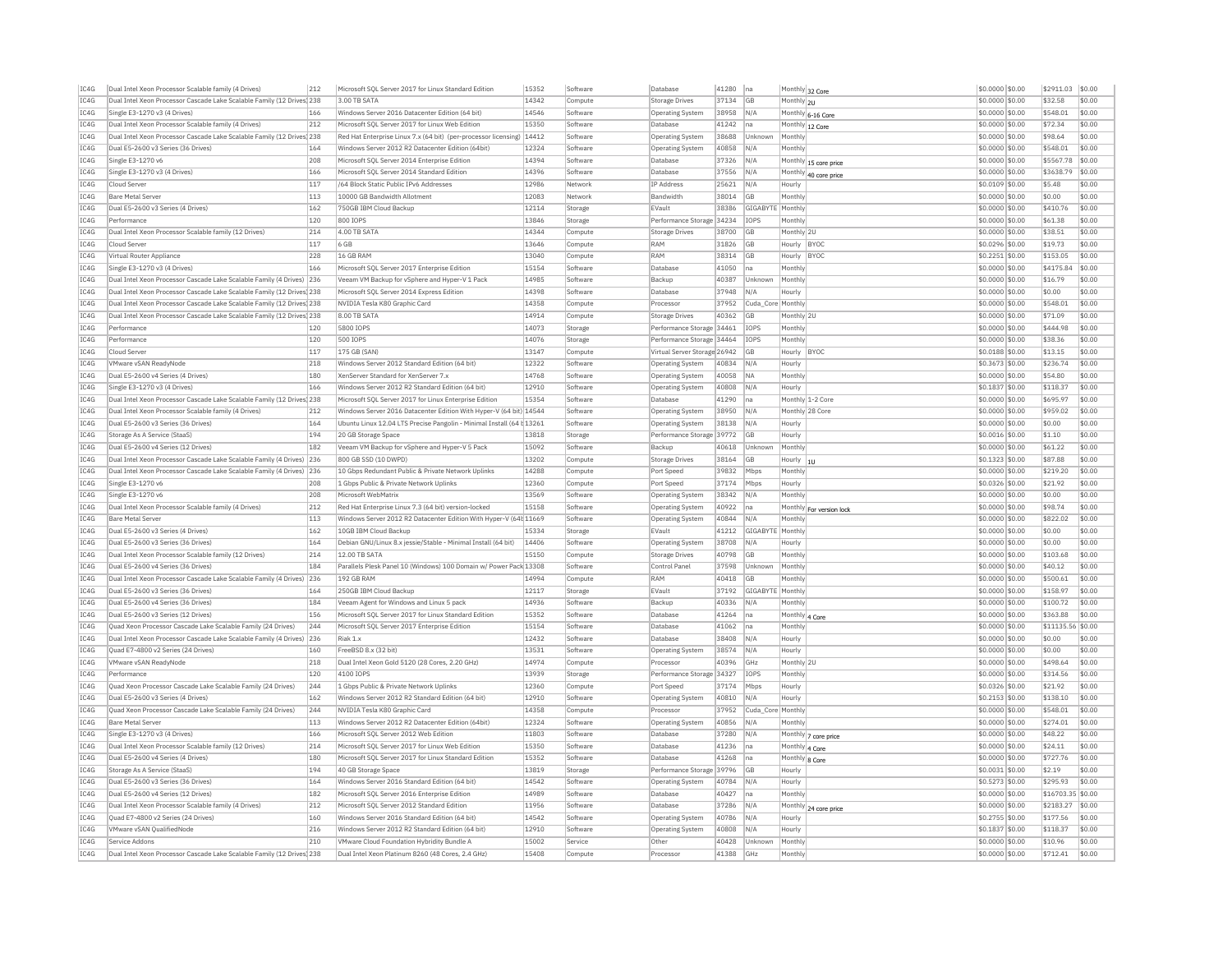| IC4G | Single E3-1270 v3 (4 Drives)                                           | 166            | Microsoft SOL Server 2017 Standard Edition                          | 15252 | Software            | Database                            | 41100          | Ina               | Monthly           |                            | \$0,0000 \$0.00                     | \$363.88          | \$0.00 |
|------|------------------------------------------------------------------------|----------------|---------------------------------------------------------------------|-------|---------------------|-------------------------------------|----------------|-------------------|-------------------|----------------------------|-------------------------------------|-------------------|--------|
| TC4G | Dual E5-2600 v4 Series (12 Drives)                                     | 182            | Microsoft SOL Server 2017 for Linux Enterprise Edition              | 15354 | Software            | Database                            | 41308          | Ina               |                   | Monthly 32 Core            | \$0,0000 \$0.00                     | \$11135.56 \$0.00 |        |
| IC4G | Quad E7-4800 v2 Series (24 Drives)                                     | 160            | Microsoft SQL Server 2014 Enterprise Edition                        | 14394 | Software            | Database                            | 37946          | N/A               |                   | Monthly 13 core price      | \$0.0000 \$0.00                     | \$4871.81         | \$0.00 |
| IC4G | Quad E7-4800 v2 Series (24 Drives)                                     | 160            | No Operating System                                                 | 14282 | Software            | <b>Operating System</b>             | 38426          | <b>NA</b>         | Hourly            |                            | \$0.0000 \$0.00                     | \$0.00            | \$0.00 |
| TC4G | Dual E5-2600 v4 Series (4 Drives)                                      | 180            | Parallels Plesk Panel 11 (Linux) Unlimited Domain w/ Power Pa 12541 |       | Software            | Control Panel                       | 37694          | N/A               | Monthly           |                            | \$0.0000 \$0.00                     | \$58.20           | \$0.00 |
| IC4G | Quad E7-4800 v2 Series (24 Drives)                                     | 160            | Red Hat Enterprise Linux 5.x (32 bit) (per-processor licensing)     | 13046 | Software            | <b>Operating System</b>             | 37702          | Unknown           |                   | Monthly 4 processor price  | \$0.0000 \$0.00                     | \$197.28          | \$0.00 |
| IC4G | <b>Firewall Appliance</b>                                              | 196            | FortiGate Firewall Appliance HA Option                              | 14680 | Network             | Firewall                            | 39836          | N/A               | Monthly           |                            | \$0,0000 \$0.00                     | \$4384.08         | \$0.00 |
| IC4G | Dual Intel Xeon Processor Cascade Lake Scalable Family (12 Drives 238  |                | Microsoft SQL Server 2017 for Linux Standard Edition                | 15352 | Software            | Database                            | 41288          | Ina               |                   | Monthly 96 Core            | \$0,0000 \$0.00                     | \$8733.09         | \$0.00 |
| IC4G | Dual E5-2600 v3 Series (4 Drives)                                      | 162            | 400 GB SSD                                                          | 12281 | Compute             | Storage Drives                      | 38722          | <b>GB</b>         | Hourly            | lш                         | \$0,0987 \$0,00                     | \$66.16           | \$0.00 |
| IC4G | Performance                                                            | 120            | 400 IOPS                                                            | 13902 | Storage             | Performance Storage 34290           |                | IOPS              | Monthly           |                            | \$0.0000 \$0.00                     | \$30.69           | \$0.00 |
| TC4G | Ouad E7-4800 v2 Series (24 Drives)                                     | 160            | MySOL for Linux                                                     | 13122 | Software            | Database                            | 36978          | Unknown           | Hourly            |                            | \$0,0000 \$0.00                     | \$0.00            | \$0.00 |
| IC4G | <b>Additional Products</b>                                             | $\overline{0}$ | Citrix NetScaler VPX 10.0 200Mbps Platinum                          | 13568 | Network             | NetScale                            | 31005          | Mbps              | Monthly           |                            | \$0.0000 \$0.00                     | \$1094.92         | \$0.00 |
| TCAG | Public Virtual Server                                                  | 206            | CentOS 7.x - Minimal Install (64 bit)                               | 14214 | Software            | <b>Operating System</b>             | 34580          | N/A               | Hourly            |                            | \$0.0000 \$0.00                     | \$0.00            | \$0.00 |
| IC4G | Single E3-1270 v3 (4 Drives)                                           | 166            | Citrix XenServer 6.2                                                | 12705 | Software            | Operating System                    | 38656          | Unknown           | Monthly           |                            | \$0.0000 \$0.00                     | \$0.00            | \$0.00 |
| IC4G | VMware vSAN ReadyNode                                                  | 218            | Host Ping and TCP Service Monitoring                                | 12365 | Service             | Monitoring                          | 37388          | Unknown           | Hourly            |                            | \$0.0109 \$0.00                     | \$5.48            | \$0.00 |
| IC4G | Public Virtual Server                                                  | 206            | Microsoft SOL Server 2012 Standard Edition                          | 11956 | Software            | Database                            | 23610          | N/A               |                   |                            | \$0,0000 \$0.00                     | \$727.76          | \$0.00 |
| IC4G | Public Virtual Server                                                  | 206            | Microsoft SQL Server 2017 Enterprise Edition                        | 15154 | Software            | Database                            | 41060          | na                | Monthly           | Monthly 8 core price       | \$0.0000 \$0.00                     | \$9743.62         | \$0.00 |
| TC4G | Performance                                                            | 120            | 3800 TOPS                                                           | 14160 | Storage             | Performance Storage 34548           |                | <b>TOPS</b>       | Monthly           |                            | $$0.0000$ \$0.00                    | \$291.54          | \$0.00 |
| IC4G | Endurance                                                              | 128            | 4000 GB Storage Space                                               | 13826 | Storage             | Performance Storage                 | 34804          | GB                |                   |                            | \$0.0000 \$0.00                     | \$438.41          | \$0.00 |
| TC4G | <b>Bare Metal Server</b>                                               | 113            | 16 GB RAM                                                           | 12181 |                     | RAM                                 | 21468          | <b>GB</b>         |                   | Monthly Endurance Low Tier | \$0,2251 \$0.00                     | \$153.05          | \$0.00 |
|      | VMware vSAN ReadvNode                                                  |                | Windows Server 2012 R2 Standard Edition (64 bit                     |       | Compute<br>Software | Operating System                    |                | N/A               | Hourly<br>Hourly  | la la carte                | \$0,2755 \$0.00                     | \$177.56          |        |
| IC4G |                                                                        | 218            |                                                                     | 12910 |                     |                                     | 40814          |                   |                   |                            |                                     |                   | \$0.00 |
| IC4G | Dual Intel Xeon Processor Scalable family (12 Drives)                  | 214            | FreeBSD 10.x (64 bit)                                               | 12745 | Software            | Operating System                    | 37938          | N/A               | Hourly            |                            | \$0.0000 \$0.00                     | \$0.00            | \$0.00 |
| IC4G | Cloud Server                                                           | 117            | 200 GB (Local - Dedicated Host)                                     | 15452 | Compute             | Virtual Server Storage 41438        |                | GB                | Hourly            |                            | \$0.0000 \$0.00                     | \$0.00            | \$0.00 |
| TC4G | Ouad Xeon Processor Cascade Lake Scalable Family (24 Drives)           | 244            | 40GB IBM Cloud Backup                                               | 12159 | Storage             | FVault                              | 37414          | GIGARYTE          | Monthly           |                            | \$0,0000 \$0.00                     | \$38.51           | \$0.00 |
| IC4G | Dual E5-2600 v4 Series (4 Drives)                                      | 180            | 100GB IBM Cloud Backup                                              | 12156 | Storage             | EVault                              | 37190          | GIGABYTE          | Monthly           |                            | \$0.0000 \$0.00                     | \$71.09           | \$0.00 |
| IC4G | Dual E5-2600 v3 Series (36 Drives)                                     | 164            | Microsoft SOL Server 2017 Standard Edition                          | 15252 | Software            | Database                            | 41104          | lna               | Monthly           |                            | \$0,0000 \$0.00                     | \$727.76          | \$0.00 |
| IC4G | Single E3-1270 v6                                                      | 208            | 10 Gbps Redundant Public & Private Network Uplinks                  | 14288 | Compute             | Port Speed                          | 39832          | Mbps              | Monthly           |                            | \$0.0000 \$0.00                     | \$219.20          | \$0.00 |
| IC4G | Public Virtual Server                                                  | 206            | Red Hat Enterprise Linux 7.x - LAMP Install (64 bit)                | 14420 | Software            | <b>Operating System</b>             | 38758          | <b>NA</b>         | Hourly            |                            | \$0.0879 \$0.00                     | \$49.02           | \$0.00 |
| IC4G | Dual E5-2600 v3 Series (36 Drives)                                     | 164            | Microsoft SOL Server 2014 Standard Edition                          | 14396 | Software            | Database                            | 38446          | N/A               |                   | Monthly 12 core price      | \$0,0000 \$0.00                     | \$1091.64         | \$0.00 |
| IC4G | Single E3-1270 v3 (4 Drives)                                           | 166            | Microsoft SOL Server 2014 Standard Edition                          | 14396 | Software            | Database                            | 37338          | N/A               |                   | Monthly 7 core price       | \$0.0000 \$0.00                     | \$727.76          | \$0.00 |
| IC4G | Public Virtual Server                                                  | 206            | Microsoft SOL Server 2017 for Linux Standard Edition                | 15352 | Software            | Database                            | 41282          | Ina               |                   | Monthly 40 Core            | \$0,0000 \$0.00                     | \$3638.79         | \$0.00 |
| IC4G | Dual E5-2600 v4 Series (4 Drives)                                      | 180            | Veeam Agent for Windows and Linux 500 pack                          | 15144 | Software            | Backup                              | 40676          | Unknown           | Monthly           |                            | \$0.0000 \$0.00                     | \$7988.11         | \$0.00 |
| TC4G | Ouad Xeon Processor Cascade Lake Scalable Family (24 Drives)           | 244            | NVIDIA Tesla M60 GPU Accelerator - Software may be required 14424   |       | Compute             | Processor                           | 38772          | Cuda Core Monthly |                   |                            | $$0.0000$ \$0.00                    | \$712.41          | \$0.00 |
| IC4G | Cloud Server                                                           | 117            | 4 x 2.0 GHz or higher Cores (Dedicated Host)                        | 15430 | Compute             | Virtual Server Process 41416        |                | DEDICATED Hourly  |                   |                            | \$0.0000 \$0.00                     | \$0.00            | \$0.00 |
| TC4G | Ouad E7-4800 v2 Series (24 Drives)                                     | 160            | Microsoft SOL Server 2014 Standard Edition                          | 14396 | Software            | Database                            | 37556          | N/A               |                   | Monthly 40 core price      | \$0,0000 \$0.00                     | \$3638.79         | \$0.00 |
| IC4G | <b>Additional Products</b>                                             | $\Omega$       | 16 Portable Private IP Addresses                                    | 12900 | Network             | IP Address                          | 24903          | IPs               | Monthl            |                            | \$0.0000 \$0.00                     | \$0.00            | \$0.00 |
| IC4G | Dual E5-2600 v3 Series (12 Drives)                                     | 156            | Windows Server 2012 Datacenter Edition (64bit)                      | 12964 | Software            | Operating System                    | 40894          | N/A               | Monthly           |                            | \$0.0000 \$0.00                     | \$548.01          | \$0.00 |
| IC4G | Dual E5-2600 v4 Series (12 Drives)                                     | 182            | Debian GNU/Linux 8.x jessie/Stable - Minimal Install (64 bit)       | 14406 | Software            | <b>Operating System</b>             | 38708          | N/A               | Hourly            |                            | \$0.0000 \$0.00                     | \$0.00            | \$0.00 |
| IC4G | <b>Additional Products</b>                                             | $\Omega$       | 750GB IBM Cloud Backup                                              | 12114 | Storage             | EVault                              | 31468          | GIGABYTE          | Monthly           |                            | \$0.0000 \$0.00                     | \$410.76          | \$0.00 |
| TC4G | Dual E5-2600 v3 Series (12 Drives)                                     | 156            | Veeam VM Backup for vSphere and Hyper-V 1 Pack                      | 14983 | Software            | Backup                              | 40385          | Unknown           | Monthly           |                            | \$0.0000 \$0.00                     | \$12.84           | \$0.00 |
| IC4G | Dual E5-2600 v4 Series (4 Drives)                                      | 180            | Windows Server 2012 Datacenter Edition With Hyper-V (64bit) 11969   |       | Software            | <b>Operating System</b>             | 40874          | N/A               | Monthl            |                            | \$0.0000 \$0.00                     | \$274.01          | \$0.00 |
| TC4G | Dual Intel Xeon Processor Cascade Lake Scalable Family (12 Drives 238  |                | Veeam Agent for Windows and Linux 25 pack                           | 14940 | Software            | Backup                              | 40340          | N/A               | Monthly           |                            | \$0,0000 \$0.00                     | \$499.63          | \$0.00 |
| IC4G | Dual Intel Xeon Processor Scalable family (12 Drives)                  | 214            | Veeam Backup for Office 365 1 Pack                                  | 15304 | Software            | Operating System                    | 41180          | <b>NA</b>         | Monthly           |                            | \$0.0000 \$0.00                     | \$5.55            | \$0.00 |
| IC4G |                                                                        |                | Microsoft SQL Server 2017 Web Edition                               | 15250 |                     |                                     | 41096          |                   |                   |                            | \$0,0000 \$0.00                     | \$578.70          | \$0.00 |
|      | Dual Intel Xeon Processor Cascade Lake Scalable Family (12 Drives) 238 |                |                                                                     |       | Software            | Database                            |                | Ina               | Monthly           |                            |                                     |                   |        |
| IC4G | Dual Intel Xeon Processor Scalable family (4 Drives)                   | 212            | 1 IP Address                                                        | 13345 | Network<br>Compute  | IP Address                          | 38488<br>38528 | Unknown           | Hourly            |                            | \$0,0000 \$0.00<br>$$0.0000$ \$0.00 | \$0.00            | \$0.00 |
| TCAG | <b>Bare Metal Server</b>                                               |                | 100 Mbns Private Network Unlink                                     | 13376 |                     |                                     |                |                   | Hourly            |                            |                                     | \$0.00            | \$0.00 |
| IC4G |                                                                        | 113            |                                                                     |       |                     | Port Speed                          |                | Mbps              |                   |                            |                                     |                   |        |
|      | Performance                                                            | 120            | 4400 IOPS                                                           | 14166 | Storage             | Performance Storage 34554           |                | IOPS              | Monthly           |                            | \$0.0000 \$0.00                     | \$337.57          | \$0.00 |
| TC4G | Endurance                                                              | 128            | <b>Endurance Storage</b>                                            | 14230 | Storage             | Endurance                           | 34744          | N/A               | Monthly           |                            | \$0,0000 \$0.00                     | \$0.00            | \$0.00 |
| TC4G | Dual Intel Xeon Processor Scalable family (12 Drives)                  | 214            | vCenter 6.0                                                         | 14402 | Software            | Operating System                    | 37360          | lna               | Monthly           |                            | \$0.0000 \$0.00                     | \$0.00            | \$0.00 |
| IC4G | Quad E7-4800 v2 Series (24 Drives)                                     | 160            | XenServer Enterprise for XenServer 7.x                              | 14770 | Software            | Operating System                    | 40060          | <b>NA</b>         | Monthly           |                            | \$0.0000 \$0.00                     | \$109.60          | \$0.00 |
| IC4G | Single E3-1270 v6                                                      | 208            | Debian GNU/Linux 8.x jessie/Stable (64 bit)                         | 14408 | Software            | <b>Operating System</b>             | 37744          | N/A               | Hourly            |                            | \$0.0000 \$0.00                     | \$0.00            | \$0.00 |
| IC4G | Dual E5-2600 v3 Series (12 Drives)                                     | 156            | Microsoft SOL Server 2017 Web Edition                               | 15250 | Software            | Database                            | 41092          | Ina               | Monthly           |                            | \$0.0000 \$0.00                     | \$289.35          | \$0.00 |
| TC4G | Single E3-1270 v6                                                      | 208            | 1.00 TR SATA                                                        | 14354 | Compute             | Storage Drives                      | 38698          | GB                | Hourly  1U        |                            | \$0.0257 \$0.00                     | \$16.79           | \$0.00 |
| IC4G | Dual E5-2600 v3 Series (36 Drives)                                     | 164            | Windows Server 2012 Datacenter Edition With Hyper-V (64bit) 11969   |       | Software            | <b>Operating System</b>             | 40882          | N/A               | Monthly           |                            | \$0.0000 \$0.00                     | \$959.02          | \$0.00 |
| IC4G | Dual E5-2600 v4 Series (12 Drives)                                     | 182            | Veeam VM Backup for vSphere and Hyper-V 500 pack                    | 15148 | Software            | Backup                              | 40680          | Unknown           | Monthly           |                            | \$0,0000 \$0.00                     | \$4881.73         | \$0.00 |
| IC4G | Dual E5-2600 v3 Series (4 Drives)                                      | 162            | Microsoft SQL Server 2017 for Linux Web Edition                     | 15350 | Software            | <b>Databas</b>                      | 41260          | na                |                   |                            | \$0.0000 \$0.00                     | \$578.70          | \$0.00 |
| IC4G | Performance                                                            | 120            | 3000 IOPS                                                           | 14152 | Storage             | Performance Storage 34540           |                | IOPS              | Monthly           | Monthly 96 Core            | \$0,0000 \$0.00                     | \$230.16          | \$0.00 |
| IC4G | Single E3-1270 v6                                                      | 208            | Microsoft SOL Server 2017 Standard Edition                          | 15252 | Software            | Database                            | 41112          | Ina               | Monthly           |                            | \$0.0000 \$0.00                     | \$2183.27         | \$0.00 |
| TC4G | Dual E5-2600 v3 Series (36 Drives)                                     | 164            | Red Hat Enterprise Linux 6.x (64 bit) (per-processor licensing)     | 12528 | Software            | Operating System                    | 37304          | N/A               |                   |                            | \$0,0000 \$0.00                     | \$98.64           | \$0.00 |
| IC4G | Single E3-1270 v6                                                      |                |                                                                     | 13721 | Software            |                                     | 38598          | N/A               |                   | Monthly 2 processor price  |                                     | \$0.00            | \$0.00 |
| TC4G |                                                                        | 208<br>244     | Debian GNU/Linux 6.x Squeeze/Stable (32 bit)                        | 14989 | Software            | <b>Operating System</b><br>Database |                | Ina               | Hourly<br>Monthly |                            | \$0.0000 \$0.00                     | \$5567.78         | \$0.00 |
|      | Ouad Xeon Processor Cascade Lake Scalable Family (24 Drives)           |                | Microsoft SOL Server 2016 Enterprise Edition                        |       |                     |                                     | 40415          |                   |                   |                            | \$0,0000 \$0,00                     |                   |        |
| TC4G | Single E3-1270 v3 (4 Drives)                                           | 166            | Microsoft SOL Server 2017 Web Edition                               | 15250 | Software            | Database                            | 41084          | Ina               | Monthly           |                            | \$0.0000 \$0.00                     | \$144.67          | \$0.00 |
| IC4G | Dual Intel Xeon Processor Cascade Lake Scalable Family (12 Drives) 238 |                | 10 Gbps Redundant Public & Private Network Uplinks                  | 14288 | Compute             | Port Speed                          | 39832          | Mbps              | Monthly           |                            | \$0.0000 \$0.00                     | \$219.20          | \$0.00 |
| TC4G | Dual E5-2600 v4 Series (12 Drives)                                     | 182            | 60GB IBM Cloud Backup                                               | 12157 | Storage             | EVault                              | 37030          | GIGARYTE          | Monthly           |                            | \$0,0000 \$0.00                     | \$55.29           | \$0.00 |
| IC4G | Single E3-1270 v6                                                      | 208            | Microsoft SOL Server 2012 Enterprise Edition                        | 12153 | Software            | Database                            | 37894          | N/A               |                   | Monthly 4 core price       | $$0.0000$ \$0.00                    | \$1391.95         | \$0.00 |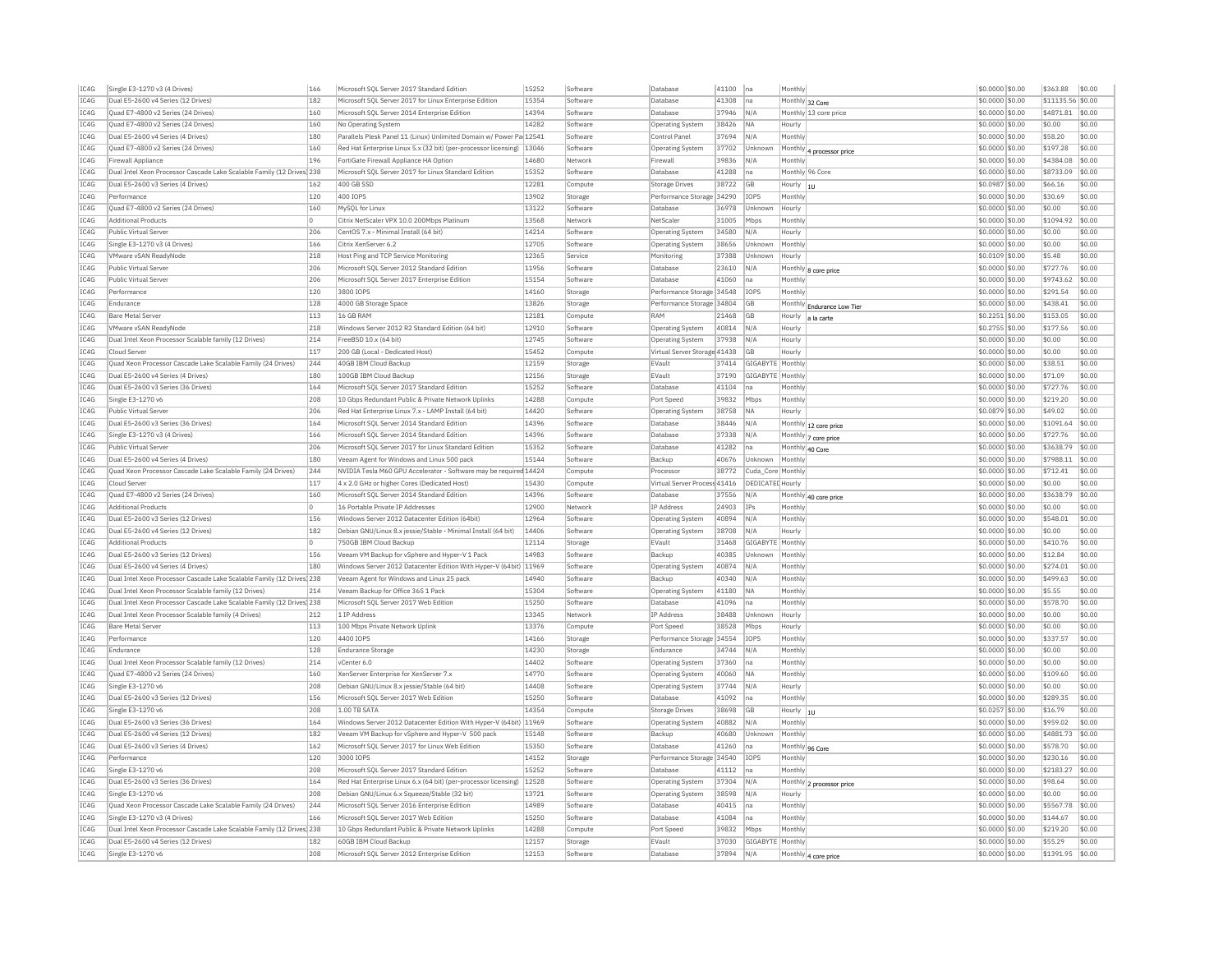| IC4G         | Endurance                                                                                             | 128        | 4000 GB Storage Space                                                  | 13826          | Storage            | Performance Storage          | 34828          | GB                      |                           | Monthly Replication Low Tier | \$0.0000 \$0.00                    | \$87.68           | \$0.00           |
|--------------|-------------------------------------------------------------------------------------------------------|------------|------------------------------------------------------------------------|----------------|--------------------|------------------------------|----------------|-------------------------|---------------------------|------------------------------|------------------------------------|-------------------|------------------|
| TC4G         | Single E3-1270 v3 (4 Drives)                                                                          | 166        | Microsoft SOL Server 2017 for Linux Standard Edition                   | 15352          | Software           | Database                     | 41282          | Ina                     |                           | Monthly 40 Core              | \$0,0000 \$0.00                    | \$3638.79         | \$0.00           |
| IC4G         | Performance                                                                                           | 120        | 4000 IOPS                                                              | 14111          | Storage            | Performance Storage 34499    |                | IOPS                    | Monthly                   |                              | \$0,0000 \$0.00                    | \$306.89          | \$0.00           |
| IC4G         | Single E3-1270 v3 (4 Drives)                                                                          | 166        | 10000 GB Bandwidth Allotment                                           | 12083          | Network            | Bandwidth                    | 38014          | <b>GB</b>               | Monthly                   |                              | \$0,0000 \$0,00                    | \$0.00            | \$0.00           |
| IC4G         | Single E3-1270 v3 (4 Drives)                                                                          | 166        | Microsoft SQL Server 2017 Enterprise Edition                           | 15154          | Software           | Database                     | 41044          | Ina                     | Monthly                   |                              | \$0,0000 \$0.00                    | \$695.97          | \$0.00           |
| IC4G         | Single E3-1270 v6                                                                                     | 208        | XenServer Standard for XenServer 7.x                                   | 14768          | Software           | Operating System             | 40058          | <b>NA</b>               | Monthly                   |                              | \$0,0000 \$0.00                    | \$54.80           | \$0.00           |
| IC4G         | Dual E5-2600 v4 Series (36 Drives)                                                                    | 184        | Microsoft SOL Server 2017 Enterprise Edition                           | 15154          | Software           | Database                     | 41062          | Ina                     | Monthly                   |                              | \$0,0000 \$0,00                    | \$11135.56 \$0.00 |                  |
| IC4G         | Dual E5-2600 v4 Series (12 Drives)                                                                    | 182        | Microsoft SQL Server 2017 for Linux Web Edition                        | 15350          | Software           | Database                     | 41250          | lna                     | Monthly 28 Core           |                              | \$0.0000 \$0.00                    | \$168.79          | \$0.00           |
| IC4G         | Single E3-1270 v6                                                                                     | 208        | CentOS 7.x (64 bit)                                                    | 14210          | Software           | Operating System             | 38196          | N/A                     | Hourly                    |                              | \$0.0000 \$0.00                    | \$0.00            | \$0.00           |
| IC4G         | Cloud Server                                                                                          | 117        | 1500GB TBM Cloud Backup                                                | 12112          | Storage            | FVault                       | 23118          | GIGARYTE Monthly        |                           |                              | \$0,0000 \$0.00                    | \$685.26          | \$0.00           |
| IC4G         | Storage As A Service (StaaS)                                                                          | 194        | 300 - 48000 IOPS                                                       | 14656          | Storage            | Performance Storage 39360    |                | IOPS                    | Hourly                    |                              | \$0,0001 \$0.00                    | \$0.00            | \$0.00           |
| IC4G         | Ouad Xeon Processor Cascade Lake Scalable Family (24 Drives)                                          | 244        | vCenter 6.0                                                            | 14402          | Software           | Operating System             | 37360          | Ina                     | Monthly                   |                              | \$0,0000 \$0.00                    | \$0.00            | \$0.00           |
| IC4G         | Dual E5-2600 v4 Series (36 Drives)                                                                    | 184        | <b>NOC Monitoring</b>                                                  | 12938          | Service            | Other                        | 38008          | N/A                     | Hourly                    |                              | \$0.1096 \$0.00                    | \$54.80           | \$0.00           |
| IC4G         | Dual Intel Xeon Processor Cascade Lake Scalable Family (12 Drives) 238                                |            | MongoDB Community Edition                                              | 13473          | Software           | Database                     | 38388          | N/A                     | Hourly                    |                              | \$0.0000 \$0.00                    | \$0.00            | \$0.00           |
| TCAG         | Dual E5-2600 v3 Series (12 Drives)                                                                    | 156        | MongoDB Community Edition                                              | 13473          | Software           | Database                     | 38388          | N/A                     | Hourly                    |                              | $$0.0000$ \$0.00                   | \$0.00            | \$0.00           |
| TC4G         | Dual E5-2600 v3 Series (12 Drives)                                                                    | 156        | Windows Server 2012 Datacenter Edition With Hyper-V (64bit)            | 11969          | Software           | <b>Operating System</b>      | 40890          | N/A                     | Monthly                   |                              | \$0.0000 \$0.00                    | \$2055.04         | \$0.00           |
|              |                                                                                                       |            |                                                                        | 14586          |                    | Licenses                     |                | CPI                     | Monthly                   |                              |                                    |                   | \$0.00           |
| IC4G         | Software License Package<br>Quad E7-4800 v2 Series (24 Drives)                                        | 168<br>160 | VMware vSAN Enterprise Tier I 0 - 20 TB 6.x                            |                | Software           |                              | 39012          |                         |                           |                              | \$0.0000 \$0.00                    | \$646.65          | \$0.00           |
| IC4G         |                                                                                                       |            | 1 Gbps Redundant Private Network Uplinks                               | 11961          | Compute            | Port Speed                   | 37466          | Mbps                    | Monthly                   |                              | \$0,0000 \$0.00                    | \$21.92           |                  |
| IC4G         | Single E3-1270 v3 (4 Drives)                                                                          | 166        | Microsoft SQL Server 2014 Standard Edition                             | 14396          | Software           | Database                     | 37558          | N/A                     |                           | Monthly 11 core price        | \$0.0000 \$0.00                    | \$1091.64         | \$0.00           |
| IC4G         | Public Virtual Server                                                                                 | 206        | CentOS 6.x - LAMP Install (64 bit)                                     | 12134          | Software           | <b>Operating System</b>      | 20776          | N/A                     | Hourly                    |                              | \$0.0000 \$0.00                    | \$0.00            | \$0.00           |
| IC4G         | Dual E5-2600 v3 Series (36 Drives)                                                                    | 164        | Veeam Backup for Office 365 10 Pack                                    | 15308          | Software           | Operating System             | 41184          | <b>NA</b>               | Monthly                   |                              | \$0.0000 \$0.00                    | \$55.47           | \$0.00           |
| IC4G         | Dual E5-2600 v4 Series (12 Drives)                                                                    | 182        | CloudLinux 6.x (64 bit)                                                | 12941          | Software           | <b>Operating System</b>      | 37674          | N/A                     | Monthly                   |                              | \$0.0000 \$0.00                    | \$13.15           | \$0.00           |
| IC4G         | <b>Bare Metal Server</b>                                                                              | 113        | Windows Server 2012 Datacenter Edition With Hyper-V (64bit) 11969      |                | Software           | <b>Operating System</b>      | 40876          | N/A                     | Monthly                   |                              | \$0,0000 \$0,00                    | \$548.01          | \$0.00           |
| IC4G         | Single E3-1270 v6                                                                                     | 208        | Veeam VM Backup for vSphere and Hyper-V 5 Pack                         | 15094          | Software           | Backup                       | 40620          | <b>VM</b>               | Monthly                   |                              | \$0,0000 \$0.00                    | \$83.93           | \$0.00           |
| IC4G         | Static TP Addresses                                                                                   | 130        | 16 Static Public IP Addresses                                          | 12178          | Network            | <b>IP Address</b>            | 33449          | Unknown                 | Monthly                   |                              | \$0,0000 \$0,00                    | \$17.54           | \$0.00           |
| IC4G         | Performance                                                                                           | 120        | 3200 IOPS                                                              | 14154          | Storage            | Performance Storage 34542    |                | IOPS                    | Monthly                   |                              | \$0.0000 \$0.00                    | \$245.51          | \$0.00           |
| IC4G         | Performance                                                                                           | 120        | 3600 IOPS                                                              | 14158          | Storage            | Performance Storage 34546    |                | IOPS                    | Monthly                   |                              | \$0.0000 \$0.00                    | \$276.20          | \$0.00           |
| IC4G         | Cloud Server                                                                                          | 117        | 1 x 2.0 GHz or higher Cores                                            | 13405          | Compute            | Virtual Server Process 29223 |                | CORE                    | Hourly                    | <b>BYOC</b>                  | \$0.0365 \$0.00                    | \$24.36           | \$0.00           |
| IC4G         | Ouad E7-4800 v2 Series (24 Drives)                                                                    | 160        | Windows Server 2008 Standard Edition SP2 (32bit)                       | 12460          | Software           | Operating System             | 38554          | N/A                     |                           | Monthly quad proc price      | \$0,0000 \$0.00                    | \$74.53           | \$0.00           |
| TC4G         | Performance                                                                                           | 120        | 5300 TOPS                                                              | 14124          | Storage            | Performance Storage 34512    |                | <b>TOPS</b>             | Monthly                   |                              | \$0,0000 \$0,00                    | \$406.62          | \$0.00           |
| IC4G         | Cloud Server                                                                                          | 117        | Monitoring Package - Premium Application                               | 11944          | Service            | Monitoring                   | 26418          | Unknown                 | Hourly                    |                              | \$0.0158 \$0.00                    | \$10.96           | \$0.00           |
| IC4G         | Dual E5-2600 v4 Series (4 Drives)                                                                     | 180        | Windows Server 2012 Standard Edition (64 bit)                          | 12322          | Software           | <b>Operating System</b>      | 40830          | N/A                     | Hourly                    |                              | \$0.2459 \$0.00                    | \$157.83          | \$0.00           |
| TC4G         | Dual E5-2600 v4 Series (36 Drives)                                                                    | 184        | Windows Server 2016 Datacenter Edition (64 bit)                        | 14546          | Software           | <b>Operating System</b>      | 38966          | N/A                     |                           | Monthly 32 Core              | \$0.0000 \$0.00                    | \$1096.02         | \$0.00           |
| IC4G         | Cloud Serve                                                                                           | 117        | 250GB IBM Cloud Backup                                                 | 12117          | Storage            | EVault                       | 26534          | GIGABYTE Monthly        |                           |                              | \$0,0000 \$0.00                    | \$158.97          | \$0.00           |
| IC4G         | Network Gateway Appliance (10 Gbps)                                                                   | 158        | Virtual Router Appliance 18.x (up to 20 Gbps) Subscription Edit 15162  |                | Software           | Operating System             | 40928          | Unknown                 | Monthly                   |                              | \$0,0000 \$0.00                    | \$437.42          | \$0.00           |
| IC4G         | Public Virtual Server                                                                                 | 206        | Microsoft SQL Server 2012 Standard Edition                             | 11956          | Software           | Database                     | 21956          | N/A                     |                           | Monthly 15 core price        | \$0.0000 \$0.00                    | \$1455.51         | \$0.00           |
| IC4G         | Cloud Server                                                                                          | 117        | Microsoft SQL Server 2008 Workgroup                                    | 12698          | Software           | Database                     | 23630          | Unknown                 |                           | Monthly single-proc pricing  | \$0.0000 \$0.00                    | \$76.72           | \$0.00           |
| TCAG         | Dual E5-2600 v4 Series (36 Drives)                                                                    | 184        | Windows Server 2016 Standard Edition (64 bit)                          | 14542          | Software           | Operating System             | 38940          | N/A                     | Hourly                    | 48 Core                      | \$0.3673 \$0.00                    | \$236.74          | \$0.00           |
| TC4G         | Public Virtual Server                                                                                 | 206        | 100 GB (LOCAL SSD)                                                     | 13742          | Compute            | Virtual Server Storage 39990 |                | GB                      | Hourly                    |                              | \$0.0069 \$0.00                    | \$4.36            | \$0.00           |
| IC4G         | <b>Bare Metal Server</b>                                                                              | 113        | Ubuntu Linux 14.04 LTS Trusty Tahr (32 bit)                            | 13779          | Software           | Operating System             | 33660          | N/A                     | Hourly                    |                              | \$0.0000 \$0.00                    | \$0.00            | \$0.00           |
| IC4G         | Dual E5-2600 v4 Series (36 Drives)                                                                    | 184        | Microsoft Windows Firewall                                             | 12500          | Network            | Firewall                     | 37802          | Unknown                 | Hourly                    |                              | \$0,0000 \$0.00                    | \$0.00            | \$0.00           |
| IC4G         | Dual Intel Xeon Processor Cascade Lake Scalable Family (12 Drives) 238                                |            | 1 IP Address                                                           | 13345          | Network            | <b>IP Address</b>            | 38488          | Unknown                 | Hourly                    |                              | \$0.0000 \$0.00                    | \$0.00            | \$0.00           |
| IC4G         | Dual E5-2600 v3 Series (36 Drives)                                                                    | 164        | Microsoft SOL Server 2017 for Linux Enterprise Edition                 | 15354          | Software           | Database                     | 41300          | na                      |                           | Monthly 16 Core              | \$0.0000 \$0.00                    | \$5567.78         | \$0.00           |
| IC4G         | Single E3-1270 v6                                                                                     | 208        | Windows Server 2012 R2 Standard Edition (64 bit                        | 12910          | Software           | Operating System             | 40808          | N/A                     | Hourly                    |                              | \$0,1837 \$0.00                    | \$118.37          | \$0.00           |
| IC4G         | Quad Xeon Processor Cascade Lake Scalable Family (24 Drives)                                          | 244        | Microsoft SOL Server 2017 for Linux Web Edition                        | 15350          | Software           | Database                     | 41244          | Ina                     |                           | Monthly 16 Core              | \$0.0000 \$0.00                    | \$96.45           | \$0.00           |
| IC4G         | Ouad E7-4800 v2 Series (24 Drives)                                                                    | 160        | Parallels Server Bare Metal 5.0 Service Provider Edition - Unlim 13066 |                | Software           | Operating System             | 38482          | <b>VM</b>               | Monthly                   |                              | \$0,0000 \$0.00                    | \$90.75           | \$0.00           |
| IC4G         | Dual Intel Xeon Processor Scalable family (12 Drives)                                                 | 214        | Microsoft SOL Server 2017 for Linux Standard Edition                   | 15352          | Software           | Database                     | 41284          | na                      |                           |                              | \$0.0000 \$0.00                    | \$4366.54         | \$0.00           |
| IC4G         | Dual Intel Xeon Processor Scalable family (4 Drives)                                                  | 212        | Non-RATD                                                               | 13664          | Compute            | Storage Controller           | 38276          | Unknown                 | Monthly 48 Core<br>Hourly |                              | \$0,0000 \$0.00                    | \$0.00            | \$0.00           |
| IC4G         | Dual Intel Xeon Processor Scalable family (12 Drives)                                                 | 214        | Windows Server 2016 Standard Edition (64 bit)                          | 14542          | Software           | Operating System             | 40784          | N/A                     | Hourly                    |                              | \$0.5273 \$0.00                    | \$295.93          | \$0.00           |
|              |                                                                                                       |            | 60GB IBM Cloud Backup                                                  | 12157          |                    | EVault                       |                |                         |                           |                              |                                    | \$55.29           | \$0.00           |
| IC4G<br>IC4G | Dual Intel Xeon Processor Cascade Lake Scalable Family (4 Drives) 236<br>Single E3-1270 v3 (4 Drives) | 166        | 1 TPv6 Address                                                         | 13033          | Storage<br>Network | <b>IP Address</b>            | 37030<br>37050 | GIGABYTE Monthly<br>N/A | Hourly                    |                              | \$0.0000 \$0.00<br>\$0,0000 \$0.00 | \$0.00            | \$0.00           |
|              |                                                                                                       |            |                                                                        |                |                    |                              |                |                         |                           |                              |                                    |                   |                  |
| IC4G         | Single E3-1270 v6                                                                                     | 208        | Microsoft SQL Server 2017 Web Edition                                  | 15250<br>12931 | Software           | Database                     | 41078          | na                      | Monthly                   |                              | \$0,0000 \$0.00                    | \$72.34           | \$0.00<br>\$0.00 |
| IC4G         | Dual E5-2600 v3 Series (12 Drives)                                                                    | 156        | Monitoring Package - Advanced                                          |                | Service            | Monitoring                   | 37036          | Unknown                 | Hourly                    |                              | \$0,0079 \$0,00                    | \$5.48            |                  |
| IC4G         | Dual E5-2600 v4 Series (36 Drives)                                                                    | 184        | 250GB IBM Cloud Backup                                                 | 12117          | Storage            | EVault                       | 37192          | GIGABYTE Monthly        |                           |                              | \$0.0000 \$0.00                    | \$158.97          | \$0.00           |
| IC4G         | Dual E5-2600 v4 Series (36 Drives)                                                                    | 184        | 100 Mbps Private Network Uplink                                        | 13376          | Compute            | Port Speed                   | 38528          | Mbps                    | Hourly                    |                              | \$0.0000 \$0.00                    | \$0.00            | \$0.00           |
| IC4G         | Quad E7-4800 v2 Series (24 Drives)                                                                    | 160        | Microsoft SQL Server 2012 Web Edition                                  | 11803          | Software           | Database                     | 38620          | N/A                     | Monthly                   | 15 core price                | $$0.0000$ \$0.00                   | \$96.45           | \$0.00           |
| IC4G         | Cloud Serve                                                                                           | 117        | Veeam VM Backup for vSphere and Hyper-V 25 Pack                        | 15102          | Software           | Backup                       | 40628          | Unknown                 | Monthly                   |                              | \$0,0000 \$0.00                    | \$416.69          | \$0.00           |
| IC4G         | Dual E5-2600 v3 Series (4 Drives)                                                                     | 162        | 8000GB TBM Cloud Backup                                                | 15328          | Storage            | FVault                       | 41206          | <b>GIGABYTE Monthly</b> |                           |                              | \$0,0000 \$0.00                    | \$1824.73         | \$0.00           |
| IC4G         | Quad E7-4800 v2 Series (24 Drives)                                                                    | 160        | <b>Business Continuance Insurance</b>                                  | 11806          | Compute            | <b>Business Continuity</b>   | 38012          | Unknown                 | Monthly                   |                              | \$0.0000 \$0.00                    | \$5.48            | \$0.00           |
| IC4G         | Dual E5-2600 v3 Series (12 Drives)                                                                    | 156        | Windows Server 2012 R2 Datacenter Edition (64bit)                      | 12324          | Software           | Operating System             | 40862          | N/A                     | Monthly                   |                              | \$0.0000 \$0.00                    | \$822.02          | \$0.00           |
| TCAG         | Dual E5-2600 v3 Series (12 Drives)                                                                    | 156        | Windows Server 2016 Datacenter Edition With Hyper-V (64 bit) 14544     |                | Software           | Operating System             | 38942          | N/A                     | Monthly 4 Core            |                              | $$0.0000$ \$0.00                   | \$274.01          | \$0.00           |
| TC4G         | Dual E5-2600 v3 Series (4 Drives)                                                                     | 162        | Microsoft SQL Server 2017 Enterprise Edition                           | 15154          | Software           | Database                     | 41044          | Ina                     | Monthly                   |                              | \$0.0000 \$0.00                    | \$695.97          | \$0.00           |
| IC4G         | Dual E5-2600 v3 Series (36 Drives)                                                                    | 164        | Microsoft SOL Server 2016 Standard Edition                             | 14987          | Software           | Database                     | 40395          | Ina                     | Monthly                   |                              | $$0.0000$ \$0.00                   | \$727.76          | \$0.00           |
| IC4G         | Dual Intel Xeon Processor Scalable family (4 Drives)                                                  | 212        | Windows Server 2012 R2 Datacenter Edition With Hyper-V (64t 11669      |                | Software           | Operating System             | 40848          | N/A                     | Monthly                   |                              | \$0,0000 \$0.00                    | \$1233.02         | \$0.00           |
| IC4G         | Single E3-1270 v6                                                                                     | 208        | Microsoft SQL Server 2012 Web Edition                                  | 11803          | Software           | Database                     | 37680          | N/A                     |                           | Monthly 11 core price        | \$0.0000 \$0.00                    | \$72.34           | \$0.00           |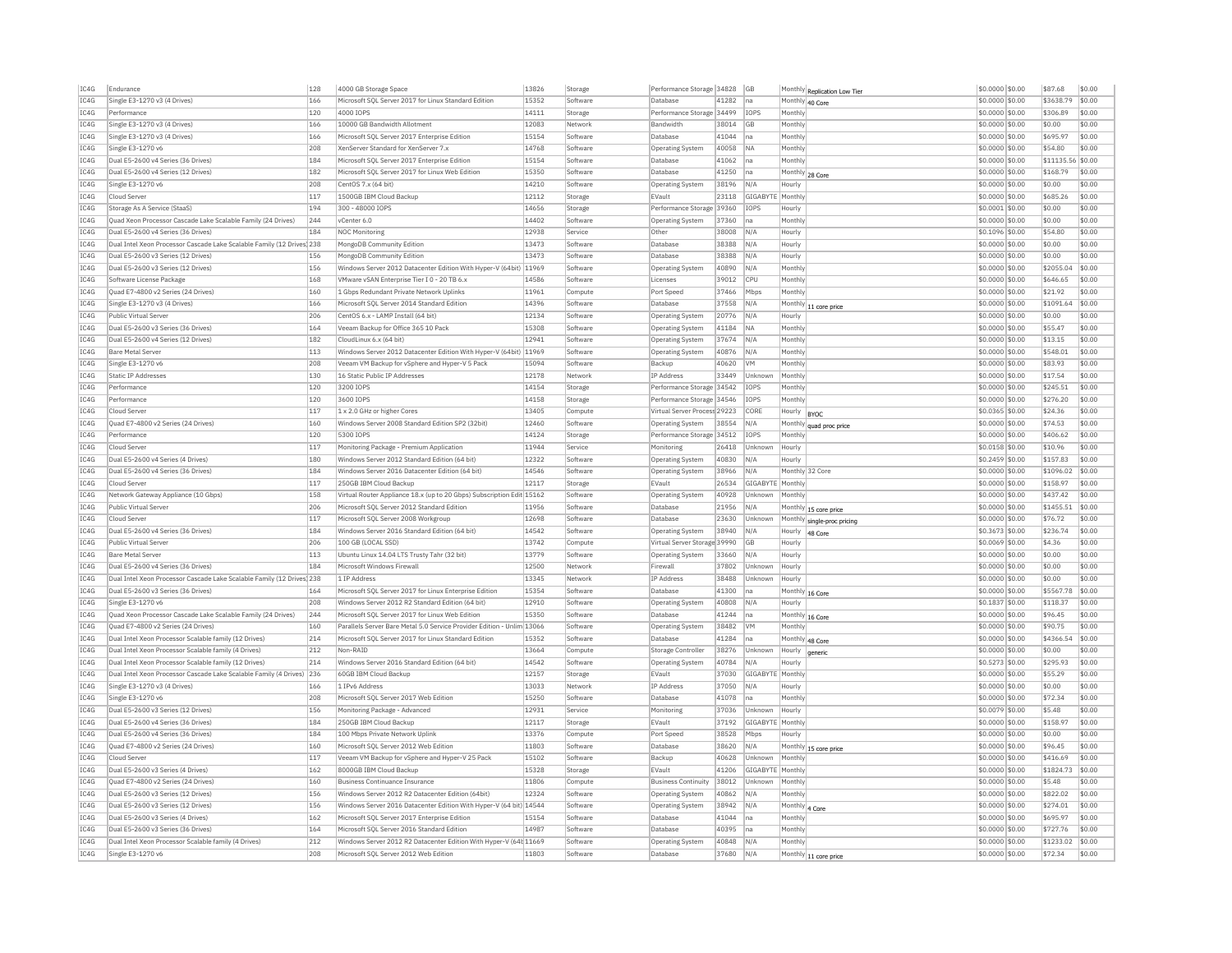| IC4G | <b>Additional Products</b>                                             |     | Citrix NetScaler VPX 9 1000Mbps Platinum                               | 12573   | Network  | NetScale                     | 22917 | Mbps                    | Monthly                                      | \$0.0000 \$0.00  | \$2190.94         | \$0.00 |
|------|------------------------------------------------------------------------|-----|------------------------------------------------------------------------|---------|----------|------------------------------|-------|-------------------------|----------------------------------------------|------------------|-------------------|--------|
| IC4G | Dual E5-2600 v4 Series (12 Drives)                                     | 182 | Windows Server 2016 Datacenter Edition With Hyper-V (64 bit) 14544     |         | Software | Operating System             | 38950 | N/A                     | Monthly 28 Core                              | \$0.0000 \$0.00  | \$959.02          | \$0.00 |
| IC4G | Performance                                                            | 120 | 1100 IOPS                                                              | 14133   | Storage  | Performance Storage          | 34521 | IOPS                    | Monthly                                      | \$0.0000 \$0.00  | \$84.39           | \$0.00 |
| IC4G | Public Virtual Server                                                  | 206 | 30 x 2.0 GHz or higher Cores                                           | 15212   | Compute  | Virtual Server Process 41006 |       | CORE                    | Hourly                                       | \$0,9489 \$0,00  | \$628.78          | \$0.00 |
| IC4G | <b>Additional Products</b>                                             |     | 350GB IBM Cloud Backup                                                 | 12116   | Storage  | EVault                       | 27928 | GIGABYTE                | Monthly                                      | \$0.0000 \$0.00  | \$225.13          | \$0.00 |
| IC4G | Public Virtual Server                                                  | 206 | Debian GNU/Linux 6.x Squeeze/Stable - LAMP Install (64 bit)            | 13739   | Software | <b>Operating System</b>      | 33118 | N/A                     | Hourly                                       | \$0.0000 \$0.00  | \$0.00            | \$0.00 |
| IC4G | Dual E5-2600 v3 Series (12 Drives)                                     | 156 | 100 Mbps Dual Public & Private Network Uplinks (Unbonded)              | 14304   | Compute  | Port Speed                   | 37944 | Mbps                    | Hourly                                       | \$0,0000 \$0.00  | \$0.00            | \$0.00 |
| IC4G | Dual Intel Xeon Processor Cascade Lake Scalable Family (4 Drives) 236  |     | Dual Intel Xeon Gold 5218 (32 Cores, 2.30 GHz)                         | 15340   | Compute  | Processor                    | 41220 | GHz                     | Monthly                                      | \$0.0000 \$0.00  | \$345.59          | \$0.00 |
| TC4G | Dual Intel Xeon Processor Cascade Lake Scalable Family (4 Drives) 236  |     | Reboot / KVM over TP                                                   | 13180   | Compute  | Remote Management 38048      |       | Unknown                 | Hourly                                       | \$0,0000 \$0.00  | \$0.00            | \$0.00 |
|      |                                                                        |     | 2100 TOPS                                                              |         |          |                              |       |                         |                                              |                  |                   |        |
| IC4G | Performance                                                            | 120 |                                                                        | 14143   | Storage  | Performance Storage 34531    |       | IOPS                    | Monthly                                      | \$0.0000 \$0.00  | \$161.11          | \$0.00 |
| IC4G | Dual Intel Xeon Processor Scalable family (4 Drives)                   | 212 | Windows Server 2012 Datacenter Edition (64bit)                         | 12964   | Software | Operating System             | 40896 | N/A                     | Monthly                                      | \$0.0000 \$0.00  | \$685.01          | \$0.00 |
| TC4G | Performance                                                            | 120 | 4800 TOPS                                                              | 14005   | Storage  | Performance Storage 34393    |       | <b>TOPS</b>             | Monthly                                      | \$0,0000 \$0.00  | \$368.26          | \$0.00 |
| IC4G | Dual E5-2600 v4 Series (36 Drives)                                     | 184 | Red Hat Enterprise Linux 7.3 - Minimal Install (64 bit) version-       | d 15166 | Software | Operating System             | 40938 | <b>NA</b>               | Monthly RHEL 7.3 Version Lock for Bare Metal | \$0,0000 \$0.00  | \$98.74           | \$0.00 |
| IC4G | Cloud Serve                                                            | 117 | Windows Server 2008 R2 Standard Edition (64bit)                        | 11887   | Software | Operating System             | 40754 | N/A                     | Hourly                                       | \$0.2192 \$0.00  | \$145.58          | \$0.00 |
| IC4G | Dual E5-2600 v3 Series (36 Drives)                                     | 164 | 100 Mbps Private Network Uplink                                        | 13376   | Compute  | Port Speed                   | 38528 | Mbps                    | Hourly                                       | \$0.0000 \$0.00  | \$0.00            | \$0.00 |
| IC4G | Cloud Serve                                                            | 117 | 2 x 2.0 GHz or higher Cores (Dedicated Host)                           | 15428   | Compute  | Virtual Server Process 41414 |       | <b>DEDICATED Hourly</b> |                                              | \$0,0000 \$0.00  | \$0.00            | \$0.00 |
| TC4G | Dual Intel Xeon Processor Cascade Lake Scalable Family (12 Drives) 238 |     | Microsoft SOL Server 2017 Enterprise Edition                           | 15154   | Software | Database                     | 41066 | lna                     | Monthly                                      | \$0,0000 \$0.00  | \$16703.35 \$0.00 |        |
| IC4G | Dual Intel Xeon Processor Cascade Lake Scalable Family (12 Drives) 238 |     | Microsoft SQL Server 2017 Web Edition                                  | 15250   | Software | Database                     | 41080 | na                      | Monthly                                      | \$0.0000 \$0.00  | \$96.45           | \$0.00 |
| IC4G | <b>Additional Products</b>                                             | ln. | FortiGate Security Appliance (High Availability)                       | 13552   | Network  | Firewall                     | 30841 | N/A                     | Monthly                                      | \$0,0000 \$0.00  | \$2189.85         | \$0.00 |
| TC4G | Network Gateway Appliance (10 Gbps)                                    | 158 | Reboot / KVM over TP                                                   | 13180   | Compute  | Remote Management 38048      |       | Unknown                 | Hourly                                       | \$0.0000 \$0.00  | \$0.00            | \$0.00 |
| IC4G | VMware vSAN OualifiedNode                                              | 216 | Windows Server 2012 R2 Datacenter Edition (64bit)                      | 12324   | Software | Operating System             | 40866 | N/A                     | Monthly                                      | \$0,0000 \$0.00  | \$1096.02         | \$0.00 |
| IC4G | Dual Intel Xeon Processor Scalable family (12 Drives)                  | 214 | Intel Ontane 750GB (NVMe PCIe)                                         | 14962   | Compute  | Storage Drives               | 40372 | <b>GB</b>               | Monthly                                      | \$0,0000 \$0.00  | \$657.61          | \$0.00 |
| IC4G | Single E3-1270 v3 (4 Drives)                                           | 166 | Microsoft SQL Server 2014 Standard Edition                             | 14396   | Software | Database                     | 37114 | N/A                     | Monthly                                      | \$0.0000 \$0.00  | \$1273.58         | \$0.00 |
|      |                                                                        |     |                                                                        |         |          |                              |       |                         | 14 core price                                |                  |                   |        |
| IC4G | Dual E5-2600 v3 Series (4 Drives)                                      | 162 | Debian GNU/Linux 7.x Wheezy/Stable (64 bit)                            | 12426   | Software | Operating System             | 38170 | N/A                     | Hourly                                       | \$0.0000 \$0.00  | \$0.00            | \$0.00 |
| TCAG | Dual E5-2600 v3 Series (4 Drives                                       | 162 | Microsoft SOL Server 2017 for Linux Web Edition                        | 15350   | Software | Database                     | 41246 | l na                    | Monthly 20 Core                              | $$0.0000$ \$0.00 | \$120.56          | \$0.00 |
| IC4G | Single E3-1270 v3 (4 Drives)                                           | 166 | 1 Gbps Redundant Private Network Uplinks                               | 11961   | Compute  | Port Speed                   | 37466 | Mbps                    | Monthly                                      | \$0.0000 \$0.00  | \$21.92           | \$0.00 |
| IC4G | Dual E5-2600 v4 Series (12 Drives)                                     | 182 | Microsoft SQL Server 2017 Web Edition                                  | 15250   | Software | Database                     | 41088 | Ina                     | Monthly                                      | \$0.0000 \$0.00  | \$192.90          | \$0.00 |
| IC4G | Network Gateway Appliance                                              | 114 | RATD                                                                   | 13075   | Compute  | Storage Controlle            | 26316 | N/A                     | Hourly                                       | $$0.0741$ \$0.00 | \$54.80           | \$0.00 |
| IC4G | VMware vSAN QualifiedNode                                              | 216 | Windows Server 2012 R2 Datacenter Edition With Hyper-V (64t 11669      |         | Software | <b>Operating System</b>      | 40846 | N/A                     | Monthly                                      | \$0.0000 \$0.00  | \$959.02          | \$0.00 |
| TC4G | Dual E5-2600 v3 Series (12 Drives)                                     | 156 | Veeam VM Backup for vSphere and Hyper-V 5 Pack                         | 15094   | Software | Backup                       | 40620 | <b>VM</b>               | Monthly                                      | $$0.0000$ \$0.00 | \$83.93           | \$0.00 |
| IC4G | Cloud Server                                                           | 117 | Microsoft SOL Server 2014 Standard Edition                             | 14396   | Software | Database                     | 38446 | N/A                     | Monthly 12 core price                        | \$0.0000 \$0.00  | \$1091.64         | \$0.00 |
| IC4G | Ouad E7-4800 v2 Series (24 Drives)                                     | 160 | Veeam Agent for Windows and Linux 200 Pack                             | 15120   | Software | Backup                       | 40646 | Unknown                 | Monthly                                      | \$0.0000 \$0.00  | \$3994.06         | \$0.00 |
| IC4G | Single E3-1270 v3 (4 Drives)                                           | 166 | Microsoft SOL Server 2012 Web Edition                                  | 11803   | Software | Database                     | 37276 | N/A                     | Monthly 9 core price                         | \$0,0000 \$0.00  | \$60.28           | \$0.00 |
| IC4G | Dual E5-2600 v4 Series (36 Drives)                                     | 184 | Windows Server 2012 Datacenter Edition (64bit)                         | 12964   | Software | <b>Operating System</b>      | 40894 | N/A                     | Monthly                                      | \$0.0000 \$0.00  | \$548.01          | \$0.00 |
| IC4G | Cloud Server                                                           | 117 | Microsoft SOL Server 2014 Standard Edition                             | 14396   | Software | Database                     | 38678 | N/A                     | Monthly 8 core price                         | \$0.0000 \$0.00  | \$727.76          | \$0.00 |
| IC4G | Dual Intel Xeon Processor Cascade Lake Scalable Family (4 Drives)      | 236 | Veeam Backup for Office 365 5 Pack                                     | 15306   | Software | <b>Operating System</b>      | 41182 | <b>NA</b>               | Monthly                                      | \$0.0000 \$0.00  | \$27.75           | \$0.00 |
| IC4G | Dual Intel Xeon Processor Scalable family (12 Drives)                  | 214 | Microsoft SQL Server 2017 for Linux Standard Edition                   | 15352   | Software | Database                     | 41280 | na                      |                                              | \$0,0000 \$0.00  | \$2911.03         | \$0.00 |
| IC4G | Quad E7-4800 v2 Series (24 Drives)                                     | 160 | Parallels Server Bare Metal 5.0 Service Provider Edition - 5 VMs 13807 |         | Software |                              | 37990 | <b>VM</b>               | Monthly 32 Core<br>Monthly                   | \$0,0000 \$0.00  | \$22.69           | \$0.00 |
|      |                                                                        |     |                                                                        |         |          | Operating System             |       |                         |                                              |                  |                   |        |
| IC4G | Ouad E7-4800 v2 Series (24 Drives)                                     | 160 | QuantaStor 4.x (384 TB) - QuantaStor XX Large Tier                     | 14478   | Software | <b>Operating System</b>      | 38828 | N/A                     | Monthly                                      | \$0.0000 \$0.00  | \$2126.28         | \$0.00 |
| IC4G | Dual Intel Xeon Processor Scalable family (4 Drives)                   | 212 | CentOS 6 x (64 bit)                                                    | 13195   | Software | <b>Operating System</b>      | 37854 | N/A                     | Hourly                                       | \$0,0000 \$0.00  | \$0.00            | \$0.00 |
| IC4G | Dual Intel Xeon Processor Cascade Lake Scalable Family (12 Drives 238  |     | Windows Server 2016 Standard Edition (64 bit)                          | 14542   | Software | Operating System             | 38940 | N/A                     | Hourly<br>48 Core                            | \$0.3673 \$0.00  | \$236.74          | \$0.00 |
| IC4G | <b>Bare Metal Server</b>                                               | 113 | Ubuntu Linux 16.04 LTS Xenial Xerus (64 bit)                           | 14908   | Software | <b>Operating System</b>      | 40282 | <b>NA</b>               | Hourly                                       | \$0.0000 \$0.00  | \$0.00            | \$0.00 |
| IC4G | <b>Bare Metal Server</b>                                               | 113 | Debian GNU/Linux 7.x Wheezy/Stable (32 bit)                            | 13624   | Software | <b>Operating System</b>      | 31521 | N/A                     | Hourly                                       | \$0,0000 \$0,00  | \$0.00            | \$0.00 |
| IC4G | Single E3-1270 v3 (4 Drives)                                           | 166 | Virtual Router Appliance 5.x (up to 1Gbps) Subscription Edition 14744  |         | Software | Operating System             | 40030 | Unknown                 | Monthly                                      | \$0,0000 \$0.00  | \$240.03          | \$0.00 |
| IC4G | Dual Intel Xeon Processor Cascade Lake Scalable Family (4 Drives) 236  |     | Microsoft SOL Server 2016 Enterprise Edition                           | 14989   | Software | Database                     | 40427 | Ina                     | Monthly                                      | \$0,0000 \$0.00  | \$16703.35 \$0.00 |        |
| IC4G | Single E3-1270 v6                                                      | 208 | Microsoft SQL Server 2017 for Linux Enterprise Edition                 | 15354   | Software | Database                     | 41314 | Ina                     | Monthly 56 Core                              | \$0.0000 \$0.00  | \$19487.24 \$0.00 |        |
| IC4G | Ouad E7-4800 v2 Series (24 Drives)                                     | 160 | Microsoft SOL Server 2008 Standard R2                                  | 13287   | Software | Database                     | 38330 | Unknown                 | Monthly quad proc                            | \$0,0000 \$0.00  | \$1455.51         | \$0.00 |
| TC4G | Dual E5-2600 v3 Series (4 Drives                                       | 162 | Citrix XenServer 6.5.1                                                 | 14404   | Software | Operating System             | 38214 | N/A                     | Monthly                                      | \$0,0000 \$0.00  | \$0.00            | \$0.00 |
| IC4G | Dual E5-2600 v3 Series (4 Drives)                                      | 162 | Windows Server 2012 R2 Datacenter Edition With Hyper-V (64t 11669      |         | Software | Operating System             | 40842 | N/A                     | Monthly                                      | \$0.0000 \$0.00  | \$685.01          | \$0.00 |
| IC4G | Dual Intel Xeon Processor Scalable family (4 Drives)                   | 212 | Microsoft SOL Server 2017 for Linux Web Edition                        | 15350   | Software | Database                     | 41244 | Ina                     | Monthly 16 Core                              | \$0,0000 \$0.00  | \$96.45           | \$0.00 |
| IC4G | Single E3-1270 v6                                                      | 208 | Parallels Server Bare Metal 5.0 Service Provider Edition - 10 VM 13464 |         | Software | Operating System             | 38480 | <b>VM</b>               | Monthly                                      | \$0.0000 \$0.00  | \$45.37           | \$0.00 |
| IC4G | Dual E5-2600 v4 Series (36 Drives)                                     | 184 | /64 Block Static Public IPv6 Addresses                                 | 12986   | Network  | IP Address                   | 37428 | N/A                     | Hourly                                       | \$0,0109 \$0.00  | \$5.48            | \$0.00 |
| TC4G | Quad E7-4800 v2 Series (24 Drives)                                     | 160 | OuantaStor 4.x (16 TB) - OuantaStor Small Tier                         | 14470   | Software | Operating System             | 38820 | N/A                     | Monthly                                      | \$0,0000 \$0.00  | \$284.97          | \$0.00 |
|      |                                                                        |     |                                                                        | 15250   |          | Database                     |       |                         |                                              |                  | \$72.34           | \$0.00 |
| IC4G | Dual E5-2600 v3 Series (4 Drives)                                      | 162 | Microsoft SQL Server 2017 Web Edition                                  |         | Software |                              | 41078 | lna                     | Monthly                                      | \$0.0000 \$0.00  |                   |        |
| IC4G | Dual E5-2600 v4 Series (12 Drives                                      | 182 | VMware FSXi 5.5                                                        | 13196   | Software | Operating System             | 38422 | Unknown                 | Hourly                                       | \$0,0000 \$0.00  | \$0.00            | \$0.00 |
| TC4G | Performance                                                            | 120 | 1900 TOPS                                                              | 14141   | Storage  | Performance Storage 34529    |       | <b>TOPS</b>             | Monthly                                      | $$0.0000$ \$0.00 | \$145.77          | \$0.00 |
| IC4G | Public Virtual Server                                                  | 206 | Veeam Agent for Windows and Linux 500 pack                             | 15144   | Software | Backup                       | 40676 | Unknown                 | Monthly                                      | \$0,0000 \$0.00  | \$7988.11         | \$0.00 |
| TC4G | Quad E7-4800 v2 Series (24 Drives)                                     | 160 | Veeam VM Backup for vSphere and Hyper-V 100 Pack                       | 15110   | Software | Backup                       | 40636 | <b>VM</b>               | Monthly                                      | \$0,0000 \$0.00  | \$1664.77         | \$0.00 |
| IC4G | Single E3-1270 v6                                                      | 208 | Microsoft SQL Server 2012 Web Edition                                  | 11803   | Software | Database                     | 37056 | N/A                     | Monthly 32 core price                        | \$0.0000 \$0.00  | \$192.90          | \$0.00 |
| IC4G | Dual E5-2600 v4 Series (4 Drives)                                      | 180 | Windows Server 2012 Standard Edition (64 bit)                          | 12322   | Software | Operating System             | 40836 | N/A                     | Hourly                                       | \$0.5273 \$0.00  | \$295.93          | \$0.00 |
| TCAG | Storage As A Service (StaaS)                                           | 194 | Storage space for 4 TOPS per GB                                        | 14674   | Storage  | Performance Storage 39652    |       | GBs                     | Hourly                                       | $$0.0003$ \$0.00 | \$0.00            | \$0.00 |
| TC4G | Dual E5-2600 v3 Series (12 Drives)                                     | 156 | Ubuntu Linux 16.04 LTS Xenial Xerus (64 bit)                           | 14908   | Software | <b>Operating System</b>      | 40282 | <b>NA</b>               | Hourly                                       | \$0.0000 \$0.00  | \$0.00            | \$0.00 |
| IC4G | Endurance                                                              | 128 | 1000 GB Storage Space                                                  | 13824   | Storage  | Performance Storage 39086    |       | GB                      | Monthly                                      | $$0.0000$ \$0.00 | \$635.69          | \$0.00 |
| IC4G | Dual Intel Xeon Processor Cascade Lake Scalable Family (12 Drives 238  |     | 10GB IBM Cloud Backup                                                  | 15334   | Storage  | EVault                       | 41212 | GIGABYTE Monthly        |                                              | \$0,0000 \$0.00  | \$0.00            | \$0.00 |
| IC4G | Public Virtual Server                                                  | 206 | Microsoft SQL Server 2012 Enterprise Edition                           | 12153   | Software | Database                     | 22394 | N/A                     | Monthly 11 core price                        | \$0.0000 \$0.00  | \$4175.84         | \$0.00 |
|      |                                                                        |     |                                                                        |         |          |                              |       |                         |                                              |                  |                   |        |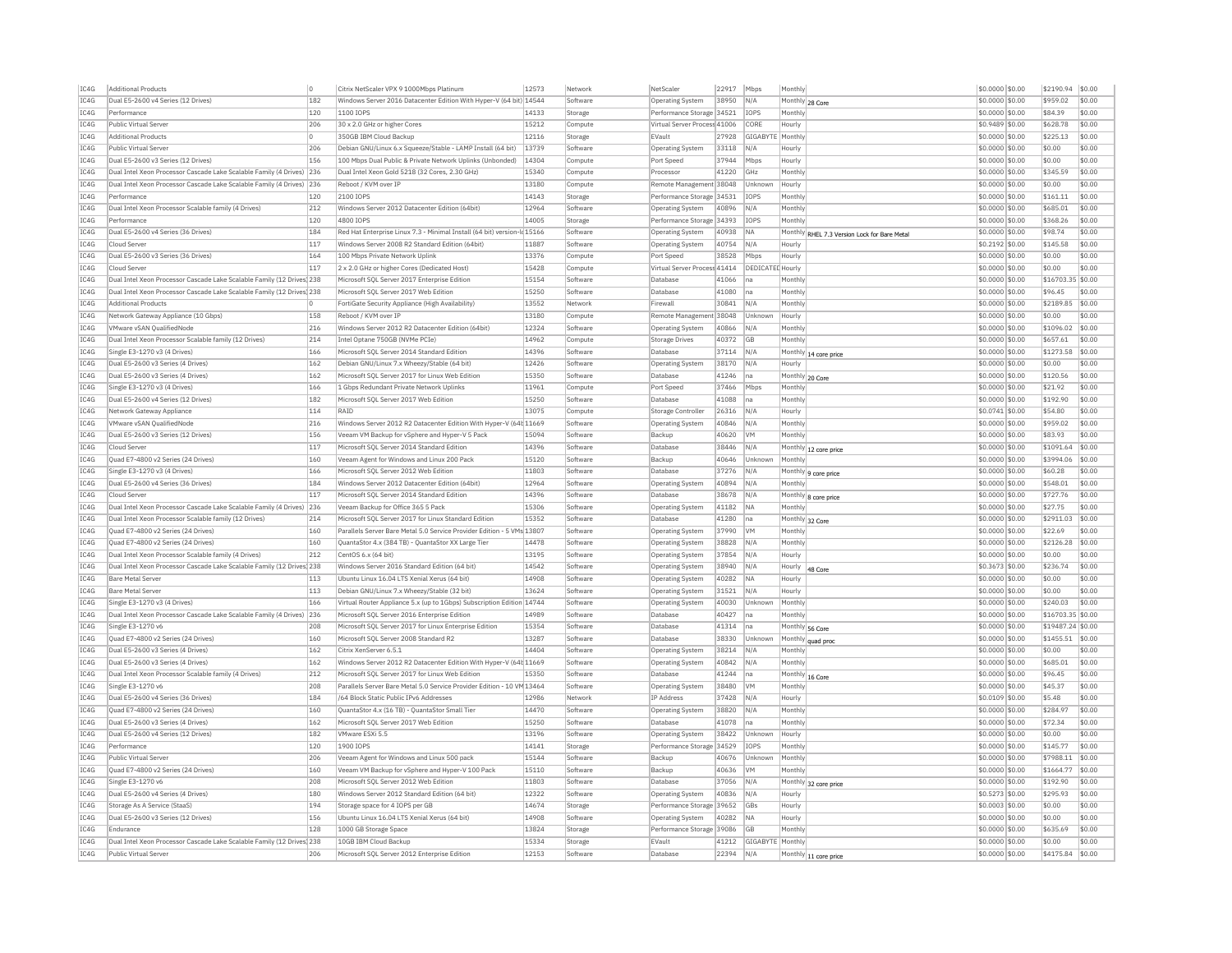| IC4G | Quad Xeon Processor Cascade Lake Scalable Family (24 Drives)           | 244     | Veeam VM Backup for vSphere and Hyper-V 1 Pack                           | 14985 | Software | Backup                       | 40387 | Unknown          | Monthly         |                                             | \$0.0000 \$0.00  | \$16.79           | \$0.00 |
|------|------------------------------------------------------------------------|---------|--------------------------------------------------------------------------|-------|----------|------------------------------|-------|------------------|-----------------|---------------------------------------------|------------------|-------------------|--------|
| IC4G | Cloud Server                                                           | 117     | Parallels Plesk Panel 12 (Linux) - 30 Domain w/ Power Pack               | 14216 | Software | Control Pane                 | 34584 | Unknown          | Monthly         |                                             | \$0.0000 \$0.00  | \$36.14           | \$0.00 |
| IC4G | Dual Intel Xeon Processor Cascade Lake Scalable Family (4 Drives)      | 236     | 40GB IBM Cloud Backup                                                    | 12159 | Storage  | EVault                       | 37414 | GIGABYTE         | Monthl          |                                             | \$0.0000 \$0.00  | \$38.51           | \$0.00 |
| TC4G | Dual Intel Xeon Processor Scalable family (12 Drives)                  | 214     | Microsoft SOL Server 2017 for Linux Web Edition                          | 15350 | Software | Database                     | 41258 | lna              | Monthly 56 Core |                                             | \$0,0000 \$0,00  | \$337.57          | \$0.00 |
| IC4G | Dual Intel Xeon Processor Scalable family (12 Drives)                  | 214     | Red Hat Enterprise Linux 7.3 - Minimal Install (64 bit) version-Id 15166 |       | Software | Operating System             | 40938 | <b>NA</b>        |                 | Monthly RHEL 7.3 Version Lock for Bare Meta | \$0,0000 \$0.00  | \$98.74           | \$0.00 |
|      |                                                                        |         |                                                                          |       |          |                              |       |                  |                 |                                             |                  |                   |        |
| IC4G | Dual E5-2600 v3 Series (12 Drives)                                     | 156     | Microsoft SOL Server 2017 Web Edition                                    | 15250 | Software | Database                     | 41076 | na               | Monthly         |                                             | \$0.0000 \$0.00  | \$48.22           | \$0.00 |
| IC4G | Dual E5-2600 v3 Series (12 Drives)                                     | 156     | Windows Server 2012 Datacenter Edition With Hyper-V (64bit) 11969        |       | Software | Operating System             | 40882 | N/A              | Monthly         |                                             | \$0.0000 \$0.00  | \$959.02          | \$0.00 |
| IC4G | Single E3-1270 v6                                                      | 208     | Microsoft SQL Server 2012 Standard Edition                               | 11956 | Software | Database                     | 38126 | N/A              |                 | Monthly 12 core price                       | \$0,0000 \$0.00  | \$1091.64         | \$0.00 |
| TC4G | Dual E5-2600 v4 Series (12 Drives)                                     | 182     | Windows Server 2016 Standard Edition (64 bit)                            | 14542 | Software | <b>Operating System</b>      | 38936 | N/A              | Hourly          | 28 Core                                     | \$0,2153 \$0.00  | \$138.10          | \$0.00 |
| IC4G | Dual E5-2600 v4 Series (12 Drives)                                     | 182     | NOC Monitoring                                                           | 12938 | Service  | Other                        | 38008 | N/A              | Hourly          |                                             | \$0.1096 \$0.00  | \$54.80           | \$0.00 |
| IC4G | Storage As A Service (StaaS)                                           | 194     | 8000 - 9999 GBs                                                          | 14658 | Storage  | Performance Storage 39364    |       | GBs              | Hourly          |                                             | \$0,0002 \$0.00  | \$0.00            | \$0.00 |
| TC4G | Cloud Server                                                           | 117     | Windows Server 2012 R2 Standard Edition (64 bit)                         | 12910 | Software |                              | 40700 | N/A              | Hourly          |                                             | \$1,7023 \$0.00  | \$1128.27         | \$0.00 |
|      |                                                                        |         |                                                                          |       |          | Operating System             |       |                  |                 |                                             |                  |                   |        |
| IC4G | Network Gateway Appliance                                              | 114     | 16 GB RAM                                                                | 12649 | Compute  | RAM                          | 23321 | GB               | Monthly         |                                             | \$0,0000 \$0.00  | \$153.05          | \$0.00 |
| IC4G | Dual E5-2600 v4 Series (4 Drives)                                      | 180     | Windows Server 2012 R2 Datacenter Edition (64bit)                        | 12324 | Software | Operating System             | 40862 | N/A              | Monthly         |                                             | \$0,0000 \$0.00  | \$822.02          | \$0.00 |
| IC4G | Dual E5-2600 v3 Series (4 Drives)                                      | 162     | Microsoft SQL Server 2017 for Linux Web Edition                          | 15350 | Software | Database                     | 41236 | Ina              | Monthly         | 4 Core                                      | \$0.0000 \$0.00  | \$24.11           | \$0.00 |
| IC4G | <b>Bare Metal Serve</b>                                                | 113     | Ubuntu Linux 16.04 LTS Xenial Xerus Minimal Install (64 bit)             | 14902 | Software | Operating System             | 40276 | <b>NA</b>        | Hourly          |                                             | \$0.0000 \$0.00  | \$0.00            | \$0.00 |
| TC4G | Bare Metal Server                                                      | 113     | 1000GB TBM Cloud Backup                                                  | 12113 | Storage  | FVault                       | 24011 | GIGARYTE         | Monthly         |                                             | $$0.0000$ \$0.00 | \$455.19          | \$0.00 |
| TC4G | VMware vSAN ReadvNode                                                  | 218     | 10 Ghos Dual Public & Private Network Unlinks (Unbonded)                 | 14298 | Compute  | Port Speed                   | 38432 | Mhns             | Monthly         |                                             | \$0.0000 \$0.00  | \$219.20          | \$0.00 |
| IC4G | Single E3-1270 v6                                                      | 208     | Veeam Backup for Office 365 25 Pack                                      | 15310 | Software | <b>Operating System</b>      | 41186 | NA.              | Monthly         |                                             | \$0.0000 \$0.00  | \$138.68          | \$0.00 |
|      |                                                                        |         |                                                                          |       |          |                              |       |                  |                 |                                             |                  |                   |        |
| IC4G | Dual E5-2600 v4 Series (36 Drives)                                     | 184     | Debian GNU/Linux 8.x iessie/Stable - Minimal Install (64 bit)            | 14406 | Software | Operating System             | 38708 | N/A              | Hourly          |                                             | \$0,0000 \$0.00  | \$0.00            | \$0.00 |
| IC4G | Dual E5-2600 v4 Series (4 Drives)                                      | 180     | vCenter 6.5                                                              | 14738 | Software | <b>Operating System</b>      | 40024 | N/A              | Monthly         |                                             | \$0.0000 \$0.00  | \$0.00            | \$0.00 |
| IC4G | Single E3-1270 v6                                                      | 208     | Microsoft SOL Server 2008 Enterprise                                     | 12516 | Software | Database                     | 37420 | Unknown          |                 | Monthly sngle-proc pricing                  | \$0,0000 \$0.00  | \$1391.95         | \$0.00 |
| IC4G | Ouad E7-4800 v2 Series (24 Drives                                      | 160     | Microsoft SQL Server 2012 Enterprise Edition                             | 12153 | Software | Database                     | 37502 | N/A              | Monthly         | 32 core price                               | \$0,0000 \$0.00  | \$11135.56 \$0.00 |        |
| IC4G | Public Virtual Serve                                                   | 206     | Windows Server 2012 Standard Edition (64 bit)                            | 12322 | Software | Operating System             | 40722 | N/A              | Hourly          |                                             | \$1.7023 \$0.00  | \$1128.27         | \$0.00 |
| IC4G | Single E3-1270 v3 (4 Drives)                                           | 166     | 100 Mbps Public & Private Network Uplinks                                | 12643 | Compute  | Port Speed                   | 38024 | Mbps             | Hourly          |                                             | \$0,0000 \$0.00  | \$0.00            | \$0.00 |
| IC4G | Cloud Server                                                           | 117     | CoreOS Stable                                                            | 14422 | Software | <b>Operating System</b>      | 38770 | N/A              | Hourly          |                                             | \$0.0000 \$0.00  | \$0.00            | \$0.00 |
| IC4G | Dual E5-2600 v4 Series (12 Drives)                                     | 182     | Microsoft SOL Server 2008 Express R2                                     | 12867 | Software | Database                     |       | Unknown          | Monthly         |                                             |                  | \$0.00            | \$0.00 |
|      |                                                                        |         |                                                                          |       |          |                              | 37830 |                  |                 |                                             | \$0.0000 \$0.00  |                   |        |
| IC4G | Dual E5-2600 v3 Series (12 Drives)                                     | 156     | Plesk Onvx Web Pro Edition 30 Domains (Windows)                          | 14950 | Software | Control Pane                 | 40350 | Unknown          | Monthly         |                                             | \$0,0000 \$0.00  | \$16.44           | \$0.00 |
| IC4G | Dual E5-2600 v3 Series (12 Drives)                                     | 156     | Microsoft SOL Server 2008 Standard R2                                    | 13287 | Software | Database                     | 37828 | Unknown          |                 | Monthly single proc                         | \$0,0000 \$0.00  | \$363.88          | \$0.00 |
| IC4G | Single E3-1270 v3 (4 Drives)                                           | 166     | Microsoft SQL Server 2012 Enterprise Edition                             | 12153 | Software | Database                     | 37892 | N/A              | Monthly         | 11 core price                               | \$0,0000 \$0.00  | \$4175.84         | \$0.00 |
| IC4G | <b>Additional Products</b>                                             | $\circ$ | 500GB IBM Cloud Backup                                                   | 12115 | Storage  | EVault                       | 22135 | GIGABYTE         | Monthly         |                                             | \$0,0000 \$0.00  | \$274.50          | \$0.00 |
| TCAG | Dual E5-2600 v3 Series (36 Drives)                                     | 164     | Microsoft SOL Server 2017 for Linux Enterprise Edition                   | 15354 | Software | Database                     | 41312 | lna              | Monthly 48 Core |                                             | \$0,0000 \$0.00  | \$16703.35 \$0.00 |        |
| IC4G | Dual E5-2600 v3 Series (36 Drives)                                     | 164     | Microsoft SQL Server 2017 for Linux Standard Edition                     | 15352 | Software | Database                     | 41274 | Ina              | Monthly 20 Core |                                             | \$0.0000 \$0.00  | \$1819.39         | \$0.00 |
| IC4G | Dual E5-2600 v4 Series (36 Drives)                                     | 184     | Windows Server 2016 Datacenter Edition (64 bit)                          | 14546 | Software | Operating System             | 38956 | N/A              | Monthly 4 Core  |                                             | \$0.0000 \$0.00  | \$274.01          | \$0.00 |
| TC4G | Dual Intel Xeon Processor Cascade Lake Scalable Family (4 Drives) 236  |         | Microsoft SOL Server 2017 Standard Edition                               | 15252 | Software | Database                     | 41110 | Ina              | Monthly         |                                             | $$0.0000$ \$0.00 | \$1819.39         | \$0.00 |
| IC4G | Single E3-1270 v3 (4 Drives)                                           | 166     | Red Hat Enterprise Linux 5.x (32 bit) (per-processor licensing)          | 13046 | Software |                              | 38402 | Unknown          | Monthly         |                                             | \$0,0000 \$0.00  | \$49.32           | \$0.00 |
|      |                                                                        |         |                                                                          |       |          | Operating System             |       |                  |                 | processor price                             |                  |                   |        |
| IC4G | Dual E5-2600 v4 Series (36 Drives)                                     | 184     | Debian GNU/Linux 7.x Wheezy/Stable - Minimal Install (64 bit) 13467      |       | Software | Operating System             | 37100 | N/A              | Hourly          |                                             | \$0,0000 \$0.00  | \$0.00            | \$0.00 |
| IC4G | Public Virtual Server                                                  | 206     | 4 x 2.0 GHz or higher Cores                                              | 15206 | Compute  | Virtual Server Process 41000 |       | CORE             | Hourly          |                                             | $$0.1451$ \$0.00 | \$95.46           | \$0.00 |
| IC4G | Single E3-1270 v3 (4 Drives)                                           | 166     | Microsoft SQL Server 2014 Standard Edition                               | 14396 | Software | Database                     | 37336 | N/A              |                 | Monthly 13 core price                       | \$0.0000 \$0.00  | \$1273.58         | \$0.00 |
| TC4G | Software License Package                                               | 168     | VMware vSAN Enterprise Tier II 20 - 64 6 x                               | 14594 | Software | I icenses                    | 39020 | CPI              | Monthly         |                                             | $$0.0000$ \$0.00 | \$1648.41         | \$0.00 |
| IC4G | Dual E5-2600 v3 Series (4 Drives)                                      | 162     | XenServer Advanced for XenServer 5.6                                     | 12944 | Software | <b>Operating System</b>      | 37844 | N/A              | Monthly         |                                             | \$0.0000 \$0.00  | \$54.80           | \$0.00 |
| TC4G | Dual E5-2600 v4 Series (4 Drives)                                      | 180     | Host Ping and TCP Service Monitoring                                     | 12365 | Service  | Monitoring                   | 37388 | Unknown          | Hourly          |                                             | \$0.0109 \$0.00  | \$5.48            | \$0.00 |
| IC4G | Public Virtual Server                                                  | 206     | Microsoft SOL Server 2017 for Linux Web Edition                          | 15350 | Software | Database                     | 41256 | Ina              | Monthly 48 Core |                                             | \$0,0000 \$0.00  | \$289.35          | \$0.00 |
|      |                                                                        |         |                                                                          |       |          |                              |       |                  |                 |                                             |                  |                   | \$0.00 |
| IC4G | Dual Intel Xeon Processor Scalable family (4 Drives)                   | 212     | 1 Gbps Redundant Public & Private Network Uplinks                        | 11825 | Compute  | Port Speed                   | 37458 | Mbps             | Hourly          |                                             | \$0.0326 \$0.00  | \$21.92           |        |
| IC4G | Dual Intel Xeon Processor Cascade Lake Scalable Family (12 Drives 238  |         | Veeam Agent for Windows and Linux 5 pack                                 | 14936 | Software | Backup                       |       |                  |                 |                                             | \$0,0000 \$0.00  | \$100.72          | \$0.00 |
| IC4G |                                                                        |         |                                                                          |       |          |                              | 40336 | N/A              | Monthly         |                                             |                  | \$1824.73         | \$0.00 |
| IC4G | Dual E5-2600 v3 Series (12 Drives)                                     | 156     | 8000GB IBM Cloud Backup                                                  | 15328 | Storage  | EVault                       | 41206 | GIGABYTE         | Monthly         |                                             | \$0.0000 \$0.00  |                   |        |
| IC4G | Performance                                                            | 120     | 5000 IOPS                                                                | 14007 | Storage  | Performance Storage 34395    |       | IOPS             | Monthly         |                                             | \$0.0000 \$0.00  | \$383.61          | \$0.00 |
| IC4G | Single E3-1270 v3 (4 Drives)                                           | 166     | Microsoft SOL Server 2014 Standard Edition                               | 14396 | Software | Database                     | 38190 | N/A              |                 | Monthly 16 core price                       | \$0,0000 \$0.00  | \$1455.51         | \$0.00 |
|      | Dual E5-2600 v4 Series (12 Drives)                                     | 182     | Microsoft SOL Server 2017 for Linux Web Edition                          | 15350 | Software | Database                     | 41244 | na               | Monthly 16 Core |                                             | \$0,0000 \$0.00  | \$96.45           | \$0.00 |
|      | Performance                                                            | 120     | 1800 TOPS                                                                | 13975 |          |                              |       |                  | Monthly         |                                             |                  |                   |        |
| IC4G |                                                                        |         |                                                                          |       | Storage  | Performance Storage 34363    |       | <b>IOPS</b>      |                 |                                             | \$0,0000 \$0.00  | \$138.10          | \$0.00 |
| IC4G | Dual Intel Xeon Processor Cascade Lake Scalable Family (4 Drives)      | 236     | Parallels Plesk Panel 10 (Linux) Unlimited Domain w/ Power Pa 12975      |       | Software | Control Pane                 | 38476 | N/A              | Monthly         |                                             | \$0,0000 \$0.00  | \$58.20           | \$0.00 |
| IC4G | Service Addons                                                         | 210     | VMware vSAN BP Advanced Tier II 20 - 64 TB 6.x                           | 15068 | Service  | Other                        | 40588 | Unknown          | Monthly         |                                             | \$0.0000 \$0.00  | \$657.61          | \$0.00 |
| IC4G | Single E3-1270 v6                                                      | 208     | Microsoft SQL Server 2014 Standard Edition                               | 14396 | Software | Database                     | 37114 | N/A              |                 | Monthly 14 core price                       | \$0,0000 \$0.00  | \$1273.58         | \$0.00 |
| IC4G | Cloud Server                                                           | 117     | Microsoft SOL Server 2012 Enterprise Edition                             | 12153 | Software | Database                     | 25591 | N/A              |                 | Monthly 7 core price                        | \$0,0000 \$0.00  | \$2783.89         | \$0.00 |
| TC4G | Cloud Server                                                           | 117     | Microsoft SOL Server 2008 Standard R2                                    | 13287 | Software | Database                     | 28702 | Unknown          |                 | Monthly single proc                         | \$0,0000 \$0.00  | \$363.88          | \$0.00 |
| IC4G | Dual E5-2600 v3 Series (36 Drives)                                     | 164     | Windows Server 2016 Datacenter Edition (64 bit)                          | 14546 | Software | Operating System             | 38966 | N/A              | Monthly 32 Core |                                             | \$0.0000 \$0.00  | \$1096.02         | \$0.00 |
| IC4G | Single E3-1270 v3 (4 Drives)                                           | 166     | Citrix XenServer 6.0.0                                                   | 13387 | Software | Operating System             | 37252 | N/A              | Hourly          |                                             | \$0,0000 \$0.00  | \$0.00            | \$0.00 |
| TC4G | Endurance                                                              | 128     | 700 GB Storage Space                                                     | 14262 | Storage  |                              |       | GB               |                 | Monthly Snanshot Space Medium Tie           | \$0,0000 \$0.00  | \$76.72           | \$0.00 |
|      |                                                                        |         |                                                                          |       |          | Performance Storage 35004    |       |                  |                 |                                             |                  |                   |        |
| IC4G | Public Virtual Serve                                                   | 206     | Windows Server 2008 Enterprise Edition SP2 (64bit)                       | 13137 | Software | <b>Operating System</b>      | 31269 | N/A              | Hourly          | cloud instance price                        | \$0,1007 \$0.00  | \$70.15           | \$0.00 |
| IC4G | Dual E5-2600 v4 Series (4 Drives)                                      | 180     | 350GB IBM Cloud Backup                                                   | 12116 | Storage  | EVault                       | 38144 | GIGABYTE         | Monthl          |                                             | \$0,0000 \$0.00  | \$225.13          | \$0.00 |
| IC4G | Public Virtual Server                                                  | 206     | 8 GB                                                                     | 14716 | Compute  | RAM                          | 39982 | GB               | Hourly          |                                             | \$0.0395 \$0.00  | \$26.30           | \$0.00 |
| IC4G | Dual Intel Xeon Processor Cascade Lake Scalable Family (12 Drives) 238 |         | 10 Gbps Public & Private Network Uplinks                                 | 13735 | Compute  | Port Speed                   | 37456 | Mbps             | Monthly         |                                             | \$0,0000 \$0.00  | \$109.60          | \$0.00 |
| TC4G | Dual Intel Xeon Processor Cascade Lake Scalable Family (12 Drives 238  |         | 100 Mbps Redundant Public & Private Network Uplinks                      | 11826 | Compute  | Port Speed                   | 37710 | Mhns             | Hourly          |                                             | $$0.0000$ \$0.00 | \$0.00            | \$0.00 |
| TCAG | Single F3-1270 v6                                                      | 208     | Veeam VM Backup for vSphere and Hyper-V 500 pack                         | 15148 | Software | Backup                       | 40680 | Unknown          | Monthly         |                                             | $$0.0000$ \$0.00 | \$4881.73         | \$0.00 |
| TC4G | Quad E7-4800 v2 Series (24 Drives)                                     | 160     | 1000GB IBM Cloud Backup                                                  | 12113 | Storage  | FVault                       | 37638 | GIGABYTE Monthly |                 |                                             | \$0.0000 \$0.00  | \$455.19          | \$0.00 |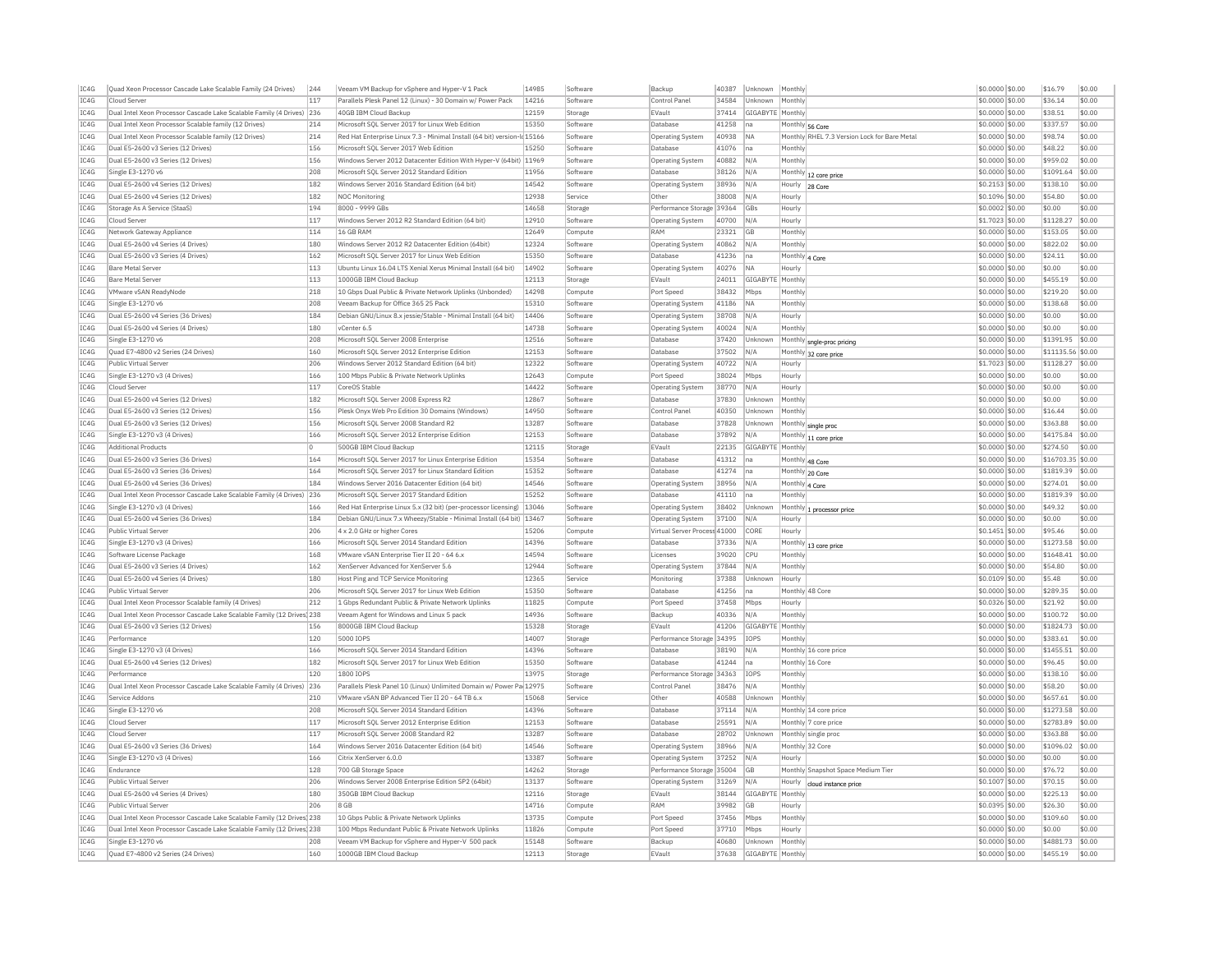| IC4G | Public Virtual Server                                                              | 206      | Microsoft SOL Server 2012 Standard Edition                           | 11956 | Software | Database                  | 24689 | N/A              |                | Monthly 32 core price                                               | \$0,0000 \$0.00  | \$2911.03         | \$0.00 |
|------|------------------------------------------------------------------------------------|----------|----------------------------------------------------------------------|-------|----------|---------------------------|-------|------------------|----------------|---------------------------------------------------------------------|------------------|-------------------|--------|
| TC4G | Cloud Server                                                                       | 117      | Windows Server 2012 R2 Standard Edition (64 bit)                     | 12910 | Software | Operating System          | 40688 | N/A              | Hourly         |                                                                     | \$0,2192 \$0.00  | \$145.58          | \$0.00 |
| IC4G | VMware vSAN OualifiedNode                                                          | 216      | Windows Server 2012 R2 Datacenter Edition (64bit)                    | 12324 | Software | <b>Operating System</b>   | 40864 | N/A              | Monthly        |                                                                     | \$0.0000 \$0.00  | \$959.02          | \$0.00 |
| IC4G | Single E3-1270 v6                                                                  | 208      | APF Software Firewall for Linux                                      | 13719 | Network  | Firewall                  | 38032 | Unknown          | Hourly         |                                                                     | \$0.0000 \$0.00  | \$0.00            | \$0.00 |
| TCAG | Storage As A Service (StaaS)                                                       | 194      | 100 GB Storage Space                                                 | 13821 | Storage  | Performance Storage 39384 |       | GB               | Hourly         |                                                                     | $$0.0335$ \$0.00 | \$21.92           | \$0.00 |
| IC4G | Single E3-1270 v3 (4 Drives)                                                       | 166      | Microsoft SQL Server 2012 Standard Edition                           | 11956 | Software | <b>Database</b>           | 37286 | N/A              |                |                                                                     | \$0.0000 \$0.00  | \$2183.27         | \$0.00 |
| IC4G | Dual E5-2600 v4 Series (4 Drives)                                                  | 180      | 256 GB RAM                                                           | 11707 | Compute  | RAM                       | 38616 | <b>GB</b>        | Monthly        | Monthly 24 core price                                               | \$0,0000 \$0.00  | \$627.99          | \$0.00 |
|      |                                                                                    |          |                                                                      |       |          |                           |       |                  |                |                                                                     |                  |                   |        |
| IC4G | Control Panels for VPS                                                             | 118      | Parallels Plesk Panel 10 for VPS (Linux) Unlimited Domain w/ P(13424 |       | Software | Control Panel             | 29488 | Unknown          | Monthly        |                                                                     | \$0.0000 \$0.00  | \$43.84           | \$0.00 |
| IC4G | Public Virtual Server                                                              | 206      | Microsoft SOL Server 2014 Enterprise Edition                         | 14394 | Software | Database                  | 37112 | N/A              |                | Monthly 6 core price                                                | \$0,0000 \$0,00  | \$2087.92         | \$0.00 |
| IC4G | Ouad E7-4800 v2 Series (24 Drives)                                                 | 160      | Microsoft SQL Server 2012 Web Edition                                | 11803 | Software | <b>Databas</b>            | 38622 | N/A              |                | Monthly 12 core price                                               | \$0,0000 \$0.00  | \$72.34           | \$0.00 |
| TC4G | Dual Intel Xeon Processor Scalable family (4 Drives)                               | 212      | 6000GB TBM Cloud Backup                                              | 15326 | Storage  | FVault                    | 41204 | GIGARYTE         | Monthly        |                                                                     | \$0,0000 \$0.00  | \$1644.03         | \$0.00 |
| IC4G | Virtual Datacenter                                                                 | 170      | Dedicated Rack (Half)                                                | 12530 | Service  | Virtual Datacente         | 22658 | N/A              | Monthly        |                                                                     | \$0,0000 \$0,00  | \$1205.62         | \$0.00 |
| TCAG | Single E3-1270 v3 (4 Drives)                                                       | 166      | Windows Server 2012 R2 Datacenter Edition With Hyper-V (64t 11669    |       | Software | <b>Operating System</b>   | 40838 | N/A              | Monthly        |                                                                     | \$0,0000 \$0.00  | \$274.01          | \$0.00 |
| IC4G | Dual Intel Xeon Processor Scalable family (12 Drives)                              | 214      | Microsoft SQL Server 2016 Enterprise Edition                         | 14989 | Software | Database                  | 40415 | Ina              | Monthly        |                                                                     | \$0.0000 \$0.00  | \$5567.78         | \$0.00 |
| IC4G | Dual Intel Xeon Processor Cascade Lake Scalable Family (12 Drives) 238             |          | 5000 GB Bandwidth Allotment                                          | 12091 | Network  | <b>Bandwidth</b>          | 38506 | <b>GB</b>        | Monthly        |                                                                     | \$0.0000 \$0.00  | \$0.00            | \$0.00 |
| IC4G | Dual E5-2600 v3 Series (12 Drives)                                                 | 156      | 750GB IBM Cloud Backup                                               | 12114 | Storage  | EVault                    | 38386 | GIGABYTE Monthly |                |                                                                     | \$0,0000 \$0.00  | \$410.76          | \$0.00 |
|      |                                                                                    |          |                                                                      |       |          |                           |       |                  |                |                                                                     |                  |                   |        |
| IC4G | Dual Intel Xeon Processor Cascade Lake Scalable Family (4 Drives) 236              |          | Microsoft SOL Server 2017 for Linux Standard Edition                 | 15352 | Software | Database                  | 41266 | Ina              | Monthly 6 Core |                                                                     | \$0,0000 \$0.00  | \$545.82          | \$0.00 |
| TC4G | Dual Intel Xeon Processor Cascade Lake Scalable Family (12 Drives <sup>1</sup> 238 |          | Microsoft SOL Server 2017 Standard Edition                           | 15252 | Software | Database                  | 41102 | Ina              | Monthly        |                                                                     | $$0.0000$ \$0.00 | \$545.82          | \$0.00 |
| IC4G | Dual E5-2600 v4 Series (36 Drives)                                                 | 184      | Debian GNU/Linux 9.x Stretch /Stable (64 bit)                        | 15124 | Software | Operating System          | 40650 | <b>NA</b>        |                | Hourly Debian GNU/Linux 9.x Stretch /Stable (64 bit) for Bare Metal | \$0.0000 \$0.00  | \$0.00            | \$0.00 |
| TC4G | <b>Bare Metal Server</b>                                                           | 113      | Windows Server 2012 Datacenter Edition With Hyper-V (64bit) 11969    |       | Software | Operating System          | 40874 | N/A              | Monthly        |                                                                     | \$0,0000 \$0.00  | \$274.01          | \$0.00 |
| IC4G | Dual E5-2600 v3 Series (12 Drives)                                                 | 156      | Microsoft SQL Server 2017 for Linux Enterprise Edition               | 15354 | Software | <b>Databas</b>            | 41298 | Ina              |                | Monthly 12 Core                                                     | \$0.0000 \$0.00  | \$4175.84         | \$0.00 |
| TC4G | Dual E5-2600 v3 Series (12 Drives)                                                 | 156      | Microsoft SQL Server 2017 for Linux Enterprise Edition               | 15354 | Software | Database                  | 41290 | Ina              |                | Monthly 1-2 Core                                                    | \$0.0000 \$0.00  | \$695.97          | \$0.00 |
| IC4G | VMware vSAN OualifiedNode                                                          | 216      | Automated Reboot from Monitoring                                     | 12285 | Service  | Othe                      | 37170 | Unknown          | Hourly         |                                                                     | \$0,0109 \$0.00  | \$5.48            | \$0.00 |
| TC4G | Dual Intel Xeon Processor Scalable family (4 Drives)                               | 212      | Microsoft SOL Server 2017 Standard Edition                           | 15252 | Software | Database                  | 41102 | Ina              | Monthly        |                                                                     | \$0,0000 \$0.00  | \$545.82          | \$0.00 |
| IC4G |                                                                                    | 214      |                                                                      | 14978 |          | Processo                  | 40402 | GHz              |                |                                                                     |                  | \$629.96          | \$0.00 |
|      | Dual Intel Xeon Processor Scalable family (12 Drives)                              |          | Dual Intel Xeon Gold 6140 (36 Cores, 2.30 GHz)                       |       | Compute  |                           |       |                  | Monthly 2U     |                                                                     | \$0.0000 \$0.00  |                   |        |
| IC4G | Endurance                                                                          | 128      | 12000 GB Storage Space                                               | 13828 | Storage  | Performance Storage 34818 |       | <b>GB</b>        |                | Monthly Endurance Medium Tier                                       | \$0,0000 \$0.00  | \$2630.45         | \$0.00 |
| TCAG | Cloud Server                                                                       | 117      | Microsoft SQL Server 2014 Enterprise Edition                         | 14394 | Software | Database                  | 37726 | N/A              |                | Monthly 24 core price                                               | \$0.0000 \$0.00  | \$8351.67         | \$0.00 |
| IC4G | Dual E5-2600 v4 Series (12 Drives)                                                 | 182      | vCenter 6 5                                                          | 14738 | Software | <b>Operating System</b>   | 40024 | N/A              | Monthly        |                                                                     | \$0.0000 \$0.00  | \$0.00            | \$0.00 |
| IC4G | Dual Intel Xeon Processor Cascade Lake Scalable Family (4 Drives)                  | 236      | Veeam VM Backup for vSphere and Hyper-V 100 Pack                     | 15110 | Software | Backup                    | 40636 | <b>VM</b>        | Monthly        |                                                                     | \$0,0000 \$0.00  | \$1664.77         | \$0.00 |
| IC4G | Cloud Server                                                                       | 117      | Microsoft SOL Server 2016 Web Edition                                | 14991 | Software | Database                  | 40439 | Ina              | Monthly        |                                                                     | \$0.0000 \$0.00  | \$72.34           | \$0.00 |
| IC4G | Dual E5-2600 v4 Series (36 Drives)                                                 | 184      | VMware ESXi 5.5                                                      | 13196 | Software | Operating System          | 38422 | Unknown          | Hourly         |                                                                     | \$0,0000 \$0,00  | \$0.00            | \$0.00 |
| IC4G | Single E3-1270 v6                                                                  | 208      | Citrix XenServer 7.0.0                                               | 14766 | Software | <b>Operating System</b>   | 40056 | <b>NA</b>        | Monthly        |                                                                     | \$0.0000 \$0.00  | \$0.00            | \$0.00 |
| TC4G |                                                                                    | 244      | Veeam Agent for Windows and Linux 200 Pack                           | 15120 | Software |                           | 40646 |                  |                |                                                                     | $$0.0000$ \$0.00 | \$3994.06         | \$0.00 |
|      | Ouad Xeon Processor Cascade Lake Scalable Family (24 Drives)                       |          |                                                                      |       |          | Backun                    |       | Unknown          | Monthly        |                                                                     |                  |                   |        |
| IC4G | Dual E5-2600 v3 Series (36 Drives)                                                 | 164      | Debian GNU/Linux 7.x Wheezy/Stable (64 bit)                          | 12426 | Software | <b>Operating System</b>   | 38170 | N/A              | Hourly         |                                                                     | \$0.0000 \$0.00  | \$0.00            | \$0.00 |
| TC4G | Quad E7-4800 v2 Series (24 Drives)                                                 | 160      | Microsoft SOL Server 2017 Standard Edition                           | 15252 | Software | Database                  | 41098 | Ina              | Monthly        |                                                                     | \$0,0000 \$0.00  | \$181.94          | \$0.00 |
| IC4G | Public Virtual Server                                                              | 206      | Microsoft SOL Server 2005 Standard                                   | 12846 | Software | Database                  | 25471 | Unknown          | Monthly        |                                                                     | \$0.0000 \$0.00  | \$363.88          | \$0.00 |
| IC4G | Single E3-1270 v3 (4 Drives)                                                       | 166      | Microsoft SQL Server 2017 Web Edition                                | 15250 | Software | Database                  | 41074 | Ina              | Monthly        |                                                                     | \$0.0000 \$0.00  | \$36.17           | \$0.00 |
| IC4G | Dual E5-2600 v3 Series (12 Drives)                                                 | 156      | Windows Server 2008 R2 Enterprise Edition (64bit)                    | 12948 | Software | Operating System          | 38072 | N/A              |                | Hourly single proc price                                            | \$0.1007 \$0.00  | \$70.15           | \$0.00 |
| IC4G | Single E3-1270 v3 (4 Drives)                                                       | 166      | 1000GB IBM Cloud Backup                                              | 12113 | Storage  | FVault                    | 37638 | GIGABYTE Monthly |                |                                                                     | \$0,0000 \$0.00  | \$455.19          | \$0.00 |
| TC4G | Dual Intel Xeon Processor Scalable family (4 Drives)                               | 212      | Microsoft SQL Server 2017 Standard Edition                           | 15252 | Software | Database                  | 41110 | Ina              | Monthly        |                                                                     | \$0.0000 \$0.00  | \$1819.39         | \$0.00 |
|      |                                                                                    |          |                                                                      |       |          |                           |       |                  |                |                                                                     |                  |                   |        |
| IC4G | Performance                                                                        | 120      | 900 TOPS                                                             | 13837 | Storage  | Performance Storage 34225 |       | IOPS             | Monthly        |                                                                     | \$0.0000 \$0.00  | \$69.05           | \$0.00 |
| TCAG | <b>Additional Products</b>                                                         | $\Omega$ | 8 Static Public IP Addresses                                         | 12499 | Network  | <b>TP Address</b>         | 32523 | Unknown          | Hourly         |                                                                     | \$0.0109 \$0.00  | \$0.00            | \$0.00 |
| IC4G | Dual E5-2600 v3 Series (12 Drives)                                                 | 156      | FreeBSD 9.x (64 bit)                                                 | 12981 | Software | Operating System          | 37488 | N/A              | Hourly         |                                                                     | \$0.0000 \$0.00  | \$0.00            | \$0.00 |
| IC4G | Public Virtual Server                                                              | 206      | Parallels Plesk Panel 12 (Linux) - Unlimited Domain w/ Power P 14220 |       | Software | Control Panel             | 34588 | Unknown          | Monthly        |                                                                     | \$0,0000 \$0.00  | \$52.43           | \$0.00 |
| IC4G | Dual Intel Xeon Processor Cascade Lake Scalable Family (4 Drives) 236              |          | Microsoft SOL Server 2017 Web Edition                                | 15250 | Software | Database                  | 41082 | na               | Monthly        |                                                                     | \$0,0000 \$0.00  | \$120.56          | \$0.00 |
| TCAG | Performance                                                                        | 120      | 1000 TOPS                                                            | 13838 | Storage  | Performance Storage 34226 |       | <b>TOPS</b>      | Monthly        |                                                                     | $$0.0000$ \$0.00 | \$76.72           | \$0.00 |
| IC4G | Single E3-1270 v3 (4 Drives)                                                       | 166      | Citrix XenServer 7.6.0                                               | 15274 | Software | <b>Operating System</b>   | 41138 | <b>NA</b>        | Monthly        |                                                                     | \$0,0000 \$0.00  | \$0.00            | \$0.00 |
| IC4G |                                                                                    | 182      |                                                                      |       |          |                           |       |                  |                |                                                                     |                  | \$0.00            | \$0.00 |
|      | Dual E5-2600 v4 Series (12 Drives)                                                 |          | 10GB IBM Cloud Backup                                                | 15334 | Storage  | FVault                    | 41212 | GIGABYTE         | Monthly        |                                                                     | \$0,0000 \$0.00  |                   |        |
| TC4G | Dual Intel Xeon Processor Scalable family (12 Drives)                              | 214      | Microsoft SQL Server 2017 for Linux Web Edition                      | 15350 | Software | Database                  | 41252 | Ina              |                | Monthly 32 Core                                                     | \$0.0000 \$0.00  | \$192.90          | \$0.00 |
| IC4G | Dual Intel Xeon Processor Cascade Lake Scalable Family (4 Drives) 236              |          | Microsoft SOL Server 2017 for Linux Standard Edition                 | 15352 | Software | Database                  | 41268 | Ina              | Monthly 8 Core |                                                                     | \$0.0000 \$0.00  | \$727.76          | \$0.00 |
| IC4G | Service Addons                                                                     | 210      | VMware vSAN BP Enterprise Tier I 0 - 20 TB 6.>                       | 15072 | Service  | Other                     | 40592 | Unknown          | Monthly        |                                                                     | \$0.0000 \$0.00  | \$646.65          | \$0.00 |
| IC4G | Dual E5-2600 v4 Series (36 Drives)                                                 | 184      | Citrix XenServer 6.5.1                                               | 14404 | Software | Operating System          | 38214 | N/A              | Monthly        |                                                                     | \$0.0000 \$0.00  | \$0.00            | \$0.00 |
| TCAG | <b>Bare Metal Server</b>                                                           | 113      | Windows Server 2012 R2 Datacenter Edition (64bit)                    | 12324 | Software | <b>Operating System</b>   | 40864 | N/A              | Monthly        |                                                                     | \$0.0000 \$0.00  | \$959.02          | \$0.00 |
| IC4G |                                                                                    |          | 4700 IOPS                                                            | 14004 | Storage  | Performance Storage 34392 |       | <b>IOPS</b>      | Monthly        |                                                                     | \$0.0000 \$0.00  | \$360.59          | \$0.00 |
|      |                                                                                    |          |                                                                      |       |          |                           | 26678 | <b>GB</b>        | Monthly        |                                                                     | \$0,0000 \$0.00  | \$0.00            | \$0.00 |
|      | Performance                                                                        | 120      |                                                                      |       |          |                           |       |                  |                |                                                                     |                  |                   |        |
| IC4G | VMware vSAN ReadvNode                                                              | 218      | 20000 GB Bandwidth Allotment                                         | 12082 | Network  | Bandwidth                 |       |                  |                |                                                                     |                  |                   | \$0.00 |
| IC4G | Quad E7-4800 v2 Series (24 Drives)                                                 | 160      | Parallels Plesk Panel 11 (Windows) Unlimited Domain w/ Powe 12860    |       | Software | Control Panel             | 37084 | N/A              | Monthly        |                                                                     | \$0.0000 \$0.00  | \$58.20           |        |
| IC4G | Dual E5-2600 v3 Series (12 Drives)                                                 | 156      | Veeam VM Backup for vSphere and Hyper-V 10 Pack                      | 15098 | Software | Backup                    | 40624 | <b>VM</b>        | Monthly        |                                                                     | \$0,0000 \$0.00  | \$166.87          | \$0.00 |
| IC4G | Dual E5-2600 v4 Series (36 Drives)                                                 | 184      | Microsoft SQL Server 2017 Standard Edition                           | 15252 | Software | <b>Databas</b>            | 41110 | Ina              | Monthly        |                                                                     | \$0.0000 \$0.00  | \$1819.39         | \$0.00 |
| TC4G | Public Virtual Server                                                              | 206      | <b>International Services</b>                                        | 12547 | Service  | Other                     | 38596 | Unknown          | Hourly         |                                                                     | \$0.0000 \$0.00  | \$0.00            | \$0.00 |
| IC4G | <b>Bare Metal Server</b>                                                           | 113      | Dual Intel Xeon E5-2650 v3 (20 Cores, 2.30 GHz)                      | 14384 | Compute  | Processo                  |       | GHZ              | Hourly         |                                                                     | \$0,4048 \$0,00  | \$268.57          | \$0.00 |
|      |                                                                                    |          |                                                                      |       |          |                           | 38752 |                  |                |                                                                     |                  |                   |        |
| TCAG | Single E3-1270 v6                                                                  | 208      | Microsoft SQL Server 2014 Enterprise Edition                         | 14394 | Software | Database                  | 37726 | N/A              |                | Monthly 24 core price                                               | \$0,0000 \$0,00  | \$8351.67         | \$0.00 |
| TC4G | Endurance                                                                          | 128      | 500 GB Storage Space                                                 | 13823 | Storage  | Performance Storage 34790 |       | <b>GB</b>        |                | Monthly Endurance High Tier                                         | \$0.0000 \$0.00  | \$191.80          | \$0.00 |
| IC4G | Endurance                                                                          | 128      | 500 GB Storage Space                                                 | 13823 | Storage  | Performance Storage 34862 |       | <b>GB</b>        |                | Monthly Replication High Tier                                       | \$0,0000 \$0.00  | \$137.00          | \$0.00 |
| TC4G | VHD Import                                                                         | 639      | Windows Server 2016 Standard Edition (64 bit)                        | 14540 | Software | Operating System          | 38924 | N/A              |                | Hourly 32 Core                                                      | \$0.8788 \$0.00  | \$582.33          | \$0.00 |
| TCAG | Dual E5-2600 v4 Series (4 Drives)                                                  | 180      | Microsoft SOL Server 2016 Enterprise Edition                         | 14989 | Software | Database                  | 40427 | -lna             | Monthly        |                                                                     | \$0.0000 \$0.00  | \$16703.35 \$0.00 |        |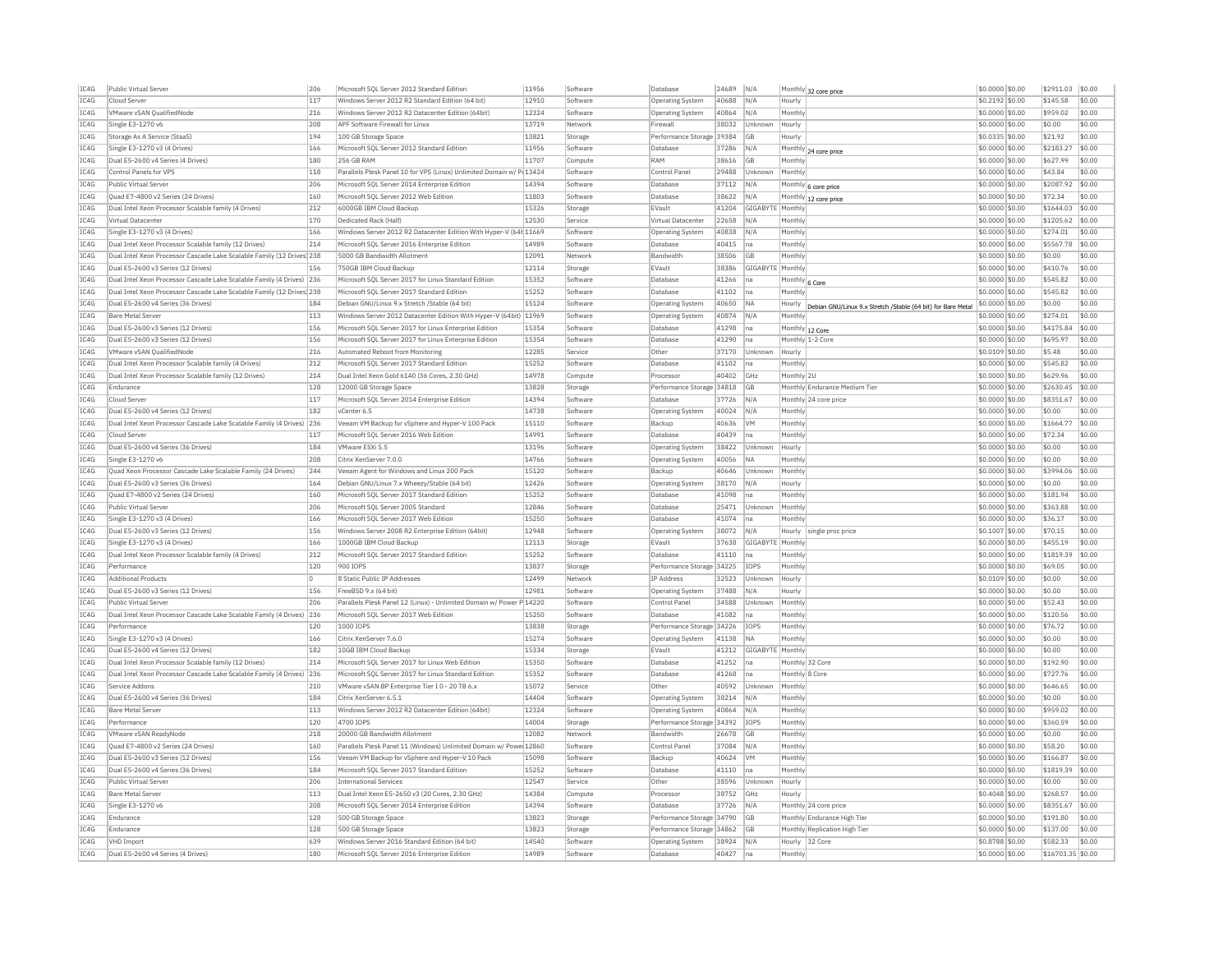| IC4G         | Quad E7-4800 v2 Series (24 Drives)                                                    | 160        | Microsoft SQL Server 2012 Enterprise Edition                          | 12153          | Software | Database                     | 38132 | N/A              |                 | Monthly 6 core price             | \$0.0000 \$0.00                     | \$2087.92             | \$0.00           |
|--------------|---------------------------------------------------------------------------------------|------------|-----------------------------------------------------------------------|----------------|----------|------------------------------|-------|------------------|-----------------|----------------------------------|-------------------------------------|-----------------------|------------------|
| TC4G         | Single E3-1270 v3 (4 Drives)                                                          | 166        | Windows Server 2008 Standard SP1 with R2 (64 bit)                     | 13696          | Software | <b>Operating System</b>      | 38146 | N/A              |                 | Hourly single proc price         | \$0,0267 \$0,00                     | \$18.63               | \$0.00           |
| IC4G         | Single E3-1270 v3 (4 Drives)                                                          | 166        | Vyatta 6.x Subscription Edition (64 bit)                              | 13621          | Software | <b>Operating System</b>      | 37308 | Unknown          | Hourly          |                                  | \$0,0000 \$0.00                     | \$240.03              | \$0.00           |
| IC4G         | Dual E5-2600 v4 Series (12 Drives                                                     | 182        | Microsoft SQL Server 2017 for Linux Standard Edition                  | 15352          | Software | Database                     | 41264 | na               | Monthly 4 Core  |                                  | \$0.0000 \$0.00                     | \$363.88              | \$0.00           |
| IC4G         | Dual E5-2600 v3 Series (36 Drives)                                                    | 164        | Microsoft SQL Server 2017 for Linux Standard Edition                  | 15352          | Software | Database                     | 41284 | Ina              | Monthly 48 Core |                                  | \$0,0000 \$0,00                     | \$4366.54             | \$0.00           |
| IC4G         | Dual E5-2600 v4 Series (4 Drives)                                                     | 180        | Windows Server 2016 Standard Edition (64 bit)                         | 14542          | Software | Operating System             | 38928 | N/A              | Hourly          | 4 Core                           | \$0,0612 \$0.00                     | \$39.46               | \$0.00           |
| IC4G         | Single E3-1270 v3 (4 Drives)                                                          | 166        | Windows Server 2016 Datacenter Edition With Hyper-V (64 bit) 14544    |                | Software | <b>Operating System</b>      | 38942 | N/A              | Monthly 4 Core  |                                  | \$0,0000 \$0.00                     | \$274.01              | \$0.00           |
| IC4G         | Quad E7-4800 v2 Series (24 Drives)                                                    | 160        | Microsoft SQL Server 2012 Enterprise Edition                          | 12153          | Software | Database                     | 38130 | N/A              |                 | Monthly 13 core price            | \$0.0000 \$0.00                     | \$4871.81             | \$0.00           |
| IC4G         | Single E3-1270 v3 (4 Drives)                                                          | 166        | Windows Server 2016 Standard Edition (64 bit)                         | 14542          | Software | <b>Operating System</b>      | 38928 | N/A              | Hourly          |                                  | $$0.0612$ \$0.00                    | \$39.46               | \$0.00           |
| IC4G         | Single E3-1270 v3 (4 Drives)                                                          | 166        | Microsoft SOL Server 2017 Web Edition                                 | 15250          | Software | Database                     | 41082 | Ina              | Monthly         | 4 Core                           | \$0,0000 \$0.00                     | \$120.56              | \$0.00           |
| IC4G         | Software License Package                                                              | 168        | VMware vRealize Log Insight 3.0                                       | 14778          | Software | Licenses                     | 40068 | <b>CPL</b>       | Monthly         |                                  | \$0,0000 \$0,00                     | \$298.20              | \$0.00           |
| IC4G         | Dual E5-2600 v4 Series (36 Drives)                                                    | 184        | MongoDB Community Edition                                             | 13473          | Software | Database                     | 38388 | N/A              | Hourly          |                                  | \$0,0000 \$0,00                     | \$0.00                | \$0.00           |
| IC4G         | Public Virtual Server                                                                 | 206        | Microsoft SQL Server 2017 Enterprise Edition                          | 15154          | Software |                              | 41050 | Ina              | Monthly         |                                  | \$0.0000 \$0.00                     | \$4175.84             | \$0.00           |
|              |                                                                                       |            |                                                                       |                |          | Database                     |       |                  |                 |                                  |                                     |                       |                  |
| IC4G<br>TCAG | Performance<br>Dual Intel Xeon Processor Cascade Lake Scalable Family (12 Drives) 238 | 120        | 3000 TOPS<br>Windows Server 2016 Datacenter Edition (64 bit)          | 13987<br>14546 | Storage  | Performance Storage 34375    | 38966 | IOPS             | Monthly         |                                  | \$0.0000 \$0.00<br>$$0.0000$ \$0.00 | \$230.16<br>\$1096.02 | \$0.00<br>\$0.00 |
|              |                                                                                       |            |                                                                       |                | Software | Operating System             |       | N/A              | Monthly 32 Core |                                  |                                     |                       |                  |
| TC4G         | Dual E5-2600 v3 Series (36 Drives)                                                    | 164        | 100 Mbps Dual Public & Private Network Uplinks (Unbonded)             | 14304          | Compute  | Port Speed                   | 37944 | Mbps             | Hourly          |                                  | \$0.0000 \$0.00                     | \$0.00                | \$0.00           |
| IC4G         | Single E3-1270 v6                                                                     | 208        | <b>Unlimited SSL VPN Users</b>                                        | 13498          | Network  | <b>VPN</b>                   | 37404 | <b>Linknown</b>  | Hourly          |                                  | \$0.0000 \$0.00                     | \$0.00                | \$0.00           |
| IC4G         | Dual E5-2600 v4 Series (36 Drives)                                                    | 184        | 350GB IBM Cloud Backup                                                | 12116          | Storage  | EVault                       | 38144 | GIGABYTE         | Monthly         |                                  | \$0,0000 \$0,00                     | \$225.13              | \$0.00           |
| IC4G         | Public Virtual Server                                                                 | 206        | Red Hat Enterprise Linux 7.x - Minimal Install for VSI (64Bit)        | 14226          | Software | <b>Operating System</b>      | 34740 | <b>NA</b>        | Hourly          |                                  | \$0.0879 \$0.00                     | \$49.02               | \$0.00           |
| IC4G         | Endurance                                                                             | 128        | 80 GB Storage Space                                                   | 13820          | Storage  | Performance Storage 34904    |       | <b>GB</b>        |                 | Monthly Snapshot Space High Tier | \$0.0000 \$0.00                     | \$13.15               | \$0.00           |
| IC4G         | Ouad E7-4800 v2 Series (24 Drives)                                                    | 160        | CentOS 6.x (32 bit)                                                   | 13755          | Software | Operating System             | 38104 | N/A              | Hourly          |                                  | \$0.0000 \$0.00                     | \$0.00                | \$0.00           |
| IC4G         | Single E3-1270 v3 (4 Drives)                                                          | 166        | Microsoft SOL Server 2008 Standard                                    | 12629          | Software | Database                     | 37642 | Unknown          |                 | Monthly single-proc pricing      | \$0.0000 \$0.00                     | \$363.88              | \$0.00           |
| IC4G         | Cloud Server                                                                          | 117        | Microsoft SQL Server 2017 for Linux Enterprise Edition                | 15354          | Software | Database                     | 41294 | Ina              | Monthly 6 Core  |                                  | \$0,0000 \$0,00                     | \$2087.92             | \$0.00           |
| IC4G         | Single E3-1270 v3 (4 Drives)                                                          | 166        | Windows Server 2016 Datacenter Edition With Hyper-V (64 bit) 14544    |                | Software | Operating System             | 38948 | N/A              | Monthly 24 Core |                                  | \$0,0000 \$0,00                     | \$822.02              | \$0.00           |
| IC4G         | Dual E5-2600 v3 Series (36 Drives                                                     | 164        | 1000 GB Bandwidth Allotment                                           | 12627          | Network  | Bandwidth                    | 37406 | GB               | Monthly         |                                  | \$0,0000 \$0,00                     | \$0.00                | \$0.00           |
| IC4G         | Network Gateway Appliance (10 Gbps)                                                   | 158        | 96 GB RAM                                                             | 12531          | Compute  | RAM                          | 38320 | GB               |                 | Monthly dual sandybridge 2000    | \$0,0000 \$0.00                     | \$311.03              | \$0.00           |
| IC4G         | Dual E5-2600 v3 Series (12 Drives)                                                    | 156        | 10000GB IBM Cloud Backup                                              | 15330          | Storage  | EVault                       | 41208 | GIGABYTE         | Monthly         |                                  | \$0.0000 \$0.00                     | \$2284.86             | \$0.00           |
| IC4G         | Quad E7-4800 v2 Series (24 Drives)                                                    | 160        | MySQL 5.0.51 for Windows                                              | 13661          | Software | Database                     | 37934 | N/A              | Hourly          |                                  | \$0.0000 \$0.00                     | \$0.00                | \$0.00           |
|              |                                                                                       |            |                                                                       |                |          |                              |       |                  |                 |                                  |                                     |                       |                  |
| IC4G         | Dual E5-2600 v4 Series (36 Drives)                                                    | 184<br>184 | Microsoft SQL Server 2017 for Linux Enterprise Edition                | 15354<br>15144 | Software | Database                     | 41290 | na               |                 | Monthly 1-2 Core                 | \$0,0000 \$0.00                     | \$695.97<br>\$7988.11 | \$0.00<br>\$0.00 |
| IC4G         | Dual E5-2600 v4 Series (36 Drives)                                                    |            | Veeam Agent for Windows and Linux 500 pack                            |                | Software | Backun                       | 40676 | Unknown          | Monthly         |                                  | \$0,0000 \$0.00                     |                       |                  |
| IC4G         | Public Virtual Server                                                                 | 206        | Veeam Backup for Office 365 50 Pack                                   | 15312          | Software | Operating System             | 41188 | <b>ΝΑ</b>        | Monthly         |                                  | \$0.0000 \$0.00                     | \$277.36              | \$0.00           |
| IC4G         | Dual Intel Xeon Processor Cascade Lake Scalable Family (4 Drives)                     | 236        | IBM Cloud Backup Plugin - BMR (Bare Metal Restore)                    | 12252          | Software | EVault                       | 38068 | Unknown          | Monthly         |                                  | \$0.0000 \$0.00                     | \$0.00                | \$0.00           |
| TC4G         | <b>Bare Metal Server</b>                                                              | 113        | 1 TPv6 Address                                                        | 13033          | Network  | <b>IP Address</b>            | 26033 | N/A              | Hourly          |                                  | \$0,0000 \$0.00                     | \$0.00                | \$0.00           |
| IC4G         | Dual E5-2600 v3 Series (4 Drives)                                                     | 162        | Microsoft SQL Server 2008 Standard R2                                 | 13287          | Software | Database                     | 37828 | Unknown          |                 | Monthly single proc              | \$0,0000 \$0,00                     | \$363.88              | \$0.00           |
| IC4G         | Dual E5-2600 v4 Series (12 Drives                                                     | 182        | Windows Server 2012 R2 Datacenter Edition (64bit)                     | 12324          | Software | Operating System             | 40868 | N/A              | Monthly         |                                  | \$0,0000 \$0,00                     | \$1233.02             | \$0.00           |
| IC4G         | Dual E5-2600 v3 Series (36 Drives)                                                    | 164        | Microsoft SQL Server 2017 for Linux Enterprise Edition                | 15354          | Software | Database                     | 41308 | Ina              | Monthly 32 Core |                                  | \$0.0000 \$0.00                     | \$11135.56 \$0.00     |                  |
| IC4G         | Dual E5-2600 v3 Series (4 Drives)                                                     | 162        | Monitoring Package - Managed Services Premium Application             | 13800          | Service  | Monitoring                   | 37142 | N/A              | Monthly         |                                  | \$0.0000 \$0.00                     | \$10.96               | \$0.00           |
| TCAG         | Dual Intel Xeon Processor Cascade Lake Scalable Family (12 Drives) 238                |            | Veeam Backup for Office 365 25 Pack                                   | 15310          | Software | Operating System             | 41186 | <b>NA</b>        | Monthly         |                                  | $$0.0000$ \$0.00                    | \$138.68              | \$0.00           |
| TC4G         | VMware vSAN ReadyNode                                                                 | 218        | Windows Server 2012 R2 Datacenter Edition With Hyper-V (64t 11669     |                | Software | <b>Operating System</b>      | 40838 | N/A              | Monthly         |                                  | \$0.0000 \$0.00                     | \$274.01              | \$0.00           |
| IC4G         | Dual Intel Xeon Processor Scalable family (4 Drives)                                  | 212        | Windows Server 2012 R2 Datacenter Edition (64bit)                     | 12324          | Software | Operating System             | 40870 | N/A              | Monthly         |                                  | \$0.0000 \$0.00                     | \$1644.03             | \$0.00           |
| IC4G         | Single E3-1270 v6                                                                     | 208        | Windows Server 2016 Datacenter Edition (64 bit)                       | 14546          | Software | <b>Operating System</b>      | 38956 | N/A              | Monthly 4 Core  |                                  | \$0,0000 \$0,00                     | \$274.01              | \$0.00           |
| IC4G         | Single E3-1270 v3 (4 Drives)                                                          | 166        | Windows Server 2016 Datacenter Edition (64 bit)                       | 14546          | Software | <b>Operating Systen</b>      | 38960 | N/A              | Monthly 20 Core |                                  | \$0.0000 \$0.00                     | \$685.01              | \$0.00           |
| IC4G         | Firewall Appliance                                                                    | 196        | FortiGate Security Appliance - Web Filtering Add-on (High Avail 14696 |                | Network  | Firewall                     | 39862 | N/A              | Monthly         |                                  | \$0.0000 \$0.00                     | \$272.52              | \$0.00           |
| IC4G         | Dual Intel Xeon Processor Scalable family (4 Drives)                                  | 212        | Windows Server 2016 Standard Edition (64 bit)                         | 14542          | Software | Operating System             | 38928 | N/A              | Hourly 4 Core   |                                  | $$0.0612$ \$0.00                    | \$39.46               | \$0.00           |
| IC4G         | Cloud Serve                                                                           | 117        | Microsoft SOL Server 2014 Standard Edition                            | 14396          | Software | Database                     | 37562 | N/A              |                 | Monthly 1 core price             | \$0.0000 \$0.00                     | \$181.94              | \$0.00           |
| IC4G         | Single E3-1270 v6                                                                     | 208        | Microsoft SQL Server 2014 Standard Edition                            | 14396          | Software | Database                     | 37562 | N/A              |                 | Monthly 1 core price             | \$0,0000 \$0,00                     | \$181.94              | \$0.00           |
| IC4G         | Dual E5-2600 v3 Series (12 Drives)                                                    | 156        | Microsoft SOL Server 2017 Enterprise Edition                          | 15154          | Software | Database                     | 41060 | Ina              | Monthly         |                                  | \$0,0000 \$0,00                     | \$9743.62             | \$0.00           |
| IC4G         | Dual E5-2600 v4 Series (12 Drives)                                                    | 182        | Microsoft SOL Server 2017 Web Edition                                 | 15250          | Software | Database                     | 41090 | Ina              | Monthly         |                                  | \$0,0000 \$0,00                     | \$241.12              | \$0.00           |
|              | Performance                                                                           |            |                                                                       |                |          |                              |       |                  |                 |                                  |                                     |                       |                  |
| IC4G         |                                                                                       | 120        | 12000 GB Storage Space                                                | 13828          | Storage  | Performance Storage 34216    |       | <b>GB</b>        | Monthly         |                                  | \$0,0000 \$0,00                     | \$1315.22             | \$0.00           |
| IC4G         | <b>Bare Metal Server</b>                                                              | 113        | Windows Server 2012 Standard Edition (64 bit)                         | 12322          | Software | Operating System             | 40832 | N/A              | Hourly          |                                  | $$0.2755$ \$0.00                    | \$177.56              | \$0.00           |
| IC4G         | Quad E7-4800 v2 Series (24 Drives)                                                    | 160        | Debian GNU/Linux 7.x Wheezy/Stable (32 bit)                           | 13624          | Software | Operating System             | 38168 | N/A              | Hourly          |                                  | \$0.0000 \$0.00                     | \$0.00                | \$0.00           |
| IC4G         | Endurance                                                                             | 128        | 700 GB Storage Space                                                  | 14262          | Storage  | Performance Storage 35002    |       | GB               |                 | Monthly Snapshot Space Low Tier  | \$0,0000 \$0.00                     | \$38.36               | \$0.00           |
| IC4G         | Dual E5-2600 v4 Series (36 Drives)                                                    | 184        | Veeam VM Backup for vSphere and Hyper-V 25 Pack                       | 15100          | Software | Backup                       | 40626 | Unknown          | Monthly         |                                  | \$0,0000 \$0,00                     | \$305.11              | \$0.00           |
| IC4G         | Dual Intel Xeon Processor Cascade Lake Scalable Family (4 Drives) 236                 |            | Microsoft SQL Server 2017 for Linux Web Editior                       | 15350          | Software | Database                     | 41250 | lna              | Monthly 28 Core |                                  | \$0.0000 \$0.00                     | \$168.79              | \$0.00           |
| IC4G         | Dual Intel Xeon Processor Cascade Lake Scalable Family (4 Drives)                     | 236        | Microsoft SOL Server 2017 for Linux Standard Edition                  | 15352          | Software | Database                     | 41276 | Ina              | Monthly 24 Core |                                  | \$0,0000 \$0,00                     | \$2183.27             | \$0.00           |
| TC4G         | Dual E5-2600 v3 Series (12 Drives)                                                    | 156        | Microsoft SQL Server 2017 Enterprise Edition                          | 15154          | Software | Database                     | 41046 | Ina              | Monthly         |                                  | \$0,0000 \$0.00                     | \$2087.92             | \$0.00           |
| IC4G         | Dual Intel Xeon Processor Scalable family (4 Drives)                                  | 212        | Parallels Plesk Panel 10 (Linux) Unlimited Domain w/ Power Pa 12975   |                | Software | Control Pane                 | 38476 | N/A              | Monthly         |                                  | \$0,0000 \$0,00                     | \$58.20               | \$0.00           |
| IC4G         | Ouad Xeon Processor Cascade Lake Scalable Family (24 Drives)                          | 244        | 8 Public TP Addresses                                                 | 12484          | Network  | <b>TP Address</b>            | 38000 | Unknown          | Hourly          |                                  | \$0,0217 \$0,00                     | \$8.77                | \$0.00           |
| IC4G         | Dual E5-2600 v4 Series (4 Drives)                                                     | 180        | Windows Server 2016 Standard Edition (64 bit)                         | 14542          | Software | Operating System             | 38930 | N/A              | Hourly          | 6-16 Core                        | $$0.1224$ \$0.00                    | \$78.91               | \$0.00           |
| IC4G         | Single E3-1270 v6                                                                     | 208        | Windows Server 2012 Datacenter Edition (64bit                         | 12964          | Software | Operating System             | 40902 | N/A              | Monthl          |                                  | \$0.0000 \$0.00                     | \$1096.02             | \$0.00           |
| TCAG         | Single F3-1270 v6                                                                     | 208        | Veeam Backup and Replication Enterprise Plus                          | 14979          | Software | Operating System             | 40381 | <b>VM</b>        | Monthly         |                                  | \$0,0000 \$0.00                     | \$0.00                | \$0.00           |
| TC4G         | Dual Intel Xeon Processor Scalable family (12 Drives)                                 | 214        | 500GB TBM Cloud Backup                                                | 12115          | Storage  | <b>FVault</b>                | 38532 | GIGARYTE         | Monthly         |                                  | \$0,0000 \$0.00                     | \$274.50              | \$0.00           |
| IC4G         | Dual E5-2600 v3 Series (12 Drives)                                                    | 156        | Windows Server 2012 Standard Edition (64 bit)                         | 12322          | Software | <b>Operating System</b>      | 40824 | $N/\Delta$       | Hourly          |                                  | \$0.1530 \$0.00                     | \$98.64               | \$0.00           |
| IC4G         | Cloud Server                                                                          | 117        | 8 x 2.0 GHz or higher Cores (Dedicated Host)                          | 15432          | Compute  | Virtual Server Process 41418 |       | DEDICATED Hourly |                 |                                  | \$0,0000 \$0,00                     | \$0.00                | \$0.00           |
| IC4G         | Dual Intel Xeon Processor Cascade Lake Scalable Family (12 Drives) 238                |            | Microsoft SQL Server 2017 for Linux Web Editior                       | 15350          | Software | Database                     | 41236 |                  | Monthly 4 Con   |                                  | \$0.0000 \$0.00                     | \$24.11               | \$0.00           |
|              |                                                                                       |            |                                                                       |                |          |                              |       |                  |                 |                                  |                                     |                       |                  |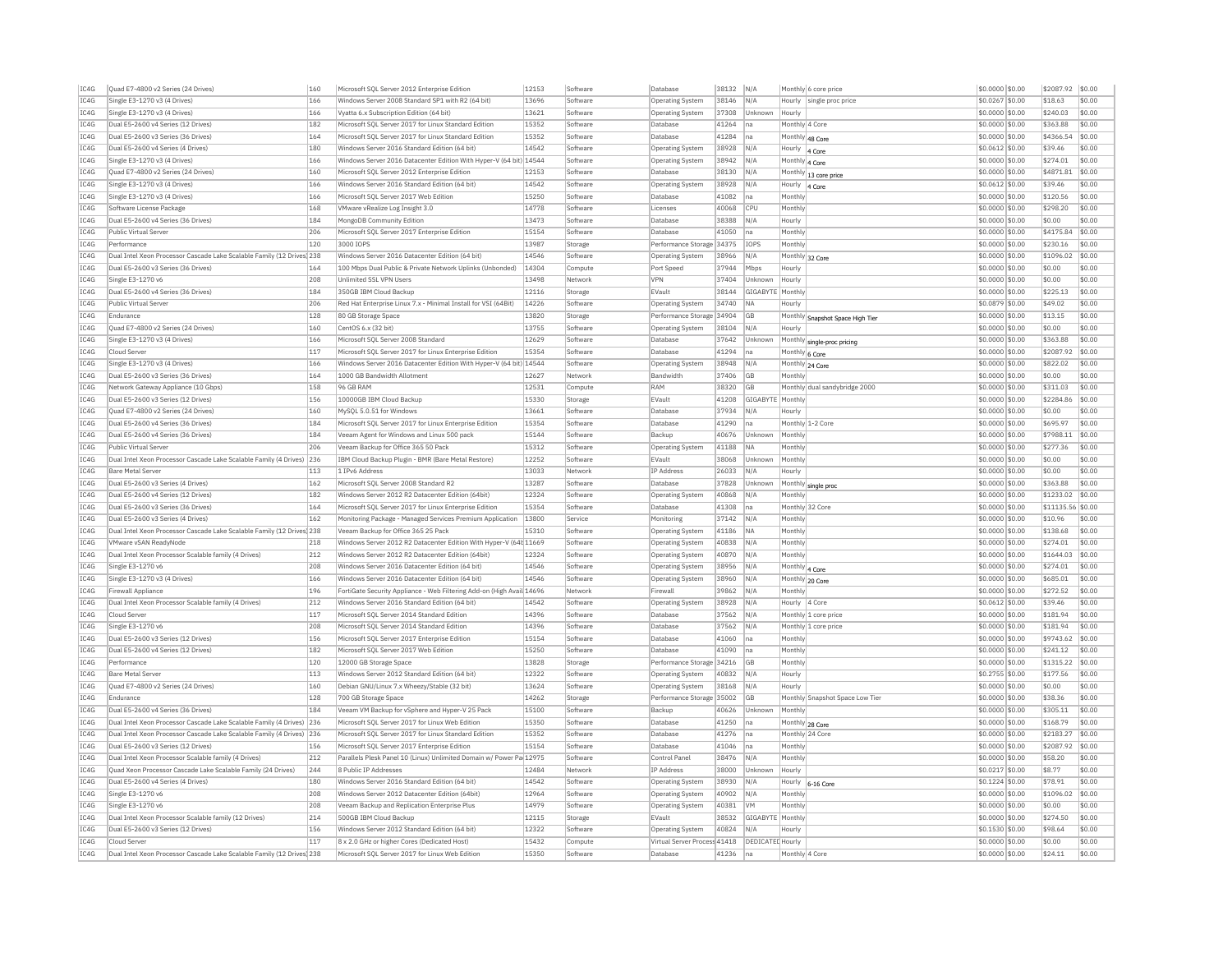| IC4G         | Dual E5-2600 v4 Series (4 Drives)                                      | 180        | Parallels Plesk Panel 10 (Windows) 100 Domain w/ Power Pack 13308     |                | Software            | Control Panel                     | 37598 | Unknown          | Monthly                |                                                 | \$0.0000 \$0.00                    | \$40.12           | \$0.00           |
|--------------|------------------------------------------------------------------------|------------|-----------------------------------------------------------------------|----------------|---------------------|-----------------------------------|-------|------------------|------------------------|-------------------------------------------------|------------------------------------|-------------------|------------------|
| IC4G         | Quad E7-4800 v2 Series (24 Drives)                                     | 160        | Windows Server 2012 Datacenter Edition With Hyper-V (64bit) 11969     |                | Software            | Operating System                  | 40880 | N/A              | Monthly                |                                                 | \$0.0000 \$0.00                    | \$822.02          | \$0.00           |
| IC4G         | Dual E5-2600 v3 Series (36 Drives)                                     | 164        | Ubuntu Linux 12.04 LTS Precise Pangolin (64 bit)                      | 12349          | Software            | <b>Operating Systen</b>           | 37898 | N/A              | Hourly                 |                                                 | \$0.0000 \$0.00                    | \$0.00            | \$0.00           |
| IC4G         | Dual Intel Xeon Processor Scalable family (4 Drives)                   | 212        | Veeam Agent for Windows and Linux 100 Pack                            | 15118          | Software            | Backup                            | 40644 | Unknown          | Monthly                |                                                 | \$0,0000 \$0,00                    | \$1997.52         | \$0.00           |
| IC4G         | Dual E5-2600 v3 Series (12 Drives)                                     | 156        | Debian GNU/Linux 8.x jessie/Stable (64 bit)                           | 14408          | Software            | Operating System                  | 37744 | N/A              | Hourly                 |                                                 | \$0,0000 \$0,00                    | \$0.00            | \$0.00           |
| IC4G         | Endurance                                                              | 128        | 40 GB Storage Space                                                   | 13819          | Storage             | Performance Storage 34898         |       | GB               |                        | Monthly Snapshot Space High Tier                | \$0.0000 \$0.00                    | \$6.58            | \$0.00           |
| IC4G         | Dual Intel Xeon Processor Cascade Lake Scalable Family (4 Drives)      | 236        | 100GB IBM Cloud Backup                                                | 12156          | Storage             | EVault                            | 37190 | GIGABYTE         | Monthly                |                                                 | \$0,0000 \$0,00                    | \$71.09           | \$0.00           |
| IC4G         | Virtual Router Appliance (10 Gpbs                                      | 230        | 1 Gbps Redundant Public & Private Network Uplinks                     | 11825          | Compute             | Port Speed                        | 37458 | Mbps             | Hourly                 |                                                 | \$0,0326 \$0,00                    | \$21.92           | \$0.00           |
| TC4G         | Performance                                                            | 120        | 1700 TOPS                                                             | 14139          | Storage             | Performance Storage 34527         |       | <b>TOPS</b>      | Monthly                |                                                 | \$0,0000 \$0,00                    | \$130.43          | \$0.00           |
| IC4G         | Dual Intel Xeon Processor Scalable family (4 Drives)                   | 212        | Windows Server 2016 Datacenter Edition With Hyper-V (64 bit) 14544    |                | Software            | Operating System                  | 38954 | N/A              | Monthly 48 Core        |                                                 | \$0.0000 \$0.00                    | \$1644.03         | \$0.00           |
| IC4G         | Dual E5-2600 v4 Series (4 Drives)                                      | 180        | Microsoft SOL Server 2017 Standard Edition                            | 15252          | Software            | Database                          | 41102 | Ina              | Monthl                 |                                                 | \$0,0000 \$0,00                    | \$545.82          | \$0.00           |
| TCAG         | Single E3-1270 v6                                                      | 208        | Microsoft SOL Server 2017 Enterprise Edition                          | 15154          | Software            | Database                          | 41062 | Ina              | Monthly                |                                                 | \$0,0000 \$0.00                    | \$11135.56 \$0.00 |                  |
| IC4G         | Dual E5-2600 v4 Series (36 Drives)                                     | 184        | Microsoft SQL Server 2017 for Linux Enterprise Edition                | 15354          | Software            | Database                          | 41298 | Ina              | Monthly 12 Core        |                                                 | \$0,0000 \$0.00                    | \$4175.84         | \$0.00           |
| IC4G         | <b>Bare Metal Server</b>                                               | 113        | Windows Server 2012 R2 Standard Edition (64 bit)                      | 12910          | Software            | Operating System                  | 40814 | N/A              | Hourly                 |                                                 | \$0,2755 \$0,00                    | \$177.56          | \$0.00           |
| IC4G         | Firewall                                                               | 190        | FortiGate Security Appliance                                          | 12494          | Network             | Firewal                           | 22388 | dedicated        | Monthly                |                                                 | \$0.0000 \$0.00                    | \$1094.92         | \$0.00           |
|              | Network Gateway Appliance (10 Gbps                                     |            |                                                                       |                | Network             | <b>Bandwidth</b>                  |       | GB               |                        |                                                 |                                    |                   |                  |
| IC4G<br>TC4G | Endurance                                                              | 158<br>128 | 500 GB Bandwidth Allotment                                            | 14318<br>13821 |                     | Performance Storage 34776         | 37358 |                  | Monthly<br>Monthly     |                                                 | \$0.0000 \$0.00<br>\$0,0000 \$0.00 | \$0.00<br>\$21.92 | \$0.00<br>\$0.00 |
|              |                                                                        |            | 100 GB Storage Space                                                  |                | Storage             |                                   |       | <b>GB</b>        |                        | <b>Endurance Medium Tier</b>                    |                                    |                   |                  |
| TC4G         | Dual E5-2600 v4 Series (36 Drives)                                     | 184        | Windows Server 2016 Standard Edition (64 bit)                         | 14542          | Software            | Operating System                  | 38936 | N/A              | Hourly 28 Core         |                                                 | $$0.2153$ \$0.00                   | \$138.10          | \$0.00           |
| TC4G         | Dual Intel Xeon Processor Cascade Lake Scalable Family (12 Drives) 238 |            | Red Hat Enterprise Linux 7.3 (64 bit) version-locked                  | 15158          | Software            | Operating System                  | 40922 | Ina              |                        | Monthly For version lock                        | \$0,0000 \$0.00                    | \$98.74           | \$0.00           |
| IC4G         | Dual E5-2600 v3 Series (36 Drives)                                     | 164        | MongoDB Community Edition                                             | 13473          | Software            | Database                          | 38388 | N/A              | Hourly                 |                                                 | \$0,0000 \$0,00                    | \$0.00            | \$0.00           |
| IC4G         | Public Virtual Server                                                  | 206        | Microsoft SQL Server 2017 Standard Edition                            | 15252          | Software            | Database                          | 41102 | na               | Monthly                |                                                 | \$0.0000 \$0.00                    | \$545.82          | \$0.00           |
| IC4G         | <b>Additional Products</b>                                             | l0.        | 10GB TBM Cloud Backup                                                 | 15334          | Storage             | FVault                            | 41212 | GIGABYTE         | Monthly                |                                                 | \$0,0000 \$0,00                    | \$0.00            | \$0.00           |
| IC4G         | Dual E5-2600 v4 Series (36 Drives)                                     | 184        | Ubuntu Linux 12.04 LTS Precise Pangolin - Minimal Install (64 t 13261 |                | Software            | Operating System                  | 38138 | N/A              | Hourly                 |                                                 | \$0,0000 \$0,00                    | \$0.00            | \$0.00           |
| IC4G         | VMware vSAN QualifiedNode                                              | 216        | Nessus Vulnerability Assessment & Reporting                           | 13132          | Service             | Othe                              | 37626 | Unknown          | Hourly                 |                                                 | \$0.0000 \$0.00                    | \$0.00            | \$0.00           |
| IC4G         | Cloud Server                                                           | 117        | 4 GB (Dedicated Host)                                                 | 15462          | Compute             | RAM                               | 41448 | GB               | Hourly                 |                                                 | \$0,0000 \$0,00                    | \$0.00            | \$0.00           |
| IC4G         | Cloud Serve                                                            | 117        | 12 x 2.0 GHz or higher Cores (Dedicated Host)                         | 15434          | Compute             | Virtual Server Process 41420      |       | DEDICATED Hourly |                        |                                                 | \$0.0000 \$0.00                    | \$0.00            | \$0.00           |
| IC4G         | Single E3-1270 v3 (4 Drives)                                           | 166        | Windows Server 2016 Datacenter Edition (64 bit)                       | 14546          | Software            | <b>Operating System</b>           | 40794 | N/A              | Monthly                |                                                 | \$0,0000 \$0,00                    | \$2055.04         | \$0.00           |
| IC4G         | Public Virtual Server                                                  | 206        | Microsoft SOL Server 2012 Enterprise Edition                          | 12153          | Software            | Database                          | 20855 | N/A              |                        | Monthly 10 core price                           | \$0,0000 \$0,00                    | \$3479.86         | \$0.00           |
| IC4G         | Dual Intel Xeon Processor Scalable family (4 Drives)                   | 212        | 5000 GB Bandwidth Allotment                                           | 12091          | Network             | <b>Bandwidth</b>                  | 38506 | GB               | Monthly                |                                                 | \$0.0000 \$0.00                    | \$0.00            | \$0.00           |
| IC4G         | Dual E5-2600 v3 Series (36 Drives)                                     | 164        | 3.00 TB SATA                                                          | 14342          | Compute             | <b>Storage Drives</b>             | 37968 | <b>GB</b>        | Monthly 4U             |                                                 | \$0,0000 \$0,00                    | \$32.58           | \$0.00           |
| IC4G         | Dual E5-2600 v4 Series (36 Drives)                                     | 184        | 1.00 TB SATA                                                          | 14354          | Compute             | <b>Storage Drives</b>             | 38464 | GB               | Monthly 4L             |                                                 | \$0,0000 \$0,00                    | \$16.79           | \$0.00           |
| TC4G         | Dual Intel Xeon Processor Cascade Lake Scalable Family (4 Drives)      | 236        | cPanel/WHM with Softaculous and RVskin                                | 11894          | Software            | Control Panel                     | 38182 | N/A              | Monthly                |                                                 | \$0,0000 \$0.00                    | \$27.40           | \$0.00           |
| IC4G         | <b>Bare Metal Server</b>                                               | 113        | 1 TP Address                                                          | 13345          | Network             | <b>IP Address</b>                 | 28599 | Unknown          | Hourly                 |                                                 | \$0.0000 \$0.00                    | \$0.00            | \$0.00           |
| IC4G         | <b>Bare Metal Server</b>                                               | 113        | Dual Intel Xeon E5-2620 v4 (16 Cores, 2.10 GHz)                       | 14530          | Compute             | Processor                         | 38906 | GHZ              | Hourly                 |                                                 | \$0.4068 \$0.00                    | \$372.25          | \$0.00           |
| TCAG         | Dual E5-2600 v3 Series (12 Drives)                                     | 156        | Windows Server 2012 R2 Standard Edition (64 bit)                      | 12910          | Software            | Operating System                  | 40812 | N/A              | Hourly                 |                                                 | \$0.2459 \$0.00                    | \$157.83          | \$0.00           |
| IC4G         | Dual E5-2600 v4 Series (36 Drives)                                     | 184        | Windows Server 2012 Datacenter Edition (64bit)                        | 12964          | Software            | Operating System                  | 40892 | N/A              | Monthly                |                                                 | \$0,0000 \$0.00                    | \$274.01          | \$0.00           |
| IC4G         | Ouad E7-4800 v2 Series (24 Drives)                                     | 160        | 1.2 TB SSD (10 DWPD)                                                  | 14336          |                     |                                   | 38704 | <b>GB</b>        | Monthly                |                                                 | \$0,0000 \$0,00                    | \$120.46          | \$0.00           |
| IC4G         | Cloud Server                                                           | 117        | Microsoft SQL Server 2016 Enterprise Edition                          | 14989          | Compute<br>Software | <b>Storage Drives</b><br>Database | 40407 |                  | Monthly                |                                                 | \$0.0000 \$0.00                    | \$1391.95         | \$0.00           |
|              |                                                                        |            |                                                                       |                |                     |                                   |       | lna              |                        |                                                 |                                    |                   |                  |
| IC4G         | <b>Additional Products</b>                                             | lo.        | Symantec Identity Protection                                          | 12779          | Service             | Other                             | 24089 | N/A              | Monthly                |                                                 | \$0.0000 \$0.00                    | \$3.29            | \$0.00           |
| TC4G         | Single E3-1270 v6                                                      | 208        | 6000GB TBM Cloud Backup                                               | 15326          | Storage             | FVault                            | 41204 | GIGARYTE         | Monthly                |                                                 | $$0.0000$ \$0.00                   | \$1644.03         | \$0.00           |
| IC4G         | <b>Bare Metal Server</b>                                               | 113        | Windows Server 2012 R2 Standard Edition (64 bit)                      | 12910          | Software            | <b>Operating System</b>           | 40810 | N/A              | Hourly                 |                                                 | $$0.2153$ \$0.00                   | \$138.10          | \$0.00           |
| IC4G         | Dual E5-2600 v4 Series (4 Drives)                                      | 180        | Microsoft SQL Server 2017 Standard Edition                            | 15252          | Software            | Database                          | 41100 | Ina              | Monthly                |                                                 | \$0.0000 \$0.00                    | \$363.88          | \$0.00           |
| IC4G         | Dual Intel Xeon Processor Scalable family (4 Drives)                   | 212        | Windows Server 2012 Datacenter Edition With Hyper-V (64bit) 11969     |                | Software            | <b>Operating System</b>           | 40886 | N/A              | Monthly                |                                                 | \$0,0000 \$0,00                    | \$1233.02         | \$0.00           |
| IC4G         | Public Virtual Server                                                  | 206        | Riak Enterprise 1.3.0                                                 | 12759          | Software            | Database                          | 23994 | N/A              |                        | Monthly DO NOT USE, RIAK Resource Group testing | \$0.0000 \$0.00                    | \$0.00            | \$0.00           |
| IC4G         | Dual Intel Xeon Processor Scalable family (12 Drives)                  | 214        | 3.8TB SSD SED (3DWPD)                                                 | 14918          | Compute             | <b>Storage Drives</b>             | 40316 | GB               | Monthly <sub>211</sub> |                                                 | \$0,0000 \$0,00                    | <b>\$274.50</b>   | sin nn           |
| IC4G         | Dual Intel Xeon Processor Cascade Lake Scalable Family (4 Drives)      | 236        | Veeam VM Backup for vSphere and Hyper-V 10 Pack                       | 15098          | Software            | Backup                            | 40624 | VM               | Monthly                |                                                 | \$0.0000 \$0.00                    | \$166.87          | \$0.00           |
| IC4G         | VMware vSAN ReadyNode                                                  | 218        | 1500GB IBM Cloud Backup                                               | 12112          | Storage             | EVault                            | 37290 | GIGABYTE         | Monthly                |                                                 | \$0.0000 \$0.00                    | \$685.26          | \$0.00           |
| IC4G         | Portable Storage                                                       | 94         | 100 GB (SAN)                                                          | 12788          | Compute             | Virtual Server Storage 24193      |       | GB               | Hourly                 | disk 7-y                                        | \$0.0158 \$0.00                    | \$11.28           | \$0.00           |
| IC4G         | <b>Additional Products</b>                                             |            | Citrix NetScaler VPX 9 10Mbps Platinum                                | 13207          | Network             | NetScale                          | 27416 | Mbps             | Monthly                |                                                 | \$0,0000 \$0.00                    | \$546.91          | \$0.00           |
| IC4G         | Dual E5-2600 v4 Series (12 Drives)                                     | 182        | Red Hat Enterprise Linux 6.5 (64 bit) version-locked                  | 15086          | Software            | <b>Operating System</b>           | 40610 | CPU              | Monthly                |                                                 | \$0,0000 \$0,00                    | \$98.64           | \$0.00           |
| IC4G         | Cloud Serve                                                            | 117        | Vyatta 6.6 Community Edition (64 bit)                                 | 11907          | Software            | <b>Operating System</b>           | 20104 | N/A              | Hourly                 |                                                 | \$0,0000 \$0,00                    | \$0.00            | \$0.00           |
| IC4G         | Cloud Serve                                                            | 117        | Riak Enterprise 1.3.0                                                 | 12759          | Software            | Database                          | 23994 | N/A              |                        | Monthly DO NOT USE, RIAK Resource Group testing | \$0,0000 \$0,00                    | \$0.00            | \$0.00           |
| IC4G         | Single E3-1270 v6                                                      | 208        | Veeam Backup for Office 365 50 Pack                                   | 15312          | Software            | Operating System                  | 41188 | <b>NA</b>        | Monthly                |                                                 | \$0,0000 \$0,00                    | \$277.36          | \$0.00           |
| IC4G         | Dual Intel Xeon Processor Cascade Lake Scalable Family (12 Drives) 238 |            | Nessus Vulnerability Assessment & Reporting                           | 13132          | Service             | Other                             | 37626 | Unknown          | Hourly                 |                                                 | \$0,0000 \$0,00                    | \$0.00            | \$0.00           |
| TCAG         | Dual E5-2600 v3 Series (36 Drives)                                     | 164        | 4 Public TP Addresses                                                 | 12799          | Network             | <b>TP Address</b>                 | 37760 | Unknown          | Hourly                 |                                                 | \$0,0109 \$0,00                    | \$4.38            | \$0.00           |
| IC4G         | Single E3-1270 v6                                                      | 208        | Plesk Onyx Web Pro Edition 30 Domains (Windows)                       | 14950          | Software            | Control Pane                      | 40350 | Unknown          | Monthly                |                                                 | \$0.0000 \$0.00                    | \$16.44           | \$0.00           |
| IC4G         | Dual Intel Xeon Processor Cascade Lake Scalable Family (4 Drives) 236  |            | Microsoft SOL Server 2016 Enterprise Edition                          | 14989          | Software            | Database                          | 40415 | na               | Monthly                |                                                 | \$0.0000 \$0.00                    | \$5567.78         | \$0.00           |
| TCAG         | Single E3-1270 v6                                                      | 208        | Microsoft SOL Server 2012 Web Edition                                 | 11803          |                     |                                   | 37490 |                  |                        |                                                 | \$0,0000 \$0.00                    | \$120.56          | \$0.00           |
|              |                                                                        |            |                                                                       |                | Software            | Database                          |       | N/A              |                        | Monthly 20 core price                           |                                    |                   |                  |
| IC4G         | Public Virtual Server                                                  | 206        | Red Hat Enterprise Linux 6 - Minimal Install (64 bit)                 | 12780          | Software            | Operating System                  | 24096 | N/A              | Hourly                 | 1-4 cores                                       | \$0,0879 \$0,00                    | \$49.32           | \$0.00           |
| IC4G         | Dual Intel Xeon Processor Scalable family (4 Drives)                   | 212        | Ubuntu Linux 16.04 LTS Xenial Xerus Minimal Install (64 bit)          | 14902          | Software            | Operating System                  | 40276 | <b>NA</b>        | Hourly                 |                                                 | \$0,0000 \$0.00                    | \$0.00            | \$0.00           |
| IC4G         | Dual Intel Xeon Processor Scalable family (12 Drives)                  | 214        | <b>Email and Ticket</b>                                               | 13785          | Service             | Other                             | 37768 | Unknown          | Hourly                 |                                                 | \$0.0000 \$0.00                    | \$0.00            | \$0.00           |
| IC4G         | Dual E5-2600 v4 Series (4 Drives)                                      | 180        | Windows Server 2016 Datacenter Edition With Hyper-V (64 bit) 14544    |                | Software            | Operating System                  | 38948 | N/A              | Monthly 24 Core        |                                                 | \$0.0000 \$0.00                    | \$822.02          | \$0.00           |
| TC4G         | Dual E5-2600 v3 Series (36 Drives                                      | 164        | Red Hat Enterprise Linux 6.8 (64 bit) version-locked                  | 15156          | Software            | Operating System                  | 40916 | lna              | Monthly                | For Version Lock                                | \$0,0000 \$0.00                    | \$98.74           | \$0.00           |
| TCAG         | Cloud Server                                                           | 117        | Windows Server 2008 Standard Edition SP2 (64bit)                      | 12521          | Software            | <b>Operating System</b>           | 40740 | N/A              | Hourly                 |                                                 | \$1.3172 \$0.00                    | \$873.50          | \$0.00           |
| TCAG         | Performance                                                            | 120        | 5900 TOPS                                                             | 14016          | Storage             | Performance Storage 34404         |       | IOPS             | Monthly                |                                                 | \$0.0000 \$0.00                    | \$452.66          | \$0.00           |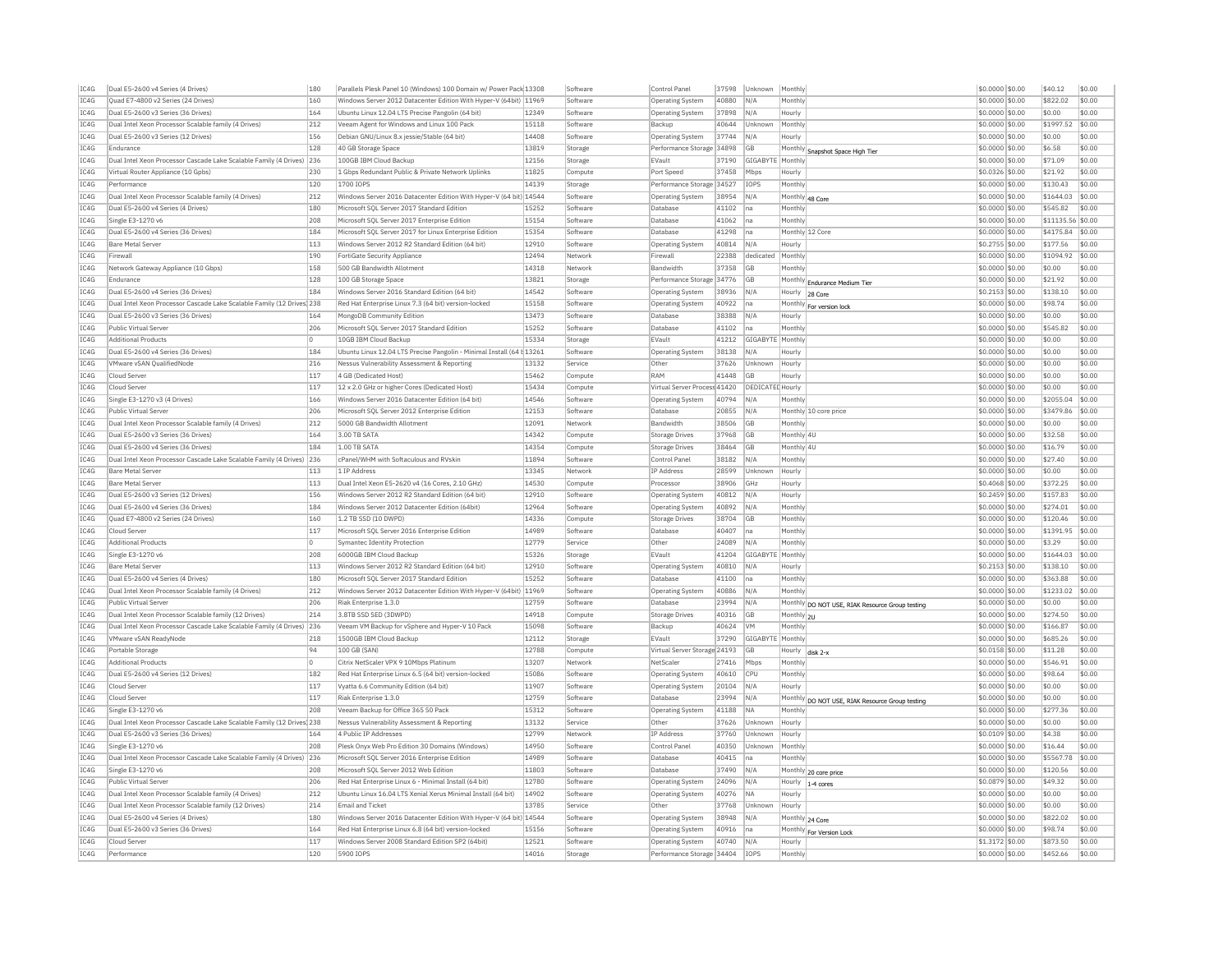| IC4G | Single E3-1270 v3 (4 Drives)                                           | 166 | Windows Server 2016 Datacenter Edition With Hyper-V (64 bit) 14544     |                | Software | Operating System             | 38950 | N/A              |                 | Monthly 28 Core                 | \$0.0000 \$0.00  | \$959.02          | \$0.00  |
|------|------------------------------------------------------------------------|-----|------------------------------------------------------------------------|----------------|----------|------------------------------|-------|------------------|-----------------|---------------------------------|------------------|-------------------|---------|
| IC4G | <b>Additional Products</b>                                             |     | OuickSSL Premium - 1 year                                              | 13339          | Service  | SSL                          | 31006 | <b>DV</b>        | Monthly         |                                 | \$0.0000 \$0.00  | \$0.00            | \$86.59 |
| IC4G | Application Delivery Appliance                                         | 629 | Citrix NetScaler VPX 11.1 10Mbps Standard                              | 14890          | Network  | NetScale                     | 40180 | Mbps             | Monthly         |                                 | \$0.0000 \$0.00  | \$368.21          | \$0.00  |
| IC4G | Endurance                                                              | 128 | 100 GB Storage Space                                                   | 13821          | Storage  | Performance Storage 34868    |       | GB               |                 | Monthly Replication High Tier   | \$0,0000 \$0,00  | \$27.40           | \$0.00  |
| IC4G | Ouad E7-4800 v2 Series (24 Drives)                                     | 160 | Parallels Plesk Panel 11 (Windows) 100 Domain w/ Power Pack 13264      |                | Software | Control Panel                | 37696 | N/A              | Monthly         |                                 | \$0.0000 \$0.00  | \$40.12           | \$0.00  |
| IC4G | Dual E5-2600 v4 Series (12 Drives)                                     | 182 | Microsoft SQL Server 2012 Enterprise Edition                           | 12153          | Software | Database                     | 37068 | N/A              |                 | Monthly 12 core price           | \$0.0000 \$0.00  | \$4175.84         | \$0.00  |
| IC4G | Dual Intel Xeon Processor Scalable family (12 Drives)                  | 214 | Windows Server 2016 Standard Edition (64 bit)                          | 14542          | Software | Operating System             | 38936 | N/A              | Hourly          | 28 Core                         | \$0,2153 \$0.00  | \$138.10          | \$0.00  |
| IC4G | Performance                                                            | 120 | 1300 IOPS                                                              | 14135          | Storage  | Performance Storage 34523    |       | IOPS             | Monthly         |                                 | \$0,0000 \$0.00  | \$99.74           | \$0.00  |
| IC4G | Dual Intel Xeon Processor Scalable family (4 Drives)                   | 212 | 192 GB RAM                                                             | 14994          | Compute  | RAM                          | 40418 | GB               | Monthly         |                                 | \$0,0000 \$0,00  | \$500.61          | \$0.00  |
| IC4G | Service Addons                                                         | 210 | VMware vCenter Server Hybridity Bundle D                               | 15016          | Service  | Other                        | 40502 | Unknown          | Monthly         |                                 | \$0.0000 \$0.00  | \$2994.33         | \$0.00  |
| IC4G | Single E3-1270 v6                                                      | 208 | McAfee Host Intrusion Protection w/Reporting                           | 12928          | Network  | Othe                         | 30759 | Unknown          | Monthly         |                                 | \$0.0000 \$0.00  | \$16.16           | \$0.00  |
| TC4G | Dual E5-2600 v3 Series (4 Drives)                                      | 162 | 3.8TB SSD SED (3DWPD)                                                  | 14918          | Compute  | Storage Drives               | 40314 | GB               | Monthly 11      |                                 | \$0,0000 \$0.00  | \$274.50          | \$0.00  |
| IC4G | Single E3-1270 v3 (4 Drives)                                           | 166 | Windows Server 2012 Datacenter Edition (64bit)                         | 12964          | Software | Operating System             | 40896 | N/A              | Monthly         |                                 | \$0,0000 \$0.00  | \$685.01          | \$0.00  |
| IC4G | <b>Additional Products</b>                                             | l n | RapidSSL - 1 year                                                      | 13520          | Service  | SSL                          | 31822 | Inv              | Monthly         |                                 | \$0,0000 \$0,00  | \$0.00            | \$20.82 |
| IC4G | Dual E5-2600 v3 Series (12 Drives)                                     | 156 | Microsoft SQL Server 2008 Enterprise R2                                | 12237          | Software | Database                     | 37836 | Unknown          |                 |                                 | \$0.0000 \$0.00  | \$1391.95         | \$0.00  |
| IC4G | Quad E7-4800 v2 Series (24 Drives)                                     | 160 | Parallels Server Bare Metal 5.0 Service Provider Edition - 15 VM 12719 |                | Software | Operating System             | 37748 | <b>VM</b>        | Monthly         | Monthly single proc             | \$0.0000 \$0.00  | \$68.06           | \$0.00  |
| IC4G | <b>Bare Metal Server</b>                                               | 113 | 1 Gbns Public & Private Network Unlinks                                | 12360          | Compute  | Port Speed                   | 37174 | Mbps             | Hourly          |                                 | \$0.0326 \$0.00  | \$21.92           | \$0.00  |
| TC4G | Public Virtual Server                                                  | 206 | Windows Server 2008 R2 Datacenter Edition (64bit)                      | 11941          | Software | Operating System             | 20190 | N/A              | Hourly          |                                 | \$0.1975 \$0.00  | \$137.00          | \$0.00  |
| IC4G | Dual E5-2600 v3 Series (12 Drives)                                     | 156 | 100 Mbps Redundant Public & Private Network Uplinks                    | 11826          |          |                              |       |                  |                 | cloud instance price            | \$0,0000 \$0,00  | \$0.00            | \$0.00  |
|      |                                                                        | 206 |                                                                        | 12610          | Compute  | Port Speed                   | 37710 | Mbps             | Hourly          |                                 |                  |                   | \$0.00  |
| TC4G | Public Virtual Server                                                  |     | Microsoft SOL Server 2005 Enterprise                                   |                | Software | Database                     | 28788 | Unknown          | Monthly         |                                 | \$0,0000 \$0.00  | \$1391.95         |         |
| IC4G | Dual E5-2600 v4 Series (36 Drives)                                     | 184 | Veeam VM Backup for vSphere and Hyper-V 1 Pack                         | 14985          | Software | Backup                       | 40387 | Unknown          | Monthly         |                                 | \$0.0000 \$0.00  | \$16.79           | \$0.00  |
| IC4G | Dual E5-2600 v4 Series (4 Drives)                                      | 180 | 100 Mbns Private Network Unlink                                        | 13376          | Compute  | Port Speed                   | 38528 | Mbps             | Hourly          |                                 | \$0,0000 \$0,00  | \$0.00            | \$0.00  |
| IC4G | Dual E5-2600 v3 Series (12 Drives)                                     | 156 | Windows Server 2012 R2 Datacenter Edition With Hyper-V (64t 11669      |                | Software | Operating System             | 40846 | N/A              | Monthly         |                                 | \$0.0000 \$0.00  | \$959.02          | \$0.00  |
| IC4G | VMware vSAN ReadyNode                                                  | 218 | Windows Server 2012 Datacenter Edition With Hyper-V (64bit) 11969      |                | Software | Operating System             | 40878 | N/A              | Monthly         |                                 | \$0.0000 \$0.00  | \$685.01          | \$0.00  |
| TCAG | Dual E5-2600 v4 Series (4 Drives)                                      | 180 | Windows Server 2012 Datacenter Edition With Hyper-V (64bit) 11969      |                | Software | Operating System             | 40882 | N/A              | Monthly         |                                 | $$0.0000$ \$0.00 | \$959.02          | \$0.00  |
| IC4G | Dual Intel Xeon Processor Scalable family (4 Drives)                   | 212 | Windows Server 2016 Datacenter Edition (64 bit)                        | 14546          | Software | Operating System             | 38966 | N/A              |                 | Monthly 32 Core                 | \$0,0000 \$0.00  | \$1096.02         | \$0.00  |
| IC4G | Dual Intel Xeon Processor Scalable family (4 Drives)                   | 212 | Veeam VM Backup for vSphere and Hyper-V 5 Pack                         | 15092          | Software | Backup                       | 40618 | Unknown          | Monthly         |                                 | \$0.0000 \$0.00  | \$61.22           | \$0.00  |
| IC4G | Dual F5-2600 v4 Series (4 Drives)                                      | 180 | 10 Gbps Public & Private Network Uplinks                               | 13735          | Compute  | Port Speed                   | 37456 | Mbps             | Monthly         |                                 | \$0.0000 \$0.00  | \$109.60          | \$0.00  |
| IC4G | Quad E7-4800 v2 Series (24 Drives)                                     | 160 | Microsoft SQL Server 2017 Enterprise Edition                           | 15154          | Software | Database                     | 41066 | na               | Monthly         |                                 | \$0.0000 \$0.00  | \$16703.35 \$0.00 |         |
| TC4G | Dual Intel Xeon Processor Cascade Lake Scalable Family (4 Drives) 236  |     | 1.9TR SSD                                                              | 15412          | Compute  | <b>Storage Drives</b>        | 41392 | <b>GB</b>        | Monthly         |                                 | $$0.0000$ \$0.00 | \$109.60          | \$0.00  |
| IC4G | Dual E5-2600 v3 Series (12 Drives)                                     | 156 | Windows Server 2012 Datacenter Edition With Hyper-V (64bit)            | 11969          | Software | Operating System             | 40874 | N/A              | Monthly         |                                 | \$0.0000 \$0.00  | \$274.01          | \$0.00  |
| IC4G | Public Virtual Server                                                  | 206 | Microsoft SOL Server 2014 Standard Edition                             | 14396          | Software | Database                     | 37562 | N/A              |                 | Monthly 1 core price            | \$0,0000 \$0,00  | \$181.94          | \$0.00  |
| IC4G | Dual Intel Xeon Processor Scalable family (12 Drives)                  | 214 | 1 Gbps Private Network Uplink                                          | 12446          | Compute  | Port Speed                   | 37628 | Mbps             | Hourly          |                                 | \$0,0168 \$0,00  | \$10.96           | \$0.00  |
| IC4G | Dual Intel Xeon Processor Cascade Lake Scalable Family (12 Drives) 238 |     | Unlimited SSL VPN Users                                                | 13498          | Network  | <b>VPN</b>                   | 37404 | Unknown          | Hourly          |                                 | \$0.0000 \$0.00  | \$0.00            | \$0.00  |
| IC4G | Cloud Server                                                           | 117 | Idera Server Backup 3.0 Enterprise (Linux)                             | 12593          | Software | <b>Operating System</b>      | 23008 | N/A              | Monthly         |                                 | \$0,0000 \$0,00  | \$0.00            | \$0.00  |
| IC4G | Public Virtual Server                                                  | 206 | 2 x 2.0 GHz or higher Cores                                            | 15204          | Compute  | Virtual Server Process 40998 |       | CORE             | Hourly          |                                 | \$0.0721 \$0.00  | \$47.73           | \$0.00  |
| IC4G | Single E3-1270 v6                                                      | 208 | 1.7 TB SSD (3 DWPD)                                                    | 14700          | Compute  | <b>Storage Drives</b>        | 40288 | GB               | Monthly         |                                 | \$0.0000 \$0.00  | \$131.32          | \$0.00  |
| IC4G | Cloud Server                                                           | 117 | 100 GB (Local - Dedicated Host)                                        | 15448          | Compute  | Virtual Server Storage 41434 |       | GB               | Hourly          |                                 | \$0,0000 \$0,00  | \$0.00            | \$0.00  |
| IC4G | Dual Intel Xeon Processor Scalable family (4 Drives)                   | 212 | QuantaStor 4.x (4 TB) - QuantaStor Extra Small Tie                     | 14468          | Software | Operating System             | 38818 | N/A              | Monthly         |                                 | \$0,0000 \$0,00  | \$170.98          | \$0.00  |
| IC4G | Virtual Router Appliance                                               | 228 | 4.00 TR SATA                                                           | 11897          | Compute  | <b>Storage Drives</b>        | 38646 | GB               | Hourly          | disk0 only                      | \$0,0583 \$0,00  | \$38.51           | \$0.00  |
| IC4G | Dual E5-2600 v3 Series (12 Drives)                                     | 156 | Virtual Router Appliance 5.x (up to 20Gbps) Subscription Editio 14742  |                | Software | Operating System             | 40028 | Unknown          | Monthly 20Gbps  |                                 | \$0.0000 \$0.00  | \$437.31          | \$0.00  |
| IC4G | Cloud Serve                                                            | 117 | 1.500 GB (SAN)                                                         | 13437          | Compute  | Virtual Server Storage 29645 |       | GB               | Hourly          |                                 | \$0,1284 \$0.00  | \$93.94           | \$0.00  |
| IC4G | Dual E5-2600 v3 Series (36 Drives)                                     | 164 | Windows Server 2008 R2 Web Edition (64bit)                             | 12840          | Software | Operating System             | 38070 | N/A              |                 | <b>BYO</b>                      | \$0,0000 \$0,00  | \$12.06           | \$0.00  |
| IC4G | Dual E5-2600 v4 Series (12 Drives)                                     | 182 | QuantaStor 4.x (48 TB) - QuantaStor Medium Tier                        | 14472          | Software | Operating System             | 38822 | N/A              | Monthly         | Monthly single proc price       | \$0.0000 \$0.00  | \$511.84          | \$0.00  |
| IC4G | Storage As A Service (StaaS)                                           | 194 | 40 GB Storage Space                                                    | 13819          | Storage  | Performance Storage 39612    |       | GB               | Hourly          |                                 | \$0,0031 \$0.00  | \$2.19            | \$0.00  |
| IC4G | Public Virtual Server                                                  | 206 | Microsoft SQL Server 2008 Express                                      | 12796          | Software | Database                     | 24231 | Unknown          | Monthly         |                                 | \$0.0000 \$0.00  | \$0.00            | \$0.00  |
| IC4G | Dual E5-2600 v3 Series (4 Drives)                                      | 162 | 10 Gbps Dual Private Network Uplinks (Unbonded)                        | 14296          | Compute  | Port Speed                   | 37110 | Mbps             | Monthly         |                                 | \$0.0000 \$0.00  | \$219.20          | \$0.00  |
| TC4G | <b>Public Virtual Server</b>                                           | 206 | Microsoft SOL Server 2012 Enterprise Edition                           | 12153          | Software | Database                     | 32600 | N/A              |                 |                                 | \$0,0000 \$0,00  | \$695.97          | \$0.00  |
|      |                                                                        |     |                                                                        |                |          |                              |       |                  |                 | Monthly 2 core price            |                  |                   |         |
| IC4G | Quad E7-4800 v2 Series (24 Drives)                                     | 160 | Microsoft SQL Server 2012 Standard Edition                             | 11956          | Software | Database                     | 38126 | N/A              |                 | Monthly 12 core price           | \$0.0000 \$0.00  | \$1091.64         | \$0.00  |
| IC4G | Endurance                                                              | 128 | 2000 GB Storage Space                                                  | 13825<br>13498 | Storage  | Performance Storage 34930    |       | GB               |                 | Monthly Snapshot Space Low Tier | \$0,0000 \$0,00  | \$109.60          | \$0.00  |
| IC4G | Network Gateway Appliance                                              | 114 | Unlimited SSL VPN Users                                                |                | Network  | <b>VPN</b>                   | 30239 | Unknown          | Hourly          |                                 | \$0.0000 \$0.00  | \$0.00            | \$0.00  |
| IC4G | Single E3-1270 v3 (4 Drives)                                           | 166 | 10 Gbps Dual Public & Private Network Uplinks (Unbonded)               | 14298          | Compute  | Port Speed                   | 38432 | Mbps             | Monthly         |                                 | \$0,0000 \$0.00  | \$219.20          | \$0.00  |
| TC4G | Single E3-1270 v3 (4 Drives)                                           | 166 | XenServer Advanced for XenServer 5.6                                   | 12944          | Software | <b>Operating System</b>      | 37844 | N/A              | Monthly         |                                 | \$0,0000 \$0,00  | \$54.80           | \$0.00  |
| IC4G | Single E3-1270 v6                                                      | 208 | Microsoft SQL Server 2012 Web Edition                                  | 11803          | Software | Database                     | 37884 | N/A              |                 | Monthly 2 core price            | \$0.0000 \$0.00  | \$12.06           | \$0.00  |
| IC4G | Dual Intel Xeon Processor Cascade Lake Scalable Family (4 Drives) 236  |     | Dual Intel Xeon Silver 4210 (20 Cores, 2.20 GHz)                       | 15336          | Compute  | Processor                    | 41214 | GHz              | Monthly         |                                 | \$0,0000 \$0,00  | \$219.20          | \$0.00  |
| IC4G | Single E3-1270 v3 (4 Drives)                                           | 166 | 1.00 TR SATA                                                           | 14354          | Compute  | Storage Drives               | 38698 | GB               | Hourly          |                                 | \$0.0257 \$0.00  | \$16.79           | \$0.00  |
| IC4G | Single E3-1270 v6                                                      | 208 | 750GB IBM Cloud Backup                                                 | 12114          | Storage  | EVault                       | 38386 | GIGABYTE         | Monthly         |                                 | \$0.0000 \$0.00  | \$410.76          | \$0.00  |
| IC4G | Dual E5-2600 v3 Series (36 Drives)                                     | 164 | 64 GB RAM                                                              | 12135          | Compute  | RAM                          | 37052 | GB               | Monthly         |                                 | \$0,0000 \$0,00  | \$248.83          | \$0.00  |
| IC4G | Single E3-1270 v6                                                      | 208 | 960 GB SSD (3 DWPD)                                                    | 12802          | Compute  | Storage Drives               | 37102 | GB               | Hourly $ _{10}$ |                                 | \$0.1491 \$0.00  | \$98.74           | \$0.00  |
| IC4G | Dual Intel Xeon Processor Scalable family (4 Drives)                   | 212 | Windows Server 2016 Datacenter Edition With Hyper-V (64 bit) 14544     |                | Software | <b>Operating System</b>      | 38944 | N/A              |                 | Monthly 6-16 Core               | \$0.0000 \$0.00  | \$548.01          | \$0.00  |
| TCAG | Control Panels for VPS                                                 | 118 | Parallels Plesk Panel 12 for VPS - Unlimited Domain w/ Power F14222    |                | Software | Control Panel                | 34590 | Unknown          | Monthly         |                                 | \$0,0000 \$0.00  | \$52.43           | \$0.00  |
| TC4G | Single E3-1270 v6                                                      | 208 | Ubuntu Linux 14.04 LTS Trusty Tahr (32 bit)                            | 13779          | Software | <b>Operating System</b>      | 38666 | N/A              | Hourly          |                                 | \$0.0000 \$0.00  | \$0.00            | \$0.00  |
| IC4G | Dual E5-2600 v3 Series (12 Drives)                                     | 156 | 30GB IBM Cloud Backup                                                  | 12298          | Storage  | FVault                       | 38056 | GIGARYTE Monthly |                 |                                 | \$0,0000 \$0.00  | \$27.65           | \$0.00  |
| IC4G | Storage As A Service (StaaS)                                           | 194 | 100 GB Storage Space                                                   | 13821          | Storage  | Performance Storage 39660    |       | GB               | Hourly          |                                 | \$0,0077 \$0,00  | \$5.48            | \$0.00  |
| IC4G | Cloud Server                                                           | 117 | Microsoft SQL Server 2014 Standard Edition                             | 14396          | Software | Database                     | 38194 | N/A              |                 | Monthly 2 core price            | \$0.0000 \$0.00  | \$181.94          | \$0.00  |
|      |                                                                        |     |                                                                        |                |          |                              |       |                  |                 |                                 |                  |                   |         |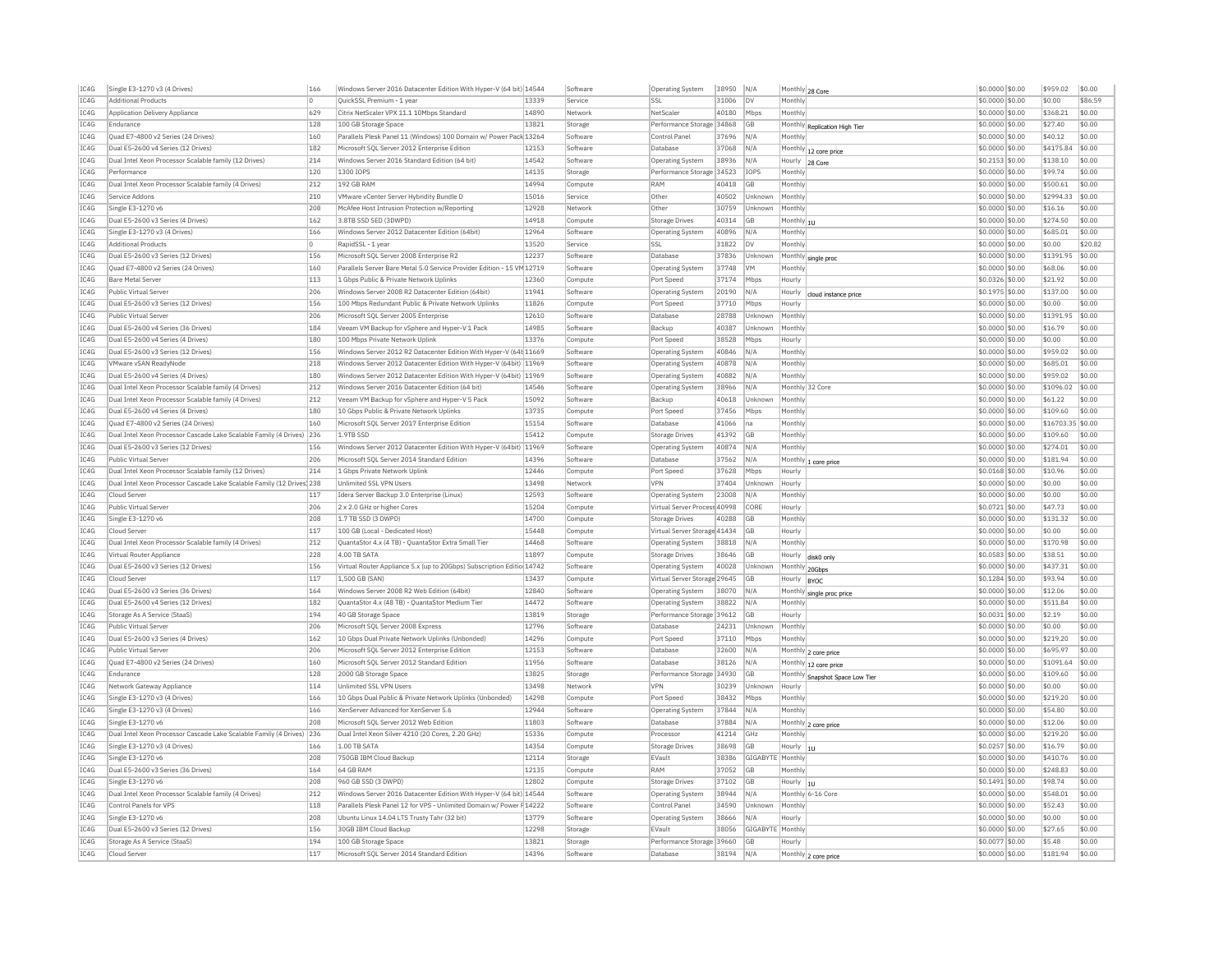| IC4G         | Single E3-1270 v6                                                      | 208        | Windows Server 2008 Datacenter Edition SP2 (64bit)                                       | 12085 | Software | <b>Operating System</b>   | 37022          | N/A         | Monthly single proc price                                              | \$0,0000 \$0.00  | \$137.00         | \$0.00           |
|--------------|------------------------------------------------------------------------|------------|------------------------------------------------------------------------------------------|-------|----------|---------------------------|----------------|-------------|------------------------------------------------------------------------|------------------|------------------|------------------|
| IC4G         | Dual E5-2600 v3 Series (36 Drives)                                     | 164        | Veeam Agent for Windows and Linux 50 Pack                                                | 15116 | Software | Backup                    | 40642          | Unknown     | Monthly                                                                | \$0.0000 \$0.00  | \$999.25         | \$0.00           |
| TC4G         | Virtual Router Appliance (10 Gpbs)                                     | 230        | 10 Gbps Redundant Private Network Uplinks                                                | 14290 | Compute  | Port Speed                | 37098          | Mhns        | Monthly                                                                | $$0.0000$ \$0.00 | \$219.20         | \$0.00           |
| TC4G         | Public Virtual Server                                                  | 206        | Veeam Agent for Windows and Linux 25 pack                                                | 14940 | Software | Backup                    | 40340          | N/A         | Monthly                                                                | \$0.0000 \$0.00  | \$499.63         | \$0.00           |
| TC4G         | Public Virtual Server                                                  | 206        | Plesk Onvx Web Host Edition Unlimited (Windows)                                          | 14948 | Software | Control Panel             | 40348          | Unknown     | Monthly                                                                | \$0,0000 \$0.00  | \$27.40          | \$0.00           |
| TC4G         | Dual Intel Xeon Processor Cascade Lake Scalable Family (12 Drives) 238 |            | Veeam VM Backup for vSphere and Hyper-V 1 Pack                                           | 14983 | Software | Backun                    | 40385          | Unknown     | Monthly                                                                | $$0.0000$ \$0.00 | \$12.84          | \$0.00           |
| IC4G         | Quad Xeon Processor Cascade Lake Scalable Family (24 Drives)           | 244        | 1000GB IBM Cloud Backup                                                                  | 12113 | Storage  | EVault                    | 37638          | GIGABYTE    | Monthly                                                                | \$0.0000 \$0.00  | \$455.19         | \$0.00           |
| IC4G         | Bare Metal Server                                                      | 113        | 1 00 TR SATA                                                                             | 12327 | Compute  | <b>Storage Drives</b>     | 28213          | GR          | Hourly<br>disk <sub>2-y</sub>                                          | \$0.0257 \$0.00  | \$16.79          | \$0.00           |
| IC4G         | Single E3-1270 v6                                                      | 208        | Ubuntu Linux 14.04 LTS Trusty Tahr - Minimal Install (64 bit)                            | 13549 | Software | <b>Operating System</b>   | 38184          | N/A         | Hourly                                                                 | \$0.0000 \$0.00  | \$0.00           | \$0.00           |
| IC4G         | Dual E5-2600 v4 Series (36 Drives)                                     | 184        | Windows Server 2012 R2 Datacenter Edition (64bit)                                        | 12324 | Software | <b>Operating System</b>   | 40872          | N/A         | Monthly                                                                | \$0,0000 \$0.00  | \$2055.04        | \$0.00           |
| IC4G         | Public Virtual Server                                                  | 206        | Debian GNU/Linux 5.x Lenny/Stable - Minimal Install (64 bit)                             | 11977 | Software | Operating System          | 20300          | N/A         | Hourly                                                                 | \$0,0000 \$0.00  | \$0.00           | \$0.00           |
| IC4G         | Ouad Xeon Processor Cascade Lake Scalable Family (24 Drives)           | 244        | R1Soft Backup Agent 25 Pack                                                              | 12945 | Software | Backup                    | 38650          | N/A         | Monthly                                                                | \$0,0000 \$0.00  | \$143.86         | \$0.00           |
| IC4G         | Performance                                                            | 120        | 1700 TOPS                                                                                | 13915 |          | Performance Storage 34303 |                | <b>TOPS</b> | Monthly                                                                | \$0,0000 \$0,00  | \$130.43         | \$0.00           |
|              |                                                                        |            |                                                                                          | 14240 | Storage  |                           |                |             |                                                                        |                  | \$0.00           | \$0.00           |
| IC4G         | Endurance                                                              | 128        | <b>File Storage</b>                                                                      |       | Storage  | Endurance                 | 34754          | N/A         | Monthly                                                                | \$0.0000 \$0.00  |                  |                  |
| IC4G         | Storage As A Service (StaaS)                                           | 194        | 4 IOPS per GB                                                                            | 14236 | Storage  | Endurance                 | 39648          | N/A         | Hourly                                                                 | \$0,0000 \$0.00  | \$0.00           | \$0.00           |
| TC4G         | Dual E5-2600 v3 Series (12 Drives)                                     | 156        | Windows Server 2016 Datacenter Edition With Hyper-V (64 bit) 14544                       |       | Software | Operating System          | 40788          | N/A         | Monthly                                                                | $$0.0000$ \$0.00 | \$1233.02        | \$0.00           |
| IC4G         | Dual E5-2600 v3 Series (36 Drives)                                     | 164        | Veeam Agent for Windows and Linux 25 pack                                                | 14940 | Software | Backup                    | 40340          | N/A         | Monthly                                                                | \$0,0000 \$0.00  | \$499.63         | \$0.00           |
| TC4G         | Single F3-1270 v6                                                      | 208        | 500 GB Bandwidth Allotment                                                               | 14318 | Network  | Randwidth                 | 37358          | <b>GB</b>   | Monthly                                                                | \$0,0000 \$0.00  | \$0.00           | \$0.00           |
| IC4G         | Public Virtual Server                                                  | 206        | Microsoft SQL Server 2017 for Linux Standard Edition                                     | 15352 | Software | Database                  | 41288          | Ina         | Monthly 96 Core                                                        | \$0.0000 \$0.00  | \$8733.09        | \$0.00           |
| IC4G         | Dual Intel Xeon Processor Scalable family (4 Drives)                   | 212        | 12.00 TB SATA                                                                            | 15150 | Compute  | Storage Drives            | 40796          | GB          | Monthly                                                                | \$0.0000 \$0.00  | \$103.68         | \$0.00           |
| IC4G         | Quad Xeon Processor Cascade Lake Scalable Family (24 Drives)           | 244        | 100 Mbps Redundant Private Network Uplinks                                               | 12606 | Compute  | Port Speed                | 37916          | Mbps        | Hourly                                                                 | \$0.0000 \$0.00  | \$0.00           | \$0.00           |
| IC4G         | Single E3-1270 v3 (4 Drives)                                           | 166        | 1 Gbps Dual Public & Private Network Uplinks (Unbonded)                                  | 14300 | Compute  | Port Speed                | 37302          | Mbps        | Hourly                                                                 | \$0.0326 \$0.00  | \$21.92          | \$0.00           |
| IC4G         | Single E3-1270 v6                                                      | 208        | Debian GNU/Linux 9.x Stretch /Stable (64 bit)                                            | 15124 | Software | <b>Operating System</b>   | 40650          | <b>NA</b>   | Hourly<br>Debian GNU/Linux 9.x Stretch /Stable (64 bit) for Bare Metal | \$0.0000 \$0.00  | \$0.00           | \$0.00           |
| IC4G         | Dual E5-2600 v3 Series (12 Drives)                                     | 156        | 1 Gbps Public & Private Network Uplinks (Unbonded)                                       | 14302 | Compute  | Port Speed                | 37324          | Mbps        | Hourly                                                                 | \$0,0326 \$0.00  | \$21.92          | \$0.00           |
| IC4G         | Dual E5-2600 v3 Series (4 Drives)                                      | 162        | Microsoft SOL Server 2017 Standard Edition                                               | 15252 | Software | Database                  | 41098          | na          | Monthly                                                                | \$0,0000 \$0.00  | \$181.94         | \$0.00           |
| IC4G         | VMware vSAN ReadvNode                                                  | 218        | Windows Server 2012 Datacenter Edition (64bit)                                           | 12964 | Software | Operating System          | 40894          | N/A         | Monthly                                                                | \$0.0000 \$0.00  | \$548.01         | \$0.00           |
| IC4G         | Public Virtual Server                                                  | 206        | Windows Server 2008 Standard Edition SP2 (64bit)                                         | 12521 | Software | Operating System          | 40734          | N/A         | Hourly                                                                 | \$0.4394 \$0.00  | \$291.17         | \$0.00           |
| TC4G         | Dual E5-2600 v4 Series (4 Drives)                                      | 180        | Veeam Agent for Windows and Linux 100 Pack                                               | 15118 | Software | Backun                    | 40644          | Unknown     | Monthly                                                                | $$0.0000$ \$0.00 | \$1997.52        | \$0.00           |
| TC4G         | Dual E5-2600 v4 Series (4 Drives)                                      | 180        | Microsoft SQL Server 2017 for Linux Standard Edition                                     | 15352 | Software | Database                  | 41264          | na          | Monthly 4 Core                                                         | \$0.0000 \$0.00  | \$363.88         | \$0.00           |
| IC4G         | Dual E5-2600 v3 Series (12 Drives)                                     | 156        | Veeam Agent for Windows and Linux 200 Pack                                               | 15120 | Software | Backup                    | 40646          | Unknown     | Monthly                                                                | \$0,0000 \$0.00  | \$3994.06        | \$0.00           |
| IC4G         | Dual Intel Xeon Processor Scalable family (4 Drives)                   | 212        | Nessus Vulnerability Assessment & Reporting                                              | 13132 |          | Other                     | 37626          |             | Hourly                                                                 | \$0,0000 \$0.00  | \$0.00           | \$0.00           |
| IC4G         |                                                                        |            |                                                                                          |       | Service  | Database                  |                | Unknown     |                                                                        |                  |                  |                  |
|              | Dual E5-2600 v3 Series (4 Drives)                                      | 162        | Microsoft SQL Server 2017 for Linux Web Edition                                          | 15350 | Software |                           | 41242          | na          | Monthly 12 Core                                                        | \$0.0000 \$0.00  | \$72.34          | \$0.00           |
| IC4G         | Dual E5-2600 v3 Series (12 Drives)                                     | 156        | Windows Server 2012 Standard Edition (64 bit)                                            | 12322 | Software | <b>Operating System</b>   | 40828          | N/A         | Hourly                                                                 | \$0.2153 \$0.00  | \$138.10         | \$0.00           |
| IC4G         | Dual Intel Xeon Processor Cascade Lake Scalable Family (12 Drives 238  |            | Microsoft SOL Server 2017 for Linux Web Edition                                          | 15350 | Software | Database                  | 41256          | Ina         | Monthly 48 Core                                                        | \$0,0000 \$0.00  | \$289.35         | \$0.00           |
| IC4G         | Dual E5-2600 v4 Series (4 Drives)                                      | 180        | Ubuntu Linux 16.04 LTS Xenial Xerus Minimal Install (64 bit)                             | 14902 | Software | <b>Operating System</b>   | 40276          | <b>NA</b>   | Hourly                                                                 | \$0,0000 \$0.00  | \$0.00           | \$0.00           |
| IC4G         | Dual E5-2600 v3 Series (12 Drives)                                     | 156        | Microsoft SQL Server 2016 Standard Edition                                               | 14987 | Software | Database                  | 40393          | Ina         | Monthly                                                                | \$0,0000 \$0.00  | \$545.82         | \$0.00           |
| IC4G         | Quad E7-4800 v2 Series (24 Drives)                                     | 160        | Microsoft SQL Server 2014 Enterprise Edition                                             | 14394 | Software | Database                  | 38188          | N/A         | Monthly 2 core price                                                   | \$0,0000 \$0.00  | \$695.97         | \$0.00           |
| TC4G         | Dual E5-2600 v3 Series (12 Drives)                                     | 156        | Veeam Agent for Windows and Linux 500 pack                                               | 15144 | Software | Backup                    | 40676          | Unknown     | Monthly                                                                | \$0,0000 \$0.00  | \$7988.11        | \$0.00           |
| IC4G         | Single E3-1270 v6                                                      | 208        | XenServer Enterprise for XenServer 6.x                                                   | 13440 | Software | Operating System          | 37862          | N/A         | Monthly                                                                | \$0.0000 \$0.00  | \$109.60         | \$0.00           |
| IC4G         | Endurance                                                              | 128        | 150 GB Storage Space                                                                     | 14248 | Storage  | Performance Storage 34960 |                | GB          | Monthly Snapshot Space Low Tier                                        | \$0.0000 \$0.00  | \$8.23           | \$0.00           |
| IC4G         | Dual E5-2600 v3 Series (12 Drives)                                     | 156        | MySOL for Linux                                                                          | 13122 | Software | Database                  | 36978          | Unknown     | Hourly                                                                 | $$0.0000$ \$0.00 | \$0.00           | \$0.00           |
| IC4G         | Single E3-1270 v3 (4 Drives)                                           | 166        | Veeam VM Backup for vSphere and Hyper-V 100 Pack                                         | 15108 | Software | Backup                    | 40634          | Unknown     | Monthly                                                                | \$0.0000 \$0.00  | \$1220.43        | \$0.00           |
| IC4G         | Endurance                                                              | 128        | 1000 GB Storage Space                                                                    | 13824 | Storage  | Performance Storage 39260 |                | GB          | Monthly                                                                | \$0.0000 \$0.00  | \$219.20         | \$0.00           |
| IC4G         | Dual E5-2600 v3 Series (4 Drives)                                      | 162        | Microsoft SQL Server 2017 for Linux Enterprise Edition                                   | 15354 | Software | Database                  | 41304          | na          | Monthly 24 Core                                                        | \$0.0000 \$0.00  | \$8351.67        | \$0.00           |
| IC4G         | Single E3-1270 v3 (4 Drives)                                           | 166        | 12.00 TB SATA                                                                            | 15150 | Compute  | Storage Drives            | 40796          | <b>GB</b>   | Monthly                                                                | \$0.0000 \$0.00  | \$103.68         | \$0.00           |
| IC4G         | Single E3-1270 v3 (4 Drives)                                           | 166        | Microsoft SQL Server 2012 Enterprise Edition                                             | 12153 | Software | Database                  | 38374          | N/A         | Monthly 5 core price                                                   | \$0,0000 \$0.00  | \$2087.92        | \$0.00           |
| IC4G         | Cloud Server                                                           | 117        | Microsoft SOL Server 2008 Express                                                        | 12796 | Software | Database                  | 24231          | Unknown     | Monthly                                                                | \$0,0000 \$0.00  | \$0.00           | \$0.00           |
| TC4G         | Single E3-1270 v3 (4 Drives)                                           | 166        | Microsoft SOL Server 2017 for Linux Standard Edition                                     | 15352 | Software | Database                  | 41284          | Ina         | Monthly 48 Core                                                        | \$0,0000 \$0.00  | \$4366.54        | \$0.00           |
| IC4G         | Dual E5-2600 v3 Series (36 Drives)                                     | 164        | Microsoft SQL Server 2017 Enterprise Edition                                             | 15154 | Software | Database                  | 41046          | Ina         | Monthly                                                                | \$0.0000 \$0.00  | \$2087.92        | \$0.00           |
| IC4G         | Dual E5-2600 v3 Series (4 Drives)                                      | 162        | 6.00 TB SATA                                                                             | 14348 | Compute  | <b>Storage Drives</b>     | 37136          | <b>GB</b>   | Monthly 1U                                                             | \$0,0000 \$0.00  | \$55.29          | \$0.00           |
| IC4G         | Storage As A Service (StaaS)                                           | 194        | 700 GB Storage Space                                                                     | 14262 | Storage  | Performance Storage 39820 |                | GB          | Hourly                                                                 | \$0.0537 \$0.00  | \$38.36          | \$0.00           |
|              | <b>VHD Import</b>                                                      |            |                                                                                          | 14952 | Software |                           |                | N/A         | Hourly                                                                 |                  |                  |                  |
| IC4G<br>TC4G | Dual E5-2600 v4 Series (36 Drives)                                     | 639<br>184 | Debian GNU/Linux 9.x Stretch/Stable - Minimal Install (64 bit)<br>Citrix XenServer 7.0.0 | 14766 | Software | Operating System          | 40352<br>40056 | <b>NA</b>   | Monthly                                                                | \$0.0000 \$0.00  | \$0.00<br>\$0.00 | \$0.00<br>\$0.00 |
|              |                                                                        |            |                                                                                          |       |          | <b>Operating System</b>   |                |             |                                                                        | \$0.0000 \$0.00  |                  |                  |
| IC4G         | Performance                                                            | 120        | 400 TOPS                                                                                 | 13832 | Storage  | Performance Storage 34220 |                | <b>TOPS</b> | Monthly                                                                | \$0.0000 \$0.00  | \$30.69          | \$0.00           |
| IC4G         | Performance                                                            | 120        | 1900 IOPS                                                                                | 13857 | Storage  | Performance Storage 34245 |                | <b>TOPS</b> | Monthly                                                                | \$0.0000 \$0.00  | \$145.77         | \$0.00           |
| IC4G         | Application Delivery Appliance                                         | 629        | Citrix NetScaler VPX 11.1 200Mbps Platinum                                               | 14896 | Network  | NetScale                  | 40186          | Mbps        | Monthly                                                                | \$0,0000 \$0.00  | \$1230.25        | \$0.00           |
| IC4G         | Dual E5-2600 v3 Series (4 Drives)                                      | 162        | 1.2 TB SSD (10 DWPD)                                                                     | 14336 | Compute  | <b>Storage Drives</b>     | 38706          | GB          | Monthly                                                                | \$0.0000 \$0.00  | \$120.46         | \$0.00           |
| IC4G         | Public Virtual Server                                                  | 206        | Veeam VM Backup for vSphere and Hyper-V 500 pack                                         | 15148 | Software | Backup                    | 40680          | Unknown     | Monthly                                                                | \$0,0000 \$0,00  | \$4881.73        | \$0.00           |
| IC4G         | Dual E5-2600 v3 Series (4 Drives)                                      | 162        | Red Hat Enterprise Linux 7.7 (64 bit) - version-locked                                   | 15414 | Software | <b>Operating System</b>   | 41398          | Unknown     | Monthly Version Locked Price - 2 CPU                                   | \$0,0000 \$0.00  | \$98.64          | \$0.00           |
| IC4G         | Endurance                                                              | 128        | 60 GB Storage Space                                                                      | 14246 | Storage  | Performance Storage 34958 |                | GB          | Monthly Snapshot Space High Tier                                       | \$0.0000 \$0.00  | \$9.86           | \$0.00           |
| IC4G         | Quad E7-4800 v2 Series (24 Drives)                                     | 160        | Windows Server 2008 R2 Enterprise Edition (64bit)                                        | 12948 | Software | Operating System          | 37212          | N/A         | Monthly quad proc price                                                | \$0.0000 \$0.00  | \$280.58         | \$0.00           |
| IC4G         | Public Virtual Server                                                  | 206        | 4 Public IP Addresses                                                                    | 12799 | Network  | IP Address                | 31844          | Unknown     | Hourly                                                                 | \$0,0109 \$0.00  | \$4.38           | \$0.00           |
| TC4G         | Dual Intel Xeon Processor Scalable family (4 Drives)                   | 212        | 1 Gbns Private Network Unlink                                                            | 12446 | Compute  | Port Speed                | 37628          | Mhns        | Hourly                                                                 | \$0.0168 \$0.00  | \$10.96          | \$0.00           |
| TCAG         | VMware vSAN ReadvNode                                                  | 218        | 50GB IBM Cloud Backup                                                                    | 12158 | Storage  | FVault                    | 37246          | GIGARYTE    | Monthly                                                                | \$0.0000 \$0.00  | \$43.45          | \$0.00           |
| IC4G         | Storage As A Service (StaaS)                                           | 194        | 150 GB Storage Space                                                                     | 14248 | Storage  | Performance Storage 39576 |                | GB          | Hourly                                                                 | $$0.0116$ \$0.00 | \$8.23           | \$0.00           |
|              |                                                                        |            |                                                                                          |       |          |                           |                |             |                                                                        |                  |                  |                  |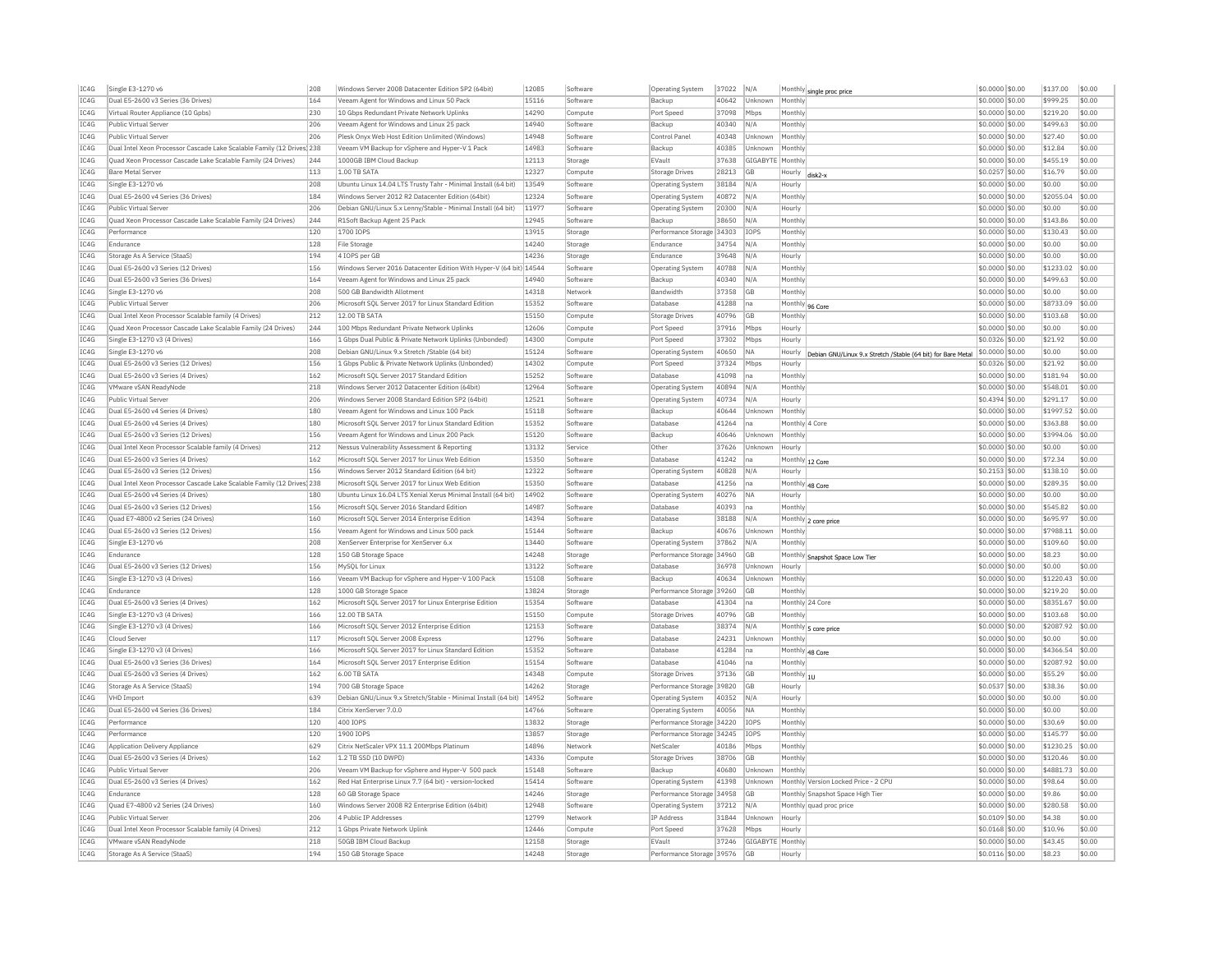| IC4G | Quad E7-4800 v2 Series (24 Drives)                                    | 160     | Microsoft SQL Server 2008 Datacenter R2                                | 12377 | Software | Database                     | 38332 | Unknown          |                 | Monthly quad proc                            | \$0.0000 \$0.00   | \$11131.18 \$0.00 |        |
|------|-----------------------------------------------------------------------|---------|------------------------------------------------------------------------|-------|----------|------------------------------|-------|------------------|-----------------|----------------------------------------------|-------------------|-------------------|--------|
| IC4G | Dual Intel Xeon Processor Scalable family (12 Drives)                 | 214     | XenServer Enterprise for XenServer 7.x                                 | 14770 | Software | Operating System             | 40060 | <b>NA</b>        | Monthly         |                                              | \$0.0000 \$0.00   | \$109.60          | \$0.00 |
| IC4G | Dual E5-2600 v4 Series (36 Drives)                                    | 184     | 1 Gbps Private Network Uplink                                          | 12446 | Compute  | Port Speed                   | 37628 | Mbps             | Hourly          |                                              | \$0.0168 \$0.00   | \$10.96           | \$0.00 |
| TC4G | Dual E5-2600 v4 Series (36 Drives)                                    | 184     | Windows Server 2012 Datacenter Edition With Hyper-V (64bit) 11969      |       | Software | <b>Operating System</b>      | 40888 | N/A              | Monthly         |                                              | \$0,0000 \$0.00   | \$1644.03         | \$0.00 |
| IC4G | Dual E5-2600 v4 Series (4 Drives)                                     | 180     | Microsoft SOL Server 2017 for Linux Enterprise Edition                 | 15354 | Software | Database                     | 41310 | Ina              | Monthly 40 Core |                                              | \$0,0000 \$0.00   | \$13919.46 \$0.00 |        |
| IC4G | Public Virtual Server                                                 | 206     | Microsoft SOL Server 2017 for Linux Web Edition                        | 15350 | Software | Database                     | 41248 | na               | Monthly 24 Core |                                              | \$0.0000 \$0.00   | \$144.67          | \$0.00 |
| IC4G | Dual Intel Xeon Processor Cascade Lake Scalable Family (4 Drives)     | 236     | Microsoft SQL Server 2017 for Linux Standard Edition                   | 15352 | Software | Database                     | 41274 | - Ina            | Monthly 20 Core |                                              | \$0.0000 \$0.00   | \$1819.39         | \$0.00 |
| IC4G | Public Virtual Server                                                 | 206     | 496 GB                                                                 | 15240 | Compute  | RAM                          | 41034 | <b>GB</b>        | Hourly          |                                              | \$2,4577 \$0.00   | \$1630.88         | \$0.00 |
| TC4G | Endurance                                                             | 128     | 500 GB Storage Space                                                   | 13823 | Storage  | Performance Storage 39080    |       | GB               | Monthly         |                                              | \$0,0000 \$0.00   | \$317.85          | \$0.00 |
|      |                                                                       | 164     |                                                                        | 13810 |          | <b>Bandwidth</b>             |       |                  |                 |                                              |                   |                   |        |
| IC4G | Dual E5-2600 v3 Series (36 Drives)                                    |         | 0 GB Bandwidth Allotment                                               |       | Network  |                              | 37312 | GB               | Monthly         | monthly prices for private network only CCIs | \$0.0000 \$0.00   | \$0.00            | \$0.00 |
| IC4G | Cloud Server                                                          | 117     | CentOS 6.x - LAMP Install (64 bit)                                     | 12134 | Software | Operating System             | 20776 | N/A              | Hourly          |                                              | \$0,0000 \$0.00   | \$0.00            | \$0.00 |
| TC4G | Storage As A Service (StaaS)                                          | 194     | 10 GB Storage Space                                                    | 14244 | Storage  | Performance Storage 39756    |       | GB               | Hourly          |                                              | \$0,0008 \$0.00   | \$0.55            | \$0.00 |
| IC4G | Dual E5-2600 v4 Series (4 Drives)                                     | 180     | Citrix XenServer 6.1                                                   | 13389 | Software | Operating System             | 37518 | N/A              | Monthly         |                                              | \$0,0000 \$0.00   | \$0.00            | \$0.00 |
| IC4G | Endurance                                                             | 128     | 600 GB Storage Space                                                   | 14260 | Storage  | Performance Storage 39248    |       | GB               | Monthly         |                                              | \$0.0000 \$0.00   | \$131.52          | \$0.00 |
| IC4G | Cloud Server                                                          | 117     | Windows Server 2012 R2 Standard Edition (64 bit)                       | 12910 | Software | <b>Operating System</b>      | 40690 | N/A              | Hourly          |                                              | \$0.4394 \$0.00   | \$291.17          | \$0.00 |
| IC4G | Quad E7-4800 v2 Series (24 Drives)                                    | 160     | Microsoft SQL Server 2012 Standard Edition                             | 11956 | Software | Database                     | 37494 | N/A              |                 | Monthly 32 core price                        | \$0.0000 \$0.00   | \$2911.03         | \$0.00 |
| IC4G | Dual Intel Xeon Processor Scalable family (4 Drives)                  | 212     | Host Ping and TCP Service Monitoring                                   | 12365 | Service  | Monitoring                   | 37388 | Unknown          | Hourly          |                                              | \$0,0109 \$0.00   | \$5.48            | \$0.00 |
| IC4G | Dual Intel Xeon Processor Scalable family (4 Drives)                  | 212     | Citrix XenServer 7.6.0                                                 | 15274 | Software | Operating System             | 41138 | <b>NA</b>        | Monthly         |                                              | \$0,0000 \$0.00   | \$0.00            | \$0.00 |
| IC4G | <b>Additional Products</b>                                            | $\circ$ | <b>International Services</b>                                          | 12547 | Service  | Other                        | 38596 | Unknown          | Hourly          |                                              | \$0,0000 \$0.00   | \$0.00            | \$0.00 |
| IC4G | Quad E7-4800 v2 Series (24 Drives)                                    | 160     | Idera Disk Agent 5 Pack                                                | 13445 | Software | Backup                       | 37076 | N/A              | Monthly         |                                              | \$0,0000 \$0.00   | \$36.99           | \$0.00 |
| IC4G | Dual E5-2600 v4 Series (12 Drives)                                    | 182     | Citrix XenServer 6.5.1                                                 | 14404 | Software | Operating System             | 38214 | N/A              | Monthly         |                                              | \$0.0000 \$0.00   | \$0.00            | \$0.00 |
| TC4G | Endurance                                                             | 128     | 100 GB Storage Space                                                   | 13821 | Storage  | Performance Storage 34906    |       | GB               |                 | Monthly Snapshot Space Low Tier              | \$0,0000 \$0.00   | \$5.48            | \$0.00 |
| IC4G | Dual E5-2600 v3 Series (4 Drives)                                     | 162     | 12000GB IBM Cloud Backup                                               | 15332 | Storage  | EVault                       | 41210 | GIGABYTE Monthly |                 |                                              | \$0,0000 \$0.00   | \$2740.05         | \$0.00 |
| IC4G | Single E3-1270 v3 (4 Drives)                                          | 166     | Windows Server 2008 Web Edition SP2 (32bit)                            | 12509 | Software | Operating System             | 38292 | N/A              |                 | Monthly single proc price                    | \$0,0000 \$0.00   | \$12.06           | \$0.00 |
| IC4G | Single E3-1270 v3 (4 Drives)                                          | 166     | Microsoft SQL Server 2012 Web Edition                                  | 11803 | Software | Database                     | 38622 | N/A              |                 |                                              | \$0.0000 \$0.00   | \$72.34           | \$0.00 |
| IC4G | Dual E5-2600 v4 Series (12 Drives)                                    | 182     |                                                                        |       | Software |                              | 41374 | Unknown          |                 | Monthly 12 core price                        |                   | \$98.64           | \$0.00 |
|      |                                                                       |         | Red Hat Enterprise Linux 6.10 (64 bit) - version-locked (per-prc 15398 |       |          | Operating System             |       |                  | Monthly         |                                              | \$0.0000 \$0.00   |                   |        |
| TC4G | Dual Intel Xeon Processor Cascade Lake Scalable Family (12 Drives 238 |         | Microsoft SOL Server 2017 for Linux Enterprise Edition                 | 15354 | Software | Database                     | 41306 | Ina              |                 | Monthly 28 Core                              | \$0,0000 \$0.00   | \$9743.62         | \$0.00 |
| IC4G | Dual Intel Xeon Processor Cascade Lake Scalable Family (12 Drives 238 |         | Microsoft SOL Server 2017 for Linux Web Edition                        | 15350 | Software | Database                     | 41242 | Ina              | Monthly 12 Core |                                              | \$0,0000 \$0.00   | \$72.34           | \$0.00 |
| IC4G | Dual Intel Xeon Processor Scalable family (4 Drives)                  | 212     | Microsoft SOL Server 2017 for Linux Standard Edition                   | 15352 | Software | Database                     | 41284 | Ina              | Monthly 48 Core |                                              | \$0,0000 \$0.00   | \$4366.54         | \$0.00 |
| IC4G | Cloud Server                                                          | 117     | 25 GB (Local - Dedicated Host)                                         | 15442 | Compute  | Virtual Server Storage 41428 |       | GB               | Hourly          |                                              | \$0.0000 \$0.00   | \$0.00            | \$0.00 |
| IC4G | Quad Xeon Processor Cascade Lake Scalable Family (24 Drives)          | 244     | Veeam Agent for Windows and Linux 100 Pack                             | 15118 | Software | Backup                       | 40644 | Unknown          | Monthl          |                                              | \$0.0000 \$0.00   | \$1997.52         | \$0.00 |
| IC4G | Dual E5-2600 v3 Series (4 Drives)                                     | 162     | No Operating System                                                    | 14282 | Software | Operating System             | 38426 | <b>NA</b>        | Hourly          |                                              | \$0,0000 \$0.00   | \$0.00            | \$0.00 |
| IC4G | Single E3-1270 v3 (4 Drives)                                          | 166     | Microsoft SQL Server 2017 for Linux Web Edition                        | 15350 | Software | Database                     | 41240 | Ina              | Monthly 8 Core  |                                              | \$0.0000 \$0.00   | \$48.22           | \$0.00 |
| IC4G | Public Virtual Server                                                 | 206     | 8 GB                                                                   | 14702 | Compute  | RAM                          | 39966 | GB               | Hourly          |                                              | \$0.0395 \$0.00   | \$26.30           | \$0.00 |
| IC4G | Virtual Router Appliance                                              | 228     | <b>SRIOV Enabled</b>                                                   | 15020 | Compute  | Other                        | 40512 | Unknown          | Monthly         |                                              | \$0,0000 \$0.00   | \$0.00            | \$0.00 |
| IC4G | Dual Intel Xeon Processor Cascade Lake Scalable Family (4 Drives)     | 236     | 10 Gbps Dual Public & Private Network Uplinks (Unbonded)               | 14298 | Compute  | Port Speed                   | 38432 | Mbps             | Monthly         |                                              | \$0.0000 \$0.00   | \$219.20          | \$0.00 |
| TC4G | Dual Intel Xeon Processor Cascade Lake Scalable Family (12 Drives 238 |         | 100GB IBM Cloud Backup                                                 | 12156 | Storage  | FVault                       | 37190 | GIGABYTE Monthly |                 |                                              | \$0,0000 \$0,00   | \$71.09           | \$0.00 |
| IC4G | Dual E5-2600 v3 Series (36 Drives)                                    | 164     | Microsoft SOL Server 2017 Web Edition                                  | 15250 | Software | Database                     | 41090 | na               | Monthly         |                                              | \$0,0000 \$0.00   | \$241.12          | \$0.00 |
| IC4G | Single E3-1270 v6                                                     | 208     | Vyatta 6.6 Community Edition (64 bit)                                  | 13762 | Software | Operating System             | 38418 | N/A              | Hourly          |                                              | \$0.0000 \$0.00   | \$0.00            | \$0.00 |
| IC4G | Dual Intel Xeon Processor Cascade Lake Scalable Family (4 Drives) 236 |         | Red Hat Enterprise Linux 7.4 - LAMP Install (64 bit) version-loc 15192 |       | Software | Operating System             | 40984 | Ina              |                 |                                              | \$0,0000 \$0.00   | \$98.74           | \$0.00 |
| IC4G | Public Virtual Serve                                                  | 206     | R1Soft Backup Agent 10 Pack                                            | 13597 | Software | Backup                       | 38648 | N/f              | Monthly         | Monthly For Version lock                     | \$0,0000 \$0.00   | \$68.51           | \$0.00 |
| TC4G | Virtual Router Appliance                                              | 228     | 64 GB RAM                                                              | 14988 | Compute  | RAM                          | 40412 | <b>GB</b>        | Monthly         |                                              | \$0,0000 \$0.00   | \$248.83          | \$0.00 |
|      |                                                                       |         | Citrix XenServer 7.0.0                                                 | 14766 |          |                              |       |                  |                 |                                              |                   |                   | \$0.00 |
| IC4G | Dual E5-2600 v3 Series (4 Drives)                                     | 162     |                                                                        |       | Software | Operating System             | 40056 | NA               | Monthly         |                                              | \$0.0000 \$0.00   | \$0.00            |        |
| IC4G | Bare Metal Server                                                     | 113     | Parallels Server Bare Metal 4.5 Service Provider Edition - Unlim 12456 |       | Software | Operating System             | 22212 | <b>VM</b>        | Monthly         |                                              | \$0,0000 \$0.00   | \$90.75           | \$0.00 |
| TC4G | Single E3-1270 v3 (4 Drives)                                          | 166     | Windows Server 2008 R2 Enterprise Edition (64bit)                      | 12948 | Software | Operating System             | 38072 | N/A              |                 | Hourly single proc price                     | \$0.1007 \$0.00   | \$70.15           | \$0.00 |
| IC4G | Quad E7-4800 v2 Series (24 Drives)                                    | 160     | Windows Server 2016 Datacenter Edition (64 bit)                        | 14546 | Software | Operating System             | 38956 | N/A              | Monthly 4 Core  |                                              | \$0.0000 \$0.00   | \$274.01          | \$0.00 |
| IC4G | VMware vSAN OualifiedNode                                             | 216     | Windows Server 2012 Standard Edition (64 bit)                          | 12322 | Software | Operating System             | 40822 | N/A              | Hourly          |                                              | \$0,1224 \$0.00   | \$78.91           | \$0.00 |
| IC4G | Firewall Appliance                                                    | 196     | FortiGate Security Appliance - Web Filtering Add-on                    | 14688 | Network  | Firewall                     | 39848 | N/A              | Monthly         |                                              | \$0.0000 \$0.00   | \$4384.08         | \$0.00 |
| TC4G | Public Virtual Server                                                 | 206     | Unlimited SSL VPN Users                                                | 13498 | Network  | <b>VPN</b>                   | 30239 | Unknown          | Hourly          |                                              | \$0.0000 \$0.00   | \$0.00            | \$0.00 |
| TC4G | Performance                                                           | 120     | 2300 TOPS                                                              | 14094 | Storage  | Performance Storage 34482    |       | <b>TOPS</b>      | Monthly         |                                              | \$0,0000 \$0.00   | \$176.46          | \$0.00 |
| IC4G | Public Virtual Server                                                 | 206     | Debian GNU/Linux 8.x jessie/Stable - LAMP Install (64 bit)             | 14788 | Software | <b>Operating System</b>      | 40078 | N <sub>A</sub>   | Hourly          |                                              | \$0.0000 \$0.00   | \$0.00            | \$0.00 |
| IC4G | Performance                                                           | 120     | 5300 IOPS                                                              | 14175 | Storage  | Performance Storage 34563    |       | <b>IOPS</b>      | Monthly         |                                              | \$0,0000 \$0,00   | \$406.62          | sin nn |
| IC4G | Ouad E7-4800 v2 Series (24 Drives)                                    | 160     | Parallels Server Bare Metal 4.5 Service Provider Edition - 15 VM       | 13404 | Software | <b>Operating System</b>      | 37366 | <b>VM</b>        | Monthly         |                                              | \$0.0000 \$0.00   | \$68.06           | \$0.00 |
| IC4G | <b>Additional Products</b>                                            | ١o      | 4 Portable Private IP Addresses                                        | 12458 | Network  | IP Address                   | 22217 | IPs              | Monthly         |                                              | \$0.0000 \$0.00   | \$0.00            | \$0.00 |
| IC4G | Public Virtual Server                                                 | 206     | Microsoft SQL Server 2017 for Linux Enterprise Edition                 | 15354 | Software | Database                     | 41312 | Ina              |                 | Monthly 48 Core                              | \$0,0000 \$0.00   | \$16703.35 \$0.00 |        |
| IC4G | Dual E5-2600 v4 Series (4 Drives                                      | 180     | Microsoft SQL Server 2016 Enterprise Edition                           | 14989 | Software | Database                     | 40413 | Ina              | Monthly         |                                              | \$0,0000 \$0.00   | \$4175.84         | \$0.00 |
| IC4G | Dual E5-2600 v4 Series (4 Drives)                                     | 180     | R1Soft Backup Agent 25 Pack                                            | 12945 | Software | Backup                       | 38650 | N/A              | Monthly         |                                              | $$0.0000$ $$0.00$ | \$143.86          | \$0.00 |
| IC4G | Dual Intel Xeon Processor Scalable family (12 Drives)                 | 214     | 4000GB IBM Cloud Backup                                                | 15324 | Storage  | EVault                       | 41202 | GIGABYTE Monthly |                 |                                              | \$0.0000 \$0.00   | \$1096.02         | \$0.00 |
| IC4G | Single E3-1270 v6                                                     | 208     | Microsoft SOL Server 2008 Web R2                                       | 12150 | Software | Database                     | 38590 | Unknown          |                 | Monthly single proc                          | \$0.0000 \$0.00   | \$23.02           | \$0.00 |
| IC4G | Dual E5-2600 v3 Series (4 Drives)                                     | 162     | Microsoft SOL Server 2017 Enterprise Edition                           | 15154 |          | Database                     | 41046 | Ina              | Monthly         |                                              | \$0,0000 \$0.00   | \$2087.92         | \$0.00 |
|      |                                                                       |         |                                                                        |       | Software |                              |       |                  |                 |                                              |                   |                   |        |
| IC4G | Public Virtual Serve                                                  | 206     | Microsoft SQL Server 2012 Enterprise Edition                           | 12153 | Software | Database                     | 28263 | N/A              |                 | Monthly 13 core price                        | \$0,0000 \$0.00   | \$4871.81         | \$0.00 |
| TCAG | Portable IP Addresses                                                 | 132     | 8 Portable Public IP Addresses                                         | 13189 | Network  | <b>IP Address</b>            | 27259 | <b>TPs</b>       | Hourly          |                                              | \$0.0434 \$0.00   | \$17.54           | \$0.00 |
| IC4G | Storage As A Service (StaaS)                                          | 194     | 350 GB Storage Space                                                   | 14254 | Storage  | Performance Storage 39692    |       | GB               | Hourly          |                                              | \$0.0269 \$0.00   | \$19.19           | \$0.00 |
| IC4G | Performance                                                           | 120     | 3500 IOPS                                                              | 14106 | Storage  | Performance Storage          | 34494 | IOPS             | <b>Monthly</b>  |                                              | \$0.0000 \$0.00   | \$268.52          | \$0.00 |
| IC4G | Service Addons                                                        | 210     | VMware Cloud Foundation Hybridity Bundle B                             | 15004 | Service  | Other                        | 40444 | Unknown          | Monthly         |                                              | \$0,0000 \$0.00   | \$43.84           | \$0.00 |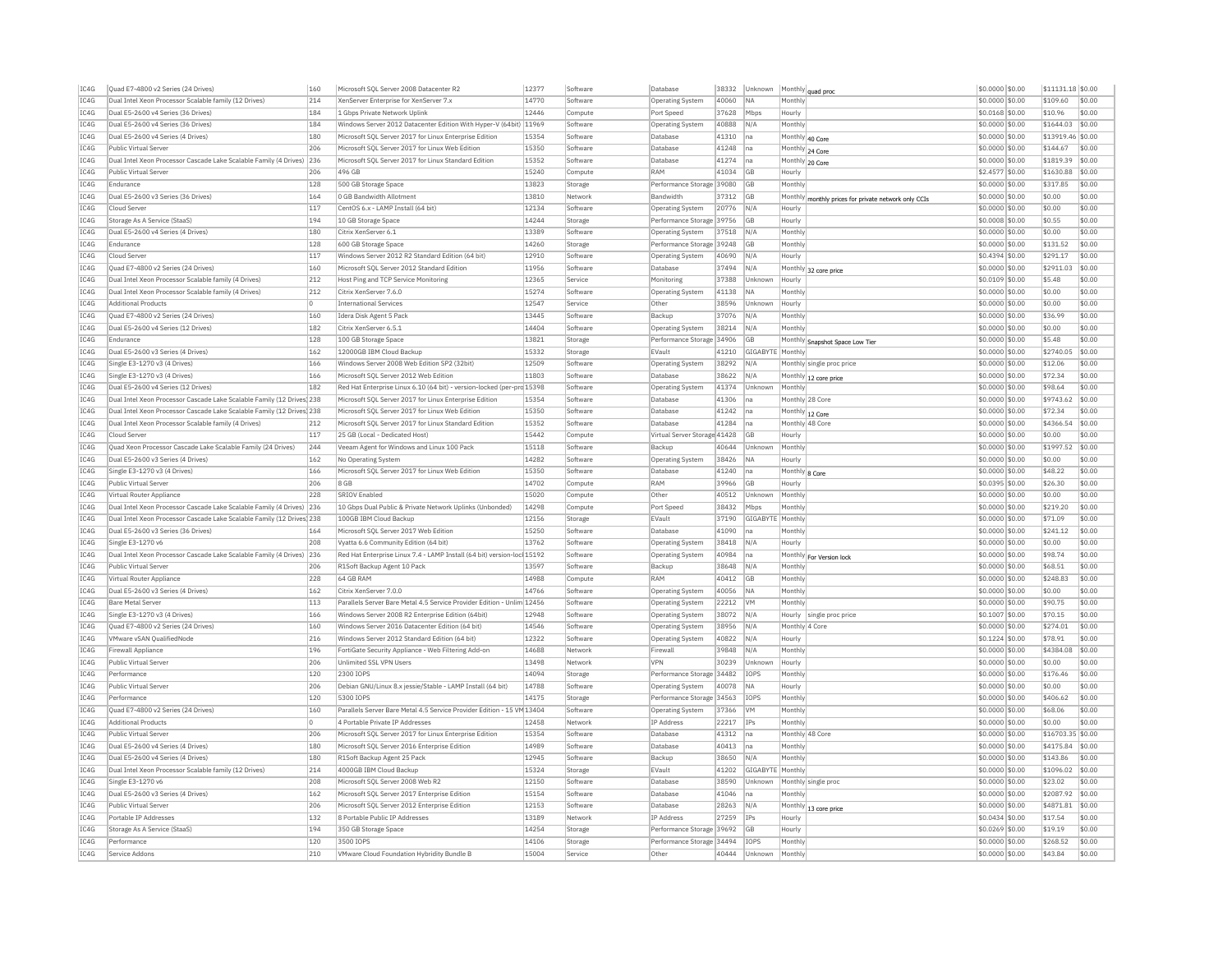| IC4G | Dual E5-2600 v3 Series (12 Drives)                                     | 156 | Veeam VM Backup for vSphere and Hyper-V 1 Pack                           | 14985 | Software | Backup                    | 40387 | Unknown     | Monthly                                              | \$0,0000 \$0.00  | \$16.79           | \$0.00   |
|------|------------------------------------------------------------------------|-----|--------------------------------------------------------------------------|-------|----------|---------------------------|-------|-------------|------------------------------------------------------|------------------|-------------------|----------|
| IC4G | Dual E5-2600 v4 Series (4 Drives)                                      | 180 | Veeam VM Backup for vSphere and Hyper-V 1 Pack                           | 14985 | Software | Backup                    | 40387 | Unknown     | Monthly                                              | \$0,0000 \$0.00  | \$16.79           | \$0.00   |
| IC4G | Dual E5-2600 v4 Series (4 Drives)                                      | 180 | McAfee VirusScan Enterprise                                              | 12607 | Software | Antivirus                 | 23114 | Unknown     | Hourly                                               | \$0,0000 \$0.00  | \$0.00            | \$0.00   |
| IC4G | Dual E5-2600 v4 Series (36 Drives)                                     | 184 | 1 Gbps Public & Private Network Uplinks                                  | 12360 | Compute  | Port Speed                | 37174 | Mbps        | Hourly                                               | \$0.0326 \$0.00  | \$21.92           | \$0.00   |
| TCAG | Dual E5-2600 v4 Series (36 Drives                                      | 184 | Windows Server 2012 Datacenter Edition With Hyper-V (64bit) 11969        |       | Software | Operating System          | 40878 | N/A         | Monthly                                              | $$0.0000$ \$0.00 | \$685.01          | \$0.00   |
| TC4G | Dual E5-2600 v4 Series (12 Drives)                                     | 182 | Veeam Agent for Windows and Linux 1 pack                                 | 14928 | Software | Backup                    | 40328 | N/A         | Monthly                                              | \$0.0000 \$0.00  | \$20.74           | \$0.00   |
| IC4G | Dual E5-2600 v3 Series (12 Drives)                                     | 156 | 0 GB Bandwidth Allotment                                                 | 13810 | Network  | Bandwidth                 | 37312 | <b>GB</b>   | Monthly monthly prices for private network only CCIs | \$0.0000 \$0.00  | \$0.00            | \$0.00   |
| TCAG | Dual E5-2600 v4 Series (36 Drives)                                     | 184 | Windows Server 2012 R2 Datacenter Edition With Hyper-V (64H11669         |       | Software | Operating System          | 40848 | N/A         | Monthly                                              | $$0.0000$ \$0.00 | \$1233.02         | \$0.00   |
| IC4G | Public Virtual Server                                                  | 206 | Microsoft Windows Firewall                                               | 12500 | Network  | Firewal                   | 22433 | Unknown     | Hourly                                               | \$0.0000 \$0.00  | \$0.00            | \$0.00   |
| IC4G | Dual Intel Xeon Processor Cascade Lake Scalable Family (4 Drives) 236  |     | 600 GB SAS (15K RPM)                                                     | 14332 | Compute  | <b>Storage Drives</b>     | 37974 | GB          | Hourly                                               | \$0,1076 \$0.00  | \$71.09           | \$0.00   |
| TCAG | Single E3-1270 v3 (4 Drives)                                           | 166 | Microsoft SOL Server 2017 Web Edition                                    | 15250 | Software | Database                  | 41090 | na          | Monthly                                              | \$0.0000 \$0.00  | \$241.12          | \$0.00   |
| IC4G | Dual Intel Xeon Processor Cascade Lake Scalable Family (12 Drives) 238 |     | Microsoft SQL Server 2017 Web Edition                                    | 15250 | Software | Database                  | 41074 | na          | Monthly                                              | \$0.0000 \$0.00  | \$36.17           | \$0.00   |
| IC4G | Single E3-1270 v3 (4 Drives)                                           | 166 | Microsoft SOL Server 2012 Web Edition                                    | 11803 | Software | Database                  | 37282 | N/A         | Monthly 5 core price                                 | \$0,0000 \$0.00  | \$36.17           | \$0.00   |
|      |                                                                        |     |                                                                          |       |          |                           |       |             |                                                      |                  |                   |          |
| IC4G | Dual E5-2600 v3 Series (4 Drives)                                      | 162 | 4000GB IBM Cloud Backup                                                  | 15324 | Storage  | EVault                    | 41202 | GIGABYTE    | Monthly                                              | \$0,0000 \$0.00  | \$1096.02         | \$0.00   |
| IC4G | Cloud Serve                                                            | 117 | Windows Server 2003 Datacenter SP2 with R2 (64 bit)                      | 13761 | Software | <b>Operating System</b>   | 33445 | Unknown     | Hourly                                               | \$0,1975 \$0.00  | \$137.00          | \$0.00   |
| IC4G | Public Virtual Server                                                  | 206 | Unmetered Bandwidth (10 Mbps Uplink)                                     | 13146 | Network  | Bandwidth                 | 26937 | Unknown     | Monthly                                              | \$0.0000 \$0.00  | \$109.60          | \$0.00   |
| IC4G | Application Delivery Appliance                                         | 629 | Citrix NetScaler VPX 11.1 1000Mbps Standard                              | 14898 | Network  | NetScale                  | 40188 | Mbps        | Monthly                                              | \$0.0000 \$0.00  | \$1476.55         | \$0.00   |
| IC4G | Ouad Xeon Processor Cascade Lake Scalable Family (24 Drives)           | 244 | Microsoft SOL Server 2014 Standard Edition                               | 14396 | Software | Database                  | 38444 | N/A         | Monthly 24 core price                                | \$0.0000 \$0.00  | \$2183.27         | 50.00    |
| IC4G | Single E3-1270 v6                                                      | 208 | Microsoft SOL Server 2017 Enterprise Edition                             | 15154 | Software | Database                  | 41056 | Ina         | Monthly                                              | \$0,0000 \$0.00  | \$6959.73         | \$0.00   |
| IC4G | Dual E5-2600 v4 Series (12 Drives)                                     | 182 | Microsoft SOL Server 2017 Web Edition                                    | 15250 | Software | Database                  | 41072 | na          | Monthly                                              | \$0,0000 \$0.00  | \$24.11           | \$0.00   |
| IC4G | Dual E5-2600 v4 Series (4 Drives)                                      | 180 | Windows Server 2016 Datacenter Edition With Hyper-V (64 bit) 14544       |       | Software | Operating System          | 38946 | N/A         | Monthly 20 Core                                      | \$0.0000 \$0.00  | \$685.01          | \$0.00   |
| IC4G | Public Virtual Server                                                  | 206 | Nessus Vulnerability Assessment & Reporting                              | 13132 | Service  | Other                     | 37626 | Unknown     | Hourly                                               | \$0,0000 \$0.00  | \$0.00            | \$0.00   |
| IC4G | Dual E5-2600 v3 Series (4 Drives)                                      | 162 | Dual Intel Xeon E5-2690 v3 (24 Cores, 2.60 GHz)                          | 14386 | Compute  | Processor                 | 38684 | GHz         | Monthly 1U                                           | $$0.0000$ \$0.00 | \$367.31          | \$0.00   |
| IC4G | Dual Intel Xeon Processor Scalable family (4 Drives)                   | 212 | Veeam Agent for Windows and Linux 10 pack                                | 14938 | Software | Backup                    | 40338 | N/A         | Monthly                                              | \$0.0000 \$0.00  | \$200.44          | \$0.00   |
| IC4G | Endurance                                                              | 128 | 10 IOPS per GB                                                           | 14618 | Unknown  | Unknown                   | 39044 | N/A         | Monthly                                              | \$0,0000 \$0.00  | \$0.00            | \$0.00   |
| IC4G | Dual E5-2600 v4 Series (36 Drives)                                     | 184 | Microsoft SQL Server 2014 Enterprise Edition                             | 14394 | Software | Database                  | 37550 | N/A         | Monthly 20 core price                                | \$0.0000 \$0.00  | \$6959.73         | \$0.00   |
| IC4G | Dual Intel Xeon Processor Scalable family (12 Drives)                  | 214 | Red Hat Enterprise Linux 7.4 - Minimal Install (64 bit) version-Id 15190 |       | Software | Operating System          | 40978 | NA          | Monthly For Version Lock                             | \$0.0000 \$0.00  | \$98.74           | \$0.00   |
| TCAG | Performance                                                            | 120 | 4700 TOPS                                                                | 14169 | Storage  | Performance Storage 34557 |       | <b>TOPS</b> | Monthly                                              | $$0.0000$ \$0.00 | \$360.59          | \$0.00   |
| TCAG | Dual Intel Xeon Processor Cascade Lake Scalable Family (12 Drives) 238 |     | Microsoft SOL Server 2017 Web Edition                                    | 15250 | Software | Database                  | 41076 | Ina         | Monthly                                              | \$0.0000 \$0.00  | \$48.22           | \$0.00   |
| IC4G | Dual Intel Xeon Processor Scalable family (4 Drives)                   | 212 | 1 Gbps Public & Private Network Uplinks (Unbonded                        | 14302 |          | Port Speed                | 37324 | Mbps        | Hourly                                               | \$0.0326 \$0.00  | \$21.92           | \$0.00   |
| IC4G | Single E3-1270 v3 (4 Drives)                                           | 166 | Veeam VM Backup for vSphere and Hyper-V 25 Pack                          | 15100 | Compute  | Backup                    | 40626 |             | Monthly                                              | \$0,0000 \$0.00  | \$305.11          | \$0.00   |
|      |                                                                        |     |                                                                          |       | Software |                           |       | Unknown     |                                                      |                  |                   |          |
| IC4G | Cloud Serve                                                            | 117 | Veeam VM Backup for vSphere and Hyper-V 200 Pack                         | 15112 | Software | Backup                    | 40638 | Unknown     | Monthly                                              | \$0.0000 \$0.00  | \$2440.87         | \$0.00   |
| IC4G | Dual E5-2600 v3 Series (36 Drives)                                     | 164 | XenServer Enterprise for XenServer 6.x                                   | 13440 | Software | Operating System          | 37862 | N/A         | Monthly                                              | \$0,0000 \$0.00  | \$109.60          | \$0.00   |
| IC4G | VMware vSAN ReadvNode                                                  | 218 | Windows Server 2012 R2 Datacenter Edition (64bit                         | 12324 | Software | <b>Operating System</b>   | 40864 | N/A         | Monthly                                              | \$0,0000 \$0.00  | \$959.02          | \$0.00   |
| IC4G | Network Gateway Appliance                                              | 114 | 1 Gbps Public & Private Network Uplinks                                  | 12360 | Compute  | Port Speed                | 37174 | Mbps        | Hourly                                               | \$0.0326 \$0.00  | \$21.92           | \$0.00   |
| IC4G | Dual E5-2600 v3 Series (4 Drives)                                      | 162 | Monitoring Package - Basic                                               | 12386 | Service  | Monitoring                | 37234 | Unknown     | Hourly                                               | \$0,0000 \$0.00  | \$0.00            | \$0.00   |
| IC4G | Single E3-1270 v6                                                      | 208 | 20000 GB Bandwidth Allotment                                             | 12082 | Network  | Bandwidth                 | 26678 | GB          | Monthly                                              | \$0,0000 \$0.00  | \$0.00            | \$0.00   |
| TC4G | Dual E5-2600 v4 Series (4 Drives)                                      | 180 | Microsoft SOL Server 2017 for Linux Standard Edition                     | 15352 | Software | Database                  | 41274 | Ina         | Monthly 20 Core                                      | \$0,0000 \$0.00  | \$1819.39         | \$0.00   |
| IC4G | Dual Intel Xeon Processor Scalable family (12 Drives)                  | 214 | Microsoft SQL Server 2016 Enterprise Edition                             | 14989 | Software | Database                  | 40421 | Ina         | Monthly                                              | \$0.0000 \$0.00  | \$9743.62         | \$0.00   |
| IC4G | Single E3-1270 v6                                                      | 208 | Microsoft SOL Server 2017 for Linux Standard Edition                     | 15352 | Software | Database                  | 41272 | na          | Monthly 16 Core                                      | \$0.0000 \$0.00  | \$1455.51         | \$0.00   |
| TCAG | Cloud Serve                                                            | 117 | Microsoft SOL Server 2017 for Linux Standard Edition                     | 15352 | Software | Database                  | 41288 | Ina         | Monthly 96 Core                                      | $$0.0000$ \$0.00 | \$8733.09         | \$0.00   |
| IC4G | Single E3-1270 v6                                                      | 208 | Veeam VM Backup for vSphere and Hyper-V 1 Pack                           | 14983 | Software | Backup                    | 40385 | Unknown     | Monthly                                              | \$0,0000 \$0.00  | \$12.84           | \$0.00   |
| IC4G | Storage As A Service (StaaS)                                           | 194 | 100 - 10000 TOPS                                                         | 14640 | Storage  | Performance Storage 39328 |       | IOPS        | Hourly                                               | \$0,0001 \$0.00  | \$0.00            | \$0.00   |
| IC4G | Public Virtual Server                                                  | 206 | Ubuntu Linux 16.04 LTS Xenial Xerus Minimal Install (64 bit)             | 14746 | Software | Operating System          | 40032 | <b>NA</b>   | Hourly                                               | \$0.0000 \$0.00  | \$0.00            | \$0.00   |
| IC4G | VMware vSAN ReadyNode                                                  | 218 | Windows Server 2012 R2 Standard Edition (64 bit)                         | 12910 | Software | <b>Operating System</b>   | 40808 | N/A         | Hourly                                               | \$0.1837 \$0.00  | \$118.37          | \$0.00   |
| TC4G | Dual Intel Xeon Processor Scalable family (12 Drives)                  | 214 | Windows Server 2012 R2 Standard Edition (64 bit)                         | 12910 | Software | Operating System          | 40818 | N/A         | Hourly                                               | \$0,5273 \$0.00  | \$295.93          | \$0.00   |
| IC4G | Dual E5-2600 v3 Series (36 Drives)                                     | 164 | Windows Server 2016 Datacenter Edition (64 bit)                          | 14546 | Software | Operating System          | 38960 | N/A         | Monthly 20 Core                                      | \$0.0000 \$0.00  | \$685.01          | \$0.00   |
| IC4G | Dual E5-2600 v4 Series (12 Drives)                                     | 182 | Monitoring Package - Advanced                                            | 12931 | Service  | Monitoring                | 37036 | Unknown     | Hourly                                               | \$0,0079 \$0,00  | \$5.48            | \$0.00   |
| IC4G | Dual E5-2600 v3 Series (4 Drives)                                      | 162 | Microsoft SOL Server 2017 Enterprise Edition                             | 15154 | Software | Database                  | 41050 | na          | Monthly                                              | \$0,0000 \$0.00  | \$4175.84         | \$0.00   |
| IC4G | Dual Intel Xeon Processor Scalable family (12 Drives)                  | 214 | CentOS 7.x (64 bit)                                                      | 14210 | Software | <b>Operating System</b>   | 38196 | N/A         | Hourly                                               | \$0.0000 \$0.00  | \$0.00            | \$0.00   |
| IC4G | Dual E5-2600 v4 Series (12 Drives)                                     | 182 | Windows Server 2012 R2 Standard Edition (64 bit)                         | 12910 | Software |                           | 40814 | N/A         | Hourly                                               | \$0,2755 \$0.00  | \$177.56          | \$0.00   |
|      |                                                                        |     |                                                                          |       |          | <b>Operating System</b>   |       |             |                                                      |                  |                   |          |
| IC4G | VMware vSAN ReadvNode                                                  | 218 | Windows Server 2012 Datacenter Edition With Hyper-V (64bit) 11969        |       | Software | <b>Operating System</b>   | 40886 | $N/\beta$   | Monthly                                              | \$0,0000 \$0.00  | \$1233.02         | \$0.00   |
| IC4G | Dual Intel Xeon Processor Cascade Lake Scalable Family (4 Drives) 236  |     | Microsoft SQL Server 2017 for Linux Enterprise Edition                   | 15354 | Software | Database                  | 41290 | na          | Monthly 1-2 Core                                     | \$0,0000 \$0.00  | \$695.97          | \$0.00   |
| IC4G | Dual Intel Xeon Processor Scalable family (4 Drives)                   | 212 | Microsoft SQL Server 2017 Standard Edition                               | 15252 | Software | Database                  | 41100 | Ina         | Monthly                                              | \$0.0000 \$0.00  | \$363.88          | \$0.00   |
| IC4G | Public Virtual Server                                                  | 206 | Idera Disk Agent 25 Pack                                                 | 13639 | Software | Backup                    | 31780 | N/A         | Monthly                                              | \$0,0000 \$0.00  | \$143.86          | \$0.00   |
| IC4G | Public Virtual Server                                                  | 206 | Microsoft SOL Server 2016 Web Edition                                    | 14991 | Software | Database                  | 40433 | Ina         | Monthly                                              | \$0,0000 \$0.00  | \$24.11           | \$0.00   |
| IC4G | Quad E7-4800 v2 Series (24 Drives)                                     | 160 | Red Hat Enterprise Linux 6.x (64 bit) (per-processor licensing)          | 12528 | Software | Operating System          | 37914 | N/A         | Monthly 4 processor price                            | \$0,0000 \$0.00  | \$197.28          | \$0.00   |
| IC4G | Public Virtual Server                                                  | 206 | Windows Server 2008 R2 Standard Edition (64bit)                          | 11887 | Software | <b>Operating System</b>   | 40748 | N/A         | Hourly                                               | \$0,0274 \$0,00  | \$18.20           | \$0.00   |
| IC4G | Single E3-1270 v3 (4 Drives)                                           | 166 | Microsoft SQL Server 2014 Enterprise Edition                             | 14394 | Software | Database                  | 38436 | N/A         | Monthly 14 core price                                | \$0.0000 \$0.00  | \$4871.81         | \$0.00   |
| IC4G | Dual E5-2600 v3 Series (4 Drives)                                      | 162 | Microsoft SQL Server 2017 Enterprise Edition                             | 15154 | Software | Database                  | 41064 | Ina         | Monthly                                              | \$0.0000 \$0.00  | \$13919.46 \$0.00 |          |
| TCAG | <b>Additional Products</b>                                             | ln. | GeoTrust True BusinessID with EV - 1 year                                | 12226 | Service  | SSI                       | 21151 | FV          | Monthly                                              | $$0.0000$ \$0.00 | \$0.00            | \$656.52 |
| TC4G | Dual Intel Xeon Processor Scalable family (4 Drives)                   | 212 | Monitoring Package - Managed Services Premium Application                | 13800 | Service  | Monitoring                | 37142 | N/A         | Monthly                                              | \$0.0000 \$0.00  | \$10.96           | \$0.00   |
| IC4G | Dual Intel Xeon Processor Cascade Lake Scalable Family (12 Drives 238  |     | Red Hat Enterprise Linux 7.7 (64 bit) - version-locked                   | 15414 | Software | Operating System          | 41398 | Linknown    | Monthly Version Locked Price - 2 CPU                 | \$0,0000 \$0.00  | \$98.64           | \$0.00   |
| IC4G | Dual E5-2600 v4 Series (12 Drives)                                     | 182 | Microsoft SQL Server 2017 for Linux Standard Edition                     | 15352 | Software | Database                  | 41262 | na          | Monthly 1-2 Core                                     | $$0.0000$ \$0.00 | \$181.94          | \$0.00   |
| IC4G | Single E3-1270 v6                                                      | 208 | Debian GNU/Linux 8.x jessie/Stable - Minimal Install (64 bit)            | 14406 | Software | <b>Operating System</b>   | 38708 | N/A         | Hourly                                               | \$0.0000 \$0.00  | \$0.00            | \$0.00   |
|      |                                                                        |     |                                                                          |       |          |                           |       |             |                                                      |                  |                   |          |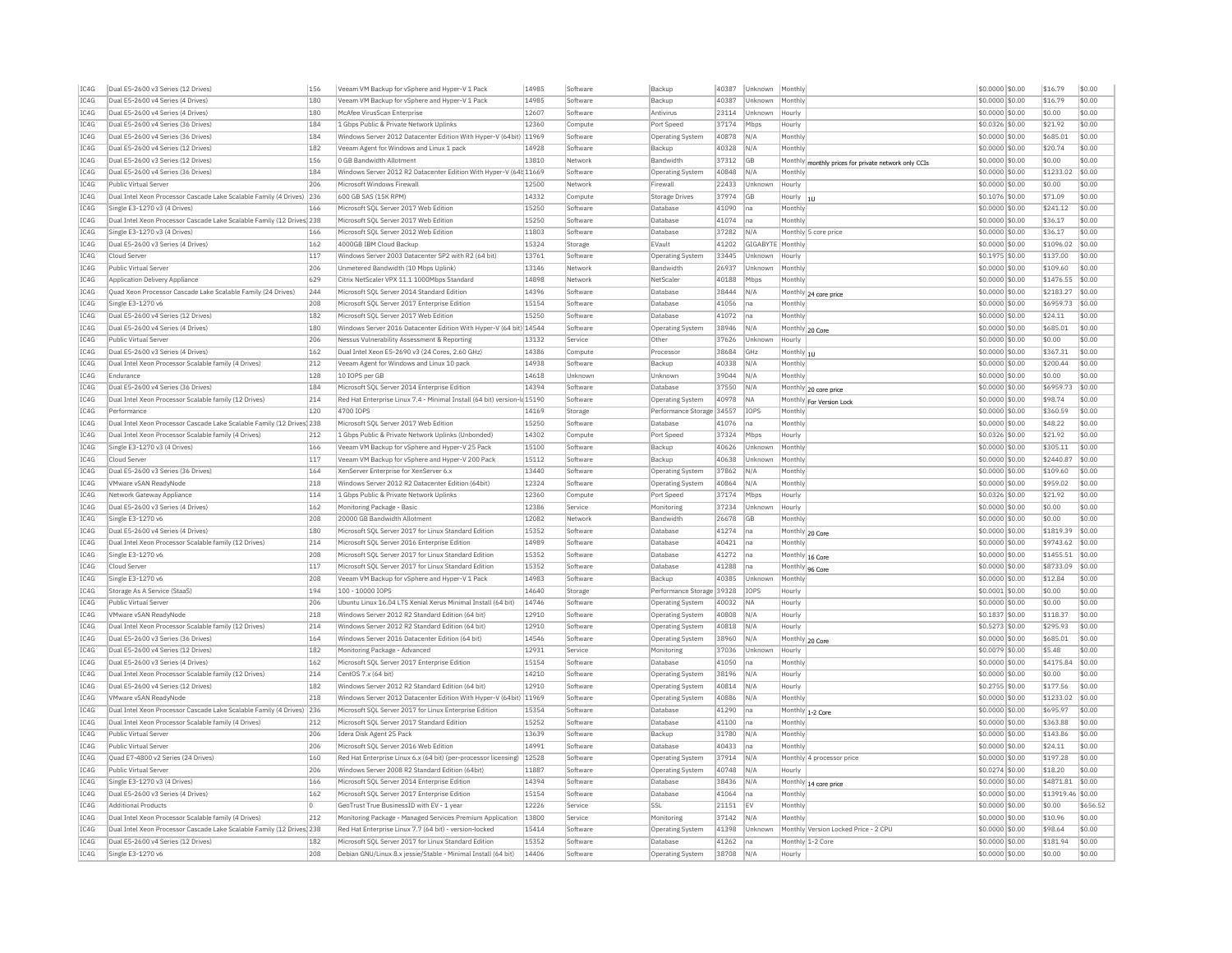| IC4G         | Dual E5-2600 v4 Series (4 Drives)                                                                                                     | 180        | Windows Server 2012 Datacenter Edition With Hyper-V (64bit) 11969                             |                | Software             | <b>Operating System</b>      | 40880          | N/A              | Monthly                   |                              | \$0.0000 \$0.00                     | \$822.02                    | \$0.00           |
|--------------|---------------------------------------------------------------------------------------------------------------------------------------|------------|-----------------------------------------------------------------------------------------------|----------------|----------------------|------------------------------|----------------|------------------|---------------------------|------------------------------|-------------------------------------|-----------------------------|------------------|
| TC4G         | Single E3-1270 v3 (4 Drives)                                                                                                          | 166        | Red Hat Enterprise Linux 5.x (64 bit) (per-processor licensing)   11640                       |                | Software             | <b>Operating System</b>      | 38404          | Unknown          |                           | Monthly 1 processor price    | \$0,0000 \$0,00                     | \$49.32                     | \$0.00           |
| IC4G         | Dual E5-2600 v3 Series (4 Drives)                                                                                                     | 162        | Windows Server 2012 R2 Datacenter Edition With Hyper-V (64t 11669                             |                | Software             | Operating System             | 40838          | N/A              | Monthly                   |                              | \$0,0000 \$0,00                     | \$274.01                    | \$0.00           |
| IC4G         | Dual E5-2600 v3 Series (36 Drives)                                                                                                    | 164        | Parallels Plesk Panel 11 (Linux) Unlimited Domain w/ Power Pa 12541                           |                | Software             | Control Pane                 | 37694          | N/A              | Monthly                   |                              | \$0.0000 \$0.00                     | \$58.20                     | \$0.00           |
| IC4G         | <b>Bare Metal Server</b>                                                                                                              | 113        | 1000 GB Bandwidth Allotment                                                                   | 12627          | Network              | Bandwidth                    | 37406          | GB               | Monthly                   |                              | \$0,0000 \$0.00                     | \$0.00                      | \$0.00           |
| IC4G         | Dual E5-2600 v4 Series (36 Drives)                                                                                                    | 184        | 60GB IBM Cloud Backup                                                                         | 12157          | Storage              | EVault                       | 37030          | GIGABYTE         | Monthly                   |                              | \$0,0000 \$0,00                     | \$55.29                     | \$0.00           |
| IC4G         | Service Addons                                                                                                                        | 210        | Caveonix 10-VM License Pack                                                                   | 15270          | Service              | Other                        | 41134          | <b>NA</b>        | Monthly                   |                              | \$0,0000 \$0,00                     | \$443.94                    | \$0.00           |
| IC4G         | <b>Additional Products</b>                                                                                                            | $\Omega$   | Global TPv6                                                                                   | 13563          | Network              | <b>TP Address</b>            | 30931          | N/A              | Monthly                   |                              | \$0.0000 \$0.00                     | \$21.92                     | \$0.00           |
| IC4G         | Performance                                                                                                                           | 120        | 6000 IOPS                                                                                     | 14017          | Storage              | Performance Storage 34405    |                | IOPS             | Monthly                   |                              | \$0,0000 \$0,00                     | \$460.33                    | \$0.00           |
| IC4G         | Performance                                                                                                                           | 120        | 3300 TOPS                                                                                     | 14048          | Storage              | Performance Storage 34436    |                | <b>TOPS</b>      | Monthly                   |                              | \$0,0000 \$0.00                     | \$253.18                    | \$0.00           |
| IC4G         | Dual Intel Xeon Processor Cascade Lake Scalable Family (12 Drives) 238                                                                |            | Intel TXT (Trusted Execution Technology)                                                      | 14208          | Compute              | Other                        | 37116          | Unknown          | Monthly                   |                              | \$0,0000 \$0,00                     | \$2.19                      | \$0.00           |
| TC4G         | Dual Intel Xeon Processor Cascade Lake Scalable Family (12 Drives 238                                                                 |            | Microsoft SQL Server 2017 for Linux Web Edition                                               | 15350          | Software             | Database                     | 41258          | na               |                           |                              | \$0,0000 \$0,00                     | \$337.57                    | \$0.00           |
| IC4G         | Dual E5-2600 v4 Series (12 Drives)                                                                                                    | 182        | Windows Server 2012 Datacenter Edition (64bit)                                                | 12964          |                      | Operating System             | 40900          | N/A              | Monthly                   | Monthly 56 Core              | \$0.0000 \$0.00                     | \$959.02                    | \$0.00           |
|              |                                                                                                                                       |            |                                                                                               |                | Software             |                              |                |                  |                           |                              |                                     |                             |                  |
| IC4G<br>IC4G | Dual E5-2600 v4 Series (12 Drives)<br>Single E3-1270 v6                                                                               | 182<br>208 | Automated Reboot from Monitoring<br>Microsoft SOL Server 2017 Enterprise Edition              | 12285<br>15154 | Service<br>Software  | Other<br>Database            | 37170          | Unknown          | Hourly<br>Monthly         |                              | \$0,0109 \$0,00<br>$$0.0000$ \$0.00 | \$5.48<br>\$33406.69 \$0.00 | \$0.00           |
|              |                                                                                                                                       |            |                                                                                               |                |                      |                              | 41070          | na               |                           |                              |                                     |                             |                  |
| TC4G         | Dual E5-2600 v3 Series (36 Drives)                                                                                                    | 164        | Microsoft SQL Server 2017 Web Edition                                                         | 15250          | Software             | Database                     | 41072          | Ina              | Monthly                   |                              | \$0.0000 \$0.00                     | \$24.11                     | \$0.00           |
| IC4G         | Dual E5-2600 v3 Series (12 Drives)                                                                                                    | 156        | Veeam VM Backup for vSphere and Hyper-V 5 Pack                                                | 15092          | Software             | Backup                       | 40618          | Unknown          | Monthly                   |                              | \$0.0000 \$0.00                     | \$61.22                     | \$0.00           |
| IC4G         | Performance                                                                                                                           | 120        | 1300 IOPS                                                                                     | 14028          | Storage              | Performance Storage 34416    |                | IOPS             | Monthly                   |                              | \$0,0000 \$0,00                     | \$99.74                     | \$0.00           |
| IC4G         | Dual E5-2600 v3 Series (4 Drives)                                                                                                     | 162        | FreeBSD 10.x (64 bit)                                                                         | 12745          | Software             | <b>Operating System</b>      | 37938          | N/A              | Hourly                    |                              | \$0.0000 \$0.00                     | \$0.00                      | \$0.00           |
| IC4G         | Cloud Server                                                                                                                          | 117        | Microsoft SQL Server 2017 for Linux Enterprise Edition                                        | 15354          | Software             | Database                     | 41316          | Ina              | Monthly 96 Core           |                              | \$0.0000 \$0.00                     | \$33406.69 \$0.00           |                  |
| IC4G         | Ouad Xeon Processor Cascade Lake Scalable Family (24 Drives)                                                                          | 244        | Microsoft SOL Server 2017 Web Edition                                                         | 15250          | Software             | Database                     | 41086          | na               | Monthly                   |                              | \$0.0000 \$0.00                     | \$168.79                    | \$0.00           |
| IC4G         | Dual E5-2600 v4 Series (4 Drives)                                                                                                     | 180        | Windows Server 2012 R2 Datacenter Edition With Hyper-V (64t 11669                             |                | Software             | <b>Operating System</b>      | 40846          | N/A              | Monthly                   |                              | \$0.0000 \$0.00                     | \$959.02                    | \$0.00           |
| IC4G         | Ouad Xeon Processor Cascade Lake Scalable Family (24 Drives)                                                                          | 244        | 100 Mbps Dual Public & Private Network Uplinks (Unbonded)                                     | 14304          | Compute              | Port Speed                   | 37944          | Mbps             | Hourly                    |                              | \$0,0000 \$0,00                     | \$0.00                      | \$0.00           |
| IC4G         | Dual E5-2600 v4 Series (4 Drives)                                                                                                     | 180        | Microsoft SOL Server 2014 Enterprise Edition                                                  | 14394          | Software             | Database                     | 40508          | N/A              | Monthly                   |                              | \$0,0000 \$0.00                     | \$5635.97                   | \$0.00           |
| IC4G         | Dual E5-2600 v4 Series (12 Drives)                                                                                                    | 182        | Virtual Router Appliance 5.x (up to 20Gbps) Subscription Editio 14742                         |                | Software             | <b>Operating System</b>      | 40028          | Unknown          |                           | Monthly 20Gbps               | \$0,0000 \$0,00                     | \$437.31                    | \$0.00           |
| IC4G         | Software License Package                                                                                                              | 168        | VMware vSAN Standard Tier III 64 - 124 6.                                                     | 14570          | Software             | Licenses                     | 38996          | CPU              | Monthly                   |                              | \$0,0000 \$0,00                     | \$552.39                    | \$0.00           |
| IC4G         | Single E3-1270 v6                                                                                                                     | 208        | Microsoft SOL Server 2012 Standard Edition                                                    | 11956          | Software             | Database                     | 37888          | N/A              |                           | Monthly 9 core price         | \$0.0000 \$0.00                     | \$909.70                    | \$0.00           |
| IC4G         | Single E3-1270 v3 (4 Drives)                                                                                                          | 166        | Ubuntu Linux 14.04 LTS Trusty Tahr (32 bit)                                                   | 13779          | Software             | Operating System             | 38666          | N/A              | Hourly                    |                              | \$0.0000 \$0.00                     | \$0.00                      | \$0.00           |
| IC4G         | VMware vSAN ReadyNode                                                                                                                 | 218        | Windows Server 2012 R2 Standard Edition (64 bit)                                              | 12910          | Software             | Operating System             | 40818          | N/A              | Hourly                    |                              | \$0.5273 \$0.00                     | \$295.93                    | \$0.00           |
| IC4G         | <b>Additional Products</b>                                                                                                            | lo.        | 2 Static Public TP Addresses                                                                  | 12608          | Network              | <b>IP Address</b>            | 33465          | Unknown          | Monthly                   |                              | \$0,0000 \$0.00                     | \$2.19                      | \$0.00           |
| IC4G         | Single E3-1270 v3 (4 Drives)                                                                                                          | 166        | Citrix XenServer 7.1.0                                                                        | 14772          | Software             | Operating System             | 40062          | <b>NA</b>        | Monthly                   |                              | \$0.0000 \$0.00                     | \$0.00                      | \$0.00           |
| IC4G         | Dual E5-2600 v4 Series (12 Drives)                                                                                                    | 182        | Windows Server 2012 R2 Datacenter Edition (64bit)                                             | 12324          | Software             | <b>Operating System</b>      | 40864          | N/A              | Monthly                   |                              | \$0.0000 \$0.00                     | \$959.02                    | \$0.00           |
| TC4G         | Dual E5-2600 v4 Series (36 Drives)                                                                                                    | 184        | 50GB TBM Cloud Backup                                                                         | 12158          | Storage              | FVault                       | 37246          | GIGARYTE Monthly |                           |                              | \$0,0000 \$0.00                     | \$43.45                     | \$0.00           |
| IC4G         | Dual E5-2600 v4 Series (36 Drives)                                                                                                    | 184        | Microsoft SQL Server 2017 for Linux Standard Edition                                          | 15352          | Software             | Database                     | 41274          | na               |                           | Monthly 20 Core              | \$0,0000 \$0,00                     | \$1819.39                   | \$0.00           |
| IC4G         | Performance                                                                                                                           | 120        | 1700 TOPS                                                                                     | 14088          |                      | Performance Storage 34476    |                | <b>TOPS</b>      | Monthly                   |                              | \$0,0000 \$0,00                     | \$130.43                    | \$0.00           |
| IC4G         | Dual Intel Xeon Processor Scalable family (4 Drives)                                                                                  | 212        | 1000GB IBM Cloud Backup                                                                       | 12113          | Storage<br>Storage   | FVault                       | 37638          | GIGABYTE Monthly |                           |                              | \$0.0000 \$0.00                     | \$455.19                    | \$0.00           |
|              |                                                                                                                                       |            |                                                                                               |                |                      |                              |                |                  |                           |                              |                                     |                             |                  |
| IC4G<br>IC4G | Portable IP Addresses<br>Dual E5-2600 v3 Series (12 Drives)                                                                           | 132<br>156 | 16 Portable Public IP Addresses<br>XenServer Enterprise for XenServer 5.6                     | 12122<br>13680 | Network<br>Software  | IP Address                   | 20744<br>38336 | IPs<br>N/A       | Monthly<br>Monthly        |                              | \$0.0000 \$0.00<br>$$0.0000$ \$0.00 | \$35.07<br>\$109.60         | \$0.00<br>\$0.00 |
|              |                                                                                                                                       |            |                                                                                               |                |                      | Operating System             |                |                  |                           |                              |                                     |                             |                  |
| TC4G         | Dual E5-2600 v4 Series (12 Drives)                                                                                                    | 182        | Microsoft SQL Server 2017 for Linux Web Edition                                               | 15350          | Software             | Database                     | 41234          | Ina              |                           | Monthly 1-2 Core             | \$0.0000 \$0.00                     | \$12.06                     | \$0.00           |
| IC4G         | Dual E5-2600 v3 Series (12 Drives)                                                                                                    | 156        | Ubuntu Linux 12.04 LTS Precise Pangolin (64 bit)                                              | 12349          | Software             | Operating System             | 37898          | N/A              | Hourly                    |                              | \$0.0000 \$0.00                     | \$0.00                      | \$0.00           |
| IC4G         | Dual E5-2600 v3 Series (12 Drives)                                                                                                    | 156        | Microsoft SQL Server 2017 Standard Edition                                                    | 15252          | Software             | Database                     | 41098          | Ina              | Monthly                   |                              | \$0,0000 \$0.00                     | \$181.94                    | \$0.00           |
| IC4G         | Dual Intel Xeon Processor Scalable family (4 Drives)                                                                                  | 212        | Microsoft SQL Server 2014 Enterprise Edition                                                  | 14394          | Software             | Database                     | 37726          | N/A              |                           | Monthly 24 core price        | \$0.0000 \$0.00                     | \$8351.67                   | \$0.00           |
| IC4G         | Endurance                                                                                                                             | 128        | 12000 GB Storage Space                                                                        | 13828          | Storage              | Performance Storage 34846    |                | <b>GB</b>        |                           | Monthly Replication Low Tier | \$0.0000 \$0.00                     | \$263.04                    | \$0.00           |
| IC4G         | Dual E5-2600 v3 Series (4 Drives)                                                                                                     | 162        | 64 GB RAM                                                                                     | 12135          | Compute              | RAM                          | 37052          | <b>GB</b>        | Monthly                   |                              | \$0.0000 \$0.00                     | \$248.83                    | \$0.00           |
| IC4G         | Performance                                                                                                                           | 120        | 4100 IOPS                                                                                     | 14163          | Storage              | Performance Storage 34551    |                | IOPS             | Monthly                   |                              | \$0.0000 \$0.00                     | \$314.56                    | \$0.00           |
| IC4G         | Dual Intel Xeon Processor Scalable family (4 Drives)                                                                                  | 212        | Red Hat Enterprise Linux 7.4 - Minimal Install (64 bit) version-Id 15190                      |                | Software             | <b>Operating System</b>      | 40978          | <b>NA</b>        |                           | Monthly For Version Lock     | \$0,0000 \$0,00                     | \$98.74                     | \$0.00           |
| IC4G         | Dual E5-2600 v4 Series (36 Drives)                                                                                                    | 184        | Windows Server 2012 R2 Datacenter Edition With Hyper-V (64t 11669                             |                | Software             | Operating System             | 40852          | N/A              | Monthly                   |                              | \$0,0000 \$0.00                     | \$1644.03                   | \$0.00           |
| IC4G         | Ouad E7-4800 v2 Series (24 Drives)                                                                                                    | 160        | <b>Email and Ticket</b>                                                                       | 13785          | Service              | Other                        | 37768          | Unknown          | Hourly                    |                              | \$0,0000 \$0,00                     | \$0.00                      | \$0.00           |
| IC4G         |                                                                                                                                       |            |                                                                                               |                |                      |                              |                |                  |                           |                              | \$0,0000 \$0,00                     | \$48.22                     | \$0.00           |
| IC4G         | Dual Intel Xeon Processor Scalable family (12 Drives)                                                                                 | 214        | Microsoft SQL Server 2017 Web Edition                                                         | 15250          | Software             | Database                     | 41076          | na               | Monthly                   |                              |                                     |                             | \$0.00           |
|              | Dual Intel Xeon Processor Cascade Lake Scalable Family (12 Drives) 238                                                                |            | Microsoft SOL Server 2012 Enterprise Edition                                                  | 12153          | Software             | Database                     | 38630          | N/A              |                           | Monthly 24 core price        | \$0.0000 \$0.00                     | \$8351.67                   |                  |
| IC4G         | Dual E5-2600 v4 Series (4 Drives)                                                                                                     | 180        | Microsoft SQL Server 2017 Web Edition                                                         | 15250          | Software             | Database                     | 41090          | na               | Monthly                   |                              | \$0,0000 \$0,00                     | \$241.12                    | \$0.00           |
| IC4G         | Cloud Server                                                                                                                          | 117        | Microsoft SQL Server 2014 Enterprise Edition                                                  | 14394          | Software             | Database                     | 37552          | N/A              |                           | Monthly 16 core price        | \$0,0000 \$0,00                     | \$5567.78                   | \$0.00           |
| IC4G         | Static TP Addresses                                                                                                                   | 130        | 32 Static Public TP Addresses                                                                 | 12844          | Network              | <b>IP Address</b>            | 31452          | Unknown          | Monthly                   |                              | \$0,0000 \$0,00                     | \$35.07                     | \$0.00           |
|              |                                                                                                                                       |            | 5000 GB Bandwidth Allotment                                                                   | 12091          | Network              | <b>Bandwidth</b>             |                | GB               |                           |                              |                                     | \$0.00                      | \$0.00           |
| IC4G<br>IC4G | Virtual Router Appliance<br>Dual E5-2600 v3 Series (4 Drives)                                                                         | 228<br>162 | Windows Server 2012 R2 Datacenter Edition With Hyper-V (64t 11669                             |                | Software             |                              | 30200<br>40854 | N/A              | Monthly VPX 10<br>Monthly |                              | \$0.0000 \$0.00<br>\$0,0000 \$0,00  | \$2055.04                   | \$0.00           |
| TC4G         | Dual E5-2600 v4 Series (12 Drives)                                                                                                    | 182        |                                                                                               | 12964          | Software             | Operating System             | 40906          | N/A              | Monthly                   |                              | \$0,0000 \$0.00                     | \$1644.03                   | 50.00            |
|              |                                                                                                                                       |            | Windows Server 2012 Datacenter Edition (64bit)                                                |                |                      | <b>Operating System</b>      |                |                  |                           |                              |                                     |                             |                  |
| IC4G         | Endurance                                                                                                                             | 128        | 250 GB Storage Space                                                                          | 13822          | Storage              | Performance Storage          | 34780          | <b>GB</b>        |                           | Monthly Endurance Low Tier   | \$0,0000 \$0,00                     | \$27.40                     | \$0.00           |
| IC4G         | Single E3-1270 v6                                                                                                                     | 208        | Microsoft SOL Server 2017 for Linux Standard Edition                                          | 15352          | Software             | Database                     | 41268          | na               | Monthly 8 Core            |                              | \$0,0000 \$0,00                     | \$727.76                    | \$0.00           |
| IC4G         | <b>Bare Metal Server</b>                                                                                                              | 113        | Reboot / KVM over TP                                                                          | 13180          | Compute              | Remote Management 27192      |                | Unknown          | Hourly                    |                              | \$0.0000 \$0.00                     | \$0.00                      | \$0.00           |
| IC4G         | Quad E7-4800 v2 Series (24 Drives)                                                                                                    | 160        | Windows Server 2012 R2 Standard Edition (64 bit)                                              | 12910          | Software             | Operating System             | 40816          | N/f              | Hourly                    |                              | \$0.3673 \$0.00                     | \$236.74                    | \$0.00           |
| TC4G         | Dual E5-2600 v4 Series (4 Drives)                                                                                                     | 180        | 1500GB TBM Cloud Backup                                                                       | 12112          | Storage              | FVault                       | 37290          | GIGARYTE Monthly |                           |                              | \$0,0000 \$0.00                     | \$685.26                    | \$0.00           |
| TC4G         | Public Virtual Server                                                                                                                 | 206        | Veeam Backup for Office 365 1 Pack                                                            | 15304          | Software             | <b>Operating System</b>      | 41180          | NΑ               | Monthly                   |                              | \$0.0000 \$0.00                     | \$5.55                      | \$0.00           |
| IC4G         | Quad E7-4800 v2 Series (24 Drives)                                                                                                    | 160        | Redundant Power Supply                                                                        | 12891          | Compute              | Power Suppl                  | 38036          | Unknown          | Hourly                    |                              | \$0.0168 \$0.00                     | \$10.96                     | \$0.00           |
| IC4G<br>IC4G | Dual Intel Xeon Processor Cascade Lake Scalable Family (12 Drives 238<br>Quad Xeon Processor Cascade Lake Scalable Family (24 Drives) | 244        | Veeam Backup for Office 365 10 Pack<br>Microsoft SQL Server 2017 for Linux Enterprise Edition | 15308<br>15354 | Software<br>Software | Operating System<br>Database | 41184<br>41300 | <b>NA</b><br>na  | Monthly                   | Monthly 16 Core              | \$0,0000 \$0,00<br>\$0.0000 \$0.00  | \$55.47<br>\$5567.78        | \$0.00<br>\$0.00 |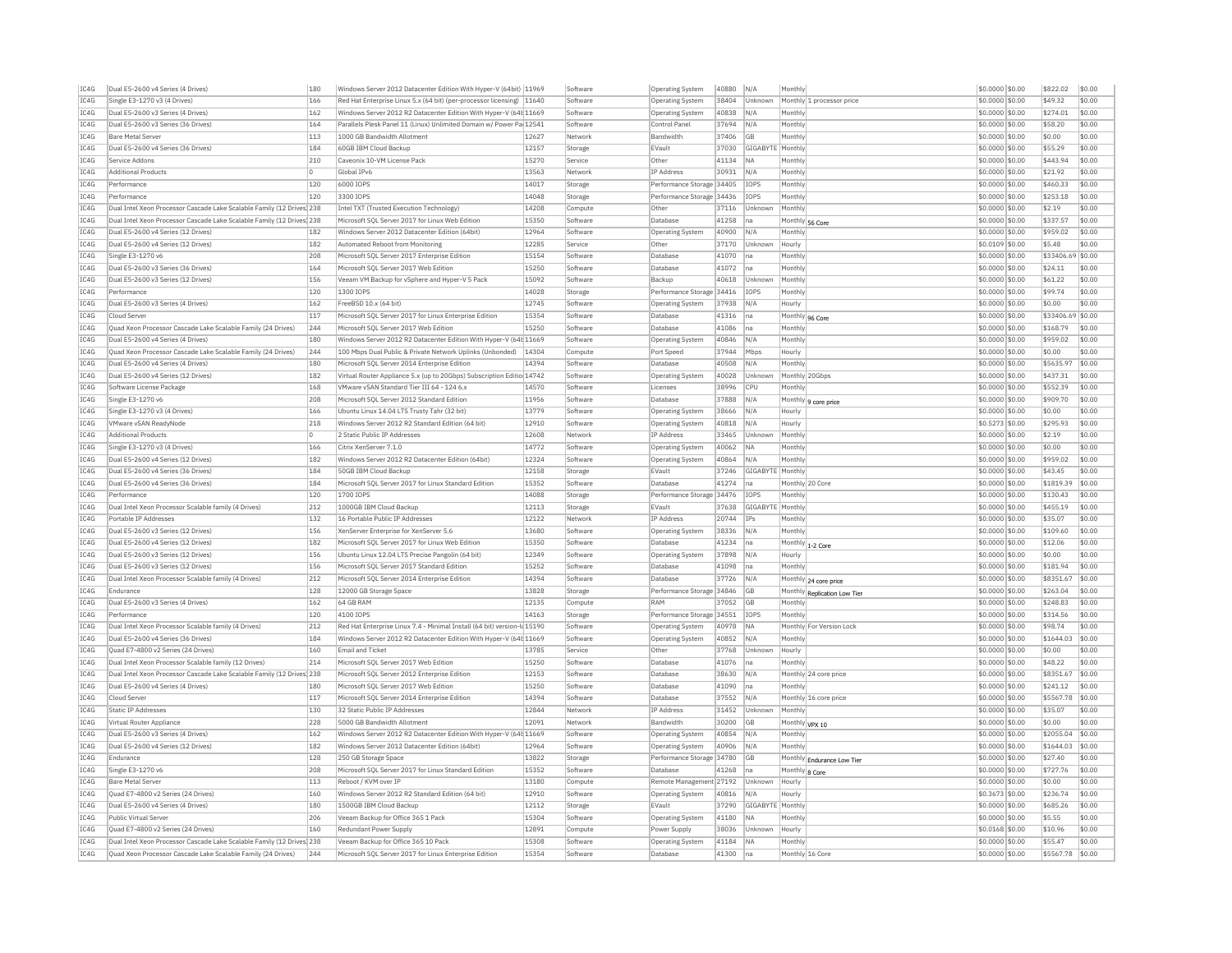| IC4G | Ouad E7-4800 v2 Series (24 Drives)                                    | 160 | Idera Disk Agent 1 Pack                                                  | 12527 | Software | Backup                    | 37506 | N/A              | Monthly        |                                                      | \$0,0000 \$0.00  | \$7.67    | \$0.00 |
|------|-----------------------------------------------------------------------|-----|--------------------------------------------------------------------------|-------|----------|---------------------------|-------|------------------|----------------|------------------------------------------------------|------------------|-----------|--------|
| IC4G | Cloud Serve                                                           | 117 | Microsoft SOL Server 2012 Standard Edition                               | 11956 | Software | Database                  | 21956 | N/A              |                | Monthly 15 core price                                | \$0.0000 \$0.00  | \$1455.51 | \$0.00 |
| TC4G | Dual E5-2600 v3 Series (4 Drives)                                     | 162 | Red Hat Enterprise Linux 6.x (64 bit) (per-processor licensing) 12528    |       | Software | Operating System          | 37304 | N/A              |                | Monthly 2 processor price                            | \$0,0000 \$0.00  | \$98.64   | \$0.00 |
| TCAG | VMware vSAN QualifiedNode                                             | 216 | Windows Server 2012 R2 Standard Edition (64 bit)                         | 12910 | Software | Operating System          | 40818 | N/A              | Hourly         |                                                      | \$0.5273 \$0.00  | \$295.93  | \$0.00 |
| IC4G | VMware vSAN ReadvNode                                                 | 218 | 250GB IBM Cloud Backup                                                   | 12117 | Storage  | EVault                    | 37192 | GIGABYTE Monthly |                |                                                      | \$0,0000 \$0.00  | \$158.97  | \$0.00 |
| TC4G | Performance                                                           | 120 | 1300 TOPS                                                                | 13970 | Storage  | Performance Storage 34358 |       | <b>TOPS</b>      | Monthly        |                                                      | $$0.0000$ \$0.00 | \$99.74   | \$0.00 |
| IC4G | Dual Intel Xeon Processor Scalable family (12 Drives)                 | 214 | Windows Server 2016 Standard Edition (64 bit)                            | 14542 | Software | Operating System          | 38928 | N/A              |                | Hourly 4 Core                                        | \$0.0612 \$0.00  | \$39.46   | \$0.00 |
| TC4G | VMware vSAN QualifiedNode                                             | 216 | 100GB IBM Cloud Backun                                                   | 12156 | Storage  | FVault                    | 37190 | GIGARYTE Monthh  |                |                                                      | \$0.0000 \$0.00  | \$71.09   | \$0.00 |
| IC4G | <b>Bare Metal Server</b>                                              | 113 | Windows Server 2012 Datacenter Edition With Hyper-V (64bit)              | 11969 | Software | <b>Operating System</b>   | 40884 | N/A              | Monthly        |                                                      | \$0.0000 \$0.00  | \$1096.02 | \$0.00 |
| IC4G | Dual Intel Xeon Processor Cascade Lake Scalable Family (4 Drives) 236 |     | 8000GB IBM Cloud Backup                                                  | 15328 | Storage  | EVault                    | 41206 | GIGABYTE Monthly |                |                                                      | \$0.0000 \$0.00  | \$1824.73 | \$0.00 |
| IC4G | Cloud Serve                                                           | 117 | Microsoft SOL Server 2008 Web R2                                         | 12150 | Software | Database                  | 26393 | Unknown          | Monthly        | single proc                                          | \$0,0000 \$0.00  | \$23.02   | \$0.00 |
| IC4G | Cloud Serve                                                           | 117 | R1Soft Server Backup Manager 5.0 Enterprise (Linux)                      | 12634 | Software | <b>Operating System</b>   | 37528 | N/A              | Monthly        |                                                      | \$0.0000 \$0.00  | \$0.00    | \$0.00 |
| IC4G | Ouad E7-4800 v2 Series (24 Drives)                                    | 160 | Red Hat Enterprise Linux 7.4 - LAMP Install (64 bit) version-loc 15192   |       | Software | <b>Operating System</b>   | 40986 | Ina              | Monthly        | For version lock                                     | \$0,0000 \$0.00  | \$197.48  | \$0.00 |
| IC4G | Firewall Appliance                                                    | 196 | FortiGate Security Appliance                                             | 14678 | Network  | Firewall                  | 39834 | N/A              | Monthly        |                                                      | \$0.0000 \$0.00  | \$5479.11 | \$0.00 |
| IC4G | Network Gateway Appliance                                             | 114 | Reboot / KVM over IP                                                     | 13180 | Compute  | Remote Management 38048   |       | Unknown          | Hourly         |                                                      | \$0.0000 \$0.00  | \$0.00    | \$0.00 |
| IC4G | Single E3-1270 v3 (4 Drives)                                          | 166 | Veeam Agent for Windows and Linux 25 pack                                | 14940 | Software | Backup                    | 40340 | N/A              | Monthly        |                                                      | \$0,0000 \$0.00  | \$499.63  | \$0.00 |
| IC4G | <b>Bare Metal Server</b>                                              | 113 | VMware ESXi 5.1                                                          | 12045 | Software | Operating System          | 20802 | Unknowr          | Monthly        |                                                      | \$0,0000 \$0.00  | \$0.00    | \$0.00 |
| IC4G | Performance                                                           | 120 | 4000 TOPS                                                                | 13898 | Storage  | Performance Storage 34286 |       | <b>IOPS</b>      | Monthly        |                                                      | \$0,0000 \$0.00  | \$306.89  | \$0.00 |
| IC4G | Single E3-1270 v3 (4 Drives)                                          | 166 | CloudLinux 5.x (64 bit)                                                  | 13300 | Software | Operating System          | 38602 | N/A              | Monthly        |                                                      | \$0.0000 \$0.00  | \$13.15   | \$0.00 |
| IC4G | Cloud Serve                                                           | 117 | Microsoft SQL Server 2014 Enterprise Edition                             | 14394 | Software | Database                  | 37328 | N/A              |                | Monthly 12 core price                                | \$0.0000 \$0.00  | \$4175.84 | \$0.00 |
| TCAG | Single E3-1270 v3 (4 Drives)                                          | 166 | Windows Server 2012 R2 Datacenter Edition (64bit)                        | 12324 | Software | Operating System          | 40862 | N/A              | Monthly        |                                                      | $$0.0000$ \$0.00 | \$822.02  | \$0.00 |
| IC4G | Single E3-1270 v6                                                     | 208 | Windows Server 2012 Datacenter Edition With Hyper-V (64bit)              | 11969 | Software | <b>Operating System</b>   | 40876 | N/A              | Monthly        |                                                      | \$0.0000 \$0.00  | \$548.01  | \$0.00 |
| IC4G | Dual E5-2600 v4 Series (12 Drives)                                    | 182 | Vyatta 6.x Subscription Edition (64 bit)                                 | 13621 | Software | Operating System          | 37308 | Unknown          | Hourly         |                                                      | \$0.0000 \$0.00  | \$240.03  | \$0.00 |
| IC4G | Quad E7-4800 v2 Series (24 Drives)                                    | 160 | Microsoft SQL Server 2008 Enterprise                                     | 12516 | Software | Database                  | 38052 | Unknown          |                | Monthly dual-proc pricing                            | \$0,0000 \$0.00  | \$2783.89 | \$0.00 |
| IC4G | Dual E5-2600 v4 Series (36 Drives)                                    | 184 | Microsoft SQL Server 2017 for Linux Standard Edition                     | 15352 | Software | Database                  | 41266 | na               | Monthly 6 Core |                                                      | \$0.0000 \$0.00  | \$545.82  | \$0.00 |
| IC4G | Dual E5-2600 v3 Series (4 Drives)                                     | 162 | Windows Server 2016 Datacenter Edition (64 bit)                          | 14546 | Software | Operating System          | 38968 | N/A              |                | Monthly 48 Core                                      | \$0.0000 \$0.00  | \$1644.03 | \$0.00 |
| IC4G | Dual E5-2600 v4 Series (36 Drives)                                    | 184 | 0 GB Bandwidth Allotment                                                 | 13810 | Network  | Bandwidth                 | 37312 | GB               |                | Monthly monthly prices for private network only CCIs | \$0.0000 \$0.00  | \$0.00    | \$0.00 |
| TC4G | Dual Intel Xeon Processor Cascade Lake Scalable Family (12 Drives 238 |     | Windows Server 2016 Standard Edition (64 bit)                            | 14542 | Software | <b>Operating System</b>   | 38938 | N/A              |                | Hourly 32 Core                                       | \$0,2459 \$0.00  | \$157.83  | \$0.00 |
| IC4G | Dual Intel Xeon Processor Scalable family (12 Drives)                 | 214 | Windows Server 2016 Datacenter Edition With Hyper-V (64 bit) 14544       |       | Software | <b>Operating System</b>   | 38952 | N/A              |                | Monthly 32 Core                                      | \$0.0000 \$0.00  | \$1096.02 | \$0.00 |
| IC4G | Dual Intel Xeon Processor Scalable family (4 Drives)                  | 212 | 100 Mbps Dual Public & Private Network Uplinks (Unbonded)                | 14304 | Compute  | Port Speed                | 37944 | Mbps             | Hourly         |                                                      | \$0,0000 \$0.00  | \$0.00    | \$0.00 |
| TC4G | Performance                                                           | 120 | 3300 TOPS                                                                | 14104 | Storage  | Performance Storage 34492 |       | <b>TOPS</b>      | Monthly        |                                                      | $$0.0000$ \$0.00 | \$253.18  | \$0.00 |
| IC4G | Dual Intel Xeon Processor Scalable family (12 Drives)                 | 214 | Windows Server 2012 Datacenter Edition With Hyper-V (64bit)              | 11969 | Software | Operating System          | 40890 | N/A              | Monthly        |                                                      | \$0,0000 \$0.00  | \$2055.04 | \$0.00 |
| IC4G | Cloud Serve                                                           | 117 | Microsoft SOL Server 2012 Standard Edition                               | 11956 | Software | Database                  | 24951 | N/A              |                | Monthly 12 core price                                | \$0,0000 \$0.00  | \$1091.64 | \$0.00 |
| IC4G | Dual Intel Xeon Processor Scalable family (12 Drives)                 | 214 | Microsoft SQL Server 2012 Enterprise Edition                             | 12153 | Software | Database                  | 37498 | N/A              |                | Monthly 20 core price                                | \$0.0000 \$0.00  | \$6959.73 | \$0.00 |
| IC4G | Quad Xeon Processor Cascade Lake Scalable Family (24 Drives)          | 244 | Microsoft SQL Server 2017 for Linux Web Edition                          | 15350 | Software | Database                  | 41238 | na               | Monthly 6 Core |                                                      | \$0.0000 \$0.00  | \$36.17   | \$0.00 |
| TC4G | Dual E5-2600 v3 Series (12 Drives)                                    | 156 | Red Hat Enterprise Linux 6.x (64 bit) (per-processor licensing)          | 12528 | Software | <b>Operating System</b>   | 37304 | N/A              |                | Monthly 2 processor price                            | $$0.0000$ \$0.00 | \$98.64   | \$0.00 |
| IC4G | Dual E5-2600 v3 Series (4 Drives)                                     | 162 | Windows Server 2016 Standard Edition (64 bit)                            | 14542 | Software | Operating System          | 38928 | N/A              | Hourly         | 4 Core                                               | \$0.0612 \$0.00  | \$39.46   | \$0.00 |
| IC4G | Dual Intel Xeon Processor Scalable family (12 Drives)                 | 214 | <b>8 Public IP Addresses</b>                                             | 12484 | Network  | IP Address                | 38000 | Unknown          | Hourly         |                                                      | \$0.0217 \$0.00  | \$8.77    | \$0.00 |
| IC4G | Dual E5-2600 v4 Series (4 Drives                                      | 180 | Citrix XenServer 6.5                                                     | 14264 | Software | <b>Operating System</b>   | 38686 | <b>NA</b>        | Hourly         |                                                      | \$0,0000 \$0.00  | \$0.00    | \$0.00 |
| IC4G | Dual E5-2600 v3 Series (12 Drives)                                    | 156 | Windows Server 2012 Datacenter Edition With Hyper-V (64bit) 11969        |       | Software | <b>Operating System</b>   | 40884 | N/A              | Monthly        |                                                      | \$0.0000 \$0.00  | \$1096.02 | \$0.00 |
| IC4G | Single E3-1270 v3 (4 Drives)                                          | 166 | Veeam VM Backup for vSphere and Hyper-V 500 pack                         | 15148 | Software | Backup                    | 40680 | Unknown          | Monthly        |                                                      | \$0,0000 \$0.00  | \$4881.73 | \$0.00 |
| IC4G | Dual E5-2600 v3 Series (4 Drives                                      | 162 | Microsoft SOL Server 2008 Web R2                                         | 12150 | Software | Database                  | 37452 | Unknown          |                | Monthly dual proc                                    | \$0,0000 \$0.00  | \$46.03   | \$0.00 |
| IC4G | Ouad E7-4800 v2 Series (24 Drives)                                    | 160 | Microsoft SOL Server 2014 Standard Edition                               | 14396 | Software | Database                  | 37562 | N/A              |                | Monthly 1 core price                                 | \$0,0000 \$0.00  | \$181.94  | \$0.00 |
| IC4G | Public Virtual Server                                                 | 206 | Microsoft SQL Server 2012 Web Edition                                    | 11803 | Software | Database                  | 32034 | N/A              |                | Monthly 13 core price                                | \$0.0000 \$0.00  | \$84.39   | \$0.00 |
| IC4G | Dual E5-2600 v4 Series (4 Drives                                      | 180 | Veeam VM Backup for vSphere and Hyper-V 200 Pack                         | 15112 | Software | Backup                    | 40638 | Unknown          | Monthly        |                                                      | \$0,0000 \$0.00  | \$2440.87 | \$0.00 |
| TC4G | Cloud Server                                                          | 117 | Microsoft SOL Server 2017 for Linux Web Edition                          | 15350 | Software | Database                  | 41244 | Ina              |                | Monthly 16 Core                                      | \$0.0000 \$0.00  | \$96.45   | \$0.00 |
| IC4G | Dual Intel Xeon Processor Cascade Lake Scalable Family (4 Drives) 236 |     | Veeam VM Backup for vSphere and Hyper-V 5 Pack                           | 15092 | Software | Backup                    | 40618 | Unknown          | Monthly        |                                                      | \$0.0000 \$0.00  | \$61.22   | \$0.00 |
| IC4G | Performance                                                           | 120 | 5300 TOPS                                                                | 14010 | Storage  | Performance Storage 34398 |       | <b>TOPS</b>      | Monthly        |                                                      | \$0,0000 \$0.00  | \$406.62  | \$0.00 |
| TC4G | Quad E7-4800 v2 Series (24 Drives)                                    | 160 | Microsoft SOL Server 2014 Standard Edition                               | 14396 | Software | Database                  | 38676 | N/A              |                | Monthly 10 core price                                | $$0.0000$ \$0.00 | \$909.70  | \$0.00 |
| IC4G | Single E3-1270 v3 (4 Drives)                                          | 166 | FreeBSD 9.x (64 bit)                                                     | 12981 | Software | <b>Operating System</b>   | 37488 | N/A              | Hourly         |                                                      | \$0.0000 \$0.00  | \$0.00    | \$0.00 |
| TCAG | <b>Public Virtual Server</b>                                          | 206 | Veeam Backup for Office 365 100 Pack                                     | 15314 | Software | <b>Operating System</b>   | 41190 | <b>NA</b>        | Monthly        |                                                      | $$0.0000$ \$0.00 | \$554.72  | \$0.00 |
| IC4G | Dual E5-2600 v3 Series (12 Drives)                                    | 156 | Microsoft SQL Server 2008 Express R2                                     | 12867 | Software | Database                  | 37830 | Unknown          | Monthly        |                                                      | \$0.0000 \$0.00  | \$0.00    | \$0.00 |
| IC4G | Dual E5-2600 v3 Series (12 Drives)                                    | 156 | Microsoft SOL Server 2012 Web Edition                                    | 11803 | Software | Database                  | 37490 | N/A              |                | Monthly 20 core price                                | \$0.0000 \$0.00  | \$120.56  | \$0.00 |
| IC4G | Single E3-1270 v6                                                     | 208 | Red Hat Enterprise Linux 6.x (32 bit) (per-processor licensing)          | 13001 | Software | Operating System          | 37526 | N/A              |                | Monthly 1 processor price                            | \$0.0000 \$0.00  | \$49.32   | \$0.00 |
| IC4G | Dual E5-2600 v4 Series (36 Drives)                                    | 184 | Microsoft SQL Server 2017 for Linux Standard Edition                     | 15352 | Software | Database                  | 41272 | na               |                | Monthly 16 Core                                      | \$0.0000 \$0.00  | \$1455.51 | \$0.00 |
| IC4G | Dual Intel Xeon Processor Cascade Lake Scalable Family (4 Drives) 236 |     | Parallels Plesk Panel 12 (Linux) - 30 Domain w/ Power Pack               | 14216 | Software | Control Panel             | 37120 | Unknown          | Monthly        |                                                      | \$0,0000 \$0,00  | \$40.12   | \$0.00 |
| IC4G | Dual E5-2600 v3 Series (12 Drives)                                    | 156 | Automated Reboot from Monitoring                                         | 12285 | Service  | Other                     | 37170 | Unknown          | Hourly         |                                                      | \$0,0109 \$0.00  | \$5.48    | \$0.00 |
| IC4G | Dual E5-2600 v3 Series (4 Drives)                                     | 162 | Red Hat Enterprise Linux 7.4 - Minimal Install (64 bit) version-Id 15190 |       | Software | <b>Operating System</b>   | 40978 | <b>NA</b>        |                | Monthly For Version Lock                             | \$0,0000 \$0.00  | \$98.74   | \$0.00 |
| IC4G | <b>Public Virtual Server</b>                                          | 206 | Microsoft SQL Server 2014 Web Edition                                    | 14400 | Software | Database                  | 38210 | N/A              |                | Monthly 11 core                                      | \$0.0000 \$0.00  | \$72.34   | \$0.00 |
| IC4G | Dual E5-2600 v3 Series (12 Drives)                                    | 156 | Windows Server 2012 Standard Edition (64 bit)                            | 12322 | Software | Operating System          | 40820 | N/A              | Hourly         |                                                      | \$0.0612 \$0.00  | \$39.46   | \$0.00 |
| TCAG | Dual E5-2600 v4 Series (36 Drives)                                    | 184 | Veeam Agent for Windows and Linux 200 Pack                               | 15120 | Software | Backun                    | 40646 | Unknown          | Monthly        |                                                      | $$0.0000$ \$0.00 | \$3994.06 | \$0.00 |
| TC4G | <b>Bare Metal Server</b>                                              | 113 | FreeBSD 9.x (64 bit)                                                     | 12981 | Software | Operating System          | 25579 | N/A              | Hourly         |                                                      | \$0.0000 \$0.00  | \$0.00    | \$0.00 |
| IC4G | Single E3-1270 v3 (4 Drives)                                          | 166 | Debian GNU/Linux 7.x Wheezy/Stable (32 bit)                              | 13624 | Software | Operating System          | 38168 | N/A              | Hourly         |                                                      | $$0.0000$ \$0.00 | \$0.00    | \$0.00 |
| TCAG | Service Addons                                                        | 210 | VMware Cloud Foundation Hybridity Bundle B                               | 15004 | Service  | Other                     | 40436 | Unknown          | Monthly        |                                                      | $$0.0000$ \$0.00 | \$0.00    | \$0.00 |
| IC4G | Dual E5-2600 v3 Series (4 Drives)                                     | 162 | 10 Gbps Private Network Uplink                                           | 12654 | Compute  | Port Speed                | 38344 | Mbps             | Monthly        |                                                      | \$0.0000 \$0.00  | \$109.60  | \$0.00 |
|      |                                                                       |     |                                                                          |       |          |                           |       |                  |                |                                                      |                  |           |        |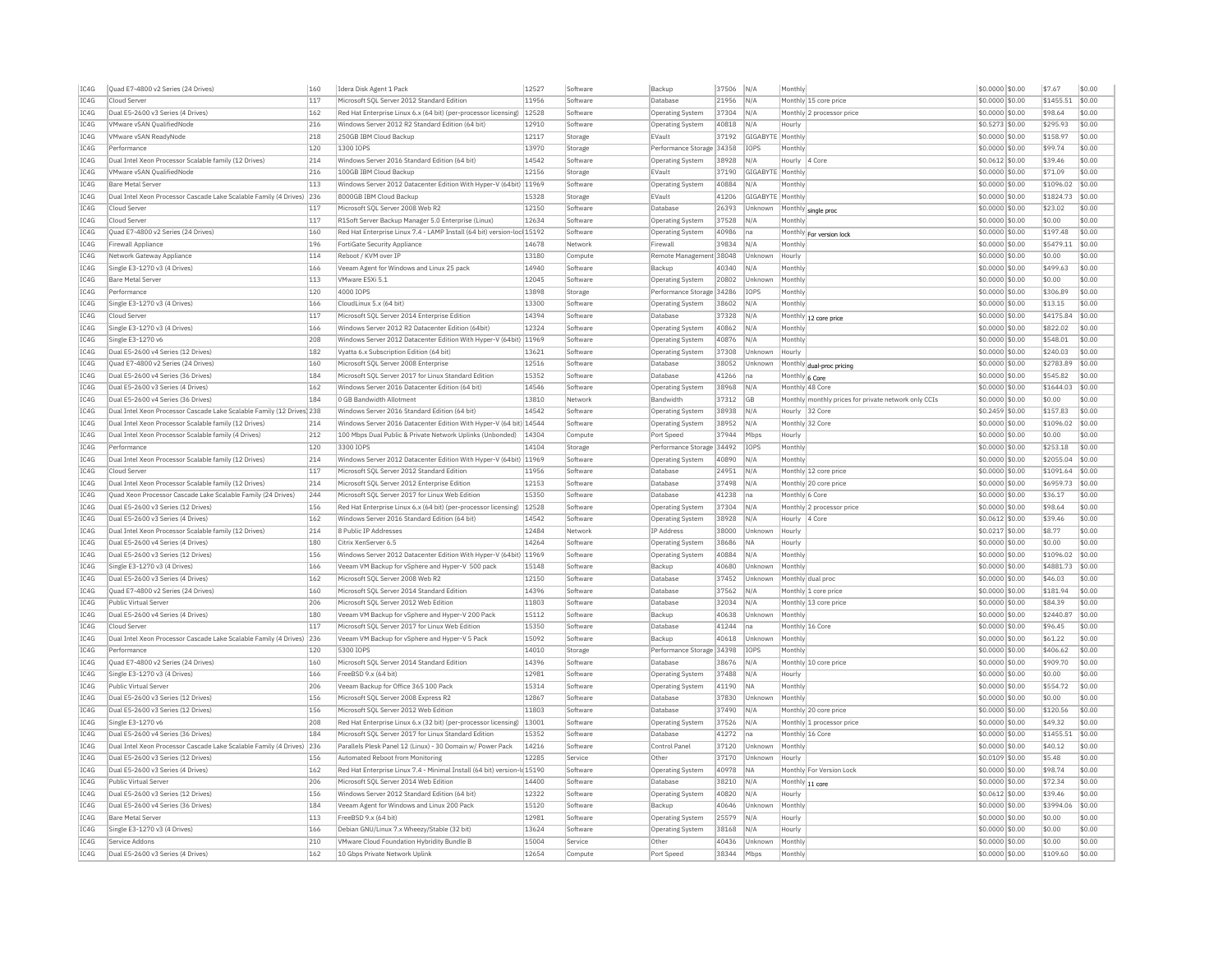| IC4G | Public Virtual Server                                                 | 206 | 32 GB                                                                  | 14732 | Compute  | RAM                       | 40014 | GB                | Hourly          |                              | \$0.1590 \$0.00     |          | \$105.22          | \$0.00 |
|------|-----------------------------------------------------------------------|-----|------------------------------------------------------------------------|-------|----------|---------------------------|-------|-------------------|-----------------|------------------------------|---------------------|----------|-------------------|--------|
| IC4G | Quad E7-4800 v2 Series (24 Drives)                                    | 160 | XenServer Enterprise for XenServer 6.x                                 | 13440 | Software | Operating System          | 37862 | N/A               | Monthly         |                              | \$0.0000 \$0.00     |          | \$109.60          | \$0.00 |
| IC4G | Quad E7-4800 v2 Series (24 Drives)                                    | 160 | QuantaStor 4.x (256 TB) - QuantaStor Extra Large Tier                  | 14476 | Software | <b>Operating System</b>   | 38826 | N/A               | Monthly         |                              | \$0.0000 \$0.00     |          | \$1496.07         | \$0.00 |
| IC4G | Storage As A Service (StaaS)                                          | 194 | 400 GB Storage Space                                                   | 14256 | Storage  | Performance Storage 39608 |       | GB                | Hourly          |                              | \$0,0307 \$0.00     | \$21.92  |                   | \$0.00 |
| IC4G | Dual E5-2600 v4 Series (12 Drives)                                    | 182 | Microsoft SQL Server 2017 for Linux Standard Edition                   | 15352 | Software | Database                  | 41268 | Ina               | Monthly 8 Core  |                              | \$0,0000 \$0.00     |          | \$727.76          | \$0.00 |
| IC4G | Dual E5-2600 v4 Series (36 Drives)                                    | 184 | VMware vCenter 5.1 Standard                                            | 13237 | Software | <b>Operating System</b>   | 38156 | N/A               | Hourly          |                              | \$0.0000 \$0.00     | \$0.00   |                   | \$0.00 |
| IC4G | <b>VHD Import</b>                                                     | 639 | Debian GNU/Linux 8.x iessie/Stable - Minimal Install (64 bit)          | 14786 | Software | Operating System          | 40076 | <b>NA</b>         | Hourly          |                              | \$0,0000 \$0.00     | \$0.00   |                   | \$0.00 |
| IC4G | Single E3-1270 v6                                                     | 208 | 1500GB IBM Cloud Backup                                                | 12112 | Storage  | EVault                    | 37290 | GIGABYTE          | Monthly         |                              | \$0,0000 \$0.00     |          | \$685.26          | \$0.00 |
| IC4G | Dual E5-2600 v4 Series (36 Drives)                                    | 184 | Veeam VM Backup for vSphere and Hyper-V 25 Pack                        | 15102 |          |                           |       | Unknown           | Monthly         |                              |                     |          | \$416.69          | \$0.00 |
|      |                                                                       |     |                                                                        |       | Software | Backup                    | 40628 |                   |                 |                              | \$0,0000 \$0,00     |          |                   |        |
| IC4G | Dual E5-2600 v3 Series (4 Drives)                                     | 162 | Monitoring Package - Advanced                                          | 12931 | Service  | Monitoring                | 37036 | Unknown           | Hourly          |                              | \$0.0079 \$0.00     | \$5.48   |                   | \$0.00 |
| IC4G | Dual E5-2600 v3 Series (12 Drives)                                    | 156 | Microsoft SQL Server 2012 Enterprise Edition                           | 12153 | Software | Database                  | 37068 | N/A               |                 | Monthly 12 core price        | \$0.0000 \$0.00     |          | \$4175.84         | \$0.00 |
| TC4G | Dual Intel Xeon Processor Cascade Lake Scalable Family (4 Drives)     | 236 | 10000GB TBM Cloud Backup                                               | 15330 | Storage  | FVault                    | 41208 | GIGARYTE Monthly  |                 |                              | \$0,0000 \$0.00     |          | \$2284.86         | \$0.00 |
| IC4G | Network Gateway Appliance                                             | 114 | 4.00 TB SATA                                                           | 11897 | Compute  | <b>Storage Drives</b>     | 24576 | <b>GB</b>         | Hourly          | disk0 only                   | \$0.0583 \$0.00     | \$38.51  |                   | \$0.00 |
| IC4G | Network Gateway Appliance                                             | 114 | 250GB SATA IT                                                          | 12287 | Compute  | <b>Storage Drives</b>     | 21521 | <b>GB</b>         |                 | Monthly disk1price for promo | \$0.0000 \$0.00     | \$11.85  |                   | \$0.00 |
| IC4G | Single E3-1270 v6                                                     | 208 | Microsoft SQL Server 2017 for Linux Standard Edition                   | 15352 | Software | Database                  | 41284 | Ina               | Monthly 48 Core |                              | \$0.0000 \$0.00     |          | \$4366.54         | \$0.00 |
| IC4G | Dual E5-2600 v3 Series (36 Drives)                                    | 164 | Windows Server 2008 R2 Datacenter Edition With Hyper-V (64t 12626      |       | Software | Operating System          | 37656 | N/A               |                 | Monthly single proc price    | \$0,0000 \$0.00     |          | \$137.00          | \$0.00 |
| IC4G | Dual E5-2600 v4 Series (12 Drives)                                    | 182 | NVIDIA Tesla 16GB V100 Graphics Card                                   | 15318 | Compute  | Processor                 | 41194 | Cuda Core Monthl  |                 |                              | \$0,0000 \$0.00     |          | \$1087.73         | \$0.00 |
| TC4G | Dual Intel Xeon Processor Cascade Lake Scalable Family (4 Drives) 236 |     | Microsoft SQL Server 2017 for Linux Web Edition                        | 15350 | Software | Database                  | 41240 | lna               | Monthly 8 Core  |                              | \$0.0000 \$0.00     | \$48.22  |                   | \$0.00 |
| IC4G | Single E3-1270 v6                                                     | 208 | Parallels Server Bare Metal 5.0 Service Provider Edition - 5 VMs 13807 |       | Software | Operating System          | 37990 | <b>VM</b>         | Monthly         |                              | \$0,0000 \$0.00     | \$22.69  |                   | \$0.00 |
| TC4G | Performance                                                           | 120 | 1400 TOPS                                                              | 13971 | Storage  | Performance Storage 34359 |       | <b>TOPS</b>       | Monthly         |                              | \$0,0000 \$0.00     |          | \$107.41          | s0.00  |
| IC4G | Cloud Server                                                          | 117 | Microsoft SQL Server 2014 Standard Edition                             | 14396 | Software | Database                  | 38442 | N/A               |                 |                              | \$0.0000 \$0.00     |          | \$2911.03         | \$0.00 |
| IC4G | Virtual Router Appliance                                              | 228 | 1 TP Address                                                           | 13345 | Network  | <b>IP Address</b>         | 28599 | Unknown           |                 | Monthly 32 core price        | \$0,0000 \$0.00     | \$0.00   |                   | \$0.00 |
|      |                                                                       |     |                                                                        |       |          | Database                  |       |                   | Hourly          |                              |                     |          |                   |        |
| IC4G | Quad E7-4800 v2 Series (24 Drives)                                    | 160 | Microsoft SQL Server 2008 Standard                                     | 12629 | Software |                           | 37194 | Unknown           | Monthly         | dual-proc pricino            | \$0.0000 \$0.00     |          | \$727.76          | \$0.00 |
| IC4G | Performance                                                           | 120 | 5400 TOPS                                                              | 14069 | Storage  | Performance Storage       | 34457 | IOPS              | Monthly         |                              | \$0,0000 \$0.00     |          | \$414.30          | \$0.00 |
| TC4G | Single E3-1270 v3 (4 Drives)                                          | 166 | RATO                                                                   | 13075 | Compute  | Storage Controller        | 37532 | N/A               | Hourly          |                              | \$0,0741 \$0.00     | \$54.80  |                   | \$0.00 |
| IC4G | Dual E5-2600 v3 Series (4 Drives)                                     | 162 | Veeam Backup for Office 365 5 Pack                                     | 15306 | Software | Operating System          | 41182 | <b>NA</b>         | Monthly         |                              | \$0,0000 \$0.00     | \$27.75  |                   | \$0.00 |
| IC4G | Dual E5-2600 v4 Series (12 Drives)                                    | 182 | Microsoft SQL Server 2017 Enterprise Edition                           | 15154 | Software | Database                  | 41066 | na                | Monthly         |                              | \$0.0000 \$0.00     |          | \$16703.35 \$0.00 |        |
| IC4G | Dual Intel Xeon Processor Scalable family (4 Drives)                  | 212 | Microsoft SQL Server 2016 Enterprise Edition                           | 14989 | Software | Database                  | 40407 | Ina               | Monthly         |                              | \$0.0000 \$0.00     |          | \$1391.95         | \$0.00 |
| TCAG | Service Addons                                                        | 210 | VMware vSAN BP Advanced Tier III 64 - 124 TB 6.x                       | 15052 | Service  | Other                     | 40572 | Unknown           | Monthly         |                              | \$0.0000 \$0.00     |          | \$1148.41         | \$0.00 |
| TC4G | Dual Intel Xeon Processor Cascade Lake Scalable Family (12 Drives 238 |     | Veeam Agent for Windows and Linux 10 pack                              | 14938 | Software | Backup                    | 40338 | N/A               | Monthly         |                              | \$0,0000 \$0.00     |          | \$200.44          | \$0.00 |
| IC4G | Dual Intel Xeon Processor Scalable family (12 Drives)                 | 214 | Microsoft SOL Server 2017 for Linux Web Edition                        | 15350 | Software | Database                  | 41256 | Ina               | Monthly 48 Core |                              | \$0.0000 \$0.00     |          | \$289.35          | \$0.00 |
| IC4G | Dual Intel Xeon Processor Cascade Lake Scalable Family (12 Drives 238 |     | 96 GR RAM                                                              | 14990 | Compute  | RAM                       | 40414 | <b>GB</b>         | Monthly         |                              | \$0.0000 \$0.00     |          | \$311.03          | \$0.00 |
| IC4G | Single E3-1270 v3 (4 Drives)                                          | 166 | Microsoft SOL Server 2012 Standard Edition                             | 11956 | Software | Database                  | 37062 | N/f               |                 | Monthly 4 core price         | \$0,0000 \$0.00     |          | \$363.88          | \$0.00 |
| IC4G | Performance                                                           | 120 | 3700 IOPS                                                              | 13895 | Storage  | Performance Storage       | 34283 | IOPS              | Monthly         |                              | \$0.0000 \$0.00     |          | \$283.87          | \$0.00 |
| IC4G | Single E3-1270 v6                                                     | 208 | Debian GNU/Linux 7.x Wheezy/Stable (64 bit)                            | 12426 | Software | <b>Operating System</b>   | 38170 | N/A               | Hourly          |                              | \$0,0000 \$0,00     | \$0.00   |                   | \$0.00 |
| IC4G |                                                                       | 168 | VMware vSAN Advanced Tier II 20 - 64 6.x 4                             | 14576 | Software |                           | 39002 | CPU               | Monthly         |                              |                     |          | \$1315.22         | \$0.00 |
|      | Software License Package                                              |     |                                                                        |       |          | Licenses                  |       |                   |                 |                              | \$0.0000 \$0.00     |          |                   |        |
| IC4G | Public Virtual Server                                                 | 206 | Windows Server 2016 Standard Edition (64 bit)                          | 14540 | Software | <b>Operating System</b>   | 40778 | N/A               | Hourly          |                              | \$1.3172 \$0.00     |          | \$873.50          | \$0.00 |
| IC4G | Cloud Server                                                          | 117 | 1 Gbps Private Network Uplinks (Dedicated Host)                        | 15488 | Compute  | Port Speed                | 41474 | Mbps              | Hourly          | Dedicated Host               | \$0,0000 \$0.00     | \$0.00   |                   | \$0.00 |
| IC4G | Dual E5-2600 v3 Series (36 Drives                                     | 164 | Microsoft SOL Server 2017 for Linux Standard Edition                   | 15352 | Software | Database                  | 41282 | Ina               | Monthly 40 Core |                              | \$0,0000 \$0.00     |          | \$3638.79         | \$0.00 |
| TC4G | Dual E5-2600 v4 Series (4 Drives)                                     | 180 | Windows Server 2012 R2 Datacenter Edition With Hyper-V (64t 11669      |       | Software | <b>Operating System</b>   | 40842 | N/A               | Monthly         |                              | \$0,0000 \$0,00     |          | \$685.01          | \$0.00 |
| IC4G | Dual E5-2600 v4 Series (36 Drives)                                    | 184 | Windows Server 2016 Datacenter Edition With Hyper-V (64 bit) 14544     |       | Software | Operating System          | 38950 | N/A               |                 | Monthly 28 Core              | \$0.0000 \$0.00     |          | \$959.02          | \$0.00 |
| IC4G | Public Virtual Server                                                 | 206 | Windows Server 2008 R2 Standard Edition (64bit)                        | 11887 | Software | <b>Operating System</b>   | 40768 | N/A               | Hourly          |                              | \$1.7566 \$0.00     |          | \$1164.66         | \$0.00 |
| IC4G | Dual E5-2600 v3 Series (12 Drives)                                    | 156 | Windows Server 2012 Standard Edition (64 bit)                          | 12322 | Software | <b>Operating System</b>   | 40822 | N/A               | Hourly          |                              | \$0,1224 \$0.00     | \$78.91  |                   | \$0.00 |
| IC4G | Dual E5-2600 v4 Series (12 Drives)                                    | 182 | Microsoft SQL Server 2017 Enterprise Edition                           | 15154 | Software | Database                  | 41058 | Ina               | Monthly         |                              | \$0,0000 \$0.00     |          | \$8351.67         | \$0.00 |
| IC4G | Virtual Router Appliance (10 Gpbs)                                    | 230 | Host Ping                                                              | 12997 | Service  | Monitoring                | 37386 | Unknown           | Hourly          |                              | \$0.0000 \$0.00     | \$0.00   |                   | \$0.00 |
| IC4G | Dual E5-2600 v4 Series (12 Drives)                                    | 182 | Microsoft SQL Server 2017 Enterprise Edition                           | 15154 | Software | Database                  | 41056 | Ina               | Monthly         |                              | \$0.0000 \$0.00     |          | \$6959.73         | \$0.00 |
| IC4G | Dual E5-2600 v4 Series (36 Drives)                                    | 184 | 100GB IBM Cloud Backup                                                 | 12156 | Storage  | EVault                    | 37190 | GIGABYTE Monthly  |                 |                              | \$0,0000 \$0.00     | \$71.09  |                   | \$0.00 |
| TC4G | Dual E5-2600 v3 Series (36 Drives)                                    | 164 | Microsoft SOL Server 2017 Enterprise Edition                           | 15154 | Software | Database                  | 41050 | na                | Monthly         |                              | \$0,0000 \$0.00     |          | \$4175.84         | \$0.00 |
| IC4G | Dual E5-2600 v4 Series (36 Drives)                                    | 184 | Veeam VM Backup for vSphere and Hyper-V 50 Pack                        | 15106 | Software | Backup                    | 40632 | <b>VM</b>         | Monthly         |                              | \$0.0000 \$0.00     |          | \$832.38          | \$0.00 |
| IC4G | Storage As A Service (StaaS)                                          | 194 | 300 GB Storage Space                                                   | 14252 | Storage  | Performance Storage 39412 |       | <b>GB</b>         | Hourly          |                              | \$0,1005 \$0.00     | \$65.76  |                   | \$0.00 |
| IC4G | Quad E7-4800 v2 Series (24 Drives)                                    | 160 | VMware ESXi 5.1                                                        | 12045 | Software | Operating System          | 37520 | Unknown           | Monthly         |                              | \$0.0000 \$0.00     | \$0.00   |                   | \$0.00 |
|      |                                                                       |     |                                                                        |       |          |                           |       |                   |                 |                              |                     |          |                   |        |
| IC4G | Dual Intel Xeon Processor Scalable family (4 Drives)                  | 212 | Windows Server 2016 Datacenter Edition With Hyper-V (64 bit) 14544     |       | Software | Operating System          | 38946 | N/A               | Monthly 20 Core |                              | \$0.0000 \$0.00     | \$685.01 |                   | \$0.00 |
| TC4G | Dual E5-2600 v4 Series (36 Drives)                                    | 184 | Microsoft SOL Server 2012 Enterprise Edition                           | 12153 | Software | Database                  | 38630 | N/A               |                 | Monthly 24 core price        | \$0,0000 \$0.00     |          | \$8351.67         | \$0.00 |
| IC4G | Single E3-1270 v3 (4 Drives)                                          | 166 | Automated Reboot from Monitoring                                       | 12285 | Service  | Other                     | 37170 | Unknown           | Hourly          |                              | \$0.0109 \$0.00     | \$5.48   |                   | \$0.00 |
| IC4G | Dual E5-2600 v4 Series (12 Drives)                                    | 182 | 20000 GB Bandwidth Allotment                                           | 12082 | Network  | <b>Bandwidth</b>          | 26678 | GB                | Monthly         |                              | \$0,0000 \$0.00     | \$0.00   |                   | \$0.00 |
| IC4G | Single F3-1270 v6                                                     | 208 | Microsoft SQL Server 2012 Enterprise Edition                           | 12153 | Software | Database                  | 37498 | N/A               |                 | Monthly 20 core price        | \$0,0000 \$0.00     |          | \$6959.73         | \$0.00 |
| IC4G | Virtual Router Appliance (10 Gpbs)                                    | 230 | 4.00 TR SATA                                                           | 11897 | Compute  | Storage Drives            | 38646 | <b>GB</b>         | Hourly          | disk0 only                   | \$0.0583 \$0.00     | \$38.51  |                   | \$0.00 |
| IC4G | Software License Package                                              | 168 | VMware vSAN Enternrise Tier II 20 - 64 6 x                             | 14592 | Software | Licenses                  | 39018 | CP1               | Monthly         |                              | \$0,0000 \$0.00     |          | \$824.21          | \$0.00 |
| IC4G | Performance                                                           | 120 | 3900 TOPS                                                              | 13897 | Storage  | Performance Storage 34285 |       | IOPS              | Monthly         |                              | \$0.0000 \$0.00     |          | \$299.21          | \$0.00 |
| IC4G | Single E3-1270 v6                                                     | 208 | Microsoft SQL Server 2014 Enterprise Edition                           | 14394 | Software | Database                  | 38674 | N/A               |                 | Monthly 8 core price         | \$0.0000 \$0.00     |          | \$2783.89         | \$0.00 |
| TC4G | Public Virtual Server                                                 | 206 | Microsoft SOL Server 2017 for Linux Standard Edition                   | 15352 | Software | Database                  | 41284 | Ina               | Monthly 48 Core |                              | \$0,0000 \$0.00     |          | \$4366.54         | \$0.00 |
| TCAG | Endurance                                                             | 128 | 1000 GB Storage Space                                                  | 13824 | Storage  | Performance Storage 34822 |       | GB                |                 | Monthly Replication Low Tier | $$0.0000$ \$0.00    | \$21.92  |                   | \$0.00 |
| IC4G | Dual E5-2600 v3 Series (36 Drives)                                    | 164 | Windows Server 2012 Datacenter Edition (64bit)                         | 12964 | Software | <b>Operating System</b>   | 40902 | N/A               | Month           |                              | $ $0.0000$ $ $0.00$ |          | \$1096.02         | \$0.00 |
| IC4G | Quad E7-4800 v2 Series (24 Drives)                                    | 160 | 1 TP Address                                                           | 13345 | Network  | IP Address                | 38488 | Unknown           | Hourly          |                              | \$0,0000 \$0.00     | \$0.00   |                   | \$0.00 |
|      | Quad Xeon Processor Cascade Lake Scalable Family (24 Drives)          | 244 | NVIDIA Tesla K80 Graphic Card                                          | 14358 | Compute  | Processo                  | 38450 | Cuda_Core Monthly |                 |                              | \$0.0000 \$0.00     |          | \$548.01          | \$0.00 |
| IC4G |                                                                       |     |                                                                        |       |          |                           |       |                   |                 |                              |                     |          |                   |        |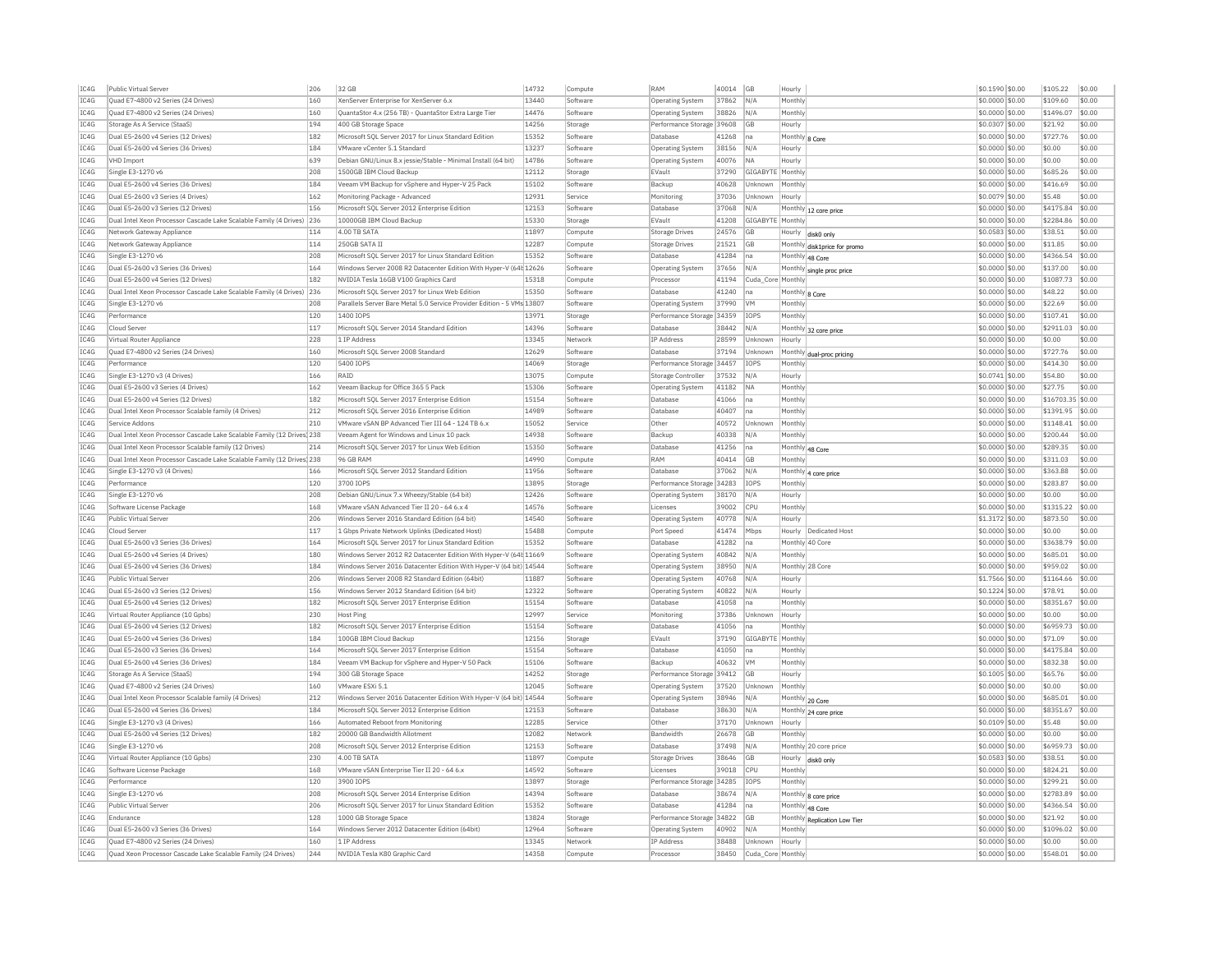| TC4G | Dual Intel Xeon Processor Scalable family (4 Drives)                   | 212        | 750GB TBM Cloud Backup                                                                          | 12114 | Storage             | FVault                       |                | 38386 GIGABYTE Monthly |                                                      | \$0.0000 \$0.00                    | \$410.76              | \$0.00 |
|------|------------------------------------------------------------------------|------------|-------------------------------------------------------------------------------------------------|-------|---------------------|------------------------------|----------------|------------------------|------------------------------------------------------|------------------------------------|-----------------------|--------|
| TC4G | Dual E5-2600 v3 Series (4 Drives)                                      | 162        | 0 GB Bandwidth Allotment                                                                        | 13810 | Network             | Bandwidth                    | 37312          | <b>GB</b>              | Monthly monthly prices for private network only CCIs | \$0.0000 \$0.00                    | \$0.00                | \$0.00 |
| TC4G | Dual E5-2600 v3 Series (12 Drives                                      | 156        | CentOS 6.x (64 bit)                                                                             | 13195 | Software            | Operating System             | 37854          | N/A                    | Hourly                                               | $$0.0000$ \$0.00                   | \$0.00                | \$0.00 |
| TC4G | Dual E5-2600 v4 Series (12 Drives                                      | 182        | Riak 1 v                                                                                        | 12432 | Software            | Database                     | 38408          | N/A                    | Hourly                                               | \$0,0000 \$0,00                    | \$0.00                | \$0.00 |
| TC4G | Performance                                                            | 120        | 2700 TOPS                                                                                       | 13885 | Storage             | Performance Storage 34273    |                | <b>IOPS</b>            | Monthly                                              | \$0.0000 \$0.00                    | \$207.15              | \$0.00 |
| TCAG | Dual E5-2600 v3 Series (36 Drives)                                     | 164        | Microsoft SOL Server 2005 Express                                                               | 13152 | Software            | Database                     | 36982          | Unknown                | Monthly                                              | \$0,0000 \$0.00                    | \$0.00                | \$0.00 |
| IC4G | Dual E5-2600 v4 Series (12 Drives)                                     | 182        | cPanel/WHM with Softaculous and RVskin                                                          | 11894 | Software            | Control Panel                | 38182          | N/A                    | Monthly                                              | \$0.0000 \$0.00                    | \$27.40               | \$0.00 |
| TCAG | Bare Metal Server                                                      | 113        | Windows Server 2016 Standard Edition (64 bit)                                                   | 14542 | Software            | Operating System             | 38928          | N/A                    | Hourly  4 Core                                       | \$0,0612 \$0,00                    | \$39.46               | \$0.00 |
| TCAG | Software License Package                                               | 168        | VMware vSAN Advance Tier I 0 - 20 TB 6.x                                                        | 14560 | Software            | Licenses                     | 38986          | CPU                    | Monthl                                               | \$0.0000 \$0.00                    | \$234.55              | \$0.00 |
| TCAG | Performance                                                            | 120        | 4600 TOPS                                                                                       | 13944 | Storage             | Performance Storage 34332    |                | <b>TOPS</b>            | Monthly                                              | \$0.0000 \$0.00                    | \$352.92              | \$0.00 |
| IC4G | Cloud Serve                                                            | 117        | Windows Server 2008 Datacenter Edition SP2 (64bit)                                              | 12085 | Software            | Operating System             | 32639          | N/A                    | Hourly<br>cloud instance price                       | \$0,1975 \$0,00                    | \$137.00              | \$0.00 |
| TC4G | Single E3-1270 v3 (4 Drives)                                           | 166        | 60GB IBM Cloud Backup                                                                           | 12157 | Storage             | EVault                       | 37030          | GIGABYTE Monthly       |                                                      | \$0.0000 \$0.00                    | \$55.29               | sin on |
| IC4G | Dual E5-2600 v3 Series (4 Drives)                                      | 162        | 960 GB SSD (3 DWPD)                                                                             | 12802 | Compute             | <b>Storage Drives</b>        | 37102          | <b>GB</b>              | Hourly  1U                                           | \$0.1491 \$0.00                    | \$98.74               | \$0.00 |
| TC4G | Dual E5-2600 v3 Series (36 Drives)                                     | 164        | Microsoft SOL Server 2017 for Linux Web Edition                                                 | 15350 | Software            | Database                     | 41236          | na                     | Monthly 4 Core                                       | \$0.0000 \$0.00                    | \$24.11               | \$0.00 |
| IC4G | Single E3-1270 v3 (4 Drives)                                           | 166        | Microsoft SQL Server 2017 for Linux Enterprise Edition                                          | 15354 | Software            | Database                     | 41298          | Ina                    | Monthly 12 Core                                      | \$0.0000 \$0.00                    | \$4175.84             | \$0.00 |
| TC4G | Ouad E7-4800 v2 Series (24 Drives)                                     | 160        | 600 GB SAS (15K RPM)                                                                            | 14332 | Compute             | Storage Drives               | 37972 GB       |                        | Monthly 4U                                           | \$0.0000 \$0.00                    | \$71.09               | \$0.00 |
| TCAG | Dual E5-2600 v4 Series (36 Drives)                                     | 184        | APF Software Firewall for Linux                                                                 | 13719 | Network             | Firewall                     | 38032          | Unknown                | Hourly                                               | \$0.0000 \$0.00                    | \$0.00                | \$0.00 |
| IC4G | Cloud Serve                                                            | 117        | Microsoft SQL Server 2012 Enterprise Edition                                                    | 12153 | Software            | Database                     | 27083          | N/A                    |                                                      | \$0.0000 \$0.00                    | \$6959.73             | \$0.00 |
| TCAG | VMware vSAN ReadvNode                                                  | 218        | Windows Server 2012 Standard Edition (64 bit)                                                   | 12322 | Software            | Operating System             | 40824          | N/A                    | Monthly 20 core price<br>Hourly                      | \$0.1530 \$0.00                    | \$98.64               | \$0.00 |
| IC4G |                                                                        |            |                                                                                                 | 15154 |                     |                              |                |                        |                                                      |                                    |                       | \$0.00 |
| TCAG | Dual E5-2600 v4 Series (4 Drives)<br>Dual E5-2600 v4 Series (4 Drives) | 180<br>180 | Microsoft SQL Server 2017 Enterprise Edition<br>Dual Intel Xeon E5-2690 v4 (28 Cores, 2.60 GHz) | 14488 | Software<br>Compute | Database<br>Processor        | 41058<br>38838 | na<br>GHz              | Monthly<br>Monthly 1L                                | \$0.0000 \$0.00<br>\$0.0000 \$0.00 | \$8351.67<br>\$476.77 | \$0.00 |
|      |                                                                        |            |                                                                                                 |       |                     |                              |                |                        |                                                      |                                    |                       |        |
| IC4G | Dual E5-2600 v4 Series (36 Drives                                      | 184        | Microsoft SOL Server 2016 Enterprise Edition                                                    | 14989 | Software            | Database                     | 40427          | Ina                    | Monthly                                              | \$0,0000 \$0.00                    | \$16703.35 \$0.00     |        |
| IC4G | Ouad E7-4800 v2 Series (24 Drives)                                     | 160        | Microsoft WebMatrix                                                                             | 13569 | Software            | Operating System             | 38342          | N/A                    | Monthly                                              | \$0,0000 \$0,00                    | \$0.00                | \$0.00 |
| TC4G | Ouad E7-4800 v2 Series (24 Drives)                                     | 160        | 960GB SSD SED (5DWPD)                                                                           | 14916 | Compute             | <b>Storage Drives</b>        | 40308          | <b>GB</b>              | Monthly 4L                                           | \$0,0000 \$0,00                    | \$109.60              | \$0.00 |
| TCAG | Dual E5-2600 v4 Series (36 Drives)                                     | 184        | 12.00 TB SATA                                                                                   | 15150 | Compute             | Storage Drives               | 40800          | <b>GB</b>              | Monthly                                              | \$0,0000 \$0.00                    | \$103.68              | \$0.00 |
| IC4G | Quad E7-4800 v2 Series (24 Drives)                                     | 160        | Red Hat Enterprise Linux 7.4 - LAMP Install (64 bit) version-loc 15192                          |       | Software            | <b>Operating System</b>      | 40984          | na                     | Monthly For Version lock                             | \$0.0000 \$0.00                    | \$98.74               | \$0.00 |
| TCAG | Dual Intel Xeon Processor Cascade Lake Scalable Family (12 Drives 238  |            | Veeam Agent for Windows and Linux 500 pack                                                      | 15144 | Software            | Backup                       | 40676          | <b>Unknown</b>         | Monthly                                              | \$0,0000 \$0.00                    | \$7988.11 \$0.00      |        |
| TCAG | Single E3-1270 v3 (4 Drives)                                           | 166        | Microsoft SQL Server 2012 Enterprise Edition                                                    | 12153 | Software            | Database                     | 38378          | N/A                    | Monthly 1 core price                                 | \$0.0000 \$0.00                    | \$695.97              | \$0.00 |
| TCAG | Public Virtual Server                                                  | 206        | 32 x 2.0 GHz or higher Cores                                                                    | 15384 | Compute             | Virtual Server Process 41354 |                | CORE                   | Hourly                                               | \$1.0239 \$0.00                    | \$679.77              | \$0.00 |
| IC4G | Ouad E7-4800 v2 Series (24 Drives)                                     | 160        | 4.00 TB SATA                                                                                    | 14344 | Compute             | Storage Drives               | 37582          | <b>GB</b>              | Monthly 4U                                           | \$0,0000 \$0.00                    | \$38.51               | \$0.00 |
| TC4G | Dual E5-2600 v4 Series (36 Drives)                                     | 184        | 4.00 TB SATA                                                                                    | 14344 | Compute             | Storage Drives               | 37582          | <b>GR</b>              | Monthly 4L                                           | \$0.0000 \$0.00                    | \$38.51               | \$0.00 |
| IC4G | Network Gateway Appliance (10 Gbps)                                    | 158        | 200 GB SSD                                                                                      | 12682 | Compute             | <b>Storage Drives</b>        | 37600          | <b>GB</b>              | Monthly                                              | \$0.0000 \$0.00                    | \$55.29               | \$0.00 |
| TC4G | Dual E5-2600 v4 Series (36 Drives                                      | 184        | XenServer Enterprise for XenServer 7.x                                                          | 14770 | Software            | Operating System             | 40060          | <b>NA</b>              | Monthly                                              | $$0.0000$ \$0.00                   | \$109.60              | \$0.00 |
| IC4G | Dual E5-2600 v3 Series (12 Drives)                                     | 156        | 1 Gbps Redundant Private Network Uplinks                                                        | 11961 | Compute             | Port Speed                   | 37466          | Mbps                   | Monthly                                              | \$0.0000 \$0.00                    | \$21.92               | \$0.00 |
| TC4G | Dual Intel Xeon Processor Cascade Lake Scalable Family (4 Drives) 236  |            | 1 Gbps Redundant Private Network Uplinks                                                        | 11961 | Compute             | Port Speed                   | 37466          | Mbps                   | Monthly                                              | \$0.0000 \$0.00                    | \$21.92               | \$0.00 |
| TCAG | Dual E5-2600 v4 Series (12 Drives)                                     | 182        | Microsoft SQL Server 2017 Web Edition                                                           | 15250 | Software            | Database                     | 41082          | Ina                    | Monthly                                              | \$0.0000 \$0.00                    | \$120.56              | \$0.00 |
| IC4G | Network Gateway Appliance                                              | 114        | 50GB SSD                                                                                        | 12462 | Compute             | Storage Drives               | 22237          | <b>GB</b>              | Monthly                                              | \$0.0000 \$0.00                    | \$19.75               | \$0.00 |
| TCAG | Dual Intel Xeon Processor Scalable family (4 Drives)                   | 212        | CentOS 7.x (64 bit)                                                                             | 14210 | Software            | Operating System             | 38196          | N/A                    | Hourly                                               | \$0,0000 \$0.00                    | \$0.00                | \$0.00 |
| IC4G | Quad E7-4800 v2 Series (24 Drives)                                     | 160        | FreeBSD 9.x (32 bit)                                                                            | 12752 | Software            | <b>Operating System</b>      | 37486          | N/A                    | Hourly                                               | \$0.0000 \$0.00                    | \$0.00                | \$0.00 |
| IC4G | Single E3-1270 v6                                                      | 208        | Citrix XenServer 6.5                                                                            | 14264 | Software            | <b>Operating System</b>      | 38686          | <b>NA</b>              | Hourly                                               | \$0,0000 \$0.00                    | \$0.00                | \$0.00 |
| IC4G | Public Virtual Serve                                                   | 206        | 12000GB IBM Cloud Backup                                                                        | 15332 | Storage             | EVault                       | 41210          | GIGABYTE Monthly       |                                                      | \$0.0000 \$0.00                    | \$2740.05             | \$0.00 |
| TCAG | Dual E5-2600 v3 Series (36 Drives                                      | 164        | 1.9TB SSD SED (5DWPD)                                                                           | 14912 | Compute             | Storage Drives               | 40312          | <b>GB</b>              | Monthly 4U                                           | \$0,0000 \$0,00                    | \$142.19              | \$0.00 |
| TC4G | Dual E5-2600 v4 Series (12 Drives                                      | 182        | 1.00 TB SATA                                                                                    | 14354 | Compute             | <b>Storage Drives</b>        | 38466          | <b>GE</b>              | Monthly 2U                                           | \$0.0000 \$0.00                    | \$16.79               | \$0.00 |
| TCAG | Single E3-1270 v3 (4 Drives)                                           | 166        | Microsoft SOL Server 2017 for Linux Standard Edition                                            | 15352 | Software            | Database                     | 41280          | Ina                    | Monthly 32 Core                                      | \$0,0000 \$0.00                    | \$2911.03 \$0.00      |        |
| IC4G | Dual E5-2600 v3 Series (36 Drives)                                     | 164        | Monitoring Package - Basic                                                                      | 12386 | Service             | Monitoring                   | 37234          | Unknown                | Hourly                                               | \$0.0000 \$0.00                    | \$0.00                | \$0.00 |
| TCAG | Single E3-1270 v3 (4 Drives)                                           | 166        | Microsoft SOL Server 2012 Web Edition                                                           | 11803 | Software            | Database                     | 37284          | N/A                    | $\overline{\text{Monthly}} _1$ core price            | \$0,0000 \$0,00                    | \$12.06               | \$0.00 |
| IC4G | Dual E5-2600 v3 Series (12 Drives)                                     | 156        | 960 GB SSD (3 DWPD)                                                                             | 12802 | Compute             | Storage Drives               | 37314          | <b>GB</b>              | Monthly 2U                                           | \$0.0000 \$0.00                    | \$98.74               | \$0.00 |
| TCAG | Single E3-1270 v6                                                      | 208        | Veeam Agent for Windows and Linux 25 pack                                                       | 14940 | Software            | Backup                       | 40340          | N/A                    | Monthly                                              | \$0.0000 \$0.00                    | \$499.63              | \$0.00 |
| C.4G | Dual E5-2600 v3 Series (36 Drives)                                     | 164        | Windows Server 2012 Standard Edition (64 bit)                                                   | 12322 | Software            | Operating System             | 40826          | N/A                    | Hourly                                               | \$0.1837 \$0.00                    | \$118.37              | \$0.00 |
| TC4G | Single E3-1270 v6                                                      | 208        | Windows Server 2012 R2 Datacenter Edition With Hyper-V (64t 11669                               |       | Software            |                              | 40844 N/A      |                        | Monthly                                              | \$0.0000 \$0.00                    | \$822.02              | \$0.00 |
| IC4G | Dual Intel Xeon Processor Scalable family (4 Drives)                   | 212        | 384 GB RAM                                                                                      | 14996 | Compute             | Operating System<br>RAM      | 40420          | <b>GB</b>              | Monthly                                              | \$0.0000 \$0.00                    | \$879.78              | \$0.00 |
| TC4G | Cloud Server                                                           | 117        | Microsoft SOL Server 2016 Web Edition                                                           | 14991 | Software            | Database                     |                | Ina                    | Monthly                                              |                                    | \$289.35              | \$0.00 |
| IC4G | Public Virtual Server                                                  | 206        | Microsoft SQL Server 2012 Standard Edition                                                      | 11956 | Software            | Database                     | 40453<br>24881 | N/A                    |                                                      | \$0.0000 \$0.00<br>\$0.0000 \$0.00 | \$545.82              | \$0.00 |
| TC4G | Ouad E7-4800 v2 Series (24 Drives)                                     | 160        | VMware Server Virtualization 6.5                                                                | 14740 | Software            |                              | 40036          |                        | Monthly 5 core price                                 |                                    | \$548.01              | \$0.00 |
| TCAG |                                                                        |            |                                                                                                 |       |                     | Operating System             |                | Unknown                | Monthly 4-CPU                                        | \$0.0000 \$0.00                    | \$40.12               |        |
|      | Dual E5-2600 v3 Series (4 Drives)                                      | 162        | Parallels Plesk Panel 12 (Linux) - 30 Domain w/ Power Pack                                      | 14216 | Software            | Control Pane                 | 37120          | Unknown                | Monthly                                              | \$0.0000 \$0.00                    |                       | \$0.00 |
| IC4G | Dual Intel Xeon Processor Scalable family (4 Drives)                   | 212        | Microsoft SOL Server 2012 Standard Edition                                                      | 11956 | Software            | Database                     | 38126          | N/A                    | Monthly 12 core price                                | \$0.0000 \$0.00                    | \$1091.64 \$0.00      |        |
| TCAG | Cloud Server                                                           | 117        | 20 GB (SAN)                                                                                     | 13188 | Compute             | Virtual Server Storage 27248 |                | GB                     | Hourly  BYOC                                         | \$0.0036 \$0.00                    | \$2.63                | \$0.00 |
| IC4G | Dual E5-2600 v3 Series (12 Drives)                                     | 156        | Windows Server 2016 Datacenter Edition With Hyper-V (64 bit) 14544                              |       | Softwar             | <b>Operating System</b>      | 38954 N/A      |                        | Monthly 48 Core                                      | \$0.0000 \$0.00                    | \$1644.03 \$0.00      |        |
| IC4G | Performance                                                            | 120        | 4500 IOPS                                                                                       | 14167 | Storage             | Performance Storage 34555    |                | <b>IOPS</b>            | Monthly                                              | \$0,0000 \$0.00                    | \$345.25              | \$0.00 |
| IC4G | Bare Metal Serve                                                       | 113        | CentOS 7.x (64 bit)                                                                             | 14210 | Software            | Operating System             | 34576          | N/A                    | Hourly                                               | \$0.0000 \$0.00                    | \$0.00                | \$0.00 |
| IC4G | Dual Intel Xeon Processor Scalable family (12 Drives)                  | 214        | 1.00 TB SATA                                                                                    | 14354 | Compute             | Storage Drives               | 38466          | <b>GB</b>              | Monthly 2U                                           | \$0,0000 \$0,00                    | \$16.79               | \$0.00 |
| TC4G | Dual E5-2600 v4 Series (4 Drives)                                      | 180        | 10.00 TB SATA SED                                                                               | 14960 | Compute             | <b>Storage Drives</b>        | 40364          | <b>GE</b>              | Monthly 1U                                           | \$0,0000 \$0,00                    | \$87.88               | \$0.00 |
| TCAG | Dual Intel Xeon Processor Scalable family (4 Drives)                   | 212        | 10 Gbns Private Network Unlink                                                                  | 12654 | Compute             | Port Speed                   | 38344          | Mhns                   | Monthly                                              | \$0,0000 \$0.00                    | \$109.60              | \$0.00 |
| IC4G | Single E3-1270 v6                                                      | 208        | Windows Server 2016 Datacenter Edition With Hyper-V (64 bit) 14544                              |       | Software            | Operating System             | 40790          | N/A                    | Monthly                                              | \$0.0000 \$0.00                    | \$2055.04             | \$0.00 |
|      | Dual E5-2600 v3 Series (12 Drives)                                     | 156        | Host Ping                                                                                       | 12997 | Service             | Monitoring                   |                | 37386 Unknown          | Hourly                                               | \$0.0000 \$0.00                    | \$0.00                | \$0.00 |
| TCAG |                                                                        |            |                                                                                                 |       |                     |                              |                |                        |                                                      |                                    |                       |        |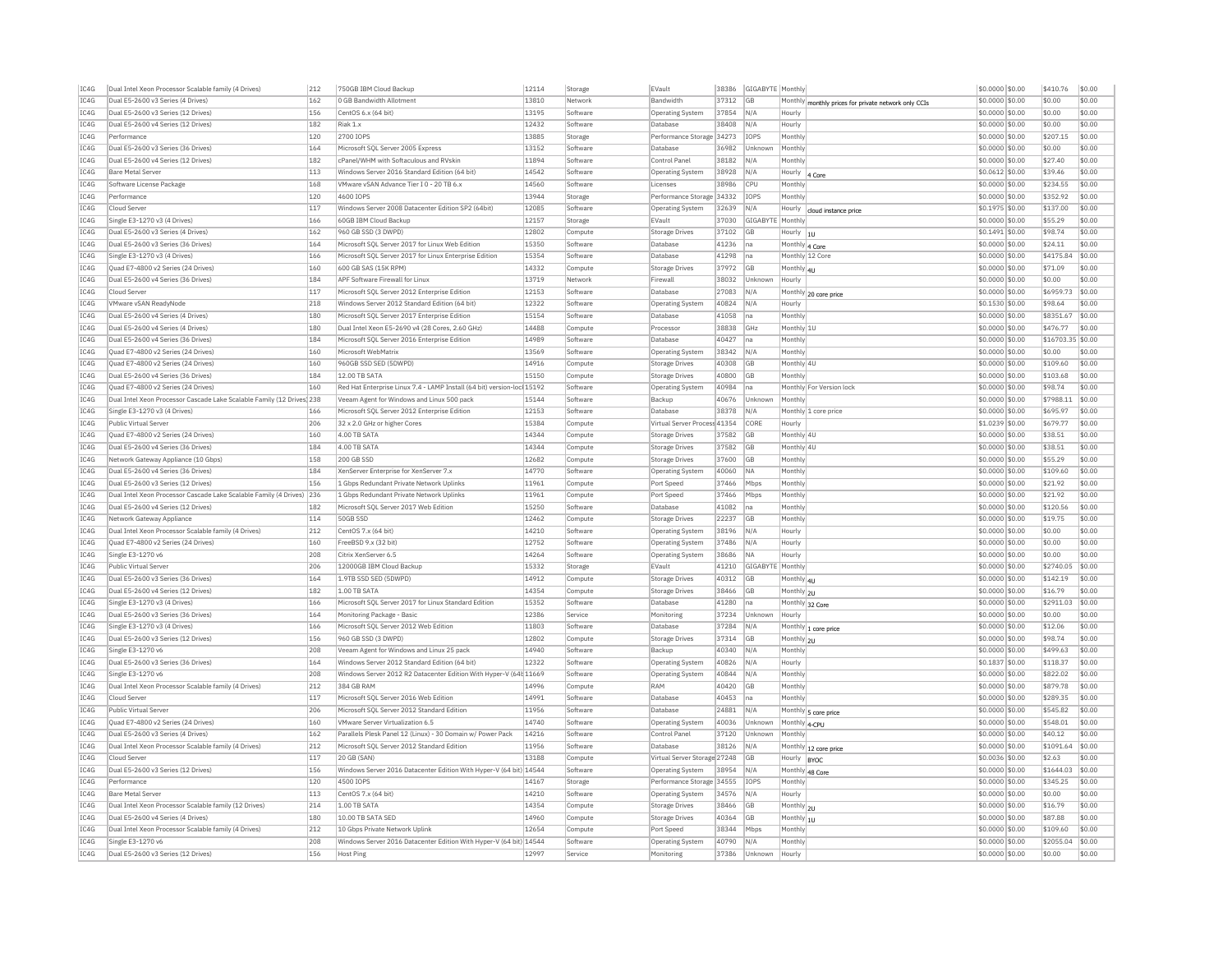| Hourly disk1-x<br>TC4G<br>41252<br>Dual Intel Xeon Processor Cascade Lake Scalable Family (4 Drives) 236<br>Microsoft SOL Server 2017 for Linux Web Edition<br>15350<br>Software<br>Database<br>Ina<br>Monthly 32 Core<br>IC4G<br><b>Bare Metal Server</b><br>113<br>300GB SA-SCSI 10K RPM<br>12278<br>Compute<br>23389<br><b>GB</b><br><b>Storage Drives</b><br>Hourly<br>disk0 only<br>IC4G<br><b>Bare Metal Server</b><br>113<br>600 GB SAS (15K RPM)<br>14332<br><b>Storage Drives</b><br>37974<br><b>GB</b><br>Compute<br>Hourly $ _{10}$<br>TCAG<br>Dual E5-2600 v3 Series (12 Drives)<br>156<br>Microsoft SQL Server 2017 Enterprise Edition<br>15154<br>Software<br>41064<br>Database<br>Monthly<br>Ina<br>IC4G<br>Dual E5-2600 v4 Series (36 Drives)<br>184<br>XenServer Enterprise for XenServer 5.6<br>13680<br>38336<br>N/A<br>Monthly<br>Software<br><b>Operating System</b><br>IC4G<br>113<br>13721<br>32821<br><b>Bare Metal Server</b><br>Debian GNU/Linux 6.x Squeeze/Stable (32 bit)<br>Software<br>N/A<br>Operating System<br>Hourly<br>IC4G<br>120<br>14137<br>Performance<br>1500 IOPS<br>Storage<br>Performance Storage<br>34525<br><b>IOPS</b><br>Monthly<br>13804<br>IC4G<br>64 Portable Public IP Addresses<br>IP Address<br>34057<br><b>Additional Products</b><br>$\circ$<br>IP <sub>s</sub><br>Monthly<br>Network<br>IC4G<br>Dual Intel Xeon Processor Scalable family (12 Drives)<br>214<br>Veeam VM Backup for vSphere and Hyper-V 50 Pack<br>15104<br>Software<br>Backup<br>40630<br>Unknown<br>Monthly<br>94<br>TC4G<br>750 GB (SAN)<br>12577<br>Portable Storage<br>Compute<br>Virtual Server Storage 22926<br><b>GB</b><br>Hourly  BYOC<br>IC4G<br>Endurance<br>128<br>10 GB Storage Space<br>14244<br>Performance Storage 34952<br>GB<br>Storage<br>Monthly Snapshot Space High Tier<br>TCAG<br>113<br>VMware FSXi 5.5<br>14266<br><b>Bare Metal Server</b><br>Software<br><b>Operating System</b><br>35010<br><b>Unknown</b><br>Hourly<br>IC4G<br>Single E3-1270 v3 (4 Drives)<br>166<br>3.00 TR SATA<br>14342<br>38212<br>GB<br>Monthly 1U<br>Compute<br>Storage Drives<br>IC4G<br><b>Bare Metal Server</b><br>113<br>300 GB SAS (15K RPM)<br>14330<br>Compute<br><b>Storage Drives</b><br>37376<br>GB<br>Hourly<br>IC4G<br>160<br>Windows Server 2012 Datacenter Edition (64bit)<br>12964<br>Ouad E7-4800 v2 Series (24 Drives)<br>40908<br>N/A<br>Monthly<br>Software<br>Operating System<br>TC4G<br>Dual Intel Xeon Processor Cascade Lake Scalable Family (12 Drives 238<br>Monitoring Package - Basic<br>12386<br>37234<br>Unknown<br>Service<br>Monitoring<br>Hourly<br>TC4G<br>180<br>15116<br>40642<br>Dual E5-2600 v4 Series (4 Drives)<br>Veeam Agent for Windows and Linux 50 Pack<br>Software<br>Backun<br>Unknown<br>Monthly<br>IC4G<br>Dual E5-2600 v3 Series (4 Drives)<br>162<br>Parallels Plesk Panel 10 (Linux) 100 Domain w/ Power Pack<br>13361<br>Software<br>Control Panel<br>37140<br>N/A<br>Monthly<br>TC4G<br>Red Hat Enterprise Linux 6.8 - LAMP Install (64 bit) version-loc 15168<br>Quad E7-4800 v2 Series (24 Drives)<br>160<br>40946<br>Software<br>Operating System<br>Ina<br>Monthly RHEL LAMP 6.8 Verion Lock for Bare Metal<br>IC4G<br>156<br>Microsoft SQL Server 2012 Standard Edition<br>11956<br>Dual E5-2600 v3 Series (12 Drives<br>Software<br>Databas<br>38126<br>N/A<br>Monthly 12 core price<br>TC4G<br>$\circ$<br>12650<br><b>Additional Products</b><br>EVault Plugin - Open TXN Manage<br>Software<br>EVault<br>23335<br><b>Unknown</b><br>Monthly<br>IC4G<br>117<br>14940<br>Cloud Server<br>Veeam Agent for Windows and Linux 25 pack<br>Software<br>Backup<br>40340<br>N/A<br>Monthly<br>TC4G<br>Single E3-1270 v6<br>208<br>10000GB IBM Cloud Backup<br>15330<br>Storage<br>FVault<br>41208<br>GIGABYTE Monthly<br>IC4G<br>Dual E5-2600 v4 Series (12 Drives)<br>182<br>12.00 TB SATA<br>15150<br>Compute<br>40798<br>GB<br>Monthly<br><b>Storage Drives</b><br>IC4G<br>Ouad E7-4800 v2 Series (24 Drives)<br>Ubuntu Linux 12.04 LTS Precise Pangolin - Minimal Install (32 t 13641<br>160<br>Software<br><b>Operating System</b><br>38382<br>N/A<br>Hourly<br>TC4G<br>Quad E7-4800 v2 Series (24 Drives)<br>160<br>1.9TB SSD SED (5DWPD)<br>14912<br>40312<br>Storage Drives<br>GB<br>Monthly 4U<br>Compute<br>IC4G<br>13202<br><b>Rare Metal Server</b><br>113<br>800 GB SSD (10 DWPD)<br>Compute<br>Storage Drives<br>27372<br><b>GB</b><br>Hourly<br>IC4G<br>214<br>Microsoft SQL Server 2017 for Linux Standard Edition<br>15352<br>Dual Intel Xeon Processor Scalable family (12 Drives)<br>Software<br>Database<br>41278<br>Monthly 28 Core<br>Ina<br>IC4G<br><b>Additional Products</b><br>$\circ$<br>20GB IBM Cloud Backup<br>12299<br>Storage<br>EVault<br>21495<br>GIGABYTE Monthly<br>IC4G<br><b>Bare Metal Server</b><br>113<br>30GB IBM Cloud Backup<br>12298<br>27353<br>GIGABYTE Monthly<br>EVault<br>Storage<br>IC4G<br>Single E3-1270 v6<br>208<br>Nessus Vulnerability Assessment & Reporting<br>13132<br>37626<br>Unknown<br>Service<br>Other<br>Hourly<br>14394<br>TC4G<br>Single E3-1270 v3 (4 Drives)<br>166<br>Microsoft SOL Server 2014 Enterprise Edition<br>Software<br>38188<br>Database<br>N/A<br>Monthly 2 core price<br>IC4G<br>Dual Intel Xeon Processor Cascade Lake Scalable Family (12 Drives) 238<br>Windows Server 2016 Datacenter Edition (64 bit)<br>14546<br>38968<br>Software<br><b>Operating System</b><br>N/A<br>Monthly 48 Core<br>TC4G<br>210<br>15042<br>Service Addons<br>VMware NSX Base 6.3<br>Service<br>Other<br>40562<br>Unknown<br>Monthly<br>IC4G<br>Endurance<br>128<br>2000 GB Storage Space<br>13825<br>Storage<br>Performance Storage 34836<br>GB<br>Monthly Replication Medium Tier<br>IC4G<br>Dual E5-2600 v4 Series (36 Drives)<br>184<br>Windows Server 2016 Standard Edition (64 bit)<br>14542<br>Software<br>Operating System<br>38932<br>N/A<br>Hourly 20 Core<br>212<br>IC4G<br>Dual Intel Xeon Processor Scalable family (4 Drives)<br>MvSOL 5.0 for Windows<br>13348<br>Software<br>Database<br>36980<br>Unknown<br>Hourly<br>IC4G<br><b>Additional Products</b><br>16 Static Public IP Addresses<br>12178<br>Network<br><b>IP Address</b><br>32042<br>Unknown<br>Monthly NetScaler VPX - SL<br>$\Omega$<br>TC4G<br>Quad E7-4800 v2 Series (24 Drives)<br>160<br>6.00 TR SATA<br>14348<br>37970<br>GB<br>Monthly 4U<br>Compute<br>Storage Drives<br>IC4G<br>Dual E5-2600 v4 Series (4 Drives)<br>180<br>Debian GNU/Linux 7.x Wheezy/Stable (64 bit)<br>12426<br>Software<br>38170<br><b>Operating System</b><br>N/A<br>Hourly<br>TC4G<br>Dual E5-2600 v4 Series (4 Drives)<br>180<br>Windows Server 2016 Datacenter Edition (64 bit)<br>14546<br>Software<br>Operating System<br>38956<br>N/A<br>Monthly 4 Core<br>IC4G<br>118<br>Parallels Plesk Panel 11 for VPS (Windows) Unlimited Domain v 13112<br>26675<br>Control Panels for VPS<br>Software<br>Control Panel<br>N/A<br>Monthly<br>IC4G<br>Single E3-1270 v3 (4 Drives)<br>166<br>Windows Server 2012 R2 Standard Edition (64 bit)<br>12910<br>40810<br>Software<br>Operating System<br>N/A<br>Hourly | \$0,0000 \$0.00<br>\$192.90<br>\$0.00<br>$$0.0741$ \$0.00<br>\$49.37<br>\$0.00<br>\$0.1076 \$0.00<br>\$71.09<br>\$0.00<br>\$0.0000 \$0.00<br>\$13919.46<br>\$0.00<br>\$0.0000 \$0.00<br>\$109.60<br>\$0.00<br>\$0,0000 \$0.00<br>\$0.00<br>\$0.00<br>\$0.0000 \$0.00<br>\$115.08<br>\$0.00<br>\$0,0000 \$0,00<br>\$140.29<br>\$0.00<br>\$0,0000 \$0.00<br>\$610.22<br>\$0.00<br>\$46.97<br>\$0.00<br>$ $0.0642$ $ $0.00$<br>\$0,0000 \$0,00<br>\$1.65<br>\$0.00<br>\$0.00<br>\$0.00<br>\$0,0000 \$0.00<br>\$0.0000 \$0.00<br>\$32.58<br>\$0.00<br>\$0.0741 \$0.00<br>\$49.37<br>\$0.00<br>\$2055.04<br>\$0.00<br>\$0,0000 \$0.00<br>\$0,0000 \$0.00<br>\$0.00<br>\$0.00<br>\$999.25<br>\$0.00<br>$$0.0000$ \$0.00<br>\$0.0000 \$0.00<br>\$40.12<br>\$0.00<br>\$0.00<br>$$0.0000$ \$0.00<br>\$197.48 |
|----------------------------------------------------------------------------------------------------------------------------------------------------------------------------------------------------------------------------------------------------------------------------------------------------------------------------------------------------------------------------------------------------------------------------------------------------------------------------------------------------------------------------------------------------------------------------------------------------------------------------------------------------------------------------------------------------------------------------------------------------------------------------------------------------------------------------------------------------------------------------------------------------------------------------------------------------------------------------------------------------------------------------------------------------------------------------------------------------------------------------------------------------------------------------------------------------------------------------------------------------------------------------------------------------------------------------------------------------------------------------------------------------------------------------------------------------------------------------------------------------------------------------------------------------------------------------------------------------------------------------------------------------------------------------------------------------------------------------------------------------------------------------------------------------------------------------------------------------------------------------------------------------------------------------------------------------------------------------------------------------------------------------------------------------------------------------------------------------------------------------------------------------------------------------------------------------------------------------------------------------------------------------------------------------------------------------------------------------------------------------------------------------------------------------------------------------------------------------------------------------------------------------------------------------------------------------------------------------------------------------------------------------------------------------------------------------------------------------------------------------------------------------------------------------------------------------------------------------------------------------------------------------------------------------------------------------------------------------------------------------------------------------------------------------------------------------------------------------------------------------------------------------------------------------------------------------------------------------------------------------------------------------------------------------------------------------------------------------------------------------------------------------------------------------------------------------------------------------------------------------------------------------------------------------------------------------------------------------------------------------------------------------------------------------------------------------------------------------------------------------------------------------------------------------------------------------------------------------------------------------------------------------------------------------------------------------------------------------------------------------------------------------------------------------------------------------------------------------------------------------------------------------------------------------------------------------------------------------------------------------------------------------------------------------------------------------------------------------------------------------------------------------------------------------------------------------------------------------------------------------------------------------------------------------------------------------------------------------------------------------------------------------------------------------------------------------------------------------------------------------------------------------------------------------------------------------------------------------------------------------------------------------------------------------------------------------------------------------------------------------------------------------------------------------------------------------------------------------------------------------------------------------------------------------------------------------------------------------------------------------------------------------------------------------------------------------------------------------------------------------------------------------------------------------------------------------------------------------------------------------------------------------------------------------------------------------------------------------------------------------------------------------------------------------------------------------------------------------------------------------------------------------------------------------------------------------------------------------------------------------------------------------------------------------------------------------------------------------------------------------------------------------------------------------------------------------------------------------------------------------------------------------------------------------------------------------------------------------------------------------------------------------------------------------------------------------------------------------------------------------------------------------------------------------------------------------------------------------------------------------------------------------------------------------------------------------------------------------------------------------------------------------------------------------------------------------------------------------------------------------------------------------------------------------------------------------------------------------------------------------------------------------------------------------------------------------------------------------------------------------------------------------------------------------------------------------------------------------------------------------|-----------------------------------------------------------------------------------------------------------------------------------------------------------------------------------------------------------------------------------------------------------------------------------------------------------------------------------------------------------------------------------------------------------------------------------------------------------------------------------------------------------------------------------------------------------------------------------------------------------------------------------------------------------------------------------------------------------------------------------------------------------------------------------------------------|
|                                                                                                                                                                                                                                                                                                                                                                                                                                                                                                                                                                                                                                                                                                                                                                                                                                                                                                                                                                                                                                                                                                                                                                                                                                                                                                                                                                                                                                                                                                                                                                                                                                                                                                                                                                                                                                                                                                                                                                                                                                                                                                                                                                                                                                                                                                                                                                                                                                                                                                                                                                                                                                                                                                                                                                                                                                                                                                                                                                                                                                                                                                                                                                                                                                                                                                                                                                                                                                                                                                                                                                                                                                                                                                                                                                                                                                                                                                                                                                                                                                                                                                                                                                                                                                                                                                                                                                                                                                                                                                                                                                                                                                                                                                                                                                                                                                                                                                                                                                                                                                                                                                                                                                                                                                                                                                                                                                                                                                                                                                                                                                                                                                                                                                                                                                                                                                                                                                                                                                                                                                                                                                                                                                                                                                                                                                                                                                                                                                                                                                                                                                                                                                                                                                                                                                                                                                                                                                                                                                                                                                                                                                                            |                                                                                                                                                                                                                                                                                                                                                                                                                                                                                                                                                                                                                                                                                                                                                                                                     |
|                                                                                                                                                                                                                                                                                                                                                                                                                                                                                                                                                                                                                                                                                                                                                                                                                                                                                                                                                                                                                                                                                                                                                                                                                                                                                                                                                                                                                                                                                                                                                                                                                                                                                                                                                                                                                                                                                                                                                                                                                                                                                                                                                                                                                                                                                                                                                                                                                                                                                                                                                                                                                                                                                                                                                                                                                                                                                                                                                                                                                                                                                                                                                                                                                                                                                                                                                                                                                                                                                                                                                                                                                                                                                                                                                                                                                                                                                                                                                                                                                                                                                                                                                                                                                                                                                                                                                                                                                                                                                                                                                                                                                                                                                                                                                                                                                                                                                                                                                                                                                                                                                                                                                                                                                                                                                                                                                                                                                                                                                                                                                                                                                                                                                                                                                                                                                                                                                                                                                                                                                                                                                                                                                                                                                                                                                                                                                                                                                                                                                                                                                                                                                                                                                                                                                                                                                                                                                                                                                                                                                                                                                                                            |                                                                                                                                                                                                                                                                                                                                                                                                                                                                                                                                                                                                                                                                                                                                                                                                     |
|                                                                                                                                                                                                                                                                                                                                                                                                                                                                                                                                                                                                                                                                                                                                                                                                                                                                                                                                                                                                                                                                                                                                                                                                                                                                                                                                                                                                                                                                                                                                                                                                                                                                                                                                                                                                                                                                                                                                                                                                                                                                                                                                                                                                                                                                                                                                                                                                                                                                                                                                                                                                                                                                                                                                                                                                                                                                                                                                                                                                                                                                                                                                                                                                                                                                                                                                                                                                                                                                                                                                                                                                                                                                                                                                                                                                                                                                                                                                                                                                                                                                                                                                                                                                                                                                                                                                                                                                                                                                                                                                                                                                                                                                                                                                                                                                                                                                                                                                                                                                                                                                                                                                                                                                                                                                                                                                                                                                                                                                                                                                                                                                                                                                                                                                                                                                                                                                                                                                                                                                                                                                                                                                                                                                                                                                                                                                                                                                                                                                                                                                                                                                                                                                                                                                                                                                                                                                                                                                                                                                                                                                                                                            |                                                                                                                                                                                                                                                                                                                                                                                                                                                                                                                                                                                                                                                                                                                                                                                                     |
|                                                                                                                                                                                                                                                                                                                                                                                                                                                                                                                                                                                                                                                                                                                                                                                                                                                                                                                                                                                                                                                                                                                                                                                                                                                                                                                                                                                                                                                                                                                                                                                                                                                                                                                                                                                                                                                                                                                                                                                                                                                                                                                                                                                                                                                                                                                                                                                                                                                                                                                                                                                                                                                                                                                                                                                                                                                                                                                                                                                                                                                                                                                                                                                                                                                                                                                                                                                                                                                                                                                                                                                                                                                                                                                                                                                                                                                                                                                                                                                                                                                                                                                                                                                                                                                                                                                                                                                                                                                                                                                                                                                                                                                                                                                                                                                                                                                                                                                                                                                                                                                                                                                                                                                                                                                                                                                                                                                                                                                                                                                                                                                                                                                                                                                                                                                                                                                                                                                                                                                                                                                                                                                                                                                                                                                                                                                                                                                                                                                                                                                                                                                                                                                                                                                                                                                                                                                                                                                                                                                                                                                                                                                            |                                                                                                                                                                                                                                                                                                                                                                                                                                                                                                                                                                                                                                                                                                                                                                                                     |
|                                                                                                                                                                                                                                                                                                                                                                                                                                                                                                                                                                                                                                                                                                                                                                                                                                                                                                                                                                                                                                                                                                                                                                                                                                                                                                                                                                                                                                                                                                                                                                                                                                                                                                                                                                                                                                                                                                                                                                                                                                                                                                                                                                                                                                                                                                                                                                                                                                                                                                                                                                                                                                                                                                                                                                                                                                                                                                                                                                                                                                                                                                                                                                                                                                                                                                                                                                                                                                                                                                                                                                                                                                                                                                                                                                                                                                                                                                                                                                                                                                                                                                                                                                                                                                                                                                                                                                                                                                                                                                                                                                                                                                                                                                                                                                                                                                                                                                                                                                                                                                                                                                                                                                                                                                                                                                                                                                                                                                                                                                                                                                                                                                                                                                                                                                                                                                                                                                                                                                                                                                                                                                                                                                                                                                                                                                                                                                                                                                                                                                                                                                                                                                                                                                                                                                                                                                                                                                                                                                                                                                                                                                                            |                                                                                                                                                                                                                                                                                                                                                                                                                                                                                                                                                                                                                                                                                                                                                                                                     |
|                                                                                                                                                                                                                                                                                                                                                                                                                                                                                                                                                                                                                                                                                                                                                                                                                                                                                                                                                                                                                                                                                                                                                                                                                                                                                                                                                                                                                                                                                                                                                                                                                                                                                                                                                                                                                                                                                                                                                                                                                                                                                                                                                                                                                                                                                                                                                                                                                                                                                                                                                                                                                                                                                                                                                                                                                                                                                                                                                                                                                                                                                                                                                                                                                                                                                                                                                                                                                                                                                                                                                                                                                                                                                                                                                                                                                                                                                                                                                                                                                                                                                                                                                                                                                                                                                                                                                                                                                                                                                                                                                                                                                                                                                                                                                                                                                                                                                                                                                                                                                                                                                                                                                                                                                                                                                                                                                                                                                                                                                                                                                                                                                                                                                                                                                                                                                                                                                                                                                                                                                                                                                                                                                                                                                                                                                                                                                                                                                                                                                                                                                                                                                                                                                                                                                                                                                                                                                                                                                                                                                                                                                                                            |                                                                                                                                                                                                                                                                                                                                                                                                                                                                                                                                                                                                                                                                                                                                                                                                     |
|                                                                                                                                                                                                                                                                                                                                                                                                                                                                                                                                                                                                                                                                                                                                                                                                                                                                                                                                                                                                                                                                                                                                                                                                                                                                                                                                                                                                                                                                                                                                                                                                                                                                                                                                                                                                                                                                                                                                                                                                                                                                                                                                                                                                                                                                                                                                                                                                                                                                                                                                                                                                                                                                                                                                                                                                                                                                                                                                                                                                                                                                                                                                                                                                                                                                                                                                                                                                                                                                                                                                                                                                                                                                                                                                                                                                                                                                                                                                                                                                                                                                                                                                                                                                                                                                                                                                                                                                                                                                                                                                                                                                                                                                                                                                                                                                                                                                                                                                                                                                                                                                                                                                                                                                                                                                                                                                                                                                                                                                                                                                                                                                                                                                                                                                                                                                                                                                                                                                                                                                                                                                                                                                                                                                                                                                                                                                                                                                                                                                                                                                                                                                                                                                                                                                                                                                                                                                                                                                                                                                                                                                                                                            |                                                                                                                                                                                                                                                                                                                                                                                                                                                                                                                                                                                                                                                                                                                                                                                                     |
|                                                                                                                                                                                                                                                                                                                                                                                                                                                                                                                                                                                                                                                                                                                                                                                                                                                                                                                                                                                                                                                                                                                                                                                                                                                                                                                                                                                                                                                                                                                                                                                                                                                                                                                                                                                                                                                                                                                                                                                                                                                                                                                                                                                                                                                                                                                                                                                                                                                                                                                                                                                                                                                                                                                                                                                                                                                                                                                                                                                                                                                                                                                                                                                                                                                                                                                                                                                                                                                                                                                                                                                                                                                                                                                                                                                                                                                                                                                                                                                                                                                                                                                                                                                                                                                                                                                                                                                                                                                                                                                                                                                                                                                                                                                                                                                                                                                                                                                                                                                                                                                                                                                                                                                                                                                                                                                                                                                                                                                                                                                                                                                                                                                                                                                                                                                                                                                                                                                                                                                                                                                                                                                                                                                                                                                                                                                                                                                                                                                                                                                                                                                                                                                                                                                                                                                                                                                                                                                                                                                                                                                                                                                            |                                                                                                                                                                                                                                                                                                                                                                                                                                                                                                                                                                                                                                                                                                                                                                                                     |
|                                                                                                                                                                                                                                                                                                                                                                                                                                                                                                                                                                                                                                                                                                                                                                                                                                                                                                                                                                                                                                                                                                                                                                                                                                                                                                                                                                                                                                                                                                                                                                                                                                                                                                                                                                                                                                                                                                                                                                                                                                                                                                                                                                                                                                                                                                                                                                                                                                                                                                                                                                                                                                                                                                                                                                                                                                                                                                                                                                                                                                                                                                                                                                                                                                                                                                                                                                                                                                                                                                                                                                                                                                                                                                                                                                                                                                                                                                                                                                                                                                                                                                                                                                                                                                                                                                                                                                                                                                                                                                                                                                                                                                                                                                                                                                                                                                                                                                                                                                                                                                                                                                                                                                                                                                                                                                                                                                                                                                                                                                                                                                                                                                                                                                                                                                                                                                                                                                                                                                                                                                                                                                                                                                                                                                                                                                                                                                                                                                                                                                                                                                                                                                                                                                                                                                                                                                                                                                                                                                                                                                                                                                                            |                                                                                                                                                                                                                                                                                                                                                                                                                                                                                                                                                                                                                                                                                                                                                                                                     |
|                                                                                                                                                                                                                                                                                                                                                                                                                                                                                                                                                                                                                                                                                                                                                                                                                                                                                                                                                                                                                                                                                                                                                                                                                                                                                                                                                                                                                                                                                                                                                                                                                                                                                                                                                                                                                                                                                                                                                                                                                                                                                                                                                                                                                                                                                                                                                                                                                                                                                                                                                                                                                                                                                                                                                                                                                                                                                                                                                                                                                                                                                                                                                                                                                                                                                                                                                                                                                                                                                                                                                                                                                                                                                                                                                                                                                                                                                                                                                                                                                                                                                                                                                                                                                                                                                                                                                                                                                                                                                                                                                                                                                                                                                                                                                                                                                                                                                                                                                                                                                                                                                                                                                                                                                                                                                                                                                                                                                                                                                                                                                                                                                                                                                                                                                                                                                                                                                                                                                                                                                                                                                                                                                                                                                                                                                                                                                                                                                                                                                                                                                                                                                                                                                                                                                                                                                                                                                                                                                                                                                                                                                                                            |                                                                                                                                                                                                                                                                                                                                                                                                                                                                                                                                                                                                                                                                                                                                                                                                     |
|                                                                                                                                                                                                                                                                                                                                                                                                                                                                                                                                                                                                                                                                                                                                                                                                                                                                                                                                                                                                                                                                                                                                                                                                                                                                                                                                                                                                                                                                                                                                                                                                                                                                                                                                                                                                                                                                                                                                                                                                                                                                                                                                                                                                                                                                                                                                                                                                                                                                                                                                                                                                                                                                                                                                                                                                                                                                                                                                                                                                                                                                                                                                                                                                                                                                                                                                                                                                                                                                                                                                                                                                                                                                                                                                                                                                                                                                                                                                                                                                                                                                                                                                                                                                                                                                                                                                                                                                                                                                                                                                                                                                                                                                                                                                                                                                                                                                                                                                                                                                                                                                                                                                                                                                                                                                                                                                                                                                                                                                                                                                                                                                                                                                                                                                                                                                                                                                                                                                                                                                                                                                                                                                                                                                                                                                                                                                                                                                                                                                                                                                                                                                                                                                                                                                                                                                                                                                                                                                                                                                                                                                                                                            |                                                                                                                                                                                                                                                                                                                                                                                                                                                                                                                                                                                                                                                                                                                                                                                                     |
|                                                                                                                                                                                                                                                                                                                                                                                                                                                                                                                                                                                                                                                                                                                                                                                                                                                                                                                                                                                                                                                                                                                                                                                                                                                                                                                                                                                                                                                                                                                                                                                                                                                                                                                                                                                                                                                                                                                                                                                                                                                                                                                                                                                                                                                                                                                                                                                                                                                                                                                                                                                                                                                                                                                                                                                                                                                                                                                                                                                                                                                                                                                                                                                                                                                                                                                                                                                                                                                                                                                                                                                                                                                                                                                                                                                                                                                                                                                                                                                                                                                                                                                                                                                                                                                                                                                                                                                                                                                                                                                                                                                                                                                                                                                                                                                                                                                                                                                                                                                                                                                                                                                                                                                                                                                                                                                                                                                                                                                                                                                                                                                                                                                                                                                                                                                                                                                                                                                                                                                                                                                                                                                                                                                                                                                                                                                                                                                                                                                                                                                                                                                                                                                                                                                                                                                                                                                                                                                                                                                                                                                                                                                            |                                                                                                                                                                                                                                                                                                                                                                                                                                                                                                                                                                                                                                                                                                                                                                                                     |
|                                                                                                                                                                                                                                                                                                                                                                                                                                                                                                                                                                                                                                                                                                                                                                                                                                                                                                                                                                                                                                                                                                                                                                                                                                                                                                                                                                                                                                                                                                                                                                                                                                                                                                                                                                                                                                                                                                                                                                                                                                                                                                                                                                                                                                                                                                                                                                                                                                                                                                                                                                                                                                                                                                                                                                                                                                                                                                                                                                                                                                                                                                                                                                                                                                                                                                                                                                                                                                                                                                                                                                                                                                                                                                                                                                                                                                                                                                                                                                                                                                                                                                                                                                                                                                                                                                                                                                                                                                                                                                                                                                                                                                                                                                                                                                                                                                                                                                                                                                                                                                                                                                                                                                                                                                                                                                                                                                                                                                                                                                                                                                                                                                                                                                                                                                                                                                                                                                                                                                                                                                                                                                                                                                                                                                                                                                                                                                                                                                                                                                                                                                                                                                                                                                                                                                                                                                                                                                                                                                                                                                                                                                                            |                                                                                                                                                                                                                                                                                                                                                                                                                                                                                                                                                                                                                                                                                                                                                                                                     |
|                                                                                                                                                                                                                                                                                                                                                                                                                                                                                                                                                                                                                                                                                                                                                                                                                                                                                                                                                                                                                                                                                                                                                                                                                                                                                                                                                                                                                                                                                                                                                                                                                                                                                                                                                                                                                                                                                                                                                                                                                                                                                                                                                                                                                                                                                                                                                                                                                                                                                                                                                                                                                                                                                                                                                                                                                                                                                                                                                                                                                                                                                                                                                                                                                                                                                                                                                                                                                                                                                                                                                                                                                                                                                                                                                                                                                                                                                                                                                                                                                                                                                                                                                                                                                                                                                                                                                                                                                                                                                                                                                                                                                                                                                                                                                                                                                                                                                                                                                                                                                                                                                                                                                                                                                                                                                                                                                                                                                                                                                                                                                                                                                                                                                                                                                                                                                                                                                                                                                                                                                                                                                                                                                                                                                                                                                                                                                                                                                                                                                                                                                                                                                                                                                                                                                                                                                                                                                                                                                                                                                                                                                                                            |                                                                                                                                                                                                                                                                                                                                                                                                                                                                                                                                                                                                                                                                                                                                                                                                     |
|                                                                                                                                                                                                                                                                                                                                                                                                                                                                                                                                                                                                                                                                                                                                                                                                                                                                                                                                                                                                                                                                                                                                                                                                                                                                                                                                                                                                                                                                                                                                                                                                                                                                                                                                                                                                                                                                                                                                                                                                                                                                                                                                                                                                                                                                                                                                                                                                                                                                                                                                                                                                                                                                                                                                                                                                                                                                                                                                                                                                                                                                                                                                                                                                                                                                                                                                                                                                                                                                                                                                                                                                                                                                                                                                                                                                                                                                                                                                                                                                                                                                                                                                                                                                                                                                                                                                                                                                                                                                                                                                                                                                                                                                                                                                                                                                                                                                                                                                                                                                                                                                                                                                                                                                                                                                                                                                                                                                                                                                                                                                                                                                                                                                                                                                                                                                                                                                                                                                                                                                                                                                                                                                                                                                                                                                                                                                                                                                                                                                                                                                                                                                                                                                                                                                                                                                                                                                                                                                                                                                                                                                                                                            |                                                                                                                                                                                                                                                                                                                                                                                                                                                                                                                                                                                                                                                                                                                                                                                                     |
|                                                                                                                                                                                                                                                                                                                                                                                                                                                                                                                                                                                                                                                                                                                                                                                                                                                                                                                                                                                                                                                                                                                                                                                                                                                                                                                                                                                                                                                                                                                                                                                                                                                                                                                                                                                                                                                                                                                                                                                                                                                                                                                                                                                                                                                                                                                                                                                                                                                                                                                                                                                                                                                                                                                                                                                                                                                                                                                                                                                                                                                                                                                                                                                                                                                                                                                                                                                                                                                                                                                                                                                                                                                                                                                                                                                                                                                                                                                                                                                                                                                                                                                                                                                                                                                                                                                                                                                                                                                                                                                                                                                                                                                                                                                                                                                                                                                                                                                                                                                                                                                                                                                                                                                                                                                                                                                                                                                                                                                                                                                                                                                                                                                                                                                                                                                                                                                                                                                                                                                                                                                                                                                                                                                                                                                                                                                                                                                                                                                                                                                                                                                                                                                                                                                                                                                                                                                                                                                                                                                                                                                                                                                            |                                                                                                                                                                                                                                                                                                                                                                                                                                                                                                                                                                                                                                                                                                                                                                                                     |
|                                                                                                                                                                                                                                                                                                                                                                                                                                                                                                                                                                                                                                                                                                                                                                                                                                                                                                                                                                                                                                                                                                                                                                                                                                                                                                                                                                                                                                                                                                                                                                                                                                                                                                                                                                                                                                                                                                                                                                                                                                                                                                                                                                                                                                                                                                                                                                                                                                                                                                                                                                                                                                                                                                                                                                                                                                                                                                                                                                                                                                                                                                                                                                                                                                                                                                                                                                                                                                                                                                                                                                                                                                                                                                                                                                                                                                                                                                                                                                                                                                                                                                                                                                                                                                                                                                                                                                                                                                                                                                                                                                                                                                                                                                                                                                                                                                                                                                                                                                                                                                                                                                                                                                                                                                                                                                                                                                                                                                                                                                                                                                                                                                                                                                                                                                                                                                                                                                                                                                                                                                                                                                                                                                                                                                                                                                                                                                                                                                                                                                                                                                                                                                                                                                                                                                                                                                                                                                                                                                                                                                                                                                                            |                                                                                                                                                                                                                                                                                                                                                                                                                                                                                                                                                                                                                                                                                                                                                                                                     |
|                                                                                                                                                                                                                                                                                                                                                                                                                                                                                                                                                                                                                                                                                                                                                                                                                                                                                                                                                                                                                                                                                                                                                                                                                                                                                                                                                                                                                                                                                                                                                                                                                                                                                                                                                                                                                                                                                                                                                                                                                                                                                                                                                                                                                                                                                                                                                                                                                                                                                                                                                                                                                                                                                                                                                                                                                                                                                                                                                                                                                                                                                                                                                                                                                                                                                                                                                                                                                                                                                                                                                                                                                                                                                                                                                                                                                                                                                                                                                                                                                                                                                                                                                                                                                                                                                                                                                                                                                                                                                                                                                                                                                                                                                                                                                                                                                                                                                                                                                                                                                                                                                                                                                                                                                                                                                                                                                                                                                                                                                                                                                                                                                                                                                                                                                                                                                                                                                                                                                                                                                                                                                                                                                                                                                                                                                                                                                                                                                                                                                                                                                                                                                                                                                                                                                                                                                                                                                                                                                                                                                                                                                                                            |                                                                                                                                                                                                                                                                                                                                                                                                                                                                                                                                                                                                                                                                                                                                                                                                     |
|                                                                                                                                                                                                                                                                                                                                                                                                                                                                                                                                                                                                                                                                                                                                                                                                                                                                                                                                                                                                                                                                                                                                                                                                                                                                                                                                                                                                                                                                                                                                                                                                                                                                                                                                                                                                                                                                                                                                                                                                                                                                                                                                                                                                                                                                                                                                                                                                                                                                                                                                                                                                                                                                                                                                                                                                                                                                                                                                                                                                                                                                                                                                                                                                                                                                                                                                                                                                                                                                                                                                                                                                                                                                                                                                                                                                                                                                                                                                                                                                                                                                                                                                                                                                                                                                                                                                                                                                                                                                                                                                                                                                                                                                                                                                                                                                                                                                                                                                                                                                                                                                                                                                                                                                                                                                                                                                                                                                                                                                                                                                                                                                                                                                                                                                                                                                                                                                                                                                                                                                                                                                                                                                                                                                                                                                                                                                                                                                                                                                                                                                                                                                                                                                                                                                                                                                                                                                                                                                                                                                                                                                                                                            |                                                                                                                                                                                                                                                                                                                                                                                                                                                                                                                                                                                                                                                                                                                                                                                                     |
|                                                                                                                                                                                                                                                                                                                                                                                                                                                                                                                                                                                                                                                                                                                                                                                                                                                                                                                                                                                                                                                                                                                                                                                                                                                                                                                                                                                                                                                                                                                                                                                                                                                                                                                                                                                                                                                                                                                                                                                                                                                                                                                                                                                                                                                                                                                                                                                                                                                                                                                                                                                                                                                                                                                                                                                                                                                                                                                                                                                                                                                                                                                                                                                                                                                                                                                                                                                                                                                                                                                                                                                                                                                                                                                                                                                                                                                                                                                                                                                                                                                                                                                                                                                                                                                                                                                                                                                                                                                                                                                                                                                                                                                                                                                                                                                                                                                                                                                                                                                                                                                                                                                                                                                                                                                                                                                                                                                                                                                                                                                                                                                                                                                                                                                                                                                                                                                                                                                                                                                                                                                                                                                                                                                                                                                                                                                                                                                                                                                                                                                                                                                                                                                                                                                                                                                                                                                                                                                                                                                                                                                                                                                            |                                                                                                                                                                                                                                                                                                                                                                                                                                                                                                                                                                                                                                                                                                                                                                                                     |
|                                                                                                                                                                                                                                                                                                                                                                                                                                                                                                                                                                                                                                                                                                                                                                                                                                                                                                                                                                                                                                                                                                                                                                                                                                                                                                                                                                                                                                                                                                                                                                                                                                                                                                                                                                                                                                                                                                                                                                                                                                                                                                                                                                                                                                                                                                                                                                                                                                                                                                                                                                                                                                                                                                                                                                                                                                                                                                                                                                                                                                                                                                                                                                                                                                                                                                                                                                                                                                                                                                                                                                                                                                                                                                                                                                                                                                                                                                                                                                                                                                                                                                                                                                                                                                                                                                                                                                                                                                                                                                                                                                                                                                                                                                                                                                                                                                                                                                                                                                                                                                                                                                                                                                                                                                                                                                                                                                                                                                                                                                                                                                                                                                                                                                                                                                                                                                                                                                                                                                                                                                                                                                                                                                                                                                                                                                                                                                                                                                                                                                                                                                                                                                                                                                                                                                                                                                                                                                                                                                                                                                                                                                                            |                                                                                                                                                                                                                                                                                                                                                                                                                                                                                                                                                                                                                                                                                                                                                                                                     |
|                                                                                                                                                                                                                                                                                                                                                                                                                                                                                                                                                                                                                                                                                                                                                                                                                                                                                                                                                                                                                                                                                                                                                                                                                                                                                                                                                                                                                                                                                                                                                                                                                                                                                                                                                                                                                                                                                                                                                                                                                                                                                                                                                                                                                                                                                                                                                                                                                                                                                                                                                                                                                                                                                                                                                                                                                                                                                                                                                                                                                                                                                                                                                                                                                                                                                                                                                                                                                                                                                                                                                                                                                                                                                                                                                                                                                                                                                                                                                                                                                                                                                                                                                                                                                                                                                                                                                                                                                                                                                                                                                                                                                                                                                                                                                                                                                                                                                                                                                                                                                                                                                                                                                                                                                                                                                                                                                                                                                                                                                                                                                                                                                                                                                                                                                                                                                                                                                                                                                                                                                                                                                                                                                                                                                                                                                                                                                                                                                                                                                                                                                                                                                                                                                                                                                                                                                                                                                                                                                                                                                                                                                                                            | \$0.0000 \$0.00<br>\$1091.64<br>\$0.00                                                                                                                                                                                                                                                                                                                                                                                                                                                                                                                                                                                                                                                                                                                                                              |
|                                                                                                                                                                                                                                                                                                                                                                                                                                                                                                                                                                                                                                                                                                                                                                                                                                                                                                                                                                                                                                                                                                                                                                                                                                                                                                                                                                                                                                                                                                                                                                                                                                                                                                                                                                                                                                                                                                                                                                                                                                                                                                                                                                                                                                                                                                                                                                                                                                                                                                                                                                                                                                                                                                                                                                                                                                                                                                                                                                                                                                                                                                                                                                                                                                                                                                                                                                                                                                                                                                                                                                                                                                                                                                                                                                                                                                                                                                                                                                                                                                                                                                                                                                                                                                                                                                                                                                                                                                                                                                                                                                                                                                                                                                                                                                                                                                                                                                                                                                                                                                                                                                                                                                                                                                                                                                                                                                                                                                                                                                                                                                                                                                                                                                                                                                                                                                                                                                                                                                                                                                                                                                                                                                                                                                                                                                                                                                                                                                                                                                                                                                                                                                                                                                                                                                                                                                                                                                                                                                                                                                                                                                                            | \$0.00<br>\$0.0000 \$0.00<br>\$10.96                                                                                                                                                                                                                                                                                                                                                                                                                                                                                                                                                                                                                                                                                                                                                                |
|                                                                                                                                                                                                                                                                                                                                                                                                                                                                                                                                                                                                                                                                                                                                                                                                                                                                                                                                                                                                                                                                                                                                                                                                                                                                                                                                                                                                                                                                                                                                                                                                                                                                                                                                                                                                                                                                                                                                                                                                                                                                                                                                                                                                                                                                                                                                                                                                                                                                                                                                                                                                                                                                                                                                                                                                                                                                                                                                                                                                                                                                                                                                                                                                                                                                                                                                                                                                                                                                                                                                                                                                                                                                                                                                                                                                                                                                                                                                                                                                                                                                                                                                                                                                                                                                                                                                                                                                                                                                                                                                                                                                                                                                                                                                                                                                                                                                                                                                                                                                                                                                                                                                                                                                                                                                                                                                                                                                                                                                                                                                                                                                                                                                                                                                                                                                                                                                                                                                                                                                                                                                                                                                                                                                                                                                                                                                                                                                                                                                                                                                                                                                                                                                                                                                                                                                                                                                                                                                                                                                                                                                                                                            | \$0.00<br>\$0,0000 \$0.00<br>\$499.63                                                                                                                                                                                                                                                                                                                                                                                                                                                                                                                                                                                                                                                                                                                                                               |
|                                                                                                                                                                                                                                                                                                                                                                                                                                                                                                                                                                                                                                                                                                                                                                                                                                                                                                                                                                                                                                                                                                                                                                                                                                                                                                                                                                                                                                                                                                                                                                                                                                                                                                                                                                                                                                                                                                                                                                                                                                                                                                                                                                                                                                                                                                                                                                                                                                                                                                                                                                                                                                                                                                                                                                                                                                                                                                                                                                                                                                                                                                                                                                                                                                                                                                                                                                                                                                                                                                                                                                                                                                                                                                                                                                                                                                                                                                                                                                                                                                                                                                                                                                                                                                                                                                                                                                                                                                                                                                                                                                                                                                                                                                                                                                                                                                                                                                                                                                                                                                                                                                                                                                                                                                                                                                                                                                                                                                                                                                                                                                                                                                                                                                                                                                                                                                                                                                                                                                                                                                                                                                                                                                                                                                                                                                                                                                                                                                                                                                                                                                                                                                                                                                                                                                                                                                                                                                                                                                                                                                                                                                                            | \$0,0000 \$0.00<br>\$2284.86<br>\$0.00                                                                                                                                                                                                                                                                                                                                                                                                                                                                                                                                                                                                                                                                                                                                                              |
|                                                                                                                                                                                                                                                                                                                                                                                                                                                                                                                                                                                                                                                                                                                                                                                                                                                                                                                                                                                                                                                                                                                                                                                                                                                                                                                                                                                                                                                                                                                                                                                                                                                                                                                                                                                                                                                                                                                                                                                                                                                                                                                                                                                                                                                                                                                                                                                                                                                                                                                                                                                                                                                                                                                                                                                                                                                                                                                                                                                                                                                                                                                                                                                                                                                                                                                                                                                                                                                                                                                                                                                                                                                                                                                                                                                                                                                                                                                                                                                                                                                                                                                                                                                                                                                                                                                                                                                                                                                                                                                                                                                                                                                                                                                                                                                                                                                                                                                                                                                                                                                                                                                                                                                                                                                                                                                                                                                                                                                                                                                                                                                                                                                                                                                                                                                                                                                                                                                                                                                                                                                                                                                                                                                                                                                                                                                                                                                                                                                                                                                                                                                                                                                                                                                                                                                                                                                                                                                                                                                                                                                                                                                            | \$0.0000 \$0.00<br>\$103.68<br>\$0.00                                                                                                                                                                                                                                                                                                                                                                                                                                                                                                                                                                                                                                                                                                                                                               |
|                                                                                                                                                                                                                                                                                                                                                                                                                                                                                                                                                                                                                                                                                                                                                                                                                                                                                                                                                                                                                                                                                                                                                                                                                                                                                                                                                                                                                                                                                                                                                                                                                                                                                                                                                                                                                                                                                                                                                                                                                                                                                                                                                                                                                                                                                                                                                                                                                                                                                                                                                                                                                                                                                                                                                                                                                                                                                                                                                                                                                                                                                                                                                                                                                                                                                                                                                                                                                                                                                                                                                                                                                                                                                                                                                                                                                                                                                                                                                                                                                                                                                                                                                                                                                                                                                                                                                                                                                                                                                                                                                                                                                                                                                                                                                                                                                                                                                                                                                                                                                                                                                                                                                                                                                                                                                                                                                                                                                                                                                                                                                                                                                                                                                                                                                                                                                                                                                                                                                                                                                                                                                                                                                                                                                                                                                                                                                                                                                                                                                                                                                                                                                                                                                                                                                                                                                                                                                                                                                                                                                                                                                                                            |                                                                                                                                                                                                                                                                                                                                                                                                                                                                                                                                                                                                                                                                                                                                                                                                     |
|                                                                                                                                                                                                                                                                                                                                                                                                                                                                                                                                                                                                                                                                                                                                                                                                                                                                                                                                                                                                                                                                                                                                                                                                                                                                                                                                                                                                                                                                                                                                                                                                                                                                                                                                                                                                                                                                                                                                                                                                                                                                                                                                                                                                                                                                                                                                                                                                                                                                                                                                                                                                                                                                                                                                                                                                                                                                                                                                                                                                                                                                                                                                                                                                                                                                                                                                                                                                                                                                                                                                                                                                                                                                                                                                                                                                                                                                                                                                                                                                                                                                                                                                                                                                                                                                                                                                                                                                                                                                                                                                                                                                                                                                                                                                                                                                                                                                                                                                                                                                                                                                                                                                                                                                                                                                                                                                                                                                                                                                                                                                                                                                                                                                                                                                                                                                                                                                                                                                                                                                                                                                                                                                                                                                                                                                                                                                                                                                                                                                                                                                                                                                                                                                                                                                                                                                                                                                                                                                                                                                                                                                                                                            | \$0.00<br>\$0,0000 \$0.00<br>\$0.00                                                                                                                                                                                                                                                                                                                                                                                                                                                                                                                                                                                                                                                                                                                                                                 |
|                                                                                                                                                                                                                                                                                                                                                                                                                                                                                                                                                                                                                                                                                                                                                                                                                                                                                                                                                                                                                                                                                                                                                                                                                                                                                                                                                                                                                                                                                                                                                                                                                                                                                                                                                                                                                                                                                                                                                                                                                                                                                                                                                                                                                                                                                                                                                                                                                                                                                                                                                                                                                                                                                                                                                                                                                                                                                                                                                                                                                                                                                                                                                                                                                                                                                                                                                                                                                                                                                                                                                                                                                                                                                                                                                                                                                                                                                                                                                                                                                                                                                                                                                                                                                                                                                                                                                                                                                                                                                                                                                                                                                                                                                                                                                                                                                                                                                                                                                                                                                                                                                                                                                                                                                                                                                                                                                                                                                                                                                                                                                                                                                                                                                                                                                                                                                                                                                                                                                                                                                                                                                                                                                                                                                                                                                                                                                                                                                                                                                                                                                                                                                                                                                                                                                                                                                                                                                                                                                                                                                                                                                                                            | \$0.0000 \$0.00<br>\$142.19<br>\$0.00                                                                                                                                                                                                                                                                                                                                                                                                                                                                                                                                                                                                                                                                                                                                                               |
|                                                                                                                                                                                                                                                                                                                                                                                                                                                                                                                                                                                                                                                                                                                                                                                                                                                                                                                                                                                                                                                                                                                                                                                                                                                                                                                                                                                                                                                                                                                                                                                                                                                                                                                                                                                                                                                                                                                                                                                                                                                                                                                                                                                                                                                                                                                                                                                                                                                                                                                                                                                                                                                                                                                                                                                                                                                                                                                                                                                                                                                                                                                                                                                                                                                                                                                                                                                                                                                                                                                                                                                                                                                                                                                                                                                                                                                                                                                                                                                                                                                                                                                                                                                                                                                                                                                                                                                                                                                                                                                                                                                                                                                                                                                                                                                                                                                                                                                                                                                                                                                                                                                                                                                                                                                                                                                                                                                                                                                                                                                                                                                                                                                                                                                                                                                                                                                                                                                                                                                                                                                                                                                                                                                                                                                                                                                                                                                                                                                                                                                                                                                                                                                                                                                                                                                                                                                                                                                                                                                                                                                                                                                            | \$0.1323 \$0.00<br><b>\$8788</b><br>\$0.00                                                                                                                                                                                                                                                                                                                                                                                                                                                                                                                                                                                                                                                                                                                                                          |
|                                                                                                                                                                                                                                                                                                                                                                                                                                                                                                                                                                                                                                                                                                                                                                                                                                                                                                                                                                                                                                                                                                                                                                                                                                                                                                                                                                                                                                                                                                                                                                                                                                                                                                                                                                                                                                                                                                                                                                                                                                                                                                                                                                                                                                                                                                                                                                                                                                                                                                                                                                                                                                                                                                                                                                                                                                                                                                                                                                                                                                                                                                                                                                                                                                                                                                                                                                                                                                                                                                                                                                                                                                                                                                                                                                                                                                                                                                                                                                                                                                                                                                                                                                                                                                                                                                                                                                                                                                                                                                                                                                                                                                                                                                                                                                                                                                                                                                                                                                                                                                                                                                                                                                                                                                                                                                                                                                                                                                                                                                                                                                                                                                                                                                                                                                                                                                                                                                                                                                                                                                                                                                                                                                                                                                                                                                                                                                                                                                                                                                                                                                                                                                                                                                                                                                                                                                                                                                                                                                                                                                                                                                                            | \$0.0000 \$0.00<br>\$2547.15<br>\$0.00                                                                                                                                                                                                                                                                                                                                                                                                                                                                                                                                                                                                                                                                                                                                                              |
|                                                                                                                                                                                                                                                                                                                                                                                                                                                                                                                                                                                                                                                                                                                                                                                                                                                                                                                                                                                                                                                                                                                                                                                                                                                                                                                                                                                                                                                                                                                                                                                                                                                                                                                                                                                                                                                                                                                                                                                                                                                                                                                                                                                                                                                                                                                                                                                                                                                                                                                                                                                                                                                                                                                                                                                                                                                                                                                                                                                                                                                                                                                                                                                                                                                                                                                                                                                                                                                                                                                                                                                                                                                                                                                                                                                                                                                                                                                                                                                                                                                                                                                                                                                                                                                                                                                                                                                                                                                                                                                                                                                                                                                                                                                                                                                                                                                                                                                                                                                                                                                                                                                                                                                                                                                                                                                                                                                                                                                                                                                                                                                                                                                                                                                                                                                                                                                                                                                                                                                                                                                                                                                                                                                                                                                                                                                                                                                                                                                                                                                                                                                                                                                                                                                                                                                                                                                                                                                                                                                                                                                                                                                            | \$0.0000 \$0.00<br>\$16.79<br>\$0.00                                                                                                                                                                                                                                                                                                                                                                                                                                                                                                                                                                                                                                                                                                                                                                |
|                                                                                                                                                                                                                                                                                                                                                                                                                                                                                                                                                                                                                                                                                                                                                                                                                                                                                                                                                                                                                                                                                                                                                                                                                                                                                                                                                                                                                                                                                                                                                                                                                                                                                                                                                                                                                                                                                                                                                                                                                                                                                                                                                                                                                                                                                                                                                                                                                                                                                                                                                                                                                                                                                                                                                                                                                                                                                                                                                                                                                                                                                                                                                                                                                                                                                                                                                                                                                                                                                                                                                                                                                                                                                                                                                                                                                                                                                                                                                                                                                                                                                                                                                                                                                                                                                                                                                                                                                                                                                                                                                                                                                                                                                                                                                                                                                                                                                                                                                                                                                                                                                                                                                                                                                                                                                                                                                                                                                                                                                                                                                                                                                                                                                                                                                                                                                                                                                                                                                                                                                                                                                                                                                                                                                                                                                                                                                                                                                                                                                                                                                                                                                                                                                                                                                                                                                                                                                                                                                                                                                                                                                                                            | \$0,0000 \$0,00<br>\$27.65<br>\$0.00                                                                                                                                                                                                                                                                                                                                                                                                                                                                                                                                                                                                                                                                                                                                                                |
|                                                                                                                                                                                                                                                                                                                                                                                                                                                                                                                                                                                                                                                                                                                                                                                                                                                                                                                                                                                                                                                                                                                                                                                                                                                                                                                                                                                                                                                                                                                                                                                                                                                                                                                                                                                                                                                                                                                                                                                                                                                                                                                                                                                                                                                                                                                                                                                                                                                                                                                                                                                                                                                                                                                                                                                                                                                                                                                                                                                                                                                                                                                                                                                                                                                                                                                                                                                                                                                                                                                                                                                                                                                                                                                                                                                                                                                                                                                                                                                                                                                                                                                                                                                                                                                                                                                                                                                                                                                                                                                                                                                                                                                                                                                                                                                                                                                                                                                                                                                                                                                                                                                                                                                                                                                                                                                                                                                                                                                                                                                                                                                                                                                                                                                                                                                                                                                                                                                                                                                                                                                                                                                                                                                                                                                                                                                                                                                                                                                                                                                                                                                                                                                                                                                                                                                                                                                                                                                                                                                                                                                                                                                            | \$0.0000 \$0.00<br>\$0.00<br>\$0.00                                                                                                                                                                                                                                                                                                                                                                                                                                                                                                                                                                                                                                                                                                                                                                 |
|                                                                                                                                                                                                                                                                                                                                                                                                                                                                                                                                                                                                                                                                                                                                                                                                                                                                                                                                                                                                                                                                                                                                                                                                                                                                                                                                                                                                                                                                                                                                                                                                                                                                                                                                                                                                                                                                                                                                                                                                                                                                                                                                                                                                                                                                                                                                                                                                                                                                                                                                                                                                                                                                                                                                                                                                                                                                                                                                                                                                                                                                                                                                                                                                                                                                                                                                                                                                                                                                                                                                                                                                                                                                                                                                                                                                                                                                                                                                                                                                                                                                                                                                                                                                                                                                                                                                                                                                                                                                                                                                                                                                                                                                                                                                                                                                                                                                                                                                                                                                                                                                                                                                                                                                                                                                                                                                                                                                                                                                                                                                                                                                                                                                                                                                                                                                                                                                                                                                                                                                                                                                                                                                                                                                                                                                                                                                                                                                                                                                                                                                                                                                                                                                                                                                                                                                                                                                                                                                                                                                                                                                                                                            | \$0.00<br>$$0.0000$ \$0.00<br>\$695.97                                                                                                                                                                                                                                                                                                                                                                                                                                                                                                                                                                                                                                                                                                                                                              |
|                                                                                                                                                                                                                                                                                                                                                                                                                                                                                                                                                                                                                                                                                                                                                                                                                                                                                                                                                                                                                                                                                                                                                                                                                                                                                                                                                                                                                                                                                                                                                                                                                                                                                                                                                                                                                                                                                                                                                                                                                                                                                                                                                                                                                                                                                                                                                                                                                                                                                                                                                                                                                                                                                                                                                                                                                                                                                                                                                                                                                                                                                                                                                                                                                                                                                                                                                                                                                                                                                                                                                                                                                                                                                                                                                                                                                                                                                                                                                                                                                                                                                                                                                                                                                                                                                                                                                                                                                                                                                                                                                                                                                                                                                                                                                                                                                                                                                                                                                                                                                                                                                                                                                                                                                                                                                                                                                                                                                                                                                                                                                                                                                                                                                                                                                                                                                                                                                                                                                                                                                                                                                                                                                                                                                                                                                                                                                                                                                                                                                                                                                                                                                                                                                                                                                                                                                                                                                                                                                                                                                                                                                                                            | \$1644.03<br>\$0.00<br>\$0.0000 \$0.00                                                                                                                                                                                                                                                                                                                                                                                                                                                                                                                                                                                                                                                                                                                                                              |
|                                                                                                                                                                                                                                                                                                                                                                                                                                                                                                                                                                                                                                                                                                                                                                                                                                                                                                                                                                                                                                                                                                                                                                                                                                                                                                                                                                                                                                                                                                                                                                                                                                                                                                                                                                                                                                                                                                                                                                                                                                                                                                                                                                                                                                                                                                                                                                                                                                                                                                                                                                                                                                                                                                                                                                                                                                                                                                                                                                                                                                                                                                                                                                                                                                                                                                                                                                                                                                                                                                                                                                                                                                                                                                                                                                                                                                                                                                                                                                                                                                                                                                                                                                                                                                                                                                                                                                                                                                                                                                                                                                                                                                                                                                                                                                                                                                                                                                                                                                                                                                                                                                                                                                                                                                                                                                                                                                                                                                                                                                                                                                                                                                                                                                                                                                                                                                                                                                                                                                                                                                                                                                                                                                                                                                                                                                                                                                                                                                                                                                                                                                                                                                                                                                                                                                                                                                                                                                                                                                                                                                                                                                                            |                                                                                                                                                                                                                                                                                                                                                                                                                                                                                                                                                                                                                                                                                                                                                                                                     |
|                                                                                                                                                                                                                                                                                                                                                                                                                                                                                                                                                                                                                                                                                                                                                                                                                                                                                                                                                                                                                                                                                                                                                                                                                                                                                                                                                                                                                                                                                                                                                                                                                                                                                                                                                                                                                                                                                                                                                                                                                                                                                                                                                                                                                                                                                                                                                                                                                                                                                                                                                                                                                                                                                                                                                                                                                                                                                                                                                                                                                                                                                                                                                                                                                                                                                                                                                                                                                                                                                                                                                                                                                                                                                                                                                                                                                                                                                                                                                                                                                                                                                                                                                                                                                                                                                                                                                                                                                                                                                                                                                                                                                                                                                                                                                                                                                                                                                                                                                                                                                                                                                                                                                                                                                                                                                                                                                                                                                                                                                                                                                                                                                                                                                                                                                                                                                                                                                                                                                                                                                                                                                                                                                                                                                                                                                                                                                                                                                                                                                                                                                                                                                                                                                                                                                                                                                                                                                                                                                                                                                                                                                                                            | \$0,0000 \$0.00<br>\$247.92<br>\$0.00                                                                                                                                                                                                                                                                                                                                                                                                                                                                                                                                                                                                                                                                                                                                                               |
|                                                                                                                                                                                                                                                                                                                                                                                                                                                                                                                                                                                                                                                                                                                                                                                                                                                                                                                                                                                                                                                                                                                                                                                                                                                                                                                                                                                                                                                                                                                                                                                                                                                                                                                                                                                                                                                                                                                                                                                                                                                                                                                                                                                                                                                                                                                                                                                                                                                                                                                                                                                                                                                                                                                                                                                                                                                                                                                                                                                                                                                                                                                                                                                                                                                                                                                                                                                                                                                                                                                                                                                                                                                                                                                                                                                                                                                                                                                                                                                                                                                                                                                                                                                                                                                                                                                                                                                                                                                                                                                                                                                                                                                                                                                                                                                                                                                                                                                                                                                                                                                                                                                                                                                                                                                                                                                                                                                                                                                                                                                                                                                                                                                                                                                                                                                                                                                                                                                                                                                                                                                                                                                                                                                                                                                                                                                                                                                                                                                                                                                                                                                                                                                                                                                                                                                                                                                                                                                                                                                                                                                                                                                            | \$0,0000 \$0.00<br>\$274.01<br>\$0.00                                                                                                                                                                                                                                                                                                                                                                                                                                                                                                                                                                                                                                                                                                                                                               |
|                                                                                                                                                                                                                                                                                                                                                                                                                                                                                                                                                                                                                                                                                                                                                                                                                                                                                                                                                                                                                                                                                                                                                                                                                                                                                                                                                                                                                                                                                                                                                                                                                                                                                                                                                                                                                                                                                                                                                                                                                                                                                                                                                                                                                                                                                                                                                                                                                                                                                                                                                                                                                                                                                                                                                                                                                                                                                                                                                                                                                                                                                                                                                                                                                                                                                                                                                                                                                                                                                                                                                                                                                                                                                                                                                                                                                                                                                                                                                                                                                                                                                                                                                                                                                                                                                                                                                                                                                                                                                                                                                                                                                                                                                                                                                                                                                                                                                                                                                                                                                                                                                                                                                                                                                                                                                                                                                                                                                                                                                                                                                                                                                                                                                                                                                                                                                                                                                                                                                                                                                                                                                                                                                                                                                                                                                                                                                                                                                                                                                                                                                                                                                                                                                                                                                                                                                                                                                                                                                                                                                                                                                                                            | \$0.1530 \$0.00<br>\$98.64<br>\$0.00                                                                                                                                                                                                                                                                                                                                                                                                                                                                                                                                                                                                                                                                                                                                                                |
|                                                                                                                                                                                                                                                                                                                                                                                                                                                                                                                                                                                                                                                                                                                                                                                                                                                                                                                                                                                                                                                                                                                                                                                                                                                                                                                                                                                                                                                                                                                                                                                                                                                                                                                                                                                                                                                                                                                                                                                                                                                                                                                                                                                                                                                                                                                                                                                                                                                                                                                                                                                                                                                                                                                                                                                                                                                                                                                                                                                                                                                                                                                                                                                                                                                                                                                                                                                                                                                                                                                                                                                                                                                                                                                                                                                                                                                                                                                                                                                                                                                                                                                                                                                                                                                                                                                                                                                                                                                                                                                                                                                                                                                                                                                                                                                                                                                                                                                                                                                                                                                                                                                                                                                                                                                                                                                                                                                                                                                                                                                                                                                                                                                                                                                                                                                                                                                                                                                                                                                                                                                                                                                                                                                                                                                                                                                                                                                                                                                                                                                                                                                                                                                                                                                                                                                                                                                                                                                                                                                                                                                                                                                            | \$0,0000 \$0.00<br>\$0.00<br>\$0.00                                                                                                                                                                                                                                                                                                                                                                                                                                                                                                                                                                                                                                                                                                                                                                 |
|                                                                                                                                                                                                                                                                                                                                                                                                                                                                                                                                                                                                                                                                                                                                                                                                                                                                                                                                                                                                                                                                                                                                                                                                                                                                                                                                                                                                                                                                                                                                                                                                                                                                                                                                                                                                                                                                                                                                                                                                                                                                                                                                                                                                                                                                                                                                                                                                                                                                                                                                                                                                                                                                                                                                                                                                                                                                                                                                                                                                                                                                                                                                                                                                                                                                                                                                                                                                                                                                                                                                                                                                                                                                                                                                                                                                                                                                                                                                                                                                                                                                                                                                                                                                                                                                                                                                                                                                                                                                                                                                                                                                                                                                                                                                                                                                                                                                                                                                                                                                                                                                                                                                                                                                                                                                                                                                                                                                                                                                                                                                                                                                                                                                                                                                                                                                                                                                                                                                                                                                                                                                                                                                                                                                                                                                                                                                                                                                                                                                                                                                                                                                                                                                                                                                                                                                                                                                                                                                                                                                                                                                                                                            | \$0.0000 \$0.00<br>\$17.54<br>\$0.00                                                                                                                                                                                                                                                                                                                                                                                                                                                                                                                                                                                                                                                                                                                                                                |
|                                                                                                                                                                                                                                                                                                                                                                                                                                                                                                                                                                                                                                                                                                                                                                                                                                                                                                                                                                                                                                                                                                                                                                                                                                                                                                                                                                                                                                                                                                                                                                                                                                                                                                                                                                                                                                                                                                                                                                                                                                                                                                                                                                                                                                                                                                                                                                                                                                                                                                                                                                                                                                                                                                                                                                                                                                                                                                                                                                                                                                                                                                                                                                                                                                                                                                                                                                                                                                                                                                                                                                                                                                                                                                                                                                                                                                                                                                                                                                                                                                                                                                                                                                                                                                                                                                                                                                                                                                                                                                                                                                                                                                                                                                                                                                                                                                                                                                                                                                                                                                                                                                                                                                                                                                                                                                                                                                                                                                                                                                                                                                                                                                                                                                                                                                                                                                                                                                                                                                                                                                                                                                                                                                                                                                                                                                                                                                                                                                                                                                                                                                                                                                                                                                                                                                                                                                                                                                                                                                                                                                                                                                                            | \$0.0000 \$0.00<br>\$55.29<br>\$0.00                                                                                                                                                                                                                                                                                                                                                                                                                                                                                                                                                                                                                                                                                                                                                                |
|                                                                                                                                                                                                                                                                                                                                                                                                                                                                                                                                                                                                                                                                                                                                                                                                                                                                                                                                                                                                                                                                                                                                                                                                                                                                                                                                                                                                                                                                                                                                                                                                                                                                                                                                                                                                                                                                                                                                                                                                                                                                                                                                                                                                                                                                                                                                                                                                                                                                                                                                                                                                                                                                                                                                                                                                                                                                                                                                                                                                                                                                                                                                                                                                                                                                                                                                                                                                                                                                                                                                                                                                                                                                                                                                                                                                                                                                                                                                                                                                                                                                                                                                                                                                                                                                                                                                                                                                                                                                                                                                                                                                                                                                                                                                                                                                                                                                                                                                                                                                                                                                                                                                                                                                                                                                                                                                                                                                                                                                                                                                                                                                                                                                                                                                                                                                                                                                                                                                                                                                                                                                                                                                                                                                                                                                                                                                                                                                                                                                                                                                                                                                                                                                                                                                                                                                                                                                                                                                                                                                                                                                                                                            | \$0.0000 \$0.00<br>\$0.00<br>\$0.00                                                                                                                                                                                                                                                                                                                                                                                                                                                                                                                                                                                                                                                                                                                                                                 |
|                                                                                                                                                                                                                                                                                                                                                                                                                                                                                                                                                                                                                                                                                                                                                                                                                                                                                                                                                                                                                                                                                                                                                                                                                                                                                                                                                                                                                                                                                                                                                                                                                                                                                                                                                                                                                                                                                                                                                                                                                                                                                                                                                                                                                                                                                                                                                                                                                                                                                                                                                                                                                                                                                                                                                                                                                                                                                                                                                                                                                                                                                                                                                                                                                                                                                                                                                                                                                                                                                                                                                                                                                                                                                                                                                                                                                                                                                                                                                                                                                                                                                                                                                                                                                                                                                                                                                                                                                                                                                                                                                                                                                                                                                                                                                                                                                                                                                                                                                                                                                                                                                                                                                                                                                                                                                                                                                                                                                                                                                                                                                                                                                                                                                                                                                                                                                                                                                                                                                                                                                                                                                                                                                                                                                                                                                                                                                                                                                                                                                                                                                                                                                                                                                                                                                                                                                                                                                                                                                                                                                                                                                                                            | \$0.0000 \$0.00<br>\$274.01<br>\$0.00                                                                                                                                                                                                                                                                                                                                                                                                                                                                                                                                                                                                                                                                                                                                                               |
|                                                                                                                                                                                                                                                                                                                                                                                                                                                                                                                                                                                                                                                                                                                                                                                                                                                                                                                                                                                                                                                                                                                                                                                                                                                                                                                                                                                                                                                                                                                                                                                                                                                                                                                                                                                                                                                                                                                                                                                                                                                                                                                                                                                                                                                                                                                                                                                                                                                                                                                                                                                                                                                                                                                                                                                                                                                                                                                                                                                                                                                                                                                                                                                                                                                                                                                                                                                                                                                                                                                                                                                                                                                                                                                                                                                                                                                                                                                                                                                                                                                                                                                                                                                                                                                                                                                                                                                                                                                                                                                                                                                                                                                                                                                                                                                                                                                                                                                                                                                                                                                                                                                                                                                                                                                                                                                                                                                                                                                                                                                                                                                                                                                                                                                                                                                                                                                                                                                                                                                                                                                                                                                                                                                                                                                                                                                                                                                                                                                                                                                                                                                                                                                                                                                                                                                                                                                                                                                                                                                                                                                                                                                            | \$0.0000 \$0.00<br>\$43.84<br>\$0.00                                                                                                                                                                                                                                                                                                                                                                                                                                                                                                                                                                                                                                                                                                                                                                |
|                                                                                                                                                                                                                                                                                                                                                                                                                                                                                                                                                                                                                                                                                                                                                                                                                                                                                                                                                                                                                                                                                                                                                                                                                                                                                                                                                                                                                                                                                                                                                                                                                                                                                                                                                                                                                                                                                                                                                                                                                                                                                                                                                                                                                                                                                                                                                                                                                                                                                                                                                                                                                                                                                                                                                                                                                                                                                                                                                                                                                                                                                                                                                                                                                                                                                                                                                                                                                                                                                                                                                                                                                                                                                                                                                                                                                                                                                                                                                                                                                                                                                                                                                                                                                                                                                                                                                                                                                                                                                                                                                                                                                                                                                                                                                                                                                                                                                                                                                                                                                                                                                                                                                                                                                                                                                                                                                                                                                                                                                                                                                                                                                                                                                                                                                                                                                                                                                                                                                                                                                                                                                                                                                                                                                                                                                                                                                                                                                                                                                                                                                                                                                                                                                                                                                                                                                                                                                                                                                                                                                                                                                                                            |                                                                                                                                                                                                                                                                                                                                                                                                                                                                                                                                                                                                                                                                                                                                                                                                     |
|                                                                                                                                                                                                                                                                                                                                                                                                                                                                                                                                                                                                                                                                                                                                                                                                                                                                                                                                                                                                                                                                                                                                                                                                                                                                                                                                                                                                                                                                                                                                                                                                                                                                                                                                                                                                                                                                                                                                                                                                                                                                                                                                                                                                                                                                                                                                                                                                                                                                                                                                                                                                                                                                                                                                                                                                                                                                                                                                                                                                                                                                                                                                                                                                                                                                                                                                                                                                                                                                                                                                                                                                                                                                                                                                                                                                                                                                                                                                                                                                                                                                                                                                                                                                                                                                                                                                                                                                                                                                                                                                                                                                                                                                                                                                                                                                                                                                                                                                                                                                                                                                                                                                                                                                                                                                                                                                                                                                                                                                                                                                                                                                                                                                                                                                                                                                                                                                                                                                                                                                                                                                                                                                                                                                                                                                                                                                                                                                                                                                                                                                                                                                                                                                                                                                                                                                                                                                                                                                                                                                                                                                                                                            | \$0,2153 \$0.00<br>\$138.10<br>\$0.00                                                                                                                                                                                                                                                                                                                                                                                                                                                                                                                                                                                                                                                                                                                                                               |
| IC4G<br>182<br>Dual E5-2600 v4 Series (12 Drives)<br>Windows Server 2012 R2 Datacenter Edition With Hyper-V (64t 11669<br>Software<br>Operating System<br>40846<br>N/A<br>Monthly                                                                                                                                                                                                                                                                                                                                                                                                                                                                                                                                                                                                                                                                                                                                                                                                                                                                                                                                                                                                                                                                                                                                                                                                                                                                                                                                                                                                                                                                                                                                                                                                                                                                                                                                                                                                                                                                                                                                                                                                                                                                                                                                                                                                                                                                                                                                                                                                                                                                                                                                                                                                                                                                                                                                                                                                                                                                                                                                                                                                                                                                                                                                                                                                                                                                                                                                                                                                                                                                                                                                                                                                                                                                                                                                                                                                                                                                                                                                                                                                                                                                                                                                                                                                                                                                                                                                                                                                                                                                                                                                                                                                                                                                                                                                                                                                                                                                                                                                                                                                                                                                                                                                                                                                                                                                                                                                                                                                                                                                                                                                                                                                                                                                                                                                                                                                                                                                                                                                                                                                                                                                                                                                                                                                                                                                                                                                                                                                                                                                                                                                                                                                                                                                                                                                                                                                                                                                                                                                          | \$0,0000 \$0.00<br>\$959.02<br>\$0.00                                                                                                                                                                                                                                                                                                                                                                                                                                                                                                                                                                                                                                                                                                                                                               |
| IC4G<br>Microsoft SOL Server 2017 for Linux Enterprise Edition<br>15354<br>Cloud Server<br>117<br>41314<br>Software<br>Database<br>Ina<br>Monthly 56 Core                                                                                                                                                                                                                                                                                                                                                                                                                                                                                                                                                                                                                                                                                                                                                                                                                                                                                                                                                                                                                                                                                                                                                                                                                                                                                                                                                                                                                                                                                                                                                                                                                                                                                                                                                                                                                                                                                                                                                                                                                                                                                                                                                                                                                                                                                                                                                                                                                                                                                                                                                                                                                                                                                                                                                                                                                                                                                                                                                                                                                                                                                                                                                                                                                                                                                                                                                                                                                                                                                                                                                                                                                                                                                                                                                                                                                                                                                                                                                                                                                                                                                                                                                                                                                                                                                                                                                                                                                                                                                                                                                                                                                                                                                                                                                                                                                                                                                                                                                                                                                                                                                                                                                                                                                                                                                                                                                                                                                                                                                                                                                                                                                                                                                                                                                                                                                                                                                                                                                                                                                                                                                                                                                                                                                                                                                                                                                                                                                                                                                                                                                                                                                                                                                                                                                                                                                                                                                                                                                                  | \$19487.24 \$0.00<br>$$0.0000$ \$0.00                                                                                                                                                                                                                                                                                                                                                                                                                                                                                                                                                                                                                                                                                                                                                               |
| IC4G<br>Public Virtual Server<br>206<br>Microsoft SQL Server 2012 Web Edition<br>11803<br>Software<br>Database<br>32040<br>N/A<br>Monthly 40 core price                                                                                                                                                                                                                                                                                                                                                                                                                                                                                                                                                                                                                                                                                                                                                                                                                                                                                                                                                                                                                                                                                                                                                                                                                                                                                                                                                                                                                                                                                                                                                                                                                                                                                                                                                                                                                                                                                                                                                                                                                                                                                                                                                                                                                                                                                                                                                                                                                                                                                                                                                                                                                                                                                                                                                                                                                                                                                                                                                                                                                                                                                                                                                                                                                                                                                                                                                                                                                                                                                                                                                                                                                                                                                                                                                                                                                                                                                                                                                                                                                                                                                                                                                                                                                                                                                                                                                                                                                                                                                                                                                                                                                                                                                                                                                                                                                                                                                                                                                                                                                                                                                                                                                                                                                                                                                                                                                                                                                                                                                                                                                                                                                                                                                                                                                                                                                                                                                                                                                                                                                                                                                                                                                                                                                                                                                                                                                                                                                                                                                                                                                                                                                                                                                                                                                                                                                                                                                                                                                                    | \$0,0000 \$0.00<br>\$241.12<br>\$0.00                                                                                                                                                                                                                                                                                                                                                                                                                                                                                                                                                                                                                                                                                                                                                               |
| TC4G<br>Single E3-1270 v3 (4 Drives)<br>15352<br>166<br>Microsoft SOL Server 2017 for Linux Standard Edition<br>Software<br>Database<br>41272<br>Ina<br>Monthly 16 Core                                                                                                                                                                                                                                                                                                                                                                                                                                                                                                                                                                                                                                                                                                                                                                                                                                                                                                                                                                                                                                                                                                                                                                                                                                                                                                                                                                                                                                                                                                                                                                                                                                                                                                                                                                                                                                                                                                                                                                                                                                                                                                                                                                                                                                                                                                                                                                                                                                                                                                                                                                                                                                                                                                                                                                                                                                                                                                                                                                                                                                                                                                                                                                                                                                                                                                                                                                                                                                                                                                                                                                                                                                                                                                                                                                                                                                                                                                                                                                                                                                                                                                                                                                                                                                                                                                                                                                                                                                                                                                                                                                                                                                                                                                                                                                                                                                                                                                                                                                                                                                                                                                                                                                                                                                                                                                                                                                                                                                                                                                                                                                                                                                                                                                                                                                                                                                                                                                                                                                                                                                                                                                                                                                                                                                                                                                                                                                                                                                                                                                                                                                                                                                                                                                                                                                                                                                                                                                                                                    | \$1455.51<br>\$0.00<br>\$0,0000 \$0.00                                                                                                                                                                                                                                                                                                                                                                                                                                                                                                                                                                                                                                                                                                                                                              |
| TC4G<br>Single F3-1270 v6<br>208<br>Windows Server 2012 R2 Datacenter Edition With Hyper-V (64t 11669<br>Software<br>40846<br>Monthly<br>Operating System<br>N/A                                                                                                                                                                                                                                                                                                                                                                                                                                                                                                                                                                                                                                                                                                                                                                                                                                                                                                                                                                                                                                                                                                                                                                                                                                                                                                                                                                                                                                                                                                                                                                                                                                                                                                                                                                                                                                                                                                                                                                                                                                                                                                                                                                                                                                                                                                                                                                                                                                                                                                                                                                                                                                                                                                                                                                                                                                                                                                                                                                                                                                                                                                                                                                                                                                                                                                                                                                                                                                                                                                                                                                                                                                                                                                                                                                                                                                                                                                                                                                                                                                                                                                                                                                                                                                                                                                                                                                                                                                                                                                                                                                                                                                                                                                                                                                                                                                                                                                                                                                                                                                                                                                                                                                                                                                                                                                                                                                                                                                                                                                                                                                                                                                                                                                                                                                                                                                                                                                                                                                                                                                                                                                                                                                                                                                                                                                                                                                                                                                                                                                                                                                                                                                                                                                                                                                                                                                                                                                                                                           | \$0.0000 \$0.00<br>\$959.02<br>\$0.00                                                                                                                                                                                                                                                                                                                                                                                                                                                                                                                                                                                                                                                                                                                                                               |
| IC4G<br>182<br>Dual E5-2600 v4 Series (12 Drives)<br>Microsoft SQL Server 2005 Enterprise<br>12610<br>Software<br>Database<br>38498<br>Unknown<br>Monthly                                                                                                                                                                                                                                                                                                                                                                                                                                                                                                                                                                                                                                                                                                                                                                                                                                                                                                                                                                                                                                                                                                                                                                                                                                                                                                                                                                                                                                                                                                                                                                                                                                                                                                                                                                                                                                                                                                                                                                                                                                                                                                                                                                                                                                                                                                                                                                                                                                                                                                                                                                                                                                                                                                                                                                                                                                                                                                                                                                                                                                                                                                                                                                                                                                                                                                                                                                                                                                                                                                                                                                                                                                                                                                                                                                                                                                                                                                                                                                                                                                                                                                                                                                                                                                                                                                                                                                                                                                                                                                                                                                                                                                                                                                                                                                                                                                                                                                                                                                                                                                                                                                                                                                                                                                                                                                                                                                                                                                                                                                                                                                                                                                                                                                                                                                                                                                                                                                                                                                                                                                                                                                                                                                                                                                                                                                                                                                                                                                                                                                                                                                                                                                                                                                                                                                                                                                                                                                                                                                  | \$0.00<br>\$0.0000 \$0.00<br>\$1391.95                                                                                                                                                                                                                                                                                                                                                                                                                                                                                                                                                                                                                                                                                                                                                              |
| IC4G<br>Single E3-1270 v3 (4 Drives)<br>166<br>Veeam VM Backup for vSphere and Hyper-V 1 Pack<br>14985<br>Software<br>Backup<br>40387<br>Unknown<br>Monthly                                                                                                                                                                                                                                                                                                                                                                                                                                                                                                                                                                                                                                                                                                                                                                                                                                                                                                                                                                                                                                                                                                                                                                                                                                                                                                                                                                                                                                                                                                                                                                                                                                                                                                                                                                                                                                                                                                                                                                                                                                                                                                                                                                                                                                                                                                                                                                                                                                                                                                                                                                                                                                                                                                                                                                                                                                                                                                                                                                                                                                                                                                                                                                                                                                                                                                                                                                                                                                                                                                                                                                                                                                                                                                                                                                                                                                                                                                                                                                                                                                                                                                                                                                                                                                                                                                                                                                                                                                                                                                                                                                                                                                                                                                                                                                                                                                                                                                                                                                                                                                                                                                                                                                                                                                                                                                                                                                                                                                                                                                                                                                                                                                                                                                                                                                                                                                                                                                                                                                                                                                                                                                                                                                                                                                                                                                                                                                                                                                                                                                                                                                                                                                                                                                                                                                                                                                                                                                                                                                | \$0.0000 \$0.00<br>\$16.79<br>\$0.00                                                                                                                                                                                                                                                                                                                                                                                                                                                                                                                                                                                                                                                                                                                                                                |
|                                                                                                                                                                                                                                                                                                                                                                                                                                                                                                                                                                                                                                                                                                                                                                                                                                                                                                                                                                                                                                                                                                                                                                                                                                                                                                                                                                                                                                                                                                                                                                                                                                                                                                                                                                                                                                                                                                                                                                                                                                                                                                                                                                                                                                                                                                                                                                                                                                                                                                                                                                                                                                                                                                                                                                                                                                                                                                                                                                                                                                                                                                                                                                                                                                                                                                                                                                                                                                                                                                                                                                                                                                                                                                                                                                                                                                                                                                                                                                                                                                                                                                                                                                                                                                                                                                                                                                                                                                                                                                                                                                                                                                                                                                                                                                                                                                                                                                                                                                                                                                                                                                                                                                                                                                                                                                                                                                                                                                                                                                                                                                                                                                                                                                                                                                                                                                                                                                                                                                                                                                                                                                                                                                                                                                                                                                                                                                                                                                                                                                                                                                                                                                                                                                                                                                                                                                                                                                                                                                                                                                                                                                                            |                                                                                                                                                                                                                                                                                                                                                                                                                                                                                                                                                                                                                                                                                                                                                                                                     |
| IC4G<br>Public Virtual Server<br>206<br>Veeam VM Backup for vSphere and Hyper-V 200 Pack<br>15114<br>Software<br>Backup<br>40640<br>Unknown<br>Monthly                                                                                                                                                                                                                                                                                                                                                                                                                                                                                                                                                                                                                                                                                                                                                                                                                                                                                                                                                                                                                                                                                                                                                                                                                                                                                                                                                                                                                                                                                                                                                                                                                                                                                                                                                                                                                                                                                                                                                                                                                                                                                                                                                                                                                                                                                                                                                                                                                                                                                                                                                                                                                                                                                                                                                                                                                                                                                                                                                                                                                                                                                                                                                                                                                                                                                                                                                                                                                                                                                                                                                                                                                                                                                                                                                                                                                                                                                                                                                                                                                                                                                                                                                                                                                                                                                                                                                                                                                                                                                                                                                                                                                                                                                                                                                                                                                                                                                                                                                                                                                                                                                                                                                                                                                                                                                                                                                                                                                                                                                                                                                                                                                                                                                                                                                                                                                                                                                                                                                                                                                                                                                                                                                                                                                                                                                                                                                                                                                                                                                                                                                                                                                                                                                                                                                                                                                                                                                                                                                                     | \$0.0000 \$0.00<br>\$3328.54<br>\$0.00                                                                                                                                                                                                                                                                                                                                                                                                                                                                                                                                                                                                                                                                                                                                                              |
| TCAG<br>Quad Xeon Processor Cascade Lake Scalable Family (24 Drives)<br>244<br>Veeam Backup for Office 365 50 Pack<br>15312<br>Software<br>41188<br>Monthly<br><b>Operating System</b><br><b>NA</b>                                                                                                                                                                                                                                                                                                                                                                                                                                                                                                                                                                                                                                                                                                                                                                                                                                                                                                                                                                                                                                                                                                                                                                                                                                                                                                                                                                                                                                                                                                                                                                                                                                                                                                                                                                                                                                                                                                                                                                                                                                                                                                                                                                                                                                                                                                                                                                                                                                                                                                                                                                                                                                                                                                                                                                                                                                                                                                                                                                                                                                                                                                                                                                                                                                                                                                                                                                                                                                                                                                                                                                                                                                                                                                                                                                                                                                                                                                                                                                                                                                                                                                                                                                                                                                                                                                                                                                                                                                                                                                                                                                                                                                                                                                                                                                                                                                                                                                                                                                                                                                                                                                                                                                                                                                                                                                                                                                                                                                                                                                                                                                                                                                                                                                                                                                                                                                                                                                                                                                                                                                                                                                                                                                                                                                                                                                                                                                                                                                                                                                                                                                                                                                                                                                                                                                                                                                                                                                                        | \$0.0000 \$0.00<br>\$277.36<br>\$0.00                                                                                                                                                                                                                                                                                                                                                                                                                                                                                                                                                                                                                                                                                                                                                               |
| IC4G<br>206<br>None - no selection required<br>14528<br>Other<br>Other<br>40020<br>Public Virtual Server<br>N/A<br>Hourly                                                                                                                                                                                                                                                                                                                                                                                                                                                                                                                                                                                                                                                                                                                                                                                                                                                                                                                                                                                                                                                                                                                                                                                                                                                                                                                                                                                                                                                                                                                                                                                                                                                                                                                                                                                                                                                                                                                                                                                                                                                                                                                                                                                                                                                                                                                                                                                                                                                                                                                                                                                                                                                                                                                                                                                                                                                                                                                                                                                                                                                                                                                                                                                                                                                                                                                                                                                                                                                                                                                                                                                                                                                                                                                                                                                                                                                                                                                                                                                                                                                                                                                                                                                                                                                                                                                                                                                                                                                                                                                                                                                                                                                                                                                                                                                                                                                                                                                                                                                                                                                                                                                                                                                                                                                                                                                                                                                                                                                                                                                                                                                                                                                                                                                                                                                                                                                                                                                                                                                                                                                                                                                                                                                                                                                                                                                                                                                                                                                                                                                                                                                                                                                                                                                                                                                                                                                                                                                                                                                                  | \$0.0000 \$0.00<br>\$0.00<br>\$0.00                                                                                                                                                                                                                                                                                                                                                                                                                                                                                                                                                                                                                                                                                                                                                                 |
| IC4G<br>Dual Intel Xeon Processor Scalable family (4 Drives)<br>14332<br>37974<br>212<br>600 GB SAS (15K RPM)<br><b>GB</b><br>Compute<br>Storage Drives<br>Hourly                                                                                                                                                                                                                                                                                                                                                                                                                                                                                                                                                                                                                                                                                                                                                                                                                                                                                                                                                                                                                                                                                                                                                                                                                                                                                                                                                                                                                                                                                                                                                                                                                                                                                                                                                                                                                                                                                                                                                                                                                                                                                                                                                                                                                                                                                                                                                                                                                                                                                                                                                                                                                                                                                                                                                                                                                                                                                                                                                                                                                                                                                                                                                                                                                                                                                                                                                                                                                                                                                                                                                                                                                                                                                                                                                                                                                                                                                                                                                                                                                                                                                                                                                                                                                                                                                                                                                                                                                                                                                                                                                                                                                                                                                                                                                                                                                                                                                                                                                                                                                                                                                                                                                                                                                                                                                                                                                                                                                                                                                                                                                                                                                                                                                                                                                                                                                                                                                                                                                                                                                                                                                                                                                                                                                                                                                                                                                                                                                                                                                                                                                                                                                                                                                                                                                                                                                                                                                                                                                          | \$71.09<br>\$0.00<br>\$0,1076 \$0.00                                                                                                                                                                                                                                                                                                                                                                                                                                                                                                                                                                                                                                                                                                                                                                |
| IC4G<br>206<br>Microsoft SQL Server 2017 Web Edition<br>15250<br>41080<br>Public Virtual Server<br>Software<br><b>Databas</b><br> na<br>Monthly                                                                                                                                                                                                                                                                                                                                                                                                                                                                                                                                                                                                                                                                                                                                                                                                                                                                                                                                                                                                                                                                                                                                                                                                                                                                                                                                                                                                                                                                                                                                                                                                                                                                                                                                                                                                                                                                                                                                                                                                                                                                                                                                                                                                                                                                                                                                                                                                                                                                                                                                                                                                                                                                                                                                                                                                                                                                                                                                                                                                                                                                                                                                                                                                                                                                                                                                                                                                                                                                                                                                                                                                                                                                                                                                                                                                                                                                                                                                                                                                                                                                                                                                                                                                                                                                                                                                                                                                                                                                                                                                                                                                                                                                                                                                                                                                                                                                                                                                                                                                                                                                                                                                                                                                                                                                                                                                                                                                                                                                                                                                                                                                                                                                                                                                                                                                                                                                                                                                                                                                                                                                                                                                                                                                                                                                                                                                                                                                                                                                                                                                                                                                                                                                                                                                                                                                                                                                                                                                                                            | \$0.0000 \$0.00<br>\$96.45<br>\$0.00                                                                                                                                                                                                                                                                                                                                                                                                                                                                                                                                                                                                                                                                                                                                                                |
| IC4G<br>120<br>13881<br>2300 IOPS<br>Performance Storage 34269<br><b>IOPS</b><br>Performance<br>Monthly<br>Storage                                                                                                                                                                                                                                                                                                                                                                                                                                                                                                                                                                                                                                                                                                                                                                                                                                                                                                                                                                                                                                                                                                                                                                                                                                                                                                                                                                                                                                                                                                                                                                                                                                                                                                                                                                                                                                                                                                                                                                                                                                                                                                                                                                                                                                                                                                                                                                                                                                                                                                                                                                                                                                                                                                                                                                                                                                                                                                                                                                                                                                                                                                                                                                                                                                                                                                                                                                                                                                                                                                                                                                                                                                                                                                                                                                                                                                                                                                                                                                                                                                                                                                                                                                                                                                                                                                                                                                                                                                                                                                                                                                                                                                                                                                                                                                                                                                                                                                                                                                                                                                                                                                                                                                                                                                                                                                                                                                                                                                                                                                                                                                                                                                                                                                                                                                                                                                                                                                                                                                                                                                                                                                                                                                                                                                                                                                                                                                                                                                                                                                                                                                                                                                                                                                                                                                                                                                                                                                                                                                                                         | \$0,0000 \$0.00<br>\$176.46<br>\$0.00                                                                                                                                                                                                                                                                                                                                                                                                                                                                                                                                                                                                                                                                                                                                                               |
| IC4G<br>182<br>11969<br>Dual E5-2600 v4 Series (12 Drives)<br>Windows Server 2012 Datacenter Edition With Hyper-V (64bit)<br>Software<br><b>Operating System</b><br>40882<br>N/A<br>Monthly                                                                                                                                                                                                                                                                                                                                                                                                                                                                                                                                                                                                                                                                                                                                                                                                                                                                                                                                                                                                                                                                                                                                                                                                                                                                                                                                                                                                                                                                                                                                                                                                                                                                                                                                                                                                                                                                                                                                                                                                                                                                                                                                                                                                                                                                                                                                                                                                                                                                                                                                                                                                                                                                                                                                                                                                                                                                                                                                                                                                                                                                                                                                                                                                                                                                                                                                                                                                                                                                                                                                                                                                                                                                                                                                                                                                                                                                                                                                                                                                                                                                                                                                                                                                                                                                                                                                                                                                                                                                                                                                                                                                                                                                                                                                                                                                                                                                                                                                                                                                                                                                                                                                                                                                                                                                                                                                                                                                                                                                                                                                                                                                                                                                                                                                                                                                                                                                                                                                                                                                                                                                                                                                                                                                                                                                                                                                                                                                                                                                                                                                                                                                                                                                                                                                                                                                                                                                                                                                | \$0.0000 \$0.00<br>\$0.00<br>\$959.02                                                                                                                                                                                                                                                                                                                                                                                                                                                                                                                                                                                                                                                                                                                                                               |
| TC4G<br>244<br>15352<br>Ouad Xeon Processor Cascade Lake Scalable Family (24 Drives)<br>Microsoft SOL Server 2017 for Linux Standard Edition<br>Software<br>41268<br>Database<br>Ina<br>Monthly 8 Core                                                                                                                                                                                                                                                                                                                                                                                                                                                                                                                                                                                                                                                                                                                                                                                                                                                                                                                                                                                                                                                                                                                                                                                                                                                                                                                                                                                                                                                                                                                                                                                                                                                                                                                                                                                                                                                                                                                                                                                                                                                                                                                                                                                                                                                                                                                                                                                                                                                                                                                                                                                                                                                                                                                                                                                                                                                                                                                                                                                                                                                                                                                                                                                                                                                                                                                                                                                                                                                                                                                                                                                                                                                                                                                                                                                                                                                                                                                                                                                                                                                                                                                                                                                                                                                                                                                                                                                                                                                                                                                                                                                                                                                                                                                                                                                                                                                                                                                                                                                                                                                                                                                                                                                                                                                                                                                                                                                                                                                                                                                                                                                                                                                                                                                                                                                                                                                                                                                                                                                                                                                                                                                                                                                                                                                                                                                                                                                                                                                                                                                                                                                                                                                                                                                                                                                                                                                                                                                     | \$0.0000 \$0.00<br>\$0.00<br>\$727.76                                                                                                                                                                                                                                                                                                                                                                                                                                                                                                                                                                                                                                                                                                                                                               |
| IC4G<br>Dual E5-2600 v3 Series (4 Drives)<br>162<br>Software<br>38950<br>N/A<br>Monthly 28 Core                                                                                                                                                                                                                                                                                                                                                                                                                                                                                                                                                                                                                                                                                                                                                                                                                                                                                                                                                                                                                                                                                                                                                                                                                                                                                                                                                                                                                                                                                                                                                                                                                                                                                                                                                                                                                                                                                                                                                                                                                                                                                                                                                                                                                                                                                                                                                                                                                                                                                                                                                                                                                                                                                                                                                                                                                                                                                                                                                                                                                                                                                                                                                                                                                                                                                                                                                                                                                                                                                                                                                                                                                                                                                                                                                                                                                                                                                                                                                                                                                                                                                                                                                                                                                                                                                                                                                                                                                                                                                                                                                                                                                                                                                                                                                                                                                                                                                                                                                                                                                                                                                                                                                                                                                                                                                                                                                                                                                                                                                                                                                                                                                                                                                                                                                                                                                                                                                                                                                                                                                                                                                                                                                                                                                                                                                                                                                                                                                                                                                                                                                                                                                                                                                                                                                                                                                                                                                                                                                                                                                            |                                                                                                                                                                                                                                                                                                                                                                                                                                                                                                                                                                                                                                                                                                                                                                                                     |
| Windows Server 2016 Datacenter Edition With Hyper-V (64 bit) 14544<br>Operating System                                                                                                                                                                                                                                                                                                                                                                                                                                                                                                                                                                                                                                                                                                                                                                                                                                                                                                                                                                                                                                                                                                                                                                                                                                                                                                                                                                                                                                                                                                                                                                                                                                                                                                                                                                                                                                                                                                                                                                                                                                                                                                                                                                                                                                                                                                                                                                                                                                                                                                                                                                                                                                                                                                                                                                                                                                                                                                                                                                                                                                                                                                                                                                                                                                                                                                                                                                                                                                                                                                                                                                                                                                                                                                                                                                                                                                                                                                                                                                                                                                                                                                                                                                                                                                                                                                                                                                                                                                                                                                                                                                                                                                                                                                                                                                                                                                                                                                                                                                                                                                                                                                                                                                                                                                                                                                                                                                                                                                                                                                                                                                                                                                                                                                                                                                                                                                                                                                                                                                                                                                                                                                                                                                                                                                                                                                                                                                                                                                                                                                                                                                                                                                                                                                                                                                                                                                                                                                                                                                                                                                     |                                                                                                                                                                                                                                                                                                                                                                                                                                                                                                                                                                                                                                                                                                                                                                                                     |
| TCAG<br>Dual E5-2600 v4 Series (36 Drives)<br>184<br>Red Hat Enterprise Linux 6.8 - Minimal Install (64 bit) version-ld 15164<br>40932<br>Monthly RHEL 6.8 Version Lock for Bare Metal<br>Software<br><b>Operating System</b><br>Ina                                                                                                                                                                                                                                                                                                                                                                                                                                                                                                                                                                                                                                                                                                                                                                                                                                                                                                                                                                                                                                                                                                                                                                                                                                                                                                                                                                                                                                                                                                                                                                                                                                                                                                                                                                                                                                                                                                                                                                                                                                                                                                                                                                                                                                                                                                                                                                                                                                                                                                                                                                                                                                                                                                                                                                                                                                                                                                                                                                                                                                                                                                                                                                                                                                                                                                                                                                                                                                                                                                                                                                                                                                                                                                                                                                                                                                                                                                                                                                                                                                                                                                                                                                                                                                                                                                                                                                                                                                                                                                                                                                                                                                                                                                                                                                                                                                                                                                                                                                                                                                                                                                                                                                                                                                                                                                                                                                                                                                                                                                                                                                                                                                                                                                                                                                                                                                                                                                                                                                                                                                                                                                                                                                                                                                                                                                                                                                                                                                                                                                                                                                                                                                                                                                                                                                                                                                                                                       | \$0.0000 \$0.00<br>\$959.02<br>\$0.00                                                                                                                                                                                                                                                                                                                                                                                                                                                                                                                                                                                                                                                                                                                                                               |
| TC4G<br><b>Bare Metal Server</b><br>113<br>FreeBSD 10.x (32 bit)<br>13500<br>Software<br>30268<br>Operating System<br>N/A<br>Hourly                                                                                                                                                                                                                                                                                                                                                                                                                                                                                                                                                                                                                                                                                                                                                                                                                                                                                                                                                                                                                                                                                                                                                                                                                                                                                                                                                                                                                                                                                                                                                                                                                                                                                                                                                                                                                                                                                                                                                                                                                                                                                                                                                                                                                                                                                                                                                                                                                                                                                                                                                                                                                                                                                                                                                                                                                                                                                                                                                                                                                                                                                                                                                                                                                                                                                                                                                                                                                                                                                                                                                                                                                                                                                                                                                                                                                                                                                                                                                                                                                                                                                                                                                                                                                                                                                                                                                                                                                                                                                                                                                                                                                                                                                                                                                                                                                                                                                                                                                                                                                                                                                                                                                                                                                                                                                                                                                                                                                                                                                                                                                                                                                                                                                                                                                                                                                                                                                                                                                                                                                                                                                                                                                                                                                                                                                                                                                                                                                                                                                                                                                                                                                                                                                                                                                                                                                                                                                                                                                                                        | \$98.74<br>\$0.00<br>\$0,0000 \$0,00                                                                                                                                                                                                                                                                                                                                                                                                                                                                                                                                                                                                                                                                                                                                                                |
| 206<br>IC4G<br>Public Virtual Server<br>Microsoft SQL Server 2016 Standard Edition<br>14987<br>Software<br>Database<br>40393<br>Ina<br>Monthly                                                                                                                                                                                                                                                                                                                                                                                                                                                                                                                                                                                                                                                                                                                                                                                                                                                                                                                                                                                                                                                                                                                                                                                                                                                                                                                                                                                                                                                                                                                                                                                                                                                                                                                                                                                                                                                                                                                                                                                                                                                                                                                                                                                                                                                                                                                                                                                                                                                                                                                                                                                                                                                                                                                                                                                                                                                                                                                                                                                                                                                                                                                                                                                                                                                                                                                                                                                                                                                                                                                                                                                                                                                                                                                                                                                                                                                                                                                                                                                                                                                                                                                                                                                                                                                                                                                                                                                                                                                                                                                                                                                                                                                                                                                                                                                                                                                                                                                                                                                                                                                                                                                                                                                                                                                                                                                                                                                                                                                                                                                                                                                                                                                                                                                                                                                                                                                                                                                                                                                                                                                                                                                                                                                                                                                                                                                                                                                                                                                                                                                                                                                                                                                                                                                                                                                                                                                                                                                                                                             | \$0.0000 \$0.00<br>\$0.00<br>\$0.00                                                                                                                                                                                                                                                                                                                                                                                                                                                                                                                                                                                                                                                                                                                                                                 |
| TC4G<br>Dual Intel Xeon Processor Scalable family (4 Drives)<br>212<br>960 GB SSD (3 DWPD)<br>12802<br>37102<br><b>GB</b><br>Compute<br>Storage Drives<br>Hourly 1L                                                                                                                                                                                                                                                                                                                                                                                                                                                                                                                                                                                                                                                                                                                                                                                                                                                                                                                                                                                                                                                                                                                                                                                                                                                                                                                                                                                                                                                                                                                                                                                                                                                                                                                                                                                                                                                                                                                                                                                                                                                                                                                                                                                                                                                                                                                                                                                                                                                                                                                                                                                                                                                                                                                                                                                                                                                                                                                                                                                                                                                                                                                                                                                                                                                                                                                                                                                                                                                                                                                                                                                                                                                                                                                                                                                                                                                                                                                                                                                                                                                                                                                                                                                                                                                                                                                                                                                                                                                                                                                                                                                                                                                                                                                                                                                                                                                                                                                                                                                                                                                                                                                                                                                                                                                                                                                                                                                                                                                                                                                                                                                                                                                                                                                                                                                                                                                                                                                                                                                                                                                                                                                                                                                                                                                                                                                                                                                                                                                                                                                                                                                                                                                                                                                                                                                                                                                                                                                                                        | \$0,0000 \$0.00<br>\$545.82<br>\$0.00                                                                                                                                                                                                                                                                                                                                                                                                                                                                                                                                                                                                                                                                                                                                                               |
| TCAG<br>156<br>Dual E5-2600 v3 Series (12 Drives)<br>Windows Server 2012 Standard Edition (64 bit)<br>12322<br>Software<br>Operating System<br>40826<br>N/A<br>Hourly                                                                                                                                                                                                                                                                                                                                                                                                                                                                                                                                                                                                                                                                                                                                                                                                                                                                                                                                                                                                                                                                                                                                                                                                                                                                                                                                                                                                                                                                                                                                                                                                                                                                                                                                                                                                                                                                                                                                                                                                                                                                                                                                                                                                                                                                                                                                                                                                                                                                                                                                                                                                                                                                                                                                                                                                                                                                                                                                                                                                                                                                                                                                                                                                                                                                                                                                                                                                                                                                                                                                                                                                                                                                                                                                                                                                                                                                                                                                                                                                                                                                                                                                                                                                                                                                                                                                                                                                                                                                                                                                                                                                                                                                                                                                                                                                                                                                                                                                                                                                                                                                                                                                                                                                                                                                                                                                                                                                                                                                                                                                                                                                                                                                                                                                                                                                                                                                                                                                                                                                                                                                                                                                                                                                                                                                                                                                                                                                                                                                                                                                                                                                                                                                                                                                                                                                                                                                                                                                                      | $$0.1491$ \$0.00<br>\$98.74<br>\$0.00                                                                                                                                                                                                                                                                                                                                                                                                                                                                                                                                                                                                                                                                                                                                                               |
|                                                                                                                                                                                                                                                                                                                                                                                                                                                                                                                                                                                                                                                                                                                                                                                                                                                                                                                                                                                                                                                                                                                                                                                                                                                                                                                                                                                                                                                                                                                                                                                                                                                                                                                                                                                                                                                                                                                                                                                                                                                                                                                                                                                                                                                                                                                                                                                                                                                                                                                                                                                                                                                                                                                                                                                                                                                                                                                                                                                                                                                                                                                                                                                                                                                                                                                                                                                                                                                                                                                                                                                                                                                                                                                                                                                                                                                                                                                                                                                                                                                                                                                                                                                                                                                                                                                                                                                                                                                                                                                                                                                                                                                                                                                                                                                                                                                                                                                                                                                                                                                                                                                                                                                                                                                                                                                                                                                                                                                                                                                                                                                                                                                                                                                                                                                                                                                                                                                                                                                                                                                                                                                                                                                                                                                                                                                                                                                                                                                                                                                                                                                                                                                                                                                                                                                                                                                                                                                                                                                                                                                                                                                            | \$0.1837 \$0.00<br>\$118.37<br>\$0.00                                                                                                                                                                                                                                                                                                                                                                                                                                                                                                                                                                                                                                                                                                                                                               |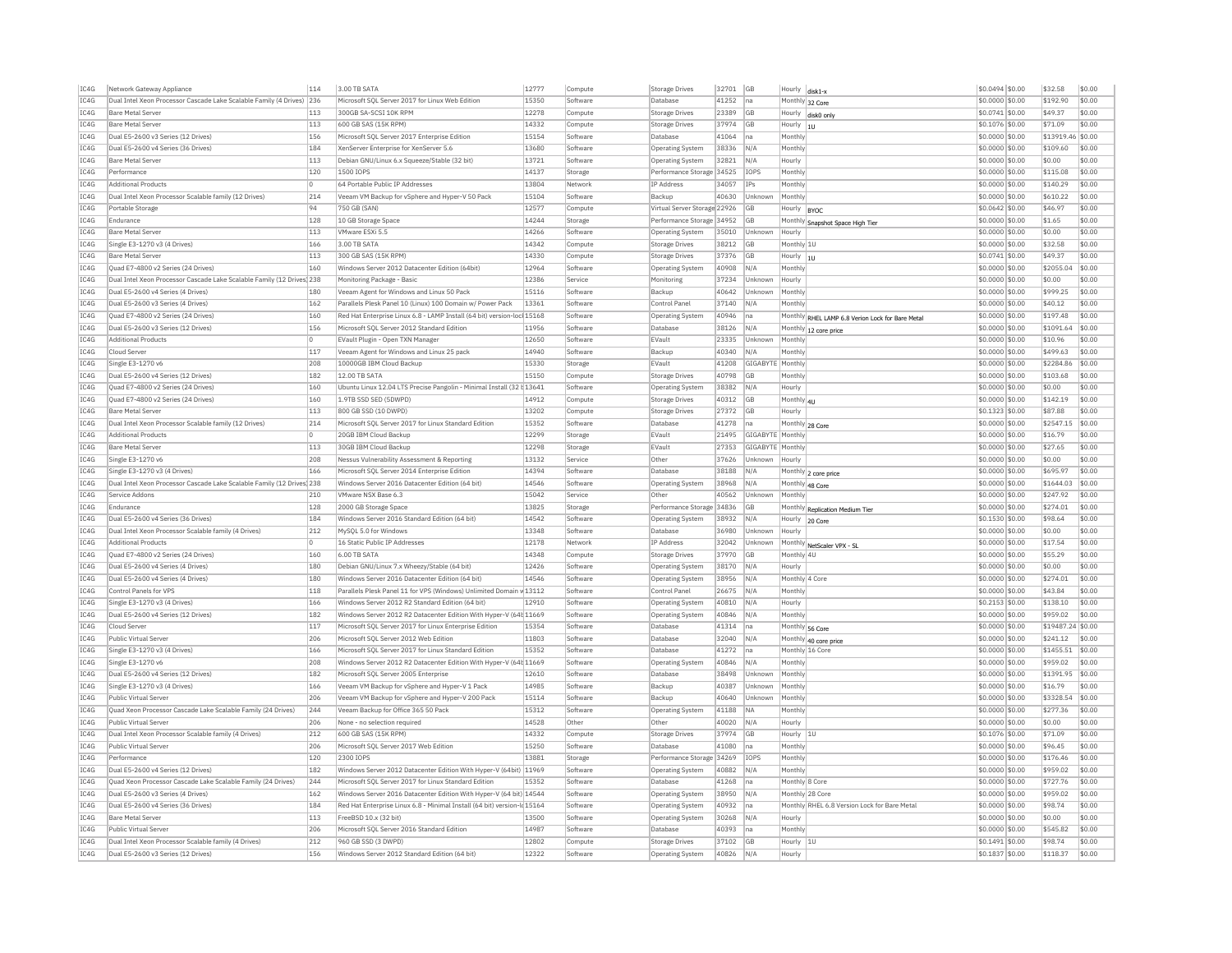| IC4G | VMware vSAN ReadvNode                                                 | 218 | Windows Server 2012 R2 Datacenter Edition (64bit)                   | 12324 | Software | Operating System          | 40872 | N/A       | Monthly                                   | \$0,0000 \$0.00  | \$2055.04         | \$0.00 |
|------|-----------------------------------------------------------------------|-----|---------------------------------------------------------------------|-------|----------|---------------------------|-------|-----------|-------------------------------------------|------------------|-------------------|--------|
| IC4G | Dual E5-2600 v3 Series (4 Drives)                                     | 162 | Windows Server 2016 Standard Edition (64 bit)                       | 14542 | Software | <b>Operating System</b>   | 38934 | N/A       | Hourly 24 Core                            | \$0,1837 \$0.00  | \$118.37          | \$0.00 |
| IC4G | Single E3-1270 v3 (4 Drives)                                          | 166 | 1.9TR SSD                                                           | 15412 | Compute  | Storage Drives            | 41392 | GB        | Monthly                                   | \$0.0000 \$0.00  | \$109.60          | \$0.00 |
| IC4G | Single E3-1270 v6                                                     | 208 | 1.9TB SSD                                                           | 15412 | Compute  | Storage Drives            | 41392 | GB        | Monthly                                   | \$0,0000 \$0.00  | \$109.60          | \$0.00 |
| TC4G | Endurance                                                             | 128 | 40 GB Storage Space                                                 | 13819 | Storage  | Performance Storage 34894 |       | <b>GB</b> | Monthly Snapshot Space Low Tier           | \$0,0000 \$0.00  | \$2.19            | \$0.00 |
| IC4G | Single E3-1270 v6                                                     | 208 | R1Soft Server Backup Manager 5.0 Enterprise (Linux)                 | 12634 | Software | Operating System          | 37528 | N/A       | Monthly                                   | \$0.0000 \$0.00  | \$0.00            | \$0.00 |
| IC4G | Dual Intel Xeon Processor Cascade Lake Scalable Family (4 Drives) 236 |     | R1Soft Backup Agent 25 Pack                                         | 12945 | Software | Backup                    | 38650 | N/A       | Monthly                                   | \$0.0000 \$0.00  | \$143.86          | \$0.00 |
| TC4G | Quad Xeon Processor Cascade Lake Scalable Family (24 Drives)          | 244 | Microsoft SOL Server 2017 Standard Edition                          | 15252 | Software | Database                  | 41104 | lna.      | Monthly                                   | $$0.0000$ \$0.00 | \$727.76          | \$0.00 |
| IC4G | Quad E7-4800 v2 Series (24 Drives)                                    | 160 | Virtuozzo 6 - 15 VMs                                                | 13692 | Software | Operating System          | 37522 | VM        | Monthly                                   | \$0,0000 \$0.00  | \$68.06           | \$0.00 |
| IC4G | Public Virtual Server                                                 | 206 | 60GB IBM Cloud Backup                                               | 12157 | Storage  | EVault                    | 28116 | GIGARYTE  | Monthly                                   | \$0,0000 \$0.00  | \$55.29           | \$0.00 |
| IC4G | Single E3-1270 v6                                                     | 208 | Microsoft SQL Server 2017 Web Edition                               | 15250 | Software | Database                  | 41082 | na        | Monthly                                   | \$0.0000 \$0.00  | \$120.56          | \$0.00 |
| IC4G | Single E3-1270 v3 (4 Drives)                                          | 166 | Windows Server 2012 Datacenter Edition (64bit)                      | 12964 | Software | <b>Operating System</b>   | 40892 | N/A       | Monthly                                   | \$0.0000 \$0.00  | \$274.01          | \$0.00 |
| IC4G | Dual Intel Xeon Processor Cascade Lake Scalable Family (12 Drives 238 |     | Ubuntu Linux 16.04 LTS Xenial Xerus Minimal Install (64 bit)        | 14902 | Software | Operating System          | 40276 | <b>NA</b> | Hourly                                    | \$0,0000 \$0.00  | \$0.00            | \$0.00 |
| IC4G | Dual Intel Xeon Processor Scalable family (4 Drives)                  | 212 |                                                                     | 15110 | Software | Backup                    | 40636 | VM        | Monthly                                   |                  | \$1664.77         | \$0.00 |
|      |                                                                       |     | Veeam VM Backup for vSphere and Hyper-V 100 Pack                    | 12634 |          |                           |       |           |                                           | \$0.0000 \$0.00  |                   | \$0.00 |
| IC4G | Ouad E7-4800 v2 Series (24 Drives)                                    | 160 | R1Soft Server Backup Manager 5.0 Enterprise (Linux)                 |       | Software | <b>Operating System</b>   | 37528 | N/A       | Monthly                                   | \$0,0000 \$0,00  | \$0.00            |        |
| IC4G | Dual E5-2600 v3 Series (36 Drives)                                    | 164 | Microsoft SQL Server 2017 Enterprise Edition                        | 15154 | Software | Database                  | 41044 | Ina       | Monthly                                   | \$0.0000 \$0.00  | \$695.97          | \$0.00 |
| IC4G | Dual E5-2600 v3 Series (36 Drives)                                    | 164 | Microsoft SQL Server 2017 Enterprise Edition                        | 15154 | Software | Database                  | 41056 | Ina       | Monthly                                   | \$0.0000 \$0.00  | \$6959.73         | \$0.00 |
| TC4G | VMware vSAN QualifiedNode                                             | 216 | Windows Server 2012 Datacenter Edition (64bit)                      | 12964 | Software | <b>Operating System</b>   | 40896 | N/A       | Monthly                                   | \$0,0000 \$0.00  | \$685.01          | \$0.00 |
| IC4G | Performance                                                           | 120 | 4300 IOPS                                                           | 13941 | Storage  | Performance Storage 34329 |       | IOPS      | Monthly                                   | \$0,0000 \$0.00  | \$329.90          | \$0.00 |
| IC4G | Public Virtual Server                                                 | 206 | 64 GB                                                               | 14734 | Compute  | RAM                       | 40016 | <b>GB</b> | Hourly                                    | \$0.3170 \$0.00  | \$210.44          | \$0.00 |
| IC4G | Dual E5-2600 v4 Series (12 Drives)                                    | 182 | Windows Server 2012 Standard Edition (64 bit)                       | 12322 | Software | Operating System          | 40836 | N/A       | Hourly                                    | \$0.5273 \$0.00  | \$295.93          | \$0.00 |
| IC4G | Service Addons                                                        | 210 | VMware Cloud Foundation Hybridity Bundle C                          | 15006 | Service  | Other                     | 40450 | Unknow    | Monthly                                   | \$0.0000 \$0.00  | \$21.92           | \$0.00 |
| IC4G | Dual Intel Xeon Processor Scalable family (12 Drives)                 | 214 | 1 Gbns Redundant Private Network Unlinks                            | 11961 | Compute  | Port Speed                | 37466 | Mbps      | Monthly                                   | $$0.0000$ \$0.00 | \$21.92           | \$0.00 |
| IC4G | Public Virtual Server                                                 | 206 | Red Hat Enterprise Linux 6 - LAMP Install (64 bit)                  | 12685 | Software | Operating System          | 29453 | N/A       | Hourly<br>5-100 cores                     | $$0.1313$ \$0.00 | \$101.93          | \$0.00 |
| IC4G | Dual E5-2600 v3 Series (4 Drives)                                     | 162 | Windows Server 2012 R2 Datacenter Edition (64bit)                   | 12324 | Software | Operating System          | 40870 | N/A       | Monthly                                   | \$0,0000 \$0.00  | \$1644.03         | \$0.00 |
| IC4G | Dual Intel Xeon Processor Scalable family (12 Drives)                 | 214 | Microsoft SQL Server 2017 for Linux Web Edition                     | 15350 | Software | Database                  | 41242 | Ina       | Monthly 12 Core                           | \$0.0000 \$0.00  | \$72.34           | \$0.00 |
| IC4G | Dual E5-2600 v3 Series (36 Drives)                                    | 164 | Microsoft SQL Server 2017 Web Edition                               | 15250 | Software | Database                  | 41078 | Ina       | Monthly                                   | \$0.0000 \$0.00  | \$72.34           | \$0.00 |
| IC4G | Single E3-1270 v6                                                     | 208 | Microsoft SOL Server 2014 Enterprise Edition                        | 14394 | Software | Database                  | 38436 | N/A       |                                           | $$0.0000$ \$0.00 | \$4871.81         | \$0.00 |
| IC4G | Endurance                                                             | 128 | 600 GB Storage Space                                                | 14260 | Storage  | Performance Storage 34996 |       | GB        | Monthly 14 core price                     | \$0.0000 \$0.00  | \$32.88           | \$0.00 |
| IC4G | Public Virtual Server                                                 | 206 | Windows Server 2012 Standard Edition (64 bit)                       | 12322 | Software | Operating System          | 40706 | N/A       | Monthly Snapshot Space Low Tier<br>Hourly | \$0.0549 \$0.00  | \$36.40           | \$0.00 |
| IC4G | Dual E5-2600 v4 Series (12 Drives)                                    | 182 | Veeam Backup for Office 365 100 Pack                                | 15314 | Software | Operating System          | 41190 | <b>NA</b> | Monthly                                   | \$0,0000 \$0.00  | \$554.72          | \$0.00 |
|      |                                                                       |     |                                                                     |       |          |                           |       |           |                                           |                  |                   | \$0.00 |
| IC4G | Dual Intel Xeon Processor Scalable family (4 Drives)                  | 212 | Veeam VM Backup for vSphere and Hyper-V 50 Pack                     | 15106 | Software | Backup                    | 40632 | <b>VM</b> | Monthly                                   | \$0.0000 \$0.00  | \$832.38          |        |
| IC4G | Ouad Xeon Processor Cascade Lake Scalable Family (24 Drives)          | 244 | Windows Server 2016 Datacenter Edition (64 bit)                     | 14546 | Software | <b>Operating System</b>   | 38966 | N/A       | Monthly 32 Core                           | \$0.0000 \$0.00  | \$1096.02         | \$0.00 |
| IC4G | Dual E5-2600 v3 Series (36 Drives)                                    | 164 | 10GB IBM Cloud Backup                                               | 15334 | Storage  | EVault                    | 41212 | GIGABYTE  | Monthly                                   | \$0.0000 \$0.00  | \$0.00            | \$0.00 |
| IC4G | Dual E5-2600 v3 Series (12 Drives)                                    | 156 | Windows Server 2016 Standard Edition (64 bit)                       | 14542 | Software | <b>Operating System</b>   | 38938 | N/A       | Hourly<br>32 Core                         | \$0.2459 \$0.00  | \$157.83          | \$0.00 |
| IC4G | Dual Intel Xeon Processor Cascade Lake Scalable Family (4 Drives) 236 |     | Microsoft SQL Server 2016 Enterprise Edition                        | 14989 | Software | Database                  | 40423 | Ina       | Monthly                                   | \$0.0000 \$0.00  | \$11135.56 \$0.00 |        |
| IC4G | Single E3-1270 v3 (4 Drives)                                          | 166 | 20GB IBM Cloud Backup                                               | 12299 | Storage  | EVault                    | 37008 | GIGABYTE  | Monthly                                   | \$0,0000 \$0.00  | \$16.79           | \$0.00 |
| TC4G | Dual E5-2600 v4 Series (36 Drives)                                    | 184 | cPanel/WHM with Softaculous and RVskin                              | 11894 | Software | Control Panel             | 38182 | N/A       | Monthly                                   | \$0,0000 \$0.00  | \$27.40           | \$0.00 |
| IC4G | Quad Xeon Processor Cascade Lake Scalable Family (24 Drives)          | 244 | Microsoft SQL Server 2017 for Linux Standard Edition                | 15352 | Software | Database                  | 41274 | Ina       | Monthly 20 Core                           | \$0.0000 \$0.00  | \$1819.39         | \$0.00 |
| IC4G | Single E3-1270 v6                                                     | 208 | Windows Server 2012 Datacenter Edition With Hyper-V (64bit) 11969   |       | Software | Operating System          | 40886 | N/A       | Monthly                                   | \$0.0000 \$0.00  | \$1233.02         | \$0.00 |
| TC4G | Single E3-1270 v3 (4 Drives)                                          | 166 | Debian GNU/Linux 6 x Squeeze/Stable (32 bit)                        | 13721 | Software | Operating System          | 38598 | N/A       | Hourly                                    | $$0.0000$ \$0.00 | \$0.00            | \$0.00 |
| IC4G | Dual E5-2600 v4 Series (12 Drives)                                    | 182 | Microsoft SQL Server 2016 Enterprise Edition                        | 14989 | Software | Database                  | 40419 | na        | Monthly                                   | \$0.0000 \$0.00  | \$8351.67         | \$0.00 |
| IC4G | Dual E5-2600 v4 Series (36 Drives)                                    | 184 | Microsoft SOL Server 2017 for Linux Standard Edition                | 15352 | Software | Database                  | 41262 | Ina       | Monthly 1-2 Core                          | \$0,0000 \$0.00  | \$181.94          | \$0.00 |
| IC4G | Public Virtual Server                                                 | 206 | Microsoft SQL Server 2017 for Linux Enterprise Edition              | 15354 | Software | Database                  | 41300 | lna       | Monthly 16 Core                           | \$0.0000 \$0.00  | \$5567.78         | \$0.00 |
| TC4G | Dedicated Host                                                        | 242 | 56 Cores X 242 RAM X 1.2 TR                                         | 15416 | Compute  | Processo                  | 41402 | CORE      | Hourly                                    | \$3.4559 \$0.00  | \$2300.65         | \$0.00 |
| TC4G | Dual E5-2600 v4 Series (12 Drives)                                    | 182 | <b>Business Continuance Insurance</b>                               | 11806 | Compute  | Business Continuity       | 38012 | Unknown   | Monthly                                   | $$0.0000$ \$0.00 | \$5.48            | \$0.00 |
| IC4G | Single E3-1270 v3 (4 Drives)                                          | 166 | Microsoft SQL Server 2017 for Linux Enterprise Edition              | 15354 | Software | Database                  | 41290 | na        | Monthly 1-2 Core                          | \$0.0000 \$0.00  | \$695.97          | \$0.00 |
| IC4G | Cloud Server                                                          | 117 | Idera Disk Agent 5 Pack                                             | 13445 | Software | Backup                    | 31103 | N/A       | Monthly                                   | \$0.0000 \$0.00  | \$36.99           | \$0.00 |
| IC4G | Single E3-1270 v6                                                     | 208 | 10000 GB Bandwidth Allotment                                        | 12083 | Network  | Bandwidth                 | 38014 | GB        | Monthly                                   | \$0,0000 \$0.00  | \$0.00            | \$0.00 |
| IC4G | <b>Bare Metal Server</b>                                              | 113 | 2.00 TB SATA                                                        | 12271 | Compute  | <b>Storage Drives</b>     | 28958 | GB        | Hourly<br>disk0-                          | $$0.0415$ \$0.00 | \$27.65           | \$0.00 |
| IC4G | Cloud Server                                                          | 117 | Veeam Backup for Office 365 5 Pack                                  | 15306 | Software | Operating System          | 41182 | <b>NA</b> | Monthly                                   | \$0,0000 \$0.00  | \$27.75           | \$0.00 |
| IC4G | Dual E5-2600 v3 Series (12 Drives)                                    | 156 |                                                                     | 15104 | Software | Backup                    | 40630 | Unknown   | Monthly                                   |                  | \$610.22          | \$0.00 |
| TC4G |                                                                       | 206 | Veeam VM Backup for vSphere and Hyper-V 50 Pack<br>8 GB             | 14728 |          | RAM                       |       |           |                                           | \$0.0000 \$0.00  |                   | \$0.00 |
|      | Public Virtual Server                                                 |     |                                                                     |       | Compute  |                           | 40010 | <b>GB</b> | Hourly                                    | \$0.0395 \$0.00  | \$26.30           |        |
| IC4G | Quad E7-4800 v2 Series (24 Drives)                                    | 160 | Microsoft SQL Server 2014 Standard Edition                          | 14396 | Software | Database                  | 37730 | N/A       | Monthly 4 core price                      | \$0.0000 \$0.00  | \$363.88          | \$0.00 |
| IC4G | Dual Intel Xeon Processor Scalable family (12 Drives)                 | 214 | Windows Server 2012 R2 Datacenter Edition (64bit)                   | 12324 | Software | <b>Operating System</b>   | 40872 | N/A       | Monthly                                   | \$0.0000 \$0.00  | \$2055.04         | \$0.00 |
| IC4G | Ouad Xeon Processor Cascade Lake Scalable Family (24 Drives)          | 244 | Microsoft SQL Server 2012 Standard Edition                          | 11956 | Software | Database                  | 37286 | N/A       | Monthly 24 core price                     | \$0,0000 \$0.00  | \$2183.27         | \$0.00 |
| IC4G | Dual Intel Xeon Processor Cascade Lake Scalable Family (4 Drives)     | 236 | Host Ping and TCP Service Monitoring                                | 12365 | Service  | Monitoring                | 37388 | Unknowr   | Hourly                                    | \$0,0109 \$0.00  | \$5.48            | \$0.00 |
| IC4G | Single E3-1270 v3 (4 Drives)                                          | 166 | Microsoft SOL Server 2012 Standard Edition                          | 11956 | Software | Database                  | 37494 | N/A       | Monthly 32 core price                     | \$0,0000 \$0.00  | \$2911.03         | \$0.00 |
| IC4G | Dual E5-2600 v3 Series (36 Drives)                                    | 164 | Parallels Plesk Panel 10 (Linux) Unlimited Domain w/ Power Pa 12975 |       | Software | Control Panel             | 38476 | N/A       | Monthly                                   | \$0.0000 \$0.00  | \$58.20           | \$0.00 |
| IC4G | Dual E5-2600 v3 Series (36 Drives)                                    | 164 | Microsoft SQL Server 2012 Web Edition                               | 11803 | Software | Database                  | 38618 | N/A       | Monthly 24 core price                     | \$0.0000 \$0.00  | \$144.67          | \$0.00 |
| TC4G | Dual E5-2600 v3 Series (4 Drives)                                     | 162 | 800 GB SSD (10 DWPD)                                                | 13202 | Compute  | Storage Drives            | 38164 | <b>GB</b> | Hourly<br>1U                              | $$0.1323$ \$0.00 | \$87.88           | \$0.00 |
| TCAG | Dual E5-2600 v4 Series (36 Drives)                                    | 184 | Veeam Agent for Windows and Linux 25 pack                           | 14940 | Software | Backun                    | 40340 | N/A       | Monthly                                   | \$0.0000 \$0.00  | \$499.63          | \$0.00 |
| IC4G | Dual Intel Xeon Processor Scalable family (4 Drives)                  | 212 | Windows Server 2012 Standard Edition (64 bit)                       | 12322 | Software | Operating System          | 40822 | N/A       | Hourly                                    | \$0,1224 \$0.00  | \$78.91           | \$0.00 |
| IC4G | Dual E5-2600 v3 Series (4 Drives)                                     | 162 | Microsoft SQL Server 2016 Standard Edition                          | 14987 | Software | Database                  | 40389 | lna       | Monthly                                   | $$0.0000$ \$0.00 | \$181.94          | \$0.00 |
| IC4G | Dual E5-2600 v4 Series (4 Drives)                                     | 180 | 10000 GB Bandwidth Allotment                                        | 12083 | Network  | <b>Bandwidtl</b>          | 38014 | GB        | Monthly                                   | \$0.0000 \$0.00  | \$0.00            | \$0.00 |
|      |                                                                       |     |                                                                     |       |          |                           |       |           |                                           |                  |                   |        |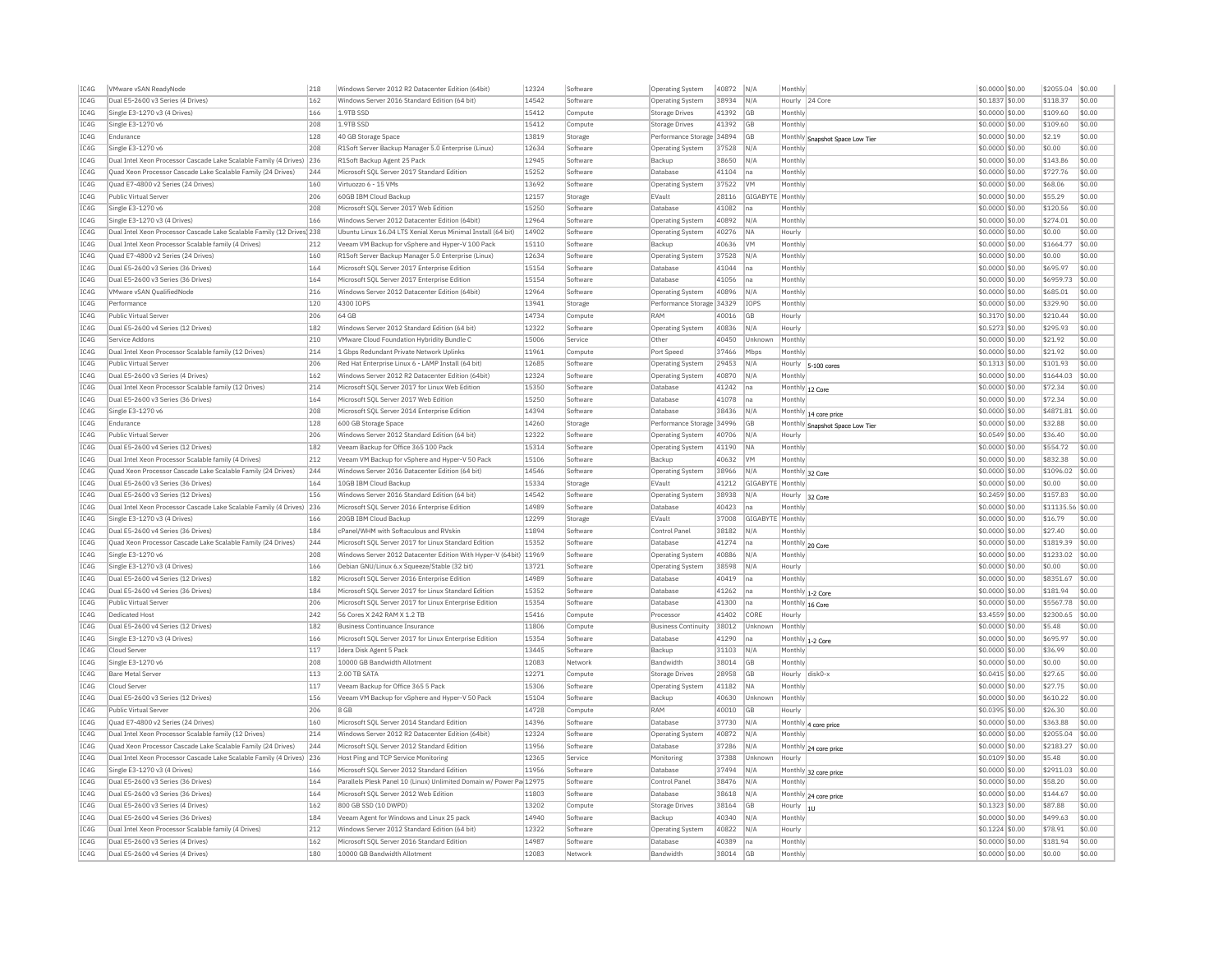| IC4G         | Ouad E7-4800 v2 Series (24 Drives)                                     | 160 | Microsoft SOL Server 2012 Web Edition                              | 11803 | Software | Database                     | 37282 | N/A            |                 | Monthly 5 core price                                 | \$0,0000 \$0.00                     | \$36.17              | \$0.00           |
|--------------|------------------------------------------------------------------------|-----|--------------------------------------------------------------------|-------|----------|------------------------------|-------|----------------|-----------------|------------------------------------------------------|-------------------------------------|----------------------|------------------|
| TC4G         | Dual E5-2600 v4 Series (12 Drives)                                     | 182 | Microsoft SQL Server 2008 Workgroup R2                             | 11918 | Software | Database                     | 37228 | Unknown        |                 | Monthly single proc                                  | \$0.0000 \$0.00                     | \$76.72              | \$0.00           |
| IC4G         | Dual Intel Xeon Processor Cascade Lake Scalable Family (12 Drives) 238 |     | Veeam VM Backup for vSphere and Hyper-V 100 Pack                   | 15108 | Software | Backup                       | 40634 | Unknown        | Monthly         |                                                      | \$0,0000 \$0.00                     | \$1220.43            | \$0.00           |
| IC4G         | Dual E5-2600 v4 Series (4 Drives)                                      | 180 | Red Hat Enterprise Linux 6.5 (64 bit) version-locked               | 15086 | Software | Operating System             | 40610 | <b>CPU</b>     | Monthly         |                                                      | \$0,0000 \$0.00                     | \$98.64              | \$0.00           |
| TCAG         | Endurance                                                              | 128 | 2000 GB Storage Space                                              | 13825 | Storage  | Performance Storage 39266    |       | GB             | Monthly         |                                                      | \$0,0000 \$0.00                     | \$438.41             | \$0.00           |
| IC4G         | Cloud Server                                                           | 117 | Microsoft SOL Server 2017 for Linux Standard Editio                | 15352 | Software | Database                     | 41276 | Ina            |                 | Monthly 24 Core                                      | \$0.0000 \$0.00                     | \$2183.27            | \$0.00           |
| TC4G         | Dual Intel Xeon Processor Cascade Lake Scalable Family (4 Drives) 236  |     | 1.2 TB SSD (10 DWPD)                                               | 14336 | Compute  | Storage Drives               | 38706 | G <sub>B</sub> | Monthly         |                                                      | \$0,0000 \$0.00                     | \$120.46             | \$0.00           |
| TC4G         | Dual Intel Xeon Processor Scalable family (12 Drives)                  | 214 | Parallels Plesk Panel 10 (Windows) Unlimited Domain w/ Powe 13695  |       | Software | Control Panel                | 37370 | Unknown        | Monthly         |                                                      | \$0.0000 \$0.00                     | \$58.20              | \$0.00           |
| TC4G         | Software License Package                                               | 168 | VMware Site Recovery Manager 6.1                                   | 14460 | Software | Licenses                     | 38810 | CPIJ           | Monthly         |                                                      | \$0,0000 \$0.00                     | \$563.35             | \$0.00           |
| IC4G         | Dual E5-2600 v3 Series (36 Drives)                                     | 164 | Veeam Backup for Office 365 100 Pack                               | 15314 | Software | Operating System             | 41190 | <b>NA</b>      | Monthly         |                                                      | \$0.0000 \$0.00                     | \$554.72             | \$0.00           |
| TC4G         | Dual Intel Xeon Processor Scalable family (12 Drives)                  | 214 | Windows Server 2012 R2 Datacenter Edition (64bit)                  | 12324 | Software | Operating System             | 40868 | N/A            | Monthly         |                                                      | \$0.0000 \$0.00                     | \$1233.02            | \$0.00           |
| IC4G         | Quad E7-4800 v2 Series (24 Drives)                                     | 160 | Microsoft SQL Server 2012 Web Edition                              | 11803 | Software | Database                     | 37880 | N/A            |                 | Monthly 40 core price                                | \$0,0000 \$0.00                     | \$241.12             | \$0.00           |
| IC4G         | Cloud Server                                                           | 117 | Microsoft SOL Server 2016 Web Edition                              | 14991 | Software | Database                     | 40449 | Ina            | Monthly         |                                                      | \$0.0000 \$0.00                     | \$192.90             | \$0.00           |
| TC4G         | VHD Import                                                             | 639 | Ubuntu Linux 14.04 LTS Trusty Tahr (64 bit)                        | 12473 | Software | <b>Operating System</b>      | 22282 | N/A            | Hourly          |                                                      | $$0.0000$ \$0.00                    | \$0.00               | \$0.00           |
| IC4G         | <b>Bare Metal Serve</b>                                                | 113 | 1.00 TB SATA                                                       | 14354 | Compute  | Storage Drive                | 38698 | GB             | Hourly $ _{10}$ |                                                      | \$0.0257 \$0.00                     | \$16.79              | \$0.00           |
| TC4G         | Cloud Server                                                           | 117 | Microsoft SOL Server 2012 Web Edition                              | 11803 | Software | Database                     | 25929 | N/A            |                 |                                                      | $$0.0000$ \$0.00                    | \$48.22              | \$0.00           |
| IC4G         | Dual Intel Xeon Processor Scalable family (12 Drives)                  | 214 | QuantaStor 4.x (48 TB) - QuantaStor Medium Tier                    | 14472 | Software | Operating System             | 38822 | N/A            | Monthly         | Monthly 8 core price                                 | \$0.0000 \$0.00                     | \$511.84             | \$0.00           |
| IC4G         | VMware vSAN ReadvNode                                                  | 218 | Windows Server 2012 Datacenter Edition With Hyper-V (64bit) 11969  |       | Software |                              | 40876 | N/A            | Monthly         |                                                      | \$0,0000 \$0.00                     | \$548.01             | \$0.00           |
| IC4G         | Application Delivery Appliance                                         | 629 | Citrix NetScaler VPX 10.1 1000Mbps Platinum                        | 12190 | Network  | Operating System<br>NetScale | 21000 | Mbps           | Monthly         |                                                      | \$0,0000 \$0.00                     | \$2190.94            | \$0.00           |
| TC4G         | Dual E5-2600 v4 Series (12 Drives)                                     | 182 | 10000 GB Bandwidth Allotment                                       | 12083 | Network  | <b>Randwidth</b>             | 38014 |                |                 |                                                      |                                     | \$0.00               | \$0.00           |
|              |                                                                        |     |                                                                    |       |          |                              |       | GB             | Monthly         |                                                      | \$0.0000 \$0.00                     |                      |                  |
| IC4G         | Dual Intel Xeon Processor Cascade Lake Scalable Family (4 Drives)      | 236 | 0 GB Bandwidth Allotment                                           | 13810 | Network  | Bandwidth                    | 37312 | <b>GB</b>      |                 | Monthly monthly prices for private network only CCIs | \$0.0000 \$0.00                     | \$0.00               | \$0.00           |
| IC4G         | Dual E5-2600 v4 Series (12 Drives)                                     | 182 | Windows Server 2012 R2 Standard Edition (64 bit)                   | 12910 | Software | Operating System             | 40810 | N/A            | Hourly          |                                                      | \$0.2153 \$0.00                     | \$138.10             | \$0.00           |
| TC4G         | Virtual Router Appliance (10 Gpbs)                                     | 230 | McAfee Host Intrusion Protection w/Reporting                       | 12928 | Network  | Other                        | 30759 | Unknown        | Monthly         |                                                      | \$0.0000 \$0.00                     | \$16.16              | \$0.00           |
| IC4G         | Single E3-1270 v6                                                      | 208 | Vyatta 6.x Subscription Edition (64 bit)                           | 13621 | Software | <b>Operating System</b>      | 37308 | Unknown        | Hourly          |                                                      | \$0.0000 \$0.00                     | \$240.03             | \$0.00           |
| TC4G         | Dual E5-2600 v4 Series (12 Drives)                                     | 182 | Microsoft SQL Server 2017 for Linux Web Edition                    | 15350 | Software | Database                     | 41248 | Ina            |                 | Monthly 24 Core                                      | \$0,0000 \$0.00                     | \$144.67             | \$0.00           |
| IC4G         | Dual E5-2600 v4 Series (12 Drives)                                     | 182 | Windows Server 2012 R2 Datacenter Edition (64bit)                  | 12324 | Software | Operating System             | 40872 | N/A            | Monthl          |                                                      | \$0,0000 \$0.00                     | \$2055.04            | \$0.00           |
| IC4G         | Public Virtual Server                                                  | 206 | Ubuntu Linux 8 LTS Hardy Heron - Minimal Install (64 bit)          | 13714 | Software | Operating System             | 32748 | N/A            | Hourly          |                                                      | \$0,0000 \$0.00                     | \$0.00               | \$0.00           |
| IC4G         | Dual Intel Xeon Processor Scalable family (12 Drives)                  | 214 | Microsoft SQL Server 2017 for Linux Standard Edition               | 15352 | Software | <b>Databas</b>               | 41274 | Ina            |                 | Monthly 20 Core                                      | \$0.0000 \$0.00                     | \$1819.39            | \$0.00           |
| TC4G         | Dual E5-2600 v4 Series (4 Drives)                                      | 180 | Veeam VM Backup for vSphere and Hyper-V 50 Pack                    | 15104 | Software | Backun                       | 40630 | <b>Unknown</b> | Monthly         |                                                      | $$0.0000$ \$0.00                    | \$610.22             | \$0.00           |
| IC4G         | Dual E5-2600 v3 Series (4 Drives)                                      | 162 | 40GB IBM Cloud Backup                                              | 12159 | Storage  | EVault                       | 37414 | GIGABYTE       | Monthly         |                                                      | \$0.0000 \$0.00                     | \$38.51              | \$0.00           |
| TC4G         | Dual E5-2600 v4 Series (4 Drives)                                      | 180 | Microsoft SOL Server 2016 Enterprise Edition                       | 14989 | Software | Database                     | 40409 | lna            | Monthly         |                                                      | \$0,0000 \$0.00                     | \$2087.92            | \$0.00           |
| IC4G         | Single E3-1270 v3 (4 Drives)                                           | 166 | Microsoft SOL Server 2014 Enterprise Edition                       | 14394 | Software | Database                     | 37112 | N/A            |                 | Monthly 6 core price                                 | \$0,0000 \$0.00                     | \$2087.92            | \$0.00           |
| IC4G         | Dual E5-2600 v4 Series (12 Drives)                                     | 182 | Parallels Plesk Panel 12 (Linux) - 30 Domain w/ Power Pack         | 14216 | Software | Control Panel                | 37120 | Unknown        | Monthly         |                                                      | \$0,0000 \$0.00                     | \$40.12              | \$0.00           |
| IC4G         | Dual E5-2600 v3 Series (4 Drives)                                      | 162 | 6000GB IBM Cloud Backup                                            | 15326 | Storage  | EVault                       | 41204 | GIGABYTE       | Monthly         |                                                      | \$0,0000 \$0.00                     | \$1644.03            | \$0.00           |
| TC4G         | Dual E5-2600 v3 Series (36 Drives)                                     | 164 | Microsoft SOL Server 2017 Standard Edition                         | 15252 | Software | Database                     | 41108 | Ina            | Monthly         |                                                      | \$0,0000 \$0.00                     | \$1455.51            | \$0.00           |
| IC4G         | Dual E5-2600 v4 Series (4 Drives)                                      | 180 | Windows Server 2016 Datacenter Edition With Hyper-V (64 bit) 14544 |       | Software | <b>Operating System</b>      | 40790 | N/A            | Monthly         |                                                      | \$0.0000 \$0.00                     | \$2055.04            | \$0.00           |
| IC4G         | Dual E5-2600 v4 Series (4 Drives)                                      | 180 | Dual Intel Xeon E5-2650 v4 (24 Cores, 2.20 GHz)                    | 14486 | Compute  | Processo                     | 38836 | GHz            | Monthly         |                                                      | \$0.0000 \$0.00                     | \$378.13             | \$0.00           |
| TCAG         | Performance                                                            | 120 | 250 GB Storage Space                                               | 13822 | Storage  | Performance Storage 34210    |       | <b>GB</b>      | Monthly         |                                                      | \$0.0000 \$0.00                     | \$27.40              | \$0.00           |
| IC4G         | Quad E7-4800 v2 Series (24 Drives)                                     | 160 | Windows Server 2008 Datacenter Edition SP2 (32bit)                 | 12504 | Software | <b>Operating System</b>      | 38064 | N/A            |                 | Monthly quad proc price                              | \$0.0000 \$0.00                     | \$548.01             | \$0.00           |
| IC4G         | Dual E5-2600 v4 Series (12 Drives)                                     | 182 | MvSOL 5.0.51 for Windows                                           | 13661 | Software | Database                     | 37934 | N/A            | Hourly          |                                                      | \$0,0000 \$0.00                     | \$0.00               | \$0.00           |
| IC4G         | Virtual Router Appliance                                               | 228 | 2.00 TB SATA                                                       | 12271 | Compute  | Storage Drives               | 38082 | <b>GB</b>      | Monthly 1U      |                                                      | \$0.0000 \$0.00                     | \$27.65              | \$0.00           |
| IC4G         | Dual E5-2600 v3 Series (36 Drives)                                     | 164 | 40GB IBM Cloud Backup                                              | 12159 | Storage  | EVault                       | 37414 | GIGABYTE       | Monthly         |                                                      | \$0,0000 \$0.00                     | \$38.51              | \$0.00           |
| IC4G         | Dual Intel Xeon Processor Cascade Lake Scalable Family (4 Drives)      | 236 | Unmetered Bandwidth (100 Mbps Uplink)                              | 13177 | Network  | Bandwidtl                    | 38504 | Unknown        | Monthly         |                                                      | \$0,0000 \$0.00                     | \$1698.34            | \$0.00           |
| TC4G         | Dual E5-2600 v3 Series (12 Drives)                                     | 156 | Microsoft SOL Server 2017 for Linux Web Edition                    | 15350 | Software | Database                     | 41244 | Ina            |                 | Monthly 16 Core                                      | \$0,0000 \$0.00                     | \$96.45              | \$0.00           |
| IC4G         | Dual E5-2600 v4 Series (12 Drives)                                     | 182 | QuantaStor 4.x (256 TB) - QuantaStor Extra Large Tier              | 14476 | Software | <b>Operating System</b>      | 38826 | N/A            | Monthly         |                                                      | \$0,0000 \$0.00                     | \$1496.07            | \$0.00           |
| TC4G         | Dual E5-2600 v3 Series (4 Drives)                                      | 162 | Veeam VM Backup for vSphere and Hyper-V 50 Pack                    | 15106 | Software | Backup                       | 40632 | <b>VM</b>      | Monthly         |                                                      | \$0,0000 \$0,00                     | \$832.38             | \$0.00           |
| TC4G         | Dual Intel Xeon Processor Scalable family (4 Drives)                   | 212 | vCenter 6.5                                                        | 14738 | Software | Operating System             | 40024 | N/A            | Monthly         |                                                      | \$0.0000 \$0.00                     | \$0.00               | \$0.00           |
| IC4G         | Single E3-1270 v6                                                      | 208 | Microsoft SQL Server 2012 Web Edition                              | 11803 | Software | Database                     | 37276 | N/A            |                 |                                                      | \$0.0000 \$0.00                     | \$60.28              | \$0.00           |
| TC4G         | Dual E5-2600 v4 Series (4 Drives)                                      | 180 | 10 Gbps Private Network Uplink                                     | 12654 | Compute  | Port Speed                   | 38344 | Mbps           | Monthly         | Monthly 9 core price                                 | \$0,0000 \$0.00                     | \$109.60             | \$0.00           |
| IC4G         | Dual Intel Xeon Processor Scalable family (12 Drives)                  | 214 | Microsoft SOL Server 2016 Enterprise Edition                       | 14989 | Software | Database                     | 40413 | Ina            | Monthly         |                                                      |                                     | \$4175.84            | \$0.00           |
| IC4G         | Performance                                                            | 120 | 2700 IOPS                                                          | 14149 | Storage  | Performance Storage 34537    |       | <b>IOPS</b>    | Monthly         |                                                      | $$0.0000$ \$0.00<br>\$0.0000 \$0.00 | \$207.15             | \$0.00           |
|              |                                                                        |     |                                                                    |       |          |                              |       |                |                 |                                                      |                                     |                      |                  |
| IC4G<br>TCAG | Single E3-1270 v6                                                      | 208 | Veeam Agent for Windows and Linux 100 Pack                         | 15118 | Software | Backup                       | 40644 | Unknown        | Monthly         |                                                      | \$0.0000 \$0.00                     | \$1997.52<br>\$98.64 | \$0.00<br>\$0.00 |
|              | Dual E5-2600 v3 Series (12 Drives)                                     | 156 | Windows Server 2016 Standard Edition (64 bit)                      | 14542 | Software | Operating System             | 38932 | N/A            |                 | Hourly 20 Core                                       | \$0.1530 \$0.00                     |                      |                  |
| IC4G         | Endurance                                                              | 128 | 400 GB Storage Space                                               | 14256 | Storage  | Performance Storage          | 34984 | GB             |                 | Monthly Snapshot Space Low Tier                      | \$0.0000 \$0.00                     | \$21.92              | \$0.00           |
| IC4G         | Dual Intel Xeon Processor Scalable family (12 Drives)                  | 214 | vCenter 6.5                                                        | 14738 | Software | <b>Operating System</b>      | 40024 | N/A            | Monthly         |                                                      | \$0,0000 \$0.00                     | \$0.00               | \$0.00           |
| IC4G         | Dual Intel Xeon Processor Scalable family (12 Drives)                  | 214 | Windows Server 2012 R2 Datacenter Edition (64bit)                  | 12324 | Software | Operating System             | 40866 | N/A            | Monthly         |                                                      | \$0,0000 \$0.00                     | \$1096.02            | \$0.00           |
|              | <b>Additional Products</b>                                             | 0   | Citrix NetScaler VPX 10.1 1000Mbps Platinum                        | 12190 | Network  | NetScale                     | 21000 | Mbps           | Monthly         |                                                      | \$0,0000 \$0.00                     | \$2190.94            | \$0.00           |
| IC4G         |                                                                        |     | Veeam Backup for Office 365 25 Pack                                | 15310 | Software | <b>Operating System</b>      | 41186 | <b>NA</b>      | Monthly         |                                                      | \$0.0000 \$0.00                     | \$138.68             | \$0.00           |
| IC4G         | Public Virtual Serve                                                   | 206 |                                                                    | 14610 | Software | Licenses                     | 39036 | CPU            | Monthly         |                                                      | \$0,0000 \$0.00                     | \$876.82             | \$0.00           |
| TC4G         | Software License Package                                               | 168 | VMware NSX Advanced 6.3                                            |       |          |                              |       |                |                 |                                                      |                                     |                      |                  |
| IC4G         | Public Virtual Server                                                  | 206 | Windows Server 2008 Standard SP1 with R2 (64 bit)                  | 13696 | Software | <b>Operating System</b>      | 32499 | N/A            | Hourly          |                                                      | $$0.0267$ \$0.00                    | \$18.63              | \$0.00           |
| TCAG         | Single E3-1270 v6                                                      | 208 | Microsoft SOL Server 2014 Enterprise Edition                       | 14394 | Software | Database                     | 37548 | N/A            | Monthly         | 32 core price                                        | \$0,0000 \$0,00                     | \$11135.56 \$0.00    |                  |
| TC4G         | <b>Bare Metal Server</b>                                               | 113 | /64 Block Static Public IPv6 Addresses                             | 12986 | Network  | <b>TP Address</b>            | 25621 | N/A            | Hourly          |                                                      | \$0.0109 \$0.00                     | \$5.48               | \$0.00           |
| IC4G         | Storage As A Service (StaaS)                                           | 194 | 60 GB Storage Space                                                | 14246 | Storage  | Performance Storage 39816    |       | <b>GB</b>      | Hourly          |                                                      | \$0.0046 \$0.00                     | \$3.29               | \$0.00           |
| TC4G         | Dual E5-2600 v4 Series (12 Drives)                                     | 182 | Windows Server 2012 R2 Standard Edition (64 bit)                   | 12910 | Software | Operating System             | 40812 | N/A            | Hourly          |                                                      | \$0,2459 \$0.00                     | \$157.83             | \$0.00           |
| TCAG         | Dual E5-2600 v3 Series (36 Drives                                      | 164 | Windows Server 2012 Datacenter Edition With Hyper-V (64bit) 11969  |       | Software | Operating System             | 40886 | N/A            | Monthly         |                                                      | \$0.0000 \$0.00                     | \$1233.02            | \$0.00           |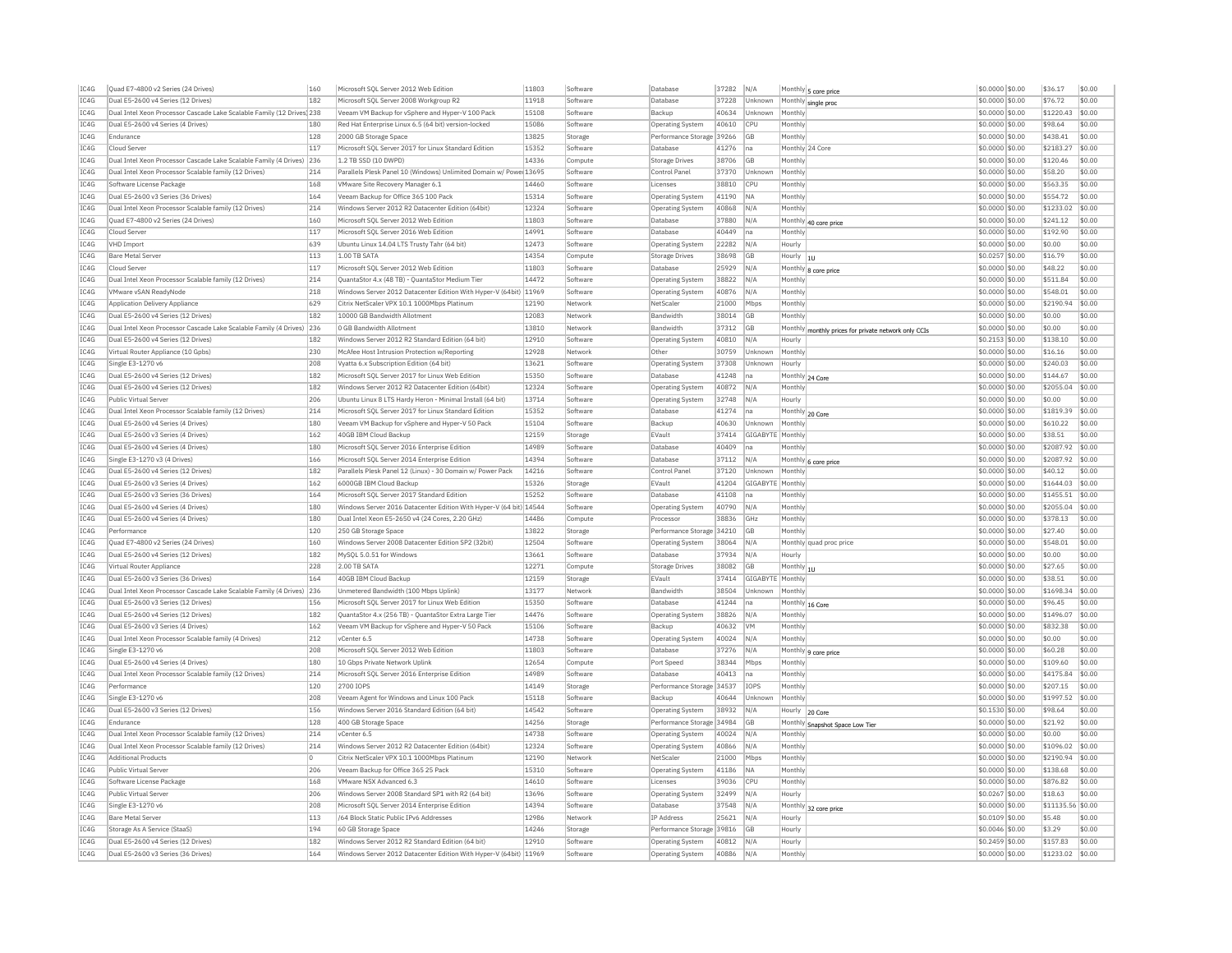| IC4G | Dual Intel Xeon Processor Scalable family (4 Drives)                  | 212        | Microsoft SOL Server 2017 for Linux Enterprise Edition                             | 15354 | Software | Database<br>41296                | na                      | Monthly 8 Core                                | \$0,0000 \$0.00  | \$2783.89 | \$0.00 |
|------|-----------------------------------------------------------------------|------------|------------------------------------------------------------------------------------|-------|----------|----------------------------------|-------------------------|-----------------------------------------------|------------------|-----------|--------|
| IC4G | Quad Xeon Processor Cascade Lake Scalable Family (24 Drives)          | 244        | Veeam VM Backup for vSphere and Hyper-V 25 Pack                                    | 15100 | Software | Backup<br>40626                  | Unknown                 | Monthly                                       | \$0,0000 \$0.00  | \$305.11  | \$0.00 |
| IC4G | Cloud Server                                                          | 117        | 1 x 2.0 GHz or higher Core (Dedicated Host)                                        | 15426 | Compute  | Virtual Server Process 41412     | <b>DEDICATED Hourly</b> |                                               | \$0,0000 \$0.00  | \$0.00    | \$0.00 |
| IC4G | Single E3-1270 v3 (4 Drives)                                          | 166        | 4 Public IP Addresses                                                              | 12799 | Network  | IP Address<br>37760              | Unknown                 | Hourly                                        | \$0.0109 \$0.00  | \$4.38    | \$0.00 |
| TCAG | <b>VMware vSAN ReadvNode</b>                                          | 218        | Windows Server 2012 Datacenter Edition With Hyper-V (64bit) 11969                  |       | Software | 40888<br>Operating System        | N/A                     | Monthly                                       | \$0,0000 \$0.00  | \$1644.03 | \$0.00 |
| IC4G | Dual E5-2600 v3 Series (36 Drives)                                    | 164        | Microsoft SQL Server 2017 Enterprise Edition                                       | 15154 | Software | 41054<br>Database                | na                      | Monthly                                       | \$0.0000 \$0.00  | \$5567.78 | \$0.00 |
| IC4G | Single E3-1270 v3 (4 Drives)                                          | 166        | Microsoft SQL Server 2008 Enterprise R2                                            | 12237 | Software | Database<br>37836                | Unknown                 | Monthly single proc                           | \$0.0000 \$0.00  | \$1391.95 | \$0.00 |
| TC4G | Endurance                                                             | 128        | 60 GB Storage Space                                                                | 14246 | Storage  | Performance Storage 39182        | GB                      | Monthly                                       | $$0.0000$ \$0.00 | \$13.15   | \$0.00 |
| IC4G | Virtual Router Appliance                                              | 228        | Ubuntu Linux 18.04 LTS Bionic Beaver Minimal Install (64 bit)                      | 15084 | Software | Operating System<br>41378        | <b>NA</b>               | Hourly                                        | \$0,0000 \$0.00  | \$0.00    | \$0.00 |
| IC4G | Ouad Xeon Processor Cascade Lake Scalable Family (24 Drives)          | 244        | Windows Server 2016 Datacenter Edition (64 bit)                                    | 14546 | Software | Operating System<br>41524        | N/A                     | Monthly                                       | \$0,0000 \$0.00  | \$3288.06 | \$0.00 |
| IC4G | Dual Intel Xeon Processor Cascade Lake Scalable Family (12 Drives 238 |            | 175GB TBM Cloud Backup                                                             | 12118 | Storage  | 38636<br>FVault                  | GIGABYTE Monthly        |                                               | \$0.0000 \$0.00  | \$126.39  | \$0.00 |
| IC4G | VMware vSAN ReadyNode                                                 | 218        | Windows Server 2012 R2 Datacenter Edition With Hyper-V (64t 11669                  |       | Software | 40850<br>Operating System        | N/A                     | Monthly                                       | \$0.0000 \$0.00  | \$1096.02 | \$0.00 |
| TC4G | Cloud Server                                                          | 117        | Windows Server 2016 Standard Edition (64 bit)                                      | 14540 | Software | 40778<br>Operating System        | N/A                     | Hourly                                        | \$1.3172 \$0.00  | \$873.50  | \$0.00 |
|      |                                                                       |            |                                                                                    | 15096 | Software | Backup<br>40622                  | Unknown                 |                                               |                  | \$122.44  | \$0.00 |
| IC4G | Single E3-1270 v3 (4 Drives)                                          | 166<br>214 | Veeam VM Backup for vSphere and Hyper-V 10 Pack                                    | 15350 |          |                                  |                         | Monthly                                       | \$0.0000 \$0.00  | \$48.22   | \$0.00 |
| TC4G | Dual Intel Xeon Processor Scalable family (12 Drives)                 |            | Microsoft SQL Server 2017 for Linux Web Edition                                    |       | Software | Database<br>41240                | na                      | Monthly 8 Core                                | \$0.0000 \$0.00  |           |        |
| IC4G | Performance                                                           | 120        | 500 IOPS                                                                           | 13962 | Storage  | Performance Storage 34350        | IOPS                    | Monthly                                       | \$0,0000 \$0.00  | \$38.36   | \$0.00 |
| IC4G | Performance                                                           | 120        | 2400 IOPS                                                                          | 13981 | Storage  | Performance Storage<br>34369     | IOPS                    | Monthly                                       | \$0.0000 \$0.00  | \$184.13  | \$0.00 |
| IC4G | VMware vSAN OualifiedNode                                             | 216        | Windows Server 2012 R2 Datacenter Edition With Hyper-V (64t 11669                  |       | Software | <b>Operating System</b><br>40838 | N/A                     | Monthly                                       | \$0,0000 \$0,00  | \$274.01  | \$0.00 |
| IC4G | VMware vSAN ReadvNode                                                 | 218        | 10000 GB Bandwidth Allotmen                                                        | 12083 | Network  | Bandwidth<br>38014               | <b>GB</b>               | Monthly                                       | \$0.0000 \$0.00  | \$0.00    | \$0.00 |
| IC4G | Dual Intel Xeon Processor Scalable family (4 Drives)                  | 212        | R1Soft Backup Agent 5 Pack                                                         | 13130 | Software | Backup<br>37918                  | N/A                     | Monthly                                       | \$0.0000 \$0.00  | \$36.99   | \$0.00 |
| IC4G | Dual Intel Xeon Processor Scalable family (4 Drives)                  | 212        | Red Hat Enterprise Linux 6.10 (64 bit) - version-locked (per-prc 15398             |       | Software | 41374<br>Operating System        | Unknown                 | Monthly                                       | \$0.0000 \$0.00  | \$98.64   | \$0.00 |
| IC4G | Dual E5-2600 v4 Series (12 Drives)                                    | 182        | Microsoft SOL Server 2017 for Linux Web Edition                                    | 15350 | Software | Database<br>41256                | na                      | Monthly 48 Core                               | \$0.0000 \$0.00  | \$289.35  | \$0.00 |
| TC4G | Dual E5-2600 v3 Series (12 Drives)                                    | 156        | Windows Server 2016 Datacenter Edition With Hyper-V (64 bit) 14544                 |       | Software | 38950<br><b>Operating System</b> | N/A                     | Monthly 28 Core                               | \$0,0000 \$0,00  | \$959.02  | \$0.00 |
| IC4G | Dual E5-2600 v3 Series (36 Drives)                                    | 164        | Windows Server 2012 R2 Standard Edition (64 bit)                                   | 12910 | Software | 40812<br>Operating System        | N/A                     | Hourly                                        | \$0.2459 \$0.00  | \$157.83  | \$0.00 |
| IC4G | Quad Xeon Processor Cascade Lake Scalable Family (24 Drives)          | 244        | 8000GB IBM Cloud Backup                                                            | 15328 | Storage  | EVault<br>41206                  | GIGABYTE                | Monthly                                       | \$0.0000 \$0.00  | \$1824.73 | \$0.00 |
| IC4G | Dual E5-2600 v4 Series (36 Drives)                                    | 184        | Virtual Router Appliance 5.x (up to 20Gbps) Subscription Editio 14742              |       | Software | 40028<br>Operating System        | Unknown                 | Monthly 20Gbps                                | \$0.0000 \$0.00  | \$437.31  | \$0.00 |
| IC4G | Dual Intel Xeon Processor Cascade Lake Scalable Family (12 Drives 238 |            | McAfee VirusScan Enterprise                                                        | 12607 | Software | Antivirus<br>23114               | Unknown                 | Hourly                                        | \$0,0000 \$0.00  | \$0.00    | \$0.00 |
| TC4G | Single E3-1270 v3 (4 Drives)                                          | 166        | Microsoft SOL Server 2017 for Linux Standard Edition                               | 15352 | Software | 41276<br>Database                | na                      | Monthly 24 Core                               | \$0,0000 \$0.00  | \$2183.27 | \$0.00 |
| IC4G | Cloud Server                                                          | 117        | Ubuntu Linux 18.04 LTS Bionic Beaver LAMP Install (64 bit)                         | 15088 | Software | 40614<br><b>Operating System</b> | <b>NA</b>               | Hourly                                        | \$0.0000 \$0.00  | \$0.00    | \$0.00 |
| IC4G | Dual E5-2600 v3 Series (36 Drives)                                    | 164        | Microsoft Windows Firewall                                                         | 12500 | Network  | Firewall<br>37802                | Unknown                 | Hourly                                        | \$0,0000 \$0.00  | \$0.00    | \$0.00 |
| TCAG | Dual E5-2600 v3 Series (12 Drives)                                    | 156        | Microsoft SOL Server 2005 Express                                                  | 13152 | Software | 36982<br>Database                | Unknown                 | Monthly                                       | \$0,0000 \$0.00  | \$0.00    | \$0.00 |
| IC4G | Public Virtual Server                                                 | 206        | Microsoft SQL Server 2008 Web R2                                                   | 12150 | Software | Database<br>26393                | Unknown                 |                                               | \$0,0000 \$0.00  | \$23.02   | \$0.00 |
|      |                                                                       |            |                                                                                    |       |          |                                  |                         | Monthly single proc                           |                  |           |        |
|      |                                                                       |            |                                                                                    |       |          |                                  |                         |                                               |                  |           |        |
| IC4G | Endurance                                                             | 128        | 450 GB Storage Space                                                               | 14258 | Storage  | Performance Storage 34990        | GB                      | Monthly Snapshot Space Low Tier               | \$0,0000 \$0.00  | \$24.67   | \$0.00 |
| IC4G | Virtual Router Appliance (10 Gpbs)                                    | 230        | Ubuntu Linux 18.04 LTS Bionic Beaver Minimal Install (64 bit)                      | 15084 | Software | 41378<br>Operating System        | <b>NA</b>               | Hourly                                        | \$0.0000 \$0.00  | \$0.00    | \$0.00 |
| IC4G | Dual E5-2600 v4 Series (36 Drives)                                    | 184        | 2000GB IBM Cloud Backup                                                            | 12111 | Storage  | EVault<br>37652                  | GIGABYTE Monthly        |                                               | \$0.0000 \$0.00  | \$728.71  | \$0.00 |
| TC4G | Endurance                                                             | 128        | 2000 GB Storage Space                                                              | 13825 | Storage  | Performance Storage 34932        | GB                      |                                               | $$0.0000$ \$0.00 | \$219.20  | \$0.00 |
| TCAG | Dual E5-2600 v4 Series (36 Drives)                                    | 184        | 128 GB RAM                                                                         | 12004 | Compute  | RAM<br>37462                     | GB                      | Monthly Snapshot Space Medium Tier<br>Monthly | \$0.0000 \$0.00  | \$375.21  | \$0.00 |
| TC4G | Additional Products                                                   | n          | 100GB TBM Cloud Backup                                                             | 12156 | Storage  | FVault<br>30686                  | GIGARYTE Monthly        |                                               | \$0.0000 \$0.00  | \$71.09   | \$0,00 |
| IC4G | Dual E5-2600 v3 Series (12 Drives)                                    | 156        | Microsoft SOL Server 2012 Enterprise Edition                                       | 12153 | Software | 38630<br>Database                | N/A                     |                                               | \$0,0000 \$0.00  | \$8351.67 | \$0.00 |
| IC4G | Quad E7-4800 v2 Series (24 Drives)                                    | 160        | Parallels Server Bare Metal 5.0 Service Provider Edition - 10 VM 13464             |       | Software | 38480<br><b>Operating System</b> | VM                      | Monthly 24 core price<br>Monthly              | \$0.0000 \$0.00  | \$45.37   | \$0.00 |
| IC4G | Storage As A Service (StaaS)                                          | 194        | 4000 GB Storage Space                                                              | 13826 | Storage  | Performance Storage 39420        | GB                      | Hourly                                        | \$1,3396 \$0.00  | \$876.82  | \$0.00 |
| IC4G | VMware vSAN QualifiedNode                                             | 216        | Windows Server 2012 Datacenter Edition With Hyper-V (64bit) 11969                  |       | Software | 40876<br><b>Operating System</b> | N/A                     | Monthly                                       | \$0.0000 \$0.00  | \$548.01  | \$0.00 |
| IC4G | Public Virtual Server                                                 | 206        | Microsoft SQL Server 2017 for Linux Standard Edition                               | 15352 | Software | Database<br>41278                | na                      |                                               | \$0.0000 \$0.00  | \$2547.15 | \$0.00 |
| IC4G | Performance                                                           | 120        | 900 TOPS                                                                           | 14080 | Storage  | Performance Storage 34468        | <b>TOPS</b>             | Monthly 28 Core<br>Monthly                    | \$0,0000 \$0.00  | \$69.05   | \$0.00 |
| IC4G | Single E3-1270 v3 (4 Drives)                                          | 166        | Red Hat Enterprise Linux 7.4 - Minimal Install (64 bit) version-Id 15190           |       | Software | 40976                            | <b>NA</b>               |                                               | \$0,0000 \$0.00  | \$49.32   | \$0.00 |
|      | Endurance                                                             | 128        |                                                                                    | 13819 |          | Operating System                 | IGR                     | Monthly For Version Lock<br>Monthly           |                  | \$21.92   | \$0.00 |
| IC4G |                                                                       |            | 40 GB Storage Space                                                                |       | Storage  | Performance Storage 39110        |                         |                                               | \$0.0000 \$0.00  |           |        |
| IC4G | Dual Intel Xeon Processor Scalable family (4 Drives)                  | 212        | 128 GB RAM                                                                         | 14992 | Compute  | RAM<br>40416                     | GB                      | Monthly                                       | \$0.0000 \$0.00  | \$375.21  | \$0.00 |
| IC4G | Single E3-1270 v3 (4 Drives)                                          | 166        | CentOS 6.x (32 bit)                                                                | 13755 | Software | 38104<br><b>Operating System</b> | N/A                     | Hourly                                        | \$0,0000 \$0.00  | \$0.00    | \$0.00 |
| IC4G | Dual Intel Xeon Processor Cascade Lake Scalable Family (4 Drives) 236 |            | 10.00 TB SATA SED                                                                  | 14960 | Compute  | 40364<br>Storage Drives          | GB                      | Monthly 1U                                    | \$0,0000 \$0.00  | \$87.88   | \$0.00 |
| IC4G | Dual E5-2600 v4 Series (12 Drives)                                    | 182        | Windows Server 2012 R2 Datacenter Edition With Hyper-V (64t 11669                  |       | Software | 40838<br>Operating System        | N/A                     | Monthly                                       | \$0,0000 \$0.00  | \$274.01  | \$0.00 |
| TCAG | Dual E5-2600 v4 Series (4 Drives)                                     | 180        | Windows Server 2012 R2 Datacenter Edition With Hyper-V (64t 11669                  |       | Software | <b>Operating System</b><br>40848 | N/A                     | Monthly                                       | \$0,0000 \$0.00  | \$1233.02 | \$0.00 |
| IC4G | Storage As A Service (StaaS)                                          | 194        | 100 - 4000 TOPS                                                                    | 14632 | Storage  | Performance Storage 39312        | IOPS                    | Hourly                                        | $$0.0001$ \$0.00 | \$0.00    | \$0.00 |
| IC4G | Dual Intel Xeon Processor Scalable family (12 Drives)                 | 214        | Veeam VM Backup for vSphere and Hyper-V 50 Pack                                    | 15106 | Software | Backup<br>40632                  | VM                      | Monthly                                       | \$0.0000 \$0.00  | \$832.38  | \$0.00 |
| TC4G | <b>Additional Products</b>                                            | 0          | Citrix NetScaler VPX 10.0 1000Mbns Platinum                                        | 13330 | Network  | 28474<br>NetScale                | Mhns                    | Monthly                                       | $$0.0000$ \$0.00 | \$2190.94 | \$0.00 |
| IC4G | Single E3-1270 v6                                                     | 208        | Windows Server 2016 Datacenter Edition With Hyper-V (64 bit) 14544                 |       | Software | Operating System<br>38950        | N/A                     | Monthly 28 Core                               | \$0,0000 \$0.00  | \$959.02  | \$0.00 |
| IC4G | Dual E5-2600 v4 Series (36 Drives)                                    | 184        | Windows Server 2008 Standard SP1 with R2 (64 bit)                                  | 13696 | Software | Operating System<br>38146        | N/A                     | Hourly<br>single proc price                   | \$0,0267 \$0,00  | \$18.63   | \$0.00 |
| TCAG | Dual E5-2600 v3 Series (36 Drives)                                    | 164        | VMware vCenter 5.1 Standard                                                        | 13237 | Software | 38156<br>Operating System        | N/A                     | Hourly                                        | \$0.0000 \$0.00  | \$0.00    | \$0.00 |
| IC4G | Dual E5-2600 v3 Series (12 Drives)                                    | 156        | Veeam Agent for Windows and Linux 10 pack                                          | 14938 | Software | 40338<br>Backup                  | N/A                     | Monthly                                       | \$0.0000 \$0.00  | \$200.44  | \$0.00 |
| TC4G | Dual E5-2600 v4 Series (12 Drives)                                    | 182        | Microsoft Windows Firewal                                                          | 12500 | Network  | 37802<br>Firewall                | Unknown                 | Hourly                                        | \$0,0000 \$0.00  | \$0.00    | \$0.00 |
| IC4G | Dual Intel Xeon Processor Scalable family (12 Drives)                 | 214        | Red Hat Enterprise Linux 7.x (64 bit) (per-processor licensing) 14412              |       | Software | <b>Operating System</b><br>38688 | Unknown                 | Monthly                                       | \$0.0000 \$0.00  | \$98.64   | \$0.00 |
| TC4G | Public Virtual Server                                                 | 206        | Windows Server 2008 Standard Edition SP2 (64bit)                                   | 12521 | Software | Operating System<br>40736        | N/A                     | Hourly                                        | \$0.8235 \$0.00  | \$545.94  | \$0.00 |
| IC4G | Dual E5-2600 v3 Series (4 Drives)                                     | 162        | R1Soft Backup Agent 10 Pack                                                        | 13597 | Software | 38648<br>Backup                  | N/A                     | Monthly                                       | \$0,0000 \$0.00  | \$68.51   | \$0.00 |
| IC4G | Single E3-1270 v6                                                     | 208        | Microsoft SQL Server 2017 for Linux Enterprise Edition                             | 15354 | Software | Databas<br>41300                 | na                      |                                               | \$0.0000 \$0.00  | \$5567.78 | \$0.00 |
| IC4G | Dual E5-2600 v3 Series (36 Drives)                                    | 164        |                                                                                    |       | Software | <b>Operating System</b><br>40028 | Unknown                 | Monthly 16 Core                               | \$0,0000 \$0,00  | \$437.31  | \$0.00 |
| IC4G | Performance                                                           | 120        | Virtual Router Appliance 5.x (up to 20Gbps) Subscription Editio 14742<br>4800 IOPS | 14063 | Storage  | Performance Storage 34451        | IOPS                    | Monthly 20Gbps<br>Monthly                     | \$0,0000 \$0.00  | \$368.26  | \$0.00 |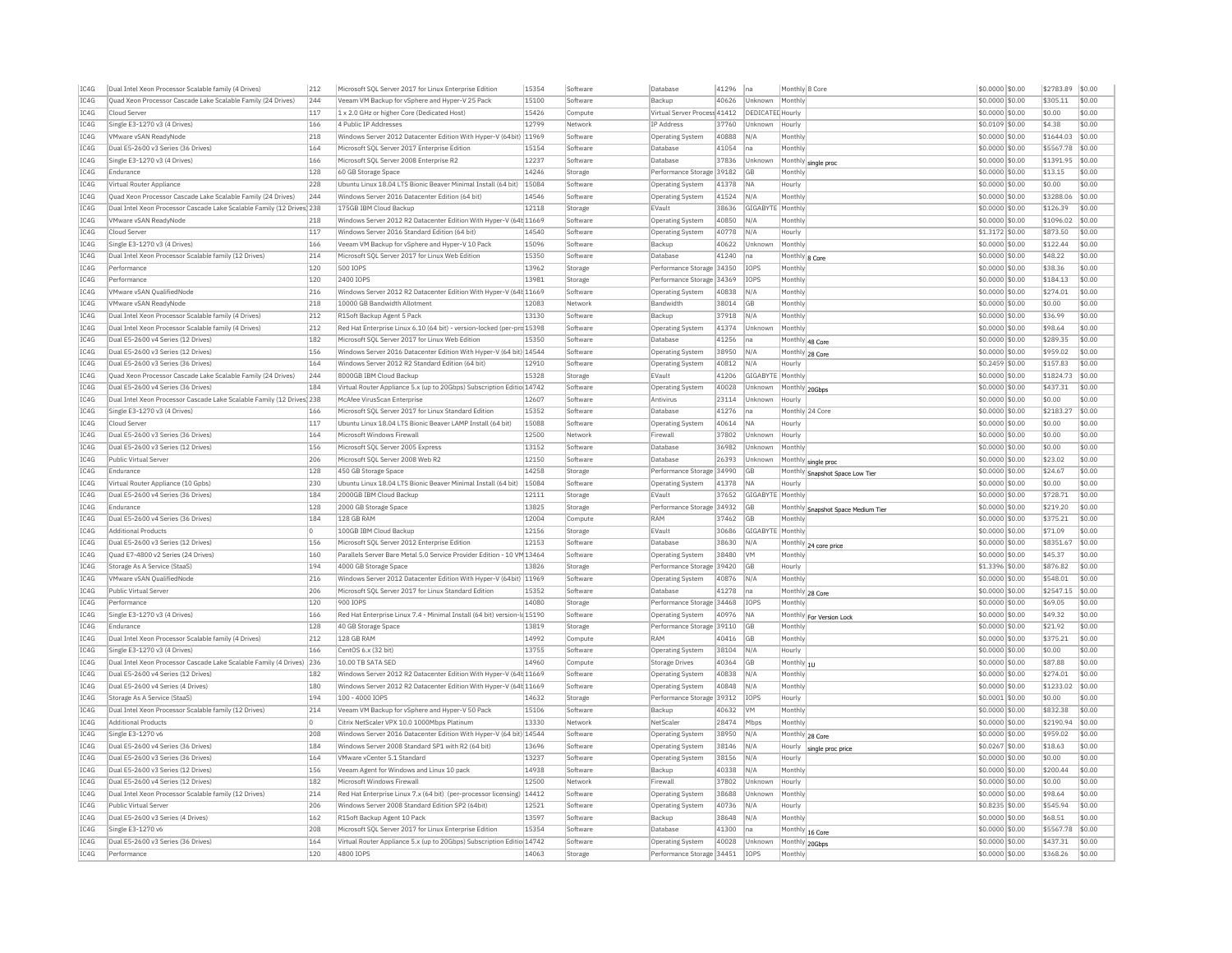| IC4G         | Dual E5-2600 v4 Series (4 Drives)                                        | 180        | Windows Server 2016 Standard Edition (64 bit)                                                      | 14542          | Software             | <b>Operating System</b>      | 40784          | N/A              | Hourly             |                            | \$0.5273 \$0.00                     | \$295.93                      | \$0.00           |
|--------------|--------------------------------------------------------------------------|------------|----------------------------------------------------------------------------------------------------|----------------|----------------------|------------------------------|----------------|------------------|--------------------|----------------------------|-------------------------------------|-------------------------------|------------------|
| TC4G         | <b>Bare Metal Server</b>                                                 | 113        | 3.00 TR SATA                                                                                       | 12777          | Compute              | Storage Drives               | 32701          | <b>GB</b>        | Hourly             | disk1-y                    | \$0,0494 \$0,00                     | \$32.58                       | \$0.00           |
| IC4G         | Dual E5-2600 v4 Series (4 Drives)                                        | 180        | Microsoft SOL Server 2008 Workgroup R2                                                             | 11918          | Software             | Database                     | 37228          | Unknown          | Monthly            | single proc                | \$0,0000 \$0.00                     | \$76.72                       | \$0.00           |
| IC4G         | Single E3-1270 v3 (4 Drives)                                             | 166        | Microsoft SOL Server 2017 Web Edition                                                              | 15250          | Software             | Database                     | 41076          | Ina              | Monthly            |                            | \$0,0000 \$0.00                     | \$48.22                       | \$0.00           |
| IC4G         | Dual E5-2600 v3 Series (12 Drives)                                       | 156        | Windows Server 2012 R2 Datacenter Edition With Hyper-V (64t 11669                                  |                | Software             | Operating System             | 40852          | N/A              | Monthly            |                            | \$0,0000 \$0.00                     | \$1644.03                     | \$0.00           |
| IC4G         | Single E3-1270 v3 (4 Drives)                                             | 166        | 1500GB IBM Cloud Backup                                                                            | 12112          | Storage              | EVault                       | 37290          | GIGABYTE         | Monthly            |                            | \$0,0000 \$0.00                     | \$685.26                      | \$0.00           |
| TC4G         | Dual E5-2600 v3 Series (36 Drives)                                       | 164        | Windows Server 2012 R2 Datacenter Edition (64bit)                                                  | 12324          | Software             | <b>Operating System</b>      | 40870          | N/A              | Monthly            |                            | \$0,0000 \$0.00                     | \$1644.03                     | \$0.00           |
| IC4G         | Quad E7-4800 v2 Series (24 Drives)                                       | 160        | Microsoft SOL Server 2012 Standard Edition                                                         | 11956          | Software             | Database                     | 38370          | N/A              |                    |                            | \$0.0000 \$0.00                     | \$545.82                      | \$0.00           |
| IC4G         | Network Gateway Appliance (10 Gbps)                                      | 158        | <b>Email and Ticket</b>                                                                            | 13785          | Service              | Other                        | 37768          | Unknown          | Hourly             | Monthly 6 core price       | \$0,0000 \$0.00                     | \$0.00                        | \$0.00           |
|              |                                                                          |            |                                                                                                    |                |                      |                              |                |                  |                    |                            |                                     |                               |                  |
| TC4G         | Dual E5-2600 v4 Series (36 Drives)                                       | 184        | Riak 1.x                                                                                           | 12432          | Software             | Database                     | 38408          | N/A              | Hourly             |                            | \$0,0000 \$0.00                     | \$0.00                        | \$0.00           |
| IC4G         | Dual E5-2600 v4 Series (4 Drives)                                        | 180        | MySQL 5.0.51 for Windows                                                                           | 13661          | Software             | Database                     | 37934          | N/A              | Hourly             |                            | \$0.0000 \$0.00                     | \$0.00                        | \$0.00           |
| IC4G         | Quad E7-4800 v2 Series (24 Drives)                                       | 160        | Microsoft SOL Server 2017 Web Edition                                                              | 15250          | Software             | Database                     | 41052          | na               | Monthly            |                            | \$0,0000 \$0,00                     | \$12.06                       | sin nn           |
| IC4G         | Dual Intel Xeon Processor Cascade Lake Scalable Family (4 Drives)        | 236        | Microsoft SQL Server 2017 Web Edition                                                              | 15250          | Software             | Database                     | 41072          | Ina              | Monthly            |                            | \$0.0000 \$0.00                     | \$24.11                       | \$0.00           |
| IC4G         | Public Virtual Server                                                    | 206        | 100 GB (LOCAL SSD)                                                                                 | 13411          | Compute              | Virtual Server Storage 39988 |                | GB               | Hourly             |                            | \$0.0069 \$0.00                     | \$4.36                        | \$0.00           |
| IC4G         | Cloud Server                                                             | 117        | Veeam VM Backup for vSphere and Hyper-V 5 Pack                                                     | 15092          | Software             | Backup                       | 40618          | Unknown          | Monthly            |                            | \$0,0000 \$0.00                     | \$61.22                       | \$0.00           |
| IC4G         | Dual E5-2600 v3 Series (4 Drives)                                        | 162        | Windows Server 2012 Datacenter Edition (64bit)                                                     | 12964          | Software             | Operating System             | 40902          | N/A              | Monthly            |                            | \$0,0000 \$0.00                     | \$1096.02                     | \$0.00           |
| IC4G         | Single E3-1270 v6                                                        | 208        | Windows Server 2012 R2 Standard Edition (64 bit)                                                   | 12910          | Software             | <b>Operating System</b>      | 40810          | N/A              | Hourly             |                            | \$0,2153 \$0,00                     | \$138.10                      | \$0.00           |
| IC4G         | Quad Xeon Processor Cascade Lake Scalable Family (24 Drives)             | 244        | Microsoft SQL Server 2017 for Linux Web Edition                                                    | 15350          | Software             | Database                     | 41256          | Ina              |                    | Monthly 48 Core            | \$0.0000 \$0.00                     | \$289.35                      | \$0.00           |
| IC4G         | Dual Intel Xeon Processor Scalable family (12 Drives)                    | 214        | Windows Server 2012 R2 Datacenter Edition With Hyper-V (64t 11669                                  |                | Software             | Operating System             | 40848          | N/A              | Monthly            |                            | \$0,0000 \$0.00                     | \$1233.02                     | \$0.00           |
| TC4G         | Dual Intel Xeon Processor Cascade Lake Scalable Family (12 Drives 238    |            | 4000GB TBM Cloud Backup                                                                            | 15324          | Storage              | FVault                       | 41202          | GIGARYTE Monthly |                    |                            | \$0,0000 \$0.00                     | \$1096.02                     | \$0.00           |
| IC4G         | Dual Intel Xeon Processor Cascade Lake Scalable Family (12 Drives 238    |            | Microsoft SQL Server 2017 Web Edition                                                              | 15250          | Software             | Database                     | 41072          | na               | Monthly            |                            | \$0,0000 \$0.00                     | \$24.11                       | \$0.00           |
| IC4G         | Dual E5-2600 v4 Series (4 Drives)                                        | 180        | OuantaStor 4.x (128 TB) - OuantaStor Large Tier                                                    | 14474          | Software             | Operating System             | 38824          | N/A              | Monthly            |                            | \$0,0000 \$0,00                     | \$765.02                      | \$0.00           |
| IC4G         | Dual E5-2600 v3 Series (36 Drives)                                       | 164        | 10 Gbps Public & Private Network Uplinks                                                           | 13735          | Compute              | Port Speed                   | 37456          | Mbps             | Monthly            |                            | \$0.0000 \$0.00                     | \$109.60                      | \$0.00           |
|              |                                                                          |            |                                                                                                    | 12298          |                      |                              |                |                  |                    |                            |                                     |                               |                  |
| IC4G         | Public Virtual Server                                                    | 206        | 30GB IBM Cloud Backup<br>Windows Server 2016 Datacenter Edition With Hyper-V (64 bit) 14544        |                | Storage              | EVault                       | 27353<br>40790 | GIGABYTE         | Monthly<br>Monthly |                            | \$0.0000 \$0.00<br>$$0.0000$ \$0.00 | \$27.65<br>\$2055.04          | \$0.00<br>\$0.00 |
| IC4G         | Dual E5-2600 v4 Series (36 Drives)                                       | 184        |                                                                                                    |                | Software             | Operating System             |                | N/A              |                    |                            |                                     |                               |                  |
| IC4G         | Public Virtual Server                                                    | 206        | R1Soft Backup Agent 5 Pack                                                                         | 13130          | Software             | Backup                       | 37918          | N/A              | Monthly            |                            | \$0.0000 \$0.00                     | \$36.99                       | \$0.00           |
| IC4G         | Dual E5-2600 v3 Series (4 Drives)                                        | 162        | 12.00 TB SATA                                                                                      | 15150          | Compute              | <b>Storage Drives</b>        | 40796          | <b>GB</b>        | Monthly            |                            | \$0.0000 \$0.00                     | \$103.68                      | \$0.00           |
| IC4G         | Dual E5-2600 v4 Series (12 Drives)                                       | 182        | RAID                                                                                               | 13075          | Compute              | Storage Controller           | 38416          | N/A              | Monthly            |                            | \$0.0000 \$0.00                     | \$54.80                       | \$0.00           |
| IC4G         | Dual Intel Xeon Processor Scalable family (12 Drives)                    | 214        | RATD                                                                                               | 13075          | Compute              | Storage Controlle            | 38416          | N/A              | Monthly            |                            | \$0.0000 \$0.00                     | \$54.80                       | \$0.00           |
| IC4G         | Application Delivery Appliance                                           | 629        | 16 Static Public IP Addresses                                                                      | 12178          | Network              | IP Address                   | 32042          | Unknown          |                    | Monthly NetScaler VPX - SL | \$0,0000 \$0,00                     | \$17.54                       | \$0.00           |
| IC4G         | Dual Intel Xeon Processor Scalable family (12 Drives)                    | 214        | 96 GB RAM                                                                                          | 14990          | Compute              | RAM                          | 40414          | GB               | Monthly            |                            | \$0,0000 \$0,00                     | \$311.03                      | \$0.00           |
|              |                                                                          |            |                                                                                                    | 12115          |                      | FVault                       |                |                  | GIGARYTE Monthly   |                            | \$0,0000 \$0.00                     | \$274.50                      | \$0.00           |
| TC4G         | Dual E5-2600 v3 Series (4 Drives)                                        | 162        | 500GB TBM Cloud Backup                                                                             |                | Storage              |                              | 38532          |                  |                    |                            |                                     |                               |                  |
| IC4G         | VMware vSAN ReadyNode                                                    | 218        | 6000GB IBM Cloud Backup                                                                            | 15326          | Storage              | EVault                       | 41204          | GIGABYTE Monthly |                    |                            | \$0.0000 \$0.00                     | \$1644.03                     | \$0.00           |
| IC4G         | Public Virtual Server                                                    | 206        | 100 Mbps Private Network Uplink                                                                    | 13376          | Compute              | Port Speed                   | 38528          | Mbps             | Hourly             |                            | \$0.0000 \$0.00                     | \$0.00                        | \$0.00           |
| TC4G         | Cloud Server                                                             | 117        | Microsoft SOL Server 2016 Enterprise Edition                                                       | 14989          | Software             | Database                     | 40423          | na               | Monthly            |                            | \$0,0000 \$0.00                     | \$11135.56 \$0.00             |                  |
|              | Virtual Router Appliance                                                 | 228        |                                                                                                    |                | Network              | Bandwidtl                    |                | GB               | Monthly            |                            | \$0,0000 \$0.00                     |                               |                  |
| IC4G         |                                                                          |            | 0 GB Bandwidth Allotment                                                                           | 12602<br>12360 |                      |                              | 38270          |                  |                    |                            |                                     | \$0.00                        | \$0.00<br>\$0.00 |
| IC4G         | Dual Intel Xeon Processor Cascade Lake Scalable Family (12 Drives 238    |            | 1 Gbps Public & Private Network Uplinks                                                            |                | Compute              | Port Speed                   | 37174          | Mbps             | Hourly             |                            | \$0.0326 \$0.00                     | \$21.92                       |                  |
| IC4G         | Single E3-1270 v6                                                        | 208        | Microsoft SQL Server 2014 Express Edition                                                          | 14398          | Software             | Database                     | 37948          | N/A              | Hourly             |                            | \$0.0000 \$0.00                     | \$0.00                        | \$0.00           |
| IC4G         | Dual Intel Xeon Processor Cascade Lake Scalable Family (4 Drives)        | 236        | Microsoft SQL Server 2016 Enterprise Edition                                                       | 14989          | Software             | Database                     | 40429          | na               | Monthly            |                            | \$0.0000 \$0.00                     | \$19487                       | $.24$ \$0.00     |
| IC4G         | Additional Products                                                      | In.        | IBM Cloud Backup Plugin - BMR (Bare Metal Restore)                                                 | 12252          | Software             | EVault                       | 21259          | Unknown          | Monthly            |                            | \$0,0000 \$0.00                     | \$0.00                        | \$0.00           |
| IC4G         | Single E3-1270 v3 (4 Drives)                                             | 166        | Parallels Plesk Panel 12 (Linux) - 30 Domain w/ Power Pack                                         | 14216          | Software             | Control Pane                 | 37120          | Unknown          | Monthly            |                            | \$0.0000 \$0.00                     | \$40.12                       | \$0.00           |
| IC4G         | New Customer Setup                                                       | 186        | Account Setup Fee                                                                                  | 12710          | Billing              | Billing                      | 23678          | N/A              | Monthly            |                            | \$0.0000 \$0.00                     | \$0.00                        | \$0.00           |
| IC4G         | Public Virtual Server                                                    | 206        | CentOS 7.x - LAMP Install (64 bit)                                                                 | 14212          | Software             | Operating System             | 34578          | N/A              | Hourly             |                            | \$0,0000 \$0,00                     | \$0.00                        | \$0.00           |
| IC4G         | Quad Xeon Processor Cascade Lake Scalable Family (24 Drives)             | 244        | Microsoft SQL Server 2017 Web Edition                                                              | 15250          | Software             | Database                     | 41088          | na               | Monthly            |                            | \$0.0000 \$0.00                     | \$192.90                      | \$0.00           |
| TC4G         | <b>Additional Products</b>                                               | l n        | Citrix VDC                                                                                         | 12684          | Compute              | Other                        | 23556          | N/A              | Monthly            |                            | \$0,0000 \$0.00                     | \$0.00                        | \$0.00           |
| IC4G         | Dual E5-2600 v4 Series (12 Drives                                        | 182        | 8000GB IBM Cloud Backup                                                                            | 15328          | Storage              | EVault                       | 41206          | GIGABYTE Monthly |                    |                            | \$0,0000 \$0.00                     | \$1824.73                     | $ $ \$0.00       |
| IC4G         | Dual E5-2600 v3 Series (12 Drives)                                       | 156        | Red Hat Enterprise Linux 6.8 (64 bit) version-locked                                               | 15156          | Software             | Operating System             | 40916          | Ina              |                    | Monthly For Version Lock   | \$0,0000 \$0,00                     | \$98.74                       | \$0.00           |
| IC4G         | VHD Import                                                               | 639        | CentOS 6.5 - Minimal Install (64 bit) - version-locked                                             | 14278          | Software             | Operating System             | 35022          | N/A              | Monthly            |                            | \$0.0000 \$0.00                     | \$0.00                        | \$0.00           |
| IC4G         | Dual Intel Xeon Processor Cascade Lake Scalable Family (4 Drives)        | 236        | 1 TPv6 Address                                                                                     | 13033          | Network              | IP Address                   | 37050          | N/A              | Hourly             |                            | \$0.0000 \$0.00                     | \$0.00                        | \$0.00           |
| TC4G         | Dual E5-2600 v3 Series (36 Drives)                                       | 164        | Windows Server 2012 Standard Edition (64 bit)                                                      | 12322          | Software             | Operating System             | 40830          | N/A              | Hourly             |                            | \$0.2459 \$0.00                     | \$157.83                      | \$0.00           |
| IC4G         | Ouad E7-4800 v2 Series (24 Drives)                                       | 160        | Microsoft SQL Server 2017 Standard Edition                                                         | 15252          | Software             | Database                     | 41112          | Ina              | Monthly            |                            | \$0,0000 \$0,00                     | \$2183.27                     | \$0.00           |
| TC4G         | Dual Intel Xeon Processor Scalable family (12 Drives)                    | 214        | Microsoft SOL Server 2017 Standard Edition                                                         | 15252          | Software             | Database                     | 41102          | Ina              | Monthly            |                            | \$0,0000 \$0,00                     | \$545.82                      | \$0.00           |
| TC4G         | Dual Intel Xeon Processor Scalable family (4 Drives)                     | 212        | Red Hat Enterprise Linux 7.4 (64 bit) version-locked                                               | 15188          | Software             | <b>Operating System</b>      | 40972          | <b>NA</b>        |                    |                            | \$0.0000 \$0.00                     | \$98.74                       | \$0.00           |
|              |                                                                          |            |                                                                                                    |                | Software             | <b>Operating System</b>      |                |                  |                    | Monthly For version lock   |                                     |                               |                  |
| IC4G<br>IC4G | Dual E5-2600 v4 Series (36 Drives)<br>Dual E5-2600 v4 Series (36 Drives) | 184<br>184 | Windows Server 2016 Datacenter Edition (64 bit)<br>Dual Intel Xeon E5-2620 v4 (16 Cores, 2.10 GHz) | 14546<br>14484 | Compute              | Processor                    | 38968<br>38852 | N/A<br>GHz       | Monthly 4U         | Monthly 48 Core            | \$0.0000 \$0.00<br>\$0,0000 \$0,00  | \$1644.03<br>\$537.15         | \$0.00<br>\$0.00 |
| IC4G         | Dual E5-2600 v4 Series (36 Drives                                        | 184        | XenServer Advanced for XenServer 5.6                                                               | 12944          | Software             |                              | 37844          | N/A              | Monthly            |                            | \$0,0000 \$0.00                     | \$54.80                       | \$0.00           |
|              |                                                                          |            |                                                                                                    |                |                      | <b>Operating System</b>      |                |                  |                    |                            |                                     |                               |                  |
| IC4G         | Ouad E7-4800 v2 Series (24 Drives)                                       | 160        | Microsoft SOL Server 2014 Standard Edition                                                         | 14396          | Software             | Database                     | 37114          | N/A              |                    | Monthly 14 core price      | \$0,0000 \$0,00                     | \$1273.58                     | \$0.00           |
| IC4G         | Quad Xeon Processor Cascade Lake Scalable Family (24 Drives)             | 244        | Microsoft SQL Server 2017 Web Edition                                                              | 15250          | Software             | Database                     | 41092          | Ina              | Monthly            |                            | \$0,0000 \$0,00                     | \$289.35                      | \$0.00           |
| IC4G         | Performance                                                              | 120        | 600 IOPS                                                                                           | 13834          | Storage              | Performance Storage 34222    |                | IOP:             | Monthly            |                            | \$0.0000 \$0.00                     | \$46.03                       | \$0.00           |
| IC4G         | Performance                                                              | 120        | 3500 TOPS                                                                                          | 13933          | Storage              | Performance Storage 34321    |                | TOPS             | Monthly            |                            | \$0,0000 \$0,00                     | \$268.52                      | \$0.00           |
| IC4G         | Ouad E7-4800 v2 Series (24 Drives)                                       | 160        | FreeBSD 8.x (64 bit)                                                                               | 13128          | Software             | Operating System             | 37450          | N/A              | Hourly             |                            | \$0,0000 \$0.00                     | \$0.00                        | \$0.00           |
| IC4G         | Dual E5-2600 v4 Series (36 Drives)                                       | 184        | 1 TP Address                                                                                       | 13345          | Network              | IP Address                   | 38488          | Unknown          | Hourly             |                            | \$0,0000 \$0,00                     | \$0.00                        | \$0.00           |
| IC4G         | Dual E5-2600 v3 Series (4 Drives)                                        | 162        | Microsoft SQL Server 2017 for Linux Web Edition                                                    | 15350          | Software             | Database                     | 41240          | Ina              | Monthly 8 Core     |                            | \$0.0000 \$0.00                     | \$48.22                       | \$0.00           |
| IC4G<br>TC4G | Dual E5-2600 v4 Series (36 Drives)<br>Dual E5-2600 v4 Series (4 Drives)  | 184<br>180 | Microsoft SQL Server 2017 Enterprise Edition<br>Microsoft SOL Server 2017 for Linux Web Edition    | 15154<br>15350 | Software<br>Software | Database<br>Database         | 41066<br>41254 | na<br>Ina        | Monthly            | Monthly 40 Core            | \$0.0000 \$0.00<br>$$0.0000$ \$0.00 | \$16703.35 \$0.00<br>\$241.12 | \$0.00           |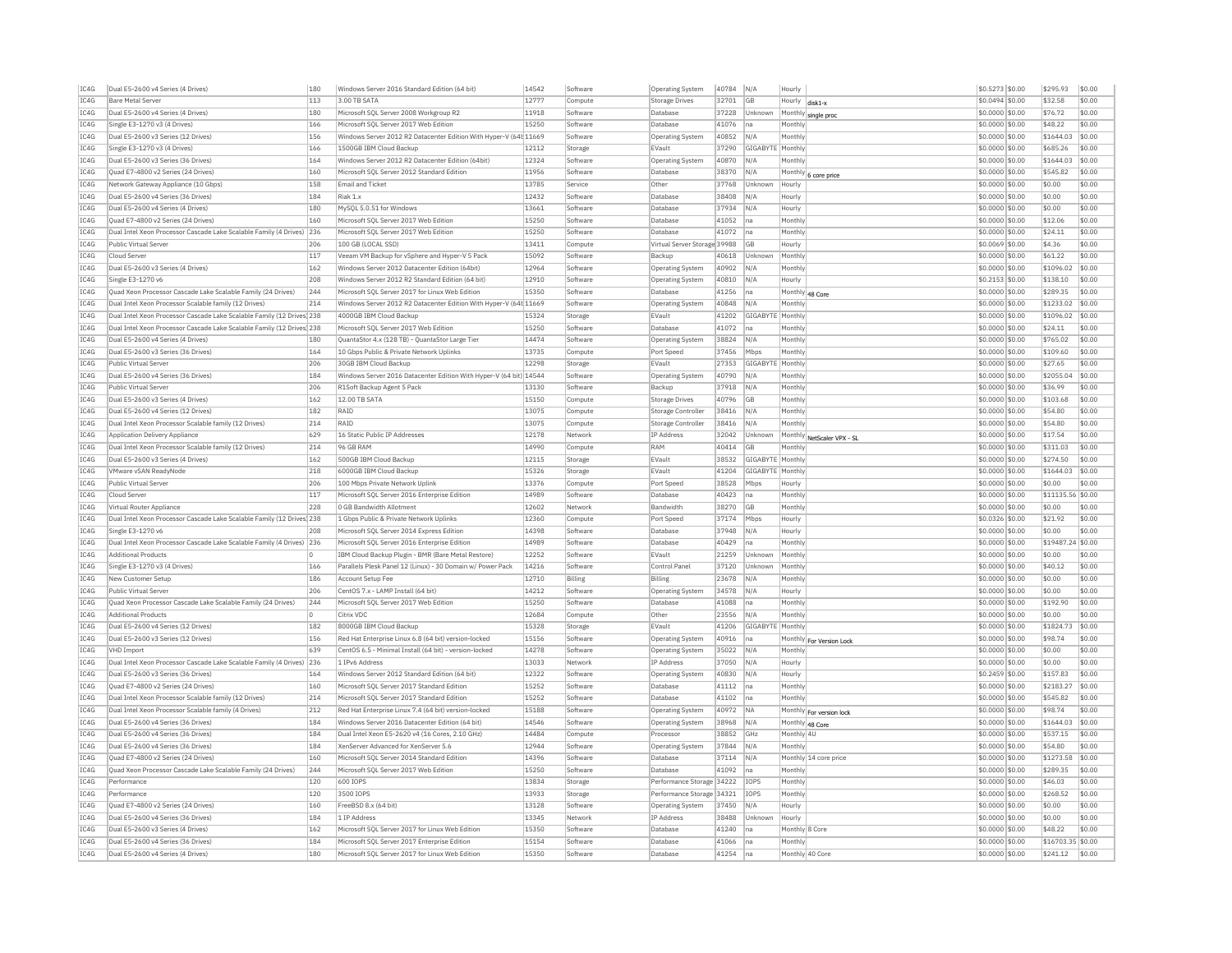| IC4G         | Ouad E7-4800 v2 Series (24 Drives)                                       | 160        | Veeam Agent for Windows and Linux 100 Pack                            | 15118          | Software | Backup                    | 40644          | Unknown          | Monthly                            | \$0.0000 \$0.00                     | \$1997.52             | \$0.00           |
|--------------|--------------------------------------------------------------------------|------------|-----------------------------------------------------------------------|----------------|----------|---------------------------|----------------|------------------|------------------------------------|-------------------------------------|-----------------------|------------------|
| IC4G         | Single E3-1270 v3 (4 Drives)                                             | 166        | Citrix XenServer 7.0.0                                                | 14766          | Software | Operating System          | 40056          | <b>NA</b>        | Monthly                            | \$0.0000 \$0.00                     | \$0.00                | \$0.00           |
| IC4G         | Performance                                                              | 120        | 5200 TOPS                                                             | 14067          | Storage  | Performance Storage 34455 |                | <b>TOPS</b>      | Monthly                            | $$0.0000$ \$0.00                    | \$398.95              | \$0.00           |
| TC4G         | <b>Additional Products</b>                                               | $\Omega$   | 2 Static Public IP Addresses                                          | 12608          | Network  | <b>TP Address</b>         | 33688          | Unknown          | Monthly NetScaler VPX - SI         | \$0.0000 \$0.00                     | \$2.19                | \$0.00           |
| TC4G         | Dual E5-2600 v3 Series (36 Drives)                                       | 164        | Microsoft SOL Server 2017 for Linux Web Edition                       | 15350          | Software | Database                  | 41244          | Ina              | Monthly 16 Core                    | \$0,0000 \$0.00                     | \$96.45               | \$0.00           |
| TC4G         | VHD Import                                                               | 639        | Red Hat Enterprise Linux 6 - Minimal Install (64 bit)                 | 12780          | Software | Operating System          | 24096          | N/A              | Hourly<br>$1-4$ cores              | \$0,0879 \$0.00                     | \$49.32               | \$0.00           |
| IC4G         | Dual E5-2600 v4 Series (12 Drives)                                       | 182        | Ubuntu Linux 16.04 LTS Xenial Xerus Minimal Install (64 bit)          | 14902          | Software | Operating System          | 40276          | NA               | Hourly                             | \$0.0000 \$0.00                     | \$0.00                | \$0.00           |
| TC4G         | Endurance                                                                | 128        | 40 GB Storage Space                                                   | 13819          | Storage  | Performance Storage 34878 |                | <b>GB</b>        | Monthly Replication Medium Tier    | \$0.0000 \$0.00                     | \$5.48                | \$0.00           |
| IC4G         | Dual Intel Xeon Processor Cascade Lake Scalable Family (4 Drives)        | 236        | 1 Gbps Private Network Uplink                                         | 12446          | Compute  | Port Speed                | 37628          | Mbps             | Hourly                             | $$0.0168$ \$0.00                    | \$10.96               | \$0.00           |
| IC4G         | Dual E5-2600 v4 Series (4 Drives)                                        | 180        | cPanel/WHM with Softaculous and RVskin                                | 11894          | Software | Control Panel             | 38182          | N/A              | Monthly                            | \$0.0000 \$0.00                     | \$27.40               | \$0.00           |
| IC4G         | Quad E7-4800 v2 Series (24 Drives)                                       | 160        | Microsoft Windows Firewall                                            | 12500          | Network  | Firewall                  | 37802          | Unknown          | Hourly                             | \$0,0000 \$0.00                     | \$0.00                | \$0.00           |
| IC4G         | Dual E5-2600 v4 Series (36 Drives)                                       | 184        | Ubuntu Linux 16.04 LTS Xenial Xerus (64 bit)                          | 14908          | Software | <b>Operating System</b>   | 40282          | <b>NA</b>        | Hourly                             | \$0.0000 \$0.00                     | \$0.00                | \$0.00           |
| TC4G         | <b>Public Virtual Server</b>                                             | 206        |                                                                       | 15268          | Software |                           |                | Unknown          |                                    |                                     | \$0.00                | \$0.00           |
|              |                                                                          |            | Debian GNU/Linux 9.x Stretch / Stable - LAMP Install (64 bit)         | 12705          |          | <b>Operating System</b>   | 41132          |                  | Hourly                             | $50.0000$ \$0.00                    |                       | \$0.00           |
| IC4G         | Single E3-1270 v6                                                        | 208        | Citrix XenServer 6.2                                                  |                | Software | Operating System          | 38656          | Unknown          | Monthly                            | \$0.0000 \$0.00                     | \$0.00                |                  |
| IC4G         | Dual Intel Xeon Processor Scalable family (4 Drives)                     | 212        | 1.5 TB RAM                                                            | 15000          | Compute  | RAM                       | 40424          | GB               | Monthly                            | \$0.0000 \$0.00                     | \$3156.74             | \$0.00           |
| IC4G         | Dual Intel Xeon Processor Cascade Lake Scalable Family (4 Drives) 236    |            | Parallels Plesk Panel 10 (Windows) 100 Domain w/ Power Pack 13308     |                | Software | Control Panel             | 37598          | Unknown          | Monthly                            | $$0.0000$ \$0.00                    | \$40.12               | \$0.00           |
| IC4G         | <b>Bare Metal Server</b>                                                 | 113        | Windows Server 2012 Datacenter Edition With Hyper-V (64bit)           | 11969          | Software | Operating System          | 40888          | N/A              | Monthly                            | \$0,0000 \$0.00                     | \$1644.03             | \$0.00           |
| TC4G         | Dual E5-2600 v4 Series (36 Drives)                                       | 184        | Microsoft SOL Server 2017 for Linux Standard Edition                  | 15352          | Software | Database                  | 41282          | Ina              | Monthly 40 Core                    | \$0,0000 \$0.00                     | \$3638.79             | \$0.00           |
| IC4G         | Dual E5-2600 v3 Series (12 Drives)                                       | 156        | Microsoft SQL Server 2014 Express Edition                             | 14398          | Software | Database                  | 37948          | N/A              | Hourly                             | \$0.0000 \$0.00                     | \$0.00                | \$0.00           |
| IC4G         | Dual Intel Xeon Processor Scalable family (4 Drives)                     | 212        | APF Software Firewall for Linux                                       | 13719          | Network  | Firewall                  | 38032          | Unknown          | Hourly                             | \$0.0000 \$0.00                     | \$0.00                | \$0.00           |
| IC4G         | Dual E5-2600 v4 Series (12 Drives)                                       | 182        | Windows Server 2016 Datacenter Edition With Hyper-V (64 bit) 14544    |                | Software | Operating System          | 38952          | N/A              | Monthly 32 Core                    | $$0.0000$ \$0.00                    | \$1096.02             | \$0.00           |
| IC4G         | Dual Intel Xeon Processor Cascade Lake Scalable Family (12 Drives 238    |            | Microsoft SQL Server 2017 for Linux Enterprise Edition                | 15354          | Software | Database                  | 41316          | na               | Monthly 96 Core                    | \$0.0000 \$0.00                     | \$33406.69            | \$0.00           |
| IC4G         | Dual E5-2600 v3 Series (4 Drives)                                        | 162        | Microsoft SQL Server 2017 for Linux Enterprise Edition                | 15354          | Software | Database                  | 41298          | Ina              | Monthly 12 Core                    | \$0.0000 \$0.00                     | \$4175.84             | \$0.00           |
| IC4G         | Dual E5-2600 v3 Series (4 Drives)                                        | 162        | Windows Server 2008 R2 Web Edition (64bit)                            | 12840          | Software | Operating System          | 38070          | N/A              | Monthly single proc price          | \$0,0000 \$0.00                     | \$12.06               | \$0.00           |
| IC4G         | Dual Intel Xeon Processor Scalable family (4 Drives)                     | 212        | Windows Server 2012 Standard Edition (64 bit)                         | 12322          | Software | <b>Operating System</b>   | 40836          | N/A              | Hourly                             | \$0.5273 \$0.00                     | \$295.93              | \$0.00           |
| IC4G         | Dual Intel Xeon Processor Cascade Lake Scalable Family (12 Drives 238    |            | Microsoft SOL Server 2012 Standard Edition                            | 11956          | Software | Database                  | 38126          | N/A              | Monthly 12 core price              | \$0,0000 \$0.00                     | \$1091.64             | \$0.00           |
| IC4G         | Single E3-1270 v6                                                        | 208        | Microsoft SOL Server 2008 Standard R2                                 | 13287          | Software | Database                  | 37828          | Unknowr          | Monthly single proc                | \$0.0000 \$0.00                     | \$363.88              | \$0.00           |
| TC4G         | Performance                                                              | 120        | 3900 TOPS                                                             | 14110          | Storage  | Performance Storage 34498 |                | <b>TOPS</b>      | Monthly                            | \$0,0000 \$0.00                     | \$299.21              | \$0.00           |
| IC4G         | Single E3-1270 v6                                                        | 208        | Microsoft SQL Server 2017 for Linux Web Edition                       | 15350          | Software | Database                  | 41248          | Ina              | Monthly 24 Core                    | \$0.0000 \$0.00                     | \$144.67              | \$0.00           |
| IC4G         | Dual E5-2600 v4 Series (4 Drives)                                        | 180        | Citrix XenServer 6.5.1                                                | 14404          | Software | Operating System          | 38214          | N/A              | Monthly                            | \$0.0000 \$0.00                     | \$0.00                | \$0.00           |
| TC4G         | Dual E5-2600 v3 Series (12 Drives)                                       | 156        | Microsoft SOL Server 2017 for Linux Enterprise Edition                | 15354          | Software | Database                  | 41294          | Ina              | Monthly 6 Core                     | \$0,0000 \$0.00                     | \$2087.92             | \$0.00           |
| IC4G         | Public Virtual Server                                                    | 206        | Microsoft SQL Server 2012 Enterprise Edition                          | 12153          | Software | Database                  | 24004          | N/A              | Monthly 24 core price              | \$0,0000 \$0.00                     | \$8351.67             | \$0.00           |
| IC4G         | Dual E5-2600 v3 Series (12 Drives)                                       | 156        | Microsoft SOL Server 2017 for Linux Standard Edition                  | 15352          | Software | Database                  | 41278          | Ina              | Monthly 28 Core                    | \$0,0000 \$0.00                     | \$2547.15             | \$0.00           |
| IC4G         | Single E3-1270 v6                                                        | 208        | Microsoft SQL Server 2017 for Linux Enterprise Edition                | 15354          | Software | Database                  | 41296          | Ina              |                                    | \$0.0000 \$0.00                     | \$2783.89             | \$0.00           |
| IC4G         | Dual E5-2600 v3 Series (4 Drives)                                        | 162        | Parallels Plesk Panel 10 (Windows) Unlimited Domain w/ Powe 13695     |                | Software | Control Pane              | 37370          | Unknown          | Monthly 8 Core<br>Monthly          | \$0.0000 \$0.00                     | \$58.20               | \$0.00           |
| TC4G         | Single E3-1270 v3 (4 Drives)                                             | 166        | Microsoft SOL Server 2017 Enterprise Edition                          | 15154          | Software | Database                  | 41048          | lna              | Monthly                            | $$0.0000$ \$0.00                    | \$2783.89             | \$0.00           |
|              |                                                                          |            |                                                                       |                |          |                           |                |                  |                                    |                                     |                       |                  |
| IC4G         | Paid Support                                                             | 188        | Premium Support                                                       | 14506          | Service  | Service                   | 38872          | <b>NA</b>        | Monthly                            | \$0.0000 \$0.00                     | \$10960.20 \$0.00     |                  |
| IC4G         | Public Virtual Server                                                    | 206        | Microsoft SOL Server 2017 Standard Edition                            | 15252          | Software | Database                  | 41106          | Ina              | Monthly                            | \$0.0000 \$0.00                     | \$1091.64             | sin n            |
| IC4G         | VMware vSAN OualifiedNode                                                | 216        | RATD                                                                  | 13075          | Compute  | Storage Controller        | 38416          | N/A              | Monthly                            | \$0,0000 \$0.00                     | \$54.80               | \$0.00           |
| IC4G         | Performance                                                              | 120        | 5700 IOPS                                                             | 14072          | Storage  | Performance Storage 34460 |                | IOPS             | Monthly                            | \$0.0000 \$0.00                     | \$437.31              | \$0.00           |
| IC4G         | Dual Intel Xeon Processor Cascade Lake Scalable Family (12 Drives 238    |            | 64 GB RAM                                                             | 14988          | Compute  | RAM                       | 40412          | GB               | Monthly                            | \$0,0000 \$0.00                     | \$248.83              | \$0.00           |
| IC4G         | Dual Intel Xeon Processor Scalable family (12 Drives)                    | 214        | Windows Server 2012 R2 Datacenter Edition With Hyper-V (64t 11669     |                | Software | Operating System          | 40838          | N/f              | Monthly                            | \$0,0000 \$0.00                     | \$274.01              | \$0.00           |
| IC4G         | Storage As A Service (StaaS)                                             | 194        | 60 GB Storage Space                                                   | 14246          | Storage  | Performance Storage 39540 |                | <b>GB</b>        | Hourly                             | \$0,0017 \$0.00                     | \$1.10                | \$0.00           |
| IC4G         | Dual E5-2600 v3 Series (36 Drives)                                       | 164        | Microsoft SQL Server 2017 Standard Edition                            | 15252          | Software | Database                  | 41106          | Ina              | Monthly                            | \$0.0000 \$0.00                     | \$1091.64             | \$0.00           |
| IC4G         | Cloud Serve                                                              | 117        | Microsoft SQL Server 2016 Web Edition                                 | 14991          | Software | Database                  | 40433          | Ina              | Monthly                            | \$0,0000 \$0.00                     | \$24.11               | \$0.00           |
| TC4G         | Endurance                                                                | 128        | 600 GB Storage Space                                                  | 14260          | Storage  | Performance Storage 34998 |                | <b>GB</b>        | Monthly Snanshot Space Medium Tier | \$0.0000 \$0.00                     | \$65.76               | \$0.00           |
| IC4G         | Dual E5-2600 v4 Series (4 Drives)                                        | 180        | Ubuntu Linux 12.04 LTS Precise Pangolin - Minimal Install (64 t 13261 |                | Software | Operating System          | 38138          | N/A              | Hourly                             | \$0.0000 \$0.00                     | \$0.00                | \$0.00           |
| IC4G         | Dual E5-2600 v4 Series (4 Drives)                                        | 180        | Microsoft SOL Server 2017 for Linux Standard Edition                  | 15352          | Software | Database                  | 41272          | Ina              | Monthly 16 Core                    | \$0,0000 \$0.00                     | \$1455.51             | \$0.00           |
| TC4G         | Public Virtual Server                                                    | 206        | Windows Server 2012 R2 Standard Edition (64 bit)                      | 12910          | Software | <b>Operating System</b>   | 40700          | N/A              | Hourly                             | \$1,7023 \$0.00                     | \$1128.27             | \$0.00           |
| IC4G         | Public Virtual Server                                                    | 206        | Veeam VM Backup for vSphere and Hyper-V 5 Pack                        | 15094          | Software | Backup                    | 40620          | VM               | Monthly                            | \$0.0000 \$0.00                     | \$83.93               | \$0.00           |
| IC4G         | Dual E5-2600 v4 Series (4 Drives)                                        | 180        | Windows Server 2016 Standard Edition (64 bit)                         | 14542          | Software | Operating System          | 38940          | N/A              | Hourly<br>48 Core                  | \$0.3673 \$0.00                     | \$236.74              | \$0.00           |
| IC4G         | Dual Intel Xeon Processor Cascade Lake Scalable Family (12 Drives 238    |            | IBM Cloud Backup Plugin - BMR (Bare Metal Restore)                    | 12252          | Software | EVault                    | 38068          | Unknown          | Monthly                            | \$0.0000 \$0.00                     | \$0.00                | \$0.00           |
| IC4G         | Single E3-1270 v6                                                        | 208        | Microsoft SOL Server 2017 Enterprise Edition                          | 15154          | Software | Database                  | 41058          | lna              | Monthly                            | \$0.0000 \$0.00                     | \$8351.67             | \$0.00           |
| IC4G         | Quad E7-4800 v2 Series (24 Drives)                                       | 160        | Citrix Essentials for XenServer 5.5 (Billed per VM)                   | 11960          | Software | Operating System          | 38324          | N/A              | Hourly                             | \$0.0000 \$0.00                     | \$0.00                | \$0.00           |
| IC4G         | Single E3-1270 v3 (4 Drives)                                             | 166        | Microsoft SQL Server 2017 Standard Edition                            | 15252          | Software | Database                  | 41102          | na               | Monthly                            | \$0.0000 \$0.00                     | \$545.82              | \$0.00           |
| IC4G         | Dual E5-2600 v3 Series (4 Drives)                                        | 162        | Microsoft SOL Server 2005 Enterprise                                  | 12610          | Software | Database                  | 38498          | Unknown          | Monthly                            | \$0,0000 \$0.00                     | \$1391.95             | \$0.00           |
| IC4G         | VMware vSAN OualifiedNode                                                | 216        | Windows Server 2012 Standard Edition (64 bit)                         | 12322          | Software | Operating System          | 40832          | N/A              | Hourly                             | \$0,2755 \$0.00                     | \$177.56              | \$0.00           |
|              |                                                                          |            |                                                                       |                |          |                           |                |                  |                                    |                                     |                       |                  |
| IC4G         | Dual E5-2600 v3 Series (12 Drives)                                       | 156        | Unmetered Bandwidth (10 Mbps Uplink)                                  | 13146          | Network  | Bandwidth                 | 37138          | Unknown          | Monthly                            | \$0,0000 \$0.00                     | \$109.60              | \$0.00           |
| IC4G         | Cloud Server                                                             | 117        | Microsoft SOL Server 2014 Web Edition                                 | 14400          | Software | Database                  | 38210          | N/A              | Monthly 11 core                    | \$0.0000 \$0.00                     | \$72.34               | \$0.00           |
| IC4G         | Quad Xeon Processor Cascade Lake Scalable Family (24 Drives)             | 244        | 3 TB RAM                                                              | 14368          | Compute  | RAM                       | 37740          | GB               | Monthly                            | \$0.0000 \$0.00                     | \$5468.25             | \$0.00           |
| TC4G         | Dual E5-2600 v4 Series (4 Drives)                                        | 180        | Unmetered Bandwidth (10 Mbns Unlink)                                  | 13146          | Network  | <b>Bandwidth</b>          | 37138          | Unknown          | Monthly                            | $$0.0000$ \$0.00                    | \$109.60              | \$0.00           |
| TCAG         | Dual Intel Xeon Processor Cascade Lake Scalable Family (4 Drives) 236    |            | <b>768 GB RAM</b>                                                     | 14998          | Compute  | RAM                       | 40422          | GB               | Monthly                            | \$0.0000 \$0.00                     | \$1640.08             | \$0.00           |
| IC4G         | Dual Intel Xeon Processor Cascade Lake Scalable Family (4 Drives) 236    |            | Microsoft SOL Server 2017 Web Edition                                 | 15250          | Software | Database                  | 41084          | na               | Monthly                            | $$0.0000$ \$0.00                    | \$144.67              | \$0.00           |
|              |                                                                          |            |                                                                       |                |          |                           |                |                  |                                    |                                     |                       |                  |
| IC4G<br>IC4G | Dual E5-2600 v3 Series (36 Drives)<br>Dual E5-2600 v3 Series (12 Drives) | 164<br>156 | 6000GB IBM Cloud Backup<br>Microsoft SQL Server 2017 Web Edition      | 15326<br>15250 | Storage  | FVault                    | 41204<br>41090 | GIGARYTE Monthly |                                    | $$0.0000$ \$0.00<br>\$0.0000 \$0.00 | \$1644.03<br>\$241.12 | \$0.00<br>\$0.00 |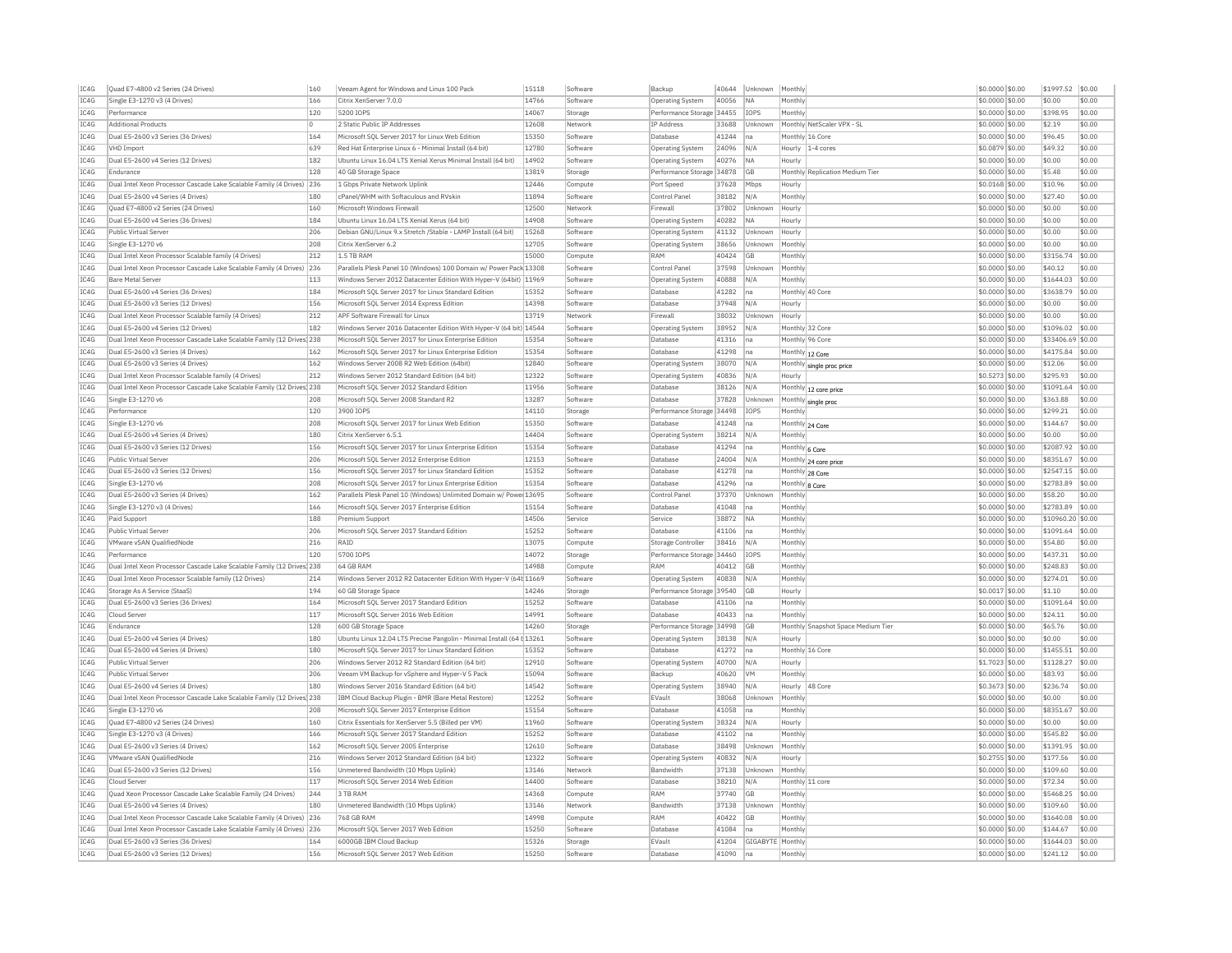| IC4G | Dual E5-2600 v4 Series (4 Drives)                                      | 180      | Microsoft SQL Server 2017 Web Edition                                    | 15250 | Software | Database                  | 41082 | na               | Monthly                                      | \$0.0000 \$0.00  | \$120.56  | \$0.00 |
|------|------------------------------------------------------------------------|----------|--------------------------------------------------------------------------|-------|----------|---------------------------|-------|------------------|----------------------------------------------|------------------|-----------|--------|
| TC4G | Single E3-1270 v3 (4 Drives)                                           | 166      | Microsoft SOL Server 2008 Workgroup                                      | 12698 | Software | Database                  | 37010 | Unknown          | Monthly single-proc pricing                  | \$0,0000 \$0.00  | \$76.72   | \$0.00 |
| IC4G | Dual Intel Xeon Processor Cascade Lake Scalable Family (4 Drives)      | 236      | 4 Public IP Addresses                                                    | 12799 | Network  | IP Address                | 37760 | Unknown          | Hourly                                       | \$0,0109 \$0.00  | \$4.38    | \$0.00 |
| IC4G | Dual E5-2600 v4 Series (12 Drives)                                     | 182      | Red Hat Enterprise Linux 7.3 - Minimal Install (64 bit) version-Id 15166 |       | Software | Operating System          | 40938 | <b>NA</b>        | Monthly RHEL 7.3 Version Lock for Bare Metal | \$0,0000 \$0.00  | \$98.74   | \$0.00 |
| IC4G | Dual E5-2600 v3 Series (4 Drives)                                      | 162      | Windows Server 2016 Standard Edition (64 bit)                            | 14542 | Software | Operating System          | 38940 | N/A              | 48 Core<br>Hourly                            | \$0.3673 \$0.00  | \$236.74  | \$0.00 |
| IC4G | Quad E7-4800 v2 Series (24 Drives)                                     | 160      | Windows Server 2016 Standard Edition (64 bit)                            | 14542 | Software | Operating System          | 38940 | N/A              | Hourly<br>48 Core                            | \$0,3673 \$0.00  | \$236.74  | \$0.00 |
| IC4G | VMware vSAN ReadyNode                                                  | 218      | Windows Server 2012 R2 Datacenter Edition (64bit)                        | 12324 | Software | <b>Operating System</b>   | 40868 | N/A              | Monthly                                      | \$0.0000 \$0.00  | \$1233.02 | \$0.00 |
| IC4G | Cloud Server                                                           | 117      | Windows Server 2008 Standard Edition SP2 (64bit)                         | 12521 | Software | Operating System          | 40730 | N/A              | Hourly                                       | \$0.1096 \$0.00  | \$72.79   | \$0.00 |
| IC4G | Dual E5-2600 v4 Series (4 Drives)                                      | 180      | Redhat 6.5 (64 bit) - version-locked                                     | 14450 | Software | <b>Operating System</b>   | 38800 | N/A              | Monthly 2 processor price                    | \$0,0000 \$0.00  | \$98.64   | \$0.00 |
| IC4G | Dual E5-2600 v4 Series (36 Drives)                                     | 184      | Microsoft SOL Server 2016 Enterprise Edition                             | 14989 | Software | Database                  | 40413 | Ina              | Monthly                                      | $$0.0000$ \$0.00 | \$4175.84 | \$0.00 |
| IC4G | Performance                                                            | 120      | 1200 IOPS                                                                | 14134 | Storage  | Performance Storage 34522 |       | IOPS             | Monthly                                      | \$0,0000 \$0.00  | \$92.07   | \$0.00 |
| TC4G | Dual Intel Xeon Processor Scalable family (4 Drives)                   | 212      | 1000 GB Bandwidth Allotment                                              | 12627 | Network  | Bandwidth                 | 37406 | GB               | Monthly                                      | \$0,0000 \$0.00  | \$0.00    | \$0.00 |
| IC4G | Dual E5-2600 v4 Series (12 Drives)                                     | 182      | Non-RAID                                                                 | 13664 | Compute  | Storage Controller        | 38276 | Unknown          | Hourly generic                               | \$0.0000 \$0.00  | \$0.00    | \$0.00 |
| IC4G | Dual E5-2600 v4 Series (12 Drives)                                     | 182      | Red Hat Enterprise Linux 7.4 (64 bit) version-locked                     | 15188 | Software | Operating System          | 40972 | <b>NA</b>        | Monthly For version lock                     | \$0.0000 \$0.00  | \$98.74   | \$0.00 |
| IC4G | Dual E5-2600 v3 Series (36 Drives)                                     | 164      | Microsoft SOL Server 2017 Standard Edition                               | 15252 | Software | Database                  | 41110 |                  | Monthly                                      | $$0.0000$ \$0.00 | \$1819.39 | \$0.00 |
| TC4G | <b>Bare Metal Server</b>                                               | 113      | CentOS 6.5 - Minimal Install (64 bit) - version-locked                   | 14278 | Software |                           |       | Ina<br>N/A       | Monthly                                      |                  | \$0.00    | \$0.00 |
|      |                                                                        |          |                                                                          |       |          | <b>Operating System</b>   | 35022 |                  |                                              | \$0.0000 \$0.00  |           | \$0.00 |
| IC4G | Performance                                                            | 120      | 4600 TOPS                                                                | 14168 | Storage  | Performance Storage 34556 |       | <b>TOPS</b>      | Monthly                                      | \$0.0000 \$0.00  | \$352.92  |        |
| IC4G | Performance                                                            | 120      | 4300 IOPS                                                                | 14165 | Storage  | Performance Storage 34553 |       | IOPS             | Monthly                                      | \$0,0000 \$0.00  | \$329.90  | \$0.00 |
| IC4G | <b>Additional Products</b>                                             | O        | 64 Static Public IP Addresses                                            | 12167 | Network  | IP Address                | 20891 | Unknown          | Monthly                                      | \$0.0000 \$0.00  | \$70.15   | \$0.00 |
| IC4G | Single E3-1270 v6                                                      | 208      | Plesk Onyx Web Host Edition Unlimited (Windows)                          | 14948 | Software | Control Pane              | 40348 | Unknown          | Monthly                                      | \$0.0000 \$0.00  | \$27.40   | \$0.00 |
| IC4G | Endurance                                                              | 128      | 250 GB Storage Space                                                     | 13822 | Storage  | Performance Storage 34882 |       | ĠΒ               | Monthly Replication Low Tier                 | \$0.0000 \$0.00  | \$5.48    | \$0.00 |
| IC4G | Single E3-1270 v3 (4 Drives)                                           | 166      | Single Intel Xeon E3-1270 v3 (4 Cores, 3.50 GHz)                         | 12604 | Compute  | Processo                  | 38178 | GHz              | Monthly                                      | \$0.0000 \$0.00  | \$81.95   | \$0.00 |
| IC4G | Cloud Server                                                           | 117      | 1000GB IBM Cloud Backup                                                  | 12113 | Storage  | EVault                    | 24011 | GIGABYTE Monthly |                                              | \$0,0000 \$0.00  | \$455.19  | \$0.00 |
| IC4G | Cloud Server                                                           | 117      | Ubuntu Linux 12.04 LTS Precise Pangolin - Minimal Install (64 t 12766    |       | Software | Operating System          | 24037 | N/A              | Hourly                                       | \$0,0000 \$0.00  | \$0.00    | \$0.00 |
| TCAG | Dual E5-2600 v4 Series (4 Drives)                                      | 180      | QuantaStor 4.x (256 TB) - QuantaStor Extra Large Tier                    | 14476 | Software | <b>Operating System</b>   | 38826 | N/A              | Monthly                                      | \$0,0000 \$0.00  | \$1496.07 | \$0.00 |
| IC4G | Single E3-1270 v3 (4 Drives)                                           | 166      | Microsoft SQL Server 2012 Enterprise Edition                             | 12153 | Software | Database                  | 38372 | N/A              | Monthly 16 core price                        | \$0.0000 \$0.00  | \$5567.78 | \$0.00 |
| IC4G | Network Gateway Appliance                                              | 114      | Non-RAID                                                                 | 13664 | Compute  | Storage Controller        | 38276 | Unknown          | Hourly generic                               | \$0.0000 \$0.00  | \$0.00    | \$0.00 |
| IC4G | Dual Intel Xeon Processor Scalable family (12 Drives)                  | 214      | Windows Server 2012 R2 Standard Edition (64 bit)                         | 12910 | Software | Operating System          | 40814 | N/A              | Hourly                                       | \$0.2755 \$0.00  | \$177.56  | \$0.00 |
| IC4G | Single E3-1270 v6                                                      | 208      | Windows Server 2012 Standard Edition (64 bit)                            | 12322 | Software | Operating System          | 40820 | N/A              | Hourly                                       | $$0.0612$ \$0.00 | \$39.46   | \$0.00 |
| IC4G | Dual Intel Xeon Processor Scalable family (12 Drives)                  | 214      | Microsoft SOL Server 2017 Web Edition                                    | 15250 | Software | Database                  | 41052 | Ina              | Monthly                                      | \$0,0000 \$0.00  | \$12.06   | \$0.00 |
| IC4G | Performance                                                            | 120      | 2800 TOPS                                                                | 14099 | Storage  | Performance Storage 34487 |       | <b>IOPS</b>      | Monthly                                      | \$0.0000 \$0.00  | \$214.82  | \$0.00 |
| IC4G | Ouad Xeon Processor Cascade Lake Scalable Family (24 Drives)           | 244      | Windows Server 2016 Standard Edition (64 bit)                            | 14542 | Software | Operating System          | 41518 | N/A              | Monthly                                      | \$0,0000 \$0.00  | \$473.46  | \$0.00 |
| TC4G | Dual E5-2600 v3 Series (4 Drives)                                      | 162      | Microsoft SOL Server 2014 Enterprise Edition                             | 14394 | Software | Database                  | 37726 | N/A              | Monthly 24 core price                        | \$0.0000 \$0.00  | \$8351.67 | \$0.00 |
| IC4G | Public Virtual Server                                                  | 206      | Microsoft SQL Server 2012 Web Edition                                    | 11803 | Software | Database                  | 25776 | N/A              | Monthly 7 core price                         | \$0.0000 \$0.00  | \$48.22   | \$0.00 |
| IC4G | Single E3-1270 v3 (4 Drives)                                           | 166      | Microsoft SOL Server 2012 Standard Edition                               | 11956 | Software | Database                  | 38126 | N/A              | Monthly 12 core price                        | \$0,0000 \$0.00  | \$1091.64 | \$0.00 |
| IC4G | Public Virtual Server                                                  | 206      | Microsoft SQL Server 2017 Enterprise Edition                             | 15154 | Software | Database                  | 41044 | na               | Monthly                                      | \$0.0000 \$0.00  | \$695.97  | \$0.00 |
| IC4G | Cloud Server                                                           | 117      | Microsoft SQL Server 2008 Enterprise                                     | 12516 | Software | Database                  | 25740 | Unknown          |                                              | \$0.0000 \$0.00  | \$1391.95 | \$0.00 |
| IC4G | Dual E5-2600 v3 Series (12 Drives)                                     | 156      | No Operating System                                                      | 14282 | Software |                           | 38426 | <b>NA</b>        | Monthly sngle-proc pricing                   | $$0.0000$ \$0.00 | \$0.00    | \$0.00 |
| TC4G |                                                                        | 166      | VMware vCenter 5.5 Standard                                              | 13542 | Software | Operating System          |       | N/A              | Hourly                                       |                  | \$0.00    | \$0.00 |
|      | Single E3-1270 v3 (4 Drives)                                           |          |                                                                          |       |          | <b>Operating System</b>   | 38180 |                  | Hourly                                       | \$0.0000 \$0.00  |           |        |
| IC4G | Quad Xeon Processor Cascade Lake Scalable Family (24 Drives)           | 244      | XenServer Standard for XenServer 7 x                                     | 14768 | Software | Operating System          | 40058 | <b>NA</b>        | Monthly                                      | \$0.0000 \$0.00  | \$54.80   | \$0.00 |
| IC4G | Dual Intel Xeon Processor Cascade Lake Scalable Family (12 Drives) 238 |          | 40GB IBM Cloud Backup                                                    | 12159 | Storage  | EVault                    | 37414 | GIGABYTE Monthly |                                              | \$0,0000 \$0.00  | \$38.51   | \$0.00 |
| IC4G | VMware vSAN QualifiedNode                                              | 216      | 350GB IBM Cloud Backup                                                   | 12116 | Storage  | EVault                    | 38144 | GIGABYTE Monthly |                                              | \$0.0000 \$0.00  | \$225.13  | \$0.00 |
| IC4G | <b>Additional Products</b>                                             | $\Omega$ | 6000GB IBM Cloud Backup                                                  | 15326 | Storage  | EVault                    | 41204 | GIGABYTE Monthly |                                              | \$0.0000 \$0.00  | \$1644.03 | \$0.00 |
| IC4G | <b>Static IP Addresses</b>                                             | 130      | 32 Static Public IP Addresses                                            | 12844 | Network  | IP Address                | 27181 | Unknown          | Hourly                                       | \$0.0553 \$0.00  | \$0.00    | \$0.00 |
| IC4G | Dual Intel Xeon Processor Scalable family (12 Drives)                  | 214      | Windows Server 2012 Standard Edition (64 bit)                            | 12322 | Software | <b>Operating System</b>   | 40826 | N/A              | Hourly                                       | \$0.1837 \$0.00  | \$118.37  | \$0.00 |
| IC4G | Dual E5-2600 v3 Series (4 Drives)                                      | 162      | VMware FSXi 5.5                                                          | 13196 | Software | <b>Operating System</b>   | 38422 | Unknown          | Hourly                                       | \$0.0000 \$0.00  | \$0.00    | \$0.00 |
| IC4G | Public Virtual Server                                                  | 206      | Windows Server 2016 Standard Edition (64 bit)                            | 14540 | Software | Operating System          | 38924 | N/A              | Hourly 32 Core                               | \$0,8788 \$0.00  | \$582.33  | \$0.00 |
| IC4G | Single E3-1270 v6                                                      | 208      | Microsoft SOL Server 2017 Web Edition                                    | 15250 | Software | Database                  | 41080 | na               | Monthly                                      | \$0,0000 \$0.00  | \$96.45   | \$0.00 |
| IC4G | Dual Intel Xeon Processor Scalable family (4 Drives)                   | 212      | XenServer Enterprise for XenServer 7.x                                   | 14770 | Software | Operating System          | 40060 | <b>NA</b>        | Monthly                                      | \$0,0000 \$0.00  | \$109.60  | \$0.00 |
| IC4G | Ouad Xeon Processor Cascade Lake Scalable Family (24 Drives)           | 244      | Riak 1.x                                                                 | 12432 | Software | Database                  | 38408 | N/A              | Hourly                                       | \$0,0000 \$0.00  | \$0.00    | \$0.00 |
| IC4G | Dual E5-2600 v4 Series (36 Drives)                                     | 184      | Windows Server 2012 R2 Standard Edition (64 bit)                         | 12910 | Software | Operating System          | 40816 | N/A              | Hourly                                       | \$0,3673 \$0.00  | \$236.74  | \$0.00 |
| IC4G | Single E3-1270 v6                                                      | 208      | Microsoft SOL Server 2017 Web Edition                                    | 15250 | Software | Database                  | 41086 | Ina              | Monthly                                      | \$0,0000 \$0.00  | \$168.79  | \$0.00 |
| IC4G | Cloud Server                                                           | 117      | Debian GNU/Linux 5.x Lenny/Stable - Minimal Install (64 bit)             | 11977 | Software | <b>Operating System</b>   | 20300 | N/A              | Hourly                                       | \$0,0000 \$0.00  | \$0.00    | \$0.00 |
| IC4G | Dual E5-2600 v4 Series (12 Drives)                                     | 182      | 100 Mbps Redundant Public & Private Network Uplinks                      | 11826 | Compute  | Port Speed                | 37710 | Mbps             | Hourly                                       | \$0.0000 \$0.00  | \$0.00    | \$0.00 |
| IC4G | Dual E5-2600 v4 Series (4 Drives)                                      | 180      | Microsoft SOL Server 2017 for Linux Web Edition                          | 15350 | Software | Database                  | 41246 | na               | Monthly 20 Core                              | \$0,0000 \$0.00  | \$120.56  | \$0.00 |
| IC4G | Dual Intel Xeon Processor Cascade Lake Scalable Family (12 Drives 238  |          | Managed Server                                                           | 13256 | Service  | Managed Resource          | 38716 | N/A              | Monthly                                      | $$0.0000$ \$0.00 | \$327.71  | \$0.00 |
| IC4G | Ouad Xeon Processor Cascade Lake Scalable Family (24 Drives)           | 244      | Ubuntu Linux 16.04 LTS Xenial Xerus Minimal Install (64 bit)             | 14902 | Software | Operating System          | 40276 | <b>NA</b>        | Hourly                                       | \$0,0000 \$0.00  | \$0.00    | \$0.00 |
| TC4G | Dual E5-2600 v3 Series (36 Drives)                                     | 164      | McAfee Host Intrusion Protection w/Reporting                             | 12928 | Network  | Other                     | 30759 | Unknown          | Monthly                                      | \$0,0000 \$0.00  | \$16.16   | \$0.00 |
| IC4G | Dual E5-2600 v4 Series (36 Drives)                                     | 184      | 20GB TBM Cloud Backup                                                    | 12299 | Storage  | EVault                    | 37008 | GIGABYTE         | Monthly                                      | \$0.0000 \$0.00  | \$16.79   | \$0.00 |
| IC4G | Dual E5-2600 v3 Series (4 Drives)                                      | 162      | QuantaStor 4.x (48 TB) - QuantaStor Medium Tier                          | 14472 | Software | Operating System          | 38822 | N/A              | Monthly                                      | \$0.0000 \$0.00  | \$511.84  | \$0.00 |
| TC4G | Public Virtual Server                                                  | 206      | MongoDB Community Edition                                                | 13473 | Software | Database                  | 29964 | N/A              | Hourly                                       | $$0.0000$ \$0.00 | \$0.00    | \$0.00 |
| TC4G | Dual E5-2600 v4 Series (36 Drives)                                     | 184      | <b>256 GB RAM</b>                                                        | 11707 |          | RAM                       |       | GB               | Monthly                                      |                  | \$627.99  | \$0.00 |
|      |                                                                        | 184      |                                                                          |       | Compute  |                           | 38616 |                  |                                              | \$0.0000 \$0.00  |           |        |
| TC4G | Dual E5-2600 v4 Series (36 Drives)                                     |          | XenServer Standard for XenServer 7.x                                     | 14768 | Software | <b>Operating System</b>   | 40058 | NΔ               | Monthly                                      | $$0.0000$ \$0.00 | \$54.80   | \$0.00 |
| IC4G | Dual E5-2600 v3 Series (36 Drives)                                     | 164      | Email and Ticket                                                         | 13785 | Service  | Other                     | 37768 | Unknown          | Hourly                                       | \$0,0000 \$0.00  | \$0.00    | \$0.00 |
| IC4G | Dual E5-2600 v4 Series (36 Drives)                                     | 184      | Windows Server 2008 R2 Datacenter Edition With Hyper-V (64t 12626        |       | Software | <b>Operating System</b>   | 37656 | N/A              | Monthly single proc price                    | \$0.0000 \$0.00  | \$137.00  | \$0.00 |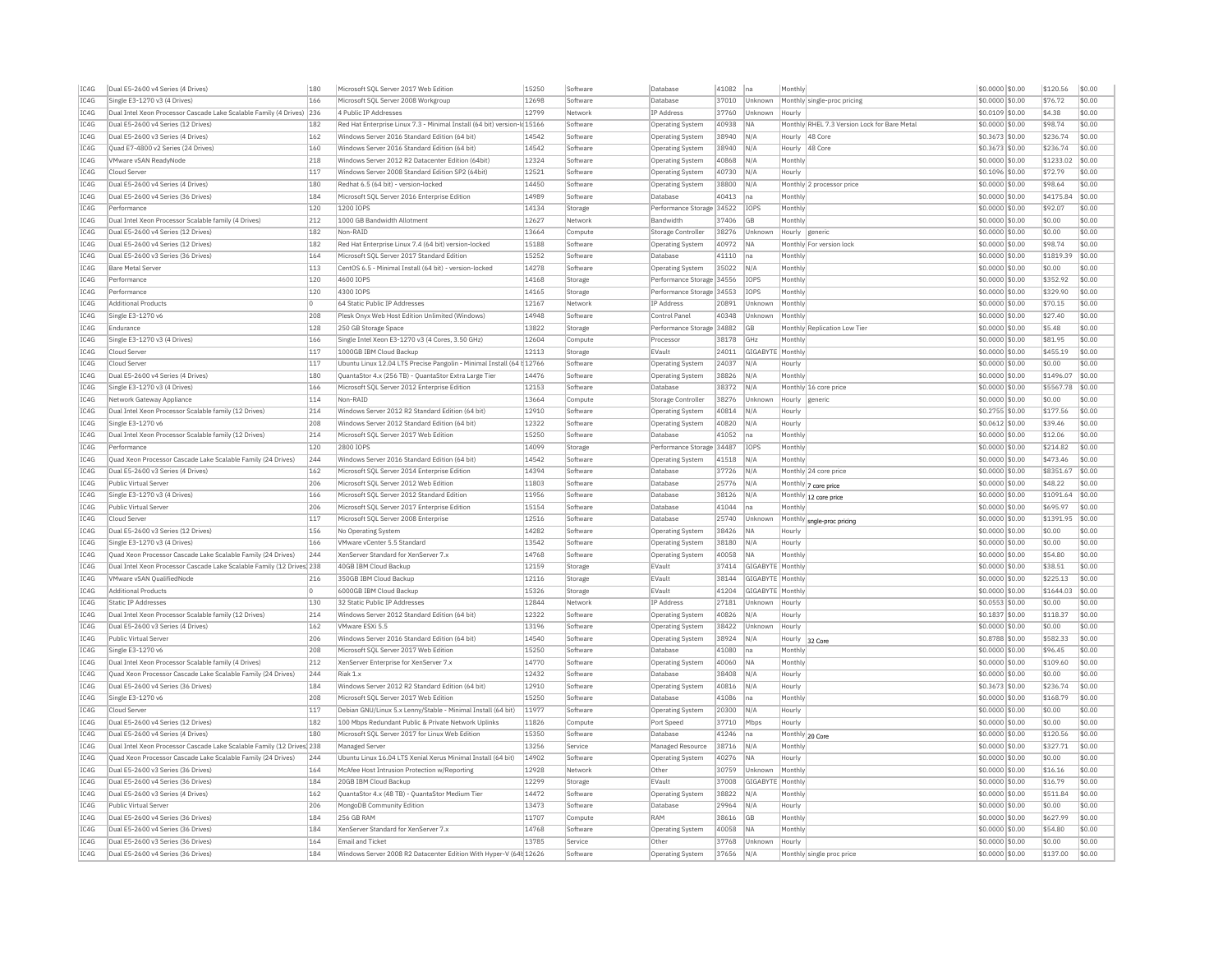| TC4G<br>Quad E7-4800 v2 Series (24 Drives)<br>$$0.0000$ \$0.00<br>\$4175.84<br>\$0.00<br>160<br>Microsoft SOL Server 2012 Enterprise Edition<br>12153<br>37068<br>N/A<br>Software<br>Database<br>Monthly 12 core price<br>Dual E5-2600 v4 Series (12 Drives)<br>XenServer Advanced for XenServer 6.x<br>12474<br>38606<br>N/A<br>\$0.0000 \$0.00<br>\$54.80<br>\$0.00<br>182<br>Software<br><b>Operating System</b><br>Monthly<br>\$0.00<br>Ouad E7-4800 v2 Series (24 Drives)<br>160<br>Microsoft SOL Server 2012 Express Edition<br>12991<br>Software<br>Database<br>38134<br>N/A<br>Hourly<br>\$0,0000 \$0,00<br>\$0.00<br>13597<br>\$68.51<br>\$0.00<br>Single E3-1270 v3 (4 Drives)<br>166<br>R1Soft Backup Agent 10 Pack<br>Software<br>Backup<br>38648<br>N/A<br>Monthly<br>\$0,0000 \$0.00<br>117<br>14400<br>Cloud Server<br>Microsoft SQL Server 2014 Web Edition<br>Software<br>Database<br>37128<br>N/A<br>Monthly 8 core<br>\$0.0000 \$0.00<br>\$48.22<br>\$0.00<br>IC4G<br>Dual E5-2600 v3 Series (12 Drives)<br>156<br>Nessus Vulnerability Assessment & Reporting<br>13132<br>Other<br>37626<br>Unknown<br>\$0.0000 \$0.00<br>\$0.00<br>\$0.00<br>Service<br>Hourly<br>IC4G<br>Public Virtual Server<br>206<br>Microsoft SOL Server 2017 Web Edition<br>15250<br>Software<br>Database<br>41084<br>Monthly<br>\$0.0000 \$0.00<br>\$144.67<br>\$0.00<br>Ina<br>TC4G<br>Dual E5-2600 v4 Series (36 Drives)<br>184<br>Windows Server 2012 Standard Edition (64 bit)<br>12322<br>40826<br>$$0.1837$ \$0.00<br>\$118.37<br>\$0.00<br>Software<br>Operating System<br>N/A<br>Hourly<br>IC4G<br>Dual Intel Xeon Processor Scalable family (12 Drives)<br>214<br>13195<br>37854<br>N/A<br>\$0.0000 \$0.00<br>\$0.00<br>\$0.00<br>CentOS 6.x (64 bit)<br>Software<br><b>Operating System</b><br>Hourly<br>IC4G<br>194<br>14246<br>\$0.00<br>Storage As A Service (StaaS)<br>60 GB Storage Space<br>Performance Storage 39448<br><b>GB</b><br>\$0,0201 \$0.00<br>\$13.15<br>Storage<br>Hourly<br>156<br>Red Hat Enterprise Linux 7.x (64 bit) (per-processor licensing)   14412<br>\$0.0000 \$0.00<br>\$98.64<br>\$0.00<br>Dual E5-2600 v3 Series (12 Drives)<br>Software<br>Operating System<br>38688<br>Unknown<br>Monthly<br>210<br>VMware vSAN Enterprise Tier I 0 - 20 TB 6.x<br>15036<br>\$0,0000 \$0.00<br>\$840.65<br>\$0.00<br>Service Addons<br>Other<br>40556<br>Service<br>Unknown<br>Monthly<br>Dual Intel Xeon Processor Cascade Lake Scalable Family (4 Drives)<br>236<br>1 Gbps Public & Private Network Uplinks (Unbonded)<br>14302<br>Compute<br>Port Speed<br>37324<br>Mbps<br>\$0.0326 \$0.00<br>\$21.92<br>\$0.00<br>Hourly<br>Red Hat Enterprise Linux 5 - LAMP Install (64 bit)<br>117<br>13745<br>33497<br>\$0.1313 \$0.00<br>\$101.93<br>\$0.00<br>Cloud Server<br>Software<br><b>Operating System</b><br>N/A<br>Hourly 5-100 cores<br><b>Bare Metal Server</b><br>113<br>Windows Server 2012 R2 Datacenter Edition (64bit)<br>12324<br>Software<br><b>Operating System</b><br>40858<br>N/A<br>Monthly<br>\$0.0000 \$0.00<br>\$548.01<br>\$0.00<br>Dual Intel Xeon Processor Cascade Lake Scalable Family (4 Drives) 236<br>14296<br>\$0.00<br>10 Gbps Dual Private Network Uplinks (Unbonded)<br>Compute<br>Port Speed<br>37110<br>Mbps<br>Monthly<br>\$0.0000 \$0.00<br>\$219.20<br>TC4G<br>206<br>15352<br>41262<br>\$0.0000 \$0.00<br>\$181.94<br>\$0.00<br>Public Virtual Server<br>Microsoft SOL Server 2017 for Linux Standard Edition<br>Software<br>Database<br>Monthly 1-2 Core<br>Ina<br>IC4G<br>Dual E5-2600 v3 Series (36 Drives)<br>164<br>1.00 TR SATA<br>14354<br>Compute<br><b>Storage Drives</b><br>38464<br><b>GB</b><br>Monthly 4L<br>\$0,0000 \$0.00<br>\$16.79<br>\$0.00<br>IC4G<br>13817<br>\$0.00<br>\$0.00<br>Performance<br>120<br>Performance Storage 34205<br>\$0,0000 \$0.00<br>Block Storage (Consistent Performance)<br>Storage<br>N/A<br>Monthly<br>Performance<br>120<br>3300 IOPS<br>13990<br>Performance Storage 34378<br><b>IOPS</b><br>Monthly<br>\$0.0000 \$0.00<br>\$253.18<br>\$0.00<br>Storage<br>208<br>\$0.00<br>Single E3-1270 v6<br>Red Hat Enterprise Linux 6.x (64 bit) (per-processor licensing)<br>12528<br>Software<br>37708<br>$$0.0000$ \$0.00<br>\$49.32<br>Operating System<br>N/A<br>Monthly 1 processor price<br>208<br>12811<br>\$0.0000 \$0.00<br>\$0.00<br>\$0.00<br>Single E3-1270 v6<br>CentOS 5.x (32 bit)<br>Software<br><b>Operating System</b><br>37796<br>N/A<br>Hourly<br>15352<br>214<br>41276<br>\$2183.27<br>\$0.00<br>Dual Intel Xeon Processor Scalable family (12 Drives)<br>Microsoft SOL Server 2017 for Linux Standard Edition<br>Software<br>Database<br>Ina<br>Monthly 24 Core<br>\$0,0000 \$0,00<br>15354<br>41300<br>\$5567.78<br>Dual Intel Xeon Processor Cascade Lake Scalable Family (4 Drives)<br>236<br>Microsoft SOL Server 2017 for Linux Enterprise Edition<br>Software<br>Database<br>Ina<br>Monthly 16 Core<br>\$0,0000 \$0.00<br>\$0.00<br>1.00 TB SATA<br>12327<br>26917<br>\$16.79<br>\$0.00<br><b>Bare Metal Server</b><br>113<br><b>GB</b><br>\$0.0257 \$0.00<br>Compute<br>Storage Drives<br>Hourly<br>disk0 only<br>Dual E5-2600 v3 Series (36 Drives)<br>164<br>Windows Server 2012 R2 Datacenter Edition With Hyper-V (64t 11669<br>Software<br><b>Operating System</b><br>40838<br>N/A<br>Monthly<br>\$0.0000 \$0.00<br>\$274.01<br>\$0.00<br>TCAG<br>14394<br>\$0.00<br>117<br>Microsoft SOL Server 2014 Enterprise Edition<br>\$0.0000 \$0.00<br>\$695.97<br>Cloud Server<br>Software<br>Database<br>37332<br>N/A<br>Monthly 1 core price<br>TC4G<br>Dual E5-2600 v4 Series (4 Drives)<br>180<br>Microsoft SQL Server 2017 for Linux Enterprise Edition<br>15354<br>41298<br>\$0.0000 \$0.00<br>\$4175.84<br>\$0.00<br>Software<br>Database<br>Ina<br>Monthly 12 Core<br>IC4G<br>Public Virtual Server<br>206<br>Microsoft SOL Server 2014 Web Edition<br>14400<br>Software<br>Database<br>38460<br>N/A<br>Monthly 10 core<br>\$0.0000 \$0.00<br>\$60.28<br>\$0.00<br>IC4G<br>206<br>Microsoft SQL Server 2017 for Linux Enterprise Edition<br>15354<br>41310<br>\$0.0000 \$0.00<br>\$13919.46 \$0.00<br>Public Virtual Server<br>Software<br>Database<br>Monthly 40 Core<br>Ina<br>Performance<br>120<br>2700 TOPS<br>14042<br>Storage<br>Performance Storage 34430<br><b>IOPS</b><br>Monthly<br>\$0,0000 \$0.00<br>\$207.15<br>\$0.00<br>14012<br>120<br>5500 IOPS<br><b>IOPS</b><br>\$0,0000 \$0.00<br>\$421.97<br>\$0.00<br>Performance<br>Storage<br>Performance Storage 34400<br>Monthly<br>VMware vSAN QualifiedNode<br>216<br>Windows Server 2012 R2 Standard Edition (64 bit)<br>12910<br>Software<br>40810<br>\$0.2153 \$0.00<br>\$138.10<br>\$0.00<br><b>Operating System</b><br>N/A<br>Hourly<br>12.00 TB SATA<br>15150<br>\$103.68<br>\$0.00<br>Dual E5-2600 v3 Series (36 Drives)<br>164<br>40800<br>\$0,0000 \$0.00<br>Compute<br>Storage Drives<br><b>GB</b><br>Monthly<br>Dual E5-2600 v4 Series (36 Drives)<br>184<br>Red Hat Enterprise Linux 7.3 - LAMP Install (64 bit) version-loo<br>15170<br>40950<br>\$0.0000 \$0.00<br>\$0.00<br>Software<br><b>Operating System</b><br> na<br>Monthly RHEL 7.3 LAMP Verion Lock for Bare Meta<br>\$98.74<br>\$0.00<br>Network Gateway Appliance<br>114<br>6.00 TR SATA<br>14276<br>Compute<br>Storage Drives<br>35020 GB<br>Monthly 4U<br>\$0.0000 \$0.00<br>\$55.29<br>IC4G<br>166<br>\$0.00<br>Single E3-1270 v3 (4 Drives)<br>Microsoft SOL Server 2017 Enterprise Edition<br>15154<br>Software<br>Database<br>41056<br>Ina<br>Monthly<br>\$0,0000 \$0.00<br>\$6959.73<br>300GB SA-SCSI 10K RPM<br>12278<br>\$0.00<br>Network Gateway Appliance<br>114<br>Compute<br>Storage Drives<br>23389<br>G <sub>B</sub><br>\$0.0741 \$0.00<br>\$49.37<br>Hourly<br>disk0 only<br>Single E3-1270 v3 (4 Drives)<br>166<br>Windows Server 2012 Standard Edition (64 bit)<br>12322<br>Software<br>40832<br>N/A<br>$$0.2755$ \$0.00<br>\$177.56<br>\$0.00<br><b>Operating System</b><br>Hourly<br>Dual Intel Xeon Processor Cascade Lake Scalable Family (4 Drives) 236<br>Microsoft SOL Server 2017 for Linux Standard Edition<br>15352<br>Software<br>Database<br>41264<br>\$0,0000 \$0.00<br>\$363.88<br>\$0.00<br>Ina<br>Monthly 4 Core<br>Dual Intel Xeon Processor Scalable family (4 Drives)<br>212<br>50GB TBM Cloud Backup<br>12158<br>37246<br>GIGARYTE<br>\$0.0000 \$0.00<br>\$43.45<br>\$0.00<br>Storage<br>EVault<br>Monthly<br>Dual E5-2600 v3 Series (36 Drives)<br>164<br>Windows Server 2008 R2 Enterprise Edition (64bit)<br>12948<br>38072<br>N/A<br>\$0.1007 \$0.00<br>\$70.15<br>\$0.00<br>Software<br><b>Operating System</b><br>Hourly<br>single proc price<br>156<br>15250<br>41080<br>\$96.45<br>\$0.00<br>Dual E5-2600 v3 Series (12 Drives)<br>Microsoft SOL Server 2017 Web Edition<br>Software<br>\$0,0000 \$0.00<br>Database<br>Monthly<br>Ina<br>208<br>14336<br>\$0.0000 \$0.00<br>Single E3-1270 v6<br>1.2 TB SSD (10 DWPD)<br>Compute<br><b>Storage Drives</b><br>38706<br><b>GB</b><br>Monthly<br>\$120.46<br>\$0.00<br>214<br>Dual Intel Xeon Processor Scalable family (12 Drives)<br>Windows Server 2016 Datacenter Edition With Hyper-V (64 bit) 14544<br>38946<br>\$0,0000 \$0,00<br>\$685.01<br>\$0.00<br>N/A<br>Software<br>Operating System<br>Monthly 20 Core<br>Dual E5-2600 v4 Series (36 Drives)<br>184<br>MySOL for Linu><br>13122<br>Software<br>Database<br>36978<br>Unknown<br>\$0,0000 \$0.00<br>\$0.00<br>\$0.00<br>Hourly<br>12802<br>\$0.00<br>Dual Intel Xeon Processor Scalable family (12 Drives)<br>214<br>960 GB SSD (3 DWPD)<br><b>GB</b><br>\$98.74<br>Compute<br>Storage Drives<br>37314<br>Monthly<br>\$0,0000 \$0.00<br>$\overline{21}$<br>Dual E5-2600 v4 Series (4 Drives)<br>180<br>Unmetered Bandwidth (100 Mbps Uplink)<br>13177<br><b>Bandwidth</b><br>38504<br>Unknown<br>Monthly<br>\$0.0000 \$0.00<br>\$1698.34<br>\$0.00<br>Network<br>12091<br>\$0.00<br>Ouad E7-4800 v2 Series (24 Drives)<br>160<br>5000 GB Bandwidth Allotment<br>Network<br>Bandwidth<br>38506<br>GB<br>Monthly<br>\$0.0000 \$0.00<br>\$0.00<br>Dual E5-2600 v4 Series (4 Drives)<br>180<br>Windows Server 2012 Standard Edition (64 bit)<br>12322<br>Software<br>Operating System<br>40832<br>N/A<br>Hourly<br>\$0,2755 \$0.00<br>\$177.56<br>\$0.00<br>VMware vSAN OualifiedNode<br>216<br>1500GB IBM Cloud Backup<br>12112<br>Storage<br>FVault<br>37290<br>GIGABYTE<br>Monthly<br>\$0,0000 \$0.00<br>\$685.26<br>\$0.00<br><b>Bare Metal Server</b><br>113<br>FreeBSD 8.x (64 bit)<br>13128<br>Software<br>26846<br>N/A<br>\$0.0000 \$0.00<br>\$0.00<br>\$0.00<br><b>Operating System</b><br>Hourly<br>Single E3-1270 v6<br>208<br>Windows Server 2012 R2 Standard Edition (64 bit)<br>12910<br>Software<br>40818<br>N/A<br>Hourly<br>\$0.5273 \$0.00<br>\$295.93<br>\$0.00<br><b>Operating System</b><br>156<br>14918<br>40316<br>Monthly 2U<br>\$0.0000 \$0.00<br>\$274.50<br>\$0.00<br>Dual E5-2600 v3 Series (12 Drives)<br>3.8TB SSD SED (3DWPD)<br>Compute<br>Storage Drives<br>GB<br>Dual E5-2600 v3 Series (12 Drives)<br>156<br>Veeam VM Backup for vSphere and Hyper-V 100 Pack<br>15108<br>40634<br>Monthly<br>\$0.0000 \$0.00<br>\$1220.43<br>\$0.00<br>Software<br>Backup<br>Unknown<br>15392<br>\$274.50<br>\$0.00<br>Dual Intel Xeon Processor Cascade Lake Scalable Family (12 Drives 238<br>3.8TB SSD (3DWPD)<br>41364<br>GB<br>\$0,0000 \$0.00<br>Monthly 2L<br>Compute<br>Storage Drives<br>14358<br>38898<br>\$0.9775 \$0.00<br>\$548.01<br>\$0.00<br><b>Bare Metal Server</b><br>113<br>NVIDIA Tesla K80 Graphic Card<br>Compute<br>Processo<br>Cuda Core Hourly<br>206<br>14226<br>39830<br>\$0.1313 \$0.00<br>\$0.00<br>Public Virtual Server<br>Red Hat Enterprise Linux 7.x - Minimal Install for VSI (64Bit)<br>Software<br><b>NA</b><br>Hourly 5-100<br>\$101.93<br><b>Operating System</b><br>206<br>Public Virtual Server<br>Windows Server 2012 R2 Standard Edition (64 bit)<br>12910<br>Software<br><b>Operating System</b><br>40696<br>N/A<br>Hourly<br>\$1,3172 \$0.00<br>\$873.50<br>\$0.00<br>Dual Intel Xeon Processor Cascade Lake Scalable Family (12 Drives) 238<br>100 Mbps Dual Public & Private Network Uplinks (Upbonded)<br>14304<br>37944<br>\$0.00<br>Compute<br>Port Speed<br>Mbps<br>Hourly<br>\$0,0000 \$0,00<br>\$0.00<br>Dual E5-2600 v3 Series (12 Drives)<br>156<br>600 GB SAS (15K RPM)<br>14332<br>37356<br>GB<br>\$0.0000 \$0.00<br>\$71.09<br>\$0.00<br>Compute<br>Storage Drives<br>Monthly 2U<br>Dual Intel Xeon Processor Cascade Lake Scalable Family (4 Drives) 236<br>1.00 TB SATA<br>14354<br>Compute<br>Storage Drives<br>38698<br><b>GB</b><br>\$0.0257 \$0.00<br>\$16.79<br>\$0.00<br>Hourly 1U<br>15450<br>\$0.0000 \$0.00<br>\$0.00<br>\$0.00<br>Cloud Server<br>117<br>150 GB (Local - Dedicated Host)<br>Virtual Server Storage 41436<br>Compute<br><b>GB</b><br>Hourly<br>Public Virtual Server<br>206<br>Microsoft SOL Server 2014 Standard Edition<br>14396<br>Software<br>Database<br>38678 N/A<br>Monthly 8 core price<br>$$0.0000$ \$0.00<br>\$727.76<br>\$0.00 |      | Public Virtual Server | 206 | Microsoft SQL Server 2012 Standard Editior | 11956 | Software | Database | 22803 | N/A | Monthly 1 core price | \$0.0000 \$0.00 | \$181.94 | \$0.00 |
|---------------------------------------------------------------------------------------------------------------------------------------------------------------------------------------------------------------------------------------------------------------------------------------------------------------------------------------------------------------------------------------------------------------------------------------------------------------------------------------------------------------------------------------------------------------------------------------------------------------------------------------------------------------------------------------------------------------------------------------------------------------------------------------------------------------------------------------------------------------------------------------------------------------------------------------------------------------------------------------------------------------------------------------------------------------------------------------------------------------------------------------------------------------------------------------------------------------------------------------------------------------------------------------------------------------------------------------------------------------------------------------------------------------------------------------------------------------------------------------------------------------------------------------------------------------------------------------------------------------------------------------------------------------------------------------------------------------------------------------------------------------------------------------------------------------------------------------------------------------------------------------------------------------------------------------------------------------------------------------------------------------------------------------------------------------------------------------------------------------------------------------------------------------------------------------------------------------------------------------------------------------------------------------------------------------------------------------------------------------------------------------------------------------------------------------------------------------------------------------------------------------------------------------------------------------------------------------------------------------------------------------------------------------------------------------------------------------------------------------------------------------------------------------------------------------------------------------------------------------------------------------------------------------------------------------------------------------------------------------------------------------------------------------------------------------------------------------------------------------------------------------------------------------------------------------------------------------------------------------------------------------------------------------------------------------------------------------------------------------------------------------------------------------------------------------------------------------------------------------------------------------------------------------------------------------------------------------------------------------------------------------------------------------------------------------------------------------------------------------------------------------------------------------------------------------------------------------------------------------------------------------------------------------------------------------------------------------------------------------------------------------------------------------------------------------------------------------------------------------------------------------------------------------------------------------------------------------------------------------------------------------------------------------------------------------------------------------------------------------------------------------------------------------------------------------------------------------------------------------------------------------------------------------------------------------------------------------------------------------------------------------------------------------------------------------------------------------------------------------------------------------------------------------------------------------------------------------------------------------------------------------------------------------------------------------------------------------------------------------------------------------------------------------------------------------------------------------------------------------------------------------------------------------------------------------------------------------------------------------------------------------------------------------------------------------------------------------------------------------------------------------------------------------------------------------------------------------------------------------------------------------------------------------------------------------------------------------------------------------------------------------------------------------------------------------------------------------------------------------------------------------------------------------------------------------------------------------------------------------------------------------------------------------------------------------------------------------------------------------------------------------------------------------------------------------------------------------------------------------------------------------------------------------------------------------------------------------------------------------------------------------------------------------------------------------------------------------------------------------------------------------------------------------------------------------------------------------------------------------------------------------------------------------------------------------------------------------------------------------------------------------------------------------------------------------------------------------------------------------------------------------------------------------------------------------------------------------------------------------------------------------------------------------------------------------------------------------------------------------------------------------------------------------------------------------------------------------------------------------------------------------------------------------------------------------------------------------------------------------------------------------------------------------------------------------------------------------------------------------------------------------------------------------------------------------------------------------------------------------------------------------------------------------------------------------------------------------------------------------------------------------------------------------------------------------------------------------------------------------------------------------------------------------------------------------------------------------------------------------------------------------------------------------------------------------------------------------------------------------------------------------------------------------------------------------------------------------------------------------------------------------------------------------------------------------------------------------------------------------------------------------------------------------------------------------------------------------------------------------------------------------------------------------------------------------------------------------------------------------------------------------------------------------------------------------------------------------------------------------------------------------------------------------------------------------------------------------------------------------------------------------------------------------------------------------------------------------------------------------------------------------------------------------------------------------------------------------------------------------------------------------------------------------------------------------------------------------------------------------------------------------------------------------------------------------------------------------------------------------------------------------------------------------------------------------------------------------------------------------------------------------------------------------------------------------------------------------------------------------------------------------------------------------------------------------------------------------------------------------------------------------------------------------------------------------------------------------------------------------------------------------------------------------------------------------------------------------------------------------------------------------------------------------------------------------------------------------------------------------------------------------------------------------------------------------------------------------------------------------------------------------------------------------------------------------------------------------------------------------------------------------------------------------------------------------------------------------------------------------------------------------------------------------------------------------------------------------------------------------------------------------------------------------------------------------------------------------------------------------------------------------------------------------------------------------------------------------------------------------------------------------------------------------------------------------------------------------------------------------------------------------------------------------------------------------------------------------------------------------------------------------------------------------------------------------------------------------------------------------------------------------------------------------------------------------------------------------------------------------------------------------------------------------------------------------------------------------------------------------------------------------------------------------------------------------------------------------------------------------------------------------------------------------------------------------------------------------------------------------------------------------------------------------------------------------------------------------------------------------------------------------------------------------------------------------------------------------------------------------------------------------------------------------------------------------------------------------------------------------------------------------------------------------------------------------------------------------------------------------------------------------------------------------------------------------------------------------------------------------------------------------------------------------------------------------------------------------------------------------------------------------------------------------------------------------------------------------------------------------------------------------------------------------------------------------------------------------------------------------------------------------------------------------------------------------------------------------------------------------------------------------------------------------------------------------------------------------------------------------------------------------------------------------------------------------------------------------------------------------------------------------------------------------------------------------------------------------|------|-----------------------|-----|--------------------------------------------|-------|----------|----------|-------|-----|----------------------|-----------------|----------|--------|
|                                                                                                                                                                                                                                                                                                                                                                                                                                                                                                                                                                                                                                                                                                                                                                                                                                                                                                                                                                                                                                                                                                                                                                                                                                                                                                                                                                                                                                                                                                                                                                                                                                                                                                                                                                                                                                                                                                                                                                                                                                                                                                                                                                                                                                                                                                                                                                                                                                                                                                                                                                                                                                                                                                                                                                                                                                                                                                                                                                                                                                                                                                                                                                                                                                                                                                                                                                                                                                                                                                                                                                                                                                                                                                                                                                                                                                                                                                                                                                                                                                                                                                                                                                                                                                                                                                                                                                                                                                                                                                                                                                                                                                                                                                                                                                                                                                                                                                                                                                                                                                                                                                                                                                                                                                                                                                                                                                                                                                                                                                                                                                                                                                                                                                                                                                                                                                                                                                                                                                                                                                                                                                                                                                                                                                                                                                                                                                                                                                                                                                                                                                                                                                                                                                                                                                                                                                                                                                                                                                                                                                                                                                                                                                                                                                                                                                                                                                                                                                                                                                                                                                                                                                                                                                                                                                                                                                                                                                                                                                                                                                                                                                                                                                                                                                                                                                                                                                                                                                                                                                                                                                                                                                                                                                                                                                                                                                                                                                                                                                                                                                                                                                                                                                                                                                                                                                                                                                                                                                                                                                                                                                                                                                                                                                                                                                                                                                                                                                                                                                                                                                                                                                                                                                                                                                                                                                                                                                                                                                                                                                                                                                                                                                                                                                                                                                                                                                                                                                                                                                                                                                                                                                                                                                                                                                                                                                                                                                                                                                                                                                                                                                                                                                                                                                                                                                                                                                                                                                                                                                                                                                                                                                                                                                                                                                                                                                                                                                                                                                                                                                                                                                                                                                                                                                                                                                                                                                                                                                                                                                                                                                                                                       |      |                       |     |                                            |       |          |          |       |     |                      |                 |          |        |
|                                                                                                                                                                                                                                                                                                                                                                                                                                                                                                                                                                                                                                                                                                                                                                                                                                                                                                                                                                                                                                                                                                                                                                                                                                                                                                                                                                                                                                                                                                                                                                                                                                                                                                                                                                                                                                                                                                                                                                                                                                                                                                                                                                                                                                                                                                                                                                                                                                                                                                                                                                                                                                                                                                                                                                                                                                                                                                                                                                                                                                                                                                                                                                                                                                                                                                                                                                                                                                                                                                                                                                                                                                                                                                                                                                                                                                                                                                                                                                                                                                                                                                                                                                                                                                                                                                                                                                                                                                                                                                                                                                                                                                                                                                                                                                                                                                                                                                                                                                                                                                                                                                                                                                                                                                                                                                                                                                                                                                                                                                                                                                                                                                                                                                                                                                                                                                                                                                                                                                                                                                                                                                                                                                                                                                                                                                                                                                                                                                                                                                                                                                                                                                                                                                                                                                                                                                                                                                                                                                                                                                                                                                                                                                                                                                                                                                                                                                                                                                                                                                                                                                                                                                                                                                                                                                                                                                                                                                                                                                                                                                                                                                                                                                                                                                                                                                                                                                                                                                                                                                                                                                                                                                                                                                                                                                                                                                                                                                                                                                                                                                                                                                                                                                                                                                                                                                                                                                                                                                                                                                                                                                                                                                                                                                                                                                                                                                                                                                                                                                                                                                                                                                                                                                                                                                                                                                                                                                                                                                                                                                                                                                                                                                                                                                                                                                                                                                                                                                                                                                                                                                                                                                                                                                                                                                                                                                                                                                                                                                                                                                                                                                                                                                                                                                                                                                                                                                                                                                                                                                                                                                                                                                                                                                                                                                                                                                                                                                                                                                                                                                                                                                                                                                                                                                                                                                                                                                                                                                                                                                                                                                                                                       | IC4G |                       |     |                                            |       |          |          |       |     |                      |                 |          |        |
|                                                                                                                                                                                                                                                                                                                                                                                                                                                                                                                                                                                                                                                                                                                                                                                                                                                                                                                                                                                                                                                                                                                                                                                                                                                                                                                                                                                                                                                                                                                                                                                                                                                                                                                                                                                                                                                                                                                                                                                                                                                                                                                                                                                                                                                                                                                                                                                                                                                                                                                                                                                                                                                                                                                                                                                                                                                                                                                                                                                                                                                                                                                                                                                                                                                                                                                                                                                                                                                                                                                                                                                                                                                                                                                                                                                                                                                                                                                                                                                                                                                                                                                                                                                                                                                                                                                                                                                                                                                                                                                                                                                                                                                                                                                                                                                                                                                                                                                                                                                                                                                                                                                                                                                                                                                                                                                                                                                                                                                                                                                                                                                                                                                                                                                                                                                                                                                                                                                                                                                                                                                                                                                                                                                                                                                                                                                                                                                                                                                                                                                                                                                                                                                                                                                                                                                                                                                                                                                                                                                                                                                                                                                                                                                                                                                                                                                                                                                                                                                                                                                                                                                                                                                                                                                                                                                                                                                                                                                                                                                                                                                                                                                                                                                                                                                                                                                                                                                                                                                                                                                                                                                                                                                                                                                                                                                                                                                                                                                                                                                                                                                                                                                                                                                                                                                                                                                                                                                                                                                                                                                                                                                                                                                                                                                                                                                                                                                                                                                                                                                                                                                                                                                                                                                                                                                                                                                                                                                                                                                                                                                                                                                                                                                                                                                                                                                                                                                                                                                                                                                                                                                                                                                                                                                                                                                                                                                                                                                                                                                                                                                                                                                                                                                                                                                                                                                                                                                                                                                                                                                                                                                                                                                                                                                                                                                                                                                                                                                                                                                                                                                                                                                                                                                                                                                                                                                                                                                                                                                                                                                                                                                                                       | TC4G |                       |     |                                            |       |          |          |       |     |                      |                 |          |        |
|                                                                                                                                                                                                                                                                                                                                                                                                                                                                                                                                                                                                                                                                                                                                                                                                                                                                                                                                                                                                                                                                                                                                                                                                                                                                                                                                                                                                                                                                                                                                                                                                                                                                                                                                                                                                                                                                                                                                                                                                                                                                                                                                                                                                                                                                                                                                                                                                                                                                                                                                                                                                                                                                                                                                                                                                                                                                                                                                                                                                                                                                                                                                                                                                                                                                                                                                                                                                                                                                                                                                                                                                                                                                                                                                                                                                                                                                                                                                                                                                                                                                                                                                                                                                                                                                                                                                                                                                                                                                                                                                                                                                                                                                                                                                                                                                                                                                                                                                                                                                                                                                                                                                                                                                                                                                                                                                                                                                                                                                                                                                                                                                                                                                                                                                                                                                                                                                                                                                                                                                                                                                                                                                                                                                                                                                                                                                                                                                                                                                                                                                                                                                                                                                                                                                                                                                                                                                                                                                                                                                                                                                                                                                                                                                                                                                                                                                                                                                                                                                                                                                                                                                                                                                                                                                                                                                                                                                                                                                                                                                                                                                                                                                                                                                                                                                                                                                                                                                                                                                                                                                                                                                                                                                                                                                                                                                                                                                                                                                                                                                                                                                                                                                                                                                                                                                                                                                                                                                                                                                                                                                                                                                                                                                                                                                                                                                                                                                                                                                                                                                                                                                                                                                                                                                                                                                                                                                                                                                                                                                                                                                                                                                                                                                                                                                                                                                                                                                                                                                                                                                                                                                                                                                                                                                                                                                                                                                                                                                                                                                                                                                                                                                                                                                                                                                                                                                                                                                                                                                                                                                                                                                                                                                                                                                                                                                                                                                                                                                                                                                                                                                                                                                                                                                                                                                                                                                                                                                                                                                                                                                                                                                                       | IC4G |                       |     |                                            |       |          |          |       |     |                      |                 |          |        |
|                                                                                                                                                                                                                                                                                                                                                                                                                                                                                                                                                                                                                                                                                                                                                                                                                                                                                                                                                                                                                                                                                                                                                                                                                                                                                                                                                                                                                                                                                                                                                                                                                                                                                                                                                                                                                                                                                                                                                                                                                                                                                                                                                                                                                                                                                                                                                                                                                                                                                                                                                                                                                                                                                                                                                                                                                                                                                                                                                                                                                                                                                                                                                                                                                                                                                                                                                                                                                                                                                                                                                                                                                                                                                                                                                                                                                                                                                                                                                                                                                                                                                                                                                                                                                                                                                                                                                                                                                                                                                                                                                                                                                                                                                                                                                                                                                                                                                                                                                                                                                                                                                                                                                                                                                                                                                                                                                                                                                                                                                                                                                                                                                                                                                                                                                                                                                                                                                                                                                                                                                                                                                                                                                                                                                                                                                                                                                                                                                                                                                                                                                                                                                                                                                                                                                                                                                                                                                                                                                                                                                                                                                                                                                                                                                                                                                                                                                                                                                                                                                                                                                                                                                                                                                                                                                                                                                                                                                                                                                                                                                                                                                                                                                                                                                                                                                                                                                                                                                                                                                                                                                                                                                                                                                                                                                                                                                                                                                                                                                                                                                                                                                                                                                                                                                                                                                                                                                                                                                                                                                                                                                                                                                                                                                                                                                                                                                                                                                                                                                                                                                                                                                                                                                                                                                                                                                                                                                                                                                                                                                                                                                                                                                                                                                                                                                                                                                                                                                                                                                                                                                                                                                                                                                                                                                                                                                                                                                                                                                                                                                                                                                                                                                                                                                                                                                                                                                                                                                                                                                                                                                                                                                                                                                                                                                                                                                                                                                                                                                                                                                                                                                                                                                                                                                                                                                                                                                                                                                                                                                                                                                                                                                       | TC4G |                       |     |                                            |       |          |          |       |     |                      |                 |          |        |
|                                                                                                                                                                                                                                                                                                                                                                                                                                                                                                                                                                                                                                                                                                                                                                                                                                                                                                                                                                                                                                                                                                                                                                                                                                                                                                                                                                                                                                                                                                                                                                                                                                                                                                                                                                                                                                                                                                                                                                                                                                                                                                                                                                                                                                                                                                                                                                                                                                                                                                                                                                                                                                                                                                                                                                                                                                                                                                                                                                                                                                                                                                                                                                                                                                                                                                                                                                                                                                                                                                                                                                                                                                                                                                                                                                                                                                                                                                                                                                                                                                                                                                                                                                                                                                                                                                                                                                                                                                                                                                                                                                                                                                                                                                                                                                                                                                                                                                                                                                                                                                                                                                                                                                                                                                                                                                                                                                                                                                                                                                                                                                                                                                                                                                                                                                                                                                                                                                                                                                                                                                                                                                                                                                                                                                                                                                                                                                                                                                                                                                                                                                                                                                                                                                                                                                                                                                                                                                                                                                                                                                                                                                                                                                                                                                                                                                                                                                                                                                                                                                                                                                                                                                                                                                                                                                                                                                                                                                                                                                                                                                                                                                                                                                                                                                                                                                                                                                                                                                                                                                                                                                                                                                                                                                                                                                                                                                                                                                                                                                                                                                                                                                                                                                                                                                                                                                                                                                                                                                                                                                                                                                                                                                                                                                                                                                                                                                                                                                                                                                                                                                                                                                                                                                                                                                                                                                                                                                                                                                                                                                                                                                                                                                                                                                                                                                                                                                                                                                                                                                                                                                                                                                                                                                                                                                                                                                                                                                                                                                                                                                                                                                                                                                                                                                                                                                                                                                                                                                                                                                                                                                                                                                                                                                                                                                                                                                                                                                                                                                                                                                                                                                                                                                                                                                                                                                                                                                                                                                                                                                                                                                                                                       |      |                       |     |                                            |       |          |          |       |     |                      |                 |          |        |
|                                                                                                                                                                                                                                                                                                                                                                                                                                                                                                                                                                                                                                                                                                                                                                                                                                                                                                                                                                                                                                                                                                                                                                                                                                                                                                                                                                                                                                                                                                                                                                                                                                                                                                                                                                                                                                                                                                                                                                                                                                                                                                                                                                                                                                                                                                                                                                                                                                                                                                                                                                                                                                                                                                                                                                                                                                                                                                                                                                                                                                                                                                                                                                                                                                                                                                                                                                                                                                                                                                                                                                                                                                                                                                                                                                                                                                                                                                                                                                                                                                                                                                                                                                                                                                                                                                                                                                                                                                                                                                                                                                                                                                                                                                                                                                                                                                                                                                                                                                                                                                                                                                                                                                                                                                                                                                                                                                                                                                                                                                                                                                                                                                                                                                                                                                                                                                                                                                                                                                                                                                                                                                                                                                                                                                                                                                                                                                                                                                                                                                                                                                                                                                                                                                                                                                                                                                                                                                                                                                                                                                                                                                                                                                                                                                                                                                                                                                                                                                                                                                                                                                                                                                                                                                                                                                                                                                                                                                                                                                                                                                                                                                                                                                                                                                                                                                                                                                                                                                                                                                                                                                                                                                                                                                                                                                                                                                                                                                                                                                                                                                                                                                                                                                                                                                                                                                                                                                                                                                                                                                                                                                                                                                                                                                                                                                                                                                                                                                                                                                                                                                                                                                                                                                                                                                                                                                                                                                                                                                                                                                                                                                                                                                                                                                                                                                                                                                                                                                                                                                                                                                                                                                                                                                                                                                                                                                                                                                                                                                                                                                                                                                                                                                                                                                                                                                                                                                                                                                                                                                                                                                                                                                                                                                                                                                                                                                                                                                                                                                                                                                                                                                                                                                                                                                                                                                                                                                                                                                                                                                                                                                                                                       |      |                       |     |                                            |       |          |          |       |     |                      |                 |          |        |
|                                                                                                                                                                                                                                                                                                                                                                                                                                                                                                                                                                                                                                                                                                                                                                                                                                                                                                                                                                                                                                                                                                                                                                                                                                                                                                                                                                                                                                                                                                                                                                                                                                                                                                                                                                                                                                                                                                                                                                                                                                                                                                                                                                                                                                                                                                                                                                                                                                                                                                                                                                                                                                                                                                                                                                                                                                                                                                                                                                                                                                                                                                                                                                                                                                                                                                                                                                                                                                                                                                                                                                                                                                                                                                                                                                                                                                                                                                                                                                                                                                                                                                                                                                                                                                                                                                                                                                                                                                                                                                                                                                                                                                                                                                                                                                                                                                                                                                                                                                                                                                                                                                                                                                                                                                                                                                                                                                                                                                                                                                                                                                                                                                                                                                                                                                                                                                                                                                                                                                                                                                                                                                                                                                                                                                                                                                                                                                                                                                                                                                                                                                                                                                                                                                                                                                                                                                                                                                                                                                                                                                                                                                                                                                                                                                                                                                                                                                                                                                                                                                                                                                                                                                                                                                                                                                                                                                                                                                                                                                                                                                                                                                                                                                                                                                                                                                                                                                                                                                                                                                                                                                                                                                                                                                                                                                                                                                                                                                                                                                                                                                                                                                                                                                                                                                                                                                                                                                                                                                                                                                                                                                                                                                                                                                                                                                                                                                                                                                                                                                                                                                                                                                                                                                                                                                                                                                                                                                                                                                                                                                                                                                                                                                                                                                                                                                                                                                                                                                                                                                                                                                                                                                                                                                                                                                                                                                                                                                                                                                                                                                                                                                                                                                                                                                                                                                                                                                                                                                                                                                                                                                                                                                                                                                                                                                                                                                                                                                                                                                                                                                                                                                                                                                                                                                                                                                                                                                                                                                                                                                                                                                                                                       |      |                       |     |                                            |       |          |          |       |     |                      |                 |          |        |
|                                                                                                                                                                                                                                                                                                                                                                                                                                                                                                                                                                                                                                                                                                                                                                                                                                                                                                                                                                                                                                                                                                                                                                                                                                                                                                                                                                                                                                                                                                                                                                                                                                                                                                                                                                                                                                                                                                                                                                                                                                                                                                                                                                                                                                                                                                                                                                                                                                                                                                                                                                                                                                                                                                                                                                                                                                                                                                                                                                                                                                                                                                                                                                                                                                                                                                                                                                                                                                                                                                                                                                                                                                                                                                                                                                                                                                                                                                                                                                                                                                                                                                                                                                                                                                                                                                                                                                                                                                                                                                                                                                                                                                                                                                                                                                                                                                                                                                                                                                                                                                                                                                                                                                                                                                                                                                                                                                                                                                                                                                                                                                                                                                                                                                                                                                                                                                                                                                                                                                                                                                                                                                                                                                                                                                                                                                                                                                                                                                                                                                                                                                                                                                                                                                                                                                                                                                                                                                                                                                                                                                                                                                                                                                                                                                                                                                                                                                                                                                                                                                                                                                                                                                                                                                                                                                                                                                                                                                                                                                                                                                                                                                                                                                                                                                                                                                                                                                                                                                                                                                                                                                                                                                                                                                                                                                                                                                                                                                                                                                                                                                                                                                                                                                                                                                                                                                                                                                                                                                                                                                                                                                                                                                                                                                                                                                                                                                                                                                                                                                                                                                                                                                                                                                                                                                                                                                                                                                                                                                                                                                                                                                                                                                                                                                                                                                                                                                                                                                                                                                                                                                                                                                                                                                                                                                                                                                                                                                                                                                                                                                                                                                                                                                                                                                                                                                                                                                                                                                                                                                                                                                                                                                                                                                                                                                                                                                                                                                                                                                                                                                                                                                                                                                                                                                                                                                                                                                                                                                                                                                                                                                                                                       |      |                       |     |                                            |       |          |          |       |     |                      |                 |          |        |
|                                                                                                                                                                                                                                                                                                                                                                                                                                                                                                                                                                                                                                                                                                                                                                                                                                                                                                                                                                                                                                                                                                                                                                                                                                                                                                                                                                                                                                                                                                                                                                                                                                                                                                                                                                                                                                                                                                                                                                                                                                                                                                                                                                                                                                                                                                                                                                                                                                                                                                                                                                                                                                                                                                                                                                                                                                                                                                                                                                                                                                                                                                                                                                                                                                                                                                                                                                                                                                                                                                                                                                                                                                                                                                                                                                                                                                                                                                                                                                                                                                                                                                                                                                                                                                                                                                                                                                                                                                                                                                                                                                                                                                                                                                                                                                                                                                                                                                                                                                                                                                                                                                                                                                                                                                                                                                                                                                                                                                                                                                                                                                                                                                                                                                                                                                                                                                                                                                                                                                                                                                                                                                                                                                                                                                                                                                                                                                                                                                                                                                                                                                                                                                                                                                                                                                                                                                                                                                                                                                                                                                                                                                                                                                                                                                                                                                                                                                                                                                                                                                                                                                                                                                                                                                                                                                                                                                                                                                                                                                                                                                                                                                                                                                                                                                                                                                                                                                                                                                                                                                                                                                                                                                                                                                                                                                                                                                                                                                                                                                                                                                                                                                                                                                                                                                                                                                                                                                                                                                                                                                                                                                                                                                                                                                                                                                                                                                                                                                                                                                                                                                                                                                                                                                                                                                                                                                                                                                                                                                                                                                                                                                                                                                                                                                                                                                                                                                                                                                                                                                                                                                                                                                                                                                                                                                                                                                                                                                                                                                                                                                                                                                                                                                                                                                                                                                                                                                                                                                                                                                                                                                                                                                                                                                                                                                                                                                                                                                                                                                                                                                                                                                                                                                                                                                                                                                                                                                                                                                                                                                                                                                                                                       |      |                       |     |                                            |       |          |          |       |     |                      |                 |          |        |
|                                                                                                                                                                                                                                                                                                                                                                                                                                                                                                                                                                                                                                                                                                                                                                                                                                                                                                                                                                                                                                                                                                                                                                                                                                                                                                                                                                                                                                                                                                                                                                                                                                                                                                                                                                                                                                                                                                                                                                                                                                                                                                                                                                                                                                                                                                                                                                                                                                                                                                                                                                                                                                                                                                                                                                                                                                                                                                                                                                                                                                                                                                                                                                                                                                                                                                                                                                                                                                                                                                                                                                                                                                                                                                                                                                                                                                                                                                                                                                                                                                                                                                                                                                                                                                                                                                                                                                                                                                                                                                                                                                                                                                                                                                                                                                                                                                                                                                                                                                                                                                                                                                                                                                                                                                                                                                                                                                                                                                                                                                                                                                                                                                                                                                                                                                                                                                                                                                                                                                                                                                                                                                                                                                                                                                                                                                                                                                                                                                                                                                                                                                                                                                                                                                                                                                                                                                                                                                                                                                                                                                                                                                                                                                                                                                                                                                                                                                                                                                                                                                                                                                                                                                                                                                                                                                                                                                                                                                                                                                                                                                                                                                                                                                                                                                                                                                                                                                                                                                                                                                                                                                                                                                                                                                                                                                                                                                                                                                                                                                                                                                                                                                                                                                                                                                                                                                                                                                                                                                                                                                                                                                                                                                                                                                                                                                                                                                                                                                                                                                                                                                                                                                                                                                                                                                                                                                                                                                                                                                                                                                                                                                                                                                                                                                                                                                                                                                                                                                                                                                                                                                                                                                                                                                                                                                                                                                                                                                                                                                                                                                                                                                                                                                                                                                                                                                                                                                                                                                                                                                                                                                                                                                                                                                                                                                                                                                                                                                                                                                                                                                                                                                                                                                                                                                                                                                                                                                                                                                                                                                                                                                                                                       |      |                       |     |                                            |       |          |          |       |     |                      |                 |          |        |
|                                                                                                                                                                                                                                                                                                                                                                                                                                                                                                                                                                                                                                                                                                                                                                                                                                                                                                                                                                                                                                                                                                                                                                                                                                                                                                                                                                                                                                                                                                                                                                                                                                                                                                                                                                                                                                                                                                                                                                                                                                                                                                                                                                                                                                                                                                                                                                                                                                                                                                                                                                                                                                                                                                                                                                                                                                                                                                                                                                                                                                                                                                                                                                                                                                                                                                                                                                                                                                                                                                                                                                                                                                                                                                                                                                                                                                                                                                                                                                                                                                                                                                                                                                                                                                                                                                                                                                                                                                                                                                                                                                                                                                                                                                                                                                                                                                                                                                                                                                                                                                                                                                                                                                                                                                                                                                                                                                                                                                                                                                                                                                                                                                                                                                                                                                                                                                                                                                                                                                                                                                                                                                                                                                                                                                                                                                                                                                                                                                                                                                                                                                                                                                                                                                                                                                                                                                                                                                                                                                                                                                                                                                                                                                                                                                                                                                                                                                                                                                                                                                                                                                                                                                                                                                                                                                                                                                                                                                                                                                                                                                                                                                                                                                                                                                                                                                                                                                                                                                                                                                                                                                                                                                                                                                                                                                                                                                                                                                                                                                                                                                                                                                                                                                                                                                                                                                                                                                                                                                                                                                                                                                                                                                                                                                                                                                                                                                                                                                                                                                                                                                                                                                                                                                                                                                                                                                                                                                                                                                                                                                                                                                                                                                                                                                                                                                                                                                                                                                                                                                                                                                                                                                                                                                                                                                                                                                                                                                                                                                                                                                                                                                                                                                                                                                                                                                                                                                                                                                                                                                                                                                                                                                                                                                                                                                                                                                                                                                                                                                                                                                                                                                                                                                                                                                                                                                                                                                                                                                                                                                                                                                                                                       | IC4G |                       |     |                                            |       |          |          |       |     |                      |                 |          |        |
|                                                                                                                                                                                                                                                                                                                                                                                                                                                                                                                                                                                                                                                                                                                                                                                                                                                                                                                                                                                                                                                                                                                                                                                                                                                                                                                                                                                                                                                                                                                                                                                                                                                                                                                                                                                                                                                                                                                                                                                                                                                                                                                                                                                                                                                                                                                                                                                                                                                                                                                                                                                                                                                                                                                                                                                                                                                                                                                                                                                                                                                                                                                                                                                                                                                                                                                                                                                                                                                                                                                                                                                                                                                                                                                                                                                                                                                                                                                                                                                                                                                                                                                                                                                                                                                                                                                                                                                                                                                                                                                                                                                                                                                                                                                                                                                                                                                                                                                                                                                                                                                                                                                                                                                                                                                                                                                                                                                                                                                                                                                                                                                                                                                                                                                                                                                                                                                                                                                                                                                                                                                                                                                                                                                                                                                                                                                                                                                                                                                                                                                                                                                                                                                                                                                                                                                                                                                                                                                                                                                                                                                                                                                                                                                                                                                                                                                                                                                                                                                                                                                                                                                                                                                                                                                                                                                                                                                                                                                                                                                                                                                                                                                                                                                                                                                                                                                                                                                                                                                                                                                                                                                                                                                                                                                                                                                                                                                                                                                                                                                                                                                                                                                                                                                                                                                                                                                                                                                                                                                                                                                                                                                                                                                                                                                                                                                                                                                                                                                                                                                                                                                                                                                                                                                                                                                                                                                                                                                                                                                                                                                                                                                                                                                                                                                                                                                                                                                                                                                                                                                                                                                                                                                                                                                                                                                                                                                                                                                                                                                                                                                                                                                                                                                                                                                                                                                                                                                                                                                                                                                                                                                                                                                                                                                                                                                                                                                                                                                                                                                                                                                                                                                                                                                                                                                                                                                                                                                                                                                                                                                                                                                                                       | IC4G |                       |     |                                            |       |          |          |       |     |                      |                 |          |        |
|                                                                                                                                                                                                                                                                                                                                                                                                                                                                                                                                                                                                                                                                                                                                                                                                                                                                                                                                                                                                                                                                                                                                                                                                                                                                                                                                                                                                                                                                                                                                                                                                                                                                                                                                                                                                                                                                                                                                                                                                                                                                                                                                                                                                                                                                                                                                                                                                                                                                                                                                                                                                                                                                                                                                                                                                                                                                                                                                                                                                                                                                                                                                                                                                                                                                                                                                                                                                                                                                                                                                                                                                                                                                                                                                                                                                                                                                                                                                                                                                                                                                                                                                                                                                                                                                                                                                                                                                                                                                                                                                                                                                                                                                                                                                                                                                                                                                                                                                                                                                                                                                                                                                                                                                                                                                                                                                                                                                                                                                                                                                                                                                                                                                                                                                                                                                                                                                                                                                                                                                                                                                                                                                                                                                                                                                                                                                                                                                                                                                                                                                                                                                                                                                                                                                                                                                                                                                                                                                                                                                                                                                                                                                                                                                                                                                                                                                                                                                                                                                                                                                                                                                                                                                                                                                                                                                                                                                                                                                                                                                                                                                                                                                                                                                                                                                                                                                                                                                                                                                                                                                                                                                                                                                                                                                                                                                                                                                                                                                                                                                                                                                                                                                                                                                                                                                                                                                                                                                                                                                                                                                                                                                                                                                                                                                                                                                                                                                                                                                                                                                                                                                                                                                                                                                                                                                                                                                                                                                                                                                                                                                                                                                                                                                                                                                                                                                                                                                                                                                                                                                                                                                                                                                                                                                                                                                                                                                                                                                                                                                                                                                                                                                                                                                                                                                                                                                                                                                                                                                                                                                                                                                                                                                                                                                                                                                                                                                                                                                                                                                                                                                                                                                                                                                                                                                                                                                                                                                                                                                                                                                                                                                                       | IC4G |                       |     |                                            |       |          |          |       |     |                      |                 |          |        |
|                                                                                                                                                                                                                                                                                                                                                                                                                                                                                                                                                                                                                                                                                                                                                                                                                                                                                                                                                                                                                                                                                                                                                                                                                                                                                                                                                                                                                                                                                                                                                                                                                                                                                                                                                                                                                                                                                                                                                                                                                                                                                                                                                                                                                                                                                                                                                                                                                                                                                                                                                                                                                                                                                                                                                                                                                                                                                                                                                                                                                                                                                                                                                                                                                                                                                                                                                                                                                                                                                                                                                                                                                                                                                                                                                                                                                                                                                                                                                                                                                                                                                                                                                                                                                                                                                                                                                                                                                                                                                                                                                                                                                                                                                                                                                                                                                                                                                                                                                                                                                                                                                                                                                                                                                                                                                                                                                                                                                                                                                                                                                                                                                                                                                                                                                                                                                                                                                                                                                                                                                                                                                                                                                                                                                                                                                                                                                                                                                                                                                                                                                                                                                                                                                                                                                                                                                                                                                                                                                                                                                                                                                                                                                                                                                                                                                                                                                                                                                                                                                                                                                                                                                                                                                                                                                                                                                                                                                                                                                                                                                                                                                                                                                                                                                                                                                                                                                                                                                                                                                                                                                                                                                                                                                                                                                                                                                                                                                                                                                                                                                                                                                                                                                                                                                                                                                                                                                                                                                                                                                                                                                                                                                                                                                                                                                                                                                                                                                                                                                                                                                                                                                                                                                                                                                                                                                                                                                                                                                                                                                                                                                                                                                                                                                                                                                                                                                                                                                                                                                                                                                                                                                                                                                                                                                                                                                                                                                                                                                                                                                                                                                                                                                                                                                                                                                                                                                                                                                                                                                                                                                                                                                                                                                                                                                                                                                                                                                                                                                                                                                                                                                                                                                                                                                                                                                                                                                                                                                                                                                                                                                                                                                       | TC4G |                       |     |                                            |       |          |          |       |     |                      |                 |          |        |
|                                                                                                                                                                                                                                                                                                                                                                                                                                                                                                                                                                                                                                                                                                                                                                                                                                                                                                                                                                                                                                                                                                                                                                                                                                                                                                                                                                                                                                                                                                                                                                                                                                                                                                                                                                                                                                                                                                                                                                                                                                                                                                                                                                                                                                                                                                                                                                                                                                                                                                                                                                                                                                                                                                                                                                                                                                                                                                                                                                                                                                                                                                                                                                                                                                                                                                                                                                                                                                                                                                                                                                                                                                                                                                                                                                                                                                                                                                                                                                                                                                                                                                                                                                                                                                                                                                                                                                                                                                                                                                                                                                                                                                                                                                                                                                                                                                                                                                                                                                                                                                                                                                                                                                                                                                                                                                                                                                                                                                                                                                                                                                                                                                                                                                                                                                                                                                                                                                                                                                                                                                                                                                                                                                                                                                                                                                                                                                                                                                                                                                                                                                                                                                                                                                                                                                                                                                                                                                                                                                                                                                                                                                                                                                                                                                                                                                                                                                                                                                                                                                                                                                                                                                                                                                                                                                                                                                                                                                                                                                                                                                                                                                                                                                                                                                                                                                                                                                                                                                                                                                                                                                                                                                                                                                                                                                                                                                                                                                                                                                                                                                                                                                                                                                                                                                                                                                                                                                                                                                                                                                                                                                                                                                                                                                                                                                                                                                                                                                                                                                                                                                                                                                                                                                                                                                                                                                                                                                                                                                                                                                                                                                                                                                                                                                                                                                                                                                                                                                                                                                                                                                                                                                                                                                                                                                                                                                                                                                                                                                                                                                                                                                                                                                                                                                                                                                                                                                                                                                                                                                                                                                                                                                                                                                                                                                                                                                                                                                                                                                                                                                                                                                                                                                                                                                                                                                                                                                                                                                                                                                                                                                                                                       | TC4G |                       |     |                                            |       |          |          |       |     |                      |                 |          |        |
|                                                                                                                                                                                                                                                                                                                                                                                                                                                                                                                                                                                                                                                                                                                                                                                                                                                                                                                                                                                                                                                                                                                                                                                                                                                                                                                                                                                                                                                                                                                                                                                                                                                                                                                                                                                                                                                                                                                                                                                                                                                                                                                                                                                                                                                                                                                                                                                                                                                                                                                                                                                                                                                                                                                                                                                                                                                                                                                                                                                                                                                                                                                                                                                                                                                                                                                                                                                                                                                                                                                                                                                                                                                                                                                                                                                                                                                                                                                                                                                                                                                                                                                                                                                                                                                                                                                                                                                                                                                                                                                                                                                                                                                                                                                                                                                                                                                                                                                                                                                                                                                                                                                                                                                                                                                                                                                                                                                                                                                                                                                                                                                                                                                                                                                                                                                                                                                                                                                                                                                                                                                                                                                                                                                                                                                                                                                                                                                                                                                                                                                                                                                                                                                                                                                                                                                                                                                                                                                                                                                                                                                                                                                                                                                                                                                                                                                                                                                                                                                                                                                                                                                                                                                                                                                                                                                                                                                                                                                                                                                                                                                                                                                                                                                                                                                                                                                                                                                                                                                                                                                                                                                                                                                                                                                                                                                                                                                                                                                                                                                                                                                                                                                                                                                                                                                                                                                                                                                                                                                                                                                                                                                                                                                                                                                                                                                                                                                                                                                                                                                                                                                                                                                                                                                                                                                                                                                                                                                                                                                                                                                                                                                                                                                                                                                                                                                                                                                                                                                                                                                                                                                                                                                                                                                                                                                                                                                                                                                                                                                                                                                                                                                                                                                                                                                                                                                                                                                                                                                                                                                                                                                                                                                                                                                                                                                                                                                                                                                                                                                                                                                                                                                                                                                                                                                                                                                                                                                                                                                                                                                                                                                                                       | IC4G |                       |     |                                            |       |          |          |       |     |                      |                 |          |        |
|                                                                                                                                                                                                                                                                                                                                                                                                                                                                                                                                                                                                                                                                                                                                                                                                                                                                                                                                                                                                                                                                                                                                                                                                                                                                                                                                                                                                                                                                                                                                                                                                                                                                                                                                                                                                                                                                                                                                                                                                                                                                                                                                                                                                                                                                                                                                                                                                                                                                                                                                                                                                                                                                                                                                                                                                                                                                                                                                                                                                                                                                                                                                                                                                                                                                                                                                                                                                                                                                                                                                                                                                                                                                                                                                                                                                                                                                                                                                                                                                                                                                                                                                                                                                                                                                                                                                                                                                                                                                                                                                                                                                                                                                                                                                                                                                                                                                                                                                                                                                                                                                                                                                                                                                                                                                                                                                                                                                                                                                                                                                                                                                                                                                                                                                                                                                                                                                                                                                                                                                                                                                                                                                                                                                                                                                                                                                                                                                                                                                                                                                                                                                                                                                                                                                                                                                                                                                                                                                                                                                                                                                                                                                                                                                                                                                                                                                                                                                                                                                                                                                                                                                                                                                                                                                                                                                                                                                                                                                                                                                                                                                                                                                                                                                                                                                                                                                                                                                                                                                                                                                                                                                                                                                                                                                                                                                                                                                                                                                                                                                                                                                                                                                                                                                                                                                                                                                                                                                                                                                                                                                                                                                                                                                                                                                                                                                                                                                                                                                                                                                                                                                                                                                                                                                                                                                                                                                                                                                                                                                                                                                                                                                                                                                                                                                                                                                                                                                                                                                                                                                                                                                                                                                                                                                                                                                                                                                                                                                                                                                                                                                                                                                                                                                                                                                                                                                                                                                                                                                                                                                                                                                                                                                                                                                                                                                                                                                                                                                                                                                                                                                                                                                                                                                                                                                                                                                                                                                                                                                                                                                                                                                                       |      |                       |     |                                            |       |          |          |       |     |                      |                 |          |        |
|                                                                                                                                                                                                                                                                                                                                                                                                                                                                                                                                                                                                                                                                                                                                                                                                                                                                                                                                                                                                                                                                                                                                                                                                                                                                                                                                                                                                                                                                                                                                                                                                                                                                                                                                                                                                                                                                                                                                                                                                                                                                                                                                                                                                                                                                                                                                                                                                                                                                                                                                                                                                                                                                                                                                                                                                                                                                                                                                                                                                                                                                                                                                                                                                                                                                                                                                                                                                                                                                                                                                                                                                                                                                                                                                                                                                                                                                                                                                                                                                                                                                                                                                                                                                                                                                                                                                                                                                                                                                                                                                                                                                                                                                                                                                                                                                                                                                                                                                                                                                                                                                                                                                                                                                                                                                                                                                                                                                                                                                                                                                                                                                                                                                                                                                                                                                                                                                                                                                                                                                                                                                                                                                                                                                                                                                                                                                                                                                                                                                                                                                                                                                                                                                                                                                                                                                                                                                                                                                                                                                                                                                                                                                                                                                                                                                                                                                                                                                                                                                                                                                                                                                                                                                                                                                                                                                                                                                                                                                                                                                                                                                                                                                                                                                                                                                                                                                                                                                                                                                                                                                                                                                                                                                                                                                                                                                                                                                                                                                                                                                                                                                                                                                                                                                                                                                                                                                                                                                                                                                                                                                                                                                                                                                                                                                                                                                                                                                                                                                                                                                                                                                                                                                                                                                                                                                                                                                                                                                                                                                                                                                                                                                                                                                                                                                                                                                                                                                                                                                                                                                                                                                                                                                                                                                                                                                                                                                                                                                                                                                                                                                                                                                                                                                                                                                                                                                                                                                                                                                                                                                                                                                                                                                                                                                                                                                                                                                                                                                                                                                                                                                                                                                                                                                                                                                                                                                                                                                                                                                                                                                                                                                                       |      |                       |     |                                            |       |          |          |       |     |                      |                 |          |        |
|                                                                                                                                                                                                                                                                                                                                                                                                                                                                                                                                                                                                                                                                                                                                                                                                                                                                                                                                                                                                                                                                                                                                                                                                                                                                                                                                                                                                                                                                                                                                                                                                                                                                                                                                                                                                                                                                                                                                                                                                                                                                                                                                                                                                                                                                                                                                                                                                                                                                                                                                                                                                                                                                                                                                                                                                                                                                                                                                                                                                                                                                                                                                                                                                                                                                                                                                                                                                                                                                                                                                                                                                                                                                                                                                                                                                                                                                                                                                                                                                                                                                                                                                                                                                                                                                                                                                                                                                                                                                                                                                                                                                                                                                                                                                                                                                                                                                                                                                                                                                                                                                                                                                                                                                                                                                                                                                                                                                                                                                                                                                                                                                                                                                                                                                                                                                                                                                                                                                                                                                                                                                                                                                                                                                                                                                                                                                                                                                                                                                                                                                                                                                                                                                                                                                                                                                                                                                                                                                                                                                                                                                                                                                                                                                                                                                                                                                                                                                                                                                                                                                                                                                                                                                                                                                                                                                                                                                                                                                                                                                                                                                                                                                                                                                                                                                                                                                                                                                                                                                                                                                                                                                                                                                                                                                                                                                                                                                                                                                                                                                                                                                                                                                                                                                                                                                                                                                                                                                                                                                                                                                                                                                                                                                                                                                                                                                                                                                                                                                                                                                                                                                                                                                                                                                                                                                                                                                                                                                                                                                                                                                                                                                                                                                                                                                                                                                                                                                                                                                                                                                                                                                                                                                                                                                                                                                                                                                                                                                                                                                                                                                                                                                                                                                                                                                                                                                                                                                                                                                                                                                                                                                                                                                                                                                                                                                                                                                                                                                                                                                                                                                                                                                                                                                                                                                                                                                                                                                                                                                                                                                                                                                                       |      |                       |     |                                            |       |          |          |       |     |                      |                 |          |        |
|                                                                                                                                                                                                                                                                                                                                                                                                                                                                                                                                                                                                                                                                                                                                                                                                                                                                                                                                                                                                                                                                                                                                                                                                                                                                                                                                                                                                                                                                                                                                                                                                                                                                                                                                                                                                                                                                                                                                                                                                                                                                                                                                                                                                                                                                                                                                                                                                                                                                                                                                                                                                                                                                                                                                                                                                                                                                                                                                                                                                                                                                                                                                                                                                                                                                                                                                                                                                                                                                                                                                                                                                                                                                                                                                                                                                                                                                                                                                                                                                                                                                                                                                                                                                                                                                                                                                                                                                                                                                                                                                                                                                                                                                                                                                                                                                                                                                                                                                                                                                                                                                                                                                                                                                                                                                                                                                                                                                                                                                                                                                                                                                                                                                                                                                                                                                                                                                                                                                                                                                                                                                                                                                                                                                                                                                                                                                                                                                                                                                                                                                                                                                                                                                                                                                                                                                                                                                                                                                                                                                                                                                                                                                                                                                                                                                                                                                                                                                                                                                                                                                                                                                                                                                                                                                                                                                                                                                                                                                                                                                                                                                                                                                                                                                                                                                                                                                                                                                                                                                                                                                                                                                                                                                                                                                                                                                                                                                                                                                                                                                                                                                                                                                                                                                                                                                                                                                                                                                                                                                                                                                                                                                                                                                                                                                                                                                                                                                                                                                                                                                                                                                                                                                                                                                                                                                                                                                                                                                                                                                                                                                                                                                                                                                                                                                                                                                                                                                                                                                                                                                                                                                                                                                                                                                                                                                                                                                                                                                                                                                                                                                                                                                                                                                                                                                                                                                                                                                                                                                                                                                                                                                                                                                                                                                                                                                                                                                                                                                                                                                                                                                                                                                                                                                                                                                                                                                                                                                                                                                                                                                                                                                                       |      |                       |     |                                            |       |          |          |       |     |                      |                 |          |        |
|                                                                                                                                                                                                                                                                                                                                                                                                                                                                                                                                                                                                                                                                                                                                                                                                                                                                                                                                                                                                                                                                                                                                                                                                                                                                                                                                                                                                                                                                                                                                                                                                                                                                                                                                                                                                                                                                                                                                                                                                                                                                                                                                                                                                                                                                                                                                                                                                                                                                                                                                                                                                                                                                                                                                                                                                                                                                                                                                                                                                                                                                                                                                                                                                                                                                                                                                                                                                                                                                                                                                                                                                                                                                                                                                                                                                                                                                                                                                                                                                                                                                                                                                                                                                                                                                                                                                                                                                                                                                                                                                                                                                                                                                                                                                                                                                                                                                                                                                                                                                                                                                                                                                                                                                                                                                                                                                                                                                                                                                                                                                                                                                                                                                                                                                                                                                                                                                                                                                                                                                                                                                                                                                                                                                                                                                                                                                                                                                                                                                                                                                                                                                                                                                                                                                                                                                                                                                                                                                                                                                                                                                                                                                                                                                                                                                                                                                                                                                                                                                                                                                                                                                                                                                                                                                                                                                                                                                                                                                                                                                                                                                                                                                                                                                                                                                                                                                                                                                                                                                                                                                                                                                                                                                                                                                                                                                                                                                                                                                                                                                                                                                                                                                                                                                                                                                                                                                                                                                                                                                                                                                                                                                                                                                                                                                                                                                                                                                                                                                                                                                                                                                                                                                                                                                                                                                                                                                                                                                                                                                                                                                                                                                                                                                                                                                                                                                                                                                                                                                                                                                                                                                                                                                                                                                                                                                                                                                                                                                                                                                                                                                                                                                                                                                                                                                                                                                                                                                                                                                                                                                                                                                                                                                                                                                                                                                                                                                                                                                                                                                                                                                                                                                                                                                                                                                                                                                                                                                                                                                                                                                                                                                                       | IC4G |                       |     |                                            |       |          |          |       |     |                      |                 |          |        |
|                                                                                                                                                                                                                                                                                                                                                                                                                                                                                                                                                                                                                                                                                                                                                                                                                                                                                                                                                                                                                                                                                                                                                                                                                                                                                                                                                                                                                                                                                                                                                                                                                                                                                                                                                                                                                                                                                                                                                                                                                                                                                                                                                                                                                                                                                                                                                                                                                                                                                                                                                                                                                                                                                                                                                                                                                                                                                                                                                                                                                                                                                                                                                                                                                                                                                                                                                                                                                                                                                                                                                                                                                                                                                                                                                                                                                                                                                                                                                                                                                                                                                                                                                                                                                                                                                                                                                                                                                                                                                                                                                                                                                                                                                                                                                                                                                                                                                                                                                                                                                                                                                                                                                                                                                                                                                                                                                                                                                                                                                                                                                                                                                                                                                                                                                                                                                                                                                                                                                                                                                                                                                                                                                                                                                                                                                                                                                                                                                                                                                                                                                                                                                                                                                                                                                                                                                                                                                                                                                                                                                                                                                                                                                                                                                                                                                                                                                                                                                                                                                                                                                                                                                                                                                                                                                                                                                                                                                                                                                                                                                                                                                                                                                                                                                                                                                                                                                                                                                                                                                                                                                                                                                                                                                                                                                                                                                                                                                                                                                                                                                                                                                                                                                                                                                                                                                                                                                                                                                                                                                                                                                                                                                                                                                                                                                                                                                                                                                                                                                                                                                                                                                                                                                                                                                                                                                                                                                                                                                                                                                                                                                                                                                                                                                                                                                                                                                                                                                                                                                                                                                                                                                                                                                                                                                                                                                                                                                                                                                                                                                                                                                                                                                                                                                                                                                                                                                                                                                                                                                                                                                                                                                                                                                                                                                                                                                                                                                                                                                                                                                                                                                                                                                                                                                                                                                                                                                                                                                                                                                                                                                                                                                       | TC4G |                       |     |                                            |       |          |          |       |     |                      |                 |          |        |
|                                                                                                                                                                                                                                                                                                                                                                                                                                                                                                                                                                                                                                                                                                                                                                                                                                                                                                                                                                                                                                                                                                                                                                                                                                                                                                                                                                                                                                                                                                                                                                                                                                                                                                                                                                                                                                                                                                                                                                                                                                                                                                                                                                                                                                                                                                                                                                                                                                                                                                                                                                                                                                                                                                                                                                                                                                                                                                                                                                                                                                                                                                                                                                                                                                                                                                                                                                                                                                                                                                                                                                                                                                                                                                                                                                                                                                                                                                                                                                                                                                                                                                                                                                                                                                                                                                                                                                                                                                                                                                                                                                                                                                                                                                                                                                                                                                                                                                                                                                                                                                                                                                                                                                                                                                                                                                                                                                                                                                                                                                                                                                                                                                                                                                                                                                                                                                                                                                                                                                                                                                                                                                                                                                                                                                                                                                                                                                                                                                                                                                                                                                                                                                                                                                                                                                                                                                                                                                                                                                                                                                                                                                                                                                                                                                                                                                                                                                                                                                                                                                                                                                                                                                                                                                                                                                                                                                                                                                                                                                                                                                                                                                                                                                                                                                                                                                                                                                                                                                                                                                                                                                                                                                                                                                                                                                                                                                                                                                                                                                                                                                                                                                                                                                                                                                                                                                                                                                                                                                                                                                                                                                                                                                                                                                                                                                                                                                                                                                                                                                                                                                                                                                                                                                                                                                                                                                                                                                                                                                                                                                                                                                                                                                                                                                                                                                                                                                                                                                                                                                                                                                                                                                                                                                                                                                                                                                                                                                                                                                                                                                                                                                                                                                                                                                                                                                                                                                                                                                                                                                                                                                                                                                                                                                                                                                                                                                                                                                                                                                                                                                                                                                                                                                                                                                                                                                                                                                                                                                                                                                                                                                                                                       | IC4G |                       |     |                                            |       |          |          |       |     |                      |                 |          |        |
|                                                                                                                                                                                                                                                                                                                                                                                                                                                                                                                                                                                                                                                                                                                                                                                                                                                                                                                                                                                                                                                                                                                                                                                                                                                                                                                                                                                                                                                                                                                                                                                                                                                                                                                                                                                                                                                                                                                                                                                                                                                                                                                                                                                                                                                                                                                                                                                                                                                                                                                                                                                                                                                                                                                                                                                                                                                                                                                                                                                                                                                                                                                                                                                                                                                                                                                                                                                                                                                                                                                                                                                                                                                                                                                                                                                                                                                                                                                                                                                                                                                                                                                                                                                                                                                                                                                                                                                                                                                                                                                                                                                                                                                                                                                                                                                                                                                                                                                                                                                                                                                                                                                                                                                                                                                                                                                                                                                                                                                                                                                                                                                                                                                                                                                                                                                                                                                                                                                                                                                                                                                                                                                                                                                                                                                                                                                                                                                                                                                                                                                                                                                                                                                                                                                                                                                                                                                                                                                                                                                                                                                                                                                                                                                                                                                                                                                                                                                                                                                                                                                                                                                                                                                                                                                                                                                                                                                                                                                                                                                                                                                                                                                                                                                                                                                                                                                                                                                                                                                                                                                                                                                                                                                                                                                                                                                                                                                                                                                                                                                                                                                                                                                                                                                                                                                                                                                                                                                                                                                                                                                                                                                                                                                                                                                                                                                                                                                                                                                                                                                                                                                                                                                                                                                                                                                                                                                                                                                                                                                                                                                                                                                                                                                                                                                                                                                                                                                                                                                                                                                                                                                                                                                                                                                                                                                                                                                                                                                                                                                                                                                                                                                                                                                                                                                                                                                                                                                                                                                                                                                                                                                                                                                                                                                                                                                                                                                                                                                                                                                                                                                                                                                                                                                                                                                                                                                                                                                                                                                                                                                                                                                                                       | TC4G |                       |     |                                            |       |          |          |       |     |                      |                 |          |        |
|                                                                                                                                                                                                                                                                                                                                                                                                                                                                                                                                                                                                                                                                                                                                                                                                                                                                                                                                                                                                                                                                                                                                                                                                                                                                                                                                                                                                                                                                                                                                                                                                                                                                                                                                                                                                                                                                                                                                                                                                                                                                                                                                                                                                                                                                                                                                                                                                                                                                                                                                                                                                                                                                                                                                                                                                                                                                                                                                                                                                                                                                                                                                                                                                                                                                                                                                                                                                                                                                                                                                                                                                                                                                                                                                                                                                                                                                                                                                                                                                                                                                                                                                                                                                                                                                                                                                                                                                                                                                                                                                                                                                                                                                                                                                                                                                                                                                                                                                                                                                                                                                                                                                                                                                                                                                                                                                                                                                                                                                                                                                                                                                                                                                                                                                                                                                                                                                                                                                                                                                                                                                                                                                                                                                                                                                                                                                                                                                                                                                                                                                                                                                                                                                                                                                                                                                                                                                                                                                                                                                                                                                                                                                                                                                                                                                                                                                                                                                                                                                                                                                                                                                                                                                                                                                                                                                                                                                                                                                                                                                                                                                                                                                                                                                                                                                                                                                                                                                                                                                                                                                                                                                                                                                                                                                                                                                                                                                                                                                                                                                                                                                                                                                                                                                                                                                                                                                                                                                                                                                                                                                                                                                                                                                                                                                                                                                                                                                                                                                                                                                                                                                                                                                                                                                                                                                                                                                                                                                                                                                                                                                                                                                                                                                                                                                                                                                                                                                                                                                                                                                                                                                                                                                                                                                                                                                                                                                                                                                                                                                                                                                                                                                                                                                                                                                                                                                                                                                                                                                                                                                                                                                                                                                                                                                                                                                                                                                                                                                                                                                                                                                                                                                                                                                                                                                                                                                                                                                                                                                                                                                                                                                                       | IC4G |                       |     |                                            |       |          |          |       |     |                      |                 |          |        |
|                                                                                                                                                                                                                                                                                                                                                                                                                                                                                                                                                                                                                                                                                                                                                                                                                                                                                                                                                                                                                                                                                                                                                                                                                                                                                                                                                                                                                                                                                                                                                                                                                                                                                                                                                                                                                                                                                                                                                                                                                                                                                                                                                                                                                                                                                                                                                                                                                                                                                                                                                                                                                                                                                                                                                                                                                                                                                                                                                                                                                                                                                                                                                                                                                                                                                                                                                                                                                                                                                                                                                                                                                                                                                                                                                                                                                                                                                                                                                                                                                                                                                                                                                                                                                                                                                                                                                                                                                                                                                                                                                                                                                                                                                                                                                                                                                                                                                                                                                                                                                                                                                                                                                                                                                                                                                                                                                                                                                                                                                                                                                                                                                                                                                                                                                                                                                                                                                                                                                                                                                                                                                                                                                                                                                                                                                                                                                                                                                                                                                                                                                                                                                                                                                                                                                                                                                                                                                                                                                                                                                                                                                                                                                                                                                                                                                                                                                                                                                                                                                                                                                                                                                                                                                                                                                                                                                                                                                                                                                                                                                                                                                                                                                                                                                                                                                                                                                                                                                                                                                                                                                                                                                                                                                                                                                                                                                                                                                                                                                                                                                                                                                                                                                                                                                                                                                                                                                                                                                                                                                                                                                                                                                                                                                                                                                                                                                                                                                                                                                                                                                                                                                                                                                                                                                                                                                                                                                                                                                                                                                                                                                                                                                                                                                                                                                                                                                                                                                                                                                                                                                                                                                                                                                                                                                                                                                                                                                                                                                                                                                                                                                                                                                                                                                                                                                                                                                                                                                                                                                                                                                                                                                                                                                                                                                                                                                                                                                                                                                                                                                                                                                                                                                                                                                                                                                                                                                                                                                                                                                                                                                                                                                       | TC4G |                       |     |                                            |       |          |          |       |     |                      |                 |          |        |
|                                                                                                                                                                                                                                                                                                                                                                                                                                                                                                                                                                                                                                                                                                                                                                                                                                                                                                                                                                                                                                                                                                                                                                                                                                                                                                                                                                                                                                                                                                                                                                                                                                                                                                                                                                                                                                                                                                                                                                                                                                                                                                                                                                                                                                                                                                                                                                                                                                                                                                                                                                                                                                                                                                                                                                                                                                                                                                                                                                                                                                                                                                                                                                                                                                                                                                                                                                                                                                                                                                                                                                                                                                                                                                                                                                                                                                                                                                                                                                                                                                                                                                                                                                                                                                                                                                                                                                                                                                                                                                                                                                                                                                                                                                                                                                                                                                                                                                                                                                                                                                                                                                                                                                                                                                                                                                                                                                                                                                                                                                                                                                                                                                                                                                                                                                                                                                                                                                                                                                                                                                                                                                                                                                                                                                                                                                                                                                                                                                                                                                                                                                                                                                                                                                                                                                                                                                                                                                                                                                                                                                                                                                                                                                                                                                                                                                                                                                                                                                                                                                                                                                                                                                                                                                                                                                                                                                                                                                                                                                                                                                                                                                                                                                                                                                                                                                                                                                                                                                                                                                                                                                                                                                                                                                                                                                                                                                                                                                                                                                                                                                                                                                                                                                                                                                                                                                                                                                                                                                                                                                                                                                                                                                                                                                                                                                                                                                                                                                                                                                                                                                                                                                                                                                                                                                                                                                                                                                                                                                                                                                                                                                                                                                                                                                                                                                                                                                                                                                                                                                                                                                                                                                                                                                                                                                                                                                                                                                                                                                                                                                                                                                                                                                                                                                                                                                                                                                                                                                                                                                                                                                                                                                                                                                                                                                                                                                                                                                                                                                                                                                                                                                                                                                                                                                                                                                                                                                                                                                                                                                                                                                                                                       | IC4G |                       |     |                                            |       |          |          |       |     |                      |                 |          |        |
|                                                                                                                                                                                                                                                                                                                                                                                                                                                                                                                                                                                                                                                                                                                                                                                                                                                                                                                                                                                                                                                                                                                                                                                                                                                                                                                                                                                                                                                                                                                                                                                                                                                                                                                                                                                                                                                                                                                                                                                                                                                                                                                                                                                                                                                                                                                                                                                                                                                                                                                                                                                                                                                                                                                                                                                                                                                                                                                                                                                                                                                                                                                                                                                                                                                                                                                                                                                                                                                                                                                                                                                                                                                                                                                                                                                                                                                                                                                                                                                                                                                                                                                                                                                                                                                                                                                                                                                                                                                                                                                                                                                                                                                                                                                                                                                                                                                                                                                                                                                                                                                                                                                                                                                                                                                                                                                                                                                                                                                                                                                                                                                                                                                                                                                                                                                                                                                                                                                                                                                                                                                                                                                                                                                                                                                                                                                                                                                                                                                                                                                                                                                                                                                                                                                                                                                                                                                                                                                                                                                                                                                                                                                                                                                                                                                                                                                                                                                                                                                                                                                                                                                                                                                                                                                                                                                                                                                                                                                                                                                                                                                                                                                                                                                                                                                                                                                                                                                                                                                                                                                                                                                                                                                                                                                                                                                                                                                                                                                                                                                                                                                                                                                                                                                                                                                                                                                                                                                                                                                                                                                                                                                                                                                                                                                                                                                                                                                                                                                                                                                                                                                                                                                                                                                                                                                                                                                                                                                                                                                                                                                                                                                                                                                                                                                                                                                                                                                                                                                                                                                                                                                                                                                                                                                                                                                                                                                                                                                                                                                                                                                                                                                                                                                                                                                                                                                                                                                                                                                                                                                                                                                                                                                                                                                                                                                                                                                                                                                                                                                                                                                                                                                                                                                                                                                                                                                                                                                                                                                                                                                                                                                                                       |      |                       |     |                                            |       |          |          |       |     |                      |                 |          |        |
|                                                                                                                                                                                                                                                                                                                                                                                                                                                                                                                                                                                                                                                                                                                                                                                                                                                                                                                                                                                                                                                                                                                                                                                                                                                                                                                                                                                                                                                                                                                                                                                                                                                                                                                                                                                                                                                                                                                                                                                                                                                                                                                                                                                                                                                                                                                                                                                                                                                                                                                                                                                                                                                                                                                                                                                                                                                                                                                                                                                                                                                                                                                                                                                                                                                                                                                                                                                                                                                                                                                                                                                                                                                                                                                                                                                                                                                                                                                                                                                                                                                                                                                                                                                                                                                                                                                                                                                                                                                                                                                                                                                                                                                                                                                                                                                                                                                                                                                                                                                                                                                                                                                                                                                                                                                                                                                                                                                                                                                                                                                                                                                                                                                                                                                                                                                                                                                                                                                                                                                                                                                                                                                                                                                                                                                                                                                                                                                                                                                                                                                                                                                                                                                                                                                                                                                                                                                                                                                                                                                                                                                                                                                                                                                                                                                                                                                                                                                                                                                                                                                                                                                                                                                                                                                                                                                                                                                                                                                                                                                                                                                                                                                                                                                                                                                                                                                                                                                                                                                                                                                                                                                                                                                                                                                                                                                                                                                                                                                                                                                                                                                                                                                                                                                                                                                                                                                                                                                                                                                                                                                                                                                                                                                                                                                                                                                                                                                                                                                                                                                                                                                                                                                                                                                                                                                                                                                                                                                                                                                                                                                                                                                                                                                                                                                                                                                                                                                                                                                                                                                                                                                                                                                                                                                                                                                                                                                                                                                                                                                                                                                                                                                                                                                                                                                                                                                                                                                                                                                                                                                                                                                                                                                                                                                                                                                                                                                                                                                                                                                                                                                                                                                                                                                                                                                                                                                                                                                                                                                                                                                                                                                                                       |      |                       |     |                                            |       |          |          |       |     |                      |                 |          |        |
|                                                                                                                                                                                                                                                                                                                                                                                                                                                                                                                                                                                                                                                                                                                                                                                                                                                                                                                                                                                                                                                                                                                                                                                                                                                                                                                                                                                                                                                                                                                                                                                                                                                                                                                                                                                                                                                                                                                                                                                                                                                                                                                                                                                                                                                                                                                                                                                                                                                                                                                                                                                                                                                                                                                                                                                                                                                                                                                                                                                                                                                                                                                                                                                                                                                                                                                                                                                                                                                                                                                                                                                                                                                                                                                                                                                                                                                                                                                                                                                                                                                                                                                                                                                                                                                                                                                                                                                                                                                                                                                                                                                                                                                                                                                                                                                                                                                                                                                                                                                                                                                                                                                                                                                                                                                                                                                                                                                                                                                                                                                                                                                                                                                                                                                                                                                                                                                                                                                                                                                                                                                                                                                                                                                                                                                                                                                                                                                                                                                                                                                                                                                                                                                                                                                                                                                                                                                                                                                                                                                                                                                                                                                                                                                                                                                                                                                                                                                                                                                                                                                                                                                                                                                                                                                                                                                                                                                                                                                                                                                                                                                                                                                                                                                                                                                                                                                                                                                                                                                                                                                                                                                                                                                                                                                                                                                                                                                                                                                                                                                                                                                                                                                                                                                                                                                                                                                                                                                                                                                                                                                                                                                                                                                                                                                                                                                                                                                                                                                                                                                                                                                                                                                                                                                                                                                                                                                                                                                                                                                                                                                                                                                                                                                                                                                                                                                                                                                                                                                                                                                                                                                                                                                                                                                                                                                                                                                                                                                                                                                                                                                                                                                                                                                                                                                                                                                                                                                                                                                                                                                                                                                                                                                                                                                                                                                                                                                                                                                                                                                                                                                                                                                                                                                                                                                                                                                                                                                                                                                                                                                                                                                                                       |      |                       |     |                                            |       |          |          |       |     |                      |                 |          |        |
|                                                                                                                                                                                                                                                                                                                                                                                                                                                                                                                                                                                                                                                                                                                                                                                                                                                                                                                                                                                                                                                                                                                                                                                                                                                                                                                                                                                                                                                                                                                                                                                                                                                                                                                                                                                                                                                                                                                                                                                                                                                                                                                                                                                                                                                                                                                                                                                                                                                                                                                                                                                                                                                                                                                                                                                                                                                                                                                                                                                                                                                                                                                                                                                                                                                                                                                                                                                                                                                                                                                                                                                                                                                                                                                                                                                                                                                                                                                                                                                                                                                                                                                                                                                                                                                                                                                                                                                                                                                                                                                                                                                                                                                                                                                                                                                                                                                                                                                                                                                                                                                                                                                                                                                                                                                                                                                                                                                                                                                                                                                                                                                                                                                                                                                                                                                                                                                                                                                                                                                                                                                                                                                                                                                                                                                                                                                                                                                                                                                                                                                                                                                                                                                                                                                                                                                                                                                                                                                                                                                                                                                                                                                                                                                                                                                                                                                                                                                                                                                                                                                                                                                                                                                                                                                                                                                                                                                                                                                                                                                                                                                                                                                                                                                                                                                                                                                                                                                                                                                                                                                                                                                                                                                                                                                                                                                                                                                                                                                                                                                                                                                                                                                                                                                                                                                                                                                                                                                                                                                                                                                                                                                                                                                                                                                                                                                                                                                                                                                                                                                                                                                                                                                                                                                                                                                                                                                                                                                                                                                                                                                                                                                                                                                                                                                                                                                                                                                                                                                                                                                                                                                                                                                                                                                                                                                                                                                                                                                                                                                                                                                                                                                                                                                                                                                                                                                                                                                                                                                                                                                                                                                                                                                                                                                                                                                                                                                                                                                                                                                                                                                                                                                                                                                                                                                                                                                                                                                                                                                                                                                                                                                                                       |      |                       |     |                                            |       |          |          |       |     |                      |                 |          |        |
|                                                                                                                                                                                                                                                                                                                                                                                                                                                                                                                                                                                                                                                                                                                                                                                                                                                                                                                                                                                                                                                                                                                                                                                                                                                                                                                                                                                                                                                                                                                                                                                                                                                                                                                                                                                                                                                                                                                                                                                                                                                                                                                                                                                                                                                                                                                                                                                                                                                                                                                                                                                                                                                                                                                                                                                                                                                                                                                                                                                                                                                                                                                                                                                                                                                                                                                                                                                                                                                                                                                                                                                                                                                                                                                                                                                                                                                                                                                                                                                                                                                                                                                                                                                                                                                                                                                                                                                                                                                                                                                                                                                                                                                                                                                                                                                                                                                                                                                                                                                                                                                                                                                                                                                                                                                                                                                                                                                                                                                                                                                                                                                                                                                                                                                                                                                                                                                                                                                                                                                                                                                                                                                                                                                                                                                                                                                                                                                                                                                                                                                                                                                                                                                                                                                                                                                                                                                                                                                                                                                                                                                                                                                                                                                                                                                                                                                                                                                                                                                                                                                                                                                                                                                                                                                                                                                                                                                                                                                                                                                                                                                                                                                                                                                                                                                                                                                                                                                                                                                                                                                                                                                                                                                                                                                                                                                                                                                                                                                                                                                                                                                                                                                                                                                                                                                                                                                                                                                                                                                                                                                                                                                                                                                                                                                                                                                                                                                                                                                                                                                                                                                                                                                                                                                                                                                                                                                                                                                                                                                                                                                                                                                                                                                                                                                                                                                                                                                                                                                                                                                                                                                                                                                                                                                                                                                                                                                                                                                                                                                                                                                                                                                                                                                                                                                                                                                                                                                                                                                                                                                                                                                                                                                                                                                                                                                                                                                                                                                                                                                                                                                                                                                                                                                                                                                                                                                                                                                                                                                                                                                                                                                                                       |      |                       |     |                                            |       |          |          |       |     |                      |                 |          |        |
|                                                                                                                                                                                                                                                                                                                                                                                                                                                                                                                                                                                                                                                                                                                                                                                                                                                                                                                                                                                                                                                                                                                                                                                                                                                                                                                                                                                                                                                                                                                                                                                                                                                                                                                                                                                                                                                                                                                                                                                                                                                                                                                                                                                                                                                                                                                                                                                                                                                                                                                                                                                                                                                                                                                                                                                                                                                                                                                                                                                                                                                                                                                                                                                                                                                                                                                                                                                                                                                                                                                                                                                                                                                                                                                                                                                                                                                                                                                                                                                                                                                                                                                                                                                                                                                                                                                                                                                                                                                                                                                                                                                                                                                                                                                                                                                                                                                                                                                                                                                                                                                                                                                                                                                                                                                                                                                                                                                                                                                                                                                                                                                                                                                                                                                                                                                                                                                                                                                                                                                                                                                                                                                                                                                                                                                                                                                                                                                                                                                                                                                                                                                                                                                                                                                                                                                                                                                                                                                                                                                                                                                                                                                                                                                                                                                                                                                                                                                                                                                                                                                                                                                                                                                                                                                                                                                                                                                                                                                                                                                                                                                                                                                                                                                                                                                                                                                                                                                                                                                                                                                                                                                                                                                                                                                                                                                                                                                                                                                                                                                                                                                                                                                                                                                                                                                                                                                                                                                                                                                                                                                                                                                                                                                                                                                                                                                                                                                                                                                                                                                                                                                                                                                                                                                                                                                                                                                                                                                                                                                                                                                                                                                                                                                                                                                                                                                                                                                                                                                                                                                                                                                                                                                                                                                                                                                                                                                                                                                                                                                                                                                                                                                                                                                                                                                                                                                                                                                                                                                                                                                                                                                                                                                                                                                                                                                                                                                                                                                                                                                                                                                                                                                                                                                                                                                                                                                                                                                                                                                                                                                                                                                                                       | IC4G |                       |     |                                            |       |          |          |       |     |                      |                 |          |        |
|                                                                                                                                                                                                                                                                                                                                                                                                                                                                                                                                                                                                                                                                                                                                                                                                                                                                                                                                                                                                                                                                                                                                                                                                                                                                                                                                                                                                                                                                                                                                                                                                                                                                                                                                                                                                                                                                                                                                                                                                                                                                                                                                                                                                                                                                                                                                                                                                                                                                                                                                                                                                                                                                                                                                                                                                                                                                                                                                                                                                                                                                                                                                                                                                                                                                                                                                                                                                                                                                                                                                                                                                                                                                                                                                                                                                                                                                                                                                                                                                                                                                                                                                                                                                                                                                                                                                                                                                                                                                                                                                                                                                                                                                                                                                                                                                                                                                                                                                                                                                                                                                                                                                                                                                                                                                                                                                                                                                                                                                                                                                                                                                                                                                                                                                                                                                                                                                                                                                                                                                                                                                                                                                                                                                                                                                                                                                                                                                                                                                                                                                                                                                                                                                                                                                                                                                                                                                                                                                                                                                                                                                                                                                                                                                                                                                                                                                                                                                                                                                                                                                                                                                                                                                                                                                                                                                                                                                                                                                                                                                                                                                                                                                                                                                                                                                                                                                                                                                                                                                                                                                                                                                                                                                                                                                                                                                                                                                                                                                                                                                                                                                                                                                                                                                                                                                                                                                                                                                                                                                                                                                                                                                                                                                                                                                                                                                                                                                                                                                                                                                                                                                                                                                                                                                                                                                                                                                                                                                                                                                                                                                                                                                                                                                                                                                                                                                                                                                                                                                                                                                                                                                                                                                                                                                                                                                                                                                                                                                                                                                                                                                                                                                                                                                                                                                                                                                                                                                                                                                                                                                                                                                                                                                                                                                                                                                                                                                                                                                                                                                                                                                                                                                                                                                                                                                                                                                                                                                                                                                                                                                                                                                                       | IC4G |                       |     |                                            |       |          |          |       |     |                      |                 |          |        |
|                                                                                                                                                                                                                                                                                                                                                                                                                                                                                                                                                                                                                                                                                                                                                                                                                                                                                                                                                                                                                                                                                                                                                                                                                                                                                                                                                                                                                                                                                                                                                                                                                                                                                                                                                                                                                                                                                                                                                                                                                                                                                                                                                                                                                                                                                                                                                                                                                                                                                                                                                                                                                                                                                                                                                                                                                                                                                                                                                                                                                                                                                                                                                                                                                                                                                                                                                                                                                                                                                                                                                                                                                                                                                                                                                                                                                                                                                                                                                                                                                                                                                                                                                                                                                                                                                                                                                                                                                                                                                                                                                                                                                                                                                                                                                                                                                                                                                                                                                                                                                                                                                                                                                                                                                                                                                                                                                                                                                                                                                                                                                                                                                                                                                                                                                                                                                                                                                                                                                                                                                                                                                                                                                                                                                                                                                                                                                                                                                                                                                                                                                                                                                                                                                                                                                                                                                                                                                                                                                                                                                                                                                                                                                                                                                                                                                                                                                                                                                                                                                                                                                                                                                                                                                                                                                                                                                                                                                                                                                                                                                                                                                                                                                                                                                                                                                                                                                                                                                                                                                                                                                                                                                                                                                                                                                                                                                                                                                                                                                                                                                                                                                                                                                                                                                                                                                                                                                                                                                                                                                                                                                                                                                                                                                                                                                                                                                                                                                                                                                                                                                                                                                                                                                                                                                                                                                                                                                                                                                                                                                                                                                                                                                                                                                                                                                                                                                                                                                                                                                                                                                                                                                                                                                                                                                                                                                                                                                                                                                                                                                                                                                                                                                                                                                                                                                                                                                                                                                                                                                                                                                                                                                                                                                                                                                                                                                                                                                                                                                                                                                                                                                                                                                                                                                                                                                                                                                                                                                                                                                                                                                                                                                       | IC4G |                       |     |                                            |       |          |          |       |     |                      |                 |          |        |
|                                                                                                                                                                                                                                                                                                                                                                                                                                                                                                                                                                                                                                                                                                                                                                                                                                                                                                                                                                                                                                                                                                                                                                                                                                                                                                                                                                                                                                                                                                                                                                                                                                                                                                                                                                                                                                                                                                                                                                                                                                                                                                                                                                                                                                                                                                                                                                                                                                                                                                                                                                                                                                                                                                                                                                                                                                                                                                                                                                                                                                                                                                                                                                                                                                                                                                                                                                                                                                                                                                                                                                                                                                                                                                                                                                                                                                                                                                                                                                                                                                                                                                                                                                                                                                                                                                                                                                                                                                                                                                                                                                                                                                                                                                                                                                                                                                                                                                                                                                                                                                                                                                                                                                                                                                                                                                                                                                                                                                                                                                                                                                                                                                                                                                                                                                                                                                                                                                                                                                                                                                                                                                                                                                                                                                                                                                                                                                                                                                                                                                                                                                                                                                                                                                                                                                                                                                                                                                                                                                                                                                                                                                                                                                                                                                                                                                                                                                                                                                                                                                                                                                                                                                                                                                                                                                                                                                                                                                                                                                                                                                                                                                                                                                                                                                                                                                                                                                                                                                                                                                                                                                                                                                                                                                                                                                                                                                                                                                                                                                                                                                                                                                                                                                                                                                                                                                                                                                                                                                                                                                                                                                                                                                                                                                                                                                                                                                                                                                                                                                                                                                                                                                                                                                                                                                                                                                                                                                                                                                                                                                                                                                                                                                                                                                                                                                                                                                                                                                                                                                                                                                                                                                                                                                                                                                                                                                                                                                                                                                                                                                                                                                                                                                                                                                                                                                                                                                                                                                                                                                                                                                                                                                                                                                                                                                                                                                                                                                                                                                                                                                                                                                                                                                                                                                                                                                                                                                                                                                                                                                                                                                                                                       | TC4G |                       |     |                                            |       |          |          |       |     |                      |                 |          |        |
|                                                                                                                                                                                                                                                                                                                                                                                                                                                                                                                                                                                                                                                                                                                                                                                                                                                                                                                                                                                                                                                                                                                                                                                                                                                                                                                                                                                                                                                                                                                                                                                                                                                                                                                                                                                                                                                                                                                                                                                                                                                                                                                                                                                                                                                                                                                                                                                                                                                                                                                                                                                                                                                                                                                                                                                                                                                                                                                                                                                                                                                                                                                                                                                                                                                                                                                                                                                                                                                                                                                                                                                                                                                                                                                                                                                                                                                                                                                                                                                                                                                                                                                                                                                                                                                                                                                                                                                                                                                                                                                                                                                                                                                                                                                                                                                                                                                                                                                                                                                                                                                                                                                                                                                                                                                                                                                                                                                                                                                                                                                                                                                                                                                                                                                                                                                                                                                                                                                                                                                                                                                                                                                                                                                                                                                                                                                                                                                                                                                                                                                                                                                                                                                                                                                                                                                                                                                                                                                                                                                                                                                                                                                                                                                                                                                                                                                                                                                                                                                                                                                                                                                                                                                                                                                                                                                                                                                                                                                                                                                                                                                                                                                                                                                                                                                                                                                                                                                                                                                                                                                                                                                                                                                                                                                                                                                                                                                                                                                                                                                                                                                                                                                                                                                                                                                                                                                                                                                                                                                                                                                                                                                                                                                                                                                                                                                                                                                                                                                                                                                                                                                                                                                                                                                                                                                                                                                                                                                                                                                                                                                                                                                                                                                                                                                                                                                                                                                                                                                                                                                                                                                                                                                                                                                                                                                                                                                                                                                                                                                                                                                                                                                                                                                                                                                                                                                                                                                                                                                                                                                                                                                                                                                                                                                                                                                                                                                                                                                                                                                                                                                                                                                                                                                                                                                                                                                                                                                                                                                                                                                                                                                                                       | IC4G |                       |     |                                            |       |          |          |       |     |                      |                 |          |        |
|                                                                                                                                                                                                                                                                                                                                                                                                                                                                                                                                                                                                                                                                                                                                                                                                                                                                                                                                                                                                                                                                                                                                                                                                                                                                                                                                                                                                                                                                                                                                                                                                                                                                                                                                                                                                                                                                                                                                                                                                                                                                                                                                                                                                                                                                                                                                                                                                                                                                                                                                                                                                                                                                                                                                                                                                                                                                                                                                                                                                                                                                                                                                                                                                                                                                                                                                                                                                                                                                                                                                                                                                                                                                                                                                                                                                                                                                                                                                                                                                                                                                                                                                                                                                                                                                                                                                                                                                                                                                                                                                                                                                                                                                                                                                                                                                                                                                                                                                                                                                                                                                                                                                                                                                                                                                                                                                                                                                                                                                                                                                                                                                                                                                                                                                                                                                                                                                                                                                                                                                                                                                                                                                                                                                                                                                                                                                                                                                                                                                                                                                                                                                                                                                                                                                                                                                                                                                                                                                                                                                                                                                                                                                                                                                                                                                                                                                                                                                                                                                                                                                                                                                                                                                                                                                                                                                                                                                                                                                                                                                                                                                                                                                                                                                                                                                                                                                                                                                                                                                                                                                                                                                                                                                                                                                                                                                                                                                                                                                                                                                                                                                                                                                                                                                                                                                                                                                                                                                                                                                                                                                                                                                                                                                                                                                                                                                                                                                                                                                                                                                                                                                                                                                                                                                                                                                                                                                                                                                                                                                                                                                                                                                                                                                                                                                                                                                                                                                                                                                                                                                                                                                                                                                                                                                                                                                                                                                                                                                                                                                                                                                                                                                                                                                                                                                                                                                                                                                                                                                                                                                                                                                                                                                                                                                                                                                                                                                                                                                                                                                                                                                                                                                                                                                                                                                                                                                                                                                                                                                                                                                                                                                                       | IC4G |                       |     |                                            |       |          |          |       |     |                      |                 |          |        |
|                                                                                                                                                                                                                                                                                                                                                                                                                                                                                                                                                                                                                                                                                                                                                                                                                                                                                                                                                                                                                                                                                                                                                                                                                                                                                                                                                                                                                                                                                                                                                                                                                                                                                                                                                                                                                                                                                                                                                                                                                                                                                                                                                                                                                                                                                                                                                                                                                                                                                                                                                                                                                                                                                                                                                                                                                                                                                                                                                                                                                                                                                                                                                                                                                                                                                                                                                                                                                                                                                                                                                                                                                                                                                                                                                                                                                                                                                                                                                                                                                                                                                                                                                                                                                                                                                                                                                                                                                                                                                                                                                                                                                                                                                                                                                                                                                                                                                                                                                                                                                                                                                                                                                                                                                                                                                                                                                                                                                                                                                                                                                                                                                                                                                                                                                                                                                                                                                                                                                                                                                                                                                                                                                                                                                                                                                                                                                                                                                                                                                                                                                                                                                                                                                                                                                                                                                                                                                                                                                                                                                                                                                                                                                                                                                                                                                                                                                                                                                                                                                                                                                                                                                                                                                                                                                                                                                                                                                                                                                                                                                                                                                                                                                                                                                                                                                                                                                                                                                                                                                                                                                                                                                                                                                                                                                                                                                                                                                                                                                                                                                                                                                                                                                                                                                                                                                                                                                                                                                                                                                                                                                                                                                                                                                                                                                                                                                                                                                                                                                                                                                                                                                                                                                                                                                                                                                                                                                                                                                                                                                                                                                                                                                                                                                                                                                                                                                                                                                                                                                                                                                                                                                                                                                                                                                                                                                                                                                                                                                                                                                                                                                                                                                                                                                                                                                                                                                                                                                                                                                                                                                                                                                                                                                                                                                                                                                                                                                                                                                                                                                                                                                                                                                                                                                                                                                                                                                                                                                                                                                                                                                                                                                       |      |                       |     |                                            |       |          |          |       |     |                      |                 |          |        |
|                                                                                                                                                                                                                                                                                                                                                                                                                                                                                                                                                                                                                                                                                                                                                                                                                                                                                                                                                                                                                                                                                                                                                                                                                                                                                                                                                                                                                                                                                                                                                                                                                                                                                                                                                                                                                                                                                                                                                                                                                                                                                                                                                                                                                                                                                                                                                                                                                                                                                                                                                                                                                                                                                                                                                                                                                                                                                                                                                                                                                                                                                                                                                                                                                                                                                                                                                                                                                                                                                                                                                                                                                                                                                                                                                                                                                                                                                                                                                                                                                                                                                                                                                                                                                                                                                                                                                                                                                                                                                                                                                                                                                                                                                                                                                                                                                                                                                                                                                                                                                                                                                                                                                                                                                                                                                                                                                                                                                                                                                                                                                                                                                                                                                                                                                                                                                                                                                                                                                                                                                                                                                                                                                                                                                                                                                                                                                                                                                                                                                                                                                                                                                                                                                                                                                                                                                                                                                                                                                                                                                                                                                                                                                                                                                                                                                                                                                                                                                                                                                                                                                                                                                                                                                                                                                                                                                                                                                                                                                                                                                                                                                                                                                                                                                                                                                                                                                                                                                                                                                                                                                                                                                                                                                                                                                                                                                                                                                                                                                                                                                                                                                                                                                                                                                                                                                                                                                                                                                                                                                                                                                                                                                                                                                                                                                                                                                                                                                                                                                                                                                                                                                                                                                                                                                                                                                                                                                                                                                                                                                                                                                                                                                                                                                                                                                                                                                                                                                                                                                                                                                                                                                                                                                                                                                                                                                                                                                                                                                                                                                                                                                                                                                                                                                                                                                                                                                                                                                                                                                                                                                                                                                                                                                                                                                                                                                                                                                                                                                                                                                                                                                                                                                                                                                                                                                                                                                                                                                                                                                                                                                                                                                       |      |                       |     |                                            |       |          |          |       |     |                      |                 |          |        |
|                                                                                                                                                                                                                                                                                                                                                                                                                                                                                                                                                                                                                                                                                                                                                                                                                                                                                                                                                                                                                                                                                                                                                                                                                                                                                                                                                                                                                                                                                                                                                                                                                                                                                                                                                                                                                                                                                                                                                                                                                                                                                                                                                                                                                                                                                                                                                                                                                                                                                                                                                                                                                                                                                                                                                                                                                                                                                                                                                                                                                                                                                                                                                                                                                                                                                                                                                                                                                                                                                                                                                                                                                                                                                                                                                                                                                                                                                                                                                                                                                                                                                                                                                                                                                                                                                                                                                                                                                                                                                                                                                                                                                                                                                                                                                                                                                                                                                                                                                                                                                                                                                                                                                                                                                                                                                                                                                                                                                                                                                                                                                                                                                                                                                                                                                                                                                                                                                                                                                                                                                                                                                                                                                                                                                                                                                                                                                                                                                                                                                                                                                                                                                                                                                                                                                                                                                                                                                                                                                                                                                                                                                                                                                                                                                                                                                                                                                                                                                                                                                                                                                                                                                                                                                                                                                                                                                                                                                                                                                                                                                                                                                                                                                                                                                                                                                                                                                                                                                                                                                                                                                                                                                                                                                                                                                                                                                                                                                                                                                                                                                                                                                                                                                                                                                                                                                                                                                                                                                                                                                                                                                                                                                                                                                                                                                                                                                                                                                                                                                                                                                                                                                                                                                                                                                                                                                                                                                                                                                                                                                                                                                                                                                                                                                                                                                                                                                                                                                                                                                                                                                                                                                                                                                                                                                                                                                                                                                                                                                                                                                                                                                                                                                                                                                                                                                                                                                                                                                                                                                                                                                                                                                                                                                                                                                                                                                                                                                                                                                                                                                                                                                                                                                                                                                                                                                                                                                                                                                                                                                                                                                                                                                       |      |                       |     |                                            |       |          |          |       |     |                      |                 |          |        |
|                                                                                                                                                                                                                                                                                                                                                                                                                                                                                                                                                                                                                                                                                                                                                                                                                                                                                                                                                                                                                                                                                                                                                                                                                                                                                                                                                                                                                                                                                                                                                                                                                                                                                                                                                                                                                                                                                                                                                                                                                                                                                                                                                                                                                                                                                                                                                                                                                                                                                                                                                                                                                                                                                                                                                                                                                                                                                                                                                                                                                                                                                                                                                                                                                                                                                                                                                                                                                                                                                                                                                                                                                                                                                                                                                                                                                                                                                                                                                                                                                                                                                                                                                                                                                                                                                                                                                                                                                                                                                                                                                                                                                                                                                                                                                                                                                                                                                                                                                                                                                                                                                                                                                                                                                                                                                                                                                                                                                                                                                                                                                                                                                                                                                                                                                                                                                                                                                                                                                                                                                                                                                                                                                                                                                                                                                                                                                                                                                                                                                                                                                                                                                                                                                                                                                                                                                                                                                                                                                                                                                                                                                                                                                                                                                                                                                                                                                                                                                                                                                                                                                                                                                                                                                                                                                                                                                                                                                                                                                                                                                                                                                                                                                                                                                                                                                                                                                                                                                                                                                                                                                                                                                                                                                                                                                                                                                                                                                                                                                                                                                                                                                                                                                                                                                                                                                                                                                                                                                                                                                                                                                                                                                                                                                                                                                                                                                                                                                                                                                                                                                                                                                                                                                                                                                                                                                                                                                                                                                                                                                                                                                                                                                                                                                                                                                                                                                                                                                                                                                                                                                                                                                                                                                                                                                                                                                                                                                                                                                                                                                                                                                                                                                                                                                                                                                                                                                                                                                                                                                                                                                                                                                                                                                                                                                                                                                                                                                                                                                                                                                                                                                                                                                                                                                                                                                                                                                                                                                                                                                                                                                                                                                       | TC4G |                       |     |                                            |       |          |          |       |     |                      |                 |          |        |
|                                                                                                                                                                                                                                                                                                                                                                                                                                                                                                                                                                                                                                                                                                                                                                                                                                                                                                                                                                                                                                                                                                                                                                                                                                                                                                                                                                                                                                                                                                                                                                                                                                                                                                                                                                                                                                                                                                                                                                                                                                                                                                                                                                                                                                                                                                                                                                                                                                                                                                                                                                                                                                                                                                                                                                                                                                                                                                                                                                                                                                                                                                                                                                                                                                                                                                                                                                                                                                                                                                                                                                                                                                                                                                                                                                                                                                                                                                                                                                                                                                                                                                                                                                                                                                                                                                                                                                                                                                                                                                                                                                                                                                                                                                                                                                                                                                                                                                                                                                                                                                                                                                                                                                                                                                                                                                                                                                                                                                                                                                                                                                                                                                                                                                                                                                                                                                                                                                                                                                                                                                                                                                                                                                                                                                                                                                                                                                                                                                                                                                                                                                                                                                                                                                                                                                                                                                                                                                                                                                                                                                                                                                                                                                                                                                                                                                                                                                                                                                                                                                                                                                                                                                                                                                                                                                                                                                                                                                                                                                                                                                                                                                                                                                                                                                                                                                                                                                                                                                                                                                                                                                                                                                                                                                                                                                                                                                                                                                                                                                                                                                                                                                                                                                                                                                                                                                                                                                                                                                                                                                                                                                                                                                                                                                                                                                                                                                                                                                                                                                                                                                                                                                                                                                                                                                                                                                                                                                                                                                                                                                                                                                                                                                                                                                                                                                                                                                                                                                                                                                                                                                                                                                                                                                                                                                                                                                                                                                                                                                                                                                                                                                                                                                                                                                                                                                                                                                                                                                                                                                                                                                                                                                                                                                                                                                                                                                                                                                                                                                                                                                                                                                                                                                                                                                                                                                                                                                                                                                                                                                                                                                                                                       | IC4G |                       |     |                                            |       |          |          |       |     |                      |                 |          |        |
|                                                                                                                                                                                                                                                                                                                                                                                                                                                                                                                                                                                                                                                                                                                                                                                                                                                                                                                                                                                                                                                                                                                                                                                                                                                                                                                                                                                                                                                                                                                                                                                                                                                                                                                                                                                                                                                                                                                                                                                                                                                                                                                                                                                                                                                                                                                                                                                                                                                                                                                                                                                                                                                                                                                                                                                                                                                                                                                                                                                                                                                                                                                                                                                                                                                                                                                                                                                                                                                                                                                                                                                                                                                                                                                                                                                                                                                                                                                                                                                                                                                                                                                                                                                                                                                                                                                                                                                                                                                                                                                                                                                                                                                                                                                                                                                                                                                                                                                                                                                                                                                                                                                                                                                                                                                                                                                                                                                                                                                                                                                                                                                                                                                                                                                                                                                                                                                                                                                                                                                                                                                                                                                                                                                                                                                                                                                                                                                                                                                                                                                                                                                                                                                                                                                                                                                                                                                                                                                                                                                                                                                                                                                                                                                                                                                                                                                                                                                                                                                                                                                                                                                                                                                                                                                                                                                                                                                                                                                                                                                                                                                                                                                                                                                                                                                                                                                                                                                                                                                                                                                                                                                                                                                                                                                                                                                                                                                                                                                                                                                                                                                                                                                                                                                                                                                                                                                                                                                                                                                                                                                                                                                                                                                                                                                                                                                                                                                                                                                                                                                                                                                                                                                                                                                                                                                                                                                                                                                                                                                                                                                                                                                                                                                                                                                                                                                                                                                                                                                                                                                                                                                                                                                                                                                                                                                                                                                                                                                                                                                                                                                                                                                                                                                                                                                                                                                                                                                                                                                                                                                                                                                                                                                                                                                                                                                                                                                                                                                                                                                                                                                                                                                                                                                                                                                                                                                                                                                                                                                                                                                                                                                                                       | IC4G |                       |     |                                            |       |          |          |       |     |                      |                 |          |        |
|                                                                                                                                                                                                                                                                                                                                                                                                                                                                                                                                                                                                                                                                                                                                                                                                                                                                                                                                                                                                                                                                                                                                                                                                                                                                                                                                                                                                                                                                                                                                                                                                                                                                                                                                                                                                                                                                                                                                                                                                                                                                                                                                                                                                                                                                                                                                                                                                                                                                                                                                                                                                                                                                                                                                                                                                                                                                                                                                                                                                                                                                                                                                                                                                                                                                                                                                                                                                                                                                                                                                                                                                                                                                                                                                                                                                                                                                                                                                                                                                                                                                                                                                                                                                                                                                                                                                                                                                                                                                                                                                                                                                                                                                                                                                                                                                                                                                                                                                                                                                                                                                                                                                                                                                                                                                                                                                                                                                                                                                                                                                                                                                                                                                                                                                                                                                                                                                                                                                                                                                                                                                                                                                                                                                                                                                                                                                                                                                                                                                                                                                                                                                                                                                                                                                                                                                                                                                                                                                                                                                                                                                                                                                                                                                                                                                                                                                                                                                                                                                                                                                                                                                                                                                                                                                                                                                                                                                                                                                                                                                                                                                                                                                                                                                                                                                                                                                                                                                                                                                                                                                                                                                                                                                                                                                                                                                                                                                                                                                                                                                                                                                                                                                                                                                                                                                                                                                                                                                                                                                                                                                                                                                                                                                                                                                                                                                                                                                                                                                                                                                                                                                                                                                                                                                                                                                                                                                                                                                                                                                                                                                                                                                                                                                                                                                                                                                                                                                                                                                                                                                                                                                                                                                                                                                                                                                                                                                                                                                                                                                                                                                                                                                                                                                                                                                                                                                                                                                                                                                                                                                                                                                                                                                                                                                                                                                                                                                                                                                                                                                                                                                                                                                                                                                                                                                                                                                                                                                                                                                                                                                                                                                                       | TC4G |                       |     |                                            |       |          |          |       |     |                      |                 |          |        |
|                                                                                                                                                                                                                                                                                                                                                                                                                                                                                                                                                                                                                                                                                                                                                                                                                                                                                                                                                                                                                                                                                                                                                                                                                                                                                                                                                                                                                                                                                                                                                                                                                                                                                                                                                                                                                                                                                                                                                                                                                                                                                                                                                                                                                                                                                                                                                                                                                                                                                                                                                                                                                                                                                                                                                                                                                                                                                                                                                                                                                                                                                                                                                                                                                                                                                                                                                                                                                                                                                                                                                                                                                                                                                                                                                                                                                                                                                                                                                                                                                                                                                                                                                                                                                                                                                                                                                                                                                                                                                                                                                                                                                                                                                                                                                                                                                                                                                                                                                                                                                                                                                                                                                                                                                                                                                                                                                                                                                                                                                                                                                                                                                                                                                                                                                                                                                                                                                                                                                                                                                                                                                                                                                                                                                                                                                                                                                                                                                                                                                                                                                                                                                                                                                                                                                                                                                                                                                                                                                                                                                                                                                                                                                                                                                                                                                                                                                                                                                                                                                                                                                                                                                                                                                                                                                                                                                                                                                                                                                                                                                                                                                                                                                                                                                                                                                                                                                                                                                                                                                                                                                                                                                                                                                                                                                                                                                                                                                                                                                                                                                                                                                                                                                                                                                                                                                                                                                                                                                                                                                                                                                                                                                                                                                                                                                                                                                                                                                                                                                                                                                                                                                                                                                                                                                                                                                                                                                                                                                                                                                                                                                                                                                                                                                                                                                                                                                                                                                                                                                                                                                                                                                                                                                                                                                                                                                                                                                                                                                                                                                                                                                                                                                                                                                                                                                                                                                                                                                                                                                                                                                                                                                                                                                                                                                                                                                                                                                                                                                                                                                                                                                                                                                                                                                                                                                                                                                                                                                                                                                                                                                                                                                       | IC4G |                       |     |                                            |       |          |          |       |     |                      |                 |          |        |
|                                                                                                                                                                                                                                                                                                                                                                                                                                                                                                                                                                                                                                                                                                                                                                                                                                                                                                                                                                                                                                                                                                                                                                                                                                                                                                                                                                                                                                                                                                                                                                                                                                                                                                                                                                                                                                                                                                                                                                                                                                                                                                                                                                                                                                                                                                                                                                                                                                                                                                                                                                                                                                                                                                                                                                                                                                                                                                                                                                                                                                                                                                                                                                                                                                                                                                                                                                                                                                                                                                                                                                                                                                                                                                                                                                                                                                                                                                                                                                                                                                                                                                                                                                                                                                                                                                                                                                                                                                                                                                                                                                                                                                                                                                                                                                                                                                                                                                                                                                                                                                                                                                                                                                                                                                                                                                                                                                                                                                                                                                                                                                                                                                                                                                                                                                                                                                                                                                                                                                                                                                                                                                                                                                                                                                                                                                                                                                                                                                                                                                                                                                                                                                                                                                                                                                                                                                                                                                                                                                                                                                                                                                                                                                                                                                                                                                                                                                                                                                                                                                                                                                                                                                                                                                                                                                                                                                                                                                                                                                                                                                                                                                                                                                                                                                                                                                                                                                                                                                                                                                                                                                                                                                                                                                                                                                                                                                                                                                                                                                                                                                                                                                                                                                                                                                                                                                                                                                                                                                                                                                                                                                                                                                                                                                                                                                                                                                                                                                                                                                                                                                                                                                                                                                                                                                                                                                                                                                                                                                                                                                                                                                                                                                                                                                                                                                                                                                                                                                                                                                                                                                                                                                                                                                                                                                                                                                                                                                                                                                                                                                                                                                                                                                                                                                                                                                                                                                                                                                                                                                                                                                                                                                                                                                                                                                                                                                                                                                                                                                                                                                                                                                                                                                                                                                                                                                                                                                                                                                                                                                                                                                                                                       | IC4G |                       |     |                                            |       |          |          |       |     |                      |                 |          |        |
|                                                                                                                                                                                                                                                                                                                                                                                                                                                                                                                                                                                                                                                                                                                                                                                                                                                                                                                                                                                                                                                                                                                                                                                                                                                                                                                                                                                                                                                                                                                                                                                                                                                                                                                                                                                                                                                                                                                                                                                                                                                                                                                                                                                                                                                                                                                                                                                                                                                                                                                                                                                                                                                                                                                                                                                                                                                                                                                                                                                                                                                                                                                                                                                                                                                                                                                                                                                                                                                                                                                                                                                                                                                                                                                                                                                                                                                                                                                                                                                                                                                                                                                                                                                                                                                                                                                                                                                                                                                                                                                                                                                                                                                                                                                                                                                                                                                                                                                                                                                                                                                                                                                                                                                                                                                                                                                                                                                                                                                                                                                                                                                                                                                                                                                                                                                                                                                                                                                                                                                                                                                                                                                                                                                                                                                                                                                                                                                                                                                                                                                                                                                                                                                                                                                                                                                                                                                                                                                                                                                                                                                                                                                                                                                                                                                                                                                                                                                                                                                                                                                                                                                                                                                                                                                                                                                                                                                                                                                                                                                                                                                                                                                                                                                                                                                                                                                                                                                                                                                                                                                                                                                                                                                                                                                                                                                                                                                                                                                                                                                                                                                                                                                                                                                                                                                                                                                                                                                                                                                                                                                                                                                                                                                                                                                                                                                                                                                                                                                                                                                                                                                                                                                                                                                                                                                                                                                                                                                                                                                                                                                                                                                                                                                                                                                                                                                                                                                                                                                                                                                                                                                                                                                                                                                                                                                                                                                                                                                                                                                                                                                                                                                                                                                                                                                                                                                                                                                                                                                                                                                                                                                                                                                                                                                                                                                                                                                                                                                                                                                                                                                                                                                                                                                                                                                                                                                                                                                                                                                                                                                                                                                                                       | IC4G |                       |     |                                            |       |          |          |       |     |                      |                 |          |        |
|                                                                                                                                                                                                                                                                                                                                                                                                                                                                                                                                                                                                                                                                                                                                                                                                                                                                                                                                                                                                                                                                                                                                                                                                                                                                                                                                                                                                                                                                                                                                                                                                                                                                                                                                                                                                                                                                                                                                                                                                                                                                                                                                                                                                                                                                                                                                                                                                                                                                                                                                                                                                                                                                                                                                                                                                                                                                                                                                                                                                                                                                                                                                                                                                                                                                                                                                                                                                                                                                                                                                                                                                                                                                                                                                                                                                                                                                                                                                                                                                                                                                                                                                                                                                                                                                                                                                                                                                                                                                                                                                                                                                                                                                                                                                                                                                                                                                                                                                                                                                                                                                                                                                                                                                                                                                                                                                                                                                                                                                                                                                                                                                                                                                                                                                                                                                                                                                                                                                                                                                                                                                                                                                                                                                                                                                                                                                                                                                                                                                                                                                                                                                                                                                                                                                                                                                                                                                                                                                                                                                                                                                                                                                                                                                                                                                                                                                                                                                                                                                                                                                                                                                                                                                                                                                                                                                                                                                                                                                                                                                                                                                                                                                                                                                                                                                                                                                                                                                                                                                                                                                                                                                                                                                                                                                                                                                                                                                                                                                                                                                                                                                                                                                                                                                                                                                                                                                                                                                                                                                                                                                                                                                                                                                                                                                                                                                                                                                                                                                                                                                                                                                                                                                                                                                                                                                                                                                                                                                                                                                                                                                                                                                                                                                                                                                                                                                                                                                                                                                                                                                                                                                                                                                                                                                                                                                                                                                                                                                                                                                                                                                                                                                                                                                                                                                                                                                                                                                                                                                                                                                                                                                                                                                                                                                                                                                                                                                                                                                                                                                                                                                                                                                                                                                                                                                                                                                                                                                                                                                                                                                                                                                                       | IC4G |                       |     |                                            |       |          |          |       |     |                      |                 |          |        |
|                                                                                                                                                                                                                                                                                                                                                                                                                                                                                                                                                                                                                                                                                                                                                                                                                                                                                                                                                                                                                                                                                                                                                                                                                                                                                                                                                                                                                                                                                                                                                                                                                                                                                                                                                                                                                                                                                                                                                                                                                                                                                                                                                                                                                                                                                                                                                                                                                                                                                                                                                                                                                                                                                                                                                                                                                                                                                                                                                                                                                                                                                                                                                                                                                                                                                                                                                                                                                                                                                                                                                                                                                                                                                                                                                                                                                                                                                                                                                                                                                                                                                                                                                                                                                                                                                                                                                                                                                                                                                                                                                                                                                                                                                                                                                                                                                                                                                                                                                                                                                                                                                                                                                                                                                                                                                                                                                                                                                                                                                                                                                                                                                                                                                                                                                                                                                                                                                                                                                                                                                                                                                                                                                                                                                                                                                                                                                                                                                                                                                                                                                                                                                                                                                                                                                                                                                                                                                                                                                                                                                                                                                                                                                                                                                                                                                                                                                                                                                                                                                                                                                                                                                                                                                                                                                                                                                                                                                                                                                                                                                                                                                                                                                                                                                                                                                                                                                                                                                                                                                                                                                                                                                                                                                                                                                                                                                                                                                                                                                                                                                                                                                                                                                                                                                                                                                                                                                                                                                                                                                                                                                                                                                                                                                                                                                                                                                                                                                                                                                                                                                                                                                                                                                                                                                                                                                                                                                                                                                                                                                                                                                                                                                                                                                                                                                                                                                                                                                                                                                                                                                                                                                                                                                                                                                                                                                                                                                                                                                                                                                                                                                                                                                                                                                                                                                                                                                                                                                                                                                                                                                                                                                                                                                                                                                                                                                                                                                                                                                                                                                                                                                                                                                                                                                                                                                                                                                                                                                                                                                                                                                                                                                       | IC4G |                       |     |                                            |       |          |          |       |     |                      |                 |          |        |
|                                                                                                                                                                                                                                                                                                                                                                                                                                                                                                                                                                                                                                                                                                                                                                                                                                                                                                                                                                                                                                                                                                                                                                                                                                                                                                                                                                                                                                                                                                                                                                                                                                                                                                                                                                                                                                                                                                                                                                                                                                                                                                                                                                                                                                                                                                                                                                                                                                                                                                                                                                                                                                                                                                                                                                                                                                                                                                                                                                                                                                                                                                                                                                                                                                                                                                                                                                                                                                                                                                                                                                                                                                                                                                                                                                                                                                                                                                                                                                                                                                                                                                                                                                                                                                                                                                                                                                                                                                                                                                                                                                                                                                                                                                                                                                                                                                                                                                                                                                                                                                                                                                                                                                                                                                                                                                                                                                                                                                                                                                                                                                                                                                                                                                                                                                                                                                                                                                                                                                                                                                                                                                                                                                                                                                                                                                                                                                                                                                                                                                                                                                                                                                                                                                                                                                                                                                                                                                                                                                                                                                                                                                                                                                                                                                                                                                                                                                                                                                                                                                                                                                                                                                                                                                                                                                                                                                                                                                                                                                                                                                                                                                                                                                                                                                                                                                                                                                                                                                                                                                                                                                                                                                                                                                                                                                                                                                                                                                                                                                                                                                                                                                                                                                                                                                                                                                                                                                                                                                                                                                                                                                                                                                                                                                                                                                                                                                                                                                                                                                                                                                                                                                                                                                                                                                                                                                                                                                                                                                                                                                                                                                                                                                                                                                                                                                                                                                                                                                                                                                                                                                                                                                                                                                                                                                                                                                                                                                                                                                                                                                                                                                                                                                                                                                                                                                                                                                                                                                                                                                                                                                                                                                                                                                                                                                                                                                                                                                                                                                                                                                                                                                                                                                                                                                                                                                                                                                                                                                                                                                                                                                                                                       |      |                       |     |                                            |       |          |          |       |     |                      |                 |          |        |
|                                                                                                                                                                                                                                                                                                                                                                                                                                                                                                                                                                                                                                                                                                                                                                                                                                                                                                                                                                                                                                                                                                                                                                                                                                                                                                                                                                                                                                                                                                                                                                                                                                                                                                                                                                                                                                                                                                                                                                                                                                                                                                                                                                                                                                                                                                                                                                                                                                                                                                                                                                                                                                                                                                                                                                                                                                                                                                                                                                                                                                                                                                                                                                                                                                                                                                                                                                                                                                                                                                                                                                                                                                                                                                                                                                                                                                                                                                                                                                                                                                                                                                                                                                                                                                                                                                                                                                                                                                                                                                                                                                                                                                                                                                                                                                                                                                                                                                                                                                                                                                                                                                                                                                                                                                                                                                                                                                                                                                                                                                                                                                                                                                                                                                                                                                                                                                                                                                                                                                                                                                                                                                                                                                                                                                                                                                                                                                                                                                                                                                                                                                                                                                                                                                                                                                                                                                                                                                                                                                                                                                                                                                                                                                                                                                                                                                                                                                                                                                                                                                                                                                                                                                                                                                                                                                                                                                                                                                                                                                                                                                                                                                                                                                                                                                                                                                                                                                                                                                                                                                                                                                                                                                                                                                                                                                                                                                                                                                                                                                                                                                                                                                                                                                                                                                                                                                                                                                                                                                                                                                                                                                                                                                                                                                                                                                                                                                                                                                                                                                                                                                                                                                                                                                                                                                                                                                                                                                                                                                                                                                                                                                                                                                                                                                                                                                                                                                                                                                                                                                                                                                                                                                                                                                                                                                                                                                                                                                                                                                                                                                                                                                                                                                                                                                                                                                                                                                                                                                                                                                                                                                                                                                                                                                                                                                                                                                                                                                                                                                                                                                                                                                                                                                                                                                                                                                                                                                                                                                                                                                                                                                                                                       | TC4G |                       |     |                                            |       |          |          |       |     |                      |                 |          |        |
|                                                                                                                                                                                                                                                                                                                                                                                                                                                                                                                                                                                                                                                                                                                                                                                                                                                                                                                                                                                                                                                                                                                                                                                                                                                                                                                                                                                                                                                                                                                                                                                                                                                                                                                                                                                                                                                                                                                                                                                                                                                                                                                                                                                                                                                                                                                                                                                                                                                                                                                                                                                                                                                                                                                                                                                                                                                                                                                                                                                                                                                                                                                                                                                                                                                                                                                                                                                                                                                                                                                                                                                                                                                                                                                                                                                                                                                                                                                                                                                                                                                                                                                                                                                                                                                                                                                                                                                                                                                                                                                                                                                                                                                                                                                                                                                                                                                                                                                                                                                                                                                                                                                                                                                                                                                                                                                                                                                                                                                                                                                                                                                                                                                                                                                                                                                                                                                                                                                                                                                                                                                                                                                                                                                                                                                                                                                                                                                                                                                                                                                                                                                                                                                                                                                                                                                                                                                                                                                                                                                                                                                                                                                                                                                                                                                                                                                                                                                                                                                                                                                                                                                                                                                                                                                                                                                                                                                                                                                                                                                                                                                                                                                                                                                                                                                                                                                                                                                                                                                                                                                                                                                                                                                                                                                                                                                                                                                                                                                                                                                                                                                                                                                                                                                                                                                                                                                                                                                                                                                                                                                                                                                                                                                                                                                                                                                                                                                                                                                                                                                                                                                                                                                                                                                                                                                                                                                                                                                                                                                                                                                                                                                                                                                                                                                                                                                                                                                                                                                                                                                                                                                                                                                                                                                                                                                                                                                                                                                                                                                                                                                                                                                                                                                                                                                                                                                                                                                                                                                                                                                                                                                                                                                                                                                                                                                                                                                                                                                                                                                                                                                                                                                                                                                                                                                                                                                                                                                                                                                                                                                                                                                                                       | TC4G |                       |     |                                            |       |          |          |       |     |                      |                 |          |        |
|                                                                                                                                                                                                                                                                                                                                                                                                                                                                                                                                                                                                                                                                                                                                                                                                                                                                                                                                                                                                                                                                                                                                                                                                                                                                                                                                                                                                                                                                                                                                                                                                                                                                                                                                                                                                                                                                                                                                                                                                                                                                                                                                                                                                                                                                                                                                                                                                                                                                                                                                                                                                                                                                                                                                                                                                                                                                                                                                                                                                                                                                                                                                                                                                                                                                                                                                                                                                                                                                                                                                                                                                                                                                                                                                                                                                                                                                                                                                                                                                                                                                                                                                                                                                                                                                                                                                                                                                                                                                                                                                                                                                                                                                                                                                                                                                                                                                                                                                                                                                                                                                                                                                                                                                                                                                                                                                                                                                                                                                                                                                                                                                                                                                                                                                                                                                                                                                                                                                                                                                                                                                                                                                                                                                                                                                                                                                                                                                                                                                                                                                                                                                                                                                                                                                                                                                                                                                                                                                                                                                                                                                                                                                                                                                                                                                                                                                                                                                                                                                                                                                                                                                                                                                                                                                                                                                                                                                                                                                                                                                                                                                                                                                                                                                                                                                                                                                                                                                                                                                                                                                                                                                                                                                                                                                                                                                                                                                                                                                                                                                                                                                                                                                                                                                                                                                                                                                                                                                                                                                                                                                                                                                                                                                                                                                                                                                                                                                                                                                                                                                                                                                                                                                                                                                                                                                                                                                                                                                                                                                                                                                                                                                                                                                                                                                                                                                                                                                                                                                                                                                                                                                                                                                                                                                                                                                                                                                                                                                                                                                                                                                                                                                                                                                                                                                                                                                                                                                                                                                                                                                                                                                                                                                                                                                                                                                                                                                                                                                                                                                                                                                                                                                                                                                                                                                                                                                                                                                                                                                                                                                                                                                                       | TC4G |                       |     |                                            |       |          |          |       |     |                      |                 |          |        |
|                                                                                                                                                                                                                                                                                                                                                                                                                                                                                                                                                                                                                                                                                                                                                                                                                                                                                                                                                                                                                                                                                                                                                                                                                                                                                                                                                                                                                                                                                                                                                                                                                                                                                                                                                                                                                                                                                                                                                                                                                                                                                                                                                                                                                                                                                                                                                                                                                                                                                                                                                                                                                                                                                                                                                                                                                                                                                                                                                                                                                                                                                                                                                                                                                                                                                                                                                                                                                                                                                                                                                                                                                                                                                                                                                                                                                                                                                                                                                                                                                                                                                                                                                                                                                                                                                                                                                                                                                                                                                                                                                                                                                                                                                                                                                                                                                                                                                                                                                                                                                                                                                                                                                                                                                                                                                                                                                                                                                                                                                                                                                                                                                                                                                                                                                                                                                                                                                                                                                                                                                                                                                                                                                                                                                                                                                                                                                                                                                                                                                                                                                                                                                                                                                                                                                                                                                                                                                                                                                                                                                                                                                                                                                                                                                                                                                                                                                                                                                                                                                                                                                                                                                                                                                                                                                                                                                                                                                                                                                                                                                                                                                                                                                                                                                                                                                                                                                                                                                                                                                                                                                                                                                                                                                                                                                                                                                                                                                                                                                                                                                                                                                                                                                                                                                                                                                                                                                                                                                                                                                                                                                                                                                                                                                                                                                                                                                                                                                                                                                                                                                                                                                                                                                                                                                                                                                                                                                                                                                                                                                                                                                                                                                                                                                                                                                                                                                                                                                                                                                                                                                                                                                                                                                                                                                                                                                                                                                                                                                                                                                                                                                                                                                                                                                                                                                                                                                                                                                                                                                                                                                                                                                                                                                                                                                                                                                                                                                                                                                                                                                                                                                                                                                                                                                                                                                                                                                                                                                                                                                                                                                                                                                       | IC4G |                       |     |                                            |       |          |          |       |     |                      |                 |          |        |
|                                                                                                                                                                                                                                                                                                                                                                                                                                                                                                                                                                                                                                                                                                                                                                                                                                                                                                                                                                                                                                                                                                                                                                                                                                                                                                                                                                                                                                                                                                                                                                                                                                                                                                                                                                                                                                                                                                                                                                                                                                                                                                                                                                                                                                                                                                                                                                                                                                                                                                                                                                                                                                                                                                                                                                                                                                                                                                                                                                                                                                                                                                                                                                                                                                                                                                                                                                                                                                                                                                                                                                                                                                                                                                                                                                                                                                                                                                                                                                                                                                                                                                                                                                                                                                                                                                                                                                                                                                                                                                                                                                                                                                                                                                                                                                                                                                                                                                                                                                                                                                                                                                                                                                                                                                                                                                                                                                                                                                                                                                                                                                                                                                                                                                                                                                                                                                                                                                                                                                                                                                                                                                                                                                                                                                                                                                                                                                                                                                                                                                                                                                                                                                                                                                                                                                                                                                                                                                                                                                                                                                                                                                                                                                                                                                                                                                                                                                                                                                                                                                                                                                                                                                                                                                                                                                                                                                                                                                                                                                                                                                                                                                                                                                                                                                                                                                                                                                                                                                                                                                                                                                                                                                                                                                                                                                                                                                                                                                                                                                                                                                                                                                                                                                                                                                                                                                                                                                                                                                                                                                                                                                                                                                                                                                                                                                                                                                                                                                                                                                                                                                                                                                                                                                                                                                                                                                                                                                                                                                                                                                                                                                                                                                                                                                                                                                                                                                                                                                                                                                                                                                                                                                                                                                                                                                                                                                                                                                                                                                                                                                                                                                                                                                                                                                                                                                                                                                                                                                                                                                                                                                                                                                                                                                                                                                                                                                                                                                                                                                                                                                                                                                                                                                                                                                                                                                                                                                                                                                                                                                                                                                                                                       | IC4G |                       |     |                                            |       |          |          |       |     |                      |                 |          |        |
|                                                                                                                                                                                                                                                                                                                                                                                                                                                                                                                                                                                                                                                                                                                                                                                                                                                                                                                                                                                                                                                                                                                                                                                                                                                                                                                                                                                                                                                                                                                                                                                                                                                                                                                                                                                                                                                                                                                                                                                                                                                                                                                                                                                                                                                                                                                                                                                                                                                                                                                                                                                                                                                                                                                                                                                                                                                                                                                                                                                                                                                                                                                                                                                                                                                                                                                                                                                                                                                                                                                                                                                                                                                                                                                                                                                                                                                                                                                                                                                                                                                                                                                                                                                                                                                                                                                                                                                                                                                                                                                                                                                                                                                                                                                                                                                                                                                                                                                                                                                                                                                                                                                                                                                                                                                                                                                                                                                                                                                                                                                                                                                                                                                                                                                                                                                                                                                                                                                                                                                                                                                                                                                                                                                                                                                                                                                                                                                                                                                                                                                                                                                                                                                                                                                                                                                                                                                                                                                                                                                                                                                                                                                                                                                                                                                                                                                                                                                                                                                                                                                                                                                                                                                                                                                                                                                                                                                                                                                                                                                                                                                                                                                                                                                                                                                                                                                                                                                                                                                                                                                                                                                                                                                                                                                                                                                                                                                                                                                                                                                                                                                                                                                                                                                                                                                                                                                                                                                                                                                                                                                                                                                                                                                                                                                                                                                                                                                                                                                                                                                                                                                                                                                                                                                                                                                                                                                                                                                                                                                                                                                                                                                                                                                                                                                                                                                                                                                                                                                                                                                                                                                                                                                                                                                                                                                                                                                                                                                                                                                                                                                                                                                                                                                                                                                                                                                                                                                                                                                                                                                                                                                                                                                                                                                                                                                                                                                                                                                                                                                                                                                                                                                                                                                                                                                                                                                                                                                                                                                                                                                                                                                                                       | IC4G |                       |     |                                            |       |          |          |       |     |                      |                 |          |        |
|                                                                                                                                                                                                                                                                                                                                                                                                                                                                                                                                                                                                                                                                                                                                                                                                                                                                                                                                                                                                                                                                                                                                                                                                                                                                                                                                                                                                                                                                                                                                                                                                                                                                                                                                                                                                                                                                                                                                                                                                                                                                                                                                                                                                                                                                                                                                                                                                                                                                                                                                                                                                                                                                                                                                                                                                                                                                                                                                                                                                                                                                                                                                                                                                                                                                                                                                                                                                                                                                                                                                                                                                                                                                                                                                                                                                                                                                                                                                                                                                                                                                                                                                                                                                                                                                                                                                                                                                                                                                                                                                                                                                                                                                                                                                                                                                                                                                                                                                                                                                                                                                                                                                                                                                                                                                                                                                                                                                                                                                                                                                                                                                                                                                                                                                                                                                                                                                                                                                                                                                                                                                                                                                                                                                                                                                                                                                                                                                                                                                                                                                                                                                                                                                                                                                                                                                                                                                                                                                                                                                                                                                                                                                                                                                                                                                                                                                                                                                                                                                                                                                                                                                                                                                                                                                                                                                                                                                                                                                                                                                                                                                                                                                                                                                                                                                                                                                                                                                                                                                                                                                                                                                                                                                                                                                                                                                                                                                                                                                                                                                                                                                                                                                                                                                                                                                                                                                                                                                                                                                                                                                                                                                                                                                                                                                                                                                                                                                                                                                                                                                                                                                                                                                                                                                                                                                                                                                                                                                                                                                                                                                                                                                                                                                                                                                                                                                                                                                                                                                                                                                                                                                                                                                                                                                                                                                                                                                                                                                                                                                                                                                                                                                                                                                                                                                                                                                                                                                                                                                                                                                                                                                                                                                                                                                                                                                                                                                                                                                                                                                                                                                                                                                                                                                                                                                                                                                                                                                                                                                                                                                                                                                                       | IC4G |                       |     |                                            |       |          |          |       |     |                      |                 |          |        |
|                                                                                                                                                                                                                                                                                                                                                                                                                                                                                                                                                                                                                                                                                                                                                                                                                                                                                                                                                                                                                                                                                                                                                                                                                                                                                                                                                                                                                                                                                                                                                                                                                                                                                                                                                                                                                                                                                                                                                                                                                                                                                                                                                                                                                                                                                                                                                                                                                                                                                                                                                                                                                                                                                                                                                                                                                                                                                                                                                                                                                                                                                                                                                                                                                                                                                                                                                                                                                                                                                                                                                                                                                                                                                                                                                                                                                                                                                                                                                                                                                                                                                                                                                                                                                                                                                                                                                                                                                                                                                                                                                                                                                                                                                                                                                                                                                                                                                                                                                                                                                                                                                                                                                                                                                                                                                                                                                                                                                                                                                                                                                                                                                                                                                                                                                                                                                                                                                                                                                                                                                                                                                                                                                                                                                                                                                                                                                                                                                                                                                                                                                                                                                                                                                                                                                                                                                                                                                                                                                                                                                                                                                                                                                                                                                                                                                                                                                                                                                                                                                                                                                                                                                                                                                                                                                                                                                                                                                                                                                                                                                                                                                                                                                                                                                                                                                                                                                                                                                                                                                                                                                                                                                                                                                                                                                                                                                                                                                                                                                                                                                                                                                                                                                                                                                                                                                                                                                                                                                                                                                                                                                                                                                                                                                                                                                                                                                                                                                                                                                                                                                                                                                                                                                                                                                                                                                                                                                                                                                                                                                                                                                                                                                                                                                                                                                                                                                                                                                                                                                                                                                                                                                                                                                                                                                                                                                                                                                                                                                                                                                                                                                                                                                                                                                                                                                                                                                                                                                                                                                                                                                                                                                                                                                                                                                                                                                                                                                                                                                                                                                                                                                                                                                                                                                                                                                                                                                                                                                                                                                                                                                                                                                       | TC4G |                       |     |                                            |       |          |          |       |     |                      |                 |          |        |
|                                                                                                                                                                                                                                                                                                                                                                                                                                                                                                                                                                                                                                                                                                                                                                                                                                                                                                                                                                                                                                                                                                                                                                                                                                                                                                                                                                                                                                                                                                                                                                                                                                                                                                                                                                                                                                                                                                                                                                                                                                                                                                                                                                                                                                                                                                                                                                                                                                                                                                                                                                                                                                                                                                                                                                                                                                                                                                                                                                                                                                                                                                                                                                                                                                                                                                                                                                                                                                                                                                                                                                                                                                                                                                                                                                                                                                                                                                                                                                                                                                                                                                                                                                                                                                                                                                                                                                                                                                                                                                                                                                                                                                                                                                                                                                                                                                                                                                                                                                                                                                                                                                                                                                                                                                                                                                                                                                                                                                                                                                                                                                                                                                                                                                                                                                                                                                                                                                                                                                                                                                                                                                                                                                                                                                                                                                                                                                                                                                                                                                                                                                                                                                                                                                                                                                                                                                                                                                                                                                                                                                                                                                                                                                                                                                                                                                                                                                                                                                                                                                                                                                                                                                                                                                                                                                                                                                                                                                                                                                                                                                                                                                                                                                                                                                                                                                                                                                                                                                                                                                                                                                                                                                                                                                                                                                                                                                                                                                                                                                                                                                                                                                                                                                                                                                                                                                                                                                                                                                                                                                                                                                                                                                                                                                                                                                                                                                                                                                                                                                                                                                                                                                                                                                                                                                                                                                                                                                                                                                                                                                                                                                                                                                                                                                                                                                                                                                                                                                                                                                                                                                                                                                                                                                                                                                                                                                                                                                                                                                                                                                                                                                                                                                                                                                                                                                                                                                                                                                                                                                                                                                                                                                                                                                                                                                                                                                                                                                                                                                                                                                                                                                                                                                                                                                                                                                                                                                                                                                                                                                                                                                                                                       |      |                       |     |                                            |       |          |          |       |     |                      |                 |          |        |
|                                                                                                                                                                                                                                                                                                                                                                                                                                                                                                                                                                                                                                                                                                                                                                                                                                                                                                                                                                                                                                                                                                                                                                                                                                                                                                                                                                                                                                                                                                                                                                                                                                                                                                                                                                                                                                                                                                                                                                                                                                                                                                                                                                                                                                                                                                                                                                                                                                                                                                                                                                                                                                                                                                                                                                                                                                                                                                                                                                                                                                                                                                                                                                                                                                                                                                                                                                                                                                                                                                                                                                                                                                                                                                                                                                                                                                                                                                                                                                                                                                                                                                                                                                                                                                                                                                                                                                                                                                                                                                                                                                                                                                                                                                                                                                                                                                                                                                                                                                                                                                                                                                                                                                                                                                                                                                                                                                                                                                                                                                                                                                                                                                                                                                                                                                                                                                                                                                                                                                                                                                                                                                                                                                                                                                                                                                                                                                                                                                                                                                                                                                                                                                                                                                                                                                                                                                                                                                                                                                                                                                                                                                                                                                                                                                                                                                                                                                                                                                                                                                                                                                                                                                                                                                                                                                                                                                                                                                                                                                                                                                                                                                                                                                                                                                                                                                                                                                                                                                                                                                                                                                                                                                                                                                                                                                                                                                                                                                                                                                                                                                                                                                                                                                                                                                                                                                                                                                                                                                                                                                                                                                                                                                                                                                                                                                                                                                                                                                                                                                                                                                                                                                                                                                                                                                                                                                                                                                                                                                                                                                                                                                                                                                                                                                                                                                                                                                                                                                                                                                                                                                                                                                                                                                                                                                                                                                                                                                                                                                                                                                                                                                                                                                                                                                                                                                                                                                                                                                                                                                                                                                                                                                                                                                                                                                                                                                                                                                                                                                                                                                                                                                                                                                                                                                                                                                                                                                                                                                                                                                                                                                                                                       | IC4G |                       |     |                                            |       |          |          |       |     |                      |                 |          |        |
|                                                                                                                                                                                                                                                                                                                                                                                                                                                                                                                                                                                                                                                                                                                                                                                                                                                                                                                                                                                                                                                                                                                                                                                                                                                                                                                                                                                                                                                                                                                                                                                                                                                                                                                                                                                                                                                                                                                                                                                                                                                                                                                                                                                                                                                                                                                                                                                                                                                                                                                                                                                                                                                                                                                                                                                                                                                                                                                                                                                                                                                                                                                                                                                                                                                                                                                                                                                                                                                                                                                                                                                                                                                                                                                                                                                                                                                                                                                                                                                                                                                                                                                                                                                                                                                                                                                                                                                                                                                                                                                                                                                                                                                                                                                                                                                                                                                                                                                                                                                                                                                                                                                                                                                                                                                                                                                                                                                                                                                                                                                                                                                                                                                                                                                                                                                                                                                                                                                                                                                                                                                                                                                                                                                                                                                                                                                                                                                                                                                                                                                                                                                                                                                                                                                                                                                                                                                                                                                                                                                                                                                                                                                                                                                                                                                                                                                                                                                                                                                                                                                                                                                                                                                                                                                                                                                                                                                                                                                                                                                                                                                                                                                                                                                                                                                                                                                                                                                                                                                                                                                                                                                                                                                                                                                                                                                                                                                                                                                                                                                                                                                                                                                                                                                                                                                                                                                                                                                                                                                                                                                                                                                                                                                                                                                                                                                                                                                                                                                                                                                                                                                                                                                                                                                                                                                                                                                                                                                                                                                                                                                                                                                                                                                                                                                                                                                                                                                                                                                                                                                                                                                                                                                                                                                                                                                                                                                                                                                                                                                                                                                                                                                                                                                                                                                                                                                                                                                                                                                                                                                                                                                                                                                                                                                                                                                                                                                                                                                                                                                                                                                                                                                                                                                                                                                                                                                                                                                                                                                                                                                                                                                                                       | IC4G |                       |     |                                            |       |          |          |       |     |                      |                 |          |        |
|                                                                                                                                                                                                                                                                                                                                                                                                                                                                                                                                                                                                                                                                                                                                                                                                                                                                                                                                                                                                                                                                                                                                                                                                                                                                                                                                                                                                                                                                                                                                                                                                                                                                                                                                                                                                                                                                                                                                                                                                                                                                                                                                                                                                                                                                                                                                                                                                                                                                                                                                                                                                                                                                                                                                                                                                                                                                                                                                                                                                                                                                                                                                                                                                                                                                                                                                                                                                                                                                                                                                                                                                                                                                                                                                                                                                                                                                                                                                                                                                                                                                                                                                                                                                                                                                                                                                                                                                                                                                                                                                                                                                                                                                                                                                                                                                                                                                                                                                                                                                                                                                                                                                                                                                                                                                                                                                                                                                                                                                                                                                                                                                                                                                                                                                                                                                                                                                                                                                                                                                                                                                                                                                                                                                                                                                                                                                                                                                                                                                                                                                                                                                                                                                                                                                                                                                                                                                                                                                                                                                                                                                                                                                                                                                                                                                                                                                                                                                                                                                                                                                                                                                                                                                                                                                                                                                                                                                                                                                                                                                                                                                                                                                                                                                                                                                                                                                                                                                                                                                                                                                                                                                                                                                                                                                                                                                                                                                                                                                                                                                                                                                                                                                                                                                                                                                                                                                                                                                                                                                                                                                                                                                                                                                                                                                                                                                                                                                                                                                                                                                                                                                                                                                                                                                                                                                                                                                                                                                                                                                                                                                                                                                                                                                                                                                                                                                                                                                                                                                                                                                                                                                                                                                                                                                                                                                                                                                                                                                                                                                                                                                                                                                                                                                                                                                                                                                                                                                                                                                                                                                                                                                                                                                                                                                                                                                                                                                                                                                                                                                                                                                                                                                                                                                                                                                                                                                                                                                                                                                                                                                                                                                                       | IC4G |                       |     |                                            |       |          |          |       |     |                      |                 |          |        |
|                                                                                                                                                                                                                                                                                                                                                                                                                                                                                                                                                                                                                                                                                                                                                                                                                                                                                                                                                                                                                                                                                                                                                                                                                                                                                                                                                                                                                                                                                                                                                                                                                                                                                                                                                                                                                                                                                                                                                                                                                                                                                                                                                                                                                                                                                                                                                                                                                                                                                                                                                                                                                                                                                                                                                                                                                                                                                                                                                                                                                                                                                                                                                                                                                                                                                                                                                                                                                                                                                                                                                                                                                                                                                                                                                                                                                                                                                                                                                                                                                                                                                                                                                                                                                                                                                                                                                                                                                                                                                                                                                                                                                                                                                                                                                                                                                                                                                                                                                                                                                                                                                                                                                                                                                                                                                                                                                                                                                                                                                                                                                                                                                                                                                                                                                                                                                                                                                                                                                                                                                                                                                                                                                                                                                                                                                                                                                                                                                                                                                                                                                                                                                                                                                                                                                                                                                                                                                                                                                                                                                                                                                                                                                                                                                                                                                                                                                                                                                                                                                                                                                                                                                                                                                                                                                                                                                                                                                                                                                                                                                                                                                                                                                                                                                                                                                                                                                                                                                                                                                                                                                                                                                                                                                                                                                                                                                                                                                                                                                                                                                                                                                                                                                                                                                                                                                                                                                                                                                                                                                                                                                                                                                                                                                                                                                                                                                                                                                                                                                                                                                                                                                                                                                                                                                                                                                                                                                                                                                                                                                                                                                                                                                                                                                                                                                                                                                                                                                                                                                                                                                                                                                                                                                                                                                                                                                                                                                                                                                                                                                                                                                                                                                                                                                                                                                                                                                                                                                                                                                                                                                                                                                                                                                                                                                                                                                                                                                                                                                                                                                                                                                                                                                                                                                                                                                                                                                                                                                                                                                                                                                                                                                       | TC4G |                       |     |                                            |       |          |          |       |     |                      |                 |          |        |
|                                                                                                                                                                                                                                                                                                                                                                                                                                                                                                                                                                                                                                                                                                                                                                                                                                                                                                                                                                                                                                                                                                                                                                                                                                                                                                                                                                                                                                                                                                                                                                                                                                                                                                                                                                                                                                                                                                                                                                                                                                                                                                                                                                                                                                                                                                                                                                                                                                                                                                                                                                                                                                                                                                                                                                                                                                                                                                                                                                                                                                                                                                                                                                                                                                                                                                                                                                                                                                                                                                                                                                                                                                                                                                                                                                                                                                                                                                                                                                                                                                                                                                                                                                                                                                                                                                                                                                                                                                                                                                                                                                                                                                                                                                                                                                                                                                                                                                                                                                                                                                                                                                                                                                                                                                                                                                                                                                                                                                                                                                                                                                                                                                                                                                                                                                                                                                                                                                                                                                                                                                                                                                                                                                                                                                                                                                                                                                                                                                                                                                                                                                                                                                                                                                                                                                                                                                                                                                                                                                                                                                                                                                                                                                                                                                                                                                                                                                                                                                                                                                                                                                                                                                                                                                                                                                                                                                                                                                                                                                                                                                                                                                                                                                                                                                                                                                                                                                                                                                                                                                                                                                                                                                                                                                                                                                                                                                                                                                                                                                                                                                                                                                                                                                                                                                                                                                                                                                                                                                                                                                                                                                                                                                                                                                                                                                                                                                                                                                                                                                                                                                                                                                                                                                                                                                                                                                                                                                                                                                                                                                                                                                                                                                                                                                                                                                                                                                                                                                                                                                                                                                                                                                                                                                                                                                                                                                                                                                                                                                                                                                                                                                                                                                                                                                                                                                                                                                                                                                                                                                                                                                                                                                                                                                                                                                                                                                                                                                                                                                                                                                                                                                                                                                                                                                                                                                                                                                                                                                                                                                                                                                                                                       | IC4G |                       |     |                                            |       |          |          |       |     |                      |                 |          |        |
|                                                                                                                                                                                                                                                                                                                                                                                                                                                                                                                                                                                                                                                                                                                                                                                                                                                                                                                                                                                                                                                                                                                                                                                                                                                                                                                                                                                                                                                                                                                                                                                                                                                                                                                                                                                                                                                                                                                                                                                                                                                                                                                                                                                                                                                                                                                                                                                                                                                                                                                                                                                                                                                                                                                                                                                                                                                                                                                                                                                                                                                                                                                                                                                                                                                                                                                                                                                                                                                                                                                                                                                                                                                                                                                                                                                                                                                                                                                                                                                                                                                                                                                                                                                                                                                                                                                                                                                                                                                                                                                                                                                                                                                                                                                                                                                                                                                                                                                                                                                                                                                                                                                                                                                                                                                                                                                                                                                                                                                                                                                                                                                                                                                                                                                                                                                                                                                                                                                                                                                                                                                                                                                                                                                                                                                                                                                                                                                                                                                                                                                                                                                                                                                                                                                                                                                                                                                                                                                                                                                                                                                                                                                                                                                                                                                                                                                                                                                                                                                                                                                                                                                                                                                                                                                                                                                                                                                                                                                                                                                                                                                                                                                                                                                                                                                                                                                                                                                                                                                                                                                                                                                                                                                                                                                                                                                                                                                                                                                                                                                                                                                                                                                                                                                                                                                                                                                                                                                                                                                                                                                                                                                                                                                                                                                                                                                                                                                                                                                                                                                                                                                                                                                                                                                                                                                                                                                                                                                                                                                                                                                                                                                                                                                                                                                                                                                                                                                                                                                                                                                                                                                                                                                                                                                                                                                                                                                                                                                                                                                                                                                                                                                                                                                                                                                                                                                                                                                                                                                                                                                                                                                                                                                                                                                                                                                                                                                                                                                                                                                                                                                                                                                                                                                                                                                                                                                                                                                                                                                                                                                                                                                                                       | TC4G |                       |     |                                            |       |          |          |       |     |                      |                 |          |        |
|                                                                                                                                                                                                                                                                                                                                                                                                                                                                                                                                                                                                                                                                                                                                                                                                                                                                                                                                                                                                                                                                                                                                                                                                                                                                                                                                                                                                                                                                                                                                                                                                                                                                                                                                                                                                                                                                                                                                                                                                                                                                                                                                                                                                                                                                                                                                                                                                                                                                                                                                                                                                                                                                                                                                                                                                                                                                                                                                                                                                                                                                                                                                                                                                                                                                                                                                                                                                                                                                                                                                                                                                                                                                                                                                                                                                                                                                                                                                                                                                                                                                                                                                                                                                                                                                                                                                                                                                                                                                                                                                                                                                                                                                                                                                                                                                                                                                                                                                                                                                                                                                                                                                                                                                                                                                                                                                                                                                                                                                                                                                                                                                                                                                                                                                                                                                                                                                                                                                                                                                                                                                                                                                                                                                                                                                                                                                                                                                                                                                                                                                                                                                                                                                                                                                                                                                                                                                                                                                                                                                                                                                                                                                                                                                                                                                                                                                                                                                                                                                                                                                                                                                                                                                                                                                                                                                                                                                                                                                                                                                                                                                                                                                                                                                                                                                                                                                                                                                                                                                                                                                                                                                                                                                                                                                                                                                                                                                                                                                                                                                                                                                                                                                                                                                                                                                                                                                                                                                                                                                                                                                                                                                                                                                                                                                                                                                                                                                                                                                                                                                                                                                                                                                                                                                                                                                                                                                                                                                                                                                                                                                                                                                                                                                                                                                                                                                                                                                                                                                                                                                                                                                                                                                                                                                                                                                                                                                                                                                                                                                                                                                                                                                                                                                                                                                                                                                                                                                                                                                                                                                                                                                                                                                                                                                                                                                                                                                                                                                                                                                                                                                                                                                                                                                                                                                                                                                                                                                                                                                                                                                                                                                                       | TC4G |                       |     |                                            |       |          |          |       |     |                      |                 |          |        |
|                                                                                                                                                                                                                                                                                                                                                                                                                                                                                                                                                                                                                                                                                                                                                                                                                                                                                                                                                                                                                                                                                                                                                                                                                                                                                                                                                                                                                                                                                                                                                                                                                                                                                                                                                                                                                                                                                                                                                                                                                                                                                                                                                                                                                                                                                                                                                                                                                                                                                                                                                                                                                                                                                                                                                                                                                                                                                                                                                                                                                                                                                                                                                                                                                                                                                                                                                                                                                                                                                                                                                                                                                                                                                                                                                                                                                                                                                                                                                                                                                                                                                                                                                                                                                                                                                                                                                                                                                                                                                                                                                                                                                                                                                                                                                                                                                                                                                                                                                                                                                                                                                                                                                                                                                                                                                                                                                                                                                                                                                                                                                                                                                                                                                                                                                                                                                                                                                                                                                                                                                                                                                                                                                                                                                                                                                                                                                                                                                                                                                                                                                                                                                                                                                                                                                                                                                                                                                                                                                                                                                                                                                                                                                                                                                                                                                                                                                                                                                                                                                                                                                                                                                                                                                                                                                                                                                                                                                                                                                                                                                                                                                                                                                                                                                                                                                                                                                                                                                                                                                                                                                                                                                                                                                                                                                                                                                                                                                                                                                                                                                                                                                                                                                                                                                                                                                                                                                                                                                                                                                                                                                                                                                                                                                                                                                                                                                                                                                                                                                                                                                                                                                                                                                                                                                                                                                                                                                                                                                                                                                                                                                                                                                                                                                                                                                                                                                                                                                                                                                                                                                                                                                                                                                                                                                                                                                                                                                                                                                                                                                                                                                                                                                                                                                                                                                                                                                                                                                                                                                                                                                                                                                                                                                                                                                                                                                                                                                                                                                                                                                                                                                                                                                                                                                                                                                                                                                                                                                                                                                                                                                                                                                       | IC4G |                       |     |                                            |       |          |          |       |     |                      |                 |          |        |
|                                                                                                                                                                                                                                                                                                                                                                                                                                                                                                                                                                                                                                                                                                                                                                                                                                                                                                                                                                                                                                                                                                                                                                                                                                                                                                                                                                                                                                                                                                                                                                                                                                                                                                                                                                                                                                                                                                                                                                                                                                                                                                                                                                                                                                                                                                                                                                                                                                                                                                                                                                                                                                                                                                                                                                                                                                                                                                                                                                                                                                                                                                                                                                                                                                                                                                                                                                                                                                                                                                                                                                                                                                                                                                                                                                                                                                                                                                                                                                                                                                                                                                                                                                                                                                                                                                                                                                                                                                                                                                                                                                                                                                                                                                                                                                                                                                                                                                                                                                                                                                                                                                                                                                                                                                                                                                                                                                                                                                                                                                                                                                                                                                                                                                                                                                                                                                                                                                                                                                                                                                                                                                                                                                                                                                                                                                                                                                                                                                                                                                                                                                                                                                                                                                                                                                                                                                                                                                                                                                                                                                                                                                                                                                                                                                                                                                                                                                                                                                                                                                                                                                                                                                                                                                                                                                                                                                                                                                                                                                                                                                                                                                                                                                                                                                                                                                                                                                                                                                                                                                                                                                                                                                                                                                                                                                                                                                                                                                                                                                                                                                                                                                                                                                                                                                                                                                                                                                                                                                                                                                                                                                                                                                                                                                                                                                                                                                                                                                                                                                                                                                                                                                                                                                                                                                                                                                                                                                                                                                                                                                                                                                                                                                                                                                                                                                                                                                                                                                                                                                                                                                                                                                                                                                                                                                                                                                                                                                                                                                                                                                                                                                                                                                                                                                                                                                                                                                                                                                                                                                                                                                                                                                                                                                                                                                                                                                                                                                                                                                                                                                                                                                                                                                                                                                                                                                                                                                                                                                                                                                                                                                                                                       | IC4G |                       |     |                                            |       |          |          |       |     |                      |                 |          |        |
|                                                                                                                                                                                                                                                                                                                                                                                                                                                                                                                                                                                                                                                                                                                                                                                                                                                                                                                                                                                                                                                                                                                                                                                                                                                                                                                                                                                                                                                                                                                                                                                                                                                                                                                                                                                                                                                                                                                                                                                                                                                                                                                                                                                                                                                                                                                                                                                                                                                                                                                                                                                                                                                                                                                                                                                                                                                                                                                                                                                                                                                                                                                                                                                                                                                                                                                                                                                                                                                                                                                                                                                                                                                                                                                                                                                                                                                                                                                                                                                                                                                                                                                                                                                                                                                                                                                                                                                                                                                                                                                                                                                                                                                                                                                                                                                                                                                                                                                                                                                                                                                                                                                                                                                                                                                                                                                                                                                                                                                                                                                                                                                                                                                                                                                                                                                                                                                                                                                                                                                                                                                                                                                                                                                                                                                                                                                                                                                                                                                                                                                                                                                                                                                                                                                                                                                                                                                                                                                                                                                                                                                                                                                                                                                                                                                                                                                                                                                                                                                                                                                                                                                                                                                                                                                                                                                                                                                                                                                                                                                                                                                                                                                                                                                                                                                                                                                                                                                                                                                                                                                                                                                                                                                                                                                                                                                                                                                                                                                                                                                                                                                                                                                                                                                                                                                                                                                                                                                                                                                                                                                                                                                                                                                                                                                                                                                                                                                                                                                                                                                                                                                                                                                                                                                                                                                                                                                                                                                                                                                                                                                                                                                                                                                                                                                                                                                                                                                                                                                                                                                                                                                                                                                                                                                                                                                                                                                                                                                                                                                                                                                                                                                                                                                                                                                                                                                                                                                                                                                                                                                                                                                                                                                                                                                                                                                                                                                                                                                                                                                                                                                                                                                                                                                                                                                                                                                                                                                                                                                                                                                                                                                                                       | TCAG |                       |     |                                            |       |          |          |       |     |                      |                 |          |        |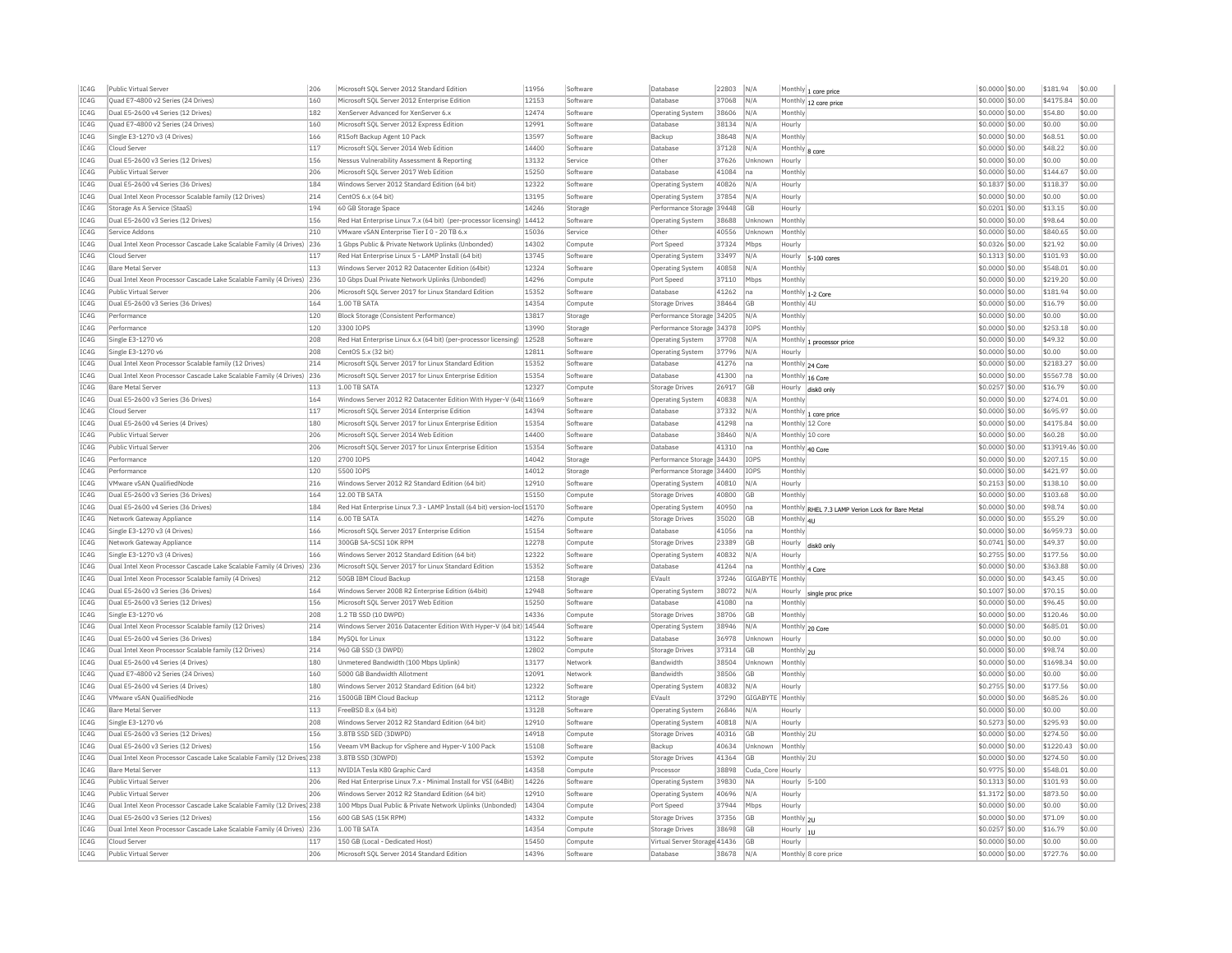| IC4G         | Public Virtual Server                                                  | 206 | Windows Server 2008 R2 Standard Edition (64bit)                         | 11887          | Software | <b>Operating System</b>      | 40750 | N/A              | Hourly           |                                                             | \$0.0549 \$0.00  | \$36.40           | \$0.00           |
|--------------|------------------------------------------------------------------------|-----|-------------------------------------------------------------------------|----------------|----------|------------------------------|-------|------------------|------------------|-------------------------------------------------------------|------------------|-------------------|------------------|
| TCAG         | <b>Public Virtual Server</b>                                           | 206 | Microsoft SOL Server 2012 Web Edition                                   | 11803          | Software | Database                     | 29410 | N/A              |                  | Monthly 16 core price                                       | \$0,0000 \$0.00  | \$96.45           | \$0.00           |
| IC4G         | Dual Intel Xeon Processor Scalable family (12 Drives)                  | 214 | 1.9TB SSD SED (5DWPD)                                                   | 14912          | Compute  | <b>Storage Drives</b>        | 40310 | GB               | Monthly 2U       |                                                             | \$0,0000 \$0.00  | \$142.19          | \$0.00           |
| IC4G         | Dual E5-2600 v4 Series (36 Drives)                                     | 184 | 7.68TB SSD SED                                                          | 15266          | Compute  | <b>Storage Drives</b>        | 41130 | GB               | Monthly 4U       |                                                             | \$0,0000 \$0.00  | \$493.70          | \$0.00           |
| IC4G         | Cloud Server                                                           | 117 | 1 TP Address                                                            | 13345          | Network  | <b>IP Address</b>            | 28599 | Unknown          | Hourly           |                                                             | \$0.0000 \$0.00  | \$0.00            | \$0.00           |
| IC4G         | Dual E5-2600 v3 Series (4 Drives)                                      | 162 | vCenter 6.0                                                             | 14402          | Software | Operating System             | 37360 | na               | Monthly          |                                                             | \$0,0000 \$0.00  | \$0.00            | \$0.00           |
| TC4G         | Quad E7-4800 v2 Series (24 Drives)                                     | 160 | Automated Notification                                                  | 13487          | Service  | Other                        | 38496 | Unknown          | Hourly           |                                                             | \$0,0000 \$0.00  | \$0.00            | \$0.00           |
|              |                                                                        |     |                                                                         |                |          | <b>Bandwidth</b>             |       |                  | Monthly          |                                                             |                  | \$1698.34         | \$0.00           |
| IC4G         | Network Gateway Appliance (10 Gbps)                                    | 158 | Unmetered Bandwidth (100 Mbps Uplink)                                   | 13177          | Network  |                              | 38504 | Unknown          |                  |                                                             | \$0.0000 \$0.00  |                   |                  |
| TCAG         | Dual E5-2600 v4 Series (12 Drives)                                     | 182 | Reboot / KVM over TP                                                    | 13180          | Compute  | Remote Management 38048      |       | Unknown          | Hourly           |                                                             | \$0,0000 \$0.00  | \$0.00            | \$0.00           |
| TC4G         | Single E3-1270 v6                                                      | 208 | Windows Server 2008 R2 Standard Edition (64bit)                         | 11887          | Software | <b>Operating System</b>      | 37442 | N/A              | Hourly           | single proc price                                           | $$0.0267$ \$0.00 | \$18.63           | \$0.00           |
| IC4G         | Performance                                                            | 120 | 2000 IOPS                                                               | 13878          | Storage  | Performance Storage 34266    |       | TOP5             | Monthly          |                                                             | \$0.0000 \$0.00  | \$153.44          | \$0.00           |
| IC4G         | Dual E5-2600 v4 Series (12 Drives)                                     | 182 | 256 GB RAM                                                              | 11707          | Compute  | RAM                          | 38616 | GB               | Monthly          |                                                             | \$0,0000 \$0,00  | \$627.99          | sin nn           |
| IC4G         | Control Panels for VPS                                                 | 118 | Monitoring Package - Managed Services Premium Application               | 13800          | Service  | Monitoring                   | 34021 | N/A              | Monthly          |                                                             | \$0.0000 \$0.00  | \$10.96           | \$0.00           |
| IC4G         | Quad E7-4800 v2 Series (24 Drives)                                     | 160 | Veeam Backup for Office 365 10 Pack                                     | 15308          | Software | Operating System             | 41184 | <b>NA</b>        | Monthly          |                                                             | \$0.0000 \$0.00  | \$55.47           | \$0.00           |
| IC4G         | Software License Package                                               | 168 | VMware NSX Advanced 6.3                                                 | 14608          | Software | Licenses                     | 39034 | CPU              | Monthly          |                                                             | \$0,0000 \$0.00  | \$438.41          | \$0.00           |
| IC4G         | Dual E5-2600 v3 Series (12 Drives)                                     | 156 | Veeam Backup for Office 365 25 Pack                                     | 15310          | Software | Operating System             | 41186 | <b>NA</b>        | Monthly          |                                                             | \$0,0000 \$0.00  | \$138.68          | \$0.00           |
| IC4G         | Single E3-1270 v6                                                      | 208 | Windows Server 2012 R2 Standard Edition (64 bit)                        | 12910          | Software | <b>Operating System</b>      | 40806 | N/A              | Hourly           |                                                             | \$0.1530 \$0.00  | \$98.64           | \$0.00           |
| IC4G         | Dual E5-2600 v4 Series (12 Drives)                                     | 182 | Microsoft SQL Server 2008 Enterprise                                    | 12516          | Software | Database                     | 37420 | Unknown          |                  | Monthly sngle-proc pricing                                  | \$0.0000 \$0.00  | \$1391.95         | \$0.00           |
| IC4G         | Dual E5-2600 v4 Series (12 Drives)                                     | 182 | 64 GB RAM                                                               | 12135          | Compute  | RAM                          | 37052 | GB               | Monthly          |                                                             | \$0,0000 \$0.00  | \$248.83          | \$0.00           |
|              |                                                                        |     |                                                                         | 13798          |          |                              | 37540 |                  |                  |                                                             |                  |                   |                  |
| IC4G         | Single E3-1270 v3 (4 Drives)                                           | 166 | MySOL 5.7 for Windows                                                   |                | Software | Database                     |       | Unknown          | Hourly           |                                                             | \$0,0000 \$0.00  | \$0.00            | \$0.00           |
| IC4G         | Dual E5-2600 v4 Series (36 Drives)                                     | 184 | Intel TXT (Trusted Execution Technology)                                | 14208          | Compute  | Other                        | 37116 | Unknown          | Monthly          |                                                             | \$0,0000 \$0.00  | \$2.19            | \$0.00           |
| TC4G         | Cloud Server                                                           | 117 | Veeam Agent for Windows and Linux 50 Pack                               | 15116          | Software | Backup                       | 40642 | Unknown          | Monthly          |                                                             | \$0,0000 \$0.00  | \$999.25          | \$0.00           |
| IC4G         | Dual Intel Xeon Processor Scalable family (4 Drives)                   | 212 | 350GB IBM Cloud Backup                                                  | 12116          | Storage  | FVault                       | 38144 | GIGARYTE Monthly |                  |                                                             | \$0.0000 \$0.00  | \$225.13          | \$0.00           |
| IC4G         | Dual E5-2600 v4 Series (36 Drives)                                     | 184 | Windows Server 2008 R2 Standard Edition (64bit)                         | 11887          | Software | <b>Operating System</b>      | 37442 | N/A              | Hourly           | single proc price                                           | \$0.0267 \$0.00  | \$18.63           | \$0.00           |
| IC4G         | Cloud Server                                                           | 117 | 6 GB (Dedicated Host)                                                   | 15464          | Compute  | RAM                          | 41450 | GB               | Hourly           |                                                             | $$0.0000$ \$0.00 | \$0.00            | \$0.00           |
| IC4G         | Single E3-1270 v3 (4 Drives)                                           | 166 | FreeBSD 10.x (32 bit)                                                   | 13500          | Software | <b>Operating System</b>      | 37106 | N/A              | Hourly           |                                                             | \$0.0000 \$0.00  | \$0.00            | \$0.00           |
| IC4G         | Single E3-1270 v6                                                      | 208 | 10 Gbps Public & Private Network Uplinks                                | 13735          | Compute  | Port Speed                   | 37456 | Mbps             | Monthly          |                                                             | \$0,0000 \$0,00  | \$109.60          | \$0.00           |
| IC4G         | Quad Xeon Processor Cascade Lake Scalable Family (24 Drives)           | 244 | Red Hat Enterprise Linux 7.x (64 bit) (per-processor licensing)   14412 |                | Software | <b>Operating System</b>      | 37348 | Unknown          | Monthly 4 Procs  |                                                             | \$0.0000 \$0.00  | \$197.28          | \$0.00           |
| IC4G         | Storage As A Service (StaaS)                                           | 194 | Storage space for 0.25 IOPS per GB                                      | 14670          | Storage  | Performance Storage 39468    |       | GBs              | Hourly           |                                                             | \$0.0001 \$0.00  | \$0.00            | \$0.00           |
| IC4G         | Single E3-1270 v3 (4 Drives)                                           | 166 | vCenter 6.0                                                             | 14402          | Software | Operating System             | 37360 | na.              | Monthly          |                                                             | \$0,0000 \$0,00  | \$0.00            | \$0.00           |
|              |                                                                        |     |                                                                         |                |          |                              |       |                  |                  |                                                             |                  |                   |                  |
| IC4G<br>TCAG | Dual Intel Xeon Processor Cascade Lake Scalable Family (4 Drives)      | 236 | Veeam VM Backup for vSphere and Hyper-V 500 pack                        | 15148<br>13531 | Software | Backup                       | 40680 | Unknown          | Monthly          |                                                             | \$0,0000 \$0,00  | \$4881.73         | \$0.00<br>\$0.00 |
|              | Single E3-1270 v6                                                      | 208 | FreeBSD 8.x (32 bit)                                                    |                | Software | Operating System             | 38574 | N/A              | Hourly           |                                                             | \$0,0000 \$0,00  | \$0.00            |                  |
| IC4G         | Dual Intel Xeon Processor Scalable family (12 Drives)                  | 214 | 250GB IBM Cloud Backup                                                  | 12117          | Storage  | EVault                       | 37192 | GIGABYTE Monthly |                  |                                                             | \$0.0000 \$0.00  | \$158.97          | \$0.00           |
| IC4G         | Ouad E7-4800 v2 Series (24 Drives)                                     | 160 | Windows Server 2008 R2 Datacenter Edition (64bit)                       | 11941          | Software | Operating System             | 37214 | $N/\beta$        |                  | Monthly quad proc price                                     | \$0,0000 \$0,00  | \$548.01          | \$0.00           |
| IC4G         | Cloud Server                                                           | 117 | Microsoft SOL Server 2012 Enterprise Edition                            | 12153          | Software | Database                     | 27964 | N/A              |                  | Monthly 15 core price                                       | $$0.0000$ \$0.00 | \$5567.78         | \$0.00           |
| IC4G         | Dual Intel Xeon Processor Scalable family (4 Drives)                   | 212 | 3.8TB SSD SED (3DWPD)                                                   | 14918          | Compute  | Storage Drives               | 40314 | GB               | Monthly $ 10$    |                                                             | \$0.0000 \$0.00  | \$274.50          | \$0.00           |
| IC4G         | Dual E5-2600 v3 Series (4 Drives)                                      | 162 | Veeam Backup for Office 365 1 Pack                                      | 15304          | Software | Operating System             | 41180 | NΔ               | Monthly          |                                                             | \$0,0000 \$0,00  | \$5.55            | \$0.00           |
| TCAG         | Dual Intel Xeon Processor Cascade Lake Scalable Family (12 Drives) 238 |     | Veeam VM Backup for vSphere and Hyper-V 25 Pack                         | 15100          | Software | Backup                       | 40626 | Unknown          | Monthly          |                                                             | \$0.0000 \$0.00  | \$305.11          | \$0.00           |
| IC4G         | Single E3-1270 v3 (4 Drives)                                           | 166 | Windows Server 2008 R2 Datacenter Edition With Hyper-V (64t 12626       |                | Software | <b>Operating System</b>      | 37656 | N/A              |                  | Monthly single proc price                                   | \$0.0000 \$0.00  | \$137.00          | \$0.00           |
| IC4G         | Endurance                                                              | 128 | 250 GB Storage Space                                                    | 13822          | Storage  | Performance Storage 34914    |       | <b>GB</b>        |                  | Monthly Snapshot Space Medium Tier                          | \$0,0000 \$0,00  | \$27.40           | \$0.00           |
| IC4G         | Single E3-1270 v3 (4 Drives)                                           | 166 | Microsoft SOL Server 2012 Standard Edition                              | 11956          | Software | Database                     | 38128 | N/A              |                  |                                                             | \$0.0000 \$0.00  | \$181.94          | \$0.00           |
| IC4G         | Dual E5-2600 v3 Series (36 Drives)                                     | 164 | Debian GNU/Linux 9.x Stretch /Stable (64 bit)                           | 15124          | Software | <b>Operating System</b>      | 40650 | <b>NA</b>        |                  | Monthly 2 core price                                        | \$0.0000 \$0.00  | \$0.00            | \$0.00           |
|              |                                                                        |     |                                                                         |                |          |                              |       |                  | Hourly           | Debian GNU/Linux 9.x Stretch /Stable (64 bit) for Bare Meta |                  |                   |                  |
| IC4G         | Dual E5-2600 v4 Series (36 Drives)                                     | 184 | Parallels Plesk Panel 12 (Linux) - 30 Domain w/ Power Pack              | 14216          | Software | Control Pane                 | 37120 | Unknown          | Monthly          |                                                             | \$0,0000 \$0,00  | \$40.12           | \$0.00           |
| IC4G         | Dual E5-2600 v4 Series (36 Drives)                                     | 184 | VMware Server Virtualization 6.5                                        | 14740          | Software | Operating System             | 40034 | Unknown          | Monthly 2-CPU    |                                                             | \$0.0000 \$0.00  | \$274.01          | \$0.00           |
| TC4G         | Service Addons                                                         | 210 | VMware vSAN BP Enterprise Tier III 65 - 124 TB 6 x                      | 15058          | Service  | Other                        | 40578 | Unknown          | Monthly          |                                                             | \$0,0000 \$0,00  | \$1211.10         | \$0.00           |
| IC4G         | Dual E5-2600 v4 Series (12 Drives                                      | 182 | Windows Server 2016 Standard Edition (64 bit)                           | 14542          | Software | Operating System             | 40784 | N/A              | Hourly           |                                                             | \$0,5273 \$0.00  | \$295.93          | \$0.00           |
| IC4G         | Performance                                                            | 120 | 5900 TOPS                                                               | 14181          | Storage  | Performance Storage 34569    |       | <b>TOPS</b>      | Monthly          |                                                             | \$0,0000 \$0,00  | \$452.66          | \$0.00           |
| IC4G         | <b>Static IP Addresses</b>                                             | 130 | 16 Static Public IP Addresses                                           | 12178          | Network  | <b>IP Address</b>            | 32042 | Unknown          |                  | Monthly NetScaler VPX - SL                                  | \$0.0000 \$0.00  | \$17.54           | \$0.00           |
| IC4G         | Service Addons                                                         | 210 | VMware Cloud Foundation Hybridity Bundle C                              | 15006          | Service  | Othe                         | 40454 | Jnknown          | Monthly          |                                                             | \$0.0000 \$0.00  | \$43.84           | \$0.00           |
| IC4G         | VHD Import                                                             | 639 | Ubuntu Linux 14.04 LTS Trusty Tahr (64 bit)                             | 12473          | Software | Operating System             | 38668 | N/A              | Hourly           |                                                             | \$0,0000 \$0.00  | \$0.00            | \$0.00           |
| IC4G         | Cloud Server                                                           | 117 | 2.000 GB (SAN)                                                          | 13081          | Compute  | Virtual Server Storage 26355 |       | GB               | Hourly           | <b>BYOC</b>                                                 | \$0,1718 \$0.00  | \$125.26          | \$0.00           |
| TCAG         | Dual Intel Xeon Processor Scalable family (4 Drives)                   |     | Intel TXT (Trusted Execution Technology)                                | 14208          | Compute  | Other                        | 37116 | Unknown          | Monthly          |                                                             | \$0,0000 \$0,00  | \$2.19            | \$0.00           |
| TCAG         |                                                                        |     |                                                                         |                |          |                              |       |                  |                  |                                                             |                  | \$245.51          | \$0.00           |
| IC4G         |                                                                        | 212 |                                                                         |                |          |                              |       |                  |                  |                                                             |                  |                   |                  |
|              | Performance                                                            | 120 | 3200 TOPS                                                               | 14103          | Storage  | Performance Storage 34491    |       | <b>TOPS</b>      | Monthly          |                                                             | \$0.0000 \$0.00  |                   |                  |
|              | <b>Bare Metal Server</b>                                               | 113 | No Operating System                                                     | 14282          | Software | Operating System             | 35026 | <b>NA</b>        | Hourly           |                                                             | \$0.0000 \$0.00  | \$0.00            | \$0.00           |
| IC4G         | Dual Intel Xeon Processor Scalable family (12 Drives)                  | 214 | Windows Server 2012 R2 Standard Edition (64 bit)                        | 12910          | Software | <b>Operating System</b>      | 40816 | N/A              | Hourly           |                                                             | \$0,3673 \$0.00  | \$236.74          | \$0.00           |
| IC4G         | Dual E5-2600 v3 Series (4 Drives                                       | 162 | 2.00 TB SATA                                                            | 14352          | Compute  | <b>Storage Drives</b>        | 37352 | GB               | Monthly $ _{10}$ |                                                             | \$0,0000 \$0,00  | \$27.65           | \$0.00           |
| IC4G         | Dual E5-2600 v4 Series (4 Drives)                                      | 180 | 1000 GB Bandwidth Allotment                                             | 12627          | Network  | <b>Bandwidth</b>             | 37406 | GB               | Monthly          |                                                             | \$0,0000 \$0,00  | \$0.00            | \$0.00           |
| IC4G         | Single E3-1270 v6                                                      | 208 | FreeBSD 10.x (64 bit)                                                   | 12745          | Software | Operating System             | 37938 | N/A              | Hourly           |                                                             | \$0,0000 \$0,00  | \$0.00            | \$0.00           |
| IC4G         | Dual Intel Xeon Processor Scalable family (4 Drives)                   | 212 | 1500GB IBM Cloud Backup                                                 | 12112          | Storage  | EVault                       | 37290 | GIGABYTE         | Monthly          |                                                             | \$0.0000 \$0.00  | \$685.26          | \$0.00           |
| IC4G         | Dual Intel Xeon Processor Scalable family (4 Drives)                   | 212 | Microsoft SQL Server 2017 for Linux Web Edition                         | 15350          | Software | Database                     | 41248 | Ina              |                  | Monthly 24 Core                                             | \$0,0000 \$0,00  | \$144.67          | \$0.00           |
| IC4G         | Dual Intel Xeon Processor Scalable family (12 Drives)                  | 214 | Windows Server 2016 Datacenter Edition (64 bit)                         | 14546          | Software | Operating System             | 38964 | N/A              |                  | Monthly 28 Core                                             | \$0,0000 \$0.00  | \$959.02          | \$0.00           |
| TCAG         | Dual E5-2600 v3 Series (12 Drives)                                     | 156 | Windows Server 2016 Datacenter Edition (64 bit)                         | 14546          | Software | Operating System             | 38966 | N/A              |                  | Monthly 32 Core                                             | \$0,0000 \$0.00  | \$1096.02         | \$0.00           |
| IC4G         | Performance                                                            | 120 | 1200 TOPS                                                               | 14083          | Storage  | Performance Storage 34471    |       | TOP5             | Monthly          |                                                             | \$0.0000 \$0.00  | \$92.07           | \$0.00           |
| IC4G         | Quad E7-4800 v2 Series (24 Drives)                                     | 160 | MongoDB Community Edition                                               | 13473          | Software | Database                     | 38388 | N/A              | Hourly           |                                                             | \$0.0000 \$0.00  | \$0.00            | \$0.00           |
| IC4G         | Ouad E7-4800 v2 Series (24 Drives)                                     | 160 | Microsoft SOL Server 2017 Enterprise Edition                            | 15154          | Software | Database                     | 41062 | Ina              | Monthly          |                                                             | $$0.0000$ \$0.00 | \$11135.56 \$0.00 |                  |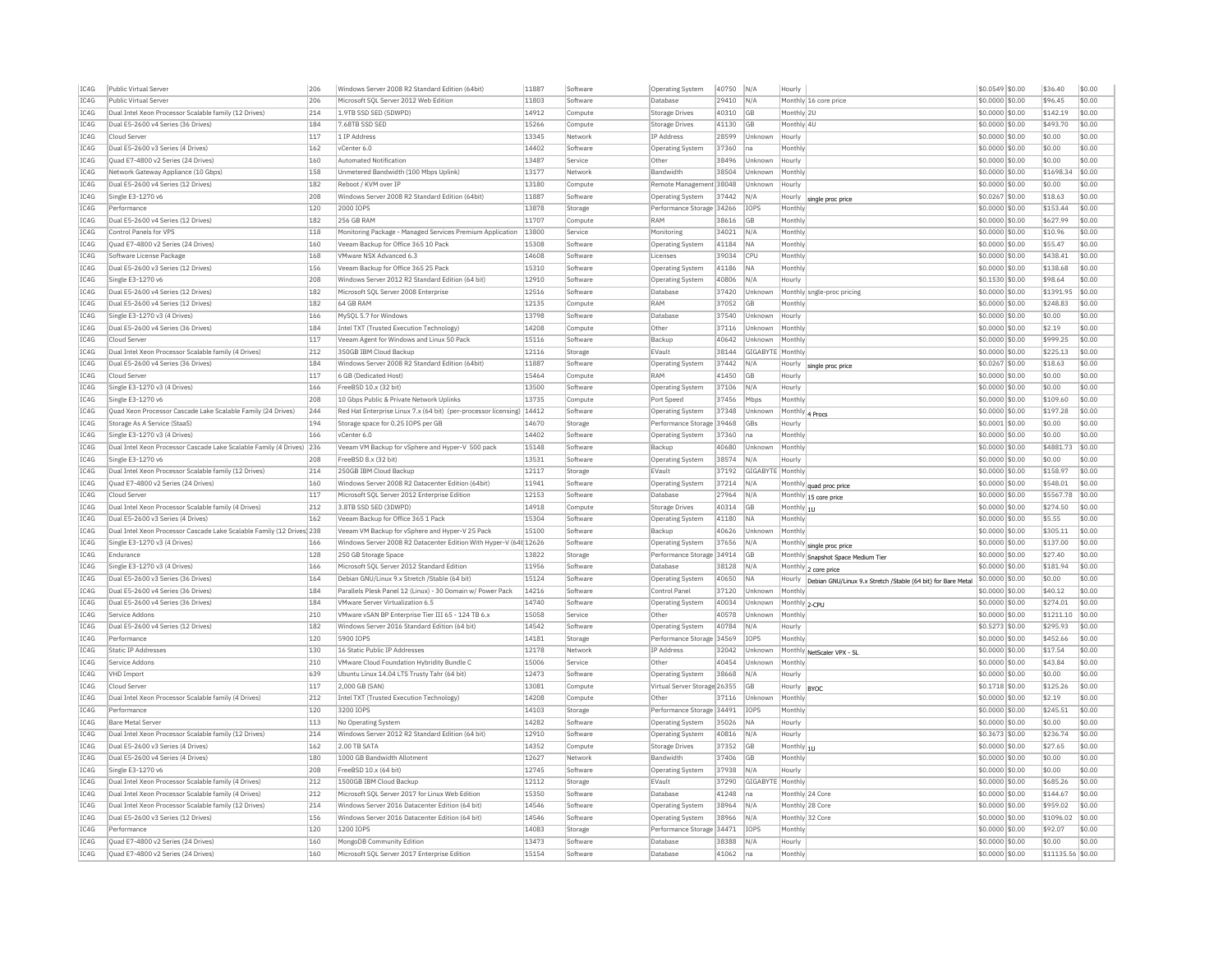| TC4G | Dual E5-2600 v4 Series (4 Drives)                                      | 180            | Windows Server 2012 Datacenter Edition (64bit)                           | 12964 | Software | <b>Operating System</b>      | 40900 N/A           |                  | Monthly                                      | \$0.0000 \$0.00      | \$959.02          | \$0.00 |
|------|------------------------------------------------------------------------|----------------|--------------------------------------------------------------------------|-------|----------|------------------------------|---------------------|------------------|----------------------------------------------|----------------------|-------------------|--------|
| TCAG | Dual E5-2600 v4 Series (4 Drives)                                      | 180            | Veeam Agent for Windows and Linux 200 Pack                               | 15120 | Software | Backup                       | 40646               | Unknown          | Monthly                                      | \$0.0000 \$0.00      | \$3994.06         | \$0.00 |
| TC4G | Dual E5-2600 v3 Series (12 Drives                                      | 156            | Windows Server 2016 Datacenter Edition (64 bit)                          | 14546 | Software | Operating System             | 38964<br>N/A        |                  | Monthly 28 Core                              | \$0.0000 \$0.00      | \$959.02          | \$0.00 |
| TC4G | Quad E7-4800 v2 Series (24 Drives)                                     | 160            | Windows Server 2012 Datacenter Edition With Hyper-V (64bit) 11969        |       | Software | Operating System             | 40884<br>N/A        |                  | Monthly                                      | \$0,0000 \$0.00      | \$1096.02         | \$0.00 |
| TC4G | Dual E5-2600 v4 Series (36 Drives)                                     | 184            | Red Hat Enterprise Linux 7.3 (64 bit) version-locked                     | 15158 | Software | <b>Operating System</b>      | 40922 na            |                  | Monthly For version lock                     | \$0.0000 \$0.00      | \$98.74           | \$0.00 |
| TCAG | Single E3-1270 v6                                                      | 208            | Red Hat Enterprise Linux 7.3 - Minimal Install (64 bit) version-Id 15166 |       | Software | <b>Operating System</b>      | 40936 NA            |                  | Monthly RHEL 7.3 Version lock for Bare Metal | $$0.0000$ \$0.00     | \$49.32           | \$0.00 |
| IC4G | Dual Intel Xeon Processor Scalable family (12 Drives)                  | 214            | Microsoft SQL Server 2016 Enterprise Edition                             | 14989 | Software | Database                     | 40405<br>na         |                  | Monthly                                      | \$0.0000 \$0.00      | \$695.97          | \$0.00 |
| TCAG | Cloud Server                                                           | 117            | Microsoft SOL Server 2014 Web Edition                                    | 14400 | Software | Database                     | 38460<br>IN/A       |                  | Monthly 10 core                              | \$0,0000 \$0.00      | \$60.28           | \$0.00 |
| IC4G | Dual E5-2600 v4 Series (36 Drives)                                     | 184            | Microsoft SQL Server 2017 Enterprise Edition                             | 15154 | Software | Database                     | 41056<br>na         |                  | Monthl                                       | \$0.0000 \$0.00      | \$6959.73 \$0.00  |        |
| TCAG | Dual Intel Xeon Processor Cascade Lake Scalable Family (4 Drives) 236  |                | Veeam VM Backup for vSphere and Hyper-V 100 Pack                         | 15108 | Software | Backup                       | 40634               | Unknown          | Monthly                                      | \$0,0000 \$0,00      | $$1220.43$ \$0.00 |        |
| IC4G | Single E3-1270 v6                                                      | 208            | Microsoft SOL Server 2017 Enterprise Edition                             | 15154 | Software | Database                     | 41046<br>Ina        |                  | Monthly                                      | \$0.0000 \$0.00      | \$2087.92         | \$0.00 |
| TC4G | Ouad Xeon Processor Cascade Lake Scalable Family (24 Drives)           | 244            | Windows Server 2016 Standard Edition (64 bit)                            | 14542 | Software | <b>Operating System</b>      | 38938 N/A           |                  | Hourly 32 Core                               | \$0.2459 \$0.00      | \$157.83          | \$0.00 |
| IC4G | Cloud Server                                                           | 117            | cPanel/WHM with Softaculous and RVskin                                   | 12798 | Software | Control Pane                 | 29343 N/A           |                  | Monthly                                      | \$0.0000 \$0.00      | \$27.40           | \$0.00 |
| TC4G | Quad E7-4800 v2 Series (24 Drives)                                     | 160            | Veeam Backup and Replication Enterprise Plus                             | 14979 | Software | Operating System             | 40381<br><b>VM</b>  |                  | Monthly                                      | \$0.0000 \$0.00      | \$0.00            | \$0.00 |
| IC4G | <b>Bare Metal Server</b>                                               | 113            | Red Hat Enterprise Linux 6.5 (64 bit) version-locked                     | 15086 | Software | Operating System             | 40610<br><b>CPU</b> |                  | Monthly                                      | \$0.0000 \$0.00      | \$98.64           | \$0.00 |
| TC4G | VMware vSAN ReadvNode                                                  | 218            | 10 Gbps Dual Private Network Uplinks (Unbonded)                          | 14296 | Compute  | Port Speed                   | 37110<br>Mbps       |                  | Monthly                                      | \$0,0000 \$0.00      | \$219.20          | \$0.00 |
| IC4G | Software License Package                                               | 168            | VMware vSAN Advanced Tier III 64 - 124 6.x                               | 14580 | Software | Licenses                     | 39006<br>CPU        |                  | Monthly                                      | \$0.0000 \$0.00      | \$883.39          | \$0.00 |
| IC4G | Dual E5-2600 v4 Series (4 Drives)                                      | 180            | Windows Server 2016 Datacenter Edition With Hyper-V (64 bit) 14544       |       | Software | Operating System             | 38952<br>N/A        |                  | Monthly 32 Core                              | \$0.0000 \$0.00      | \$1096.02         | \$0.00 |
| TCAG | Single E3-1270 v6                                                      | 208            | Microsoft SQL Server 2012 Standard Edition                               | 11956 | Software | Database                     | 37492<br>N/A        |                  | Monthly 20 core price                        | \$0.0000 \$0.00      | \$1819.39         | \$0.00 |
| TC4G | <b>Bare Metal Server</b>                                               | 113            | Redundant Power Supply                                                   | 12891 | Compute  | Power Supply                 | 38036               | Unknown          | Hourly                                       | \$0.0168 \$0.00      | \$10.96           | \$0.00 |
| TCAG | Endurance                                                              | 128            | 4 IOPS per GB                                                            | 14236 | Storage  | Endurance                    | 34750<br>N/A        |                  | Monthly                                      | \$0.0000 \$0.00      | \$0.00            | \$0.00 |
| IC4G | Dual Intel Xeon Processor Scalable family (4 Drives)                   | 212            | Windows Server 2012 Datacenter Edition With Hyper-V (64bit) 11969        |       | Software | <b>Operating System</b>      | 40890<br>N/A        |                  | Monthly                                      | \$0.0000 \$0.00      | \$2055.04 \$0.00  |        |
| TCAG | Dual Intel Xeon Processor Cascade Lake Scalable Family (12 Drives 238  |                | Microsoft SQL Server 2016 Enterprise Edition                             | 14989 | Software | Database                     | 40411<br>Ina        |                  | Monthly                                      | \$0,0000 \$0.00      | \$2783.89         | \$0.00 |
| TCAG | Quad E7-4800 v2 Series (24 Drives)                                     | 160            | Windows Server 2008 R2 Datacenter Edition With Hyper-V (64t 12626        |       | Software | Operating System             | 38078 N/A           |                  | Monthly quad proc price                      | \$0.0000 \$0.00      | \$548.01          | \$0.00 |
| IC4G | Dual E5-2600 v4 Series (4 Drives)                                      | 180            | 1 IPv6 Address                                                           | 13033 | Network  | IP Address                   | 37050<br>N/A        |                  | Hourly                                       | \$0,0000 \$0.00      | \$0.00            | \$0.00 |
| TC4G | Public Virtual Server                                                  | 206            | 30 GB (SAN)                                                              | 12625 | Compute  | Virtual Server Storage 23197 | <b>GB</b>           |                  | Hourly BYOC                                  | \$0.0054 \$0.00      | \$3.95            | \$0.00 |
| TC4G | Dual Intel Xeon Processor Cascade Lake Scalable Family (4 Drives) 236  |                | Citrix XenServer 7.6.0                                                   | 15274 | Software | Operating System             | 41138<br><b>NA</b>  |                  | Monthly                                      | $$0.0000$ \$0.00     | \$0.00            | \$0.00 |
| TC4G | Dual E5-2600 v3 Series (12 Drives)                                     | 156            | Red Hat Enterprise Linux 6.5 (64 bit) version-locked                     | 15086 | Softwan  | <b>Operating System</b>      | 40610 CPU           |                  | Monthly                                      | \$0.0000 \$0.00      | \$98.64           | \$0.00 |
| TCAG | VMware vSAN QualifiedNode                                              | 216            | R1Soft Backup Agent 25 Pack                                              | 12945 | Software | Backup                       | 38650<br>N/A        |                  | Monthly                                      | \$0,0000 \$0.00      | \$143.86          | \$0.00 |
|      |                                                                        |                |                                                                          |       |          |                              |                     |                  |                                              |                      |                   |        |
| IC4G | Dual E5-2600 v3 Series (12 Drives                                      | 156            | Dual Intel Xeon E5-2650 v3 (20 Cores, 2.30 GHz)                          | 14384 | Compute  | Processo                     | 38202<br>GHz        |                  | Monthly 2U                                   | \$0.0000 \$0.00      | \$421.62          | \$0.00 |
| TCAG | Dual Intel Xeon Processor Cascade Lake Scalable Family (12 Drives) 238 |                | NVIDIA Tesla K80 Graphic Card                                            | 14358 | Compute  | Processor                    | 38450               |                  | Cuda Core Monthly                            | \$0,0000 \$0,00      | \$548.01          | \$0.00 |
| TCAG | Cloud Server                                                           | 117            | Windows Server 2012 Standard Edition (64 bit)                            | 12322 | Software | Operating System             | 40724<br>N/A        |                  | Hourly                                       | \$1,7566 \$0.00      | \$1164.66         | \$0.00 |
| TC4G | Ouad E7-4800 v2 Series (24 Drives)                                     | 160            | Windows Server 2012 Datacenter Edition With Hyper-V (64bit) 11969        |       | Software | <b>Operating System</b>      | 40882<br>N/A        |                  | Monthly                                      | \$0,0000 \$0,00      | \$959.02          | \$0.00 |
| IC4G | Dual E5-2600 v4 Series (12 Drives                                      | 182            | Windows Server 2012 Standard Edition (64 bit)                            | 12322 | Software | Operating System             | 40826<br>N/A        |                  | Hourly                                       | \$0,1837 \$0,00      | \$118.37          | \$0.00 |
| TC4G | Dual E5-2600 v3 Series (12 Drives)                                     | 156            | Windows Server 2012 Standard Edition (64 bit)                            | 12322 | Software | <b>Operating System</b>      | 40830 N/A           |                  | Hourly                                       | \$0.2459 \$0.00      | \$157.83          | Isn nn |
| IC4G | VMware vSAN ReadvNode                                                  | 218            | R1Soft Backup Agent 10 Pack                                              | 13597 | Software | Backup                       | 38648<br>N/A        |                  | Monthly                                      | \$0.0000 \$0.00      | \$68.51           | \$0.00 |
| IC4G | VMware vSAN ReadvNode                                                  | 218            | Windows Server 2012 R2 Datacenter Edition With Hyper-V (64t 11669        |       | Software | Operating System             | 40846<br>N/A        |                  | Monthly                                      | \$0.0000 \$0.00      | \$959.02          | \$0.00 |
| IC4G | Cloud Server                                                           | 117            | Microsoft SQL Server 2012 Enterprise Edition                             | 12153 | Software | Database                     | 26547<br>N/A        |                  | Monthly 40 core price                        | \$0.0000 \$0.00      | \$13919.46 \$0.00 |        |
| TC4G | Dual Intel Xeon Processor Scalable family (12 Drives)                  | 214            | Windows Server 2016 Datacenter Edition (64 bit)                          | 14546 | Software | <b>Operating System</b>      | 38960<br>N/A        |                  | Monthly 20 Core                              | \$0,0000 \$0.00      | \$685.01          | \$0.00 |
| TCAG | Dual Intel Xeon Processor Scalable family (4 Drives)                   | 212            | RATD                                                                     | 13075 | Compute  | Storage Controller           | 38416<br>N/A        |                  | Monthly                                      | \$0.0000 \$0.00      | \$54.80           | \$0.00 |
| IC4G | Cloud Server                                                           | 117            | 1 Gbps Public & Private Network Uplinks (Dedicated Host)                 | 15486 | Compute  | Port Speed                   | 41472<br>Mbps       |                  | Hourly<br>Dedicated Host                     | \$0.0000 \$0.00      | \$0.00            | \$0.00 |
| TCAG | Dual E5-2600 v3 Series (12 Drives)                                     | 156            | NOC Monitoring                                                           | 12938 | Service  | Other                        | 38008<br>N/A        |                  | Hourly                                       | \$0.1096 \$0.00      | \$54.80           | \$0.00 |
| IC4G | Bare Metal Server                                                      | 113            | NVIDIA Tesla K80 Graphic Card                                            | 14358 | Comput   | Processor                    | 38900               | Cuda_Core Hourly |                                              | \$0.9775 \$0.00      | \$548.01          | \$0.00 |
| TCAG | Ouad Xeon Processor Cascade Lake Scalable Family (24 Drives)           | 244            | Host Ping and TCP Service Monitoring                                     | 12365 | Service  | Monitoring                   | 37388               | Unknown          | Hourly                                       | \$0.0109 \$0.00      | \$5.48            | \$0.00 |
| IC4G | Public Virtual Server                                                  | 206            | 10 GB (SAN)                                                              | 12615 | Compute  | Virtual Server Storage 23150 | GB                  |                  | Hourly  BYOC                                 | \$0.0018 \$0.00      | \$1.31            | \$0.00 |
| IC4G | Endurance                                                              | 128            | 12000 GB Storage Space                                                   | 13828 | Storage  | Performance Storage 34820    | <b>GR</b>           |                  | Monthly Endurance High Tier                  | \$0,0000 \$0.00      | \$4603.28         | \$0.00 |
| TC4G | Endurance                                                              | 128            | 100 GB Storage Space                                                     | 13821 | Storage  | Performance Storage 34910    | <b>GE</b>           |                  | Monthly Snapshot Space High Tier             | \$0,0000 \$0,00      | \$16.44           | \$0.00 |
| TCAG | Additional Products                                                    | $\overline{0}$ | Dedicated Rack (Half)                                                    | 12530 | Service  | Virtual Datacenter           | 22658<br>N/A        |                  | Monthly                                      | $$0.0000$ \$0.00     | \$1205.62         | \$0.00 |
| IC4G | Dual E5-2600 v4 Series (12 Drives)                                     | 182            | 1000 GB Bandwidth Allotment                                              | 12627 | Network  | Bandwidth                    | 37406<br><b>GB</b>  |                  | Monthly                                      | \$0,0000 \$0,00      | \$0.00            | \$0.00 |
| TCAG | <b>Bare Metal Server</b>                                               | 113            | 512 GB RAM                                                               | 12667 | Compute  | RAM                          | 23477<br> GB        |                  | Hourly                                       | \$1,6588 \$0.00      | \$1133.54         | \$0.00 |
| IC4G | Quad Xeon Processor Cascade Lake Scalable Family (24 Drives)           | 244            | Microsoft SQL Server 2017 Enterprise Edition                             | 15154 | Softwar  | Database                     | 41056<br>na         |                  | la la carte<br>Monthly                       | \$0.0000 \$0.00      | \$6959.73 \$0.00  |        |
| TCAG | Network Gateway Appliance                                              | 114            | 200 GB SSD                                                               | 12682 | Compute  | Storage Drives               | 23898 GB            |                  | Monthly                                      | \$0.0000 \$0.00      | \$55.29           | \$0.00 |
| IC4G | Dual Intel Xeon Processor Scalable family (4 Drives)                   | 212            | Microsoft SQL Server 2017 for Linux Enterprise Edition                   | 15354 | Software | Database                     | 41302<br>Ina        |                  |                                              | \$0.0000 \$0.00      | \$6959.73         | \$0.00 |
| TCAG | Dual Intel Xeon Processor Scalable family (12 Drives)                  | 214            | Microsoft SOL Server 2017 for Linux Web Edition                          | 15350 | Software | Database                     | 41234 na            |                  | Monthly 20 Core                              |                      | \$12.06           | \$0.00 |
|      |                                                                        |                |                                                                          |       |          |                              |                     |                  | Monthly 1-2 Core                             | \$0.0000 \$0.00      |                   |        |
| IC4G | Public Virtual Server                                                  | 206            | Veeam VM Backup for vSphere and Hyper-V 10 Pack                          | 15098 | Software | Backup                       | 40624 VM            |                  | Monthly                                      | \$0,0000 \$0,00      | \$166.87          | \$0.00 |
| TC4G | Storage As A Service (StaaS)                                           | 194            | 250 GB Storage Space                                                     | 13822 | Storage  | Performance Storage 39776    | <b>GB</b>           |                  | Hourly                                       | \$0.0192 \$0.00      | \$13.71           | Isn nn |
| IC4G | Performance                                                            | 120            | 6000 IOPS                                                                | 14075 | Storage  | Performance Storage 34463    | IOPS                |                  | Monthly                                      | \$0,0000 \$0,00      | \$460.33          | \$0.00 |
| TC4G | Public Virtual Server                                                  | 206            | Microsoft SOL Server 2017 for Linux Enterprise Edition                   | 15354 | Software | Database                     | 41296<br>Ina        |                  | Monthly 8 Core                               | \$0.0000 \$0.00      | \$2783.89         | \$0.00 |
| IC4G | Dual E5-2600 v4 Series (12 Drives                                      | 182            | Microsoft SQL Server 2017 for Linux Enterprise Edition                   | 15354 | Software | Database                     | 41306<br>Ina        |                  | Monthly 28 Core                              | \$0.0000 \$0.00      | \$9743.62         | \$0.00 |
| IC4G | Dual Intel Xeon Processor Scalable family (12 Drives)                  | 214            | Windows Server 2016 Datacenter Edition (64 bit)                          | 14546 | Software | Operating System             | 38966<br>N/A        |                  | Monthly 32 Core                              | \$0.0000 \$0.00      | \$1096.02 \$0.00  |        |
| TCAG | Cloud Server                                                           | 117            | Windows Server 2008 R2 Standard Edition (64bit)                          | 11887 | Software | <b>Operating System</b>      | 40760<br>N/A        |                  | Hourly                                       | $\# \# \# \#$ \$0.00 | \$582.33          | \$0.00 |
| IC4G | Single E3-1270 v3 (4 Drives)                                           | 166            | Microsoft SOL Server 2017 for Linux Enterprise Edition                   | 15354 | Software | Database                     | 41316<br>na         |                  | Monthly 96 Core                              | \$0.0000 \$0.00      | \$33406.69 \$0.00 |        |
| TCAG | Cloud Server                                                           | 117            | Windows Server 2012 Standard Edition (64 bit)                            | 12322 | Software | Operating System             | 40710<br>N/A        |                  | Hourly                                       | \$0.2192 \$0.00      | \$145.58          | \$0.00 |
| IC4G | Ouad Xeon Processor Cascade Lake Scalable Family (24 Drives)           | 244            | Microsoft SOL Server 2017 for Linux Standard Edition                     | 15352 | Software | Database                     | 41266<br> na        |                  | Monthly 6 Core                               | \$0.0000 \$0.00      | \$545.82          | \$0.00 |
| TCAG | Dual E5-2600 v4 Series (4 Drives)                                      | 180            | Microsoft SQL Server 2012 Standard Edition                               | 11956 | Software | Database                     | 37286 N/A           |                  | Monthly 24 core price                        | \$0.0000 \$0.00      | \$2183.27         | \$0.00 |
|      |                                                                        |                |                                                                          |       |          |                              |                     |                  |                                              |                      |                   |        |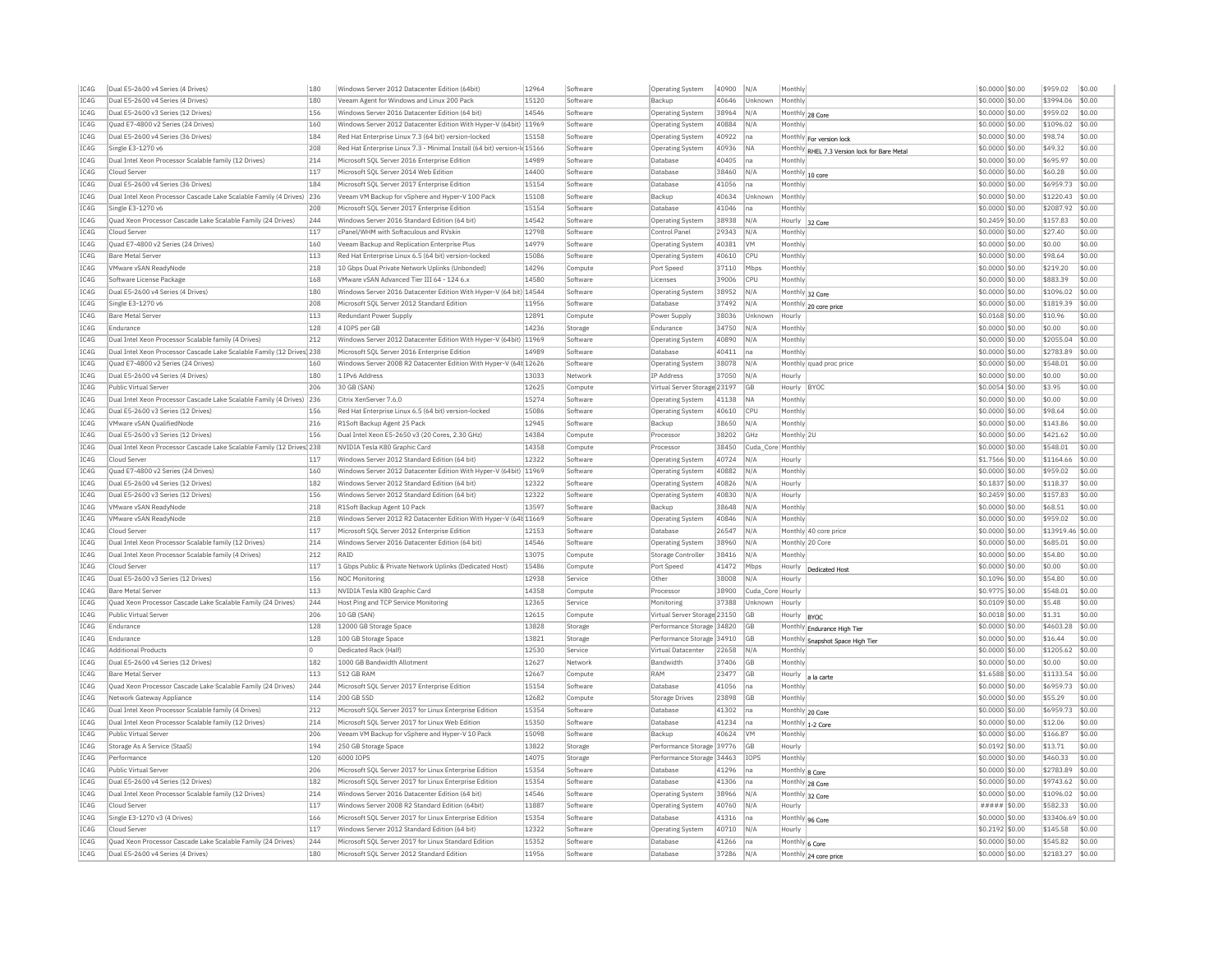| IC4G         | Dual E5-2600 v3 Series (12 Drives)                                    | 156      | Windows Server 2012 Datacenter Edition (64bit)                         | 12964 | Software | Operating System          | 40906 | N/A            | Monthly                        | \$0,0000 \$0.00  | \$1644.03         | \$0.00 |
|--------------|-----------------------------------------------------------------------|----------|------------------------------------------------------------------------|-------|----------|---------------------------|-------|----------------|--------------------------------|------------------|-------------------|--------|
| IC4G         | Dual Intel Xeon Processor Cascade Lake Scalable Family (12 Drives 238 |          | Microsoft SOL Server 2012 Web Edition                                  | 11803 | Software | Database                  | 38618 | N/A            | Monthly 24 core price          | \$0,0000 \$0.00  | \$144.67          | \$0.00 |
| IC4G         | Dual Intel Xeon Processor Scalable family (4 Drives)                  | 212      | MongoDB Community Edition                                              | 13473 | Software | Database                  | 38388 | N/A            | Hourly                         | \$0,0000 \$0.00  | \$0.00            | \$0.00 |
| IC4G         | Network Gateway Appliance (10 Gbps)                                   | 158      | 1 IP Address                                                           | 13345 | Network  | IP Address                | 38488 | Unknown        | Hourly                         | \$0,0000 \$0.00  | \$0.00            | \$0.00 |
| TC4G         | Performance                                                           | 120      | 5000 TOPS                                                              | 13948 | Storage  | Performance Storage 34336 |       | <b>TOPS</b>    | Monthly                        | \$0,0000 \$0.00  | \$383.61          | \$0.00 |
| IC4G         | Public Virtual Server                                                 | 206      | Windows Server 2003 Enterprise SP2 with R2 (64 bit)                    | 12084 | Software | <b>Operating System</b>   | 32749 | Unknown        | Hourly<br>cloud instance price | \$0.1007 \$0.00  | \$70.15           | \$0.00 |
| IC4G         | Dual E5-2600 v4 Series (12 Drives)                                    | 182      | Red Hat Enterprise Linux 6.8 (64 bit) version-locked                   | 15156 | Software | <b>Operating System</b>   | 40916 | na             | Monthly For Version Lock       | \$0.0000 \$0.00  | \$98.74           | \$0.00 |
| TC4G         | Dual E5-2600 v3 Series (4 Drives)                                     | 162      | Veeam Agent for Windows and Linux 10 pack                              | 14938 | Software | Backup                    | 40338 | N/A            | Monthly                        | \$0,0000 \$0.00  | \$200.44          | \$0.00 |
| IC4G         | Public Virtual Server                                                 | 206      | Microsoft SQL Server 2017 for Linux Web Edition                        | 15350 | Software | Database                  | 41234 | Ina            | Monthly 1-2 Core               | \$0,0000 \$0.00  | \$12.06           | \$0.00 |
| IC4G         | Dual E5-2600 v3 Series (4 Drives)                                     | 162      | Windows Server 2012 Datacenter Edition (64bit)                         | 12964 | Software | Operating System          | 40896 | N/A            | Monthl                         | \$0,0000 \$0.00  | \$685.01          | \$0.00 |
| IC4G         | Quad E7-4800 v2 Series (24 Drives)                                    | 160      | Virtuozzo 6 - Unlimited VMs                                            | 13298 | Software | Operating System          | 37912 | <b>VM</b>      | Monthly                        | \$0.0000 \$0.00  | \$90.75           | \$0.00 |
| IC4G         | Cloud Serve                                                           | 117      | Windows Server 2008 R2 Standard Edition (64bit)                        | 11887 | Software | Operating System          | 40756 | N/A            | Hourly                         | \$0.4394 \$0.00  | \$291.17          | \$0.00 |
| TC4G         | Dual E5-2600 v3 Series (36 Drives)                                    | 164      | Veeam VM Backup for vSphere and Hyper-V 10 Pack                        | 15098 | Software | Backup                    | 40624 | <b>VM</b>      | Monthly                        | $$0.0000$ \$0.00 | \$166.87          | \$0.00 |
|              | Dual E5-2600 v3 Series (12 Drives)                                    | 156      |                                                                        |       |          |                           |       | N/A            |                                |                  |                   | \$0.00 |
| IC4G<br>TCAG |                                                                       |          | Windows Server 2016 Datacenter Edition With Hyper-V (64 bit) 14544     |       | Software | Operating System          | 38948 |                | Monthly 24 Core                | \$0.0000 \$0.00  | \$822.02          | \$0.00 |
|              | Performance                                                           | 120      | 3700 TOPS                                                              | 14108 | Storage  | Performance Storage 34496 |       | <b>TOPS</b>    | Monthly                        | \$0,0000 \$0.00  | \$283.87          |        |
| IC4G         | Single E3-1270 v3 (4 Drives)                                          | 166      | Microsoft SOL Server 2012 Enterprise Edition                           | 12153 | Software | Database                  | 37066 | N/A            | Monthly 14 core price          | $$0.0000$ \$0.00 | \$4871.81         | \$0.00 |
| IC4G         | <b>Additional Products</b>                                            | lo       | 2000GB IBM Cloud Backup                                                | 12111 | Storage  | EVault                    | 33884 | <b>GIGABYT</b> | Monthly                        | \$0,0000 \$0.00  | \$728.71          | \$0.00 |
| TC4G         | Performance                                                           | 120      | 5900 TOPS                                                              | 13957 | Storage  | Performance Storage 34345 |       | <b>TOPS</b>    | Monthly                        | $$0.0000$ \$0.00 | \$452.66          | \$0.00 |
| IC4G         | Dual E5-2600 v3 Series (36 Drives)                                    | 164      | Windows Server 2016 Datacenter Edition With Hyper-V (64 bit) 14544     |       | Software | Operating System          | 38954 | N/A            | Monthly 48 Core                | \$0.0000 \$0.00  | \$1644.03         | \$0.00 |
| IC4G         | Dual E5-2600 v3 Series (4 Drives)                                     | 162      | Microsoft SQL Server 2017 Web Edition                                  | 15250 | Software | Database                  | 41080 | Ina            | Monthly                        | \$0.0000 \$0.00  | \$96.45           | \$0.00 |
| IC4G         | Single E3-1270 v3 (4 Drives)                                          | 166      | Microsoft SOL Server 2017 Web Edition                                  | 15250 | Software | Database                  | 41080 | lna            | Monthly                        | $$0.0000$ \$0.00 | \$96.45           | \$0.00 |
| IC4G         | Cloud Server                                                          | 117      | Microsoft SQL Server 2012 Standard Edition                             | 11956 | Software | Database                  | 32619 | N/A            | Monthly 10 core price          | \$0.0000 \$0.00  | \$909.70          | \$0.00 |
| IC4G         | Quad E7-4800 v2 Series (24 Drives)                                    | 160      | 100GB IBM Cloud Backup                                                 | 12156 | Storage  | FVault                    | 37190 | GIGARYTI       | Monthly                        | \$0.0000 \$0.00  | \$71.09           | \$0.00 |
| IC4G         | Performance                                                           | 120      | 1800 IOPS                                                              | 13876 | Storage  | Performance Storage 34264 |       | <b>IOPS</b>    | Monthly                        | \$0,0000 \$0.00  | \$138.10          | \$0.00 |
| IC4G         | Performance                                                           | 120      | 2800 IOPS                                                              | 13886 | Storage  | Performance Storage 34274 |       | IOPS           | Monthly                        | \$0.0000 \$0.00  | \$214.82          | \$0.00 |
| IC4G         | Ouad Xeon Processor Cascade Lake Scalable Family (24 Drives)          | 244      | Microsoft SOL Server 2017 for Linux Enterprise Edition                 | 15354 | Software | Database                  | 41314 | Ina            | Monthly 56 Core                | \$0,0000 \$0.00  | \$19487.24 \$0.00 |        |
| IC4G         | Ouad E7-4800 v2 Series (24 Drives)                                    | 160      | Windows Server 2012 Datacenter Edition With Hyper-V (64bit)            | 11969 | Software | Operating System          | 40874 | N/A            | Monthly                        | \$0.0000 \$0.00  | \$274.01          | \$0.00 |
| IC4G         | Cloud Server                                                          | 117      | Microsoft SOL Server 2017 for Linux Web Edition                        | 15350 | Software | Database                  | 41248 | Ina            |                                | \$0,0000 \$0,00  | \$144.67          | \$0.00 |
| IC4G         | Dual Intel Xeon Processor Scalable family (12 Drives)                 | 214      | 20000 GB Bandwidth Allotment                                           | 12082 | Network  | Bandwidth                 | 26678 | <b>GB</b>      | Monthly 24 Core<br>Monthly     | \$0,0000 \$0.00  | \$0.00            | \$0.00 |
|              |                                                                       |          |                                                                        | 15352 |          |                           |       |                |                                |                  |                   |        |
| IC4G         | Quad Xeon Processor Cascade Lake Scalable Family (24 Drives)          | 244      | Microsoft SQL Server 2017 for Linux Standard Edition                   |       | Software | Database                  | 41282 | na             | Monthly 40 Core                | \$0.0000 \$0.00  | \$3638.79         | \$0.00 |
| TCAG         | Dual E5-2600 v4 Series (12 Drives)                                    | 182      | Microsoft SQL Server 2017 for Linux Enterprise Edition                 | 15354 | Software | Database                  | 41302 | Ina            | Monthly 20 Core                | \$0,0000 \$0,00  | \$6959.73         | \$0.00 |
| IC4G         | Dual Intel Xeon Processor Cascade Lake Scalable Family (4 Drives)     | 236      | 100 Mbps Redundant Public & Private Network Uplinks                    | 11826 | Compute  | Port Speed                | 37710 | Mbps           | Hourly                         | \$0.0000 \$0.00  | \$0.00            | \$0.00 |
| IC4G         | Single E3-1270 v3 (4 Drives)                                          | 166      | Microsoft SQL Server 2017 for Linux Standard Edition                   | 15352 | Software | Database                  | 41264 | na             | Monthly 4 Core                 | \$0.0000 \$0.00  | \$363.88          | \$0.00 |
| IC4G         | Dual E5-2600 v3 Series (36 Drives)                                    | 164      | CentOS 6.x (64 bit)                                                    | 13195 | Software | Operating System          | 37854 | N/A            | Hourly                         | \$0.0000 \$0.00  | \$0.00            | \$0.00 |
| IC4G         | Service Addons                                                        | 210      | VMware vCenter Server Hybridity Bundle C                               | 15014 | Service  | Other                     | 40488 | Unknown        | Monthly                        | \$0,0000 \$0.00  | \$1635.26         | \$0.00 |
| IC4G         | Dual E5-2600 v3 Series (4 Drives)                                     | 162      | Microsoft SOL Server 2017 Web Edition                                  | 15250 | Software | Database                  | 41086 | Ina            | Monthly                        | \$0,0000 \$0,00  | \$168.79          | \$0.00 |
| IC4G         | Public Virtual Server                                                 | 206      | Veeam VM Backup for vSphere and Hyper-V 100 Pack                       | 15108 | Software | Backup                    | 40634 | Unknown        | Monthly                        | \$0.0000 \$0.00  | \$1220.43         | \$0.00 |
| IC4G         | <b>VHD Import</b>                                                     | 639      | Ubuntu Linux 18.04 LTS Bionic Beaver Minimal Install (64 bit)          | 15084 | Software | <b>Operating System</b>   | 40604 | <b>NA</b>      | Hourly                         | \$0,0000 \$0.00  | \$0.00            | \$0.00 |
| IC4G         | <b>Public Virtual Server</b>                                          | 206      | Microsoft SOL Server 2012 Standard Edition                             | 11956 | Software | Database                  | 31602 | N/A            | Monthly 6 core price           | \$0,0000 \$0.00  | \$545.82          | \$0.00 |
| IC4G         | Quad E7-4800 v2 Series (24 Drives)                                    | 160      | Veeam VM Backup for vSphere and Hyper-V 50 Pack                        | 15106 | Software | Backup                    | 40632 | <b>VM</b>      | Monthly                        | \$0,0000 \$0.00  | \$832.38          | \$0.00 |
| IC4G         | Public Virtual Server                                                 | 206      | Microsoft SOL Server 2014 Enterprise Edition                           | 14394 | Software | Database                  | 37332 | N/A            | Monthly 1 core price           | \$0,0000 \$0.00  | \$695.97          | \$0.00 |
| IC4G         | Single E3-1270 v6                                                     | 208      | 1 Gbps Public & Private Network Uplinks (Unbonded)                     | 14302 | Compute  | Port Speed                | 37324 | Mbps           | Hourly                         | \$0.0326 \$0.00  | \$21.92           | \$0.00 |
| IC4G         | Quad Xeon Processor Cascade Lake Scalable Family (24 Drives)          | 244      | Microsoft SQL Server 2017 for Linux Enterprise Edition                 | 15354 | Software | Database                  | 41296 | na             | Monthly 8 Core                 | \$0,0000 \$0.00  | \$2783.89         | \$0.00 |
| TC4G         | Dual Intel Xeon Processor Cascade Lake Scalable Family (4 Drives)     | 236      | McAfee VirusScan Enterprise                                            | 12607 | Software | Antivirus                 | 23114 | Unknown        | Hourly                         | \$0,0000 \$0.00  | \$0.00            | \$0.00 |
| IC4G         | Dual E5-2600 v3 Series (36 Drives)                                    | 164      | Windows Server 2012 R2 Standard Edition (64 bit)                       | 12910 | Software | Operating System          | 40818 | N/A            | Hourly                         | \$0.5273 \$0.00  | \$295.93          | \$0.00 |
| IC4G         | Performance                                                           | 120      | 400 TOPS                                                               | 13842 | Storage  | Performance Storage 34230 |       | <b>IOPS</b>    | Monthly                        | \$0,0000 \$0.00  | \$30.69           | \$0.00 |
| TC4G         | Single E3-1270 v6                                                     | 208      | Microsoft SOL Server 2017 for Linux Enterprise Edition                 | 15354 |          |                           | 41316 |                | Monthly 96 Core                | $$0.0000$ \$0.00 | \$33406.69 \$0.00 |        |
|              |                                                                       |          |                                                                        |       | Software | Database                  |       | lna.           |                                |                  |                   |        |
| IC4G         | <b>Bare Metal Serve</b>                                               | 113      | Parallels Server Bare Metal 4.5 Service Provider Edition - 15 VM 13404 |       | Software | Operating System          | 29203 | <b>VM</b>      | Monthly                        | \$0.0000 \$0.00  | \$68.06           | \$0.00 |
| IC4G         | Cloud Server                                                          | 117      | Debian GNU/Linux 8.x iessie/Stable - Minimal Install (64 bit)          | 14786 | Software | Operating System          | 40076 | <b>NA</b>      | Hourly                         | \$0,0000 \$0.00  | \$0.00            | \$0.00 |
| IC4G         | Dual E5-2600 v4 Series (4 Drives)                                     | 180      | Host Ping                                                              | 12997 | Service  | Monitoring                | 37386 | Unknown        | Hourly                         | \$0.0000 \$0.00  | \$0.00            | \$0.00 |
| TCAG         | Network Gateway Appliance                                             | 114      | 1 Gbns Redundant Private Network Unlinks                               | 11961 | Compute  | Port Speed                | 37466 | Mbps           | Monthly                        | \$0,0000 \$0.00  | \$21.92           | \$0.00 |
| TC4G         | Dual E5-2600 v4 Series (12 Drives)                                    | 182      | Microsoft SOL Server 2012 Enterprise Edition                           | 12153 | Software | Database                  | 37498 | N/A            | Monthly 20 core price          | $$0.0000$ \$0.00 | \$6959.73         | \$0.00 |
| IC4G         | Single E3-1270 v6                                                     | 208      | IBM Cloud Backup Plugin - BMR (Bare Metal Restore)                     | 12252 | Software | EVault                    | 38068 | Unknown        | Monthly                        | \$0.0000 \$0.00  | \$0.00            | \$0.00 |
| TCAG         | Cloud Server                                                          | 117      | 242 GB (Dedicated Host)                                                | 15480 | Compute  | RAM                       | 41466 | GB             | Hourly                         | \$0.0000 \$0.00  | \$0.00            | \$0.00 |
| IC4G         | Cloud Server                                                          | 117      | Microsoft SQL Server 2016 Web Edition                                  | 14991 | Software | Database                  | 40447 | Ina            | Monthly                        | \$0.0000 \$0.00  | \$168.79          | \$0.00 |
| IC4G         | Dual Intel Xeon Processor Scalable family (4 Drives)                  | 212      | Microsoft SQL Server 2012 Standard Edition                             | 11956 | Software | Database                  | 37492 | N/A            | Monthly 20 core price          | \$0.0000 \$0.00  | \$1819.39         | \$0.00 |
| IC4G         | Dual E5-2600 v3 Series (12 Drives)                                    | 156      | Veeam Backup for Office 365 50 Pack                                    | 15312 | Software | <b>Operating System</b>   | 41188 | <b>NA</b>      | Monthly                        | $$0.0000$ \$0.00 | \$277.36          | \$0.00 |
| IC4G         | Single E3-1270 v6                                                     | 208      | Windows Server 2016 Datacenter Edition (64 bit)                        | 14546 | Software | <b>Operating System</b>   | 38962 | N/A            | Monthly 24 Core                | \$0.0000 \$0.00  | \$822.02          | \$0.00 |
| IC4G         | Dual E5-2600 v3 Series (12 Drives)                                    | 156      | Windows Server 2012 Datacenter Edition (64bit)                         | 12964 | Software | Operating System          | 40892 | N/A            | Monthly                        | \$0.0000 \$0.00  | \$274.01          | \$0.00 |
| IC4G         | Storage As A Service (StaaS)                                          | 194      | 400 GB Storage Space                                                   | 14256 | Storage  | Performance Storage 39516 |       | GB             | Hourly                         | \$0,0112 \$0.00  | \$7.31            | \$0.00 |
| IC4G         | Performance                                                           | 120      | 3900 IOPS                                                              | 14054 | Storage  | Performance Storage 34442 |       | IOPS           | Monthly                        | \$0.0000 \$0.00  | \$299.21          | \$0.00 |
|              |                                                                       |          |                                                                        | 12754 |          |                           |       |                |                                |                  |                   | \$0.00 |
| IC4G         | <b>Additional Products</b>                                            | $\Omega$ | Citrix CRVI                                                            |       | Compute  | Other                     | 23943 | N/A            | Monthly                        | \$0,0000 \$0,00  | \$0.00            |        |
| IC4G         | Ouad E7-4800 v2 Series (24 Drives)                                    | 160      | Microsoft SOL Server 2012 Web Edition                                  | 11803 | Software | Database                  | 37056 | N/A            | Monthly 32 core price          | \$0.0000 \$0.00  | \$192.90          | \$0.00 |
| IC4G         | Single E3-1270 v3 (4 Drives)                                          | 166      | Windows Server 2016 Datacenter Edition (64 bit)                        | 14546 | Software | <b>Operating System</b>   | 38962 | N/A            | Monthly 24 Core                | \$0.0000 \$0.00  | \$822.02          | \$0.00 |
| IC4G         | Software License Package                                              | 168      | VMware vSAN Enterprise Tier I 0 - 20 TB 6.x                            | 14588 | Software | Licenses                  | 39014 | <b>CPU</b>     | Monthly                        | \$0.0000 \$0.00  | \$1293.30         | \$0.00 |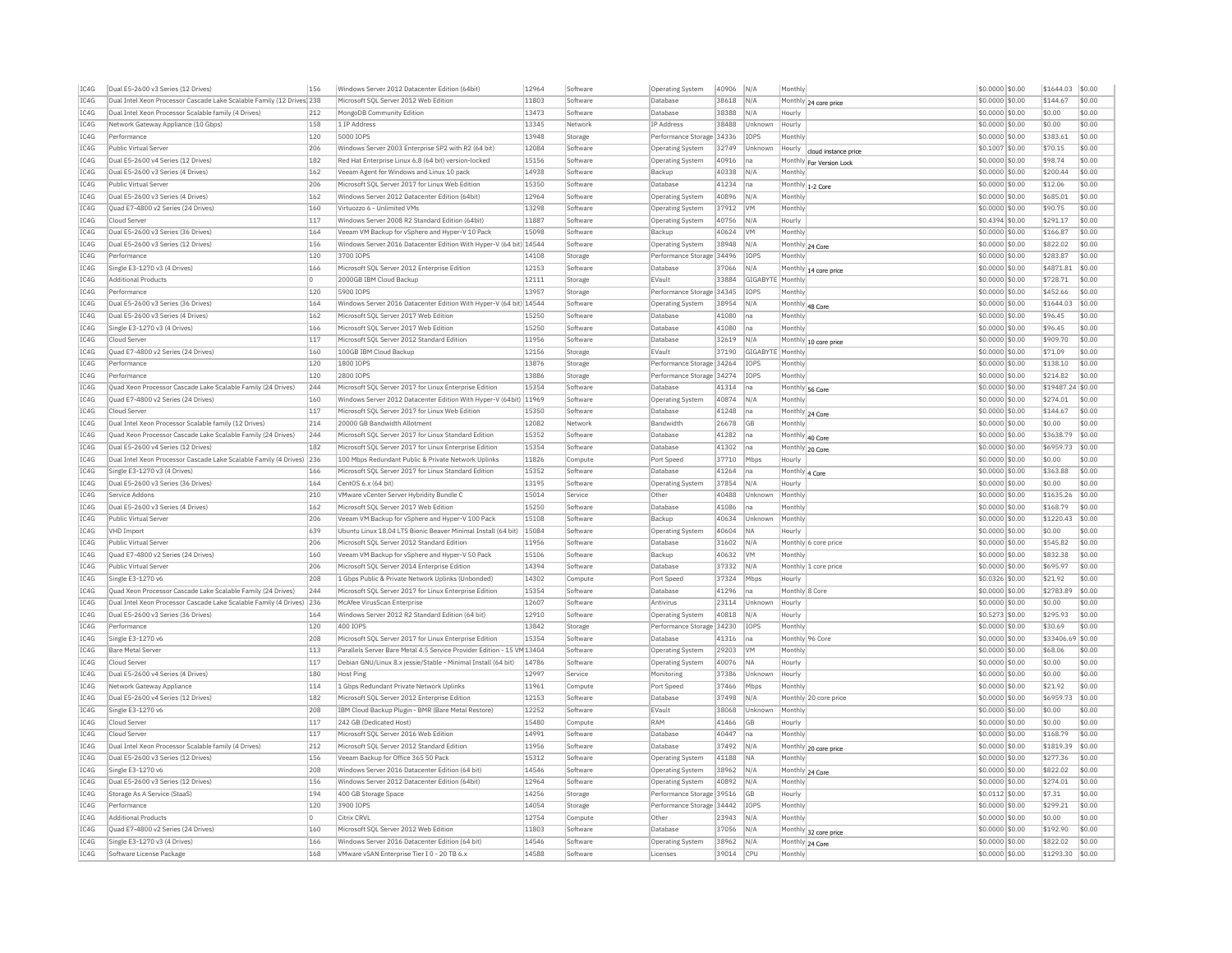| IC4G | Dual E5-2600 v4 Series (36 Drives                                     | 184 | Microsoft SQL Server 2014 Express Edition                                | 14398 | Software | Database                     | 37948          | N/A               | Hourly                     |                                              | \$0.0000 \$0.00  | \$0.00    | \$0.00   |
|------|-----------------------------------------------------------------------|-----|--------------------------------------------------------------------------|-------|----------|------------------------------|----------------|-------------------|----------------------------|----------------------------------------------|------------------|-----------|----------|
| IC4G | Dual E5-2600 v3 Series (36 Drives)                                    | 164 | Parallels Plesk Panel 12 (Linux) - Unlimited Domain w/ Power P 14220     |       | Software | Control Pane                 | 37950          | Unknown           | Monthly                    |                                              | \$0.0000 \$0.00  | \$58.20   | \$0.00   |
| IC4G | Dual E5-2600 v3 Series (4 Drives)                                     | 162 | QuantaStor 4.x (384 TB) - QuantaStor XX Large Tier                       | 14478 | Software | <b>Operating System</b>      | 38828          | N/A               | Monthly                    |                                              | \$0.0000 \$0.00  | \$2126.28 | \$0.00   |
| IC4G | <b>Additional Products</b>                                            |     | Private Network Vlan                                                     | 13028 | Network  | VI AN                        | 33078          | N/A               | Hourly                     |                                              | \$0,0553 \$0,00  | \$27.40   | \$0.00   |
| IC4G | Dual Intel Xeon Processor Cascade Lake Scalable Family (4 Drives) 236 |     | Microsoft SQL Server 2017 Web Edition                                    | 15250 | Software | Database                     | 41076          | na                | Monthly                    |                                              | \$0,0000 \$0,00  | \$48.22   | \$0.00   |
| IC4G | Cloud Server                                                          | 117 | Microsoft SOL Server 2008 Standard                                       | 12629 | Software | Database                     | 28484          | Unknown           |                            | Monthly single-proc pricing                  | \$0,0000 \$0,00  | \$363.88  | \$0.00   |
| IC4G | Public Virtual Server                                                 | 206 | McAfee Host Intrusion Protection w/Reporting                             | 12928 | Network  | Other                        | 30759          | Unknown           | Monthly                    |                                              | \$0.0000 \$0.00  | \$16.16   | \$0.00   |
| IC4G | Quad E7-4800 v2 Series (24 Drives)                                    | 160 | Microsoft SQL Server 2017 Standard Edition                               | 15252 | Software | Database                     | 41108          |                   | Monthly                    |                                              | \$0.0000 \$0.00  | \$1455.51 | \$0.00   |
| TCAG | Quad E7-4800 v2 Series (24 Drives)                                    | 160 | Quad Intel Xeon F7-4820 v2 (32 Cores, 2.00 GHz)                          | 14388 | Compute  | Processor                    | 38682          | GHZ               | Monthly                    |                                              | $$0.0000$ \$0.00 | \$927.23  | \$0.00   |
| TC4G | Dual E5-2600 v4 Series (12 Drives)                                    | 182 | Veeam Agent for Windows and Linux 10 pack                                | 14938 | Software | Backun                       | 40338          | N/A               | Monthly                    |                                              | \$0.0000 \$0.00  | \$200.44  | \$0.00   |
| IC4G | Dual E5-2600 v4 Series (36 Drives)                                    | 184 | Veeam VM Backup for vSphere and Hyper-V 100 Pack                         | 15110 | Software | Backun                       | 40636          | <b>VM</b>         | Monthly                    |                                              | \$0,0000 \$0.00  | \$1664.77 | \$0.00   |
| IC4G | Dual E5-2600 v4 Series (12 Drives)                                    | 182 | Veeam Agent for Windows and Linux 50 Pack                                | 15116 | Software | Backup                       | 40642          | Unknown           | Monthly                    |                                              | \$0,0000 \$0,00  | \$999.25  | \$0.00   |
| IC4G | Service Addons                                                        | 210 | VMware vCenter Server Hybridity Bundle D                                 | 15016 | Service  | Other                        | 40496          | Unknowr           | Monthly                    |                                              | \$0.0000 \$0.00  | \$0.00    | \$0.00   |
| IC4G | Single E3-1270 v6                                                     | 208 | Intel TXT (Trusted Execution Technology)                                 | 14208 | Compute  | Other                        | 37116          | Unknown           | Monthly                    |                                              | \$0,0000 \$0,00  | \$2.19    | \$0.00   |
| IC4G | Dual E5-2600 v3 Series (4 Drives)                                     | 162 | Microsoft SOL Server 2017 for Linux Enterprise Edition                   | 15354 | Software | Database                     | 41302          | Ina               |                            |                                              | \$0,0000 \$0.00  | \$6959.73 | \$0.00   |
| IC4G | <b>SSL Certificate</b>                                                | 121 | GeoTrust True BusinessID - 1 year                                        | 12970 | Service  | SSL                          | 25468          | lov               | Monthly 20 Core<br>Monthly |                                              | \$0,0000 \$0,00  | \$0.00    | \$108.51 |
| IC4G | Network Gateway Appliance                                             | 114 | 300GB SA-SCSI 10K RPM                                                    | 12278 | Compute  | Storage Drives               | 28229          | GB                |                            |                                              | \$0.0741 \$0.00  | \$49.37   | \$0.00   |
|      |                                                                       |     |                                                                          |       |          |                              |                |                   | Hourly                     | disk <sub>2-1</sub>                          |                  |           |          |
| IC4G | Quad E7-4800 v2 Series (24 Drives)                                    | 160 | Windows Server 2012 Datacenter Edition With Hyper-V (64bit) 11969        |       | Software | Operating System             | 40876          | N/A               | Monthly                    |                                              | \$0,0000 \$0,00  | \$548.01  | \$0.00   |
| TCAG | Dual E5-2600 v3 Series (12 Drives                                     | 156 | Windows Server 2012 R2 Standard Edition (64 bit)                         | 12910 | Software | <b>Operating System</b>      | 40802          | N/A               | Hourly                     |                                              | \$0.0612 \$0.00  | \$39.46   | \$0.00   |
| TC4G | Quad E7-4800 v2 Series (24 Drives)                                    | 160 | Windows Server 2012 R2 Datacenter Edition With Hyper-V (64t 11669        |       | Software | Operating System             | 40844          | N/A               | Monthly                    |                                              | \$0.0000 \$0.00  | \$822.02  | \$0.00   |
| IC4G | Dual E5-2600 v4 Series (12 Drives)                                    | 182 | Windows Server 2016 Datacenter Edition With Hyper-V (64 bit) 14544       |       | Software | Operating System             | 38944          | N/A               |                            | Monthly 6-16 Core                            | \$0,0000 \$0.00  | \$548.01  | \$0.00   |
| TC4G | Storage As A Service (StaaS)                                          | 194 | 10 TOPS per GB                                                           | 14618 | Unknown  | Unknown                      | 39740          | N/A               | Hourly                     |                                              | $$0.0000$ \$0.00 | \$0.00    | \$0.00   |
| IC4G | Single E3-1270 v3 (4 Drives)                                          | 166 | Microsoft SQL Server 2012 Standard Edition                               | 11956 | Software | Database                     | 38626          | N/A               | Monthly                    | 1 core price                                 | \$0.0000 \$0.00  | \$1091.64 | \$0.00   |
| IC4G | <b>Bare Metal Server</b>                                              | 113 | 8 Public IP Addresses                                                    | 12484 | Network  | IP Address                   | 22338          | Unknown           | Hourly                     |                                              | \$0.0217 \$0.00  | \$8.77    | \$0.00   |
| IC4G | Dual E5-2600 v4 Series (4 Drives)                                     | 180 | Windows Server 2012 R2 Datacenter Edition (64bit)                        | 12324 | Software | <b>Operating System</b>      | 40872          | N/A               | Monthly                    |                                              | \$0.0000 \$0.00  | \$2055.04 | \$0.00   |
| IC4G | Dual E5-2600 v3 Series (36 Drives)                                    | 164 | Veeam Backup for Office 365 1 Pack                                       | 15304 | Software | <b>Operating System</b>      | 41180          | <b>NA</b>         | Monthly                    |                                              | \$0,0000 \$0,00  | \$5.55    | \$0.00   |
| IC4G | Dual E5-2600 v4 Series (12 Drives)                                    | 182 | Veeam Backup for Office 365 50 Pack                                      | 15312 | Software | <b>Operating System</b>      | 41188          | <b>NA</b>         | Monthly                    |                                              | \$0,0000 \$0,00  | \$277.36  | \$0.00   |
| IC4G | Dual E5-2600 v4 Series (12 Drives)                                    | 182 | NVIDIA Tesla K80 Graphic Card                                            | 14358 | Compute  | Processor                    | 38450          | Cuda_Core Monthly |                            |                                              | \$0.0000 \$0.00  | \$548.01  | \$0.00   |
| TCAG | Dual E5-2600 v3 Series (36 Drives                                     | 164 | Microsoft SOL Server 2008 Standard R2                                    | 13287 | Software | Database                     | 37828          | Unknown           |                            | Monthly single proc                          | \$0,0000 \$0.00  | \$363.88  | \$0.00   |
| IC4G | <b>Bare Metal Serve</b>                                               | 113 | Windows Server 2008 R2 Enterprise Edition (64bit)                        | 12948 | Software | Operating System             | 25420          | N/A               | Hourly                     | single proc price                            | \$0,1007 \$0.00  | \$70.15   | \$0.00   |
| IC4G | Bare Metal Server                                                     | 113 | Unlimited SSL VPN Users                                                  | 13498 | Network  | <b>VPN</b>                   | 30239          | Unknown           | Hourly                     |                                              | \$0,0000 \$0,00  | \$0.00    | \$0.00   |
| TCAG | Control Panels for VPS                                                | 118 | Parallels Plesk Panel 11 for VPS (Linux) Unlimited Domain w/ P(12034     |       | Software | Control Pane                 | 20477          | N/A               | Monthly                    |                                              | \$0.0000 \$0.00  | \$43.84   | \$0.00   |
| IC4G | Public Virtual Server                                                 | 206 | 75 GB (SAN)                                                              | 12172 | Compute  | Virtual Server Storage 20916 |                | GB                | Hourly                     | <b>BYOC</b>                                  | $$0.0135$ \$0.00 | \$9.86    | \$0.00   |
|      |                                                                       | 180 | Microsoft SOL Server 2017 for Linux Enterprise Edition                   | 15354 |          |                              |                |                   |                            | Monthly 20 Core                              | $$0.0000$ \$0.00 | \$6959.73 |          |
| TC4G | Dual E5-2600 v4 Series (4 Drives)                                     |     |                                                                          |       | Software | Database                     |                | Ina               |                            |                                              |                  |           | \$0.00   |
|      |                                                                       |     |                                                                          |       |          |                              | 41302          |                   |                            |                                              |                  |           |          |
| IC4G | Dual E5-2600 v3 Series (4 Drives)                                     | 162 | Red Hat Enterprise Linux 6.8 - Minimal Install (64 bit) version-Id 15164 |       | Software | Operating System             | 40932          | Ina               |                            | Monthly RHEL 6.8 Version Lock for Bare Metal | \$0.0000 \$0.00  | \$98.74   | \$0.00   |
| IC4G | Single E3-1270 v6                                                     | 208 | Microsoft SOL Server 2017 for Linux Enterprise Edition                   | 15354 | Software | Database                     | 41298          | <b>I</b> na       |                            | Monthly 12 Core                              | \$0.0000 \$0.00  | \$4175.84 | \$0.00   |
| IC4G | Dual E5-2600 v3 Series (12 Drives)                                    | 156 | Microsoft SQL Server 2016 Standard Edition                               | 14987 | Software | Database                     | 40399          | Ina               | Monthly                    |                                              | \$0,0000 \$0,00  | \$1455.51 | \$0.00   |
| IC4G | Dual E5-2600 v3 Series (12 Drives)                                    | 156 | Debian GNU/Linux 7.x Wheezy/Stable - Minimal Install (64 bit) 13467      |       | Software | <b>Operating System</b>      | 37100          | N/A               | Hourly                     |                                              | \$0.0000 \$0.00  | \$0.00    | \$0.00   |
| IC4G | Endurance                                                             | 128 | 300 GB Storage Space                                                     | 14252 | Storage  | Performance Storage 39218    |                | <b>GB</b>         | Monthly                    |                                              | \$0.0000 \$0.00  | \$65.76   | \$0.00   |
| IC4G | Single E3-1270 v6                                                     | 208 | Windows Server 2008 Datacenter Edition SP2 (32bit)                       | 12504 | Software | Operating System             | 37204          | N/A               |                            | Monthly single proc price                    | \$0,0000 \$0.00  | \$137.00  | \$0.00   |
| IC4G | Dual E5-2600 v3 Series (12 Drives)                                    | 156 | IBM Cloud Backup Plugin - BMR (Bare Metal Restore)                       | 12252 | Software | EVault                       | 38068          | Unknown           | Monthly                    |                                              | \$0,0000 \$0.00  | \$0.00    | \$0.00   |
| IC4G | Dual Intel Xeon Processor Scalable family (4 Drives)                  | 212 | Veeam Backup for Office 365 1 Pack                                       | 15304 | Software | Operating System             | 41180          | NΑ                | Monthly                    |                                              | \$0.0000 \$0.00  | \$5.55    | \$0.00   |
| IC4G | Dual E5-2600 v4 Series (36 Drives)                                    | 184 | Veeam Backup for Office 365 25 Pack                                      | 15310 | Software | Operating Systen             | 41186          | <b>NA</b>         | Monthly                    |                                              | \$0,0000 \$0.00  | \$138.68  | \$0.00   |
| TC4G | Dual E5-2600 v4 Series (12 Drives                                     | 182 | Intel Ontane 750GB (NVMe PCIe)                                           | 14962 | Compute  | <b>Storage Drives</b>        | 40372          | <b>GB</b>         | Monthly                    |                                              | \$0,0000 \$0.00  | \$657.61  | \$0.00   |
| TCAG | Quad E7-4800 v2 Series (24 Drives)                                    | 160 | Microsoft SQL Server 2014 Standard Edition                               | 14396 | Software | Database                     | 38190          | N/A               |                            | Monthly 16 core price                        | \$0.0000 \$0.00  | \$1455.51 | \$0.00   |
| TCAG | Dual E5-2600 v3 Series (12 Drives)                                    | 156 | Intel TXT (Trusted Execution Technology)                                 | 14208 | Compute  | Other                        | 37116          | Unknown           | Monthly                    |                                              | \$0.0000 \$0.00  | \$2.19    | \$0.00   |
| IC4G | Dual Intel Xeon Processor Cascade Lake Scalable Family (12 Drives 238 |     | Microsoft SOL Server 2017 Web Edition                                    | 15250 | Software | Database                     | 41084          | Ina               | Monthly                    |                                              | \$0,0000 \$0,00  | \$144.67  | \$0.00   |
| IC4G | Quad E7-4800 v2 Series (24 Drives)                                    | 160 | Microsoft SQL Server 2012 Standard Edition                               | 11956 | Software | Database                     | 37886          | N/A               |                            |                                              | \$0.0000 \$0.00  | \$1455.51 | \$0.00   |
| IC4G | Cloud Server                                                          | 117 | 50GB TBM Cloud Backup                                                    | 12158 | Storage  | FVault                       | 33938          | GIGABYTE          | Monthly                    | Monthly 15 core price                        | \$0,0000 \$0,00  | \$43.45   | \$0.00   |
| IC4G | Dual E5-2600 v3 Series (4 Drives)                                     | 162 | Windows Server 2012 R2 Datacenter Edition With Hyper-V (64t 11669        |       | Software | Operating System             | 40846          | N/A               | Monthly                    |                                              | \$0,0000 \$0.00  | \$959.02  | \$0.00   |
| TC4G | Dual E5-2600 v4 Series (12 Drives)                                    | 182 | Microsoft SOL Server 2017 for Linux Enterprise Edition                   | 15354 | Software | Database                     | 41292          | Ina               | Monthly                    |                                              | \$0,0000 \$0,00  | \$1391.95 | \$0.00   |
| IC4G | VMware vSAN ReadyNode                                                 | 218 | Windows Server 2012 R2 Datacenter Edition With Hyper-V (64t 11669        |       | Software | Operating System             | 40854          | N/A               | Monthly                    | 4 Core                                       | \$0.0000 \$0.00  | \$2055.04 | \$0.00   |
| IC4G | Dual E5-2600 v4 Series (12 Drives                                     | 182 | Red Hat Enterprise Linux 7.3 (64 bit) version-locked                     | 15158 | Software | <b>Operating System</b>      |                | na                |                            |                                              |                  | \$98.74   | \$0.00   |
| TC4G | VMware vSAN QualifiedNode                                             | 216 |                                                                          | 12365 | Service  |                              | 40922<br>37388 | Unknown           |                            | Monthly For version lock                     | \$0.0000 \$0.00  | \$5.48    | \$0.00   |
|      |                                                                       |     | Host Ping and TCP Service Monitoring                                     |       |          | Monitoring                   |                |                   | Hourly                     |                                              | \$0,0109 \$0,00  |           |          |
| IC4G | Cloud Serve                                                           | 117 | Windows Server 2008 R2 Datacenter Edition (64bit)                        | 11941 | Software | Operating System             | 20190          | N/A               | Hourly                     | cloud instance price                         | \$0,1975 \$0.00  | \$137.00  | \$0.00   |
| TC4G | Quad E7-4800 v2 Series (24 Drives)                                    | 160 | Microsoft SOL Server 2017 Enterprise Edition                             | 15154 | Software | Database                     | 41058          | Ina               | Monthly                    |                                              | \$0,0000 \$0,00  | \$8351.67 | \$0.00   |
| TC4G | Public Virtual Server                                                 | 206 | Microsoft SQL Server 2012 Express Edition                                | 12991 | Software | Database                     | 25692          | N/A               | Hourly                     |                                              | \$0.0000 \$0.00  | \$0.00    | \$0.00   |
| IC4G | Public Virtual Server                                                 | 206 | Microsoft SQL Server 2014 Standard Edition                               | 14396 | Software | Database                     | 38446          | N/A               | Monthly                    | 12 core price                                | \$0.0000 \$0.00  | \$1091.64 | \$0.00   |
| IC4G | Public Virtual Server                                                 | 206 | Windows Server 2012 R2 Standard Edition (64 bit)                         | 12910 | Software | <b>Operating System</b>      | 40692          | N/A               | Hourly                     |                                              | \$0,8235 \$0,00  | \$545.94  | \$0.00   |
| IC4G | Dual E5-2600 v3 Series (36 Drives                                     | 164 | Veeam VM Backup for vSphere and Hyper-V 10 Pack                          | 15096 | Software | Backup                       | 40622          | Unknown           | Monthly                    |                                              | \$0,0000 \$0.00  | \$122.44  | \$0.00   |
| IC4G | Dual E5-2600 v4 Series (12 Drives)                                    | 182 | Virtual Router Appliance 5.x (up to 1Gbps) Subscription Edition 14744    |       | Software | <b>Operating System</b>      | 40030          | Unknown           | Monthly                    |                                              | \$0.0000 \$0.00  | \$240.03  | \$0.00   |
| IC4G | Dual Intel Xeon Processor Cascade Lake Scalable Family (4 Drives)     | 236 | 4.00 TR SATA                                                             | 14344 | Compute  | Storage Drives               | 37354          | GB                | Monthly 1U                 |                                              | \$0,0000 \$0.00  | \$38.51   | \$0.00   |
| IC4G | Single E3-1270 v6                                                     | 208 | Ubuntu Linux 12.04 LTS Precise Pangolin - Minimal Install (64 t 13261    |       | Software | <b>Operating System</b>      | 38138          | N/A               | Hourly                     |                                              | \$0,0000 \$0.00  | \$0.00    | \$0.00   |
| IC4G | Ouad Xeon Processor Cascade Lake Scalable Family (24 Drives)          | 244 | Veeam Agent for Windows and Linux 10 pack                                | 14938 | Software | Backun                       | 40338          | N/A               | Monthly                    |                                              | \$0,0000 \$0,00  | \$200.44  | \$0.00   |
| IC4G | Storage As A Service (StaaS)                                          | 194 | 5 GB Storage Space                                                       | 14242 | Storage  | Performance Storage 39440    |                | <b>GB</b>         | Hourly                     |                                              | \$0.0017 \$0.00  | \$1.10    | \$0.00   |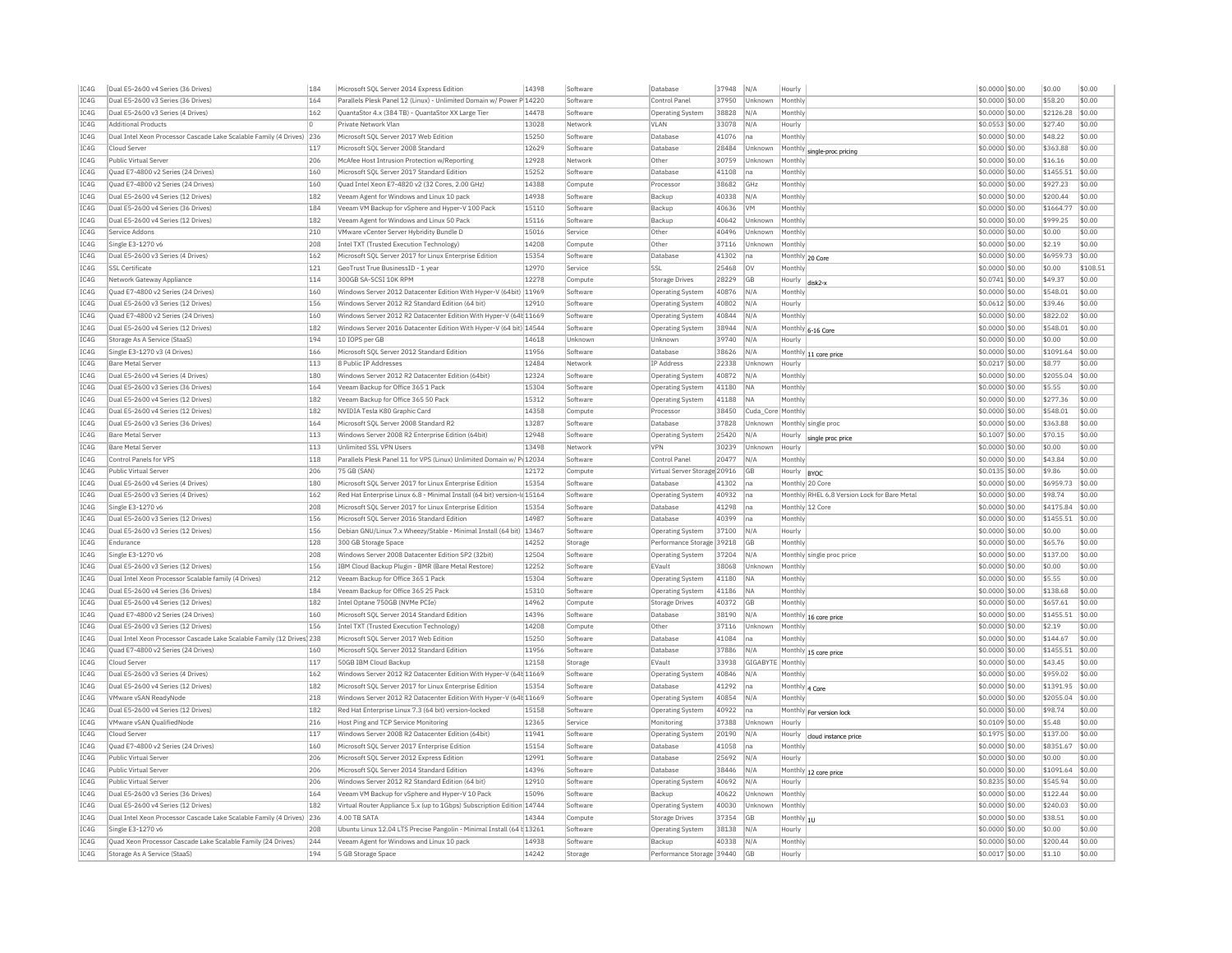| IC4G         | Public Virtual Server                                                 | 206        | 6000GB IBM Cloud Backup                                                 | 15326 | Storage  | EVault                       | 41204 | GIGABYTE Monthly  |                           | \$0,0000 \$0.00  | \$1644.03         | \$0.00 |
|--------------|-----------------------------------------------------------------------|------------|-------------------------------------------------------------------------|-------|----------|------------------------------|-------|-------------------|---------------------------|------------------|-------------------|--------|
| IC4G         | Single E3-1270 v3 (4 Drives)                                          | 166        | Parallels Server Bare Metal 5.0 Service Provider Edition - 1 VM 13431   |       | Software | <b>Operating System</b>      | 38724 | VM                | Monthly                   | \$0,0000 \$0.00  | \$4.60            | \$0.00 |
| IC4G         | Dual Intel Xeon Processor Scalable family (12 Drives)                 | 214        | Microsoft SQL Server 2017 Web Edition                                   | 15250 | Software | Database                     | 41090 | Ina               | Monthly                   | \$0,0000 \$0.00  | \$241.12          | \$0.00 |
| IC4G         | Software License Package                                              | 168        | VMware vSAN Standard Tier II 20 - 64 6.x 2                              | 14556 | Software | Licenses                     | 38982 | <b>CPU</b>        | Monthly                   | \$0,0000 \$0.00  | \$412.10          | \$0.00 |
| TC4G         | Dual E5-2600 v4 Series (4 Drives)                                     | 180        | 3.00 TR SATA                                                            | 14342 | Compute  | Storage Drives               | 38212 | GB                | Monthly 1U                | \$0,0000 \$0.00  | \$32.58           | \$0.00 |
| IC4G         | <b>Bare Metal Server</b>                                              | 113        | 256 GB RAM                                                              | 11707 | Compute  | RAM                          | 38364 | GB                | Hourly<br>a la carte      | \$0.9183 \$0.00  | \$627.99          | \$0.00 |
| IC4G         | <b>Bare Metal Server</b>                                              | 113        | 5000 GB Bandwidth Allotment                                             | 12091 | Network  | Bandwidth                    | 38506 | GB                | Monthl                    | \$0.0000 \$0.00  | \$0.00            | \$0.00 |
| TC4G         | <b>Bare Metal Server</b>                                              | 113        | VMware FSXi 5.5                                                         | 13196 | Software | Operating System             | 32486 | Unknown           | Monthly                   | $$0.0000$ \$0.00 | \$0.00            | \$0.00 |
| IC4G         | Service Addons                                                        | 210        | VMware vCenter Server Hybridity Bundle D                                | 15016 | Service  | Other                        | 40498 | Unknowr           | Monthly                   | \$0,0000 \$0.00  | \$1758.02         | \$0.00 |
| IC4G         | Single E3-1270 v6                                                     | 208        | Windows Server 2012 R2 Datacenter Edition (64bit)                       | 12324 | Software | Operating System             | 40870 | N/A               | Monthly                   | \$0,0000 \$0.00  | \$1644.03         | \$0.00 |
| IC4G         | Dual E5-2600 v3 Series (12 Drives)                                    | 156        | Microsoft SQL Server 2017 for Linux Web Edition                         | 15350 | Software | Database                     | 41252 | Ina               | Monthly 32 Core           | \$0.0000 \$0.00  | \$192.90          | \$0.00 |
| IC4G         | Dual E5-2600 v3 Series (12 Drives)                                    | 156        | Microsoft SQL Server 2017 for Linux Enterprise Edition                  | 15354 | Software | Database                     | 41306 | na                |                           | \$0.0000 \$0.00  | \$9743.62         | \$0.00 |
| TC4G         | Dual E5-2600 v4 Series (36 Drives)                                    | 184        | Automated Reboot from Monitoring                                        | 12285 | Service  | Other                        | 37170 | Unknown           | Monthly 28 Core<br>Hourly | \$0.0109 \$0.00  | \$5.48            | \$0.00 |
|              |                                                                       |            |                                                                         |       | Software |                              | 40840 | N/A               | Monthly                   |                  |                   | \$0.00 |
| IC4G<br>TCAG | Dual E5-2600 v3 Series (12 Drives)<br>Single E3-1270 v6               | 156<br>208 | Windows Server 2012 R2 Datacenter Edition With Hyper-V (64t 11669       |       |          | <b>Operating System</b>      |       |                   |                           | \$0.0000 \$0.00  | \$548.01          | \$0.00 |
|              |                                                                       |            | Windows Server 2012 R2 Datacenter Edition With Hyper-V (64t 11669       |       | Software | Operating System             | 40842 | N/A               | Monthly                   | \$0.0000 \$0.00  | \$685.01          |        |
| IC4G         | Dual E5-2600 v4 Series (36 Drives)                                    | 184        | Windows Server 2012 Datacenter Edition With Hyper-V (64bit) 11969       |       | Software | <b>Operating System</b>      | 40876 | N/A               | Monthly                   | \$0,0000 \$0.00  | \$548.01          | \$0.00 |
| IC4G         | Dual E5-2600 v3 Series (36 Drives)                                    | 164        | Microsoft SQL Server 2017 for Linux Enterprise Edition                  | 15354 | Software | Database                     | 41316 | na                | Monthly 96 Core           | \$0.0000 \$0.00  | \$33406.69        | \$0.00 |
| IC4G         | Dual Intel Xeon Processor Scalable family (12 Drives)                 | 214        | Veeam VM Backup for vSphere and Hyper-V 25 Pack                         | 15102 | Software | Backup                       | 40628 | Unknown           | Monthly                   | \$0,0000 \$0,00  | \$416.69          | \$0.00 |
| IC4G         | Quad Xeon Processor Cascade Lake Scalable Family (24 Drives)          | 244        | Veeam VM Backup for vSphere and Hyper-V 1 Pack                          | 14983 | Software | Backup                       | 40385 | Unknown           | Monthly                   | \$0.0000 \$0.00  | \$12.84           | \$0.00 |
| IC4G         | <b>Additional Products</b>                                            | O          | 128 Portable Private IP Addresses                                       | 12973 | Network  | IP Address                   | 40361 | IPs               | Monthly                   | \$0.0000 \$0.00  | \$0.00            | \$0.00 |
| IC4G         | Single E3-1270 v3 (4 Drives)                                          | 166        | FreeBSD 8.x (64 bit)                                                    | 13128 | Software | Operating System             | 37450 | N/A               | Hourly                    | \$0.0000 \$0.00  | \$0.00            | \$0.00 |
| IC4G         | Cloud Serve                                                           | 117        | 750GB IBM Cloud Backup                                                  | 12114 | Storage  | EVault                       | 31468 | GIGABYTE          | Monthly                   | \$0,0000 \$0.00  | \$410.76          | \$0.00 |
| IC4G         | Single E3-1270 v6                                                     | 208        | Red Hat Enterprise Linux 5.x (32 bit) (per-processor licensing)   13046 |       | Software | Operating System             | 38402 | Unknown           | Monthly 1 processor price | \$0,0000 \$0,00  | \$49.32           | \$0.00 |
| IC4G         | VMware vSAN ReadyNode                                                 | 218        | Windows Server 2012 R2 Datacenter Edition With Hyper-V (64t 11669       |       | Software | Operating System             | 40848 | N/A               | Monthly                   | \$0.0000 \$0.00  | \$1233.02         | \$0.00 |
| IC4G         | Dual Intel Xeon Processor Scalable family (4 Drives)                  | 212        | Veeam Backup for Office 365 25 Pack                                     | 15310 | Software | <b>Operating System</b>      | 41186 | <b>NA</b>         | Monthly                   | \$0.0000 \$0.00  | \$138.68          | \$0.00 |
| IC4G         | Dual E5-2600 v3 Series (12 Drives)                                    | 156        | Veeam VM Backup for vSphere and Hyper-V 200 Pack                        | 15112 | Software | Backup                       | 40638 | Unknown           | Monthly                   | \$0.0000 \$0.00  | \$2440.87         | \$0.00 |
| IC4G         | Quad E7-4800 v2 Series (24 Drives)                                    | 160        | Unlimited SSL VPN Users                                                 | 13498 | Network  | VPN                          | 37404 | Unknown           | Hourly                    | \$0,0000 \$0.00  | \$0.00            | \$0.00 |
| TC4G         | Cloud Server                                                          | 117        | 100 GB (SAN)                                                            | 12012 | Compute  | Virtual Server Storage 23301 |       | GB                | Hourly BYOC               | \$0,0158 \$0.00  | \$11.28           | \$0.00 |
| IC4G         | Dual E5-2600 v4 Series (12 Drives)                                    | 182        | Debian GNU/Linux 7.x Wheezy/Stable - Minimal Install (64 bit)           | 13467 | Software | Operating System             | 37100 | N/A               | Hourly                    | \$0.0000 \$0.00  | \$0.00            | \$0.00 |
| IC4G         | Ouad E7-4800 v2 Series (24 Drives)                                    | 160        | Ouad Intel Xeon E7-4890 v2 (60 Cores, 2,80 GHz)                         | 14392 |          | Processo                     |       | GHz               | Monthly 4U                | \$0,0000 \$0.00  | \$2132.86         | \$0.00 |
|              |                                                                       |            |                                                                         |       | Compute  |                              | 37752 |                   |                           |                  |                   |        |
| TC4G         | Dual E5-2600 v4 Series (36 Drives)                                    | 184        | XenServer Advanced for XenServer 6 x                                    | 12474 | Software | Operating System             | 38606 | N/A               | Monthly                   | \$0,0000 \$0.00  | \$54.80           | \$0.00 |
| IC4G         | Ouad Xeon Processor Cascade Lake Scalable Family (24 Drives)          | 244        | Microsoft SQL Server 2014 Standard Edition                              | 14396 | Software | Database                     | 37334 | N/A               | Monthly 20 core price     | \$0,0000 \$0.00  | \$1819.39         | \$0.00 |
| IC4G         | Dual E5-2600 v3 Series (36 Drives)                                    | 164        | Microsoft SOL Server 2016 Standard Edition                              | 14987 | Software | Database                     | 40397 | na                | Monthly                   | \$0,0000 \$0.00  | \$1091.64         | \$0.00 |
| IC4G         | Dual E5-2600 v3 Series (36 Drives)                                    | 164        | Microsoft SQL Server 2017 for Linux Web Edition                         | 15350 | Software | Database                     | 41256 | Ina               | Monthly 48 Core           | \$0.0000 \$0.00  | \$289.35          | \$0.00 |
| IC4G         | Dual Intel Xeon Processor Scalable family (4 Drives)                  | 212        | Veeam VM Backup for vSphere and Hyper-V 100 Pack                        | 15108 | Software | Backup                       | 40634 | Unknown           | Monthly                   | \$0.0000 \$0.00  | \$1220.43         | \$0.00 |
| IC4G         | Quad E7-4800 v2 Series (24 Drives)                                    | 160        | Windows Server 2016 Datacenter Edition (64 bit)                         | 14546 | Software | Operating System             | 38958 | N/A               | Monthly 6-16 Core         | $$0.0000$ \$0.00 | \$548.01          | \$0.00 |
| TCAG         | Dual E5-2600 v3 Series (4 Drives)                                     | 162        | Windows Server 2016 Datacenter Edition (64 bit)                         | 14546 | Software | <b>Operating System</b>      | 38962 | N/A               | Monthly 24 Core           | \$0.0000 \$0.00  | \$822.02          | \$0.00 |
| TCAG         | Dual E5-2600 v4 Series (4 Drives)                                     | 180        | Windows Server 2008 R2 Standard Edition (64bit)                         | 11887 | Software | Operating System             | 37654 | N/A               | Hourly<br>dual proc price | \$0.0523 \$0.00  | \$37.26           | \$0.00 |
| IC4G         | Cloud Server                                                          | 117        | Parallels Plesk Panel 10 (Windows) Unlimited Domain w/ Powe 13695       |       | Software | Control Panel                | 32458 | Unknown           | Monthly                   | \$0,0000 \$0.00  | \$58.20           | \$0.00 |
| IC4G         | Dual E5-2600 v4 Series (12 Drives)                                    | 182        | Citrix XenServer 7.1.0                                                  | 14772 | Software | <b>Operating System</b>      | 40062 | <b>NA</b>         | Monthly                   | \$0.0000 \$0.00  | \$0.00            | \$0.00 |
| IC4G         | Public Virtual Server                                                 | 206        | Microsoft SOL Server 2017 for Linux Web Edition                         | 15350 | Software | Database                     | 41236 | Ina               | Monthly 4 Core            | \$0,0000 \$0,00  | \$24.11           | \$0.00 |
| IC4G         | Dual E5-2600 v3 Series (12 Drives)                                    | 156        | QuantaStor 4.x (512 TB) - QuantaStor XXX Large Tier                     | 14480 | Software | <b>Operating System</b>      | 38830 | N/A               | Monthly                   | \$0.0000 \$0.00  | \$2734.57         | \$0.00 |
| IC4G         | Single E3-1270 v3 (4 Drives)                                          | 166        | Windows Server 2012 R2 Datacenter Edition (64bit)                       | 12324 | Software | <b>Operating System</b>      | 40864 | N/A               | Monthly                   | \$0.0000 \$0.00  | \$959.02          | \$0.00 |
| IC4G         | Dual Intel Xeon Processor Scalable family (12 Drives)                 | 214        | NVIDIA Tesla K80 Graphic Card                                           | 14358 | Compute  | Processor                    | 37952 | Cuda Core Monthly |                           | \$0,0000 \$0.00  | \$548.01          | \$0.00 |
|              |                                                                       |            |                                                                         |       |          |                              |       |                   |                           |                  |                   |        |
| IC4G         | Service Addons                                                        | 210        | VMware vCenter Server Hybridity Bundle B                                | 15012 | Service  | Other                        | 40484 | Unknown           | Monthly                   | \$0,0000 \$0.00  | \$3262.85         | \$0.00 |
| IC4G         | Network Gateway Appliance                                             | 114        | 8 GB RAM                                                                | 12770 | Compute  | RAM                          | 26475 | GB                | Monthly                   | \$0.0000 \$0.00  | \$80.97           | \$0.00 |
| IC4G         | Ouad Xeon Processor Cascade Lake Scalable Family (24 Drives)          | 244        | Microsoft SQL Server 2017 for Linux Enterprise Edition                  | 15354 | Software | Database                     | 41308 | Ina               | Monthly 32 Core           | \$0.0000 \$0.00  | \$11135.56 \$0.00 |        |
| IC4G         | Dual Intel Xeon Processor Cascade Lake Scalable Family (4 Drives) 236 |            | Microsoft SOL Server 2017 for Linux Web Edition                         | 15350 | Software | Database                     | 41244 | na                | Monthly 16 Core           | \$0,0000 \$0.00  | \$96.45           | \$0.00 |
| IC4G         | Dual E5-2600 v3 Series (12 Drives)                                    | 156        | Managed Server                                                          | 13256 | Service  | Managed Resource             | 38716 | N/A               | Monthly                   | \$0,0000 \$0.00  | \$327.71          | \$0.00 |
| IC4G         | Dual E5-2600 v4 Series (12 Drives)                                    | 182        | Veeam VM Backup for vSphere and Hyper-V 200 Pack                        | 15112 | Software | Backup                       | 40638 | Unknown           | Monthly                   | \$0,0000 \$0.00  | \$2440.87         | \$0.00 |
| TCAG         | Performance                                                           | 120        | 3100 TOPS                                                               | 14046 | Storage  | Performance Storage 34434    |       | <b>TOPS</b>       | Monthly                   | \$0,0000 \$0.00  | \$237.84          | \$0.00 |
| IC4G         | Public Virtual Server                                                 | 206        | Microsoft SQL Server 2014 Web Edition                                   | 14400 | Software | Database                     | 37576 | N/A               | Monthly   7 core          | \$0.0000 \$0.00  | \$48.22           | \$0.00 |
| IC4G         | Global IP Addresses                                                   | 176        | Global TPv4                                                             | 13091 | Network  | IP Address                   | 26489 | N/A               | Monthly                   | \$0.0000 \$0.00  | \$21.92           | \$0.00 |
| TC4G         | <b>Bare Metal Server</b>                                              | 113        | Cloudl inux 6 x (64 bit)                                                | 12941 | Software | Operating System             | 25236 | N/A               | Monthly                   | $$0.0000$ \$0.00 | \$13.15           | \$0.00 |
| IC4G         | Dual E5-2600 v3 Series (4 Drives)                                     | 162        | Reboot / KVM over IP                                                    | 13180 | Compute  | Remote Management 38048      |       | Unknown           | Hourly                    | \$0,0000 \$0.00  | \$0.00            | \$0.00 |
| IC4G         | Endurance                                                             | 128        | 1000 GB Storage Space                                                   | 13824 | Storage  | Performance Storage 39140    |       | GB                | Monthly                   | \$0,0000 \$0.00  | \$548.01          | \$0.00 |
| IC4G         | Dual Intel Xeon Processor Cascade Lake Scalable Family (4 Drives) 236 |            | Microsoft SQL Server 2017 Enterprise Edition                            | 15154 | Software | Database                     | 41056 | Ina               | Monthly                   | \$0.0000 \$0.00  | \$6959.73         | \$0.00 |
| IC4G         | Single E3-1270 v6                                                     | 208        | Windows Server 2012 Datacenter Edition With Hyper-V (64bit)             | 11969 | Software | Operating System             | 40884 | N/A               | Monthly                   | \$0.0000 \$0.00  | \$1096.02         | \$0.00 |
| TC4G         | Dual E5-2600 v4 Series (36 Drives)                                    | 184        | Citrix Essentials for XenServer 5.5 (Billed per VM)                     | 11960 | Software |                              | 38324 | N/A               |                           | \$0.0000 \$0.00  | \$0.00            | \$0.00 |
| IC4G         |                                                                       |            |                                                                         | 15304 |          | <b>Operating System</b>      |       | <b>NA</b>         | Hourly                    |                  | \$5.55            | \$0.00 |
| TCAG         | Single E3-1270 v3 (4 Drives)                                          | 166        | Veeam Backup for Office 365 1 Pack                                      | 14260 | Software | <b>Operating System</b>      | 41180 |                   | Monthly                   | \$0.0000 \$0.00  | \$131.52          | \$0.00 |
|              | Storage As A Service (StaaS)                                          | 194        | 600 GB Storage Space                                                    |       | Storage  | Performance Storage 39444    |       | <b>GB</b>         | Hourly                    | \$0.2009 \$0.00  |                   |        |
| IC4G         | Dual E5-2600 v4 Series (12 Drives)                                    | 182        | 100 Mbps Public & Private Network Uplinks                               | 12643 | Compute  | Port Speed                   | 38024 | Mbps              | Hourly                    | \$0,0000 \$0.00  | \$0.00            | \$0.00 |
| IC4G         | Dual Intel Xeon Processor Cascade Lake Scalable Family (4 Drives)     | 236        | APF Software Firewall for Linux                                         | 13719 | Network  | Firewal                      | 38032 | Unknow            | Hourly                    | \$0.0000 \$0.00  | \$0.00            | \$0.00 |
| IC4G         | Dual E5-2600 v4 Series (36 Drives)                                    | 184        | Microsoft SOL Server 2017 for Linux Enterprise Edition                  | 15354 | Software | Database                     | 41312 | Ina               | Monthly 48 Core           | \$0.0000 \$0.00  | \$16703.35 \$0.00 |        |
| IC4G         | Single E3-1270 v3 (4 Drives)                                          | 166        | 10 Gbps Redundant Public & Private Network Uplinks                      | 14288 | Compute  | Port Speed                   | 39832 | Mbps              | Monthly                   | \$0,0000 \$0.00  | \$219.20          | \$0.00 |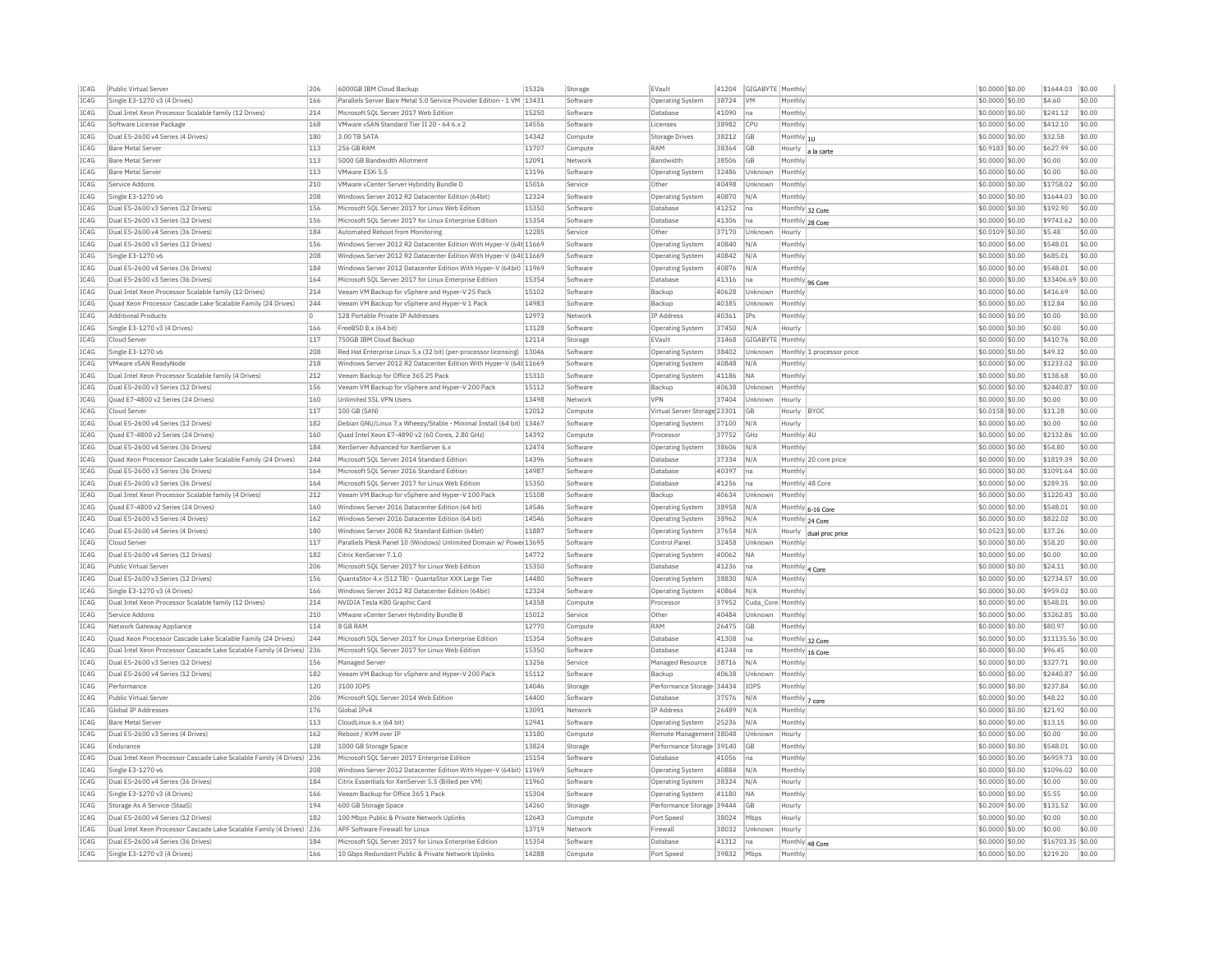| IC4G         | Single E3-1270 v3 (4 Drives)                                           | 166        | CentOS 6.x (64 bit)                                                                          | 13195          | Software             | <b>Operating System</b>   | 37854          | N/A               | Hourly                                               | \$0,0000 \$0.00                     | \$0.00               | \$0.00           |
|--------------|------------------------------------------------------------------------|------------|----------------------------------------------------------------------------------------------|----------------|----------------------|---------------------------|----------------|-------------------|------------------------------------------------------|-------------------------------------|----------------------|------------------|
| IC4G         | Single E3-1270 v6                                                      | 208        | Microsoft SOL Server 2014 Standard Edition                                                   | 14396          | Software             | Database                  | 37338          | N/A               | Monthly 7 core price                                 | \$0.0000 \$0.00                     | \$727.76             | \$0.00           |
| IC4G         | Dual Intel Xeon Processor Cascade Lake Scalable Family (12 Drives 238  |            | Microsoft SOL Server 2017 Standard Edition                                                   | 15252          | Software             | Database                  | 41100          | lna.              | Monthly                                              | \$0,0000 \$0.00                     | \$363.88             | \$0.00           |
| IC4G         | Dual Intel Xeon Processor Scalable family (4 Drives)                   | 212        | Windows Server 2016 Standard Edition (64 bit)                                                | 14542          | Software             | Operating System          | 38940          | N/A               | 48 Core<br>Hourly                                    | \$0.3673 \$0.00                     | \$236.74             | \$0.00           |
| IC4G         | Performance                                                            | 120        | 300 TOPS                                                                                     | 13901          | Storage              | Performance Storage 34289 |                | <b>IOPS</b>       | Monthly                                              | \$0,0000 \$0.00                     | \$23.02              | \$0.00           |
| TC4G         | Dual E5-2600 v4 Series (36 Drives)                                     | 184        | Veeam VM Backup for vSphere and Hyper-V 10 Pack                                              | 15096          | Software             | Backun                    | 40622          | Unknown           | Monthly                                              | $$0.0000$ \$0.00                    | \$122.44             | \$0.00           |
| IC4G         | Cloud Serve                                                            | 117        | <b>Automated Notification</b>                                                                | 13487          | Service              | Other                     | 30126          | Unknown           | Hourly                                               | \$0.0000 \$0.00                     | \$0.00               | \$0.00           |
| TCAG         | Cloud Server                                                           | 117        | Microsoft SQL Server 2016 Enterprise Edition                                                 | 14989          | Software             | Database                  | 40411          | na                | Monthly                                              | \$0.0000 \$0.00                     | \$2783.89            | \$0.00           |
| IC4G         | Network Gateway Appliance                                              | 114        | 147GB SA-SCST 15K RPM                                                                        | 12297          | Compute              | <b>Storage Drives</b>     | 23787          | GB                | Monthly disk1 only                                   | \$0.0000 \$0.00                     | \$46.03              | \$0.00           |
| IC4G         | Single E3-1270 v6                                                      | 208        | Microsoft SQL Server 2012 Enterprise Edition                                                 | 12153          | Software             | Database                  | 37892          | N/A               | Monthly 11 core price                                | \$0.0000 \$0.00                     | \$4175.84            | \$0.00           |
| IC4G         | Dual E5-2600 v3 Series (36 Drives)                                     | 164        | 1 IPv6 Address                                                                               | 13033          | Network              | IP Address                | 37050          | N/A               | Hourly                                               | \$0,0000 \$0.00                     | \$0.00               | \$0.00           |
| IC4G         | Dual E5-2600 v3 Series (12 Drives)                                     | 156        | Unlimited SSL VPN Users                                                                      | 13498          | Network              | VPN                       | 37404          | Unknown           | Hourly                                               | \$0.0000 \$0.00                     | \$0.00               | \$0.00           |
| IC4G         | Storage As A Service (StaaS)                                           | 194        | 2000 GB Storage Space                                                                        | 13825          | Storage              | Performance Storage 39488 |                | GB                | Hourly                                               | \$0.0558 \$0.00                     | \$36.53              | \$0.00           |
| IC4G         | Dual E5-2600 v4 Series (36 Drives)                                     | 184        | Microsoft SQL Server 2017 for Linux Web Edition                                              | 15350          | Software             | Database                  | 41234          | Ina               | Monthly 1-2 Core                                     | \$0.0000 \$0.00                     | \$12.06              | \$0.00           |
| IC4G         | Dual E5-2600 v3 Series (36 Drives)                                     | 164        | Microsoft SOL Server 2017 Web Edition                                                        | 15250          | Software             | Database                  | 41082          | na                | Monthly                                              | \$0.0000 \$0.00                     | \$120.56             | \$0.00           |
| IC4G         | Dual E5-2600 v3 Series (4 Drives)                                      | 162        | Microsoft SOL Server 2017 Enterprise Edition                                                 | 15154          | Software             | Database                  | 41070          | Ina               | Monthly                                              | \$0,0000 \$0.00                     | \$33406.69 \$0.00    |                  |
| IC4G         | Performance                                                            | 120        | 1700 IOPS                                                                                    | 13974          | Storage              | Performance Storage 34362 |                | <b>IOPS</b>       | Monthly                                              | \$0,0000 \$0.00                     | \$130.43             | \$0.00           |
| TC4G         | Dual E5-2600 v3 Series (36 Drives)                                     | 164        | Veeam Agent for Windows and Linux 200 Pack                                                   | 15120          | Software             | Backup                    | 40646          | Unknown           | Monthly                                              | \$0,0000 \$0.00                     | \$3994.06            | \$0.00           |
| IC4G         | Dual Intel Xeon Processor Scalable family (12 Drives)                  | 214        | Veeam VM Backup for vSphere and Hyper-V 5 Pack                                               | 15094          | Software             | Backup                    | 40620          | VM                | Monthly                                              | \$0.0000 \$0.00                     | \$83.93              | \$0.00           |
| IC4G         | Public Virtual Server                                                  | 206        | Microsoft SQL Server 2017 Enterprise Edition                                                 | 15154          | Software             | Database                  | 41070          | na                | Monthly                                              | \$0.0000 \$0.00                     | \$33406.69           | \$0.00           |
| IC4G         | Ouad E7-4800 v2 Series (24 Drives)                                     | 160        | Veeam VM Backup for vSphere and Hyper-V 1 Pack                                               | 14985          | Software             | Backup                    | 40387          | Unknown           | Monthly                                              | $$0.0000$ \$0.00                    | \$16.79              | \$0.00           |
| IC4G         | Single E3-1270 v3 (4 Drives)                                           | 166        | 0 GB Bandwidth Allotment                                                                     | 13810          | Network              | Bandwidth                 | 37312          | GB                | Monthly monthly prices for private network only CCIs | \$0.0000 \$0.00                     | \$0.00               | \$0.00           |
| IC4G         | Single E3-1270 v3 (4 Drives)                                           | 166        | cPanel/WHM with Fantastico and RVskin                                                        | 12663          | Software             | Control Pane              | 37394          | Unknown           | Monthly promo code                                   | \$0.0000 \$0.00                     | \$27.40              | \$0.00           |
| IC4G         | Software License Package                                               | 168        | vCenter Server Appliance 6.0                                                                 | 14780          | Software             | Licenses                  | 40070          | CPU               | Monthly                                              | \$0,0000 \$0.00                     | \$0.00               | \$0.00           |
| IC4G         | Dual E5-2600 v4 Series (36 Drives)                                     | 184        | Windows Server 2016 Datacenter Edition (64 bit)                                              | 14546          | Software             | <b>Operating System</b>   | 38960          | N/A               | Monthly 20 Core                                      | \$0.0000 \$0.00                     | \$685.01             | \$0.00           |
| IC4G         | Dual E5-2600 v4 Series (4 Drives)                                      | 180        | Microsoft SOL Server 2017 Standard Edition                                                   | 15252          | Software             | Database                  | 41108          | lna               | Monthly                                              | \$0,0000 \$0.00                     | \$1455.51            | \$0.00           |
| IC4G         | Single E3-1270 v3 (4 Drives)                                           | 166        | Monitoring Package - Basic                                                                   | 12386          | Service              | Monitoring                | 37234          | Unknown           | Hourly                                               | \$0.0000 \$0.00                     | \$0.00               | \$0.00           |
| TC4G         | Control Panels for VPS                                                 | 118        | Monitoring Package - Premium Application                                                     | 11944          | Service              | Monitoring                | 26418          | Unknown           | Hourly                                               | \$0,0158 \$0.00                     | \$10.96              | \$0.00           |
| IC4G         | Dual E5-2600 v3 Series (12 Drives)                                     | 156        | Windows Server 2012 R2 Standard Edition (64 bit)                                             | 12910          | Software             | Operating System          | 40806          | N/A               | Hourly                                               | \$0.1530 \$0.00                     | \$98.64              | \$0.00           |
| IC4G         | Endurance                                                              | 128        | 2000 GB Storage Space                                                                        | 13825          | Storage              | Performance Storage       | 34934          | GB                | Monthly Snapshot Space High Tier                     | \$0.0000 \$0.00                     | \$328.81             | \$0.00           |
| TCAG         | Single E3-1270 v3 (4 Drives)                                           | 166        | Microsoft SOL Server 2012 Web Edition                                                        | 11803          | Software             | Database                  | 38120          | N/A               | Monthly 16 core price                                | \$0,0000 \$0.00                     | \$96.45              | \$0.00           |
| IC4G         | Dual E5-2600 v4 Series (4 Drives)                                      | 180        | Windows Server 2012 Datacenter Edition (64bit)                                               | 12964          | Software             | Operating System          | 40894          | N/A               | Monthly                                              | \$0,0000 \$0.00                     | \$548.01             | \$0.00           |
| IC4G         | Dual E5-2600 v3 Series (4 Drives)                                      | 162        | Windows Server 2012 Datacenter Edition (64bit)                                               | 12964          | Software             | Operating System          | 40898          | N/A               | Monthly                                              | \$0,0000 \$0.00                     | \$822.02             | \$0.00           |
| IC4G         | Dual E5-2600 v4 Series (4 Drives)                                      | 180        | Microsoft SQL Server 2017 Enterprise Edition                                                 | 15154          | Software             | Database                  | 41060          | Ina               | Monthly                                              | \$0.0000 \$0.00                     | \$9743.62            | \$0.00           |
| IC4G         | Dual E5-2600 v3 Series (36 Drives)                                     | 164        | vCenter 6.0                                                                                  | 14402          | Software             | Operating System          | 37360          | na                | Monthly                                              | \$0.0000 \$0.00                     | \$0.00               | \$0.00           |
| TC4G         | Dual Intel Xeon Processor Cascade Lake Scalable Family (12 Drives) 238 |            | Reboot / KVM over TP                                                                         | 13180          | Compute              | Remote Management 38048   |                | Unknown           | Hourly                                               | $$0.0000$ \$0.00                    | \$0.00               | \$0.00           |
| IC4G         | Ouad E7-4800 v2 Series (24 Drives)                                     | 160        | Windows Server 2008 Standard Edition SP2 (64bit)                                             | 12521          | Software             | Operating System          | 38560          | N/A               | Monthly quad proc price                              | \$0.0000 \$0.00                     | \$74.53              | \$0.00           |
| IC4G         | VMware vSAN OualifiedNode                                              | 216        | 4000GB IBM Cloud Backup                                                                      | 15324          | Storage              | EVault                    | 41202          | GIGABYTE Monthly  |                                                      | \$0.0000 \$0.00                     | \$1096.02            | \$0.00           |
| IC4G         | Dual Intel Xeon Processor Scalable family (4 Drives)                   | 212        | Windows Server 2012 Standard Edition (64 bit)                                                | 12322          | Software             | <b>Operating System</b>   | 40826          | N/A               | Hourly                                               | \$0.1837 \$0.00                     | \$118.37             | \$0.00           |
| IC4G         | Dual E5-2600 v4 Series (4 Drives)                                      | 180        | Windows Server 2016 Datacenter Edition (64 bit)                                              | 14546          | Software             | <b>Operating System</b>   | 40794          | N/A               | Monthly                                              | \$0.0000 \$0.00                     | \$2055.04            | \$0.00           |
| IC4G         | Dual E5-2600 v3 Series (4 Drives)                                      | 162        | cPanel/WHM with Fantastico and RVskin                                                        | 12663          | Software             | Control Panel             | 37394          | Unknown           | Monthly oromo code                                   | \$0,0000 \$0.00                     | \$27.40              | \$0.00           |
| IC4G         | Single E3-1270 v3 (4 Drives)                                           | 166        | Microsoft SOL Server 2012 Web Edition                                                        | 11803          | Software             | Database                  | 37684          | N/A               | Monthly 4 core price                                 | \$0,0000 \$0.00                     | \$24.11              | \$0.00           |
| IC4G         | Dual Intel Xeon Processor Scalable family (12 Drives)                  | 214        | 100 Mbps Redundant Public & Private Network Uplinks                                          | 11826          | Compute              | Port Speed                | 37710          | Mbps              | Hourly                                               | \$0,0000 \$0.00                     | \$0.00               | \$0.00           |
| IC4G         | Quad Xeon Processor Cascade Lake Scalable Family (24 Drives)           | 244        | NVIDIA Tesla M60 GPU Accelerator - Software may be required 14424                            |                | Compute              | Processor                 | 40606          | Cuda Core Monthly |                                                      | \$0.0000 \$0.00                     | \$712.41             | \$0.00           |
| IC4G         | Single E3-1270 v6                                                      | 208        | 1 IP Address                                                                                 | 13345          | Network              | IP Address                | 38488          | Unknowr           | Hourly                                               | \$0,0000 \$0.00                     | \$0.00               | \$0.00           |
| IC4G         | Cloud Server                                                           | 117        | Parallels Plesk Panel 12 (Linux) - Unlimited Domain w/ Power P 14220                         |                | Software             | Control Pane              | 34588          | Unknown           | Monthly                                              | \$0.0000 \$0.00                     | \$52.43              | \$0.00           |
| IC4G         | Dual Intel Xeon Processor Scalable family (12 Drives)                  | 214        | Microsoft SOL Server 2012 Web Edition                                                        | 11803          | Software             | Database                  | 38622          | N/A               | Monthly 12 core price                                | \$0.0000 \$0.00                     | \$72.34              | \$0.00           |
| IC4G         | Ouad Xeon Processor Cascade Lake Scalable Family (24 Drives)           | 244        | Microsoft SOL Server 2017 for Linux Web Edition                                              | 15350          | Software             | Database                  | 41260          | na                | Monthly 96 Core                                      | \$0,0000 \$0.00                     | \$578.70             | \$0.00           |
| TC4G         | Single E3-1270 v3 (4 Drives)                                           | 166        | Red Hat Enterprise Linux 7.4 - LAMP Install (64 bit) version-loc 15192                       |                | Software             | <b>Operating System</b>   | 40984          | Ina               | Monthly For Version lock                             | $$0.0000$ \$0.00                    | \$98.74              | \$0.00           |
| IC4G         | Performance                                                            | 120        | 1100 TOPS                                                                                    | 13849          | Storage              | Performance Storage       | 34237          | IOPS              | Monthly                                              | \$0.0000 \$0.00                     | \$84.39              | \$0.00           |
| TCAG         | Dual E5-2600 v4 Series (36 Drives)                                     | 184        | CentOS 7 x (64 bit)                                                                          | 14210          | Software             | <b>Operating System</b>   | 38196          | N/A               | Hourly                                               | $$0.0000$ \$0.00                    | \$0.00               | \$0.00           |
| IC4G         | <b>Bare Metal Server</b>                                               | 113        | Nessus Vulnerability Assessment & Reporting                                                  | 13132          | Service              | Other                     | 26869          | Unknown           | Hourly                                               | \$0.0000 \$0.00                     | \$0.00               | \$0.00           |
| IC4G         | Single E3-1270 v3 (4 Drives)                                           | 166        | Microsoft SQL Server 2012 Standard Edition                                                   | 11956          | Software             | Database                  | 37496          | N/A               |                                                      | \$0.0000 \$0.00                     | \$727.76             | \$0.00           |
| IC4G         | Endurance                                                              | 128        | 500 GB Storage Space                                                                         | 13823          | Storage              | Performance Storage 39134 |                | GB                | Monthly 7 core price<br>Monthly                      | \$0.0000 \$0.00                     | \$274.01             | \$0.00           |
| IC4G         | Dual E5-2600 v4 Series (4 Drives)                                      | 180        | Microsoft SQL Server 2017 Enterprise Edition                                                 | 15154          | Software             | Database                  | 41066          | na                | Monthly                                              | \$0.0000 \$0.00                     | \$16703.35           | \$0.00           |
| IC4G         | Quad Xeon Processor Cascade Lake Scalable Family (24 Drives)           | 244        | IBM Cloud Backup Plugin - BMR (Bare Metal Restore)                                           | 12252          | Software             | FVault                    | 38068          | Unknown           | Monthly                                              | \$0,0000 \$0.00                     | \$0.00               | \$0.00           |
| IC4G         | Dual E5-2600 v4 Series (4 Drives)                                      | 180        | Microsoft SQL Server 2017 for Linux Web Edition                                              | 15350          | Software             | Database                  | 41240          | na                |                                                      | \$0,0000 \$0.00                     | \$48.22              | \$0.00           |
| IC4G         | Endurance                                                              | 128        | 250 GB Storage Space                                                                         | 13822          | Storage              | Performance Storage 34782 |                | GB                | Monthly 8 Core                                       | \$0,0000 \$0.00                     | \$54.80              | \$0.00           |
| IC4G         | Control Panels for VPS                                                 | 118        | cPanel for Virtuozzo and OpenVZ with Fantastico and RVskin                                   | 11758          | Software             | Control Panel             | 19806          | Unknown           | Monthly Endurance Medium Tier<br>Monthly             | \$0.0000 \$0.00                     | \$13.15              | \$0.00           |
| IC4G         |                                                                        |            |                                                                                              | 15144          | Software             | Backup                    | 40676          | Unknown           | Monthly                                              | \$0.0000 \$0.00                     | \$7988.11            | \$0.00           |
|              |                                                                        |            |                                                                                              |                |                      |                           |                |                   |                                                      |                                     |                      |                  |
|              | Dual Intel Xeon Processor Scalable family (12 Drives)                  | 214        | Veeam Agent for Windows and Linux 500 pack                                                   |                |                      |                           |                |                   |                                                      |                                     |                      |                  |
| TC4G         | Dual E5-2600 v3 Series (36 Drives)                                     | 164        | cPanel/WHM with Fantastico and RVskin                                                        | 12663          | Software             | Control Panel             | 37394          | Unknown           | Monthly promo code                                   | $$0.0000$ \$0.00                    | \$27.40              | \$0.00           |
| TCAG         | Dual E5-2600 v3 Series (4 Drives)                                      | 162        | 2000GB IBM Cloud Backup                                                                      | 12111          | Storage              | FVault                    | 37652          | GIGARYTE Monthly  |                                                      | \$0.0000 \$0.00                     | \$728.71             | \$0.00           |
| IC4G         | Single E3-1270 v3 (4 Drives)                                           | 166        | Microsoft SQL Server 2005 Workgroup                                                          | 12960          | Software             | Database                  | 38254          | <b>Inknown</b>    | Monthly                                              | $$0.0000$ \$0.00                    | \$76.72              | \$0.00           |
| IC4G<br>IC4G | Quad E7-4800 v2 Series (24 Drives)<br>Cloud Server                     | 160<br>117 | Veeam Agent for Windows and Linux 1 pack<br>Veeam VM Backup for vSphere and Hyper-V 500 pack | 14928<br>15148 | Software<br>Software | Backun<br>Backup          | 40328<br>40680 | N/A<br>Unknown    | Monthly<br>Monthly                                   | $$0.0000$ \$0.00<br>\$0.0000 \$0.00 | \$20.74<br>\$4881.73 | \$0.00<br>\$0.00 |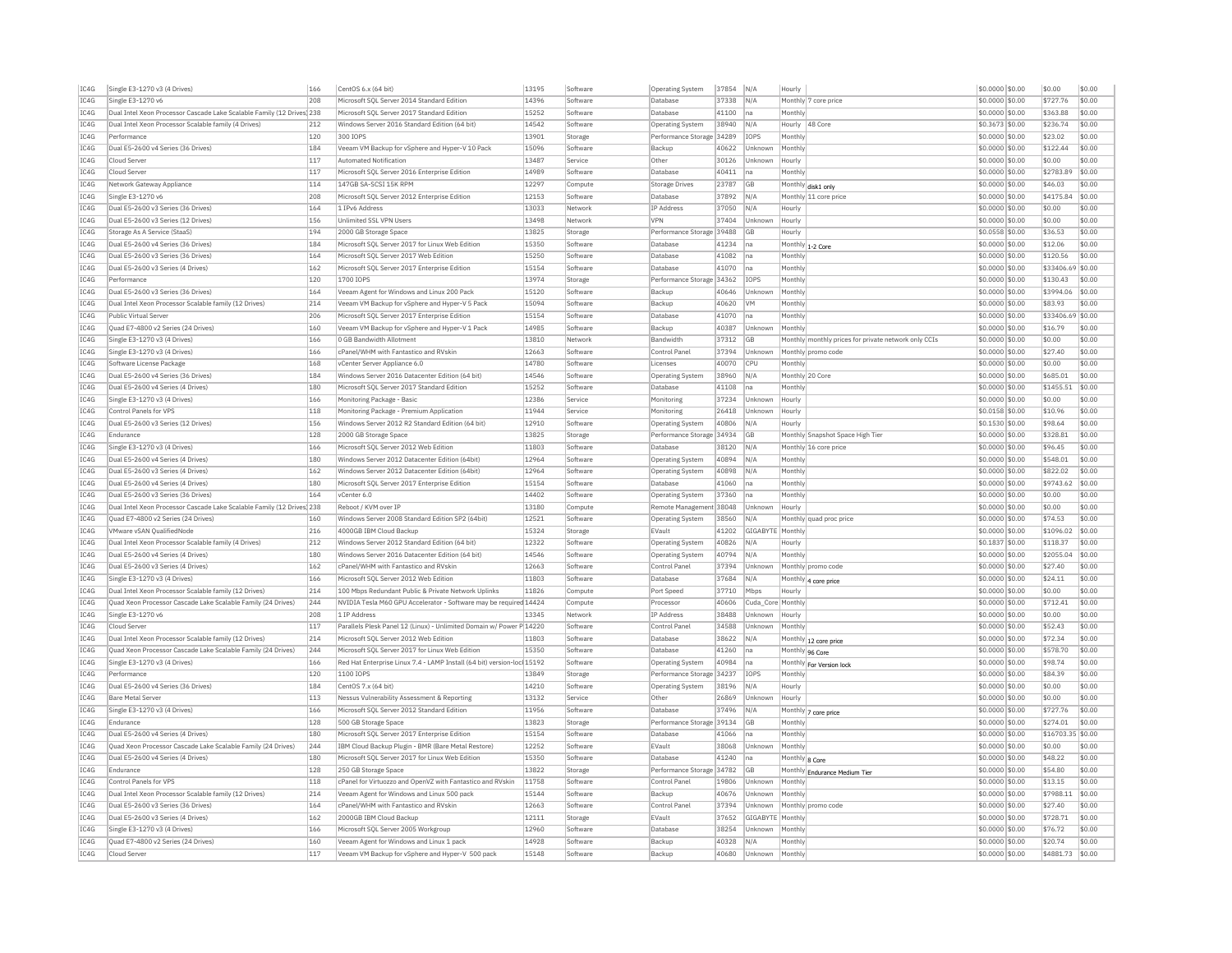| IC4G | Dual E5-2600 v4 Series (12 Drives)                                    | 182 | Windows Server 2012 Datacenter Edition (64bit)                           | 12964 | Software | Operating System             | 40894 | N/A<br>Monthly          |                           | \$0.0000 \$0.00  | \$548.01          | \$0.00 |
|------|-----------------------------------------------------------------------|-----|--------------------------------------------------------------------------|-------|----------|------------------------------|-------|-------------------------|---------------------------|------------------|-------------------|--------|
| IC4G | Cloud Server                                                          | 117 | Parallels Plesk Panel 11 (Linux) Unlimited Domain w/ Power Pa 12541      |       | Software | Control Pane                 | 22720 | N/A<br>Monthly          |                           | \$0.0000 \$0.00  | \$58.20           | \$0.00 |
| IC4G | Dual E5-2600 v4 Series (12 Drives)                                    | 182 | IBM Cloud Backup Plugin - BMR (Bare Metal Restore)                       | 12252 | Software | EVault                       | 38068 | Monthly<br>Unknown      |                           | \$0.0000 \$0.00  | \$0.00            | \$0.00 |
| IC4G | Dual E5-2600 v3 Series (36 Drives)                                    | 164 | IBM Cloud Backup Plugin - BMR (Bare Metal Restore)                       | 12252 | Software | FVault                       | 38068 | Unknown<br>Monthly      |                           | \$0,0000 \$0.00  | \$0.00            | \$0.00 |
| IC4G | Storage As A Service (StaaS)                                          | 194 | 4000 GB Storage Space                                                    | 13826 | Storage  | Performance Storage 39696    |       | GB<br>Hourly            |                           | \$0.3071 \$0.00  | \$219.20          | \$0.00 |
| IC4G | Dual E5-2600 v4 Series (36 Drives)                                    | 184 | R1Soft Backup Agent 25 Pack                                              | 12945 | Software | Backup                       | 38650 | N/A<br>Monthly          |                           | \$0.0000 \$0.00  | \$143.86          | \$0.00 |
| IC4G | Dual E5-2600 v3 Series (12 Drives)                                    | 156 | Windows Server 2016 Datacenter Edition (64 bit)                          | 14546 | Software | Operating System             | 38960 | N/A                     | Monthly 20 Core           | \$0,0000 \$0.00  | \$685.01          | \$0.00 |
| IC4G | Performance                                                           | 120 | 1600 IOPS                                                                | 13973 |          | Performance Storage 34361    |       | IOPS<br>Monthly         |                           | \$0,0000 \$0,00  | \$122.75          | \$0.00 |
|      |                                                                       |     |                                                                          |       | Storage  |                              |       |                         |                           |                  |                   |        |
| IC4G | Single E3-1270 v3 (4 Drives)                                          | 166 | Parallels Plesk Panel 11 (Windows) 100 Domain w/ Power Pack 13264        |       | Software | Control Pane                 | 37696 | N/A<br>Monthly          |                           | \$0,0000 \$0,00  | \$40.12           | \$0.00 |
| IC4G | Quad Xeon Processor Cascade Lake Scalable Family (24 Drives)          | 244 | APF Software Firewall for Linux                                          | 13719 | Network  | Firewall                     | 38032 | Unknown<br>Hourly       |                           | \$0.0000 \$0.00  | \$0.00            | \$0.00 |
| IC4G | Dual E5-2600 v3 Series (12 Drives)                                    | 156 | QuantaStor 4.x (384 TB) - QuantaStor XX Large Tier                       | 14478 | Software | Operating System             | 38828 | Monthly<br>N/A          |                           | \$0.0000 \$0.00  | \$2126.28         | \$0.00 |
| TC4G | Dual Intel Xeon Processor Cascade Lake Scalable Family (4 Drives) 236 |     | Windows Server 2016 Datacenter Edition (64 bit)                          | 14546 | Software | <b>Operating System</b>      | 38968 | N/A                     | Monthly 48 Core           | \$0,0000 \$0.00  | \$1644.03         | \$0.00 |
| IC4G | Dual Intel Xeon Processor Scalable family (4 Drives)                  | 212 | Microsoft SOL Server 2017 for Linux Web Edition                          | 15350 | Software | Database                     | 41238 | na                      | Monthly 6 Cor             | \$0,0000 \$0.00  | \$36.17           | \$0.00 |
| IC4G | <b>Static IP Addresses</b>                                            | 130 | 2 Static Public TP Addresses                                             | 12608 | Network  | IP Address                   | 33465 | Unknown<br>Monthly      |                           | \$0.0000 \$0.00  | \$2.19            | \$0.00 |
| IC4G | Public Virtual Server                                                 | 206 | Microsoft SQL Server 2017 Enterprise Edition                             | 15154 | Software | Database                     | 40912 | Monthly<br>na           |                           | \$0.0000 \$0.00  | \$1391.95         | \$0.00 |
| IC4G | Dual E5-2600 v4 Series (4 Drives)                                     | 180 | Veeam Agent for Windows and Linux 1 pack                                 | 14928 | Software | Backup                       | 40328 | $N/\beta$<br>Monthly    |                           | \$0,0000 \$0.00  | \$20.74           | \$0.00 |
| IC4G | Dual Intel Xeon Processor Scalable family (12 Drives)                 | 214 | Windows Server 2012 R2 Standard Edition (64 bit)                         | 12910 | Software | Operating System             | 40806 | N/A<br>Hourly           |                           | \$0,1530 \$0.00  | \$98.64           | \$0.00 |
| IC4G | Performance                                                           | 120 | 3500 TOPS                                                                | 13992 |          | Performance Storage 34380    |       | <b>TOPS</b><br>Monthly  |                           | \$0.0000 \$0.00  | \$268.52          | \$0.00 |
|      |                                                                       |     |                                                                          |       | Storage  |                              |       |                         |                           |                  |                   |        |
| IC4G | Cloud Server                                                          | 117 | Microsoft SOL Server 2017 for Linux Web Edition                          | 15350 | Software | Database                     | 41240 | Ina                     | Monthly 8 Core            | \$0,0000 \$0.00  | \$48.22           | \$0.00 |
| TC4G | VMware vSAN QualifiedNode                                             | 216 | Windows Server 2012 Datacenter Edition With Hyper-V (64bit) 11969        |       | Software | <b>Operating System</b>      | 40874 | N/A<br>Monthly          |                           | \$0,0000 \$0.00  | \$274.01          | \$0.00 |
| IC4G | Single E3-1270 v3 (4 Drives)                                          | 166 | Windows Server 2012 Datacenter Edition With Hyper-V (64bit) 11969        |       | Software | Operating System             | 40886 | N/A<br>Monthly          |                           | \$0.0000 \$0.00  | \$1233.02         | \$0.00 |
| IC4G | Ouad Xeon Processor Cascade Lake Scalable Family (24 Drives)          | 244 | 20000 GB Bandwidth Allotment                                             | 12082 | Network  | <b>Bandwidth</b>             | 26678 | GB<br>Monthly           |                           | \$0,0000 \$0.00  | \$0.00            | \$0.00 |
| IC4G | Dual E5-2600 v4 Series (36 Drives)                                    | 184 | Ubuntu Linux 12.04 LTS Precise Pangolin (64 bit)                         | 12349 | Software | Operating System             | 37898 | N/A<br>Hourly           |                           | \$0.0000 \$0.00  | \$0.00            | \$0.00 |
| IC4G | Dual E5-2600 v4 Series (4 Drives)                                     | 180 | Parallels Plesk Panel 12 (Linux) - Unlimited Domain w/ Power P 14220     |       | Software | Control Pane                 | 37950 | Unknowr<br>Monthly      |                           | \$0.0000 \$0.00  | \$58.20           | \$0.00 |
| IC4G | Performance                                                           | 120 | 900 TOPS                                                                 | 13966 | Storage  | Performance Storage 34354    |       | <b>TOPS</b><br>Monthly  |                           | $$0.0000$ \$0.00 | \$69.05           | \$0.00 |
| IC4G | Dual E5-2600 v4 Series (36 Drives)                                    | 184 | Ubuntu Linux 14.04 LTS Trusty Tahr - Minimal Install (64 bit)            | 13549 | Software | Operating System             | 38184 | N/A<br>Hourly           |                           | \$0,0000 \$0.00  | \$0.00            | \$0.00 |
| IC4G | Single E3-1270 v3 (4 Drives)                                          | 166 | Microsoft SQL Server 2017 Enterprise Edition                             | 15154 | Software | Database                     | 41064 | Monthly<br>Ina          |                           | \$0.0000 \$0.00  | \$13919.46 \$0.00 |        |
| IC4G | Storage As A Service (StaaS)                                          | 194 | 150 GB Storage Space                                                     | 14248 | Storage  | Performance Storage 39392    |       | GB<br>Hourly            |                           | \$0.0502 \$0.00  | \$32.88           | \$0.00 |
|      |                                                                       |     |                                                                          |       |          |                              |       |                         |                           |                  |                   |        |
| IC4G | Quad E7-4800 v2 Series (24 Drives)                                    | 160 | 1 Gbps Dual Public & Private Network Uplinks (Unbonded)                  | 14300 | Compute  | Port Speed                   | 37302 | Mbps<br>Hourly          |                           | \$0.0326 \$0.00  | \$21.92           | \$0.00 |
| TC4G | Quad E7-4800 v2 Series (24 Drives)                                    | 160 | Microsoft SOL Server 2014 Standard Edition                               | 14396 | Software | Database                     | 37338 | N/A                     | Monthly 7 core price      | $$0.0000$ \$0.00 | \$727.76          | \$0.00 |
| IC4G | Dual Intel Xeon Processor Cascade Lake Scalable Family (12 Drives 238 |     | Microsoft SOL Server 2017 for Linux Enterprise Edition                   | 15354 | Software | Database                     | 41302 | na                      | Monthly 20 Core           | \$0.0000 \$0.00  | \$6959.73         | \$0.00 |
| IC4G | Dual Intel Xeon Processor Scalable family (12 Drives)                 | 214 | Intel Optane 750GB (NVMe PCIe)                                           | 14962 | Compute  | <b>Storage Drives</b>        | 41318 | GB<br>Monthly           |                           | \$0.0000 \$0.00  | \$657.61          | \$0.00 |
| IC4G | Public Virtual Server                                                 | 206 | Microsoft SOL Server 2012 Enterprise Edition                             | 12153 | Software | Database                     | 22771 | N/A                     | Monthly 12 core price     | \$0,0000 \$0.00  | \$4175.84         | \$0.00 |
| IC4G | Dual E5-2600 v3 Series (36 Drives)                                    | 164 | Veeam VM Backup for vSphere and Hyper-V 1 Pack                           | 14985 | Software | Backup                       | 40387 | Unknown<br>Monthly      |                           | \$0.0000 \$0.00  | \$16.79           | \$0.00 |
| IC4G | Dual E5-2600 v3 Series (4 Drives)                                     | 162 | Microsoft SOL Server 2017 for Linux Web Edition                          | 15350 | Software | Database                     | 41254 | na                      | Monthly 40 Core           | \$0,0000 \$0,00  | \$241.12          | \$0.00 |
| IC4G | Ouad E7-4800 v2 Series (24 Drives)                                    | 160 | Microsoft SQL Server 2012 Standard Edition                               | 11956 | Software | Database                     | 38628 | $N/\beta$               | Monthly 5 core price      | \$0.0000 \$0.00  | \$545.82          | \$0.00 |
| IC4G | Dual E5-2600 v3 Series (36 Drives)                                    | 164 | Microsoft SQL Server 2017 for Linux Enterprise Edition                   | 15354 | Software | Database                     | 41310 | Ina                     | Monthly 40 Core           | \$0.0000 \$0.00  | \$13919.46 \$0.00 |        |
| IC4G | Dual Intel Xeon Processor Cascade Lake Scalable Family (12 Drives 238 |     | Microsoft SQL Server 2017 for Linux Enterprise Edition                   | 15354 | Software | Database                     | 41310 | na                      | Monthly 40 Core           | \$0,0000 \$0.00  | \$13919.46 \$0.00 |        |
|      |                                                                       |     |                                                                          |       |          |                              |       |                         |                           |                  |                   |        |
| IC4G | Ouad E7-4800 v2 Series (24 Drives)                                    | 160 | McAfee VirusScan Enterprise                                              | 12607 | Software | Antivirus                    | 23114 | Unknown<br>Hourly       |                           | \$0.0000 \$0.00  | \$0.00            | \$0.00 |
| TC4G | Dual E5-2600 v3 Series (4 Drives)                                     | 162 | Microsoft SOL Server 2017 for Linux Web Edition                          | 15350 | Software | Database                     | 41234 | Ina                     | Monthly 1-2 Core          | \$0,0000 \$0,00  | \$12.06           | \$0.00 |
| IC4G | Single E3-1270 v3 (4 Drives)                                          | 166 | Windows Server 2012 R2 Datacenter Edition With Hyper-V (64t 11669        |       | Software | Operating System             | 40848 | N/A<br>Monthly          |                           | \$0.0000 \$0.00  | \$1233.02         | \$0.00 |
| IC4G | Dual E5-2600 v3 Series (36 Drives)                                    | 164 | Microsoft SQL Server 2017 for Linux Web Edition                          | 15350 | Software | Database                     | 41248 | na                      | Monthly 24 Core           | \$0.0000 \$0.00  | \$144.67          | \$0.00 |
| IC4G | VMware vSAN OualifiedNode                                             | 216 | Windows Server 2012 R2 Datacenter Edition With Hyper-V (64t 11669        |       | Software | <b>Operating System</b>      | 40850 | N/A<br>Monthly          |                           | \$0,0000 \$0,00  | \$1096.02         | \$0.00 |
| IC4G | Public Virtual Server                                                 | 206 | 56 x 2.0 GHz or higher Cores                                             | 15390 | Compute  | Virtual Server Process 41360 |       | CORE<br>Hourly          |                           | \$1,5897 \$0.00  | \$1054.69         | \$0.00 |
| IC4G | <b>Bare Metal Server</b>                                              | 113 | CentOS 6.x (32 bit)                                                      | 13755 | Software | Operating System             | 33344 | N/A<br>Hourly           |                           | \$0,0000 \$0.00  | \$0.00            | \$0.00 |
| IC4G | Direct Link                                                           | 213 | 1 Gbps Direct Link Dedicated                                             | 14968 | Network  | Other                        | 40386 | Gbps<br>Monthly         |                           | \$0,0000 \$0,00  | \$1337.81         | \$0.00 |
| IC4G | Dual E5-2600 v4 Series (4 Drives)                                     | 180 | CentOS 6.x (64 bit)                                                      | 13195 | Software | Operating System             | 37854 | N/A<br>Hourly           |                           | \$0,0000 \$0,00  | \$0.00            | \$0.00 |
| TC4G | <b>Bare Metal Server</b>                                              | 113 | 8000GB TBM Cloud Backup                                                  | 15328 | Storage  | FVault                       | 41206 | GIGARYTE Monthly        |                           | \$0,0000 \$0.00  | \$1824.73         | \$0.00 |
| IC4G | Performance                                                           | 120 | 2800 TOPS                                                                | 13926 | Storage  | Performance Storage 34314    |       | <b>TOPS</b><br>Monthly  |                           | \$0.0000 \$0.00  | \$214.82          | \$0.00 |
|      |                                                                       |     |                                                                          |       |          |                              |       |                         |                           |                  |                   |        |
| IC4G | Dual E5-2600 v3 Series (36 Drives)                                    | 164 | Red Hat Enterprise Linux 7.x (64 bit) (per-processor licensing)   14412  |       | Software | Operating System             | 38688 | Unknown<br>Monthly      |                           | \$0,0000 \$0,00  | \$98.64           | \$0.00 |
| IC4G | Dual Intel Xeon Processor Scalable family (4 Drives)                  | 212 | 10 Gbps Public & Private Network Uplinks                                 | 13735 | Compute  | Port Speed                   | 37456 | Mbps<br>Monthly         |                           | \$0.0000 \$0.00  | \$109.60          | \$0.00 |
| IC4G | Single E3-1270 v3 (4 Drives)                                          | 166 | Microsoft SQL Server 2012 Standard Edition                               | 11956 | Software | Database                     | 37890 | N/A                     | Monthly 8 core price      | \$0,0000 \$0.00  | \$727.76          | \$0.00 |
| IC4G | Dual E5-2600 v4 Series (12 Drives)                                    | 182 | XenServer Enterprise for XenServer 6.x                                   | 13440 | Software | <b>Operating System</b>      | 37862 | N/A<br>Monthly          |                           | \$0,0000 \$0,00  | \$109.60          | \$0.00 |
| IC4G | Dual E5-2600 v4 Series (12 Drives)                                    | 182 | Windows Server 2012 R2 Datacenter Edition (64bit)                        | 12324 | Software | Operating System             | 40860 | N/A<br>Monthly          |                           | \$0.0000 \$0.00  | \$685.01          | \$0.00 |
| TCAG | Dual E5-2600 v4 Series (36 Drives)                                    | 184 | Microsoft SOL Server 2017 Enterprise Edition                             | 15154 | Software | Database                     | 41050 | Monthly<br>na           |                           | \$0,0000 \$0,00  | \$4175.84         | \$0.00 |
| IC4G | Dual E5-2600 v3 Series (4 Drives)                                     | 162 | 10000GB TBM Cloud Backup                                                 | 15330 | Storage  | FVault                       | 41208 | <b>GIGARYTE</b> Monthly |                           | $$0.0000$ \$0.00 | \$2284.86         | \$0.00 |
| IC4G | Cloud Server                                                          | 117 | Windows Server 2012 R2 Standard Edition (64 bit)                         | 12910 | Software | Operating System             | 40698 | N/A<br>Hourly           |                           | \$1,5374 \$0.00  | \$1019.08         | \$0.00 |
| IC4G | Dual Intel Xeon Processor Scalable family (4 Drives)                  | 212 | 96 GB RAM                                                                | 14990 | Compute  | RAM                          | 40414 | GB<br>Monthly           |                           | \$0,0000 \$0,00  | \$311.03          | \$0.00 |
|      |                                                                       | 208 |                                                                          |       |          |                              |       | <b>NA</b>               |                           |                  |                   | \$0.00 |
| IC4G | Single E3-1270 v6                                                     |     | Red Hat Enterprise Linux 7.4 - Minimal Install (64 bit) version-Id 15190 |       | Software | Operating System             | 40976 |                         | Monthly For Version Lock  | \$0.0000 \$0.00  | \$49.32           |        |
| IC4G | Quad Xeon Processor Cascade Lake Scalable Family (24 Drives)          | 244 | 1 TPv6 Address                                                           | 13033 | Network  | <b>IP Address</b>            | 37050 | N/A<br>Hourly           |                           | \$0.0000 \$0.00  | \$0.00            | \$0.00 |
| TC4G | Dual E5-2600 v4 Series (36 Drives)                                    | 184 | Parallels Plesk Panel 11 (Windows) Unlimited Domain w/ Powe 12860        |       | Software | Control Panel                | 37084 | N/A<br>Monthly          |                           | $$0.0000$ \$0.00 | \$58.20           | \$0.00 |
| TCAG | <b>Bare Metal Server</b>                                              | 113 | Red Hat Enterprise Linux 5.x (64 bit) (per-processor licensing)          | 11640 | Software | <b>Operating System</b>      | 37096 | Unknown                 | Monthly 2 processor price | \$0.0000 \$0.00  | \$98.64           | \$0.00 |
| IC4G | Single E3-1270 v6                                                     | 208 | Windows Server 2012 Standard Edition (64 bit)                            | 12322 | Software | <b>Operating System</b>      | 40830 | N/L<br>Hourly           |                           | $$0.2459$ \$0.00 | \$157.83          | sin nn |
| IC4G | Dual E5-2600 v3 Series (4 Drives)                                     | 162 | VMware Server Virtualization 6.0                                         | 14414 | Software | Operating System             | 38470 | Unknown                 | Monthly 2 Proc            | \$0,0000 \$0,00  | \$274.01          | \$0.00 |
| IC4G | Network Gateway Appliance                                             | 114 | 147GB SA-SCSI 10K RPM                                                    | 12099 | Compute  | <b>Storage Drives</b>        | 20678 | GB                      | Monthly disk1 only        | \$0.0000 \$0.00  | \$30.69           | \$0.00 |
|      |                                                                       |     |                                                                          |       |          |                              |       |                         |                           |                  |                   |        |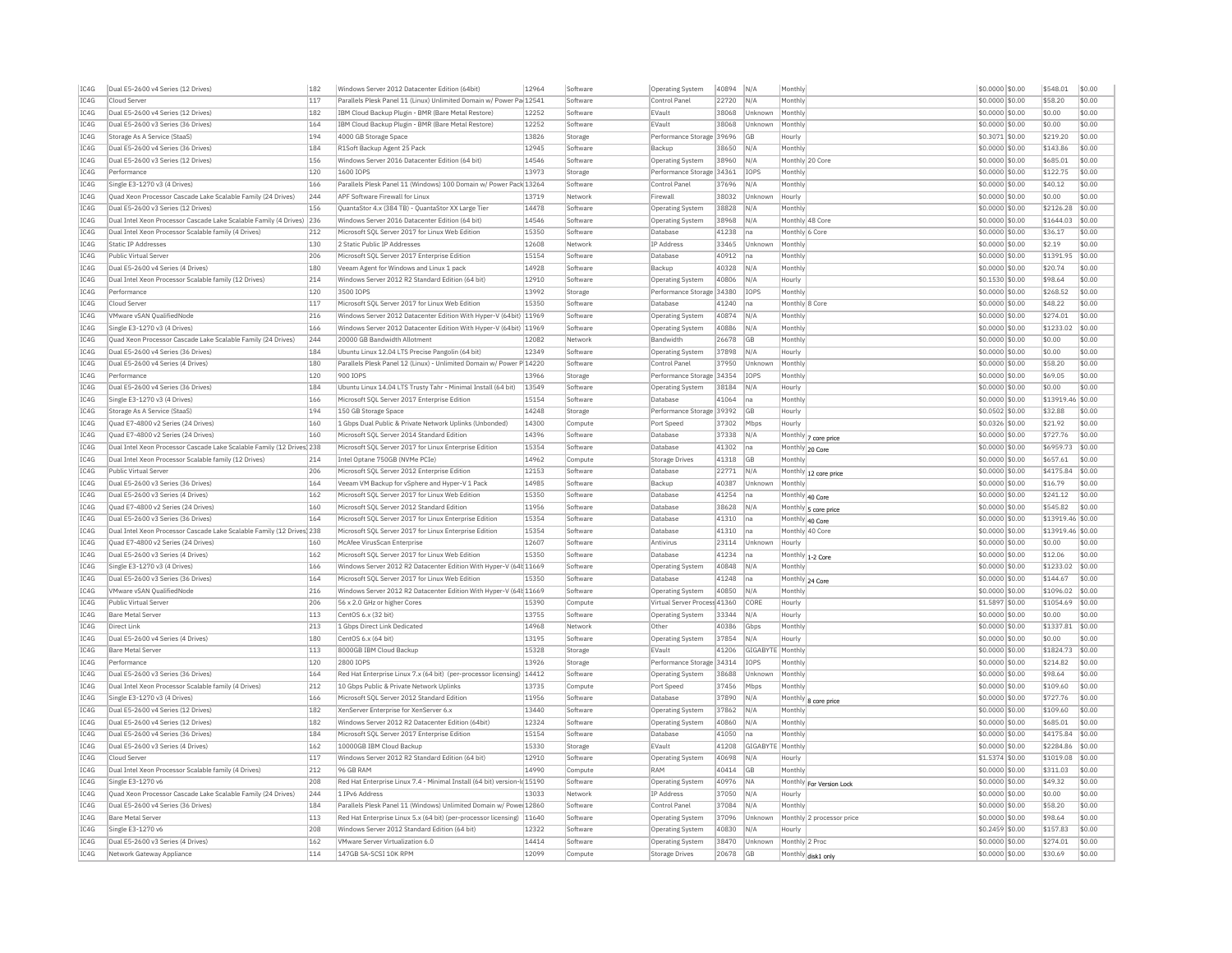| IC4G | Dual Intel Xeon Processor Scalable family (4 Drives)                  | 212      | cPanel/WHM with Softaculous and RVskin                                   | 11894          | Software | Control Panel                | 38182 | N/A              | Monthly                       | \$0,0000 \$0.00  | \$27.40           | \$0.00 |
|------|-----------------------------------------------------------------------|----------|--------------------------------------------------------------------------|----------------|----------|------------------------------|-------|------------------|-------------------------------|------------------|-------------------|--------|
| IC4G | Dual Intel Xeon Processor Scalable family (12 Drives)                 | 214      | Microsoft SOL Server 2017 for Linux Standard Edition                     | 15352          | Software | Database                     | 41262 | na               | Monthly 1-2 Core              | \$0,0000 \$0.00  | \$181.94          | \$0.00 |
| IC4G | Dual Intel Xeon Processor Cascade Lake Scalable Family (4 Drives) 236 |          | <b>Host Ping</b>                                                         | 12997          | Service  | Monitoring                   | 37386 | Unknown          | Hourly                        | \$0,0000 \$0.00  | \$0.00            | \$0.00 |
| IC4G | Dual Intel Xeon Processor Cascade Lake Scalable Family (4 Drives) 236 |          | Non-RAID                                                                 | 13664          | Compute  | Storage Controlle            | 38276 | Unknown          | Hourly<br>generic             | \$0,0000 \$0.00  | \$0.00            | \$0.00 |
| TC4G | Dual E5-2600 v4 Series (4 Drives)                                     | 180      | Windows Server 2008 R2 Web Edition (64bit)                               | 12840          | Software | <b>Operating System</b>      | 38070 | N/A              | Monthly single proc price     | \$0,0000 \$0.00  | \$12.06           | \$0.00 |
| IC4G | Performance                                                           | 120      | 800 TOPS                                                                 | 13965          | Storage  | Performance Storage 34353    |       | IOPS             | Monthly                       | \$0.0000 \$0.00  | \$61.38           | \$0.00 |
| IC4G | Dual E5-2600 v4 Series (36 Drives)                                    | 184      | Red Hat Enterprise Linux 7.4 - Minimal Install (64 bit) version-Id 15190 |                | Software | Operating System             | 40978 | <b>NA</b>        | Monthly For Version Lock      | \$0.0000 \$0.00  | \$98.74           | \$0.00 |
| TC4G | Quad Xeon Processor Cascade Lake Scalable Family (24 Drives)          | 244      | Veeam Agent for Windows and Linux 5 pack                                 | 14936          | Software | Backup                       | 40336 | N/A              | Monthly                       | $$0.0000$ \$0.00 | \$100.72          | \$0.00 |
| IC4G | Dual E5-2600 v4 Series (36 Drives)                                    | 184      | QuantaStor 4.x (512 TB) - QuantaStor XXX Large Tier                      | 14480          | Software | Operating System             | 38830 | N/A              | Monthly                       | \$0,0000 \$0.00  | \$2734.57         | \$0.00 |
| IC4G | Dual E5-2600 v3 Series (36 Drives)                                    | 164      | Microsoft SOL Server 2017 Enterprise Edition                             | 15154          | Software | Database                     | 41064 | Ina              | Monthly                       | \$0,0000 \$0.00  | \$13919.46 \$0.00 |        |
| TCAG | Dual E5-2600 v3 Series (36 Drives)                                    | 164      | Microsoft SQL Server 2017 Enterprise Edition                             | 15154          | Software | Database                     | 41070 | lna              | Monthly                       | \$0.0000 \$0.00  | \$33406.69 \$0.00 |        |
| IC4G | Endurance                                                             | 128      | 100 GB Storage Space                                                     | 13821          | Storage  | Performance Storage 34774    |       | GB               |                               | \$0.0000 \$0.00  | \$10.96           | \$0.00 |
| IC4G | Single E3-1270 v6                                                     | 208      | Microsoft SOL Server 2017 for Linux Standard Edition                     | 15352          | Software | Database                     | 41280 | Ina              | Monthly Endurance Low Tier    | \$0,0000 \$0,00  | \$2911.03         | \$0.00 |
|      |                                                                       |          |                                                                          |                |          |                              |       |                  | Monthly 32 Core               |                  |                   |        |
| IC4G | Ouad E7-4800 v2 Series (24 Drives)<br>Endurance                       | 160      | Microsoft SQL Server 2017 Enterprise Edition                             | 15154<br>13818 | Software | Database                     | 41046 | Ina              | Monthly                       | \$0.0000 \$0.00  | \$2087.92         | \$0.00 |
| IC4G |                                                                       | 128      | 20 GB Storage Space                                                      |                | Storage  | Performance Storage 34874    |       | <b>GB</b>        | Monthly Replication High Tier | \$0,0000 \$0,00  | \$5.48            | \$0.00 |
| IC4G | Dual E5-2600 v3 Series (4 Drives)                                     | 162      | Microsoft SQL Server 2012 Enterprise Edition                             | 12153          | Software | Database                     | 38630 | N/A              | Monthly 24 core price         | \$0,0000 \$0.00  | \$8351.67         | \$0.00 |
| IC4G | Dual Intel Xeon Processor Scalable family (4 Drives)                  | 212      | 500 GB Bandwidth Allotment                                               | 14318          | Network  | Bandwidth                    | 37358 | <b>GB</b>        | Monthly                       | \$0.0000 \$0.00  | \$0.00            | \$0.00 |
| IC4G | Dual Intel Xeon Processor Scalable family (4 Drives)                  | 212      | Windows Server 2012 R2 Standard Edition (64 bit)                         | 12910          | Software | <b>Operating System</b>      | 40808 | N/A              | Hourly                        | \$0,1837 \$0.00  | \$118.37          | \$0.00 |
| IC4G | Public Virtual Server                                                 | 206      | Microsoft SQL Server 2016 Web Edition                                    | 14991          | Software | Database                     | 40435 | Ina              | Monthly                       | \$0,0000 \$0.00  | \$36.17           | \$0.00 |
| IC4G | Dual E5-2600 v3 Series (12 Drives)                                    | 156      | Microsoft SQL Server 2017 Enterprise Edition                             | 15154          | Software | Database                     | 41054 | na               | Monthly                       | \$0,0000 \$0,00  | \$5567.78         | \$0.00 |
| IC4G | <b>Additional Products</b>                                            | $\circ$  | License to use Work Station                                              | 13362          | Service  | Other                        | 28737 | N/A              | Monthly                       | \$0.0000 \$0.00  | \$164.40          | \$0.00 |
| IC4G | Cloud Serve                                                           | 117      | Microsoft SQL Server 2017 for Linux Enterprise Edition                   | 15354          | Software | Database                     | 41308 | Ina              | Monthly 32 Core               | \$0,0000 \$0.00  | \$11135.56        | \$0.00 |
| IC4G | Dual Intel Xeon Processor Scalable family (4 Drives)                  | 212      | /64 Block Static Public TPv6 Addresses                                   | 12986          | Network  | <b>TP Address</b>            | 37428 | N/A              | Hourly                        | \$0,0109 \$0.00  | \$5.48            | \$0.00 |
| IC4G | Quad E7-4800 v2 Series (24 Drives)                                    | 160      | 1 Gbps Redundant Public & Private Network Uplinks                        | 11825          | Compute  | Port Speed                   | 37458 | Mhns             | Hourly                        | \$0.0326 \$0.00  | \$21.92           | \$0.00 |
| IC4G | Cloud Server                                                          | 117      | Microsoft SOL Server 2017 for Linux Enterprise Edition                   | 15354          | Software | Database                     | 41300 | Ina              | Monthly 16 Core               | \$0,0000 \$0.00  | \$5567.78         | \$0.00 |
| IC4G | Quad E7-4800 v2 Series (24 Drives)                                    | 160      | Microsoft SQL Server 2014 Express Edition                                | 14398          | Software | Database                     | 37948 | N/A              | Hourly                        | \$0.0000 \$0.00  | \$0.00            | \$0.00 |
| IC4G | Dual E5-2600 v4 Series (12 Drives)                                    | 182      | No Operating System                                                      | 14282          | Software | Operating System             | 38426 | NA               | Hourly                        | \$0.0000 \$0.00  | \$0.00            | \$0.00 |
| IC4G | Single E3-1270 v3 (4 Drives)                                          | 166      | Parallels Server Bare Metal 5.0 Service Provider Edition - 10 VM 13464   |                | Software | Operating System             | 38480 | <b>VM</b>        | Monthly                       | $$0.0000$ \$0.00 | \$45.37           | \$0.00 |
| IC4G | Single E3-1270 v3 (4 Drives)                                          | 166      | Windows Server 2016 Standard Edition (64 bit)                            | 14542          | Software | <b>Operating System</b>      | 38932 | N/A              | Hourly                        | $$0.1530$ \$0.00 | \$98.64           | \$0.00 |
| IC4G | Virtual Router Appliance                                              | 228      | Automated Notification                                                   | 13487          | Service  | Other                        | 38496 | <b>Linknown</b>  | 20 Core<br>Hourly             | \$0.0000 \$0.00  | \$0.00            | \$0.00 |
| IC4G | Quad E7-4800 v2 Series (24 Drives)                                    | 160      | Windows Server 2016 Datacenter Edition With Hyper-V (64 bit) 14544       |                | Software | Operating System             | 38942 | N/A              |                               | \$0,0000 \$0.00  | \$274.01          | \$0.00 |
| IC4G |                                                                       |          |                                                                          | 12960          |          |                              |       |                  | Monthly 4 Core                |                  |                   | \$0.00 |
|      | Dual E5-2600 v3 Series (36 Drives)                                    | 164      | Microsoft SQL Server 2005 Workgroup                                      |                | Software | Database                     | 38254 | Unknowr          | Monthly                       | \$0.0000 \$0.00  | \$76.72           |        |
| TC4G | Dual E5-2600 v4 Series (12 Drives)                                    | 182      | Windows Server 2012 Datacenter Edition With Hyper-V (64bit) 11969        |                | Software | <b>Operating System</b>      | 40880 | N/A              | Monthly                       | $50.0000$ \$0.00 | \$822.02          | \$0.00 |
| IC4G | Cloud Server                                                          | 117      | 60GB IBM Cloud Backup                                                    | 12157          | Storage  | EVault                       | 28116 | GIGABYTE Monthly |                               | \$0.0000 \$0.00  | \$55.29           | \$0.00 |
| IC4G | Cloud Server                                                          | 117      | Microsoft SQL Server 2016 Standard Edition                               | 14987          | Software | Database                     | 40389 | na               | Monthly                       | \$0.0000 \$0.00  | \$181.94          | \$0.00 |
| IC4G | VMware vSAN ReadvNode                                                 | 218      | 4000GB IBM Cloud Backup                                                  | 15324          | Storage  | EVault                       | 41202 | GIGABYTE Monthly |                               | \$0,0000 \$0.00  | \$1096.02         | \$0.00 |
| IC4G | Dual E5-2600 v3 Series (12 Drives)                                    | 156      | XenServer Enterprise for XenServer 6.x                                   | 13440          | Software | Operating System             | 37862 | N/A              | Monthly                       | \$0,0000 \$0.00  | \$109.60          | \$0.00 |
| TCAG | Dual E5-2600 v3 Series (36 Drives)                                    | 164      | XenServer Enterprise for XenServer 7.x                                   | 14770          | Software | <b>Operating System</b>      | 40060 | <b>NA</b>        | Monthly                       | \$0,0000 \$0.00  | \$109.60          | \$0.00 |
| IC4G | Dual E5-2600 v3 Series (36 Drives)                                    | 164      | Microsoft SQL Server 2016 Standard Edition                               | 14987          | Software | Database                     | 40391 | Ina              | Monthly                       | \$0.0000 \$0.00  | \$363.88          | \$0.00 |
| IC4G | Public Virtual Server                                                 | 206      | Idera Disk Agent 5 Pack                                                  | 13445          | Software | Backup                       | 31103 | N/A              | Monthly                       | \$0.0000 \$0.00  | \$36.99           | \$0.00 |
| TC4G | Dual E5-2600 v4 Series (36 Drives)                                    | 184      | <b>Email and Ticket</b>                                                  | 13785          | Service  | Other                        | 37768 | Unknown          | Hourly                        | $$0.0000$ \$0.00 | \$0.00            | \$0.00 |
| IC4G | Single E3-1270 v6                                                     | 208      | Microsoft SQL Server 2017 Enterprise Edition                             | 15154          | Software | Database                     | 41060 | na               | Monthly                       | \$0,0000 \$0.00  | \$9743.62         | \$0.00 |
| IC4G | Dual E5-2600 v4 Series (12 Drives)                                    | 182      | Microsoft SOL Server 2017 Web Edition                                    | 15250          | Software | Database                     | 41094 | Ina              | Monthly                       | \$0,0000 \$0.00  | \$337.57          | \$0.00 |
| IC4G | Dual E5-2600 v4 Series (4 Drives)                                     | 180      | 10 Gbps Dual Public & Private Network Uplinks (Unbonded)                 | 14298          | Compute  | Port Speed                   | 38432 | Mhns             | Monthly                       | \$0.0000 \$0.00  | \$219.20          | \$0.00 |
| TC4G | Cloud Server                                                          | 117      | Private 4 x 2.0 GHz or higher Cores                                      | 13390          | Compute  | Virtual Server Process 29062 |       | PRIVATE          | C Hourly                      | \$0.2666 \$0.00  | \$185.23          | \$0.00 |
| TC4G | VMware vSAN QualifiedNode                                             | 216      | Dual Intel Xeon Gold 5120 (28 Cores, 2.20 GHz)                           | 14974          | Compute  | Processor                    | 40396 | GHz              | Monthly 2U                    | $$0.0000$ \$0.00 | \$498.64          | \$0.00 |
| IC4G | <b>Additional Products</b>                                            | O        | 128 Portable Public IP Addresses                                         | 13446          | Network  | IP Address                   | 29691 | IPs              | Monthly                       | \$0.0000 \$0.00  | \$280.58          | \$0.00 |
| IC4G | Dual E5-2600 v4 Series (4 Drives)                                     | 180      | Windows Server 2012 R2 Standard Edition (64 bit)                         | 12910          | Software | <b>Operating System</b>      | 40810 | N/A              | Hourly                        | \$0.2153 \$0.00  | \$138.10          | \$0.00 |
| IC4G | <b>Bare Metal Server</b>                                              | 113      | 1 Gbps Redundant Public & Private Network Uplinks                        | 11825          | Compute  | Port Speed                   | 37458 | Mbps             | Hourly                        | \$0.0326 \$0.00  | \$21.92           | \$0.00 |
| IC4G | VMware vSAN ReadyNode                                                 | 218      | Nessus Vulnerability Assessment & Reporting                              | 13132          | Service  | Other                        | 37626 | Unknow           | Hourly                        | \$0.0000 \$0.00  | \$0.00            | \$0.00 |
| IC4G | Dual Intel Xeon Processor Scalable family (4 Drives)                  | 212      | Windows Server 2012 Datacenter Edition With Hyper-V (64bit)              | 11969          | Software | Operating System             | 40888 | N/A              | Monthly                       | \$0,0000 \$0.00  | \$1644.03         | \$0.00 |
|      |                                                                       |          |                                                                          |                |          |                              |       |                  |                               |                  |                   |        |
| IC4G | Public Virtual Server                                                 | 206      | Veeam Backup for Office 365 10 Pack                                      | 15308          | Software | <b>Operating System</b>      | 41184 | <b>NA</b>        | Monthly                       | \$0.0000 \$0.00  | \$55.47           | \$0.00 |
| TC4G | Dual Intel Xeon Processor Scalable family (4 Drives)                  | 212      | 64 GB RAM                                                                | 14988          | Compute  | RAM                          | 40412 | <b>GB</b>        | Monthly                       | \$0,0000 \$0.00  | \$248.83          | \$0.00 |
| IC4G | Dual E5-2600 v4 Series (12 Drives)                                    | 182      | FreeBSD 9.x (64 bit)                                                     | 12981          | Software | Operating System             | 37488 | N/A              | Hourly                        | \$0.0000 \$0.00  | \$0.00            | \$0.00 |
| IC4G | Cloud Server                                                          | 117      | 32 x 2.0 GHz or higher Cores (Dedicated Host)                            | 15438          | Compute  | Virtual Server Process 41424 |       | DEDICATED Hourly |                               | \$0.0000 \$0.00  | \$0.00            | \$0.00 |
| IC4G | Dual Intel Xeon Processor Cascade Lake Scalable Family (12 Drives 238 |          | Microsoft SOL Server 2017 for Linux Web Edition                          | 15350          | Software | Database                     | 41238 | Ina              | Monthly<br>6 Core             | \$0,0000 \$0.00  | \$36.17           | \$0.00 |
| IC4G | Dual E5-2600 v4 Series (12 Drives)                                    | 182      | Microsoft SQL Server 2005 Standard                                       | 12846          | Software | Database                     | 38250 | Unknown          | Monthly                       | \$0,0000 \$0.00  | \$363.88          | \$0.00 |
| TC4G | Dual E5-2600 v4 Series (12 Drives)                                    | 182      | Microsoft SOL Server 2017 Web Edition                                    | 15250          | Software | Database                     | 41096 | na               | Monthly                       | \$0,0000 \$0.00  | \$578.70          | \$0.00 |
| IC4G | Dual Intel Xeon Processor Scalable family (12 Drives)                 | 214      | 100GB IBM Cloud Backup                                                   | 12156          | Storage  | EVault                       | 37190 | GIGABYTE         | Monthly                       | \$0.0000 \$0.00  | \$71.09           | \$0.00 |
| IC4G | Performance                                                           | 120      | 300 TOPS                                                                 | 14018          | Storage  | Performance Storage 34406    |       | <b>IOPS</b>      | Monthly                       | \$0.0000 \$0.00  | \$23.02           | \$0.00 |
| TC4G | Quad Xeon Processor Cascade Lake Scalable Family (24 Drives)          | 244      | 10 Gbns Redundant Public & Private Network Unlinks                       | 14288          | Compute  | Port Speed                   | 39832 | Mhns             | Monthly                       | $$0.0000$ \$0.00 | \$219.20          | \$0.00 |
| TC4G | Dual E5-2600 v4 Series (4 Drives)                                     | 180      | VMware ESXi 5.5                                                          | 13196          | Software | Operating System             | 38422 | Unknown          | Hourly                        | \$0.0000 \$0.00  | \$0.00            | \$0.00 |
| IC4G | Ouad E7-4800 v2 Series (24 Drives                                     | 160      | VMware ESXi 5.5                                                          | 13196          | Software | Operating System             | 38422 | <b>Linknown</b>  | Hourly                        | $$0.0000$ \$0.00 | \$0.00            | \$0.00 |
| IC4G | <b>Additional Products</b>                                            | $\Omega$ | CloudPlatform Zone                                                       | 12002          | Compute  | Other                        | 20372 | N/A              | Monthly                       | $$0.0000$ \$0.00 | \$0.00            | \$0.00 |
| IC4G | Dual Intel Xeon Processor Cascade Lake Scalable Family (12 Drives 238 |          | MySQL for Linux                                                          | 13122          | Software | Database                     | 36978 | Unknown          | Hourly                        | \$0.0000 \$0.00  | \$0.00            | \$0.00 |
|      |                                                                       |          |                                                                          |                |          |                              |       |                  |                               |                  |                   |        |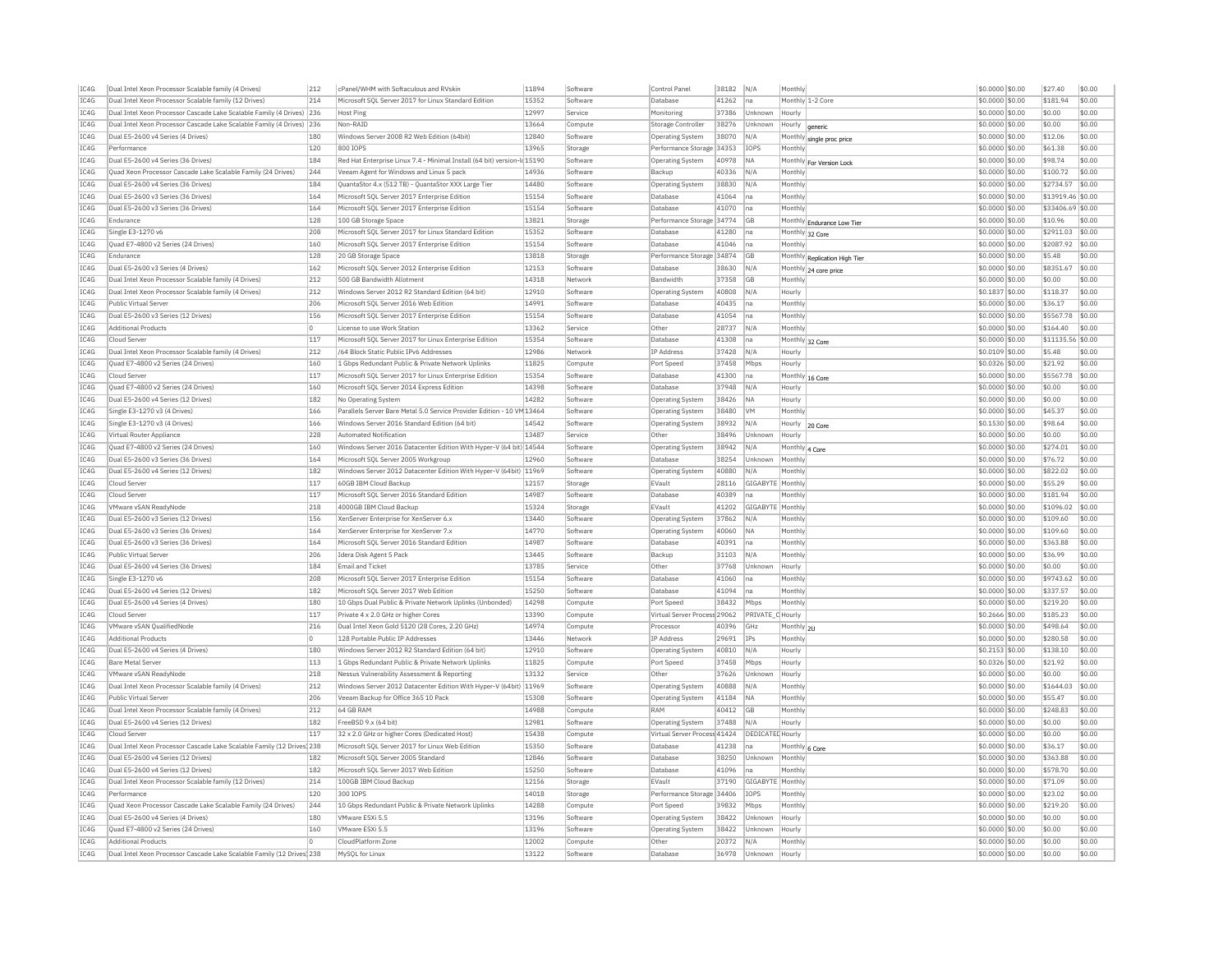| TC4G<br>Dual E5-2600 v3 Series (36 Drives)<br>164<br>Windows Server 2016 Standard Edition (64 bit)<br>14542<br>Software<br>Operating System<br>38930 N/A<br>\$0,1224 \$0.00<br>\$78.91<br>Hourly 6-16 Core<br>IC4G<br>Dual Intel Xeon Processor Scalable family (4 Drives)<br>212<br>Microsoft SQL Server 2017 for Linux Enterprise Edition<br>15354<br>Software<br>Database<br>41312<br>Ina<br>\$0.0000 \$0.00<br>\$16703.35 \$0.00<br>Monthly 48 Core<br>IC4G<br>Dual E5-2600 v3 Series (4 Drives)<br>162<br>Windows Server 2016 Datacenter Edition With Hyper-V (64 bit) 14544<br>Software<br>Operating System<br>38942<br>N/A<br>\$0.0000 \$0.00<br>\$274.01<br>Monthly 4 Core<br>TC4G<br>Quad E7-4800 v2 Series (24 Drives)<br>160<br>13639<br>37896<br>N/A<br>\$0.0000 \$0.00<br>\$143.86<br>Idera Disk Agent 25 Pack<br>Software<br>Backup<br>Monthly<br>IC4G<br>Single E3-1270 v3 (4 Drives)<br>166<br>Microsoft SQL Server 2017 for Linux Enterprise Edition<br>15354<br>41296<br>\$0.0000 \$0.00<br>\$2783.89<br>Software<br><b>Databas</b><br>na<br>Monthly 8 Core<br>IC4G<br>Dual E5-2600 v3 Series (36 Drives)<br>164<br>Citrix XenServer 6.5<br>14264<br>38686<br><b>NA</b><br>\$0,0000 \$0.00<br>\$0.00<br>Software<br>Operating System<br>Hourly<br>IC4G<br>214<br>Windows Server 2012 Standard Edition (64 bit)<br>12322<br>40830<br>\$0.2459 \$0.00<br>Dual Intel Xeon Processor Scalable family (12 Drives)<br>Software<br>Operating System<br>N/A<br>Hourly<br>\$157.83<br>IC4G<br>Dual Intel Xeon Processor Cascade Lake Scalable Family (12 Drives 238<br>600 GB SAS (15K RPM)<br>14332<br>\$71.09<br>37356<br><b>GB</b><br>Monthly 2L<br>\$0,0000 \$0.00<br>Compute<br>Storage Drives<br>14989<br>40425<br>\$13919.46<br>IC4G<br>Quad Xeon Processor Cascade Lake Scalable Family (24 Drives)<br>244<br>Microsoft SQL Server 2016 Enterprise Edition<br>Software<br>Database<br>Ina<br>Monthly<br>\$0,0000 \$0.00<br>TC4G<br>113<br>400 GB SSD<br>12281<br>38722<br>\$66.16<br><b>Bare Metal Server</b><br>Compute<br>Storage Drives<br>G <sub>B</sub><br>Hourly<br>\$0,0987 \$0.00<br>$\vert$ 10<br>IC4G<br>Single E3-1270 v3 (4 Drives)<br>166<br>Windows Server 2016 Standard Edition (64 bit)<br>14542<br>Software<br>38936<br>N/A<br>$$0.2153$ \$0.00<br>\$138.10<br><b>Operating System</b><br>Hourly 28 Core<br>TCAG<br>14050<br>120<br>3500 TOPS<br>\$268.52<br>Performance<br>Storage<br>Performance Storage 34438<br><b>TOPS</b><br>Monthly<br>\$0,0000 \$0.00<br>IC4G<br>230<br>Reboot / KVM over TF<br>13180<br>Remote Management 27192<br>\$0.0000 \$0.00<br>\$0.00<br>Virtual Router Appliance (10 Gpbs)<br>Unknown<br>Compute<br>Hourly<br>IC4G<br>Dual Intel Xeon Processor Scalable family (12 Drives)<br>214<br>6.00 TR SATA<br>14348<br>Compute<br>Storage Drives<br>37584<br>G <sub>B</sub><br>\$0.0000 \$0.00<br>\$55.29<br>Monthly 2U<br>IC4G<br>182<br>Windows Server 2012 R2 Datacenter Edition (64bit)<br>12324<br>Dual E5-2600 v4 Series (12 Drives)<br>40870<br>N/A<br>\$0,0000 \$0.00<br>\$1644.03<br>Software<br>Monthly<br>Operating System<br>IC4G<br><b>Bare Metal Server</b><br>113<br>100GB IBM Cloud Backup<br>12156<br>30686<br>GIGABYTE Monthly<br>\$0.0000 \$0.00<br>\$71.09<br>Storage<br>EVault<br>TC4G<br>184<br>1.2 TB SSD (10 DWPD)<br>14336<br>38704<br>\$120.46<br>Dual E5-2600 v4 Series (36 Drives)<br>GB<br>Monthly<br>$$0.0000$ \$0.00<br>Compute<br>Storage Drives<br>IC4G<br>Dual Intel Xeon Processor Scalable family (12 Drives)<br>214<br>100 Mbps Public & Private Network Uplinks<br>12643<br>38024<br>\$0.0000 \$0.00<br>\$0.00<br>Compute<br>Port Speed<br>Mbps<br>Hourly<br>TC4G<br>184<br>Dual E5-2600 v4 Series (36 Drives)<br>Microsoft SOL Server 2012 Standard Edition<br>11956<br>37286<br>$$0.0000$ \$0.00<br>\$2183.27<br>Software<br>Database<br>N/A<br>Monthly 24 core price<br>IC4G<br>206<br>15334<br>41212<br>\$0.0000 \$0.00<br>Public Virtual Server<br>10GB IBM Cloud Backup<br>Storage<br>EVault<br>GIGABYTE<br>Monthly<br>\$0.00<br>TC4G<br>15266<br>Dual E5-2600 v3 Series (36 Drives)<br>164<br>7.68TB SSD SED<br>Compute<br><b>Storage Drives</b><br>41130<br><b>GB</b><br>Monthly 4U<br>\$0.0000 \$0.00<br>\$493.70<br>IC4G<br>244<br>Ouad Xeon Processor Cascade Lake Scalable Family (24 Drives)<br>750GB IBM Cloud Backup<br>12114<br>Storage<br>EVault<br>38386<br>GIGABYTE<br>Monthly<br>\$0,0000 \$0.00<br>\$410.76<br>TC4G<br>Public Virtual Server<br>206<br>20 GB (SAN)<br>13188<br>Compute<br>Virtual Server Storage 27248<br>GB<br>Hourly BYOC<br>\$0,0036 \$0.00<br>\$2.63<br>IC4G<br>Dual E5-2600 v4 Series (12 Drives)<br>182<br>3.8TB SSD SED (3DWPD)<br>14918<br>Compute<br><b>Storage Drives</b><br>40316<br>GB<br>Monthly 2U<br>\$0.0000 \$0.00<br>\$274.50<br>IC4G<br>15352<br>\$1091.64<br>Dual Intel Xeon Processor Scalable family (12 Drives)<br>214<br>Microsoft SOL Server 2017 for Linux Standard Edition<br>Software<br>Database<br>41270<br>Ina<br>Monthly 12 Core<br>\$0,0000 \$0.00<br>TC4G<br>Quad Xeon Processor Cascade Lake Scalable Family (24 Drives)<br>244<br>Microsoft SQL Server 2017 Web Edition<br>15250<br>41090<br>\$0.0000 \$0.00<br>\$241.12<br>Software<br>Database<br>Monthly<br>Ina<br>IC4G<br>13361<br>Dual E5-2600 v3 Series (12 Drives)<br>156<br>Parallels Plesk Panel 10 (Linux) 100 Domain w/ Power Pack<br>Software<br>Control Panel<br>37140<br>N/A<br>Monthly<br>\$0.0000 \$0.00<br>\$40.12<br>IC4G<br>208<br>12629<br>37642<br>\$363.88<br>Single E3-1270 v6<br>Microsoft SOL Server 2008 Standard<br>Software<br>Database<br>Unknown<br>\$0,0000 \$0.00<br>Monthly single-proc pricing<br>IC4G<br><b>Bare Metal Server</b><br>113<br>Windows Server 2012 R2 Standard Edition (64 bit)<br>12910<br>Software<br>Operating System<br>40802<br>\$0.0612 \$0.00<br>\$39.46<br>N/A<br>Hourly<br>IC4G<br>15306<br>206<br>Veeam Backup for Office 365 5 Pack<br>41182<br>\$0,0000 \$0,00<br>\$27.75<br>Public Virtual Server<br>Software<br>Operating System<br><b>INA</b><br>Monthly<br>IC4G<br>Quad E7-4800 v2 Series (24 Drives)<br>160<br>Veeam Backup for Office 365 50 Pack<br>15312<br>41188<br>Monthly<br>\$0.0000 \$0.00<br>\$277.36<br>Software<br><b>Operating System</b><br><b>NA</b><br>12167<br>\$70.15<br>TC4G<br>Static TP Addresses<br>130<br><b>IP Address</b><br>20891<br>$$0.0000$ \$0.00<br>64 Static Public TP Addresses<br>Network<br>Unknown<br>Monthly<br>IC4G<br>Dual E5-2600 v3 Series (12 Drives)<br>156<br>Red Hat Enterprise Linux 6.8 - LAMP Install (64 bit) version-loc 15168<br>40944<br>\$98.74<br>Software<br><b>Operating System</b><br>na<br>Monthly RHEL LAMP 6.8 Version Lock for Bare Metal<br>\$0.0000 \$0.00<br>TC4G<br>Dual E5-2600 v3 Series (4 Drives)<br>162<br>14912<br>\$142.19<br>1.9TB SSD SED (5DWPD)<br>Compute<br><b>Storage Drives</b><br>40290<br>G <sub>B</sub><br>Monthly<br>\$0,0000 \$0.00<br>IC4G<br>Dual E5-2600 v3 Series (4 Drives)<br>162<br>Windows Server 2012 Datacenter Edition With Hyper-V (64bit) 11969<br>Software<br>40884<br>N/A<br>Monthly<br>\$0.0000 \$0.00<br>\$1096.02<br><b>Operating System</b><br>IC4G<br>Endurance<br>128<br>8000 GB Storage Space<br>13827<br>Storage<br>Performance Storage 34814<br>GB<br>Monthly Endurance High Tier<br>\$0.0000 \$0.00<br>\$3068.86<br>IC4G<br>Dual E5-2600 v3 Series (36 Drives)<br>164<br>Microsoft SQL Server 2008 Enterprise<br>12516<br>Software<br>Database<br>37420<br>Unknown<br>\$0.0000 \$0.00<br>\$1391.95<br>Monthly sngle-proc pricing<br>IC4G<br>Virtual Router Appliance<br>228<br>Non-RAID<br>13664<br>32036<br>Unknown<br>\$0.0000 \$0.00<br>\$0.00<br>Compute<br>Storage Controller<br>Hourly<br>TC4G<br>Single E3-1270 v3 (4 Drives)<br>166<br>12811<br>Software<br>37796<br>\$0.0000 \$0.00<br>\$0.00<br>CentOS 5.x (32 bit)<br>N/A<br>Operating System<br>Hourly<br>IC4G<br>Dual E5-2600 v3 Series (12 Drives)<br>156<br>12.00 TB SATA<br>15150<br>40798<br>\$0.0000 \$0.00<br>\$103.68<br>Compute<br><b>Storage Drives</b><br>GB<br>Monthl<br>TC4G<br>Dual E5-2600 v4 Series (36 Drives)<br>184<br>12964<br>\$0.0000 \$0.00<br>\$959.02<br>Windows Server 2012 Datacenter Edition (64bit)<br>Software<br>40900<br>N/A<br>Operating System<br>Monthly<br>IC4G<br>Single E3-1270 v3 (4 Drives)<br>166<br>Windows Server 2012 Datacenter Edition (64bit)<br>12964<br>40904<br>\$0.0000 \$0.00<br>\$1233.02<br>Software<br>Operating System<br>N/A<br>Monthly<br>IC4G<br>14408<br>Dual E5-2600 v3 Series (4 Drives)<br>162<br>Debian GNU/Linux 8.x iessie/Stable (64 bit)<br>37744<br>\$0,0000 \$0.00<br>\$0.00<br>Software<br>N/A<br><b>Operating System</b><br>Hourly<br>IC4G<br>164<br>14408<br>Dual E5-2600 v3 Series (36 Drives)<br>Debian GNU/Linux 8.x iessie/Stable (64 bit)<br>Software<br><b>Operating System</b><br>37744<br>N/A<br>Hourly<br>\$0,0000 \$0.00<br>\$0.00<br>TC4G<br>14754<br>\$231.26<br>168<br>40044<br>CPI<br>$$0.0000$ \$0.00<br>Software License Package<br>VMware vRealize Automation Enternrise 7 x<br>Software<br>Licenses<br>Monthly<br>IC4G<br>Dual Intel Xeon Processor Cascade Lake Scalable Family (4 Drives) 236<br>3.8TB SSD (3DWPD)<br>15392<br>41362<br><b>GB</b><br>Monthly $ _{10}$<br>\$0.0000 \$0.00<br>\$274.50<br>Compute<br><b>Storage Drives</b><br>IC4G<br>14542<br>\$118.37<br>Ouad E7-4800 v2 Series (24 Drives)<br>160<br>Windows Server 2016 Standard Edition (64 bit)<br>Software<br><b>Operating System</b><br>38934<br>N/A<br>Hourly<br>\$0,1837 \$0.00<br>24 Core<br>TC4G<br>Dual E5-2600 v4 Series (36 Drives)<br>184<br>12386<br>37234<br>\$0.0000 \$0.00<br>\$0.00<br>Monitoring Package - Basic<br>Monitoring<br>Unknown<br>Service<br>Hourly<br>IC4G<br>14041<br>Performance<br>120<br>2600 IOPS<br>Storage<br>Performance Storage 34429<br>IOPS<br>Monthly<br>\$0.0000 \$0.00<br>\$199.48<br>IC4G<br>Cloud Server<br>117<br>Windows Server 2008 Standard Edition SP2 (64bit)<br>12521<br>Software<br>40732<br>N/A<br>\$0.2192 \$0.00<br>\$145.58<br><b>Operating System</b><br>Hourly<br>IC4G<br>Single E3-1270 v6<br>208<br>Windows Server 2012 R2 Standard Edition (64 bit)<br>12910<br>Software<br>40802<br>\$0.0612 \$0.00<br>\$39.46<br><b>Operating System</b><br>N/A<br>Hourly<br>TC4G<br>Dual Intel Xeon Processor Cascade Lake Scalable Family (12 Drives) 238<br>R1Soft Backup Agent 1 Pack<br>13135<br>26893<br>Monthly<br>\$0.0000 \$0.00<br>\$7.67<br>Software<br>Backup<br>N/A<br>IC4G<br>Dual E5-2600 v3 Series (4 Drives)<br>162<br>Windows Server 2012 R2 Datacenter Edition With Hyper-V (64t 11669<br>40840<br>N/A<br>Monthly<br>\$0.0000 \$0.00<br>\$548.01<br>Software<br><b>Operating System</b><br>IC4G<br>162<br>15350<br>\$289.35<br>Dual E5-2600 v3 Series (4 Drives)<br>Microsoft SOL Server 2017 for Linux Web Edition<br>Software<br>Database<br>41256<br>\$0,0000 \$0.00<br>Monthly 48 Core<br>Ina<br>IC4G<br>Dual E5-2600 v4 Series (4 Drives)<br>180<br>14916<br>40304<br>$$0.1659$ \$0.00<br>\$109.60<br>960GB SSD SED (5DWPD)<br>Compute<br><b>Storage Drives</b><br>GB<br>Hourly $ _{10}$<br>IC4G<br>182<br>14916<br>Dual E5-2600 v4 Series (12 Drives)<br>960GB SSD SED (5DWPD)<br>40306<br><b>GB</b><br>\$0,0000 \$0.00<br>\$109.60<br>Monthly 2U<br>Compute<br>Storage Drives<br>IC4G<br>206<br>15112<br>\$0.0000 \$0.00<br>\$2440.87<br>Public Virtual Serve<br>Veeam VM Backup for vSphere and Hyper-V 200 Pack<br>Software<br>Backup<br>40638<br>Unknown<br>Monthly<br>TC4G<br>208<br>13581<br>Single E3-1270 v6<br>Parallels Server Bare Metal 4.5 Service Provider Edition - 1 VM<br>38218<br><b>VM</b><br>\$0,0000 \$0.00<br>\$4.60<br>Software<br>Operating System<br>Monthly<br>IC4G<br>212<br>14974<br>Dual Intel Xeon Processor Scalable family (4 Drives)<br>Dual Intel Xeon Gold 5120 (28 Cores, 2.20 GHz)<br>40394<br>GHZ<br>Monthly 1U<br>\$0,0000 \$0.00<br>\$345.59<br>Compute<br>Processo<br>TCAG<br>206<br>15378<br>\$174.22<br>Public Virtual Server<br>8 x 2.0 GHz or higher Cores<br>Compute<br>Virtual Server Process 41348<br>CORE<br>Hourly<br>\$0,2617 \$0.00<br>TC4G<br>Single E3-1270 v6<br>208<br>1.9TB SSD SED (5DWPD)<br>14912<br>40290<br>GB<br>Monthly<br>\$0.0000 \$0.00<br>\$142.19<br>Compute<br>Storage Drives<br>IC4G<br>Single E3-1270 v6<br>208<br>Windows Server 2012 Datacenter Edition With Hyper-V (64bit) 11969<br>Software<br>Operating System<br>40890<br>N/A<br>Monthly<br>\$0,0000 \$0.00<br>\$2055.04<br>TC4G<br>Dual E5-2600 v3 Series (36 Drives)<br>164<br>Windows Server 2012 Standard Edition (64 bit)<br>12322<br>\$98.64<br>Software<br>40824<br>N/A<br>\$0,1530 \$0.00<br>Operating System<br>Hourly<br>TCAG<br>Dual E5-2600 v3 Series (12 Drives)<br>156<br>Windows Server 2012 R2 Datacenter Edition With Hyper-V (64t 11669<br>Software<br>Operating System<br>40842<br>N/A<br>Monthly<br>\$0.0000 \$0.00<br>\$685.01 | IC4G | Endurance | 128 | 20 GB Storage Space | 13818 | Storage | Performance Storage 34888 | <b>GB</b> | Monthly Snapshot Space Low Tier | \$0.0000 \$0.00 | \$1.10 | \$0.00           |
|-------------------------------------------------------------------------------------------------------------------------------------------------------------------------------------------------------------------------------------------------------------------------------------------------------------------------------------------------------------------------------------------------------------------------------------------------------------------------------------------------------------------------------------------------------------------------------------------------------------------------------------------------------------------------------------------------------------------------------------------------------------------------------------------------------------------------------------------------------------------------------------------------------------------------------------------------------------------------------------------------------------------------------------------------------------------------------------------------------------------------------------------------------------------------------------------------------------------------------------------------------------------------------------------------------------------------------------------------------------------------------------------------------------------------------------------------------------------------------------------------------------------------------------------------------------------------------------------------------------------------------------------------------------------------------------------------------------------------------------------------------------------------------------------------------------------------------------------------------------------------------------------------------------------------------------------------------------------------------------------------------------------------------------------------------------------------------------------------------------------------------------------------------------------------------------------------------------------------------------------------------------------------------------------------------------------------------------------------------------------------------------------------------------------------------------------------------------------------------------------------------------------------------------------------------------------------------------------------------------------------------------------------------------------------------------------------------------------------------------------------------------------------------------------------------------------------------------------------------------------------------------------------------------------------------------------------------------------------------------------------------------------------------------------------------------------------------------------------------------------------------------------------------------------------------------------------------------------------------------------------------------------------------------------------------------------------------------------------------------------------------------------------------------------------------------------------------------------------------------------------------------------------------------------------------------------------------------------------------------------------------------------------------------------------------------------------------------------------------------------------------------------------------------------------------------------------------------------------------------------------------------------------------------------------------------------------------------------------------------------------------------------------------------------------------------------------------------------------------------------------------------------------------------------------------------------------------------------------------------------------------------------------------------------------------------------------------------------------------------------------------------------------------------------------------------------------------------------------------------------------------------------------------------------------------------------------------------------------------------------------------------------------------------------------------------------------------------------------------------------------------------------------------------------------------------------------------------------------------------------------------------------------------------------------------------------------------------------------------------------------------------------------------------------------------------------------------------------------------------------------------------------------------------------------------------------------------------------------------------------------------------------------------------------------------------------------------------------------------------------------------------------------------------------------------------------------------------------------------------------------------------------------------------------------------------------------------------------------------------------------------------------------------------------------------------------------------------------------------------------------------------------------------------------------------------------------------------------------------------------------------------------------------------------------------------------------------------------------------------------------------------------------------------------------------------------------------------------------------------------------------------------------------------------------------------------------------------------------------------------------------------------------------------------------------------------------------------------------------------------------------------------------------------------------------------------------------------------------------------------------------------------------------------------------------------------------------------------------------------------------------------------------------------------------------------------------------------------------------------------------------------------------------------------------------------------------------------------------------------------------------------------------------------------------------------------------------------------------------------------------------------------------------------------------------------------------------------------------------------------------------------------------------------------------------------------------------------------------------------------------------------------------------------------------------------------------------------------------------------------------------------------------------------------------------------------------------------------------------------------------------------------------------------------------------------------------------------------------------------------------------------------------------------------------------------------------------------------------------------------------------------------------------------------------------------------------------------------------------------------------------------------------------------------------------------------------------------------------------------------------------------------------------------------------------------------------------------------------------------------------------------------------------------------------------------------------------------------------------------------------------------------------------------------------------------------------------------------------------------------------------------------------------------------------------------------------------------------------------------------------------------------------------------------------------------------------------------------------------------------------------------------------------------------------------------------------------------------------------------------------------------------------------------------------------------------------------------------------------------------------------------------------------------------------------------------------------------------------------------------------------------------------------------------------------------------------------------------------------------------------------------------------------------------------------------------------------------------------------------------------------------------------------------------------------------------------------------------------------------------------------------------------------------------------------------------------------------------------------------------------------------------------------------------------------------------------------------------------------------------------------------------------------------------------------------------------------------------------------------------------------------------------------------------------------------------------------------------------------------------------------------------------------------------------------------------------------------------------------------------------------------------------------------------------------------------------------------------------------------------------------------------------------------------------------------------------------------------------------------------------------------------------------------------------------------------------------------------------------------------------------------------------------------------------------------------------------------------------------------------------------------------------------------------------------------------------------------------------------------------------------------------------------------------------------------------------------------------------------------------------------------------------------------------------------------------------------------------------------------------------------------------------------------------------------------------------------------------------------------------------------------------------------------------------------------------------------------------------------------------------------------------------------------------------------------------------------------------------------------------------------------------------------------------------------------------------------------------------------------------------------------------------------------------------------------------------------------------------------------------------------------------------------------------------------------------------------------------------------------------------------------------------------------------------------------------------------------------------------------------------------------------------------------------------------------------------------------------------------------------------------------------------------------------------------------------------------------------------------------------------------------------------------------------------------------------------------------------------------------------------------------------------------------------------------------------------------------------------------------------------------------------------------------------------------------------------------------------------------------------------------------------------------------------------------------------------------------------------------------------------------------------------------------------------------------------------------------------------------------------------------------------------------------------------------------------------------------------------------------------------------------------------------------------------------------------------------------------------------------------------------------------------|------|-----------|-----|---------------------|-------|---------|---------------------------|-----------|---------------------------------|-----------------|--------|------------------|
|                                                                                                                                                                                                                                                                                                                                                                                                                                                                                                                                                                                                                                                                                                                                                                                                                                                                                                                                                                                                                                                                                                                                                                                                                                                                                                                                                                                                                                                                                                                                                                                                                                                                                                                                                                                                                                                                                                                                                                                                                                                                                                                                                                                                                                                                                                                                                                                                                                                                                                                                                                                                                                                                                                                                                                                                                                                                                                                                                                                                                                                                                                                                                                                                                                                                                                                                                                                                                                                                                                                                                                                                                                                                                                                                                                                                                                                                                                                                                                                                                                                                                                                                                                                                                                                                                                                                                                                                                                                                                                                                                                                                                                                                                                                                                                                                                                                                                                                                                                                                                                                                                                                                                                                                                                                                                                                                                                                                                                                                                                                                                                                                                                                                                                                                                                                                                                                                                                                                                                                                                                                                                                                                                                                                                                                                                                                                                                                                                                                                                                                                                                                                                                                                                                                                                                                                                                                                                                                                                                                                                                                                                                                                                                                                                                                                                                                                                                                                                                                                                                                                                                                                                                                                                                                                                                                                                                                                                                                                                                                                                                                                                                                                                                                                                                                                                                                                                                                                                                                                                                                                                                                                                                                                                                                                                                                                                                                                                                                                                                                                                                                                                                                                                                                                                                                                                                                                                                                                                                                                                                                                                                                                                                                                                                                                                                                                                                                                                                                                                                                                                                                                                                                                                                                                                                                                                                                                                                                                                                                                                                                                                                                                                                                                                                                                                                                                                                                                                                                                                                                                                                                                                                                                                                                                                                                                                                                                                                                                                                                                                                                                                                                                                                                                                                                                                                                                                                                                                                                                                                                                                                                                                                                                                                                                                                                                                                                                                                                                                                                                                                                                                                                                                                                                                                                                                                                                                                                                                                 |      |           |     |                     |       |         |                           |           |                                 |                 |        | \$0.00           |
|                                                                                                                                                                                                                                                                                                                                                                                                                                                                                                                                                                                                                                                                                                                                                                                                                                                                                                                                                                                                                                                                                                                                                                                                                                                                                                                                                                                                                                                                                                                                                                                                                                                                                                                                                                                                                                                                                                                                                                                                                                                                                                                                                                                                                                                                                                                                                                                                                                                                                                                                                                                                                                                                                                                                                                                                                                                                                                                                                                                                                                                                                                                                                                                                                                                                                                                                                                                                                                                                                                                                                                                                                                                                                                                                                                                                                                                                                                                                                                                                                                                                                                                                                                                                                                                                                                                                                                                                                                                                                                                                                                                                                                                                                                                                                                                                                                                                                                                                                                                                                                                                                                                                                                                                                                                                                                                                                                                                                                                                                                                                                                                                                                                                                                                                                                                                                                                                                                                                                                                                                                                                                                                                                                                                                                                                                                                                                                                                                                                                                                                                                                                                                                                                                                                                                                                                                                                                                                                                                                                                                                                                                                                                                                                                                                                                                                                                                                                                                                                                                                                                                                                                                                                                                                                                                                                                                                                                                                                                                                                                                                                                                                                                                                                                                                                                                                                                                                                                                                                                                                                                                                                                                                                                                                                                                                                                                                                                                                                                                                                                                                                                                                                                                                                                                                                                                                                                                                                                                                                                                                                                                                                                                                                                                                                                                                                                                                                                                                                                                                                                                                                                                                                                                                                                                                                                                                                                                                                                                                                                                                                                                                                                                                                                                                                                                                                                                                                                                                                                                                                                                                                                                                                                                                                                                                                                                                                                                                                                                                                                                                                                                                                                                                                                                                                                                                                                                                                                                                                                                                                                                                                                                                                                                                                                                                                                                                                                                                                                                                                                                                                                                                                                                                                                                                                                                                                                                                                                                                 |      |           |     |                     |       |         |                           |           |                                 |                 |        |                  |
|                                                                                                                                                                                                                                                                                                                                                                                                                                                                                                                                                                                                                                                                                                                                                                                                                                                                                                                                                                                                                                                                                                                                                                                                                                                                                                                                                                                                                                                                                                                                                                                                                                                                                                                                                                                                                                                                                                                                                                                                                                                                                                                                                                                                                                                                                                                                                                                                                                                                                                                                                                                                                                                                                                                                                                                                                                                                                                                                                                                                                                                                                                                                                                                                                                                                                                                                                                                                                                                                                                                                                                                                                                                                                                                                                                                                                                                                                                                                                                                                                                                                                                                                                                                                                                                                                                                                                                                                                                                                                                                                                                                                                                                                                                                                                                                                                                                                                                                                                                                                                                                                                                                                                                                                                                                                                                                                                                                                                                                                                                                                                                                                                                                                                                                                                                                                                                                                                                                                                                                                                                                                                                                                                                                                                                                                                                                                                                                                                                                                                                                                                                                                                                                                                                                                                                                                                                                                                                                                                                                                                                                                                                                                                                                                                                                                                                                                                                                                                                                                                                                                                                                                                                                                                                                                                                                                                                                                                                                                                                                                                                                                                                                                                                                                                                                                                                                                                                                                                                                                                                                                                                                                                                                                                                                                                                                                                                                                                                                                                                                                                                                                                                                                                                                                                                                                                                                                                                                                                                                                                                                                                                                                                                                                                                                                                                                                                                                                                                                                                                                                                                                                                                                                                                                                                                                                                                                                                                                                                                                                                                                                                                                                                                                                                                                                                                                                                                                                                                                                                                                                                                                                                                                                                                                                                                                                                                                                                                                                                                                                                                                                                                                                                                                                                                                                                                                                                                                                                                                                                                                                                                                                                                                                                                                                                                                                                                                                                                                                                                                                                                                                                                                                                                                                                                                                                                                                                                                                                                 |      |           |     |                     |       |         |                           |           |                                 |                 |        | \$0.00           |
|                                                                                                                                                                                                                                                                                                                                                                                                                                                                                                                                                                                                                                                                                                                                                                                                                                                                                                                                                                                                                                                                                                                                                                                                                                                                                                                                                                                                                                                                                                                                                                                                                                                                                                                                                                                                                                                                                                                                                                                                                                                                                                                                                                                                                                                                                                                                                                                                                                                                                                                                                                                                                                                                                                                                                                                                                                                                                                                                                                                                                                                                                                                                                                                                                                                                                                                                                                                                                                                                                                                                                                                                                                                                                                                                                                                                                                                                                                                                                                                                                                                                                                                                                                                                                                                                                                                                                                                                                                                                                                                                                                                                                                                                                                                                                                                                                                                                                                                                                                                                                                                                                                                                                                                                                                                                                                                                                                                                                                                                                                                                                                                                                                                                                                                                                                                                                                                                                                                                                                                                                                                                                                                                                                                                                                                                                                                                                                                                                                                                                                                                                                                                                                                                                                                                                                                                                                                                                                                                                                                                                                                                                                                                                                                                                                                                                                                                                                                                                                                                                                                                                                                                                                                                                                                                                                                                                                                                                                                                                                                                                                                                                                                                                                                                                                                                                                                                                                                                                                                                                                                                                                                                                                                                                                                                                                                                                                                                                                                                                                                                                                                                                                                                                                                                                                                                                                                                                                                                                                                                                                                                                                                                                                                                                                                                                                                                                                                                                                                                                                                                                                                                                                                                                                                                                                                                                                                                                                                                                                                                                                                                                                                                                                                                                                                                                                                                                                                                                                                                                                                                                                                                                                                                                                                                                                                                                                                                                                                                                                                                                                                                                                                                                                                                                                                                                                                                                                                                                                                                                                                                                                                                                                                                                                                                                                                                                                                                                                                                                                                                                                                                                                                                                                                                                                                                                                                                                                                                                                 |      |           |     |                     |       |         |                           |           |                                 |                 |        | \$0.00           |
|                                                                                                                                                                                                                                                                                                                                                                                                                                                                                                                                                                                                                                                                                                                                                                                                                                                                                                                                                                                                                                                                                                                                                                                                                                                                                                                                                                                                                                                                                                                                                                                                                                                                                                                                                                                                                                                                                                                                                                                                                                                                                                                                                                                                                                                                                                                                                                                                                                                                                                                                                                                                                                                                                                                                                                                                                                                                                                                                                                                                                                                                                                                                                                                                                                                                                                                                                                                                                                                                                                                                                                                                                                                                                                                                                                                                                                                                                                                                                                                                                                                                                                                                                                                                                                                                                                                                                                                                                                                                                                                                                                                                                                                                                                                                                                                                                                                                                                                                                                                                                                                                                                                                                                                                                                                                                                                                                                                                                                                                                                                                                                                                                                                                                                                                                                                                                                                                                                                                                                                                                                                                                                                                                                                                                                                                                                                                                                                                                                                                                                                                                                                                                                                                                                                                                                                                                                                                                                                                                                                                                                                                                                                                                                                                                                                                                                                                                                                                                                                                                                                                                                                                                                                                                                                                                                                                                                                                                                                                                                                                                                                                                                                                                                                                                                                                                                                                                                                                                                                                                                                                                                                                                                                                                                                                                                                                                                                                                                                                                                                                                                                                                                                                                                                                                                                                                                                                                                                                                                                                                                                                                                                                                                                                                                                                                                                                                                                                                                                                                                                                                                                                                                                                                                                                                                                                                                                                                                                                                                                                                                                                                                                                                                                                                                                                                                                                                                                                                                                                                                                                                                                                                                                                                                                                                                                                                                                                                                                                                                                                                                                                                                                                                                                                                                                                                                                                                                                                                                                                                                                                                                                                                                                                                                                                                                                                                                                                                                                                                                                                                                                                                                                                                                                                                                                                                                                                                                                                                                 |      |           |     |                     |       |         |                           |           |                                 |                 |        | \$0.00           |
|                                                                                                                                                                                                                                                                                                                                                                                                                                                                                                                                                                                                                                                                                                                                                                                                                                                                                                                                                                                                                                                                                                                                                                                                                                                                                                                                                                                                                                                                                                                                                                                                                                                                                                                                                                                                                                                                                                                                                                                                                                                                                                                                                                                                                                                                                                                                                                                                                                                                                                                                                                                                                                                                                                                                                                                                                                                                                                                                                                                                                                                                                                                                                                                                                                                                                                                                                                                                                                                                                                                                                                                                                                                                                                                                                                                                                                                                                                                                                                                                                                                                                                                                                                                                                                                                                                                                                                                                                                                                                                                                                                                                                                                                                                                                                                                                                                                                                                                                                                                                                                                                                                                                                                                                                                                                                                                                                                                                                                                                                                                                                                                                                                                                                                                                                                                                                                                                                                                                                                                                                                                                                                                                                                                                                                                                                                                                                                                                                                                                                                                                                                                                                                                                                                                                                                                                                                                                                                                                                                                                                                                                                                                                                                                                                                                                                                                                                                                                                                                                                                                                                                                                                                                                                                                                                                                                                                                                                                                                                                                                                                                                                                                                                                                                                                                                                                                                                                                                                                                                                                                                                                                                                                                                                                                                                                                                                                                                                                                                                                                                                                                                                                                                                                                                                                                                                                                                                                                                                                                                                                                                                                                                                                                                                                                                                                                                                                                                                                                                                                                                                                                                                                                                                                                                                                                                                                                                                                                                                                                                                                                                                                                                                                                                                                                                                                                                                                                                                                                                                                                                                                                                                                                                                                                                                                                                                                                                                                                                                                                                                                                                                                                                                                                                                                                                                                                                                                                                                                                                                                                                                                                                                                                                                                                                                                                                                                                                                                                                                                                                                                                                                                                                                                                                                                                                                                                                                                                                                                 |      |           |     |                     |       |         |                           |           |                                 |                 |        | \$0.00           |
|                                                                                                                                                                                                                                                                                                                                                                                                                                                                                                                                                                                                                                                                                                                                                                                                                                                                                                                                                                                                                                                                                                                                                                                                                                                                                                                                                                                                                                                                                                                                                                                                                                                                                                                                                                                                                                                                                                                                                                                                                                                                                                                                                                                                                                                                                                                                                                                                                                                                                                                                                                                                                                                                                                                                                                                                                                                                                                                                                                                                                                                                                                                                                                                                                                                                                                                                                                                                                                                                                                                                                                                                                                                                                                                                                                                                                                                                                                                                                                                                                                                                                                                                                                                                                                                                                                                                                                                                                                                                                                                                                                                                                                                                                                                                                                                                                                                                                                                                                                                                                                                                                                                                                                                                                                                                                                                                                                                                                                                                                                                                                                                                                                                                                                                                                                                                                                                                                                                                                                                                                                                                                                                                                                                                                                                                                                                                                                                                                                                                                                                                                                                                                                                                                                                                                                                                                                                                                                                                                                                                                                                                                                                                                                                                                                                                                                                                                                                                                                                                                                                                                                                                                                                                                                                                                                                                                                                                                                                                                                                                                                                                                                                                                                                                                                                                                                                                                                                                                                                                                                                                                                                                                                                                                                                                                                                                                                                                                                                                                                                                                                                                                                                                                                                                                                                                                                                                                                                                                                                                                                                                                                                                                                                                                                                                                                                                                                                                                                                                                                                                                                                                                                                                                                                                                                                                                                                                                                                                                                                                                                                                                                                                                                                                                                                                                                                                                                                                                                                                                                                                                                                                                                                                                                                                                                                                                                                                                                                                                                                                                                                                                                                                                                                                                                                                                                                                                                                                                                                                                                                                                                                                                                                                                                                                                                                                                                                                                                                                                                                                                                                                                                                                                                                                                                                                                                                                                                                                                                 |      |           |     |                     |       |         |                           |           |                                 |                 |        | \$0.00           |
|                                                                                                                                                                                                                                                                                                                                                                                                                                                                                                                                                                                                                                                                                                                                                                                                                                                                                                                                                                                                                                                                                                                                                                                                                                                                                                                                                                                                                                                                                                                                                                                                                                                                                                                                                                                                                                                                                                                                                                                                                                                                                                                                                                                                                                                                                                                                                                                                                                                                                                                                                                                                                                                                                                                                                                                                                                                                                                                                                                                                                                                                                                                                                                                                                                                                                                                                                                                                                                                                                                                                                                                                                                                                                                                                                                                                                                                                                                                                                                                                                                                                                                                                                                                                                                                                                                                                                                                                                                                                                                                                                                                                                                                                                                                                                                                                                                                                                                                                                                                                                                                                                                                                                                                                                                                                                                                                                                                                                                                                                                                                                                                                                                                                                                                                                                                                                                                                                                                                                                                                                                                                                                                                                                                                                                                                                                                                                                                                                                                                                                                                                                                                                                                                                                                                                                                                                                                                                                                                                                                                                                                                                                                                                                                                                                                                                                                                                                                                                                                                                                                                                                                                                                                                                                                                                                                                                                                                                                                                                                                                                                                                                                                                                                                                                                                                                                                                                                                                                                                                                                                                                                                                                                                                                                                                                                                                                                                                                                                                                                                                                                                                                                                                                                                                                                                                                                                                                                                                                                                                                                                                                                                                                                                                                                                                                                                                                                                                                                                                                                                                                                                                                                                                                                                                                                                                                                                                                                                                                                                                                                                                                                                                                                                                                                                                                                                                                                                                                                                                                                                                                                                                                                                                                                                                                                                                                                                                                                                                                                                                                                                                                                                                                                                                                                                                                                                                                                                                                                                                                                                                                                                                                                                                                                                                                                                                                                                                                                                                                                                                                                                                                                                                                                                                                                                                                                                                                                                                                                 |      |           |     |                     |       |         |                           |           |                                 |                 |        | \$0.00           |
|                                                                                                                                                                                                                                                                                                                                                                                                                                                                                                                                                                                                                                                                                                                                                                                                                                                                                                                                                                                                                                                                                                                                                                                                                                                                                                                                                                                                                                                                                                                                                                                                                                                                                                                                                                                                                                                                                                                                                                                                                                                                                                                                                                                                                                                                                                                                                                                                                                                                                                                                                                                                                                                                                                                                                                                                                                                                                                                                                                                                                                                                                                                                                                                                                                                                                                                                                                                                                                                                                                                                                                                                                                                                                                                                                                                                                                                                                                                                                                                                                                                                                                                                                                                                                                                                                                                                                                                                                                                                                                                                                                                                                                                                                                                                                                                                                                                                                                                                                                                                                                                                                                                                                                                                                                                                                                                                                                                                                                                                                                                                                                                                                                                                                                                                                                                                                                                                                                                                                                                                                                                                                                                                                                                                                                                                                                                                                                                                                                                                                                                                                                                                                                                                                                                                                                                                                                                                                                                                                                                                                                                                                                                                                                                                                                                                                                                                                                                                                                                                                                                                                                                                                                                                                                                                                                                                                                                                                                                                                                                                                                                                                                                                                                                                                                                                                                                                                                                                                                                                                                                                                                                                                                                                                                                                                                                                                                                                                                                                                                                                                                                                                                                                                                                                                                                                                                                                                                                                                                                                                                                                                                                                                                                                                                                                                                                                                                                                                                                                                                                                                                                                                                                                                                                                                                                                                                                                                                                                                                                                                                                                                                                                                                                                                                                                                                                                                                                                                                                                                                                                                                                                                                                                                                                                                                                                                                                                                                                                                                                                                                                                                                                                                                                                                                                                                                                                                                                                                                                                                                                                                                                                                                                                                                                                                                                                                                                                                                                                                                                                                                                                                                                                                                                                                                                                                                                                                                                                                                 |      |           |     |                     |       |         |                           |           |                                 |                 |        | \$0.00           |
|                                                                                                                                                                                                                                                                                                                                                                                                                                                                                                                                                                                                                                                                                                                                                                                                                                                                                                                                                                                                                                                                                                                                                                                                                                                                                                                                                                                                                                                                                                                                                                                                                                                                                                                                                                                                                                                                                                                                                                                                                                                                                                                                                                                                                                                                                                                                                                                                                                                                                                                                                                                                                                                                                                                                                                                                                                                                                                                                                                                                                                                                                                                                                                                                                                                                                                                                                                                                                                                                                                                                                                                                                                                                                                                                                                                                                                                                                                                                                                                                                                                                                                                                                                                                                                                                                                                                                                                                                                                                                                                                                                                                                                                                                                                                                                                                                                                                                                                                                                                                                                                                                                                                                                                                                                                                                                                                                                                                                                                                                                                                                                                                                                                                                                                                                                                                                                                                                                                                                                                                                                                                                                                                                                                                                                                                                                                                                                                                                                                                                                                                                                                                                                                                                                                                                                                                                                                                                                                                                                                                                                                                                                                                                                                                                                                                                                                                                                                                                                                                                                                                                                                                                                                                                                                                                                                                                                                                                                                                                                                                                                                                                                                                                                                                                                                                                                                                                                                                                                                                                                                                                                                                                                                                                                                                                                                                                                                                                                                                                                                                                                                                                                                                                                                                                                                                                                                                                                                                                                                                                                                                                                                                                                                                                                                                                                                                                                                                                                                                                                                                                                                                                                                                                                                                                                                                                                                                                                                                                                                                                                                                                                                                                                                                                                                                                                                                                                                                                                                                                                                                                                                                                                                                                                                                                                                                                                                                                                                                                                                                                                                                                                                                                                                                                                                                                                                                                                                                                                                                                                                                                                                                                                                                                                                                                                                                                                                                                                                                                                                                                                                                                                                                                                                                                                                                                                                                                                                                                                 |      |           |     |                     |       |         |                           |           |                                 |                 |        | \$0.00           |
|                                                                                                                                                                                                                                                                                                                                                                                                                                                                                                                                                                                                                                                                                                                                                                                                                                                                                                                                                                                                                                                                                                                                                                                                                                                                                                                                                                                                                                                                                                                                                                                                                                                                                                                                                                                                                                                                                                                                                                                                                                                                                                                                                                                                                                                                                                                                                                                                                                                                                                                                                                                                                                                                                                                                                                                                                                                                                                                                                                                                                                                                                                                                                                                                                                                                                                                                                                                                                                                                                                                                                                                                                                                                                                                                                                                                                                                                                                                                                                                                                                                                                                                                                                                                                                                                                                                                                                                                                                                                                                                                                                                                                                                                                                                                                                                                                                                                                                                                                                                                                                                                                                                                                                                                                                                                                                                                                                                                                                                                                                                                                                                                                                                                                                                                                                                                                                                                                                                                                                                                                                                                                                                                                                                                                                                                                                                                                                                                                                                                                                                                                                                                                                                                                                                                                                                                                                                                                                                                                                                                                                                                                                                                                                                                                                                                                                                                                                                                                                                                                                                                                                                                                                                                                                                                                                                                                                                                                                                                                                                                                                                                                                                                                                                                                                                                                                                                                                                                                                                                                                                                                                                                                                                                                                                                                                                                                                                                                                                                                                                                                                                                                                                                                                                                                                                                                                                                                                                                                                                                                                                                                                                                                                                                                                                                                                                                                                                                                                                                                                                                                                                                                                                                                                                                                                                                                                                                                                                                                                                                                                                                                                                                                                                                                                                                                                                                                                                                                                                                                                                                                                                                                                                                                                                                                                                                                                                                                                                                                                                                                                                                                                                                                                                                                                                                                                                                                                                                                                                                                                                                                                                                                                                                                                                                                                                                                                                                                                                                                                                                                                                                                                                                                                                                                                                                                                                                                                                                                                 |      |           |     |                     |       |         |                           |           |                                 |                 |        | \$0.00           |
|                                                                                                                                                                                                                                                                                                                                                                                                                                                                                                                                                                                                                                                                                                                                                                                                                                                                                                                                                                                                                                                                                                                                                                                                                                                                                                                                                                                                                                                                                                                                                                                                                                                                                                                                                                                                                                                                                                                                                                                                                                                                                                                                                                                                                                                                                                                                                                                                                                                                                                                                                                                                                                                                                                                                                                                                                                                                                                                                                                                                                                                                                                                                                                                                                                                                                                                                                                                                                                                                                                                                                                                                                                                                                                                                                                                                                                                                                                                                                                                                                                                                                                                                                                                                                                                                                                                                                                                                                                                                                                                                                                                                                                                                                                                                                                                                                                                                                                                                                                                                                                                                                                                                                                                                                                                                                                                                                                                                                                                                                                                                                                                                                                                                                                                                                                                                                                                                                                                                                                                                                                                                                                                                                                                                                                                                                                                                                                                                                                                                                                                                                                                                                                                                                                                                                                                                                                                                                                                                                                                                                                                                                                                                                                                                                                                                                                                                                                                                                                                                                                                                                                                                                                                                                                                                                                                                                                                                                                                                                                                                                                                                                                                                                                                                                                                                                                                                                                                                                                                                                                                                                                                                                                                                                                                                                                                                                                                                                                                                                                                                                                                                                                                                                                                                                                                                                                                                                                                                                                                                                                                                                                                                                                                                                                                                                                                                                                                                                                                                                                                                                                                                                                                                                                                                                                                                                                                                                                                                                                                                                                                                                                                                                                                                                                                                                                                                                                                                                                                                                                                                                                                                                                                                                                                                                                                                                                                                                                                                                                                                                                                                                                                                                                                                                                                                                                                                                                                                                                                                                                                                                                                                                                                                                                                                                                                                                                                                                                                                                                                                                                                                                                                                                                                                                                                                                                                                                                                                                                 |      |           |     |                     |       |         |                           |           |                                 |                 |        | \$0.00           |
|                                                                                                                                                                                                                                                                                                                                                                                                                                                                                                                                                                                                                                                                                                                                                                                                                                                                                                                                                                                                                                                                                                                                                                                                                                                                                                                                                                                                                                                                                                                                                                                                                                                                                                                                                                                                                                                                                                                                                                                                                                                                                                                                                                                                                                                                                                                                                                                                                                                                                                                                                                                                                                                                                                                                                                                                                                                                                                                                                                                                                                                                                                                                                                                                                                                                                                                                                                                                                                                                                                                                                                                                                                                                                                                                                                                                                                                                                                                                                                                                                                                                                                                                                                                                                                                                                                                                                                                                                                                                                                                                                                                                                                                                                                                                                                                                                                                                                                                                                                                                                                                                                                                                                                                                                                                                                                                                                                                                                                                                                                                                                                                                                                                                                                                                                                                                                                                                                                                                                                                                                                                                                                                                                                                                                                                                                                                                                                                                                                                                                                                                                                                                                                                                                                                                                                                                                                                                                                                                                                                                                                                                                                                                                                                                                                                                                                                                                                                                                                                                                                                                                                                                                                                                                                                                                                                                                                                                                                                                                                                                                                                                                                                                                                                                                                                                                                                                                                                                                                                                                                                                                                                                                                                                                                                                                                                                                                                                                                                                                                                                                                                                                                                                                                                                                                                                                                                                                                                                                                                                                                                                                                                                                                                                                                                                                                                                                                                                                                                                                                                                                                                                                                                                                                                                                                                                                                                                                                                                                                                                                                                                                                                                                                                                                                                                                                                                                                                                                                                                                                                                                                                                                                                                                                                                                                                                                                                                                                                                                                                                                                                                                                                                                                                                                                                                                                                                                                                                                                                                                                                                                                                                                                                                                                                                                                                                                                                                                                                                                                                                                                                                                                                                                                                                                                                                                                                                                                                                                                 |      |           |     |                     |       |         |                           |           |                                 |                 |        | \$0.00           |
|                                                                                                                                                                                                                                                                                                                                                                                                                                                                                                                                                                                                                                                                                                                                                                                                                                                                                                                                                                                                                                                                                                                                                                                                                                                                                                                                                                                                                                                                                                                                                                                                                                                                                                                                                                                                                                                                                                                                                                                                                                                                                                                                                                                                                                                                                                                                                                                                                                                                                                                                                                                                                                                                                                                                                                                                                                                                                                                                                                                                                                                                                                                                                                                                                                                                                                                                                                                                                                                                                                                                                                                                                                                                                                                                                                                                                                                                                                                                                                                                                                                                                                                                                                                                                                                                                                                                                                                                                                                                                                                                                                                                                                                                                                                                                                                                                                                                                                                                                                                                                                                                                                                                                                                                                                                                                                                                                                                                                                                                                                                                                                                                                                                                                                                                                                                                                                                                                                                                                                                                                                                                                                                                                                                                                                                                                                                                                                                                                                                                                                                                                                                                                                                                                                                                                                                                                                                                                                                                                                                                                                                                                                                                                                                                                                                                                                                                                                                                                                                                                                                                                                                                                                                                                                                                                                                                                                                                                                                                                                                                                                                                                                                                                                                                                                                                                                                                                                                                                                                                                                                                                                                                                                                                                                                                                                                                                                                                                                                                                                                                                                                                                                                                                                                                                                                                                                                                                                                                                                                                                                                                                                                                                                                                                                                                                                                                                                                                                                                                                                                                                                                                                                                                                                                                                                                                                                                                                                                                                                                                                                                                                                                                                                                                                                                                                                                                                                                                                                                                                                                                                                                                                                                                                                                                                                                                                                                                                                                                                                                                                                                                                                                                                                                                                                                                                                                                                                                                                                                                                                                                                                                                                                                                                                                                                                                                                                                                                                                                                                                                                                                                                                                                                                                                                                                                                                                                                                                                                                 |      |           |     |                     |       |         |                           |           |                                 |                 |        | \$0.00           |
|                                                                                                                                                                                                                                                                                                                                                                                                                                                                                                                                                                                                                                                                                                                                                                                                                                                                                                                                                                                                                                                                                                                                                                                                                                                                                                                                                                                                                                                                                                                                                                                                                                                                                                                                                                                                                                                                                                                                                                                                                                                                                                                                                                                                                                                                                                                                                                                                                                                                                                                                                                                                                                                                                                                                                                                                                                                                                                                                                                                                                                                                                                                                                                                                                                                                                                                                                                                                                                                                                                                                                                                                                                                                                                                                                                                                                                                                                                                                                                                                                                                                                                                                                                                                                                                                                                                                                                                                                                                                                                                                                                                                                                                                                                                                                                                                                                                                                                                                                                                                                                                                                                                                                                                                                                                                                                                                                                                                                                                                                                                                                                                                                                                                                                                                                                                                                                                                                                                                                                                                                                                                                                                                                                                                                                                                                                                                                                                                                                                                                                                                                                                                                                                                                                                                                                                                                                                                                                                                                                                                                                                                                                                                                                                                                                                                                                                                                                                                                                                                                                                                                                                                                                                                                                                                                                                                                                                                                                                                                                                                                                                                                                                                                                                                                                                                                                                                                                                                                                                                                                                                                                                                                                                                                                                                                                                                                                                                                                                                                                                                                                                                                                                                                                                                                                                                                                                                                                                                                                                                                                                                                                                                                                                                                                                                                                                                                                                                                                                                                                                                                                                                                                                                                                                                                                                                                                                                                                                                                                                                                                                                                                                                                                                                                                                                                                                                                                                                                                                                                                                                                                                                                                                                                                                                                                                                                                                                                                                                                                                                                                                                                                                                                                                                                                                                                                                                                                                                                                                                                                                                                                                                                                                                                                                                                                                                                                                                                                                                                                                                                                                                                                                                                                                                                                                                                                                                                                                                                                 |      |           |     |                     |       |         |                           |           |                                 |                 |        | \$0.00           |
|                                                                                                                                                                                                                                                                                                                                                                                                                                                                                                                                                                                                                                                                                                                                                                                                                                                                                                                                                                                                                                                                                                                                                                                                                                                                                                                                                                                                                                                                                                                                                                                                                                                                                                                                                                                                                                                                                                                                                                                                                                                                                                                                                                                                                                                                                                                                                                                                                                                                                                                                                                                                                                                                                                                                                                                                                                                                                                                                                                                                                                                                                                                                                                                                                                                                                                                                                                                                                                                                                                                                                                                                                                                                                                                                                                                                                                                                                                                                                                                                                                                                                                                                                                                                                                                                                                                                                                                                                                                                                                                                                                                                                                                                                                                                                                                                                                                                                                                                                                                                                                                                                                                                                                                                                                                                                                                                                                                                                                                                                                                                                                                                                                                                                                                                                                                                                                                                                                                                                                                                                                                                                                                                                                                                                                                                                                                                                                                                                                                                                                                                                                                                                                                                                                                                                                                                                                                                                                                                                                                                                                                                                                                                                                                                                                                                                                                                                                                                                                                                                                                                                                                                                                                                                                                                                                                                                                                                                                                                                                                                                                                                                                                                                                                                                                                                                                                                                                                                                                                                                                                                                                                                                                                                                                                                                                                                                                                                                                                                                                                                                                                                                                                                                                                                                                                                                                                                                                                                                                                                                                                                                                                                                                                                                                                                                                                                                                                                                                                                                                                                                                                                                                                                                                                                                                                                                                                                                                                                                                                                                                                                                                                                                                                                                                                                                                                                                                                                                                                                                                                                                                                                                                                                                                                                                                                                                                                                                                                                                                                                                                                                                                                                                                                                                                                                                                                                                                                                                                                                                                                                                                                                                                                                                                                                                                                                                                                                                                                                                                                                                                                                                                                                                                                                                                                                                                                                                                                                                                 |      |           |     |                     |       |         |                           |           |                                 |                 |        | \$0.00           |
|                                                                                                                                                                                                                                                                                                                                                                                                                                                                                                                                                                                                                                                                                                                                                                                                                                                                                                                                                                                                                                                                                                                                                                                                                                                                                                                                                                                                                                                                                                                                                                                                                                                                                                                                                                                                                                                                                                                                                                                                                                                                                                                                                                                                                                                                                                                                                                                                                                                                                                                                                                                                                                                                                                                                                                                                                                                                                                                                                                                                                                                                                                                                                                                                                                                                                                                                                                                                                                                                                                                                                                                                                                                                                                                                                                                                                                                                                                                                                                                                                                                                                                                                                                                                                                                                                                                                                                                                                                                                                                                                                                                                                                                                                                                                                                                                                                                                                                                                                                                                                                                                                                                                                                                                                                                                                                                                                                                                                                                                                                                                                                                                                                                                                                                                                                                                                                                                                                                                                                                                                                                                                                                                                                                                                                                                                                                                                                                                                                                                                                                                                                                                                                                                                                                                                                                                                                                                                                                                                                                                                                                                                                                                                                                                                                                                                                                                                                                                                                                                                                                                                                                                                                                                                                                                                                                                                                                                                                                                                                                                                                                                                                                                                                                                                                                                                                                                                                                                                                                                                                                                                                                                                                                                                                                                                                                                                                                                                                                                                                                                                                                                                                                                                                                                                                                                                                                                                                                                                                                                                                                                                                                                                                                                                                                                                                                                                                                                                                                                                                                                                                                                                                                                                                                                                                                                                                                                                                                                                                                                                                                                                                                                                                                                                                                                                                                                                                                                                                                                                                                                                                                                                                                                                                                                                                                                                                                                                                                                                                                                                                                                                                                                                                                                                                                                                                                                                                                                                                                                                                                                                                                                                                                                                                                                                                                                                                                                                                                                                                                                                                                                                                                                                                                                                                                                                                                                                                                                                                 |      |           |     |                     |       |         |                           |           |                                 |                 |        | \$0.00           |
|                                                                                                                                                                                                                                                                                                                                                                                                                                                                                                                                                                                                                                                                                                                                                                                                                                                                                                                                                                                                                                                                                                                                                                                                                                                                                                                                                                                                                                                                                                                                                                                                                                                                                                                                                                                                                                                                                                                                                                                                                                                                                                                                                                                                                                                                                                                                                                                                                                                                                                                                                                                                                                                                                                                                                                                                                                                                                                                                                                                                                                                                                                                                                                                                                                                                                                                                                                                                                                                                                                                                                                                                                                                                                                                                                                                                                                                                                                                                                                                                                                                                                                                                                                                                                                                                                                                                                                                                                                                                                                                                                                                                                                                                                                                                                                                                                                                                                                                                                                                                                                                                                                                                                                                                                                                                                                                                                                                                                                                                                                                                                                                                                                                                                                                                                                                                                                                                                                                                                                                                                                                                                                                                                                                                                                                                                                                                                                                                                                                                                                                                                                                                                                                                                                                                                                                                                                                                                                                                                                                                                                                                                                                                                                                                                                                                                                                                                                                                                                                                                                                                                                                                                                                                                                                                                                                                                                                                                                                                                                                                                                                                                                                                                                                                                                                                                                                                                                                                                                                                                                                                                                                                                                                                                                                                                                                                                                                                                                                                                                                                                                                                                                                                                                                                                                                                                                                                                                                                                                                                                                                                                                                                                                                                                                                                                                                                                                                                                                                                                                                                                                                                                                                                                                                                                                                                                                                                                                                                                                                                                                                                                                                                                                                                                                                                                                                                                                                                                                                                                                                                                                                                                                                                                                                                                                                                                                                                                                                                                                                                                                                                                                                                                                                                                                                                                                                                                                                                                                                                                                                                                                                                                                                                                                                                                                                                                                                                                                                                                                                                                                                                                                                                                                                                                                                                                                                                                                                                                                 |      |           |     |                     |       |         |                           |           |                                 |                 |        |                  |
|                                                                                                                                                                                                                                                                                                                                                                                                                                                                                                                                                                                                                                                                                                                                                                                                                                                                                                                                                                                                                                                                                                                                                                                                                                                                                                                                                                                                                                                                                                                                                                                                                                                                                                                                                                                                                                                                                                                                                                                                                                                                                                                                                                                                                                                                                                                                                                                                                                                                                                                                                                                                                                                                                                                                                                                                                                                                                                                                                                                                                                                                                                                                                                                                                                                                                                                                                                                                                                                                                                                                                                                                                                                                                                                                                                                                                                                                                                                                                                                                                                                                                                                                                                                                                                                                                                                                                                                                                                                                                                                                                                                                                                                                                                                                                                                                                                                                                                                                                                                                                                                                                                                                                                                                                                                                                                                                                                                                                                                                                                                                                                                                                                                                                                                                                                                                                                                                                                                                                                                                                                                                                                                                                                                                                                                                                                                                                                                                                                                                                                                                                                                                                                                                                                                                                                                                                                                                                                                                                                                                                                                                                                                                                                                                                                                                                                                                                                                                                                                                                                                                                                                                                                                                                                                                                                                                                                                                                                                                                                                                                                                                                                                                                                                                                                                                                                                                                                                                                                                                                                                                                                                                                                                                                                                                                                                                                                                                                                                                                                                                                                                                                                                                                                                                                                                                                                                                                                                                                                                                                                                                                                                                                                                                                                                                                                                                                                                                                                                                                                                                                                                                                                                                                                                                                                                                                                                                                                                                                                                                                                                                                                                                                                                                                                                                                                                                                                                                                                                                                                                                                                                                                                                                                                                                                                                                                                                                                                                                                                                                                                                                                                                                                                                                                                                                                                                                                                                                                                                                                                                                                                                                                                                                                                                                                                                                                                                                                                                                                                                                                                                                                                                                                                                                                                                                                                                                                                                                                                 |      |           |     |                     |       |         |                           |           |                                 |                 |        | \$0.00           |
|                                                                                                                                                                                                                                                                                                                                                                                                                                                                                                                                                                                                                                                                                                                                                                                                                                                                                                                                                                                                                                                                                                                                                                                                                                                                                                                                                                                                                                                                                                                                                                                                                                                                                                                                                                                                                                                                                                                                                                                                                                                                                                                                                                                                                                                                                                                                                                                                                                                                                                                                                                                                                                                                                                                                                                                                                                                                                                                                                                                                                                                                                                                                                                                                                                                                                                                                                                                                                                                                                                                                                                                                                                                                                                                                                                                                                                                                                                                                                                                                                                                                                                                                                                                                                                                                                                                                                                                                                                                                                                                                                                                                                                                                                                                                                                                                                                                                                                                                                                                                                                                                                                                                                                                                                                                                                                                                                                                                                                                                                                                                                                                                                                                                                                                                                                                                                                                                                                                                                                                                                                                                                                                                                                                                                                                                                                                                                                                                                                                                                                                                                                                                                                                                                                                                                                                                                                                                                                                                                                                                                                                                                                                                                                                                                                                                                                                                                                                                                                                                                                                                                                                                                                                                                                                                                                                                                                                                                                                                                                                                                                                                                                                                                                                                                                                                                                                                                                                                                                                                                                                                                                                                                                                                                                                                                                                                                                                                                                                                                                                                                                                                                                                                                                                                                                                                                                                                                                                                                                                                                                                                                                                                                                                                                                                                                                                                                                                                                                                                                                                                                                                                                                                                                                                                                                                                                                                                                                                                                                                                                                                                                                                                                                                                                                                                                                                                                                                                                                                                                                                                                                                                                                                                                                                                                                                                                                                                                                                                                                                                                                                                                                                                                                                                                                                                                                                                                                                                                                                                                                                                                                                                                                                                                                                                                                                                                                                                                                                                                                                                                                                                                                                                                                                                                                                                                                                                                                                                                                 |      |           |     |                     |       |         |                           |           |                                 |                 |        | \$0.00           |
|                                                                                                                                                                                                                                                                                                                                                                                                                                                                                                                                                                                                                                                                                                                                                                                                                                                                                                                                                                                                                                                                                                                                                                                                                                                                                                                                                                                                                                                                                                                                                                                                                                                                                                                                                                                                                                                                                                                                                                                                                                                                                                                                                                                                                                                                                                                                                                                                                                                                                                                                                                                                                                                                                                                                                                                                                                                                                                                                                                                                                                                                                                                                                                                                                                                                                                                                                                                                                                                                                                                                                                                                                                                                                                                                                                                                                                                                                                                                                                                                                                                                                                                                                                                                                                                                                                                                                                                                                                                                                                                                                                                                                                                                                                                                                                                                                                                                                                                                                                                                                                                                                                                                                                                                                                                                                                                                                                                                                                                                                                                                                                                                                                                                                                                                                                                                                                                                                                                                                                                                                                                                                                                                                                                                                                                                                                                                                                                                                                                                                                                                                                                                                                                                                                                                                                                                                                                                                                                                                                                                                                                                                                                                                                                                                                                                                                                                                                                                                                                                                                                                                                                                                                                                                                                                                                                                                                                                                                                                                                                                                                                                                                                                                                                                                                                                                                                                                                                                                                                                                                                                                                                                                                                                                                                                                                                                                                                                                                                                                                                                                                                                                                                                                                                                                                                                                                                                                                                                                                                                                                                                                                                                                                                                                                                                                                                                                                                                                                                                                                                                                                                                                                                                                                                                                                                                                                                                                                                                                                                                                                                                                                                                                                                                                                                                                                                                                                                                                                                                                                                                                                                                                                                                                                                                                                                                                                                                                                                                                                                                                                                                                                                                                                                                                                                                                                                                                                                                                                                                                                                                                                                                                                                                                                                                                                                                                                                                                                                                                                                                                                                                                                                                                                                                                                                                                                                                                                                                                                 |      |           |     |                     |       |         |                           |           |                                 |                 |        | \$0.00           |
|                                                                                                                                                                                                                                                                                                                                                                                                                                                                                                                                                                                                                                                                                                                                                                                                                                                                                                                                                                                                                                                                                                                                                                                                                                                                                                                                                                                                                                                                                                                                                                                                                                                                                                                                                                                                                                                                                                                                                                                                                                                                                                                                                                                                                                                                                                                                                                                                                                                                                                                                                                                                                                                                                                                                                                                                                                                                                                                                                                                                                                                                                                                                                                                                                                                                                                                                                                                                                                                                                                                                                                                                                                                                                                                                                                                                                                                                                                                                                                                                                                                                                                                                                                                                                                                                                                                                                                                                                                                                                                                                                                                                                                                                                                                                                                                                                                                                                                                                                                                                                                                                                                                                                                                                                                                                                                                                                                                                                                                                                                                                                                                                                                                                                                                                                                                                                                                                                                                                                                                                                                                                                                                                                                                                                                                                                                                                                                                                                                                                                                                                                                                                                                                                                                                                                                                                                                                                                                                                                                                                                                                                                                                                                                                                                                                                                                                                                                                                                                                                                                                                                                                                                                                                                                                                                                                                                                                                                                                                                                                                                                                                                                                                                                                                                                                                                                                                                                                                                                                                                                                                                                                                                                                                                                                                                                                                                                                                                                                                                                                                                                                                                                                                                                                                                                                                                                                                                                                                                                                                                                                                                                                                                                                                                                                                                                                                                                                                                                                                                                                                                                                                                                                                                                                                                                                                                                                                                                                                                                                                                                                                                                                                                                                                                                                                                                                                                                                                                                                                                                                                                                                                                                                                                                                                                                                                                                                                                                                                                                                                                                                                                                                                                                                                                                                                                                                                                                                                                                                                                                                                                                                                                                                                                                                                                                                                                                                                                                                                                                                                                                                                                                                                                                                                                                                                                                                                                                                                                                 |      |           |     |                     |       |         |                           |           |                                 |                 |        | \$0.00           |
|                                                                                                                                                                                                                                                                                                                                                                                                                                                                                                                                                                                                                                                                                                                                                                                                                                                                                                                                                                                                                                                                                                                                                                                                                                                                                                                                                                                                                                                                                                                                                                                                                                                                                                                                                                                                                                                                                                                                                                                                                                                                                                                                                                                                                                                                                                                                                                                                                                                                                                                                                                                                                                                                                                                                                                                                                                                                                                                                                                                                                                                                                                                                                                                                                                                                                                                                                                                                                                                                                                                                                                                                                                                                                                                                                                                                                                                                                                                                                                                                                                                                                                                                                                                                                                                                                                                                                                                                                                                                                                                                                                                                                                                                                                                                                                                                                                                                                                                                                                                                                                                                                                                                                                                                                                                                                                                                                                                                                                                                                                                                                                                                                                                                                                                                                                                                                                                                                                                                                                                                                                                                                                                                                                                                                                                                                                                                                                                                                                                                                                                                                                                                                                                                                                                                                                                                                                                                                                                                                                                                                                                                                                                                                                                                                                                                                                                                                                                                                                                                                                                                                                                                                                                                                                                                                                                                                                                                                                                                                                                                                                                                                                                                                                                                                                                                                                                                                                                                                                                                                                                                                                                                                                                                                                                                                                                                                                                                                                                                                                                                                                                                                                                                                                                                                                                                                                                                                                                                                                                                                                                                                                                                                                                                                                                                                                                                                                                                                                                                                                                                                                                                                                                                                                                                                                                                                                                                                                                                                                                                                                                                                                                                                                                                                                                                                                                                                                                                                                                                                                                                                                                                                                                                                                                                                                                                                                                                                                                                                                                                                                                                                                                                                                                                                                                                                                                                                                                                                                                                                                                                                                                                                                                                                                                                                                                                                                                                                                                                                                                                                                                                                                                                                                                                                                                                                                                                                                                                                                 |      |           |     |                     |       |         |                           |           |                                 |                 |        | \$0.00           |
|                                                                                                                                                                                                                                                                                                                                                                                                                                                                                                                                                                                                                                                                                                                                                                                                                                                                                                                                                                                                                                                                                                                                                                                                                                                                                                                                                                                                                                                                                                                                                                                                                                                                                                                                                                                                                                                                                                                                                                                                                                                                                                                                                                                                                                                                                                                                                                                                                                                                                                                                                                                                                                                                                                                                                                                                                                                                                                                                                                                                                                                                                                                                                                                                                                                                                                                                                                                                                                                                                                                                                                                                                                                                                                                                                                                                                                                                                                                                                                                                                                                                                                                                                                                                                                                                                                                                                                                                                                                                                                                                                                                                                                                                                                                                                                                                                                                                                                                                                                                                                                                                                                                                                                                                                                                                                                                                                                                                                                                                                                                                                                                                                                                                                                                                                                                                                                                                                                                                                                                                                                                                                                                                                                                                                                                                                                                                                                                                                                                                                                                                                                                                                                                                                                                                                                                                                                                                                                                                                                                                                                                                                                                                                                                                                                                                                                                                                                                                                                                                                                                                                                                                                                                                                                                                                                                                                                                                                                                                                                                                                                                                                                                                                                                                                                                                                                                                                                                                                                                                                                                                                                                                                                                                                                                                                                                                                                                                                                                                                                                                                                                                                                                                                                                                                                                                                                                                                                                                                                                                                                                                                                                                                                                                                                                                                                                                                                                                                                                                                                                                                                                                                                                                                                                                                                                                                                                                                                                                                                                                                                                                                                                                                                                                                                                                                                                                                                                                                                                                                                                                                                                                                                                                                                                                                                                                                                                                                                                                                                                                                                                                                                                                                                                                                                                                                                                                                                                                                                                                                                                                                                                                                                                                                                                                                                                                                                                                                                                                                                                                                                                                                                                                                                                                                                                                                                                                                                                                                                 |      |           |     |                     |       |         |                           |           |                                 |                 |        | \$0.00           |
|                                                                                                                                                                                                                                                                                                                                                                                                                                                                                                                                                                                                                                                                                                                                                                                                                                                                                                                                                                                                                                                                                                                                                                                                                                                                                                                                                                                                                                                                                                                                                                                                                                                                                                                                                                                                                                                                                                                                                                                                                                                                                                                                                                                                                                                                                                                                                                                                                                                                                                                                                                                                                                                                                                                                                                                                                                                                                                                                                                                                                                                                                                                                                                                                                                                                                                                                                                                                                                                                                                                                                                                                                                                                                                                                                                                                                                                                                                                                                                                                                                                                                                                                                                                                                                                                                                                                                                                                                                                                                                                                                                                                                                                                                                                                                                                                                                                                                                                                                                                                                                                                                                                                                                                                                                                                                                                                                                                                                                                                                                                                                                                                                                                                                                                                                                                                                                                                                                                                                                                                                                                                                                                                                                                                                                                                                                                                                                                                                                                                                                                                                                                                                                                                                                                                                                                                                                                                                                                                                                                                                                                                                                                                                                                                                                                                                                                                                                                                                                                                                                                                                                                                                                                                                                                                                                                                                                                                                                                                                                                                                                                                                                                                                                                                                                                                                                                                                                                                                                                                                                                                                                                                                                                                                                                                                                                                                                                                                                                                                                                                                                                                                                                                                                                                                                                                                                                                                                                                                                                                                                                                                                                                                                                                                                                                                                                                                                                                                                                                                                                                                                                                                                                                                                                                                                                                                                                                                                                                                                                                                                                                                                                                                                                                                                                                                                                                                                                                                                                                                                                                                                                                                                                                                                                                                                                                                                                                                                                                                                                                                                                                                                                                                                                                                                                                                                                                                                                                                                                                                                                                                                                                                                                                                                                                                                                                                                                                                                                                                                                                                                                                                                                                                                                                                                                                                                                                                                                                                                 |      |           |     |                     |       |         |                           |           |                                 |                 |        | \$0.00           |
|                                                                                                                                                                                                                                                                                                                                                                                                                                                                                                                                                                                                                                                                                                                                                                                                                                                                                                                                                                                                                                                                                                                                                                                                                                                                                                                                                                                                                                                                                                                                                                                                                                                                                                                                                                                                                                                                                                                                                                                                                                                                                                                                                                                                                                                                                                                                                                                                                                                                                                                                                                                                                                                                                                                                                                                                                                                                                                                                                                                                                                                                                                                                                                                                                                                                                                                                                                                                                                                                                                                                                                                                                                                                                                                                                                                                                                                                                                                                                                                                                                                                                                                                                                                                                                                                                                                                                                                                                                                                                                                                                                                                                                                                                                                                                                                                                                                                                                                                                                                                                                                                                                                                                                                                                                                                                                                                                                                                                                                                                                                                                                                                                                                                                                                                                                                                                                                                                                                                                                                                                                                                                                                                                                                                                                                                                                                                                                                                                                                                                                                                                                                                                                                                                                                                                                                                                                                                                                                                                                                                                                                                                                                                                                                                                                                                                                                                                                                                                                                                                                                                                                                                                                                                                                                                                                                                                                                                                                                                                                                                                                                                                                                                                                                                                                                                                                                                                                                                                                                                                                                                                                                                                                                                                                                                                                                                                                                                                                                                                                                                                                                                                                                                                                                                                                                                                                                                                                                                                                                                                                                                                                                                                                                                                                                                                                                                                                                                                                                                                                                                                                                                                                                                                                                                                                                                                                                                                                                                                                                                                                                                                                                                                                                                                                                                                                                                                                                                                                                                                                                                                                                                                                                                                                                                                                                                                                                                                                                                                                                                                                                                                                                                                                                                                                                                                                                                                                                                                                                                                                                                                                                                                                                                                                                                                                                                                                                                                                                                                                                                                                                                                                                                                                                                                                                                                                                                                                                                                                 |      |           |     |                     |       |         |                           |           |                                 |                 |        | \$0.00           |
|                                                                                                                                                                                                                                                                                                                                                                                                                                                                                                                                                                                                                                                                                                                                                                                                                                                                                                                                                                                                                                                                                                                                                                                                                                                                                                                                                                                                                                                                                                                                                                                                                                                                                                                                                                                                                                                                                                                                                                                                                                                                                                                                                                                                                                                                                                                                                                                                                                                                                                                                                                                                                                                                                                                                                                                                                                                                                                                                                                                                                                                                                                                                                                                                                                                                                                                                                                                                                                                                                                                                                                                                                                                                                                                                                                                                                                                                                                                                                                                                                                                                                                                                                                                                                                                                                                                                                                                                                                                                                                                                                                                                                                                                                                                                                                                                                                                                                                                                                                                                                                                                                                                                                                                                                                                                                                                                                                                                                                                                                                                                                                                                                                                                                                                                                                                                                                                                                                                                                                                                                                                                                                                                                                                                                                                                                                                                                                                                                                                                                                                                                                                                                                                                                                                                                                                                                                                                                                                                                                                                                                                                                                                                                                                                                                                                                                                                                                                                                                                                                                                                                                                                                                                                                                                                                                                                                                                                                                                                                                                                                                                                                                                                                                                                                                                                                                                                                                                                                                                                                                                                                                                                                                                                                                                                                                                                                                                                                                                                                                                                                                                                                                                                                                                                                                                                                                                                                                                                                                                                                                                                                                                                                                                                                                                                                                                                                                                                                                                                                                                                                                                                                                                                                                                                                                                                                                                                                                                                                                                                                                                                                                                                                                                                                                                                                                                                                                                                                                                                                                                                                                                                                                                                                                                                                                                                                                                                                                                                                                                                                                                                                                                                                                                                                                                                                                                                                                                                                                                                                                                                                                                                                                                                                                                                                                                                                                                                                                                                                                                                                                                                                                                                                                                                                                                                                                                                                                                                                                 |      |           |     |                     |       |         |                           |           |                                 |                 |        | \$0.00           |
|                                                                                                                                                                                                                                                                                                                                                                                                                                                                                                                                                                                                                                                                                                                                                                                                                                                                                                                                                                                                                                                                                                                                                                                                                                                                                                                                                                                                                                                                                                                                                                                                                                                                                                                                                                                                                                                                                                                                                                                                                                                                                                                                                                                                                                                                                                                                                                                                                                                                                                                                                                                                                                                                                                                                                                                                                                                                                                                                                                                                                                                                                                                                                                                                                                                                                                                                                                                                                                                                                                                                                                                                                                                                                                                                                                                                                                                                                                                                                                                                                                                                                                                                                                                                                                                                                                                                                                                                                                                                                                                                                                                                                                                                                                                                                                                                                                                                                                                                                                                                                                                                                                                                                                                                                                                                                                                                                                                                                                                                                                                                                                                                                                                                                                                                                                                                                                                                                                                                                                                                                                                                                                                                                                                                                                                                                                                                                                                                                                                                                                                                                                                                                                                                                                                                                                                                                                                                                                                                                                                                                                                                                                                                                                                                                                                                                                                                                                                                                                                                                                                                                                                                                                                                                                                                                                                                                                                                                                                                                                                                                                                                                                                                                                                                                                                                                                                                                                                                                                                                                                                                                                                                                                                                                                                                                                                                                                                                                                                                                                                                                                                                                                                                                                                                                                                                                                                                                                                                                                                                                                                                                                                                                                                                                                                                                                                                                                                                                                                                                                                                                                                                                                                                                                                                                                                                                                                                                                                                                                                                                                                                                                                                                                                                                                                                                                                                                                                                                                                                                                                                                                                                                                                                                                                                                                                                                                                                                                                                                                                                                                                                                                                                                                                                                                                                                                                                                                                                                                                                                                                                                                                                                                                                                                                                                                                                                                                                                                                                                                                                                                                                                                                                                                                                                                                                                                                                                                                                                                 |      |           |     |                     |       |         |                           |           |                                 |                 |        | \$0.00           |
|                                                                                                                                                                                                                                                                                                                                                                                                                                                                                                                                                                                                                                                                                                                                                                                                                                                                                                                                                                                                                                                                                                                                                                                                                                                                                                                                                                                                                                                                                                                                                                                                                                                                                                                                                                                                                                                                                                                                                                                                                                                                                                                                                                                                                                                                                                                                                                                                                                                                                                                                                                                                                                                                                                                                                                                                                                                                                                                                                                                                                                                                                                                                                                                                                                                                                                                                                                                                                                                                                                                                                                                                                                                                                                                                                                                                                                                                                                                                                                                                                                                                                                                                                                                                                                                                                                                                                                                                                                                                                                                                                                                                                                                                                                                                                                                                                                                                                                                                                                                                                                                                                                                                                                                                                                                                                                                                                                                                                                                                                                                                                                                                                                                                                                                                                                                                                                                                                                                                                                                                                                                                                                                                                                                                                                                                                                                                                                                                                                                                                                                                                                                                                                                                                                                                                                                                                                                                                                                                                                                                                                                                                                                                                                                                                                                                                                                                                                                                                                                                                                                                                                                                                                                                                                                                                                                                                                                                                                                                                                                                                                                                                                                                                                                                                                                                                                                                                                                                                                                                                                                                                                                                                                                                                                                                                                                                                                                                                                                                                                                                                                                                                                                                                                                                                                                                                                                                                                                                                                                                                                                                                                                                                                                                                                                                                                                                                                                                                                                                                                                                                                                                                                                                                                                                                                                                                                                                                                                                                                                                                                                                                                                                                                                                                                                                                                                                                                                                                                                                                                                                                                                                                                                                                                                                                                                                                                                                                                                                                                                                                                                                                                                                                                                                                                                                                                                                                                                                                                                                                                                                                                                                                                                                                                                                                                                                                                                                                                                                                                                                                                                                                                                                                                                                                                                                                                                                                                                                                                 |      |           |     |                     |       |         |                           |           |                                 |                 |        | \$0.00           |
|                                                                                                                                                                                                                                                                                                                                                                                                                                                                                                                                                                                                                                                                                                                                                                                                                                                                                                                                                                                                                                                                                                                                                                                                                                                                                                                                                                                                                                                                                                                                                                                                                                                                                                                                                                                                                                                                                                                                                                                                                                                                                                                                                                                                                                                                                                                                                                                                                                                                                                                                                                                                                                                                                                                                                                                                                                                                                                                                                                                                                                                                                                                                                                                                                                                                                                                                                                                                                                                                                                                                                                                                                                                                                                                                                                                                                                                                                                                                                                                                                                                                                                                                                                                                                                                                                                                                                                                                                                                                                                                                                                                                                                                                                                                                                                                                                                                                                                                                                                                                                                                                                                                                                                                                                                                                                                                                                                                                                                                                                                                                                                                                                                                                                                                                                                                                                                                                                                                                                                                                                                                                                                                                                                                                                                                                                                                                                                                                                                                                                                                                                                                                                                                                                                                                                                                                                                                                                                                                                                                                                                                                                                                                                                                                                                                                                                                                                                                                                                                                                                                                                                                                                                                                                                                                                                                                                                                                                                                                                                                                                                                                                                                                                                                                                                                                                                                                                                                                                                                                                                                                                                                                                                                                                                                                                                                                                                                                                                                                                                                                                                                                                                                                                                                                                                                                                                                                                                                                                                                                                                                                                                                                                                                                                                                                                                                                                                                                                                                                                                                                                                                                                                                                                                                                                                                                                                                                                                                                                                                                                                                                                                                                                                                                                                                                                                                                                                                                                                                                                                                                                                                                                                                                                                                                                                                                                                                                                                                                                                                                                                                                                                                                                                                                                                                                                                                                                                                                                                                                                                                                                                                                                                                                                                                                                                                                                                                                                                                                                                                                                                                                                                                                                                                                                                                                                                                                                                                                                                 |      |           |     |                     |       |         |                           |           |                                 |                 |        | \$0.00           |
|                                                                                                                                                                                                                                                                                                                                                                                                                                                                                                                                                                                                                                                                                                                                                                                                                                                                                                                                                                                                                                                                                                                                                                                                                                                                                                                                                                                                                                                                                                                                                                                                                                                                                                                                                                                                                                                                                                                                                                                                                                                                                                                                                                                                                                                                                                                                                                                                                                                                                                                                                                                                                                                                                                                                                                                                                                                                                                                                                                                                                                                                                                                                                                                                                                                                                                                                                                                                                                                                                                                                                                                                                                                                                                                                                                                                                                                                                                                                                                                                                                                                                                                                                                                                                                                                                                                                                                                                                                                                                                                                                                                                                                                                                                                                                                                                                                                                                                                                                                                                                                                                                                                                                                                                                                                                                                                                                                                                                                                                                                                                                                                                                                                                                                                                                                                                                                                                                                                                                                                                                                                                                                                                                                                                                                                                                                                                                                                                                                                                                                                                                                                                                                                                                                                                                                                                                                                                                                                                                                                                                                                                                                                                                                                                                                                                                                                                                                                                                                                                                                                                                                                                                                                                                                                                                                                                                                                                                                                                                                                                                                                                                                                                                                                                                                                                                                                                                                                                                                                                                                                                                                                                                                                                                                                                                                                                                                                                                                                                                                                                                                                                                                                                                                                                                                                                                                                                                                                                                                                                                                                                                                                                                                                                                                                                                                                                                                                                                                                                                                                                                                                                                                                                                                                                                                                                                                                                                                                                                                                                                                                                                                                                                                                                                                                                                                                                                                                                                                                                                                                                                                                                                                                                                                                                                                                                                                                                                                                                                                                                                                                                                                                                                                                                                                                                                                                                                                                                                                                                                                                                                                                                                                                                                                                                                                                                                                                                                                                                                                                                                                                                                                                                                                                                                                                                                                                                                                                                                                 |      |           |     |                     |       |         |                           |           |                                 |                 |        | \$0.00           |
|                                                                                                                                                                                                                                                                                                                                                                                                                                                                                                                                                                                                                                                                                                                                                                                                                                                                                                                                                                                                                                                                                                                                                                                                                                                                                                                                                                                                                                                                                                                                                                                                                                                                                                                                                                                                                                                                                                                                                                                                                                                                                                                                                                                                                                                                                                                                                                                                                                                                                                                                                                                                                                                                                                                                                                                                                                                                                                                                                                                                                                                                                                                                                                                                                                                                                                                                                                                                                                                                                                                                                                                                                                                                                                                                                                                                                                                                                                                                                                                                                                                                                                                                                                                                                                                                                                                                                                                                                                                                                                                                                                                                                                                                                                                                                                                                                                                                                                                                                                                                                                                                                                                                                                                                                                                                                                                                                                                                                                                                                                                                                                                                                                                                                                                                                                                                                                                                                                                                                                                                                                                                                                                                                                                                                                                                                                                                                                                                                                                                                                                                                                                                                                                                                                                                                                                                                                                                                                                                                                                                                                                                                                                                                                                                                                                                                                                                                                                                                                                                                                                                                                                                                                                                                                                                                                                                                                                                                                                                                                                                                                                                                                                                                                                                                                                                                                                                                                                                                                                                                                                                                                                                                                                                                                                                                                                                                                                                                                                                                                                                                                                                                                                                                                                                                                                                                                                                                                                                                                                                                                                                                                                                                                                                                                                                                                                                                                                                                                                                                                                                                                                                                                                                                                                                                                                                                                                                                                                                                                                                                                                                                                                                                                                                                                                                                                                                                                                                                                                                                                                                                                                                                                                                                                                                                                                                                                                                                                                                                                                                                                                                                                                                                                                                                                                                                                                                                                                                                                                                                                                                                                                                                                                                                                                                                                                                                                                                                                                                                                                                                                                                                                                                                                                                                                                                                                                                                                                                                                 |      |           |     |                     |       |         |                           |           |                                 |                 |        | \$0.00           |
|                                                                                                                                                                                                                                                                                                                                                                                                                                                                                                                                                                                                                                                                                                                                                                                                                                                                                                                                                                                                                                                                                                                                                                                                                                                                                                                                                                                                                                                                                                                                                                                                                                                                                                                                                                                                                                                                                                                                                                                                                                                                                                                                                                                                                                                                                                                                                                                                                                                                                                                                                                                                                                                                                                                                                                                                                                                                                                                                                                                                                                                                                                                                                                                                                                                                                                                                                                                                                                                                                                                                                                                                                                                                                                                                                                                                                                                                                                                                                                                                                                                                                                                                                                                                                                                                                                                                                                                                                                                                                                                                                                                                                                                                                                                                                                                                                                                                                                                                                                                                                                                                                                                                                                                                                                                                                                                                                                                                                                                                                                                                                                                                                                                                                                                                                                                                                                                                                                                                                                                                                                                                                                                                                                                                                                                                                                                                                                                                                                                                                                                                                                                                                                                                                                                                                                                                                                                                                                                                                                                                                                                                                                                                                                                                                                                                                                                                                                                                                                                                                                                                                                                                                                                                                                                                                                                                                                                                                                                                                                                                                                                                                                                                                                                                                                                                                                                                                                                                                                                                                                                                                                                                                                                                                                                                                                                                                                                                                                                                                                                                                                                                                                                                                                                                                                                                                                                                                                                                                                                                                                                                                                                                                                                                                                                                                                                                                                                                                                                                                                                                                                                                                                                                                                                                                                                                                                                                                                                                                                                                                                                                                                                                                                                                                                                                                                                                                                                                                                                                                                                                                                                                                                                                                                                                                                                                                                                                                                                                                                                                                                                                                                                                                                                                                                                                                                                                                                                                                                                                                                                                                                                                                                                                                                                                                                                                                                                                                                                                                                                                                                                                                                                                                                                                                                                                                                                                                                                                                                 |      |           |     |                     |       |         |                           |           |                                 |                 |        | \$0.00           |
|                                                                                                                                                                                                                                                                                                                                                                                                                                                                                                                                                                                                                                                                                                                                                                                                                                                                                                                                                                                                                                                                                                                                                                                                                                                                                                                                                                                                                                                                                                                                                                                                                                                                                                                                                                                                                                                                                                                                                                                                                                                                                                                                                                                                                                                                                                                                                                                                                                                                                                                                                                                                                                                                                                                                                                                                                                                                                                                                                                                                                                                                                                                                                                                                                                                                                                                                                                                                                                                                                                                                                                                                                                                                                                                                                                                                                                                                                                                                                                                                                                                                                                                                                                                                                                                                                                                                                                                                                                                                                                                                                                                                                                                                                                                                                                                                                                                                                                                                                                                                                                                                                                                                                                                                                                                                                                                                                                                                                                                                                                                                                                                                                                                                                                                                                                                                                                                                                                                                                                                                                                                                                                                                                                                                                                                                                                                                                                                                                                                                                                                                                                                                                                                                                                                                                                                                                                                                                                                                                                                                                                                                                                                                                                                                                                                                                                                                                                                                                                                                                                                                                                                                                                                                                                                                                                                                                                                                                                                                                                                                                                                                                                                                                                                                                                                                                                                                                                                                                                                                                                                                                                                                                                                                                                                                                                                                                                                                                                                                                                                                                                                                                                                                                                                                                                                                                                                                                                                                                                                                                                                                                                                                                                                                                                                                                                                                                                                                                                                                                                                                                                                                                                                                                                                                                                                                                                                                                                                                                                                                                                                                                                                                                                                                                                                                                                                                                                                                                                                                                                                                                                                                                                                                                                                                                                                                                                                                                                                                                                                                                                                                                                                                                                                                                                                                                                                                                                                                                                                                                                                                                                                                                                                                                                                                                                                                                                                                                                                                                                                                                                                                                                                                                                                                                                                                                                                                                                                                                                 |      |           |     |                     |       |         |                           |           |                                 |                 |        | \$0.00           |
|                                                                                                                                                                                                                                                                                                                                                                                                                                                                                                                                                                                                                                                                                                                                                                                                                                                                                                                                                                                                                                                                                                                                                                                                                                                                                                                                                                                                                                                                                                                                                                                                                                                                                                                                                                                                                                                                                                                                                                                                                                                                                                                                                                                                                                                                                                                                                                                                                                                                                                                                                                                                                                                                                                                                                                                                                                                                                                                                                                                                                                                                                                                                                                                                                                                                                                                                                                                                                                                                                                                                                                                                                                                                                                                                                                                                                                                                                                                                                                                                                                                                                                                                                                                                                                                                                                                                                                                                                                                                                                                                                                                                                                                                                                                                                                                                                                                                                                                                                                                                                                                                                                                                                                                                                                                                                                                                                                                                                                                                                                                                                                                                                                                                                                                                                                                                                                                                                                                                                                                                                                                                                                                                                                                                                                                                                                                                                                                                                                                                                                                                                                                                                                                                                                                                                                                                                                                                                                                                                                                                                                                                                                                                                                                                                                                                                                                                                                                                                                                                                                                                                                                                                                                                                                                                                                                                                                                                                                                                                                                                                                                                                                                                                                                                                                                                                                                                                                                                                                                                                                                                                                                                                                                                                                                                                                                                                                                                                                                                                                                                                                                                                                                                                                                                                                                                                                                                                                                                                                                                                                                                                                                                                                                                                                                                                                                                                                                                                                                                                                                                                                                                                                                                                                                                                                                                                                                                                                                                                                                                                                                                                                                                                                                                                                                                                                                                                                                                                                                                                                                                                                                                                                                                                                                                                                                                                                                                                                                                                                                                                                                                                                                                                                                                                                                                                                                                                                                                                                                                                                                                                                                                                                                                                                                                                                                                                                                                                                                                                                                                                                                                                                                                                                                                                                                                                                                                                                                                                                 |      |           |     |                     |       |         |                           |           |                                 |                 |        | \$0.00           |
|                                                                                                                                                                                                                                                                                                                                                                                                                                                                                                                                                                                                                                                                                                                                                                                                                                                                                                                                                                                                                                                                                                                                                                                                                                                                                                                                                                                                                                                                                                                                                                                                                                                                                                                                                                                                                                                                                                                                                                                                                                                                                                                                                                                                                                                                                                                                                                                                                                                                                                                                                                                                                                                                                                                                                                                                                                                                                                                                                                                                                                                                                                                                                                                                                                                                                                                                                                                                                                                                                                                                                                                                                                                                                                                                                                                                                                                                                                                                                                                                                                                                                                                                                                                                                                                                                                                                                                                                                                                                                                                                                                                                                                                                                                                                                                                                                                                                                                                                                                                                                                                                                                                                                                                                                                                                                                                                                                                                                                                                                                                                                                                                                                                                                                                                                                                                                                                                                                                                                                                                                                                                                                                                                                                                                                                                                                                                                                                                                                                                                                                                                                                                                                                                                                                                                                                                                                                                                                                                                                                                                                                                                                                                                                                                                                                                                                                                                                                                                                                                                                                                                                                                                                                                                                                                                                                                                                                                                                                                                                                                                                                                                                                                                                                                                                                                                                                                                                                                                                                                                                                                                                                                                                                                                                                                                                                                                                                                                                                                                                                                                                                                                                                                                                                                                                                                                                                                                                                                                                                                                                                                                                                                                                                                                                                                                                                                                                                                                                                                                                                                                                                                                                                                                                                                                                                                                                                                                                                                                                                                                                                                                                                                                                                                                                                                                                                                                                                                                                                                                                                                                                                                                                                                                                                                                                                                                                                                                                                                                                                                                                                                                                                                                                                                                                                                                                                                                                                                                                                                                                                                                                                                                                                                                                                                                                                                                                                                                                                                                                                                                                                                                                                                                                                                                                                                                                                                                                                                                                 |      |           |     |                     |       |         |                           |           |                                 |                 |        | \$0.00           |
|                                                                                                                                                                                                                                                                                                                                                                                                                                                                                                                                                                                                                                                                                                                                                                                                                                                                                                                                                                                                                                                                                                                                                                                                                                                                                                                                                                                                                                                                                                                                                                                                                                                                                                                                                                                                                                                                                                                                                                                                                                                                                                                                                                                                                                                                                                                                                                                                                                                                                                                                                                                                                                                                                                                                                                                                                                                                                                                                                                                                                                                                                                                                                                                                                                                                                                                                                                                                                                                                                                                                                                                                                                                                                                                                                                                                                                                                                                                                                                                                                                                                                                                                                                                                                                                                                                                                                                                                                                                                                                                                                                                                                                                                                                                                                                                                                                                                                                                                                                                                                                                                                                                                                                                                                                                                                                                                                                                                                                                                                                                                                                                                                                                                                                                                                                                                                                                                                                                                                                                                                                                                                                                                                                                                                                                                                                                                                                                                                                                                                                                                                                                                                                                                                                                                                                                                                                                                                                                                                                                                                                                                                                                                                                                                                                                                                                                                                                                                                                                                                                                                                                                                                                                                                                                                                                                                                                                                                                                                                                                                                                                                                                                                                                                                                                                                                                                                                                                                                                                                                                                                                                                                                                                                                                                                                                                                                                                                                                                                                                                                                                                                                                                                                                                                                                                                                                                                                                                                                                                                                                                                                                                                                                                                                                                                                                                                                                                                                                                                                                                                                                                                                                                                                                                                                                                                                                                                                                                                                                                                                                                                                                                                                                                                                                                                                                                                                                                                                                                                                                                                                                                                                                                                                                                                                                                                                                                                                                                                                                                                                                                                                                                                                                                                                                                                                                                                                                                                                                                                                                                                                                                                                                                                                                                                                                                                                                                                                                                                                                                                                                                                                                                                                                                                                                                                                                                                                                                                                                 |      |           |     |                     |       |         |                           |           |                                 |                 |        | \$0.00           |
|                                                                                                                                                                                                                                                                                                                                                                                                                                                                                                                                                                                                                                                                                                                                                                                                                                                                                                                                                                                                                                                                                                                                                                                                                                                                                                                                                                                                                                                                                                                                                                                                                                                                                                                                                                                                                                                                                                                                                                                                                                                                                                                                                                                                                                                                                                                                                                                                                                                                                                                                                                                                                                                                                                                                                                                                                                                                                                                                                                                                                                                                                                                                                                                                                                                                                                                                                                                                                                                                                                                                                                                                                                                                                                                                                                                                                                                                                                                                                                                                                                                                                                                                                                                                                                                                                                                                                                                                                                                                                                                                                                                                                                                                                                                                                                                                                                                                                                                                                                                                                                                                                                                                                                                                                                                                                                                                                                                                                                                                                                                                                                                                                                                                                                                                                                                                                                                                                                                                                                                                                                                                                                                                                                                                                                                                                                                                                                                                                                                                                                                                                                                                                                                                                                                                                                                                                                                                                                                                                                                                                                                                                                                                                                                                                                                                                                                                                                                                                                                                                                                                                                                                                                                                                                                                                                                                                                                                                                                                                                                                                                                                                                                                                                                                                                                                                                                                                                                                                                                                                                                                                                                                                                                                                                                                                                                                                                                                                                                                                                                                                                                                                                                                                                                                                                                                                                                                                                                                                                                                                                                                                                                                                                                                                                                                                                                                                                                                                                                                                                                                                                                                                                                                                                                                                                                                                                                                                                                                                                                                                                                                                                                                                                                                                                                                                                                                                                                                                                                                                                                                                                                                                                                                                                                                                                                                                                                                                                                                                                                                                                                                                                                                                                                                                                                                                                                                                                                                                                                                                                                                                                                                                                                                                                                                                                                                                                                                                                                                                                                                                                                                                                                                                                                                                                                                                                                                                                                                                                 |      |           |     |                     |       |         |                           |           |                                 |                 |        | \$0.00           |
|                                                                                                                                                                                                                                                                                                                                                                                                                                                                                                                                                                                                                                                                                                                                                                                                                                                                                                                                                                                                                                                                                                                                                                                                                                                                                                                                                                                                                                                                                                                                                                                                                                                                                                                                                                                                                                                                                                                                                                                                                                                                                                                                                                                                                                                                                                                                                                                                                                                                                                                                                                                                                                                                                                                                                                                                                                                                                                                                                                                                                                                                                                                                                                                                                                                                                                                                                                                                                                                                                                                                                                                                                                                                                                                                                                                                                                                                                                                                                                                                                                                                                                                                                                                                                                                                                                                                                                                                                                                                                                                                                                                                                                                                                                                                                                                                                                                                                                                                                                                                                                                                                                                                                                                                                                                                                                                                                                                                                                                                                                                                                                                                                                                                                                                                                                                                                                                                                                                                                                                                                                                                                                                                                                                                                                                                                                                                                                                                                                                                                                                                                                                                                                                                                                                                                                                                                                                                                                                                                                                                                                                                                                                                                                                                                                                                                                                                                                                                                                                                                                                                                                                                                                                                                                                                                                                                                                                                                                                                                                                                                                                                                                                                                                                                                                                                                                                                                                                                                                                                                                                                                                                                                                                                                                                                                                                                                                                                                                                                                                                                                                                                                                                                                                                                                                                                                                                                                                                                                                                                                                                                                                                                                                                                                                                                                                                                                                                                                                                                                                                                                                                                                                                                                                                                                                                                                                                                                                                                                                                                                                                                                                                                                                                                                                                                                                                                                                                                                                                                                                                                                                                                                                                                                                                                                                                                                                                                                                                                                                                                                                                                                                                                                                                                                                                                                                                                                                                                                                                                                                                                                                                                                                                                                                                                                                                                                                                                                                                                                                                                                                                                                                                                                                                                                                                                                                                                                                                                                                 |      |           |     |                     |       |         |                           |           |                                 |                 |        | \$0.00           |
|                                                                                                                                                                                                                                                                                                                                                                                                                                                                                                                                                                                                                                                                                                                                                                                                                                                                                                                                                                                                                                                                                                                                                                                                                                                                                                                                                                                                                                                                                                                                                                                                                                                                                                                                                                                                                                                                                                                                                                                                                                                                                                                                                                                                                                                                                                                                                                                                                                                                                                                                                                                                                                                                                                                                                                                                                                                                                                                                                                                                                                                                                                                                                                                                                                                                                                                                                                                                                                                                                                                                                                                                                                                                                                                                                                                                                                                                                                                                                                                                                                                                                                                                                                                                                                                                                                                                                                                                                                                                                                                                                                                                                                                                                                                                                                                                                                                                                                                                                                                                                                                                                                                                                                                                                                                                                                                                                                                                                                                                                                                                                                                                                                                                                                                                                                                                                                                                                                                                                                                                                                                                                                                                                                                                                                                                                                                                                                                                                                                                                                                                                                                                                                                                                                                                                                                                                                                                                                                                                                                                                                                                                                                                                                                                                                                                                                                                                                                                                                                                                                                                                                                                                                                                                                                                                                                                                                                                                                                                                                                                                                                                                                                                                                                                                                                                                                                                                                                                                                                                                                                                                                                                                                                                                                                                                                                                                                                                                                                                                                                                                                                                                                                                                                                                                                                                                                                                                                                                                                                                                                                                                                                                                                                                                                                                                                                                                                                                                                                                                                                                                                                                                                                                                                                                                                                                                                                                                                                                                                                                                                                                                                                                                                                                                                                                                                                                                                                                                                                                                                                                                                                                                                                                                                                                                                                                                                                                                                                                                                                                                                                                                                                                                                                                                                                                                                                                                                                                                                                                                                                                                                                                                                                                                                                                                                                                                                                                                                                                                                                                                                                                                                                                                                                                                                                                                                                                                                                                                                 |      |           |     |                     |       |         |                           |           |                                 |                 |        |                  |
|                                                                                                                                                                                                                                                                                                                                                                                                                                                                                                                                                                                                                                                                                                                                                                                                                                                                                                                                                                                                                                                                                                                                                                                                                                                                                                                                                                                                                                                                                                                                                                                                                                                                                                                                                                                                                                                                                                                                                                                                                                                                                                                                                                                                                                                                                                                                                                                                                                                                                                                                                                                                                                                                                                                                                                                                                                                                                                                                                                                                                                                                                                                                                                                                                                                                                                                                                                                                                                                                                                                                                                                                                                                                                                                                                                                                                                                                                                                                                                                                                                                                                                                                                                                                                                                                                                                                                                                                                                                                                                                                                                                                                                                                                                                                                                                                                                                                                                                                                                                                                                                                                                                                                                                                                                                                                                                                                                                                                                                                                                                                                                                                                                                                                                                                                                                                                                                                                                                                                                                                                                                                                                                                                                                                                                                                                                                                                                                                                                                                                                                                                                                                                                                                                                                                                                                                                                                                                                                                                                                                                                                                                                                                                                                                                                                                                                                                                                                                                                                                                                                                                                                                                                                                                                                                                                                                                                                                                                                                                                                                                                                                                                                                                                                                                                                                                                                                                                                                                                                                                                                                                                                                                                                                                                                                                                                                                                                                                                                                                                                                                                                                                                                                                                                                                                                                                                                                                                                                                                                                                                                                                                                                                                                                                                                                                                                                                                                                                                                                                                                                                                                                                                                                                                                                                                                                                                                                                                                                                                                                                                                                                                                                                                                                                                                                                                                                                                                                                                                                                                                                                                                                                                                                                                                                                                                                                                                                                                                                                                                                                                                                                                                                                                                                                                                                                                                                                                                                                                                                                                                                                                                                                                                                                                                                                                                                                                                                                                                                                                                                                                                                                                                                                                                                                                                                                                                                                                                                                                 |      |           |     |                     |       |         |                           |           |                                 |                 |        |                  |
|                                                                                                                                                                                                                                                                                                                                                                                                                                                                                                                                                                                                                                                                                                                                                                                                                                                                                                                                                                                                                                                                                                                                                                                                                                                                                                                                                                                                                                                                                                                                                                                                                                                                                                                                                                                                                                                                                                                                                                                                                                                                                                                                                                                                                                                                                                                                                                                                                                                                                                                                                                                                                                                                                                                                                                                                                                                                                                                                                                                                                                                                                                                                                                                                                                                                                                                                                                                                                                                                                                                                                                                                                                                                                                                                                                                                                                                                                                                                                                                                                                                                                                                                                                                                                                                                                                                                                                                                                                                                                                                                                                                                                                                                                                                                                                                                                                                                                                                                                                                                                                                                                                                                                                                                                                                                                                                                                                                                                                                                                                                                                                                                                                                                                                                                                                                                                                                                                                                                                                                                                                                                                                                                                                                                                                                                                                                                                                                                                                                                                                                                                                                                                                                                                                                                                                                                                                                                                                                                                                                                                                                                                                                                                                                                                                                                                                                                                                                                                                                                                                                                                                                                                                                                                                                                                                                                                                                                                                                                                                                                                                                                                                                                                                                                                                                                                                                                                                                                                                                                                                                                                                                                                                                                                                                                                                                                                                                                                                                                                                                                                                                                                                                                                                                                                                                                                                                                                                                                                                                                                                                                                                                                                                                                                                                                                                                                                                                                                                                                                                                                                                                                                                                                                                                                                                                                                                                                                                                                                                                                                                                                                                                                                                                                                                                                                                                                                                                                                                                                                                                                                                                                                                                                                                                                                                                                                                                                                                                                                                                                                                                                                                                                                                                                                                                                                                                                                                                                                                                                                                                                                                                                                                                                                                                                                                                                                                                                                                                                                                                                                                                                                                                                                                                                                                                                                                                                                                                                                                 |      |           |     |                     |       |         |                           |           |                                 |                 |        | \$0.00           |
|                                                                                                                                                                                                                                                                                                                                                                                                                                                                                                                                                                                                                                                                                                                                                                                                                                                                                                                                                                                                                                                                                                                                                                                                                                                                                                                                                                                                                                                                                                                                                                                                                                                                                                                                                                                                                                                                                                                                                                                                                                                                                                                                                                                                                                                                                                                                                                                                                                                                                                                                                                                                                                                                                                                                                                                                                                                                                                                                                                                                                                                                                                                                                                                                                                                                                                                                                                                                                                                                                                                                                                                                                                                                                                                                                                                                                                                                                                                                                                                                                                                                                                                                                                                                                                                                                                                                                                                                                                                                                                                                                                                                                                                                                                                                                                                                                                                                                                                                                                                                                                                                                                                                                                                                                                                                                                                                                                                                                                                                                                                                                                                                                                                                                                                                                                                                                                                                                                                                                                                                                                                                                                                                                                                                                                                                                                                                                                                                                                                                                                                                                                                                                                                                                                                                                                                                                                                                                                                                                                                                                                                                                                                                                                                                                                                                                                                                                                                                                                                                                                                                                                                                                                                                                                                                                                                                                                                                                                                                                                                                                                                                                                                                                                                                                                                                                                                                                                                                                                                                                                                                                                                                                                                                                                                                                                                                                                                                                                                                                                                                                                                                                                                                                                                                                                                                                                                                                                                                                                                                                                                                                                                                                                                                                                                                                                                                                                                                                                                                                                                                                                                                                                                                                                                                                                                                                                                                                                                                                                                                                                                                                                                                                                                                                                                                                                                                                                                                                                                                                                                                                                                                                                                                                                                                                                                                                                                                                                                                                                                                                                                                                                                                                                                                                                                                                                                                                                                                                                                                                                                                                                                                                                                                                                                                                                                                                                                                                                                                                                                                                                                                                                                                                                                                                                                                                                                                                                                                                                 |      |           |     |                     |       |         |                           |           |                                 |                 |        | \$0.00           |
|                                                                                                                                                                                                                                                                                                                                                                                                                                                                                                                                                                                                                                                                                                                                                                                                                                                                                                                                                                                                                                                                                                                                                                                                                                                                                                                                                                                                                                                                                                                                                                                                                                                                                                                                                                                                                                                                                                                                                                                                                                                                                                                                                                                                                                                                                                                                                                                                                                                                                                                                                                                                                                                                                                                                                                                                                                                                                                                                                                                                                                                                                                                                                                                                                                                                                                                                                                                                                                                                                                                                                                                                                                                                                                                                                                                                                                                                                                                                                                                                                                                                                                                                                                                                                                                                                                                                                                                                                                                                                                                                                                                                                                                                                                                                                                                                                                                                                                                                                                                                                                                                                                                                                                                                                                                                                                                                                                                                                                                                                                                                                                                                                                                                                                                                                                                                                                                                                                                                                                                                                                                                                                                                                                                                                                                                                                                                                                                                                                                                                                                                                                                                                                                                                                                                                                                                                                                                                                                                                                                                                                                                                                                                                                                                                                                                                                                                                                                                                                                                                                                                                                                                                                                                                                                                                                                                                                                                                                                                                                                                                                                                                                                                                                                                                                                                                                                                                                                                                                                                                                                                                                                                                                                                                                                                                                                                                                                                                                                                                                                                                                                                                                                                                                                                                                                                                                                                                                                                                                                                                                                                                                                                                                                                                                                                                                                                                                                                                                                                                                                                                                                                                                                                                                                                                                                                                                                                                                                                                                                                                                                                                                                                                                                                                                                                                                                                                                                                                                                                                                                                                                                                                                                                                                                                                                                                                                                                                                                                                                                                                                                                                                                                                                                                                                                                                                                                                                                                                                                                                                                                                                                                                                                                                                                                                                                                                                                                                                                                                                                                                                                                                                                                                                                                                                                                                                                                                                                                                                 |      |           |     |                     |       |         |                           |           |                                 |                 |        | \$0.00           |
|                                                                                                                                                                                                                                                                                                                                                                                                                                                                                                                                                                                                                                                                                                                                                                                                                                                                                                                                                                                                                                                                                                                                                                                                                                                                                                                                                                                                                                                                                                                                                                                                                                                                                                                                                                                                                                                                                                                                                                                                                                                                                                                                                                                                                                                                                                                                                                                                                                                                                                                                                                                                                                                                                                                                                                                                                                                                                                                                                                                                                                                                                                                                                                                                                                                                                                                                                                                                                                                                                                                                                                                                                                                                                                                                                                                                                                                                                                                                                                                                                                                                                                                                                                                                                                                                                                                                                                                                                                                                                                                                                                                                                                                                                                                                                                                                                                                                                                                                                                                                                                                                                                                                                                                                                                                                                                                                                                                                                                                                                                                                                                                                                                                                                                                                                                                                                                                                                                                                                                                                                                                                                                                                                                                                                                                                                                                                                                                                                                                                                                                                                                                                                                                                                                                                                                                                                                                                                                                                                                                                                                                                                                                                                                                                                                                                                                                                                                                                                                                                                                                                                                                                                                                                                                                                                                                                                                                                                                                                                                                                                                                                                                                                                                                                                                                                                                                                                                                                                                                                                                                                                                                                                                                                                                                                                                                                                                                                                                                                                                                                                                                                                                                                                                                                                                                                                                                                                                                                                                                                                                                                                                                                                                                                                                                                                                                                                                                                                                                                                                                                                                                                                                                                                                                                                                                                                                                                                                                                                                                                                                                                                                                                                                                                                                                                                                                                                                                                                                                                                                                                                                                                                                                                                                                                                                                                                                                                                                                                                                                                                                                                                                                                                                                                                                                                                                                                                                                                                                                                                                                                                                                                                                                                                                                                                                                                                                                                                                                                                                                                                                                                                                                                                                                                                                                                                                                                                                                                                                 |      |           |     |                     |       |         |                           |           |                                 |                 |        | \$0.00           |
|                                                                                                                                                                                                                                                                                                                                                                                                                                                                                                                                                                                                                                                                                                                                                                                                                                                                                                                                                                                                                                                                                                                                                                                                                                                                                                                                                                                                                                                                                                                                                                                                                                                                                                                                                                                                                                                                                                                                                                                                                                                                                                                                                                                                                                                                                                                                                                                                                                                                                                                                                                                                                                                                                                                                                                                                                                                                                                                                                                                                                                                                                                                                                                                                                                                                                                                                                                                                                                                                                                                                                                                                                                                                                                                                                                                                                                                                                                                                                                                                                                                                                                                                                                                                                                                                                                                                                                                                                                                                                                                                                                                                                                                                                                                                                                                                                                                                                                                                                                                                                                                                                                                                                                                                                                                                                                                                                                                                                                                                                                                                                                                                                                                                                                                                                                                                                                                                                                                                                                                                                                                                                                                                                                                                                                                                                                                                                                                                                                                                                                                                                                                                                                                                                                                                                                                                                                                                                                                                                                                                                                                                                                                                                                                                                                                                                                                                                                                                                                                                                                                                                                                                                                                                                                                                                                                                                                                                                                                                                                                                                                                                                                                                                                                                                                                                                                                                                                                                                                                                                                                                                                                                                                                                                                                                                                                                                                                                                                                                                                                                                                                                                                                                                                                                                                                                                                                                                                                                                                                                                                                                                                                                                                                                                                                                                                                                                                                                                                                                                                                                                                                                                                                                                                                                                                                                                                                                                                                                                                                                                                                                                                                                                                                                                                                                                                                                                                                                                                                                                                                                                                                                                                                                                                                                                                                                                                                                                                                                                                                                                                                                                                                                                                                                                                                                                                                                                                                                                                                                                                                                                                                                                                                                                                                                                                                                                                                                                                                                                                                                                                                                                                                                                                                                                                                                                                                                                                                                                                 |      |           |     |                     |       |         |                           |           |                                 |                 |        | \$0.00           |
|                                                                                                                                                                                                                                                                                                                                                                                                                                                                                                                                                                                                                                                                                                                                                                                                                                                                                                                                                                                                                                                                                                                                                                                                                                                                                                                                                                                                                                                                                                                                                                                                                                                                                                                                                                                                                                                                                                                                                                                                                                                                                                                                                                                                                                                                                                                                                                                                                                                                                                                                                                                                                                                                                                                                                                                                                                                                                                                                                                                                                                                                                                                                                                                                                                                                                                                                                                                                                                                                                                                                                                                                                                                                                                                                                                                                                                                                                                                                                                                                                                                                                                                                                                                                                                                                                                                                                                                                                                                                                                                                                                                                                                                                                                                                                                                                                                                                                                                                                                                                                                                                                                                                                                                                                                                                                                                                                                                                                                                                                                                                                                                                                                                                                                                                                                                                                                                                                                                                                                                                                                                                                                                                                                                                                                                                                                                                                                                                                                                                                                                                                                                                                                                                                                                                                                                                                                                                                                                                                                                                                                                                                                                                                                                                                                                                                                                                                                                                                                                                                                                                                                                                                                                                                                                                                                                                                                                                                                                                                                                                                                                                                                                                                                                                                                                                                                                                                                                                                                                                                                                                                                                                                                                                                                                                                                                                                                                                                                                                                                                                                                                                                                                                                                                                                                                                                                                                                                                                                                                                                                                                                                                                                                                                                                                                                                                                                                                                                                                                                                                                                                                                                                                                                                                                                                                                                                                                                                                                                                                                                                                                                                                                                                                                                                                                                                                                                                                                                                                                                                                                                                                                                                                                                                                                                                                                                                                                                                                                                                                                                                                                                                                                                                                                                                                                                                                                                                                                                                                                                                                                                                                                                                                                                                                                                                                                                                                                                                                                                                                                                                                                                                                                                                                                                                                                                                                                                                                                                                 |      |           |     |                     |       |         |                           |           |                                 |                 |        | \$0.00           |
|                                                                                                                                                                                                                                                                                                                                                                                                                                                                                                                                                                                                                                                                                                                                                                                                                                                                                                                                                                                                                                                                                                                                                                                                                                                                                                                                                                                                                                                                                                                                                                                                                                                                                                                                                                                                                                                                                                                                                                                                                                                                                                                                                                                                                                                                                                                                                                                                                                                                                                                                                                                                                                                                                                                                                                                                                                                                                                                                                                                                                                                                                                                                                                                                                                                                                                                                                                                                                                                                                                                                                                                                                                                                                                                                                                                                                                                                                                                                                                                                                                                                                                                                                                                                                                                                                                                                                                                                                                                                                                                                                                                                                                                                                                                                                                                                                                                                                                                                                                                                                                                                                                                                                                                                                                                                                                                                                                                                                                                                                                                                                                                                                                                                                                                                                                                                                                                                                                                                                                                                                                                                                                                                                                                                                                                                                                                                                                                                                                                                                                                                                                                                                                                                                                                                                                                                                                                                                                                                                                                                                                                                                                                                                                                                                                                                                                                                                                                                                                                                                                                                                                                                                                                                                                                                                                                                                                                                                                                                                                                                                                                                                                                                                                                                                                                                                                                                                                                                                                                                                                                                                                                                                                                                                                                                                                                                                                                                                                                                                                                                                                                                                                                                                                                                                                                                                                                                                                                                                                                                                                                                                                                                                                                                                                                                                                                                                                                                                                                                                                                                                                                                                                                                                                                                                                                                                                                                                                                                                                                                                                                                                                                                                                                                                                                                                                                                                                                                                                                                                                                                                                                                                                                                                                                                                                                                                                                                                                                                                                                                                                                                                                                                                                                                                                                                                                                                                                                                                                                                                                                                                                                                                                                                                                                                                                                                                                                                                                                                                                                                                                                                                                                                                                                                                                                                                                                                                                                                                                 |      |           |     |                     |       |         |                           |           |                                 |                 |        | \$0.00           |
|                                                                                                                                                                                                                                                                                                                                                                                                                                                                                                                                                                                                                                                                                                                                                                                                                                                                                                                                                                                                                                                                                                                                                                                                                                                                                                                                                                                                                                                                                                                                                                                                                                                                                                                                                                                                                                                                                                                                                                                                                                                                                                                                                                                                                                                                                                                                                                                                                                                                                                                                                                                                                                                                                                                                                                                                                                                                                                                                                                                                                                                                                                                                                                                                                                                                                                                                                                                                                                                                                                                                                                                                                                                                                                                                                                                                                                                                                                                                                                                                                                                                                                                                                                                                                                                                                                                                                                                                                                                                                                                                                                                                                                                                                                                                                                                                                                                                                                                                                                                                                                                                                                                                                                                                                                                                                                                                                                                                                                                                                                                                                                                                                                                                                                                                                                                                                                                                                                                                                                                                                                                                                                                                                                                                                                                                                                                                                                                                                                                                                                                                                                                                                                                                                                                                                                                                                                                                                                                                                                                                                                                                                                                                                                                                                                                                                                                                                                                                                                                                                                                                                                                                                                                                                                                                                                                                                                                                                                                                                                                                                                                                                                                                                                                                                                                                                                                                                                                                                                                                                                                                                                                                                                                                                                                                                                                                                                                                                                                                                                                                                                                                                                                                                                                                                                                                                                                                                                                                                                                                                                                                                                                                                                                                                                                                                                                                                                                                                                                                                                                                                                                                                                                                                                                                                                                                                                                                                                                                                                                                                                                                                                                                                                                                                                                                                                                                                                                                                                                                                                                                                                                                                                                                                                                                                                                                                                                                                                                                                                                                                                                                                                                                                                                                                                                                                                                                                                                                                                                                                                                                                                                                                                                                                                                                                                                                                                                                                                                                                                                                                                                                                                                                                                                                                                                                                                                                                                                                                                 |      |           |     |                     |       |         |                           |           |                                 |                 |        | \$0.00           |
|                                                                                                                                                                                                                                                                                                                                                                                                                                                                                                                                                                                                                                                                                                                                                                                                                                                                                                                                                                                                                                                                                                                                                                                                                                                                                                                                                                                                                                                                                                                                                                                                                                                                                                                                                                                                                                                                                                                                                                                                                                                                                                                                                                                                                                                                                                                                                                                                                                                                                                                                                                                                                                                                                                                                                                                                                                                                                                                                                                                                                                                                                                                                                                                                                                                                                                                                                                                                                                                                                                                                                                                                                                                                                                                                                                                                                                                                                                                                                                                                                                                                                                                                                                                                                                                                                                                                                                                                                                                                                                                                                                                                                                                                                                                                                                                                                                                                                                                                                                                                                                                                                                                                                                                                                                                                                                                                                                                                                                                                                                                                                                                                                                                                                                                                                                                                                                                                                                                                                                                                                                                                                                                                                                                                                                                                                                                                                                                                                                                                                                                                                                                                                                                                                                                                                                                                                                                                                                                                                                                                                                                                                                                                                                                                                                                                                                                                                                                                                                                                                                                                                                                                                                                                                                                                                                                                                                                                                                                                                                                                                                                                                                                                                                                                                                                                                                                                                                                                                                                                                                                                                                                                                                                                                                                                                                                                                                                                                                                                                                                                                                                                                                                                                                                                                                                                                                                                                                                                                                                                                                                                                                                                                                                                                                                                                                                                                                                                                                                                                                                                                                                                                                                                                                                                                                                                                                                                                                                                                                                                                                                                                                                                                                                                                                                                                                                                                                                                                                                                                                                                                                                                                                                                                                                                                                                                                                                                                                                                                                                                                                                                                                                                                                                                                                                                                                                                                                                                                                                                                                                                                                                                                                                                                                                                                                                                                                                                                                                                                                                                                                                                                                                                                                                                                                                                                                                                                                                                                                 |      |           |     |                     |       |         |                           |           |                                 |                 |        | \$0.00           |
|                                                                                                                                                                                                                                                                                                                                                                                                                                                                                                                                                                                                                                                                                                                                                                                                                                                                                                                                                                                                                                                                                                                                                                                                                                                                                                                                                                                                                                                                                                                                                                                                                                                                                                                                                                                                                                                                                                                                                                                                                                                                                                                                                                                                                                                                                                                                                                                                                                                                                                                                                                                                                                                                                                                                                                                                                                                                                                                                                                                                                                                                                                                                                                                                                                                                                                                                                                                                                                                                                                                                                                                                                                                                                                                                                                                                                                                                                                                                                                                                                                                                                                                                                                                                                                                                                                                                                                                                                                                                                                                                                                                                                                                                                                                                                                                                                                                                                                                                                                                                                                                                                                                                                                                                                                                                                                                                                                                                                                                                                                                                                                                                                                                                                                                                                                                                                                                                                                                                                                                                                                                                                                                                                                                                                                                                                                                                                                                                                                                                                                                                                                                                                                                                                                                                                                                                                                                                                                                                                                                                                                                                                                                                                                                                                                                                                                                                                                                                                                                                                                                                                                                                                                                                                                                                                                                                                                                                                                                                                                                                                                                                                                                                                                                                                                                                                                                                                                                                                                                                                                                                                                                                                                                                                                                                                                                                                                                                                                                                                                                                                                                                                                                                                                                                                                                                                                                                                                                                                                                                                                                                                                                                                                                                                                                                                                                                                                                                                                                                                                                                                                                                                                                                                                                                                                                                                                                                                                                                                                                                                                                                                                                                                                                                                                                                                                                                                                                                                                                                                                                                                                                                                                                                                                                                                                                                                                                                                                                                                                                                                                                                                                                                                                                                                                                                                                                                                                                                                                                                                                                                                                                                                                                                                                                                                                                                                                                                                                                                                                                                                                                                                                                                                                                                                                                                                                                                                                                                                                 |      |           |     |                     |       |         |                           |           |                                 |                 |        | \$0.00           |
|                                                                                                                                                                                                                                                                                                                                                                                                                                                                                                                                                                                                                                                                                                                                                                                                                                                                                                                                                                                                                                                                                                                                                                                                                                                                                                                                                                                                                                                                                                                                                                                                                                                                                                                                                                                                                                                                                                                                                                                                                                                                                                                                                                                                                                                                                                                                                                                                                                                                                                                                                                                                                                                                                                                                                                                                                                                                                                                                                                                                                                                                                                                                                                                                                                                                                                                                                                                                                                                                                                                                                                                                                                                                                                                                                                                                                                                                                                                                                                                                                                                                                                                                                                                                                                                                                                                                                                                                                                                                                                                                                                                                                                                                                                                                                                                                                                                                                                                                                                                                                                                                                                                                                                                                                                                                                                                                                                                                                                                                                                                                                                                                                                                                                                                                                                                                                                                                                                                                                                                                                                                                                                                                                                                                                                                                                                                                                                                                                                                                                                                                                                                                                                                                                                                                                                                                                                                                                                                                                                                                                                                                                                                                                                                                                                                                                                                                                                                                                                                                                                                                                                                                                                                                                                                                                                                                                                                                                                                                                                                                                                                                                                                                                                                                                                                                                                                                                                                                                                                                                                                                                                                                                                                                                                                                                                                                                                                                                                                                                                                                                                                                                                                                                                                                                                                                                                                                                                                                                                                                                                                                                                                                                                                                                                                                                                                                                                                                                                                                                                                                                                                                                                                                                                                                                                                                                                                                                                                                                                                                                                                                                                                                                                                                                                                                                                                                                                                                                                                                                                                                                                                                                                                                                                                                                                                                                                                                                                                                                                                                                                                                                                                                                                                                                                                                                                                                                                                                                                                                                                                                                                                                                                                                                                                                                                                                                                                                                                                                                                                                                                                                                                                                                                                                                                                                                                                                                                                                                                 |      |           |     |                     |       |         |                           |           |                                 |                 |        | \$0.00           |
|                                                                                                                                                                                                                                                                                                                                                                                                                                                                                                                                                                                                                                                                                                                                                                                                                                                                                                                                                                                                                                                                                                                                                                                                                                                                                                                                                                                                                                                                                                                                                                                                                                                                                                                                                                                                                                                                                                                                                                                                                                                                                                                                                                                                                                                                                                                                                                                                                                                                                                                                                                                                                                                                                                                                                                                                                                                                                                                                                                                                                                                                                                                                                                                                                                                                                                                                                                                                                                                                                                                                                                                                                                                                                                                                                                                                                                                                                                                                                                                                                                                                                                                                                                                                                                                                                                                                                                                                                                                                                                                                                                                                                                                                                                                                                                                                                                                                                                                                                                                                                                                                                                                                                                                                                                                                                                                                                                                                                                                                                                                                                                                                                                                                                                                                                                                                                                                                                                                                                                                                                                                                                                                                                                                                                                                                                                                                                                                                                                                                                                                                                                                                                                                                                                                                                                                                                                                                                                                                                                                                                                                                                                                                                                                                                                                                                                                                                                                                                                                                                                                                                                                                                                                                                                                                                                                                                                                                                                                                                                                                                                                                                                                                                                                                                                                                                                                                                                                                                                                                                                                                                                                                                                                                                                                                                                                                                                                                                                                                                                                                                                                                                                                                                                                                                                                                                                                                                                                                                                                                                                                                                                                                                                                                                                                                                                                                                                                                                                                                                                                                                                                                                                                                                                                                                                                                                                                                                                                                                                                                                                                                                                                                                                                                                                                                                                                                                                                                                                                                                                                                                                                                                                                                                                                                                                                                                                                                                                                                                                                                                                                                                                                                                                                                                                                                                                                                                                                                                                                                                                                                                                                                                                                                                                                                                                                                                                                                                                                                                                                                                                                                                                                                                                                                                                                                                                                                                                                                                                 |      |           |     |                     |       |         |                           |           |                                 |                 |        | \$0.00           |
|                                                                                                                                                                                                                                                                                                                                                                                                                                                                                                                                                                                                                                                                                                                                                                                                                                                                                                                                                                                                                                                                                                                                                                                                                                                                                                                                                                                                                                                                                                                                                                                                                                                                                                                                                                                                                                                                                                                                                                                                                                                                                                                                                                                                                                                                                                                                                                                                                                                                                                                                                                                                                                                                                                                                                                                                                                                                                                                                                                                                                                                                                                                                                                                                                                                                                                                                                                                                                                                                                                                                                                                                                                                                                                                                                                                                                                                                                                                                                                                                                                                                                                                                                                                                                                                                                                                                                                                                                                                                                                                                                                                                                                                                                                                                                                                                                                                                                                                                                                                                                                                                                                                                                                                                                                                                                                                                                                                                                                                                                                                                                                                                                                                                                                                                                                                                                                                                                                                                                                                                                                                                                                                                                                                                                                                                                                                                                                                                                                                                                                                                                                                                                                                                                                                                                                                                                                                                                                                                                                                                                                                                                                                                                                                                                                                                                                                                                                                                                                                                                                                                                                                                                                                                                                                                                                                                                                                                                                                                                                                                                                                                                                                                                                                                                                                                                                                                                                                                                                                                                                                                                                                                                                                                                                                                                                                                                                                                                                                                                                                                                                                                                                                                                                                                                                                                                                                                                                                                                                                                                                                                                                                                                                                                                                                                                                                                                                                                                                                                                                                                                                                                                                                                                                                                                                                                                                                                                                                                                                                                                                                                                                                                                                                                                                                                                                                                                                                                                                                                                                                                                                                                                                                                                                                                                                                                                                                                                                                                                                                                                                                                                                                                                                                                                                                                                                                                                                                                                                                                                                                                                                                                                                                                                                                                                                                                                                                                                                                                                                                                                                                                                                                                                                                                                                                                                                                                                                                                                                 |      |           |     |                     |       |         |                           |           |                                 |                 |        | \$0.00           |
|                                                                                                                                                                                                                                                                                                                                                                                                                                                                                                                                                                                                                                                                                                                                                                                                                                                                                                                                                                                                                                                                                                                                                                                                                                                                                                                                                                                                                                                                                                                                                                                                                                                                                                                                                                                                                                                                                                                                                                                                                                                                                                                                                                                                                                                                                                                                                                                                                                                                                                                                                                                                                                                                                                                                                                                                                                                                                                                                                                                                                                                                                                                                                                                                                                                                                                                                                                                                                                                                                                                                                                                                                                                                                                                                                                                                                                                                                                                                                                                                                                                                                                                                                                                                                                                                                                                                                                                                                                                                                                                                                                                                                                                                                                                                                                                                                                                                                                                                                                                                                                                                                                                                                                                                                                                                                                                                                                                                                                                                                                                                                                                                                                                                                                                                                                                                                                                                                                                                                                                                                                                                                                                                                                                                                                                                                                                                                                                                                                                                                                                                                                                                                                                                                                                                                                                                                                                                                                                                                                                                                                                                                                                                                                                                                                                                                                                                                                                                                                                                                                                                                                                                                                                                                                                                                                                                                                                                                                                                                                                                                                                                                                                                                                                                                                                                                                                                                                                                                                                                                                                                                                                                                                                                                                                                                                                                                                                                                                                                                                                                                                                                                                                                                                                                                                                                                                                                                                                                                                                                                                                                                                                                                                                                                                                                                                                                                                                                                                                                                                                                                                                                                                                                                                                                                                                                                                                                                                                                                                                                                                                                                                                                                                                                                                                                                                                                                                                                                                                                                                                                                                                                                                                                                                                                                                                                                                                                                                                                                                                                                                                                                                                                                                                                                                                                                                                                                                                                                                                                                                                                                                                                                                                                                                                                                                                                                                                                                                                                                                                                                                                                                                                                                                                                                                                                                                                                                                                                                                 |      |           |     |                     |       |         |                           |           |                                 |                 |        | \$0.00           |
|                                                                                                                                                                                                                                                                                                                                                                                                                                                                                                                                                                                                                                                                                                                                                                                                                                                                                                                                                                                                                                                                                                                                                                                                                                                                                                                                                                                                                                                                                                                                                                                                                                                                                                                                                                                                                                                                                                                                                                                                                                                                                                                                                                                                                                                                                                                                                                                                                                                                                                                                                                                                                                                                                                                                                                                                                                                                                                                                                                                                                                                                                                                                                                                                                                                                                                                                                                                                                                                                                                                                                                                                                                                                                                                                                                                                                                                                                                                                                                                                                                                                                                                                                                                                                                                                                                                                                                                                                                                                                                                                                                                                                                                                                                                                                                                                                                                                                                                                                                                                                                                                                                                                                                                                                                                                                                                                                                                                                                                                                                                                                                                                                                                                                                                                                                                                                                                                                                                                                                                                                                                                                                                                                                                                                                                                                                                                                                                                                                                                                                                                                                                                                                                                                                                                                                                                                                                                                                                                                                                                                                                                                                                                                                                                                                                                                                                                                                                                                                                                                                                                                                                                                                                                                                                                                                                                                                                                                                                                                                                                                                                                                                                                                                                                                                                                                                                                                                                                                                                                                                                                                                                                                                                                                                                                                                                                                                                                                                                                                                                                                                                                                                                                                                                                                                                                                                                                                                                                                                                                                                                                                                                                                                                                                                                                                                                                                                                                                                                                                                                                                                                                                                                                                                                                                                                                                                                                                                                                                                                                                                                                                                                                                                                                                                                                                                                                                                                                                                                                                                                                                                                                                                                                                                                                                                                                                                                                                                                                                                                                                                                                                                                                                                                                                                                                                                                                                                                                                                                                                                                                                                                                                                                                                                                                                                                                                                                                                                                                                                                                                                                                                                                                                                                                                                                                                                                                                                                                                                 |      |           |     |                     |       |         |                           |           |                                 |                 |        | \$0.00           |
|                                                                                                                                                                                                                                                                                                                                                                                                                                                                                                                                                                                                                                                                                                                                                                                                                                                                                                                                                                                                                                                                                                                                                                                                                                                                                                                                                                                                                                                                                                                                                                                                                                                                                                                                                                                                                                                                                                                                                                                                                                                                                                                                                                                                                                                                                                                                                                                                                                                                                                                                                                                                                                                                                                                                                                                                                                                                                                                                                                                                                                                                                                                                                                                                                                                                                                                                                                                                                                                                                                                                                                                                                                                                                                                                                                                                                                                                                                                                                                                                                                                                                                                                                                                                                                                                                                                                                                                                                                                                                                                                                                                                                                                                                                                                                                                                                                                                                                                                                                                                                                                                                                                                                                                                                                                                                                                                                                                                                                                                                                                                                                                                                                                                                                                                                                                                                                                                                                                                                                                                                                                                                                                                                                                                                                                                                                                                                                                                                                                                                                                                                                                                                                                                                                                                                                                                                                                                                                                                                                                                                                                                                                                                                                                                                                                                                                                                                                                                                                                                                                                                                                                                                                                                                                                                                                                                                                                                                                                                                                                                                                                                                                                                                                                                                                                                                                                                                                                                                                                                                                                                                                                                                                                                                                                                                                                                                                                                                                                                                                                                                                                                                                                                                                                                                                                                                                                                                                                                                                                                                                                                                                                                                                                                                                                                                                                                                                                                                                                                                                                                                                                                                                                                                                                                                                                                                                                                                                                                                                                                                                                                                                                                                                                                                                                                                                                                                                                                                                                                                                                                                                                                                                                                                                                                                                                                                                                                                                                                                                                                                                                                                                                                                                                                                                                                                                                                                                                                                                                                                                                                                                                                                                                                                                                                                                                                                                                                                                                                                                                                                                                                                                                                                                                                                                                                                                                                                                                                                                 |      |           |     |                     |       |         |                           |           |                                 |                 |        | \$0.00           |
|                                                                                                                                                                                                                                                                                                                                                                                                                                                                                                                                                                                                                                                                                                                                                                                                                                                                                                                                                                                                                                                                                                                                                                                                                                                                                                                                                                                                                                                                                                                                                                                                                                                                                                                                                                                                                                                                                                                                                                                                                                                                                                                                                                                                                                                                                                                                                                                                                                                                                                                                                                                                                                                                                                                                                                                                                                                                                                                                                                                                                                                                                                                                                                                                                                                                                                                                                                                                                                                                                                                                                                                                                                                                                                                                                                                                                                                                                                                                                                                                                                                                                                                                                                                                                                                                                                                                                                                                                                                                                                                                                                                                                                                                                                                                                                                                                                                                                                                                                                                                                                                                                                                                                                                                                                                                                                                                                                                                                                                                                                                                                                                                                                                                                                                                                                                                                                                                                                                                                                                                                                                                                                                                                                                                                                                                                                                                                                                                                                                                                                                                                                                                                                                                                                                                                                                                                                                                                                                                                                                                                                                                                                                                                                                                                                                                                                                                                                                                                                                                                                                                                                                                                                                                                                                                                                                                                                                                                                                                                                                                                                                                                                                                                                                                                                                                                                                                                                                                                                                                                                                                                                                                                                                                                                                                                                                                                                                                                                                                                                                                                                                                                                                                                                                                                                                                                                                                                                                                                                                                                                                                                                                                                                                                                                                                                                                                                                                                                                                                                                                                                                                                                                                                                                                                                                                                                                                                                                                                                                                                                                                                                                                                                                                                                                                                                                                                                                                                                                                                                                                                                                                                                                                                                                                                                                                                                                                                                                                                                                                                                                                                                                                                                                                                                                                                                                                                                                                                                                                                                                                                                                                                                                                                                                                                                                                                                                                                                                                                                                                                                                                                                                                                                                                                                                                                                                                                                                                                                                 |      |           |     |                     |       |         |                           |           |                                 |                 |        | \$0.00           |
|                                                                                                                                                                                                                                                                                                                                                                                                                                                                                                                                                                                                                                                                                                                                                                                                                                                                                                                                                                                                                                                                                                                                                                                                                                                                                                                                                                                                                                                                                                                                                                                                                                                                                                                                                                                                                                                                                                                                                                                                                                                                                                                                                                                                                                                                                                                                                                                                                                                                                                                                                                                                                                                                                                                                                                                                                                                                                                                                                                                                                                                                                                                                                                                                                                                                                                                                                                                                                                                                                                                                                                                                                                                                                                                                                                                                                                                                                                                                                                                                                                                                                                                                                                                                                                                                                                                                                                                                                                                                                                                                                                                                                                                                                                                                                                                                                                                                                                                                                                                                                                                                                                                                                                                                                                                                                                                                                                                                                                                                                                                                                                                                                                                                                                                                                                                                                                                                                                                                                                                                                                                                                                                                                                                                                                                                                                                                                                                                                                                                                                                                                                                                                                                                                                                                                                                                                                                                                                                                                                                                                                                                                                                                                                                                                                                                                                                                                                                                                                                                                                                                                                                                                                                                                                                                                                                                                                                                                                                                                                                                                                                                                                                                                                                                                                                                                                                                                                                                                                                                                                                                                                                                                                                                                                                                                                                                                                                                                                                                                                                                                                                                                                                                                                                                                                                                                                                                                                                                                                                                                                                                                                                                                                                                                                                                                                                                                                                                                                                                                                                                                                                                                                                                                                                                                                                                                                                                                                                                                                                                                                                                                                                                                                                                                                                                                                                                                                                                                                                                                                                                                                                                                                                                                                                                                                                                                                                                                                                                                                                                                                                                                                                                                                                                                                                                                                                                                                                                                                                                                                                                                                                                                                                                                                                                                                                                                                                                                                                                                                                                                                                                                                                                                                                                                                                                                                                                                                                                                                 |      |           |     |                     |       |         |                           |           |                                 |                 |        | \$0.00           |
|                                                                                                                                                                                                                                                                                                                                                                                                                                                                                                                                                                                                                                                                                                                                                                                                                                                                                                                                                                                                                                                                                                                                                                                                                                                                                                                                                                                                                                                                                                                                                                                                                                                                                                                                                                                                                                                                                                                                                                                                                                                                                                                                                                                                                                                                                                                                                                                                                                                                                                                                                                                                                                                                                                                                                                                                                                                                                                                                                                                                                                                                                                                                                                                                                                                                                                                                                                                                                                                                                                                                                                                                                                                                                                                                                                                                                                                                                                                                                                                                                                                                                                                                                                                                                                                                                                                                                                                                                                                                                                                                                                                                                                                                                                                                                                                                                                                                                                                                                                                                                                                                                                                                                                                                                                                                                                                                                                                                                                                                                                                                                                                                                                                                                                                                                                                                                                                                                                                                                                                                                                                                                                                                                                                                                                                                                                                                                                                                                                                                                                                                                                                                                                                                                                                                                                                                                                                                                                                                                                                                                                                                                                                                                                                                                                                                                                                                                                                                                                                                                                                                                                                                                                                                                                                                                                                                                                                                                                                                                                                                                                                                                                                                                                                                                                                                                                                                                                                                                                                                                                                                                                                                                                                                                                                                                                                                                                                                                                                                                                                                                                                                                                                                                                                                                                                                                                                                                                                                                                                                                                                                                                                                                                                                                                                                                                                                                                                                                                                                                                                                                                                                                                                                                                                                                                                                                                                                                                                                                                                                                                                                                                                                                                                                                                                                                                                                                                                                                                                                                                                                                                                                                                                                                                                                                                                                                                                                                                                                                                                                                                                                                                                                                                                                                                                                                                                                                                                                                                                                                                                                                                                                                                                                                                                                                                                                                                                                                                                                                                                                                                                                                                                                                                                                                                                                                                                                                                                                                                 |      |           |     |                     |       |         |                           |           |                                 |                 |        | \$0.00           |
|                                                                                                                                                                                                                                                                                                                                                                                                                                                                                                                                                                                                                                                                                                                                                                                                                                                                                                                                                                                                                                                                                                                                                                                                                                                                                                                                                                                                                                                                                                                                                                                                                                                                                                                                                                                                                                                                                                                                                                                                                                                                                                                                                                                                                                                                                                                                                                                                                                                                                                                                                                                                                                                                                                                                                                                                                                                                                                                                                                                                                                                                                                                                                                                                                                                                                                                                                                                                                                                                                                                                                                                                                                                                                                                                                                                                                                                                                                                                                                                                                                                                                                                                                                                                                                                                                                                                                                                                                                                                                                                                                                                                                                                                                                                                                                                                                                                                                                                                                                                                                                                                                                                                                                                                                                                                                                                                                                                                                                                                                                                                                                                                                                                                                                                                                                                                                                                                                                                                                                                                                                                                                                                                                                                                                                                                                                                                                                                                                                                                                                                                                                                                                                                                                                                                                                                                                                                                                                                                                                                                                                                                                                                                                                                                                                                                                                                                                                                                                                                                                                                                                                                                                                                                                                                                                                                                                                                                                                                                                                                                                                                                                                                                                                                                                                                                                                                                                                                                                                                                                                                                                                                                                                                                                                                                                                                                                                                                                                                                                                                                                                                                                                                                                                                                                                                                                                                                                                                                                                                                                                                                                                                                                                                                                                                                                                                                                                                                                                                                                                                                                                                                                                                                                                                                                                                                                                                                                                                                                                                                                                                                                                                                                                                                                                                                                                                                                                                                                                                                                                                                                                                                                                                                                                                                                                                                                                                                                                                                                                                                                                                                                                                                                                                                                                                                                                                                                                                                                                                                                                                                                                                                                                                                                                                                                                                                                                                                                                                                                                                                                                                                                                                                                                                                                                                                                                                                                                                                                                 |      |           |     |                     |       |         |                           |           |                                 |                 |        | \$0.00           |
|                                                                                                                                                                                                                                                                                                                                                                                                                                                                                                                                                                                                                                                                                                                                                                                                                                                                                                                                                                                                                                                                                                                                                                                                                                                                                                                                                                                                                                                                                                                                                                                                                                                                                                                                                                                                                                                                                                                                                                                                                                                                                                                                                                                                                                                                                                                                                                                                                                                                                                                                                                                                                                                                                                                                                                                                                                                                                                                                                                                                                                                                                                                                                                                                                                                                                                                                                                                                                                                                                                                                                                                                                                                                                                                                                                                                                                                                                                                                                                                                                                                                                                                                                                                                                                                                                                                                                                                                                                                                                                                                                                                                                                                                                                                                                                                                                                                                                                                                                                                                                                                                                                                                                                                                                                                                                                                                                                                                                                                                                                                                                                                                                                                                                                                                                                                                                                                                                                                                                                                                                                                                                                                                                                                                                                                                                                                                                                                                                                                                                                                                                                                                                                                                                                                                                                                                                                                                                                                                                                                                                                                                                                                                                                                                                                                                                                                                                                                                                                                                                                                                                                                                                                                                                                                                                                                                                                                                                                                                                                                                                                                                                                                                                                                                                                                                                                                                                                                                                                                                                                                                                                                                                                                                                                                                                                                                                                                                                                                                                                                                                                                                                                                                                                                                                                                                                                                                                                                                                                                                                                                                                                                                                                                                                                                                                                                                                                                                                                                                                                                                                                                                                                                                                                                                                                                                                                                                                                                                                                                                                                                                                                                                                                                                                                                                                                                                                                                                                                                                                                                                                                                                                                                                                                                                                                                                                                                                                                                                                                                                                                                                                                                                                                                                                                                                                                                                                                                                                                                                                                                                                                                                                                                                                                                                                                                                                                                                                                                                                                                                                                                                                                                                                                                                                                                                                                                                                                                                                                 |      |           |     |                     |       |         |                           |           |                                 |                 |        |                  |
|                                                                                                                                                                                                                                                                                                                                                                                                                                                                                                                                                                                                                                                                                                                                                                                                                                                                                                                                                                                                                                                                                                                                                                                                                                                                                                                                                                                                                                                                                                                                                                                                                                                                                                                                                                                                                                                                                                                                                                                                                                                                                                                                                                                                                                                                                                                                                                                                                                                                                                                                                                                                                                                                                                                                                                                                                                                                                                                                                                                                                                                                                                                                                                                                                                                                                                                                                                                                                                                                                                                                                                                                                                                                                                                                                                                                                                                                                                                                                                                                                                                                                                                                                                                                                                                                                                                                                                                                                                                                                                                                                                                                                                                                                                                                                                                                                                                                                                                                                                                                                                                                                                                                                                                                                                                                                                                                                                                                                                                                                                                                                                                                                                                                                                                                                                                                                                                                                                                                                                                                                                                                                                                                                                                                                                                                                                                                                                                                                                                                                                                                                                                                                                                                                                                                                                                                                                                                                                                                                                                                                                                                                                                                                                                                                                                                                                                                                                                                                                                                                                                                                                                                                                                                                                                                                                                                                                                                                                                                                                                                                                                                                                                                                                                                                                                                                                                                                                                                                                                                                                                                                                                                                                                                                                                                                                                                                                                                                                                                                                                                                                                                                                                                                                                                                                                                                                                                                                                                                                                                                                                                                                                                                                                                                                                                                                                                                                                                                                                                                                                                                                                                                                                                                                                                                                                                                                                                                                                                                                                                                                                                                                                                                                                                                                                                                                                                                                                                                                                                                                                                                                                                                                                                                                                                                                                                                                                                                                                                                                                                                                                                                                                                                                                                                                                                                                                                                                                                                                                                                                                                                                                                                                                                                                                                                                                                                                                                                                                                                                                                                                                                                                                                                                                                                                                                                                                                                                                                                                 |      |           |     |                     |       |         |                           |           |                                 |                 |        | \$0.00           |
|                                                                                                                                                                                                                                                                                                                                                                                                                                                                                                                                                                                                                                                                                                                                                                                                                                                                                                                                                                                                                                                                                                                                                                                                                                                                                                                                                                                                                                                                                                                                                                                                                                                                                                                                                                                                                                                                                                                                                                                                                                                                                                                                                                                                                                                                                                                                                                                                                                                                                                                                                                                                                                                                                                                                                                                                                                                                                                                                                                                                                                                                                                                                                                                                                                                                                                                                                                                                                                                                                                                                                                                                                                                                                                                                                                                                                                                                                                                                                                                                                                                                                                                                                                                                                                                                                                                                                                                                                                                                                                                                                                                                                                                                                                                                                                                                                                                                                                                                                                                                                                                                                                                                                                                                                                                                                                                                                                                                                                                                                                                                                                                                                                                                                                                                                                                                                                                                                                                                                                                                                                                                                                                                                                                                                                                                                                                                                                                                                                                                                                                                                                                                                                                                                                                                                                                                                                                                                                                                                                                                                                                                                                                                                                                                                                                                                                                                                                                                                                                                                                                                                                                                                                                                                                                                                                                                                                                                                                                                                                                                                                                                                                                                                                                                                                                                                                                                                                                                                                                                                                                                                                                                                                                                                                                                                                                                                                                                                                                                                                                                                                                                                                                                                                                                                                                                                                                                                                                                                                                                                                                                                                                                                                                                                                                                                                                                                                                                                                                                                                                                                                                                                                                                                                                                                                                                                                                                                                                                                                                                                                                                                                                                                                                                                                                                                                                                                                                                                                                                                                                                                                                                                                                                                                                                                                                                                                                                                                                                                                                                                                                                                                                                                                                                                                                                                                                                                                                                                                                                                                                                                                                                                                                                                                                                                                                                                                                                                                                                                                                                                                                                                                                                                                                                                                                                                                                                                                                                                                 |      |           |     |                     |       |         |                           |           |                                 |                 |        | \$0.00           |
|                                                                                                                                                                                                                                                                                                                                                                                                                                                                                                                                                                                                                                                                                                                                                                                                                                                                                                                                                                                                                                                                                                                                                                                                                                                                                                                                                                                                                                                                                                                                                                                                                                                                                                                                                                                                                                                                                                                                                                                                                                                                                                                                                                                                                                                                                                                                                                                                                                                                                                                                                                                                                                                                                                                                                                                                                                                                                                                                                                                                                                                                                                                                                                                                                                                                                                                                                                                                                                                                                                                                                                                                                                                                                                                                                                                                                                                                                                                                                                                                                                                                                                                                                                                                                                                                                                                                                                                                                                                                                                                                                                                                                                                                                                                                                                                                                                                                                                                                                                                                                                                                                                                                                                                                                                                                                                                                                                                                                                                                                                                                                                                                                                                                                                                                                                                                                                                                                                                                                                                                                                                                                                                                                                                                                                                                                                                                                                                                                                                                                                                                                                                                                                                                                                                                                                                                                                                                                                                                                                                                                                                                                                                                                                                                                                                                                                                                                                                                                                                                                                                                                                                                                                                                                                                                                                                                                                                                                                                                                                                                                                                                                                                                                                                                                                                                                                                                                                                                                                                                                                                                                                                                                                                                                                                                                                                                                                                                                                                                                                                                                                                                                                                                                                                                                                                                                                                                                                                                                                                                                                                                                                                                                                                                                                                                                                                                                                                                                                                                                                                                                                                                                                                                                                                                                                                                                                                                                                                                                                                                                                                                                                                                                                                                                                                                                                                                                                                                                                                                                                                                                                                                                                                                                                                                                                                                                                                                                                                                                                                                                                                                                                                                                                                                                                                                                                                                                                                                                                                                                                                                                                                                                                                                                                                                                                                                                                                                                                                                                                                                                                                                                                                                                                                                                                                                                                                                                                                                                                 |      |           |     |                     |       |         |                           |           |                                 |                 |        | \$0.00           |
|                                                                                                                                                                                                                                                                                                                                                                                                                                                                                                                                                                                                                                                                                                                                                                                                                                                                                                                                                                                                                                                                                                                                                                                                                                                                                                                                                                                                                                                                                                                                                                                                                                                                                                                                                                                                                                                                                                                                                                                                                                                                                                                                                                                                                                                                                                                                                                                                                                                                                                                                                                                                                                                                                                                                                                                                                                                                                                                                                                                                                                                                                                                                                                                                                                                                                                                                                                                                                                                                                                                                                                                                                                                                                                                                                                                                                                                                                                                                                                                                                                                                                                                                                                                                                                                                                                                                                                                                                                                                                                                                                                                                                                                                                                                                                                                                                                                                                                                                                                                                                                                                                                                                                                                                                                                                                                                                                                                                                                                                                                                                                                                                                                                                                                                                                                                                                                                                                                                                                                                                                                                                                                                                                                                                                                                                                                                                                                                                                                                                                                                                                                                                                                                                                                                                                                                                                                                                                                                                                                                                                                                                                                                                                                                                                                                                                                                                                                                                                                                                                                                                                                                                                                                                                                                                                                                                                                                                                                                                                                                                                                                                                                                                                                                                                                                                                                                                                                                                                                                                                                                                                                                                                                                                                                                                                                                                                                                                                                                                                                                                                                                                                                                                                                                                                                                                                                                                                                                                                                                                                                                                                                                                                                                                                                                                                                                                                                                                                                                                                                                                                                                                                                                                                                                                                                                                                                                                                                                                                                                                                                                                                                                                                                                                                                                                                                                                                                                                                                                                                                                                                                                                                                                                                                                                                                                                                                                                                                                                                                                                                                                                                                                                                                                                                                                                                                                                                                                                                                                                                                                                                                                                                                                                                                                                                                                                                                                                                                                                                                                                                                                                                                                                                                                                                                                                                                                                                                                                                                 |      |           |     |                     |       |         |                           |           |                                 |                 |        | \$0.00           |
|                                                                                                                                                                                                                                                                                                                                                                                                                                                                                                                                                                                                                                                                                                                                                                                                                                                                                                                                                                                                                                                                                                                                                                                                                                                                                                                                                                                                                                                                                                                                                                                                                                                                                                                                                                                                                                                                                                                                                                                                                                                                                                                                                                                                                                                                                                                                                                                                                                                                                                                                                                                                                                                                                                                                                                                                                                                                                                                                                                                                                                                                                                                                                                                                                                                                                                                                                                                                                                                                                                                                                                                                                                                                                                                                                                                                                                                                                                                                                                                                                                                                                                                                                                                                                                                                                                                                                                                                                                                                                                                                                                                                                                                                                                                                                                                                                                                                                                                                                                                                                                                                                                                                                                                                                                                                                                                                                                                                                                                                                                                                                                                                                                                                                                                                                                                                                                                                                                                                                                                                                                                                                                                                                                                                                                                                                                                                                                                                                                                                                                                                                                                                                                                                                                                                                                                                                                                                                                                                                                                                                                                                                                                                                                                                                                                                                                                                                                                                                                                                                                                                                                                                                                                                                                                                                                                                                                                                                                                                                                                                                                                                                                                                                                                                                                                                                                                                                                                                                                                                                                                                                                                                                                                                                                                                                                                                                                                                                                                                                                                                                                                                                                                                                                                                                                                                                                                                                                                                                                                                                                                                                                                                                                                                                                                                                                                                                                                                                                                                                                                                                                                                                                                                                                                                                                                                                                                                                                                                                                                                                                                                                                                                                                                                                                                                                                                                                                                                                                                                                                                                                                                                                                                                                                                                                                                                                                                                                                                                                                                                                                                                                                                                                                                                                                                                                                                                                                                                                                                                                                                                                                                                                                                                                                                                                                                                                                                                                                                                                                                                                                                                                                                                                                                                                                                                                                                                                                                                                                 |      |           |     |                     |       |         |                           |           |                                 |                 |        | \$0.00<br>\$0.00 |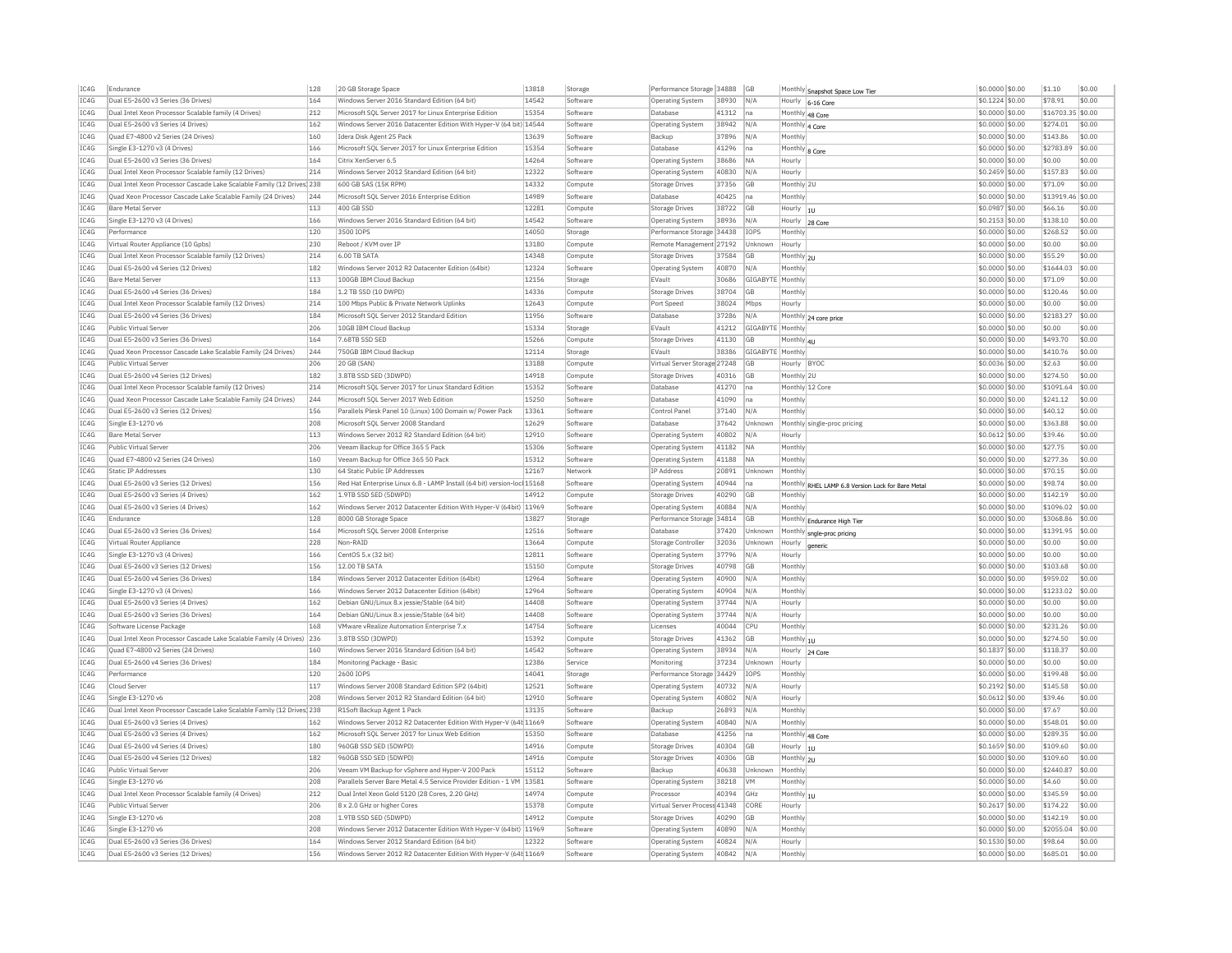| IC4G | Dual E5-2600 v4 Series (12 Drives)                                                          | 182 | R1Soft Backup Agent 25 Pack                                             | 12945          | Software | Backup                       | 38650 | N/A             | Monthly        |                                                   | \$0,0000 \$0.00  | \$143.86          | \$0.00           |
|------|---------------------------------------------------------------------------------------------|-----|-------------------------------------------------------------------------|----------------|----------|------------------------------|-------|-----------------|----------------|---------------------------------------------------|------------------|-------------------|------------------|
| TC4G | Dual E5-2600 v4 Series (4 Drives)                                                           | 180 | Veeam VM Backup for vSphere and Hyper-V 100 Pack                        | 15110          | Software | Backup                       | 40636 | <b>VM</b>       | Monthly        |                                                   | \$0,0000 \$0.00  | \$1664.77         | \$0.00           |
| IC4G | Performance                                                                                 | 120 | 1100 IOPS                                                               | 13869          | Storage  | Performance Storage 34257    |       | <b>IOPS</b>     | Monthly        |                                                   | \$0.0000 \$0.00  | \$84.39           | \$0.00           |
| IC4G | Dual E5-2600 v3 Series (12 Drives)                                                          | 156 | Host Ping and TCP Service Monitoring                                    | 12365          | Service  | Monitoring                   | 37388 | Unknown         | Hourly         |                                                   | \$0.0109 \$0.00  | \$5.48            | \$0.00           |
| TCAG | Single E3-1270 v6                                                                           | 208 | Red Hat Enterprise Linux 7.3 - LAMP Install (64 bit) version-loc 15170  |                | Software | Operating System             | 40948 | lna             |                | Monthly RHEL 7.3 LAMP Version Lock for Bare Metal | \$0.0000 \$0.00  | \$49.32           | \$0.00           |
| IC4G | Dual E5-2600 v3 Series (36 Drives)                                                          | 164 | Dual Intel Xeon E5-2690 v3 (24 Cores, 2.60 GHz)                         | 14386          | Compute  | Processo                     | 37738 | GHZ             | Monthly 4U     |                                                   | \$0.0000 \$0.00  | \$685.26          | \$0.00           |
| IC4G | Single E3-1270 v6                                                                           | 208 | 100 Mbps Redundant Public & Private Network Uplinks                     | 11826          | Compute  | Port Speed                   | 37710 | Mbps            | Hourly         |                                                   | \$0,0000 \$0.00  | \$0.00            | \$0.00           |
|      |                                                                                             |     |                                                                         |                |          |                              |       |                 |                |                                                   |                  |                   |                  |
| IC4G | Dual E5-2600 v3 Series (36 Drives)                                                          | 164 | 256 GB RAM                                                              | 11707          | Compute  | RAM                          | 38616 | <b>GB</b>       | Monthly        |                                                   | \$0,0000 \$0.00  | \$627.99          | \$0.00           |
| IC4G | Dual E5-2600 v4 Series (36 Drives)                                                          | 184 | Microsoft SOL Server 2017 for Linux Standard Edition                    | 15352          | Software | Database                     | 41270 | <b>I</b> na     |                | Monthly 12 Core                                   | \$0,0000 \$0.00  | \$1091.64         | \$0.00           |
| IC4G | Dual E5-2600 v3 Series (4 Drives)                                                           | 162 | Veeam VM Backup for vSphere and Hyper-V 100 Pack                        | 15108          | Software | Backup                       | 40634 | Unknown         | Monthly        |                                                   | \$0,0000 \$0.00  | \$1220.43         | \$0.00           |
| TC4G | Dual E5-2600 v4 Series (36 Drives)                                                          | 184 | 100 Mbps Dual Public & Private Network Uplinks (Upbonded)               | 14304          | Compute  | Port Speed                   | 37944 | Mbps            | Hourly         |                                                   | \$0,0000 \$0.00  | \$0.00            | \$0.00           |
| IC4G | Dual Intel Xeon Processor Scalable family (12 Drives)                                       | 214 | Microsoft SOL Server 2017 Web Edition                                   | 15250          | Software | Database                     | 41082 | Ina             | Monthly        |                                                   | \$0.0000 \$0.00  | \$120.56          | \$0.00           |
| TCAG | <b>Bare Metal Server</b>                                                                    | 113 | Single Processor Quad Core Xeon 1270 - 3.40GHz (Sandy Brid 13232        |                | Compute  | Processor                    | 37248 | GH <sub>7</sub> |                | Hourly a la carte                                 | \$0,1985 \$0.00  | \$131.52          | \$0.00           |
| IC4G | Endurance                                                                                   | 128 | 10 GB Storage Space                                                     | 14244          | Storage  | Performance Storage 34948    |       | <b>GR</b>       |                | Monthly Snapshot Space Low Tier                   | \$0.0000 \$0.00  | \$0.55            | \$0.00           |
| IC4G | Cloud Server                                                                                | 117 | 75 GB (SAN)                                                             | 12172          | Compute  | Virtual Server Storage 20916 |       | <b>GB</b>       | Hourly BYOC    |                                                   | \$0.0135 \$0.00  | \$9.86            | \$0.00           |
| IC4G | Quad E7-4800 v2 Series (24 Drives)                                                          | 160 | Windows Server 2012 R2 Standard Edition (64 bit)                        | 12910          | Software | Operating System             | 40804 | N/A             | Hourly         |                                                   | \$0,1224 \$0.00  | \$78.91           | \$0.00           |
|      |                                                                                             |     |                                                                         |                |          |                              |       |                 |                |                                                   |                  |                   |                  |
| IC4G | <b>Bare Metal Server</b>                                                                    | 113 | 4 GB RAM                                                                | 11853          | Compute  | RAM                          | 20006 | <b>GB</b>       |                | Hourly a la carte                                 | \$0.0662 \$0.00  | \$45.42           | \$0.00           |
| TC4G | Single E3-1270 v6                                                                           | 208 | Microsoft SOL Server 2017 for Linux Enterprise Edition                  | 15354          | Software | Database                     | 41290 | Ina             |                | Monthly 1-2 Core                                  | $$0.0000$ \$0.00 | \$695.97          | \$0.00           |
| IC4G | Dual Intel Xeon Processor Cascade Lake Scalable Family (4 Drives) 236                       |     | Veeam Agent for Windows and Linux 1 pack                                | 14928          | Software | Backup                       | 40328 | N/A             | Monthly        |                                                   | \$0.0000 \$0.00  | \$20.74           | \$0.00           |
| TC4G | Dual Intel Xeon Processor Cascade Lake Scalable Family (4 Drives) 236                       |     | Veeam Agent for Windows and Linux 10 pack                               | 14938          | Software | Backup                       | 40338 | N/A             | Monthly        |                                                   | $$0.0000$ \$0.00 | \$200.44          | \$0.00           |
| IC4G | VMware vSAN OualifiedNode                                                                   | 216 | 20000 GB Bandwidth Allotment                                            | 12082          | Network  | Bandwidth                    | 26678 | <b>GB</b>       | Monthly        |                                                   | \$0.0000 \$0.00  | \$0.00            | \$0.00           |
| IC4G | Single E3-1270 v6                                                                           | 208 | Veeam Backup for Office 365 10 Pack                                     | 15308          | Software | <b>Operating System</b>      | 41184 | <b>NA</b>       | Monthly        |                                                   | \$0.0000 \$0.00  | \$55.47           | \$0.00           |
| IC4G | <b>Bare Metal Server</b>                                                                    | 113 | Windows Server 2012 Standard Edition (64 bit)                           | 12322          | Software | <b>Operating System</b>      | 40826 | N/A             | Hourly         |                                                   | \$0,1837 \$0.00  | \$118.37          | \$0.00           |
| TC4G | Virtual Router Appliance (10 Gpbs                                                           | 230 | Host Ping and TCP Service Monitoring                                    | 12365          | Service  | Monitoring                   | 37388 | Unknown         | Hourly         |                                                   | \$0,0109 \$0.00  | \$5.48            | \$0.00           |
| IC4G |                                                                                             | 162 | Citrix XenServer 6.2.1                                                  | 12803          | Software |                              | 38424 | N/A             | Monthly        |                                                   |                  | \$0.00            | \$0.00           |
|      | Dual E5-2600 v3 Series (4 Drives)                                                           |     |                                                                         |                |          | <b>Operating System</b>      |       |                 |                |                                                   | \$0.0000 \$0.00  |                   |                  |
| IC4G | Dual E5-2600 v4 Series (12 Drives)                                                          | 182 | Microsoft SQL Server 2014 Standard Edition                              | 14396          | Software | Database                     | 37334 | N/A             |                | Monthly 20 core price                             | \$0,0000 \$0,00  | \$1819.39         | \$0.00           |
| TCAG | Cloud Server                                                                                | 117 | Microsoft SQL Server 2017 for Linux Enterprise Edition                  | 15354          | Software | Database                     | 41310 | Ina             |                | Monthly 40 Core                                   | \$0.0000 \$0.00  | \$13919.46 \$0.00 |                  |
| IC4G | Endurance                                                                                   | 128 | 450 GB Storage Space                                                    | 14258          | Storage  | Performance Storage 34994    |       | <b>GB</b>       |                | Monthly Snapshot Space High Tier                  | \$0.0000 \$0.00  | \$73.99           | \$0.00           |
| IC4G | Dual Intel Xeon Processor Scalable family (12 Drives)                                       | 214 | 20GB IBM Cloud Backup                                                   | 12299          | Storage  | EVault                       | 37008 | GIGABYTE        | Monthly        |                                                   | \$0,0000 \$0.00  | \$16.79           | \$0.00           |
| IC4G | Cloud Serve                                                                                 | 117 | $2$ GB                                                                  | 13507          | Compute  | RAM                          | 33161 | <b>GB</b>       | Hourly  BYOC   |                                                   | \$0.0099 \$0.00  | \$6.58            | \$0.00           |
| IC4G | Ouad E7-4800 v2 Series (24 Drives)                                                          | 160 | Windows Server 2012 Datacenter Edition (64bit)                          | 12964          | Software | <b>Operating System</b>      | 40892 | N/A             | Monthly        |                                                   | \$0,0000 \$0.00  | \$274.01          | \$0.00           |
| IC4G | Single E3-1270 v3 (4 Drives)                                                                | 166 | Veeam Backup for Office 365 50 Pack                                     | 15312          | Software | <b>Operating System</b>      | 41188 | <b>NA</b>       | Monthly        |                                                   | \$0.0000 \$0.00  | \$277.36          | \$0.00           |
| TC4G | Public Virtual Server                                                                       | 206 | Microsoft SOL Server 2017 for Linux Enterprise Edition                  | 15354          | Software | Database                     | 41294 | Ina             | Monthly 6 Core |                                                   | $$0.0000$ \$0.00 | \$2087.92         | \$0.00           |
| IC4G | Public Virtual Server                                                                       | 206 | Microsoft SQL Server 2016 Web Edition                                   | 14991          | Software | <b>Databas</b>               | 40437 | na              | Monthly        |                                                   | \$0.0000 \$0.00  | \$48.22           | \$0.00           |
|      |                                                                                             |     |                                                                         |                |          |                              |       |                 |                |                                                   |                  |                   |                  |
| TCAG | Dual Intel Xeon Processor Scalable family (4 Drives)                                        | 212 | Windows Server 2016 Standard Edition (64 bit)                           | 14542          | Software | <b>Operating System</b>      | 40784 | N/A             | Hourly         |                                                   | \$0,5273 \$0.00  | \$295.93          | \$0.00           |
| IC4G | Single E3-1270 v3 (4 Drives)                                                                | 166 | Microsoft SQL Server 2017 Enterprise Edition                            | 15154          | Software | <b>Databas</b>               | 41046 | Ina             | Monthly        |                                                   | \$0.0000 \$0.00  | \$2087.92         | \$0.00           |
| IC4G | Network Gateway Appliance (10 Gbps)                                                         | 158 | 48 GB RAM                                                               | 12196          | Compute  | RAM                          | 38546 | <b>GB</b>       |                | Monthly dual sandybridge 2000                     | \$0.0000 \$0.00  | \$217.23          | \$0.00           |
| IC4G | Dual E5-2600 v3 Series (4 Drives)                                                           | 162 | 4.00 TB SATA                                                            | 14344          | Compute  | <b>Storage Drives</b>        | 37354 | <b>GB</b>       | Monthly 1U     |                                                   | \$0.0000 \$0.00  | \$38.51           | \$0.00           |
| IC4G | Dual Intel Xeon Processor Scalable family (4 Drives)                                        | 212 | vCenter 6.0                                                             | 14402          | Software | <b>Operating System</b>      | 37360 | Ina             | Monthly        |                                                   | \$0.0000 \$0.00  | \$0.00            | \$0.00           |
| TC4G | Dual Intel Xeon Processor Cascade Lake Scalable Family (4 Drives) 236                       |     | 6.00 TB SATA                                                            | 14348          | Compute  | Storage Drives               | 37136 | GB              | Monthly 1U     |                                                   | \$0.0000 \$0.00  | \$55.29           | \$0.00           |
| IC4G | Dual E5-2600 v4 Series (12 Drives)                                                          | 182 | Microsoft SQL Server 2017 for Linux Enterprise Edition                  | 15354          | Software | Database                     | 41316 | na              |                | Monthly 96 Core                                   | \$0.0000 \$0.00  | \$33406.69        | \$0.00           |
| IC4G | Storage As A Service (StaaS)                                                                | 194 | 1000 GB Storage Space                                                   | 13824          | Storage  | Performance Storage 39748    |       | <b>GB</b>       | Hourly         |                                                   | \$0.0770 \$0.00  | \$54.80           | \$0.00           |
|      | Cloud Serve                                                                                 |     |                                                                         |                | Software | <b>Databas</b>               |       | N/A             |                |                                                   |                  | \$36.17           |                  |
| IC4G |                                                                                             | 117 | Microsoft SQL Server 2012 Web Edition                                   | 11803          |          |                              | 28855 |                 |                | Monthly 5 core price                              | \$0.0000 \$0.00  |                   | \$0.00           |
| IC4G | VMware vSAN ReadyNode                                                                       | 218 | 10000GB IBM Cloud Backup                                                | 15330          | Storage  | EVault                       | 41208 | GIGABYTE        | Monthly        |                                                   | \$0,0000 \$0.00  | \$2284.86         | \$0.00           |
| IC4G | Public Virtual Server                                                                       | 206 | 175 GB (SAN)                                                            | 13147          | Compute  | Virtual Server Storage 26942 |       | <b>GB</b>       | Hourly  BYOC   |                                                   | \$0,0188 \$0.00  | \$13.15           | \$0.00           |
| TC4G | Network Gateway Annliance                                                                   | 114 | <b>Email and Ticket</b>                                                 | 13785          | Service  | Other                        | 33797 | Unknown         | Hourly         |                                                   | $$0.0000$ \$0.00 | \$0.00            | \$0.00           |
| IC4G | Dual E5-2600 v3 Series (36 Drives)                                                          | 164 | Windows Server 2012 R2 Datacenter Edition (64bit)                       | 12324          | Software | <b>Operating System</b>      | 40862 | N/A             | Monthly        |                                                   | \$0.0000 \$0.00  | \$822.02          | \$0.00           |
| TC4G | Dual Intel Xeon Processor Scalable family (4 Drives)                                        | 212 | Reboot / KVM over TP                                                    | 13180          | Compute  | Remote Management 38048      |       | Unknown         | Hourly         |                                                   | \$0,0000 \$0.00  | \$0.00            | \$0.00           |
| TC4G | Dual E5-2600 v3 Series (12 Drives)                                                          | 156 | 10 Gbps Redundant Private Network Uplinks                               | 14290          | Compute  | Port Speed                   | 37098 | Mbps            | Monthly        |                                                   | \$0.0000 \$0.00  | \$219.20          | \$0.00           |
| IC4G | Dual E5-2600 v4 Series (4 Drives)                                                           | 180 | 10GB IBM Cloud Backup                                                   | 15334          | Storage  | EVault                       | 41212 | GIGABYTE        | Monthly        |                                                   | \$0.0000 \$0.00  | \$0.00            | \$0.00           |
| IC4G | Dual E5-2600 v4 Series (4 Drives)                                                           | 180 | Microsoft SQL Server 2017 Web Edition                                   | 15250          | Software | Database                     | 41076 | Ina             | Monthly        |                                                   | \$0.0000 \$0.00  | \$48.22           | \$0.00           |
|      |                                                                                             |     |                                                                         |                |          |                              |       |                 |                |                                                   |                  |                   |                  |
| IC4G | Dual Intel Xeon Processor Cascade Lake Scalable Family (12 Drives 238                       |     | 10.00 TB SATA SED                                                       | 14960          | Compute  | Storage Drives               | 40366 | <b>GB</b>       | Monthly 2U     |                                                   | \$0.0000 \$0.00  | \$87.88           | \$0.00           |
| TC4G | Dual E5-2600 v4 Series (36 Drives)                                                          | 184 | Windows Server 2016 Datacenter Edition With Hyper-V (64 bit) 14544      |                | Software | Operating System             | 38948 | N/A             |                | Monthly 24 Core                                   | \$0.0000 \$0.00  | \$822.02          | \$0.00           |
| IC4G | Dual E5-2600 v3 Series (12 Drives)                                                          | 156 | 10 Gbps Dual Private Network Uplinks (Unbonded)                         | 14296          | Compute  | Port Speed                   | 37110 | Mbps            | Monthly        |                                                   | \$0.0000 \$0.00  | \$219.20          | \$0.00           |
| IC4G | Dual Intel Xeon Processor Cascade Lake Scalable Family (4 Drives) 236                       |     | MySOL 5.7 for Windows                                                   | 13798          | Software | Database                     | 37540 | Unknown         | Hourly         |                                                   | \$0,0000 \$0.00  | \$0.00            | \$0.00           |
| IC4G | Public Virtual Server                                                                       | 206 | 100GB IBM Cloud Backup                                                  | 12156          | Storage  | EVault                       | 30686 | GIGABYTE        | Monthly        |                                                   | \$0.0000 \$0.00  | \$71.09           | \$0.00           |
| IC4G | Single E3-1270 v3 (4 Drives)                                                                | 166 | Windows Server 2012 R2 Standard Edition (64 bit)                        | 12910          | Software | Operating System             | 40806 | N/A             | Hourly         |                                                   | \$0,1530 \$0.00  | \$98.64           | \$0.00           |
| IC4G | Dual E5-2600 v4 Series (36 Drives                                                           | 184 | Microsoft SOL Server 2016 Enterprise Edition                            | 14989          | Software | <b>Databas</b>               | 40425 | Ina             | Monthly        |                                                   | \$0.0000 \$0.00  | \$13919.46        | \$0.00           |
| TC4G | Quad E7-4800 v2 Series (24 Drives)                                                          | 160 | Microsoft SOL Server 2014 Standard Edition                              | 14396          | Software | Database                     | 37558 | N/A             |                |                                                   | \$0,0000 \$0.00  | \$1091.64         | \$0.00           |
|      |                                                                                             |     |                                                                         |                |          |                              |       |                 |                | Monthly 11 core price                             |                  |                   |                  |
|      |                                                                                             | 182 | Windows Server 2012 R2 Datacenter Edition (64bit)                       | 12324          | Software | Operating System             | 40856 | N/A             | Monthly        |                                                   | \$0,0000 \$0.00  | \$274.01          | \$0.00           |
| IC4G | Dual E5-2600 v4 Series (12 Drives)                                                          |     | 500GB TBM Cloud Backup                                                  | 12115          | Storage  | FVault                       | 22135 | GIGARYTE        | Monthly        |                                                   | \$0,0000 \$0,00  | \$274.50          | \$0.00           |
| TCAG | <b>Bare Metal Server</b>                                                                    | 113 |                                                                         |                |          |                              |       |                 |                |                                                   |                  |                   |                  |
| TC4G | Dual E5-2600 v4 Series (12 Drives)                                                          | 182 | Microsoft SQL Server 2008 Web R2                                        | 12150          | Software | Database                     | 37452 | Unknown         |                |                                                   | \$0.0000 \$0.00  | \$46.03           | \$0.00           |
| IC4G | Cloud Server                                                                                | 117 | Microsoft SQL Server 2005 Enterprise                                    | 12610          | Software | Database                     | 28788 | Linknown        | Monthl         | Monthly dual proc                                 | \$0,0000 \$0.00  | \$1391.95         | \$0.00           |
| TC4G |                                                                                             | 156 |                                                                         |                | Software | Database                     | 41088 | na              | Monthly        |                                                   | \$0,0000 \$0.00  | \$192.90          |                  |
| TCAG | Dual E5-2600 v3 Series (12 Drives)<br>Dual Intel Xeon Processor Scalable family (12 Drives) | 214 | Microsoft SQL Server 2017 Web Edition<br>10 Gbps Private Network Uplink | 15250<br>12654 | Compute  | Port Speed                   | 38344 | Mbps            | Monthly        |                                                   | $$0.0000$ \$0.00 | \$109.60          | \$0.00<br>\$0.00 |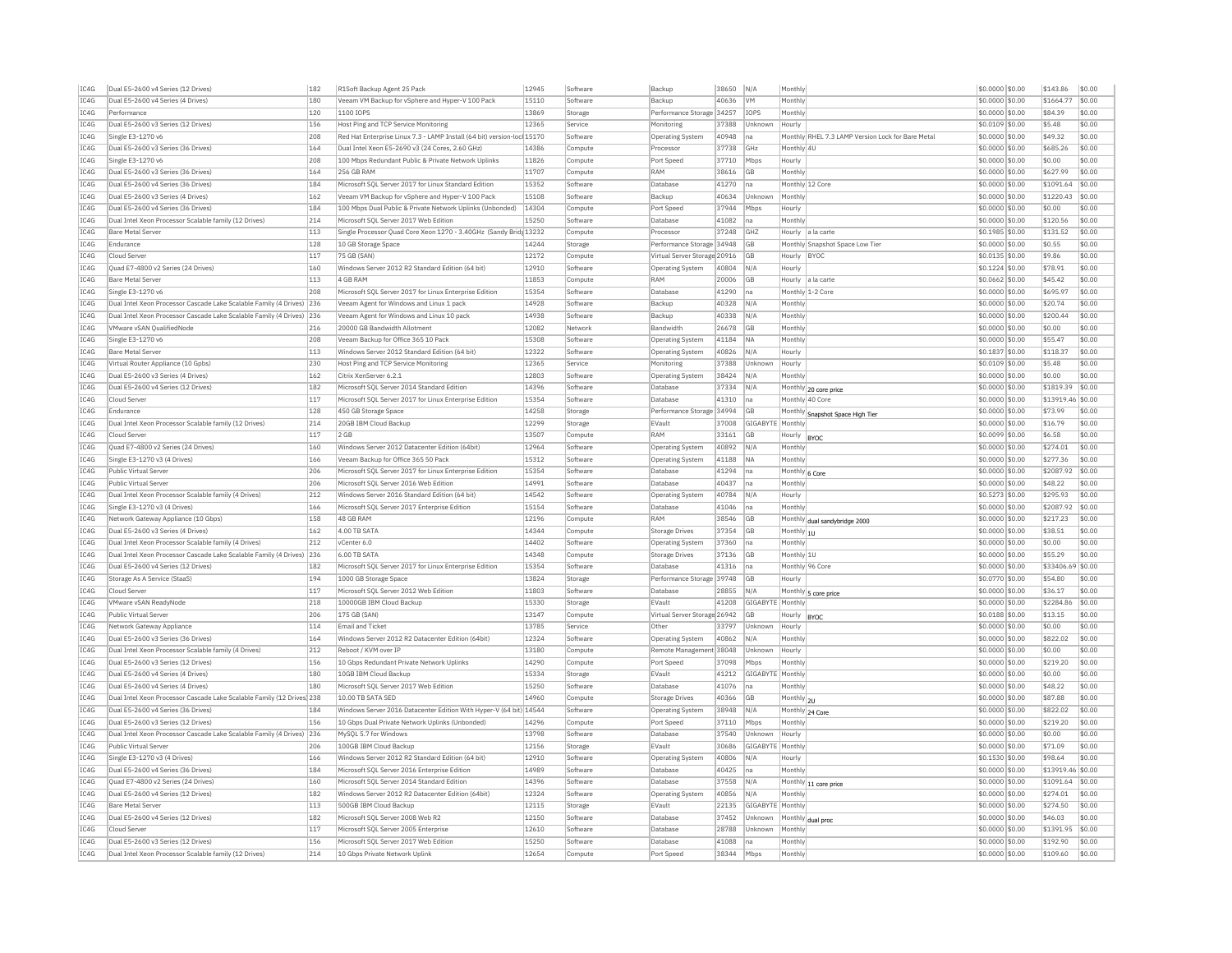| IC4G         | Single E3-1270 v6                                                                          | 208        | Microsoft SQL Server 2017 for Linux Web Editior                                                               | 15350          | Software            | Database                                  | 41260 | na               |                       | Monthly 96 Core                 | \$0.0000 \$0.00                    | \$578.70             | \$0.00           |
|--------------|--------------------------------------------------------------------------------------------|------------|---------------------------------------------------------------------------------------------------------------|----------------|---------------------|-------------------------------------------|-------|------------------|-----------------------|---------------------------------|------------------------------------|----------------------|------------------|
| IC4G         | Single E3-1270 v6                                                                          | 208        | Red Hat Enterprise Linux 6.8 (64 bit) version-locked                                                          | 15156          | Software            | <b>Operating System</b>                   | 40914 | Ina              |                       | Monthly For version lock        | \$0,0000 \$0.00                    | \$49.32              | \$0.00           |
| IC4G         | Ouad E7-4800 v2 Series (24 Drives)                                                         | 160        | 175GB IBM Cloud Backup                                                                                        | 12118          | Storage             | EVault                                    | 38636 | GIGABYTE         | Monthly               |                                 | \$0,0000 \$0.00                    | \$126.39             | \$0.00           |
| IC4G         | Dual E5-2600 v3 Series (4 Drives)                                                          | 162        | Microsoft SQL Server 2012 Enterprise Edition                                                                  | 12153          | Software            | Database                                  | 37498 | N/A              |                       | Monthly 20 core price           | \$0.0000 \$0.00                    | \$6959.73            | \$0.00           |
| IC4G         | Public Virtual Server                                                                      | 206        | R1Soft Server Backup Manager 5.0 Enterprise (Linux)                                                           | 12634          | Software            | Operating System                          | 37528 | N/A              | Monthly               |                                 | \$0,0000 \$0.00                    | \$0.00               | \$0.00           |
| IC4G         | Dual E5-2600 v3 Series (36 Drives)                                                         | 164        | Windows Server 2008 R2 Standard Edition (64bit)                                                               | 11887          | Software            | Operating System                          | 37442 | N/A              | Hourly                | single proc price               | \$0,0267 \$0,00                    | \$18.63              | \$0.00           |
| TC4G         | Dual E5-2600 v3 Series (4 Drives)                                                          | 162        | QuantaStor 4.x (16 TB) - QuantaStor Small Tier                                                                | 14470          | Software            | <b>Operating System</b>                   | 38820 | N/A              | Monthly               |                                 | \$0,0000 \$0.00                    | \$284.97             | \$0.00           |
|              |                                                                                            |            |                                                                                                               |                |                     |                                           |       |                  |                       |                                 |                                    |                      | \$0.00           |
| IC4G         | Quad E7-4800 v2 Series (24 Drives)                                                         | 160        | Microsoft SQL Server 2017 Enterprise Edition                                                                  | 15154          | Software            | Database                                  | 41050 | Ina              | Monthly               |                                 | \$0.0000 \$0.00                    | \$4175.84            |                  |
| IC4G         | Performance                                                                                | 120        | 4300 IOPS                                                                                                     | 14058          | Storage             | Performance Storage 34446                 |       | IOPS             | Monthly               |                                 | \$0.0000 \$0.00                    | \$329.90             | \$0.00           |
| IC4G         | Service Addons                                                                             | 210        | VMware vSAN BP Advanced Tier II 20 - 64 TB 6 x                                                                | 15050          | Service             | Other                                     | 40570 | Unknown          | Monthly               |                                 | \$0,0000 \$0.00                    | \$854.90             | \$0.00           |
| IC4G         | Service Addons                                                                             | 210        | VMware vSAN BP Advanced Tier I 0 - 20 TB 6.x                                                                  | 15048          | Service             | Other                                     | 40568 | Unknown          | Monthly               |                                 | \$0,0000 \$0.00                    | \$609.82             | \$0.00           |
| IC4G         | Ouad E7-4800 v2 Series (24 Drives)                                                         | 160        | 2000GB TBM Cloud Backup                                                                                       | 12111          | Storage             | FVault                                    | 37652 | GIGABYTE Monthly |                       |                                 | \$0,0000 \$0.00                    | \$728.71             | \$0.00           |
| IC4G         | VMware vSAN QualifiedNode                                                                  | 216        | Windows Server 2012 R2 Datacenter Edition With Hyper-V (64t 11669                                             |                | Software            | Operating System                          | 40852 | N/A              | Monthly               |                                 | \$0.0000 \$0.00                    | \$1644.03            | \$0.00           |
| IC4G         | Dual E5-2600 v4 Series (4 Drives)                                                          | 180        | Windows Server 2012 Datacenter Edition (64bit)                                                                | 12964          | Software            | Operating System                          | 40902 | N/A              | Monthly               |                                 | \$0.0000 \$0.00                    | \$1096.02            | \$0.00           |
| TC4G         | Dual E5-2600 v3 Series (4 Drives                                                           | 162        | Windows Server 2012 R2 Standard Edition (64 bit)                                                              | 12910          | Software            | Operating System                          | 40812 | N/A              | Hourly                |                                 | \$0.2459 \$0.00                    | \$157.83             | \$0.00           |
| IC4G         | Dual E5-2600 v3 Series (4 Drives)                                                          | 162        | Microsoft SQL Server 2017 for Linux Enterprise Edition                                                        | 15354          | Software            | Database                                  | 41308 | Ina              |                       | Monthly 32 Core                 | \$0.0000 \$0.00                    | \$11135.56 \$0.00    |                  |
| IC4G         | Performance                                                                                | 120        | 5400 TOPS                                                                                                     | 14176          | Storage             | Performance Storage 34564                 |       | IOPS             | Monthl                |                                 | \$0,0000 \$0.00                    | \$414.30             | \$0.00           |
| TC4G         | Single F3-1270 v6                                                                          | 208        | FreeBSD 8 x (64 bit)                                                                                          | 13128          | Software            | <b>Operating System</b>                   | 37450 | N/A              | Hourly                |                                 | \$0,0000 \$0.00                    | \$0.00               | \$0.00           |
| IC4G         | Single E3-1270 v3 (4 Drives)                                                               | 166        | Microsoft SQL Server 2017 for Linux Web Edition                                                               | 15350          | Software            | Database                                  | 41248 | Ina              |                       |                                 | \$0.0000 \$0.00                    | \$144.67             | \$0.00           |
|              |                                                                                            |            |                                                                                                               |                |                     |                                           |       |                  | Monthly 24 Core       |                                 |                                    |                      |                  |
| IC4G         | Dual E5-2600 v4 Series (4 Drives)                                                          | 180        | Windows Server 2016 Standard Edition (64 bit)                                                                 | 14542          | Software            | Operating System                          | 38934 | N/A              |                       | Hourly 24 Core                  | \$0,1837 \$0.00                    | \$118.37             | \$0.00           |
| IC4G         | Public Virtual Server                                                                      | 206        | 32 GB                                                                                                         | 14720          | Compute             | RAM                                       | 39986 | GB               | Hourly                |                                 | \$0.1590 \$0.00                    | \$105.22             | \$0.00           |
| IC4G         | VMware vSAN QualifiedNode                                                                  | 216        | 750GB IBM Cloud Backup                                                                                        | 12114          | Storage             | FVault                                    | 38386 | GIGABYTE Monthly |                       |                                 | \$0.0000 \$0.00                    | \$410.76             | \$0.00           |
| TC4G         | Single E3-1270 v3 (4 Drives)                                                               | 166        | Microsoft SQL Server 2012 Enterprise Edition                                                                  | 12153          | Software            | Database                                  | 38632 | N/A              | Monthly               | 15 core price                   | \$0,0000 \$0.00                    | \$5567.78            | \$0.00           |
| TC4G         | <b>Bare Metal Server</b>                                                                   | 113        | Ubuntu Linux 14.04 LTS Trusty Tahr (64 bit)                                                                   | 12473          | Software            | Operating System                          | 38668 | N/A              | Hourly                |                                 | \$0.0000 \$0.00                    | \$0.00               | \$0.00           |
| TCAG         | VMware vSAN QualifiedNode                                                                  | 216        | 1000 GB Bandwidth Allotment                                                                                   | 12627          | Network             | <b>Bandwidth</b>                          | 37406 | GB               | Monthly               |                                 | \$0.0000 \$0.00                    | \$0.00               | \$0.00           |
| IC4G         | Single E3-1270 v3 (4 Drives)                                                               | 166        | Microsoft SQL Server 2012 Enterprise Edition                                                                  | 12153          | Software            | Database                                  | 38630 | N/A              |                       | Monthly 24 core price           | \$0.0000 \$0.00                    | \$8351.67            | \$0.00           |
| IC4G         | Cloud Server                                                                               | 117        | Microsoft SQL Server 2012 Standard Edition                                                                    | 11956          | Software            | Database                                  | 31602 | N/A              |                       | Monthly 6 core price            | \$0.0000 \$0.00                    | \$545.82             | \$0.00           |
| IC4G         | Single E3-1270 v6                                                                          | 208        | Microsoft SOL Server 2014 Standard Edition                                                                    | 14396          | Software            | Database                                  | 37560 | N/A              |                       |                                 | \$0,0000 \$0.00                    | \$909.70             | \$0.00           |
| IC4G         | Single E3-1270 v3 (4 Drives)                                                               | 166        | Reboot / KVM over IP                                                                                          | 13180          | Compute             | Remote Management 38048                   |       | Unknown          | Hourly                | Monthly 9 core price            | \$0,0000 \$0.00                    | \$0.00               | \$0.00           |
|              |                                                                                            |            |                                                                                                               | 11803          |                     |                                           |       |                  |                       |                                 |                                    |                      |                  |
| IC4G         | Quad E7-4800 v2 Series (24 Drives)                                                         | 160        | Microsoft SQL Server 2012 Web Edition                                                                         |                | Software            | Database                                  | 37884 | N/A              |                       | Monthly 2 core price            | \$0,0000 \$0,00                    | \$12.06              | \$0.00           |
| IC4G         | Single E3-1270 v3 (4 Drives)                                                               | 166        | Windows Server 2012 R2 Standard Edition (64 bit)                                                              | 12910          | Software            | Operating System                          | 40802 | N/A              | Hourly                |                                 | \$0.0612 \$0.00                    | \$39.46              | \$0.00           |
| IC4G         | Dual Intel Xeon Processor Scalable family (12 Drives)                                      | 214        | Citrix XenServer 7.1.0                                                                                        | 14772          | Software            | <b>Operating System</b>                   | 40062 | NA               | Monthly               |                                 | \$0.0000 \$0.00                    | \$0.00               | \$0.00           |
|              |                                                                                            |            |                                                                                                               |                |                     |                                           |       |                  |                       |                                 |                                    |                      |                  |
| IC4G         | Dual E5-2600 v3 Series (12 Drives)                                                         | 156        | XenServer Advanced for XenServer 6.x                                                                          | 12474          | Software            | Operating System                          | 38606 | N/A              | Monthly               |                                 | \$0,0000 \$0,00                    | \$54.80              | \$0.00           |
| IC4G         | Ouad E7-4800 v2 Series (24 Drives)                                                         | 160        | Microsoft SOL Server 2012 Standard Edition                                                                    | 11956          | Software            | Database                                  | 38124 | N/A              |                       |                                 | \$0.0000 \$0.00                    | \$1273.58            | \$0.00           |
| IC4G         | Network Gateway Appliance (10 Gbps)                                                        | 158        | 16 GB RAM                                                                                                     | 12181          | Compute             | RAM                                       | 38318 | GB               |                       | Monthly 13 core price           | \$0.0000 \$0.00                    | \$0.00               | \$0.00           |
| IC4G         | Dual E5-2600 v4 Series (4 Drives)                                                          | 180        | 1.2 TB SSD (10 DWPD)                                                                                          | 14336          | Compute             | Storage Drives                            | 38706 | <b>GB</b>        | Monthly               | Monthly dual sandybridge 2000   | \$0,0000 \$0.00                    | \$120.46             | \$0.00           |
| IC4G         | Ouad Xeon Processor Cascade Lake Scalable Family (24 Drives)                               | 244        | Parallels Plesk Panel 10 (Linux) Unlimited Domain w/ Power Pa 12975                                           |                | Software            | Control Pane                              | 38476 | N/A              | Monthly               |                                 | \$0,0000 \$0.00                    | \$58.20              | \$0.00           |
|              | Dual E5-2600 v3 Series (36 Drives)                                                         | 164        | 5000 GB Bandwidth Allotment                                                                                   | 12091          | Network             | <b>Bandwidth</b>                          | 38506 | <b>GB</b>        |                       |                                 | \$0,0000 \$0.00                    | \$0.00               | \$0.00           |
| IC4G         |                                                                                            |            |                                                                                                               |                |                     |                                           |       |                  | Monthly               |                                 |                                    |                      |                  |
| IC4G         | Single E3-1270 v6                                                                          | 208        | Monitoring Package - Premium Application                                                                      | 11944          | Service             | Monitoring                                | 37838 | Unknown          | Hourly                |                                 | \$0.0158 \$0.00                    | \$10.96              | \$0.00           |
| IC4G         | Single E3-1270 v6                                                                          | 208        | 2.00 TB SATA                                                                                                  | 14352          | Compute             | Storage Drives                            | 37352 | <b>GB</b>        | Monthly $ _{10}$      |                                 | \$0.0000 \$0.00                    | \$27.65              | \$0.00           |
| IC4G         | Cloud Server                                                                               | 117        | 2 x 2.0 GHz or higher Cores                                                                                   | 13567          | Compute             | Virtual Server Process 30995              |       | CORE             | Hourly                | BYOC                            | \$0.0731 \$0.00                    | \$48.07              | \$0.00           |
| IC4G         | Single E3-1270 v6                                                                          | 208        | Microsoft SOL Server 2012 Web Edition                                                                         | 11803          | Software            | Database                                  | 38622 | N/A              |                       | Monthly 12 core price           | \$0,0000 \$0.00                    | \$72.34              | \$0.00           |
| IC4G         | Dual Intel Xeon Processor Scalable family (4 Drives)                                       | 212        | 3.00 TB SATA                                                                                                  | 14342          | Compute             | <b>Storage Drives</b>                     | 38212 | GB               | Monthly 1U            |                                 | \$0,0000 \$0.00                    | \$32.58              | \$0.00           |
| IC4G         | Dual Intel Xeon Processor Scalable family (12 Drives)                                      | 214        | 1 Gbps Public & Private Network Uplinks                                                                       | 12360          | Compute             | Port Speed                                | 37174 | Mbps             | Hourly                |                                 | \$0.0326 \$0.00                    | \$21.92              | \$0.00           |
| IC4G         | Dual E5-2600 v4 Series (36 Drives)                                                         | 184        | Non-RAID                                                                                                      | 13664          | Compute             | Storage Controller                        | 38276 | Unknown          | Hourly                | generic                         | \$0,0000 \$0.00                    | \$0.00               | \$0.00           |
| IC4G         | Storage As A Service (StaaS)                                                               | 194        | 5 GB Storage Space                                                                                            | 14242          | Storage             | Performance Storage 39808                 |       | GB               | Hourly                |                                 | \$0,0004 \$0.00                    | \$0.28               | \$0.00           |
| IC4G         | Software License Package                                                                   | 168        | VMware vSAN Standard Tier I 0 - 20 TB 6.x                                                                     | 14552          | Software            | Licenses                                  | 38978 | CPU              | Monthly               |                                 | \$0.0000 \$0.00                    | \$587.47             | \$0.00           |
| IC4G         | Storage As A Service (StaaS)                                                               | 194        | 2000 GB Storage Space                                                                                         | 13825          | Storage             | Performance Storage 39764                 |       | <b>GB</b>        | Hourly                |                                 | \$0,1530 \$0.00                    | \$109.60             | \$0.00           |
| IC4G         | Performance                                                                                | 120        | 1000 TOPS                                                                                                     | 13908          | Storage             | Performance Storage 34296                 |       | <b>TOPS</b>      | Monthly               |                                 | \$0,0000 \$0.00                    | \$76.72              | \$0.00           |
|              |                                                                                            |            |                                                                                                               |                | Compute             | Port Speed                                | 37466 | Mbps             |                       |                                 | \$0,0000 \$0.00                    |                      |                  |
| IC4G<br>TC4G | Virtual Router Appliance (10 Gpbs)<br>Dual Intel Xeon Processor Scalable family (4 Drives) | 230<br>212 | 1 Gbps Redundant Private Network Uplinks<br>Windows Server 2012 Datacenter Edition With Hyper-V (64bit) 11969 | 11961          | Software            |                                           | 40880 | N/A              | Monthly<br>Monthly    |                                 | \$0,0000 \$0.00                    | \$21.92<br>\$822.02  | \$0.00<br>\$0.00 |
|              |                                                                                            |            |                                                                                                               |                |                     | Operating System                          |       |                  |                       |                                 |                                    |                      |                  |
| IC4G         | Dual E5-2600 v3 Series (12 Drives)                                                         | 156        | <b>Email and Ticket</b>                                                                                       | 13785          | Service             | Other                                     | 37768 | Unknown          | Hourly                |                                 | \$0.0000 \$0.00                    | \$0.00               | \$0.00           |
| IC4G         | Ouad E7-4800 v2 Series (24 Drives)                                                         | 160        | Veeam VM Backup for vSphere and Hyper-V 5 Pack                                                                | 15092          | Software            | Backup                                    | 40618 | Unknown          | Monthly               |                                 | \$0.0000 \$0.00                    | \$61.22              | \$0.00           |
| IC4G         | Dual E5-2600 v3 Series (4 Drives)                                                          | 162        | Citrix XenServer 7.1.0                                                                                        | 14772          | Software            | Operating System                          | 40062 | NΑ               | Monthly               |                                 | \$0,0000 \$0.00                    | \$0.00               | \$0.00           |
| IC4G         | Public Virtual Server                                                                      | 206        | 1 IP Address                                                                                                  | 13345          | Network             | IP Address                                | 28599 | Unknown          | Hourly                |                                 | \$0,0000 \$0.00                    | \$0.00               | \$0.00           |
| IC4G         | Public Virtual Server                                                                      | 206        | Microsoft SOL Server 2017 for Linux Web Edition                                                               | 15350          | Software            | Database                                  | 41258 | na               |                       | Monthly 56 Core                 | \$0,0000 \$0.00                    | \$337.57             | \$0.00           |
| IC4G         | Single E3-1270 v6                                                                          | 208        | Virtual Router Appliance 5.x (up to 20Gbps) Subscription Editio 14742                                         |                | Software            | Operating System                          | 40028 | Unknown          | Monthly 20Gbps        |                                 | \$0.0000 \$0.00                    | \$437.31             | \$0.00           |
| IC4G         | Dual E5-2600 v4 Series (4 Drives)                                                          | 180        | Windows Server 2012 Datacenter Edition (64bit)                                                                | 12964          | Software            | <b>Operating System</b>                   | 40898 | N/A              | Monthly               |                                 | \$0.0000 \$0.00                    | \$822.02             | \$0.00           |
| TC4G         | Dual E5-2600 v3 Series (12 Drives)                                                         | 156        | 7.68TB SSD SED                                                                                                | 15266          | Compute             | Storage Drives                            | 41128 | GB               |                       |                                 | \$0,0000 \$0.00                    | \$493.70             | \$0.00           |
| IC4G         | Service Addons                                                                             | 210        | VMware Cloud Foundation Hybridity Bundle D                                                                    | 15008          | Service             | Other                                     | 40456 | Unknown          | Monthly 2U<br>Monthly |                                 | \$0.0000 \$0.00                    | \$0.00               | \$0.00           |
| TC4G         | Performance                                                                                | 120        | 300 IOPS                                                                                                      | 13861          | Storage             | Performance Storage 34249                 |       | <b>TOPS</b>      | Monthly               |                                 | \$0.0000 \$0.00                    | \$23.02              | \$0.00           |
| IC4G         |                                                                                            |            |                                                                                                               |                | Network             | NetScale                                  | 40190 | Mbps             | Monthly               |                                 | \$0,0000 \$0.00                    |                      |                  |
|              | Application Delivery Appliance                                                             | 629        | Citrix NetScaler VPX 11.1 1000Mbps Platinum                                                                   | 14900<br>14989 |                     |                                           |       |                  |                       |                                 |                                    | \$2461.73            | \$0.00           |
| IC4G         | Dual Intel Xeon Processor Scalable family (12 Drives)                                      | 214        | Microsoft SQL Server 2016 Enterprise Edition                                                                  |                | Software            | Database                                  | 40425 | na               | Monthly               |                                 | \$0.0000 \$0.00                    | \$13919.46           | \$0.00           |
| IC4G<br>IC4G | Endurance<br>Public Virtual Serve                                                          | 128<br>206 | 8000 GB Storage Space<br>Parallels Plesk Panel 11 (Linux) 100 Domain w/ Power Pack                            | 13827<br>13620 | Storage<br>Software | Performance Storage 34842<br>Control Pane | 33866 | <b>GB</b><br>N/A | Monthly               | Monthly Replication Medium Tier | \$0,0000 \$0.00<br>\$0.0000 \$0.00 | \$1096.02<br>\$40.12 | \$0.00<br>\$0.00 |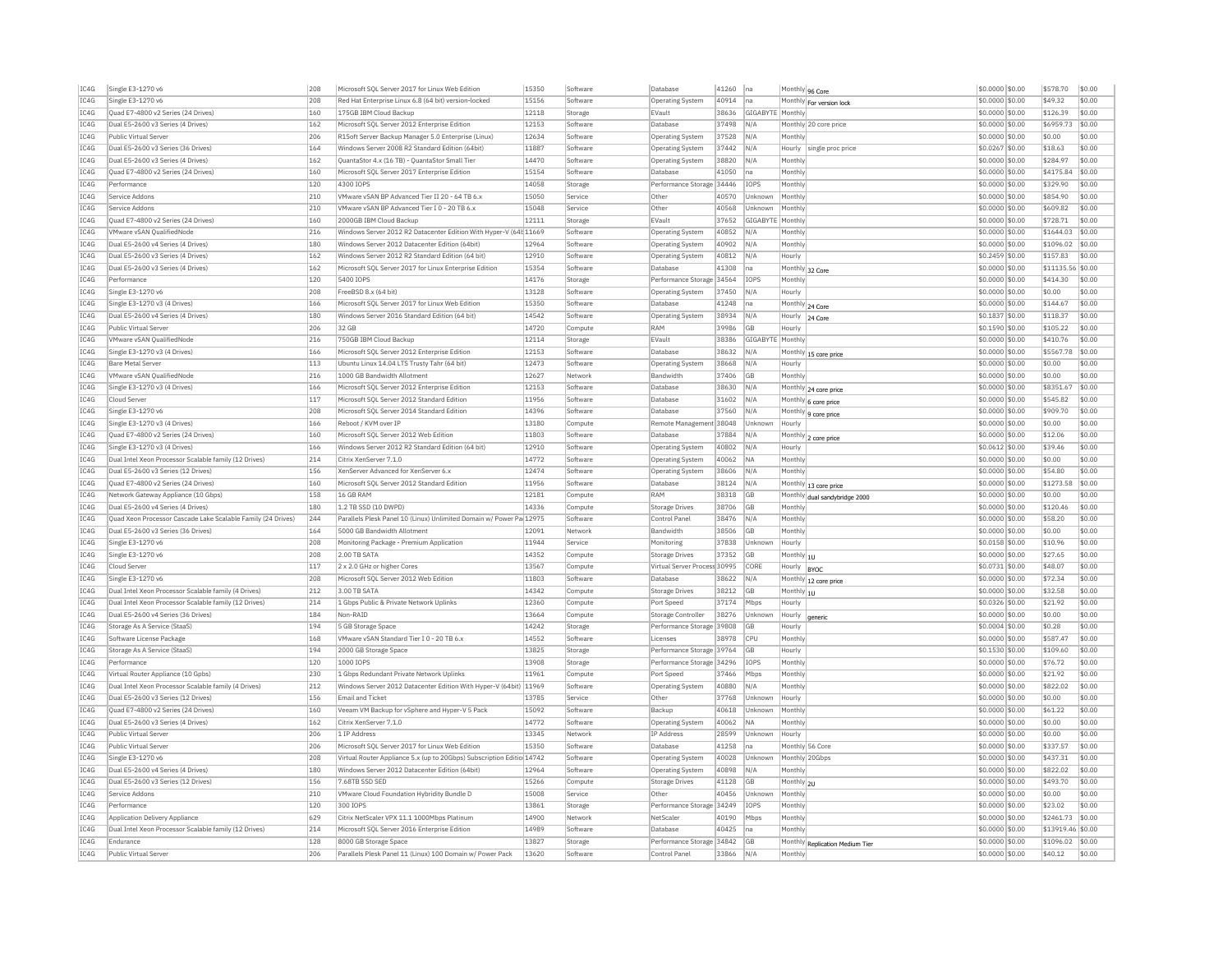| IC4G         | Dual E5-2600 v4 Series (36 Drives)                                                 | 184        | Microsoft SOL Server 2017 for Linux Web Edition                                     | 15350          | Software             | Database                                              | 41258          | Ina                | Monthly 56 Core          |                                                  | \$0,0000 \$0.00                     | \$337.57                    | \$0.00           |
|--------------|------------------------------------------------------------------------------------|------------|-------------------------------------------------------------------------------------|----------------|----------------------|-------------------------------------------------------|----------------|--------------------|--------------------------|--------------------------------------------------|-------------------------------------|-----------------------------|------------------|
| IC4G         | <b>Bare Metal Server</b>                                                           | 113        | 4.00 TR SATA                                                                        | 11897          | Compute              | Storage Drives                                        | 22582          | GB                 | Hourly                   | disk1-                                           | \$0.0583 \$0.00                     | \$38.51                     | \$0.00           |
| IC4G         | Quad E7-4800 v2 Series (24 Drives)                                                 | 160        | Windows Server 2012 Standard Edition (64 bit)                                       | 12322          | Software             | <b>Operating System</b>                               | 40820          | N/A                | Hourly                   |                                                  | \$0.0612 \$0.00                     | \$39.46                     | \$0.00           |
| IC4G         | Quad E7-4800 v2 Series (24 Drives)                                                 | 160        | Parallels Server Bare Metal 4.5 Service Provider Edition - Unlim                    | 12456          | Software             | Operating System                                      | 37986          | <b>VM</b>          | Monthly                  |                                                  | \$0,0000 \$0.00                     | \$90.75                     | \$0.00           |
| TCAG         | Cloud Server                                                                       | 117        | Microsoft SOL Server 2016 Web Edition                                               | 14991          | Software             | Database                                              | 40443          | Ina                | Monthly                  |                                                  | \$0,0000 \$0.00                     | \$120.56                    | \$0.00           |
| TC4G         | Dual E5-2600 v3 Series (4 Drives)                                                  | 162        | Unmetered Bandwidth (10 Mbps Uplink)                                                | 13146          | Network              | Bandwidth                                             | 37138          | Unknown            | Monthly                  |                                                  | \$0.0000 \$0.00                     | \$109.60                    | \$0.00           |
| IC4G         | Service Addons                                                                     | 210        | VMware HCX on IBM Cloud Per Managed Virtual Server                                  | 14942          | Service              | Other                                                 | 40342          | N/A                | Monthly                  |                                                  | \$0.0000 \$0.00                     | \$54.80                     | \$0.00           |
| TCAG         | Cloud Server                                                                       | 117        | Windows Server 2012 Standard Edition (64 bit)                                       | 12322          | Software             | Operating System                                      | 40706          | N/A                | Hourly                   |                                                  | $$0.0549$ \$0.00                    | \$36.40                     | \$0.00           |
| IC4G         | Dual E5-2600 v4 Series (4 Drives)                                                  | 180        | Unlimited SSL VPN Users                                                             | 13498          | Network              | <b>VPN</b>                                            | 37404          | Unknown            | Hourly                   |                                                  | \$0,0000 \$0.00                     | \$0.00                      | \$0.00           |
| IC4G         | VMware vSAN QualifiedNode                                                          | 216        | Monitoring Package - Premium Application                                            | 11944          | Service              | Monitoring                                            | 37838          | Linknown           | Hourly                   |                                                  | \$0.0158 \$0.00                     | \$10.96                     | \$0.00           |
| TCAG         | <b>VMware vSAN ReadvNode</b>                                                       | 218        | Reboot / KVM over TP                                                                | 13180          | Compute              | Remote Management 38048                               |                | Unknown            | Hourly                   |                                                  | \$0.0000 \$0.00                     | \$0.00                      | \$0.00           |
| IC4G         | Dual Intel Xeon Processor Cascade Lake Scalable Family (12 Drives) 238             |            | Microsoft SQL Server 2016 Enterprise Edition                                        | 14989          | Software             | Database                                              | 40415          | na                 | Monthly                  |                                                  | \$0.0000 \$0.00                     | \$5567.78                   | \$0.00           |
| IC4G         | Dual Intel Xeon Processor Cascade Lake Scalable Family (12 Drives 238              |            | 32 GR RAM                                                                           | 14986          | Compute              | RAM                                                   | 40410          | <b>GB</b>          | Monthly                  |                                                  | \$0,0000 \$0.00                     | \$185.63                    | \$0.00           |
| IC4G         | Single E3-1270 v3 (4 Drives)                                                       | 166        | Microsoft SOL Server 2012 Enterprise Edition                                        | 12153          | Software             | Database                                              | 37068          | N/A                |                          |                                                  |                                     | \$4175.84                   | \$0.00           |
|              |                                                                                    |            | 100 GB (SAN)                                                                        | 12788          |                      |                                                       |                |                    |                          | Monthly 12 core price                            | \$0.0000 \$0.00                     |                             |                  |
| IC4G         | Public Virtual Server                                                              | 206        |                                                                                     |                | Compute              | Virtual Server Storage 24193                          |                | <b>GB</b>          | Hourly                   | disk <sub>2</sub> -                              | \$0.0158 \$0.00                     | \$11.28                     | \$0.00           |
| IC4G         | Dual E5-2600 v3 Series (36 Drives)                                                 | 164        | Windows Server 2016 Datacenter Edition With Hyper-V (64 bit) 14544                  |                | Software             | Operating System                                      | 40790          | N/A                | Monthly                  |                                                  | \$0,0000 \$0.00                     | \$2055.04                   | \$0.00           |
| IC4G         | Public Virtual Serve                                                               | 206        | Microsoft SOL Server 2016 Web Edition                                               | 14991          | Software             | Database                                              | 40445          | na                 | Monthly                  |                                                  | \$0.0000 \$0.00                     | \$144.67                    | \$0.00           |
| TC4G         | Public Virtual Server                                                              | 206        | Veeam Agent for Windows and Linux 50 Pack                                           | 15116          | Software             | Backup                                                | 40642          | Unknown            | Monthly                  |                                                  | \$0,0000 \$0.00                     | \$999.25                    | \$0.00           |
| IC4G         | Dual Intel Xeon Processor Scalable family (4 Drives)                               | 212        | Microsoft SOL Server 2017 for Linux Web Edition                                     | 15350          | Software             | Database                                              | 41234          | Ina                |                          | Monthly 1-2 Core                                 | \$0,0000 \$0.00                     | \$12.06                     | \$0.00           |
| IC4G         | Single E3-1270 v6                                                                  | 208        | Microsoft SOL Server 2017 for Linux Web Edition                                     | 15350          | Software             | Database                                              | 41242          | Ina                | Monthly 12 Core          |                                                  | \$0.0000 \$0.00                     | \$72.34                     | \$0.00           |
| IC4G         | Single E3-1270 v3 (4 Drives)                                                       | 166        | Idera Disk Agent 10 Pack                                                            | 13653          | Software             | Backup                                                | 37508          | N/A                | Monthly                  |                                                  | \$0.0000 \$0.00                     | \$68.51                     | \$0.00           |
| IC4G         | Dual E5-2600 v3 Series (36 Drives)                                                 | 164        | Managed Serve                                                                       | 13256          | Service              | Managed Resource                                      | 38716          | N/A                | Monthly                  |                                                  | \$0.0000 \$0.00                     | \$327.71                    | \$0.00           |
| TC4G         | Dual E5-2600 v4 Series (36 Drives)                                                 | 184        | Veeam Agent for Windows and Linux 100 Pack                                          | 15118          | Software             | Backun                                                | 40644          | Unknown            | Monthly                  |                                                  | \$0,0000 \$0.00                     | \$1997.52                   | \$0.00           |
| TC4G         | Quad E7-4800 v2 Series (24 Drives)                                                 | 160        | Ubuntu Linux 16.04 LTS Xenial Xerus (64 bit)                                        | 14908          | Software             | Operating System                                      | 40282          | <b>NA</b>          | Hourly                   |                                                  | \$0.0000 \$0.00                     | \$0.00                      | \$0.00           |
| TC4G         | Dual E5-2600 v3 Series (36 Drives)                                                 | 164        | Microsoft SOL Server 2017 for Linux Enterprise Edition                              | 15354          | Software             | Database                                              | 41306          | na                 |                          | Monthly 28 Core                                  | \$0,0000 \$0.00                     | \$9743.62                   | \$0.00           |
| TC4G         | Dual E5-2600 v3 Series (36 Drives)                                                 | 164        | Microsoft SQL Server 2005 Enterprise                                                | 12610          | Software             | Database                                              | 38498          | Unknown            | Monthly                  |                                                  | \$0.0000 \$0.00                     | \$1391.95                   | \$0.00           |
| IC4G         | Dual E5-2600 v3 Series (4 Drives)                                                  | 162        | 7.68TB SSD SED                                                                      | 15266          | Compute              | Storage Drives                                        | 41126          | GB                 | Monthly 1U               |                                                  | \$0.0000 \$0.00                     | \$493.70                    | \$0.00           |
| TCAG         | Dual E5-2600 v4 Series (4 Drives)                                                  | 180        | Monitoring Package - Basic                                                          | 12386          | Service              | Monitoring                                            | 37234          | Unknown            | Hourly                   |                                                  | $$0.0000$ \$0.00                    | \$0.00                      | \$0.00           |
| TC4G         | Dual E5-2600 v3 Series (12 Drives                                                  | 156        |                                                                                     |                |                      |                                                       | 40950          |                    |                          |                                                  |                                     | \$98.74                     | \$0.00           |
|              |                                                                                    |            | Red Hat Enterprise Linux 7.3 - LAMP Install (64 bit) version-loc 15170              |                | Software             | <b>Operating System</b>                               |                | Ina                |                          | Monthly RHEL 7.3 LAMP Verion Lock for Bare Metal | \$0.0000 \$0.00                     |                             |                  |
| IC4G         | Public Virtual Server                                                              | 206        | Vyatta 6.6 Community Edition (64 bit)                                               | 11907          | Software             | Operating System                                      | 20104          | N/A                | Hourly                   |                                                  | \$0,0000 \$0.00                     | \$0.00                      | \$0.00           |
| IC4G         | Endurance                                                                          | 128        | 300 GB Storage Space                                                                | 14252          | Storage              | Performance Storage 34972                             |                | GB                 |                          | Monthly Snapshot Space Low Tier                  | \$0,0000 \$0.00                     | \$16.44                     | \$0.00           |
|              | Performance                                                                        | 120        | 3400 IOPS                                                                           | 14156          | Storage              | Performance Storage 34544                             |                | IOPS               | Monthly                  |                                                  | \$0.0000 \$0.00                     | \$260.85                    | \$0.00           |
| IC4G         |                                                                                    |            |                                                                                     |                |                      |                                                       |                |                    |                          |                                                  |                                     |                             |                  |
| IC4G         | Single E3-1270 v6                                                                  | 208        | Veeam VM Backup for vSphere and Hyper-V 200 Pack                                    | 15112          | Software             | Backup                                                | 40638          | Unknown            | Monthly                  |                                                  | \$0,0000 \$0,00                     | \$2440.87                   | \$0.00           |
| IC4G         | Dual E5-2600 v3 Series (12 Drives)                                                 | 156        | Microsoft SOL Server 2012 Standard Edition                                          | 11956          | Software             | Database                                              | 37492          | N/A                |                          |                                                  | \$0,0000 \$0.00                     | \$1819.39                   | \$0.00           |
| IC4G         | Public Virtual Server                                                              | 206        | R1Soft Backup Agent 25 Pack                                                         | 12945          | Software             | Backup                                                | 38650          | N/A                | Monthly                  | Monthly 20 core price                            | \$0,0000 \$0.00                     | \$143.86                    | \$0.00           |
| IC4G         | Dual E5-2600 v3 Series (36 Drives)                                                 | 164        | Red Hat Enterprise Linux 7.3 (64 bit) version-locked                                | 15158          | Software             | Operating System                                      | 40922          | Ina                |                          |                                                  | \$0,0000 \$0.00                     | \$98.74                     | \$0.00           |
| IC4G         | Dual E5-2600 v3 Series (36 Drives)                                                 | 164        | Veeam Agent for Windows and Linux 10 pack                                           | 14938          | Software             | Backup                                                | 40338          | N/A                | Monthly                  | Monthly For version lock                         | \$0,0000 \$0.00                     | \$200.44                    | \$0.00           |
| TC4G         | Public Virtual Server                                                              | 206        | Windows Server 2008 Standard Edition SP2 (64bit)                                    | 12521          | Software             | Operating System                                      | 40746          | N/A                | Hourly                   |                                                  | \$1,7566 \$0.00                     | \$1164.66                   | \$0.00           |
| IC4G         | Dual E5-2600 v4 Series (36 Drives)                                                 | 184        | Microsoft SQL Server 2017 Web Edition                                               | 15250          | Software             | Database                                              | 41090          | Ina                | Monthly                  |                                                  | \$0.0000 \$0.00                     | \$241.12                    | \$0.00           |
|              |                                                                                    |            | 73GB SA-SCSI 10K RPM                                                                | 13220          |                      |                                                       |                | <b>GB</b>          |                          |                                                  |                                     |                             | \$0.00           |
| IC4G<br>TCAG | Network Gateway Appliance<br>Public Virtual Server                                 | 114<br>206 | 150 GB (SAN)                                                                        | 12810          | Compute<br>Compute   | <b>Storage Drives</b><br>Virtual Server Storage 24335 | 27523          | <b>GB</b>          |                          | Monthly disk1 only                               | \$0.0000 \$0.00<br>\$0.0178 \$0.00  | \$16.44<br>\$12.53          | \$0.00           |
|              |                                                                                    |            |                                                                                     |                |                      |                                                       |                |                    | Hourly  BYOC             |                                                  |                                     |                             |                  |
| IC4G         | Dual E5-2600 v4 Series (12 Drives)                                                 | 182        | Dual Intel Xeon E5-2690 v4 (28 Cores, 2.60 GHz)                                     | 14488          | Compute              | Processo                                              | 38850          | GHz                | Monthly 2U               |                                                  | \$0.0000 \$0.00                     | \$630.21                    | \$0.00           |
| IC4G         | Dual E5-2600 v4 Series (4 Drives)                                                  | 180        | No Operating System                                                                 | 14282          | Software             | Operating System                                      | 38426          | <b>NA</b>          | Hourly                   |                                                  | \$0,0000 \$0.00                     | \$0.00                      | \$0.00           |
| IC4G         | Network Gateway Appliance (10 Gbps)                                                | 158        | Redundant Power Supply                                                              | 12891          | Compute              | Power Supply                                          | 38272          | Unknown            | Monthly                  |                                                  | \$0.0000 \$0.00                     | \$0.00                      | \$0.00           |
| IC4G         | Storage As A Service (StaaS)                                                       | 194        | 600 GB Storage Space                                                                | 14260          | Storage              | Performance Storage 39812                             |                | GB                 | Hourly                   |                                                  | \$0.0460 \$0.00                     | \$32.88                     | \$0.00           |
| TC4G         | Dual Intel Xeon Processor Cascade Lake Scalable Family (12 Drives <sup>1</sup> 238 |            | Microsoft SOL Server 2017 Web Edition                                               | 15250          | Software             | Database                                              | 41088          | lna                | Monthly                  |                                                  | $$0.0000$ \$0.00                    | \$192.90                    | \$0.00           |
| IC4G         | Dual Intel Xeon Processor Scalable family (4 Drives)                               | 212        | Microsoft SQL Server 2016 Enterprise Edition                                        | 14989          | Software             | Database                                              | 40429          | Ina                | Monthly                  |                                                  | \$0.0000 \$0.00                     | \$19487.24 \$0.00           |                  |
| IC4G         | Public Virtual Server                                                              | 206        | 1000GB IBM Cloud Backup                                                             | 12113          | Storage              | EVault                                                | 24011          | GIGABYTE   Monthly |                          |                                                  | \$0.0000 \$0.00                     | \$455.19                    | \$0.00           |
| IC4G         | Dual E5-2600 v3 Series (12 Drives)                                                 | 156        | Business Continuance Insurance                                                      | 11806          | Compute              | <b>Business Continuity</b>                            | 38012          | Unknown            | Monthly                  |                                                  | \$0,0000 \$0.00                     | \$5.48                      | \$0.00           |
| IC4G         | Dual Intel Xeon Processor Scalable family (12 Drives)                              | 214        | Windows Server 2012 R2 Datacenter Edition (64bit)                                   | 12324          | Software             | <b>Operating System</b>                               | 40870          | N/A                | Monthly                  |                                                  | \$0.0000 \$0.00                     | \$1644.03                   | \$0.00           |
| IC4G         | Quad Xeon Processor Cascade Lake Scalable Family (24 Drives)                       | 244        | Microsoft SQL Server 2017 for Linux Enterprise Edition                              | 15354          | Software             | Database                                              | 41302          | na                 |                          | Monthly 20 Core                                  | \$0,0000 \$0.00                     | \$6959.73                   | \$0.00           |
| IC4G         | Cloud Serve                                                                        | 117        | Microsoft SOL Server 2012 Web Edition                                               | 11803          | Software             | Database                                              | 22750          | N/A                |                          |                                                  | \$0,0000 \$0.00                     | \$72.34                     | \$0.00           |
| IC4G         | Dual Intel Xeon Processor Scalable family (4 Drives)                               | 212        | Windows Server 2016 Datacenter Edition (64 bit)                                     | 14546          | Software             | <b>Operating System</b>                               | 38968          | N/A                |                          | Monthly 11 core price                            | \$0,0000 \$0,00                     | \$1644.03                   | \$0.00           |
| IC4G         | Network Gateway Appliance (10 Gbps)                                                | 158        | Virtual Router Appliance 5.x (up to 20Gbps) Subscription Editio 14742               |                | Software             | Operating System                                      | 40028          | Unknown            |                          | Monthly 48 Core                                  | \$0.0000 \$0.00                     | \$437.31                    | \$0.00           |
| IC4G         | Public Virtual Server                                                              | 206        | Ubuntu Linux 12.04 LTS Precise Pangolin - Minimal Install (64 t 12766               |                | Software             | <b>Operating System</b>                               | 24037          | N/A                | Monthly 20Gbps<br>Hourly |                                                  | \$0.0000 \$0.00                     | \$0.00                      | \$0.00           |
| TC4G         | Dual E5-2600 v3 Series (36 Drives)                                                 | 164        | 20GB TBM Cloud Backup                                                               | 12299          | Storage              | FVault                                                | 37008          | GIGARYTE Monthly   |                          |                                                  | \$0,0000 \$0.00                     | \$16.79                     | \$0.00           |
| IC4G         | Dual E5-2600 v3 Series (4 Drives)                                                  | 162        | Windows Server 2012 R2 Standard Edition (64 bit)                                    | 12910          | Software             | Operating System                                      | 40806          | N/A                | Hourly                   |                                                  | \$0,1530 \$0.00                     | \$98.64                     | \$0.00           |
| IC4G         | Dual E5-2600 v4 Series (36 Drives)                                                 | 184        | Parallels Plesk Panel 11 (Linux) 100 Domain w/ Power Pack                           | 13620          | Software             | Control Panel                                         |                | N/A                | Monthly                  |                                                  | \$0,0000 \$0,00                     | \$40.12                     | \$0.00           |
| IC4G         | Dual E5-2600 v4 Series (4 Drives)                                                  | 180        | 50GB IBM Cloud Backup                                                               | 12158          | Storage              | EVault                                                | 37292<br>37246 | GIGABYTE Monthly   |                          |                                                  | \$0.0000 \$0.00                     | \$43.45                     | \$0.00           |
|              |                                                                                    |            |                                                                                     |                |                      |                                                       |                |                    |                          |                                                  |                                     |                             |                  |
| IC4G<br>TCAG | VMware vSAN QualifiedNode<br>Dual E5-2600 v4 Series (12 Drives)                    | 216        | Monitoring Package - Basic<br>Microsoft SOL Server 2017 Enterprise Edition          | 12386<br>15154 | Service<br>Software  | Monitoring<br>Database                                | 37234<br>41068 | Unknown<br>na.     | Hourly<br>Monthly        |                                                  | \$0.0000 \$0.00<br>\$0,0000 \$0.00  | \$0.00<br>\$19487.24 \$0.00 | \$0.00           |
|              |                                                                                    | 182        |                                                                                     |                |                      |                                                       |                |                    |                          |                                                  |                                     |                             |                  |
| TC4G         | Cloud Server                                                                       | 117        | Microsoft SQL Server 2017 for Linux Web Edition                                     | 15350          | Software             | Database                                              | 41260          | lna                |                          | Monthly 96 Core                                  | \$0.0000 \$0.00                     | \$578.70                    | \$0.00           |
| IC4G         | Dual Intel Xeon Processor Scalable family (12 Drives)                              | 214        | Veeam Backup for Office 365 100 Pack                                                | 15314          | Software             | Operating System                                      | 41190          | NΔ                 | Monthly                  |                                                  | \$0,0000 \$0.00                     | \$554.72                    | \$0.00           |
| TCAG<br>IC4G | Single E3-1270 v3 (4 Drives)<br>Dual E5-2600 v3 Series (12 Drives)                 | 166<br>156 | Microsoft SQL Server 2017 for Linux Web Edition<br>Microsoft SQL Server 2008 Web R2 | 15350<br>12150 | Software<br>Software | Database<br>Database                                  | 41244<br>37452 | lna<br>Unknown     |                          | Monthly 16 Core<br>Monthly dual proc             | $$0.0000$ \$0.00<br>\$0.0000 \$0.00 | \$96.45<br>\$46.03          | \$0.00<br>\$0.00 |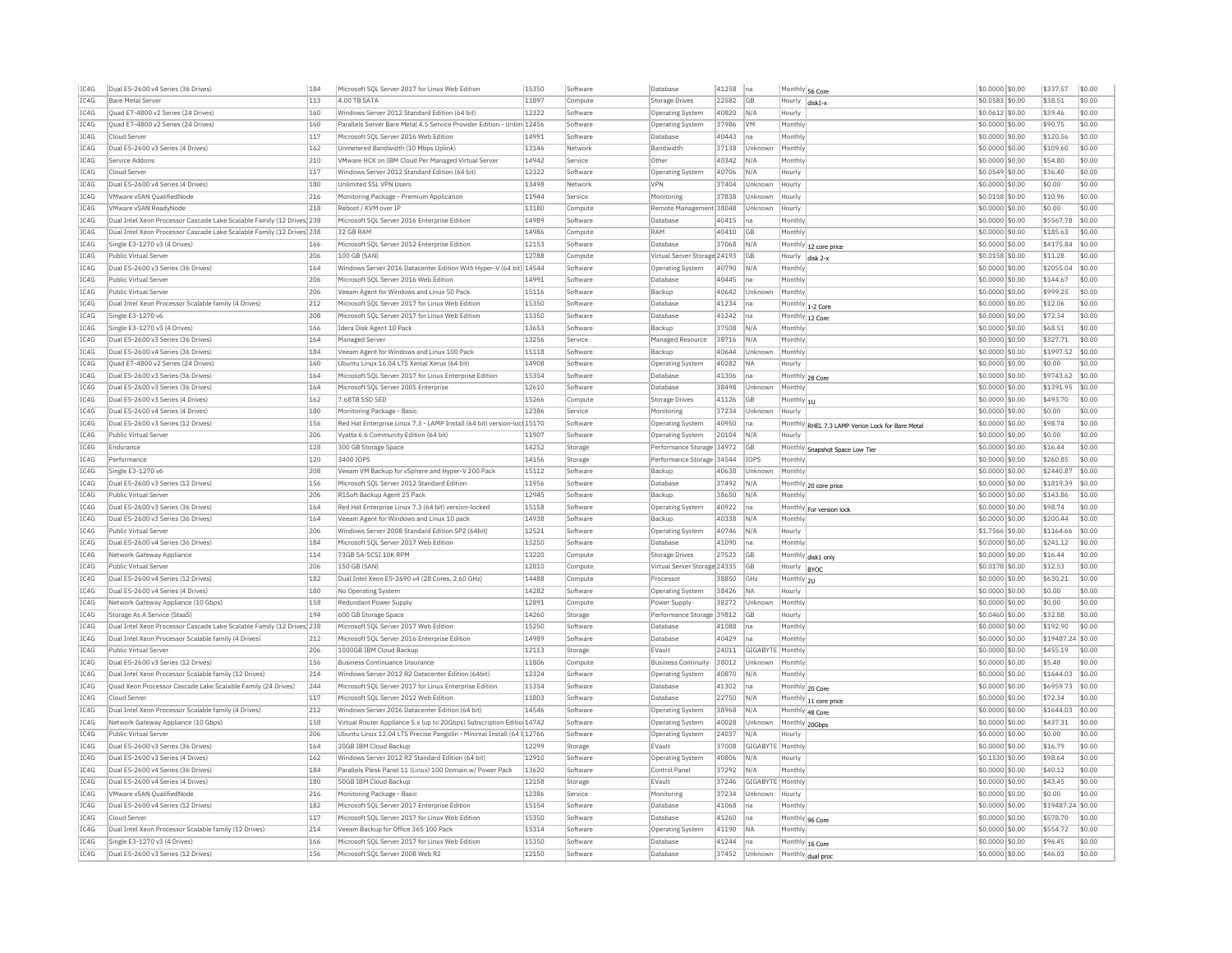| IC4G         | Firewal                                                                                     | 190        | FortiGate Security Appliance (High Availability)                                           | 13552          | Network              | Firewall                     | 30841          | N/A              | Monthly         |                                                | \$0.0000 \$0.00                    | \$2189.85              | \$0.00           |
|--------------|---------------------------------------------------------------------------------------------|------------|--------------------------------------------------------------------------------------------|----------------|----------------------|------------------------------|----------------|------------------|-----------------|------------------------------------------------|------------------------------------|------------------------|------------------|
| TC4G         | Ouad E7-4800 v2 Series (24 Drives)                                                          | 160        | 8 Public IP Addresses                                                                      | 12484          | Network              | <b>TP Address</b>            | 38000          | Unknown          | Hourly          |                                                | \$0.0217 \$0.00                    | \$8.77                 | \$0.00           |
| IC4G         | Dual Intel Xeon Processor Scalable family (4 Drives)                                        | 212        | Microsoft SOL Server 2014 Standard Edition                                                 | 14396          | Software             | Database                     | 37334          | N/A              |                 | Monthly 20 core price                          | \$0,0000 \$0.00                    | \$1819.39              | $ $ \$0.00       |
| IC4G         | Single E3-1270 v3 (4 Drives)                                                                | 166        | Microsoft SOL Server 2017 for Linux Enterprise Edition                                     | 15354          | Software             | Database                     | 41308          | na               | Monthly 32 Core |                                                | \$0.0000 \$0.00                    | \$11135.56 \$0.00      |                  |
| IC4G         | Public Virtual Server                                                                       | 206        | Host Ping                                                                                  | 12997          | Service              | Monitoring                   | 25727          | Unknown          | Hourly          |                                                | \$0,0000 \$0,00                    | \$0.00                 | \$0.00           |
| IC4G         | Cloud Serve                                                                                 | 117        | 175GB IBM Cloud Backup                                                                     | 12118          | Storage              | EVault                       | 20727          | GIGABYTE Monthly |                 |                                                | \$0,0000 \$0.00                    | \$126.39               | \$0.00           |
| IC4G         | Quad E7-4800 v2 Series (24 Drives)                                                          | 160        | Microsoft SOL Server 2012 Standard Edition                                                 | 11956          | Software             | Database                     | 38122          | N/A              |                 | Monthly 40 core price                          | \$0,0000 \$0,00                    | \$3638.79              | \$0.00           |
| IC4G         | Quad E7-4800 v2 Series (24 Drives)                                                          | 160        | Citrix XenServer 6.2                                                                       | 12705          | Software             | Operating System             | 38656          | Unknown          | Monthly         |                                                | \$0.0000 \$0.00                    | \$0.00                 | \$0.00           |
| IC4G         | Performance                                                                                 | 120        | 800 TOPS                                                                                   | 13906          | Storage              | Performance Storage 34294    |                | <b>TOPS</b>      | Monthly         |                                                | \$0,0000 \$0,00                    | \$61.38                | \$0.00           |
| TC4G         | Performance                                                                                 | 120        | 2000 TOPS                                                                                  | 13918          | Storage              | Performance Storage 34306    |                | <b>TOPS</b>      | Monthly         |                                                | \$0,0000 \$0.00                    | \$153.44               | \$0.00           |
| IC4G         | Dual E5-2600 v4 Series (12 Drives)                                                          | 182        | R1Soft Server Backup Manager 5.0 Enterprise (Linux)                                        | 12634          | Software             | Operating System             | 37528          | N/A              | Monthly         |                                                | \$0,0000 \$0,00                    | \$0.00                 | \$0.00           |
| TC4G         | Dual E5-2600 v4 Series (36 Drives)                                                          | 184        |                                                                                            | 14470          | Software             |                              |                |                  | Monthly         |                                                | \$0,0000 \$0.00                    | \$284.97               | \$0.00           |
| TC4G         | Dual E5-2600 v3 Series (12 Drives)                                                          | 156        | QuantaStor 4.x (16 TB) - QuantaStor Small Tie<br>XenServer Advanced for XenServer 5.6      | 12944          | Software             | Operating System             | 38820<br>37844 | N/A<br>N/A       | Monthly         |                                                | \$0.0000 \$0.00                    | \$54.80                | \$0.00           |
|              |                                                                                             |            | 4 Public IP Addresses                                                                      | 12799          |                      | <b>Operating System</b>      |                |                  |                 |                                                |                                    |                        |                  |
| IC4G<br>IC4G | Dual E5-2600 v3 Series (12 Drives)<br>Dual Intel Xeon Processor Scalable family (12 Drives) | 156<br>214 | Microsoft SOL Server 2017 for Linux Enterprise Edition                                     | 15354          | Network              | IP Address                   | 37760<br>41292 | Unknown          | Hourly          |                                                | \$0.0109 \$0.00<br>\$0,0000 \$0.00 | \$4.38<br>\$1391.95    | \$0.00<br>\$0.00 |
|              |                                                                                             |            |                                                                                            |                | Software             | Database                     |                | na               | Monthly 4 Core  |                                                |                                    |                        |                  |
| IC4G         | Dual Intel Xeon Processor Scalable family (4 Drives)                                        | 212        | Citrix XenServer 7.0.0                                                                     | 14766          | Software             | <b>Operating System</b>      | 40056          | <b>NA</b>        | Monthly         |                                                | \$0,0000 \$0,00                    | \$0.00                 | \$0.00           |
| IC4G         | Dual E5-2600 v4 Series (12 Drives)                                                          | 182        | 40GB IBM Cloud Backup                                                                      | 12159          | Storage              | EVault                       | 37414          | GIGABYTE Monthly |                 |                                                | \$0,0000 \$0,00                    | \$38.51                | \$0.00           |
| IC4G         | Network Gateway Appliance                                                                   | 114        | 3.00 TB SATA                                                                               | 12777          | Compute              | Storage Drives               | 29887          | GB               | Hourly          | disk0 only                                     | \$0.0494 \$0.00                    | \$32.58                | \$0.00           |
| IC4G         | Dual E5-2600 v4 Series (36 Drives)                                                          | 184        | MySQL 5.7 for Windows                                                                      | 13798          | Software             | Database                     | 37540          | Unknown          | Hourly          |                                                | \$0.0000 \$0.00                    | \$0.00                 | \$0.00           |
| IC4G         | Dual E5-2600 v3 Series (36 Drives)                                                          | 164        | Veeam VM Backup for vSphere and Hyper-V 5 Pack                                             | 15094          | Software             | Backup                       | 40620          | <b>VM</b>        | Monthly         |                                                | \$0,0000 \$0,00                    | \$83.93                | \$0.00           |
| IC4G         | Dual Intel Xeon Processor Cascade Lake Scalable Family (12 Drives 238                       |            | 750GB IBM Cloud Backup                                                                     | 12114          | Storage              | EVault                       | 38386          | GIGABYTE Monthly |                 |                                                | \$0.0000 \$0.00                    | \$410.76               | \$0.00           |
| IC4G         | Performance                                                                                 | 120        | 700 TOPS                                                                                   | 13845          | Storage              | Performance Storage 34233    |                | IOPS             | Monthly         |                                                | \$0,0000 \$0,00                    | \$53.70                | \$0.00           |
| IC4G         | Dual E5-2600 v3 Series (12 Drives)                                                          | 156        | MySQL 5.0.51 for Windows                                                                   | 13661          | Software             | Database                     | 37934          | N/A              | Hourly          |                                                | \$0.0000 \$0.00                    | \$0.00                 | \$0.00           |
| IC4G         | VMware vSAN QualifiedNode                                                                   | 216        | Windows Server 2012 Standard Edition (64 bit)                                              | 12322          | Software             | Operating System             | 40834          | N/A              | Hourly          |                                                | \$0,3673 \$0.00                    | \$236.74               | \$0.00           |
| TCAG         | Dual E5-2600 v3 Series (36 Drives                                                           | 164        | vCenter 6.5                                                                                | 14738          | Software             | <b>Operating System</b>      | 40024          | N/A              | Monthly         |                                                | \$0,0000 \$0.00                    | \$0.00                 | \$0.00           |
| IC4G         | Dual E5-2600 v4 Series (36 Drives                                                           | 184        | Dual Intel Xeon E5-2650 v4 (24 Cores, 2.20 GHz)                                            | 14486          | Compute              | Processo                     | 38854          | GHz              | Monthly         |                                                | \$0,0000 \$0.00                    | \$695.97               | \$0.00           |
| IC4G         | Dual E5-2600 v3 Series (36 Drives)                                                          | 164        | Windows Server 2012 Datacenter Edition (64bit)                                             | 12964          | Software             | Operating System             | 40906          | N/A              | Monthly         |                                                | \$0,0000 \$0.00                    | \$1644.03              | \$0.00           |
| IC4G         | Dual E5-2600 v3 Series (36 Drives)                                                          | 164        | Windows Server 2016 Datacenter Edition With Hyper-V (64 bit) 14544                         |                | Software             | Operating System             | 38948          | N/A              | Monthly 24 Core |                                                | \$0.0000 \$0.00                    | \$822.02               | \$0.00           |
| IC4G         | <b>Bare Metal Serve</b>                                                                     | 113        | Ubuntu Linux 16.04 LTS Xenial Xerus LAMP Install (64 bit)                                  | 14906          | Software             | Operating System             | 40280          | <b>NA</b>        | Hourly          |                                                | \$0.0000 \$0.00                    | \$0.00                 | \$0.00           |
| TCAG         | <b>Bare Metal Server</b>                                                                    | 113        | Parallels Server Bare Metal 5.0 Service Provider Edition - 15 VM 12719                     |                | Software             | Operating System             | 23742          | <b>VM</b>        | Monthly         |                                                | $$0.0000$ \$0.00                   | \$68.06                | \$0.00           |
| TCAG         | Public Virtual Server                                                                       | 206        | 32 GB                                                                                      | 14708          | Compute              | RAM                          | 39972          | GB               | Hourly          |                                                | \$0.1590 \$0.00                    | \$105.22               | \$0.00           |
| TCAG         | Cloud Server                                                                                | 117        | 125 GB (SAN)                                                                               | 13174          | Compute              | Virtual Server Storage 27124 |                | GB               | Hourly  BYOC    |                                                | \$0.0168 \$0.00                    | \$11.90                | \$0.00           |
| IC4G         | Network Gateway Appliance                                                                   | 114        | 147GB SA-SCSI 10K RPM                                                                      | 12099          | Compute              | Storage Drives               | 22854          | <b>GB</b>        |                 | Monthly disk0 only                             | \$0,0000 \$0.00                    | \$30.69                | \$0.00           |
| IC4G         | Dual E5-2600 v4 Series (36 Drives)                                                          | 184        | Citrix XenServer 6.5                                                                       | 14264          | Software             | <b>Operating System</b>      | 38686          | NA               | Hourly          |                                                | \$0.0000 \$0.00                    | \$0.00                 | \$0.00           |
| TC4G         | Dual E5-2600 v3 Series (12 Drives)                                                          | 156        | Windows Server 2016 Standard Edition (64 bit)                                              | 14542          | Software             | <b>Operating System</b>      | 38930          | N/A              | Hourly          | 6-16 Core                                      | \$0,1224 \$0,00                    | \$78.91                | \$0.00           |
| IC4G         | Service Addons                                                                              | 210        | VMware vCenter Server Hybridity Bundle C                                                   | 15014          | Service              | Othe                         | 40486          | Unknown          | Monthly         |                                                | \$0,0000 \$0.00                    | \$0.00                 | \$0.00           |
| IC4G         | Dual E5-2600 v3 Series (12 Drives)                                                          | 156        | Microsoft SQL Server 2014 Enterprise Edition                                               | 14394          | Software             | Database                     | 37550          | N/A              |                 | Monthly 20 core price                          | \$0.0000 \$0.00                    | \$6959.73              | \$0.00           |
| IC4G         | Network Gateway Appliance (10 Gbps)                                                         | 158        | Unlimited SSL VPN Users                                                                    | 13498          | Network              | <b>VPN</b>                   | 37404          | Unknown          | Hourly          |                                                | \$0,0000 \$0.00                    | \$0.00                 | \$0.00           |
| IC4G         | Virtual Router Appliance (10 Gpbs)                                                          | 230        | 10 Gbps Private Network Uplinl                                                             | 12654          | Compute              | Port Speed                   | 38344          | Mbps             | Monthly         |                                                | \$0,0000 \$0.00                    | \$109.60               | \$0.00           |
| IC4G         | Cloud Server                                                                                | 117        | 25 GB (SAN)                                                                                | 13787          | Compute              | Virtual Server Storage 33807 |                | <b>GB</b>        | Hourly  BYOC    |                                                | \$0,0000 \$0.00                    | \$0.00                 | \$0.00           |
| IC4G         | Dual E5-2600 v4 Series (36 Drives)                                                          | 184        | Microsoft SQL Server 2017 Enterprise Edition                                               | 15154          | Software             | Database                     | 40912          | Ina              | Monthly         |                                                | \$0.0000 \$0.00                    | \$1391.95              | \$0.00           |
| IC4G         | Dual Intel Xeon Processor Scalable family (4 Drives)                                        | 212        | Windows Server 2016 Standard Edition (64 bit)                                              | 14542          | Software             | <b>Operating System</b>      | 40786          | N/A              | Hourly          |                                                | \$0,2755 \$0.00                    | \$177.56               | \$0.00           |
| TC4G         | Dual Intel Xeon Processor Scalable family (12 Drives)                                       | 214        | Windows Server 2016 Datacenter Edition With Hyper-V (64 bit) 14544                         |                | Software             | <b>Operating System</b>      | 40788          | N/A              | Monthly         |                                                | \$0,0000 \$0.00                    | \$1233.02              | \$0.00           |
| IC4G         | Ouad E7-4800 v2 Series (24 Drives)                                                          | 160        | Microsoft SQL Server 2012 Enterprise Edition                                               | 12153          | Software             | Database                     | 38372          | N/A              |                 | Monthly 16 core price                          | \$0,0000 \$0.00                    | \$5567.78              | \$0.00           |
| IC4G         | Ouad Xeon Processor Cascade Lake Scalable Family (24 Drives)                                | 244        | 10GB TBM Cloud Backup                                                                      | 15334          | Storage              | FVault                       | 41212          | GIGARYTE Monthly |                 |                                                | \$0,0000 \$0.00                    | \$0.00                 | \$0.00           |
| TC4G         | Quad E7-4800 v2 Series (24 Drives)                                                          | 160        | Microsoft SQL Server 2012 Web Edition                                                      | 11803          | Software             | Database                     | 37278          | N/A              |                 | Monthly 8 core price                           | \$0.0000 \$0.00                    | \$48.22                | \$0.00           |
| IC4G         | Public Virtual Server                                                                       | 206        | Veeam VM Backup for vSphere and Hyper-V 10 Pack                                            | 15096          | Software             | Backup                       | 40622          | Unknown          | Monthly         |                                                | \$0.0000 \$0.00                    | \$122.44               | \$0.00           |
| TCAG         | Dual E5-2600 v4 Series (12 Drives)                                                          | 182        | Red Hat Enterprise Linux 7.7 (64 bit) - version-locked                                     | 15414          | Software             | <b>Operating System</b>      | 41398          | Unknown          |                 |                                                | $$0.0000$ \$0.00                   | \$98.64                | \$0.00           |
| IC4G         | Dual E5-2600 v3 Series (36 Drives                                                           | 164        | Microsoft SQL Server 2012 Enterprise Edition                                               | 12153          | Software             | Database                     | 37498          | N/A              |                 | Monthly Version Locked Price - 2 CPU           | \$0.0000 \$0.00                    | \$6959.73              | \$0.00           |
| IC4G         | Single E3-1270 v3 (4 Drives)                                                                | 166        | Microsoft SQL Server 2014 Enterprise Edition                                               | 14394          | Software             | Database                     | 37548          | N/A              |                 | Monthly 20 core price                          | \$0.0000 \$0.00                    | \$11135.56 \$0.00      |                  |
| IC4G         | Single E3-1270 v3 (4 Drives)                                                                | 166        | 600 GB SAS (15K RPM)                                                                       | 14332          | Compute              | <b>Storage Drives</b>        | 37974          | GB               | Hourly          | Monthly 32 core price                          | \$0.1076 \$0.00                    | \$71.09                | \$0.00           |
| IC4G         | Software License Package                                                                    | 168        | VMware vSAN Advanced Tier I 0 - 20 TB 6.x                                                  | 14564          | Software             | Licenses                     | 38990          | CPU              | Monthly         | 1U                                             | \$0.0000 \$0.00                    | \$938.19               | \$0.00           |
| IC4G         | Dual E5-2600 v4 Series (12 Drives)                                                          | 182        | Windows Server 2016 Datacenter Edition (64 bit)                                            | 14546          | Software             | Operating System             | 38956          | N/A              |                 |                                                | \$0,0000 \$0.00                    | \$274.01               | \$0.00           |
| IC4G         |                                                                                             | 629        | 2 Static Public IP Addresses                                                               | 12608          | Network              | IP Address                   | 33688          | Unknown          | Monthly 4 Core  |                                                |                                    | \$2.19                 | \$0.00           |
|              | Application Delivery Appliance                                                              | 216        | Reboot / KVM over TP                                                                       | 13180          |                      |                              |                |                  |                 | Monthly NetScaler VPX - SL                     | \$0.0000 \$0.00                    | \$0.00                 | \$0.00           |
| IC4G         | VMware vSAN OualifiedNode                                                                   |            | 1 TP Address                                                                               |                | Compute              | Remote Management 38048      |                | Unknown          | Hourly          |                                                | \$0,0000 \$0,00                    |                        |                  |
| IC4G         | Dual E5-2600 v3 Series (36 Drives)                                                          | 164        |                                                                                            | 13345          | Network              | IP Address                   | 38488          | Unknown          | Hourly          |                                                | \$0.0000 \$0.00                    | \$0.00                 | \$0.00           |
| IC4G         | Dual Intel Xeon Processor Scalable family (4 Drives)                                        | 212        | Microsoft SQL Server 2017 Standard Edition                                                 | 15252          | Software             | Database                     | 41108          | na               | Monthly         |                                                | \$0.0000 \$0.00                    | \$1455.51              | \$0.00           |
| TCAG         |                                                                                             | 128        | 350 GB Storage Space                                                                       | 14254          | Storage              | Performance Storage 39224    |                | GB               | Monthly         |                                                | \$0,0000 \$0.00                    | \$76.72<br>\$3328.54   | \$0.00           |
|              | Endurance                                                                                   |            |                                                                                            |                |                      | Backup                       | 40640          | Unknown          | Monthly         |                                                |                                    |                        | \$0.00           |
| IC4G         | Single E3-1270 v3 (4 Drives)                                                                | 166        | Veeam VM Backup for vSphere and Hyper-V 200 Pack                                           | 15114          | Software             |                              |                |                  |                 |                                                | \$0,0000 \$0.00                    |                        |                  |
| IC4G         | Public Virtual Server                                                                       | 206        | Veeam Agent for Windows and Linux 100 Pack                                                 | 15118          | Software             | Backup                       | 40644          | Unknown          | Monthly         |                                                | \$0,0000 \$0.00                    | \$1997.52              | \$0.00           |
| IC4G         | Dual E5-2600 v4 Series (12 Drives)                                                          | 182        | MySQL for Linux                                                                            | 13122          | Software             | Database                     | 36978          | Unknown          | Hourly          |                                                | \$0.0000 \$0.00                    | \$0.00                 | \$0.00           |
| IC4G         | Performance                                                                                 | 120        | 5500 IOPS                                                                                  | 14126          | Storage              | Performance Storage 34514    |                | IOPS             | Monthly         |                                                | \$0.0000 \$0.00                    | \$421.97               | \$0.00           |
| TC4G         | Quad E7-4800 v2 Series (24 Drives)                                                          | 160        | Microsoft SOL Server 2012 Standard Edition                                                 | 11956          | Software             | Database                     | 38128          | N/A              |                 | Monthly 2 core price                           | \$0,0000 \$0.00                    | \$181.94               | \$0.00           |
| TCAG<br>IC4G | Quad E7-4800 v2 Series (24 Drives)<br>Dual E5-2600 v3 Series (36 Drives)                    | 160<br>164 | Microsoft SOL Server 2012 Standard Edition<br>Microsoft SQL Server 2014 Enterprise Edition | 11956<br>14394 | Software<br>Software | Database<br>Database         | 37492<br>37550 | N/A<br>N/A       |                 | Monthly 20 core price<br>Monthly 20 core price | \$0.0000 \$0.00<br>\$0.0000 \$0.00 | \$1819.39<br>\$6959.73 | \$0.00<br>\$0.00 |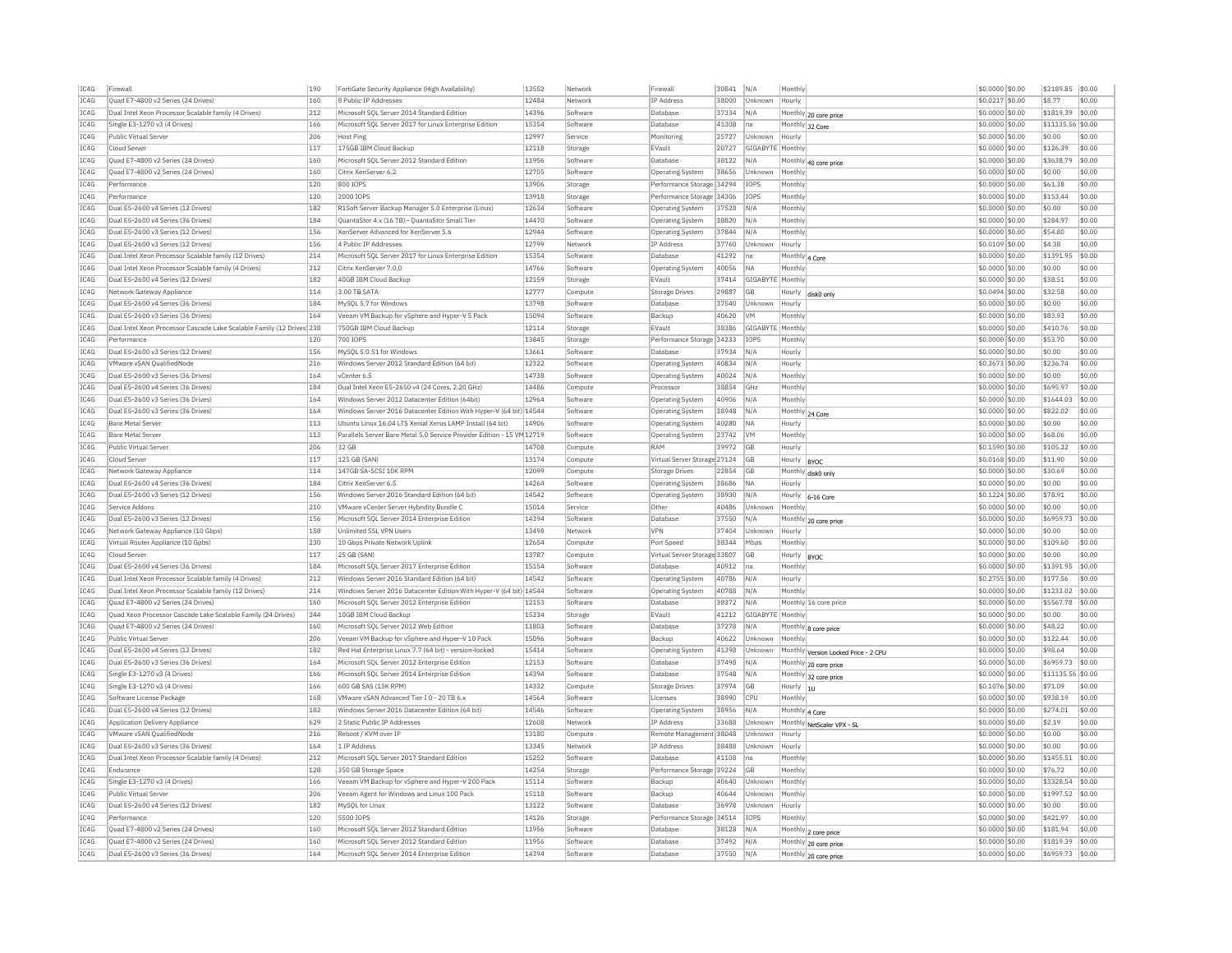| IC4G | Single E3-1270 v6                                                     | 208 | cPanel/WHM with Softaculous and RVskin                                 | 11894 | Software | Control Panel                | 38182 | N/A         | Monthly                                          | \$0,0000 \$0.00  | \$27.40           | \$0.00 |
|------|-----------------------------------------------------------------------|-----|------------------------------------------------------------------------|-------|----------|------------------------------|-------|-------------|--------------------------------------------------|------------------|-------------------|--------|
| IC4G | Dual Intel Xeon Processor Scalable family (4 Drives)                  | 212 | Veeam VM Backup for vSphere and Hyper-V 500 pack                       | 15146 | Software | Backup                       | 40678 | Unknown     | Monthly                                          | \$0,0000 \$0.00  | \$6657.09         | \$0.00 |
| IC4G | Single E3-1270 v3 (4 Drives)                                          | 166 | Plesk Onvx Web Host Edition Unlimited (Windows)                        | 14948 | Software | Control Panel                | 40348 | Unknown     | Monthly                                          | \$0,0000 \$0.00  | \$27.40           | \$0.00 |
| IC4G | Dual Intel Xeon Processor Cascade Lake Scalable Family (12 Drives 238 |     | Dual Intel Xeon Gold 6248 (40 Cores, 2.50 GHz)                         | 15404 | Compute  | Processo                     | 41384 | GHz         | Monthly                                          | \$0.0000 \$0.00  | \$629.96          | \$0.00 |
| TC4G | Single E3-1270 v3 (4 Drives)                                          | 166 | Red Hat Enterprise Linux 6.8 - LAMP Install (64 bit) version-loc 15168 |       | Software | Operating System             | 40942 | lna.        | Monthly RHEL 6.8 LAMP for Bare Metal             | \$0,0000 \$0.00  | \$49.32           | \$0.00 |
| IC4G | Dual E5-2600 v4 Series (36 Drives)                                    | 184 | Cloudl inux 6.x (64 bit)                                               | 12941 | Software | Operating System             | 37674 | N/A         | Monthly                                          | \$0.0000 \$0.00  | \$13.15           | \$0.00 |
| IC4G | Dual E5-2600 v4 Series (4 Drives)                                     | 180 | 1 Gbps Public & Private Network Uplinks (Unbonded)                     | 14302 | Compute  | Port Speed                   | 37324 | Mbps        | Hourly                                           | \$0.0326 \$0.00  | \$21.92           | \$0.00 |
| TC4G | Public Virtual Server                                                 | 206 | Microsoft SOL Server 2014 Standard Edition                             | 14396 | Software | Database                     | 37340 | N/A         |                                                  | \$0,0000 \$0.00  | \$545.82          | \$0.00 |
|      |                                                                       |     |                                                                        |       |          |                              |       |             | Monthly 5 core price                             |                  |                   |        |
| IC4G | Quad E7-4800 v2 Series (24 Drives)                                    | 160 | Parallels Server Bare Metal 4.5 Service Provider Edition - 1 VM        | 13581 | Software | Operating System             | 38218 | VM          | Monthly                                          | \$0,0000 \$0.00  | \$4.60            | \$0.00 |
| IC4G | Performance                                                           | 120 | 1300 TOPS                                                              | 14084 | Storage  | Performance Storage 34472    |       | IOPS        | Monthly                                          | \$0,0000 \$0.00  | \$99.74           | \$0.00 |
| IC4G | Performance                                                           | 120 | 2000 TOPS                                                              | 14091 | Storage  | Performance Storage 34479    |       | <b>TOPS</b> | Monthly                                          | \$0.0000 \$0.00  | \$153.44          | \$0.00 |
| IC4G | <b>Bare Metal Serve</b>                                               | 113 | Dual Intel Xeon E5-2620 v4 (16 Cores, 2.10 GHz)                        | 14496 | Compute  | Processo                     | 38864 | GHz         | Hourly                                           | \$0.2399 \$0.00  | \$219.20          | \$0.00 |
| TC4G | <b>Bare Metal Server</b>                                              | 113 | Windows Server 2012 Datacenter Edition (64bit)                         | 12964 | Software | Operating System             | 40896 | N/A         | Monthly                                          | $$0.0000$ \$0.00 | \$685.01          | \$0.00 |
| IC4G | Single E3-1270 v3 (4 Drives)                                          | 166 | Parallels Server Bare Metal 4.5 Service Provider Edition - 15 VM 13404 |       | Software | Operating System             | 37366 | <b>VM</b>   | Monthly                                          | \$0.0000 \$0.00  | \$68.06           | \$0.00 |
| TCAG | Ouad E7-4800 v2 Series (24 Drives)                                    | 160 | Windows Server 2016 Datacenter Edition (64 bit)                        | 14546 | Software | Operating System             | 40792 | N/A         | Monthly                                          | \$0,0000 \$0.00  | \$1233.02         | \$0.00 |
| IC4G | Dual E5-2600 v4 Series (4 Drives)                                     | 180 | Windows Server 2012 Datacenter Edition With Hyper-V (64bit) 11969      |       | Software | <b>Operating System</b>      | 40888 | N/A         | Monthly                                          | $$0.0000$ \$0.00 | \$1644.03         | \$0.00 |
| IC4G | Single E3-1270 v6                                                     | 208 | Windows Server 2012 Datacenter Edition With Hyper-V (64bit)            | 11969 | Software | Operating System             | 40888 | N/A         | Monthly                                          | \$0,0000 \$0.00  | \$1644.03         | \$0.00 |
| TC4G | Portable IP Addresses                                                 | 132 | 256 Portable Private IP Addresses                                      | 13319 | Network  | <b>IP Address</b>            | 28353 | <b>TPs</b>  | Monthly                                          | \$0,0000 \$0.00  | \$0.00            | \$0.00 |
|      | Service Addons                                                        |     |                                                                        | 15070 |          | Other                        |       | Unknown     |                                                  |                  | \$883.39          |        |
| IC4G |                                                                       | 210 | VMware vSAN BP Advanced Tier III 64 - 124 TB 6.x                       |       | Service  |                              | 40590 |             | Monthly                                          | \$0.0000 \$0.00  |                   | \$0.00 |
| IC4G | Virtual Datacenter                                                    | 170 | Dedicated Rack (Full)                                                  | 13247 | Service  | Virtual Datacenter           | 27686 | N/A         | Monthly                                          | \$0.0000 \$0.00  | \$2411.24         | \$0.00 |
| TC4G | Cloud Server                                                          | 117 | Windows Server 2012 R2 Standard Edition (64 bit)                       | 12910 | Software | Operating System             | 40692 | N/A         | Hourly                                           | \$0,8235 \$0.00  | \$545.94          | \$0.00 |
| IC4G | Dual Intel Xeon Processor Scalable family (4 Drives)                  | 212 | Veeam Backup for Office 365 50 Pack                                    | 15312 | Software | <b>Operating System</b>      | 41188 | <b>NA</b>   | Monthly                                          | \$0.0000 \$0.00  | \$277.36          | \$0.00 |
| IC4G | Dual E5-2600 v4 Series (4 Drives)                                     | 180 | Microsoft SQL Server 2017 Standard Edition                             | 15252 | Software | Database                     | 41110 | lna.        | Monthly                                          | \$0.0000 \$0.00  | \$1819.39         | \$0.00 |
| IC4G | Dual E5-2600 v4 Series (12 Drives)                                    | 182 | Redundant Power Supply                                                 | 12891 | Compute  | Power Supply                 | 38036 | Unknown     | Hourly                                           | \$0,0168 \$0.00  | \$10.96           | \$0.00 |
| IC4G | Dual E5-2600 v3 Series (4 Drives)                                     | 162 | 10000 GB Bandwidth Allotment                                           | 12083 | Network  | Bandwidth                    | 38014 | GB          | Monthly                                          | \$0.0000 \$0.00  | \$0.00            | \$0.00 |
| IC4G | Dual Intel Xeon Processor Cascade Lake Scalable Family (4 Drives)     | 236 | 960GB SSD SED (5DWPD)                                                  | 14916 | Compute  | Storage Drives               | 40304 | <b>GB</b>   | Hourly<br>hu                                     | \$0.1659 \$0.00  | \$109.60          | \$0.00 |
| IC4G | Performance                                                           | 120 | File Storage (Consistent Performance)                                  | 13816 | Storage  | Performance Storage 34204    |       | N/A         | Monthly                                          | \$0.0000 \$0.00  | \$0.00            | \$0.00 |
| IC4G | Dual E5-2600 v3 Series (4 Drives)                                     | 162 | Microsoft SOL Server 2017 for Linux Enterprise Edition                 | 15354 | Software | Database                     | 41290 | Ina         | Monthly 1-2 Core                                 | \$0,0000 \$0,00  | \$695.97          | \$0.00 |
| IC4G | Public Virtual Server                                                 | 206 | Microsoft SQL Server 2017 for Linux Enterprise Edition                 | 15354 | Software | Database                     | 41304 | Ina         | Monthly 24 Core                                  | \$0,0000 \$0.00  | \$8351.67         | \$0.00 |
| IC4G | Dual E5-2600 v3 Series (4 Drives)                                     | 162 | Veeam Agent for Windows and Linux 100 Pack                             | 15118 | Software | Backup                       | 40644 | Unknown     | Monthl                                           | \$0.0000 \$0.00  | \$1997.52         | \$0.00 |
|      |                                                                       |     |                                                                        |       |          |                              |       |             |                                                  |                  |                   |        |
| TC4G | Dual Intel Xeon Processor Cascade Lake Scalable Family (4 Drives)     | 236 | XenServer Enterprise for XenServer 7.x                                 | 14770 | Software | <b>Operating System</b>      | 40060 | <b>ΝΑ</b>   | Monthly                                          | \$0,0000 \$0,00  | \$109.60          | \$0.00 |
| IC4G | Cloud Serve                                                           | 117 | APF Software Firewall for Linux                                        | 13719 | Network  | Firewal                      | 32802 | Unknown     | Hourly                                           | \$0.0000 \$0.00  | \$0.00            | \$0.00 |
| IC4G | Dual E5-2600 v3 Series (12 Drives)                                    | 156 | FreeBSD 10.x (64 bit)                                                  | 12745 | Software | Operating System             | 37938 | N/A         | Hourly                                           | \$0.0000 \$0.00  | \$0.00            | \$0.00 |
| IC4G | Cloud Server                                                          | 117 | Ubuntu Linux 10.04 LTS Lucid Lynx - LAMP Install (64 bit)              | 13700 | Software | Operating System             | 32573 | N/A         | Hourly                                           | \$0,0000 \$0.00  | \$0.00            | \$0.00 |
| IC4G | Quad E7-4800 v2 Series (24 Drives)                                    | 160 | 12000GB IBM Cloud Backup                                               | 15332 | Storage  | EVault                       | 41210 | GIGABYTI    | Monthly                                          | \$0,0000 \$0.00  | \$2740.05         | \$0.00 |
| IC4G | Single E3-1270 v6                                                     | 208 | FreeBSD 10.x (32 bit)                                                  | 13500 | Software | <b>Operating System</b>      | 37106 | N/A         | Hourly                                           | \$0,0000 \$0,00  | \$0.00            | \$0.00 |
| IC4G | Quad E7-4800 v2 Series (24 Drives)                                    | 160 | Windows Server 2016 Datacenter Edition With Hyper-V (64 bit) 14544     |       | Software | Operating System             | 38954 | N/A         | Monthly 48 Core                                  | \$0.0000 \$0.00  | \$1644.03         | \$0.00 |
| IC4G | Quad Xeon Processor Cascade Lake Scalable Family (24 Drives)          | 244 | Microsoft SQL Server 2016 Enterprise Edition                           | 14989 | Software | Database                     | 40405 | na          | Monthly                                          | \$0,0000 \$0.00  | \$695.97          | \$0.00 |
| IC4G | Cloud Server                                                          | 117 | Host Ping                                                              | 12997 | Service  | Monitoring                   | 25727 | Unknown     | Hourly                                           | \$0,0000 \$0.00  | \$0.00            | \$0.00 |
| IC4G | Dual E5-2600 v3 Series (36 Drives)                                    | 164 | Windows Server 2012 R2 Datacenter Edition With Hyper-V (64t 11669      |       | Software | Operating System             | 40840 | N/A         | Monthly                                          | \$0,0000 \$0.00  | \$548.01          | \$0.00 |
| IC4G | <b>Bare Metal Server</b>                                              | 113 | Parallels Server Bare Metal 5.0 Service Provider Edition - 1 VM 13431  |       | Software | <b>Operating System</b>      | 29602 | VM          | Monthly                                          | \$0,0000 \$0.00  | \$4.60            | \$0.00 |
| IC4G | Portable Storage                                                      | 94  | 150 GB (SAN)                                                           | 12810 | Compute  | Virtual Server Storage 24335 |       | GB          | Hourly<br><b>BYOC</b>                            | \$0.0178 \$0.00  | \$12.53           | \$0.00 |
|      |                                                                       |     |                                                                        |       |          |                              |       |             |                                                  |                  |                   |        |
| IC4G | Public Virtual Server                                                 | 206 | Microsoft SQL Server 2012 Web Edition                                  | 11803 | Software | Database                     | 28855 | N/A         | Monthly 5 core price                             | \$0,0000 \$0.00  | \$36.17           | \$0.00 |
| TC4G | Dual E5-2600 v3 Series (36 Drives)                                    | 164 | NOC Monitoring                                                         | 12938 | Service  | Other                        | 38008 | N/A         | Hourly                                           | \$0.1096 \$0.00  | \$54.80           | \$0.00 |
| IC4G | Single E3-1270 v3 (4 Drives)                                          | 166 | Microsoft SQL Server 2014 Enterprise Edition                           | 14394 | Software | Database                     | 37726 | N/A         | Monthly 24 core price                            | \$0.0000 \$0.00  | \$8351.67         | \$0.00 |
| IC4G | Ouad E7-4800 v2 Series (24 Drives)                                    | 160 | Microsoft SOL Server 2012 Standard Edition                             | 11956 | Software | Database                     | 37496 | N/A         | Monthly 7 core price                             | \$0,0000 \$0.00  | \$727.76          | \$0.00 |
| TC4G | Dual Intel Xeon Processor Cascade Lake Scalable Family (4 Drives) 236 |     | Windows Server 2016 Datacenter Edition With Hyper-V (64 bit) 14544     |       | Software | Operating System             | 38946 | N/A         | Monthly 20 Core                                  | $$0.0000$ \$0.00 | \$685.01          | \$0.00 |
| IC4G | Dual E5-2600 v3 Series (4 Drives)                                     | 162 | Microsoft SQL Server 2017 Web Edition                                  | 15250 | Software | Database                     | 41052 | na          | Monthly                                          | \$0.0000 \$0.00  | \$12.06           | \$0.00 |
| IC4G | Dual E5-2600 v4 Series (12 Drives)                                    | 182 | 250GB TBM Cloud Backup                                                 | 12117 | Storage  | FVault                       | 37192 | GIGARYTE    | Monthh                                           | \$0,0000 \$0.00  | \$158.97          | \$0.00 |
| IC4G | Single E3-1270 v3 (4 Drives)                                          | 166 | XenServer Enterprise for XenServer 5.6                                 | 13680 | Software | Operating System             | 38336 | N/A         | Monthly                                          | \$0.0000 \$0.00  | \$109.60          | \$0.00 |
| TCAG | Dual E5-2600 v4 Series (4 Drives)                                     | 180 | XenServer Enterprise for XenServer 7.x                                 | 14770 | Software | Operating System             | 40060 | <b>NA</b>   | Monthly                                          | \$0,0000 \$0.00  | \$109.60          | \$0.00 |
| TC4G | Single E3-1270 v6                                                     | 208 | 1 TPv6 Address                                                         | 13033 | Network  | <b>TP Address</b>            | 37050 | N/A         | Hourly                                           | $$0.0000$ \$0.00 | \$0.00            | \$0.00 |
| IC4G | Dual E5-2600 v4 Series (12 Drives)                                    | 182 | Microsoft SQL Server 2017 Enterprise Edition                           | 15154 | Software | Database                     | 41046 | Ina         | Monthly                                          | \$0.0000 \$0.00  | \$2087.92         | \$0.00 |
| TCAG | Performance                                                           | 120 | 2900 TOPS                                                              | 13887 |          |                              |       |             | Monthly                                          |                  | \$222.49          | \$0.00 |
|      |                                                                       |     |                                                                        |       | Storage  | Performance Storage 34275    |       | <b>IOPS</b> |                                                  | \$0.0000 \$0.00  |                   |        |
| IC4G | Dual E5-2600 v4 Series (4 Drives)                                     | 180 | Microsoft SQL Server 2017 for Linux Enterprise Edition                 | 15354 | Software | Database                     | 41314 | Ina         | Monthly 56 Core                                  | \$0.0000 \$0.00  | \$19487.24 \$0.00 |        |
| IC4G | Dual Intel Xeon Processor Scalable family (4 Drives)                  | 212 | Microsoft SQL Server 2017 for Linux Enterprise Edition                 | 15354 | Software | Database                     | 41310 | na          | Monthly 40 Core                                  | \$0.0000 \$0.00  | \$13919.46 \$0.00 |        |
| IC4G | Dual Intel Xeon Processor Scalable family (4 Drives)                  | 212 | R1Soft Backup Agent 25 Pack                                            | 12945 | Software | Backup                       | 38650 | N/A         | Monthly                                          | $$0.0000$ \$0.00 | \$143.86          | \$0.00 |
| IC4G | Dual E5-2600 v4 Series (12 Drives)                                    | 182 | Windows Server 2016 Standard Edition (64 bit)                          | 14542 | Software | <b>Operating System</b>      | 38930 | N/A         | Hourly<br>6-16 Core                              | $$0.1224$ \$0.00 | \$78.91           | \$0.00 |
| IC4G | Dual E5-2600 v4 Series (12 Drives)                                    | 182 | 2000GB IBM Cloud Backup                                                | 12111 | Storage  | EVault                       | 37652 | GIGABYTE    | Monthly                                          | \$0.0000 \$0.00  | \$728.71          | \$0.00 |
| IC4G | Quad E7-4800 v2 Series (24 Drives)                                    | 160 | VMware vCenter 5.1 Standard                                            | 13237 | Software | Operating System             | 38156 | N/A         | Hourly                                           | \$0,0000 \$0.00  | \$0.00            | \$0.00 |
| IC4G | Public Virtual Server                                                 | 206 | Plesk Onyx Web Pro Edition 30 Domains (Windows)                        | 14950 | Software | Control Panel                | 40350 | Unknown     | Monthly                                          | \$0.0000 \$0.00  | \$16.44           | \$0.00 |
| TC4G | Dual E5-2600 v4 Series (36 Drives)                                    | 184 | Windows Server 2016 Datacenter Edition With Hyper-V (64 bit) 14544     |       | Software | <b>Operating System</b>      | 38944 | N/A         | Monthly 6-16 Core                                | \$0,0000 \$0,00  | \$548.01          | \$0.00 |
| IC4G | Dual E5-2600 v3 Series (36 Drives)                                    | 164 | Red Hat Enterprise Linux 7.3 - LAMP Install (64 bit) version-loc 15170 |       | Software | <b>Operating System</b>      | 40950 | na          | Monthly RHEL 7.3 LAMP Verion Lock for Bare Metal | \$0,0000 \$0.00  | \$98.74           | \$0.00 |
| IC4G | Endurance                                                             | 128 | 500 GB Storage Space                                                   | 13823 | Storage  | Performance Storage 34786    |       | <b>GB</b>   | Monthly Endurance Low Tier                       | \$0.0000 \$0.00  | \$54.80           | \$0.00 |
| IC4G | VMware vSAN ReadvNode                                                 | 218 | Windows Server 2012 Datacenter Edition (64bit)                         | 12964 | Software | <b>Operating System</b>      | 40904 | N/A         | Monthly                                          | \$0.0000 \$0.00  | \$1233.02         | \$0.00 |
|      |                                                                       |     |                                                                        |       |          |                              |       |             |                                                  |                  |                   |        |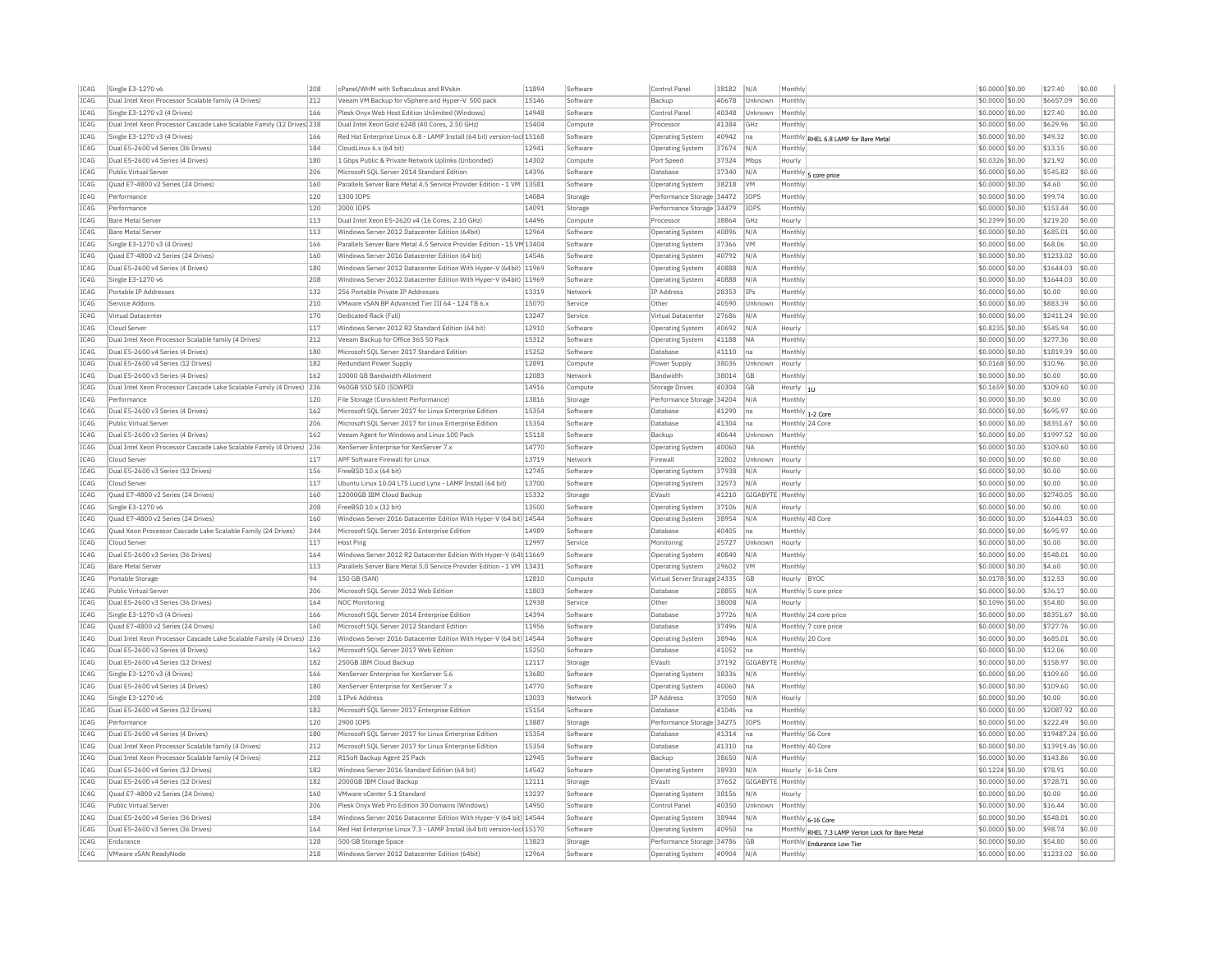| IC4G                                                                 | Single E3-1270 v6                                                      | 208         | CentOS 6 x (32 hit)                                                        | 13755          | Software            | Operating System             | 38104          | N/A              | Hourly            |                                              | \$0.0000 \$0.00                     | \$0.00              | \$0.00           |
|----------------------------------------------------------------------|------------------------------------------------------------------------|-------------|----------------------------------------------------------------------------|----------------|---------------------|------------------------------|----------------|------------------|-------------------|----------------------------------------------|-------------------------------------|---------------------|------------------|
| TC4G                                                                 | Dual E5-2600 v4 Series (36 Drives)                                     | 184         | Windows Server 2012 Datacenter Edition With Hyper-V (64bit) 11969          |                | Software            | Operating System             | 40874          | N/A              | Monthly           |                                              | \$0.0000 \$0.00                     | \$274.01            | \$0.00           |
| TC4G                                                                 | Dual E5-2600 v3 Series (12 Drives)                                     | 156         | Microsoft SOL Server 2016 Standard Edition                                 | 14987          | Software            | Database                     | 40389          | Ina              | Monthly           |                                              | \$0,0000 \$0.00                     | \$181.94            | \$0.00           |
| IC4G                                                                 | Dual Intel Xeon Processor Cascade Lake Scalable Family (4 Drives) 236  |             | Intel TXT (Trusted Execution Technology)                                   | 14208          | Compute             | Other                        | 37116          | Unknown          | Monthly           |                                              | \$0,0000 \$0.00                     | \$2.19              | \$0.00           |
| IC4G                                                                 | Dual E5-2600 v3 Series (4 Drives)                                      | 162         | Debian GNU/Linux 7.x Wheezy/Stable - Minimal Install (64 bit) 13467        |                | Software            | <b>Operating System</b>      | 37100          | N/A              | Hourly            |                                              | \$0.0000 \$0.00                     | \$0.00              | \$0.00           |
| TC4G                                                                 | Dual E5-2600 v4 Series (36 Drives)                                     | 184         | Microsoft SOL Server 2005 Enterprise                                       | 12610          | Software            | Database                     | 38498          | Unknown          | Monthly           |                                              | \$0,0000 \$0.00                     | \$1391.95           | \$0.00           |
|                                                                      |                                                                        |             |                                                                            |                |                     |                              |                |                  |                   |                                              |                                     |                     |                  |
| IC4G                                                                 | Dual E5-2600 v4 Series (4 Drives)                                      | 180         | Microsoft SQL Server 2008 Enterprise R2                                    | 12237          | Software            | <b>Databas</b>               | 37836          | Unknown          |                   | Monthly single proc                          | \$0.0000 \$0.00                     | \$1391.95           | \$0.00           |
| IC4G                                                                 | Single E3-1270 v3 (4 Drives)                                           | 166         | Microsoft SOL Server 2012 Standard Edition                                 | 11956          | Software            | Database                     | 37888          | N/A              |                   | Monthly 9 core price                         | \$0.0000 \$0.00                     | \$909.70            | \$0.00           |
| IC4G                                                                 | Cloud Server                                                           | 117         | Microsoft SOL Server 2014 Enterprise Edition                               | 14394          | Software            | Database                     | 37554          | N/A              |                   | Monthly 4 core price                         | \$0,0000 \$0.00                     | \$1391.95           | \$0.00           |
| TC4G                                                                 | Quad E7-4800 v2 Series (24 Drives)                                     | 160         | 1 Gbps Public & Private Network Uplinks                                    | 12360          | Compute             | Port Speed                   | 37174          | Mbps             | Hourly            |                                              | \$0.0326 \$0.00                     | \$21.92             | \$0.00           |
| IC4G                                                                 | Network Gateway Appliance (10 Gbps)                                    | 158         | <b>Automated Notification</b>                                              | 13487          | Service             | Other                        | 38496          | Unknown          | Hourly            |                                              | \$0.0000 \$0.00                     | \$0.00              | \$0.00           |
| IC4G                                                                 | Dual E5-2600 v3 Series (4 Drives)                                      |             | Email and Ticket                                                           | 13785          | Service             | Other                        |                | Unknown          |                   |                                              |                                     | \$0.00              | \$0.00           |
|                                                                      |                                                                        | 162         |                                                                            |                |                     |                              | 37768          |                  | Hourly            |                                              | \$0.0000 \$0.00                     |                     |                  |
| TC4G                                                                 | Dual E5-2600 v3 Series (4 Drives)                                      | 162         | Microsoft SQL Server 2017 for Linux Web Edition                            | 15350          | Software            | Database                     | 41238          | lna              | Monthly 6 Core    |                                              | \$0.0000 \$0.00                     | \$36.17             | \$0.00           |
| IC4G                                                                 | Quad E7-4800 v2 Series (24 Drives)                                     | 160         | Veeam Agent for Windows and Linux 500 pack                                 | 15144          | Software            | Backup                       | 40676          | Unknown          | Monthly           |                                              | \$0.0000 \$0.00                     | \$7988.11           | \$0.00           |
| IC4G                                                                 | Dual E5-2600 v4 Series (4 Drives)                                      | 180         | Microsoft SOL Server 2017 for Linux Web Edition                            | 15350          | Software            | Database                     | 41256          | Ina              |                   | Monthly 48 Core                              | \$0,0000 \$0.00                     | \$289.35            | \$0.00           |
| IC4G                                                                 | Dual E5-2600 v3 Series (12 Drives)                                     | 156         | 8 Public IP Addresses                                                      | 12484          | Network             | IP Address                   | 38000          | Unknown          | Hourly            |                                              | \$0,0217 \$0.00                     | \$8.77              | \$0.00           |
| IC4G                                                                 | Storage As A Service (StaaS)                                           | 194         | 3000 - 3999 GBs                                                            | 14650          | Storage             | Performance Storage 39348    |                | GBs              | Hourly            |                                              | $$0.0002$ \$0.00                    | \$0.00              | \$0.00           |
|                                                                      |                                                                        |             |                                                                            |                |                     |                              |                |                  |                   |                                              |                                     |                     |                  |
| IC4G                                                                 | Dual E5-2600 v4 Series (4 Drives)                                      | 180         | Windows Server 2012 R2 Datacenter Edition (64bit)                          | 12324          | Software            | <b>Operating System</b>      | 40864          | N/A              | Monthly           |                                              | \$0,0000 \$0.00                     | \$959.02            | \$0.00           |
| TC4G                                                                 | Dual E5-2600 v4 Series (4 Drives)                                      | 180         | XenServer Enternrise for XenServer 6.x                                     | 13440          | Software            | Operating System             | 37862          | N/A              | Monthly           |                                              | \$0,0000 \$0,00                     | \$109.60            | \$0.00           |
| TC4G                                                                 | VMware vSAN ReadyNode                                                  | 218         | Windows Server 2012 Standard Edition (64 bit)                              | 12322          | Software            | Operating System             | 40830          | N/A              | Hourly            |                                              | \$0.2459 \$0.00                     | \$157.83            | \$0.00           |
| IC4G                                                                 | Single E3-1270 v6                                                      | 208         | Ubuntu Linux 12.04 LTS Precise Pangolin (64 bit)                           | 12349          | Software            | Operating System             | 37898          | N/A              | Hourly            |                                              | \$0.0000 \$0.00                     | \$0.00              | \$0.00           |
| IC4G                                                                 | Dual E5-2600 v4 Series (4 Drives)                                      | 180         | Microsoft SOL Server 2017 Web Edition                                      | 15250          | Software            | Database                     | 41092          | Ina              | Monthly           |                                              | \$0,0000 \$0.00                     | \$289.35            | \$0.00           |
|                                                                      |                                                                        |             |                                                                            |                |                     |                              |                |                  |                   |                                              |                                     |                     |                  |
| IC4G                                                                 | Dual E5-2600 v4 Series (36 Drives)                                     | 184         | Microsoft SOL Server 2017 Standard Edition                                 | 15252          | Software            | Database                     | 41100          | Ina              | Monthly           |                                              | \$0.0000 \$0.00                     | \$363.88            | \$0.00           |
| IC4G                                                                 | Virtual Router Appliance (10 Gpbs)                                     | 230         | Nessus Vulnerability Assessment & Reporting                                | 13132          | Service             | Other                        | 37626          | <b>Unknown</b>   | Hourly            |                                              | $$0.0000$ \$0.00                    | \$0.00              | \$0.00           |
| IC4G                                                                 | Quad E7-4800 v2 Series (24 Drives)                                     | 160         | Microsoft SQL Server 2017 Enterprise Edition                               | 15154          | Software            | Database                     | 40912          | na               | Monthly           |                                              | \$0.0000 \$0.00                     | \$1391.95           | \$0.00           |
| IC4G                                                                 | Dual Intel Xeon Processor Cascade Lake Scalable Family (4 Drives) 236  |             | Veeam Backup for Office 365 50 Pack                                        | 15312          | Software            | Operating System             | 41188          | <b>NA</b>        | Monthly           |                                              | \$0,0000 \$0.00                     | \$277.36            | \$0.00           |
| IC4G                                                                 | Dual E5-2600 v3 Series (36 Drives)                                     | 164         | Microsoft SQL Server 2016 Standard Edition                                 | 14987          | Software            | Database                     | 40399          | Ina              | Monthly           |                                              | \$0.0000 \$0.00                     | \$1455.51           | \$0.00           |
| IC4G                                                                 | Public Virtual Server                                                  | 206         | CloudLinux 5.x (64 bit)                                                    | 13553          | Software            | Operating System             | 30843          | N/A              | Monthly           |                                              | \$0,0000 \$0.00                     | \$13.15             | \$0.00           |
|                                                                      |                                                                        |             |                                                                            |                |                     |                              |                |                  |                   |                                              |                                     |                     |                  |
| IC4G                                                                 | Performance                                                            | 120         | 200 IOPS                                                                   | 13860          | Storage             | Performance Storage 34248    |                | IOPS             | Monthly           |                                              | \$0.0000 \$0.00                     | \$15.34             | \$0.00           |
| TC4G                                                                 | Public Virtual Server                                                  | 206         | 16 x 2.0 GHz or higher Cores                                               | 12489          | Compute             | Virtual Server Process 39956 |                | CORE             | Hourly            |                                              | \$0,5865 \$0.00                     | \$389.47            | \$0.00           |
| IC4G                                                                 | Dual Intel Xeon Processor Cascade Lake Scalable Family (4 Drives) 236  |             | 175GB TBM Cloud Backup                                                     | 12118          | Storage             | FVault                       | 38636          | GIGARYTE         | Monthly           |                                              | \$0.0000 \$0.00                     | \$126.39            | \$0.00           |
| IC4G                                                                 | Public Virtual Server                                                  | 206         | Veeam VM Backup for vSphere and Hyper-V 50 Pack                            | 15106          | Software            | Backup                       | 40632          | <b>VM</b>        | Monthly           |                                              | \$0.0000 \$0.00                     | \$832.38            | \$0.00           |
| IC4G                                                                 | Single E3-1270 v6                                                      | 208         | Windows Server 2016 Datacenter Edition With Hyper-V (64 bit) 14544         |                | Software            | Operating System             | 38954          | N/A              |                   | Monthly 48 Core                              | \$0,0000 \$0.00                     | \$1644.03           | \$0.00           |
|                                                                      |                                                                        |             |                                                                            |                |                     |                              |                |                  |                   |                                              |                                     |                     |                  |
| TC4G                                                                 | Dual E5-2600 v3 Series (4 Drives)                                      | 162         | Unlimited SSL VPN Users                                                    | 13498          | Network             | <b>VPN</b>                   | 37404          | <b>Linknown</b>  | Hourly            |                                              | \$0,0000 \$0.00                     | \$0.00              | \$0.00           |
| IC4G                                                                 | Dual E5-2600 v4 Series (4 Drives)                                      | 180         | 8000GB IBM Cloud Backup                                                    | 15328          | Storage             | EVault                       | 41206          | GIGABYTE         | Monthly           |                                              | \$0,0000 \$0.00                     | \$1824.73           | \$0.00           |
| IC4G                                                                 | Storage As A Service (StaaS)                                           | 194         | 4000 GB Storage Space                                                      | 13826          | Storage             | Performance Storage 39604    |                | GB               | Hourly            |                                              | \$0.3071 \$0.00                     | \$219.20            | \$0.00           |
| TC4G                                                                 | Endurance                                                              | 128         | 8000 GB Storage Space                                                      | 13827          | Storage             | Performance Storage 34812    |                | <b>GB</b>        |                   | Monthly Endurance Medium Tier                | $$0.0000$ \$0.00                    | \$1753.63           | \$0.00           |
| IC4G                                                                 | Dual E5-2600 v3 Series (12 Drives)                                     | 156         | Red Hat Enterprise Linux 7.4 (64 bit) version-locked                       | 15188          | Software            | Operating System             | 40972          | <b>NA</b>        |                   | Monthly For version lock                     | \$0.0000 \$0.00                     | \$98.74             | \$0.00           |
|                                                                      |                                                                        |             |                                                                            |                |                     |                              |                |                  |                   |                                              |                                     |                     |                  |
| TC4G                                                                 | Quad E7-4800 v2 Series (24 Drives)                                     | 160         | R1Soft Backup Agent 5 Pack                                                 | 13130          | Software            | Backup                       | 37918          | N/A              | Monthly           |                                              | \$0,0000 \$0.00                     | \$36.99             | \$0.00           |
| IC4G                                                                 | Dual E5-2600 v3 Series (12 Drives                                      | 156         | Windows Server 2012 Datacenter Edition (64bit)                             | 12964          | Software            | <b>Operating System</b>      | 40902          | N/A              | Monthly           |                                              | \$0,0000 \$0.00                     | \$1096.02           | \$0.00           |
| TC4G                                                                 | Dual E5-2600 v3 Series (36 Drives)                                     | 164         | Red Hat Enterprise Linux 6.8 - Minimal Install (64 bit) version-Id 15164   |                | Software            | Operating System             | 40932          | Ina              |                   | Monthly RHEL 6.8 Version Lock for Bare Metal | \$0,0000 \$0.00                     | \$98.74             | \$0.00           |
| IC4G                                                                 | Dual Intel Xeon Processor Scalable family (12 Drives)                  | 214         | Red Hat Enterprise Linux 7.4 - LAMP Install (64 bit) version-loc 15192     |                | Software            | <b>Operating System</b>      | 40984          | Ina              |                   | Monthly For Version lock                     | \$0.0000 \$0.00                     | \$98.74             | \$0.00           |
| IC4G                                                                 | Ouad E7-4800 v2 Series (24 Drives)                                     | 160         | Red Hat Enterprise Linux 7.4 (64 bit) version-locked                       | 15188          | Software            | Operating System             | 40974          | <b>NA</b>        |                   | Monthly For version lock                     | \$0.0000 \$0.00                     | \$197.48            | \$0.00           |
|                                                                      |                                                                        |             |                                                                            |                |                     |                              |                |                  |                   |                                              |                                     |                     |                  |
| TC4G                                                                 | Dual E5-2600 v3 Series (4 Drives)                                      | 162         | Windows Server 2008 R2 Enterprise Edition (64bit)                          | 12948          | Software            | Operating System             | 38072          | N/A              |                   | Hourly single proc price                     | \$0.1007 \$0.00                     | \$70.15             | \$0.00           |
| IC4G                                                                 | Dual E5-2600 v3 Series (12 Drives)                                     | 156         | Microsoft SQL Server 2016 Standard Edition                                 | 14987          | Software            | Database                     | 40395          | na               | Monthly           |                                              | \$0.0000 \$0.00                     | \$727.76            | \$0.00           |
| IC4G                                                                 | Dual Intel Xeon Processor Cascade Lake Scalable Family (12 Drives 238  |             | Microsoft SOL Server 2017 Standard Edition                                 | 15252          | Software            | Database                     | 41098          | <b>I</b> na      | Monthly           |                                              | \$0,0000 \$0.00                     | \$181.94            | \$0.00           |
| IC4G                                                                 | Dual Intel Xeon Processor Cascade Lake Scalable Family (12 Drives 238  |             | Red Hat Enterprise Linux 7.4 (64 bit) version-locked                       | 15188          | Software            | Operating System             | 40972          | <b>NA</b>        |                   | Monthly For version lock                     | \$0,0000 \$0.00                     | \$98.74             | \$0.00           |
| TC4G                                                                 | Dual E5-2600 v3 Series (36 Drives)                                     | 164         | Microsoft SOL Server 2008 Workgroup R2                                     | 11918          | Software            | Database                     | 37228          | Unknown          |                   | Monthly single proc                          | $$0.0000$ \$0.00                    | \$76.72             | \$0.00           |
|                                                                      |                                                                        |             |                                                                            |                |                     |                              |                |                  |                   |                                              |                                     |                     |                  |
| IC4G                                                                 | Network Gateway Appliance                                              | 114         | 73GB SA-SCSI 10K RPM                                                       | 13220          | Compute             | <b>Storage Drives</b>        | 28539          | GB               |                   | Monthly disk0 only                           | \$0.0000 \$0.00                     | \$16.44             | \$0.00           |
| TC4G                                                                 | Dual Intel Xeon Processor Scalable family (4 Drives)                   | 212         | Windows Server 2012 R2 Datacenter Edition (64bit)                          | 12324          | Software            | <b>Operating System</b>      | 40860          | N/A              | Monthly           |                                              | \$0,0000 \$0.00                     | \$685.01            | \$0.00           |
| IC4G                                                                 | Single E3-1270 v3 (4 Drives)                                           | 166         | 10GB IBM Cloud Backup                                                      | 15334          | Storage             | EVault                       | 41212          | GIGABYTE         | Monthly           |                                              | \$0,0000 \$0.00                     | \$0.00              | \$0.00           |
| IC4G                                                                 | Dual E5-2600 v3 Series (12 Drives)                                     | 156         | QuantaStor 4.x (256 TB) - QuantaStor Extra Large Tier                      | 14476          | Software            | <b>Operating System</b>      | 38826          | N/A              | Monthly           |                                              | \$0.0000 \$0.00                     | \$1496.07           | \$0.00           |
| IC4G                                                                 | <b>Additional Products</b>                                             | $\mathbf 0$ | IBM Cloud Backup Plugin - BMR (Bare Metal Restore)                         | 12252          | Software            | EVault                       | 38306          | Unknown          | Monthly           |                                              | \$0.0000 \$0.00                     | \$0.00              | \$0.00           |
|                                                                      |                                                                        | 208         |                                                                            |                |                     |                              |                |                  |                   |                                              |                                     |                     |                  |
|                                                                      |                                                                        |             | 40GB IBM Cloud Backup                                                      | 12159          | Storage             | FVault                       | 37414          | GIGABYTE Monthly |                   |                                              | \$0.0000 \$0.00                     | \$38.51             | \$0.00           |
|                                                                      | Single E3-1270 v6                                                      |             |                                                                            |                |                     | Database                     | 41248          | lna              |                   | Monthly 24 Core                              | \$0.0000 \$0.00                     | \$144.67            | \$0.00           |
|                                                                      | Dual Intel Xeon Processor Cascade Lake Scalable Family (12 Drives) 238 |             | Microsoft SQL Server 2017 for Linux Web Edition                            | 15350          | Software            |                              |                |                  |                   | Monthly 48 Core                              | \$0.0000 \$0.00                     | \$1644.03           | \$0.00           |
|                                                                      | Single E3-1270 v6                                                      | 208         | Windows Server 2016 Datacenter Edition (64 bit)                            | 14546          | Software            | <b>Operating System</b>      | 38968          | N/A              |                   |                                              |                                     |                     | \$0.00           |
|                                                                      | Dual E5-2600 v4 Series (36 Drives)                                     | 184         | Microsoft SQL Server 2016 Enterprise Edition                               | 14989          | Software            | Database                     | 40419          | Ina              | Monthly           |                                              | \$0.0000 \$0.00                     | \$8351.67           |                  |
|                                                                      |                                                                        |             |                                                                            |                |                     |                              |                |                  |                   |                                              |                                     |                     |                  |
|                                                                      | Cloud Serve                                                            | 117         | Unmetered Bandwidth (100 Mbps Uplink)                                      | 13177          | Network             | Bandwidtl                    | 27159          | Unknown          | Monthly           |                                              | \$0.0000 \$0.00                     | \$2192.04           | \$0.00           |
|                                                                      | Dual Intel Xeon Processor Scalable family (12 Drives)                  | 214         | Windows Server 2012 R2 Datacenter Edition With Hyper-V (64t 11669          |                | Software            | <b>Operating System</b>      | 40840          | N/A              | Monthly           |                                              | \$0.0000 \$0.00                     | \$548.01            | \$0.00           |
|                                                                      | Dual E5-2600 v3 Series (4 Drives)                                      | 162         | Virtual Router Appliance 5.x (up to 1Gbps) Subscription Edition 14744      |                | Software            | <b>Operating System</b>      | 40030          | Unknown          | Monthly           |                                              | \$0,0000 \$0.00                     | \$240.03            | \$0.00           |
|                                                                      | Dual E5-2600 v4 Series (36 Drives)                                     | 184         | IBM Cloud Backup Plugin - BMR (Bare Metal Restore)                         | 12252          | Software            | FVault                       | 38068          | Unknown          | Monthly           |                                              | \$0,0000 \$0,00                     | \$0.00              | \$0.00           |
|                                                                      |                                                                        | 164         |                                                                            | 12150          | Software            | Database                     |                |                  |                   |                                              |                                     | \$46.03             |                  |
| IC4G<br>TC4G<br>IC4G<br>IC4G<br>IC4G<br>IC4G<br>IC4G<br>TC4G<br>TC4G | Dual E5-2600 v3 Series (36 Drives)                                     |             | Microsoft SQL Server 2008 Web R2                                           |                |                     |                              | 37452          | Unknown          |                   | Monthly dual proc                            | \$0.0000 \$0.00                     |                     | \$0.00           |
| IC4G                                                                 | Single E3-1270 v3 (4 Drives)                                           | 166         | Parallels Server Bare Metal 5.0 Service Provider Edition - 15 VM 12719     |                | Software            | Operating System             | 37748          | <b>VM</b>        | Monthly           |                                              | \$0,0000 \$0.00                     | \$68.06             | \$0.00           |
| TC4G<br>TCAG                                                         | VMware vSAN ReadyNode<br>Dual E5-2600 v3 Series (12 Drives)            | 218<br>156  | <b>Email and Ticket</b><br>Windows Server 2016 Datacenter Edition (64 bit) | 13785<br>14546 | Service<br>Software | Other<br>Operating System    | 37768<br>40794 | Unknown<br>N/A   | Hourly<br>Monthly |                                              | \$0.0000 \$0.00<br>$$0.0000$ \$0.00 | \$0.00<br>\$2055.04 | \$0.00<br>\$0.00 |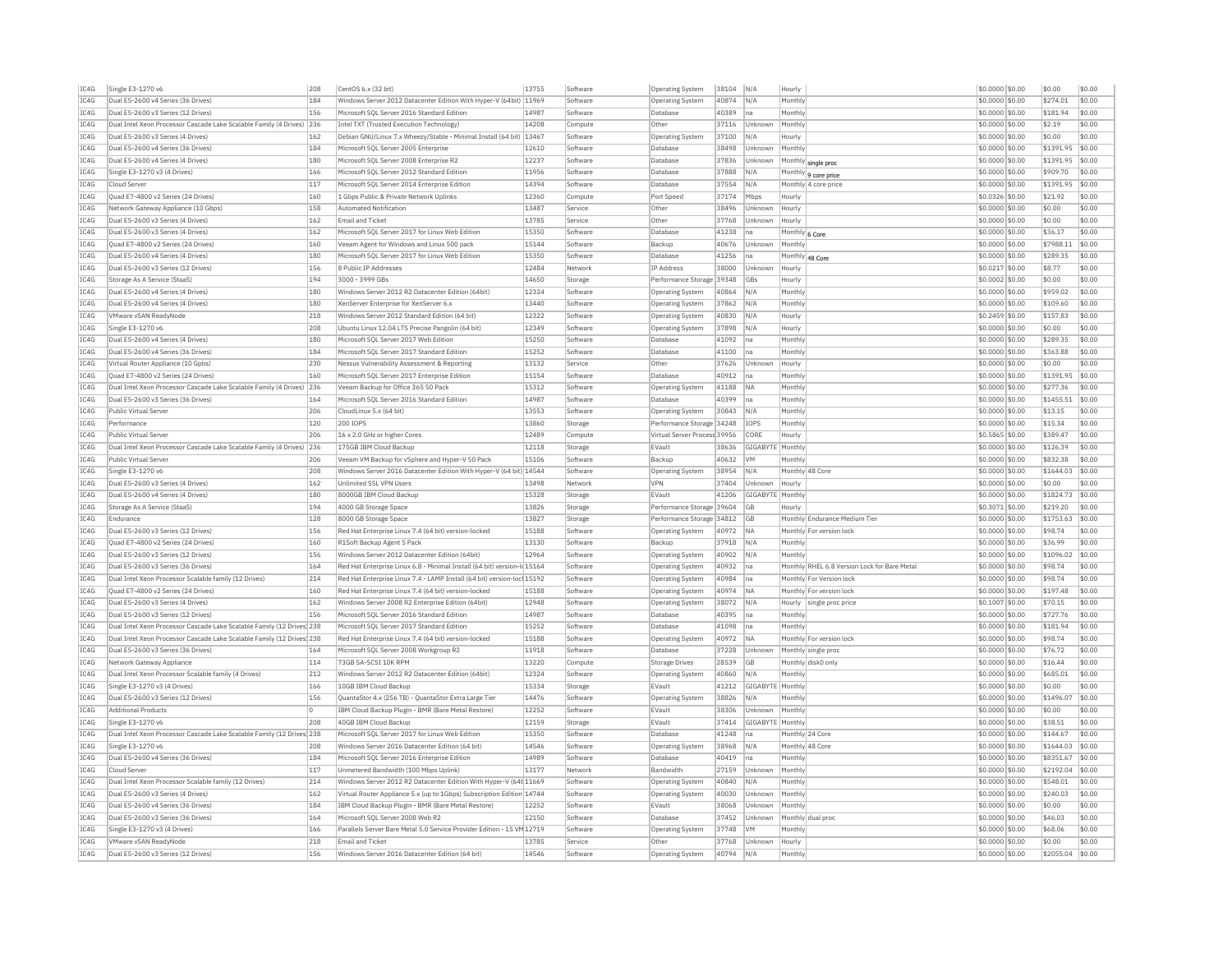| IC4G | Single E3-1270 v3 (4 Drives)                                          | 166      | 30GB IBM Cloud Backup                                             | 12298 | Storage  | EVault                       | 38056 | GIGABYTE   Monthly |                 |                                  | \$0.0000 \$0.00 | \$27.65           | \$0.00 |
|------|-----------------------------------------------------------------------|----------|-------------------------------------------------------------------|-------|----------|------------------------------|-------|--------------------|-----------------|----------------------------------|-----------------|-------------------|--------|
| IC4G | Single E3-1270 v6                                                     | 208      | Windows Server 2012 Datacenter Edition With Hyper-V (64bit) 11969 |       | Software | Operating System             | 40874 | N/A                | Monthly         |                                  | \$0.0000 \$0.00 | \$274.01          | \$0.00 |
| IC4G | Dual Intel Xeon Processor Cascade Lake Scalable Family (4 Drives)     | 236      | Windows Server 2016 Datacenter Edition (64 bit)                   | 14546 | Software | <b>Operating System</b>      | 38966 | N/A                | Monthly 32 Core |                                  | \$0.0000 \$0.00 | \$1096.02         | \$0.00 |
| IC4G | Dual Intel Xeon Processor Scalable family (12 Drives)                 | 214      | Ubuntu Linux 16.04 LTS Xenial Xerus (64 bit)                      | 14908 | Software | <b>Operating System</b>      | 40282 | <b>NA</b>          | Hourly          |                                  | \$0,0000 \$0.00 | \$0.00            | \$0.00 |
| IC4G | VMware vSAN OualifiedNode                                             | 216      | Redundant Power Supply                                            | 12891 | Compute  | Power Supply                 | 38036 | Unknown            | Hourly          |                                  | \$0,0168 \$0.00 | \$10.96           | \$0.00 |
| IC4G | Dual E5-2600 v3 Series (12 Drives)                                    | 156      | 10000 GB Bandwidth Allotment                                      | 12083 | Network  | Bandwidth                    | 38014 | <b>GB</b>          | Monthly         |                                  | \$0.0000 \$0.00 | \$0.00            | \$0.00 |
| IC4G | Cloud Server                                                          | 117      | NOC Monitoring                                                    | 12938 | Service  | Other                        | 25185 | N/A                | Hourly          |                                  | \$0.1096 \$0.00 | \$54.80           | \$0.00 |
|      |                                                                       |          |                                                                   |       |          |                              |       |                    |                 |                                  |                 |                   |        |
| IC4G | Dual E5-2600 v3 Series (36 Drives)                                    | 164      | 350GB IBM Cloud Backup                                            | 12116 | Storage  | EVault                       | 38144 | GIGABYTE Monthly   |                 |                                  | \$0,0000 \$0.00 | \$225.13          | \$0.00 |
| TC4G | Public Virtual Server                                                 | 206      | Microsoft SOL Server 2017 for Linux Enterprise Edition            | 15354 | Software | Database                     | 41308 | na                 | Monthly 32 Core |                                  | \$0,0000 \$0.00 | \$11135.56 \$0.00 |        |
| IC4G | VMware vSAN QualifiedNode                                             | 216      | Windows Server 2012 Datacenter Edition (64bit)                    | 12964 | Software | Operating System             | 40892 | N/A                | Monthly         |                                  | \$0.0000 \$0.00 | \$274.01          | \$0.00 |
| IC4G | Dual Intel Xeon Processor Cascade Lake Scalable Family (12 Drives 238 |          | Non-RATD                                                          | 13664 | Compute  | Storage Controller           | 38276 | Unknown            | Hourly          | generic                          | \$0,0000 \$0.00 | \$0.00            | \$0.00 |
| TC4G | Dual E5-2600 v4 Series (12 Drives)                                    | 182      | Windows Server 2012 Standard Edition (64 bit)                     | 12322 | Software | Operating System             | 40822 | N/A                | Hourly          |                                  | \$0.1224 \$0.00 | \$78.91           | \$0.00 |
| IC4G | Cloud Server                                                          | 117      | Veeam Backup for Office 365 1 Pack                                | 15304 | Software | Operating System             | 41180 | <b>NA</b>          | Monthly         |                                  | \$0.0000 \$0.00 | \$5.55            | \$0.00 |
| IC4G | Dual E5-2600 v3 Series (12 Drives)                                    | 156      | Veeam Backup for Office 365 1 Pack                                | 15304 | Software | Operating System             | 41180 | <b>NA</b>          | Monthly         |                                  | \$0.0000 \$0.00 | \$5.55            | \$0.00 |
| IC4G | <b>Additional Products</b>                                            | $\Omega$ | /64 Block Portable Public TPv6 Addresses                          | 13019 | Network  | IP Address                   | 25912 | Unknown            | Monthly         |                                  | \$0.0000 \$0.00 | \$10.96           | \$0.00 |
| IC4G | Cloud Server                                                          | 117      |                                                                   |       |          | Database                     |       |                    |                 |                                  |                 |                   |        |
|      |                                                                       |          | Microsoft SQL Server 2017 for Linux Standard Edition              | 15352 | Software |                              | 41268 | na                 | Monthly 8 Core  |                                  | \$0.0000 \$0.00 | \$727.76          | \$0.00 |
| IC4G | Dual E5-2600 v3 Series (36 Drives)                                    | 164      | Microsoft SOL Server 2017 for Linux Standard Edition              | 15352 | Software | Database                     | 41276 | Ina                | Monthly 24 Core |                                  | \$0,0000 \$0.00 | \$2183.27         | \$0.00 |
| IC4G | Dual E5-2600 v4 Series (12 Drives)                                    | 182      | Monitoring Package - Basic                                        | 12386 | Service  | Monitoring                   | 37234 | Unknown            | Hourly          |                                  | \$0,0000 \$0.00 | \$0.00            | \$0.00 |
| IC4G | Dual Intel Xeon Processor Scalable family (12 Drives)                 | 214      | 10000GB IBM Cloud Backup                                          | 15330 | Storage  | EVault                       | 41208 | GIGABYTE Monthly   |                 |                                  | \$0,0000 \$0,00 | \$2284.86         | \$0.00 |
| IC4G | Dual Intel Xeon Processor Cascade Lake Scalable Family (12 Drives 238 |          | Veeam Agent for Windows and Linux 100 Pack                        | 15118 | Software | Backup                       | 40644 | Unknown            | Monthly         |                                  | \$0,0000 \$0.00 | \$1997.52         | \$0.00 |
| IC4G | Storage As A Service (StaaS)                                          | 194      | 350 GB Storage Space                                              | 14254 | Storage  | Performance Storage 39784    |       | <b>GB</b>          | Hourly          |                                  | \$0.0269 \$0.00 | \$19.19           | \$0.00 |
| TC4G | Dual E5-2600 v4 Series (12 Drives)                                    | 182      | Microsoft SOL Server 2017 for Linux Enterprise Edition            | 15354 | Software | Database                     | 41310 | Ina                | Monthly 40 Core |                                  | \$0,0000 \$0.00 | \$13919.46 \$0.00 |        |
| IC4G | Cloud Server                                                          | 117      | Microsoft SQL Server 2016 Enterprise Edition                      | 14989 | Software | Database                     | 40415 | Ina                | Monthly         |                                  | \$0,0000 \$0.00 | \$5567.78         | \$0.00 |
| IC4G | Dual E5-2600 v3 Series (12 Drives)                                    | 156      | Microsoft SQL Server 2017 Enterprise Edition                      | 15154 | Software | Database                     | 41062 | Ina                | Monthly         |                                  | \$0,0000 \$0.00 | \$11135.56 \$0.00 |        |
| IC4G | Portable Storage                                                      | 94       | 400 GB (SAN)                                                      | 13290 | Compute  | Virtual Server Storage 28065 |       | GB                 |                 |                                  | \$0.0385 \$0.00 | \$28.18           | \$0.00 |
|      |                                                                       |          |                                                                   |       |          |                              |       |                    | Hourly          | <b>BYOC</b>                      |                 |                   |        |
| IC4G | Dual E5-2600 v4 Series (4 Drives)                                     | 180      | Veeam Backup for Office 365 25 Pack                               | 15310 | Software | Operating System             | 41186 | <b>NA</b>          | Monthly         |                                  | \$0.0000 \$0.00 | \$138.68          | \$0.00 |
| TC4G | Quad E7-4800 v2 Series (24 Drives)                                    | 160      | Microsoft SOL Server 2014 Enterprise Edition                      | 14394 | Software | Database                     | 37554 | N/A                |                 | Monthly 4 core price             | \$0,0000 \$0.00 | \$1391.95         | \$0.00 |
| IC4G | Ouad Xeon Processor Cascade Lake Scalable Family (24 Drives)          | 244      | MongoDB Community Edition                                         | 13473 | Software | Database                     | 38388 | N/A                | Hourly          |                                  | \$0,0000 \$0.00 | \$0.00            | \$0.00 |
| TCAG | Dual E5-2600 v3 Series (36 Drives)                                    | 164      | 100 Mbps Public & Private Network Uplinks                         | 12643 | Compute  | Port Speed                   | 38024 | Mbps               | Hourly          |                                  | \$0,0000 \$0.00 | \$0.00            | \$0.00 |
| IC4G | Dual Intel Xeon Processor Scalable family (4 Drives)                  | 212      | Windows Server 2012 R2 Datacenter Edition (64bit)                 | 12324 | Software | Operating System             | 40862 | N/A                | <b>Monthly</b>  |                                  | \$0.0000 \$0.00 | \$822.02          | \$0.00 |
| IC4G | Quad E7-4800 v2 Series (24 Drives)                                    | 160      | Microsoft SQL Server 2017 Web Edition                             | 15250 | Software | Database                     | 41088 | na                 | Monthly         |                                  | \$0.0000 \$0.00 | \$192.90          | \$0.00 |
| IC4G | Network Gateway Appliance                                             | 114      | Automated Notification                                            | 13487 | Service  | Other                        | 30126 | Unknown            | Hourly          |                                  | \$0,0000 \$0.00 | \$0.00            | \$0.00 |
| IC4G | VMware vSAN QualifiedNode                                             | 216      | 32 GB RAM                                                         | 14986 | Compute  | RAM                          | 40410 | GB                 | Monthly         |                                  | \$0.0000 \$0.00 | \$185.63          | \$0.00 |
| IC4G | Dual Intel Xeon Processor Scalable family (4 Drives)                  | 212      | 100 Mbps Redundant Public & Private Network Uplinks               | 11826 |          | Port Speed                   |       | Mbps               | Hourly          |                                  | \$0.0000 \$0.00 | \$0.00            | \$0.00 |
|      |                                                                       |          |                                                                   |       | Compute  |                              | 37710 |                    |                 |                                  |                 |                   |        |
| IC4G | Dual E5-2600 v3 Series (4 Drives)                                     | 162      | Veeam VM Backup for vSphere and Hyper-V 10 Pack                   | 15096 | Software | Backup                       | 40622 | Unknown            | Monthly         |                                  | \$0,0000 \$0.00 | \$122.44          | \$0.00 |
| IC4G | Dual E5-2600 v4 Series (4 Drives)                                     | 180      | Microsoft SQL Server 2017 for Linux Web Edition                   | 15350 | Software | Database                     | 41236 | na                 | Monthly         | 4 Con                            | \$0.0000 \$0.00 | \$24.11           | \$0.00 |
| IC4G | Single E3-1270 v3 (4 Drives)                                          | 166      | Windows Server 2012 Standard Edition (64 bit)                     | 12322 | Software | <b>Operating System</b>      | 40834 | N/A                | Hourly          |                                  | \$0.3673 \$0.00 | \$236.74          | \$0.00 |
| IC4G | Performance                                                           | 120      | 4200 IOPS                                                         | 14113 | Storage  | Performance Storage 34501    |       | IOPS               | Monthly         |                                  | \$0,0000 \$0.00 | \$322.23          | \$0.00 |
| IC4G | Public Virtual Server                                                 | 206      | Windows Server 2016 Standard Edition (64 bit)                     | 14540 | Software | Operating System             | 40782 | N/A                | Hourly          |                                  | \$1.7566 \$0.00 | \$1164.66         | \$0.00 |
| IC4G | Network Gateway Appliance                                             | 114      | 20000 GB Bandwidth Allotment                                      | 12082 | Network  | Bandwidth                    | 26678 | <b>GB</b>          | Monthly         |                                  | \$0,0000 \$0.00 | \$0.00            | \$0.00 |
| IC4G | Performance                                                           | 120      | 1600 IOPS                                                         | 14087 | Storage  | Performance Storage 34475    |       | IOPS               | Monthly         |                                  | \$0,0000 \$0.00 | \$122.75          | \$0.00 |
| TC4G | Endurance                                                             | 128      | 20 GB Storage Space                                               | 13818 | Storage  | Performance Storage 34892    |       | GB                 |                 |                                  | \$0,0000 \$0.00 | \$3.29            | \$0.00 |
|      |                                                                       |          | Riak 1.x                                                          |       |          |                              |       |                    |                 | Monthly Snapshot Space High Tier |                 |                   |        |
| IC4G | Dual E5-2600 v3 Series (4 Drives)                                     | 162      |                                                                   | 12432 | Software | Database                     | 38408 | N/A                | Hourly          |                                  | \$0.0000 \$0.00 | \$0.00            | \$0.00 |
| IC4G | Dual E5-2600 v4 Series (36 Drives)                                    | 184      | 1 IPv6 Address                                                    | 13033 | Network  | IP Address                   | 37050 | N/A                | Hourly          |                                  | \$0,0000 \$0.00 | \$0.00            | \$0.00 |
| TC4G | Storage As A Service (StaaS)                                          | 194      | 450 GB Storage Space                                              | 14258 | Storage  | Performance Storage 39800    |       | GB                 | Hourly          |                                  | \$0.0346 \$0.00 | \$24.67           | \$0.00 |
| IC4G | Performance                                                           | 120      | 4900 IOPS                                                         | 14064 | Storage  | Performance Storage 34452    |       | IOPS               | Monthly         |                                  | \$0.0000 \$0.00 | \$375.93          | \$0.00 |
| IC4G | Dual Intel Xeon Processor Scalable family (12 Drives)                 | 214      | Microsoft SOL Server 2016 Enterprise Edition                      | 14989 | Software | Database                     | 40409 | Ina                | Monthly         |                                  | \$0,0000 \$0.00 | \$2087.92         | \$0.00 |
| IC4G | Storage As A Service (StaaS)                                          | 194      | 500 - 48000 TOPS                                                  | 14660 | Storage  | Performance Storage 39368    |       | <b>TOPS</b>        | Hourly          |                                  | \$0.0001 \$0.00 | \$0.00            | \$0.00 |
| TC4G | <b>Bare Metal Server</b>                                              | 113      | Red Hat Enterprise Linux 6.x (64 bit) (per-processor licensing)   | 12528 | Software | <b>Operating System</b>      | 37304 | N/A                |                 | Monthly 2 processor price        | \$0.0000 \$0.00 | \$98.64           | \$0.00 |
| TC4G | Dual E5-2600 v3 Series (36 Drives)                                    | 164      | Windows Server 2012 R2 Datacenter Edition With Hyper-V (64t 11669 |       | Software | <b>Operating System</b>      | 40850 | N/A                | Monthly         |                                  | \$0,0000 \$0.00 | \$1096.02         | \$0.00 |
| IC4G | Endurance                                                             | 128      | 4000 GB Storage Space                                             | 13826 | Storage  | Performance Storage          | 39098 | GB                 | Monthly         |                                  | \$0.0000 \$0.00 | \$2542.77         | \$0.00 |
|      |                                                                       |          |                                                                   |       |          |                              |       |                    |                 |                                  |                 |                   |        |
| IC4G | Dual E5-2600 v3 Series (36 Drives)                                    | 164      | Microsoft SOL Server 2017 for Linux Enterprise Edition            | 15354 | Software | Database                     | 41292 | Ina                | Monthly 4 Core  |                                  | \$0,0000 \$0,00 | \$1391.95         | \$0.00 |
| IC4G | Dual Intel Xeon Processor Scalable family (4 Drives)                  | 212      | Veeam Backup for Office 365 5 Pack                                | 15306 | Software | <b>Operating System</b>      | 41182 | <b>NA</b>          | Monthly         |                                  | \$0.0000 \$0.00 | \$27.75           | \$0.00 |
| IC4G | Service Addons                                                        | 210      | VMware Cloud Foundation Hybridity Bundle C                        | 15006 | Service  | Other                        | 40452 | Unknown            | Monthly         |                                  | \$0.0000 \$0.00 | \$32.88           | \$0.00 |
| IC4G | Quad E7-4800 v2 Series (24 Drives)                                    | 160      | Windows Server 2008 Datacenter Edition SP2 (64bit)                | 12085 | Software | Operating System             | 37816 | N/A                |                 | Monthly quad proc price          | \$0,0000 \$0.00 | \$548.01          | \$0.00 |
| IC4G | Dual E5-2600 v3 Series (12 Drives                                     | 156      | XenServer Enterprise for XenServer 7.x                            | 14770 | Software | Operating System             | 40060 | <b>NA</b>          | Monthl          |                                  | \$0,0000 \$0.00 | \$109.60          | \$0.00 |
| IC4G | Dual E5-2600 v4 Series (4 Drives)                                     | 180      | Veeam VM Backup for vSphere and Hyper-V 100 Pack                  | 15108 | Software | Backup                       | 40634 | Unknown            | Monthly         |                                  | \$0,0000 \$0.00 | \$1220.43         | \$0.00 |
| IC4G | Public Virtual Server                                                 | 206      | Microsoft SQL Server 2014 Enterprise Edition                      | 14394 | Software | Database                     | 38438 | N/A                |                 |                                  | \$0.0000 \$0.00 | \$3479.86         | \$0.00 |
| IC4G | <b>Bare Metal Server</b>                                              | 113      | Nessus Vulnerability Assessment & Reporting                       | 13132 | Service  | Other                        | 37626 | Unknown            | Hourly          | Monthly 9 core price             | \$0.0000 \$0.00 | \$0.00            | \$0.00 |
|      |                                                                       |          |                                                                   |       |          |                              |       |                    |                 |                                  |                 |                   |        |
| IC4G | Dual E5-2600 v4 Series (12 Drives)                                    | 182      | Microsoft SOL Server 2016 Enterprise Edition                      | 14989 | Software | Database                     | 40417 | Ina                | Monthly         |                                  | \$0,0000 \$0.00 | \$6959.73         | \$0.00 |
| IC4G | Dual E5-2600 v4 Series (4 Drives)                                     | 180      | Intel TXT (Trusted Execution Technology)                          | 14208 | Compute  | Other                        | 37116 | Unknown            | Monthly         |                                  | \$0,0000 \$0.00 | \$2.19            | \$0.00 |
| TC4G | Dual E5-2600 v3 Series (12 Drives)                                    | 156      | 1 TPv6 Address                                                    | 13033 | Network  | <b>IP Address</b>            | 37050 | N/A                | Hourly          |                                  | \$0,0000 \$0.00 | \$0.00            | \$0.00 |
| IC4G | Dual E5-2600 v3 Series (36 Drives)                                    | 164      | 1500GB IBM Cloud Backup                                           | 12112 | Storage  | EVault                       | 37290 | GIGABYTE Monthly   |                 |                                  | \$0,0000 \$0.00 | \$685.26          | \$0.00 |
| IC4G | Cloud Server                                                          | 117      | Windows Server 2016 Standard Edition (64 bit)                     | 14540 | Software | Operating System             | 38924 | N/A                | Hourly 32 Core  |                                  | \$0,8788 \$0,00 | \$582.33          | \$0.00 |
| IC4G | Dual E5-2600 v4 Series (36 Drives)                                    | 184      | 64 GB RAM                                                         | 12135 | Compute  | RAM                          | 37052 | GB                 | Monthly         |                                  | \$0,0000 \$0.00 | \$248.83          | \$0.00 |
|      |                                                                       |          |                                                                   |       |          |                              |       |                    |                 |                                  |                 |                   |        |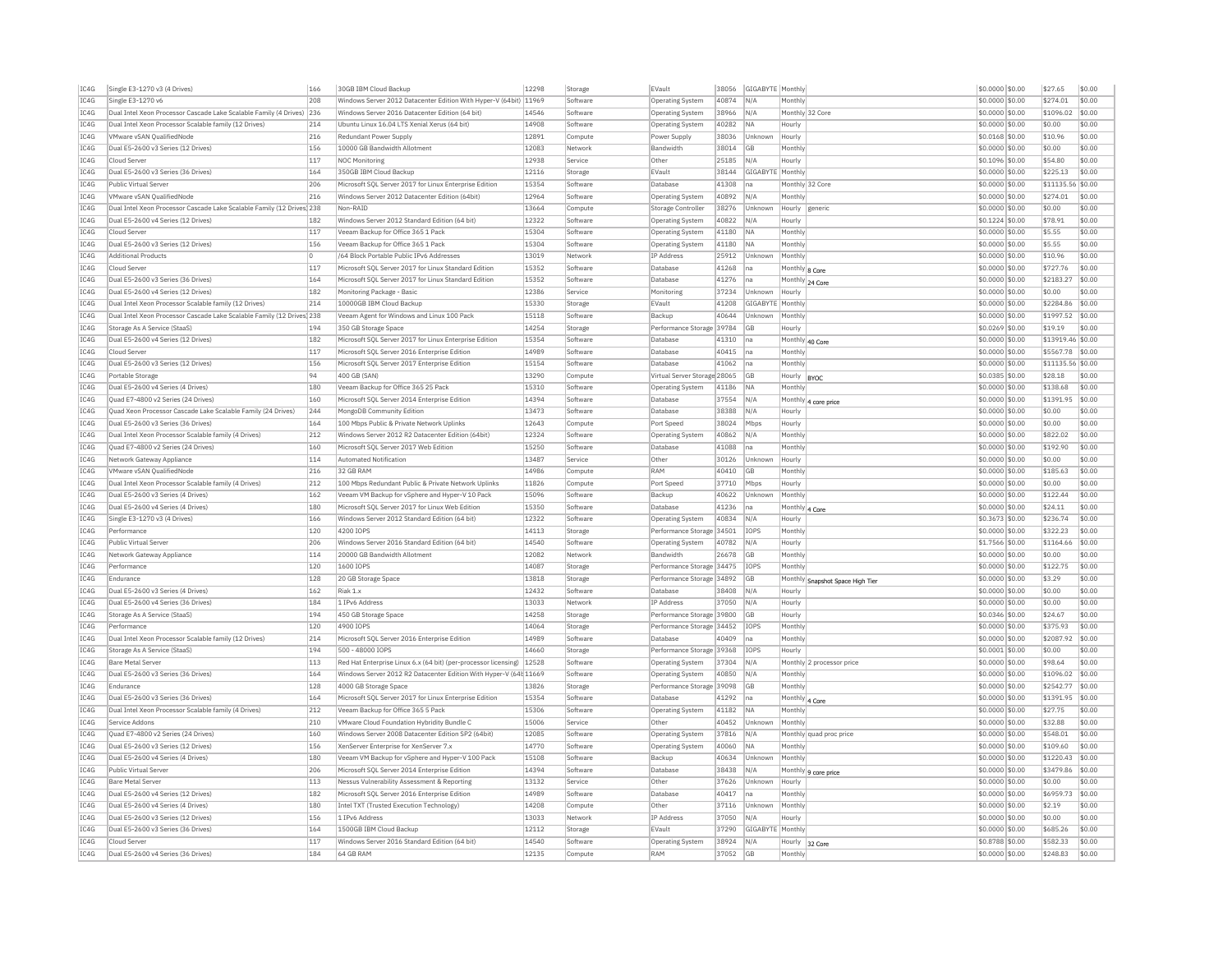| IC4G         | Service Addons                                                           | 210        | VMware Cloud Foundation Hybridity Bundle C                                                           | 15006          | Service              | Other                           | 40446          | Unknown                 | Monthly               |                                      | \$0,0000 \$0.00                     | \$0.00                 | \$0.00           |
|--------------|--------------------------------------------------------------------------|------------|------------------------------------------------------------------------------------------------------|----------------|----------------------|---------------------------------|----------------|-------------------------|-----------------------|--------------------------------------|-------------------------------------|------------------------|------------------|
| IC4G         | Public Virtual Server                                                    | 206        | Microsoft SOL Server 2014 Standard Edition                                                           | 14396          | Software             | Database                        | 38444          | N/A                     |                       | Monthly 24 core price                | \$0,0000 \$0.00                     | \$2183.27              | \$0.00           |
| IC4G         | Dual E5-2600 v3 Series (12 Drives)                                       | 156        | Microsoft SQL Server 2017 Standard Edition                                                           | 15252          | Software             | Database                        | 41106          | na                      | Monthly               |                                      | \$0.0000 \$0.00                     | \$1091.64              | \$0.00           |
| IC4G         | Dual E5-2600 v3 Series (12 Drives)                                       | 156        | Riak 1.x                                                                                             | 12432          | Software             | Database                        | 38408          | N/A                     | Hourly                |                                      | \$0,0000 \$0.00                     | \$0.00                 | \$0.00           |
| TC4G         | Dual E5-2600 v3 Series (12 Drives)                                       | 156        | 20000 GB Bandwidth Allotment                                                                         | 12082          | Network              | <b>Bandwidth</b>                | 26678          | GB                      | Monthly               |                                      | \$0,0000 \$0.00                     | \$0.00                 | \$0.00           |
| IC4G         | Dual Intel Xeon Processor Cascade Lake Scalable Family (12 Drives 238    |            | VMware vCenter 5.5 Standard                                                                          | 13542          | Software             | Operating System                | 38180          | N/A                     | Hourly                |                                      | \$0.0000 \$0.00                     | \$0.00                 | \$0.00           |
| IC4G         | Dual E5-2600 v4 Series (36 Drives)                                       | 184        | Microsoft SOL Server 2017 for Linux Enterprise Edition                                               | 15354          | Software             | Database                        | 41314          | $\sqrt{n}a$             | Monthly 56 Core       |                                      | \$0.0000 \$0.00                     | \$19487.24 \$0.00      |                  |
| TC4G         | Dual E5-2600 v4 Series (4 Drives)                                        | 180        | Windows Server 2012 R2 Datacenter Edition (64bit)                                                    | 12324          | Software             | Operating System                | 40860          | N/A                     | Monthly               |                                      | $$0.0000$ \$0.00                    | \$685.01               | \$0.00           |
| IC4G         | Dual E5-2600 v3 Series (36 Drives)                                       | 164        | Microsoft SQL Server 2014 Enterprise Edition                                                         | 14394          | Software             | Database                        | 37328          | N/A                     | Monthly               | 12 core price                        | \$0.0000 \$0.00                     | \$4175.84              | \$0.00           |
| IC4G         | Dual Intel Xeon Processor Cascade Lake Scalable Family (12 Drives 238    |            | XenServer Standard for XenServer 7.x                                                                 | 14768          | Software             | Operating System                | 40058          | NΔ                      | Monthly               |                                      | \$0,0000 \$0.00                     | \$54.80                | \$0.00           |
| TCAG         | Dual E5-2600 v3 Series (4 Drives)                                        | 162        | 50GB TBM Cloud Backup                                                                                | 12158          | Storage              | FVault                          | 37246          | GIGARYTE                | Monthly               |                                      | \$0.0000 \$0.00                     | \$43.45                | \$0.00           |
| IC4G         | Dual E5-2600 v4 Series (12 Drives)                                       | 182        | <b>Email and Ticket</b>                                                                              | 13785          | Service              | Other                           | 37768          | Unknown                 | Hourly                |                                      | \$0.0000 \$0.00                     | \$0.00                 | \$0.00           |
| IC4G         | Dual E5-2600 v3 Series (12 Drives)                                       | 156        | Windows Server 2016 Datacenter Edition With Hyper-V (64 bit) 14544                                   |                | Software             | <b>Operating System</b>         | 40790          | N/A                     | Monthly               |                                      | \$0,0000 \$0,00                     | \$2055.04              | \$0.00           |
| IC4G         | Dual Intel Xeon Processor Scalable family (4 Drives)                     | 212        | Red Hat Enterprise Linux 7.7 (64 bit) - version-locked                                               | 15414          | Software             |                                 | 41398          |                         |                       |                                      |                                     | \$98.64                | \$0.00           |
|              |                                                                          |            |                                                                                                      |                |                      | Operating System                |                | Unknown                 |                       | Monthly Version Locked Price - 2 CPU | \$0.0000 \$0.00                     |                        |                  |
| IC4G         | Dual Intel Xeon Processor Scalable family (4 Drives)                     | 212        | 4000GB IBM Cloud Backup                                                                              | 15324          | Storage              | EVault                          | 41202          | GIGABYTE Monthly        |                       |                                      | \$0.0000 \$0.00                     | \$1096.02              | \$0.00           |
| IC4G         | Dual E5-2600 v4 Series (12 Drives)                                       | 182        | Windows Server 2016 Datacenter Edition With Hyper-V (64 bit) 14544                                   |                | Software             | <b>Operating System</b>         | 38946          | N/A                     |                       | Monthly 20 Core                      | \$0,0000 \$0,00                     | \$685.01               | \$0.00           |
| IC4G         | Performance                                                              | 120        | 1000 IOPS                                                                                            | 13848          | Storage              | Performance Storage             | 34236          | <b>IOPS</b>             | Monthly               |                                      | \$0.0000 \$0.00                     | \$76.72                | \$0.00           |
| TC4G         | Dual Intel Xeon Processor Cascade Lake Scalable Family (4 Drives) 236    |            | Windows Server 2016 Datacenter Edition (64 bit)                                                      | 14546          | Software             | <b>Operating System</b>         | 38960          | N/A                     |                       | Monthly 20 Core                      | \$0,0000 \$0,00                     | \$685.01               | \$0.00           |
| IC4G         | VMware vSAN ReadvNode                                                    | 218        | 192 GB RAM                                                                                           | 14994          | Compute              | RAM                             | 40418          | GB                      | Monthly               |                                      | \$0.0000 \$0.00                     | \$500.61               | \$0.00           |
| IC4G         | Dual Intel Xeon Processor Cascade Lake Scalable Family (4 Drives) 236    |            | Microsoft SOL Server 2017 for Linux Standard Edition                                                 | 15352          | Software             | Database                        | 41262          | na                      |                       | Monthly 1-2 Core                     | \$0.0000 \$0.00                     | \$181.94               | \$0.00           |
| IC4G         | Cloud Server                                                             | 117        | Microsoft SQL Server 2012 Enterprise Edition                                                         | 12153          | Software             | Database                        | 28222          | N/A                     |                       | Monthly 32 core price                | \$0.0000 \$0.00                     | \$11135.56 \$0.00      |                  |
| IC4G         | Public Virtual Server                                                    | 206        | Red Hat Enterprise Linux 6 - Minimal Install (64 bit)                                                | 12780          | Software             | Operating System                | 28564          | N/A                     |                       | Hourly 5-100 cores                   | \$0.1313 \$0.00                     | \$101.93               | \$0.00           |
| IC4G         | Dual E5-2600 v4 Series (4 Drives)                                        | 180        | 20GB TBM Cloud Backup                                                                                | 12299          | Storage              | FVault                          | 37008          | GIGARYTE Monthly        |                       |                                      | \$0,0000 \$0,00                     | \$16.79                | 50.00            |
| IC4G         | Dual E5-2600 v4 Series (4 Drives)                                        | 180        | Microsoft SQL Server 2012 Standard Edition                                                           | 11956          | Software             | Database                        | 37492          | N/L                     |                       | Monthly 20 core price                | \$0.0000 \$0.00                     | \$1819.39              | \$0.00           |
| IC4G         | Single E3-1270 v3 (4 Drives)                                             | 166        | Microsoft SOL Server 2012 Standard Edition                                                           | 11956          | Software             | Database                        | 37064          | N/A                     |                       | Monthly 1 core price                 | \$0,0000 \$0,00                     | \$181.94               | \$0.00           |
| IC4G         | Dual E5-2600 v4 Series (36 Drives)                                       | 184        | QuantaStor 4.x (4 TB) - QuantaStor Extra Small Tier                                                  | 14468          | Software             | Operating System                | 38818          | N/A                     | Monthly               |                                      | \$0.0000 \$0.00                     | \$170.98               | \$0.00           |
| IC4G         | Dual Intel Xeon Processor Cascade Lake Scalable Family (4 Drives) 236    |            | Windows Server 2016 Standard Edition (64 bit)                                                        | 14542          | Software             | Operating System                | 38932          | N/A                     |                       | Hourly 20 Core                       | \$0.1530 \$0.00                     | \$98.64                | \$0.00           |
| TC4G         | Public Virtual Server                                                    | 206        | Microsoft SOL Server 2014 Standard Edition                                                           | 14396          | Software             | Database                        | 37114          | N/A                     |                       |                                      | $$0.0000$ \$0.00                    | \$1273.58              | \$0.00           |
| TCAG         | Cloud Server                                                             | 117        | 16 x 2.0 GHz or higher Cores (Dedicated Host)                                                        | 15436          | Compute              | Virtual Server Process 41422    |                | <b>DEDICATED</b> Hourly |                       | Monthly 14 core price                | \$0.0000 \$0.00                     | \$0.00                 | \$0.00           |
| IC4G         | Cloud Server                                                             | 117        | 8 GB (Dedicated Host)                                                                                | 15466          |                      | RAM                             | 41452          | GR                      | Hourly                |                                      | \$0.0000 \$0.00                     | \$0.00                 | \$0.00           |
| IC4G         |                                                                          | 206        | Microsoft SQL Server 2017 Web Edition                                                                | 15250          | Compute              |                                 | 41096          |                         |                       |                                      |                                     | \$578.70               | \$0.00           |
| IC4G         | Public Virtual Server                                                    |            |                                                                                                      |                | Software             | Database                        |                | na                      | Monthly               |                                      | \$0,0000 \$0,00                     |                        |                  |
|              |                                                                          | 166        | MySQL 5.0 for Windows                                                                                | 13348          | Software             | Database                        | 36980          | Unknown                 | Hourly                |                                      | \$0.0000 \$0.00                     | \$0.00                 | \$0.00           |
|              | Single E3-1270 v3 (4 Drives)                                             |            |                                                                                                      |                |                      |                                 |                |                         |                       |                                      |                                     |                        |                  |
| IC4G         | Dual Intel Xeon Processor Scalable family (4 Drives)                     | 212        | Parallels Plesk Panel 12 (Linux) - 30 Domain w/ Power Pack                                           | 14216          | Software             | Control Pane                    | 37120          | Unknown                 | Monthly               |                                      | \$0.0000 \$0.00                     | \$40.12                | \$0.00           |
| IC4G         | Dual E5-2600 v3 Series (12 Drives)                                       | 156        | Microsoft SOL Server 2017 for Linux Web Edition                                                      | 15350          | Software             | Database                        | 41258          | na                      |                       | Monthly 56 Core                      | \$0.0000 \$0.00                     | \$337.57               | \$0.00           |
| IC4G         | Endurance                                                                | 128        | 40 GB Storage Space                                                                                  | 13819          | Storage              | Performance Storage 34896       |                | GB                      |                       | Monthly Snapshot Space Medium Tier   | \$0.0000 \$0.00                     | \$4.38                 | \$0.00           |
| IC4G         | Performance                                                              | 120        | 1400 IOPS                                                                                            | 13872          | Storage              | Performance Storage 34260       |                | <b>IOPS</b>             | Monthly               |                                      | \$0,0000 \$0,00                     | \$107.41               | \$0.00           |
| IC4G         | Performance                                                              | 120        | 2600 IOPS                                                                                            | 13983          | Storage              | Performance Storage 34371       |                | <b>IOPS</b>             | Monthly               |                                      | \$0,0000 \$0,00                     | \$199.48               | \$0.00           |
| TC4G         | Cloud Server                                                             | 117        | Veeam Backup for Office 365 50 Pack                                                                  | 15312          | Software             | Operating System                | 41188          | <b>NA</b>               | Monthly               |                                      | \$0,0000 \$0.00                     | \$277.36               | \$0.00           |
| IC4G         | Dual E5-2600 v4 Series (36 Drives)                                       | 184        | 600 GB SAS (15K RPM)                                                                                 | 14332          | Compute              | Storage Drives                  | 37972          | GB                      |                       |                                      | \$0.0000 \$0.00                     | \$71.09                | \$0.00           |
| IC4G         | Dual E5-2600 v3 Series (4 Drives)                                        | 162        | Microsoft SQL Server 2017 Standard Edition                                                           | 15252          | Software             | Database                        | 41110          | Ina                     | Monthly 4U<br>Monthly |                                      | \$0.0000 \$0.00                     | \$1819.39              | \$0.00           |
| TC4G         | Dual Intel Xeon Processor Cascade Lake Scalable Family (12 Drives 238    |            | 10 Ghns Dual Public & Private Network Unlinks (Unbonded)                                             | 14298          | Compute              | Port Speed                      | 38432          | Mhns                    | Monthly               |                                      | \$0,0000 \$0.00                     | \$219.20               | \$0.00           |
| IC4G         | Quad E7-4800 v2 Series (24 Drives)                                       | 160        | 12.00 TB SATA                                                                                        | 15150          | Compute              | Storage Drives                  | 40800          | ĠВ                      | Monthly               |                                      | \$0.0000 \$0.00                     | \$103.68               | \$0.00           |
| IC4G         | Cloud Server                                                             | 117        |                                                                                                      | 12960          |                      | Database                        | 26444          | Unknown                 | Monthly               |                                      | \$0,0000 \$0,00                     | \$76.72                | \$0.00           |
|              |                                                                          |            | Microsoft SQL Server 2005 Workgroup<br>7.68TB SSD SED                                                |                | Software<br>Compute  | Storage Drives                  |                | GB                      |                       |                                      |                                     | \$493.70               | \$0.00           |
| IC4G         | Dual Intel Xeon Processor Scalable family (4 Drives)                     | 212        |                                                                                                      | 15266          |                      |                                 | 41126          |                         | Monthly 1U            |                                      | \$0.0000 \$0.00                     |                        |                  |
| IC4G<br>TC4G | Dual E5-2600 v3 Series (12 Drives)<br>Dual E5-2600 v3 Series (12 Drives) | 156<br>156 | 1.00 TB SATA<br>175GB TBM Cloud Backup                                                               | 14354          | Compute              | <b>Storage Drives</b><br>FVault | 38466<br>38636 | GВ<br>GIGARYTE Monthly  | Monthly 2U            |                                      | \$0.0000 \$0.00<br>$$0.0000$ \$0.00 | \$16.79<br>\$126.39    | \$0.00<br>\$0.00 |
|              |                                                                          |            |                                                                                                      | 12118          | Storage              |                                 |                |                         |                       |                                      |                                     |                        |                  |
| IC4G         | Service Addons                                                           | 210        | VMware vSAN Advanced Tier I 0 - 20 TB 6.x                                                            | 15030          | Service              | Other                           | 40550          | Unknown                 | Monthly               |                                      | \$0.0000 \$0.00                     | \$609.82               | \$0.00           |
| IC4G         | VMware vSAN ReadvNode                                                    | 218        | 960GB SSD SED (5DWPD)                                                                                | 14916          | Compute              | <b>Storage Drives</b>           | 40306          | GB                      | Monthly 2U            |                                      | \$0.0000 \$0.00                     | \$109.60               | \$0.00           |
| IC4G         | Public Virtual Server                                                    | 206        | 350 GB (SAN)                                                                                         | 12636          | Compute              | Virtual Server Storage 23245    |                | GB                      | Hourly                | <b>BYO</b>                           | \$0.0336 \$0.00                     | \$25.05                | \$0.00           |
| IC4G         | Network Gateway Appliance (10 Gbps)                                      | 158        | 10 Gbps Public & Private Network Uplinks                                                             | 13735          | Compute              | Port Speed                      | 37456          | Mbps                    | Monthly               |                                      | \$0.0000 \$0.00                     | \$109.60               | \$0.00           |
| IC4G         | Service Addons                                                           | 210        | VMware vSAN BP Advanced Tier I 0 - 20 TB 6.x                                                         | 15066          | Service              | Other                           | 40586          | Unknown                 | Monthly               |                                      | \$0,0000 \$0.00                     | \$469.10               | \$0.00           |
| IC4G         | Dual E5-2600 v4 Series (4 Drives)                                        | 180        | Monitoring Package - Managed Services Premium Application                                            | 13800          | Service              | Monitoring                      | 37142          | N/A                     | Monthly               |                                      | \$0.0000 \$0.00                     | \$10.96                | \$0.00           |
| TC4G         | <b>Public Virtual Server</b>                                             | 206        | 200 GB (LOCAL SSD)                                                                                   | 12417          | Compute              | Virtual Server Storage 39994    |                | GB                      | Hourly                |                                      | \$0.0128 \$0.00                     | \$8.73                 | \$0.00           |
| IC4G         | Dual E5-2600 v3 Series (36 Drives)                                       | 164        | Microsoft SQL Server 2017 Enterprise Edition                                                         | 15154          | Software             | Database                        | 41062          | na                      | Monthly               |                                      | \$0.0000 \$0.00                     | \$11135.56 \$0.00      |                  |
| IC4G         | Dual Intel Xeon Processor Scalable family (12 Drives)                    | 214        | R1Soft Server Backup Manager 5.0 Enterprise (Linux)                                                  | 12634          | Software             | Operating System                | 37528          | N/A                     | Monthly               |                                      | \$0.0000 \$0.00                     | \$0.00                 | \$0.00           |
| IC4G         | Dual Intel Xeon Processor Scalable family (12 Drives)                    | 214        | Microsoft SQL Server 2017 Web Edition                                                                | 15250          | Software             | Database                        | 41094          | lna.                    | Monthly               |                                      | \$0,0000 \$0.00                     | \$337.57               | \$0.00           |
| IC4G         | Dual E5-2600 v3 Series (36 Drives)                                       | 164        | Citrix XenServer 7.6.0                                                                               | 15274          | Software             | Operating System                | 41138          | <b>NA</b>               | Monthly               |                                      | \$0,0000 \$0.00                     | \$0.00                 | \$0.00           |
| IC4G         | Public Virtual Server                                                    | 206        | Microsoft SOL Server 2014 Express Edition                                                            | 14398          | Software             | Database                        | 37948          | N/A                     | Hourly                |                                      | \$0,0000 \$0.00                     | \$0.00                 | \$0.00           |
| IC4G         | Single E3-1270 v6                                                        | 208        | Red Hat Enterprise Linux 7.x (64 bit) (per-processor licensing)   14412                              |                | Software             | Operating System                | 37958          | Unknown                 | Monthly               |                                      | \$0.0000 \$0.00                     | \$49.32                | \$0.00           |
| IC4G         | Dual E5-2600 v3 Series (36 Drives)                                       | 164        | R1Soft Backup Agent 5 Pack                                                                           | 13130          | Software             | Backup                          | 37918          | $N/\beta$               | Monthly               |                                      | \$0.0000 \$0.00                     | \$36.99                | \$0.00           |
| TC4G         | Dual E5-2600 v4 Series (12 Drives)                                       | 182        | 100 Mbps Redundant Private Network Uplinks                                                           | 12606          | Compute              | Port Speed                      | 37916          | Mbps                    | Hourly                |                                      | \$0,0000 \$0.00                     | \$0.00                 | \$0.00           |
| TCAG         |                                                                          | 184        |                                                                                                      | 15350          |                      | Database                        |                | na                      |                       |                                      |                                     | \$168.79               | \$0.00           |
| IC4G         | Dual E5-2600 v4 Series (36 Drives)<br>Dual E5-2600 v4 Series (12 Drives) | 182        | Microsoft SQL Server 2017 for Linux Web Edition<br>Microsoft SOL Server 2017 Enterprise Edition      | 15154          | Software<br>Software | Database                        | 41250<br>40912 | lna                     | Monthly               | Monthly 28 Core                      | \$0.0000 \$0.00<br>\$0,0000 \$0.00  | \$1391.95              | \$0.00           |
|              |                                                                          | 160        |                                                                                                      |                | Software             | Database                        | 37066          | N/L                     |                       | Monthly 14 core price                | $$0.0000$ \$0.00                    |                        |                  |
| IC4G<br>IC4G | Quad E7-4800 v2 Series (24 Drives)<br>Dual E5-2600 v4 Series (12 Drives) | 182        | Microsoft SQL Server 2012 Enterprise Edition<br>Microsoft SQL Server 2017 for Linux Standard Edition | 12153<br>15352 | Software             | Database                        | 41288          | na                      |                       | Monthly 96 Core                      | \$0.0000 \$0.00                     | \$4871.81<br>\$8733.09 | \$0.00<br>\$0.00 |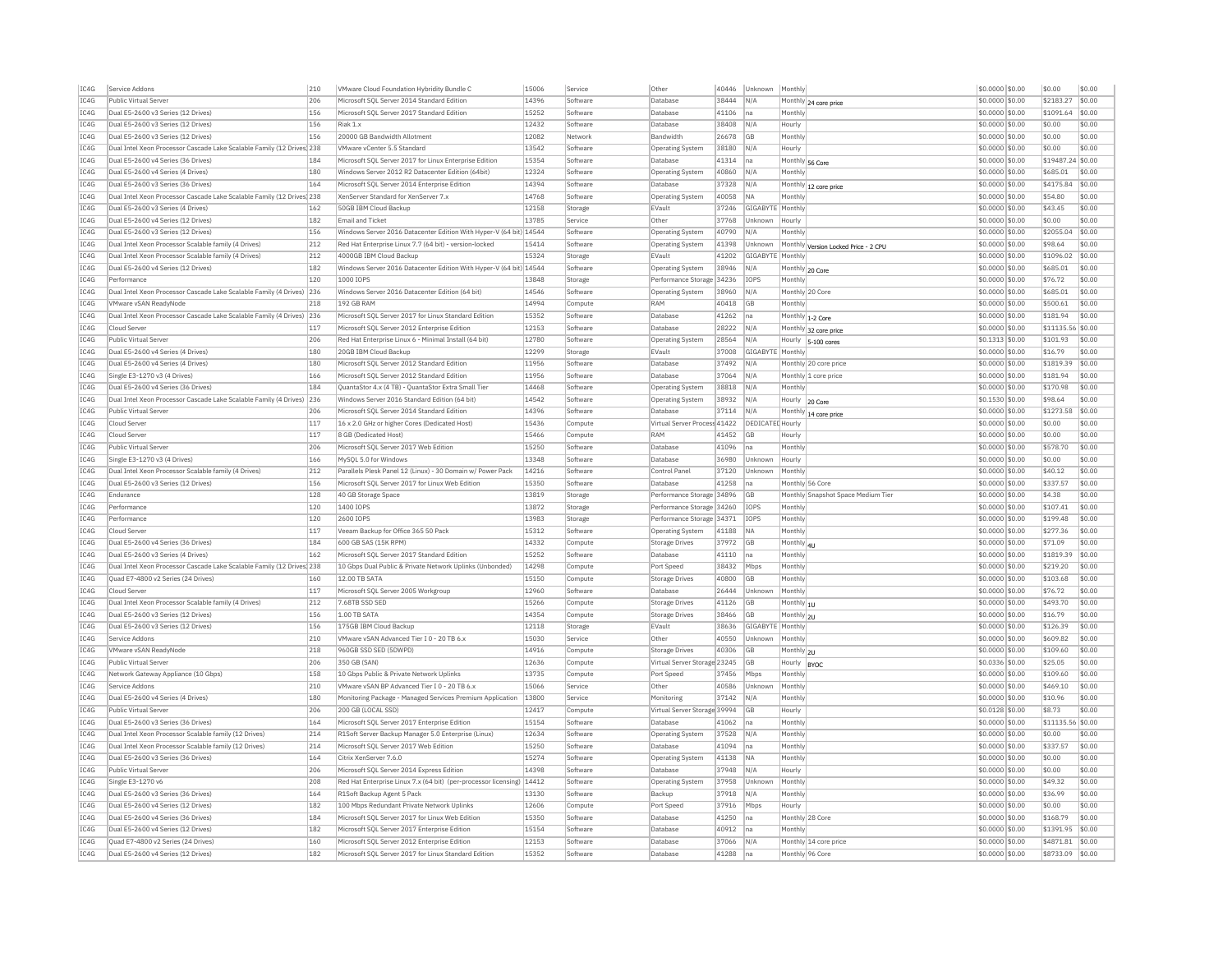| IC4G         | Dual E5-2600 v3 Series (4 Drives)                                      | 162        | Windows Server 2012 Datacenter Edition (64bit)                           | 12964          | Software           | Operating System                                       | 40906 | N/A              | Monthly              |                                                                      | \$0.0000 \$0.00                     | \$1644.03           | \$0.00           |
|--------------|------------------------------------------------------------------------|------------|--------------------------------------------------------------------------|----------------|--------------------|--------------------------------------------------------|-------|------------------|----------------------|----------------------------------------------------------------------|-------------------------------------|---------------------|------------------|
| IC4G         | Single E3-1270 v6                                                      | 208        | Monitoring Package - Basic                                               | 12386          | Service            | Monitoring                                             | 37234 | Unknown          | Hourly               |                                                                      | \$0.0000 \$0.00                     | \$0.00              | \$0.00           |
| IC4G         | Dual E5-2600 v4 Series (12 Drives)                                     | 182        | Microsoft SQL Server 2017 for Linux Web Edition                          | 15350          | Software           | Database                                               | 41254 | na               |                      | Monthly 40 Core                                                      | \$0.0000 \$0.00                     | \$241.12            | \$0.00           |
| IC4G         | <b>Additional Products</b>                                             | l n        | Monitoring Package - Managed Services Premium Application                | 13800          | Service            | Monitoring                                             | 34021 | N/A              | Monthly              |                                                                      | \$0,0000 \$0,00                     | \$10.96             | \$0.00           |
| IC4G         | Cloud Server                                                           | 117        | Microsoft SOL Server 2016 Enterprise Edition                             | 14989          | Software           | Database                                               | 40429 | na               | Monthly              |                                                                      | \$0.0000 \$0.00                     | \$19487.24 \$0.00   |                  |
| IC4G         | Dual E5-2600 v3 Series (36 Drives)                                     | 164        | 960GB SSD SED (5DWPD)                                                    | 14916          | Compute            | <b>Storage Drives</b>                                  | 40308 | GB               | Monthly 4U           |                                                                      | \$0.0000 \$0.00                     | \$109.60            | \$0.00           |
| IC4G         | Dual E5-2600 v3 Series (4 Drives)                                      | 162        | Microsoft SQL Server 2016 Standard Edition                               | 14987          | Software           | Database                                               | 40393 | Ina              | Monthly              |                                                                      | \$0,0000 \$0.00                     | \$545.82            | \$0.00           |
| IC4G         | Dual E5-2600 v3 Series (36 Drives)                                     | 164        | Microsoft SQL Server 2017 for Linux Enterprise Edition                   | 15354          | Software           | Database                                               | 41304 | na               |                      | Monthly 24 Core                                                      | \$0,0000 \$0.00                     | \$8351.67           | \$0.00           |
| TC4G         | <b>VMware vSAN ReadvNode</b>                                           | 218        | 1 TP Address                                                             | 13345          | Network            | <b>TP Address</b>                                      | 38488 | Unknown          | Hourly               |                                                                      | \$0,0000 \$0.00                     | \$0.00              | \$0.00           |
| IC4G         | Single E3-1270 v3 (4 Drives)                                           | 166        | Unlimited SSL VPN Users                                                  | 13498          | Network            | VPN                                                    | 37404 | Unknown          | Hourly               |                                                                      | \$0.0000 \$0.00                     | \$0.00              | \$0.00           |
| IC4G         | Dual Intel Xeon Processor Scalable family (12 Drives)                  | 214        | 1.2 TB SSD (10 DWPD)                                                     | 14336          | Compute            | <b>Storage Drives</b>                                  | 38702 | GB               | Monthly              |                                                                      | \$0.0000 \$0.00                     | \$120.46            | \$0.00           |
| TCAG         | Dual Intel Xeon Processor Scalable family (12 Drives)                  | 214        | 960GB SSD SED (5DWPD)                                                    | 14916          | Compute            | Storage Drives                                         | 40306 | GB               | Monthly 2U           |                                                                      | \$0,0000 \$0.00                     | \$109.60            | \$0.00           |
| IC4G         | Dual Intel Xeon Processor Scalable family (4 Drives)                   | 212        | McAfee VirusScan Enterprise                                              | 12607          | Software           | Antivirus                                              | 23114 | Unknown          | Hourly               |                                                                      | \$0,0000 \$0.00                     | \$0.00              | \$0.00           |
| IC4G         | Dual Intel Xeon Processor Cascade Lake Scalable Family (4 Drives) 236  |            | Red Hat Enterprise Linux 7.4 - Minimal Install (64 bit) version-Id 15190 |                | Software           | Operating System                                       | 40978 | <b>NA</b>        |                      |                                                                      | \$0,0000 \$0.00                     | \$98.74             | \$0.00           |
| IC4G         | Cloud Serve                                                            | 117        | 64 GB (Dedicated Host)                                                   | 15476          | Compute            | RAM                                                    | 41462 | GB               | Hourly               | Monthly For Version Lock                                             | \$0.0000 \$0.00                     | \$0.00              | \$0.00           |
| IC4G         | Dual E5-2600 v3 Series (12 Drives)                                     | 156        | 10.00 TB SATA SED                                                        | 14960          | Compute            | Storage Drives                                         | 40366 | GB               | Monthly 2U           |                                                                      | \$0.0000 \$0.00                     | \$87.88             | \$0.00           |
| TC4G         | Cloud Server                                                           | 117        | Microsoft SOL Server 2005 Standard                                       | 12846          | Software           | Database                                               | 25471 | Unknown          | Monthly              |                                                                      | \$0,0000 \$0.00                     | \$363.88            | \$0.00           |
| TCAG         | <b>VMware vSAN QualifiedNode</b>                                       | 216        | 960GB SSD SED (5DWPD)                                                    | 14916          |                    |                                                        |       | GB               | Monthly              |                                                                      |                                     | \$109.60            | \$0.00           |
|              |                                                                        |            |                                                                          | 14546          | Compute            | <b>Storage Drives</b>                                  | 40542 |                  |                      |                                                                      | \$0.0000 \$0.00                     |                     | \$0.00           |
| IC4G         | Dual Intel Xeon Processor Scalable family (4 Drives)                   | 212        | Windows Server 2016 Datacenter Edition (64 bit)                          |                | Software           | <b>Operating System</b>                                | 38960 | N/A              |                      | Monthly 20 Core                                                      | \$0.0000 \$0.00                     | \$685.01            |                  |
| IC4G         | Single E3-1270 v3 (4 Drives)                                           | 166        | Parallels Plesk Panel 11 (Linux) 100 Domain w/ Power Pack                | 13620          | Software           | Control Pane                                           | 37292 | N/A              | Monthly              |                                                                      | \$0,0000 \$0.00                     | \$40.12             | \$0.00           |
| IC4G         | Single E3-1270 v6                                                      | 208        | Windows Server 2012 R2 Datacenter Edition (64bit)                        | 12324          | Software           | <b>Operating System</b>                                | 40860 | N/A              | Monthly              |                                                                      | \$0.0000 \$0.00                     | \$685.01            | \$0.00           |
| IC4G         | Portable IP Addresses                                                  | 132        | 4 Portable Private IP Addresses                                          | 12458          | Network            | <b>IP Address</b>                                      | 22217 | IPs              | Monthly              |                                                                      | \$0,0000 \$0,00                     | \$0.00              | \$0.00           |
| IC4G         | Single E3-1270 v6                                                      | 208        | 100 Mbps Public & Private Network Uplinks                                | 12643          | Compute            | Port Speed                                             | 38024 | Mbps             | Hourly               |                                                                      | \$0.0000 \$0.00                     | \$0.00              | \$0.00           |
| IC4G         | Dual E5-2600 v4 Series (36 Drives)                                     | 184        | 10.00 TB SATA SED                                                        | 14960          | Compute            | <b>Storage Drives</b>                                  | 40368 | GВ               | Monthly 41           |                                                                      | \$0.0000 \$0.00                     | \$87.88             | \$0.00           |
| IC4G         | Dual E5-2600 v4 Series (12 Drives)                                     | 182        | Monitoring Package - Premium Application                                 | 11944          | Service            | Monitoring                                             | 37838 | Unknown          | Hourly               |                                                                      | \$0.0158 \$0.00                     | \$10.96             | \$0.00           |
| IC4G         | Single E3-1270 v3 (4 Drives)                                           | 166        | 12000GB IBM Cloud Backup                                                 | 15332          | Storage            | EVault                                                 | 41210 | GIGABYTE         | Monthly              |                                                                      | \$0.0000 \$0.00                     | \$2740.05           | \$0.00           |
| IC4G         | Dual E5-2600 v3 Series (12 Drives                                      | 156        | Citrix Essentials for XenServer 5.5 (Billed per VM)                      | 11960          | Software           | <b>Operating System</b>                                | 38324 | N/A              | Hourly               |                                                                      | \$0,0000 \$0,00                     | \$0.00              | \$0.00           |
| IC4G         | Dual E5-2600 v4 Series (36 Drives)                                     | 184        | Debian GNU/Linux 7.x Wheezy/Stable (64 bit)                              | 12426          | Software           | Operating System                                       | 38170 | N/A              | Hourly               |                                                                      | \$0.0000 \$0.00                     | \$0.00              | \$0.00           |
| IC4G         | Dual E5-2600 v3 Series (12 Drives)                                     | 156        | 3.00 TB SATA                                                             | 14342          | Compute            | <b>Storage Drives</b>                                  | 37134 | GB               | Monthly 2U           |                                                                      | \$0,0000 \$0.00                     | \$32.58             | \$0.00           |
| IC4G         | Public Virtual Server                                                  | 206        | 250 GB (SAN)                                                             | 11908          | Compute            | Virtual Server Storage 20105                           |       | <b>GB</b>        | Hourly               | RYOC                                                                 | \$0.0217 \$0.00                     | \$15.66             | \$0.00           |
| IC4G         | Storage As A Service (StaaS)                                           | 194        | 200 GB Storage Space                                                     | 14250          | Storage            | Performance Storage                                    | 39400 | <b>GB</b>        | Hourly               |                                                                      | \$0,0670 \$0,00                     | \$43.84             | \$0.00           |
|              |                                                                        | 212        |                                                                          | 12964          |                    |                                                        |       | N/A              |                      |                                                                      | \$0,0000 \$0.00                     | \$1096.02           | \$0.00           |
| TC4G         | Dual Intel Xeon Processor Scalable family (4 Drives)                   |            | Windows Server 2012 Datacenter Edition (64bit)                           |                | Software           | <b>Operating System</b>                                | 40902 |                  | Monthly              |                                                                      |                                     |                     |                  |
|              |                                                                        |            | Citrix XenServer 6.2.1                                                   |                | Software           |                                                        |       | N/A              |                      |                                                                      |                                     |                     |                  |
| IC4G         | Single E3-1270 v6<br>Public Virtual Server                             | 208        | Microsoft SOL Server 2014 Standard Edition                               | 12803<br>14396 | Software           | <b>Operating System</b><br>Database                    | 38424 | N/A              | Monthly              |                                                                      | \$0.0000 \$0.00                     | \$0.00<br>\$1273.58 | \$0.00<br>\$0.00 |
| IC4G         |                                                                        | 206        |                                                                          |                |                    |                                                        | 37336 |                  |                      | Monthly 13 core price                                                | \$0.0000 \$0.00                     |                     |                  |
| TCAG         | Dual E5-2600 v4 Series (36 Drives)                                     | 184        | Redhat 6.5 (64 bit) - version-locked                                     | 14450          | Software           | Operating System                                       | 38800 | N/A              |                      | Monthly 2 processor price                                            | \$0,0000 \$0.00                     | \$98.64             | \$0.00           |
| IC4G         | Dual Intel Xeon Processor Cascade Lake Scalable Family (12 Drives) 238 |            | 800 GB SSD (10 DWPD)                                                     | 13202          | Compute            | Storage Drives                                         | 38652 | GB               | Monthly 2U           |                                                                      | \$0,0000 \$0.00                     | \$87.88             | \$0.00           |
| IC4G         | Cloud Server                                                           | 117        | Veeam VM Backup for vSphere and Hyper-V 25 Pack                          | 15100          | Software           | Backup                                                 | 40626 | Unknown          | Monthly              |                                                                      | \$0,0000 \$0.00                     | \$305.11            | \$0.00           |
| IC4G         | Dual Intel Xeon Processor Cascade Lake Scalable Family (12 Drives) 238 |            | 1000 GB Bandwidth Allotment                                              | 12627          | Network            | Bandwidth                                              | 37406 | GB               | Monthly              |                                                                      | \$0.0000 \$0.00                     | \$0.00              | \$0.00           |
| IC4G         | Dual E5-2600 v3 Series (36 Drives)                                     | 164        | Microsoft SQL Server 2017 Web Edition                                    | 15250          | Software           | Database                                               | 41086 | Ina              | Monthly              |                                                                      | \$0.0000 \$0.00                     | \$168.79            | \$0.00           |
| TC4G         | Public Virtual Server                                                  | 206        | CoreOS Stable                                                            | 14422          | Software           | Operating System                                       | 38770 | N/A              | Hourly               |                                                                      | $$0.0000$ \$0.00                    | \$0.00              | \$0.00           |
| IC4G         | Dual E5-2600 v4 Series (4 Drives)                                      | 180        | 12.00 TB SATA                                                            | 15150          | Compute            | <b>Storage Drives</b>                                  | 40796 | GB               | Monthly              |                                                                      | \$0.0000 \$0.00                     | \$103.68            | \$0.00           |
| TCAG         | Public Virtual Server                                                  | 206        | 40GB TBM Cloud Backup                                                    | 12159          | Storage            | FVault                                                 | 20863 | GIGARYTE Monthly |                      |                                                                      | \$0.0000 \$0.00                     | \$38.51             | \$0.00           |
| IC4G         | Single E3-1270 v6                                                      | 208        | 12000GB IBM Cloud Backup                                                 | 15332          | Storage            | EVault                                                 | 41210 | GIGABYTE Monthly |                      |                                                                      | \$0,0000 \$0.00                     | \$2740.05           | \$0.00           |
| IC4G         | Single E3-1270 v6                                                      | 208        | MySQL 5.0 for Windows                                                    | 13348          | Software           | Database                                               | 36980 | Unknown          | Hourly               |                                                                      | \$0.0000 \$0.00                     | \$0.00              | \$0.00           |
| IC4G         | Virtual Router Appliance (10 Gpbs)                                     | 230        | RATO                                                                     | 13075          | Compute            | Storage Controlle                                      | 37532 | N/A              | Hourly               |                                                                      | \$0,0741 \$0,00                     | \$54.80             | \$0.00           |
| IC4G         | Dual E5-2600 v3 Series (12 Drives                                      | 156        | Windows Server 2016 Standard Edition (64 bit)                            | 14542          | Software           | <b>Operating System</b>                                | 38928 | N/A              | Hourly               | 4 Core                                                               | \$0.0612 \$0.00                     | \$39.46             | \$0.00           |
| IC4G         | Dual Intel Xeon Processor Cascade Lake Scalable Family (4 Drives) 236  |            | XenServer Standard for XenServer 7.x                                     | 14768          | Software           | <b>Operating System</b>                                | 40058 | <b>NA</b>        | Monthly              |                                                                      | \$0.0000 \$0.00                     | \$54.80             | \$0.00           |
| IC4G         | Single E3-1270 v6                                                      | 208        | Microsoft SQL Server 2012 Standard Edition                               | 11956          | Software           | Database                                               | 37064 | N/A              |                      |                                                                      | \$0,0000 \$0.00                     | \$181.94            | \$0.00           |
| IC4G         | Public Virtual Server                                                  | 206        | Microsoft SOL Server 2016 Web Edition                                    | 14991          | Software           | Database                                               | 40431 | Ina              | Monthly              | Monthly 1 core price                                                 | \$0,0000 \$0.00                     | \$12.06             | \$0.00           |
| IC4G         | Dual E5-2600 v3 Series (36 Drives)                                     | 164        | Microsoft SOL Server 2008 Express R2                                     | 12867          | Software           | Database                                               | 37830 | Unknown          | Monthly              |                                                                      | \$0,0000 \$0,00                     | \$0.00              | \$0.00           |
| IC4G         | Cloud Server                                                           | 117        | 400 GB (SAN)                                                             | 13290          | Compute            | Virtual Server Storage 28065                           |       | GB               | Hourly               | <b>BYOC</b>                                                          | \$0.0385 \$0.00                     | \$28.18             | \$0.00           |
| IC4G         | Public Virtual Server                                                  | 206        | Microsoft SOL Server 2012 Standard Edition                               | 11956          | Software           | Database                                               | 20844 | N/A              |                      |                                                                      | \$0,0000 \$0.00                     | \$1091.64           | $ $ \$0.00       |
| IC4G         | Dual E5-2600 v4 Series (4 Drives)                                      | 180        | Riak 1.x                                                                 | 12432          | Software           | Database                                               | 38408 | N/A              | Hourly               | Monthly 11 core price                                                | \$0,0000 \$0.00                     | \$0.00              | \$0.00           |
| IC4G         | Dual E5-2600 v4 Series (4 Drives)                                      | 180        | Ubuntu Linux 12.04 LTS Precise Pangolin (64 bit)                         | 12349          | Software           | Operating System                                       | 37898 | N/A              | Hourly               |                                                                      | \$0,0000 \$0.00                     | \$0.00              | \$0.00           |
| TC4G         | Dual E5-2600 v4 Series (4 Drives)                                      | 180        | 4.00 TR SATA                                                             | 14344          | Compute            | Storage Drives                                         | 37354 | <b>GB</b>        |                      |                                                                      | \$0,0000 \$0.00                     | \$38.51             | \$0.00           |
|              |                                                                        | 180        |                                                                          |                | Software           | Operating System                                       |       | N/A              | Monthly 1U<br>Hourly |                                                                      |                                     |                     |                  |
| IC4G         | Dual E5-2600 v4 Series (4 Drives)                                      |            | Windows Server 2012 R2 Standard Edition (64 bit)                         | 12910          |                    |                                                        | 40808 |                  |                      |                                                                      | \$0.1837 \$0.00                     | \$118.37            | \$0.00           |
| IC4G         | Dual E5-2600 v4 Series (12 Drives                                      | 182        | Microsoft SOL Server 2016 Enterprise Edition                             | 14989          | Software           | Database                                               | 40421 | Ina              | Monthly              |                                                                      | \$0.0000 \$0.00                     | \$9743.62           | \$0.00           |
| TCAG         | Dual E5-2600 v4 Series (36 Drives)                                     | 184        | Microsoft SOL Server 2017 Web Edition                                    | 15250          | Software           | Database                                               | 41078 | lna.             | Monthly              |                                                                      | \$0,0000 \$0.00                     | \$72.34             | \$0.00           |
| IC4G         | Dual E5-2600 v4 Series (36 Drives                                      | 184        | Microsoft SOL Server 2008 Workgroud                                      | 12698          | Software           | Database                                               | 37010 | Unknown          |                      | Monthly single-proc pricing                                          | \$0,0000 \$0.00                     | \$76.72             | \$0.00           |
| IC4G         | Dual Intel Xeon Processor Scalable family (12 Drives)                  | 214        | Windows Server 2012 Datacenter Edition With Hyper-V (64bit) 11969        |                | Software           | Operating System                                       | 40876 | N/A              | Monthly              |                                                                      | \$0,0000 \$0.00                     | \$548.01            | \$0.00           |
| IC4G         | Dual E5-2600 v4 Series (36 Drives)                                     | 184        | 100 Mbps Public & Private Network Uplinks                                | 12643          | Compute            | Port Speed                                             | 38024 | Mbps             | Hourly               |                                                                      | \$0.0000 \$0.00                     | \$0.00              | \$0.00           |
| IC4G         | VMware vSAN QualifiedNode                                              | 216        | No Operating System                                                      | 14282          | Software           | Operating System                                       | 38426 | <b>NA</b>        | Hourly               |                                                                      | \$0.0000 \$0.00                     | \$0.00              | \$0.00           |
| TC4G         | Cloud Server                                                           | 117        | Microsoft SQL Server 2014 Enterprise Edition                             | 14394          | Software           | Database                                               | 37946 | N/A              |                      | Monthly 13 core price                                                | \$0,0000 \$0.00                     | \$4871.81           | \$0.00           |
| TCAG<br>IC4G | Endurance<br>Endurance                                                 | 128<br>128 | 4000 GB Storage Space<br>300 GB Storage Space                            | 13826<br>14252 | Storage<br>Storage | Performance Storage 34936<br>Performance Storage 34974 |       | GB<br>GB         |                      | Monthly Snapshot Space Low Tier<br>Monthly Snapshot Space Medium Tie | $$0.0000$ \$0.00<br>\$0.0000 \$0.00 | \$219.20<br>\$32.88 | \$0.00<br>\$0.00 |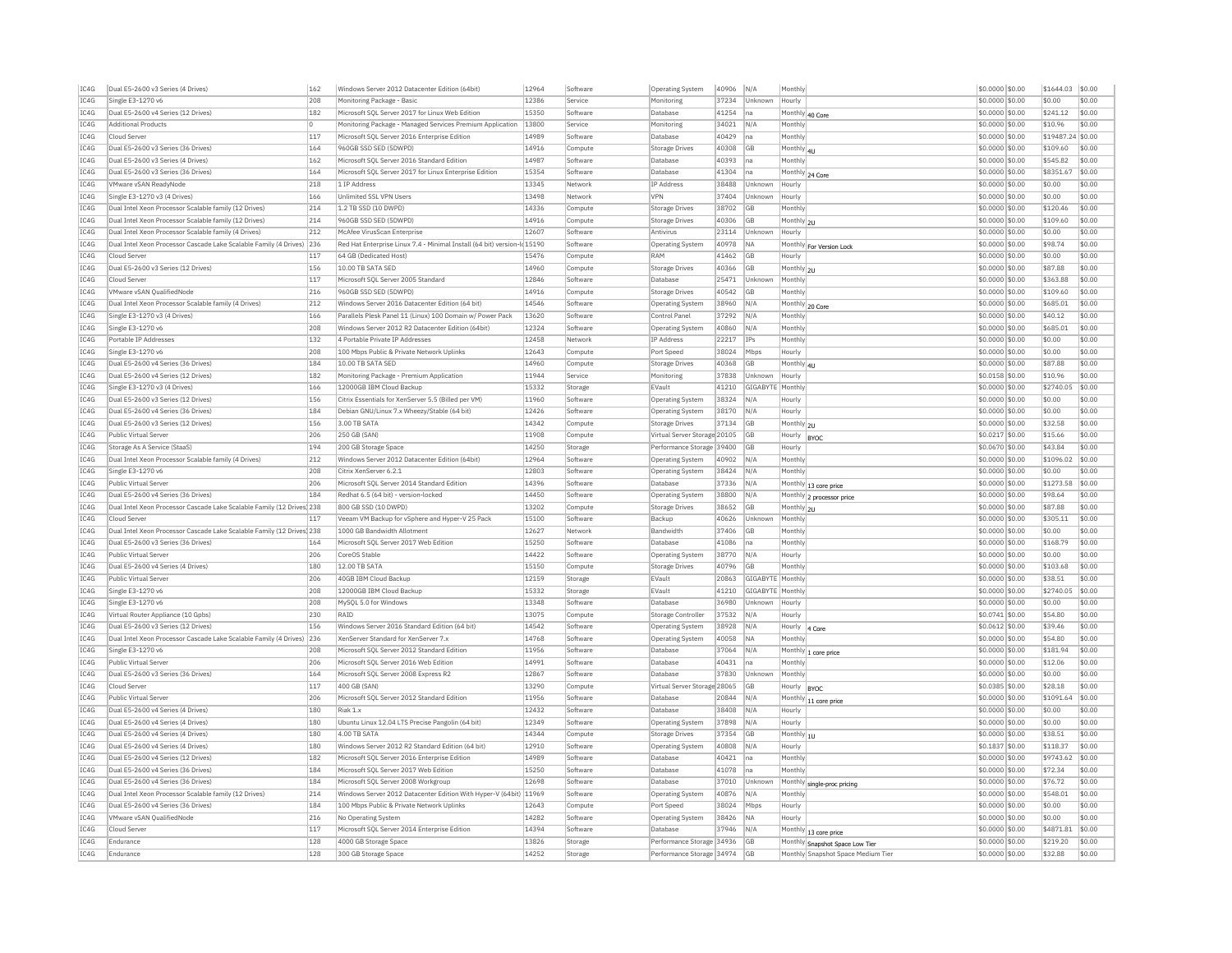| TC4G | Dual Intel Xeon Processor Scalable family (12 Drives)                  | 214        | Windows Server 2016 Datacenter Edition With Hyper-V (64 bit) 14544                                                |       | Software            | <b>Operating System</b>          | 40790 N/A  |                  | Monthly                                           | \$0.0000 \$0.00  | \$2055.04 \$0.00   |           |
|------|------------------------------------------------------------------------|------------|-------------------------------------------------------------------------------------------------------------------|-------|---------------------|----------------------------------|------------|------------------|---------------------------------------------------|------------------|--------------------|-----------|
| TC4G | Dual Intel Xeon Processor Scalable family (4 Drives)                   | 212        | Microsoft SQL Server 2017 for Linux Web Edition                                                                   | 15350 | Software            | Database                         | 41256      | Ina              | Monthly 48 Core                                   | \$0.0000 \$0.00  | \$289.35           | \$0.00    |
| TC4G | Bare Metal Server                                                      | 113        | Windows Server 2012 Datacenter Edition (64bit)                                                                    | 12964 | Software            | Operating System                 | 40904      | N/A              | Monthly                                           | \$0.0000 \$0.00  | \$1233.02 \$0.00   |           |
| IC4G | Single E3-1270 v3 (4 Drives)                                           | 166        | 500GB IBM Cloud Backup                                                                                            | 12115 | Storage             | EVault                           | 38532      | GIGABYTE Monthly |                                                   | \$0,0000 \$0,00  | \$274.50           | \$0.00    |
| TC4G | Dual E5-2600 v4 Series (36 Drives)                                     | 184        | Microsoft SOL Server 2017 for Linux Standard Edition                                                              | 15352 | Software            | Database                         | 41264      | na               | Monthly 4 Core                                    | \$0.0000 \$0.00  | \$363.88           | \$0.00    |
| TCAG | Dual Intel Xeon Processor Cascade Lake Scalable Family (12 Drives) 238 |            | Microsoft SOL Server 2017 for Linux Enterprise Edition                                                            | 15354 | Software            | Database                         | 41298 na   |                  | Monthly 12 Core                                   | \$0,0000 \$0.00  | \$4175.84 \$0.00   |           |
| IC4G | Single E3-1270 v6                                                      | 208        | Microsoft SQL Server 2017 Enterprise Edition                                                                      | 15154 | Software            | Database                         | 40912      | na               | Monthly                                           | \$0.0000 \$0.00  | \$1391.95 \$0.00   |           |
| TCAG | Quad Xeon Processor Cascade Lake Scalable Family (24 Drives)           | 244        | Microsoft SOL Server 2017 for Linux Web Edition                                                                   | 15350 | Software            | Database                         | 41258      | Ina              | Monthly 56 Core                                   | $$0.0000$ \$0.00 | \$337.57           | \$0.00    |
| TCAG | Dual E5-2600 v4 Series (4 Drives)                                      | 180        | 800 GB SSD (10 DWPD)                                                                                              | 13202 | Compute             | Storage Drives                   | 38164      | GE               | Hourly<br> 10                                     | $$0.1323$ \$0.00 | \$87.88            | \$0.00    |
| TCAG | Ouad E7-4800 v2 Series (24 Drives)                                     | 160        | Idera Disk Agent 10 Pack                                                                                          | 13653 | Software            | Backup                           | 37508      | IN/A             | Monthly                                           | \$0,0000 \$0,00  | \$68.51            | \$0.00    |
| IC4G | Ouad Xeon Processor Cascade Lake Scalable Family (24 Drives)           | 244        | Microsoft SOL Server 2016 Enterprise Edition                                                                      | 14989 | Software            | Database                         | 40429      | Ina              | Monthly                                           | \$0,0000 \$0,00  | \$19487.24 \$0.00  |           |
| TC4G |                                                                        |            |                                                                                                                   |       |                     |                                  | 37174 Mbps |                  |                                                   |                  |                    | sin on    |
| IC4G | Network Gateway Appliance (10 Gbps)<br>Single E3-1270 v3 (4 Drives)    | 158<br>166 | 1 Gbps Public & Private Network Uplinks<br>Red Hat Enterprise Linux 7.3 - LAMP Install (64 bit) version-loc 15170 | 12360 | Compute<br>Software | Port Speed                       | 40948      | Ina              | Hourly                                            | \$0.0326 \$0.00  | \$21.92<br>\$49.32 | \$0.00    |
|      |                                                                        |            |                                                                                                                   |       |                     | <b>Operating System</b>          |            |                  | Monthly RHEL 7.3 LAMP Version Lock for Bare Metal | \$0.0000 \$0.00  |                    |           |
| TC4G | Dual E5-2600 v3 Series (36 Drives)                                     | 164        | Redhat 6.5 (64 bit) - version-locked                                                                              | 14450 | Software            | Operating System                 | 38800      | N/A              | Monthly 2 processor price                         | \$0,0000 \$0.00  | \$98.64            | \$0.00    |
| IC4G | Performance                                                            | 120        | 1500 IOPS                                                                                                         | 13853 | Storage             | Performance Storage 34241        |            | IOPS             | Monthly                                           | \$0.0000 \$0.00  | \$115.08           | \$0.00    |
| TC4G | Dual E5-2600 v4 Series (12 Drives)                                     | 182        | Windows Server 2016 Datacenter Edition (64 bit)                                                                   | 14546 | Software            | Operating System                 | 40794 N/A  |                  | Monthly                                           | \$0,0000 \$0.00  | \$2055.04 \$0.00   |           |
| TCAG | Single E3-1270 v6                                                      | 208        | Monitoring Package - Advanced                                                                                     | 12931 | Service             | Monitoring                       | 37036      | Unknown          | Hourly                                            | \$0.0079 \$0.00  | \$5.48             | \$0.00    |
| IC4G | Dual Intel Xeon Processor Cascade Lake Scalable Family (12 Drives) 238 |            | Microsoft SOL Server 2017 Standard Edition                                                                        | 15252 | Software            | Database                         | 41104      | na               | Monthly                                           | \$0.0000 \$0.00  | \$727.76           | \$0.00    |
| TCAG | Public Virtual Server                                                  | 206        | Microsoft SQL Server 2012 Enterprise Edition                                                                      | 12153 | Software            | Database                         | 24515      | N/A              | Monthly 8 core price                              | \$0.0000 \$0.00  | \$2783.89          | \$0.00    |
| IC4G | Single E3-1270 v3 (4 Drives)                                           | 166        | Microsoft SQL Server 2014 Express Edition                                                                         | 14398 | Software            | Database                         | 37948 N/A  |                  | Hourly                                            | \$0.0000 \$0.00  | \$0.00             | \$0.00    |
| IC4G | Single E3-1270 v3 (4 Drives)                                           | 166        | Parallels Plesk Panel 12 (Linux) - Unlimited Domain w/ Power P 14220                                              |       | Software            | Control Panel                    | 37950      | Unknown          | Monthly                                           | \$0.0000 \$0.00  | \$58.20            | \$0.00    |
| IC4G | Cloud Serve                                                            | 117        | Microsoft SOL Server 2016 Web Edition                                                                             | 14991 | Software            | Database                         | 40441      |                  | Monthly                                           | \$0.0000 \$0.00  | \$96.45            | \$0.00    |
| IC4G | Public Virtual Server                                                  | 206        | CentOS 6.5 - Minimal Install (64 bit) - version-locked                                                            | 14278 | Software            | Operating System                 | 35022      | N/A              | Monthly                                           | \$0,0000 \$0,00  | \$0.00             | \$0.00    |
| TC4G | Dual E5-2600 v3 Series (12 Drives)                                     | 156        | McAfee VirusScan Enterprise                                                                                       | 12607 | Software            | Antivirus                        | 23114      | Unknown          | Hourly                                            | \$0,0000 \$0,00  | \$0.00             | \$0.00    |
| TCAG | Dual E5-2600 v4 Series (12 Drives                                      | 182        | Microsoft SOL Server 2017 Standard Edition                                                                        | 15252 | Software            | Database                         | 41098      | Ina              | Monthly                                           | \$0,0000 \$0.00  | \$181.94           | \$0.00    |
| IC4G | Bare Metal Server                                                      | 113        | 12.00 TB SATA                                                                                                     | 15150 | Compute             | Storage Drives                   | 40798      | <b>GB</b>        | Monthly                                           | \$0.0000 \$0.00  | \$103.68           | \$0.00    |
| TCAG | Single E3-1270 v3 (4 Drives)                                           | 166        | Microsoft SOL Server 2012 Web Edition                                                                             | 11803 | Software            | Database                         | 37058      | N/A              | Monthly 14 core price                             | \$0,0000 \$0.00  | \$84.39            | \$0.00    |
| TC4G | Dual Intel Xeon Processor Cascade Lake Scalable Family (12 Drives 238  |            | Unmetered Bandwidth (10 Mbps Uplink)                                                                              | 13146 | Network             | Bandwidth                        | 37138      | Unknown          | Monthl                                            | \$0.0000 \$0.00  | \$109.60           | \$0.00    |
| TCAG | Single E3-1270 v6                                                      | 208        | No Operating System                                                                                               | 14282 | Software            | Operating System                 | 38426      | <b>NA</b>        | Hourly                                            | \$0.0000 \$0.00  | \$0.00             | \$0.00    |
| IC4G | Dual Intel Xeon Processor Cascade Lake Scalable Family (4 Drives) 236  |            | 250GB IBM Cloud Backup                                                                                            | 12117 | Storage             | EVault                           | 37192      | GIGABYTE Monthly |                                                   | \$0,0000 \$0.00  | \$158.97           | \$0.00    |
| TC4G | Rare Metal Server                                                      | 113        | 10GB IBM Cloud Backup                                                                                             | 15334 | Storage             | FVault                           | 41212      | GIGABYTE Monthly |                                                   | \$0.0000 \$0.00  | \$0.00             | sin nn    |
| IC4G | Additional Products                                                    | $\circ$    | 256 Portable Private IP Addresses                                                                                 | 13319 | Network             | IP Address                       | 28353      | <b>IPs</b>       | Monthly                                           | \$0,0000 \$0,00  | \$0.00             | \$0.00    |
| TC4G | Bare Metal Server                                                      | 113        | Windows Server 2012 Datacenter Edition (64bit)                                                                    | 12964 | Software            | Operating System                 | 40906      | N/A              | Monthly                                           | \$0,0000 \$0.00  | \$1644.03          | \$0.00    |
| IC4G | Dual Intel Xeon Processor Cascade Lake Scalable Family (4 Drives) 236  |            | 128 GB RAM                                                                                                        | 14992 | Compute             | RAM                              | 40416      | <b>GB</b>        | Monthly                                           | \$0.0000 \$0.00  | \$375.21           | \$0.00    |
| TC4G | Dual Intel Xeon Processor Cascade Lake Scalable Family (12 Drives 238  |            | 1 TPv6 Address                                                                                                    | 13033 | Network             | IP Address                       | 37050      | N/A              | Hourly                                            | \$0.0000 \$0.00  | \$0.00             | \$0.00    |
| TCAG | Dual E5-2600 v4 Series (36 Drives)                                     | 184        | McAfee VirusScan Enterprise                                                                                       | 12607 | Software            | Antivirus                        | 23114      | Unknown          | Hourly                                            | \$0.0000 \$0.00  | \$0.00             | \$0.00    |
| IC4G | Dual E5-2600 v4 Series (4 Drives)                                      | 180        | Windows Server 2012 R2 Standard Edition (64 bit)                                                                  | 12910 | Software            | Operating System                 | 40818      | N/A              | Hourly                                            | \$0.5273 \$0.00  | \$295.93           | \$0.00    |
| TCAG | Cloud Server                                                           | 117        | Windows Server 2008 Standard Edition SP2 (64bit)                                                                  | 12521 | Software            | Operating System                 | 40726      | N/A              | Hourly                                            | \$0,0274 \$0,00  | \$18.20            | \$0.00    |
| IC4G | Public Virtual Server                                                  | 206        | 500GB IBM Cloud Backup                                                                                            | 12115 | Storage             | EVault                           | 22135      | GIGABYTE Monthly |                                                   | \$0.0000 \$0.00  | \$274.50           | \$0.00    |
| IC4G | Dual Intel Xeon Processor Scalable family (12 Drives)                  | 214        | Windows Server 2012 Standard Edition (64 bit)                                                                     | 12322 | Software            | Operating System                 | 40824      | N/A              | Hourly                                            | \$0.1530 \$0.00  | \$98.64            | \$0.00    |
| IC4G | Cloud Server                                                           | 117        | Microsoft SQL Server 2017 for Linux Standard Edition                                                              | 15352 | Software            | Database                         | 41264      | Ina              | Monthly 4 Core                                    | \$0.0000 \$0.00  | \$363.88           | \$0.00    |
| TCAG | Dual E5-2600 v3 Series (12 Drives)                                     | 156        | Microsoft SQL Server 2017 for Linux Web Edition                                                                   | 15350 | Software            | Database                         | 41250      | Ina              | Monthly 28 Core                                   | \$0,0000 \$0,00  | \$168.79           | \$0.00    |
| TC4G | Dual E5-2600 v4 Series (12 Drives)                                     | 182        | Unmetered Bandwidth (100 Mbps Uplink)                                                                             | 13177 | Network             | Bandwidt                         | 38504      | Unknown          | Monthly                                           | \$0,0000 \$0,00  | \$1698.34 \$0.00   |           |
| TCAG | Dual E5-2600 v4 Series (12 Drives)                                     | 182        | Microsoft SOL Server 2017 for Linux Enterprise Edition                                                            | 15354 | Software            | Database                         | 41296      | Ina              | Monthly 8 Core                                    | $$0.0000$ \$0.00 | \$2783.89 \$0.00   |           |
| IC4G | Dual E5-2600 v4 Series (4 Drives)                                      | 180        | Microsoft SOL Server 2017 for Linux Enterprise Edition                                                            | 15354 | Software            | Database                         | 41306      | Ina              | Monthly 28 Core                                   | \$0.0000 \$0.00  | \$9743.62 \$0.00   |           |
| TCAG | Quad E7-4800 v2 Series (24 Drives)                                     | 160        | Microsoft SOL Server 2017 Enterprise Edition                                                                      | 15154 | Software            | Database                         | 41056      | Ina              | Monthly                                           | $$0.0000$ \$0.00 | \$6959.73 \$0.00   |           |
| IC4G | Dual E5-2600 v4 Series (12 Drives                                      | 182        | Microsoft SQL Server 2017 Enterprise Edition                                                                      | 15154 | Software            | Database                         | 41070      | Ina              | Monthly                                           | \$0,0000 \$0,00  | \$33406.69 \$0.00  |           |
| TCAG | Dual E5-2600 v3 Series (12 Drives)                                     | 156        | Windows Server 2012 R2 Datacenter Edition (64bit)                                                                 | 12324 | Software            | <b>Operating System</b>          | 40864      | IN/A             | Monthly                                           | \$0,0000 \$0,00  | \$959.02           | \$0.00    |
| C.4G | Endurance                                                              | 128        | 5 GB Storage Space                                                                                                | 14242 | Storage             | Performance Storage 34946        |            | <b>GB</b>        | Monthly Snapshot Space High Tier                  | \$0.0000 \$0.00  | \$0.82             | \$0.00    |
| TC4G | Performance                                                            | 120        | 1900 TOPS                                                                                                         | 13917 | Storage             | Performance Storage 34305   IOPS |            |                  | Monthly                                           | \$0.0000 \$0.00  | \$145.77           | $\sin$ 00 |
| IC4G | Single E3-1270 v6                                                      | 208        | Windows Server 2012 Datacenter Edition (64bit)                                                                    | 12964 | Software            | Operating System                 | 40892      | N/A              | Monthly                                           | \$0.0000 \$0.00  | \$274.01           | \$0.00    |
| TC4G | Dual E5-2600 v4 Series (12 Drives)                                     | 182        | Debian GNU/Linux 8.x iessie/Stable (64 bit)                                                                       | 14408 | Software            | Operating System                 | 37744 N/A  |                  | Hourly                                            | \$0,0000 \$0.00  | \$0.00             | \$0.00    |
| IC4G | Single E3-1270 v6                                                      | 208        | Parallels Server Bare Metal 5.0 Service Provider Edition - 15 VM 12719                                            |       | Software            | <b>Operating System</b>          | 37748      | <b>VM</b>        | Monthly                                           | \$0.0000 \$0.00  | \$68.06            | \$0.00    |
| TC4G | Cloud Server                                                           | 117        | Windows Server 2016 Standard Edition (64 bit)                                                                     | 14540 | Software            | Operating System                 | 40780 N/A  |                  | Hourly                                            | \$1,7023 \$0.00  | \$1128.27 \$0.00   |           |
| TCAG | Dual E5-2600 v4 Series (12 Drives)                                     | 182        | Microsoft SQL Server 2017 Standard Edition                                                                        | 15252 | Software            | Database                         | 41100      | Ina              | Monthly                                           | \$0.0000 \$0.00  | \$363.88           | \$0.00    |
| IC4G | VMware vSAN ReadvNode                                                  | 218        | VMware Server Virtualization 6.5                                                                                  | 15024 | Software            | <b>Operating System</b>          | 40544      | Unknow           | Monthly                                           | \$0.0000 \$0.00  | \$356.21           | \$0.00    |
| TCAG | Storage As A Service (StaaS)                                           | 194        | 1000 GB Storage Space                                                                                             | 13824 | Storage             | Performance Storage 39380        |            | <b>GB</b>        | Hourly                                            | \$0.3349 \$0.00  | \$219.20           | \$0.00    |
|      |                                                                        |            |                                                                                                                   | 14442 |                     | NetScale                         |            |                  |                                                   |                  | \$656.43           | \$0.00    |
| IC4G | Application Delivery Appliance                                         | 629        | Citrix NetScaler VPX 11 200Mbps Standard                                                                          |       | Network             |                                  | 38792      | Mbps             | Monthly                                           | \$0.0000 \$0.00  |                    |           |
| IC4G | Direct Link                                                            | 213        | 100 Mbos Direct Link Exchange                                                                                     | 15140 | Network             | Other                            | 40672      | Mbps             | Monthly                                           | \$0.0000 \$0.00  | \$164.40           | \$0.00    |
| IC4G | Public Virtual Server                                                  | 206        | 750 GB (Local SSD)                                                                                                | 14726 | Compute             | Virtual Server Storage 40004     |            | <b>GB</b>        | Hourly                                            | \$0.1471 \$0.00  | \$97.47            | \$0.00    |
| IC4G | Dual Intel Xeon Processor Scalable family (4 Drives)                   | 212        | Microsoft SOL Server 2017 for Linux Enterprise Edition                                                            | 15354 | Software            | Database                         | 41316      | <b>I</b> na      | Monthly 96 Core                                   | \$0,0000 \$0,00  | \$33406.69 \$0.00  |           |
| IC4G | Single E3-1270 v6                                                      | 208        | 960GB SSD SED (5DWPD)                                                                                             | 14916 | Compute             | Storage Drives                   | 40304      | GE               | Hourly $ _{10}$                                   | \$0,1659 \$0,00  | \$109.60           | \$0.00    |
| TCAG | Performance                                                            | 120        | 4800 TOPS                                                                                                         | 14170 | Storage             | Performance Storage 34558        |            | TOPS             | Monthly                                           | \$0,0000 \$0.00  | \$368.26           | \$0.00    |
| IC4G | Bare Metal Serve                                                       | 113        | Parallels Server Bare Metal 4.5 Service Provider Edition - 1 VM 13581                                             |       | Software            | Operating System                 | 31131      | <b>VM</b>        | Monthly                                           | \$0,0000 \$0,00  | \$4.60             | \$0.00    |
|      |                                                                        |            |                                                                                                                   |       |                     |                                  |            |                  |                                                   |                  |                    |           |
| TCAG | Performance                                                            | 120        | 200 TOPS                                                                                                          | 13959 | Storage             | Performance Storage 34347        |            | TOPS             | Monthly                                           | \$0.0000 \$0.00  | \$15.34            | \$0.00    |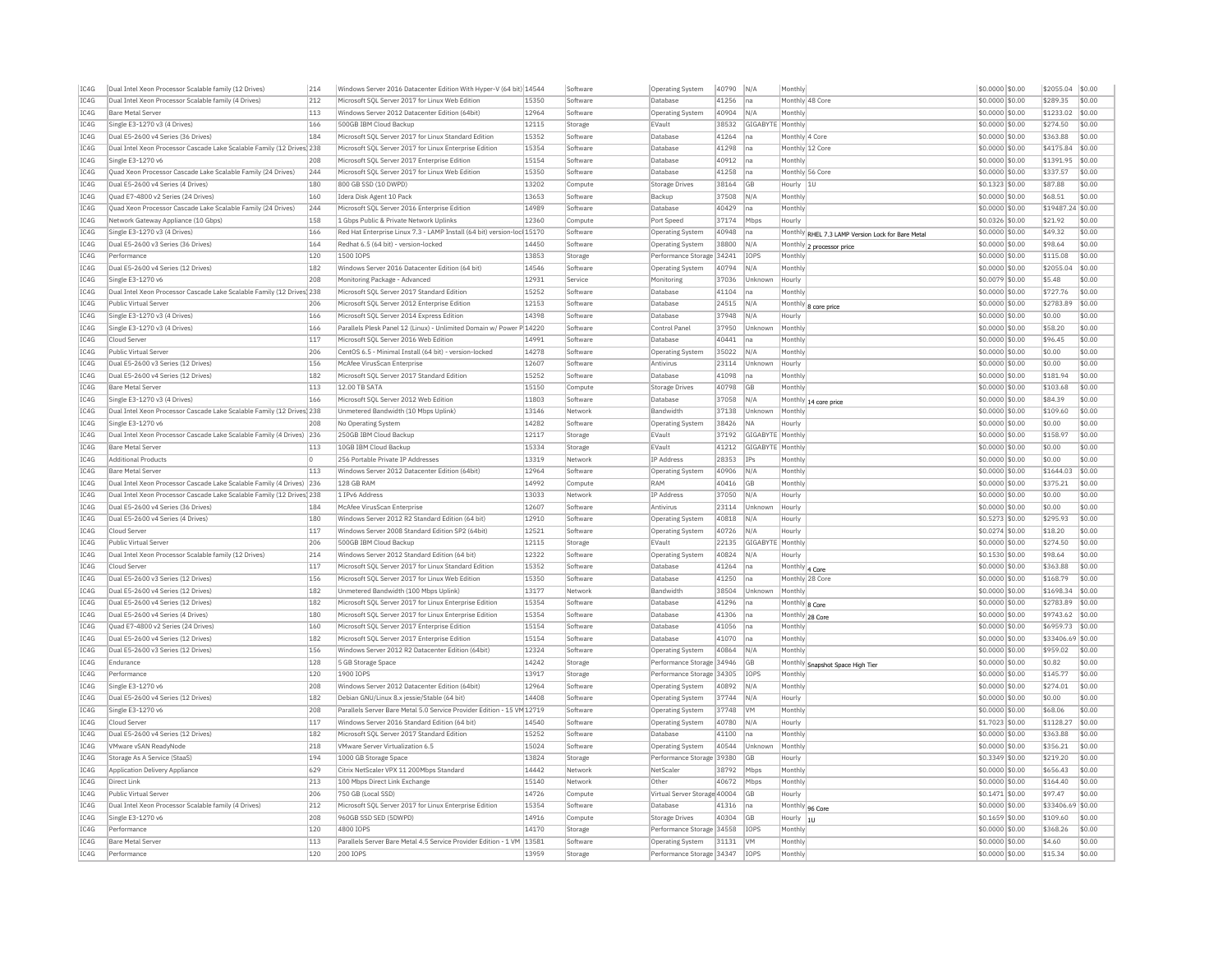| IC4G | Single E3-1270 v3 (4 Drives)                                          | 166      | Veeam VM Backup for vSphere and Hyper-V 500 pack                        | 15146 | Software | Backup                       | 40678 | Unknown         | Monthly                    |                                                      | \$0,0000 \$0.00  | \$6657.09         | \$0.00           |
|------|-----------------------------------------------------------------------|----------|-------------------------------------------------------------------------|-------|----------|------------------------------|-------|-----------------|----------------------------|------------------------------------------------------|------------------|-------------------|------------------|
| IC4G | Dual E5-2600 v4 Series (4 Drives)                                     | 180      | Parallels Plesk Panel 11 (Windows) Unlimited Domain w/ Powe 12860       |       | Software | Control Panel                | 37084 | N/A             | Monthly                    |                                                      | \$0,0000 \$0.00  | \$58.20           | \$0.00           |
| IC4G | Performance                                                           | 120      | 1900 TOPS                                                               | 13976 | Storage  | Performance Storage 34364    |       | <b>IOPS</b>     | Monthly                    |                                                      | \$0,0000 \$0.00  | \$145.77          | \$0.00           |
| IC4G | Quad E7-4800 v2 Series (24 Drives)                                    | 160      | Microsoft SQL Server 2008 Workgroup R2                                  | 11918 | Software | Database                     | 37032 | Unknown         | Monthly quad proc          |                                                      | \$0,0000 \$0.00  | \$306.89          | \$0.00           |
| TC4G | Public Virtual Server                                                 | 206      | Veeam VM Backup for vSphere and Hyper-V 50 Pack                         | 15104 | Software | Backup                       | 40630 | Unknown         | Monthly                    |                                                      | \$0,0000 \$0.00  | \$610.22          | \$0.00           |
| IC4G | Dual Intel Xeon Processor Scalable family (4 Drives)                  | 212      | Unmetered Bandwidth (10 Mbps Uplink)                                    | 13146 | Network  | <b>Bandwidth</b>             | 37138 | Unknown         | Monthly                    |                                                      | \$0.0000 \$0.00  | \$109.60          | \$0.00           |
| IC4G | Dual E5-2600 v3 Series (36 Drives)                                    | 164      | FreeBSD 10.x (64 bit)                                                   | 12745 | Software | Operating System             | 37938 | N/A             | Hourly                     |                                                      | \$0.0000 \$0.00  | \$0.00            | \$0.00           |
| TCAG | Dual Intel Xeon Processor Scalable family (12 Drives)                 | 214      | 0 GB Bandwidth Allotment                                                | 13810 | Network  | <b>Bandwidth</b>             | 37312 | GB              |                            | Monthly monthly prices for private network only CCIs | $$0.0000$ \$0.00 | \$0.00            | \$0.00           |
| IC4G | Public Virtual Server                                                 | 206      | Idera Server Backup 3.0 Enterprise (Windows)                            | 12549 | Software | Operating System             | 25194 | N/A             | Monthly                    |                                                      | \$0,0000 \$0.00  | \$0.00            | \$0.00           |
| IC4G | Public Virtual Server                                                 | 206      | Parallels Plesk Panel 11 (Linux) Unlimited Domain w/ Power Pa 12541     |       | Software | Control Panel                | 22720 | N/A             | Monthly                    |                                                      | \$0,0000 \$0.00  | \$58.20           | \$0.00           |
| TCAG | Performance                                                           | 120      | 1900 TOPS                                                               | 13877 | Storage  | Performance Storage 34265    |       | <b>TOPS</b>     | Monthly                    |                                                      | \$0.0000 \$0.00  | \$145.77          | \$0.00           |
| IC4G | Public Virtual Server                                                 | 206      | 6 GB                                                                    | 13646 | Compute  | RAM                          | 31826 | GB              | Hourly                     | BYOC                                                 | \$0.0296 \$0.00  | \$19.73           | \$0.00           |
| IC4G | Dual E5-2600 v3 Series (4 Drives                                      | 162      | Microsoft SOL Server 2017 Standard Edition                              | 15252 | Software | Database                     | 41108 | Ina             | Monthly                    |                                                      | \$0,0000 \$0.00  | \$1455.51         | \$0.00           |
|      |                                                                       |          |                                                                         |       |          |                              |       |                 |                            |                                                      |                  |                   |                  |
| IC4G | Dual Intel Xeon Processor Cascade Lake Scalable Family (4 Drives) 236 |          | Microsoft SOL Server 2017 for Linux Enterprise Edition                  | 15354 | Software | Database                     | 41298 | Ina             | Monthly 12 Core            |                                                      | \$0.0000 \$0.00  | \$4175.84         | \$0.00           |
| IC4G | Dual E5-2600 v3 Series (12 Drives)                                    | 156      | Windows Server 2016 Datacenter Edition (64 bit)                         | 14546 | Software | <b>Operating System</b>      | 38958 | N/A             |                            | Monthly 6-16 Core                                    | \$0.0000 \$0.00  | \$548.01          | \$0.00           |
| IC4G | Single E3-1270 v3 (4 Drives)                                          | 166      | Microsoft SQL Server 2012 Enterprise Edition                            | 12153 | Software | Database                     | 38376 | N/A             |                            | Monthly 2 core price                                 | \$0,0000 \$0.00  | \$695.97          | \$0.00           |
| IC4G | Cloud Serve                                                           | 117      | Microsoft SQL Server 2012 Web Edition                                   | 11803 | Software | Database                     | 30269 | N/A             |                            | Monthly 10 core price                                | \$0.0000 \$0.00  | \$60.28           | \$0.00           |
| IC4G | Single E3-1270 v3 (4 Drives)                                          | 166      | 5000 GB Bandwidth Allotment                                             | 12091 | Network  | <b>Bandwidth</b>             | 38506 | GB              | Monthly                    |                                                      | \$0,0000 \$0,00  | \$0.00            | \$0.00           |
| IC4G | Dual E5-2600 v4 Series (36 Drives)                                    | 184      | Host Ping and TCP Service Monitoring                                    | 12365 | Service  | Monitoring                   | 37388 | Unknown         | Hourly                     |                                                      | \$0,0109 \$0.00  | \$5.48            | \$0.00           |
| IC4G | <b>Bare Metal Server</b>                                              | 113      | Ubuntu Linux 14.04 LTS Trusty Tahr - LAMP Install (64 bit)              | 13248 | Software | Operating System             | 27700 | N/A             | Hourly                     |                                                      | \$0,0000 \$0.00  | \$0.00            | \$0.00           |
| IC4G | Quad Xeon Processor Cascade Lake Scalable Family (24 Drives)          | 244      | 1 Gbps Public & Private Network Uplinks (Unbonded)                      | 14302 | Compute  | Port Speed                   | 37324 | Mbps            | Hourly                     |                                                      | \$0.0326 \$0.00  | \$21.92           | \$0.00           |
| IC4G | Single E3-1270 v3 (4 Drives)                                          | 166      | Debian GNU/Linux 7.x Wheezy/Stable (64 bit)                             | 12426 | Software | Operating System             | 38170 | N/A             | Hourly                     |                                                      | \$0.0000 \$0.00  | \$0.00            | \$0.00           |
| IC4G | Ouad E7-4800 v2 Series (24 Drives)                                    | 160      | VMware Server Virtualization 6.0                                        | 14414 | Software | Operating System             | 37590 | Unknown         | Monthly                    | 4 Proc                                               | \$0,0000 \$0.00  | \$548.01          | \$0.00           |
| TC4G | <b>Additional Products</b>                                            | lo.      | Enterprise Package                                                      | 12397 | Service  | Service                      | 30827 | N/A             | Monthly                    |                                                      | \$0.0000 \$0.00  | \$164.40          | \$0.00           |
| IC4G | Dual Intel Xeon Processor Scalable family (12 Drives)                 | 214      | 100 Mbps Dual Public & Private Network Uplinks (Unbonded)               | 14304 | Compute  | Port Speed                   | 37944 | Mbps            | Hourly                     |                                                      | \$0,0000 \$0.00  | \$0.00            | \$0.00           |
| IC4G | Dual Intel Xeon Processor Cascade Lake Scalable Family (4 Drives)     | 236      | Microsoft SQL Server 2017 for Linux Enterprise Edition                  | 15354 | Software | Database                     | 41316 | Ina             |                            |                                                      | \$0.0000 \$0.00  | \$33406.69 \$0.00 |                  |
| IC4G | Quad Xeon Processor Cascade Lake Scalable Family (24 Drives)          | 244      | Windows Server 2016 Datacenter Edition (64 bit)                         | 14546 | Software | Operating System             | 41522 | N/A             | Monthly 96 Core<br>Monthly |                                                      | \$0.0000 \$0.00  | \$2740.05         | \$0.00           |
| TCAG | <b>Bare Metal Server</b>                                              | 113      | <b>International Services</b>                                           | 12547 | Service  | Other                        | 38596 | Unknown         | Hourly                     |                                                      | $$0.0000$ \$0.00 | \$0.00            | \$0.00           |
| TCAG |                                                                       | 166      | 20000 GB Bandwidth Allotment                                            | 12082 | Network  | <b>Bandwidth</b>             |       | GB              | Monthly                    |                                                      |                  | \$0.00            | \$0.00           |
|      | Single E3-1270 v3 (4 Drives)                                          |          |                                                                         |       |          |                              | 26678 |                 |                            |                                                      | \$0.0000 \$0.00  |                   |                  |
| IC4G | <b>Additional Products</b>                                            | ln.      | 175GB TBM Cloud Backup                                                  | 12118 | Storage  | FVault                       | 20727 | GIGARYTE Monthh |                            |                                                      | \$0.0000 \$0.00  | \$126.39          | \$0.00           |
| IC4G | Dual Intel Xeon Processor Scalable family (12 Drives)                 | 214      | Microsoft SOL Server 2017 Standard Edition                              | 15252 | Software | Database                     | 41100 | na              | Monthly                    |                                                      | \$0,0000 \$0.00  | \$363.88          | \$0.00           |
| IC4G | Dual E5-2600 v3 Series (12 Drives)                                    | 156      | Windows Server 2016 Datacenter Edition (64 bit)                         | 14546 | Software | <b>Operating System</b>      | 38956 | N/A             | Monthly 4 Core             |                                                      | \$0.0000 \$0.00  | \$274.01          | \$0.00           |
| IC4G | Performance                                                           | 120      | 5200 TOPS                                                               | 14123 | Storage  | Performance Storage 34511    |       | <b>IOPS</b>     | Monthly                    |                                                      | \$0,0000 \$0.00  | \$398.95          | \$0.00           |
| IC4G | Dual E5-2600 v3 Series (4 Drives)                                     | 162      | 100 Mbps Redundant Private Network Uplinks                              | 12606 | Compute  | Port Speed                   | 37916 | Mbps            | Hourly                     |                                                      | \$0.0000 \$0.00  | \$0.00            | \$0.00           |
| IC4G | Dual E5-2600 v4 Series (12 Drives)                                    | 182      | Debian GNU/Linux 7.x Wheezy/Stable (64 bit)                             | 12426 | Software | <b>Operating System</b>      | 38170 | N/A             | Hourly                     |                                                      | \$0.0000 \$0.00  | \$0.00            | \$0.00           |
| IC4G | Dual Intel Xeon Processor Scalable family (4 Drives)                  | 212      | Veeam Backup for Office 365 100 Pack                                    | 15314 | Software | Operating System             | 41190 | <b>NA</b>       | Monthly                    |                                                      | \$0,0000 \$0.00  | \$554.72          | \$0.00           |
| IC4G | Dual Intel Xeon Processor Cascade Lake Scalable Family (4 Drives)     | 236      | 7.68TB SSD SED                                                          | 15266 | Compute  | Storage Drives               | 41126 | <b>GB</b>       | Monthly $_{10}$            |                                                      | \$0,0000 \$0.00  | \$493.70          | \$0.00           |
| TC4G | Public Virtual Server                                                 | 206      | 4 x 2.0 GHz or higher Cores                                             | 13665 | Compute  | Virtual Server Process 39952 |       | CORE            | Hourly                     |                                                      | \$0,1471 \$0.00  | \$97.12           | \$0.00           |
| IC4G | Dual E5-2600 v3 Series (12 Drives)                                    | 156      | Windows Server 2016 Standard Edition (64 bit)                           | 14542 | Software | <b>Operating System</b>      | 38940 | N/A             | Hourly                     | 48 Core                                              | \$0.3673 \$0.00  | \$236.74          | \$0.00           |
| IC4G | Dual Intel Xeon Processor Scalable family (12 Drives)                 | 214      | Managed Server                                                          | 13256 | Service  | Managed Resource             | 38716 | N/A             | Monthl                     |                                                      | \$0.0000 \$0.00  | \$327.71          | \$0.00           |
| TCAG | Quad E7-4800 v2 Series (24 Drives)                                    | 160      | CloudLinux 6.x (64 bit)                                                 | 12941 | Software | Operating System             | 37674 | N/A             | Monthly                    |                                                      | $$0.0000$ \$0.00 | \$13.15           | \$0.00           |
| IC4G | VMware vSAN ReadyNode                                                 | 218      | Windows Server 2012 R2 Datacenter Edition (64bit)                       | 12324 | Software | Operating System             | 40866 | N/A             | Monthly                    |                                                      | \$0,0000 \$0.00  | \$1096.02         | \$0.00           |
| IC4G | Performance                                                           | 120      | 1200 TOPS                                                               | 13910 | Storage  | Performance Storage 34298    |       | IOPS            | Monthly                    |                                                      | \$0,0000 \$0.00  | \$92.07           | \$0.00           |
| IC4G | Service Addons                                                        | 210      | HTDC-LTC-3051                                                           | 14954 | Service  | Other                        | 40354 | Unknown         | Monthly                    |                                                      | \$0.0000 \$0.00  | \$740.55          | \$0.00           |
| IC4G | Storage As A Service (StaaS)                                          | 194      | 450 GB Storage Space                                                    | 14258 | Storage  | Performance Storage 39708    |       | GB              | Hourly                     |                                                      | \$0.0346 \$0.00  | \$24.67           | \$0.00           |
| TC4G | Dual E5-2600 v3 Series (36 Drives)                                    | 164      | <b>Business Continuance Insurance</b>                                   | 11806 | Compute  | <b>Business Continuity</b>   | 38012 | <b>Unknown</b>  | Monthly                    |                                                      | $$0.0000$ \$0.00 | \$5.48            | \$0.00           |
|      |                                                                       |          |                                                                         |       |          |                              |       |                 |                            |                                                      |                  |                   |                  |
| IC4G | Dual Intel Xeon Processor Scalable family (12 Drives)                 | 214      | Citrix XenServer 7.6.0                                                  | 15274 | Software | <b>Operating System</b>      | 41138 | <b>NA</b>       | Monthly                    |                                                      | \$0.0000 \$0.00  | \$0.00            | \$0.00<br>\$0.00 |
| IC4G | Cloud Server                                                          | 117      | Red Hat Enterprise Linux 7.x - Minimal Install for VSI (64Bit)          | 14226 | Software | Operating System             | 39830 | <b>NA</b>       | Hourly                     | $5 - 100$                                            | \$0.1313 \$0.00  | \$101.93          |                  |
| IC4G | Network Gateway Appliance (10 Gbps)                                   | 158      | 10 Gbps Redundant Private Network Uplinks                               | 14290 | Compute  | Port Speed                   | 37098 | Mbps            | Monthl                     |                                                      | \$0,0000 \$0.00  | \$219.20          | \$0.00           |
| IC4G | Cloud Server                                                          | 117      | 200 GB (SAN)                                                            | 13204 | Compute  | Virtual Server Storage 27377 |       | GB              | Hourly                     | <b>BYOC</b>                                          | \$0.0197 \$0.00  | \$13.77           | \$0.00           |
| IC4G | Dual Intel Xeon Processor Scalable family (4 Drives)                  | 212      | IBM Cloud Backup Plugin - BMR (Bare Metal Restore)                      | 12252 | Software | EVault                       | 38068 | Unknown         | Monthly                    |                                                      | \$0,0000 \$0.00  | \$0.00            | \$0.00           |
| IC4G | <b>Additional Products</b>                                            | $\Omega$ | 1 Static Public IP Address                                              | 13004 | Network  | IP Address                   | 27798 | IPs             | Monthly                    |                                                      | \$0,0000 \$0.00  | \$1.10            | \$0.00           |
| IC4G | Quad E7-4800 v2 Series (24 Drives)                                    | 160      | 1 Gbps Public & Private Network Uplinks (Unbonded)                      | 14302 | Compute  | Port Speed                   | 37324 | Mbps            | Hourly                     |                                                      | \$0.0326 \$0.00  | \$21.92           | \$0.00           |
| IC4G | Dual Intel Xeon Processor Scalable family (4 Drives)                  | 212      | Windows Server 2016 Datacenter Edition (64 bit)                         | 14546 | Software | Operating System             | 38962 | N/A             | Monthly 24 Core            |                                                      | \$0.0000 \$0.00  | \$822.02          | \$0.00           |
| IC4G | Network Gateway Appliance                                             | 114      | 147GB SA-SCSI 15K RPM                                                   | 12297 | Compute  | Storage Drives               | 21484 | GB              | Monthly disk0 only         |                                                      | \$0.0000 \$0.00  | \$46.03           | \$0.00           |
| IC4G | <b>Additional Products</b>                                            | lo.      | Citrix NetScaler VPX 10.0 10Mbps Platinum                               | 13240 | Network  | NetScale                     | 27643 | Mbps            | Monthly                    |                                                      | \$0,0000 \$0.00  | \$546.91          | \$0.00           |
| IC4G | VMware vSAN OualifiedNode                                             | 216      | IBM Cloud Backup Plugin - BMR (Bare Metal Restore)                      | 12252 | Software | EVault                       | 38068 | Unknowr         | Monthly                    |                                                      | \$0,0000 \$0.00  | \$0.00            | \$0.00           |
| IC4G | Ouad Xeon Processor Cascade Lake Scalable Family (24 Drives)          | 244      | Microsoft SOL Server 2017 Web Edition                                   | 15250 | Software | Database                     | 41052 | na              | Monthly                    |                                                      | \$0,0000 \$0.00  | \$12.06           | \$0.00           |
| IC4G | <b>Bare Metal Server</b>                                              | 113      | Red Hat Enterprise Linux 7.x (64 bit) (per-processor licensing)   14412 |       | Software | Operating System             | 37958 | Unknown         | Monthly                    |                                                      | \$0.0000 \$0.00  | \$49.32           | \$0.00           |
| IC4G | Public Virtual Server                                                 | 206      | Microsoft SQL Server 2014 Standard Edition                              | 14396 | Software | Database                     | 37560 | N/f             |                            | Monthly 9 core price                                 | \$0.0000 \$0.00  | \$909.70          | \$0.00           |
| TCAG | Single E3-1270 v3 (4 Drives)                                          | 166      | 16 GB RAM                                                               | 13040 | Compute  | RAM                          | 37026 | GB              | Monthly                    |                                                      | $$0.0000$ \$0.00 | \$153.05          | \$0.00           |
| TCAG | Dual E5-2600 v3 Series (36 Drives)                                    | 164      | Windows Server 2016 Standard Edition (64 bit)                           | 14542 | Software | Operating System             | 38940 | N/A             | Hourly                     | 48 Core                                              | $$0.3673$ \$0.00 | \$236.74          | \$0.00           |
| IC4G | Dual Intel Xeon Processor Cascade Lake Scalable Family (12 Drives 238 |          | Veeam VM Backup for vSphere and Hyper-V 50 Pack                         | 15106 | Software | Backup                       | 40632 | <b>VM</b>       | Monthly                    |                                                      | $$0.0000$ \$0.00 | \$832.38          | \$0.00           |
| TCAG |                                                                       | 117      | 100 Mbps Public & Private Network Uplinks                               | 12643 |          | Port Speed                   | 38024 |                 |                            |                                                      | $$0.0000$ \$0.00 | \$0.00            | \$0.00           |
|      | Cloud Server                                                          |          |                                                                         |       | Compute  | Database                     |       | Mhns            | Hourly                     |                                                      |                  |                   |                  |
| IC4G | Dual Intel Xeon Processor Cascade Lake Scalable Family (4 Drives) 236 |          | Microsoft SQL Server 2017 for Linux Web Edition                         | 15350 | Software |                              | 41242 | na              | Monthly 12 Core            |                                                      | \$0.0000 \$0.00  | \$72.34           | \$0.00           |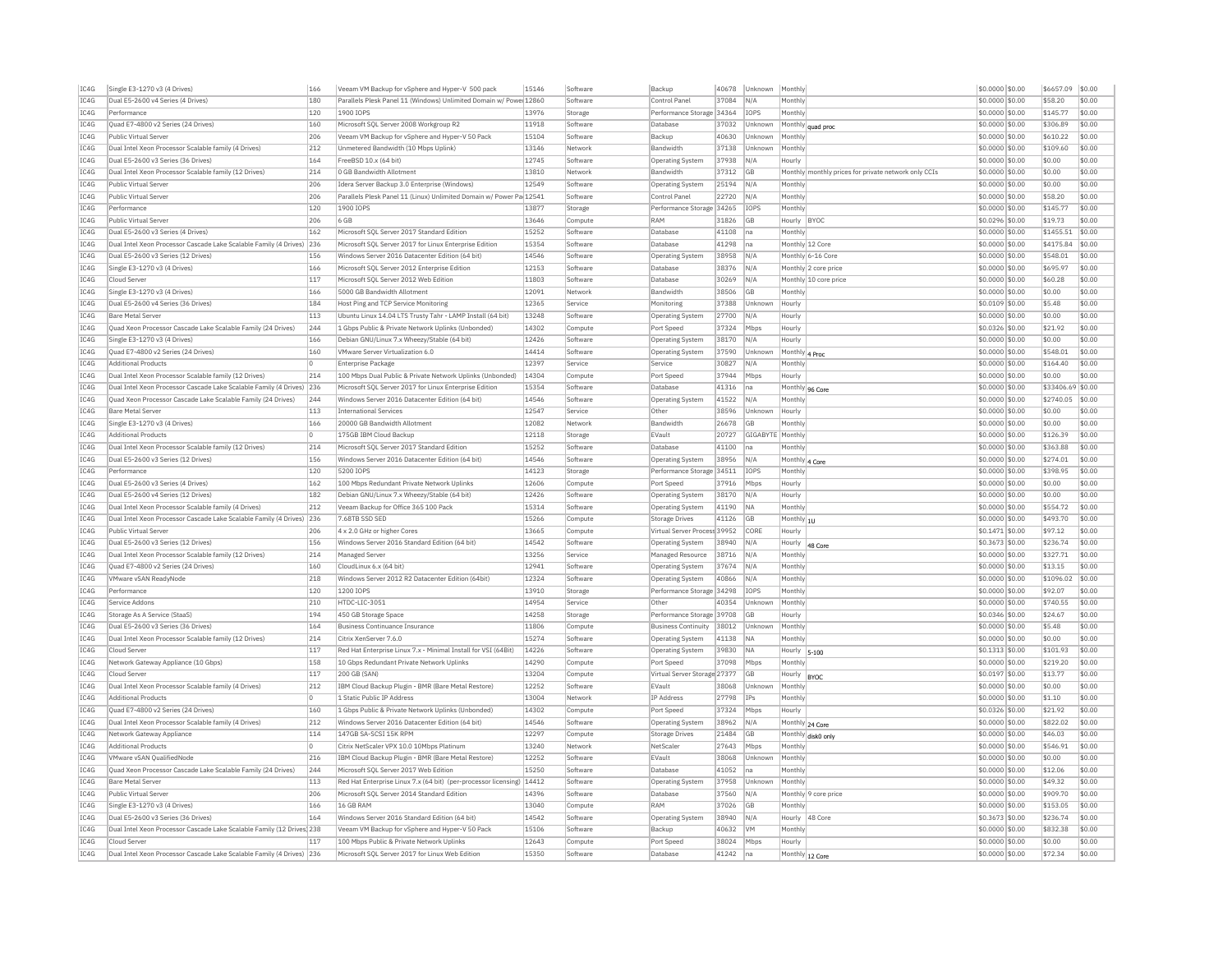| TC4G | <b>Bare Metal Server</b>                                               | 113 | 20000 GB Bandwidth Allotment                                             | 12082 | Network  | <b>Bandwidth</b>          | 26678 | GB                | Monthly         |                                              | \$0,0000 \$0.00  | \$0.00         | \$0.00   |
|------|------------------------------------------------------------------------|-----|--------------------------------------------------------------------------|-------|----------|---------------------------|-------|-------------------|-----------------|----------------------------------------------|------------------|----------------|----------|
| IC4G | Dual Intel Xeon Processor Scalable family (4 Drives)                   | 212 | Monitoring Package - Basic                                               | 12386 | Service  | Monitoring                | 37234 | Unknown           | Hourly          |                                              | \$0.0000 \$0.00  | \$0.00         | \$0.00   |
| IC4G | Single E3-1270 v3 (4 Drives)                                           | 166 | Red Hat Enterprise Linux 7.3 - Minimal Install (64 bit) version-Id 15166 |       | Software | Operating System          | 40936 | <b>NA</b>         |                 | Monthly RHEL 7.3 Version lock for Bare Metal | \$0,0000 \$0.00  | \$49.32        | \$0.00   |
| TCAG | Virtual Router Appliance (10 Gobs)                                     | 230 | 2.00 TR SATA                                                             | 12271 | Compute  | Storage Drives            | 38082 | GB                | Monthly 1U      |                                              | $$0.0000$ \$0.00 | \$27.65        | \$0.00   |
| IC4G | Dual E5-2600 v3 Series (12 Drives)                                     | 156 | McAfee Host Intrusion Protection w/Reporting                             | 12928 | Network  | Other                     | 30759 | Unknown           | Monthly         |                                              | \$0,0000 \$0.00  | \$16.16        | \$0.00   |
| IC4G | Dual E5-2600 v3 Series (4 Drives)                                      | 162 | Microsoft SQL Server 2017 Web Edition                                    | 15250 | Software | Database                  | 41084 | Ina               | Monthly         |                                              | \$0.0000 \$0.00  | \$144.67       | \$0.00   |
| TCAG | <b>Additional Products</b>                                             | 0   | Citrix NetScaler VPX 9 200Mbns Platinum                                  | 13297 | Network  | NetScale                  | 28133 | Mbps              | Monthly         |                                              | \$0.0000 \$0.00  | \$1094.92      | \$0.00   |
| IC4G | Dual E5-2600 v4 Series (4 Drives)                                      | 180 | Veeam Agent for Windows and Linux 10 pack                                | 14938 | Software | Backup                    | 40338 | N/A               | Monthly         |                                              | \$0.0000 \$0.00  | \$200.44       | \$0.00   |
| IC4G | Firewall Appliance                                                     | 196 | FortiGate Security Appliance - AV Add-on (High Availability)             | 14692 | Network  | Firewall                  | 39854 | N/A               | Monthly         |                                              | \$0,0000 \$0.00  | \$272.52       | \$0.00   |
| IC4G | Performance                                                            | 120 | 600 IOPS                                                                 | 14077 | Storage  | Performance Storage       | 34465 | IOPS              | Monthly         |                                              | \$0,0000 \$0.00  | \$46.03        | \$0.00   |
| IC4G | Single E3-1270 v3 (4 Drives)                                           | 166 | Microsoft SOL Server 2012 Enterprise Edition                             | 12153 | Software | Database                  | 37072 | N/A               |                 | Monthly 7 core price                         | \$0,0000 \$0,00  | \$2783.89      | \$0.00   |
| IC4G | Dual E5-2600 v4 Series (36 Drives)                                     | 184 | Windows Server 2016 Standard Edition (64 bit)                            | 14542 | Software | Operating System          | 40786 | N/A               | Hourly          |                                              | \$0.2755 \$0.00  | \$177.56       | \$0.00   |
| IC4G | Cloud Serve                                                            | 117 | McAfee Host Intrusion Protection w/Reporting                             | 12928 | Network  | Other                     | 30759 | Unknown           | Monthly         |                                              | \$0.0000 \$0.00  | \$16.16        | \$0.00   |
| TC4G | Dual E5-2600 v3 Series (12 Drives)                                     | 156 | Microsoft SOL Server 2017 Web Edition                                    | 15250 | Software | Database                  | 41096 | na                | Monthly         |                                              | $$0.0000$ \$0.00 | \$578.70       | \$0.00   |
| IC4G | Dual E5-2600 v4 Series (12 Drives)                                     | 182 | NVIDIA Tesla M60 GPU Accelerator - Software may be required 14424        |       | Compute  | Processo                  | 38772 | Cuda Core Monthly |                 |                                              | \$0,0000 \$0.00  | \$712.41       | \$0.00   |
| IC4G | Ouad E7-4800 v2 Series (24 Drives)                                     | 160 | Red Hat Enterprise Linux 7.3 - Minimal Install (64 bit) version-Id 15166 |       | Software | Operating System          | 40940 | <b>NA</b>         |                 |                                              | \$0,0000 \$0.00  | \$197.48       | \$0.00   |
| TCAG | Dual E5-2600 v3 Series (12 Drives)                                     | 156 | Virtual Router Appliance 5.x (up to 1Gbps) Subscription Edition 14744    |       | Software | Operating System          | 40030 | Unknown           | Monthly         | Monthly RHEL 7.3 Version Lock for Bare Metal | \$0.0000 \$0.00  | \$240.03       | \$0.00   |
|      |                                                                        |     |                                                                          |       |          |                           |       |                   |                 |                                              |                  |                |          |
| IC4G | SSL Certificate                                                        | 121 | Symantec Secure Site with EV - 1 year                                    | 12037 | Service  | <b>SSL</b>                | 33140 | <b>EV</b>         | Monthly         |                                              | \$0.0000 \$0.00  | \$0.00         | \$985.32 |
| TC4G | VMware vSAN QualifiedNode                                              | 216 | R1Soft Backup Agent 10 Pack                                              | 13597 | Software | Backun                    | 38648 | N/A               | Monthly         |                                              | $$0.0000$ \$0.00 | \$68.51        | \$0.00   |
| TC4G | Dual E5-2600 v3 Series (4 Drives                                       | 162 | XenServer Enterprise for XenServer 6.x                                   | 13440 | Software | <b>Operating System</b>   | 37862 | N/A               | Monthly         |                                              | \$0.0000 \$0.00  | \$109.60       | \$0.00   |
| TC4G | Cloud Server                                                           | 117 | Windows Server 2012 R2 Standard Edition (64 bit)                         | 12910 | Software | <b>Operating System</b>   | 40696 | N/A               | Hourly          |                                              | \$1.3172 \$0.00  | \$873.50       | \$0.00   |
| IC4G | Direct Link                                                            | 213 | 50 Mbps Direct Link Connect                                              | 14971 | Network  | Other                     | 40373 | Mbps              | Monthly         |                                              | \$0,0000 \$0.00  | \$111.58       | \$0.00   |
| IC4G | Performance                                                            | 120 | 4200 IOPS                                                                | 14164 | Storage  | Performance Storage 34552 |       | IOPS              | Monthly         |                                              | \$0.0000 \$0.00  | \$322.23       | \$0.00   |
| IC4G | Ouad Xeon Processor Cascade Lake Scalable Family (24 Drives)           | 244 | Veeam Agent for Windows and Linux 500 pack                               | 15144 | Software | Backup                    | 40676 | Unknown           | Monthly         |                                              | \$0,0000 \$0,00  | \$7988.11      | \$0.00   |
| IC4G | Dual E5-2600 v3 Series (4 Drives                                       | 162 | Citrix XenServer 6.5                                                     | 14264 | Software | <b>Operating System</b>   | 38686 | <b>NA</b>         | Hourly          |                                              | \$0.0000 \$0.00  | \$0.00         | \$0.00   |
| IC4G | Dual Intel Xeon Processor Scalable family (4 Drives)                   | 212 | Veeam Agent for Windows and Linux 25 pack                                | 14940 | Software | Backup                    | 40340 | N/A               | Monthly         |                                              | $50.0000$ \$0.00 | \$499.63       | \$0.00   |
| IC4G | Endurance                                                              | 128 | 80 GB Storage Space                                                      | 13820 | Storage  | Performance Storage 34854 |       | GB                |                 | Monthly Replication Medium Tier              | \$0.0000 \$0.00  | \$10.96        | \$0.00   |
| IC4G | VMware vSAN QualifiedNode                                              | 216 | 1.5 TB RAM                                                               | 15000 | Compute  | RAM                       | 40424 | <b>GB</b>         | Monthly         |                                              | \$0.0000 \$0.00  | \$3156.74      | \$0.00   |
| IC4G | Hardware Security Module                                               | 172 | Cloud HSM 7.0                                                            | 15316 | Security | Data Security             | 41192 | <b>NA</b>         | Hourly          |                                              | \$2,0903 \$0.00  | \$1387.30      | \$0.00   |
| IC4G | <b>Additional Products</b>                                             | o   | Citrix NetScaler VPX 10.0 10Mbps Standard                                | 13179 | Network  | NetScale                  | 27176 | Mbps              | Monthly         |                                              | \$0,0000 \$0.00  | \$327.71       | \$0.00   |
| IC4G | Dual Intel Xeon Processor Scalable family (12 Drives)                  | 214 | Dual Intel Xeon Gold 5120 (28 Cores, 2.20 GHz)                           | 14974 | Compute  | Processor                 | 40396 | GHz               | Monthly 2U      |                                              | \$0,0000 \$0.00  | \$498.64       | \$0.00   |
| IC4G | Single E3-1270 v3 (4 Drives)                                           | 166 | Parallels Server Bare Metal 5.0 Service Provider Edition - Unlim 13066   |       | Software | Operating System          | 38482 | <b>VM</b>         | Monthly         |                                              | \$0.0000 \$0.00  | \$90.75        | \$0.00   |
|      |                                                                        |     |                                                                          | 13804 |          |                           |       |                   |                 |                                              |                  |                |          |
| IC4G | Portable IP Addresses                                                  | 132 | 64 Portable Public IP Addresses                                          |       | Network  | IP Address                | 34057 | IPs               | Monthly         |                                              | \$0.0000 \$0.00  | \$140.29       | \$0.00   |
| TCAG | Quad E7-4800 v2 Series (24 Drives)                                     | 160 | XenServer Advanced for XenServer 6.x                                     | 12474 | Software | Operating System          | 38606 | N/A               | Monthly         |                                              | $$0.0000$ \$0.00 | \$54.80        | \$0.00   |
| IC4G | Dual Intel Xeon Processor Cascade Lake Scalable Family (12 Drives) 238 |     | 10 Gbps Redundant Private Network Uplinks                                | 14290 | Compute  | Port Speed                | 37098 | Mbps              | Monthly         |                                              | \$0.0000 \$0.00  | \$219.20       | \$0.00   |
| IC4G | Ouad E7-4800 v2 Series (24 Drives)                                     | 160 | QuantaStor 4.x (128 TB) - QuantaStor Large Tier                          | 14474 | Software | Operating System          | 38824 | N/A               | Monthly         |                                              | \$0.0000 \$0.00  | \$765.02       | \$0.00   |
| IC4G | Dual Intel Xeon Processor Cascade Lake Scalable Family (12 Drives 238  |     | Red Hat Enterprise Linux 7.4 - LAMP Install (64 bit) version-loc 15192   |       | Software | Operating System          | 40984 | Ina               |                 | Monthly For Version lock                     | \$0,0000 \$0.00  | \$98.74        | \$0.00   |
| IC4G | Single E3-1270 v6                                                      | 208 | 800 GB SSD (10 DWPD)                                                     | 13202 | Compute  | Storage Drives            | 38164 | GB                | Hourly $ _{10}$ |                                              | \$0.1323 \$0.00  | \$87.88        | \$0.00   |
| IC4G | Dual E5-2600 v4 Series (4 Drives                                       | 180 | Parallels Plesk Panel 11 (Linux) 100 Domain w/ Power Pack                | 13620 | Software | Control Panel             | 37292 | N/A               | Monthly         |                                              | \$0.0000 \$0.00  | \$40.12        | \$0.00   |
| IC4G | Dual Intel Xeon Processor Cascade Lake Scalable Family (12 Drives) 238 |     | Veeam Backup for Office 365 1 Pack                                       | 15304 | Software | Operating System          | 41180 | <b>NA</b>         | Monthly         |                                              | \$0.0000 \$0.00  | \$5.55         | \$0.00   |
| IC4G | Single E3-1270 v6                                                      | 208 | CloudLinux 5.x (32 bit)                                                  | 13565 | Software | <b>Operating System</b>   | 38350 | N/A               | Monthly         |                                              | \$0.0000 \$0.00  | \$13.15        | \$0.00   |
| IC4G | Dual E5-2600 v3 Series (12 Drives)                                     | 156 | R1Soft Server Backup Manager 5.0 Enterprise (Linux)                      | 12634 | Software | Operating System          | 37528 | N/A               | Monthly         |                                              | \$0.0000 \$0.00  | \$0.00         | \$0.00   |
| IC4G | Cloud Serve                                                            | 117 | Microsoft SOL Server 2012 Web Edition                                    | 11803 | Software | Database                  | 32059 | N/A               |                 | Monthly 24 core price                        | \$0,0000 \$0.00  | \$144.67       | \$0.00   |
| TCAG | Dual E5-2600 v4 Series (4 Drives                                       | 180 | VMware Server Virtualization 6.0                                         | 14414 | Software | Operating System          | 38470 | Unknown           | Monthly 2 Proc  |                                              | $$0.0000$ \$0.00 | \$274.01       | \$0.00   |
| TC4G | Dual E5-2600 v4 Series (12 Drives)                                     | 182 | Plesk Onyx Web Pro Edition 30 Domains (Windows)                          | 14950 | Software | Control Pane              | 40350 | Unknown           | Monthly         |                                              | \$0.0000 \$0.00  | \$16.44        | \$0.00   |
| IC4G | Cloud Serve                                                            | 117 | Microsoft SOL Server 2005 Express                                        | 13152 | Software | Database                  | 26970 | Unknown           | Monthly         |                                              | \$0,0000 \$0.00  | \$0.00         | \$0.00   |
| TC4G | Public Virtual Server                                                  | 206 | Microsoft SOL Server 2014 Standard Edition                               | 14396 |          |                           | 38192 |                   |                 |                                              | \$0,0000 \$0.00  | \$1455.51      | \$0.00   |
|      |                                                                        |     |                                                                          |       | Software | Database                  |       | N/A               |                 | Monthly 15 core price                        |                  |                |          |
| IC4G | Single E3-1270 v6                                                      | 208 | Veeam VM Backup for vSphere and Hyper-V 5 Pack                           | 15092 | Software | Backup                    | 40618 | Unknown           | Monthly         |                                              | \$0.0000 \$0.00  | \$61.22        | \$0.00   |
| IC4G | Dual E5-2600 v3 Series (36 Drives)                                     | 164 | Microsoft SQL Server 2017 for Linux Web Edition                          | 15350 | Software | Database                  | 41240 | na                | Monthly 8 Core  |                                              | \$0.0000 \$0.00  | \$48.22        | \$0.00   |
| IC4G | Dual Intel Xeon Processor Scalable family (4 Drives)                   | 212 | 800 GB SSD (10 DWPD)                                                     | 13202 | Compute  | <b>Storage Drives</b>     | 38164 | GB                | Hourly          | 1U                                           | \$0.1323 \$0.00  | \$87.88        | \$0.00   |
| IC4G | <b>Bare Metal Server</b>                                               | 113 | 960 GB SSD (3 DWPD)                                                      | 12802 | Compute  | Storage Drives            | 37102 | <b>GB</b>         | Hourly          | 1U                                           | \$0,1491 \$0.00  | <b>\$98.74</b> | \$0.00   |
| IC4G | Public Virtual Server                                                  | 206 | Windows Server 2012 Standard Edition (64 bit)                            | 12322 | Software | <b>Operating System</b>   | 40704 | N/A               | Hourly          |                                              | \$0,0274 \$0,00  | \$18.20        | \$0.00   |
| IC4G | Dual Intel Xeon Processor Cascade Lake Scalable Family (4 Drives) 236  |     | 10 Gbps Private Network Uplink                                           | 12654 | Compute  | Port Speed                | 38344 | Mbps              | Monthly         |                                              | \$0.0000 \$0.00  | \$109.60       | \$0.00   |
| IC4G | Dual Intel Xeon Processor Scalable family (12 Drives)                  | 214 | Reboot / KVM over TP                                                     | 13180 | Compute  | Remote Management 38048   |       | Unknown           | Hourly          |                                              | \$0,0000 \$0,00  | \$0.00         | \$0.00   |
| IC4G | Single E3-1270 v3 (4 Drives)                                           | 166 | Microsoft SOL Server 2017 for Linux Standard Edition                     | 15352 | Software | Database                  | 41278 | na                | Monthly         | 28 Core                                      | \$0,0000 \$0.00  | \$2547.15      | \$0.00   |
| IC4G | Dual E5-2600 v3 Series (36 Drives)                                     | 164 | Microsoft SOL Server 2017 Enterprise Edition                             | 15154 | Software | Database                  | 41060 | Ina               | Monthl          |                                              | \$0,0000 \$0.00  | \$9743.62      | \$0.00   |
| IC4G | Dual Intel Xeon Processor Scalable family (4 Drives)                   | 212 | Microsoft SQL Server 2017 Web Edition                                    | 15250 | Software | Database                  | 41096 | lna               | Monthly         |                                              | \$0.0000 \$0.00  | \$578.70       | \$0.00   |
| IC4G | Performance                                                            | 120 | 2300 IOPS                                                                | 14145 | Storage  | Performance Storage 34533 |       | <b>IOPS</b>       | Monthly         |                                              | \$0.0000 \$0.00  | \$176.46       | \$0.00   |
| TC4G | Dual Intel Xeon Processor Cascade Lake Scalable Family (12 Drives 238  |     | CentOS 7.x (64 bit)                                                      | 14210 | Software | <b>Operating System</b>   | 38196 | N/A               | Hourly          |                                              | \$0,0000 \$0.00  | \$0.00         | \$0.00   |
| IC4G | Quad E7-4800 v2 Series (24 Drives)                                     | 160 | Citrix XenServer 6.0.2                                                   | 13459 | Software | Operating System          | 38366 | N/A               | Monthly         |                                              | \$0.0000 \$0.00  | \$0.00         | \$0.00   |
| IC4G | Dual Intel Xeon Processor Scalable family (4 Drives)                   | 212 | Parallels Plesk Panel 10 (Windows) 100 Domain w/ Power Pack 13308        |       | Software | Control Panel             | 37598 | Unknown           | Monthly         |                                              | \$0,0000 \$0.00  | \$40.12        | \$0.00   |
| TCAG | <b>Public Virtual Server</b>                                           | 206 | Parallels Plesk Panel 10 (Linux) Unlimited Domain w/ Power Pa 12975      |       | Software |                           | 25532 |                   | Monthly         |                                              | $$0.0000$ \$0.00 | \$58.20        | \$0.00   |
|      |                                                                        |     |                                                                          |       |          | Control Panel             |       | N/A               |                 |                                              |                  |                |          |
| IC4G | Dual E5-2600 v3 Series (4 Drives)                                      | 162 | Windows Server 2016 Datacenter Edition With Hyper-V (64 bit) 14544       |       | Software | <b>Operating System</b>   | 40788 | N/A               | Monthly         |                                              | \$0.0000 \$0.00  | \$1233.02      | \$0.00   |
| IC4G | Dual E5-2600 v4 Series (4 Drives)                                      | 180 | VMware Server Virtualization 6.5                                         | 14740 | Software | <b>Operating System</b>   | 40034 | Unknown           | Monthly 2-CPU   |                                              | \$0,0000 \$0,00  | \$274.01       | \$0.00   |
| IC4G | Dual E5-2600 v4 Series (12 Drives                                      | 182 | 30GB IBM Cloud Backup                                                    | 12298 | Storage  | EVault                    | 38056 | GIGABYTE Monthly  |                 |                                              | \$0,0000 \$0.00  | \$27.65        | \$0.00   |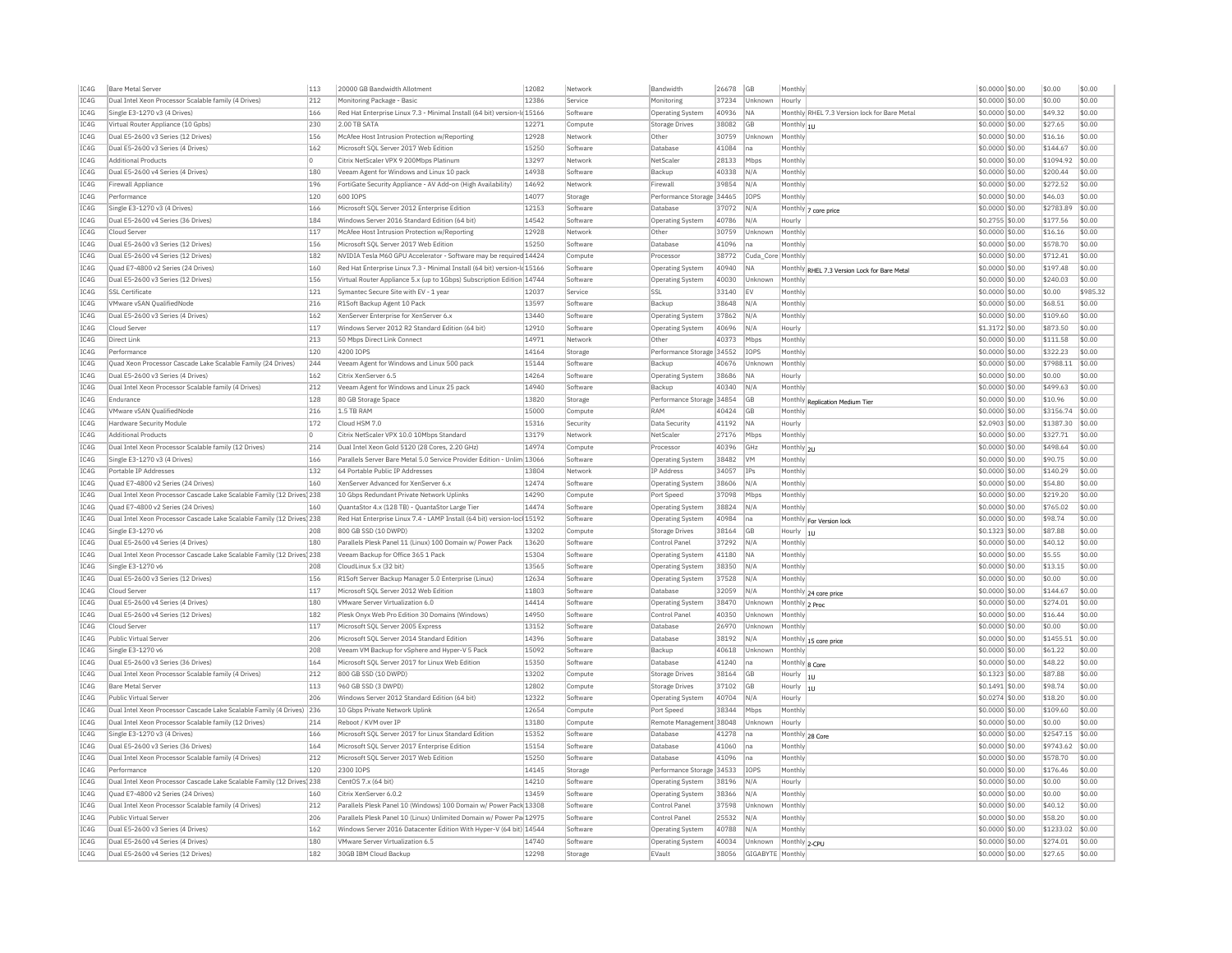| TC4G         | Dual E5-2600 v4 Series (36 Drives)                                                         | 184        | Managed Server                                                                                                     | 13256          | Service              | Managed Resource                                   | 38716          | N/A            | Monthly           |                                    | \$0.0000 \$0.00                    | \$327.71             | \$0.00           |
|--------------|--------------------------------------------------------------------------------------------|------------|--------------------------------------------------------------------------------------------------------------------|----------------|----------------------|----------------------------------------------------|----------------|----------------|-------------------|------------------------------------|------------------------------------|----------------------|------------------|
| TC4G         | Dual E5-2600 v4 Series (36 Drives)                                                         | 184        | Microsoft SQL Server 2017 Web Edition                                                                              | 15250          | Software             | Database                                           | 41076          | Ina            | Monthly           |                                    | \$0.0000 \$0.00                    | \$48.22              | \$0.00           |
| IC4G         | Network Gateway Appliance                                                                  | 114        | 73GB SA-SCST 10K RPM                                                                                               | 13220          | Compute              | <b>Storage Drives</b>                              | 27522          | <b>GB</b>      |                   | Monthly disk2-x                    | \$0,0000 \$0.00                    | \$16.44              | \$0.00           |
| TC4G         | Performance                                                                                | 120        | 5400 TOPS                                                                                                          | 14125          | Storage              | Performance Storage 34513                          |                | <b>TOPS</b>    | Monthly           |                                    | $$0.0000$ \$0.00                   | \$414.30             | \$0.00           |
| IC4G         | <b>Additional Products</b>                                                                 | $\circ$    | 4 Static Public IP Addresses                                                                                       | 12018          | Network              | IP Address                                         | 31117          | Unknown        |                   | Monthly NetScaler VPX - SL         | \$0,0000 \$0.00                    | \$4.38               | \$0.00           |
| IC4G         | Cloud Serve                                                                                | 117        | 8 x 2.0 GHz or higher Cores                                                                                        | 12824          | Compute              | Virtual Server Process 24402                       |                | CORE           | Hourly  BYOC      |                                    | $$0.2863$ \$0.00                   | \$189.31             | \$0.00           |
| IC4G         | Dual E5-2600 v4 Series (36 Drives)                                                         | 184        | Microsoft SQL Server 2017 Standard Edition                                                                         | 15252          | Software             | Database                                           | 41104          | na             | Monthly           |                                    | \$0.0000 \$0.00                    | \$727.76             | \$0.00           |
| IC4G         | Network Gateway Appliance                                                                  | 114        | Nessus Vulnerability Assessment & Reporting                                                                        | 13132          | Service              | Other                                              | 26869          | Unknown        | Hourly            |                                    | \$0.0000 \$0.00                    | \$0.00               | \$0.00           |
| TC4G         | Dual Intel Xeon Processor Scalable family (4 Drives)                                       | 212        | Microsoft SQL Server 2014 Enterprise Edition                                                                       | 14394          | Software             | Database                                           | 37328          | N/A            | Monthly           | 12 core price                      | $$0.0000$ \$0.00                   | \$4175.84            | \$0.00           |
| TCAG         | Single E3-1270 v6                                                                          | 208        | Windows Server 2012 R2 Datacenter Edition With Hyper-V (64t 11669                                                  |                | Software             | <b>Operating System</b>                            | 40840          | N/A            | Monthly           |                                    | \$0.0000 \$0.00                    | \$548.01             | \$0.00           |
| TC4G         | Quad E7-4800 v2 Series (24 Drives)                                                         | 160        | Ubuntu Linux 16.04 LTS Xenial Xerus Minimal Install (64 bit)                                                       | 14902          | Software             | Operating System                                   | 40276          | <b>NA</b>      | Hourly            |                                    | \$0.0000 \$0.00                    | \$0.00               | \$0.00           |
| IC4G         | <b>Bare Metal Server</b>                                                                   | 113        | Windows Server 2016 Standard Edition (64 bit)                                                                      | 14542          | Software             | <b>Operating System</b>                            | 38932          | N/A            | Hourly            | 20 Core                            | \$0,1530 \$0.00                    | \$98.64              | \$0.00           |
| IC4G         | Cloud Serve                                                                                | 117        | MongoDB Community Edition                                                                                          | 13473          | Software             | Database                                           | 29964          | N/A            | Hourly            |                                    | \$0.0000 \$0.00                    | \$0.00               | \$0.00           |
| IC4G         | Dual E5-2600 v4 Series (4 Drives)                                                          | 180        | Managed Server                                                                                                     | 13256          | Service              | Managed Resource                                   | 38716          | N/A            | Monthly           |                                    | \$0.0000 \$0.00                    | \$327.71             | \$0.00           |
| IC4G         | Service Addons                                                                             | 210        | VMware vCenter Server Hybridity Bundle B                                                                           | 15012          | Service              | Other                                              | 40482          | Unknown        | Monthly           |                                    | \$0.0000 \$0.00                    | \$2626.06            | \$0.00           |
| IC4G         | Public Virtual Server                                                                      | 206        | 1000 GB Bandwidth Allotment                                                                                        | 12627          | Network              | Bandwidth                                          | 37794          | GB             | Monthly           |                                    | \$0.0000 \$0.00                    | \$49.32              | \$0.00           |
| IC4G         | Single E3-1270 v3 (4 Drives)                                                               | 166        | Veeam Backup for Office 365 5 Pack                                                                                 | 15306          | Software             | Operating System                                   | 41182          | <b>NA</b>      | Monthly           |                                    | \$0,0000 \$0.00                    | \$27.75              | \$0.00           |
| IC4G         | Public Virtual Server                                                                      | 206        | Microsoft SOL Server 2017 Enterprise Edition                                                                       | 15154          | Software             | Database                                           | 41068          | Ina            | Monthly           |                                    | \$0,0000 \$0.00                    | \$19487.24           | \$0.00           |
| IC4G         | Dual E5-2600 v4 Series (36 Drives)                                                         | 184        | Windows Server 2012 R2 Standard Edition (64 bit)                                                                   | 12910          | Software             | <b>Operating System</b>                            | 40818          | N/A            | Hourly            |                                    | \$0.5273 \$0.00                    | \$295.93             | \$0.00           |
| IC4G         | Dual Intel Xeon Processor Scalable family (12 Drives)                                      | 214        | 192 GB RAM                                                                                                         | 14994          | Compute              | RAM                                                | 40418          | GB             | Monthly           |                                    | \$0.0000 \$0.00                    | \$500.61             | \$0.00           |
| IC4G         | Dual E5-2600 v3 Series (4 Drives)                                                          | 162        | Microsoft SQL Server 2017 for Linux Enterprise Edition                                                             | 15354          | Software             | Database                                           | 41300          | Ina            |                   | Monthly 16 Core                    | \$0.0000 \$0.00                    | \$5567.78            | \$0.00           |
| IC4G         | Endurance                                                                                  | 128        | 20 GB Storage Space                                                                                                | 13818          | Storage              | Performance Storage 34758                          |                | GB             |                   | Monthly Endurance Medium Tier      | \$0,0000 \$0.00                    | \$4.38               | \$0.00           |
| IC4G         | Ouad Xeon Processor Cascade Lake Scalable Family (24 Drives)                               | 244        | <b>Business Continuance Insurance</b>                                                                              | 11806          | Compute              | <b>Business Continuity</b>                         | 38012          | Unknown        | Monthly           |                                    | \$0,0000 \$0.00                    | \$5.48               | \$0.00           |
| IC4G         | Dual E5-2600 v3 Series (4 Drives)                                                          | 162        | Managed Server                                                                                                     | 13256          | Service              | Managed Resource                                   | 38716          | N/A            | Monthly           |                                    | \$0,0000 \$0.00                    | \$327.71             | \$0.00           |
| IC4G         | Dual Intel Xeon Processor Cascade Lake Scalable Family (4 Drives)                          | 236        | <b>Email and Ticket</b>                                                                                            | 13785          | Service              | Other                                              | 37768          | Unknown        | Hourly            |                                    | \$0.0000 \$0.00                    | \$0.00               | \$0.00           |
| IC4G         | Dual E5-2600 v3 Series (4 Drives                                                           | 162        | Microsoft SOL Server 2008 Standard                                                                                 | 12629          | Software             | Database                                           | 37642          | Unknown        |                   | Monthly single-proc pricing        | \$0.0000 \$0.00                    | \$363.88             | \$0.00           |
| TCAG         | Dual Intel Xeon Processor Scalable family (12 Drives)                                      | 214        | Microsoft SOL Server 2012 Standard Edition                                                                         | 11956          | Software             | Database                                           | 37286          | N/A            |                   | Monthly 24 core price              | $$0.0000$ \$0.00                   | \$2183.27            | \$0.00           |
| IC4G         | VMware vSAN QualifiedNode                                                                  | 216        | Monitoring Package - Managed Services Premium Application                                                          | 13800          | Service              | Monitoring                                         | 37142          | N/A            | Monthly           |                                    | \$0,0000 \$0.00                    | \$10.96              | \$0.00           |
| IC4G<br>IC4G | Dual E5-2600 v3 Series (12 Drives)<br>Dual Intel Xeon Processor Scalable family (4 Drives) | 156<br>212 | Parallels Plesk Panel 12 (Linux) - 30 Domain w/ Power Pack<br>Microsoft SQL Server 2017 for Linux Standard Edition | 14216<br>15352 | Software<br>Software | Control Pane<br>Database                           | 37120<br>41278 | Unknown<br>lna | Monthly           |                                    | \$0,0000 \$0.00<br>\$0.0000 \$0.00 | \$40.12<br>\$2547.15 | \$0.00<br>\$0.00 |
|              |                                                                                            |            |                                                                                                                    |                |                      |                                                    |                |                |                   | Monthly 28 Core                    |                                    |                      |                  |
| IC4G<br>TC4G | Dual Intel Xeon Processor Scalable family (12 Drives)<br>VMware vSAN ReadyNode             | 214<br>218 | Microsoft SQL Server 2014 Express Edition<br>Windows Server 2012 Datacenter Edition With Hyper-V (64bit) 11969     | 14398          | Software<br>Software | Database                                           | 37948<br>40880 | N/A<br>N/A     | Hourly<br>Monthly |                                    | \$0.0000 \$0.00<br>\$0.0000 \$0.00 | \$0.00<br>\$822.02   | \$0.00<br>\$0.00 |
| IC4G         | Dual E5-2600 v3 Series (12 Drives)                                                         | 156        | Windows Server 2012 Datacenter Edition (64bit)                                                                     | 12964          | Software             | <b>Operating System</b><br><b>Operating System</b> | 40904          | N/A            | Monthly           |                                    | \$0.0000 \$0.00                    | \$1233.02            | \$0.00           |
| TC4G         | Cloud Server                                                                               | 117        | Microsoft SOL Server 2016 Enterprise Edition                                                                       | 14989          | Software             | Database                                           | 40425          | na             | Monthly           |                                    | \$0.0000 \$0.00                    | \$13919.46 \$0.00    |                  |
| IC4G         | Cloud Server                                                                               | 117        | Microsoft SQL Server 2014 Enterprise Edition                                                                       | 14394          | Software             | Database                                           | 37724          | N/A            |                   |                                    | \$0,0000 \$0.00                    | \$13919.46 \$0.00    |                  |
| IC4G         | Dual Intel Xeon Processor Cascade Lake Scalable Family (12 Drives) 238                     |            | Microsoft SQL Server 2016 Enterprise Edition                                                                       | 14989          | Software             | Database                                           | 40409          | na             | Monthly           | Monthly 40 core price              | \$0.0000 \$0.00                    | \$2087.92            | \$0.00           |
| IC4G         | Dual E5-2600 v4 Series (4 Drives)                                                          | 180        | Microsoft SOL Server 2017 Standard Edition                                                                         | 15252          | Software             | Database                                           | 41106          | Ina            | Monthly           |                                    | \$0,0000 \$0.00                    | \$1091.64            | \$0.00           |
| IC4G         | Single E3-1270 v6                                                                          | 208        | Microsoft SQL Server 2012 Express Edition                                                                          | 12991          | Software             | Database                                           | 38134          | N/A            | Hourly            |                                    | \$0.0000 \$0.00                    | \$0.00               | \$0.00           |
| IC4G         | Quad Xeon Processor Cascade Lake Scalable Family (24 Drives)                               | 244        | 10000GB IBM Cloud Backup                                                                                           | 15330          | Storage              | EVault                                             | 41208          | GIGABYTE       | Monthly           |                                    | \$0.0000 \$0.00                    | \$2284.86            | \$0.00           |
| IC4G         | Single E3-1270 v6                                                                          | 208        | Microsoft SOL Server 2012 Standard Edition                                                                         | 11956          | Software             | Database                                           | 38624          | N/A            |                   | Monthly 16 core price              | \$0.0000 \$0.00                    | \$1455.51            | \$0.00           |
| IC4G         | Service Addons                                                                             | 210        | VMware Cloud Foundation Hybridity Bundle B                                                                         | 15004          | Service              | Other                                              | 40438          | Unknown        | Monthly           |                                    | \$0,0000 \$0.00                    | \$10.96              | \$0.00           |
| IC4G         | <b>Bare Metal Server</b>                                                                   | 113        | Windows Server 2012 Datacenter Edition (64bit)                                                                     | 12964          | Software             | Operating System                                   | 40898          | N/A            | Monthly           |                                    | \$0,0000 \$0,00                    | \$822.02             | \$0.00           |
| IC4G         | Dual E5-2600 v4 Series (12 Drives)                                                         | 182        | Windows Server 2012 Standard Edition (64 bit)                                                                      | 12322          | Software             | Operating System                                   | 40824          | N/A            | Hourly            |                                    | \$0,1530 \$0.00                    | \$98.64              | \$0.00           |
| IC4G         | Dual Intel Xeon Processor Scalable family (12 Drives)                                      | 214        | NVIDIA Tesla M60 GPU Accelerator - Software may be required 14424                                                  |                | Compute              | Processor                                          | 38772          | Cuda_Core      | Monthly           |                                    | \$0.0000 \$0.00                    | \$712.41             | \$0.00           |
| IC4G         | Public Virtual Server                                                                      | 206        | Microsoft SOL Server 2005 Express                                                                                  | 13152          | Software             | Database                                           | 26970          | Unknown        | Monthly           |                                    | \$0,0000 \$0.00                    | \$0.00               | \$0.00           |
| IC4G         | Public Virtual Server                                                                      | 206        | Windows Server 2012 Standard Edition (64 bit)                                                                      | 12322          | Software             | Operating System                                   | 40718          | N/A            | Hourly            |                                    | \$1,3172 \$0.00                    | \$873.50             | \$0.00           |
| IC4G         | Dual E5-2600 v3 Series (12 Drives)                                                         | 156        | Veeam VM Backup for vSphere and Hyper-V 200 Pack                                                                   | 15114          | Software             | Backup                                             | 40640          | Unknown        | Monthly           |                                    | \$0,0000 \$0.00                    | \$3328.54            | \$0.00           |
| IC4G         | Dual Intel Xeon Processor Cascade Lake Scalable Family (4 Drives) 236                      |            | Microsoft SQL Server 2017 Enterprise Edition                                                                       | 15154          | Software             | Database                                           | 41066          | na             | Monthly           |                                    | \$0.0000 \$0.00                    | \$16703.35 \$0.00    |                  |
| IC4G         | VMware vSAN ReadyNode                                                                      | 218        | 10GB IBM Cloud Backup                                                                                              | 15334          | Storage              | EVault                                             | 41212          | GIGABYTE       | Monthly           |                                    | \$0,0000 \$0.00                    | \$0.00               | \$0.00           |
| TCAG         | Dual Intel Xeon Processor Cascade Lake Scalable Family (4 Drives) 236                      |            | Parallels Plesk Panel 10 (Windows) Unlimited Domain w/ Powe 13695                                                  |                | Software             | Control Panel                                      | 37370          | Unknown        | Monthly           |                                    | $$0.0000$ \$0.00                   | \$58.20              | \$0.00           |
| IC4G         | Cloud Serve                                                                                | 117        | Microsoft SOL Server 2014 Web Edition                                                                              | 14400          | Software             | Database                                           | 38208          | N/A            |                   | Monthly 32 core                    | \$0,0000 \$0.00                    | \$192.90             | \$0.00           |
| IC4G         | Performance                                                                                | 120        | 3800 IOPS                                                                                                          | 13896          | Storage              | Performance Storage 34284                          |                | <b>IOPS</b>    | Monthly           |                                    | \$0,0000 \$0.00                    | \$291.54             | \$0.00           |
| IC4G         | Single E3-1270 v3 (4 Drives)                                                               | 166        | 8 GB RAM                                                                                                           | 14362          | Compute              | RAM                                                | 38696          | GB             | Monthly           |                                    | \$0.0000 \$0.00                    | \$80.97              | \$0.00           |
| IC4G         | Public Virtual Server                                                                      | 206        | Windows Server 2008 R2 Standard Edition (64bit)                                                                    | 11887          | Software             | Operating System                                   | 40760          | N/A            | Hourly            |                                    | $\# \# \# \# \$ \$0.00             | \$582.33             | \$0.00           |
| TC4G         | VMware vSAN ReadyNode                                                                      | 218        | R1Soft Backup Agent 5 Pack                                                                                         | 13130          | Software             | Backup                                             | 37918          | N/A            | Monthly           |                                    | $$0.0000$ \$0.00                   | \$36.99              | \$0.00           |
| TCAG         | Cloud Server                                                                               | 117        | 32 GB                                                                                                              | 12351          | Compute              | RAM                                                | 22986          | GB             | Hourly            | <b>BYOC</b>                        | \$0.1590 \$0.00                    | \$105.22             | \$0.00           |
| TC4G         | Dual E5-2600 v3 Series (12 Drives)                                                         | 156        | Microsoft SOL Server 2016 Standard Edition                                                                         | 14987          | Software             | Database                                           | 40397          | lna.           | Monthly           |                                    | \$0.0000 \$0.00                    | \$1091.64            | \$0.00           |
| IC4G         | Dual Intel Xeon Processor Cascade Lake Scalable Family (12 Drives 238                      |            | McAfee Host Intrusion Protection w/Reporting                                                                       | 12928          | Network              | Other                                              | 30759          | Unknown        | Monthly           |                                    | \$0,0000 \$0.00                    | \$16.16              | \$0.00           |
| IC4G         | Single E3-1270 v3 (4 Drives)                                                               | 166        | Windows Server 2012 Standard Edition (64 bit)                                                                      | 12322          | Software             | <b>Operating System</b>                            | 40826          | N/A            | Hourly            |                                    | \$0.1837 \$0.00                    | \$118.37             | \$0.00           |
| IC4G         | Endurance                                                                                  | 128        | 200 GB Storage Space                                                                                               | 14250          | Storage              | Performance Storage 34968                          |                | GB             |                   | Monthly Snapshot Space Medium Tier | \$0.0000 \$0.00                    | \$21.92              | \$0.00           |
| IC4G         | Dual E5-2600 v4 Series (4 Drives                                                           | 180        | Microsoft SQL Server 2014 Standard Edition                                                                         | 14396          | Software             | Database                                           | 38446          | N/A            |                   | Monthly 12 core price              | \$0.0000 \$0.00                    | \$1091.64            | \$0.00           |
| IC4G         | Dual E5-2600 v3 Series (36 Drives)                                                         | 164        | Windows Server 2012 R2 Datacenter Edition (64bit)                                                                  | 12324          | Software             | <b>Operating System</b>                            | 40856          | N/A            | Monthl            |                                    | \$0.0000 \$0.00                    | \$274.01             | \$0.00           |
| IC4G         | Dual Intel Xeon Processor Scalable family (4 Drives)                                       | 212        | Microsoft SQL Server 2017 for Linux Standard Edition                                                               | 15352          | Software             | Database                                           | 41272          | Ina            |                   | Monthly 16 Core                    | \$0,0000 \$0.00                    | \$1455.51            | \$0.00           |
| IC4G         | Public Virtual Server                                                                      | 206        | Windows Server 2008 Datacenter Edition SP2 (64bit)                                                                 | 12085          | Software             | Operating System                                   | 32639          | N/A            | Hourly            | cloud instance price               | \$0,1975 \$0.00                    | \$137.00             | \$0.00           |
| IC4G         | Control Panels for VPS                                                                     | 118        | Parallels Plesk Panel 11 for VPS (Linux) 100 Domain w/ Power # 13527                                               |                | Software             | Control Panel                                      | 30560          | N/A            | Monthly           |                                    | \$0,0000 \$0.00                    | \$32.88              | \$0.00           |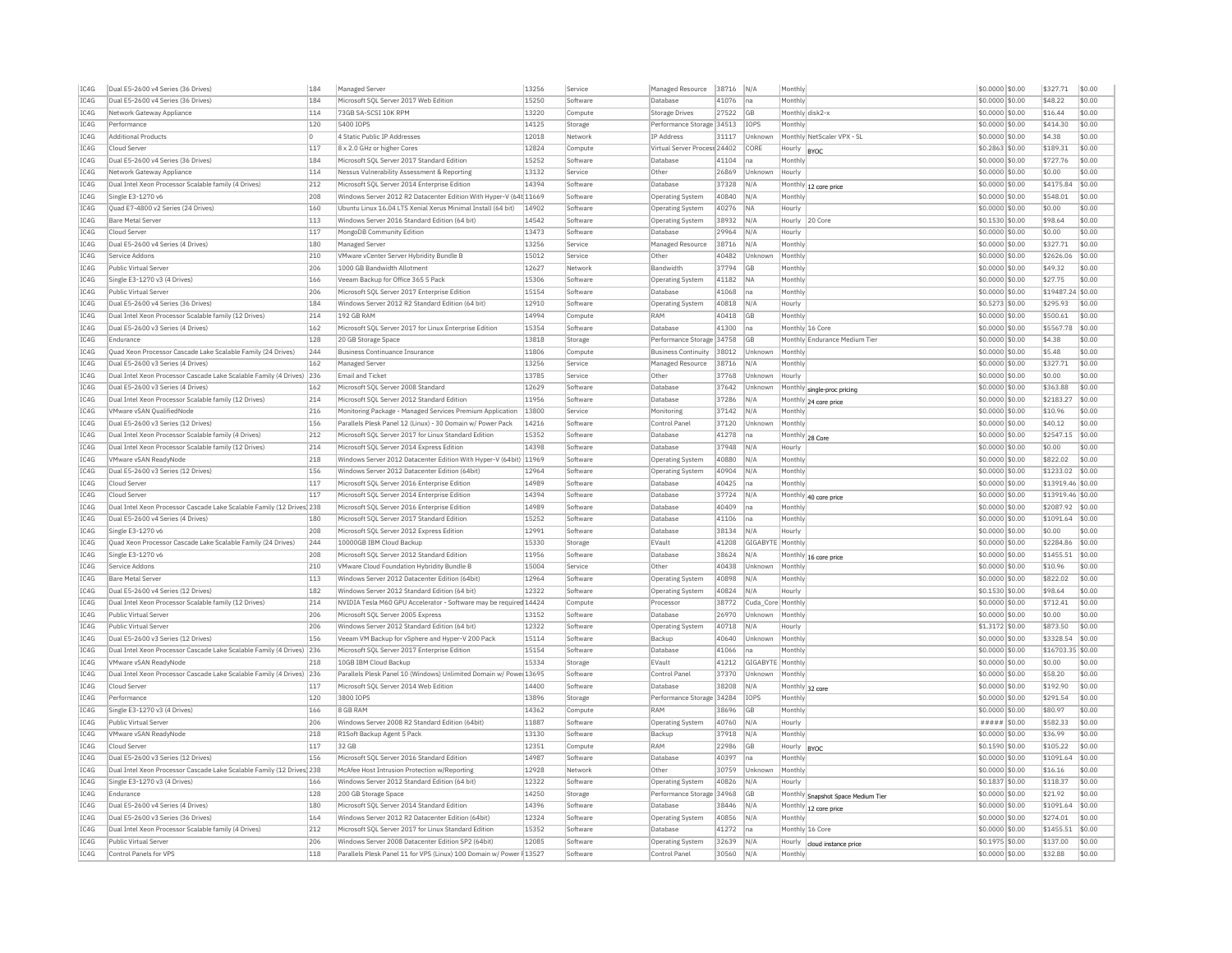| IC4G<br>Performance<br>120<br>3900 IOPS<br>13996<br>Storage<br>Performance Storage 34384<br>IOPS<br>Monthly<br>208<br>Windows Server 2016 Datacenter Edition With Hyper-V (64 bit) 14544<br>IC4G<br>Single E3-1270 v6<br>Software<br><b>Operating System</b><br>38942<br>N/A<br>Monthly 4 Core<br>TCAG<br>Dual Intel Xeon Processor Scalable family (4 Drives)<br>212<br>Microsoft SQL Server 2012 Enterprise Edition<br>12153<br>37498<br>Software<br>Database<br>N/A<br>Monthly 20 core price<br>IC4G<br>13042<br>Authentication Services<br>641<br>Phone-based authentication<br>Service<br>n <sub>ther</sub><br>26097<br>N/A<br>Monthly<br>IC4G<br>206<br>Debian GNU/Linux 8.x jessie/Stable - Minimal Install (64 bit)<br>14786<br>40076<br>Public Virtual Server<br>Software<br><b>NA</b><br>Operating System<br>Hourly<br>IC4G<br>Ouad E7-4800 v2 Series (24 Drives)<br>160<br>Windows Server 2012 R2 Datacenter Edition With Hyper-V (64t 11669<br>Software<br>Operating System<br>40848<br>N/A<br>Monthly<br>IC4G<br>VMware vSAN OualifiedNode<br>216<br>6000GB IBM Cloud Backup<br>15326<br>41204<br>GIGABYTE<br>EVault<br>Monthly<br>Storage<br>IC4G<br>Single E3-1270 v6<br>208<br>MvSOL 5.7 for Windows<br>13798<br>Software<br><b>Databas</b><br>37540<br>Unknown<br>Hourly<br>TC4G<br>12285<br>228<br>Automated Reboot from Monitoring<br>Other<br>37170<br>Virtual Router Appliance<br>Service<br>Unknown<br>Hourly<br>IC4G<br>Dual Intel Xeon Processor Cascade Lake Scalable Family (12 Drives) 238<br>Windows Server 2016 Datacenter Edition With Hyper-V (64 bit) 14544<br>Software<br><b>Operating System</b><br>38952<br>N/A<br>Monthly 32 Core | \$0,0000 \$0.00<br>\$299.21<br>\$0.00<br>\$274.01<br>\$0.00<br>\$0,0000 \$0.00<br>\$0.0000 \$0.00<br>\$6959.73<br>\$0.00<br>\$0.00<br>\$0.0000 \$0.00<br>\$10.96<br>\$0.0000 \$0.00<br>\$0.00<br>\$0.00<br>\$0.0000 \$0.00<br>\$1233.02<br>\$0.00<br>\$0,0000 \$0.00<br>\$1644.03<br>\$0.00<br>\$0.0000 \$0.00<br>\$0.00<br>\$0.00<br>\$0.00<br>\$0.0109 \$0.00<br>\$5.48<br>\$1096.02<br>\$0.00<br>\$0.0000 \$0.00<br>$$0.0000$ \$0.00<br>\$0.00<br>\$0.00<br>\$0.0000 \$0.00<br>\$1096.02<br>\$0.00<br>\$0.0326 \$0.00<br>\$21.92<br>\$0.00 |
|-----------------------------------------------------------------------------------------------------------------------------------------------------------------------------------------------------------------------------------------------------------------------------------------------------------------------------------------------------------------------------------------------------------------------------------------------------------------------------------------------------------------------------------------------------------------------------------------------------------------------------------------------------------------------------------------------------------------------------------------------------------------------------------------------------------------------------------------------------------------------------------------------------------------------------------------------------------------------------------------------------------------------------------------------------------------------------------------------------------------------------------------------------------------------------------------------------------------------------------------------------------------------------------------------------------------------------------------------------------------------------------------------------------------------------------------------------------------------------------------------------------------------------------------------------------------------------------------------------------------------------------------------------------------------|-----------------------------------------------------------------------------------------------------------------------------------------------------------------------------------------------------------------------------------------------------------------------------------------------------------------------------------------------------------------------------------------------------------------------------------------------------------------------------------------------------------------------------------------------|
|                                                                                                                                                                                                                                                                                                                                                                                                                                                                                                                                                                                                                                                                                                                                                                                                                                                                                                                                                                                                                                                                                                                                                                                                                                                                                                                                                                                                                                                                                                                                                                                                                                                                       |                                                                                                                                                                                                                                                                                                                                                                                                                                                                                                                                               |
|                                                                                                                                                                                                                                                                                                                                                                                                                                                                                                                                                                                                                                                                                                                                                                                                                                                                                                                                                                                                                                                                                                                                                                                                                                                                                                                                                                                                                                                                                                                                                                                                                                                                       |                                                                                                                                                                                                                                                                                                                                                                                                                                                                                                                                               |
|                                                                                                                                                                                                                                                                                                                                                                                                                                                                                                                                                                                                                                                                                                                                                                                                                                                                                                                                                                                                                                                                                                                                                                                                                                                                                                                                                                                                                                                                                                                                                                                                                                                                       |                                                                                                                                                                                                                                                                                                                                                                                                                                                                                                                                               |
|                                                                                                                                                                                                                                                                                                                                                                                                                                                                                                                                                                                                                                                                                                                                                                                                                                                                                                                                                                                                                                                                                                                                                                                                                                                                                                                                                                                                                                                                                                                                                                                                                                                                       |                                                                                                                                                                                                                                                                                                                                                                                                                                                                                                                                               |
|                                                                                                                                                                                                                                                                                                                                                                                                                                                                                                                                                                                                                                                                                                                                                                                                                                                                                                                                                                                                                                                                                                                                                                                                                                                                                                                                                                                                                                                                                                                                                                                                                                                                       |                                                                                                                                                                                                                                                                                                                                                                                                                                                                                                                                               |
|                                                                                                                                                                                                                                                                                                                                                                                                                                                                                                                                                                                                                                                                                                                                                                                                                                                                                                                                                                                                                                                                                                                                                                                                                                                                                                                                                                                                                                                                                                                                                                                                                                                                       |                                                                                                                                                                                                                                                                                                                                                                                                                                                                                                                                               |
|                                                                                                                                                                                                                                                                                                                                                                                                                                                                                                                                                                                                                                                                                                                                                                                                                                                                                                                                                                                                                                                                                                                                                                                                                                                                                                                                                                                                                                                                                                                                                                                                                                                                       |                                                                                                                                                                                                                                                                                                                                                                                                                                                                                                                                               |
|                                                                                                                                                                                                                                                                                                                                                                                                                                                                                                                                                                                                                                                                                                                                                                                                                                                                                                                                                                                                                                                                                                                                                                                                                                                                                                                                                                                                                                                                                                                                                                                                                                                                       |                                                                                                                                                                                                                                                                                                                                                                                                                                                                                                                                               |
|                                                                                                                                                                                                                                                                                                                                                                                                                                                                                                                                                                                                                                                                                                                                                                                                                                                                                                                                                                                                                                                                                                                                                                                                                                                                                                                                                                                                                                                                                                                                                                                                                                                                       |                                                                                                                                                                                                                                                                                                                                                                                                                                                                                                                                               |
|                                                                                                                                                                                                                                                                                                                                                                                                                                                                                                                                                                                                                                                                                                                                                                                                                                                                                                                                                                                                                                                                                                                                                                                                                                                                                                                                                                                                                                                                                                                                                                                                                                                                       |                                                                                                                                                                                                                                                                                                                                                                                                                                                                                                                                               |
| TCAG<br>210<br>15028<br>Service Addons<br>vCenter Server Annliance 6.0<br>Service<br>Other<br>40548<br>Unknown<br>Monthly                                                                                                                                                                                                                                                                                                                                                                                                                                                                                                                                                                                                                                                                                                                                                                                                                                                                                                                                                                                                                                                                                                                                                                                                                                                                                                                                                                                                                                                                                                                                             |                                                                                                                                                                                                                                                                                                                                                                                                                                                                                                                                               |
| IC4G<br>15324<br>41202<br>GIGABYTE<br>Dual E5-2600 v4 Series (4 Drives)<br>180<br>4000GB IBM Cloud Backup<br>Storage<br>EVault<br>Monthly                                                                                                                                                                                                                                                                                                                                                                                                                                                                                                                                                                                                                                                                                                                                                                                                                                                                                                                                                                                                                                                                                                                                                                                                                                                                                                                                                                                                                                                                                                                             |                                                                                                                                                                                                                                                                                                                                                                                                                                                                                                                                               |
| IC4G<br>Dual E5-2600 v3 Series (36 Drives)<br>164<br>1 Gbps Redundant Public & Private Network Uplinks<br>11825<br>Compute<br>Port Speed<br>37458<br>Mbps<br>Hourly                                                                                                                                                                                                                                                                                                                                                                                                                                                                                                                                                                                                                                                                                                                                                                                                                                                                                                                                                                                                                                                                                                                                                                                                                                                                                                                                                                                                                                                                                                   |                                                                                                                                                                                                                                                                                                                                                                                                                                                                                                                                               |
| IC4G<br>Single E3-1270 v3 (4 Drives)<br>166<br>Microsoft SOL Server 2008 Web R2<br>12150<br>Software<br><b>Databas</b><br>38590<br>Unknown<br>Monthly single proc                                                                                                                                                                                                                                                                                                                                                                                                                                                                                                                                                                                                                                                                                                                                                                                                                                                                                                                                                                                                                                                                                                                                                                                                                                                                                                                                                                                                                                                                                                     | \$0.00<br>\$0,0000 \$0.00<br>\$23.02                                                                                                                                                                                                                                                                                                                                                                                                                                                                                                          |
| TC4G<br>12324<br>Dual E5-2600 v3 Series (12 Drives)<br>156<br>Windows Server 2012 R2 Datacenter Edition (64bit)<br>Software<br><b>Operating System</b><br>40868<br>N/A<br>Monthly                                                                                                                                                                                                                                                                                                                                                                                                                                                                                                                                                                                                                                                                                                                                                                                                                                                                                                                                                                                                                                                                                                                                                                                                                                                                                                                                                                                                                                                                                     | \$0.00<br>\$0.0000 \$0.00<br>\$1233.02                                                                                                                                                                                                                                                                                                                                                                                                                                                                                                        |
| IC4G<br>Public Virtual Server<br>206<br>Microsoft SQL Server 2008 Enterprise R2<br>12237<br>Software<br>Database<br>27987<br>Unknown<br>Monthly single proc                                                                                                                                                                                                                                                                                                                                                                                                                                                                                                                                                                                                                                                                                                                                                                                                                                                                                                                                                                                                                                                                                                                                                                                                                                                                                                                                                                                                                                                                                                           | \$0.0000 \$0.00<br>\$1391.95<br>\$0.00                                                                                                                                                                                                                                                                                                                                                                                                                                                                                                        |
| IC4G<br>Portable Storage<br>94<br>30 GB (SAN)<br>12625<br>Virtual Server Storage 23197<br><b>GB</b><br>Hourly BYOC<br>Compute                                                                                                                                                                                                                                                                                                                                                                                                                                                                                                                                                                                                                                                                                                                                                                                                                                                                                                                                                                                                                                                                                                                                                                                                                                                                                                                                                                                                                                                                                                                                         | \$0,0054 \$0.00<br>\$3.95<br>\$0.00                                                                                                                                                                                                                                                                                                                                                                                                                                                                                                           |
| TCAG<br>Performance<br>120<br>1100 TOPS<br>14026<br>Performance Storage 34414<br>TOPS<br>Monthly<br>Storage                                                                                                                                                                                                                                                                                                                                                                                                                                                                                                                                                                                                                                                                                                                                                                                                                                                                                                                                                                                                                                                                                                                                                                                                                                                                                                                                                                                                                                                                                                                                                           | \$0.0000 \$0.00<br>\$84.39<br>\$0.00                                                                                                                                                                                                                                                                                                                                                                                                                                                                                                          |
| IC4G<br>Dual E5-2600 v3 Series (36 Drives)<br>164<br>Ubuntu Linux 16.04 LTS Xenial Xerus (64 bit)<br>14908<br>40282<br><b>NA</b><br>Software<br><b>Operating System</b><br>Hourly                                                                                                                                                                                                                                                                                                                                                                                                                                                                                                                                                                                                                                                                                                                                                                                                                                                                                                                                                                                                                                                                                                                                                                                                                                                                                                                                                                                                                                                                                     | \$0.0000 \$0.00<br>\$0.00<br>\$0.00                                                                                                                                                                                                                                                                                                                                                                                                                                                                                                           |
| IC4G<br>117<br>Microsoft SQL Server 2014 Web Edition<br>14400<br>37574<br>Cloud Server<br>Software<br>Database<br>N/A<br>Monthly 14 core                                                                                                                                                                                                                                                                                                                                                                                                                                                                                                                                                                                                                                                                                                                                                                                                                                                                                                                                                                                                                                                                                                                                                                                                                                                                                                                                                                                                                                                                                                                              | \$0.0000 \$0.00<br>\$84.39<br>\$0.00                                                                                                                                                                                                                                                                                                                                                                                                                                                                                                          |
| IC4G<br>117<br>Windows Server 2008 R2 Standard Edition (64bit)<br>11887<br>40766<br>Cloud Serve<br>Software<br>Operating System<br>N/A<br>Hourly                                                                                                                                                                                                                                                                                                                                                                                                                                                                                                                                                                                                                                                                                                                                                                                                                                                                                                                                                                                                                                                                                                                                                                                                                                                                                                                                                                                                                                                                                                                      | \$1.7023 \$0.00<br>\$1128.27<br>\$0.00                                                                                                                                                                                                                                                                                                                                                                                                                                                                                                        |
| IC4G<br>14394<br>Single E3-1270 v3 (4 Drives)<br>166<br>Microsoft SOL Server 2014 Enterprise Edition<br>37332<br>N/A<br>Software<br>Database<br>Monthly 1 core price                                                                                                                                                                                                                                                                                                                                                                                                                                                                                                                                                                                                                                                                                                                                                                                                                                                                                                                                                                                                                                                                                                                                                                                                                                                                                                                                                                                                                                                                                                  | \$0,0000 \$0.00<br>\$695.97<br>\$0.00                                                                                                                                                                                                                                                                                                                                                                                                                                                                                                         |
| IC4G<br>158<br>100 Mbps Redundant Public & Private Network Uplinks<br>11826<br>Network Gateway Appliance (10 Gbps)<br>Compute<br>Port Speed<br>37710<br>Mbps<br>Hourly                                                                                                                                                                                                                                                                                                                                                                                                                                                                                                                                                                                                                                                                                                                                                                                                                                                                                                                                                                                                                                                                                                                                                                                                                                                                                                                                                                                                                                                                                                | \$0.00<br>\$0,0000 \$0.00<br>\$0.00                                                                                                                                                                                                                                                                                                                                                                                                                                                                                                           |
| TC4G<br>Dual E5-2600 v3 Series (12 Drives)<br>156<br>10 Gbns Private Network Unlink<br>12654<br>Port Speed<br>38344<br>Mhns<br>Monthly<br>Compute                                                                                                                                                                                                                                                                                                                                                                                                                                                                                                                                                                                                                                                                                                                                                                                                                                                                                                                                                                                                                                                                                                                                                                                                                                                                                                                                                                                                                                                                                                                     | \$109.60<br>\$0.00<br>$$0.0000$ \$0.00                                                                                                                                                                                                                                                                                                                                                                                                                                                                                                        |
| IC4G<br>Quad E7-4800 v2 Series (24 Drives)<br>160<br>500 GB Bandwidth Allotment<br>14318<br>Bandwidth<br>37358<br>Monthly<br>Network<br>GB                                                                                                                                                                                                                                                                                                                                                                                                                                                                                                                                                                                                                                                                                                                                                                                                                                                                                                                                                                                                                                                                                                                                                                                                                                                                                                                                                                                                                                                                                                                            | \$0.0000 \$0.00<br>\$0.00<br>\$0.00                                                                                                                                                                                                                                                                                                                                                                                                                                                                                                           |
| TCAG<br>15250<br>206<br>Microsoft SOL Server 2017 Web Edition<br>41076<br>Public Virtual Server<br>Software<br>Database<br>Ina<br>Monthly                                                                                                                                                                                                                                                                                                                                                                                                                                                                                                                                                                                                                                                                                                                                                                                                                                                                                                                                                                                                                                                                                                                                                                                                                                                                                                                                                                                                                                                                                                                             | \$48.22<br>\$0.00<br>\$0,0000 \$0.00                                                                                                                                                                                                                                                                                                                                                                                                                                                                                                          |
| IC4G<br>218<br>13810<br>37312<br>GB<br>VMware vSAN ReadyNode<br>0 GB Bandwidth Allotment<br>Network<br><b>Bandwidth</b>                                                                                                                                                                                                                                                                                                                                                                                                                                                                                                                                                                                                                                                                                                                                                                                                                                                                                                                                                                                                                                                                                                                                                                                                                                                                                                                                                                                                                                                                                                                                               | \$0.0000 \$0.00<br>\$0.00<br>\$0.00                                                                                                                                                                                                                                                                                                                                                                                                                                                                                                           |
| IC4G<br>180<br>14468<br>Software<br>N/A<br>Monthly                                                                                                                                                                                                                                                                                                                                                                                                                                                                                                                                                                                                                                                                                                                                                                                                                                                                                                                                                                                                                                                                                                                                                                                                                                                                                                                                                                                                                                                                                                                                                                                                                    | Monthly monthly prices for private network only CCIs<br>\$170.98<br>\$0.00                                                                                                                                                                                                                                                                                                                                                                                                                                                                    |
| Dual E5-2600 v4 Series (4 Drives)<br>QuantaStor 4.x (4 TB) - QuantaStor Extra Small Tier<br><b>Operating System</b><br>38818<br>IC4G<br>156<br>14358<br>38450<br>Dual E5-2600 v3 Series (12 Drives)<br>NVIDIA Tesla K80 Graphic Card<br>Compute<br>Processo<br>Cuda Core Monthly                                                                                                                                                                                                                                                                                                                                                                                                                                                                                                                                                                                                                                                                                                                                                                                                                                                                                                                                                                                                                                                                                                                                                                                                                                                                                                                                                                                      | \$0,0000 \$0.00<br>\$548.01<br>\$0.00<br>\$0,0000 \$0.00                                                                                                                                                                                                                                                                                                                                                                                                                                                                                      |
| IC4G<br>N/A                                                                                                                                                                                                                                                                                                                                                                                                                                                                                                                                                                                                                                                                                                                                                                                                                                                                                                                                                                                                                                                                                                                                                                                                                                                                                                                                                                                                                                                                                                                                                                                                                                                           | sin nn                                                                                                                                                                                                                                                                                                                                                                                                                                                                                                                                        |
| Windows Server 2012 Datacenter Edition With Hyper-V (64bit) 11969<br>Single E3-1270 v3 (4 Drives)<br>166<br>Software<br><b>Operating System</b><br>40878<br>Monthly<br>IC4G<br>160<br><b>International Services</b><br>12547<br>Service<br>Othe<br>38596<br>Unknown<br>Hourly                                                                                                                                                                                                                                                                                                                                                                                                                                                                                                                                                                                                                                                                                                                                                                                                                                                                                                                                                                                                                                                                                                                                                                                                                                                                                                                                                                                         | \$0.0000 \$0.00<br>\$685.01<br>\$0,0000 \$0.00<br>\$0.00<br>\$0.00                                                                                                                                                                                                                                                                                                                                                                                                                                                                            |
| Quad E7-4800 v2 Series (24 Drives)                                                                                                                                                                                                                                                                                                                                                                                                                                                                                                                                                                                                                                                                                                                                                                                                                                                                                                                                                                                                                                                                                                                                                                                                                                                                                                                                                                                                                                                                                                                                                                                                                                    |                                                                                                                                                                                                                                                                                                                                                                                                                                                                                                                                               |
| IC4G<br>120<br>5200 TOPS<br>13950<br>Storage<br>Performance Storage 34338<br>IOPS<br>Monthly<br>Performance                                                                                                                                                                                                                                                                                                                                                                                                                                                                                                                                                                                                                                                                                                                                                                                                                                                                                                                                                                                                                                                                                                                                                                                                                                                                                                                                                                                                                                                                                                                                                           | \$0,0000 \$0.00<br>\$398.95<br>\$0.00                                                                                                                                                                                                                                                                                                                                                                                                                                                                                                         |
| IC4G<br>Dual Intel Xeon Processor Scalable family (12 Drives)<br>214<br>Windows Server 2016 Datacenter Edition (64 bit)<br>14546<br>Software<br>38956<br>N/A<br><b>Operating System</b><br>Monthly 4 Core                                                                                                                                                                                                                                                                                                                                                                                                                                                                                                                                                                                                                                                                                                                                                                                                                                                                                                                                                                                                                                                                                                                                                                                                                                                                                                                                                                                                                                                             | \$0.0000 \$0.00<br>\$274.01<br>\$0.00                                                                                                                                                                                                                                                                                                                                                                                                                                                                                                         |
| IC4G<br>Dual E5-2600 v4 Series (36 Drives)<br>184<br>Parallels Plesk Panel 10 (Linux) Unlimited Domain w/ Power Pa 12975<br>Software<br>Control Panel<br>38476<br>N/A<br>Monthly                                                                                                                                                                                                                                                                                                                                                                                                                                                                                                                                                                                                                                                                                                                                                                                                                                                                                                                                                                                                                                                                                                                                                                                                                                                                                                                                                                                                                                                                                      | \$0.0000 \$0.00<br>\$58.20<br>\$0.00                                                                                                                                                                                                                                                                                                                                                                                                                                                                                                          |
| IC4G<br>162<br>Microsoft SQL Server 2017 for Linux Standard Edition<br>15352<br>41262<br>Dual E5-2600 v3 Series (4 Drives)<br>Software<br>Database<br>Ina<br>Monthly 1-2 Core                                                                                                                                                                                                                                                                                                                                                                                                                                                                                                                                                                                                                                                                                                                                                                                                                                                                                                                                                                                                                                                                                                                                                                                                                                                                                                                                                                                                                                                                                         | \$0.0000 \$0.00<br>\$181.94<br>\$0.00                                                                                                                                                                                                                                                                                                                                                                                                                                                                                                         |
| IC4G<br>Dual E5-2600 v4 Series (4 Drives)<br>180<br>Microsoft SQL Server 2017 Enterprise Edition<br>15154<br>Database<br>41064<br>Software<br>na<br>Monthly                                                                                                                                                                                                                                                                                                                                                                                                                                                                                                                                                                                                                                                                                                                                                                                                                                                                                                                                                                                                                                                                                                                                                                                                                                                                                                                                                                                                                                                                                                           | \$0.0000 \$0.00<br>\$13919.46<br>\$0.00                                                                                                                                                                                                                                                                                                                                                                                                                                                                                                       |
| IC4G<br><b>Public Virtual Server</b><br>206<br>13491<br>Storage Backend Upgrade<br>30172<br>Other<br>Unknown<br>Storage<br>Hourly                                                                                                                                                                                                                                                                                                                                                                                                                                                                                                                                                                                                                                                                                                                                                                                                                                                                                                                                                                                                                                                                                                                                                                                                                                                                                                                                                                                                                                                                                                                                     | \$0.00<br>\$0,0000 \$0.00<br>\$0.00                                                                                                                                                                                                                                                                                                                                                                                                                                                                                                           |
| IC4G<br>206<br>Microsoft SQL Server 2016 Web Edition<br>14991<br>40439<br>Public Virtual Server<br>Software<br><b>Databas</b><br>na<br>Monthly                                                                                                                                                                                                                                                                                                                                                                                                                                                                                                                                                                                                                                                                                                                                                                                                                                                                                                                                                                                                                                                                                                                                                                                                                                                                                                                                                                                                                                                                                                                        | \$0.0000 \$0.00<br>\$72.34<br>\$0.00                                                                                                                                                                                                                                                                                                                                                                                                                                                                                                          |
| 15250<br>IC4G<br>Dual E5-2600 v3 Series (4 Drives)<br>162<br>Microsoft SOL Server 2017 Web Edition<br>41094<br>Software<br>Database<br>Ina<br>Monthly                                                                                                                                                                                                                                                                                                                                                                                                                                                                                                                                                                                                                                                                                                                                                                                                                                                                                                                                                                                                                                                                                                                                                                                                                                                                                                                                                                                                                                                                                                                 | \$0,0000 \$0.00<br>\$337.57<br>\$0.00                                                                                                                                                                                                                                                                                                                                                                                                                                                                                                         |
| 160<br>Red Hat Enterprise Linux 7.3 - LAMP Install (64 bit) version-loc 15170<br>IC4G<br>Ouad E7-4800 v2 Series (24 Drives)<br>Software<br>Operating System<br>40952<br>Ina                                                                                                                                                                                                                                                                                                                                                                                                                                                                                                                                                                                                                                                                                                                                                                                                                                                                                                                                                                                                                                                                                                                                                                                                                                                                                                                                                                                                                                                                                           | \$0.00<br>Monthly RHEL 7.3 LAMP Version Lock for Bare Metal<br>\$0,0000 \$0.00<br>\$197.48                                                                                                                                                                                                                                                                                                                                                                                                                                                    |
| TCAG<br>Control Panels for VPS<br>12386<br>118<br>Monitoring Package - Basic<br>21847<br>Service<br>Monitoring<br>Unknown<br>Hourly                                                                                                                                                                                                                                                                                                                                                                                                                                                                                                                                                                                                                                                                                                                                                                                                                                                                                                                                                                                                                                                                                                                                                                                                                                                                                                                                                                                                                                                                                                                                   | \$0.00<br>\$0,0000 \$0.00<br>\$0.00                                                                                                                                                                                                                                                                                                                                                                                                                                                                                                           |
| IC4G<br>Dual E5-2600 v4 Series (4 Drives)<br>180<br>R1Soft Backup Agent 1 Pack<br>13135<br>Software<br>26893<br>N/A<br>Monthly<br>Backup                                                                                                                                                                                                                                                                                                                                                                                                                                                                                                                                                                                                                                                                                                                                                                                                                                                                                                                                                                                                                                                                                                                                                                                                                                                                                                                                                                                                                                                                                                                              | \$0.0000 \$0.00<br>\$7.67<br>\$0.00                                                                                                                                                                                                                                                                                                                                                                                                                                                                                                           |
| IC4G<br>120<br>14024<br>Performance<br>900 TOPS<br>Storage<br>Performance Storage 34412<br><b>TOPS</b><br>Monthly                                                                                                                                                                                                                                                                                                                                                                                                                                                                                                                                                                                                                                                                                                                                                                                                                                                                                                                                                                                                                                                                                                                                                                                                                                                                                                                                                                                                                                                                                                                                                     | \$0.00<br>\$0,0000 \$0.00<br>\$69.05                                                                                                                                                                                                                                                                                                                                                                                                                                                                                                          |
| TCAG<br>120<br>1900 TOPS<br>14090<br>Performance Storage 34478<br>Monthly<br>Performance<br><b>TOPS</b><br>Storage                                                                                                                                                                                                                                                                                                                                                                                                                                                                                                                                                                                                                                                                                                                                                                                                                                                                                                                                                                                                                                                                                                                                                                                                                                                                                                                                                                                                                                                                                                                                                    | \$0.0000 \$0.00<br>\$145.77<br>\$0.00                                                                                                                                                                                                                                                                                                                                                                                                                                                                                                         |
| TC4G<br>15154<br>Dual E5-2600 v4 Series (4 Drives)<br>180<br>Microsoft SOL Server 2017 Enterprise Edition<br>Software<br>Database<br>41054<br>Ina<br>Monthly                                                                                                                                                                                                                                                                                                                                                                                                                                                                                                                                                                                                                                                                                                                                                                                                                                                                                                                                                                                                                                                                                                                                                                                                                                                                                                                                                                                                                                                                                                          | \$5567.78<br>\$0.00<br>\$0.0000 \$0.00                                                                                                                                                                                                                                                                                                                                                                                                                                                                                                        |
| TC4G<br>Quad Xeon Processor Cascade Lake Scalable Family (24 Drives)<br>1500GB IBM Cloud Backup<br>12112<br>37290<br>244<br>Storage<br>FVault<br>GIGABYTE<br>Monthly                                                                                                                                                                                                                                                                                                                                                                                                                                                                                                                                                                                                                                                                                                                                                                                                                                                                                                                                                                                                                                                                                                                                                                                                                                                                                                                                                                                                                                                                                                  | \$0.0000 \$0.00<br>\$685.26<br>\$0.00                                                                                                                                                                                                                                                                                                                                                                                                                                                                                                         |
| IC4G<br>Dual Intel Xeon Processor Scalable family (12 Drives)<br>214<br>Windows Server 2016 Datacenter Edition (64 bit)<br>14546<br>Software<br>Operating System<br>38958<br>N/A<br>Monthly 6-16 Core                                                                                                                                                                                                                                                                                                                                                                                                                                                                                                                                                                                                                                                                                                                                                                                                                                                                                                                                                                                                                                                                                                                                                                                                                                                                                                                                                                                                                                                                 | \$0,0000 \$0.00<br>\$548.01<br>\$0.00                                                                                                                                                                                                                                                                                                                                                                                                                                                                                                         |
| IC4G<br>Windows Server 2016 Standard Edition (64 bit)<br>14542<br>Dual E5-2600 v3 Series (36 Drives)<br>164<br>Software<br>40786<br>N/A<br>Operating System<br>Hourly                                                                                                                                                                                                                                                                                                                                                                                                                                                                                                                                                                                                                                                                                                                                                                                                                                                                                                                                                                                                                                                                                                                                                                                                                                                                                                                                                                                                                                                                                                 | \$0.00<br>\$0,2755 \$0.00<br>\$177.56                                                                                                                                                                                                                                                                                                                                                                                                                                                                                                         |
| IC4G<br>Single E3-1270 v6<br>208<br>Veeam VM Backup for vSphere and Hyper-V 1 Pack<br>14985<br>Software<br>40387<br>Unknown<br>Monthly<br>Backup                                                                                                                                                                                                                                                                                                                                                                                                                                                                                                                                                                                                                                                                                                                                                                                                                                                                                                                                                                                                                                                                                                                                                                                                                                                                                                                                                                                                                                                                                                                      | \$0.0000 \$0.00<br>\$16.79<br>\$0.00                                                                                                                                                                                                                                                                                                                                                                                                                                                                                                          |
| TC4G<br>Public Virtual Server<br>206<br>15272<br>Virtual Server Process 41136<br>CORE<br>4 x 2.0 GHz or higher Core<br>Compute<br>Hourly                                                                                                                                                                                                                                                                                                                                                                                                                                                                                                                                                                                                                                                                                                                                                                                                                                                                                                                                                                                                                                                                                                                                                                                                                                                                                                                                                                                                                                                                                                                              | $$0.0043$ \$0.00<br>\$2.91<br>\$0.00                                                                                                                                                                                                                                                                                                                                                                                                                                                                                                          |
| IC4G<br>Dual E5-2600 v3 Series (12 Drives)<br>156<br>Windows Server 2012 Standard Edition (64 bit)<br>12322<br>Software<br>40836<br><b>Operating System</b><br>N/A<br>Hourly                                                                                                                                                                                                                                                                                                                                                                                                                                                                                                                                                                                                                                                                                                                                                                                                                                                                                                                                                                                                                                                                                                                                                                                                                                                                                                                                                                                                                                                                                          | \$0.5273 \$0.00<br>\$295.93<br>\$0.00                                                                                                                                                                                                                                                                                                                                                                                                                                                                                                         |
| TC4G<br>Dual E5-2600 v3 Series (12 Drives)<br>156<br>Windows Server 2012 R2 Datacenter Edition With Hyper-V (64t 11669<br>40844<br>Software<br>N/A<br>Monthly<br>Operating System                                                                                                                                                                                                                                                                                                                                                                                                                                                                                                                                                                                                                                                                                                                                                                                                                                                                                                                                                                                                                                                                                                                                                                                                                                                                                                                                                                                                                                                                                     | \$0.0000 \$0.00<br>\$822.02<br>\$0.00                                                                                                                                                                                                                                                                                                                                                                                                                                                                                                         |
| IC4G<br>Dual Intel Xeon Processor Cascade Lake Scalable Family (4 Drives) 236<br>Nessus Vulnerability Assessment & Reporting<br>13132<br>37626<br>Service<br>Othe<br>Unknown<br>Hourly                                                                                                                                                                                                                                                                                                                                                                                                                                                                                                                                                                                                                                                                                                                                                                                                                                                                                                                                                                                                                                                                                                                                                                                                                                                                                                                                                                                                                                                                                | \$0.0000 \$0.00<br>\$0.00<br>\$0.00                                                                                                                                                                                                                                                                                                                                                                                                                                                                                                           |
| IC4G<br>14772<br>Ouad E7-4800 v2 Series (24 Drives)<br>160<br>Citrix XenServer 7.1.0<br>40062<br>Software<br><b>NA</b><br>Monthly<br><b>Operating System</b>                                                                                                                                                                                                                                                                                                                                                                                                                                                                                                                                                                                                                                                                                                                                                                                                                                                                                                                                                                                                                                                                                                                                                                                                                                                                                                                                                                                                                                                                                                          | \$0.00<br>\$0,0000 \$0.00<br>\$0.00                                                                                                                                                                                                                                                                                                                                                                                                                                                                                                           |
| 206<br>14400<br>IC4G<br>Public Virtual Server<br>Microsoft SOL Server 2014 Web Edition<br>Software<br><b>Databas</b><br>37130<br>N/A<br>Monthly 5 cores                                                                                                                                                                                                                                                                                                                                                                                                                                                                                                                                                                                                                                                                                                                                                                                                                                                                                                                                                                                                                                                                                                                                                                                                                                                                                                                                                                                                                                                                                                               | \$0.00<br>\$0,0000 \$0.00<br>\$36.17                                                                                                                                                                                                                                                                                                                                                                                                                                                                                                          |
| 208<br>TCAG<br>Single F3-1270 v6<br>Windows Server 2012 R2 Datacenter Edition (64bit)<br>12324<br>40868<br>N/A<br>Software<br><b>Operating System</b><br>Monthly                                                                                                                                                                                                                                                                                                                                                                                                                                                                                                                                                                                                                                                                                                                                                                                                                                                                                                                                                                                                                                                                                                                                                                                                                                                                                                                                                                                                                                                                                                      | \$1233.02<br>\$0.00<br>\$0,0000 \$0.00                                                                                                                                                                                                                                                                                                                                                                                                                                                                                                        |
| 184<br>15354<br>IC4G<br>Dual E5-2600 v4 Series (36 Drives<br>Microsoft SQL Server 2017 for Linux Enterprise Edition<br>Software<br>Database<br>41308<br>Ina<br>Monthly 32 Core                                                                                                                                                                                                                                                                                                                                                                                                                                                                                                                                                                                                                                                                                                                                                                                                                                                                                                                                                                                                                                                                                                                                                                                                                                                                                                                                                                                                                                                                                        | \$0.0000 \$0.00<br>\$11135.56<br>\$0.00                                                                                                                                                                                                                                                                                                                                                                                                                                                                                                       |
| TC4G<br>Dual E5-2600 v4 Series (12 Drives)<br>182<br>13256<br>Managed Server<br>Service<br>Managed Resource<br>38716<br>N/A<br>Monthly                                                                                                                                                                                                                                                                                                                                                                                                                                                                                                                                                                                                                                                                                                                                                                                                                                                                                                                                                                                                                                                                                                                                                                                                                                                                                                                                                                                                                                                                                                                                | \$0,0000 \$0.00<br>\$327.71<br>\$0.00                                                                                                                                                                                                                                                                                                                                                                                                                                                                                                         |
| IC4G<br>Dual E5-2600 v3 Series (12 Drives)<br>156<br>10 Gbps Public & Private Network Uplinks<br>13735<br>Port Speed<br>37456<br>Mbps<br>Monthly<br>Compute                                                                                                                                                                                                                                                                                                                                                                                                                                                                                                                                                                                                                                                                                                                                                                                                                                                                                                                                                                                                                                                                                                                                                                                                                                                                                                                                                                                                                                                                                                           | \$0.0000 \$0.00<br>\$109.60<br>\$0.00                                                                                                                                                                                                                                                                                                                                                                                                                                                                                                         |
| TC4G<br>Storage space for 10 IOPS per GB<br>14676<br>Storage As A Service (StaaS)<br>194<br>Storage<br>Performance Storage 39744<br>GBs<br>Hourly                                                                                                                                                                                                                                                                                                                                                                                                                                                                                                                                                                                                                                                                                                                                                                                                                                                                                                                                                                                                                                                                                                                                                                                                                                                                                                                                                                                                                                                                                                                     | \$0.00<br>\$0,0008 \$0,00<br>\$0.00                                                                                                                                                                                                                                                                                                                                                                                                                                                                                                           |
| TC4G<br>VMware vSAN QualifiedNode<br>216<br>Windows Server 2012 Standard Edition (64 bit)<br>12322<br>40836<br>Software<br>N/A<br>Operating System<br>Hourly                                                                                                                                                                                                                                                                                                                                                                                                                                                                                                                                                                                                                                                                                                                                                                                                                                                                                                                                                                                                                                                                                                                                                                                                                                                                                                                                                                                                                                                                                                          | $$0.5273$ \$0.00<br>\$295.93<br>\$0.00                                                                                                                                                                                                                                                                                                                                                                                                                                                                                                        |
| TC4G<br>Dual E5-2600 v4 Series (12 Drives<br>182<br>Parallels Plesk Panel 12 (Linux) - Unlimited Domain w/ Power P 14220<br>Software<br>Control Panel<br>37950<br>Unknown<br>Monthly                                                                                                                                                                                                                                                                                                                                                                                                                                                                                                                                                                                                                                                                                                                                                                                                                                                                                                                                                                                                                                                                                                                                                                                                                                                                                                                                                                                                                                                                                  | \$0.0000 \$0.00<br>\$58.20<br>\$0.00                                                                                                                                                                                                                                                                                                                                                                                                                                                                                                          |
| TC4G<br>Dual E5-2600 v3 Series (36 Drives)<br>100 Mbps Redundant Public & Private Network Uplinks<br>164<br>11826<br>Port Speed<br>37710<br>Compute<br>Mbps<br>Hourly                                                                                                                                                                                                                                                                                                                                                                                                                                                                                                                                                                                                                                                                                                                                                                                                                                                                                                                                                                                                                                                                                                                                                                                                                                                                                                                                                                                                                                                                                                 | \$0.0000 \$0.00<br>\$0.00<br>\$0.00                                                                                                                                                                                                                                                                                                                                                                                                                                                                                                           |
| IC4G<br>Storage As A Service (StaaS<br>194<br>300 GB Storage Space<br>14252<br>Storage<br>Performance Storage 39780<br><b>GB</b><br>Hourly                                                                                                                                                                                                                                                                                                                                                                                                                                                                                                                                                                                                                                                                                                                                                                                                                                                                                                                                                                                                                                                                                                                                                                                                                                                                                                                                                                                                                                                                                                                            | \$0.0230 \$0.00<br>\$16.44<br>\$0.00                                                                                                                                                                                                                                                                                                                                                                                                                                                                                                          |
|                                                                                                                                                                                                                                                                                                                                                                                                                                                                                                                                                                                                                                                                                                                                                                                                                                                                                                                                                                                                                                                                                                                                                                                                                                                                                                                                                                                                                                                                                                                                                                                                                                                                       |                                                                                                                                                                                                                                                                                                                                                                                                                                                                                                                                               |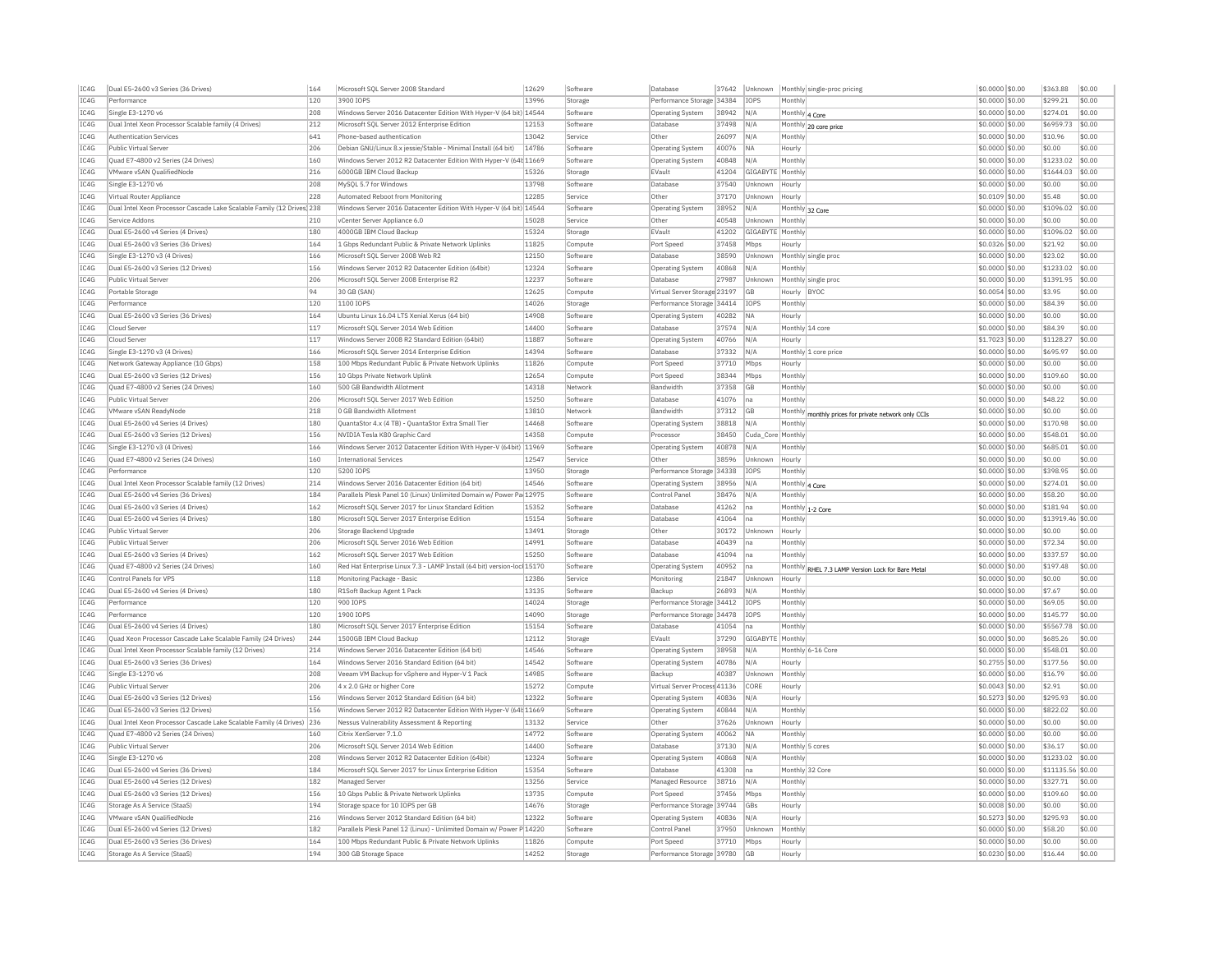| IC4G         | Dual E5-2600 v3 Series (12 Drives)                                                        | 156        | VMware Server Virtualization 6.0                                                                      | 14414          | Software            | Operating System               | 38470          | Unknown          | Monthly 2 Proc        |                                                      | \$0,0000 \$0.00                    | \$274.01              | \$0.00           |
|--------------|-------------------------------------------------------------------------------------------|------------|-------------------------------------------------------------------------------------------------------|----------------|---------------------|--------------------------------|----------------|------------------|-----------------------|------------------------------------------------------|------------------------------------|-----------------------|------------------|
| IC4G         | Public Virtual Serve                                                                      | 206        | Microsoft SQL Server 2016 Web Edition                                                                 | 14991          | Software            | <b>Databas</b>                 | 40447          | na               | Monthly               |                                                      | \$0.0000 \$0.00                    | \$168.79              | \$0.00           |
| IC4G         | Ouad Xeon Processor Cascade Lake Scalable Family (24 Drives)                              | 244        | 175GB IBM Cloud Backup                                                                                | 12118          | Storage             | EVault                         | 38636          | GIGABYTE Monthly |                       |                                                      | \$0,0000 \$0.00                    | \$126.39              | \$0.00           |
| IC4G         | Cloud Server                                                                              | 117        | Parallels Plesk Panel 11 (Linux) 100 Domain w/ Power Pack                                             | 13620          | Software            | Control Panel                  | 33866          | N/A              | Monthly               |                                                      | \$0,0000 \$0.00                    | \$40.12               | \$0.00           |
| TCAG         | Public Virtual Server                                                                     | 206        | Windows Server 2012 Standard Edition (64 bit)                                                         | 12322          | Software            | Operating System               | 40720          | N/A              | Hourly                |                                                      | \$1,5374 \$0.00                    | \$1019.08             | \$0.00           |
| IC4G         | Single E3-1270 v3 (4 Drives)                                                              | 166        | Microsoft SOL Server 2017 for Linux Web Edition                                                       | 15350          | Software            | Database                       | 41260          | Ina              |                       | Monthly 96 Core                                      | \$0.0000 \$0.00                    | \$578.70              | \$0.00           |
| TC4G         | Dual E5-2600 v4 Series (36 Drives)                                                        | 184        | Microsoft SOL Server 2017 for Linux Standard Edition                                                  | 15352          | Software            | Database                       | 41286          | Ina              |                       | Monthly 56 Core                                      | \$0,0000 \$0.00                    | \$5094.30             | \$0.00           |
| TC4G         | Dual E5-2600 v4 Series (4 Drives)                                                         | 180        | FreeBSD 9 x (64 bit)                                                                                  | 12981          | Software            | <b>Operating System</b>        | 37488          | N/A              | Hourly                |                                                      | \$0.0000 \$0.00                    | \$0.00                | \$0.00           |
| TC4G         | Paid Support                                                                              | 188        | Advanced Support                                                                                      | 14504          | Service             | Service                        | 38870          | <b>NA</b>        | Monthly               |                                                      | \$0.0000 \$0.00                    | \$197.48              | \$0.00           |
| IC4G         | Cloud Server                                                                              | 117        | Parallels Plesk Panel 11 (Windows) Unlimited Domain w/ Powe 12860                                     |                | Software            | Control Panel                  | 24639          | N/A              | Monthly               |                                                      | \$0.0000 \$0.00                    | \$58.20               | \$0.00           |
| IC4G         | Firewall                                                                                  | 190        | Hardware Firewall (High Availability)                                                                 | 11923          | Network             | Firewall                       | 20137          | N/A              | Monthly               |                                                      | \$0.0000 \$0.00                    | \$2189.85             | \$0.00           |
| IC4G         | Cloud Server                                                                              | 117        | Host Ping and TCP Service Monitoring                                                                  | 12365          | Service             | Monitoring                     | 34044          | Unknown          | Hourly                |                                                      | \$0,0109 \$0.00                    | \$5.48                | \$0.00           |
| IC4G         | Cloud Serve                                                                               | 117        | Microsoft SQL Server 2008 Express R2                                                                  | 12867          | Software            | Database                       | 24671          | Unknown          | Monthly               |                                                      | \$0.0000 \$0.00                    | \$0.00                | \$0.00           |
| TC4G         | Quad E7-4800 v2 Series (24 Drives)                                                        | 160        | Windows Server 2012 Datacenter Edition With Hyper-V (64bit) 11969                                     |                | Software            | <b>Operating System</b>        | 40878          | IN/A             | Monthly               |                                                      | $$0.0000$ \$0.00                   | \$685.01              | \$0.00           |
| IC4G         | Single E3-1270 v6                                                                         | 208        | 10GB IBM Cloud Backup                                                                                 | 15334          | Storage             | EVault                         | 41212          | GIGABYTE         | Monthly               |                                                      | \$0.0000 \$0.00                    | \$0.00                | \$0.00           |
| TC4G         | Quad E7-4800 v2 Series (24 Drives)                                                        | 160        | Microsoft SOL Server 2012 Standard Edition                                                            | 11956          | Software            | Database                       | 37060          | N/A              |                       |                                                      | $$0.0000$ \$0.00                   | \$1273.58             | \$0.00           |
| IC4G         | Dual E5-2600 v4 Series (4 Drives)                                                         | 180        | Windows Server 2016 Datacenter Edition With Hyper-V (64 bit) 14544                                    |                | Software            | <b>Operating System</b>        | 38950          | N/A              |                       | Monthly 14 core price                                | \$0.0000 \$0.00                    | \$959.02              | \$0.00           |
| TC4G         | Dual E5-2600 v4 Series (12 Drives)                                                        | 182        |                                                                                                       | 14468          | Software            |                                | 38818          | N/A              |                       | Monthly 28 Core                                      |                                    | \$170.98              | \$0.00           |
| IC4G         | Dual E5-2600 v4 Series (4 Drives)                                                         | 180        | QuantaStor 4.x (4 TB) - QuantaStor Extra Small Tie<br>Dual Intel Xeon E5-2620 v4 (16 Cores, 2.10 GHz) | 14484          | Compute             | Operating System<br>Processo   | 38834          | GHZ              | Monthly<br>Monthly 1L |                                                      | \$0.0000 \$0.00<br>\$0,0000 \$0.00 | \$219.20              | \$0.00           |
| TC4G         | Dual E5-2600 v3 Series (36 Drives)                                                        | 164        |                                                                                                       |                | Software            |                                | 40878          | N/A              | Monthly               |                                                      |                                    | \$685.01              | \$0.00           |
|              |                                                                                           |            | Windows Server 2012 Datacenter Edition With Hyper-V (64bit) 11969                                     |                |                     | <b>Operating System</b>        |                |                  |                       |                                                      | \$0.0000 \$0.00                    |                       |                  |
| IC4G         | VMware vSAN ReadvNode                                                                     | 218        | <b>VMware vSAN Node</b>                                                                               | 15022          | Compute             | Other                          | 40514          | Unknown          | Monthly               |                                                      | \$0.0000 \$0.00                    | \$0.00                | \$0.00           |
| IC4G         | Cloud Serve                                                                               | 117        | Microsoft SQL Server 2012 Standard Edition                                                            | 11956          | Software            | Database                       | 24881          | N/A              |                       | Monthly 5 core price                                 | \$0.0000 \$0.00                    | \$545.82              | \$0.00           |
| TC4G         | Dual E5-2600 v3 Series (12 Drives)                                                        | 156        | Red Hat Enterprise Linux 7.7 (64 bit) - version-locked                                                | 15414          | Software            | <b>Operating System</b>        | 41398          | Unknown          |                       | Monthly Version Locked Price - 2 CPU                 | \$0.0000 \$0.00                    | \$98.64               | \$0.00           |
| IC4G         | Quad Xeon Processor Cascade Lake Scalable Family (24 Drives)                              | 244        | <b>Automated Notification</b>                                                                         | 13487          | Service             | Other                          | 38496          | Unknown          | Hourly                |                                                      | \$0.0000 \$0.00                    | \$0.00                | \$0.00           |
| TC4G         | Dual E5-2600 v3 Series (12 Drives)                                                        | 156        | Microsoft SOL Server 2005 Enterprise                                                                  | 12610          | Software            | Database                       | 38498          | Unknown          | Monthly               |                                                      | \$0,0000 \$0.00                    | \$1391.95             | \$0.00           |
| IC4G         | Public Virtual Server                                                                     | 206        | Microsoft SOL Server 2014 Web Edition                                                                 | 14400          | Software            | Database                       | 38692          | N/A              |                       | Monthly 24 core                                      | \$0,0000 \$0.00                    | \$144.67              | \$0.00           |
| IC4G         | Dual E5-2600 v4 Series (12 Drives)                                                        | 182        | 4 Public IP Addresses                                                                                 | 12799          | Network             | <b>IP Address</b>              | 37760          | Unknown          | Hourly                |                                                      | \$0,0109 \$0.00                    | \$4.38                | \$0.00           |
| IC4G         | Performance                                                                               | 120        | 1700 IOPS                                                                                             | 13855          | Storage             | Performance Storage 34243      |                | IOPS             | Monthly               |                                                      | \$0.0000 \$0.00                    | \$130.43              | \$0.00           |
| TC4G         | Direct Link                                                                               | 213        | 5 Gbns Direct Link Dedicated                                                                          | 14977          | Network             | Other                          | 40379          | Gbps             | Monthly               |                                                      | $$0.0000$ \$0.00                   | \$4184.13             | \$0.00           |
| IC4G         | Dual E5-2600 v4 Series (4 Drives)                                                         | 180        | Windows Server 2012 Datacenter Edition (64bit)                                                        | 12964          | Software            | <b>Operating System</b>        | 40892          | N/A              | Monthly               |                                                      | \$0.0000 \$0.00                    | \$274.01              | \$0.00           |
| TC4G         | Single E3-1270 v6                                                                         | 208        | Microsoft SOL Server 2012 Enterprise Edition                                                          | 12153          | Software            | Database                       | 37072          | N/A              |                       | Monthly 7 core price                                 | \$0,0000 \$0,00                    | \$2783.89             | \$0.00           |
| IC4G         | Public Virtual Serve                                                                      | 206        | 64 GB                                                                                                 | 14710          | Compute             | RAM                            | 39974          | <b>GB</b>        | Hourly                |                                                      | \$0,3170 \$0.00                    | \$210.44              | \$0.00           |
| IC4G         | Public Virtual Server                                                                     | 206        | Microsoft SOL Server 2017 for Linux Web Edition                                                       | 15350          | Software            | Database                       | 41244          | Ina              |                       | Monthly 16 Core                                      | \$0.0000 \$0.00                    | \$96.45               | \$0.00           |
| IC4G         | Public Virtual Server                                                                     | 206        | Microsoft SOL Server 2017 for Linux Standard Editio                                                   | 15352          | Software            | Database                       | 41270          | Ina              |                       | Monthly 12 Core                                      | \$0.0000 \$0.00                    | \$1091.64             | \$0.00           |
|              |                                                                                           |            |                                                                                                       |                |                     |                                |                |                  |                       |                                                      |                                    |                       |                  |
| TC4G         | Dual E5-2600 v4 Series (12 Drives)                                                        | 182        | Windows Server 2008 R2 Enterprise Edition (64bit)                                                     | 12948          | Software            | Operating System               | 38072          | N/A              | Hourly                | single proc price                                    | \$0,1007 \$0.00                    | \$70.15               | \$0.00           |
| IC4G         | Quad Xeon Processor Cascade Lake Scalable Family (24 Drives)                              | 244        | 250GB IBM Cloud Backup                                                                                | 12117          | Storage             | EVault                         | 37192          | GIGABYTI         | Monthly               |                                                      | \$0.0000 \$0.00                    | \$158.97              | \$0.00           |
| IC4G         | <b>Bare Metal Serve</b>                                                                   | 113        | CloudLinux 5.x (32 bit)                                                                               | 13565          | Software            | <b>Operating System</b>        | 30950          | N/A              | Monthly               |                                                      | \$0.0000 \$0.00                    | \$13.15               | \$0.00           |
| TCAG         | Quad E7-4800 v2 Series (24 Drives)                                                        | 160        | Veeam Backup for Office 365 1 Pack                                                                    | 15304          | Software            | Operating System               | 41180          | <b>NA</b>        | Monthly               |                                                      | \$0.0000 \$0.00                    | \$5.55                | \$0.00           |
| IC4G         | VMware vSAN QualifiedNode                                                                 | 216        | Windows Server 2012 R2 Datacenter Edition With Hyper-V (64t 11669                                     |                | Software            | <b>Operating System</b>        | 40840          | N/A              | Monthly               |                                                      | \$0.0000 \$0.00                    | \$548.01              | \$0.00           |
| IC4G         | Dual E5-2600 v3 Series (36 Drives)                                                        | 164        | Virtual Router Appliance 5.x (up to 1Gbps) Subscription Edition 14744                                 |                | Software            | Operating System               | 40030          | Unknown          | Monthly               |                                                      | \$0,0000 \$0.00                    | \$240.03              | \$0.00           |
|              |                                                                                           |            |                                                                                                       |                | Software            | <b>Databas</b>                 |                | na               | Monthly               |                                                      |                                    |                       |                  |
| IC4G         | Quad E7-4800 v2 Series (24 Drives)<br>Ouad E7-4800 v2 Series (24 Drives)                  | 160<br>160 | Microsoft SQL Server 2017 Enterprise Edition<br>Veeam VM Backup for vSphere and Hyper-V 10 Pack       | 15154<br>15096 | Software            | Backup                         | 41054<br>40622 | Unknown          | Monthly               |                                                      | \$0.0000 \$0.00<br>\$0,0000 \$0,00 | \$5567.78<br>\$122.44 | \$0.00<br>\$0.00 |
| IC4G         |                                                                                           |            |                                                                                                       |                |                     |                                |                |                  |                       |                                                      |                                    |                       |                  |
| IC4G<br>TC4G | Dual Intel Xeon Processor Scalable family (4 Drives<br>Dual E5-2600 v3 Series (36 Drives) | 212<br>164 | Microsoft SOL Server 2017 for Linux Web Edition<br>Non-RAID                                           | 15350<br>13664 | Software<br>Compute | Database<br>Storage Controller | 41258<br>38276 | Ina<br>Unknown   |                       | Monthly 56 Core                                      | \$0,0000 \$0.00<br>\$0,0000 \$0.00 | \$337.57<br>\$0.00    | \$0.00<br>\$0.00 |
|              |                                                                                           |            |                                                                                                       |                |                     |                                |                |                  | Hourly                |                                                      |                                    |                       |                  |
| IC4G<br>TC4G | Single E3-1270 v6                                                                         | 208<br>156 | 32 GB RAM<br>Citrix XenServer 7.6.0                                                                   | 14986          | Compute<br>Software | RAM                            | 40410          | GB<br><b>NA</b>  | Monthly<br>Monthly    |                                                      | \$0,0000 \$0.00                    | \$185.63<br>\$0.00    | \$0.00<br>\$0.00 |
|              | Dual E5-2600 v3 Series (12 Drives)                                                        |            |                                                                                                       | 15274          |                     | <b>Operating System</b>        | 41138          |                  |                       |                                                      | \$0,0000 \$0,00                    |                       |                  |
| TC4G         | Dual E5-2600 v3 Series (4 Drives)                                                         | 162        | RATD                                                                                                  | 13075          | Compute             | Storage Controlle              | 38416          | N/A              | Monthly               |                                                      | \$0.0000 \$0.00                    | \$54.80               | \$0.00           |
| IC4G         | Dual Intel Xeon Processor Cascade Lake Scalable Family (12 Drives) 238                    |            | Veeam Backup for Office 365 5 Pack                                                                    | 15306          | Software            | Operating System               | 41182          | <b>NA</b>        | Monthly               |                                                      | \$0.0000 \$0.00                    | \$27.75               | \$0.00           |
| IC4G         | Single E3-1270 v6                                                                         | 208        | Microsoft SOL Server 2017 for Linux Web Edition                                                       | 15350          | Software            | Database                       | 41250          | Ina              |                       | Monthly 28 Core                                      | \$0,0000 \$0.00                    | \$168.79              | \$0.00           |
| IC4G         | Dual E5-2600 v4 Series (4 Drives)                                                         | 180        | R1Soft Server Backup Manager 5.0 Enterprise (Linux)                                                   | 12634          | Software            | Operating System               | 37528          | N/A              | Monthly               |                                                      | $$0.0000$ \$0.00                   | \$0.00                | \$0.00           |
| IC4G         | Dual E5-2600 v3 Series (36 Drives)                                                        | 164        | Microsoft SQL Server 2017 Enterprise Edition                                                          | 15154          | Software            | Database                       | 41066          | Ina              | Monthly               |                                                      | \$0.0000 \$0.00                    | \$16703.35            | \$0.00           |
| IC4G         | Dual Intel Xeon Processor Scalable family (12 Drives)                                     | 214        | 1000GB IBM Cloud Backup                                                                               | 12113          | Storage             | EVault                         | 37638          | GIGABYTE         | Monthly               |                                                      | \$0.0000 \$0.00                    | \$455.19              | \$0.00           |
| TCAG         | Single E3-1270 v6                                                                         | 208        | Microsoft SQL Server 2012 Standard Edition                                                            | 11956          | Software            | Database                       | 37890          | N/A              |                       | Monthly 8 core price                                 | \$0.0000 \$0.00                    | \$727.76              | \$0.00           |
| IC4G         | Dual E5-2600 v4 Series (4 Drives)                                                         | 180        | Windows Server 2012 R2 Datacenter Edition (64bit)                                                     | 12324          | Software            | <b>Operating System</b>        | 40866          | N/A              | Monthly               |                                                      | \$0.0000 \$0.00                    | \$1096.02             | \$0.00           |
| IC4G         | <b>Additional Products</b>                                                                | $\circ$    | 40GB IBM Cloud Backup                                                                                 | 12159          | Storage             | EVault                         | 20863          | GIGABYTE         | Monthly               |                                                      | \$0,0000 \$0.00                    | \$38.51               | \$0.00           |
| IC4G         | Network Gateway Appliance (10 Gbps)                                                       | 158        | Host Ping and TCP Service Monitoring                                                                  | 12365          | Service             | Monitoring                     | 37388          | Unknown          | Hourly                |                                                      | \$0,0109 \$0.00                    | \$5.48                | \$0.00           |
| IC4G         | Cloud Server                                                                              | 117        | 0 GB Bandwidth Allotment                                                                              | 13810          | Network             | Bandwidth                      | 34155          | <b>GB</b>        |                       |                                                      | \$0,0000 \$0,00                    | \$0.00                | \$0.00           |
| IC4G         | Ouad Xeon Processor Cascade Lake Scalable Family (24 Drives)                              | 244        | cPanel/WHM with Fantastico and RVskir                                                                 | 12663          | Software            | Control Panel                  | 37394          | Unknown          |                       | Monthly monthly prices for private network only CCIs | \$0.0000 \$0.00                    | \$27.40               | \$0.00           |
| TC4G         | Dual E5-2600 v3 Series (4 Drives)                                                         | 162        | XenServer Enternrise for XenServer 7.x                                                                | 14770          | Software            | <b>Operating System</b>        | 40060          | <b>NA</b>        | Monthly               | Monthly promo code                                   | \$0,0000 \$0.00                    | \$109.60              | \$0.00           |
| IC4G         | Performance                                                                               | 120        | 5600 IOPS                                                                                             | 14127          | Storage             | Performance Storage 34515      |                | IOPS             | Monthly               |                                                      | \$0.0000 \$0.00                    | \$429.64              | \$0.00           |
| TCAG         | Public Virtual Server                                                                     | 206        | Microsoft SOL Server 2012 Web Edition                                                                 | 11803          | Software            | Database                       | 30190          | N/A              |                       |                                                      | \$0,0000 \$0,00                    | \$60.28               | \$0.00           |
| TC4G         | <b>Bare Metal Server</b>                                                                  | 113        | Single Intel Xeon E3-1270 v3 (4 Cores, 3.50 GHz)                                                      | 12604          | Compute             | Processo                       | 37322          | GHz              |                       | Monthly   9 core price                               | \$0.0899 \$0.00                    | \$81.95               | \$0.00           |
| IC4G         | Dual E5-2600 v3 Series (12 Drives)                                                        | 156        | Microsoft SQL Server 2012 Web Edition                                                                 | 11803          | Software            | Database                       | 38618          | N/A              |                       | Hourly a la carte                                    | \$0.0000 \$0.00                    | \$144.67              | \$0.00           |
| IC4G         | <b>Bare Metal Server</b>                                                                  | 113        | Dual Intel Xeon E5-2690 v3 (24 Cores, 2.60 GHz)                                                       | 14386          | Compute             | Processo                       | 38754          | GHz              | Hourly                | Monthly 24 core price                                | \$0,5539 \$0.00                    | \$367.31              | \$0.00           |
| TCAG         | Dual Intel Xeon Processor Scalable family (12 Drives)                                     | 214        | R1Soft Backup Agent 5 Pack                                                                            | 13130          | Software            | Backun                         | 37918          | N/A              | Monthly               |                                                      | \$0.0000 \$0.00                    | \$36.99               | \$0.00           |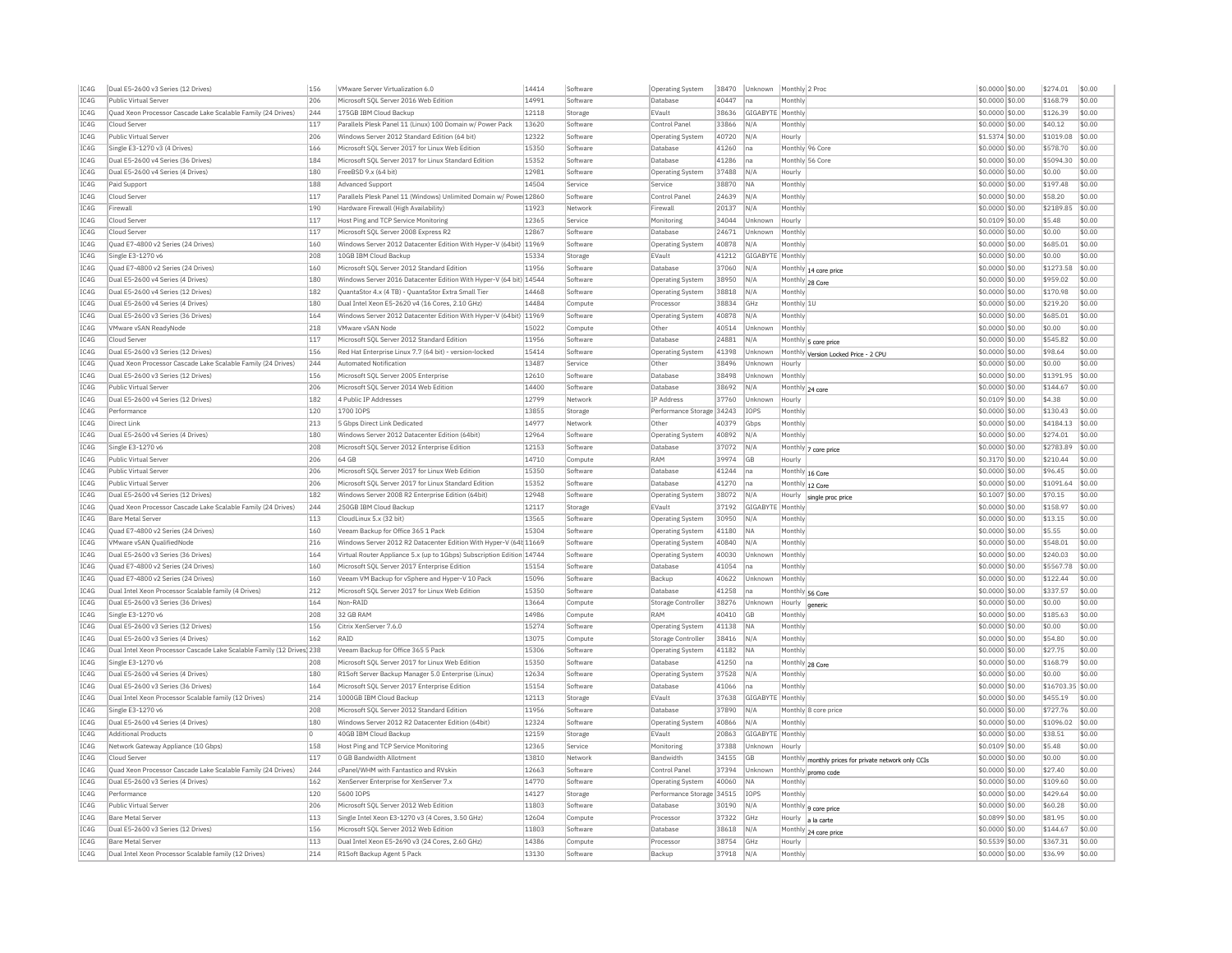| IC4G | Quad E7-4800 v2 Series (24 Drives)                                    | 160 | Microsoft SQL Server 2017 Standard Edition                             | 15252 | Software | Database                  | 41110 | Ina              | Monthly                               | \$0,0000 \$0.00  | \$1819.39         | \$0.00 |
|------|-----------------------------------------------------------------------|-----|------------------------------------------------------------------------|-------|----------|---------------------------|-------|------------------|---------------------------------------|------------------|-------------------|--------|
| IC4G | Storage As A Service (StaaS)                                          | 194 | 1000 GB Storage Space                                                  | 13824 | Storage  | Performance Storage 39472 |       | GB               | Hourly                                | \$0.0279 \$0.00  | \$18.27           | \$0.00 |
| IC4G | Dual E5-2600 v4 Series (12 Drives)                                    | 182 | 1 Gbps Public & Private Network Uplinks                                | 12360 | Compute  | Port Speed                | 37174 | Mbps             | Hourly                                | \$0.0326 \$0.00  | \$21.92           | \$0.00 |
| TC4G | Dual E5-2600 v3 Series (4 Drives)                                     | 162 | Microsoft SOL Server 2017 Enterprise Edition                           | 15154 | Software | Database                  | 41068 | Ina              | Monthly                               | \$0,0000 \$0,00  | \$19487.24 \$0.00 |        |
| IC4G | Dual E5-2600 v3 Series (12 Drives)                                    | 156 | Veeam Agent for Windows and Linux 1 pack                               | 14928 | Software | Backup                    | 40328 | N/A              | Monthly                               | \$0,0000 \$0.00  | \$20.74           | \$0.00 |
| IC4G | Dual Intel Xeon Processor Cascade Lake Scalable Family (4 Drives)     | 236 | Veeam Backup for Office 365 10 Pack                                    | 15308 | Software | Operating System          | 41184 | <b>NA</b>        | Monthly                               | \$0,0000 \$0.00  | \$55.47           | \$0.00 |
| IC4G | Single E3-1270 v3 (4 Drives)                                          | 166 | Windows Server 2016 Datacenter Edition With Hyper-V (64 bit) 14544     |       | Software | Operating System          | 38946 | N/A              | Monthly 20 Core                       | \$0,0000 \$0.00  | \$685.01          | \$0.00 |
| IC4G | Performance                                                           | 120 | 1100 IOPS                                                              | 13909 | Storage  | Performance Storage       | 34297 | IOPS             | Monthly                               | \$0,0000 \$0.00  | \$84.39           | \$0.00 |
| TC4G | <b>Bare Metal Server</b>                                              | 113 | Reboot / KVM over TP                                                   | 13180 |          |                           |       | Unknown          |                                       | $$0.0000$ \$0.00 | \$0.00            | \$0.00 |
|      |                                                                       |     |                                                                        |       | Compute  | Remote Management 38048   |       |                  | Hourly                                |                  |                   |        |
| IC4G | Storage As A Service (StaaS)                                          | 194 | 200 GB Storage Space                                                   | 14250 | Storage  | Performance Storage 39584 |       | GB               | Hourly                                | \$0.0153 \$0.00  | \$10.96           | \$0.00 |
| IC4G | Endurance                                                             | 128 | 40 GB Storage Space                                                    | 13819 | Storage  | Performance Storage 34766 |       | GB               | Monthly Endurance High Tier           | \$0,0000 \$0.00  | \$15.34           | \$0.00 |
| TCAG | <b>Additional Products</b>                                            | n.  | 4 Static Public TP Addresses                                           | 12018 | Network  | <b>TP Address</b>         | 20427 | Unknown          | Monthly                               | $$0.0000$ \$0.00 | \$4.38            | \$0.00 |
| IC4G | Single E3-1270 v3 (4 Drives)                                          | 166 | Microsoft SOL Server 2017 for Linux Enterprise Edition                 | 15354 | Software | Database                  | 41292 | na               | Monthly 4 Core                        | \$0,0000 \$0.00  | \$1391.95         | \$0.00 |
| IC4G | Dual E5-2600 v4 Series (4 Drives)                                     | 180 | McAfee Host Intrusion Protection w/Reporting                           | 12928 | Network  | Other                     | 30759 | Unknown          | Monthly                               | \$0.0000 \$0.00  | \$16.16           | \$0.00 |
| IC4G | Dual Intel Xeon Processor Cascade Lake Scalable Family (4 Drives)     | 236 | Veeam Backup for Office 365.1 Pack                                     | 15304 | Software | <b>Operating System</b>   | 41180 | NA               | Monthly                               | \$0.0000 \$0.00  | \$5.55            | \$0.00 |
| IC4G | Quad Xeon Processor Cascade Lake Scalable Family (24 Drives)          | 244 | Microsoft SQL Server 2017 for Linux Enterprise Edition                 | 15354 | Software | <b>Databas</b>            | 41290 | na               | Monthly 1-2 Core                      | \$0.0000 \$0.00  | \$695.97          | \$0.00 |
| IC4G | Public Virtual Server                                                 | 206 | Microsoft SOL Server 2014 Web Edition                                  | 14400 | Software | Database                  | 37572 | N/A              | Monthly 16 core                       | \$0,0000 \$0.00  | \$96.45           | \$0.00 |
| IC4G | <b>Additional Products</b>                                            | O   | EVault Plugin - Sharepoint                                             | 13558 | Software | EVault                    | 30908 | Unknown          | Monthly                               | \$0,0000 \$0.00  | \$10.96           | \$0.00 |
| IC4G | Dual Intel Xeon Processor Scalable family (4 Drives)                  | 212 | Microsoft SQL Server 2016 Enterprise Edition                           | 14989 | Software | Database                  | 40417 | Ina              | Monthly                               | \$0,0000 \$0,00  | \$6959.73         | \$0.00 |
| IC4G | Dual E5-2600 v4 Series (36 Drives)                                    | 184 | MySOL 5.0 for Windows                                                  | 13348 | Software | Database                  | 36980 | Unknown          | Hourly                                | \$0,0000 \$0.00  | \$0.00            | \$0.00 |
| IC4G | Single E3-1270 v3 (4 Drives)                                          | 166 | CentOS 5.x (64 bit)                                                    | 13691 | Software | Operating System          | 36998 | N/A              | Hourly                                | \$0.0000 \$0.00  | \$0.00            | \$0.00 |
| TC4G | Dual E5-2600 v3 Series (4 Drives)                                     | 162 | Red Hat Enterprise Linux 7.4 - LAMP Install (64 bit) version-loc 15192 |       | Software | <b>Operating System</b>   | 40984 | Ina              | Monthly For Version lock              | \$0,0000 \$0.00  | \$98.74           | \$0.00 |
| IC4G | Dual E5-2600 v3 Series (12 Drives                                     | 156 | Microsoft SQL Server 2017 for Linux Standard Edition                   | 15352 | Software | Database                  | 41276 | Ina              | Monthly 24 Core                       | \$0,0000 \$0.00  | \$2183.27         | \$0.00 |
| IC4G | Single E3-1270 v6                                                     | 208 | Microsoft SOL Server 2017 Standard Edition                             | 15252 | Software | Database                  | 41098 | Ina              | Monthly                               | \$0,0000 \$0.00  | \$181.94          | \$0.00 |
| IC4G | Network Gateway Appliance                                             | 114 | Virtual Router Appliance 18.x (up to 2 Gbps) Subscription Editic 15160 |       | Software | Operating System          | 40926 | Unknown          | Monthly                               | $$0.0000$ \$0.00 | \$239.94          | \$0.00 |
| IC4G | Cloud Server                                                          | 117 | vCenter 6.0                                                            | 14402 | Software |                           |       |                  | Monthly                               | \$0,0000 \$0.00  | \$0.00            | \$0.00 |
|      |                                                                       |     |                                                                        |       |          | Operating System          | 37360 | na               |                                       |                  |                   |        |
| TC4G | Dual E5-2600 v3 Series (12 Drives)                                    | 156 | R1Soft Backup Agent 25 Pack                                            | 12945 | Software | Backup                    | 38650 | N/A              | Monthly                               | $$0.0000$ \$0.00 | \$143.86          | \$0.00 |
| IC4G | Dual Intel Xeon Processor Scalable family (12 Drives)                 | 214 | 768 GB RAM                                                             | 14998 | Compute  | RAM                       | 40422 | GB               | Monthly                               | \$0,0000 \$0.00  | \$1640.08         | \$0.00 |
| IC4G | Dual Intel Xeon Processor Scalable family (12 Drives)                 | 214 | Microsoft SOL Server 2017 for Linux Standard Edition                   | 15352 | Software | Database                  | 41282 | na               | Monthly 40 Core                       | \$0,0000 \$0.00  | \$3638.79         | \$0.00 |
| IC4G | Public Virtual Server                                                 | 206 | Microsoft SQL Server 2014 Web Edition                                  | 14400 | Software | Database                  | 38690 | N/A              | Monthly 40 core                       | \$0.0000 \$0.00  | \$241.12          | \$0.00 |
| IC4G | Virtual Router Appliance (10 Gpbs)                                    | 230 | 5000 GB Bandwidth Allotment                                            | 12091 | Network  | Bandwidth                 | 30200 | GB               | Monthly VPX 10                        | \$0.0000 \$0.00  | \$0.00            | \$0.00 |
| TC4G | Network Gateway Appliance (10 Gbps)                                   | 158 | 300 GB SAS (15K RPM)                                                   | 12563 | Compute  | Storage Drives            | 37980 | G <sub>R</sub>   | Monthly disk0 only                    | $$0.0000$ \$0.00 | \$49.37           | \$0.00 |
| IC4G | Dual E5-2600 v3 Series (4 Drives)                                     | 162 | Microsoft SQL Server 2017 for Linux Enterprise Edition                 | 15354 | Software | Database                  | 41316 | na               | Monthly 96 Core                       | \$0.0000 \$0.00  | \$33406.69 \$0.00 |        |
| IC4G | Quad Xeon Processor Cascade Lake Scalable Family (24 Drives)          | 244 | Microsoft SOL Server 2017 Enterprise Edition                           | 15154 | Software | Database                  | 41066 | Ina              | Monthly                               | \$0,0000 \$0,00  | \$16703.35 \$0.00 |        |
| IC4G | Cloud Server                                                          | 117 | Windows Server 2012 R2 Standard Edition (64 bit)                       | 12910 | Software | Operating System          | 40702 | N/A              | Hourly                                | \$1,7566 \$0.00  | \$1164.66         | \$0.00 |
| IC4G | Dual E5-2600 v3 Series (4 Drives)                                     | 162 | 10 Gbps Public & Private Network Uplinks                               | 13735 | Compute  | Port Speed                | 37456 | Mbps             | Monthly                               | \$0.0000 \$0.00  | \$109.60          | \$0.00 |
| TC4G | Dual E5-2600 v3 Series (4 Drives)                                     | 162 | 1 IPv6 Address                                                         | 13033 | Network  | <b>IP Address</b>         | 37050 | N/A              | Hourly                                | \$0,0000 \$0.00  | \$0.00            | \$0.00 |
| IC4G | Dual E5-2600 v4 Series (12 Drives)                                    | 182 | McAfee Host Intrusion Protection w/Reporting                           | 12928 | Network  | Othe                      | 30759 | Unknown          | Monthly                               | \$0,0000 \$0.00  | \$16.16           | \$0.00 |
| IC4G | Dual Intel Xeon Processor Cascade Lake Scalable Family (4 Drives)     | 236 | R1Soft Backup Agent 1 Pack                                             | 13135 | Software | Backup                    | 26893 | N/A              | Monthly                               | \$0,0000 \$0.00  | \$7.67            | \$0.00 |
| IC4G | Network Gateway Appliance (10 Gbps)                                   | 158 | 100 Mbos Public & Private Network Uplinks                              | 12643 | Compute  | Port Speed                | 38024 | Mbps             | Hourly                                | \$0,0000 \$0.00  | \$0.00            | \$0.00 |
| IC4G | VMware vSAN ReadvNode                                                 | 218 | Redundant Power Supply                                                 | 12891 | Compute  | Power Supply              | 38036 | Unknown          | Hourly                                | \$0,0168 \$0.00  | \$10.96           | \$0.00 |
| TC4G | Endurance                                                             | 128 | 80 GB Storage Space                                                    | 13820 | Storage  | Performance Storage 34770 |       | GB               | Monthly Endurance Medium Tier         | $$0.0000$ \$0.00 | \$17.54           | \$0.00 |
| IC4G | Endurance                                                             | 128 | 1000 GB Storage Space                                                  | 13824 | Storage  | Performance Storage 34792 |       | GB               |                                       | \$0.0000 \$0.00  | \$109.60          | \$0.00 |
| IC4G | Single E3-1270 v3 (4 Drives)                                          | 166 | Parallels Server Bare Metal 4.5 Service Provider Edition - Unlim 12456 |       | Software | Operating System          | 37986 | <b>VM</b>        | Monthly Endurance Low Tier<br>Monthly | \$0,0000 \$0.00  | \$90.75           | \$0.00 |
| TC4G | VMware vSAN ReadvNode                                                 | 218 | 40GB TBM Cloud Backup                                                  | 12159 | Storage  | FVault                    | 37414 | GIGARYTE Monthly |                                       | $$0.0000$ \$0.00 | \$38.51           | \$0.00 |
| IC4G | Public Virtual Server                                                 | 206 | 1 IPv6 Address                                                         | 13033 | Network  | <b>IP Address</b>         | 26033 | N/A              | Hourly                                | \$0,0000 \$0.00  | \$0.00            | \$0.00 |
|      |                                                                       | 244 |                                                                        |       |          |                           |       |                  |                                       |                  |                   | \$0.00 |
| IC4G | Ouad Xeon Processor Cascade Lake Scalable Family (24 Drives)          |     | Microsoft SOL Server 2017 for Linux Standard Edition                   | 15352 | Software | Database                  | 41284 | Ina              | Monthly 48 Core                       | \$0,0000 \$0.00  | \$4366.54         |        |
| IC4G | Dual E5-2600 v3 Series (4 Drives)                                     | 162 | XenServer Standard for XenServer 7 x                                   | 14768 | Software | Operating System          | 40058 | <b>NA</b>        | Monthly                               | \$0.0000 \$0.00  | \$54.80           | \$0.00 |
| IC4G | Dual E5-2600 v3 Series (36 Drives)                                    | 164 | Dual Intel Xeon E5-2650 v3 (20 Cores, 2.30 GHz)                        | 14384 | Compute  | Processor                 | 37568 | GHz              | Monthly 4U                            | \$0.0000 \$0.00  | \$586.52          | \$0.00 |
| TC4G | Network Gateway Annliance                                             | 114 | Host Ping                                                              | 12997 | Service  | Monitoring                | 25727 | Unknown          | Hourly                                | $$0.0000$ \$0.00 | \$0.00            | \$0.00 |
| IC4G | Dual Intel Xeon Processor Scalable family (12 Drives)                 | 214 | Parallels Plesk Panel 10 (Linux) 100 Domain w/ Power Pack              | 13361 | Software | Control Pane              | 37140 | N/A              | Monthly                               | \$0.0000 \$0.00  | \$40.12           | \$0.00 |
| IC4G | Ouad E7-4800 v2 Series (24 Drives)                                    | 160 | Windows Server 2008 Enterprise Edition SP2 (32bit)                     | 11859 | Software | <b>Operating System</b>   | 38298 | N/A              | Monthly quad proc price               | \$0,0000 \$0,00  | \$280.58          | \$0.00 |
| IC4G | Dual Intel Xeon Processor Scalable family (4 Drives)                  | 212 | Windows Server 2012 R2 Datacenter Edition (64bit)                      | 12324 | Software | <b>Operating System</b>   | 40866 | N/A              | Monthly                               | \$0.0000 \$0.00  | \$1096.02         | \$0.00 |
| IC4G | Single E3-1270 v6                                                     | 208 | 4000GB IBM Cloud Backup                                                | 15324 | Storage  | EVault                    | 41202 | GIGABYTE         | Monthly                               | \$0.0000 \$0.00  | \$1096.02         | \$0.00 |
| IC4G | Dual Intel Xeon Processor Scalable family (4 Drives)                  | 212 | Windows Server 2016 Standard Edition (64 bit)                          | 14542 | Software | <b>Operating System</b>   | 38936 | N/A              | Hourly<br>28 Core                     | \$0,2153 \$0.00  | \$138.10          | \$0.00 |
| IC4G | Quad Xeon Processor Cascade Lake Scalable Family (24 Drives)          | 244 | Microsoft SOL Server 2012 Enterprise Edition                           | 12153 | Software | Database                  | 37068 | N/A              | Monthly 12 core price                 | \$0,0000 \$0.00  | \$4175.84         | \$0.00 |
| TC4G | Dual Intel Xeon Processor Scalable family (4 Drives)                  | 212 | VMware vCenter 5.5 Standard                                            | 13542 | Software | <b>Operating System</b>   | 38180 | N/A              | Hourly                                | $$0.0000$ \$0.00 | \$0.00            | \$0.00 |
| IC4G | Dual E5-2600 v3 Series (36 Drives)                                    | 164 | Unmetered Bandwidth (10 Mbps Uplink)                                   | 13146 | Network  | Bandwidth                 | 37138 | Unknown          | Monthly                               | \$0,0000 \$0.00  | \$109.60          | \$0.00 |
| IC4G | Quad E7-4800 v2 Series (24 Drives)                                    | 160 | RAID                                                                   | 13075 | Compute  | Storage Controlle         | 38416 | N/A              | Monthly                               | \$0,0000 \$0.00  | \$54.80           | \$0.00 |
| IC4G | Single E3-1270 v6                                                     | 208 | FreeBSD 9 x (32 bit)                                                   | 12752 | Software | <b>Operating System</b>   | 37486 | N/A              | Hourly                                | $$0.0000$ \$0.00 | \$0.00            | \$0.00 |
| IC4G | Dual Intel Xeon Processor Cascade Lake Scalable Family (12 Drives 238 |     | MySOL 5.0 for Windows                                                  | 13348 | Software | Database                  | 36980 | Unknown          | Hourly                                | \$0,0000 \$0,00  | \$0.00            | \$0.00 |
| TCAG | Single E3-1270 v6                                                     | 208 | 30GB IBM Cloud Backup                                                  | 12298 | Storage  | FVault                    | 38056 | GIGABYTE Monthly |                                       | \$0,0000 \$0.00  | \$27.65           | \$0.00 |
| IC4G | Quad E7-4800 v2 Series (24 Drives)                                    | 160 | R1Soft Backup Agent 10 Pack                                            | 13597 | Software | Backup                    | 38648 | N/A              | Monthly                               | \$0.0000 \$0.00  | \$68.51           | \$0.00 |
| IC4G | Dual E5-2600 v3 Series (4 Drives)                                     | 162 | Veeam VM Backup for vSphere and Hyper-V 500 pack                       | 15146 | Software | Backup                    | 40678 | Unknown          | Monthly                               | \$0.0000 \$0.00  | \$6657.09         | \$0.00 |
| IC4G | <b>Additional Products</b>                                            | lo. | 8 Static Public IP Addresses                                           | 12499 | Network  | <b>IP Address</b>         | 22643 | Unknown          | Monthly                               | $$0.0000$ \$0.00 | \$8.77            | \$0.00 |
|      |                                                                       |     |                                                                        |       |          |                           |       |                  |                                       |                  |                   |        |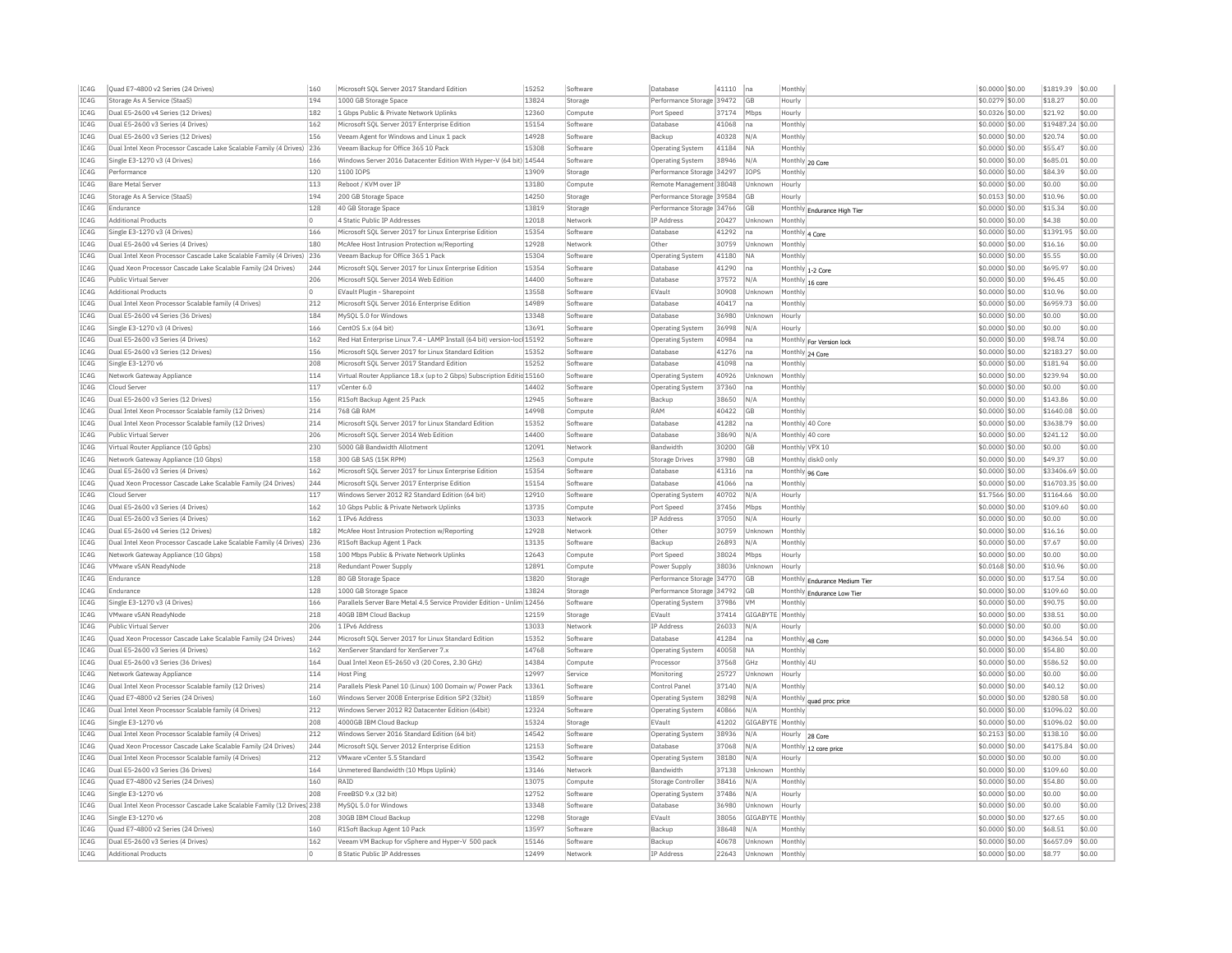| TC4G         | Dual E5-2600 v4 Series (12 Drives)                                     | 182        | Microsoft SQL Server 2017 Web Edition                              | 15250          | Software             | Database                     | 41084          | Ina            | Monthly            |                                                          | \$0.0000 \$0.00                    | \$144.67            | \$0.00           |
|--------------|------------------------------------------------------------------------|------------|--------------------------------------------------------------------|----------------|----------------------|------------------------------|----------------|----------------|--------------------|----------------------------------------------------------|------------------------------------|---------------------|------------------|
| IC4G         | Quad Xeon Processor Cascade Lake Scalable Family (24 Drives)           | 244        | MvSOL 5.0.51 for Windows                                           | 13661          | Software             | Database                     | 37934          | N/A            | Hourly             |                                                          | \$0,0000 \$0.00                    | \$0.00              | \$0.00           |
| TC4G         | Single E3-1270 v3 (4 Drives)                                           | 166        | Windows Server 2012 R2 Datacenter Edition (64bit)                  | 12324          | Software             | <b>Operating System</b>      | 40868          | N/A            | Monthly            |                                                          | \$0.0000 \$0.00                    | \$1233.02           | \$0.00           |
| IC4G         | Dual E5-2600 v4 Series (36 Drives)                                     | 184        | Microsoft SQL Server 2014 Standard Edition                         | 14396          | Software             | Database                     | 38446          | N/A            |                    | Monthly 12 core price                                    | \$0,0000 \$0.00                    | \$1091.64           | \$0.00           |
| IC4G         | Dual E5-2600 v3 Series (36 Drives)                                     | 164        | Microsoft SQL Server 2012 Web Edition                              | 11803          | Software             | Database                     | 38622          | N/A            |                    | Monthly 12 core price                                    | \$0.0000 \$0.00                    | \$72.34             | \$0.00           |
| IC4G         | Network Gateway Appliance (10 Gbps)                                    | 158        | 2.00 TR SATA                                                       | 12271          | Compute              | Storage Drives               | 37660          | <b>GB</b>      | Hourly             | disk <sub>0-</sub>                                       | \$0,0415 \$0.00                    | \$27.65             | \$0.00           |
| IC4G         | Public Virtual Server                                                  | 206        | 125 GB (SAN)                                                       | 13174          | Compute              | Virtual Server Storage 27124 |                | <b>GB</b>      | Hourly             |                                                          | \$0.0168 \$0.00                    | \$11.90             | \$0.00           |
|              |                                                                        |            |                                                                    | 15350          |                      | Database                     | 41254          |                |                    | <b>BYOC</b>                                              |                                    |                     | \$0.00           |
| IC4G         | Quad Xeon Processor Cascade Lake Scalable Family (24 Drives)           | 244        | Microsoft SQL Server 2017 for Linux Web Edition                    |                | Software             |                              |                | na             | Monthly 40 Core    |                                                          | \$0.0000 \$0.00                    | \$241.12            |                  |
| IC4G         | Dual E5-2600 v4 Series (36 Drives)                                     | 184        | 6.00 TR SATA                                                       | 14348          | Compute              | Storage Drives               | 37970          | <b>GB</b>      | Monthly 4U         |                                                          | \$0,0000 \$0.00                    | \$55.29             | \$0.00           |
| IC4G         | Dual Intel Xeon Processor Scalable family (4 Drives)                   | 212        | Windows Server 2016 Datacenter Edition (64 bit)                    | 14546          | Software             | Operating System             | 40794          | N/f            | Monthly            |                                                          | \$0,0000 \$0.00                    | \$2055.04           | \$0.00           |
| IC4G         | Dual Intel Xeon Processor Cascade Lake Scalable Family (4 Drives) 236  |            | 12.00 TB SATA                                                      | 15150          | Compute              | <b>Storage Drives</b>        | 40796          | <b>GB</b>      | Monthly            |                                                          | \$0,0000 \$0,00                    | \$103.68            | \$0.00           |
| IC4G         | Public Virtual Server                                                  | 206        | Microsoft SQL Server 2014 Web Edition                              | 14400          | Software             | Database                     | 37132          | N/A            |                    | Monthly 1 core price                                     | \$0,0000 \$0.00                    | \$12.06             | \$0.00           |
| IC4G         | Network Gateway Appliance                                              | 114        | 1 Gbps Private Network Uplink                                      | 12446          | Compute              | Port Speed                   | 37628          | Mbps           | Hourly             |                                                          | \$0.0168 \$0.00                    | \$10.96             | \$0.00           |
| IC4G         | Public Virtual Server                                                  | 206        | Ubuntu Linux 18.04 LTS Bionic Beaver Minimal Install (64 bit)      | 15084          | Software             | Operating System             | 40604          | <b>NA</b>      | Hourly             |                                                          | \$0,0000 \$0.00                    | \$0.00              | \$0.00           |
| IC4G         | Performance                                                            | 120        | 5600 IOPS                                                          | 14071          | Storage              | Performance Storage 34459    |                | IOPS           | Monthly            |                                                          | \$0,0000 \$0.00                    | \$429.64            | \$0.00           |
| IC4G         | Network Gateway Appliance                                              | 114        | 147GB SA-SCSI 10K RPM                                              | 12099          | Compute              | <b>Storage Drives</b>        | 26908          | <b>GB</b>      | Monthly disk2-y    |                                                          | \$0,0000 \$0.00                    | \$30.69             | \$0.00           |
| IC4G         | Quad E7-4800 v2 Series (24 Drives)                                     | 160        | 8.00 TB SATA                                                       | 14914          | Compute              |                              | 40360          | <b>GB</b>      |                    |                                                          | \$0.0000 \$0.00                    | \$71.09             | \$0.00           |
|              |                                                                        |            |                                                                    |                |                      | <b>Storage Drives</b>        |                |                | Monthly 4U         |                                                          |                                    |                     |                  |
| IC4G         | Dual E5-2600 v4 Series (12 Drives)                                     | 182        | Veeam VM Backup for vSphere and Hyper-V 25 Pack                    | 15102          | Software             | Backup                       | 40628          | Unknown        | Monthly            |                                                          | \$0,0000 \$0.00                    | \$416.69            | \$0.00           |
| TC4G         | Endurance                                                              | 128        | 1000 GB Storage Space                                              | 13824          | Storage              | Performance Storage 34826    |                | <b>GB</b>      |                    | Monthly Replication High Tier                            | $$0.0000$ \$0.00                   | \$274.01            | \$0.00           |
| IC4G         | Performance                                                            | 120        | 5100 TOPS                                                          | 13949          | Storage              | Performance Storage 34337    |                | TOP5           | Monthly            |                                                          | \$0.0000 \$0.00                    | \$391.28            | \$0.00           |
| IC4G         | Public Virtual Server                                                  | 206        | Microsoft SOL Server 2017 Enterprise Edition                       | 15154          | Software             | Database                     | 41054          | Ina            | Monthly            |                                                          | \$0.0000 \$0.00                    | \$5567.78           | \$0.00           |
| TC4G         | Performance                                                            | 120        | 2800 TOPS                                                          | 14043          | Storage              | Performance Storage 34431    |                | TOP5           | Monthly            |                                                          | $$0.0000$ \$0.00                   | \$214.82            | \$0.00           |
| IC4G         | VMware vSAN OualifiedNode                                              | 216        | Windows Server 2012 R2 Datacenter Edition With Hyper-V (64t 11669  |                | Software             | <b>Operating System</b>      | 40844          | N/f            | Monthly            |                                                          | \$0,0000 \$0.00                    | \$822.02            | \$0.00           |
| IC4G         | Dual E5-2600 v3 Series (36 Drives)                                     | 164        | Parallels Plesk Panel 10 (Linux) 100 Domain w/ Power Pack          | 13361          | Software             | Control Pane                 | 37140          | N/A            | Monthly            |                                                          | \$0,0000 \$0.00                    | \$40.12             | \$0.00           |
| IC4G         | Dual E5-2600 v3 Series (36 Drives)                                     | 164        | 2.00 TR SATA                                                       | 14352          | Compute              | <b>Storage Drives</b>        | 37580          | GB             | Monthly 4U         |                                                          | \$0.0000 \$0.00                    | \$27.65             | \$0.00           |
| TCAG         | <b>Additional Products</b>                                             | ln.        | Symantec Secure Site with EV - 1 year                              | 12037          | Service              | SSI                          | 33140          | <b>EV</b>      | Monthly            |                                                          | \$0,0000 \$0.00                    | \$0.00              | \$985.32         |
|              |                                                                        |            |                                                                    |                |                      |                              |                |                |                    |                                                          |                                    |                     |                  |
| TC4G         | Single E3-1270 v3 (4 Drives)                                           | 166        | Automated Notification                                             | 13487          | Service              | Other                        | 38496          | <b>Unknown</b> | Hourly             |                                                          | $$0.0000$ \$0.00                   | \$0.00              | \$0.00           |
| IC4G         | Dual Intel Xeon Processor Cascade Lake Scalable Family (12 Drives 238  |            | Microsoft SQL Server 2017 Web Edition                              | 15250          | Software             | Database                     | 41094          | na             | Monthly            |                                                          | \$0.0000 \$0.00                    | \$337.57            | \$0.00           |
| TCAG         | Virtual Router Appliance (10 Gpbs)                                     | 230        | 3 00 TR SATA                                                       | 12777          | Compute              | Storage Drives               | 37254          | <b>GB</b>      | Monthly 1L         |                                                          | \$0,0000 \$0.00                    | \$32.58             | \$0.00           |
| IC4G         | VMware vSAN QualifiedNode                                              | 216        | 7.68TB SSD SED                                                     | 15266          | Compute              | Storage Drives               | 41168          | GB             | Monthly            |                                                          | \$0.0000 \$0.00                    | \$493.70            | \$0.00           |
| IC4G         | Dual Intel Xeon Processor Scalable family (4 Drives)                   | 212        | 3.8TB SSD (3DWPD)                                                  | 15392          | Compute              | <b>Storage Drives</b>        | 41362          | GB             | Monthly 11         |                                                          | \$0.0000 \$0.00                    | \$274.50            | \$0.00           |
| IC4G         | Dual E5-2600 v3 Series (12 Drives)                                     | 156        | Windows Server 2012 Standard Edition (64 bit)                      | 12322          | Software             | <b>Operating System</b>      | 40832          | N/A            | Hourly             |                                                          | \$0.2755 \$0.00                    | \$177.56            | \$0.00           |
| IC4G         | Dual E5-2600 v3 Series (36 Drives)                                     | 164        | Unmetered Bandwidth (100 Mbps Uplink)                              | 13177          | Network              | Bandwidth                    | 38504          | Unknown        | Monthly            |                                                          | \$0.0000 \$0.00                    | \$1698.34           | \$0.00           |
| IC4G         | Public Virtual Server                                                  | 206        | Microsoft SQL Server 2014 Enterprise Edition                       | 14394          | Software             | Database                     | 37550          | N/A            |                    |                                                          | $$0.0000$ $$0.00$                  | \$6959.73           | \$0.00           |
| IC4G         | Dual E5-2600 v3 Series (4 Drives)                                      | 162        | Automated Reboot from Monitoring                                   | 12285          |                      |                              | 37170          |                |                    | Monthly 20 core price                                    | \$0,0109 \$0.00                    | \$5.48              | \$0.00           |
|              |                                                                        |            |                                                                    |                | Service              | Other                        |                | Unknown        | Hourly             |                                                          |                                    |                     |                  |
| IC4G         | Dual E5-2600 v4 Series (36 Drives)                                     | 184        | Parallels Plesk Panel 10 (Linux) 100 Domain w/ Power Pack          | 13361          | Software             | Control Pane                 | 37140          | N/A            | Monthly            |                                                          | \$0.0000 \$0.00                    | \$40.12             | \$0.00           |
| IC4G         | Cloud Server                                                           | 117        | Microsoft SOL Server 2014 Web Edition                              | 14400          | Software             | Database                     | 37572          | N/A            | Monthly            | 16 core                                                  | \$0,0000 \$0,00                    | \$96.45             | \$0.00           |
| IC4G         | Public Virtual Server                                                  | 206        | <b>Business Continuance Insurance</b>                              | 11806          | Compute              | <b>Business Continuity</b>   | 19912          | Unknown        | Monthly            |                                                          | \$0.0000 \$0.00                    | \$5.48              | \$0.00           |
| IC4G         | Dual E5-2600 v4 Series (12 Drives)                                     | 182        | Ubuntu Linux 16.04 LTS Xenial Xerus (64 bit)                       | 14908          | Software             | <b>Operating System</b>      | 40282          | <b>NA</b>      | Hourly             |                                                          | \$0.0000 \$0.00                    | \$0.00              | \$0.00           |
| IC4G         | Dual E5-2600 v4 Series (36 Drives)                                     | 184        | Microsoft SOL Server 2012 Enterprise Edition                       | 12153          | Software             | Database                     | 37498          | N/A            |                    | Monthly 20 core price                                    | \$0,0000 \$0.00                    | \$6959.73           | \$0.00           |
| IC4G         | Dual Intel Xeon Processor Scalable family (12 Drives)                  | 214        | Windows Server 2012 Datacenter Edition With Hyper-V (64bit) 11969  |                | Software             | Operating System             | 40880          | N/A            | Monthly            |                                                          | \$0.0000 \$0.00                    | \$822.02            | \$0.00           |
| IC4G         | Ouad E7-4800 v2 Series (24 Drives)                                     | 160        | 1 Ghns Private Network Unlink                                      | 12446          | Compute              | Port Speed                   | 37628          | Mbps           | Hourly             |                                                          | \$0,0168 \$0,00                    | \$10.96             | \$0.00           |
| IC4G         | Single E3-1270 v6                                                      | 208        | Windows Server 2016 Datacenter Edition With Hyper-V (64 bit) 14544 |                | Software             | Operating System             | 38944          | N/A            |                    |                                                          | \$0.0000 \$0.00                    | \$548.01            | \$0.00           |
|              |                                                                        |            |                                                                    | 12153          |                      | Database                     |                |                |                    | Monthly 6-16 Core                                        |                                    |                     | \$0.00           |
| IC4G         | Single E3-1270 v6                                                      | 208        | Microsoft SQL Server 2012 Enterprise Edition                       |                | Software             |                              | 38632          | N/A            |                    | Monthly 15 core price                                    | \$0.0000 \$0.00                    | \$5567.78           |                  |
| IC4G         | Dual E5-2600 v4 Series (12 Drives)                                     | 182        | Parallels Plesk Panel 10 (Windows) Unlimited Domain w/ Powe 13695  |                | Software             | Control Pane                 | 37370          | Unknown        | Monthly            |                                                          | $$0.0000$ $$0.00$                  | \$58.20             | \$0.00           |
| IC4G         | Dual E5-2600 v3 Series (4 Drives                                       | 162        | Debian GNU/Linux 9.x Stretch /Stable (64 bit)                      | 15124          | Software             | <b>Operating System</b>      | 40650          | <b>NA</b>      | Hourly             | Debian GNU/Linux 9.x Stretch /Stable (64 bit) for Bare N | 50.0000 \$0.00                     | \$0.00              | \$0.00           |
| IC4G         | Public Virtual Server                                                  | 206        | Microsoft SOL Server 2017 Web Edition                              | 15250          | Software             | Database                     | 41078          | na             | Monthly            |                                                          | \$0,0000 \$0.00                    | \$72.34             | \$0.00           |
| IC4G         | Direct Link                                                            | 213        | <b>BCR PEERING</b>                                                 | 15152          | Network              | Other                        | 40910          | Unknown        | Monthly            |                                                          | \$0.0000 \$0.00                    | \$1096.02           | \$0.00           |
| IC4G         | Dual Intel Xeon Processor Cascade Lake Scalable Family (12 Drives 238  |            | 960 GB SSD (3 DWPD)                                                | 12802          | Compute              | <b>Storage Drives</b>        | 37314          | GB             | Monthly 2L         |                                                          | \$0,0000 \$0.00                    | \$98.74             | \$0.00           |
| IC4G         | Dual Intel Xeon Processor Scalable family (12 Drives)                  | 214        | 10.00 TB SATA SED                                                  | 14960          | Compute              | <b>Storage Drives</b>        | 40366          | <b>GB</b>      | Monthly 2L         |                                                          | \$0,0000 \$0.00                    | \$87.88             | \$0.00           |
| IC4G         | Service Addons                                                         | 210        | VMware vSAN Advanced Tier III 64 - 124 TB 6.x                      | 15034          | Service              | Other                        | 40554          | Unknown        | Monthly            |                                                          | \$0,0000 \$0.00                    | \$1148.41           | \$0.00           |
| IC4G         |                                                                        |            |                                                                    |                |                      |                              |                |                |                    |                                                          |                                    | \$0.00              | \$0.00           |
| IC4G         | Cloud Server                                                           | 117        | vCenter 6.5                                                        | 14738          |                      |                              |                |                |                    |                                                          |                                    |                     |                  |
|              |                                                                        |            |                                                                    |                | Software             | <b>Operating System</b>      | 40024          | N/A            | Monthly            |                                                          | \$0,0000 \$0.00                    |                     |                  |
|              | Dual Intel Xeon Processor Cascade Lake Scalable Family (4 Drives)      | 236        | Ubuntu Linux 16.04 LTS Xenial Xerus Minimal Install (64 bit)       | 14902          | Software             | Operating System             | 40276          | <b>NA</b>      | Hourly             |                                                          | \$0.0000 \$0.00                    | \$0.00              | \$0.00           |
| IC4G         | <b>Bare Metal Serve</b>                                                | 113        | Windows Server 2012 Standard Edition (64 bit)                      | 12322          | Software             | Operating System             | 40834          | N/A            | Hourly             |                                                          | \$0,3673 \$0.00                    | \$236.74            | \$0.00           |
| TC4G         | Dual E5-2600 v4 Series (4 Drives)                                      | 180        | Microsoft SOL Server 2017 Web Edition                              | 15250          | Software             | Database                     | 41094          | Ina            | Monthly            |                                                          | $$0.0000$ \$0.00                   | \$337.57            | \$0.00           |
| IC4G         | Cloud Server                                                           | 117        | 48 GB (Dedicated Host)                                             | 15474          | Compute              | RAM                          | 41460          | <b>GB</b>      | Hourly             |                                                          | \$0.0000 \$0.00                    | \$0.00              | \$0.00           |
| IC4G         | Service Addons                                                         | 210        | VMware vCenter Server Hybridity Bundle A                           | 15010          | Service              | Other                        | 40466          | Unknown        | Monthly            |                                                          | \$0,0000 \$0.00                    | \$0.00              | \$0.00           |
| TC4G         | Single E3-1270 v3 (4 Drives)                                           | 166        | Windows Server 2008 Standard Edition SP2 (32bit                    | 12460          | Software             | Operating System             | 37198          | N/A            | Hourly             |                                                          | \$0.0267 \$0.00                    | \$18.63             | \$0.00           |
| IC4G         | Single E3-1270 v3 (4 Drives)                                           | 166        | Windows Server 2008 Enterprise Edition SP2 (32bit)                 | 11859          | Software             | Operating Systen             | 38062          | N/A            | Hourly             | single proc price<br>single proc price                   | \$0,1007 \$0.00                    | \$70.15             | \$0.00           |
|              |                                                                        | 196        |                                                                    | 14686          |                      |                              |                |                |                    |                                                          |                                    |                     |                  |
| IC4G         | Firewall Appliance                                                     |            | FortiGate Security Appliance - NGFW Add-on                         |                | Network              | Firewall                     | 39844          | N/A            | Monthly            |                                                          | \$0,0000 \$0.00                    | \$4384.08           | \$0.00           |
| IC4G         | Network Gateway Appliance                                              | 114        | 1.00 TR SATA                                                       | 12327          | Compute              | <b>Storage Drives</b>        | 28213          | GB             | Hourly             | disk2-x                                                  | \$0.0257 \$0.00                    | \$16.79             | \$0.00           |
| IC4G         | Single E3-1270 v6                                                      | 208        | Microsoft SQL Server 2012 Standard Edition                         | 11956          | Software             | Database                     | 37062          | N/A            |                    | Monthly 4 core price                                     | \$0.0000 \$0.00                    | \$363.88            | \$0.00           |
| TC4G         | Dual Intel Xeon Processor Cascade Lake Scalable Family (4 Drives) 236  |            | 100 Mbns Private Network Unlink                                    | 13376          | Compute              | Port Speed                   | 38528          | Mhns           | Hourly             |                                                          | $$0.0000$ \$0.00                   | \$0.00              | \$0.00           |
| TCAG<br>TCAG | Dual E5-2600 v4 Series (4 Drives)<br>Dual E5-2600 v4 Series (4 Drives) | 180<br>180 | vCenter 6.0<br>Veeam VM Backup for vSphere and Hyper-V 500 pack    | 14402<br>15146 | Software<br>Software | Operating System<br>Backup   | 37360<br>40678 | na<br>Unknown  | Monthly<br>Monthly |                                                          | \$0.0000 \$0.00<br>\$0.0000 \$0.00 | \$0.00<br>\$6657.09 | \$0.00<br>\$0.00 |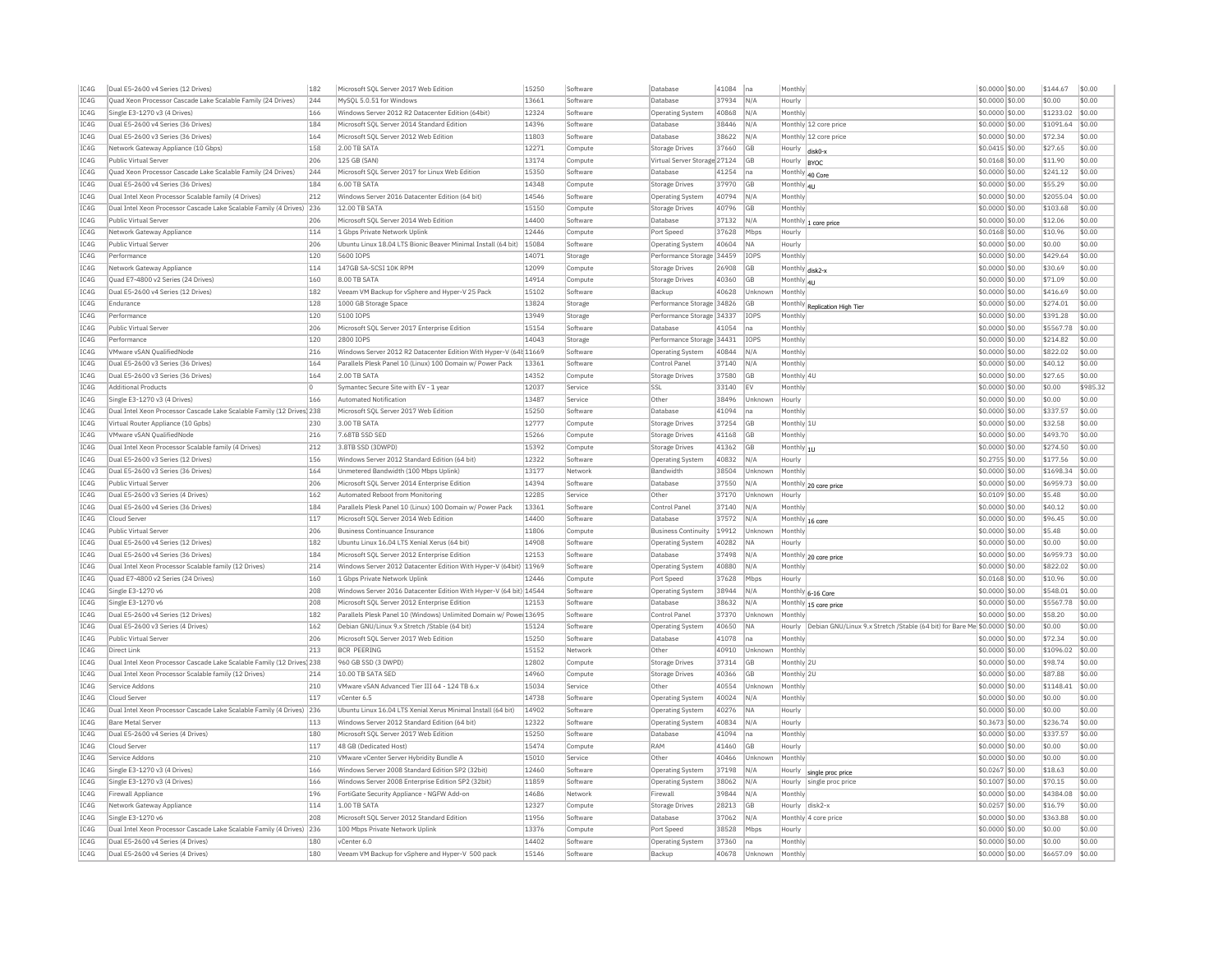| IC4G | Public Virtual Server                                                  | 206            | Microsoft SOL Server 2012 Web Edition                              | 11803 | Software | Database                     | 22628 | N/A                | Monthly 15 core price            | \$0,0000 \$0.00  | \$96.45    | \$0.00           |
|------|------------------------------------------------------------------------|----------------|--------------------------------------------------------------------|-------|----------|------------------------------|-------|--------------------|----------------------------------|------------------|------------|------------------|
| IC4G | Performance                                                            | 120            | 800 IOPS                                                           | 14023 | Storage  | Performance Storage 34411    |       | <b>IOPS</b>        | Monthly                          | \$0,0000 \$0.00  | \$61.38    | \$0.00           |
| IC4G | Quad E7-4800 v2 Series (24 Drives)                                     | 160            | Windows Server 2016 Datacenter Edition With Hyper-V (64 bit) 14544 |       | Software | <b>Operating System</b>      | 38946 | N/A                | Monthly 20 Core                  | \$0,0000 \$0.00  | \$685.01   | \$0.00           |
| IC4G | Dual E5-2600 v3 Series (4 Drives)                                      | 162            | Business Continuance Insurance                                     | 11806 | Compute  | <b>Business Continuity</b>   | 38012 | Unknown            | Monthly                          | \$0,0000 \$0.00  | \$5.48     | \$0.00           |
| TC4G | Dual E5-2600 v4 Series (12 Drives)                                     | 182            | 2.00 TR SATA                                                       | 14352 | Compute  | Storage Drives               | 37966 | GB                 | Monthly 2U                       | \$0,0000 \$0.00  | \$27.65    | \$0.00           |
| IC4G | Dual E5-2600 v3 Series (12 Drives)                                     | 156            | Windows Server 2016 Datacenter Edition (64 bit)                    | 14546 | Software | Operating System             | 38962 | N/A                | Monthly 24 Core                  | \$0.0000 \$0.00  | \$822.02   | \$0.00           |
| IC4G | Public Virtual Server                                                  | 206            | Microsoft SOL Server 2017 Enterprise Edition                       | 15154 | Software | Database                     | 41066 | Ina                | Monthly                          | \$0.0000 \$0.00  | \$16703.35 | \$0.00           |
| TC4G | Public Virtual Server                                                  | 206            | Microsoft SOL Server 2017 Web Edition                              | 15250 | Software | Database                     | 41088 | na                 | Monthly                          | $$0.0000$ \$0.00 | \$192.90   | \$0.00           |
| IC4G | <b>VHD Import</b>                                                      | 639            | Windows Server 2003 Standard SP2 with R2 (64 bit)                  | 12030 | Software | Operating System             | 20467 | Unknown            | Hourly<br>cloud instance price   | \$0,0267 \$0.00  | \$18.63    | \$0.00           |
| IC4G | Dual Intel Xeon Processor Scalable family (12 Drives)                  | 214            | Veeam VM Backup for vSphere and Hyper-V 100 Pack                   | 15110 | Software | Backup                       | 40636 | <b>VM</b>          | Monthly                          | \$0,0000 \$0.00  | \$1664.77  | \$0.00           |
| IC4G | <b>Bare Metal Server</b>                                               | 113            | Windows Server 2012 R2 Standard Edition (64 bit)                   | 12910 | Software | Operating System             | 40806 | N/A                | Hourly                           | $$0.1530$ \$0.00 | \$98.64    | \$0.00           |
| IC4G | Single E3-1270 v6                                                      | 208            | 50GB IBM Cloud Backup                                              | 12158 | Storage  | EVault                       | 37246 | GIGABYTE   Monthly |                                  | \$0.0000 \$0.00  | \$43.45    | \$0.00           |
| IC4G | Single E3-1270 v3 (4 Drives)                                           | 166            | 10000GB IBM Cloud Backup                                           | 15330 | Storage  | EVault                       | 41208 | GIGABYTE Monthly   |                                  | \$0,0000 \$0.00  | \$2284.86  | \$0.00           |
|      | Dual E5-2600 v3 Series (4 Drives)                                      |                |                                                                    | 11826 |          | Port Speed                   |       |                    |                                  |                  | \$0.00     | \$0.00           |
| IC4G |                                                                        | 162            | 100 Mbps Redundant Public & Private Network Uplinks                | 13146 | Compute  |                              | 37710 | Mbps               | Hourly                           | \$0.0000 \$0.00  | \$109.60   |                  |
| IC4G | Dual Intel Xeon Processor Scalable family (12 Drives)                  | 214            | Unmetered Bandwidth (10 Mbps Uplink)                               |       | Network  | <b>Bandwidth</b>             | 37138 | Unknown            | Monthly                          | \$0.0000 \$0.00  |            | \$0.00           |
| IC4G | Control Panels for VPS                                                 | 118            | Monitoring Package - Advanced                                      | 12931 | Service  | Monitoring                   | 25536 | Unknown            | Hourly                           | \$0,0079 \$0.00  | \$5.48     | \$0.00           |
| IC4G | Endurance                                                              | 128            | 8000 GB Storage Space                                              | 13827 | Storage  | Performance Storage 34810    |       | GB                 | Monthly Endurance Low Tier       | \$0.0000 \$0.00  | \$876.82   | \$0.00           |
| IC4G | Single E3-1270 v3 (4 Drives)                                           | 166            | Debian GNU/Linux 8.x iessie/Stable - Minimal Install (64 bit)      | 14406 | Software | <b>Operating System</b>      | 38708 | N/A                | Hourly                           | \$0,0000 \$0,00  | \$0.00     | \$0.00           |
| IC4G | <b>Additional Products</b>                                             | $\circ$        | Support and Services                                               | 14922 | Other    | Other                        | 40322 | <b>NA</b>          | Monthly                          | \$0,0000 \$0.00  | \$383.61   | \$0.00           |
| IC4G | Dual E5-2600 v3 Series (36 Drives)                                     | 164            | Veeam VM Backup for vSphere and Hyper-V 1 Pack                     | 14983 | Software | Backup                       | 40385 | Unknown            | Monthly                          | \$0,0000 \$0.00  | \$12.84    | \$0.00           |
| IC4G | Dual Intel Xeon Processor Cascade Lake Scalable Family (12 Drives) 238 |                | Veeam Backup for Office 365 50 Pack                                | 15312 | Software | Operating System             | 41188 | NA                 | Monthly                          | \$0.0000 \$0.00  | \$277.36   | \$0.00           |
| IC4G | Performance                                                            | 120            | 500 GB Storage Space                                               | 13823 | Storage  | Performance Storage 34211    |       | GB                 | Monthly                          | \$0,0000 \$0.00  | \$54.80    | \$0.00           |
| IC4G | Dual E5-2600 v3 Series (36 Drives)                                     | 164            | R1Soft Backup Agent 25 Pack                                        | 12945 | Software | Backup                       | 38650 | N/A                | Monthly                          | $$0.0000$ \$0.00 | \$143.86   | \$0.00           |
| IC4G | Performance                                                            | 120            | 4600 TOPS                                                          | 14061 | Storage  | Performance Storage 34449    |       | <b>TOPS</b>        | Monthly                          | \$0.0000 \$0.00  | \$352.92   | \$0.00           |
| IC4G | Dual E5-2600 v3 Series (4 Drives)                                      | 162            | XenServer Advanced for XenServer 6.x                               | 12474 | Software | Operating System             | 38606 | N/A                | Monthly                          | \$0,0000 \$0.00  | \$54.80    | \$0.00           |
| IC4G | Performance                                                            | 120            | 4400 TOPS                                                          | 14001 | Storage  | Performance Storage 34389    |       | <b>TOPS</b>        | Monthly                          | \$0.0000 \$0.00  | \$337.57   | \$0.00           |
| IC4G | Dual Intel Xeon Processor Scalable family (12 Drives)                  | 214            | 30GB IBM Cloud Backup                                              | 12298 | Storage  | EVault                       | 38056 | GIGABYTI           | Monthly                          | \$0.0000 \$0.00  | \$27.65    | \$0.00           |
| IC4G | Dual E5-2600 v3 Series (12 Drives)                                     | 156            | 2.00 TR SATA                                                       | 14352 | Compute  | Storage Drives               | 37966 | GB                 | Monthly 2U                       | $$0.0000$ \$0.00 | \$27.65    | \$0.00           |
| IC4G | Single E3-1270 v3 (4 Drives)                                           | 166            | 750GB TBM Cloud Backup                                             | 12114 | Storage  | FVault                       | 38386 | GIGARYTE Monthly   |                                  | \$0.0000 \$0.00  | \$410.76   | \$0.00           |
| IC4G | Dual E5-2600 v4 Series (4 Drives)                                      | 180            | Windows Server 2012 Standard Edition (64 bit)                      | 12322 | Software | Operating System             | 40834 | N/A                | Hourly                           | \$0.3673 \$0.00  | \$236.74   | \$0.00           |
| IC4G | Network Gateway Appliance                                              | 114            | 450GB SA-SCSI 15K RPM                                              | 13242 | Compute  | Storage Drives               | 33717 | GB                 | Monthly                          | \$0,0000 \$0.00  | \$49.37    | \$0.00           |
| IC4G | Single E3-1270 v6                                                      | 208            | Windows Server 2016 Datacenter Edition (64 bit)                    | 14546 | Software | <b>Operating System</b>      | 40792 | N/A                | Monthly                          | \$0.0000 \$0.00  | \$1233.02  | \$0.00           |
| IC4G | Public Virtual Server                                                  | 206            | Microsoft SOL Server 2016 Web Edition                              | 14991 | Software | Database                     | 40449 | Ina                | Monthly                          | \$0.0000 \$0.00  | \$192.90   | \$0.00           |
| IC4G | Single E3-1270 v6                                                      | 208            | Windows Server 2012 Standard Edition (64 bit)                      | 12322 | Software | Operating System             | 40836 | N/A                | Hourly                           | \$0.5273 \$0.00  | \$295.93   | \$0.00           |
| IC4G | Dual Intel Xeon Processor Scalable family (4 Drives)                   | 212            | Windows Server 2012 Datacenter Edition (64bit)                     | 12964 | Software | <b>Operating System</b>      | 40904 | N/A                | Monthly                          | \$0.0000 \$0.00  | \$1233.02  | \$0.00           |
| IC4G | Cloud Server                                                           | 117            | Idera Server Backup 3.0 Enterprise (Windows)                       | 12549 | Software | Operating System             | 25194 | N/A                | Monthly                          | \$0,0000 \$0.00  | \$0.00     | \$0.00           |
|      |                                                                        | $\overline{0}$ |                                                                    |       |          |                              |       |                    |                                  |                  |            |                  |
| IC4G | <b>Additional Products</b>                                             | 206            | 32 Portable Public IP Addresses                                    | 12689 | Network  | IP Address                   | 23578 | IPs                | Monthly                          | \$0,0000 \$0.00  | \$70.15    | \$0.00<br>\$0.00 |
| TC4G | Public Virtual Server                                                  |                | Nessus Vulnerability Assessment & Reporting                        | 13132 | Service  | Other                        | 26869 | Unknown            | Hourly                           | \$0,0000 \$0.00  | \$0.00     |                  |
| IC4G | Single E3-1270 v6                                                      | 208            | Red Hat Enterprise Linux 7.3 (64 bit) version-locked               | 15158 | Software | Operating System             | 40920 | lna                | Monthly For versin lock          | \$0.0000 \$0.00  | \$49.32    | \$0.00           |
| IC4G | Dual E5-2600 v3 Series (4 Drives)                                      | 162            | 8.00 TR SATA                                                       | 14914 | Compute  | <b>Storage Drives</b>        | 40292 | <b>GB</b>          | Monthl                           | \$0.0000 \$0.00  | \$71.09    | \$0.00           |
| TC4G | Dual E5-2600 v4 Series (12 Drives)                                     | 182            | Microsoft SOL Server 2017 Standard Edition                         | 15252 | Software | Database                     | 41112 | lna.               | Monthly                          | $$0.0000$ \$0.00 | \$2183.27  | \$0.00           |
| IC4G | Dual E5-2600 v4 Series (36 Drives)                                     | 184            | Veeam Backup for Office 365 100 Pack                               | 15314 | Software | Operating System             | 41190 | <b>NA</b>          | Monthly                          | \$0,0000 \$0.00  | \$554.72   | \$0.00           |
| IC4G | Paid Support                                                           | 188            | Premium Support - Custom                                           | 15320 | Service  | Service                      | 41198 | <b>NA</b>          | Monthly                          | \$0,0000 \$0.00  | \$0.00     | \$0.00           |
| IC4G | Public Virtual Server                                                  | 206            | 400 GB (SAN)                                                       | 13290 | Compute  | Virtual Server Storage 28065 |       | GB                 | Hourly<br><b>BYOC</b>            | $$0.0385$ \$0.00 | \$28.18    | \$0.00           |
| IC4G | Application Delivery Appliance                                         | 629            | Citrix NetScaler VPX 11 1000Mbps Platinum                          | 14448 | Network  | NetScale                     | 38798 | Mbps               | Monthly                          | \$0.0000 \$0.00  | \$2190.94  | \$0.00           |
| TC4G | Single E3-1270 v6                                                      | 208            | Microsoft SOL Server 2017 for Linux Web Edition                    | 15350 | Software | Database                     | 41234 | Ina                | Monthly 1-2 Core                 | $$0.0000$ \$0.00 | \$12.06    | \$0.00           |
| IC4G | Dual E5-2600 v3 Series (36 Drives)                                     | 164            | Microsoft SOL Server 2017 for Linux Web Edition                    | 15350 | Software | Database                     | 41234 | Ina                | Monthly 1-2 Core                 | \$0.0000 \$0.00  | \$12.06    | \$0.00           |
| IC4G | Dual Intel Xeon Processor Scalable family (12 Drives)                  | 214            | Microsoft SOL Server 2017 Web Edition                              | 15250 | Software | Database                     | 41084 | Ina                | Monthly                          | \$0.0000 \$0.00  | \$144.67   | \$0.00           |
| IC4G | Public Virtual Server                                                  | 206            | cPanel/WHM with Softaculous and RVskin                             | 12798 | Software | Control Panel                | 29343 | N/A                | Monthly                          | \$0,0000 \$0.00  | \$27.40    | \$0.00           |
| IC4G | Storage As A Service (StaaS)                                           | 194            | 200 GB Storage Space                                               | 14250 | Storage  | Performance Storage 39768    |       | GB                 | Hourly                           | \$0.0153 \$0.00  | \$10.96    | \$0.00           |
| IC4G | Single E3-1270 v3 (4 Drives)                                           | 166            | Microsoft SOL Server 2005 Standard                                 | 12846 | Software | Database                     | 38250 | Unknown            | Monthly                          | \$0,0000 \$0.00  | \$363.88   | \$0.00           |
| IC4G | Performance                                                            | 120            | 3600 IOPS                                                          | 14051 | Storage  | Performance Storage 34439    |       | <b>IOPS</b>        | Monthly                          | \$0.0000 \$0.00  | \$276.20   | \$0.00           |
| TC4G | Ouad Xeon Processor Cascade Lake Scalable Family (24 Drives)           | 244            | Microsoft SOL Server 2012 Enterprise Edition                       | 12153 | Software | Database                     | 38630 | N/A                | Monthly 24 core price            | \$0,0000 \$0.00  | \$8351.67  | \$0.00           |
| IC4G | Dual E5-2600 v4 Series (4 Drives)                                      | 180            | 1.00 TR SATA                                                       | 14354 | Compute  | Storage Drives               | 38698 | GB                 | Hourly 1U                        | \$0.0257 \$0.00  | \$16.79    | \$0.00           |
| IC4G | Dual E5-2600 v4 Series (12 Drives)                                     | 182            | Microsoft SQL Server 2016 Enterprise Edition                       | 14989 | Software | Database                     | 40409 | na                 | Monthly                          | \$0.0000 \$0.00  | \$2087.92  | \$0.00           |
| IC4G | Cloud Server                                                           | 117            | Microsoft SOL Server 2016 Enterprise Edition                       | 14989 | Software | Database                     | 40413 | Ina                | Monthly                          | \$0,0000 \$0.00  | \$4175.84  | \$0.00           |
|      |                                                                        |                |                                                                    |       |          |                              |       |                    |                                  |                  |            |                  |
| IC4G | Dual E5-2600 v4 Series (36 Drives)                                     | 184            | 10 Gbos Dual Public & Private Network Uplinks (Unbonded)           | 14298 | Compute  | Port Speed                   | 38432 | Mbps               | Monthly                          | \$0,0000 \$0.00  | \$219.20   | \$0.00           |
| IC4G | Dual E5-2600 v3 Series (36 Drives)                                     | 164            | Windows Server 2012 Datacenter Edition With Hyper-V (64bit)        | 11969 | Software | <b>Operating System</b>      | 40874 | N/A                | Monthly                          | \$0,0000 \$0.00  | \$274.01   | \$0.00           |
| IC4G | Endurance                                                              | 128            | 1000 GB Storage Space                                              | 13824 | Storage  | Performance Storage 34928    |       | GB                 | Monthly Snapshot Space High Tier | \$0.0000 \$0.00  | \$164.40   | \$0.00           |
| IC4G | Dual E5-2600 v3 Series (36 Drives)                                     | 164            | 500GB IBM Cloud Backup                                             | 12115 | Storage  | EVault                       | 38532 | GIGABYTI           | Monthly                          | \$0.0000 \$0.00  | \$274.50   | \$0.00           |
| TC4G | Cloud Server                                                           | 117            | Red Hat Enterprise Linux 7.x - Minimal Install for VSI (64Bit)     | 14226 | Software | Operating System             | 34740 | NΑ                 | Hourly                           | \$0.0879 \$0.00  | \$49.02    | \$0.00           |
| TCAG | Dual Intel Xeon Processor Scalable family (4 Drives)                   | 212            | Windows Server 2012 R2 Standard Edition (64 bit)                   | 12910 | Software | Operating System             | 40802 | N/A                | Hourly                           | $$0.0612$ \$0.00 | \$39.46    | \$0.00           |
| IC4G | Public Virtual Server                                                  | 206            | Microsoft SOL Server 2012 Standard Edition                         | 11956 | Software | Database                     | 25223 | N/A                | Monthly 13 core price            | $$0.0000$ \$0.00 | \$1273.58  | \$0.00           |
| IC4G | Dual Intel Xeon Processor Scalable family (12 Drives)                  | 214            | IBM Cloud Backup Plugin - BMR (Bare Metal Restore)                 | 12252 | Software | FVault                       | 38068 | Unknown            | Monthly                          | $$0.0000$ \$0.00 | \$0.00     | \$0.00           |
| IC4G | VMware vSAN QualifiedNode                                              | 216            | 96 GB RAM                                                          | 14990 | Compute  | RAM                          | 40414 | GB                 | Monthly                          | \$0.0000 \$0.00  | \$311.03   | \$0.00           |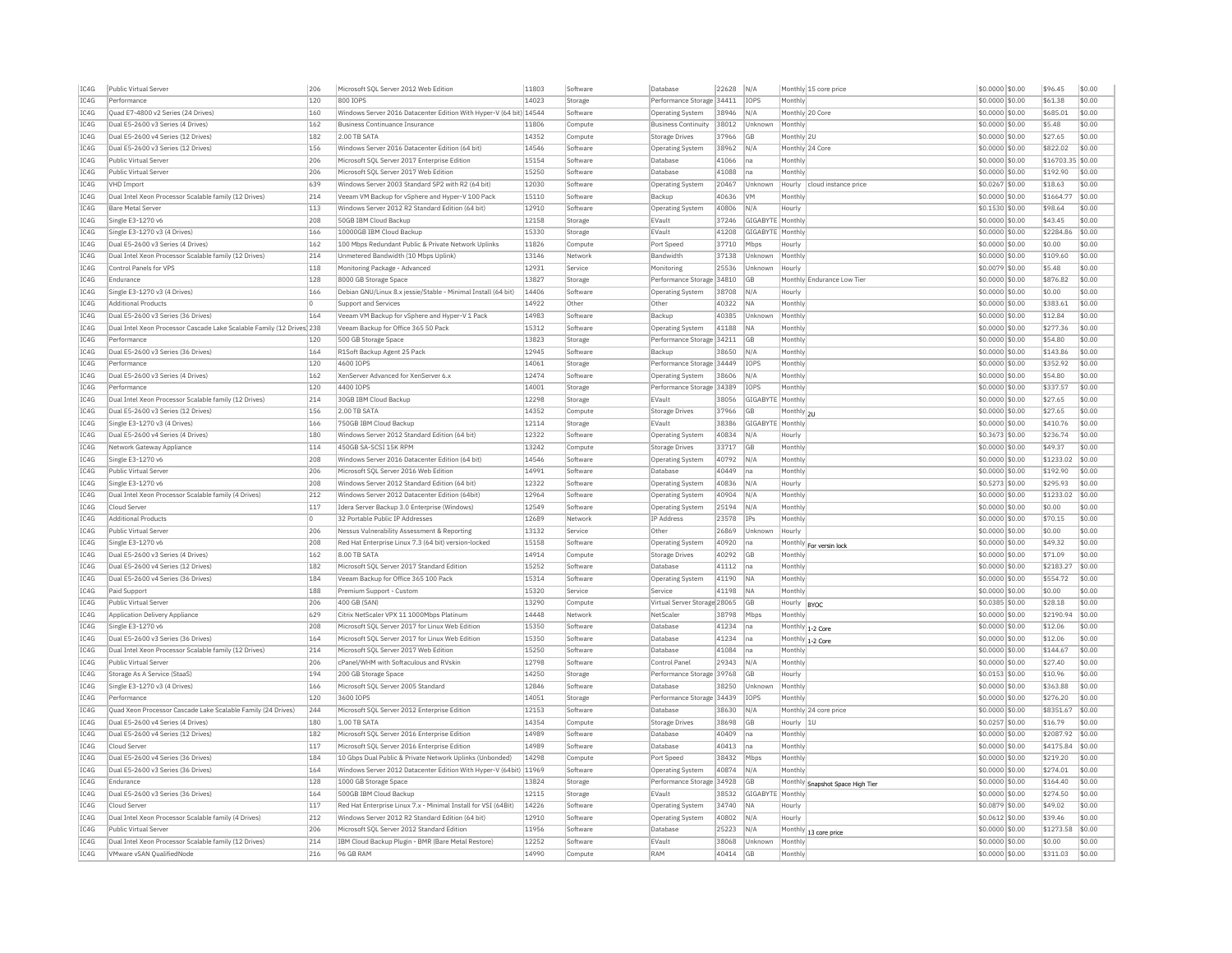| TC4G<br>Cloud Server<br>117<br>Microsoft SOL Server 2014 Standard Edition<br>14396<br>Software<br>Database<br>37114<br>N/A<br>Monthly 14 core price<br>\$0,0000 \$0.00<br>\$1273.58<br>\$0.00<br>IC4G<br>Dual Intel Xeon Processor Scalable family (12 Drives)<br>214<br>Riak 1.x<br>12432<br>Software<br>Database<br>38408<br>N/A<br>\$0.0000 \$0.00<br>\$0.00<br>\$0.00<br>Hourly<br>IC4G<br>Single E3-1270 v3 (4 Drives)<br>166<br>250GB IBM Cloud Backup<br>12117<br>Storage<br>FVault<br>37192<br>GIGABYTE Monthly<br>\$0.0000 \$0.00<br>\$158.97<br>\$0.00<br>TCAG<br>Public Virtual Server<br>206<br>250 GB (LOCAL SSD)<br>14722<br>Virtual Server Storage 40000<br>$$0.0168$ \$0.00<br>\$10.91<br>\$0.00<br>GB<br>Compute<br>Hourly<br>IC4G<br>113<br>40GB IBM Cloud Backup<br>12159<br>20863<br>GIGABYTE<br>Monthly<br>\$0.0000 \$0.00<br>\$38.51<br>\$0.00<br>Bare Metal Server<br>Storage<br>EVault<br>IC4G<br>14396<br>\$1819.39<br>\$0.00<br>Dual Intel Xeon Processor Scalable family (12 Drives)<br>214<br>Microsoft SOL Server 2014 Standard Edition<br>37334<br>N/A<br>\$0,0000 \$0.00<br>Software<br>Database<br>Monthly 20 core price<br>IC4G<br>212<br>15412<br>\$0.00<br>Dual Intel Xeon Processor Scalable family (4 Drives)<br>1.9TB SSD<br>Compute<br><b>Storage Drives</b><br>41392<br><b>GB</b><br>Monthl<br>\$0,0000 \$0.00<br>\$109.60<br>IC4G<br>244<br>14210<br>\$0.00<br>Ouad Xeon Processor Cascade Lake Scalable Family (24 Drives)<br>CentOS 7.x (64 bit)<br>38196<br>N/A<br>\$0,0000 \$0.00<br>\$0.00<br>Software<br>Operating System<br>Hourly<br>14989<br>40413<br>IC4G<br>Dual Intel Xeon Processor Cascade Lake Scalable Family (12 Drives) 238<br>Microsoft SOL Server 2016 Enterprise Edition<br>Software<br>Database<br>Ina<br>Monthly<br>\$0,0000 \$0.00<br>\$4175.84<br>\$0.00<br>TC4G<br>182<br>10 Gbps Redundant Private Network Uplinks<br>14290<br>37098<br>\$219.20<br>\$0.00<br>Dual E5-2600 v4 Series (12 Drives)<br>Compute<br>Port Speed<br>Mbps<br>Monthly<br>\$0,0000 \$0.00<br>IC4G<br>Performance<br>120<br>1500 IOPS<br>13913<br>Performance Storage 34301<br>IOPS<br>Monthly<br>\$0.0000 \$0.00<br>\$115.08<br>\$0.00<br>Storage<br>TCAG<br>Dual E5-2600 v3 Series (12 Drives)<br>156<br>512 GB RAM<br>12667<br>\$1133.54<br>\$0.00<br>Compute<br>RAM<br>37904<br>G <sub>B</sub><br>Monthly<br>\$0,0000 \$0.00<br>IC4G<br>213<br>1 Gbps Direct Link Connect<br>14963<br>40365<br>\$0.0000 \$0.00<br>\$1337.81<br>\$0.00<br>Direct Link<br>Network<br>Other<br>Mbps<br>Monthly<br>IC4G<br>Cloud Server<br>117<br>Microsoft SQL Server 2014 Enterprise Edition<br>14394<br>Software<br>Database<br>38436<br>N/A<br>Monthly 14 core price<br>\$0.0000 \$0.00<br>\$4871.81<br>\$0.00<br>IC4G<br>182<br>12365<br>\$0.00<br>Dual E5-2600 v4 Series (12 Drives)<br>Host Ping and TCP Service Monitoring<br>37388<br>\$0,0109 \$0.00<br>\$5.48<br>Monitoring<br>Unknown<br>Service<br>Hourly<br>IC4G<br>Dual E5-2600 v3 Series (4 Drives)<br>162<br>Veeam Backup for Office 365 25 Pack<br>15310<br>Software<br>41186<br>Monthly<br>\$0.0000 \$0.00<br>\$138.68<br>\$0.00<br><b>Operating System</b><br><b>NA</b><br>TC4G<br>206<br>Microsoft SOL Server 2012 Standard Edition<br>11956<br>\$1273.58<br>\$0.00<br>Public Virtual Server<br>Software<br>22398<br>$$0.0000$ \$0.00<br>Database<br>IN/A<br>Monthly 14 core price<br>IC4G<br>Dual E5-2600 v4 Series (12 Drives)<br>182<br>15330<br>EVault<br>41208<br>GIGABYTE<br>\$0.0000 \$0.00<br>\$2284.86<br>\$0.00<br>10000GB IBM Cloud Backup<br>Storage<br>Monthly<br>TC4G<br>\$0.00<br>117<br>Microsoft SOL Server 2017 for Linux Standard Edition<br>15352<br>41284<br>$$0.0000$ \$0.00<br>\$4366.54<br>Cloud Server<br>Software<br>Database<br>Ina<br>Monthly 48 Core<br>IC4G<br>206<br>Windows Server 2008 Standard Edition SP2 (64bit)<br>12521<br>40744<br>\$1128.27<br>\$0.00<br>Public Virtual Serve<br>Software<br>Operating System<br>N/A<br>Hourly<br>\$1,7023 \$0.00<br>TC4G<br>206<br>12709<br>\$0.00<br>Public Virtual Server<br>CentOS 5.x - Minimal Install (64 bit)<br>Software<br><b>Operating System</b><br>23673<br>N/A<br>Hourly<br>\$0.0000 \$0.00<br>\$0.00<br>158<br>12043<br>\$0.00<br>IC4G<br>Network Gateway Appliance (10 Gbps)<br>Dual Intel Xeon E5-2650 (16 Cores, 2.00 GHz)<br>Compute<br>Processo<br>37270<br>GHZ<br>Monthly 2u price<br>\$0,0000 \$0.00<br>\$667.48<br>TC4G<br>Dual Intel Xeon Processor Scalable family (12 Drives)<br>214<br>1500GB TBM Cloud Backup<br>12112<br>Storage<br>FVault<br>37290<br>GIGARYTE<br>Monthly<br>\$0,0000 \$0.00<br>\$685.26<br>\$0.00<br>12547<br>IC4G<br>Cloud Server<br>117<br>Other<br>38596<br>Unknown<br>\$0.0000 \$0.00<br>\$0.00<br>\$0.00<br><b>International Services</b><br>Service<br>Hourly<br>IC4G<br>15100<br>\$305.11<br>\$0.00<br>Dual Intel Xeon Processor Scalable family (12 Drives)<br>214<br>Veeam VM Backup for vSphere and Hyper-V 25 Pack<br>Software<br>Backun<br>40626<br>Unknown<br>Monthly<br>\$0,0000 \$0.00<br>TC4G<br>Dual E5-2600 v3 Series (12 Drives)<br>156<br>Red Hat Enterprise Linux 7.4 - LAMP Install (64 bit) version-loc 15192<br>40984<br>\$0.0000 \$0.00<br>\$98.74<br>\$0.00<br>Software<br>Operating System<br>Monthly For Version lock<br>lna<br>IC4G<br>\$0.00<br>Dual E5-2600 v3 Series (36 Drives)<br>164<br>Microsoft SOL Server 2005 Standard<br>12846<br>Software<br>Database<br>38250<br>Unknown<br>Monthly<br>\$0.0000 \$0.00<br>\$363.88<br>IC4G<br>206<br>15354<br>41292<br>\$1391.95<br>\$0.00<br>Public Virtual Server<br>Microsoft SOL Server 2017 for Linux Enterprise Edition<br>Software<br>Database<br>\$0,0000 \$0.00<br>Monthly 4 Core<br>Ina<br>IC4G<br>117<br>Microsoft SOL Server 2014 Express Edition<br>14398<br>Software<br>Database<br>37948<br>\$0.0000 \$0.00<br>\$0.00<br>\$0.00<br>Cloud Serve<br>N/A<br>Hourly<br>IC4G<br>Dual Intel Xeon Processor Scalable family (12 Drives)<br>214<br>Windows Server 2012 Standard Edition (64 bit)<br>12322<br>40828<br>\$138.10<br>\$0.00<br>N/A<br>\$0,2153 \$0.00<br>Software<br>Operating System<br>Hourly<br>IC4G<br>Dual E5-2600 v4 Series (12 Drives)<br>182<br>Windows Server 2012 Standard Edition (64 bit)<br>12322<br>40834<br>N/A<br>\$0.3673 \$0.00<br>\$236.74<br>\$0.00<br>Software<br><b>Operating System</b><br>Hourly<br>180<br>12964<br>\$2055.04<br>TC4G<br>Dual E5-2600 v4 Series (4 Drives)<br>Windows Server 2012 Datacenter Edition (64bit)<br>40908<br>$$0.0000$ \$0.00<br>\$0.00<br>Software<br><b>Operating System</b><br>N/A<br>Monthly<br>IC4G<br>180<br>12324<br>40856<br>\$274.01<br>\$0.00<br>Dual E5-2600 v4 Series (4 Drives)<br>Windows Server 2012 R2 Datacenter Edition (64bit)<br>Software<br><b>Operating System</b><br>N/A<br>Monthly<br>\$0.0000 \$0.00<br>TC4G<br>160<br>15116<br>\$999.25<br>\$0.00<br>Ouad E7-4800 v2 Series (24 Drives)<br>Veeam Agent for Windows and Linux 50 Pack<br>Software<br>Backup<br>40642<br><b>Unknown</b><br>Monthly<br>\$0,0000 \$0.00<br>212<br>IC4G<br>Dual Intel Xeon Processor Scalable family (4 Drives)<br>Windows Server 2012 R2 Datacenter Edition With Hyper-V (64t 11669<br>Software<br>40838<br>N/A<br>Monthly<br>\$0.0000 \$0.00<br>\$274.01<br>\$0.00<br><b>Operating System</b><br>IC4G<br>Endurance<br>128<br>500 GB Storage Space<br>13823<br>Storage<br>Performance Storage 34918<br>GB<br>\$0.0000 \$0.00<br>\$27.40<br>\$0.00<br>Monthly Snapshot Space Low Tier<br>IC4G<br>Quad Xeon Processor Cascade Lake Scalable Family (24 Drives)<br>244<br>Parallels Plesk Panel 12 (Linux) - Unlimited Domain w/ Power P 14220<br>Software<br>Control Panel<br>37950<br>Unknown<br>Monthly<br>\$0,0000 \$0.00<br>\$58.20<br>\$0.00<br>IC4G<br>Virtual Router Appliance (10 Gpbs<br>230<br>20000 GB Bandwidth Allotment<br>12082<br>Network<br><b>Bandwidth</b><br>26678<br>GB<br>Monthly<br>\$0.0000 \$0.00<br>\$0.00<br>\$0.00<br>TC4G<br>Dual E5-2600 v4 Series (12 Drives)<br>182<br>Windows Server 2012 Datacenter Edition (64bit)<br>12964<br>Software<br>40908<br>Monthly<br>\$0.0000 \$0.00<br>\$2055.04<br>\$0.00<br>N/A<br>Operating System<br>IC4G<br>Dual E5-2600 v4 Series (4 Drives)<br>180<br>Microsoft SQL Server 2017 for Linux Standard Edition<br>15352<br>Software<br>41276<br>\$0.0000 \$0.00<br>\$2183.27<br>\$0.00<br>Database<br>na<br>Monthly 24 Core<br>TC4G<br>182<br>13389<br>\$0.0000 \$0.00<br>\$0.00<br>\$0.00<br>Dual E5-2600 v4 Series (12 Drives)<br>Software<br>37518<br>N/A<br>Monthly<br>Citrix XenServer 6.1<br>Operating System<br>IC4G<br>244<br>14216<br>\$0.0000 \$0.00<br>\$40.12<br>\$0.00<br>Ouad Xeon Processor Cascade Lake Scalable Family (24 Drives)<br>Parallels Plesk Panel 12 (Linux) - 30 Domain w/ Power Pack<br>Software<br>Control Panel<br>37120<br>Unknow<br>Monthly<br>IC4G<br>Dual Intel Xeon Processor Scalable family (12 Drives)<br>214<br>13177<br>38504<br>\$0,0000 \$0.00<br>\$1698.34<br>\$0.00<br>Unmetered Bandwidth (100 Mbps Uplink)<br>Network<br>Bandwidth<br>Unknown<br>Monthly<br>IC4G<br><b>Additional Products</b><br>O<br>Message Oueue Notifications Pay as You Go<br>13443<br>Service<br>Message Queue<br>32704<br>COUNT<br>Hourly<br>\$0,0000 \$0.00<br>\$0.00<br>\$0.00<br>TC4G<br>180<br>13473<br>\$0.00<br>Dual E5-2600 v4 Series (4 Drives)<br>38388<br>$$0.0000$ \$0.00<br>\$0.00<br>MongoDB Community Edition<br>Software<br>Database<br>N/A<br>Hourly<br>IC4G<br>Dual E5-2600 v4 Series (12 Drives<br>182<br>Microsoft SQL Server 2016 Enterprise Edition<br>14989<br>Software<br>Database<br>40413<br>Monthly<br>\$0.0000 \$0.00<br>\$4175.84<br>\$0.00<br>Ina<br>IC4G<br>12846<br>\$363.88<br>\$0.00<br>Dual E5-2600 v3 Series (4 Drives)<br>162<br>Microsoft SOL Server 2005 Standard<br>Software<br>Database<br>38250<br>Unknown<br>Monthly<br>\$0,0000 \$0.00<br>TC4G<br>Dual Intel Xeon Processor Cascade Lake Scalable Family (4 Drives) 236<br>12360<br>Port Speed<br>37174<br>\$0.0326 \$0.00<br>\$21.92<br>\$0.00<br>1 Gbps Public & Private Network Uplinks<br>Mbps<br>Compute<br>Hourly<br>IC4G<br>12500<br>\$0.00<br>Dual E5-2600 v3 Series (12 Drives)<br>156<br>Microsoft Windows Firewall<br>Network<br>Firewall<br>37802<br><b>Illnknown</b><br>Hourly<br>\$0.0000 \$0.00<br>\$0.00<br>IC4G<br>Dual Intel Xeon Processor Cascade Lake Scalable Family (4 Drives) 236<br>Red Hat Enterprise Linux 7.7 (64 bit) - version-locked<br>15414<br>Software<br>41398<br>Unknown<br>Monthly Version Locked Price - 2 CPU<br>\$0.0000 \$0.00<br>\$98.64<br>\$0.00<br><b>Operating System</b><br>IC4G<br>Cloud Server<br>117<br>1 GB (Dedicated Host)<br>15458<br>Compute<br>RAM<br>41444<br><b>GB</b><br>\$0.0000 \$0.00<br>\$0.00<br>\$0.00<br>Hourly<br>TCAG<br>218<br>Intel Optane 750GB (NVMe PCIe)<br>14962<br>40372<br>GB<br>Monthly<br>\$0.0000 \$0.00<br>\$657.61<br>\$0.00<br>VMware vSAN ReadyNode<br>Compute<br><b>Storage Drives</b><br>IC4G<br>Dual Intel Xeon Processor Scalable family (4 Drives)<br>212<br>Microsoft SQL Server 2017 for Linux Enterprise Edition<br>15354<br>41292<br>Monthly 4 Core<br>\$0.0000 \$0.00<br>\$1391.95<br>\$0.00<br>Software<br>Database<br>na<br>IC4G<br>117<br>11887<br>\$545.94<br>\$0.00<br>Cloud Server<br>Windows Server 2008 R2 Standard Edition (64bit)<br>Software<br>40758<br>N/A<br>\$0,8235 \$0.00<br>Operating System<br>Hourly<br>IC4G<br>120<br>13865<br>\$0.0000 \$0.00<br>\$53.70<br>\$0.00<br>Performance<br>700 TOPS<br>Storage<br>Performance Storage<br>34253<br>IOPS<br>Monthly<br>IC4G<br>184<br>14546<br>Dual E5-2600 v4 Series (36 Drives)<br>Windows Server 2016 Datacenter Edition (64 bit)<br>40792<br>\$0,0000 \$0.00<br>\$1233.02<br>\$0.00<br>Software<br>N/A<br>Monthly<br>Operating System<br>IC4G<br>208<br>Windows Server 2012 R2 Datacenter Edition With Hyper-V (64t 11669<br>\$0.0000 \$0.00<br>Single E3-1270 v6<br>Software<br><b>Operating System</b><br>40850<br>N/A<br>Monthly<br>\$1096.02<br>\$0.00<br>TC4G<br>117<br>CentOS 5 x - I AMP Install (64 bit)<br>12971<br>25497<br>N/A<br>\$0,0000 \$0.00<br>\$0.00<br>\$0.00<br>Cloud Server<br>Software<br>Operating System<br>Hourly<br>629<br>IC4G<br>Application Delivery Appliance<br>Citrix NetScaler VPX 11 10Mbps Standard<br>14428<br>Network<br>NetScale<br>38776<br>Mbps<br>Monthly<br>\$0,0000 \$0.00<br>\$327.71<br>\$0.00<br>TC4G<br>Parallels Plesk Panel 11 (Windows) Unlimited Domain w/ Powe 12860<br>\$58.20<br>\$0.00<br>Dual E5-2600 v3 Series (36 Drives)<br>164<br>Software<br>Control Panel<br>37084<br>N/A<br>Monthly<br>\$0,0000 \$0,00<br>TC4G<br>Single E3-1270 v3 (4 Drives)<br>166<br>1.7 TB SSD (3 DWPD)<br>14700<br>40288<br>GB<br>\$0.0000 \$0.00<br>\$131.32<br>\$0.00<br>Compute<br>Storage Drives<br>Monthly<br>IC4G<br>Public Virtual Server<br>206<br>Microsoft SQL Server 2012 Standard Edition<br>11956<br>Software<br>Database<br>28572<br>N/A<br>Monthly<br>\$0,0000 \$0.00<br>\$3638.79<br>\$0.00<br>40 core price<br>TC4G<br>Quad E7-4800 v2 Series (24 Drives)<br>Microsoft SQL Server 2008 Express<br>12796<br>\$0.0000 \$0.00<br>\$0.00<br>\$0.00<br>160<br>Software<br>Database<br>38538<br>Unknown<br>Monthly<br>TCAG<br>Control Panels for VPS<br>118<br><b>International Services</b><br>12547<br>Other<br>38596<br>Unknown<br>Hourly<br>$$0.0000$ \$0.00<br>\$0.00<br>\$0.00<br>Service | IC4G | Service Addons | 210 | VMware vSAN BP Enterprise Tier I 0 - 20 TB 6.> | 15054 | Service | Other | 40574 | Unknown | Monthly | \$0,0000 \$0.00 | \$840.65 | \$0.00 |
|-------------------------------------------------------------------------------------------------------------------------------------------------------------------------------------------------------------------------------------------------------------------------------------------------------------------------------------------------------------------------------------------------------------------------------------------------------------------------------------------------------------------------------------------------------------------------------------------------------------------------------------------------------------------------------------------------------------------------------------------------------------------------------------------------------------------------------------------------------------------------------------------------------------------------------------------------------------------------------------------------------------------------------------------------------------------------------------------------------------------------------------------------------------------------------------------------------------------------------------------------------------------------------------------------------------------------------------------------------------------------------------------------------------------------------------------------------------------------------------------------------------------------------------------------------------------------------------------------------------------------------------------------------------------------------------------------------------------------------------------------------------------------------------------------------------------------------------------------------------------------------------------------------------------------------------------------------------------------------------------------------------------------------------------------------------------------------------------------------------------------------------------------------------------------------------------------------------------------------------------------------------------------------------------------------------------------------------------------------------------------------------------------------------------------------------------------------------------------------------------------------------------------------------------------------------------------------------------------------------------------------------------------------------------------------------------------------------------------------------------------------------------------------------------------------------------------------------------------------------------------------------------------------------------------------------------------------------------------------------------------------------------------------------------------------------------------------------------------------------------------------------------------------------------------------------------------------------------------------------------------------------------------------------------------------------------------------------------------------------------------------------------------------------------------------------------------------------------------------------------------------------------------------------------------------------------------------------------------------------------------------------------------------------------------------------------------------------------------------------------------------------------------------------------------------------------------------------------------------------------------------------------------------------------------------------------------------------------------------------------------------------------------------------------------------------------------------------------------------------------------------------------------------------------------------------------------------------------------------------------------------------------------------------------------------------------------------------------------------------------------------------------------------------------------------------------------------------------------------------------------------------------------------------------------------------------------------------------------------------------------------------------------------------------------------------------------------------------------------------------------------------------------------------------------------------------------------------------------------------------------------------------------------------------------------------------------------------------------------------------------------------------------------------------------------------------------------------------------------------------------------------------------------------------------------------------------------------------------------------------------------------------------------------------------------------------------------------------------------------------------------------------------------------------------------------------------------------------------------------------------------------------------------------------------------------------------------------------------------------------------------------------------------------------------------------------------------------------------------------------------------------------------------------------------------------------------------------------------------------------------------------------------------------------------------------------------------------------------------------------------------------------------------------------------------------------------------------------------------------------------------------------------------------------------------------------------------------------------------------------------------------------------------------------------------------------------------------------------------------------------------------------------------------------------------------------------------------------------------------------------------------------------------------------------------------------------------------------------------------------------------------------------------------------------------------------------------------------------------------------------------------------------------------------------------------------------------------------------------------------------------------------------------------------------------------------------------------------------------------------------------------------------------------------------------------------------------------------------------------------------------------------------------------------------------------------------------------------------------------------------------------------------------------------------------------------------------------------------------------------------------------------------------------------------------------------------------------------------------------------------------------------------------------------------------------------------------------------------------------------------------------------------------------------------------------------------------------------------------------------------------------------------------------------------------------------------------------------------------------------------------------------------------------------------------------------------------------------------------------------------------------------------------------------------------------------------------------------------------------------------------------------------------------------------------------------------------------------------------------------------------------------------------------------------------------------------------------------------------------------------------------------------------------------------------------------------------------------------------------------------------------------------------------------------------------------------------------------------------------------------------------------------------------------------------------------------------------------------------------------------------------------------------------------------------------------------------------------------------------------------------------------------------------------------------------------------------------------------------------------------------------------------------------------------------------------------------------------------------------------------------------------------------------------------------------------------------------------------------------------------------------------------------------------------------------------------------------------------------------------------------------------------------------------------------------------------------------------------------------------------------------------------------------------------------------------------------------------------------------------------------------------------------------------------------------------------------------------------------------------------------------------------------------------------------------------------------------------------------------------------------------------------------------------------------------------------------------------------------------------------------------------------------------------------------------------------------------------------------------------------------------------------------------------------------------------------------------------------------------------------------------------------------------------------------------------------------------------------------------------------------------------------------------------------------------------------------------------------------------------------------------------------------------------------------------------------------------------------------------------------------------------------------------------------------------------------------------------------------------------------------------------------------------------------------------------------------------------------------------------------------------------------------------------------------------------------------------------------------------------------------------------------------------------------------------------------------------------------------------------------------------------------------------------------------------------------------------------------------------------------------------------------------------------------------------------------------------------------------------------------------------------------------------------------------------------------------------------------------------------------------------------------------------------------------------------------------------------------------------------------------------------------------------------------------------------------------------------------------------------------------------------------------------------------------------------------------------------------------------------------------------------------------------------------------------------------------------------------------------------------------------------------------------------------------------------------------------------------------------------------------------------------------------------------------------------------------------------------------------------------------------------------------------------------------------------------------------------------------------------------------------------------------------------------------------------------------------------------------------------------------------------------------------------------------------------------------------------------------------------------------------------------------------------------------------------------------------------------------------------------------------------------------------------------------------------------------------------------------------------------------------------------------------------------------------------------------------------------------------------------------------------------------------------------------------------------------------------------------------------------------------------------------------------------------------------------------------------------------------------------------------------------------------------------------------------------------------------------------------------------------|------|----------------|-----|------------------------------------------------|-------|---------|-------|-------|---------|---------|-----------------|----------|--------|
|                                                                                                                                                                                                                                                                                                                                                                                                                                                                                                                                                                                                                                                                                                                                                                                                                                                                                                                                                                                                                                                                                                                                                                                                                                                                                                                                                                                                                                                                                                                                                                                                                                                                                                                                                                                                                                                                                                                                                                                                                                                                                                                                                                                                                                                                                                                                                                                                                                                                                                                                                                                                                                                                                                                                                                                                                                                                                                                                                                                                                                                                                                                                                                                                                                                                                                                                                                                                                                                                                                                                                                                                                                                                                                                                                                                                                                                                                                                                                                                                                                                                                                                                                                                                                                                                                                                                                                                                                                                                                                                                                                                                                                                                                                                                                                                                                                                                                                                                                                                                                                                                                                                                                                                                                                                                                                                                                                                                                                                                                                                                                                                                                                                                                                                                                                                                                                                                                                                                                                                                                                                                                                                                                                                                                                                                                                                                                                                                                                                                                                                                                                                                                                                                                                                                                                                                                                                                                                                                                                                                                                                                                                                                                                                                                                                                                                                                                                                                                                                                                                                                                                                                                                                                                                                                                                                                                                                                                                                                                                                                                                                                                                                                                                                                                                                                                                                                                                                                                                                                                                                                                                                                                                                                                                                                                                                                                                                                                                                                                                                                                                                                                                                                                                                                                                                                                                                                                                                                                                                                                                                                                                                                                                                                                                                                                                                                                                                                                                                                                                                                                                                                                                                                                                                                                                                                                                                                                                                                                                                                                                                                                                                                                                                                                                                                                                                                                                                                                                                                                                                                                                                                                                                                                                                                                                                                                                                                                                                                                                                                                                                                                                                                                                                                                                                                                                                                                                                                                                                                                                                                                                                                                                                                                                                                                                                                                                                                                                                                                                                                                                                                                                                                                                                                                                                                                                                                                                                                                                                                                                                                                                                                                                                                                                                                                                                                                                                                                                               |      |                |     |                                                |       |         |       |       |         |         |                 |          |        |
|                                                                                                                                                                                                                                                                                                                                                                                                                                                                                                                                                                                                                                                                                                                                                                                                                                                                                                                                                                                                                                                                                                                                                                                                                                                                                                                                                                                                                                                                                                                                                                                                                                                                                                                                                                                                                                                                                                                                                                                                                                                                                                                                                                                                                                                                                                                                                                                                                                                                                                                                                                                                                                                                                                                                                                                                                                                                                                                                                                                                                                                                                                                                                                                                                                                                                                                                                                                                                                                                                                                                                                                                                                                                                                                                                                                                                                                                                                                                                                                                                                                                                                                                                                                                                                                                                                                                                                                                                                                                                                                                                                                                                                                                                                                                                                                                                                                                                                                                                                                                                                                                                                                                                                                                                                                                                                                                                                                                                                                                                                                                                                                                                                                                                                                                                                                                                                                                                                                                                                                                                                                                                                                                                                                                                                                                                                                                                                                                                                                                                                                                                                                                                                                                                                                                                                                                                                                                                                                                                                                                                                                                                                                                                                                                                                                                                                                                                                                                                                                                                                                                                                                                                                                                                                                                                                                                                                                                                                                                                                                                                                                                                                                                                                                                                                                                                                                                                                                                                                                                                                                                                                                                                                                                                                                                                                                                                                                                                                                                                                                                                                                                                                                                                                                                                                                                                                                                                                                                                                                                                                                                                                                                                                                                                                                                                                                                                                                                                                                                                                                                                                                                                                                                                                                                                                                                                                                                                                                                                                                                                                                                                                                                                                                                                                                                                                                                                                                                                                                                                                                                                                                                                                                                                                                                                                                                                                                                                                                                                                                                                                                                                                                                                                                                                                                                                                                                                                                                                                                                                                                                                                                                                                                                                                                                                                                                                                                                                                                                                                                                                                                                                                                                                                                                                                                                                                                                                                                                                                                                                                                                                                                                                                                                                                                                                                                                                                                                                                               |      |                |     |                                                |       |         |       |       |         |         |                 |          |        |
|                                                                                                                                                                                                                                                                                                                                                                                                                                                                                                                                                                                                                                                                                                                                                                                                                                                                                                                                                                                                                                                                                                                                                                                                                                                                                                                                                                                                                                                                                                                                                                                                                                                                                                                                                                                                                                                                                                                                                                                                                                                                                                                                                                                                                                                                                                                                                                                                                                                                                                                                                                                                                                                                                                                                                                                                                                                                                                                                                                                                                                                                                                                                                                                                                                                                                                                                                                                                                                                                                                                                                                                                                                                                                                                                                                                                                                                                                                                                                                                                                                                                                                                                                                                                                                                                                                                                                                                                                                                                                                                                                                                                                                                                                                                                                                                                                                                                                                                                                                                                                                                                                                                                                                                                                                                                                                                                                                                                                                                                                                                                                                                                                                                                                                                                                                                                                                                                                                                                                                                                                                                                                                                                                                                                                                                                                                                                                                                                                                                                                                                                                                                                                                                                                                                                                                                                                                                                                                                                                                                                                                                                                                                                                                                                                                                                                                                                                                                                                                                                                                                                                                                                                                                                                                                                                                                                                                                                                                                                                                                                                                                                                                                                                                                                                                                                                                                                                                                                                                                                                                                                                                                                                                                                                                                                                                                                                                                                                                                                                                                                                                                                                                                                                                                                                                                                                                                                                                                                                                                                                                                                                                                                                                                                                                                                                                                                                                                                                                                                                                                                                                                                                                                                                                                                                                                                                                                                                                                                                                                                                                                                                                                                                                                                                                                                                                                                                                                                                                                                                                                                                                                                                                                                                                                                                                                                                                                                                                                                                                                                                                                                                                                                                                                                                                                                                                                                                                                                                                                                                                                                                                                                                                                                                                                                                                                                                                                                                                                                                                                                                                                                                                                                                                                                                                                                                                                                                                                                                                                                                                                                                                                                                                                                                                                                                                                                                                                                                                               |      |                |     |                                                |       |         |       |       |         |         |                 |          |        |
|                                                                                                                                                                                                                                                                                                                                                                                                                                                                                                                                                                                                                                                                                                                                                                                                                                                                                                                                                                                                                                                                                                                                                                                                                                                                                                                                                                                                                                                                                                                                                                                                                                                                                                                                                                                                                                                                                                                                                                                                                                                                                                                                                                                                                                                                                                                                                                                                                                                                                                                                                                                                                                                                                                                                                                                                                                                                                                                                                                                                                                                                                                                                                                                                                                                                                                                                                                                                                                                                                                                                                                                                                                                                                                                                                                                                                                                                                                                                                                                                                                                                                                                                                                                                                                                                                                                                                                                                                                                                                                                                                                                                                                                                                                                                                                                                                                                                                                                                                                                                                                                                                                                                                                                                                                                                                                                                                                                                                                                                                                                                                                                                                                                                                                                                                                                                                                                                                                                                                                                                                                                                                                                                                                                                                                                                                                                                                                                                                                                                                                                                                                                                                                                                                                                                                                                                                                                                                                                                                                                                                                                                                                                                                                                                                                                                                                                                                                                                                                                                                                                                                                                                                                                                                                                                                                                                                                                                                                                                                                                                                                                                                                                                                                                                                                                                                                                                                                                                                                                                                                                                                                                                                                                                                                                                                                                                                                                                                                                                                                                                                                                                                                                                                                                                                                                                                                                                                                                                                                                                                                                                                                                                                                                                                                                                                                                                                                                                                                                                                                                                                                                                                                                                                                                                                                                                                                                                                                                                                                                                                                                                                                                                                                                                                                                                                                                                                                                                                                                                                                                                                                                                                                                                                                                                                                                                                                                                                                                                                                                                                                                                                                                                                                                                                                                                                                                                                                                                                                                                                                                                                                                                                                                                                                                                                                                                                                                                                                                                                                                                                                                                                                                                                                                                                                                                                                                                                                                                                                                                                                                                                                                                                                                                                                                                                                                                                                                                                                               |      |                |     |                                                |       |         |       |       |         |         |                 |          |        |
|                                                                                                                                                                                                                                                                                                                                                                                                                                                                                                                                                                                                                                                                                                                                                                                                                                                                                                                                                                                                                                                                                                                                                                                                                                                                                                                                                                                                                                                                                                                                                                                                                                                                                                                                                                                                                                                                                                                                                                                                                                                                                                                                                                                                                                                                                                                                                                                                                                                                                                                                                                                                                                                                                                                                                                                                                                                                                                                                                                                                                                                                                                                                                                                                                                                                                                                                                                                                                                                                                                                                                                                                                                                                                                                                                                                                                                                                                                                                                                                                                                                                                                                                                                                                                                                                                                                                                                                                                                                                                                                                                                                                                                                                                                                                                                                                                                                                                                                                                                                                                                                                                                                                                                                                                                                                                                                                                                                                                                                                                                                                                                                                                                                                                                                                                                                                                                                                                                                                                                                                                                                                                                                                                                                                                                                                                                                                                                                                                                                                                                                                                                                                                                                                                                                                                                                                                                                                                                                                                                                                                                                                                                                                                                                                                                                                                                                                                                                                                                                                                                                                                                                                                                                                                                                                                                                                                                                                                                                                                                                                                                                                                                                                                                                                                                                                                                                                                                                                                                                                                                                                                                                                                                                                                                                                                                                                                                                                                                                                                                                                                                                                                                                                                                                                                                                                                                                                                                                                                                                                                                                                                                                                                                                                                                                                                                                                                                                                                                                                                                                                                                                                                                                                                                                                                                                                                                                                                                                                                                                                                                                                                                                                                                                                                                                                                                                                                                                                                                                                                                                                                                                                                                                                                                                                                                                                                                                                                                                                                                                                                                                                                                                                                                                                                                                                                                                                                                                                                                                                                                                                                                                                                                                                                                                                                                                                                                                                                                                                                                                                                                                                                                                                                                                                                                                                                                                                                                                                                                                                                                                                                                                                                                                                                                                                                                                                                                                                                                               |      |                |     |                                                |       |         |       |       |         |         |                 |          |        |
|                                                                                                                                                                                                                                                                                                                                                                                                                                                                                                                                                                                                                                                                                                                                                                                                                                                                                                                                                                                                                                                                                                                                                                                                                                                                                                                                                                                                                                                                                                                                                                                                                                                                                                                                                                                                                                                                                                                                                                                                                                                                                                                                                                                                                                                                                                                                                                                                                                                                                                                                                                                                                                                                                                                                                                                                                                                                                                                                                                                                                                                                                                                                                                                                                                                                                                                                                                                                                                                                                                                                                                                                                                                                                                                                                                                                                                                                                                                                                                                                                                                                                                                                                                                                                                                                                                                                                                                                                                                                                                                                                                                                                                                                                                                                                                                                                                                                                                                                                                                                                                                                                                                                                                                                                                                                                                                                                                                                                                                                                                                                                                                                                                                                                                                                                                                                                                                                                                                                                                                                                                                                                                                                                                                                                                                                                                                                                                                                                                                                                                                                                                                                                                                                                                                                                                                                                                                                                                                                                                                                                                                                                                                                                                                                                                                                                                                                                                                                                                                                                                                                                                                                                                                                                                                                                                                                                                                                                                                                                                                                                                                                                                                                                                                                                                                                                                                                                                                                                                                                                                                                                                                                                                                                                                                                                                                                                                                                                                                                                                                                                                                                                                                                                                                                                                                                                                                                                                                                                                                                                                                                                                                                                                                                                                                                                                                                                                                                                                                                                                                                                                                                                                                                                                                                                                                                                                                                                                                                                                                                                                                                                                                                                                                                                                                                                                                                                                                                                                                                                                                                                                                                                                                                                                                                                                                                                                                                                                                                                                                                                                                                                                                                                                                                                                                                                                                                                                                                                                                                                                                                                                                                                                                                                                                                                                                                                                                                                                                                                                                                                                                                                                                                                                                                                                                                                                                                                                                                                                                                                                                                                                                                                                                                                                                                                                                                                                                                                                               |      |                |     |                                                |       |         |       |       |         |         |                 |          |        |
|                                                                                                                                                                                                                                                                                                                                                                                                                                                                                                                                                                                                                                                                                                                                                                                                                                                                                                                                                                                                                                                                                                                                                                                                                                                                                                                                                                                                                                                                                                                                                                                                                                                                                                                                                                                                                                                                                                                                                                                                                                                                                                                                                                                                                                                                                                                                                                                                                                                                                                                                                                                                                                                                                                                                                                                                                                                                                                                                                                                                                                                                                                                                                                                                                                                                                                                                                                                                                                                                                                                                                                                                                                                                                                                                                                                                                                                                                                                                                                                                                                                                                                                                                                                                                                                                                                                                                                                                                                                                                                                                                                                                                                                                                                                                                                                                                                                                                                                                                                                                                                                                                                                                                                                                                                                                                                                                                                                                                                                                                                                                                                                                                                                                                                                                                                                                                                                                                                                                                                                                                                                                                                                                                                                                                                                                                                                                                                                                                                                                                                                                                                                                                                                                                                                                                                                                                                                                                                                                                                                                                                                                                                                                                                                                                                                                                                                                                                                                                                                                                                                                                                                                                                                                                                                                                                                                                                                                                                                                                                                                                                                                                                                                                                                                                                                                                                                                                                                                                                                                                                                                                                                                                                                                                                                                                                                                                                                                                                                                                                                                                                                                                                                                                                                                                                                                                                                                                                                                                                                                                                                                                                                                                                                                                                                                                                                                                                                                                                                                                                                                                                                                                                                                                                                                                                                                                                                                                                                                                                                                                                                                                                                                                                                                                                                                                                                                                                                                                                                                                                                                                                                                                                                                                                                                                                                                                                                                                                                                                                                                                                                                                                                                                                                                                                                                                                                                                                                                                                                                                                                                                                                                                                                                                                                                                                                                                                                                                                                                                                                                                                                                                                                                                                                                                                                                                                                                                                                                                                                                                                                                                                                                                                                                                                                                                                                                                                                                                                               |      |                |     |                                                |       |         |       |       |         |         |                 |          |        |
|                                                                                                                                                                                                                                                                                                                                                                                                                                                                                                                                                                                                                                                                                                                                                                                                                                                                                                                                                                                                                                                                                                                                                                                                                                                                                                                                                                                                                                                                                                                                                                                                                                                                                                                                                                                                                                                                                                                                                                                                                                                                                                                                                                                                                                                                                                                                                                                                                                                                                                                                                                                                                                                                                                                                                                                                                                                                                                                                                                                                                                                                                                                                                                                                                                                                                                                                                                                                                                                                                                                                                                                                                                                                                                                                                                                                                                                                                                                                                                                                                                                                                                                                                                                                                                                                                                                                                                                                                                                                                                                                                                                                                                                                                                                                                                                                                                                                                                                                                                                                                                                                                                                                                                                                                                                                                                                                                                                                                                                                                                                                                                                                                                                                                                                                                                                                                                                                                                                                                                                                                                                                                                                                                                                                                                                                                                                                                                                                                                                                                                                                                                                                                                                                                                                                                                                                                                                                                                                                                                                                                                                                                                                                                                                                                                                                                                                                                                                                                                                                                                                                                                                                                                                                                                                                                                                                                                                                                                                                                                                                                                                                                                                                                                                                                                                                                                                                                                                                                                                                                                                                                                                                                                                                                                                                                                                                                                                                                                                                                                                                                                                                                                                                                                                                                                                                                                                                                                                                                                                                                                                                                                                                                                                                                                                                                                                                                                                                                                                                                                                                                                                                                                                                                                                                                                                                                                                                                                                                                                                                                                                                                                                                                                                                                                                                                                                                                                                                                                                                                                                                                                                                                                                                                                                                                                                                                                                                                                                                                                                                                                                                                                                                                                                                                                                                                                                                                                                                                                                                                                                                                                                                                                                                                                                                                                                                                                                                                                                                                                                                                                                                                                                                                                                                                                                                                                                                                                                                                                                                                                                                                                                                                                                                                                                                                                                                                                                                                                               |      |                |     |                                                |       |         |       |       |         |         |                 |          |        |
|                                                                                                                                                                                                                                                                                                                                                                                                                                                                                                                                                                                                                                                                                                                                                                                                                                                                                                                                                                                                                                                                                                                                                                                                                                                                                                                                                                                                                                                                                                                                                                                                                                                                                                                                                                                                                                                                                                                                                                                                                                                                                                                                                                                                                                                                                                                                                                                                                                                                                                                                                                                                                                                                                                                                                                                                                                                                                                                                                                                                                                                                                                                                                                                                                                                                                                                                                                                                                                                                                                                                                                                                                                                                                                                                                                                                                                                                                                                                                                                                                                                                                                                                                                                                                                                                                                                                                                                                                                                                                                                                                                                                                                                                                                                                                                                                                                                                                                                                                                                                                                                                                                                                                                                                                                                                                                                                                                                                                                                                                                                                                                                                                                                                                                                                                                                                                                                                                                                                                                                                                                                                                                                                                                                                                                                                                                                                                                                                                                                                                                                                                                                                                                                                                                                                                                                                                                                                                                                                                                                                                                                                                                                                                                                                                                                                                                                                                                                                                                                                                                                                                                                                                                                                                                                                                                                                                                                                                                                                                                                                                                                                                                                                                                                                                                                                                                                                                                                                                                                                                                                                                                                                                                                                                                                                                                                                                                                                                                                                                                                                                                                                                                                                                                                                                                                                                                                                                                                                                                                                                                                                                                                                                                                                                                                                                                                                                                                                                                                                                                                                                                                                                                                                                                                                                                                                                                                                                                                                                                                                                                                                                                                                                                                                                                                                                                                                                                                                                                                                                                                                                                                                                                                                                                                                                                                                                                                                                                                                                                                                                                                                                                                                                                                                                                                                                                                                                                                                                                                                                                                                                                                                                                                                                                                                                                                                                                                                                                                                                                                                                                                                                                                                                                                                                                                                                                                                                                                                                                                                                                                                                                                                                                                                                                                                                                                                                                                                                                               |      |                |     |                                                |       |         |       |       |         |         |                 |          |        |
|                                                                                                                                                                                                                                                                                                                                                                                                                                                                                                                                                                                                                                                                                                                                                                                                                                                                                                                                                                                                                                                                                                                                                                                                                                                                                                                                                                                                                                                                                                                                                                                                                                                                                                                                                                                                                                                                                                                                                                                                                                                                                                                                                                                                                                                                                                                                                                                                                                                                                                                                                                                                                                                                                                                                                                                                                                                                                                                                                                                                                                                                                                                                                                                                                                                                                                                                                                                                                                                                                                                                                                                                                                                                                                                                                                                                                                                                                                                                                                                                                                                                                                                                                                                                                                                                                                                                                                                                                                                                                                                                                                                                                                                                                                                                                                                                                                                                                                                                                                                                                                                                                                                                                                                                                                                                                                                                                                                                                                                                                                                                                                                                                                                                                                                                                                                                                                                                                                                                                                                                                                                                                                                                                                                                                                                                                                                                                                                                                                                                                                                                                                                                                                                                                                                                                                                                                                                                                                                                                                                                                                                                                                                                                                                                                                                                                                                                                                                                                                                                                                                                                                                                                                                                                                                                                                                                                                                                                                                                                                                                                                                                                                                                                                                                                                                                                                                                                                                                                                                                                                                                                                                                                                                                                                                                                                                                                                                                                                                                                                                                                                                                                                                                                                                                                                                                                                                                                                                                                                                                                                                                                                                                                                                                                                                                                                                                                                                                                                                                                                                                                                                                                                                                                                                                                                                                                                                                                                                                                                                                                                                                                                                                                                                                                                                                                                                                                                                                                                                                                                                                                                                                                                                                                                                                                                                                                                                                                                                                                                                                                                                                                                                                                                                                                                                                                                                                                                                                                                                                                                                                                                                                                                                                                                                                                                                                                                                                                                                                                                                                                                                                                                                                                                                                                                                                                                                                                                                                                                                                                                                                                                                                                                                                                                                                                                                                                                                                                                               |      |                |     |                                                |       |         |       |       |         |         |                 |          |        |
|                                                                                                                                                                                                                                                                                                                                                                                                                                                                                                                                                                                                                                                                                                                                                                                                                                                                                                                                                                                                                                                                                                                                                                                                                                                                                                                                                                                                                                                                                                                                                                                                                                                                                                                                                                                                                                                                                                                                                                                                                                                                                                                                                                                                                                                                                                                                                                                                                                                                                                                                                                                                                                                                                                                                                                                                                                                                                                                                                                                                                                                                                                                                                                                                                                                                                                                                                                                                                                                                                                                                                                                                                                                                                                                                                                                                                                                                                                                                                                                                                                                                                                                                                                                                                                                                                                                                                                                                                                                                                                                                                                                                                                                                                                                                                                                                                                                                                                                                                                                                                                                                                                                                                                                                                                                                                                                                                                                                                                                                                                                                                                                                                                                                                                                                                                                                                                                                                                                                                                                                                                                                                                                                                                                                                                                                                                                                                                                                                                                                                                                                                                                                                                                                                                                                                                                                                                                                                                                                                                                                                                                                                                                                                                                                                                                                                                                                                                                                                                                                                                                                                                                                                                                                                                                                                                                                                                                                                                                                                                                                                                                                                                                                                                                                                                                                                                                                                                                                                                                                                                                                                                                                                                                                                                                                                                                                                                                                                                                                                                                                                                                                                                                                                                                                                                                                                                                                                                                                                                                                                                                                                                                                                                                                                                                                                                                                                                                                                                                                                                                                                                                                                                                                                                                                                                                                                                                                                                                                                                                                                                                                                                                                                                                                                                                                                                                                                                                                                                                                                                                                                                                                                                                                                                                                                                                                                                                                                                                                                                                                                                                                                                                                                                                                                                                                                                                                                                                                                                                                                                                                                                                                                                                                                                                                                                                                                                                                                                                                                                                                                                                                                                                                                                                                                                                                                                                                                                                                                                                                                                                                                                                                                                                                                                                                                                                                                                                                                                               |      |                |     |                                                |       |         |       |       |         |         |                 |          |        |
|                                                                                                                                                                                                                                                                                                                                                                                                                                                                                                                                                                                                                                                                                                                                                                                                                                                                                                                                                                                                                                                                                                                                                                                                                                                                                                                                                                                                                                                                                                                                                                                                                                                                                                                                                                                                                                                                                                                                                                                                                                                                                                                                                                                                                                                                                                                                                                                                                                                                                                                                                                                                                                                                                                                                                                                                                                                                                                                                                                                                                                                                                                                                                                                                                                                                                                                                                                                                                                                                                                                                                                                                                                                                                                                                                                                                                                                                                                                                                                                                                                                                                                                                                                                                                                                                                                                                                                                                                                                                                                                                                                                                                                                                                                                                                                                                                                                                                                                                                                                                                                                                                                                                                                                                                                                                                                                                                                                                                                                                                                                                                                                                                                                                                                                                                                                                                                                                                                                                                                                                                                                                                                                                                                                                                                                                                                                                                                                                                                                                                                                                                                                                                                                                                                                                                                                                                                                                                                                                                                                                                                                                                                                                                                                                                                                                                                                                                                                                                                                                                                                                                                                                                                                                                                                                                                                                                                                                                                                                                                                                                                                                                                                                                                                                                                                                                                                                                                                                                                                                                                                                                                                                                                                                                                                                                                                                                                                                                                                                                                                                                                                                                                                                                                                                                                                                                                                                                                                                                                                                                                                                                                                                                                                                                                                                                                                                                                                                                                                                                                                                                                                                                                                                                                                                                                                                                                                                                                                                                                                                                                                                                                                                                                                                                                                                                                                                                                                                                                                                                                                                                                                                                                                                                                                                                                                                                                                                                                                                                                                                                                                                                                                                                                                                                                                                                                                                                                                                                                                                                                                                                                                                                                                                                                                                                                                                                                                                                                                                                                                                                                                                                                                                                                                                                                                                                                                                                                                                                                                                                                                                                                                                                                                                                                                                                                                                                                                                                                               |      |                |     |                                                |       |         |       |       |         |         |                 |          |        |
|                                                                                                                                                                                                                                                                                                                                                                                                                                                                                                                                                                                                                                                                                                                                                                                                                                                                                                                                                                                                                                                                                                                                                                                                                                                                                                                                                                                                                                                                                                                                                                                                                                                                                                                                                                                                                                                                                                                                                                                                                                                                                                                                                                                                                                                                                                                                                                                                                                                                                                                                                                                                                                                                                                                                                                                                                                                                                                                                                                                                                                                                                                                                                                                                                                                                                                                                                                                                                                                                                                                                                                                                                                                                                                                                                                                                                                                                                                                                                                                                                                                                                                                                                                                                                                                                                                                                                                                                                                                                                                                                                                                                                                                                                                                                                                                                                                                                                                                                                                                                                                                                                                                                                                                                                                                                                                                                                                                                                                                                                                                                                                                                                                                                                                                                                                                                                                                                                                                                                                                                                                                                                                                                                                                                                                                                                                                                                                                                                                                                                                                                                                                                                                                                                                                                                                                                                                                                                                                                                                                                                                                                                                                                                                                                                                                                                                                                                                                                                                                                                                                                                                                                                                                                                                                                                                                                                                                                                                                                                                                                                                                                                                                                                                                                                                                                                                                                                                                                                                                                                                                                                                                                                                                                                                                                                                                                                                                                                                                                                                                                                                                                                                                                                                                                                                                                                                                                                                                                                                                                                                                                                                                                                                                                                                                                                                                                                                                                                                                                                                                                                                                                                                                                                                                                                                                                                                                                                                                                                                                                                                                                                                                                                                                                                                                                                                                                                                                                                                                                                                                                                                                                                                                                                                                                                                                                                                                                                                                                                                                                                                                                                                                                                                                                                                                                                                                                                                                                                                                                                                                                                                                                                                                                                                                                                                                                                                                                                                                                                                                                                                                                                                                                                                                                                                                                                                                                                                                                                                                                                                                                                                                                                                                                                                                                                                                                                                                                                                               |      |                |     |                                                |       |         |       |       |         |         |                 |          |        |
|                                                                                                                                                                                                                                                                                                                                                                                                                                                                                                                                                                                                                                                                                                                                                                                                                                                                                                                                                                                                                                                                                                                                                                                                                                                                                                                                                                                                                                                                                                                                                                                                                                                                                                                                                                                                                                                                                                                                                                                                                                                                                                                                                                                                                                                                                                                                                                                                                                                                                                                                                                                                                                                                                                                                                                                                                                                                                                                                                                                                                                                                                                                                                                                                                                                                                                                                                                                                                                                                                                                                                                                                                                                                                                                                                                                                                                                                                                                                                                                                                                                                                                                                                                                                                                                                                                                                                                                                                                                                                                                                                                                                                                                                                                                                                                                                                                                                                                                                                                                                                                                                                                                                                                                                                                                                                                                                                                                                                                                                                                                                                                                                                                                                                                                                                                                                                                                                                                                                                                                                                                                                                                                                                                                                                                                                                                                                                                                                                                                                                                                                                                                                                                                                                                                                                                                                                                                                                                                                                                                                                                                                                                                                                                                                                                                                                                                                                                                                                                                                                                                                                                                                                                                                                                                                                                                                                                                                                                                                                                                                                                                                                                                                                                                                                                                                                                                                                                                                                                                                                                                                                                                                                                                                                                                                                                                                                                                                                                                                                                                                                                                                                                                                                                                                                                                                                                                                                                                                                                                                                                                                                                                                                                                                                                                                                                                                                                                                                                                                                                                                                                                                                                                                                                                                                                                                                                                                                                                                                                                                                                                                                                                                                                                                                                                                                                                                                                                                                                                                                                                                                                                                                                                                                                                                                                                                                                                                                                                                                                                                                                                                                                                                                                                                                                                                                                                                                                                                                                                                                                                                                                                                                                                                                                                                                                                                                                                                                                                                                                                                                                                                                                                                                                                                                                                                                                                                                                                                                                                                                                                                                                                                                                                                                                                                                                                                                                                                                                               |      |                |     |                                                |       |         |       |       |         |         |                 |          |        |
|                                                                                                                                                                                                                                                                                                                                                                                                                                                                                                                                                                                                                                                                                                                                                                                                                                                                                                                                                                                                                                                                                                                                                                                                                                                                                                                                                                                                                                                                                                                                                                                                                                                                                                                                                                                                                                                                                                                                                                                                                                                                                                                                                                                                                                                                                                                                                                                                                                                                                                                                                                                                                                                                                                                                                                                                                                                                                                                                                                                                                                                                                                                                                                                                                                                                                                                                                                                                                                                                                                                                                                                                                                                                                                                                                                                                                                                                                                                                                                                                                                                                                                                                                                                                                                                                                                                                                                                                                                                                                                                                                                                                                                                                                                                                                                                                                                                                                                                                                                                                                                                                                                                                                                                                                                                                                                                                                                                                                                                                                                                                                                                                                                                                                                                                                                                                                                                                                                                                                                                                                                                                                                                                                                                                                                                                                                                                                                                                                                                                                                                                                                                                                                                                                                                                                                                                                                                                                                                                                                                                                                                                                                                                                                                                                                                                                                                                                                                                                                                                                                                                                                                                                                                                                                                                                                                                                                                                                                                                                                                                                                                                                                                                                                                                                                                                                                                                                                                                                                                                                                                                                                                                                                                                                                                                                                                                                                                                                                                                                                                                                                                                                                                                                                                                                                                                                                                                                                                                                                                                                                                                                                                                                                                                                                                                                                                                                                                                                                                                                                                                                                                                                                                                                                                                                                                                                                                                                                                                                                                                                                                                                                                                                                                                                                                                                                                                                                                                                                                                                                                                                                                                                                                                                                                                                                                                                                                                                                                                                                                                                                                                                                                                                                                                                                                                                                                                                                                                                                                                                                                                                                                                                                                                                                                                                                                                                                                                                                                                                                                                                                                                                                                                                                                                                                                                                                                                                                                                                                                                                                                                                                                                                                                                                                                                                                                                                                                                                                               |      |                |     |                                                |       |         |       |       |         |         |                 |          |        |
|                                                                                                                                                                                                                                                                                                                                                                                                                                                                                                                                                                                                                                                                                                                                                                                                                                                                                                                                                                                                                                                                                                                                                                                                                                                                                                                                                                                                                                                                                                                                                                                                                                                                                                                                                                                                                                                                                                                                                                                                                                                                                                                                                                                                                                                                                                                                                                                                                                                                                                                                                                                                                                                                                                                                                                                                                                                                                                                                                                                                                                                                                                                                                                                                                                                                                                                                                                                                                                                                                                                                                                                                                                                                                                                                                                                                                                                                                                                                                                                                                                                                                                                                                                                                                                                                                                                                                                                                                                                                                                                                                                                                                                                                                                                                                                                                                                                                                                                                                                                                                                                                                                                                                                                                                                                                                                                                                                                                                                                                                                                                                                                                                                                                                                                                                                                                                                                                                                                                                                                                                                                                                                                                                                                                                                                                                                                                                                                                                                                                                                                                                                                                                                                                                                                                                                                                                                                                                                                                                                                                                                                                                                                                                                                                                                                                                                                                                                                                                                                                                                                                                                                                                                                                                                                                                                                                                                                                                                                                                                                                                                                                                                                                                                                                                                                                                                                                                                                                                                                                                                                                                                                                                                                                                                                                                                                                                                                                                                                                                                                                                                                                                                                                                                                                                                                                                                                                                                                                                                                                                                                                                                                                                                                                                                                                                                                                                                                                                                                                                                                                                                                                                                                                                                                                                                                                                                                                                                                                                                                                                                                                                                                                                                                                                                                                                                                                                                                                                                                                                                                                                                                                                                                                                                                                                                                                                                                                                                                                                                                                                                                                                                                                                                                                                                                                                                                                                                                                                                                                                                                                                                                                                                                                                                                                                                                                                                                                                                                                                                                                                                                                                                                                                                                                                                                                                                                                                                                                                                                                                                                                                                                                                                                                                                                                                                                                                                                                                                               |      |                |     |                                                |       |         |       |       |         |         |                 |          |        |
|                                                                                                                                                                                                                                                                                                                                                                                                                                                                                                                                                                                                                                                                                                                                                                                                                                                                                                                                                                                                                                                                                                                                                                                                                                                                                                                                                                                                                                                                                                                                                                                                                                                                                                                                                                                                                                                                                                                                                                                                                                                                                                                                                                                                                                                                                                                                                                                                                                                                                                                                                                                                                                                                                                                                                                                                                                                                                                                                                                                                                                                                                                                                                                                                                                                                                                                                                                                                                                                                                                                                                                                                                                                                                                                                                                                                                                                                                                                                                                                                                                                                                                                                                                                                                                                                                                                                                                                                                                                                                                                                                                                                                                                                                                                                                                                                                                                                                                                                                                                                                                                                                                                                                                                                                                                                                                                                                                                                                                                                                                                                                                                                                                                                                                                                                                                                                                                                                                                                                                                                                                                                                                                                                                                                                                                                                                                                                                                                                                                                                                                                                                                                                                                                                                                                                                                                                                                                                                                                                                                                                                                                                                                                                                                                                                                                                                                                                                                                                                                                                                                                                                                                                                                                                                                                                                                                                                                                                                                                                                                                                                                                                                                                                                                                                                                                                                                                                                                                                                                                                                                                                                                                                                                                                                                                                                                                                                                                                                                                                                                                                                                                                                                                                                                                                                                                                                                                                                                                                                                                                                                                                                                                                                                                                                                                                                                                                                                                                                                                                                                                                                                                                                                                                                                                                                                                                                                                                                                                                                                                                                                                                                                                                                                                                                                                                                                                                                                                                                                                                                                                                                                                                                                                                                                                                                                                                                                                                                                                                                                                                                                                                                                                                                                                                                                                                                                                                                                                                                                                                                                                                                                                                                                                                                                                                                                                                                                                                                                                                                                                                                                                                                                                                                                                                                                                                                                                                                                                                                                                                                                                                                                                                                                                                                                                                                                                                                                                                                               |      |                |     |                                                |       |         |       |       |         |         |                 |          |        |
|                                                                                                                                                                                                                                                                                                                                                                                                                                                                                                                                                                                                                                                                                                                                                                                                                                                                                                                                                                                                                                                                                                                                                                                                                                                                                                                                                                                                                                                                                                                                                                                                                                                                                                                                                                                                                                                                                                                                                                                                                                                                                                                                                                                                                                                                                                                                                                                                                                                                                                                                                                                                                                                                                                                                                                                                                                                                                                                                                                                                                                                                                                                                                                                                                                                                                                                                                                                                                                                                                                                                                                                                                                                                                                                                                                                                                                                                                                                                                                                                                                                                                                                                                                                                                                                                                                                                                                                                                                                                                                                                                                                                                                                                                                                                                                                                                                                                                                                                                                                                                                                                                                                                                                                                                                                                                                                                                                                                                                                                                                                                                                                                                                                                                                                                                                                                                                                                                                                                                                                                                                                                                                                                                                                                                                                                                                                                                                                                                                                                                                                                                                                                                                                                                                                                                                                                                                                                                                                                                                                                                                                                                                                                                                                                                                                                                                                                                                                                                                                                                                                                                                                                                                                                                                                                                                                                                                                                                                                                                                                                                                                                                                                                                                                                                                                                                                                                                                                                                                                                                                                                                                                                                                                                                                                                                                                                                                                                                                                                                                                                                                                                                                                                                                                                                                                                                                                                                                                                                                                                                                                                                                                                                                                                                                                                                                                                                                                                                                                                                                                                                                                                                                                                                                                                                                                                                                                                                                                                                                                                                                                                                                                                                                                                                                                                                                                                                                                                                                                                                                                                                                                                                                                                                                                                                                                                                                                                                                                                                                                                                                                                                                                                                                                                                                                                                                                                                                                                                                                                                                                                                                                                                                                                                                                                                                                                                                                                                                                                                                                                                                                                                                                                                                                                                                                                                                                                                                                                                                                                                                                                                                                                                                                                                                                                                                                                                                                                                                               |      |                |     |                                                |       |         |       |       |         |         |                 |          |        |
|                                                                                                                                                                                                                                                                                                                                                                                                                                                                                                                                                                                                                                                                                                                                                                                                                                                                                                                                                                                                                                                                                                                                                                                                                                                                                                                                                                                                                                                                                                                                                                                                                                                                                                                                                                                                                                                                                                                                                                                                                                                                                                                                                                                                                                                                                                                                                                                                                                                                                                                                                                                                                                                                                                                                                                                                                                                                                                                                                                                                                                                                                                                                                                                                                                                                                                                                                                                                                                                                                                                                                                                                                                                                                                                                                                                                                                                                                                                                                                                                                                                                                                                                                                                                                                                                                                                                                                                                                                                                                                                                                                                                                                                                                                                                                                                                                                                                                                                                                                                                                                                                                                                                                                                                                                                                                                                                                                                                                                                                                                                                                                                                                                                                                                                                                                                                                                                                                                                                                                                                                                                                                                                                                                                                                                                                                                                                                                                                                                                                                                                                                                                                                                                                                                                                                                                                                                                                                                                                                                                                                                                                                                                                                                                                                                                                                                                                                                                                                                                                                                                                                                                                                                                                                                                                                                                                                                                                                                                                                                                                                                                                                                                                                                                                                                                                                                                                                                                                                                                                                                                                                                                                                                                                                                                                                                                                                                                                                                                                                                                                                                                                                                                                                                                                                                                                                                                                                                                                                                                                                                                                                                                                                                                                                                                                                                                                                                                                                                                                                                                                                                                                                                                                                                                                                                                                                                                                                                                                                                                                                                                                                                                                                                                                                                                                                                                                                                                                                                                                                                                                                                                                                                                                                                                                                                                                                                                                                                                                                                                                                                                                                                                                                                                                                                                                                                                                                                                                                                                                                                                                                                                                                                                                                                                                                                                                                                                                                                                                                                                                                                                                                                                                                                                                                                                                                                                                                                                                                                                                                                                                                                                                                                                                                                                                                                                                                                                                                                               |      |                |     |                                                |       |         |       |       |         |         |                 |          |        |
|                                                                                                                                                                                                                                                                                                                                                                                                                                                                                                                                                                                                                                                                                                                                                                                                                                                                                                                                                                                                                                                                                                                                                                                                                                                                                                                                                                                                                                                                                                                                                                                                                                                                                                                                                                                                                                                                                                                                                                                                                                                                                                                                                                                                                                                                                                                                                                                                                                                                                                                                                                                                                                                                                                                                                                                                                                                                                                                                                                                                                                                                                                                                                                                                                                                                                                                                                                                                                                                                                                                                                                                                                                                                                                                                                                                                                                                                                                                                                                                                                                                                                                                                                                                                                                                                                                                                                                                                                                                                                                                                                                                                                                                                                                                                                                                                                                                                                                                                                                                                                                                                                                                                                                                                                                                                                                                                                                                                                                                                                                                                                                                                                                                                                                                                                                                                                                                                                                                                                                                                                                                                                                                                                                                                                                                                                                                                                                                                                                                                                                                                                                                                                                                                                                                                                                                                                                                                                                                                                                                                                                                                                                                                                                                                                                                                                                                                                                                                                                                                                                                                                                                                                                                                                                                                                                                                                                                                                                                                                                                                                                                                                                                                                                                                                                                                                                                                                                                                                                                                                                                                                                                                                                                                                                                                                                                                                                                                                                                                                                                                                                                                                                                                                                                                                                                                                                                                                                                                                                                                                                                                                                                                                                                                                                                                                                                                                                                                                                                                                                                                                                                                                                                                                                                                                                                                                                                                                                                                                                                                                                                                                                                                                                                                                                                                                                                                                                                                                                                                                                                                                                                                                                                                                                                                                                                                                                                                                                                                                                                                                                                                                                                                                                                                                                                                                                                                                                                                                                                                                                                                                                                                                                                                                                                                                                                                                                                                                                                                                                                                                                                                                                                                                                                                                                                                                                                                                                                                                                                                                                                                                                                                                                                                                                                                                                                                                                                                                                               |      |                |     |                                                |       |         |       |       |         |         |                 |          |        |
|                                                                                                                                                                                                                                                                                                                                                                                                                                                                                                                                                                                                                                                                                                                                                                                                                                                                                                                                                                                                                                                                                                                                                                                                                                                                                                                                                                                                                                                                                                                                                                                                                                                                                                                                                                                                                                                                                                                                                                                                                                                                                                                                                                                                                                                                                                                                                                                                                                                                                                                                                                                                                                                                                                                                                                                                                                                                                                                                                                                                                                                                                                                                                                                                                                                                                                                                                                                                                                                                                                                                                                                                                                                                                                                                                                                                                                                                                                                                                                                                                                                                                                                                                                                                                                                                                                                                                                                                                                                                                                                                                                                                                                                                                                                                                                                                                                                                                                                                                                                                                                                                                                                                                                                                                                                                                                                                                                                                                                                                                                                                                                                                                                                                                                                                                                                                                                                                                                                                                                                                                                                                                                                                                                                                                                                                                                                                                                                                                                                                                                                                                                                                                                                                                                                                                                                                                                                                                                                                                                                                                                                                                                                                                                                                                                                                                                                                                                                                                                                                                                                                                                                                                                                                                                                                                                                                                                                                                                                                                                                                                                                                                                                                                                                                                                                                                                                                                                                                                                                                                                                                                                                                                                                                                                                                                                                                                                                                                                                                                                                                                                                                                                                                                                                                                                                                                                                                                                                                                                                                                                                                                                                                                                                                                                                                                                                                                                                                                                                                                                                                                                                                                                                                                                                                                                                                                                                                                                                                                                                                                                                                                                                                                                                                                                                                                                                                                                                                                                                                                                                                                                                                                                                                                                                                                                                                                                                                                                                                                                                                                                                                                                                                                                                                                                                                                                                                                                                                                                                                                                                                                                                                                                                                                                                                                                                                                                                                                                                                                                                                                                                                                                                                                                                                                                                                                                                                                                                                                                                                                                                                                                                                                                                                                                                                                                                                                                                                                                               |      |                |     |                                                |       |         |       |       |         |         |                 |          |        |
|                                                                                                                                                                                                                                                                                                                                                                                                                                                                                                                                                                                                                                                                                                                                                                                                                                                                                                                                                                                                                                                                                                                                                                                                                                                                                                                                                                                                                                                                                                                                                                                                                                                                                                                                                                                                                                                                                                                                                                                                                                                                                                                                                                                                                                                                                                                                                                                                                                                                                                                                                                                                                                                                                                                                                                                                                                                                                                                                                                                                                                                                                                                                                                                                                                                                                                                                                                                                                                                                                                                                                                                                                                                                                                                                                                                                                                                                                                                                                                                                                                                                                                                                                                                                                                                                                                                                                                                                                                                                                                                                                                                                                                                                                                                                                                                                                                                                                                                                                                                                                                                                                                                                                                                                                                                                                                                                                                                                                                                                                                                                                                                                                                                                                                                                                                                                                                                                                                                                                                                                                                                                                                                                                                                                                                                                                                                                                                                                                                                                                                                                                                                                                                                                                                                                                                                                                                                                                                                                                                                                                                                                                                                                                                                                                                                                                                                                                                                                                                                                                                                                                                                                                                                                                                                                                                                                                                                                                                                                                                                                                                                                                                                                                                                                                                                                                                                                                                                                                                                                                                                                                                                                                                                                                                                                                                                                                                                                                                                                                                                                                                                                                                                                                                                                                                                                                                                                                                                                                                                                                                                                                                                                                                                                                                                                                                                                                                                                                                                                                                                                                                                                                                                                                                                                                                                                                                                                                                                                                                                                                                                                                                                                                                                                                                                                                                                                                                                                                                                                                                                                                                                                                                                                                                                                                                                                                                                                                                                                                                                                                                                                                                                                                                                                                                                                                                                                                                                                                                                                                                                                                                                                                                                                                                                                                                                                                                                                                                                                                                                                                                                                                                                                                                                                                                                                                                                                                                                                                                                                                                                                                                                                                                                                                                                                                                                                                                                                                                               |      |                |     |                                                |       |         |       |       |         |         |                 |          |        |
|                                                                                                                                                                                                                                                                                                                                                                                                                                                                                                                                                                                                                                                                                                                                                                                                                                                                                                                                                                                                                                                                                                                                                                                                                                                                                                                                                                                                                                                                                                                                                                                                                                                                                                                                                                                                                                                                                                                                                                                                                                                                                                                                                                                                                                                                                                                                                                                                                                                                                                                                                                                                                                                                                                                                                                                                                                                                                                                                                                                                                                                                                                                                                                                                                                                                                                                                                                                                                                                                                                                                                                                                                                                                                                                                                                                                                                                                                                                                                                                                                                                                                                                                                                                                                                                                                                                                                                                                                                                                                                                                                                                                                                                                                                                                                                                                                                                                                                                                                                                                                                                                                                                                                                                                                                                                                                                                                                                                                                                                                                                                                                                                                                                                                                                                                                                                                                                                                                                                                                                                                                                                                                                                                                                                                                                                                                                                                                                                                                                                                                                                                                                                                                                                                                                                                                                                                                                                                                                                                                                                                                                                                                                                                                                                                                                                                                                                                                                                                                                                                                                                                                                                                                                                                                                                                                                                                                                                                                                                                                                                                                                                                                                                                                                                                                                                                                                                                                                                                                                                                                                                                                                                                                                                                                                                                                                                                                                                                                                                                                                                                                                                                                                                                                                                                                                                                                                                                                                                                                                                                                                                                                                                                                                                                                                                                                                                                                                                                                                                                                                                                                                                                                                                                                                                                                                                                                                                                                                                                                                                                                                                                                                                                                                                                                                                                                                                                                                                                                                                                                                                                                                                                                                                                                                                                                                                                                                                                                                                                                                                                                                                                                                                                                                                                                                                                                                                                                                                                                                                                                                                                                                                                                                                                                                                                                                                                                                                                                                                                                                                                                                                                                                                                                                                                                                                                                                                                                                                                                                                                                                                                                                                                                                                                                                                                                                                                                                                                                               |      |                |     |                                                |       |         |       |       |         |         |                 |          |        |
|                                                                                                                                                                                                                                                                                                                                                                                                                                                                                                                                                                                                                                                                                                                                                                                                                                                                                                                                                                                                                                                                                                                                                                                                                                                                                                                                                                                                                                                                                                                                                                                                                                                                                                                                                                                                                                                                                                                                                                                                                                                                                                                                                                                                                                                                                                                                                                                                                                                                                                                                                                                                                                                                                                                                                                                                                                                                                                                                                                                                                                                                                                                                                                                                                                                                                                                                                                                                                                                                                                                                                                                                                                                                                                                                                                                                                                                                                                                                                                                                                                                                                                                                                                                                                                                                                                                                                                                                                                                                                                                                                                                                                                                                                                                                                                                                                                                                                                                                                                                                                                                                                                                                                                                                                                                                                                                                                                                                                                                                                                                                                                                                                                                                                                                                                                                                                                                                                                                                                                                                                                                                                                                                                                                                                                                                                                                                                                                                                                                                                                                                                                                                                                                                                                                                                                                                                                                                                                                                                                                                                                                                                                                                                                                                                                                                                                                                                                                                                                                                                                                                                                                                                                                                                                                                                                                                                                                                                                                                                                                                                                                                                                                                                                                                                                                                                                                                                                                                                                                                                                                                                                                                                                                                                                                                                                                                                                                                                                                                                                                                                                                                                                                                                                                                                                                                                                                                                                                                                                                                                                                                                                                                                                                                                                                                                                                                                                                                                                                                                                                                                                                                                                                                                                                                                                                                                                                                                                                                                                                                                                                                                                                                                                                                                                                                                                                                                                                                                                                                                                                                                                                                                                                                                                                                                                                                                                                                                                                                                                                                                                                                                                                                                                                                                                                                                                                                                                                                                                                                                                                                                                                                                                                                                                                                                                                                                                                                                                                                                                                                                                                                                                                                                                                                                                                                                                                                                                                                                                                                                                                                                                                                                                                                                                                                                                                                                                                                                                               |      |                |     |                                                |       |         |       |       |         |         |                 |          |        |
|                                                                                                                                                                                                                                                                                                                                                                                                                                                                                                                                                                                                                                                                                                                                                                                                                                                                                                                                                                                                                                                                                                                                                                                                                                                                                                                                                                                                                                                                                                                                                                                                                                                                                                                                                                                                                                                                                                                                                                                                                                                                                                                                                                                                                                                                                                                                                                                                                                                                                                                                                                                                                                                                                                                                                                                                                                                                                                                                                                                                                                                                                                                                                                                                                                                                                                                                                                                                                                                                                                                                                                                                                                                                                                                                                                                                                                                                                                                                                                                                                                                                                                                                                                                                                                                                                                                                                                                                                                                                                                                                                                                                                                                                                                                                                                                                                                                                                                                                                                                                                                                                                                                                                                                                                                                                                                                                                                                                                                                                                                                                                                                                                                                                                                                                                                                                                                                                                                                                                                                                                                                                                                                                                                                                                                                                                                                                                                                                                                                                                                                                                                                                                                                                                                                                                                                                                                                                                                                                                                                                                                                                                                                                                                                                                                                                                                                                                                                                                                                                                                                                                                                                                                                                                                                                                                                                                                                                                                                                                                                                                                                                                                                                                                                                                                                                                                                                                                                                                                                                                                                                                                                                                                                                                                                                                                                                                                                                                                                                                                                                                                                                                                                                                                                                                                                                                                                                                                                                                                                                                                                                                                                                                                                                                                                                                                                                                                                                                                                                                                                                                                                                                                                                                                                                                                                                                                                                                                                                                                                                                                                                                                                                                                                                                                                                                                                                                                                                                                                                                                                                                                                                                                                                                                                                                                                                                                                                                                                                                                                                                                                                                                                                                                                                                                                                                                                                                                                                                                                                                                                                                                                                                                                                                                                                                                                                                                                                                                                                                                                                                                                                                                                                                                                                                                                                                                                                                                                                                                                                                                                                                                                                                                                                                                                                                                                                                                                                                                               |      |                |     |                                                |       |         |       |       |         |         |                 |          |        |
|                                                                                                                                                                                                                                                                                                                                                                                                                                                                                                                                                                                                                                                                                                                                                                                                                                                                                                                                                                                                                                                                                                                                                                                                                                                                                                                                                                                                                                                                                                                                                                                                                                                                                                                                                                                                                                                                                                                                                                                                                                                                                                                                                                                                                                                                                                                                                                                                                                                                                                                                                                                                                                                                                                                                                                                                                                                                                                                                                                                                                                                                                                                                                                                                                                                                                                                                                                                                                                                                                                                                                                                                                                                                                                                                                                                                                                                                                                                                                                                                                                                                                                                                                                                                                                                                                                                                                                                                                                                                                                                                                                                                                                                                                                                                                                                                                                                                                                                                                                                                                                                                                                                                                                                                                                                                                                                                                                                                                                                                                                                                                                                                                                                                                                                                                                                                                                                                                                                                                                                                                                                                                                                                                                                                                                                                                                                                                                                                                                                                                                                                                                                                                                                                                                                                                                                                                                                                                                                                                                                                                                                                                                                                                                                                                                                                                                                                                                                                                                                                                                                                                                                                                                                                                                                                                                                                                                                                                                                                                                                                                                                                                                                                                                                                                                                                                                                                                                                                                                                                                                                                                                                                                                                                                                                                                                                                                                                                                                                                                                                                                                                                                                                                                                                                                                                                                                                                                                                                                                                                                                                                                                                                                                                                                                                                                                                                                                                                                                                                                                                                                                                                                                                                                                                                                                                                                                                                                                                                                                                                                                                                                                                                                                                                                                                                                                                                                                                                                                                                                                                                                                                                                                                                                                                                                                                                                                                                                                                                                                                                                                                                                                                                                                                                                                                                                                                                                                                                                                                                                                                                                                                                                                                                                                                                                                                                                                                                                                                                                                                                                                                                                                                                                                                                                                                                                                                                                                                                                                                                                                                                                                                                                                                                                                                                                                                                                                                                                                               |      |                |     |                                                |       |         |       |       |         |         |                 |          |        |
|                                                                                                                                                                                                                                                                                                                                                                                                                                                                                                                                                                                                                                                                                                                                                                                                                                                                                                                                                                                                                                                                                                                                                                                                                                                                                                                                                                                                                                                                                                                                                                                                                                                                                                                                                                                                                                                                                                                                                                                                                                                                                                                                                                                                                                                                                                                                                                                                                                                                                                                                                                                                                                                                                                                                                                                                                                                                                                                                                                                                                                                                                                                                                                                                                                                                                                                                                                                                                                                                                                                                                                                                                                                                                                                                                                                                                                                                                                                                                                                                                                                                                                                                                                                                                                                                                                                                                                                                                                                                                                                                                                                                                                                                                                                                                                                                                                                                                                                                                                                                                                                                                                                                                                                                                                                                                                                                                                                                                                                                                                                                                                                                                                                                                                                                                                                                                                                                                                                                                                                                                                                                                                                                                                                                                                                                                                                                                                                                                                                                                                                                                                                                                                                                                                                                                                                                                                                                                                                                                                                                                                                                                                                                                                                                                                                                                                                                                                                                                                                                                                                                                                                                                                                                                                                                                                                                                                                                                                                                                                                                                                                                                                                                                                                                                                                                                                                                                                                                                                                                                                                                                                                                                                                                                                                                                                                                                                                                                                                                                                                                                                                                                                                                                                                                                                                                                                                                                                                                                                                                                                                                                                                                                                                                                                                                                                                                                                                                                                                                                                                                                                                                                                                                                                                                                                                                                                                                                                                                                                                                                                                                                                                                                                                                                                                                                                                                                                                                                                                                                                                                                                                                                                                                                                                                                                                                                                                                                                                                                                                                                                                                                                                                                                                                                                                                                                                                                                                                                                                                                                                                                                                                                                                                                                                                                                                                                                                                                                                                                                                                                                                                                                                                                                                                                                                                                                                                                                                                                                                                                                                                                                                                                                                                                                                                                                                                                                                                                                               |      |                |     |                                                |       |         |       |       |         |         |                 |          |        |
|                                                                                                                                                                                                                                                                                                                                                                                                                                                                                                                                                                                                                                                                                                                                                                                                                                                                                                                                                                                                                                                                                                                                                                                                                                                                                                                                                                                                                                                                                                                                                                                                                                                                                                                                                                                                                                                                                                                                                                                                                                                                                                                                                                                                                                                                                                                                                                                                                                                                                                                                                                                                                                                                                                                                                                                                                                                                                                                                                                                                                                                                                                                                                                                                                                                                                                                                                                                                                                                                                                                                                                                                                                                                                                                                                                                                                                                                                                                                                                                                                                                                                                                                                                                                                                                                                                                                                                                                                                                                                                                                                                                                                                                                                                                                                                                                                                                                                                                                                                                                                                                                                                                                                                                                                                                                                                                                                                                                                                                                                                                                                                                                                                                                                                                                                                                                                                                                                                                                                                                                                                                                                                                                                                                                                                                                                                                                                                                                                                                                                                                                                                                                                                                                                                                                                                                                                                                                                                                                                                                                                                                                                                                                                                                                                                                                                                                                                                                                                                                                                                                                                                                                                                                                                                                                                                                                                                                                                                                                                                                                                                                                                                                                                                                                                                                                                                                                                                                                                                                                                                                                                                                                                                                                                                                                                                                                                                                                                                                                                                                                                                                                                                                                                                                                                                                                                                                                                                                                                                                                                                                                                                                                                                                                                                                                                                                                                                                                                                                                                                                                                                                                                                                                                                                                                                                                                                                                                                                                                                                                                                                                                                                                                                                                                                                                                                                                                                                                                                                                                                                                                                                                                                                                                                                                                                                                                                                                                                                                                                                                                                                                                                                                                                                                                                                                                                                                                                                                                                                                                                                                                                                                                                                                                                                                                                                                                                                                                                                                                                                                                                                                                                                                                                                                                                                                                                                                                                                                                                                                                                                                                                                                                                                                                                                                                                                                                                                                                                               |      |                |     |                                                |       |         |       |       |         |         |                 |          |        |
|                                                                                                                                                                                                                                                                                                                                                                                                                                                                                                                                                                                                                                                                                                                                                                                                                                                                                                                                                                                                                                                                                                                                                                                                                                                                                                                                                                                                                                                                                                                                                                                                                                                                                                                                                                                                                                                                                                                                                                                                                                                                                                                                                                                                                                                                                                                                                                                                                                                                                                                                                                                                                                                                                                                                                                                                                                                                                                                                                                                                                                                                                                                                                                                                                                                                                                                                                                                                                                                                                                                                                                                                                                                                                                                                                                                                                                                                                                                                                                                                                                                                                                                                                                                                                                                                                                                                                                                                                                                                                                                                                                                                                                                                                                                                                                                                                                                                                                                                                                                                                                                                                                                                                                                                                                                                                                                                                                                                                                                                                                                                                                                                                                                                                                                                                                                                                                                                                                                                                                                                                                                                                                                                                                                                                                                                                                                                                                                                                                                                                                                                                                                                                                                                                                                                                                                                                                                                                                                                                                                                                                                                                                                                                                                                                                                                                                                                                                                                                                                                                                                                                                                                                                                                                                                                                                                                                                                                                                                                                                                                                                                                                                                                                                                                                                                                                                                                                                                                                                                                                                                                                                                                                                                                                                                                                                                                                                                                                                                                                                                                                                                                                                                                                                                                                                                                                                                                                                                                                                                                                                                                                                                                                                                                                                                                                                                                                                                                                                                                                                                                                                                                                                                                                                                                                                                                                                                                                                                                                                                                                                                                                                                                                                                                                                                                                                                                                                                                                                                                                                                                                                                                                                                                                                                                                                                                                                                                                                                                                                                                                                                                                                                                                                                                                                                                                                                                                                                                                                                                                                                                                                                                                                                                                                                                                                                                                                                                                                                                                                                                                                                                                                                                                                                                                                                                                                                                                                                                                                                                                                                                                                                                                                                                                                                                                                                                                                                                                                               |      |                |     |                                                |       |         |       |       |         |         |                 |          |        |
|                                                                                                                                                                                                                                                                                                                                                                                                                                                                                                                                                                                                                                                                                                                                                                                                                                                                                                                                                                                                                                                                                                                                                                                                                                                                                                                                                                                                                                                                                                                                                                                                                                                                                                                                                                                                                                                                                                                                                                                                                                                                                                                                                                                                                                                                                                                                                                                                                                                                                                                                                                                                                                                                                                                                                                                                                                                                                                                                                                                                                                                                                                                                                                                                                                                                                                                                                                                                                                                                                                                                                                                                                                                                                                                                                                                                                                                                                                                                                                                                                                                                                                                                                                                                                                                                                                                                                                                                                                                                                                                                                                                                                                                                                                                                                                                                                                                                                                                                                                                                                                                                                                                                                                                                                                                                                                                                                                                                                                                                                                                                                                                                                                                                                                                                                                                                                                                                                                                                                                                                                                                                                                                                                                                                                                                                                                                                                                                                                                                                                                                                                                                                                                                                                                                                                                                                                                                                                                                                                                                                                                                                                                                                                                                                                                                                                                                                                                                                                                                                                                                                                                                                                                                                                                                                                                                                                                                                                                                                                                                                                                                                                                                                                                                                                                                                                                                                                                                                                                                                                                                                                                                                                                                                                                                                                                                                                                                                                                                                                                                                                                                                                                                                                                                                                                                                                                                                                                                                                                                                                                                                                                                                                                                                                                                                                                                                                                                                                                                                                                                                                                                                                                                                                                                                                                                                                                                                                                                                                                                                                                                                                                                                                                                                                                                                                                                                                                                                                                                                                                                                                                                                                                                                                                                                                                                                                                                                                                                                                                                                                                                                                                                                                                                                                                                                                                                                                                                                                                                                                                                                                                                                                                                                                                                                                                                                                                                                                                                                                                                                                                                                                                                                                                                                                                                                                                                                                                                                                                                                                                                                                                                                                                                                                                                                                                                                                                                                                                               |      |                |     |                                                |       |         |       |       |         |         |                 |          |        |
|                                                                                                                                                                                                                                                                                                                                                                                                                                                                                                                                                                                                                                                                                                                                                                                                                                                                                                                                                                                                                                                                                                                                                                                                                                                                                                                                                                                                                                                                                                                                                                                                                                                                                                                                                                                                                                                                                                                                                                                                                                                                                                                                                                                                                                                                                                                                                                                                                                                                                                                                                                                                                                                                                                                                                                                                                                                                                                                                                                                                                                                                                                                                                                                                                                                                                                                                                                                                                                                                                                                                                                                                                                                                                                                                                                                                                                                                                                                                                                                                                                                                                                                                                                                                                                                                                                                                                                                                                                                                                                                                                                                                                                                                                                                                                                                                                                                                                                                                                                                                                                                                                                                                                                                                                                                                                                                                                                                                                                                                                                                                                                                                                                                                                                                                                                                                                                                                                                                                                                                                                                                                                                                                                                                                                                                                                                                                                                                                                                                                                                                                                                                                                                                                                                                                                                                                                                                                                                                                                                                                                                                                                                                                                                                                                                                                                                                                                                                                                                                                                                                                                                                                                                                                                                                                                                                                                                                                                                                                                                                                                                                                                                                                                                                                                                                                                                                                                                                                                                                                                                                                                                                                                                                                                                                                                                                                                                                                                                                                                                                                                                                                                                                                                                                                                                                                                                                                                                                                                                                                                                                                                                                                                                                                                                                                                                                                                                                                                                                                                                                                                                                                                                                                                                                                                                                                                                                                                                                                                                                                                                                                                                                                                                                                                                                                                                                                                                                                                                                                                                                                                                                                                                                                                                                                                                                                                                                                                                                                                                                                                                                                                                                                                                                                                                                                                                                                                                                                                                                                                                                                                                                                                                                                                                                                                                                                                                                                                                                                                                                                                                                                                                                                                                                                                                                                                                                                                                                                                                                                                                                                                                                                                                                                                                                                                                                                                                                                                                               |      |                |     |                                                |       |         |       |       |         |         |                 |          |        |
|                                                                                                                                                                                                                                                                                                                                                                                                                                                                                                                                                                                                                                                                                                                                                                                                                                                                                                                                                                                                                                                                                                                                                                                                                                                                                                                                                                                                                                                                                                                                                                                                                                                                                                                                                                                                                                                                                                                                                                                                                                                                                                                                                                                                                                                                                                                                                                                                                                                                                                                                                                                                                                                                                                                                                                                                                                                                                                                                                                                                                                                                                                                                                                                                                                                                                                                                                                                                                                                                                                                                                                                                                                                                                                                                                                                                                                                                                                                                                                                                                                                                                                                                                                                                                                                                                                                                                                                                                                                                                                                                                                                                                                                                                                                                                                                                                                                                                                                                                                                                                                                                                                                                                                                                                                                                                                                                                                                                                                                                                                                                                                                                                                                                                                                                                                                                                                                                                                                                                                                                                                                                                                                                                                                                                                                                                                                                                                                                                                                                                                                                                                                                                                                                                                                                                                                                                                                                                                                                                                                                                                                                                                                                                                                                                                                                                                                                                                                                                                                                                                                                                                                                                                                                                                                                                                                                                                                                                                                                                                                                                                                                                                                                                                                                                                                                                                                                                                                                                                                                                                                                                                                                                                                                                                                                                                                                                                                                                                                                                                                                                                                                                                                                                                                                                                                                                                                                                                                                                                                                                                                                                                                                                                                                                                                                                                                                                                                                                                                                                                                                                                                                                                                                                                                                                                                                                                                                                                                                                                                                                                                                                                                                                                                                                                                                                                                                                                                                                                                                                                                                                                                                                                                                                                                                                                                                                                                                                                                                                                                                                                                                                                                                                                                                                                                                                                                                                                                                                                                                                                                                                                                                                                                                                                                                                                                                                                                                                                                                                                                                                                                                                                                                                                                                                                                                                                                                                                                                                                                                                                                                                                                                                                                                                                                                                                                                                                                                                                               |      |                |     |                                                |       |         |       |       |         |         |                 |          |        |
|                                                                                                                                                                                                                                                                                                                                                                                                                                                                                                                                                                                                                                                                                                                                                                                                                                                                                                                                                                                                                                                                                                                                                                                                                                                                                                                                                                                                                                                                                                                                                                                                                                                                                                                                                                                                                                                                                                                                                                                                                                                                                                                                                                                                                                                                                                                                                                                                                                                                                                                                                                                                                                                                                                                                                                                                                                                                                                                                                                                                                                                                                                                                                                                                                                                                                                                                                                                                                                                                                                                                                                                                                                                                                                                                                                                                                                                                                                                                                                                                                                                                                                                                                                                                                                                                                                                                                                                                                                                                                                                                                                                                                                                                                                                                                                                                                                                                                                                                                                                                                                                                                                                                                                                                                                                                                                                                                                                                                                                                                                                                                                                                                                                                                                                                                                                                                                                                                                                                                                                                                                                                                                                                                                                                                                                                                                                                                                                                                                                                                                                                                                                                                                                                                                                                                                                                                                                                                                                                                                                                                                                                                                                                                                                                                                                                                                                                                                                                                                                                                                                                                                                                                                                                                                                                                                                                                                                                                                                                                                                                                                                                                                                                                                                                                                                                                                                                                                                                                                                                                                                                                                                                                                                                                                                                                                                                                                                                                                                                                                                                                                                                                                                                                                                                                                                                                                                                                                                                                                                                                                                                                                                                                                                                                                                                                                                                                                                                                                                                                                                                                                                                                                                                                                                                                                                                                                                                                                                                                                                                                                                                                                                                                                                                                                                                                                                                                                                                                                                                                                                                                                                                                                                                                                                                                                                                                                                                                                                                                                                                                                                                                                                                                                                                                                                                                                                                                                                                                                                                                                                                                                                                                                                                                                                                                                                                                                                                                                                                                                                                                                                                                                                                                                                                                                                                                                                                                                                                                                                                                                                                                                                                                                                                                                                                                                                                                                                                                                               |      |                |     |                                                |       |         |       |       |         |         |                 |          |        |
|                                                                                                                                                                                                                                                                                                                                                                                                                                                                                                                                                                                                                                                                                                                                                                                                                                                                                                                                                                                                                                                                                                                                                                                                                                                                                                                                                                                                                                                                                                                                                                                                                                                                                                                                                                                                                                                                                                                                                                                                                                                                                                                                                                                                                                                                                                                                                                                                                                                                                                                                                                                                                                                                                                                                                                                                                                                                                                                                                                                                                                                                                                                                                                                                                                                                                                                                                                                                                                                                                                                                                                                                                                                                                                                                                                                                                                                                                                                                                                                                                                                                                                                                                                                                                                                                                                                                                                                                                                                                                                                                                                                                                                                                                                                                                                                                                                                                                                                                                                                                                                                                                                                                                                                                                                                                                                                                                                                                                                                                                                                                                                                                                                                                                                                                                                                                                                                                                                                                                                                                                                                                                                                                                                                                                                                                                                                                                                                                                                                                                                                                                                                                                                                                                                                                                                                                                                                                                                                                                                                                                                                                                                                                                                                                                                                                                                                                                                                                                                                                                                                                                                                                                                                                                                                                                                                                                                                                                                                                                                                                                                                                                                                                                                                                                                                                                                                                                                                                                                                                                                                                                                                                                                                                                                                                                                                                                                                                                                                                                                                                                                                                                                                                                                                                                                                                                                                                                                                                                                                                                                                                                                                                                                                                                                                                                                                                                                                                                                                                                                                                                                                                                                                                                                                                                                                                                                                                                                                                                                                                                                                                                                                                                                                                                                                                                                                                                                                                                                                                                                                                                                                                                                                                                                                                                                                                                                                                                                                                                                                                                                                                                                                                                                                                                                                                                                                                                                                                                                                                                                                                                                                                                                                                                                                                                                                                                                                                                                                                                                                                                                                                                                                                                                                                                                                                                                                                                                                                                                                                                                                                                                                                                                                                                                                                                                                                                                                                                                               |      |                |     |                                                |       |         |       |       |         |         |                 |          |        |
|                                                                                                                                                                                                                                                                                                                                                                                                                                                                                                                                                                                                                                                                                                                                                                                                                                                                                                                                                                                                                                                                                                                                                                                                                                                                                                                                                                                                                                                                                                                                                                                                                                                                                                                                                                                                                                                                                                                                                                                                                                                                                                                                                                                                                                                                                                                                                                                                                                                                                                                                                                                                                                                                                                                                                                                                                                                                                                                                                                                                                                                                                                                                                                                                                                                                                                                                                                                                                                                                                                                                                                                                                                                                                                                                                                                                                                                                                                                                                                                                                                                                                                                                                                                                                                                                                                                                                                                                                                                                                                                                                                                                                                                                                                                                                                                                                                                                                                                                                                                                                                                                                                                                                                                                                                                                                                                                                                                                                                                                                                                                                                                                                                                                                                                                                                                                                                                                                                                                                                                                                                                                                                                                                                                                                                                                                                                                                                                                                                                                                                                                                                                                                                                                                                                                                                                                                                                                                                                                                                                                                                                                                                                                                                                                                                                                                                                                                                                                                                                                                                                                                                                                                                                                                                                                                                                                                                                                                                                                                                                                                                                                                                                                                                                                                                                                                                                                                                                                                                                                                                                                                                                                                                                                                                                                                                                                                                                                                                                                                                                                                                                                                                                                                                                                                                                                                                                                                                                                                                                                                                                                                                                                                                                                                                                                                                                                                                                                                                                                                                                                                                                                                                                                                                                                                                                                                                                                                                                                                                                                                                                                                                                                                                                                                                                                                                                                                                                                                                                                                                                                                                                                                                                                                                                                                                                                                                                                                                                                                                                                                                                                                                                                                                                                                                                                                                                                                                                                                                                                                                                                                                                                                                                                                                                                                                                                                                                                                                                                                                                                                                                                                                                                                                                                                                                                                                                                                                                                                                                                                                                                                                                                                                                                                                                                                                                                                                                                                                               |      |                |     |                                                |       |         |       |       |         |         |                 |          |        |
|                                                                                                                                                                                                                                                                                                                                                                                                                                                                                                                                                                                                                                                                                                                                                                                                                                                                                                                                                                                                                                                                                                                                                                                                                                                                                                                                                                                                                                                                                                                                                                                                                                                                                                                                                                                                                                                                                                                                                                                                                                                                                                                                                                                                                                                                                                                                                                                                                                                                                                                                                                                                                                                                                                                                                                                                                                                                                                                                                                                                                                                                                                                                                                                                                                                                                                                                                                                                                                                                                                                                                                                                                                                                                                                                                                                                                                                                                                                                                                                                                                                                                                                                                                                                                                                                                                                                                                                                                                                                                                                                                                                                                                                                                                                                                                                                                                                                                                                                                                                                                                                                                                                                                                                                                                                                                                                                                                                                                                                                                                                                                                                                                                                                                                                                                                                                                                                                                                                                                                                                                                                                                                                                                                                                                                                                                                                                                                                                                                                                                                                                                                                                                                                                                                                                                                                                                                                                                                                                                                                                                                                                                                                                                                                                                                                                                                                                                                                                                                                                                                                                                                                                                                                                                                                                                                                                                                                                                                                                                                                                                                                                                                                                                                                                                                                                                                                                                                                                                                                                                                                                                                                                                                                                                                                                                                                                                                                                                                                                                                                                                                                                                                                                                                                                                                                                                                                                                                                                                                                                                                                                                                                                                                                                                                                                                                                                                                                                                                                                                                                                                                                                                                                                                                                                                                                                                                                                                                                                                                                                                                                                                                                                                                                                                                                                                                                                                                                                                                                                                                                                                                                                                                                                                                                                                                                                                                                                                                                                                                                                                                                                                                                                                                                                                                                                                                                                                                                                                                                                                                                                                                                                                                                                                                                                                                                                                                                                                                                                                                                                                                                                                                                                                                                                                                                                                                                                                                                                                                                                                                                                                                                                                                                                                                                                                                                                                                                                                                               |      |                |     |                                                |       |         |       |       |         |         |                 |          |        |
|                                                                                                                                                                                                                                                                                                                                                                                                                                                                                                                                                                                                                                                                                                                                                                                                                                                                                                                                                                                                                                                                                                                                                                                                                                                                                                                                                                                                                                                                                                                                                                                                                                                                                                                                                                                                                                                                                                                                                                                                                                                                                                                                                                                                                                                                                                                                                                                                                                                                                                                                                                                                                                                                                                                                                                                                                                                                                                                                                                                                                                                                                                                                                                                                                                                                                                                                                                                                                                                                                                                                                                                                                                                                                                                                                                                                                                                                                                                                                                                                                                                                                                                                                                                                                                                                                                                                                                                                                                                                                                                                                                                                                                                                                                                                                                                                                                                                                                                                                                                                                                                                                                                                                                                                                                                                                                                                                                                                                                                                                                                                                                                                                                                                                                                                                                                                                                                                                                                                                                                                                                                                                                                                                                                                                                                                                                                                                                                                                                                                                                                                                                                                                                                                                                                                                                                                                                                                                                                                                                                                                                                                                                                                                                                                                                                                                                                                                                                                                                                                                                                                                                                                                                                                                                                                                                                                                                                                                                                                                                                                                                                                                                                                                                                                                                                                                                                                                                                                                                                                                                                                                                                                                                                                                                                                                                                                                                                                                                                                                                                                                                                                                                                                                                                                                                                                                                                                                                                                                                                                                                                                                                                                                                                                                                                                                                                                                                                                                                                                                                                                                                                                                                                                                                                                                                                                                                                                                                                                                                                                                                                                                                                                                                                                                                                                                                                                                                                                                                                                                                                                                                                                                                                                                                                                                                                                                                                                                                                                                                                                                                                                                                                                                                                                                                                                                                                                                                                                                                                                                                                                                                                                                                                                                                                                                                                                                                                                                                                                                                                                                                                                                                                                                                                                                                                                                                                                                                                                                                                                                                                                                                                                                                                                                                                                                                                                                                                                                                               |      |                |     |                                                |       |         |       |       |         |         |                 |          |        |
|                                                                                                                                                                                                                                                                                                                                                                                                                                                                                                                                                                                                                                                                                                                                                                                                                                                                                                                                                                                                                                                                                                                                                                                                                                                                                                                                                                                                                                                                                                                                                                                                                                                                                                                                                                                                                                                                                                                                                                                                                                                                                                                                                                                                                                                                                                                                                                                                                                                                                                                                                                                                                                                                                                                                                                                                                                                                                                                                                                                                                                                                                                                                                                                                                                                                                                                                                                                                                                                                                                                                                                                                                                                                                                                                                                                                                                                                                                                                                                                                                                                                                                                                                                                                                                                                                                                                                                                                                                                                                                                                                                                                                                                                                                                                                                                                                                                                                                                                                                                                                                                                                                                                                                                                                                                                                                                                                                                                                                                                                                                                                                                                                                                                                                                                                                                                                                                                                                                                                                                                                                                                                                                                                                                                                                                                                                                                                                                                                                                                                                                                                                                                                                                                                                                                                                                                                                                                                                                                                                                                                                                                                                                                                                                                                                                                                                                                                                                                                                                                                                                                                                                                                                                                                                                                                                                                                                                                                                                                                                                                                                                                                                                                                                                                                                                                                                                                                                                                                                                                                                                                                                                                                                                                                                                                                                                                                                                                                                                                                                                                                                                                                                                                                                                                                                                                                                                                                                                                                                                                                                                                                                                                                                                                                                                                                                                                                                                                                                                                                                                                                                                                                                                                                                                                                                                                                                                                                                                                                                                                                                                                                                                                                                                                                                                                                                                                                                                                                                                                                                                                                                                                                                                                                                                                                                                                                                                                                                                                                                                                                                                                                                                                                                                                                                                                                                                                                                                                                                                                                                                                                                                                                                                                                                                                                                                                                                                                                                                                                                                                                                                                                                                                                                                                                                                                                                                                                                                                                                                                                                                                                                                                                                                                                                                                                                                                                                                                                                               |      |                |     |                                                |       |         |       |       |         |         |                 |          |        |
|                                                                                                                                                                                                                                                                                                                                                                                                                                                                                                                                                                                                                                                                                                                                                                                                                                                                                                                                                                                                                                                                                                                                                                                                                                                                                                                                                                                                                                                                                                                                                                                                                                                                                                                                                                                                                                                                                                                                                                                                                                                                                                                                                                                                                                                                                                                                                                                                                                                                                                                                                                                                                                                                                                                                                                                                                                                                                                                                                                                                                                                                                                                                                                                                                                                                                                                                                                                                                                                                                                                                                                                                                                                                                                                                                                                                                                                                                                                                                                                                                                                                                                                                                                                                                                                                                                                                                                                                                                                                                                                                                                                                                                                                                                                                                                                                                                                                                                                                                                                                                                                                                                                                                                                                                                                                                                                                                                                                                                                                                                                                                                                                                                                                                                                                                                                                                                                                                                                                                                                                                                                                                                                                                                                                                                                                                                                                                                                                                                                                                                                                                                                                                                                                                                                                                                                                                                                                                                                                                                                                                                                                                                                                                                                                                                                                                                                                                                                                                                                                                                                                                                                                                                                                                                                                                                                                                                                                                                                                                                                                                                                                                                                                                                                                                                                                                                                                                                                                                                                                                                                                                                                                                                                                                                                                                                                                                                                                                                                                                                                                                                                                                                                                                                                                                                                                                                                                                                                                                                                                                                                                                                                                                                                                                                                                                                                                                                                                                                                                                                                                                                                                                                                                                                                                                                                                                                                                                                                                                                                                                                                                                                                                                                                                                                                                                                                                                                                                                                                                                                                                                                                                                                                                                                                                                                                                                                                                                                                                                                                                                                                                                                                                                                                                                                                                                                                                                                                                                                                                                                                                                                                                                                                                                                                                                                                                                                                                                                                                                                                                                                                                                                                                                                                                                                                                                                                                                                                                                                                                                                                                                                                                                                                                                                                                                                                                                                                                                                               |      |                |     |                                                |       |         |       |       |         |         |                 |          |        |
|                                                                                                                                                                                                                                                                                                                                                                                                                                                                                                                                                                                                                                                                                                                                                                                                                                                                                                                                                                                                                                                                                                                                                                                                                                                                                                                                                                                                                                                                                                                                                                                                                                                                                                                                                                                                                                                                                                                                                                                                                                                                                                                                                                                                                                                                                                                                                                                                                                                                                                                                                                                                                                                                                                                                                                                                                                                                                                                                                                                                                                                                                                                                                                                                                                                                                                                                                                                                                                                                                                                                                                                                                                                                                                                                                                                                                                                                                                                                                                                                                                                                                                                                                                                                                                                                                                                                                                                                                                                                                                                                                                                                                                                                                                                                                                                                                                                                                                                                                                                                                                                                                                                                                                                                                                                                                                                                                                                                                                                                                                                                                                                                                                                                                                                                                                                                                                                                                                                                                                                                                                                                                                                                                                                                                                                                                                                                                                                                                                                                                                                                                                                                                                                                                                                                                                                                                                                                                                                                                                                                                                                                                                                                                                                                                                                                                                                                                                                                                                                                                                                                                                                                                                                                                                                                                                                                                                                                                                                                                                                                                                                                                                                                                                                                                                                                                                                                                                                                                                                                                                                                                                                                                                                                                                                                                                                                                                                                                                                                                                                                                                                                                                                                                                                                                                                                                                                                                                                                                                                                                                                                                                                                                                                                                                                                                                                                                                                                                                                                                                                                                                                                                                                                                                                                                                                                                                                                                                                                                                                                                                                                                                                                                                                                                                                                                                                                                                                                                                                                                                                                                                                                                                                                                                                                                                                                                                                                                                                                                                                                                                                                                                                                                                                                                                                                                                                                                                                                                                                                                                                                                                                                                                                                                                                                                                                                                                                                                                                                                                                                                                                                                                                                                                                                                                                                                                                                                                                                                                                                                                                                                                                                                                                                                                                                                                                                                                                                                                               |      |                |     |                                                |       |         |       |       |         |         |                 |          |        |
|                                                                                                                                                                                                                                                                                                                                                                                                                                                                                                                                                                                                                                                                                                                                                                                                                                                                                                                                                                                                                                                                                                                                                                                                                                                                                                                                                                                                                                                                                                                                                                                                                                                                                                                                                                                                                                                                                                                                                                                                                                                                                                                                                                                                                                                                                                                                                                                                                                                                                                                                                                                                                                                                                                                                                                                                                                                                                                                                                                                                                                                                                                                                                                                                                                                                                                                                                                                                                                                                                                                                                                                                                                                                                                                                                                                                                                                                                                                                                                                                                                                                                                                                                                                                                                                                                                                                                                                                                                                                                                                                                                                                                                                                                                                                                                                                                                                                                                                                                                                                                                                                                                                                                                                                                                                                                                                                                                                                                                                                                                                                                                                                                                                                                                                                                                                                                                                                                                                                                                                                                                                                                                                                                                                                                                                                                                                                                                                                                                                                                                                                                                                                                                                                                                                                                                                                                                                                                                                                                                                                                                                                                                                                                                                                                                                                                                                                                                                                                                                                                                                                                                                                                                                                                                                                                                                                                                                                                                                                                                                                                                                                                                                                                                                                                                                                                                                                                                                                                                                                                                                                                                                                                                                                                                                                                                                                                                                                                                                                                                                                                                                                                                                                                                                                                                                                                                                                                                                                                                                                                                                                                                                                                                                                                                                                                                                                                                                                                                                                                                                                                                                                                                                                                                                                                                                                                                                                                                                                                                                                                                                                                                                                                                                                                                                                                                                                                                                                                                                                                                                                                                                                                                                                                                                                                                                                                                                                                                                                                                                                                                                                                                                                                                                                                                                                                                                                                                                                                                                                                                                                                                                                                                                                                                                                                                                                                                                                                                                                                                                                                                                                                                                                                                                                                                                                                                                                                                                                                                                                                                                                                                                                                                                                                                                                                                                                                                                                                                               |      |                |     |                                                |       |         |       |       |         |         |                 |          |        |
|                                                                                                                                                                                                                                                                                                                                                                                                                                                                                                                                                                                                                                                                                                                                                                                                                                                                                                                                                                                                                                                                                                                                                                                                                                                                                                                                                                                                                                                                                                                                                                                                                                                                                                                                                                                                                                                                                                                                                                                                                                                                                                                                                                                                                                                                                                                                                                                                                                                                                                                                                                                                                                                                                                                                                                                                                                                                                                                                                                                                                                                                                                                                                                                                                                                                                                                                                                                                                                                                                                                                                                                                                                                                                                                                                                                                                                                                                                                                                                                                                                                                                                                                                                                                                                                                                                                                                                                                                                                                                                                                                                                                                                                                                                                                                                                                                                                                                                                                                                                                                                                                                                                                                                                                                                                                                                                                                                                                                                                                                                                                                                                                                                                                                                                                                                                                                                                                                                                                                                                                                                                                                                                                                                                                                                                                                                                                                                                                                                                                                                                                                                                                                                                                                                                                                                                                                                                                                                                                                                                                                                                                                                                                                                                                                                                                                                                                                                                                                                                                                                                                                                                                                                                                                                                                                                                                                                                                                                                                                                                                                                                                                                                                                                                                                                                                                                                                                                                                                                                                                                                                                                                                                                                                                                                                                                                                                                                                                                                                                                                                                                                                                                                                                                                                                                                                                                                                                                                                                                                                                                                                                                                                                                                                                                                                                                                                                                                                                                                                                                                                                                                                                                                                                                                                                                                                                                                                                                                                                                                                                                                                                                                                                                                                                                                                                                                                                                                                                                                                                                                                                                                                                                                                                                                                                                                                                                                                                                                                                                                                                                                                                                                                                                                                                                                                                                                                                                                                                                                                                                                                                                                                                                                                                                                                                                                                                                                                                                                                                                                                                                                                                                                                                                                                                                                                                                                                                                                                                                                                                                                                                                                                                                                                                                                                                                                                                                                                                                               |      |                |     |                                                |       |         |       |       |         |         |                 |          |        |
|                                                                                                                                                                                                                                                                                                                                                                                                                                                                                                                                                                                                                                                                                                                                                                                                                                                                                                                                                                                                                                                                                                                                                                                                                                                                                                                                                                                                                                                                                                                                                                                                                                                                                                                                                                                                                                                                                                                                                                                                                                                                                                                                                                                                                                                                                                                                                                                                                                                                                                                                                                                                                                                                                                                                                                                                                                                                                                                                                                                                                                                                                                                                                                                                                                                                                                                                                                                                                                                                                                                                                                                                                                                                                                                                                                                                                                                                                                                                                                                                                                                                                                                                                                                                                                                                                                                                                                                                                                                                                                                                                                                                                                                                                                                                                                                                                                                                                                                                                                                                                                                                                                                                                                                                                                                                                                                                                                                                                                                                                                                                                                                                                                                                                                                                                                                                                                                                                                                                                                                                                                                                                                                                                                                                                                                                                                                                                                                                                                                                                                                                                                                                                                                                                                                                                                                                                                                                                                                                                                                                                                                                                                                                                                                                                                                                                                                                                                                                                                                                                                                                                                                                                                                                                                                                                                                                                                                                                                                                                                                                                                                                                                                                                                                                                                                                                                                                                                                                                                                                                                                                                                                                                                                                                                                                                                                                                                                                                                                                                                                                                                                                                                                                                                                                                                                                                                                                                                                                                                                                                                                                                                                                                                                                                                                                                                                                                                                                                                                                                                                                                                                                                                                                                                                                                                                                                                                                                                                                                                                                                                                                                                                                                                                                                                                                                                                                                                                                                                                                                                                                                                                                                                                                                                                                                                                                                                                                                                                                                                                                                                                                                                                                                                                                                                                                                                                                                                                                                                                                                                                                                                                                                                                                                                                                                                                                                                                                                                                                                                                                                                                                                                                                                                                                                                                                                                                                                                                                                                                                                                                                                                                                                                                                                                                                                                                                                                                                                                               |      |                |     |                                                |       |         |       |       |         |         |                 |          |        |
|                                                                                                                                                                                                                                                                                                                                                                                                                                                                                                                                                                                                                                                                                                                                                                                                                                                                                                                                                                                                                                                                                                                                                                                                                                                                                                                                                                                                                                                                                                                                                                                                                                                                                                                                                                                                                                                                                                                                                                                                                                                                                                                                                                                                                                                                                                                                                                                                                                                                                                                                                                                                                                                                                                                                                                                                                                                                                                                                                                                                                                                                                                                                                                                                                                                                                                                                                                                                                                                                                                                                                                                                                                                                                                                                                                                                                                                                                                                                                                                                                                                                                                                                                                                                                                                                                                                                                                                                                                                                                                                                                                                                                                                                                                                                                                                                                                                                                                                                                                                                                                                                                                                                                                                                                                                                                                                                                                                                                                                                                                                                                                                                                                                                                                                                                                                                                                                                                                                                                                                                                                                                                                                                                                                                                                                                                                                                                                                                                                                                                                                                                                                                                                                                                                                                                                                                                                                                                                                                                                                                                                                                                                                                                                                                                                                                                                                                                                                                                                                                                                                                                                                                                                                                                                                                                                                                                                                                                                                                                                                                                                                                                                                                                                                                                                                                                                                                                                                                                                                                                                                                                                                                                                                                                                                                                                                                                                                                                                                                                                                                                                                                                                                                                                                                                                                                                                                                                                                                                                                                                                                                                                                                                                                                                                                                                                                                                                                                                                                                                                                                                                                                                                                                                                                                                                                                                                                                                                                                                                                                                                                                                                                                                                                                                                                                                                                                                                                                                                                                                                                                                                                                                                                                                                                                                                                                                                                                                                                                                                                                                                                                                                                                                                                                                                                                                                                                                                                                                                                                                                                                                                                                                                                                                                                                                                                                                                                                                                                                                                                                                                                                                                                                                                                                                                                                                                                                                                                                                                                                                                                                                                                                                                                                                                                                                                                                                                                                                                               |      |                |     |                                                |       |         |       |       |         |         |                 |          |        |
|                                                                                                                                                                                                                                                                                                                                                                                                                                                                                                                                                                                                                                                                                                                                                                                                                                                                                                                                                                                                                                                                                                                                                                                                                                                                                                                                                                                                                                                                                                                                                                                                                                                                                                                                                                                                                                                                                                                                                                                                                                                                                                                                                                                                                                                                                                                                                                                                                                                                                                                                                                                                                                                                                                                                                                                                                                                                                                                                                                                                                                                                                                                                                                                                                                                                                                                                                                                                                                                                                                                                                                                                                                                                                                                                                                                                                                                                                                                                                                                                                                                                                                                                                                                                                                                                                                                                                                                                                                                                                                                                                                                                                                                                                                                                                                                                                                                                                                                                                                                                                                                                                                                                                                                                                                                                                                                                                                                                                                                                                                                                                                                                                                                                                                                                                                                                                                                                                                                                                                                                                                                                                                                                                                                                                                                                                                                                                                                                                                                                                                                                                                                                                                                                                                                                                                                                                                                                                                                                                                                                                                                                                                                                                                                                                                                                                                                                                                                                                                                                                                                                                                                                                                                                                                                                                                                                                                                                                                                                                                                                                                                                                                                                                                                                                                                                                                                                                                                                                                                                                                                                                                                                                                                                                                                                                                                                                                                                                                                                                                                                                                                                                                                                                                                                                                                                                                                                                                                                                                                                                                                                                                                                                                                                                                                                                                                                                                                                                                                                                                                                                                                                                                                                                                                                                                                                                                                                                                                                                                                                                                                                                                                                                                                                                                                                                                                                                                                                                                                                                                                                                                                                                                                                                                                                                                                                                                                                                                                                                                                                                                                                                                                                                                                                                                                                                                                                                                                                                                                                                                                                                                                                                                                                                                                                                                                                                                                                                                                                                                                                                                                                                                                                                                                                                                                                                                                                                                                                                                                                                                                                                                                                                                                                                                                                                                                                                                                                                                               |      |                |     |                                                |       |         |       |       |         |         |                 |          |        |
|                                                                                                                                                                                                                                                                                                                                                                                                                                                                                                                                                                                                                                                                                                                                                                                                                                                                                                                                                                                                                                                                                                                                                                                                                                                                                                                                                                                                                                                                                                                                                                                                                                                                                                                                                                                                                                                                                                                                                                                                                                                                                                                                                                                                                                                                                                                                                                                                                                                                                                                                                                                                                                                                                                                                                                                                                                                                                                                                                                                                                                                                                                                                                                                                                                                                                                                                                                                                                                                                                                                                                                                                                                                                                                                                                                                                                                                                                                                                                                                                                                                                                                                                                                                                                                                                                                                                                                                                                                                                                                                                                                                                                                                                                                                                                                                                                                                                                                                                                                                                                                                                                                                                                                                                                                                                                                                                                                                                                                                                                                                                                                                                                                                                                                                                                                                                                                                                                                                                                                                                                                                                                                                                                                                                                                                                                                                                                                                                                                                                                                                                                                                                                                                                                                                                                                                                                                                                                                                                                                                                                                                                                                                                                                                                                                                                                                                                                                                                                                                                                                                                                                                                                                                                                                                                                                                                                                                                                                                                                                                                                                                                                                                                                                                                                                                                                                                                                                                                                                                                                                                                                                                                                                                                                                                                                                                                                                                                                                                                                                                                                                                                                                                                                                                                                                                                                                                                                                                                                                                                                                                                                                                                                                                                                                                                                                                                                                                                                                                                                                                                                                                                                                                                                                                                                                                                                                                                                                                                                                                                                                                                                                                                                                                                                                                                                                                                                                                                                                                                                                                                                                                                                                                                                                                                                                                                                                                                                                                                                                                                                                                                                                                                                                                                                                                                                                                                                                                                                                                                                                                                                                                                                                                                                                                                                                                                                                                                                                                                                                                                                                                                                                                                                                                                                                                                                                                                                                                                                                                                                                                                                                                                                                                                                                                                                                                                                                                                                                               |      |                |     |                                                |       |         |       |       |         |         |                 |          |        |
|                                                                                                                                                                                                                                                                                                                                                                                                                                                                                                                                                                                                                                                                                                                                                                                                                                                                                                                                                                                                                                                                                                                                                                                                                                                                                                                                                                                                                                                                                                                                                                                                                                                                                                                                                                                                                                                                                                                                                                                                                                                                                                                                                                                                                                                                                                                                                                                                                                                                                                                                                                                                                                                                                                                                                                                                                                                                                                                                                                                                                                                                                                                                                                                                                                                                                                                                                                                                                                                                                                                                                                                                                                                                                                                                                                                                                                                                                                                                                                                                                                                                                                                                                                                                                                                                                                                                                                                                                                                                                                                                                                                                                                                                                                                                                                                                                                                                                                                                                                                                                                                                                                                                                                                                                                                                                                                                                                                                                                                                                                                                                                                                                                                                                                                                                                                                                                                                                                                                                                                                                                                                                                                                                                                                                                                                                                                                                                                                                                                                                                                                                                                                                                                                                                                                                                                                                                                                                                                                                                                                                                                                                                                                                                                                                                                                                                                                                                                                                                                                                                                                                                                                                                                                                                                                                                                                                                                                                                                                                                                                                                                                                                                                                                                                                                                                                                                                                                                                                                                                                                                                                                                                                                                                                                                                                                                                                                                                                                                                                                                                                                                                                                                                                                                                                                                                                                                                                                                                                                                                                                                                                                                                                                                                                                                                                                                                                                                                                                                                                                                                                                                                                                                                                                                                                                                                                                                                                                                                                                                                                                                                                                                                                                                                                                                                                                                                                                                                                                                                                                                                                                                                                                                                                                                                                                                                                                                                                                                                                                                                                                                                                                                                                                                                                                                                                                                                                                                                                                                                                                                                                                                                                                                                                                                                                                                                                                                                                                                                                                                                                                                                                                                                                                                                                                                                                                                                                                                                                                                                                                                                                                                                                                                                                                                                                                                                                                                                                                               |      |                |     |                                                |       |         |       |       |         |         |                 |          |        |
|                                                                                                                                                                                                                                                                                                                                                                                                                                                                                                                                                                                                                                                                                                                                                                                                                                                                                                                                                                                                                                                                                                                                                                                                                                                                                                                                                                                                                                                                                                                                                                                                                                                                                                                                                                                                                                                                                                                                                                                                                                                                                                                                                                                                                                                                                                                                                                                                                                                                                                                                                                                                                                                                                                                                                                                                                                                                                                                                                                                                                                                                                                                                                                                                                                                                                                                                                                                                                                                                                                                                                                                                                                                                                                                                                                                                                                                                                                                                                                                                                                                                                                                                                                                                                                                                                                                                                                                                                                                                                                                                                                                                                                                                                                                                                                                                                                                                                                                                                                                                                                                                                                                                                                                                                                                                                                                                                                                                                                                                                                                                                                                                                                                                                                                                                                                                                                                                                                                                                                                                                                                                                                                                                                                                                                                                                                                                                                                                                                                                                                                                                                                                                                                                                                                                                                                                                                                                                                                                                                                                                                                                                                                                                                                                                                                                                                                                                                                                                                                                                                                                                                                                                                                                                                                                                                                                                                                                                                                                                                                                                                                                                                                                                                                                                                                                                                                                                                                                                                                                                                                                                                                                                                                                                                                                                                                                                                                                                                                                                                                                                                                                                                                                                                                                                                                                                                                                                                                                                                                                                                                                                                                                                                                                                                                                                                                                                                                                                                                                                                                                                                                                                                                                                                                                                                                                                                                                                                                                                                                                                                                                                                                                                                                                                                                                                                                                                                                                                                                                                                                                                                                                                                                                                                                                                                                                                                                                                                                                                                                                                                                                                                                                                                                                                                                                                                                                                                                                                                                                                                                                                                                                                                                                                                                                                                                                                                                                                                                                                                                                                                                                                                                                                                                                                                                                                                                                                                                                                                                                                                                                                                                                                                                                                                                                                                                                                                                                                                               |      |                |     |                                                |       |         |       |       |         |         |                 |          |        |
|                                                                                                                                                                                                                                                                                                                                                                                                                                                                                                                                                                                                                                                                                                                                                                                                                                                                                                                                                                                                                                                                                                                                                                                                                                                                                                                                                                                                                                                                                                                                                                                                                                                                                                                                                                                                                                                                                                                                                                                                                                                                                                                                                                                                                                                                                                                                                                                                                                                                                                                                                                                                                                                                                                                                                                                                                                                                                                                                                                                                                                                                                                                                                                                                                                                                                                                                                                                                                                                                                                                                                                                                                                                                                                                                                                                                                                                                                                                                                                                                                                                                                                                                                                                                                                                                                                                                                                                                                                                                                                                                                                                                                                                                                                                                                                                                                                                                                                                                                                                                                                                                                                                                                                                                                                                                                                                                                                                                                                                                                                                                                                                                                                                                                                                                                                                                                                                                                                                                                                                                                                                                                                                                                                                                                                                                                                                                                                                                                                                                                                                                                                                                                                                                                                                                                                                                                                                                                                                                                                                                                                                                                                                                                                                                                                                                                                                                                                                                                                                                                                                                                                                                                                                                                                                                                                                                                                                                                                                                                                                                                                                                                                                                                                                                                                                                                                                                                                                                                                                                                                                                                                                                                                                                                                                                                                                                                                                                                                                                                                                                                                                                                                                                                                                                                                                                                                                                                                                                                                                                                                                                                                                                                                                                                                                                                                                                                                                                                                                                                                                                                                                                                                                                                                                                                                                                                                                                                                                                                                                                                                                                                                                                                                                                                                                                                                                                                                                                                                                                                                                                                                                                                                                                                                                                                                                                                                                                                                                                                                                                                                                                                                                                                                                                                                                                                                                                                                                                                                                                                                                                                                                                                                                                                                                                                                                                                                                                                                                                                                                                                                                                                                                                                                                                                                                                                                                                                                                                                                                                                                                                                                                                                                                                                                                                                                                                                                                                                                               |      |                |     |                                                |       |         |       |       |         |         |                 |          |        |
|                                                                                                                                                                                                                                                                                                                                                                                                                                                                                                                                                                                                                                                                                                                                                                                                                                                                                                                                                                                                                                                                                                                                                                                                                                                                                                                                                                                                                                                                                                                                                                                                                                                                                                                                                                                                                                                                                                                                                                                                                                                                                                                                                                                                                                                                                                                                                                                                                                                                                                                                                                                                                                                                                                                                                                                                                                                                                                                                                                                                                                                                                                                                                                                                                                                                                                                                                                                                                                                                                                                                                                                                                                                                                                                                                                                                                                                                                                                                                                                                                                                                                                                                                                                                                                                                                                                                                                                                                                                                                                                                                                                                                                                                                                                                                                                                                                                                                                                                                                                                                                                                                                                                                                                                                                                                                                                                                                                                                                                                                                                                                                                                                                                                                                                                                                                                                                                                                                                                                                                                                                                                                                                                                                                                                                                                                                                                                                                                                                                                                                                                                                                                                                                                                                                                                                                                                                                                                                                                                                                                                                                                                                                                                                                                                                                                                                                                                                                                                                                                                                                                                                                                                                                                                                                                                                                                                                                                                                                                                                                                                                                                                                                                                                                                                                                                                                                                                                                                                                                                                                                                                                                                                                                                                                                                                                                                                                                                                                                                                                                                                                                                                                                                                                                                                                                                                                                                                                                                                                                                                                                                                                                                                                                                                                                                                                                                                                                                                                                                                                                                                                                                                                                                                                                                                                                                                                                                                                                                                                                                                                                                                                                                                                                                                                                                                                                                                                                                                                                                                                                                                                                                                                                                                                                                                                                                                                                                                                                                                                                                                                                                                                                                                                                                                                                                                                                                                                                                                                                                                                                                                                                                                                                                                                                                                                                                                                                                                                                                                                                                                                                                                                                                                                                                                                                                                                                                                                                                                                                                                                                                                                                                                                                                                                                                                                                                                                                                                                               |      |                |     |                                                |       |         |       |       |         |         |                 |          |        |
|                                                                                                                                                                                                                                                                                                                                                                                                                                                                                                                                                                                                                                                                                                                                                                                                                                                                                                                                                                                                                                                                                                                                                                                                                                                                                                                                                                                                                                                                                                                                                                                                                                                                                                                                                                                                                                                                                                                                                                                                                                                                                                                                                                                                                                                                                                                                                                                                                                                                                                                                                                                                                                                                                                                                                                                                                                                                                                                                                                                                                                                                                                                                                                                                                                                                                                                                                                                                                                                                                                                                                                                                                                                                                                                                                                                                                                                                                                                                                                                                                                                                                                                                                                                                                                                                                                                                                                                                                                                                                                                                                                                                                                                                                                                                                                                                                                                                                                                                                                                                                                                                                                                                                                                                                                                                                                                                                                                                                                                                                                                                                                                                                                                                                                                                                                                                                                                                                                                                                                                                                                                                                                                                                                                                                                                                                                                                                                                                                                                                                                                                                                                                                                                                                                                                                                                                                                                                                                                                                                                                                                                                                                                                                                                                                                                                                                                                                                                                                                                                                                                                                                                                                                                                                                                                                                                                                                                                                                                                                                                                                                                                                                                                                                                                                                                                                                                                                                                                                                                                                                                                                                                                                                                                                                                                                                                                                                                                                                                                                                                                                                                                                                                                                                                                                                                                                                                                                                                                                                                                                                                                                                                                                                                                                                                                                                                                                                                                                                                                                                                                                                                                                                                                                                                                                                                                                                                                                                                                                                                                                                                                                                                                                                                                                                                                                                                                                                                                                                                                                                                                                                                                                                                                                                                                                                                                                                                                                                                                                                                                                                                                                                                                                                                                                                                                                                                                                                                                                                                                                                                                                                                                                                                                                                                                                                                                                                                                                                                                                                                                                                                                                                                                                                                                                                                                                                                                                                                                                                                                                                                                                                                                                                                                                                                                                                                                                                                                                                               |      |                |     |                                                |       |         |       |       |         |         |                 |          |        |
|                                                                                                                                                                                                                                                                                                                                                                                                                                                                                                                                                                                                                                                                                                                                                                                                                                                                                                                                                                                                                                                                                                                                                                                                                                                                                                                                                                                                                                                                                                                                                                                                                                                                                                                                                                                                                                                                                                                                                                                                                                                                                                                                                                                                                                                                                                                                                                                                                                                                                                                                                                                                                                                                                                                                                                                                                                                                                                                                                                                                                                                                                                                                                                                                                                                                                                                                                                                                                                                                                                                                                                                                                                                                                                                                                                                                                                                                                                                                                                                                                                                                                                                                                                                                                                                                                                                                                                                                                                                                                                                                                                                                                                                                                                                                                                                                                                                                                                                                                                                                                                                                                                                                                                                                                                                                                                                                                                                                                                                                                                                                                                                                                                                                                                                                                                                                                                                                                                                                                                                                                                                                                                                                                                                                                                                                                                                                                                                                                                                                                                                                                                                                                                                                                                                                                                                                                                                                                                                                                                                                                                                                                                                                                                                                                                                                                                                                                                                                                                                                                                                                                                                                                                                                                                                                                                                                                                                                                                                                                                                                                                                                                                                                                                                                                                                                                                                                                                                                                                                                                                                                                                                                                                                                                                                                                                                                                                                                                                                                                                                                                                                                                                                                                                                                                                                                                                                                                                                                                                                                                                                                                                                                                                                                                                                                                                                                                                                                                                                                                                                                                                                                                                                                                                                                                                                                                                                                                                                                                                                                                                                                                                                                                                                                                                                                                                                                                                                                                                                                                                                                                                                                                                                                                                                                                                                                                                                                                                                                                                                                                                                                                                                                                                                                                                                                                                                                                                                                                                                                                                                                                                                                                                                                                                                                                                                                                                                                                                                                                                                                                                                                                                                                                                                                                                                                                                                                                                                                                                                                                                                                                                                                                                                                                                                                                                                                                                                                                                               |      |                |     |                                                |       |         |       |       |         |         |                 |          |        |
|                                                                                                                                                                                                                                                                                                                                                                                                                                                                                                                                                                                                                                                                                                                                                                                                                                                                                                                                                                                                                                                                                                                                                                                                                                                                                                                                                                                                                                                                                                                                                                                                                                                                                                                                                                                                                                                                                                                                                                                                                                                                                                                                                                                                                                                                                                                                                                                                                                                                                                                                                                                                                                                                                                                                                                                                                                                                                                                                                                                                                                                                                                                                                                                                                                                                                                                                                                                                                                                                                                                                                                                                                                                                                                                                                                                                                                                                                                                                                                                                                                                                                                                                                                                                                                                                                                                                                                                                                                                                                                                                                                                                                                                                                                                                                                                                                                                                                                                                                                                                                                                                                                                                                                                                                                                                                                                                                                                                                                                                                                                                                                                                                                                                                                                                                                                                                                                                                                                                                                                                                                                                                                                                                                                                                                                                                                                                                                                                                                                                                                                                                                                                                                                                                                                                                                                                                                                                                                                                                                                                                                                                                                                                                                                                                                                                                                                                                                                                                                                                                                                                                                                                                                                                                                                                                                                                                                                                                                                                                                                                                                                                                                                                                                                                                                                                                                                                                                                                                                                                                                                                                                                                                                                                                                                                                                                                                                                                                                                                                                                                                                                                                                                                                                                                                                                                                                                                                                                                                                                                                                                                                                                                                                                                                                                                                                                                                                                                                                                                                                                                                                                                                                                                                                                                                                                                                                                                                                                                                                                                                                                                                                                                                                                                                                                                                                                                                                                                                                                                                                                                                                                                                                                                                                                                                                                                                                                                                                                                                                                                                                                                                                                                                                                                                                                                                                                                                                                                                                                                                                                                                                                                                                                                                                                                                                                                                                                                                                                                                                                                                                                                                                                                                                                                                                                                                                                                                                                                                                                                                                                                                                                                                                                                                                                                                                                                                                                                                                               |      |                |     |                                                |       |         |       |       |         |         |                 |          |        |
|                                                                                                                                                                                                                                                                                                                                                                                                                                                                                                                                                                                                                                                                                                                                                                                                                                                                                                                                                                                                                                                                                                                                                                                                                                                                                                                                                                                                                                                                                                                                                                                                                                                                                                                                                                                                                                                                                                                                                                                                                                                                                                                                                                                                                                                                                                                                                                                                                                                                                                                                                                                                                                                                                                                                                                                                                                                                                                                                                                                                                                                                                                                                                                                                                                                                                                                                                                                                                                                                                                                                                                                                                                                                                                                                                                                                                                                                                                                                                                                                                                                                                                                                                                                                                                                                                                                                                                                                                                                                                                                                                                                                                                                                                                                                                                                                                                                                                                                                                                                                                                                                                                                                                                                                                                                                                                                                                                                                                                                                                                                                                                                                                                                                                                                                                                                                                                                                                                                                                                                                                                                                                                                                                                                                                                                                                                                                                                                                                                                                                                                                                                                                                                                                                                                                                                                                                                                                                                                                                                                                                                                                                                                                                                                                                                                                                                                                                                                                                                                                                                                                                                                                                                                                                                                                                                                                                                                                                                                                                                                                                                                                                                                                                                                                                                                                                                                                                                                                                                                                                                                                                                                                                                                                                                                                                                                                                                                                                                                                                                                                                                                                                                                                                                                                                                                                                                                                                                                                                                                                                                                                                                                                                                                                                                                                                                                                                                                                                                                                                                                                                                                                                                                                                                                                                                                                                                                                                                                                                                                                                                                                                                                                                                                                                                                                                                                                                                                                                                                                                                                                                                                                                                                                                                                                                                                                                                                                                                                                                                                                                                                                                                                                                                                                                                                                                                                                                                                                                                                                                                                                                                                                                                                                                                                                                                                                                                                                                                                                                                                                                                                                                                                                                                                                                                                                                                                                                                                                                                                                                                                                                                                                                                                                                                                                                                                                                                                                                                               |      |                |     |                                                |       |         |       |       |         |         |                 |          |        |
|                                                                                                                                                                                                                                                                                                                                                                                                                                                                                                                                                                                                                                                                                                                                                                                                                                                                                                                                                                                                                                                                                                                                                                                                                                                                                                                                                                                                                                                                                                                                                                                                                                                                                                                                                                                                                                                                                                                                                                                                                                                                                                                                                                                                                                                                                                                                                                                                                                                                                                                                                                                                                                                                                                                                                                                                                                                                                                                                                                                                                                                                                                                                                                                                                                                                                                                                                                                                                                                                                                                                                                                                                                                                                                                                                                                                                                                                                                                                                                                                                                                                                                                                                                                                                                                                                                                                                                                                                                                                                                                                                                                                                                                                                                                                                                                                                                                                                                                                                                                                                                                                                                                                                                                                                                                                                                                                                                                                                                                                                                                                                                                                                                                                                                                                                                                                                                                                                                                                                                                                                                                                                                                                                                                                                                                                                                                                                                                                                                                                                                                                                                                                                                                                                                                                                                                                                                                                                                                                                                                                                                                                                                                                                                                                                                                                                                                                                                                                                                                                                                                                                                                                                                                                                                                                                                                                                                                                                                                                                                                                                                                                                                                                                                                                                                                                                                                                                                                                                                                                                                                                                                                                                                                                                                                                                                                                                                                                                                                                                                                                                                                                                                                                                                                                                                                                                                                                                                                                                                                                                                                                                                                                                                                                                                                                                                                                                                                                                                                                                                                                                                                                                                                                                                                                                                                                                                                                                                                                                                                                                                                                                                                                                                                                                                                                                                                                                                                                                                                                                                                                                                                                                                                                                                                                                                                                                                                                                                                                                                                                                                                                                                                                                                                                                                                                                                                                                                                                                                                                                                                                                                                                                                                                                                                                                                                                                                                                                                                                                                                                                                                                                                                                                                                                                                                                                                                                                                                                                                                                                                                                                                                                                                                                                                                                                                                                                                                                                                               |      |                |     |                                                |       |         |       |       |         |         |                 |          |        |
|                                                                                                                                                                                                                                                                                                                                                                                                                                                                                                                                                                                                                                                                                                                                                                                                                                                                                                                                                                                                                                                                                                                                                                                                                                                                                                                                                                                                                                                                                                                                                                                                                                                                                                                                                                                                                                                                                                                                                                                                                                                                                                                                                                                                                                                                                                                                                                                                                                                                                                                                                                                                                                                                                                                                                                                                                                                                                                                                                                                                                                                                                                                                                                                                                                                                                                                                                                                                                                                                                                                                                                                                                                                                                                                                                                                                                                                                                                                                                                                                                                                                                                                                                                                                                                                                                                                                                                                                                                                                                                                                                                                                                                                                                                                                                                                                                                                                                                                                                                                                                                                                                                                                                                                                                                                                                                                                                                                                                                                                                                                                                                                                                                                                                                                                                                                                                                                                                                                                                                                                                                                                                                                                                                                                                                                                                                                                                                                                                                                                                                                                                                                                                                                                                                                                                                                                                                                                                                                                                                                                                                                                                                                                                                                                                                                                                                                                                                                                                                                                                                                                                                                                                                                                                                                                                                                                                                                                                                                                                                                                                                                                                                                                                                                                                                                                                                                                                                                                                                                                                                                                                                                                                                                                                                                                                                                                                                                                                                                                                                                                                                                                                                                                                                                                                                                                                                                                                                                                                                                                                                                                                                                                                                                                                                                                                                                                                                                                                                                                                                                                                                                                                                                                                                                                                                                                                                                                                                                                                                                                                                                                                                                                                                                                                                                                                                                                                                                                                                                                                                                                                                                                                                                                                                                                                                                                                                                                                                                                                                                                                                                                                                                                                                                                                                                                                                                                                                                                                                                                                                                                                                                                                                                                                                                                                                                                                                                                                                                                                                                                                                                                                                                                                                                                                                                                                                                                                                                                                                                                                                                                                                                                                                                                                                                                                                                                                                                                                                               |      |                |     |                                                |       |         |       |       |         |         |                 |          |        |
|                                                                                                                                                                                                                                                                                                                                                                                                                                                                                                                                                                                                                                                                                                                                                                                                                                                                                                                                                                                                                                                                                                                                                                                                                                                                                                                                                                                                                                                                                                                                                                                                                                                                                                                                                                                                                                                                                                                                                                                                                                                                                                                                                                                                                                                                                                                                                                                                                                                                                                                                                                                                                                                                                                                                                                                                                                                                                                                                                                                                                                                                                                                                                                                                                                                                                                                                                                                                                                                                                                                                                                                                                                                                                                                                                                                                                                                                                                                                                                                                                                                                                                                                                                                                                                                                                                                                                                                                                                                                                                                                                                                                                                                                                                                                                                                                                                                                                                                                                                                                                                                                                                                                                                                                                                                                                                                                                                                                                                                                                                                                                                                                                                                                                                                                                                                                                                                                                                                                                                                                                                                                                                                                                                                                                                                                                                                                                                                                                                                                                                                                                                                                                                                                                                                                                                                                                                                                                                                                                                                                                                                                                                                                                                                                                                                                                                                                                                                                                                                                                                                                                                                                                                                                                                                                                                                                                                                                                                                                                                                                                                                                                                                                                                                                                                                                                                                                                                                                                                                                                                                                                                                                                                                                                                                                                                                                                                                                                                                                                                                                                                                                                                                                                                                                                                                                                                                                                                                                                                                                                                                                                                                                                                                                                                                                                                                                                                                                                                                                                                                                                                                                                                                                                                                                                                                                                                                                                                                                                                                                                                                                                                                                                                                                                                                                                                                                                                                                                                                                                                                                                                                                                                                                                                                                                                                                                                                                                                                                                                                                                                                                                                                                                                                                                                                                                                                                                                                                                                                                                                                                                                                                                                                                                                                                                                                                                                                                                                                                                                                                                                                                                                                                                                                                                                                                                                                                                                                                                                                                                                                                                                                                                                                                                                                                                                                                                                                                                                               |      |                |     |                                                |       |         |       |       |         |         |                 |          |        |
|                                                                                                                                                                                                                                                                                                                                                                                                                                                                                                                                                                                                                                                                                                                                                                                                                                                                                                                                                                                                                                                                                                                                                                                                                                                                                                                                                                                                                                                                                                                                                                                                                                                                                                                                                                                                                                                                                                                                                                                                                                                                                                                                                                                                                                                                                                                                                                                                                                                                                                                                                                                                                                                                                                                                                                                                                                                                                                                                                                                                                                                                                                                                                                                                                                                                                                                                                                                                                                                                                                                                                                                                                                                                                                                                                                                                                                                                                                                                                                                                                                                                                                                                                                                                                                                                                                                                                                                                                                                                                                                                                                                                                                                                                                                                                                                                                                                                                                                                                                                                                                                                                                                                                                                                                                                                                                                                                                                                                                                                                                                                                                                                                                                                                                                                                                                                                                                                                                                                                                                                                                                                                                                                                                                                                                                                                                                                                                                                                                                                                                                                                                                                                                                                                                                                                                                                                                                                                                                                                                                                                                                                                                                                                                                                                                                                                                                                                                                                                                                                                                                                                                                                                                                                                                                                                                                                                                                                                                                                                                                                                                                                                                                                                                                                                                                                                                                                                                                                                                                                                                                                                                                                                                                                                                                                                                                                                                                                                                                                                                                                                                                                                                                                                                                                                                                                                                                                                                                                                                                                                                                                                                                                                                                                                                                                                                                                                                                                                                                                                                                                                                                                                                                                                                                                                                                                                                                                                                                                                                                                                                                                                                                                                                                                                                                                                                                                                                                                                                                                                                                                                                                                                                                                                                                                                                                                                                                                                                                                                                                                                                                                                                                                                                                                                                                                                                                                                                                                                                                                                                                                                                                                                                                                                                                                                                                                                                                                                                                                                                                                                                                                                                                                                                                                                                                                                                                                                                                                                                                                                                                                                                                                                                                                                                                                                                                                                                                                                                               |      |                |     |                                                |       |         |       |       |         |         |                 |          |        |
|                                                                                                                                                                                                                                                                                                                                                                                                                                                                                                                                                                                                                                                                                                                                                                                                                                                                                                                                                                                                                                                                                                                                                                                                                                                                                                                                                                                                                                                                                                                                                                                                                                                                                                                                                                                                                                                                                                                                                                                                                                                                                                                                                                                                                                                                                                                                                                                                                                                                                                                                                                                                                                                                                                                                                                                                                                                                                                                                                                                                                                                                                                                                                                                                                                                                                                                                                                                                                                                                                                                                                                                                                                                                                                                                                                                                                                                                                                                                                                                                                                                                                                                                                                                                                                                                                                                                                                                                                                                                                                                                                                                                                                                                                                                                                                                                                                                                                                                                                                                                                                                                                                                                                                                                                                                                                                                                                                                                                                                                                                                                                                                                                                                                                                                                                                                                                                                                                                                                                                                                                                                                                                                                                                                                                                                                                                                                                                                                                                                                                                                                                                                                                                                                                                                                                                                                                                                                                                                                                                                                                                                                                                                                                                                                                                                                                                                                                                                                                                                                                                                                                                                                                                                                                                                                                                                                                                                                                                                                                                                                                                                                                                                                                                                                                                                                                                                                                                                                                                                                                                                                                                                                                                                                                                                                                                                                                                                                                                                                                                                                                                                                                                                                                                                                                                                                                                                                                                                                                                                                                                                                                                                                                                                                                                                                                                                                                                                                                                                                                                                                                                                                                                                                                                                                                                                                                                                                                                                                                                                                                                                                                                                                                                                                                                                                                                                                                                                                                                                                                                                                                                                                                                                                                                                                                                                                                                                                                                                                                                                                                                                                                                                                                                                                                                                                                                                                                                                                                                                                                                                                                                                                                                                                                                                                                                                                                                                                                                                                                                                                                                                                                                                                                                                                                                                                                                                                                                                                                                                                                                                                                                                                                                                                                                                                                                                                                                                                                                               |      |                |     |                                                |       |         |       |       |         |         |                 |          |        |
|                                                                                                                                                                                                                                                                                                                                                                                                                                                                                                                                                                                                                                                                                                                                                                                                                                                                                                                                                                                                                                                                                                                                                                                                                                                                                                                                                                                                                                                                                                                                                                                                                                                                                                                                                                                                                                                                                                                                                                                                                                                                                                                                                                                                                                                                                                                                                                                                                                                                                                                                                                                                                                                                                                                                                                                                                                                                                                                                                                                                                                                                                                                                                                                                                                                                                                                                                                                                                                                                                                                                                                                                                                                                                                                                                                                                                                                                                                                                                                                                                                                                                                                                                                                                                                                                                                                                                                                                                                                                                                                                                                                                                                                                                                                                                                                                                                                                                                                                                                                                                                                                                                                                                                                                                                                                                                                                                                                                                                                                                                                                                                                                                                                                                                                                                                                                                                                                                                                                                                                                                                                                                                                                                                                                                                                                                                                                                                                                                                                                                                                                                                                                                                                                                                                                                                                                                                                                                                                                                                                                                                                                                                                                                                                                                                                                                                                                                                                                                                                                                                                                                                                                                                                                                                                                                                                                                                                                                                                                                                                                                                                                                                                                                                                                                                                                                                                                                                                                                                                                                                                                                                                                                                                                                                                                                                                                                                                                                                                                                                                                                                                                                                                                                                                                                                                                                                                                                                                                                                                                                                                                                                                                                                                                                                                                                                                                                                                                                                                                                                                                                                                                                                                                                                                                                                                                                                                                                                                                                                                                                                                                                                                                                                                                                                                                                                                                                                                                                                                                                                                                                                                                                                                                                                                                                                                                                                                                                                                                                                                                                                                                                                                                                                                                                                                                                                                                                                                                                                                                                                                                                                                                                                                                                                                                                                                                                                                                                                                                                                                                                                                                                                                                                                                                                                                                                                                                                                                                                                                                                                                                                                                                                                                                                                                                                                                                                                                                                                               |      |                |     |                                                |       |         |       |       |         |         |                 |          |        |
|                                                                                                                                                                                                                                                                                                                                                                                                                                                                                                                                                                                                                                                                                                                                                                                                                                                                                                                                                                                                                                                                                                                                                                                                                                                                                                                                                                                                                                                                                                                                                                                                                                                                                                                                                                                                                                                                                                                                                                                                                                                                                                                                                                                                                                                                                                                                                                                                                                                                                                                                                                                                                                                                                                                                                                                                                                                                                                                                                                                                                                                                                                                                                                                                                                                                                                                                                                                                                                                                                                                                                                                                                                                                                                                                                                                                                                                                                                                                                                                                                                                                                                                                                                                                                                                                                                                                                                                                                                                                                                                                                                                                                                                                                                                                                                                                                                                                                                                                                                                                                                                                                                                                                                                                                                                                                                                                                                                                                                                                                                                                                                                                                                                                                                                                                                                                                                                                                                                                                                                                                                                                                                                                                                                                                                                                                                                                                                                                                                                                                                                                                                                                                                                                                                                                                                                                                                                                                                                                                                                                                                                                                                                                                                                                                                                                                                                                                                                                                                                                                                                                                                                                                                                                                                                                                                                                                                                                                                                                                                                                                                                                                                                                                                                                                                                                                                                                                                                                                                                                                                                                                                                                                                                                                                                                                                                                                                                                                                                                                                                                                                                                                                                                                                                                                                                                                                                                                                                                                                                                                                                                                                                                                                                                                                                                                                                                                                                                                                                                                                                                                                                                                                                                                                                                                                                                                                                                                                                                                                                                                                                                                                                                                                                                                                                                                                                                                                                                                                                                                                                                                                                                                                                                                                                                                                                                                                                                                                                                                                                                                                                                                                                                                                                                                                                                                                                                                                                                                                                                                                                                                                                                                                                                                                                                                                                                                                                                                                                                                                                                                                                                                                                                                                                                                                                                                                                                                                                                                                                                                                                                                                                                                                                                                                                                                                                                                                                                                                               |      |                |     |                                                |       |         |       |       |         |         |                 |          |        |
|                                                                                                                                                                                                                                                                                                                                                                                                                                                                                                                                                                                                                                                                                                                                                                                                                                                                                                                                                                                                                                                                                                                                                                                                                                                                                                                                                                                                                                                                                                                                                                                                                                                                                                                                                                                                                                                                                                                                                                                                                                                                                                                                                                                                                                                                                                                                                                                                                                                                                                                                                                                                                                                                                                                                                                                                                                                                                                                                                                                                                                                                                                                                                                                                                                                                                                                                                                                                                                                                                                                                                                                                                                                                                                                                                                                                                                                                                                                                                                                                                                                                                                                                                                                                                                                                                                                                                                                                                                                                                                                                                                                                                                                                                                                                                                                                                                                                                                                                                                                                                                                                                                                                                                                                                                                                                                                                                                                                                                                                                                                                                                                                                                                                                                                                                                                                                                                                                                                                                                                                                                                                                                                                                                                                                                                                                                                                                                                                                                                                                                                                                                                                                                                                                                                                                                                                                                                                                                                                                                                                                                                                                                                                                                                                                                                                                                                                                                                                                                                                                                                                                                                                                                                                                                                                                                                                                                                                                                                                                                                                                                                                                                                                                                                                                                                                                                                                                                                                                                                                                                                                                                                                                                                                                                                                                                                                                                                                                                                                                                                                                                                                                                                                                                                                                                                                                                                                                                                                                                                                                                                                                                                                                                                                                                                                                                                                                                                                                                                                                                                                                                                                                                                                                                                                                                                                                                                                                                                                                                                                                                                                                                                                                                                                                                                                                                                                                                                                                                                                                                                                                                                                                                                                                                                                                                                                                                                                                                                                                                                                                                                                                                                                                                                                                                                                                                                                                                                                                                                                                                                                                                                                                                                                                                                                                                                                                                                                                                                                                                                                                                                                                                                                                                                                                                                                                                                                                                                                                                                                                                                                                                                                                                                                                                                                                                                                                                                                                                               |      |                |     |                                                |       |         |       |       |         |         |                 |          |        |
|                                                                                                                                                                                                                                                                                                                                                                                                                                                                                                                                                                                                                                                                                                                                                                                                                                                                                                                                                                                                                                                                                                                                                                                                                                                                                                                                                                                                                                                                                                                                                                                                                                                                                                                                                                                                                                                                                                                                                                                                                                                                                                                                                                                                                                                                                                                                                                                                                                                                                                                                                                                                                                                                                                                                                                                                                                                                                                                                                                                                                                                                                                                                                                                                                                                                                                                                                                                                                                                                                                                                                                                                                                                                                                                                                                                                                                                                                                                                                                                                                                                                                                                                                                                                                                                                                                                                                                                                                                                                                                                                                                                                                                                                                                                                                                                                                                                                                                                                                                                                                                                                                                                                                                                                                                                                                                                                                                                                                                                                                                                                                                                                                                                                                                                                                                                                                                                                                                                                                                                                                                                                                                                                                                                                                                                                                                                                                                                                                                                                                                                                                                                                                                                                                                                                                                                                                                                                                                                                                                                                                                                                                                                                                                                                                                                                                                                                                                                                                                                                                                                                                                                                                                                                                                                                                                                                                                                                                                                                                                                                                                                                                                                                                                                                                                                                                                                                                                                                                                                                                                                                                                                                                                                                                                                                                                                                                                                                                                                                                                                                                                                                                                                                                                                                                                                                                                                                                                                                                                                                                                                                                                                                                                                                                                                                                                                                                                                                                                                                                                                                                                                                                                                                                                                                                                                                                                                                                                                                                                                                                                                                                                                                                                                                                                                                                                                                                                                                                                                                                                                                                                                                                                                                                                                                                                                                                                                                                                                                                                                                                                                                                                                                                                                                                                                                                                                                                                                                                                                                                                                                                                                                                                                                                                                                                                                                                                                                                                                                                                                                                                                                                                                                                                                                                                                                                                                                                                                                                                                                                                                                                                                                                                                                                                                                                                                                                                                                                                               |      |                |     |                                                |       |         |       |       |         |         |                 |          |        |
|                                                                                                                                                                                                                                                                                                                                                                                                                                                                                                                                                                                                                                                                                                                                                                                                                                                                                                                                                                                                                                                                                                                                                                                                                                                                                                                                                                                                                                                                                                                                                                                                                                                                                                                                                                                                                                                                                                                                                                                                                                                                                                                                                                                                                                                                                                                                                                                                                                                                                                                                                                                                                                                                                                                                                                                                                                                                                                                                                                                                                                                                                                                                                                                                                                                                                                                                                                                                                                                                                                                                                                                                                                                                                                                                                                                                                                                                                                                                                                                                                                                                                                                                                                                                                                                                                                                                                                                                                                                                                                                                                                                                                                                                                                                                                                                                                                                                                                                                                                                                                                                                                                                                                                                                                                                                                                                                                                                                                                                                                                                                                                                                                                                                                                                                                                                                                                                                                                                                                                                                                                                                                                                                                                                                                                                                                                                                                                                                                                                                                                                                                                                                                                                                                                                                                                                                                                                                                                                                                                                                                                                                                                                                                                                                                                                                                                                                                                                                                                                                                                                                                                                                                                                                                                                                                                                                                                                                                                                                                                                                                                                                                                                                                                                                                                                                                                                                                                                                                                                                                                                                                                                                                                                                                                                                                                                                                                                                                                                                                                                                                                                                                                                                                                                                                                                                                                                                                                                                                                                                                                                                                                                                                                                                                                                                                                                                                                                                                                                                                                                                                                                                                                                                                                                                                                                                                                                                                                                                                                                                                                                                                                                                                                                                                                                                                                                                                                                                                                                                                                                                                                                                                                                                                                                                                                                                                                                                                                                                                                                                                                                                                                                                                                                                                                                                                                                                                                                                                                                                                                                                                                                                                                                                                                                                                                                                                                                                                                                                                                                                                                                                                                                                                                                                                                                                                                                                                                                                                                                                                                                                                                                                                                                                                                                                                                                                                                                                                                               |      |                |     |                                                |       |         |       |       |         |         |                 |          |        |
|                                                                                                                                                                                                                                                                                                                                                                                                                                                                                                                                                                                                                                                                                                                                                                                                                                                                                                                                                                                                                                                                                                                                                                                                                                                                                                                                                                                                                                                                                                                                                                                                                                                                                                                                                                                                                                                                                                                                                                                                                                                                                                                                                                                                                                                                                                                                                                                                                                                                                                                                                                                                                                                                                                                                                                                                                                                                                                                                                                                                                                                                                                                                                                                                                                                                                                                                                                                                                                                                                                                                                                                                                                                                                                                                                                                                                                                                                                                                                                                                                                                                                                                                                                                                                                                                                                                                                                                                                                                                                                                                                                                                                                                                                                                                                                                                                                                                                                                                                                                                                                                                                                                                                                                                                                                                                                                                                                                                                                                                                                                                                                                                                                                                                                                                                                                                                                                                                                                                                                                                                                                                                                                                                                                                                                                                                                                                                                                                                                                                                                                                                                                                                                                                                                                                                                                                                                                                                                                                                                                                                                                                                                                                                                                                                                                                                                                                                                                                                                                                                                                                                                                                                                                                                                                                                                                                                                                                                                                                                                                                                                                                                                                                                                                                                                                                                                                                                                                                                                                                                                                                                                                                                                                                                                                                                                                                                                                                                                                                                                                                                                                                                                                                                                                                                                                                                                                                                                                                                                                                                                                                                                                                                                                                                                                                                                                                                                                                                                                                                                                                                                                                                                                                                                                                                                                                                                                                                                                                                                                                                                                                                                                                                                                                                                                                                                                                                                                                                                                                                                                                                                                                                                                                                                                                                                                                                                                                                                                                                                                                                                                                                                                                                                                                                                                                                                                                                                                                                                                                                                                                                                                                                                                                                                                                                                                                                                                                                                                                                                                                                                                                                                                                                                                                                                                                                                                                                                                                                                                                                                                                                                                                                                                                                                                                                                                                                                                                                                               |      |                |     |                                                |       |         |       |       |         |         |                 |          |        |
|                                                                                                                                                                                                                                                                                                                                                                                                                                                                                                                                                                                                                                                                                                                                                                                                                                                                                                                                                                                                                                                                                                                                                                                                                                                                                                                                                                                                                                                                                                                                                                                                                                                                                                                                                                                                                                                                                                                                                                                                                                                                                                                                                                                                                                                                                                                                                                                                                                                                                                                                                                                                                                                                                                                                                                                                                                                                                                                                                                                                                                                                                                                                                                                                                                                                                                                                                                                                                                                                                                                                                                                                                                                                                                                                                                                                                                                                                                                                                                                                                                                                                                                                                                                                                                                                                                                                                                                                                                                                                                                                                                                                                                                                                                                                                                                                                                                                                                                                                                                                                                                                                                                                                                                                                                                                                                                                                                                                                                                                                                                                                                                                                                                                                                                                                                                                                                                                                                                                                                                                                                                                                                                                                                                                                                                                                                                                                                                                                                                                                                                                                                                                                                                                                                                                                                                                                                                                                                                                                                                                                                                                                                                                                                                                                                                                                                                                                                                                                                                                                                                                                                                                                                                                                                                                                                                                                                                                                                                                                                                                                                                                                                                                                                                                                                                                                                                                                                                                                                                                                                                                                                                                                                                                                                                                                                                                                                                                                                                                                                                                                                                                                                                                                                                                                                                                                                                                                                                                                                                                                                                                                                                                                                                                                                                                                                                                                                                                                                                                                                                                                                                                                                                                                                                                                                                                                                                                                                                                                                                                                                                                                                                                                                                                                                                                                                                                                                                                                                                                                                                                                                                                                                                                                                                                                                                                                                                                                                                                                                                                                                                                                                                                                                                                                                                                                                                                                                                                                                                                                                                                                                                                                                                                                                                                                                                                                                                                                                                                                                                                                                                                                                                                                                                                                                                                                                                                                                                                                                                                                                                                                                                                                                                                                                                                                                                                                                                                                                               |      |                |     |                                                |       |         |       |       |         |         |                 |          |        |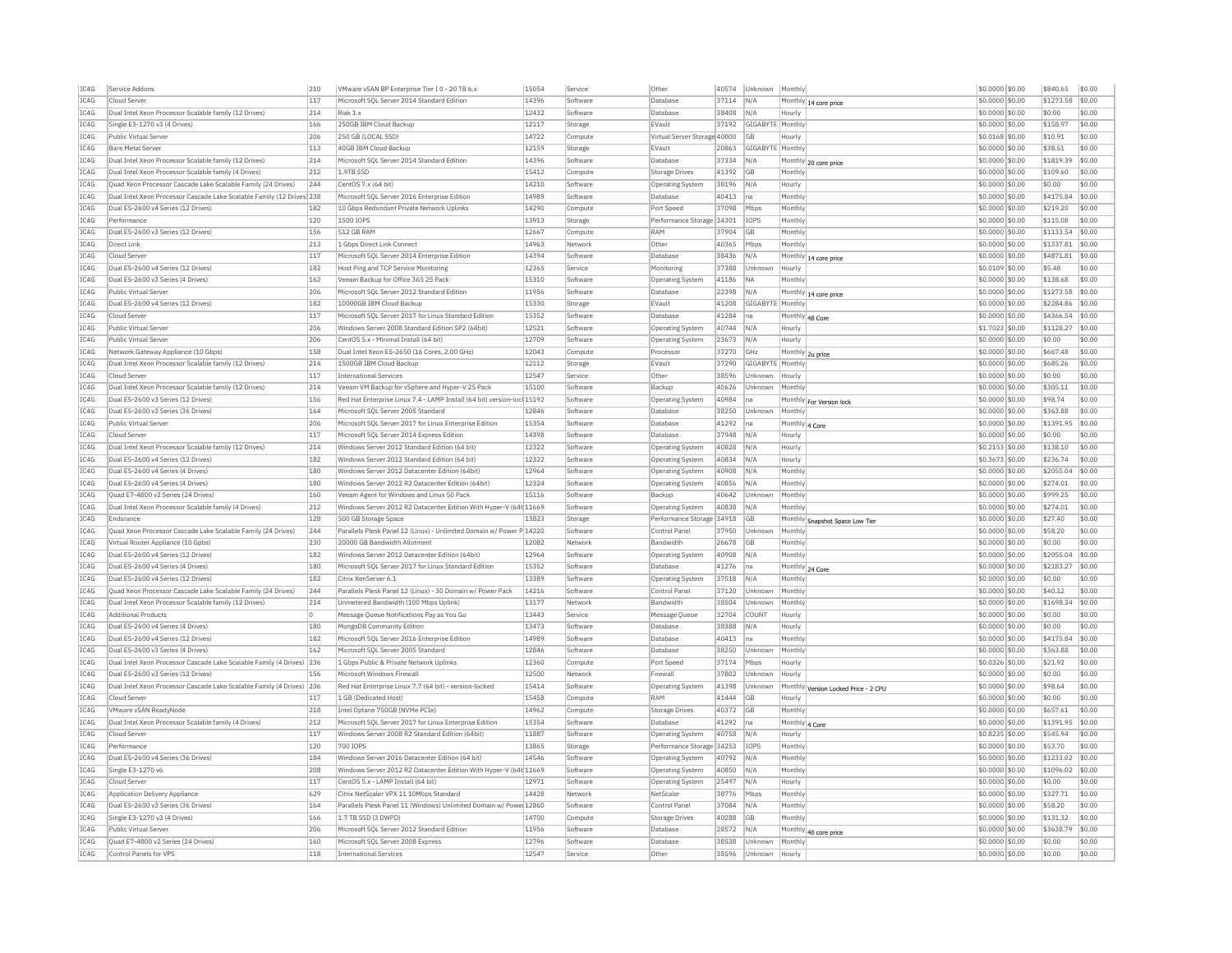| IC4G | Single E3-1270 v6                                                                         | 208            | Microsoft SQL Server 2012 Web Edition                                   | 11803 | Software            | Database                     | 38618 | N/A              | Monthly 24 core price                               | \$0,0000 \$0.00  | \$144.67   | \$0.00 |
|------|-------------------------------------------------------------------------------------------|----------------|-------------------------------------------------------------------------|-------|---------------------|------------------------------|-------|------------------|-----------------------------------------------------|------------------|------------|--------|
| IC4G | Dual Intel Xeon Processor Cascade Lake Scalable Family (12 Drives) 238                    |                | Citrix XenServer 7.6.0                                                  | 15274 | Software            | <b>Operating System</b>      | 41138 | <b>NA</b>        | Monthly                                             | \$0,0000 \$0.00  | \$0.00     | \$0.00 |
| IC4G | Single E3-1270 v6                                                                         | 208            | RHEL VERSION x TEST ONLY                                                | 15194 | Software            | Operating System             | 40988 | <b>NA</b>        | Monthly For internal Provisioning Testing           | \$0,0000 \$0.00  | \$0.00     | \$0.00 |
| IC4G | <b>Additional Products</b>                                                                |                | FortiGate Security Appliance                                            | 12494 | Network             | Firewal                      | 22388 | dedicated        | Monthly                                             | \$0.0000 \$0.00  | \$1094.92  | \$0.00 |
| TC4G | <b>VMware vSAN ReadvNode</b>                                                              | 218            | Windows Server 2012 R2 Datacenter Edition (64bit)                       | 12324 | Software            | Operating System             | 40860 | N/A              | Monthly                                             | \$0,0000 \$0.00  | \$685.01   | \$0.00 |
| IC4G | Dual Intel Xeon Processor Cascade Lake Scalable Family (12 Drives 238                     |                | 30GB IBM Cloud Backup                                                   | 12298 | Storage             | EVault                       | 38056 | GIGABYTE Monthly |                                                     | \$0.0000 \$0.00  | \$27.65    | \$0.00 |
| IC4G | Storage As A Service (StaaS)                                                              | 194            | 80 GB Storage Space                                                     | 13820 | Storage             | Performance Storage 39640    |       | GB               | Hourly                                              | \$0.0061 \$0.00  | \$4.38     | \$0.00 |
| TC4G | Public Virtual Server                                                                     | 206            | 16 x 2.0 GHz or higher Cores                                            | 15382 | Compute             | Virtual Server Process 41352 |       | CORE             | Hourly                                              | \$0.5243 \$0.00  | \$348.44   | \$0.00 |
| IC4G | Single E3-1270 v3 (4 Drives)                                                              | 166            | Windows Server 2016 Standard Edition (64 bit)                           | 14542 | Software            | Operating System             | 38934 | N/A              | Hourly<br>24 Core                                   | \$0,1837 \$0.00  | \$118.37   | \$0.00 |
| IC4G | Dual E5-2600 v3 Series (4 Drives)                                                         | 162            | Windows Server 2016 Standard Edition (64 bit)                           | 14542 | Software            | Operating System             | 38936 | N/A              | Hourly<br>28 Core                                   | \$0,2153 \$0.00  | \$138.10   | \$0.00 |
| IC4G | Dual Intel Xeon Processor Cascade Lake Scalable Family (4 Drives) 236                     |                | Veeam VM Backup for vSphere and Hyper-V 50 Pack                         | 15104 | Software            | Backup                       | 40630 | Unknown          | Monthly                                             | \$0.0000 \$0.00  | \$610.22   | \$0.00 |
| IC4G | Dual Intel Xeon Processor Cascade Lake Scalable Family (12 Drives 238                     |                | Microsoft SQL Server 2017 for Linux Enterprise Edition                  | 15354 | Software            | Database                     | 41312 | na               | Monthly 48 Core                                     | \$0.0000 \$0.00  | \$16703.35 | \$0.00 |
| TC4G | Dual E5-2600 v4 Series (36 Drives)                                                        | 184            | Microsoft SQL Server 2017 for Linux Enterprise Edition                  | 15354 | Software            | Database                     | 41294 | l na             | Monthly 6 Core                                      | $$0.0000$ \$0.00 | \$2087.92  | \$0.00 |
| IC4G | Dual E5-2600 v3 Series (12 Drives)                                                        | 156            | APF Software Firewall for Linux                                         | 13719 | Network             | Firewall                     | 38032 | Unknown          | Hourly                                              | \$0.0000 \$0.00  | \$0.00     | \$0.00 |
| TCAG | Single E3-1270 v6                                                                         | 208            | VMware FSXi 5.5                                                         | 13196 | Software            | Operating System             | 38422 | Unknown          | Hourly                                              | \$0.0000 \$0.00  | \$0.00     | \$0.00 |
| IC4G | Single E3-1270 v3 (4 Drives)                                                              | 166            | Microsoft SOL Server 2014 Standard Edition                              | 14396 | Software            | Database                     | 38442 | N/A              |                                                     | \$0,0000 \$0.00  | \$2911.03  | \$0.00 |
| IC4G | Storage As A Service (StaaS)                                                              | 194            | 80 GB Storage Space                                                     | 13820 | Storage             | Performance Storage          | 39732 | GB               | Monthly 32 core price<br>Hourly                     | \$0.0061 \$0.00  | \$4.38     | \$0.00 |
| IC4G | Public Virtual Server                                                                     | 206            |                                                                         | 12360 |                     |                              |       |                  |                                                     |                  | \$21.92    | \$0.00 |
|      |                                                                                           |                | 1 Gbps Public & Private Network Uplinks                                 |       | Compute             | Port Speed                   | 37174 | Mbps             | Hourly                                              | \$0.0326 \$0.00  |            |        |
| IC4G | Single E3-1270 v3 (4 Drives)                                                              | 166            | Microsoft SOL Server 2012 Web Edition                                   | 11803 | Software            | Database                     | 38368 | N/A              | Monthly 10 core price                               | \$0.0000 \$0.00  | \$60.28    | \$0.00 |
| IC4G | Dual E5-2600 v3 Series (4 Drives)                                                         | 162            | Dual Intel Xeon E5-2620 v3 (12 Cores, 2.40 GHz)                         | 14382 | Compute             | Processo                     | 37732 | GHz              | Monthly $ _{1U}$                                    | \$0.0000 \$0.00  | \$180.70   | \$0.00 |
| IC4G | Single E3-1270 v6                                                                         | 208            | Microsoft SQL Server 2008 Workgroup R2                                  | 11918 | Software            | Database                     | 37228 | Unknown          | Monthly single proc                                 | \$0.0000 \$0.00  | \$76.72    | \$0.00 |
| IC4G | Dual Intel Xeon Processor Scalable family (4 Drives)                                      | 212            | Ubuntu Linux 16.04 LTS Xenial Xerus (64 bit)                            | 14908 | Software            | <b>Operating System</b>      | 40282 | <b>NA</b>        | Hourly                                              | \$0,0000 \$0.00  | \$0.00     | \$0.00 |
| IC4G | VMware vSAN OualifiedNode                                                                 | 216            | 384 GB RAM                                                              | 14996 | Compute             | RAM                          | 40420 | <b>GB</b>        | Monthly                                             | \$0,0000 \$0,00  | \$879.78   | \$0.00 |
| IC4G | Dual E5-2600 v3 Series (12 Drives)                                                        | 156            | Citrix XenServer 6.5                                                    | 14264 | Software            | Operating System             | 38686 | <b>NA</b>        | Hourly                                              | \$0.0000 \$0.00  | \$0.00     | \$0.00 |
| IC4G | Cloud Server                                                                              | 117            | 12 x 2.0 GHz or higher Cores                                            | 13289 | Compute             | Virtual Server Process 28036 |       | CORE             | Hourly<br><b>BYOC</b>                               | \$0.4508 \$0.00  | \$299.21   | \$0.00 |
| IC4G | Dual E5-2600 v4 Series (4 Drives)                                                         | 180            | Red Hat Enterprise Linux 7.3 - LAMP Install (64 bit) version-loc 15170  |       | Software            | <b>Operating System</b>      | 40950 | Ina              | Monthly<br>RHEL 7.3 LAMP Verion Lock for Bare Metal | \$0.0000 \$0.00  | \$98.74    | \$0.00 |
| IC4G | VMware vSAN QualifiedNode                                                                 | 216            | Windows Server 2012 Standard Edition (64 bit)                           | 12322 | Software            | Operating System             | 40824 | N/A              | Hourly                                              | \$0,1530 \$0.00  | \$98.64    | \$0.00 |
| TC4G | Cloud Server                                                                              | 117            | CentOS 6.5 (64 bit) - version locked                                    | 14280 | Software            | <b>Operating System</b>      | 35024 | N/A              | Monthly                                             | \$0,0000 \$0.00  | \$0.00     | \$0.00 |
| IC4G | <b>Additional Products</b>                                                                | $\overline{0}$ | IBM Cloud Backup Plugin - Oracle                                        | 13126 | Software            | EVault                       | 26834 | Unknown          | Monthly                                             | \$0.0000 \$0.00  | \$0.00     | \$0.00 |
| IC4G | Public Virtual Server                                                                     | 206            | Debian GNU/Linux 6.x Squeeze/Stable - Minimal Install (64 bit) 13770    |       | Software            | Operating System             | 33560 | N/A              | Hourly                                              | \$0,0000 \$0.00  | \$0.00     | \$0.00 |
| TC4G | Dual E5-2600 v4 Series (12 Drives)                                                        | 182            | Microsoft SOL Server 2008 Standard R2                                   | 13287 | Software            | Database                     | 37828 | Unknown          | Monthly single proc                                 | \$0,0000 \$0.00  | \$363.88   | \$0.00 |
| IC4G | Cloud Server                                                                              | 117            | 8000GB IBM Cloud Backup                                                 | 15328 | Storage             | EVault                       | 41206 | GIGABYTE         | Monthly                                             | \$0,0000 \$0.00  | \$1824.73  | \$0.00 |
| IC4G | Dual E5-2600 v4 Series (36 Drives)                                                        | 184            | Windows Server 2012 R2 Datacenter Edition (64bit)                       | 12324 | Software            | Operating System             | 40866 | N/A              | Monthly                                             | \$0,0000 \$0.00  | \$1096.02  | \$0.00 |
| IC4G | Dual E5-2600 v4 Series (36 Drives)                                                        | 184            | Veeam Agent for Windows and Linux 10 pack                               | 14938 | Software            | Backup                       | 40338 | N/A              | Monthly                                             | \$0.0000 \$0.00  | \$200.44   | \$0.00 |
| IC4G | Dual E5-2600 v4 Series (4 Drives)                                                         | 180            | Veeam VM Backup for vSphere and Hyper-V 5 Pack                          | 15094 | Software            | Backup                       | 40620 | VM               | Monthly                                             | \$0.0000 \$0.00  | \$83.93    | \$0.00 |
| TC4G | Public Virtual Server                                                                     | 206            | Microsoft SQL Server 2012 Enterprise Edition                            | 12153 | Software            | Database                     | 25591 | N/A              |                                                     | $$0.0000$ \$0.00 | \$2783.89  | \$0.00 |
| IC4G | Public Virtual Server                                                                     | 206            | Windows Server 2012 R2 Standard Edition (64 bit)                        | 12910 | Software            | <b>Operating System</b>      | 40698 | N/A              | Monthly 7 core price<br>Hourly                      | \$1,5374 \$0.00  | \$1019.08  | \$0.00 |
| TCAG | Performance                                                                               | 120            | 3400 TOPS                                                               | 14049 | Storage             | Performance Storage 34437    |       | <b>TOPS</b>      | Monthly                                             | \$0.0000 \$0.00  | \$260.85   | \$0.00 |
| IC4G | Dual Intel Xeon Processor Scalable family (12 Drives)                                     | 214            | <b>Host Ping</b>                                                        | 12997 | Service             | Monitoring                   | 37386 | Unknown          |                                                     | \$0,0000 \$0.00  | \$0.00     | \$0.00 |
|      |                                                                                           |                | vCenter 6.5                                                             |       |                     |                              |       |                  | Hourly                                              |                  |            |        |
| IC4G | Single E3-1270 v3 (4 Drives)                                                              | 166            |                                                                         | 14738 | Software            | <b>Operating System</b>      | 40024 | N/A              | Monthly                                             | \$0.0000 \$0.00  | \$0.00     | \$0.00 |
| IC4G | Dual E5-2600 v4 Series (36 Drives)                                                        | 184            | Microsoft SOL Server 2016 Enterprise Edition                            | 14989 | Software            | Database                     | 40421 | Ina              | Monthly                                             | \$0,0000 \$0,00  | \$9743.62  | \$0.00 |
| IC4G | Dual E5-2600 v3 Series (4 Drives)                                                         | 162            | Redhat 6.5 (64 bit) - version-locked                                    | 14450 | Software            | <b>Operating System</b>      | 38800 | N/A              | Monthly 2 processor price                           | \$0.0000 \$0.00  | \$98.64    | \$0.00 |
| IC4G | Dual Intel Xeon Processor Cascade Lake Scalable Family (4 Drives) 236                     |                | MySOL for Linux                                                         | 13122 | Software            | Database                     | 36978 | Unknown          | Hourly                                              | \$0.0000 \$0.00  | \$0.00     | \$0.00 |
| IC4G | Dual Intel Xeon Processor Cascade Lake Scalable Family (4 Drives) 236                     |                | Red Hat Enterprise Linux 7.3 - Minimal Install (64 bit) version-k 15166 |       | Software            | Operating System             | 40938 | <b>NA</b>        | Monthly RHEL 7.3 Version Lock for Bare Metal        | \$0,0000 \$0.00  | \$98.74    | \$0.00 |
| IC4G | Dual Intel Xeon Processor Scalable family (12 Drives)                                     | 214            | Windows Server 2016 Standard Edition (64 bit)                           | 14542 | Software            | <b>Operating System</b>      | 38932 | N/A              | Hourly<br>20 Core                                   | \$0,1530 \$0.00  | \$98.64    | \$0.00 |
| TC4G | Dual E5-2600 v3 Series (12 Drives)                                                        | 156            | Microsoft SQL Server 2017 for Linux Enterprise Edition                  | 15354 | Software            | Database                     | 41292 | Ina              | Monthly 4 Core                                      | \$0.0000 \$0.00  | \$1391.95  | \$0.00 |
| IC4G | Dual E5-2600 v3 Series (12 Drives)                                                        | 156            | Red Hat Enterprise Linux 7.3 (64 bit) version-locked                    | 15158 | Software            | Operating System             | 40922 | Ina              | Monthly For version lock                            | \$0.0000 \$0.00  | \$98.74    | \$0.00 |
| IC4G | Dual Intel Xeon Processor Scalable family (12 Drives)                                     | 214            | Microsoft SOL Server 2012 Standard Edition                              | 11956 | Software            | Database                     | 38126 | N/A              | Monthly 12 core price                               | \$0,0000 \$0.00  | \$1091.64  | \$0.00 |
| IC4G | Dual E5-2600 v3 Series (36 Drives)                                                        | 164            | Microsoft SOL Server 2012 Standard Edition                              | 11956 | Software            | Database                     | 38126 | N/A              | Monthly 12 core price                               | \$0,0000 \$0.00  | \$1091.64  | \$0.00 |
| IC4G | <b>Bare Metal Server</b>                                                                  | 113            | Windows Server 2012 Datacenter Edition With Hyper-V (64bit)             | 11969 | Software            | Operating System             | 40886 | N/A              | Monthly                                             | \$0,0000 \$0.00  | \$1233.02  | \$0.00 |
| TCAG | Performance                                                                               | 120            | 1600 TOPS                                                               | 14031 | Storage             | Performance Storage 34419    |       | <b>TOPS</b>      | Monthly                                             | \$0,0000 \$0.00  | \$122.75   | \$0.00 |
| IC4G | Single E3-1270 v6                                                                         | 208            | MySQL 5.0.51 for Windows                                                | 13661 | Software            | Database                     | 37934 | N/A              | Hourly                                              | \$0.0000 \$0.00  | \$0.00     | \$0.00 |
| IC4G | Dual E5-2600 v4 Series (4 Drives)                                                         | 180            | Microsoft SQL Server 2017 for Linux Enterprise Edition                  | 15354 | Software            | Database                     | 41304 | na               | Monthly 24 Core                                     | \$0.0000 \$0.00  | \$8351.67  | \$0.00 |
| TC4G | Quad Xeon Processor Cascade Lake Scalable Family (24 Drives)                              | 244            | No Operating System                                                     | 14282 | Software            | Operating System             | 38426 | <b>NA</b>        | Hourly                                              | $$0.0000$ \$0.00 | \$0.00     | \$0.00 |
| IC4G | Dual Intel Xeon Processor Cascade Lake Scalable Family (4 Drives)                         | 236            | R1Soft Server Backup Manager 5.0 Enterprise (Linux)                     | 12634 | Software            | Operating System             | 37528 | N/A              | Monthly                                             | \$0,0000 \$0.00  | \$0.00     | \$0.00 |
| IC4G | Public Virtual Server                                                                     | 206            | <b>128 GB</b>                                                           | 15224 | Compute             | RAM                          | 41018 | <b>GB</b>        | Hourly                                              | \$0,6339 \$0.00  | \$420.87   | \$0.00 |
| IC4G | Storage As A Service (StaaS)                                                              | 194            | Replication for IOPS-based performance                                  | 14666 | Storage             | Performance Storage 39460    |       | GB               | Hourly                                              | \$0.0000 \$0.00  | \$0.00     | \$0.00 |
| IC4G | Cloud Serve                                                                               | 117            | Microsoft SQL Server 2014 Enterprise Edition                            | 14394 | Software            | Database                     | 37330 | N/A              |                                                     | \$0.0000 \$0.00  | \$3479.86  | \$0.00 |
| TC4G | Dual E5-2600 v4 Series (36 Drives)                                                        | 184            | Windows Server 2012 R2 Standard Edition (64 bit)                        | 12910 | Software            | Operating System             | 40806 | N/A              | Monthly 10 core price<br>Hourly                     | \$0.1530 \$0.00  | \$98.64    | \$0.00 |
| IC4G |                                                                                           | 212            | 10GB TBM Cloud Backup                                                   | 15334 |                     | FVault                       |       |                  |                                                     |                  | \$0.00     | \$0.00 |
| TCAG | Dual Intel Xeon Processor Scalable family (4 Drives)<br>Dual E5-2600 v3 Series (4 Drives) | 162            | Microsoft SOL Server 2017 for Linux Standard Edition                    | 15352 | Storage<br>Software | Database                     | 41212 | GIGABYTE Monthly |                                                     | \$0.0000 \$0.00  | \$2547.15  | \$0.00 |
|      |                                                                                           |                |                                                                         |       |                     |                              | 41278 | na               | Monthly 28 Core                                     | \$0.0000 \$0.00  |            |        |
| IC4G | VMware vSAN OualifiedNode                                                                 | 216            | Dual Intel Xeon Gold 6140 (36 Cores, 2.30 GHz)                          | 14978 | Compute             | Processo                     | 40402 | GHz              | Monthly 2U                                          | \$0,0000 \$0.00  | \$629.96   | \$0.00 |
| IC4G | Endurance                                                                                 | 128            | 12000 GB Storage Space                                                  | 13828 | Storage             | Performance Storage          | 34816 | GB               | Monthly Endurance Low Tier                          | \$0.0000 \$0.00  | \$1315.22  | \$0.00 |
| IC4G | Dual E5-2600 v3 Series (4 Drives)                                                         | 162            | Microsoft SOL Server 2005 Express                                       | 13152 | Software            | Database                     | 36982 | Unknown          | Monthly                                             | \$0,0000 \$0,00  | \$0.00     | \$0.00 |
| IC4G | Cloud Server                                                                              | 117            | Microsoft SOL Server 2014 Web Edition                                   | 14400 | Software            | Database                     | 38458 | N/A              | Monthly 15 core                                     | \$0,0000 \$0.00  | \$96.45    | \$0.00 |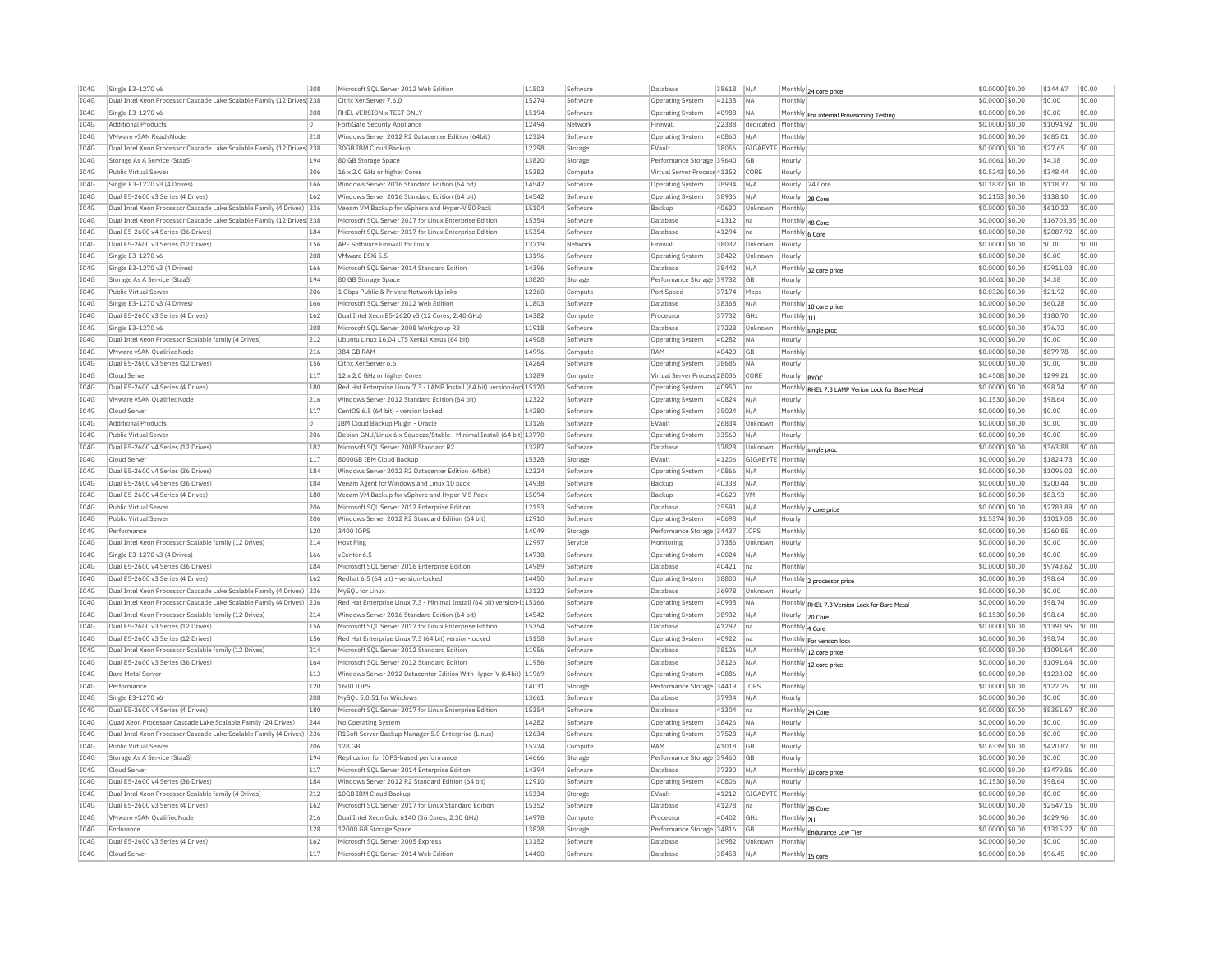| IC4G         | Dual Intel Xeon Processor Scalable family (4 Drives)                  | 212        | 500GB IBM Cloud Backup                                                                | 12115          | Storage             | EVault                                   | 38532 | GIGABYTE Monthly |                                   |                                                   | \$0,0000 \$0.00                    | \$274.50           | \$0.00           |
|--------------|-----------------------------------------------------------------------|------------|---------------------------------------------------------------------------------------|----------------|---------------------|------------------------------------------|-------|------------------|-----------------------------------|---------------------------------------------------|------------------------------------|--------------------|------------------|
| IC4G         | Application Delivery Appliance                                        | 629        | Citrix NetScaler VPX 12 200Mbps Standard                                              | 14794          | Network             | NetScale                                 | 40084 | Mbps             | Monthly                           |                                                   | \$0,0000 \$0.00                    | \$737.56           | \$0.00           |
| IC4G         | Dual E5-2600 v3 Series (36 Drives)                                    | 164        | Windows Server 2012 R2 Standard Edition (64 bit                                       | 12910          | Software            | Operating System                         | 40810 | N/A              | Hourly                            |                                                   | \$0.2153 \$0.00                    | \$138.10           | \$0.00           |
| IC4G         | Single E3-1270 v6                                                     | 208        | Red Hat Enterprise Linux 7.4 - LAMP Install (64 bit) version-loc 15192                |                | Software            | Operating System                         | 40982 | lna              |                                   | Monthly For Version Lock                          | \$0.0000 \$0.00                    | \$49.32            | \$0.00           |
| IC4G         | Virtual Router Appliance (10 Gpbs)                                    | 230        | 96 GB RAM                                                                             | 12531          | Compute             | RAM                                      | 38320 | <b>GB</b>        |                                   | Monthly dual sandybridge 2000                     | \$0,0000 \$0.00                    | \$311.03           | \$0.00           |
| TC4G         | Dual Intel Xeon Processor Scalable family (12 Drives)                 | 214        | Microsoft SOL Server 2016 Enterprise Edition                                          | 14989          | Software            | Database                                 | 40417 | Ina              | Monthly                           |                                                   | \$0,0000 \$0.00                    | \$6959.73          | \$0.00           |
| IC4G         | Single E3-1270 v3 (4 Drives)                                          | 166        | Microsoft SQL Server 2017 for Linux Enterprise Edition                                | 15354          | Software            | Database                                 | 41310 | Ina              | Monthly 40 Core                   |                                                   | \$0.0000 \$0.00                    | \$13919.46 \$0.00  |                  |
| TCAG         | Dual E5-2600 v4 Series (36 Drives)                                    | 184        | Microsoft SOL Server 2017 Web Edition                                                 | 15250          | Software            | Database                                 | 41082 | Ina              | Monthly                           |                                                   | \$0.0000 \$0.00                    | \$120.56           | \$0.00           |
| IC4G         | VMware vSAN QualifiedNode                                             | 216        | 2.00 TB SATA                                                                          | 14352          | Compute             | Storage Drives                           | 40526 | GB               | Monthly                           |                                                   | \$0.0000 \$0.00                    | \$27.65            | \$0.00           |
| IC4G         | Dual Intel Xeon Processor Scalable family (4 Drives)                  | 212        | Monitoring Package - Advanced                                                         | 12931          | Service             | Monitoring                               | 37036 | Unknown          | Hourly                            |                                                   | \$0.0079 \$0.00                    | \$5.48             | \$0.00           |
| IC4G         | Dual E5-2600 v3 Series (36 Drives)                                    | 164        | Red Hat Enterprise Linux 6.8 - LAMP Install (64 bit) version-loc 15168                |                | Software            | Operating System                         | 40944 | na               |                                   | Monthly RHEL LAMP 6.8 Version Lock for Bare Metal | \$0,0000 \$0.00                    | \$98.74            | \$0.00           |
| IC4G         | Dual E5-2600 v4 Series (4 Drives)                                     | 180        | 2000GB IBM Cloud Backup                                                               | 12111          | Storage             | EVault                                   | 37652 | GIGABYTE Monthl  |                                   |                                                   | \$0,0000 \$0.00                    | \$728.71           | \$0.00           |
| TC4G         | Single E3-1270 v3 (4 Drives)                                          | 166        | 100GB IBM Cloud Backup                                                                | 12156          | Storage             | EVault                                   | 37190 | GIGABYTE Monthly |                                   |                                                   | \$0,0000 \$0,00                    | \$71.09            | \$0.00           |
| IC4G         | Dual E5-2600 v4 Series (4 Drives)                                     | 180        | Microsoft SQL Server 2005 Workgroup                                                   | 12960          | Software            | Database                                 | 38254 | Unknown          | Monthly                           |                                                   | \$0,0000 \$0.00                    | \$76.72            | \$0.00           |
| IC4G         | Performance                                                           | 120        | 5900 IOPS                                                                             | 14074          | Storage             | Performance Storage 34462                |       | <b>TOPS</b>      | Monthly                           |                                                   | \$0.0000 \$0.00                    | \$452.66           | \$0.00           |
| IC4G         | Endurance                                                             | 128        | 12000 GB Storage Space                                                                | 13828          | Storage             | Performance Storage 34850                |       | GB               | Monthly                           | Renlication High Tier                             | \$0,0000 \$0.00                    | \$3288.06          | \$0.00           |
| IC4G         | <b>Static IP Addresses</b>                                            | 130        | 128 Static Public IP Addresses                                                        | 12992          | Network             | IP Address                               | 33113 | Unknown          | Monthly                           |                                                   | \$0,0000 \$0.00                    | \$140.29           | \$0.00           |
| IC4G         | Dual Intel Xeon Processor Scalable family (12 Drives)                 | 214        | /64 Block Static Public TPv6 Addresses                                                | 12986          | Network             | <b>IP Address</b>                        | 37428 | N/A              | Hourly                            |                                                   | \$0,0109 \$0.00                    | \$5.48             | \$0.00           |
| IC4G         | Endurance                                                             | 128        | 80 GB Storage Space                                                                   | 13820          | Storage             | Performance Storage 34852                |       | GB               | Monthly                           | Replication Low Tier                              | \$0.0000 \$0.00                    | \$1.76             | \$0.00           |
| IC4G         | Dual Intel Xeon Processor Scalable family (4 Drives)                  | 212        | Windows Server 2016 Standard Edition (64 bit)                                         | 14542          | Software            | Operating System                         | 38930 | N/A              | Hourly                            | 6-16 Core                                         | \$0,1224 \$0.00                    | \$78.91            | \$0.00           |
| IC4G         | Dual Intel Xeon Processor Cascade Lake Scalable Family (12 Drives 238 |            | Parallels Plesk Panel 10 (Windows) 100 Domain w/ Power Pack 13308                     |                | Software            | Control Panel                            | 37598 | Unknown          | Monthly                           |                                                   | \$0,0000 \$0.00                    | \$40.12            | \$0.00           |
| IC4G         | Public Virtual Server                                                 | 206        | Veeam VM Backup for vSphere and Hyper-V 500 pack                                      | 15146          | Software            | Backup                                   | 40678 | Unknown          | Monthly                           |                                                   | \$0,0000 \$0.00                    | \$6657.09          | \$0.00           |
| IC4G         | Storage As A Service (StaaS)                                          | 194        | 80 - 99 GBs                                                                           | 14630          | Storage             | Performance Storage 39308                |       | GBs              | Hourly                            |                                                   | \$0.0002 \$0.00                    | \$0.00             | \$0.00           |
| IC4G         | Dual E5-2600 v3 Series (36 Drives)                                    | 164        | Monitoring Package - Managed Services Premium Application                             | 13800          | Service             | Monitoring                               | 37142 | N/A              | Monthly                           |                                                   | \$0,0000 \$0.00                    | \$10.96            | \$0.00           |
| IC4G         | Quad Xeon Processor Cascade Lake Scalable Family (24 Drives)          | 244        | 4000GB IBM Cloud Backup                                                               | 15324          | Storage             | EVault                                   | 41202 | GIGABYTE         | Monthly                           |                                                   | \$0.0000 \$0.00                    | \$1096.02          | \$0.00           |
| IC4G         | Dual E5-2600 v3 Series (12 Drives)                                    | 156        | 1 Gbps Private Network Uplink                                                         | 12446          | Compute             | Port Speed                               | 37628 | Mbps             | Hourly                            |                                                   | \$0,0168 \$0.00                    | \$10.96            | \$0.00           |
| IC4G         | Service Addons                                                        | 210        | VMware vCenter Server Hybridity Bundle A                                              | 15010          | Service             | Other                                    | 40468 | Unknown          | Monthly                           |                                                   | \$0,0000 \$0.00                    | \$1407.29          | \$0.00           |
| TC4G         | Performance                                                           | 120        | 4100 TOPS                                                                             | 14056          | Storage             | Performance Storage 34444                |       | <b>TOPS</b>      | Monthly                           |                                                   | \$0,0000 \$0,00                    | \$314.56           | \$0.00           |
| IC4G         | Cloud Server                                                          | 117        | Windows Server 2016 Standard Edition (64 bit)                                         | 14540          | Software            | <b>Operating System</b>                  | 40772 | N/A              | Hourly                            |                                                   | \$0.0549 \$0.00                    | \$36.40            | \$0.00           |
| IC4G         | <b>Static IP Addresses</b>                                            | 130        | 8 Static Public IP Addresses                                                          | 12499          | Network             | IP Address                               | 22643 | Unknown          | Monthly                           |                                                   | \$0.0000 \$0.00                    | \$8.77             | \$0.00           |
| TC4G         | Single E3-1270 v3 (4 Drives)                                          | 166        | Microsoft SOL Server 2017 for Linux Enterprise Edition                                | 15354          | Software            | Database                                 | 41314 | Ina              | Monthly 56 Core                   |                                                   | \$0,0000 \$0.00                    | \$19487.24 \$0.00  |                  |
| IC4G         | Dual E5-2600 v3 Series (12 Drives                                     | 156        | Microsoft SQL Server 2017 for Linux Standard Edition                                  | 15352          | Software            | Database                                 | 41262 | Ina              | Monthly 1-2 Con                   |                                                   | \$0,0000 \$0.00                    | \$181.94           | \$0.00           |
| IC4G         | Dual E5-2600 v4 Series (4 Drives)                                     | 180        | Microsoft SOL Server 2005 Express                                                     | 13152          | Software            | Database                                 | 36982 | Unknown          | Monthly                           |                                                   | \$0,0000 \$0.00                    | \$0.00             | \$0.00           |
| IC4G         | Single E3-1270 v6                                                     | 208        | 1000 GB Bandwidth Allotment                                                           | 12627          | Network             | <b>Bandwidth</b>                         | 37406 | GB               | Monthly                           |                                                   | \$0.0000 \$0.00                    | \$0.00             | \$0.00           |
| IC4G         | Performance                                                           | 120        | 4900 TOPS                                                                             | 14006          | Storage             | Performance Storage 34394                |       | IOPS             | Monthly                           |                                                   | \$0.0000 \$0.00                    | \$375.93           | \$0.00           |
| TC4G         | Dual E5-2600 v3 Series (4 Drives)                                     | 162        | IBM Cloud Backup Plugin - BMR (Bare Metal Restore)                                    | 12252          | Software            | FVault                                   | 38068 | Unknown          | Monthly                           |                                                   | $$0.0000$ $$0.00$                  | \$0.00             | \$0.00           |
| IC4G         | Dual E5-2600 v4 Series (36 Drives)                                    | 184        | QuantaStor 4.x (384 TB) - QuantaStor XX Large Tier                                    | 14478          | Software            | <b>Operating System</b>                  | 38828 | N/A              | Monthly                           |                                                   | \$0,0000 \$0.00                    | \$2126.28          | \$0.00           |
| IC4G         | Endurance                                                             | 128        | <b>Block Storage</b>                                                                  | 14238          | Storage             | Endurance                                | 34752 | N/A              | Monthly                           |                                                   | \$0,0000 \$0,00                    | \$0.00             | \$0.00           |
| IC4G         | Dual E5-2600 v4 Series (12 Drives)                                    | 182        | Microsoft SQL Server 2012 Web Edition                                                 | 11803          | Software            | Database                                 | 37490 | N/f              |                                   | Monthly 20 core price                             | \$0,0000 \$0.00                    | \$120.56           | \$0.00<br>\$0.00 |
| IC4G<br>TC4G | Dual E5-2600 v4 Series (4 Drives)<br>Public Virtual Server            | 180<br>206 | Debian GNU/Linux 7.x Wheezy/Stable - Minimal Install (64 bit) 13467                   |                | Software            | <b>Operating System</b>                  | 37100 | N/A              | Hourly                            |                                                   | \$0.0000 \$0.00                    | \$0.00<br>\$188.95 |                  |
| IC4G         | Dual E5-2600 v3 Series (4 Drives                                      | 162        | 8 x 2.0 GHz or higher Cores<br>Microsoft SOL Server 2017 for Linux Enterprise Edition | 15208<br>15354 | Compute<br>Software | Virtual Server Process 41002<br>Database | 41312 | CORE             | Hourly                            |                                                   | \$0,2854 \$0,00<br>\$0,0000 \$0.00 | \$16703.35 \$0.00  | \$0.00           |
|              | Dual E5-2600 v4 Series (36 Drives)                                    | 184        | Microsoft SOL Server 2017 for Linux Enterprise Edition                                | 15354          |                     | Database                                 | 41300 | Ina              | Monthly 48 Core                   |                                                   | \$0,0000 \$0.00                    | \$5567.78          | \$0.00           |
| IC4G<br>IC4G | Virtual Router Appliance (10 Gpbs)                                    | 230        | 10 Gbps Public & Private Network Uplinks                                              | 13735          | Software<br>Compute | Port Speed                               | 37456 | Ina<br>Mhns      | Monthly 16 Core<br><b>Monthly</b> |                                                   | \$0.0000 \$0.00                    | \$109.60           | \$0.00           |
| IC4G         | Dual Intel Xeon Processor Cascade Lake Scalable Family (4 Drives)     | 236        | Microsoft SQL Server 2017 Standard Edition                                            | 15252          | Software            | Database                                 | 41108 | na               | Monthly                           |                                                   | \$0,0000 \$0.00                    | \$1455.51          | \$0.00           |
| TC4G         | Dual Intel Xeon Processor Cascade Lake Scalable Family (12 Drives 238 |            | 2000GB IBM Cloud Backup                                                               | 12111          | Storage             | FVault                                   | 37652 | GIGARYTE Monthly |                                   |                                                   | \$0,0000 \$0.00                    | \$728.71           | \$0.00           |
| IC4G         | Dual Intel Xeon Processor Scalable family (4 Drives)                  | 212        | Microsoft SQL Server 2017 Web Edition                                                 | 15250          | Software            | Database                                 | 41090 | na               | Monthly                           |                                                   | \$0.0000 \$0.00                    | \$241.12           | \$0.00           |
| TCAG         | Dual E5-2600 v3 Series (12 Drives)                                    | 156        | 1 Gbps Dual Public & Private Network Uplinks (Unbonded)                               | 14300          | Compute             | Port Speed                               | 37302 | Mbps             | Hourly                            |                                                   | \$0.0326 \$0.00                    | \$21.92            | \$0.00           |
| TC4G         | Dual E5-2600 v3 Series (36 Drives)                                    | 164        | Microsoft SOL Server 2008 Enterprise R2                                               | 12237          | Software            | Database                                 | 37836 | Unknown          | Monthly                           |                                                   | \$0,0000 \$0.00                    | \$1391.95          | \$0.00           |
| IC4G         | Quad Xeon Processor Cascade Lake Scalable Family (24 Drives)          | 244        | Microsoft SQL Server 2017 Standard Edition                                            | 15252          | Software            | Database                                 | 41106 | na               | Monthly                           | single proc                                       | \$0.0000 \$0.00                    | \$1091.64          | \$0.00           |
| IC4G         | Cloud Server                                                          | 117        | Microsoft SOL Server 2014 Standard Edition                                            | 14396          | Software            | Database                                 | 37338 | N/A              |                                   |                                                   | \$0,0000 \$0.00                    | \$727.76           | \$0.00           |
| IC4G         | Dual E5-2600 v3 Series (4 Drives)                                     | 162        | Red Hat Enterprise Linux 6.10 (64 bit) - version-locked (per-prc 15398                |                | Software            | <b>Operating System</b>                  | 41374 | Unknown          | Monthly                           | Monthly 7 core price                              | \$0.0000 \$0.00                    | \$98.64            | \$0.00           |
| TC4G         | Cloud Server                                                          | 117        | Microsoft SOL Server 2012 Web Edition                                                 | 11803          | Software            | Database                                 | 20788 | N/A              |                                   | Monthly 1 core price                              | \$0,0000 \$0,00                    | \$12.06            | \$0.00           |
| IC4G         | Single E3-1270 v3 (4 Drives)                                          | 166        | Microsoft SQL Server 2017 for Linux Enterprise Edition                                | 15354          | Software            | Database                                 | 41304 | Ina              | Monthly 24 Core                   |                                                   | \$0,0000 \$0.00                    | \$8351.67          | \$0.00           |
| IC4G         | Performance                                                           | 120        | 2800 IOPS                                                                             | 13985          | Storage             | Performance Storage 34373                |       | IOPS             | Monthly                           |                                                   | \$0.0000 \$0.00                    | \$214.82           | \$0.00           |
| IC4G         | Dual E5-2600 v4 Series (4 Drives                                      | 180        | Windows Server 2016 Datacenter Edition With Hyper-V (64 bit) 14544                    |                | Software            | <b>Operating System</b>                  | 38944 | N/A              |                                   | Monthly 6-16 Core                                 | \$0,0000 \$0.00                    | \$548.01           | \$0.00           |
| IC4G         | Network Gateway Appliance (10 Gbps)                                   | 158        | Dual Intel Xeon E5-2690 v3 (24 Cores, 2.60 GHz)                                       | 14386          | Compute             | Processor                                | 37956 | GHz              |                                   | Monthly 4 U Package                               | \$0,0000 \$0.00                    | \$963.40           | \$0.00           |
| IC4G         | Dual Intel Xeon Processor Scalable family (4 Drives)                  | 212        | Monitoring Package - Premium Application                                              | 11944          | Service             | Monitoring                               | 37838 | Unknown          | Hourly                            |                                                   | \$0.0158 \$0.00                    | \$10.96            | \$0.00           |
| IC4G         | Performance                                                           | 120        | 4000 TOPS                                                                             | 14162          | Storage             | Performance Storage 34550                |       | IOPS             | Monthly                           |                                                   | \$0.0000 \$0.00                    | \$306.89           | \$0.00           |
| IC4G         | Dual E5-2600 v3 Series (12 Drives)                                    | 156        | Veeam Agent for Windows and Linux 5 pack                                              | 14936          | Software            | Backup                                   | 40336 | N/A              | Monthly                           |                                                   | \$0,0000 \$0.00                    | \$100.72           | \$0.00           |
| TC4G         | Network Gateway Appliance                                             | 114        | Automated Reboot from Monitoring                                                      | 12285          | Service             | Other                                    | 21409 | Unknown          | Hourly                            |                                                   | \$0.0109 \$0.00                    | \$5.48             | \$0.00           |
| TCAG         | Direct Link                                                           | 213        | 1 Gbps Direct Link Exchange                                                           | 15138          | Network             | Other                                    | 40670 | Mbps             | Monthly                           |                                                   | \$0.0000 \$0.00                    | \$1314.13          | \$0.00           |
| IC4G         | Cloud Server                                                          | 117        | Veeam Agent for Windows and Linux 200 Pack                                            | 15120          | Software            | Backup                                   | 40646 | Unknown          | Monthly                           |                                                   | \$0,0000 \$0.00                    | \$3994.06          | \$0.00           |
| IC4G         | Single E3-1270 v6                                                     | 208        | Microsoft SQL Server 2014 Enterprise Edition                                          | 14394          | Software            | Database                                 | 37112 | N/A              |                                   | Monthly 6 core price                              | \$0,0000 \$0.00                    | \$2087.92          | \$0.00           |
| IC4G         | Dual E5-2600 v3 Series (4 Drives)                                     | 162        | Microsoft SQL Server 2017 Enterprise Edition                                          | 15154          | Software            | Database                                 | 41062 | na               | Monthly                           |                                                   | \$0.0000 \$0.00                    | \$11135.56 \$0.00  |                  |
|              |                                                                       |            |                                                                                       |                |                     |                                          |       |                  |                                   |                                                   |                                    |                    |                  |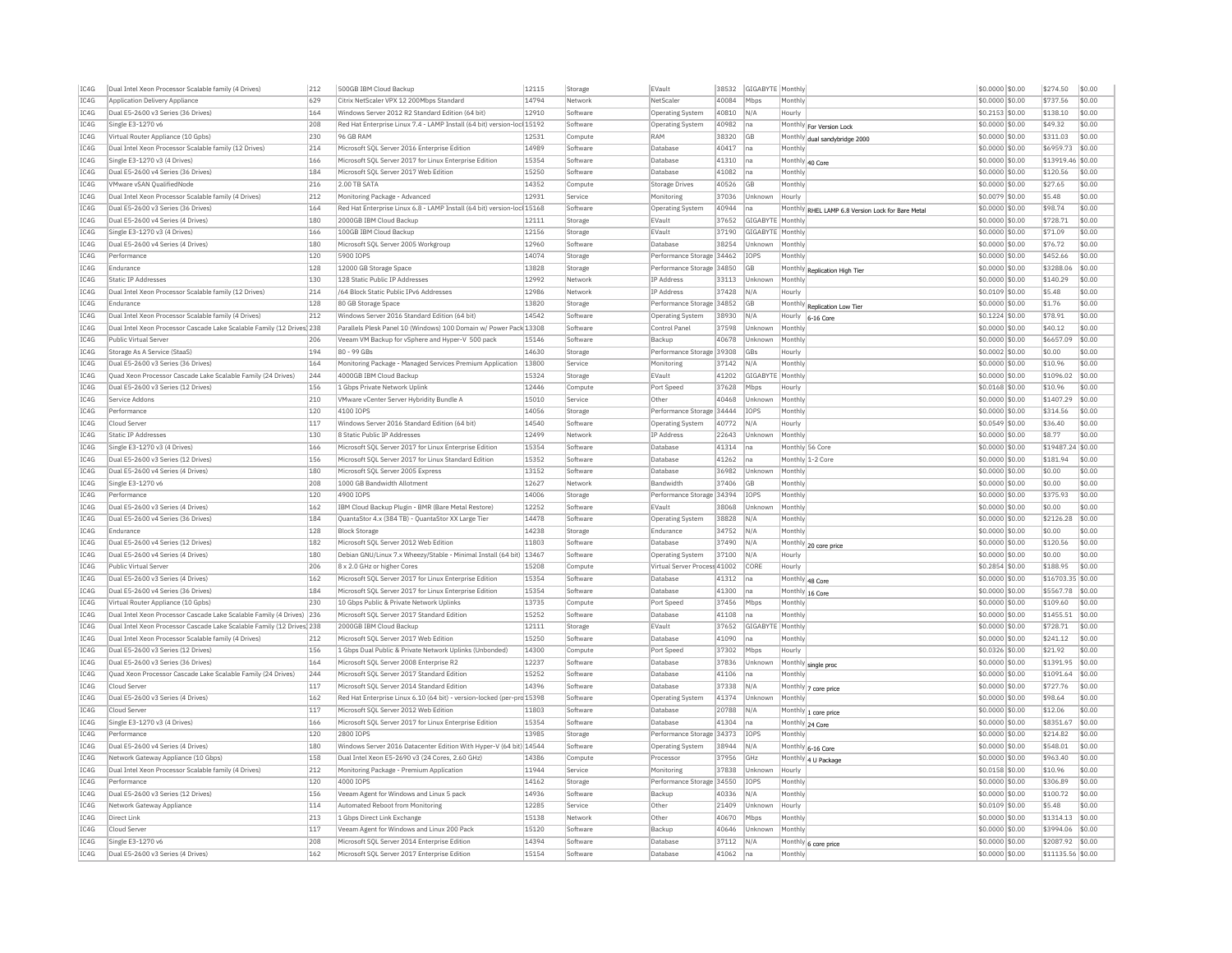| TCAG | Cloud Server                                                           | 117        | Riak 1.x                                                                 | 12432          | Software           | Database                     | 22104 N/A      |                             | Hourly                                               | \$0.0000 \$0.00  | \$0.00             | \$0.00           |
|------|------------------------------------------------------------------------|------------|--------------------------------------------------------------------------|----------------|--------------------|------------------------------|----------------|-----------------------------|------------------------------------------------------|------------------|--------------------|------------------|
| TC4G | Network Gateway Appliance (10 Gbps)                                    | 158        | 64 GB RAM                                                                | 12135          | Compute            | RAM                          | 38354          | <b>GR</b>                   | Monthly dual sandybridge 2000                        | \$0.0000 \$0.00  | \$248.83           | \$0.00           |
| TC4G | Dual E5-2600 v3 Series (36 Drives                                      | 164        | 750GB IBM Cloud Backup                                                   | 12114          | Storage            | EVault                       | 38386          | GIGABYTE Monthly            |                                                      | \$0.0000 \$0.00  | \$410.76           | \$0.00           |
| TC4G | Dual E5-2600 v4 Series (36 Drives)                                     | 184        | Microsoft SOL Server 2017 Standard Edition                               | 15252          | Software           | Database                     | 41106          | lna                         | Monthly                                              | \$0,0000 \$0.00  | \$1091.64 \$0.00   |                  |
| TC4G | Public Virtual Server                                                  | 206        | Microsoft SQL Server 2008 Enterprise                                     | 12516          | Softwar            | Database                     | 25740          | Unknown                     | Monthly sngle-proc pricing                           | \$0.0000 \$0.00  | \$1391.95 \$0.00   |                  |
| TCAG | Single E3-1270 v6                                                      | 208        | Microsoft SOL Server 2008 Web                                            | 12859          | Software           | Database                     | 38054          | Unknown                     | Monthly single-proc pricing stub                     | \$0.0000 \$0.00  | \$23.02            | \$0.00           |
| IC4G | Public Virtual Server                                                  | 206        | 12 GB                                                                    | 13417          | Compute            | RAM                          | 29332          | GF                          | Hourly BYOC                                          | \$0.0592 \$0.00  | \$39.46            | \$0.00           |
| TC4G | Dual Intel Xeon Processor Cascade Lake Scalable Family (12 Drives) 238 |            | Veeam VM Backup for vSphere and Hyper-V 5 Pack                           | 15094          | Software           | Backup                       | 40620          | <b>VM</b>                   | Monthly                                              | \$0,0000 \$0,00  | \$83.93            | \$0.00           |
| IC4G | Dual Intel Xeon Processor Cascade Lake Scalable Family (12 Drives) 238 |            | Veeam Agent for Windows and Linux 200 Pack                               | 15120          | Software           | Backup                       | 40646          | Unknown                     | Monthl                                               | \$0,0000 \$0,00  | \$3994.06          | \$0.00           |
| TC4G | Dual E5-2600 v3 Series (4 Drives)                                      | 162        | Parallels Plesk Panel 11 (Windows) Unlimited Domain w/ Powe 12860        |                | Software           | Control Panel                | 37084          | $N/\Delta$                  | Monthly                                              | \$0.0000 \$0.00  | \$58.20            | \$0.00           |
| IC4G | <b>Bare Metal Server</b>                                               | 113        | 300GB SA-SCSI 10K RPM                                                    | 12278          | Compute            | <b>Storage Drives</b>        | 28229          | <b>GB</b>                   | Hourly disk2-x                                       | \$0.0741 \$0.00  | \$49.37            | \$0.00           |
| TC4G | Dual Intel Xeon Processor Cascade Lake Scalable Family (12 Drives 238  |            | 0 GB Bandwidth Allotment                                                 | 13810          | Network            | Bandwidth                    | 37312          | $G$ B                       | Monthly monthly prices for private network only CCIs | \$0.0000 \$0.00  | \$0.00             | \$0.00           |
| IC4G | Cloud Server                                                           | 117        | Private 2 x 2.0 GHz or higher Cores                                      | 12312          | Compute            | Virtual Server Process 21585 |                | PRIVATE C Hourly            |                                                      | $$0.2449$ \$0.00 | \$169.88           | \$0.00           |
| IC4G | Ouad E7-4800 v2 Series (24 Drives)                                     | 160        | Citrix XenServer 6.2.1                                                   | 12803          | Software           | Operating System             | 38424          | N/A                         | Monthly                                              | \$0.0000 \$0.00  | \$0.00             | \$0.00           |
| TCAG | Public Virtual Server                                                  | 206        | Microsoft SOL Server 2014 Enterprise Edition                             | 14394          | Software           | Database                     | 38186          | N/A                         | Monthly 5 core price                                 | \$0.0000 \$0.00  | \$2087.92 \$0.00   |                  |
| IC4G | Dual Intel Xeon Processor Scalable family (12 Drives)                  | 214        | Microsoft SQL Server 2017 for Linux Standard Edition                     | 15352          | Softwar            | Database                     | 41272          | $n\varepsilon$              | Monthly 16 Core                                      | \$0.0000 \$0.00  | \$1455.51 \$0.00   |                  |
| TCAG | Dual Intel Xeon Processor Scalable family (4 Drives)                   | 212        | Microsoft SOL Server 2017 Web Edition                                    | 15250          | Software           | Database                     | 41072          | Ina                         | Monthly                                              | \$0,0000 \$0.00  | \$24.11            | \$0.00           |
| IC4G | Cloud Server                                                           | 117        | Microsoft SOL Server 2012 Enterprise Edition                             | 12153          | Software           | Database                     | 24515          | N/A                         | Monthly 8 core price                                 | \$0,0000 \$0.00  | \$2783.89          | \$0.00           |
| TC4G | Dual E5-2600 v3 Series (12 Drives                                      | 156        | Red Hat Enterprise Linux 6.8 - Minimal Install (64 bit) version-Id 15164 |                | Software           | Operating System             | 40932          | Ina                         | Monthly RHEL 6.8 Version Lock for Bare Metal         | \$0,0000 \$0,00  | \$98.74            | \$0.00           |
| TC4G | Dual E5-2600 v3 Series (4 Drives                                       | 162        | Veeam VM Backup for vSphere and Hyper-V 100 Pack                         | 15110          | Software           | Backup                       | 40636          | <b>VM</b>                   | Monthly                                              | \$0,0000 \$0,00  | \$1664.77          | \$0.00           |
| TCAG | Single E3-1270 v6                                                      | 208        | Red Hat Enterprise Linux 5.x (64 bit) (per-processor licensing) 11640    |                | Software           | Operating System             | 38404          | <b>Unknown</b>              | Monthly 1 processor price                            | \$0,0000 \$0.00  | \$49.32            | \$0.00           |
| IC4G | Portable Storage                                                       | 94         | 250 GB (SAN)                                                             | 11908          | Compute            | Virtual Server Storage 20105 |                | <b>GB</b>                   | Hourly BYOC                                          | \$0.0217 \$0.00  | \$15.66            | \$0.00           |
| TC4G | Performance                                                            | 120        | 4200 TOPS                                                                | 13999          | Storage            | Performance Storage 34387    |                | <b>TOPS</b>                 | Monthly                                              | \$0,0000 \$0,00  | \$322.23           | \$0.00           |
| TCAG |                                                                        |            |                                                                          | 15154          | Software           | Database                     |                |                             | Monthly                                              |                  | \$6959.73          |                  |
| TC4G | Dual E5-2600 v3 Series (4 Drives)                                      | 162        | Microsoft SQL Server 2017 Enterprise Edition                             |                |                    |                              | 41056          | Ina                         |                                                      | \$0.0000 \$0.00  |                    | \$0.00           |
| IC4G | VMware vSAN ReadvNode<br>Dual E5-2600 v3 Series (12 Drives)            | 218<br>156 | Unlimited SSL VPN Users<br>500GB IBM Cloud Backup                        | 13498<br>12115 | Network<br>Storage | <b>VPN</b><br>EVault         | 37404<br>38532 | Unknown<br>GIGABYTE Monthly | Hourly                                               | $$0.0000$ \$0.00 | \$0.00<br>\$274.50 | \$0.00<br>\$0.00 |
|      |                                                                        |            |                                                                          |                |                    |                              |                |                             |                                                      | \$0.0000 \$0.00  |                    |                  |
| TC4G | VMware vSAN ReadvNode                                                  | 218        | Windows Server 2012 Standard Edition (64 bit)                            | 12322          | Software           | Operating System             | 40822          | N/A                         | Hourly                                               | \$0.1224 \$0.00  | \$78.91            | \$0.00           |
| IC4G | Dual E5-2600 v4 Series (36 Drives)                                     | 184        | 10 Gbps Public & Private Network Uplinks                                 | 13735          | Compute            | Port Speed                   | 37456          | Mbps                        | Monthly                                              | \$0.0000 \$0.00  | \$109.60           | \$0.00           |
| IC4G | Single E3-1270 v6                                                      | 208        | Parallels Server Bare Metal 4.5 Service Provider Edition - 5 VMs 13136   |                | Software           | Operating System             | 37596          | <b>VM</b>                   | Monthly                                              | \$0.0000 \$0.00  | \$22.69            | \$0.00           |
| TCAG | Dual E5-2600 v3 Series (36 Drives)                                     | 164        | Veeam Backup for Office 365 25 Pack                                      | 15310          | Software           | Operating System             | 41186          | <b>NA</b>                   | Monthly                                              | \$0.0000 \$0.00  | \$138.68           | \$0.00           |
| IC4G | Endurance                                                              | 128        | 20 GB Storage Space                                                      | 13818          | Storage            | Performance Storage 34756    |                | <b>GB</b>                   | Monthly Endurance Low Tier                           | \$0.0000 \$0.00  | \$2.19             | \$0.00           |
| TCAG | Bare Metal Server                                                      | 113        | 12000GB IBM Cloud Backup                                                 | 15332          | Storage            | EVault                       | 41210          | GIGABYTE Monthly            |                                                      | \$0,0000 \$0.00  | \$2740.05          | \$0.00           |
| IC4G | Dual Intel Xeon Processor Scalable family (4 Drives)                   | 212        | Windows Server 2016 Datacenter Edition With Hyper-V (64 bit) 14544       |                | Software           | <b>Operating System</b>      | 38948          | N/A                         | Monthly 24 Core                                      | \$0.0000 \$0.00  | \$822.02           | \$0.00           |
| TC4G | Network Gateway Appliance (10 Gbps)                                    | 158        | 1000 GB Bandwidth Allotment                                              | 12627          | Network            | Bandwidth                    | 37406          | <b>GB</b>                   | Monthly                                              | \$0,0000 \$0.00  | \$0.00             | \$0.00           |
| IC4G | Dual Intel Xeon Processor Scalable family (12 Drives)                  | 214        | Microsoft SOL Server 2012 Standard Edition                               | 11956          | Software           | Database                     | 37492          | N/A                         | Monthly 20 core price                                | $$0.0000$ \$0.00 | \$1819.39          | \$0.00           |
| TCAG | Public Virtual Server                                                  | 206        | Microsoft SOL Server 2016 Standard Edition                               | 14987          | Software           | Database                     | 40389          | Ina                         | Monthly                                              | \$0.0000 \$0.00  | \$181.94           | \$0.00           |
| IC4G | Dual E5-2600 v4 Series (12 Drives)                                     | 182        | Parallels Plesk Panel 11 (Linux) 100 Domain w/ Power Pack                | 13620          | Software           | Control Pane                 | 37292          | N/A                         | Monthly                                              | \$0.0000 \$0.00  | \$40.12            | \$0.00           |
| TCAG | Dual Intel Xeon Processor Scalable family (4 Drives)                   | 212        | Microsoft SOL Server 2017 for Linux Enterprise Edition                   | 15354          | Software           | Database                     | 41294          | Ina                         | Monthly 6 Core                                       | \$0,0000 \$0,00  | \$2087.92 \$0.00   |                  |
| IC4G | Dual Intel Xeon Processor Cascade Lake Scalable Family (12 Drives) 238 |            | Microsoft SQL Server 2014 Enterprise Edition                             | 14394          | Software           | Database                     | 37726          | N/A                         | Monthly 24 core price                                | \$0.0000 \$0.00  | \$8351.67          | \$0.00           |
| TCAG | Dual E5-2600 v4 Series (12 Drives)                                     | 182        | Microsoft SQL Server 2017 Enterprise Edition                             | 15154          | Software           | Database                     | 41044          | Ina                         | Monthly                                              | \$0.0000 \$0.00  | \$695.97           | \$0.00           |
| TCAG | Quad E7-4800 v2 Series (24 Drives)                                     | 160        | Veeam Agent for Windows and Linux 10 pack                                | 14938          | Software           | Backup                       | 40338          | N/A                         | Monthly                                              | \$0.0000 \$0.00  | \$200.44           | \$0.00           |
| TC4G | Public Virtual Server                                                  | 206        | Windows Server 2008 R2 Standard Edition (64bit)                          | 11887          | Software           | Operating System             | 40766 N/A      |                             | Hourly                                               | \$1.7023 \$0.00  | \$1128.27 \$0.00   |                  |
| TC4G | Dual E5-2600 v4 Series (12 Drives)                                     | 182        | Microsoft SOL Server 2017 for Linux Standard Edition                     | 15352          | Software           | Database                     | 41276          | <b>I</b> na                 | Monthly 24 Core                                      | \$0,0000 \$0.00  | \$2183.27 \$0.00   |                  |
| TC4G | Dual E5-2600 v3 Series (12 Drives                                      | 156        | Microsoft SOL Server 2017 for Linux Standard Edition                     | 15352          | Software           | Database                     | 41282          | na                          | Monthly 40 Core                                      | \$0.0000 \$0.00  | \$3638.79 \$0.00   |                  |
| IC4G | Dual E5-2600 v4 Series (12 Drives)                                     | 182        | Windows Server 2008 R2 Standard Edition (64bit)                          | 11887          | Software           | Operating System             | 37442          | IN/A                        | Hourly single proc price                             | \$0,0267 \$0,00  | \$18.63            | \$0.00           |
| TC4G | Application Delivery Appliance                                         | 629        | Citrix NetScaler VPX 12 200Mbps Platinum                                 | 14796          | Network            | NetScale                     | 40086          | Mbps                        | Monthly                                              | \$0.0000 \$0.00  | \$1230.25 \$0.00   |                  |
| TC4G | Additional Products                                                    | $\Omega$   | 256 Portable Public IP Addresses                                         | 15248          | Network            | <b>IP Address</b>            | 41042          | <b>ITPs</b>                 | Monthly                                              | \$0,0000 \$0.00  | \$561.16           | \$0.00           |
| IC4G | Dual E5-2600 v4 Series (36 Drives)                                     | 184        | 5000 GB Bandwidth Allotment                                              | 12091          | Network            | Bandwidth                    | 38506          | GB                          | Monthly                                              | \$0.0000 \$0.00  | \$0.00             | \$0.00           |
| TC4G | Cloud Server                                                           | 117        | Microsoft SOL Server 2012 Standard Edition                               | 11956          | Software           | Database                     | 28538          | N/A                         | Monthly 9 core price                                 | \$0,0000 \$0,00  | \$909.70           | \$0.00           |
| TC4G | Cloud Server                                                           | 117        | Microsoft SOL Server 2014 Web Edition                                    | 14400          | Software           | Database                     | 37350          | N/A                         | Monthly 4 cores                                      | \$0.0000 \$0.00  | \$24.11            | \$0.00           |
| IC4G | Software License Package                                               | 168        | VMware vRealize Operations Enterprise Edition 6.x                        | 14762          | Software           | Licenses                     | 40052 CPU      |                             | Monthly                                              | \$0.0000 \$0.00  | \$252.08           | \$0.00           |
| IC4G | Single E3-1270 v3 (4 Drives)                                           | 166        | XenServer Standard for XenServer 7.x                                     | 14768          | Software           | Operating System             | 40058          | <b>NA</b>                   | Monthly                                              | \$0.0000 \$0.00  | \$54.80            | \$0.00           |
| TCAG | <b>Additional Products</b>                                             | $\Omega$   | 32 Static Public IP Addresses                                            | 12844          | Network            | <b>IP Address</b>            | 27181          | <b>Unknown</b>              | Hourly                                               | \$0.0553 \$0.00  | \$0.00             | \$0.00           |
| IC4G | Dual E5-2600 v3 Series (4 Drives)                                      | 162        | Windows Server 2016 Datacenter Edition With Hyper-V (64 bit) 14544       |                | Software           | <b>Operating System</b>      | 40790          | N/A                         | Monthly                                              | \$0.0000 \$0.00  | \$2055.04          | \$0.00           |
| TCAG | Ouad E7-4800 v2 Series (24 Drives)                                     | 160        | Microsoft SQL Server 2014 Enterprise Edition                             | 14394          | Software           | Database                     | 38674          | N/A                         | Monthly 8 core price                                 | \$0,0000 \$0,00  | \$2783.89          | \$0.00           |
| TCAG | Dual E5-2600 v4 Series (4 Drives)                                      | 180        | Windows Server 2016 Datacenter Edition (64 bit)                          | 14546          | Software           | Operating System             | 38962          | N/A                         | Monthly 24 Core                                      | \$0.0000 \$0.00  | \$822.02           | \$0.00           |
| TC4G | Performance                                                            | 120        | 4000 TOPS                                                                |                |                    |                              |                |                             |                                                      |                  |                    |                  |
|      |                                                                        |            |                                                                          | 13997          | Storage            | Performance Storage 34385    |                | <b>IOPS</b>                 | Monthly                                              | \$0.0000 \$0.00  | \$306.89           | \$0.00           |
| TCAG | Dual E5-2600 v4 Series (4 Drives)                                      | 180        | 960 GB SSD (3 DWPD)                                                      | 12802          | Compute            | Storage Drives               | 37102          | <b>GR</b>                   | Hourly<br>11                                         | \$0,1491 \$0.00  | \$98.74            | \$0.00           |
| TC4G | Public Virtual Server                                                  | 206        | 0 GB Bandwidth Allotment                                                 | 12602          | Network            | Bandwidth                    | 23064          | <b>GB</b>                   | Hourly                                               | \$0.0000 \$0.00  | \$0.00             | \$0.00           |
| IC4G | Dual Intel Xeon Processor Scalable family (4 Drives)                   | 212        | Red Hat Enterprise Linux 6.5 (64 bit) version-locked                     | 15086          | Software           | Operating System             | 40610          | <b>CPU</b>                  | Monthly                                              | \$0,0000 \$0.00  | \$98.64            | \$0.00           |
| TC4G | Storage As A Service (StaaS)                                           | 194        | 80 GB Storage Space                                                      | 13820          | Storage            | Performance Storage 39456    |                | GB                          | Hourly                                               | \$0.0268 \$0.00  | \$17.54            | \$0.00           |
| TCAG | Dual E5-2600 v4 Series (36 Drives)                                     | 184        | Microsoft SOL Server 2016 Enterprise Edition                             | 14989          | Software           | Database                     | 40409          | Ina                         | Monthly                                              | \$0,0000 \$0.00  | \$2087.92          | \$0.00           |
| IC4G | Network Gateway Appliance (10 Gbps)                                    | 158        | 5000 GB Bandwidth Allotment                                              | 12091          | Network            | Bandwidth                    | 38506          | GE                          | Monthly                                              | \$0.0000 \$0.00  | \$0.00             | \$0.00           |
| TCAG | Quad E7-4800 v2 Series (24 Drives)                                     | 160        | Windows Server 2012 R2 Datacenter Edition With Hyper-V (64t 11669)       |                | Software           | Operating System             | 40854 N/A      |                             | Monthly                                              | $$0.0000$ \$0.00 | \$2055.04          | \$0.00           |
| IC4G | Dual Intel Xeon Processor Scalable family (12 Drives)                  | 214        | 100 Mbps Private Network Uplink                                          | 13376          | Compute            | Port Speed                   | 38528 Mbps     |                             | Hourly                                               | \$0.0000 \$0.00  | \$0.00             | \$0.00           |
|      |                                                                        |            |                                                                          |                |                    |                              |                |                             |                                                      |                  |                    |                  |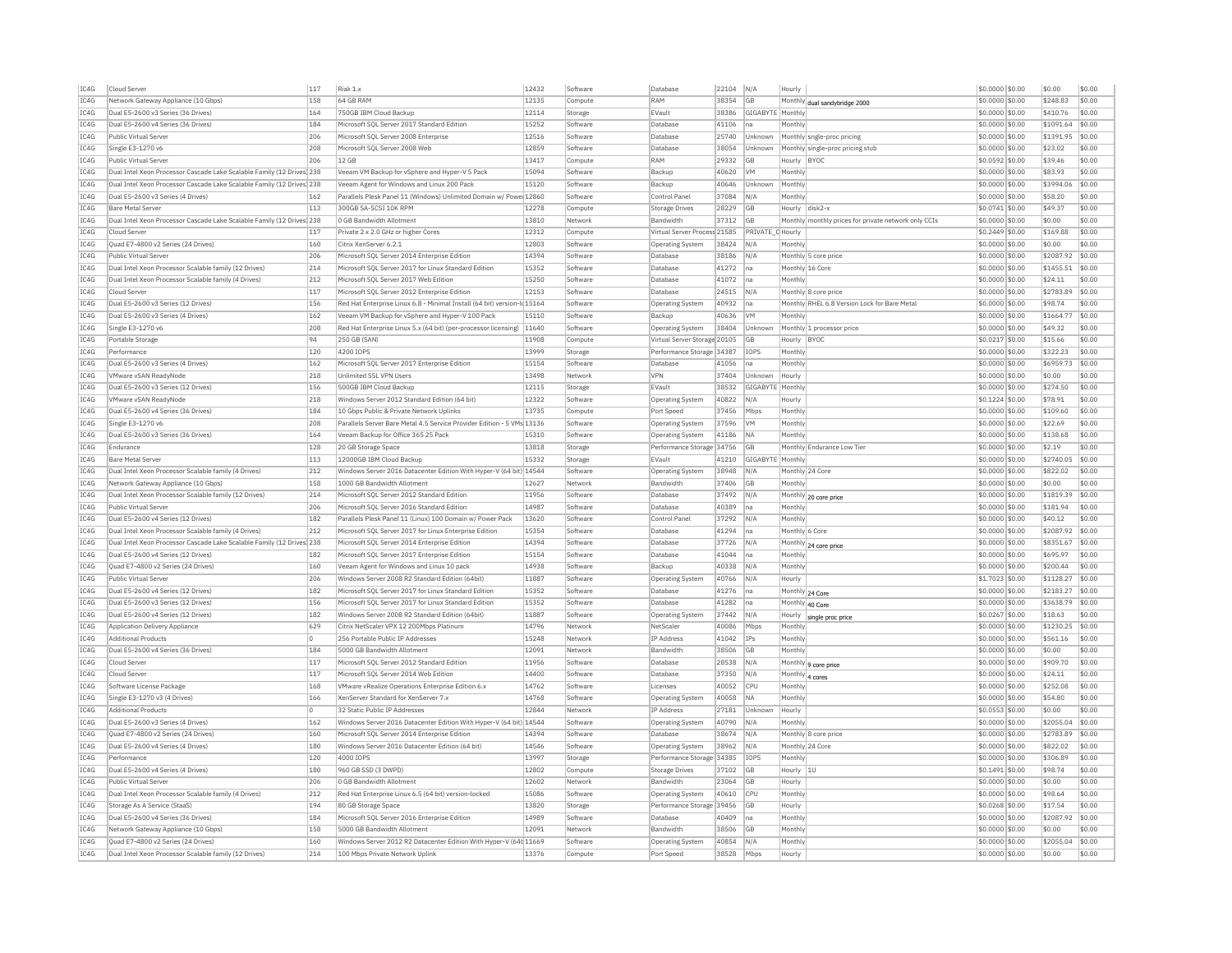| IC4G         | Cloud Serve                                                           | 117        | Plesk Onyx Web Host Edition Unlimited (Windows)                                                                         | 14948          | Software             | Control Pane                        | 40348          | Unknown          | Monthly        |                                                                  | \$0.0000 \$0.00                    |                 | \$27.40             | \$0.00           |
|--------------|-----------------------------------------------------------------------|------------|-------------------------------------------------------------------------------------------------------------------------|----------------|----------------------|-------------------------------------|----------------|------------------|----------------|------------------------------------------------------------------|------------------------------------|-----------------|---------------------|------------------|
| TC4G         | Endurance                                                             | 128        | 40 GB Storage Space                                                                                                     | 13819          | Storage              | Performance Storage 34764           |                | GB               |                | Monthly Endurance Medium Tier                                    | \$0,0000 \$0.00                    |                 | \$8.77              | \$0.00           |
| IC4G         | Quad Xeon Processor Cascade Lake Scalable Family (24 Drives)          | 244        | Veeam VM Backup for vSphere and Hyper-V 5 Pack                                                                          | 15094          | Software             | Backup                              | 40620          | <b>VM</b>        | Monthly        |                                                                  | \$0,0000 \$0.00                    |                 | \$83.93             | \$0.00           |
| IC4G         | VMware vSAN ReadyNode                                                 | 218        | 128 GB RAM                                                                                                              | 14992          | Compute              | RAM                                 | 40416          | GB               | Monthly        |                                                                  | \$0.0000 \$0.00                    |                 | \$375.21            | \$0.00           |
| IC4G         | Dual Intel Xeon Processor Scalable family (12 Drives)                 | 214        | 1.5 TB RAM                                                                                                              | 15000          | Compute              | RAM                                 | 40424          | GB               | Monthly        |                                                                  | \$0,0000 \$0.00                    |                 | \$3156.74           | \$0.00           |
| IC4G         | Performance                                                           | 120        | 700 IOPS                                                                                                                | 13964          | Storage              | Performance Storage 34352           |                | <b>IOPS</b>      | Monthly        |                                                                  | \$0,0000 \$0.00                    |                 | \$53.70             | \$0.00           |
| IC4G         | Firewall                                                              | 190        | Hardware Firewall (Dedicated)                                                                                           | 13496          | Network              | Firewall                            | 30228          | dedicated        | Monthly        |                                                                  | \$0.0000 \$0.00                    |                 | \$1094.92           | \$0.00           |
| IC4G         | Quad Xeon Processor Cascade Lake Scalable Family (24 Drives)          | 244        | Veeam Agent for Windows and Linux 25 pack                                                                               | 14940          | Software             | Backup                              | 40340          | N/A              | Monthly        |                                                                  | \$0.0000 \$0.00                    |                 | \$499.63            | \$0.00           |
| IC4G         | Cloud Server                                                          | 117        |                                                                                                                         | 14989          | Software             | Database                            | 40417          |                  | Monthly        |                                                                  |                                    |                 |                     | \$0.00           |
|              |                                                                       |            | Microsoft SQL Server 2016 Enterprise Edition                                                                            |                |                      |                                     |                | na               |                |                                                                  | \$0.0000 \$0.00                    |                 | \$6959.73           |                  |
| IC4G         | Single E3-1270 v6                                                     | 208        | Microsoft SOL Server 2014 Standard Edition                                                                              | 14396          | Software             | Database                            | 37342          | N/A              |                | Monthly 6 core price                                             | \$0,0000 \$0,00                    |                 | \$545.82            | \$0.00           |
| IC4G         | Dual E5-2600 v4 Series (4 Drives)                                     | 180        | 512 GB RAM                                                                                                              | 12667          | Compute              | RAM                                 | 37904          | GB               | Monthly        |                                                                  | \$0,0000 \$0.00                    |                 | \$1133.54           | \$0.00           |
| IC4G         | Single E3-1270 v6                                                     | 208        | 1 Gbps Dual Public & Private Network Uplinks (Unbonded)                                                                 | 14300          | Compute              | Port Speed                          | 37302          | Mbps             | Hourly         |                                                                  | \$0.0326 \$0.00                    |                 | \$21.92             | \$0.00           |
| IC4G         | Dual E5-2600 v4 Series (12 Drives)                                    | 182        | vCenter 6.0                                                                                                             | 14402          | Software             | Operating System                    | 37360          | na               | Monthly        |                                                                  | \$0.0000 \$0.00                    |                 | \$0.00              | \$0.00           |
| IC4G         | Cloud Server                                                          | 117        | Windows Server 2012 Standard Edition (64 bit)                                                                           | 12322          | Software             | Operating System                    | 40716          | N/A              | Hourly         |                                                                  | \$0,8788 \$0.00                    |                 | \$582.33            | \$0.00           |
| TC4G         | Dual E5-2600 v4 Series (4 Drives)                                     | 180        | Citrix XenServer 7.1.0                                                                                                  | 14772          | Software             | Operating System                    | 40062          | <b>NA</b>        | Monthly        |                                                                  | \$0,0000 \$0.00                    |                 | \$0.00              | \$0.00           |
| IC4G         | Performance                                                           | 120        | 2600 TOPS                                                                                                               | 14097          | Storage              | Performance Storage 34485           |                | TOP5             | Monthly        |                                                                  | \$0.0000 \$0.00                    |                 | \$199.48            | \$0.00           |
| IC4G         | Endurance                                                             | 128        | 20 GB Storage Space                                                                                                     | 13818          | Storage              | Performance Storage 34872           |                | <b>GB</b>        |                | Monthly Replication Medium Tier                                  | \$0,0000 \$0.00                    |                 | \$2.74              | \$0.00           |
| TC4G         | Dual E5-2600 v3 Series (4 Drives)                                     | 162        | Parallels Plesk Panel 11 (Linux) Unlimited Domain w/ Power Pa 12541                                                     |                | Software             | Control Panel                       | 37694          | N/A              | Monthly        |                                                                  | \$0,0000 \$0.00                    |                 | \$58.20             | \$0.00           |
| IC4G         | Public Virtual Server                                                 | 206        | Windows Server 2012 Standard Edition (64 bit)                                                                           | 12322          | Software             | Operating System                    | 40716          | N/A              | Hourly         |                                                                  | \$0,8788 \$0.00                    |                 | \$582.33            | \$0.00           |
| IC4G         | Single E3-1270 v3 (4 Drives)                                          | 166        | Veeam VM Backup for vSphere and Hyper-V 50 Pack                                                                         | 15104          | Software             | Backup                              | 40630          | Unknown          | Monthly        |                                                                  | \$0,0000 \$0.00                    |                 | \$610.22            | \$0.00           |
| IC4G         | Performance                                                           | 120        | 3300 TOPS                                                                                                               | 13931          | Storage              | Performance Storage 34319           |                | <b>TOPS</b>      | Monthly        |                                                                  | \$0.0000 \$0.00                    |                 | \$253.18            | \$0.00           |
| IC4G         | Public Virtual Server                                                 | 206        | Microsoft SQL Server 2017 Standard Edition                                                                              | 15252          |                      |                                     | 41108          |                  | Monthly        |                                                                  | \$0.0000 \$0.00                    |                 | \$1455.51           | \$0.00           |
| TC4G         | Dual E5-2600 v3 Series (36 Drives)                                    | 164        | VMware Server Virtualization 6.0                                                                                        | 14414          | Software<br>Software | Database                            | 38470          | na<br>Unknown    | Monthly 2 Prod |                                                                  | \$0,0000 \$0.00                    |                 | \$274.01            | \$0.00           |
|              |                                                                       |            |                                                                                                                         |                |                      | Operating System                    |                |                  |                |                                                                  |                                    |                 |                     |                  |
| TC4G         | Public Virtual Server                                                 | 206        | Microsoft SOL Server 2014 Web Edition                                                                                   | 14400          | Software             | Database                            | 38208          | N/A              |                | Monthly 32 core                                                  | \$0.0000 \$0.00                    |                 | \$192.90            | \$0.00           |
| TCAG         | Single E3-1270 v6                                                     | 208        | XEON - E3-1270-v6 Quad Core - KabyLake: 3.8GHz                                                                          | 14910          | Compute              | Processor                           | 40286          | GHZ              | Monthly        |                                                                  | \$0.0000 \$0.00                    |                 | \$98.74             | \$0.00           |
| TCAG         | Dual E5-2600 v3 Series (12 Drives)                                    | 156        | Microsoft SQL Server 2017 Web Edition                                                                                   | 15250          | Software             | Database                            | 41094          | Ina              | Monthly        |                                                                  | \$0.0000 \$0.00                    |                 | \$337.57            | \$0.00           |
| IC4G         | Cloud Server                                                          | 117        | Plesk Onyx Web Pro Edition 30 Domains (Windows)                                                                         | 14950          | Software             | Control Pane                        | 40350          | Unknown          | Monthly        |                                                                  | \$0.0000 \$0.00                    |                 | \$16.44             | \$0.00           |
| TC4G         | Dual E5-2600 v3 Series (4 Drives)                                     | 162        | Windows Server 2012 Standard Edition (64 bit)                                                                           | 12322          | Software             | Operating System                    | 40834          | N/A              | Hourly         |                                                                  | \$0.3673 \$0.00                    |                 | \$236.74            | \$0.00           |
| IC4G         | Dual E5-2600 v4 Series (12 Drives                                     | 182        | 8 Public IP Addresses                                                                                                   | 12484          | Network              | IP Address                          | 38000          | Unknown          | Hourly         |                                                                  | \$0.0217 \$0.00                    |                 | \$8.77              | \$0.00           |
| IC4G         | Dual E5-2600 v4 Series (4 Drives)                                     | 180        | Citrix XenServer 7.0.0                                                                                                  | 14766          | Software             | <b>Operating System</b>             | 40056          | NΔ               | Monthly        |                                                                  | \$0.0000 \$0.00                    |                 | \$0.00              | \$0.00           |
| IC4G         | Storage As A Service (StaaS)                                          | 194        | 100 GB Storage Space                                                                                                    | 13821          | Storage              | Performance Storage 39568           |                | GB               | Hourly         |                                                                  | \$0,0077 \$0.00                    |                 | \$5.48              | \$0.00           |
| IC4G         | Quad Xeon Processor Cascade Lake Scalable Family (24 Drives)          | 244        | Veeam Backup for Office 365 25 Pack                                                                                     | 15310          | Software             | <b>Operating System</b>             | 41186          | <b>NA</b>        | Monthly        |                                                                  | \$0.0000 \$0.00                    |                 | \$138.68            | \$0.00           |
| IC4G         | Dual Intel Xeon Processor Scalable family (4 Drives)                  | 212        | Windows Server 2012 R2 Datacenter Edition (64bit)                                                                       | 12324          | Software             | Operating System                    | 40872          | N/A              | Monthly        |                                                                  | \$0.0000 \$0.00                    |                 | \$2055.04           | \$0.00           |
| IC4G         | Cloud Server                                                          | 117        | Microsoft SOL Server 2014 Enterprise Edition                                                                            | 14394          | Software             | Database                            | 38188          | N/A              |                | Monthly 2 core price                                             | \$0.0000 \$0.00                    |                 | \$695.97            | \$0.00           |
|              |                                                                       |            |                                                                                                                         |                |                      |                                     |                |                  |                |                                                                  |                                    |                 |                     |                  |
| IC4G         | Cloud Server                                                          | 117        | Microsoft SOL Server 2014 Standard Edition                                                                              | 14396          | Software             | Database                            | 38190          | N/A              |                | Monthly 16 core price                                            | \$0.0000 \$0.00                    |                 | \$1455.51           | \$0.00           |
| IC4G         | Dual E5-2600 v3 Series (12 Drives)                                    | 156        | 1 Gbps Public & Private Network Uplinks                                                                                 | 12360          | Compute              | Port Speed                          | 37174          | Mbps             | Hourly         |                                                                  | \$0.0326 \$0.00                    |                 | \$21.92             | \$0.00           |
| IC4G         | Dual E5-2600 v3 Series (4 Drives)                                     | 162        | Red Hat Enterprise Linux 7.3 - Minimal Install (64 bit) version-Id 15166                                                |                | Software             | Operating System                    | 40938          | <b>NA</b>        |                | Monthly RHEL 7.3 Version Lock for Bare Meta                      | \$0.0000 \$0.00                    |                 | \$98.74             | \$0.00           |
| TC4G         | Performance                                                           | 120        | 1600 TOPS                                                                                                               | 13854          | Storage              | Performance Storage 34242           |                | TOP5             | Monthly        |                                                                  | \$0,0000 \$0,00                    |                 | \$122.75            | \$0.00           |
| IC4G         | Dual Intel Xeon Processor Scalable family (12 Drives)                 | 214        | Microsoft SQL Server 2017 for Linux Standard Edition                                                                    | 15352          | Software             | Database                            | 41264          | Ina              | Monthly 4 Core |                                                                  | \$0.0000 \$0.00                    |                 | \$363.88            | \$0.00           |
| IC4G         | Dual E5-2600 v4 Series (12 Drives)                                    | 182        | Microsoft SQL Server 2017 Enterprise Edition                                                                            | 15154          | Software             | Database                            | 41054          | Ina              | Monthly        |                                                                  | \$0.0000 \$0.00                    |                 | \$5567.78           | \$0.00           |
| IC4G         | Single E3-1270 v6                                                     | 208        | Microsoft SOL Server 2017 Web Edition                                                                                   | 15250          | Software             | Database                            | 41076          | Ina              | Monthly        |                                                                  | \$0,0000 \$0.00                    |                 | \$48.22             | \$0.00           |
| IC4G         | Cloud Server                                                          | 117        | Microsoft SOL Server 2012 Web Edition                                                                                   | 11803          | Software             | Database                            | 30863          | N/A              | Monthly        | 12 core price                                                    | \$0,0000 \$0.00                    |                 | \$72.34             | \$0.00           |
| IC4G         | Dual E5-2600 v4 Series (12 Drives)                                    | 182        | Veeam Agent for Windows and Linux 200 Pack                                                                              | 15120          | Software             | Backup                              | 40646          | Unknown          | Monthly        |                                                                  | \$0,0000 \$0.00                    |                 | \$3994.06           | \$0.00           |
| IC4G         | Public Virtual Server                                                 | 206        | 8000GB IBM Cloud Backup                                                                                                 | 15328          | Storage              | EVault                              | 41206          | GIGABYTE         | Monthly        |                                                                  | \$0,0000 \$0.00                    |                 | \$1824.73           | \$0.00           |
| IC4G         | Dual E5-2600 v3 Series (4 Drives)                                     | 162        | Veeam Agent for Windows and Linux 50 Pack                                                                               | 15116          | Software             | Backup                              | 40642          | Jnknown          | Monthly        |                                                                  | \$0,0000 \$0.00                    |                 | \$999.25            | \$0.00           |
| IC4G         | Dual E5-2600 v3 Series (12 Drives)                                    | 156        | MySOL 5.0 for Windows                                                                                                   | 13348          | Software             | Database                            | 36980          | Unknown          | Hourly         |                                                                  | \$0,0000 \$0.00                    |                 | \$0.00              | \$0.00           |
| IC4G         | Dual E5-2600 v4 Series (4 Drives)                                     | 180        | Microsoft SQL Server 2005 Standard                                                                                      | 12846          | Software             | Database                            | 38250          | Unknown          | Monthly        |                                                                  | \$0.0000 \$0.00                    |                 | \$363.88            | \$0.00           |
| IC4G         | <b>Additional Products</b>                                            | $\Omega$   | License to use Office                                                                                                   | 11727          | Service              | Other                               | 19760          | N/A              | Monthly        |                                                                  | \$0,0000 \$0.00                    |                 | \$274.01            | \$0.00           |
| TC4G         | Dual E5-2600 v3 Series (12 Drives)                                    | 156        | Microsoft SOL Server 2014 Enterprise Edition                                                                            | 14394          | Software             | Database                            | 37328          | N/A              |                |                                                                  | \$0,0000 \$0.00                    |                 | \$4175.84           | \$0.00           |
|              |                                                                       |            |                                                                                                                         |                |                      |                                     |                |                  |                | Monthly 12 core price                                            |                                    |                 |                     |                  |
| IC4G         | Dual E5-2600 v3 Series (12 Drives)                                    | 156        | Redundant Power Supply                                                                                                  | 12891          | Compute              | Power Supply                        | 38036          | Unknown          | Hourly         |                                                                  | \$0,0168 \$0,00                    |                 | \$10.96             | \$0.00           |
| TC4G         | Dual E5-2600 v3 Series (4 Drives)                                     | 162        | Microsoft SOL Server 2012 Web Edition                                                                                   | 11803          | Software             | Database                            | 37490          | N/A              |                | Monthly 20 core price                                            | \$0,0000 \$0.00                    |                 | \$120.56            | \$0.00           |
| IC4G         | VMware vSAN ReadyNode                                                 | 218        | Windows Server 2012 R2 Standard Edition (64 bit)                                                                        | 12910          | Software             | Operating System                    | 40816          | N/A              | Hourly         |                                                                  | \$0.3673 \$0.00                    |                 | \$236.74            | \$0.00           |
| IC4G         | Public Virtual Server                                                 | 206        | Veeam VM Backup for vSphere and Hyper-V 100 Pack                                                                        | 15110          | Software             | Backup                              | 40636          | VM.              | Monthly        |                                                                  | \$0,0000 \$0.00                    |                 | \$1664.77           | \$0.00           |
| IC4G         | Dual Intel Xeon Processor Cascade Lake Scalable Family (12 Drives 238 |            | Monitoring Package - Premium Application                                                                                | 11944          | Service              | Monitoring                          | 37838          | Unknown          | Hourly         |                                                                  | \$0.0158 \$0.00                    |                 | \$10.96             | \$0.00           |
| IC4G         | Dual Intel Xeon Processor Cascade Lake Scalable Family (4 Drives) 236 |            | McAfee Host Intrusion Protection w/Reporting                                                                            | 12928          | Network              | Othe                                | 30759          | Unknown          | Monthly        |                                                                  | \$0.0000 \$0.00                    |                 | \$16.16             | \$0.00           |
| IC4G         | Ouad Xeon Processor Cascade Lake Scalable Family (24 Drives)          | 244        | 20GB IBM Cloud Backup                                                                                                   | 12299          | Storage              | EVault                              | 37008          | GIGABYTE Monthly |                |                                                                  | \$0,0000 \$0.00                    |                 | \$16.79             | \$0.00           |
| IC4G         | Single E3-1270 v3 (4 Drives)                                          | 166        | RHEL VERSION x TEST ONLY Minimal for Bare Metal                                                                         | 15198          | Software             | Operating System                    | 40992          | na               |                | Monthly Internal RHEL Minimal for Bare Metal testing only        | \$0.0000 \$0.00                    |                 | \$0.00              | \$0.00           |
| IC4G         | Dual Intel Xeon Processor Scalable family (12 Drives)                 | 214        | Veeam Agent for Windows and Linux 25 pack                                                                               | 14940          | Software             | Backup                              | 40340          | N/A              | Monthly        |                                                                  | \$0.0000 \$0.00                    |                 | \$499.63            | \$0.00           |
| TC4G         | Dual Intel Xeon Processor Cascade Lake Scalable Family (4 Drives) 236 |            | Veeam Agent for Windows and Linux 25 pack                                                                               | 14940          | Software             | <b>Backup</b>                       | 40340          | N/A              | Monthly        |                                                                  | $$0.0000$ \$0.00                   |                 | \$499.63            | \$0.00           |
| IC4G         | Dual E5-2600 v3 Series (12 Drives)                                    | 156        | 1000 GB Bandwidth Allotment                                                                                             | 12627          | Network              | Bandwidth                           | 37406          | GB               | Monthly        |                                                                  | \$0.0000 \$0.00                    |                 | \$0.00              | \$0.00           |
| TCAG         | Performance                                                           | 120        | 3500 TOPS                                                                                                               | 14157          | Storage              | Performance Storage 34545           |                | <b>TOPS</b>      | Monthly        |                                                                  | \$0.0000 \$0.00                    |                 | \$268.52            | \$0.00           |
| IC4G         |                                                                       |            |                                                                                                                         |                |                      |                                     |                |                  |                |                                                                  |                                    | \$0,0000 \$0.00 | \$765.02            | \$0.00           |
|              |                                                                       |            |                                                                                                                         |                |                      |                                     |                |                  |                |                                                                  |                                    |                 |                     |                  |
|              | Dual E5-2600 v4 Series (12 Drives)                                    | 182        | QuantaStor 4.x (128 TB) - QuantaStor Large Tier                                                                         | 14474          | Software             | Operating System                    | 38824          | N/A              | Monthly        |                                                                  |                                    |                 |                     |                  |
| IC4G         | VMware vSAN ReadyNode                                                 | 218        | 2000GB IBM Cloud Backup                                                                                                 | 12111          | Storage              | EVault                              | 37652          | GIGABYTE         | Monthly        |                                                                  | \$0.0000 \$0.00                    |                 | \$728.71            | \$0.00           |
| IC4G<br>IC4G | Single E3-1270 v3 (4 Drives)<br>Single E3-1270 v6                     | 166<br>208 | Red Hat Enterprise Linux 6.x (64 bit) (per-processor licensing)<br>Microsoft SOL Server 2017 for Linux Standard Edition | 12528<br>15352 | Software<br>Software | <b>Operating System</b><br>Database | 37708<br>41266 | N/A<br>Ina       |                | $\overline{\text{Monthly}} _1$ processor price<br>Monthly 6 Core | \$0,0000 \$0,00<br>\$0,0000 \$0.00 |                 | \$49.32<br>\$545.82 | \$0.00<br>\$0.00 |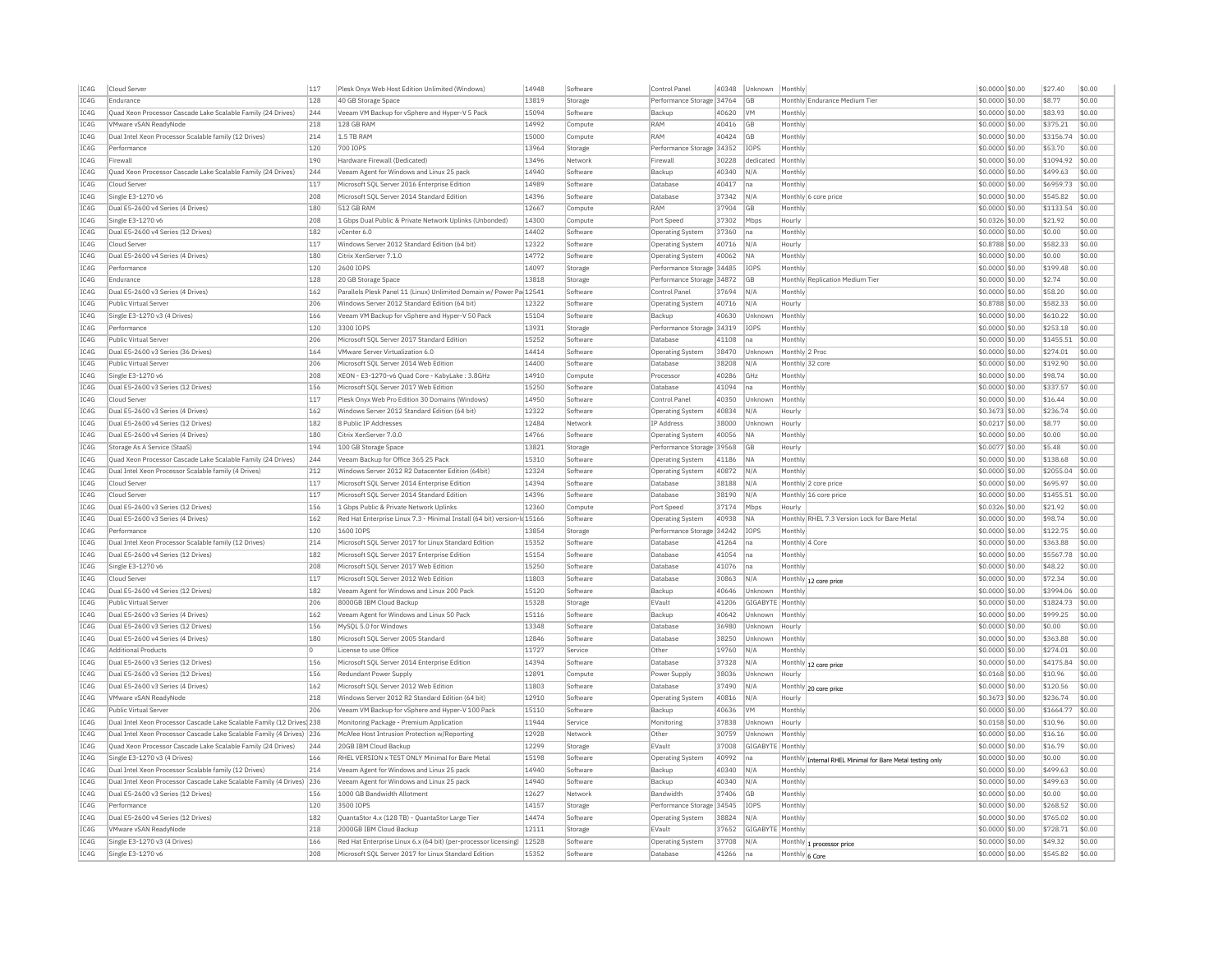| IC4G | Dual E5-2600 v3 Series (4 Drives)                                      | 162            | Microsoft SOL Server 2017 for Linux Standard Edition                    | 15352 | Software | Database                     | 41284 | Ina              | Monthly 48 Core |                            | \$0,0000 \$0.00                    | \$4366.54         | \$0.00 |
|------|------------------------------------------------------------------------|----------------|-------------------------------------------------------------------------|-------|----------|------------------------------|-------|------------------|-----------------|----------------------------|------------------------------------|-------------------|--------|
| IC4G | Single E3-1270 v3 (4 Drives)                                           | 166            | Microsoft SOL Server 2017 for Linux Enterprise Edition                  | 15354 | Software | Database                     | 41294 | Ina              | Monthly 6 Core  |                            | \$0.0000 \$0.00                    | \$2087.92         | \$0.00 |
| TC4G | Dual E5-2600 v3 Series (36 Drives)                                     | 164            | Citrix XenServer 6.5.1                                                  | 14404 | Software | Operating System             | 38214 | N/A              | Monthly         |                            | \$0,0000 \$0.00                    | \$0.00            | \$0.00 |
| TCAG | Performance                                                            | 120            | 5100 TOPS                                                               | 14066 | Storage  | Performance Storage 34454    |       | TOPS             | Monthly         |                            | \$0.0000 \$0.00                    | \$391.28          | \$0.00 |
| IC4G | Dual Intel Xeon Processor Cascade Lake Scalable Family (4 Drives)      | 236            | 96 GB RAM                                                               | 14990 | Compute  | RAM                          | 40414 | GB               | Monthly         |                            | \$0,0000 \$0.00                    | \$311.03          | \$0.00 |
| TC4G | Single E3-1270 v3 (4 Drives)                                           | 166            | NOC Monitoring                                                          | 12938 | Service  | Other                        | 38008 | N/A              | Hourly          |                            | \$0.1096 \$0.00                    | \$54.80           | \$0.00 |
| IC4G | Service Addons                                                         | 210            | VMware NSX Enterprise 6.3                                               | 15046 | Service  | Other                        | 40566 | Unknown          | Monthly         |                            | \$0.0000 \$0.00                    | \$883.39          | \$0.00 |
| TC4G | Dual E5-2600 v3 Series (12 Drives)                                     | 156            | Microsoft SOL Server 2017 for Linux Enterprise Edition                  | 15354 | Software | Database                     | 41312 | na               |                 | Monthly 48 Core            | \$0.0000 \$0.00                    | \$16703.35 \$0.00 |        |
| IC4G | Dual E5-2600 v3 Series (12 Drives)                                     | 156            | Microsoft SQL Server 2017 Enterprise Edition                            | 15154 | Software | Database                     | 41070 | na               | Monthly         |                            | \$0.0000 \$0.00                    | \$33406.69        | \$0.00 |
| IC4G | Dual E5-2600 v3 Series (12 Drives)                                     | 156            | Windows Server 2012 R2 Standard Edition (64 bit)                        | 12910 | Software | <b>Operating System</b>      | 40804 | N/A              | Hourly          |                            | \$0.1224 \$0.00                    | \$78.91           | \$0.00 |
| IC4G | Dual Intel Xeon Processor Cascade Lake Scalable Family (12 Drives 238  |                | 500 GB Bandwidth Allotment                                              | 14318 | Network  | Bandwidth                    | 37358 | GB               | Monthly         |                            | \$0,0000 \$0.00                    | \$0.00            | \$0.00 |
|      |                                                                        |                |                                                                         |       |          |                              |       |                  |                 |                            |                                    |                   |        |
| IC4G | Dual Intel Xeon Processor Scalable family (12 Drives)                  | 214            | Microsoft SOL Server 2017 Standard Edition                              | 15252 | Software | Database                     | 41110 | Ina              | Monthly         |                            | \$0,0000 \$0.00                    | \$1819.39         | \$0.00 |
| TC4G | VHD Import                                                             | 639            | Windows Server 2016 Standard Edition (64 bit)                           | 14540 | Software | <b>Operating System</b>      | 38918 | N/A              | Hourly          | 8 Core                     | \$0.2192 \$0.00                    | \$145.58          | \$0.00 |
| IC4G | Quad E7-4800 v2 Series (24 Drives)                                     | 160            | Windows Server 2016 Datacenter Edition With Hyper-V (64 bit) 14544      |       | Software | Operating System             | 40788 | N/A              | Monthly         |                            | \$0.0000 \$0.00                    | \$1233.02         | \$0.00 |
| IC4G | Dual Intel Xeon Processor Cascade Lake Scalable Family (12 Drives) 238 |                | Veeam VM Backup for vSphere and Hyper-V 200 Pack                        | 15112 | Software | Backup                       | 40638 | Unknown          | Monthly         |                            | \$0.0000 \$0.00                    | \$2440.87         | \$0.00 |
| IC4G | Cloud Server                                                           | 117            | 4 x 2.0 GHz or higher Cores                                             | 13665 | Compute  | Virtual Server Process 32047 |       | CORE             | Hourly BYOC     |                            | \$0,1471 \$0.00                    | \$97.12           | \$0.00 |
| IC4G | Single E3-1270 v6                                                      | 208            | Microsoft SQL Server 2012 Standard Edition                              | 11956 | Software | Database                     | 37886 | N/A              |                 | Monthly 15 core price      | \$0,0000 \$0.00                    | \$1455.51         | \$0.00 |
| IC4G | Dual Intel Xeon Processor Scalable family (12 Drives)                  | 214            | Monitoring Package - Premium Application                                | 11944 | Service  | Monitoring                   | 37838 | Unknown          | Hourly          |                            | \$0,0158 \$0.00                    | \$10.96           | \$0.00 |
| IC4G | <b>Additional Products</b>                                             | $\overline{0}$ | 1 Static Public IP Address                                              | 13004 | Network  | IP Address                   | 25794 | TPs              |                 | Monthly NetScaler VPX - SL | \$0.0000 \$0.00                    | \$0.00            | \$0.00 |
| IC4G | <b>Bare Metal Server</b>                                               | 113            | Red Hat Enterprise Linux 5.x (32 bit) (per-processor licensing)   13046 |       | Software | Operating System             | 26134 | Unknown          |                 | Monthly 1 processor price  | \$0.0000 \$0.00                    | \$49.32           | \$0.00 |
| TCAG | Dual E5-2600 v4 Series (12 Drives)                                     | 182            | Microsoft SOL Server 2017 for Linux Standard Edition                    | 15352 | Software | Database                     | 41270 | na               | Monthly 12 Core |                            | $$0.0000$ \$0.00                   | \$1091.64         | \$0.00 |
| IC4G | Single E3-1270 v3 (4 Drives)                                           | 166            | Windows Server 2012 R2 Datacenter Edition (64bit)                       | 12324 | Software | <b>Operating System</b>      | 40870 | N/A              | Monthly         |                            | \$0.0000 \$0.00                    | \$1644.03         | \$0.00 |
| IC4G | Dual Intel Xeon Processor Cascade Lake Scalable Family (4 Drives) 236  |                | Parallels Plesk Panel 10 (Linux) 100 Domain w/ Power Pack               | 13361 | Software | Control Panel                | 37140 | N/A              | Monthly         |                            | \$0.0000 \$0.00                    | \$40.12           | \$0.00 |
| IC4G | Single E3-1270 v3 (4 Drives)                                           | 166            | Microsoft SQL Server 2017 Web Edition                                   | 15250 | Software | Database                     | 41096 | Ina              | Monthly         |                            | \$0,0000 \$0.00                    | \$578.70          | \$0.00 |
| IC4G | Dual Intel Xeon Processor Scalable family (12 Drives)                  | 214            | Windows Server 2012 Datacenter Edition With Hyper-V (64bit)             | 11969 | Software | <b>Operating System</b>      | 40888 | N/A              | Monthly         |                            | \$0.0000 \$0.00                    | \$1644.03         | \$0.00 |
| IC4G | Dual Intel Xeon Processor Scalable family (4 Drives)                   | 212            | Microsoft SOL Server 2017 for Linux Standard Edition                    | 15352 | Software | Database                     | 41288 | Ina              |                 | Monthly 96 Core            | \$0,0000 \$0.00                    | \$8733.09         | \$0.00 |
| IC4G | VMware vSAN OualifiedNode                                              | 216            | Windows Server 2012 Datacenter Edition (64bit)                          | 12964 | Software | Operating System             | 40900 | N/A              | Monthly         |                            | \$0,0000 \$0.00                    | \$959.02          | \$0.00 |
| TC4G | Quad E7-4800 v2 Series (24 Drives)                                     | 160            | Microsoft SOL Server 2008 Workgroup                                     | 12698 | Software | Database                     | 37424 | Unknown          |                 | Monthly dual-proc pricing  | \$0,0000 \$0.00                    | \$153.44          | \$0.00 |
|      |                                                                        | 164            |                                                                         | 14546 |          |                              |       |                  | Monthly         |                            |                                    |                   |        |
| IC4G | Dual E5-2600 v3 Series (36 Drives)                                     |                | Windows Server 2016 Datacenter Edition (64 bit)                         |       | Software | Operating System             | 40792 | N/A              |                 |                            | \$0.0000 \$0.00                    | \$1233.02         | \$0.00 |
| IC4G | Dual Intel Xeon Processor Scalable family (4 Drives)                   | 212            | Red Hat Enterprise Linux 6.x (64 bit) (per-processor licensing)         | 12528 | Software | Operating System             | 37304 | N/A              |                 | Monthly 2 processor price  | \$0.0000 \$0.00                    | \$98.64           | \$0.00 |
| TCAG | Dual E5-2600 v3 Series (12 Drives)                                     | 156            | 40GB TBM Cloud Backup                                                   | 12159 | Storage  | FVault                       | 37414 | GIGARYTE Monthly |                 |                            | $$0.0000$ \$0.00                   | \$38.51           | \$0.00 |
| IC4G | Dual E5-2600 v3 Series (4 Drives                                       | 162            | Windows Server 2016 Datacenter Edition (64 bit)                         | 14546 | Software | Operating System             | 38960 | N/A              |                 | Monthly 20 Core            | \$0,0000 \$0.00                    | \$685.01          | \$0.00 |
| IC4G | Dual E5-2600 v3 Series (4 Drives)                                      | 162            | Windows Server 2016 Standard Edition (64 bit)                           | 14542 | Software | Operating System             | 40784 | N/A              | Hourly          |                            | \$0.5273 \$0.00                    | \$295.93          | \$0.00 |
| IC4G | Dual E5-2600 v3 Series (4 Drives)                                      | 162            | Windows Server 2016 Datacenter Edition With Hyper-V (64 bit) 14544      |       | Software | Operating System             | 38954 | N/A              | Monthly 48 Core |                            | \$0.0000 \$0.00                    | \$1644.03         | \$0.00 |
| IC4G | Direct Link                                                            | 213            | Direct Link Global Routing                                              | 14538 | Network  | Other                        | 38914 | <b>NA</b>        | Monthly         |                            | \$0.0000 \$0.00                    | \$3346.19         | \$0.00 |
| TC4G | Dual E5-2600 v4 Series (12 Drives)                                     | 182            | Microsoft SQL Server 2017 Enterprise Edition                            | 15154 | Software | Database                     | 41048 | Ina              | Monthly         |                            | $$0.0000$ \$0.00                   | \$2783.89         | \$0.00 |
| IC4G | Single E3-1270 v3 (4 Drives)                                           | 166            | Microsoft SOL Server 2014 Standard Edition                              | 14396 | Software | Database                     | 37730 | N/A              |                 | Monthly 4 core price       | \$0.0000 \$0.00                    | \$363.88          | \$0.00 |
| IC4G | Quad Xeon Processor Cascade Lake Scalable Family (24 Drives)           | 244            | 10 Gbos Public & Private Network Uplinks                                | 13735 | Compute  | Port Sneed                   | 37456 | Mbps             | Monthly         |                            | \$0.0000 \$0.00                    | \$109.60          | \$0.00 |
| IC4G | Public Virtual Server                                                  | 206            | 16 GB                                                                   | 14730 | Compute  | RAM                          | 40012 | GB               | Hourly          |                            | \$0,0790 \$0.00                    | \$52.61           | \$0.00 |
| IC4G | Quad E7-4800 v2 Series (24 Drives)                                     | 160            | Windows Server 2008 Web Edition SP2 (32bit)                             | 12509 | Software | Operating System             | 37808 | N/A              |                 | Monthly quad proc price    | \$0.0000 \$0.00                    | \$48.22           | \$0.00 |
| IC4G | Dual Intel Xeon Processor Cascade Lake Scalable Family (4 Drives) 236  |                | Microsoft SQL Server 2017 Web Edition                                   | 15250 | Software | Database                     | 41090 | Ina              | Monthly         |                            | \$0,0000 \$0.00                    | \$241.12          | \$0.00 |
| IC4G | Portable Storage                                                       | 94             | 350 GB (SAN)                                                            | 12636 | Compute  | Virtual Server Storage 23245 |       | GB               | Hourly          | <b>BYOC</b>                | \$0.0336 \$0.00                    | \$25.05           | \$0.00 |
| IC4G | Dual E5-2600 v4 Series (36 Drives)                                     | 184            | Microsoft SQL Server 2008 Workgroup R2                                  | 11918 | Software | Database                     | 37228 | Unknown          |                 | Monthly single proc        | \$0.0000 \$0.00                    | \$76.72           | \$0.00 |
| IC4G | Dual E5-2600 v3 Series (4 Drives)                                      | 162            | Windows Server 2012 Standard Edition (64 bit)                           | 12322 | Software | Operating System             | 40820 | N/A              | Hourly          |                            | \$0.0612 \$0.00                    | \$39.46           | \$0.00 |
| IC4G | Dual Intel Xeon Processor Scalable family (4 Drives)                   | 212            | Microsoft SQL Server 2017 for Linux Web Edition                         | 15350 | Software | Database                     | 41260 | na               | Monthly 96 Core |                            | \$0,0000 \$0.00                    | \$578.70          | \$0.00 |
| TC4G | Dual Intel Xeon Processor Cascade Lake Scalable Family (12 Drives 238  |                | Microsoft SOL Server 2017 for Linux Standard Edition                    | 15352 | Software | Database                     | 41282 | Ina              | Monthly 40 Core |                            | \$0,0000 \$0.00                    | \$3638.79         | \$0.00 |
| IC4G | Dual Intel Xeon Processor Cascade Lake Scalable Family (12 Drives) 238 |                | Veeam VM Backup for vSphere and Hyper-V 25 Pack                         | 15102 | Software | Backup                       | 40628 | Unknown          | Monthly         |                            | \$0.0000 \$0.00                    | \$416.69          | \$0.00 |
| IC4G | Firewall Appliance                                                     | 196            | FortiGate Security Appliance - Add-on bundle (NGFW, Web, AV) 14698      |       | Network  | Firewall                     | 39866 | N/A              | Monthly         |                            | \$0,0000 \$0.00                    | \$382.13          | \$0.00 |
| TC4G | Dual Intel Xeon Processor Cascade Lake Scalable Family (4 Drives) 236  |                | 1500GB TBM Cloud Backup                                                 | 12112 | Storage  | EVault                       | 37290 | GIGARYTE Monthly |                 |                            | $$0.0000$ \$0.00                   | \$685.26          | \$0.00 |
| IC4G | Cloud Serve                                                            | 117            | No Operating System                                                     | 14282 | Software | <b>Operating System</b>      | 38426 | <b>NA</b>        | Hourly          |                            | \$0.0000 \$0.00                    | \$0.00            | \$0.00 |
| TCAG | Single E3-1270 v3 (4 Drives)                                           | 166            | Microsoft SOL Server 2012 Enterprise Edition                            | 12153 | Software | Database                     | 37070 | N/A              |                 | Monthly 8 core price       | $$0.0000$ \$0.00                   | \$2783.89         | \$0.00 |
| IC4G | Dual Intel Xeon Processor Cascade Lake Scalable Family (4 Drives)      | 236            | /64 Block Static Public IPv6 Addresses                                  | 12986 | Network  | IP Address                   | 37428 | N/A              | Hourly          |                            |                                    | \$5.48            | \$0.00 |
| IC4G | Dual E5-2600 v4 Series (12 Drives)                                     | 182            | Windows Server 2016 Standard Edition (64 bit)                           | 14542 | Software | <b>Operating System</b>      | 38934 | N/A              |                 |                            | \$0.0109 \$0.00<br>\$0.1837 \$0.00 | \$118.37          | \$0.00 |
| IC4G | Dual E5-2600 v4 Series (4 Drives)                                      | 180            | Microsoft SQL Server 2017 for Linux Enterprise Edition                  | 15354 | Software | Database                     | 41290 |                  | Hourly          | 24 Core                    | \$0.0000 \$0.00                    | \$695.97          | \$0.00 |
|      |                                                                        |                |                                                                         |       |          |                              |       | na               |                 | Monthly 1-2 Core           |                                    |                   | \$0.00 |
| IC4G | Dual Intel Xeon Processor Cascade Lake Scalable Family (12 Drives) 238 |                | Monitoring Package - Advanced                                           | 12931 | Service  | Monitoring                   | 37036 | Unknown          | Hourly          |                            | \$0.0079 \$0.00                    | \$5.48            |        |
| IC4G | Single E3-1270 v3 (4 Drives)                                           | 166            | Microsoft SOL Server 2017 Web Edition                                   | 15250 | Software | Database                     | 41086 | na               | Monthly         |                            | \$0,0000 \$0.00                    | \$168.79          | \$0.00 |
| IC4G | VMware vSAN QualifiedNode                                              | 216            | Windows Server 2012 Datacenter Edition (64bit)                          | 12964 | Software | Operating System             | 40908 | N/A              | Monthly         |                            | \$0,0000 \$0.00                    | \$2055.04         | \$0.00 |
| IC4G | Dual E5-2600 v4 Series (36 Drives)                                     | 184            | McAfee Host Intrusion Protection w/Reporting                            | 12928 | Network  | Other                        | 30759 | Unknown          | Monthly         |                            | \$0,0000 \$0.00                    | \$16.16           | \$0.00 |
| IC4G | Performance                                                            | 120            | 3800 TOPS                                                               | 13936 | Storage  | Performance Storage 34324    |       | <b>TOPS</b>      | Monthly         |                            | \$0.0000 \$0.00                    | \$291.54          | \$0.00 |
| IC4G | Cloud Serve                                                            | 117            | 10000GB IBM Cloud Backup                                                | 15330 | Storage  | EVault                       | 41208 | GIGABYTE         | Monthly         |                            | \$0.0000 \$0.00                    | \$2284.86         | \$0.00 |
| TCAG | Public Virtual Server                                                  | 206            | Microsoft SQL Server 2017 Standard Edition                              | 15252 | Software | Database                     | 41110 | na               | Monthly         |                            | $$0.0000$ \$0.00                   | \$1819.39         | \$0.00 |
| TC4G | Dual E5-2600 v3 Series (36 Drives)                                     | 164            | QuantaStor 4.x (384 TB) - QuantaStor XX Large Tier                      | 14478 | Software | Operating System             | 38828 | N/A              | Monthly         |                            | \$0.0000 \$0.00                    | \$2126.28         | \$0.00 |
| IC4G | Performance                                                            | 120            | 3900 TOPS                                                               | 13937 | Storage  | Performance Storage 34325    |       | <b>TOPS</b>      | Monthly         |                            | \$0,0000 \$0.00                    | \$299.21          | \$0.00 |
| TCAG | Dual E5-2600 v3 Series (12 Drives)                                     | 156            | cPanel/WHM with Softaculous and RVskin                                  | 11894 | Software | Control Panel                | 38182 | N/A              | Monthly         |                            | $$0.0000$ \$0.00                   | \$27.40           | \$0.00 |
| IC4G | Dual E5-2600 v4 Series (12 Drives)                                     | 182            | Citrix XenServer 6.5                                                    | 14264 | Software | <b>Operating System</b>      | 38686 | <b>NA</b>        | Hourly          |                            | \$0.0000 \$0.00                    | \$0.00            | \$0.00 |
|      |                                                                        |                |                                                                         |       |          |                              |       |                  |                 |                            |                                    |                   |        |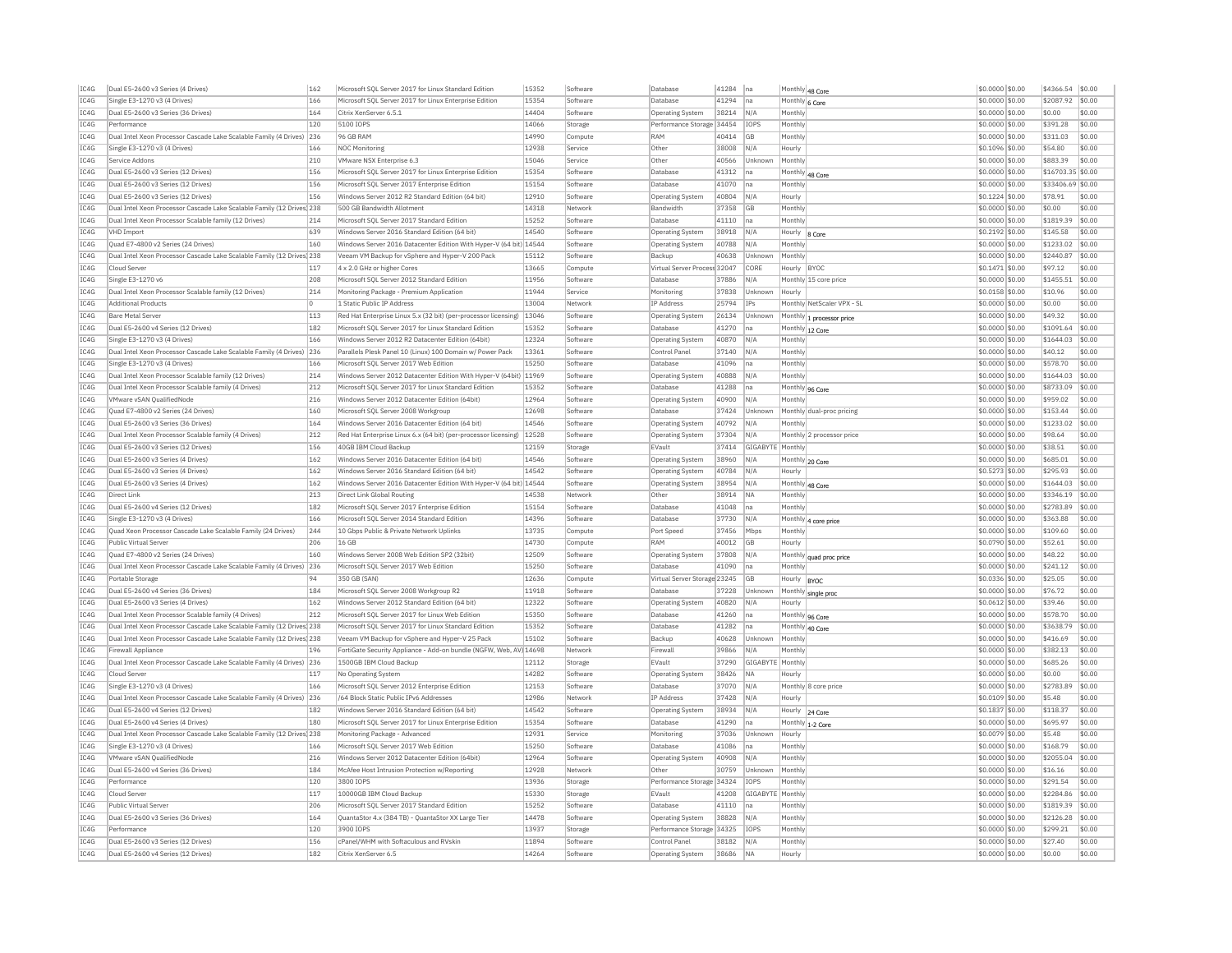| IC4G | Virtual Router Appliance (10 Gpbs)                                     | 230 | 0 GB Bandwidth Allotment                                               | 12602 | Network  | Bandwidth                    | 38270 GB  |                        | Monthly                                              | \$0.0000 \$0.00  | \$0.00            | \$0.00 |
|------|------------------------------------------------------------------------|-----|------------------------------------------------------------------------|-------|----------|------------------------------|-----------|------------------------|------------------------------------------------------|------------------|-------------------|--------|
| TC4G | Public Virtual Server                                                  | 206 | Monitoring Package - Advanced                                          | 12931 | Service  | Monitoring                   | 25536     | Unknown                | Hourly                                               | \$0.0079 \$0.00  | \$5.48            | \$0.00 |
| TC4G | Dual Intel Xeon Processor Scalable family (4 Drives)                   | 212 | Microsoft SOL Server 2017 Web Edition                                  | 15250 | Software | Database                     | 41084     | lηε                    | Monthly                                              | $$0.0000$ \$0.00 | \$144.67          | \$0.00 |
| TC4G | Dual Intel Xeon Processor Scalable family (12 Drives)                  | 214 | Microsoft SOL Server 2017 Standard Edition                             | 15252 | Software | Database                     | 41112     | Ina                    | Monthly                                              | \$0,0000 \$0.00  | \$2183.27         | \$0.00 |
| TC4G | Dual Intel Xeon Processor Cascade Lake Scalable Family (4 Drives) 236  |     | Microsoft SQL Server 2017 for Linux Standard Edition                   | 15352 | Software | Database                     | 41284     | Ina                    | Monthly 48 Core                                      | \$0.0000 \$0.00  | \$4366.54 \$0.00  |        |
| IC4G | Dual Intel Xeon Processor Cascade Lake Scalable Family (12 Drives) 238 |     | 10000GB IBM Cloud Backup                                               | 15330 | Storage  | EVault                       |           | 41208 GIGABYTE Monthly |                                                      | \$0,0000 \$0.00  | \$2284.86 \$0.00  |        |
| IC4G | Dual E5-2600 v3 Series (36 Drives)                                     | 164 | 1.7 TB SSD (3 DWPD)                                                    | 14700 | Compute  | Storage Drives               | 39868     | GE                     | Monthly                                              | \$0.0000 \$0.00  | \$131.32          | \$0.00 |
| TCAG | Cloud Server                                                           | 117 | 50 GB (SAN)                                                            | 13312 | Compute  | Virtual Server Storage 28267 |           | <b>GB</b>              | Hourly RYOC                                          | \$0,0090 \$0.00  | \$6.58            | \$0.00 |
| IC4G | <b>Bare Metal Server</b>                                               | 113 | Ubuntu Linux 10.04 LTS Lucid Lynx (32 bit)                             | 13334 | Software | <b>Operating System</b>      | 28490     | N/A                    | Hourly                                               | \$0.0000 \$0.00  | \$0.00            | \$0.00 |
| TCAG | Dual Intel Xeon Processor Cascade Lake Scalable Family (12 Drives) 238 |     | Microsoft Windows Firewall                                             | 12500 | Network  | Firewall                     | 37802     | Unknown                | Hourly                                               | \$0,0000 \$0.00  | \$0.00            | \$0.00 |
| IC4G | Cloud Serve                                                            | 117 | Microsoft SQL Server 2008 Web                                          | 12859 | Software | Database                     | 32189     | Unknown                | Monthly single-proc pricing stub                     | \$0.0000 \$0.00  | \$23.02           | \$0.00 |
| TCAG | Cloud Server                                                           | 117 | Monitoring Package - Managed Services Premium Application              | 13800 | Service  | Monitoring                   | 34021     | N/A                    | Monthly                                              | \$0,0000 \$0.00  | \$10.96           | \$0.00 |
| TCAG | Dual E5-2600 v3 Series (4 Drives)                                      | 162 | Microsoft SQL Server 2008 Enterprise R2                                | 12237 | Software | Database                     | 37836     | Unknown                | Monthly single proc                                  | \$0.0000 \$0.00  | \$1391.95         | \$0.00 |
| TC4G | Dual E5-2600 v4 Series (4 Drives)                                      | 180 | Microsoft SOL Server 2017 for Linux Enterprise Edition                 | 15354 | Software | Database                     | 41300     | Ina                    | Monthly 16 Core                                      | \$0.0000 \$0.00  | \$5567.78 \$0.00  |        |
| IC4G | Ouad E7-4800 v2 Series (24 Drives)                                     | 160 | Microsoft SOL Server 2014 Standard Edition                             | 14396 | Software | Database                     | 37342     | N/A                    | Monthly 6 core price                                 | $$0.0000$ \$0.00 | \$545.82          | \$0.00 |
| TCAG | Dual E5-2600 v3 Series (12 Drives)                                     | 156 | Microsoft SQL Server 2017 Enterprise Edition                           | 15154 | Software | Database                     | 41044     | Ina                    | Monthly                                              | \$0.0000 \$0.00  | \$695.97          | \$0.00 |
| IC4G | Performance                                                            | 120 | 1500 IOPS                                                              | 14030 | Storage  | Performance Storage 34418    |           | IOPS                   | Monthly                                              | \$0.0000 \$0.00  | \$115.08          | \$0.00 |
| IC4G | Dual E5-2600 v4 Series (36 Drives                                      | 184 | 400 GB SSD                                                             | 12281 | Compute  | Storage Drives               | 38230     | <b>GB</b>              | Monthly                                              | \$0.0000 \$0.00  | \$66.16           | \$0.00 |
| IC4G | Virtual Router Appliance (10 Gpbs)                                     | 230 | 10 Gbps Redundant Public & Private Network Uplinks                     | 14288 | Compute  | Port Speed                   | 39832     | Mbps                   | Monthly                                              | \$0.0000 \$0.00  | \$219.20          | \$0.00 |
| TC4G | Fndurance                                                              | 128 | 700 GB Storage Space                                                   | 14262 | Storage  | Performance Storage 39254    |           | GB                     | Monthly                                              | \$0.0000 \$0.00  | \$153.44          | \$0.00 |
| IC4G | Quad E7-4800 v2 Series (24 Drives)                                     | 160 | 400 GB SSD                                                             | 12281 | Compute  | <b>Storage Drives</b>        | 38230     | <b>GB</b>              | Monthly                                              | \$0.0000 \$0.00  | \$66.16           | \$0.00 |
| IC4G |                                                                        | 208 | Microsoft SOL Server 2012 Web Edition                                  | 11803 |          | Database                     |           | N/A                    |                                                      |                  | \$60.28           | \$0.00 |
| IC4G | Single E3-1270 v6                                                      |     |                                                                        | 12322 | Software |                              | 38368     |                        | Monthly 10 core price                                | \$0.0000 \$0.00  | \$118.37          | \$0.00 |
|      | Quad E7-4800 v2 Series (24 Drives)                                     | 160 | Windows Server 2012 Standard Edition (64 bit)                          |       | Software | <b>Operating System</b>      | 40826     | N/A                    | Hourly                                               | \$0.1837 \$0.00  |                   |        |
| TC4G | VMware vSAN ReadyNode                                                  | 218 | R1Soft Backup Agent 1 Pack                                             | 13135 | Software | Backup                       | 26893     | N/A                    | Monthly                                              | \$0.0000 \$0.00  | \$7.67            | \$0.00 |
| TCAG | Network Gateway Appliance (10 Gbps)                                    | 158 | 4.00 TB SATA                                                           | 11897 | Compute  | Storage Drives               | 37908     | GB                     | Hourly<br>disk1-x                                    | $$0.0583$ \$0.00 | \$38.51           | \$0.00 |
| TC4G | Dual E5-2600 v3 Series (4 Drives)                                      | 162 | 1000 GB Bandwidth Allotment                                            | 12627 | Network  | Bandwidth                    | 37406     | <b>GB</b>              | Monthly                                              | \$0.0000 \$0.00  | \$0.00            | \$0.00 |
| TCAG | Public Virtual Server                                                  | 206 | 100 GB (SAN)                                                           | 12012 | Compute  | Virtual Server Storage 23301 |           | GB                     | Hourly  BYOC                                         | \$0.0158 \$0.00  | \$11.28           | \$0.00 |
| TC4G | Quad E7-4800 v2 Series (24 Drives)                                     | 160 | Microsoft SQL Server 2014 Enterprise Edition                           | 14394 | Software | Database                     | 37326 N/A |                        | Monthly 15 core price                                | \$0.0000 \$0.00  | \$5567.78 \$0.00  |        |
| TCAG | Single E3-1270 v3 (4 Drives)                                           | 166 | Windows Server 2012 Datacenter Edition With Hyper-V (64bit) 11969      |       | Software | <b>Operating System</b>      | 40874 N/A |                        | Monthly                                              | \$0.0000 \$0.00  | \$274.01          | \$0.00 |
| TC4G | Dual Intel Xeon Processor Scalable family (12 Drives)                  | 214 | Windows Server 2012 Datacenter Edition (64bit)                         | 12964 | Software | Operating System             | 40906     | N/A                    | Monthly                                              | \$0.0000 \$0.00  | \$1644.03 \$0.00  |        |
| TCAG | Dual E5-2600 v4 Series (12 Drives)                                     | 182 | 3.00 TB SATA                                                           | 14342 | Compute  | Storage Drives               | 37134     | <b>GB</b>              | Monthly 2U                                           | \$0,0000 \$0.00  | \$32.58           | \$0.00 |
| TC4G | Dual E5-2600 v3 Series (36 Drives                                      | 164 | Microsoft SOL Server 2017 Web Edition                                  | 15250 | Software | Database                     | 41076     | Ina                    | Monthly                                              | $$0.0000$ \$0.00 | \$48.22           | \$0.00 |
| IC4G | Dual Intel Xeon Processor Cascade Lake Scalable Family (12 Drives 238  |     | 12.00 TB SATA                                                          | 15150 | Compute  | Storage Drives               | 40798     | <b>GB</b>              | Monthly                                              | \$0,0000 \$0.00  | \$103.68          | \$0.00 |
| IC4G | Performance                                                            | 120 | 1000 IOPS                                                              | 14081 | Storage  | Performance Storage 34469    |           | <b>IOPS</b>            | Monthly                                              | \$0.0000 \$0.00  | \$76.72           | \$0.00 |
| IC4G | Dual Intel Xeon Processor Scalable family (12 Drives)                  | 214 | 1 IP Address                                                           | 13345 | Network  | IP Address                   | 38488     | Unknown                | Hourly                                               | $$0.0000$ \$0.00 | \$0.00            | \$0.00 |
| IC4G | Single E3-1270 v6                                                      | 208 | Windows Server 2012 R2 Datacenter Edition With Hyper-V (64t 11669      |       | Softwar  | <b>Operating System</b>      | 40854     | N/A                    | Monthly                                              | \$0.0000 \$0.00  | \$2055.04 \$0.00  |        |
| TCAG | Network VI AN                                                          | 178 | Public Network Vlan                                                    | 12077 | Network  | VI AN                        | 20616     | N/A                    | Hourly                                               | \$0.0553 \$0.00  | \$27.40           | \$0.00 |
| IC4G | Dual E5-2600 v4 Series (4 Drives)                                      | 180 | Microsoft SQL Server 2017 Enterprise Edition                           | 15154 | Software | Database                     | 41070     | na                     | Monthly                                              | \$0.0000 \$0.00  | \$33406.69 \$0.00 |        |
| TC4G | <b>Bare Metal Server</b>                                               | 113 | Windows Server 2012 R2 Datacenter Edition With Hyper-V (64t 11669      |       | Software | <b>Operating System</b>      | 40850     | N/A                    | Monthly                                              | \$0,0000 \$0.00  | \$1096.02 \$0.00  |        |
| IC4G | Network Gateway Appliance (10 Gbps)                                    | 158 | 256 GB RAM                                                             | 11707 | Comput   | RAM                          | 37878     | GB                     |                                                      | \$0.0000 \$0.00  | \$627.99          | \$0.00 |
| TCAG |                                                                        |     |                                                                        | 12158 |          |                              |           |                        | Monthly dual sandybridge 2000                        |                  |                   |        |
|      | Dual E5-2600 v3 Series (36 Drives)                                     | 164 | 50GB IBM Cloud Backup                                                  |       | Storage  | FVault                       | 37246     | GIGABYTE Monthly       |                                                      | \$0.0000 \$0.00  | \$43.45           | \$0.00 |
| IC4G | Dual Intel Xeon Processor Scalable family (4 Drives)                   | 212 | Microsoft SQL Server 2017 for Linux Web Edition                        | 15350 | Software | Database                     | 41250     | na                     | Monthly 28 Core                                      | \$0,0000 \$0,00  | \$168.79          | \$0.00 |
| TC4G | VMware vSAN OualifiedNode                                              | 216 | Windows Server 2012 Datacenter Edition With Hyper-V (64bit) 11969      |       | Software | <b>Operating System</b>      | 40890     | N/A                    | Monthly                                              | \$0.0000 \$0.00  | \$2055.04 \$0.00  |        |
| IC4G | Bare Metal Server                                                      | 113 | Red Hat Enterprise Linux 6.10 (64 bit) - version-locked (per-prc 15398 |       | Software | Operating System             | 41374     | Unknown                | Monthl                                               | \$0.0000 \$0.00  | \$98.64           | \$0.00 |
| IC4G | Public Virtual Server                                                  | 206 | Microsoft SQL Server 2012 Web Edition                                  | 11803 | Software | Database                     | 21993     | IN/A                   | Monthly 2 core price                                 | \$0.0000 \$0.00  | \$12.06           | \$0.00 |
| IC4G | VMware vSAN OualifiedNode                                              | 216 | 60GB IBM Cloud Backup                                                  | 12157 | Storage  | EVault                       | 37030     | GIGABYTE Monthly       |                                                      | \$0.0000 \$0.00  | \$55.29           | \$0.00 |
| TC4G | Performance                                                            | 120 | 5700 TOPS                                                              | 13955 | Storage  | Performance Storage 34343    |           | <b>TOPS</b>            | Monthly                                              | \$0.0000 \$0.00  | \$437.31          | \$0.00 |
| IC4G | Single E3-1270 v6                                                      | 208 | Red Hat Enterprise Linux 6.8 - LAMP Install (64 bit) version-loc 15168 |       | Software | <b>Operating System</b>      | 40942     | Ina                    | Monthly RHEL 6.8 LAMP for Bare Metal                 | \$0.0000 \$0.00  | \$49.32           | \$0.00 |
| TC4G | Endurance                                                              | 128 | 200 GB Storage Space                                                   | 14250 | Storage  | Performance Storage 39206    |           | <b>GB</b>              | Monthly                                              | \$0.0000 \$0.00  | \$43.84           | \$0.00 |
| IC4G | Single E3-1270 v3 (4 Drives)                                           | 166 | 1.9TB SSD SED (5DWPD                                                   | 14912 | Compute  | <b>Storage Drives</b>        | 40290     | <b>GB</b>              | Monthly                                              | \$0.0000 \$0.00  | \$142.19          | \$0.00 |
| TC4G | Dual E5-2600 v4 Series (4 Drives)                                      | 180 | 600 GB SAS (15K RPM)                                                   | 14332 | Compute  | Storage Drives               | 37974 GB  |                        | Hourly $ _{10}$                                      | \$0.1076 \$0.00  | \$71.09           | \$0.00 |
| TCAG | Cloud Server                                                           | 117 | 0 GB Bandwidth Allotment                                               | 12602 | Network  | <b>Bandwidth</b>             | 23064 GB  |                        | Hourly                                               | \$0.0000 \$0.00  | \$0.00            | \$0.00 |
| TC4G | Dual Intel Xeon Processor Scalable family (4 Drives)                   | 212 | Microsoft SQL Server 2017 Web Edition                                  | 15250 | Software | Database                     | 41074 na  |                        | Monthly                                              | $$0.0000$ \$0.00 | \$36.17           | \$0.00 |
| TCAG | Public Virtual Server                                                  | 206 | 0 GB Bandwidth Allotment                                               | 13810 | Network  | Bandwidth                    | 34155     | $G$ <sub>B</sub>       | Monthly monthly prices for private network only CCIs | \$0.0000 \$0.00  | \$0.00            | \$0.00 |
| TC4G | VMware vSAN ReadyNode                                                  | 218 | <b>Automated Notification</b>                                          | 13487 | Service  | Other                        | 38496     | Unknown                | Hourly                                               | \$0.0000 \$0.00  | \$0.00            | \$0.00 |
| TCAG | Dual Intel Xeon Processor Scalable family (4 Drives)                   | 212 | Windows Server 2012 Datacenter Edition With Hyper-V (64bit) 11969      |       | Software | Operating System             | 40874     | N/A                    | Monthly                                              | \$0.0000 \$0.00  | \$274.01          | \$0.00 |
| TC4G | Quad Xeon Processor Cascade Lake Scalable Family (24 Drives)           | 244 | 3.8TB SSD (3DWPD)                                                      | 15392 | Compute  | Storage Drives               | 41508     | GB                     | Monthly                                              | $$0.0000$ \$0.00 | \$274.50          | \$0.00 |
| IC4G | Endurance                                                              | 128 | 20 GB Storage Space                                                    | 13818 | Storage  | Performance Storage 39104    |           | <b>GB</b>              | Monthly                                              | \$0,0000 \$0.00  | \$10.96           | \$0.00 |
| TC4G | Dual E5-2600 v4 Series (4 Drives)                                      | 180 | Reboot / KVM over IF                                                   | 13180 |          |                              |           | Unknown                |                                                      |                  | \$0.00            | \$0.00 |
|      |                                                                        |     |                                                                        |       | Compute  | Remote Management 38048      |           |                        | Hourly                                               | \$0.0000 \$0.00  |                   |        |
| TC4G | Dual Intel Xeon Processor Scalable family (12 Drives)                  | 214 | Veeam Agent for Windows and Linux 10 pack                              | 14938 | Software | Backup                       | 40338     | IN/A                   | Monthly                                              | \$0,0000 \$0.00  | \$200.44          | \$0.00 |
| IC4G | Dual Intel Xeon Processor Cascade Lake Scalable Family (12 Drives) 238 |     | 7.68TB SSD SED                                                         | 15266 | Compute  | Storage Drives               | 41128     | GB                     | Monthly 2U                                           | \$0.0000 \$0.00  | \$493.70          | \$0.00 |
| IC4G | Dual E5-2600 v3 Series (4 Drives)                                      | 162 | 1 Gbps Redundant Private Network Uplinks                               | 11961 | Compute  | Port Speed                   | 37466     | Mbps                   | Monthly                                              | \$0,0000 \$0.00  | \$21.92           | \$0.00 |
| TC4G | Dual Intel Xeon Processor Scalable family (12 Drives)                  | 214 | Windows Server 2012 Datacenter Edition With Hyper-V (64bit) 11969      |       | Softwar  | <b>Operating Systen</b>      | 40882     | N/A                    | Monthly                                              | \$0.0000 \$0.00  | \$959.02          | \$0.00 |
| TCAG | Dual Intel Xeon Processor Scalable family (12 Drives)                  | 214 | 175GB TBM Cloud Backup                                                 | 12118 | Storage  | FVault                       | 38636     | GIGARYTE Monthly       |                                                      | \$0.0000 \$0.00  | \$126.39          | \$0.00 |
|      | Dual E5-2600 v4 Series (4 Drives)                                      | 180 | Citrix XenServer 7.6.0                                                 | 15274 | Software | <b>Operating System</b>      | 41138     | <b>NA</b>              | Monthly                                              | \$0.0000 \$0.00  | \$0.00            | \$0.00 |
| IC4G |                                                                        |     |                                                                        |       |          |                              |           |                        |                                                      |                  |                   |        |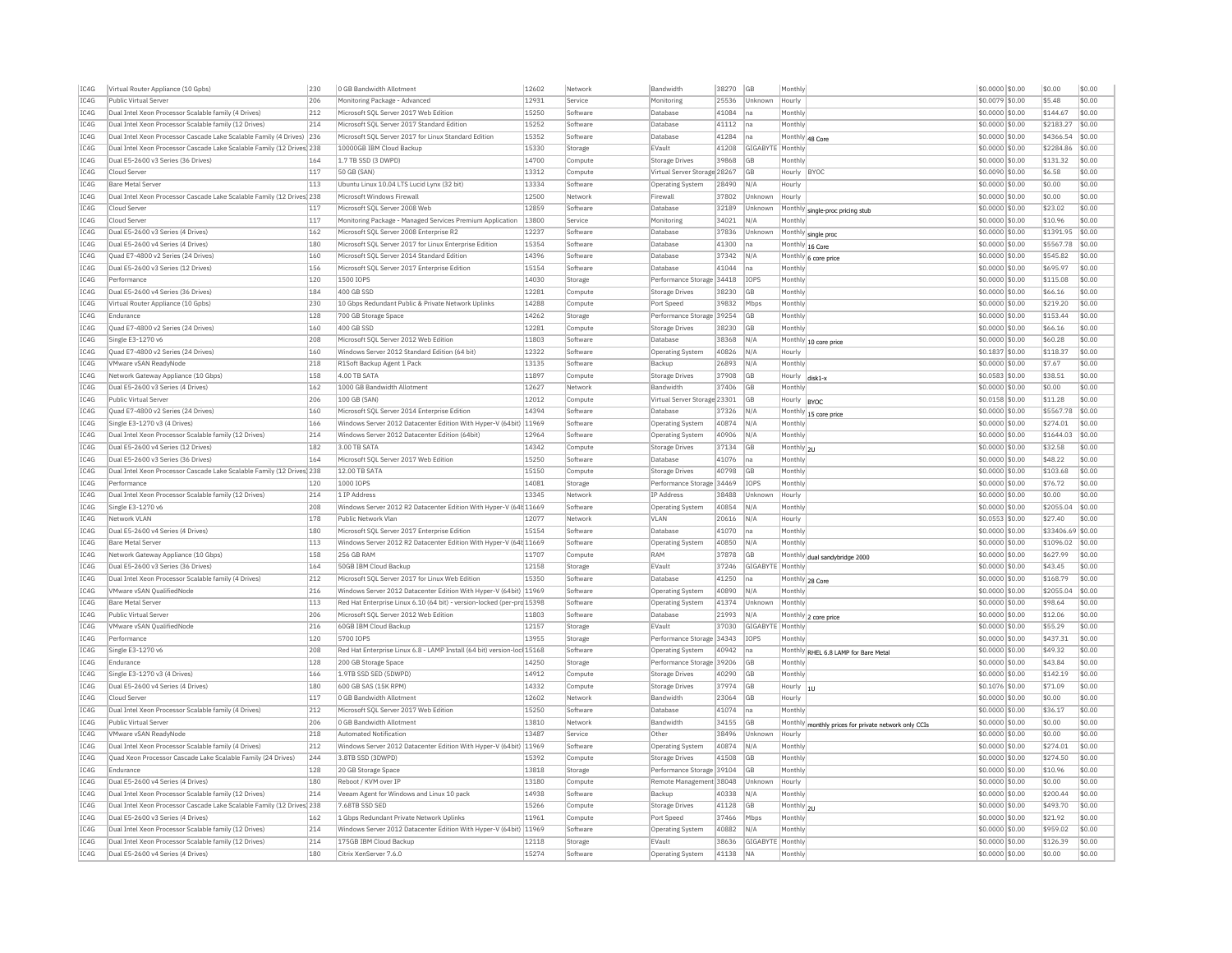| IC4G         | Dual Intel Xeon Processor Scalable family (12 Drives)                   | 214        | Windows Server 2012 Datacenter Edition (64bit)                                              | 12964          | Software             | <b>Operating System</b>             | 40892          | N/A              | Monthly        |                                              | \$0.0000 \$0.00                    |                 | \$274.01              | \$0.00           |
|--------------|-------------------------------------------------------------------------|------------|---------------------------------------------------------------------------------------------|----------------|----------------------|-------------------------------------|----------------|------------------|----------------|----------------------------------------------|------------------------------------|-----------------|-----------------------|------------------|
| TCAG         | Dual E5-2600 v3 Series (12 Drives)                                      | 156        | Microsoft SOL Server 2016 Standard Edition                                                  | 14987          | Software             | Database                            | 40401          | Ina              | Monthly        |                                              | \$0,0000 \$0,00                    |                 | \$1819.39             | \$0.00           |
| IC4G         | Dual Intel Xeon Processor Cascade Lake Scalable Family (4 Drives) 236   |            | Microsoft SOL Server 2017 for Linux Web Edition                                             | 15350          | Software             | Database                            | 41236          | na               | Monthly 4 Core |                                              | \$0,0000 \$0,00                    |                 | \$24.11               | \$0.00           |
| IC4G         | Dual Intel Xeon Processor Cascade Lake Scalable Family (12 Drives 238   |            | Microsoft SOL Server 2017 for Linux Standard Edition                                        | 15352          | Software             | Database                            | 41270          | Ina              |                | Monthly 12 Core                              | \$0.0000 \$0.00                    |                 | \$1091.64             | \$0.00           |
| IC4G         | Dual Intel Xeon Processor Cascade Lake Scalable Family (12 Drives 238   |            | Microsoft SQL Server 2017 for Linux Enterprise Edition                                      | 15354          | Software             | Database                            | 41294          | na               | Monthly 6 Core |                                              | \$0,0000 \$0,00                    |                 | \$2087.92             | \$0.00           |
| IC4G         | Ouad Xeon Processor Cascade Lake Scalable Family (24 Drives)            | 244        | 7.68TB SSD                                                                                  | 15506          | Compute              | Storage Drives                      | 41512          | GB               | Monthly        |                                              | \$0,0000 \$0.00                    |                 | \$438.41              | \$0.00           |
| IC4G         | Dual E5-2600 v4 Series (36 Drives)                                      | 184        | 10 Gbps Dual Private Network Uplinks (Unbonded)                                             | 14296          | Compute              | Port Speed                          | 37110          | Mbps             | Monthly        |                                              | \$0,0000 \$0,00                    |                 | \$219.20              | \$0.00           |
| IC4G         | Single E3-1270 v6                                                       | 208        | cPanel/WHM with Fantastico and RVskin                                                       | 12663          | Software             | Control Pane                        | 37394          | Unknown          |                | Monthly promo code                           | \$0.0000 \$0.00                    |                 | \$27.40               | \$0.00           |
| IC4G         | Single E3-1270 v3 (4 Drives)                                            | 166        | 1000 GB Bandwidth Allotment                                                                 | 12627          | Network              | <b>Bandwidth</b>                    | 37406          | GB               | Monthly        |                                              | \$0,0000 \$0,00                    |                 | \$0.00                | \$0.00           |
|              |                                                                         |            |                                                                                             | 11918          |                      |                                     |                |                  |                |                                              |                                    |                 |                       | \$0.00           |
| IC4G         | Cloud Server                                                            | 117        | Microsoft SOL Server 2008 Workgroup R2                                                      |                | Software             | Database                            | 29159          | Unknown          |                | Monthly single proc                          | \$0,0000 \$0.00                    |                 | \$76.72               |                  |
| IC4G         | VMware vSAN QualifiedNode                                               | 216        | Intel Optane 750GB (NVMe PCIe)                                                              | 14962          | Compute              | Storage Drives                      | 40372          | GB               | Monthly        |                                              | \$0,0000 \$0,00                    |                 | \$657.61              | \$0.00           |
| IC4G         | Performance                                                             | 120        | 5400 TOPS                                                                                   | 13952          | Storage              | Performance Storage 34340           |                | TOP5             | Monthly        |                                              | \$0,0000 \$0,00                    |                 | \$414.30              | \$0.00           |
| IC4G         | Performance                                                             | 120        | 2000 TOPS                                                                                   | 13977          | Storage              | Performance Storage 34365           |                | TOPS             | Monthly        |                                              | \$0.0000 \$0.00                    |                 | \$153.44              | \$0.00           |
| IC4G         | <b>Additional Products</b>                                              | o          | Advanced Package                                                                            | 11848          | Service              | Service                             | 19997          | N/A              | Monthly        |                                              | \$0.0000 \$0.00                    |                 | \$82.20               | \$0.00           |
| TC4G         | Cloud Server                                                            | 117        | Microsoft SOL Server 2012 Standard Edition                                                  | 11956          | Software             | Database                            | 22803          | N/A              |                | Monthly 1 core price                         | $$0.0000$ \$0.00                   |                 | \$181.94              | \$0.00           |
| TC4G         | Dual E5-2600 v3 Series (4 Drives)                                       | 162        | Windows Server 2016 Datacenter Edition (64 bit)                                             | 14546          | Software             | <b>Operating System</b>             | 40792          | N/A              | Monthly        |                                              | \$0.0000 \$0.00                    |                 | \$1233.02             | \$0.00           |
| IC4G         | Cloud Server                                                            | 117        | Veeam VM Backup for vSphere and Hyper-V 100 Pack                                            | 15108          | Software             | Backup                              | 40634          | Unknown          | Monthly        |                                              | \$0.0000 \$0.00                    |                 | \$1220.43             | \$0.00           |
| IC4G         | Dual Intel Xeon Processor Scalable family (12 Drives)                   | 214        | Nessus Vulnerability Assessment & Reporting                                                 | 13132          | Service              | Other                               | 37626          | Unknown          | Hourly         |                                              | \$0,0000 \$0,00                    |                 | \$0.00                | \$0.00           |
| IC4G         | Performance                                                             | 120        | 3200 IOPS                                                                                   | 14047          | Storage              | Performance Storage 34435           |                | IOPS             | Monthly        |                                              | \$0.0000 \$0.00                    |                 | \$245.51              | \$0.00           |
| IC4G         | Dual E5-2600 v4 Series (12 Drives)                                      | 182        | XenServer Enterprise for XenServer 5.6                                                      | 13680          | Software             | <b>Operating System</b>             | 38336          | N/A              | Monthly        |                                              | \$0.0000 \$0.00                    |                 | \$109.60              | \$0.00           |
| IC4G         | Performance                                                             | 120        | 1000 IOPS                                                                                   | 14132          | Storage              | Performance Storage 34520           |                | <b>TOPS</b>      | Monthly        |                                              | \$0.0000 \$0.00                    |                 | \$76.72               | \$0.00           |
| IC4G         | Dual Intel Xeon Processor Cascade Lake Scalable Family (4 Drives) 236   |            | Veeam VM Backup for vSphere and Hyper-V 200 Pack                                            | 15112          | Software             | Backup                              | 40638          | Unknown          | Monthly        |                                              | \$0.0000 \$0.00                    |                 | \$2440.87             | \$0.00           |
| IC4G         | Single E3-1270 v6                                                       | 208        | Veeam Agent for Windows and Linux 200 Pack                                                  | 15120          | Software             | Backup                              | 40646          | Unknown          | Monthly        |                                              | \$0,0000 \$0,00                    |                 | \$3994.06             | \$0.00           |
| IC4G         | Endurance                                                               | 128        | 40 GB Storage Space                                                                         | 13819          | Storage              | Performance Storage 34762           |                | GB               |                |                                              | \$0,0000 \$0,00                    |                 | \$4.38                | \$0.00           |
| IC4G         | VMware vSAN ReadvNode                                                   | 218        | Non-RAID                                                                                    | 13664          | Compute              | Storage Controller                  | 38276          | Unknown          | Hourly         | Monthly Endurance Low Tier                   | \$0,0000 \$0,00                    |                 | \$0.00                | \$0.00           |
| IC4G         | Dual E5-2600 v3 Series (36 Drives                                       | 164        | Red Hat Enterprise Linux 7.3 - Minimal Install (64 bit) version-                            | 15166          | Software             | Operating System                    | 40938          | <b>NA</b>        |                | generic                                      | \$0.0000 \$0.00                    |                 | \$98.74               | \$0.00           |
|              | Dual E5-2600 v3 Series (36 Drives)                                      | 164        | 20000 GB Bandwidth Allotment                                                                | 12082          |                      | Bandwidth                           |                | <b>GB</b>        | Monthly        | Monthly RHEL 7.3 Version Lock for Bare Metal |                                    |                 | \$0.00                | \$0.00           |
| IC4G         |                                                                         |            |                                                                                             |                | Network              |                                     | 26678          |                  |                |                                              | \$0.0000 \$0.00                    |                 |                       |                  |
| IC4G         | Dual Intel Xeon Processor Cascade Lake Scalable Family (12 Drives 238   |            | Microsoft SQL Server 2017 for Linux Enterprise Edition                                      | 15354          | Software             | Database                            | 41304          | na               |                | Monthly 24 Core                              | \$0,0000 \$0.00                    |                 | \$8351.67             | \$0.00           |
| IC4G         | Network Gateway Appliance                                               | 114        | 4.00 TB SATA                                                                                | 11897          | Compute              | Storage Drives                      | 22582          | GB               | Hourly         | disk1                                        | \$0.0583 \$0.00                    |                 | \$38.51               | \$0.00           |
| IC4G         | Dual E5-2600 v3 Series (36 Drives)                                      | 164        | APF Software Firewall for Linux                                                             | 13719          | Network              | Firewall                            | 38032          | Unknown          | Hourly         |                                              | \$0,0000 \$0.00                    |                 | \$0.00                | \$0.00           |
| IC4G         | Dual E5-2600 v4 Series (36 Drives)                                      | 184        | Microsoft SQL Server 2012 Standard Edition                                                  | 11956          | Software             | Database                            | 37492          | N/A              |                | Monthly 20 core price                        | \$0.0000 \$0.00                    |                 | \$1819.39             | \$0.00           |
| IC4G         | Dual Intel Xeon Processor Scalable family (4 Drives)                    | 212        | Microsoft SQL Server 2016 Enterprise Edition                                                | 14989          | Software             | Database                            | 40423          | na               | Monthly        |                                              | \$0.0000 \$0.00                    |                 | \$11135.56 \$0.00     |                  |
| TC4G         | Public Virtual Server                                                   | 206        | Microsoft SOL Server 2017 Web Edition                                                       | 15250          | Software             | Database                            | 41086          | Ina              | Monthly        |                                              | \$0,0000 \$0,00                    |                 | \$168.79              | \$0.00           |
| IC4G         | Public Virtual Server                                                   | 206        | 300 GB (SAN)                                                                                | 12631          | Compute              | Virtual Server Storage 23232        |                | GB               | Hourly  BYOC   |                                              | \$0,0276 \$0,00                    |                 | \$20.35               | \$0.00           |
| TCAG         | Cloud Server                                                            | 117        | Microsoft SOL Server 2017 for Linux Standard Edition                                        | 15352          | Software             | Database                            | 41280          | Ina              |                | Monthly 32 Core                              | \$0,0000 \$0,00                    |                 | \$2911.03             | \$0.00           |
|              |                                                                         |            |                                                                                             |                |                      |                                     | 41104          | Ina              | Monthly        |                                              |                                    | \$0.0000 \$0.00 | \$727.76              |                  |
| IC4G         | Single E3-1270 v6                                                       | 208        | Microsoft SQL Server 2017 Standard Edition                                                  | 15252          | Software             | Database                            |                |                  |                |                                              |                                    |                 |                       | \$0.00           |
| IC4G         | Single E3-1270 v3 (4 Drives)                                            | 166        | Red Hat Enterprise Linux 7.x (64 bit) (per-processor licensing)   14412                     |                | Software             | Operating System                    | 37958          | Unknown          | Monthly        |                                              | \$0.0000 \$0.00                    |                 | \$49.32               | \$0.00           |
| TC4G         | Quad Xeon Processor Cascade Lake Scalable Family (24 Drives)            | 244        | Monitoring Package - Basic                                                                  | 12386          | Service              | Monitoring                          | 37234          | Unknown          | Hourly         |                                              | \$0,0000 \$0.00                    |                 | \$0.00                | \$0.00           |
| TCAG         | Single E3-1270 v6                                                       | 208        | Windows Server 2012 R2 Datacenter Edition (64bit)                                           | 12324          | Software             | <b>Operating System</b>             | 40856          | N/A              | Monthly        |                                              | \$0.0000 \$0.00                    |                 | \$274.01              | \$0.00           |
| IC4G         | Dual E5-2600 v4 Series (4 Drives)                                       | 180        | Microsoft SQL Server 2017 for Linux Enterprise Edition                                      | 15354          | Software             | Database                            | 41294          | na               | Monthly 6 Core |                                              | \$0.0000 \$0.00                    |                 | \$2087.92             | \$0.00           |
| IC4G         | Cloud Server                                                            | 117        | MySQL 5.7 for Windows                                                                       | 13798          | Software             | Database                            | 33974          | Unknown          | Hourly         |                                              | \$0,0000 \$0.00                    |                 | \$0.00                | \$0.00           |
| IC4G         | Dual Intel Xeon Processor Cascade Lake Scalable Family (4 Drives)       | 236        | MySQL 5.0.51 for Windows                                                                    | 13661          | Software             | Database                            | 37934          | N/A              | Hourly         |                                              | \$0.0000 \$0.00                    |                 | \$0.00                | \$0.00           |
| IC4G         | Ouad E7-4800 v2 Series (24 Drives)                                      | 160        | 1500GB IBM Cloud Backup                                                                     | 12112          | Storage              | EVault                              | 37290          | GIGABYTE Monthly |                |                                              | \$0.0000 \$0.00                    |                 | \$685.26              | \$0.00           |
| IC4G         | VMware vSAN ReadvNode                                                   | 218        | 500GB IBM Cloud Backup                                                                      | 12115          | Storage              | EVault                              | 38532          | GIGABYTE Monthly |                |                                              | \$0.0000 \$0.00                    |                 | \$274.50              | \$0.00           |
| IC4G         | Dual E5-2600 v3 Series (36 Drives)                                      | 164        | Microsoft SQL Server 2017 for Linux Enterprise Edition                                      | 15354          | Software             | Database                            | 41302          | na               |                | Monthly 20 Core                              | \$0.0000 \$0.00                    |                 | \$6959.73             | \$0.00           |
| IC4G         | Dual Intel Xeon Processor Scalable family (4 Drives)                    | 212        | Veeam VM Backup for vSphere and Hyper-V 200 Pack                                            | 15114          | Software             | Backup                              | 40640          | Unknown          | Monthly        |                                              | \$0,0000 \$0,00                    |                 | \$3328.54             | \$0.00           |
| IC4G         | Dual E5-2600 v4 Series (12 Drives)                                      | 182        | Microsoft SOL Server 2017 for Linux Web Edition                                             | 15350          | Software             | Database                            | 41242          | na               |                |                                              |                                    |                 | \$72.34               | \$0.00           |
| IC4G         | <b>Bare Metal Server</b>                                                | 113        | 400 GB SSD                                                                                  | 12281          | Compute              | <b>Storage Drives</b>               | 23279          | <b>GB</b>        |                | Monthly 12 Core                              | \$0.0000 \$0.00<br>\$0,0987 \$0,00 |                 | \$66.16               | \$0.00           |
|              | Performance                                                             |            | 3700 TOPS                                                                                   | 13935          |                      |                                     |                |                  | Hourly         | disk <sub>0</sub> -                          |                                    |                 |                       |                  |
| IC4G         |                                                                         | 120        |                                                                                             |                | Storage              | Performance Storage 34323           |                | IOPS             | Monthly        |                                              | \$0,0000 \$0.00                    |                 | \$283.87              | \$0.00           |
| IC4G         | Control Panels for VPS                                                  | 118        | Parallels Plesk Panel 10 for VPS (Windows) Unlimited Domain v 13157                         |                | Software             | Control Panel                       | 27005          | Unknown          | Monthly        |                                              | \$0.0000 \$0.00                    |                 | \$43.84               | \$0.00           |
| IC4G         | <b>Bare Metal Server</b>                                                | 113        | 0 GB Bandwidth Allotment                                                                    | 12602          | Network              | Bandwidth                           | 23064          | GB               | Hourly         |                                              | \$0,0000 \$0.00                    |                 | \$0.00                | \$0.00           |
| IC4G         | Dual E5-2600 v4 Series (12 Drives)                                      | 182        | 100 Mbps Dual Public & Private Network Uplinks (Unbonded)                                   | 14304          | Compute              | Port Speed                          | 37944          | Mbps             | Hourly         |                                              | \$0,0000 \$0.00                    |                 | \$0.00                | \$0.00           |
| IC4G         | Dual Intel Xeon Processor Scalable family (12 Drives)                   | 214        | Microsoft SOL Server 2017 Web Edition                                                       | 15250          | Software             | Database                            | 41096          | Ina              | Monthly        |                                              | \$0,0000 \$0.00                    |                 | \$578.70              | \$0.00           |
| IC4G         | Single E3-1270 v6                                                       | 208        | Citrix XenServer 6.0.0                                                                      | 13387          | Software             | Operating System                    | 37252          | N/A              | Hourly         |                                              | \$0.0000 \$0.00                    |                 | \$0.00                | \$0.00           |
| IC4G         | Performance                                                             | 120        | 3300 IOPS                                                                                   | 14155          | Storage              | Performance Storage 34543           |                | <b>TOPS</b>      | Monthly        |                                              | \$0,0000 \$0.00                    |                 | \$253.18              | \$0.00           |
| TC4G         | Endurance                                                               | 128        | 600 GB Storage Space                                                                        | 14260          | Storage              | Performance Storage 35000           |                | GB               |                | Monthly Snapshot Space High Tie              | \$0,0000 \$0.00                    |                 | \$98.64               | \$0.00           |
| IC4G         | Dual E5-2600 v3 Series (4 Drives)                                       | 162        | Non-RAID                                                                                    | 13664          | Compute              | Storage Controller                  | 38276          | Unknown          | Hourly         | generic                                      | \$0,0000 \$0.00                    |                 | \$0.00                | \$0.00           |
| TC4G         | Dual E5-2600 v4 Series (12 Drives                                       | 182        | 512 GB RAM                                                                                  | 12667          | Compute              | RAM                                 | 37904          | GB               | Monthly        |                                              | \$0,0000 \$0.00                    |                 | \$1133.54             | \$0.00           |
| IC4G         | Dual E5-2600 v4 Series (4 Drives)                                       | 180        | Windows Server 2012 Datacenter Edition With Hyper-V (64bit) 11969                           |                | Software             | Operating System                    | 40884          | N/L              | Monthly        |                                              | \$0.0000 \$0.00                    |                 | \$1096.02             | \$0.00           |
| IC4G         | <b>Public Virtual Server</b>                                            | 206        | 750 GB (SAN)                                                                                | 12577          | Compute              | Virtual Server Storage 22926        |                | GB               | Hourly  BYOC   |                                              | \$0.0642 \$0.00                    |                 | \$46.97               | \$0.00           |
| TC4G         | Cloud Server                                                            | 117        | <b>Idera Disk Agent 25 Pack</b>                                                             | 13639          | Software             | Backup                              | 31780          | N/A              | Monthly        |                                              | \$0,0000 \$0.00                    |                 | \$143.86              | \$0.00           |
| TCAG         | Quad E7-4800 v2 Series (24 Drives)                                      | 160        | Microsoft SQL Server 2012 Standard Edition                                                  | 11956          | Software             | Database                            | 37062          | N/A              |                | Monthly 4 core price                         | \$0.0000 \$0.00                    |                 | \$363.88              | \$0.00           |
| IC4G         | Cloud Server                                                            | 117        | Microsoft SOL Server 2012 Enterprise Edition                                                | 12153          | Software             | Database                            | 28263          | N/A              |                | Monthly 13 core price                        | \$0,0000 \$0.00                    |                 | \$4871.81             | \$0.00           |
| IC4G<br>IC4G | Dual E5-2600 v4 Series (4 Drives)<br>Quad E7-4800 v2 Series (24 Drives) | 180<br>160 | Microsoft SQL Server 2012 Standard Edition<br>Windows Server 2016 Standard Edition (64 bit) | 11956<br>14542 | Software<br>Software | Database<br><b>Operating System</b> | 38126<br>38938 | N/A<br>N/A       |                | Monthly 12 core price<br>Hourly 32 Core      | \$0,0000 \$0.00<br>\$0.2459 \$0.00 |                 | \$1091.64<br>\$157.83 | \$0.00<br>\$0.00 |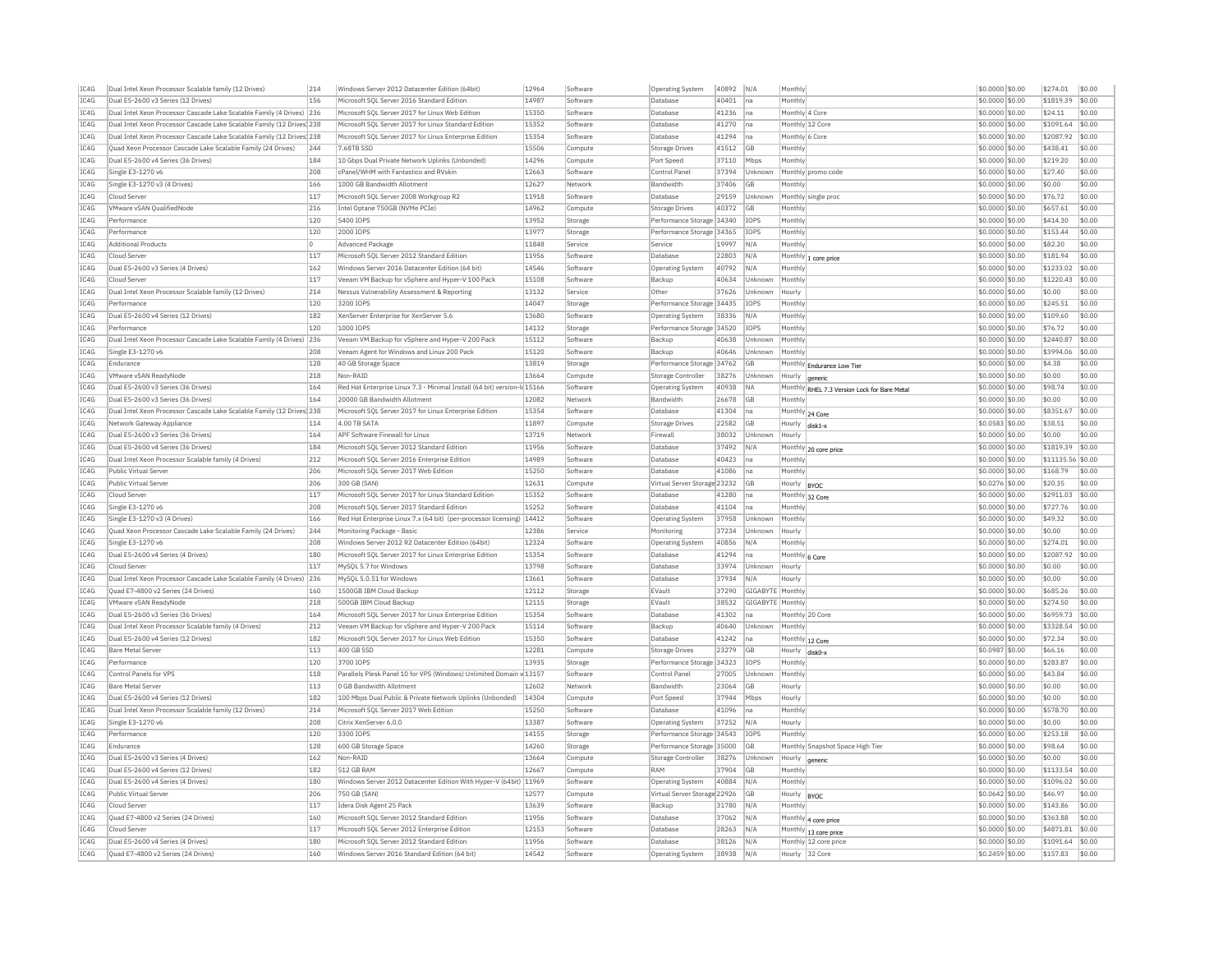| IC4G         | Single E3-1270 v3 (4 Drives)                                           | 166 | Microsoft SOL Server 2012 Web Edition                                    | 11803 | Software | Database                                         | 37490 | N/A               |                 | Monthly 20 core price                                                | \$0,0000 \$0.00                    | \$120.56            | \$0.00           |
|--------------|------------------------------------------------------------------------|-----|--------------------------------------------------------------------------|-------|----------|--------------------------------------------------|-------|-------------------|-----------------|----------------------------------------------------------------------|------------------------------------|---------------------|------------------|
| TC4G         | Dual Intel Xeon Processor Scalable family (12 Drives)                  | 214 | NVIDIA Tesla 16GB V100 Graphics Card                                     | 15318 | Compute  | Processo                                         | 41196 | Cuda_Core Monthly |                 |                                                                      | \$0.0000 \$0.00                    | \$1087.73           | \$0.00           |
| IC4G         | Dual E5-2600 v3 Series (36 Drives)                                     | 164 | Microsoft SOL Server 2017 Web Edition                                    | 15250 | Software | Database                                         | 41074 | Ina               | Monthly         |                                                                      | \$0,0000 \$0.00                    | \$36.17             | \$0.00           |
| IC4G         | Dual E5-2600 v4 Series (12 Drives)                                     | 182 | Microsoft SOL Server 2008 Enterprise R2                                  | 12237 | Software | Database                                         | 37836 | Unknown           |                 | Monthly single proc                                                  | \$0,0000 \$0.00                    | \$1391.95           | \$0.00           |
| IC4G         | <b>Bare Metal Server</b>                                               | 113 | Windows Server 2012 Datacenter Edition With Hyper-V (64bit) 11969        |       | Software | Operating System                                 | 40880 | N/A               | Monthly         |                                                                      | \$0,0000 \$0.00                    | \$822.02            | \$0.00           |
| IC4G         | Single E3-1270 v3 (4 Drives)                                           | 166 | 7.68TB SSD SED                                                           | 15266 | Compute  | <b>Storage Drives</b>                            | 41126 | <b>GB</b>         | Monthly 1L      |                                                                      | \$0.0000 \$0.00                    | \$493.70            | \$0.00           |
| TC4G         | Dual E5-2600 v4 Series (4 Drives)                                      | 180 | Windows Server 2012 R2 Datacenter Edition With Hyper-V (64t 11669        |       | Software | <b>Operating System</b>                          | 40852 | N/A               | Monthly         |                                                                      | \$0,0000 \$0.00                    | \$1644.03           | \$0.00           |
| TC4G         | Software License Package                                               | 168 | VMware vSAN Enterprise Tier III 64 - 124 6.x                             | 14598 | Software | Licenses                                         | 39024 | $ $ CPU           | Monthly         |                                                                      | \$0.0000 \$0.00                    | \$931.62            | \$0.00           |
| TC4G         | Dual E5-2600 v4 Series (4 Drives)                                      | 180 | 40GB TBM Cloud Backup                                                    | 12159 | Storage  | EVault                                           | 37414 | GIGABYTE Monthly  |                 |                                                                      | \$0,0000 \$0,00                    | \$38.51             | \$0.00           |
| TC4G         | Quad E7-4800 v2 Series (24 Drives)                                     | 160 | Windows Server 2012 Standard Edition (64 bit)                            | 12322 | Software | Operating System                                 | 40824 | N/A               | Hourly          |                                                                      | \$0,1530 \$0.00                    | \$98.64             | \$0.00           |
| TC4G         | Dual E5-2600 v4 Series (12 Drives)                                     | 182 | NVIDIA Tesla M60 GPU Accelerator - Software may be required 14424        |       | Compute  | Processo                                         | 40606 | Cuda Core Monthly |                 |                                                                      | \$0.0000 \$0.00                    | \$712.41            | \$0.00           |
| IC4G         | Public Virtual Server                                                  | 206 | 5000 GB Bandwidth Allotment                                              | 12091 | Network  | Bandwidth                                        | 29422 | GB                | Monthly         |                                                                      | \$0,0000 \$0.00                    | \$405.58            | \$0.00           |
| IC4G         | Network Gateway Appliance                                              | 114 | 10 Gbps Public & Private Network Uplinks                                 | 13735 | Compute  | Port Speed                                       | 37456 | Mbps              | Monthly         |                                                                      | \$0.0000 \$0.00                    | \$109.60            | \$0.00           |
| TC4G         | Dual Intel Xeon Processor Scalable family (12 Drives)                  | 214 | Non-RATO                                                                 | 13664 | Compute  | Storage Controller                               | 38276 | Unknown           | Hourly generic  |                                                                      | $$0.0000$ \$0.00                   | \$0.00              | \$0.00           |
| IC4G         | Dual E5-2600 v4 Series (12 Drives)                                     | 182 | Red Hat Enterprise Linux 7.4 - Minimal Install (64 bit) version-lo 15190 |       | Software | <b>Operating System</b>                          | 40978 | <b>NA</b>         |                 |                                                                      | \$0.0000 \$0.00                    | \$98.74             | \$0.00           |
| TC4G         | VMware vSAN QualifiedNode                                              | 216 | Windows Server 2012 R2 Datacenter Edition (64bit)                        | 12324 | Software | Operating System                                 | 40870 | N/A               | Monthly         | Monthly For Version Lock                                             | $$0.0000$ \$0.00                   | \$1644.03           | \$0.00           |
| IC4G         | Dual Intel Xeon Processor Cascade Lake Scalable Family (12 Drives) 238 |     | Veeam VM Backup for vSphere and Hyper-V 500 pack                         | 15146 | Software | Backup                                           | 40678 | Unknown           | Monthly         |                                                                      | \$0.0000 \$0.00                    | \$6657.09           | \$0.00           |
| IC4G         | Dual E5-2600 v3 Series (12 Drives)                                     | 156 | Windows Server 2008 R2 Datacenter Edition With Hyper-V (64t 12626        |       | Software |                                                  | 37656 | N/A               |                 |                                                                      |                                    | \$137.00            | \$0.00           |
| IC4G         | Cloud Server                                                           | 117 | 300 GB (Local - Dedicated Host)                                          | 15454 | Compute  | Operating System<br>Virtual Server Storage 41440 |       | <b>GB</b>         | Hourly          | Monthly single proc price                                            | \$0.0000 \$0.00<br>\$0,0000 \$0.00 | \$0.00              | \$0.00           |
|              |                                                                        |     |                                                                          |       |          |                                                  |       |                   |                 |                                                                      |                                    |                     | sin nn           |
| TC4G         | Dual E5-2600 v3 Series (12 Drives)                                     | 156 | Windows Server 2012 R2 Datacenter Edition (64bit)                        | 12324 | Software | Operating System                                 | 40860 | $N/\Delta$        | Monthly         |                                                                      | \$0.0000 \$0.00                    | \$685.01            |                  |
| IC4G         | Public Virtual Server                                                  | 206 | Ubuntu Linux 16.04 LTS Xenial Xerus LAMP Install (64 bit)                | 14904 | Software | <b>Operating System</b>                          | 40278 | <b>NA</b>         | Hourly          |                                                                      | \$0.0000 \$0.00                    | \$0.00              | \$0.00           |
| IC4G         | Ouad Xeon Processor Cascade Lake Scalable Family (24 Drives)           | 244 | Microsoft SOL Server 2017 Standard Edition                               | 15252 | Software | Database                                         | 41108 | Ina               | Monthly         |                                                                      | \$0.0000 \$0.00                    | \$1455.51           | \$0.00           |
| TC4G         | Quad Xeon Processor Cascade Lake Scalable Family (24 Drives)           | 244 | 12000GB TBM Cloud Backup                                                 | 15332 | Storage  | FVault                                           | 41210 | GIGARYTE          | Monthly         |                                                                      | \$0.0000 \$0.00                    | \$2740.05           | \$0.00           |
| IC4G         | <b>Additional Products</b>                                             | 0   | 16 Static Public IP Addresses                                            | 12178 | Network  | <b>TP Address</b>                                | 33449 | Unknown           | Monthly         |                                                                      | \$0.0000 \$0.00                    | \$17.54             | \$0.00           |
| TC4G         | Dual Intel Xeon Processor Scalable family (12 Drives)                  | 214 | Windows Server 2016 Datacenter Edition (64 bit)                          | 14546 | Software | Operating System                                 | 38962 | N/A               |                 | Monthly 24 Core                                                      | \$0,0000 \$0.00                    | \$822.02            | \$0.00           |
| IC4G         | Dual E5-2600 v4 Series (12 Drives)                                     | 182 | Veeam Backup and Replication Enterprise Plus                             | 14979 | Software | Operating System                                 | 40381 | <b>VM</b>         | Monthly         |                                                                      | \$0,0000 \$0.00                    | \$0.00              | \$0.00           |
| IC4G         | Single E3-1270 v3 (4 Drives)                                           | 166 | Microsoft SQL Server 2017 for Linux Web Edition                          | 15350 | Software | Database                                         | 41258 | lna               |                 | Monthly 56 Core                                                      | \$0,0000 \$0.00                    | \$337.57            | \$0.00           |
| IC4G         | Dual Intel Xeon Processor Scalable family (4 Drives)                   | 212 | Microsoft SOL Server 2017 for Linux Standard Edition                     | 15352 | Software | Database                                         | 41286 | Ina               | Monthly 56 Core |                                                                      | \$0.0000 \$0.00                    | \$5094.30           | \$0.00           |
| TC4G         | Performance                                                            | 120 | 5700 TOPS                                                                | 14014 | Storage  | Performance Storage 34402                        |       | <b>TOPS</b>       | Monthly         |                                                                      | $$0.0000$ \$0.00                   | \$437.31            | \$0.00           |
| IC4G         | Dual Intel Xeon Processor Scalable family (4 Drives)                   | 212 | Veeam VM Backup for vSphere and Hyper-V 50 Pack                          | 15104 | Software | Backup                                           | 40630 | Unknown           | Monthly         |                                                                      | \$0.0000 \$0.00                    | \$610.22            | \$0.00           |
| TC4G         | Dual Intel Xeon Processor Scalable family (4 Drives)                   | 212 | XenServer Enterprise for XenServer 6.x                                   | 13440 | Software | <b>Operating System</b>                          | 37862 | N/A               | Monthly         |                                                                      | \$0,0000 \$0,00                    | \$109.60            | \$0.00           |
| IC4G         | Dual Intel Xeon Processor Cascade Lake Scalable Family (4 Drives)      | 236 | R1Soft Backup Agent 10 Pack                                              | 13597 | Software | Backur                                           | 38648 | N/A               | Monthly         |                                                                      | \$0,0000 \$0.00                    | \$68.51             | \$0.00           |
| IC4G         | Quad Xeon Processor Cascade Lake Scalable Family (24 Drives)           | 244 | Veeam VM Backup for vSphere and Hyper-V 25 Pack                          | 15102 | Software | Backup                                           | 40628 | Unknown           | Monthly         |                                                                      | \$0,0000 \$0.00                    | \$416.69            | \$0.00           |
| IC4G         | Dual Intel Xeon Processor Scalable family (12 Drives)                  | 214 | Windows Server 2016 Datacenter Edition With Hyper-V (64 bit) 14544       |       | Software | Operating System                                 | 38954 | N/A               |                 | Monthly 48 Core                                                      | \$0.0000 \$0.00                    | \$1644.03           | \$0.00           |
|              |                                                                        |     |                                                                          |       |          |                                                  |       |                   |                 |                                                                      |                                    |                     |                  |
| TC4G         | Ouad E7-4800 v2 Series (24 Drives)                                     | 160 | 3 TR RAM                                                                 | 14368 | Compute  | RAM                                              | 37740 | <b>GB</b>         | Monthly         |                                                                      | \$0,0000 \$0.00                    | \$5468.25           | \$0.00           |
| IC4G         | Cloud Server                                                           | 117 |                                                                          | 14936 | Software | Backup                                           |       | N/A               | Monthly         |                                                                      |                                    | \$100.72            | \$0.00           |
|              |                                                                        |     | Veeam Agent for Windows and Linux 5 pack                                 |       |          |                                                  | 40336 |                   |                 |                                                                      | \$0.0000 \$0.00                    |                     |                  |
| IC4G<br>TC4G | Dual E5-2600 v4 Series (36 Drives)                                     | 184 | Veeam Agent for Windows and Linux 50 Pack<br>20GB TBM Cloud Backup       | 15116 | Software | Backup                                           | 40642 | Unknown           | Monthly         |                                                                      | \$0.0000 \$0.00                    | \$999.25<br>\$16.79 | \$0.00<br>\$0.00 |
|              | Dual Intel Xeon Processor Scalable family (4 Drives)                   | 212 |                                                                          | 12299 | Storage  | EVault                                           | 37008 | GIGABYTE          | Monthly         |                                                                      | \$0.0000 \$0.00                    |                     |                  |
| IC4G         | Cloud Serve                                                            | 117 | Microsoft SQL Server 2014 Standard Edition                               | 14396 | Software | <b>Databas</b>                                   | 37336 | N/A               |                 | Monthly 13 core price                                                | \$0.0000 \$0.00                    | \$1273.58           | \$0.00           |
| IC4G         | Dual E5-2600 v4 Series (12 Drives)                                     | 182 | 350GB IBM Cloud Backup                                                   | 12116 | Storage  | EVault                                           | 38144 | GIGABYTE          | Monthly         |                                                                      | \$0,0000 \$0.00                    | \$225.13            | \$0.00           |
| IC4G         | Dual E5-2600 v4 Series (4 Drives)                                      | 180 | XenServer Enterprise for XenServer 5.6                                   | 13680 | Software | Operating System                                 | 38336 | N/A               | Monthl          |                                                                      | \$0.0000 \$0.00                    | \$109.60            | \$0.00           |
| IC4G         | Service Addons                                                         | 210 | VMware Cloud Foundation Hybridity Bundle A                               | 15002 | Service  | Other                                            | 40434 | Unknown           | Monthly         |                                                                      | \$0,0000 \$0,00                    | \$43.84             | \$0.00           |
| IC4G         | Performance                                                            | 120 | 5500 IOPS                                                                | 14177 | Storage  | Performance Storage 34565                        |       | IOPS              | Monthly         |                                                                      | \$0,0000 \$0.00                    | \$421.97            | \$0.00           |
| TC4G         | Quad E7-4800 v2 Series (24 Drives)                                     | 160 | Debian GNU/Linux 7.x Wheezy/Stable (64 bit)                              | 12426 | Software | Operating System                                 | 38170 | N/A               | Hourly          |                                                                      | \$0,0000 \$0.00                    | \$0.00              | \$0.00           |
| IC4G         | Dual E5-2600 v3 Series (12 Drives)                                     | 156 | 5000 GB Bandwidth Allotment                                              | 12091 | Network  | Bandwidtl                                        | 38506 | GB                | Monthly         |                                                                      | \$0,0000 \$0.00                    | \$0.00              | \$0.00           |
| TC4G         | Service Addons                                                         | 210 | VMware Cloud Foundation Hybridity Bundle A                               | 15002 | Service  | Other                                            | 40426 | Unknown           | Monthly         |                                                                      | \$0,0000 \$0,00                    | \$0.00              | \$0.00           |
| TC4G         | Single E3-1270 v6                                                      | 208 | 350GB IBM Cloud Backup                                                   | 12116 | Storage  | FVault                                           | 38144 | GIGARYTE          | Monthly         |                                                                      | \$0.0000 \$0.00                    | \$225.13            | \$0.00           |
| IC4G         | Single E3-1270 v3 (4 Drives)                                           | 166 | Windows Server 2008 Datacenter Edition SP2 (32bit)                       | 12504 | Software | Operating System                                 | 37204 | N/A               |                 |                                                                      | \$0.0000 \$0.00                    | \$137.00            | \$0.00           |
| TC4G         | Network Gateway Appliance                                              | 114 | 1 TPv6 Address                                                           | 13033 | Network  | IP Address                                       | 26033 | N/A               | Hourly          | Monthly single proc price                                            | \$0,0000 \$0.00                    | \$0.00              | \$0.00           |
| TC4G         | Ouad E7-4800 v2 Series (24 Drives)                                     | 160 | Ubuntu Linux 12.04 LTS Precise Pangolin (32 bit)                         | 12717 | Software | Operating System                                 | 38380 | N/A               | Hourly          |                                                                      | $$0.0000$ \$0.00                   | \$0.00              | \$0.00           |
| IC4G         | Quad E7-4800 v2 Series (24 Drives)                                     | 160 | IBM Cloud Backup Plugin - BMR (Bare Metal Restore)                       | 12252 | Software | EVault                                           | 38068 | Unknown           | Monthly         |                                                                      | \$0.0000 \$0.00                    | \$0.00              | \$0.00           |
| IC4G         | Single E3-1270 v3 (4 Drives)                                           | 166 | Microsoft SQL Server 2017 for Linux Enterprise Edition                   | 15354 | Software | Database                                         | 41306 | na                |                 | Monthly 28 Core                                                      | \$0.0000 \$0.00                    | \$9743.62           | \$0.00           |
| TCAG         | Single E3-1270 v3 (4 Drives)                                           | 166 | 100 Mbps Dual Public & Private Network Uplinks (Unbonded)                | 14304 | Compute  | Port Speed                                       | 37944 | Mbps              | Hourly          |                                                                      | \$0.0000 \$0.00                    | \$0.00              | \$0.00           |
| IC4G         | Cloud Serve                                                            | 117 | Microsoft SQL Server 2017 for Linux Standard Edition                     | 15352 | Software | Database                                         | 41286 | na                |                 |                                                                      | \$0.0000 \$0.00                    | \$5094.30           | \$0.00           |
| IC4G         | Ouad E7-4800 v2 Series (24 Drives)                                     | 160 | Red Hat Enterprise Linux 6.8 - Minimal Install (64 bit) version-Id 15164 |       | Software | <b>Operating System</b>                          | 40934 | Ina               |                 | Monthly 56 Core                                                      | \$0,0000 \$0.00                    | \$197.48            | \$0.00           |
| IC4G         | Dual E5-2600 v4 Series (36 Drives)                                     | 184 | Veeam Backup for Office 365 5 Pack                                       | 15306 | Software | Operating System                                 | 41182 | <b>NA</b>         | Monthly         | Monthly RHEL 6.8 For Bare Metal                                      | \$0.0000 \$0.00                    | \$27.75             | \$0.00           |
| IC4G         | Single E3-1270 v3 (4 Drives)                                           | 166 | Microsoft SOL Server 2017 for Linux Standard Edition                     | 15352 | Software | Database                                         | 41266 | <b>I</b> na       |                 |                                                                      | \$0,0000 \$0.00                    | \$545.82            | \$0.00           |
| IC4G         | Dual E5-2600 v4 Series (4 Drives)                                      | 180 | Debian GNU/Linux 9.x Stretch /Stable (64 bit                             | 15124 | Software | <b>Operating System</b>                          | 40650 | <b>NA</b>         | Monthly 6 Core  |                                                                      | \$0.0000 \$0.00                    | \$0.00              | \$0.00           |
| TC4G         | Dual E5-2600 v4 Series (36 Drives)                                     | 184 | Debian GNU/Linux 8.x iessie/Stable (64 bit)                              | 14408 | Software |                                                  | 37744 | N/A               | Hourly          | Hourly  Debian GNU/Linux 9.x Stretch /Stable (64 bit) for Bare Metal | \$0,0000 \$0.00                    | \$0.00              | \$0.00           |
|              |                                                                        |     |                                                                          |       |          | <b>Operating System</b>                          |       |                   |                 |                                                                      |                                    |                     |                  |
| IC4G         | Dual E5-2600 v3 Series (36 Drives)                                     | 164 | Microsoft SQL Server 2017 for Linux Enterprise Edition                   | 15354 | Software | Database                                         | 41290 | Ina               |                 | Monthly 1-2 Core                                                     | \$0.0000 \$0.00                    | \$695.97            | \$0.00           |
| TC4G         | Dual Intel Xeon Processor Scalable family (4 Drives)                   | 212 | Windows Server 2016 Datacenter Edition (64 bit)                          | 14546 | Software | <b>Operating System</b>                          | 38964 | N/A               |                 | Monthly 28 Core                                                      | \$0,0000 \$0,00                    | \$959.02            | \$0.00           |
| TC4G         | Dual Intel Xeon Processor Cascade Lake Scalable Family (4 Drives)      | 236 | Microsoft SQL Server 2017 for Linux Standard Edition                     | 15352 | Software | Database                                         | 41270 | Ina               |                 | Monthly 12 Core                                                      | \$0.0000 \$0.00                    | \$1091.64           | \$0.00           |
| IC4G         | Quad Xeon Processor Cascade Lake Scalable Family (24 Drives)           | 244 | Veeam VM Backup for vSphere and Hyper-V 500 pack                         | 15146 | Software | Rackup                                           | 40678 | <b>Ilnknown</b>   | Monthl          |                                                                      | \$0.0000 \$0.00                    | \$6657.09           | \$0.00           |
| TC4G         | Quad E7-4800 v2 Series (24 Drives)                                     | 160 | Windows Server 2012 Datacenter Edition (64bit)                           | 12964 | Software | Operating System                                 | 40900 | N/A               | Monthly         |                                                                      | \$0,0000 \$0.00                    | \$959.02            | \$0.00           |
| TCAG         | Ouad E7-4800 v2 Series (24 Drives)                                     | 160 | Unmetered Bandwidth (10 Mbps Uplink                                      | 13146 | Network  | <b>Bandwidth</b>                                 |       | 37138 Unknown     | Monthly         |                                                                      | $$0.0000$ \$0.00                   | \$109.60            | \$0.00           |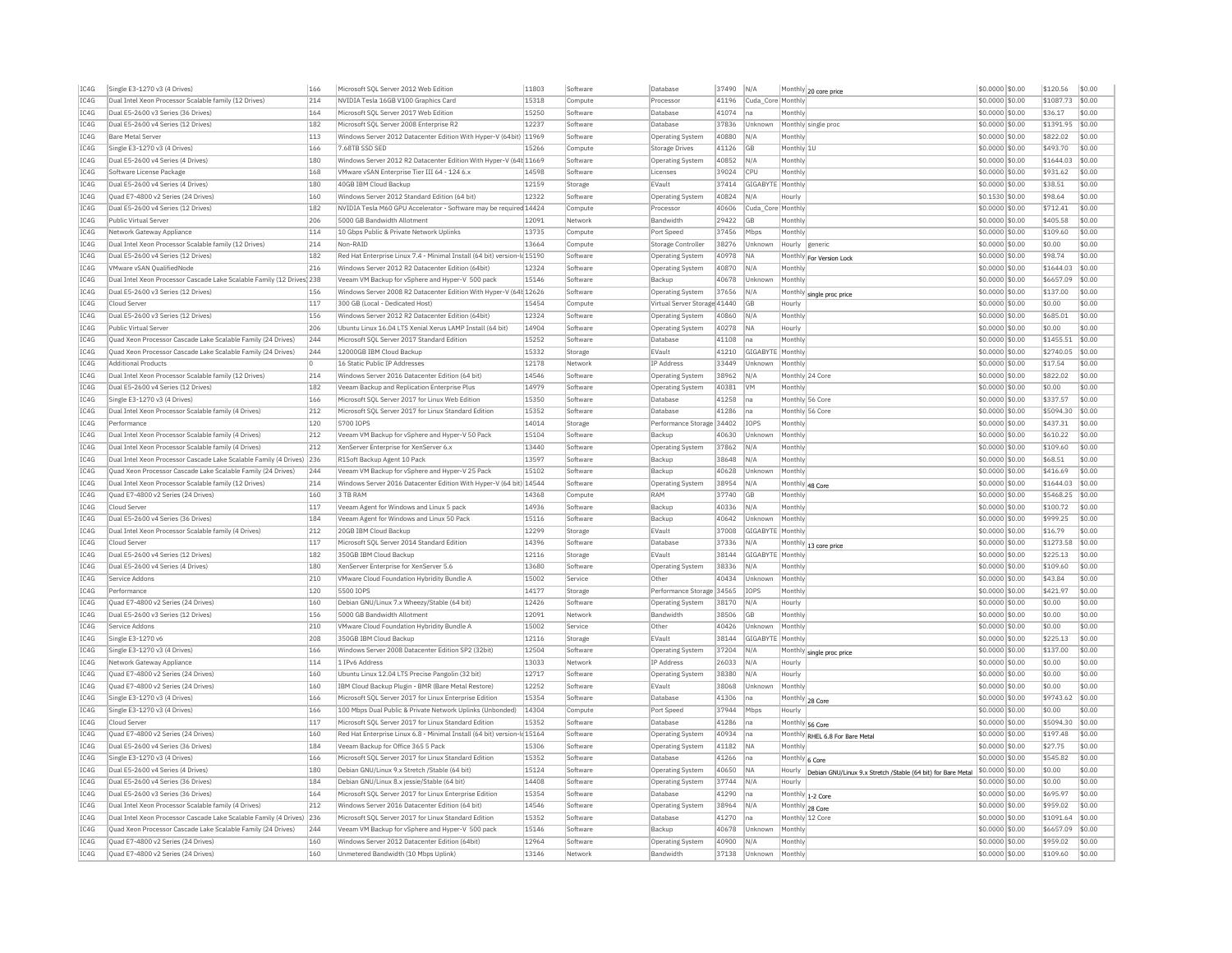| IC4G         | Dual E5-2600 v4 Series (4 Drives)                             | 180        | Red Hat Enterprise Linux 7.3 - Minimal Install (64 bit) version-ld 15166                |                | Software | <b>Operating System</b>      | 40938          | NA               | Monthly RHEL 7.3 Version Lock for Bare Metal | \$0.0000 \$0.00                     | \$98.74               | \$0.00           |
|--------------|---------------------------------------------------------------|------------|-----------------------------------------------------------------------------------------|----------------|----------|------------------------------|----------------|------------------|----------------------------------------------|-------------------------------------|-----------------------|------------------|
| TC4G         | Dual E5-2600 v4 Series (36 Drives)                            | 184        | 20000 GB Bandwidth Allotment                                                            | 12082          | Network  | <b>Bandwidth</b>             | 26678 GB       |                  | Monthly                                      | \$0,0000 \$0.00                     | \$0.00                | \$0.00           |
| IC4G         | Public Virtual Server                                         | 206        | Microsoft SOL Server 2017 for Linux Standard Edition                                    | 15352          | Software | Database                     | 41264          | Ina              | Monthly 4 Core                               | \$0,0000 \$0.00                     | \$363.88              | \$0.00           |
| IC4G         | Dual E5-2600 v4 Series (12 Drives)                            | 182        | Microsoft SOL Server 2014 Standard Edition                                              | 14396          | Software | Database                     | 38446          | N/A              | Monthly 12 core price                        | \$0,0000 \$0.00                     | \$1091.64             | $ $ \$0.00       |
| IC4G         | Dual E5-2600 v4 Series (4 Drives)                             | 180        | Microsoft SQL Server 2017 Enterprise Edition                                            | 15154          | Software | Database                     | 41050          | na               | Monthly                                      | \$0,0000 \$0.00                     | \$4175.84             | \$0.00           |
| IC4G         | Single E3-1270 v3 (4 Drives)                                  | 166        | Microsoft SQL Server 2017 Enterprise Edition                                            | 15154          | Software | Database                     | 41066          | na               | Monthly                                      | \$0,0000 \$0.00                     | \$16703.35 \$0.00     |                  |
| IC4G         | Endurance                                                     | 128        | 4000 GB Storage Space                                                                   | 13826          | Storage  | Performance Storage 34832    |                | <b>GB</b>        |                                              | $$0.0000$ \$0.00                    | \$1096.02 \$0.00      |                  |
| IC4G         | Public Virtual Server                                         | 206        | Microsoft SQL Server 2017 for Linux Enterprise Edition                                  | 15354          | Software | Database                     | 41316          | na               | Monthly Replication High Tier                | \$0.0000 \$0.00                     | \$33406.69 \$0.00     |                  |
| IC4G         | Dual E5-2600 v4 Series (36 Drives)                            | 184        | Parallels Plesk Panel 12 (Linux) - Unlimited Domain w/ Power P 14220                    |                | Software | Control Panel                | 37950          | Unknown          | Monthly 96 Core<br>Monthly                   | \$0,0000 \$0.00                     | \$58.20               | \$0.00           |
|              | Dual E5-2600 v4 Series (4 Drives)                             |            |                                                                                         |                |          |                              | 38386          | GIGARYTE Monthly |                                              |                                     | \$410.76              | \$0.00           |
| TC4G         |                                                               | 180        | 750GB TBM Cloud Backup                                                                  | 12114          | Storage  | FVault                       |                |                  |                                              | \$0,0000 \$0.00                     |                       |                  |
| IC4G         | Dual E5-2600 v4 Series (12 Drives)                            | 182        | Windows Server 2012 R2 Datacenter Edition (64bit)                                       | 12324          | Software | Operating System             | 40858          | N/f              | Monthly                                      | \$0,0000 \$0.00                     | \$548.01              | \$0.00           |
| IC4G         | Cloud Server                                                  | 117        | Private 1 x 2.0 GHz or higher Cores                                                     | 12519          | Compute  | Virtual Server Process 22558 |                | PRIVATE C Hourly |                                              | \$0,2192 \$0.00                     | \$152.35              | \$0.00           |
| IC4G         | Dual E5-2600 v4 Series (12 Drives)                            | 182        | 10 Gbps Public & Private Network Uplinks                                                | 13735          | Compute  | Port Speed                   | 37456          | Mbps             | Monthly                                      | \$0.0000 \$0.00                     | \$109.60              | \$0.00           |
| IC4G         | Network Gateway Appliance                                     | 114        | 100 Mbps Redundant Private Network Uplinks                                              | 12606          | Compute  | Port Speed                   | 37916          | Mbps             | Hourly                                       | \$0.0000 \$0.00                     | \$0.00                | \$0.00           |
| TCAG         | Dual E5-2600 v3 Series (12 Drives                             | 156        | Windows Server 2016 Datacenter Edition (64 bit)                                         | 14546          | Software | Operating System             | 40792          | N/A              | Monthly                                      | $$0.0000$ \$0.00                    | \$1233.02             | \$0.00           |
| TCAG         | Dual Intel Xeon Processor Scalable family (12 Drives)         | 214        | Windows Server 2016 Datacenter Edition (64 bit)                                         | 14546          | Software | <b>Operating System</b>      | 40794          | N/A              | Monthly                                      | \$0.0000 \$0.00                     | \$2055.04             | \$0.00           |
| IC4G         | <b>Bare Metal Server</b>                                      | 113        | Dual Intel Xeon E5-2690 v4 (28 Cores, 2.60 GHz)                                         | 14498          | Compute  | Processor                    | 38862          | GHz              | Hourly<br>1U FSE                             | \$0.7188 \$0.00                     | \$476.77              | \$0.00           |
| IC4G         | Public Virtual Server                                         | 206        | Windows Server 2008 R2 Standard Edition (64bit)                                         | 11887          | Software | Operating System             | 40762          | N/A              | Hourly                                       | \$1,3172 \$0.00                     | \$873.50              | \$0.00           |
| IC4G         | Dual E5-2600 v4 Series (4 Drives)                             | 180        | Veeam Backup for Office 365 5 Pack                                                      | 15306          | Software | <b>Operating System</b>      | 41182          | NA               | Monthly                                      | \$0.0000 \$0.00                     | \$27.75               | \$0.00           |
| IC4G         | Dual E5-2600 v3 Series (36 Drives                             | 164        | Reboot / KVM over IP                                                                    | 13180          | Compute  | Remote Management 38048      |                | Unknown          | Hourly                                       | \$0.0000 \$0.00                     | \$0.00                | \$0.00           |
| IC4G         | Performance                                                   | 120        | 2100 IOPS                                                                               | 13978          | Storage  | Performance Storage 34366    |                | IOPS             | Monthly                                      | \$0.0000 \$0.00                     | \$161.11              | \$0.00           |
| IC4G         | Dual E5-2600 v3 Series (12 Drives)                            | 156        | 64 GB RAM                                                                               | 12135          | Compute  | RAM                          | 37052          | GB               | Monthly                                      | \$0,0000 \$0.00                     | \$248.83              | \$0.00           |
| IC4G         | Dual Intel Xeon Processor Scalable family (12 Drives)         | 214        | cPanel/WHM with Softaculous and RVskin                                                  | 11894          | Software | Control Panel                | 38182          | N/A              | Monthly                                      | \$0,0000 \$0.00                     | \$27.40               | \$0.00           |
| IC4G         | Performance                                                   | 120        | 3400 IOPS                                                                               | 13991          |          | Performance Storage 34379    |                | IOPS             | Monthly                                      | \$0,0000 \$0.00                     | \$260.85              | \$0.00           |
|              |                                                               | 194        |                                                                                         |                | Storage  |                              |                |                  |                                              |                                     |                       |                  |
| IC4G         | Storage As A Service (StaaS)                                  |            | <b>Block Storage</b>                                                                    | 14238          | Storage  | Endurance                    | 39284          | N/A              | Hourly                                       | \$0,0000 \$0,00                     | \$0.00                | \$0.00           |
| IC4G         | VMware vSAN OualifiedNode                                     | 216        | 10GB IBM Cloud Backup                                                                   | 15334          | Storage  | EVault                       | 41212          | GIGABYTE         | Monthly                                      | \$0,0000 \$0.00                     | \$0.00                | \$0.00           |
| IC4G         | VMware vSAN OualifiedNode                                     | 216        | 30GB IBM Cloud Backup                                                                   | 12298          | Storage  | EVault                       | 38056          | GIGABYTE Monthly |                                              | \$0,0000 \$0.00                     | \$27.65               | \$0.00           |
| IC4G         | Cloud Server                                                  | 117        | Veeam VM Backup for vSphere and Hyper-V 1 Pack                                          | 14985          | Software | Backup                       | 40387          | Unknown          | Monthly                                      | \$0.0000 \$0.00                     | \$16.79               | \$0.00           |
| IC4G         | Dual Intel Xeon Processor Scalable family (12 Drives)         | 214        | Microsoft SQL Server 2017 for Linux Standard Edition                                    | 15352          | Software | Database                     | 41288          | na               | Monthly 96 Core                              | \$0,0000 \$0.00                     | \$8733.09             | \$0.00           |
| IC4G         | <b>Bare Metal Server</b>                                      | 113        | Windows Server 2008 Standard Edition SP2 (64bit)                                        | 12521          | Software | Operating System             | 29441          | N/A              | Monthly                                      | \$0,0000 \$0.00                     | \$18.63               | \$0.00           |
| IC4G         | Single E3-1270 v3 (4 Drives)                                  | 166        | Microsoft SQL Server 2017 Web Edition                                                   | 15250          | Software | Database                     | 41078          | na               | Monthly                                      | \$0.0000 \$0.00                     | \$72.34               | \$0.00           |
| IC4G         | Cloud Server                                                  | 117        | 10GB IBM Cloud Backup                                                                   | 15334          | Storage  | EVault                       | 41212          | GIGABYTE         | Monthly                                      | \$0,0000 \$0.00                     | \$0.00                | \$0.00           |
| TC4G         | Dual E5-2600 v3 Series (4 Drives)                             | 162        | MySOL 5.0.51 for Windows                                                                | 13661          | Software | Database                     | 37934          | N/A              | Hourly                                       | $$0.0000$ \$0.00                    | \$0.00                | \$0.00           |
| IC4G         | Dual E5-2600 v4 Series (12 Drives                             | 182        | Microsoft SQL Server 2017 for Linux Enterprise Edition                                  | 15354          | Software | Database                     | 41304          | Ina              | Monthly 24 Core                              | \$0,0000 \$0.00                     | \$8351.67             | \$0.00           |
| IC4G         | Ouad Xeon Processor Cascade Lake Scalable Family (24 Drives)  | 244        | Microsoft SOL Server 2016 Enterprise Edition                                            | 14989          | Software | Database                     | 40413          | Ina              | Monthly                                      | \$0,0000 \$0.00                     | \$4175.84             | \$0.00           |
| IC4G         | Service Addons                                                | 210        | VMware vCenter Server Hybridity Bundle D                                                | 15016          | Service  | Other                        | 40504          | Unknown          | Monthly                                      | \$0.0000 \$0.00                     | \$3736.33             | \$0.00           |
| IC4G         | Dual E5-2600 v4 Series (36 Drives)                            | 184        | 1 Gbps Dual Public & Private Network Uplinks (Unbonded)                                 | 14300          | Compute  | Port Speed                   | 37302          | Mbps             | Hourly                                       | \$0.0326 \$0.00                     | \$21.92               | \$0.00           |
| TCAG         | Public Virtual Server                                         | 206        | 1 GB                                                                                    | 15258          | Compute  | RAM                          | 41118          | G <sub>R</sub>   | Hourly                                       | \$0,0110 \$0.00                     | \$7.28                | \$0.00           |
| TCAG         | Quad E7-4800 v2 Series (24 Drives)                            | 160        | Microsoft SQL Server 2012 Enterprise Edition                                            | 12153          | Software | Database                     | 38378          | N/A              | Monthly 1 core price                         | \$0.0000 \$0.00                     | \$695.9               | \$0.00           |
| IC4G         | Quad E7-4800 v2 Series (24 Drives)                            | 160        | Riak 1 y                                                                                | 12432          | Software | Database                     | 38408          | N/A              | Hourly                                       | \$0.0000 \$0.00                     | \$0.00                | \$0.00           |
| IC4G         | Cloud Server                                                  | 117        | Red Hat Enterprise Linux 5 - LAMP Install (64 bit)                                      | 13745          | Software |                              | 33211          | N/A              |                                              | \$0,0879 \$0,00                     | \$49.32               | \$0.00           |
|              |                                                               |            |                                                                                         | 15096          |          | <b>Operating System</b>      |                |                  | Hourly<br>1-4 cores                          |                                     | \$122.44              |                  |
| IC4G         | Dual Intel Xeon Processor Scalable family (4 Drives)          | 212        | Veeam VM Backup for vSphere and Hyper-V 10 Pack                                         |                | Software | Backup                       | 40622          | Unknown          | Monthly                                      | \$0.0000 \$0.00                     |                       | \$0.00           |
| IC4G         | Ouad Xeon Processor Cascade Lake Scalable Family (24 Drives)  | 244        | 1000 GB Bandwidth Allotment                                                             | 12627          | Network  | Bandwidth                    | 37406          | <b>GB</b>        | Monthly                                      | \$0.0000 \$0.00                     | \$0.00                | \$0.00           |
| IC4G         | Dual E5-2600 v3 Series (4 Drives)                             | 162        | 1 Gbps Redundant Public & Private Network Uplinks                                       | 11825          | Compute  | Port Speed                   | 37458          | Mbps             | Hourly                                       | \$0.0326 \$0.00                     | \$21.92               | \$0.00           |
| IC4G         | <b>Additional Products</b>                                    | lo.        | Windows 2008 Datacenter w/ Unlimited Virtuals (2 Proc Licens 12562                      |                | Software | <b>Operating System</b>      | 32007          | N/A              | Monthly                                      | \$0,0000 \$0.00                     | \$164.40              | \$0.00           |
| IC4G         | <b>Bare Metal Server</b>                                      | 113        | Windows Server 2012 R2 Standard Edition (64 bit)                                        | 12910          | Software | <b>Operating System</b>      | 40818          | N/A              | Hourly                                       | \$0,5273 \$0.00                     | \$295.93              | \$0.00           |
| IC4G         | Dual E5-2600 v3 Series (36 Drives)                            | 164        | R1Soft Server Backup Manager 5.0 Enterprise (Linux)                                     | 12634          | Software | <b>Operating System</b>      | 37528          | N/A              | Monthly                                      | \$0,0000 \$0.00                     | \$0.00                | \$0.00           |
| IC4G         | Dual Intel Xeon Processor Scalable family (12 Drives)         | 214        | Microsoft SOL Server 2014 Standard Edition                                              | 14396          | Software | Database                     | 38444          | N/A              | Monthly 24 core price                        | \$0,0000 \$0,00                     | \$2183.27             | $ $ \$0.00       |
| IC4G         | Quad E7-4800 v2 Series (24 Drives)                            | 160        | Microsoft SQL Server 2017 Web Edition                                                   | 15250          | Software | Database                     | 41076          | Ina              | Monthly                                      | \$0,0000 \$0.00                     | \$48.22               | \$0.00           |
| IC4G         | Single E3-1270 v3 (4 Drives)                                  | 166        | Citrix XenServer 6.0.2                                                                  | 13459          | Software | Operating System             | 38366          | N/A              | Monthly                                      | \$0.0000 \$0.00                     | \$0.00                | \$0.00           |
| IC4G         | Dual E5-2600 v3 Series (4 Drives)                             | 162        | 256 GB RAM                                                                              | 11707          | Compute  | RAM                          | 38616          | GB               | Monthly                                      | \$0,0000 \$0.00                     | \$627.99              | \$0.00           |
| IC4G         | Dual E5-2600 v4 Series (36 Drives)                            | 184        | Windows Server 2012 R2 Datacenter Edition (64bit)                                       | 12324          | Software | <b>Operating System</b>      | 40870          | N/A              | Monthly                                      | \$0,0000 \$0.00                     | \$1644.03             | \$0.00           |
| TC4G         | Public Virtual Server                                         | 206        | Microsoft SOL Server 2012 Standard Edition                                              | 11956          | Software | Database                     | 24951          | N/A              | Monthly 12 core price                        | $$0.0000$ \$0.00                    | \$1091.64             | \$0.00           |
| IC4G         | Dual E5-2600 v3 Series (12 Drives)                            | 156        | Windows Server 2012 Standard Edition (64 bit)                                           | 12322          | Software | Operating System             | 40834          | N/A              | Hourly                                       | \$0.3673 \$0.00                     | \$236.74              | \$0.00           |
| IC4G         | Dual E5-2600 v4 Series (4 Drives)                             | 180        | Veeam VM Backup for vSphere and Hyper-V 25 Pack                                         | 15100          | Software | Backup                       | 40626          | Unknown          | Monthly                                      | \$0,0000 \$0.00                     | \$305.11              | \$0.00           |
| TC4G         | Dual E5-2600 v4 Series (4 Drives)                             | 180        | Red Hat Enterprise Linux 6.x (64 bit) (per-processor licensing)   12528                 |                | Software | <b>Operating System</b>      | 37304          | N/A              | Monthly 2 processor price                    | $$0.0000$ \$0.00                    | \$98.64               | \$0.00           |
| IC4G         | Quad E7-4800 v2 Series (24 Drives)                            | 160        | Microsoft SQL Server 2012 Web Edition                                                   | 11803          | Software | Database                     | 37682          | N/A              | Monthly 6 core price                         | \$0,0000 \$0.00                     | \$36.17               | \$0.00           |
| IC4G         | Dual E5-2600 v4 Series (12 Drives)                            | 182        | cPanel/WHM with Fantastico and RVskin                                                   | 12663          | Software | Control Panel                | 37394          | Unknown          |                                              | \$0,0000 \$0.00                     | \$27.40               | \$0.00           |
| IC4G         | Public Virtual Server                                         | 206        | Microsoft SQL Server 2017 Enterprise Edition                                            | 15154          | Software | Database                     | 41046          | na               | Monthly promo code<br>Monthly                | \$0.0000 \$0.00                     | \$2087.92             | \$0.00           |
|              |                                                               |            |                                                                                         |                |          |                              |                |                  |                                              |                                     |                       |                  |
| IC4G<br>TCAG | Software License Package<br>Dual E5-2600 v3 Series (4 Drives) | 168<br>162 | VMware vSAN Advanced Tier I 0 - 20 TB 6.x<br>Microsoft SOL Server 2014 Standard Edition | 14562<br>14396 | Software | Licenses                     | 38988<br>37334 | CPU              | Monthly                                      | \$0.0000 \$0.00<br>$$0.0000$ \$0.00 | \$469.10<br>\$1819.39 | \$0.00<br>\$0.00 |
|              |                                                               |            |                                                                                         |                | Software | Database                     |                | N/A              | Monthly 20 core price                        |                                     |                       |                  |
| TCAG         | Single E3-1270 v3 (4 Drives)                                  | 166        | Microsoft SQL Server 2017 Standard Edition                                              | 15252          | Software | Database                     | 41112          | na               | Monthly                                      | \$0.0000 \$0.00                     | \$2183.27             | \$0.00           |
| IC4G         | Quad E7-4800 v2 Series (24 Drives)                            | 160        | Windows Server 2012 R2 Standard Edition (64 bit)                                        | 12910          | Software | <b>Operating System</b>      | 40812          | N/A              | Hourly                                       | \$0,2459 \$0.00                     | \$157.83              | \$0.00           |
| IC4G         | Quad E7-4800 v2 Series (24 Drives)                            | 160        | Microsoft SQL Server 2014 Enterprise Edition                                            | 14394          | Software | Database                     | 37112          | N/A              | Monthly 6 core price                         | \$0,0000 \$0.00                     | \$2087.92             | \$0.00           |
| IC4G         | Cloud Server                                                  | 117        | Microsoft SQL Server 2017 for Linux Web Editior                                         | 15350          | Software | Database                     | 41250          | na               | Monthly 28 Core                              | \$0.0000 \$0.00                     | \$168.79              | \$0.00           |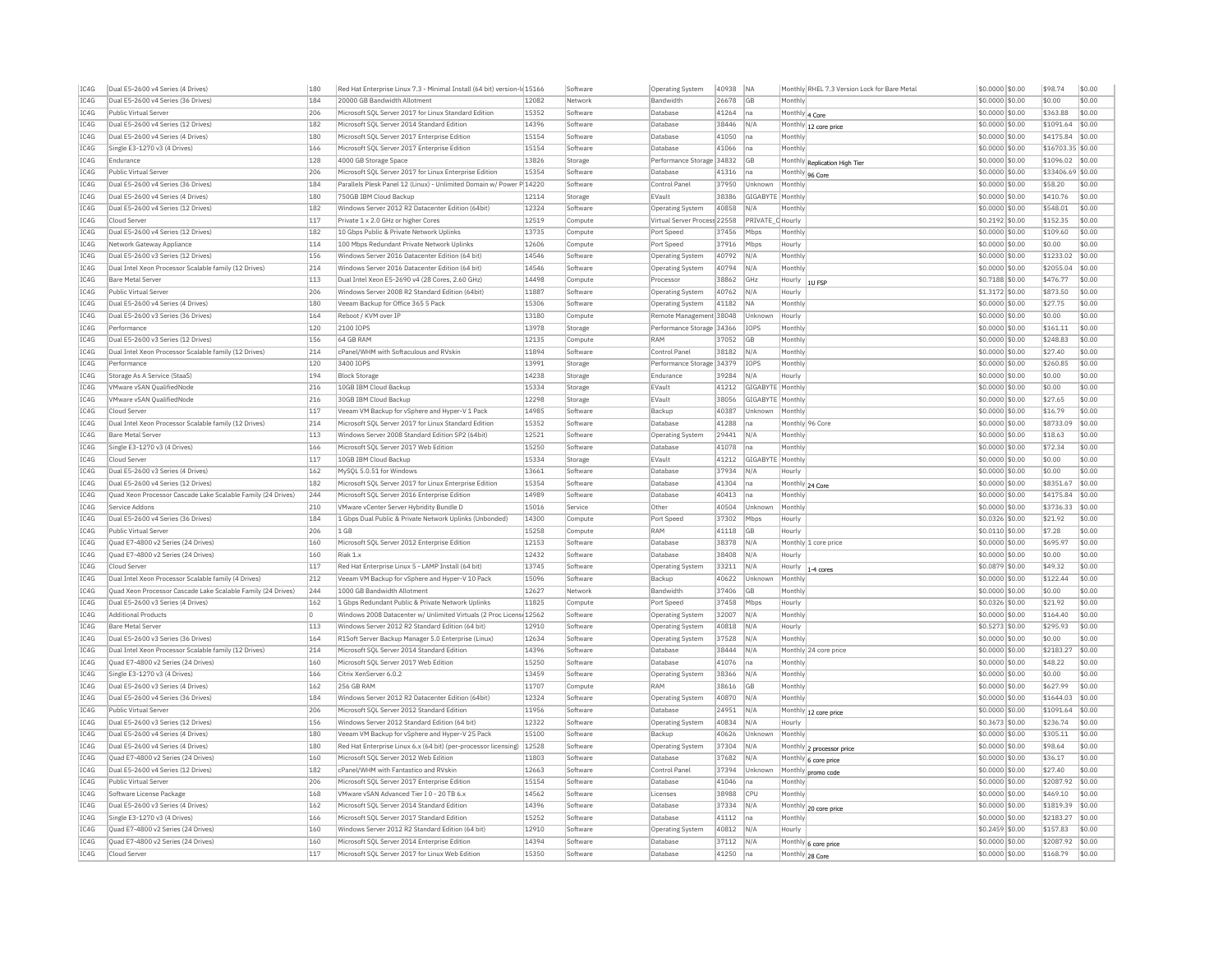| IC4G         | Dual E5-2600 v4 Series (36 Drives)                                    | 184        | Windows Server 2012 Standard Edition (64 bit)                      | 12322          | Software           | Operating System                        | 40822 | N/A              | Hourly            |                       | \$0,1224 \$0.00                    | \$78.91           | \$0.00           |
|--------------|-----------------------------------------------------------------------|------------|--------------------------------------------------------------------|----------------|--------------------|-----------------------------------------|-------|------------------|-------------------|-----------------------|------------------------------------|-------------------|------------------|
| IC4G         | Dual E5-2600 v3 Series (36 Drives)                                    | 164        | Veeam VM Backup for vSphere and Hyper-V 50 Pack                    | 15106          | Software           | Backup                                  | 40632 | <b>VM</b>        | Monthly           |                       | \$0,0000 \$0.00                    | \$832.38          | \$0.00           |
| IC4G         | Dual E5-2600 v3 Series (4 Drives)                                     | 162        | Microsoft SQL Server 2017 for Linux Standard Edition               | 15352          | Software           | Database                                | 41276 | Ina              |                   | Monthly 24 Core       | \$0,0000 \$0.00                    | \$2183.27         | \$0.00           |
| IC4G         | Dual E5-2600 v3 Series (4 Drives)                                     | 162        | Windows Server 2012 R2 Standard Edition (64 bit)                   | 12910          | Software           | Operating System                        | 40802 | N/A              | Hourly            |                       | \$0.0612 \$0.00                    | \$39.46           | \$0.00           |
| TCAG         | Dual E5-2600 v4 Series (12 Drives)                                    | 182        | APF Software Firewall for Linux                                    | 13719          | Network            | Firewall                                | 38032 | Unknown          | Hourly            |                       | \$0,0000 \$0.00                    | \$0.00            | \$0.00           |
| IC4G         | Public Virtual Server                                                 | 206        | Microsoft SQL Server 2014 Standard Edition                         | 14396          | Software           | Database                                | 37338 | N/A              |                   | Monthly 7 core price  | \$0.0000 \$0.00                    | \$727.76          | \$0.00           |
| IC4G         | Dual Intel Xeon Processor Scalable family (12 Drives)                 | 214        | Automated Notification                                             | 13487          | Service            | Other                                   | 38496 | Unknown          | Hourly            |                       | \$0,0000 \$0.00                    | \$0.00            | \$0.00           |
| TCAG         | <b>VMware vSAN QualifiedNode</b>                                      | 216        | VMware Server Virtualization 6.7u1                                 | 15358          | Software           | Operating System                        | 41324 | Unknown          | Monthly 2CPU      |                       | \$0,0000 \$0.00                    | \$274.01          | \$0.00           |
| IC4G         | Performance                                                           | 120        | 5300 IOPS                                                          | 13951          | Storage            | Performance Storage 34339               |       | IOPS             | Monthly           |                       | \$0,0000 \$0.00                    | \$406.62          | \$0.00           |
| IC4G         | Dual E5-2600 v4 Series (36 Drives)                                    | 184        | Microsoft SOL Server 2017 Web Edition                              | 15250          | Software           | Database                                | 41088 | na               | Monthly           |                       | \$0,0000 \$0.00                    | \$192.90          | \$0.00           |
| TCAG         | Performance                                                           | 120        | 4500 TOPS                                                          | 13943          | Storage            | Performance Storage 34331               |       | <b>TOPS</b>      | Monthly           |                       | \$0.0000 \$0.00                    | \$345.25          | \$0.00           |
| IC4G         | Network Gateway Appliance                                             | 114        | 400GB SA-SCSI 10K RPM                                              | 11616          | Compute            | <b>Storage Drives</b>                   | 27880 | GB               |                   | Monthly disk0 only    | \$0.0000 \$0.00                    | \$29.62           | \$0.00           |
| IC4G         | Performance                                                           | 120        | 3700 IOPS                                                          | 14159          | Storage            | Performance Storage 34547               |       | IOPS             | Monthly           |                       | \$0,0000 \$0.00                    | \$283.87          | \$0.00           |
| IC4G         | Dual Intel Xeon Processor Cascade Lake Scalable Family (4 Drives) 236 |            | Microsoft SOL Server 2017 for Linux Standard Edition               | 15352          | Software           | Database                                | 41282 | na               |                   | Monthly 40 Core       | \$0,0000 \$0.00                    | \$3638.79         | \$0.00           |
| IC4G         | Dual Intel Xeon Processor Scalable family (12 Drives)                 | 214        | Veeam Backup for Office 365 10 Pack                                | 15308          | Software           | <b>Operating System</b>                 | 41184 | <b>NA</b>        | Monthly           |                       | \$0,0000 \$0,00                    | \$55.47           | \$0.00           |
| IC4G         | Dual Intel Xeon Processor Cascade Lake Scalable Family (4 Drives) 236 |            | Automated Reboot from Monitoring                                   | 12285          | Service            | Other                                   | 37170 | Unknown          | Hourly            |                       | \$0,0109 \$0.00                    | \$5.48            | \$0.00           |
| IC4G         | VMware vSAN ReadyNode                                                 | 218        | R1Soft Backup Agent 25 Pack                                        | 12945          | Software           | Backup                                  | 38650 | N/A              | Monthly           |                       | \$0.0000 \$0.00                    | \$143.86          | \$0.00           |
| IC4G         | Public Virtual Server                                                 | 206        | Microsoft SOL Server 2017 for Linux Web Edition                    | 15350          | Software           | Database                                | 41240 | Ina              |                   | Monthly 8 Core        | \$0.0000 \$0.00                    | \$48.22           | \$0.00           |
| IC4G         | Dual Intel Xeon Processor Scalable family (4 Drives)                  | 212        | Veeam VM Backup for vSphere and Hyper-V 10 Pack                    | 15098          | Software           | Backup                                  | 40624 | <b>VM</b>        | Monthly           |                       | \$0,0000 \$0.00                    | \$166.87          | \$0.00           |
| IC4G         | Dual E5-2600 v3 Series (12 Drives)                                    | 156        | Windows Server 2016 Datacenter Edition With Hyper-V (64 bit) 14544 |                | Software           | Operating System                        | 38946 | N/A              |                   | Monthly 20 Core       | \$0,0000 \$0.00                    | \$685.01          | \$0.00           |
| IC4G         | Dual E5-2600 v4 Series (12 Drives)                                    | 182        | Veeam VM Backup for vSphere and Hyper-V 1 Pack                     | 14985          | Software           | Backup                                  | 40387 | Unknown          | Monthly           |                       | \$0.0000 \$0.00                    | \$16.79           | \$0.00           |
| IC4G         | Direct Link                                                           | 213        | 10 Gbps Direct Link Dedicated                                      | 14536          | Network            | Other                                   | 38912 | Gbps             | Monthly           |                       | \$0,0000 \$0.00                    | \$5577.73         | \$0.00           |
| TC4G         | Public Virtual Server                                                 | 206        | <b>Automated Notification</b>                                      | 13487          | Service            | Other                                   | 30126 | Unknown          | Hourly            |                       | \$0,0000 \$0.00                    | \$0.00            | \$0.00           |
| TC4G         | Dual E5-2600 v4 Series (36 Drives)                                    | 184        | Microsoft SQL Server 2017 Enterprise Edition                       | 15154          | Software           | Database                                | 41070 | na               | Monthly           |                       | \$0.0000 \$0.00                    | \$33406.69 \$0.00 |                  |
| IC4G         | Dual Intel Xeon Processor Scalable family (12 Drives)                 | 214        | Microsoft SOL Server 2017 Web Edition                              | 15250          | Software           | Database                                | 41080 | na               | Monthly           |                       | \$0,0000 \$0.00                    | \$96.45           | \$0.00           |
| IC4G         | <b>Additional Products</b>                                            |            | 1500GB TBM Cloud Backup                                            | 12112          | Storage            | EVault                                  | 23118 | GIGABYTE Monthly |                   |                       | \$0.0000 \$0.00                    | \$685.26          | \$0.00           |
|              |                                                                       |            |                                                                    |                |                    |                                         |       |                  |                   |                       |                                    |                   |                  |
| IC4G         | Dual E5-2600 v3 Series (36 Drives)                                    | 164        | Nessus Vulnerability Assessment & Reporting                        | 13132          | Service            | Other                                   | 37626 | Unknown          | Hourly            |                       | \$0.0000 \$0.00                    | \$0.00            | \$0.00           |
| TCAG         | Single E3-1270 v3 (4 Drives)                                          | 166        | 4000GB TBM Cloud Backup                                            | 15324          | Storage            | FVault                                  | 41202 | GIGARYTE Monthly |                   |                       | \$0,0000 \$0.00                    | \$1096.02         | \$0.00           |
| TC4G         | Dual Intel Xeon Processor Cascade Lake Scalable Family (4 Drives)     | 236        | Veeam Backup for Office 365 100 Pack                               | 15314          | Software           | <b>Operating System</b>                 | 41190 | NA               | Monthly           |                       | \$0.0000 \$0.00                    | \$554.72          | \$0.00           |
| IC4G         | Dual E5-2600 v4 Series (12 Drives)                                    | 182        | Windows Server 2012 Datacenter Edition With Hyper-V (64bit) 11969  |                | Software           | Operating System                        | 40890 | N/A              | Monthly           |                       | $$0.0000$ $$0.00$                  | \$2055.04         | \$0.00           |
| IC4G         | Dual E5-2600 v3 Series (36 Drives)                                    | 164        | Windows Server 2008 Standard SP1 with R2 (64 bit)                  | 13696          | Software           | Operating System                        | 38146 | N/A              | Hourly            | single proc price     | \$0,0267 \$0,00                    | \$18.63           | \$0.00           |
| IC4G         | Cloud Server                                                          | 117        | R1Soft Backup Agent 25 Pack                                        | 12945          | Software           | Backup                                  | 38650 | N/A              | Monthly           |                       | \$0.0000 \$0.00                    | \$143.86          | \$0.00           |
| IC4G         | Ouad E7-4800 v2 Series (24 Drives)                                    | 160        | Microsoft SOL Server 2017 Standard Edition                         | 15252          | Software           | Database                                | 41102 | Ina              | Monthly           |                       | \$0,0000 \$0,00                    | \$545.82          | \$0.00           |
| IC4G         | Dual Intel Xeon Processor Cascade Lake Scalable Family (4 Drives)     | 236        | 1 IP Address                                                       | 13345          | Network            | IP Address                              | 38488 | Unknown          | Hourly            |                       | \$0,0000 \$0.00                    | \$0.00            | \$0.00           |
| IC4G         | Quad Xeon Processor Cascade Lake Scalable Family (24 Drives)          | 244        | Host Ping                                                          | 12997          | Service            | Monitoring                              | 37386 | Unknown          | Hourly            |                       | \$0.0000 \$0.00                    | \$0.00            | \$0.00           |
| IC4G         | Dual Intel Xeon Processor Scalable family (4 Drives)                  | 212        | Veeam Agent for Windows and Linux 500 pack                         | 15144          | Software           | Backup                                  | 40676 | Unknown          | Monthly           |                       | \$0,0000 \$0.00                    | \$7988.11         | \$0.00           |
| IC4G         | Quad E7-4800 v2 Series (24 Drives)                                    | 160        | Microsoft SOL Server 2014 Standard Edition                         | 14396          | Software           | Database                                | 38678 | N/A              |                   | Monthly 8 core price  | \$0,0000 \$0.00                    | \$727.76          | \$0.00           |
| TCAG         | Dual Intel Xeon Processor Scalable family (12 Drives)                 | 214        | Windows Server 2016 Datacenter Edition (64 bit)                    | 14546          | Software           | Operating System                        | 38968 | N/A              |                   | Monthly 48 Core       | \$0,0000 \$0.00                    | \$1644.03         | \$0.00           |
| IC4G         | Single E3-1270 v3 (4 Drives)                                          | 166        | Windows Server 2016 Standard Edition (64 bit)                      | 14542          | Software           | Operating System                        | 38940 | N/A              |                   | Hourly 48 Core        | \$0.3673 \$0.00                    | \$236.74          | \$0.00           |
| IC4G         | Single E3-1270 v6                                                     | 208        | Citrix XenServer 7.1.0                                             | 14772          | Software           | Operating System                        | 40062 | <b>NA</b>        | Monthly           |                       | \$0.0000 \$0.00                    | \$0.00            | \$0.00           |
| TC4G         | Single E3-1270 v3 (4 Drives)                                          | 166        | Monitoring Package - Managed Services Premium Application          | 13800          | Service            | Monitoring                              | 37142 | N/A              | Monthly           |                       | \$0,0000 \$0.00                    | \$10.96           | \$0.00           |
| IC4G         | <b>Public Virtual Server</b>                                          | 206        | Windows Server 2008 Standard Edition SP2 (64bit)                   | 12521          | Software           | Operating System                        | 40726 | N/A              | Hourly            |                       | \$0,0274 \$0,00                    | \$18.20           | \$0.00           |
| IC4G         | Cloud Server                                                          | 117        | 32 GB (Dedicated Host)                                             | 15472          | Compute            | RAM                                     | 41458 | <b>GB</b>        | Hourly            |                       | \$0,0000 \$0.00                    | \$0.00            | \$0.00           |
| IC4G         | Dual Intel Xeon Processor Scalable family (4 Drives)                  | 212        | Microsoft SQL Server 2017 for Linux Enterprise Edition             | 15354          | Software           | Database                                | 41314 | Ina              |                   | Monthly 56 Core       | \$0.0000 \$0.00                    | \$19487.24 \$0.00 |                  |
| IC4G         | Dual Intel Xeon Processor Scalable family (4 Drives)                  | 212        | Microsoft SQL Server 2016 Enterprise Edition                       | 14989          | Software           | Database                                | 40419 | na               | Monthly           |                       | \$0.0000 \$0.00                    | \$8351.67         | \$0.00           |
| TC4G         | Performance                                                           | 120        | 500 TOPS                                                           | 13903          | Storage            | Performance Storage 34291               |       | <b>TOPS</b>      | Monthly           |                       | \$0,0000 \$0.00                    | \$38.36           | \$0.00           |
| IC4G         | Performance                                                           | 120        | 2100 IOPS                                                          | 13919          | Storage            | Performance Storage 34307               |       | IOPS             | Monthly           |                       | \$0,0000 \$0.00                    | \$161.11          | \$0.00           |
| IC4G         | Dual Intel Xeon Processor Cascade Lake Scalable Family (12 Drives 238 |            | 1 Gbps Redundant Public & Private Network Uplinks                  | 11825          | Compute            | Port Speed                              | 37458 | Mbps             | Hourly            |                       | \$0.0326 \$0.00                    | \$21.92           | \$0.00           |
| IC4G         | <b>VMware vSAN ReadvNode</b>                                          | 218        | Windows Server 2012 Datacenter Edition (64bit)                     | 12964          | Software           | Operating System                        | 40896 | N/A              | Monthly           |                       | \$0,0000 \$0.00                    | \$685.01          | \$0.00           |
| IC4G         | VMware vSAN ReadyNode                                                 | 218        | 5000 GB Bandwidth Allotment                                        | 12091          | Network            | Bandwidth                               | 38506 | GB               | Monthly           |                       | \$0.0000 \$0.00                    | \$0.00            | \$0.00           |
| IC4G         | <b>VHD Import</b>                                                     | 639        | Ubuntu Linux 14.04 LTS Trusty Tahr - Minimal Install (64 bit)      | 13549          | Software           | Operating System                        | 38184 | N/A              | Hourly            |                       | \$0,0000 \$0.00                    | \$0.00            | \$0.00           |
| IC4G         | Dual E5-2600 v3 Series (12 Drives)                                    | 156        | Microsoft SOL Server 2005 Standard                                 | 12846          | Software           | Database                                | 38250 | Unknown          | Monthly           |                       | \$0,0000 \$0.00                    | \$363.88          | \$0.00           |
| IC4G         | Quad E7-4800 v2 Series (24 Drives)                                    | 160        | Microsoft SOL Server 2017 Enterprise Edition                       | 15154          | Software           | Database                                | 41060 | na               | Monthly           |                       | \$0,0000 \$0,00                    | \$9743.62         | \$0.00           |
| IC4G         | Dual E5-2600 v4 Series (12 Drives)                                    | 182        | Dual Intel Xeon E5-2650 v4 (24 Cores, 2.20 GHz)                    | 14486          | Compute            | Processor                               | 38848 | GHz              | Monthly 2U        |                       | \$0.0000 \$0.00                    | \$531.57          | \$0.00           |
| IC4G         | Virtual Router Appliance (10 Gpbs)                                    | 230        | Automated Reboot from Monitoring                                   | 12285          | Service            | Other                                   | 37170 | Unknown          | Hourly            |                       | \$0.0109 \$0.00                    | \$5.48            | \$0.00           |
| IC4G         | Dual E5-2600 v3 Series (12 Drives)                                    | 156        | 50GB TBM Cloud Backup                                              | 12158          | Storage            | FVault                                  | 37246 | GIGARYTE Monthly |                   |                       | \$0,0000 \$0.00                    | \$43.45           | \$0.00           |
| IC4G         | Quad E7-4800 v2 Series (24 Drives)                                    | 160        | Windows Server 2016 Standard Edition (64 bit)                      | 14542          | Software           | Operating System                        | 40784 | N/A              | Hourly            |                       | \$0.5273 \$0.00                    | \$295.93          | \$0.00           |
|              |                                                                       | 184        | 12000GB TBM Cloud Backup                                           |                |                    |                                         |       |                  |                   |                       |                                    |                   | \$0.00           |
| IC4G         | Dual E5-2600 v4 Series (36 Drives)                                    |            |                                                                    | 15332          | Storage            | EVault                                  | 41210 | GIGABYTE Monthly |                   |                       | \$0,0000 \$0.00                    | \$2740.05         |                  |
| IC4G         | Cloud Server                                                          | 117        | Debian GNU/Linux 5.x Lenny/Stable - LAMP Install (64 bit)          | 13037          | Software           | Operating System                        | 26057 | N/A              | Hourly            |                       | \$0.0000 \$0.00                    | \$0.00            | \$0.00           |
| IC4G         | Dual E5-2600 v4 Series (4 Drives)                                     | 180        | Microsoft SQL Server 2012 Enterprise Edition                       | 12153          | Software           | Database                                | 37498 | N/A              |                   | Monthly 20 core price | \$0.0000 \$0.00                    | \$6959.73         | \$0.00           |
| TCAG         | Dual E5-2600 v3 Series (36 Drives)                                    | 164        | Parallels Plesk Panel 11 (Linux) 100 Domain w/ Power Pack          | 13620          | Software           | Control Panel                           | 37292 | N/A              | Monthly           |                       | \$0,0000 \$0.00                    | \$40.12           | \$0.00           |
| TC4G         |                                                                       |            |                                                                    |                |                    |                                         |       |                  |                   |                       |                                    |                   | \$0.00           |
|              | Quad Xeon Processor Cascade Lake Scalable Family (24 Drives)          | 244        | Microsoft SQL Server 2014 Standard Edition                         | 14396          | Software           | Database                                | 38446 | N/L              | Monthly           | 12 core price         | \$0.0000 \$0.00                    | \$1091.64         |                  |
| IC4G         | Quad E7-4800 v2 Series (24 Drives)                                    | 160        | Windows Server 2012 R2 Datacenter Edition With Hyper-V (64t 11669  |                | Software           | Operating System                        | 40840 | N/4              | Monthl            |                       | \$0,0000 \$0.00                    | \$548.01          | \$0.00           |
| IC4G<br>IC4G | Storage As A Service (StaaS)<br>Single E3-1270 v6                     | 194<br>208 | 10 GB Storage Space<br>1 Gbps Redundant Private Network Uplinks    | 14244<br>11961 | Storage<br>Compute | Performance Storage 39664<br>Port Speed | 37466 | GB<br>Mbps       | Hourly<br>Monthly |                       | \$0,0008 \$0.00<br>\$0.0000 \$0.00 | \$0.55<br>\$21.92 | \$0.00<br>\$0.00 |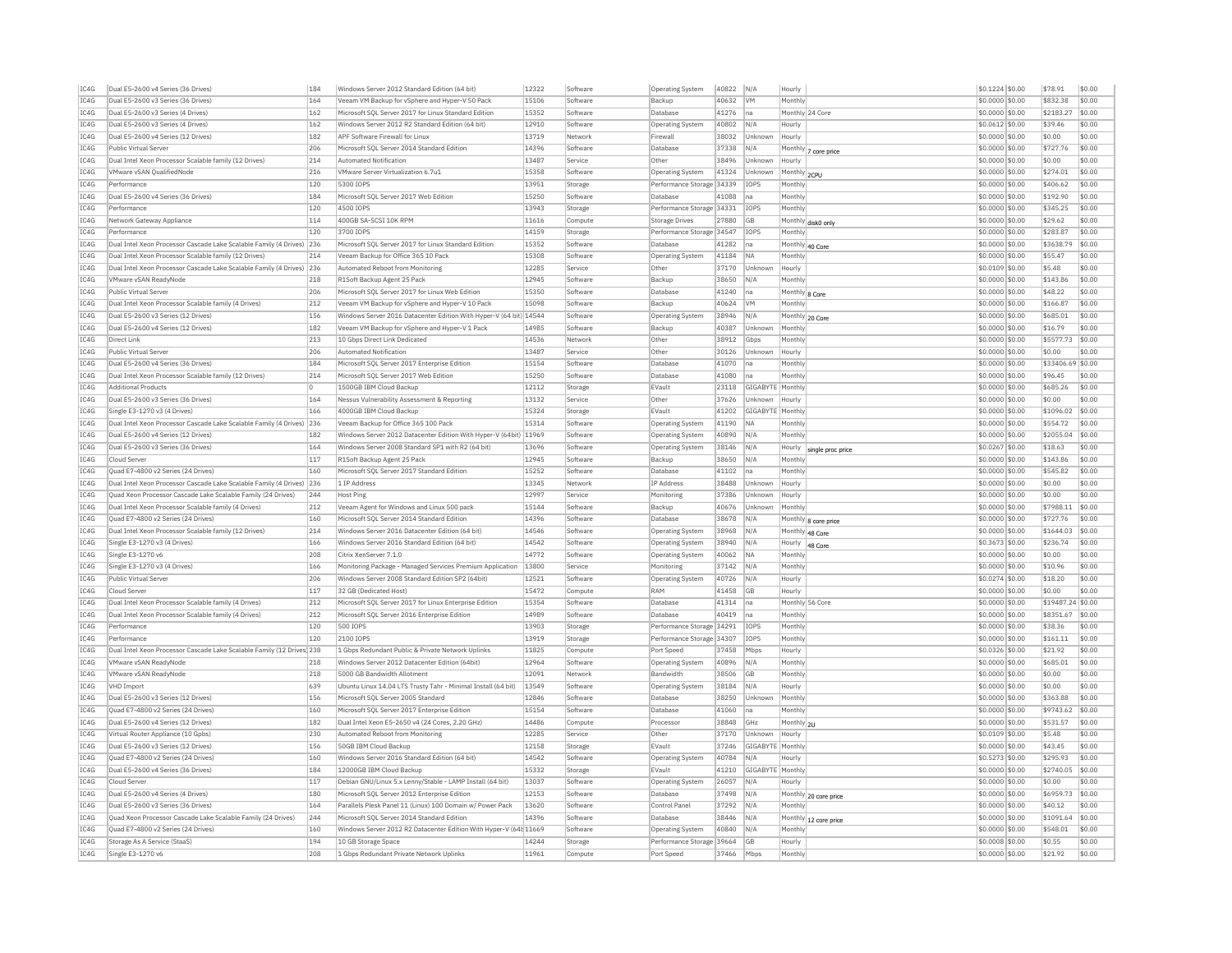| IC4G | Network Gateway Appliance                                              | 114         | Unmetered Bandwidth (100 Mbps Uplink)                                    | 13177          | Network  | Bandwidth                    | 38504 | Unknown   | Monthly         |                                  | \$0.0000 \$0.00  | \$1698.34          | \$0.00 |
|------|------------------------------------------------------------------------|-------------|--------------------------------------------------------------------------|----------------|----------|------------------------------|-------|-----------|-----------------|----------------------------------|------------------|--------------------|--------|
| IC4G | Network Gateway Appliance (10 Gbps)                                    | 158         | 300 GB SAS (15K RPM)                                                     | 12563          | Compute  | Storage Drives               | 37594 | GB        |                 | Monthly disk1 only               | \$0.0000 \$0.00  | \$49.37            | \$0.00 |
| IC4G | Endurance                                                              | 128         | 500 GB Storage Space                                                     | 13823          | Storage  | Performance Storage 34922    |       | GB        |                 | Monthly Snapshot Space High Tier | \$0.0000 \$0.00  | \$82.20            | \$0.00 |
| TC4G | Dual E5-2600 v4 Series (36 Drives)                                     | 184         | Microsoft SOL Server 2016 Enterprise Edition                             | 14989          | Software | Database                     | 40423 | Ina       | Monthly         |                                  | \$0,0000 \$0.00  | \$11135.56 \$0.00  |        |
| IC4G | Single E3-1270 v6                                                      | 208         | Veeam Backup for Office 365 1 Pack                                       | 15304          | Software | Operating System             | 41180 | <b>NA</b> | Monthly         |                                  | \$0.0000 \$0.00  | \$5.55             | \$0.00 |
| IC4G | Dual Intel Xeon Processor Cascade Lake Scalable Family (12 Drives) 238 |             | Microsoft SOL Server 2017 for Linux Standard Edition                     | 15352          | Software | Database                     | 41278 | na        | Monthly 28 Core |                                  | \$0.0000 \$0.00  | \$2547.15          | \$0.00 |
| IC4G | Dual E5-2600 v4 Series (4 Drives)                                      | 180         | Microsoft SQL Server 2014 Standard Edition                               | 14396          | Software | Database                     | 38444 | N/A       |                 | Monthly 24 core price            | \$0,0000 \$0,00  | \$2183.27          | \$0.00 |
| IC4G | Public Virtual Serve                                                   | 206         | Microsoft SOL Server 2014 Standard Edition                               | 14396          | Software | Database                     | 37334 | N/A       |                 | Monthly 20 core price            | \$0,0000 \$0,00  | \$1819.39          | \$0.00 |
| IC4G | Single E3-1270 v3 (4 Drives)                                           | 166         | Microsoft SOL Server 2012 Web Edition                                    | 11803          | Software | Database                     | 37056 | N/A       |                 |                                  | \$0,0000 \$0,00  | \$192.90           | \$0.00 |
| IC4G | Dual E5-2600 v3 Series (36 Drives)                                     | 164         | Veeam Agent for Windows and Linux 5 pack                                 | 14936          | Software | Backup                       | 40336 | N/A       | Monthly         | Monthly 32 core price            | \$0.0000 \$0.00  | \$100.72           | \$0.00 |
| IC4G | Dual E5-2600 v4 Series (12 Drives)                                     | 182         | Windows Server 2012 R2 Datacenter Edition With Hyper-V (64t 11669        |                | Software | Operating System             | 40854 | N/A       | Monthly         |                                  | \$0.0000 \$0.00  | \$2055.04          | \$0.00 |
| TC4G | Dual Intel Xeon Processor Scalable family (12 Drives)                  | 214         | Veeam VM Backup for vSphere and Hyper-V 10 Pack                          | 15096          | Software | Backup                       | 40622 | Unknown   | Monthly         |                                  | \$0,0000 \$0.00  | \$122.44           | \$0.00 |
| IC4G | Ouad Xeon Processor Cascade Lake Scalable Family (24 Drives)           | 244         | Microsoft SOL Server 2017 for Linux Enterprise Edition                   | 15354          | Software | Database                     | 41310 | na        |                 | Monthly 40 Core                  | \$0,0000 \$0,00  | \$13919.46 \$0.00  |        |
|      |                                                                        |             |                                                                          |                |          |                              |       |           |                 |                                  |                  |                    |        |
| IC4G | Single E3-1270 v3 (4 Drives)                                           | 166         | XenServer Enterprise for XenServer 7.x                                   | 14770<br>14208 | Software | Operating System             | 40060 | <b>NA</b> | Monthly         |                                  | \$0.0000 \$0.00  | \$109.60<br>\$2.19 | \$0.00 |
| IC4G | Dual E5-2600 v3 Series (4 Drives)                                      | 162         | Intel TXT (Trusted Execution Technology)                                 |                | Compute  | Other                        | 37116 | Unknown   | Monthly         |                                  | \$0.0000 \$0.00  |                    | \$0.00 |
| IC4G | Quad E7-4800 v2 Series (24 Drives)                                     | 160         | 4 Public IP Addresses                                                    | 12799          | Network  | IP Address                   | 37760 | Unknown   | Hourly          |                                  | \$0,0109 \$0.00  | \$4.38             | \$0.00 |
| IC4G | Dual Intel Xeon Processor Scalable family (4 Drives)                   | 212         | Microsoft SQL Server 2014 Express Edition                                | 14398          | Software | Database                     | 37948 | N/A       | Hourly          |                                  | \$0,0000 \$0,00  | \$0.00             | \$0.00 |
| IC4G | Dual E5-2600 v3 Series (12 Drives)                                     | 156         | Windows Server 2012 Datacenter Edition (64bit)                           | 12964          | Software | Operating System             | 40908 | N/A       | Monthly         |                                  | \$0.0000 \$0.00  | \$2055.04          | \$0.00 |
| IC4G | Dual Intel Xeon Processor Scalable family (4 Drives)                   | 212         | Windows Server 2012 R2 Datacenter Edition (64bit)                        | 12324          | Software | Operating System             | 40856 | N/A       | Monthly         |                                  | \$0,0000 \$0,00  | \$274.01           | \$0.00 |
| TC4G | Dual E5-2600 v4 Series (4 Drives)                                      | 180         | 1 IP Address                                                             | 13345          | Network  | IP Address                   | 38488 | Unknown   | Hourly          |                                  | \$0,0000 \$0.00  | \$0.00             | \$0.00 |
| IC4G | Ouad E7-4800 v2 Series (24 Drives                                      | 160         | Parallels Plesk Panel 11 (Linux) 100 Domain w/ Power Pack                | 13620          | Software | Control Pane                 | 37292 | N/A       | Monthly         |                                  | \$0.0000 \$0.00  | \$40.12            | \$0.00 |
| IC4G | Dual Intel Xeon Processor Scalable family (12 Drives)                  | 214         | 10 Gbns Redundant Public & Private Network Unlinks                       | 14288          | Compute  | Port Speed                   | 39832 | Mbps      | Monthly         |                                  | \$0,0000 \$0,00  | \$219.20           | \$0.00 |
| IC4G | Dual Intel Xeon Processor Cascade Lake Scalable Family (12 Drives) 238 |             | No Operating System                                                      | 14282          | Software | <b>Operating System</b>      | 38426 | <b>NA</b> | Hourly          |                                  | \$0.0000 \$0.00  | \$0.00             | \$0.00 |
| IC4G | Dual E5-2600 v4 Series (4 Drives)                                      | 180         | Microsoft SQL Server 2017 Standard Edition                               | 15252          | Software | Database                     | 41104 | Ina       | Monthly         |                                  | \$0.0000 \$0.00  | \$727.76           | \$0.00 |
| IC4G | Dual E5-2600 v4 Series (12 Drives)                                     | 182         | Microsoft SOL Server 2017 Web Edition                                    | 15250          | Software | Database                     | 41086 | Ina       | Monthly         |                                  | $$0.0000$ \$0.00 | \$168.79           | \$0.00 |
| IC4G | Public Virtual Server                                                  | 206         | Microsoft SQL Server 2012 Web Edition                                    | 11803          | Software | Database                     | 32059 | N/A       |                 | Monthly 24 core price            | \$0,0000 \$0,00  | \$144.67           | \$0.00 |
| IC4G | Virtual Router Appliance                                               | 228         | 1 Gbps Private Network Uplink                                            | 12446          | Compute  | Port Speed                   | 37628 | Mbps      | Hourly          |                                  | \$0.0168 \$0.00  | \$10.96            | \$0.00 |
| IC4G | Dual E5-2600 v3 Series (36 Drives)                                     | 164         | Microsoft SQL Server 2017 Standard Edition                               | 15252          | Software | Database                     | 41102 | na        | Monthly         |                                  | \$0.0000 \$0.00  | \$545.82           | \$0.00 |
| IC4G | Dual Intel Xeon Processor Cascade Lake Scalable Family (12 Drives 238  |             | Microsoft SQL Server 2017 Standard Edition                               | 15252          | Software | Database                     | 41110 | na        | Monthly         |                                  | \$0.0000 \$0.00  | \$1819.39          | \$0.00 |
| TC4G | Dual E5-2600 v4 Series (36 Drives)                                     | 184         | Windows Server 2012 R2 Standard Edition (64 bit                          | 12910          | Software | <b>Operating System</b>      | 40808 | N/A       | Hourly          |                                  | \$0.1837 \$0.00  | \$118.37           | \$0.00 |
| IC4G | Dual Intel Xeon Processor Scalable family (12 Drives)                  | 214         | Windows Server 2016 Datacenter Edition (64 bit)                          | 14546          | Software | Operating System             | 40792 | N/A       | Monthly         |                                  | \$0.0000 \$0.00  | \$1233.02          | \$0.00 |
| IC4G | Storage As A Service (StaaS)                                           | 194         | 450 GB Storage Space                                                     | 14258          | Storage  | Performance Storage 39432    |       | <b>GB</b> | Hourly          |                                  | \$0.1507 \$0.00  | \$98.64            | \$0.00 |
| IC4G | VMware vSAN OualifiedNode                                              | 216         | Windows Server 2012 R2 Datacenter Edition With Hyper-V (64t 11669        |                | Software | <b>Operating System</b>      | 40854 | N/A       | Monthly         |                                  | \$0,0000 \$0,00  | \$2055.04          | \$0.00 |
| IC4G | Performance                                                            | 120         | 600 IOPS                                                                 | 14021          | Storage  | Performance Storage          | 34409 | IOPS      | Monthly         |                                  | \$0.0000 \$0.00  | \$46.03            | \$0.00 |
| IC4G | Dual Intel Xeon Processor Cascade Lake Scalable Family (12 Drives 238  |             | Red Hat Enterprise Linux 7.4 - Minimal Install (64 bit) version-Id 15190 |                | Software | <b>Operating System</b>      | 40978 | <b>NA</b> |                 |                                  | \$0,0000 \$0,00  | \$98.74            | \$0.00 |
| IC4G | Dual E5-2600 v3 Series (12 Drives)                                     | 156         | Windows Server 2012 R2 Standard Edition (64 bit)                         | 12910          | Software | <b>Operating System</b>      | 40810 | N/A       | Hourly          | Monthly For Version Lock         | \$0.2153 \$0.00  | \$138.10           | \$0.00 |
| IC4G | Dual E5-2600 v3 Series (36 Drives)                                     | 164         | 10 Gbps Private Network Uplink                                           | 12654          | Compute  | Port Speed                   | 38344 | Mbps      | Monthly         |                                  | \$0.0000 \$0.00  | \$109.60           | \$0.00 |
| IC4G | Dual E5-2600 v3 Series (36 Drives)                                     | 164         | Red Hat Enterprise Linux 6.5 (64 bit) version-locked                     | 15086          | Software | Operating System             | 40610 | CPU       | Monthly         |                                  | \$0,0000 \$0.00  | \$98.64            | \$0.00 |
| IC4G | <b>Additional Products</b>                                             | $\mathbf 0$ | 128 Portable Private IP Addresses                                        | 12973          | Network  | IP Address                   | 25500 | IPs       | Monthly         |                                  | \$0.0000 \$0.00  | \$0.00             | \$0.00 |
| TC4G | Dual E5-2600 v4 Series (36 Drives)                                     | 184         | Microsoft SOL Server 2017 Enterprise Edition                             | 15154          |          | Database                     | 41054 | Ina       | Monthly         |                                  | \$0,0000 \$0,00  | \$5567.78          | \$0.00 |
|      |                                                                        |             |                                                                          |                | Software |                              |       |           |                 |                                  |                  |                    | \$0.00 |
| IC4G | Dual E5-2600 v3 Series (12 Drives)                                     | 156         | Microsoft SQL Server 2017 Web Edition                                    | 15250          | Software | Database                     | 41074 | Ina       | Monthly         |                                  | \$0.0000 \$0.00  | \$36.17            |        |
| IC4G | Dual Intel Xeon Processor Cascade Lake Scalable Family (12 Drives) 238 |             | Veeam VM Backup for vSphere and Hyper-V 500 pack                         | 15148          | Software | Backup                       | 40680 | Unknown   | Monthly         |                                  | \$0.0000 \$0.00  | \$4881.73          | \$0.00 |
| IC4G | Single E3-1270 v6                                                      | 208         | Microsoft SOL Server 2017 for Linux Web Edition                          | 15350          | Software | Database                     | 41256 | na        | Monthly 48 Core |                                  | \$0.0000 \$0.00  | \$289.35           | \$0.00 |
| IC4G | Dual E5-2600 v3 Series (36 Drives)                                     | 164         | Monitoring Package - Premium Application                                 | 11944          | Service  | Monitoring                   | 37838 | Unknown   | Hourly          |                                  | \$0.0158 \$0.00  | \$10.96            | \$0.00 |
| IC4G | Single E3-1270 v3 (4 Drives)                                           | 166         | CentOS 7.x (64 bit)                                                      | 14210          | Software |                              |       |           |                 |                                  |                  |                    | \$0.00 |
|      |                                                                        |             |                                                                          |                |          | Operating System             | 38196 | N/A       | Hourly          |                                  | \$0,0000 \$0.00  | \$0.00             |        |
| IC4G | Public Virtual Server                                                  | 206         | 1 x 2.0 GHz or higher Core                                               | 15364          | Compute  | Virtual Server Process 41334 |       | CORE      | Hourly          |                                  | \$0.0375 \$0.00  | \$24.86            | \$0.00 |
| IC4G | Quad E7-4800 v2 Series (24 Drives)                                     | 160         | FreeBSD 10.x (64 bit)                                                    | 12745          | Software | Operating System             | 37938 | N/A       | Hourly          |                                  | \$0,0000 \$0.00  | \$0.00             | \$0.00 |
| TC4G | Single E3-1270 v6                                                      | 208         | 1 Gbns Private Network Unlink                                            | 12446          | Compute  | Port Speed                   | 37628 | Mhns      | Hourly          |                                  | \$0,0168 \$0,00  | \$10.96            | \$0.00 |
| IC4G | Dual Intel Xeon Processor Scalable family (12 Drives)                  | 214         | Host Ping and TCP Service Monitoring                                     | 12365          | Service  | Monitoring                   | 37388 | Unknown   | Hourly          |                                  | \$0.0109 \$0.00  | \$5.48             | \$0.00 |
| IC4G | Dual E5-2600 v3 Series (12 Drives)                                     | 156         | Microsoft SQL Server 2014 Enterprise Edition                             | 14394          | Software | Database                     | 37726 | N/A       |                 |                                  | \$0,0000 \$0.00  | \$8351.67          | \$0.00 |
| IC4G | Dual E5-2600 v4 Series (12 Drives)                                     | 182         | Monitoring Package - Managed Services Premium Application                | 13800          | Service  | Monitoring                   | 37142 | N/A       | Monthly         | Monthly 24 core price            | \$0.0000 \$0.00  | \$10.96            | \$0.00 |
| IC4G | <b>Bare Metal Serve</b>                                                | 113         | VMware ESX 4.1                                                           | 13349          | Software | Operating System             | 28626 | N/A       | Monthly         |                                  | \$0,0000 \$0.00  | \$0.00             | \$0.00 |
| TC4G | Dual E5-2600 v4 Series (36 Drives)                                     | 184         | Windows Server 2012 R2 Standard Edition (64 bit)                         | 12910          | Software | <b>Operating System</b>      | 40802 | N/A       | Hourly          |                                  | \$0.0612 \$0.00  | \$39.46            | \$0.00 |
| IC4G | Storage As A Service (StaaS)                                           | 194         | 250 GB Storage Space                                                     | 13822          | Storage  | Performance Storage 39500    |       | GB        | Hourly          |                                  | \$0.0070 \$0.00  | \$4.56             | \$0.00 |
| IC4G | Dual E5-2600 v3 Series (36 Drives)                                     | 164         | Windows Server 2012 R2 Standard Edition (64 bit)                         | 12910          | Software | Operating System             | 40802 | N/A       | Hourly          |                                  | \$0.0612 \$0.00  | \$39.46            | \$0.00 |
| TC4G | Dual E5-2600 v3 Series (4 Drives)                                      | 162         | Microsoft SOL Server 2016 Standard Edition                               | 14987          | Software | Database                     | 40403 | Ina       | Monthly         |                                  | $$0.0000$ \$0.00 | \$2183.27          | \$0.00 |
| IC4G | Dual Intel Xeon Processor Scalable family (4 Drives)                   | 212         | Windows Server 2012 Datacenter Edition (64bit)                           | 12964          | Software | Operating System             | 40908 | N/A       | Monthly         |                                  | \$0,0000 \$0.00  | \$2055.04          | \$0.00 |
| TC4G | Dual E5-2600 v3 Series (36 Drives)                                     | 164         | Plesk Onyx Web Pro Edition 30 Domains (Windows)                          | 14950          | Software | Control Panel                | 40350 | Unknown   | Monthly         |                                  | \$0,0000 \$0.00  | \$16.44            | \$0.00 |
| IC4G | Software License Package                                               | 168         | VMware vSAN Advanced Tier II 20 - 64 6.x 2                               | 14574          | Software | Licenses                     | 39000 | CPU       | Monthly         |                                  | \$0.0000 \$0.00  | \$657.61           | \$0.00 |
| IC4G | Cloud Server                                                           | 117         | Windows Server 2012 Standard Edition (64 bit)                            | 12322          | Software | <b>Operating System</b>      | 40708 | N/A       | Hourly          |                                  | \$0.1096 \$0.00  | \$72.79            | \$0.00 |
| TC4G | Dual E5-2600 v4 Series (4 Drives)                                      | 180         | Ubuntu Linux 14.04 LTS Trusty Tahr (64 bit)                              | 12473          | Software | Operating System             | 38668 | N/A       | Hourly          |                                  | $$0.0000$ \$0.00 | \$0.00             | \$0.00 |
| TC4G | Virtual Router Appliance (10 Gpbs)                                     | 230         | 64 GB RAM                                                                | 14988          | Compute  | RAM                          | 40412 | GB        | Monthly         |                                  | \$0.0000 \$0.00  | \$248.83           | \$0.00 |
| IC4G | <b>Bare Metal Server</b>                                               | 113         | Windows Server 2016 Standard Edition (64 bit)                            | 14542          | Software | <b>Operating System</b>      | 38938 | N/A       |                 | Hourly 32 Core                   | $$0.2459$ \$0.00 | \$157,83           | sin nn |
| IC4G | Cloud Server                                                           | 117         | Microsoft SQL Server 2014 Standard Edition                               | 14396          | Software | Database                     | 37560 | N/A       |                 | Monthly 9 core price             | \$0,0000 \$0.00  | \$909.70           | \$0.00 |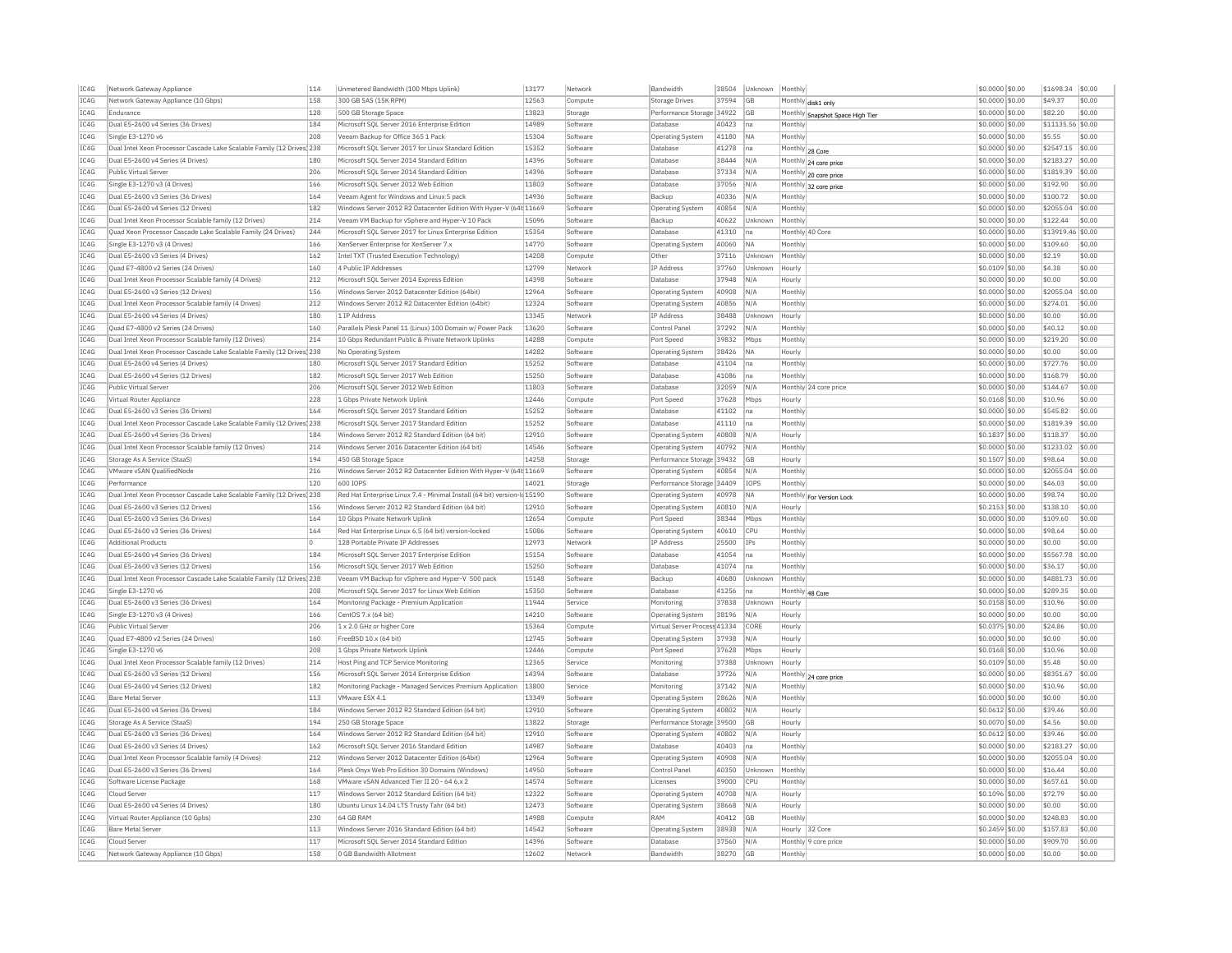| TC4G | Virtual Router Appliance (10 Gpbs)                                     | 230 | No Operating System                                                      | 14282 | Software | <b>Operating System</b>      | 41330 NA  |                   | Hourly                           | \$0.0000 \$0.00  | \$0.00            | \$0.00 |
|------|------------------------------------------------------------------------|-----|--------------------------------------------------------------------------|-------|----------|------------------------------|-----------|-------------------|----------------------------------|------------------|-------------------|--------|
| TC4G | VMware vSAN ReadyNode                                                  | 218 | Monitoring Package - Premium Application                                 | 11944 | Service  | Monitoring                   | 37838     | <b>Unknown</b>    | Hourly                           | \$0.0158 \$0.00  | \$10.96           | \$0.00 |
| TC4G | Single E3-1270 v3 (4 Drives)                                           | 166 | FreeBSD 10.x (64 bit)                                                    | 12745 | Software | Operating System             | 37938     | N/A               | Hourly                           | $$0.0000$ \$0.00 | \$0.00            | \$0.00 |
| TC4G | Control Panels for VPS                                                 | 118 | cPanel for Virtuozzo and OpenVZ                                          | 12268 | Software | Control Panel                | 21344     | Unknown           | Monthly                          | \$0,0000 \$0.00  | \$9.86            | \$0.00 |
| TC4G | <b>Bare Metal Server</b>                                               | 113 | Red Hat Enterprise Linux 6.x (64 bit) (per-processor licensing)          | 12528 | Software | <b>Operating System</b>      | 29755     | N/A               | Monthly 1 processor price        | \$0.0000 \$0.00  | \$49.32           | \$0.00 |
| TCAG | Dual E5-2600 v4 Series (36 Drives                                      | 184 | Windows Server 2012 Standard Edition (64 bit)                            | 12322 | Software | <b>Operating System</b>      | 40824 N/A |                   | Hourly                           | \$0.1530 \$0.00  | \$98.64           | \$0.00 |
| IC4G | Dual E5-2600 v3 Series (36 Drives)                                     | 164 | Microsoft SQL Server 2017 Enterprise Edition                             | 15154 | Software | Database                     | 41068     | na                | Monthly                          | \$0.0000 \$0.00  | \$19487.24 \$0.00 |        |
| TCAG | Single F3-1270 v6                                                      | 208 | 100 Mbos Dual Public & Private Network Unlinks (Unbonded)                | 14304 | Compute  | Port Speed                   | 37944     | Mhns              | Hourly                           | \$0,0000 \$0.00  | \$0.00            | \$0.00 |
| IC4G | Application Delivery Appliance                                         | 629 | Citrix NetScaler VPX 11 1000Mbps Standard                                | 14444 | Network  | NetScale                     | 38794     | Mbps              | Monthly                          | \$0.0000 \$0.00  | \$1314.13 \$0.00  |        |
| TCAG | Ouad E7-4800 v2 Series (24 Drives)                                     | 160 | Windows Server 2012 Standard Edition (64 bit)                            | 12322 | Software | <b>Operating System</b>      | 40830     | N/A               | Hourly                           | \$0,2459 \$0,00  | \$157.83          | \$0.00 |
| IC4G | Cloud Server                                                           | 117 | Windows Server 2008 Standard Edition SP2 (64bit)                         | 12521 | Software | Operating System             | 40746     | N/A               | Hourly                           | \$1,7566 \$0.00  | \$1164.66         | \$0.00 |
| TC4G | Dual Intel Xeon Processor Cascade Lake Scalable Family (4 Drives) 236  |     | Microsoft SOL Server 2016 Enterprise Edition                             | 14989 | Software | Database                     | 40407     | Ina               | Monthly                          | \$0.0000 \$0.00  | \$1391.95 \$0.00  |        |
| IC4G | Dual E5-2600 v3 Series (4 Drives)                                      | 162 | Microsoft SOL Server 2017 Enterprise Edition                             | 15154 | Software | Database                     | 41066     | Ina               | Monthly                          | \$0.0000 \$0.00  | \$16703.35 \$0.00 |        |
| TC4G | Dual Intel Xeon Processor Cascade Lake Scalable Family (4 Drives) 236  |     | Microsoft SQL Server 2017 Web Edition                                    | 15250 | Software | Database                     | 41094 na  |                   | Monthly                          | \$0.0000 \$0.00  | \$337.57          | \$0.00 |
| IC4G | Dual E5-2600 v4 Series (4 Drives)                                      | 180 | Microsoft SOL Server 2017 for Linux Web Edition                          | 15350 | Software | Database                     | 41258     | Ina               | Monthly 56 Core                  | \$0.0000 \$0.00  | \$337.57          | \$0.00 |
| TC4G | Dual Intel Xeon Processor Scalable family (4 Drives)                   | 212 | Microsoft SOL Server 2017 for Linux Standard Edition                     | 15352 | Software | Database                     | 41266 na  |                   | Monthly 6 Core                   | \$0,0000 \$0.00  | \$545.82          | \$0.00 |
| IC4G | Network Gateway Appliance                                              | 114 | 300 GB SAS (15K RPM)                                                     | 12563 | Compute  | <b>Storage Drives</b>        | 22863     | <b>GB</b>         | Monthly disk2-x                  | \$0.0000 \$0.00  | \$49.37           | \$0.00 |
| IC4G | Cloud Server                                                           | 117 | 250 GB Bandwidth Allotment                                               | 14286 | Network  | Bandwidth                    | 37742 GB  |                   | Monthly                          | \$0.0000 \$0.00  | \$0.00            | \$0.00 |
| TCAG | VMware vSAN QualifiedNode                                              | 216 | Windows Server 2012 Standard Edition (64 bit)                            | 12322 | Software | <b>Operating System</b>      | 40830     | N/A               | Hourly                           | \$0.2459 \$0.00  | \$157.83          | \$0.00 |
| TC4G | Dual E5-2600 v3 Series (4 Drives)                                      | 162 | Windows Server 2012 R2 Datacenter Edition (64bit)                        | 12324 | Software | <b>Operating System</b>      | 40858 N/A |                   | Monthly                          | \$0.0000 \$0.00  | \$548.01          | \$0.00 |
| TCAG | Dual E5-2600 v3 Series (4 Drives)                                      | 162 | Parallels Plesk Panel 11 (Linux) 100 Domain w/ Power Pack                | 13620 | Software | Control Panel                | 37292     | N/A               | Monthly                          | \$0.0000 \$0.00  | \$40.12           | \$0.00 |
| IC4G | Quad E7-4800 v2 Series (24 Drives)                                     | 160 | Windows Server 2012 R2 Standard Edition (64 bit)                         | 12910 | Software | <b>Operating System</b>      | 40814 N/A |                   | Hourly                           | \$0.2755 \$0.00  | \$177.56          | \$0.00 |
| TCAG | Dual E5-2600 v3 Series (4 Drives)                                      | 162 | Microsoft SQL Server 2017 for Linux Standard Edition                     | 15352 | Software | Database                     | 41274     | Ina               | Monthly 20 Core                  | \$0,0000 \$0.00  | \$1819.39         | \$0.00 |
| TCAG | VHD Import                                                             | 639 | VMware FSXi 5.5                                                          | 14266 | Software | Operating System             | 35010     | Unknown           | Hourly                           | \$0.0000 \$0.00  | \$0.00            | \$0.00 |
| IC4G | Ouad E7-4800 v2 Series (24 Drives)                                     | 160 | 10 Gbos Public & Private Network Uplinks                                 | 13735 | Compute  | Port Speed                   | 37456     | Mbps              | Monthly                          | \$0,0000 \$0.00  | \$109.60          | \$0.00 |
| IC4G | Dual Intel Xeon Processor Cascade Lake Scalable Family (12 Drives) 238 |     | Microsoft SOL Server 2016 Enterprise Edition                             | 14989 | Software | Database                     | 40429     | na                | Monthly                          | \$0.0000 \$0.00  | \$19487.24 \$0.00 |        |
| TC4G | Dual Intel Xeon Processor Scalable family (12 Drives)                  | 214 | Red Hat Enterprise Linux 7.4 (64 bit) version-locked                     | 15188 | Software | Operating System             | 40972     | <b>NA</b>         | Monthly For version lock         | \$0,0000 \$0.00  | \$98.74           | \$0.00 |
| TC4G | Quad E7-4800 v2 Series (24 Drives)                                     | 160 | Microsoft SQL Server 2017 Enterprise Edition                             | 15154 | Softwan  | Database                     | 41064     | na                | Monthly                          | \$0.0000 \$0.00  | \$13919.46 \$0.00 |        |
| TCAG | Dual E5-2600 v3 Series (4 Drives)                                      | 162 | Microsoft SOL Server 2005 Workgroup                                      | 12960 | Software | Database                     | 38254     | <b>Unknown</b>    | Monthly                          | \$0,0000 \$0.00  | \$76.72           | \$0.00 |
| IC4G | Public Virtual Server                                                  | 206 | Microsoft SQL Server 2012 Standard Edition                               | 11956 | Software | Database                     | 33204     | N/A               |                                  | \$0.0000 \$0.00  | \$2183.27         | \$0.00 |
| TCAG | Cloud Server                                                           | 117 | <b>Business Continuance Insurance</b>                                    | 11806 | Compute  | Business Continuity          | 19912     | Unknown Monthly   | Monthly 24 core price            | \$0.0000 \$0.00  | \$5.48            | \$0.00 |
| TCAG | Dual Intel Xeon Processor Scalable family (12 Drives)                  | 214 | 12000GB IBM Cloud Backur                                                 | 15332 | Storage  | EVault                       | 41210     | GIGABYTE Monthly  |                                  | \$0,0000 \$0,00  | \$2740.05         | \$0.00 |
| TCAG |                                                                        | 208 |                                                                          | 13691 | Software |                              | 36998     | N/A               |                                  |                  | \$0.00            | \$0.00 |
|      | Single E3-1270 v6                                                      |     | CentOS 5.x (64 bit)                                                      |       |          | <b>Operating System</b>      |           |                   | Hourly                           | \$0.0000 \$0.00  |                   |        |
| IC4G | Dual E5-2600 v3 Series (36 Drives)                                     | 164 | 100GB IBM Cloud Backup                                                   | 12156 | Storage  | EVault                       | 37190     | GIGABYTE Monthly  |                                  | \$0,0000 \$0,00  | \$71.09           | \$0.00 |
| TC4G | Network Gateway Appliance                                              | 114 | Rehnot / KVM over TP                                                     | 13180 | Compute  | Remote Management 27192      |           | <b>Ilnknown</b>   | Hourly                           | \$0.0000 \$0.00  | \$0.00            | \$0.00 |
| IC4G | Public Virtual Server                                                  | 206 | Red Hat Enterprise Linux 7.x - LAMP Install (64 bit)                     | 14420 | Software | <b>Operating System</b>      | 38790     | IN/               | Hourly                           | \$0.1313 \$0.00  | \$101.93          | \$0.00 |
| TC4G | Quad E7-4800 v2 Series (24 Drives)                                     | 160 | Windows Server 2012 Datacenter Edition With Hyper-V (64bit) 11969        |       | Software | Operating System             | 40886     | N/A               | Monthly                          | \$0.0000 \$0.00  | \$1233.02 \$0.00  |        |
| IC4G | Dual Intel Xeon Processor Cascade Lake Scalable Family (4 Drives) 236  |     | Microsoft SQL Server 2016 Enterprise Edition                             | 14989 | Software | Database                     | 40419     | Ina               | Monthly                          | \$0.0000 \$0.00  | \$8351.67         | \$0.00 |
| TC4G | Dual E5-2600 v3 Series (36 Drives)                                     | 164 | Red Hat Enterprise Linux 7.4 - Minimal Install (64 bit) version-ld 15190 |       | Software | Operating System             | 40978 NA  |                   | Monthly For Version Lock         | \$0,0000 \$0.00  | \$98.74           | \$0.00 |
| TCAG | Dual E5-2600 v3 Series (4 Drives)                                      | 162 | Veeam VM Backup for vSphere and Hyper-V 25 Pack                          | 15100 | Software | Backup                       | 40626     | Unknown           | Monthly                          | \$0.0000 \$0.00  | \$305.11          | \$0.00 |
| IC4G | Single E3-1270 v3 (4 Drives)                                           | 166 | R1Soft Backup Agent 5 Pack                                               | 13130 | Software | Backup                       | 37918     | N/A               | Monthl                           | \$0.0000 \$0.00  | \$36.99           | \$0.00 |
| TCAG | Dual E5-2600 v3 Series (12 Drives)                                     | 156 | QuantaStor 4.x (4 TB) - QuantaStor Extra Small Tier                      | 14468 | Software | Operating System             | 38818     | N/A               | Monthly                          | \$0.0000 \$0.00  | \$170.98          | \$0.00 |
| TCAG | Quad E7-4800 v2 Series (24 Drives)                                     | 160 | QuantaStor 4.x (4 TB) - QuantaStor Extra Small Tier                      | 14468 | Software | <b>Operating System</b>      | 38818 N/A |                   | Monthly                          | \$0.0000 \$0.00  | \$170.98          | \$0.00 |
| TCAG | Ouad E7-4800 v2 Series (24 Drives)                                     | 160 | 1 TR RAM                                                                 | 14364 | Compute  | RAM                          | 38462     | <b>GB</b>         | Monthly                          | \$0.0000 \$0.00  | \$2144.64 \$0.00  |        |
| IC4G | Dual E5-2600 v3 Series (12 Drives)                                     | 156 | Windows Server 2012 Datacenter Edition With Hyper-V (64bit) 11969        |       | Software | <b>Operating System</b>      | 40886     | N/A               | Monthly                          | \$0.0000 \$0.00  | \$1233.02 \$0.00  |        |
| TCAG | Dual E5-2600 v3 Series (12 Drives)                                     | 156 | Microsoft SQL Server 2017 for Linux Web Edition                          | 15350 | Software | Database                     | 41236     | Ina               | Monthly 4 Core                   | \$0,0000 \$0.00  | \$24.11           | \$0.00 |
| TCAG | Quad E7-4800 v2 Series (24 Drives)                                     | 160 | Windows Server 2016 Datacenter Edition (64 bit)                          | 14546 | Software | Operating System             | 38960     | N/A               | Monthly 20 Core                  | \$0,0000 \$0,00  | \$685.01          | \$0.00 |
| TCAG | Dual E5-2600 v3 Series (36 Drives)                                     | 164 | 10 Ghns Redundant Public & Private Network Unlinks                       | 14288 | Compute  | Port Speed                   | 39832     | <b>Mhns</b>       | Monthly                          | $$0.0000$ \$0.00 | \$219.20          | \$0.00 |
| IC4G | Dual E5-2600 v3 Series (12 Drives                                      | 156 | VMware ESXi 5.5                                                          | 13196 | Software | Operating System             | 38422     | Unknown           | Hourly                           | \$0,0000 \$0,00  | \$0.00            | \$0.00 |
| TCAG | Quad E7-4800 v2 Series (24 Drives)                                     | 160 | Microsoft SOL Server 2014 Enterprise Edition                             | 14394 | Software | Database                     | 37724     | N/A               | Monthly 40 core price            | \$0,0000 \$0.00  | \$13919.46 \$0.00 |        |
| IC4G | Dual E5-2600 v3 Series (12 Drives)                                     | 156 | NVIDIA Tesla K80 Graphic Card                                            | 14358 | Comput   | Processo                     | 37952     | Cuda Core Monthly |                                  | \$0.0000 \$0.00  | \$548.01          | \$0.00 |
| TCAG | Ouad E7-4800 v2 Series (24 Drives)                                     | 160 | Microsoft SOL Server 2008 Web                                            | 12859 | Software | Database                     | 38544     | Unknown           | Monthly dual-proc pricing stub   | \$0.0000 \$0.00  | \$46.03           | \$0.00 |
| IC4G | Endurance                                                              | 128 | 250 GB Storage Space                                                     | 13822 | Storage  | Performance Storage 34916    |           | <b>GB</b>         | Monthly Snapshot Space High Tier | \$0.0000 \$0.00  | \$41.11           | \$0.00 |
| TC4G | Software License Package                                               | 168 | VMware vRealize Log Insight 3.0                                          | 14774 | Software | Licenses                     | 40064     | CPIJ              | Monthly                          | \$0.0000 \$0.00  | \$74.53           | \$0.00 |
| IC4G | Single E3-1270 v6                                                      | 208 | Microsoft SOL Server 2014 Enterprise Edition                             | 14394 | Software | Database                     | 37946     | N/A               | Monthly                          | \$0,0000 \$0,00  | \$4871.81         | \$0.00 |
| TC4G | Dual E5-2600 v3 Series (36 Drives)                                     | 164 | 1 Gbps Public & Private Network Uplinks (Unbonded)                       | 14302 | Compute  | Port Speed                   | 37324     | Mbps              | 13 core price<br>Hourly          | \$0.0326 \$0.00  | \$21.92           | \$0.00 |
| IC4G | Dual E5-2600 v3 Series (12 Drives)                                     | 156 | Windows Server 2016 Standard Edition (64 bit)                            | 14542 | Software | Operating System             | 40784     | N/A               | Hourly                           | \$0,5273 \$0.00  | \$295.93          | \$0.00 |
| TC4G | Dual Intel Xeon Processor Scalable family (4 Drives)                   | 212 | 20000 GB Bandwidth Allotment                                             | 12082 | Network  | Bandwidth                    | 26678     | G <sub>B</sub>    | Monthly                          |                  | \$0.00            | \$0.00 |
| IC4G | Dual E5-2600 v4 Series (36 Drives                                      | 184 |                                                                          | 11803 | Software | Database                     |           | N/A               |                                  | \$0.0000 \$0.00  | \$72.34           | \$0.00 |
|      |                                                                        |     | Microsoft SQL Server 2012 Web Edition                                    |       |          |                              | 38622     |                   | Monthly 12 core price            | \$0.0000 \$0.00  |                   |        |
| IC4G | Endurance                                                              | 128 | 150 GB Storage Space                                                     | 14248 | Storage  | Performance Storage 34964 GB |           |                   | Monthly Snapshot Space High Tier | \$0.0000 \$0.00  | \$24.67           | \$0.00 |
| TCAG | <b>Public Virtual Server</b>                                           | 206 | Microsoft SQL Server 2014 Web Edition                                    | 14400 | Software | Database                     | 37574     | N/A               | Monthly 14 core                  | \$0.0000 \$0.00  | \$84.39           | \$0.00 |
| TC4G | Single E3-1270 v3 (4 Drives)                                           | 166 | Managed Server                                                           | 13256 | Service  | Managed Resource             | 38716     | N/A               | Monthly                          | \$0.0000 \$0.00  | \$327.71          | \$0.00 |
| TCAG | Performance                                                            | 120 | 5600 TOPS                                                                | 14178 | Storage  | Performance Storage 34566    |           | <b>TOPS</b>       | Monthly                          | $$0.0000$ \$0.00 | \$429.64          | \$0.00 |
| IC4G | Cloud Serve                                                            | 117 | 100 Mbps Public & Private Network Uplinks (Dedicated Host)               | 15482 | Comput   | Port Speed                   | 41468     | Mbps              | Hourly   Dedicated Host          | \$0.0000 \$0.00  | \$0.00            | \$0.00 |
| IC4G | Single E3-1270 v3 (4 Drives)                                           | 166 | Microsoft SQL Server 2014 Standard Edition                               | 14396 | Software | Database                     | 38676     | N/A               | Monthly 10 core price            | \$0.0000 \$0.00  | \$909.70          | \$0.00 |
|      |                                                                        |     |                                                                          |       |          |                              |           |                   |                                  |                  |                   |        |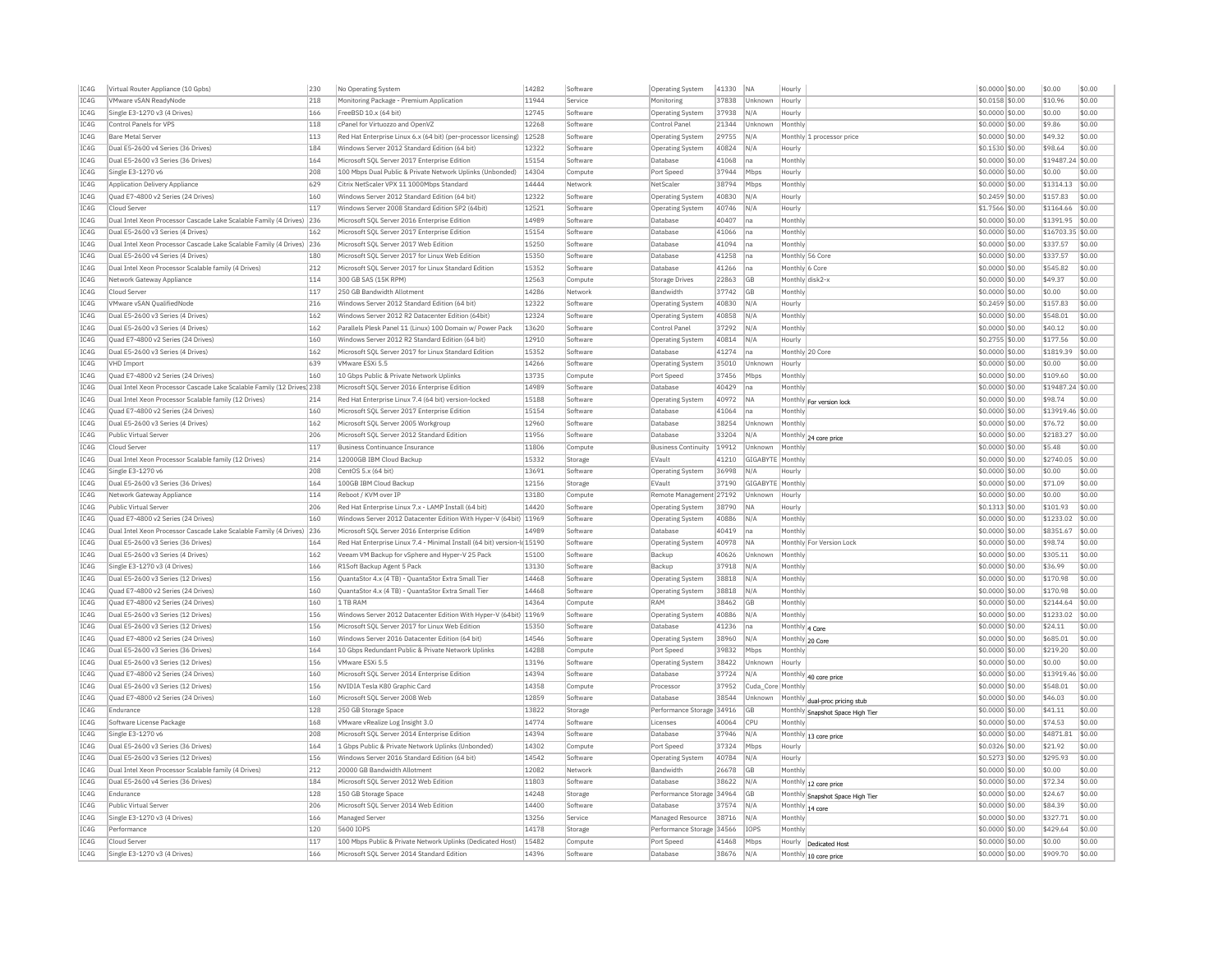| IC4G         | Single E3-1270 v3 (4 Drives)                                             | 166        | Windows Server 2012 Datacenter Edition (64bit)                                 | 12964          | Software             | <b>Operating System</b>              | 40900          | N/A                | Monthly                   |                                                      | \$0.0000 \$0.00                     | \$959.02             | \$0.00           |
|--------------|--------------------------------------------------------------------------|------------|--------------------------------------------------------------------------------|----------------|----------------------|--------------------------------------|----------------|--------------------|---------------------------|------------------------------------------------------|-------------------------------------|----------------------|------------------|
| TC4G         | Cloud Server                                                             | 117        | Microsoft SOL Server 2012 Web Edition                                          | 11803          | Software             | Database                             | 30190          | N/A                |                           | Monthly   9 core price                               | \$0,0000 \$0.00                     | \$60.28              | \$0.00           |
| IC4G         | Dual E5-2600 v3 Series (36 Drives)                                       | 164        | VMware Server Virtualization 6.5                                               | 14740          | Software             | Operating System                     | 40034          | Unknown            | Monthly 2-CPU             |                                                      | \$0,0000 \$0.00                     | \$274.01             | \$0.00           |
| IC4G         | Cloud Server                                                             | 117        | Windows Server 2012 R2 Standard Edition (64 bit                                | 12910          | Software             | Operating System                     | 40682          | N/A                | Hourly                    |                                                      | \$0.0274 \$0.00                     | \$18.20              | \$0.00           |
| IC4G         | Dual E5-2600 v4 Series (4 Drives)                                        | 180        | Veeam Backup for Office 365 10 Pack                                            | 15308          | Software             | Operating System                     | 41184          | <b>NA</b>          | Monthly                   |                                                      | \$0,0000 \$0.00                     | \$55.47              | \$0.00           |
| IC4G         | Dual Intel Xeon Processor Scalable family (12 Drives)                    | 214        | Windows Server 2016 Datacenter Edition With Hyper-V (64 bit) 14544             |                | Software             | Operating System                     | 38948          | N/A                | Monthly 24 Core           |                                                      | \$0,0000 \$0.00                     | \$822.02             | \$0.00           |
| TC4G         | Dual Intel Xeon Processor Scalable family (4 Drives)                     | 212        | 1 Gbps Public & Private Network Uplinks                                        | 12360          | Compute              | Port Speed                           | 37174          | Mbps               | Hourly                    |                                                      | \$0.0326 \$0.00                     | \$21.92              | \$0.00           |
| IC4G         | VMware vSAN QualifiedNode                                                | 216        | Windows Server 2012 R2 Standard Edition (64 bit)                               | 12910          | Software             | Operating System                     | 40804          | N/A                | Hourly                    |                                                      | \$0.1224 \$0.00                     | \$78.91              | \$0.00           |
| IC4G         | VMware vSAN ReadyNode                                                    | 218        | Windows Server 2012 Standard Edition (64 bit)                                  | 12322          | Software             | <b>Operating System</b>              | 40826          | N/A                | Hourly                    |                                                      | \$0.1837 \$0.00                     | \$118.37             | \$0.00           |
| IC4G         | Cloud Server                                                             | 117        | 40GB IBM Cloud Backup                                                          | 12159          | Storage              | EVault                               | 20863          | GIGARYTE Monthly   |                           |                                                      | \$0,0000 \$0,00                     | \$38.51              | \$0.00           |
| IC4G         | Ouad E7-4800 v2 Series (24 Drives)                                       | 160        | Red Hat Enterprise Linux 6.5 (64 bit) version-locked                           | 15086          | Software             | Operating System                     | 40612          | CPU                | Monthly                   |                                                      | \$0,0000 \$0.00                     | \$197.28             | \$0.00           |
| IC4G         | <b>Additional Products</b>                                               | $\circ$    | 10000GB IBM Cloud Backup                                                       | 15330          |                      | EVault                               | 41208          | GIGABYTE Monthly   |                           |                                                      | \$0,0000 \$0.00                     | \$2284.86            | \$0.00           |
| IC4G         | Dual Intel Xeon Processor Cascade Lake Scalable Family (12 Drives 238    |            | Riak 1.x                                                                       | 12432          | Storage<br>Software  | Database                             | 38408          |                    |                           |                                                      | \$0,0000 \$0.00                     | \$0.00               | \$0.00           |
|              |                                                                          |            |                                                                                |                |                      |                                      |                | N/A                | Hourly                    |                                                      |                                     |                      |                  |
| IC4G<br>TC4G | Dual E5-2600 v3 Series (4 Drives)<br>Dual E5-2600 v3 Series (4 Drives    | 162        | OuantaStor 4.x (4 TB) - OuantaStor Extra Small Tie<br>1 TP Address             | 14468<br>13345 | Software             | Operating System                     | 38818          | N/A                | Monthly                   |                                                      | \$0,0000 \$0.00                     | \$170.98             | \$0.00<br>\$0.00 |
|              |                                                                          | 162        |                                                                                |                | Network              | <b>TP Address</b>                    | 38488          | Unknown            | Hourly                    |                                                      | \$0,0000 \$0.00                     | \$0.00               |                  |
| IC4G         | Dual E5-2600 v3 Series (4 Drives)                                        | 162        | Microsoft SQL Server 2017 for Linux Standard Edition                           | 15352          | Software             | Database                             | 41268          | na                 | Monthly 8 Core            |                                                      | \$0.0000 \$0.00                     | \$727.76             | \$0.00           |
| IC4G         | Dual Intel Xeon Processor Cascade Lake Scalable Family (4 Drives) 236    |            | Microsoft SOL Server 2017 for Linux Enterprise Edition                         | 15354          | Software             | Database                             | 41308          | na                 | Monthly 32 Core           |                                                      | \$0.0000 \$0.00                     | \$11135.56 \$0.00    |                  |
| TC4G         | Virtual Router Appliance                                                 | 228        | Network Gateway Appliance - 1Gbps - Bring Your Own Appliand 15508              |                | Software             | Operating System                     | 41530          | Ghns               | Monthly                   |                                                      | \$0,0000 \$0.00                     | \$131.52             | $s$ 0.00         |
| IC4G         | Public Virtual Server                                                    | 206        | 62 x 2.0 GHz or higher Cores                                                   | 15220          | Compute              | Virtual Server Process 41014         |                | CORE               | Hourly                    |                                                      | \$1,8346 \$0.00                     | \$1217.79            | \$0.00           |
| IC4G         | Dual E5-2600 v4 Series (4 Drives)                                        | 180        | Microsoft SOL Server 2017 Web Edition                                          | 15250          | Software             | Database                             | 41088          | na                 | Monthly                   |                                                      | \$0,0000 \$0.00                     | \$192.90             | \$0.00           |
| IC4G         | Public Virtual Server                                                    | 206        | Microsoft SQL Server 2012 Enterprise Edition                                   | 12153          | Software             | Database                             | 26131          | N/A                |                           | Monthly 1 core price                                 | \$0.0000 \$0.00                     | \$695.97             | \$0.00           |
| IC4G         | Ouad Xeon Processor Cascade Lake Scalable Family (24 Drives)             | 244        | Microsoft SQL Server 2017 Standard Edition                                     | 15252          | Software             | Database                             | 41110          | Ina                | Monthly                   |                                                      | \$0,0000 \$0.00                     | \$1819.39            | \$0.00           |
| IC4G         | Dual E5-2600 v4 Series (12 Drives)                                       | 182        | MongoDB Community Edition                                                      | 13473          | Software             | Database                             | 38388          | N/A                | Hourly                    |                                                      | \$0,0000 \$0.00                     | \$0.00               | \$0.00           |
| IC4G         | Cloud Server                                                             | 117        | Windows Server 2016 Standard Edition (64 bit)                                  | 14540          | Software             | Operating System                     | 38922          | N/A                | Hourly                    | 16 Core                                              | \$0.4394 \$0.00                     | \$291.17             | \$0.00           |
| IC4G         | Ouad E7-4800 v2 Series (24 Drives)                                       | 160        | Veeam VM Backup for vSphere and Hyper-V 1 Pack                                 | 14983          | Software             | Backup                               | 40385          | Unknown            | Monthly                   |                                                      | \$0,0000 \$0.00                     | \$12.84              | \$0.00           |
| IC4G         | Single E3-1270 v3 (4 Drives)                                             | 166        | Microsoft SQL Server 2008 Enterprise                                           | 12516          | Software             | Database                             | 37420          | Unknown            |                           | Monthly sngle-proc pricing                           | \$0.0000 \$0.00                     | \$1391.95            | \$0.00           |
| IC4G         | Quad Xeon Processor Cascade Lake Scalable Family (24 Drives)             | 244        | R1Soft Backup Agent 5 Pack                                                     | 13130          | Software             | Backup                               | 37918          | N/f                | Monthly                   |                                                      | \$0.0000 \$0.00                     | \$36.99              | \$0.00           |
| TC4G         | Dual E5-2600 v4 Series (4 Drives)                                        | 180        | Debian GNU/Linux 8.x iessie/Stable (64 bit)                                    | 14408          | Software             | Operating System                     | 37744          | N/A                | Hourly                    |                                                      | \$0,0000 \$0.00                     | \$0.00               | \$0.00           |
| IC4G         | Single E3-1270 v3 (4 Drives)                                             | 166        | Red Hat Enterprise Linux 7.4 (64 bit) version-locked                           | 15188          | Software             | Operating System                     | 40970          | <b>NA</b>          |                           | Monthly For Version Lock                             | \$0.0000 \$0.00                     | \$49.32              | \$0.00           |
| IC4G         | Cloud Server                                                             | 117        | Microsoft SOL Server 2017 for Linux Enterprise Edition                         | 15354          | Software             | Database                             | 41302          | Ina                | Monthly 20 Core           |                                                      | \$0,0000 \$0.00                     | \$6959.73            | \$0.00           |
| TC4G         | VMware vSAN ReadvNode                                                    | 218        | Windows Server 2012 Datacenter Edition (64bit)                                 | 12964          | Software             | Operating System                     | 40892          | N/A                | Monthly                   |                                                      | \$0,0000 \$0.00                     | \$274.01             | \$0.00           |
| IC4G         | Single E3-1270 v3 (4 Drives)                                             | 166        | <b>Email and Ticket</b>                                                        | 13785          | Service              | Other                                | 37768          | Unknown            | Hourly                    |                                                      | \$0,0000 \$0.00                     | \$0.00               | \$0.00           |
| IC4G         | <b>Bare Metal Server</b>                                                 | 113        | Windows Server 2008 Enterprise Edition SP2 (64bit)                             | 13137          | Software             | Operating System                     | 34036          | N/A                | Monthly                   |                                                      | \$0,0000 \$0,00                     | \$70.15              | \$0.00           |
| IC4G         | <b>Additional Products</b>                                               | $\Omega$   | Dedicated Rack (Full)                                                          | 13247          | Service              | Virtual Datacenter                   | 27686          | N/A                | Monthly                   |                                                      | \$0.0000 \$0.00                     | \$2411.24            | \$0.00           |
| IC4G         | Dual E5-2600 v3 Series (4 Drives)                                        | 162        | Microsoft SQL Server 2012 Standard Edition                                     | 11956          | Software             | Database                             | 37286          | N/A                |                           | Monthly 24 core price                                | \$0.0000 \$0.00                     | \$2183.27            | \$0.00           |
| IC4G         | Dual E5-2600 v4 Series (12 Drives                                        | 182        | 10 Gbns Dual Public & Private Network Unlinks (Unbonded)                       | 14298          | Compute              | Port Speed                           | 38432          | Mbps               | Monthly                   |                                                      | $$0.0000$ \$0.00                    | \$219.20             | 50.00            |
| IC4G         | Public Virtual Server                                                    | 206        | Windows Server 2008 Standard Edition SP2 (64bit)                               | 12521          | Software             | Operating System                     | 40742          | N/A                | Hourly                    |                                                      | \$1.5374 \$0.00                     | \$1019.08            | \$0.00           |
| TC4G         | Dual E5-2600 v4 Series (4 Drives)                                        | 180        | Windows Server 2016 Standard Edition (64 bit)                                  | 14542          | Software             | Operating System                     | 38932          | N/A                |                           |                                                      | \$0,1530 \$0.00                     | \$98.64              | \$0.00           |
| TC4G         | Performance                                                              | 120        | 900 TOPS                                                                       | 13907          | Storage              | Performance Storage 34295            |                | TOP5               | Hourly 20 Core<br>Monthly |                                                      | $$0.0000$ \$0.00                    | \$69.05              | \$0.00           |
| IC4G         | Quad Xeon Processor Cascade Lake Scalable Family (24 Drives)             | 244        | Monitoring Package - Managed Services Premium Application                      | 13800          | Service              | Monitoring                           | 37142          | N/A                | Monthly                   |                                                      | \$0.0000 \$0.00                     | \$10.96              | \$0.00           |
| TCAG         | Single E3-1270 v3 (4 Drives)                                             | 166        | Windows Server 2012 R2 Standard Edition (64 bit)                               | 12910          | Software             |                                      | 40804          | N/A                |                           |                                                      |                                     | \$78.91              | \$0.00           |
| IC4G         | Dual E5-2600 v4 Series (12 Drives)                                       | 182        | Windows Server 2012 R2 Datacenter Edition With Hyper-V (64t 11669              |                | Software             | Operating System<br>Operating System | 40840          | N/A                | Hourly<br>Monthly         |                                                      | \$0,1224 \$0,00<br>\$0.0000 \$0.00  | \$548.01             | \$0.00           |
|              |                                                                          |            |                                                                                |                |                      |                                      |                |                    |                           |                                                      |                                     |                      |                  |
| IC4G<br>IC4G | Quad E7-4800 v2 Series (24 Drives)<br>Dual E5-2600 v4 Series (36 Drives) | 160<br>184 | R1Soft Backup Agent 25 Pack<br>QuantaStor 4 x (128 TB) - QuantaStor Large Tier | 12945<br>14474 | Software             | Backup                               | 38650<br>38824 | N/A<br>N/A         | Monthly<br>Monthly        |                                                      | \$0.0000 \$0.00<br>$$0.0000$ \$0.00 | \$143.86<br>\$765.02 | \$0.00<br>\$0.00 |
| TC4G         | Single E3-1270 v6                                                        | 208        |                                                                                | 14546          | Software<br>Software | Operating System                     | 38964          | N/A                |                           |                                                      |                                     | \$959.02             | \$0.00           |
|              |                                                                          |            | Windows Server 2016 Datacenter Edition (64 bit)                                | 14989          |                      | <b>Operating System</b>              |                |                    |                           | Monthly 28 Core                                      | \$0.0000 \$0.00                     |                      |                  |
| IC4G         | Quad Xeon Processor Cascade Lake Scalable Family (24 Drives)             | 244        | Microsoft SQL Server 2016 Enterprise Edition                                   |                | Software             | Database                             | 40419          | na                 | Monthly                   |                                                      | \$0.0000 \$0.00                     | \$8351.67            | \$0.00           |
| IC4G         | Dual E5-2600 v4 Series (4 Drives)                                        | 180        | Windows Server 2016 Datacenter Edition With Hyper-V (64 bit) 14544             |                | Software             | Operating System                     | 40788          | N/A                | Monthly                   |                                                      | $$0.0000$ \$0.00                    | \$1233.02            | \$0.00           |
| IC4G         | Dual E5-2600 v4 Series (12 Drives)                                       | 182        | Windows Server 2012 Standard Edition (64 bit)                                  | 12322          | Software             | <b>Operating Systen</b>              | 40828          | N/A                | Hourly                    |                                                      | $$0.2153$ \$0.00                    | \$138.10             | \$0.00           |
| IC4G         | Dual E5-2600 v4 Series (12 Drives)                                       | 182        | CentOS 7.x (64 bit)                                                            | 14210          | Software             | Operating System                     | 38196          | N/A                | Hourly                    |                                                      | \$0,0000 \$0,00                     | \$0.00               | \$0.00           |
| TC4G         | Single E3-1270 v6                                                        | 208        | Windows Server 2016 Standard Edition (64 bit)                                  | 14542          | Software             | Operating System                     | 38936          | N/A                | Hourly                    | 28 Core                                              | $$0.2153$ \$0.00                    | \$138.10             | \$0.00           |
| TCAG         | Dual Intel Xeon Processor Cascade Lake Scalable Family (4 Drives)        | 236        | Monitoring Package - Advanced                                                  | 12931          | Service              | Monitoring                           | 37036          | Unknown            | Hourly                    |                                                      | \$0.0079 \$0.00                     | \$5.48               | \$0.00           |
| IC4G         | <b>Bare Metal Server</b>                                                 | 113        | 1 Gbps Public & Private Network Uplinks (Unbonded)                             | 14302          | Compute              | Port Speed                           | 37324          | Mbps               | Hourly                    |                                                      | \$0.0326 \$0.00                     | \$21.92              | \$0.00           |
| IC4G         | VMware vSAN ReadyNode                                                    | 218        | IBM Cloud Backup Plugin - BMR (Bare Metal Restore)                             | 12252          | Software             | EVault                               | 38068          | Unknown            | Monthly                   |                                                      | \$0.0000 \$0.00                     | \$0.00               | \$0.00           |
| IC4G         | Ouad E7-4800 v2 Series (24 Drives)                                       | 160        | Microsoft SOL Server 2014 Enterprise Edition                                   | 14394          | Software             | Database                             | 37726          | N/A                |                           | Monthly 24 core price                                | \$0.0000 \$0.00                     | \$8351.67            | \$0.00           |
| IC4G         | Dual E5-2600 v3 Series (4 Drives                                         | 162        | 20000 GB Bandwidth Allotment                                                   | 12082          | Network              | Bandwidth                            | 26678          | GB                 | Monthly                   |                                                      | \$0.0000 \$0.00                     | \$0.00               | \$0.00           |
| IC4G         | Bare Metal Server                                                        | 113        | Windows Server 2016 Standard Edition (64 bit)                                  | 14542          | Software             | <b>Operating System</b>              | 40784          | N/A                | Hourly                    |                                                      | \$0.5273 \$0.00                     | \$295.93             | \$0.00           |
| IC4G         | Quad E7-4800 v2 Series (24 Drives)                                       | 160        | Windows Server 2012 Datacenter Edition (64bit)                                 | 12964          | Software             | <b>Operating System</b>              | 40902          | N/A                | Monthly                   |                                                      | \$0,0000 \$0,00                     | \$1096.02            | \$0.00           |
| IC4G         | Dual E5-2600 v4 Series (36 Drives)                                       | 184        | Windows Server 2012 Datacenter Edition With Hyper-V (64bit) 11969              |                | Software             | <b>Operating System</b>              | 40882          | N/A                | Monthly                   |                                                      | \$0.0000 \$0.00                     | \$959.02             | \$0.00           |
| IC4G         | Dual E5-2600 v3 Series (4 Drives)                                        | 162        | Windows Server 2012 Datacenter Edition (64bit)                                 | 12964          | Software             | Operating System                     | 40908          | N/A                | Monthly                   |                                                      | \$0,0000 \$0,00                     | \$2055.04            | \$0.00           |
| IC4G         | Dual Intel Xeon Processor Cascade Lake Scalable Family (4 Drives) 236    |            | Automated Notification                                                         | 13487          | Service              | Other                                | 38496          | Unknown            | Hourly                    |                                                      | \$0,0000 \$0.00                     | \$0.00               | \$0.00           |
| IC4G         | Portable Storage                                                         | 94         | 25 GB (SAN)                                                                    | 13386          | Compute              | Virtual Server Storage 29033         |                | GВ                 | Hourly                    | quest disk1-x                                        | \$0.0045 \$0.00                     | \$3.29               | \$0.00           |
| IC4G         | Dual E5-2600 v4 Series (4 Drives)                                        | 180        | 12000GB IBM Cloud Backup                                                       | 15332          | Storage              | EVault                               | 41210          | GIGABYTE   Monthly |                           |                                                      | \$0,0000 \$0,00                     | \$2740.05            | \$0.00           |
| IC4G         | Application Delivery Appliance                                           | 629        | Citrix NetScaler VPX 10.1 10Mbps Platinum                                      | 12943          | Network              | NetScale                             | 25247          | Mbos               | Monthly                   |                                                      | \$0,0000 \$0.00                     | \$546.91             | \$0.00           |
| IC4G         | Dual E5-2600 v4 Series (4 Drives)                                        | 180        | 0 GB Bandwidth Allotment                                                       | 13810          | Network              | <b>Bandwidth</b>                     | 37312          | GB                 |                           | Monthly monthly prices for private network only CCIs | \$0,0000 \$0,00                     | \$0.00               | \$0.00           |
| IC4G         | Dual Intel Xeon Processor Scalable family (12 Drives)                    | 214        | Parallels Plesk Panel 10 (Linux) Unlimited Domain w/ Power Pa 12975            |                | Software             | Control Pane                         | 38476          | N/A                | Monthly                   |                                                      | \$0,0000 \$0,00                     | \$58.20              | \$0.00           |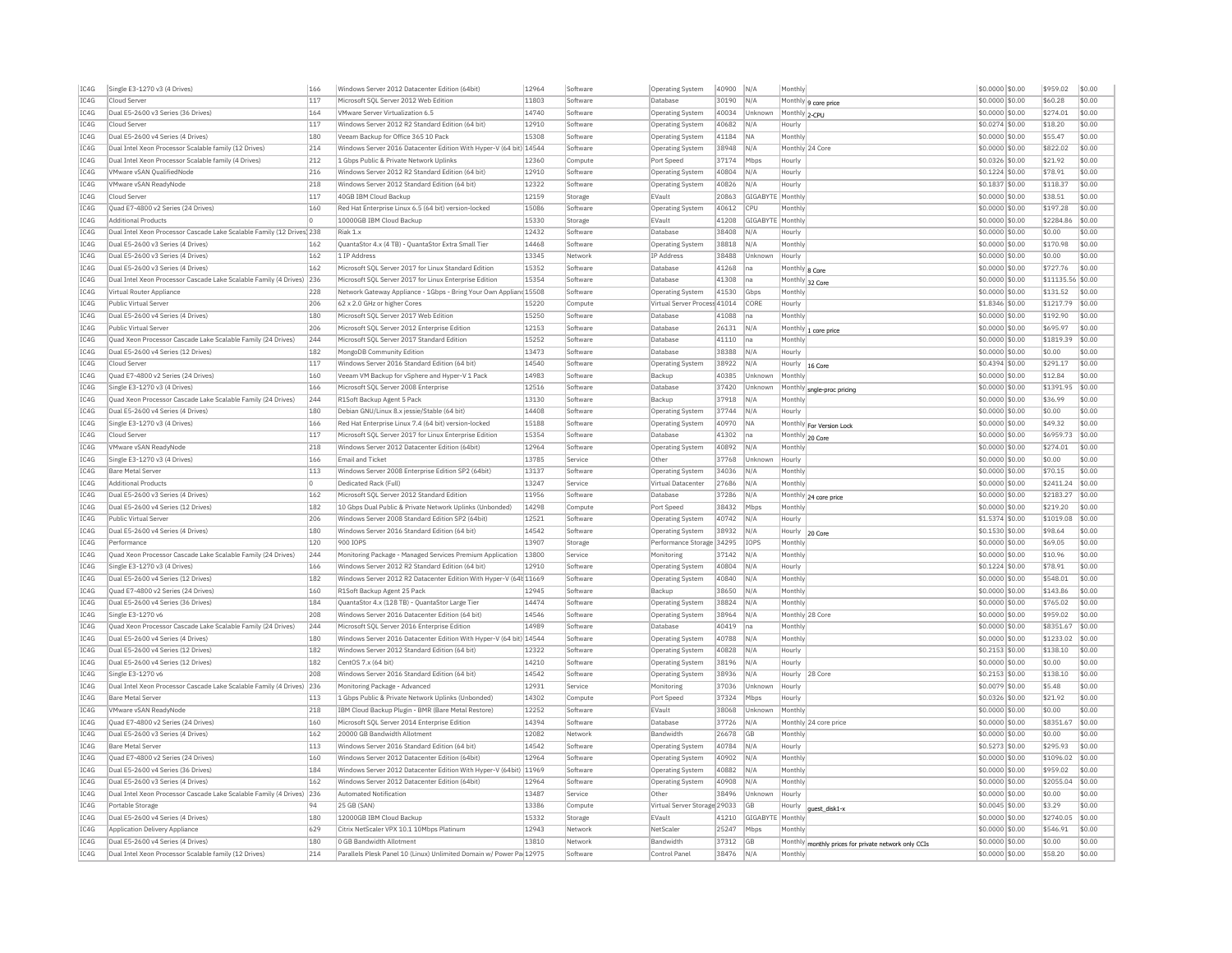| IC4G | Public Virtual Server                                                 | 206     | Veeam VM Backup for vSphere and Hyper-V 5 Pack                         | 15092 | Software | Backup                       | 40618 | Unknown                 | Monthly                                               | \$0.0000 \$0.00  | \$61.22           | \$0.00 |
|------|-----------------------------------------------------------------------|---------|------------------------------------------------------------------------|-------|----------|------------------------------|-------|-------------------------|-------------------------------------------------------|------------------|-------------------|--------|
| IC4G | Dual E5-2600 v3 Series (12 Drives)                                    | 156     | Veeam VM Backup for vSphere and Hyper-V 10 Pack                        | 15096 | Software | Backup                       | 40622 | Unknown                 | Monthly                                               | \$0.0000 \$0.00  | \$122.44          | \$0.00 |
| IC4G | Public Virtual Server                                                 | 206     | 16 x 2.0 GHz or higher Cores                                           | 15380 | Compute  | Virtual Server Process 41350 |       | CORE                    | Hourly                                                | \$0.4710 \$0.00  | \$312.77          | \$0.00 |
| IC4G | Ouad E7-4800 v2 Series (24 Drives)                                    | 160     | CentOS 5.x (64 bit)                                                    | 13691 | Software | <b>Operating System</b>      | 36998 | N/A                     | Hourly                                                | \$0,0000 \$0,00  | \$0.00            | \$0.00 |
| IC4G | Dual Intel Xeon Processor Scalable family (12 Drives)                 | 214     | MongoDB Community Edition                                              | 13473 | Software | Database                     | 38388 | N/A                     | Hourly                                                | \$0.0000 \$0.00  | \$0.00            | \$0.00 |
| IC4G | Dual E5-2600 v3 Series (12 Drives)                                    | 156     | 12000GB IBM Cloud Backup                                               | 15332 | Storage  | EVault                       | 41210 | GIGABYTE                | Monthly                                               | \$0.0000 \$0.00  | \$2740.05         | \$0.00 |
| IC4G | Virtual Router Appliance (10 Gpbs)                                    | 230     | 1 Gbps Public & Private Network Uplinks                                | 12360 | Compute  | Port Speed                   | 37174 | Mbps                    | Hourly                                                | \$0.0326 \$0.00  | \$21.92           | \$0.00 |
| IC4G | Performance                                                           | 120     | 6000 IOPS                                                              | 14131 |          | Performance Storage 34519    |       | <b>IOPS</b>             | Monthly                                               | \$0,0000 \$0.00  | \$460.33          | \$0.00 |
|      |                                                                       |         |                                                                        |       | Storage  |                              |       |                         |                                                       |                  |                   |        |
| TC4G | Quad E7-4800 v2 Series (24 Drives)                                    | 160     | Microsoft SOL Server 2014 Standard Edition                             | 14396 | Software | Database                     | 37336 | N/A                     | Monthly 13 core price                                 | \$0,0000 \$0.00  | \$1273.58         | \$0.00 |
| IC4G | Cloud Server                                                          | 117     | 16 x 2.0 GHz or higher Cores                                           | 12489 | Compute  | Virtual Server Process 22360 |       | CORE                    | Hourly<br><b>BYOC</b>                                 | \$0.5865 \$0.00  | \$389.47          | \$0.00 |
| IC4G | Dual E5-2600 v3 Series (36 Drives)                                    | 164     | Windows Server 2012 R2 Datacenter Edition (64bit)                      | 12324 | Software | <b>Operating System</b>      | 40864 | N/A                     | Monthl                                                | \$0.0000 \$0.00  | \$959.02          | \$0.00 |
| TC4G | Dual Intel Xeon Processor Scalable family (4 Drives)                  | 212     | Windows Server 2012 R2 Datacenter Edition (64bit)                      | 12324 | Software | <b>Operating System</b>      | 40864 | N/A                     | Monthly                                               | \$0,0000 \$0.00  | \$959.02          | \$0.00 |
| IC4G | Software License Package                                              | 168     | VMware vSAN Standard Tier I 0 - 20 TB 6.x                              | 14550 | Software | Licenses                     | 38976 | CPU                     | Monthly                                               | \$0,0000 \$0.00  | \$293.73          | \$0.00 |
| IC4G | Performance                                                           | 120     | 3800 TOPS                                                              | 13995 | Storage  | Performance Storage 34383    |       | <b>IOPS</b>             | Monthly                                               | \$0,0000 \$0.00  | \$291.54          | \$0.00 |
| IC4G | Dual E5-2600 v4 Series (36 Drives)                                    | 184     | Windows Server 2012 R2 Datacenter Edition With Hyper-V (64t 11669      |       | Software | Operating System             | 40838 | N/A                     | Monthly                                               | \$0.0000 \$0.00  | \$274.01          | \$0.00 |
| IC4G | Dual E5-2600 v4 Series (36 Drives)                                    | 184     | FreeBSD 9.x (64 bit)                                                   | 12981 | Software | Operating System             | 37488 | N/A                     | Hourly                                                | \$0.0000 \$0.00  | \$0.00            | \$0.00 |
| IC4G | Dual E5-2600 v4 Series (36 Drives)                                    | 184     | Microsoft SQL Server 2016 Enterprise Edition                           | 14989 | Software | Database                     | 40407 | Ina                     | Monthly                                               | $$0.0000$ \$0.00 | \$1391.95         | \$0.00 |
|      | Performance                                                           | 120     |                                                                        | 13825 |          |                              |       |                         |                                                       |                  |                   | \$0.00 |
| IC4G |                                                                       |         | 2000 GB Storage Space                                                  |       | Storage  | Performance Storage 34213    |       | GB                      | Monthly                                               | \$0.0000 \$0.00  | \$219.20          |        |
| IC4G | Dual Intel Xeon Processor Scalable family (12 Drives)                 | 214     | Microsoft SOL Server 2017 for Linux Web Edition                        | 15350 | Software | Database                     | 41244 | Ina                     | Monthly 16 Core                                       | \$0,0000 \$0.00  | \$96.45           | \$0.00 |
| TC4G | Network Gateway Appliance (10 Gbps)                                   | 158     | 192 GB RAM                                                             | 13594 | Compute  | RAM                          | 37262 | <b>GB</b>               | Monthly dual sandybridge 2000                         | \$0,0000 \$0.00  | \$500.61          | \$0.00 |
| IC4G | Single E3-1270 v3 (4 Drives)                                          | 166     | Citrix XenServer 6.5.1                                                 | 14404 | Software | Operating System             | 38214 | N/A                     | Monthly                                               | \$0.0000 \$0.00  | \$0.00            | \$0.00 |
| IC4G | Single E3-1270 v3 (4 Drives)                                          | 166     | Windows Server 2012 R2 Datacenter Edition With Hyper-V (64t 11669      |       | Software | Operating System             | 40844 | N/A                     | Monthly                                               | \$0,0000 \$0.00  | \$822.02          | \$0.00 |
| IC4G | Storage As A Service (StaaS)                                          | 194     | 400 GB Storage Space                                                   | 14256 | Storage  | Performance Storage 39424    |       | GB                      | Hourly                                                | \$0.1340 \$0.00  | \$87.68           | \$0.00 |
| IC4G | Public Virtual Server                                                 | 206     | Microsoft SQL Server 2014 Enterprise Edition                           | 14394 | Software | Database                     | 37548 | N/A                     | Monthly 32 core price                                 | \$0.0000 \$0.00  | \$11135.56        | \$0.00 |
| TCAG | <b>Additional Products</b>                                            | $\circ$ | 30GB TBM Cloud Backup                                                  | 12298 | Storage  | FVault                       | 27353 | <b>GIGARYTE</b> Monthly |                                                       | $$0.0000$ \$0.00 | \$27.65           | \$0.00 |
| IC4G | Dual E5-2600 v4 Series (12 Drives)                                    | 182     | Veeam VM Backup for vSphere and Hyper-V 5 Pack                         | 15094 | Software | Backup                       | 40620 | <b>VM</b>               | Monthly                                               | \$0.0000 \$0.00  | \$83.93           | \$0.00 |
| IC4G | Service Addons                                                        | 210     |                                                                        | 15002 | Service  | Other                        | 40432 | Unknown                 | Monthly                                               | \$0.0000 \$0.00  | \$32.88           | \$0.00 |
|      | Cloud Server                                                          | 117     | VMware Cloud Foundation Hybridity Bundle A<br>12 GB (Dedicated Host)   | 15468 |          | RAM                          |       | GB                      |                                                       |                  | \$0.00            | \$0.00 |
| IC4G |                                                                       |         |                                                                        |       | Compute  |                              | 41454 |                         | Hourly                                                | \$0.0000 \$0.00  |                   |        |
| TC4G | Cloud Serve                                                           | 117     | 128 GB (Dedicated Host)                                                | 15478 | Compute  | RAM                          | 41464 | GB                      | Hourly                                                | \$0.0000 \$0.00  | \$0.00            | \$0.00 |
| TC4G | Dual E5-2600 v3 Series (36 Drives)                                    | 164     | Citrix Essentials for XenServer 5.5 (Billed per VM)                    | 11960 | Software | <b>Operating System</b>      | 38324 | N/A                     | Hourly                                                | $$0.0000$ \$0.00 | \$0.00            | \$0.00 |
| IC4G | Public Virtual Server                                                 | 206     | 50GB IBM Cloud Backup                                                  | 12158 | Storage  | EVault                       | 33938 | GIGABYTE                | Monthly                                               | \$0.0000 \$0.00  | \$43.45           | \$0.00 |
| IC4G | Ouad E7-4800 v2 Series (24 Drives)                                    | 160     | Windows Server 2012 R2 Datacenter Edition (64bit)                      | 12324 | Software | <b>Operating System</b>      | 40872 | N/A                     | Monthly                                               | \$0.0000 \$0.00  | \$2055.04         | \$0.00 |
| IC4G | Public Virtual Server                                                 | 206     | Microsoft SOL Server 2014 Enterprise Edition                           | 14394 | Software | Database                     | 37946 | N/A                     | Monthly 13 core price                                 | \$0,0000 \$0.00  | \$4871.81         | \$0.00 |
| IC4G | Dual Intel Xeon Processor Scalable family (12 Drives)                 | 214     | Red Hat Enterprise Linux 6.10 (64 bit) - version-locked (per-prc 15398 |       | Software | <b>Operating System</b>      | 41374 | Unknown                 | Monthly                                               | \$0.0000 \$0.00  | \$98.64           | \$0.00 |
| IC4G | Dual E5-2600 v3 Series (12 Drives)                                    | 156     | Microsoft SOL Server 2017 for Linux Web Edition                        | 15350 | Software | Database                     | 41234 | na                      | Monthly 1-2 Core                                      | \$0,0000 \$0,00  | \$12.06           | \$0.00 |
| IC4G | Dual Intel Xeon Processor Scalable family (4 Drives)                  | 212     | 2000GB IBM Cloud Backup                                                | 12111 | Storage  | EVault                       | 37652 | GIGABYTE                | Monthly                                               | \$0.0000 \$0.00  | \$728.71          | \$0.00 |
| IC4G | Dual E5-2600 v4 Series (12 Drives)                                    | 182     | Microsoft SQL Server 2017 for Linux Standard Edition                   | 15352 | Software | Database                     | 41272 | na                      |                                                       | \$0.0000 \$0.00  | \$1455.51         | \$0.00 |
| IC4G | Dual E5-2600 v3 Series (36 Drives)                                    | 164     | Windows Server 2012 R2 Datacenter Edition (64bit)                      | 12324 |          |                              | 40860 | N/A                     | Monthly 16 Core<br>Monthly                            | \$0,0000 \$0.00  | \$685.01          | \$0.00 |
|      |                                                                       |         |                                                                        |       | Software | Operating System             |       |                         |                                                       |                  |                   |        |
| IC4G | Dual E5-2600 v4 Series (36 Drives)                                    | 184     | 800 GB SSD (10 DWPD)                                                   | 13202 | Compute  | Storage Drives               | 38162 | GB                      | Monthly 4U                                            | \$0,0000 \$0.00  | \$87.88           | \$0.00 |
| TC4G | Dual E5-2600 v4 Series (4 Drives)                                     | 180     | Microsoft SQL Server 2017 for Linux Standard Edition                   | 15352 | Software | Database                     | 41270 | Ina                     | Monthly 12 Core                                       | \$0.0000 \$0.00  | \$1091.64         | \$0.00 |
| IC4G | Quad E7-4800 v2 Series (24 Drives)                                    | 160     | Microsoft SQL Server 2017 Web Edition                                  | 15250 | Software | Database                     | 41092 | Ina                     | Monthly                                               | \$0.0000 \$0.00  | \$289.35          | \$0.00 |
| IC4G | Dual E5-2600 v3 Series (4 Drives)                                     | 162     | Veeam Agent for Windows and Linux 1 pack                               | 14928 | Software | Backup                       | 40328 | N/A                     | Monthly                                               | \$0.0000 \$0.00  | \$20.74           | \$0.00 |
| IC4G | Ouad E7-4800 v2 Series (24 Drives)                                    | 160     | 3.8TB SSD (3DWPD)                                                      | 15392 | Compute  | Storage Drives               | 41366 | <b>GB</b>               | Monthly 41                                            | \$0,0000 \$0.00  | \$274.50          | \$0.00 |
| IC4G | Dual E5-2600 v4 Series (12 Drives)                                    | 182     | 600 GB SAS (15K RPM)                                                   | 14332 | Compute  | <b>Storage Drives</b>        | 37356 | GB                      | Monthly 2U                                            | \$0,0000 \$0.00  | \$71.09           | \$0.00 |
| IC4G | Performance                                                           | 120     | 2300 IOPS                                                              | 13921 | Storage  | Performance Storage 34309    |       | <b>IOPS</b>             | Monthly                                               | \$0,0000 \$0.00  | \$176.46          | \$0.00 |
| IC4G | Endurance                                                             | 128     | 2000 GB Storage Space                                                  | 13825 | Storage  | Performance Storage 34838    |       | GB                      |                                                       | \$0.0000 \$0.00  | \$548.01          | \$0.00 |
| IC4G | Single E3-1270 v6                                                     | 208     | Microsoft SOL Server 2012 Enterprise Edition                           | 12153 | Software | Database                     | 38132 | N/A                     | Monthly Replication High Tier<br>Monthly 6 core price | \$0.0000 \$0.00  | \$2087.92         | \$0.00 |
| TC4G | Single E3-1270 v3 (4 Drives)                                          | 166     | 800 GB SSD (10 DWPD)                                                   | 13202 | Compute  | Storage Drives               | 38164 | GB                      |                                                       | \$0,1323 \$0.00  | \$87.88           | \$0.00 |
|      |                                                                       |         |                                                                        |       |          |                              |       |                         | Hourly<br>111                                         |                  |                   |        |
| IC4G | Dual E5-2600 v4 Series (12 Drives)                                    | 182     | 1.2 TB SSD (10 DWPD)                                                   | 14336 | Compute  | Storage Drives               | 38702 | GB                      | Monthly                                               | \$0.0000 \$0.00  | \$120.46          | \$0.00 |
| IC4G | Dual Intel Xeon Processor Cascade Lake Scalable Family (12 Drives 238 |         | 350GB IBM Cloud Backup                                                 | 12116 | Storage  | EVault                       | 38144 | GIGABYTE Monthly        |                                                       | \$0,0000 \$0.00  | \$225.13          | \$0.00 |
| IC4G | Dual Intel Xeon Processor Scalable family (12 Drives)                 | 214     | Windows Server 2016 Datacenter Edition With Hyper-V (64 bit) 14544     |       | Software | Operating System             | 38944 | N/A                     | Monthly 6-16 Core                                     | \$0.0000 \$0.00  | \$548.01          | \$0.00 |
| IC4G | VMware vSAN OualifiedNode                                             | 216     | 1.9TB SSD SED (5DWPD)                                                  | 14912 | Compute  | <b>Storage Drives</b>        | 40522 | GB                      | Monthly                                               | \$0.0000 \$0.00  | \$142.19          | \$0.00 |
| TC4G | Dual Intel Xeon Processor Cascade Lake Scalable Family (4 Drives) 236 |         | 8.00 TR SATA                                                           | 14914 | Compute  | <b>Storage Drives</b>        | 40292 | <b>GB</b>               | Monthly                                               | \$0.0000 \$0.00  | \$71.09           | \$0.00 |
| IC4G | VMware vSAN ReadyNode                                                 | 218     | SRTOV Enabled                                                          | 15020 | Compute  | Other                        | 40512 | Unknown                 | Monthly                                               | \$0.0000 \$0.00  | \$0.00            | \$0.00 |
| IC4G | VMware vSAN ReadvNode                                                 | 218     | 3.8TB SSD SED (3DWPD)                                                  | 14918 | Compute  | <b>Storage Drives</b>        | 40316 | GB                      | Monthly 2U                                            | \$0,0000 \$0.00  | \$274.50          | \$0.00 |
| IC4G | Single F3-1270 v6                                                     | 208     | Microsoft SQL Server 2017 Enterprise Edition                           | 15154 | Software | Database                     | 41068 | Ina                     | Monthly                                               | $$0.0000$ \$0.00 | \$19487.24 \$0.00 |        |
| IC4G | Dual E5-2600 v3 Series (12 Drives)                                    | 156     | Vyatta 6.x Subscription Edition (64 bit)                               | 13621 | Software | Operating System             | 37308 | Unknown                 | Hourly                                                | \$0,0000 \$0.00  | \$240.03          | \$0.00 |
|      |                                                                       |         |                                                                        |       |          |                              |       |                         |                                                       |                  |                   |        |
| TC4G | Public Virtual Server                                                 | 206     | vCenter 6.0                                                            | 14402 | Software | Operating System             | 37360 | lna                     | Monthly                                               | \$0,0000 \$0.00  | \$0.00            | \$0.00 |
| IC4G | Dual Intel Xeon Processor Cascade Lake Scalable Family (12 Drives 238 |         | Microsoft SQL Server 2016 Enterprise Edition                           | 14989 | Software | Database                     | 40423 | Ina                     | Monthly                                               | \$0.0000 \$0.00  | \$11135.56 \$0.00 |        |
| IC4G | Dual Intel Xeon Processor Cascade Lake Scalable Family (4 Drives) 236 |         | 10000 GB Bandwidth Allotment                                           | 12083 | Network  | Bandwidth                    | 38014 | GB                      | Monthly                                               | \$0.0000 \$0.00  | \$0.00            | \$0.00 |
| TC4G | Single E3-1270 v6                                                     | 208     | Windows Server 2016 Datacenter Edition (64 bit)                        | 14546 | Software | Operating System             | 40794 | N/A                     | Monthly                                               | $$0.0000$ \$0.00 | \$2055.04         | \$0.00 |
| TCAG | Dual E5-2600 v4 Series (36 Drives)                                    | 184     | Microsoft SQL Server 2017 Enterprise Edition                           | 15154 | Software | Database                     | 41060 | Ina                     | Monthly                                               | \$0.0000 \$0.00  | \$9743.62         | \$0.00 |
| IC4G | Dual E5-2600 v3 Series (12 Drives)                                    | 156     | 128 GB RAM                                                             | 12004 | Compute  | RAM                          | 37462 | <b>GB</b>               | Monthly                                               | $$0.0000$ \$0.00 | \$375.21          | \$0.00 |
| IC4G | Dual Intel Xeon Processor Cascade Lake Scalable Family (12 Drives 238 |         | 3.8TB SSD SED (3DWPD)                                                  | 14918 | Compute  | Storage Drives               | 40316 | GB                      | Monthly 2U                                            | \$0,0000 \$0.00  | \$274.50          | \$0.00 |
| IC4G | Dual E5-2600 v3 Series (4 Drives)                                     | 162     | Windows Server 2016 Standard Edition (64 bit)                          | 14542 | Software | <b>Operating System</b>      | 40786 | N/A                     | Hourly                                                | \$0.2755 \$0.00  | \$177.56          | \$0.00 |
|      |                                                                       |         |                                                                        |       |          |                              |       |                         |                                                       |                  |                   |        |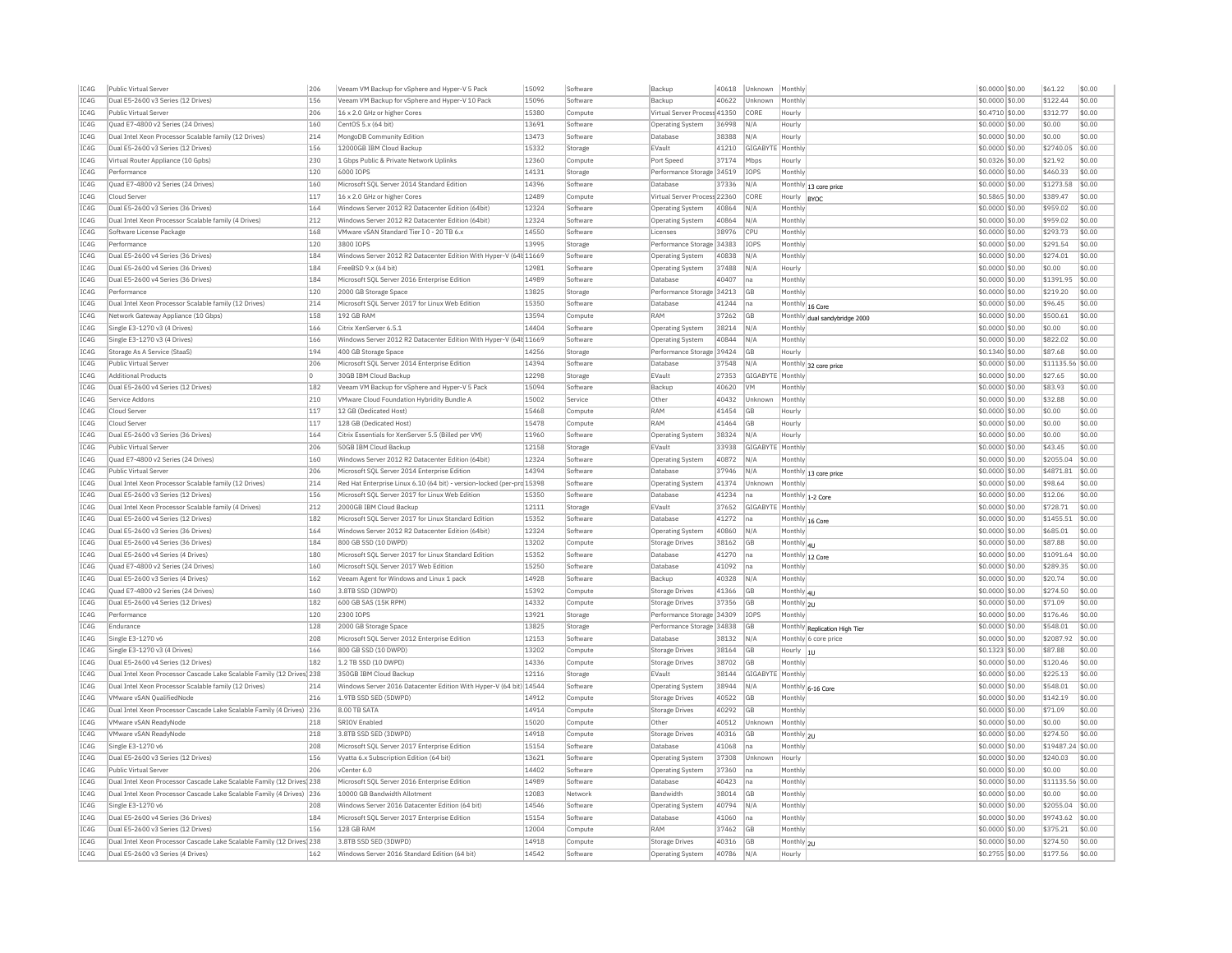| IC4G | Dual Intel Xeon Processor Scalable family (4 Drives)                   | 212 | MvSOL 5.0.51 for Windows                                            | 13661 | Software | Database                  | 37934 | N/A              | Hourly         |                       | \$0,0000 \$0.00 | \$0.00            | \$0.00 |
|------|------------------------------------------------------------------------|-----|---------------------------------------------------------------------|-------|----------|---------------------------|-------|------------------|----------------|-----------------------|-----------------|-------------------|--------|
| IC4G | Dual E5-2600 v3 Series (4 Drives)                                      | 162 | Microsoft SOL Server 2017 for Linux Standard Edition                | 15352 | Software | Database                  | 41272 | na               |                | Monthly 16 Core       | \$0,0000 \$0.00 | \$1455.51         | \$0.00 |
| IC4G | Single E3-1270 v6                                                      | 208 | Windows Server 2012 Datacenter Edition (64bit)                      | 12964 | Software | Operating System          | 40900 | N/A              | Monthly        |                       | \$0,0000 \$0.00 | \$959.02          | \$0.00 |
| IC4G | Quad E7-4800 v2 Series (24 Drives)                                     | 160 | Windows Server 2012 Datacenter Edition (64bit)                      | 12964 | Software | Operating System          | 40904 | N/A              | Monthly        |                       | \$0,0000 \$0.00 | \$1233.02         | \$0.00 |
| TC4G | Virtual Router Appliance                                               | 228 | XEON - E3-1270-y6 Quad Core - Kabyl ake : 3.8GHz                    | 14910 | Compute  | Processor                 | 40286 | GHZ              | Monthly        |                       | \$0,0000 \$0.00 | \$98.74           | \$0.00 |
| IC4G | Dual Intel Xeon Processor Scalable family (4 Drives)                   | 212 | Windows Server 2012 R2 Standard Edition (64 bit)                    | 12910 | Software | Operating System          | 40816 | N/A              | Hourly         |                       | \$0.3673 \$0.00 | \$236.74          | \$0.00 |
| IC4G | Dual E5-2600 v4 Series (4 Drives)                                      | 180 | Windows Server 2012 R2 Datacenter Edition With Hyper-V (64t 11669   |       | Software | Operating System          | 40838 | N/A              | Monthly        |                       | \$0.0000 \$0.00 | \$274.01          | \$0.00 |
| TCAG | Quad Xeon Processor Cascade Lake Scalable Family (24 Drives)           | 244 | Microsoft SOL Server 2016 Enterprise Edition                        | 14989 | Software | Database                  | 40427 | Ina              | Monthly        |                       | \$0,0000 \$0.00 | \$16703.35 \$0.00 |        |
| IC4G | Dual E5-2600 v3 Series (4 Drives)                                      | 162 | Microsoft SQL Server 2017 Web Edition                               | 15250 | Software | Database                  | 41088 | na               | Monthly        |                       | \$0,0000 \$0.00 | \$192.90          | \$0.00 |
| IC4G | Ouad Xeon Processor Cascade Lake Scalable Family (24 Drives)           | 244 | 60GB IBM Cloud Backup                                               | 12157 | Storage  | EVault                    | 37030 | GIGABYTE Monthly |                |                       | \$0,0000 \$0.00 | \$55.29           | \$0.00 |
| TCAG | Cloud Server                                                           | 117 | Microsoft SQL Server 2014 Enterprise Edition                        | 14394 | Software | Database                  | 38674 | N/A              |                | Monthly 8 core price  | \$0.0000 \$0.00 | \$2783.89         | \$0.00 |
| IC4G | Dual E5-2600 v4 Series (12 Drives)                                     | 182 | Windows Server 2012 R2 Standard Edition (64 bit)                    | 12910 | Software | <b>Operating System</b>   | 40806 | N/A              | Hourly         |                       | \$0.1530 \$0.00 | \$98.64           | \$0.00 |
| IC4G | Ouad E7-4800 v2 Series (24 Drives                                      | 160 | Microsoft SOL Server 2012 Web Edition                               | 11803 | Software | Database                  | 37276 | N/A              |                | Monthly 9 core price  | \$0,0000 \$0.00 | \$60.28           | \$0.00 |
| IC4G | Dual E5-2600 v4 Series (12 Drives)                                     | 182 | MySOL 5.0 for Windows                                               | 13348 | Software | Database                  | 36980 | Unknown          | Hourly         |                       | \$0.0000 \$0.00 | \$0.00            | \$0.00 |
| IC4G | Public Virtual Server                                                  | 206 | Windows Server 2012 R2 Standard Edition (64 bit)                    | 12910 | Software | <b>Operating System</b>   | 40694 | N/A              | Hourly         |                       | \$0,8788 \$0,00 | \$582.33          | \$0.00 |
| IC4G | Single E3-1270 v6                                                      | 208 | Windows Server 2016 Standard Edition (64 bit)                       | 14542 | Software | Operating System          | 38938 | N/A              | Hourly         | 32 Core               | \$0,2459 \$0.00 | \$157.83          | \$0.00 |
|      |                                                                        |     |                                                                     | 15252 |          |                           |       |                  | Monthly        |                       |                 |                   | \$0.00 |
| IC4G | Dual E5-2600 v4 Series (36 Drives)                                     | 184 | Microsoft SQL Server 2017 Standard Edition                          |       | Software | Database                  | 41098 | na               |                |                       | \$0.0000 \$0.00 | \$181.94          |        |
| IC4G | Dual E5-2600 v3 Series (4 Drives)                                      | 162 | Microsoft SOL Server 2017 Standard Edition                          | 15252 | Software | Database                  | 41102 | Ina              | Monthly        |                       | \$0.0000 \$0.00 | \$545.82          | \$0.00 |
| IC4G | Cloud Serve                                                            | 117 | Windows Server 2016 Standard Edition (64 bit                        | 14540 | Software | Operating System          | 38918 | N/A              | Hourly 8 Core  |                       | \$0.2192 \$0.00 | \$145.58          | \$0.00 |
| IC4G | <b>Bare Metal Server</b>                                               | 113 | <b>Unlimited SSL VPN Users</b>                                      | 13498 | Network  | <b>VPN</b>                | 37404 | Unknown          | Hourly         |                       | \$0.0000 \$0.00 | \$0.00            | \$0.00 |
| IC4G | Quad Xeon Processor Cascade Lake Scalable Family (24 Drives)           | 244 | 10 Gbps Private Network Uplink                                      | 12654 | Compute  | Port Speed                | 38344 | Mbps             | Monthly        |                       | \$0.0000 \$0.00 | \$109.60          | \$0.00 |
| IC4G | Dual E5-2600 v3 Series (36 Drives)                                     | 164 | Windows Server 2016 Datacenter Edition With Hyper-V (64 bit) 14544  |       | Software | Operating System          | 38942 | N/A              | Monthly 4 Core |                       | \$0,0000 \$0.00 | \$274.01          | \$0.00 |
| TC4G | Quad E7-4800 v2 Series (24 Drives)                                     | 160 | Microsoft SOL Server 2012 Enterprise Edition                        | 12153 | Software | Database                  | 37504 | N/A              |                | Monthly 10 core price | \$0,0000 \$0.00 | \$3479.86         | \$0.00 |
| TC4G | Dual E5-2600 v3 Series (4 Drives)                                      | 162 | R1Soft Backup Agent 5 Pack                                          | 13130 | Software | Backup                    | 37918 | N/A              | Monthly        |                       | \$0.0000 \$0.00 | \$36.99           | \$0.00 |
| IC4G | Dual Intel Xeon Processor Scalable family (12 Drives)                  | 214 | OuantaStor 4.x (4 TB) - OuantaStor Extra Small Tie                  | 14468 | Software | Operating System          | 38818 | N/A              | Monthly        |                       | \$0,0000 \$0.00 | \$170.98          | \$0.00 |
| IC4G | Dual E5-2600 v3 Series (12 Drives)                                     | 156 | Plesk Onyx Web Host Edition Unlimited (Windows)                     | 14948 | Software | Control Pane              | 40348 | Unknown          | <b>Monthly</b> |                       | \$0.0000 \$0.00 | \$27.40           | \$0.00 |
| IC4G | Public Virtual Server                                                  | 206 | Microsoft SQL Server 2017 Enterprise Edition                        | 15154 | Software | Database                  | 41056 |                  | Monthly        |                       | \$0.0000 \$0.00 | \$6959.73         | \$0.00 |
| TCAG | Quad Xeon Processor Cascade Lake Scalable Family (24 Drives)           | 244 | RATO                                                                | 13075 | Compute  | Storage Controller        | 38416 | N/A              | Monthly        |                       | \$0,0000 \$0.00 | \$54.80           | \$0.00 |
| TC4G | Dual E5-2600 v4 Series (12 Drives)                                     | 182 | Microsoft SQL Server 2017 Web Edition                               | 15250 | Software | Database                  | 41078 | Ina              | Monthly        |                       | \$0.0000 \$0.00 | \$72.34           | \$0.00 |
| IC4G | Single E3-1270 v3 (4 Drives)                                           | 166 | Microsoft SOL Server 2017 Web Edition                               | 15250 | Software | Database                  | 41094 | Ina              | Monthly        |                       | \$0.0000 \$0.00 | \$337.57          | \$0.00 |
| IC4G | Public Virtual Server                                                  | 206 | 10000 GB Bandwidth Allotment                                        | 12083 | Network  | Bandwidth                 | 33143 | <b>GB</b>        | Monthly        |                       | \$0,0000 \$0.00 | \$747.47          | \$0.00 |
| IC4G | Dual E5-2600 v4 Series (36 Drives)                                     | 184 | Microsoft SQL Server 2017 for Linux Web Edition                     | 15350 | Software | Database                  | 41244 | na               |                | Monthly 16 Core       | \$0.0000 \$0.00 | \$96.45           | \$0.00 |
| IC4G | Dual Intel Xeon Processor Cascade Lake Scalable Family (12 Drives) 238 |     | Microsoft SOL Server 2017 for Linux Web Edition                     | 15350 | Software | Database                  | 41250 | Ina              |                | Monthly 28 Core       | \$0,0000 \$0,00 | \$168.79          | \$0.00 |
| IC4G | Single E3-1270 v3 (4 Drives)                                           | 166 | Windows Server 2012 Datacenter Edition With Hyper-V (64bit) 11969   |       | Software | Operating System          | 40880 | N/A              | Monthly        |                       | \$0,0000 \$0.00 | \$822.02          | \$0.00 |
| IC4G | Cloud Serve                                                            | 117 | Microsoft SQL Server 2012 Standard Edition                          | 11956 | Software | Database                  | 20227 | N/A              |                | Monthly 7 core price  | \$0.0000 \$0.00 | \$727.76          | \$0.00 |
| IC4G | <b>Additional Products</b>                                             | lo. | 8 Portable Private IP Addresses                                     | 12645 | Network  | <b>IP Address</b>         | 23306 | IPs              | Monthly        |                       | \$0,0000 \$0.00 | \$0.00            | \$0.00 |
| IC4G | VMware vSAN OualifiedNode                                              | 216 | 128 GB RAM                                                          | 14992 | Compute  | RAM                       | 40416 | <b>GB</b>        | Monthly        |                       | \$0,0000 \$0.00 | \$375.21          | \$0.00 |
| TC4G | Dual E5-2600 v4 Series (36 Drives)                                     | 184 | Veeam Backup for Office 365 1 Pack                                  | 15304 | Software | Operating System          | 41180 | <b>NA</b>        | Monthly        |                       | \$0.0000 \$0.00 | \$5.55            | \$0.00 |
| IC4G | Dual Intel Xeon Processor Cascade Lake Scalable Family (4 Drives)      | 236 | 3.00 TB SATA                                                        | 14342 | Compute  | Storage Drives            | 38212 | GB               |                |                       | \$0.0000 \$0.00 | \$32.58           | \$0.00 |
|      |                                                                        |     | Non-RAID                                                            |       |          |                           |       |                  | Monthly 1U     |                       |                 |                   |        |
| IC4G | Ouad E7-4800 v2 Series (24 Drives)                                     | 160 |                                                                     | 13664 | Compute  | Storage Controller        | 38276 | Unknown          | Hourly         | generic               | \$0.0000 \$0.00 | \$0.00            | \$0.00 |
| TCAG | Dual E5-2600 v4 Series (12 Drives)                                     | 182 | Citrix XenServer 7.6.0                                              | 15274 | Software | Operating System          | 41138 | NΑ               | Monthly        |                       | \$0,0000 \$0.00 | \$0.00            | \$0.00 |
| IC4G | Single E3-1270 v3 (4 Drives)                                           | 166 | VMware Server Virtualization 6.0                                    | 14414 | Software | Operating System          | 38710 | Unknown          | Monthly 1 Proc |                       | \$0,0000 \$0.00 | \$137.00          | \$0.00 |
| IC4G | Single E3-1270 v6                                                      | 208 | Veeam Backup for Office 365 5 Pack                                  | 15306 | Software | Operating System          | 41182 | <b>NA</b>        | Monthly        |                       | \$0,0000 \$0.00 | \$27.75           | \$0.00 |
| IC4G | Storage As A Service (StaaS)                                           | 194 | 500 GB Storage Space                                                | 13823 | Storage  | Performance Storage 39712 |       | GB               | Hourly         |                       | \$0.0384 \$0.00 | \$27.40           | \$0.00 |
| IC4G | Dual E5-2600 v3 Series (12 Drives)                                     | 156 | NVIDIA Tesla M60 GPU Accelerator - Software may be required 14424   |       | Compute  | Processor                 | 40606 | Cuda Con         | Monthly        |                       | \$0.0000 \$0.00 | \$712.41          | \$0.00 |
| TC4G | Dual E5-2600 v3 Series (4 Drives)                                      | 162 | QuantaStor 4.x (512 TB) - QuantaStor XXX Large Tier                 | 14480 | Software | <b>Operating System</b>   | 38830 | N/A              | Monthly        |                       | \$0,0000 \$0.00 | \$2734.57         | \$0.00 |
| IC4G | <b>Bare Metal Server</b>                                               | 113 | Windows Server 2012 R2 Datacenter Edition (64bit)                   | 12324 | Software | Operating System          | 40860 | N/A              | Monthly        |                       | \$0,0000 \$0.00 | \$685.01          | \$0.00 |
| IC4G | Ouad E7-4800 v2 Series (24 Drives)                                     | 160 | Windows Server 2012 R2 Datacenter Edition (64bit)                   | 12324 | Software | Operating System          | 40862 | N/A              | Monthly        |                       | \$0.0000 \$0.00 | \$822.02          | \$0.00 |
| IC4G | <b>Bare Metal Server</b>                                               | 113 | Windows Server 2012 Datacenter Edition With Hyper-V (64bit) 11969   |       | Software | <b>Operating System</b>   | 40878 | N/A              | Monthly        |                       | \$0,0000 \$0.00 | \$685.01          | \$0.00 |
| IC4G | Dual Intel Xeon Processor Cascade Lake Scalable Family (12 Drives) 238 |     | 1.9TB SSD                                                           | 15412 | Compute  | <b>Storage Drives</b>     | 41394 | GB               | Hourly         |                       | \$0.1649 \$0.00 | \$109.60          | \$0.00 |
| IC4G | <b>Static IP Addresses</b>                                             | 130 | 256 Static Public IP Addresses                                      | 12560 | Network  | IP Address                | 28883 | Unknown          | Monthly        |                       | \$0,0000 \$0.00 | \$280.58          | \$0.00 |
| IC4G | Dual Intel Xeon Processor Scalable family (12 Drives)                  | 214 | R1Soft Backup Agent 25 Pack                                         | 12945 | Software | Backup                    | 38650 | N/A              | Monthly        |                       | \$0,0000 \$0.00 | \$143.86          | \$0.00 |
| IC4G | Single E3-1270 v6                                                      | 208 | Microsoft SOL Server 2008 Express R2                                | 12867 | Software | Database                  | 37830 | Unknown          | Monthly        |                       | \$0,0000 \$0,00 | \$0.00            | \$0.00 |
| IC4G | Dual E5-2600 v4 Series (36 Drives)                                     | 184 | 1 Gbps Redundant Private Network Uplinks                            | 11961 | Compute  | Port Speed                | 37466 | Mbps             | Monthly        |                       | \$0.0000 \$0.00 | \$21.92           | \$0.00 |
| IC4G | Dual E5-2600 v3 Series (36 Drives)                                     | 164 | Dual Intel Xeon E5-2620 v3 (12 Cores, 2.40 GHz)                     | 14382 | Compute  | Processo                  | 37122 | GHz              | Monthly 4U     |                       | \$0.0000 \$0.00 | \$498.64          | \$0.00 |
| IC4G | Cloud Server                                                           | 117 | Microsoft SOL Server 2012 Enterprise Edition                        | 12153 | Software | Database                  | 22394 | N/A              |                |                       | \$0,0000 \$0.00 | \$4175.84         | \$0.00 |
| IC4G | Dual E5-2600 v3 Series (36 Drives)                                     | 164 | Veeam VM Backup for vSphere and Hyper-V 5 Pack                      | 15092 | Software | Backup                    | 40618 | Unknown          | Monthly        | Monthly 11 core price | \$0,0000 \$0.00 | \$61.22           | \$0.00 |
|      | Control Panels for VPS                                                 | 118 |                                                                     |       |          |                           |       | N/A              |                |                       |                 |                   |        |
| IC4G | Public Virtual Server                                                  |     | Parallels Plesk Panel 11 (Linux Virtuozzo) 100 Domain w/ Powe 11796 |       | Software | Control Pane              | 19893 |                  | Monthly        |                       | \$0,0000 \$0.00 | \$10.96           | \$0.00 |
| IC4G |                                                                        | 206 | Veeam Agent for Windows and Linux 1 pack                            | 14928 | Software | Backup                    | 40328 | N/A              | <b>Monthly</b> |                       | \$0.0000 \$0.00 | \$20.74           | \$0.00 |
| IC4G | Performance                                                            | 120 | 6000 IOPS                                                           | 14182 | Storage  | Performance Storage 34570 |       | IOPS             | Monthly        |                       | \$0.0000 \$0.00 | \$460.33          | \$0.00 |
| TCAG | Quad E7-4800 v2 Series (24 Drives)                                     | 160 | Microsoft SOL Server 2014 Enterprise Edition                        | 14394 | Software | Database                  | 37550 | N/A              |                | Monthly 20 core price | \$0,0000 \$0.00 | \$6959.73         | \$0.00 |
| TC4G | Quad E7-4800 v2 Series (24 Drives)                                     | 160 | Microsoft SQL Server 2017 Web Edition                               | 15250 | Software | Database                  | 41074 | Ina              | Monthly        |                       | \$0.0000 \$0.00 | \$36.17           | \$0.00 |
| IC4G | Public Virtual Server                                                  | 206 | Microsoft SOL Server 2017 Web Edition                               | 15250 | Software | Database                  | 41074 | lna              | Monthly        |                       | \$0,0000 \$0.00 | \$36.17           | \$0.00 |
| TCAG | Dual Intel Xeon Processor Scalable family (12 Drives)                  | 214 | Windows Server 2016 Standard Edition (64 bit)                       | 14542 | Software | Operating System          | 38940 | N/A              |                | Hourly 48 Core        | \$0,3673 \$0.00 | \$236.74          | \$0.00 |
| IC4G | Dual E5-2600 v3 Series (12 Drives)                                     | 156 | 250GB IBM Cloud Backup                                              | 12117 | Storage  | EVault                    | 37192 | GIGABYTE Monthly |                |                       | \$0.0000 \$0.00 | \$158.97          | \$0.00 |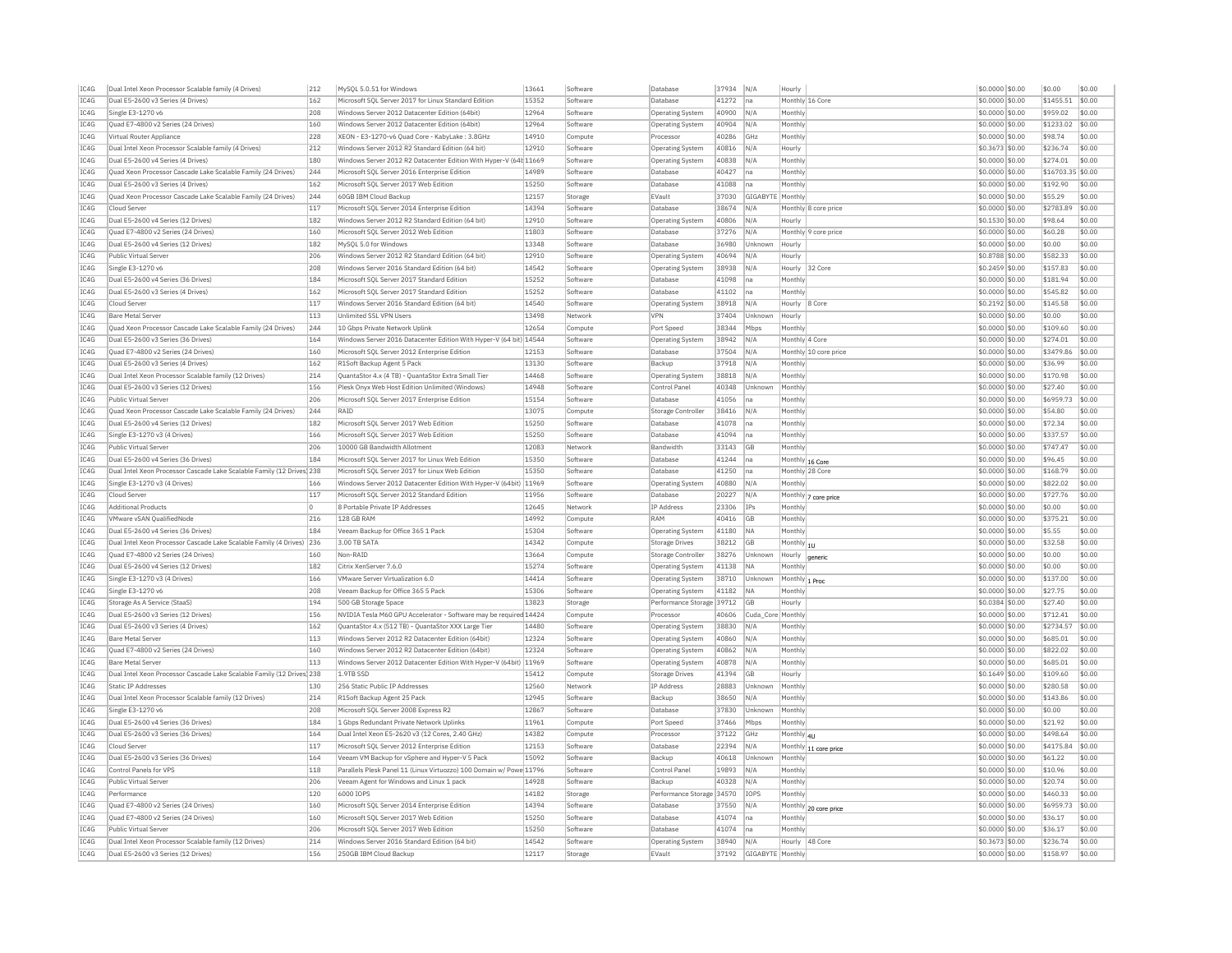| IC4G | Dual Intel Xeon Processor Cascade Lake Scalable Family (12 Drives) 238 |     | MySOL 5.7 for Windows                                                  | 13798 | Software | Database                     | 37540 | Unknown        | Hourly                                                                | \$0.0000 \$0.00   | \$0.00            | \$0.00 |
|------|------------------------------------------------------------------------|-----|------------------------------------------------------------------------|-------|----------|------------------------------|-------|----------------|-----------------------------------------------------------------------|-------------------|-------------------|--------|
| IC4G | Dual E5-2600 v4 Series (36 Drives)                                     | 184 | XenServer Enterprise for XenServer 6.x                                 | 13440 | Software | Operating System             | 37862 | N/A            | Monthly                                                               | \$0,0000 \$0.00   | \$109.60          | \$0.00 |
| TC4G | VMware vSAN QualifiedNode                                              | 216 | <b>Business Continuance Insurance</b>                                  | 11806 | Compute  | <b>Business Continuity</b>   | 38012 | Unknown        | Monthly                                                               | \$0,0000 \$0,00   | \$5.48            | \$0.00 |
| IC4G | Dual E5-2600 v4 Series (12 Drives)                                     | 182 | Microsoft SQL Server 2017 for Linux Web Edition                        | 15350 | Software | Database                     | 41260 | Ina            | Monthly 96 Core                                                       | \$0,0000 \$0.00   | \$578.70          | \$0.00 |
| IC4G | Storage As A Service (StaaS)                                           | 194 | 250 GB Storage Space                                                   | 13822 | Storage  | Performance Storage          | 39408 | GB             | Hourly                                                                | \$0.0837 \$0.00   | \$54.80           | \$0.00 |
| TC4G | Dual E5-2600 v4 Series (4 Drives                                       | 180 | 100 Mbps Dual Public & Private Network Uplinks (Unbonded)              | 14304 | Compute  | Port Speed                   | 37944 | Mbps           | Hourly                                                                | $$0.0000$ \$0.00  | \$0.00            | \$0.00 |
| IC4G | Dual E5-2600 v4 Series (12 Drives                                      | 182 | 10.00 TB SATA SED                                                      | 14960 | Compute  | <b>Storage Drives</b>        | 40366 | GB             | Monthly 2U                                                            | \$0,0000 \$0.00   | \$87.88           | \$0.00 |
|      |                                                                        |     |                                                                        | 12796 |          |                              |       |                |                                                                       |                   | \$0.00            | \$0.00 |
| IC4G | Single E3-1270 v6                                                      | 208 | Microsoft SQL Server 2008 Express                                      |       | Software | Database                     | 38538 | Unknown        | Monthly                                                               | \$0.0000 \$0.00   |                   |        |
| IC4G | Service Addons                                                         | 210 | VMware Cloud Foundation Hybridity Bundle B                             | 15004 | Service  | Other                        | 40440 | Unknown        | Monthly                                                               | \$0.0000 \$0.00   | \$21.92           | \$0.00 |
| IC4G | Dual E5-2600 v3 Series (12 Drives)                                     | 156 | Veeam VM Backup for vSphere and Hyper-V 500 pack                       | 15148 | Software | Backup                       | 40680 | Unknown        | Monthly                                                               | \$0,0000 \$0.00   | \$4881.73         | \$0.00 |
| IC4G | Dual Intel Xeon Processor Scalable family (4 Drives)                   | 212 | Windows Server 2012 Datacenter Edition (64bit)                         | 12964 | Software | <b>Operating System</b>      | 40906 | N/A            | Monthly                                                               | \$0,0000 \$0,00   | \$1644.03         | \$0.00 |
| IC4G | Dual Intel Xeon Processor Scalable family (4 Drives)                   | 212 | 10000 GB Bandwidth Allotment                                           | 12083 | Network  | Bandwidth                    | 38014 | GB             | Monthly                                                               | $$0.0000$ \$0.00  | \$0.00            | \$0.00 |
| IC4G | Dual E5-2600 v3 Series (12 Drives)                                     | 156 | Windows Server 2012 R2 Datacenter Edition With Hyper-V (64t 11669      |       | Software | Operating System             | 40838 | N/A            | Monthly                                                               | \$0,0000 \$0.00   | \$274.01          | \$0.00 |
| TC4G | Dual Intel Xeon Processor Scalable family (12 Drives)                  | 214 | Microsoft SOL Server 2017 for Linux Enterprise Edition                 | 15354 | Software | Database                     | 41316 | Ina            | Monthly 96 Core                                                       | \$0,0000 \$0.00   | \$33406.69 \$0.00 |        |
| IC4G | Dual E5-2600 v4 Series (36 Drives)                                     | 184 | Veeam Backup for Office 365 50 Pack                                    | 15312 | Software | Operating System             | 41188 | <b>NA</b>      | Monthly                                                               | \$0,0000 \$0.00   | \$277.36          | \$0.00 |
| TCAG | Single E3-1270 v3 (4 Drives)                                           | 166 | VMware Server Virtualization 6.5                                       | 14740 | Software | Operating System             | 40026 | Unknown        | Monthly                                                               | \$0,0000 \$0.00   | \$137.00          | \$0.00 |
| IC4G | Dual Intel Xeon Processor Scalable family (4 Drives)                   | 212 | 1.7 TB SSD (3 DWPD)                                                    | 14700 | Compute  | Storage Drives               | 40288 | GB             | Monthly                                                               | \$0.0000 \$0.00   | \$131.32          | \$0.00 |
| IC4G | Single E3-1270 v3 (4 Drives)                                           | 166 | 3.8TB SSD SED (3DWPD)                                                  | 14918 | Compute  | Storage Drives               | 40314 | GB             | Monthly 11                                                            | \$0.0000 \$0.00   | \$274.50          | \$0.00 |
| IC4G | Dual E5-2600 v3 Series (4 Drives)                                      | 162 | Windows Server 2012 R2 Datacenter Edition (64bit)                      | 12324 | Software | Operating System             | 40862 | N/A            | Monthly                                                               | $$0.0000$ \$0.00  | \$822.02          | \$0.00 |
| TC4G | Single E3-1270 v6                                                      | 208 |                                                                        |       |          |                              |       | N/A            |                                                                       |                   |                   | \$0.00 |
|      |                                                                        |     | Windows Server 2012 Datacenter Edition With Hyper-V (64bit) 11969      |       | Software | <b>Operating Systen</b>      | 40878 |                | Monthly                                                               | \$0.0000 \$0.00   | \$685.01          |        |
| IC4G | Quad E7-4800 v2 Series (24 Drives)                                     | 160 | Windows Server 2012 Datacenter Edition (64bit)                         | 12964 | Software | Operating System             | 40894 | N/A            | Monthly                                                               | \$0.0000 \$0.00   | \$548.01          | \$0.00 |
| IC4G | Cloud Server                                                           | 117 | Microsoft SOL Server 2016 Web Edition                                  | 14991 | Software | Database                     | 40445 | Ina            | Monthly                                                               | \$0,0000 \$0.00   | \$144.67          | \$0.00 |
| IC4G | Dual E5-2600 v4 Series (12 Drives)                                     | 182 | Windows Server 2008 R2 Web Edition (64bit)                             | 12840 | Software | <b>Operating System</b>      | 38070 | N/A            | Monthly single proc price                                             | \$0.0000 \$0.00   | \$12.06           | \$0.00 |
| IC4G | Dual E5-2600 v4 Series (12 Drives)                                     | 182 | Debian GNU/Linux 9.x Stretch /Stable (64 bit)                          | 15124 | Software | Operating System             | 40650 | <b>NA</b>      | Hourly<br>Debian GNU/Linux 9.x Stretch /Stable (64 bit) for Bare Meta | \$0.0000 \$0.00   | \$0.00            | \$0.00 |
| IC4G | Single E3-1270 v3 (4 Drives)                                           | 166 | Debian GNU/Linux 6.x Squeeze/Stable (64 bit)                           | 13582 | Software | Operating System             | 37046 | N/A            | Hourly                                                                | \$0.0000 \$0.00   | \$0.00            | \$0.00 |
| IC4G | Cloud Server                                                           | 117 | Ubuntu Linux 10.04 LTS Lucid Lynx - Minimal Install (64 bit)           | 12665 | Software | Operating System             | 23444 | N/A            | Hourly                                                                | \$0,0000 \$0,00   | \$0.00            | \$0.00 |
| IC4G | Single E3-1270 v3 (4 Drives)                                           | 166 | Microsoft SOL Server 2005 Enterprise                                   | 12610 | Software | Database                     | 38498 | Unknown        | Monthly                                                               | \$0,0000 \$0.00   | \$1391.95         | \$0.00 |
| IC4G | VMware vSAN QualifiedNode                                              | 216 | Windows Server 2012 Standard Edition (64 bit)                          | 12322 | Software | Operating System             | 40828 | N/A            | Hourly                                                                | \$0.2153 \$0.00   | \$138.10          | \$0.00 |
| TCAG | Dual E5-2600 v4 Series (4 Drives)                                      | 180 | Windows Server 2012 R2 Datacenter Edition (64bit)                      | 12324 | Software | <b>Operating System</b>      | 40870 | N/A            | Monthly                                                               | \$0,0000 \$0.00   | \$1644.03         | \$0.00 |
| IC4G | Dual Intel Xeon Processor Scalable family (12 Drives)                  | 214 | Windows Server 2012 R2 Datacenter Edition With Hyper-V (64t 11669      |       | Software | <b>Operating System</b>      | 40846 | N/A            | Monthly                                                               | \$0,0000 \$0.00   | \$959.02          | \$0.00 |
|      | Dual E5-2600 v3 Series (4 Drives)                                      |     |                                                                        | 12324 |          |                              | 40856 |                | Monthly                                                               | \$0,0000 \$0.00   |                   |        |
| IC4G |                                                                        | 162 | Windows Server 2012 R2 Datacenter Edition (64bit)                      |       | Software | Operating System             |       | N/A            |                                                                       |                   | \$274.01          | \$0.00 |
| IC4G | Quad E7-4800 v2 Series (24 Drives)                                     | 160 | 10 Gbps Redundant Private Network Uplinks                              | 14290 | Compute  | Port Speed                   | 37098 | Mbps           | Monthly                                                               | \$0,0000 \$0.00   | \$219.20          | \$0.00 |
| IC4G | Single E3-1270 v3 (4 Drives)                                           | 166 | Microsoft SQL Server 2017 Web Edition                                  | 15250 | Software | Database                     | 41072 | Ina            | Monthly                                                               | \$0,0000 \$0.00   | \$24.11           | \$0.00 |
| IC4G | Dual E5-2600 v3 Series (12 Drives)                                     | 156 | 100 Mbps Public & Private Network Uplinks                              | 12643 | Compute  | Port Speed                   | 38024 | Mbps           | Hourly                                                                | \$0,0000 \$0,00   | \$0.00            | \$0.00 |
| IC4G | Endurance                                                              | 128 | 40 GB Storage Space                                                    | 13819 | Storage  | Performance Storage 34876    |       | GB             | Monthly Replication Low Tier                                          | \$0.0000 \$0.00   | \$0.88            | \$0.00 |
| IC4G | Dual Intel Xeon Processor Cascade Lake Scalable Family (4 Drives)      | 236 | Microsoft SOL Server 2016 Enterprise Edition                           | 14989 | Software | Database                     | 40421 | na             | Monthly                                                               | \$0,0000 \$0.00   | \$9743.62         | \$0.00 |
| IC4G | Quad Xeon Processor Cascade Lake Scalable Family (24 Drives)           | 244 | Windows Server 2016 Standard Edition (64 bit)                          | 14542 | Software | Operating System             | 41520 | N/A            | Monthly                                                               | \$0,0000 \$0.00   | \$394.96          | \$0.00 |
| IC4G | Quad Xeon Processor Cascade Lake Scalable Family (24 Drives)           | 244 | Microsoft SQL Server 2016 Enterprise Edition                           | 14989 | Software | Database                     | 40421 | Ina            | Monthly                                                               | \$0,0000 \$0.00   | \$9743.62         | \$0.00 |
| TCAG | Ouad Xeon Processor Cascade Lake Scalable Family (24 Drives)           | 244 | Intel TXT (Trusted Execution Technology)                               | 14208 | Compute  | Other                        | 37116 | Unknown        | Monthly                                                               | \$0,0000 \$0.00   | \$2.19            | \$0.00 |
| IC4G | Dual Intel Xeon Processor Scalable family (4 Drives)                   | 212 | Red Hat Enterprise Linux 7.3 - LAMP Install (64 bit) version-loc 15170 |       | Software | Operating System             | 40950 | Ina            | Monthly RHEL 7.3 LAMP Verion Lock for Bare Metal                      | \$0.0000 \$0.00   | \$98.74           | \$0.00 |
| IC4G | <b>Bare Metal Server</b>                                               | 113 | 64 GB RAM                                                              | 12135 | Compute  | RAM                          | 38112 | GB             | Hourly a la carte                                                     | $$0.3644$$ \$0.00 | \$248.83          | \$0.00 |
| IC4G | Public Virtual Server                                                  | 206 | 25 GB (LOCAL SSD)                                                      | 13435 | Compute  | Virtual Server Storage 39992 |       | G <sub>R</sub> | Hourly                                                                | $$0.0020$ \$0.00  | \$1.45            | \$0.00 |
| TC4G | Quad E7-4800 v2 Series (24 Drives)                                     | 160 | Microsoft SQL Server 2014 Enterprise Edition                           | 14394 | Software | Database                     | 38438 | N/A            |                                                                       | \$0.0000 \$0.00   | \$3479.86         | \$0.00 |
|      |                                                                        |     |                                                                        | 13863 |          |                              |       |                | Monthly 9 core price                                                  |                   |                   |        |
| IC4G | Performance                                                            | 120 | 500 TOPS                                                               |       | Storage  | Performance Storage 34251    |       | <b>TOPS</b>    | Monthly                                                               | \$0,0000 \$0.00   | \$38.36           | \$0.00 |
| TC4G | Single E3-1270 v6                                                      | 208 | Windows Server 2012 Standard Edition (64 bit)                          | 12322 | Software | Operating System             | 40834 | N/A            | Hourly                                                                | \$0.3673 \$0.00   | \$236.74          | \$0.00 |
| IC4G | Dual E5-2600 v3 Series (4 Drives)                                      | 162 | 100 Mbps Dual Public & Private Network Uplinks (Unbonded)              | 14304 | Compute  | Port Speed                   | 37944 | Mbps           | Hourly                                                                | \$0.0000 \$0.00   | \$0.00            | \$0.00 |
| IC4G | Ouad E7-4800 v2 Series (24 Drives)                                     | 160 | <b>256 GR RAM</b>                                                      | 11707 | Compute  | RAM                          | 38616 | <b>GB</b>      | Monthly                                                               | \$0.0000 \$0.00   | \$627.99          | \$0.00 |
| IC4G | <b>Bare Metal Server</b>                                               | 113 | Parallels Server Bare Metal 5.0 Service Provider Edition - 10 VM 13464 |       | Software | Operating System             | 29903 | <b>VM</b>      | Monthly                                                               | \$0.0000 \$0.00   | \$45.37           | \$0.00 |
| IC4G | Dual Intel Xeon Processor Cascade Lake Scalable Family (12 Drives) 238 |     | RAID                                                                   | 13075 | Compute  | Storage Controller           | 38416 | N/A            | Monthly                                                               | \$0,0000 \$0.00   | \$54.80           | \$0.00 |
| IC4G | Dual E5-2600 v3 Series (4 Drives)                                      | 162 | Windows Server 2016 Datacenter Edition (64 bit)                        | 14546 | Software | <b>Operating System</b>      | 40794 | N/A            | Monthly                                                               | \$0,0000 \$0.00   | \$2055.04         | \$0.00 |
| IC4G | Public Virtual Server                                                  | 206 | 1,000 GB (SAN)                                                         | 13544 | Compute  | Virtual Server Storage 30730 |       | <b>GB</b>      | Hourly  BYOC                                                          | \$0.0859 \$0.00   | \$62.63           | \$0.00 |
| TC4G | Performance                                                            | 120 | 3000 TOPS                                                              | 13928 | Storage  | Performance Storage 34316    |       | <b>TOPS</b>    | Monthly                                                               | \$0,0000 \$0,00   | \$230.16          | \$0.00 |
| IC4G | Dual Intel Xeon Processor Scalable family (12 Drives)                  | 214 | Veeam VM Backup for vSphere and Hyper-V 5 Pack                         | 15092 | Software | Backup                       | 40618 | Unknown        | Monthly                                                               | \$0,0000 \$0.00   | \$61.22           | \$0.00 |
| IC4G | Cloud Server                                                           | 117 | Veeam Agent for Windows and Linux 100 Pack                             | 15118 | Software | Backup                       | 40644 | Unknown        | Monthly                                                               | \$0.0000 \$0.00   | \$1997.52         | \$0.00 |
| IC4G | Dual E5-2600 v4 Series (4 Drives)                                      | 180 | Windows Server 2016 Datacenter Edition (64 bit)                        | 14546 | Software | Operating System             | 38966 | N/A            |                                                                       | \$0.0000 \$0.00   | \$1096.02         | \$0.00 |
|      |                                                                        |     |                                                                        |       |          |                              |       |                | Monthly 32 Core                                                       |                   |                   |        |
| IC4G | Performance                                                            | 120 | 1200 IOPS                                                              | 13969 | Storage  | Performance Storage          | 34357 | IOPS           | Monthly                                                               | \$0,0000 \$0.00   | \$92.07           | \$0.00 |
| IC4G | Single E3-1270 v6                                                      | 208 | Windows Server 2016 Standard Edition (64 bit)                          | 14542 | Software | <b>Operating System</b>      | 38928 | N/A            | Hourly<br>4 Core                                                      | \$0,0612 \$0.00   | \$39.46           | \$0.00 |
| IC4G | Dual E5-2600 v3 Series (12 Drives)                                     | 156 | CentOS 7 x (64 bit)                                                    | 14210 | Software | Operating System             | 38196 | N/A            | Hourly                                                                | \$0.0000 \$0.00   | \$0.00            | \$0.00 |
| IC4G | Public Virtual Server                                                  | 206 | Windows Server 2012 Standard Edition (64 bit)                          | 12322 | Software | Operating System             | 40708 | N/A            | Hourly                                                                | \$0,1096 \$0.00   | \$72.79           | \$0.00 |
| IC4G | Dual Intel Xeon Processor Scalable family (12 Drives)                  | 214 | Veeam Backup for Office 365 50 Pack                                    | 15312 | Software | <b>Operating System</b>      | 41188 | <b>NA</b>      | Monthly                                                               | $$0.0000$ \$0.00  | \$277.36          | \$0.00 |
| IC4G | Cloud Server                                                           | 117 | Microsoft SOL Server 2012 Web Edition                                  | 11803 | Software | Database                     | 20265 | N/A            | Monthly 4 core price                                                  | \$0,0000 \$0.00   | \$24.11           | \$0.00 |
| TC4G | Single F3-1270 v6                                                      | 208 | <b>Email and Ticket</b>                                                | 13785 | Service  | Other                        | 37768 | Unknown        | Hourly                                                                | $$0.0000$ \$0.00  | \$0.00            | \$0.00 |
| IC4G | Cloud Server                                                           | 117 | Windows Server 2012 Standard Edition (64 bit)                          | 12322 | Software | Operating System             | 40718 | N/A            | Hourly                                                                | \$1.3172 \$0.00   | \$873.50          | \$0.00 |
| IC4G | Dual E5-2600 v4 Series (12 Drives)                                     | 182 | Microsoft SQL Server 2017 Standard Edition                             | 15252 | Software | Database                     | 41102 | Ina            | Monthly                                                               | \$0.0000 \$0.00   | \$545.82          | \$0.00 |
| IC4G | Public Virtual Server                                                  | 206 | Microsoft SOL Server 2017 Web Edition                                  | 15250 | Software | Database                     | 41094 | Ina            | Monthly                                                               | $$0.0000$ \$0.00  | \$337.57          | \$0.00 |
|      |                                                                        |     |                                                                        |       |          |                              |       |                |                                                                       |                   |                   |        |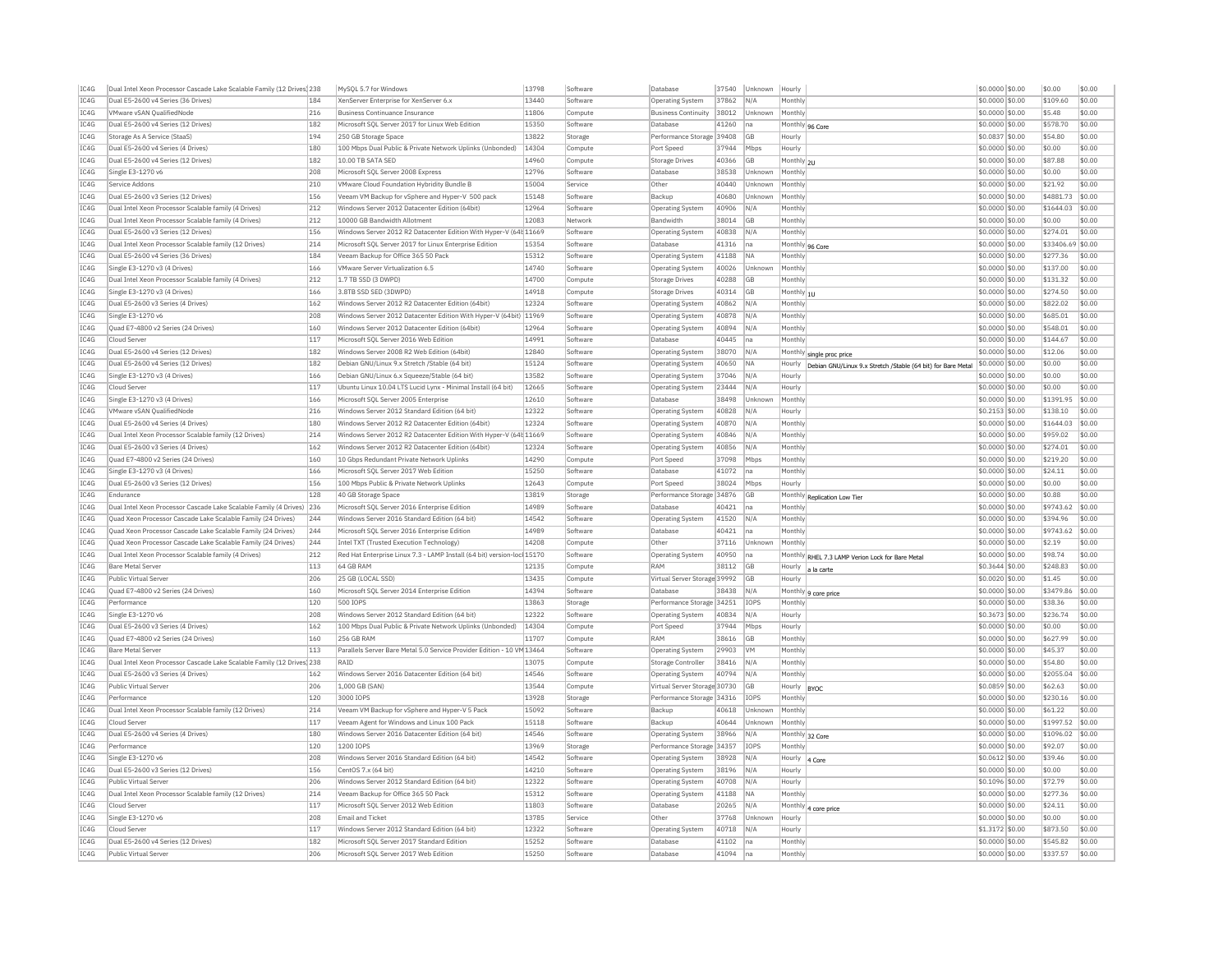| TC4G<br>Public Virtual Server<br>206<br>Microsoft SOL Server 2017 for Linux Web Edition<br>15350<br>Software<br>Database<br>41252<br>Monthly 32 Core<br>\$0,0000 \$0.00<br>\$192.90<br>Ina<br>IC4G<br>Endurance<br>128<br>4000 GB Storage Space<br>13826<br>Storage<br>Performance Storage 34806<br><b>GB</b><br>\$0.0000 \$0.00<br>\$876.82<br>Monthly Endurance Medium Tier<br>IC4G<br>Single E3-1270 v3 (4 Drives)<br>166<br>Windows Server 2016 Standard Edition (64 bit)<br>14542<br>Software<br>40784<br>N/A<br>\$0.5273 \$0.00<br>\$295.93<br><b>Operating System</b><br>Hourly<br>TCAG<br>120<br>2400 TOPS<br>14095<br>Performance Storage 34483<br><b>TOPS</b><br>\$0.0000 \$0.00<br>\$184.13<br>Performance<br>Storage<br>Monthly<br>IC4G<br>Dual E5-2600 v4 Series (4 Drives)<br>180<br>14290<br>37098<br>Monthly<br>\$0.0000 \$0.00<br>\$219.20<br>10 Gbps Redundant Private Network Uplinks<br>Compute<br>Port Speed<br>Mbps<br>IC4G<br>Ouad E7-4800 v2 Series (24 Drives)<br>160<br>cPanel/WHM with Fantastico and RVskin<br>12663<br>37394<br>\$0,0000 \$0.00<br>\$27.40<br>Software<br>Control Panel<br>Unknown<br>Monthly<br>promo code<br>IC4G<br>194<br>14624<br>Storage As A Service (StaaS<br>100 - 1000 IOPS<br>Storage<br>Performance Storage 39296<br>IOPS<br>\$0,0001 \$0.00<br>\$0.00<br>Hourly<br>IC4G<br>158<br>12446<br>\$10.96<br>Network Gateway Appliance (10 Gbps)<br>1 Gbps Private Network Uplink<br>37628<br>\$0,0168 \$0.00<br>Compute<br>Port Speed<br>Mbps<br>Hourly<br>14055<br>IC4G<br>Performance<br>120<br>4000 IOPS<br>Storage<br>Performance Storage 34443<br>IOPS<br>Monthly<br>\$0,0000 \$0.00<br>\$306.89<br>TC4G<br>180<br>Red Hat Enterprise Linux 6.10 (64 bit) - version-locked (per-prc 15398<br>\$98.64<br>Dual E5-2600 v4 Series (4 Drives)<br>Software<br><b>Operating System</b><br>41374<br>Unknown<br>Monthly<br>\$0,0000 \$0.00<br>IC4G<br>Dual E5-2600 v4 Series (4 Drives)<br>180<br>Veeam VM Backup for vSphere and Hyper-V 10 Pack<br>15096<br>Software<br>40622<br>\$0.0000 \$0.00<br>\$122.44<br>Backup<br>Unknown<br>Monthly<br>TC4G<br>Single E3-1270 v3 (4 Drives)<br>Parallels Server Bare Metal 4.5 Service Provider Edition - 5 VMs 13136<br>166<br>Software<br><b>Operating System</b><br>37596<br><b>VM</b><br>Monthly<br>\$0,0000 \$0.00<br>\$22.69<br>IC4G<br>194<br>2000 GB Storage Space<br>13825<br>Performance Storage 39396<br>\$0.6698 \$0.00<br>\$438.41<br>\$0.00<br>Storage As A Service (StaaS)<br>Storage<br><b>GB</b><br>Hourly<br>IC4G<br>Quad E7-4800 v2 Series (24 Drives)<br>160<br>Microsoft SQL Server 2014 Enterprise Edition<br>14394<br>Software<br>Database<br>37332<br>N/A<br>\$0.0000 \$0.00<br>\$695.97<br>\$0.00<br>Monthly 1 core price<br>IC4G<br>180<br>14318<br>\$0.00<br>Dual E5-2600 v4 Series (4 Drives)<br>500 GB Bandwidth Allotment<br>37358<br><b>GB</b><br>\$0,0000 \$0.00<br>\$0.00<br>Network<br>Bandwidth<br>Monthly<br>IC4G<br>Dual E5-2600 v3 Series (12 Drives)<br>156<br>Windows Server 2016 Standard Edition (64 bit)<br>14542<br>Software<br>40786<br>N/A<br>\$0.2755 \$0.00<br>\$177.56<br>\$0.00<br><b>Operating System</b><br>Hourly<br>TC4G<br>206<br>14987<br>\$363.88<br>Public Virtual Server<br>Microsoft SOL Server 2016 Standard Edition<br>40391<br>Monthly<br>$$0.0000$ \$0.00<br>Software<br>Database<br>Ina<br>IC4G<br>١o<br>15324<br>41202<br>Monthly<br>\$0.0000 \$0.00<br>\$1096.02<br><b>Additional Products</b><br>4000GB IBM Cloud Backup<br>Storage<br>EVault<br>GIGABYTE<br>TC4G<br>120<br>4400 TOPS<br>14059<br>\$0,0000 \$0.00<br>\$337.57<br>Performance<br>Storage<br>Performance Storage 34447<br><b>TOPS</b><br>Monthly<br>IC4G<br>13597<br>\$0.0000 \$0.00<br>Dual Intel Xeon Processor Scalable family (4 Drives)<br>212<br>R1Soft Backup Agent 10 Pack<br>Software<br>Backup<br>38648<br>N/A<br>Monthly<br>\$68.51<br>IC4G<br>194<br>Storage As A Service (StaaS)<br>700 GB Storage Space<br>14262<br>Storage<br>Performance Storage 39544<br><b>GB</b><br>Hourly<br>\$0.0195 \$0.00<br>\$12.79<br>IC4G<br>208<br>Single E3-1270 v6<br>100GB IBM Cloud Backup<br>12156<br>EVault<br>37190<br>GIGABYTE<br>Monthly<br>\$0.0000 \$0.00<br>\$71.09<br>Storage<br>IC4G<br>Public Virtual Server<br>206<br>50 GB (SAN)<br>13312<br>Compute<br>Virtual Server Storage 28267<br><b>GB</b><br>Hourly BYOC<br>\$0,0090 \$0.00<br>\$6.58<br>IC4G<br>Cloud Server<br>117<br>CentOS 7.x - LAMP Install (64 bit)<br>14212<br>Software<br>34578<br>N/A<br>\$0.0000 \$0.00<br>\$0.00<br><b>Operating System</b><br>Hourly<br>12446<br>\$10.96<br>IC4G<br>Dual E5-2600 v4 Series (12 Drives)<br>182<br>1 Gbps Private Network Uplink<br>Compute<br>Port Speed<br>37628<br>Mbps<br>Hourly<br>\$0.0168 \$0.00<br>TC4G<br>Dual Intel Xeon Processor Cascade Lake Scalable Family (4 Drives) 236<br>100 Mbps Dual Public & Private Network Uplinks (Unbonded)<br>14304<br>37944<br>\$0.0000 \$0.00<br>\$0.00<br>Port Speed<br>Mbps<br>Compute<br>Hourly<br>IC4G<br>15154<br>\$8351.67<br>Dual E5-2600 v4 Series (36 Drives)<br>184<br>Microsoft SQL Server 2017 Enterprise Edition<br>Software<br>Database<br>41058<br>Ina<br>Monthly<br>\$0.0000 \$0.00<br>IC4G<br>158<br>12778<br>\$240.03<br>\$0.00<br>Network Gateway Appliance (10 Gbps)<br>Vyatta 6.x Subscription Edition (64 bit)<br>37536<br>Monthly<br>\$0,0000 \$0.00<br>Software<br>Operating System<br>N/A<br>IC4G<br>Dual E5-2600 v3 Series (36 Drives)<br>164<br>30GB IBM Cloud Backup<br>12298<br>EVault<br>38056<br>GIGABYTI<br>Monthly<br>\$0.0000 \$0.00<br>\$27.65<br>\$0.00<br>Storage<br>IC4G<br>120<br>14148<br>\$0,0000 \$0,00<br>\$199.48<br>\$0.00<br>Performance<br>2600 IOPS<br>Performance Storage 34536<br>IOPS<br>Storage<br>Monthly<br>IC4G<br>Single E3-1270 v6<br>208<br>Windows Server 2016 Standard Edition (64 bit)<br>14542<br>38930<br>N/A<br>$$0.1224$ \$0.00<br>\$78.91<br>\$0.00<br>Software<br><b>Operating System</b><br>Hourly<br>6-16 Core<br>\$0.00<br>TC4G<br>Dual E5-2600 v4 Series (36 Drives)<br>184<br>MySOL 5.0.51 for Windows<br>13661<br>37934<br>\$0.0000 \$0.00<br>\$0.00<br>Software<br>Database<br>N/A<br>Hourly<br>IC4G<br>166<br>14396<br>\$1819.39<br>Single E3-1270 v3 (4 Drives)<br>Microsoft SQL Server 2014 Standard Edition<br>Software<br><b>Databas</b><br>37334<br>N/A<br>Monthly 20 core price<br>\$0.0000 \$0.00<br>TC4G<br>639<br>15268<br>VHD Import<br>Debian GNU/Linux 9.x Stretch /Stable - LAMP Install (64 bit)<br>Software<br><b>Operating System</b><br>41132<br><b>Unknown</b><br>Hourly<br>\$0,0000 \$0.00<br>\$0.00<br>IC4G<br>Ouad E7-4800 v2 Series (24 Drives)<br>160<br>Veeam VM Backup for vSphere and Hyper-V 25 Pack<br>15100<br>Software<br>Backup<br>40626<br>Unknown<br>Monthly<br>\$0.0000 \$0.00<br>\$305.11<br>IC4G<br>Single E3-1270 v3 (4 Drives)<br>166<br>Windows Server 2008 R2 Web Edition (64bit)<br>12840<br>Software<br>Operating System<br>38070<br>N/A<br>\$0.0000 \$0.00<br>\$12.06<br>Monthly single proc price<br>IC4G<br>Dual E5-2600 v4 Series (12 Drives)<br>182<br>Windows Server 2012 Standard Edition (64 bit)<br>12322<br>Software<br>40832<br>N/A<br>$$0.2755$ \$0.00<br>\$177.56<br><b>Operating System</b><br>Hourly<br>IC4G<br>Endurance<br>128<br>13821<br>Storage<br>Performance Storage 39122<br><b>GB</b><br>Monthly<br>\$0.0000 \$0.00<br>\$54.80<br>100 GB Storage Space<br>IC4G<br>Quad E7-4800 v2 Series (24 Drives)<br>160<br>14296<br>Mbps<br>Monthly<br>\$0.0000 \$0.00<br>\$219.20<br>10 Gbps Dual Private Network Uplinks (Unbonded)<br>Compute<br>Port Speed<br>37110<br>IC4G<br>VMware vSAN QualifiedNode<br>216<br>500GB IBM Cloud Backup<br>12115<br>38532<br>GIGABYTE<br>Monthly<br>\$0.0000 \$0.00<br>\$274.50<br>Storage<br>EVault<br>IC4G<br>194<br>14256<br>\$0.0307 \$0.00<br>\$21.92<br>Storage As A Service (StaaS)<br>400 GB Storage Space<br>Performance Storage 39700<br>Storage<br>GB<br>Hourly<br>IC4G<br>156<br>12299<br>\$0.0000 \$0.00<br>Dual E5-2600 v3 Series (12 Drives)<br>20GB IBM Cloud Backup<br>Storage<br>EVault<br>37008<br>GIGABYTE<br>Monthly<br>\$16.79<br>IC4G<br>206<br>12114<br>EVault<br>31468<br>GIGABYTE Monthly<br>\$0,0000 \$0.00<br>\$410.76<br>Public Virtual Server<br>750GB IBM Cloud Backup<br>Storage<br>IC4G<br>Dual Intel Xeon Processor Cascade Lake Scalable Family (4 Drives) 236<br>350GB IBM Cloud Backup<br>12116<br>Storage<br>EVault<br>38144<br>GIGABYTE<br>Monthly<br>\$0,0000 \$0.00<br>\$225.13<br>TCAG<br>12770<br><b>Bare Metal Server</b><br>8 GB RAM<br>RAM<br>24055<br>\$0.1185 \$0.00<br>\$80.97<br>113<br>Compute<br><b>GB</b><br>Hourly a la carte<br>IC4G<br>Single E3-1270 v6<br>208<br>Microsoft SQL Server 2012 Enterprise Edition<br>12153<br>Software<br>Database<br>38378<br>N/A<br>\$0.0000 \$0.00<br>\$695.97<br>\$0.00<br>Monthly 1 core price<br>IC4G<br>156<br>12910<br>Dual E5-2600 v3 Series (12 Drives)<br>Windows Server 2012 R2 Standard Edition (64 bit)<br>Software<br><b>Operating System</b><br>40814<br>N/A<br>Hourly<br>\$0.2755 \$0.00<br>\$177.56<br>TC4G<br>Dual E5-2600 v4 Series (4 Drives)<br>180<br>Microsoft SQL Server 2008 Web R2<br>12150<br>37452<br>\$0.0000 \$0.00<br>\$46.03<br>\$0.00<br>Software<br>Database<br>Unknown<br>Monthly dual proc<br>IC4G<br>15250<br>Dual Intel Xeon Processor Cascade Lake Scalable Family (12 Drives) 238<br>Microsoft SQL Server 2017 Web Edition<br>Software<br>Database<br>41078<br>Ina<br>Monthly<br>\$0.0000 \$0.00<br>\$72.34<br>IC4G<br>Dual E5-2600 v3 Series (36 Drives)<br>164<br>/64 Block Static Public IPv6 Addresses<br>12986<br><b>IP Address</b><br>37428<br>N/A<br>\$0.0109 \$0.00<br>\$5.48<br>Network<br>Hourly<br>IC4G<br>Public Virtual Server<br>206<br>32 GB<br>15234<br>RAM<br>41028<br><b>GB</b><br>\$0.1590 \$0.00<br>\$105.22<br>Compute<br>Hourly<br>IC4G<br>Dual Intel Xeon Processor Scalable family (4 Drives)<br>212<br>Microsoft SQL Server 2017 for Linux Enterprise Edition<br>15354<br>Database<br>41300<br>\$0.0000 \$0.00<br>\$5567.78<br>Software<br>Monthly 16 Core<br>Ina<br>IC4G<br>117<br>Microsoft SQL Server 2014 Web Edition<br>14400<br>Database<br>38690<br>N/A<br>\$0.0000 \$0.00<br>\$241.12<br>Cloud Serve<br>Software<br>Monthly 40 core<br>IC4G<br>15252<br>\$1091.64<br>Dual Intel Xeon Processor Cascade Lake Scalable Family (4 Drives) 236<br>Microsoft SOL Server 2017 Standard Edition<br>Software<br>Database<br>41106<br>Monthly<br>\$0,0000 \$0.00<br>Ina<br>IC4G<br>Windows Server 2012 R2 Datacenter Edition (64bit)<br>12324<br>40868<br>\$0.0000 \$0.00<br>\$1233.02<br><b>Bare Metal Serve</b><br>113<br>Software<br>Operating System<br>N/A<br>Monthly<br>IC4G<br>244<br>Unmetered Bandwidth (100 Mbps Uplink)<br>13177<br>38504<br>\$0,0000 \$0.00<br>\$1698.34<br>Ouad Xeon Processor Cascade Lake Scalable Family (24 Drives)<br>Unknown<br>Network<br>Bandwidth<br>Monthly<br>IC4G<br>12297<br>26497<br>\$0.0000 \$0.00<br>Network Gateway Appliance<br>114<br>147GB SA-SCSI 15K RPM<br>Compute<br><b>Storage Drives</b><br><b>GB</b><br>Monthly disk2-x<br>\$46.03<br>TC4G<br>11803<br>Public Virtual Server<br>206<br>Microsoft SOL Server 2012 Web Edition<br>26595<br>\$0,0000 \$0.00<br>\$36.17<br>Software<br>Database<br>N/A<br>Monthly 6 core price<br>160<br>IC4G<br>Ouad E7-4800 v2 Series (24 Drives)<br>XenServer Standard for XenServer 7.><br>14768<br>Software<br>40058<br><b>NA</b><br>Monthly<br>\$0.0000 \$0.00<br>\$54.80<br><b>Operating System</b><br>TC4G<br>Dual E5-2600 v3 Series (12 Drives)<br>15252<br>\$1455.51<br>156<br>Microsoft SOL Server 2017 Standard Edition<br>Software<br>Database<br>41108<br>Ina<br>Monthly<br>\$0,0000 \$0,00<br>TC4G<br>Dual E5-2600 v3 Series (4 Drives)<br>162<br>Windows Server 2016 Datacenter Edition With Hyper-V (64 bit) 14544<br>38952<br>\$0.0000 \$0.00<br>\$1096.02<br>Software<br>N/A<br>Monthly 32 Core<br>Operating System<br>IC4G<br>Dual E5-2600 v4 Series (36 Drives)<br>184<br>No Operating System<br>14282<br>Software<br><b>Operating System</b><br>38426<br>İΝΔ<br>Hourly<br>\$0.0000 \$0.00<br>\$0.00<br>TC4G<br>244<br>Microsoft SQL Server 2017 Web Edition<br>\$72.34<br>\$0.00<br>Ouad Xeon Processor Cascade Lake Scalable Family (24 Drives)<br>15250<br>Software<br>Database<br>41078<br>Monthly<br>\$0,0000 \$0.00<br>Ina<br>IC4G<br>Single E3-1270 v3 (4 Drives)<br>166<br>Microsoft SOL Server 2012 Enterprise Edition<br>12153<br>Software<br>Database<br>38634<br>N/A<br>Monthly 9 core price<br>$$0.0000$ \$0.00<br>\$3479.86<br>\$0.00 | IC4G | Single E3-1270 v3 (4 Drives) | 166 | Windows Server 2012 R2 Datacenter Edition (64bit) | 12324 | Software | <b>Operating System</b> | 40858 | N/A | Monthly | \$0,0000 \$0.00 | \$548.01 | \$0.00 |
|---------------------------------------------------------------------------------------------------------------------------------------------------------------------------------------------------------------------------------------------------------------------------------------------------------------------------------------------------------------------------------------------------------------------------------------------------------------------------------------------------------------------------------------------------------------------------------------------------------------------------------------------------------------------------------------------------------------------------------------------------------------------------------------------------------------------------------------------------------------------------------------------------------------------------------------------------------------------------------------------------------------------------------------------------------------------------------------------------------------------------------------------------------------------------------------------------------------------------------------------------------------------------------------------------------------------------------------------------------------------------------------------------------------------------------------------------------------------------------------------------------------------------------------------------------------------------------------------------------------------------------------------------------------------------------------------------------------------------------------------------------------------------------------------------------------------------------------------------------------------------------------------------------------------------------------------------------------------------------------------------------------------------------------------------------------------------------------------------------------------------------------------------------------------------------------------------------------------------------------------------------------------------------------------------------------------------------------------------------------------------------------------------------------------------------------------------------------------------------------------------------------------------------------------------------------------------------------------------------------------------------------------------------------------------------------------------------------------------------------------------------------------------------------------------------------------------------------------------------------------------------------------------------------------------------------------------------------------------------------------------------------------------------------------------------------------------------------------------------------------------------------------------------------------------------------------------------------------------------------------------------------------------------------------------------------------------------------------------------------------------------------------------------------------------------------------------------------------------------------------------------------------------------------------------------------------------------------------------------------------------------------------------------------------------------------------------------------------------------------------------------------------------------------------------------------------------------------------------------------------------------------------------------------------------------------------------------------------------------------------------------------------------------------------------------------------------------------------------------------------------------------------------------------------------------------------------------------------------------------------------------------------------------------------------------------------------------------------------------------------------------------------------------------------------------------------------------------------------------------------------------------------------------------------------------------------------------------------------------------------------------------------------------------------------------------------------------------------------------------------------------------------------------------------------------------------------------------------------------------------------------------------------------------------------------------------------------------------------------------------------------------------------------------------------------------------------------------------------------------------------------------------------------------------------------------------------------------------------------------------------------------------------------------------------------------------------------------------------------------------------------------------------------------------------------------------------------------------------------------------------------------------------------------------------------------------------------------------------------------------------------------------------------------------------------------------------------------------------------------------------------------------------------------------------------------------------------------------------------------------------------------------------------------------------------------------------------------------------------------------------------------------------------------------------------------------------------------------------------------------------------------------------------------------------------------------------------------------------------------------------------------------------------------------------------------------------------------------------------------------------------------------------------------------------------------------------------------------------------------------------------------------------------------------------------------------------------------------------------------------------------------------------------------------------------------------------------------------------------------------------------------------------------------------------------------------------------------------------------------------------------------------------------------------------------------------------------------------------------------------------------------------------------------------------------------------------------------------------------------------------------------------------------------------------------------------------------------------------------------------------------------------------------------------------------------------------------------------------------------------------------------------------------------------------------------------------------------------------------------------------------------------------------------------------------------------------------------------------------------------------------------------------------------------------------------------------------------------------------------------------------------------------------------------------------------------------------------------------------------------------------------------------------------------------------------------------------------------------------------------------------------------------------------------------------------------------------------------------------------------------------------------------------------------------------------------------------------------------------------------------------------------------------------------------------------------------------------------------------------------------------------------------------------------------------------------------------------------------------------------------------------------------------------------------------------------------------------------------------------------------------------------------------------------------------------------------------------------------------------------------------------------------------------------------------------------------------------------------------------------------------------------------------------------------------------------------------------------------------------------------------------------------------------------------------------------------------------------------------------------------------------------------------------------------------------------------------------------------------------------------------------------------------------------------------------------------------------------------------------------------------------------------------------------------------------------------------------------------------------------------------------------------------------------------------------------------------------------------------------------------------------------------------------------------------------------------------------------------------------------------------------------------------------------------------------------------------------------------------------------------------------------------------------------------------------------------------------------------------------------------------------------------------------------------------------------------------------------------------------------------------------------------------------------------------------------------------------------------------------------------------------------------------------------------------------------------------------------------------------------------------------------------------------------------------------------------------------------------------------------------------------------------------------------------------------------------------------------------------------------------------------------------------------------------------------------------------------------------------------------------------------------------------------------------------------------------------------------------------------------------------------------------------------------------------------------------------------------------------------------------------------------------------------------------------------------------------------------------------------------------------------------------------------------------------------------------------------------------------------------------------------------------------------------------------------------------------------------------------------------------------------------------------------------------------------------------------------------------------------------------------------------------------------------------------------------------------------------------------------------------------------------------------------------------------------------------------------------------------------------------------------------------------------------------------------------------------------------------------------------------------------------------------------------------------------------------------------------------------------------------------------------------------------------------------------------------------------------------------------------------------------------------------------------------------------------------------------------------------------------------------------------------------------------------------------------------------------------------------------------------------------------------------------------------------------------------------------------------------------------------------------------------------------------------------------------------------------|------|------------------------------|-----|---------------------------------------------------|-------|----------|-------------------------|-------|-----|---------|-----------------|----------|--------|
|                                                                                                                                                                                                                                                                                                                                                                                                                                                                                                                                                                                                                                                                                                                                                                                                                                                                                                                                                                                                                                                                                                                                                                                                                                                                                                                                                                                                                                                                                                                                                                                                                                                                                                                                                                                                                                                                                                                                                                                                                                                                                                                                                                                                                                                                                                                                                                                                                                                                                                                                                                                                                                                                                                                                                                                                                                                                                                                                                                                                                                                                                                                                                                                                                                                                                                                                                                                                                                                                                                                                                                                                                                                                                                                                                                                                                                                                                                                                                                                                                                                                                                                                                                                                                                                                                                                                                                                                                                                                                                                                                                                                                                                                                                                                                                                                                                                                                                                                                                                                                                                                                                                                                                                                                                                                                                                                                                                                                                                                                                                                                                                                                                                                                                                                                                                                                                                                                                                                                                                                                                                                                                                                                                                                                                                                                                                                                                                                                                                                                                                                                                                                                                                                                                                                                                                                                                                                                                                                                                                                                                                                                                                                                                                                                                                                                                                                                                                                                                                                                                                                                                                                                                                                                                                                                                                                                                                                                                                                                                                                                                                                                                                                                                                                                                                                                                                                                                                                                                                                                                                                                                                                                                                                                                                                                                                                                                                                                                                                                                                                                                                                                                                                                                                                                                                                                                                                                                                                                                                                                                                                                                                                                                                                                                                                                                                                                                                                                                                                                                                                                                                                                                                                                                                                                                                                                                                                                                                                                                                                                                                                                                                                                                                                                                                                                                                                                                                                                                                                                                                                                                                                                                                                                                                                                                                                                                                                                                                                                                                                                                                                                                                                                                                                                                                                                                                                                                                                                                                                                                                                                                                                                                                                                                                                                                                                                                                                                                                                                                                                                                                                                                                       |      |                              |     |                                                   |       |          |                         |       |     |         |                 |          | \$0.00 |
|                                                                                                                                                                                                                                                                                                                                                                                                                                                                                                                                                                                                                                                                                                                                                                                                                                                                                                                                                                                                                                                                                                                                                                                                                                                                                                                                                                                                                                                                                                                                                                                                                                                                                                                                                                                                                                                                                                                                                                                                                                                                                                                                                                                                                                                                                                                                                                                                                                                                                                                                                                                                                                                                                                                                                                                                                                                                                                                                                                                                                                                                                                                                                                                                                                                                                                                                                                                                                                                                                                                                                                                                                                                                                                                                                                                                                                                                                                                                                                                                                                                                                                                                                                                                                                                                                                                                                                                                                                                                                                                                                                                                                                                                                                                                                                                                                                                                                                                                                                                                                                                                                                                                                                                                                                                                                                                                                                                                                                                                                                                                                                                                                                                                                                                                                                                                                                                                                                                                                                                                                                                                                                                                                                                                                                                                                                                                                                                                                                                                                                                                                                                                                                                                                                                                                                                                                                                                                                                                                                                                                                                                                                                                                                                                                                                                                                                                                                                                                                                                                                                                                                                                                                                                                                                                                                                                                                                                                                                                                                                                                                                                                                                                                                                                                                                                                                                                                                                                                                                                                                                                                                                                                                                                                                                                                                                                                                                                                                                                                                                                                                                                                                                                                                                                                                                                                                                                                                                                                                                                                                                                                                                                                                                                                                                                                                                                                                                                                                                                                                                                                                                                                                                                                                                                                                                                                                                                                                                                                                                                                                                                                                                                                                                                                                                                                                                                                                                                                                                                                                                                                                                                                                                                                                                                                                                                                                                                                                                                                                                                                                                                                                                                                                                                                                                                                                                                                                                                                                                                                                                                                                                                                                                                                                                                                                                                                                                                                                                                                                                                                                                                                                                       |      |                              |     |                                                   |       |          |                         |       |     |         |                 |          | \$0.00 |
|                                                                                                                                                                                                                                                                                                                                                                                                                                                                                                                                                                                                                                                                                                                                                                                                                                                                                                                                                                                                                                                                                                                                                                                                                                                                                                                                                                                                                                                                                                                                                                                                                                                                                                                                                                                                                                                                                                                                                                                                                                                                                                                                                                                                                                                                                                                                                                                                                                                                                                                                                                                                                                                                                                                                                                                                                                                                                                                                                                                                                                                                                                                                                                                                                                                                                                                                                                                                                                                                                                                                                                                                                                                                                                                                                                                                                                                                                                                                                                                                                                                                                                                                                                                                                                                                                                                                                                                                                                                                                                                                                                                                                                                                                                                                                                                                                                                                                                                                                                                                                                                                                                                                                                                                                                                                                                                                                                                                                                                                                                                                                                                                                                                                                                                                                                                                                                                                                                                                                                                                                                                                                                                                                                                                                                                                                                                                                                                                                                                                                                                                                                                                                                                                                                                                                                                                                                                                                                                                                                                                                                                                                                                                                                                                                                                                                                                                                                                                                                                                                                                                                                                                                                                                                                                                                                                                                                                                                                                                                                                                                                                                                                                                                                                                                                                                                                                                                                                                                                                                                                                                                                                                                                                                                                                                                                                                                                                                                                                                                                                                                                                                                                                                                                                                                                                                                                                                                                                                                                                                                                                                                                                                                                                                                                                                                                                                                                                                                                                                                                                                                                                                                                                                                                                                                                                                                                                                                                                                                                                                                                                                                                                                                                                                                                                                                                                                                                                                                                                                                                                                                                                                                                                                                                                                                                                                                                                                                                                                                                                                                                                                                                                                                                                                                                                                                                                                                                                                                                                                                                                                                                                                                                                                                                                                                                                                                                                                                                                                                                                                                                                                                                                       |      |                              |     |                                                   |       |          |                         |       |     |         |                 |          | \$0.00 |
|                                                                                                                                                                                                                                                                                                                                                                                                                                                                                                                                                                                                                                                                                                                                                                                                                                                                                                                                                                                                                                                                                                                                                                                                                                                                                                                                                                                                                                                                                                                                                                                                                                                                                                                                                                                                                                                                                                                                                                                                                                                                                                                                                                                                                                                                                                                                                                                                                                                                                                                                                                                                                                                                                                                                                                                                                                                                                                                                                                                                                                                                                                                                                                                                                                                                                                                                                                                                                                                                                                                                                                                                                                                                                                                                                                                                                                                                                                                                                                                                                                                                                                                                                                                                                                                                                                                                                                                                                                                                                                                                                                                                                                                                                                                                                                                                                                                                                                                                                                                                                                                                                                                                                                                                                                                                                                                                                                                                                                                                                                                                                                                                                                                                                                                                                                                                                                                                                                                                                                                                                                                                                                                                                                                                                                                                                                                                                                                                                                                                                                                                                                                                                                                                                                                                                                                                                                                                                                                                                                                                                                                                                                                                                                                                                                                                                                                                                                                                                                                                                                                                                                                                                                                                                                                                                                                                                                                                                                                                                                                                                                                                                                                                                                                                                                                                                                                                                                                                                                                                                                                                                                                                                                                                                                                                                                                                                                                                                                                                                                                                                                                                                                                                                                                                                                                                                                                                                                                                                                                                                                                                                                                                                                                                                                                                                                                                                                                                                                                                                                                                                                                                                                                                                                                                                                                                                                                                                                                                                                                                                                                                                                                                                                                                                                                                                                                                                                                                                                                                                                                                                                                                                                                                                                                                                                                                                                                                                                                                                                                                                                                                                                                                                                                                                                                                                                                                                                                                                                                                                                                                                                                                                                                                                                                                                                                                                                                                                                                                                                                                                                                                                                                       |      |                              |     |                                                   |       |          |                         |       |     |         |                 |          | \$0.00 |
|                                                                                                                                                                                                                                                                                                                                                                                                                                                                                                                                                                                                                                                                                                                                                                                                                                                                                                                                                                                                                                                                                                                                                                                                                                                                                                                                                                                                                                                                                                                                                                                                                                                                                                                                                                                                                                                                                                                                                                                                                                                                                                                                                                                                                                                                                                                                                                                                                                                                                                                                                                                                                                                                                                                                                                                                                                                                                                                                                                                                                                                                                                                                                                                                                                                                                                                                                                                                                                                                                                                                                                                                                                                                                                                                                                                                                                                                                                                                                                                                                                                                                                                                                                                                                                                                                                                                                                                                                                                                                                                                                                                                                                                                                                                                                                                                                                                                                                                                                                                                                                                                                                                                                                                                                                                                                                                                                                                                                                                                                                                                                                                                                                                                                                                                                                                                                                                                                                                                                                                                                                                                                                                                                                                                                                                                                                                                                                                                                                                                                                                                                                                                                                                                                                                                                                                                                                                                                                                                                                                                                                                                                                                                                                                                                                                                                                                                                                                                                                                                                                                                                                                                                                                                                                                                                                                                                                                                                                                                                                                                                                                                                                                                                                                                                                                                                                                                                                                                                                                                                                                                                                                                                                                                                                                                                                                                                                                                                                                                                                                                                                                                                                                                                                                                                                                                                                                                                                                                                                                                                                                                                                                                                                                                                                                                                                                                                                                                                                                                                                                                                                                                                                                                                                                                                                                                                                                                                                                                                                                                                                                                                                                                                                                                                                                                                                                                                                                                                                                                                                                                                                                                                                                                                                                                                                                                                                                                                                                                                                                                                                                                                                                                                                                                                                                                                                                                                                                                                                                                                                                                                                                                                                                                                                                                                                                                                                                                                                                                                                                                                                                                                                                       |      |                              |     |                                                   |       |          |                         |       |     |         |                 |          | \$0.00 |
|                                                                                                                                                                                                                                                                                                                                                                                                                                                                                                                                                                                                                                                                                                                                                                                                                                                                                                                                                                                                                                                                                                                                                                                                                                                                                                                                                                                                                                                                                                                                                                                                                                                                                                                                                                                                                                                                                                                                                                                                                                                                                                                                                                                                                                                                                                                                                                                                                                                                                                                                                                                                                                                                                                                                                                                                                                                                                                                                                                                                                                                                                                                                                                                                                                                                                                                                                                                                                                                                                                                                                                                                                                                                                                                                                                                                                                                                                                                                                                                                                                                                                                                                                                                                                                                                                                                                                                                                                                                                                                                                                                                                                                                                                                                                                                                                                                                                                                                                                                                                                                                                                                                                                                                                                                                                                                                                                                                                                                                                                                                                                                                                                                                                                                                                                                                                                                                                                                                                                                                                                                                                                                                                                                                                                                                                                                                                                                                                                                                                                                                                                                                                                                                                                                                                                                                                                                                                                                                                                                                                                                                                                                                                                                                                                                                                                                                                                                                                                                                                                                                                                                                                                                                                                                                                                                                                                                                                                                                                                                                                                                                                                                                                                                                                                                                                                                                                                                                                                                                                                                                                                                                                                                                                                                                                                                                                                                                                                                                                                                                                                                                                                                                                                                                                                                                                                                                                                                                                                                                                                                                                                                                                                                                                                                                                                                                                                                                                                                                                                                                                                                                                                                                                                                                                                                                                                                                                                                                                                                                                                                                                                                                                                                                                                                                                                                                                                                                                                                                                                                                                                                                                                                                                                                                                                                                                                                                                                                                                                                                                                                                                                                                                                                                                                                                                                                                                                                                                                                                                                                                                                                                                                                                                                                                                                                                                                                                                                                                                                                                                                                                                                                                       |      |                              |     |                                                   |       |          |                         |       |     |         |                 |          | \$0.00 |
|                                                                                                                                                                                                                                                                                                                                                                                                                                                                                                                                                                                                                                                                                                                                                                                                                                                                                                                                                                                                                                                                                                                                                                                                                                                                                                                                                                                                                                                                                                                                                                                                                                                                                                                                                                                                                                                                                                                                                                                                                                                                                                                                                                                                                                                                                                                                                                                                                                                                                                                                                                                                                                                                                                                                                                                                                                                                                                                                                                                                                                                                                                                                                                                                                                                                                                                                                                                                                                                                                                                                                                                                                                                                                                                                                                                                                                                                                                                                                                                                                                                                                                                                                                                                                                                                                                                                                                                                                                                                                                                                                                                                                                                                                                                                                                                                                                                                                                                                                                                                                                                                                                                                                                                                                                                                                                                                                                                                                                                                                                                                                                                                                                                                                                                                                                                                                                                                                                                                                                                                                                                                                                                                                                                                                                                                                                                                                                                                                                                                                                                                                                                                                                                                                                                                                                                                                                                                                                                                                                                                                                                                                                                                                                                                                                                                                                                                                                                                                                                                                                                                                                                                                                                                                                                                                                                                                                                                                                                                                                                                                                                                                                                                                                                                                                                                                                                                                                                                                                                                                                                                                                                                                                                                                                                                                                                                                                                                                                                                                                                                                                                                                                                                                                                                                                                                                                                                                                                                                                                                                                                                                                                                                                                                                                                                                                                                                                                                                                                                                                                                                                                                                                                                                                                                                                                                                                                                                                                                                                                                                                                                                                                                                                                                                                                                                                                                                                                                                                                                                                                                                                                                                                                                                                                                                                                                                                                                                                                                                                                                                                                                                                                                                                                                                                                                                                                                                                                                                                                                                                                                                                                                                                                                                                                                                                                                                                                                                                                                                                                                                                                                                                                       |      |                              |     |                                                   |       |          |                         |       |     |         |                 |          | \$0.00 |
|                                                                                                                                                                                                                                                                                                                                                                                                                                                                                                                                                                                                                                                                                                                                                                                                                                                                                                                                                                                                                                                                                                                                                                                                                                                                                                                                                                                                                                                                                                                                                                                                                                                                                                                                                                                                                                                                                                                                                                                                                                                                                                                                                                                                                                                                                                                                                                                                                                                                                                                                                                                                                                                                                                                                                                                                                                                                                                                                                                                                                                                                                                                                                                                                                                                                                                                                                                                                                                                                                                                                                                                                                                                                                                                                                                                                                                                                                                                                                                                                                                                                                                                                                                                                                                                                                                                                                                                                                                                                                                                                                                                                                                                                                                                                                                                                                                                                                                                                                                                                                                                                                                                                                                                                                                                                                                                                                                                                                                                                                                                                                                                                                                                                                                                                                                                                                                                                                                                                                                                                                                                                                                                                                                                                                                                                                                                                                                                                                                                                                                                                                                                                                                                                                                                                                                                                                                                                                                                                                                                                                                                                                                                                                                                                                                                                                                                                                                                                                                                                                                                                                                                                                                                                                                                                                                                                                                                                                                                                                                                                                                                                                                                                                                                                                                                                                                                                                                                                                                                                                                                                                                                                                                                                                                                                                                                                                                                                                                                                                                                                                                                                                                                                                                                                                                                                                                                                                                                                                                                                                                                                                                                                                                                                                                                                                                                                                                                                                                                                                                                                                                                                                                                                                                                                                                                                                                                                                                                                                                                                                                                                                                                                                                                                                                                                                                                                                                                                                                                                                                                                                                                                                                                                                                                                                                                                                                                                                                                                                                                                                                                                                                                                                                                                                                                                                                                                                                                                                                                                                                                                                                                                                                                                                                                                                                                                                                                                                                                                                                                                                                                                                                                       |      |                              |     |                                                   |       |          |                         |       |     |         |                 |          | \$0.00 |
|                                                                                                                                                                                                                                                                                                                                                                                                                                                                                                                                                                                                                                                                                                                                                                                                                                                                                                                                                                                                                                                                                                                                                                                                                                                                                                                                                                                                                                                                                                                                                                                                                                                                                                                                                                                                                                                                                                                                                                                                                                                                                                                                                                                                                                                                                                                                                                                                                                                                                                                                                                                                                                                                                                                                                                                                                                                                                                                                                                                                                                                                                                                                                                                                                                                                                                                                                                                                                                                                                                                                                                                                                                                                                                                                                                                                                                                                                                                                                                                                                                                                                                                                                                                                                                                                                                                                                                                                                                                                                                                                                                                                                                                                                                                                                                                                                                                                                                                                                                                                                                                                                                                                                                                                                                                                                                                                                                                                                                                                                                                                                                                                                                                                                                                                                                                                                                                                                                                                                                                                                                                                                                                                                                                                                                                                                                                                                                                                                                                                                                                                                                                                                                                                                                                                                                                                                                                                                                                                                                                                                                                                                                                                                                                                                                                                                                                                                                                                                                                                                                                                                                                                                                                                                                                                                                                                                                                                                                                                                                                                                                                                                                                                                                                                                                                                                                                                                                                                                                                                                                                                                                                                                                                                                                                                                                                                                                                                                                                                                                                                                                                                                                                                                                                                                                                                                                                                                                                                                                                                                                                                                                                                                                                                                                                                                                                                                                                                                                                                                                                                                                                                                                                                                                                                                                                                                                                                                                                                                                                                                                                                                                                                                                                                                                                                                                                                                                                                                                                                                                                                                                                                                                                                                                                                                                                                                                                                                                                                                                                                                                                                                                                                                                                                                                                                                                                                                                                                                                                                                                                                                                                                                                                                                                                                                                                                                                                                                                                                                                                                                                                                                                                       |      |                              |     |                                                   |       |          |                         |       |     |         |                 |          | \$0.00 |
|                                                                                                                                                                                                                                                                                                                                                                                                                                                                                                                                                                                                                                                                                                                                                                                                                                                                                                                                                                                                                                                                                                                                                                                                                                                                                                                                                                                                                                                                                                                                                                                                                                                                                                                                                                                                                                                                                                                                                                                                                                                                                                                                                                                                                                                                                                                                                                                                                                                                                                                                                                                                                                                                                                                                                                                                                                                                                                                                                                                                                                                                                                                                                                                                                                                                                                                                                                                                                                                                                                                                                                                                                                                                                                                                                                                                                                                                                                                                                                                                                                                                                                                                                                                                                                                                                                                                                                                                                                                                                                                                                                                                                                                                                                                                                                                                                                                                                                                                                                                                                                                                                                                                                                                                                                                                                                                                                                                                                                                                                                                                                                                                                                                                                                                                                                                                                                                                                                                                                                                                                                                                                                                                                                                                                                                                                                                                                                                                                                                                                                                                                                                                                                                                                                                                                                                                                                                                                                                                                                                                                                                                                                                                                                                                                                                                                                                                                                                                                                                                                                                                                                                                                                                                                                                                                                                                                                                                                                                                                                                                                                                                                                                                                                                                                                                                                                                                                                                                                                                                                                                                                                                                                                                                                                                                                                                                                                                                                                                                                                                                                                                                                                                                                                                                                                                                                                                                                                                                                                                                                                                                                                                                                                                                                                                                                                                                                                                                                                                                                                                                                                                                                                                                                                                                                                                                                                                                                                                                                                                                                                                                                                                                                                                                                                                                                                                                                                                                                                                                                                                                                                                                                                                                                                                                                                                                                                                                                                                                                                                                                                                                                                                                                                                                                                                                                                                                                                                                                                                                                                                                                                                                                                                                                                                                                                                                                                                                                                                                                                                                                                                                                                                       |      |                              |     |                                                   |       |          |                         |       |     |         |                 |          | \$0.00 |
|                                                                                                                                                                                                                                                                                                                                                                                                                                                                                                                                                                                                                                                                                                                                                                                                                                                                                                                                                                                                                                                                                                                                                                                                                                                                                                                                                                                                                                                                                                                                                                                                                                                                                                                                                                                                                                                                                                                                                                                                                                                                                                                                                                                                                                                                                                                                                                                                                                                                                                                                                                                                                                                                                                                                                                                                                                                                                                                                                                                                                                                                                                                                                                                                                                                                                                                                                                                                                                                                                                                                                                                                                                                                                                                                                                                                                                                                                                                                                                                                                                                                                                                                                                                                                                                                                                                                                                                                                                                                                                                                                                                                                                                                                                                                                                                                                                                                                                                                                                                                                                                                                                                                                                                                                                                                                                                                                                                                                                                                                                                                                                                                                                                                                                                                                                                                                                                                                                                                                                                                                                                                                                                                                                                                                                                                                                                                                                                                                                                                                                                                                                                                                                                                                                                                                                                                                                                                                                                                                                                                                                                                                                                                                                                                                                                                                                                                                                                                                                                                                                                                                                                                                                                                                                                                                                                                                                                                                                                                                                                                                                                                                                                                                                                                                                                                                                                                                                                                                                                                                                                                                                                                                                                                                                                                                                                                                                                                                                                                                                                                                                                                                                                                                                                                                                                                                                                                                                                                                                                                                                                                                                                                                                                                                                                                                                                                                                                                                                                                                                                                                                                                                                                                                                                                                                                                                                                                                                                                                                                                                                                                                                                                                                                                                                                                                                                                                                                                                                                                                                                                                                                                                                                                                                                                                                                                                                                                                                                                                                                                                                                                                                                                                                                                                                                                                                                                                                                                                                                                                                                                                                                                                                                                                                                                                                                                                                                                                                                                                                                                                                                                                                                       |      |                              |     |                                                   |       |          |                         |       |     |         |                 |          | \$0.00 |
|                                                                                                                                                                                                                                                                                                                                                                                                                                                                                                                                                                                                                                                                                                                                                                                                                                                                                                                                                                                                                                                                                                                                                                                                                                                                                                                                                                                                                                                                                                                                                                                                                                                                                                                                                                                                                                                                                                                                                                                                                                                                                                                                                                                                                                                                                                                                                                                                                                                                                                                                                                                                                                                                                                                                                                                                                                                                                                                                                                                                                                                                                                                                                                                                                                                                                                                                                                                                                                                                                                                                                                                                                                                                                                                                                                                                                                                                                                                                                                                                                                                                                                                                                                                                                                                                                                                                                                                                                                                                                                                                                                                                                                                                                                                                                                                                                                                                                                                                                                                                                                                                                                                                                                                                                                                                                                                                                                                                                                                                                                                                                                                                                                                                                                                                                                                                                                                                                                                                                                                                                                                                                                                                                                                                                                                                                                                                                                                                                                                                                                                                                                                                                                                                                                                                                                                                                                                                                                                                                                                                                                                                                                                                                                                                                                                                                                                                                                                                                                                                                                                                                                                                                                                                                                                                                                                                                                                                                                                                                                                                                                                                                                                                                                                                                                                                                                                                                                                                                                                                                                                                                                                                                                                                                                                                                                                                                                                                                                                                                                                                                                                                                                                                                                                                                                                                                                                                                                                                                                                                                                                                                                                                                                                                                                                                                                                                                                                                                                                                                                                                                                                                                                                                                                                                                                                                                                                                                                                                                                                                                                                                                                                                                                                                                                                                                                                                                                                                                                                                                                                                                                                                                                                                                                                                                                                                                                                                                                                                                                                                                                                                                                                                                                                                                                                                                                                                                                                                                                                                                                                                                                                                                                                                                                                                                                                                                                                                                                                                                                                                                                                                                                                       |      |                              |     |                                                   |       |          |                         |       |     |         |                 |          | \$0.00 |
|                                                                                                                                                                                                                                                                                                                                                                                                                                                                                                                                                                                                                                                                                                                                                                                                                                                                                                                                                                                                                                                                                                                                                                                                                                                                                                                                                                                                                                                                                                                                                                                                                                                                                                                                                                                                                                                                                                                                                                                                                                                                                                                                                                                                                                                                                                                                                                                                                                                                                                                                                                                                                                                                                                                                                                                                                                                                                                                                                                                                                                                                                                                                                                                                                                                                                                                                                                                                                                                                                                                                                                                                                                                                                                                                                                                                                                                                                                                                                                                                                                                                                                                                                                                                                                                                                                                                                                                                                                                                                                                                                                                                                                                                                                                                                                                                                                                                                                                                                                                                                                                                                                                                                                                                                                                                                                                                                                                                                                                                                                                                                                                                                                                                                                                                                                                                                                                                                                                                                                                                                                                                                                                                                                                                                                                                                                                                                                                                                                                                                                                                                                                                                                                                                                                                                                                                                                                                                                                                                                                                                                                                                                                                                                                                                                                                                                                                                                                                                                                                                                                                                                                                                                                                                                                                                                                                                                                                                                                                                                                                                                                                                                                                                                                                                                                                                                                                                                                                                                                                                                                                                                                                                                                                                                                                                                                                                                                                                                                                                                                                                                                                                                                                                                                                                                                                                                                                                                                                                                                                                                                                                                                                                                                                                                                                                                                                                                                                                                                                                                                                                                                                                                                                                                                                                                                                                                                                                                                                                                                                                                                                                                                                                                                                                                                                                                                                                                                                                                                                                                                                                                                                                                                                                                                                                                                                                                                                                                                                                                                                                                                                                                                                                                                                                                                                                                                                                                                                                                                                                                                                                                                                                                                                                                                                                                                                                                                                                                                                                                                                                                                                                                                       |      |                              |     |                                                   |       |          |                         |       |     |         |                 |          |        |
|                                                                                                                                                                                                                                                                                                                                                                                                                                                                                                                                                                                                                                                                                                                                                                                                                                                                                                                                                                                                                                                                                                                                                                                                                                                                                                                                                                                                                                                                                                                                                                                                                                                                                                                                                                                                                                                                                                                                                                                                                                                                                                                                                                                                                                                                                                                                                                                                                                                                                                                                                                                                                                                                                                                                                                                                                                                                                                                                                                                                                                                                                                                                                                                                                                                                                                                                                                                                                                                                                                                                                                                                                                                                                                                                                                                                                                                                                                                                                                                                                                                                                                                                                                                                                                                                                                                                                                                                                                                                                                                                                                                                                                                                                                                                                                                                                                                                                                                                                                                                                                                                                                                                                                                                                                                                                                                                                                                                                                                                                                                                                                                                                                                                                                                                                                                                                                                                                                                                                                                                                                                                                                                                                                                                                                                                                                                                                                                                                                                                                                                                                                                                                                                                                                                                                                                                                                                                                                                                                                                                                                                                                                                                                                                                                                                                                                                                                                                                                                                                                                                                                                                                                                                                                                                                                                                                                                                                                                                                                                                                                                                                                                                                                                                                                                                                                                                                                                                                                                                                                                                                                                                                                                                                                                                                                                                                                                                                                                                                                                                                                                                                                                                                                                                                                                                                                                                                                                                                                                                                                                                                                                                                                                                                                                                                                                                                                                                                                                                                                                                                                                                                                                                                                                                                                                                                                                                                                                                                                                                                                                                                                                                                                                                                                                                                                                                                                                                                                                                                                                                                                                                                                                                                                                                                                                                                                                                                                                                                                                                                                                                                                                                                                                                                                                                                                                                                                                                                                                                                                                                                                                                                                                                                                                                                                                                                                                                                                                                                                                                                                                                                                                                       |      |                              |     |                                                   |       |          |                         |       |     |         |                 |          |        |
|                                                                                                                                                                                                                                                                                                                                                                                                                                                                                                                                                                                                                                                                                                                                                                                                                                                                                                                                                                                                                                                                                                                                                                                                                                                                                                                                                                                                                                                                                                                                                                                                                                                                                                                                                                                                                                                                                                                                                                                                                                                                                                                                                                                                                                                                                                                                                                                                                                                                                                                                                                                                                                                                                                                                                                                                                                                                                                                                                                                                                                                                                                                                                                                                                                                                                                                                                                                                                                                                                                                                                                                                                                                                                                                                                                                                                                                                                                                                                                                                                                                                                                                                                                                                                                                                                                                                                                                                                                                                                                                                                                                                                                                                                                                                                                                                                                                                                                                                                                                                                                                                                                                                                                                                                                                                                                                                                                                                                                                                                                                                                                                                                                                                                                                                                                                                                                                                                                                                                                                                                                                                                                                                                                                                                                                                                                                                                                                                                                                                                                                                                                                                                                                                                                                                                                                                                                                                                                                                                                                                                                                                                                                                                                                                                                                                                                                                                                                                                                                                                                                                                                                                                                                                                                                                                                                                                                                                                                                                                                                                                                                                                                                                                                                                                                                                                                                                                                                                                                                                                                                                                                                                                                                                                                                                                                                                                                                                                                                                                                                                                                                                                                                                                                                                                                                                                                                                                                                                                                                                                                                                                                                                                                                                                                                                                                                                                                                                                                                                                                                                                                                                                                                                                                                                                                                                                                                                                                                                                                                                                                                                                                                                                                                                                                                                                                                                                                                                                                                                                                                                                                                                                                                                                                                                                                                                                                                                                                                                                                                                                                                                                                                                                                                                                                                                                                                                                                                                                                                                                                                                                                                                                                                                                                                                                                                                                                                                                                                                                                                                                                                                                                                       |      |                              |     |                                                   |       |          |                         |       |     |         |                 |          |        |
|                                                                                                                                                                                                                                                                                                                                                                                                                                                                                                                                                                                                                                                                                                                                                                                                                                                                                                                                                                                                                                                                                                                                                                                                                                                                                                                                                                                                                                                                                                                                                                                                                                                                                                                                                                                                                                                                                                                                                                                                                                                                                                                                                                                                                                                                                                                                                                                                                                                                                                                                                                                                                                                                                                                                                                                                                                                                                                                                                                                                                                                                                                                                                                                                                                                                                                                                                                                                                                                                                                                                                                                                                                                                                                                                                                                                                                                                                                                                                                                                                                                                                                                                                                                                                                                                                                                                                                                                                                                                                                                                                                                                                                                                                                                                                                                                                                                                                                                                                                                                                                                                                                                                                                                                                                                                                                                                                                                                                                                                                                                                                                                                                                                                                                                                                                                                                                                                                                                                                                                                                                                                                                                                                                                                                                                                                                                                                                                                                                                                                                                                                                                                                                                                                                                                                                                                                                                                                                                                                                                                                                                                                                                                                                                                                                                                                                                                                                                                                                                                                                                                                                                                                                                                                                                                                                                                                                                                                                                                                                                                                                                                                                                                                                                                                                                                                                                                                                                                                                                                                                                                                                                                                                                                                                                                                                                                                                                                                                                                                                                                                                                                                                                                                                                                                                                                                                                                                                                                                                                                                                                                                                                                                                                                                                                                                                                                                                                                                                                                                                                                                                                                                                                                                                                                                                                                                                                                                                                                                                                                                                                                                                                                                                                                                                                                                                                                                                                                                                                                                                                                                                                                                                                                                                                                                                                                                                                                                                                                                                                                                                                                                                                                                                                                                                                                                                                                                                                                                                                                                                                                                                                                                                                                                                                                                                                                                                                                                                                                                                                                                                                                                                                       |      |                              |     |                                                   |       |          |                         |       |     |         |                 |          |        |
|                                                                                                                                                                                                                                                                                                                                                                                                                                                                                                                                                                                                                                                                                                                                                                                                                                                                                                                                                                                                                                                                                                                                                                                                                                                                                                                                                                                                                                                                                                                                                                                                                                                                                                                                                                                                                                                                                                                                                                                                                                                                                                                                                                                                                                                                                                                                                                                                                                                                                                                                                                                                                                                                                                                                                                                                                                                                                                                                                                                                                                                                                                                                                                                                                                                                                                                                                                                                                                                                                                                                                                                                                                                                                                                                                                                                                                                                                                                                                                                                                                                                                                                                                                                                                                                                                                                                                                                                                                                                                                                                                                                                                                                                                                                                                                                                                                                                                                                                                                                                                                                                                                                                                                                                                                                                                                                                                                                                                                                                                                                                                                                                                                                                                                                                                                                                                                                                                                                                                                                                                                                                                                                                                                                                                                                                                                                                                                                                                                                                                                                                                                                                                                                                                                                                                                                                                                                                                                                                                                                                                                                                                                                                                                                                                                                                                                                                                                                                                                                                                                                                                                                                                                                                                                                                                                                                                                                                                                                                                                                                                                                                                                                                                                                                                                                                                                                                                                                                                                                                                                                                                                                                                                                                                                                                                                                                                                                                                                                                                                                                                                                                                                                                                                                                                                                                                                                                                                                                                                                                                                                                                                                                                                                                                                                                                                                                                                                                                                                                                                                                                                                                                                                                                                                                                                                                                                                                                                                                                                                                                                                                                                                                                                                                                                                                                                                                                                                                                                                                                                                                                                                                                                                                                                                                                                                                                                                                                                                                                                                                                                                                                                                                                                                                                                                                                                                                                                                                                                                                                                                                                                                                                                                                                                                                                                                                                                                                                                                                                                                                                                                                                                                       |      |                              |     |                                                   |       |          |                         |       |     |         |                 |          |        |
|                                                                                                                                                                                                                                                                                                                                                                                                                                                                                                                                                                                                                                                                                                                                                                                                                                                                                                                                                                                                                                                                                                                                                                                                                                                                                                                                                                                                                                                                                                                                                                                                                                                                                                                                                                                                                                                                                                                                                                                                                                                                                                                                                                                                                                                                                                                                                                                                                                                                                                                                                                                                                                                                                                                                                                                                                                                                                                                                                                                                                                                                                                                                                                                                                                                                                                                                                                                                                                                                                                                                                                                                                                                                                                                                                                                                                                                                                                                                                                                                                                                                                                                                                                                                                                                                                                                                                                                                                                                                                                                                                                                                                                                                                                                                                                                                                                                                                                                                                                                                                                                                                                                                                                                                                                                                                                                                                                                                                                                                                                                                                                                                                                                                                                                                                                                                                                                                                                                                                                                                                                                                                                                                                                                                                                                                                                                                                                                                                                                                                                                                                                                                                                                                                                                                                                                                                                                                                                                                                                                                                                                                                                                                                                                                                                                                                                                                                                                                                                                                                                                                                                                                                                                                                                                                                                                                                                                                                                                                                                                                                                                                                                                                                                                                                                                                                                                                                                                                                                                                                                                                                                                                                                                                                                                                                                                                                                                                                                                                                                                                                                                                                                                                                                                                                                                                                                                                                                                                                                                                                                                                                                                                                                                                                                                                                                                                                                                                                                                                                                                                                                                                                                                                                                                                                                                                                                                                                                                                                                                                                                                                                                                                                                                                                                                                                                                                                                                                                                                                                                                                                                                                                                                                                                                                                                                                                                                                                                                                                                                                                                                                                                                                                                                                                                                                                                                                                                                                                                                                                                                                                                                                                                                                                                                                                                                                                                                                                                                                                                                                                                                                                                                       |      |                              |     |                                                   |       |          |                         |       |     |         |                 |          | \$0.00 |
|                                                                                                                                                                                                                                                                                                                                                                                                                                                                                                                                                                                                                                                                                                                                                                                                                                                                                                                                                                                                                                                                                                                                                                                                                                                                                                                                                                                                                                                                                                                                                                                                                                                                                                                                                                                                                                                                                                                                                                                                                                                                                                                                                                                                                                                                                                                                                                                                                                                                                                                                                                                                                                                                                                                                                                                                                                                                                                                                                                                                                                                                                                                                                                                                                                                                                                                                                                                                                                                                                                                                                                                                                                                                                                                                                                                                                                                                                                                                                                                                                                                                                                                                                                                                                                                                                                                                                                                                                                                                                                                                                                                                                                                                                                                                                                                                                                                                                                                                                                                                                                                                                                                                                                                                                                                                                                                                                                                                                                                                                                                                                                                                                                                                                                                                                                                                                                                                                                                                                                                                                                                                                                                                                                                                                                                                                                                                                                                                                                                                                                                                                                                                                                                                                                                                                                                                                                                                                                                                                                                                                                                                                                                                                                                                                                                                                                                                                                                                                                                                                                                                                                                                                                                                                                                                                                                                                                                                                                                                                                                                                                                                                                                                                                                                                                                                                                                                                                                                                                                                                                                                                                                                                                                                                                                                                                                                                                                                                                                                                                                                                                                                                                                                                                                                                                                                                                                                                                                                                                                                                                                                                                                                                                                                                                                                                                                                                                                                                                                                                                                                                                                                                                                                                                                                                                                                                                                                                                                                                                                                                                                                                                                                                                                                                                                                                                                                                                                                                                                                                                                                                                                                                                                                                                                                                                                                                                                                                                                                                                                                                                                                                                                                                                                                                                                                                                                                                                                                                                                                                                                                                                                                                                                                                                                                                                                                                                                                                                                                                                                                                                                                                                                       |      |                              |     |                                                   |       |          |                         |       |     |         |                 |          | \$0.00 |
|                                                                                                                                                                                                                                                                                                                                                                                                                                                                                                                                                                                                                                                                                                                                                                                                                                                                                                                                                                                                                                                                                                                                                                                                                                                                                                                                                                                                                                                                                                                                                                                                                                                                                                                                                                                                                                                                                                                                                                                                                                                                                                                                                                                                                                                                                                                                                                                                                                                                                                                                                                                                                                                                                                                                                                                                                                                                                                                                                                                                                                                                                                                                                                                                                                                                                                                                                                                                                                                                                                                                                                                                                                                                                                                                                                                                                                                                                                                                                                                                                                                                                                                                                                                                                                                                                                                                                                                                                                                                                                                                                                                                                                                                                                                                                                                                                                                                                                                                                                                                                                                                                                                                                                                                                                                                                                                                                                                                                                                                                                                                                                                                                                                                                                                                                                                                                                                                                                                                                                                                                                                                                                                                                                                                                                                                                                                                                                                                                                                                                                                                                                                                                                                                                                                                                                                                                                                                                                                                                                                                                                                                                                                                                                                                                                                                                                                                                                                                                                                                                                                                                                                                                                                                                                                                                                                                                                                                                                                                                                                                                                                                                                                                                                                                                                                                                                                                                                                                                                                                                                                                                                                                                                                                                                                                                                                                                                                                                                                                                                                                                                                                                                                                                                                                                                                                                                                                                                                                                                                                                                                                                                                                                                                                                                                                                                                                                                                                                                                                                                                                                                                                                                                                                                                                                                                                                                                                                                                                                                                                                                                                                                                                                                                                                                                                                                                                                                                                                                                                                                                                                                                                                                                                                                                                                                                                                                                                                                                                                                                                                                                                                                                                                                                                                                                                                                                                                                                                                                                                                                                                                                                                                                                                                                                                                                                                                                                                                                                                                                                                                                                                                                                       |      |                              |     |                                                   |       |          |                         |       |     |         |                 |          | \$0.00 |
|                                                                                                                                                                                                                                                                                                                                                                                                                                                                                                                                                                                                                                                                                                                                                                                                                                                                                                                                                                                                                                                                                                                                                                                                                                                                                                                                                                                                                                                                                                                                                                                                                                                                                                                                                                                                                                                                                                                                                                                                                                                                                                                                                                                                                                                                                                                                                                                                                                                                                                                                                                                                                                                                                                                                                                                                                                                                                                                                                                                                                                                                                                                                                                                                                                                                                                                                                                                                                                                                                                                                                                                                                                                                                                                                                                                                                                                                                                                                                                                                                                                                                                                                                                                                                                                                                                                                                                                                                                                                                                                                                                                                                                                                                                                                                                                                                                                                                                                                                                                                                                                                                                                                                                                                                                                                                                                                                                                                                                                                                                                                                                                                                                                                                                                                                                                                                                                                                                                                                                                                                                                                                                                                                                                                                                                                                                                                                                                                                                                                                                                                                                                                                                                                                                                                                                                                                                                                                                                                                                                                                                                                                                                                                                                                                                                                                                                                                                                                                                                                                                                                                                                                                                                                                                                                                                                                                                                                                                                                                                                                                                                                                                                                                                                                                                                                                                                                                                                                                                                                                                                                                                                                                                                                                                                                                                                                                                                                                                                                                                                                                                                                                                                                                                                                                                                                                                                                                                                                                                                                                                                                                                                                                                                                                                                                                                                                                                                                                                                                                                                                                                                                                                                                                                                                                                                                                                                                                                                                                                                                                                                                                                                                                                                                                                                                                                                                                                                                                                                                                                                                                                                                                                                                                                                                                                                                                                                                                                                                                                                                                                                                                                                                                                                                                                                                                                                                                                                                                                                                                                                                                                                                                                                                                                                                                                                                                                                                                                                                                                                                                                                                                                                       |      |                              |     |                                                   |       |          |                         |       |     |         |                 |          | \$0.00 |
|                                                                                                                                                                                                                                                                                                                                                                                                                                                                                                                                                                                                                                                                                                                                                                                                                                                                                                                                                                                                                                                                                                                                                                                                                                                                                                                                                                                                                                                                                                                                                                                                                                                                                                                                                                                                                                                                                                                                                                                                                                                                                                                                                                                                                                                                                                                                                                                                                                                                                                                                                                                                                                                                                                                                                                                                                                                                                                                                                                                                                                                                                                                                                                                                                                                                                                                                                                                                                                                                                                                                                                                                                                                                                                                                                                                                                                                                                                                                                                                                                                                                                                                                                                                                                                                                                                                                                                                                                                                                                                                                                                                                                                                                                                                                                                                                                                                                                                                                                                                                                                                                                                                                                                                                                                                                                                                                                                                                                                                                                                                                                                                                                                                                                                                                                                                                                                                                                                                                                                                                                                                                                                                                                                                                                                                                                                                                                                                                                                                                                                                                                                                                                                                                                                                                                                                                                                                                                                                                                                                                                                                                                                                                                                                                                                                                                                                                                                                                                                                                                                                                                                                                                                                                                                                                                                                                                                                                                                                                                                                                                                                                                                                                                                                                                                                                                                                                                                                                                                                                                                                                                                                                                                                                                                                                                                                                                                                                                                                                                                                                                                                                                                                                                                                                                                                                                                                                                                                                                                                                                                                                                                                                                                                                                                                                                                                                                                                                                                                                                                                                                                                                                                                                                                                                                                                                                                                                                                                                                                                                                                                                                                                                                                                                                                                                                                                                                                                                                                                                                                                                                                                                                                                                                                                                                                                                                                                                                                                                                                                                                                                                                                                                                                                                                                                                                                                                                                                                                                                                                                                                                                                                                                                                                                                                                                                                                                                                                                                                                                                                                                                                                                                       |      |                              |     |                                                   |       |          |                         |       |     |         |                 |          | \$0.00 |
|                                                                                                                                                                                                                                                                                                                                                                                                                                                                                                                                                                                                                                                                                                                                                                                                                                                                                                                                                                                                                                                                                                                                                                                                                                                                                                                                                                                                                                                                                                                                                                                                                                                                                                                                                                                                                                                                                                                                                                                                                                                                                                                                                                                                                                                                                                                                                                                                                                                                                                                                                                                                                                                                                                                                                                                                                                                                                                                                                                                                                                                                                                                                                                                                                                                                                                                                                                                                                                                                                                                                                                                                                                                                                                                                                                                                                                                                                                                                                                                                                                                                                                                                                                                                                                                                                                                                                                                                                                                                                                                                                                                                                                                                                                                                                                                                                                                                                                                                                                                                                                                                                                                                                                                                                                                                                                                                                                                                                                                                                                                                                                                                                                                                                                                                                                                                                                                                                                                                                                                                                                                                                                                                                                                                                                                                                                                                                                                                                                                                                                                                                                                                                                                                                                                                                                                                                                                                                                                                                                                                                                                                                                                                                                                                                                                                                                                                                                                                                                                                                                                                                                                                                                                                                                                                                                                                                                                                                                                                                                                                                                                                                                                                                                                                                                                                                                                                                                                                                                                                                                                                                                                                                                                                                                                                                                                                                                                                                                                                                                                                                                                                                                                                                                                                                                                                                                                                                                                                                                                                                                                                                                                                                                                                                                                                                                                                                                                                                                                                                                                                                                                                                                                                                                                                                                                                                                                                                                                                                                                                                                                                                                                                                                                                                                                                                                                                                                                                                                                                                                                                                                                                                                                                                                                                                                                                                                                                                                                                                                                                                                                                                                                                                                                                                                                                                                                                                                                                                                                                                                                                                                                                                                                                                                                                                                                                                                                                                                                                                                                                                                                                                                                       |      |                              |     |                                                   |       |          |                         |       |     |         |                 |          | \$0.00 |
|                                                                                                                                                                                                                                                                                                                                                                                                                                                                                                                                                                                                                                                                                                                                                                                                                                                                                                                                                                                                                                                                                                                                                                                                                                                                                                                                                                                                                                                                                                                                                                                                                                                                                                                                                                                                                                                                                                                                                                                                                                                                                                                                                                                                                                                                                                                                                                                                                                                                                                                                                                                                                                                                                                                                                                                                                                                                                                                                                                                                                                                                                                                                                                                                                                                                                                                                                                                                                                                                                                                                                                                                                                                                                                                                                                                                                                                                                                                                                                                                                                                                                                                                                                                                                                                                                                                                                                                                                                                                                                                                                                                                                                                                                                                                                                                                                                                                                                                                                                                                                                                                                                                                                                                                                                                                                                                                                                                                                                                                                                                                                                                                                                                                                                                                                                                                                                                                                                                                                                                                                                                                                                                                                                                                                                                                                                                                                                                                                                                                                                                                                                                                                                                                                                                                                                                                                                                                                                                                                                                                                                                                                                                                                                                                                                                                                                                                                                                                                                                                                                                                                                                                                                                                                                                                                                                                                                                                                                                                                                                                                                                                                                                                                                                                                                                                                                                                                                                                                                                                                                                                                                                                                                                                                                                                                                                                                                                                                                                                                                                                                                                                                                                                                                                                                                                                                                                                                                                                                                                                                                                                                                                                                                                                                                                                                                                                                                                                                                                                                                                                                                                                                                                                                                                                                                                                                                                                                                                                                                                                                                                                                                                                                                                                                                                                                                                                                                                                                                                                                                                                                                                                                                                                                                                                                                                                                                                                                                                                                                                                                                                                                                                                                                                                                                                                                                                                                                                                                                                                                                                                                                                                                                                                                                                                                                                                                                                                                                                                                                                                                                                                                                                       |      |                              |     |                                                   |       |          |                         |       |     |         |                 |          | \$0.00 |
|                                                                                                                                                                                                                                                                                                                                                                                                                                                                                                                                                                                                                                                                                                                                                                                                                                                                                                                                                                                                                                                                                                                                                                                                                                                                                                                                                                                                                                                                                                                                                                                                                                                                                                                                                                                                                                                                                                                                                                                                                                                                                                                                                                                                                                                                                                                                                                                                                                                                                                                                                                                                                                                                                                                                                                                                                                                                                                                                                                                                                                                                                                                                                                                                                                                                                                                                                                                                                                                                                                                                                                                                                                                                                                                                                                                                                                                                                                                                                                                                                                                                                                                                                                                                                                                                                                                                                                                                                                                                                                                                                                                                                                                                                                                                                                                                                                                                                                                                                                                                                                                                                                                                                                                                                                                                                                                                                                                                                                                                                                                                                                                                                                                                                                                                                                                                                                                                                                                                                                                                                                                                                                                                                                                                                                                                                                                                                                                                                                                                                                                                                                                                                                                                                                                                                                                                                                                                                                                                                                                                                                                                                                                                                                                                                                                                                                                                                                                                                                                                                                                                                                                                                                                                                                                                                                                                                                                                                                                                                                                                                                                                                                                                                                                                                                                                                                                                                                                                                                                                                                                                                                                                                                                                                                                                                                                                                                                                                                                                                                                                                                                                                                                                                                                                                                                                                                                                                                                                                                                                                                                                                                                                                                                                                                                                                                                                                                                                                                                                                                                                                                                                                                                                                                                                                                                                                                                                                                                                                                                                                                                                                                                                                                                                                                                                                                                                                                                                                                                                                                                                                                                                                                                                                                                                                                                                                                                                                                                                                                                                                                                                                                                                                                                                                                                                                                                                                                                                                                                                                                                                                                                                                                                                                                                                                                                                                                                                                                                                                                                                                                                                                                                       |      |                              |     |                                                   |       |          |                         |       |     |         |                 |          | \$0.00 |
|                                                                                                                                                                                                                                                                                                                                                                                                                                                                                                                                                                                                                                                                                                                                                                                                                                                                                                                                                                                                                                                                                                                                                                                                                                                                                                                                                                                                                                                                                                                                                                                                                                                                                                                                                                                                                                                                                                                                                                                                                                                                                                                                                                                                                                                                                                                                                                                                                                                                                                                                                                                                                                                                                                                                                                                                                                                                                                                                                                                                                                                                                                                                                                                                                                                                                                                                                                                                                                                                                                                                                                                                                                                                                                                                                                                                                                                                                                                                                                                                                                                                                                                                                                                                                                                                                                                                                                                                                                                                                                                                                                                                                                                                                                                                                                                                                                                                                                                                                                                                                                                                                                                                                                                                                                                                                                                                                                                                                                                                                                                                                                                                                                                                                                                                                                                                                                                                                                                                                                                                                                                                                                                                                                                                                                                                                                                                                                                                                                                                                                                                                                                                                                                                                                                                                                                                                                                                                                                                                                                                                                                                                                                                                                                                                                                                                                                                                                                                                                                                                                                                                                                                                                                                                                                                                                                                                                                                                                                                                                                                                                                                                                                                                                                                                                                                                                                                                                                                                                                                                                                                                                                                                                                                                                                                                                                                                                                                                                                                                                                                                                                                                                                                                                                                                                                                                                                                                                                                                                                                                                                                                                                                                                                                                                                                                                                                                                                                                                                                                                                                                                                                                                                                                                                                                                                                                                                                                                                                                                                                                                                                                                                                                                                                                                                                                                                                                                                                                                                                                                                                                                                                                                                                                                                                                                                                                                                                                                                                                                                                                                                                                                                                                                                                                                                                                                                                                                                                                                                                                                                                                                                                                                                                                                                                                                                                                                                                                                                                                                                                                                                                                                                       |      |                              |     |                                                   |       |          |                         |       |     |         |                 |          | \$0.00 |
|                                                                                                                                                                                                                                                                                                                                                                                                                                                                                                                                                                                                                                                                                                                                                                                                                                                                                                                                                                                                                                                                                                                                                                                                                                                                                                                                                                                                                                                                                                                                                                                                                                                                                                                                                                                                                                                                                                                                                                                                                                                                                                                                                                                                                                                                                                                                                                                                                                                                                                                                                                                                                                                                                                                                                                                                                                                                                                                                                                                                                                                                                                                                                                                                                                                                                                                                                                                                                                                                                                                                                                                                                                                                                                                                                                                                                                                                                                                                                                                                                                                                                                                                                                                                                                                                                                                                                                                                                                                                                                                                                                                                                                                                                                                                                                                                                                                                                                                                                                                                                                                                                                                                                                                                                                                                                                                                                                                                                                                                                                                                                                                                                                                                                                                                                                                                                                                                                                                                                                                                                                                                                                                                                                                                                                                                                                                                                                                                                                                                                                                                                                                                                                                                                                                                                                                                                                                                                                                                                                                                                                                                                                                                                                                                                                                                                                                                                                                                                                                                                                                                                                                                                                                                                                                                                                                                                                                                                                                                                                                                                                                                                                                                                                                                                                                                                                                                                                                                                                                                                                                                                                                                                                                                                                                                                                                                                                                                                                                                                                                                                                                                                                                                                                                                                                                                                                                                                                                                                                                                                                                                                                                                                                                                                                                                                                                                                                                                                                                                                                                                                                                                                                                                                                                                                                                                                                                                                                                                                                                                                                                                                                                                                                                                                                                                                                                                                                                                                                                                                                                                                                                                                                                                                                                                                                                                                                                                                                                                                                                                                                                                                                                                                                                                                                                                                                                                                                                                                                                                                                                                                                                                                                                                                                                                                                                                                                                                                                                                                                                                                                                                                                                       |      |                              |     |                                                   |       |          |                         |       |     |         |                 |          | \$0.00 |
|                                                                                                                                                                                                                                                                                                                                                                                                                                                                                                                                                                                                                                                                                                                                                                                                                                                                                                                                                                                                                                                                                                                                                                                                                                                                                                                                                                                                                                                                                                                                                                                                                                                                                                                                                                                                                                                                                                                                                                                                                                                                                                                                                                                                                                                                                                                                                                                                                                                                                                                                                                                                                                                                                                                                                                                                                                                                                                                                                                                                                                                                                                                                                                                                                                                                                                                                                                                                                                                                                                                                                                                                                                                                                                                                                                                                                                                                                                                                                                                                                                                                                                                                                                                                                                                                                                                                                                                                                                                                                                                                                                                                                                                                                                                                                                                                                                                                                                                                                                                                                                                                                                                                                                                                                                                                                                                                                                                                                                                                                                                                                                                                                                                                                                                                                                                                                                                                                                                                                                                                                                                                                                                                                                                                                                                                                                                                                                                                                                                                                                                                                                                                                                                                                                                                                                                                                                                                                                                                                                                                                                                                                                                                                                                                                                                                                                                                                                                                                                                                                                                                                                                                                                                                                                                                                                                                                                                                                                                                                                                                                                                                                                                                                                                                                                                                                                                                                                                                                                                                                                                                                                                                                                                                                                                                                                                                                                                                                                                                                                                                                                                                                                                                                                                                                                                                                                                                                                                                                                                                                                                                                                                                                                                                                                                                                                                                                                                                                                                                                                                                                                                                                                                                                                                                                                                                                                                                                                                                                                                                                                                                                                                                                                                                                                                                                                                                                                                                                                                                                                                                                                                                                                                                                                                                                                                                                                                                                                                                                                                                                                                                                                                                                                                                                                                                                                                                                                                                                                                                                                                                                                                                                                                                                                                                                                                                                                                                                                                                                                                                                                                                                                                       |      |                              |     |                                                   |       |          |                         |       |     |         |                 |          | \$0.00 |
|                                                                                                                                                                                                                                                                                                                                                                                                                                                                                                                                                                                                                                                                                                                                                                                                                                                                                                                                                                                                                                                                                                                                                                                                                                                                                                                                                                                                                                                                                                                                                                                                                                                                                                                                                                                                                                                                                                                                                                                                                                                                                                                                                                                                                                                                                                                                                                                                                                                                                                                                                                                                                                                                                                                                                                                                                                                                                                                                                                                                                                                                                                                                                                                                                                                                                                                                                                                                                                                                                                                                                                                                                                                                                                                                                                                                                                                                                                                                                                                                                                                                                                                                                                                                                                                                                                                                                                                                                                                                                                                                                                                                                                                                                                                                                                                                                                                                                                                                                                                                                                                                                                                                                                                                                                                                                                                                                                                                                                                                                                                                                                                                                                                                                                                                                                                                                                                                                                                                                                                                                                                                                                                                                                                                                                                                                                                                                                                                                                                                                                                                                                                                                                                                                                                                                                                                                                                                                                                                                                                                                                                                                                                                                                                                                                                                                                                                                                                                                                                                                                                                                                                                                                                                                                                                                                                                                                                                                                                                                                                                                                                                                                                                                                                                                                                                                                                                                                                                                                                                                                                                                                                                                                                                                                                                                                                                                                                                                                                                                                                                                                                                                                                                                                                                                                                                                                                                                                                                                                                                                                                                                                                                                                                                                                                                                                                                                                                                                                                                                                                                                                                                                                                                                                                                                                                                                                                                                                                                                                                                                                                                                                                                                                                                                                                                                                                                                                                                                                                                                                                                                                                                                                                                                                                                                                                                                                                                                                                                                                                                                                                                                                                                                                                                                                                                                                                                                                                                                                                                                                                                                                                                                                                                                                                                                                                                                                                                                                                                                                                                                                                                                                                       |      |                              |     |                                                   |       |          |                         |       |     |         |                 |          |        |
|                                                                                                                                                                                                                                                                                                                                                                                                                                                                                                                                                                                                                                                                                                                                                                                                                                                                                                                                                                                                                                                                                                                                                                                                                                                                                                                                                                                                                                                                                                                                                                                                                                                                                                                                                                                                                                                                                                                                                                                                                                                                                                                                                                                                                                                                                                                                                                                                                                                                                                                                                                                                                                                                                                                                                                                                                                                                                                                                                                                                                                                                                                                                                                                                                                                                                                                                                                                                                                                                                                                                                                                                                                                                                                                                                                                                                                                                                                                                                                                                                                                                                                                                                                                                                                                                                                                                                                                                                                                                                                                                                                                                                                                                                                                                                                                                                                                                                                                                                                                                                                                                                                                                                                                                                                                                                                                                                                                                                                                                                                                                                                                                                                                                                                                                                                                                                                                                                                                                                                                                                                                                                                                                                                                                                                                                                                                                                                                                                                                                                                                                                                                                                                                                                                                                                                                                                                                                                                                                                                                                                                                                                                                                                                                                                                                                                                                                                                                                                                                                                                                                                                                                                                                                                                                                                                                                                                                                                                                                                                                                                                                                                                                                                                                                                                                                                                                                                                                                                                                                                                                                                                                                                                                                                                                                                                                                                                                                                                                                                                                                                                                                                                                                                                                                                                                                                                                                                                                                                                                                                                                                                                                                                                                                                                                                                                                                                                                                                                                                                                                                                                                                                                                                                                                                                                                                                                                                                                                                                                                                                                                                                                                                                                                                                                                                                                                                                                                                                                                                                                                                                                                                                                                                                                                                                                                                                                                                                                                                                                                                                                                                                                                                                                                                                                                                                                                                                                                                                                                                                                                                                                                                                                                                                                                                                                                                                                                                                                                                                                                                                                                                                                                       |      |                              |     |                                                   |       |          |                         |       |     |         |                 |          |        |
|                                                                                                                                                                                                                                                                                                                                                                                                                                                                                                                                                                                                                                                                                                                                                                                                                                                                                                                                                                                                                                                                                                                                                                                                                                                                                                                                                                                                                                                                                                                                                                                                                                                                                                                                                                                                                                                                                                                                                                                                                                                                                                                                                                                                                                                                                                                                                                                                                                                                                                                                                                                                                                                                                                                                                                                                                                                                                                                                                                                                                                                                                                                                                                                                                                                                                                                                                                                                                                                                                                                                                                                                                                                                                                                                                                                                                                                                                                                                                                                                                                                                                                                                                                                                                                                                                                                                                                                                                                                                                                                                                                                                                                                                                                                                                                                                                                                                                                                                                                                                                                                                                                                                                                                                                                                                                                                                                                                                                                                                                                                                                                                                                                                                                                                                                                                                                                                                                                                                                                                                                                                                                                                                                                                                                                                                                                                                                                                                                                                                                                                                                                                                                                                                                                                                                                                                                                                                                                                                                                                                                                                                                                                                                                                                                                                                                                                                                                                                                                                                                                                                                                                                                                                                                                                                                                                                                                                                                                                                                                                                                                                                                                                                                                                                                                                                                                                                                                                                                                                                                                                                                                                                                                                                                                                                                                                                                                                                                                                                                                                                                                                                                                                                                                                                                                                                                                                                                                                                                                                                                                                                                                                                                                                                                                                                                                                                                                                                                                                                                                                                                                                                                                                                                                                                                                                                                                                                                                                                                                                                                                                                                                                                                                                                                                                                                                                                                                                                                                                                                                                                                                                                                                                                                                                                                                                                                                                                                                                                                                                                                                                                                                                                                                                                                                                                                                                                                                                                                                                                                                                                                                                                                                                                                                                                                                                                                                                                                                                                                                                                                                                                                                                       |      |                              |     |                                                   |       |          |                         |       |     |         |                 |          |        |
|                                                                                                                                                                                                                                                                                                                                                                                                                                                                                                                                                                                                                                                                                                                                                                                                                                                                                                                                                                                                                                                                                                                                                                                                                                                                                                                                                                                                                                                                                                                                                                                                                                                                                                                                                                                                                                                                                                                                                                                                                                                                                                                                                                                                                                                                                                                                                                                                                                                                                                                                                                                                                                                                                                                                                                                                                                                                                                                                                                                                                                                                                                                                                                                                                                                                                                                                                                                                                                                                                                                                                                                                                                                                                                                                                                                                                                                                                                                                                                                                                                                                                                                                                                                                                                                                                                                                                                                                                                                                                                                                                                                                                                                                                                                                                                                                                                                                                                                                                                                                                                                                                                                                                                                                                                                                                                                                                                                                                                                                                                                                                                                                                                                                                                                                                                                                                                                                                                                                                                                                                                                                                                                                                                                                                                                                                                                                                                                                                                                                                                                                                                                                                                                                                                                                                                                                                                                                                                                                                                                                                                                                                                                                                                                                                                                                                                                                                                                                                                                                                                                                                                                                                                                                                                                                                                                                                                                                                                                                                                                                                                                                                                                                                                                                                                                                                                                                                                                                                                                                                                                                                                                                                                                                                                                                                                                                                                                                                                                                                                                                                                                                                                                                                                                                                                                                                                                                                                                                                                                                                                                                                                                                                                                                                                                                                                                                                                                                                                                                                                                                                                                                                                                                                                                                                                                                                                                                                                                                                                                                                                                                                                                                                                                                                                                                                                                                                                                                                                                                                                                                                                                                                                                                                                                                                                                                                                                                                                                                                                                                                                                                                                                                                                                                                                                                                                                                                                                                                                                                                                                                                                                                                                                                                                                                                                                                                                                                                                                                                                                                                                                                                                                       |      |                              |     |                                                   |       |          |                         |       |     |         |                 |          |        |
|                                                                                                                                                                                                                                                                                                                                                                                                                                                                                                                                                                                                                                                                                                                                                                                                                                                                                                                                                                                                                                                                                                                                                                                                                                                                                                                                                                                                                                                                                                                                                                                                                                                                                                                                                                                                                                                                                                                                                                                                                                                                                                                                                                                                                                                                                                                                                                                                                                                                                                                                                                                                                                                                                                                                                                                                                                                                                                                                                                                                                                                                                                                                                                                                                                                                                                                                                                                                                                                                                                                                                                                                                                                                                                                                                                                                                                                                                                                                                                                                                                                                                                                                                                                                                                                                                                                                                                                                                                                                                                                                                                                                                                                                                                                                                                                                                                                                                                                                                                                                                                                                                                                                                                                                                                                                                                                                                                                                                                                                                                                                                                                                                                                                                                                                                                                                                                                                                                                                                                                                                                                                                                                                                                                                                                                                                                                                                                                                                                                                                                                                                                                                                                                                                                                                                                                                                                                                                                                                                                                                                                                                                                                                                                                                                                                                                                                                                                                                                                                                                                                                                                                                                                                                                                                                                                                                                                                                                                                                                                                                                                                                                                                                                                                                                                                                                                                                                                                                                                                                                                                                                                                                                                                                                                                                                                                                                                                                                                                                                                                                                                                                                                                                                                                                                                                                                                                                                                                                                                                                                                                                                                                                                                                                                                                                                                                                                                                                                                                                                                                                                                                                                                                                                                                                                                                                                                                                                                                                                                                                                                                                                                                                                                                                                                                                                                                                                                                                                                                                                                                                                                                                                                                                                                                                                                                                                                                                                                                                                                                                                                                                                                                                                                                                                                                                                                                                                                                                                                                                                                                                                                                                                                                                                                                                                                                                                                                                                                                                                                                                                                                                                                                       |      |                              |     |                                                   |       |          |                         |       |     |         |                 |          |        |
|                                                                                                                                                                                                                                                                                                                                                                                                                                                                                                                                                                                                                                                                                                                                                                                                                                                                                                                                                                                                                                                                                                                                                                                                                                                                                                                                                                                                                                                                                                                                                                                                                                                                                                                                                                                                                                                                                                                                                                                                                                                                                                                                                                                                                                                                                                                                                                                                                                                                                                                                                                                                                                                                                                                                                                                                                                                                                                                                                                                                                                                                                                                                                                                                                                                                                                                                                                                                                                                                                                                                                                                                                                                                                                                                                                                                                                                                                                                                                                                                                                                                                                                                                                                                                                                                                                                                                                                                                                                                                                                                                                                                                                                                                                                                                                                                                                                                                                                                                                                                                                                                                                                                                                                                                                                                                                                                                                                                                                                                                                                                                                                                                                                                                                                                                                                                                                                                                                                                                                                                                                                                                                                                                                                                                                                                                                                                                                                                                                                                                                                                                                                                                                                                                                                                                                                                                                                                                                                                                                                                                                                                                                                                                                                                                                                                                                                                                                                                                                                                                                                                                                                                                                                                                                                                                                                                                                                                                                                                                                                                                                                                                                                                                                                                                                                                                                                                                                                                                                                                                                                                                                                                                                                                                                                                                                                                                                                                                                                                                                                                                                                                                                                                                                                                                                                                                                                                                                                                                                                                                                                                                                                                                                                                                                                                                                                                                                                                                                                                                                                                                                                                                                                                                                                                                                                                                                                                                                                                                                                                                                                                                                                                                                                                                                                                                                                                                                                                                                                                                                                                                                                                                                                                                                                                                                                                                                                                                                                                                                                                                                                                                                                                                                                                                                                                                                                                                                                                                                                                                                                                                                                                                                                                                                                                                                                                                                                                                                                                                                                                                                                                                                                       |      |                              |     |                                                   |       |          |                         |       |     |         |                 |          |        |
|                                                                                                                                                                                                                                                                                                                                                                                                                                                                                                                                                                                                                                                                                                                                                                                                                                                                                                                                                                                                                                                                                                                                                                                                                                                                                                                                                                                                                                                                                                                                                                                                                                                                                                                                                                                                                                                                                                                                                                                                                                                                                                                                                                                                                                                                                                                                                                                                                                                                                                                                                                                                                                                                                                                                                                                                                                                                                                                                                                                                                                                                                                                                                                                                                                                                                                                                                                                                                                                                                                                                                                                                                                                                                                                                                                                                                                                                                                                                                                                                                                                                                                                                                                                                                                                                                                                                                                                                                                                                                                                                                                                                                                                                                                                                                                                                                                                                                                                                                                                                                                                                                                                                                                                                                                                                                                                                                                                                                                                                                                                                                                                                                                                                                                                                                                                                                                                                                                                                                                                                                                                                                                                                                                                                                                                                                                                                                                                                                                                                                                                                                                                                                                                                                                                                                                                                                                                                                                                                                                                                                                                                                                                                                                                                                                                                                                                                                                                                                                                                                                                                                                                                                                                                                                                                                                                                                                                                                                                                                                                                                                                                                                                                                                                                                                                                                                                                                                                                                                                                                                                                                                                                                                                                                                                                                                                                                                                                                                                                                                                                                                                                                                                                                                                                                                                                                                                                                                                                                                                                                                                                                                                                                                                                                                                                                                                                                                                                                                                                                                                                                                                                                                                                                                                                                                                                                                                                                                                                                                                                                                                                                                                                                                                                                                                                                                                                                                                                                                                                                                                                                                                                                                                                                                                                                                                                                                                                                                                                                                                                                                                                                                                                                                                                                                                                                                                                                                                                                                                                                                                                                                                                                                                                                                                                                                                                                                                                                                                                                                                                                                                                                                                       |      |                              |     |                                                   |       |          |                         |       |     |         |                 |          | \$0.00 |
|                                                                                                                                                                                                                                                                                                                                                                                                                                                                                                                                                                                                                                                                                                                                                                                                                                                                                                                                                                                                                                                                                                                                                                                                                                                                                                                                                                                                                                                                                                                                                                                                                                                                                                                                                                                                                                                                                                                                                                                                                                                                                                                                                                                                                                                                                                                                                                                                                                                                                                                                                                                                                                                                                                                                                                                                                                                                                                                                                                                                                                                                                                                                                                                                                                                                                                                                                                                                                                                                                                                                                                                                                                                                                                                                                                                                                                                                                                                                                                                                                                                                                                                                                                                                                                                                                                                                                                                                                                                                                                                                                                                                                                                                                                                                                                                                                                                                                                                                                                                                                                                                                                                                                                                                                                                                                                                                                                                                                                                                                                                                                                                                                                                                                                                                                                                                                                                                                                                                                                                                                                                                                                                                                                                                                                                                                                                                                                                                                                                                                                                                                                                                                                                                                                                                                                                                                                                                                                                                                                                                                                                                                                                                                                                                                                                                                                                                                                                                                                                                                                                                                                                                                                                                                                                                                                                                                                                                                                                                                                                                                                                                                                                                                                                                                                                                                                                                                                                                                                                                                                                                                                                                                                                                                                                                                                                                                                                                                                                                                                                                                                                                                                                                                                                                                                                                                                                                                                                                                                                                                                                                                                                                                                                                                                                                                                                                                                                                                                                                                                                                                                                                                                                                                                                                                                                                                                                                                                                                                                                                                                                                                                                                                                                                                                                                                                                                                                                                                                                                                                                                                                                                                                                                                                                                                                                                                                                                                                                                                                                                                                                                                                                                                                                                                                                                                                                                                                                                                                                                                                                                                                                                                                                                                                                                                                                                                                                                                                                                                                                                                                                                                                                       |      |                              |     |                                                   |       |          |                         |       |     |         |                 |          | \$0.00 |
|                                                                                                                                                                                                                                                                                                                                                                                                                                                                                                                                                                                                                                                                                                                                                                                                                                                                                                                                                                                                                                                                                                                                                                                                                                                                                                                                                                                                                                                                                                                                                                                                                                                                                                                                                                                                                                                                                                                                                                                                                                                                                                                                                                                                                                                                                                                                                                                                                                                                                                                                                                                                                                                                                                                                                                                                                                                                                                                                                                                                                                                                                                                                                                                                                                                                                                                                                                                                                                                                                                                                                                                                                                                                                                                                                                                                                                                                                                                                                                                                                                                                                                                                                                                                                                                                                                                                                                                                                                                                                                                                                                                                                                                                                                                                                                                                                                                                                                                                                                                                                                                                                                                                                                                                                                                                                                                                                                                                                                                                                                                                                                                                                                                                                                                                                                                                                                                                                                                                                                                                                                                                                                                                                                                                                                                                                                                                                                                                                                                                                                                                                                                                                                                                                                                                                                                                                                                                                                                                                                                                                                                                                                                                                                                                                                                                                                                                                                                                                                                                                                                                                                                                                                                                                                                                                                                                                                                                                                                                                                                                                                                                                                                                                                                                                                                                                                                                                                                                                                                                                                                                                                                                                                                                                                                                                                                                                                                                                                                                                                                                                                                                                                                                                                                                                                                                                                                                                                                                                                                                                                                                                                                                                                                                                                                                                                                                                                                                                                                                                                                                                                                                                                                                                                                                                                                                                                                                                                                                                                                                                                                                                                                                                                                                                                                                                                                                                                                                                                                                                                                                                                                                                                                                                                                                                                                                                                                                                                                                                                                                                                                                                                                                                                                                                                                                                                                                                                                                                                                                                                                                                                                                                                                                                                                                                                                                                                                                                                                                                                                                                                                                                                                       |      |                              |     |                                                   |       |          |                         |       |     |         |                 |          | \$0.00 |
|                                                                                                                                                                                                                                                                                                                                                                                                                                                                                                                                                                                                                                                                                                                                                                                                                                                                                                                                                                                                                                                                                                                                                                                                                                                                                                                                                                                                                                                                                                                                                                                                                                                                                                                                                                                                                                                                                                                                                                                                                                                                                                                                                                                                                                                                                                                                                                                                                                                                                                                                                                                                                                                                                                                                                                                                                                                                                                                                                                                                                                                                                                                                                                                                                                                                                                                                                                                                                                                                                                                                                                                                                                                                                                                                                                                                                                                                                                                                                                                                                                                                                                                                                                                                                                                                                                                                                                                                                                                                                                                                                                                                                                                                                                                                                                                                                                                                                                                                                                                                                                                                                                                                                                                                                                                                                                                                                                                                                                                                                                                                                                                                                                                                                                                                                                                                                                                                                                                                                                                                                                                                                                                                                                                                                                                                                                                                                                                                                                                                                                                                                                                                                                                                                                                                                                                                                                                                                                                                                                                                                                                                                                                                                                                                                                                                                                                                                                                                                                                                                                                                                                                                                                                                                                                                                                                                                                                                                                                                                                                                                                                                                                                                                                                                                                                                                                                                                                                                                                                                                                                                                                                                                                                                                                                                                                                                                                                                                                                                                                                                                                                                                                                                                                                                                                                                                                                                                                                                                                                                                                                                                                                                                                                                                                                                                                                                                                                                                                                                                                                                                                                                                                                                                                                                                                                                                                                                                                                                                                                                                                                                                                                                                                                                                                                                                                                                                                                                                                                                                                                                                                                                                                                                                                                                                                                                                                                                                                                                                                                                                                                                                                                                                                                                                                                                                                                                                                                                                                                                                                                                                                                                                                                                                                                                                                                                                                                                                                                                                                                                                                                                                                                       |      |                              |     |                                                   |       |          |                         |       |     |         |                 |          | \$0.00 |
|                                                                                                                                                                                                                                                                                                                                                                                                                                                                                                                                                                                                                                                                                                                                                                                                                                                                                                                                                                                                                                                                                                                                                                                                                                                                                                                                                                                                                                                                                                                                                                                                                                                                                                                                                                                                                                                                                                                                                                                                                                                                                                                                                                                                                                                                                                                                                                                                                                                                                                                                                                                                                                                                                                                                                                                                                                                                                                                                                                                                                                                                                                                                                                                                                                                                                                                                                                                                                                                                                                                                                                                                                                                                                                                                                                                                                                                                                                                                                                                                                                                                                                                                                                                                                                                                                                                                                                                                                                                                                                                                                                                                                                                                                                                                                                                                                                                                                                                                                                                                                                                                                                                                                                                                                                                                                                                                                                                                                                                                                                                                                                                                                                                                                                                                                                                                                                                                                                                                                                                                                                                                                                                                                                                                                                                                                                                                                                                                                                                                                                                                                                                                                                                                                                                                                                                                                                                                                                                                                                                                                                                                                                                                                                                                                                                                                                                                                                                                                                                                                                                                                                                                                                                                                                                                                                                                                                                                                                                                                                                                                                                                                                                                                                                                                                                                                                                                                                                                                                                                                                                                                                                                                                                                                                                                                                                                                                                                                                                                                                                                                                                                                                                                                                                                                                                                                                                                                                                                                                                                                                                                                                                                                                                                                                                                                                                                                                                                                                                                                                                                                                                                                                                                                                                                                                                                                                                                                                                                                                                                                                                                                                                                                                                                                                                                                                                                                                                                                                                                                                                                                                                                                                                                                                                                                                                                                                                                                                                                                                                                                                                                                                                                                                                                                                                                                                                                                                                                                                                                                                                                                                                                                                                                                                                                                                                                                                                                                                                                                                                                                                                                                                                       |      |                              |     |                                                   |       |          |                         |       |     |         |                 |          | \$0.00 |
|                                                                                                                                                                                                                                                                                                                                                                                                                                                                                                                                                                                                                                                                                                                                                                                                                                                                                                                                                                                                                                                                                                                                                                                                                                                                                                                                                                                                                                                                                                                                                                                                                                                                                                                                                                                                                                                                                                                                                                                                                                                                                                                                                                                                                                                                                                                                                                                                                                                                                                                                                                                                                                                                                                                                                                                                                                                                                                                                                                                                                                                                                                                                                                                                                                                                                                                                                                                                                                                                                                                                                                                                                                                                                                                                                                                                                                                                                                                                                                                                                                                                                                                                                                                                                                                                                                                                                                                                                                                                                                                                                                                                                                                                                                                                                                                                                                                                                                                                                                                                                                                                                                                                                                                                                                                                                                                                                                                                                                                                                                                                                                                                                                                                                                                                                                                                                                                                                                                                                                                                                                                                                                                                                                                                                                                                                                                                                                                                                                                                                                                                                                                                                                                                                                                                                                                                                                                                                                                                                                                                                                                                                                                                                                                                                                                                                                                                                                                                                                                                                                                                                                                                                                                                                                                                                                                                                                                                                                                                                                                                                                                                                                                                                                                                                                                                                                                                                                                                                                                                                                                                                                                                                                                                                                                                                                                                                                                                                                                                                                                                                                                                                                                                                                                                                                                                                                                                                                                                                                                                                                                                                                                                                                                                                                                                                                                                                                                                                                                                                                                                                                                                                                                                                                                                                                                                                                                                                                                                                                                                                                                                                                                                                                                                                                                                                                                                                                                                                                                                                                                                                                                                                                                                                                                                                                                                                                                                                                                                                                                                                                                                                                                                                                                                                                                                                                                                                                                                                                                                                                                                                                                                                                                                                                                                                                                                                                                                                                                                                                                                                                                                                                                       |      |                              |     |                                                   |       |          |                         |       |     |         |                 |          | \$0.00 |
|                                                                                                                                                                                                                                                                                                                                                                                                                                                                                                                                                                                                                                                                                                                                                                                                                                                                                                                                                                                                                                                                                                                                                                                                                                                                                                                                                                                                                                                                                                                                                                                                                                                                                                                                                                                                                                                                                                                                                                                                                                                                                                                                                                                                                                                                                                                                                                                                                                                                                                                                                                                                                                                                                                                                                                                                                                                                                                                                                                                                                                                                                                                                                                                                                                                                                                                                                                                                                                                                                                                                                                                                                                                                                                                                                                                                                                                                                                                                                                                                                                                                                                                                                                                                                                                                                                                                                                                                                                                                                                                                                                                                                                                                                                                                                                                                                                                                                                                                                                                                                                                                                                                                                                                                                                                                                                                                                                                                                                                                                                                                                                                                                                                                                                                                                                                                                                                                                                                                                                                                                                                                                                                                                                                                                                                                                                                                                                                                                                                                                                                                                                                                                                                                                                                                                                                                                                                                                                                                                                                                                                                                                                                                                                                                                                                                                                                                                                                                                                                                                                                                                                                                                                                                                                                                                                                                                                                                                                                                                                                                                                                                                                                                                                                                                                                                                                                                                                                                                                                                                                                                                                                                                                                                                                                                                                                                                                                                                                                                                                                                                                                                                                                                                                                                                                                                                                                                                                                                                                                                                                                                                                                                                                                                                                                                                                                                                                                                                                                                                                                                                                                                                                                                                                                                                                                                                                                                                                                                                                                                                                                                                                                                                                                                                                                                                                                                                                                                                                                                                                                                                                                                                                                                                                                                                                                                                                                                                                                                                                                                                                                                                                                                                                                                                                                                                                                                                                                                                                                                                                                                                                                                                                                                                                                                                                                                                                                                                                                                                                                                                                                                                                                       |      |                              |     |                                                   |       |          |                         |       |     |         |                 |          | \$0.00 |
|                                                                                                                                                                                                                                                                                                                                                                                                                                                                                                                                                                                                                                                                                                                                                                                                                                                                                                                                                                                                                                                                                                                                                                                                                                                                                                                                                                                                                                                                                                                                                                                                                                                                                                                                                                                                                                                                                                                                                                                                                                                                                                                                                                                                                                                                                                                                                                                                                                                                                                                                                                                                                                                                                                                                                                                                                                                                                                                                                                                                                                                                                                                                                                                                                                                                                                                                                                                                                                                                                                                                                                                                                                                                                                                                                                                                                                                                                                                                                                                                                                                                                                                                                                                                                                                                                                                                                                                                                                                                                                                                                                                                                                                                                                                                                                                                                                                                                                                                                                                                                                                                                                                                                                                                                                                                                                                                                                                                                                                                                                                                                                                                                                                                                                                                                                                                                                                                                                                                                                                                                                                                                                                                                                                                                                                                                                                                                                                                                                                                                                                                                                                                                                                                                                                                                                                                                                                                                                                                                                                                                                                                                                                                                                                                                                                                                                                                                                                                                                                                                                                                                                                                                                                                                                                                                                                                                                                                                                                                                                                                                                                                                                                                                                                                                                                                                                                                                                                                                                                                                                                                                                                                                                                                                                                                                                                                                                                                                                                                                                                                                                                                                                                                                                                                                                                                                                                                                                                                                                                                                                                                                                                                                                                                                                                                                                                                                                                                                                                                                                                                                                                                                                                                                                                                                                                                                                                                                                                                                                                                                                                                                                                                                                                                                                                                                                                                                                                                                                                                                                                                                                                                                                                                                                                                                                                                                                                                                                                                                                                                                                                                                                                                                                                                                                                                                                                                                                                                                                                                                                                                                                                                                                                                                                                                                                                                                                                                                                                                                                                                                                                                                                                       |      |                              |     |                                                   |       |          |                         |       |     |         |                 |          | \$0.00 |
|                                                                                                                                                                                                                                                                                                                                                                                                                                                                                                                                                                                                                                                                                                                                                                                                                                                                                                                                                                                                                                                                                                                                                                                                                                                                                                                                                                                                                                                                                                                                                                                                                                                                                                                                                                                                                                                                                                                                                                                                                                                                                                                                                                                                                                                                                                                                                                                                                                                                                                                                                                                                                                                                                                                                                                                                                                                                                                                                                                                                                                                                                                                                                                                                                                                                                                                                                                                                                                                                                                                                                                                                                                                                                                                                                                                                                                                                                                                                                                                                                                                                                                                                                                                                                                                                                                                                                                                                                                                                                                                                                                                                                                                                                                                                                                                                                                                                                                                                                                                                                                                                                                                                                                                                                                                                                                                                                                                                                                                                                                                                                                                                                                                                                                                                                                                                                                                                                                                                                                                                                                                                                                                                                                                                                                                                                                                                                                                                                                                                                                                                                                                                                                                                                                                                                                                                                                                                                                                                                                                                                                                                                                                                                                                                                                                                                                                                                                                                                                                                                                                                                                                                                                                                                                                                                                                                                                                                                                                                                                                                                                                                                                                                                                                                                                                                                                                                                                                                                                                                                                                                                                                                                                                                                                                                                                                                                                                                                                                                                                                                                                                                                                                                                                                                                                                                                                                                                                                                                                                                                                                                                                                                                                                                                                                                                                                                                                                                                                                                                                                                                                                                                                                                                                                                                                                                                                                                                                                                                                                                                                                                                                                                                                                                                                                                                                                                                                                                                                                                                                                                                                                                                                                                                                                                                                                                                                                                                                                                                                                                                                                                                                                                                                                                                                                                                                                                                                                                                                                                                                                                                                                                                                                                                                                                                                                                                                                                                                                                                                                                                                                                                                                       |      |                              |     |                                                   |       |          |                         |       |     |         |                 |          | \$0.00 |
|                                                                                                                                                                                                                                                                                                                                                                                                                                                                                                                                                                                                                                                                                                                                                                                                                                                                                                                                                                                                                                                                                                                                                                                                                                                                                                                                                                                                                                                                                                                                                                                                                                                                                                                                                                                                                                                                                                                                                                                                                                                                                                                                                                                                                                                                                                                                                                                                                                                                                                                                                                                                                                                                                                                                                                                                                                                                                                                                                                                                                                                                                                                                                                                                                                                                                                                                                                                                                                                                                                                                                                                                                                                                                                                                                                                                                                                                                                                                                                                                                                                                                                                                                                                                                                                                                                                                                                                                                                                                                                                                                                                                                                                                                                                                                                                                                                                                                                                                                                                                                                                                                                                                                                                                                                                                                                                                                                                                                                                                                                                                                                                                                                                                                                                                                                                                                                                                                                                                                                                                                                                                                                                                                                                                                                                                                                                                                                                                                                                                                                                                                                                                                                                                                                                                                                                                                                                                                                                                                                                                                                                                                                                                                                                                                                                                                                                                                                                                                                                                                                                                                                                                                                                                                                                                                                                                                                                                                                                                                                                                                                                                                                                                                                                                                                                                                                                                                                                                                                                                                                                                                                                                                                                                                                                                                                                                                                                                                                                                                                                                                                                                                                                                                                                                                                                                                                                                                                                                                                                                                                                                                                                                                                                                                                                                                                                                                                                                                                                                                                                                                                                                                                                                                                                                                                                                                                                                                                                                                                                                                                                                                                                                                                                                                                                                                                                                                                                                                                                                                                                                                                                                                                                                                                                                                                                                                                                                                                                                                                                                                                                                                                                                                                                                                                                                                                                                                                                                                                                                                                                                                                                                                                                                                                                                                                                                                                                                                                                                                                                                                                                                                                                       |      |                              |     |                                                   |       |          |                         |       |     |         |                 |          | \$0.00 |
|                                                                                                                                                                                                                                                                                                                                                                                                                                                                                                                                                                                                                                                                                                                                                                                                                                                                                                                                                                                                                                                                                                                                                                                                                                                                                                                                                                                                                                                                                                                                                                                                                                                                                                                                                                                                                                                                                                                                                                                                                                                                                                                                                                                                                                                                                                                                                                                                                                                                                                                                                                                                                                                                                                                                                                                                                                                                                                                                                                                                                                                                                                                                                                                                                                                                                                                                                                                                                                                                                                                                                                                                                                                                                                                                                                                                                                                                                                                                                                                                                                                                                                                                                                                                                                                                                                                                                                                                                                                                                                                                                                                                                                                                                                                                                                                                                                                                                                                                                                                                                                                                                                                                                                                                                                                                                                                                                                                                                                                                                                                                                                                                                                                                                                                                                                                                                                                                                                                                                                                                                                                                                                                                                                                                                                                                                                                                                                                                                                                                                                                                                                                                                                                                                                                                                                                                                                                                                                                                                                                                                                                                                                                                                                                                                                                                                                                                                                                                                                                                                                                                                                                                                                                                                                                                                                                                                                                                                                                                                                                                                                                                                                                                                                                                                                                                                                                                                                                                                                                                                                                                                                                                                                                                                                                                                                                                                                                                                                                                                                                                                                                                                                                                                                                                                                                                                                                                                                                                                                                                                                                                                                                                                                                                                                                                                                                                                                                                                                                                                                                                                                                                                                                                                                                                                                                                                                                                                                                                                                                                                                                                                                                                                                                                                                                                                                                                                                                                                                                                                                                                                                                                                                                                                                                                                                                                                                                                                                                                                                                                                                                                                                                                                                                                                                                                                                                                                                                                                                                                                                                                                                                                                                                                                                                                                                                                                                                                                                                                                                                                                                                                                                                       |      |                              |     |                                                   |       |          |                         |       |     |         |                 |          | \$0.00 |
|                                                                                                                                                                                                                                                                                                                                                                                                                                                                                                                                                                                                                                                                                                                                                                                                                                                                                                                                                                                                                                                                                                                                                                                                                                                                                                                                                                                                                                                                                                                                                                                                                                                                                                                                                                                                                                                                                                                                                                                                                                                                                                                                                                                                                                                                                                                                                                                                                                                                                                                                                                                                                                                                                                                                                                                                                                                                                                                                                                                                                                                                                                                                                                                                                                                                                                                                                                                                                                                                                                                                                                                                                                                                                                                                                                                                                                                                                                                                                                                                                                                                                                                                                                                                                                                                                                                                                                                                                                                                                                                                                                                                                                                                                                                                                                                                                                                                                                                                                                                                                                                                                                                                                                                                                                                                                                                                                                                                                                                                                                                                                                                                                                                                                                                                                                                                                                                                                                                                                                                                                                                                                                                                                                                                                                                                                                                                                                                                                                                                                                                                                                                                                                                                                                                                                                                                                                                                                                                                                                                                                                                                                                                                                                                                                                                                                                                                                                                                                                                                                                                                                                                                                                                                                                                                                                                                                                                                                                                                                                                                                                                                                                                                                                                                                                                                                                                                                                                                                                                                                                                                                                                                                                                                                                                                                                                                                                                                                                                                                                                                                                                                                                                                                                                                                                                                                                                                                                                                                                                                                                                                                                                                                                                                                                                                                                                                                                                                                                                                                                                                                                                                                                                                                                                                                                                                                                                                                                                                                                                                                                                                                                                                                                                                                                                                                                                                                                                                                                                                                                                                                                                                                                                                                                                                                                                                                                                                                                                                                                                                                                                                                                                                                                                                                                                                                                                                                                                                                                                                                                                                                                                                                                                                                                                                                                                                                                                                                                                                                                                                                                                                                                                       |      |                              |     |                                                   |       |          |                         |       |     |         |                 |          | \$0.00 |
|                                                                                                                                                                                                                                                                                                                                                                                                                                                                                                                                                                                                                                                                                                                                                                                                                                                                                                                                                                                                                                                                                                                                                                                                                                                                                                                                                                                                                                                                                                                                                                                                                                                                                                                                                                                                                                                                                                                                                                                                                                                                                                                                                                                                                                                                                                                                                                                                                                                                                                                                                                                                                                                                                                                                                                                                                                                                                                                                                                                                                                                                                                                                                                                                                                                                                                                                                                                                                                                                                                                                                                                                                                                                                                                                                                                                                                                                                                                                                                                                                                                                                                                                                                                                                                                                                                                                                                                                                                                                                                                                                                                                                                                                                                                                                                                                                                                                                                                                                                                                                                                                                                                                                                                                                                                                                                                                                                                                                                                                                                                                                                                                                                                                                                                                                                                                                                                                                                                                                                                                                                                                                                                                                                                                                                                                                                                                                                                                                                                                                                                                                                                                                                                                                                                                                                                                                                                                                                                                                                                                                                                                                                                                                                                                                                                                                                                                                                                                                                                                                                                                                                                                                                                                                                                                                                                                                                                                                                                                                                                                                                                                                                                                                                                                                                                                                                                                                                                                                                                                                                                                                                                                                                                                                                                                                                                                                                                                                                                                                                                                                                                                                                                                                                                                                                                                                                                                                                                                                                                                                                                                                                                                                                                                                                                                                                                                                                                                                                                                                                                                                                                                                                                                                                                                                                                                                                                                                                                                                                                                                                                                                                                                                                                                                                                                                                                                                                                                                                                                                                                                                                                                                                                                                                                                                                                                                                                                                                                                                                                                                                                                                                                                                                                                                                                                                                                                                                                                                                                                                                                                                                                                                                                                                                                                                                                                                                                                                                                                                                                                                                                                                                                       |      |                              |     |                                                   |       |          |                         |       |     |         |                 |          | \$0.00 |
|                                                                                                                                                                                                                                                                                                                                                                                                                                                                                                                                                                                                                                                                                                                                                                                                                                                                                                                                                                                                                                                                                                                                                                                                                                                                                                                                                                                                                                                                                                                                                                                                                                                                                                                                                                                                                                                                                                                                                                                                                                                                                                                                                                                                                                                                                                                                                                                                                                                                                                                                                                                                                                                                                                                                                                                                                                                                                                                                                                                                                                                                                                                                                                                                                                                                                                                                                                                                                                                                                                                                                                                                                                                                                                                                                                                                                                                                                                                                                                                                                                                                                                                                                                                                                                                                                                                                                                                                                                                                                                                                                                                                                                                                                                                                                                                                                                                                                                                                                                                                                                                                                                                                                                                                                                                                                                                                                                                                                                                                                                                                                                                                                                                                                                                                                                                                                                                                                                                                                                                                                                                                                                                                                                                                                                                                                                                                                                                                                                                                                                                                                                                                                                                                                                                                                                                                                                                                                                                                                                                                                                                                                                                                                                                                                                                                                                                                                                                                                                                                                                                                                                                                                                                                                                                                                                                                                                                                                                                                                                                                                                                                                                                                                                                                                                                                                                                                                                                                                                                                                                                                                                                                                                                                                                                                                                                                                                                                                                                                                                                                                                                                                                                                                                                                                                                                                                                                                                                                                                                                                                                                                                                                                                                                                                                                                                                                                                                                                                                                                                                                                                                                                                                                                                                                                                                                                                                                                                                                                                                                                                                                                                                                                                                                                                                                                                                                                                                                                                                                                                                                                                                                                                                                                                                                                                                                                                                                                                                                                                                                                                                                                                                                                                                                                                                                                                                                                                                                                                                                                                                                                                                                                                                                                                                                                                                                                                                                                                                                                                                                                                                                                                                       |      |                              |     |                                                   |       |          |                         |       |     |         |                 |          |        |
|                                                                                                                                                                                                                                                                                                                                                                                                                                                                                                                                                                                                                                                                                                                                                                                                                                                                                                                                                                                                                                                                                                                                                                                                                                                                                                                                                                                                                                                                                                                                                                                                                                                                                                                                                                                                                                                                                                                                                                                                                                                                                                                                                                                                                                                                                                                                                                                                                                                                                                                                                                                                                                                                                                                                                                                                                                                                                                                                                                                                                                                                                                                                                                                                                                                                                                                                                                                                                                                                                                                                                                                                                                                                                                                                                                                                                                                                                                                                                                                                                                                                                                                                                                                                                                                                                                                                                                                                                                                                                                                                                                                                                                                                                                                                                                                                                                                                                                                                                                                                                                                                                                                                                                                                                                                                                                                                                                                                                                                                                                                                                                                                                                                                                                                                                                                                                                                                                                                                                                                                                                                                                                                                                                                                                                                                                                                                                                                                                                                                                                                                                                                                                                                                                                                                                                                                                                                                                                                                                                                                                                                                                                                                                                                                                                                                                                                                                                                                                                                                                                                                                                                                                                                                                                                                                                                                                                                                                                                                                                                                                                                                                                                                                                                                                                                                                                                                                                                                                                                                                                                                                                                                                                                                                                                                                                                                                                                                                                                                                                                                                                                                                                                                                                                                                                                                                                                                                                                                                                                                                                                                                                                                                                                                                                                                                                                                                                                                                                                                                                                                                                                                                                                                                                                                                                                                                                                                                                                                                                                                                                                                                                                                                                                                                                                                                                                                                                                                                                                                                                                                                                                                                                                                                                                                                                                                                                                                                                                                                                                                                                                                                                                                                                                                                                                                                                                                                                                                                                                                                                                                                                                                                                                                                                                                                                                                                                                                                                                                                                                                                                                                                                                       |      |                              |     |                                                   |       |          |                         |       |     |         |                 |          | \$0.00 |
|                                                                                                                                                                                                                                                                                                                                                                                                                                                                                                                                                                                                                                                                                                                                                                                                                                                                                                                                                                                                                                                                                                                                                                                                                                                                                                                                                                                                                                                                                                                                                                                                                                                                                                                                                                                                                                                                                                                                                                                                                                                                                                                                                                                                                                                                                                                                                                                                                                                                                                                                                                                                                                                                                                                                                                                                                                                                                                                                                                                                                                                                                                                                                                                                                                                                                                                                                                                                                                                                                                                                                                                                                                                                                                                                                                                                                                                                                                                                                                                                                                                                                                                                                                                                                                                                                                                                                                                                                                                                                                                                                                                                                                                                                                                                                                                                                                                                                                                                                                                                                                                                                                                                                                                                                                                                                                                                                                                                                                                                                                                                                                                                                                                                                                                                                                                                                                                                                                                                                                                                                                                                                                                                                                                                                                                                                                                                                                                                                                                                                                                                                                                                                                                                                                                                                                                                                                                                                                                                                                                                                                                                                                                                                                                                                                                                                                                                                                                                                                                                                                                                                                                                                                                                                                                                                                                                                                                                                                                                                                                                                                                                                                                                                                                                                                                                                                                                                                                                                                                                                                                                                                                                                                                                                                                                                                                                                                                                                                                                                                                                                                                                                                                                                                                                                                                                                                                                                                                                                                                                                                                                                                                                                                                                                                                                                                                                                                                                                                                                                                                                                                                                                                                                                                                                                                                                                                                                                                                                                                                                                                                                                                                                                                                                                                                                                                                                                                                                                                                                                                                                                                                                                                                                                                                                                                                                                                                                                                                                                                                                                                                                                                                                                                                                                                                                                                                                                                                                                                                                                                                                                                                                                                                                                                                                                                                                                                                                                                                                                                                                                                                                                                                       |      |                              |     |                                                   |       |          |                         |       |     |         |                 |          |        |
|                                                                                                                                                                                                                                                                                                                                                                                                                                                                                                                                                                                                                                                                                                                                                                                                                                                                                                                                                                                                                                                                                                                                                                                                                                                                                                                                                                                                                                                                                                                                                                                                                                                                                                                                                                                                                                                                                                                                                                                                                                                                                                                                                                                                                                                                                                                                                                                                                                                                                                                                                                                                                                                                                                                                                                                                                                                                                                                                                                                                                                                                                                                                                                                                                                                                                                                                                                                                                                                                                                                                                                                                                                                                                                                                                                                                                                                                                                                                                                                                                                                                                                                                                                                                                                                                                                                                                                                                                                                                                                                                                                                                                                                                                                                                                                                                                                                                                                                                                                                                                                                                                                                                                                                                                                                                                                                                                                                                                                                                                                                                                                                                                                                                                                                                                                                                                                                                                                                                                                                                                                                                                                                                                                                                                                                                                                                                                                                                                                                                                                                                                                                                                                                                                                                                                                                                                                                                                                                                                                                                                                                                                                                                                                                                                                                                                                                                                                                                                                                                                                                                                                                                                                                                                                                                                                                                                                                                                                                                                                                                                                                                                                                                                                                                                                                                                                                                                                                                                                                                                                                                                                                                                                                                                                                                                                                                                                                                                                                                                                                                                                                                                                                                                                                                                                                                                                                                                                                                                                                                                                                                                                                                                                                                                                                                                                                                                                                                                                                                                                                                                                                                                                                                                                                                                                                                                                                                                                                                                                                                                                                                                                                                                                                                                                                                                                                                                                                                                                                                                                                                                                                                                                                                                                                                                                                                                                                                                                                                                                                                                                                                                                                                                                                                                                                                                                                                                                                                                                                                                                                                                                                                                                                                                                                                                                                                                                                                                                                                                                                                                                                                                                                       |      |                              |     |                                                   |       |          |                         |       |     |         |                 |          |        |
|                                                                                                                                                                                                                                                                                                                                                                                                                                                                                                                                                                                                                                                                                                                                                                                                                                                                                                                                                                                                                                                                                                                                                                                                                                                                                                                                                                                                                                                                                                                                                                                                                                                                                                                                                                                                                                                                                                                                                                                                                                                                                                                                                                                                                                                                                                                                                                                                                                                                                                                                                                                                                                                                                                                                                                                                                                                                                                                                                                                                                                                                                                                                                                                                                                                                                                                                                                                                                                                                                                                                                                                                                                                                                                                                                                                                                                                                                                                                                                                                                                                                                                                                                                                                                                                                                                                                                                                                                                                                                                                                                                                                                                                                                                                                                                                                                                                                                                                                                                                                                                                                                                                                                                                                                                                                                                                                                                                                                                                                                                                                                                                                                                                                                                                                                                                                                                                                                                                                                                                                                                                                                                                                                                                                                                                                                                                                                                                                                                                                                                                                                                                                                                                                                                                                                                                                                                                                                                                                                                                                                                                                                                                                                                                                                                                                                                                                                                                                                                                                                                                                                                                                                                                                                                                                                                                                                                                                                                                                                                                                                                                                                                                                                                                                                                                                                                                                                                                                                                                                                                                                                                                                                                                                                                                                                                                                                                                                                                                                                                                                                                                                                                                                                                                                                                                                                                                                                                                                                                                                                                                                                                                                                                                                                                                                                                                                                                                                                                                                                                                                                                                                                                                                                                                                                                                                                                                                                                                                                                                                                                                                                                                                                                                                                                                                                                                                                                                                                                                                                                                                                                                                                                                                                                                                                                                                                                                                                                                                                                                                                                                                                                                                                                                                                                                                                                                                                                                                                                                                                                                                                                                                                                                                                                                                                                                                                                                                                                                                                                                                                                                                                                                       |      |                              |     |                                                   |       |          |                         |       |     |         |                 |          | \$0.00 |
|                                                                                                                                                                                                                                                                                                                                                                                                                                                                                                                                                                                                                                                                                                                                                                                                                                                                                                                                                                                                                                                                                                                                                                                                                                                                                                                                                                                                                                                                                                                                                                                                                                                                                                                                                                                                                                                                                                                                                                                                                                                                                                                                                                                                                                                                                                                                                                                                                                                                                                                                                                                                                                                                                                                                                                                                                                                                                                                                                                                                                                                                                                                                                                                                                                                                                                                                                                                                                                                                                                                                                                                                                                                                                                                                                                                                                                                                                                                                                                                                                                                                                                                                                                                                                                                                                                                                                                                                                                                                                                                                                                                                                                                                                                                                                                                                                                                                                                                                                                                                                                                                                                                                                                                                                                                                                                                                                                                                                                                                                                                                                                                                                                                                                                                                                                                                                                                                                                                                                                                                                                                                                                                                                                                                                                                                                                                                                                                                                                                                                                                                                                                                                                                                                                                                                                                                                                                                                                                                                                                                                                                                                                                                                                                                                                                                                                                                                                                                                                                                                                                                                                                                                                                                                                                                                                                                                                                                                                                                                                                                                                                                                                                                                                                                                                                                                                                                                                                                                                                                                                                                                                                                                                                                                                                                                                                                                                                                                                                                                                                                                                                                                                                                                                                                                                                                                                                                                                                                                                                                                                                                                                                                                                                                                                                                                                                                                                                                                                                                                                                                                                                                                                                                                                                                                                                                                                                                                                                                                                                                                                                                                                                                                                                                                                                                                                                                                                                                                                                                                                                                                                                                                                                                                                                                                                                                                                                                                                                                                                                                                                                                                                                                                                                                                                                                                                                                                                                                                                                                                                                                                                                                                                                                                                                                                                                                                                                                                                                                                                                                                                                                                                                       |      |                              |     |                                                   |       |          |                         |       |     |         |                 |          | \$0.00 |
|                                                                                                                                                                                                                                                                                                                                                                                                                                                                                                                                                                                                                                                                                                                                                                                                                                                                                                                                                                                                                                                                                                                                                                                                                                                                                                                                                                                                                                                                                                                                                                                                                                                                                                                                                                                                                                                                                                                                                                                                                                                                                                                                                                                                                                                                                                                                                                                                                                                                                                                                                                                                                                                                                                                                                                                                                                                                                                                                                                                                                                                                                                                                                                                                                                                                                                                                                                                                                                                                                                                                                                                                                                                                                                                                                                                                                                                                                                                                                                                                                                                                                                                                                                                                                                                                                                                                                                                                                                                                                                                                                                                                                                                                                                                                                                                                                                                                                                                                                                                                                                                                                                                                                                                                                                                                                                                                                                                                                                                                                                                                                                                                                                                                                                                                                                                                                                                                                                                                                                                                                                                                                                                                                                                                                                                                                                                                                                                                                                                                                                                                                                                                                                                                                                                                                                                                                                                                                                                                                                                                                                                                                                                                                                                                                                                                                                                                                                                                                                                                                                                                                                                                                                                                                                                                                                                                                                                                                                                                                                                                                                                                                                                                                                                                                                                                                                                                                                                                                                                                                                                                                                                                                                                                                                                                                                                                                                                                                                                                                                                                                                                                                                                                                                                                                                                                                                                                                                                                                                                                                                                                                                                                                                                                                                                                                                                                                                                                                                                                                                                                                                                                                                                                                                                                                                                                                                                                                                                                                                                                                                                                                                                                                                                                                                                                                                                                                                                                                                                                                                                                                                                                                                                                                                                                                                                                                                                                                                                                                                                                                                                                                                                                                                                                                                                                                                                                                                                                                                                                                                                                                                                                                                                                                                                                                                                                                                                                                                                                                                                                                                                                                                                       |      |                              |     |                                                   |       |          |                         |       |     |         |                 |          | \$0.00 |
|                                                                                                                                                                                                                                                                                                                                                                                                                                                                                                                                                                                                                                                                                                                                                                                                                                                                                                                                                                                                                                                                                                                                                                                                                                                                                                                                                                                                                                                                                                                                                                                                                                                                                                                                                                                                                                                                                                                                                                                                                                                                                                                                                                                                                                                                                                                                                                                                                                                                                                                                                                                                                                                                                                                                                                                                                                                                                                                                                                                                                                                                                                                                                                                                                                                                                                                                                                                                                                                                                                                                                                                                                                                                                                                                                                                                                                                                                                                                                                                                                                                                                                                                                                                                                                                                                                                                                                                                                                                                                                                                                                                                                                                                                                                                                                                                                                                                                                                                                                                                                                                                                                                                                                                                                                                                                                                                                                                                                                                                                                                                                                                                                                                                                                                                                                                                                                                                                                                                                                                                                                                                                                                                                                                                                                                                                                                                                                                                                                                                                                                                                                                                                                                                                                                                                                                                                                                                                                                                                                                                                                                                                                                                                                                                                                                                                                                                                                                                                                                                                                                                                                                                                                                                                                                                                                                                                                                                                                                                                                                                                                                                                                                                                                                                                                                                                                                                                                                                                                                                                                                                                                                                                                                                                                                                                                                                                                                                                                                                                                                                                                                                                                                                                                                                                                                                                                                                                                                                                                                                                                                                                                                                                                                                                                                                                                                                                                                                                                                                                                                                                                                                                                                                                                                                                                                                                                                                                                                                                                                                                                                                                                                                                                                                                                                                                                                                                                                                                                                                                                                                                                                                                                                                                                                                                                                                                                                                                                                                                                                                                                                                                                                                                                                                                                                                                                                                                                                                                                                                                                                                                                                                                                                                                                                                                                                                                                                                                                                                                                                                                                                                                                                       |      |                              |     |                                                   |       |          |                         |       |     |         |                 |          | \$0.00 |
|                                                                                                                                                                                                                                                                                                                                                                                                                                                                                                                                                                                                                                                                                                                                                                                                                                                                                                                                                                                                                                                                                                                                                                                                                                                                                                                                                                                                                                                                                                                                                                                                                                                                                                                                                                                                                                                                                                                                                                                                                                                                                                                                                                                                                                                                                                                                                                                                                                                                                                                                                                                                                                                                                                                                                                                                                                                                                                                                                                                                                                                                                                                                                                                                                                                                                                                                                                                                                                                                                                                                                                                                                                                                                                                                                                                                                                                                                                                                                                                                                                                                                                                                                                                                                                                                                                                                                                                                                                                                                                                                                                                                                                                                                                                                                                                                                                                                                                                                                                                                                                                                                                                                                                                                                                                                                                                                                                                                                                                                                                                                                                                                                                                                                                                                                                                                                                                                                                                                                                                                                                                                                                                                                                                                                                                                                                                                                                                                                                                                                                                                                                                                                                                                                                                                                                                                                                                                                                                                                                                                                                                                                                                                                                                                                                                                                                                                                                                                                                                                                                                                                                                                                                                                                                                                                                                                                                                                                                                                                                                                                                                                                                                                                                                                                                                                                                                                                                                                                                                                                                                                                                                                                                                                                                                                                                                                                                                                                                                                                                                                                                                                                                                                                                                                                                                                                                                                                                                                                                                                                                                                                                                                                                                                                                                                                                                                                                                                                                                                                                                                                                                                                                                                                                                                                                                                                                                                                                                                                                                                                                                                                                                                                                                                                                                                                                                                                                                                                                                                                                                                                                                                                                                                                                                                                                                                                                                                                                                                                                                                                                                                                                                                                                                                                                                                                                                                                                                                                                                                                                                                                                                                                                                                                                                                                                                                                                                                                                                                                                                                                                                                                                                       |      |                              |     |                                                   |       |          |                         |       |     |         |                 |          | \$0.00 |
|                                                                                                                                                                                                                                                                                                                                                                                                                                                                                                                                                                                                                                                                                                                                                                                                                                                                                                                                                                                                                                                                                                                                                                                                                                                                                                                                                                                                                                                                                                                                                                                                                                                                                                                                                                                                                                                                                                                                                                                                                                                                                                                                                                                                                                                                                                                                                                                                                                                                                                                                                                                                                                                                                                                                                                                                                                                                                                                                                                                                                                                                                                                                                                                                                                                                                                                                                                                                                                                                                                                                                                                                                                                                                                                                                                                                                                                                                                                                                                                                                                                                                                                                                                                                                                                                                                                                                                                                                                                                                                                                                                                                                                                                                                                                                                                                                                                                                                                                                                                                                                                                                                                                                                                                                                                                                                                                                                                                                                                                                                                                                                                                                                                                                                                                                                                                                                                                                                                                                                                                                                                                                                                                                                                                                                                                                                                                                                                                                                                                                                                                                                                                                                                                                                                                                                                                                                                                                                                                                                                                                                                                                                                                                                                                                                                                                                                                                                                                                                                                                                                                                                                                                                                                                                                                                                                                                                                                                                                                                                                                                                                                                                                                                                                                                                                                                                                                                                                                                                                                                                                                                                                                                                                                                                                                                                                                                                                                                                                                                                                                                                                                                                                                                                                                                                                                                                                                                                                                                                                                                                                                                                                                                                                                                                                                                                                                                                                                                                                                                                                                                                                                                                                                                                                                                                                                                                                                                                                                                                                                                                                                                                                                                                                                                                                                                                                                                                                                                                                                                                                                                                                                                                                                                                                                                                                                                                                                                                                                                                                                                                                                                                                                                                                                                                                                                                                                                                                                                                                                                                                                                                                                                                                                                                                                                                                                                                                                                                                                                                                                                                                                                                                       |      |                              |     |                                                   |       |          |                         |       |     |         |                 |          | \$0.00 |
|                                                                                                                                                                                                                                                                                                                                                                                                                                                                                                                                                                                                                                                                                                                                                                                                                                                                                                                                                                                                                                                                                                                                                                                                                                                                                                                                                                                                                                                                                                                                                                                                                                                                                                                                                                                                                                                                                                                                                                                                                                                                                                                                                                                                                                                                                                                                                                                                                                                                                                                                                                                                                                                                                                                                                                                                                                                                                                                                                                                                                                                                                                                                                                                                                                                                                                                                                                                                                                                                                                                                                                                                                                                                                                                                                                                                                                                                                                                                                                                                                                                                                                                                                                                                                                                                                                                                                                                                                                                                                                                                                                                                                                                                                                                                                                                                                                                                                                                                                                                                                                                                                                                                                                                                                                                                                                                                                                                                                                                                                                                                                                                                                                                                                                                                                                                                                                                                                                                                                                                                                                                                                                                                                                                                                                                                                                                                                                                                                                                                                                                                                                                                                                                                                                                                                                                                                                                                                                                                                                                                                                                                                                                                                                                                                                                                                                                                                                                                                                                                                                                                                                                                                                                                                                                                                                                                                                                                                                                                                                                                                                                                                                                                                                                                                                                                                                                                                                                                                                                                                                                                                                                                                                                                                                                                                                                                                                                                                                                                                                                                                                                                                                                                                                                                                                                                                                                                                                                                                                                                                                                                                                                                                                                                                                                                                                                                                                                                                                                                                                                                                                                                                                                                                                                                                                                                                                                                                                                                                                                                                                                                                                                                                                                                                                                                                                                                                                                                                                                                                                                                                                                                                                                                                                                                                                                                                                                                                                                                                                                                                                                                                                                                                                                                                                                                                                                                                                                                                                                                                                                                                                                                                                                                                                                                                                                                                                                                                                                                                                                                                                                                                                                       |      |                              |     |                                                   |       |          |                         |       |     |         |                 |          | \$0.00 |
|                                                                                                                                                                                                                                                                                                                                                                                                                                                                                                                                                                                                                                                                                                                                                                                                                                                                                                                                                                                                                                                                                                                                                                                                                                                                                                                                                                                                                                                                                                                                                                                                                                                                                                                                                                                                                                                                                                                                                                                                                                                                                                                                                                                                                                                                                                                                                                                                                                                                                                                                                                                                                                                                                                                                                                                                                                                                                                                                                                                                                                                                                                                                                                                                                                                                                                                                                                                                                                                                                                                                                                                                                                                                                                                                                                                                                                                                                                                                                                                                                                                                                                                                                                                                                                                                                                                                                                                                                                                                                                                                                                                                                                                                                                                                                                                                                                                                                                                                                                                                                                                                                                                                                                                                                                                                                                                                                                                                                                                                                                                                                                                                                                                                                                                                                                                                                                                                                                                                                                                                                                                                                                                                                                                                                                                                                                                                                                                                                                                                                                                                                                                                                                                                                                                                                                                                                                                                                                                                                                                                                                                                                                                                                                                                                                                                                                                                                                                                                                                                                                                                                                                                                                                                                                                                                                                                                                                                                                                                                                                                                                                                                                                                                                                                                                                                                                                                                                                                                                                                                                                                                                                                                                                                                                                                                                                                                                                                                                                                                                                                                                                                                                                                                                                                                                                                                                                                                                                                                                                                                                                                                                                                                                                                                                                                                                                                                                                                                                                                                                                                                                                                                                                                                                                                                                                                                                                                                                                                                                                                                                                                                                                                                                                                                                                                                                                                                                                                                                                                                                                                                                                                                                                                                                                                                                                                                                                                                                                                                                                                                                                                                                                                                                                                                                                                                                                                                                                                                                                                                                                                                                                                                                                                                                                                                                                                                                                                                                                                                                                                                                                                                                                       |      |                              |     |                                                   |       |          |                         |       |     |         |                 |          | \$0.00 |
|                                                                                                                                                                                                                                                                                                                                                                                                                                                                                                                                                                                                                                                                                                                                                                                                                                                                                                                                                                                                                                                                                                                                                                                                                                                                                                                                                                                                                                                                                                                                                                                                                                                                                                                                                                                                                                                                                                                                                                                                                                                                                                                                                                                                                                                                                                                                                                                                                                                                                                                                                                                                                                                                                                                                                                                                                                                                                                                                                                                                                                                                                                                                                                                                                                                                                                                                                                                                                                                                                                                                                                                                                                                                                                                                                                                                                                                                                                                                                                                                                                                                                                                                                                                                                                                                                                                                                                                                                                                                                                                                                                                                                                                                                                                                                                                                                                                                                                                                                                                                                                                                                                                                                                                                                                                                                                                                                                                                                                                                                                                                                                                                                                                                                                                                                                                                                                                                                                                                                                                                                                                                                                                                                                                                                                                                                                                                                                                                                                                                                                                                                                                                                                                                                                                                                                                                                                                                                                                                                                                                                                                                                                                                                                                                                                                                                                                                                                                                                                                                                                                                                                                                                                                                                                                                                                                                                                                                                                                                                                                                                                                                                                                                                                                                                                                                                                                                                                                                                                                                                                                                                                                                                                                                                                                                                                                                                                                                                                                                                                                                                                                                                                                                                                                                                                                                                                                                                                                                                                                                                                                                                                                                                                                                                                                                                                                                                                                                                                                                                                                                                                                                                                                                                                                                                                                                                                                                                                                                                                                                                                                                                                                                                                                                                                                                                                                                                                                                                                                                                                                                                                                                                                                                                                                                                                                                                                                                                                                                                                                                                                                                                                                                                                                                                                                                                                                                                                                                                                                                                                                                                                                                                                                                                                                                                                                                                                                                                                                                                                                                                                                                                                                       |      |                              |     |                                                   |       |          |                         |       |     |         |                 |          | \$0.00 |
|                                                                                                                                                                                                                                                                                                                                                                                                                                                                                                                                                                                                                                                                                                                                                                                                                                                                                                                                                                                                                                                                                                                                                                                                                                                                                                                                                                                                                                                                                                                                                                                                                                                                                                                                                                                                                                                                                                                                                                                                                                                                                                                                                                                                                                                                                                                                                                                                                                                                                                                                                                                                                                                                                                                                                                                                                                                                                                                                                                                                                                                                                                                                                                                                                                                                                                                                                                                                                                                                                                                                                                                                                                                                                                                                                                                                                                                                                                                                                                                                                                                                                                                                                                                                                                                                                                                                                                                                                                                                                                                                                                                                                                                                                                                                                                                                                                                                                                                                                                                                                                                                                                                                                                                                                                                                                                                                                                                                                                                                                                                                                                                                                                                                                                                                                                                                                                                                                                                                                                                                                                                                                                                                                                                                                                                                                                                                                                                                                                                                                                                                                                                                                                                                                                                                                                                                                                                                                                                                                                                                                                                                                                                                                                                                                                                                                                                                                                                                                                                                                                                                                                                                                                                                                                                                                                                                                                                                                                                                                                                                                                                                                                                                                                                                                                                                                                                                                                                                                                                                                                                                                                                                                                                                                                                                                                                                                                                                                                                                                                                                                                                                                                                                                                                                                                                                                                                                                                                                                                                                                                                                                                                                                                                                                                                                                                                                                                                                                                                                                                                                                                                                                                                                                                                                                                                                                                                                                                                                                                                                                                                                                                                                                                                                                                                                                                                                                                                                                                                                                                                                                                                                                                                                                                                                                                                                                                                                                                                                                                                                                                                                                                                                                                                                                                                                                                                                                                                                                                                                                                                                                                                                                                                                                                                                                                                                                                                                                                                                                                                                                                                                                                                       |      |                              |     |                                                   |       |          |                         |       |     |         |                 |          | \$0.00 |
|                                                                                                                                                                                                                                                                                                                                                                                                                                                                                                                                                                                                                                                                                                                                                                                                                                                                                                                                                                                                                                                                                                                                                                                                                                                                                                                                                                                                                                                                                                                                                                                                                                                                                                                                                                                                                                                                                                                                                                                                                                                                                                                                                                                                                                                                                                                                                                                                                                                                                                                                                                                                                                                                                                                                                                                                                                                                                                                                                                                                                                                                                                                                                                                                                                                                                                                                                                                                                                                                                                                                                                                                                                                                                                                                                                                                                                                                                                                                                                                                                                                                                                                                                                                                                                                                                                                                                                                                                                                                                                                                                                                                                                                                                                                                                                                                                                                                                                                                                                                                                                                                                                                                                                                                                                                                                                                                                                                                                                                                                                                                                                                                                                                                                                                                                                                                                                                                                                                                                                                                                                                                                                                                                                                                                                                                                                                                                                                                                                                                                                                                                                                                                                                                                                                                                                                                                                                                                                                                                                                                                                                                                                                                                                                                                                                                                                                                                                                                                                                                                                                                                                                                                                                                                                                                                                                                                                                                                                                                                                                                                                                                                                                                                                                                                                                                                                                                                                                                                                                                                                                                                                                                                                                                                                                                                                                                                                                                                                                                                                                                                                                                                                                                                                                                                                                                                                                                                                                                                                                                                                                                                                                                                                                                                                                                                                                                                                                                                                                                                                                                                                                                                                                                                                                                                                                                                                                                                                                                                                                                                                                                                                                                                                                                                                                                                                                                                                                                                                                                                                                                                                                                                                                                                                                                                                                                                                                                                                                                                                                                                                                                                                                                                                                                                                                                                                                                                                                                                                                                                                                                                                                                                                                                                                                                                                                                                                                                                                                                                                                                                                                                                                                       |      |                              |     |                                                   |       |          |                         |       |     |         |                 |          | \$0.00 |
|                                                                                                                                                                                                                                                                                                                                                                                                                                                                                                                                                                                                                                                                                                                                                                                                                                                                                                                                                                                                                                                                                                                                                                                                                                                                                                                                                                                                                                                                                                                                                                                                                                                                                                                                                                                                                                                                                                                                                                                                                                                                                                                                                                                                                                                                                                                                                                                                                                                                                                                                                                                                                                                                                                                                                                                                                                                                                                                                                                                                                                                                                                                                                                                                                                                                                                                                                                                                                                                                                                                                                                                                                                                                                                                                                                                                                                                                                                                                                                                                                                                                                                                                                                                                                                                                                                                                                                                                                                                                                                                                                                                                                                                                                                                                                                                                                                                                                                                                                                                                                                                                                                                                                                                                                                                                                                                                                                                                                                                                                                                                                                                                                                                                                                                                                                                                                                                                                                                                                                                                                                                                                                                                                                                                                                                                                                                                                                                                                                                                                                                                                                                                                                                                                                                                                                                                                                                                                                                                                                                                                                                                                                                                                                                                                                                                                                                                                                                                                                                                                                                                                                                                                                                                                                                                                                                                                                                                                                                                                                                                                                                                                                                                                                                                                                                                                                                                                                                                                                                                                                                                                                                                                                                                                                                                                                                                                                                                                                                                                                                                                                                                                                                                                                                                                                                                                                                                                                                                                                                                                                                                                                                                                                                                                                                                                                                                                                                                                                                                                                                                                                                                                                                                                                                                                                                                                                                                                                                                                                                                                                                                                                                                                                                                                                                                                                                                                                                                                                                                                                                                                                                                                                                                                                                                                                                                                                                                                                                                                                                                                                                                                                                                                                                                                                                                                                                                                                                                                                                                                                                                                                                                                                                                                                                                                                                                                                                                                                                                                                                                                                                                                                                       |      |                              |     |                                                   |       |          |                         |       |     |         |                 |          | \$0.00 |
|                                                                                                                                                                                                                                                                                                                                                                                                                                                                                                                                                                                                                                                                                                                                                                                                                                                                                                                                                                                                                                                                                                                                                                                                                                                                                                                                                                                                                                                                                                                                                                                                                                                                                                                                                                                                                                                                                                                                                                                                                                                                                                                                                                                                                                                                                                                                                                                                                                                                                                                                                                                                                                                                                                                                                                                                                                                                                                                                                                                                                                                                                                                                                                                                                                                                                                                                                                                                                                                                                                                                                                                                                                                                                                                                                                                                                                                                                                                                                                                                                                                                                                                                                                                                                                                                                                                                                                                                                                                                                                                                                                                                                                                                                                                                                                                                                                                                                                                                                                                                                                                                                                                                                                                                                                                                                                                                                                                                                                                                                                                                                                                                                                                                                                                                                                                                                                                                                                                                                                                                                                                                                                                                                                                                                                                                                                                                                                                                                                                                                                                                                                                                                                                                                                                                                                                                                                                                                                                                                                                                                                                                                                                                                                                                                                                                                                                                                                                                                                                                                                                                                                                                                                                                                                                                                                                                                                                                                                                                                                                                                                                                                                                                                                                                                                                                                                                                                                                                                                                                                                                                                                                                                                                                                                                                                                                                                                                                                                                                                                                                                                                                                                                                                                                                                                                                                                                                                                                                                                                                                                                                                                                                                                                                                                                                                                                                                                                                                                                                                                                                                                                                                                                                                                                                                                                                                                                                                                                                                                                                                                                                                                                                                                                                                                                                                                                                                                                                                                                                                                                                                                                                                                                                                                                                                                                                                                                                                                                                                                                                                                                                                                                                                                                                                                                                                                                                                                                                                                                                                                                                                                                                                                                                                                                                                                                                                                                                                                                                                                                                                                                                                                                       |      |                              |     |                                                   |       |          |                         |       |     |         |                 |          | \$0.00 |
|                                                                                                                                                                                                                                                                                                                                                                                                                                                                                                                                                                                                                                                                                                                                                                                                                                                                                                                                                                                                                                                                                                                                                                                                                                                                                                                                                                                                                                                                                                                                                                                                                                                                                                                                                                                                                                                                                                                                                                                                                                                                                                                                                                                                                                                                                                                                                                                                                                                                                                                                                                                                                                                                                                                                                                                                                                                                                                                                                                                                                                                                                                                                                                                                                                                                                                                                                                                                                                                                                                                                                                                                                                                                                                                                                                                                                                                                                                                                                                                                                                                                                                                                                                                                                                                                                                                                                                                                                                                                                                                                                                                                                                                                                                                                                                                                                                                                                                                                                                                                                                                                                                                                                                                                                                                                                                                                                                                                                                                                                                                                                                                                                                                                                                                                                                                                                                                                                                                                                                                                                                                                                                                                                                                                                                                                                                                                                                                                                                                                                                                                                                                                                                                                                                                                                                                                                                                                                                                                                                                                                                                                                                                                                                                                                                                                                                                                                                                                                                                                                                                                                                                                                                                                                                                                                                                                                                                                                                                                                                                                                                                                                                                                                                                                                                                                                                                                                                                                                                                                                                                                                                                                                                                                                                                                                                                                                                                                                                                                                                                                                                                                                                                                                                                                                                                                                                                                                                                                                                                                                                                                                                                                                                                                                                                                                                                                                                                                                                                                                                                                                                                                                                                                                                                                                                                                                                                                                                                                                                                                                                                                                                                                                                                                                                                                                                                                                                                                                                                                                                                                                                                                                                                                                                                                                                                                                                                                                                                                                                                                                                                                                                                                                                                                                                                                                                                                                                                                                                                                                                                                                                                                                                                                                                                                                                                                                                                                                                                                                                                                                                                                                                                       |      |                              |     |                                                   |       |          |                         |       |     |         |                 |          | \$0.00 |
|                                                                                                                                                                                                                                                                                                                                                                                                                                                                                                                                                                                                                                                                                                                                                                                                                                                                                                                                                                                                                                                                                                                                                                                                                                                                                                                                                                                                                                                                                                                                                                                                                                                                                                                                                                                                                                                                                                                                                                                                                                                                                                                                                                                                                                                                                                                                                                                                                                                                                                                                                                                                                                                                                                                                                                                                                                                                                                                                                                                                                                                                                                                                                                                                                                                                                                                                                                                                                                                                                                                                                                                                                                                                                                                                                                                                                                                                                                                                                                                                                                                                                                                                                                                                                                                                                                                                                                                                                                                                                                                                                                                                                                                                                                                                                                                                                                                                                                                                                                                                                                                                                                                                                                                                                                                                                                                                                                                                                                                                                                                                                                                                                                                                                                                                                                                                                                                                                                                                                                                                                                                                                                                                                                                                                                                                                                                                                                                                                                                                                                                                                                                                                                                                                                                                                                                                                                                                                                                                                                                                                                                                                                                                                                                                                                                                                                                                                                                                                                                                                                                                                                                                                                                                                                                                                                                                                                                                                                                                                                                                                                                                                                                                                                                                                                                                                                                                                                                                                                                                                                                                                                                                                                                                                                                                                                                                                                                                                                                                                                                                                                                                                                                                                                                                                                                                                                                                                                                                                                                                                                                                                                                                                                                                                                                                                                                                                                                                                                                                                                                                                                                                                                                                                                                                                                                                                                                                                                                                                                                                                                                                                                                                                                                                                                                                                                                                                                                                                                                                                                                                                                                                                                                                                                                                                                                                                                                                                                                                                                                                                                                                                                                                                                                                                                                                                                                                                                                                                                                                                                                                                                                                                                                                                                                                                                                                                                                                                                                                                                                                                                                                                                                       |      |                              |     |                                                   |       |          |                         |       |     |         |                 |          |        |
|                                                                                                                                                                                                                                                                                                                                                                                                                                                                                                                                                                                                                                                                                                                                                                                                                                                                                                                                                                                                                                                                                                                                                                                                                                                                                                                                                                                                                                                                                                                                                                                                                                                                                                                                                                                                                                                                                                                                                                                                                                                                                                                                                                                                                                                                                                                                                                                                                                                                                                                                                                                                                                                                                                                                                                                                                                                                                                                                                                                                                                                                                                                                                                                                                                                                                                                                                                                                                                                                                                                                                                                                                                                                                                                                                                                                                                                                                                                                                                                                                                                                                                                                                                                                                                                                                                                                                                                                                                                                                                                                                                                                                                                                                                                                                                                                                                                                                                                                                                                                                                                                                                                                                                                                                                                                                                                                                                                                                                                                                                                                                                                                                                                                                                                                                                                                                                                                                                                                                                                                                                                                                                                                                                                                                                                                                                                                                                                                                                                                                                                                                                                                                                                                                                                                                                                                                                                                                                                                                                                                                                                                                                                                                                                                                                                                                                                                                                                                                                                                                                                                                                                                                                                                                                                                                                                                                                                                                                                                                                                                                                                                                                                                                                                                                                                                                                                                                                                                                                                                                                                                                                                                                                                                                                                                                                                                                                                                                                                                                                                                                                                                                                                                                                                                                                                                                                                                                                                                                                                                                                                                                                                                                                                                                                                                                                                                                                                                                                                                                                                                                                                                                                                                                                                                                                                                                                                                                                                                                                                                                                                                                                                                                                                                                                                                                                                                                                                                                                                                                                                                                                                                                                                                                                                                                                                                                                                                                                                                                                                                                                                                                                                                                                                                                                                                                                                                                                                                                                                                                                                                                                                                                                                                                                                                                                                                                                                                                                                                                                                                                                                                                                                       |      |                              |     |                                                   |       |          |                         |       |     |         |                 |          |        |
|                                                                                                                                                                                                                                                                                                                                                                                                                                                                                                                                                                                                                                                                                                                                                                                                                                                                                                                                                                                                                                                                                                                                                                                                                                                                                                                                                                                                                                                                                                                                                                                                                                                                                                                                                                                                                                                                                                                                                                                                                                                                                                                                                                                                                                                                                                                                                                                                                                                                                                                                                                                                                                                                                                                                                                                                                                                                                                                                                                                                                                                                                                                                                                                                                                                                                                                                                                                                                                                                                                                                                                                                                                                                                                                                                                                                                                                                                                                                                                                                                                                                                                                                                                                                                                                                                                                                                                                                                                                                                                                                                                                                                                                                                                                                                                                                                                                                                                                                                                                                                                                                                                                                                                                                                                                                                                                                                                                                                                                                                                                                                                                                                                                                                                                                                                                                                                                                                                                                                                                                                                                                                                                                                                                                                                                                                                                                                                                                                                                                                                                                                                                                                                                                                                                                                                                                                                                                                                                                                                                                                                                                                                                                                                                                                                                                                                                                                                                                                                                                                                                                                                                                                                                                                                                                                                                                                                                                                                                                                                                                                                                                                                                                                                                                                                                                                                                                                                                                                                                                                                                                                                                                                                                                                                                                                                                                                                                                                                                                                                                                                                                                                                                                                                                                                                                                                                                                                                                                                                                                                                                                                                                                                                                                                                                                                                                                                                                                                                                                                                                                                                                                                                                                                                                                                                                                                                                                                                                                                                                                                                                                                                                                                                                                                                                                                                                                                                                                                                                                                                                                                                                                                                                                                                                                                                                                                                                                                                                                                                                                                                                                                                                                                                                                                                                                                                                                                                                                                                                                                                                                                                                                                                                                                                                                                                                                                                                                                                                                                                                                                                                                                                                       |      |                              |     |                                                   |       |          |                         |       |     |         |                 |          |        |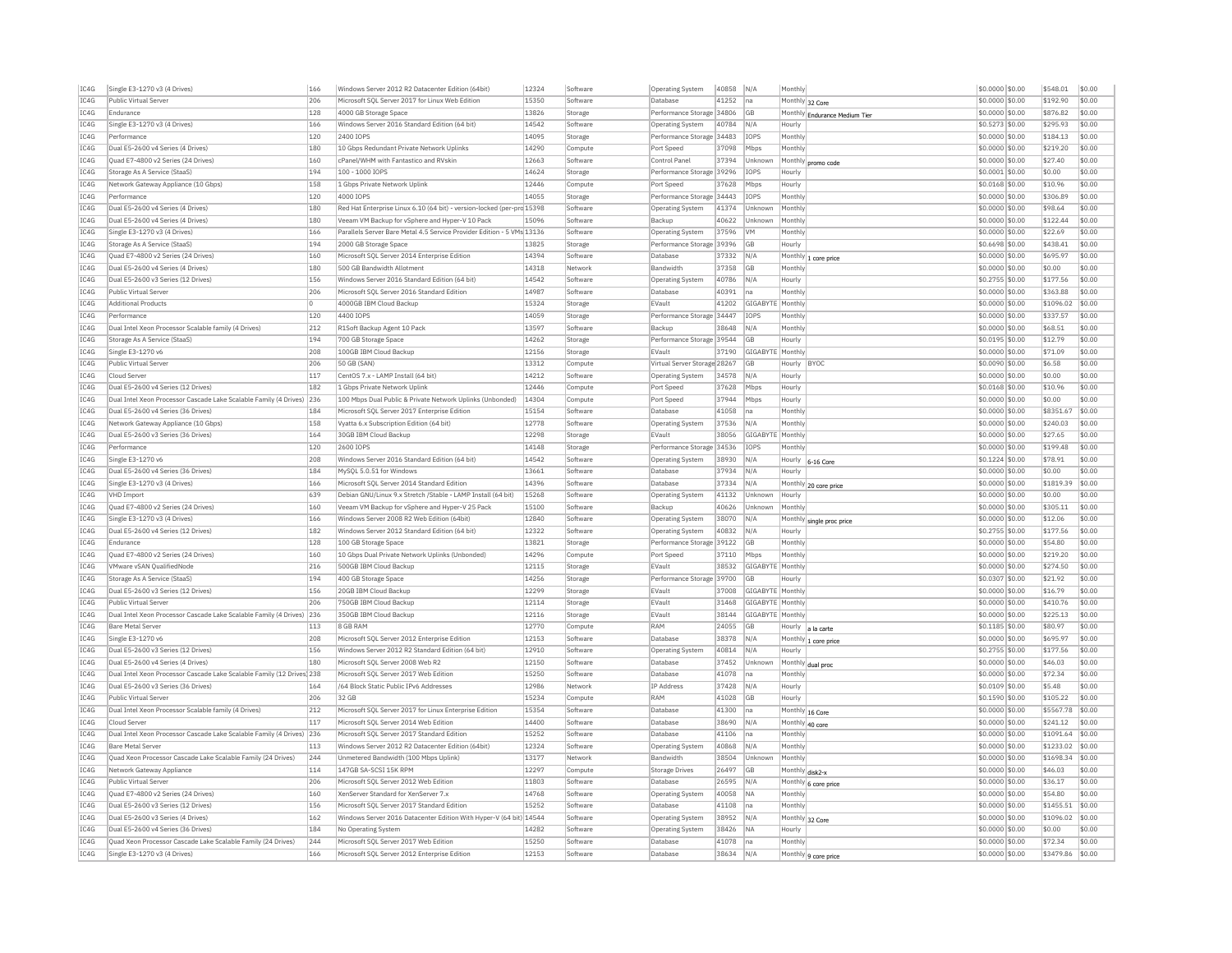|              | Dual E5-2600 v3 Series (36 Drives)                                     | 164        | 10000 GB Bandwidth Allotment                                           | 12083          | Network              | Bandwidth                    | 38014          | GB               | Monthly                   |                                                     | \$0.0000 \$0.00                     | \$0.00            | \$0.00           |
|--------------|------------------------------------------------------------------------|------------|------------------------------------------------------------------------|----------------|----------------------|------------------------------|----------------|------------------|---------------------------|-----------------------------------------------------|-------------------------------------|-------------------|------------------|
| IC4G         | Public Virtual Server                                                  | 206        | Veeam VM Backup for vSphere and Hyper-V 25 Pack                        | 15102          | Software             | Backup                       | 40628          | Unknown          | Monthly                   |                                                     | \$0.0000 \$0.00                     | \$416.69          | \$0.00           |
| IC4G         | Dual E5-2600 v4 Series (4 Drives)                                      | 180        | Windows Server 2012 Standard Edition (64 bit)                          | 12322          | Software             | <b>Operating System</b>      | 40824          | N/A              | Hourly                    |                                                     | \$0.1530 \$0.00                     | \$98.64           | \$0.00           |
| TC4G         | Dual E5-2600 v3 Series (4 Drives)                                      | 162        | VMware vCenter 5.5 Standard                                            | 13542          | Software             | Operating System             | 38180          | N/A              | Hourly                    |                                                     | \$0,0000 \$0.00                     | \$0.00            | \$0.00           |
| IC4G         | Public Virtual Server                                                  | 206        | Windows Server 2008 R2 Standard Edition (64bit)                        | 11887          | Software             | Operating System             | 40764          | N/A              | Hourly                    |                                                     | \$1,5374 \$0.00                     | \$1019.08         | \$0.00           |
| IC4G         | Single E3-1270 v3 (4 Drives)                                           | 166        | Citrix XenServer 6.5                                                   | 14264          | Software             | Operating System             | 38686          | <b>NA</b>        | Hourly                    |                                                     | \$0.0000 \$0.00                     | \$0.00            | \$0.00           |
| IC4G         | Cloud Server                                                           | 117        | Microsoft SQL Server 2017 for Linux Web Edition                        | 15350          | Software             | Database                     | 41236          | Ina              | Monthly 4 Core            |                                                     | \$0.0000 \$0.00                     | \$24.11           | \$0.00           |
| IC4G         | Single E3-1270 v3 (4 Drives)                                           | 166        | Veeam VM Backup for vSphere and Hyper-V 5 Pack                         | 15092          | Software             | Backup                       | 40618          | Unknown          | Monthly                   |                                                     | \$0.0000 \$0.00                     | \$61.22           | \$0.00           |
| TC4G         | Public Virtual Server                                                  | 206        | Microsoft SOL Server 2012 Web Edition                                  | 11803          | Software             | Database                     | 30863          | N/A              |                           |                                                     | \$0,0000 \$0.00                     | \$72.34           | \$0.00           |
|              |                                                                        |            |                                                                        |                |                      |                              |                |                  |                           | Monthly 12 core price                               |                                     |                   |                  |
| IC4G         | Dual E5-2600 v3 Series (36 Drives)                                     | 164        | Microsoft SQL Server 2017 Standard Edition                             | 15252          | Software             | Database                     | 41100          | Ina              | Monthly                   |                                                     | \$0.0000 \$0.00                     | \$363.88          | \$0.00           |
| IC4G         | Public Virtual Server                                                  | 206        | 175GB IBM Cloud Backup                                                 | 12118          | Storage              | EVault                       | 20727          | GIGABYTE Monthly |                           |                                                     | \$0,0000 \$0.00                     | \$126.39          | \$0.00           |
| IC4G         | Single E3-1270 v6                                                      | 208        | Microsoft SOL Server 2017 Enterprise Edition                           | 15154          | Software             | Database                     | 41066          | Ina              | Monthly                   |                                                     | $$0.0000$ \$0.00                    | \$16703.35 \$0.00 |                  |
| IC4G         | Quad E7-4800 v2 Series (24 Drives)                                     | 160        | QuantaStor 4.x (512 TB) - QuantaStor XXX Large Tie                     | 14480          | Software             | Operating System             | 38830          | $N/\beta$        | Monthly                   |                                                     | \$0.0000 \$0.00                     | \$2734.57         | \$0.00           |
| IC4G         | Single E3-1270 v6                                                      | 208        | Non-RATD                                                               | 13664          | Compute              | Storage Controller           | 38276          | Unknown          | Hourly                    | generic                                             | \$0.0000 \$0.00                     | \$0.00            | \$0.00           |
| IC4G         | Dual Intel Xeon Processor Cascade Lake Scalable Family (12 Drives) 238 |            | 128 GB RAM                                                             | 14992          | Compute              | RAM                          | 40416          | GB               | Monthly                   |                                                     | \$0.0000 \$0.00                     | \$375.21          | \$0.00           |
| IC4G         | Dual E5-2600 v4 Series (12 Drives)                                     | 182        | 1 IPv6 Address                                                         | 13033          | Network              | IP Address                   | 37050          | N/A              | Hourly                    |                                                     | \$0.0000 \$0.00                     | \$0.00            | \$0.00           |
| IC4G         | Dual E5-2600 v4 Series (36 Drives)                                     | 184        | Microsoft SOL Server 2017 for Linux Web Edition                        | 15350          | Software             | Database                     | 41236          | Ina              | Monthly 4 Core            |                                                     | \$0,0000 \$0.00                     | \$24.11           | \$0.00           |
| IC4G         | Dual E5-2600 v4 Series (4 Drives)                                      | 180        | Windows Server 2008 R2 Enterprise Edition (64bit)                      | 12948          | Software             | Operating System             | 38072          | N/A              | Hourly                    | single proc price                                   | \$0.1007 \$0.00                     | \$70.15           | \$0.00           |
| IC4G         | Single E3-1270 v6                                                      | 208        | vCenter 6.5                                                            | 14738          | Software             | Operating System             | 40024          | N/A              | Monthly                   |                                                     | \$0,0000 \$0,00                     | \$0.00            | \$0.00           |
| IC4G         | Dual E5-2600 v4 Series (4 Drives)                                      | 180        | Virtual Router Appliance 5.x (up to 1Gbps) Subscription Edition 14744  |                | Software             | <b>Operating System</b>      | 40030          | Unknown          | Monthly                   |                                                     | \$0,0000 \$0.00                     | \$240.03          | \$0.00           |
| IC4G         | VMware vSAN QualifiedNode                                              | 216        | Windows Server 2012 Datacenter Edition With Hyper-V (64bit) 11969      |                | Software             | Operating System             | 40886          | N/A              | Monthly                   |                                                     | \$0.0000 \$0.00                     | \$1233.02         | \$0.00           |
| TC4G         | Dual E5-2600 v3 Series (4 Drives)                                      |            |                                                                        |                |                      |                              |                |                  |                           |                                                     |                                     |                   |                  |
|              |                                                                        | 162        | Windows Server 2012 Datacenter Edition (64bit)                         | 12964          | Software             | <b>Operating System</b>      | 40900          | N/A              | Monthly                   |                                                     | \$0,0000 \$0.00                     | \$959.02          | \$0.00           |
| IC4G         | Performance                                                            | 120        | 2500 IOPS                                                              | 13883          | Storage              | Performance Storage          | 34271          | <b>IOPS</b>      | Monthly                   |                                                     | \$0,0000 \$0.00                     | \$191.80          | \$0.00           |
| IC4G         | Endurance                                                              | 128        | 2000 GB Storage Space                                                  | 13825          | Storage              | Performance Storage          | 34800          | GB               |                           | Monthly Endurance Medium Tier                       | \$0,0000 \$0.00                     | \$438.41          | \$0.00           |
| IC4G         | Cloud Server                                                           | 117        | Microsoft SQL Server 2017 for Linux Enterprise Edition                 | 15354          | Software             | Database                     | 41290          | Ina              | Monthly 1-2 Core          |                                                     | \$0.0000 \$0.00                     | \$695.97          | \$0.00           |
| IC4G         | Ouad E7-4800 v2 Series (24 Drives                                      | 160        | Microsoft SOL Server 2017 Enterprise Edition                           | 15154          | Software             | Database                     | 41048          | na               | Monthly                   |                                                     | \$0.0000 \$0.00                     | \$2783.89         | \$0.00           |
| TC4G         | Network Gateway Appliance                                              | 114        | 1000 GB Bandwidth Allotment                                            | 12627          | Network              | <b>Bandwidth</b>             | 37406          | <b>GB</b>        | Monthly                   |                                                     | \$0,0000 \$0.00                     | \$0.00            | \$0.00           |
| IC4G         | Dual E5-2600 v3 Series (12 Drives)                                     | 156        | Windows Server 2012 R2 Datacenter Edition (64bit)                      | 12324          | Software             | Operating System             | 40870          | N/A              | Monthly                   |                                                     | \$0,0000 \$0.00                     | \$1644.03         | \$0.00           |
| TC4G         | Public Virtual Server                                                  | 206        | Microsoft SQL Server 2017 for Linux Enterprise Edition                 | 15354          | Software             | Database                     | 41314          | Ina              | Monthly 56 Core           |                                                     | \$0,0000 \$0.00                     | \$19487.24 \$0.00 |                  |
| IC4G         | Single E3-1270 v3 (4 Drives)                                           | 166        | 32 GB RAM                                                              | 12699          | Compute              | RAM                          | 37470          | GB               | Monthly                   |                                                     | \$0.0000 \$0.00                     | \$185.63          | \$0.00           |
| IC4G         | VMware vSAN ReadyNode                                                  | 218        | 100GB IBM Cloud Backup                                                 | 12156          | Storage              | EVault                       | 37190          | GIGABYTE         | Monthly                   |                                                     | \$0.0000 \$0.00                     | \$71.09           | \$0.00           |
| IC4G         | Dual E5-2600 v3 Series (36 Drives)                                     | 164        | Automated Reboot from Monitoring                                       | 12285          | Service              | Other                        | 37170          | Unknown          | Hourly                    |                                                     | \$0.0109 \$0.00                     | \$5.48            | \$0.00           |
| IC4G         | Quad E7-4800 v2 Series (24 Drives)                                     | 160        | Windows Server 2016 Standard Edition (64 bit)                          | 14542          | Software             | <b>Operating System</b>      | 38932          | N/A              |                           |                                                     | \$0.1530 \$0.00                     | \$98.64           | \$0.00           |
| IC4G         | Performance                                                            | 120        | 4700 TOPS                                                              | 13945          |                      | Performance Storage          | 34333          | IOPS             | Hourly 20 Core<br>Monthly |                                                     | \$0.0000 \$0.00                     | \$360.59          | \$0.00           |
|              |                                                                        |            |                                                                        |                | Storage              |                              |                |                  |                           |                                                     |                                     |                   |                  |
| IC4G         | Dual E5-2600 v3 Series (4 Drives)                                      | 162        | Ubuntu Linux 14.04 LTS Trusty Tahr - Minimal Install (64 bit)          | 13549          | Software             | Operating System             | 38184          | N/A              | Hourly                    |                                                     | \$0,0000 \$0.00                     | \$0.00            | \$0.00           |
| IC4G         |                                                                        |            |                                                                        | 12446          |                      |                              | 37628          | Mbps             | Hourly                    |                                                     |                                     | \$10.96           | \$0.00           |
|              | Public Virtual Serve                                                   | 206        | 1 Gbps Private Network Uplink                                          |                | Compute              | Port Speed                   |                |                  |                           |                                                     | \$0.0168 \$0.00                     |                   |                  |
| IC4G         | Performance                                                            | 120        | 6000 TOPS                                                              | 13958          | Storage              | Performance Storage 34346    |                | IOPS             | Monthly                   |                                                     | \$0,0000 \$0,00                     | \$460.33          | \$0.00           |
| IC4G         | Single E3-1270 v6                                                      | 208        | RHEL VERSION x TEST ONLY LAMP for Bare Metal                           | 15196          | Software             | Operating System             | 40990          | <b>NA</b>        |                           |                                                     | \$0.0000 \$0.00                     | \$0.00            | \$0.00           |
| IC4G         | Single E3-1270 v6                                                      | 208        | McAfee VirusScan Enterprise                                            | 12607          | Software             | Antivirus                    | 23114          | Unknown          | Hourly                    | Monthly For Internal RHEL Provisioning testing only | \$0.0000 \$0.00                     | \$0.00            | \$0.00           |
| IC4G         | Dual E5-2600 v4 Series (4 Drives)                                      | 180        | Microsoft SOL Server 2016 Enterprise Edition                           | 14989          | Software             | Database                     | 40429          | Ina              | Monthly                   |                                                     | \$0.0000 \$0.00                     | \$19487.24 \$0.00 |                  |
| IC4G         | Performance                                                            | 120        | 4800 IOPS                                                              | 13946          | Storage              | Performance Storage          | 34334          | IOPS             | Monthly                   |                                                     | \$0,0000 \$0.00                     | \$368.26          | \$0.00           |
| TC4G         | Dual Intel Xeon Processor Scalable family (12 Drives)                  | 214        | Microsoft SOL Server 2014 Enterprise Edition                           | 14394          | Software             | Database                     | 37726          | N/A              |                           |                                                     | \$0,0000 \$0.00                     | \$8351.67         | \$0.00           |
| IC4G         | Performance                                                            | 120        | 5800 TOPS                                                              | 13956          | Storage              | Performance Storage 34344    |                | IOPS             | Monthly                   | Monthly 24 core price                               | \$0.0000 \$0.00                     | \$444.98          | \$0.00           |
|              | Ouad Xeon Processor Cascade Lake Scalable Family (24 Drives)           | 244        |                                                                        | 12931          |                      | Monitoring                   | 37036          |                  |                           |                                                     | \$0,0079 \$0.00                     | \$5.48            | \$0.00           |
| IC4G         |                                                                        |            | Monitoring Package - Advanced                                          |                | Service              |                              |                | Unknown          | Hourly                    |                                                     |                                     |                   |                  |
| IC4G         | Quad E7-4800 v2 Series (24 Drives)                                     | 160        | Microsoft SOL Server 2012 Web Edition                                  | 11803          | Software             | Database                     | 37058          | N/A              |                           | Monthly 14 core price                               | $$0.0000$ \$0.00                    | \$84.39           | \$0.00           |
| IC4G         | Dual E5-2600 v3 Series (36 Drives)                                     | 164        | Microsoft SOL Server 2017 for Linux Standard Edition                   | 15352          | Software             | Database                     | 41268          | na               | Monthly 8 Core            |                                                     | \$0.0000 \$0.00                     | \$727.76          | \$0.00           |
| IC4G         | Dual E5-2600 v4 Series (4 Drives)                                      | 180        | Virtual Router Appliance 5.x (up to 20Gbps) Subscription Editio 14742  |                | Software             | Operating System             | 40028          | Unknown          | Monthly 20Gbps            |                                                     | \$0,0000 \$0.00                     | \$437.31          | \$0.00           |
| IC4G         | Public Virtual Server                                                  | 206        | 500 GB (SAN)                                                           | 12714          | Compute              | Virtual Server Storage 26533 |                | GB               | Hourly                    | <b>BYOC</b>                                         | $$0.0425$ \$0.00                    | \$31.31           | \$0.00           |
| IC4G         | Dual E5-2600 v4 Series (4 Drives)                                      | 180        | Debian GNU/Linux 8.x jessie/Stable - Minimal Install (64 bit)          | 14406          | Software             | <b>Operating System</b>      | 38708          | N/A              | Hourly                    |                                                     | \$0.0000 \$0.00                     | \$0.00            | \$0.00           |
| TC4G         | Public Virtual Server                                                  | 206        | 8 GB                                                                   | 14704          | Compute              | RAM                          | 39968          | G <sub>R</sub>   | Hourly                    |                                                     | \$0,0395 \$0.00                     | \$26.30           | \$0.00           |
| IC4G         | Dual E5-2600 v4 Series (4 Drives)                                      | 180        | Microsoft SQL Server 2014 Standard Edition                             | 14396          | Software             | Database                     | 37334          | N/A              |                           |                                                     | \$0.0000 \$0.00                     | \$1819.39         | \$0.00           |
| IC4G         | Dual Intel Xeon Processor Scalable family (12 Drives)                  | 214        | Microsoft SOL Server 2017 Standard Edition                             | 15252          | Software             | Database                     | 41104          | na               | Monthly                   | Monthly 20 core price                               | \$0,0000 \$0,00                     | \$727.76          | \$0.00           |
| IC4G         | Performance                                                            | 120        | 2700 IOPS                                                              | 13925          | Storage              | Performance Storage 34313    |                | IOPS             | Monthly                   |                                                     | \$0.0000 \$0.00                     | \$207.15          | \$0.00           |
| IC4G         | Dual E5-2600 v3 Series (36 Drives)                                     | 164        | 10 Gbps Dual Private Network Uplinks (Unbonded)                        | 14296          | Compute              | Port Speed                   | 37110          | Mbps             | Monthly                   |                                                     | \$0.0000 \$0.00                     | \$219.20          | \$0.00           |
| IC4G         | Public Virtual Server                                                  | 206        | 48 x 2.0 GHz or higher Cores                                           | 15216          | Compute              | Virtual Server Process 41010 |                | CORE             | Hourly                    |                                                     | \$1,4732 \$0.00                     | \$976.19          | \$0.00           |
| IC4G         | Public Virtual Serve                                                   | 206        | Parallels Plesk Panel 11 (Windows) 100 Domain w/ Power Pack 13264      |                | Software             | Control Pane                 | 27901          | N/A              | Monthly                   |                                                     | \$0,0000 \$0.00                     | \$40.12           | \$0.00           |
| IC4G         | Dual E5-2600 v3 Series (4 Drives)                                      | 162        | 1.00 TR SATA                                                           | 14354          | Compute              | <b>Storage Drives</b>        | 38698          | GB               |                           |                                                     | \$0,0257 \$0,00                     | \$16.79           | \$0.00           |
|              | <b>Bare Metal Server</b>                                               |            |                                                                        |                | Network              | Bandwidth                    |                | Unknown          | Hourly                    |                                                     |                                     |                   | \$0.00           |
| IC4G         |                                                                        | 113        | Unmetered Bandwidth (10 Mbps Uplink)                                   | 13146          |                      |                              | 37138          |                  | Monthly                   |                                                     | \$0.0000 \$0.00                     | \$109.60          |                  |
| IC4G         | Dual E5-2600 v3 Series (12 Drives)                                     | 156        | Debian GNU/Linux 7.x Wheezy/Stable (64 bit)                            | 12426          | Software             | <b>Operating System</b>      | 38170          | N/A              | Hourly                    |                                                     | \$0.0000 \$0.00                     | \$0.00            | \$0.00           |
| TC4G         | Ouad E7-4800 v2 Series (24 Drives                                      | 160        | Veeam Agent for Windows and Linux 5 pack                               | 14936          | Software             | Backup                       | 40336          | N/A              | Monthly                   |                                                     | \$0,0000 \$0.00                     | \$100.72          | \$0.00           |
| IC4G         | Dual E5-2600 v3 Series (4 Drives)                                      | 162        | 250GB IBM Cloud Backup                                                 | 12117          | Storage              | EVault                       | 37192          | GIGABYTE Monthly |                           |                                                     | \$0,0000 \$0.00                     | \$158.97          | \$0.00           |
| IC4G         | <b>Bare Metal Server</b>                                               | 113        | Virtuozzo 6 - 1 VM                                                     | 12100          | Software             | Operating System             | 20683          | <b>VM</b>        | Monthly                   |                                                     | \$0,0000 \$0.00                     | \$4.60            | \$0.00           |
| IC4G         | Single E3-1270 v6                                                      | 208        | 16 GB RAM                                                              | 14984          | Compute              | RAM                          | 40408          | GB               | Monthly                   |                                                     | \$0.0000 \$0.00                     | \$153.05          | \$0.00           |
| IC4G<br>IC4G | Single E3-1270 v6<br>Dual E5-2600 v4 Series (36 Drives)                | 208<br>184 | Microsoft SQL Server 2017 for Linux Web Edition<br>CentOS 6 x (64 bit) | 15350<br>13195 | Software<br>Software | Database<br>Operating System | 41244<br>37854 | Ina<br>N/A       | Monthly 16 Core<br>Hourly |                                                     | \$0.0000 \$0.00<br>$$0.0000$ \$0.00 | \$96.45<br>\$0.00 | \$0.00<br>\$0.00 |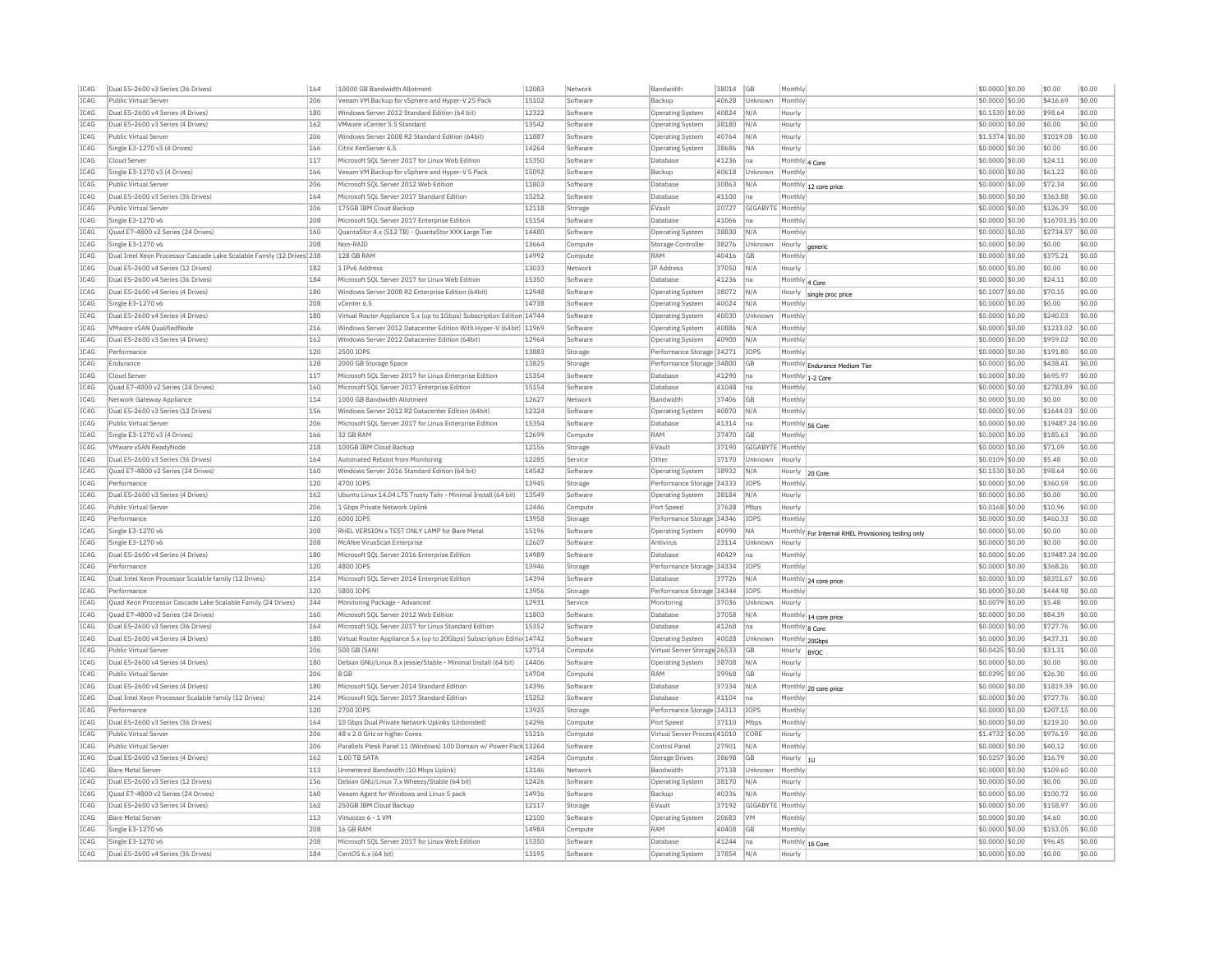| IC4G         | Dual E5-2600 v4 Series (12 Drives)                                                 | 182        | Veeam Agent for Windows and Linux 5 pack                                            | 14936          | Software             | Backup                                      | 40336          | N/A              | Monthly       |                                  | \$0.0000 \$0.00                     | \$100.72              | \$0.00           |
|--------------|------------------------------------------------------------------------------------|------------|-------------------------------------------------------------------------------------|----------------|----------------------|---------------------------------------------|----------------|------------------|---------------|----------------------------------|-------------------------------------|-----------------------|------------------|
| TC4G         | Performance                                                                        | 120        | 1000 TOPS                                                                           | 14025          | Storage              | Performance Storage 34413                   |                | IOPS             | Monthly       |                                  | \$0,0000 \$0.00                     | \$76.72               | \$0.00           |
| IC4G         | Quad Xeon Processor Cascade Lake Scalable Family (24 Drives)                       | 244        | 30GB IBM Cloud Backup                                                               | 12298          | Storage              | EVault                                      | 38056          | GIGABYT          | Monthly       |                                  | \$0,0000 \$0.00                     | \$27.65               | \$0.00           |
| IC4G         | Single E3-1270 v6                                                                  | 208        | 100 Mbos Private Network Uplink                                                     | 13376          | Compute              | Port Speed                                  | 38528          | Mbps             | Hourly        |                                  | \$0,0000 \$0.00                     | \$0.00                | \$0.00           |
| IC4G         | Dual Intel Xeon Processor Cascade Lake Scalable Family (12 Drives 238              |            | Microsoft SQL Server 2012 Enterprise Edition                                        | 12153          | Software             | Database                                    | 37498          | N/A              |               | Monthly 20 core price            | \$0,0000 \$0.00                     | \$6959.73             | \$0.00           |
| IC4G         | Dual E5-2600 v3 Series (36 Drives)                                                 | 164        | Veeam VM Backup for vSphere and Hyper-V 100 Pack                                    | 15110          | Software             | Backup                                      | 40636          | <b>VM</b>        | Monthly       |                                  | \$0,0000 \$0.00                     | \$1664.77             | \$0.00           |
| TC4G         | Dual E5-2600 v3 Series (12 Drives)                                                 | 156        | Microsoft SOL Server 2017 for Linux Enterprise Edition                              | 15354          | Software             | Database                                    | 41302          | Ina.             |               | Monthly 20 Core                  | \$0,0000 \$0.00                     | \$6959.73             | \$0.00           |
| IC4G         | Quad Xeon Processor Cascade Lake Scalable Family (24 Drives)                       | 244        | 50GB TBM Cloud Backup                                                               | 12158          | Storage              | FVault                                      | 37246          | GIGABYTE Monthly |               |                                  | \$0.0000 \$0.00                     | \$43.45               | \$0.00           |
| IC4G         | Dual Intel Xeon Processor Scalable family (4 Drives)                               | 212        | Unmetered Bandwidth (100 Mbps Uplink)                                               | 13177          | Network              | <b>Bandwidth</b>                            | 38504          | Unknown          | Monthly       |                                  | \$0,0000 \$0.00                     | \$1698.34             | \$0.00           |
| TC4G         | Dual E5-2600 v4 Series (36 Drives)                                                 | 184        | Windows Server 2012 Datacenter Edition (64bit)                                      | 12964          | Software             | Operating System                            | 40898          | N/A              | Monthly       |                                  | \$0,0000 \$0.00                     | \$822.02              | \$0.00           |
| IC4G         | Public Virtual Server                                                              | 206        | Windows Server 2012 Standard Edition (64 bit)                                       | 12322          | Software             | Operating System                            | 40710          | N/A              | Hourly        |                                  | \$0,2192 \$0.00                     | \$145.58              | \$0.00           |
| TC4G         | Ouad Xeon Processor Cascade Lake Scalable Family (24 Drives)                       | 244        | Veeam Agent for Windows and Linux 50 Pack                                           | 15116          | Software             | Backup                                      | 40642          | Unknown          | Monthly       |                                  | \$0,0000 \$0.00                     | \$999.25              | \$0.00           |
| IC4G         | Quad E7-4800 v2 Series (24 Drives)                                                 | 160        | Debian GNU/Linux 7.x Wheezy/Stable - Minimal Install (32 bit)                       | 12328          | Software             | Operating System                            | 37310          | N/A              | Hourly        |                                  | \$0.0000 \$0.00                     | \$0.00                | \$0.00           |
| IC4G         | Performance                                                                        | 120        | 2200 IOPS                                                                           | 14093          | Storage              | Performance Storage                         | 34481          | IOPS             | Monthly       |                                  | \$0.0000 \$0.00                     | \$168.79              | \$0.00           |
| TCAG         | Network Gateway Appliance (10 Gbps)                                                | 158        | Dual Intel Xeon E5-2690 (8 Cores, 2.90 GHz)                                         | 11837          | Compute              | Processor                                   | 37274          | GHz              |               |                                  | $$0.0000$ \$0.00                    | \$777.08              | \$0.00           |
| TCAG         | Network Gateway Appliance (10 Gbps)                                                | 158        | 32 GB RAM                                                                           | 12699          | Compute              | RAM                                         | 38110          | GB               |               | Monthly 2u price                 | \$0.0000 \$0.00                     | \$185.63              | \$0.00           |
|              |                                                                                    | 180        | VMware vCenter 5.1 Standard                                                         | 13237          |                      |                                             |                | N/A              |               | Monthly dual sandybridge 2000    |                                     | \$0.00                | \$0.00           |
| IC4G         | Dual E5-2600 v4 Series (4 Drives                                                   | 120        | 4800 IOPS                                                                           | 14119          | Software             | Operating System                            | 38156          |                  | Hourly        |                                  | \$0.0000 \$0.00                     | \$368.26              | \$0.00           |
| IC4G         | Performance                                                                        |            |                                                                                     |                | Storage              | Performance Storage 34507                   |                | IOPS             | Monthly       |                                  | \$0,0000 \$0.00                     |                       |                  |
| IC4G         | Dual Intel Xeon Processor Cascade Lake Scalable Family (4 Drives)                  | 236        | 960 GB SSD (3 DWPD)                                                                 | 12802          | Compute              | Storage Drives                              | 37102          | GB               | Hourly        |                                  | \$0.1491 \$0.00                     | \$98.74               | \$0.00           |
| IC4G         | Dual E5-2600 v4 Series (4 Drives)                                                  | 180        | cPanel/WHM with Fantastico and RVskin                                               | 12663          | Software             | Control Panel                               | 37394          | Unknown          |               | Monthly promo code               | \$0.0000 \$0.00                     | \$27.40               | \$0.00           |
| IC4G         | Public Virtual Server                                                              | 206        | Microsoft SOL Server 2014 Web Edition                                               | 14400          | Software             | Database                                    | 37350          | N/A              |               | Monthly 4 cores                  | \$0.0000 \$0.00                     | \$24.11               | \$0.00           |
| IC4G         | Dual E5-2600 v3 Series (4 Drives)                                                  | 162        | Parallels Plesk Panel 10 (Linux) Unlimited Domain w/ Power Pa 12975                 |                | Software             | Control Panel                               | 38476          | N/A              | Monthly       |                                  | \$0.0000 \$0.00                     | \$58.20               | \$0.00           |
| IC4G         | <b>Bare Metal Server</b>                                                           | 113        | 1 Gbps Private Network Uplink                                                       | 12446          | Compute              | Port Speed                                  | 37628          | Mbps             | Hourly        |                                  | \$0,0168 \$0,00                     | \$10.96               | \$0.00           |
| IC4G         | Storage As A Service (StaaS)                                                       | 194        | Storage as a Service                                                                | 14620          | Storage              | Performance Storage 39280                   |                | N/A              | Hourly        |                                  | \$0,0000 \$0.00                     | \$0.00                | \$0.00           |
| TC4G         | Dual E5-2600 v3 Series (36 Drives)                                                 | 164        | Red Hat Enterprise Linux 6.10 (64 bit) - version-locked (per-prc 15398              |                | Software             | <b>Operating System</b>                     | 41374          | Unknown          | Monthly       |                                  | \$0,0000 \$0,00                     | \$98.64               | \$0.00           |
| IC4G         | Dual Intel Xeon Processor Cascade Lake Scalable Family (4 Drives)                  | 236        | Microsoft SQL Server 2017 for Linux Standard Edition                                | 15352          | Software             | Database                                    | 41288          | na               |               | Monthly 96 Core                  | \$0.0000 \$0.00                     | \$8733.09             | \$0.00           |
| IC4G         | Ouad E7-4800 v2 Series (24 Drives)                                                 | 160        | Host Ping and TCP Service Monitoring                                                | 12365          | Service              | Monitoring                                  | 37388          | Unknown          | Hourly        |                                  | \$0.0109 \$0.00                     | \$5.48                | \$0.00           |
| IC4G         | <b>Additional Products</b>                                                         | l O        | 8000GB IBM Cloud Backup                                                             | 15328          | Storage              | EVault                                      | 41206          | GIGABYTE Monthly |               |                                  | \$0.0000 \$0.00                     | \$1824.73             | \$0.00           |
| IC4G         | Dual E5-2600 v3 Series (36 Drives)                                                 | 164        | Unlimited SSL VPN Users                                                             | 13498          | Network              | <b>VPN</b>                                  | 37404          | Unknowr          | Hourly        |                                  | \$0,0000 \$0.00                     | \$0.00                | \$0.00           |
| IC4G         | Quad E7-4800 v2 Series (24 Drives)                                                 | 160        | Unmetered Bandwidth (100 Mbps Uplink)                                               | 13177          | Network              | <b>Bandwidth</b>                            | 38504          | Unknown          | Monthly       |                                  | \$0,0000 \$0.00                     | \$1698.34             | \$0.00           |
| IC4G         | Performance                                                                        | 120        | 4900 TOPS                                                                           | 14120          | Storage              | Performance Storage 34508                   |                | <b>TOPS</b>      | Monthly       |                                  | \$0.0000 \$0.00                     | \$375.93              | \$0.00           |
| IC4G         | <b>Additional Products</b>                                                         | $\circ$    | /64 Block Static Public TPv6 Addresses                                              | 12986          | Network              | IP Address                                  | 25621          | N/A              | Hourly        |                                  | \$0.0109 \$0.00                     | \$5.48                | \$0.00           |
| TC4G         | Dual E5-2600 v4 Series (4 Drives                                                   | 180        | Microsoft SOL Server 2017 for Linux Standard Edition                                | 15352          | Software             | Database                                    | 41286          | Ina              |               | Monthly 56 Core                  | \$0.0000 \$0.00                     | \$5094.30             | \$0.00           |
| IC4G         | Endurance                                                                          | 128        | 4000 GB Storage Space                                                               | 13826          | Storage              | Performance Storage 34940                   |                | <b>GB</b>        |               | Monthly Snapshot Space High Tier | \$0,0000 \$0.00                     | \$657.61              | \$0.00           |
| IC4G         | <b>Additional Products</b>                                                         | ln.        | Citrix NetScaler VPX 10.1 200Mbps Standard                                          | 13064          | Network              | NetScale                                    | 26241          | Mbps             | Monthly       |                                  | \$0,0000 \$0.00                     | \$656.52              | \$0.00           |
| IC4G         | Single E3-1270 v3 (4 Drives)                                                       | 166        | Microsoft Windows Firewall                                                          | 12500          | Network              | Firewall                                    | 37802          | Unknown          | Hourly        |                                  | \$0.0000 \$0.00                     | \$0.00                | \$0.00           |
| IC4G         | Dual Intel Xeon Processor Cascade Lake Scalable Family (4 Drives) 236              |            | Unlimited SSL VPN Users                                                             | 13498          | Network              | VPN                                         | 37404          | Unknow           | Hourly        |                                  | \$0.0000 \$0.00                     | \$0.00                | \$0.00           |
| TCAG         | Dual Intel Xeon Processor Cascade Lake Scalable Family (12 Drives <sup>1</sup> 238 |            | 100 Mbns Private Network Unlink                                                     | 13376          | Compute              | Port Speed                                  | 38528          | Mhns             | Hourly        |                                  | $$0.0000$ \$0.00                    | \$0.00                | \$0.00           |
| TCAG         | Network Gateway Appliance (10 Gbps)                                                | 158        | Automated Reboot from Monitoring                                                    | 12285          | Service              | Other                                       | 37170          | Unknown          | Hourly        |                                  | \$0.0109 \$0.00                     | \$5.48                | \$0.00           |
| IC4G         | Dual E5-2600 v3 Series (4 Drives)                                                  | 162        | Windows Server 2012 R2 Datacenter Edition (64bit)                                   | 12324          | Software             | Operating System                            | 40866          | $N/\Delta$       | Monthly       |                                  | \$0.0000 \$0.00                     | \$1096.02             | \$0.00           |
| IC4G         | Single E3-1270 v3 (4 Drives)                                                       | 166        | Microsoft SOL Server 2008 Workgroup R2                                              | 11918          | Software             | Database                                    | 37228          | Unknown          |               | Monthly single proc              | \$0,0000 \$0.00                     | \$76.72               | \$0.00           |
| IC4G         | <b>Bare Metal Server</b>                                                           | 113        | Parallels Server Bare Metal 4.5 Service Provider Edition - 5 VMs 13136              |                | Software             | <b>Operating System</b>                     | 28156          | VM               | Monthly       |                                  | \$0.0000 \$0.00                     | \$22.69               | \$0.00           |
| IC4G         | Public Virtual Server                                                              | 206        | Microsoft SOL Server 2008 Standard R2                                               | 13287          | Software             | Database                                    | 28702          | Unknown          |               | Monthly single proc              | \$0.0000 \$0.00                     | \$363.88              | \$0.00           |
| IC4G         | Endurance                                                                          | 128        | 20 GB Storage Space                                                                 | 13818          | Storage              | Performance Storage 34760                   |                | GB               |               | Monthly Endurance High Tier      | \$0.0000 \$0.00                     | \$7.67                | \$0.00           |
| IC4G         | Dual E5-2600 v4 Series (4 Drives)                                                  | 180        | Microsoft SQL Server 2012 Web Edition                                               | 11803          | Software             | Database                                    | 38618          | N/A              |               | Monthly 24 core price            | \$0,0000 \$0.00                     | \$144.67              | \$0.00           |
| IC4G         | Ouad Xeon Processor Cascade Lake Scalable Family (24 Drives)                       | 244        | Microsoft SOL Server 2017 for Linux Enterprise Edition                              | 15354          | Software             | Database                                    | 41312          | Ina              |               | Monthly 48 Core                  | \$0,0000 \$0.00                     | \$16703.35 \$0.00     |                  |
| IC4G         | Dual E5-2600 v4 Series (4 Drives)                                                  | 180        | Non-RAID                                                                            | 13664          | Compute              | Storage Controller                          | 38276          | Unknown          | Hourly        | generic                          | \$0.0000 \$0.00                     | \$0.00                | \$0.00           |
| IC4G         | VMware vSAN QualifiedNode                                                          | 216        | Host Ping                                                                           | 12997          | Service              | Monitoring                                  | 37386          | Unknown          | Hourly        |                                  | \$0,0000 \$0,00                     | \$0.00                | \$0.00           |
| IC4G         | VMware vSAN QualifiedNode                                                          | 216        | 5000 GB Bandwidth Allotment                                                         | 12091          | Network              | Bandwidth                                   | 38506          | GB               | Monthly       |                                  | \$0.0000 \$0.00                     | \$0.00                | \$0.00           |
| IC4G         | Dual Intel Xeon Processor Scalable family (12 Drives)                              | 214        | Windows Server 2016 Standard Edition (64 bit)                                       | 14542          | Software             | Operating System                            | 38934          | N/A              | Hourly        | 24 Core                          | \$0.1837 \$0.00                     | \$118.37              | \$0.00           |
| IC4G         | Dual E5-2600 v4 Series (12 Drives)                                                 | 182        | Microsoft SQL Server 2014 Enterprise Edition                                        | 14394          | Software             | Database                                    | 37550          | N/A              |               | Monthly 20 core price            | \$0,0000 \$0.00                     | \$6959.73             | \$0.00           |
| IC4G         | Ouad Xeon Processor Cascade Lake Scalable Family (24 Drives)                       | 244        | Microsoft SOL Server 2017 Standard Edition                                          | 15252          | Software             | Database                                    | 41100          | Ina              | Monthly       |                                  | \$0,0000 \$0.00                     | \$363.88              | \$0.00           |
| IC4G         | Ouad Xeon Processor Cascade Lake Scalable Family (24 Drives)                       | 244        | Parallels Plesk Panel 10 (Windows) Unlimited Domain w/ Powe 13695                   |                | Software             | Control Panel                               | 37370          | Unknown          | Monthly       |                                  | \$0,0000 \$0.00                     | \$58.20               | \$0.00           |
| IC4G         | <b>Bare Metal Server</b>                                                           | 113        | Red Hat Enterprise Linux 7.x (64 bit) (per-processor licensing) 14412               |                | Software             | Operating System                            | 38688          | Unknown          | Monthly       |                                  | \$0.0000 \$0.00                     | \$98.64               | \$0.00           |
| IC4G         | Endurance                                                                          | 128        | 250 GB Storage Space                                                                | 13822          | Storage              | Performance Storage 39074                   |                | GB               | Monthly       |                                  | \$0,0000 \$0.00                     | \$158.92              | \$0.00           |
| TC4G         | Cloud Server                                                                       | 117        | Microsoft SOL Server 2016 Standard Edition                                          | 14987          | Software             | Database                                    | 40397          | Ina              | Monthly       |                                  | $$0.0000$ \$0.00                    | \$1091.64             | \$0.00           |
| IC4G         | Dual E5-2600 v4 Series (36 Drives)                                                 | 184        | 1000GB IBM Cloud Backup                                                             | 12113          | Storage              | EVault                                      | 37638          | GIGABYTE Monthly |               |                                  | \$0,0000 \$0.00                     | \$455.19              | \$0.00           |
| IC4G         | Quad E7-4800 v2 Series (24 Drives)                                                 | 160        | /64 Block Static Public TPv6 Addresses                                              | 12986          | Network              | <b>IP Address</b>                           | 37428          | N/A              | Hourly        |                                  | \$0,0109 \$0.00                     | \$5.48                | \$0.00           |
| IC4G         | Endurance                                                                          | 128        |                                                                                     | 13822          | Storage              | Performance Storage 34912                   |                | GB               |               |                                  | \$0.0000 \$0.00                     | \$13.71               | \$0.00           |
|              |                                                                                    |            | 250 GB Storage Space                                                                |                | Software             | Antivirus                                   |                | Unknown          | Hourly        | Monthly Snapshot Space Low Tier  |                                     |                       |                  |
| IC4G<br>TCAG | Dual E5-2600 v4 Series (12 Drives)<br>Endurance                                    | 182<br>128 | McAfee VirusScan Enterprise<br>250 GB Storage Space                                 | 12607<br>13822 |                      | Performance Storage 39212                   | 23114          | GB               | Monthly       |                                  | \$0.0000 \$0.00<br>$$0.0000$ \$0.00 | \$0.00<br>\$54.80     | \$0.00<br>\$0.00 |
|              |                                                                                    |            |                                                                                     | 12153          | Storage<br>Software  | Database                                    | 38632          | N/A              |               |                                  | \$0.0000 \$0.00                     | \$5567.78             |                  |
| TC4G         |                                                                                    |            |                                                                                     |                |                      |                                             |                |                  |               |                                  |                                     |                       | \$0.00           |
|              | Quad E7-4800 v2 Series (24 Drives)                                                 | 160        | Microsoft SQL Server 2012 Enterprise Edition                                        |                |                      |                                             |                |                  |               | Monthly 15 core price            |                                     |                       |                  |
| TC4G         | Dual E5-2600 v3 Series (36 Drives)                                                 | 164        | Windows Server 2016 Datacenter Edition (64 bit)                                     | 14546          | Software             | <b>Operating System</b>                     | 38964          | N/A              |               | Monthly 28 Core                  | $$0.0000$ \$0.00                    | \$959.02              | \$0.00           |
| IC4G<br>IC4G | Dual E5-2600 v4 Series (12 Drives)<br>Dual E5-2600 v3 Series (4 Drives)            | 182<br>162 | Windows Server 2016 Datacenter Edition (64 bit)<br>VMware Server Virtualization 6.5 | 14546<br>14740 | Software<br>Software | Operating System<br><b>Operating System</b> | 38968<br>40034 | N/A<br>Unknown   | Monthly 2-CPU | Monthly 48 Core                  | \$0,0000 \$0.00<br>\$0.0000 \$0.00  | \$1644.03<br>\$274.01 | \$0.00<br>\$0.00 |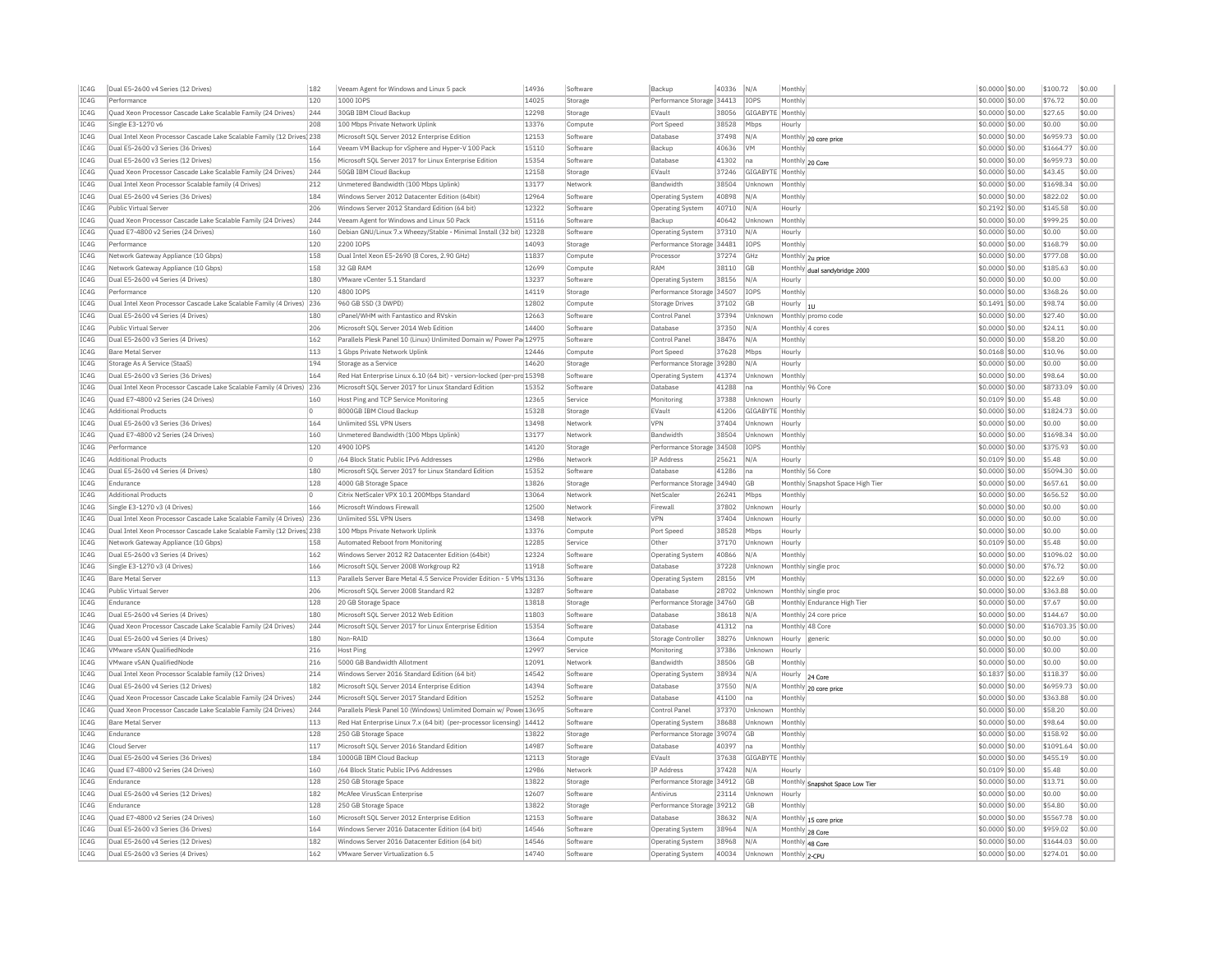| IC4G | Dual E5-2600 v4 Series (12 Drives)                                     | 182 | 0 GB Bandwidth Allotment                                               | 13810 | Network  | Bandwidth                 | 37312 | GB                                 | Monthly monthly prices for private network only CCIs | \$0.0000 \$0.00  | \$0.00            | \$0.00   |
|------|------------------------------------------------------------------------|-----|------------------------------------------------------------------------|-------|----------|---------------------------|-------|------------------------------------|------------------------------------------------------|------------------|-------------------|----------|
| IC4G | Dual E5-2600 v4 Series (4 Drives)                                      | 180 | 250GB IBM Cloud Backup                                                 | 12117 | Storage  | EVault                    | 37192 | GIGABYTE Monthly                   |                                                      | \$0.0000 \$0.00  | \$158.97          | \$0.00   |
| IC4G | Dual E5-2600 v3 Series (36 Drives)                                     | 164 | 1000GB IBM Cloud Backup                                                | 12113 | Storage  | EVault                    | 37638 | GIGABYTE Monthly                   |                                                      | \$0.0000 \$0.00  | \$455.19          | \$0.00   |
| IC4G | Public Virtual Server                                                  | 206 | Windows Server 2012 R2 Standard Edition (64 bit)                       | 12910 | Software | <b>Operating System</b>   | 40690 | N/A<br>Hourly                      |                                                      | \$0,4394 \$0,00  | \$291.17          | \$0.00   |
| IC4G | Single E3-1270 v6                                                      | 208 | Microsoft SQL Server 2014 Enterprise Edition                           | 14394 | Software | Database                  | 38440 | N/A                                | Monthly 7 core price                                 | \$0.0000 \$0.00  | \$2783.89         | \$0.00   |
| IC4G | Dual Intel Xeon Processor Cascade Lake Scalable Family (4 Drives)      | 236 | Citrix XenServer 7.1.0                                                 | 14772 | Software | <b>Operating System</b>   | 40062 | <b>NA</b><br>Monthly               |                                                      | \$0.0000 \$0.00  | \$0.00            | \$0.00   |
| IC4G | Public Virtual Server                                                  | 206 | 64 GB                                                                  | 12047 | Compute  | RAM                       | 39976 | <b>GB</b><br>Hourly                |                                                      | \$0,3170 \$0.00  | \$210.44          | \$0.00   |
|      |                                                                        |     |                                                                        |       |          |                           |       |                                    |                                                      |                  |                   |          |
| IC4G | Dual Intel Xeon Processor Cascade Lake Scalable Family (12 Drives 238  |     | Microsoft SOL Server 2017 for Linux Standard Edition                   | 15352 | Software | Database                  | 41276 | na                                 | Monthly 24 Core                                      | \$0,0000 \$0.00  | \$2183.27         | \$0.00   |
| IC4G | Dual E5-2600 v3 Series (4 Drives)                                      | 162 | Windows Server 2016 Standard Edition (64 bit)                          | 14542 | Software | <b>Operating System</b>   | 38932 | N/A                                | Hourly 20 Core                                       | \$0,1530 \$0.00  | \$98.64           | \$0.00   |
| IC4G | <b>Bare Metal Server</b>                                               | 113 | Windows Server 2012 R2 Datacenter Edition With Hyper-V (64t 11669      |       | Software | Operating System          | 40852 | Monthly<br>N/A                     |                                                      | \$0.0000 \$0.00  | \$1644.03         | \$0.00   |
| IC4G | Single E3-1270 v3 (4 Drives)                                           | 166 | Veeam VM Backup for vSphere and Hyper-V 200 Pack                       | 15112 | Software | Backup                    | 40638 | Unknown<br>Monthly                 |                                                      | \$0.0000 \$0.00  | \$2440.87         | \$0.00   |
| TC4G | Dual Intel Xeon Processor Cascade Lake Scalable Family (12 Drives 238  |     | NVIDIA Tesla M60 GPU Accelerator - Software may be required 14424      |       | Compute  | Processor                 | 40606 | Cuda Core Monthly                  |                                                      | \$0,0000 \$0.00  | \$712.41          | \$0.00   |
| IC4G | <b>Additional Products</b>                                             |     | Windows 2008 Datacenter w/ Unlimited Virtuals (1 Proc Licens 13304     |       | Software | Operating System          | 28190 | N/A<br>Monthly                     |                                                      | \$0,0000 \$0.00  | \$82.20           | \$0.00   |
| IC4G | Cloud Server                                                           | 117 | Microsoft SOL Server 2016 Standard Edition                             | 14987 | Software | Database                  | 40403 | Monthly<br>$\widehat{\mathsf{na}}$ |                                                      | \$0.0000 \$0.00  | \$2183.27         | \$0.00   |
| IC4G | Dual E5-2600 v4 Series (4 Drives)                                      | 180 | Microsoft SQL Server 2016 Enterprise Edition                           | 14989 | Software | Database                  | 40407 | Monthly<br>Ina                     |                                                      | \$0.0000 \$0.00  | \$1391.95         | \$0.00   |
| IC4G | Single E3-1270 v3 (4 Drives)                                           | 166 | Microsoft SQL Server 2012 Standard Edition                             | 11956 | Software | Database                  | 37886 | N/A                                | Monthly 15 core price                                | \$0.0000 \$0.00  | \$1455.51         | \$0.00   |
|      |                                                                        | 117 |                                                                        | 12931 |          |                           |       |                                    |                                                      |                  |                   |          |
| IC4G | Cloud Server                                                           |     | Monitoring Package - Advanced                                          |       | Service  | Monitoring                | 25536 | Unknown<br>Hourly                  |                                                      | \$0,0079 \$0.00  | \$5.48            | \$0.00   |
| IC4G | Dual E5-2600 v3 Series (36 Drives)                                     | 164 | Windows Server 2016 Datacenter Edition With Hyper-V (64 bit) 14544     |       | Software | Operating System          | 38946 | N/A                                | Monthly 20 Core                                      | \$0.0000 \$0.00  | \$685.01          | \$0.00   |
| IC4G | Dual Intel Xeon Processor Scalable family (4 Drives)                   | 212 | Windows Server 2012 Standard Edition (64 bit)                          | 12322 | Software | Operating System          | 40832 | N/A<br>Hourly                      |                                                      | \$0,2755 \$0.00  | \$177.56          | \$0.00   |
| IC4G | Single E3-1270 v6                                                      | 208 | Windows Server 2012 Standard Edition (64 bit)                          | 12322 | Software | <b>Operating System</b>   | 40824 | N/A<br>Hourly                      |                                                      | \$0.1530  \$0.00 | \$98.64           | \$0.00   |
| IC4G | Dual E5-2600 v4 Series (4 Drives)                                      | 180 | Windows Server 2012 R2 Datacenter Edition With Hyper-V (64t 11669      |       | Software | Operating System          | 40840 | N/A<br>Monthly                     |                                                      | \$0.0000 \$0.00  | \$548.01          | \$0.00   |
| IC4G | Single E3-1270 v3 (4 Drives)                                           | 166 | Red Hat Enterprise Linux 6.8 (64 bit) version-locked                   | 15156 | Software | Operating System          | 40914 | na                                 | Monthly For version lock                             | \$0,0000 \$0,00  | \$49.32           | \$0.00   |
| IC4G | Virtual Router Appliance                                               | 228 | 1 Gbps Public & Private Network Uplinks                                | 12360 | Compute  | Port Speed                | 37174 | Mbps<br>Hourly                     |                                                      | \$0.0326 \$0.00  | \$21.92           | \$0.00   |
| IC4G | Single E3-1270 v6                                                      | 208 | Ubuntu Linux 14.04 LTS Trusty Tahr - Minimal Install (32 bit)          | 12706 | Software | Operating System          | 37108 | N/A<br>Hourly                      |                                                      | \$0.0000 \$0.00  | \$0.00            | \$0.00   |
| TC4G | Dual Intel Xeon Processor Scalable family (12 Drives)                  | 214 | 500 GB Bandwidth Allotment                                             | 14318 |          | <b>Bandwidth</b>          | 37358 | GB<br>Monthly                      |                                                      | $$0.0000$ \$0.00 | \$0.00            | \$0.00   |
|      |                                                                        |     |                                                                        |       | Network  |                           |       |                                    |                                                      |                  |                   |          |
| IC4G | Single E3-1270 v3 (4 Drives)                                           | 166 | Non-RAID                                                               | 13664 | Compute  | Storage Controlle         | 38276 | Unknown<br>Hourly                  | generic                                              | \$0.0000 \$0.00  | \$0.00            | \$0.00   |
| IC4G | Dual E5-2600 v4 Series (36 Drives)                                     | 184 | Windows Server 2012 R2 Standard Edition (64 bit)                       | 12910 | Software | Operating System          | 40804 | N/A<br>Hourly                      |                                                      | \$0.1224 \$0.00  | \$78.91           | \$0.00   |
| IC4G | Single E3-1270 v6                                                      | 208 | Microsoft SQL Server 2017 Web Edition                                  | 15250 | Software | Database                  | 41052 | Monthly<br>na                      |                                                      | \$0.0000 \$0.00  | \$12.06           | \$0.00   |
| IC4G | Single E3-1270 v3 (4 Drives)                                           | 166 | Microsoft SQL Server 2014 Enterprise Edition                           | 14394 | Software | Database                  | 38674 | N/A                                | Monthly 8 core price                                 | \$0.0000 \$0.00  | \$2783.89         | \$0.00   |
| TC4G | Single E3-1270 v3 (4 Drives)                                           | 166 | Parallels Server Bare Metal 4.5 Service Provider Edition - 1 VM 13581  |       | Software | <b>Operating System</b>   | 38218 | <b>VM</b><br>Monthly               |                                                      | $$0.0000$ \$0.00 | \$4.60            | \$0.00   |
| IC4G | Dual Intel Xeon Processor Cascade Lake Scalable Family (12 Drives) 238 |     | Microsoft SOL Server 2016 Enterprise Edition                           | 14989 | Software | Database                  | 40425 | Monthly<br>na                      |                                                      | \$0.0000 \$0.00  | \$13919.46 \$0.00 |          |
| IC4G | Dual Intel Xeon Processor Scalable family (4 Drives)                   | 212 | 100GB IBM Cloud Backup                                                 | 12156 | Storage  | EVault                    | 37190 | GIGABYTE Monthly                   |                                                      | \$0.0000 \$0.00  | \$71.09           | \$0.00   |
| IC4G | Single E3-1270 v3 (4 Drives)                                           | 166 | Riak 1.x                                                               | 12432 | Software | Database                  | 38408 | N/A<br>Hourly                      |                                                      | \$0,0000 \$0,00  | \$0.00            | \$0.00   |
|      |                                                                        |     |                                                                        |       |          |                           |       |                                    |                                                      |                  |                   |          |
| IC4G | Dual E5-2600 v4 Series (4 Drives)                                      | 180 | Red Hat Enterprise Linux 7.4 - LAMP Install (64 bit) version-loc 15192 |       | Software | Operating System          | 40984 | na                                 | Monthly For Version lock                             | \$0.0000 \$0.00  | \$98.74           | \$0.00   |
| IC4G | Cloud Server                                                           | 117 | Microsoft SOL Server 2014 Enterprise Edition                           | 14394 | Software | Database                  | 37728 | N/A                                | Monthly 11 core price                                | \$0,0000 \$0,00  | \$4175.84         | \$0.00   |
| IC4G | Public Virtual Server                                                  | 206 | Microsoft SQL Server 2012 Enterprise Edition                           | 12153 | Software | Database                  | 24688 | $N/\beta$                          | Monthly 16 core price                                | \$0.0000 \$0.00  | \$5567.78         | \$0.00   |
| IC4G | Dual E5-2600 v3 Series (12 Drives)                                     | 156 | vCenter 6.0                                                            | 14402 | Software | Operating System          | 37360 | Monthly<br> na                     |                                                      | \$0.0000 \$0.00  | \$0.00            | \$0.00   |
| IC4G | VMware vSAN ReadyNode                                                  | 218 | Windows Server 2012 Datacenter Edition (64bit)                         | 12964 | Software | Operating System          | 40898 | N/A<br>Monthly                     |                                                      | \$0,0000 \$0,00  | \$822.02          | \$0.00   |
| IC4G | Single E3-1270 v6                                                      | 208 | Microsoft SQL Server 2014 Enterprise Edition                           | 14394 | Software | Database                  | 37332 | N/A                                | Monthly 1 core price                                 | \$0.0000 \$0.00  | \$695.97          | \$0.00   |
| IC4G | Single E3-1270 v3 (4 Drives)                                           | 166 | Windows Server 2012 R2 Datacenter Edition (64bit)                      | 12324 | Software | <b>Operating System</b>   | 40866 | N/A<br>Monthly                     |                                                      | \$0.0000 \$0.00  | \$1096.02         | \$0.00   |
| IC4G | Dual E5-2600 v4 Series (12 Drives)                                     | 182 | VMware Server Virtualization 6.5                                       | 14740 | Software | Operating System          | 40034 | Unknown                            | Monthly 2-CPU                                        | \$0.0000 \$0.00  | \$274.01          | \$0.00   |
| IC4G |                                                                        | 162 | NOC Monitoring                                                         |       |          | Other                     | 38008 | N/A                                |                                                      | \$0,1096 \$0.00  | \$54.80           | \$0.00   |
|      | Dual E5-2600 v3 Series (4 Drives)                                      |     |                                                                        | 12938 | Service  |                           |       | Hourly                             |                                                      |                  |                   |          |
| IC4G | VMware vSAN ReadvNode                                                  | 218 | Windows Server 2012 R2 Datacenter Edition (64bit)                      | 12324 | Software | <b>Operating System</b>   | 40862 | N/A<br>Monthly                     |                                                      | \$0,0000 \$0.00  | \$822.02          | \$0.00   |
| IC4G | Dual E5-2600 v3 Series (36 Drives)                                     | 164 | Microsoft SQL Server 2017 Standard Edition                             | 15252 | Software | Database                  | 41112 | Monthly<br>na                      |                                                      | \$0,0000 \$0.00  | \$2183.27         | \$0.00   |
| IC4G | Cloud Server                                                           | 117 | Windows Server 2012 Standard Edition (64 bit)                          | 12322 | Software | Operating System          | 40722 | N/A<br>Hourly                      |                                                      | \$1.7023 \$0.00  | \$1128.27         | \$0.00   |
| IC4G | Cloud Server                                                           | 117 | Storage Backend Upgrade                                                | 13491 | Storage  | Other                     | 30172 | Unknown<br>Hourly                  |                                                      | \$0,0000 \$0.00  | \$0.00            | \$0.00   |
| IC4G | <b>VHD Import</b>                                                      | 639 | Ubuntu Linux 10.04 LTS Lucid Lynx - Minimal Install (32 bit)           | 12701 | Software | Operating System          | 23639 | N/f<br>Hourly                      |                                                      | \$0,0000 \$0.00  | \$0.00            | \$0.00   |
| TC4G | Dual E5-2600 v3 Series (36 Drives)                                     | 164 | Red Hat Enterprise Linux 7.7 (64 bit) - version-locked                 | 15414 | Software | Operating System          | 41398 | Unknown                            | Monthly Version Locked Price - 2 CPU                 | \$0,0000 \$0.00  | \$98.64           | \$0.00   |
| IC4G | Dual Intel Xeon Processor Scalable family (4 Drives)                   | 212 | 100 Mbps Private Network Uplink                                        | 13376 | Compute  | Port Speed                | 38528 | Hourly<br>Mbps                     |                                                      | \$0.0000 \$0.00  | \$0.00            | \$0.00   |
|      | Ouad Xeon Processor Cascade Lake Scalable Family (24 Drives)           | 244 |                                                                        | 11803 |          | Database                  |       | N/A                                | Monthly 24 core price                                |                  | \$144.67          | \$0.00   |
| IC4G |                                                                        |     | Microsoft SQL Server 2012 Web Edition                                  |       | Software |                           | 38618 |                                    |                                                      | \$0.0000 \$0.00  |                   |          |
| IC4G | Portable IP Addresses                                                  | 132 | 32 Portable Private IP Addresses                                       | 13338 | Network  | <b>TP Address</b>         | 28499 | IPs<br>Monthly                     |                                                      | \$0.0000 \$0.00  | \$0.00            | \$0.00   |
| IC4G | <b>Additional Products</b>                                             | O.  | Symantec Secure Site - 1 yea                                           | 13234 | Service  | SSL                       | 27617 | lov<br>Monthly                     |                                                      | \$0,0000 \$0.00  | \$0.00            | \$437.31 |
| TC4G | Storage As A Service (StaaS)                                           | 194 | 150 GB Storage Space                                                   | 14248 | Storage  | Performance Storage 39760 |       | <b>GB</b><br>Hourly                |                                                      | \$0,0116 \$0.00  | \$8.23            | \$0.00   |
| IC4G | Dual E5-2600 v3 Series (36 Drives)                                     | 164 | Windows Server 2012 Datacenter Edition With Hyper-V (64bit) 11969      |       | Software | Operating System          | 40876 | N/A<br>Monthly                     |                                                      | \$0.0000 \$0.00  | \$548.01          | \$0.00   |
| IC4G | Single E3-1270 v3 (4 Drives)                                           | 166 | Ubuntu Linux 16.04 LTS Xenial Xerus Minimal Install (64 bit)           | 14902 | Software | Operating System          | 40276 | <b>NA</b><br>Hourly                |                                                      | \$0,0000 \$0.00  | \$0.00            | \$0.00   |
| IC4G | Public Virtual Server                                                  | 206 | Microsoft SOL Server 2012 Web Edition                                  | 11803 | Software | Database                  | 25929 | N/A                                | Monthly 8 core price                                 | $$0.0000$ \$0.00 | \$48.22           | \$0.00   |
| IC4G | Quad E7-4800 v2 Series (24 Drives)                                     | 160 | Windows Server 2012 R2 Datacenter Edition (64bit)                      | 12324 | Software | Operating System          | 40868 | N/A<br>Monthly                     |                                                      | \$0,0000 \$0.00  | \$1233.02         | \$0.00   |
|      | Public Virtual Server                                                  | 206 |                                                                        |       |          |                           |       |                                    |                                                      |                  |                   |          |
| IC4G |                                                                        |     | Windows Server 2008 Standard Edition SP2 (64bit)                       | 12521 | Software | Operating System          | 40730 | N/A<br>Hourly                      |                                                      | \$0,1096 \$0.00  | \$72.79           | \$0.00   |
| IC4G | Public Virtual Server                                                  | 206 | MySOL 5.0.51 for Windows                                               | 13661 | Software | Database                  | 31992 | N/A<br>Hourly                      |                                                      | \$0.0000 \$0.00  | \$0.00            | \$0.00   |
| IC4G | Dual E5-2600 v3 Series (36 Drives)                                     | 164 | Parallels Plesk Panel 12 (Linux) - 30 Domain w/ Power Pack             | 14216 | Software | Control Pane              | 37120 | Unknown<br>Monthly                 |                                                      | \$0.0000 \$0.00  | \$40.12           | \$0.00   |
| TC4G | Dual Intel Xeon Processor Scalable family (12 Drives)                  | 214 | Microsoft SOL Server 2012 Enterprise Edition                           | 12153 | Software | Database                  | 37068 | N/A                                | Monthly 12 core price                                | $$0.0000$ \$0.00 | \$4175.84         | \$0.00   |
| TC4G | Dual E5-2600 v4 Series (36 Drives)                                     | 184 | Windows Server 2012 Datacenter Edition With Hyper-V (64bit)            | 11969 | Software | <b>Operating System</b>   | 40886 | N/L<br>Monthly                     |                                                      | \$0.0000 \$0.00  | \$1233.02         | \$0.00   |
| IC4G | Performance                                                            | 120 | 4500 TOPS                                                              | 14060 | Storage  | Performance Storage 34448 |       | TOPS<br>Monthly                    |                                                      | \$0,0000 \$0.00  | \$345.25          | \$0.00   |
| IC4G | Dual E5-2600 v4 Series (12 Drives)                                     | 182 | Veeam VM Backup for vSphere and Hyper-V 50 Pack                        | 15106 | Software | Backup                    | 40632 | VM<br>Monthly                      |                                                      | \$0,0000 \$0.00  | \$832.38          | \$0.00   |
| IC4G | Dual Intel Xeon Processor Cascade Lake Scalable Family (4 Drives) 236  |     | Microsoft SQL Server 2017 Web Edition                                  | 15250 | Software | Database                  | 41096 | na<br>Monthly                      |                                                      | \$0.0000 \$0.00  | \$578.70          | \$0.00   |
|      |                                                                        |     |                                                                        |       |          |                           |       |                                    |                                                      |                  |                   |          |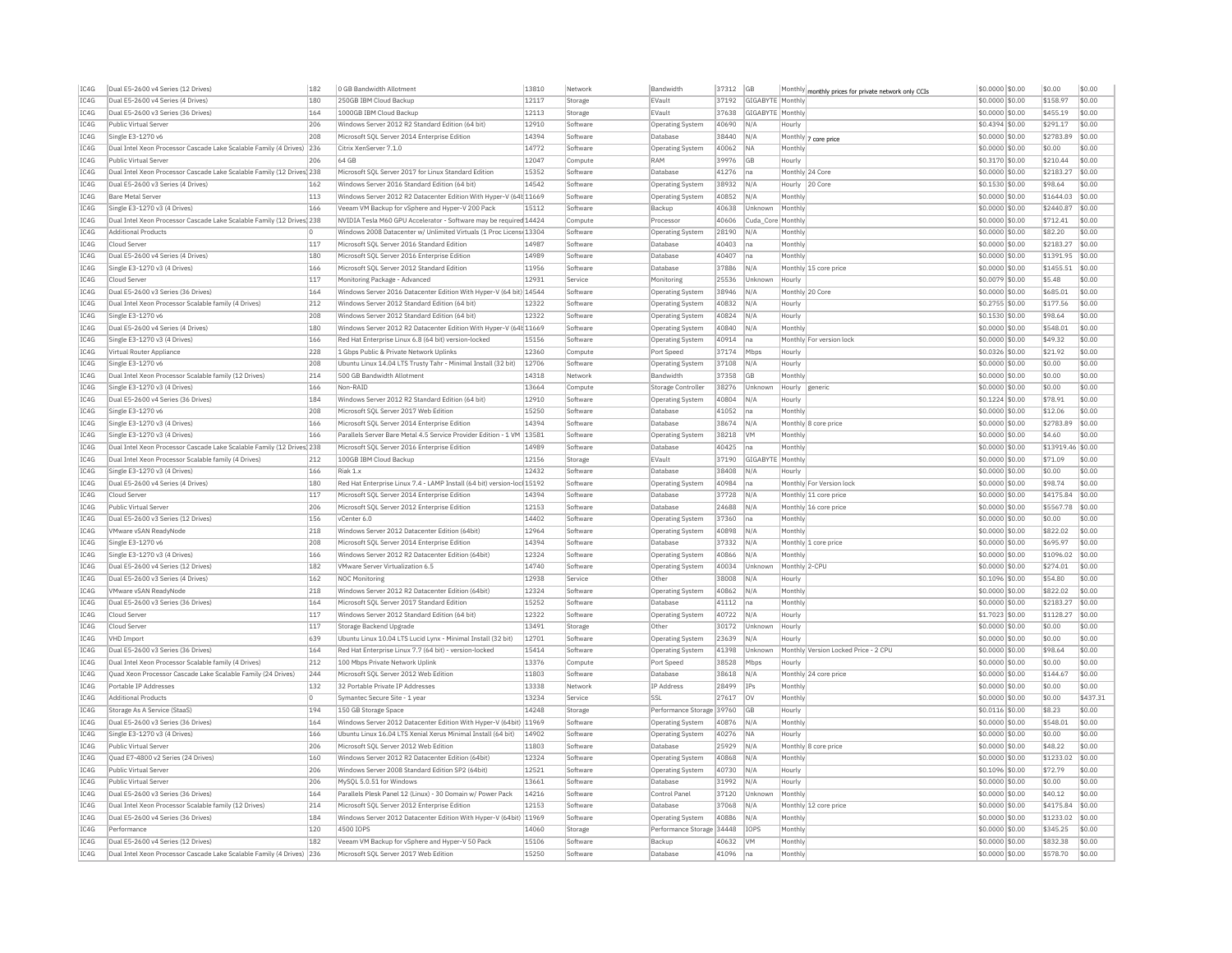| IC4G         | Public Virtual Server                                                 | 206        | Microsoft SQL Server 2012 Standard Edition                             | 11956          | Software           | Database                        | 28538 | N/A              |                | Monthly 9 core price                                      | \$0.0000 \$0.00  | \$909.70          | \$0.00           |
|--------------|-----------------------------------------------------------------------|------------|------------------------------------------------------------------------|----------------|--------------------|---------------------------------|-------|------------------|----------------|-----------------------------------------------------------|------------------|-------------------|------------------|
| IC4G         | Dual E5-2600 v3 Series (4 Drives)                                     | 162        | 128 GB RAM                                                             | 12004          | Compute            | RAM                             | 37462 | GB               | Monthly        |                                                           | \$0.0000 \$0.00  | \$375.21          | \$0.00           |
| IC4G         | Performance                                                           | 120        | 1600 IOPS                                                              | 13914          | Storage            | Performance Storage 34302       |       | <b>IOPS</b>      | Monthly        |                                                           | \$0.0000 \$0.00  | \$122.75          | \$0.00           |
| TC4G         | Performance                                                           | 120        | 3800 TOPS                                                              | 14109          | Storage            | Performance Storage 34497       |       | <b>TOPS</b>      | Monthly        |                                                           | \$0,0000 \$0,00  | \$291.54          | \$0.00           |
| IC4G         | Cloud Server                                                          | 117        | 500GB IBM Cloud Backup                                                 | 12115          | Storage            | EVault                          | 22135 | GIGABYTE         | Monthly        |                                                           | \$0.0000 \$0.00  | \$274.50          | \$0.00           |
| IC4G         | Dual Intel Xeon Processor Scalable family (12 Drives)                 | 214        | Windows Server 2012 Standard Edition (64 bit)                          | 12322          | Software           | <b>Operating System</b>         | 40834 | N/A              | Hourly         |                                                           | \$0.3673 \$0.00  | \$236.74          | \$0.00           |
| IC4G         | Virtual Router Appliance                                              | 228        | 32 GB RAM                                                              | 12699          | Compute            | RAM                             | 37258 | GB               | Hourly         |                                                           | \$0,2705 \$0,00  | \$185.63          | \$0.00           |
| IC4G         | Ouad E7-4800 v2 Series (24 Drives)                                    | 160        | 10000GB IBM Cloud Backup                                               | 15330          |                    | EVault                          | 41208 | GIGABYTE Monthly |                | a la carte                                                | \$0,0000 \$0.00  | \$2284.86         | \$0.00           |
|              |                                                                       |            |                                                                        |                | Storage            |                                 |       |                  |                |                                                           |                  |                   |                  |
| TC4G         | Dual E5-2600 v3 Series (4 Drives)                                     | 162        | Microsoft SOL Server 2017 for Linux Standard Edition                   | 15352          | Software           | Database                        | 41286 | na               |                | Monthly 56 Core                                           | \$0,0000 \$0.00  | \$5094.30         | \$0.00           |
| IC4G         | Dual E5-2600 v4 Series (36 Drives)                                    | 184        | Windows Server 2012 R2 Standard Edition (64 bit)                       | 12910          | Software           | Operating System                | 40812 | N/A              | Hourly         |                                                           | \$0.2459 \$0.00  | \$157.83          | \$0.00           |
| IC4G         | Single E3-1270 v3 (4 Drives)                                          | 166        | R1Soft Backup Agent 1 Pack                                             | 13135          | Software           | Backup                          | 26893 | N/A              | Monthly        |                                                           | \$0.0000 \$0.00  | \$7.67            | \$0.00           |
| TCAG         | Dual Intel Xeon Processor Scalable family (12 Drives)                 | 214        | Microsoft SQL Server 2017 for Linux Standard Edition                   | 15352          | Software           | Database                        | 41286 | lna.             |                | Monthly 56 Core                                           | \$0,0000 \$0.00  | \$5094.30         | \$0.00           |
| IC4G         | Dual E5-2600 v3 Series (12 Drives)                                    | 156        | Microsoft SOL Server 2014 Standard Edition                             | 14396          | Software           | Database                        | 38444 | N/A              |                | Monthly 24 core price                                     | \$0,0000 \$0.00  | \$2183.27         | $ $ \$0.00       |
| IC4G         | <b>Bare Metal Server</b>                                              | 113        | 100 Mbos Public & Private Network Uplinks                              | 12643          | Compute            | Port Speed                      | 38024 | Mbps             | Hourly         |                                                           | \$0.0000 \$0.00  | \$0.00            | \$0.00           |
| IC4G         | Public Virtual Server                                                 | 206        | Microsoft SQL Server 2017 Web Edition                                  | 15250          | Software           | Database                        | 41090 | na               | Monthly        |                                                           | \$0.0000 \$0.00  | \$241.12          | \$0.00           |
| IC4G         | Dual E5-2600 v4 Series (12 Drives)                                    | 182        | Veeam VM Backup for vSphere and Hyper-V 500 pack                       | 15146          | Software           | Backup                          | 40678 | Unknown          | Monthly        |                                                           | \$0,0000 \$0.00  | \$6657.09         | \$0.00           |
| IC4G         | Single E3-1270 v3 (4 Drives)                                          | 166        | Windows Server 2012 Standard Edition (64 bit)                          | 12322          | Software           | <b>Operating System</b>         | 40824 | N/A              | Hourly         |                                                           | \$0,1530 \$0.00  | \$98.64           | \$0.00           |
| IC4G         | Dual E5-2600 v3 Series (36 Drives)                                    | 164        | Parallels Plesk Panel 10 (Windows) Unlimited Domain w/ Powe 13695      |                | Software           | Control Panel                   | 37370 | Unknown          | Monthly        |                                                           | \$0.0000 \$0.00  | \$58.20           | \$0.00           |
| IC4G         | Ouad E7-4800 v2 Series (24 Drives)                                    | 160        | Windows Server 2012 R2 Datacenter Edition With Hyper-V (64t 11669      |                | Software           | Operating System                | 40838 | N/A              | Monthly        |                                                           | \$0,0000 \$0.00  | \$274.01          | \$0.00           |
|              |                                                                       |            |                                                                        |                |                    |                                 |       |                  |                |                                                           |                  |                   |                  |
| TC4G         | Dual Intel Xeon Processor Scalable family (12 Drives)                 | 214        | Veeam VM Backup for vSphere and Hyper-V 1 Pack                         | 14983          | Software           | Backup                          | 40385 | Unknown          | Monthly        |                                                           | \$0,0000 \$0.00  | \$12.84           | \$0.00           |
| IC4G         | Quad Xeon Processor Cascade Lake Scalable Family (24 Drives)          | 244        | Microsoft SQL Server 2017 Standard Edition                             | 15252          | Software           | Database                        | 41112 | na               | Monthly        |                                                           | \$0.0000 \$0.00  | \$2183.27         | \$0.00           |
| IC4G         | Dual E5-2600 v3 Series (12 Drives)                                    | 156        | Microsoft SOL Server 2017 Web Edition                                  | 15250          | Software           | Database                        | 41052 | na               | Monthly        |                                                           | \$0,0000 \$0.00  | \$12.06           | \$0.00           |
| IC4G         | Dual E5-2600 v3 Series (4 Drives)                                     | 162        | R1Soft Backup Agent 1 Pack                                             | 13135          | Software           | Backup                          | 26893 | N/A              | Monthly        |                                                           | \$0.0000 \$0.00  | \$7.67            | \$0.00           |
| IC4G         | Quad Xeon Processor Cascade Lake Scalable Family (24 Drives)          | 244        | Microsoft SQL Server 2017 for Linux Web Edition                        | 15350          | Software           | Database                        | 41242 | na               |                | Monthly 12 Core                                           | \$0.0000 \$0.00  | \$72.34           | \$0.00           |
| IC4G         | Dual E5-2600 v3 Series (12 Drives)                                    | 156        | Veeam Agent for Windows and Linux 50 Pack                              | 15116          | Software           | Backup                          | 40642 | Unknown          | Monthly        |                                                           | $$0.0000$ \$0.00 | \$999.25          | \$0.00           |
| IC4G         | Single E3-1270 v6                                                     | 208        | RHEL VERSION x TEST ONLY Minimal for Bare Metal                        | 15198          | Software           | Operating System                | 40992 | na               |                | Monthly Internal RHEL Minimal for Bare Metal testing only | \$0,0000 \$0.00  | \$0.00            | \$0.00           |
| IC4G         | Dual E5-2600 v4 Series (36 Drives)                                    | 184        | 6000GB TBM Cloud Backup                                                | 15326          | Storage            | EVault                          | 41204 | GIGARYTE Monthl  |                |                                                           | \$0.0000 \$0.00  | \$1644.03         | \$0.00           |
| IC4G         | Single E3-1270 v3 (4 Drives)                                          | 166        | Microsoft SQL Server 2017 Web Edition                                  | 15250          | Software           | Database                        | 41052 | na               | Monthly        |                                                           | \$0.0000 \$0.00  | \$12.06           | \$0.00           |
| IC4G         | Dual E5-2600 v3 Series (36 Drives)                                    | 164        | MySQL 5.0.51 for Windows                                               | 13661          | Software           | Database                        | 37934 | N/A              | Hourly         |                                                           | \$0.0000 \$0.00  | \$0.00            | \$0.00           |
| TC4G         | Single E3-1270 v3 (4 Drives)                                          | 166        | FreeBSD 9 x (32 bit)                                                   | 12752          | Software           | Operating System                | 37486 | N/A              | Hourly         |                                                           | $$0.0000$ \$0.00 | \$0.00            | \$0.00           |
| IC4G         |                                                                       |            |                                                                        | 15354          | Software           | Database                        |       |                  | Monthly 8 Core |                                                           |                  | \$2783.89         | \$0.00           |
|              | Dual Intel Xeon Processor Cascade Lake Scalable Family (4 Drives) 236 |            | Microsoft SQL Server 2017 for Linux Enterprise Edition                 |                |                    |                                 | 41296 | na               |                |                                                           | \$0.0000 \$0.00  |                   |                  |
| IC4G         | Public Virtual Server                                                 | 206        | <b>Email and Ticket</b>                                                | 13785          | Service            | Other                           | 33797 | Unknown          | Hourly         |                                                           | \$0.0000 \$0.00  | \$0.00            | \$0.00           |
| IC4G         | Dual E5-2600 v4 Series (4 Drives)                                     | 180        | Monitoring Package - Premium Application                               | 11944          | Service            | Monitoring                      | 37838 | Unknown          | Hourly         |                                                           | \$0.0158 \$0.00  | \$10.96           | \$0.00           |
| IC4G         | Dual E5-2600 v3 Series (4 Drives)                                     | 162        | Windows Server 2012 R2 Standard Edition (64 bit)                       | 12910          | Software           | <b>Operating System</b>         | 40814 | N/A              | Hourly         |                                                           | \$0.2755 \$0.00  | \$177.56          | \$0.00           |
| IC4G         | Dual E5-2600 v3 Series (12 Drives)                                    | 156        | vCenter 6.5                                                            | 14738          | Software           | <b>Operating System</b>         | 40024 | N/A              | Monthly        |                                                           | \$0,0000 \$0,00  | \$0.00            | \$0.00           |
| IC4G         | Dual E5-2600 v4 Series (36 Drives                                     | 184        | Microsoft SQL Server 2016 Enterprise Edition                           | 14989          | Software           | Database                        | 40415 | na               | Monthly        |                                                           | \$0.0000 \$0.00  | \$5567.78         | \$0.00           |
| IC4G         | Public Virtual Server                                                 | 206        | Windows Server 2003 Standard SP2 with R2 (64 bit)                      | 12030          | Software           | Operating System                | 20467 | Unknown          | Hourly         | cloud instance price                                      | \$0.0267 \$0.00  | \$18.63           | \$0.00           |
| IC4G         | <b>VHD Import</b>                                                     | 639        | Red Hat Enterprise Linux 6 - Minimal Install (32 bit)                  | 12934          | Software           | <b>Operating System</b>         | 33434 | N/f              | Hourly         | 1-4 cores                                                 | \$0,0879 \$0,00  | \$49.32           | \$0.00           |
| IC4G         | Dual E5-2600 v3 Series (36 Drives)                                    | 164        | Windows Server 2012 R2 Datacenter Edition With Hyper-V (64t 11669      |                | Software           | <b>Operating System</b>         | 40842 | N/f              | Monthly        |                                                           | \$0.0000 \$0.00  | \$685.01          | \$0.00           |
| TC4G         | Dual Intel Xeon Processor Scalable family (12 Drives)                 | 214        | Ubuntu Linux 16.04 LTS Xenial Xerus Minimal Install (64 bit)           | 14902          | Software           | <b>Operating System</b>         | 40276 | <b>NA</b>        | Hourly         |                                                           | \$0,0000 \$0,00  | \$0.00            | \$0.00           |
| IC4G         | Single E3-1270 v3 (4 Drives)                                          | 166        | Veeam VM Backup for vSphere and Hyper-V 1 Pack                         | 14983          | Software           | Backup                          | 40385 | Unknown          | Monthly        |                                                           | \$0.0000 \$0.00  | \$12.84           | \$0.00           |
| IC4G         | Dual Intel Xeon Processor Scalable family (4 Drives)                  | 212        | Microsoft SQL Server 2012 Web Edition                                  | 11803          | Software           | Database                        | 37490 | N/A              | Monthly        |                                                           | \$0.0000 \$0.00  | \$120.56          | \$0.00           |
|              |                                                                       |            |                                                                        |                |                    |                                 |       |                  |                | 20 core price                                             |                  |                   |                  |
| IC4G         | Public Virtual Server                                                 | 206        | Monitoring Package - Basic                                             | 12386          | Service            | Monitoring                      | 21847 | Unknown          | Hourly         |                                                           | \$0,0000 \$0,00  | \$0.00            | \$0.00           |
| IC4G         | Public Virtual Server                                                 | 206        | Microsoft SOL Server 2017 Enterprise Edition                           | 15154          | Software           | Database                        | 41064 | na               | Monthly        |                                                           | \$0,0000 \$0.00  | \$13919.46 \$0.00 |                  |
| IC4G         | Ouad E7-4800 v2 Series (24 Drives)                                    | 160        | Windows Server 2012 R2 Datacenter Edition With Hyper-V (64t 11669      |                | Software           | Operating System                | 40852 | N/A              | Monthly        |                                                           | \$0,0000 \$0.00  | \$1644.03         | \$0.00           |
| IC4G         | Single E3-1270 v3 (4 Drives)                                          | 166        | Windows Server 2012 Standard Edition (64 bit)                          | 12322          | Software           | Operating System                | 40836 | N/A              | Hourly         |                                                           | \$0.5273 \$0.00  | \$295.93          | \$0.00           |
| IC4G         | <b>VMware vSAN ReadvNode</b>                                          | 218        | 64 GB RAM                                                              | 14988          | Compute            | RAM                             | 40412 | GB               | Monthly        |                                                           | \$0,0000 \$0.00  | \$248.83          | \$0.00           |
| TC4G         | Storage As A Service (StaaS)                                          | 194        | 1000 GB Storage Space                                                  | 13824          | Storage            | Performance Storage 39564       |       | <b>GB</b>        | Hourly         |                                                           | \$0.0770 \$0.00  | \$54.80           | \$0.00           |
| IC4G         | Dual Intel Xeon Processor Scalable family (12 Drives)                 | 214        | Windows Server 2012 Datacenter Edition (64bit)                         | 12964          | Software           | Operating System                | 40900 | N/A              | Monthly        |                                                           | \$0.0000 \$0.00  | \$959.02          | \$0.00           |
| IC4G         | Dual Intel Xeon Processor Scalable family (12 Drives)                 | 214        | Windows Server 2012 Datacenter Edition (64bit)                         | 12964          | Software           | Operating System                | 40894 | N/A              | Monthly        |                                                           | \$0,0000 \$0.00  | \$548.01          | \$0.00           |
| IC4G         | Cloud Server                                                          | 117        | Windows Server 2008 Standard SP1 with R2 (64 bit)                      | 13696          | Software           | Operating System                | 32499 | N/A              | Hourly         |                                                           | \$0.0267 \$0.00  | \$18.63           | \$0.00           |
| IC4G         | VMware vSAN QualifiedNode                                             | 216        | Windows Server 2012 Datacenter Edition (64bit)                         | 12964          | Software           | Operating System                | 40898 | N/A              | Monthly        |                                                           | \$0,0000 \$0,00  | \$822.02          | \$0.00           |
| TC4G         | Dual E5-2600 v4 Series (4 Drives)                                     | 180        | Veeam VM Backup for vSphere and Hyper-V 5 Pack                         | 15092          | Software           | Backup                          | 40618 | Unknown          | Monthly        |                                                           | \$0,0000 \$0,00  | \$61.22           | \$0.00           |
| IC4G         | <b>Bare Metal Server</b>                                              | 113        | None - no selection required                                           | 14528          | Other              | Other                           | 38894 | N/A              | Hourly         |                                                           | \$0.0000 \$0.00  | \$0.00            | \$0.00           |
| TCAG         | Cloud Server                                                          | 117        |                                                                        |                |                    |                                 |       | N/A              |                |                                                           |                  | \$0.00            | \$0.00           |
|              |                                                                       |            | Ubuntu Linux 8 LTS Hardy Heron - Minimal Install (64 bit)              | 13714          | Software           | Operating System                | 32748 |                  | Hourly         |                                                           | \$0,0000 \$0,00  |                   |                  |
| TC4G         | Dual E5-2600 v4 Series (12 Drives)                                    | 182        | Unmetered Bandwidth (10 Mbns Unlink)                                   | 13146          | Network            | <b>Bandwidth</b>                | 37138 | Unknown          | Monthly        |                                                           | \$0,0000 \$0.00  | \$109.60          | \$0.00           |
| IC4G         | VMware vSAN QualifiedNode                                             | 216        | Windows Server 2012 R2 Datacenter Edition (64bit)                      | 12324          | Software           | Operating System                | 40868 | N/A              | Monthly        |                                                           | \$0,0000 \$0,00  | \$1233.02         | \$0.00           |
| TC4G         | Service Addons                                                        | 210        | VMware vSAN BP Enterprise Tier III 65 - 124 TB 6.x                     | 15076          | Service            | Other                           | 40596 | Unknown          | Monthly        |                                                           | \$0,0000 \$0,00  | \$931.62          | \$0.00           |
| IC4G         | Cloud Server                                                          | 117        | $1$ GB                                                                 | 13668          | Compute            | RAM                             | 33811 | GB               | Hourly         | byoc only - citrix uses this one, dont change             | \$0.0049 \$0.00  | \$3.29            | \$0.00           |
| IC4G         |                                                                       |            |                                                                        |                | Software           | <b>Operating System</b>         | 41184 | <b>NA</b>        | Monthly        |                                                           | \$0.0000 \$0.00  | \$55.47           | \$0.00           |
|              | Dual E5-2600 v3 Series (4 Drives)                                     | 162        | Veeam Backup for Office 365 10 Pack                                    | 15308          |                    |                                 |       |                  |                |                                                           |                  |                   |                  |
| TC4G         | Storage As A Service (StaaS)                                          | 194        | 2 TOPS per GB                                                          | 14234          | Storage            | Endurance                       | 39556 | N/A              | Hourly         |                                                           | $$0.0000$ \$0.00 | \$0.00            | \$0.00           |
| TC4G         | Dual Intel Xeon Processor Scalable family (12 Drives)                 | 214        | 60GB TBM Cloud Backur                                                  | 12157          | Storage            | FVault                          | 37030 | GIGARYTE Monthly |                |                                                           | \$0.0000 \$0.00  | \$55.29           | \$0.00           |
| IC4G         | Cloud Server                                                          | 117        | Microsoft SOL Server 2012 Web Edition                                  | 11803          | Software           | Database                        | 25776 | N/L              |                |                                                           | \$0,0000 \$0.00  | \$48.22           | \$0.00           |
|              | Application Delivery Appliance                                        |            |                                                                        |                |                    |                                 | 25794 |                  |                | Monthly 7 core price                                      | \$0,0000 \$0,00  | \$0.00            |                  |
| IC4G<br>IC4G | Dual Intel Xeon Processor Scalable family (4 Drives)                  | 629<br>212 | 1 Static Public IP Address<br>1 Gbps Redundant Private Network Uplinks | 13004<br>11961 | Network<br>Compute | <b>IP Address</b><br>Port Speed | 37466 | IPs<br>Mbps      | Monthly        | Monthly NetScaler VPX - SL                                | \$0.0000 \$0.00  | \$21.92           | \$0.00<br>\$0.00 |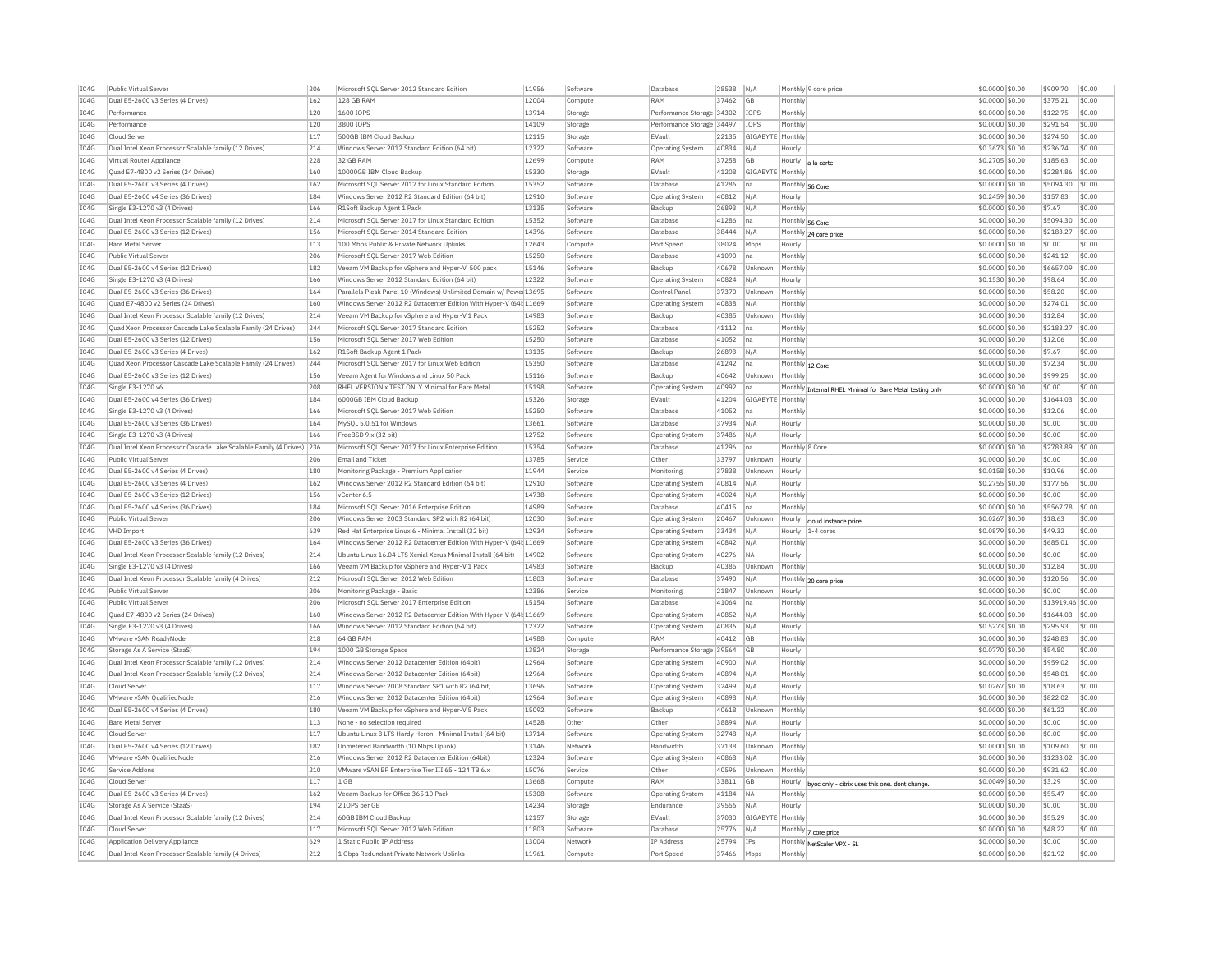|              | Dual E5-2600 v4 Series (4 Drives)                                      | 180        | 5000 GB Bandwidth Allotment                                                                                                                    | 12091 | Network  | Bandwidth                            | 38506          | <b>GB</b>         | Monthly         |                            | \$0,0000 \$0.00                     | \$0.00              | \$0.00           |
|--------------|------------------------------------------------------------------------|------------|------------------------------------------------------------------------------------------------------------------------------------------------|-------|----------|--------------------------------------|----------------|-------------------|-----------------|----------------------------|-------------------------------------|---------------------|------------------|
| TC4G         | Dual E5-2600 v4 Series (4 Drives)                                      | 180        | Red Hat Enterprise Linux 7.3 (64 bit) version-locked                                                                                           | 15158 | Software | <b>Operating System</b>              | 40922          | na                |                 | Monthly For version lock   | \$0.0000 \$0.00                     | \$98.74             | \$0.00           |
| IC4G         | Dual Intel Xeon Processor Cascade Lake Scalable Family (12 Drives 238  |            | Microsoft SOL Server 2014 Standard Edition                                                                                                     | 14396 | Software | Database                             | 37334          | N/A               |                 | Monthly 20 core price      | \$0,0000 \$0.00                     | \$1819.39           | \$0.00           |
| IC4G         | Dual E5-2600 v3 Series (12 Drives)                                     | 156        | Veeam Backup for Office 365 10 Pack                                                                                                            | 15308 | Software | Operating System                     | 41184          | <b>NA</b>         | Monthly         |                            | \$0,0000 \$0.00                     | \$55.47             | \$0.00           |
| TC4G         | Application Delivery Appliance                                         | 629        | Citrix NetScaler VPX 12 10Mbns Platinum                                                                                                        | 14792 | Network  | NetScale                             | 40082          | Mhns              | Monthly         |                            | $$0.0000$ \$0.00                    | \$614.51            | \$0.00           |
| IC4G         | Storage As A Service (StaaS)                                           | 194        | 4000 GB Storage Space                                                                                                                          | 13826 | Storage  | Performance Storage 39512            |                | <b>GB</b>         | Hourly          |                            | $$0.1116$ \$0.00                    | \$73.07             | \$0.00           |
| TC4G         | Ouad Xeon Processor Cascade Lake Scalable Family (24 Drives)           | 244        | Microsoft SOL Server 2017 for Linux Web Edition                                                                                                | 15350 | Software | Database                             | 41234          | Ina               |                 | Monthly 1-2 Core           | \$0,0000 \$0.00                     | \$12.06             | \$0.00           |
| TC4G         | Dual Intel Xeon Processor Cascade Lake Scalable Family (4 Drives) 236  |            | Microsoft SQL Server 2017 for Linux Standard Edition                                                                                           | 15352 | Software | Database                             | 41280          | lna               |                 | Monthly 32 Core            | \$0.0000 \$0.00                     | \$2911.03           | \$0.00           |
| TC4G         | Cloud Server                                                           | 117        | MySOL 5.0 for Windows                                                                                                                          | 13348 | Software | Database                             | 28616          | Unknown           | Hourly          |                            | \$0,0000 \$0.00                     | \$0.00              | \$0.00           |
| IC4G         | VMware vSAN QualifiedNode                                              | 216        | 12000GB IBM Cloud Backup                                                                                                                       | 15332 | Storage  | FVault                               | 41210          | GIGABYTE          | Monthly         |                            | \$0.0000 \$0.00                     | \$2740.05           | \$0.00           |
| IC4G         | Virtual Router Appliance (10 Gpbs)                                     | 230        | 1 Gbns Private Network Unlink                                                                                                                  | 12446 | Compute  | Port Speed                           | 37628          | Mbps              | Hourly          |                            | \$0.0168 \$0.00                     | \$10.96             | \$0.00           |
| IC4G         | Single E3-1270 v3 (4 Drives)                                           | 166        | XenServer Advanced for XenServer 6.x                                                                                                           | 12474 | Software | Operating System                     | 38606          | N/A               | Monthly         |                            | \$0.0000 \$0.00                     | \$54.80             | \$0.00           |
| IC4G         | Dual Intel Xeon Processor Scalable family (12 Drives)                  | 214        | Microsoft SOL Server 2017 for Linux Web Edition                                                                                                | 15350 | Software | Database                             | 41238          | na                | Monthly 6 Core  |                            | \$0.0000 \$0.00                     | \$36.17             | \$0.00           |
| TC4G         | VMware vSAN QualifiedNode                                              | 216        | Monitoring Package - Advanced                                                                                                                  | 12931 | Service  | Monitoring                           | 37036          | Unknown           | Hourly          |                            | \$0,0079 \$0.00                     | \$5.48              | \$0.00           |
| IC4G         | Single E3-1270 v6                                                      | 208        | Microsoft SQL Server 2012 Enterprise Edition                                                                                                   | 12153 | Software | Database                             | 37066          | N/A               |                 |                            | \$0.0000 \$0.00                     | \$4871.81           | \$0.00           |
| TC4G         | Dual E5-2600 v4 Series (4 Drives)                                      | 180        | Windows Server 2016 Datacenter Edition With Hyper-V (64 bit) 14544                                                                             |       | Software | Operating System                     | 38954          | N/A               |                 | Monthly 14 core price      | \$0,0000 \$0.00                     | \$1644.03           | \$0.00           |
| IC4G         | Dual E5-2600 v3 Series (12 Drives)                                     | 156        | Microsoft SQL Server 2017 for Linux Enterprise Edition                                                                                         | 15354 | Software | <b>Databas</b>                       | 41310          | na                | Monthly         | Monthly 48 Core            | \$0.0000 \$0.00                     | \$13919.46          | \$0.00           |
| TC4G         | Ouad E7-4800 v2 Series (24 Drives)                                     | 160        | Windows Server 2012 R2 Datacenter Edition With Hyper-V (64t 11669                                                                              |       | Software |                                      | 40850          | N/A               | Monthl          | 40 Core                    | \$0,0000 \$0.00                     | \$1096.02           | \$0.00           |
| IC4G         | Dual E5-2600 v3 Series (36 Drives)                                     | 164        | Windows Server 2012 Standard Edition (64 bit)                                                                                                  | 12322 | Software | <b>Operating System</b>              | 40822          | N/A               | Hourly          |                            | \$0,1224 \$0.00                     | \$78.91             | \$0.00           |
|              |                                                                        |            |                                                                                                                                                | 14428 |          | <b>Operating System</b>              |                |                   |                 |                            |                                     |                     | sin nn           |
| TC4G         | <b>Additional Products</b>                                             | $\circ$    | Citrix NetScaler VPX 11 10Mbns Standard                                                                                                        |       | Network  | NetScale                             | 38776          | Mbps              | Monthly         |                            | \$0.0000 \$0.00                     | \$327.71            |                  |
| IC4G         | Performance                                                            | 120        | 5100 IOPS                                                                                                                                      | 14122 | Storage  | Performance Storage 34510            |                | <b>IOPS</b>       | Monthly         |                            | \$0.0000 \$0.00                     | \$391.28            | \$0.00           |
| IC4G         | Dual Intel Xeon Processor Scalable family (12 Drives)                  | 214        | Windows Server 2012 Datacenter Edition (64bit)                                                                                                 | 12964 | Software | Operating System                     | 40898          | N/A               | Monthly         |                            | \$0.0000 \$0.00                     | \$822.02            | \$0.00           |
| TC4G         | Dual E5-2600 v3 Series (4 Drives)                                      | 162        | Windows Server 2012 Datacenter Edition With Hyper-V (64bit) 11969                                                                              |       | Software | <b>Operating System</b>              | 40888          | N/A               | Monthly         |                            | \$0.0000 \$0.00                     | \$1644.03           | \$0.00           |
| IC4G         | Single E3-1270 v6                                                      | 208        | Microsoft SQL Server 2017 for Linux Web Edition                                                                                                | 15350 | Software | <b>Databas</b>                       | 41254          | na                | Monthly 40 Core |                            | \$0.0000 \$0.00                     | \$241.12            | \$0.00           |
| IC4G         | Cloud Server                                                           | 117        | 30GB IBM Cloud Backup                                                                                                                          | 12298 | Storage  | FVault                               | 27353          | GIGABYTE          | Monthly         |                            | \$0.0000 \$0.00                     | \$27.65             | \$0.00           |
| IC4G         | Dual Intel Xeon Processor Cascade Lake Scalable Family (12 Drives 238  |            | Microsoft SOL Server 2017 for Linux Web Edition                                                                                                | 15350 | Software | Database                             | 41254          | Ina               |                 | Monthly 40 Core            | \$0,0000 \$0.00                     | \$241.12            | \$0.00           |
| IC4G         | Dual E5-2600 v4 Series (12 Drives)                                     | 182        | 128 GB RAM                                                                                                                                     | 12004 | Compute  | RAM                                  | 37462          | <b>GB</b>         | Monthly         |                            | \$0.0000 \$0.00                     | \$375.21            | \$0.00           |
| IC4G         | Performance                                                            | 120        | 1000 IOPS                                                                                                                                      | 13967 | Storage  | Performance Storage 34355            |                | <b>IOPS</b>       | Monthly         |                            | \$0.0000 \$0.00                     | \$76.72             | \$0.00           |
| TC4G         | Public Virtual Server                                                  | 206        | 242 GB                                                                                                                                         | 15232 | Compute  | RAM                                  | 41026          | G <sub>B</sub>    | Hourly          |                            | \$1.1987 \$0.00                     | \$795.71            | \$0.00           |
| IC4G         | Quad E7-4800 v2 Series (24 Drives)                                     | 160        | Ubuntu Linux 12.04 LTS Precise Pangolin - Minimal Install (64 t 13261                                                                          |       | Software | <b>Operating System</b>              | 38138          | N/A               | Hourly          |                            | \$0.0000 \$0.00                     | \$0.00              | \$0.00           |
| TC4G         | Dual E5-2600 v3 Series (12 Drives)                                     | 156        | Microsoft SOL Server 2005 Workgroup                                                                                                            | 12960 | Software | Database                             | 38254          | Unknown           | Monthly         |                            | \$0,0000 \$0.00                     | \$76.72             | \$0.00           |
| IC4G         | Single E3-1270 v6                                                      | 208        | Windows Server 2008 Enterprise Edition SP2 (64bit)                                                                                             | 13137 | Software | Operating System                     | 37436          | N/A               | Hourly          | single proc price          | \$0,1007 \$0.00                     | \$70.15             | \$0.00           |
| IC4G         | Single E3-1270 v6                                                      | 208        | Windows Server 2012 R2 Datacenter Edition With Hyper-V (64t 11669                                                                              |       | Software | Operating System                     | 40838          | N/A               | Monthl          |                            | \$0,0000 \$0.00                     | \$274.01            | \$0.00           |
| IC4G         | Cloud Server                                                           | 117        | Ubuntu Linux 16.04 LTS Xenial Xerus Minimal Install (64 bit)                                                                                   | 14746 | Software | <b>Operating System</b>              | 40032          | <b>NA</b>         | Hourly          |                            | \$0,0000 \$0.00                     | \$0.00              | \$0.00           |
| TC4G         | <b>Bare Metal Server</b>                                               | 113        | Windows Server 2012 Standard Edition (64 bit)                                                                                                  | 12322 | Software | Operating System                     | 40824          | N/A               | Hourly          |                            | \$0,1530 \$0.00                     | \$98.64             | \$0.00           |
| IC4G         | Quad Xeon Processor Cascade Lake Scalable Family (24 Drives)           | 244        | R1Soft Server Backup Manager 5.0 Enterprise (Linux)                                                                                            | 12634 | Software | <b>Operating System</b>              | 37528          | N/A               | Monthly         |                            | \$0.0000 \$0.00                     | \$0.00              | \$0.00           |
| IC4G         | Dual E5-2600 v3 Series (12 Drives)                                     | 156        | QuantaStor 4.x (48 TB) - QuantaStor Medium Tier                                                                                                | 14472 | Software | Operating System                     | 38822          | N/A               | Monthly         |                            | \$0.0000 \$0.00                     | \$511.84            | \$0.00           |
| TCAG         | Direct Link                                                            | 213        | 500 Mbps Direct Link Connect                                                                                                                   | 14969 | Network  | Other                                | 40371          | Mbps              | Monthly         |                            | \$0.0000 \$0.00                     | \$725.25            | \$0.00           |
|              |                                                                        |            | RAID                                                                                                                                           | 13075 | Compute  | Storage Controlle                    | 37532          | N/A               | Hourly          |                            | \$0.0741 \$0.00                     | \$54.80             | \$0.00           |
| IC4G         |                                                                        | 228        |                                                                                                                                                |       |          |                                      | 40078          | <b>NA</b>         |                 |                            |                                     |                     |                  |
| IC4G         | Virtual Router Appliance<br>Cloud Server                               | 117        | Debian GNU/Linux 8.x jessie/Stable - LAMP Install (64 bit)                                                                                     | 14788 | Software | Operating System                     |                |                   | Hourly          |                            | \$0,0000 \$0.00                     | \$0.00              | \$0.00           |
|              |                                                                        |            | Monitoring Package - Premium Application                                                                                                       | 11944 | Service  | Monitoring                           |                | Unknown           | Hourly          |                            |                                     |                     |                  |
| IC4G         | Dual E5-2600 v4 Series (36 Drives)<br>Cloud Server                     | 184        | Microsoft SOL Server 2017 for Linux Enterprise Edition                                                                                         |       | Software | Database                             | 37838<br>41304 | Ina               |                 |                            | $$0.0158$ \$0.00<br>\$0,0000 \$0.00 | \$10.96             | \$0.00<br>\$0.00 |
| IC4G         | Cloud Serve                                                            | 117        |                                                                                                                                                | 15354 | Software |                                      |                | N/A               | Hourly          | Monthly 24 Core            | \$0,0000 \$0.00                     | \$8351.67<br>\$0.00 | \$0.00           |
| IC4G<br>TC4G | Single E3-1270 v3 (4 Drives)                                           | 117<br>166 | Debian GNU/Linux 6.x Squeeze/Stable - Minimal Install (64 bit) 13770<br>Red Hat Enterprise Linux 7.4 - LAMP Install (64 bit) version-loc 15192 |       | Software | Operating System<br>Operating System | 33560<br>40982 | Ina               |                 | Monthly For Version Lock   | \$0,0000 \$0.00                     | \$49.32             | \$0.00           |
|              |                                                                        |            |                                                                                                                                                |       |          |                                      |                |                   |                 |                            |                                     |                     |                  |
| IC4G         | Ouad E7-4800 v2 Series (24 Drives)                                     | 160        | Microsoft SOL Server 2012 Enterprise Edition                                                                                                   | 12153 | Software | Database                             | 38376          | N/A               |                 | Monthly 2 core price       | \$0,0000 \$0.00                     | \$695.97            | \$0.00           |
| TC4G         | Dual E5-2600 v4 Series (36 Drives)                                     | 184        | 10 Gbns Redundant Private Network Unlinks                                                                                                      | 14290 | Compute  | Port Speed                           | 37098          | Mbps              | Monthly         |                            | \$0,0000 \$0,00                     | \$219.20            | \$0.00           |
| TC4G         | Dual E5-2600 v4 Series (4 Drives)                                      | 180        | Microsoft SQL Server 2016 Enterprise Edition                                                                                                   | 14989 | Software | Database                             | 40405          | lna               | Monthly         |                            | \$0.0000 \$0.00                     | \$695.97            | \$0.00           |
| IC4G         | Dual Intel Xeon Processor Cascade Lake Scalable Family (12 Drives) 238 |            | Redundant Power Supply                                                                                                                         | 12891 | Compute  | Power Supply                         | 38036          | Unknown           | Hourly          |                            | \$0.0168 \$0.00                     | \$10.96             | \$0.00           |
| TC4G         | Dual Intel Xeon Processor Scalable family (4 Drives)                   | 212        | Windows Server 2012 R2 Datacenter Edition With Hyper-V (64t 11669                                                                              |       | Software | Operating System                     | 40840          | N/A               | Monthly         |                            | \$0.0000 \$0.00                     | \$548.01            | \$0.00           |
| TC4G         | Dual Intel Xeon Processor Cascade Lake Scalable Family (12 Drives 238  |            | MvSOL 5.0.51 for Windows                                                                                                                       | 13661 | Software | Database                             | 37934          | N/A               | Hourly          |                            | $$0.0000$ \$0.00                    | \$0.00              | \$0.00           |
| IC4G         | Network Gateway Appliance (10 Gbps)                                    | 158        | 1 Gbps Redundant Public & Private Network Uplinks                                                                                              | 11825 | Compute  | Port Speed                           | 37458          | Mbps              | Hourly          |                            | $$0.0326$ \$0.00                    | \$21.92             | \$0.00           |
| IC4G         | Public Virtual Server                                                  | 206        | Microsoft SOL Server 2014 Standard Edition                                                                                                     | 14396 | Software | Database                             | 37730          | N/A               |                 | Monthly 4 core price       | \$0.0000 \$0.00                     | \$363.88            | \$0.00           |
| TCAG         | Cloud Server                                                           | 117        | 5000 GB Bandwidth Allotment                                                                                                                    | 12091 | Network  | <b>Bandwidth</b>                     | 29422          | <b>GB</b>         | Monthly         |                            | \$0.0000 \$0.00                     | \$405.58            | \$0.00           |
| IC4G         | Dual E5-2600 v4 Series (4 Drives)                                      | 180        | Microsoft SQL Server 2017 Enterprise Edition                                                                                                   | 15154 | Software | Database                             | 41056          | Ina               | Monthly         |                            | \$0.0000 \$0.00                     | \$6959.73           | \$0.00           |
| IC4G         | Dual E5-2600 v3 Series (12 Drives)                                     | 156        | NVIDIA Tesla M60 GPU Accelerator - Software may be required 14424                                                                              |       | Compute  | Processo                             | 38772          | Cuda Core Monthly |                 |                            | \$0,0000 \$0.00                     | \$712.41            | \$0.00           |
| IC4G         | Network Gateway Appliance                                              | 114        | Vyatta 6.x Subscription Edition (64 bit)                                                                                                       | 12778 | Software | Operating System                     | 24085          | N/A               | Hourly          |                            | \$0.0000 \$0.00                     | \$240.03            | \$0.00           |
| IC4G         | Software License Package                                               | 168        | VMware vSAN Advanced Tier III 64 - 124 6.x                                                                                                     | 14582 | Software | Licenses                             | 39008          | <b>CPU</b>        | Monthly         |                            | \$0,0000 \$0.00                     | \$1766.78           | \$0.00           |
| IC4G         | Dual E5-2600 v4 Series (12 Drives                                      | 182        | FreeBSD 10.x (64 bit)                                                                                                                          | 12745 | Software | Operating System                     | 37938          | N/A               | Hourly          |                            | \$0.0000 \$0.00                     | \$0.00              | \$0.00           |
| TC4G         | Dual E5-2600 v3 Series (36 Drives)                                     | 164        | Host Ping                                                                                                                                      | 12997 | Service  | Monitorins                           | 37386          | Unknown           | Hourly          |                            | \$0,0000 \$0.00                     | \$0.00              | \$0.00           |
| IC4G         | Application Delivery Appliance                                         | 629        | 4 Static Public IP Addresses                                                                                                                   | 12018 | Network  | <b>IP Address</b>                    | 31117          | Unknown           |                 |                            | \$0.0000 \$0.00                     | \$4.38              | \$0.00           |
| TC4G         | Storage As A Service (StaaS)                                           | 194        | 100 - 6000 TOPS                                                                                                                                | 14636 | Storage  | Performance Storage 39320            |                | <b>TOPS</b>       | Hourly          | Monthly NetScaler VPX - SL | \$0,0001 \$0.00                     | \$0.00              | \$0.00           |
| TC4G         | Performance                                                            | 120        | 3700 TOPS                                                                                                                                      | 14052 | Storage  | Performance Storage 34440            |                | TOPS              | Monthly         |                            | \$0.0000 \$0.00                     | \$283.87            | \$0.00           |
| IC4G         | <b>Additional Products</b>                                             | n.         | Citrix NetScaler VPX 10.1 200Mbps Platinum                                                                                                     | 13482 | Network  | NetScale                             | 30058          | Mbps              | Monthly         |                            | \$0,0000 \$0.00                     | \$1094.92           | \$0.00           |
| IC4G         | Cloud Server                                                           | 117        | 12000GB IBM Cloud Backup                                                                                                                       | 15332 | Storage  | FVault                               | 41210          | GIGABYTE Monthly  |                 |                            | \$0.0000 \$0.00                     | \$2740.05           | \$0.00           |
| IC4G         | Single E3-1270 v3 (4 Drives)                                           | 166        | 50GB IBM Cloud Backup                                                                                                                          | 12158 | Storage  | FVault                               | 37246          | GIGABYTE Monthly  |                 |                            | $$0.0000$ \$0.00                    | \$43.45             | \$0.00           |